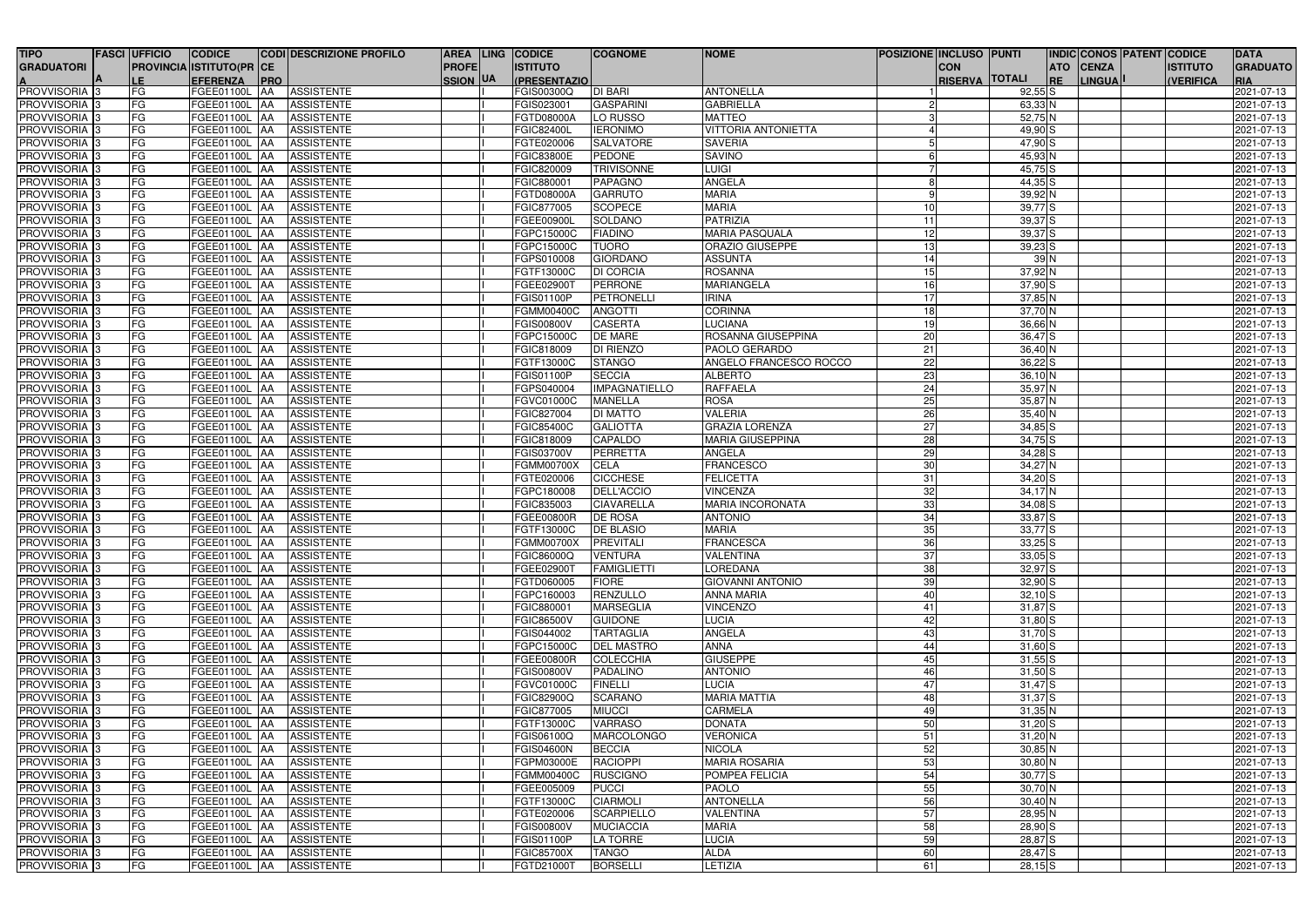| PROVVISORIA <sup>3</sup>   | FG | FGEE01100L AA     | <b>ASSISTENTE</b>               | FGTE020006        | <b>CALITRI</b>                      | <b>GIORGIA</b>          | 62              | 28,10 N          | 2021-07-13       |
|----------------------------|----|-------------------|---------------------------------|-------------------|-------------------------------------|-------------------------|-----------------|------------------|------------------|
| PROVVISORIA <sup>3</sup>   | FG | FGEE01100L        | <b>ASSISTENTE</b><br>IAA        | FGIC843002        | <b>CAVORSI</b>                      | LUCIA                   | 63              | $27,77$ S        | 2021-07-13       |
| PROVVISORIA 3              | FG | FGEE01100L AA     | <b>ASSISTENTE</b>               | FGIS00800V        | <b>RUSSO</b>                        | <b>FABIO</b>            | 64              | $27,70$ S        | 2021-07-13       |
| PROVVISORIA 3              | FG | FGEE01100L        | <b>ASSISTENTE</b><br>IAA        | FGIC87000A        | SPADACCINO                          | ANNA MARIA GIUSEPPINA   | 65              | $27,70$ S        | 2021-07-13       |
| PROVVISORIA <sup>3</sup>   | FG | FGEE01100L        | <b>ASSISTENTE</b><br>IAA        | FGVC01000C        | <b>FERRARELLI</b>                   | <b>MARIA GRAZIA</b>     | 66              | $27,60$ S        | 2021-07-13       |
| PROVVISORIA <sup>3</sup>   | FG | FGEE01100L AA     | <b>ASSISTENTE</b>               | FGIC835003        | <b>CRETA</b>                        | <b>TOMMASO ANTONIO</b>  | 67              | $27,33$ N        | 2021-07-13       |
| PROVVISORIA <sup>1</sup> 3 | FG | FGEE01100L AA     | <b>ASSISTENTE</b>               | FGIC84400T        | <b>DE CICCO</b>                     | <b>FRANCESCA</b>        | 68              | 26,85 N          | 2021-07-13       |
| PROVVISORIA 3              | FG | FGEE01100L AA     | <b>ASSISTENTE</b>               | FGIC83100Q        | <b>TOMAIUOLO</b>                    | <b>MARIA MADDALENA</b>  | 69              | $26,67$ $S$      | 2021-07-13       |
| PROVVISORIA <sup>3</sup>   | FG | FGEE01100L AA     | <b>ASSISTENTE</b>               | FGIC86000Q        | <b>FERRARA</b>                      | <b>ANGELA RAFFAELLA</b> | 70              | $26,60$ N        | 2021-07-13       |
| PROVVISORIA <sup>3</sup>   | FG | FGEE01100L AA     | <b>ASSISTENTE</b>               | FGEE01100L        | <b>CALABRESE</b>                    | <b>MARIA</b>            | 71              | $26,50$ S        | 2021-07-13       |
| PROVVISORIA 3              | FG | FGEE01100L AA     | <b>ASSISTENTE</b>               | FGPM03000E        | <b>AZZARONE</b>                     | <b>MICHELA</b>          | 72              | $26,50$ S        | 2021-07-13       |
| PROVVISORIA 3              | FG | FGEE01100L AA     | <b>ASSISTENTE</b>               | FGIC82900Q        | <b>CIMMINO</b>                      | <b>GEMMA</b>            | 73              | $25,85$ S        | 2021-07-13       |
| PROVVISORIA 3              | FG | FGEE01100L AA     | <b>ASSISTENTE</b>               | FGIC842006        | <b>DI CARLO</b>                     | <b>MARIANNA</b>         | 74              | $25,75$ S        | 2021-07-13       |
| PROVVISORIA 3              | FG | FGEE01100L AA     | <b>ASSISTENTE</b>               | FGTE020006        | <b>PANELLA</b>                      | <b>MARIA</b>            | 75              | $24,85$ N        | 2021-07-13       |
| PROVVISORIA 3              | FG | FGEE01100L AA     | <b>ASSISTENTE</b>               | FGIS00800V        | <b>MANSUETO</b>                     | <b>ROSALIA</b>          | 76              | $24,82$ S        | 2021-07-13       |
| PROVVISORIA <sup>3</sup>   | FG | FGEE01100L        | <b>ASSISTENTE</b><br><b>JAA</b> | FGIC856004        | SANTANGELO                          | <b>GIUSJ</b>            | 77              | $24,50$ S        | 2021-07-13       |
| PROVVISORIA 3              | FG | FGEE01100L        | <b>ASSISTENTE</b><br>IAA        | FGIS00300Q        | <b>GIOVANDITTI</b>                  | <b>INCORONATA</b>       | 78              | $24,50$ S        | 2021-07-13       |
| PROVVISORIA 3              | FG | FGEE01100L AA     | <b>ASSISTENTE</b>               | FGPS010008        | <b>PALMERI</b>                      | <b>ANNA MARIA</b>       | 79              | $24,30$ S        | 2021-07-13       |
| PROVVISORIA 3              | FG | <b>FGEE01100L</b> | <b>ASSISTENTE</b><br><b>JAA</b> | <b>FGIC87000A</b> | <b>AFFATATO</b>                     | <b>STEFANIA</b>         | 80              | $24,17$ S        | 2021-07-13       |
| PROVVISORIA 3              | FG | FGEE01100L        | <b>ASSISTENTE</b><br><b>JAA</b> | FGEE00900L        | <b>TERLIZZI</b>                     | <b>DESIREE</b>          | 81              | $24,10$ S        | 2021-07-13       |
| PROVVISORIA 3              | FG | FGEE01100L        | <b>ASSISTENTE</b><br>IAA        | FGIS06100Q        | RINALDI                             | <b>ANNALISA</b>         | 82              | $24,10$ S        | 2021-07-13       |
| PROVVISORIA 3              | FG | FGEE01100L        | <b>ASSISTENTE</b><br>IAA        | FGPS010008        | <b>PIPOLI</b>                       | <b>DOMENICA</b>         | 83              | $23,87$ $S$      | 2021-07-13       |
| PROVVISORIA 3              | FG | FGEE01100L AA     | <b>ASSISTENTE</b>               | FGEE00900L        | <b>TURI</b>                         | <b>GABRIELLA</b>        | 84              | $23,80$ N        | 2021-07-13       |
| PROVVISORIA 3              | FG | FGEE01100L AA     | <b>ASSISTENTE</b>               | FGIC856004        | <b>MARANO</b>                       | <b>LEONARDA</b>         | 85              | $23,60$ S        | 2021-07-13       |
| PROVVISORIA <sup>1</sup> 3 | FG | FGEE01100L AA     | <b>ASSISTENTE</b>               | GPS010008         | CARDINALE CICCOTTI MARIA ANTONIETTA |                         | 86              | 23,45 N          | 2021-07-13       |
|                            |    |                   | AMMINISTRATIVO                  |                   |                                     |                         |                 |                  |                  |
| PROVVISORIA 3              | FG | FGEE01100L AA     | <b>ASSISTENTE</b>               | <b>FGMM00400C</b> | <b>FEOLA</b>                        | <b>ANNA RITA</b>        | 87              | $23,42$ S        | 2021-07-13       |
| PROVVISORIA <sup>3</sup>   | FG | FGEE01100L AA     | <b>ASSISTENTE</b>               | FGIC876009        | <b>FANELLI</b>                      | <b>CRISTINA</b>         | 88              | $23,40$ S        | 2021-07-13       |
| PROVVISORIA <sup>3</sup>   | FG | FGEE01100L AA     | <b>ASSISTENTE</b>               | FGEE099004        | <b>REGANO</b>                       | <b>MARINO</b>           | 89              | 23,04 N          | 2021-07-13       |
| PROVVISORIA <sup>3</sup>   | FG | FGEE01100L AA     | <b>ASSISTENTE</b>               | FGIS00800V        | <b>ABRUZZESE</b>                    | <b>CINZIA PAOLA</b>     | $\overline{90}$ | 23S              | 2021-07-13       |
| PROVVISORIA <sup>3</sup>   | FG | FGEE01100L AA     | <b>ASSISTENTE</b>               | FGIS06100Q        | <b>SANTORO</b>                      | <b>VINCENZO</b>         | 91              | $22,85$ N        | 2021-07-13       |
| PROVVISORIA <sup>3</sup>   | FG | FGEE01100L AA     | <b>ASSISTENTE</b>               | FGTD060005        | <b>LAMORGESE</b>                    | <b>ROSANNA</b>          | 92              | $22,75$ S        | 2021-07-13       |
| PROVVISORIA <sup>3</sup>   | FG | FGEE01100L AA     | <b>ASSISTENTE</b>               | FGIS03700V        | <b>ANNECCHINO</b>                   | <b>FLORIANO</b>         | -93             | $22,75$ S        | 2021-07-13       |
| PROVVISORIA <sup>3</sup>   | FG | FGEE01100L AA     | <b>ASSISTENTE</b>               | FGIC872002        | <b>ANGELILLIS</b>                   | <b>MARIA LEONARDA</b>   | 94              | 22,32 N          | 2021-07-13       |
| PROVVISORIA <sup>3</sup>   | FG | FGEE01100L        | <b>ASSISTENTE</b><br>IAA        | FGTF13000C        | <b>CITRO</b>                        | <b>FRANCESCO PIO</b>    | 95              | $22,30$ N        | $2021 - 07 - 13$ |
| PROVVISORIA <sup>3</sup>   | FG | <b>FGEE01100L</b> | <b>ASSISTENTE</b><br>IAA        | FGIS06100Q        | <b>FERRI</b>                        | <b>LUCIA</b>            | 96              | $22,08$ S        | 2021-07-13       |
| PROVVISORIA <sup>3</sup>   | FG | FGEE01100L        | <b>ASSISTENTE</b><br><b>JAA</b> | FGMM00400C        | <b>BUCCARELLA</b>                   | <b>ROBERTO</b>          | 97              | 22,05 N          | 2021-07-13       |
| PROVVISORIA <sup>3</sup>   | FG | FGEE01100L AA     | <b>ASSISTENTE</b>               | FGPS010008        | <b>VELARDI</b>                      | <b>MARIA</b>            | 98              | 22N              | 2021-07-13       |
| PROVVISORIA 3              | FG | FGEE01100L AA     | <b>ASSISTENTE</b>               | FGPM10000G        | <b>NARDELLA</b>                     | <b>LAURA</b>            | 99              | $21,88$ N        | 2021-07-13       |
| PROVVISORIA <sup>3</sup>   | FG | FGEE01100L AA     | ASSISTENTE                      | FGIS001004        | <b>CIUFFREDA</b>                    | <b>MARIA</b>            | 100             | $21,60$ S        | 2021-07-13       |
| PROVVISORIA <sup>3</sup>   | FG | FGEE01100L AA     | ASSISTENTE                      | FGTD060005        | <b>CLEMENTE</b>                     | <b>PATRIZIA</b>         | 101             | $21,60$ S        | 2021-07-13       |
| PROVVISORIA <sup>3</sup>   | FG | FGEE01100L AA     | <b>ASSISTENTE</b>               | FGIC82900Q        | <b>PIERI</b>                        | <b>MARIANNA</b>         | 102             | $21,30$ S        | 2021-07-13       |
| PROVVISORIA <sup>3</sup>   | FG | FGEE01100L AA     | ASSISTENTE                      | FGTD060005        | <b>MONTICELLI</b>                   | <b>ANTONIETTA</b>       | $\frac{10}{3}$  | $21,20$ N        | 2021-07-13       |
| PROVVISORIA <sup>3</sup>   | FG | FGEE01100L AA     | ASSISTENTE                      | FGMM04100B        | <b>BUCCOLIERI</b>                   | <b>FEDERICA</b>         | 104             | $21,10$ N        | 2021-07-13       |
| PROVVISORIA 3              | FG | FGEE01100L AA     | <b>ASSISTENTE</b>               | FGIS06100Q        | <b>CASTIGLIEGO</b>                  | <b>GIUSEPPINA</b>       | 105             | $21,03$ N        | 2021-07-13       |
| PROVVISORIA <sup>3</sup>   | FG | FGEE01100L AA     | <b>ASSISTENTE</b>               | <b>FGIC87000A</b> | <b>SCARANO</b>                      | <b>LUIGIA GAETANA</b>   | 106             | $20,80$ S        | 2021-07-13       |
| PROVVISORIA <sup>3</sup>   | FG | FGEE01100L AA     | ASSISTENTE                      | FGIC878001        | <b>PELLICONE</b>                    | <b>MARIA PINA</b>       | 107             | $20,70$ S        | 2021-07-13       |
| PROVVISORIA <sup>3</sup>   | FG | FGEE01100L AA     | ASSISTENTE                      | FGEE005009        | <b>FIORENTINO</b>                   | <b>FRANCESCA</b>        | 108             | $20,67$ S        | 2021-07-13       |
| PROVVISORIA <sup>3</sup>   | FG | FGEE01100L AA     | <b>ASSISTENTE</b>               | FGIS01100P        | <b>CEGLIE</b>                       | <b>GRAZIA MARIA</b>     | 109             | $20,60$ S        | 2021-07-13       |
| PROVVISORIA <sup>3</sup>   | FG | FGEE01100L AA     | ASSISTENTE                      | FGIC86100G        | <b>CRISCI</b>                       | <b>DANIELA</b>          | 110             | $20,55$ N        | 2021-07-13       |
| PROVVISORIA <sup>3</sup>   | FG | FGEE01100L AA     | <b>ASSISTENTE</b>               | FGPS010008        | <b>D'INNOCENZIO</b>                 | <b>ANTONELLA</b>        | 111             | $20,50$ S        | 2021-07-13       |
| PROVVISORIA <sup>3</sup>   | FG | FGEE01100L AA     | ASSISTENTE                      | FGIC819005        | <b>MIEDICO</b>                      | LUIGIA                  | 112             | $20,40$ S        | 2021-07-13       |
| PROVVISORIA <sup>3</sup>   | FG | FGEE01100L AA     | ASSISTENTE                      | FGTD21000T        | <b>RUSSO</b>                        | <b>MASSIMO</b>          | 113             | $20,20$ N<br>IS. | 2021-07-13       |
| PROVVISORIA <sup>3</sup>   | FG | FGEE01100L AA     | <b>ASSISTENTE</b>               | FGIC842006        | <b>CARLONE</b>                      | <b>ROBERTA</b>          | 114             | $20,10$ S        | 2021-07-13       |
| PROVVISORIA <sup>13</sup>  | FG | FGEE01100L AA     | <b>ASSISTENTE</b>               | FGIS06100Q        | <b>GRASSO</b>                       | <b>ANNA PIA</b>         | 115             | $20,10$ S        | 2021-07-13       |
| PROVVISORIA <sup>1</sup> 3 | FG | FGEE01100L AA     | <b>ASSISTENTE</b>               | FGEE005009        | <b>NOVELLI</b>                      | <b>IOLANDA ILARIA</b>   | 116             | 20S              | 2021-07-13       |
| PROVVISORIA <sup>3</sup>   | FG | FGEE01100L AA     | <b>ASSISTENTE</b>               | FGIS023001        | <b>SARCINA</b>                      | <b>MARINA</b>           | 117             | 20N              | 2021-07-13       |
| <b>PROVVISORIA</b> 3       | FG | FGEE01100L AA     | ASSISTENTE                      | FGEE01100L        | <b>D'ARCANGELO</b>                  | <b>MARIA LETIZIA</b>    | 118             | 19,93 N          | 2021-07-13       |
| PROVVISORIA <sup>3</sup>   | FG | FGEE01100L AA     | <b>ASSISTENTE</b>               | <b>FGMM00400C</b> | <b>LOBOZZO</b>                      | LIETA                   | 119             | $19,92$ $S$      | 2021-07-13       |
| PROVVISORIA <sup>1</sup> 3 | FG | FGEE01100L AA     | <b>ASSISTENTE</b>               | FGEE06000T        | <b>IANNUZZI</b>                     | <b>MICHELINA</b>        | 120             | $19,90$ S        | 2021-07-13       |
| PROVVISORIA <sup>3</sup>   | FG | FGEE01100L AA     | <b>ASSISTENTE</b>               | FGMM00700X        | <b>CELLAMARO</b>                    | <b>ATTILIO</b>          | 121             | 19,88 S          | 2021-07-13       |
| PROVVISORIA <sup>3</sup>   | FG | FGEE01100L AA     | <b>ASSISTENTE</b>               | FGPS010008        | <b>CARBOSIERO</b>                   | CARLA                   | 122             | $19,85$ S        | 2021-07-13       |
| PROVVISORIA <sup>3</sup>   | FG | FGEE01100L AA     | ASSISTENTE                      | FGPS010008        | <b>DE LEO</b>                       | <b>MARIA</b>            | 123             | $19,83$ S        | 2021-07-13       |
| PROVVISORIA 3              | FG | FGEE01100L AA     | ASSISTENTE                      | <b>FGIC83700P</b> | <b>GISARIO</b>                      | <b>ANTONIETTA</b>       | $124$           | 19,75 N          | 2021-07-13       |
|                            |    |                   |                                 |                   |                                     |                         |                 |                  |                  |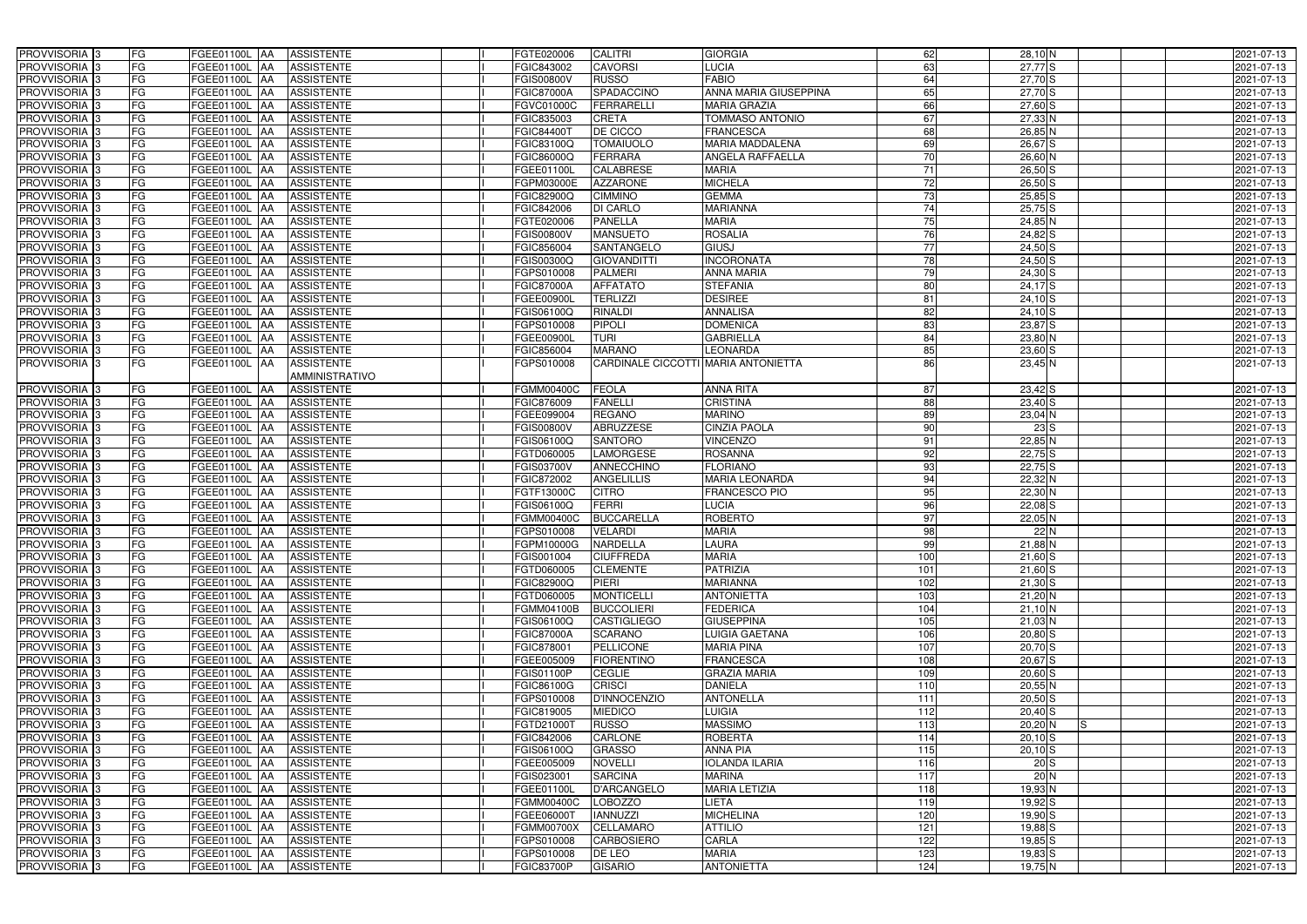| PROVVISORIA <sup>3</sup>   | FG        | FGEE01100L AA            | <b>ASSISTENTE</b> | FGTD060005        | <b>CORBO</b>       | <b>GIUSEPPE</b>             | 125              | $19,72$ S   | 2021-07-13 |
|----------------------------|-----------|--------------------------|-------------------|-------------------|--------------------|-----------------------------|------------------|-------------|------------|
| PROVVISORIA 3              | FG        | FGEE01100L<br>IAA        | <b>ASSISTENTE</b> | FGMM00400C        | CARELLA            | <b>AGATA</b>                | 126              | $19,65$ S   | 2021-07-13 |
| PROVVISORIA 3              | FG        | FGEE01100L AA            | <b>ASSISTENTE</b> | FGIC82900Q        | <b>GUERRA</b>      | <b>VINCENZA</b>             | 127              | $19,65$ S   | 2021-07-13 |
| PROVVISORIA 3              | FG        | FGEE01100L AA            | <b>ASSISTENTE</b> | FGEE00900L        | <b>CERA</b>        | ANGELA                      | 128              | $19,60$ $S$ | 2021-07-13 |
| PROVVISORIA 3              | FG        | FGEE01100L AA            | <b>ASSISTENTE</b> | FGRI020004        | <b>COLUCCI</b>     | <b>MARISA</b>               | 129              | 19,50 N     | 2021-07-13 |
| PROVVISORIA 3              | FG        | FGEE01100L<br>IAA        | <b>ASSISTENTE</b> | FGMM00400C        | <b>FORTUNATI</b>   | <b>VERUSCA</b>              | 130              | $19,25$ S   | 2021-07-13 |
| PROVVISORIA 3              | <b>FG</b> | FGEE01100L AA            | <b>ASSISTENTE</b> | FGIC83000X        | <b>LAURIOLA</b>    | <b>ROSSELLA</b>             | 131              | $19,10$ $S$ | 2021-07-13 |
| <b>PROVVISORIA</b> 3       | <b>FG</b> | FGEE01100L<br>IAA        | <b>ASSISTENTE</b> | FGIC880001        | <b>LUPPINO</b>     | <b>MARIA GRAZIA</b>         | $\overline{132}$ | $19$ $S$    | 2021-07-13 |
| PROVVISORIA <sup>3</sup>   | FG        | FGEE01100L<br>IAA        | <b>ASSISTENTE</b> | FGIS00800V        | <b>CORONA</b>      | <b>ELENA</b>                | 133              | $19$ $S$    | 2021-07-13 |
| PROVVISORIA <sup>1</sup> 3 | FG        | FGEE01100L<br>IAA        | <b>ASSISTENTE</b> | FGIS00800V        | <b>SPERANZOSO</b>  | PASQUALE MAURO              | 134              | $18,95$ S   | 2021-07-13 |
| PROVVISORIA 3              | FG        | FGEE01100L<br><b>JAA</b> | <b>ASSISTENTE</b> | FGIC82900Q        | <b>MONDELLI</b>    | <b>IOLANDA</b>              | 135              | $18,93$ $S$ | 2021-07-13 |
| PROVVISORIA 3              | FG        | FGEE01100L AA            | <b>ASSISTENTE</b> | FGEE099004        | <b>STELLUTI</b>    | <b>FABIOLA PIA</b>          | 136              | $18,85$ N   | 2021-07-13 |
| PROVVISORIA 3              | FG        | FGEE01100L AA            | <b>ASSISTENTE</b> | FGIC844001        | <b>CAPPUCCI</b>    | <b>ANTONIO-PIO</b>          | 137              | $18,80$ $S$ | 2021-07-13 |
| PROVVISORIA 3              | <b>FG</b> | FGEE01100L AA            | <b>ASSISTENTE</b> | FGIC86100G        | <b>ZENDOLI</b>     | <b>MARCO PIO</b>            | 138              | $18,80$ N   | 2021-07-13 |
| PROVVISORIA <sup>3</sup>   | FG        | FGEE01100L AA            | <b>ASSISTENTE</b> | FGIC84600D        | <b>PIARULLI</b>    | <b>ELENA</b>                | 139              | $18,75$ S   | 2021-07-13 |
| PROVVISORIA 3              | FG        | FGEE01100L AA            | <b>ASSISTENTE</b> | FGIC872002        | PETRANGELO         | <b>LEONARDO</b>             | 140              | $18,70$ S   | 2021-07-13 |
| PROVVISORIA 3              | <b>FG</b> | FGEE01100L AA            | <b>ASSISTENTE</b> | FGEE106002        | <b>NARGISO</b>     | <b>VIOLETTA</b>             | 141              | $18,70$ S   | 2021-07-13 |
| PROVVISORIA 3              | FG        | FGEE01100L AA            | <b>ASSISTENTE</b> | FGPS010008        | GRILLO             | <b>CATALDO</b>              | 142              | $18,55$ S   | 2021-07-13 |
| PROVVISORIA 3              | FG        | FGEE01100L<br><b>IAA</b> | <b>ASSISTENTE</b> | <b>FGIC85700X</b> | <b>DI PUMPO</b>    | LUIGI                       | 143              | $18,55$ $S$ | 2021-07-13 |
| <b>PROVVISORIA</b> 3       | FG        | FGEE01100L<br>IAA        | <b>ASSISTENTE</b> | <b>FGIC87900R</b> | <b>COLINO</b>      | <b>ANNA CARMELA</b>         | 144              | $18,52$ $S$ | 2021-07-13 |
| PROVVISORIA <sup>1</sup> 3 | FG        | <b>FGEE01100L</b><br>IAA | <b>ASSISTENTE</b> | FGTF13000C        | D'ARIENZO          | <b>ANTONIO MARIA</b>        | 145              | 18,50 N     | 2021-07-13 |
| PROVVISORIA <sup>13</sup>  | FG        | FGEE01100L<br>IAA        | <b>ASSISTENTE</b> | FGIC880001        | <b>MASSA</b>       | <b>MICHELE</b>              | 146              | $18,49$ $S$ | 2021-07-13 |
| PROVVISORIA <sup>3</sup>   | FG        | FGEE01100L<br>IAA        | <b>ASSISTENTE</b> | FGMM04100B        | <b>RIZZI</b>       | <b>MARCO</b>                | 147              | $18,45$ $S$ | 2021-07-13 |
| <b>PROVVISORIA</b> 3       | FG        | FGEE01100L<br>IAA        | <b>ASSISTENTE</b> | GIS00800V         | <b>SABATINO</b>    | <b>CLAUDIA</b>              | 148              | $18,40$ S   | 2021-07-13 |
| <b>PROVVISORIA</b> 3       | FG        | <b>FGEE01100L</b><br>IAA | <b>ASSISTENTE</b> | FGIC88000         | <b>MASSA</b>       | <b>MARIA LUISA</b>          | 149              | $18,35$ S   | 2021-07-13 |
| PROVVISORIA <sup>3</sup>   | <b>FG</b> | <b>FGEE01100L</b><br>IAA | <b>ASSISTENTE</b> | FGIC88200L        | <b>NEGRI</b>       | <b>PATRIZIA</b>             | 150              | $18,33$ N   | 2021-07-13 |
| PROVVISORIA 3              | <b>FG</b> | FGEE01100L               | <b>ASSISTENTE</b> | FGIC827004        | <b>CAMPANARO</b>   | <b>ANNA</b>                 | 151              | $18,27$ N   | 2021-07-13 |
| PROVVISORIA <sup>3</sup>   | FG        | FGEE01100L<br>IAA        | <b>ASSISTENTE</b> | FGIS06100Q        | <b>FRATTARUOLO</b> | <b>MARIA ANTONIETTA</b>     | 152              | $18,25$ S   | 2021-07-13 |
| PROVVISORIA 3              | FG        | FGEE01100L               | <b>ASSISTENTE</b> | FGIC856004        | <b>FERRO</b>       | <b>GINA</b>                 | 153              | 18,22 N     | 2021-07-13 |
| PROVVISORIA 3              | <b>FG</b> | FGEE01100L<br>IAA        | <b>ASSISTENTE</b> | FGTD060005        | <b>RICCARDI</b>    | <b>MIRIAM</b>               | 154              | $18,20$ $S$ | 2021-07-13 |
| PROVVISORIA 3              | FG        | <b>FGEE01100L</b><br>IAA | <b>ASSISTENTE</b> | FGMM148003        | <b>SACCO</b>       | <b>RAFFAELLA</b>            | 155              | $18,20$ S   | 2021-07-13 |
| PROVVISORIA 3              | FG        | <b>FGEE01100L</b><br>IAA | <b>ASSISTENTE</b> | FGIC872002        | <b>MONTINI</b>     | <b>MARIA TERESA</b>         | 156              | $18,18$ N   | 2021-07-13 |
| <b>PROVVISORIA</b> 3       | <b>FG</b> | FGEE01100L<br>IAA        | <b>ASSISTENTE</b> | <b>FGIC87000A</b> | <b>BATTISTA</b>    | <b>ALFONSO</b>              | 157              | $18,16$ N   | 2021-07-13 |
| PROVVISORIA <sup>1</sup> 3 | FG        | FGEE01100L<br>IAA        | <b>ASSISTENTE</b> | FGPM10000G        | <b>PALERMO</b>     | <b>TIZIANA CLELIA</b>       | 158              | $18,12$ N   | 2021-07-13 |
| PROVVISORIA 3              | FG        | FGEE01100L<br>IAA        | <b>ASSISTENTE</b> | FGTD08000A        | <b>GRAMAZIO</b>    | <b>ANNA</b>                 | 159              | $18,10$ S   | 2021-07-13 |
| PROVVISORIA 3              | FG        | FGEE01100L<br><b>JAA</b> | <b>ASSISTENTE</b> | FGPM03000E        | <b>CELESTE</b>     | <b>GIADA</b>                | 160              | $18,05$ $S$ | 2021-07-13 |
| PROVVISORIA 3              | <b>FG</b> | FGEE01100L AA            | <b>ASSISTENTE</b> | <b>FGIC87000A</b> | <b>ROSANO</b>      | <b>ANNALISA ROSARIA</b>     | 161              | $18,05$ $S$ | 2021-07-13 |
| PROVVISORIA <sup>3</sup>   | <b>FG</b> | FGEE01100L AA            | <b>ASSISTENTE</b> | <b>FGIS00800V</b> | <b>SPALLONE</b>    | <b>ANTONIO</b>              | 162              | $17,95$ N   | 2021-07-13 |
| PROVVISORIA <sup>3</sup>   | <b>FG</b> | FGEE01100L AA ASSISTENTE |                   | <b>FGIC86100G</b> | PASQUA             | <b>GIUSEPPINA MARIA</b>     | 163              | 17,93 N     | 2021-07-13 |
| PROVVISORIA <sup>3</sup>   | <b>FG</b> | FGEE01100L AA            | <b>ASSISTENTE</b> | FGPS010008        | <b>BELLINO</b>     | <b>ANTONELLA</b>            | 164              | 17,90 S     | 2021-07-13 |
| PROVVISORIA <sup>3</sup>   | FG        | FGEE01100L AA            | <b>ASSISTENTE</b> | FGIC864003        | RIGNANESE          | <b>LUCIA</b>                | 165              | $17,90$ S   | 2021-07-13 |
| PROVVISORIA <sup>3</sup>   | FG        | FGEE01100L AA ASSISTENTE |                   | FGEE01200C        | <b>GAITA</b>       | CARLA                       | 166              | 17,85 N     | 2021-07-13 |
| PROVVISORIA <sup>3</sup>   | FG        | <b>FGEE01100L AA</b>     | <b>ASSISTENTE</b> | FGIC835003        | <b>CONTESSA</b>    | <b>TINA</b>                 | 167              | $17,80$ S   | 2021-07-13 |
| PROVVISORIA <sup>3</sup>   | FG        | <b>FGEE01100L AA</b>     | <b>ASSISTENTE</b> | FGEE01100L        | <b>FAIENZA</b>     | <b>SEVERINA</b>             | 168              | 17,80 S     | 2021-07-13 |
| PROVVISORIA 3              | FG        | FGEE01100L AA            | <b>ASSISTENTE</b> | FGPM03000E        | PASQUARIELLO       | <b>DEBORA</b>               | 169              | $17,75$ N   | 2021-07-13 |
| PROVVISORIA 3              | <b>FG</b> | FGEE01100L AA            | <b>ASSISTENTE</b> | FGEE005009        | <b>RUSSO</b>       | <b>SEVERINA</b>             | 170              | 17,70 N     | 2021-07-13 |
| PROVVISORIA <sup>3</sup>   | FG        | FGEE01100L AA            | ASSISTENTE        | FGTF13000C        | <b>CONSIGLIO</b>   | <b>ROBERTO</b>              | 171              | $17,65$ S   | 2021-07-13 |
| PROVVISORIA <sup>3</sup>   | FG        | FGEE01100L AA            | <b>ASSISTENTE</b> | <b>FGIC81600N</b> | <b>CAPOBIANCO</b>  | ROCCHINA MARIA GRAZIA       | 172              | 17,60 S     | 2021-07-13 |
| PROVVISORIA <sup>3</sup>   | FG        | FGEE01100L AA            | <b>ASSISTENTE</b> | FGIC843002        | <b>NARDELLA</b>    | <b>PATRIZIA</b>             | 173              | 17,60 N     | 2021-07-13 |
| PROVVISORIA <sup>3</sup>   | FG        | FGEE01100L AA            | <b>ASSISTENTE</b> | FGPS20000B        | <b>FIALE</b>       | <b>ANNA MARIA</b>           | 174              | 17,58 N     | 2021-07-13 |
| PROVVISORIA <sup>3</sup>   | <b>FG</b> | FGEE01100L AA            | <b>ASSISTENTE</b> | FGIC827004        | <b>FORTESCHI</b>   | <b>MANUELA ANTONIA</b>      | $\overline{175}$ | $17,53$ S   | 2021-07-13 |
| PROVVISORIA <sup>3</sup>   | FG        | FGEE01100L AA            | <b>ASSISTENTE</b> | FGEE00900L        | <b>MELCHIONNA</b>  | <b>ANGELA</b>               | 176              | $17,52$ S   | 2021-07-13 |
| PROVVISORIA <sup>3</sup>   | FG        | FGEE01100L AA            | <b>ASSISTENTE</b> | <b>FGIC86200B</b> | <b>SENSALES</b>    | ILARIA                      | 177              | $17,50$ S   | 2021-07-13 |
| PROVVISORIA <sup>3</sup>   | FG        | <b>FGEE01100L AA</b>     | <b>ASSISTENTE</b> | FGIC869006        | <b>MIALE</b>       | <b>ANNA MARIA</b>           | 178              | $17,50$ S   | 2021-07-13 |
| PROVVISORIA <sup>3</sup>   | FG        | FGEE01100L AA            | <b>ASSISTENTE</b> | FGIS00800V        | <b>INTISO</b>      | <b>MARIA GRAZIA</b>         | 179              | 17,40 N     | 2021-07-13 |
| PROVVISORIA <sup>3</sup>   | FG        | FGEE01100L AA            | <b>ASSISTENTE</b> | <b>FGIC83000X</b> | <b>NARCISI</b>     | <b>DOMENICO</b>             | 180              | 17,37 N     | 2021-07-13 |
| PROVVISORIA <sup>3</sup>   | FG        | FGEE01100L AA            | <b>ASSISTENTE</b> | <b>FGIC87000A</b> | APOLLONIO          | <b>NICOLA</b>               | 181              | 17,35 N     | 2021-07-13 |
| PROVVISORIA <sup>3</sup>   | FG        | FGEE01100L AA            | <b>ASSISTENTE</b> | <b>FGIC83000X</b> | RENZULLI           | <b>MICHELE</b>              | 182              | $17,30$ S   | 2021-07-13 |
| PROVVISORIA <sup>3</sup>   | FG        | FGEE01100L AA            | <b>ASSISTENTE</b> | FGIC851001        | <b>TISCIA</b>      | LAURA                       | 183              | $17,30$ S   | 2021-07-13 |
| PROVVISORIA <sup>3</sup>   | FG        | FGEE01100L AA            | <b>ASSISTENTE</b> | FGIC86500V        | <b>PINTO</b>       | <b>ELENA</b>                | 184              | $17,25$ N   | 2021-07-13 |
| PROVVISORIA <sup>3</sup>   | FG        | FGEE01100L AA            | ASSISTENTE        | FGEE005009        | <b>COLUCCI</b>     | <b>ADDOLORATA</b>           | 185              | $17,23$ S   | 2021-07-13 |
| PROVVISORIA <sup>3</sup>   | FG        | FGEE01100L AA            | <b>ASSISTENTE</b> | <b>FGIS00800V</b> | <b>SEPIELLO</b>    | <b>MARIA RITA</b>           | 186              | $17,20$ S   | 2021-07-13 |
| PROVVISORIA <sup>3</sup>   | FG        | FGEE01100L AA            | ASSISTENTE        | FGTD010004        | <b>IRMICI</b>      | ELIA TOMMASO VITO PIERPAOLO | 187              | $17,15$ $S$ | 2021-07-13 |
| PROVVISORIA 3              | FG        | <b>FGEE01100L AA</b>     | <b>ASSISTENTE</b> | FGPM03000E        | DONATIELLO         | <b>MARILINDA</b>            | 188              |             |            |
|                            |           |                          |                   |                   |                    |                             |                  | $17,15$ N   | 2021-07-13 |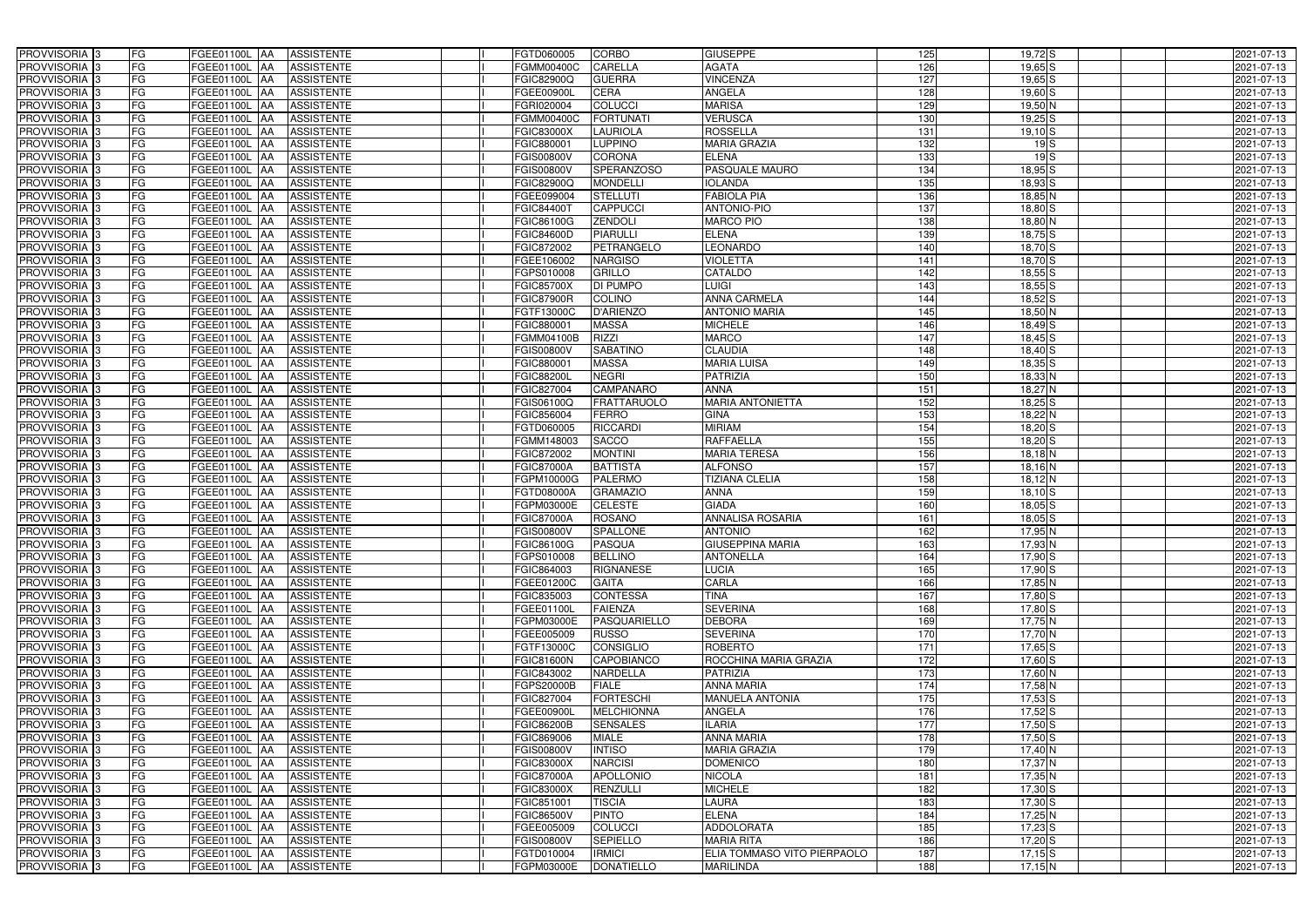| PROVVISORIA <sup>3</sup>   | FG<br>FGEE01100L AA        | <b>ASSISTENTE</b>               | FGIC827004        | <b>COLUCCI</b>       | <b>ELISABETTA</b>    | 189             | $17,10$ S   | 2021-07-13 |
|----------------------------|----------------------------|---------------------------------|-------------------|----------------------|----------------------|-----------------|-------------|------------|
| PROVVISORIA <sup>3</sup>   | FG<br>FGEE01100L           | <b>ASSISTENTE</b><br>IAA        | FGTD010004        | CARAFA               | <b>LUIGI NICOLA</b>  | 190             | 17,10 N     | 2021-07-13 |
| PROVVISORIA <sup>3</sup>   | FG<br>FGEE01100L           | <b>ASSISTENTE</b><br>IAA        | FGIC819005        | <b>ADDESA</b>        | <b>FELICIA</b>       | 191             | 17,10 N     | 2021-07-13 |
| PROVVISORIA <sup>3</sup>   | FG<br><b>FGEE01100L</b>    | <b>ASSISTENTE</b><br>IAA        | FGTE020006        | <b>PEPE</b>          | MARIA ALTOMARE       | 192             | 17,10 N     | 2021-07-13 |
| PROVVISORIA <sup>3</sup>   | FG<br>FGEE01100L           | <b>ASSISTENTE</b><br>IAA        | FGEE00800R        | <b>CASCAVILLA</b>    | <b>ANTONIO</b>       | 193             | 17,07 N     | 2021-07-13 |
| PROVVISORIA <sup>3</sup>   | FG<br>FGEE01100L AA        | <b>ASSISTENTE</b>               | FGIS00800V        | <b>CONTILLO</b>      | <b>LUIGIA</b>        | 194             | $16,90$ $S$ | 2021-07-13 |
| PROVVISORIA <sup>1</sup> 3 | FG<br>FGEE01100L AA        | <b>ASSISTENTE</b>               | FGPS08000E        | <b>SPECCHIO</b>      | <b>RAFFAELLA</b>     | 195             | $16,90$ S   | 2021-07-13 |
| PROVVISORIA <sup>3</sup>   | FG<br>FGEE01100L AA        | <b>ASSISTENTE</b>               | FGEE00800R        | <b>GUARINO</b>       | <b>VITTORIO</b>      | 196             | 16,90 N     | 2021-07-13 |
| PROVVISORIA 3              | FG<br>FGEE01100L AA        | <b>ASSISTENTE</b>               | <b>FGIC81600N</b> | <b>CARROZZO</b>      | <b>GRAZIA</b>        | 197             | $16,85$ S   | 2021-07-13 |
| PROVVISORIA <sup>3</sup>   | FG<br>FGEE01100L AA        | <b>ASSISTENTE</b>               | FGIS00800V        | <b>SCOLOZZI</b>      | ORONZO ALESSANDRO    | 198             | $16,83$ S   | 2021-07-13 |
| PROVVISORIA 3              | FG<br>FGEE01100L AA        | <b>ASSISTENTE</b>               | FGIS00800V        | <b>BUONASSISI</b>    | <b>ANNA MARIA</b>    | 199             | $16,80$ S   | 2021-07-13 |
| PROVVISORIA 3              | FG<br>FGEE01100L AA        | <b>ASSISTENTE</b>               | <b>FGIC83800E</b> | <b>MANFREDI</b>      | <b>MARIA STELLA</b>  | 200             | $16,80$ $S$ | 2021-07-13 |
| PROVVISORIA <sup>3</sup>   | FG<br>FGEE01100L AA        | <b>ASSISTENTE</b>               | FGIS00800V        | <b>GUGLIELMI</b>     | <b>SABRINA</b>       | 201             | $16,80$ S   | 2021-07-13 |
| PROVVISORIA 3              | FG<br>FGEE01100L AA        | <b>ASSISTENTE</b>               | FGPM05000Q        | <b>D'ADDETTA</b>     | <b>MASSIMIANA</b>    | 202             | 16,80 S     | 2021-07-13 |
| PROVVISORIA 3              | FG<br>FGEE01100L AA        | <b>ASSISTENTE</b>               | FGIS00800V        | <b>PADRONE</b>       | <b>ALESSANDRA</b>    | 203             | $16,80$ $S$ | 2021-07-13 |
| PROVVISORIA 3              | FG<br>FGEE01100L           | <b>ASSISTENTE</b><br>IAA        | FGIC877005        | <b>DE FELICE</b>     | <b>DOMENICO</b>      | 204             | $16,80$ N   | 2021-07-13 |
| PROVVISORIA 3              | FG<br>FGEE01100L           | <b>ASSISTENTE</b><br>IAA        | FGIC86600P        | <b>TARONNO</b>       | <b>SALVATORE</b>     | 205             | 16,80 N     | 2021-07-13 |
| PROVVISORIA <sup>3</sup>   | FG<br>FGEE01100L AA        | <b>ASSISTENTE</b>               | <b>FGIC80800P</b> | <b>DI MAURO</b>      | <b>MARILINA</b>      | 206             | $16,75$ S   | 2021-07-13 |
| PROVVISORIA 3              | FG<br>FGEE01100L           | <b>ASSISTENTE</b><br><b>JAA</b> | FGIC819005        | <b>ZANZONICO</b>     | <b>CARMELA</b>       | 207             | $16,75$ S   | 2021-07-13 |
| PROVVISORIA 3              | FG<br>FGEE01100L           | <b>JAA</b><br><b>ASSISTENTE</b> | FGIC872002        | <b>CENTRA</b>        | <b>SARA</b>          | 208             | $16,75$ N   | 2021-07-13 |
| PROVVISORIA <sup>3</sup>   | FG<br>FGEE01100L           | <b>ASSISTENTE</b><br>ΙAΑ        | FGVC01000C        | <b>ROMAGNOLI</b>     | <b>MARIO</b>         | 209             | $16,75$ N   | 2021-07-13 |
| PROVVISORIA 3              | FG<br><b>FGEE01100L</b>    | <b>ASSISTENTE</b><br>IAA        | FGIC856004        | <b>DE PASCALE</b>    | <b>GIOVANNA</b>      | 210             | 16,60 S     | 2021-07-13 |
| PROVVISORIA 3              | FG<br>FGEE01100L           | <b>ASSISTENTE</b><br>IAA        | FGIC83000X        | <b>COCONDI</b>       | <b>ANTONIETTA</b>    | 211             | $16,60$ $S$ | 2021-07-13 |
| PROVVISORIA 3              | FG<br>FGEE01100L AA        | <b>ASSISTENTE</b>               | FGIC88000         | <b>ROSAMILIA</b>     | <b>MAURIZIO</b>      | 212             | $16,60$ S   | 2021-07-13 |
| PROVVISORIA <sup>3</sup>   | FG<br>FGEE01100L           | <b>ASSISTENTE</b><br> AA        | GPS040004         | <b>NUZZO</b>         | <b>MONICA</b>        | 213             | $16,60$ $S$ | 2021-07-13 |
| PROVVISORIA 3              | FG<br>FGEE01100L           | <b>ASSISTENTE</b><br><b>IAA</b> | FGPS08000E        | <b>RUSSO</b>         | <b>MARIA</b>         | 214             | 16,60 N     | 2021-07-13 |
| PROVVISORIA 3              | FG<br>FGEE01100L AA        | <b>ASSISTENTE</b>               | <b>FGIC83700P</b> | DI DOMENICO          | <b>ISABELLA</b>      | 215             | 16,60 N     | 2021-07-13 |
| PROVVISORIA 3              | FG<br>FGEE01100L           | <b>ASSISTENTE</b><br>IAA        | FGIC877005        | <b>MAIELLA</b>       | ANNA MARIA ADELAIDE  | 216             | $16,55$ S   | 2021-07-13 |
| PROVVISORIA <sup>3</sup>   | FG<br>FGEE01100L AA        | <b>ASSISTENTE</b>               | FGIS06100Q        | DE FILIPPO           | <b>MARIAPINA</b>     | 217             | $16,55$ N   | 2021-07-13 |
| PROVVISORIA <sup>3</sup>   | FG<br>FGEE01100L AA        | <b>ASSISTENTE</b>               | FGIC856004        | <b>NACCHIERO</b>     | <b>DORIANA</b>       | $\frac{1}{218}$ | $16,45$ S   | 2021-07-13 |
| PROVVISORIA <sup>3</sup>   | FG<br>FGEE01100L AA        | <b>ASSISTENTE</b>               | FGEE02900T        | <b>PIGNATARO</b>     | <b>MARIAPIA</b>      | 219             | $16,40$ S   | 2021-07-13 |
| PROVVISORIA <sup>3</sup>   | FG<br>FGEE01100L AA        | <b>ASSISTENTE</b>               | FGPM10000G        | <b>TANTARO</b>       | <b>GIUSEPPE</b>      | 220             | $16,40$ S   | 2021-07-13 |
| PROVVISORIA <sup>3</sup>   | FG<br>FGEE01100L AA        | <b>ASSISTENTE</b>               | FGIC821005        | <b>TAVAGLIONE</b>    | <b>ANGELA MARIA</b>  | 221             | $16,40$ N   | 2021-07-13 |
| PROVVISORIA <sup>3</sup>   | FG<br>FGEE01100L AA        | <b>ASSISTENTE</b>               | FGIS00800V        | <b>SANTOLUPO</b>     | <b>ROBERTA</b>       | 222             | $16,40$ N   | 2021-07-13 |
| PROVVISORIA <sup>3</sup>   | FG<br>FGEE01100L           | <b>ASSISTENTE</b><br>IAA        | FGIC86500V        | <b>BORDO</b>         | <b>SIPONTINA</b>     | 223             | $16,38$ $S$ | 2021-07-13 |
| PROVVISORIA <sup>3</sup>   | FG<br><b>FGEE01100L</b>    | <b>ASSISTENTE</b><br>IAA        | FGTD060005        | <b>MONACO</b>        | <b>GIOVANNA</b>      | 224             | $16,37$ $S$ | 2021-07-13 |
| PROVVISORIA <sup>3</sup>   | FG<br>FGEE01100L           | <b>ASSISTENTE</b><br>IAA        | GPS040004         | <b>TISCIA</b>        | <b>ROBERTA</b>       | 225             | $16,33$ $S$ | 2021-07-13 |
| PROVVISORIA <sup>3</sup>   | FG<br>FGEE01100L AA        | <b>ASSISTENTE</b>               | <b>FGTD08000A</b> | LOSCOCCO             | <b>LUCIA</b>         | 226             | $16,30$ $S$ | 2021-07-13 |
| PROVVISORIA <sup>3</sup>   | FG<br><b>FGEE01100L</b> AA | <b>ASSISTENTE</b>               | FGIS06100Q        | <b>PALUMBO</b>       | <b>CATERINA</b>      | 227             | $16,30$ S   | 2021-07-13 |
| PROVVISORIA <sup>3</sup>   | FG<br>FGEE01100L AA        | <b>ASSISTENTE</b>               | FGIC842006        | <b>TANESE</b>        | <b>GIOVANNA</b>      | 228             | 16,30 N     | 2021-07-13 |
| PROVVISORIA <sup>3</sup>   | FG<br>FGEE01100L AA        | ASSISTENTE                      | FGEE00900L        | <b>GENINI</b>        | <b>RITA ALESSIA</b>  | 229             | 16,30 N     | 2021-07-13 |
| PROVVISORIA <sup>3</sup>   | FG<br><b>FGEE01100L AA</b> | ASSISTENTE                      | FGIS03700V        | <b>ANDREOLA</b>      | ANTONIO ROBERTO      | 230             | $16,25$ S   | 2021-07-13 |
| PROVVISORIA <sup>3</sup>   | FG<br>FGEE01100L AA        | <b>ASSISTENTE</b>               | FGIS00800V        | <b>FORTUNA</b>       | <b>ROSA</b>          | 231             | $16,25$ N   | 2021-07-13 |
| PROVVISORIA <sup>3</sup>   | FG<br>FGEE01100L AA        | ASSISTENTE                      | FGMM04100B        | <b>VERZICCO</b>      | <b>ALFONSINA</b>     | 232             | $16,23$ S   | 2021-07-13 |
| PROVVISORIA 3              | FG<br>FGEE01100L AA        | <b>ASSISTENTE</b>               | FGPS010008        | <b>LOMBARDI</b>      | <b>FRANCESCA</b>     | 233             | $16,23$ N   | 2021-07-13 |
| PROVVISORIA <sup>3</sup>   | FG<br>FGEE01100L AA        | <b>ASSISTENTE</b>               | <b>FGMM00700X</b> | <b>BRATTI</b>        | <b>ROSARIO</b>       | 234             | $16,22$ $S$ | 2021-07-13 |
| PROVVISORIA <sup>3</sup>   | FG<br>FGEE01100L AA        | ASSISTENTE                      | <b>FGIS00800V</b> | <b>ANGINO</b>        | <b>GIUSEPPE</b>      | 235             | $16,20$ $S$ | 2021-07-13 |
| PROVVISORIA <sup>3</sup>   | FG<br>FGEE01100L AA        | ASSISTENTE                      | FGEE01200C        | ALLEGRETTI           | <b>ANNA</b>          | 236             | $16, 15$ S  | 2021-07-13 |
| PROVVISORIA <sup>3</sup>   | FG<br>FGEE01100L AA        | ASSISTENTE                      | <b>FGIC87000A</b> | <b>RACIOPPA</b>      | <b>LAURA CARMELA</b> | 237             | $16, 15$ S  | 2021-07-13 |
| PROVVISORIA <sup>3</sup>   | FG<br>FGEE01100L AA        | ASSISTENTE                      | FGIC819005        | <b>DELL'ERARIO</b>   | PASQUALINO           | 238             | $16,15$ $S$ | 2021-07-13 |
| PROVVISORIA <sup>3</sup>   | FG<br>FGEE01100L AA        | <b>ASSISTENTE</b>               | FGIC819005        | DI GIORGIO           | <b>ANTONIETTA</b>    | 239             | 16,12 N     | 2021-07-13 |
| PROVVISORIA <sup>3</sup>   | FG<br>FGEE01100L AA        | ASSISTENTE                      | FGPM03000E        | <b>DI IORIO</b>      | PAOLO GIUSEPPE       | 240             | $16, 10$ S  | 2021-07-13 |
| PROVVISORIA <sup>3</sup>   | FG<br>FGEE01100L AA        | ASSISTENTE                      | FGIS021009        | <b>LEGGIERI</b>      | <b>CAROLINA RITA</b> | 241             | $16, 10$ S  | 2021-07-13 |
| PROVVISORIA <sup>3</sup>   | FG<br>FGEE01100L AA        | <b>ASSISTENTE</b>               | FGIC818009        | <b>DI MISCIO</b>     | <b>CINZIA</b>        | 242             | $16,10$ S   | 2021-07-13 |
| PROVVISORIA <sup>13</sup>  | FG<br>FGEE01100L AA        | <b>ASSISTENTE</b>               | FGTD21000T        | <b>DI LAURO</b>      | <b>FRANCESCA PIA</b> | 243             | $16,10$ S   | 2021-07-13 |
| PROVVISORIA <sup>1</sup> 3 | FG<br>FGEE01100L AA        | <b>ASSISTENTE</b>               | FGIC842006        | <b>BONDANESE</b>     | <b>MARIANGELA</b>    | 244             | $16,10$ S   | 2021-07-13 |
| PROVVISORIA <sup>3</sup>   | FG<br>FGEE01100L AA        | <b>ASSISTENTE</b>               | <b>FGIS00800V</b> | <b>STAMPONE</b>      | <b>ANTONELLA</b>     | 245             | $16, 10$ S  | 2021-07-13 |
| PROVVISORIA <sup>1</sup> 3 | FG<br>FGEE01100L AA        | <b>ASSISTENTE</b>               | FGPM03000E        | <b>GATTI</b>         | <b>MARIA ASSUNTA</b> | 246             | $16,10$ S   | 2021-07-13 |
| PROVVISORIA <sup>3</sup>   | FG<br>FGEE01100L AA        | <b>ASSISTENTE</b>               | FGIC86000Q        | <b>CASCIOLI</b>      | CONCETTA             | 247             | $16,10$ N   | 2021-07-13 |
| PROVVISORIA <sup>1</sup> 3 | FG<br>FGEE01100L AA        | <b>ASSISTENTE</b>               | FGIC856004        | <b>CERICOLA</b>      | <b>GIUSEPPINA</b>    | 248             | $16,05$ S   | 2021-07-13 |
| PROVVISORIA <sup>3</sup>   | FG<br>FGEE01100L AA        | <b>ASSISTENTE</b>               | FGTE020006        | <b>OCCHIONERO</b>    | <b>RACHELE</b>       | 249             | $16$ $S$    | 2021-07-13 |
| PROVVISORIA <sup>3</sup>   | FG<br>FGEE01100L AA        | <b>ASSISTENTE</b>               | FGPC160003        | <b>BIASCO</b>        | <b>ROSARIO</b>       | 250             | $16$ $S$    | 2021-07-13 |
| PROVVISORIA <sup>3</sup>   | FG<br>FGEE01100L AA        | <b>ASSISTENTE</b>               | FGIC864003        | <b>CASTRIOTTA</b>    | <b>ROSA</b>          | 251             | $16$ $S$    | 2021-07-13 |
| PROVVISORIA 3              | FG<br>FGEE01100L AA        | ASSISTENTE                      | FGIS044002        | <b>LA PICCIRELLA</b> | <b>FRANCESCA</b>     | 252             |             |            |
|                            |                            |                                 |                   |                      |                      |                 | 16N         | 2021-07-13 |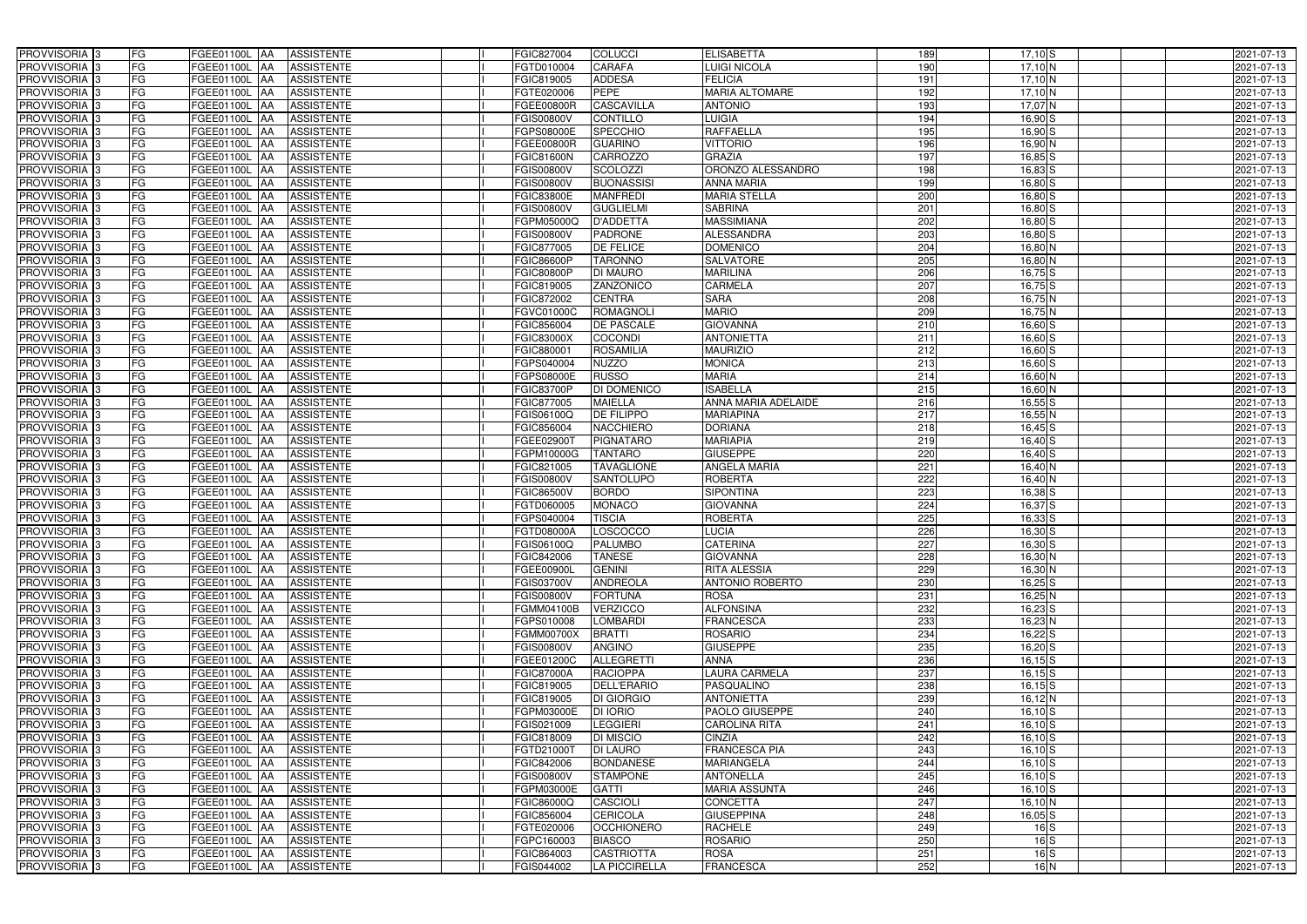| PROVVISORIA 3            | FG | FGEE01100L AA<br><b>ASSISTENTE</b>               | <b>FGIC86600P</b> | <b>LANZONE</b>                   | <b>ILARIA</b>             | 253              | $15,95$ S   | 2021-07-13 |
|--------------------------|----|--------------------------------------------------|-------------------|----------------------------------|---------------------------|------------------|-------------|------------|
| PROVVISORIA 3            | FG | $GEE01100L$ $\overline{AA}$<br><b>ASSISTENTE</b> | FGTD08000A        | CARDINALE CICCOTTI CLARA ROSARIA |                           | 254              | 15,95 N     | 2021-07-13 |
|                          |    | <b>AMMINISTRATIVO</b>                            |                   |                                  |                           |                  |             |            |
| <b>PROVVISORIA</b> 3     | FG | FGEE01100L AA<br><b>ASSISTENTE</b>               | <b>FGIC85700X</b> | <b>MENGA</b>                     | <b>MARTA</b>              | 255              | $15,90$ S   | 2021-07-13 |
| <b>PROVVISORIA</b> 3     | FG | <b>ASSISTENTE</b><br>FGEE01100L AA               | FGMM00400C        | <b>DI BIASE</b>                  | LUIGIA                    | 256              | $15,90$ S   | 2021-07-13 |
| <b>PROVVISORIA</b> 3     | FG | <b>ASSISTENTE</b><br>FGEE01100L<br><b>JAA</b>    | FGEE00900L        | CARLOMAGNO                       | <b>MICHELA</b>            | 257              | 15,90 N     | 2021-07-13 |
| <b>PROVVISORIA</b> 3     | FG | <b>AA</b><br><b>ASSISTENTE</b><br>FGEE01100L     | FGTE020006        | <b>LEONE</b>                     | <b>LUCIA</b>              | 258              | 15,90 N     | 2021-07-13 |
| <b>PROVVISORIA</b> 3     | FG | FGEE01100L<br><b>AA</b><br><b>ASSISTENTE</b>     | FGIC822001        | LOBOZZO                          | <b>GIULIA</b>             | 259              | $15,85$ S   | 2021-07-13 |
| <b>PROVVISORIA</b>       | FG | <b>AA</b><br><b>ASSISTENTE</b><br>FGEE01100L     | <b>FGIC85900G</b> | PERRELLA                         | <b>ANTONIETTA</b>         | 260              | $15,85$ S   | 2021-07-13 |
| PROVVISORIA <sup>3</sup> | FG | <b>ASSISTENTE</b><br>FGEE01100L<br><b>AA</b>     | FGIC82900Q        | <b>SANTORO</b>                   | <b>KATIA</b>              | 261              | $15,85$ N   | 2021-07-13 |
| <b>PROVVISORIA</b> 3     | FG | <b>ASSISTENTE</b><br>FGEE01100L<br><b>AA</b>     | <b>FGMM00400C</b> | <b>RAIMONDI</b>                  | <b>VALENTINA PIA</b>      | 262              | $15,80$ S   | 2021-07-13 |
| PROVVISORIA <sub>3</sub> | FG | <b>ASSISTENTE</b><br>FGEE01100L<br><b>AA</b>     | FGIC863007        | <b>ALBANESE</b>                  | <b>GIUSEPPE PIO</b>       | 263              | 15,80 N     | 2021-07-13 |
| <b>PROVVISORIA</b>       | FG | FGEE01100L<br><b>ASSISTENTE</b><br><b>JAA</b>    | <b>FGIC81600N</b> | <b>RAMPINO</b>                   | <b>MARIA SIMONA</b>       | 264              | $15,70$ S   | 2021-07-13 |
| <b>PROVVISORIA</b> 3     | FG | <b>ASSISTENTE</b><br>FGEE01100L<br><b>AA</b>     | FGTD010004        | <b>MONTECHIARI</b>               | <b>CARMELA</b>            | 265              | $15,70$ $S$ | 2021-07-13 |
| PROVVISORIA 3            | FG | FGEE01100L<br><b>AA</b><br><b>ASSISTENTE</b>     | FGIC85800Q        | <b>SPERA</b>                     | <b>MICHELE</b>            | 266              | 15,70 N     | 2021-07-13 |
| PROVVISORIA <sup>3</sup> | FG | <b>ASSISTENTE</b><br>FGEE01100L<br><b>AA</b>     | <b>FGIC842006</b> | <b>CAROSIELLI</b>                | <b>VIRGINIA</b>           | 267              | $15,70$ N   | 2021-07-13 |
| PROVVISORIA 3            | FG | <b>ASSISTENTE</b><br>FGEE01100L<br><b>JAA</b>    | FGEE02900T        | <b>LONGO</b>                     | <b>GERARDA VALENTINA</b>  | 268              | $15,70$ N   | 2021-07-13 |
| PROVVISORIA 3            | FG | FGEE01100L<br><b>ASSISTENTE</b><br><b>JAA</b>    | FGPS040004        | <b>FERRARETTI</b>                | <b>DANIELE</b>            | 269              | 15,68 N     | 2021-07-13 |
| <b>PROVVISORIA</b> 3     | FG | FGEE01100L<br><b>ASSISTENTE</b><br><b>JAA</b>    | <b>FGIS00800V</b> | <b>RUBANO</b>                    | <b>MAURIZIA</b>           | 270              | $15,60$ S   | 2021-07-13 |
| <b>PROVVISORIA</b>       | FG | FGEE01100L<br><b>AA</b><br><b>ASSISTENTE</b>     | FGIC864003        | <b>FAVOLORO</b>                  | <b>CARMELA</b>            | 271              | $15,60$ S   | 2021-07-13 |
| <b>PROVVISORIA</b> 3     | FG | FGEE01100L<br><b>AA</b><br><b>ASSISTENTE</b>     | FGIC877005        | LAVANGA                          | <b>FRANCESCA</b>          | $\overline{272}$ | $15,60$ $S$ | 2021-07-13 |
| <b>PROVVISORIA</b> 3     | FG | FGEE01100L<br><b>AA</b><br><b>ASSISTENTE</b>     | <b>FGEE00800R</b> | <b>CASTELLUCCIO</b>              | <b>IMMACOLATA</b>         | 273              | $15,60$ N   | 2021-07-13 |
| <b>PROVVISORIA</b> 3     | FG | FGEE01100L<br><b>AA</b><br><b>ASSISTENTE</b>     | FGTE020006        | <b>FERRANTINO</b>                | <b>LIBERA NATASCHA</b>    | $\overline{274}$ | $15,60$ N   | 2021-07-13 |
| <b>PROVVISORIA</b> 3     | FG | FGEE01100L<br><b>JAA</b><br><b>ASSISTENTE</b>    | FGTF17000V        | <b>VIOLA</b>                     | <b>GIOVANNA</b>           | 275              | $15,60$ N   | 2021-07-13 |
| PROVVISORIA <sub>3</sub> | FG | FGEE01100L<br><b>IAA</b><br><b>ASSISTENTE</b>    | FGPC180008        | <b>ZAMPARESE</b>                 | <b>SALVATORE</b>          | 276              | $15,58$ $S$ | 2021-07-13 |
| <b>PROVVISORIA</b> 3     | FG | <b>IAA</b><br><b>ASSISTENTE</b><br>FGEE01100L    | <b>FGIS00800V</b> | <b>CONTARDI</b>                  | <b>MARIA GRAZIA</b>       | $\overline{277}$ | $15,55$ S   | 2021-07-13 |
| <b>PROVVISORIA</b> 3     | FG | FGEE01100L<br><b>IAA</b><br><b>ASSISTENTE</b>    | FGIC819005        | <b>ARGENTIERI</b>                | <b>GERARDINA</b>          | 278              | $15,55$ S   | 2021-07-13 |
| <b>PROVVISORIA</b> 3     | FG | FGEE01100L<br><b>ASSISTENTE</b><br><b>JAA</b>    | FGIC86500V        | <b>BIZZARRO</b>                  | LUCIA CATERINA            | 279              | 15,55N      | 2021-07-13 |
| PROVVISORIA <sup>3</sup> | FG | <b>ASSISTENTE</b><br>FGEE01100L<br><b>IAA</b>    | FGIS00800V        | <b>ARPAIA</b>                    | <b>FRANCESCA</b>          | 280              | 15,53 S     | 2021-07-13 |
| <b>PROVVISORIA</b> 3     | FG | FGEE01100L<br><b>ASSISTENTE</b><br><b>IAA</b>    | <b>FGIC83000X</b> | <b>LAURIOLA</b>                  | <b>MARTINA</b>            | 281              | $15,50$ S   | 2021-07-13 |
| <b>PROVVISORIA</b> 3     | FG | FGEE01100L<br><b>ASSISTENTE</b><br>IAA           | <b>FGIC85400C</b> | <b>BISCEGLIE</b>                 | <b>MELANIA</b>            | 282              | $15,50$ S   | 2021-07-13 |
| PROVVISORIA              | FG | FGEE01100L<br><b>ASSISTENTE</b><br>IAA           | FGPS08000E        | <b>MANSI</b>                     | <b>GERARDA</b>            | 283              | 15,47 N     | 2021-07-13 |
| PROVVISORIA              | FG | FGEE01100L<br><b>JAA</b><br><b>ASSISTENTE</b>    | FGPS010008        | <b>ULIVIERI</b>                  | <b>MARIA LAURA</b>        | 284              | $15,45$ N   | 2021-07-13 |
| PROVVISORIA 3            | FG | <b>AA</b><br><b>ASSISTENTE</b><br>FGEE01100L     | <b>FGIC85700X</b> | <b>FASANO</b>                    | <b>LOREDANA</b>           | 285              | $15,45$ N   | 2021-07-13 |
| <b>PROVVISORIA</b>       | FG | <b>AA</b><br><b>ASSISTENTE</b><br>FGEE01100L     | <b>FGIC83700P</b> | <b>TALIA</b>                     | <b>GEMMA</b>              | 286              | $15,45$ N   | 2021-07-13 |
| <b>PROVVISORIA</b>       | FG | <b>ASSISTENTE</b><br>FGEE01100L<br><b>AA</b>     | FGIC822001        | <b>PETRACCA</b>                  | <b>MARIA INCORONATA</b>   | 287              | $15,41$ $S$ | 2021-07-13 |
| PROVVISORIA <sub>3</sub> | FG | <b>ASSISTENTE</b><br>FGEE01100L<br><b>AA</b>     | FGRH060003        | <b>MAZZITELLI</b>                | <b>PAOLA</b>              | 288              | $15,40$ S   | 2021-07-13 |
| PROVVISORIA <sup>3</sup> | FG | FGEE01100L AA<br><b>ASSISTENTE</b>               | <b>FGIC86500V</b> | QUITADAMO                        | <b>BERNADETTE</b>         | 289              | $15,40$ S   | 2021-07-13 |
| PROVVISORIA <sup>3</sup> | FG | FGEE01100L AA<br>ASSISTENTE                      | <b>FGIC85800Q</b> | <b>GENTILE</b>                   | <b>GIOVANNI</b>           | 290              | $15,40$ N   | 2021-07-13 |
| PROVVISORIA <sup>3</sup> | FG | FGEE01100L AA<br><b>ASSISTENTE</b>               | <b>FGIC86800A</b> | <b>STRAZZA</b>                   | <b>CONCETTA ENZA</b>      | 291              | 15,35 N     | 2021-07-13 |
| <b>PROVVISORIA</b> 3     | FG | <b>ASSISTENTE</b><br>FGEE01100L AA               | FGIS06100Q        | <b>MARCOLONGO</b>                | <b>PINARITA</b>           | 292              | $15,34$ N   | 2021-07-13 |
| PROVVISORIA <sup>3</sup> | FG | FGEE01100L AA<br><b>ASSISTENTE</b>               | <b>FGIS00800V</b> | CARAVELLA                        | <b>GIOVANNA</b>           | 293              | $15,33$ $S$ | 2021-07-13 |
| PROVVISORIA <sup>3</sup> | FG | FGEE01100L AA<br><b>ASSISTENTE</b>               | FGIC86000Q        | <b>IMBRIANI</b>                  | RENATO MATTEO             | 294              | $15,30$ S   | 2021-07-13 |
| PROVVISORIA <sup>3</sup> | FG | FGEE01100L AA<br><b>ASSISTENTE</b>               | FGRI020004        | <b>CERVICATO</b>                 | <b>GIORGIA</b>            | 295              | $15,30$ N   | 2021-07-13 |
| PROVVISORIA 3            | FG | FGEE01100L AA<br><b>ASSISTENTE</b>               | FGIC84400T        | PLACENTINO                       | <b>RACHELE ADRIANA</b>    | 296              | $15,30$ N   | 2021-07-13 |
| PROVVISORIA 3            | FG | FGEE01100L AA<br><b>ASSISTENTE</b>               | <b>FGEE11000N</b> | <b>SERENO</b>                    | SOCCORSA MARIA ANTONIETTA | 297              | $15,28$ N   | 2021-07-13 |
| PROVVISORIA <sup>3</sup> | FG | FGEE01100L AA<br><b>ASSISTENTE</b>               | <b>FGMM00700X</b> | <b>DELLI CARRI</b>               | <b>MARIA ALTOMARE</b>     | 298              | $15,28$ N   | 2021-07-13 |
| <b>PROVVISORIA</b> 3     | FG | FGEE01100L AA<br><b>ASSISTENTE</b>               | <b>FGIC87000A</b> | PIPOLI                           | <b>FILOMENA</b>           | 299              | $15,22$ S   | 2021-07-13 |
| PROVVISORIA <sup>3</sup> | FG | <b>FGEE01100L AA</b><br><b>ASSISTENTE</b>        | <b>FGEE00800R</b> | <b>CINQUESANTI</b>               | <b>LUCIA</b>              | 300              | $15,22$ $S$ | 2021-07-13 |
| PROVVISORIA <sup>3</sup> | FG | FGEE01100L AA<br><b>ASSISTENTE</b>               | FGEE11000N        | <b>BOCOLA</b>                    | <b>ROSA</b>               | 301              | $15,20$ S   | 2021-07-13 |
| PROVVISORIA <sup>3</sup> | FG | FGEE01100L<br><b>AA</b><br><b>ASSISTENTE</b>     | FGIS06100Q        | <b>PAGANO</b>                    | VALERIA                   | 302              | $15,20$ S   | 2021-07-13 |
| PROVVISORIA <sup>3</sup> | FG | FGEE01100L AA<br><b>ASSISTENTE</b>               | <b>FGIC86100G</b> | <b>RUSSO</b>                     | VALENTINA                 | 303              | $15,20$ S   | 2021-07-13 |
| PROVVISORIA <sup>3</sup> | FG | FGEE01100L AA<br><b>ASSISTENTE</b>               | FGIC863007        | <b>CASTRIOTTA</b>                | <b>CATERINA</b>           | 304              | $15,20$ S   | 2021-07-13 |
| PROVVISORIA <sup>3</sup> | FG | FGEE01100L AA<br><b>ASSISTENTE</b>               | FGTD060005        | <b>IENCO</b>                     | <b>FRANCESCO</b>          | 305              | $15,20$ N   | 2021-07-13 |
| PROVVISORIA <sup>3</sup> | FG | FGEE01100L AA<br><b>ASSISTENTE</b>               | FGPS010008        | <b>BOURGEOIS</b>                 | CRISTINA ANTONELLA        | 306              | $15,20$ N   | 2021-07-13 |
| PROVVISORIA <sup>3</sup> | FG | FGEE01100L AA<br><b>ASSISTENTE</b>               | FGIC821005        | <b>DI NAUTA</b>                  | <b>MARIA ANTONELLA</b>    | 307              | 15,20 N     | 2021-07-13 |
| PROVVISORIA <sup>3</sup> | FG | FGEE01100L AA<br><b>ASSISTENTE</b>               | <b>FGPS20000B</b> | <b>DI CANDIA</b>                 | <b>GIUSEPPE</b>           | 308              | $15,20$ N   | 2021-07-13 |
| PROVVISORIA 3            | FG | FGEE01100L AA<br><b>ASSISTENTE</b>               | FGPM05000Q        | <b>GRIFA</b>                     | <b>GRAZIA</b>             | 309              | $15,17$ $S$ | 2021-07-13 |
| PROVVISORIA <sup>3</sup> | FG | <b>ASSISTENTE</b><br>FGEE01100L AA               | <b>FGIC85900G</b> | <b>MONTRANO</b>                  | <b>SARA</b>               | 310              | $15,17$ S   | 2021-07-13 |
| PROVVISORIA <sup>3</sup> | FG | FGEE01100L AA<br><b>ASSISTENTE</b>               | FGPM03000E        | <b>DE PALMA</b>                  | <b>ALESSIO WALTER</b>     | 311              | $15,15$ $S$ | 2021-07-13 |
| PROVVISORIA <sup>3</sup> | FG | <b>ASSISTENTE</b><br>FGEE01100L AA               | <b>FGIC86000Q</b> | <b>BRACONE</b>                   | <b>RAFFAELLA</b>          | 312              | $15,15$ $S$ | 2021-07-13 |
| PROVVISORIA <sup>3</sup> | FG | FGEE01100L AA<br><b>ASSISTENTE</b>               | <b>FGEE00800R</b> | <b>CALABRESE</b>                 | CONCETTA FLORIANA         | 313              | $15,15$ $S$ | 2021-07-13 |
| PROVVISORIA <sup>3</sup> | FG | FGEE01100L AA<br><b>ASSISTENTE</b>               | FGIS044002        | <b>BARILE</b>                    | <b>FILOMENA</b>           | 314              | $15,15$ N   | 2021-07-13 |
| PROVVISORIA <sup>3</sup> | FG | FGEE01100L AA<br><b>ASSISTENTE</b>               | <b>FGIC85900G</b> | <b>STANCHI</b>                   | <b>MARIANNA</b>           | 315              | $15,15$ N   | 2021-07-13 |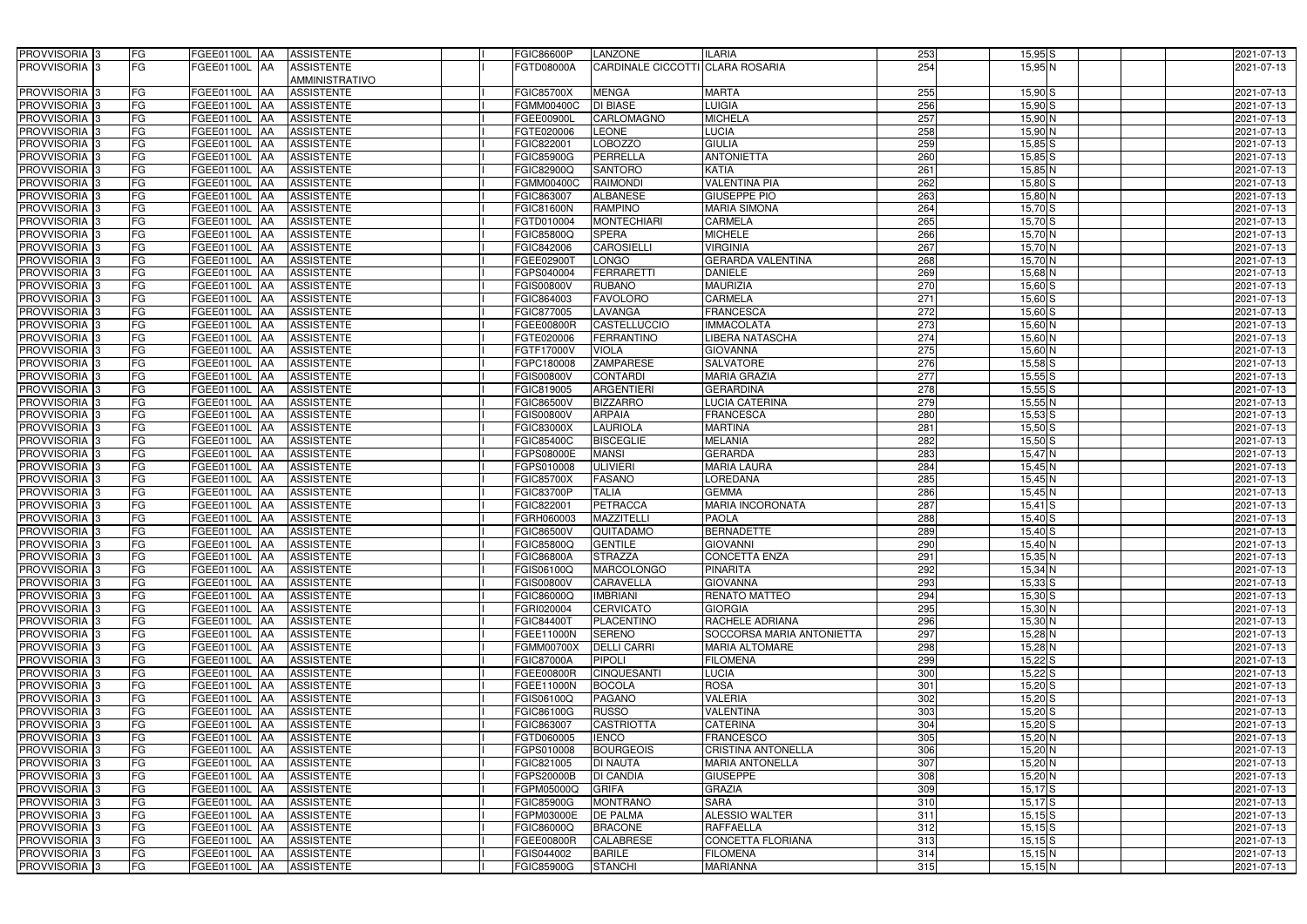| PROVVISORIA <sup>3</sup>                  | FG<br>FGEE01100L AA                         | <b>ASSISTENTE</b>                                                 | <b>FGIC86200B</b>        | PICCIRILLI                       | <b>MARIATERESA</b>          | 316              | $15,15$ N                            | 2021-07-13               |
|-------------------------------------------|---------------------------------------------|-------------------------------------------------------------------|--------------------------|----------------------------------|-----------------------------|------------------|--------------------------------------|--------------------------|
| PROVVISORIA <sup>3</sup>                  | FG<br>FGEE01100L AA                         | <b>ASSISTENTE</b>                                                 | <b>FGIC81600N</b>        | <b>GUARINO</b>                   | <b>GINA</b>                 | 317              | $15,13$ S                            | 2021-07-13               |
| PROVVISORIA <sup>1</sup> 3                | FG<br>FGEE01100L AA                         | <b>ASSISTENTE</b>                                                 | FGIS01100P               | <b>PETRONELLI</b>                | <b>MICHELA</b>              | 318              | $15,12$ N                            | 2021-07-13               |
| PROVVISORIA <sup>3</sup>                  | FG<br>FGEE01100L AA                         | <b>ASSISTENTE</b>                                                 | FGPC15000C               | DI GIOVINE                       | <b>SIMONA PAOLA</b>         | 319              | $15,10$ S                            | 2021-07-13               |
| PROVVISORIA <sup>3</sup>                  | FG<br>FGEE01100L AA                         | <b>ASSISTENTE</b>                                                 | <b>FGIS00800V</b>        | <b>MONNO</b>                     | <b>GIOVANNA</b>             | 320              | $15,10$ S                            | 2021-07-13               |
| PROVVISORIA <sup>3</sup>                  | FG<br>FGEE01100L AA                         | <b>ASSISTENTE</b>                                                 | <b>FGIC80800P</b>        | <b>CIUFFREDA</b>                 | <b>MARIA KATIUSCIA</b>      | 321              | $15,10$ $S$                          | 2021-07-13               |
| PROVVISORIA 3                             | FG<br>FGEE01100L AA                         | <b>ASSISTENTE</b>                                                 | FGIC86600P               | <b>STELLUTI</b>                  | <b>LUANA</b>                | 322              | $15,10$ $S$                          | 2021-07-13               |
| PROVVISORIA 3                             | FG<br>FGEE01100L AA                         | <b>ASSISTENTE</b>                                                 | FGIC86000Q               | <b>VIGIANO</b>                   | <b>VERONICA</b>             | 323              | $15,10$ $S$                          | 2021-07-13               |
| PROVVISORIA 3                             | FG<br>FGEE01100L AA                         | <b>ASSISTENTE</b>                                                 | FGEE02900T               | <b>SECCIA</b>                    | <b>DANIELA</b>              | 324              | $15,10$ N                            | 2021-07-13               |
| PROVVISORIA <sup>3</sup>                  | FG<br>FGEE01100L                            | <b>ASSISTENTE</b><br><b>JAA</b>                                   | FGIC81600N               | <b>MIROBALLO</b>                 | <b>IMPERATRICE</b>          | 325              | $15,10$ N                            | 2021-07-13               |
| PROVVISORIA 3                             | FG<br>FGEE01100L AA                         | <b>ASSISTENTE</b>                                                 | <b>FGMM00700X</b>        | <b>NADDEO</b>                    | <b>ALESSANDRA</b>           | 326              | $15,10$ <sub>N</sub>                 | 2021-07-13               |
| PROVVISORIA <sup>3</sup>                  | FG<br>FGEE01100L AA                         | <b>ASSISTENTE</b>                                                 | FGIS001004               | <b>SILVESTRI</b>                 | <b>CARMELA</b>              | 327              | $15,07$ S                            | 2021-07-13               |
| PROVVISORIA 3                             | FG<br>FGEE01100L AA                         | <b>ASSISTENTE</b>                                                 | <b>FGIS04600N</b>        | <b>PASTORE</b>                   | ENZO JUNIOR                 | 328              | $15,05$ $S$                          | 2021-07-13               |
| PROVVISORIA 3                             | $\overline{\mathsf{FG}}$<br>FGEE01100L AA   | <b>ASSISTENTE</b>                                                 | FGIC818009               | <b>SENA</b>                      | <b>MARIAGRAZIA</b>          | 329              | $15,05$ $S$                          | 2021-07-13               |
| PROVVISORIA 3                             | FG<br>FGEE01100L AA                         | <b>ASSISTENTE</b>                                                 | FGIS021009               | <b>LUCIANI</b>                   | <b>ANNA MICHELINA</b>       | 330              | 15,03 N                              | 2021-07-13               |
| PROVVISORIA 3                             | $\overline{\mathsf{FG}}$<br>FGEE01100L AA   | <b>ASSISTENTE</b>                                                 | FGEE00800R               | <b>FIORILL</b>                   | <b>MARIA RITA MICHELA</b>   | 331              | 15S                                  | 2021-07-13               |
| PROVVISORIA 3                             | FG<br>FGEE01100L AA                         | <b>ASSISTENTE</b>                                                 | FGTF13000C               | <b>DIURNO</b>                    | <b>LUCIANO</b>              | 332              | 15S                                  | 2021-07-13               |
| PROVVISORIA 3                             | FG<br>FGEE01100L AA                         | <b>ASSISTENTE</b>                                                 | FGPS010008               | <b>CEDDIA</b>                    | <b>LUIGI</b>                | 333              | 15N                                  | 2021-07-13               |
| PROVVISORIA 3                             | FG<br>FGEE01100L AA                         | <b>ASSISTENTE</b>                                                 | <b>FGIC87000A</b>        | <b>TIRELLI</b>                   | <b>FRANCESCA</b>            | 334              | 15N                                  | 2021-07-13               |
| PROVVISORIA 3                             | FG<br>FGEE01100L AA                         | <b>ASSISTENTE</b>                                                 | FGPS010008               | LO MUZIO                         | <b>KATIA</b>                | 335              | 15N                                  | 2021-07-13               |
|                                           |                                             |                                                                   |                          |                                  | <b>MATTEO</b>               | 336              | 15N                                  |                          |
| PROVVISORIA <sup>3</sup><br>PROVVISORIA 3 | FG<br>FGEE01100L<br>FG<br><b>FGEE01100L</b> | <b>AA</b><br><b>ASSISTENTE</b><br><b>JAA</b><br><b>ASSISTENTE</b> | FGIS06100Q<br>FGIS06100Q | <b>SANTORO</b><br><b>BELVISO</b> | <b>ANNAMARIA</b>            | 337              | 15N                                  | 2021-07-13<br>2021-07-13 |
|                                           |                                             |                                                                   |                          |                                  |                             |                  |                                      |                          |
| PROVVISORIA 3<br>PROVVISORIA <sup>3</sup> | FG<br><b>FGEE01100L</b> AA<br>FGEE01100L AA | <b>ASSISTENTE</b>                                                 | <b>FGIC87000A</b>        | <b>RUSSO</b>                     | <b>SAMANTA</b>              | 338              | 15N<br>15N                           | 2021-07-13               |
|                                           | FG                                          | <b>ASSISTENTE</b>                                                 | FGIC86100G               | LO STORTO                        | <b>MARIA STELLA</b>         | 339              |                                      | 2021-07-13               |
| PROVVISORIA 3                             | FG<br>FGEE01100L AA                         | <b>ASSISTENTE</b>                                                 | FGIC86000Q               | <b>MARASCO</b>                   | <b>ANTONIO</b>              | 340              | $14,97$ S                            | 2021-07-13               |
| PROVVISORIA 3                             | $\overline{\mathsf{FG}}$<br>FGEE01100L AA   | <b>ASSISTENTE</b>                                                 | FGIC819005               | <b>DEL GENIO</b>                 | <b>ROSARIA</b>              | 341              | 14,95 N                              | 2021-07-13               |
| PROVVISORIA 3                             | FG<br>FGEE01100L                            | <b>ASSISTENTE</b><br>IAA                                          | FGIC856004               | <b>GRASSI</b>                    | <b>ADA</b>                  | 342              | $14,92$ $S$                          | 2021-07-13               |
| PROVVISORIA <sup>3</sup>                  | FG<br>FGEE01100L                            | <b>ASSISTENTE</b><br>IAA                                          | FGIC835003               | VACCARO                          | <b>ANNA RITA</b>            | 343              | $14,92$ $S$                          | 2021-07-13               |
| PROVVISORIA <sup>3</sup>                  | FG<br>FGEE01100L                            | <b>ASSISTENTE</b><br>IAA                                          | FGPM05000Q               | <b>FACCIORUSSO</b>               | <b>STEFANIA</b>             | 344              | 14,90 S                              | 2021-07-13               |
| PROVVISORIA <sup>3</sup>                  | FG<br>FGEE01100L AA                         | <b>ASSISTENTE</b>                                                 | <b>FGIC85900G</b>        | DI GIUSEPPE                      | <b>TERESA MARIA ASSUNTA</b> | 345              | $14,90$ S                            | 2021-07-13               |
| PROVVISORIA <sup>3</sup>                  | FG<br>FGEE01100L AA                         | <b>ASSISTENTE</b>                                                 | FGTF13000C               | D'ALBA                           | <b>ROSA</b>                 | 346              | $14,90$ S                            | 2021-07-13               |
| PROVVISORIA <sup>3</sup>                  | FG<br>FGEE01100L AA                         | <b>ASSISTENTE</b>                                                 | FGIC85800Q               | <b>IACOBELLI</b>                 | <b>BICE VALENTINA</b>       | 347              | 14,90 S                              | 2021-07-13               |
| PROVVISORIA <sup>3</sup>                  | FG<br>FGEE01100L AA                         | <b>ASSISTENTE</b>                                                 | FGIC86000Q               | <b>MANLIO</b>                    | <b>SIMONA</b>               | 348              | $14,90$ $S$                          | 2021-07-13               |
| PROVVISORIA <sup>3</sup>                  | FG<br><b>FGEE01100L   AA</b>                | <b>ASSISTENTE</b>                                                 | <b>FGIC85700X</b>        | <b>SANTORO</b>                   | <b>GABRIELLA</b>            | 349              | $14,90$ N                            | 2021-07-13               |
| PROVVISORIA <sup>3</sup>                  | FG<br>FGEE01100L AA                         | <b>ASSISTENTE</b>                                                 | <b>FGIC87000A</b>        | <b>RUSSO</b>                     | <b>ROMINA</b>               | 350              | $14,85$ S                            | 2021-07-13               |
| PROVVISORIA <sup>3</sup>                  | FG<br>FGEE01100L AA                         | <b>ASSISTENTE</b>                                                 | FGRI020004               | <b>CORSO</b>                     | <b>ELENA</b>                | 351              | $14,85$ $S$                          | 2021-07-13               |
| PROVVISORIA 3                             | FG<br>FGEE01100L AA                         | <b>ASSISTENTE</b>                                                 | FGIS048009               | <b>SCARDIGNO</b>                 | <b>PASQUALE</b>             | 352              | $14,82$ $S$                          | 2021-07-13               |
| PROVVISORIA <sup>3</sup>                  | FG<br>FGEE01100L AA                         | <b>ASSISTENTE</b>                                                 | <b>FGIS00800V</b>        | <b>DECINA</b>                    | <b>IVANA</b>                | 353              | $14,80$ S                            | 2021-07-13               |
| PROVVISORIA <sup>3</sup>                  | <b>FG</b>                                   | FGEE01100L AA ASSISTENTE                                          | <b>FGIC819005</b>        | <b>CICIRETTI</b>                 | <b>MARIA ANTONIETTA</b>     | 354              | $\overline{\mathsf{s}}$<br>$14,80$ S | 2021-07-13               |
| <b>PROVVISORIA</b> 3                      | FG<br>FGEE01100L AA                         | ASSISTENTE                                                        | FGPS010008               | <b>TURCHIARELLI</b>              | <b>GIOVANNA</b>             | 355              | 14,80 N                              | 2021-07-13               |
| PROVVISORIA <sup>3</sup>                  | FG<br>FGEE01100L AA                         | <b>ASSISTENTE</b>                                                 | FGTD060005               | <b>MENDUNO</b>                   | <b>STEFANIA</b>             | 356              | $14,70$ S                            | 2021-07-13               |
| PROVVISORIA <sup>3</sup>                  | FG<br>FGEE01100L AA                         | ASSISTENTE                                                        | FGIC84400T               | <b>COCOMAZZI</b>                 | <b>LUCA</b>                 | 357              | $14,70$ S                            | 2021-07-13               |
| PROVVISORIA <sup>3</sup>                  | FG<br>FGEE01100L AA                         | ASSISTENTE                                                        | FGTF13000C               | <b>TOMAIUOLO</b>                 | <b>AMALIA</b>               | 358              | $14,70$ S                            | 2021-07-13               |
| PROVVISORIA <sup>3</sup>                  | FG<br>FGEE01100L AA                         | <b>ASSISTENTE</b>                                                 | FGIC820009               | <b>STANGO</b>                    | <b>VANESSA INCORONATA</b>   | 359              | $14,70$ S                            | 2021-07-13               |
| PROVVISORIA <sup>3</sup>                  | FG<br>FGEE01100L AA                         | ASSISTENTE                                                        | FGTF17000V               | <b>LA PORTA</b>                  | ROBERTO PIO                 | 360              | 14,70 N                              | 2021-07-13               |
| PROVVISORIA <sup>3</sup>                  | FG<br>FGEE01100L AA                         | <b>ASSISTENTE</b>                                                 | FGTE020006               | DI GIULIO                        | <b>STEFANIA</b>             | 361              | $14,67$ $S$                          | 2021-07-13               |
| PROVVISORIA <sup>1</sup> 3                | FG<br>FGEE01100L AA                         | <b>ASSISTENTE</b>                                                 | <b>FGIC86200B</b>        | <b>SEPIELLO</b>                  | <b>ANNA MARIA</b>           | 362              | $14,67$ $S$                          | 2021-07-13               |
| PROVVISORIA <sup>3</sup>                  | FG<br>FGEE01100L AA                         | <b>ASSISTENTE</b>                                                 | FGIC827004               | PROVENZA                         | <b>COSTANZA</b>             | 363              | $14,63$ $S$                          | 2021-07-13               |
| PROVVISORIA <sup>3</sup>                  | FG<br>FGEE01100L AA                         | <b>ASSISTENTE</b>                                                 | FGEE01100L               | <b>SASSONE</b>                   | <b>CARMELINA</b>            | 364              | $14,60$ S                            | 2021-07-13               |
| PROVVISORIA <sup>3</sup>                  | FG<br>FGEE01100L AA                         | <b>ASSISTENTE</b>                                                 | FGPM05000Q               | <b>BARBANO</b>                   | <b>RAFFAELA</b>             | 365              | $14,60$ S                            | 2021-07-13               |
| PROVVISORIA <sup>3</sup>                  | FG<br>FGEE01100L AA                         | <b>ASSISTENTE</b>                                                 | <b>FGIC84600D</b>        | <b>SACCOTELLI</b>                | <b>ANNARITA</b>             | 366              | $14,60$ S                            | 2021-07-13               |
| PROVVISORIA <sup>3</sup>                  | FG<br>FGEE01100L AA                         | <b>ASSISTENTE</b>                                                 | <b>FGIC82300R</b>        | PIZZELLA                         | <b>ANGELA</b>               | 367              | $14,60$ S                            | 2021-07-13               |
| PROVVISORIA <sup>3</sup>                  | FG<br>FGEE01100L AA                         | <b>ASSISTENTE</b>                                                 | FGIC864003               | LA TORRE                         | <b>ANTONELLA</b>            | 368              | $14,60$ N                            | 2021-07-13               |
| PROVVISORIA <sup>3</sup>                  | FG<br>FGEE01100L AA                         | <b>ASSISTENTE</b>                                                 | FGEE005009               | <b>CICCONE</b>                   | <b>BARBARA</b>              | 369              | $14,60$ N                            | 2021-07-13               |
| PROVVISORIA <sup>3</sup>                  | FG<br>FGEE01100L AA                         | <b>ASSISTENTE</b>                                                 | <b>FGIS05300R</b>        | <b>DI BITONTO</b>                | <b>ROSANNA</b>              | 370              | 14,60 N                              | 2021-07-13               |
| PROVVISORIA <sup>3</sup>                  | FG<br>FGEE01100L AA                         | <b>ASSISTENTE</b>                                                 | FGIC86000Q               | <b>GESUALDO</b>                  | LUANA                       | 371              | 14,60 N                              | 2021-07-13               |
| PROVVISORIA <sup>3</sup>                  | FG<br>FGEE01100L AA                         | <b>ASSISTENTE</b>                                                 | <b>FGIS00800V</b>        | <b>GRAVINA</b>                   | <b>FRANCESCA</b>            | 372              | 14,60 N                              | 2021-07-13               |
| PROVVISORIA <sup>3</sup>                  | FG<br>FGEE01100L AA                         | <b>ASSISTENTE</b>                                                 | FGIC81600N               | <b>FRISOLI</b>                   | VALENTINA                   | 373              | 14,60 N                              | 2021-07-13               |
| PROVVISORIA <sup>3</sup>                  | FGEE01100L AA<br>FG                         | <b>ASSISTENTE</b>                                                 | <b>FGIS00800V</b>        | <b>DE SANTIS</b>                 | <b>GIUSI</b>                | 374              | $14,57$ S                            | 2021-07-13               |
| PROVVISORIA <sup>3</sup>                  | FG<br>FGEE01100L AA                         | <b>ASSISTENTE</b>                                                 | FGTD060005               | <b>APICELLA</b>                  | <b>MARIANNA</b>             | 375              | $14,57$ $S$                          | 2021-07-13               |
| PROVVISORIA <sup>3</sup>                  | FG<br>FGEE01100L AA                         | <b>ASSISTENTE</b>                                                 | FGTE020006               | <b>MAZZEO</b>                    | <b>MADDALENA</b>            | 376              | $14,55$ S                            | 2021-07-13               |
| PROVVISORIA <sup>3</sup>                  | FG<br>FGEE01100L AA                         | <b>ASSISTENTE</b>                                                 | FGIC876009               | <b>MENTANA</b>                   | <b>SABRINA</b>              | $\overline{377}$ | $14,55$ S                            | 2021-07-13               |
| PROVVISORIA <sup>3</sup>                  | FG<br>FGEE01100L AA                         | ASSISTENTE                                                        | <b>FGIC85900G</b>        | <b>VIGILANTE</b>                 | <b>RAFFAELLA</b>            | 378              | $14,55$ N                            | 2021-07-13               |
| PROVVISORIA <sup>3</sup>                  | FG<br>FGEE01100L AA                         | ASSISTENTE                                                        | <b>FGIS00800V</b>        | <b>ALBERTA</b>                   | <b>ROSANNA</b>              | 379              | $14,55$ N                            | 2021-07-13               |
|                                           |                                             |                                                                   |                          |                                  |                             |                  |                                      |                          |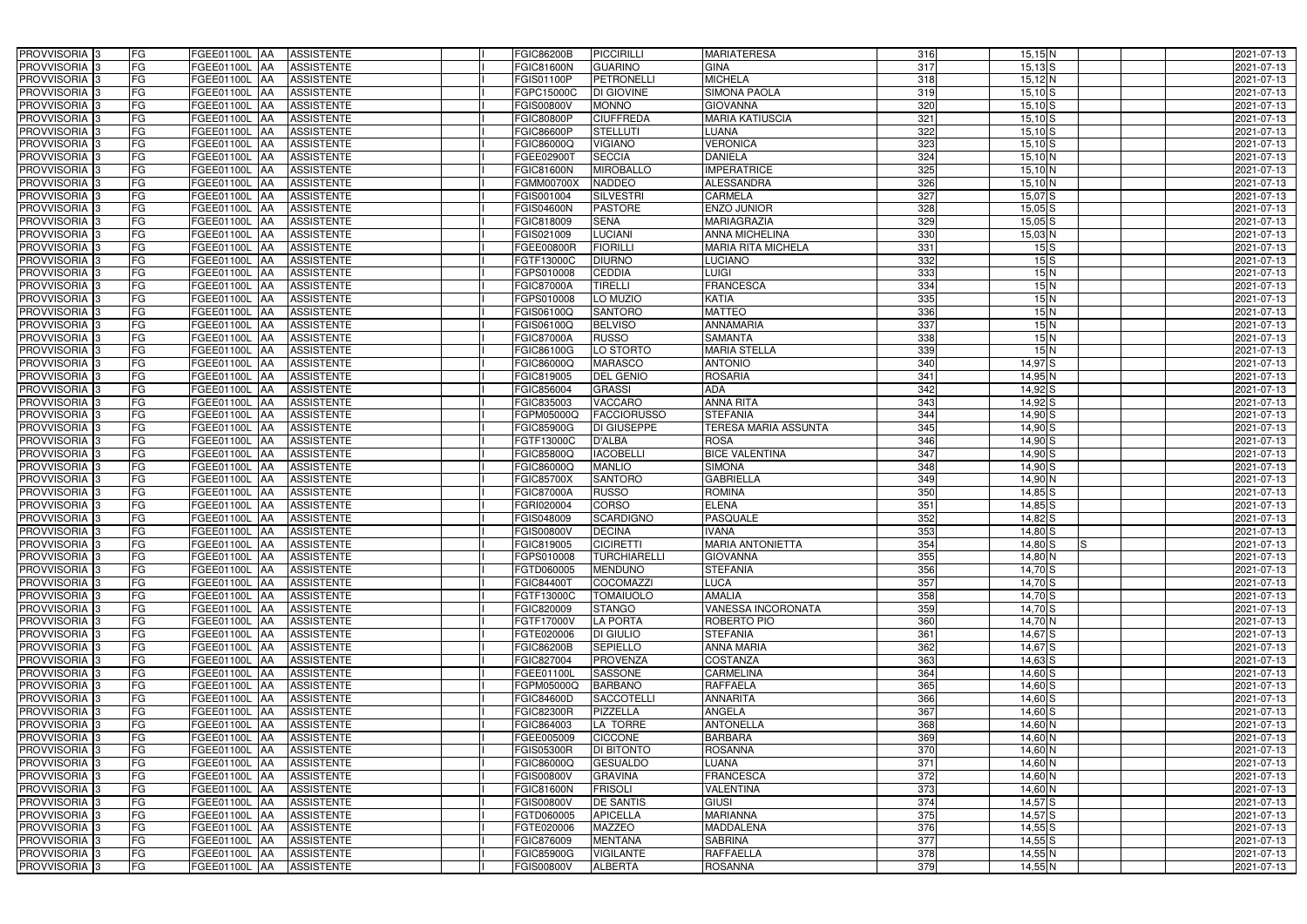| PROVVISORIA <sup>3</sup><br>FG        | FGEE01100L AA<br><b>ASSISTENTE</b>                   | FGIC863007<br>D'ALESSANDRO              | LORENZO PIO             | 380 | $14,55$ N   | 2021-07-13 |
|---------------------------------------|------------------------------------------------------|-----------------------------------------|-------------------------|-----|-------------|------------|
| FG<br>PROVVISORIA <sup>3</sup>        | <b>ASSISTENTE</b><br>FGEE01100L AA                   | <b>DE PALMA</b><br>FGIC81600N           | <b>DANIELA</b>          | 381 | 14,55 N     | 2021-07-13 |
| FG<br>PROVVISORIA <sup>1</sup> 3      | FGEE01100L AA<br><b>ASSISTENTE</b>                   | <b>MONACO</b><br>FGIS06100Q             | <b>MICHELA</b>          | 382 | $14,50$ S   | 2021-07-13 |
| FG<br>PROVVISORIA <sup>3</sup>        | FGEE01100L AA<br><b>ASSISTENTE</b>                   | <b>FORTUNATO</b><br><b>FGIC85900G</b>   | <b>MICHELA ELENA</b>    | 383 | $14,50$ S   | 2021-07-13 |
| FG<br>PROVVISORIA <sup>3</sup>        | <b>ASSISTENTE</b><br>FGEE01100L AA                   | <b>ROMANO</b><br>FGIC87000A             | VALENTINA               | 384 | $14,50$ S   | 2021-07-13 |
| FG<br>PROVVISORIA <sup>3</sup>        | FGEE01100L AA<br><b>ASSISTENTE</b>                   | <b>GIANNINI</b><br>FGEE106002           | <b>VERONICA</b>         | 385 | $14,50$ N   | 2021-07-13 |
| PROVVISORIA 3<br>FG                   | <b>ASSISTENTE</b><br>FGEE01100L AA                   | <b>LONGO</b><br>FGIC85700X              | <b>VIVIANA</b>          | 386 | $14,50$ N   | 2021-07-13 |
| PROVVISORIA 3<br>FG                   | <b>ASSISTENTE</b><br>FGEE01100L AA                   | <b>LATROFA</b><br>FGIS03700V            | <b>ADA</b>              | 387 | 14,50 N     | 2021-07-13 |
| PROVVISORIA <sup>3</sup><br>FG        | <b>ASSISTENTE</b><br><b>FGEE01100L AA</b>            | FGEE00800R<br>DI DOMENICO               | <b>SELENIA</b>          | 388 | $14,45$ S   | 2021-07-13 |
| FG<br>PROVVISORIA <sup>3</sup>        | FGEE01100L<br><b>ASSISTENTE</b><br>IAA               | <b>CIANCI</b><br>FGPC15000C             | <b>ADELE PIA</b>        | 389 | $14,40$ S   | 2021-07-13 |
| PROVVISORIA 3<br>FG                   | <b>FGEE01100L AA</b><br><b>ASSISTENTE</b>            | FGPC15000C<br>PIZZELLA                  | <b>MARIA</b>            | 390 | $14,40$ S   | 2021-07-13 |
| PROVVISORIA 3<br>FG                   | <b>FGEE01100L AA</b><br><b>ASSISTENTE</b>            | <b>SILIBERT</b><br><b>FGIS00800V</b>    | <b>RITA RAFFAELLA</b>   | 391 | $14,40$ S   | 2021-07-13 |
| PROVVISORIA 3<br>FG                   | FGEE01100L AA<br><b>ASSISTENTE</b>                   | <b>BOCCAPIANOLA</b><br>FGTD21000T       | <b>DINA</b>             | 392 | 14,40 S     | 2021-07-13 |
| FG<br>PROVVISORIA 3                   | FGEE01100L AA<br><b>ASSISTENTE</b>                   | FGIS01100P<br><b>PETRONELLI</b>         | <b>ARIANNA</b>          | 393 | $14,40$ S   | 2021-07-13 |
| PROVVISORIA 3<br>FG                   | FGEE01100L AA<br><b>ASSISTENTE</b>                   | FGMM00400C<br><b>LA CONTANA</b>         | <b>RAFFAELE</b>         | 394 | $14,40$ S   | 2021-07-13 |
| FG<br>PROVVISORIA 3                   | <b>FGEE01100L AA</b><br><b>ASSISTENTE</b>            | <b>DI BIASE</b><br>FGTD02000P           | <b>FELICIA</b>          | 395 | $14,40$ S   | 2021-07-13 |
| PROVVISORIA 3<br>FG                   | FGEE01100L AA<br><b>ASSISTENTE</b>                   | <b>DEL CONTE</b><br>FGIS00800V          | <b>NICOLETTA</b>        | 396 | $14,40$ S   | 2021-07-13 |
| PROVVISORIA 3<br>FG                   | FGEE01100L AA<br><b>ASSISTENTE</b>                   | <b>DE ROSA</b><br><b>FGIC85700X</b>     | <b>FRANCESCA</b>        | 397 | $14,40$ N   | 2021-07-13 |
| PROVVISORIA 3<br>FG                   | FGEE01100L AA<br><b>ASSISTENTE</b>                   | <b>RICCARDO</b><br>FGIS06100Q           | <b>GIULIO PIO</b>       | 398 | $14,36$ $S$ | 2021-07-13 |
| PROVVISORIA <sup>3</sup><br>FG        | FGEE01100L<br><b>ASSISTENTE</b><br><b>AA</b>         | <b>CONOSCITORE</b><br>FGIC82900Q        | <b>CARMEN</b>           | 399 | $14,35$ S   | 2021-07-13 |
| PROVVISORIA 3<br>FG                   | FGEE01100L<br><b>ASSISTENTE</b><br>IAA               | FGTF17000V<br><b>COCOMAZZI</b>          | <b>ROSA</b>             | 400 | $14,33$ $S$ | 2021-07-13 |
| PROVVISORIA <sup>3</sup><br>FG        | FGEE01100L<br><b>ASSISTENTE</b><br>IAA               | <b>ROCA</b><br>FGPS010008               | CRISTIANA ADELE ROSARIA | 401 | $14,33$ N   | 2021-07-13 |
| PROVVISORIA 3<br>FG                   | FGEE01100L<br><b>ASSISTENTE</b><br><b>IAA</b>        | <b>ORTORE</b><br><b>GPM05000Q</b>       | <b>ANTONIO</b>          | 402 | $14,32$ $S$ | 2021-07-13 |
| PROVVISORIA <sup>3</sup><br>FG        | <b>FGEE01100L</b><br><b>ASSISTENTE</b><br><b>IAA</b> | <b>LISTINO</b><br><b>GPM03000E</b>      | <b>MARIA CONCETTA</b>   | 403 | $14,30$ S   | 2021-07-13 |
| PROVVISORIA <sup>3</sup><br>FG        | FGEE01100L AA<br><b>ASSISTENTE</b>                   | <b>MOFFA</b><br>FGTE020006              | <b>MARIA GRAZIA</b>     | 404 | $14,30$ $S$ | 2021-07-13 |
| FG<br>PROVVISORIA 3                   | FGEE01100L<br><b>ASSISTENTE</b><br><b>IAA</b>        | <b>SCARLATO</b><br>FGIS00800V           | LUISA WILMA             | 405 | $14,30$ $S$ | 2021-07-13 |
| FG<br>PROVVISORIA 3                   | FGEE01100L<br><b>ASSISTENTE</b><br>IAA               | <b>PIEMONTESE</b><br>FGIS05900Q         | <b>CHIARA</b>           | 406 | $14,30$ S   | 2021-07-13 |
| FG<br>PROVVISORIA <sup>3</sup>        | FGEE01100L<br><b>ASSISTENTE</b><br>IAA               | SIMONIELLO<br>FGTD21000T                | MARCO PASQUALE          | 407 | $14,30$ S   | 2021-07-13 |
| FG<br>PROVVISORIA <sup>3</sup>        | FGEE01100L<br><b>ASSISTENTE</b>                      | <b>DI CORCIA</b><br>GPS010008           | <b>IOLANDA LUANA</b>    | 408 | $14,30$ S   | 2021-07-13 |
| FG<br>PROVVISORIA <sup>3</sup>        | <b>FGEE01100L</b><br><b>ASSISTENTE</b><br><b>AA</b>  | <b>BALDASSARRO</b><br><b>FGIC81600N</b> | <b>CINZIA</b>           | 409 | $14,30$ $S$ | 2021-07-13 |
| FG<br>PROVVISORIA <sup>3</sup>        | FGEE01100L AA<br><b>ASSISTENTE</b>                   | COLANGELO<br>FGTD08000A                 | <b>VIVIANA</b>          | 410 | $14,30$ S   | 2021-07-13 |
| FG<br>PROVVISORIA <sup>3</sup>        | FGEE01100L<br><b>ASSISTENTE</b><br>IAA               | <b>FGIC84500N</b><br><b>PAGLIARA</b>    | <b>LUIGI</b>            | 411 | $14,30$ S   | 2021-07-13 |
| FG<br>PROVVISORIA <sup>3</sup>        | FGEE01100L<br><b>ASSISTENTE</b><br>IAA               | <b>FGMM00700X</b><br>CAMPANIELLO        | <b>MARIA GRAZIA</b>     | 412 | $14,30$ S   | 2021-07-13 |
| PROVVISORIA <sup>3</sup><br>FG        | FGEE01100L AA<br><b>ASSISTENTE</b>                   | <b>CAPOSENO</b><br>FGTF13000C           | <b>ANTONELLA</b>        | 413 | $14,30$ S   | 2021-07-13 |
| PROVVISORIA <sup>3</sup><br>FG        | FGEE01100L AA<br><b>ASSISTENTE</b>                   | <b>POMPA</b><br>FGIC820009              | <b>ROSA</b>             | 414 | $14,30$ S   | 2021-07-13 |
| FG<br>PROVVISORIA <sup>3</sup>        | FGEE01100L AA<br><b>ASSISTENTE</b>                   | <b>COLASANTO</b><br>FGIC827004          | <b>VINCENZA</b>         | 415 | $14,30$ N   | 2021-07-13 |
| PROVVISORIA 3<br>FG                   | FGEE01100L AA<br><b>ASSISTENTE</b>                   | <b>SCANZANO</b><br>FGIS007003           | <b>ROSSELLA</b>         | 416 | $14,30$ N   | 2021-07-13 |
| PROVVISORIA <sup>3</sup><br>FG        | FGEE01100L AA<br><b>ASSISTENTE</b>                   | FGIS00800V<br><b>MANTOVA</b>            | <b>MARIA CHIARA</b>     | 417 | $14,30$ N   | 2021-07-13 |
| PROVVISORIA <sup>3</sup><br><b>FG</b> | FGEE01100L AA ASSISTENTE                             | <b>MONGIELLO</b><br>FGPM03000E          | <b>MARIA TERESA</b>     | 418 | $14,30$ N   | 2021-07-13 |
| FG<br><b>PROVVISORIA</b> 3            | FGEE01100L AA<br>ASSISTENTE                          | FGIC856004<br><b>CROCE</b>              | <b>ROSANNA</b>          | 419 | 14,30 N     | 2021-07-13 |
| PROVVISORIA <sup>3</sup><br>FG        | FGEE01100L AA<br><b>ASSISTENTE</b>                   | <b>FIORE</b><br>FGIC819005              | <b>IVANA</b>            | 420 | 14,30 N     | 2021-07-13 |
| PROVVISORIA <sup>3</sup><br>FG        | FGEE01100L AA ASSISTENTE                             | FGIC86100G<br><b>PETRUNELLI</b>         | <b>ARIANNA</b>          | 421 | $14,30$ N   | 2021-07-13 |
| <b>PROVVISORIA</b> 3<br>FG            | FGEE01100L AA<br>ASSISTENTE                          | <b>CASTRIOTTA</b><br>FGEE005009         | <b>ANNAMARIA</b>        | 422 | 14,30 N     | 2021-07-13 |
| PROVVISORIA <sup>3</sup><br>FG        | FGEE01100L AA<br><b>ASSISTENTE</b>                   | <b>FGIS00800V</b><br><b>MINICHELLI</b>  | LOREDANA                | 423 | $14,28$ S   | 2021-07-13 |
| PROVVISORIA <sup>3</sup><br>FG        | FGEE01100L AA<br><b>ASSISTENTE</b>                   | FGTD060005<br><b>POMPA</b>              | <b>ANNUNZIATA</b>       | 424 | $14,25$ S   | 2021-07-13 |
| PROVVISORIA <sup>3</sup><br>FG        | FGEE01100L AA<br>ASSISTENTE                          | FGTF13000C<br><b>MARCHESE</b>           | <b>MARIA</b>            | 425 | $14,25$ N   | 2021-07-13 |
| PROVVISORIA <sup>1</sup> 3<br>FG      | FGEE01100L AA<br><b>ASSISTENTE</b>                   | <b>ANTONINO</b><br>FGPM10000G           | <b>AGNESE</b>           | 426 | $14,25$ N   | 2021-07-13 |
| PROVVISORIA <sup>3</sup><br>FG        | FGEE01100L AA<br><b>ASSISTENTE</b>                   | FGIS04600N<br><b>LAMBRIOLA</b>          | <b>ANTONIO</b>          | 427 | 14,25 N     | 2021-07-13 |
| PROVVISORIA <sup>3</sup><br>FG        | FGEE01100L AA<br><b>ASSISTENTE</b>                   | FGIC827004<br><b>RICCIARDI</b>          | <b>ANGELA</b>           | 428 | $14,25$ N   | 2021-07-13 |
| PROVVISORIA <sup>3</sup><br>FG        | FGEE01100L AA<br><b>ASSISTENTE</b>                   | FGIC83000X<br><b>TOTARO</b>             | <b>MICHELE NAZARIO</b>  | 429 | $14,25$ N   | 2021-07-13 |
| PROVVISORIA <sup>3</sup><br>FG        | FGEE01100L AA<br><b>ASSISTENTE</b>                   | CELOZZI<br>FGIS03700V                   | <b>MARIA</b>            | 430 | $14,22$ S   | 2021-07-13 |
| FG<br>PROVVISORIA <sup>3</sup>        | FGEE01100L AA<br><b>ASSISTENTE</b>                   | DI GIANVITTORIO<br>FGIC818009           | <b>IVANA</b>            | 431 | $14,20$ S   | 2021-07-13 |
| FG<br>PROVVISORIA <sup>3</sup>        | FGEE01100L AA<br><b>ASSISTENTE</b>                   | FGTD21000T<br><b>CURCI</b>              | <b>MARIA ROSARIA</b>    | 432 | $14,20$ S   | 2021-07-13 |
| FG<br>PROVVISORIA <sup>3</sup>        | FGEE01100L AA<br><b>ASSISTENTE</b>                   | <b>CURSIO</b><br>FGEE11000N             | <b>FILIPPO</b>          | 433 | $14,20$ S   | 2021-07-13 |
| FG<br>PROVVISORIA <sup>3</sup>        | FGEE01100L AA<br><b>ASSISTENTE</b>                   | <b>TISI</b><br><b>FGIS00800V</b>        | <b>ROSA</b>             | 434 | $14,20$ S   | 2021-07-13 |
| PROVVISORIA <sup>3</sup><br>FG        | <b>ASSISTENTE</b><br>FGEE01100L AA                   | <b>GRASSO</b><br><b>FGIC81600N</b>      | OLGA                    | 435 | 14,20 N     | 2021-07-13 |
| PROVVISORIA <sup>3</sup><br>FG        | FGEE01100L AA<br><b>ASSISTENTE</b>                   | <b>CAROTA</b><br>FGPS08000E             | <b>MARILENA</b>         | 436 | 14,20 N     | 2021-07-13 |
| PROVVISORIA <sup>1</sup> 3<br>FG      | FGEE01100L AA<br><b>ASSISTENTE</b>                   | <b>LASERRA</b><br><b>FGIC87300T</b>     | <b>NATASHA</b>          | 437 | 14,20 N     | 2021-07-13 |
| PROVVISORIA <sup>3</sup><br>FG        | <b>ASSISTENTE</b><br>FGEE01100L AA                   | <b>LASTELLA</b><br>FGEE01200C           | <b>FRANCESCO</b>        | 438 | $14,20$ N   | 2021-07-13 |
| FG<br>PROVVISORIA <sup>1</sup> 3      | FGEE01100L AA<br><b>ASSISTENTE</b>                   | <b>FGIS05300R</b><br><b>PEDICO</b>      | <b>ALESSANDRA</b>       | 439 | $14,20$ N   | 2021-07-13 |
| PROVVISORIA <sup>3</sup><br>FG        | FGEE01100L AA<br><b>ASSISTENTE</b>                   | <b>RAINONE</b><br>FGIC819005            | <b>ANNA MARIA</b>       | 440 | 14,20 N     | 2021-07-13 |
| PROVVISORIA <sup>3</sup><br>FG        | <b>ASSISTENTE</b><br>FGEE01100L AA                   | <b>SCIROCCO</b><br>FGIS03700V           | <b>MARIANO</b>          | 441 | 14,20 N     | 2021-07-13 |
| PROVVISORIA <sup>3</sup><br>FG        | FGEE01100L AA<br>ASSISTENTE                          | FGEE00800R<br><b>PETRONE</b>            | <b>MARGHERITA</b>       | 442 | $14,15$ S   | 2021-07-13 |
| FG<br>PROVVISORIA 3                   | ASSISTENTE<br>FGEE01100L AA                          | <b>FGMM00700X</b><br><b>D'EMILIO</b>    | <b>MIRELLA</b>          | 443 | $14,13$ S   | 2021-07-13 |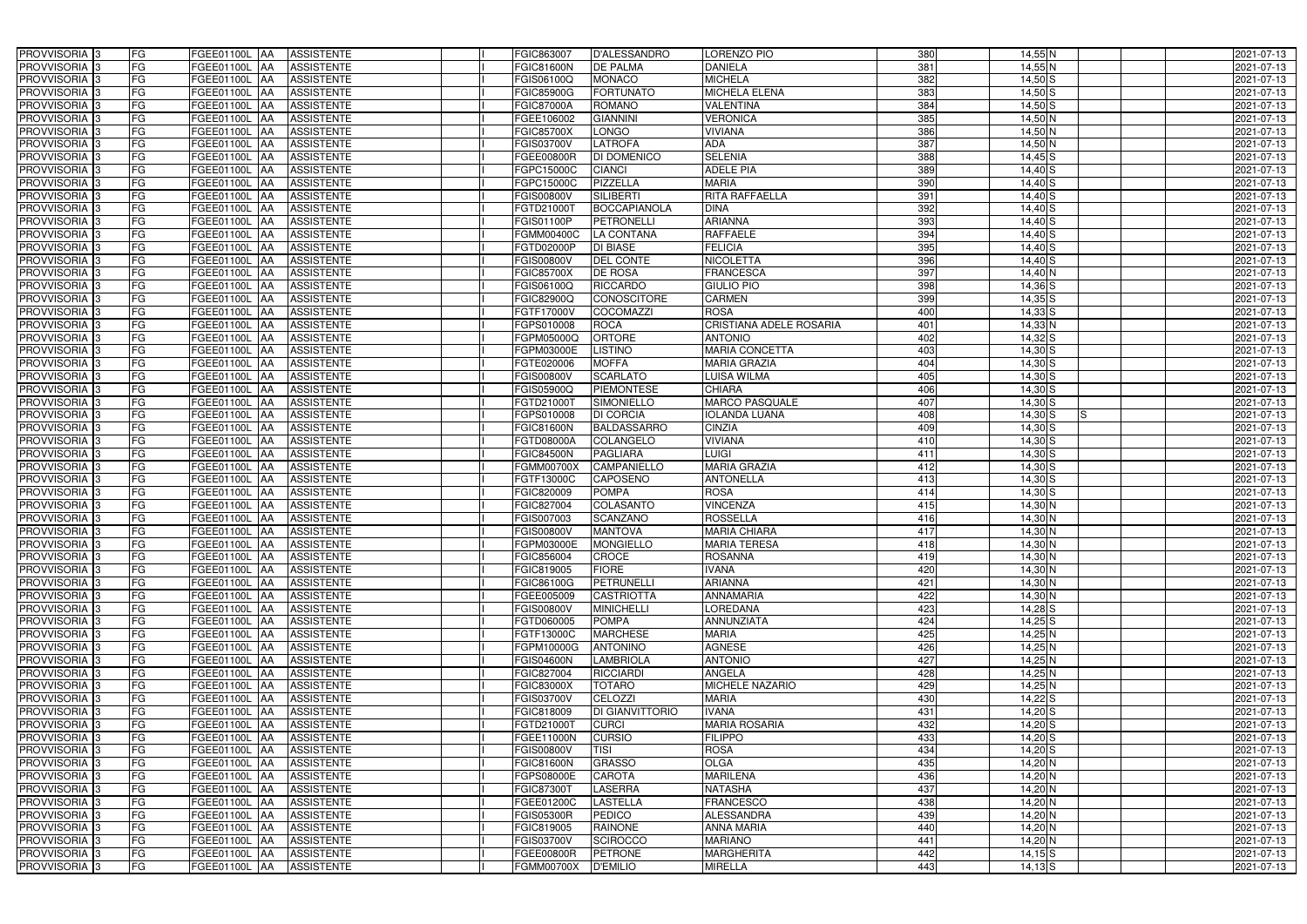| <b>PROVVISORIA</b> 3                                 | FG        | FGEE01100L AA<br><b>ASSISTENTE</b>                           | FGIC84600D               | <b>LACERENZA</b>                     | <b>ALTOMARE RITA</b>              | 444        | $14,13$ $S$                | 2021-07-13               |
|------------------------------------------------------|-----------|--------------------------------------------------------------|--------------------------|--------------------------------------|-----------------------------------|------------|----------------------------|--------------------------|
| PROVVISORIA 3                                        | FG        | <b>ASSISTENTE</b><br>FGEE01100L AA                           | GIC86200B                | <b>FATTORE</b>                       | <b>DANIELA</b>                    | 445        | $14,10$ S                  | 2021-07-13               |
| PROVVISORIA 3                                        | FG        | FGEE01100L AA<br><b>ASSISTENTE</b>                           | FGMM15400A               | <b>VERO</b>                          | <b>MICHELE</b>                    | 446        | $14,10$ S                  | 2021-07-13               |
| PROVVISORIA 3                                        | FG        | <b>FGEE01100L   AA</b><br><b>ASSISTENTE</b>                  | FGIC86100G               | <b>SCOTECE</b>                       | <b>SABRINA</b>                    | 447        | $14,10$ S                  | 2021-07-13               |
| PROVVISORIA 3                                        | FG        | <b>ASSISTENTE</b><br>FGEE01100L AA                           | FGIC844007               | NARDELLA                             | <b>INCORONATA LUCIA</b>           | 448        | $14,10$ S                  | 2021-07-13               |
| PROVVISORIA 3                                        | FG        | <b>FGEE01100L   AA</b><br><b>ASSISTENTE</b>                  | FGPS010008               | <b>CELI</b>                          | <b>ANNALISA</b>                   | 449        | $14,10$ N                  | 2021-07-13               |
| PROVVISORIA 3                                        | <b>FG</b> | FGEE01100L AA<br><b>ASSISTENTE</b>                           | FGIS06100Q               | <b>TESTA</b>                         | <b>ROSSANA</b>                    | 450        | $14,10$ N                  | 2021-07-13               |
| PROVVISORIA 3                                        | <b>FG</b> | <b>FGEE01100L</b><br><b>ASSISTENTE</b><br>IAA                | <b>FGIC87900R</b>        | <b>DEL BIANCO</b>                    | <b>ANTONIETTA</b>                 | 451        | $14,08$ $S$                | 2021-07-13               |
| PROVVISORIA <sup>1</sup> 3                           | FG        | FGEE01100L<br><b>ASSISTENTE</b><br>IAA                       | FGMM00400C               | <b>SORANNA</b>                       | <b>EMILIA FRANCESCA</b>           | 452        | $14,07$ $S$                | 2021-07-13               |
| PROVVISORIA 3                                        | FG        | FGEE01100L<br><b>ASSISTENTE</b><br>AA                        | FGVC01000C               | <b>FIORILLI</b>                      | <b>TIZIANA</b>                    | 453        | $14,05$ S                  | 2021-07-13               |
| PROVVISORIA 3                                        | FG        | <b>FGEE01100L AA</b><br><b>ASSISTENTE</b>                    | FGIC81600N               | <b>DOTO</b>                          | <b>LUCIA</b>                      | 454        | $14,05$ $S$                | 2021-07-13               |
| PROVVISORIA 3                                        | <b>FG</b> | FGEE01100L AA<br><b>ASSISTENTE</b>                           | FGIC872002               | <b>TROIANO</b>                       | <b>KATIA</b>                      | 455        | $14,05$ $S$                | 2021-07-13               |
| PROVVISORIA <sup>3</sup>                             | FG        | FGEE01100L AA<br><b>ASSISTENTE</b>                           | FGIC88100R               | <b>FANOLLA</b>                       | <b>CHIARA</b>                     | 456        | 14,05 N                    | 2021-07-13               |
| PROVVISORIA <sup>3</sup>                             | <b>FG</b> | FGEE01100L AA<br><b>ASSISTENTE</b>                           | FGIC85800Q               | <b>CIBELLI</b>                       | <b>LUCIA</b>                      | 457        | $14,05$ N                  | 2021-07-13               |
| PROVVISORIA 3                                        | FG        | FGEE01100L AA<br><b>ASSISTENTE</b>                           | FGIC82900Q               | <b>CINCOTTI</b>                      | <b>CATERINA</b>                   | 458        | $14,05$ N                  | 2021-07-13               |
| PROVVISORIA 3                                        | <b>FG</b> | FGEE01100L AA<br><b>ASSISTENTE</b>                           | FGTE020006               | <b>PERRELLA</b>                      | <b>ROSALINDA</b>                  | 459        | $14,03$ $S$                | 2021-07-13               |
| PROVVISORIA 3                                        | <b>FG</b> | <b>FGEE01100L   AA</b><br><b>ASSISTENTE</b>                  | FGPS010008               | <b>MUSERRA</b>                       | <b>STEFANIA</b>                   | 460        | 14,03 N                    | 2021-07-13               |
| PROVVISORIA 3                                        | <b>FG</b> | FGEE01100L AA<br><b>ASSISTENTE</b>                           | FGIC842006               | <b>DI LILLO</b>                      | <b>GIUSEPPINA</b>                 | 461        | $14$ $S$                   | 2021-07-13               |
| PROVVISORIA 3                                        | FG        | FGEE01100L AA<br><b>ASSISTENTE</b>                           | <b>FGIC86800A</b>        | <b>BUZZERIO</b>                      | <b>ALESSIA</b>                    | 462        | $14$ $S$                   | 2021-07-13               |
| PROVVISORIA 3                                        | FG        | FGEE01100L<br><b>ASSISTENTE</b><br>IAA                       | FGIS06100Q               | <b>TRIVENTI</b>                      | <b>MARICA</b>                     | 463        | $14$ $S$                   | 2021-07-13               |
| PROVVISORIA <sup>1</sup> 3                           | <b>FG</b> | <b>FGEE01100L</b><br><b>ASSISTENTE</b><br>ΙAΑ                | FGEE005009               | <b>CONSIGLIO</b>                     | <b>MARIANNA</b>                   | 464        | $14$ $S$                   | 2021-07-13               |
| PROVVISORIA <sup>3</sup>                             | FG        | <b>FGEE01100L</b><br><b>ASSISTENTE</b><br>IAA                | FGIC85800Q               | <b>GIACOMANTONIO</b>                 | <b>COSMA DAMIANO</b>              | 465        | 14N                        | 2021-07-13               |
| PROVVISORIA <sup>3</sup>                             | FG        | FGEE01100L<br><b>ASSISTENTE</b><br>IAA                       | <b>GIC86000Q</b>         | <b>FRATTULINO</b>                    | <b>ILARIA</b>                     | 466        | 14N                        | 2021-07-13               |
| PROVVISORIA <sup>3</sup>                             | FG        | FGEE01100L<br><b>ASSISTENTE</b><br>IAA                       | GMM00400C                | <b>PIGNATIELLO</b>                   | <b>STEFANO</b>                    | 467        | 14N                        | 2021-07-13               |
| PROVVISORIA <sup>3</sup>                             | FG        | <b>FGEE01100L</b><br><b>ASSISTENTE</b><br>IAA                | GIC81600N                | <b>FATTIBENE</b>                     | <b>SERENA</b>                     | 468        | 14N                        | 2021-07-13               |
| PROVVISORIA 3                                        | <b>FG</b> | <b>FGEE01100L</b><br><b>ASSISTENTE</b><br>IAA                | FGIC86000Q               | <b>MORLINO</b>                       | IRIS                              | 469        | 14N                        | 2021-07-13               |
| PROVVISORIA 3                                        | <b>FG</b> | FGEE01100L<br><b>ASSISTENTE</b><br>I A A                     | <b>GIS00800V</b>         | <b>GAROFALO</b>                      | <b>ALESSANDRA</b>                 | 470        | 14N                        | 2021-07-13               |
| PROVVISORIA <sup>3</sup>                             | <b>FG</b> | FGEE01100L<br><b>ASSISTENTE</b><br>IAA                       | <b>GIC87000A</b>         | <b>TESTA</b>                         | <b>MARIA</b>                      | 471        | $14$ N                     | 2021-07-13               |
| PROVVISORIA <sup>3</sup>                             | FG        | FGEE01100L<br><b>ASSISTENTE</b>                              | GIS00800V                | <b>MANGINO</b>                       | <b>FRANCESCA</b>                  | 472        | $14$ N                     | 2021-07-13               |
| PROVVISORIA 3                                        | <b>FG</b> | <b>FGEE01100L</b><br><b>ASSISTENTE</b><br>IAA                | FGIS00800V               | <b>DONATIELLO</b>                    | <b>GERARDA ANNA</b>               | 473        | $14$ N                     | 2021-07-13               |
| PROVVISORIA 3                                        | <b>FG</b> | <b>FGEE01100L</b><br><b>ASSISTENTE</b><br>IAA                | <b>FGIS04600N</b>        | <b>NARDONE</b>                       | <b>MARIA ROSARIA</b>              | 474        | 13,97 N                    | 2021-07-13               |
| PROVVISORIA 3                                        | FG        | <b>FGEE01100L</b><br><b>ASSISTENTE</b><br>IAA                | FGIC85700X               | DI CATALDO                           | <b>GIUSEPPINA</b>                 | 475        | $13,93$ S                  | 2021-07-13               |
| PROVVISORIA <sup>1</sup> 3                           | <b>FG</b> | FGEE01100L<br><b>ASSISTENTE</b><br>IAA                       | FGIC87000A               | <b>IANNACCONE</b>                    | <b>MARIAGRAZIA</b>                | 476        | $13,90$ $S$                | 2021-07-13               |
| PROVVISORIA <sup>1</sup> 3                           | FG        | FGEE01100L AA<br><b>ASSISTENTE</b>                           | FGIC86200B               | <b>PACIELLO</b>                      | DAVIDE GAETANO                    | 477        | $13,90$ $S$                | 2021-07-13               |
| PROVVISORIA <sup>3</sup>                             | FG        | FGEE01100L<br><b>ASSISTENTE</b><br>IAA                       | FGIC821005               | <b>MISCIA</b>                        | <b>CHIARA</b>                     | 478        | $13,90$ $S$                | 2021-07-13               |
| PROVVISORIA 3                                        | FG        | <b>FGEE01100L   AA</b><br><b>ASSISTENTE</b>                  | <b>GPM03000E</b>         | <b>ANZANO</b>                        | <b>MARIALUISA</b>                 | 479        | $13,90$ $S$                | 2021-07-13               |
| PROVVISORIA <sup>3</sup>                             | <b>FG</b> | FGEE01100L AA<br><b>ASSISTENTE</b>                           | FGPS040004               | <b>CIMADUOMO</b>                     | <b>FLORIANA</b>                   | 480        | $13,90$ $S$                | 2021-07-13               |
| PROVVISORIA <sup>3</sup>                             | <b>FG</b> | FGEE01100L AA<br><b>ASSISTENTE</b>                           | FGTD08000A               | <b>MAZZARDO</b>                      | <b>SERENA</b>                     | 481        | $13,90$ $S$                | 2021-07-13               |
| PROVVISORIA <sup>3</sup>                             | <b>FG</b> | FGEE01100L AA ASSISTENTE                                     | <b>FGIC83000X</b>        | RIGNANESE                            | <b>ANTONIETTA</b>                 | 482        | $13,90$ S                  | 2021-07-13               |
| PROVVISORIA <sup>3</sup>                             | <b>FG</b> | FGEE01100L AA<br><b>ASSISTENTE</b>                           | FGEE00900L               | <b>CAMPANELLA</b>                    | <b>AMBRA</b>                      | 483        | $13,90$ S                  | 2021-07-13               |
| PROVVISORIA <sup>3</sup>                             | FG        | FGEE01100L AA ASSISTENTE                                     | FGEE005009               | <b>VENDITTI</b>                      | <b>FRANCESCA MARIA PIA</b>        | 484        | $13,90$ N                  | 2021-07-13               |
| PROVVISORIA <sup>3</sup>                             | FG        | FGEE01100L AA ASSISTENTE                                     | FGIC81600N               | SOLAZZO                              | ALESSANDRO                        | 485        | 13,90 N                    | 2021-07-13               |
| PROVVISORIA <sup>3</sup>                             | FG        | FGEE01100L AA<br><b>ASSISTENTE</b>                           | FGEE00900L               | <b>DE GIORGI</b>                     | <b>ILARIA</b>                     | 486        | 13,90 N                    | 2021-07-13               |
| PROVVISORIA <sup>3</sup>                             | FG        | FGEE01100L AA<br><b>ASSISTENTE</b>                           | FGTD08000A               | PALMISANO                            | <b>MARA</b>                       | 487        | $13,88$ $S$                | 2021-07-13               |
| PROVVISORIA 3                                        | FG        | FGEE01100L AA<br><b>ASSISTENTE</b>                           | FGTD08000A               | <b>CIBELLI</b>                       | <b>FRANCESCA</b>                  | 488        | $13,87$ $S$                | 2021-07-13               |
| PROVVISORIA 3                                        | <b>FG</b> | FGEE01100L AA<br><b>ASSISTENTE</b>                           | FGPS040004               | <b>LARATRO</b>                       | <b>FABIANA</b>                    | 489        | $13,87$ $S$                | 2021-07-13               |
| PROVVISORIA <sup>3</sup>                             | FG        | FGEE01100L AA<br>ASSISTENTE                                  | FGMM00700X               | <b>MENGA</b>                         | <b>DANILA</b>                     | 490        | $13,87$ N                  | 2021-07-13               |
| PROVVISORIA <sup>3</sup>                             | FG        | FGEE01100L AA<br><b>ASSISTENTE</b>                           | FGMM00700X               | PELLEGRINO                           | LUANA                             | 491        | $13,85$ S                  | 2021-07-13               |
| PROVVISORIA <sup>3</sup>                             | FG        | FGEE01100L AA<br>ASSISTENTE                                  | FGTD010004               | <b>CASCAVILLA</b>                    | <b>DANIELA</b><br><b>ANNARITA</b> | 492<br>493 | $13,85$ $S$                | 2021-07-13               |
| PROVVISORIA <sup>3</sup>                             | FG<br>FG  | FGEE01100L AA<br><b>ASSISTENTE</b>                           | FGIC87000A               | <b>NARCISO</b>                       |                                   |            | $13,85$ N                  | 2021-07-13               |
| PROVVISORIA <sup>3</sup><br>PROVVISORIA <sup>3</sup> | FG        | FGEE01100L AA<br><b>ASSISTENTE</b><br>FGEE01100L AA          | FGIS01100P               | <b>DIPACE</b>                        | <b>MICHELA</b><br><b>ANNA</b>     | 494<br>495 | $13,83$ $S$<br>$13,80$ $S$ | 2021-07-13<br>2021-07-13 |
| PROVVISORIA <sup>3</sup>                             | FG        | <b>ASSISTENTE</b>                                            | FGIS01100P               | <b>NICHILO</b><br><b>BERARDINI</b>   | <b>ELISABETTA</b>                 | 496        | $13,80$ $S$                |                          |
|                                                      | FG        | FGEE01100L AA<br><b>ASSISTENTE</b><br><b>FGEE01100L   AA</b> | FGEE112009               |                                      | <b>ILENIA</b>                     | 497        | $13,80$ $S$                | 2021-07-13               |
| PROVVISORIA <sup>3</sup><br>PROVVISORIA <sup>3</sup> | FG        | <b>ASSISTENTE</b><br>FGEE01100L AA<br><b>ASSISTENTE</b>      | FGIC85900G<br>FGIC83000X | <b>DI DONATO</b><br><b>CIUFFREDA</b> | <b>CONCETTA</b>                   | 498        | $13,80$ $S$                | 2021-07-13<br>2021-07-13 |
| PROVVISORIA <sup>3</sup>                             | FG        | <b>ASSISTENTE</b>                                            |                          | CAUTILLO                             | FRANCESCA MARIA ANNA              | 499        | $13,80$ S                  |                          |
| PROVVISORIA <sup>3</sup>                             | FG        | FGEE01100L AA<br>FGEE01100L AA<br><b>ASSISTENTE</b>          | FGIC877005<br>FGTF13000C | <b>FENUTA</b>                        | LAURA                             | 500        | $13,80$ N                  | 2021-07-13<br>2021-07-13 |
| PROVVISORIA 3                                        | FG        | FGEE01100L AA<br><b>ASSISTENTE</b>                           | FGEE005009               | CAPOCASALE                           | <b>MIRIAM</b>                     | 501        | $13,80$ N                  | 2021-07-13               |
| PROVVISORIA <sup>3</sup>                             | FG        | FGEE01100L AA<br><b>ASSISTENTE</b>                           | FGEE005009               | <b>CAPUSSELA</b>                     | <b>VALENTINA</b>                  | 502        | $13,80$ N                  | 2021-07-13               |
| PROVVISORIA <sup>3</sup>                             | FG        | FGEE01100L AA<br><b>ASSISTENTE</b>                           | FGEE01100L               | <b>DANZA</b>                         | <b>FELICETTA</b>                  | 503        | $13,77$ $S$                | 2021-07-13               |
| PROVVISORIA <sup>3</sup>                             | FG        | FGEE01100L AA<br>ASSISTENTE                                  | FGPS040004               | <b>VISCIO</b>                        | <b>LUCIA</b>                      | 504        | $13,77$ N                  | 2021-07-13               |
| PROVVISORIA <sup>3</sup>                             | FG        | <b>ASSISTENTE</b><br>FGEE01100L AA                           | FGIC87300T               | <b>CIANCI</b>                        | <b>ANNAROSARIA</b>                | 505        | $13,75$ N                  | 2021-07-13               |
| PROVVISORIA <sup>3</sup>                             | FG        | FGEE01100L AA<br>ASSISTENTE                                  | FGEE00800R               | <b>VALENTE</b>                       | <b>LUIGI</b>                      | 506        | $13,75$ N                  | 2021-07-13               |
| PROVVISORIA 3                                        | FG        | ASSISTENTE<br><b>FGEE01100L AA</b>                           | <b>FGIS00800V</b>        | <b>LANCETTA</b>                      | IDA                               | 507        | $13,75$ N                  | 2021-07-13               |
|                                                      |           |                                                              |                          |                                      |                                   |            |                            |                          |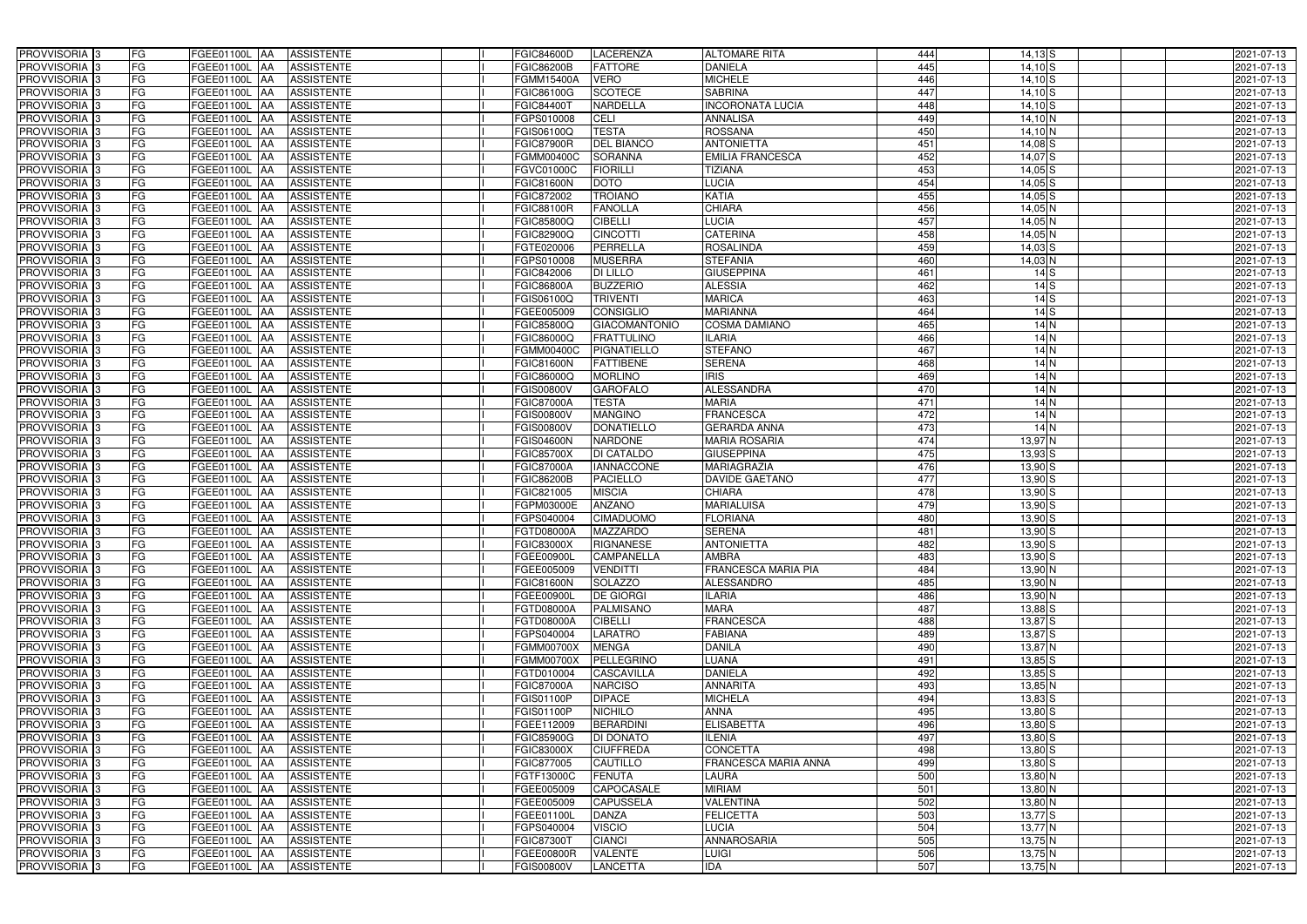| PROVVISORIA 3              | FG | FGEE01100L AA        | <b>ASSISTENTE</b>               | FGIC86000Q        | <b>FERRICCHIO</b>   | <b>MARIA</b>              | 508              | $13,74$ N      | 2021-07-13 |
|----------------------------|----|----------------------|---------------------------------|-------------------|---------------------|---------------------------|------------------|----------------|------------|
| PROVVISORIA <sup>3</sup>   | FG | FGEE01100L AA        | <b>ASSISTENTE</b>               | FGIC85400C        | <b>RICCO</b>        | <b>MARINELLA</b>          | 509              | $13,70$ $S$    | 2021-07-13 |
| PROVVISORIA 3              | FG | FGEE01100L AA        | <b>ASSISTENTE</b>               | FGTE020006        | <b>DE ROSA</b>      | <b>CLAUDIO</b>            | 510              | $13,70$ $S$    | 2021-07-13 |
| PROVVISORIA 3              | FG | FGEE01100L AA        | <b>ASSISTENTE</b>               | FGEE01100L        | <b>GIAMBATTISTA</b> | <b>LUCIA PIA</b>          | 511              | $13,70$ N      | 2021-07-13 |
| PROVVISORIA <sup>3</sup>   | FG | FGEE01100L AA        | <b>ASSISTENTE</b>               | FGPS20000B        | <b>BERARDINETTI</b> | VALENTINA                 | 512              | 13,70 N        | 2021-07-13 |
| PROVVISORIA <sup>1</sup> 3 | FG | FGEE01100L AA        | <b>ASSISTENTE</b>               | FGIS01100P        | <b>BERTERAMO</b>    | CARMELA MADDALENA         | 513              | $13,70$ N      | 2021-07-13 |
| PROVVISORIA 3              | FG | FGEE01100L AA        | <b>ASSISTENTE</b>               | FGIC819005        | <b>KRYSHTAL</b>     | <b>HANNA</b>              | $\overline{514}$ | $13,70$ N      | 2021-07-13 |
| PROVVISORIA <sup>3</sup>   | FG | FGEE01100L AA        | <b>ASSISTENTE</b>               | FGIC843002        | <b>BONAPITACOLA</b> | <b>MARIANNA PIA</b>       | 515              | $13,70$ N      | 2021-07-13 |
| PROVVISORIA <sup>3</sup>   | FG | FGEE01100L AA        | <b>ASSISTENTE</b>               | FGTF17000V        | LONGO               | <b>VALERIA CONCETTA</b>   | 516              | $13,70$ N      | 2021-07-13 |
| PROVVISORIA <sup>3</sup>   | FG | FGEE01100L AA        | <b>ASSISTENTE</b>               | <b>FGIC84500N</b> | <b>PERRONE</b>      | <b>MARIA</b>              | 517              | 13,70 N        | 2021-07-13 |
| PROVVISORIA 3              | FG | FGEE01100L AA        | <b>ASSISTENTE</b>               | <b>FGMM00700X</b> | <b>PETTRONE</b>     | <b>ERIKA BRUNA</b>        | 518              | $13,67$ $S$    | 2021-07-13 |
| PROVVISORIA 3              | FG | <b>FGEE01100L AA</b> | <b>ASSISTENTE</b>               | FGIC85400C        | <b>MELILLO</b>      | <b>TERESA DESDEBORAH</b>  | 519              | $13,67$ $S$    | 2021-07-13 |
|                            | FG |                      |                                 |                   |                     | <b>LIDIA</b>              | 520              |                |            |
| PROVVISORIA <sup>3</sup>   |    | FGEE01100L AA        | <b>ASSISTENTE</b>               | FGPS040004        | MARRANZINO          |                           |                  | 13,67 N        | 2021-07-13 |
|                            |    |                      | <b>AMMINISTRATIVO</b>           |                   | <b>SCOPECE</b>      |                           |                  |                |            |
| <b>PROVVISORIA</b> 3       | FG | FGEE01100L AA        | <b>ASSISTENTE</b>               | <b>FGTD08000A</b> | <b>POMARICO</b>     | ROSARIA ANNA MARIA        | 521              | $13,65$ $S$    | 2021-07-13 |
| PROVVISORIA <sup>3</sup>   | FG | FGEE01100L AA        | <b>ASSISTENTE</b>               | FGIC86000Q        | <b>BUONPENSIERO</b> | <b>FIORINA</b>            | 522              | $13,65$ $S$    | 2021-07-13 |
| PROVVISORIA 3              | FG | FGEE01100L AA        | <b>ASSISTENTE</b>               | FGIS00800V        | <b>CARBONI</b>      | <b>MARINA</b>             | 523              | $13,65$ N      | 2021-07-13 |
| PROVVISORIA 3              | FG | FGEE01100L           | <b>ASSISTENTE</b><br><b>IAA</b> | FGIC88000         | <b>FANELLI</b>      | ANGELA                    | 524              | $13,65$ N      | 2021-07-13 |
| PROVVISORIA 3              | FG | <b>FGEE01100L AA</b> | <b>ASSISTENTE</b>               | FGIC856004        | <b>NOTARIELLO</b>   | <b>FRANCESCA</b>          | 525              | $13,63$ N      | 2021-07-13 |
| PROVVISORIA 3              | FG | FGEE01100L AA        | <b>ASSISTENTE</b>               | FGEE106002        | <b>TRINETTA</b>     | <b>ROSA ANNA</b>          | 526              | 13,62 N        | 2021-07-13 |
| PROVVISORIA <sup>3</sup>   | FG | FGEE01100L AA        | <b>ASSISTENTE</b>               | FGEE03200N        | <b>GIANNELLI</b>    | <b>MARIA RITA</b>         | 527              | $13,60$ S      | 2021-07-13 |
| PROVVISORIA <sup>3</sup>   | FG | <b>FGEE01100L AA</b> | <b>ASSISTENTE</b>               | <b>FGIC86200B</b> | <b>SIGNORILE</b>    | <b>ANTONIO</b>            | 528              | $13,60$ $S$    | 2021-07-13 |
| PROVVISORIA 3              | FG | FGEE01100L AA        | <b>ASSISTENTE</b>               | FGIC85800Q        | <b>CAPPIELLO</b>    | <b>MARGHERITA</b>         | 529              | 13,60 S        | 2021-07-13 |
| PROVVISORIA 3              | FG | FGEE01100L           | <b>ASSISTENTE</b><br>IAA        | FGPS010008        | <b>D'ANTONIO</b>    | <b>CARMELA</b>            | 530              | 13,60 S        | 2021-07-13 |
| PROVVISORIA <sup>3</sup>   | FG | FGEE01100L           | <b>ASSISTENTE</b><br>IAA        | FGIC86000Q        | <b>MARCHESE</b>     | <b>MARIANTONELLA</b>      | 531              | $13,60$ $S$    | 2021-07-13 |
| PROVVISORIA 3              | FG | FGEE01100L           | <b>ASSISTENTE</b><br><b>IAA</b> | FGEE099004        | LAMACCHIA           | <b>RAFFAELLA</b>          | 532              | $13,60$ $S$    | 2021-07-13 |
| PROVVISORIA 3              | FG | <b>FGEE01100L</b>    | <b>ASSISTENTE</b><br>IAA        | FGEE029001        | <b>BOZZI</b>        | <b>ROSA</b>               | 533              | $13,60$ $S$    | 2021-07-13 |
| PROVVISORIA 3              | FG | FGEE01100L AA        | <b>ASSISTENTE</b>               | FGIC85700X        | <b>CRISTIANI</b>    | <b>VERONICA</b>           | 534              | 13,60 S        | 2021-07-13 |
| PROVVISORIA <sup>3</sup>   | FG | <b>FGEE01100L</b>    | <b>ASSISTENTE</b><br>IAA        | FGIC87000A        | LAVALLE             | UMBERTO MICHELE           | 535              | $13,60$ $S$    | 2021-07-13 |
| PROVVISORIA 3              | FG | FGEE01100L           | <b>ASSISTENTE</b>               | FGEE00900L        | <b>ZULLINO</b>      | LOREDANA                  | 536              | $13,60$ $S$    | 2021-07-13 |
| PROVVISORIA 3              | FG | FGEE01100L           | <b>ASSISTENTE</b><br>IAA        | FGPS010008        | <b>TROMBETTA</b>    | FRANCESCO PIO             | 537              | $13,60$ $S$    | 2021-07-13 |
| PROVVISORIA <sup>3</sup>   | FG | FGEE01100L           | <b>ASSISTENTE</b>               | FGTF13000C        | SARACINO            | <b>LUIGINA</b>            | 538              | 13,60 N        | 2021-07-13 |
| PROVVISORIA <sup>3</sup>   | FG | <b>FGEE01100L</b>    | <b>ASSISTENTE</b><br>IAA        | FGTF13000C        | <b>MURAGLIA</b>     | <b>ANNA CARLA</b>         | 539              | 13,60 N        | 2021-07-13 |
| PROVVISORIA <sup>3</sup>   | FG | <b>FGEE01100L AA</b> | <b>ASSISTENTE</b>               | FGPM03000E        | <b>POMPA</b>        | <b>TERSILLA</b>           | 540              | 13,60 N        | 2021-07-13 |
| PROVVISORIA <sup>3</sup>   | FG | <b>FGEE01100L</b>    | <b>ASSISTENTE</b><br><b>IAA</b> | FGIC86800A        | <b>D'ORIO</b>       | <b>BENEDETTA</b>          | 541              | 13,60 N        | 2021-07-13 |
| PROVVISORIA <sup>3</sup>   | FG | <b>FGEE01100L</b>    | <b>ASSISTENTE</b><br>IAA        | <b>FGMM00400C</b> | <b>GIANNINI</b>     | <b>EMMA MICHELA</b>       | 542              | $13,60$ N      | 2021-07-13 |
| PROVVISORIA <sup>3</sup>   | FG | FGEE01100L           | <b>ASSISTENTE</b><br><b>JAA</b> | FGMM00700X        | LO MELE DRAGONE     | RACHELE CELESTE MARIA PIA | 543              | 13,60 N        | 2021-07-13 |
| PROVVISORIA <sup>1</sup> 3 | FG | FGEE01100L AA        | <b>ASSISTENTE</b>               | FGEE106002        | <b>PISTILLO</b>     | <b>ROBERTO</b>            | 544              | 13,60 N<br>IS. | 2021-07-13 |
| PROVVISORIA <sup>3</sup>   | FG | FGEE01100L AA        | <b>ASSISTENTE</b>               | FGTE020006        | <b>VIGILANTE</b>    | <b>SARA PIA</b>           | 545              | $13,60$ N      |            |
| <b>PROVVISORIA</b> 3       | FG |                      |                                 |                   |                     | <b>ALESSIA</b>            | 546              |                | 2021-07-13 |
|                            |    | FGEE01100L AA        | ASSISTENTE                      | FGIC82500C        | <b>DE LUCIA</b>     |                           |                  | 13,60 N        | 2021-07-13 |
| PROVVISORIA <sup>3</sup>   | FG | FGEE01100L AA        | <b>ASSISTENTE</b>               | <b>FGIC85700X</b> | <b>AFFINITA</b>     | <b>GIOVANNI</b>           | 547              | 13,60 N        | 2021-07-13 |
| PROVVISORIA <sup>3</sup>   | FG | FGEE01100L AA        | <b>ASSISTENTE</b>               | FGEE01100L        | <b>MORRA</b>        | <b>VIVIANA</b>            | 548              | 13,60 N        | 2021-07-13 |
| PROVVISORIA <sup>3</sup>   | FG | FGEE01100L AA        | <b>ASSISTENTE</b>               | FGPS08000E        | <b>CIRULLI</b>      | <b>FEDERICA</b>           | 549              | $13,60$ N      | 2021-07-13 |
| PROVVISORIA <sup>3</sup>   | FG | FGEE01100L AA        | <b>ASSISTENTE</b>               | <b>FGIC87500D</b> | <b>CICINATO</b>     | <b>MARZIA</b>             | 550              | $13,60$ N      | 2021-07-13 |
| PROVVISORIA <sup>3</sup>   | FG | FGEE01100L AA        | ASSISTENTE                      | FGPS08000E        | <b>BASILE</b>       | <b>FEDERICA</b>           | 551              | 13,60 N        | 2021-07-13 |
| PROVVISORIA <sup>3</sup>   | FG | FGEE01100L AA        | ASSISTENTE                      | <b>FGIS05300R</b> | <b>DI BITONTO</b>   | <b>STEFANIA</b>           | 552              | 13,60 N        | 2021-07-13 |
| PROVVISORIA <sup>3</sup>   | FG | FGEE01100L AA        | ASSISTENTE                      | FGEE00800R        | <b>LAVILLA</b>      | <b>VALENTINA</b>          | 553              | 13,60 N        | 2021-07-13 |
| PROVVISORIA <sup>3</sup>   | FG | FGEE01100L AA        | ASSISTENTE                      | FGIC85900G        | <b>SARACINO</b>     | CARLA                     | 554              | 13,60 N        | 2021-07-13 |
| PROVVISORIA <sup>3</sup>   | FG | FGEE01100L AA        | <b>ASSISTENTE</b>               | FGIS00300Q        | <b>FRANCALANCIA</b> | <b>ASSUNTA</b>            | 555              | $13,60$ N      | 2021-07-13 |
| PROVVISORIA <sup>3</sup>   | FG | FGEE01100L AA        | <b>ASSISTENTE</b>               | FGIC851001        | <b>PRETI</b>        | ANNA MARILENA             | 556              | 13,60 N        | 2021-07-13 |
| PROVVISORIA <sup>3</sup>   | FG | FGEE01100L AA        | <b>ASSISTENTE</b>               | FGEE005009        | <b>CAPUSSELA</b>    | <b>ROBERTA</b>            | 557              | 13,60 N        | 2021-07-13 |
| PROVVISORIA <sup>3</sup>   | FG | FGEE01100L AA        | <b>ASSISTENTE</b>               | FGEE01200C        | <b>SQUARCIA</b>     | ROMINA                    | 558              | $13,60$ N      | 2021-07-13 |
| PROVVISORIA <sup>3</sup>   | FG | FGEE01100L AA        | <b>ASSISTENTE</b>               | FGIS021009        | NARDELLA            | <b>ANNAVITTORIA</b>       | 559              | 13,60 N        | 2021-07-13 |
| PROVVISORIA <sup>3</sup>   | FG | FGEE01100L AA        | <b>ASSISTENTE</b>               | FGIS044002        | <b>SACCO</b>        | <b>ROBERTA</b>            | 560              | $13,60$ N      | 2021-07-13 |
| PROVVISORIA <sup>3</sup>   | FG | FGEE01100L AA        | <b>ASSISTENTE</b>               | FGIC819005        | CAGGIANIELLO        | <b>RAFFAELLA</b>          | 561              | $13,60$ N      | 2021-07-13 |
| PROVVISORIA <sup>3</sup>   | FG | FGEE01100L AA        | <b>ASSISTENTE</b>               | FGPC160003        | <b>PIPOLI</b>       | <b>VALENTINA</b>          | 562              | 13,60 N        | 2021-07-13 |
| PROVVISORIA <sup>3</sup>   | FG | FGEE01100L AA        | <b>ASSISTENTE</b>               | FGIC85400C        | <b>RICCO</b>        | <b>TIZIANA</b>            | 563              | $13,60$ N      | 2021-07-13 |
| PROVVISORIA <sup>3</sup>   | FG | FGEE01100L AA        | <b>ASSISTENTE</b>               | FGPC160003        | <b>MARTINO</b>      | <b>CONCETTA</b>           | 564              | $13,60$ N      | 2021-07-13 |
| PROVVISORIA <sup>3</sup>   | FG | FGEE01100L AA        | <b>ASSISTENTE</b>               | FGTD08000A        | <b>GARRUTO</b>      | <b>ROSANNA</b>            | 565              | 13,60 N        | 2021-07-13 |
| PROVVISORIA <sup>1</sup> 3 | FG | FGEE01100L AA        | <b>ASSISTENTE</b>               | FGPS040004        | <b>MANCINO</b>      | <b>ROBERTA</b>            | 566              | $13,60$ N      | 2021-07-13 |
| PROVVISORIA <sup>1</sup> 3 | FG | FGEE01100L AA        | <b>ASSISTENTE</b>               | FGIC86200B        | <b>MANZI</b>        | <b>FLORIANA</b>           | 567              | 13,60 N        | 2021-07-13 |
| PROVVISORIA <sup>1</sup> 3 | FG | FGEE01100L AA        | <b>ASSISTENTE</b>               | FGTD08000A        | <b>PETRINO</b>      | <b>LAURA</b>              | 568              | 13,60 N        | 2021-07-13 |
| PROVVISORIA <sup>1</sup> 3 | FG | FGEE01100L AA        | ASSISTENTE                      | FGTE020006        | <b>CURCETTI</b>     | <b>MARIALUISA</b>         | 569              | 13,60 N        | 2021-07-13 |
| PROVVISORIA 3              | FG | FGEE01100L AA        | <b>ASSISTENTE</b>               | FGIC819005        | BENEDETTO           | <b>MICHELINA ANNA</b>     | 570              | $13,58$ $S$    | 2021-07-13 |
|                            |    |                      |                                 |                   |                     |                           |                  |                |            |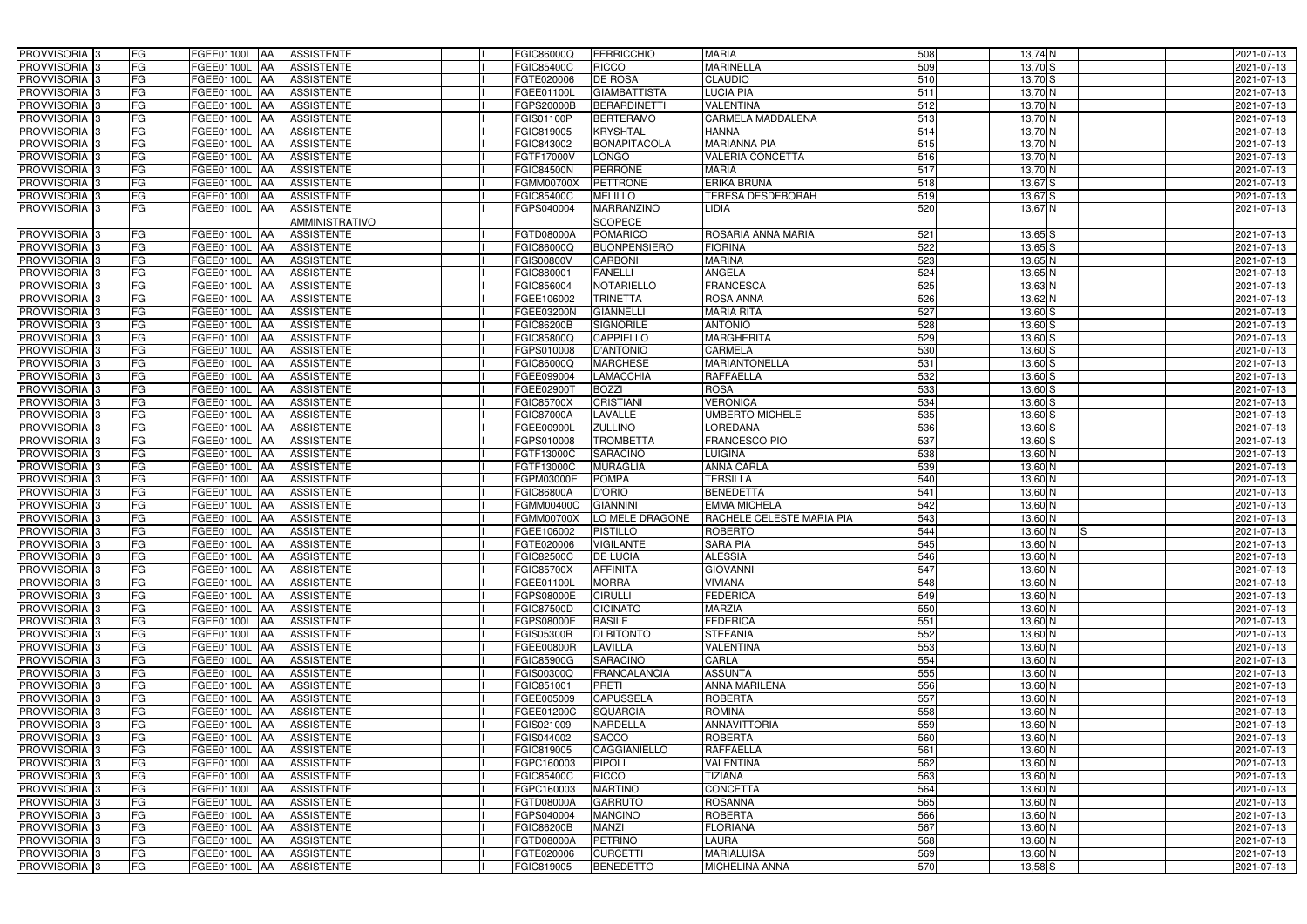| PROVVISORIA <sup>3</sup>   | FG<br>FGEE01100L AA                              | <b>ASSISTENTE</b>               | <b>FGIC818009</b>        | <b>MAULUCCI</b>    | <b>ROSA</b>               | 571        | $13,57$ $S$      | 2021-07-13 |
|----------------------------|--------------------------------------------------|---------------------------------|--------------------------|--------------------|---------------------------|------------|------------------|------------|
| PROVVISORIA <sup>3</sup>   | FG<br>FGEE01100L AA                              | <b>ASSISTENTE</b>               | <b>FGIC87000A</b>        | <b>DEL GAUDIO</b>  | <b>ILENIA</b>             | 572        | $13,55$ $S$      | 2021-07-13 |
| PROVVISORIA <sup>1</sup> 3 | FG<br>FGEE01100L   AA                            | <b>ASSISTENTE</b>               | FGTD21000T               | <b>MARINO</b>      | <b>MARIA</b>              | 573        | $13,55$ S        | 2021-07-13 |
| PROVVISORIA <sup>3</sup>   | FG<br>FGEE01100L AA                              | <b>ASSISTENTE</b>               | <b>FGIC87000A</b>        | <b>PASCUCCI</b>    | <b>ASSUNTA</b>            | 574        | $13,55$ S        | 2021-07-13 |
| PROVVISORIA <sup>3</sup>   | FG<br>FGEE01100L AA                              | <b>ASSISTENTE</b>               | <b>FGIC86200B</b>        | <b>LEMBO</b>       | RAFFAELLA                 | 575        | $13,55$ S        | 2021-07-13 |
| PROVVISORIA <sup>3</sup>   | FG<br>FGEE01100L AA                              | <b>ASSISTENTE</b>               | FGEE112009               | <b>MIRANDO</b>     | <b>VALENTINA</b>          | 576        | $13,55$ N        | 2021-07-13 |
| PROVVISORIA 3              | FG<br>FGEE01100L AA                              | <b>ASSISTENTE</b>               | FGPS08000E               | <b>SCHIAVONE</b>   | <b>GIUSEPPANTONIO</b>     | 577        | $13,55$ N        | 2021-07-13 |
| PROVVISORIA 3              | FG<br>FGEE01100L AA                              | <b>ASSISTENTE</b>               | FGTE020006               | <b>ELIA</b>        | VALENTINA                 | 578        | $13,55$ N        | 2021-07-13 |
| PROVVISORIA 3              | FG<br>FGEE01100L AA                              | <b>ASSISTENTE</b>               | FGTD060005               | <b>POLICINO</b>    | <b>ANTONIO CARMINE</b>    | 579        | $13,55$ N        | 2021-07-13 |
| PROVVISORIA <sup>3</sup>   | FG<br>FGEE01100L                                 | <b>ASSISTENTE</b><br><b>JAA</b> | <b>FGIS00800V</b>        | <b>DE GIROLAMO</b> | <b>VERONICA</b>           | 580        | $13,55$ N        | 2021-07-13 |
| PROVVISORIA 3              | FG<br>FGEE01100L AA                              | <b>ASSISTENTE</b>               | FGVC01000C               | <b>CIRCELLI</b>    | <b>MARIA ROSARIA</b>      | 581        | $13,53$ $S$      | 2021-07-13 |
| PROVVISORIA 3              | FG<br>FGEE01100L AA                              | <b>ASSISTENTE</b>               | FGTE020006               | <b>CORVINO</b>     | <b>ASSUNTA</b>            | 582        | $13,53$ $S$      | 2021-07-13 |
| PROVVISORIA 3              | FG<br>FGEE01100L AA                              | <b>ASSISTENTE</b>               | FGPS040004               | <b>FERRARA</b>     | <b>VINCENZA</b>           | 583        | $13,53$ N        | 2021-07-13 |
| PROVVISORIA 3              | FG<br>FGEE01100L AA                              | <b>ASSISTENTE</b>               | <b>FGIS04600N</b>        | <b>TORRACO</b>     | <b>GIOVANNA</b>           | 584        | $13,50$ S        | 2021-07-13 |
| PROVVISORIA 3              | FG<br><b>FGEE01100L   AA</b>                     | <b>ASSISTENTE</b>               | FGIC86100G               | <b>DI MARCO</b>    | <b>CARMELA</b>            | 585        | $13,50$ $S$      | 2021-07-13 |
| PROVVISORIA 3              | $\overline{\mathsf{FG}}$<br><b>FGEE01100L AA</b> | <b>ASSISTENTE</b>               | <b>FGIS00800V</b>        | <b>MASELLI</b>     | <b>EMANUELE</b>           | 586        | $13,50$ S        | 2021-07-13 |
| PROVVISORIA 3              | FG<br>FGEE01100L AA                              | <b>ASSISTENTE</b>               | <b>FGIC87400N</b>        | <b>SETTEDUCATI</b> | <b>PAOLA</b>              | 587        | $13,50$ S        | 2021-07-13 |
| PROVVISORIA 3              | FG<br>FGEE01100L AA                              | <b>ASSISTENTE</b>               | <b>FGEE01100L</b>        | <b>MONTECALVO</b>  | <b>ANGELA</b>             | 588        | $13,50$ S        | 2021-07-13 |
| PROVVISORIA 3              | FG<br>FGEE01100L AA                              | <b>ASSISTENTE</b>               | FGVC01000C               | <b>PALUMBO</b>     | <b>MARIA GIOVANNA</b>     | 589        | $13,50$ S        | 2021-07-13 |
| PROVVISORIA 3              | FG<br>FGEE01100L AA                              | <b>ASSISTENTE</b>               | <b>FGIC85700X</b>        | <b>CLAUDIONE</b>   | <b>BARBARA</b>            | 590        | $13,50$ S        | 2021-07-13 |
| PROVVISORIA <sup>3</sup>   | FG<br>FGEE01100L                                 | <b>AA</b>                       |                          | <b>SORBO</b>       | <b>GABRIELLA</b>          |            | $13,50$ S        |            |
| PROVVISORIA 3              | FG                                               | <b>ASSISTENTE</b>               | FGPS040004<br>FGPS010008 | <b>SPINELLI</b>    | <b>SARA</b>               | 591<br>592 | $13,50$ S        | 2021-07-13 |
|                            | FGEE01100L                                       | <b>JAA</b><br><b>ASSISTENTE</b> |                          |                    |                           |            |                  | 2021-07-13 |
| PROVVISORIA 3              | FG<br>FGEE01100L AA                              | <b>ASSISTENTE</b>               | FGIC83700P               | <b>CICCONE</b>     | <b>SILVIA</b>             | 593        | $13,50$ S        | 2021-07-13 |
| PROVVISORIA <sup>3</sup>   | FG<br>FGEE01100L AA                              | <b>ASSISTENTE</b>               | FGTF13000C               | <b>POPPA</b>       | <b>GIORGIA</b>            | 594        | $13,50$ S        | 2021-07-13 |
| PROVVISORIA 3              | FG<br><b>FGEE01100L AA</b>                       | <b>ASSISTENTE</b>               | FGEE060001               | <b>MARZOVILLA</b>  | <b>GERARDINA</b>          | 595        | $13,50$ S        | 2021-07-13 |
| PROVVISORIA 3              | $\overline{\mathsf{FG}}$<br>FGEE01100L AA        | <b>ASSISTENTE</b>               | FGIC856004               | <b>CONTARDO</b>    | LINA                      | 596        | $13,50$ S<br>IS. | 2021-07-13 |
| PROVVISORIA 3              | FG<br>FGEE01100L                                 | <b>ASSISTENTE</b><br>IAA        | FGEE01100L               | <b>SANTORO</b>     | <b>MARIA GIULIA</b>       | 597        | $13,50$ S        | 2021-07-13 |
| PROVVISORIA 3              | FG<br>FGEE01100L                                 | <b>ASSISTENTE</b><br>IAA        | <b>FGIC87500D</b>        | DI LEO             | RAFFAELLA                 | 598        | $13,50$ $S$      | 2021-07-13 |
| PROVVISORIA <sup>3</sup>   | FG<br>FGEE01100L                                 | <b>ASSISTENTE</b><br>IAA        | FGTF13000C               | <b>PIEMONTESE</b>  | <b>MARIA ASSUNTA</b>      | 599        | $13,50$ $S$      | 2021-07-13 |
| PROVVISORIA <sup>3</sup>   | FG<br><b>FGEE01100L AA</b>                       | <b>ASSISTENTE</b>               | FGTE020006               | DE LEO             | CONCETTA                  | 600        | 13,50 N          | 2021-07-13 |
| PROVVISORIA <sup>3</sup>   | FG<br><b>FGEE01100L AA</b>                       | <b>ASSISTENTE</b>               | FGTD08000A               | <b>LOPOLITO</b>    | <b>ANNALISA</b>           | 601        | $13,50$ N        | 2021-07-13 |
| PROVVISORIA <sup>3</sup>   | FG<br>FGEE01100L AA                              | <b>ASSISTENTE</b>               | FGTD21000T               | <b>CIUFFREDA</b>   | <b>MARIA</b>              | 602        | 13,50 N          | 2021-07-13 |
| PROVVISORIA <sup>3</sup>   | FG<br>FGEE01100L AA                              | <b>ASSISTENTE</b>               | <b>FGIS00800V</b>        | <b>CAPRARELLA</b>  | <b>BARBARA</b>            | 603        | $13,50$ N        | 2021-07-13 |
| PROVVISORIA <sup>3</sup>   | FG<br><b>FGEE01100L   AA</b>                     | <b>ASSISTENTE</b>               | FGIC856004               | <b>CARABELLESE</b> | <b>ANNA</b>               | 604        | $13,50$ N        | 2021-07-13 |
| PROVVISORIA <sup>3</sup>   | FG<br>FGEE01100L AA                              | <b>ASSISTENTE</b>               | <b>FGIS00800V</b>        | <b>MELA</b>        | <b>GIUSEPPINA</b>         | 605        | $13,47$ $S$      | 2021-07-13 |
| PROVVISORIA <sup>3</sup>   | FG<br>FGEE01100L AA                              | <b>ASSISTENTE</b>               | FGIC856004               | <b>CARTA</b>       | <b>IDA MARIA</b>          | 606        | $13,43$ $S$      | 2021-07-13 |
| PROVVISORIA 3              | FG<br>FGEE01100L AA                              | <b>ASSISTENTE</b>               | FGPS010008               | <b>PATELLA</b>     | <b>ROCCO</b>              | 607        | $13,43$ N        | 2021-07-13 |
| PROVVISORIA <sup>3</sup>   | FG<br>FGEE01100L AA                              | <b>ASSISTENTE</b>               | <b>FGIS00800V</b>        | <b>QUATRARO</b>    | <b>IOLANDA</b>            | 608        | $13,40$ S        | 2021-07-13 |
| PROVVISORIA <sup>3</sup>   | <b>FG</b>                                        | FGEE01100L AA ASSISTENTE        | FGIS044002               | <b>AMMOLLO</b>     | <b>RAFFAELLA</b>          | 609        | $13,40$ S        | 2021-07-13 |
| <b>PROVVISORIA</b> 3       | FG<br>FGEE01100L AA                              | ASSISTENTE                      | FGPC160003               | <b>DINISI</b>      | <b>VALENTINA LUIGIA</b>   | 610        | $13,40$ S        | 2021-07-13 |
| PROVVISORIA <sup>3</sup>   | FG<br>FGEE01100L AA                              | <b>ASSISTENTE</b>               | FGIC818009               | <b>CAPALDO</b>     | <b>FRANCESCA</b>          | 611        | $13,40$ $S$      | 2021-07-13 |
| PROVVISORIA <sup>3</sup>   | FG<br>FGEE01100L AA                              | ASSISTENTE                      | FGIC84600D               | <b>DELLE FAVE</b>  | <b>CONSUELO</b>           | 612        | $13,40$ S        | 2021-07-13 |
| <b>PROVVISORIA</b> 3       | FG<br>FGEE01100L AA                              | ASSISTENTE                      | FGIC863007               | <b>CENTONZA</b>    | <b>ADOLFO</b>             | 613        | $13,40$ S        | 2021-07-13 |
| PROVVISORIA <sup>3</sup>   | FG<br>FGEE01100L AA                              | <b>ASSISTENTE</b>               | FGTD08000A               | <b>PREZIO</b>      | <b>GIUSEPPE</b>           | 614        | $13,40$ S        | 2021-07-13 |
| PROVVISORIA <sup>3</sup>   | FG<br>FGEE01100L AA                              | ASSISTENTE                      | FGIC85400C               | <b>CLEMENTE</b>    | <b>MATTEO LUCA</b>        | 615        | $13,40$ N        | 2021-07-13 |
| PROVVISORIA <sup>3</sup>   | FG<br>FGEE01100L AA                              | <b>ASSISTENTE</b>               | FGIC86100G               | <b>PADALINO</b>    | <b>GIUSEPPE</b>           | 616        | 13,40 N          | 2021-07-13 |
| PROVVISORIA <sup>1</sup> 3 | FG<br>FGEE01100L AA                              | <b>ASSISTENTE</b>               | FGPS040004               | <b>D'ALFONSO</b>   | DALILA                    | 617        | 13,40 N          | 2021-07-13 |
| PROVVISORIA <sup>3</sup>   | FG<br>FGEE01100L AA                              | <b>ASSISTENTE</b>               | FGTD08000A               | <b>PROCACCINO</b>  | <b>MATTEO MARCO</b>       | 618        | 13,40 N          | 2021-07-13 |
| PROVVISORIA <sup>3</sup>   | FG<br>FGEE01100L AA                              | <b>ASSISTENTE</b>               | FGIC827004               | <b>ZICCARDI</b>    | <b>GENNARO</b>            | 619        | $13,40$ N        | 2021-07-13 |
| PROVVISORIA <sup>3</sup>   | FG<br>FGEE01100L AA                              | <b>ASSISTENTE</b>               | FGIC855008               | <b>DAMATO</b>      | MARIALUCIA ROSARIA        | 620        | $13,40$ N        | 2021-07-13 |
| PROVVISORIA <sup>3</sup>   | FG<br>FGEE01100L AA                              | <b>ASSISTENTE</b>               | FGEE005009               | <b>VALENTE</b>     | LUIGINA ANNA              | 621        | 13,40 N          | 2021-07-13 |
| PROVVISORIA <sup>3</sup>   | FG<br>FGEE01100L AA                              | <b>ASSISTENTE</b>               | <b>FGIC83000X</b>        | <b>TOTARO</b>      | <b>FRANCESCA MARGARET</b> | 622        | $13,40$ N        | 2021-07-13 |
| PROVVISORIA <sup>3</sup>   | FG<br>FGEE01100L AA                              | <b>ASSISTENTE</b>               | FGMM04100B               | <b>LEONE</b>       | <b>GIUSEPPE</b>           | 623        | $13,37$ $S$      | 2021-07-13 |
| PROVVISORIA <sup>3</sup>   | FG<br>FGEE01100L AA                              | <b>ASSISTENTE</b>               | FGEE005009               | <b>LA GRASTA</b>   | <b>ROSA</b>               | 624        | $13,35$ $S$      | 2021-07-13 |
| PROVVISORIA <sup>3</sup>   | FG<br>FGEE01100L AA                              | <b>ASSISTENTE</b>               | FGIC848005               | <b>GUALANO</b>     | <b>CIRO</b>               | 625        | $13,35$ $S$      | 2021-07-13 |
| PROVVISORIA <sup>3</sup>   | FG<br>FGEE01100L AA                              | <b>ASSISTENTE</b>               | FGTE020006               | <b>MILONE</b>      | <b>GIANLUCA</b>           | 626        | $13,35$ N        | 2021-07-13 |
| PROVVISORIA <sup>3</sup>   | FG<br>FGEE01100L AA                              | <b>ASSISTENTE</b>               | FGIC827004               | <b>CASIERO</b>     | ILARIA                    | 627        | 13,35 N          | 2021-07-13 |
| PROVVISORIA <sup>1</sup> 3 | FG<br>FGEE01100L AA                              | <b>ASSISTENTE</b>               | FGPM03000E               | <b>RINALDO</b>     | <b>FRANCESCA PAOLA</b>    | 628        | $13,35$ N        | 2021-07-13 |
| PROVVISORIA <sup>3</sup>   | FG<br>FGEE01100L AA                              | <b>ASSISTENTE</b>               | FGIC86000Q               | CASO               | <b>VALENTINA</b>          | 629        | $13,35$ N        | 2021-07-13 |
| PROVVISORIA <sup>1</sup> 3 | FG<br>FGEE01100L AA                              | <b>ASSISTENTE</b>               | FGPM03000E               | LO MELE            | <b>ANNARITA PIA</b>       | 630        | $13,35$ N        | 2021-07-13 |
| PROVVISORIA <sup>3</sup>   | FG<br>FGEE01100L AA                              | <b>ASSISTENTE</b>               | FGTF13000C               | <b>GESUALDI</b>    | <b>NICOLA</b>             | 631        | $13,30$ S        | 2021-07-13 |
| PROVVISORIA <sup>3</sup>   | FG<br>FGEE01100L AA                              | <b>ASSISTENTE</b>               | FGPM03000E               | <b>BIZZARRI</b>    | <b>CATERINA</b>           | 632        | $13,30$ S        | 2021-07-13 |
| PROVVISORIA <sup>3</sup>   | FG<br>FGEE01100L AA                              | ASSISTENTE                      | <b>FGIS04600N</b>        | <b>CLEMENTE</b>    | <b>ANGELA</b>             | 633        | $13,30$ S        | 2021-07-13 |
| PROVVISORIA 3              | FG<br>FGEE01100L AA                              | ASSISTENTE                      | <b>FGIC84600D</b>        | SAUCHELLI          | <b>MARIANNA</b>           | 634        | $13,30$ $S$      | 2021-07-13 |
|                            |                                                  |                                 |                          |                    |                           |            |                  |            |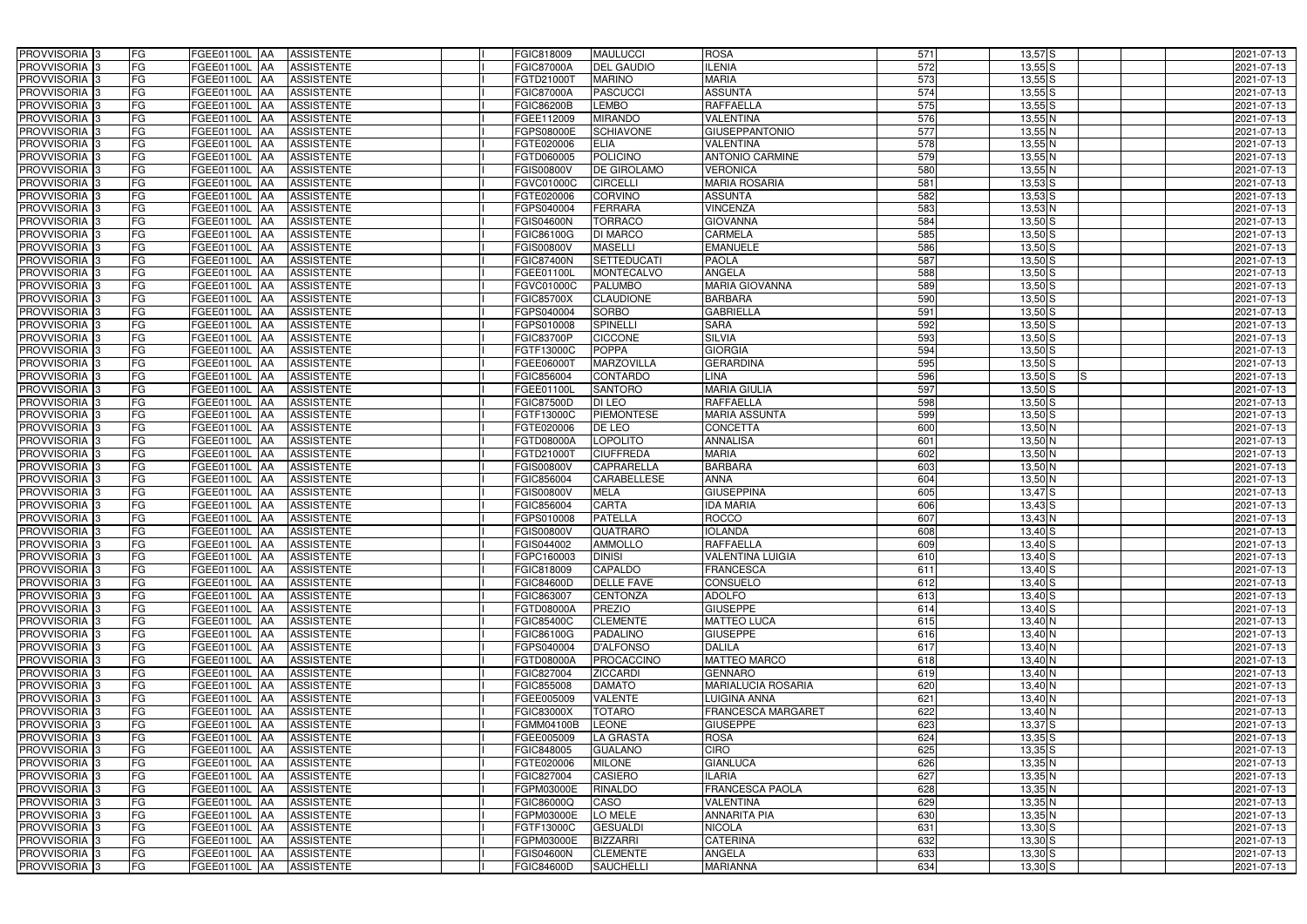| FG<br><b>ASSISTENTE</b><br><b>ORELLA</b><br>636<br>$13,30$ S<br>PROVVISORIA 3<br>FGEE01100L AA<br><b>RICCIO</b><br><b>GIC81600N</b><br>FG<br><b>ASSUNTA</b><br>637<br>$13,30$ $S$<br>PROVVISORIA 3<br>LUISI<br>FGEE01100L AA<br><b>ASSISTENTE</b><br>FGTD08000A<br>FG<br>COCCA<br>ALESSANDRA ANNA<br>638<br>$13,30$ S<br>PROVVISORIA 3<br><b>FGEE01100L   AA</b><br><b>ASSISTENTE</b><br>FGTD060005 | 2021-07-13<br>2021-07-13 |
|-----------------------------------------------------------------------------------------------------------------------------------------------------------------------------------------------------------------------------------------------------------------------------------------------------------------------------------------------------------------------------------------------------|--------------------------|
|                                                                                                                                                                                                                                                                                                                                                                                                     |                          |
|                                                                                                                                                                                                                                                                                                                                                                                                     |                          |
|                                                                                                                                                                                                                                                                                                                                                                                                     | 2021-07-13               |
| FG<br><b>ASSISTENTE</b><br><b>COTA</b><br><b>FRANCESCA</b><br>639<br>$13,30$ S<br>PROVVISORIA 3<br>FGEE01100L AA<br>FGEE01100L                                                                                                                                                                                                                                                                      | 2021-07-13               |
| FG<br><b>CAIAFFA</b><br>PROVVISORIA 3<br>FGEE01100L AA<br><b>ASSISTENTE</b><br>FGTD02000P<br>LUIGI<br>640<br>$13,30$ S                                                                                                                                                                                                                                                                              | 2021-07-13               |
| FG<br><b>RAFFAELLA</b><br>PROVVISORIA 3<br><b>TUDINI</b><br>641<br>$13,30$ $S$<br>FGEE01100L AA<br><b>ASSISTENTE</b><br>FGTD21000T                                                                                                                                                                                                                                                                  | 2021-07-13               |
| <b>FG</b><br>PROVVISORIA <sup>3</sup><br><b>DI NUNNO</b><br><b>SABINO</b><br>642<br>$13,30$ $S$<br>FGEE01100L<br><b>ASSISTENTE</b><br>FGIC87400N<br>IAA                                                                                                                                                                                                                                             | 2021-07-13               |
| <b>MIRIAM</b><br>PROVVISORIA <sup>3</sup><br>FG<br><b>IACULLO</b><br>643<br>$13,30\overline{\text{N}}$<br>FGEE01100L<br><b>ASSISTENTE</b><br>GIC819005<br>IAA                                                                                                                                                                                                                                       | 2021-07-13               |
| FG<br><b>SIMONA</b><br>644<br>$13,30$ N<br>PROVVISORIA <sup>1</sup> 3<br>FGEE01100L<br><b>ASSISTENTE</b><br>FGIC87000A<br><b>DE GIRONIMO</b><br>AA                                                                                                                                                                                                                                                  | 2021-07-13               |
| <b>ROSSELLA</b><br>PROVVISORIA 3<br>FG<br><b>LACCONE</b><br>645<br>$13,30$ N<br>FGEE01100L AA<br><b>ASSISTENTE</b><br>GIC87000A                                                                                                                                                                                                                                                                     | 2021-07-13               |
| PROVVISORIA 3<br><b>FG</b><br><b>GALLO</b><br><b>MARIANGELA</b><br>646<br>13,30 N<br>FGEE01100L AA<br><b>ASSISTENTE</b><br>FGIC88100R                                                                                                                                                                                                                                                               | 2021-07-13               |
| PROVVISORIA <sup>3</sup><br>FG<br><b>MORLINO</b><br><b>ROBERTA</b><br>13,30 N<br>FGEE01100L AA<br><b>ASSISTENTE</b><br>FGPS010008<br>647                                                                                                                                                                                                                                                            | 2021-07-13               |
| 13,30 N<br>PROVVISORIA <sup>3</sup><br><b>FG</b><br><b>IANNANTUONO</b><br><b>TONINO</b><br>648<br>FGEE01100L AA<br><b>ASSISTENTE</b><br>FGPS040004                                                                                                                                                                                                                                                  | 2021-07-13               |
| PROVVISORIA <sup>3</sup><br>FG<br><b>MARIA GRAZIA</b><br>649<br>$13,30$ N<br>FGEE01100L AA<br><b>ASSISTENTE</b><br>FGIC819005<br><b>RIGILLO</b>                                                                                                                                                                                                                                                     | 2021-07-13               |
| PROVVISORIA 3<br><b>FG</b><br>FGEE01100L AA<br><b>D'AMBROSIO</b><br><b>GIOVANNA</b><br>650<br>$13,30$ N<br><b>ASSISTENTE</b><br>FGIC86500V                                                                                                                                                                                                                                                          | 2021-07-13               |
| PROVVISORIA 3<br><b>FG</b><br><b>TERLIZZI</b><br><b>VALENTINA</b><br>651<br>13,30 N<br>FGEE01100L AA<br><b>ASSISTENTE</b><br>FGPS010008                                                                                                                                                                                                                                                             | 2021-07-13               |
| PROVVISORIA 3<br><b>FG</b><br><b>VARRECCHIA</b><br><b>DANIELA</b><br>652<br>$13,30$ N<br>FGEE01100L AA<br><b>ASSISTENTE</b><br>FGTD21000T                                                                                                                                                                                                                                                           | 2021-07-13               |
| <b>CELESTE</b><br>PROVVISORIA 3<br>FG<br><b>CURSIO</b><br>653<br>13,30 N<br><b>FGEE01100L AA</b><br><b>ASSISTENTE</b><br><b>FGIC86800A</b>                                                                                                                                                                                                                                                          | 2021-07-13               |
| PROVVISORIA <sup>3</sup><br>FG<br><b>PANTALEO</b><br><b>ANGELO</b><br>654<br>13,30 N<br>FGEE01100L<br><b>ASSISTENTE</b><br><b>FGIC85900G</b><br>IAA                                                                                                                                                                                                                                                 | 2021-07-13               |
| FG<br><b>LORELLA</b><br>655<br>13,27 N<br>PROVVISORIA <sup>1</sup> 3<br><b>FGEE01100L</b><br><b>CARRABBA</b><br><b>ASSISTENTE</b><br>FGIC88100R<br>l AA                                                                                                                                                                                                                                             | 2021-07-13               |
| PROVVISORIA <sup>3</sup><br>FG<br><b>VALMIRA</b><br>656<br>$13,25$ S<br><b>FGEE01100L</b><br><b>ASSISTENTE</b><br>FGEE02900T<br>LARASHI<br>l AA                                                                                                                                                                                                                                                     | 2021-07-13               |
| <b>MICHELA</b><br>PROVVISORIA <sup>3</sup><br>FG<br>VALLES<br>657<br>$13,25$ S<br>FGEE01100L<br><b>ASSISTENTE</b><br>FGIC827004<br>IAA                                                                                                                                                                                                                                                              | 2021-07-13               |
| <b>ALESSIA</b><br>$13,25$ N<br><b>PROVVISORIA</b> 3<br>FG<br><b>ZAGARIA</b><br>658<br>FGEE01100L<br><b>ASSISTENTE</b><br>GMM00700X<br>IAA                                                                                                                                                                                                                                                           | 2021-07-13               |
| <b>PROVVISORIA</b> 3<br><b>FG</b><br><b>PASQUALE</b><br>659<br>$13,20$ S<br><b>FGEE01100L</b><br><b>ASSISTENTE</b><br>GIC85700X<br><b>RUSSO</b><br>IAA                                                                                                                                                                                                                                              | 2021-07-13               |
| <b>FG</b><br>660<br>$13,20$ S<br>PROVVISORIA <sup>3</sup><br><b>FALEO</b><br><b>ELENA</b><br>FGEE01100L<br><b>ASSISTENTE</b><br>FGEE00900L<br>IAA                                                                                                                                                                                                                                                   | 2021-07-13               |
| <b>FG</b><br>$13,20$ S<br>PROVVISORIA 3<br><b>ELEONORA</b><br>661<br>FGEE01100L<br><b>ASSISTENTE</b><br>FGIC819005<br><b>IULA</b><br>IAA                                                                                                                                                                                                                                                            | 2021-07-13               |
| FG<br>662<br>$13,20$ S<br>PROVVISORIA <sup>3</sup><br>DI MAURO<br>VALERIA<br>FGEE01100L<br><b>ASSISTENTE</b><br><b>GIS00800V</b><br>IAA                                                                                                                                                                                                                                                             | 2021-07-13               |
| FG<br><b>DELIA</b><br>$13,20$ $S$<br>PROVVISORIA 3<br>FGEE01100L<br><b>STROLLO</b><br>663<br><b>ASSISTENTE</b><br>FGIC85900G                                                                                                                                                                                                                                                                        | 2021-07-13               |
| <b>FG</b><br><b>FORMIGLIO</b><br><b>FEDERICA</b><br>664<br>13,20 N<br>PROVVISORIA 3<br>FGEE01100L<br><b>ASSISTENTE</b><br>FGTD21000T<br>IAA                                                                                                                                                                                                                                                         | 2021-07-13               |
| <b>FG</b><br>PROVVISORIA 3<br><b>FGEE01100L</b><br><b>ASSISTENTE</b><br><b>CIAVARELLA</b><br><b>ELEANNA</b><br>665<br>13,20 N<br>FGIS021009<br>IAA                                                                                                                                                                                                                                                  | 2021-07-13               |
| FG<br><b>ROSA</b><br>666<br>13,20 N<br>PROVVISORIA 3<br><b>FGEE01100L</b><br><b>ASSISTENTE</b><br><b>RADOGNA</b><br>FGPC160003<br>IAA                                                                                                                                                                                                                                                               | 2021-07-13               |
| <b>FG</b><br><b>MARCIELLO</b><br>ROBERTA LEANDRA<br>667<br>$13,20$ N<br>PROVVISORIA <sup>1</sup> 3<br>FGEE01100L<br><b>ASSISTENTE</b><br>FGIC86100G<br>IAA                                                                                                                                                                                                                                          | 2021-07-13               |
| FG<br><b>RAFFAELLA</b><br>668<br>PROVVISORIA <sup>1</sup> 3<br>FGEE01100L<br><b>ASSISTENTE</b><br><b>ARTURO</b><br>13,20 N<br>FGEE02900T<br>IAA                                                                                                                                                                                                                                                     | 2021-07-13               |
| 669<br>PROVVISORIA <sup>3</sup><br>FG<br><b>SILVANA</b><br>$13,20$ N<br>FGEE01100L<br><b>ASSISTENTE</b><br>FGIC81600N<br><b>BRUNO</b><br>IAA<br>FG<br>LIZZI<br><b>MARIA ANTONIETTA</b><br>670<br>FGEE01100L<br>FGTD21000T                                                                                                                                                                           | 2021-07-13               |
| $13,20$ N<br>PROVVISORIA 3<br><b>ASSISTENTE</b><br><b>JAA</b><br>671<br><b>FG</b><br><b>DI PIERRO</b><br><b>ANTONIO</b><br>$13,20$ N<br>PROVVISORIA <sup>3</sup><br>FGEE01100L AA<br><b>ASSISTENTE</b><br>FGIS04600N                                                                                                                                                                                | 2021-07-13<br>2021-07-13 |
| 672<br><b>FG</b><br>FGEE01100L AA<br><b>SALVATORE</b><br><b>ANNA</b><br>ASSISTENTE                                                                                                                                                                                                                                                                                                                  |                          |
| $13,20$ N<br>PROVVISORIA <sup>3</sup><br>FGTD08000A<br>PROVVISORIA <sup>3</sup><br><b>FG</b><br>FGEE01100L AA ASSISTENTE<br><b>MADDALENA</b><br>673<br>$13,20$ N<br><b>FGTD08000A</b><br><b>CAVALIERE</b>                                                                                                                                                                                           | 2021-07-13<br>2021-07-13 |
| 674<br>$13,20$ N<br><b>PROVVISORIA</b> 3<br><b>FG</b><br>FGEE01100L AA<br><b>ASSISTENTE</b><br>FGMM00700X<br>LO MUZIO<br><b>LAURA</b>                                                                                                                                                                                                                                                               | 2021-07-13               |
| PROVVISORIA <sup>3</sup><br>FG<br><b>ELIA</b><br>675<br>$13,20$ N<br>FGEE01100L AA<br><b>ASSISTENTE</b><br><b>FGIC83700P</b><br><b>SARDONE</b>                                                                                                                                                                                                                                                      | 2021-07-13               |
| PROVVISORIA 3<br>FG<br><b>CLAUDIA</b><br>676<br>$13,20$ N<br>FGEE01100L AA ASSISTENTE<br>FGIS06100Q<br>SPADACCINO                                                                                                                                                                                                                                                                                   | 2021-07-13               |
| PROVVISORIA <sup>3</sup><br>FG<br><b>TERLIZZI</b><br><b>LUCIANA</b><br>677<br>$13,18$ $S$<br>FGEE01100L AA<br><b>ASSISTENTE</b><br>FGEE00800R                                                                                                                                                                                                                                                       | 2021-07-13               |
| PROVVISORIA <sup>3</sup><br>FG<br><b>NADIA</b><br>FGEE01100L AA<br><b>ASSISTENTE</b><br>FGTD08000A<br><b>MASTRONUNZIO</b><br>678<br>$13,17$ $S$                                                                                                                                                                                                                                                     | 2021-07-13               |
| PROVVISORIA 3<br>FG<br><b>CATERINA</b><br>679<br>$13,17$ N<br>FGEE01100L AA<br><b>ASSISTENTE</b><br>FGEE01100L<br><b>VERDE</b>                                                                                                                                                                                                                                                                      | 2021-07-13               |
| <b>FG</b><br>PROVVISORIA 3<br><b>VINCENZO</b><br>680<br>$13,15$ N<br>FGEE01100L AA<br><b>ASSISTENTE</b><br>FGMM04100B<br><b>GRIECO</b>                                                                                                                                                                                                                                                              | 2021-07-13               |
| PROVVISORIA <sup>3</sup><br>FG<br>681<br>FGEE01100L AA<br>ASSISTENTE<br>SASSO<br>NADIA<br>$13,15$ N<br><b>FGIS04600N</b>                                                                                                                                                                                                                                                                            | 2021-07-13               |
| FG<br>682<br>PROVVISORIA <sup>3</sup><br><b>SAMMARCO</b><br><b>FILOMENA</b><br>$13,10$ S<br>FGEE01100L AA<br><b>ASSISTENTE</b><br>FGIC85900G                                                                                                                                                                                                                                                        | 2021-07-13               |
| PROVVISORIA <sup>3</sup><br>FG<br><b>NICOLA</b><br>683<br>$13,10$ $S$<br>FGEE01100L AA<br><b>ASSISTENTE</b><br>FGIC872002<br><b>DAMIANO</b>                                                                                                                                                                                                                                                         | 2021-07-13               |
| PROVVISORIA <sup>3</sup><br>FG<br><b>SIMONA</b><br>684<br>$13,10$ S<br>FGEE01100L AA<br><b>ASSISTENTE</b><br>FGIC84400T<br><b>MERLA</b>                                                                                                                                                                                                                                                             | 2021-07-13               |
| 685<br>FG<br>PROVVISORIA <sup>3</sup><br><b>FRATTA</b><br>CARMELA<br>$13,10$ S<br>FGEE01100L AA<br><b>ASSISTENTE</b><br><b>FGIC82300R</b>                                                                                                                                                                                                                                                           | 2021-07-13               |
| PROVVISORIA <sup>3</sup><br>FG<br>686<br>$13,10$ $S$<br>FGEE01100L AA<br><b>ASSISTENTE</b><br>FGIC82400L<br><b>COSCIA</b><br><b>MARIA GIOVANNA</b>                                                                                                                                                                                                                                                  | 2021-07-13               |
| FG<br>687<br>PROVVISORIA <sup>3</sup><br><b>FIORE</b><br>RICCARDO<br>$13,10$ S<br>FGEE01100L AA<br><b>ASSISTENTE</b><br>FGTD060005                                                                                                                                                                                                                                                                  | 2021-07-13               |
| FG<br>688<br>PROVVISORIA <sup>3</sup><br><b>FGEE01100L   AA</b><br><b>ASSISTENTE</b><br>LATTARULO<br><b>FEDERICA</b><br>$13,10$ N<br>FGPS08000E                                                                                                                                                                                                                                                     | 2021-07-13               |
| FG<br>689<br>PROVVISORIA <sup>3</sup><br><b>FGEE01100L   AA</b><br><b>ASSISTENTE</b><br>FGMM148003<br><b>MUNDI</b><br>MICHELE GIUSEPPE PIO<br>$13,10$ N                                                                                                                                                                                                                                             | 2021-07-13               |
| PROVVISORIA <sup>3</sup><br>FG<br><b>ASSISTENTE</b><br>SPAGNUOLO<br>690<br>$13,10$ N<br>FGEE01100L AA<br>FGPS010008<br><b>MATTEO</b>                                                                                                                                                                                                                                                                | 2021-07-13               |
| FG<br><b>COLUCCI</b><br>691<br>PROVVISORIA <sup>3</sup><br>FGEE01100L AA<br><b>ASSISTENTE</b><br>FGEE005009<br><b>YLENIA ANNA</b><br>$13,10$ N                                                                                                                                                                                                                                                      | 2021-07-13               |
| FG<br><b>LACERTOSA</b><br><b>VINCENZO</b><br>692<br>$13,10$ N<br>PROVVISORIA <sup>3</sup><br>FGEE01100L AA<br><b>ASSISTENTE</b><br>FGIC87000A                                                                                                                                                                                                                                                       | 2021-07-13               |
| PROVVISORIA <sup>3</sup><br>FG<br><b>ASSISTENTE</b><br>LOSCOCCO<br><b>FRANCESCO</b><br>693<br>$13,10\overline{\text{N}}$<br>FGEE01100L AA<br>FGIS023001                                                                                                                                                                                                                                             | 2021-07-13               |
|                                                                                                                                                                                                                                                                                                                                                                                                     | 2021-07-13               |
| FG<br>694<br>$13,10$ N<br>PROVVISORIA <sup>3</sup><br>FGEE01100L AA<br><b>ASSISTENTE</b><br>FGIC85700X<br><b>ADDAMIANO</b><br><b>MARIA</b>                                                                                                                                                                                                                                                          |                          |
| PROVVISORIA <sup>3</sup><br>FG<br>CAVALLO<br><b>MARIA FEDERICA</b><br>695<br>FGEE01100L AA<br><b>ASSISTENTE</b><br>FGIS044002<br>13,10 N                                                                                                                                                                                                                                                            | 2021-07-13               |
| PROVVISORIA <sup>3</sup><br>FG<br><b>ASSISTENTE</b><br><b>ANTONINO</b><br><b>FRANCESCO</b><br>696<br>$13,10$ N<br>FGEE01100L AA<br>FGIS048009                                                                                                                                                                                                                                                       | 2021-07-13               |
| PROVVISORIA <sup>3</sup><br>FG<br><b>MARIA SIMONA</b><br>697<br>$13,10$ N<br>FGEE01100L AA<br><b>ASSISTENTE</b><br>FGIC86000Q<br>QUAGLIONE<br>PROVVISORIA 3<br>FG<br>ASSISTENTE<br><b>MARIANGELA</b><br>698<br><b>FGEE01100L AA</b><br>FGTD060005<br><b>SIMONETTI</b><br>$13,10$ N                                                                                                                  | 2021-07-13<br>2021-07-13 |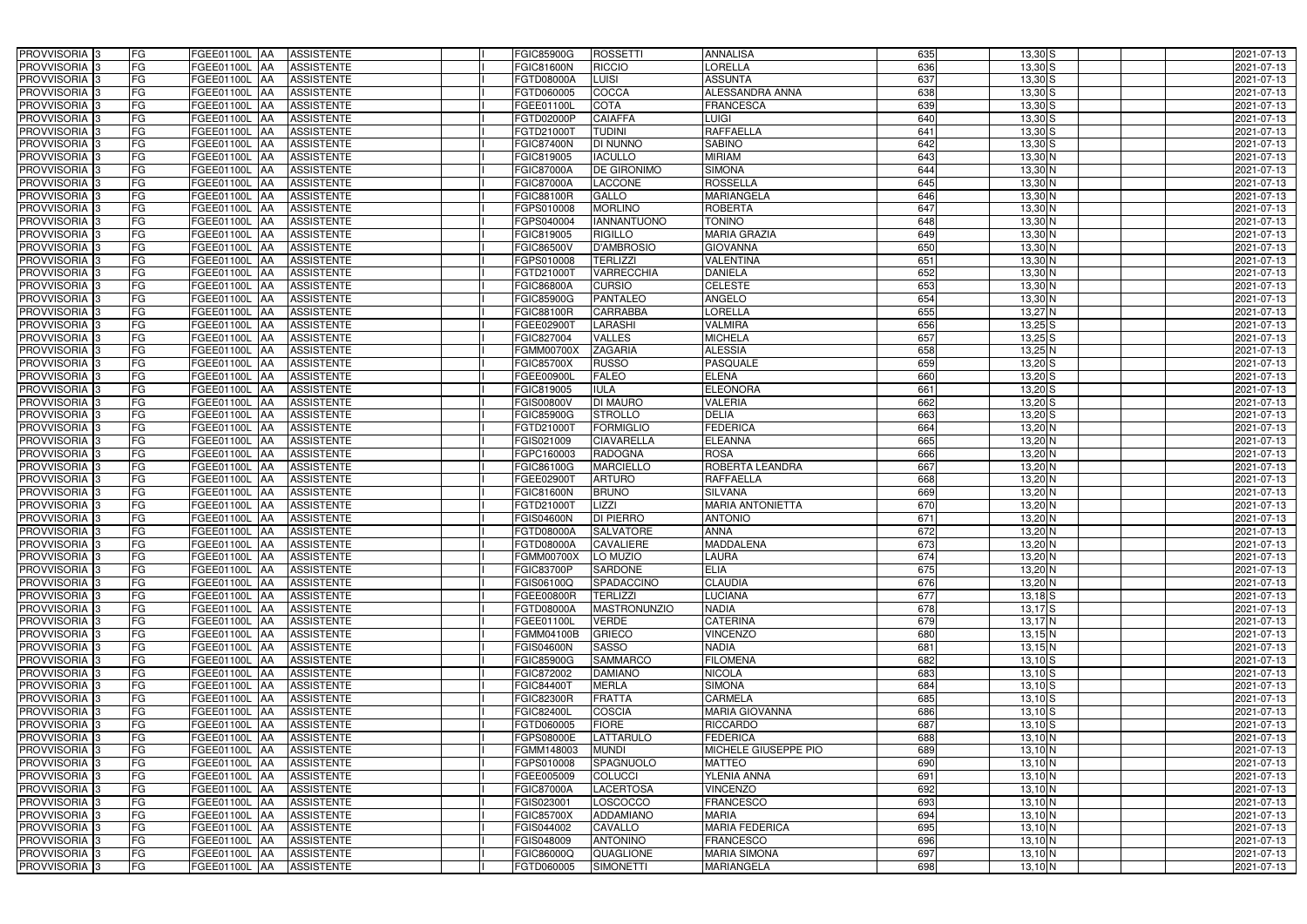| <b>PROVVISORIA</b> 3           | FG        | FGEE01100L AA<br><b>ASSISTENTE</b>                                | FGIC863007               | <b>SALVEMINI</b>                      | <b>DORIANA</b>                 | 699              | $13,10$ N                | 2021-07-13               |
|--------------------------------|-----------|-------------------------------------------------------------------|--------------------------|---------------------------------------|--------------------------------|------------------|--------------------------|--------------------------|
| PROVVISORIA 3                  | FG        | FGEE01100L AA<br><b>ASSISTENTE</b>                                | GIC847009                | SOCCIO                                | <b>PIERA</b>                   | 700              | $13,10$ N                | 2021-07-13               |
| PROVVISORIA 3                  | FG        | FGEE01100L AA<br><b>ASSISTENTE</b>                                | GIC819005 <sup>-</sup>   | <b>DRASA</b>                          | <b>SUADA</b>                   | 701              | $13,10$ N                | 2021-07-13               |
| PROVVISORIA 3                  | FG        | <b>FGEE01100L   AA</b><br><b>ASSISTENTE</b>                       | FGIC819005               | <b>TISO</b>                           | <b>GIUSEPPINA</b>              | 702              | $13,10$ N                | 2021-07-13               |
| PROVVISORIA 3                  | FG        | <b>ASSISTENTE</b><br>FGEE01100L AA                                | FGEE00900L               | <b>BRUNO</b>                          | <b>MICHELE</b>                 | 703              | $13,10$ N                | 2021-07-13               |
| PROVVISORIA 3                  | FG        | FGEE01100L AA<br><b>ASSISTENTE</b>                                | FGIS00800V               | <b>SFORZA</b>                         | <b>SALVATORE</b>               | 704              | $13,10$ N                | 2021-07-13               |
| PROVVISORIA 3                  | <b>FG</b> | FGEE01100L AA<br><b>ASSISTENTE</b>                                | FGEE01100L               | <b>ANZIVINO</b>                       | <b>TIZIANA</b>                 | 705              | $13,10$ N                | 2021-07-13               |
| <b>PROVVISORIA</b> 3           | <b>FG</b> | FGEE01100L<br><b>ASSISTENTE</b><br>IAA                            | FGPS08000E               | <b>MICHEA</b>                         | <b>MARIA GRAZIA</b>            | 706              | 13,08 N                  | 2021-07-13               |
| PROVVISORIA <sup>1</sup> 3     | FG        | FGEE01100L<br><b>ASSISTENTE</b><br>IAA                            | FGTD08000A               | <b>MORSUILLO</b>                      | <b>DOMENICO</b>                | 707              | $13,07$ $S$              | 2021-07-13               |
| PROVVISORIA 3                  | FG        | FGEE01100L<br><b>ASSISTENTE</b><br>IAA                            | <b>GIS00800V</b>         | <b>RIZZI</b>                          | <b>ALESSIA</b>                 | 708              | $13,05$ $S$              | 2021-07-13               |
| PROVVISORIA 3                  | FG        | FGEE01100L AA<br><b>ASSISTENTE</b>                                | FGIC863007               | <b>TOTARO</b>                         | <b>BARBARA</b>                 | 709              | $13,05$ N                | 2021-07-13               |
| PROVVISORIA 3                  | <b>FG</b> | FGEE01100L AA<br><b>ASSISTENTE</b>                                | FGTD21000T               | <b>SCOPECE</b>                        | <b>CARMEN</b>                  | $\overline{710}$ | $13,05$ N                | 2021-07-13               |
| PROVVISORIA <sup>3</sup>       | FG        | FGEE01100L AA<br><b>ASSISTENTE</b>                                | FGIC86500V               | <b>TRICARICO</b>                      | <b>DEBORA</b>                  | 711              | 13,05 N                  | 2021-07-13               |
| PROVVISORIA <sup>3</sup>       | <b>FG</b> | FGEE01100L AA<br><b>ASSISTENTE</b>                                | FGEE112009               | <b>DI CLAUDIO</b>                     | <b>CLAUDIA</b>                 | 712              | 13S                      | 2021-07-13               |
| PROVVISORIA <sup>3</sup>       | FG        | FGEE01100L AA<br><b>ASSISTENTE</b>                                | FGIC84500N               | <b>SIMONE</b>                         | <b>NICOLA</b>                  | 713              | 13S                      | 2021-07-13               |
| PROVVISORIA 3                  | <b>FG</b> | FGEE01100L AA<br><b>ASSISTENTE</b>                                | FGEE00800R               | <b>FERRARA</b>                        | <b>GLORIA</b>                  | 714              | 13S                      | 2021-07-13               |
| PROVVISORIA 3                  | <b>FG</b> | FGEE01100L AA<br><b>ASSISTENTE</b>                                | FGIS00800V               | <b>CIMMINO</b>                        | <b>CONCETTA STEFANIA</b>       | 715              | 13S                      | 2021-07-13               |
| PROVVISORIA 3                  | <b>FG</b> | FGEE01100L AA<br><b>ASSISTENTE</b>                                | FGIC855008               | <b>TARANTINI</b>                      | <b>FRANCESCO</b>               | 716              | 13S                      | 2021-07-13               |
| PROVVISORIA 3                  | FG        | FGEE01100L AA<br><b>ASSISTENTE</b>                                | FGMM00400C               | PETTINICCHIO                          | <b>LAURA</b>                   | 717              | 13S                      | 2021-07-13               |
| PROVVISORIA 3                  | FG        | FGEE01100L<br><b>ASSISTENTE</b><br>IAA                            | FGPM03000E               | <b>ROCCHI</b>                         | <b>FRANCESCA</b>               | 718              | 13S                      | 2021-07-13               |
| PROVVISORIA <sup>1</sup> 3     | <b>FG</b> | <b>FGEE01100L</b><br><b>ASSISTENTE</b><br>l AA                    | FGIC844007               | LATIANO                               | PAOLA                          | 719              | 13S                      | 2021-07-13               |
| PROVVISORIA <sup>3</sup>       | FG        | <b>FGEE01100L</b><br><b>ASSISTENTE</b><br>IAA                     | GPS010008                | <b>CATALETA</b>                       | <b>CRISTIANA</b>               | 720              | 13N                      | 2021-07-13               |
| PROVVISORIA <sup>3</sup>       | FG        | <b>FGEE01100L</b><br><b>ASSISTENTE</b><br>IAA                     | GIC856004                | <b>ZIPPARI</b>                        | <b>VANESSA</b>                 | 721              | 13N                      | 2021-07-13               |
| <b>PROVVISORIA</b> 3           | FG        | FGEE01100L<br><b>ASSISTENTE</b><br>IAA                            | <b>GIC82500C</b>         | <b>PATANELLA</b>                      | <b>MARIA ROSARIA</b>           | 722              | 13N                      | 2021-07-13               |
| PROVVISORIA <sup>3</sup>       | <b>FG</b> | <b>FGEE01100L</b><br><b>ASSISTENTE</b><br>IAA                     | GMM04100B                | <b>CIMINIELLO</b>                     | <b>ANTONELLA</b>               | 723              | 13N                      | 2021-07-13               |
| PROVVISORIA 3                  | <b>FG</b> | <b>FGEE01100L</b><br><b>ASSISTENTE</b><br>IAA                     | GRH060003                | PIZZORNO                              | <b>EMILIO</b>                  | $\overline{724}$ | 13N                      | 2021-07-13               |
| PROVVISORIA 3                  | <b>FG</b> | FGEE01100L<br><b>ASSISTENTE</b>                                   | FGTD08000A               | <b>PERILLI</b>                        | <b>ALESSANDRO</b>              | 725              | 13N                      | 2021-07-13               |
| PROVVISORIA <sup>3</sup>       | <b>FG</b> | FGEE01100L<br><b>ASSISTENTE</b><br>IAA                            | <b>GPM03000E</b>         | <b>ARACE</b>                          | LETIZIA                        | 726              | 13N                      | 2021-07-13               |
| PROVVISORIA 3                  | FG        | FGEE01100L<br><b>ASSISTENTE</b>                                   | <b>GPM10000G</b>         | <b>BENTIVOGLIO</b>                    | LAURA                          | 727              | 13N                      | 2021-07-13               |
| PROVVISORIA 3                  | <b>FG</b> | FGEE01100L<br><b>ASSISTENTE</b><br>IAA                            | FGTD010004               | <b>D'INCALCI</b>                      | <b>IOLE</b>                    | $\overline{728}$ | 13N                      | 2021-07-13               |
| PROVVISORIA 3                  | <b>FG</b> | <b>FGEE01100L</b><br><b>ASSISTENTE</b><br>IAA                     | FGTD08000A               | <b>MARSEGLIA</b>                      | <b>FEDERICA</b>                | 729              | 13N                      | 2021-07-13               |
| PROVVISORIA 3                  | FG        | <b>FGEE01100L</b><br><b>ASSISTENTE</b><br>IAA                     | FGIC819005               | <b>ANDREANA</b>                       | <b>ROSA</b>                    | 730              | 13N                      | 2021-07-13               |
| PROVVISORIA <sup>1</sup> 3     | <b>FG</b> | FGEE01100L<br><b>ASSISTENTE</b><br>IAA                            | FGPS20000B               | COZZOLINI                             | <b>GIUSEPPINA</b>              | 731              | 13N                      | 2021-07-13               |
| PROVVISORIA <sup>1</sup> 3     | FG        | FGEE01100L<br><b>ASSISTENTE</b><br>IAA                            | GRH060003                | <b>ACQUAVIVA</b>                      | <b>MARILENA</b>                | 732              | 13N                      | 2021-07-13               |
| PROVVISORIA 3                  | FG        | FGEE01100L<br><b>ASSISTENTE</b><br>IAA                            | GPS08000E                | <b>BELLOMO</b>                        | <b>FRANCESCA</b>               | 733              | 13N                      | 2021-07-13               |
| PROVVISORIA 3                  | FG        | FGEE01100L<br><b>ASSISTENTE</b><br><b>JAA</b>                     | FGEE11000N               | <b>PETTOLINO</b>                      | <b>ROSA MARIA</b>              | 734              | 13N                      | 2021-07-13               |
| PROVVISORIA <sup>3</sup>       | <b>FG</b> | FGEE01100L AA<br><b>ASSISTENTE</b>                                | FGIC876009               | <b>CORRADO</b>                        | <b>ANNALISA</b>                | 735              | 13N                      | 2021-07-13               |
| PROVVISORIA <sup>3</sup>       | <b>FG</b> | FGEE01100L AA<br><b>ASSISTENTE</b>                                | FGIC86800A               | <b>CURSIO</b>                         | <b>NATIA</b>                   | 736              | 13N                      | 2021-07-13               |
| PROVVISORIA <sup>3</sup>       | <b>FG</b> | FGEE01100L AA ASSISTENTE                                          | FGEE01100L               | RUSSO                                 | <b>PASQUALE</b>                | 737              | 13N                      | 2021-07-13               |
| <b>PROVVISORIA</b> 3           | <b>FG</b> | FGEE01100L AA<br><b>ASSISTENTE</b>                                | FGPS20000B               | <b>PRENCIPE</b>                       | <b>GIUSEPPINA</b>              | 738              | 13N                      | 2021-07-13               |
| PROVVISORIA 3                  | FG        | FGEE01100L AA ASSISTENTE                                          | FGPC15000C               | <b>PEDONE</b>                         | <b>ARIANNA</b>                 | 739              | $12,97$ N                | 2021-07-13               |
| PROVVISORIA <sup>3</sup>       | FG        | FGEE01100L AA ASSISTENTE                                          | FGIC827004               | <b>LEONE</b>                          | <b>EMANUELA</b>                | 740              | $12,95$ $S$              | 2021-07-13               |
| PROVVISORIA <sup>3</sup>       | FG        | FGEE01100L AA<br><b>ASSISTENTE</b>                                | FGPS010008<br>FGEE00800R | <b>SCHETTINO</b><br><b>COLAGROSSI</b> | <b>DANIELA</b><br><b>GIUSY</b> | 741<br>742       | $12,95$ $S$              | 2021-07-13               |
| PROVVISORIA <sup>3</sup>       | FG<br>FG  | FGEE01100L AA<br><b>ASSISTENTE</b>                                |                          |                                       | <b>INCORONATA</b>              |                  | 12,95 N                  | 2021-07-13               |
| PROVVISORIA 3<br>PROVVISORIA 3 | FG        | FGEE01100L AA<br><b>ASSISTENTE</b>                                | FGEE01200C               | PLACENTINO                            | <b>ANGELO</b>                  | 743              | $12,95$ N<br>$12,93$ $S$ | 2021-07-13               |
| PROVVISORIA <sup>3</sup>       | FG        | FGEE01100L AA<br><b>ASSISTENTE</b><br>FGEE01100L AA<br>ASSISTENTE | FGIC86200B<br>FGIC86200B | <b>BONFITTO</b><br><b>ROSSETTI</b>    | <b>CRISTINA</b>                | 744<br>745       | $12,93$ $S$              | 2021-07-13               |
| PROVVISORIA <sup>3</sup>       | FG        | FGEE01100L AA<br><b>ASSISTENTE</b>                                | FGIC86600P               | <b>MARASCO</b>                        | <b>MARCO</b>                   | 746              | IS.<br>$12,93$ N         | 2021-07-13<br>2021-07-13 |
| PROVVISORIA <sup>3</sup>       | FG        | FGEE01100L AA<br><b>ASSISTENTE</b>                                | FGIC822001               | ABBRUZZESE                            | <b>GIUSEPPINA</b>              | 747              | $12,92$ $S$              | 2021-07-13               |
| PROVVISORIA <sup>3</sup>       | FG        | FGEE01100L AA<br><b>ASSISTENTE</b>                                | FGTD060005               | <b>DE MARCO</b>                       | VALENTINA                      | 748              | $12,90$ S                | 2021-07-13               |
| PROVVISORIA <sup>3</sup>       | <b>FG</b> | FGEE01100L AA<br><b>ASSISTENTE</b>                                | FGTD060005               | <b>FIORE</b>                          | ANGELA MARIA                   | 749              | $12,90$ S                | 2021-07-13               |
| PROVVISORIA <sup>3</sup>       | FG        | <b>ASSISTENTE</b><br>FGEE01100L AA                                | FGIC818009               | <b>BRESCIA</b>                        | <b>ELISABETTA</b>              | 750              | $12,90$ S                | 2021-07-13               |
| PROVVISORIA <sup>3</sup>       | FG        | FGEE01100L AA<br><b>ASSISTENTE</b>                                | FGPM03000E               | <b>SCUCCIMARRA</b>                    | <b>ROBERTA PIA</b>             | 751              | $12,90$ S                | 2021-07-13               |
| PROVVISORIA <sup>3</sup>       | FG        | <b>FGEE01100L   AA</b><br><b>ASSISTENTE</b>                       | FGIC84600D               | <b>FRISENNA</b>                       | <b>MARILENA</b>                | 752              | $12,90$ S                | 2021-07-13               |
| PROVVISORIA <sup>3</sup>       | FG        | FGEE01100L AA<br><b>ASSISTENTE</b>                                | FGIS044002               | <b>MOSCHINI</b>                       | <b>MARICA</b>                  | 753              | $12,90$ S                | 2021-07-13               |
| PROVVISORIA <sup>3</sup>       | FG        | <b>ASSISTENTE</b><br>FGEE01100L AA                                | FGIC86000Q               | <b>D'ADDEDDA</b>                      | <b>ERIKA</b>                   | 754              | $12,90$ S                | 2021-07-13               |
| PROVVISORIA <sup>3</sup>       | FG        | FGEE01100L AA<br><b>ASSISTENTE</b>                                | FGPC15000C               | <b>AMOROSO</b>                        | <b>ANNA FATIMA</b>             | 755              | $12,90$ N                | 2021-07-13               |
| PROVVISORIA <sup>3</sup>       | FG        | FGEE01100L AA<br><b>ASSISTENTE</b>                                | FGTD060005               | <b>PESCE</b>                          | <b>DANIELA</b>                 | 756              | $12,90$ N                | 2021-07-13               |
| PROVVISORIA <sup>3</sup>       | FG        | <b>ASSISTENTE</b><br>FGEE01100L AA                                | FGPM03000E               | <b>SARACINO</b>                       | <b>COSMA MERY</b>              | 757              | 12,90 N                  | 2021-07-13               |
| PROVVISORIA <sup>3</sup>       | FG        | FGEE01100L AA<br><b>ASSISTENTE</b>                                | FGPM05000Q               | <b>RICCI</b>                          | ANGELA                         | 758              | 12,90 N                  | 2021-07-13               |
| PROVVISORIA <sup>3</sup>       | FG        | FGEE01100L AA<br><b>ASSISTENTE</b>                                | FGEE00800R               | <b>MELLUSO</b>                        | <b>ROBERTA</b>                 | 759              | 12,90 N                  | 2021-07-13               |
| PROVVISORIA <sup>3</sup>       | FG        | <b>ASSISTENTE</b><br>FGEE01100L AA                                | <b>FGIC87900R</b>        | <b>GIORDANO</b>                       | <b>LEONARDO</b>                | 760              | $12,90$ N                | 2021-07-13               |
| PROVVISORIA <sup>3</sup>       | FG        | FGEE01100L AA<br>ASSISTENTE                                       | FGEE06000T               | <b>LAROSSA</b>                        | <b>ANNAMARIA</b>               | 761              | $12,87$ $S$              | 2021-07-13               |
| PROVVISORIA 3                  | FG        | <b>FGEE01100L AA</b><br>ASSISTENTE                                | FGPS040004               | <b>CARDINALE</b>                      | <b>ELENA</b>                   | 762              | $12,87$ N                | 2021-07-13               |
|                                |           |                                                                   |                          |                                       |                                |                  |                          |                          |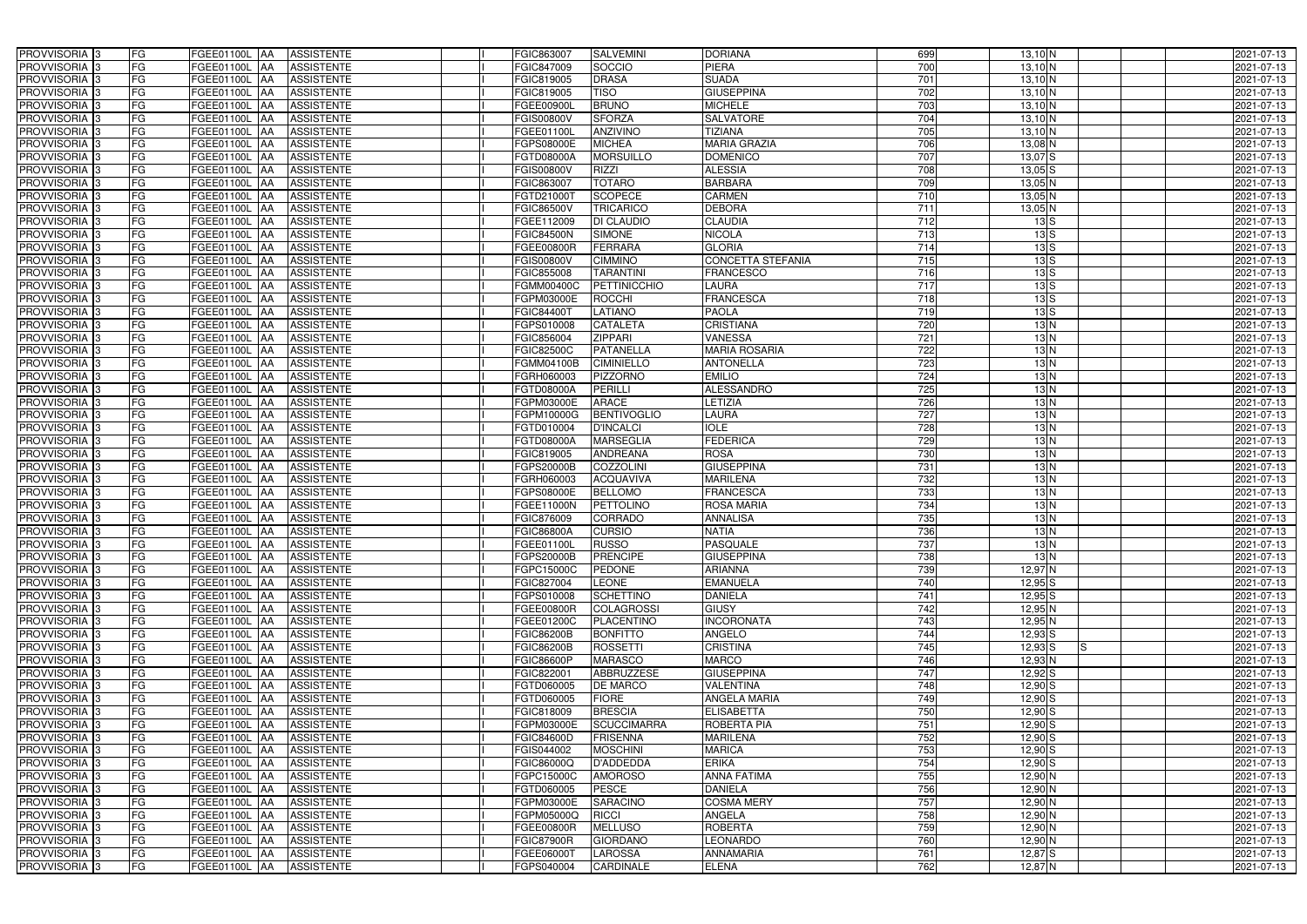| <b>PROVVISORIA</b> 3                                 | FG        | FGEE01100L AA<br><b>ASSISTENTE</b>                                       | FGIC856004               | <b>ROSIELLO</b>                | <b>DANIELA</b>                | 763              | $12,85$ S                | 2021-07-13               |
|------------------------------------------------------|-----------|--------------------------------------------------------------------------|--------------------------|--------------------------------|-------------------------------|------------------|--------------------------|--------------------------|
| PROVVISORIA 3                                        | FG        | FGEE01100L AA<br><b>ASSISTENTE</b>                                       | FGPM05000Q               | LECCE                          | <b>ANTONIA</b>                | 764              | $12,85$ S                | 2021-07-13               |
| PROVVISORIA 3                                        | FG        | FGEE01100L AA<br><b>ASSISTENTE</b>                                       | FGTD010004               | <b>TROILO</b>                  | <b>CIRA</b>                   | 765              | 12,85 N                  | 2021-07-13               |
| PROVVISORIA 3                                        | FG        | <b>FGEE01100L   AA</b><br><b>ASSISTENTE</b>                              | FGPS040004               | <b>PLACENTINO</b>              | <b>FRANCESCA</b>              | 766              | 12,83 N                  | 2021-07-13               |
| PROVVISORIA 3                                        | FG        | <b>ASSISTENTE</b><br>FGEE01100L AA                                       | <b>FGIC87900R</b>        | LALLO                          | ANGELA STEFANIA               | 767              | $12,82$ $S$              | 2021-07-13               |
| PROVVISORIA 3                                        | FG        | FGEE01100L AA<br><b>ASSISTENTE</b>                                       | FGIC844007               | <b>FIORE</b>                   | <b>FRANCESCA</b>              | 768              | 12,82 N                  | 2021-07-13               |
| PROVVISORIA 3                                        | FG        | FGEE01100L AA<br><b>ASSISTENTE</b>                                       | FGPM03000E               | <b>MAZZEI</b>                  | <b>ELENA</b>                  | 769              | $12,80$ S                | 2021-07-13               |
| <b>PROVVISORIA</b> 3                                 | <b>FG</b> | FGEE01100L<br><b>ASSISTENTE</b><br>IAA                                   | FGEE005009               | <b>CODATO</b>                  | <b>MARIA ERMINIA</b>          | 770              | $12,80$ S                | 2021-07-13               |
| PROVVISORIA <sup>3</sup>                             | FG        | FGEE01100L<br><b>ASSISTENTE</b><br>IAA                                   | <b>GIC86800A</b>         | <b>LEGGIERI</b>                | <b>MARIA ELENA</b>            | $\overline{771}$ | $12,80$ S                | 2021-07-13               |
| PROVVISORIA 3                                        | FG        | FGEE01100L<br><b>ASSISTENTE</b><br>IAA                                   | FGIC842006               | <b>STANGO</b>                  | <b>MORENA ROSA</b>            | 772              | $12,80$ S                | 2021-07-13               |
| PROVVISORIA 3                                        | FG        | <b>ASSISTENTE</b><br>FGEE01100L AA                                       | <b>GIC82900Q</b>         | <b>RIZZI</b>                   | <b>ANNA LAURA</b>             | 773              | $12,80$ S                | 2021-07-13               |
| PROVVISORIA 3                                        | <b>FG</b> | FGEE01100L AA<br><b>ASSISTENTE</b>                                       | FGEE01200C               | <b>MONTEFUSCO</b>              | <b>TERESA</b>                 | 774              | $12,80$ S                | 2021-07-13               |
| PROVVISORIA <sup>3</sup>                             | FG        | FGEE01100L AA<br><b>ASSISTENTE</b>                                       | FGIS00800V               | CALABRESE                      | <b>SARAH</b>                  | 775              | $12,80$ N                | 2021-07-13               |
| PROVVISORIA 3                                        | <b>FG</b> | FGEE01100L AA<br><b>ASSISTENTE</b>                                       | FGTF17000V               | <b>ROMEO</b>                   | <b>MARCO</b>                  | 776              | $12,80$ N                | 2021-07-13               |
| PROVVISORIA <sup>3</sup>                             | FG        | FGEE01100L AA<br><b>ASSISTENTE</b>                                       | FGIC820009               | <b>ZICCARDI</b>                | <b>LEONARDO</b>               | 777              | $12,80$ N                | 2021-07-13               |
| PROVVISORIA 3                                        | <b>FG</b> | <b>FGEE01100L   AA</b><br><b>ASSISTENTE</b>                              | FGEE06000T               | PASQUARIELLO                   | <b>SALVATORE</b>              | 778              | $12,80$ N                | 2021-07-13               |
| PROVVISORIA 3                                        | <b>FG</b> | FGEE01100L AA<br><b>ASSISTENTE</b>                                       | FGEE03200N               | <b>CAPPIELLO</b>               | <b>ANTONELLA</b>              | 779              | 12,80 N                  | 2021-07-13               |
| PROVVISORIA 3                                        | <b>FG</b> | FGEE01100L AA<br><b>ASSISTENTE</b>                                       | FGIC86000Q               | <b>DE MARTINO</b>              | <b>LUANA</b>                  | 780              | $12,80$ N                | 2021-07-13               |
| PROVVISORIA 3                                        | FG        | FGEE01100L AA<br><b>ASSISTENTE</b>                                       | FGTF17000V               | <b>PERRONE</b>                 | <b>IVANO</b>                  | 781              | $12,80$ N                | 2021-07-13               |
| <b>PROVVISORIA</b> 3                                 | FG        | FGEE01100L<br><b>ASSISTENTE</b><br>IAA                                   | FGIS06100Q               | <b>PALUMBO</b>                 | <b>MATTIA</b>                 | 782              | $12,80$ N                | 2021-07-13               |
| PROVVISORIA <sup>1</sup> 3                           | FG        | <b>FGEE01100L</b><br><b>ASSISTENTE</b><br>l AA                           | FGTF13000C               | <b>SIMONE</b>                  | <b>VALENTINA</b>              | 783              | $12,80$ N                | 2021-07-13               |
| PROVVISORIA <sup>3</sup>                             | FG        | FGEE01100L<br><b>ASSISTENTE</b><br>IAA                                   | FGTD08000A               | <b>SANTOLUPO</b>               | <b>EMANUELE</b>               | 784              | $12,80$ N                | 2021-07-13               |
| PROVVISORIA <sup>3</sup>                             | FG        | <b>FGEE01100L</b><br><b>ASSISTENTE</b><br>IAA                            | GIC863007                | <b>BARBONE</b>                 | <b>DONATELLA</b>              | 785              | $12,80$ N                | 2021-07-13               |
| <b>PROVVISORIA</b> 3                                 | FG        | FGEE01100L<br><b>ASSISTENTE</b><br>IAA                                   | GIS02300                 | <b>PREZIUSO</b>                | ANGELA                        | 786              | $12,80$ N                | 2021-07-13               |
| <b>PROVVISORIA</b> 3                                 | <b>FG</b> | <b>FGEE01100L</b><br><b>ASSISTENTE</b><br>IAA                            | GIC81600N                | <b>MARIANO</b>                 | <b>LAURA</b>                  | 787              | $12,80$ N                | 2021-07-13               |
| PROVVISORIA 3                                        | <b>FG</b> | <b>FGEE01100L</b><br><b>ASSISTENTE</b><br>IAA                            | GPC15000C                | <b>CASTRIOTTA</b>              | NICOLETTA GIUSEPPINA          | 788              | $12,80$ N                | 2021-07-13               |
| PROVVISORIA 3                                        | <b>FG</b> | FGEE01100L<br><b>ASSISTENTE</b>                                          | GIC877005                | <b>RUSSO</b>                   | <b>MARILENA</b>               | 789              | $12,77$ S                | 2021-07-13               |
| PROVVISORIA <sup>3</sup>                             | <b>FG</b> | FGEE01100L<br><b>ASSISTENTE</b><br>IAA                                   | <b>GIC85900G</b>         | <b>VALERIO</b>                 | EDUARDO CARLO                 | 790              | $12,77$ $S$              | 2021-07-13               |
| PROVVISORIA 3                                        | FG        | FGEE01100L<br><b>ASSISTENTE</b>                                          | GIC81600N                | <b>SANTORO</b>                 | <b>MARIA ANTONIETTA</b>       | 791              | $12,77$ S                | 2021-07-13               |
| PROVVISORIA 3                                        | <b>FG</b> | FGEE01100L<br><b>ASSISTENTE</b><br>IAA                                   | FGTE020006               | <b>RUSSO</b>                   | <b>MARIA FLAVIA</b>           | 792              | $12,75$ N                | 2021-07-13               |
| PROVVISORIA 3                                        | <b>FG</b> | <b>FGEE01100L</b><br><b>ASSISTENTE</b><br>IAA                            | <b>FGIC87000A</b>        | CASTALDO                       | <b>ROBERTA</b>                | 793              | $12,75$ N                | 2021-07-13               |
| PROVVISORIA 3                                        | FG        | <b>FGEE01100L</b><br><b>ASSISTENTE</b><br>IAA                            | FGTE020006               | <b>RAINONE</b>                 | <b>STEFANIA</b>               | 794              | $12,73$ S                | 2021-07-13               |
| PROVVISORIA <sup>1</sup> 3                           | <b>FG</b> | FGEE01100L<br><b>ASSISTENTE</b><br>IAA                                   | FGEE112009               | <b>MAZZEO</b>                  | <b>ARCANGELA LUCIA</b>        | 795              | $12,70$ S                | 2021-07-13               |
| PROVVISORIA <sup>1</sup> 3                           | FG        | FGEE01100L<br><b>ASSISTENTE</b><br>IAA                                   | FGIC877005               | <b>FASCIONE</b>                | <b>ANTONELLA</b>              | 796              | $12,70$ S                | 2021-07-13               |
| PROVVISORIA 3                                        | FG        | FGEE01100L<br><b>ASSISTENTE</b><br>IAA                                   | FGTD060005               | <b>DI VIRGILIO</b>             | <b>AZZURRA</b>                | 797              | $12,70$ S                | 2021-07-13               |
| PROVVISORIA 3                                        | FG        | FGEE01100L<br><b>ASSISTENTE</b><br><b>JAA</b>                            | FGPC180008               | <b>TOTARO</b>                  | <b>MARIA ANTONIETTA</b>       | 798              | $12,70$ S                | 2021-07-13               |
| PROVVISORIA 3                                        | <b>FG</b> | FGEE01100L AA<br><b>ASSISTENTE</b>                                       | <b>FGIC85900G</b>        | <b>SCIALOIA</b>                | <b>ASSUNTA FRANCESCA</b>      | 799              | $12,70$ S                | 2021-07-13               |
| PROVVISORIA <sup>3</sup>                             | <b>FG</b> | FGEE01100L AA<br><b>ASSISTENTE</b>                                       | FGIC880001               | <b>MANZI</b>                   | <b>ROSA</b>                   | 800              | $12,70$ S                | 2021-07-13               |
| PROVVISORIA <sup>3</sup>                             | <b>FG</b> | FGEE01100L AA ASSISTENTE                                                 | <b>FGIC87000A</b>        | BETTINELLI                     | <b>SABRINA</b>                | 801              | $12,70$ S                | 2021-07-13               |
| <b>PROVVISORIA</b> 3                                 | <b>FG</b> | FGEE01100L AA<br><b>ASSISTENTE</b>                                       | FGIC842006               | SANGREGORIO                    | <b>SARA</b>                   | 802              | $12,70$ S                | 2021-07-13               |
| PROVVISORIA <sup>3</sup>                             | FG        | FGEE01100L AA ASSISTENTE                                                 | <b>FGIC87000A</b>        | <b>ZULLO</b>                   | <b>ANTONELLA</b>              | 803              | $12,70$ S                | 2021-07-13               |
| PROVVISORIA 3                                        | FG        | FGEE01100L AA ASSISTENTE                                                 | FGIC83100Q               | <b>LAURIOLA</b>                | <b>FRANCESCA</b>              | 804              | $12,70$ S                | 2021-07-13               |
| PROVVISORIA <sup>3</sup>                             | FG        | FGEE01100L AA<br><b>ASSISTENTE</b>                                       | FGIC856004               | <b>CAPODILUPO</b>              | <b>VERONICA</b>               | 805              | $12,70$ S                | 2021-07-13               |
| PROVVISORIA <sup>3</sup>                             | FG        | FGEE01100L AA<br><b>ASSISTENTE</b>                                       | FGIC85900G               | LO BUGLIO                      | <b>BIANCAMARIA</b>            | 806              | $12,70$ S                | 2021-07-13               |
| PROVVISORIA 3                                        | FG        | FGEE01100L AA<br><b>ASSISTENTE</b>                                       | FGEE099004               | <b>LONGO</b>                   | <b>PATRIZIA</b>               | 807              | $12,70$ S                | 2021-07-13               |
| PROVVISORIA 3                                        | <b>FG</b> | FGEE01100L AA<br><b>ASSISTENTE</b>                                       | FGPS040004               | <b>PICCIRILLO</b>              | <b>CONCETTA</b>               | 808              | $12,70$ N                | 2021-07-13               |
| PROVVISORIA <sup>3</sup>                             | FG        | FGEE01100L AA<br><b>ASSISTENTE</b>                                       | FGEE01200C               | <b>SALVI</b>                   | <b>FABIANA</b>                | 809              | $12,70$ N                | 2021-07-13               |
| PROVVISORIA <sup>3</sup>                             | FG        | FGEE01100L AA<br><b>ASSISTENTE</b>                                       | FGIC821005               | <b>VIGGIANI</b>                | <b>CHIARA PIA</b>             | 810              | 12,70 N                  | 2021-07-13               |
| PROVVISORIA <sup>3</sup>                             | FG        | FGEE01100L AA<br><b>ASSISTENTE</b>                                       | FGPC15000C               | <b>FRAZZANO</b>                | <b>MARIA LUCIA</b>            | 811              | $12,70$ N                | 2021-07-13               |
| PROVVISORIA <sup>3</sup>                             | FG        | FGEE01100L AA<br><b>ASSISTENTE</b>                                       | FGIC85800Q               | <b>ANDREANO</b>                | LUANA                         | 812              | $12,70$ N                | 2021-07-13               |
| PROVVISORIA <sup>3</sup>                             | <b>FG</b> | FGEE01100L AA<br><b>ASSISTENTE</b>                                       | FGIC86000Q               | VASCIMINNO                     | <b>SERENA</b>                 | 813              | $12,70$ N                | 2021-07-13               |
| PROVVISORIA <sup>3</sup>                             | FG        | FGEE01100L AA<br><b>ASSISTENTE</b>                                       | <b>FGIS00800V</b>        | <b>GRAZIANO</b>                | <b>RITA</b>                   | 814              | $12,70$ N                | 2021-07-13               |
| PROVVISORIA <sup>3</sup>                             | FG        | FGEE01100L AA<br><b>ASSISTENTE</b>                                       | FGIC818009               | <b>TOZZA</b>                   | <b>MARIA</b>                  | 815              | $12,70$ N                | 2021-07-13               |
| PROVVISORIA <sup>3</sup>                             | FG        | <b>FGEE01100L   AA</b><br><b>ASSISTENTE</b>                              | FGEE11000N               | <b>NATURALE</b>                | <b>MARCO</b>                  | 816              | $12,70$ N                | 2021-07-13               |
| PROVVISORIA <sup>3</sup>                             | FG        | <b>FGEE01100L   AA</b><br><b>ASSISTENTE</b>                              | FGPC180008               | DI PIETRO                      | ANGELA                        | 817              | $12,70$ N                | 2021-07-13               |
| PROVVISORIA <sup>3</sup>                             | FG        | <b>ASSISTENTE</b><br>FGEE01100L AA                                       | FGPS040004               | <b>MONTEMORRA</b>              | LAURA                         | 818              | 12,70 N                  | 2021-07-13               |
| PROVVISORIA <sup>3</sup>                             | FG<br>FG  | <b>ASSISTENTE</b><br>FGEE01100L AA                                       | FGEE00900L               | <b>MANGANIELLO</b>             | <b>CARMEN</b><br><b>MARIA</b> | 819<br>820       | 12,70 N                  | 2021-07-13               |
| PROVVISORIA <sup>3</sup>                             |           | FGEE01100L AA<br><b>ASSISTENTE</b>                                       | FGIC85900G               | <b>DE PAOLA</b>                |                               |                  | 12,70 N                  | 2021-07-13               |
| PROVVISORIA <sup>3</sup>                             | FG<br>FG  | <b>ASSISTENTE</b><br>FGEE01100L AA                                       | FGEE005009               | PAGLIALONGA<br><b>PAGLIARA</b> | <b>NICOLA</b><br>VANDA        | 821<br>822       | $12,68$ S<br>$12,68$ $S$ | 2021-07-13               |
| PROVVISORIA <sup>3</sup><br>PROVVISORIA <sup>3</sup> | FG        | FGEE01100L AA<br><b>ASSISTENTE</b><br><b>ASSISTENTE</b><br>FGEE01100L AA | FGIC86200B<br>FGIC842006 | <b>MASCIA</b>                  | <b>KATIA</b>                  | 823              | $12,67$ N                | 2021-07-13<br>2021-07-13 |
| PROVVISORIA <sup>3</sup>                             | FG        | <b>ASSISTENTE</b><br>FGEE01100L AA                                       | FGMM00700X               | <b>MAOLUCCI</b>                | <b>LAURA</b>                  | 824              | $12,65$ $S$              | 2021-07-13               |
| PROVVISORIA <sup>3</sup>                             | FG        | FGEE01100L AA<br>ASSISTENTE                                              | FGIC85900G               | <b>DELLA CROCE</b>             | <b>MIRELLA</b>                | 825              | $12,65$ $S$              | 2021-07-13               |
| PROVVISORIA 3                                        | FG        | ASSISTENTE<br><b>FGEE01100L AA</b>                                       | <b>FGIC81600N</b>        | <b>BOTTICELLA</b>              | <b>DOMENICO</b>               | 826              | $12,65$ $S$              | 2021-07-13               |
|                                                      |           |                                                                          |                          |                                |                               |                  |                          |                          |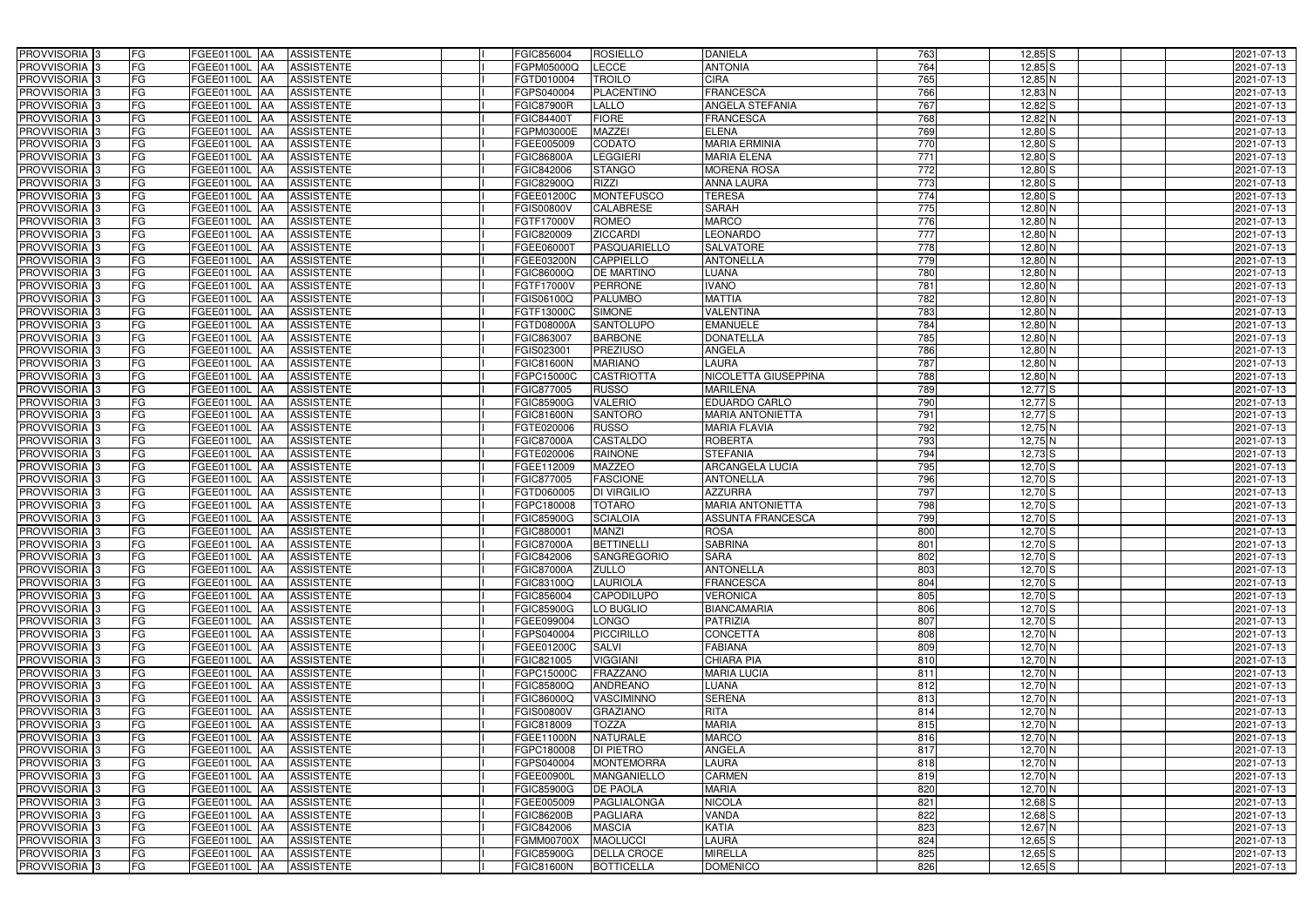| PROVVISORIA <sup>3</sup>                             | FG<br>FGEE01100L AA                              | <b>ASSISTENTE</b>                      | FGTE020006               | <b>AMORICO</b>                     | <b>BARBARA</b>                 | 827        | $12,65$ S            | 2021-07-13               |
|------------------------------------------------------|--------------------------------------------------|----------------------------------------|--------------------------|------------------------------------|--------------------------------|------------|----------------------|--------------------------|
| PROVVISORIA <sup>3</sup>                             | FG<br>FGEE01100L AA                              | <b>ASSISTENTE</b>                      | FGPC160003               | LA GATTA                           | <b>GIOVANNA</b>                | 828        | 12,65 N              | 2021-07-13               |
| PROVVISORIA <sup>3</sup>                             | FG<br>FGEE01100L   AA                            | <b>ASSISTENTE</b>                      | FGIS048009               | <b>NETTI</b>                       | <b>ANTONIO</b>                 | 829        | $12,65$ N            | 2021-07-13               |
| PROVVISORIA <sup>3</sup>                             | FG<br>FGEE01100L AA                              | <b>ASSISTENTE</b>                      | <b>FGIC83700P</b>        | <b>QUARTICELLI</b>                 | <b>EMANUELA</b>                | 830        | $12,65$ N            | 2021-07-13               |
| PROVVISORIA <sup>3</sup>                             | FG<br>FGEE01100L AA                              | <b>ASSISTENTE</b>                      | FGPS040004               | <b>DE MARTINO</b>                  | <b>DENISE</b>                  | 831        | 12,65 N              | 2021-07-13               |
| PROVVISORIA <sup>3</sup>                             | FG<br>FGEE01100L AA                              | <b>ASSISTENTE</b>                      | FGTD21000T               | <b>GALANO</b>                      | <b>FLAVIA</b>                  | 832        | 12,65 N              | 2021-07-13               |
| PROVVISORIA 3                                        | FG<br>FGEE01100L AA                              | <b>ASSISTENTE</b>                      | <b>FGIS04600N</b>        | <b>SAURO</b>                       | <b>MARIA INCORONATA</b>        | 833        | $12,65$ N            | 2021-07-13               |
| PROVVISORIA 3                                        | FG<br>FGEE01100L AA                              | <b>ASSISTENTE</b>                      | <b>FGIC85700X</b>        | <b>DI CARLO</b>                    | <b>MARIAEUGENIA</b>            | 834        | $12,65$ N            | 2021-07-13               |
| PROVVISORIA <sup>3</sup>                             | FG<br>FGEE01100L AA                              | <b>ASSISTENTE</b>                      | <b>FGIC87000A</b>        | <b>RUBINO</b>                      | <b>LUCIA</b>                   | 835        | $12,60$ S            | 2021-07-13               |
| PROVVISORIA <sup>3</sup>                             | FG<br>FGEE01100L                                 | <b>ASSISTENTE</b><br><b>JAA</b>        | <b>FGIC83700P</b>        | <b>CIFALDI</b>                     | <b>BRIGIDA</b>                 | 836        | $12,60$ S            | 2021-07-13               |
| PROVVISORIA 3                                        | FG<br>FGEE01100L AA                              | <b>ASSISTENTE</b>                      | FGEE00900L               | <b>MOLINARO</b>                    | <b>MARZIA</b>                  | 837        | $12,60$ S            | 2021-07-13               |
| PROVVISORIA 3                                        | FG<br>FGEE01100L AA                              | <b>ASSISTENTE</b>                      | FGEE106002               | <b>MASTRODONATO</b>                | <b>FRANCESCA</b>               | 838        | $12,60$ S            | 2021-07-13               |
| PROVVISORIA 3                                        | FG<br>FGEE01100L AA                              | <b>ASSISTENTE</b>                      | FGEE00800R               | <b>TENACE</b>                      | <b>ANGELA</b>                  | 839        | $12,60$ S            | 2021-07-13               |
| PROVVISORIA 3                                        | FG<br>FGEE01100L AA                              | <b>ASSISTENTE</b>                      | FGIC842006               | <b>DELLA SANTA</b>                 | <b>MARIA</b>                   | 840        | $12,60$ S            | 2021-07-13               |
| PROVVISORIA 3                                        | FG<br>FGEE01100L AA                              | <b>ASSISTENTE</b>                      | <b>FGIC82500C</b>        | <b>AUGELLI</b>                     | <b>ANNA MARIA</b>              | 841        | $12,60$ S            | 2021-07-13               |
| PROVVISORIA 3                                        | $\overline{\mathsf{FG}}$<br><b>FGEE01100L AA</b> | <b>ASSISTENTE</b>                      | <b>FGIS00800V</b>        | CARRILLO                           | <b>CONCETTA</b>                | 842        | $12,60$ S            | 2021-07-13               |
| PROVVISORIA <sup>3</sup>                             | FG<br>FGEE01100L AA                              | <b>ASSISTENTE</b>                      | FGIC872002               | <b>TROIANO</b>                     | <b>ANGELA</b>                  | 843        | $12,60$ S            | 2021-07-13               |
| PROVVISORIA 3                                        | FG<br>FGEE01100L AA                              | <b>ASSISTENTE</b>                      | FGEE03200N               | <b>PIZZI</b>                       | <b>LUIGIA</b>                  | 844        | $12,60$ S            | 2021-07-13               |
| PROVVISORIA 3                                        | FG<br>FGEE01100L AA                              | <b>ASSISTENTE</b>                      | <b>FGIC87400N</b>        | <b>CAIAFFA</b>                     | <b>CARMEN FRANCESCA</b>        | 845        | $12,60$ S            | 2021-07-13               |
| PROVVISORIA 3                                        | FG<br>FGEE01100L AA                              | <b>ASSISTENTE</b>                      | FGRI020004               | LO MUZIO                           | <b>MARIACRISTINA</b>           | 846        | $12,60$ S            | 2021-07-13               |
| PROVVISORIA <sup>3</sup>                             | FG<br>FGEE01100L                                 | <b>AA</b><br><b>ASSISTENTE</b>         | FGIC83800E               | <b>VITALAZZO</b>                   | <b>MARTA</b>                   | 847        | 12,60 S              | 2021-07-13               |
| PROVVISORIA 3                                        | FG<br>FGEE01100L                                 | AA<br><b>ASSISTENTE</b>                | FGIC85900G               | <b>TORELLI</b>                     | <b>DEBORA</b>                  | 848        | $12,60$ S            | 2021-07-13               |
| PROVVISORIA 3                                        | FG<br>FGEE01100L                                 | <b>AA</b><br><b>ASSISTENTE</b>         | FGTD08000A               | <b>SALANDRA</b>                    | <b>GIULIA</b>                  | 849        | $12,60$ S            | 2021-07-13               |
| PROVVISORIA <sup>3</sup>                             | FG<br>FGEE01100L                                 | <b>AA</b><br><b>ASSISTENTE</b>         | FGIS00800V               | <b>MUCCIARONE</b>                  | <b>SAVERIA</b>                 | 850        | $12,60$ S            | 2021-07-13               |
| PROVVISORIA 3                                        | FG<br>FGEE01100L AA                              | <b>ASSISTENTE</b>                      | FGEE01100L               | <b>OCCHIONERO</b>                  | <b>CHIARA</b>                  | 851        | $12,60$ N            | 2021-07-13               |
| PROVVISORIA 3                                        | $\overline{\mathsf{FG}}$<br>FGEE01100L AA        | <b>ASSISTENTE</b>                      | FGEE106002               | <b>GRAVINO</b>                     | <b>FEDERICA MILENA</b>         | 852        | $12,60$ N            | 2021-07-13               |
| PROVVISORIA 3                                        | FG<br>FGEE01100L                                 | <b>ASSISTENTE</b><br>IAA               | FGPC160003               | <b>PLACIDO</b>                     | <b>SIMONA</b>                  | 853        | $12,60$ N            | 2021-07-13               |
| PROVVISORIA 3                                        | FG<br>FGEE01100L                                 | <b>ASSISTENTE</b><br>IAA               | FGMM00400C               | <b>COLUCCI</b>                     | ANNALISA ANTONIA               | 854        | $12,60$ N            | 2021-07-13               |
| PROVVISORIA <sup>3</sup>                             | FG<br>FGEE01100L                                 | <b>ASSISTENTE</b><br>IAA               | FGPM03000E               | <b>RIZZI</b>                       | <b>FRANCESCA</b>               | 855        | 12,60 N              | 2021-07-13               |
| PROVVISORIA <sup>3</sup>                             | FG<br>FGEE01100L AA                              | <b>ASSISTENTE</b>                      | <b>FGTD08000A</b>        | <b>ROMAGNO</b>                     | <b>ANNA</b>                    | 856        | $12,60$ N            | 2021-07-13               |
| PROVVISORIA <sup>3</sup>                             | FG<br><b>FGEE01100L AA</b>                       | <b>ASSISTENTE</b>                      | FGIC85800Q               | <b>DI BICCARI</b>                  | <b>LORENZO</b>                 | 857        | 12,60 N              | 2021-07-13               |
| PROVVISORIA <sup>3</sup>                             | FG<br>FGEE01100L AA                              | <b>ASSISTENTE</b>                      | FGTD08000A               | <b>SCOPECE</b>                     | <b>MARCO GABRIELE</b>          | 858        | 12,60 N              | 2021-07-13               |
| PROVVISORIA <sup>3</sup>                             | FG<br>FGEE01100L                                 | <b>ASSISTENTE</b><br><b>JAA</b>        | FGPC160003               | <b>DI PASQUA</b>                   | <b>GIANLUCA</b>                | 859        | $12,60$ N            | 2021-07-13               |
| PROVVISORIA <sup>3</sup>                             | FG<br><b>FGEE01100L   AA</b>                     | <b>ASSISTENTE</b>                      | FGIS05900Q               | <b>FABRIZIO</b>                    | <b>ALESSANDRA</b>              | 860        | 12,60 N              | 2021-07-13               |
| PROVVISORIA 3                                        | FG<br>FGEE01100L AA                              | <b>ASSISTENTE</b>                      | FGTD08000A               | <b>MITICOCCHIO</b>                 | <b>MARIO</b>                   | 861        | $12,60$ N            | 2021-07-13               |
| PROVVISORIA <sup>3</sup>                             | FG<br>FGEE01100L AA                              | <b>ASSISTENTE</b>                      | FGTD010004               | <b>MODOLA</b>                      | <b>ROSALBA</b>                 | 862        | $12,60$ N            | 2021-07-13               |
| PROVVISORIA 3                                        | FG<br>FGEE01100L AA                              | <b>ASSISTENTE</b>                      | <b>FGIC85900G</b>        | <b>SARACINO</b>                    | <b>ADELE</b>                   | 863        | $12,60$ N            | 2021-07-13               |
| PROVVISORIA <sup>3</sup>                             | FG<br>FGEE01100L AA                              | <b>ASSISTENTE</b>                      | <b>FGIC85900G</b>        | <b>CURSIO</b>                      | <b>FILOMENA</b>                | 864        | $12,60$ N            | 2021-07-13               |
| PROVVISORIA <sup>3</sup>                             | <b>FG</b>                                        | FGEE01100L AA ASSISTENTE               | FGPS040004               | FREDA                              | <b>LUCIA</b>                   | 865        | $12,60$ N            | 2021-07-13               |
| <b>PROVVISORIA</b> 3                                 | FG<br>FGEE01100L AA                              | ASSISTENTE                             | <b>FGIC84400T</b>        | PALLADINO                          | <b>MARIA</b>                   | 866        | 12,60 N              | 2021-07-13               |
| PROVVISORIA <sup>3</sup>                             | FG<br>FGEE01100L AA                              | <b>ASSISTENTE</b>                      | FGTF13000C               | <b>D'ARNESE</b>                    | <b>MICHELA RAFFAELLA</b>       | 867        | $12,60$ N            | 2021-07-13               |
| PROVVISORIA <sup>3</sup>                             | FG<br>FGEE01100L AA                              | <b>ASSISTENTE</b>                      | FGIC81600N               | <b>RAMPINO</b>                     | <b>ALESSIO MICHELE</b>         | 868        | $12,60$ N            | 2021-07-13               |
| <b>PROVVISORIA</b> 3                                 | FG<br>FGEE01100L AA                              | ASSISTENTE                             | FGEE01100L               | <b>CERENZIA</b>                    | <b>GIULIA</b>                  | 869        | $12,60$ N            | 2021-07-13               |
| PROVVISORIA <sup>3</sup>                             | FG<br>FGEE01100L AA                              | ASSISTENTE                             | FGIC86000Q               | <b>DI SIBBIO</b>                   | <b>ANDREA</b>                  | 870        | 12,60 N              | 2021-07-13               |
| PROVVISORIA <sup>3</sup>                             | FG<br>FGEE01100L AA                              | ASSISTENTE                             | FGIC851001               | <b>POLVERE</b>                     | <b>VERONICA</b>                | 871        | $12,60$ N            | 2021-07-13               |
| PROVVISORIA <sup>3</sup>                             | FG<br>FGEE01100L AA                              | <b>ASSISTENTE</b>                      | <b>FGIC85400C</b>        | <b>SIMONE</b>                      | ANGELO                         | 872        | $12,60$ N            | 2021-07-13               |
| PROVVISORIA <sup>1</sup> 3                           | FG<br>FGEE01100L AA                              | <b>ASSISTENTE</b>                      | <b>FGMM00700X</b>        | <b>DIBATTISTA</b>                  | <b>ELISABETTA</b>              | 873        | $12,60$ N            | 2021-07-13               |
| PROVVISORIA <sup>3</sup>                             | FG<br>FGEE01100L AA                              | <b>ASSISTENTE</b>                      | FGIC863007               | <b>BARBONE</b>                     | <b>ANGELA</b>                  | 874        | $12,60$ N            | 2021-07-13               |
| PROVVISORIA <sup>3</sup>                             | FG<br>FGEE01100L AA                              | <b>ASSISTENTE</b>                      | FGIC876009               | <b>PILLA</b>                       | <b>MIRIAM</b>                  | 875        | $12,60$ N            | 2021-07-13               |
| PROVVISORIA <sup>3</sup>                             | FG<br>FGEE01100L AA                              | <b>ASSISTENTE</b>                      | FGIC843002               | <b>GIRBINO</b>                     | <b>LUISA</b>                   | 876        | $12,60$ N            | 2021-07-13               |
| PROVVISORIA <sup>3</sup>                             | FG<br>FGEE01100L AA                              | <b>ASSISTENTE</b>                      | <b>FGIC82500C</b>        | <b>MAROTTA</b>                     | <b>ALESSANDRA</b>              | 877        | $12,60$ N            | 2021-07-13               |
| PROVVISORIA <sup>3</sup>                             | FG<br>FGEE01100L AA                              | <b>ASSISTENTE</b>                      | <b>FGMM00700X</b>        | <b>DI MAGGIO</b>                   | <b>LUCA</b>                    | 878        | $12,60$ N            | 2021-07-13               |
| PROVVISORIA <sup>3</sup>                             | FG<br>FGEE01100L AA                              | <b>ASSISTENTE</b>                      | <b>FGIS04600N</b>        | <b>MAGALDI</b>                     | <b>ROCCO</b>                   | 879        | $12,60$ N            | 2021-07-13               |
| PROVVISORIA <sup>3</sup>                             | FG<br>FGEE01100L AA                              | <b>ASSISTENTE</b>                      | FGTD060005               | <b>TOZZI</b>                       | <b>DONATELLA</b>               | 880        | $12,60$ N            | 2021-07-13               |
| PROVVISORIA <sup>3</sup>                             | FG<br>FGEE01100L AA                              | <b>ASSISTENTE</b>                      | FGPS040004               | <b>DELLI CARRI</b>                 | <b>MICHELA</b>                 | 881        | $12,60$ N            | 2021-07-13               |
| PROVVISORIA <sup>3</sup>                             | FG<br>FGEE01100L AA                              | <b>ASSISTENTE</b>                      | <b>FGIC87500D</b>        | <b>BASANISI</b>                    | <b>GRAZIA</b>                  | 882        | 12,60 N              | 2021-07-13               |
| PROVVISORIA <sup>3</sup>                             | FG<br>FGEE01100L AA                              | <b>ASSISTENTE</b>                      | FGPM03000E               | <b>ANELLI</b>                      | <b>MARZIA</b>                  | 883        | 12,60 N              | 2021-07-13               |
| PROVVISORIA <sup>3</sup>                             | FG<br>FGEE01100L AA                              | <b>ASSISTENTE</b>                      | FGEE11000N               | <b>NATURALE</b>                    | <b>VITTORIA MARIA GRAZIA</b>   | 884        | $12,60$ N            | 2021-07-13               |
| PROVVISORIA <sup>3</sup>                             | FG<br>FGEE01100L AA                              | <b>ASSISTENTE</b>                      | FGIS048009               | <b>CAPPELLI</b>                    | <b>ANTONELLA</b>               | 885        | 12,60 N              | 2021-07-13               |
| PROVVISORIA <sup>3</sup><br>PROVVISORIA <sup>3</sup> | FG<br>FGEE01100L AA                              | <b>ASSISTENTE</b>                      | FGIC84600D               | <b>CASANOVA</b><br><b>VENDITTI</b> | <b>GIUSEPPE</b><br><b>CIRO</b> | 886        | $12,60$ N            | 2021-07-13               |
| PROVVISORIA <sup>3</sup>                             | FG<br>FGEE01100L AA<br>FGEE01100L AA             | <b>ASSISTENTE</b><br><b>ASSISTENTE</b> | FGIC863007               | <b>SPERADDIO</b>                   | <b>DIEGO</b>                   | 887<br>888 | 12,60 N<br>$12,60$ N | 2021-07-13               |
| PROVVISORIA <sup>3</sup>                             | FG<br>FG<br>FGEE01100L AA                        |                                        | FGEE005009<br>FGPS010008 | <b>LONGO</b>                       | <b>SANTINA</b>                 | 889        | $12,60$ N            | 2021-07-13<br>2021-07-13 |
| PROVVISORIA 3                                        | FG<br>FGEE01100L AA                              | ASSISTENTE<br>ASSISTENTE               | FGTD060005               | <b>BUFFALO</b>                     | <b>MORENA ANNA</b>             | 890        |                      |                          |
|                                                      |                                                  |                                        |                          |                                    |                                |            | $12,60$ N            | 2021-07-13               |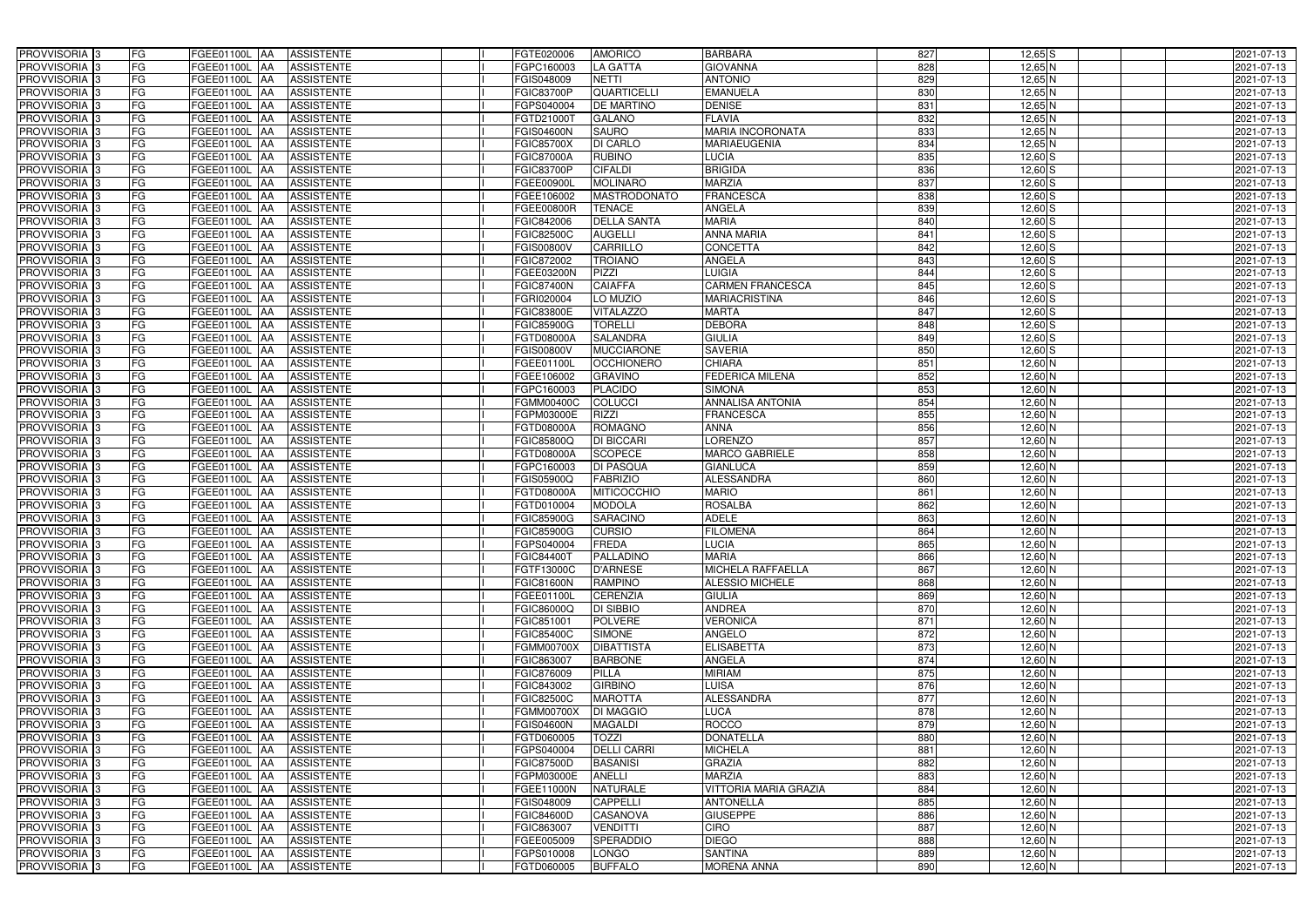| PROVVISORIA <sup>3</sup>   | FG        | FGEE01100L AA<br><b>ASSISTENTE</b>                   | FGVC01000C        | <b>COLUCCI</b>     | <b>SERGIO STEFANO</b>      | 891              | $12,60$ N   | 2021-07-13 |
|----------------------------|-----------|------------------------------------------------------|-------------------|--------------------|----------------------------|------------------|-------------|------------|
| PROVVISORIA <sup>3</sup>   | FG        | <b>ASSISTENTE</b><br>FGEE01100L AA                   | FGIS00800V        | <b>IANNONE</b>     | <b>MICHELE</b>             | 892              | 12,60 N     | 2021-07-13 |
| PROVVISORIA <sup>1</sup> 3 | FG        | FGEE01100L AA<br><b>ASSISTENTE</b>                   | FGIC85900G        | <b>RENDINELLA</b>  | <b>CIRO</b>                | 893              | $12,58$ S   | 2021-07-13 |
| PROVVISORIA <sup>3</sup>   | FG        | FGEE01100L AA<br><b>ASSISTENTE</b>                   | FGEE02900T        | <b>GUERRIERO</b>   | <b>MARIALUCIA</b>          | 894              | $12,57$ $S$ | 2021-07-13 |
| PROVVISORIA <sup>3</sup>   | FG        | FGEE01100L AA<br><b>ASSISTENTE</b>                   | FGIC87300T        | <b>DESANTIS</b>    | <b>VALERIA</b>             | 895              | $12,55$ S   | 2021-07-13 |
| PROVVISORIA <sup>3</sup>   | FG        | <b>FGEE01100L AA</b><br><b>ASSISTENTE</b>            | FGEE00800R        | <b>GIORDANO</b>    | <b>GELSOMINA VALENTINA</b> | 896              | $12,55$ S   | 2021-07-13 |
| PROVVISORIA <sup>3</sup>   | FG        | <b>ASSISTENTE</b><br>FGEE01100L AA                   | <b>FGIC87000A</b> | <b>COLETTA</b>     | <b>ANNA MARIA</b>          | 897              | $12,55$ S   | 2021-07-13 |
| PROVVISORIA 3              | FG        | <b>ASSISTENTE</b><br>FGEE01100L AA                   | <b>FGIC87000A</b> | <b>DEMBECH</b>     | <b>CINZIA</b>              | 898              | $12,55$ S   | 2021-07-13 |
| PROVVISORIA <sup>3</sup>   | FG        | <b>ASSISTENTE</b><br><b>FGEE01100L</b><br><b>IAA</b> | FGIC86100G        | <b>SCAGLIONE</b>   | <b>ADDOLORATA</b>          | 899              | $12,55$ S   | 2021-07-13 |
| PROVVISORIA <sup>3</sup>   | FG        | FGEE01100L<br><b>ASSISTENTE</b><br>IAA               | FGIC85700X        | <b>BATTIANTE</b>   | <b>MICHELA</b>             | 900              | $12,55$ S   | 2021-07-13 |
| PROVVISORIA 3              | FG        | <b>FGEE01100L AA</b><br><b>ASSISTENTE</b>            | FGMM00400C        | <b>AGHILAR</b>     | <b>MARIA GIUSEPPINA</b>    | 901              | $12,55$ S   | 2021-07-13 |
| PROVVISORIA 3              | FG        | <b>FGEE01100L AA</b><br><b>ASSISTENTE</b>            | FGPS010008        | <b>CORNISSO</b>    | <b>MICHELA TIZIANA</b>     | 902              | $12,55$ S   | 2021-07-13 |
| PROVVISORIA 3              | FG        | FGEE01100L<br><b>ASSISTENTE</b><br><b>IAA</b>        | FGPS010008        | <b>LOMBARDO</b>    | <b>LUCA</b>                | 903              | $12,55$ N   | 2021-07-13 |
| PROVVISORIA 3              | FG        | <b>FGEE01100L</b><br><b>ASSISTENTE</b><br><b>IAA</b> | FGIC855008        | <b>DISTASO</b>     | <b>ALTOMARE</b>            | 904              | $12,55$ N   | 2021-07-13 |
| PROVVISORIA 3              | FG        | FGEE01100L<br><b>ASSISTENTE</b><br>IAA               | FGEE00900L        | <b>D'ANGELO</b>    | <b>GIULIA</b>              | 905              | $12,55$ N   | 2021-07-13 |
| PROVVISORIA 3              | FG        | <b>FGEE01100L AA</b><br><b>ASSISTENTE</b>            | <b>FGIC86800A</b> | <b>CIAVARELLA</b>  | <b>FILOMENA FRANCESCA</b>  | 906              | $12,55$ N   | 2021-07-13 |
| PROVVISORIA 3              | FG        | FGEE01100L AA<br><b>ASSISTENTE</b>                   | FGMM15400A        | <b>CAFIERO</b>     | <b>CHIARA</b>              | 907              | $12,55$ N   | 2021-07-13 |
| PROVVISORIA 3              | FG        | FGEE01100L AA<br><b>ASSISTENTE</b>                   | FGIC818009        | <b>SARACINO</b>    | <b>DANIELA</b>             | $\overline{908}$ | $12,55$ N   | 2021-07-13 |
| PROVVISORIA 3              | FG        | <b>FGEE01100L AA</b><br><b>ASSISTENTE</b>            | FGIC818009        | <b>MOCCIOLA</b>    | <b>MARIANNA</b>            | 909              | $12,55$ N   | 2021-07-13 |
| PROVVISORIA 3              | FG        | FGEE01100L<br><b>ASSISTENTE</b><br>l AA              | <b>FGIC85900G</b> | <b>LA PORTA</b>    | <b>MICHELA</b>             | 910              | $12,52$ $S$ | 2021-07-13 |
| PROVVISORIA 3              | FG        | FGEE01100L<br><b>ASSISTENTE</b><br>ΙAΑ               | FGIC877005        | <b>PORTINCASA</b>  | <b>VITO FABIO</b>          | 911              | $12,51$ N   | 2021-07-13 |
| PROVVISORIA 3              | FG        | FGEE01100L<br><b>ASSISTENTE</b><br>IAA               | FGPS040004        | <b>SACCO</b>       | <b>LUANA</b>               | 912              | $12,50$ S   | 2021-07-13 |
| PROVVISORIA 3              | FG        | FGEE01100L<br><b>ASSISTENTE</b><br>IAA               | <b>GIS03700V</b>  | <b>CALCAGNILE</b>  | <b>MASSIMO</b>             | 913              | $12,50$ S   | 2021-07-13 |
| PROVVISORIA <sup>3</sup>   | FG        | <b>FGEE01100L</b><br><b>ASSISTENTE</b><br>IAA        | FGMM00700X        | LO MELE            | <b>MARIA PINA</b>          | 914              | $12,50$ S   | 2021-07-13 |
| PROVVISORIA 3              | FG        | FGEE01100L<br><b>ASSISTENTE</b><br>۱AA               | <b>GPM05000Q</b>  | <b>CRISTIANO</b>   | <b>CARMEN</b>              | 915              | $12,50$ S   | 2021-07-13 |
| PROVVISORIA 3              | FG        | FGEE01100L<br><b>ASSISTENTE</b><br>IAA               | FGIS05300R        | <b>RIZZITELLI</b>  | <b>MARIA GRAZIA</b>        | 916              | $12,50$ S   | 2021-07-13 |
| PROVVISORIA 3              | FG        | FGEE01100L<br><b>ASSISTENTE</b>                      | <b>GPS08000E</b>  | DELL'OLIO          | <b>ANGELA</b>              | 917              | $12,50$ S   | 2021-07-13 |
| PROVVISORIA 3              | FG        | FGEE01100L<br><b>ASSISTENTE</b><br>IAA               | FGIC86200B        | LIVRON             | <b>ANTONIETTA VERONICA</b> | $\overline{918}$ | $12,50$ S   | 2021-07-13 |
| PROVVISORIA <sup>3</sup>   | FG        | FGEE01100L<br><b>ASSISTENTE</b>                      | FGIC82900Q        | LAURIOLA           | <b>ROSSANA</b>             | 919              | $12,50$ S   | 2021-07-13 |
| PROVVISORIA <sup>3</sup>   | FG        | FGEE01100L<br><b>ASSISTENTE</b><br><b>JAA</b>        | FGTD060005        | <b>LA VECCHIA</b>  | <b>VINCENZO</b>            | 920              | $12,50$ S   | 2021-07-13 |
| PROVVISORIA <sup>3</sup>   | FG        | <b>FGEE01100L</b><br><b>ASSISTENTE</b><br><b>IAA</b> | FGEE06000T        | <b>LOMBARDI</b>    | <b>GRAZIA</b>              | 921              | $12,50$ N   | 2021-07-13 |
| PROVVISORIA <sup>3</sup>   | FG        | FGEE01100L<br><b>ASSISTENTE</b><br>IAA               | FGIC83800E        | LOVAGLIO           | <b>GABRIELLA PIA</b>       | 922              | 12,50 N     | 2021-07-13 |
| PROVVISORIA <sup>3</sup>   | FG        | FGEE01100L<br><b>ASSISTENTE</b><br>IAA               | FGIC85400C        | <b>RICCO</b>       | <b>DAVIDE</b>              | 923              | $12,50$ N   | 2021-07-13 |
| PROVVISORIA <sup>3</sup>   | FG        | FGEE01100L AA<br><b>ASSISTENTE</b>                   | FGIC863007        | <b>MACCARONE</b>   | <b>MARIACHIARA</b>         | 924              | $12,50$ N   | 2021-07-13 |
| PROVVISORIA <sup>3</sup>   | FG        | FGEE01100L AA<br><b>ASSISTENTE</b>                   | FGIC818009        | <b>SAPONARO</b>    | <b>ROBERTA</b>             | $\overline{925}$ | $12,50$ N   | 2021-07-13 |
| PROVVISORIA <sup>3</sup>   | FG        | FGEE01100L AA<br><b>ASSISTENTE</b>                   | FGRI020004        | <b>MERLUZZO</b>    | <b>INCORONATA</b>          | 926              | $12,50$ N   | 2021-07-13 |
| PROVVISORIA 3              | FG        | FGEE01100L AA<br><b>ASSISTENTE</b>                   | FGIC82900Q        | <b>MARZILIANO</b>  | <b>MARIA</b>               | 927              | $12,50$ N   | 2021-07-13 |
| PROVVISORIA <sup>3</sup>   | FG        | FGEE01100L AA<br><b>ASSISTENTE</b>                   | FGIC86000Q        | <b>RUSSO</b>       | <b>ROSSELLA</b>            | 928              | $12,50$ N   | 2021-07-13 |
| PROVVISORIA <sup>3</sup>   | <b>FG</b> | FGEE01100L AA ASSISTENTE                             | <b>FGIC82500C</b> | <b>AUGELLI</b>     | <b>MORGANA</b>             | 929              | $12,50$ N   | 2021-07-13 |
| <b>PROVVISORIA</b> 3       | FG        | FGEE01100L AA<br>ASSISTENTE                          | FGPS08000E        | <b>DIPASQUALE</b>  | <b>MARILINA</b>            | 930              | $12,50$ N   | 2021-07-13 |
| PROVVISORIA <sup>3</sup>   | FG        | FGEE01100L AA<br><b>ASSISTENTE</b>                   | FGIC871006        | <b>PARENTE</b>     | <b>LUCIA</b>               | 931              | $12,50$ N   | 2021-07-13 |
| PROVVISORIA <sup>3</sup>   | FG        | FGEE01100L AA<br><b>ASSISTENTE</b>                   | FGIC85800Q        | <b>TORTORELLA</b>  | <b>MARIA ASSUNTA</b>       | 932              | $12,50$ N   | 2021-07-13 |
| <b>PROVVISORIA</b> 3       | FG        | FGEE01100L AA<br>ASSISTENTE                          | FGEE00800R        | <b>LUISI</b>       | <b>SONIA</b>               | 933              | $12,50$ N   | 2021-07-13 |
| PROVVISORIA <sup>3</sup>   | FG        | FGEE01100L AA<br><b>ASSISTENTE</b>                   | FGIC871006        | <b>DIPAOLA</b>     | <b>LUCIA</b>               | 934              | $12,50$ N   | 2021-07-13 |
| PROVVISORIA <sup>3</sup>   | FG        | FGEE01100L AA<br><b>ASSISTENTE</b>                   | <b>FGIC87000A</b> | <b>BUCCARO</b>     | <b>VALENTINA</b>           | 935              | $12,50$ N   | 2021-07-13 |
| PROVVISORIA <sup>3</sup>   | FG        | FGEE01100L AA<br><b>ASSISTENTE</b>                   | FGIC83800E        | <b>POTENZA</b>     | LUANA                      | 936              | $12,50$ N   | 2021-07-13 |
| PROVVISORIA <sup>1</sup> 3 | FG        | FGEE01100L AA<br><b>ASSISTENTE</b>                   | <b>FGIC81600N</b> | <b>CAPANO</b>      | <b>LUIGI</b>               | 937              | $12,50$ N   | 2021-07-13 |
| PROVVISORIA <sup>3</sup>   | FG        | FGEE01100L AA<br><b>ASSISTENTE</b>                   | <b>FGIC87000A</b> | <b>CAPPUCCI</b>    | <b>GRAZIA</b>              | 938              | $12,50$ N   | 2021-07-13 |
| PROVVISORIA <sup>3</sup>   | FG        | FGEE01100L AA<br><b>ASSISTENTE</b>                   | FGTE020006        | <b>FERRANDINO</b>  | <b>MARIA GIOVANNA</b>      | 939              | $12,50$ N   | 2021-07-13 |
| PROVVISORIA <sup>3</sup>   | FG        | FGEE01100L AA<br><b>ASSISTENTE</b>                   | FGTD08000A        | <b>PANUNZIO</b>    | <b>ANGELA</b>              | 940              | $12,50$ N   | 2021-07-13 |
| PROVVISORIA <sup>3</sup>   | FG        | FGEE01100L AA<br><b>ASSISTENTE</b>                   | FGTD010004        | <b>FANELLI</b>     | <b>RITA</b>                | 941              | $12,50$ N   | 2021-07-13 |
| PROVVISORIA <sup>3</sup>   | FG        | FGEE01100L AA<br><b>ASSISTENTE</b>                   | FGIC856004        | <b>CACCHIOTTI</b>  | <b>ANTONELLA</b>           | 942              | $12,50$ N   | 2021-07-13 |
| PROVVISORIA <sup>3</sup>   | FG        | FGEE01100L AA<br><b>ASSISTENTE</b>                   | FGMM00700X        | PIERETTI           | ALESSANDRA LUDOVICA        | 943              | $12,50$ N   | 2021-07-13 |
| PROVVISORIA <sup>3</sup>   | FG        | FGEE01100L AA<br><b>ASSISTENTE</b>                   | FGVC01000C        | <b>LIONETTI</b>    | <b>ALESSANDRA</b>          | 944              | $12,50$ N   | 2021-07-13 |
| PROVVISORIA <sup>3</sup>   | FG        | FGEE01100L AA<br><b>ASSISTENTE</b>                   | FGEE00800R        | <b>PACIELLO</b>    | <b>EMANUELA</b>            | 945              | $12,50$ N   | 2021-07-13 |
| PROVVISORIA <sup>3</sup>   | FG        | <b>ASSISTENTE</b><br>FGEE01100L AA                   | FGPC180008        | <b>GAMMINO</b>     | <b>PASQUALINA</b>          | 946              | $12,50$ N   | 2021-07-13 |
| PROVVISORIA <sup>1</sup> 3 | FG        | FGEE01100L AA<br><b>ASSISTENTE</b>                   | <b>FGMM00400C</b> | <b>SIMONE</b>      | <b>ANTONIETTA</b>          | 947              | $12,50$ N   | 2021-07-13 |
| PROVVISORIA <sup>3</sup>   | FG        | FGEE01100L AA<br><b>ASSISTENTE</b>                   | FGIC82900Q        | <b>LEPORACE</b>    | <b>LORENZO ANTONIO</b>     | 948              | $12,48$ N   | 2021-07-13 |
| PROVVISORIA <sup>3</sup>   | FG        | <b>ASSISTENTE</b><br>FGEE01100L AA                   | FGIS007003        | <b>VOCINO</b>      | <b>MATTEO</b>              | 949              | $12,47$ N   | 2021-07-13 |
| PROVVISORIA <sup>1</sup> 3 | FG        | FGEE01100L AA<br><b>ASSISTENTE</b>                   | FGIC82500C        | <b>ESPOSITO</b>    | <b>ANTONIA</b>             | 950              | 12,47 N     | 2021-07-13 |
| PROVVISORIA <sup>3</sup>   | FG        | <b>ASSISTENTE</b><br>FGEE01100L AA                   | FGEE00800R        | <b>DELLA MALVA</b> | <b>NETTA</b>               | 951              | $12,45$ S   | 2021-07-13 |
| PROVVISORIA <sup>3</sup>   | FG        | <b>ASSISTENTE</b><br>FGEE01100L AA                   | FGIC86500V        | <b>SALVEMINI</b>   | <b>MARIANGELA</b>          | 952              | $12,45$ S   | 2021-07-13 |
| PROVVISORIA <sup>3</sup>   | FG        | FGEE01100L AA<br><b>ASSISTENTE</b>                   | FGIS06100Q        | <b>CANNITO</b>     | <b>LUCIA</b>               | 953              | $12,45$ S   | 2021-07-13 |
| PROVVISORIA 3              | FG        | FGEE01100L AA<br>ASSISTENTE                          | FGPM03000E        | <b>DI MICHELE</b>  | <b>RITA</b>                | 954              | $12,45$ S   | 2021-07-13 |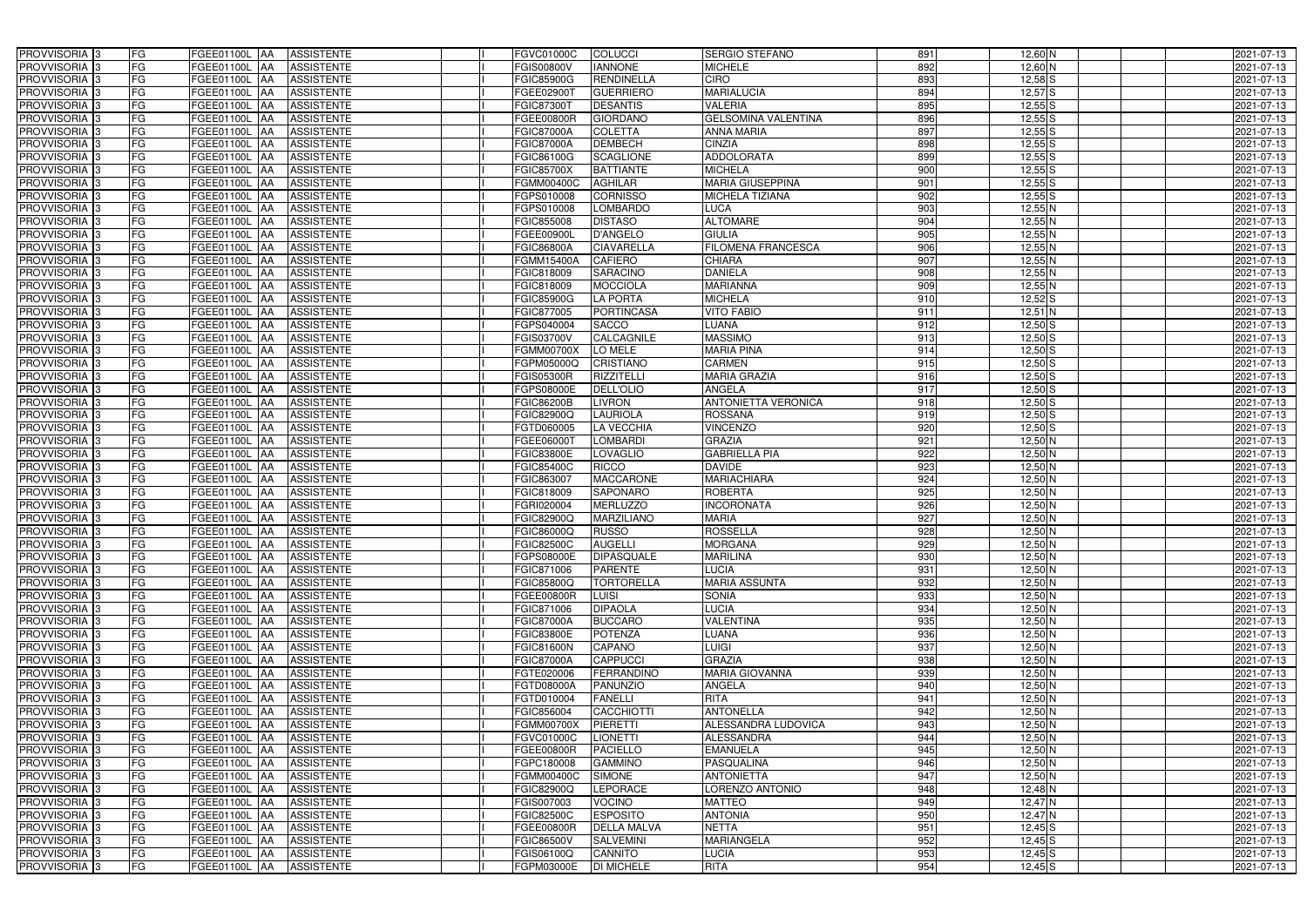| PROVVISORIA <sup>3</sup>                             | FG<br>FGEE01100L AA                              | <b>ASSISTENTE</b>                      | <b>FGTD08000A</b>        | <b>DI BIASE</b>                    | <b>DALILA</b>            | 955              | $12,45$ S              | 2021-07-13               |
|------------------------------------------------------|--------------------------------------------------|----------------------------------------|--------------------------|------------------------------------|--------------------------|------------------|------------------------|--------------------------|
| PROVVISORIA <sup>3</sup>                             | FG<br>FGEE01100L AA                              | <b>ASSISTENTE</b>                      | FGIS00800V               | <b>MAESTRINI</b>                   | <b>EMILIA</b>            | 956              | $12,43$ S              | 2021-07-13               |
| PROVVISORIA <sup>1</sup> 3                           | FG<br>FGEE01100L   AA                            | <b>ASSISTENTE</b>                      | FGPS040004               | <b>STASI</b>                       | <b>DOROTY</b>            | 957              | $12,43$ $S$            | 2021-07-13               |
| PROVVISORIA <sup>3</sup>                             | FG<br>FGEE01100L AA                              | <b>ASSISTENTE</b>                      | <b>FGIS01300A</b>        | <b>TROCCOLO</b>                    | <b>GIUSEPPE</b>          | 958              | $12,43$ $S$            | 2021-07-13               |
| PROVVISORIA <sup>3</sup>                             | FG<br>FGEE01100L AA                              | <b>ASSISTENTE</b>                      | FGIS05900Q               | PELLEGRINO                         | <b>GIOVANNA</b>          | 959              | $12,43$ N              | 2021-07-13               |
| PROVVISORIA <sup>3</sup>                             | FG<br>FGEE01100L AA                              | <b>ASSISTENTE</b>                      | FGTD02000P               | <b>SPADARO</b>                     | <b>GIULIANO</b>          | 960              | $12,43$ N              | 2021-07-13               |
| PROVVISORIA 3                                        | FG<br>FGEE01100L AA                              | <b>ASSISTENTE</b>                      | FGEE005009               | <b>MORESE</b>                      | <b>ROBERTO</b>           | 961              | $12,43$ N              | 2021-07-13               |
| PROVVISORIA 3                                        | FG<br>FGEE01100L AA                              | <b>ASSISTENTE</b>                      | FGPS040004               | <b>IUSPA</b>                       | <b>ANTONIO</b>           | 962              | $12,43$ N              | 2021-07-13               |
| PROVVISORIA 3                                        | FG<br>FGEE01100L AA                              | <b>ASSISTENTE</b>                      | FGIC86100G               | QUITADAMO                          | <b>MARIA</b>             | 963              | $12,43$ N              | 2021-07-13               |
| PROVVISORIA <sup>3</sup>                             | FG<br>FGEE01100L                                 | <b>ASSISTENTE</b><br><b>JAA</b>        | FGEE01100L               | <b>AMATORE</b>                     | <b>RITA</b>              | 964              | $12,43$ N              | 2021-07-13               |
| PROVVISORIA 3                                        | FG<br>FGEE01100L AA                              | <b>ASSISTENTE</b>                      | FGIC84400T               | <b>ZELANTE</b>                     | <b>ANGELA MARGHERITA</b> | 965              | $12,42$ N              | 2021-07-13               |
| PROVVISORIA 3                                        | FG<br>FGEE01100L AA                              | <b>ASSISTENTE</b>                      | FGIC847009               | <b>CURSIO</b>                      | <b>ARCANGELA RITA</b>    | 966              | $12,41$ S              | 2021-07-13               |
| PROVVISORIA 3                                        | FG<br>FGEE01100L AA                              | <b>ASSISTENTE</b>                      | FGEE02900T               | <b>DEIPAZZI</b>                    | <b>NICOLA</b>            | 967              | $12,40$ S              | 2021-07-13               |
| PROVVISORIA 3                                        | $\overline{\mathsf{FG}}$<br>FGEE01100L AA        | <b>ASSISTENTE</b>                      | FGPM03000E               | <b>IACOVINO</b>                    | <b>ANGELA RITA</b>       | 968              | $12,40$ S              | 2021-07-13               |
| PROVVISORIA 3                                        | FG<br><b>FGEE01100L   AA</b>                     | <b>ASSISTENTE</b>                      | <b>FGIC86200B</b>        | <b>NARDELLA</b>                    | <b>ROMINA</b>            | 969              | $12,40$ S              | 2021-07-13               |
| PROVVISORIA 3                                        | $\overline{\mathsf{FG}}$<br><b>FGEE01100L AA</b> | <b>ASSISTENTE</b>                      | FGIS007003               | <b>MARINACCI</b>                   | <b>RAFFAELLA</b>         | 970              | $12,40$ S              | 2021-07-13               |
| PROVVISORIA 3                                        | FG<br>FGEE01100L AA                              | <b>ASSISTENTE</b>                      | FGPS010008               | <b>SIGNORE</b>                     | <b>ANNA</b>              | 971              | $12,40$ S              | 2021-07-13               |
| PROVVISORIA 3                                        | FG<br>FGEE01100L AA                              | <b>ASSISTENTE</b>                      | FGPS010008               | PELLICANO                          | <b>MARZIA</b>            | $\overline{972}$ | $12,40$ S              | 2021-07-13               |
| PROVVISORIA 3                                        | FG<br>FGEE01100L AA                              | <b>ASSISTENTE</b>                      | <b>FGEE11000N</b>        | <b>IACOVELLI</b>                   | <b>GIULIA</b>            | 973              | $12,40$ N              | 2021-07-13               |
| PROVVISORIA 3                                        | FG<br>FGEE01100L AA                              | <b>ASSISTENTE</b>                      | FGPM03000E               | <b>PAGNOTTI</b>                    | <b>CECILIA</b>           | 974              | $12,40$ N              | 2021-07-13               |
| PROVVISORIA <sup>3</sup>                             | FG<br>FGEE01100L                                 | <b>JAA</b><br><b>ASSISTENTE</b>        | FGIC86100G               | <b>DELLI CARRI</b>                 | <b>FABIANA</b>           | 975              | 12,40 N                | 2021-07-13               |
| PROVVISORIA 3                                        | FG<br>FGEE01100L                                 | AA<br><b>ASSISTENTE</b>                | <b>FGIC85700X</b>        | <b>BUONAVITA</b>                   | <b>ELENA</b>             | 976              | 12,40 N                | 2021-07-13               |
| PROVVISORIA 3                                        | FG<br>FGEE01100L                                 | <b>AA</b><br><b>ASSISTENTE</b>         | FGPC180008               | <b>DIPASQUALE</b>                  | <b>ROSSELLA</b>          | 977              | $12,40$ N              | 2021-07-13               |
| PROVVISORIA <sup>3</sup>                             | FG<br>FGEE01100L                                 | <b>AA</b><br><b>ASSISTENTE</b>         | FGEE00800R               | LAVILLA                            | <b>ROBERTA</b>           | 978              | $12,40$ N              | 2021-07-13               |
| PROVVISORIA 3                                        | FG<br>FGEE01100L AA                              | <b>ASSISTENTE</b>                      | FGRI020004               | <b>CERVICATO</b>                   | <b>FEDERICA</b>          | 979              | $12,40$ N              | 2021-07-13               |
| PROVVISORIA 3                                        | $\overline{\mathsf{FG}}$<br>FGEE01100L AA        | <b>ASSISTENTE</b>                      | FGIC82900Q               | <b>VITALE</b>                      | IDA                      | 980              | $12,40$ N              | 2021-07-13               |
| PROVVISORIA 3                                        | FG<br>FGEE01100L                                 | <b>ASSISTENTE</b><br>IAA               | FGPS010008               | <b>CAPRARO</b>                     | <b>DAMIANO</b>           | 981              | $12,40$ N              | 2021-07-13               |
| PROVVISORIA 3                                        | FG<br>FGEE01100L                                 | <b>ASSISTENTE</b><br>IAA               | FGIS03700V               | <b>ROMANO</b>                      | <b>GIUSEPPE</b>          | 982              | $12,40$ N              | 2021-07-13               |
| PROVVISORIA <sup>3</sup>                             | FG<br>FGEE01100L                                 | <b>ASSISTENTE</b><br>IAA               | FGIS03700V               | <b>DI MASE</b>                     | <b>IOLANDA</b>           | 983              | 12,40 N                | 2021-07-13               |
| PROVVISORIA <sup>3</sup>                             | FG<br><b>FGEE01100L AA</b>                       | <b>ASSISTENTE</b>                      | FGTF13000C               | <b>BALESTRA</b>                    | <b>ROBERTA</b>           | 984              | $12,40$ N              | 2021-07-13               |
| PROVVISORIA <sup>3</sup>                             | FG<br><b>FGEE01100L AA</b>                       | <b>ASSISTENTE</b>                      | FGIC85800Q               | <b>DI TULLIO</b>                   | <b>ROSA</b>              | 985              | $12,40$ N              | 2021-07-13               |
| PROVVISORIA <sup>3</sup>                             | FG<br>FGEE01100L AA                              | <b>ASSISTENTE</b>                      | FGEE005009               | <b>PIANCONE</b>                    | <b>MARILENA</b>          | 986              | $12,40$ N              | 2021-07-13               |
| PROVVISORIA <sup>3</sup>                             | FG<br>FGEE01100L AA                              | <b>ASSISTENTE</b>                      | FGTE020006               | <b>VALENTINO</b>                   | <b>RITA CLARA</b>        | 987              | $12,37$ $S$            | 2021-07-13               |
| PROVVISORIA <sup>3</sup>                             | FG<br><b>FGEE01100L   AA</b>                     | <b>ASSISTENTE</b>                      | <b>FGIS00800V</b>        | <b>MONACHESE</b>                   | <b>SABRINA</b>           | 988              | $12,37$ $S$            | 2021-07-13               |
| PROVVISORIA 3                                        | FG<br>FGEE01100L AA                              | <b>ASSISTENTE</b>                      | FGTE020006               | <b>IRLANTE</b>                     | <b>GIUSEPPINA</b>        | 989              | $12,37$ N              | 2021-07-13               |
| PROVVISORIA <sup>3</sup>                             | FG<br>FGEE01100L AA                              | <b>ASSISTENTE</b>                      | <b>FGMM00700X</b>        | <b>PAVAN</b>                       | <b>MARIA ASSUNTA</b>     | 990              | $12,35$ $S$            | 2021-07-13               |
| PROVVISORIA 3                                        | FG<br>FGEE01100L AA                              | <b>ASSISTENTE</b>                      | <b>FGMM00400C</b>        | <b>CASIERE</b>                     | <b>ALESSANDRA</b>        | 991              | $12,35$ $S$            | 2021-07-13               |
| PROVVISORIA <sup>3</sup>                             | FG<br>FGEE01100L AA                              | <b>ASSISTENTE</b>                      | FGPS010008               | FERRARA                            | <b>MICHELA</b>           | 992              | $12,35$ $S$            | 2021-07-13               |
| PROVVISORIA <sup>3</sup>                             | <b>FG</b>                                        | FGEE01100L AA ASSISTENTE               | <b>FGIC87900R</b>        | <b>SANTUCCI</b>                    | <b>MARIA PAOLA</b>       | 993              | $12,35$ N              | 2021-07-13               |
| <b>PROVVISORIA</b> 3                                 | FG<br>FGEE01100L AA                              | ASSISTENTE                             | <b>FGEE00800R</b>        | <b>LASTARIA</b>                    | <b>GISELLA ANGELA</b>    | 994              | $12,35$ N              | 2021-07-13               |
| PROVVISORIA <sup>3</sup>                             | FG<br>FGEE01100L AA                              | <b>ASSISTENTE</b>                      | FGPM05000Q               | <b>TAROLLO</b>                     | LUCIA                    | 995              | $12,33$ N              | 2021-07-13               |
| PROVVISORIA <sup>3</sup>                             | FG<br>FGEE01100L AA                              | ASSISTENTE                             | <b>FGIC86200B</b>        | <b>DI BARI</b>                     | <b>LEONARDA</b>          | 996              | $12,33$ N              | 2021-07-13               |
| <b>PROVVISORIA</b> 3                                 | FG<br>FGEE01100L AA                              | ASSISTENTE                             | FGIS048009               | <b>PIZZI</b>                       | <b>FRANCESCO</b>         | 997              | $12,32$ S              | 2021-07-13               |
| PROVVISORIA <sup>3</sup>                             | FG<br>FGEE01100L AA                              | <b>ASSISTENTE</b>                      | <b>FGMM00700X</b>        | <b>FERRAZZANO</b>                  | LOREDANA                 | 998              | $12,30$ S              | 2021-07-13               |
| PROVVISORIA <sup>3</sup>                             | FG<br>FGEE01100L AA                              | ASSISTENTE                             | <b>FGIS00800V</b>        | <b>PATANIA</b>                     | <b>SILVIA CLAUDIA</b>    | 999              | $12,30$ S              | 2021-07-13               |
| PROVVISORIA <sup>3</sup>                             | FG<br>FGEE01100L AA                              | <b>ASSISTENTE</b>                      | FGIC872002               | <b>DI LAURO</b>                    | <b>FLORIANA</b>          | 1000             | $12,30$ S              | 2021-07-13               |
| PROVVISORIA <sup>1</sup> 3                           | FG<br>FGEE01100L AA                              | <b>ASSISTENTE</b>                      | FGIC871006               | <b>RICCO</b>                       | VALERIA                  | 1001             | $12,30$ S              | 2021-07-13               |
| PROVVISORIA <sup>3</sup>                             | FG<br>FGEE01100L AA                              | <b>ASSISTENTE</b>                      | <b>FGIS00800V</b>        | <b>PATELLA</b>                     | <b>ROSSANA</b>           | 1002             | $12,30$ S              | 2021-07-13               |
| PROVVISORIA <sup>3</sup>                             | FG<br>FGEE01100L AA                              | <b>ASSISTENTE</b>                      | FGTF13000C               | <b>FALEO</b>                       | <b>ROSSELLA</b>          | 1003             | $12,30$ S              | 2021-07-13               |
| PROVVISORIA <sup>3</sup>                             | FG<br>FGEE01100L AA                              | <b>ASSISTENTE</b>                      | <b>FGIS00800V</b>        | <b>VALENTE</b>                     | <b>ALESSANDRA</b>        | 1004             | $12,30$ S              | 2021-07-13               |
| PROVVISORIA <sup>3</sup>                             | FG<br>FGEE01100L AA                              | <b>ASSISTENTE</b>                      | <b>FGIC86200B</b>        | <b>TANGO</b>                       | <b>SIMONA</b>            | 1005             | $12,30$ S              | 2021-07-13               |
| PROVVISORIA <sup>3</sup>                             | FG<br>FGEE01100L AA                              | <b>ASSISTENTE</b>                      | FGEE005009               | <b>VITALE</b>                      | LIBERA MARIA             | 1006             | $12,30$ S              | 2021-07-13               |
| PROVVISORIA <sup>3</sup>                             | FG<br>FGEE01100L AA                              | <b>ASSISTENTE</b>                      | <b>FGIS03700V</b>        | <b>DI CARLO</b>                    | <b>ESTERINA</b>          | 1007             | $12,30$ S              | 2021-07-13               |
| PROVVISORIA <sup>3</sup>                             | FG<br>FGEE01100L AA                              | <b>ASSISTENTE</b>                      | FGEE01100L               | <b>DIBISCEGLIA</b>                 | <b>VALENTINA</b>         | 1008             | $12,30$ S              | 2021-07-13               |
| PROVVISORIA <sup>3</sup>                             | FG<br>FGEE01100L AA                              | <b>ASSISTENTE</b>                      | <b>FGIC84600D</b>        | <b>DIFILIPPO</b>                   | <b>CATERINA</b>          | 1009             | $12,30$ S              | 2021-07-13               |
| PROVVISORIA <sup>3</sup>                             | FG<br>FGEE01100L AA                              | <b>ASSISTENTE</b>                      | FGVC01000C               | <b>D'AGRIPPINO</b>                 | <b>URBANO</b>            | 1010             | $12,30$ S              | 2021-07-13               |
| PROVVISORIA <sup>3</sup>                             | FG<br>FGEE01100L AA                              | <b>ASSISTENTE</b>                      | FGIC835003               | CACCAVONE                          | <b>ROSSELLA</b>          | 1011             | $12,30$ S              | 2021-07-13               |
| PROVVISORIA <sup>3</sup>                             | FG<br>FGEE01100L AA                              | <b>ASSISTENTE</b>                      | FGEE005009               | <b>RUSSO</b>                       | <b>CARMELA</b>           | 1012             | $12,30$ S              | 2021-07-13               |
| PROVVISORIA <sup>3</sup>                             | FGEE01100L AA<br>FG                              | <b>ASSISTENTE</b>                      | FGEE11000N               | <b>MODOLA</b>                      | LUCIA                    | 1013             | $12,30$ S              | 2021-07-13               |
| PROVVISORIA <sup>3</sup><br>PROVVISORIA <sup>3</sup> | FG<br>FGEE01100L AA                              | <b>ASSISTENTE</b>                      | FGIC842006               | <b>DE TROIA</b><br><b>TANCREDI</b> | <b>ROSSELLA</b><br>MARIA | 1014<br>1015     | $12,30$ S              | 2021-07-13               |
| PROVVISORIA <sup>3</sup>                             | FG<br>FGEE01100L AA<br>FGEE01100L AA             | <b>ASSISTENTE</b><br><b>ASSISTENTE</b> | FGIC843002               | <b>IANTOSCO</b>                    | <b>GRAZIA ALESSIA</b>    |                  | $12,30$ S<br>$12,30$ N | 2021-07-13               |
| PROVVISORIA <sup>3</sup>                             | FG<br>FG<br>FGEE01100L AA                        |                                        | FGIS03700V<br>FGIC847009 | <b>TENACE</b>                      | <b>FRANCESCA PIA</b>     | 1016<br>1017     |                        | 2021-07-13<br>2021-07-13 |
| PROVVISORIA 3                                        | FG<br>FGEE01100L AA                              | ASSISTENTE<br>ASSISTENTE               | <b>FGIC88200L</b>        |                                    | <b>SALVATORE</b>         | 1018             | 12,30 N                |                          |
|                                                      |                                                  |                                        |                          | <b>ROSITO</b>                      |                          |                  | $12,30$ N              | 2021-07-13               |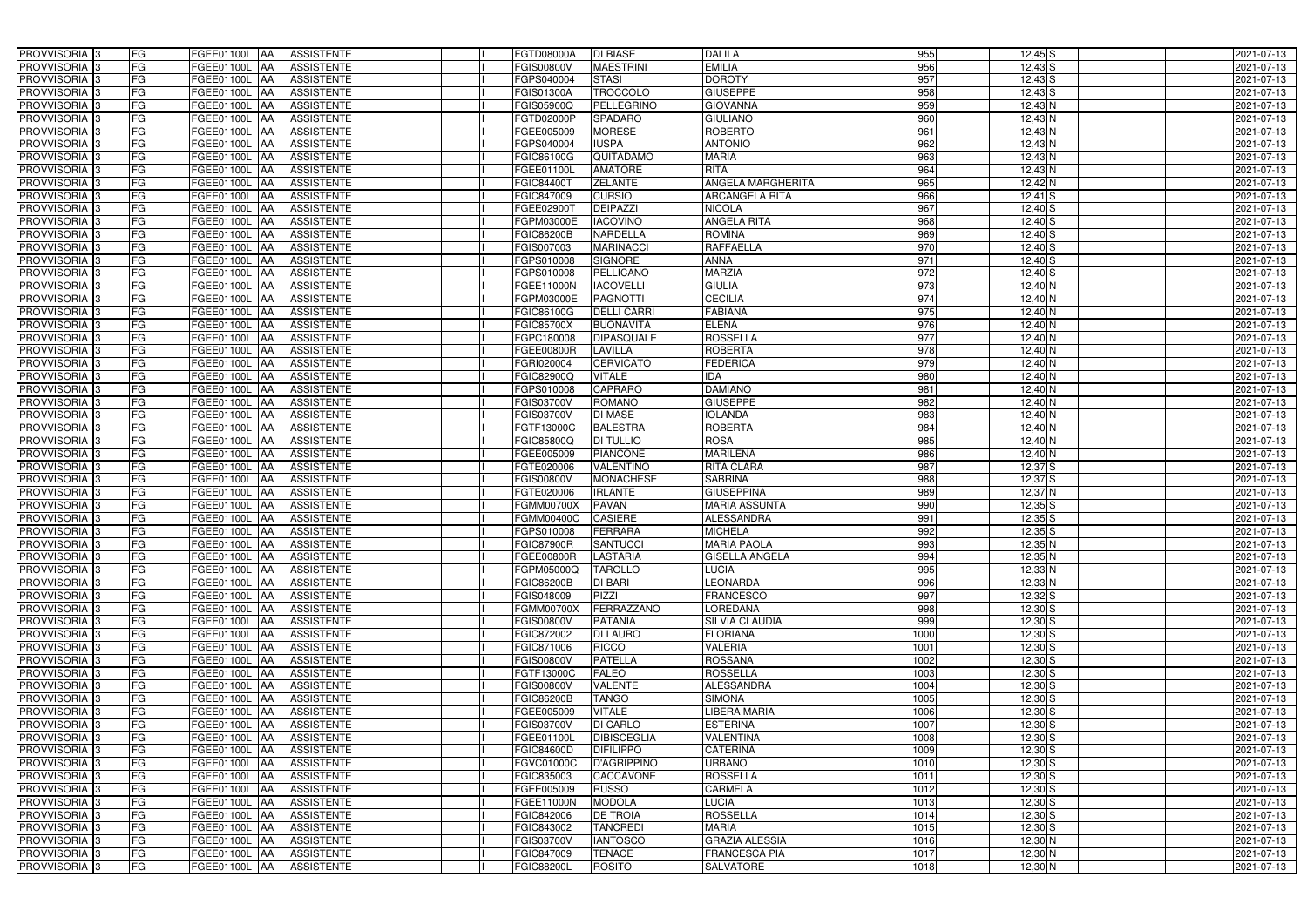| PROVVISORIA <sup>3</sup>                             | FG<br>FGEE01100L AA                              | <b>ASSISTENTE</b>               | FGTD21000T                      | <b>CETTA</b>                      | <b>ROBERTA</b>                         | 1019             | 12,30 N                | 2021-07-13               |
|------------------------------------------------------|--------------------------------------------------|---------------------------------|---------------------------------|-----------------------------------|----------------------------------------|------------------|------------------------|--------------------------|
| PROVVISORIA <sup>3</sup>                             | FG<br>FGEE01100L AA                              | <b>ASSISTENTE</b>               | FGTF13000C                      | <b>CONTICELLI</b>                 | <b>SILVIA</b>                          | 1020             | 12,30 N                | 2021-07-13               |
| PROVVISORIA <sup>1</sup> 3                           | FG<br>FGEE01100L AA                              | <b>ASSISTENTE</b>               | <b>FGIC82300R</b>               | <b>MASSENZIO</b>                  | <b>GABRIELLA</b>                       | 1021             | 12,30 N                | 2021-07-13               |
| PROVVISORIA 3                                        | FG<br>FGEE01100L AA                              | <b>ASSISTENTE</b>               | FGIC820009                      | <b>CORNACCHIA</b>                 | <b>GIULIA</b>                          | 1022             | 12,30 N                | 2021-07-13               |
| PROVVISORIA 3                                        | FG<br>FGEE01100L AA                              | <b>ASSISTENTE</b>               | FGMM00400C                      | <b>PASCA</b>                      | <b>SONIA</b>                           | 1023             | 12,30 N                | 2021-07-13               |
| PROVVISORIA <sup>3</sup>                             | FG<br>FGEE01100L AA                              | <b>ASSISTENTE</b>               | FGTD21000T                      | <b>PRENCIPE</b>                   | <b>MAURIZIO</b>                        | 1024             | 12,30 N                | 2021-07-13               |
| PROVVISORIA 3                                        | FG<br>FGEE01100L AA                              | <b>ASSISTENTE</b>               | <b>FGIC83800E</b>               | <b>CIANCI</b>                     | <b>FELICE</b>                          | 1025             | $12,30$ N              | 2021-07-13               |
| PROVVISORIA 3                                        | FG<br>FGEE01100L AA                              | <b>ASSISTENTE</b>               | FGIC818009                      | <b>CRISANTINO</b>                 | <b>ALESSANDRA</b>                      | 1026             | $12,30$ N              | 2021-07-13               |
| PROVVISORIA 3                                        | FG<br>FGEE01100L AA                              | <b>ASSISTENTE</b>               | <b>FGIC83000X</b>               | NOTARANGELO                       | <b>DEBORA MARIA</b>                    | 1027             | 12,30 N                | 2021-07-13               |
| PROVVISORIA <sup>3</sup>                             | FG<br>FGEE01100L                                 | <b>ASSISTENTE</b><br><b>JAA</b> | <b>FGIC83800E</b>               | <b>IAGULLI</b>                    | <b>GABRIELLA</b>                       | 1028             | 12,30 N                | 2021-07-13               |
| PROVVISORIA 3                                        | FG<br>FGEE01100L AA                              | <b>ASSISTENTE</b>               | FGIS001004                      | <b>FERRI</b>                      | <b>ENZA NATALIA</b>                    | 1029             | $12,30$ N              | 2021-07-13               |
| PROVVISORIA 3                                        | FG<br>FGEE01100L AA                              | <b>ASSISTENTE</b>               | <b>FGIC81600N</b>               | <b>NOTA</b>                       | <b>ALESSANDRA</b>                      | 1030             | $12,30$ N              | 2021-07-13               |
| PROVVISORIA 3                                        | FG<br>FGEE01100L AA                              | <b>ASSISTENTE</b>               | FGRH060003                      | <b>PRISCIANDARO</b>               | <b>IRENE GAETANA</b>                   | 1031             | 12,30 N                | 2021-07-13               |
| PROVVISORIA 3                                        | FG<br>FGEE01100L AA                              | <b>ASSISTENTE</b>               | FGIC876009                      | <b>RICCIARDI</b>                  | <b>ANNA</b>                            | 1032             | $12,30$ N              | 2021-07-13               |
| PROVVISORIA 3                                        | FG<br><b>FGEE01100L   AA</b>                     | <b>ASSISTENTE</b>               | <b>FGIC87500D</b>               | <b>DAMATO</b>                     | <b>MARIA CHIARA</b>                    | 1033             | $12,30$ N              | 2021-07-13               |
| PROVVISORIA 3                                        | $\overline{\mathsf{FG}}$<br><b>FGEE01100L AA</b> | <b>ASSISTENTE</b>               | <b>FGIC83300B</b>               | <b>TALOTTI</b>                    | <b>LUCIA</b>                           | 1034             | 12,30 N                | 2021-07-13               |
| PROVVISORIA 3                                        | FG<br>FGEE01100L AA                              | <b>ASSISTENTE</b>               | FGMM00400C                      | <b>MOGAVERO</b>                   | <b>ANGELO</b>                          | 1035             | 12,30 N                | 2021-07-13               |
| PROVVISORIA 3                                        | FG<br>FGEE01100L AA                              | <b>ASSISTENTE</b>               | FGPS010008                      | <b>BERLINGIERI</b>                | <b>GRAZIA</b>                          | 1036             | $12,30$ N              | 2021-07-13               |
| PROVVISORIA <sup>3</sup>                             | FG<br>FGEE01100L AA                              | <b>ASSISTENTE</b>               | FGIS05900Q                      | <b>STELLA</b>                     | <b>ROSA</b>                            | 1037             | $12,30$ N              | 2021-07-13               |
| PROVVISORIA 3                                        | FG<br>FGEE01100L AA                              | <b>ASSISTENTE</b>               | <b>FGMM00700X</b>               | <b>GASPARRELLI</b>                | <b>ANNA LISA</b>                       | 1038             | $12,30$ N              | 2021-07-13               |
| PROVVISORIA <sup>3</sup>                             | FG<br>FGEE01100L                                 | <b>AA</b><br><b>ASSISTENTE</b>  | FGTF13000C                      | <b>CARUSO</b>                     | <b>DANIELA</b>                         | 1039             | $12,28$ S              | 2021-07-13               |
| PROVVISORIA 3                                        | FG<br>FGEE01100L                                 | <b>JAA</b><br><b>ASSISTENTE</b> | FGIC827004                      | <b>APOLLO</b>                     | <b>MICHELE</b>                         | 1040             | $12,28$ S              | 2021-07-13               |
| PROVVISORIA 3                                        | FG<br>FGEE01100L AA                              | <b>ASSISTENTE</b>               | FGIS00800V                      | <b>BRUNO</b>                      | <b>MICHELA</b>                         | 1041             | $12,28$ N              | 2021-07-13               |
| PROVVISORIA <sup>3</sup>                             | FG<br>FGEE01100L AA                              | <b>ASSISTENTE</b>               | FGIC818009                      | <b>MELEZIO</b>                    | <b>ANTONIETTA</b>                      | 1042             | $12,28$ N              | 2021-07-13               |
| PROVVISORIA 3                                        | FG<br><b>FGEE01100L AA</b>                       | <b>ASSISTENTE</b>               | FGMM00700X                      | <b>SESSA</b>                      | <b>RACHELE</b>                         | 1043             | $12,27$ S              | 2021-07-13               |
| PROVVISORIA 3                                        | $\overline{\mathsf{FG}}$<br>FGEE01100L AA        | <b>ASSISTENTE</b>               | FGTD210001                      | <b>DAGNELLI</b>                   | <b>MARCELLA</b>                        | 1044             | $12,27$ S              | 2021-07-13               |
| PROVVISORIA 3                                        | FG<br>FGEE01100L                                 | <b>ASSISTENTE</b><br>IAA        | FGPS010008                      | <b>PERNICE</b>                    | <b>LUCA</b>                            | 1045             | $12,27$ S              | 2021-07-13               |
| PROVVISORIA <sup>3</sup>                             | FG<br>FGEE01100L                                 | <b>ASSISTENTE</b><br>IAA        | FGIS044002                      | <b>LARICCIA</b>                   | <b>TIZIANA</b>                         | 1046             | $12,27$ S              | 2021-07-13               |
| PROVVISORIA <sup>3</sup>                             | FG<br>FGEE01100L                                 | <b>ASSISTENTE</b><br>IAA        | <b>FGIC86200B</b>               | <b>CASCAVILLA</b>                 | <b>EVA</b>                             | 104              | $12,27$ S              | 2021-07-13               |
| PROVVISORIA <sup>3</sup>                             | FG<br><b>FGEE01100L AA</b>                       | <b>ASSISTENTE</b>               | FGTD08000A                      | <b>GIANNESE</b>                   | <b>FRANCESCO</b>                       | 1048             | $12,27$ N              | 2021-07-13               |
| PROVVISORIA <sup>3</sup>                             | FG<br><b>FGEE01100L AA</b>                       | <b>ASSISTENTE</b>               | FGMM148003                      | <b>ZITA</b>                       | <b>MARIA GRAZIA</b>                    | 1049             | $12,27$ N              | 2021-07-13               |
| PROVVISORIA <sup>3</sup>                             | FG<br>FGEE01100L AA                              | <b>ASSISTENTE</b>               | FGIC82900Q                      | <b>MAOLUCCI</b>                   | <b>MARIANGELA</b>                      | 1050             | $12,27$ N              | 2021-07-13               |
| PROVVISORIA <sup>3</sup>                             | FG<br>FGEE01100L AA                              | <b>ASSISTENTE</b>               | FGIC86000Q                      | <b>ARMIENTO</b>                   | <b>FRANCESCA</b>                       | $\frac{1051}{ }$ | $12,27$ N              | 2021-07-13               |
| PROVVISORIA <sup>3</sup>                             | FG<br><b>FGEE01100L   AA</b>                     | <b>ASSISTENTE</b>               | <b>FGIC86600P</b>               | <b>APOLLONIO</b>                  | <b>EMANUELA ANTONIA</b>                | 1052             | 12,27 N                | 2021-07-13               |
| PROVVISORIA 3                                        | FG<br>FGEE01100L AA                              | <b>ASSISTENTE</b>               | FGEE01100L                      | <b>CONSALVO</b>                   | <b>ROBERTO ANTONIO</b>                 | 1053             | $12,27$ N              | 2021-07-13               |
| PROVVISORIA <sup>3</sup>                             | FG<br>FGEE01100L AA                              | <b>ASSISTENTE</b>               | <b>FGIC85900G</b>               | <b>POPPI</b>                      | <b>DANIELA</b>                         | 1054             | $12,27$ N              | 2021-07-13               |
| PROVVISORIA 3                                        | FG<br>FGEE01100L AA                              | <b>ASSISTENTE</b>               | FGIS048009                      | <b>RUSSO</b>                      | <b>PIETRO</b>                          | 1055             | $12,27$ N              | 2021-07-13               |
| PROVVISORIA <sup>3</sup>                             | FG<br>FGEE01100L AA                              | <b>ASSISTENTE</b>               | FGPM05000Q                      | <b>CIAVARELLA</b>                 | <b>LEONARDA</b>                        | 1056             | $12,26$ N              | 2021-07-13               |
| PROVVISORIA <sup>3</sup>                             | <b>FG</b>                                        | FGEE01100L AA ASSISTENTE        | FGPM03000E                      | <b>SPIRITOSO</b>                  | <b>ROBERTA</b>                         | 1057             | $12,25$ S              | 2021-07-13               |
| <b>PROVVISORIA</b> 3                                 | FG<br>FGEE01100L AA                              | ASSISTENTE                      | FGTD060005                      | <b>MARUCCI</b>                    | <b>ANNA LUCIA</b>                      | 1058             | $12,25$ S              | 2021-07-13               |
| PROVVISORIA <sup>3</sup><br>PROVVISORIA <sup>3</sup> | FG<br>FGEE01100L AA<br>FG                        | <b>ASSISTENTE</b>               | <b>FGIC85900G</b>               | <b>CINTOLI</b><br><b>GIANNINI</b> | <b>MARIA GABRIELLA</b><br><b>MARIA</b> | 1059             | $12,25$ $S$            | 2021-07-13               |
| PROVVISORIA <sup>3</sup>                             | FGEE01100L AA<br>FG<br>FGEE01100L AA             | ASSISTENTE<br>ASSISTENTE        | FGTD060005<br><b>FGEE11000N</b> | <b>NARGISO</b>                    | <b>CLAUDIA RITA</b>                    | 1060<br>1061     | $12,25$ N<br>$12,25$ N | 2021-07-13<br>2021-07-13 |
| PROVVISORIA <sup>3</sup>                             | FG<br>FGEE01100L AA                              | <b>ASSISTENTE</b>               | FGEE02900T                      | <b>DIPAOLA</b>                    | <b>DONATELLA</b>                       | 1062             | $12,25$ N              | 2021-07-13               |
| PROVVISORIA <sup>3</sup>                             | FG<br>FGEE01100L AA                              | ASSISTENTE                      | <b>FGIS04600N</b>               | <b>DI PALMA</b>                   | <b>BARBARA</b>                         | 1063             | $12,25$ N              | 2021-07-13               |
| PROVVISORIA <sup>3</sup>                             | FG<br>FGEE01100L AA                              | <b>ASSISTENTE</b>               | <b>FGMM00700X</b>               | <b>IATESTA</b>                    | <b>MONICA</b>                          | 1064             | $12,23$ $S$            | 2021-07-13               |
| PROVVISORIA <sup>1</sup> 3                           | FG<br>FGEE01100L AA                              | <b>ASSISTENTE</b>               | FGIC82900Q                      | <b>IACONETA</b>                   | <b>GIUSEPPE</b>                        | 1065             | $12,20$ S              | 2021-07-13               |
| PROVVISORIA <sup>3</sup>                             | FG<br>FGEE01100L AA                              | <b>ASSISTENTE</b>               | FGVC01000C                      | <b>STAFFIERE</b>                  | <b>DOMENICO</b>                        | 1066             | $12,20$ S              | 2021-07-13               |
| PROVVISORIA <sup>3</sup>                             | FG<br>FGEE01100L AA                              | <b>ASSISTENTE</b>               | FGVC01000C                      | <b>AMENDOLA</b>                   | <b>VANESSA</b>                         | 1067             | $12,20$ S              | 2021-07-13               |
| PROVVISORIA <sup>3</sup>                             | FG<br>FGEE01100L AA                              | <b>ASSISTENTE</b>               | FGPM03000E                      | <b>SARACINO</b>                   | ROSANNA ANTONIETTA                     | 1068             | $12,20$ S              | 2021-07-13               |
| PROVVISORIA <sup>3</sup>                             | FG<br>FGEE01100L AA                              | <b>ASSISTENTE</b>               | FGIC872002                      | <b>RUSSO</b>                      | <b>TERESA</b>                          | 1069             | $12,20$ S              | 2021-07-13               |
| PROVVISORIA <sup>3</sup>                             | FG<br>FGEE01100L AA                              | <b>ASSISTENTE</b>               | FGIC827004                      | <b>GIORDANO</b>                   | <b>MARIA ASSUNTA</b>                   | 1070             | $12,20$ S              | 2021-07-13               |
| PROVVISORIA <sup>3</sup>                             | FG<br>FGEE01100L AA                              | <b>ASSISTENTE</b>               | FGIC842006                      | CONTE                             | <b>FRANCESCA</b>                       | 1071             | $12,20$ S              | 2021-07-13               |
| PROVVISORIA <sup>3</sup>                             | FG<br>FGEE01100L AA                              | <b>ASSISTENTE</b>               | <b>FGIC85900G</b>               | LO MELE                           | <b>DEBORAH</b>                         | 1072             | $12,20$ S              | 2021-07-13               |
| PROVVISORIA <sup>3</sup>                             | FG<br>FGEE01100L AA                              | <b>ASSISTENTE</b>               | FGEE11000N                      | <b>TOZZI</b>                      | <b>SARA</b>                            | 1073             | $12,20$ S              | 2021-07-13               |
| PROVVISORIA <sup>3</sup>                             | FG<br>FGEE01100L AA                              | <b>ASSISTENTE</b>               | <b>FGIS00800V</b>               | <b>POZZULO</b>                    | CARLA                                  | 1074             | 12,20 N                | 2021-07-13               |
| PROVVISORIA <sup>3</sup>                             | FG<br>FGEE01100L AA                              | <b>ASSISTENTE</b>               | FGEE00900L                      | <b>MILARDO</b>                    | <b>ROBERTA</b>                         | 1075             | $12,20$ N              | 2021-07-13               |
| PROVVISORIA <sup>3</sup>                             | FG<br>FGEE01100L AA                              | <b>ASSISTENTE</b>               | FGIC818009                      | <b>PADRONE</b>                    | LILIANA                                | 1076             | $12,20$ N              | 2021-07-13               |
| PROVVISORIA <sup>3</sup>                             | FG<br>FGEE01100L AA                              | <b>ASSISTENTE</b>               | FGIS06100Q                      | <b>GRAMAZIO</b>                   | <b>UMBERTO PIO</b>                     | 1077             | $12,20$ N              | 2021-07-13               |
| PROVVISORIA <sup>3</sup>                             | FG<br>FGEE01100L AA                              | <b>ASSISTENTE</b>               | <b>FGIC85700X</b>               | <b>FERRARA</b>                    | <b>SERENA GIORGIA</b>                  | 1078             | $12,20$ N              | 2021-07-13               |
| PROVVISORIA <sup>3</sup>                             | FG<br>FGEE01100L AA                              | <b>ASSISTENTE</b>               | FGPS010008                      | <b>FERRARA</b>                    | <b>CHIARA</b>                          | 1079             | $12,20$ N              | 2021-07-13               |
| PROVVISORIA <sup>3</sup>                             | FG<br>FGEE01100L AA                              | <b>ASSISTENTE</b>               | FGTD060005                      | <b>BLOISE</b>                     | <b>MARTINA</b>                         | 1080             | $12,20$ N              | 2021-07-13               |
| PROVVISORIA <sup>3</sup>                             | FG<br>FGEE01100L AA                              | ASSISTENTE                      | <b>FGIS00800V</b>               | <b>RUSSO</b>                      | <b>ILARIA</b>                          | 1081             | $12,20$ N              | 2021-07-13               |
| PROVVISORIA 3                                        | FG<br>FGEE01100L AA                              | ASSISTENTE                      | <b>FGIS03700V</b>               | <b>PETRONE</b>                    | <b>FRANCESCA</b>                       | 1082             | $12,20$ N              | 2021-07-13               |
|                                                      |                                                  |                                 |                                 |                                   |                                        |                  |                        |                          |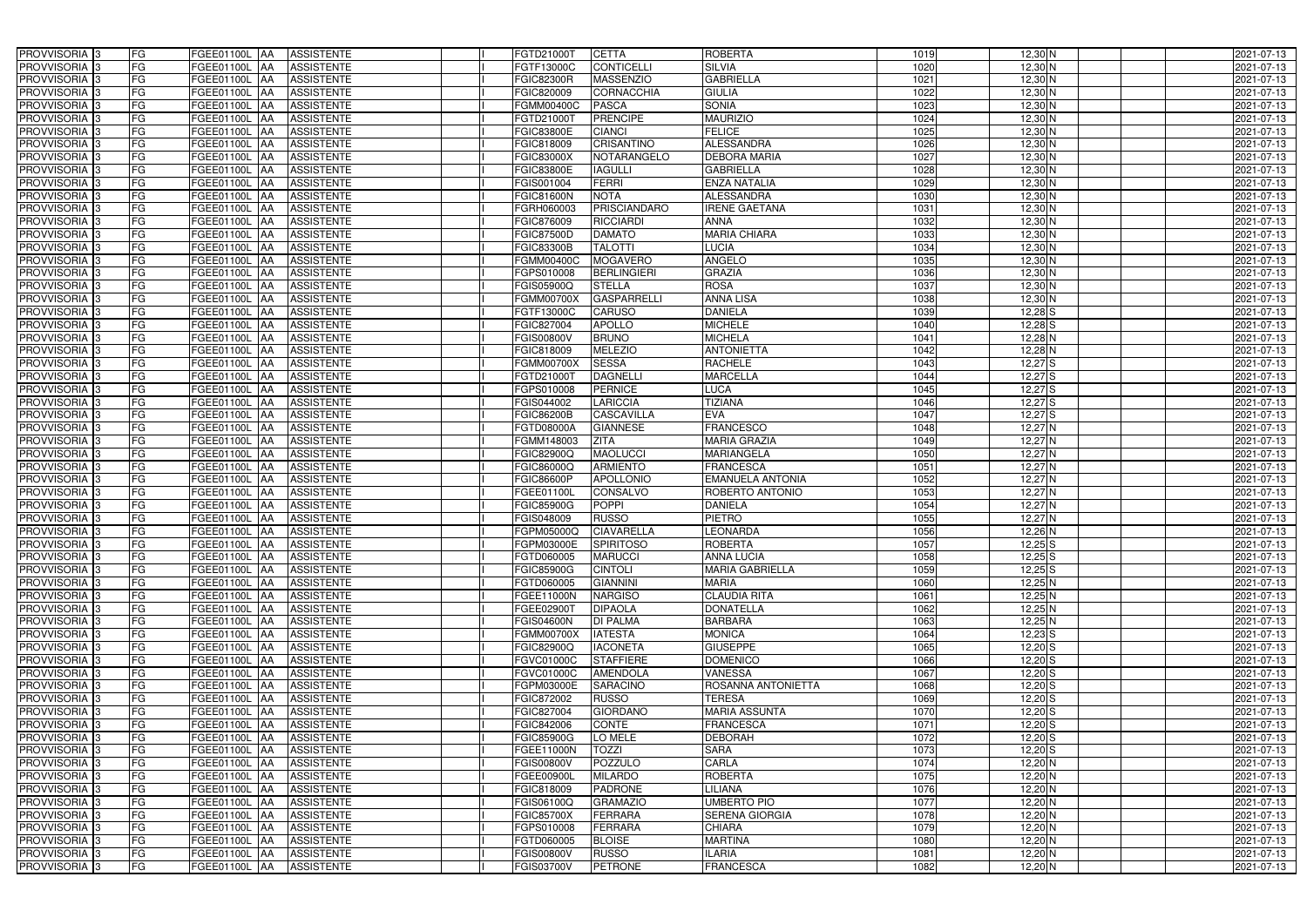| PROVVISORIA <sup>3</sup>   | FG        | FGEE01100L AA<br><b>ASSISTENTE</b>                   | <b>FGMM00400C</b> | <b>RAIMONDI</b>    | <b>GIUSEPPE</b>                   | 1083 | $12,20$ N                  | 2021-07-13 |
|----------------------------|-----------|------------------------------------------------------|-------------------|--------------------|-----------------------------------|------|----------------------------|------------|
| PROVVISORIA <sup>3</sup>   | FG        | <b>ASSISTENTE</b><br>FGEE01100L AA                   | FGPM10000G        | <b>D'ANGELO</b>    | <b>ILIANA</b>                     | 1084 | 12,20 N                    | 2021-07-13 |
| PROVVISORIA <sup>1</sup> 3 | FG        | FGEE01100L AA<br><b>ASSISTENTE</b>                   | FGEE11000N        | <b>SANTOMARCO</b>  | <b>ALESSANDRA</b>                 | 1085 | 12,20 N                    | 2021-07-13 |
| PROVVISORIA <sup>3</sup>   | FG        | FGEE01100L AA<br><b>ASSISTENTE</b>                   | FGEE00800R        | <b>INSANGUINE</b>  | <b>ANNAMARIA</b>                  | 1086 | $12,20$ N                  | 2021-07-13 |
| PROVVISORIA <sup>3</sup>   | FG        | FGEE01100L AA<br><b>ASSISTENTE</b>                   | FGEE00800R        | <b>INSANGUINE</b>  | <b>SILVIA</b>                     | 1087 | 12,20 N                    | 2021-07-13 |
| PROVVISORIA <sup>3</sup>   | FG        | <b>FGEE01100L AA</b><br><b>ASSISTENTE</b>            | FGPM03000E        | <b>RUCCI</b>       | <b>ANGELA</b>                     | 1088 | 12,20 N                    | 2021-07-13 |
| PROVVISORIA <sup>3</sup>   | FG        | <b>ASSISTENTE</b><br>FGEE01100L AA                   | FGTD010004        | <b>LITTERO</b>     | <b>GABRIELLA LUCIA GRAZIA</b>     | 1089 | $12,17$ $S$                | 2021-07-13 |
| PROVVISORIA 3              | FG        | <b>ASSISTENTE</b><br>FGEE01100L<br>IAA               | FGIC86600P        | <b>DE VITA</b>     | <b>GIUSEPPINA</b>                 | 1090 | $12,17$ $S$                | 2021-07-13 |
| PROVVISORIA <sup>3</sup>   | FG        | <b>ASSISTENTE</b><br>FGEE01100L<br><b>IAA</b>        | FGEE005009        | <b>CRISTALLO</b>   | <b>PALMA</b>                      | 1091 | $12,17$ N                  | 2021-07-13 |
| PROVVISORIA <sup>3</sup>   | FG        | <b>FGEE01100L</b><br><b>ASSISTENTE</b><br>IAA        | GPC160003         | <b>VOLPE</b>       | <b>VINCENZO</b>                   | 1092 | $12,17$ N                  | 2021-07-13 |
| PROVVISORIA 3              | FG        | <b>FGEE01100L AA</b><br><b>ASSISTENTE</b>            | FGEE02900T        | <b>PREZIOSA</b>    | NICCOLO'                          | 1093 | $12,15$ $S$                | 2021-07-13 |
| PROVVISORIA 3              | FG        | <b>FGEE01100L AA</b><br><b>ASSISTENTE</b>            | FGPM03000E        | <b>MASCIELLO</b>   | <b>SIMONA RITA</b>                | 1094 | $12,15$ N                  | 2021-07-13 |
| PROVVISORIA 3              | FG        | FGEE01100L<br><b>ASSISTENTE</b><br><b>JAA</b>        | FGPC160003        | <b>MANGIONE</b>    | <b>MELISSA</b>                    | 1095 | $12,15$ N                  | 2021-07-13 |
| PROVVISORIA 3              | FG        | FGEE01100L<br><b>ASSISTENTE</b><br><b>JAA</b>        | FGEE00800R        | <b>NACHERLILLA</b> | <b>MARIALUISA</b>                 | 1096 | $12,15$ N                  | 2021-07-13 |
| PROVVISORIA 3              | FG        | FGEE01100L<br><b>ASSISTENTE</b><br>IAA               | FGTD010004        | <b>GIULIANI</b>    | <b>NICOLA</b>                     | 1097 | $12,15$ N                  | 2021-07-13 |
| PROVVISORIA 3              | FG        | <b>FGEE01100L AA</b><br><b>ASSISTENTE</b>            | FGPS040004        | <b>GENTILE</b>     | VALENTINA                         | 1098 | $12,10$ $S$                | 2021-07-13 |
| PROVVISORIA 3              | FG        | FGEE01100L AA<br><b>ASSISTENTE</b>                   | FGPS08000E        | <b>NETTI</b>       | <b>ROSARIA</b>                    | 1099 | $12,10$ $S$                | 2021-07-13 |
| PROVVISORIA 3              | FG        | FGEE01100L AA<br><b>ASSISTENTE</b>                   | FGPC15000C        | <b>PALUMBO</b>     | <b>ROSARIA</b>                    | 1100 | $12,10$ S                  | 2021-07-13 |
| PROVVISORIA 3              | FG        | <b>FGEE01100L AA</b><br><b>ASSISTENTE</b>            | FGIS00800V        | <b>CONSOLETTI</b>  | <b>IVANO</b>                      | 1101 | $12,10$ $S$                | 2021-07-13 |
| PROVVISORIA 3              | FG        | FGEE01100L<br><b>ASSISTENTE</b><br>l AA              | FGEE01100L        | <b>TEMPESTA</b>    | <b>GIUSEPPINA LUIGIA PATRIZIA</b> | 1102 | $12,10$ S                  | 2021-07-13 |
| PROVVISORIA 3              | FG        | FGEE01100L<br><b>ASSISTENTE</b><br>ΙAΑ               | FGTD060005        | <b>SIMONELLI</b>   | <b>PAOLA</b>                      | 1103 | $12,10$ S                  | 2021-07-13 |
| PROVVISORIA 3              | FG        | FGEE01100L<br><b>ASSISTENTE</b><br>IAA               | FGIC86000Q        | <b>CIMINO</b>      | <b>MARIA</b>                      | 1104 | $12,10$ $S$                | 2021-07-13 |
| PROVVISORIA <sup>3</sup>   | FG        | FGEE01100L<br><b>ASSISTENTE</b><br>IAA               | FGEE11000N        | <b>NATOLA</b>      | CAROL                             | 1105 | $12,10$ $S$                | 2021-07-13 |
| PROVVISORIA <sup>3</sup>   | FG        | <b>FGEE01100L</b><br><b>ASSISTENTE</b><br>IAA        | <b>FGEE01200C</b> | <b>MOCCIA</b>      | <b>CARMEN</b>                     | 1106 | $12,10$ $S$                | 2021-07-13 |
| PROVVISORIA 3              | FG        | <b>FGEE01100L</b><br><b>ASSISTENTE</b><br>۱AA        | FGIS06100Q        | <b>GUERRA</b>      | <b>ANTONIETTA</b>                 | 1107 | $12,10$ $S$                | 2021-07-13 |
| PROVVISORIA 3              | FG        | FGEE01100L<br><b>ASSISTENTE</b><br>IAA               | FGPM03000E        | <b>FUIANO</b>      | <b>FEDERICA</b>                   | 1108 | $12,10$ $S$                | 2021-07-13 |
| PROVVISORIA 3              | FG        | FGEE01100L<br><b>ASSISTENTE</b>                      | FGIC85800Q        | <b>LOSTORTO</b>    | <b>GIOVANNA</b>                   | 1109 | $12,10$ $S$                | 2021-07-13 |
| PROVVISORIA 3              | FG        | FGEE01100L<br><b>ASSISTENTE</b><br>IAA               | <b>GIC82500C</b>  | LOMBARDI           | <b>EMILIA CONCETTA</b>            | 1110 | $12,10$ S                  | 2021-07-13 |
| PROVVISORIA <sup>3</sup>   | FG        | FGEE01100L<br><b>ASSISTENTE</b>                      | FGPC180008        | <b>PATRUNO</b>     | <b>GIUSEPPINA</b>                 | 1111 | $12,10$ S                  | 2021-07-13 |
| PROVVISORIA <sup>3</sup>   | FG        | FGEE01100L<br><b>ASSISTENTE</b><br><b>JAA</b>        | FGVC01000C        | <b>GENTILE</b>     | <b>FRANCESCA</b>                  | 1112 | $12,10$ S                  | 2021-07-13 |
| PROVVISORIA <sup>3</sup>   | FG        | <b>FGEE01100L</b><br><b>ASSISTENTE</b><br><b>IAA</b> | <b>FGIS00800V</b> | DELL'ANNO          | <b>ANNA</b>                       | 1113 | $12,10$ N                  | 2021-07-13 |
| PROVVISORIA <sup>3</sup>   | FG        | FGEE01100L<br><b>ASSISTENTE</b><br>IAA               | FGPS010008        | <b>GUERRIERI</b>   | <b>FRANCA</b>                     | 1114 | $12,10$ N                  | 2021-07-13 |
| PROVVISORIA <sup>3</sup>   | FG        | FGEE01100L<br><b>ASSISTENTE</b><br>IAA               | <b>FGIC88200L</b> | DE CRISTOFARO      | <b>MARIA</b>                      | 1115 | $12,10$ N                  | 2021-07-13 |
| PROVVISORIA <sup>3</sup>   | FG        | <b>FGEE01100L</b><br><b>ASSISTENTE</b><br><b>IAA</b> | <b>FGIC81600N</b> | <b>REA</b>         | <b>FILOMENA</b>                   | 1116 | $12,10$ N                  | 2021-07-13 |
| PROVVISORIA 3              | FG        | FGEE01100L<br><b>ASSISTENTE</b><br><b>AA</b>         | FGTD08000A        | <b>URBANO</b>      | <b>ANTONIO</b>                    | 1117 | $12,10$ N                  | 2021-07-13 |
| PROVVISORIA <sup>3</sup>   | FG        | <b>FGEE01100L AA</b><br><b>ASSISTENTE</b>            | <b>FGIC87000A</b> | <b>TOTO</b>        | <b>MICHELA</b>                    | 1118 | $12,10$ N                  | 2021-07-13 |
| PROVVISORIA 3              | FG        | FGEE01100L AA<br><b>ASSISTENTE</b>                   | <b>FGIC87900R</b> | <b>SASSANO</b>     | <b>MELANIA</b>                    | 1119 | $12,10$ N                  | 2021-07-13 |
| PROVVISORIA <sup>3</sup>   | FG        | FGEE01100L AA<br><b>ASSISTENTE</b>                   | FGPS010008        | <b>RICCO</b>       | <b>MARIA MARTINA</b>              | 1120 | $12,10$ N                  | 2021-07-13 |
| PROVVISORIA <sup>3</sup>   | <b>FG</b> | FGEE01100L AA ASSISTENTE                             | FGTF17000V        | GRECO              | <b>STELLA</b>                     | 1121 | $12,10$ N                  | 2021-07-13 |
| <b>PROVVISORIA</b> 3       | FG        | FGEE01100L AA<br>ASSISTENTE                          | FGIC86000Q        | PIGNATELLI         | <b>ANGELA RITA</b>                | 1122 | $12,10$ N                  | 2021-07-13 |
| PROVVISORIA <sup>3</sup>   | FG        | FGEE01100L AA<br>ASSISTENTE                          | FGIC876009        | <b>LOMBARDI</b>    | <b>FILOMENA</b>                   | 1123 | $12,10$ N                  | 2021-07-13 |
| PROVVISORIA <sup>3</sup>   | FG        | FGEE01100L AA<br><b>ASSISTENTE</b>                   | FGPC160003        | <b>FARANO</b>      | ROBERTA ESTER                     | 1124 | $12,10$ N                  | 2021-07-13 |
| PROVVISORIA <sup>3</sup>   | FG        | FGEE01100L AA<br>ASSISTENTE                          | FGIC86000Q        | <b>VALENTE</b>     | <b>MARIA PIA</b>                  | 1125 | $12,10$ N                  | 2021-07-13 |
| <b>PROVVISORIA</b> 3       | FG        | FGEE01100L AA<br><b>ASSISTENTE</b>                   | <b>FGIC87400N</b> | <b>MANGIONE</b>    | <b>GIOVANNA</b>                   | 1126 | $12,10$ N                  | 2021-07-13 |
| PROVVISORIA <sup>3</sup>   | FG        | FGEE01100L AA<br>ASSISTENTE                          | FGIC86000Q        | <b>BRUNO</b>       | <b>ILARIA RAFFAELLA</b>           | 1127 | $12,10$ N                  | 2021-07-13 |
| PROVVISORIA <sup>3</sup>   | FG        | FGEE01100L AA<br><b>ASSISTENTE</b>                   | FGPS040004        | <b>PANEBARCA</b>   | <b>BARBARA</b>                    | 1128 | $12,10$ N                  | 2021-07-13 |
| PROVVISORIA <sup>1</sup> 3 | FG        | FGEE01100L AA<br><b>ASSISTENTE</b>                   | FGIC87000A        | <b>SCUCCIMARRA</b> | ROBERTO ROSARIO                   | 1129 | $12,10$ N                  | 2021-07-13 |
| PROVVISORIA <sup>3</sup>   | FG        | FGEE01100L AA<br><b>ASSISTENTE</b>                   | FGIC869006        | SOLDANO            | <b>MARIANGELA</b>                 | 1130 | $12,10\overline{\text{N}}$ | 2021-07-13 |
| PROVVISORIA <sup>3</sup>   | FG        | FGEE01100L AA<br><b>ASSISTENTE</b>                   | FGTF13000C        | CANONICO           | <b>VALENTINA</b>                  | 1131 | $12,10$ N                  | 2021-07-13 |
| PROVVISORIA <sup>3</sup>   | FG        | FGEE01100L AA<br><b>ASSISTENTE</b>                   | FGPS010008        | <b>DI FLUMERI</b>  | <b>GENEROSA</b>                   | 1132 | $12,10$ N                  | 2021-07-13 |
| PROVVISORIA <sup>3</sup>   | FG        | <b>ASSISTENTE</b><br>FGEE01100L AA                   | FGTD08000A        | <b>VIGILANTE</b>   | <b>MICHELA</b>                    | 1133 | $12,10$ N                  | 2021-07-13 |
| PROVVISORIA <sup>3</sup>   | FG        | FGEE01100L AA<br><b>ASSISTENTE</b>                   | FGIC827004        | <b>FERRAGONIO</b>  | <b>ILARIA FRANCESCA</b>           | 1134 | $12,10$ N                  | 2021-07-13 |
| PROVVISORIA <sup>3</sup>   | FG        | FGEE01100L AA<br><b>ASSISTENTE</b>                   | <b>FGIC88200L</b> | <b>APOLLO</b>      | <b>PAOLA</b>                      | 1135 | $12,10$ N                  | 2021-07-13 |
| PROVVISORIA <sup>3</sup>   | FG        | FGEE01100L AA<br><b>ASSISTENTE</b>                   | FGPC180008        | <b>LASTELLA</b>    | <b>FRANCESCO</b>                  | 1136 | $12,10$ N                  | 2021-07-13 |
| PROVVISORIA <sup>3</sup>   | FG        | <b>ASSISTENTE</b><br>FGEE01100L AA                   | FGPS040004        | <b>MACOLINO</b>    | <b>SIMONA</b>                     | 1137 | $12,10$ N                  | 2021-07-13 |
| PROVVISORIA <sup>3</sup>   | FG        | <b>ASSISTENTE</b><br>FGEE01100L AA                   | FGIC842006        | <b>GENOVESE</b>    | <b>MARIANGELA</b>                 | 1138 | $12,10\overline{\text{N}}$ | 2021-07-13 |
| PROVVISORIA <sup>1</sup> 3 | FG        | FGEE01100L AA<br><b>ASSISTENTE</b>                   | FGEE005009        | <b>VECCHIARINO</b> | <b>ANGELICA</b>                   | 1139 | $12,10$ N                  | 2021-07-13 |
| PROVVISORIA <sup>3</sup>   | FG        | FGEE01100L AA<br><b>ASSISTENTE</b>                   | FGTF13000C        | <b>CURIALE</b>     | VALERIA LUCIA MARIA GERARDA       | 1140 | $12,10$ N                  | 2021-07-13 |
| PROVVISORIA <sup>3</sup>   | FG        | <b>ASSISTENTE</b><br>FGEE01100L AA                   | FGIC85700X        | <b>MARTONE</b>     | <b>ANTONIA</b>                    | 1141 | $12,10$ N                  | 2021-07-13 |
| PROVVISORIA <sup>3</sup>   | FG        | FGEE01100L AA<br><b>ASSISTENTE</b>                   | FGIC88200L        | SOLDANO            | <b>LUCIANA</b>                    | 1142 | $12,10$ N                  | 2021-07-13 |
| PROVVISORIA <sup>3</sup>   | FG        | <b>ASSISTENTE</b><br>FGEE01100L AA                   | FGIC83000X        | <b>PIEMONTESE</b>  | <b>ROSA ANNA</b>                  | 1143 | $12,07$ $S$                | 2021-07-13 |
| PROVVISORIA <sup>3</sup>   | FG        | <b>FGEE01100L AA</b><br><b>ASSISTENTE</b>            | FGTE020006        | <b>MITOLA</b>      | <b>MARIA</b>                      | 1144 | $12,07$ $S$                | 2021-07-13 |
| PROVVISORIA <sup>3</sup>   | FG        | FGEE01100L AA<br><b>ASSISTENTE</b>                   | <b>FGIC87900R</b> | <b>NARDELLA</b>    | <b>LUCIA</b>                      | 1145 | $12,07$ $S$                | 2021-07-13 |
| PROVVISORIA 3              | FG        | FGEE01100L AA<br>ASSISTENTE                          | FGIC85800Q        | <b>DEFAZIO</b>     | <b>LUISA</b>                      | 1146 | $12,05$ $S$                | 2021-07-13 |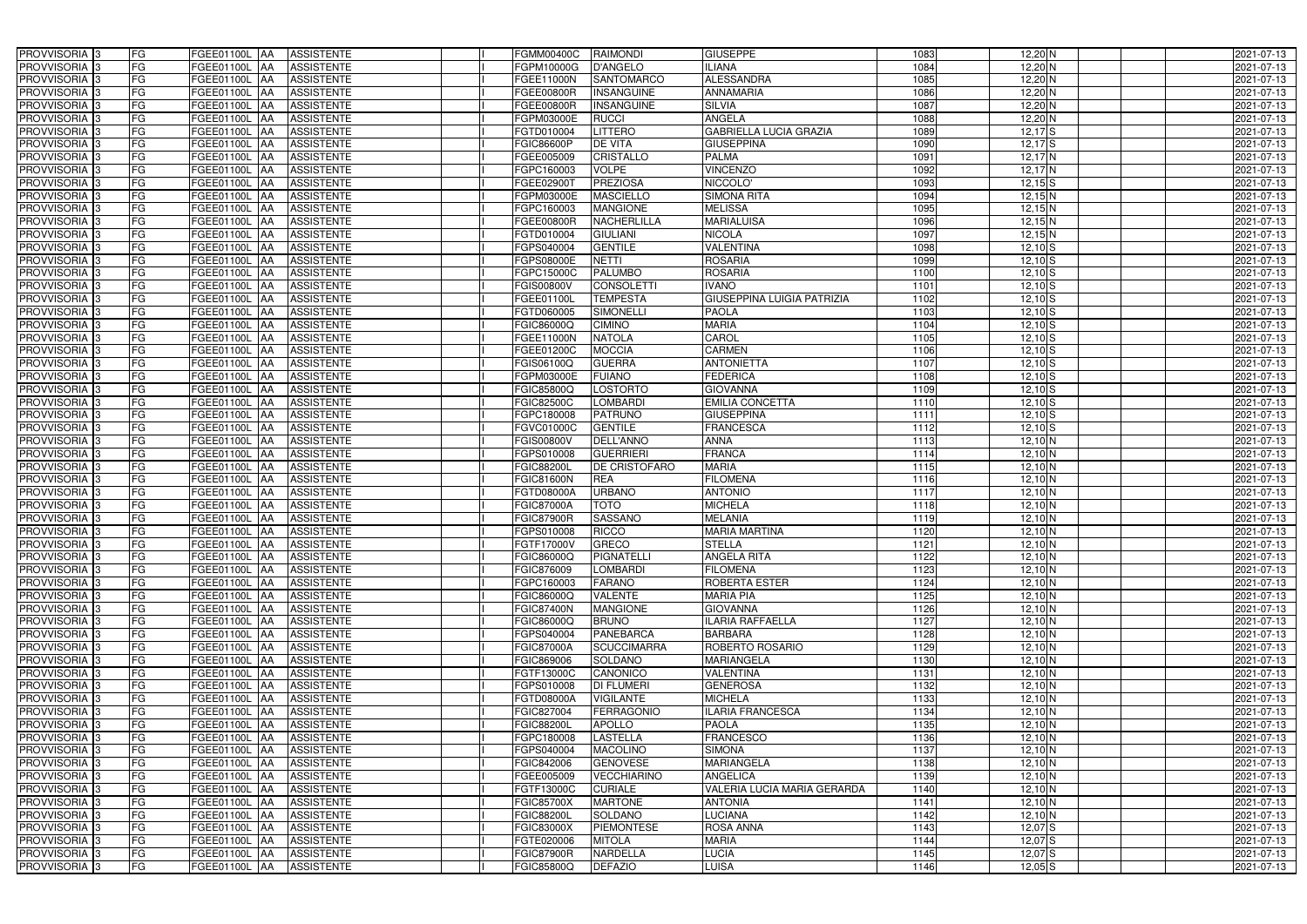| PROVVISORIA <sup>3</sup>   | <b>FG</b><br>FGEE01100L AA | <b>ASSISTENTE</b>               | FGTF17000V        | DI COSMO             | <b>ANNA</b>               | 1147 | $12,05$ N                            | 2021-07-13 |
|----------------------------|----------------------------|---------------------------------|-------------------|----------------------|---------------------------|------|--------------------------------------|------------|
| PROVVISORIA <sup>3</sup>   | FG<br>FGEE01100L           | <b>ASSISTENTE</b><br>IAA        | FGIC818009        | <b>D'ANGELO</b>      | <b>ELISA</b>              | 1148 | $12,05$ N                            | 2021-07-13 |
| PROVVISORIA <sup>3</sup>   | FG<br>FGEE01100L           | <b>ASSISTENTE</b><br>IAA        | <b>FGIC83700P</b> | <b>FUOGLIO</b>       | <b>MATTEO</b>             | 1149 | $12,04$ N                            | 2021-07-13 |
| PROVVISORIA <sup>3</sup>   | FG<br>FGEE01100L           | <b>ASSISTENTE</b><br>IAA        | FGTD060005        | <b>D'AGRUMA</b>      | <b>PIERLUIGI</b>          | 1150 | 12,02 N                              | 2021-07-13 |
| PROVVISORIA <sup>3</sup>   | FG<br>FGEE01100L           | <b>ASSISTENTE</b><br>IAA        | FGPM03000E        | <b>MELE</b>          | <b>MICAELA</b>            | 1151 | $12,01$ N                            | 2021-07-13 |
| PROVVISORIA <sup>3</sup>   | FG<br><b>FGEE01100L AA</b> | <b>ASSISTENTE</b>               | <b>FGIS00400G</b> | <b>MASTROROCCO</b>   | <b>MICHELA</b>            | 1152 | 12S                                  | 2021-07-13 |
| PROVVISORIA <sup>1</sup> 3 | FG<br>FGEE01100L AA        | <b>ASSISTENTE</b>               | FGIC86000Q        | <b>PENNA</b>         | <b>CRISTIANA</b>          | 1153 | 12S                                  | 2021-07-13 |
| PROVVISORIA <sup>3</sup>   | FG<br>FGEE01100L AA        | <b>ASSISTENTE</b>               | FGEE00900L        | <b>COLELLA</b>       | <b>TERESA</b>             | 1154 | 12S                                  | 2021-07-13 |
| PROVVISORIA 3              | FG<br>FGEE01100L AA        | <b>ASSISTENTE</b>               | FGIS044002        | <b>CELESTE</b>       | <b>MARIA</b>              | 1155 | 12S                                  | 2021-07-13 |
| PROVVISORIA <sup>3</sup>   | FG<br>FGEE01100L AA        | <b>ASSISTENTE</b>               | FGPC180008        | <b>PREZIOSA</b>      | <b>MADDALENA</b>          | 1156 | $12\overline{\smash{\vert S \vert}}$ | 2021-07-13 |
| PROVVISORIA 3              | FG<br>FGEE01100L AA        | <b>ASSISTENTE</b>               | FGPC15000C        | <b>FIORE</b>         | <b>TONIA</b>              | 1157 | 12S                                  | 2021-07-13 |
| PROVVISORIA 3              | FG<br>FGEE01100L AA        | <b>ASSISTENTE</b>               | FGEE005009        | <b>TONTI</b>         | <b>SARA</b>               | 1158 | 12S                                  | 2021-07-13 |
| PROVVISORIA <sup>3</sup>   | FG<br>FGEE01100L AA        | <b>ASSISTENTE</b>               | FGIC856004        | <b>DELLA GRAZIA</b>  | <b>ELISABETTA</b>         | 1159 | $12$ $S$                             | 2021-07-13 |
| PROVVISORIA 3              | FG<br>FGEE01100L AA        | <b>ASSISTENTE</b>               | FGIC819005        | <b>MARINACCIO</b>    | <b>NOEMI</b>              | 1160 | $12\overline{\smash{\big }S}$        | 2021-07-13 |
| PROVVISORIA 3              | FG<br>FGEE01100L AA        | <b>ASSISTENTE</b>               | <b>FGIC88100R</b> | <b>FRANCESCANO</b>   | <b>LIA</b>                | 1161 | $12\overline{\smash{\big }S}$        | 2021-07-13 |
| PROVVISORIA 3              | FG<br><b>FGEE01100L</b>    | <b>ASSISTENTE</b><br><b>IAA</b> | <b>FGIC81600N</b> | <b>VITALE</b>        | <b>MICHELA</b>            | 1162 | 12S                                  | 2021-07-13 |
| PROVVISORIA 3              | FG<br>FGEE01100L           | <b>ASSISTENTE</b><br>IAA        | FGIC87300         | <b>MARINO</b>        | <b>RIPALTA</b>            | 1163 | 12S                                  | 2021-07-13 |
| PROVVISORIA <sup>3</sup>   | FG<br>FGEE01100L AA        | <b>ASSISTENTE</b>               | <b>FGIC84600D</b> | <b>SANTOMAURO</b>    | <b>PALMIRA</b>            | 1164 | 12S                                  | 2021-07-13 |
| PROVVISORIA 3              | FG<br>FGEE01100L           | <b>ASSISTENTE</b><br><b>JAA</b> | <b>FGIC86200B</b> | <b>CITARELLI</b>     | <b>MORENA CONCETTA</b>    | 1165 | 12S                                  | 2021-07-13 |
| PROVVISORIA 3              | FG<br>FGEE01100L           | <b>JAA</b><br><b>ASSISTENTE</b> | FGIC842006        | <b>ALBANO</b>        | <b>MICHELA</b>            | 1166 | 12S                                  | 2021-07-13 |
| PROVVISORIA <sup>3</sup>   | FG<br>FGEE01100L           | <b>ASSISTENTE</b><br>ΙAΑ        | FGIC877005        | CASSANO              | <b>FRANCESCA</b>          | 1167 | $\overline{12}$ $\overline{S}$       | 2021-07-13 |
| PROVVISORIA 3              | FG<br><b>FGEE01100L</b>    | <b>ASSISTENTE</b><br>IAA        | FGEE03200N        | <b>BISESTE</b>       | <b>MARIOLINA</b>          | 1168 | 12S                                  | 2021-07-13 |
| PROVVISORIA 3              | FG<br>FGEE01100L           | <b>ASSISTENTE</b><br>IAA        | FGIC85700X        | <b>CARBONARA</b>     | <b>ALBERTA DANIELA</b>    | 1169 | 12S                                  | 2021-07-13 |
| PROVVISORIA 3              | FG<br>FGEE01100L AA        | <b>ASSISTENTE</b>               | GPS040004         | <b>MASTROLITTO</b>   | <b>ALESSANDRA</b>         | 1170 | 12S                                  | 2021-07-13 |
| PROVVISORIA <sup>3</sup>   | FG<br>FGEE01100L           | <b>ASSISTENTE</b><br> AA        | FGEE005009        | <b>TRAGNI</b>        | <b>SERENA</b>             | 1171 | 12S                                  | 2021-07-13 |
| PROVVISORIA 3              | FG<br>FGEE01100L           | <b>ASSISTENTE</b><br><b>JAA</b> | FGIC85700X        | <b>IPPOLITO</b>      | <b>ELISA</b>              | 1172 | $12\overline{\smash{\big }S}$        | 2021-07-13 |
| PROVVISORIA 3              | FG<br>FGEE01100L AA        | <b>ASSISTENTE</b>               | FGIS06100Q        | <b>PRENCIPE</b>      | <b>GIUSEPPE</b>           | 1173 | $12\overline{\smash{\big }S}$        | 2021-07-13 |
| PROVVISORIA 3              | FG<br>FGEE01100L           | <b>ASSISTENTE</b><br>IAA        | <b>FGIC87000A</b> | <b>DIPACE</b>        | <b>ALESSIA</b>            | 1174 | 12S                                  | 2021-07-13 |
| PROVVISORIA <sup>3</sup>   | FG<br>FGEE01100L           | <b>ASSISTENTE</b><br>IAA        | FGIC86000Q        | <b>GRAMAZIO</b>      | <b>EMANUELA NICOLETTA</b> | 1175 | $12$ $S$                             | 2021-07-13 |
| PROVVISORIA <sup>3</sup>   | FG<br>FGEE01100L AA        | <b>ASSISTENTE</b>               | FGIS007003        | SOCCIO               | <b>GIOVANNA</b>           | 1176 | 12S                                  | 2021-07-13 |
| PROVVISORIA <sup>3</sup>   | FG<br>FGEE01100L AA        | <b>ASSISTENTE</b>               | FGVC01000C        | <b>SALVATORE</b>     | <b>ANTONELLA</b>          | 1177 | 12S                                  | 2021-07-13 |
| PROVVISORIA <sup>3</sup>   | FG<br>FGEE01100L AA        | <b>ASSISTENTE</b>               | FGTF17000V        | <b>TURCO</b>         | <b>MARIA</b>              | 1178 | $12$ $S$                             | 2021-07-13 |
| PROVVISORIA <sup>3</sup>   | FG<br><b>FGEE01100L AA</b> | <b>ASSISTENTE</b>               | FGIC86500V        | <b>MURGO</b>         | <b>DONATA</b>             | 1179 | 12S                                  | 2021-07-13 |
| PROVVISORIA <sup>3</sup>   | FG<br>FGEE01100L AA        | <b>ASSISTENTE</b>               | FGEE00800R        | <b>PAOLETTA</b>      | <b>AMALIA MARIA</b>       | 1180 | 12S                                  | 2021-07-13 |
| PROVVISORIA <sup>3</sup>   | FG<br>FGEE01100L           | <b>ASSISTENTE</b><br>IAA        | FGIS052001        | CARBONELLA           | <b>ANNA</b>               | 1181 | 12S                                  | 2021-07-13 |
| PROVVISORIA <sup>3</sup>   | FG<br><b>FGEE01100L</b>    | <b>ASSISTENTE</b><br>IAA        | FGTD21000T        | CHIUMMARULO          | <b>GIOVANNA</b>           | 1182 | $12$ $S$                             | 2021-07-13 |
| PROVVISORIA <sup>3</sup>   | FG<br>FGEE01100L           | <b>ASSISTENTE</b><br>IAA        | FGIC877005        | PADALINO             | <b>IDA DEBORA</b>         | 1183 | 12N                                  | 2021-07-13 |
| PROVVISORIA <sup>3</sup>   | FG<br>FGEE01100L AA        | <b>ASSISTENTE</b>               | FGIS01100P        | LANZA                | <b>MARIANNA</b>           | 1184 | 12N                                  | 2021-07-13 |
| PROVVISORIA <sup>3</sup>   | FG<br><b>FGEE01100L</b> AA | <b>ASSISTENTE</b>               | FGIC827004        | <b>COPPOLA</b>       | <b>LUCIANA</b>            | 1185 | 12N                                  | 2021-07-13 |
| <b>PROVVISORIA</b> 3       | FG<br>FGEE01100L AA        | <b>ASSISTENTE</b>               | FGTD08000A        | ARCIDIACONO          | <b>GIUSEPPE</b>           | 1186 | 12N                                  | 2021-07-13 |
| PROVVISORIA <sup>3</sup>   | FG<br>FGEE01100L AA        | ASSISTENTE                      | FGIC86500V        | <b>TARANTINO</b>     | <b>MARILENA</b>           | 1187 | 12N                                  | 2021-07-13 |
| PROVVISORIA <sup>3</sup>   | FG<br><b>FGEE01100L AA</b> | ASSISTENTE                      | FGEE11000N        | <b>LUFINO</b>        | <b>ANTONELLA</b>          | 1188 | 12N                                  | 2021-07-13 |
| PROVVISORIA <sup>3</sup>   | FG<br>FGEE01100L AA        | <b>ASSISTENTE</b>               | FGIC877005        | <b>POPOLO</b>        | <b>ROSA</b>               | 1189 | 12N                                  | 2021-07-13 |
| PROVVISORIA <sup>3</sup>   | FG<br>FGEE01100L AA        | ASSISTENTE                      | <b>FGIC85700X</b> | <b>LOMBARDO</b>      | <b>ELISA ANNA</b>         | 1190 | $12$ N                               | 2021-07-13 |
| PROVVISORIA 3              | FG<br>FGEE01100L AA        | <b>ASSISTENTE</b>               | FGIS00300Q        | <b>ZUCCARINO</b>     | <b>MARTINA</b>            | 1191 | 12N                                  | 2021-07-13 |
| PROVVISORIA <sup>3</sup>   | FG<br>FGEE01100L AA        | <b>ASSISTENTE</b>               | <b>FGIC80800P</b> | <b>SANTAMARIA</b>    | <b>ANTONIA</b>            | 1192 | 12N                                  | 2021-07-13 |
| PROVVISORIA <sup>3</sup>   | FG<br>FGEE01100L AA        | ASSISTENTE                      | FGEE01100L        | <b>OCCHIONERO</b>    | <b>ANTONIO</b>            | 1193 | 12N                                  | 2021-07-13 |
| PROVVISORIA <sup>3</sup>   | FG<br>FGEE01100L AA        | ASSISTENTE                      | FGRH010002        | <b>GIOIA</b>         | <b>MARTINA</b>            | 1194 | 12N                                  | 2021-07-13 |
| PROVVISORIA <sup>3</sup>   | FG<br>FGEE01100L AA        | ASSISTENTE                      | FGMM00400C        | <b>MOFFA</b>         | <b>RITA</b>               | 1195 | 12N                                  | 2021-07-13 |
| PROVVISORIA <sup>3</sup>   | FG<br>FGEE01100L AA        | ASSISTENTE                      | FGIC880001        | <b>CAPOBIANCO</b>    | <b>FRANCESCA</b>          | 1196 | 12N                                  | 2021-07-13 |
| PROVVISORIA <sup>3</sup>   | FG<br>FGEE01100L AA        | <b>ASSISTENTE</b>               | FGIC85400C        | <b>DITRANI</b>       | <b>MARTINA</b>            | 1197 | 12N                                  | 2021-07-13 |
| PROVVISORIA <sup>3</sup>   | FG<br>FGEE01100L AA        | <b>ASSISTENTE</b>               | FGTD08000A        | <b>LOMBANI</b>       | <b>ILARIA</b>             | 1198 | 12N                                  | 2021-07-13 |
| PROVVISORIA <sup>3</sup>   | FG<br>FGEE01100L AA        | <b>ASSISTENTE</b>               | FGIC85800Q        | <b>RAUSEO</b>        | <b>LUIGI</b>              | 1199 | 12N                                  | 2021-07-13 |
| PROVVISORIA <sup>3</sup>   | FG<br>FGEE01100L AA        | <b>ASSISTENTE</b>               | FGTD08000A        | DI SALVATORE         | <b>DANIELA</b>            | 1200 | 12N                                  | 2021-07-13 |
| PROVVISORIA <sup>13</sup>  | FG<br>FGEE01100L AA        | <b>ASSISTENTE</b>               | FGIC86000Q        | <b>TUCCI</b>         | <b>NOEMI</b>              | 1201 | 12N                                  | 2021-07-13 |
| PROVVISORIA <sup>1</sup> 3 | FG<br>FGEE01100L AA        | <b>ASSISTENTE</b>               | FGRI020004        | <b>COLECCHIA</b>     | <b>FABIOLA</b>            | 1202 | 12N                                  | 2021-07-13 |
| PROVVISORIA <sup>1</sup> 3 | FG<br>FGEE01100L AA        | <b>ASSISTENTE</b>               | FGEE00800R        | <b>TIRONE</b>        | <b>LUIGI</b>              | 1203 | 12N                                  | 2021-07-13 |
| PROVVISORIA <sup>1</sup> 3 | FG<br>FGEE01100L AA        | <b>ASSISTENTE</b>               | FGEE01200C        | <b>MAFFIOLA</b>      | <b>PAOLA PIA</b>          | 1204 | 12N                                  | 2021-07-13 |
| PROVVISORIA <sup>3</sup>   | FG<br>FGEE01100L AA        | <b>ASSISTENTE</b>               | FGTD08000A        | <b>LETTIERI</b>      | <b>MARIA ANTONIA</b>      | 1205 | 12N                                  | 2021-07-13 |
| PROVVISORIA <sup>1</sup> 3 | FG<br>FGEE01100L AA        | <b>ASSISTENTE</b>               | FGPS010008        | VALENZANO            | NICOLO PIO                | 1206 | 12N                                  | 2021-07-13 |
| PROVVISORIA <sup>1</sup> 3 | FG<br>FGEE01100L AA        | <b>ASSISTENTE</b>               | FGPS010008        | <b>IMPAGNATIELLO</b> | LEONARDO DAVIDE           | 1207 | $12$ N                               | 2021-07-13 |
| PROVVISORIA <sup>3</sup>   | FG<br>FGEE01100L AA        | <b>ASSISTENTE</b>               | FGEE01200C        | <b>RUSSO</b>         | <b>VALENTINA</b>          | 1208 | $12$ N                               | 2021-07-13 |
| PROVVISORIA <sup>3</sup>   | FG<br>FGEE01100L AA        | <b>ASSISTENTE</b>               | FGIC827004        | <b>RUGGIERO</b>      | <b>ILARIA</b>             | 1209 | $12$ N                               | 2021-07-13 |
| PROVVISORIA <sup>3</sup>   | FG<br>FGEE01100L AA        | ASSISTENTE                      | <b>FGIC83800E</b> | <b>GRILLO</b>        | <b>LUCIA</b>              | 1210 | 12N                                  | 2021-07-13 |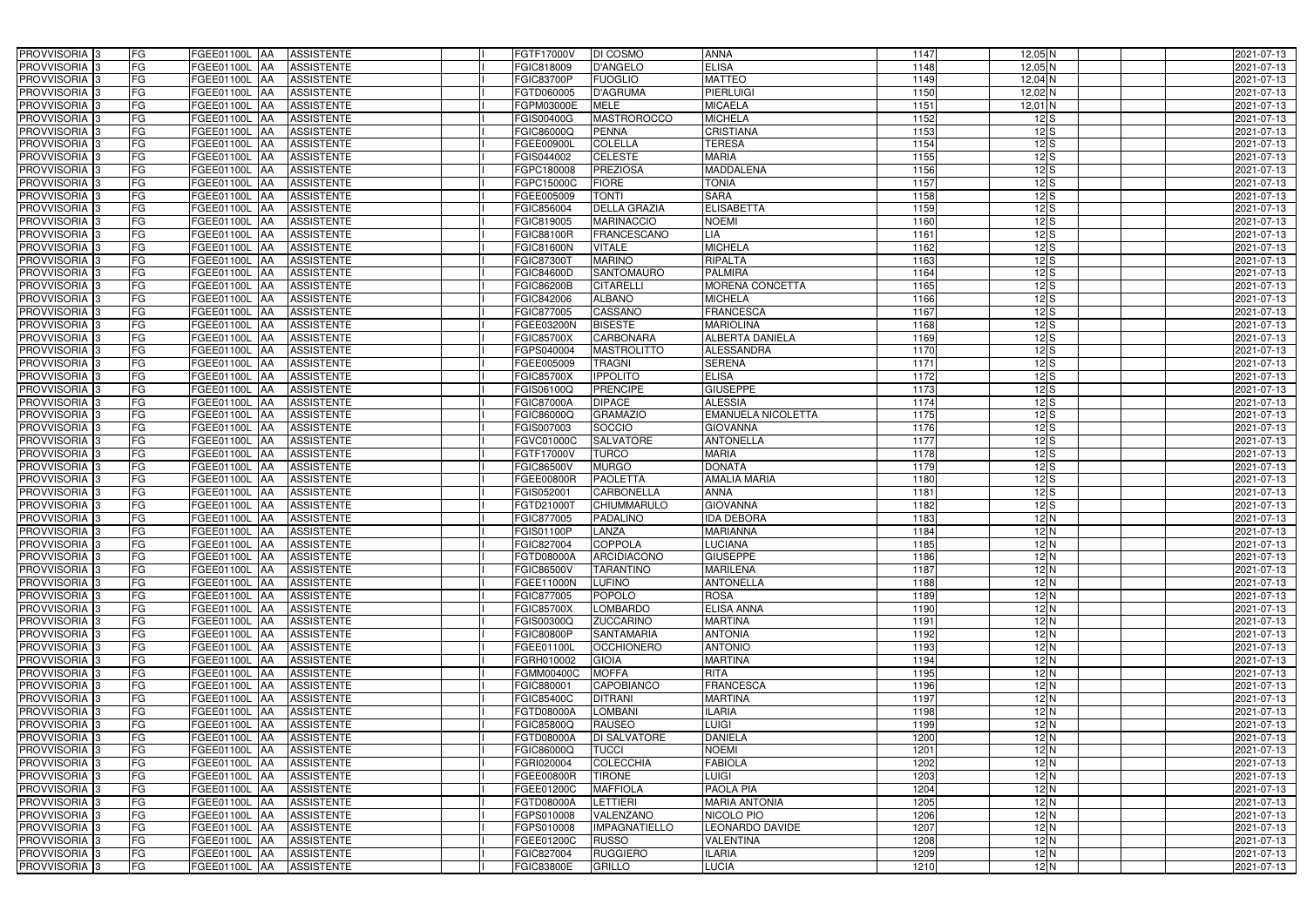| PROVVISORIA <sup>3</sup>   | FG        | FGEE01100L AA<br><b>ASSISTENTE</b>                   | <b>FGIC85900G</b> | <b>PADALINO</b>     | <b>RITA</b>               | 1211 | $12$ N | 2021-07-13 |
|----------------------------|-----------|------------------------------------------------------|-------------------|---------------------|---------------------------|------|--------|------------|
| PROVVISORIA <sup>3</sup>   | FG        | <b>ASSISTENTE</b><br>FGEE01100L AA                   | FGMM00400C        | <b>FRISOLI</b>      | <b>ALESSIA</b>            | 1212 | 12N    | 2021-07-13 |
| PROVVISORIA <sup>1</sup> 3 | FG        | FGEE01100L   AA<br><b>ASSISTENTE</b>                 | FGPC15000C        | <b>TOSCHES</b>      | <b>ILARIA</b>             | 1213 | 12N    | 2021-07-13 |
| PROVVISORIA <sup>3</sup>   | FG        | FGEE01100L AA<br><b>ASSISTENTE</b>                   | FGPM05000Q        | <b>FINI</b>         | <b>MICHELA PIA</b>        | 1214 | 12N    | 2021-07-13 |
| PROVVISORIA <sup>3</sup>   | FG        | FGEE01100L AA<br><b>ASSISTENTE</b>                   | FGIC835003        | <b>FRISO</b>        | <b>ANNA</b>               | 1215 | 12N    | 2021-07-13 |
| PROVVISORIA <sup>3</sup>   | FG        | <b>FGEE01100L AA</b><br><b>ASSISTENTE</b>            | FGPM03000E        | <b>MUSCIO</b>       | <b>SARA</b>               | 1216 | 12N    | 2021-07-13 |
| PROVVISORIA <sup>3</sup>   | FG        | <b>ASSISTENTE</b><br>FGEE01100L AA                   | FGIC855008        | LAMONACA            | <b>SONIA ANNA</b>         | 1217 | 12N    | 2021-07-13 |
| PROVVISORIA <sup>3</sup>   | FG        | <b>ASSISTENTE</b><br>FGEE01100L AA                   | FGEE00900L        | <b>CERA</b>         | <b>FEDERICA</b>           | 1218 | 12N    | 2021-07-13 |
| PROVVISORIA <sup>3</sup>   | FG        | <b>ASSISTENTE</b><br><b>FGEE01100L</b><br><b>IAA</b> | FGIC818009        | <b>MELILLO</b>      | <b>ANTONIETTA</b>         | 1219 | $12$ N | 2021-07-13 |
| PROVVISORIA <sup>3</sup>   | FG        | FGEE01100L<br><b>ASSISTENTE</b><br>IAA               | FGIC85400C        | <b>LEONE</b>        | LEONARDA                  | 1220 | 12N    | 2021-07-13 |
| PROVVISORIA 3              | FG        | <b>FGEE01100L AA</b><br><b>ASSISTENTE</b>            | GPS210002         | <b>VEGLIATO</b>     | <b>EMANUELE</b>           | 1221 | 12N    | 2021-07-13 |
| PROVVISORIA 3              | FG        | <b>FGEE01100L AA</b><br><b>ASSISTENTE</b>            | FGIC87000A        | <b>DE GIRONIMO</b>  | <b>ROBERTA</b>            | 1222 | 12N    | 2021-07-13 |
| PROVVISORIA 3              | FG        | FGEE01100L<br><b>ASSISTENTE</b><br><b>IAA</b>        | FGIC863007        | CORVINO             | <b>ROSA</b>               | 1223 | 12N    | 2021-07-13 |
| PROVVISORIA 3              | FG        | <b>FGEE01100L</b><br><b>ASSISTENTE</b><br><b>IAA</b> | FGPC160003        | <b>BASANISI</b>     | <b>GRAZIA</b>             | 1224 | 12N    | 2021-07-13 |
| PROVVISORIA 3              | FG        | FGEE01100L<br><b>ASSISTENTE</b><br>IAA               | FGIC82500C        | L' ALTRELLA         | <b>ANTONIO</b>            | 1225 | 12N    | 2021-07-13 |
| PROVVISORIA 3              | FG        | <b>FGEE01100L AA</b><br><b>ASSISTENTE</b>            | FGIC82900Q        | <b>LA PORTA</b>     | ANGELO DONATO             | 1226 | 12N    | 2021-07-13 |
| PROVVISORIA 3              | FG        | FGEE01100L AA<br><b>ASSISTENTE</b>                   | FGTD060005        | <b>FONTANELLA</b>   | LIDIA                     | 1227 | $12$ N | 2021-07-13 |
| PROVVISORIA 3              | FG        | FGEE01100L AA<br><b>ASSISTENTE</b>                   | FGIS05900Q        | <b>D'AMBROSIO</b>   | <b>LUCIA</b>              | 1228 | 12N    | 2021-07-13 |
| PROVVISORIA 3              | FG        | FGEE01100L AA<br><b>ASSISTENTE</b>                   | FGIC827004        | <b>MARINO</b>       | <b>MARINO DONATO</b>      | 1229 | 12N    | 2021-07-13 |
| PROVVISORIA 3              | FG        | FGEE01100L<br><b>ASSISTENTE</b><br>l AA              | FGIC86100G        | <b>COFANO</b>       | <b>VALERIA GRETA</b>      | 1230 | 12N    | 2021-07-13 |
| PROVVISORIA <sup>3</sup>   | FG        | FGEE01100L<br><b>ASSISTENTE</b><br>ΙAΑ               | FGTF17000V        | <b>SAVINO</b>       | <b>MARIA ASSUNTA</b>      | 1231 | 12N    | 2021-07-13 |
| PROVVISORIA 3              | FG        | FGEE01100L<br><b>ASSISTENTE</b><br>IAA               | FGPM03000E        | <b>MOREA</b>        | <b>GENOVEFFA DANIELA</b>  | 1232 | 12N    | 2021-07-13 |
| PROVVISORIA 3              | FG        | FGEE01100L<br><b>ASSISTENTE</b><br>IAA               | FGIC86800A        | <b>CASSITELLI</b>   | <b>INCORONATA</b>         | 1233 | 12N    | 2021-07-13 |
| PROVVISORIA <sup>3</sup>   | FG        | <b>FGEE01100L</b><br><b>ASSISTENTE</b><br>IAA        | <b>GIC80800P</b>  | <b>LAURIOLA</b>     | <b>MICHELA</b>            | 1234 | 12N    | 2021-07-13 |
| PROVVISORIA <sup>3</sup>   | FG        | FGEE01100L<br><b>ASSISTENTE</b><br>۱AA               | GPS040004         | <b>TURI</b>         | <b>VINCENZO</b>           | 1235 | 12N    | 2021-07-13 |
| PROVVISORIA 3              | FG        | FGEE01100L<br><b>ASSISTENTE</b><br>IAA               | FGIC86200B        | <b>MACCHIAROLA</b>  | <b>FABIO</b>              | 1236 | 12N    | 2021-07-13 |
| PROVVISORIA 3              | FG        | <b>FGEE01100L</b><br><b>ASSISTENTE</b>               | FGEE02900T        | <b>SCARANO</b>      | <b>LUIGINA</b>            | 1237 | 12N    | 2021-07-13 |
| PROVVISORIA 3              | FG        | FGEE01100L<br><b>ASSISTENTE</b><br>IAA               | GIS00800V         | <b>CORONA</b>       | <b>ROSA</b>               | 1238 | $12$ N | 2021-07-13 |
| PROVVISORIA <sup>3</sup>   | FG        | FGEE01100L<br><b>ASSISTENTE</b>                      | FGIC85400C        | LAMONACA            | <b>EMILIA</b>             | 1239 | $12$ N | 2021-07-13 |
| PROVVISORIA <sup>3</sup>   | FG        | <b>FGEE01100L</b><br><b>ASSISTENTE</b><br>IAA        | FGIC85700X        | <b>CATALDI</b>      | <b>FRANCESCA</b>          | 1240 | $12$ N | 2021-07-13 |
| PROVVISORIA <sup>3</sup>   | FG        | <b>FGEE01100L</b><br><b>ASSISTENTE</b><br><b>IAA</b> | FGPM03000E        | <b>CALABRESE</b>    | <b>TERESA</b>             | 1241 | $12$ N | 2021-07-13 |
| PROVVISORIA <sup>3</sup>   | FG        | FGEE01100L<br><b>ASSISTENTE</b><br>IAA               | FGEE00800R        | <b>SCHIAVONE</b>    | <b>LAURA CARMEN</b>       | 1242 | 12N    | 2021-07-13 |
| PROVVISORIA <sup>3</sup>   | FG        | FGEE01100L<br><b>ASSISTENTE</b><br>IAA               | FGIC872002        | <b>PRENCIPE</b>     | <b>CONCETTA</b>           | 1243 | 12N    | 2021-07-13 |
| PROVVISORIA <sup>3</sup>   | FG        | FGEE01100L AA<br><b>ASSISTENTE</b>                   | FGIC822001        | <b>ROGGIA</b>       | <b>GABRIELE FORTUNATO</b> | 1244 | 12N    | 2021-07-13 |
| PROVVISORIA <sup>3</sup>   | FG        | FGEE01100L AA<br><b>ASSISTENTE</b>                   | <b>FGIS01300A</b> | <b>TAVANI</b>       | <b>FEDERICA</b>           | 1245 | 12N    | 2021-07-13 |
| PROVVISORIA <sup>3</sup>   | FG        | FGEE01100L AA<br><b>ASSISTENTE</b>                   | FGIC818009        | <b>BENEDETTO</b>    | <b>ANTONIO</b>            | 1246 | 12N    | 2021-07-13 |
| PROVVISORIA <sup>3</sup>   | FG        | FGEE01100L AA<br><b>ASSISTENTE</b>                   | FGIC85700X        | <b>CHIAROMONTE</b>  | <b>ELISABETTA</b>         | 1247 | 12N    | 2021-07-13 |
| PROVVISORIA <sup>3</sup>   | FG        | FGEE01100L AA<br><b>ASSISTENTE</b>                   | FGEE02900T        | <b>ALBANO</b>       | <b>MARIA TERESA PIA</b>   | 1248 | 12N    | 2021-07-13 |
| PROVVISORIA <sup>3</sup>   | <b>FG</b> | FGEE01100L AA ASSISTENTE                             | FGPS010008        | <b>CASILLO</b>      | MAURO ALFONSO             | 1249 | 12N    | 2021-07-13 |
| <b>PROVVISORIA</b> 3       | FG        | FGEE01100L AA<br>ASSISTENTE                          | <b>FGIS04600N</b> | <b>LAPENNA</b>      | <b>FRANCESCA</b>          | 1250 | 12N    | 2021-07-13 |
| PROVVISORIA <sup>3</sup>   | FG        | FGEE01100L AA<br><b>ASSISTENTE</b>                   | <b>FGIC85700X</b> | <b>BATTIANTE</b>    | <b>ENZA</b>               | 1251 | 12N    | 2021-07-13 |
| <b>PROVVISORIA</b> 3       | FG        | FGEE01100L AA ASSISTENTE                             | <b>FGIC80800P</b> | <b>VERO</b>         | <b>MAURIZIO</b>           | 1252 | 12N    | 2021-07-13 |
| PROVVISORIA <sup>3</sup>   | FG        | <b>FGEE01100L AA</b><br>ASSISTENTE                   | <b>FGIC81600N</b> | <b>CIARAMELLA</b>   | <b>ALTOMARE</b>           | 1253 | 12N    | 2021-07-13 |
| PROVVISORIA <sup>3</sup>   | FG        | FGEE01100L AA<br><b>ASSISTENTE</b>                   | FGPC160003        | <b>LENSI</b>        | <b>LEONE</b>              | 1254 | $12$ N | 2021-07-13 |
| PROVVISORIA <sup>1</sup> 3 | FG        | FGEE01100L AA<br><b>ASSISTENTE</b>                   | FGPS08000E        | <b>MARTIRADONNA</b> | <b>ELENA</b>              | 1255 | 12N    | 2021-07-13 |
| PROVVISORIA <sup>3</sup>   | FG        | FGEE01100L AA<br>ASSISTENTE                          | FGTE020006        | <b>CORBO</b>        | <b>FRANCESCA</b>          | 1256 | $12$ N | 2021-07-13 |
| PROVVISORIA <sup>1</sup> 3 | FG        | FGEE01100L AA<br><b>ASSISTENTE</b>                   | FGIC86200B        | <b>GIANNETTA</b>    | <b>MARIA ANTONIA</b>      | 1257 | 12N    | 2021-07-13 |
| PROVVISORIA <sup>3</sup>   | FG        | FGEE01100L AA<br><b>ASSISTENTE</b>                   | FGEE01200C        | <b>DAMATO</b>       | <b>ORNELLA</b>            | 1258 | 12N    | 2021-07-13 |
| PROVVISORIA <sup>3</sup>   | FG        | FGEE01100L AA<br><b>ASSISTENTE</b>                   | FGIC818009        | LEONE               | <b>BEATRICE</b>           | 1259 | 12N    | 2021-07-13 |
| PROVVISORIA <sup>3</sup>   | FG        | FGEE01100L AA<br><b>ASSISTENTE</b>                   | FGPM03000E        | <b>TARULLO</b>      | <b>GIOVANNA</b>           | 1260 | 12N    | 2021-07-13 |
| PROVVISORIA <sup>3</sup>   | FG        | FGEE01100L AA<br><b>ASSISTENTE</b>                   | FGPS010008        | <b>IGNELZI</b>      | ANNA                      | 1261 | 12N    | 2021-07-13 |
| PROVVISORIA <sup>3</sup>   | FG        | FGEE01100L AA<br><b>ASSISTENTE</b>                   | FGIC82500C        | <b>MATARANTE</b>    | <b>ALESSANDRA</b>         | 1262 | 12N    | 2021-07-13 |
| PROVVISORIA <sup>3</sup>   | FG        | FGEE01100L AA<br><b>ASSISTENTE</b>                   | FGIC848005        | <b>DI FIORE</b>     | ANGELARITA                | 1263 | $12$ N | 2021-07-13 |
| PROVVISORIA <sup>3</sup>   | FG        | FGEE01100L AA<br><b>ASSISTENTE</b>                   | FGEE112009        | <b>MURANO</b>       | <b>MARIO</b>              | 1264 | 12N    | 2021-07-13 |
| PROVVISORIA <sup>3</sup>   | FG        | FGEE01100L AA<br><b>ASSISTENTE</b>                   | <b>FGIS00800V</b> | <b>CARUSO</b>       | <b>CRISTINA</b>           | 1265 | 12N    | 2021-07-13 |
| PROVVISORIA <sup>3</sup>   | FG        | <b>ASSISTENTE</b><br>FGEE01100L AA                   | FGIC872002        | <b>PACILLO</b>      | <b>ROSALIA</b>            | 1266 | $12$ N | 2021-07-13 |
| PROVVISORIA <sup>3</sup>   | <b>FG</b> | FGEE01100L AA<br><b>ASSISTENTE</b>                   | FGIC818009        | <b>VARCHETTA</b>    | <b>MARTA</b>              | 1267 | 12N    | 2021-07-13 |
| PROVVISORIA <sup>1</sup> 3 | FG        | FGEE01100L AA<br><b>ASSISTENTE</b>                   | FGIC86500V        | <b>SALCUNI</b>      | <b>GIUSEPPE</b>           | 1268 | 12N    | 2021-07-13 |
| PROVVISORIA <sup>3</sup>   | FG        | <b>ASSISTENTE</b><br>FGEE01100L AA                   | FGPM05000Q        | <b>POMPILIO</b>     | <b>ALESSANDRA</b>         | 1269 | $12$ N | 2021-07-13 |
| PROVVISORIA <sup>1</sup> 3 | FG        | FGEE01100L AA<br><b>ASSISTENTE</b>                   | FGIC84100A        | <b>DI VIESTE</b>    | <b>GIACOMA</b>            | 1270 | $12$ N | 2021-07-13 |
| PROVVISORIA <sup>3</sup>   | FG        | FGEE01100L AA<br><b>ASSISTENTE</b>                   | FGIC87000A        | NOTARANGELO         | <b>ANTONIETTA</b>         | 1271 | 12N    | 2021-07-13 |
| PROVVISORIA <sup>3</sup>   | FG        | <b>ASSISTENTE</b><br>FGEE01100L AA                   | FGPC160003        | <b>D'AVOLA</b>      | <b>ANTONELLA</b>          | 1272 | 12N    | 2021-07-13 |
| PROVVISORIA <sup>3</sup>   | FG        | FGEE01100L AA<br><b>ASSISTENTE</b>                   | FGTD02000P        | <b>LIEGGI</b>       | <b>GIUSEPPE</b>           | 1273 | 12N    | 2021-07-13 |
| PROVVISORIA 3              | FG        | ASSISTENTE<br>FGEE01100L AA                          | FGEE01100L        | D'AGOSTINO          | <b>MARTA</b>              | 1274 | 12N    | 2021-07-13 |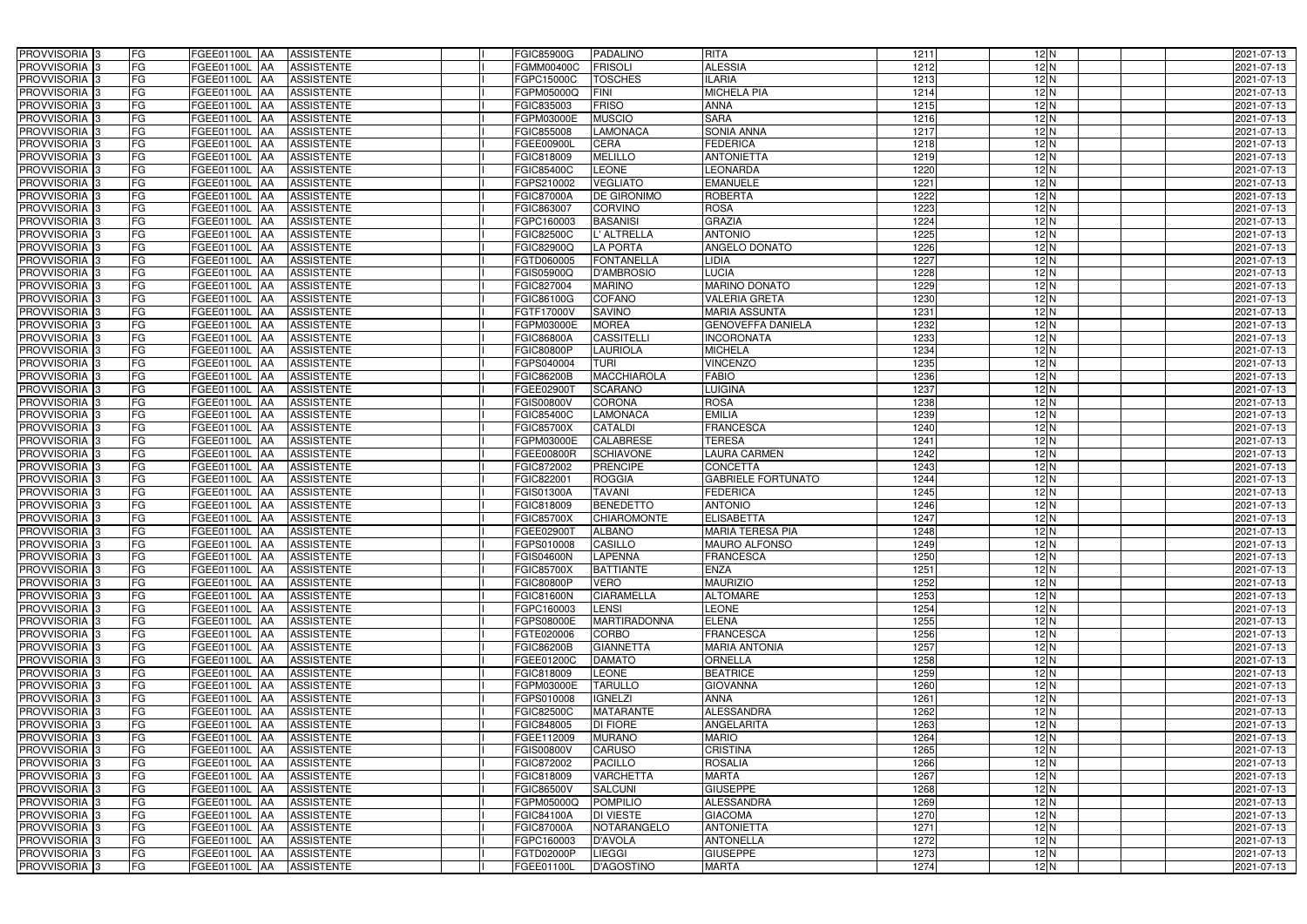| PROVVISORIA <sup>3</sup>                  | FG        | FGEE01100L AA                   | <b>ASSISTENTE</b>                      | FGIC86100G                      | <b>NAPOLITANO</b>                   | <b>MARGHERITA</b>                       | 1275         | $12$ N             | 2021-07-13               |
|-------------------------------------------|-----------|---------------------------------|----------------------------------------|---------------------------------|-------------------------------------|-----------------------------------------|--------------|--------------------|--------------------------|
| PROVVISORIA 3                             | FG        | FGEE01100L AA                   | <b>ASSISTENTE</b>                      | FGIS06100Q                      | <b>CIOCIOLA</b>                     | PIETRO                                  | 1276         | $12$ N             | 2021-07-13               |
| PROVVISORIA 3                             | FG        | FGEE01100L AA                   | <b>ASSISTENTE</b>                      | FGIC82900Q                      | <b>CLEMENTE</b>                     | <b>ELIANA</b>                           | 1277         | $12$ N             | 2021-07-13               |
| PROVVISORIA <sup>3</sup>                  | FG        | <b>FGEE01100L   AA</b>          | <b>ASSISTENTE</b>                      | FGIS00800V                      | <b>MAFFEI</b>                       | <b>GIANLUCA</b>                         | 1278         | 12N                | 2021-07-13               |
| PROVVISORIA <sup>3</sup>                  | FG        | <b>FGEE01100L  AA</b>           | <b>ASSISTENTE</b>                      | FGIS06100Q                      | <b>TOTARO</b>                       | <b>ANTONIO</b>                          | 1279         | 12N                | 2021-07-13               |
| PROVVISORIA 3                             | FG        | FGEE01100L<br><b>IAA</b>        | <b>ASSISTENTE</b>                      | FGPC15000C                      | <b>MOCCIA</b>                       | <b>MARIANGELA</b>                       | 1280         | $12$ N             | 2021-07-13               |
| PROVVISORIA 3                             | <b>FG</b> | FGEE01100L AA                   | <b>ASSISTENTE</b>                      | FGTD08000A                      | <b>MENNUNO</b>                      | <b>FILOMENA</b>                         | 1281         | 12N                | 2021-07-13               |
| <b>PROVVISORIA</b> 3                      | <b>FG</b> | FGEE01100L<br>IAA               | <b>ASSISTENTE</b>                      | FGPS010008                      | <b>GIRASOLE</b>                     | <b>EMILIO</b>                           | 1282         | 12N                | 2021-07-13               |
| PROVVISORIA <sup>1</sup> 3                | FG        | FGEE01100L<br>IAA               | <b>ASSISTENTE</b>                      | FGTD21000T                      | <b>CARDILLI</b>                     | <b>STEFANIA</b>                         | 1283         | 12N                | 2021-07-13               |
| PROVVISORIA 3                             | FG        | FGEE01100L<br>IAA               | <b>ASSISTENTE</b>                      | FGEE11000N                      | <b>RAGO</b>                         | <b>ALESSIO</b>                          | 1284         | 12N                | 2021-07-13               |
| PROVVISORIA 3                             | FG        | FGEE01100L<br><b>AA</b>         | <b>ASSISTENTE</b>                      | <b>FGIS01100P</b>               | GALLO                               | <b>CHIARA</b>                           | 1285         | 12N                | 2021-07-13               |
| PROVVISORIA 3                             | <b>FG</b> | FGEE01100L AA                   | <b>ASSISTENTE</b>                      | FGTD21000T                      | <b>ORSITTO</b>                      | <b>ANTONIETTA</b>                       | 1286         | 12N                | 2021-07-13               |
| PROVVISORIA <sup>3</sup>                  | FG        | FGEE01100L AA                   | <b>ASSISTENTE</b>                      | FGIC818009                      | <b>CHECCHIA</b>                     | CARMELA                                 | 1287         | 12N                | 2021-07-13               |
| PROVVISORIA 3                             | <b>FG</b> | FGEE01100L AA                   | <b>ASSISTENTE</b>                      | FGIC877005                      | <b>BONSANTO</b>                     | <b>ANGELA</b>                           | 1288         | $11,98$ $S$        | 2021-07-13               |
| PROVVISORIA <sup>3</sup>                  | FG        | FGEE01100L AA                   | <b>ASSISTENTE</b>                      | FGVC01000C                      | <b>VINCENTI</b>                     | DANIELA INCORONATA                      | 1289         | $11,97$ $S$        | 2021-07-13               |
| PROVVISORIA 3                             | <b>FG</b> | <b>FGEE01100L   AA</b>          | <b>ASSISTENTE</b>                      | FGTD210001                      | <b>KAZAZI</b>                       | <b>JONIDA</b>                           | 1290         | $11,96$ $S$        | 2021-07-13               |
| PROVVISORIA 3                             | <b>FG</b> | FGEE01100L AA                   | <b>ASSISTENTE</b>                      | FGTD210001                      | <b>SCOPECE</b>                      | <b>MICHELA</b>                          | 1291         | $11,95$ $S$        | 2021-07-13               |
| PROVVISORIA 3                             | <b>FG</b> | FGEE01100L AA                   | <b>ASSISTENTE</b>                      | <b>FGIS04600N</b>               | CASTELLANO                          | <b>ANTONIETTA</b>                       | 1292         | $11,95$ S          | 2021-07-13               |
| PROVVISORIA 3                             | FG        | FGEE01100L AA                   | <b>ASSISTENTE</b>                      | FGIS044002                      | <b>BERARDO</b>                      | <b>GIUSY</b>                            | 1293         | $11,93$ $S$        | 2021-07-13               |
| <b>PROVVISORIA</b> 3                      | FG        | FGEE01100L<br>IAA               | <b>ASSISTENTE</b>                      | FGPC15000C                      | <b>COLUCCI</b>                      | <b>GABRIELLA</b>                        | 1294         | $11,93$ $S$        | 2021-07-13               |
| PROVVISORIA <sup>1</sup> 3                | <b>FG</b> | <b>FGEE01100L</b><br>IAA        | <b>ASSISTENTE</b>                      | FGIC880001                      | <b>BOREA</b>                        | PAOLO                                   | 1295         | $11,93$ S          | 2021-07-13               |
| PROVVISORIA <sup>3</sup>                  | FG        | FGEE01100L<br>IAA               | <b>ASSISTENTE</b>                      | FGTE020006                      | <b>DI BIASE</b>                     | <b>GIUSEPPINA</b>                       | 1296         | $11,93$ $S$        | 2021-07-13               |
| PROVVISORIA <sup>3</sup>                  | FG        | <b>FGEE01100L</b><br>IAA        | <b>ASSISTENTE</b>                      | FGIC81600N                      | <b>BIADI</b>                        | <b>VINCENZA</b>                         | 1297         | $11,93$ N          | 2021-07-13               |
| <b>PROVVISORIA</b> 3                      | FG        | FGEE01100L<br>IAA               | <b>ASSISTENTE</b>                      | FGTD08000A                      | <b>PELLEGRINO</b>                   | <b>DONATELLA</b>                        | 1298         | $11,93$ N          | 2021-07-13               |
| <b>PROVVISORIA</b> 3                      | FG        | FGEE01100L<br>IAA               | <b>ASSISTENTE</b>                      | FGTF13000C                      | <b>MARIELLA</b>                     | <b>CLAUDIO</b>                          | 1299         | $11,92$ $S$        | 2021-07-13               |
| PROVVISORIA <sup>3</sup>                  | <b>FG</b> | <b>FGEE01100L</b><br>IAA        | <b>ASSISTENTE</b>                      | FGIS00800V                      | <b>SCARPIELLO</b>                   | <b>GIUSEPPE</b>                         | 1300         | $11,90$ S          | 2021-07-13               |
| PROVVISORIA 3                             | <b>FG</b> | <b>FGEE01100L</b><br>IAA        | <b>ASSISTENTE</b>                      | FGTD210001                      | <b>ROMANO</b>                       | <b>CLAUDIA</b>                          | 1301         | $11,90$ S          | 2021-07-13               |
| PROVVISORIA <sup>3</sup>                  | <b>FG</b> | FGEE01100L<br>IAA               | <b>ASSISTENTE</b>                      | FGIC819005                      | <b>LIONETTI</b>                     | <b>RITA</b>                             | 1302         | $11,90$ S          | 2021-07-13               |
| PROVVISORIA 3                             | FG        | <b>FGEE01100L</b>               | <b>ASSISTENTE</b>                      | FGIC86000Q                      | <b>ARMIENTO</b>                     | CONCETTA                                | 1303         | 11,90 S            | 2021-07-13               |
| PROVVISORIA 3                             | <b>FG</b> | FGEE01100L<br>IAA               | <b>ASSISTENTE</b>                      | FGVC01000C                      | <b>FUSCO</b>                        | NADZEYA                                 | 1304         | $11,90$ S          | 2021-07-13               |
| PROVVISORIA 3                             | <b>FG</b> | <b>FGEE01100L</b><br>IAA        | <b>ASSISTENTE</b>                      | FGIC844001                      | <b>POMPILIO</b>                     | <b>LAURA</b>                            | 1305         | 11,90 S            | 2021-07-13               |
| PROVVISORIA 3                             | FG        | FGEE01100L<br>IAA               | <b>ASSISTENTE</b>                      | <b>FGIC82500C</b>               | <b>BISCOTTI</b>                     | FEDERICA MARIA ASSUNTA                  | 1306         | $11,90$ S          | 2021-07-13               |
| <b>PROVVISORIA</b> 3                      | <b>FG</b> | FGEE01100L<br>IAA               | <b>ASSISTENTE</b>                      | FGPS040004                      | <b>RENDINIELLO</b>                  | <b>CONCETTA</b>                         | 1307         | $11,90$ S          | 2021-07-13               |
| PROVVISORIA <sup>1</sup> 3                | FG        | <b>FGEE01100L</b><br><b>IAA</b> | <b>ASSISTENTE</b>                      | FGTD21000T                      | <b>DE SILVA</b>                     | <b>FEDERICA</b>                         | 1308         | 11,90 N            | 2021-07-13               |
| PROVVISORIA <sup>13</sup>                 | FG        | FGEE01100L<br>IAA               | <b>ASSISTENTE</b>                      | FGEE005009                      | <b>MODUGNO</b>                      | <b>RAFFAELE</b>                         | 1309         | $11,90$ N          | 2021-07-13               |
| PROVVISORIA 3                             | FG        | FGEE01100L<br><b>AA</b>         | <b>ASSISTENTE</b>                      | FGIC843002                      | <b>CIRCELLI</b>                     | <b>LUIGI MARIA</b>                      | 1310         | 11,90 <sup>N</sup> | 2021-07-13               |
| PROVVISORIA <sup>3</sup>                  | <b>FG</b> | FGEE01100L AA                   | <b>ASSISTENTE</b>                      | <b>FGIS00800V</b>               | <b>BASIRICO'</b>                    | <b>ROBERTA</b>                          | 1311         | 11,90 N            | 2021-07-13               |
| PROVVISORIA <sup>3</sup>                  | <b>FG</b> | FGEE01100L AA                   | <b>ASSISTENTE</b>                      | FGEE01100L                      | <b>LOLLI</b>                        | <b>NOEMI</b>                            | 1312         | 11,90 N            | 2021-07-13               |
| PROVVISORIA <sup>3</sup>                  | FG        | FGEE01100L AA ASSISTENTE        |                                        | <b>FGIC87400N</b>               | <b>ALTIERI</b>                      | <b>SARA</b>                             | 1313         | 11,90 N            | 2021-07-13               |
| <b>PROVVISORIA</b> 3                      | FG        | FGEE01100L AA                   | <b>ASSISTENTE</b>                      | <b>FGEE00800R</b>               | <b>SOLIMINE</b>                     | <b>ANTONIO</b>                          | 1314         | 11,90 N            | 2021-07-13               |
| PROVVISORIA <sup>3</sup>                  | FG        | FGEE01100L AA                   | <b>ASSISTENTE</b>                      | FGIS044002                      | <b>SICURO</b>                       | <b>FONTANA</b>                          | 1315         | 11,90 N            | 2021-07-13               |
| PROVVISORIA <sup>3</sup>                  | FG        | FGEE01100L AA                   | <b>ASSISTENTE</b>                      | FGPM03000E                      | <b>PAGANO</b>                       | <b>FEDERICA</b>                         | 1316         | 11,90 N            | 2021-07-13               |
| PROVVISORIA <sup>3</sup>                  | FG        | <b>FGEE01100L AA</b>            | <b>ASSISTENTE</b>                      | FGPM10000G                      | <b>FIORE</b>                        | <b>AGNESE</b>                           | 1317         | 11,90 N            | 2021-07-13               |
| PROVVISORIA <sup>3</sup>                  | FG        | <b>FGEE01100L AA</b>            | <b>ASSISTENTE</b>                      | FGIC84100A                      | <b>MANES</b>                        | <b>FRANCESCA</b>                        | 1318         | 11,90 N            | 2021-07-13               |
| PROVVISORIA 3                             | FG        | FGEE01100L AA                   | <b>ASSISTENTE</b>                      | FGIC86000Q                      | <b>TUSINO</b>                       | <b>VANESSA</b>                          | 1319         | 11,90 N            | 2021-07-13               |
| PROVVISORIA 3<br>PROVVISORIA <sup>3</sup> | <b>FG</b> | FGEE01100L AA                   | <b>ASSISTENTE</b>                      | FGEE112009                      | LI QUADRI                           | <b>FILIPPO</b>                          | 1320         | $11,90$ N          | 2021-07-13               |
| PROVVISORIA <sup>3</sup>                  | FG<br>FG  | FGEE01100L AA                   | ASSISTENTE                             | <b>FGIS04600N</b>               | <b>AGHILAR</b>                      | MARIA ROSARIA DESIRÈ<br><b>RICCARDO</b> | 1321<br>1322 | 11,90 N<br>11,90 N | 2021-07-13               |
| PROVVISORIA 3                             | FG        | FGEE01100L AA<br>FGEE01100L AA  | <b>ASSISTENTE</b><br><b>ASSISTENTE</b> | <b>FGIS04600N</b><br>FGIC84100A | <b>MENNUTI</b><br><b>DELLI MUTI</b> | <b>MARIA EMANUELA</b>                   | 1323         | $11,90$ N          | 2021-07-13<br>2021-07-13 |
| PROVVISORIA <sup>3</sup>                  | FG        | FGEE01100L AA                   | <b>ASSISTENTE</b>                      | FGRI020004                      | <b>CAPUOZZO</b>                     | <b>GIUSEPPINA</b>                       | 1324         | $11,90$ N          | 2021-07-13               |
| PROVVISORIA <sup>3</sup>                  | FG        | FGEE01100L AA                   | <b>ASSISTENTE</b>                      | <b>FGEE00800R</b>               | <b>VILLANI</b>                      | ADELE                                   | 1325         | $11,88$ S          | 2021-07-13               |
| PROVVISORIA <sup>3</sup>                  | FG        | FGEE01100L AA                   | <b>ASSISTENTE</b>                      | <b>FGIC87000A</b>               | <b>RICUCCI</b>                      | <b>ANTONIETTA</b>                       | 1326         | $11,87$ N          | 2021-07-13               |
| PROVVISORIA <sup>3</sup>                  | FG        | FGEE01100L AA                   | <b>ASSISTENTE</b>                      | FGIC876009                      | <b>MELE</b>                         | <b>GIORGIO</b>                          | 1327         | $11,85$ S          | 2021-07-13               |
| PROVVISORIA <sup>3</sup>                  | FG        | <b>FGEE01100L AA</b>            | <b>ASSISTENTE</b>                      | FGTD21000T                      | <b>NARSETE</b>                      | <b>MARIANNA</b>                         | 1328         | $11,85$ N          | 2021-07-13               |
| PROVVISORIA <sup>3</sup>                  | FG        | FGEE01100L AA                   | <b>ASSISTENTE</b>                      | FGTD08000A                      | <b>DI GIOVINE</b>                   | <b>FABRIZIO</b>                         | 1329         | 11,85 N            | 2021-07-13               |
| PROVVISORIA <sup>3</sup>                  | FG        | FGEE01100L AA                   | <b>ASSISTENTE</b>                      | <b>FGIC81600N</b>               | LAVANGA                             | <b>GIOVANNA</b>                         | 1330         | 11,85 N            | 2021-07-13               |
| PROVVISORIA <sup>3</sup>                  | FG        | FGEE01100L AA                   | <b>ASSISTENTE</b>                      | FGIC85800Q                      | <b>SPINELLI</b>                     | <b>ANTONIO</b>                          | 1331         | $11,85$ N          | 2021-07-13               |
| PROVVISORIA <sup>3</sup>                  | FG        | FGEE01100L AA                   | <b>ASSISTENTE</b>                      | FGIC821005                      | <b>D'APOLITO</b>                    | <b>MARIA</b>                            | 1332         | $11,85$ N          | 2021-07-13               |
| PROVVISORIA <sup>3</sup>                  | FG        | FGEE01100L AA                   | <b>ASSISTENTE</b>                      | FGPS010008                      | <b>DI GIROLAMO</b>                  | <b>CARMEN MAFALDA</b>                   | 1333         | $11,85$ N          | 2021-07-13               |
| PROVVISORIA <sup>3</sup>                  | FG        | FGEE01100L AA                   | <b>ASSISTENTE</b>                      | <b>FGIC87000A</b>               | <b>MORRA</b>                        | PASQUALINA                              | 1334         | $11,83$ S          | 2021-07-13               |
| PROVVISORIA <sup>3</sup>                  | FG        | FGEE01100L AA                   | <b>ASSISTENTE</b>                      | FGTE020006                      | DI LEO                              | <b>MARICA BIANCA FRANCESCA</b>          | 1335         | $11,83$ $S$        | 2021-07-13               |
| PROVVISORIA <sup>3</sup>                  | FG        | FGEE01100L AA                   | <b>ASSISTENTE</b>                      | FGMM148003                      | <b>MONTECHIARI</b>                  | <b>ERICA ANNA</b>                       | 1336         | $11,83$ S          | 2021-07-13               |
| PROVVISORIA <sup>3</sup>                  | FG        | FGEE01100L AA                   | ASSISTENTE                             | FGIC869006                      | SOLIMANDO                           | <b>MICHELA</b>                          | 1337         | $11,83$ S          | 2021-07-13               |
| PROVVISORIA 3                             | FG        | <b>FGEE01100L AA</b>            | <b>ASSISTENTE</b>                      | FGEE01100L                      | <b>TEMPESTA</b>                     | <b>MARCELLA LOREDANA</b>                | 1338         | $11,83$ N          | 2021-07-13               |
|                                           |           |                                 |                                        |                                 |                                     |                                         |              |                    |                          |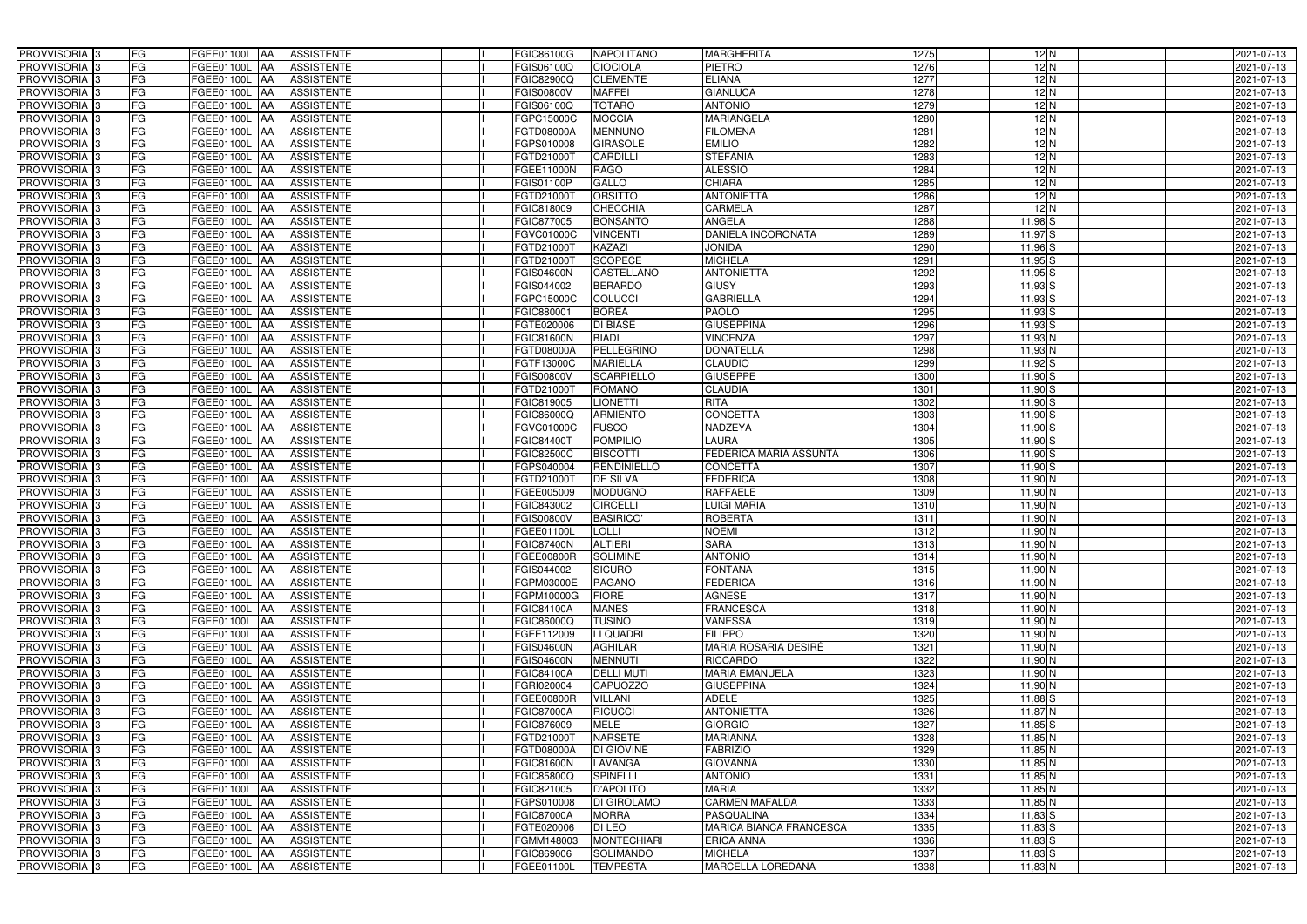| PROVVISORIA <sup>3</sup>   | FG        | <b>ASSISTENTE</b><br>FGEE01100L AA            | FGTD08000A        | <b>MARRANZINO</b>    | <b>MARIA MICHELA</b>           | 1339 | $11,83$ N   | 2021-07-13 |
|----------------------------|-----------|-----------------------------------------------|-------------------|----------------------|--------------------------------|------|-------------|------------|
|                            |           | AMMINISTRATIVO                                |                   | <b>SCOPECE</b>       |                                |      |             |            |
| PROVVISORIA <sup>3</sup>   | FG        | <b>FGEE01100L AA</b><br><b>ASSISTENTE</b>     | FGTD010004        | <b>NAVAZIO</b>       | <b>ANTONIA</b>                 | 1340 | 11,83 N     | 2021-07-13 |
| PROVVISORIA 3              | FG        | FGEE01100L AA<br><b>ASSISTENTE</b>            | FGPM03000E        | <b>MOTTOLA</b>       | <b>CARMELA</b>                 | 1341 | 11,83 N     | 2021-07-13 |
| PROVVISORIA <sup>3</sup>   | FG        | <b>FGEE01100L</b><br><b>ASSISTENTE</b>        | FGTF13000C        | <b>ILICETO</b>       | <b>VALENTINA</b>               | 1342 | $11,80$ S   | 2021-07-13 |
| PROVVISORIA 3              | FG        | <b>FGEE01100L</b><br><b>ASSISTENTE</b><br>IAA | FGIS00800V        | <b>AFFATATO</b>      | <b>LAURA</b>                   | 1343 | $11,80$ S   |            |
|                            |           | FGEE01100L                                    |                   |                      | <b>MASSIMO</b>                 | 1344 |             | 2021-07-13 |
| PROVVISORIA 3              | FG        | <b>ASSISTENTE</b><br><b>IAA</b>               | FGVC01000C        | <b>SCIROCCO</b>      |                                |      | $11,80$ S   | 2021-07-13 |
| PROVVISORIA 3              | FG        | FGEE01100L<br><b>ASSISTENTE</b><br>IAA        | FGTD02000P        | CARLUCCI             | <b>MICHELINA</b>               | 1345 | $11,80$ S   | 2021-07-13 |
| PROVVISORIA 3              | FG        | FGEE01100L<br><b>ASSISTENTE</b><br>IAA        | FGEE01200C        | <b>SAVINO</b>        | <b>DORIANA</b>                 | 1346 | $11,80$ S   | 2021-07-13 |
| PROVVISORIA <sup>3</sup>   | FG        | FGEE01100L<br><b>ASSISTENTE</b><br>IAA        | FGEE00800R        | ANZIVINO             | ANGELA                         | 1347 | $11,80$ S   | 2021-07-13 |
| PROVVISORIA 3              | FG        | FGEE01100L AA<br><b>ASSISTENTE</b>            | FGEE005009        | <b>PEPE</b>          | <b>ANNA</b>                    | 1348 | $11,80$ S   | 2021-07-13 |
| PROVVISORIA 3              | FG        | <b>FGEE01100L AA</b><br><b>ASSISTENTE</b>     | FGPS010008        | <b>SCOPECE</b>       | <b>ROSA</b>                    | 1349 | $11,80$ S   | 2021-07-13 |
| PROVVISORIA <sup>3</sup>   | FG        | FGEE01100L AA<br><b>ASSISTENTE</b>            | FGIC85800Q        | <b>TEVERE</b>        | <b>ALESSANDRA</b>              | 1350 | $11,80$ S   | 2021-07-13 |
| PROVVISORIA <sup>3</sup>   | FG        | FGEE01100L AA<br><b>ASSISTENTE</b>            | FGPM03000E        | <b>PORCIATTI</b>     | <b>FRANCESCA</b>               | 1351 | $11,80$ S   | 2021-07-13 |
| PROVVISORIA 3              | FG        | <b>ASSISTENTE</b><br>FGEE01100L AA            | FGIC827004        | <b>MAGLIA</b>        | <b>VALERIA</b>                 | 1352 | $11,80$ S   | 2021-07-13 |
| PROVVISORIA 3              | FG        | <b>ASSISTENTE</b><br>FGEE01100L AA            | FGTD060005        | <b>VINCIGUERRA</b>   | <b>DONATELLA</b>               | 1353 | $11,80$ S   | 2021-07-13 |
| PROVVISORIA 3              | FG        | <b>FGEE01100L AA</b><br><b>ASSISTENTE</b>     | FGIC84600D        | <b>RAFANELLI</b>     | <b>CATERINA</b>                | 1354 | $11,80$ N   | 2021-07-13 |
| PROVVISORIA <sup>3</sup>   | FG        | <b>FGEE01100L AA</b><br><b>ASSISTENTE</b>     | <b>EGMM04100B</b> | <b>CIANCI</b>        | VALERIA ADDOLORATA             | 1355 | $11,80$ N   | 2021-07-13 |
| PROVVISORIA 3              | FG        | FGEE01100L AA<br><b>ASSISTENTE</b>            | FGIC819005        | <b>LETTERIO</b>      | <b>CLAUDIA</b>                 | 1356 | $11,80$ N   | 2021-07-13 |
| PROVVISORIA <sup>3</sup>   | FG        | FGEE01100L AA<br><b>ASSISTENTE</b>            | FGPS010008        | <b>POMPA</b>         | <b>CRISTIANA PIA</b>           | 1357 | $11,80$ N   | 2021-07-13 |
| PROVVISORIA 3              | FG        | FGEE01100L AA<br><b>ASSISTENTE</b>            | FGPC180008        | <b>DI MICHELE</b>    | <b>GIULIA</b>                  | 1358 | 11,80 N     | 2021-07-13 |
| PROVVISORIA <sup>3</sup>   | FG        | FGEE01100L AA<br><b>ASSISTENTE</b>            | FGIS021009        | <b>DI CARLO</b>      | <b>ROSSANA</b>                 | 1359 | $11,80$ N   | 2021-07-13 |
| PROVVISORIA 3              | FG        | <b>FGEE01100L   AA</b><br><b>ASSISTENTE</b>   | FGTE020006        | <b>GIUSTINO</b>      | <b>VERONICA</b>                | 1360 | 11,80 N     | 2021-07-13 |
| PROVVISORIA 3              | FG        | <b>FGEE01100L</b><br><b>ASSISTENTE</b><br>IAA | <b>FGIC86200B</b> | <b>D'ANDREA</b>      | <b>SEBASTIANA</b>              | 1361 | 11,80 N     | 2021-07-13 |
| PROVVISORIA 3              | FG        | FGEE01100L AA<br><b>ASSISTENTE</b>            | FGIC85400C        | <b>VALERIO</b>       | <b>ANNALISA</b>                | 1362 | $11,80$ N   | 2021-07-13 |
| PROVVISORIA 3              | FG        | FGEE01100L AA<br><b>ASSISTENTE</b>            | FGEE00900L        | <b>FRASCARIA</b>     | <b>ROSSELLA</b>                | 1363 | 11,80 N     | 2021-07-13 |
| PROVVISORIA 3              | FG        | FGEE01100L<br><b>JAA</b><br><b>ASSISTENTE</b> | <b>FGIC85900G</b> | <b>PEDONE</b>        | <b>EMANUELA PIA</b>            | 1364 | 11,80 N     | 2021-07-13 |
| PROVVISORIA 3              | FG        | FGEE01100L<br><b>ASSISTENTE</b><br>l AA       | FGIC88000         | <b>TARANTINO</b>     | <b>ROSA</b>                    | 1365 | $11,80$ N   | 2021-07-13 |
| PROVVISORIA <sup>3</sup>   | FG        | FGEE01100L<br><b>ASSISTENTE</b>               | <b>FGIS04600N</b> | <b>BELLOTTI</b>      | <b>PIERLUIGI</b>               | 1366 | 11,80 N     | 2021-07-13 |
| PROVVISORIA 3              | FG        | FGEE01100L<br><b>ASSISTENTE</b><br>IAA        | FGIC86200B        | D'AMICO              | <b>FRANCESCO</b>               | 1367 | $11,80$ N   | 2021-07-13 |
| PROVVISORIA 3              | FG        | <b>FGEE01100L</b><br><b>ASSISTENTE</b><br>IAA | FGIC827004        | <b>RICCI</b>         | DOMENICO ALESSIO               | 1368 | $11,80$ N   | 2021-07-13 |
| PROVVISORIA 3              | FG        | FGEE01100L<br><b>ASSISTENTE</b><br><b>IAA</b> | FGIC85800Q        | <b>VOLPE</b>         | <b>ANNA</b>                    | 1369 | $11,80$ N   | 2021-07-13 |
| PROVVISORIA 3              | FG        | FGEE01100L<br><b>ASSISTENTE</b><br>IAA        | FGRI020004        | <b>CARRABBA</b>      | <b>NOEMI ANNA</b>              | 1370 | $11,80$ N   | 2021-07-13 |
| PROVVISORIA 3              | FG        | FGEE01100L<br><b>ASSISTENTE</b><br>IAA        | FGIC85800Q        | <b>ZULLO</b>         | <b>MICHELA</b>                 | 1371 | $11,80$ N   | 2021-07-13 |
| PROVVISORIA 3              | FG        | FGEE01100L<br><b>ASSISTENTE</b><br>IAA        | <b>FGIC80800P</b> | <b>LAURIOLA</b>      | RAFFAELLA ANNA                 | 1372 | $11,80$ N   | 2021-07-13 |
|                            | FG        |                                               |                   | <b>CAMPANALE</b>     |                                | 1373 |             |            |
| PROVVISORIA <sup>3</sup>   |           | FGEE01100L AA<br><b>ASSISTENTE</b>            | FGPS08000E        |                      | <b>ROCCO</b><br>GIUSEPPE ROCCO |      | 11,80 N     | 2021-07-13 |
| PROVVISORIA <sup>1</sup> 3 | FG        | FGEE01100L<br><b>ASSISTENTE</b><br>IAA        | FGEE00800R        | LAUDA                |                                | 1374 | 11,80 N     | 2021-07-13 |
| PROVVISORIA 3              | FG        | <b>FGEE01100L AA</b><br><b>ASSISTENTE</b>     | <b>FGIC86200B</b> | <b>GENZANO</b>       | <b>MARIA ELENA</b>             | 1375 | 11,80 N     | 2021-07-13 |
| PROVVISORIA <sup>1</sup> 3 | <b>FG</b> | FGEE01100L AA<br><b>ASSISTENTE</b>            | FGIC86100G        | <b>FICELO</b>        | <b>CHIARA</b>                  | 1376 | $11,80$ N   | 2021-07-13 |
| <b>PROVVISORIA</b> 3       | FG        | FGEE01100L AA<br><b>ASSISTENTE</b>            | FGIC85900G        | CONSOLE              | <b>FULVIA</b>                  | 1377 | 11,80 N     | 2021-07-13 |
| <b>PROVVISORIA</b> 3       | FG        | FGEE01100L AA<br>ASSISTENTE                   | FGIC856004        | <b>CAPRARELLA</b>    | <b>SIMONA</b>                  | 1378 | $11,80$ N   | 2021-07-13 |
| PROVVISORIA <sup>1</sup> 3 | FG        | FGEE01100L AA<br>ASSISTENTE                   | FGTD010004        | <b>D'ALOIA</b>       | <b>DAVIDE</b>                  | 1379 | $11,80$ N   | 2021-07-13 |
| PROVVISORIA <sup>1</sup> 3 | FG        | <b>ASSISTENTE</b><br>FGEE01100L AA            | FGPS010008        | <b>SPINELLI</b>      | <b>CARMEN</b>                  | 1380 | $11,80$ N   | 2021-07-13 |
| PROVVISORIA <sup>3</sup>   | FG        | FGEE01100L AA<br>ASSISTENTE                   | FGIC818009        | <b>FORNELLI</b>      | <b>MARIA GRAZIA</b>            | 1381 | $11,80$ N   | 2021-07-13 |
| PROVVISORIA <sup>3</sup>   | FG        | FGEE01100L AA<br>ASSISTENTE                   | FGIC86500V        | <b>DE PALMA</b>      | <b>RAFFAELLA</b>               | 1382 | 11,80 N     | 2021-07-13 |
| PROVVISORIA <sup>3</sup>   | FG        | FGEE01100L AA<br>ASSISTENTE                   | FGIC820009        | <b>CIMINO</b>        | <b>GIUSEPPINA</b>              | 1383 | 11,80 N     | 2021-07-13 |
| PROVVISORIA <sup>3</sup>   | FG        | FGEE01100L AA<br>ASSISTENTE                   | FGPS20000B        | <b>IMPAGNATIELLO</b> | <b>MARIANNA</b>                | 1384 | $11,80$ N   | 2021-07-13 |
| PROVVISORIA <sup>3</sup>   | FG        | FGEE01100L AA<br><b>ASSISTENTE</b>            | FGIC85800Q        | <b>PIRRO</b>         | <b>MARGHERITA</b>              | 1385 | 11,80 N     | 2021-07-13 |
| <b>PROVVISORIA</b> 3       | FG        | FGEE01100L AA<br>ASSISTENTE                   | FGIC843002        | <b>GALASSO</b>       | <b>SARA</b>                    | 1386 | 11,80 N     | 2021-07-13 |
| PROVVISORIA <sup>3</sup>   | FG        | FGEE01100L AA<br>ASSISTENTE                   | FGIC876009        | <b>CASAMASSA</b>     | <b>DONATELLA</b>               | 1387 | 11,80 N     | 2021-07-13 |
| PROVVISORIA <sup>3</sup>   | FG        | FGEE01100L AA<br><b>ASSISTENTE</b>            | <b>FGIC82500C</b> | <b>PANUNZIO</b>      | <b>ANNALISA</b>                | 1388 | 11,80 N     | 2021-07-13 |
| PROVVISORIA <sup>3</sup>   | FG        | FGEE01100L AA<br>ASSISTENTE                   | FGTD010004        | <b>GALLO</b>         | <b>LUCA FIORE</b>              | 1389 | 11,80 N     | 2021-07-13 |
| PROVVISORIA <sup>3</sup>   | FG        | FGEE01100L AA<br>ASSISTENTE                   | FGTD060005        | <b>DE PEPPO</b>      | <b>SERGIO PASQUALE</b>         | 1390 | 11,78 N     | 2021-07-13 |
| PROVVISORIA <sup>3</sup>   | FG        | FGEE01100L AA<br>ASSISTENTE                   | <b>FGIC88200L</b> | <b>DE CESARE</b>     | <b>ALESSANDRA</b>              | 1391 | $11,77$ $S$ | 2021-07-13 |
| PROVVISORIA <sup>1</sup> 3 | FG        | FGEE01100L AA<br>ASSISTENTE                   | FGIC86100G        | <b>MENDOLICCHIO</b>  | <b>STEFANIA</b>                | 1392 | 11,77 $N$   | 2021-07-13 |
| <b>PROVVISORIA</b> 3       | FG        | FGEE01100L AA<br><b>ASSISTENTE</b>            | FGIC842006        | COZZOLINO            | <b>TULLIO MARIO</b>            | 1393 | 11,77 N     | 2021-07-13 |
| PROVVISORIA <sup>3</sup>   | FG        | FGEE01100L AA<br><b>ASSISTENTE</b>            | FGRI020004        | <b>SGAMBATO</b>      | <b>MAURO</b>                   | 1394 | $11,75$ S   | 2021-07-13 |
| PROVVISORIA <sup>13</sup>  | FG        | FGEE01100L AA<br><b>ASSISTENTE</b>            | <b>FGIC86200B</b> | <b>ANTONETTI</b>     | <b>SARA</b>                    | 1395 | $11,75$ N   | 2021-07-13 |
| PROVVISORIA <sup>3</sup>   | FG        | <b>ASSISTENTE</b><br>FGEE01100L AA            | <b>FGIC86800A</b> | <b>RAZIONALE</b>     | <b>OTTAVIA</b>                 | 1396 | 11,75 N     | 2021-07-13 |
| PROVVISORIA <sup>3</sup>   | FG        | FGEE01100L AA<br><b>ASSISTENTE</b>            | FGEE02900T        | <b>RATCLIF</b>       | <b>ANGELA</b>                  | 1397 | $11,75$ N   | 2021-07-13 |
| PROVVISORIA <sup>1</sup> 3 | FG        | FGEE01100L AA<br><b>ASSISTENTE</b>            | <b>FGIS00800V</b> | <b>LA MANNA</b>      | ANGELO                         | 1398 | $11,73$ S   | 2021-07-13 |
| PROVVISORIA <sup>1</sup> 3 | FG        | FGEE01100L AA<br><b>ASSISTENTE</b>            | FGIS00800V        | <b>OCCHIONERO</b>    | <b>ANNA</b>                    | 1399 | $11,72$ S   | 2021-07-13 |
| PROVVISORIA <sup>1</sup> 3 | FG        | FGEE01100L AA<br><b>ASSISTENTE</b>            | <b>FGIC85700X</b> | <b>MANTA</b>         | <b>ANTONIETTA</b>              | 1400 | $11,72$ S   | 2021-07-13 |
| PROVVISORIA <sup>3</sup>   | FG        | <b>FGEE01100L AA</b><br>ASSISTENTE            | <b>FGIC82300R</b> | <b>GNERRE</b>        | <b>MARINA</b>                  | 1401 | $11,70$ S   | 2021-07-13 |
|                            |           |                                               |                   |                      |                                |      |             |            |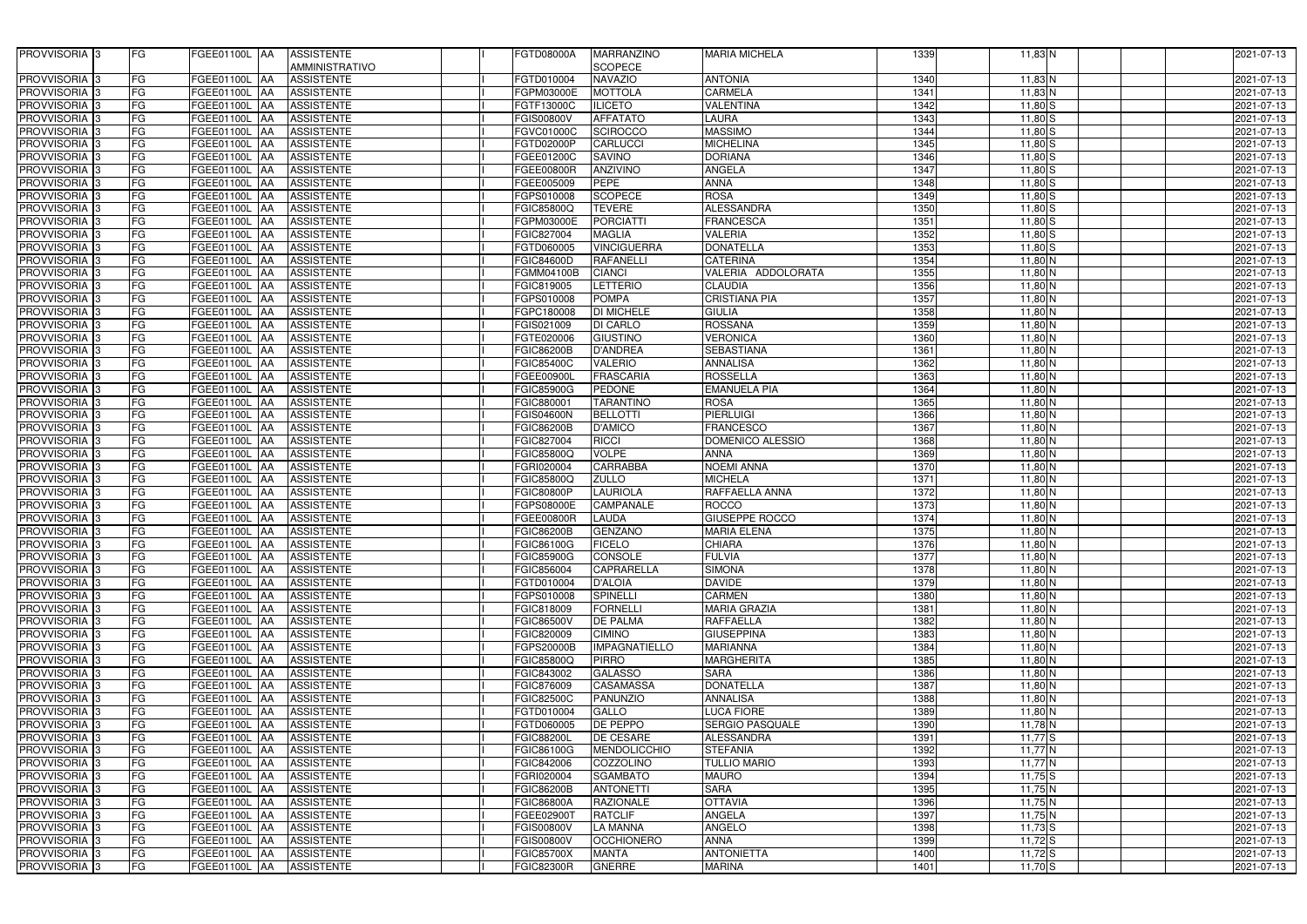| PROVVISORIA <sup>3</sup>   | FG<br>FGEE01100L AA                                | <b>ASSISTENTE</b>               | <b>FGIS00800V</b> | <b>CAPUTO</b>            | <b>NICOLA</b>               | 1402 | $11,70$ S        | 2021-07-13 |
|----------------------------|----------------------------------------------------|---------------------------------|-------------------|--------------------------|-----------------------------|------|------------------|------------|
| PROVVISORIA <sup>3</sup>   | FG<br>FGEE01100L AA                                | <b>ASSISTENTE</b>               | FGEE00900L        | <b>TROTTA</b>            | <b>ANTONELLA</b>            | 1403 | $11,70$ S        | 2021-07-13 |
| PROVVISORIA <sup>1</sup> 3 | FG<br>FGEE01100L AA                                | <b>ASSISTENTE</b>               | FGIC82200         | <b>PITISCI</b>           | <b>ELVIRA</b>               | 1404 | $11,70$ S        | 2021-07-13 |
| PROVVISORIA <sup>3</sup>   | FG<br>FGEE01100L AA                                | <b>ASSISTENTE</b>               | <b>FGIC87400N</b> | <b>GAGLIARDI</b>         | <b>ROSA</b>                 | 1405 | $11,70$ S        | 2021-07-13 |
| PROVVISORIA <sup>3</sup>   | FG<br>FGEE01100L AA                                | <b>ASSISTENTE</b>               | FGIC878001        | <b>TRABACCO</b>          | <b>OLIMPIA</b>              | 1406 | $11,70$ S        | 2021-07-13 |
| PROVVISORIA <sup>3</sup>   | FG<br>FGEE01100L AA                                | <b>ASSISTENTE</b>               | FGPM03000E        | <b>SIRICOLO</b>          | <b>TERESA</b>               | 1407 | $11,70$ S        | 2021-07-13 |
| PROVVISORIA <sup>3</sup>   | FG<br>FGEE01100L AA                                | <b>ASSISTENTE</b>               | FGPC160003        | <b>DE LUCA</b>           | <b>ANTONIA</b>              | 1408 | $11,70$ S        | 2021-07-13 |
| PROVVISORIA 3              | FG<br>FGEE01100L AA                                | <b>ASSISTENTE</b>               | <b>FGIC83800E</b> | <b>LAQUALE</b>           | <b>CANDIDA</b>              | 1409 | $11,70$ S        | 2021-07-13 |
| PROVVISORIA 3              | FG<br><b>FGEE01100L   AA</b>                       | <b>ASSISTENTE</b>               | FGIC87300T        | <b>PUGLIESE</b>          | VALENTINA                   | 1410 | $11,70$ S        | 2021-07-13 |
| PROVVISORIA <sup>3</sup>   | FG<br>FGEE01100L                                   | <b>ASSISTENTE</b><br><b>JAA</b> | FGIS00800V        | <b>ANTENOZIO</b>         | <b>LUCIANA</b>              | 1411 | $11,70$ S        | 2021-07-13 |
| PROVVISORIA 3              | FG<br>FGEE01100L AA                                | <b>ASSISTENTE</b>               | <b>FGIC82300R</b> | <b>GUIDI</b>             | <b>ANTONELLA</b>            | 1412 | $11,70$ S        | 2021-07-13 |
| PROVVISORIA 3              | FG<br>FGEE01100L AA                                | <b>ASSISTENTE</b>               | FGPS210002        | <b>GIORDANO</b>          | <b>MICHELE</b>              | 1413 | $11,70$ S        | 2021-07-13 |
| PROVVISORIA 3              | FG<br>FGEE01100L AA                                | <b>ASSISTENTE</b>               | FGRH060003        | <b>PIANO</b>             | <b>MARIA COSTANZA</b>       | 1414 | $11,70$ N        | 2021-07-13 |
| PROVVISORIA 3              | $\overline{\mathsf{FG}}$<br>FGEE01100L AA          | <b>ASSISTENTE</b>               | FGIS023001        | <b>SALERNO</b>           | <b>SABRINA</b>              | 1415 | $11,70$ N        | 2021-07-13 |
| PROVVISORIA 3              | FG<br><b>FGEE01100L   AA</b>                       | <b>ASSISTENTE</b>               | FGPS010008        | <b>TESTINI</b>           | <b>MARIANNA</b>             | 1416 | $11,70$ N        | 2021-07-13 |
| PROVVISORIA 3              | $\overline{\mathsf{FG}}$<br><b>FGEE01100L   AA</b> | <b>ASSISTENTE</b>               | FGIC877005        | <b>SIMONE</b>            | <b>VALENTINA</b>            | 1417 | $11,70$ N        | 2021-07-13 |
| PROVVISORIA 3              | FG<br>FGEE01100L AA                                | <b>ASSISTENTE</b>               | FGIC827004        | <b>NAPOLITANO</b>        | <b>DANILA</b>               | 1418 | $11,70$ N        | 2021-07-13 |
| PROVVISORIA 3              | FG<br>FGEE01100L AA                                | <b>ASSISTENTE</b>               | FGEE005009        | <b>ZINGARO</b>           | <b>GIUSEPPE</b>             | 1419 | $11,70$ N        | 2021-07-13 |
| PROVVISORIA 3              | FG<br>FGEE01100L AA                                | <b>ASSISTENTE</b>               | FGTF13000C        | <b>SALVATO</b>           | <b>GIANMARCO</b>            | 1420 | 11,70 N          | 2021-07-13 |
| PROVVISORIA 3              | FG<br>FGEE01100L AA                                | <b>ASSISTENTE</b>               | FGVC01000C        | <b>PACIFICO</b>          | <b>MARIA PIA</b>            | 1421 | $11,70$ N        | 2021-07-13 |
| PROVVISORIA <sup>3</sup>   | FG<br>FGEE01100L                                   | <b>ASSISTENTE</b><br><b>IAA</b> | FGIC86000Q        | <b>COLOTTI</b>           | <b>DEBORA</b>               | 1422 | 11,70 N          | 2021-07-13 |
| PROVVISORIA 3              | FG<br>FGEE01100L                                   | AA<br><b>ASSISTENTE</b>         | FGIS001004        | <b>SIMONE</b>            | <b>MARIA GIUSEPPA</b>       | 1423 | 11,70 $N$        | 2021-07-13 |
| PROVVISORIA 3              | FG<br>FGEE01100L                                   | <b>ASSISTENTE</b><br> AA        | FGPS040004        | <b>AMBASCIATI</b>        | <b>ANNA MARIA</b>           | 1424 | $11,70$ N        | 2021-07-13 |
| PROVVISORIA <sup>3</sup>   | FG<br>FGEE01100L                                   | <b>ASSISTENTE</b><br> AA        | <b>FGIC86200B</b> | <b>PESCHECHERA</b>       | <b>ALESSANDRA</b>           | 1425 | $11,70$ N        | 2021-07-13 |
| PROVVISORIA 3              | FG<br><b>FGEE01100L AA</b>                         | <b>ASSISTENTE</b>               | FGIS00800V        | <b>MESCIA</b>            | <b>MARIO</b>                | 1426 | $11,70$ N        | 2021-07-13 |
| PROVVISORIA 3              | $\overline{\mathsf{FG}}$<br>FGEE01100L AA          | <b>ASSISTENTE</b>               | FGIC863007        | <b>CASTIGLIEGO</b>       | <b>ELEONORA</b>             | 1427 | $11,70$ N        | 2021-07-13 |
| PROVVISORIA 3              | FG<br>FGEE01100L                                   | <b>ASSISTENTE</b><br>IAA        | <b>FGIC86200B</b> | <b>GENICCO</b>           | <b>SAVERIO</b>              | 1428 | $11,70$ N        | 2021-07-13 |
| PROVVISORIA 3              | FG<br>FGEE01100L                                   | <b>ASSISTENTE</b><br>IAA        | FGPS010008        | <b>MONTEBELLO</b>        | <b>ROBERTA</b>              | 1429 | $11,70$ N<br>IS. | 2021-07-13 |
| PROVVISORIA <sup>3</sup>   | FG<br>FGEE01100L                                   | <b>ASSISTENTE</b><br>IAA        | FGEE00900L        | <b>CHIAPPINELLI</b>      | <b>FEDERICA</b>             | 1430 | $11,70$ N        | 2021-07-13 |
| PROVVISORIA <sup>3</sup>   | FG<br><b>FGEE01100L AA</b>                         | <b>ASSISTENTE</b>               | FGPS010008        | <b>GIUTTARI</b>          | ANNA LISA                   | 1431 | $11,70$ N        | 2021-07-13 |
| PROVVISORIA <sup>3</sup>   | FG<br><b>FGEE01100L AA</b>                         | <b>ASSISTENTE</b>               | FGIC842006        | <b>VIRGILIO</b>          | <b>MARIA CRISTINA</b>       | 1432 | $11,70$ N        | 2021-07-13 |
| PROVVISORIA <sup>3</sup>   | FG<br>FGEE01100L                                   | <b>ASSISTENTE</b><br><b>AA</b>  | FGTD08000A        | <b>DEL GROSSO</b>        | <b>ELEONORA</b>             | 1433 | $11,70$ N        | 2021-07-13 |
| PROVVISORIA <sup>3</sup>   | FG<br>FGEE01100L                                   | <b>ASSISTENTE</b><br> AA        | <b>FGIC81600N</b> | <b>GIOIA</b>             | <b>MARGHERITA</b>           | 1434 | $11,70$ N        | 2021-07-13 |
| PROVVISORIA <sup>3</sup>   | FG<br><b>FGEE01100L   AA</b>                       | <b>ASSISTENTE</b>               | FGIC85800Q        | <b>DI GENNARO</b>        | <b>FRANCESCA</b>            | 1435 | $11,70$ N        | 2021-07-13 |
| PROVVISORIA <sup>3</sup>   | FG<br>FGEE01100L AA                                | <b>ASSISTENTE</b>               | FGIS044002        | <b>TAMBURRELLI</b>       | <b>FEDERICA</b>             | 1436 | 11,70 $N$        | 2021-07-13 |
| PROVVISORIA <sup>3</sup>   | FG<br>FGEE01100L AA                                | <b>ASSISTENTE</b>               | FGTF13000C        | <b>GENTILE</b>           | ANNA MARIA GIOVANNA         | 1437 | $11,70$ N        | 2021-07-13 |
| PROVVISORIA 3              | FG<br>FGEE01100L AA                                | <b>ASSISTENTE</b>               | <b>FGIC82300R</b> | <b>SANTOMARCO</b>        | <b>MARIA GRAZIA</b>         | 1438 | $11,70$ N        | 2021-07-13 |
| PROVVISORIA <sup>3</sup>   | FG<br>FGEE01100L AA                                | <b>ASSISTENTE</b>               | <b>FGIC85800Q</b> | <b>MIEDICO</b>           | <b>ANTONELLA</b>            | 1439 | $11,70$ N        | 2021-07-13 |
| <b>PROVVISORIA</b> 3       | <b>FG</b>                                          | FGEE01100L AA ASSISTENTE        |                   | FGMM00700X CHIUCCARIELLO | <b>DANIELA</b>              | 1440 | $11,70$ N        | 2021-07-13 |
| <b>PROVVISORIA</b> 3       | FG<br>FGEE01100L AA                                | ASSISTENTE                      | FGEE00800R        | <b>PALERMO</b>           | <b>ROGER</b>                | 1441 | $11,70$ N        | 2021-07-13 |
| PROVVISORIA <sup>3</sup>   | FG<br>FGEE01100L AA                                | <b>ASSISTENTE</b>               | <b>FGIS04600N</b> | <b>MARTINO</b>           | <b>GIOVANNA PIA</b>         | 1442 | 11,70 $N$        | 2021-07-13 |
| PROVVISORIA <sup>3</sup>   | FG<br>FGEE01100L AA                                | <b>ASSISTENTE</b>               | FGEE00800R        | <b>SCARANO</b>           | <b>BARBARA</b>              | 1443 | $11,70$ N        | 2021-07-13 |
| PROVVISORIA <sup>3</sup>   | FG<br>FGEE01100L AA                                | ASSISTENTE                      | FGIC86000Q        | <b>RUBINO</b>            | <b>LINA</b>                 | 1444 | $11,70$ N        | 2021-07-13 |
| PROVVISORIA <sup>3</sup>   | FG<br>FGEE01100L AA                                | ASSISTENTE                      | FGIS03700V        | <b>CICERALE</b>          | <b>SABINA ANNA</b>          | 1445 | $11,67$ S        | 2021-07-13 |
| PROVVISORIA <sup>3</sup>   | FG<br>FGEE01100L AA                                | ASSISTENTE                      | FGIC869006        | <b>MIALE</b>             | <b>CARMELA FLAVIA DAFNE</b> | 1446 | $11,67$ S        | 2021-07-13 |
| PROVVISORIA <sup>3</sup>   | FG<br>FGEE01100L AA                                | <b>ASSISTENTE</b>               | <b>FGIS00800V</b> | <b>DI STEFANO</b>        | PATRIZIA                    | 1447 | $11,67$ S        | 2021-07-13 |
| PROVVISORIA <sup>1</sup> 3 | FG<br>FGEE01100L AA                                | <b>ASSISTENTE</b>               | FGPC180008        | <b>SGARAMELLA</b>        | <b>MARIA</b>                | 1448 | $11,67$ S        | 2021-07-13 |
| PROVVISORIA <sup>3</sup>   | FG<br>FGEE01100L AA                                | <b>ASSISTENTE</b>               | FGEE00900L        | <b>FERRERI</b>           | FRANCO VITTORIO             | 1449 | $11,67$ N        | 2021-07-13 |
| PROVVISORIA <sup>3</sup>   | FG<br>FGEE01100L AA                                | <b>ASSISTENTE</b>               | FGPC160003        | <b>FRATTA</b>            | <b>LUCIA</b>                | 1450 | $11,67$ N        | 2021-07-13 |
| PROVVISORIA <sup>3</sup>   | FG<br>FGEE01100L AA                                | <b>ASSISTENTE</b>               | FGIC87300T        | <b>TATULLI</b>           | <b>IRENE</b>                | 1451 | $11,67$ N        | 2021-07-13 |
| PROVVISORIA <sup>3</sup>   | FG<br>FGEE01100L AA                                | <b>ASSISTENTE</b>               | FGPM03000E        | <b>POLIGNONE</b>         | LUCIANA                     | 1452 | $11,67$ N        | 2021-07-13 |
| PROVVISORIA <sup>3</sup>   | FG<br>FGEE01100L AA                                | <b>ASSISTENTE</b>               | FGIS044002        | <b>VOLGARINO</b>         | <b>GIOVANNA</b>             | 1453 | $11,67$ N        | 2021-07-13 |
| PROVVISORIA <sup>3</sup>   | FG<br>FGEE01100L AA                                | <b>ASSISTENTE</b>               | <b>FGIC86600P</b> | <b>BASTA</b>             | <b>MATTIA</b>               | 1454 | $11,67$ N        | 2021-07-13 |
| PROVVISORIA <sup>3</sup>   | FG<br>FGEE01100L AA                                | <b>ASSISTENTE</b>               | FGIC871006        | <b>ZEFFERINO</b>         | <b>ANNARITA</b>             | 1455 | $11,67$ N        | 2021-07-13 |
| PROVVISORIA <sup>3</sup>   | FG<br>FGEE01100L AA                                | <b>ASSISTENTE</b>               | <b>FGIS04600N</b> | <b>PEDONE</b>            | ANNA RITA                   | 1456 | $11,67$ N        | 2021-07-13 |
| PROVVISORIA <sup>3</sup>   | FG<br>FGEE01100L AA                                | <b>ASSISTENTE</b>               | FGIC819005        | <b>ADDONIZIO</b>         | <b>BIANCA</b>               | 1457 | 11,67 N          | 2021-07-13 |
| PROVVISORIA <sup>3</sup>   | FG<br>FGEE01100L AA                                | <b>ASSISTENTE</b>               | FGPM03000E        | DEL PO                   | <b>AGNESE</b>               | 1458 | $11,67$ N        | 2021-07-13 |
| PROVVISORIA <sup>3</sup>   | FG<br>FGEE01100L AA                                | <b>ASSISTENTE</b>               | FGPS010008        | <b>LIPSI</b>             | <b>ROSALIA</b>              | 1459 | $11,67$ N        | 2021-07-13 |
| PROVVISORIA <sup>3</sup>   | FGEE01100L AA<br>FG                                | <b>ASSISTENTE</b>               | FGPC15000C        | <b>PEPE</b>              | <b>IMMACOLATA</b>           | 1460 | $11,65$ S        | 2021-07-13 |
| PROVVISORIA <sup>3</sup>   | FG<br>FGEE01100L AA                                | <b>ASSISTENTE</b>               | <b>FGIC83700P</b> | <b>CALAMITA</b>          | <b>LUCIA</b>                | 1461 | $11,65$ S        | 2021-07-13 |
| PROVVISORIA <sup>3</sup>   | FG<br>FGEE01100L AA                                | <b>ASSISTENTE</b>               | FGEE01100L        | <b>FISCARELLI</b>        | <b>VALENTINA</b>            | 1462 | $11,65$ N        | 2021-07-13 |
| PROVVISORIA <sup>3</sup>   | FG<br>FGEE01100L AA                                | <b>ASSISTENTE</b>               | FGTD060005        | <b>SCALA</b>             | <b>MILENA</b>               | 1463 | $11,65$ N        | 2021-07-13 |
| PROVVISORIA <sup>3</sup>   | FG<br>FGEE01100L AA                                | ASSISTENTE                      | FGPM03000E        | <b>DI TULLIO</b>         | <b>COSTANZO</b>             | 1464 | $11,65$ N        | 2021-07-13 |
| PROVVISORIA 3              | FG<br>FGEE01100L AA                                | ASSISTENTE                      | FGIC843002        | <b>LONGO</b>             | <b>MARIANNA</b>             | 1465 | $11,65$ N        | 2021-07-13 |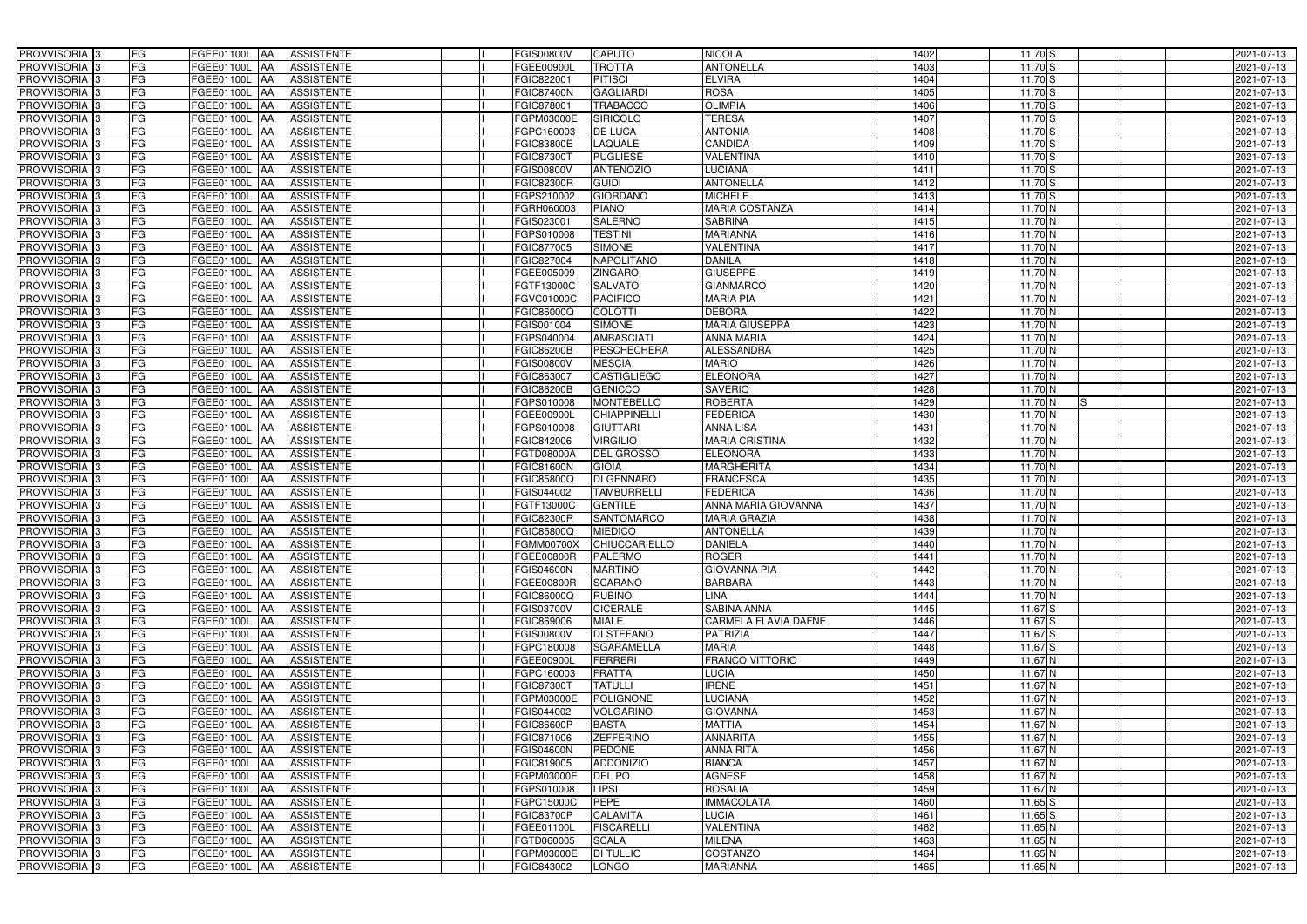| <b>PROVVISORIA</b> 3<br>FG                                 | <b>ASSISTENTE</b><br>FGEE01100L AA                                       | <b>FGIC82900Q</b>               | <b>DI LALLA</b>                      | <b>CHIARA</b>                     | 1466              | $11,65$ N              | 2021-07-13               |
|------------------------------------------------------------|--------------------------------------------------------------------------|---------------------------------|--------------------------------------|-----------------------------------|-------------------|------------------------|--------------------------|
| <b>FG</b><br><b>PROVVISORIA</b> 3                          | FGEE01100L<br><b>AA</b><br><b>ASSISTENTE</b>                             | FGPM10000G                      | <b>MUCEDOLA</b>                      | <b>ANTONIETTA RITA</b>            | 1467              | 11,65 N                | 2021-07-13               |
| FG<br><b>PROVVISORIA</b> 3                                 | FGEE01100L<br><b>JAA</b><br><b>ASSISTENTE</b>                            | FGEE11000N                      | MASTRODONATO                         | LUISA                             | 1468              | $11,63$ $S$            | 2021-07-13               |
| FG<br><b>PROVVISORIA</b> 3                                 | <b>AA</b><br><b>ASSISTENTE</b><br>FGEE01100L                             | FGTF13000C                      | <b>SCOPECE</b>                       | <b>SIMONA</b>                     | 1469              | 11,62 N                | 2021-07-13               |
| <b>PROVVISORIA</b><br>FG                                   | <b>ASSISTENTE</b><br>FGEE01100L<br><b>AA</b>                             | FGTD08000A                      | ZINGARIELLO                          | <b>GIULIO ANTONIO</b>             | 1470              | $11,60$ S              | 2021-07-13               |
| <b>PROVVISORIA</b><br>FG                                   | <b>AA</b><br><b>ASSISTENTE</b><br>FGEE01100L                             | FGIC864003                      | <b>MAZZAMURRO</b>                    | <b>CLARA</b>                      | 1471              | $11,60$ S              | 2021-07-13               |
| <b>PROVVISORIA</b> 3<br>FG                                 | <b>ASSISTENTE</b><br>FGEE01100L<br><b>AA</b>                             | <b>FGMM00400C</b>               | <b>CARELLA</b>                       | <b>CINZIA</b>                     | 1472              | $11,60$ S              | 2021-07-13               |
| <b>PROVVISORIA</b><br>FG                                   | <b>ASSISTENTE</b><br>FGEE01100L<br><b>JAA</b>                            | FGIC876009                      | <b>DI GIOIA</b>                      | <b>VALENTINA</b>                  | 1473              | $11,60$ S              | 2021-07-13               |
| PROVVISORIA <sub>3</sub><br>FG                             | <b>ASSISTENTE</b><br>FGEE01100L<br><b>AA</b>                             | FGPM10000G                      | <b>TESTA</b>                         | ANGELA ALESSANDRA                 | 1474              | $11,60$ S              | 2021-07-13               |
| <b>FG</b><br>PROVVISORIA 3                                 | FGEE01100L<br><b>ASSISTENTE</b><br><b>JAA</b>                            | FGIC86500V                      | <b>DAMIANO</b>                       | <b>RITA DENISE</b>                | 1475              | $11,60$ S              | 2021-07-13               |
| <b>PROVVISORIA</b> 3<br>FG                                 | FGEE01100L<br><b>ASSISTENTE</b><br><b>JAA</b>                            | FGEE005009                      | <b>SALERNO</b>                       | <b>ANTONIA MARIA PIA</b>          | 1476              | $11,60$ $S$            | 2021-07-13               |
| PROVVISORIA 3<br>FG                                        | FGEE01100L<br><b>ASSISTENTE</b><br><b>JAA</b>                            | FGEE01200C                      | <b>SAMELE</b>                        | LAURA                             | 1477              | $11,60$ $S$            | 2021-07-13               |
| PROVVISORIA <sup>3</sup><br><b>FG</b>                      | FGEE01100L<br><b>ASSISTENTE</b><br><b>AA</b>                             | FGTD060005                      | <b>ARDITO</b>                        | <b>VERONICA</b>                   | 1478              | $11,60$ S              | 2021-07-13               |
| <b>PROVVISORIA</b> 3<br>FG                                 | FGEE01100L<br><b>ASSISTENTE</b><br><b>JAA</b>                            | FGIC827004                      | <b>IORIO</b>                         | <b>MARIA LUCIA</b>                | 1479              | $11,60$ S              | 2021-07-13               |
| <b>PROVVISORIA</b> 3<br>FG                                 | FGEE01100L<br><b>ASSISTENTE</b><br><b>JAA</b>                            | FGIC876009                      | <b>MASSENZIO</b>                     | <b>ROSA</b>                       | 1480              | $11,60$ S              | 2021-07-13               |
| <b>PROVVISORIA</b> 3<br>FG                                 | FGEE01100L<br><b>ASSISTENTE</b><br><b>JAA</b>                            | FGIC818009                      | <b>VENUTO</b>                        | <b>GIOVANNI</b>                   | 1481              | $11,60$ S              | 2021-07-13               |
| <b>PROVVISORIA</b><br>FG                                   | FGEE01100L<br><b>AA</b><br><b>ASSISTENTE</b>                             | FGIS048009                      | QUARTICELLI                          | <b>MARIA STELLA</b>               | 1482              | $11,60$ $S$            | 2021-07-13               |
| <b>PROVVISORIA</b> 3<br>FG                                 | FGEE01100L<br><b>AA</b><br><b>ASSISTENTE</b>                             | <b>FGIS00800V</b>               | <b>DE MANGO</b>                      | <b>ANGELA ELISABETTA</b>          | 1483              | $11,60$ S              | 2021-07-13               |
| <b>PROVVISORIA</b><br>FG                                   | FGEE01100L<br><b>AA</b><br><b>ASSISTENTE</b>                             | FGIC848005                      | SOCCIO                               | <b>STEFANIA</b>                   | 1484              | $11,60$ S              | 2021-07-13               |
| <b>PROVVISORIA</b><br>FG                                   | FGEE01100L<br><b>AA</b><br><b>ASSISTENTE</b>                             | <b>FGIC85800Q</b>               | <b>PRENCIPE</b>                      | <b>LUCIANA</b>                    | 1485              | $11,60$ S              | 2021-07-13               |
| PROVVISORIA <sup>3</sup><br>FG                             | FGEE01100L<br><b>IAA</b><br><b>ASSISTENTE</b>                            | FGTD060005                      | <b>GIORDANO</b>                      | <b>SILVANA</b>                    | 1486              | $11,60$ S              | 2021-07-13               |
| <b>PROVVISORIA</b> 3<br>FG                                 | FGEE01100L<br><b>IAA</b><br><b>ASSISTENTE</b>                            | FGIC819005                      | <b>MASTRANGELO</b>                   | <b>DAMIANO</b>                    | 1487              | $11,60$ S              | 2021-07-13               |
| <b>PROVVISORIA</b> 3<br>FG                                 | <b>IAA</b><br><b>ASSISTENTE</b><br>FGEE01100L                            | FGIC872002                      | <b>LIGUORI</b>                       | <b>ROBERTA</b>                    | 1488              | $11,60$ $S$            | 2021-07-13               |
| <b>PROVVISORIA</b> 3<br>FG                                 | FGEE01100L<br><b>IAA</b><br><b>ASSISTENTE</b>                            | FGIC85800Q                      | <b>MILONE</b>                        | <b>VALENTINA ANGELA</b>           | 1489              | $11,60$ S              | 2021-07-13               |
| <b>PROVVISORIA</b> 3<br>FG                                 | <b>ASSISTENTE</b><br>FGEE01100L<br><b>IAA</b>                            | FGIS01100P                      | <b>SCIUSCO</b>                       | <b>EMANUELA</b>                   | 1490              | $11,60$ $S$            | 2021-07-13               |
| <b>PROVVISORIA</b> 3<br>FG                                 | <b>ASSISTENTE</b><br>FGEE01100L<br><b>IAA</b>                            | FGIS03700V                      | <b>RINALDI</b>                       | <b>CONCETTA</b>                   | 1491              | $11,60$ $S$            | 2021-07-13               |
| <b>PROVVISORIA</b> 3<br>FG                                 | FGEE01100L<br><b>ASSISTENTE</b><br><b>IAA</b>                            | FGTD08000A                      | <b>MAROTTOLI</b>                     | ROMINA EMANUELA                   | 1492              | $11,60$ S              | 2021-07-13               |
| FG<br>PROVVISORIA 3                                        | <b>ASSISTENTE</b><br>FGEE01100L<br>IAA                                   | <b>FGIC82300R</b>               | <b>CAPPELLETTI</b>                   | <b>FELICIA</b>                    | 1493              | $11,60$ S              | 2021-07-13               |
| <b>FG</b><br>PROVVISORIA                                   | FGEE01100L<br><b>ASSISTENTE</b><br>IAA                                   | FGTD010004                      | <b>MELCHIONDA</b>                    | MICHELE PIO                       | 1494              | 11,60 S                | 2021-07-13               |
| FG<br>PROVVISORIA                                          | FGEE01100L<br><b>IAA</b><br><b>ASSISTENTE</b>                            | FGIS06100Q                      | LO MONACO                            | <b>STEFANO</b>                    | 1495              | $11,60$ S              | 2021-07-13               |
| <b>PROVVISORIA</b> 3<br>FG                                 | <b>ASSISTENTE</b><br>FGEE01100L<br><b>IAA</b>                            | <b>FGIC82400L</b>               | <b>CAPRA</b>                         | LAURA ANNA                        | 1496              | $11,60$ S              | 2021-07-13               |
| <b>PROVVISORIA</b><br>FG                                   | <b>ASSISTENTE</b><br>FGEE01100L<br>IAA                                   | FGIC822001                      | <b>RUBINI</b>                        | <b>ANTONIA</b>                    | 1497              | 11,60 N                | 2021-07-13               |
| PROVVISORIA  :<br>FG                                       | <b>ASSISTENTE</b><br>FGEE01100L<br><b>IAA</b>                            | <b>FGIC86800A</b>               | <b>MANUPPELLI</b>                    | <b>EMANUELA</b>                   | 1498              | 11,60 N                | 2021-07-13               |
| <b>PROVVISORIA</b> 3<br>FG                                 | FGEE01100L<br><b>ASSISTENTE</b><br><b>JAA</b>                            | <b>FGTF17000V</b>               | <b>CATALANO</b>                      | <b>VENERA</b>                     | 1499              | 11,60 N                | 2021-07-13               |
| <b>PROVVISORIA</b> 3<br>FG                                 | FGEE01100L<br><b>ASSISTENTE</b><br><b>JAA</b>                            | FGTE020006                      | <b>SETTEMBRE</b>                     | <b>ILARIA</b>                     | 1500              | $11,60$ N              | 2021-07-13               |
| <b>PROVVISORIA</b><br>FG                                   | FGEE01100L<br><b>ASSISTENTE</b><br><b>AA</b>                             | FGPM03000E                      | <b>MARIANI</b>                       | <b>GRAZIA MARIA</b>               | 1501              | $11,60$ N              | 2021-07-13               |
| PROVVISORIA <sup>3</sup><br>FG                             | FGEE01100L<br><b>ASSISTENTE</b><br><b>JAA</b>                            | <b>FGIC84500N</b>               | <b>GORGOGLIONE</b>                   | <b>GRAZIA</b>                     | 1502              | $11,60$ N              | 2021-07-13               |
| PROVVISORIA <sup>3</sup><br>FG                             | FGEE01100L AA<br><b>ASSISTENTE</b>                                       | FGEE02900T                      | <b>LAVACCA</b>                       | <b>MARTINA</b>                    | 1503              | $11,60$ N              | 2021-07-13               |
| PROVVISORIA <sup>3</sup><br>FG                             | FGEE01100L AA ASSISTENTE                                                 | FGIC827004                      | <b>OLIVIERI</b>                      | <b>EMILIO</b>                     | 1504              | 11,60 N                | 2021-07-13               |
| PROVVISORIA <sup>3</sup><br>FG                             | FGEE01100L AA<br><b>ASSISTENTE</b>                                       | <b>FGIC83700P</b>               | DELLERBA                             | <b>DANIELE</b>                    | 1505              | 11,60 N                | 2021-07-13               |
| PROVVISORIA <sup>3</sup><br>FG                             | FGEE01100L AA<br><b>ASSISTENTE</b>                                       | <b>FGIC81600N</b>               | <b>MARINO</b>                        | <b>DALILA PIA</b>                 | 1506              | $11,60$ N              | 2021-07-13               |
| PROVVISORIA 3<br>FG                                        | FGEE01100L AA<br><b>ASSISTENTE</b>                                       | FGPS040004                      | FRASCA                               | PIER PAOLO                        | 1507              | $11,60$ N              | 2021-07-13               |
| PROVVISORIA <sup>3</sup><br>FG                             | FGEE01100L AA<br><b>ASSISTENTE</b>                                       | FGRH060003                      | <b>CIUFFREDA</b>                     | <b>MICHELA</b>                    | 1508              | $11,60$ N              | 2021-07-13               |
| PROVVISORIA <sup>3</sup><br>FG                             | FGEE01100L AA<br><b>ASSISTENTE</b>                                       | <b>FGIC86200B</b>               | CATALANO                             | <b>GABRIELE</b>                   | 1509              | $11,60$ N              | 2021-07-13               |
| PROVVISORIA <sup>3</sup><br>FG                             | FGEE01100L AA<br><b>ASSISTENTE</b>                                       | <b>FGMM04100B</b>               | <b>LAROVERE</b>                      | <b>MICHELA</b>                    | 1510              | 11,60 N                | 2021-07-13               |
| PROVVISORIA <sup>3</sup><br>FG                             | FGEE01100L AA<br><b>ASSISTENTE</b>                                       | FGPM03000E                      | <b>LAMBRESA</b>                      | <b>MICHELA FLORA</b>              | $\frac{1511}{25}$ | 11,60 N                | 2021-07-13               |
| <b>PROVVISORIA</b> 3<br>FG                                 | FGEE01100L AA<br><b>ASSISTENTE</b>                                       | FGPS040004                      | <b>LOSAPPIO</b>                      | <b>ALESSANDRO</b>                 | 1512              | $11,60$ N              | 2021-07-13               |
| PROVVISORIA <sup>3</sup><br>FG                             | FGEE01100L<br><b>AA</b><br><b>ASSISTENTE</b>                             | FGPM10000G                      | <b>PRETI</b>                         | <b>ANGELO PIO</b>                 | 1513              | $11,60$ N              | 2021-07-13               |
| PROVVISORIA <sup>3</sup><br>FG                             | FGEE01100L AA<br><b>ASSISTENTE</b>                                       | FGPS010008                      | <b>BRUNO</b>                         | <b>ALESSIA</b>                    | 1514              | $11,60$ N              | 2021-07-13               |
| PROVVISORIA <sup>3</sup><br>FG                             | FGEE01100L AA<br><b>ASSISTENTE</b>                                       | FGTD060005                      | <b>URRASO</b>                        | ROSARIA CIRA                      | 1515              | $11,60$ N              | 2021-07-13               |
| FG<br>PROVVISORIA <sup>3</sup>                             | FGEE01100L AA<br><b>ASSISTENTE</b>                                       | <b>FGIC85800Q</b>               | <b>TERLIZZI</b>                      | <b>NICOLETTA</b>                  | 1516              | $11,60$ N              | 2021-07-13               |
| PROVVISORIA <sup>3</sup><br>FG                             | <b>FGEE01100L AA</b><br><b>ASSISTENTE</b>                                | <b>FGIS04600N</b>               | <b>FIORE</b>                         | <b>GIADA</b>                      | 1517              | $11,60$ N              | 2021-07-13               |
| FG<br>PROVVISORIA <sup>3</sup>                             | FGEE01100L AA<br><b>ASSISTENTE</b>                                       | FGTF13000C                      | <b>PIEMONTESE</b>                    | <b>CHIARA</b>                     | 1518              | $11,60$ N              | 2021-07-13               |
| FG<br>PROVVISORIA <sup>3</sup>                             | FGEE01100L AA<br><b>ASSISTENTE</b>                                       | <b>FGMM00700X</b>               | <b>NOTARI</b>                        | <b>FRANCESCA</b>                  | 1519              | $11,60$ N              | 2021-07-13               |
| FG<br>PROVVISORIA <sup>3</sup>                             | <b>ASSISTENTE</b><br>FGEE01100L AA                                       | <b>FGIS04600N</b>               | <b>MARINACCI</b>                     | <b>MARIA ILENIA</b>               | 1520              | 11,60 N                | 2021-07-13               |
| PROVVISORIA <sup>3</sup><br>FG                             | <b>ASSISTENTE</b><br>FGEE01100L AA                                       | <b>FGIC85700X</b>               | <b>ALTOBELLO</b>                     | <b>ERIKA</b>                      | 1521              | 11,60 N                | 2021-07-13               |
| PROVVISORIA <sup>3</sup><br>FG                             | <b>ASSISTENTE</b><br>FGEE01100L AA                                       | FGPS040004                      | <b>GALATI</b>                        | <b>ELEONORA PIA</b>               | 1522              | 11,60 N                | 2021-07-13               |
| PROVVISORIA 3<br>FG                                        | <b>ASSISTENTE</b><br>FGEE01100L AA                                       | <b>FGIC82300R</b>               | CELOZZI                              | <b>MARIA CRISTINA</b>             | 1523              | $11,60$ N              | 2021-07-13               |
| PROVVISORIA <sup>3</sup><br>FG                             | <b>ASSISTENTE</b><br>FGEE01100L AA                                       | FGIS023001                      | <b>CALABRESE</b>                     | FEDERICA ROSANGELA                | 1524              | 11,60 N                | 2021-07-13               |
| PROVVISORIA <sup>3</sup><br>FG<br>PROVVISORIA <sup>3</sup> | <b>ASSISTENTE</b><br>FGEE01100L AA<br><b>ASSISTENTE</b><br>FGEE01100L AA | FGTE020006<br><b>FGIS00800V</b> | <b>STELLUTO</b><br><b>CAPRARELLA</b> | <b>DONATINA</b><br><b>ANTONIO</b> | 1525<br>1526      | $11,60$ N<br>$11,60$ N | 2021-07-13<br>2021-07-13 |
| FG<br>PROVVISORIA <sup>3</sup><br>FG                       | <b>ASSISTENTE</b><br>FGEE01100L<br><b>AA</b>                             | FGPC15000C                      | <b>DORI</b>                          | <b>ROSSANA</b>                    | 1527              | $11,60$ N              | 2021-07-13               |
| PROVVISORIA <sup>3</sup><br>FG                             | FGEE01100L AA<br><b>ASSISTENTE</b>                                       | <b>FGIC87000A</b>               | <b>NIGRO</b>                         | <b>ANGELICA</b>                   | 1528              | $11,60$ N              | 2021-07-13               |
| PROVVISORIA <sup>3</sup><br>FG                             | <b>ASSISTENTE</b><br>FGEE01100L AA                                       | FGPC160003                      | <b>LABRIOLA</b>                      | <b>CARMEN</b>                     | 1529              | $11,60$ N              | 2021-07-13               |
|                                                            |                                                                          |                                 |                                      |                                   |                   |                        |                          |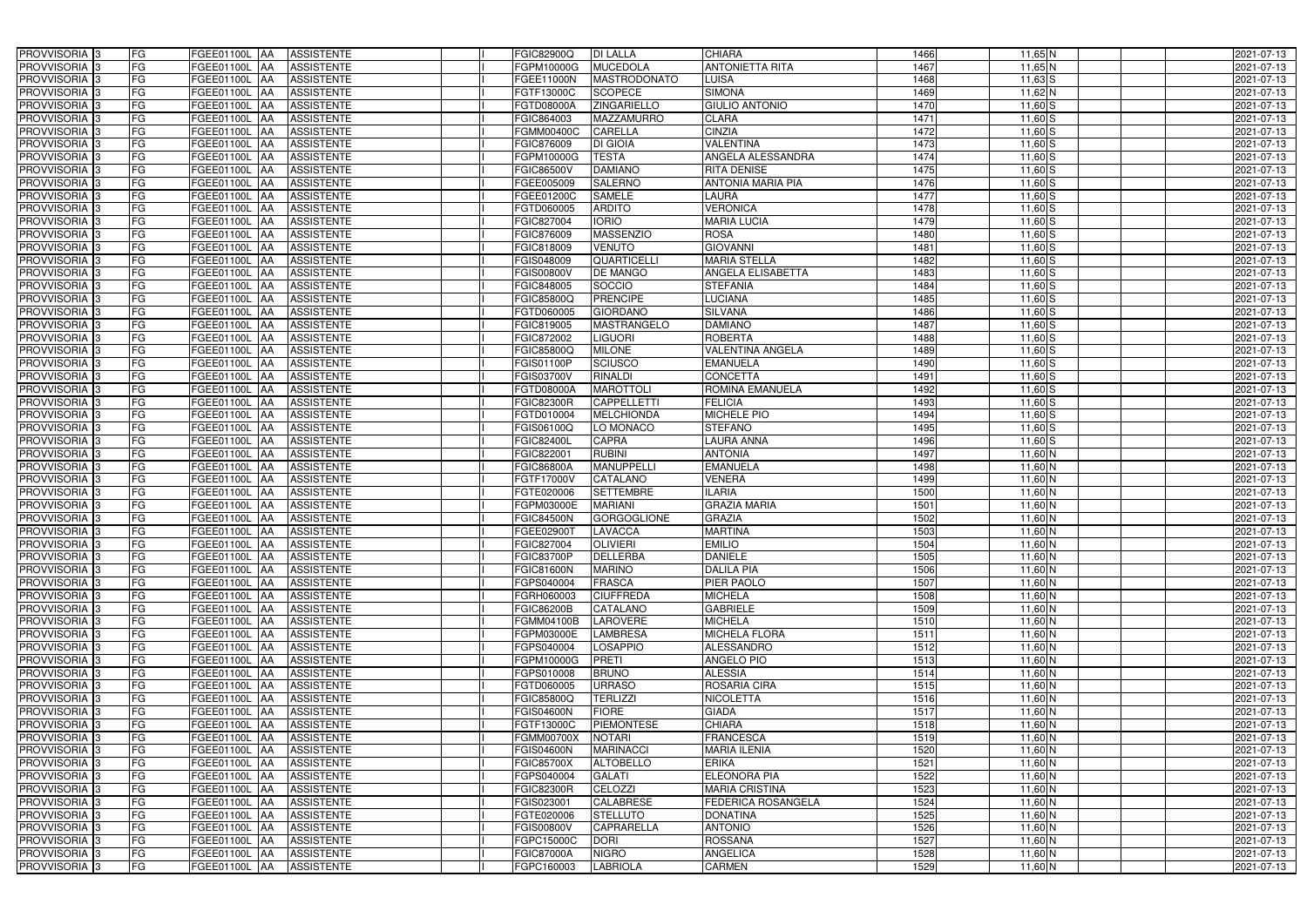| PROVVISORIA <sup>3</sup>                             | FG              | FGEE01100L AA<br><b>ASSISTENTE</b>                                                | FGIC820009               | <b>MIRAGLIA</b>                    | <b>CAROLINA</b>                        | 1530         | 11,60 N                | 2021-07-13               |
|------------------------------------------------------|-----------------|-----------------------------------------------------------------------------------|--------------------------|------------------------------------|----------------------------------------|--------------|------------------------|--------------------------|
| PROVVISORIA 3                                        | FG              | <b>ASSISTENTE</b><br>FGEE01100L AA                                                | GPS040004                | QUIRINO                            | <b>FRANCESCA MARIA</b>                 | 1531         | 11,60 N                | 2021-07-13               |
| PROVVISORIA 3                                        | FG              | FGEE01100L AA<br><b>ASSISTENTE</b>                                                | FGTF17000V               | DI GIOVANNI                        | <b>FABIO</b>                           | 1532         | $11,60$ N              | 2021-07-13               |
| PROVVISORIA 3                                        | FG              | <b>FGEE01100L   AA</b><br><b>ASSISTENTE</b>                                       | GPS010008                | <b>PICCIRILLI</b>                  | <b>ALESSANDRA</b>                      | 1533         | $11,60$ N              | 2021-07-13               |
| PROVVISORIA 3                                        | <b>FG</b>       | <b>ASSISTENTE</b><br>FGEE01100L AA                                                | FGIC82900Q               | <b>IMPERATORE</b>                  | <b>ANTONELLA</b>                       | 1534         | 11,60 N                | 2021-07-13               |
| PROVVISORIA 3                                        | FG              | FGEE01100L AA<br><b>ASSISTENTE</b>                                                | FGTD060005               | <b>ARDITO</b>                      | <b>MARIO PASQUALE</b>                  | 1535         | 11,60 N                | 2021-07-13               |
| PROVVISORIA 3                                        | <b>FG</b>       | FGEE01100L AA<br><b>ASSISTENTE</b>                                                | <b>FGIC87900R</b>        | <b>D'ANDREA</b>                    | <b>CONCETTA ANTONIA</b>                | 1536         | 11,60 N                | 2021-07-13               |
| PROVVISORIA <sup>3</sup>                             | <b>FG</b>       | FGEE01100L<br><b>ASSISTENTE</b><br>IAA                                            | FGEE01100L               | CASCAVILLO                         | <b>ROSSELLA</b>                        | 1537         | $11,60$ N              | 2021-07-13               |
| PROVVISORIA <sup>1</sup> 3                           | FG              | FGEE01100L<br><b>ASSISTENTE</b><br>IAA                                            | FGEE01200C               | <b>DI BELLO</b>                    | <b>VIVIANA</b>                         | 1538         | $11,60$ N              | 2021-07-13               |
| PROVVISORIA <sup>1</sup> 3                           | FG              | FGEE01100L<br><b>ASSISTENTE</b><br>IAA                                            | <b>FGIC87400N</b>        | <b>PIZZOLO</b>                     | <b>DANIELA</b>                         | 1539         | 11,60 N                | 2021-07-13               |
| PROVVISORIA 3                                        | FG              | FGEE01100L<br><b>ASSISTENTE</b><br><b>JAA</b>                                     | FGTD21000T               | <b>COLUCCI</b>                     | <b>ADELE</b>                           | 1540         | $11,60$ N              | 2021-07-13               |
| PROVVISORIA 3                                        | <b>FG</b>       | FGEE01100L AA<br><b>ASSISTENTE</b>                                                | FGIC86500V               | <b>FIALE</b>                       | <b>YLENIA</b>                          | 1541         | $11,60$ N              | 2021-07-13               |
| PROVVISORIA 3                                        | FG              | FGEE01100L AA<br><b>ASSISTENTE</b>                                                | FGPC160003               | <b>CIAVARELLA</b>                  | <b>SARAH</b>                           | 1542         | 11,60 N                | 2021-07-13               |
| PROVVISORIA 3                                        | <b>FG</b>       | FGEE01100L AA<br><b>ASSISTENTE</b>                                                | FGTD21000T               | <b>CIUFFREDA</b>                   | <b>LORENZO</b>                         | 1543         | $11,60$ N              | 2021-07-13               |
| PROVVISORIA 3                                        | FG              | FGEE01100L AA<br><b>ASSISTENTE</b>                                                | FGPS010008               | <b>MANCINI</b>                     | <b>VITTORIO</b>                        | 1544         | $11,60$ N              | 2021-07-13               |
| PROVVISORIA 3                                        | <b>FG</b>       | FGEE01100L AA<br><b>ASSISTENTE</b>                                                | FGIS04600N               | <b>MAGALDI</b>                     | <b>LUCIANO</b>                         | 1545         | $11,60$ N              | 2021-07-13               |
| PROVVISORIA 3                                        | <b>FG</b>       | FGEE01100L<br><b>ASSISTENTE</b><br>IAA                                            | <b>FGIC85700X</b>        | <b>TESTA</b>                       | <b>SERENA</b>                          | 1546         | $11,60$ N              | 2021-07-13               |
| PROVVISORIA 3                                        | <b>FG</b>       | FGEE01100L AA<br><b>ASSISTENTE</b>                                                | FGTF17000V               | <b>ZAFFUTO</b>                     | <b>MICHELANGELO</b>                    | 1547         | $11,60$ N              | 2021-07-13               |
| PROVVISORIA 3                                        | FG              | FGEE01100L<br><b>ASSISTENTE</b><br><b>IAA</b>                                     | FGTD21000T               | <b>AFFATATO</b>                    | <b>LUISA MARZIA</b>                    | 1548         | $11,60$ N              | 2021-07-13               |
| PROVVISORIA <sup>13</sup>                            | FG              | FGEE01100L<br><b>ASSISTENTE</b><br>AA                                             | <b>FGIC85900G</b>        | <b>SCARPIELLO</b>                  | <b>TIZIANO</b>                         | 1549         | $11,60$ N              | 2021-07-13               |
| PROVVISORIA <sup>1</sup> 3                           | <b>FG</b>       | <b>FGEE01100L</b><br><b>ASSISTENTE</b><br>l AA                                    | FGIC85800Q               | <b>FRISOLI</b>                     | <b>FRANCESCA</b>                       | 1550         | 11,60 N                | 2021-07-13               |
| PROVVISORIA <sup>3</sup>                             | FG              | FGEE01100L<br><b>ASSISTENTE</b><br>IAA                                            | <b>GIC85900G</b>         | <b>MANGANO</b>                     | <b>CLAUDIA</b>                         | 1551         | $11,60$ N              | 2021-07-13               |
| PROVVISORIA <sup>3</sup>                             | FG              | <b>FGEE01100L</b><br><b>ASSISTENTE</b><br>IAA                                     | GIC835003                | <b>MORMANDO</b>                    | <b>GRAZIANA</b>                        | 1552         | $11,60$ N              | 2021-07-13               |
| <b>PROVVISORIA</b> 3                                 | FG              | FGEE01100L<br><b>ASSISTENTE</b><br>IAA                                            | GPM03000E                | <b>TORNISIELLO</b>                 | <b>CIRA SAMANTHA</b>                   | 1553         | $11,60$ N              | 2021-07-13               |
| <b>PROVVISORIA</b> 3                                 | FG              | <b>FGEE01100L</b><br><b>ASSISTENTE</b><br>IAA                                     | <b>GIC86000Q</b>         | <b>BUONO</b>                       | <b>CATERINA</b>                        | 1554         | $11,60$ N              | 2021-07-13               |
| PROVVISORIA <sup>3</sup>                             | <b>FG</b>       | FGEE01100L<br><b>ASSISTENTE</b><br>IAA                                            | FGTD08000A               | <b>RITOLI</b>                      | <b>CHIARA</b>                          | 1555         | $11,60$ N              | 2021-07-13               |
| PROVVISORIA 3                                        | <b>FG</b>       | FGEE01100L<br><b>ASSISTENTE</b><br>I A A                                          | GIC878001                | <b>BAJ</b>                         | <b>MARCO</b>                           | 1556         | $11,60$ N              | 2021-07-13               |
| PROVVISORIA <sup>3</sup>                             | <b>FG</b>       | FGEE01100L<br><b>ASSISTENTE</b><br>IAA                                            | GPC160003                | DE GIROLAMO                        | PASQUALE                               | 1557         | $11,60$ N              | 2021-07-13               |
| PROVVISORIA 3                                        | FG              | FGEE01100L<br><b>ASSISTENTE</b>                                                   | FGIC822001               | <b>SARDELLA</b>                    | FRANCESCA MICHELA                      | 1558         | 11,60 N                | 2021-07-13               |
| PROVVISORIA 3                                        | <b>FG</b>       | FGEE01100L<br><b>ASSISTENTE</b><br>IAA                                            | FGEE005009               | <b>MAFUCCI</b>                     | <b>ANTONELLA</b>                       | 1559         | $11,60$ N              | 2021-07-13               |
| PROVVISORIA 3                                        | <b>FG</b>       | <b>FGEE01100L</b><br><b>ASSISTENTE</b><br>IAA                                     | FGEE099004               | <b>CONTE</b>                       | <b>VITTORIA MARIA LETIZIA</b>          | 1560         | 11,60 N                | 2021-07-13               |
| PROVVISORIA 3                                        | FG              | <b>FGEE01100L</b><br><b>ASSISTENTE</b><br>IAA                                     | <b>FGIC86200B</b>        | <b>FREDELLA</b>                    | <b>STEFANIA</b>                        | 1561         | $11,60$ <sub>N</sub>   | 2021-07-13               |
| PROVVISORIA <sup>1</sup> 3                           | <b>FG</b>       | FGEE01100L<br><b>ASSISTENTE</b><br>IAA                                            | FGTE020006               | <b>CASORIA</b>                     | <b>STEFANIA</b>                        | 1562         | $11,60$ N              | 2021-07-13               |
| PROVVISORIA <sup>1</sup> 3                           | FG              | FGEE01100L<br><b>ASSISTENTE</b><br>IAA                                            | FGEE005009               | <b>SCIALOIA</b>                    | <b>SERAFINA</b>                        | 1563         | $11,60$ N              | 2021-07-13               |
| PROVVISORIA <sup>13</sup>                            | FG              | FGEE01100L<br><b>ASSISTENTE</b><br>IAA                                            | FGIC863007               | <b>FALCONE</b>                     | <b>LUCIA</b>                           | 1564         | $11,60$ N              | 2021-07-13               |
| PROVVISORIA 3                                        | FG              | FGEE01100L<br><b>ASSISTENTE</b><br><b>JAA</b>                                     | GPS040004                | <b>RAIO</b>                        | <b>ANNALUCIA</b>                       | 1565         | $11,60$ N              | 2021-07-13               |
| PROVVISORIA <sup>3</sup>                             | <b>FG</b>       | FGEE01100L AA<br><b>ASSISTENTE</b>                                                | FGEE11000N               | <b>VILLANI</b>                     | <b>ANTONIETTA ANNA</b>                 | 1566         | $11,60$ N              | 2021-07-13               |
| PROVVISORIA <sup>3</sup>                             | <b>FG</b>       | FGEE01100L AA<br><b>ASSISTENTE</b>                                                | FGIC856004               | <b>DE FINIS</b>                    | <b>ADELAIDE</b>                        | 1567         | $11,60$ N              | 2021-07-13               |
| PROVVISORIA <sup>3</sup>                             | <b>FG</b>       | FGEE01100L AA ASSISTENTE                                                          | FGTF13000C               | SILIBERTI                          | <b>PIO</b>                             | 1568         | $11,57$ S              | 2021-07-13               |
| <b>PROVVISORIA</b> 3                                 | FG              | FGEE01100L AA<br><b>ASSISTENTE</b>                                                | FGTD21000T               | <b>CICCARELLI</b>                  | <b>SABRINA</b>                         | 1569         | $11,57$ $S$            | 2021-07-13               |
| PROVVISORIA <sup>3</sup>                             | FG              | FGEE01100L AA<br><b>ASSISTENTE</b>                                                | FGIC86100G               | PETRUZZI                           | <b>FIORENZA</b>                        | 1570         | $11,55$ S              | 2021-07-13               |
| PROVVISORIA 3                                        | FG              | FGEE01100L AA ASSISTENTE                                                          | FGIS023001               | <b>MARRONE</b>                     | <b>LUCREZIA</b>                        | 1571         | $11,55$ S              | 2021-07-13               |
| <b>PROVVISORIA</b> 3                                 | FG              | FGEE01100L AA<br><b>ASSISTENTE</b>                                                | <b>FGIC87000A</b>        | <b>DEL GAUDIO</b>                  | <b>LUIGI ANDREA</b>                    | 1572         | $11,55$ S              | 2021-07-13               |
| PROVVISORIA <sup>3</sup><br>PROVVISORIA 3            | FG<br>FG        | FGEE01100L AA<br><b>ASSISTENTE</b>                                                | FGIC86200B               | <b>SCOPECE</b><br><b>FRATIANNI</b> | <b>SARA</b><br><b>ANTONIA</b>          | 1573         | $11,55$ N              | 2021-07-13               |
|                                                      |                 | FGEE01100L AA<br><b>ASSISTENTE</b>                                                | FGIC818009               |                                    |                                        | 1574         | $11,55$ N              | 2021-07-13               |
| PROVVISORIA 3<br>PROVVISORIA 3                       | <b>FG</b><br>FG | FGEE01100L AA<br><b>ASSISTENTE</b>                                                | FGPS040004               | <b>RIPOLI</b>                      | <b>MELISSA</b><br><b>LUCIA</b>         | 1575         | $11,55$ N              | 2021-07-13               |
|                                                      | FG              | FGEE01100L AA<br>ASSISTENTE                                                       | FGPS040004               | <b>RUSSO</b>                       | <b>MARIA</b>                           | 1576         | $11,55$ N<br>$11,55$ N | 2021-07-13               |
| PROVVISORIA <sup>3</sup><br>PROVVISORIA <sup>3</sup> | FG              | FGEE01100L AA<br><b>ASSISTENTE</b>                                                | FGTD08000A               | <b>DI BICCARI</b>                  | ANGIOLA MARIA ANTONIETTA               | 1577<br>1578 |                        | 2021-07-13               |
| PROVVISORIA <sup>3</sup>                             | FG              | FGEE01100L AA<br><b>ASSISTENTE</b><br>FGEE01100L AA<br><b>ASSISTENTE</b>          | FGEE00800R<br>FGIC877005 | <b>VISCIO</b><br><b>SANTORO</b>    |                                        | 1579         | $11,53$ S              | 2021-07-13               |
| PROVVISORIA <sup>3</sup>                             | FG              | FGEE01100L AA<br><b>ASSISTENTE</b>                                                | FGIC822001               | GALLO                              | <b>MARIA</b><br><b>INCORONATA DORA</b> | 1580         | $11,53$ N<br>$11,53$ N | 2021-07-13<br>2021-07-13 |
| PROVVISORIA <sup>3</sup>                             | FG              | FGEE01100L AA<br><b>ASSISTENTE</b>                                                | FGIC84400T               | <b>CUSENZA</b>                     | <b>ILARIA</b>                          | 1581         | $11,51$ N              | 2021-07-13               |
| PROVVISORIA <sup>3</sup>                             | FG              |                                                                                   |                          | <b>MORIELLO</b>                    | <b>MICHELA</b>                         | 1582         | $11,51$ N              |                          |
| PROVVISORIA <sup>3</sup>                             | FG              | FGEE01100L AA<br><b>ASSISTENTE</b><br><b>FGEE01100L   AA</b><br><b>ASSISTENTE</b> | FGIS00800V<br>FGTD08000A | <b>GELORMINI</b>                   | <b>CHIARA</b>                          | 1583         | $11,50$ $S$            | 2021-07-13<br>2021-07-13 |
| PROVVISORIA <sup>3</sup>                             | FG              | FGEE01100L AA<br><b>ASSISTENTE</b>                                                | FGTD02000P               | <b>MARINARO</b>                    | <b>FRANCESCA</b>                       | 1584         | $11,50$ $S$            | 2021-07-13               |
| PROVVISORIA <sup>3</sup>                             | FG              | <b>ASSISTENTE</b><br>FGEE01100L AA                                                | FGTD060005               | <b>MUSCIO</b>                      | LUIGIA                                 | 1585         | $11,50$ S              | 2021-07-13               |
| PROVVISORIA <sup>3</sup>                             | FG              | <b>ASSISTENTE</b><br>FGEE01100L AA                                                | FGIC876009               | PETRILLI                           | <b>ANNALISA</b>                        | 1586         | $11,50$ $S$            | 2021-07-13               |
| PROVVISORIA 3                                        | FG              | FGEE01100L AA<br><b>ASSISTENTE</b>                                                | FGIC848005               | <b>MIMMO</b>                       | <b>ANNA FILOMENA</b>                   | 1587         | $11,50$ $S$            | 2021-07-13               |
| PROVVISORIA <sup>3</sup>                             | FG              | FGEE01100L AA<br><b>ASSISTENTE</b>                                                | FGIC827004               | <b>BIANCO</b>                      | <b>MARA</b>                            | 1588         | $11,50$ S              | 2021-07-13               |
| PROVVISORIA <sup>3</sup>                             | FG              | <b>ASSISTENTE</b><br>FGEE01100L AA                                                | FGTF13000C               | <b>DE VITA</b>                     | <b>SARA</b>                            | 1589         | $11,50$ S              | 2021-07-13               |
| PROVVISORIA <sup>3</sup>                             | FG              | ASSISTENTE<br>FGEE01100L AA                                                       | FGIS044002               | <b>MAIELLO</b>                     | <b>MARIKA</b>                          | 1590         | $11,50$ $S$            | 2021-07-13               |
| PROVVISORIA <sup>3</sup>                             | FG              | <b>ASSISTENTE</b><br>FGEE01100L AA                                                | FGIS06100Q               | <b>LORUSSO</b>                     | <b>CARMELA GRAZIA</b>                  | 1591         | $11,50$ $S$            | 2021-07-13               |
| PROVVISORIA <sup>3</sup>                             | FG              | FGEE01100L AA<br>ASSISTENTE                                                       | FGIC877005               | <b>LAGONIGRO</b>                   | <b>SARA</b>                            | 1592         | $11,50$ $S$            | 2021-07-13               |
| PROVVISORIA 3                                        | FG              | <b>ASSISTENTE</b><br><b>FGEE01100L AA</b>                                         | FGTE020006               | <b>DELLI CARRI</b>                 | <b>VINCENZA</b>                        | 1593         | $11,50$ $S$            | 2021-07-13               |
|                                                      |                 |                                                                                   |                          |                                    |                                        |              |                        |                          |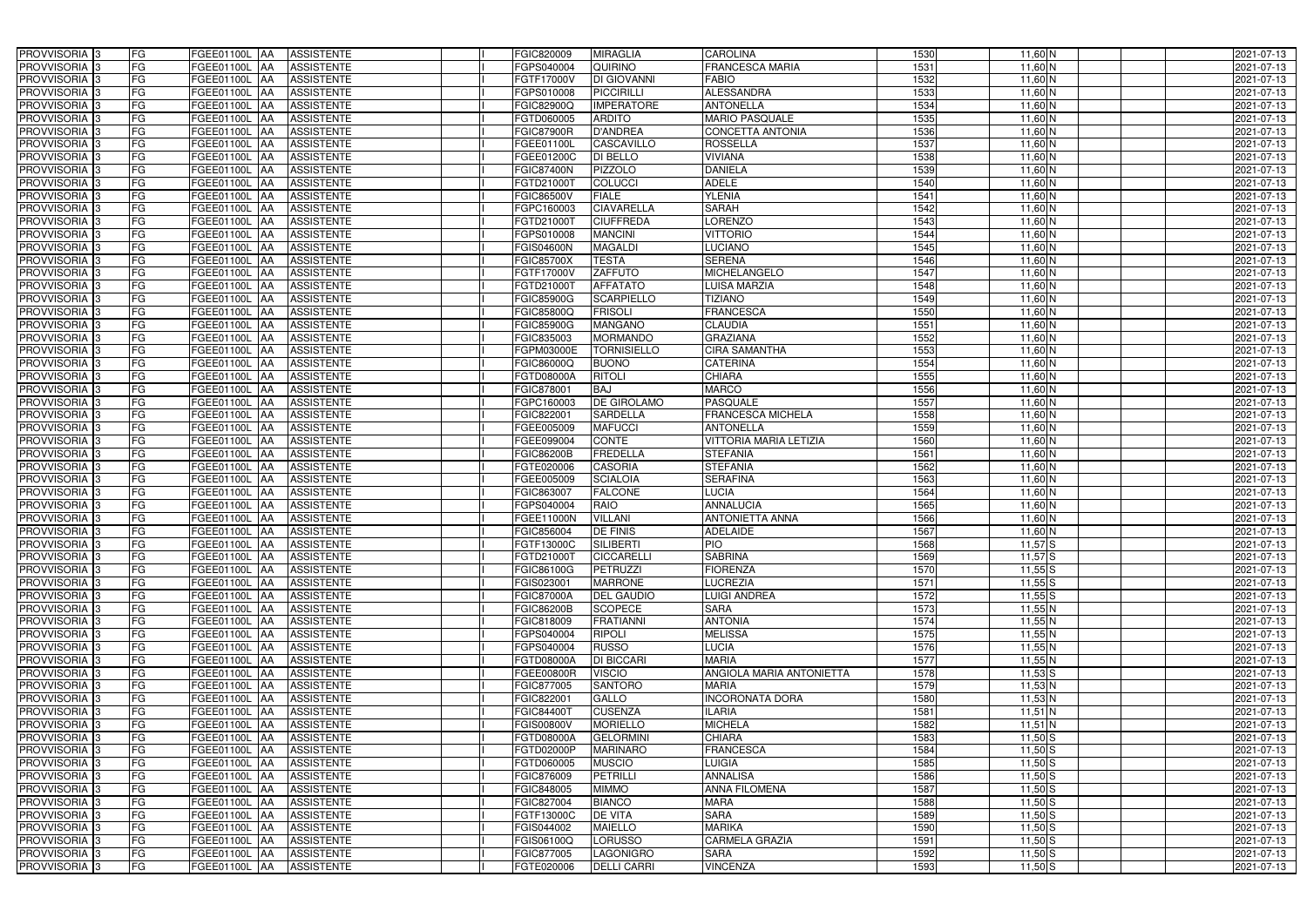| PROVVISORIA <sup>3</sup>                             | FG        | FGEE01100L AA<br><b>ASSISTENTE</b>               | FGIC876009               | <b>DE PALMA</b>               | <b>MASSIMO</b>           | 1594         | $11,50$ S                | 2021-07-13               |
|------------------------------------------------------|-----------|--------------------------------------------------|--------------------------|-------------------------------|--------------------------|--------------|--------------------------|--------------------------|
| PROVVISORIA 3                                        | FG        | <b>ASSISTENTE</b><br>FGEE01100L AA               | <b>GIC86000Q</b>         | <b>MARINO</b>                 | <b>BARBARA</b>           | 1595         | $11,50$ N                | 2021-07-13               |
| PROVVISORIA 3                                        | FG        | FGEE01100L AA<br><b>ASSISTENTE</b>               | <b>GIS04600N</b>         | ANZIVINO                      | <b>INCORONATA</b>        | 1596         | $11,50$ N                | 2021-07-13               |
| PROVVISORIA <sup>3</sup>                             | FG        | <b>FGEE01100L   AA</b><br><b>ASSISTENTE</b>      | FGEE005009               | <b>LABROCA</b>                | <b>FEDERICA</b>          | 1597         | $11,50$ N                | 2021-07-13               |
| PROVVISORIA 3                                        | FG        | <b>ASSISTENTE</b><br>FGEE01100L AA               | GPS010008                | <b>FRANCAVILLA</b>            | <b>FRANCESCA</b>         | 1598         | $11,50$ N                | 2021-07-13               |
| PROVVISORIA 3                                        | FG        | FGEE01100L<br><b>ASSISTENTE</b><br><b>IAA</b>    | FGTF13000C               | <b>RUBILLO</b>                | PASQUALE                 | 1599         | $11,50$ N                | 2021-07-13               |
| PROVVISORIA 3                                        | <b>FG</b> | FGEE01100L AA<br><b>ASSISTENTE</b>               | FGIC83000X               | <b>TOTARO</b>                 | <b>MANUEL</b>            | 1600         | $11,50$ N                | 2021-07-13               |
| <b>PROVVISORIA</b> 3                                 | <b>FG</b> | FGEE01100L<br><b>ASSISTENTE</b><br>IAA           | FGIC85800Q               | LO GRECO                      | <b>FEDERICA</b>          | 1601         | $11,50$ N                | 2021-07-13               |
| PROVVISORIA <sup>1</sup> 3                           | FG        | FGEE01100L<br><b>ASSISTENTE</b><br>IAA           | GIC82400L                | <b>IANNETTI</b>               | <b>GIANMICHELE</b>       | 1602         | $11,50$ N                | 2021-07-13               |
| PROVVISORIA <sup>1</sup> 3                           | FG        | FGEE01100L<br><b>ASSISTENTE</b><br>IAA           | <b>GEE11000N</b>         | <b>MILONE</b>                 | <b>MARZIA</b>            | 1603         | $11,50$ N                | 2021-07-13               |
| PROVVISORIA 3                                        | FG        | FGEE01100L<br><b>ASSISTENTE</b><br><b>JAA</b>    | <b>GPM03000E</b>         | <b>CAMPOREALE</b>             | <b>ANNALISA</b>          | 1604         | $11,50$ N                | 2021-07-13               |
| PROVVISORIA 3                                        | <b>FG</b> | FGEE01100L AA<br><b>ASSISTENTE</b>               | <b>FGIC86200B</b>        | <b>VESCERA</b>                | <b>LUCA</b>              | 1605         | $11,50$ N                | 2021-07-13               |
| PROVVISORIA <sup>3</sup>                             | FG        | FGEE01100L AA<br><b>ASSISTENTE</b>               | FGPC15000C               | <b>CARBONARI</b>              | <b>DEBORAH</b>           | 1606         | $11,50$ N                | 2021-07-13               |
| PROVVISORIA 3                                        | <b>FG</b> | FGEE01100L AA<br><b>ASSISTENTE</b>               | FGTD21000T               | <b>MARTUCCI</b>               | <b>FRANCESCA</b>         | 1607         | $11,50$ N                | 2021-07-13               |
| PROVVISORIA 3                                        | FG        | FGEE01100L AA<br><b>ASSISTENTE</b>               | FGIC851001               | <b>CATALANO</b>               | <b>REBECCA</b>           | 1608         | $11,50$ N                | 2021-07-13               |
| PROVVISORIA 3                                        | FG        | <b>FGEE01100L   AA</b><br><b>ASSISTENTE</b>      | FGIS04600N               | <b>D'ALARIO</b>               | <b>FRANCESCA</b>         | 1609         | $11,50$ N                | 2021-07-13               |
| PROVVISORIA 3                                        | <b>FG</b> | FGEE01100L<br><b>ASSISTENTE</b><br>IAA           | FGEE005009               | <b>CARCHIO</b>                | <b>PAOLA</b>             | 1610         | $11,50$ N                | 2021-07-13               |
| PROVVISORIA <sup>3</sup>                             | FG        | FGEE01100L AA<br><b>ASSISTENTE</b>               | FGIC869006               | <b>ABOU LEMONE</b>            | <b>MICHELE ALY</b>       | 1611         | $11,50$ N                | 2021-07-13               |
| PROVVISORIA 3                                        | FG        | FGEE01100L<br><b>ASSISTENTE</b><br><b>IAA</b>    | FGIS05900Q               | <b>RENZULLO</b>               | <b>ANNALISA</b>          | 1612         | $11,50$ N                | 2021-07-13               |
| <b>PROVVISORIA</b> 3                                 | FG        | FGEE01100L<br><b>ASSISTENTE</b><br>AA            | <b>FGIC86200B</b>        | <b>DE LILLO</b>               | <b>SARA</b>              | 1613         | $11,50$ N                | 2021-07-13               |
| PROVVISORIA <sup>1</sup> 3                           | FG        | <b>FGEE01100L</b><br><b>ASSISTENTE</b><br>IAA    | FGEE112009               | <b>GIARNIERI</b>              | <b>NICOLA</b>            | 1614         | $11,50$ N                | 2021-07-13               |
| PROVVISORIA <sup>3</sup>                             | FG        | FGEE01100L<br><b>ASSISTENTE</b><br>IAA           | FGEE005009               | <b>LADISI</b>                 | <b>SERENA</b>            | 1615         | $11,50$ N                | 2021-07-13               |
| PROVVISORIA <sup>3</sup>                             | FG        | FGEE01100L<br><b>ASSISTENTE</b><br>IAA           | FGMM00400C               | CARELLA                       | <b>FEDERICA</b>          | 1616         | $11,50$ N                | 2021-07-13               |
| <b>PROVVISORIA</b> 3                                 | FG        | FGEE01100L<br><b>ASSISTENTE</b>                  | GEE00900L                | <b>GENZANO</b>                | <b>CHIARA</b>            | 1617         | $11,50$ N                | 2021-07-13               |
| <b>PROVVISORIA</b> 3                                 | FG        | FGEE01100L<br><b>ASSISTENTE</b><br>IAA           | GPC160003                | <b>DARIO</b>                  | <b>RAFFAELLA</b>         | 1618         | 11,50 N                  | 2021-07-13               |
| PROVVISORIA <sup>3</sup>                             | <b>FG</b> | FGEE01100L<br><b>ASSISTENTE</b><br>IAA           | GIC83800E                | <b>TEDESCO</b>                | SAMANTHA MARIA GERARDA   | 1619         | $11,50$ N                | 2021-07-13               |
| PROVVISORIA 3                                        | <b>FG</b> | <b>FGEE01100L</b><br><b>ASSISTENTE</b>           | GPS040004                | <b>PITEO</b>                  | <b>DANILO MARIO</b>      | 1620         | $11,50$ N                | 2021-07-13               |
| PROVVISORIA <sup>3</sup>                             | FG        | FGEE01100L<br><b>ASSISTENTE</b><br>IAA           | GMM04100B                | <b>VILLARUSSO</b>             | PAOLA ROSARIA            | 1621         | $11,50$ N                | 2021-07-13               |
| PROVVISORIA 3                                        | FG        | FGEE01100L<br><b>ASSISTENTE</b>                  | GIC876009                | VIARTSINSKAYA                 | <b>MARYIA</b>            | 1622         | 11,50 N                  | 2021-07-13               |
| PROVVISORIA 3                                        | <b>FG</b> | FGEE01100L<br><b>ASSISTENTE</b><br>IAA           | FGEE02900T               | <b>PERTA</b>                  | <b>MARIA</b>             | 1623         | $11,50$ N                | 2021-07-13               |
| PROVVISORIA 3                                        | <b>FG</b> | FGEE01100L<br><b>ASSISTENTE</b><br>IAA           | FGPC160003               | <b>DE CHIARA</b>              | <b>FRANCESCA</b>         | 1624         | $11,50$ N                | 2021-07-13               |
| PROVVISORIA 3                                        | FG        | <b>FGEE01100L</b><br><b>ASSISTENTE</b><br>IAA    | FGPS010008               | <b>LAURIOLA</b>               | <b>CHIARA</b>            | 1625         | $11,50$ N                | 2021-07-13               |
| PROVVISORIA <sup>1</sup> 3                           | <b>FG</b> | FGEE01100L<br><b>ASSISTENTE</b><br>IAA           | FGIC869006               | SALVATORE                     | <b>LUIGIA</b>            | 1626         | $11,50$ N                | 2021-07-13               |
| PROVVISORIA <sup>1</sup> 3                           | FG        | FGEE01100L<br><b>ASSISTENTE</b><br>IAA           | FGTD08000A               | <b>BIANCO</b>                 | <b>MARIANGELA</b>        | 1627         | $11,50$ N                | 2021-07-13               |
| PROVVISORIA <sup>13</sup>                            | FG        | FGEE01100L<br><b>ASSISTENTE</b><br>IAA           | FGIC83700P               | <b>LAQUALE</b>                | <b>FRANCESCA</b>         | 1628         | $11,50$ N                | 2021-07-13               |
| PROVVISORIA 3                                        | FG        | FGEE01100L<br><b>ASSISTENTE</b><br><b>JAA</b>    | FGTE020006               | <b>TRIVISANO</b>              | <b>LUCIA</b>             | 1629         | $11,50$ N                | 2021-07-13               |
| PROVVISORIA 3                                        | <b>FG</b> | FGEE01100L AA<br><b>ASSISTENTE</b>               | FGIC86600P               | <b>URSILLO</b>                | <b>FRANCESCA</b>         | 1630         | $11,50$ N                | 2021-07-13               |
| PROVVISORIA <sup>3</sup>                             | <b>FG</b> | FGEE01100L AA<br><b>ASSISTENTE</b>               | FGTD08000A               | <b>IPPOLITO</b>               | <b>SARA ANNA</b>         | 1631         | $11,50$ N                | 2021-07-13               |
| PROVVISORIA <sup>3</sup>                             | <b>FG</b> | FGEE01100L AA ASSISTENTE                         | FGIC818009               | <b>TUCCI</b>                  | <b>MARIA ANTONIETTA</b>  | 1632         | $11,50$ N                | 2021-07-13               |
| <b>PROVVISORIA</b> 3                                 | <b>FG</b> | FGEE01100L AA<br><b>ASSISTENTE</b>               | FGMM00400C               | <b>CASARELLA</b>              | <b>CRISTINA SAMANTHA</b> | 1633         | $11,50$ N                | 2021-07-13               |
| PROVVISORIA <sup>3</sup>                             | FG        | FGEE01100L AA ASSISTENTE                         | FGRH010002               | <b>CELLAMARE</b>              | <b>ANNAMARIA PIA</b>     | 1634         | $11,50$ N                | 2021-07-13               |
| PROVVISORIA 3                                        | FG        | FGEE01100L AA ASSISTENTE                         | FGEE00800R               | <b>VERILE</b>                 | <b>EMILIA</b>            | 1635         | $11,50$ N                | 2021-07-13               |
| PROVVISORIA <sup>3</sup>                             | FG        | FGEE01100L AA<br><b>ASSISTENTE</b>               | FGPS010008               | <b>PAOLETTI</b>               | <b>PIA ROSANGELA</b>     | 1636         | $11,50$ N                | 2021-07-13               |
| PROVVISORIA <sup>3</sup>                             | FG        | FGEE01100L AA<br><b>ASSISTENTE</b>               | FGTD060005               | <b>UZZI</b>                   | <b>ROSSELLA</b>          | 1637         | $11,50$ N                | 2021-07-13               |
| PROVVISORIA <sup>3</sup>                             | FG        | FGEE01100L AA<br><b>ASSISTENTE</b>               | FGMM00400C               | RENDINELLI                    | <b>GIUSEPPINA</b>        | 1638         | $11,50$ N                | 2021-07-13               |
| PROVVISORIA 3                                        | <b>FG</b> | FGEE01100L AA<br><b>ASSISTENTE</b>               | FGTD02000P               | <b>LADOGANA</b>               | <b>SILVANA</b>           | 1639         | $11,50$ N                | 2021-07-13               |
| PROVVISORIA <sup>3</sup>                             | FG        | FGEE01100L AA<br>ASSISTENTE                      | FGIC81600N               | <b>PALERMO</b>                | <b>ANNALISA</b>          | 1640         | $11,50$ N                | 2021-07-13               |
| PROVVISORIA <sup>3</sup>                             | FG        | FGEE01100L AA<br><b>ASSISTENTE</b>               | FGIS05900Q               | <b>GELSOMINO</b>              | <b>ANTONIO</b>           | 1641         | $11,50$ N                | 2021-07-13               |
| PROVVISORIA <sup>3</sup>                             | FG        | FGEE01100L AA<br><b>ASSISTENTE</b>               | FGIC87000A               | <b>CHESSA</b>                 | <b>ANTONELLA</b>         | 1642         | $11,50$ N                | 2021-07-13               |
| PROVVISORIA <sup>3</sup>                             | FG        | FGEE01100L AA<br><b>ASSISTENTE</b>               | FGPS08000E               | <b>PASTORE</b>                | <b>ADDOLORATA</b>        | 1643         | $11,50$ N                | 2021-07-13               |
| PROVVISORIA <sup>3</sup>                             | <b>FG</b> | FGEE01100L AA<br><b>ASSISTENTE</b>               | FGIS044002               | <b>COPPOLA</b>                | <b>GIOVANNA</b>          | 1644         | $11,50$ N                | 2021-07-13               |
| PROVVISORIA <sup>3</sup>                             | FG        | FGEE01100L AA<br><b>ASSISTENTE</b>               | FGEE00800R               | <b>DI GIUSEPPE</b>            | <b>MARIA PIA</b>         | 1645         | $11,50$ N                | 2021-07-13               |
| PROVVISORIA <sup>3</sup>                             | FG        | FGEE01100L AA<br><b>ASSISTENTE</b>               | <b>FGIC87400N</b>        | <b>GIORDANO</b>               | <b>GIUSEPPE</b>          | 1646         | $11,50$ N                | 2021-07-13               |
| PROVVISORIA <sup>3</sup>                             | FG        | <b>FGEE01100L   AA</b><br><b>ASSISTENTE</b>      | FGIS06100Q               | <b>TROTTA</b>                 | <b>ANTONELLA</b>         | 1647         | $11,50$ N                | 2021-07-13               |
| PROVVISORIA <sup>3</sup>                             | FG        | <b>FGEE01100L   AA</b><br><b>ASSISTENTE</b>      | FGTD21000T               | <b>DI BELLO</b>               | <b>PELLEGRINO</b>        | 1648         | $11,48$ $S$              | 2021-07-13               |
| PROVVISORIA <sup>3</sup>                             | FG        | <b>ASSISTENTE</b><br>FGEE01100L AA               | FGIC80700V               | <b>D'ARCANGELO</b>            | MARIA-ANTONIETTA         | 1649         | $11,48$ $S$              | 2021-07-13               |
| PROVVISORIA <sup>3</sup>                             | FG        | FGEE01100L AA<br><b>ASSISTENTE</b>               | <b>FGIC85900G</b>        | <b>LISI</b>                   | <b>MONICA</b>            | 1650         | $11,48$ N                | 2021-07-13               |
| PROVVISORIA <sup>3</sup>                             | FG        | FGEE01100L AA<br><b>ASSISTENTE</b>               | FGIC86200B               | <b>MASSAGLI</b>               | <b>ROBERTA</b>           | 1651         | $11,48$ N                | 2021-07-13               |
| PROVVISORIA <sup>3</sup>                             | FG        | <b>ASSISTENTE</b><br>FGEE01100L AA               | FGEE01100L               | <b>FAIENZA</b>                | ANGELA<br><b>MARIA</b>   | 1652         | $11,47$ <sup>N</sup>     | 2021-07-13               |
| PROVVISORIA <sup>3</sup><br>PROVVISORIA <sup>3</sup> | FG<br>FG  | FGEE01100L AA<br><b>ASSISTENTE</b>               | FGIC843002               | <b>URBANO</b><br><b>RICCI</b> | <b>RAFFAELE</b>          | 1653<br>1654 | $11,47$ N                | 2021-07-13               |
| PROVVISORIA <sup>3</sup>                             | FG        | FGEE01100L AA<br>ASSISTENTE<br><b>ASSISTENTE</b> | FGEE01100L               | <b>FALCONE</b>                | <b>ANNA</b>              | 1655         | $11,45$ $S$              | 2021-07-13               |
| PROVVISORIA <sup>3</sup>                             | FG        | FGEE01100L AA<br>FGEE01100L AA                   | FGIC820009<br>FGTE020006 | <b>PIEMONTESE</b>             | <b>MINA ANNA</b>         | 1656         | $11,45$ $S$<br>$11,45$ N | 2021-07-13<br>2021-07-13 |
| PROVVISORIA 3                                        | FG        | ASSISTENTE<br><b>FGEE01100L AA</b><br>ASSISTENTE | FGRI020004               | <b>BENIGNO</b>                | <b>ANDREA</b>            | 1657         |                          |                          |
|                                                      |           |                                                  |                          |                               |                          |              | $11,45$ N                | 2021-07-13               |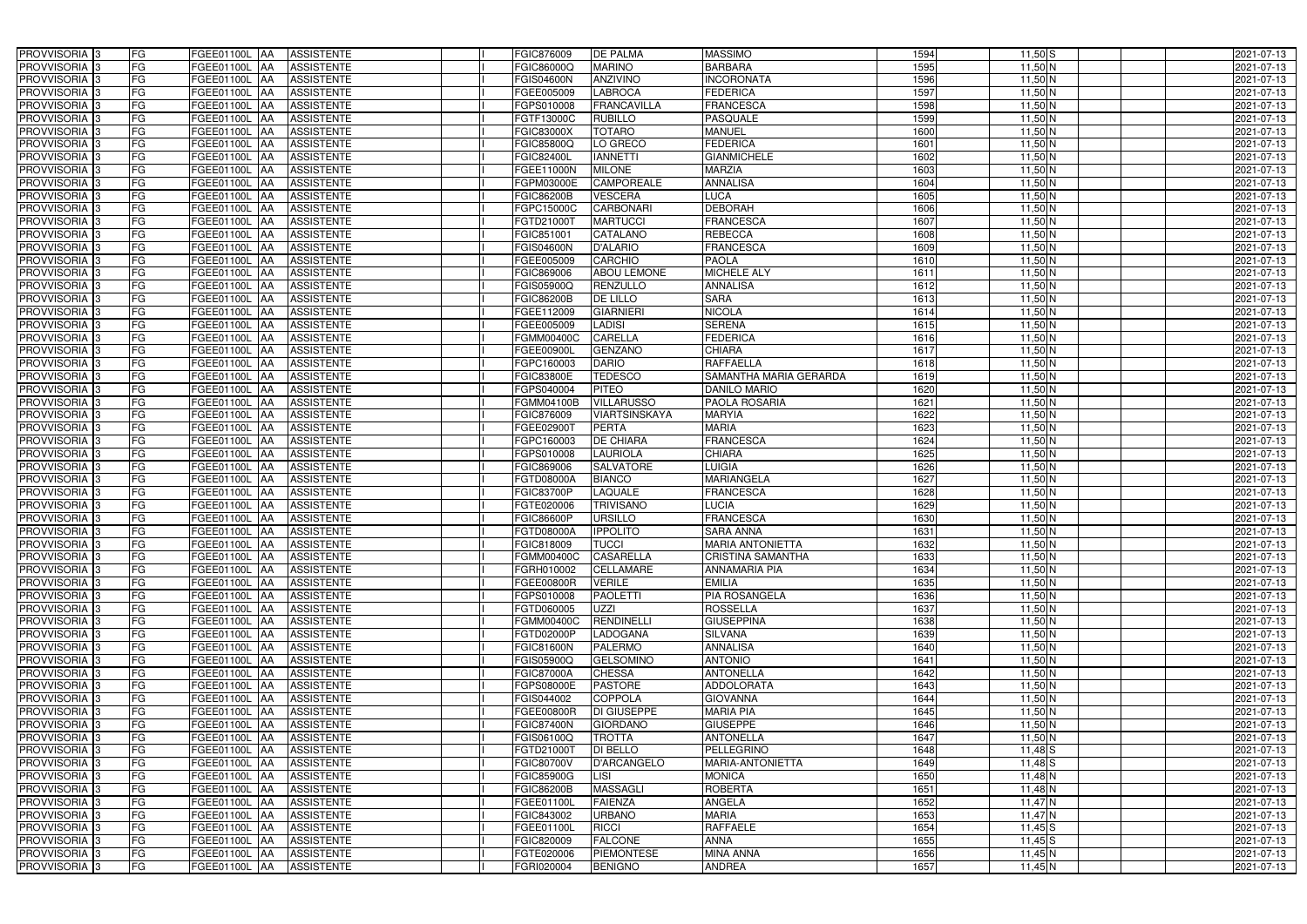| <b>PROVVISORIA</b> 3<br>FG                            | FGEE01100L AA<br><b>ASSISTENTE</b>                                | <b>FGTD08000A</b>        | <b>PESCE</b>                      | <b>INES</b>                        | 1658         | $11,45$ N              | 2021-07-13               |
|-------------------------------------------------------|-------------------------------------------------------------------|--------------------------|-----------------------------------|------------------------------------|--------------|------------------------|--------------------------|
| FG<br><b>PROVVISORIA</b> 3                            | FGEE01100L<br><b>AA</b><br><b>ASSISTENTE</b>                      | FGIC827004               | <b>RECCHIA</b>                    | <b>MARCO</b>                       | 1659         | $11,45$ N              | 2021-07-13               |
| FG<br><b>PROVVISORIA</b> 3                            | FGEE01100L<br><b>JAA</b><br><b>ASSISTENTE</b>                     | <b>FGIC85900G</b>        | <b>PARISANO</b>                   | LUCIANO                            | 1660         | $11,45$ N              | 2021-07-13               |
| FG<br><b>PROVVISORIA</b> 3                            | <b>AA</b><br><b>ASSISTENTE</b><br>FGEE01100L                      | <b>FGIC83700P</b>        | <b>SPECCHIO</b>                   | <b>ANTONIO</b>                     | 1661         | $11,43$ S              | 2021-07-13               |
| <b>PROVVISORIA</b><br>FG                              | <b>ASSISTENTE</b><br>FGEE01100L<br><b>AA</b>                      | <b>FGIC87000A</b>        | <b>CAPOBIANCO</b>                 | FRANCESCO COSIMO                   | 1662         | $11,43$ S              | 2021-07-13               |
| <b>PROVVISORIA</b> 3<br>FG                            | <b>ASSISTENTE</b><br>FGEE01100L<br><b>JAA</b>                     | FGIC85900G               | <b>ROMANO</b>                     | <b>ALESSANDRA</b>                  | 1663         | $11,43$ S              | 2021-07-13               |
| <b>PROVVISORIA</b> 3<br>FG                            | <b>ASSISTENTE</b><br>FGEE01100L<br><b>AA</b>                      | FGVC01000C               | <b>UZZI</b>                       | <b>ANTONIETTA</b>                  | 1664         | $11,43$ S              | 2021-07-13               |
| <b>PROVVISORIA</b><br>FG                              | <b>ASSISTENTE</b><br>FGEE01100L<br><b>JAA</b>                     | FGIC877005               | <b>MIRANDA</b>                    | <b>VALENTINA</b>                   | 1665         | $11,43$ $S$            | 2021-07-13               |
| PROVVISORIA <sub>3</sub><br>FG                        | <b>ASSISTENTE</b><br>FGEE01100L<br><b>AA</b>                      | <b>FGIC87000A</b>        | <b>ZUCCARONE</b>                  | <b>BIANCACARMEN</b>                | 1666         | $11,43$ S              | 2021-07-13               |
| <b>PROVVISORIA</b> 3<br>FG                            | FGEE01100L<br><b>ASSISTENTE</b><br>IAA                            | FGPS040004               | <b>MORESE</b>                     | <b>PIERNICOLA</b>                  | 1667         | $11,43$ N              | 2021-07-13               |
| <b>PROVVISORIA</b> 3<br>FG                            | FGEE01100L<br><b>ASSISTENTE</b><br><b>JAA</b>                     | <b>FGIC872002</b>        | <b>PALENA</b>                     | <b>GIOVANNA</b>                    | 1668         | $11,43$ N              | 2021-07-13               |
| PROVVISORIA <sup>3</sup><br>FG                        | FGEE01100L<br><b>ASSISTENTE</b><br><b>JAA</b>                     | FGIC86100G               | <b>GALLO</b>                      | <b>NICOLINA</b>                    | 1669         | $11,43$ N              | 2021-07-13               |
| PROVVISORIA 3<br><b>FG</b>                            | FGEE01100L<br><b>ASSISTENTE</b><br><b>AA</b>                      | FGEE11000N               | <b>VALENTE</b>                    | ANNA MARIA ROSARIA                 | 1670         | $11,42$ S              | 2021-07-13               |
| <b>PROVVISORIA</b> 3<br>FG                            | FGEE01100L<br><b>ASSISTENTE</b><br><b>AA</b>                      | FGEE029001               | <b>DE CARLO</b>                   | <b>ANNA RITA</b>                   | 1671         | $11,42$ N              | 2021-07-13               |
| <b>PROVVISORIA</b> 3<br>FG                            | FGEE01100L<br><b>ASSISTENTE</b><br><b>JAA</b>                     | FGPC160003               | CASO                              | <b>GIULIANA ANGELA</b>             | 1672         | $11,40$ S              | 2021-07-13               |
| <b>PROVVISORIA</b> 3<br>FG                            | FGEE01100L<br><b>ASSISTENTE</b><br><b>JAA</b>                     | <b>FGIC87000A</b>        | <b>PAGLIALONGA</b>                | <b>FEDERICA MARIA</b>              | 1673         | $11,40$ S              | 2021-07-13               |
| PROVVISORIA  <br>FG                                   | FGEE01100L<br><b>AA</b><br><b>ASSISTENTE</b>                      | FGIC877005               | <b>SERAFINO</b>                   | LUANA                              | 1674         | $11,40$ S              | 2021-07-13               |
| <b>PROVVISORIA</b> 3<br>FG                            | FGEE01100L<br><b>AA</b><br><b>ASSISTENTE</b>                      | FGPS040004               | <b>PERRONE</b>                    | <b>MARIA RACHELE</b>               | 1675         | $11,40$ S              | 2021-07-13               |
| <b>PROVVISORIA</b><br>FG                              | FGEE01100L<br><b>AA</b><br><b>ASSISTENTE</b>                      | FGIC819005               | <b>COPPOLA</b>                    | <b>MARIAGRAZIA</b>                 | 1676         | $11,40$ S              | 2021-07-13               |
| <b>PROVVISORIA</b><br>FG                              | FGEE01100L<br><b>ASSISTENTE</b><br><b>AA</b>                      | <b>FGMM00700X</b>        | <b>GIUVA</b>                      | <b>CHIARA ANTONELLA</b>            | 1677         | $11,40$ S              | 2021-07-13               |
| PROVVISORIA <sup>3</sup><br>FG                        | FGEE01100L<br><b>IAA</b><br><b>ASSISTENTE</b>                     | <b>FGIS04600N</b>        | LA GATTA                          | <b>IMMACOLATA</b>                  | 1678         | $11,40$ S              | 2021-07-13               |
| <b>PROVVISORIA</b> 3<br>FG                            | <b>IAA</b><br><b>ASSISTENTE</b><br>FGEE01100L                     | FGPS010008               | <b>MONACO</b>                     | <b>MELANIA</b>                     | 1679         | $11,40$ S              | 2021-07-13               |
| <b>PROVVISORIA</b> 3<br>FG                            | <b>IAA</b><br><b>ASSISTENTE</b><br>FGEE01100L                     | FGEE11000N               | <b>SANTORO</b>                    | <b>ANTONIETTA LILIA</b>            | 1680         | $11,40$ $S$            | 2021-07-13               |
| <b>PROVVISORIA</b> 3<br>FG                            | FGEE01100L<br><b>IAA</b><br><b>ASSISTENTE</b>                     | FGIC85800Q               | <b>CAPPETTA</b>                   | <b>VITTORIA</b>                    | 1681         | $11,40$ S              | 2021-07-13               |
| <b>PROVVISORIA</b> 3<br>FG                            | <b>ASSISTENTE</b><br>FGEE01100L<br><b>IAA</b>                     | FGIS007003               | <b>SCIROCCO</b>                   | MARIANUNZIA                        | 1682         | $11,40$ $S$            | 2021-07-13               |
| <b>PROVVISORIA</b> 3<br>FG                            | <b>ASSISTENTE</b><br>FGEE01100L<br><b>IAA</b>                     | <b>FGIC81600N</b>        | <b>NICASTRO</b>                   | CARLA                              | 1683         | $11,40$ S              | 2021-07-13               |
| <b>PROVVISORIA</b> 3<br>FG                            | FGEE01100L<br><b>ASSISTENTE</b><br><b>IAA</b>                     | <b>FGIC85700X</b>        | <b>MANGIONE</b>                   | <b>ALESSIA</b>                     | 1684         | $11,40$ $S$            | 2021-07-13               |
| FG<br>PROVVISORIA 3                                   | FGEE01100L<br><b>ASSISTENTE</b><br>IAA                            | FGIC86000Q               | <b>NAPPI</b>                      | <b>MARILINA</b>                    | 1685         | $11,40$ S              | 2021-07-13               |
| <b>FG</b><br>PROVVISORIA                              | FGEE01100L<br><b>ASSISTENTE</b><br>IAA                            | FGTD08000A               | <b>OLIVIERO</b>                   | <b>GRAZIA</b>                      | 1686         | $11,40$ S              | 2021-07-13               |
| FG<br>PROVVISORIA                                     | FGEE01100L<br><b>IAA</b><br><b>ASSISTENTE</b>                     | FGPC180008               | <b>DELL'OLIO</b>                  | <b>ROSSELLA</b>                    | 1687         | $11,40$ N              | 2021-07-13               |
| <b>PROVVISORIA</b><br>FG                              | <b>ASSISTENTE</b><br>FGEE01100L<br><b>IAA</b>                     | FGIS00300Q               | GRECO                             | <b>MARIARITA</b>                   | 1688         | $11,40$ N              | 2021-07-13               |
| PROVVISORIA  :<br>FG                                  | <b>ASSISTENTE</b><br>FGEE01100L<br><b>JAA</b>                     | <b>FGIC85400C</b>        | <b>MONDELLI</b>                   | <b>SALVATORE</b>                   | 1689         | $11,40$ N              | 2021-07-13               |
| PROVVISORIA  :<br>FG                                  | <b>ASSISTENTE</b><br>FGEE01100L<br><b>IAA</b>                     | FGPS040004               | <b>AMOROSO</b>                    | <b>CARLO MARIA</b>                 | 1690         | $11,40$ N              | 2021-07-13               |
| <b>PROVVISORIA</b> 3<br>FG                            | FGEE01100L<br><b>ASSISTENTE</b><br><b>JAA</b>                     | FGPS040004               | <b>CORRERA</b>                    | <b>MICHELE</b>                     | 1691         | 11,40 N                | 2021-07-13               |
| <b>PROVVISORIA</b> 3<br>FG                            | FGEE01100L<br><b>ASSISTENTE</b><br><b>AA</b>                      | <b>FGIC80700V</b>        | <b>SANTUCCI</b>                   | <b>ROSANNA</b>                     | 1692         | $11,40$ N              | 2021-07-13               |
| <b>PROVVISORIA</b><br>FG                              | FGEE01100L<br><b>ASSISTENTE</b><br><b>AA</b>                      | FGPS040004               | <b>CIAVARELLA</b>                 | <b>FRANCESCA</b>                   | 1693         | $11,40$ N              | 2021-07-13               |
| PROVVISORIA 3<br>FG                                   | FGEE01100L<br><b>ASSISTENTE</b><br><b>JAA</b>                     | FGTD21000T               | <b>SOTTILE</b>                    | <b>SERENA</b>                      | 1694         | $11,40$ N              | 2021-07-13               |
| PROVVISORIA 3<br>FG                                   | FGEE01100L AA<br><b>ASSISTENTE</b>                                | <b>FGMM00400C</b>        | CAPPARELLA                        | <b>VALENTINA</b>                   | 1695         | $11,40$ N              | 2021-07-13               |
| PROVVISORIA <sup>3</sup><br><b>FG</b>                 | FGEE01100L AA ASSISTENTE                                          | <b>FGIS00300Q</b>        | <b>MACCARONE</b>                  | <b>GIULIA</b>                      | 1696         | 11,40 N                | 2021-07-13               |
| PROVVISORIA <sup>3</sup><br>FG                        | FGEE01100L AA<br>ASSISTENTE                                       | FGPS040004               | <b>LALLONE</b>                    | <b>SARA</b>                        | 1697         | $11,40$ N              | 2021-07-13               |
| PROVVISORIA <sup>3</sup><br>FG<br>PROVVISORIA 3<br>FG | FGEE01100L AA<br><b>ASSISTENTE</b>                                | FGTD08000A               | <b>CRISCIO</b><br><b>CAGNAZZO</b> | <b>ROBERTA</b><br><b>FRANCESCA</b> | 1698         | $11,40$ N              | 2021-07-13               |
| PROVVISORIA <sup>3</sup><br>FG                        | FGEE01100L AA<br>ASSISTENTE<br>FGEE01100L AA<br><b>ASSISTENTE</b> | FGPS040004<br>FGIS00300Q | <b>CURSIO</b>                     | <b>RITA</b>                        | 1699<br>1700 | $11,40$ N              | 2021-07-13<br>2021-07-13 |
| PROVVISORIA 3<br>FG                                   | FGEE01100L AA<br>ASSISTENTE                                       | <b>FGMM00700X</b>        | <b>OCCULTO</b>                    | <b>MARIANNA</b>                    | 1701         | $11,40$ N<br>$11,40$ N | 2021-07-13               |
| PROVVISORIA <sup>3</sup><br>FG                        | FGEE01100L AA<br><b>ASSISTENTE</b>                                | <b>FGIC85700X</b>        | <b>PEDONE</b>                     | <b>FEDERICA</b>                    | 1702         | 11,40 N                | 2021-07-13               |
| PROVVISORIA <sup>3</sup><br>FG                        | FGEE01100L AA<br><b>ASSISTENTE</b>                                | FGIC86000Q               | <b>BELVITO</b>                    | <b>BARBARA</b>                     | 1703         | 11,40 N                | 2021-07-13               |
| <b>PROVVISORIA</b> 3<br>FG                            | FGEE01100L AA<br><b>ASSISTENTE</b>                                | FGIC818009               | LADOGANA                          | <b>ANTONELLA</b>                   | 1704         | 11,40 N                | 2021-07-13               |
| PROVVISORIA <sup>3</sup><br>FG                        | FGEE01100L<br><b>AA</b><br><b>ASSISTENTE</b>                      | <b>FGIC87000A</b>        | <b>BATTISTA</b>                   | <b>GIOVANNI PIO</b>                | 1705         | $11,40$ N              | 2021-07-13               |
| PROVVISORIA <sup>3</sup><br>FG                        | FGEE01100L AA<br><b>ASSISTENTE</b>                                | FGTD21000T               | <b>CAPORALE</b>                   | <b>ANTONIO</b>                     | 1706         | $11,40$ N              | 2021-07-13               |
| PROVVISORIA <sup>3</sup><br>FG                        | FGEE01100L AA<br><b>ASSISTENTE</b>                                | FGPM03000E               | <b>FREDELLA</b>                   | <b>MARIKA</b>                      | 1707         | $11,40$ N              | 2021-07-13               |
| FG<br>PROVVISORIA <sup>3</sup>                        | FGEE01100L AA<br><b>ASSISTENTE</b>                                | FGIS021009               | <b>ARGENTINO</b>                  | TOMMASO PIO                        | 1708         | $11,40$ N              | 2021-07-13               |
| PROVVISORIA <sup>3</sup><br>FG                        | <b>FGEE01100L AA</b><br><b>ASSISTENTE</b>                         | FGIC82900Q               | <b>D'AMBROSIO</b>                 | <b>SIPONTINA</b>                   | 1709         | $11,40$ N              | 2021-07-13               |
| FG<br>PROVVISORIA <sup>3</sup>                        | FGEE01100L AA<br><b>ASSISTENTE</b>                                | FGIC842006               | <b>PARADISO</b>                   | <b>SABRINA</b>                     | 1710         | $11,40$ N              | 2021-07-13               |
| FG<br>PROVVISORIA <sup>3</sup>                        | FGEE01100L AA<br><b>ASSISTENTE</b>                                | FGIC876009               | <b>DEL GIUDICE</b>                | <b>MICHELE</b>                     | 1711         | $11,40$ N              | 2021-07-13               |
| FG<br>PROVVISORIA <sup>3</sup>                        | <b>ASSISTENTE</b><br>FGEE01100L AA                                | FGIC872002               | <b>ESPOSITO</b>                   | <b>ANNA MARIA</b>                  | 1712         | 11,40 N                | 2021-07-13               |
| PROVVISORIA <sup>3</sup><br>FG                        | <b>ASSISTENTE</b><br>FGEE01100L AA                                | <b>FGIC86600P</b>        | <b>SPANO</b>                      | <b>ELISABETTA</b>                  | 1713         | $11,40$ N              | 2021-07-13               |
| PROVVISORIA <sup>3</sup><br>FG                        | <b>ASSISTENTE</b><br>FGEE01100L AA                                | FGIC856004               | <b>CORASANITI</b>                 | <b>FRANCESCO</b>                   | 1714         | 11,40 N                | 2021-07-13               |
| PROVVISORIA <sup>3</sup><br>FG                        | <b>ASSISTENTE</b><br>FGEE01100L AA                                | FGVC01000C               | COCCA                             | LIA FILOMENA                       | 1715         | $11,40$ N              | 2021-07-13               |
| PROVVISORIA <sup>3</sup><br>FG                        | <b>ASSISTENTE</b><br>FGEE01100L AA                                | <b>FGEE11000N</b>        | <b>MALATESTA</b>                  | <b>MARIA</b>                       | 1716         | $11,40$ N              | 2021-07-13               |
| PROVVISORIA <sup>3</sup><br>FG                        | <b>ASSISTENTE</b><br>FGEE01100L AA                                | <b>FGIC82300R</b>        | <b>LONGO</b>                      | <b>MARIA</b>                       | 1717         | $11,40$ N              | 2021-07-13               |
| PROVVISORIA <sup>3</sup><br>FG                        | <b>ASSISTENTE</b><br>FGEE01100L AA                                | FGEE03200N               | <b>BRUNO</b>                      | <b>ROBERTO</b>                     | 1718         | $11,40$ N              | 2021-07-13               |
| PROVVISORIA <sup>3</sup><br>FG                        | <b>ASSISTENTE</b><br>FGEE01100L<br><b>AA</b>                      | FGEE005009               | <b>GIORGIO</b>                    | <b>ALESSANDRA</b>                  | 1719         | $11,40$ N              | 2021-07-13               |
| PROVVISORIA <sup>3</sup><br>FG                        | FGEE01100L AA<br><b>ASSISTENTE</b>                                | <b>FGIC84400T</b>        | <b>MARCUCCI</b>                   | LUCIA                              | 1720         | $11,40$ N              | 2021-07-13               |
| PROVVISORIA <sup>3</sup><br>FG                        | <b>ASSISTENTE</b><br>FGEE01100L AA                                | FGIC87900R               | <b>TRICARICO</b>                  | <b>INCORONATA</b>                  | 1721         | $11,40$ N              | 2021-07-13               |
|                                                       |                                                                   |                          |                                   |                                    |              |                        |                          |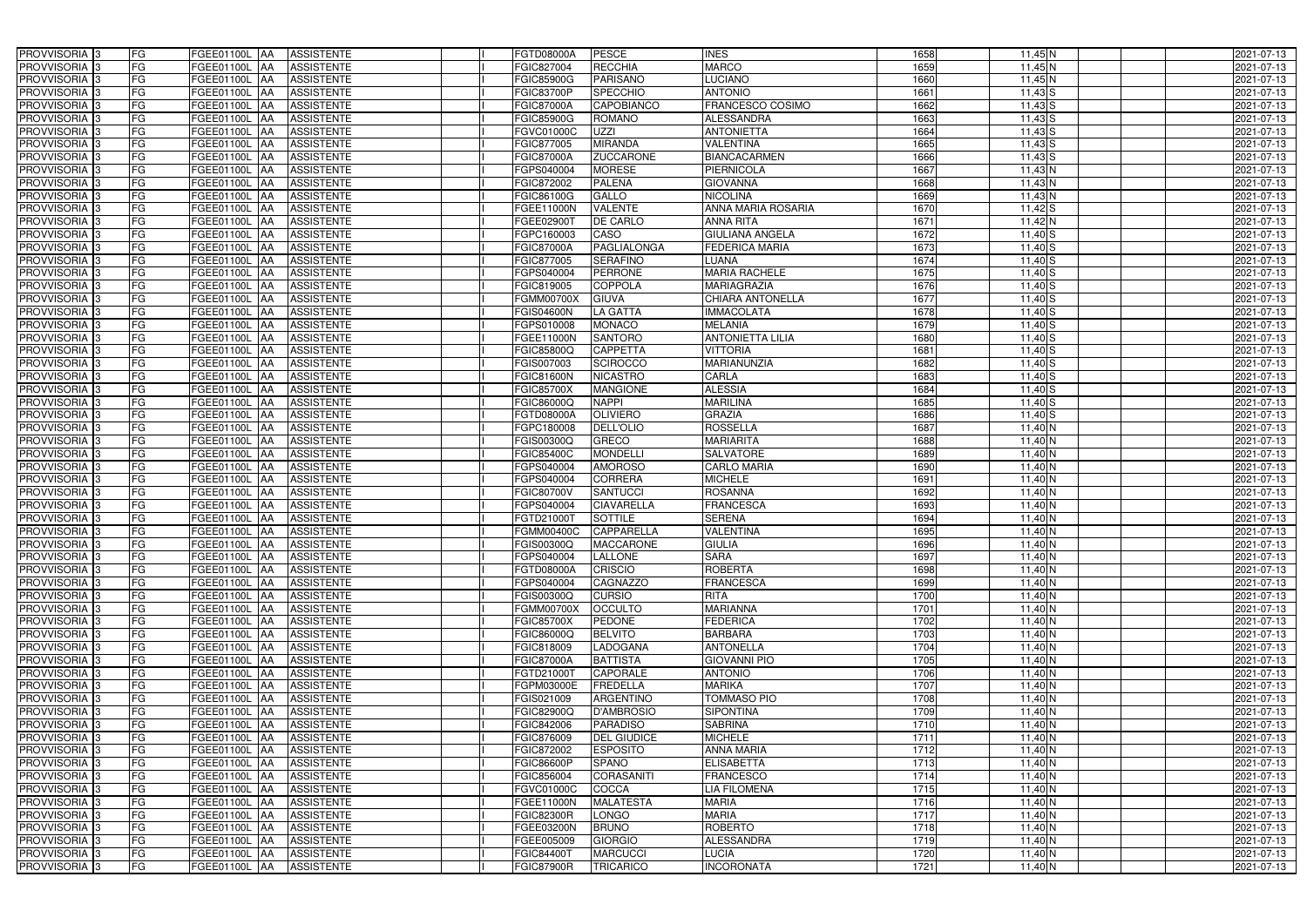| PROVVISORIA <sup>3</sup> | FG<br>FGEE01100L AA                              | <b>ASSISTENTE</b>               | <b>FGEE00800R</b>  | <b>CORSI</b>        | <b>MICHELA</b>               | 1722 | $11,37$ S   | 2021-07-13 |
|--------------------------|--------------------------------------------------|---------------------------------|--------------------|---------------------|------------------------------|------|-------------|------------|
| PROVVISORIA <sup>3</sup> | FG<br>FGEE01100L AA                              | <b>ASSISTENTE</b>               | FGIC86000Q         | <b>PISERCHIA</b>    | VALENTINA                    | 1723 | $11,35$ S   | 2021-07-13 |
| PROVVISORIA <sup>3</sup> | FG<br>FGEE01100L AA                              | <b>ASSISTENTE</b>               | FGPC160003         | <b>DEL GIUDICE</b>  | <b>CATERINA</b>              | 1724 | $11,35$ S   | 2021-07-13 |
| PROVVISORIA <sup>3</sup> | FG<br>FGEE01100L AA                              | <b>ASSISTENTE</b>               | <b>FGIC80800P</b>  | LI BERGOLIS         | <b>MICHELE</b>               | 1725 | $11,35$ S   | 2021-07-13 |
| PROVVISORIA 3            | FG<br>FGEE01100L AA                              | <b>ASSISTENTE</b>               | <b>FGIC85900G</b>  | <b>PIGNATARO</b>    | <b>SARA</b>                  | 1726 | $11,35$ N   | 2021-07-13 |
| PROVVISORIA <sup>3</sup> | FG<br>FGEE01100L AA                              | <b>ASSISTENTE</b>               | <b>FGIC81600N</b>  | <b>GIANNINI</b>     | <b>FEDERICA</b>              | 1727 | $11,35$ N   | 2021-07-13 |
| PROVVISORIA 3            | FG<br>FGEE01100L AA                              | <b>ASSISTENTE</b>               | FGTD21000T         | <b>CREATURA</b>     | <b>VINCENZO PIO</b>          | 1728 | $11,35$ N   | 2021-07-13 |
| PROVVISORIA 3            | FG<br>FGEE01100L AA                              | <b>ASSISTENTE</b>               | FGPS010008         | <b>CASMIRO</b>      | <b>ROSALBA</b>               | 1729 | $11,35$ N   | 2021-07-13 |
| PROVVISORIA <sup>3</sup> | FG<br><b>FGEE01100L   AA</b>                     | <b>ASSISTENTE</b>               | FGPM05000Q         | <b>LATIANO</b>      | <b>PATRIZIA</b>              | 1730 | $11,33$ S   | 2021-07-13 |
| PROVVISORIA <sup>3</sup> | FG<br>FGEE01100L                                 | <b>ASSISTENTE</b><br><b>JAA</b> | FGTD02000P         | <b>ARGENTINO</b>    | <b>ANTONIETTA</b>            | 1731 | $11,33$ S   | 2021-07-13 |
| PROVVISORIA 3            | FG<br>FGEE01100L AA                              | <b>ASSISTENTE</b>               | FGPS040004         | <b>ZICCARDI</b>     | <b>ALMERINO</b>              | 1732 | $11,33$ $S$ | 2021-07-13 |
| PROVVISORIA 3            | FG<br>FGEE01100L AA                              | <b>ASSISTENTE</b>               | <b>FGIC83800E</b>  | <b>SARDONE</b>      | <b>BENEDETTO</b>             | 1733 | $11,33$ $S$ | 2021-07-13 |
| PROVVISORIA 3            | FG<br>FGEE01100L AA                              | <b>ASSISTENTE</b>               | FGIC827004         | PICCOLI             | <b>ROSA</b>                  | 1734 | $11,33$ $S$ | 2021-07-13 |
| PROVVISORIA 3            | FG<br>FGEE01100L AA                              | <b>ASSISTENTE</b>               | FGTD08000A         | <b>CORNACCHIA</b>   | <b>DANIELA</b>               | 1735 | $11,33$ $S$ | 2021-07-13 |
| PROVVISORIA 3            | FG<br>FGEE01100L AA                              | <b>ASSISTENTE</b>               | FGIC847009         | <b>LA RICCIA</b>    | <b>LEONARDO</b>              | 1736 | $11,33$ N   | 2021-07-13 |
| PROVVISORIA 3            | $\overline{\mathsf{FG}}$<br><b>FGEE01100L AA</b> | <b>ASSISTENTE</b>               | FGPM05000Q         | <b>PASCUCCI</b>     | <b>ROSARIA</b>               | 1737 | $11,33$ N   | 2021-07-13 |
| PROVVISORIA 3            | FG<br>FGEE01100L AA                              | <b>ASSISTENTE</b>               | FGTD060005         | <b>MASTROMATTEO</b> | <b>ALESSANDRA</b>            | 1738 | $11,33$ N   | 2021-07-13 |
| PROVVISORIA 3            | FG<br>FGEE01100L AA                              | <b>ASSISTENTE</b>               | FGPS010008         | <b>LOCURCIO</b>     | <b>LUCA</b>                  | 1739 | $11,33$ N   | 2021-07-13 |
| PROVVISORIA 3            | FG<br>FGEE01100L AA                              | <b>ASSISTENTE</b>               | FGIC877005         | <b>TUCCI</b>        | <b>ANNA RITA</b>             | 1740 | $11,33$ N   | 2021-07-13 |
| PROVVISORIA 3            | FG<br>FGEE01100L AA                              | <b>ASSISTENTE</b>               | FGTD21000T         | <b>TALIENTI</b>     | <b>VALENTINA</b>             | 1741 | $11,33$ N   | 2021-07-13 |
| PROVVISORIA <sup>3</sup> | FG<br>FGEE01100L                                 | <b>ASSISTENTE</b><br><b>IAA</b> | FGEE112009         | <b>DE CATA</b>      | <b>LUCIA</b>                 | 1742 | $11,33$ N   | 2021-07-13 |
| PROVVISORIA 3            | FG<br>FGEE01100L                                 | <b>ASSISTENTE</b><br>IAA        | FGVC01000C         | <b>DE NICOLA</b>    | <b>DEBORAH</b>               | 1743 | $11,33$ N   | 2021-07-13 |
| PROVVISORIA 3            | FG<br>FGEE01100L                                 | <b>ASSISTENTE</b><br> AA        | FGPS210002         | DI LULLO            | MICHELE MASSIMO              | 1744 | $11,33$ N   | 2021-07-13 |
| PROVVISORIA <sup>3</sup> | FG<br><b>FGEE01100L</b>                          | <b>ASSISTENTE</b><br> AA        | FGIC819005         | LONGO               | <b>LEONARDO</b>              | 1745 | $11,33$ N   | 2021-07-13 |
| PROVVISORIA 3            | FG<br>FGEE01100L AA                              | <b>ASSISTENTE</b>               | FGIC855008         | <b>FORTUNATO</b>    | <b>MARINA</b>                | 1746 | $11,33$ N   | 2021-07-13 |
| PROVVISORIA 3            | $\overline{\mathsf{FG}}$<br>FGEE01100L AA        | <b>ASSISTENTE</b>               | FGPS010008         | CANCELLIERE         | <b>FRANCESCO SAVERIO</b>     | 1747 | $11,33$ N   | 2021-07-13 |
| PROVVISORIA 3            | FG<br>FGEE01100L                                 | <b>ASSISTENTE</b><br>IAA        | FGIC818009         | <b>INFANTE</b>      | <b>SONIA</b>                 | 1748 | $11,30$ $S$ | 2021-07-13 |
| PROVVISORIA <sup>3</sup> | FG<br>FGEE01100L                                 | <b>ASSISTENTE</b><br>IAA        | FGIC876009         | <b>MARUCCI</b>      | <b>FILOMENA</b>              | 1749 | $11,30$ S   | 2021-07-13 |
| PROVVISORIA <sup>3</sup> | FG<br>FGEE01100L                                 | <b>ASSISTENTE</b><br>IAA        | FGPS08000E         | <b>DAGNESE</b>      | <b>CLAUDIA</b>               | 1750 | $11,30$ S   | 2021-07-13 |
| PROVVISORIA <sup>3</sup> | FG<br>FGEE01100L AA                              | <b>ASSISTENTE</b>               | FGIC869006         | <b>CICCONE</b>      | <b>CARLA AGNESE</b>          | 1751 | $11,30$ $S$ | 2021-07-13 |
| PROVVISORIA <sup>3</sup> | FG<br><b>FGEE01100L AA</b>                       | <b>ASSISTENTE</b>               | FGPS010008         | <b>DIANA</b>        | <b>ILENIA</b>                | 1752 | $11,30$ S   | 2021-07-13 |
| PROVVISORIA <sup>3</sup> | FG<br>FGEE01100L                                 | <b>ASSISTENTE</b><br><b>AA</b>  | FGMM15400A         | <b>TRENTALANGE</b>  | <b>GRAZIA MARIA CRISTINA</b> | 1753 | $11,30$ S   | 2021-07-13 |
| PROVVISORIA <sup>3</sup> | FG<br>FGEE01100L                                 | <b>ASSISTENTE</b><br> AA        | FGIC85800Q         | CAIONE              | <b>WELIA</b>                 | 1754 | $11,30$ S   | 2021-07-13 |
| PROVVISORIA <sup>3</sup> | FG<br><b>FGEE01100L   AA</b>                     | <b>ASSISTENTE</b>               | FGTD060005         | <b>MOCCIA</b>       | <b>SILVIA</b>                | 1755 | $11,30$ S   | 2021-07-13 |
| PROVVISORIA 3            | FG<br>FGEE01100L AA                              | <b>ASSISTENTE</b>               | FGTD08000A         | ROCCIA              | <b>GENEROSA</b>              | 1756 | $11,30$ S   | 2021-07-13 |
| PROVVISORIA <sup>3</sup> | FG<br>FGEE01100L AA                              | <b>ASSISTENTE</b>               | FGEE00800R         | <b>DI MICHELE</b>   | <b>CAROLINA</b>              | 1757 | $11,30$ $S$ | 2021-07-13 |
| PROVVISORIA 3            | FG<br>FGEE01100L AA                              | <b>ASSISTENTE</b>               | <b>FGIC83800E</b>  | CATALANO            | <b>SAMANTA</b>               | 1758 | $11,30$ $S$ | 2021-07-13 |
| PROVVISORIA <sup>3</sup> | FG<br>FGEE01100L AA                              | <b>ASSISTENTE</b>               | FGIC864003         | <b>GELSOMINO</b>    | <b>GIOVANNA</b>              | 1759 | $11,30$ $S$ | 2021-07-13 |
| PROVVISORIA <sup>3</sup> | <b>FG</b>                                        | FGEE01100L AA ASSISTENTE        | <b>FGIS00300Q</b>  | <b>VIOLANO</b>      | <b>MICHELE</b>               | 1760 | $11,30$ S   | 2021-07-13 |
| <b>PROVVISORIA</b> 3     | FG<br>FGEE01100L AA                              | ASSISTENTE                      | FGEE099004         | <b>D'EMILIANO</b>   | <b>FRANCESCA</b>             | 1761 | $11,30$ N   | 2021-07-13 |
| PROVVISORIA <sup>3</sup> | FG<br>FGEE01100L AA                              | <b>ASSISTENTE</b>               | FGEE00800R         | SOLIMANDO           | <b>RITA</b>                  | 1762 | $11,30$ N   | 2021-07-13 |
| PROVVISORIA <sup>3</sup> | FG<br>FGEE01100L AA                              | ASSISTENTE                      | FGIC81600N         | <b>RUSSO</b>        | <b>DANIELA</b>               | 1763 | $11,30$ N   | 2021-07-13 |
| PROVVISORIA <sup>3</sup> | FG<br>FGEE01100L AA                              | ASSISTENTE                      | FGTD060005         | <b>VENTRELLA</b>    | <b>MARIKA</b>                | 1764 | $11,30$ N   | 2021-07-13 |
| PROVVISORIA <sup>3</sup> | FG<br>FGEE01100L AA                              | ASSISTENTE                      | FGTF13000C         | SILVESTRO           | <b>GIUSEPPE</b>              | 1765 | $11,30$ N   | 2021-07-13 |
| PROVVISORIA <sup>3</sup> | FG<br>FGEE01100L AA                              | ASSISTENTE                      | FGTE020006         | CROCE               | <b>GIUSEPPE</b>              | 1766 | $11,30$ N   | 2021-07-13 |
| PROVVISORIA <sup>3</sup> | FG<br>FGEE01100L AA                              | <b>ASSISTENTE</b>               | FGEE00900L         | <b>ACQUAVIVA</b>    | <b>ELIO</b>                  | 1767 | $11,30$ N   | 2021-07-13 |
| PROVVISORIA <sup>3</sup> | FG<br>FGEE01100L AA                              | <b>ASSISTENTE</b>               | FGPS010008         | <b>LOMBARDI</b>     | <b>ROBERTA</b>               | 1768 | $11,30$ N   | 2021-07-13 |
| PROVVISORIA <sup>3</sup> | FG<br>FGEE01100L AA                              | <b>ASSISTENTE</b>               | FGIC819005         | <b>BOTTICELLA</b>   | <b>LUCIA</b>                 | 1769 | $11,30$ N   | 2021-07-13 |
| PROVVISORIA <sup>3</sup> | FG<br>FGEE01100L AA                              | <b>ASSISTENTE</b>               | FGPS040004         | <b>GIACOBBE</b>     | <b>ELEONORA</b>              | 1770 | $11,30$ N   | 2021-07-13 |
| PROVVISORIA <sup>3</sup> | FG<br>FGEE01100L AA                              | <b>ASSISTENTE</b>               | FGTD08000A         | <b>COLOTTI</b>      | <b>BARBARA</b>               | 1771 | $11,30$ N   | 2021-07-13 |
| PROVVISORIA <sup>3</sup> | FG<br>FGEE01100L AA                              | <b>ASSISTENTE</b>               | FGEE106002         | <b>AUGELLI</b>      | <b>ANTONELLA YLENIA</b>      | 1772 | $11,30$ N   | 2021-07-13 |
| PROVVISORIA <sup>3</sup> | FG<br>FGEE01100L AA                              | <b>ASSISTENTE</b>               | FGIC876009         | <b>REPOLA</b>       | <b>SIMONA</b>                | 1773 | $11,30$ N   | 2021-07-13 |
| PROVVISORIA <sup>3</sup> | FG<br>FGEE01100L AA                              | <b>ASSISTENTE</b>               | FGPS040004         | CARBONE             | <b>MARIAPIA</b>              | 1774 | $11,30$ N   | 2021-07-13 |
| PROVVISORIA <sup>3</sup> | FG<br>FGEE01100L AA                              | <b>ASSISTENTE</b>               | PEPE<br>FGMM15400A |                     | <b>GIUSEPPINA</b>            | 1775 | $11,30$ N   | 2021-07-13 |
| PROVVISORIA <sup>3</sup> | FG<br>FGEE01100L AA                              | <b>ASSISTENTE</b>               | FGPM10000G         | <b>GRASSANO</b>     | <b>ALESSANDRA PIA</b>        | 1776 | $11,30$ N   | 2021-07-13 |
| PROVVISORIA <sup>3</sup> | FG<br>FGEE01100L AA                              | <b>ASSISTENTE</b>               | FGTF17000V         | <b>POMPILIO</b>     | MICHELE PIO                  | 1777 | $11,30$ N   | 2021-07-13 |
| PROVVISORIA <sup>3</sup> | FG<br>FGEE01100L AA                              | <b>ASSISTENTE</b>               | FGIC847009         | <b>FANIA</b>        | <b>GIOVANNA</b>              | 1778 | $11,30$ N   | 2021-07-13 |
| PROVVISORIA <sup>3</sup> | FG<br>FGEE01100L AA                              | <b>ASSISTENTE</b>               | FGPS040004         | <b>BRUNO</b>        | <b>ANGELA GABRIELLA</b>      | 1779 | $11,30$ N   | 2021-07-13 |
| PROVVISORIA <sup>3</sup> | FG<br>FGEE01100L AA                              | <b>ASSISTENTE</b>               | FGEE02900T         | <b>DAZZEO</b>       | <b>ROBERTA</b>               | 1780 | $11,30$ N   | 2021-07-13 |
| PROVVISORIA <sup>3</sup> | FG<br>FGEE01100L AA                              | <b>ASSISTENTE</b>               | FGIC877005         | <b>DE FINIS</b>     | <b>ANNARITA PIA</b>          | 1781 | $11,30$ N   | 2021-07-13 |
| PROVVISORIA <sup>3</sup> | FG<br>FGEE01100L AA                              | <b>ASSISTENTE</b>               | FGEE03200N         | BELLAPIANTA         | <b>ALTOMARE</b>              | 1782 | $11,30$ N   | 2021-07-13 |
| PROVVISORIA <sup>3</sup> | FG<br><b>FGEE01100L AA</b>                       | <b>ASSISTENTE</b>               | FGIC880001         | <b>VISCONTI</b>     | <b>ROSARIA</b>               | 1783 | $11,30$ N   | 2021-07-13 |
| PROVVISORIA <sup>3</sup> | FG<br>FGEE01100L AA                              | ASSISTENTE                      | FGIC877005         | <b>PIETROLUONGO</b> | <b>CATERINA</b>              | 1784 | $11,30$ N   | 2021-07-13 |
| PROVVISORIA 3            | FG<br>FGEE01100L AA                              | ASSISTENTE                      | FGIC827004         | <b>DI IONNO</b>     | <b>ANTONIO</b>               | 1785 | $11,30$ N   | 2021-07-13 |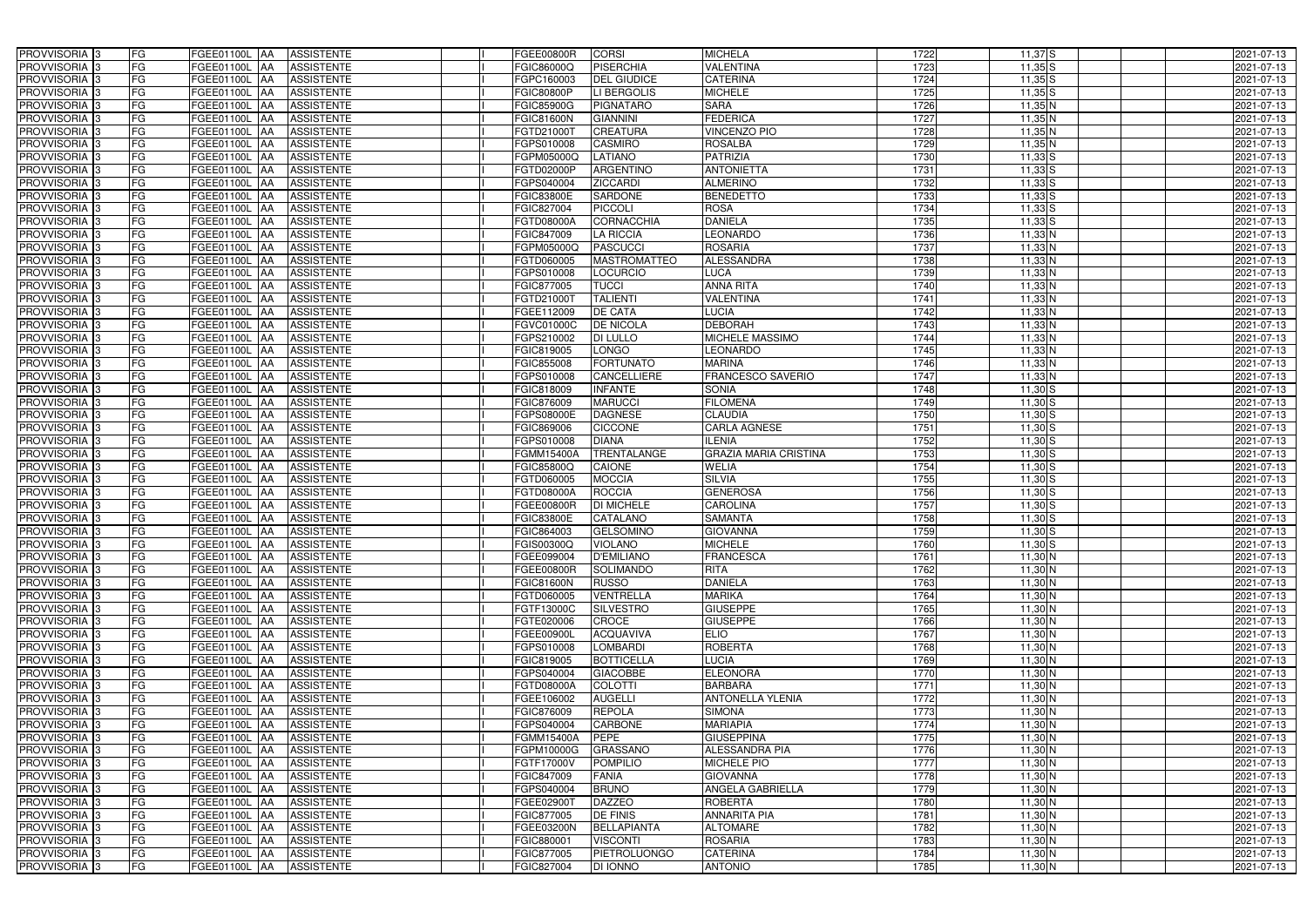| PROVVISORIA <sup>3</sup>                         | FG<br>FGEE01100L AA                              | <b>ASSISTENTE</b>               | FGPS040004               | <b>PALUMBO</b>           | <b>GIACINTA</b>                             | 1786         | $11,30$ N              | 2021-07-13               |
|--------------------------------------------------|--------------------------------------------------|---------------------------------|--------------------------|--------------------------|---------------------------------------------|--------------|------------------------|--------------------------|
| PROVVISORIA <sup>3</sup>                         | FG<br>FGEE01100L AA                              | <b>ASSISTENTE</b>               | FGTD08000A               | <b>PACIELLO</b>          | <b>MARIANNA</b>                             | 1787         | $11,30$ N              | 2021-07-13               |
| PROVVISORIA <sup>1</sup> 3                       | FG<br>FGEE01100L   AA                            | <b>ASSISTENTE</b>               | FGEE005009               | <b>CIROCCO</b>           | <b>MARIA GRAZIA</b>                         | 1788         | $11,30$ N              | 2021-07-13               |
| PROVVISORIA <sup>3</sup>                         | FG<br><b>FGEE01100L AA</b>                       | <b>ASSISTENTE</b>               | FGVC01000C               | <b>FIORE</b>             | <b>ANNA MARIA</b>                           | 1789         | $11,27$ $S$            | 2021-07-13               |
| PROVVISORIA <sup>3</sup>                         | FG<br>FGEE01100L AA                              | <b>ASSISTENTE</b>               | <b>FGIC85900G</b>        | <b>FRAZZETTO</b>         | <b>ALESSANDRA</b>                           | 1790         | $11,27$ S              | 2021-07-13               |
| PROVVISORIA <sup>3</sup>                         | FG<br>FGEE01100L AA                              | <b>ASSISTENTE</b>               | FGTF13000C               | <b>METAURO</b>           | CARMELA                                     | 1791         | $11,27$ S              | 2021-07-13               |
| PROVVISORIA <sup>3</sup>                         | FG<br>FGEE01100L AA                              | <b>ASSISTENTE</b>               | <b>FGIC83000X</b>        | <b>TROIANO</b>           | <b>ANNA IMMACOLATA</b>                      | 1792         | $11,27$ S              | 2021-07-13               |
| PROVVISORIA 3                                    | FG<br>FGEE01100L AA                              | <b>ASSISTENTE</b>               | FGIC843002               | <b>SQUARCELLA</b>        | <b>VINCENZO</b>                             | 1793         | $11,27$ N              | 2021-07-13               |
| PROVVISORIA <sup>3</sup>                         | FG<br><b>FGEE01100L   AA</b>                     | <b>ASSISTENTE</b>               | FGPS040004               | <b>CADDEO</b>            | <b>FILOMENA</b>                             | 1794         | 11,27 N                | 2021-07-13               |
| PROVVISORIA <sup>3</sup>                         | FG<br>FGEE01100L                                 | <b>ASSISTENTE</b><br><b>JAA</b> | FGTD08000A               | <b>RECCHIA</b>           | <b>ANNA RITA</b>                            | 1795         | $11,27$ N              | 2021-07-13               |
| PROVVISORIA 3                                    | FG<br>FGEE01100L AA                              | <b>ASSISTENTE</b>               | FGIS007003               | <b>CIONFOLI</b>          | <b>MARIA</b>                                | 1796         | $11,27$ N              | 2021-07-13               |
| PROVVISORIA 3                                    | FG<br>FGEE01100L AA                              | <b>ASSISTENTE</b>               | FGIC827004               | <b>DI VIRGILIO</b>       | <b>GIULIANO FRANCESCO</b>                   | 1797         | $11,27$ N              | 2021-07-13               |
| PROVVISORIA 3                                    | FG<br>FGEE01100L AA                              | <b>ASSISTENTE</b>               | FGIC848005               | <b>MARTINO</b>           | <b>MICHELE</b>                              | 1798         | $11,27$ N              | 2021-07-13               |
| PROVVISORIA 3                                    | FG<br>FGEE01100L AA                              | <b>ASSISTENTE</b>               | FGIC878001               | <b>FERRANTINO</b>        | <b>PALMA</b>                                | 1799         | $11,27$ N              | 2021-07-13               |
| PROVVISORIA 3                                    | FG<br><b>FGEE01100L   AA</b>                     | <b>ASSISTENTE</b>               | <b>FGIC87000A</b>        | SANTANGELO               | <b>ROSSANA</b>                              | 1800         | $11,27$ N              | 2021-07-13               |
| PROVVISORIA 3                                    | $\overline{\mathsf{FG}}$<br><b>FGEE01100L AA</b> | <b>ASSISTENTE</b>               | FGEE00800R               | <b>SEBASTIANO</b>        | PELLEGRINA                                  | 1801         | $11,27$ N              | 2021-07-13               |
| PROVVISORIA 3                                    | FG<br>FGEE01100L AA                              | <b>ASSISTENTE</b>               | FGIC818009               | <b>MANSUETO</b>          | <b>ANTONIETTA</b>                           | 1802         | $11,26$ N              | 2021-07-13               |
| PROVVISORIA 3                                    | FG<br>FGEE01100L AA                              | <b>ASSISTENTE</b>               | <b>FGIC84100A</b>        | <b>VIGILANTE</b>         | DOMENICO ANTONIO                            | 1803         | $11,25$ S              | 2021-07-13               |
| PROVVISORIA <sup>3</sup>                         | FG<br>FGEE01100L AA                              | <b>ASSISTENTE</b>               | FGEE00900L               | <b>MAIONE</b>            | <b>MARIA DONATA</b>                         | 1804         | $11,25$ S              | 2021-07-13               |
| PROVVISORIA 3                                    | FG<br>FGEE01100L AA                              | <b>ASSISTENTE</b>               | FGPS010008               | <b>CAPPETTA</b>          | <b>FABIO</b>                                | 1805         | $11,25$ S              | 2021-07-13               |
| PROVVISORIA <sup>3</sup>                         | FG<br>FGEE01100L                                 | <b>ASSISTENTE</b><br><b>IAA</b> | FGPS20000B               | <b>FATONE</b>            | <b>GREGORIO</b>                             | 1806         | $11,25$ S              | 2021-07-13               |
| PROVVISORIA 3                                    | FG<br>FGEE01100L                                 | AA<br><b>ASSISTENTE</b>         | FGTD08000A               | <b>PETRILLI</b>          | <b>PAOLO</b>                                | 1807         | $11,25$ N              | 2021-07-13               |
| PROVVISORIA 3                                    | FG<br>FGEE01100L                                 | <b>ASSISTENTE</b><br> AA        | FGIC818009               | <b>MARUOTTI</b>          | <b>CARMELA</b>                              | 1808         | $11,25$ N              | 2021-07-13               |
| PROVVISORIA <sup>3</sup>                         | FG<br>FGEE01100L                                 | <b>AA</b><br><b>ASSISTENTE</b>  | <b>FGTD08000A</b>        | <b>FRANCAVILLA</b>       | <b>SANTINA</b>                              | 1809         | $11,23$ N              | 2021-07-13               |
| PROVVISORIA 3                                    | FG<br><b>FGEE01100L AA</b>                       | <b>ASSISTENTE</b>               | FGIS044002               | <b>ANTONUCCI</b>         | <b>ALESSIA</b>                              | 1810         | $11,22$ S              | 2021-07-13               |
| PROVVISORIA 3                                    | $\overline{\mathsf{FG}}$<br>FGEE01100L AA        | <b>ASSISTENTE</b>               | FGIS01100P               | <b>DIPINTO</b>           | <b>DOMENICO</b>                             | 1811         | $11,22$ S              | 2021-07-13               |
| PROVVISORIA 3                                    | FG<br>FGEE01100L                                 | <b>ASSISTENTE</b><br>IAA        | <b>FGIC85900G</b>        | <b>PEPE</b>              | <b>MARIA ANTONIA</b>                        | 1812         | $11,20$ S              | 2021-07-13               |
| PROVVISORIA 3                                    | FG<br>FGEE01100L                                 | <b>ASSISTENTE</b><br>IAA        | FGIC873001               | <b>SCOLLETTA</b>         | <b>MARIA LUISA</b>                          | 1813         | $11,20$ S              | 2021-07-13               |
| PROVVISORIA <sup>3</sup>                         | FG<br>FGEE01100L                                 | <b>ASSISTENTE</b><br>IAA        | FGIC819005               | <b>ROSSI</b>             | <b>IRENE</b>                                | 1814         | $11,20$ S              | 2021-07-13               |
| PROVVISORIA <sup>3</sup>                         | FG<br><b>FGEE01100L AA</b>                       | <b>ASSISTENTE</b>               | FGPC15000C               | <b>COLOMBA</b>           | <b>MARIA PIA</b>                            | 1815         | $11,20$ S              | 2021-07-13               |
| PROVVISORIA <sup>3</sup>                         | FG<br><b>FGEE01100L AA</b>                       | <b>ASSISTENTE</b>               | FGIC877005               | <b>FIORE</b>             | <b>VERONICA MAFALDA</b>                     | 1816         | $11,20$ S              | 2021-07-13               |
| PROVVISORIA <sup>3</sup>                         | FG<br>FGEE01100L AA                              | <b>ASSISTENTE</b>               | FGIC86000Q               | <b>LONGO</b>             | <b>DIANA</b>                                | 1817         | $11,20$ S              | 2021-07-13               |
| PROVVISORIA <sup>3</sup>                         | FG<br>FGEE01100L                                 | <b>ASSISTENTE</b><br><b>JAA</b> | FGEE005009               | <b>RUSSO</b>             | <b>GIULIANA</b>                             | 1818         | $11,20$ S              | 2021-07-13               |
| PROVVISORIA <sup>3</sup>                         | FG<br><b>FGEE01100L   AA</b>                     | <b>ASSISTENTE</b>               | FGIC84400T               | <b>DRAGANO</b>           | <b>ANNA RITA</b>                            | 1819         | $11,20$ S              | 2021-07-13               |
| PROVVISORIA 3                                    | FG<br>FGEE01100L AA                              | <b>ASSISTENTE</b>               | FGIC869006               | PADOVANO                 | <b>FUTURA</b>                               | 1820         | $11,20$ S              | 2021-07-13               |
| PROVVISORIA <sup>3</sup>                         | FG<br>FGEE01100L AA                              | <b>ASSISTENTE</b>               | <b>FGIC86800A</b>        | <b>MININNO</b>           | <b>SEFORA</b>                               | 1821         | $11,20$ S              | 2021-07-13               |
| PROVVISORIA 3                                    | FG<br>FGEE01100L AA                              | <b>ASSISTENTE</b>               | FGEE112009               | <b>SACCO</b>             | <b>ANTONIETTA</b>                           | 1822         | $11,20$ S              | 2021-07-13               |
| PROVVISORIA <sup>3</sup>                         | FG<br>FGEE01100L AA                              | <b>ASSISTENTE</b>               | <b>FGIS00800V</b>        | <b>GRAMAZIO</b>          | <b>MARIA</b>                                | 1823         | $11,20$ S              | 2021-07-13               |
| PROVVISORIA <sup>3</sup>                         | <b>FG</b>                                        | FGEE01100L AA ASSISTENTE        | FGEE099004               | <b>VALERIO</b>           | <b>VINCENZA</b>                             | 1824         | $11,20$ S              | 2021-07-13               |
| <b>PROVVISORIA</b> 3                             | FG<br>FGEE01100L AA                              | ASSISTENTE                      | <b>FGIC86500V</b>        | QUITADAMO                | NATALIZIA                                   | 1825         | $11,20$ S              | 2021-07-13               |
| PROVVISORIA <sup>3</sup>                         | FG<br>FGEE01100L AA                              | <b>ASSISTENTE</b>               | FGIC843002               | <b>VITALE</b>            | <b>JEAN FRANCOIS</b>                        | 1826         | $11,20$ $S$            | 2021-07-13               |
| PROVVISORIA <sup>3</sup><br><b>PROVVISORIA</b> 3 | FG<br>FGEE01100L AA<br>FG<br>FGEE01100L AA       | <b>ASSISTENTE</b><br>ASSISTENTE | FGEE005009<br>FGIC819005 | <b>DIURNO</b><br>GIUGGIO | <b>VALENTINA</b><br><b>DANIELA ROCCHINA</b> | 1827<br>1828 | $11,20$ N<br>$11,20$ N | 2021-07-13<br>2021-07-13 |
| PROVVISORIA <sup>3</sup>                         | FG<br>FGEE01100L AA                              | ASSISTENTE                      | FGIC843002               | <b>FACCIORUSSO</b>       | <b>DALIA</b>                                | 1829         | $11,20$ N              | 2021-07-13               |
| PROVVISORIA <sup>3</sup>                         | FG<br>FGEE01100L AA                              | ASSISTENTE                      | <b>FGIC87900R</b>        | <b>LEONE</b>             | <b>PATRIZIA</b>                             | 1830         | $11,20$ N              | 2021-07-13               |
| PROVVISORIA <sup>3</sup>                         | FG<br>FGEE01100L AA                              | <b>ASSISTENTE</b>               | <b>FGIS00800V</b>        | <b>INTISO</b>            | <b>PATRIZIA</b>                             | 1831         | $11,20$ N              | 2021-07-13               |
| PROVVISORIA <sup>1</sup> 3                       | FG<br>FGEE01100L AA                              | <b>ASSISTENTE</b>               | <b>FGMM00700X</b>        | <b>CERA</b>              | <b>TOMMASO</b>                              | 1832         | 11,20 N                | 2021-07-13               |
| PROVVISORIA <sup>3</sup>                         | FG<br>FGEE01100L AA                              | <b>ASSISTENTE</b>               | FGPM03000E               | <b>LOBOZZO</b>           | <b>EMANUELA</b>                             | 1833         | $11,20$ N              | 2021-07-13               |
| PROVVISORIA <sup>3</sup>                         | FG<br>FGEE01100L AA                              | <b>ASSISTENTE</b>               | FGIC87300T               | <b>COLANGIONE</b>        | <b>ROSARIO</b>                              | 1834         | $11,20$ N              | 2021-07-13               |
| PROVVISORIA <sup>3</sup>                         | FG<br>FGEE01100L AA                              | <b>ASSISTENTE</b>               | FGTF13000C               | <b>CARELLA</b>           | <b>ALFONSO</b>                              | 1835         | $11,20$ N              | 2021-07-13               |
| PROVVISORIA <sup>3</sup>                         | FG<br>FGEE01100L AA                              | <b>ASSISTENTE</b>               | FGIC83100Q               | <b>GUERRA</b>            | <b>DAVIDE PIO</b>                           | 1836         | $11,20$ N              | 2021-07-13               |
| PROVVISORIA <sup>3</sup>                         | FG<br>FGEE01100L AA                              | <b>ASSISTENTE</b>               | FGPM05000Q               | <b>FIORENTINO</b>        | <b>FLORIANA</b>                             | 1837         | $11,20$ N              | 2021-07-13               |
| PROVVISORIA <sup>3</sup>                         | FG<br>FGEE01100L AA                              | <b>ASSISTENTE</b>               | FGPC160003               | <b>DE NIDO</b>           | <b>CRISTINA GRAZIA</b>                      | 1838         | $11,20$ N              | 2021-07-13               |
| PROVVISORIA <sup>3</sup>                         | FG<br>FGEE01100L AA                              | <b>ASSISTENTE</b>               | <b>FGIS01100P</b>        | <b>LUISI</b>             | <b>GRAZIAGIULIA</b>                         | 1839         | $11,20$ N              | 2021-07-13               |
| PROVVISORIA <sup>3</sup>                         | FG<br>FGEE01100L AA                              | <b>ASSISTENTE</b>               | FGIC847009               | <b>TANCREDI</b>          | <b>ELENA</b>                                | 1840         | $11,20$ N              | 2021-07-13               |
| PROVVISORIA <sup>3</sup>                         | FG<br>FGEE01100L AA                              | <b>ASSISTENTE</b>               | FGEE112009               | <b>BUONCRISTIANO</b>     | <b>FEDERICA</b>                             | 1841         | $11,20$ N              | 2021-07-13               |
| PROVVISORIA <sup>3</sup>                         | FG<br>FGEE01100L AA                              | <b>ASSISTENTE</b>               | FGEE02900T               | <b>PAPAGNI</b>           | <b>FRANCESCA</b>                            | 1842         | $11,20$ N              | 2021-07-13               |
| PROVVISORIA <sup>3</sup>                         | FG<br>FGEE01100L AA                              | <b>ASSISTENTE</b>               | <b>FGIC85800Q</b>        | <b>MAITILASSO</b>        | <b>MARIA GRAZIA</b>                         | 1843         | $11,20$ N              | 2021-07-13               |
| PROVVISORIA <sup>3</sup>                         | FGEE01100L AA<br>FG                              | <b>ASSISTENTE</b>               | FGPS040004               | <b>PRATTICHIZZO</b>      | <b>GIUSEPPE</b>                             | 1844         | $11,20$ N              | 2021-07-13               |
| PROVVISORIA <sup>3</sup>                         | FG<br>FGEE01100L AA                              | <b>ASSISTENTE</b>               | FGPC15000C               | <b>DI CARLO</b>          | <b>MATTEO</b>                               | 1845         | $11,20$ N              | 2021-07-13               |
| PROVVISORIA <sup>3</sup>                         | FG<br>FGEE01100L AA                              | <b>ASSISTENTE</b>               | FGPC15000C               | <b>MANCANIELLO</b>       | <b>MELANIA</b>                              | 1846         | $11,20$ N              | 2021-07-13               |
| PROVVISORIA <sup>3</sup>                         | FG<br>FGEE01100L AA                              | <b>ASSISTENTE</b>               | FGTD010004               | <b>PISTILLO</b>          | <b>MARIOPIO</b>                             | 1847         | $11,20$ N              | 2021-07-13               |
| PROVVISORIA <sup>3</sup>                         | FG<br>FGEE01100L AA                              | <b>ASSISTENTE</b>               | FGTD21000T               | <b>TETA</b>              | <b>STEFANO</b>                              | 1848         | $11,20$ N              | 2021-07-13               |
| PROVVISORIA 3                                    | FG<br>FGEE01100L AA                              | ASSISTENTE                      | FGIC819005               | LAVANGA                  | <b>MARIA TERESA</b>                         | 1849         | $11,20$ N              | 2021-07-13               |
|                                                  |                                                  |                                 |                          |                          |                                             |              |                        |                          |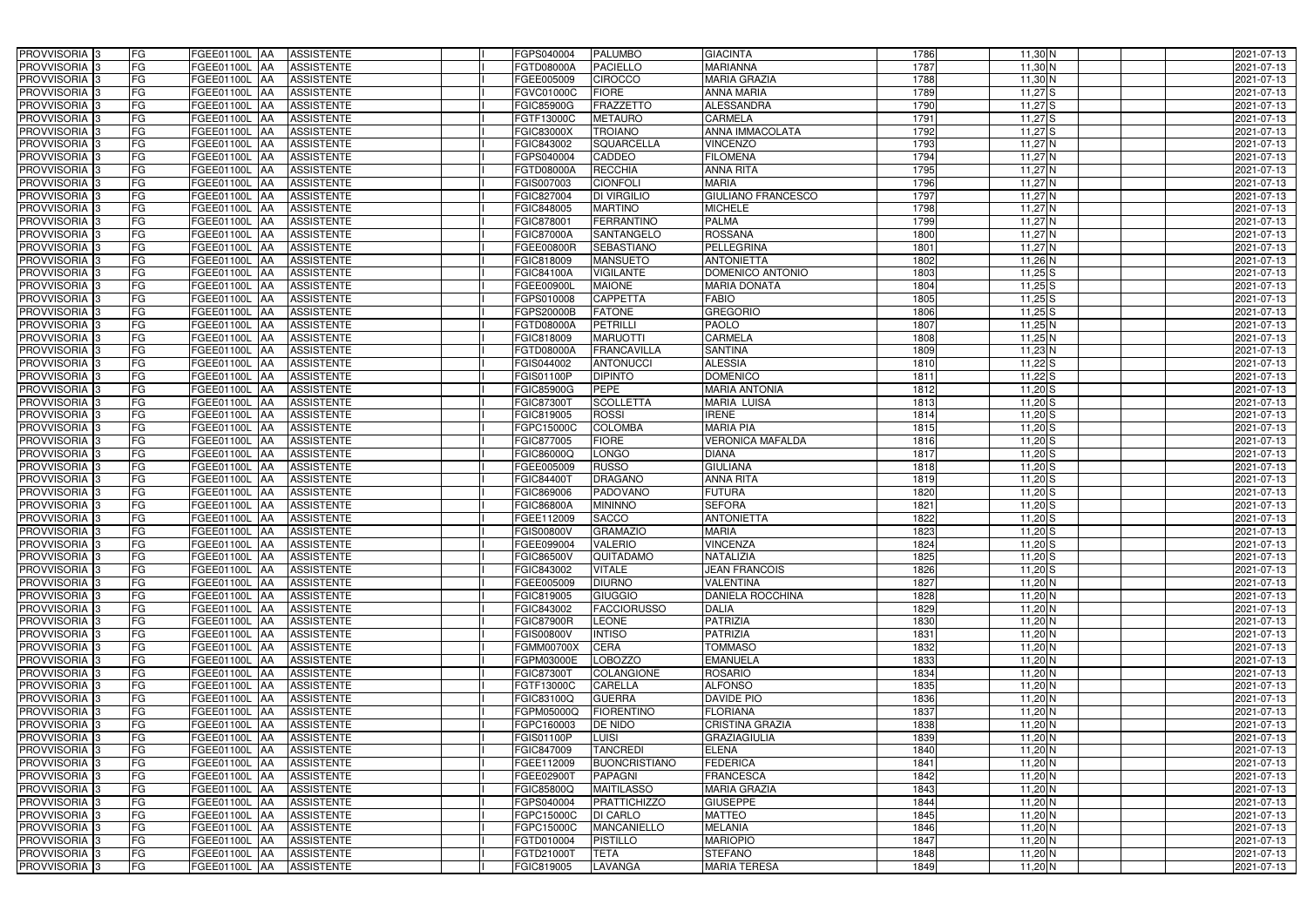| PROVVISORIA <sup>3</sup>   | FG<br>FGEE01100L AA                              | <b>ASSISTENTE</b>               | <b>FGIC87900R</b> | <b>STANISCI</b>      | <b>FRANCESCA PIA</b>    | 1850 | $11,20$ N   | 2021-07-13 |
|----------------------------|--------------------------------------------------|---------------------------------|-------------------|----------------------|-------------------------|------|-------------|------------|
| PROVVISORIA <sup>3</sup>   | FG<br>FGEE01100L AA                              | <b>ASSISTENTE</b>               | FGIS021009        | <b>DELLE VERGINI</b> | <b>GRAZIELLA</b>        | 1851 | $11,20$ N   | 2021-07-13 |
| PROVVISORIA <sup>1</sup> 3 | FG<br>FGEE01100L   AA                            | <b>ASSISTENTE</b>               | FGPS010008        | <b>RICCO</b>         | <b>FEDERICA</b>         | 1852 | $11,20$ N   | 2021-07-13 |
| PROVVISORIA <sup>3</sup>   | FG<br>FGEE01100L AA                              | <b>ASSISTENTE</b>               | FGIC85800Q        | <b>DI PAOLA</b>      | <b>MARIA IMMACOLATA</b> | 1853 | $11,20$ N   | 2021-07-13 |
| PROVVISORIA <sup>3</sup>   | FG<br>FGEE01100L AA                              | <b>ASSISTENTE</b>               | FGIC86000Q        | <b>DI CORCIA</b>     | <b>MICHELE</b>          | 1854 | $11,20$ N   | 2021-07-13 |
| PROVVISORIA <sup>3</sup>   | FG<br>FGEE01100L AA                              | <b>ASSISTENTE</b>               | FGIC856004        | <b>FEDERICI</b>      | <b>VITTORIA</b>         | 1855 | $11,20$ N   | 2021-07-13 |
| PROVVISORIA 3              | FG<br>FGEE01100L AA                              | <b>ASSISTENTE</b>               | FGMM00400C        | <b>ANTONINI</b>      | <b>CLAUDIA</b>          | 1856 | $11,20$ N   | 2021-07-13 |
| PROVVISORIA 3              | FG<br>FGEE01100L AA                              | <b>ASSISTENTE</b>               | FGIS048009        | <b>PEDONE</b>        | <b>SIRIA</b>            | 1857 | $11,20$ N   | 2021-07-13 |
| PROVVISORIA 3              | FG<br><b>FGEE01100L   AA</b>                     | <b>ASSISTENTE</b>               | FGPS040004        | <b>PALUMBO</b>       | <b>ANNA</b>             | 1858 | 11,20 N     | 2021-07-13 |
| PROVVISORIA <sup>3</sup>   | FG<br>FGEE01100L                                 | <b>ASSISTENTE</b><br><b>JAA</b> | FGTD21000T        | MATARANGOLO          | <b>ANTONELLA</b>        | 1859 | $11,20$ N   | 2021-07-13 |
| PROVVISORIA 3              | FG<br>FGEE01100L AA                              | <b>ASSISTENTE</b>               | FGIC818009        | <b>TUCCI</b>         | <b>ROCCO</b>            | 1860 | $11,20$ N   | 2021-07-13 |
| PROVVISORIA 3              | FG<br>FGEE01100L AA                              | <b>ASSISTENTE</b>               | FGTD21000T        | <b>CIUFFREDA</b>     | <b>TIZIANA</b>          | 1861 | $11,20$ N   | 2021-07-13 |
| PROVVISORIA 3              | FG<br>FGEE01100L AA                              | <b>ASSISTENTE</b>               | <b>FGIS00800V</b> | <b>MARSEGLIA</b>     | <b>DANIELA</b>          | 1862 | $11,20$ N   | 2021-07-13 |
| PROVVISORIA 3              | $\overline{\mathsf{FG}}$<br>FGEE01100L AA        | <b>ASSISTENTE</b>               | <b>FGIC85700X</b> | <b>GRAMAZIO</b>      | <b>CATERINA</b>         | 1863 | $11,20$ N   | 2021-07-13 |
| PROVVISORIA 3              | FG<br><b>FGEE01100L   AA</b>                     | <b>ASSISTENTE</b>               | FGIC818009        | <b>MAZZEO</b>        | <b>ELDA ANNA</b>        | 1864 | $11,20$ N   | 2021-07-13 |
| PROVVISORIA 3              | $\overline{\mathsf{FG}}$<br><b>FGEE01100L AA</b> | <b>ASSISTENTE</b>               | FGIC827004        | <b>TETTA</b>         | LEOPOLDO PIO            | 1865 | $11,20$ N   | 2021-07-13 |
| PROVVISORIA 3              | FG<br>FGEE01100L AA                              | <b>ASSISTENTE</b>               | FGPS010008        | <b>FATIBENE</b>      | <b>PIERA</b>            | 1866 | $11,20$ N   | 2021-07-13 |
| PROVVISORIA 3              | FG<br>FGEE01100L AA                              | <b>ASSISTENTE</b>               | FGIC835003        | <b>D'ORSI</b>        | <b>TONIA</b>            | 1867 | $11,20$ N   | 2021-07-13 |
| PROVVISORIA 3              | FG<br>FGEE01100L AA                              | <b>ASSISTENTE</b>               | FGTD08000A        | <b>TARQUINIO</b>     | <b>ANDREA</b>           | 1868 | $11,20$ N   | 2021-07-13 |
| PROVVISORIA 3              | FG<br>FGEE01100L AA                              | <b>ASSISTENTE</b>               | FGIC86000Q        | <b>APRILE</b>        | <b>FIORINA</b>          | 1869 | $11,20$ N   | 2021-07-13 |
| PROVVISORIA <sup>3</sup>   | FG<br>FGEE01100L                                 | <b>ASSISTENTE</b><br><b>JAA</b> | FGIC86500V        | <b>TROTTA</b>        | <b>LUISA</b>            | 1870 | $11,20$ N   | 2021-07-13 |
| PROVVISORIA 3              | FG<br>FGEE01100L                                 | AA<br><b>ASSISTENTE</b>         | FGPS010008        | <b>POLIGNANO</b>     | <b>ADDOLORATA</b>       | 1871 | $11,20$ N   | 2021-07-13 |
| PROVVISORIA 3              | FG<br>FGEE01100L                                 | <b>AA</b><br><b>ASSISTENTE</b>  | <b>FGIC82300R</b> | <b>BRUNO</b>         | <b>ROCCHINA</b>         | 1872 | $11,20$ N   | 2021-07-13 |
| PROVVISORIA <sup>3</sup>   | FG<br>FGEE01100L                                 | <b>AA</b><br><b>ASSISTENTE</b>  | FGIC856004        | <b>GOLIA</b>         | <b>PATRIZIA</b>         | 1873 | $11,20$ N   | 2021-07-13 |
| PROVVISORIA 3              | FG<br>FGEE01100L AA                              | <b>ASSISTENTE</b>               | <b>FGIS04600N</b> | <b>LOMBARDI</b>      | CONCETTA ANTONELLA      | 1874 | $11,17$ $S$ | 2021-07-13 |
| PROVVISORIA 3              | $\overline{\mathsf{FG}}$<br>FGEE01100L AA        | <b>ASSISTENTE</b>               | FGPS010008        | <b>ALLEGRETTI</b>    | <b>MICHELE</b>          | 1875 | $11,17$ $S$ | 2021-07-13 |
| PROVVISORIA 3              | FG<br>FGEE01100L                                 | <b>ASSISTENTE</b><br>IAA        | FGIC82400L        | <b>POLSELLI</b>      | <b>FILOMENA</b>         | 1876 | $11,17$ $S$ | 2021-07-13 |
| PROVVISORIA <sup>3</sup>   | FG<br>FGEE01100L                                 | <b>ASSISTENTE</b><br>IAA        | FGIS06100Q        | <b>PANFILO</b>       | <b>GIULIANA</b>         | 1877 | $11,17$ $S$ | 2021-07-13 |
| PROVVISORIA <sup>3</sup>   | FG<br>FGEE01100L                                 | <b>ASSISTENTE</b><br>IAA        | FGIS00400G        | <b>BISCOTTI</b>      | <b>RAFFAELE</b>         | 1878 | $11,17$ N   | 2021-07-13 |
| PROVVISORIA <sup>3</sup>   | FG<br><b>FGEE01100L AA</b>                       | <b>ASSISTENTE</b>               | FGIC82200         | <b>TARANTINO</b>     | <b>SBIANDORA</b>        | 1879 | $11,17$ N   | 2021-07-13 |
| PROVVISORIA <sup>3</sup>   | FG<br>FGEE01100L AA                              | <b>ASSISTENTE</b>               | FGIC86000Q        | <b>FARANO</b>        | <b>LOREDANA</b>         | 1880 | $11,17$ N   | 2021-07-13 |
| PROVVISORIA <sup>3</sup>   | FG<br>FGEE01100L AA                              | <b>ASSISTENTE</b>               | <b>FGIC83000X</b> | <b>PRENCIPE</b>      | <b>TERESA</b>           | 1881 | $11,17$ N   | 2021-07-13 |
| PROVVISORIA <sup>3</sup>   | FG<br>FGEE01100L AA                              | <b>ASSISTENTE</b>               | FGIS00800V        | <b>DESTINO</b>       | <b>GIUSEPPE</b>         | 1882 | $11,17$ N   | 2021-07-13 |
| PROVVISORIA <sup>3</sup>   | FG<br><b>FGEE01100L   AA</b>                     | <b>ASSISTENTE</b>               | <b>FGIC81600N</b> | <b>RUSSO</b>         | <b>MILENA</b>           | 1883 | $11,17$ N   | 2021-07-13 |
| PROVVISORIA <sup>3</sup>   | FG<br>FGEE01100L AA                              | <b>ASSISTENTE</b>               | FGPM03000E        | <b>TIENE</b>         | <b>NOEMI</b>            | 1884 | $11,15$ S   | 2021-07-13 |
| PROVVISORIA <sup>3</sup>   | FG<br>FGEE01100L AA                              | <b>ASSISTENTE</b>               | FGTD010004        | <b>PESCATORE</b>     | <b>MARIA ANTONIETTA</b> | 1885 | $11,15$ S   | 2021-07-13 |
| PROVVISORIA 3              | FG<br>FGEE01100L AA                              | <b>ASSISTENTE</b>               | FGTD010004        | SPALLONE             | <b>FIORELLA</b>         | 1886 | $11,15$ N   | 2021-07-13 |
| PROVVISORIA <sup>3</sup>   | FG<br>FGEE01100L AA                              | <b>ASSISTENTE</b>               | FGPS010008        | <b>ULIVIERI</b>      | <b>FABIOLA</b>          | 1887 | $11,15$ N   | 2021-07-13 |
| PROVVISORIA <sup>3</sup>   | <b>FG</b>                                        | FGEE01100L AA ASSISTENTE        | FGIC864003        | <b>BISCEGLIA</b>     | LEONARDO                | 1888 | $11,12$ N   | 2021-07-13 |
| <b>PROVVISORIA</b> 3       | FG<br>FGEE01100L AA                              | ASSISTENTE                      | FGIC819005        | <b>CAMPANILE</b>     | <b>ROSA</b>             | 1889 | $11,12$ N   | 2021-07-13 |
| PROVVISORIA <sup>3</sup>   | FG<br>FGEE01100L AA                              | <b>ASSISTENTE</b>               | <b>FGIC83300B</b> | <b>GENTILE</b>       | <b>RAFFAELLA</b>        | 1890 | $11,11$ N   | 2021-07-13 |
| PROVVISORIA <sup>3</sup>   | FG<br>FGEE01100L AA                              | ASSISTENTE                      | FGPS010008        | <b>GIANTOMASO</b>    | <b>COSTANTINO</b>       | 1891 | $11,10$ S   | 2021-07-13 |
| <b>PROVVISORIA</b> 3       | FG<br>FGEE01100L AA                              | ASSISTENTE                      | FGVC01000C        | DI GIOVINE           | <b>ANNA MARIA</b>       | 1892 | $11,10$ S   | 2021-07-13 |
| PROVVISORIA <sup>3</sup>   | FG<br>FGEE01100L AA                              | ASSISTENTE                      | FGIC827004        | <b>DE MUTIIS</b>     | <b>ANTONIETTA</b>       | 1893 | $11,10$ S   | 2021-07-13 |
| PROVVISORIA <sup>3</sup>   | FG<br>FGEE01100L AA                              | ASSISTENTE                      | <b>FGIC87400N</b> | <b>CIRSONE</b>       | <b>GRAZIA</b>           | 1894 | $11,10$ S   | 2021-07-13 |
| PROVVISORIA <sup>3</sup>   | FG<br>FGEE01100L AA                              | <b>ASSISTENTE</b>               | FGIS05900Q        | <b>TOMAIUOLO</b>     | <b>VERONICA</b>         | 1895 | $11,10$ S   | 2021-07-13 |
| PROVVISORIA <sup>3</sup>   | FG<br>FGEE01100L AA                              | <b>ASSISTENTE</b>               | <b>FGIC85700X</b> | <b>FRASCARIA</b>     | <b>GABRIELLA</b>        | 1896 | $11,10$ S   | 2021-07-13 |
| PROVVISORIA <sup>3</sup>   | FG<br>FGEE01100L AA                              | <b>ASSISTENTE</b>               | FGPS040004        | <b>CAPUANO</b>       | <b>SARA</b>             | 1897 | $11,10$ S   | 2021-07-13 |
| PROVVISORIA <sup>3</sup>   | FG<br>FGEE01100L AA                              | <b>ASSISTENTE</b>               | FGEE01200C        | <b>DAMIANO</b>       | <b>GRAZIA</b>           | 1898 | $11,10$ S   | 2021-07-13 |
| PROVVISORIA <sup>3</sup>   | FG<br>FGEE01100L AA                              | <b>ASSISTENTE</b>               | FGEE00900L        | <b>SICA</b>          | <b>DANIELA</b>          | 1899 | $11,10$ S   | 2021-07-13 |
| PROVVISORIA <sup>3</sup>   | FG<br>FGEE01100L AA                              | <b>ASSISTENTE</b>               | FGTD060005        | <b>FAOTTO</b>        | <b>VIVIANA</b>          | 1900 | $11,10$ S   | 2021-07-13 |
| PROVVISORIA <sup>3</sup>   | FG<br>FGEE01100L AA                              | <b>ASSISTENTE</b>               | FGTF17000V        | <b>GRAVINA</b>       | <b>MARIA</b>            | 1901 | $11,10$ S   | 2021-07-13 |
| PROVVISORIA <sup>3</sup>   | FG<br>FGEE01100L AA                              | <b>ASSISTENTE</b>               | FGTF17000V        | <b>RUSSO</b>         | ANGELA                  | 1902 | $11,10$ S   | 2021-07-13 |
| PROVVISORIA <sup>3</sup>   | FG<br>FGEE01100L AA                              | <b>ASSISTENTE</b>               | FGTD010004        | <b>LIBERATORE</b>    | <b>ARCANGELA</b>        | 1903 | $11,10$ S   | 2021-07-13 |
| PROVVISORIA <sup>3</sup>   | FG<br>FGEE01100L AA                              | <b>ASSISTENTE</b>               | <b>FGIC86800A</b> | <b>TAURISANO</b>     | <b>LUCIA MORENA</b>     | 1904 | $11,10$ S   | 2021-07-13 |
| PROVVISORIA <sup>3</sup>   | FG<br>FGEE01100L AA                              | <b>ASSISTENTE</b>               | <b>FGIS00800V</b> | NUNZIATA             | <b>FRANCESCO</b>        | 1905 | $11,10$ S   | 2021-07-13 |
| PROVVISORIA <sup>3</sup>   | FG<br>FGEE01100L AA                              | <b>ASSISTENTE</b>               | FGTF17000V        | <b>CLEMENTE</b>      | ALESSANDRA              | 1906 | $11,10$ N   | 2021-07-13 |
| PROVVISORIA <sup>3</sup>   | FG<br>FGEE01100L AA                              | <b>ASSISTENTE</b>               | FGTD08000A        | <b>LAPIO</b>         | <b>FRANCESCA PIA</b>    | 1907 | $11,10$ N   | 2021-07-13 |
| PROVVISORIA <sup>3</sup>   | FG<br>FGEE01100L AA                              | <b>ASSISTENTE</b>               | FGIC81600N        | <b>PATETTA</b>       | MARIA                   | 1908 | $11,10$ N   | 2021-07-13 |
| PROVVISORIA <sup>3</sup>   | FG<br>FGEE01100L AA                              | <b>ASSISTENTE</b>               | <b>FGIS04600N</b> | <b>LAROCCA</b>       | <b>FEDERICA</b>         | 1909 | $11,10$ N   | 2021-07-13 |
| PROVVISORIA <sup>3</sup>   | FG<br>FGEE01100L AA                              | <b>ASSISTENTE</b>               | FGTF17000V        | <b>RUSSO</b>         | <b>NICOLA</b>           | 1910 | $11,10$ N   | 2021-07-13 |
| PROVVISORIA <sup>3</sup>   | FG<br>FGEE01100L AA                              | <b>ASSISTENTE</b>               | FGTD060005        | <b>DE MICHELE</b>    | <b>ROCCO</b>            | 1911 | $11,10$ N   | 2021-07-13 |
| PROVVISORIA <sup>3</sup>   | FG<br>FGEE01100L AA                              | ASSISTENTE                      | FGPC160003        | <b>BEVERE</b>        | <b>CLAUDIA</b>          | 1912 | $11,10$ N   | 2021-07-13 |
| PROVVISORIA <sup>3</sup>   | FG<br>FGEE01100L AA                              | ASSISTENTE                      | <b>FGIC85800Q</b> | <b>DI BICCARI</b>    | <b>ANTONIO</b>          | 1913 | $11,10$ N   | 2021-07-13 |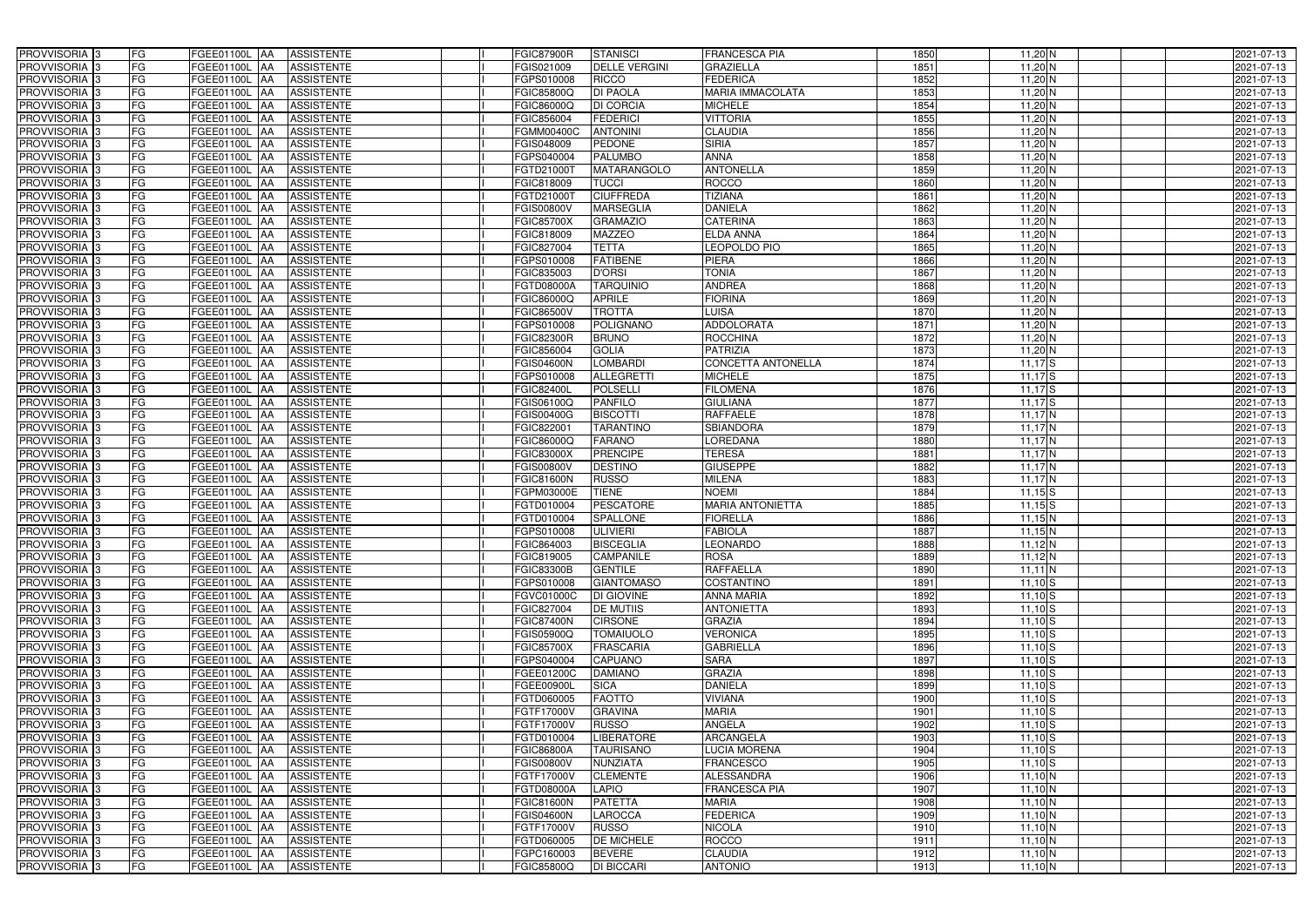| PROVVISORIA <sup>3</sup>   | FG        | FGEE01100L AA<br><b>ASSISTENTE</b>                   | <b>FGIC82300R</b> | <b>DE LISI</b>     | <b>ADRIANA</b>         | 1914 | $11,10$ N                  | 2021-07-13 |
|----------------------------|-----------|------------------------------------------------------|-------------------|--------------------|------------------------|------|----------------------------|------------|
| PROVVISORIA 3              | FG        | <b>ASSISTENTE</b><br>FGEE01100L AA                   | FGIC855008        | <b>MASSARI</b>     | <b>CINZIA</b>          | 1915 | $11,10\overline{\rm N}$    | 2021-07-13 |
| PROVVISORIA 3              | FG        | FGEE01100L AA<br><b>ASSISTENTE</b>                   | FGTD21000T        | <b>PERRONE</b>     | <b>ROSA</b>            | 1916 | $11,10$ N                  | 2021-07-13 |
| PROVVISORIA <sup>3</sup>   | FG        | <b>FGEE01100L   AA</b><br><b>ASSISTENTE</b>          | FGPS010008        | <b>CURCETTI</b>    | <b>SIMONA PIA</b>      | 1917 | $11,10$ N                  | 2021-07-13 |
| PROVVISORIA <sup>3</sup>   | FG        | <b>ASSISTENTE</b><br>FGEE01100L AA                   | FGMM00400C        | <b>CUTRALE</b>     | <b>SARA</b>            | 1918 | $11,10$ N                  | 2021-07-13 |
| PROVVISORIA 3              | FG        | FGEE01100L AA<br><b>ASSISTENTE</b>                   | FGEE099004        | <b>CICIRIELLO</b>  | <b>GRAZIA</b>          | 1919 | $11,10$ N                  | 2021-07-13 |
| PROVVISORIA 3              | <b>FG</b> | FGEE01100L AA<br><b>ASSISTENTE</b>                   | FGEE02900T        | <b>DIPASQUALE</b>  | <b>VITO</b>            | 1920 | $11,10$ N                  | 2021-07-13 |
| PROVVISORIA <sup>3</sup>   | <b>FG</b> | FGEE01100L<br><b>ASSISTENTE</b><br>IAA               | FGTF13000C        | <b>MARATEA</b>     | ANGELO MATTEO          | 1921 | $11,10$ N                  | 2021-07-13 |
| PROVVISORIA <sup>3</sup>   | FG        | FGEE01100L<br><b>ASSISTENTE</b><br>IAA               | GRI020004         | <b>COLUCCI</b>     | <b>GIORGIA</b>         | 1922 | 11,10N                     | 2021-07-13 |
| PROVVISORIA <sup>1</sup> 3 | FG        | FGEE01100L<br><b>ASSISTENTE</b><br>AA                | FGIC86100G        | <b>NARDUCCI</b>    | <b>EMMA</b>            | 1923 | $11,10$ N                  | 2021-07-13 |
| PROVVISORIA 3              | FG        | <b>ASSISTENTE</b><br>FGEE01100L AA                   | <b>GIC86100G</b>  | <b>VINCIGUERRA</b> | <b>INES</b>            | 1924 | $11,10$ N                  | 2021-07-13 |
| PROVVISORIA 3              | FG        | FGEE01100L AA<br><b>ASSISTENTE</b>                   | FGIC86000Q        | <b>BERNAUDO</b>    | <b>LAURA</b>           | 1925 | $11,10$ N                  | 2021-07-13 |
| PROVVISORIA <sup>3</sup>   | FG        | FGEE01100L AA<br><b>ASSISTENTE</b>                   | FGEE02900T        | <b>AMORUSO</b>     | <b>FEDERICA</b>        | 1926 | $11,10$ N                  | 2021-07-13 |
| PROVVISORIA <sup>3</sup>   | <b>FG</b> | FGEE01100L AA<br><b>ASSISTENTE</b>                   | FGIC820009        | <b>MOLLE</b>       | <b>ILARIA</b>          | 1927 | $11,10$ N                  | 2021-07-13 |
| PROVVISORIA 3              | FG        | FGEE01100L AA<br><b>ASSISTENTE</b>                   | FGIC827004        | PROCACCINO         | <b>SARA</b>            | 1928 | $11,10$ N                  | 2021-07-13 |
| PROVVISORIA 3              | FG        | FGEE01100L AA<br><b>ASSISTENTE</b>                   | FGTE020006        | <b>PANETTIERI</b>  | <b>SARA</b>            | 1929 | $11,10$ N                  | 2021-07-13 |
| PROVVISORIA 3              | <b>FG</b> | FGEE01100L AA<br><b>ASSISTENTE</b>                   | FGEE01100L        | <b>AUCIELLO</b>    | <b>SIMONA</b>          | 1930 | $11,10$ N                  | 2021-07-13 |
| PROVVISORIA 3              | FG        | FGEE01100L AA<br><b>ASSISTENTE</b>                   | FGIC843002        | <b>RUSSO</b>       | <b>TIZIANA</b>         | 1931 | $11,10$ N                  | 2021-07-13 |
| PROVVISORIA 3              | FG        | FGEE01100L AA<br><b>ASSISTENTE</b>                   | FGPS040004        | CADDEO             | <b>FRANCESCA</b>       | 1932 | $11,10$ N                  | 2021-07-13 |
| PROVVISORIA 3              | FG        | FGEE01100L<br><b>ASSISTENTE</b><br>IAA               | FGIC85800Q        | <b>SILVESTRE</b>   | <b>ALESSIA</b>         | 1933 | $11,10$ N                  | 2021-07-13 |
| PROVVISORIA <sup>1</sup> 3 | FG        | <b>FGEE01100L</b><br><b>ASSISTENTE</b><br>l AA       | FGPS040004        | <b>CERESA</b>      | <b>FABRIZIO</b>        | 1934 | $11,10\overline{\text{N}}$ | 2021-07-13 |
| PROVVISORIA <sup>3</sup>   | FG        | FGEE01100L<br><b>ASSISTENTE</b><br>IAA               | FGIC871006        | <b>DIBENEDETTO</b> | <b>VERONICA</b>        | 1935 | $11,10$ N                  | 2021-07-13 |
| PROVVISORIA <sup>3</sup>   | FG        | FGEE01100L<br><b>ASSISTENTE</b><br>IAA               | FGTD21000T        | <b>CAVALIERE</b>   | <b>ROBERTA</b>         | 1936 | $11,10$ N                  | 2021-07-13 |
| PROVVISORIA <sup>13</sup>  | FG        | FGEE01100L<br><b>ASSISTENTE</b><br>IAA               | GIC87300          | <b>MARINARO</b>    | <b>VALERIO</b>         | 1937 | $11,10$ N                  | 2021-07-13 |
| PROVVISORIA <sup>3</sup>   | FG        | FGEE01100L<br><b>ASSISTENTE</b><br>IAA               | GIS05300R         | <b>FORTE</b>       | <b>ROSA</b>            | 1938 | $11,10$ N                  | 2021-07-13 |
| PROVVISORIA <sup>3</sup>   | <b>FG</b> | <b>FGEE01100L</b><br><b>ASSISTENTE</b><br>IAA        | FGIC85700X        | <b>TAMBASCIA</b>   | <b>DONATELLA</b>       | 1939 | $11,10$ N                  | 2021-07-13 |
| PROVVISORIA 3              | <b>FG</b> | <b>FGEE01100L</b><br><b>ASSISTENTE</b>               | GIC81600N         | D'ADEMO            | <b>GIOVANNA</b>        | 1940 | $11,10$ N                  | 2021-07-13 |
| PROVVISORIA <sup>3</sup>   | FG        | FGEE01100L<br><b>ASSISTENTE</b><br>IAA               | <b>GIC87900R</b>  | <b>CRISTOFARO</b>  | <b>ADRIANA</b>         | 1941 | $11,10$ N                  | 2021-07-13 |
| PROVVISORIA 3              | FG        | FGEE01100L<br><b>ASSISTENTE</b>                      | GPC160003         | D'AMATO            | <b>CLAUDIA</b>         | 1942 | $11,10$ N                  | 2021-07-13 |
| PROVVISORIA 3              | <b>FG</b> | <b>FGEE01100L</b><br><b>ASSISTENTE</b><br>IAA        | FGIS00800V        | <b>INNEO</b>       | <b>CELESTE</b>         | 1943 | $11,10$ N                  | 2021-07-13 |
| PROVVISORIA 3              | <b>FG</b> | <b>FGEE01100L</b><br><b>ASSISTENTE</b><br>IAA        | FGIS03700V        | <b>DI MASO</b>     | <b>VALENTINA</b>       | 1944 | 11,10N                     | 2021-07-13 |
| PROVVISORIA 3              | FG        | <b>FGEE01100L</b><br><b>ASSISTENTE</b><br>IAA        | FGPM03000E        | <b>ABRUZZESE</b>   | <b>FRANCESCA</b>       | 1945 | $11,10$ N                  | 2021-07-13 |
| PROVVISORIA <sup>1</sup> 3 | <b>FG</b> | FGEE01100L<br><b>ASSISTENTE</b><br>IAA               | FGPC160003        | <b>COLICCHIO</b>   | <b>BARBARA</b>         | 1946 | $11,10$ N                  | 2021-07-13 |
| PROVVISORIA <sup>1</sup> 3 | FG        | <b>FGEE01100L</b><br><b>ASSISTENTE</b><br>IAA        | FGIC81600N        | <b>MELCHIONNA</b>  | <b>RAIMONDO</b>        | 1947 | $11,10$ <sub>N</sub>       | 2021-07-13 |
| PROVVISORIA <sup>3</sup>   | FG        | FGEE01100L<br><b>ASSISTENTE</b><br>IAA               | FGEE106002        | <b>ALFIERI</b>     | <b>CONCETTA ANNA</b>   | 1948 | $11,10$ N                  | 2021-07-13 |
| PROVVISORIA 3              | FG        | <b>FGEE01100L</b><br><b>ASSISTENTE</b><br><b>JAA</b> | FGIC84400T        | <b>STEDUTO</b>     | <b>MARIA TERESA</b>    | 1949 | $11,10$ N                  | 2021-07-13 |
| PROVVISORIA <sup>3</sup>   | <b>FG</b> | FGEE01100L AA<br><b>ASSISTENTE</b>                   | FGIC821005        | <b>BOCALE</b>      | <b>MARIA</b>           | 1950 | $11,10$ N                  | 2021-07-13 |
| PROVVISORIA <sup>3</sup>   | <b>FG</b> | FGEE01100L AA<br><b>ASSISTENTE</b>                   | FGIS021009        | <b>GIACOBBE</b>    | <b>VINCENZO</b>        | 1951 | $11,10$ N                  | 2021-07-13 |
| PROVVISORIA <sup>3</sup>   | <b>FG</b> | FGEE01100L AA ASSISTENTE                             | FGIC86100G        | ROSCIGLIONE        | <b>LEONARDO</b>        | 1952 | $11,10$ N                  | 2021-07-13 |
| <b>PROVVISORIA</b> 3       | <b>FG</b> | FGEE01100L AA<br><b>ASSISTENTE</b>                   | FGIC856004        | <b>TERESA</b>      | <b>VINCENZO</b>        | 1953 | 11,10 N                    | 2021-07-13 |
| PROVVISORIA <sup>3</sup>   | FG        | FGEE01100L AA<br><b>ASSISTENTE</b>                   | FGIC85900G        | <b>MASCARO</b>     | <b>MARCO</b>           | 1954 | $11,07$ $S$                | 2021-07-13 |
| PROVVISORIA <sup>3</sup>   | FG        | FGEE01100L AA ASSISTENTE                             | FGPS010008        | <b>MELCHIORRE</b>  | <b>DANIELE</b>         | 1955 | $11,05$ $S$                | 2021-07-13 |
| PROVVISORIA <sup>3</sup>   | FG        | FGEE01100L AA<br><b>ASSISTENTE</b>                   | FGIC855008        | <b>MARRONE</b>     | <b>LUCREZIA</b>        | 1956 | $11,05$ $S$                | 2021-07-13 |
| PROVVISORIA <sup>3</sup>   | FG        | FGEE01100L AA<br><b>ASSISTENTE</b>                   | FGVC01000C        | <b>TRIBUZIO</b>    | <b>GIOVANNI</b>        | 1957 | $11,05$ $S$                | 2021-07-13 |
| PROVVISORIA <sup>3</sup>   | FG        | FGEE01100L AA<br><b>ASSISTENTE</b>                   | FGIC835003        | <b>LEMBO</b>       | <b>FEDERICA</b>        | 1958 | $11,05$ N                  | 2021-07-13 |
| PROVVISORIA 3              | <b>FG</b> | FGEE01100L AA<br><b>ASSISTENTE</b>                   | FGPM05000Q        | <b>GERMANO</b>     | <b>GRAZIA DAMIANA</b>  | 1959 | $11,05$ <sub>N</sub>       | 2021-07-13 |
| PROVVISORIA <sup>3</sup>   | FG        | FGEE01100L AA<br>ASSISTENTE                          | FGIS021009        | <b>DANIELE</b>     | <b>LUIGINA</b>         | 1960 | $11,05$ N                  | 2021-07-13 |
| PROVVISORIA <sup>3</sup>   | FG        | FGEE01100L AA<br><b>ASSISTENTE</b>                   | FGIC82300R        | <b>DE LUCA</b>     | <b>MARIA</b>           | 1961 | $11,05$ N                  | 2021-07-13 |
| PROVVISORIA <sup>3</sup>   | FG        | FGEE01100L AA<br><b>ASSISTENTE</b>                   | FGIS06100Q        | <b>VITULANO</b>    | <b>ROSANNA</b>         | 1962 | $11,05$ N                  | 2021-07-13 |
| PROVVISORIA <sup>3</sup>   | FG        | FGEE01100L AA<br><b>ASSISTENTE</b>                   | FGRI020004        | <b>PINHEIRO</b>    | <b>TEREZA DE JESUS</b> | 1963 | $11,05$ N                  | 2021-07-13 |
| PROVVISORIA <sup>3</sup>   | FG        | FGEE01100L AA<br><b>ASSISTENTE</b>                   | FGIS00800V        | <b>GRANA</b>       | <b>ANNALISA</b>        | 1964 | $11,03$ $S$                | 2021-07-13 |
| PROVVISORIA <sup>3</sup>   | FG        | FGEE01100L AA<br><b>ASSISTENTE</b>                   | <b>FGIS04600N</b> | <b>DE FINIS</b>    | <b>GIUSEPPE</b>        | 1965 | $11,03$ N                  | 2021-07-13 |
| PROVVISORIA <sup>3</sup>   | FG        | FGEE01100L AA<br><b>ASSISTENTE</b>                   | FGIC84400T        | <b>CASCAVILLA</b>  | <b>MARIA GRAZIA</b>    | 1966 | 11S                        | 2021-07-13 |
| PROVVISORIA 3              | FG        | <b>FGEE01100L   AA</b><br><b>ASSISTENTE</b>          | FGIC818009        | <b>D'APOLLO</b>    | <b>GAETANA ANNA</b>    | 1967 | $11$ S                     | 2021-07-13 |
| PROVVISORIA <sup>3</sup>   | FG        | <b>FGEE01100L   AA</b><br><b>ASSISTENTE</b>          | FGEE01200C        | <b>IMPERIALE</b>   | <b>MICHELA</b>         | 1968 | $11$ S                     | 2021-07-13 |
| PROVVISORIA <sup>3</sup>   | FG        | <b>ASSISTENTE</b><br>FGEE01100L AA                   | FGPC15000C        | <b>MARUCCI</b>     | <b>ARTURO</b>          | 1969 | $11$ S                     | 2021-07-13 |
| PROVVISORIA <sup>3</sup>   | FG        | <b>ASSISTENTE</b><br>FGEE01100L AA                   | FGIC876009        | <b>INGLESE</b>     | <b>ANNA RITA</b>       | 1970 | 11S                        | 2021-07-13 |
| PROVVISORIA <sup>3</sup>   | FG        | FGEE01100L AA<br><b>ASSISTENTE</b>                   | FGPS040004        | <b>COLOTTI</b>     | <b>LEONARDO</b>        | 1971 | $11$ S                     | 2021-07-13 |
| PROVVISORIA <sup>3</sup>   | FG        | FGEE01100L AA<br><b>ASSISTENTE</b>                   | FGIC818009        | <b>SCIRETTA</b>    | <b>CARMELINDA</b>      | 1972 | $11$ S                     | 2021-07-13 |
| PROVVISORIA <sup>3</sup>   | FG        | FGEE01100L AA<br><b>ASSISTENTE</b>                   | <b>FGIC87000A</b> | <b>NISCI</b>       | <b>MARIA TERESA</b>    | 1973 | $11$ S                     | 2021-07-13 |
| PROVVISORIA <sup>3</sup>   | FG        | FGEE01100L AA<br><b>ASSISTENTE</b>                   | FGEE005009        | <b>LA MURA</b>     | <b>GIULIA</b>          | 1974 | $11$ S                     | 2021-07-13 |
| PROVVISORIA <sup>3</sup>   | FG        | <b>ASSISTENTE</b><br>FGEE01100L AA                   | FGEE005009        | <b>PEPE</b>        | <b>GUGLIELMO</b>       | 1975 | $11$ S                     | 2021-07-13 |
| PROVVISORIA <sup>3</sup>   | FG        | FGEE01100L AA<br><b>ASSISTENTE</b>                   | FGPS010008        | <b>SALDUTTO</b>    | <b>LUCIA</b>           | 1976 | $11$ S                     | 2021-07-13 |
| PROVVISORIA 3              | FG        | ASSISTENTE<br><b>FGEE01100L AA</b>                   | <b>FGIC85400C</b> | VALENDINO          | <b>RACHELE</b>         | 1977 | $11$ S                     | 2021-07-13 |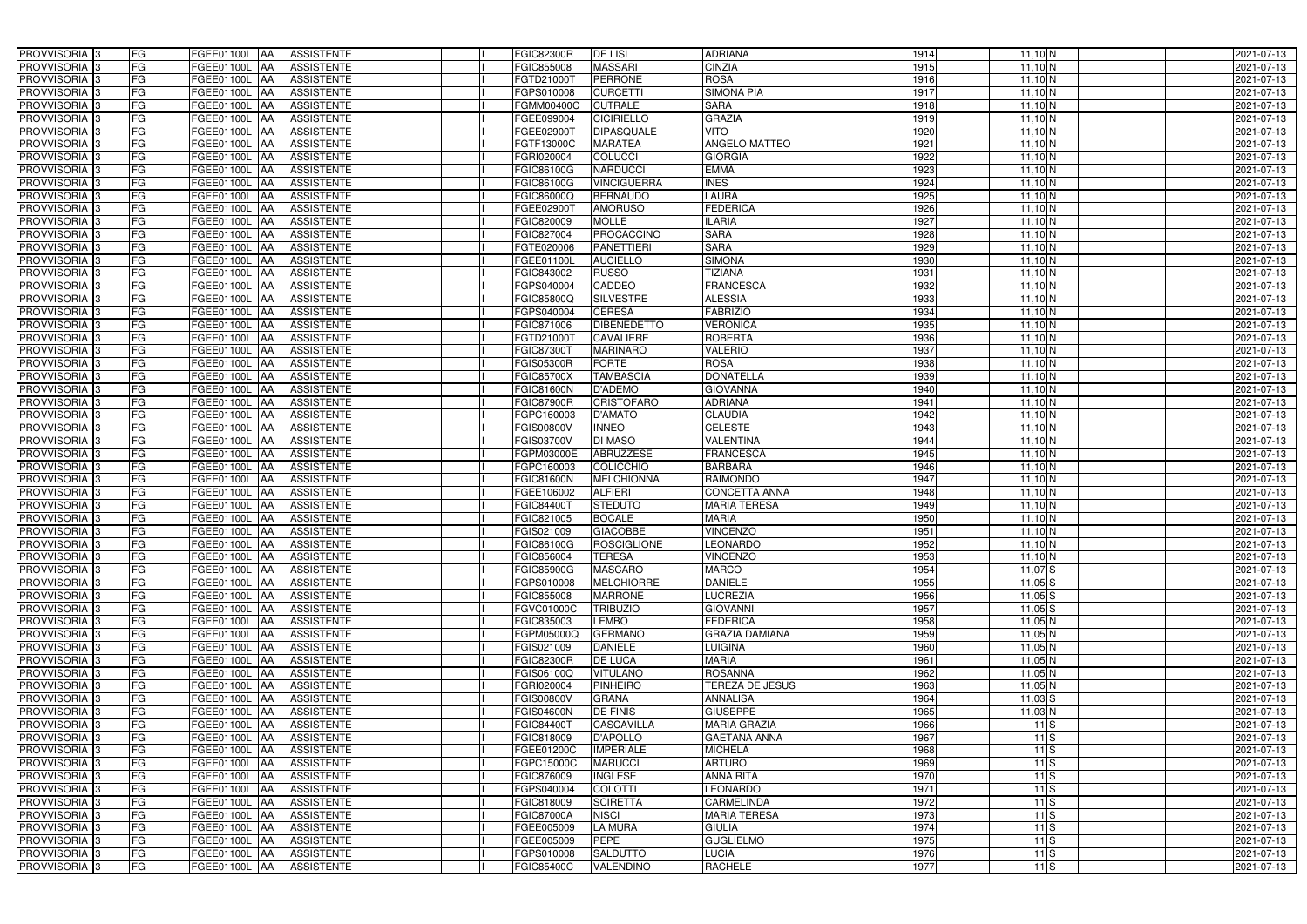| PROVVISORIA <sup>3</sup>                             | FG<br>FGEE01100L AA                        | <b>ASSISTENTE</b>               | <b>FGIC85800Q</b>        | SPADACCINO                        | <b>ANTONELLA</b>                  | 1978         |                 | $11$ S          | 2021-07-13               |
|------------------------------------------------------|--------------------------------------------|---------------------------------|--------------------------|-----------------------------------|-----------------------------------|--------------|-----------------|-----------------|--------------------------|
| PROVVISORIA <sup>3</sup>                             | FG<br>FGEE01100L AA                        | <b>ASSISTENTE</b>               | FGIC820009               | <b>BENFINI</b>                    | ANNA LIBERA                       | 1979         |                 | $11$ S          | 2021-07-13               |
| PROVVISORIA <sup>1</sup> 3                           | FG<br>FGEE01100L AA                        | <b>ASSISTENTE</b>               | FGTD08000A               | <b>DI BARI</b>                    | <b>ROSANNA</b>                    | 1980         |                 | $11$ S          | 2021-07-13               |
| PROVVISORIA 3                                        | FG<br>FGEE01100L AA                        | <b>ASSISTENTE</b>               | FGMM00400C               | <b>GRITTANI</b>                   | <b>ANNA SAMANTA</b>               | 1981         |                 | $11$ S          | 2021-07-13               |
| PROVVISORIA 3                                        | FG<br>FGEE01100L AA                        | <b>ASSISTENTE</b>               | FGIC86500V               | <b>CASTRIOTTA</b>                 | <b>MADDALENA</b>                  | 1982         |                 | $11$ S          | 2021-07-13               |
| PROVVISORIA <sup>3</sup>                             | FG<br>FGEE01100L AA                        | <b>ASSISTENTE</b>               | <b>FGIC86200B</b>        | <b>RUCCI</b>                      | <b>MARIA</b>                      | 1983         |                 | $11$ S          | 2021-07-13               |
| PROVVISORIA 3                                        | FG<br>FGEE01100L AA                        | <b>ASSISTENTE</b>               | <b>FGIC82300R</b>        | <b>MASSENZIO</b>                  | <b>ELISA</b>                      | 1984         |                 | 11S             | 2021-07-13               |
| PROVVISORIA 3                                        | FG<br>FGEE01100L AA                        | <b>ASSISTENTE</b>               | FGIS021009               | <b>DE ANGELIS</b>                 | <b>WANDA</b>                      | 1985         |                 | $11$ S          | 2021-07-13               |
| PROVVISORIA 3                                        | FG<br><b>FGEE01100L   AA</b>               | <b>ASSISTENTE</b>               | FGPC180008               | <b>SCARINGI</b>                   | <b>ISABELLA ANNAMARIA</b>         | 1986         |                 | $11$ S          | 2021-07-13               |
| PROVVISORIA <sup>3</sup>                             | FG<br>FGEE01100L                           | <b>ASSISTENTE</b><br><b>JAA</b> | FGIC86000Q               | <b>PAOLETTA</b>                   | <b>ANGELA</b>                     | 1987         |                 | $11$ S          | 2021-07-13               |
| PROVVISORIA 3                                        | FG<br>FGEE01100L AA                        | <b>ASSISTENTE</b>               | FGVC01000C               | <b>RANIERI</b>                    | <b>ENZA ANNA RITA</b>             | 1988         |                 | $11$ S          | 2021-07-13               |
| PROVVISORIA 3                                        | FG<br>FGEE01100L AA                        | <b>ASSISTENTE</b>               | <b>FGTD02000P</b>        | <b>LODIA</b>                      | <b>MATTEA</b>                     | 1989         |                 | $11$ S          | 2021-07-13               |
| PROVVISORIA <sup>3</sup>                             | FG<br>FGEE01100L AA                        | <b>ASSISTENTE</b>               | FGPM05000Q               | <b>BUENZA</b>                     | <b>PAOLO</b>                      | 1990         |                 | $11$ S          | 2021-07-13               |
| PROVVISORIA 3                                        | $\overline{\mathsf{FG}}$<br>FGEE01100L AA  | <b>ASSISTENTE</b>               | FGIC856004               | <b>RUGGIERO</b>                   | <b>ANNALISA</b>                   | 1991         |                 | $11$ N          | 2021-07-13               |
| PROVVISORIA 3                                        | FG<br><b>FGEE01100L   AA</b>               | <b>ASSISTENTE</b>               | FGIS00300Q               | NARDELLA                          | <b>MARIA</b>                      | 1992         |                 | $11$ N          | 2021-07-13               |
| PROVVISORIA <sup>3</sup>                             | $\overline{\mathsf{FG}}$<br>FGEE01100L AA  | <b>ASSISTENTE</b>               | <b>FGIC88100R</b>        | <b>CAVALLOTTI</b>                 | <b>TINA</b>                       | 1993         |                 | $11$ N          | 2021-07-13               |
| PROVVISORIA 3                                        | FG<br>FGEE01100L AA                        | <b>ASSISTENTE</b>               | FGEE01200C               | <b>BELMONTE</b>                   | <b>PAOLA</b>                      | 1994         | $11$ N          |                 | 2021-07-13               |
| PROVVISORIA <sup>3</sup>                             | FG<br>FGEE01100L AA                        | <b>ASSISTENTE</b>               | FGTE020006               | <b>CROCE</b>                      | <b>CLARISSA</b>                   | 1995         |                 | $11$ N          | 2021-07-13               |
| PROVVISORIA 3                                        | FG<br>FGEE01100L AA                        | <b>ASSISTENTE</b>               | FGIC871006               | <b>BRUNO</b>                      | <b>MARIANGELA</b>                 | 1996         |                 | $11$ N          | 2021-07-13               |
| PROVVISORIA 3                                        | FG<br>FGEE01100L AA                        | <b>ASSISTENTE</b>               | <b>FGIC87900R</b>        | KOLA                              | <b>REBECCA</b>                    | 1997         |                 | $11$ N          | 2021-07-13               |
| PROVVISORIA <sup>3</sup>                             | FG<br>FGEE01100L                           | <b>AA</b><br><b>ASSISTENTE</b>  | FGIC819005               | DE FEO                            | <b>MIRIANA</b>                    | 1998         |                 | $11$ N          | 2021-07-13               |
| PROVVISORIA 3                                        | FG<br>FGEE01100L AA                        | <b>ASSISTENTE</b>               | FGRI020004               | <b>CONSOLE</b>                    | RAFFAELLA PIA                     | 1999         |                 | $11$ N          | 2021-07-13               |
| PROVVISORIA 3                                        | FG<br>FGEE01100L AA                        | <b>ASSISTENTE</b>               | FGIC864003               | <b>SILVESTRI</b>                  | <b>LIBERIANA</b>                  | 2000         |                 | $11$ N          | 2021-07-13               |
| PROVVISORIA 3                                        | FG<br>FGEE01100L AA                        | <b>ASSISTENTE</b>               | FGIS01300A               | <b>DEL CONTE</b>                  | <b>MARIA VITTORIA</b>             | 2001         |                 | $11$ N          | 2021-07-13               |
| PROVVISORIA 3                                        | FG<br><b>FGEE01100L AA</b>                 | <b>ASSISTENTE</b>               | FGIS05900Q               | <b>PALENA</b>                     | <b>SARA</b>                       | 2002         | $11$ N          |                 | 2021-07-13               |
| PROVVISORIA 3                                        | $\overline{\mathsf{FG}}$<br>FGEE01100L AA  | <b>ASSISTENTE</b>               | FGIC86100G               | <b>LOMBARDI</b>                   | <b>ERSILIA</b>                    | 2003         | $11$ N          |                 | 2021-07-13               |
| PROVVISORIA 3                                        | FG<br>FGEE01100L                           | <b>ASSISTENTE</b><br>IAA        | FGPS010008               | <b>ZICHELLA</b>                   | <b>REBECCA</b>                    | 2004         | $11$ N          |                 | 2021-07-13               |
| PROVVISORIA <sup>3</sup>                             | FG<br>FGEE01100L                           | <b>ASSISTENTE</b><br>IAA        | FGEE02900T               | <b>DIPAOLO</b>                    | <b>MARIA</b>                      | 2005         | $11$ N          |                 | 2021-07-13               |
| PROVVISORIA <sup>3</sup>                             | FG<br>FGEE01100L                           | <b>ASSISTENTE</b><br>IAA        | <b>FGIC83000X</b>        | <b>RIGNANESE</b>                  | <b>GIULIA</b>                     | 2006         | $11$ N          |                 | 2021-07-13               |
| PROVVISORIA <sup>3</sup>                             | FG<br><b>FGEE01100L AA</b>                 | <b>ASSISTENTE</b>               | <b>FGIC86200B</b>        | <b>DI MODICA</b>                  | <b>CARLOTTA</b>                   | 2007         | $11$ N          |                 | 2021-07-13               |
| PROVVISORIA <sup>3</sup>                             | FG<br>FGEE01100L AA                        | <b>ASSISTENTE</b>               | FGIC818009               | <b>PESCATORE</b>                  | <b>ANTONIO</b>                    | 2008         |                 | $11$ N          | 2021-07-13               |
| PROVVISORIA <sup>3</sup>                             | FG<br><b>FGEE01100L AA</b>                 | <b>ASSISTENTE</b>               | FGIS044002               | COPPOLA                           | <b>LORETA</b>                     | 2009         |                 | 11 <sub>N</sub> | 2021-07-13               |
| PROVVISORIA <sup>3</sup>                             | FG<br><b>FGEE01100L AA</b>                 | <b>ASSISTENTE</b>               | <b>FGIC85900G</b>        | <b>CLEMENTE</b>                   | <b>ROBERTA</b>                    | 2010         |                 | 11N             | 2021-07-13               |
| PROVVISORIA <sup>3</sup>                             | FG<br><b>FGEE01100L   AA</b>               | <b>ASSISTENTE</b>               | FGPS010008               | <b>SCELSA</b>                     | <b>ALESSANDRA</b>                 | 2011         |                 | $11$ N          | 2021-07-13               |
| PROVVISORIA 3                                        | FG<br>FGEE01100L AA                        | <b>ASSISTENTE</b>               | FGIS06100Q               | <b>DE PADOVA</b>                  | <b>FRANCESCO</b>                  | 2012         |                 | $11$ N          | 2021-07-13               |
| PROVVISORIA <sup>3</sup>                             | FG<br>FGEE01100L AA                        | <b>ASSISTENTE</b>               | FGIC818009               | <b>GALLO</b>                      | <b>SILVIA</b>                     | 2013         |                 | $11$ N          | 2021-07-13               |
| PROVVISORIA <sup>3</sup>                             | FG<br>FGEE01100L AA                        | <b>ASSISTENTE</b>               | FGTD010004               | <b>MALIZIA</b>                    | <b>SIMONA MARIA</b>               | 2014         |                 | $11$ N          | 2021-07-13               |
| PROVVISORIA <sup>3</sup>                             | FG<br>FGEE01100L AA                        | <b>ASSISTENTE</b>               | FGIC86100G               | <b>MASCIELLO</b>                  | <b>FLORINDA</b>                   | 2015         |                 | 11 <sub>N</sub> | 2021-07-13               |
| PROVVISORIA <sup>3</sup><br><b>PROVVISORIA</b> 3     | <b>FG</b>                                  | FGEE01100L AA ASSISTENTE        | <b>FGIC84400T</b>        | <b>NATALE</b>                     | <b>FRANCESCA</b>                  | 2016         |                 | $11$ N          | 2021-07-13               |
|                                                      | FG<br>FGEE01100L AA                        | ASSISTENTE                      | <b>FGMM00700X</b>        | PERDONO'                          | <b>GIOVANNA</b>                   | 2017         |                 | $11$ N          | 2021-07-13               |
| PROVVISORIA <sup>3</sup><br>PROVVISORIA <sup>3</sup> | FG<br>FGEE01100L AA<br>FG<br>FGEE01100L AA | <b>ASSISTENTE</b><br>ASSISTENTE | FGPM05000Q<br>FGIC85800Q | <b>CARDINI</b><br><b>LABRUZZO</b> | <b>GIOVANNA</b><br><b>MICHELE</b> | 2018<br>2019 | 11 <sub>N</sub> | $11$ N          | 2021-07-13<br>2021-07-13 |
| <b>PROVVISORIA</b> 3                                 | FG<br>FGEE01100L AA                        | ASSISTENTE                      | FGIC856004               | <b>FARINATO</b>                   | <b>SARA</b>                       | 2020         |                 | $11$ N          | 2021-07-13               |
| PROVVISORIA <sup>3</sup>                             | FG<br>FGEE01100L AA                        | ASSISTENTE                      | FGPM03000E               | PALMISANO                         | <b>ELENA</b>                      | 2021         |                 | $11$ N          | 2021-07-13               |
| PROVVISORIA <sup>3</sup>                             | FG<br>FGEE01100L AA                        | ASSISTENTE                      | FGIC82900Q               | LO RUSSO                          | <b>MATILDE</b>                    | 2022         |                 | $11$ N          | 2021-07-13               |
| PROVVISORIA <sup>3</sup>                             | FG<br>FGEE01100L AA                        | <b>ASSISTENTE</b>               | FGPM03000E               | <b>MITRIONE</b>                   | <b>FRANCESCA</b>                  | 2023         |                 | $11$ N          | 2021-07-13               |
| PROVVISORIA <sup>3</sup>                             | FG<br>FGEE01100L AA                        | <b>ASSISTENTE</b>               | <b>FGIC81600N</b>        | <b>TOTARO</b>                     | <b>MARCO</b>                      | 2024         |                 | $11$ N          | 2021-07-13               |
| PROVVISORIA <sup>3</sup>                             | FG<br>FGEE01100L AA                        | <b>ASSISTENTE</b>               | FGPS010008               | <b>IANNETTI</b>                   | ANTONELLA ANGELA                  | 2025         |                 | $11$ N          | 2021-07-13               |
| PROVVISORIA <sup>3</sup>                             | FG<br>FGEE01100L AA                        | <b>ASSISTENTE</b>               | FGIC851001               | <b>D'ONOFRIO</b>                  | <b>SERENA</b>                     | 2026         |                 | $11$ N          | 2021-07-13               |
| PROVVISORIA <sup>3</sup>                             | FG<br>FGEE01100L AA                        | <b>ASSISTENTE</b>               | FGIC872002               | DE SIO                            | <b>MARIA</b>                      | 2027         |                 | $11$ N          | 2021-07-13               |
| PROVVISORIA <sup>3</sup>                             | FG<br>FGEE01100L AA                        | <b>ASSISTENTE</b>               | <b>FGIC85700X</b>        | <b>PIEMONTESE</b>                 | PIER FABIO SAVINO                 | 2028         |                 | $11$ N          | 2021-07-13               |
| PROVVISORIA <sup>3</sup>                             | FG<br>FGEE01100L AA                        | <b>ASSISTENTE</b>               | FGTF13000C               | <b>POTENZA</b>                    | <b>TEODORO</b>                    | 2029         |                 | $11$ N          | 2021-07-13               |
| PROVVISORIA <sup>3</sup>                             | FG<br>FGEE01100L AA                        | <b>ASSISTENTE</b>               | FGIC819005               | <b>MAVILIA</b>                    | CARMELA                           | 2030         |                 | $11$ N          | 2021-07-13               |
| PROVVISORIA <sup>3</sup>                             | FG<br>FGEE01100L AA                        | <b>ASSISTENTE</b>               | <b>FGEE00900L</b>        | LO CAMPO                          | <b>MIRIAM</b>                     | 2031         |                 | $11$ N          | 2021-07-13               |
| PROVVISORIA <sup>3</sup>                             | FG<br>FGEE01100L AA                        | <b>ASSISTENTE</b>               | <b>FGIC86800A</b>        | <b>FRACCACRETA</b>                | ANNA ANTONIETTA                   | 2032         |                 | $11$ N          | 2021-07-13               |
| PROVVISORIA <sup>3</sup>                             | FG<br>FGEE01100L AA                        | <b>ASSISTENTE</b>               | FGIC880001               | <b>TORRACO</b>                    | <b>CESIRA</b>                     | 2033         |                 | $11$ N          | 2021-07-13               |
| PROVVISORIA <sup>3</sup>                             | FG<br>FGEE01100L AA                        | <b>ASSISTENTE</b>               | FGPC15000C               | <b>CASTELLUCCI</b>                | <b>VERONICA</b>                   | 2034         |                 | $11$ N          | 2021-07-13               |
| PROVVISORIA <sup>3</sup>                             | FG<br>FGEE01100L AA                        | <b>ASSISTENTE</b>               | FGEE00800R               | <b>IMBRIANI</b>                   | <b>MATTEO RENATO</b>              | 2035         |                 | $11$ N          | 2021-07-13               |
| PROVVISORIA <sup>3</sup>                             | FGEE01100L AA<br>FG                        | <b>ASSISTENTE</b>               | <b>FGIC84500N</b>        | <b>MARUZZI</b>                    | <b>ANTONIETTA</b>                 | 2036         |                 | $11$ N          | 2021-07-13               |
| PROVVISORIA <sup>3</sup>                             | FG<br>FGEE01100L AA                        | <b>ASSISTENTE</b>               | FGIC818009               | <b>PERRINO</b>                    | <b>FRANCESCA</b>                  | 2037         | $11$ N          |                 | 2021-07-13               |
| PROVVISORIA <sup>3</sup>                             | FG<br>FGEE01100L AA                        | <b>ASSISTENTE</b>               | FGEE099004               | <b>SCHETTER</b>                   | <b>DANIELA</b>                    | 2038         |                 | $11$ N          | 2021-07-13               |
| PROVVISORIA <sup>3</sup>                             | FG<br><b>FGEE01100L AA</b>                 | <b>ASSISTENTE</b>               | <b>FGIC82300R</b>        | <b>DE LUCA</b>                    | <b>VERONICA FILOMENA</b>          | 2039         |                 | $11$ N          | 2021-07-13               |
| PROVVISORIA <sup>3</sup>                             | FG<br>FGEE01100L AA                        | <b>ASSISTENTE</b>               | <b>FGTD08000A</b>        | PAPPALETTERA                      | <b>DEBORAH</b>                    | 2040         |                 | $11$ N          | 2021-07-13               |
| PROVVISORIA 3                                        | FG<br>FGEE01100L AA                        | ASSISTENTE                      | FGIC843002               | <b>VERGURA</b>                    | LAURA                             | 2041         |                 | $11$ N          | 2021-07-13               |
|                                                      |                                            |                                 |                          |                                   |                                   |              |                 |                 |                          |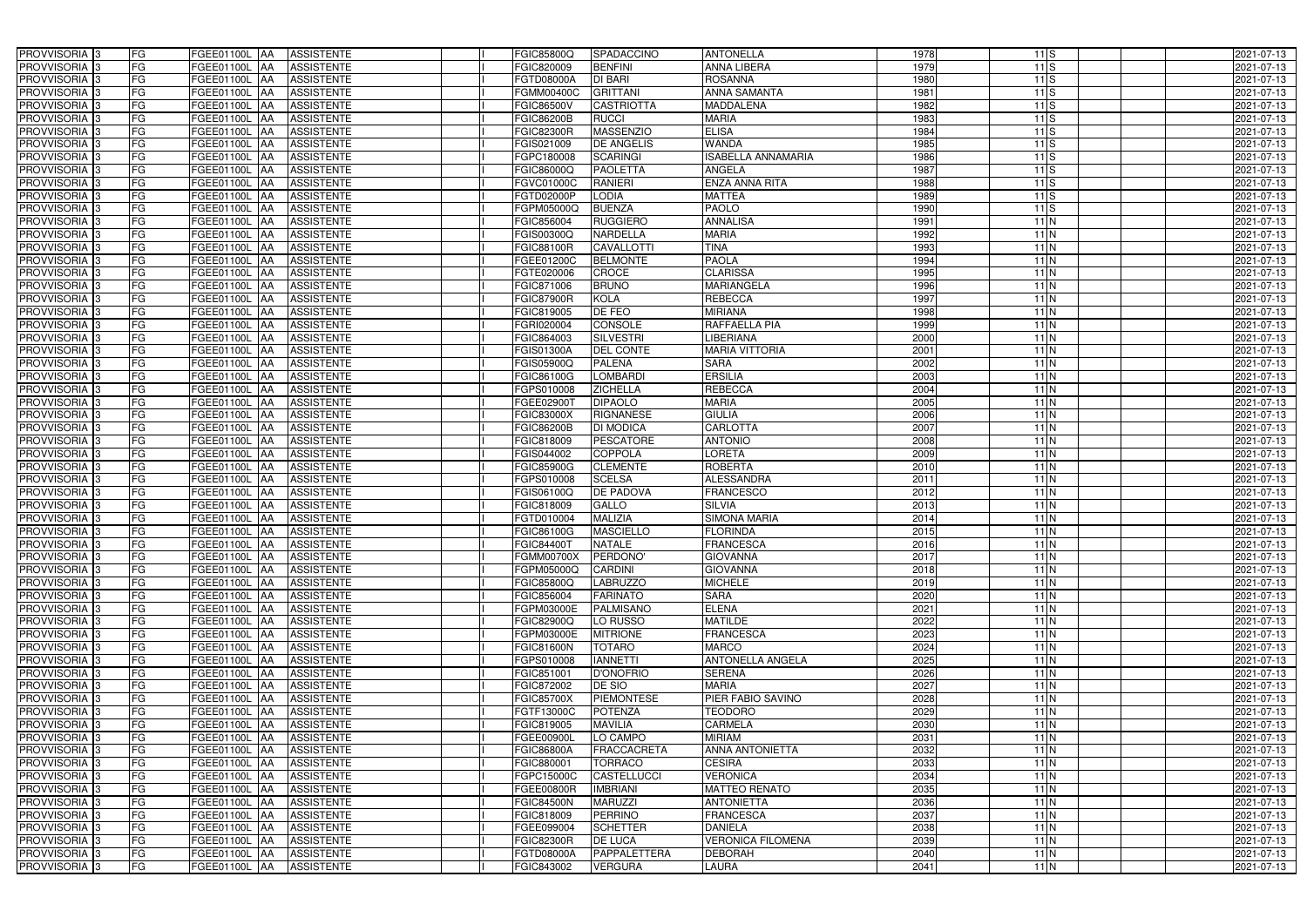| PROVVISORIA <sup>3</sup>                             | FG        | FGEE01100L AA        | <b>ASSISTENTE</b>                      | FGTD02000P               | <b>MOSCA</b>                        | <b>DAVIDE</b>                      | 2042         | $11$ N                   | 2021-07-13               |
|------------------------------------------------------|-----------|----------------------|----------------------------------------|--------------------------|-------------------------------------|------------------------------------|--------------|--------------------------|--------------------------|
| PROVVISORIA <sup>3</sup>                             | FG        | FGEE01100L AA        | <b>ASSISTENTE</b>                      | FGIC86100G               | <b>MACALUSO</b>                     | <b>MARTA</b>                       | 2043         | $11$ N                   | 2021-07-13               |
| PROVVISORIA <sup>1</sup> 3                           | FG        | FGEE01100L   AA      | <b>ASSISTENTE</b>                      | FGIC86800A               | <b>CIAMPOLI</b>                     | <b>ANNA</b>                        | 2044         | $11$ N                   | 2021-07-13               |
| PROVVISORIA <sup>3</sup>                             | FG        | FGEE01100L AA        | <b>ASSISTENTE</b>                      | FGIC86800A               | <b>DE ROGATIS</b>                   | <b>MARIANGELA</b>                  | 2045         | $11$ N                   | 2021-07-13               |
| PROVVISORIA <sup>3</sup>                             | FG        | FGEE01100L AA        | <b>ASSISTENTE</b>                      | FGPC180008               | <b>BASSO</b>                        | ANGELA                             | 2046         | $11$ N                   | 2021-07-13               |
| PROVVISORIA <sup>3</sup>                             | FG        | FGEE01100L AA        | <b>ASSISTENTE</b>                      | FGIC85800Q               | <b>PANELLA</b>                      | <b>ANTONIETTA</b>                  | 2047         | $11$ N                   | 2021-07-13               |
| PROVVISORIA <sup>3</sup>                             | FG        | FGEE01100L AA        | <b>ASSISTENTE</b>                      | FGTF13000C               | <b>PISCOPIELLO</b>                  | <b>MARCO</b>                       | 2048         | $11$ N                   | 2021-07-13               |
| PROVVISORIA 3                                        | FG        | FGEE01100L           | <b>ASSISTENTE</b><br><b>IAA</b>        | <b>FGIC83700P</b>        | <b>GRIECO</b>                       | ROCCO ANTONIO                      | 2049         | $11$ N                   | 2021-07-13               |
| PROVVISORIA <sup>3</sup>                             | FG        | FGEE01100L           | <b>ASSISTENTE</b><br><b>IAA</b>        | FGIC86200B               | <b>LUCCI</b>                        | TIZIANA                            | 2050         | $11$ N                   | 2021-07-13               |
| PROVVISORIA <sup>3</sup>                             | FG        | FGEE01100L           | <b>ASSISTENTE</b><br>IAA               | FGIC85900G               | <b>ROSSETTI</b>                     | <b>MARIA</b>                       | 2051         | $11$ N                   | 2021-07-13               |
| PROVVISORIA 3                                        | FG        | <b>FGEE01100L AA</b> | <b>ASSISTENTE</b>                      | FGIC86100G               | <b>NARDUCCI</b>                     | <b>ROCCO</b>                       | 2052         | $11$ N                   | 2021-07-13               |
| PROVVISORIA 3                                        | FG        | <b>FGEE01100L AA</b> | <b>ASSISTENTE</b>                      | FGTD060005               | <b>CUTTANO</b>                      | <b>ALBERTO</b>                     | 2053         | $11$ N                   | 2021-07-13               |
| PROVVISORIA 3                                        | FG        | FGEE01100L           | <b>ASSISTENTE</b><br><b>IAA</b>        | <b>FGIC87000A</b>        | PIENABARCA                          | <b>ANGELA</b>                      | 2054         | $11$ N                   | 2021-07-13               |
| PROVVISORIA 3                                        | FG        | <b>FGEE01100L</b>    | <b>ASSISTENTE</b><br><b>IAA</b>        | <b>FGIS05300R</b>        | <b>MAVELLI</b>                      | <b>RUGGIERO</b>                    | 2055         | $11$ N                   | 2021-07-13               |
| PROVVISORIA 3                                        | FG        | FGEE01100L           | <b>ASSISTENTE</b><br>IAA               | FGIS03700V               | <b>MEZZINA</b>                      | <b>GIUSEPPE</b>                    | 2056         | $11$ N                   | 2021-07-13               |
| PROVVISORIA 3                                        | FG        | <b>FGEE01100L AA</b> | <b>ASSISTENTE</b>                      | FGPS010008               | <b>MANCINI</b>                      | <b>LUISA</b>                       | 2057         | $11$ N                   | 2021-07-13               |
| PROVVISORIA 3                                        | FG        | FGEE01100L AA        | <b>ASSISTENTE</b>                      | FGIC85700X               | <b>DELLI BERGOLI</b>                | <b>MICHELA</b>                     | 2058         | $11$ N                   | 2021-07-13               |
| PROVVISORIA 3                                        | FG        | FGEE01100L AA        | <b>ASSISTENTE</b>                      | FGIC848005               | <b>DE CATA</b>                      | <b>GIUSEPPE</b>                    | 2059         | $11$ N                   | 2021-07-13               |
| PROVVISORIA 3                                        | FG        | FGEE01100L AA        | <b>ASSISTENTE</b>                      | FGIC821005               | <b>D'APOLITO</b>                    | <b>CARMELA IMMACULATE</b>          | 2060         | $11$ N                   | 2021-07-13               |
| PROVVISORIA 3                                        | FG        | FGEE01100L           | <b>ASSISTENTE</b><br>l AA              | FGIC86000Q               | <b>CIOTTI</b>                       | <b>VALERIA</b>                     | 2061         | $11$ N                   | 2021-07-13               |
| PROVVISORIA <sup>3</sup>                             | FG        | FGEE01100L           | <b>ASSISTENTE</b><br>ΙAΑ               | FGMM148003               | <b>CARATU'</b>                      | <b>ALESSANDRA</b>                  | 2062         | $10,95$ S                | 2021-07-13               |
| PROVVISORIA 3                                        | FG        | FGEE01100L           | <b>ASSISTENTE</b><br>IAA               | FGIC82900Q               | <b>ARMIENTO</b>                     | <b>GIOVANNI</b>                    | 2063         | $10,95$ S                | 2021-07-13               |
| PROVVISORIA 3                                        | FG        | FGEE01100L           | <b>ASSISTENTE</b><br>IAA               | GPS010008                | <b>CEDDIA</b>                       | <b>MONICA</b>                      | 2064         | $10,95$ N                | 2021-07-13               |
| PROVVISORIA <sup>3</sup>                             | FG        | <b>FGEE01100L</b>    | <b>ASSISTENTE</b><br>IAA               | FGIC86100G               | NOTARANGELO                         | <b>SIMONA</b>                      | 2065         | $10,95$ N                | 2021-07-13               |
| PROVVISORIA <sup>3</sup>                             | FG        | FGEE01100L           | <b>ASSISTENTE</b><br>۱AA               | FGEE005009               | <b>BOURTZI</b>                      | CHRYSAVGI IOANNA                   | 2066 S       | $10,95$ N                | 2021-07-13               |
| PROVVISORIA 3                                        | FG        | FGEE01100L           | <b>ASSISTENTE</b><br>IAA               | FGIC818009               | <b>PERRINO</b>                      | <b>SAVINO</b>                      | 2067         | $10,95$ N                | 2021-07-13               |
| PROVVISORIA 3                                        | FG        | <b>FGEE01100L</b>    | <b>ASSISTENTE</b>                      | FGIC827004               | <b>TALENTO</b>                      | <b>VITTORIA</b>                    | 2068         | $10,95$ N                | 2021-07-13               |
| PROVVISORIA <sup>3</sup>                             | FG        | FGEE01100L           | <b>ASSISTENTE</b><br>IAA               | GPS010008                | NICOLO'                             | <b>MARTA</b>                       | 2069         | $10,93$ S                | 2021-07-13               |
| PROVVISORIA <sup>3</sup>                             | FG        | FGEE01100L           | <b>ASSISTENTE</b>                      | FGEE112009               | <b>LOMBARDI</b>                     | LETIZIA                            | 2070         | $10,93$ S                | 2021-07-13               |
| PROVVISORIA <sup>3</sup>                             | FG        | FGEE01100L           | <b>ASSISTENTE</b><br><b>JAA</b>        | FGEE112009               | <b>VILLANI</b>                      | <b>ANNALISA</b>                    | 2071         | $10,93$ $S$              | 2021-07-13               |
| PROVVISORIA <sup>3</sup>                             | FG        | <b>FGEE01100L</b>    | <b>ASSISTENTE</b><br><b>IAA</b>        | FGTD060005               | <b>POLICINO</b>                     | <b>GIOVANNA</b>                    | 2072         | $10,93$ N                | 2021-07-13               |
| PROVVISORIA <sup>3</sup>                             | FG        | FGEE01100L           | <b>ASSISTENTE</b><br>IAA               | FGIC86200B               | <b>FERRUCCI</b>                     | <b>MARILENA</b>                    | 2073         | $10,93$ N                | 2021-07-13               |
| PROVVISORIA <sup>3</sup>                             | FG        | FGEE01100L           | <b>ASSISTENTE</b><br>IAA               | FGIS04600N               | CAPANO                              | <b>ANTONELLA</b>                   | 2074         | $10,93$ N                | 2021-07-13               |
| PROVVISORIA <sup>3</sup>                             | FG        | <b>FGEE01100L</b>    | <b>ASSISTENTE</b><br><b>IAA</b>        | FGIC86000Q               | <b>DI FOGGIA</b>                    | <b>ANNALISA</b>                    | 2075         | 10,93 N                  | 2021-07-13               |
| PROVVISORIA <sup>3</sup>                             | FG        | FGEE01100L           | <b>ASSISTENTE</b><br><b>AA</b>         | FGIC843002               | <b>BIANCOFIORE</b>                  | <b>MATTEA</b>                      | 2076         | $10,92$ $S$              | 2021-07-13               |
| PROVVISORIA <sup>3</sup>                             | FG        | FGEE01100L AA        | <b>ASSISTENTE</b>                      | FGIC87000A               | <b>BEVILACQUA</b>                   | LUISA                              | 2077         | $10,90$ $S$              | 2021-07-13               |
| PROVVISORIA 3                                        | FG        | FGEE01100L AA        | <b>ASSISTENTE</b>                      | FGTD21000T               | <b>SAVINO</b>                       | LEONARDA                           | 2078         | $10,90$ $S$              | 2021-07-13               |
| PROVVISORIA <sup>3</sup>                             | FG        | FGEE01100L AA        | <b>ASSISTENTE</b>                      | FGIC842006               | CAPOBIANCO                          | <b>ANNAMARIA</b>                   | 2079         | $10,90$ $S$              | 2021-07-13               |
| PROVVISORIA <sup>3</sup>                             | <b>FG</b> |                      | FGEE01100L AA ASSISTENTE               | FGTD21000T               | <b>CURCETTI</b>                     | <b>CONSIGLIA</b>                   | 2080         | $10,90$ S                | 2021-07-13               |
| <b>PROVVISORIA</b> 3                                 | FG        | FGEE01100L AA        | ASSISTENTE                             | FGPM03000E               | <b>PAPA</b>                         | <b>FABIOLA</b>                     | 2081         | $10,90$ S                | 2021-07-13               |
| PROVVISORIA <sup>3</sup><br>PROVVISORIA <sup>3</sup> | FG<br>FG  | FGEE01100L AA        | <b>ASSISTENTE</b>                      | FGIC863007               | <b>MUSCATIELLO</b>                  | <b>ANNA</b><br><b>MARIA ANGELA</b> | 2082         | $10,90$ S                | 2021-07-13               |
| PROVVISORIA <sup>3</sup>                             | FG        | <b>FGEE01100L AA</b> | FGEE01100L AA ASSISTENTE<br>ASSISTENTE | FGMM00400C<br>FGIS05900Q | <b>BATTISTA</b><br><b>FIANANESE</b> | <b>GIUSEPPINA ANNA</b>             | 2083<br>2084 | $10,90$ $S$<br>$10,90$ S | 2021-07-13<br>2021-07-13 |
| PROVVISORIA <sup>3</sup>                             | FG        | FGEE01100L AA        | <b>ASSISTENTE</b>                      | FGPM03000E               | <b>SEMERARO</b>                     | <b>PAMELA</b>                      | 2085         | $10,90$ S                | 2021-07-13               |
| PROVVISORIA <sup>3</sup>                             | FG        | FGEE01100L AA        | <b>ASSISTENTE</b>                      | FGIC855008               | <b>VARATO</b>                       | <b>MADDALENA</b>                   | 2086         | $10,90$ S                | 2021-07-13               |
| PROVVISORIA <sup>3</sup>                             | FG        | FGEE01100L AA        | <b>ASSISTENTE</b>                      | FGEE005009               | <b>MOSCARELLA</b>                   | <b>CHIARA</b>                      | 2087         | 10,90 N                  | 2021-07-13               |
| PROVVISORIA <sup>1</sup> 3                           | FG        | FGEE01100L AA        | <b>ASSISTENTE</b>                      | FGEE02900T               | <b>ZANGRILLI</b>                    | <b>TERESA</b>                      | 2088         | 10,90 N                  | 2021-07-13               |
| PROVVISORIA <sup>3</sup>                             | FG        | FGEE01100L AA        | <b>ASSISTENTE</b>                      | FGPS010008               | <b>VESCERA</b>                      | <b>ALESSANDRA</b>                  | 2089         | 10,90 N                  | 2021-07-13               |
| PROVVISORIA <sup>3</sup>                             | FG        | FGEE01100L AA        | <b>ASSISTENTE</b>                      | FGPS040004               | <b>ROSCIGLIONE</b>                  | <b>DANIELA</b>                     | 2090         | $10,90$ N                | 2021-07-13               |
| PROVVISORIA <sup>3</sup>                             | FG        | FGEE01100L AA        | <b>ASSISTENTE</b>                      | FGIC847009               | <b>D'AMBROSIO</b>                   | <b>ANDREA</b>                      | 2091         | 10,90 N                  | 2021-07-13               |
| PROVVISORIA <sup>3</sup>                             | FG        | FGEE01100L AA        | <b>ASSISTENTE</b>                      | FGEE00900L               | <b>VIRGILIO</b>                     | <b>ALESSIA</b>                     | 2092         | 10,90 N                  | 2021-07-13               |
| PROVVISORIA <sup>3</sup>                             | FG        | FGEE01100L AA        | <b>ASSISTENTE</b>                      | FGTD010004               | <b>BONAVENTURA</b>                  | <b>LUIGI</b>                       | 2093         | $10,90$ N                | 2021-07-13               |
| PROVVISORIA <sup>3</sup>                             | FG        | FGEE01100L AA        | <b>ASSISTENTE</b>                      | FGTD060005               | <b>D' ONOFRIO</b>                   | <b>FEDERICA FRANCESCA</b>          | 2094         | 10,90 N                  | 2021-07-13               |
| PROVVISORIA <sup>3</sup>                             | FG        | FGEE01100L AA        | <b>ASSISTENTE</b>                      | <b>FGIC85900G</b>        | <b>BUO</b>                          | <b>FEDERICA</b>                    | 2095         | 10,90 N                  | 2021-07-13               |
| PROVVISORIA <sup>3</sup>                             | FG        | FGEE01100L AA        | <b>ASSISTENTE</b>                      | <b>FGIC87000A</b>        | <b>BATTISTA</b>                     | <b>VALERIO</b>                     | 2096         | $10,90$ N                | 2021-07-13               |
| PROVVISORIA <sup>3</sup>                             | FG        | FGEE01100L AA        | <b>ASSISTENTE</b>                      | FGIC818009               | <b>GAETA</b>                        | <b>FEDERICA LUIGIA</b>             | 2097         | 10,90 N                  | 2021-07-13               |
| PROVVISORIA <sup>1</sup> 3                           | FG        | FGEE01100L AA        | <b>ASSISTENTE</b>                      | FGEE01100L               | <b>PAPA</b>                         | <b>RAFFAELLA</b>                   | 2098         | $10,90$ N                | 2021-07-13               |
| PROVVISORIA <sup>1</sup> 3                           | FG        | FGEE01100L AA        | <b>ASSISTENTE</b>                      | FGPS010008               | <b>DE NITTIS</b>                    | <b>NICOLA</b>                      | 2099         | 10,90 N                  | 2021-07-13               |
| PROVVISORIA <sup>3</sup>                             | FG        | FGEE01100L AA        | <b>ASSISTENTE</b>                      | FGIC81600N               | <b>LAPOLLA</b>                      | <b>MARIAGRAZIA</b>                 | 2100         | $10,90$ N                | 2021-07-13               |
| PROVVISORIA <sup>1</sup> 3                           | FG        | FGEE01100L AA        | <b>ASSISTENTE</b>                      | FGIC85900G               | <b>CURCI</b>                        | <b>MICHELE</b>                     | 2101         | $10,90$ N                | 2021-07-13               |
| PROVVISORIA <sup>3</sup>                             | FG        | FGEE01100L AA        | <b>ASSISTENTE</b>                      | <b>FGIC84500N</b>        | <b>SCARALE</b>                      | <b>ANDREA</b>                      | 2102         | 10,90 N                  | 2021-07-13               |
| PROVVISORIA <sup>3</sup>                             | FG        | FGEE01100L AA        | <b>ASSISTENTE</b>                      | FGIC842006               | <b>IGNOZZA</b>                      | <b>CLAUDIA</b>                     | 2103         | 10,90 N                  | 2021-07-13               |
| PROVVISORIA <sup>3</sup>                             | FG        | FGEE01100L AA        | ASSISTENTE                             | FGIS044002               | <b>D'ETTORRES</b>                   | <b>NATASCIA</b>                    | 2104         | 10,90 N                  | 2021-07-13               |
| PROVVISORIA 3                                        | FG        | FGEE01100L AA        | ASSISTENTE                             | FGEE005009               | PICCOLANTONIO                       | <b>ANNA</b>                        | 2105         | 10,90 N                  | 2021-07-13               |
|                                                      |           |                      |                                        |                          |                                     |                                    |              |                          |                          |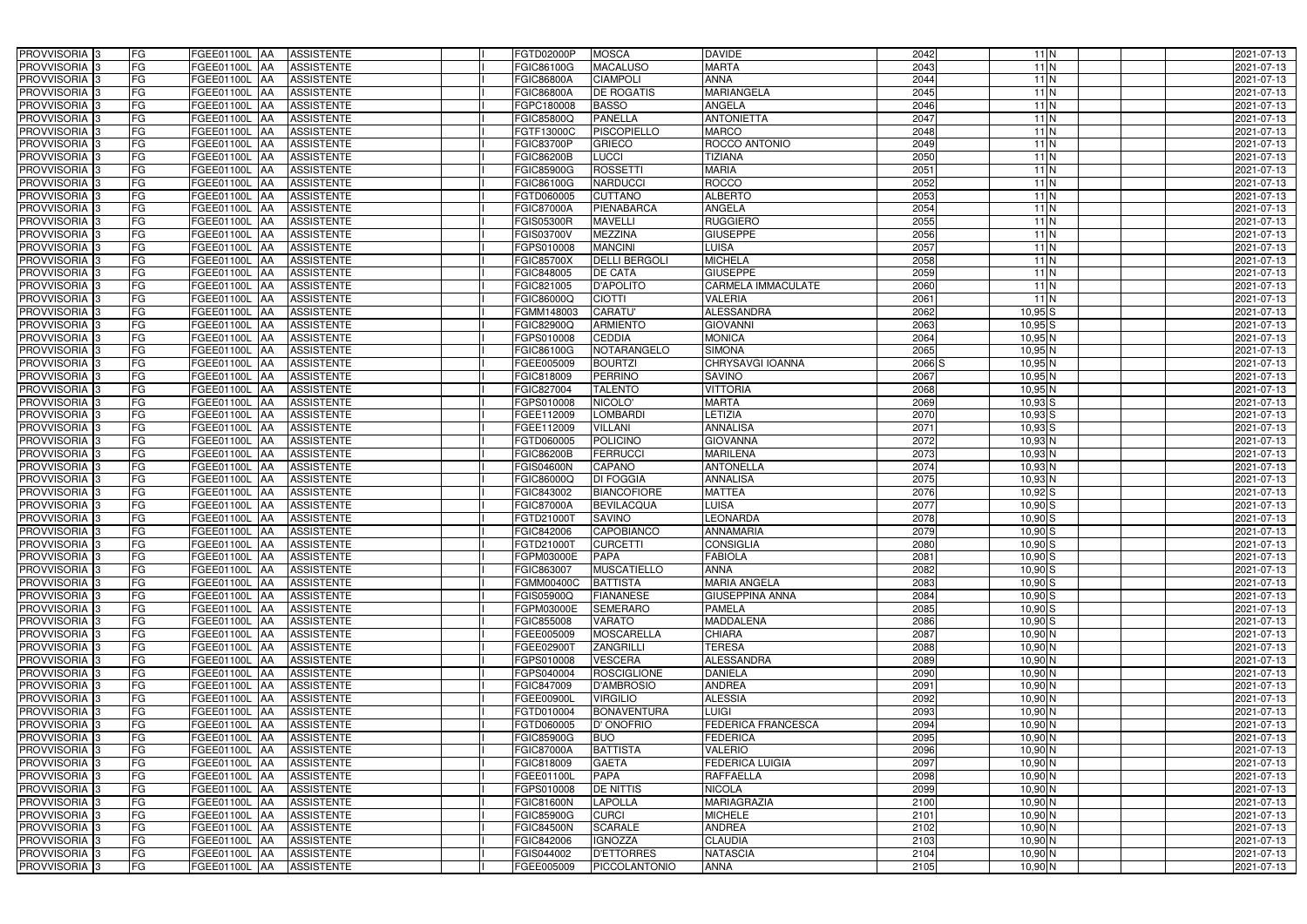| <b>PROVVISORIA</b> 3           | FG        | FGEE01100L AA                          | <b>ASSISTENTE</b>                      | FGIS06100Q               | <b>BOTTALICO</b>                     | <b>MICHELE</b>                  | 2106         | $10,90$ N                  | 2021-07-13               |
|--------------------------------|-----------|----------------------------------------|----------------------------------------|--------------------------|--------------------------------------|---------------------------------|--------------|----------------------------|--------------------------|
| PROVVISORIA 3                  | FG        | <b>FGEE01100L</b><br>IAA               | <b>ASSISTENTE</b>                      | <b>GIC81600N</b>         | <b>MASCIA</b>                        | <b>MARIANNA</b>                 | 2107         | 10,90 N                    | 2021-07-13               |
| PROVVISORIA 3                  | FG        | FGEE01100L AA                          | <b>ASSISTENTE</b>                      | GEE106002                | <b>CAMPANARO</b>                     | <b>ALEXA</b>                    | 2108         | $10,90$ N                  | 2021-07-13               |
| PROVVISORIA 3                  | FG        | <b>FGEE01100L   AA</b>                 | <b>ASSISTENTE</b>                      | FGTD21000T               | <b>SIANI</b>                         | <b>GIOVANNI</b>                 | 2109         | 10,90 N                    | 2021-07-13               |
| PROVVISORIA 3                  | FG        | FGEE01100L AA                          | <b>ASSISTENTE</b>                      | FGIC86200B               | <b>IACCARINO</b>                     | <b>BIANCA</b>                   | 2110         | 10,90 N                    | 2021-07-13               |
| PROVVISORIA 3                  | FG        | FGEE01100L<br><b>IAA</b>               | <b>ASSISTENTE</b>                      | FGMM00700X               | <b>PAPA</b>                          | CARLO                           | 2111         | 10,90 N                    | 2021-07-13               |
| PROVVISORIA 3                  | FG        | FGEE01100L AA                          | <b>ASSISTENTE</b>                      | FGEE005009               | <b>PERRINA</b>                       | <b>ALESSANDRA</b>               | 2112         | 10,90 N                    | 2021-07-13               |
| <b>PROVVISORIA</b> 3           | <b>FG</b> | FGEE01100L<br>IAA                      | <b>ASSISTENTE</b>                      | FGPS08000E               | <b>CARINGELLA</b>                    | <b>DANIELE</b>                  | 2113         | $10,90$ N                  | 2021-07-13               |
| PROVVISORIA <sup>1</sup> 3     | FG        | FGEE01100L<br>IAA                      | <b>ASSISTENTE</b>                      | GIC84400T                | <b>SAVINO</b>                        | <b>ROSSELLA</b>                 | 2114         | $10,90$ N                  | 2021-07-13               |
| PROVVISORIA <sup>1</sup> 3     | FG        | FGEE01100L<br>IAA                      | <b>ASSISTENTE</b>                      | GPC160003                | <b>ZINGARIELLO</b>                   | <b>LUCA</b>                     | 2115         | 10,90 N                    | 2021-07-13               |
| PROVVISORIA 3                  | FG        | FGEE01100L<br><b>JAA</b>               | <b>ASSISTENTE</b>                      | GIS048009                | <b>CAPPELLARI</b>                    | <b>GIUSEPPE</b>                 | 2116         | $10,90$ N                  | 2021-07-13               |
| PROVVISORIA 3                  | <b>FG</b> | FGEE01100L AA                          | <b>ASSISTENTE</b>                      | FGEE06000T               | <b>SOLDANI</b>                       | <b>FRANCESCA</b>                | 2117         | 10,90 N                    | 2021-07-13               |
| PROVVISORIA 3                  | FG        | FGEE01100L AA                          | <b>ASSISTENTE</b>                      | FGTD02000P               | <b>NICCHIA</b>                       | <b>FRANCESCO</b>                | 2118         | 10,90 N                    | 2021-07-13               |
| PROVVISORIA 3                  | <b>FG</b> | FGEE01100L AA                          | <b>ASSISTENTE</b>                      | FGIC851001               | <b>PIRRO</b>                         | <b>MARIA</b>                    | 2119         | $10,90$ N                  | 2021-07-13               |
| PROVVISORIA 3                  | FG        | FGEE01100L AA                          | <b>ASSISTENTE</b>                      | FGPM03000E               | <b>GENTILE</b>                       | <b>FRANCESCA IRENE</b>          | 2120         | $10,90$ N                  | 2021-07-13               |
| PROVVISORIA 3                  | <b>FG</b> | <b>FGEE01100L   AA</b>                 | <b>ASSISTENTE</b>                      | FGTD21000T               | <b>MALGIERI</b>                      | <b>BENVENUTO</b>                | 2121         | $10,90$ N                  | 2021-07-13               |
| PROVVISORIA 3                  | <b>FG</b> | FGEE01100L<br>IAA                      | <b>ASSISTENTE</b>                      | FGEE005009               | <b>GOFFREDO</b>                      | <b>ANTONIETTA</b>               | 2122         | $10,90$ N                  | 2021-07-13               |
| PROVVISORIA 3                  | <b>FG</b> | FGEE01100L AA                          | <b>ASSISTENTE</b>                      | FGPS010008               | <b>PETRILLO</b>                      | <b>SIPONTINA ANNA</b>           | 2123         | $10,90$ N                  | 2021-07-13               |
| PROVVISORIA 3                  | FG        | FGEE01100L AA                          | <b>ASSISTENTE</b>                      | FGEE00900L               | <b>DI FIORE</b>                      | <b>CRISTINA</b>                 | 2124         | 10,90 N                    | 2021-07-13               |
| <b>PROVVISORIA</b> 3           | FG        | FGEE01100L<br>IAA                      | <b>ASSISTENTE</b>                      | FGIC856004               | <b>MASTRODONATO</b>                  | <b>AMELIA GIUSEPPINA</b>        | 2125         | $10,88$ S                  | 2021-07-13               |
| PROVVISORIA <sup>1</sup> 3     | <b>FG</b> | FGEE01100L<br>l AA                     | <b>ASSISTENTE</b>                      | FGIC86200B               | <b>POMPILIO</b>                      | <b>MATTEO</b>                   | 2126         | $10,88$ S                  | 2021-07-13               |
| PROVVISORIA <sup>3</sup>       | FG        | <b>FGEE01100L</b><br>IAA               | <b>ASSISTENTE</b>                      | FGIC85900G               | <b>RENDINELLA</b>                    | <b>LUCIA</b>                    | 2127         | $10,87$ S                  | 2021-07-13               |
| PROVVISORIA <sup>3</sup>       | FG        | FGEE01100L<br>IAA                      | <b>ASSISTENTE</b>                      | GPS010008                | PADALINO                             | <b>LUCIA</b>                    | 2128         | $10,87$ S                  | 2021-07-13               |
| <b>PROVVISORIA</b> 3           | FG        | FGEE01100L<br>IAA                      | <b>ASSISTENTE</b>                      | GIC83000X                | <b>RENZULLI</b>                      | <b>MATTEO</b>                   | 2129         | $10,87$ N                  | 2021-07-13               |
| <b>PROVVISORIA</b> 3           | FG        | FGEE01100L<br>IAA                      | <b>ASSISTENTE</b>                      | GIS03700V                | <b>SCIMENES</b>                      | DOMENICO CHRISTIAN              | 2130         | $10,85$ S                  | 2021-07-13               |
| PROVVISORIA <sup>3</sup>       | <b>FG</b> | <b>FGEE01100L</b><br>IAA               | <b>ASSISTENTE</b>                      | FGPM10000G               | <b>GRAVINO</b>                       | <b>FRANCESCO GUIDO</b>          | 2131         | $10,85$ S                  | 2021-07-13               |
| PROVVISORIA 3                  | <b>FG</b> | FGEE01100L                             | <b>ASSISTENTE</b>                      | <b>GIC86000Q</b>         | <b>RUSSO</b>                         | <b>ALESSANDRA</b>               | 2132         | $10,85$ N                  | 2021-07-13               |
| PROVVISORIA <sup>3</sup>       | <b>FG</b> | FGEE01100L<br>IAA                      | <b>ASSISTENTE</b>                      | GEE01200C                | <b>MARINO</b>                        | <b>MARIANGELA</b>               | 2133         | $10,85$ N                  | 2021-07-13               |
| PROVVISORIA 3                  | FG        | FGEE01100L                             | <b>ASSISTENTE</b>                      | GRI020004                | <b>TONTARO</b>                       | ANGELA                          | 2134         | $10,85$ N                  | 2021-07-13               |
| PROVVISORIA 3                  | <b>FG</b> | FGEE01100L<br>IAA                      | <b>ASSISTENTE</b>                      | <b>GIS04600N</b>         | <b>PASQUARIELLO</b>                  | <b>LUCIANO</b>                  | 2135         | 10,85 N                    | 2021-07-13               |
| PROVVISORIA 3                  | <b>FG</b> | FGEE01100L<br>IAA                      | <b>ASSISTENTE</b>                      | FGIC85900G               | <b>SCISCIO</b>                       | <b>MATTEA</b>                   | 2136         | $10,85$ N                  | 2021-07-13               |
| PROVVISORIA 3                  | FG        | <b>FGEE01100L</b><br>IAA               | <b>ASSISTENTE</b>                      | FGEE106002               | <b>LA MONACA</b>                     | <b>MARIA FELICIA</b>            | 2137         | $10,85$ N                  | 2021-07-13               |
| PROVVISORIA <sup>1</sup> 3     | <b>FG</b> | FGEE01100L<br>IAA                      | <b>ASSISTENTE</b>                      | FGIC86500V               | <b>TOMMASONE</b>                     | <b>ADDOLORATA</b>               | 2138         | $10,83$ S                  | 2021-07-13               |
| PROVVISORIA <sup>1</sup> 3     | FG        | FGEE01100L<br>IAA                      | <b>ASSISTENTE</b>                      | FGIC85700X               | DI GREGORIO                          | <b>ANNA LILIANA</b>             | 2139         | $10,83$ S                  | 2021-07-13               |
| PROVVISORIA <sup>13</sup>      | FG<br>FG  | FGEE01100L<br>IAA<br><b>FGEE01100L</b> | <b>ASSISTENTE</b>                      | FGIC842006               | <b>GIANNETTA</b><br><b>PALLADINO</b> | <b>ANGELA</b><br><b>RACHELE</b> | 2140         | $10,83$ $S$                | 2021-07-13               |
| PROVVISORIA 3<br>PROVVISORIA 3 | <b>FG</b> | <b>JAA</b><br>FGEE01100L AA            | <b>ASSISTENTE</b><br><b>ASSISTENTE</b> | FGIC843002<br>FGEE005009 | <b>MEOLA</b>                         | <b>FRANCESCO</b>                | 2141<br>2142 | $10,83$ $S$<br>$10,83$ $S$ | 2021-07-13<br>2021-07-13 |
| PROVVISORIA <sup>3</sup>       | <b>FG</b> | FGEE01100L AA                          | <b>ASSISTENTE</b>                      | FGTE020006               | DI DOMENICO                          | <b>RITA</b>                     | 2143         | $10,83$ N                  | 2021-07-13               |
| PROVVISORIA <sup>3</sup>       | <b>FG</b> | FGEE01100L AA ASSISTENTE               |                                        | FGIS021009               | <b>LA SALA</b>                       | <b>CAROLINA</b>                 | 2144         | $10,83$ N                  | 2021-07-13               |
| <b>PROVVISORIA</b> 3           | <b>FG</b> | FGEE01100L AA                          | <b>ASSISTENTE</b>                      | FGTD02000P               | ARGENTINO                            | <b>MARIA TERESA</b>             | 2145         | $10,83$ N                  | 2021-07-13               |
| PROVVISORIA <sup>3</sup>       | FG        | FGEE01100L AA                          | <b>ASSISTENTE</b>                      | FGTD060005               | <b>FAVILLA</b>                       | <b>CAROLINA</b>                 | 2146         | $10,83$ N                  | 2021-07-13               |
| PROVVISORIA <sup>3</sup>       | FG        | FGEE01100L AA ASSISTENTE               |                                        | FGEE005009               | <b>MEROLLA</b>                       | <b>GIUSEPPE</b>                 | 2147         | $10,83$ N                  | 2021-07-13               |
| PROVVISORIA <sup>3</sup>       | FG        | FGEE01100L AA                          | <b>ASSISTENTE</b>                      | FGIS007003               | <b>MALIZIA</b>                       | <b>ANNA ANTONIETTA</b>          | 2148         | $10,83$ N                  | 2021-07-13               |
| PROVVISORIA <sup>3</sup>       | FG        | FGEE01100L AA                          | <b>ASSISTENTE</b>                      | FGTD060005               | <b>FANIA</b>                         | <b>CARMELA</b>                  | 2149         | $10,83$ N                  | 2021-07-13               |
| PROVVISORIA 3                  | FG        | FGEE01100L AA                          | <b>ASSISTENTE</b>                      | FGPM10000G               | <b>GIORDANO</b>                      | <b>ANNA</b>                     | 2150         | $10,82$ $S$                | 2021-07-13               |
| PROVVISORIA 3                  | <b>FG</b> | FGEE01100L AA                          | <b>ASSISTENTE</b>                      | <b>FGIC84500N</b>        | <b>AUGELLO</b>                       | <b>INCORONATA</b>               | 2151         | $10,81$ N                  | 2021-07-13               |
| PROVVISORIA 3                  | FG        | FGEE01100L AA                          | ASSISTENTE                             | FGIC88200L               | <b>TARANTINO</b>                     | <b>FRANCESCA PIA</b>            | 2152         | $10,81$ N                  | 2021-07-13               |
| PROVVISORIA 3                  | FG        | FGEE01100L AA                          | <b>ASSISTENTE</b>                      | FGIC820009               | <b>MELFI</b>                         | <b>MAYRA FILOMENA</b>           | 2153         | $10,80$ S                  | 2021-07-13               |
| PROVVISORIA <sup>3</sup>       | FG        | FGEE01100L AA                          | <b>ASSISTENTE</b>                      | FGPC15000C               | <b>D'ANDREA</b>                      | <b>MARIANNA</b>                 | 2154         | $10,80$ $S$                | 2021-07-13               |
| PROVVISORIA <sup>3</sup>       | FG        | FGEE01100L AA                          | <b>ASSISTENTE</b>                      | FGIC842006               | PECORIELLO                           | <b>FEDERICA</b>                 | 2155         | $10,80$ $S$                | 2021-07-13               |
| PROVVISORIA <sup>3</sup>       | FG        | FGEE01100L AA                          | <b>ASSISTENTE</b>                      | FGEE005009               | <b>CUTTANO</b>                       | <b>GIULIANA</b>                 | 2156         | $10,80$ $S$                | 2021-07-13               |
| PROVVISORIA <sup>3</sup>       | FG        | FGEE01100L AA                          | <b>ASSISTENTE</b>                      | FGIS044002               | <b>APOLLONIO</b>                     | <b>MARIANNA</b>                 | 2157         | $10,80$ S                  | 2021-07-13               |
| PROVVISORIA <sup>3</sup>       | FG        | FGEE01100L AA                          | <b>ASSISTENTE</b>                      | FGTD060005               | <b>CLEMENTE</b>                      | <b>DANILO</b>                   | 2158         | $10,80$ S                  | 2021-07-13               |
| PROVVISORIA 3                  | FG        | <b>FGEE01100L   AA</b>                 | <b>ASSISTENTE</b>                      | <b>FGIC81600N</b>        | <b>DEL CAMPO</b>                     | <b>FIORELLA</b>                 | 2159         | $10,80$ S                  | 2021-07-13               |
| PROVVISORIA <sup>3</sup>       | FG        | <b>FGEE01100L   AA</b>                 | <b>ASSISTENTE</b>                      | FGIC877005               | <b>CRISCIO</b>                       | <b>FELICIA</b>                  | 2160         | $10,80$ S                  | 2021-07-13               |
| PROVVISORIA <sup>3</sup>       | FG        | FGEE01100L AA                          | <b>ASSISTENTE</b>                      | FGIC85700X               | <b>BRUNO</b>                         | <b>ALESSANDRA</b>               | 2161         | $10,80$ S                  | 2021-07-13               |
| PROVVISORIA <sup>3</sup>       | FG        | FGEE01100L AA                          | <b>ASSISTENTE</b>                      | FGTD21000T               | <b>LUPOLI</b>                        | DOMENICO ANTONIO                | 2162         | $10,80$ S                  | 2021-07-13               |
| PROVVISORIA 3                  | FG        | FGEE01100L AA                          | <b>ASSISTENTE</b>                      | FGTE020006               | <b>LACCONE</b>                       | <b>GIUSEPPINA DORA</b>          | 2163         | $10,80$ S                  | 2021-07-13               |
| PROVVISORIA <sup>3</sup>       | FG        | FGEE01100L AA                          | <b>ASSISTENTE</b>                      | FGTD08000A               | <b>DE ANGELIS</b>                    | <b>MARIO</b>                    | 2164         | $10,80$ S                  | 2021-07-13               |
| PROVVISORIA <sup>3</sup>       | FG        | FGEE01100L AA                          | <b>ASSISTENTE</b>                      | FGIC818009               | <b>BRUNO</b>                         | <b>ROMOLO</b>                   | 2165         | $10,80$ S                  | 2021-07-13               |
| PROVVISORIA <sup>3</sup>       | FG        | FGEE01100L AA                          | <b>ASSISTENTE</b>                      | FGIC843002               | <b>BRUNO</b>                         | <b>PASQUALE</b>                 | 2166         | $10,80$ $S$                | 2021-07-13               |
| PROVVISORIA <sup>3</sup>       | FG        | FGEE01100L AA                          | <b>ASSISTENTE</b>                      | FGIC81600N               | <b>GRASSO</b>                        | <b>MELANIA</b>                  | 2167         | $10,80$ N                  | 2021-07-13               |
| PROVVISORIA <sup>3</sup>       | FG        | FGEE01100L AA                          | ASSISTENTE                             | FGIS048009               | <b>CANNONE</b>                       | <b>MARIARITA</b>                | 2168         | $10,80$ N                  | 2021-07-13               |
| PROVVISORIA 3                  | FG        | <b>FGEE01100L AA</b>                   | ASSISTENTE                             | FGIC86000Q               | NICASTRO                             | <b>GABRIELLA</b>                | 2169         | $10,80$ N                  | 2021-07-13               |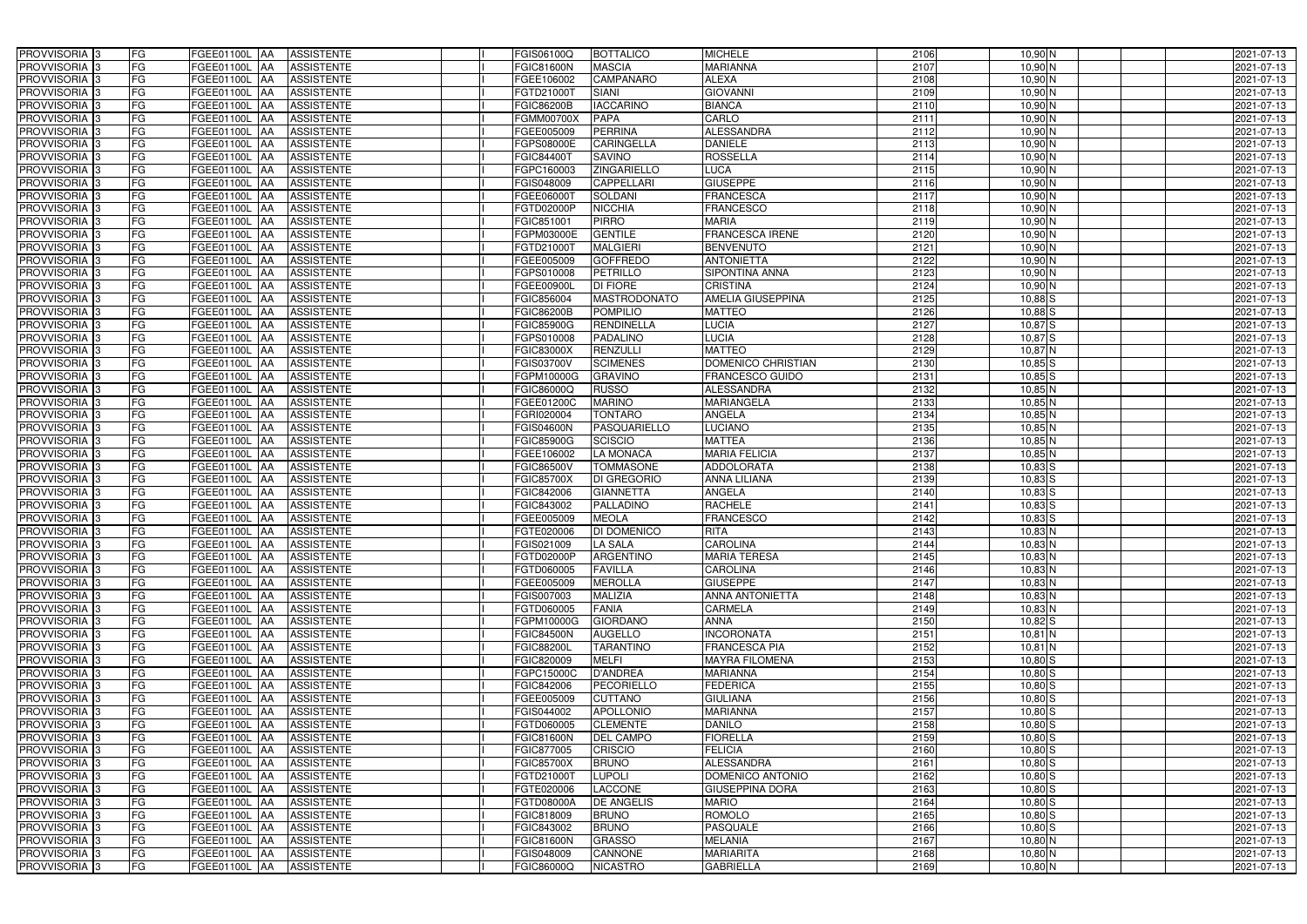| PROVVISORIA 3                                            | FG        | FGEE01100L AA                                 | <b>ASSISTENTE</b>                      | <b>FGEE00800R</b>       | <b>PALMIERI</b>                     | ANNA DANIELA            | 2170         | $10,80$ N              | 2021-07-13               |
|----------------------------------------------------------|-----------|-----------------------------------------------|----------------------------------------|-------------------------|-------------------------------------|-------------------------|--------------|------------------------|--------------------------|
| PROVVISORIA 3                                            | FG        | FGEE01100L<br>IAA                             | <b>ASSISTENTE</b>                      | FGTD060005              | <b>MAFFIA</b>                       | VANA                    | 2171         | $10,80$ N              | 2021-07-13               |
| PROVVISORIA 3                                            | <b>FG</b> | <b>FGEE01100L AA</b>                          | <b>ASSISTENTE</b>                      | FGIC827004              | <b>BIFULCO</b>                      | <b>ROSA</b>             | 2172         | $10,80$ N              | 2021-07-13               |
| PROVVISORIA 3                                            | FG        | FGEE01100L<br>IAA                             | <b>ASSISTENTE</b>                      | FGTD08000A              | <b>SALVATORE</b>                    | <b>MARTA</b>            | 2173         | $10,80$ N              | 2021-07-13               |
| PROVVISORIA <sup>3</sup>                                 | FG        | FGEE01100L<br>IAA                             | <b>ASSISTENTE</b>                      | FGIC85800Q              | <b>ROMANO</b>                       | <b>DONATELLA</b>        | 2174         | $10,80$ N              | 2021-07-13               |
| PROVVISORIA 3                                            | <b>FG</b> | <b>FGEE01100L AA</b>                          | <b>ASSISTENTE</b>                      | <b>FGIC87000A</b>       | <b>SCUCCIMARRA</b>                  | <b>RICCARDO PIO</b>     | 2175         | 10,80 N                | 2021-07-13               |
| PROVVISORIA 3                                            | FG        | FGEE01100L AA                                 | <b>ASSISTENTE</b>                      | <b>FGIC85900G</b>       | <b>DI VIESTI</b>                    | <b>MICHAEL</b>          | 2176         | $10,80$ N              | 2021-07-13               |
| PROVVISORIA 3                                            | FG        | FGEE01100L AA                                 | <b>ASSISTENTE</b>                      | <b>FGIC83700P</b>       | <b>RIONDINO</b>                     | <b>NICHOLE PIA</b>      | 2177         | $10,80$ N              | 2021-07-13               |
| PROVVISORIA 3                                            | <b>FG</b> | FGEE01100L AA                                 | <b>ASSISTENTE</b>                      | FGTD08000A              | <b>INTENZA</b>                      | <b>MARIKA</b>           | 2178         | $10,80$ N              | 2021-07-13               |
| PROVVISORIA 3                                            | FG        | FGEE01100L AA                                 | <b>ASSISTENTE</b>                      | <b>FGIS00800V</b>       | <b>OCCULTO</b>                      | <b>FEDERICA</b>         | 2179         | $10,80$ N              | 2021-07-13               |
| PROVVISORIA <sup>3</sup>                                 | FG        | FGEE01100L AA                                 | <b>ASSISTENTE</b>                      | FGIC847009              | <b>CEDDIA</b>                       | <b>YLENIA GIADA</b>     | 2180         | $10,80$ N              | 2021-07-13               |
| PROVVISORIA 3                                            | FG        | FGEE01100L AA                                 | <b>ASSISTENTE</b>                      | FGPM03000E              | <b>LA GATTA</b>                     | <b>FABIOLA</b>          | 2181         | $10,80$ N              | 2021-07-13               |
| PROVVISORIA <sup>3</sup>                                 | FG        | FGEE01100L AA                                 | <b>ASSISTENTE</b>                      | FGIC80800P              | <b>ANGELILLIS</b>                   | <b>ALESSIA</b>          | 2182         | $10,80$ N              | 2021-07-13               |
| PROVVISORIA 3                                            | FG        | FGEE01100L AA                                 | <b>ASSISTENTE</b>                      | FGIC880001              | <b>MARTINO</b>                      | <b>GAETANO</b>          | 2183         | $10,80$ N              | 2021-07-13               |
| PROVVISORIA 3                                            | <b>FG</b> | <b>FGEE01100L   AA</b>                        | <b>ASSISTENTE</b>                      | FGPM03000E              | <b>PIACENZA</b>                     | <b>FRANCESCA PIA</b>    | 2184         | $10,80$ N              | 2021-07-13               |
| PROVVISORIA 3                                            | <b>FG</b> | FGEE01100L<br>IAA                             | <b>ASSISTENTE</b>                      | FGEE00800R              | <b>LIVINI</b>                       | <b>CATERINA</b>         | 2185         | $10,80$ N              | 2021-07-13               |
| PROVVISORIA 3                                            | FG        | FGEE01100L<br>IAA                             | <b>ASSISTENTE</b>                      | <b>FGIC85700X</b>       | <b>NATOLA</b>                       | <b>GIADA</b>            | 2186         | $10,80$ N              | 2021-07-13               |
| PROVVISORIA 3                                            | FG        | <b>FGEE01100L</b><br>IAA                      | <b>ASSISTENTE</b>                      | FGIC873007              | <b>CAIAFFA</b>                      | <b>CLAUDIA</b>          | 2187         | $10,80$ N              | 2021-07-13               |
| PROVVISORIA 3                                            | FG        | <b>FGEE01100L</b><br>IAA                      | <b>ASSISTENTE</b>                      | <b>FGIS05300R</b>       | <b>VITA</b>                         | <b>VALENTINA</b>        | 2188         | $10,80$ N              | 2021-07-13               |
| PROVVISORIA 3                                            | FG        | FGEE01100L<br>IAA                             | <b>ASSISTENTE</b>                      | FGEE106002              | <b>RICCIARDI</b>                    | <b>ILARIA BAMBINA</b>   | 2189         | $10,80$ N              | 2021-07-13               |
| PROVVISORIA <sup>3</sup>                                 | FG        | FGEE01100L<br>IAA                             | <b>ASSISTENTE</b>                      | FGPC15000C              | <b>RICCI</b>                        | <b>MARIA</b>            | 2190         | $10,80$ N              | 2021-07-13               |
| <b>PROVVISORIA</b> 3                                     | FG        | <b>FGEE01100L</b><br>IAA                      | <b>ASSISTENTE</b>                      | FGTD08000A              | MAZZARELLA                          | <b>PIERGIORGIO</b>      | 2191         | $10,80$ N              | 2021-07-13               |
| PROVVISORIA <sup>3</sup>                                 | FG        | FGEE01100L<br>IAA                             | <b>ASSISTENTE</b>                      | FGPS040004              | <b>BUCCHERI</b>                     | <b>MARTINA</b>          | 2192         | $10,80$ N              | 2021-07-13               |
| PROVVISORIA <sup>3</sup>                                 | FG        | FGEE01100L<br>IAA                             | <b>ASSISTENTE</b>                      | FGIS03700V              | <b>REGINA</b>                       | <b>SABRINA</b>          | 2193         | $10,80$ N              | 2021-07-13               |
| <b>PROVVISORIA</b> 3                                     | FG        | FGEE01100L<br>IAA                             | <b>ASSISTENTE</b>                      | FGIC81600N              | <b>SANTORO</b>                      | <b>ELENA</b>            | 2194         | $10,80$ N              | 2021-07-13               |
| PROVVISORIA 3                                            | FG        | FGEE01100L<br>IAA                             | <b>ASSISTENTE</b>                      | FGIC855008              | <b>RAGNO</b>                        | <b>MICHELA</b>          | 2195         | $10,80$ N              | 2021-07-13               |
| PROVVISORIA 3                                            | <b>FG</b> | FGEE01100L AA                                 | <b>ASSISTENTE</b>                      | FGEE00800R              | <b>INSALATA</b>                     | <b>GIUDITTA</b>         | 2196         | $10,80$ N              | 2021-07-13               |
| PROVVISORIA 3                                            | <b>FG</b> | <b>FGEE01100L   AA</b>                        | <b>ASSISTENTE</b>                      | FGPM10000G              | <b>CIAVARELLA</b>                   | <b>GRAZIA</b>           | 2197         | $10,80$ N              | 2021-07-13               |
| PROVVISORIA 3                                            | FG        | FGEE01100L AA                                 | <b>ASSISTENTE</b>                      | <b>FGIS00800V</b>       | DE ROSA                             | <b>FRANCESCA</b>        | 2198         | $10,80$ N              | 2021-07-13               |
| PROVVISORIA 3                                            | <b>FG</b> | <b>FGEE01100L   AA</b>                        | <b>ASSISTENTE</b>                      | FGPS010008              | <b>POMPA</b>                        | <b>MICHELE</b>          | 2199         | $10,80$ N              | 2021-07-13               |
| PROVVISORIA 3                                            | FG        | <b>FGEE01100L AA</b>                          | <b>ASSISTENTE</b>                      | FGIC85800Q              | <b>CIARMOLI</b>                     | <b>ANTONIO JUNIOR</b>   | 2200         | $10,80$ N              | 2021-07-13               |
| PROVVISORIA 3                                            | FG        | FGEE01100L AA                                 | <b>ASSISTENTE</b>                      | FGIS023001              | LAMANUZZI                           | <b>GIANPAOLO</b>        | 2201         | $10,80$ N              | 2021-07-13               |
| PROVVISORIA 3                                            | FG        | FGEE01100L<br><b>IAA</b>                      | <b>ASSISTENTE</b>                      | FGPS010008              | <b>SORRENTINO</b>                   | <b>MILENA</b>           | 2202         | $10,80$ N              | 2021-07-13               |
| PROVVISORIA <sup>3</sup>                                 | FG        | FGEE01100L AA                                 | <b>ASSISTENTE</b>                      | FGIS021009              | <b>BEVILACQUA</b>                   | <b>MARIA TERESA</b>     | 2203         | $10,80$ N              | 2021-07-13               |
| <b>PROVVISORIA</b>                                       | <b>FG</b> | FGEE01100L<br>IAA                             | <b>ASSISTENTE</b>                      | FGTD21000T              | <b>PIPLI</b>                        | PIERO<br>ANGELO         | 2204         | $10,80$ N              | 2021-07-13               |
| PROVVISORIA <sup>1</sup> 3<br>PROVVISORIA <sup>1</sup> 3 | FG<br>FG  | <b>FGEE01100L</b><br>IAA<br><b>FGEE01100L</b> | <b>ASSISTENTE</b><br><b>ASSISTENTE</b> | FGIC80800P<br>GEE005009 | <b>GRANATIERO</b><br><b>RUOTOLO</b> | <b>SIMONA MICHELA</b>   | 2205<br>2206 | $10,80$ N              | 2021-07-13<br>2021-07-13 |
| PROVVISORIA <sup>3</sup>                                 | <b>FG</b> | IAA<br>FGEE01100L AA                          | <b>ASSISTENTE</b>                      | <b>FGIC81600N</b>       | <b>TROMBETTA</b>                    | <b>MARIA CARMEN</b>     | 2207         | $10,80$ N<br>$10,80$ N | 2021-07-13               |
| PROVVISORIA <sup>3</sup>                                 | FG        | FGEE01100L AA ASSISTENTE                      |                                        | FGIS052001              | <b>FALCO</b>                        | <b>VALENTINA</b>        | 2208         | $10,80$ N              | 2021-07-13               |
| PROVVISORIA <sup>3</sup>                                 | FG        | FGEE01100L AA                                 | <b>ASSISTENTE</b>                      | FGEE005009              | <b>SOLLAZZO</b>                     | <b>GIOVANNA</b>         | 2209         | $10,80$ N              | 2021-07-13               |
| PROVVISORIA <sup>3</sup>                                 | FG        | FGEE01100L AA                                 | <b>ASSISTENTE</b>                      | <b>FGIC87000A</b>       | D'ONOFRIO                           | <b>LORELLA</b>          | 2210         | $10,80$ N              | 2021-07-13               |
| PROVVISORIA <sup>3</sup>                                 | FG        | FGEE01100L AA                                 | <b>ASSISTENTE</b>                      | FGPS040004              | <b>SARNI</b>                        | <b>SILVIA</b>           | 2211         | 10,80 N                | 2021-07-13               |
| PROVVISORIA <sup>3</sup>                                 | FG        | FGEE01100L AA                                 | <b>ASSISTENTE</b>                      | FGPS210002              | <b>PRINCIPITO</b>                   | <b>MICHELA</b>          | 2212         | $10,80$ N              | 2021-07-13               |
| PROVVISORIA <sup>3</sup>                                 | FG        | <b>FGEE01100L AA</b>                          | <b>ASSISTENTE</b>                      | <b>FGIC85900G</b>       | <b>SCIARRA</b>                      | <b>RAFFAELA</b>         | 2213         | $10,80$ N              | 2021-07-13               |
| PROVVISORIA <sup>3</sup>                                 | FG        | FGEE01100L AA                                 | <b>ASSISTENTE</b>                      | FGPS010008              | <b>PALMIERI</b>                     | <b>VALERIO</b>          | 2214         | $10,80$ N              | 2021-07-13               |
| PROVVISORIA <sup>3</sup>                                 | FG        | FGEE01100L AA                                 | <b>ASSISTENTE</b>                      | <b>FGIC86600P</b>       | <b>CAVALLO</b>                      | <b>ALESSIA</b>          | 2215         | $10,80$ N              | 2021-07-13               |
| PROVVISORIA <sup>3</sup>                                 | FG        | <b>FGEE01100L AA</b>                          | <b>ASSISTENTE</b>                      | <b>FGIC83800E</b>       | <b>TERLINGO</b>                     | <b>ROSINA</b>           | 2216         | $10,80$ N              | 2021-07-13               |
| PROVVISORIA <sup>3</sup>                                 | FG        | FGEE01100L AA                                 | ASSISTENTE                             | FGIC85800Q              | <b>CASERTA</b>                      | <b>LUCIO</b>            | 2217         | $10,80$ N              | 2021-07-13               |
| PROVVISORIA 3                                            | FG        | FGEE01100L AA                                 | <b>ASSISTENTE</b>                      | FGPS040004              | <b>CONTE</b>                        | <b>MARIA</b>            | 2218         | $10,80$ N              | 2021-07-13               |
| PROVVISORIA 3                                            | FG        | FGEE01100L AA                                 | <b>ASSISTENTE</b>                      | FGIS06100Q              | <b>MANZELLA</b>                     | <b>ALESSANDRA</b>       | 2219         | $10,80$ N              | 2021-07-13               |
| PROVVISORIA 3                                            | FG        | FGEE01100L AA                                 | <b>ASSISTENTE</b>                      | FGEE02900T              | <b>DAVENIA</b>                      | <b>FATIMA RITA</b>      | 2220         | 10,80 N                | 2021-07-13               |
| PROVVISORIA <sup>3</sup>                                 | FG        | FGEE01100L AA                                 | <b>ASSISTENTE</b>                      | <b>FGIC85900G</b>       | <b>DE LUCA</b>                      | <b>GIOVANNI MICHELE</b> | 2221         | $10,80$ N              | 2021-07-13               |
| PROVVISORIA <sup>3</sup>                                 | FG        | FGEE01100L AA                                 | <b>ASSISTENTE</b>                      | <b>FGVC01000C</b>       | <b>FLORIS</b>                       | FABIO                   | 2222         | $10,80$ N              | 2021-07-13               |
| PROVVISORIA <sup>3</sup>                                 | FG        | FGEE01100L AA                                 | <b>ASSISTENTE</b>                      | FGTD21000T              | <b>ZICHELLA</b>                     | <b>LUCIANO</b>          | 2223         | $10,80$ N              | 2021-07-13               |
| PROVVISORIA <sup>13</sup>                                | FG        | FGEE01100L AA                                 | <b>ASSISTENTE</b>                      | FGIC844001              | <b>RUSSO</b>                        | <b>MARIA PIA</b>        | 2224         | 10,80 N                | 2021-07-13               |
| PROVVISORIA <sup>3</sup>                                 | FG        | FGEE01100L AA                                 | <b>ASSISTENTE</b>                      | <b>FGIC86200B</b>       | <b>DELL'ACCIO</b>                   | <b>FRANCESCA</b>        | 2225         | $10,80$ N              | 2021-07-13               |
| PROVVISORIA <sup>3</sup>                                 | FG        | FGEE01100L AA                                 | <b>ASSISTENTE</b>                      | FGIC820009              | <b>TUMOLO</b>                       | <b>VITTORIA</b>         | 2226         | 10,80 N                | 2021-07-13               |
| PROVVISORIA <sup>3</sup>                                 | FG        | FGEE01100L AA                                 | <b>ASSISTENTE</b>                      | FGIC84600D              | <b>BELPIEDE</b>                     | <b>GERARDO</b>          | 2227         | $10,80$ N              | 2021-07-13               |
| PROVVISORIA <sup>3</sup>                                 | FG        | FGEE01100L AA                                 | <b>ASSISTENTE</b>                      | FGPM03000E              | <b>MEROLLA</b>                      | <b>VALENTINA MARIA</b>  | 2228         | $10,80$ N              | 2021-07-13               |
| PROVVISORIA 3                                            | FG        | FGEE01100L AA                                 | <b>ASSISTENTE</b>                      | FGPM03000E              | <b>ROMANO</b>                       | <b>GIOVANNA</b>         | 2229         | $10,80$ N              | 2021-07-13               |
| PROVVISORIA 3                                            | FG        | FGEE01100L AA                                 | <b>ASSISTENTE</b>                      | FGIC85800Q              | <b>DE LEONARDIS</b>                 | ANGELA                  | 2230         | $10,80$ N              | 2021-07-13               |
| PROVVISORIA 3                                            | FG        | FGEE01100L AA                                 | <b>ASSISTENTE</b>                      | FGIC842006              | <b>D'ONOFRIO</b>                    | DONATELLA GIOVANNA      | 2231         | $10,80$ N              | 2021-07-13               |
| PROVVISORIA <sup>3</sup>                                 | FG        | <b>FGEE01100L AA</b>                          | <b>ASSISTENTE</b>                      | FGEE00800R              | <b>MACCHIA</b>                      | SALVATORE MARCO         | 2232         | $10,80$ N              | 2021-07-13               |
| PROVVISORIA 3                                            | FG        | FGEE01100L AA                                 | ASSISTENTE                             | FGIC855008              | <b>LORUSSO</b>                      | <b>CECILIA</b>          | 2233         | $10,80$ N              | 2021-07-13               |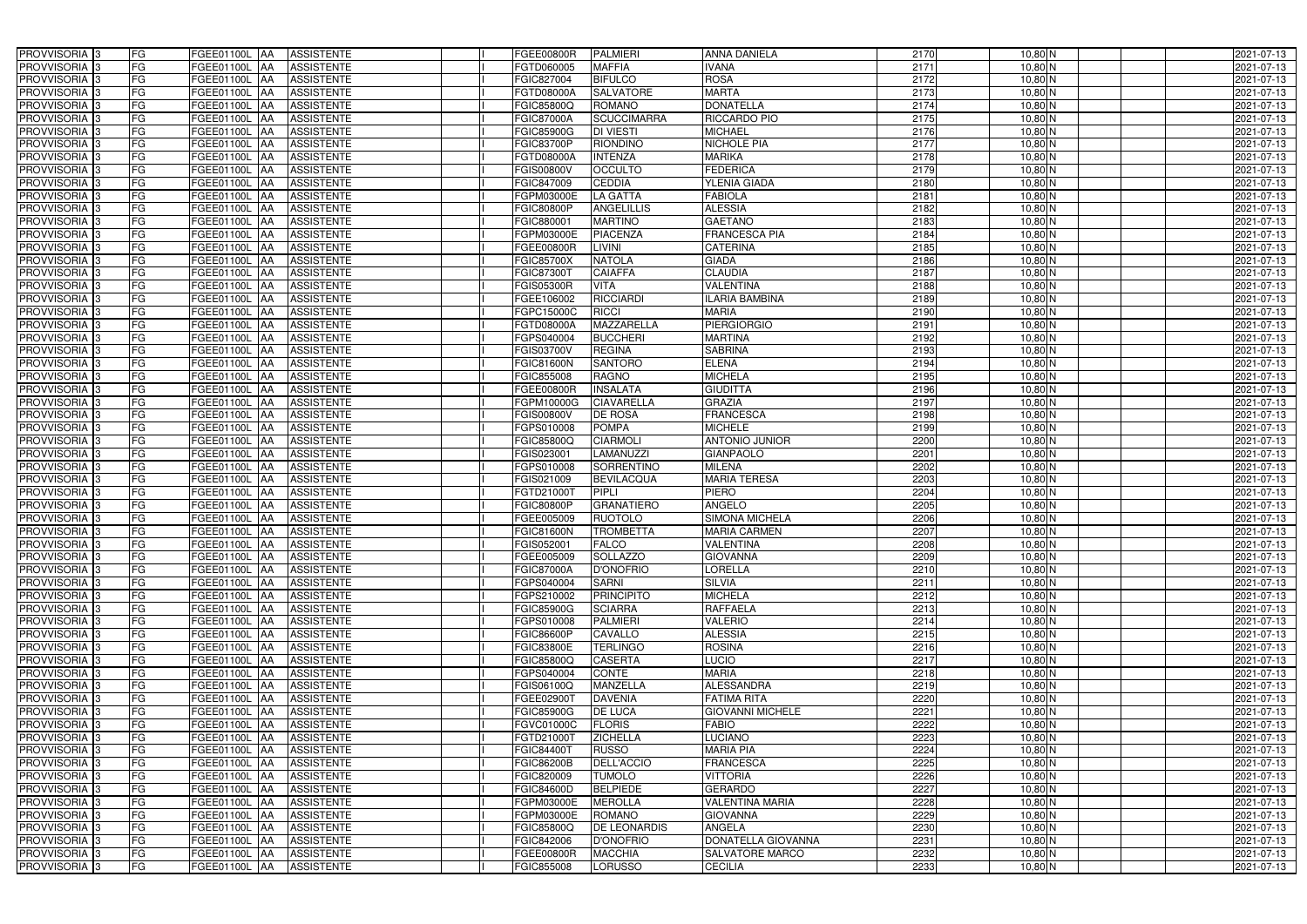| <b>PROVVISORIA</b> 3       | FG        | FGEE01100L AA            | <b>ASSISTENTE</b> | <b>FGIC83000X</b> | <b>ESPOSTO</b>       | <b>ROSITA</b>            | 2234 | $10,78$ S                  | 2021-07-13 |
|----------------------------|-----------|--------------------------|-------------------|-------------------|----------------------|--------------------------|------|----------------------------|------------|
| PROVVISORIA 3              | FG        | FGEE01100L AA            | <b>ASSISTENTE</b> | FGIC820009        | DE BENEDICTIS        | <b>SABELLA</b>           | 2235 | $10,77$ S                  | 2021-07-13 |
| PROVVISORIA 3              | FG        | FGEE01100L AA            | <b>ASSISTENTE</b> | FGEE01200C        | <b>FERRARA</b>       | <b>ANNAMARIA</b>         | 2236 | $10,77$ $S$                | 2021-07-13 |
| PROVVISORIA 3              | FG        | <b>FGEE01100L   AA</b>   | <b>ASSISTENTE</b> | FGIC85800Q        | <b>CIAMPONE</b>      | <b>GIUSI</b>             | 2237 | $10,77$ $S$                | 2021-07-13 |
| PROVVISORIA 3              | FG        | <b>FGEE01100L  AA</b>    | <b>ASSISTENTE</b> | FGIC819005        | <b>NIGRO</b>         | <b>CATERINA</b>          | 2238 | $10,77$ S                  | 2021-07-13 |
| PROVVISORIA 3              | FG        | FGEE01100L AA            | <b>ASSISTENTE</b> | FGPM03000E        | <b>DE GIOSA</b>      | <b>RAFFAELLA</b>         | 2239 | $10,75$ S                  | 2021-07-13 |
| PROVVISORIA 3              | <b>FG</b> | FGEE01100L AA            | <b>ASSISTENTE</b> | FGIC856004        | <b>MENGA</b>         | LAURA                    | 2240 | $10,75$ S                  | 2021-07-13 |
| <b>PROVVISORIA</b> 3       | <b>FG</b> | FGEE01100L<br>IAA        | <b>ASSISTENTE</b> | FGTD060005        | <b>D'ANGELO</b>      | <b>LUCIA</b>             | 2241 | $10,75$ S                  | 2021-07-13 |
| PROVVISORIA <sup>1</sup> 3 | FG        | FGEE01100L<br>IAA.       | <b>ASSISTENTE</b> | FGIS05300R        | <b>CAMPOREALE</b>    | LUIGI                    | 2242 | $10,75$ S                  | 2021-07-13 |
| PROVVISORIA 3              | FG        | FGEE01100L<br>IAA        | <b>ASSISTENTE</b> | FGIC85800Q        | <b>GIACOMANTONIO</b> | <b>CARMEN ANTONIETTA</b> | 2243 | 10,75 N                    | 2021-07-13 |
| PROVVISORIA 3              | FG        | FGEE01100L AA            | <b>ASSISTENTE</b> | <b>GRH010002</b>  | <b>CARIGLIA</b>      | <b>ROSARIA</b>           | 2244 | $10,75$ N                  | 2021-07-13 |
| PROVVISORIA 3              | <b>FG</b> | FGEE01100L AA            | <b>ASSISTENTE</b> | <b>FGIS00800V</b> | <b>SCIOSCIA</b>      | <b>DEIANIRA</b>          | 2245 | $10,75$ N                  | 2021-07-13 |
| PROVVISORIA 3              | FG        | FGEE01100L AA            | <b>ASSISTENTE</b> | FGEE00900L        | <b>FRISALDI</b>      | <b>STEFANIA</b>          | 2246 | 10,72 N                    | 2021-07-13 |
| PROVVISORIA 3              | <b>FG</b> | FGEE01100L AA            | <b>ASSISTENTE</b> | FGTE020006        | <b>ATTANASIO</b>     | <b>FRANCESCAPIA</b>      | 2247 | $10,70$ S                  | 2021-07-13 |
| PROVVISORIA <sup>3</sup>   | FG        | <b>FGEE01100L   AA</b>   | <b>ASSISTENTE</b> | FGIC843002        | CAVALLI              | <b>IRENE</b>             | 2248 | $10,70$ S                  | 2021-07-13 |
| PROVVISORIA 3              | <b>FG</b> | FGEE01100L AA            | <b>ASSISTENTE</b> | FGIS00400G        | <b>SALVATI</b>       | <b>MARIANNA</b>          | 2249 | $10,70$ S                  | 2021-07-13 |
| PROVVISORIA 3              | <b>FG</b> | FGEE01100L AA            | <b>ASSISTENTE</b> | FGEE01200C        | <b>FORCELLA</b>      | <b>LUCIA FABIANA</b>     | 2250 | $10,70$ S                  | 2021-07-13 |
| PROVVISORIA 3              | <b>FG</b> | FGEE01100L AA            | <b>ASSISTENTE</b> | <b>FGIC88200L</b> | <b>VALENTE</b>       | <b>ELDA</b>              | 2251 | $10,70$ S                  | 2021-07-13 |
| PROVVISORIA 3              | FG        | FGEE01100L AA            | <b>ASSISTENTE</b> | FGEE112009        | <b>SDERLENGA</b>     | <b>LINA</b>              | 2252 | $10,70$ S                  | 2021-07-13 |
| PROVVISORIA 3              | FG        | FGEE01100L<br>IAA        | <b>ASSISTENTE</b> | FGIS023001        | <b>VALERIO</b>       | <b>FRANCESCA</b>         | 2253 | $10,70$ S                  | 2021-07-13 |
| PROVVISORIA <sup>1</sup> 3 | FG        | <b>FGEE01100L</b><br>lAA | <b>ASSISTENTE</b> | FGIC85800Q        | DE PALMA             | MARIA CONCETTA           | 2254 | $10,70$ S                  | 2021-07-13 |
| PROVVISORIA <sup>3</sup>   | FG        | FGEE01100L<br>IAA        | <b>ASSISTENTE</b> | FGIC86000Q        | <b>BALDASSARRE</b>   | <b>IMMACOLATA</b>        | 2255 | $10,70$ S                  | 2021-07-13 |
| PROVVISORIA <sup>3</sup>   | FG        | <b>FGEE01100L</b><br>IAA | <b>ASSISTENTE</b> | FGIC821005        | <b>SCIROCCO</b>      | <b>VERONICA</b>          | 2256 | $10,70$ S                  | 2021-07-13 |
| <b>PROVVISORIA</b> 3       | FG        | FGEE01100L<br>IAA        | <b>ASSISTENTE</b> | FGIC844007        | <b>SCARANO</b>       | <b>GIUSEPPINA</b>        | 2257 | $10,70$ S                  | 2021-07-13 |
| <b>PROVVISORIA</b> 3       | FG        | FGEE01100L<br>IAA        | <b>ASSISTENTE</b> | FGIC856004        | <b>DI IASIO</b>      | <b>MATTEO</b>            | 2258 | $10,70$ S                  | 2021-07-13 |
| PROVVISORIA <sup>3</sup>   | <b>FG</b> | FGEE01100L<br>IAA        | <b>ASSISTENTE</b> | FGTD02000P        | <b>DI PALO</b>       | <b>PALMIRA</b>           | 2259 | $10,70$ N                  | 2021-07-13 |
| PROVVISORIA 3              | <b>FG</b> | <b>FGEE01100L</b><br>IAA | <b>ASSISTENTE</b> | FGVC01000C        | CAGGESE              | <b>MARIA GIOVANNA</b>    | 2260 | $10,70$ N                  | 2021-07-13 |
| PROVVISORIA <sup>3</sup>   | FG        | FGEE01100L<br>IAA        | <b>ASSISTENTE</b> | FGIS06100Q        | <b>GUERRA</b>        | <b>MARICA</b>            | 2261 | 10,70 N                    | 2021-07-13 |
| PROVVISORIA 3              | FG        | <b>FGEE01100L</b>        | <b>ASSISTENTE</b> | FGIS04600N        | PELLEGRINO           | <b>FRANCESCO</b>         | 2262 | $10,70$ N<br>IS            | 2021-07-13 |
| PROVVISORIA 3              | <b>FG</b> | FGEE01100L<br>IAA        | <b>ASSISTENTE</b> | FGIC844007        | <b>SCARANO</b>       | PASQUALE                 | 2263 | $10,70$ N                  | 2021-07-13 |
| PROVVISORIA 3              | <b>FG</b> | <b>FGEE01100L</b><br>IAA | <b>ASSISTENTE</b> | FGPS040004        | SPAGNUOLO            | <b>FABIANA MARIA</b>     | 2264 | $10,70\overline{\rm N}$    | 2021-07-13 |
| PROVVISORIA 3              | FG        | FGEE01100L<br>IAA        | <b>ASSISTENTE</b> | FGIC819005        | PASQUARIELLO         | LUCIA                    | 2265 | $10,70$ N                  | 2021-07-13 |
| <b>PROVVISORIA</b> 3       | <b>FG</b> | FGEE01100L<br>IAA        | <b>ASSISTENTE</b> | FGPM03000E        | <b>MASELLIS</b>      | <b>ROSA</b>              | 2266 | $10,70$ N                  | 2021-07-13 |
| PROVVISORIA <sup>1</sup> 3 | FG        | FGEE01100L AA            | <b>ASSISTENTE</b> | FGEE112009        | <b>MATARANTE</b>     | <b>VERONICA</b>          | 2267 | $10,70$ N                  | 2021-07-13 |
| PROVVISORIA <sup>13</sup>  | FG        | FGEE01100L<br>IAA        | <b>ASSISTENTE</b> | FGEE005009        | <b>CELENTANO</b>     | <b>ANNA</b>              | 2268 | 10,70 N                    | 2021-07-13 |
| PROVVISORIA 3              | FG        | FGEE01100L<br><b>AA</b>  | <b>ASSISTENTE</b> | FGIC827004        | <b>IANNETTI</b>      | <b>ANTONELLA</b>         | 2269 | $10,70$ N                  | 2021-07-13 |
| PROVVISORIA <sup>3</sup>   | <b>FG</b> | FGEE01100L AA            | <b>ASSISTENTE</b> | FGTD210001        | <b>SCHINCO</b>       | <b>MARCO</b>             | 2270 | $10,70$ N                  | 2021-07-13 |
| PROVVISORIA <sup>3</sup>   | FG        | FGEE01100L AA            | <b>ASSISTENTE</b> | FGIC821005        | <b>BOCALE</b>        | <b>LUCREZIA</b>          | 2271 | $10,70$ N                  | 2021-07-13 |
| PROVVISORIA <sup>3</sup>   | <b>FG</b> | FGEE01100L AA ASSISTENTE |                   | <b>FGIS00800V</b> | MONGIELLO            | <b>SIMONA</b>            | 2272 | $10,70$ N                  | 2021-07-13 |
| <b>PROVVISORIA</b> 3       | <b>FG</b> | FGEE01100L AA            | <b>ASSISTENTE</b> | FGEE00900L        | <b>CARELLA</b>       | <b>ANNA YLENIA</b>       | 2273 | 10,70 N                    | 2021-07-13 |
| <b>PROVVISORIA</b> 3       | FG        | FGEE01100L AA            | <b>ASSISTENTE</b> | FGPS040004        | PERDONO'             | <b>SIMONE</b>            | 2274 | $10,70$ N                  | 2021-07-13 |
| <b>PROVVISORIA</b> 3       | FG        | FGEE01100L AA ASSISTENTE |                   | FGPS040004        | <b>MASI</b>          | <b>FABIO</b>             | 2275 | 10,70 N                    | 2021-07-13 |
| PROVVISORIA <sup>3</sup>   | FG        | <b>FGEE01100L AA</b>     | <b>ASSISTENTE</b> | FGIS044002        | <b>CAMARCO</b>       | <b>ELISA PIA</b>         | 2276 | 10,70 N                    | 2021-07-13 |
| PROVVISORIA <sup>3</sup>   | FG        | <b>FGEE01100L AA</b>     | <b>ASSISTENTE</b> | FGEE02900T        | <b>DAPRILE</b>       | <b>ROSA</b>              | 2277 | 10,70 N                    | 2021-07-13 |
| PROVVISORIA 3              | FG        | FGEE01100L AA            | <b>ASSISTENTE</b> | <b>FGIC80800P</b> | <b>TROTTA</b>        | <b>CONCETTA</b>          | 2278 | 10,70 N                    | 2021-07-13 |
| PROVVISORIA 3              | <b>FG</b> | FGEE01100L AA            | <b>ASSISTENTE</b> | FGPM05000Q        | <b>MUCA</b>          | <b>ALBI</b>              | 2279 | $10,70$ N                  | 2021-07-13 |
| PROVVISORIA <sup>3</sup>   | FG        | FGEE01100L AA            | <b>ASSISTENTE</b> | FGEE01100L        | <b>CAVUOTO</b>       | <b>PAOLA</b>             | 2280 | $10,70$ N                  | 2021-07-13 |
| PROVVISORIA 3              | FG        | FGEE01100L AA            | <b>ASSISTENTE</b> | FGIC856004        | MOSCARIELLO          | <b>MARIA IMMACOLATA</b>  | 2281 | 10,70 N                    | 2021-07-13 |
| PROVVISORIA <sup>3</sup>   | FG        | FGEE01100L AA            | <b>ASSISTENTE</b> | <b>FGIC83000X</b> | LI BERGOLIS          | <b>CATERINA</b>          | 2282 | $10,70$ N                  | 2021-07-13 |
| PROVVISORIA <sup>3</sup>   | FG        | FGEE01100L AA            | <b>ASSISTENTE</b> | FGIS023001        | <b>BOTTE</b>         | <b>DANIELA</b>           | 2283 | $10,70$ N                  | 2021-07-13 |
| PROVVISORIA <sup>3</sup>   | <b>FG</b> | FGEE01100L AA            | <b>ASSISTENTE</b> | FGEE112009        | <b>GUERRA</b>        | <b>SERENA</b>            | 2284 | 10,70 N                    | 2021-07-13 |
| PROVVISORIA <sup>3</sup>   | FG        | FGEE01100L AA            | <b>ASSISTENTE</b> | <b>FGEE00900L</b> | <b>SANTARCANGELO</b> | <b>SIMONA</b>            | 2285 | $10,70$ N                  | 2021-07-13 |
| PROVVISORIA <sup>3</sup>   | FG        | FGEE01100L AA            | <b>ASSISTENTE</b> | FGIC818009        | <b>ROMANO</b>        | SANDRA                   | 2286 | 10,70 N                    | 2021-07-13 |
| PROVVISORIA <sup>3</sup>   | FG        | <b>FGEE01100L AA</b>     | <b>ASSISTENTE</b> | <b>FGIS00800V</b> | <b>RICCIARDI</b>     | <b>VALENTINA</b>         | 2287 | $10,70$ N                  | 2021-07-13 |
| PROVVISORIA <sup>3</sup>   | FG        | FGEE01100L AA            | <b>ASSISTENTE</b> | FGIC819005        | <b>DI PAOLA</b>      | <b>COSTANTINA</b>        | 2288 | 10,70 N                    | 2021-07-13 |
| PROVVISORIA <sup>3</sup>   | FG        | FGEE01100L AA            | <b>ASSISTENTE</b> | FGTF13000C        | <b>D'ARIENZO</b>     | <b>MAURO PIO</b>         | 2289 | $10,70$ N                  | 2021-07-13 |
| PROVVISORIA <sup>3</sup>   | FG        | FGEE01100L AA            | <b>ASSISTENTE</b> | FGPC160003        | <b>POCCHIA</b>       | <b>TIZIANA</b>           | 2290 | $10,70$ N                  | 2021-07-13 |
| PROVVISORIA <sup>3</sup>   | FG        | FGEE01100L AA            | <b>ASSISTENTE</b> | <b>FGIC87000A</b> | <b>ORSITTO</b>       | <b>LAURA</b>             | 2291 | $10,70$ N                  | 2021-07-13 |
| PROVVISORIA <sup>3</sup>   | FG        | FGEE01100L AA            | <b>ASSISTENTE</b> | FGPC160003        | <b>RUSSO</b>         | <b>MARIA</b>             | 2292 | $10,70\overline{\text{N}}$ | 2021-07-13 |
| PROVVISORIA <sup>3</sup>   | FG        | FGEE01100L AA            | <b>ASSISTENTE</b> | <b>FGIC87900R</b> | <b>VIGILANTE</b>     | <b>LUCIA</b>             | 2293 | $10,70$ N                  | 2021-07-13 |
| PROVVISORIA <sup>3</sup>   | FG        | FGEE01100L AA            | <b>ASSISTENTE</b> | FGIC86800A        | <b>PALERMO</b>       | <b>MATTIA</b>            | 2294 | $10,70$ N                  | 2021-07-13 |
| PROVVISORIA <sup>3</sup>   | FG        | FGEE01100L AA            | <b>ASSISTENTE</b> | <b>FGMM00700X</b> | <b>GUIDA</b>         | <b>RITA</b>              | 2295 | $10,70$ N                  | 2021-07-13 |
| PROVVISORIA <sup>3</sup>   | FG        | FGEE01100L AA            | ASSISTENTE        | FGIC855008        | <b>TERMINE</b>       | <b>GRAZIA MARIA</b>      | 2296 | $10,70$ N                  | 2021-07-13 |
| PROVVISORIA 3              | FG        | <b>FGEE01100L AA</b>     | <b>ASSISTENTE</b> | <b>FGIS00800V</b> | <b>CACCIAPAGLIA</b>  | <b>MARIA GIOVANNA</b>    | 2297 | $10,70$ N                  | 2021-07-13 |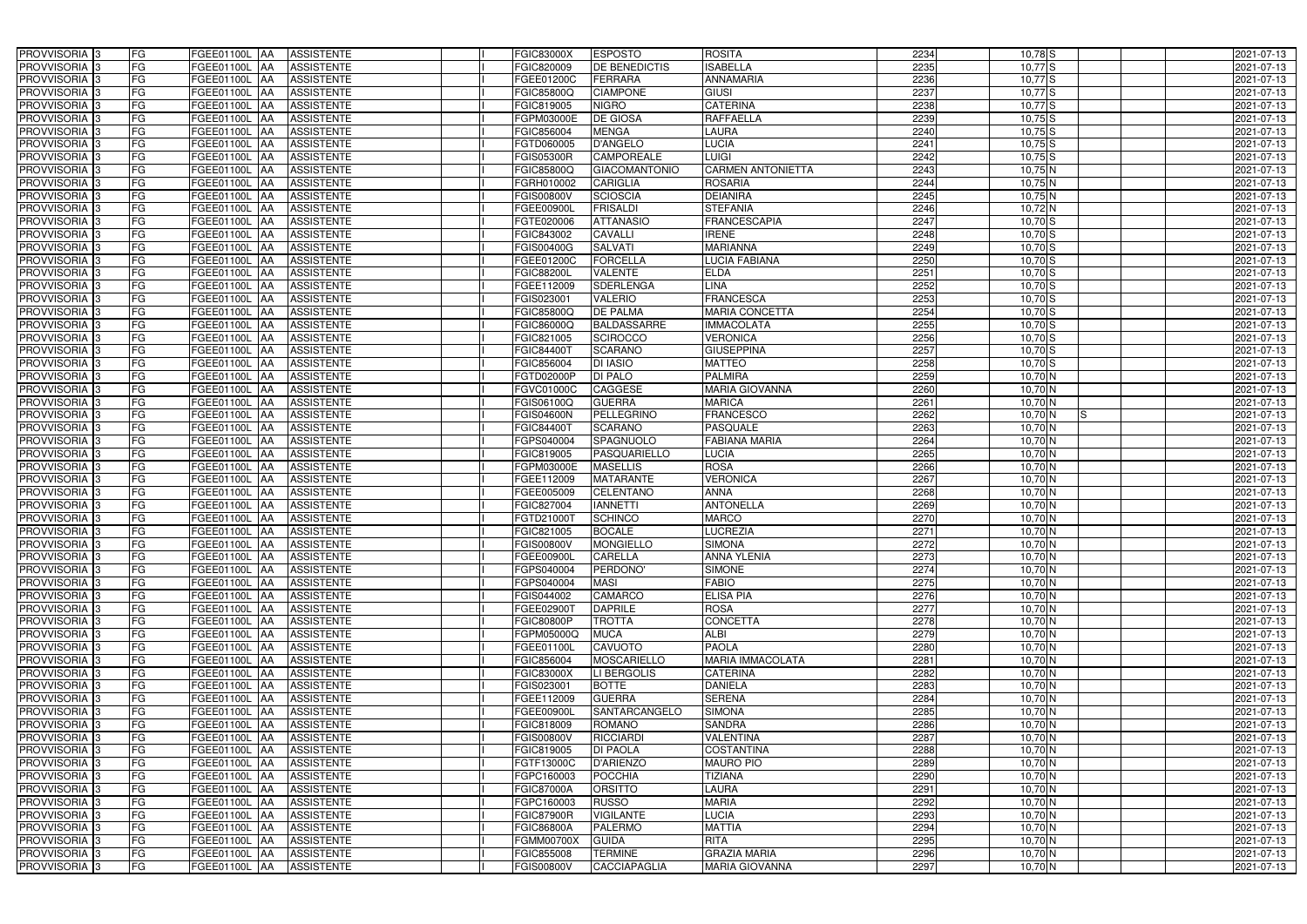| PROVVISORIA <sup>3</sup>                               | FG<br>FGEE01100L AA                        | <b>ASSISTENTE</b>               | FGIS06100Q               | <b>SCIARRA</b>               | <b>SIMONE</b>                               | 2298         | $10,70$ N              | 2021-07-13               |
|--------------------------------------------------------|--------------------------------------------|---------------------------------|--------------------------|------------------------------|---------------------------------------------|--------------|------------------------|--------------------------|
| PROVVISORIA <sup>3</sup>                               | FG<br>FGEE01100L AA                        | <b>ASSISTENTE</b>               | FGEE00900L               | <b>SIGNORILE</b>             | <b>ADDOLORATA</b>                           | 2299         | $10,68$ S              | 2021-07-13               |
| PROVVISORIA <sup>1</sup> 3                             | FG<br>FGEE01100L AA                        | <b>ASSISTENTE</b>               | <b>FGIC82300R</b>        | COSTANTINO                   | <b>CRISTINA MARIA</b>                       | 2300         | $10,67$ $S$            | 2021-07-13               |
| PROVVISORIA <sup>3</sup>                               | FG<br>FGEE01100L AA                        | <b>ASSISTENTE</b>               | FGIC856004               | <b>CRISTIANI</b>             | <b>FILOMENA FRANCESCA</b>                   | 2301         | $10,67$ $S$            | 2021-07-13               |
| PROVVISORIA <sup>3</sup>                               | FG<br>FGEE01100L AA                        | <b>ASSISTENTE</b>               | FGIC876009               | <b>SALANDRA</b>              | <b>WALTER</b>                               | 2302         | $10,67$ S              | 2021-07-13               |
| PROVVISORIA <sup>3</sup>                               | FG<br>FGEE01100L AA                        | <b>ASSISTENTE</b>               | FGEE00800R               | <b>DURANTE</b>               | <b>MARIA MONTEVERGINE</b>                   | 2303         | $10,67$ $S$            | 2021-07-13               |
| PROVVISORIA <sup>3</sup>                               | FG<br>FGEE01100L AA                        | <b>ASSISTENTE</b>               | FGVC01000C               | <b>ADAMO</b>                 | <b>GIUSEPPINA</b>                           | 2304         | $10,67$ $S$            | 2021-07-13               |
| PROVVISORIA 3                                          | FG<br>FGEE01100L AA                        | <b>ASSISTENTE</b>               | FGTD21000T               | <b>ARMILLOTTA</b>            | <b>LUCIA</b>                                | 2305         | $10,67$ $S$            | 2021-07-13               |
| PROVVISORIA <sup>3</sup>                               | FG<br>FGEE01100L                           | <b>ASSISTENTE</b><br><b>IAA</b> | $\overline{G}$ IS01100P  | <b>MONOPOLI</b>              | <b>ROBERTO</b>                              | 2306         | $10,67$ S              | 2021-07-13               |
| PROVVISORIA <sup>3</sup>                               | FG<br><b>FGEE01100L</b>                    | <b>ASSISTENTE</b><br>IAA        | GPS040004                | <b>ZICCARDI</b>              | LOREDANA                                    | 2307         | $10,67$ S              | 2021-07-13               |
| PROVVISORIA 3                                          | FG<br><b>FGEE01100L AA</b>                 | <b>ASSISTENTE</b>               | <b>FGIC85900G</b>        | <b>FUIANO</b>                | <b>ANNA BARBARA</b>                         | 2308         | $10,67$ $S$            | 2021-07-13               |
| PROVVISORIA 3                                          | FG<br><b>FGEE01100L AA</b>                 | <b>ASSISTENTE</b>               | FGTF13000C               | <b>SIMONE</b>                | <b>GIANLUCA</b>                             | 2309         | $10,67$ $S$            | 2021-07-13               |
| PROVVISORIA 3                                          | FG<br>FGEE01100L AA                        | <b>ASSISTENTE</b>               | <b>FGIC86800A</b>        | <b>VAIRO</b>                 | EGIZIANA                                    | 2310         | $10,67$ N              | 2021-07-13               |
| PROVVISORIA 3                                          | FG<br>FGEE01100L AA                        | <b>ASSISTENTE</b>               | FGTD21000T               | <b>POSITANO</b>              | <b>FRANCESCO</b>                            | 2311         | $10,67$ N              | 2021-07-13               |
| PROVVISORIA 3                                          | FG<br><b>FGEE01100L   AA</b>               | <b>ASSISTENTE</b>               | FGIC880001               | <b>DE SERIIS</b>             | LIANA                                       | 2312         | $10,67$ N              | 2021-07-13               |
| PROVVISORIA 3                                          | FG<br><b>FGEE01100L AA</b>                 | <b>ASSISTENTE</b>               | FGIC86100G               | <b>CASCARANO</b>             | <b>DARIA</b>                                | 2313         | $10,67$ N              | 2021-07-13               |
| PROVVISORIA 3                                          | FG<br>FGEE01100L AA                        | <b>ASSISTENTE</b>               | FGEE02900T               | <b>DE VENUTO</b>             | <b>SABINA</b>                               | 2314         | $10,67$ N              | 2021-07-13               |
| PROVVISORIA 3                                          | FG<br>FGEE01100L AA                        | <b>ASSISTENTE</b>               | FGEE11000N               | <b>DE SANTIS</b>             | <b>MICHELA</b>                              | 2315         | $10,67$ N              | 2021-07-13               |
| PROVVISORIA 3                                          | FG<br>FGEE01100L AA                        | <b>ASSISTENTE</b>               | <b>FGIC81600N</b>        | <b>D'AMBROSIO</b>            | CARLO                                       | 2316         | $10,67$ N              | 2021-07-13               |
| PROVVISORIA 3                                          | FG<br>FGEE01100L                           | <b>ASSISTENTE</b><br>l AA       | FGIS048009               | <b>DALESSANDRO</b>           | <b>FILOMENA</b>                             | 2317         | $10,67$ N              | 2021-07-13               |
| PROVVISORIA <sup>3</sup>                               | FG<br>FGEE01100L                           | <b>ASSISTENTE</b><br>ΙAΑ        | FGPS010008               | PALUMBO                      | <b>ANNA MARIA</b>                           | 2318         | $10,67$ N              | 2021-07-13               |
| PROVVISORIA 3                                          | FG<br>FGEE01100L                           | <b>ASSISTENTE</b><br>IAA        | FGEE00900L               | <b>FONTANA</b>               | <b>MARIA GIUSEPPINA</b>                     | 2319         | $10,67$ N              | 2021-07-13               |
| PROVVISORIA 3                                          | FG<br>FGEE01100L                           | <b>ASSISTENTE</b><br>IAA        | FGIC863007               | <b>MARASCO</b>               | <b>GIUSTINA</b>                             | 2320         | $10,67$ N              | 2021-07-13               |
| PROVVISORIA <sup>3</sup>                               | FG<br><b>FGEE01100L</b>                    | <b>ASSISTENTE</b><br>IAA        | FGTD210001               | <b>SCOPECE</b>               | <b>GIANPIA</b>                              | 2321         | $10,67$ N              | 2021-07-13               |
| PROVVISORIA <sup>3</sup>                               | FG<br>FGEE01100L AA                        | <b>ASSISTENTE</b>               | GPS010008                | PROCACCINO                   | <b>MATTEO ROSARIO</b>                       | 2322         | $10,67$ N              | 2021-07-13               |
| PROVVISORIA 3                                          | FG<br>FGEE01100L                           | <b>ASSISTENTE</b><br>IAA        | FGPM03000E               | <b>RUSSO</b>                 | <b>MARIA</b>                                | 2323         | $10,67$ N              | 2021-07-13               |
| PROVVISORIA 3                                          | FG<br><b>FGEE01100L</b>                    | <b>ASSISTENTE</b><br>IAA        | FGEE01100L               | <b>IADAROLA</b>              | <b>LUIGI</b>                                | 2324         | $10,66$ $S$            | 2021-07-13               |
| PROVVISORIA 3                                          | FG<br>FGEE01100L                           | <b>ASSISTENTE</b><br>IAA        | FGIC835003               | <b>PETRONZI</b>              | <b>ANTONIETTA</b>                           | 2325         | $10,65$ S              | 2021-07-13               |
| PROVVISORIA <sup>3</sup>                               | FG<br>FGEE01100L                           | <b>ASSISTENTE</b>               | FGIC87000A               | <b>RUBANO</b>                | <b>SARA</b>                                 | 2326         | $10,65$ S              | 2021-07-13               |
| PROVVISORIA <sup>3</sup>                               | FG<br><b>FGEE01100L</b>                    | <b>ASSISTENTE</b><br><b>JAA</b> | FGEE099004               | DE BENEDITTIS                | <b>MARIA GRAZIA</b>                         | 2327         | $10,65$ S              | 2021-07-13               |
| PROVVISORIA <sup>3</sup>                               | FG<br>FGEE01100L AA                        | <b>ASSISTENTE</b>               | FGEE005009               | <b>DI STASI</b>              | <b>MARIO GIANLUCA</b>                       | 2328         | $10,65$ S              | 2021-07-13               |
| PROVVISORIA <sup>3</sup>                               | FG<br>FGEE01100L                           | <b>ASSISTENTE</b><br>IAA        | FGIS00300Q               | <b>CARBONE</b>               | <b>MARIA NGELA</b>                          | 2329         | $10,65$ N              | 2021-07-13               |
| PROVVISORIA <sup>3</sup>                               | FG<br>FGEE01100L                           | <b>ASSISTENTE</b><br>IAA        | FGIC863007               | <b>BRANDINI</b>              | <b>DANIELA</b>                              | 2330         | $10,65$ N              | 2021-07-13               |
| PROVVISORIA <sup>3</sup>                               | FG<br>FGEE01100L AA                        | <b>ASSISTENTE</b>               | FGPC160003               | <b>VIGILANTE</b>             | <b>ANTONELLA</b>                            | 2331         | $10,62$ S              | 2021-07-13               |
| PROVVISORIA 3                                          | FG<br>FGEE01100L AA                        | <b>ASSISTENTE</b>               | FGMM148003               | <b>LABRIOLA</b>              | <b>STEFANIA</b>                             | 2332         | $10,60$ S              | 2021-07-13               |
| PROVVISORIA <sup>3</sup>                               | FG<br>FGEE01100L AA                        | <b>ASSISTENTE</b>               | <b>FGIC84500N</b>        | <b>STRIZZI</b>               | <b>DANIELA</b>                              | 2333         | $10,60$ $S$            | 2021-07-13               |
| PROVVISORIA 3                                          | FG<br>FGEE01100L AA                        | <b>ASSISTENTE</b>               | FGPC15000C               | <b>SAMMARTINO</b>            | LAURA                                       | 2334         | $10,60$ $S$            | 2021-07-13               |
| PROVVISORIA <sup>3</sup>                               | FG<br>FGEE01100L AA                        | <b>ASSISTENTE</b>               | FGIC81600N               | <b>VALENTE</b>               | <b>LUANA</b>                                | 2335         | $10,60$ $S$            | 2021-07-13               |
| PROVVISORIA <sup>3</sup>                               | <b>FG</b>                                  | FGEE01100L AA ASSISTENTE        | FGPS010008               | <b>PATELLA</b>               | <b>ANNA MARIA ANTONELLA</b>                 | 2336         | $10,60$ S              | 2021-07-13               |
| <b>PROVVISORIA</b> 3                                   | FG<br>FGEE01100L AA                        | ASSISTENTE                      | FGIS03700V               | COCO                         | <b>LUCIA</b>                                | 2337         | $10,60$ S              | 2021-07-13               |
| PROVVISORIA <sup>3</sup>                               | FG<br>FGEE01100L AA                        | <b>ASSISTENTE</b>               | FGIC84600D               | <b>SACCOTELLI</b>            | <b>APOLLONIA</b>                            | 2338         | $10,60$ S              | 2021-07-13               |
| PROVVISORIA <sup>3</sup><br><b>PROVVISORIA</b> 3       | FG                                         | FGEE01100L AA ASSISTENTE        | FGEE01100L               | <b>GRANATIERO</b>            | <b>ANTONIETTA</b>                           | 2339         | $10,60$ $S$            | 2021-07-13               |
| PROVVISORIA <sup>3</sup>                               | FG<br><b>FGEE01100L AA</b>                 | ASSISTENTE                      | FGIC876009               | <b>FANIA</b><br><b>TORRE</b> | <b>MARIA GIOVANNA</b><br><b>MARIASTELLA</b> | 2340         | $10,60$ S              | 2021-07-13<br>2021-07-13 |
|                                                        | FG<br><b>FGEE01100L AA</b>                 | <b>ASSISTENTE</b>               | FGIC877005               | <b>CAPOBIANCO</b>            |                                             | 2341         | $10,60$ S              |                          |
| PROVVISORIA <sup>1</sup> 3<br>PROVVISORIA <sup>3</sup> | FG<br>FGEE01100L AA<br>FG<br>FGEE01100L AA | <b>ASSISTENTE</b><br>ASSISTENTE | FGIC818009<br>FGIS001004 | <b>SANTORO</b>               | <b>IMELDA</b><br><b>PASQUINA</b>            | 2342<br>2343 | $10,60$ S<br>$10,60$ S | 2021-07-13<br>2021-07-13 |
| PROVVISORIA <sup>1</sup> 3                             | FG<br>FGEE01100L AA                        | <b>ASSISTENTE</b>               | <b>FGIC82300R</b>        | <b>GOLIA</b>                 | <b>MICHELANTONIA</b>                        | 2344         | $10,60$ S              | 2021-07-13               |
| PROVVISORIA <sup>3</sup>                               | FG<br>FGEE01100L AA                        | <b>ASSISTENTE</b>               | FGIC84600D               | <b>DILECCE</b>               | <b>TIZIANA</b>                              | 2345         | $10,60$ S              | 2021-07-13               |
| PROVVISORIA <sup>3</sup>                               | FG<br>FGEE01100L AA                        | <b>ASSISTENTE</b>               | FGIS03700V               | <b>TOMACELLI</b>             | <b>ERSILIA</b>                              | 2346         | $10,60$ S              | 2021-07-13               |
| PROVVISORIA <sup>3</sup>                               | FG<br>FGEE01100L AA                        | <b>ASSISTENTE</b>               | FGPS010008               | LA SALANDRA                  | <b>ANTONELLA</b>                            | 2347         | $10,60$ S              | 2021-07-13               |
| PROVVISORIA <sup>3</sup>                               | FG<br>FGEE01100L AA                        | <b>ASSISTENTE</b>               | <b>FGIS04600N</b>        | <b>PALUMBO</b>               | <b>FLAVIA</b>                               | 2348         | $10,60$ S              | 2021-07-13               |
| PROVVISORIA <sup>3</sup>                               | FG<br>FGEE01100L AA                        | <b>ASSISTENTE</b>               | FGPS040004               | <b>VITILLO</b>               | <b>FRANCESCA</b>                            | 2349         | $10,60$ S              | 2021-07-13               |
| PROVVISORIA <sup>3</sup>                               | FG<br>FGEE01100L AA                        | <b>ASSISTENTE</b>               | FGIC818009               | <b>GRANIERO</b>              | <b>SONIA</b>                                | 2350         | $10,60$ S              | 2021-07-13               |
| PROVVISORIA <sup>3</sup>                               | FG<br>FGEE01100L AA                        | <b>ASSISTENTE</b>               | FGEE11000N               | <b>NERI</b>                  | <b>GIOVANNI</b>                             | 2351         | $10,60$ S              | 2021-07-13               |
| PROVVISORIA <sup>3</sup>                               | FG<br>FGEE01100L AA                        | <b>ASSISTENTE</b>               | FGPS20000B               | <b>MARATEA</b>               | LUCIA                                       | 2352         | $10,60$ $S$            | 2021-07-13               |
| PROVVISORIA <sup>3</sup>                               | FG<br>FGEE01100L AA                        | <b>ASSISTENTE</b>               | FGTD060005               | <b>PIZZUTO</b>               | <b>EMANUELE</b>                             | 2353         | $10,60$ S              | 2021-07-13               |
| PROVVISORIA <sup>3</sup>                               | <b>FG</b><br>FGEE01100L AA                 | <b>ASSISTENTE</b>               | FGTD060005               | <b>PALMIERI</b>              | <b>ROSANNA</b>                              | 2354         | $10,60$ S              | 2021-07-13               |
| PROVVISORIA <sup>1</sup> 3                             | FG<br>FGEE01100L AA                        | <b>ASSISTENTE</b>               | FGIC86200B               | <b>SCOPECE</b>               | <b>MARGHERITA</b>                           | 2355         | $10,60$ S              | 2021-07-13               |
| PROVVISORIA <sup>3</sup>                               | FG<br>FGEE01100L AA                        | <b>ASSISTENTE</b>               | FGRI020004               | <b>MIGLIETTI</b>             | <b>DOMIZIANA</b>                            | 2356         | $10,60$ S              | 2021-07-13               |
| PROVVISORIA <sup>1</sup> 3                             | FG<br>FGEE01100L AA                        | <b>ASSISTENTE</b>               | FGIS04600N               | <b>CARA</b>                  | <b>ANTONIETTA</b>                           | 2357         | $10,60$ S              | 2021-07-13               |
| PROVVISORIA <sup>3</sup>                               | FG<br>FGEE01100L AA                        | <b>ASSISTENTE</b>               | FGRH010002               | <b>LUCATELLI</b>             | <b>MARIANGELA</b>                           | 2358         | $10,60$ $S$            | 2021-07-13               |
| PROVVISORIA <sup>3</sup>                               | FG<br>FGEE01100L AA                        | <b>ASSISTENTE</b>               | <b>FGIC87000A</b>        | <b>BOTTICELLA</b>            | <b>VALENTINA</b>                            | 2359         | 10,60 N                | 2021-07-13               |
| PROVVISORIA <sup>3</sup>                               | FG<br>FGEE01100L AA                        | ASSISTENTE                      | FGEE005009               | CANNONE                      | <b>CHIARA STELLA</b>                        | 2360         | 10,60 N                | 2021-07-13               |
| PROVVISORIA 3                                          | FG<br>FGEE01100L AA                        | ASSISTENTE                      | FGTE020006               | <b>BELFIORE</b>              | <b>SIRIA</b>                                | 2361         | 10,60 N                | 2021-07-13               |
|                                                        |                                            |                                 |                          |                              |                                             |              |                        |                          |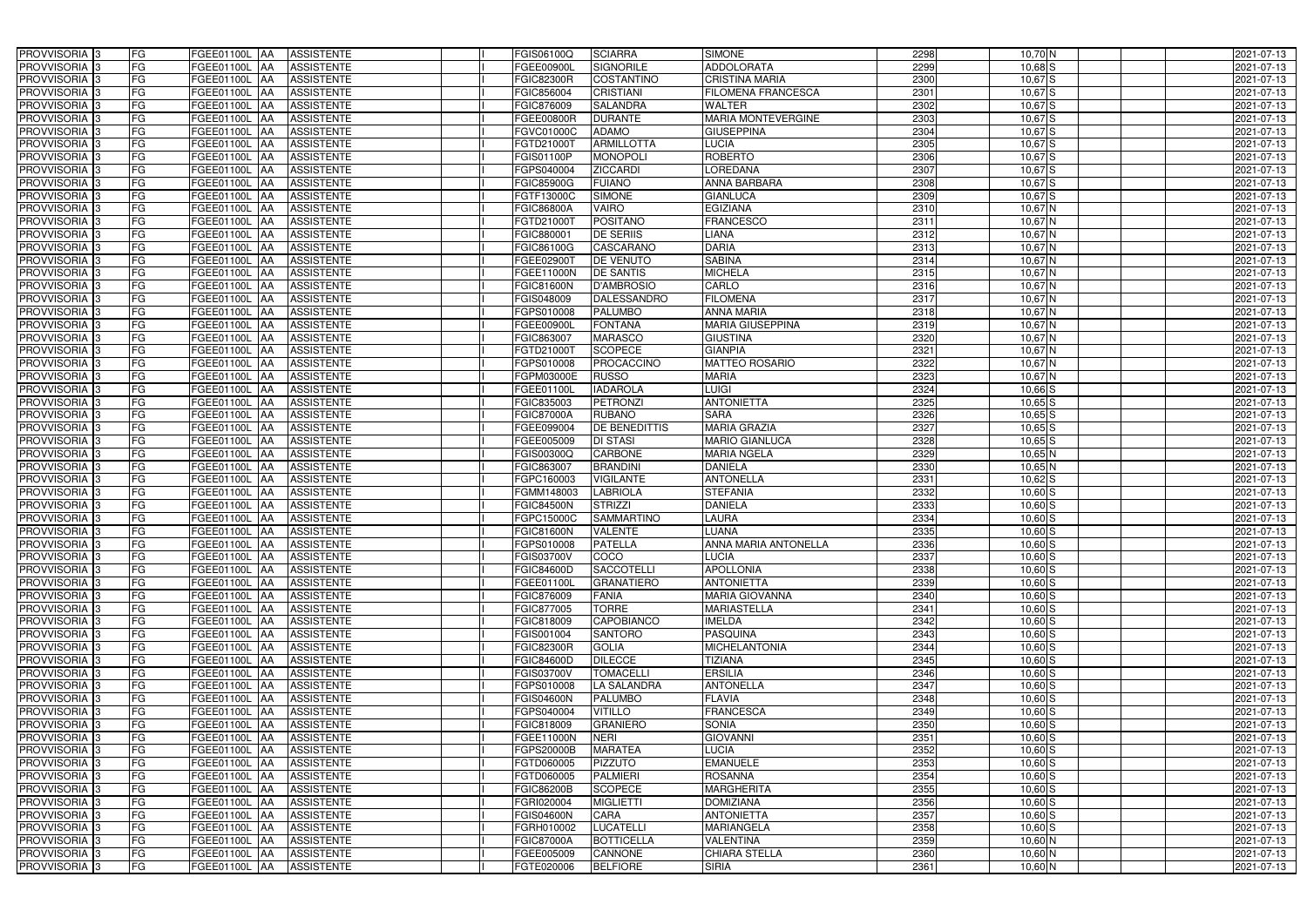| PROVVISORIA <sup>3</sup>   | FG<br>FGEE01100L AA                       | <b>ASSISTENTE</b>               | FGTD21000T        | <b>SCHINAIA</b>         | PABLO                      | 2362 | $10,60$ N | 2021-07-13 |
|----------------------------|-------------------------------------------|---------------------------------|-------------------|-------------------------|----------------------------|------|-----------|------------|
| PROVVISORIA <sup>3</sup>   | FG<br>FGEE01100L AA                       | <b>ASSISTENTE</b>               | FGIS06100Q        | <b>ANGELILLIS</b>       | <b>REBECCA</b>             | 2363 | $10,60$ N | 2021-07-13 |
| PROVVISORIA <sup>3</sup>   | FG<br>FGEE01100L AA                       | <b>ASSISTENTE</b>               | FGIC835003        | <b>BASILE</b>           | <b>FLAVIA</b>              | 2364 | $10,60$ N | 2021-07-13 |
| PROVVISORIA 3              | FG<br>FGEE01100L                          | <b>ASSISTENTE</b><br><b>IAA</b> | FGPC180008        | <b>DIBISCEGLIA</b>      | <b>ANTONIO</b>             | 2365 | $10,60$ N | 2021-07-13 |
| PROVVISORIA <sup>3</sup>   | FG<br>FGEE01100L                          | <b>ASSISTENTE</b><br><b>IAA</b> | FGTE020006        | <b>VIGILANTE</b>        | <b>ILENIA</b>              | 2366 | 10,60 N   | 2021-07-13 |
| PROVVISORIA 3              | FG<br>FGEE01100L AA                       | <b>ASSISTENTE</b>               | FGIC848005        | <b>RAMUNNO</b>          | <b>ANTONIA RITA PIA</b>    | 2367 | 10,60 N   | 2021-07-13 |
| PROVVISORIA 3              | FG<br>FGEE01100L AA                       | <b>ASSISTENTE</b>               | FGIS023001        | <b>DI CEGLIE</b>        | <b>MAURO</b>               | 2368 | $10,60$ N | 2021-07-13 |
| PROVVISORIA 3              | FG<br>FGEE01100L AA                       | <b>ASSISTENTE</b>               | FGEE00800R        | CAVALLO                 | <b>GIORGIA</b>             | 2369 | $10,60$ N | 2021-07-13 |
| PROVVISORIA 3              | FG<br>FGEE01100L AA                       | <b>ASSISTENTE</b>               | <b>FGIS04600N</b> | <b>QUARTICELLI</b>      | <b>VANESSA PIA</b>         | 2370 | $10,60$ N | 2021-07-13 |
| PROVVISORIA <sup>3</sup>   | FG<br><b>FGEE01100L AA</b>                | <b>ASSISTENTE</b>               | FGTD060005        | <b>AGRIESTI</b>         | <b>SIMONA</b>              | 2371 | $10,60$ N | 2021-07-13 |
| PROVVISORIA 3              | FG<br>FGEE01100L AA                       | <b>ASSISTENTE</b>               | FGPS010008        | PIETROCOLA              | <b>LINDA</b>               | 2372 | $10,60$ N | 2021-07-13 |
| PROVVISORIA 3              | FG<br>FGEE01100L AA                       | <b>ASSISTENTE</b>               | FGIC872002        | <b>LUPOLI</b>           | <b>MARTINA MARIA AGATA</b> | 2373 | $10,60$ N | 2021-07-13 |
| PROVVISORIA <sup>3</sup>   | FG<br>FGEE01100L AA                       | <b>ASSISTENTE</b>               | FGIC822001        | <b>TRAISCI</b>          | <b>SHARON ELENA</b>        | 2374 | 10,60 N   | 2021-07-13 |
| PROVVISORIA 3              | FG<br>FGEE01100L AA                       | <b>ASSISTENTE</b>               | FGTF13000C        | <b>MISCIA</b>           | <b>ANTONIO</b>             | 2375 | $10,60$ N | 2021-07-13 |
| PROVVISORIA 3              | $\overline{\mathsf{FG}}$<br>FGEE01100L AA | <b>ASSISTENTE</b>               | <b>FGIC86200B</b> | <b>CAGNAZZO</b>         | <b>ALESSIA</b>             | 2376 | $10,60$ N | 2021-07-13 |
| PROVVISORIA 3              | $\overline{\mathsf{FG}}$<br>FGEE01100L AA | <b>ASSISTENTE</b>               | FGIS023001        | <b>RIGANTI</b>          | <b>FRANCESCA</b>           | 2377 | $10,60$ N | 2021-07-13 |
| PROVVISORIA 3              | FG<br><b>FGEE01100L</b>                   | <b>ASSISTENTE</b><br><b>IAA</b> | FGIS06100Q        | <b>PALUMBO</b>          | <b>LEONARDO PIO</b>        | 2378 | $10,60$ N | 2021-07-13 |
| PROVVISORIA 3              | FG<br>FGEE01100L AA                       | <b>ASSISTENTE</b>               | FGIS023001        | <b>BICCARI</b>          | <b>GIANCARLO</b>           | 2379 | $10,60$ N | 2021-07-13 |
| PROVVISORIA 3              | FG<br><b>FGEE01100L</b>                   | <b>ASSISTENTE</b><br><b>JAA</b> | FGPS010008        | PALATELLA               | <b>FEDERICA</b>            | 2380 | $10,60$ N | 2021-07-13 |
| PROVVISORIA 3              | FG<br>FGEE01100L AA                       | <b>ASSISTENTE</b>               | FGIS021009        | <b>PARISI</b>           | <b>MATTEO</b>              | 2381 | $10,60$ N | 2021-07-13 |
| PROVVISORIA <sup>3</sup>   | FG<br>FGEE01100L                          | <b>JAA</b><br><b>ASSISTENTE</b> | FGIC822001        | <b>IZZI</b>             | <b>MARIA PIA</b>           | 2382 | 10,60 N   | 2021-07-13 |
| PROVVISORIA 3              | FG<br>FGEE01100L                          | <b>ASSISTENTE</b><br><b>JAA</b> | <b>FGIC85900G</b> | <b>CROCE</b>            | <b>GIORGIA</b>             | 2383 | $10,60$ N | 2021-07-13 |
| PROVVISORIA 3              | FG<br>FGEE01100L                          | <b>ASSISTENTE</b><br><b>JAA</b> | FGPM03000E        | <b>TERLIZZI</b>         | <b>BARBARA</b>             | 2384 | $10,60$ N | 2021-07-13 |
| PROVVISORIA 3              | FG<br>FGEE01100L AA                       | <b>ASSISTENTE</b>               | <b>FGMM00700X</b> | <b>FORNELLI</b>         | <b>FRANCESCA</b>           | 2385 | $10,60$ N | 2021-07-13 |
| PROVVISORIA <sup>3</sup>   | FG<br>FGEE01100L AA                       | <b>ASSISTENTE</b>               | FGPM10000G        | <b>MONTEDORO</b>        | <b>GIULIA</b>              | 2386 | $10,60$ N | 2021-07-13 |
| PROVVISORIA 3              | FG<br>FGEE01100L AA                       | <b>ASSISTENTE</b>               | FGEE005009        | SPADACCINO              | <b>GIORGIA</b>             | 2387 | $10,60$ N | 2021-07-13 |
| PROVVISORIA 3              | FG<br>FGEE01100L AA                       | <b>ASSISTENTE</b>               | FGPS010008        | <b>D'ANGELO</b>         | <b>FRANCESCA PIA</b>       | 2388 | $10,60$ N | 2021-07-13 |
| PROVVISORIA 3              | FG<br>FGEE01100L AA                       | <b>ASSISTENTE</b>               | FGTD21000T        | <b>TAMBASCO</b>         | <b>ILENIA</b>              | 2389 | $10,60$ N | 2021-07-13 |
| PROVVISORIA <sup>3</sup>   | FG<br>FGEE01100L AA                       | <b>ASSISTENTE</b>               | FGPC160003        | <b>UNGOLO</b>           | <b>ANTONIO</b>             | 2390 | 10,60 N   | 2021-07-13 |
| PROVVISORIA <sup>3</sup>   | FG<br>FGEE01100L AA                       | <b>ASSISTENTE</b>               | FGIC856004        | <b>FASANO</b>           | <b>CHIARA</b>              | 2391 | $10,60$ N | 2021-07-13 |
| PROVVISORIA <sup>3</sup>   | FG<br>FGEE01100L AA                       | <b>ASSISTENTE</b>               | FGPC160003        | <b>PONTONE</b>          | <b>SAMUELE</b>             | 2392 | 10,60 N   | 2021-07-13 |
| PROVVISORIA <sup>3</sup>   | FG<br><b>FGEE01100L AA</b>                | <b>ASSISTENTE</b>               | FGIS044002        | <b>MAGNATI VISCONTI</b> | <b>ANNA MARIA</b>          | 2393 | 10,60 N   | 2021-07-13 |
| PROVVISORIA <sup>3</sup>   | FG<br>FGEE01100L AA                       | <b>ASSISTENTE</b>               | FGIC822001        | DI NUZZI                | <b>CARMELA</b>             | 2394 | $10,60$ N | 2021-07-13 |
| PROVVISORIA <sup>3</sup>   | FG<br>FGEE01100L AA                       | <b>ASSISTENTE</b>               | <b>FGIC86800A</b> | <b>PRETORINO</b>        | <b>LUCIANA</b>             | 2395 | $10,60$ N | 2021-07-13 |
| PROVVISORIA 3              | FG<br>FGEE01100L                          | <b>ASSISTENTE</b><br><b>IAA</b> | FGPS08000E        | <b>PAOLICELLI</b>       | <b>ANNALISA</b>            | 2396 | $10,60$ N | 2021-07-13 |
| PROVVISORIA <sup>3</sup>   | FG<br>FGEE01100L                          | <b>ASSISTENTE</b><br><b>JAA</b> | FGTD08000A        | <b>DEL CARMINE</b>      | <b>SIMONE</b>              | 2397 | 10,60 N   | 2021-07-13 |
| PROVVISORIA <sup>3</sup>   | FG<br>FGEE01100L                          | <b>ASSISTENTE</b><br><b>JAA</b> | FGIS00300Q        | <b>GRECO</b>            | <b>ANGELAPIA</b>           | 2398 | 10,60 N   | 2021-07-13 |
| PROVVISORIA <sup>3</sup>   | FG<br>FGEE01100L AA                       | <b>ASSISTENTE</b>               | FGIC818009        | <b>MEGLIOLA</b>         | <b>ROBERTA</b>             | 2399 | 10,60 N   | 2021-07-13 |
| PROVVISORIA 3              | FG<br>FGEE01100L AA                       | ASSISTENTE                      | FGIC872002        | <b>GRIECO</b>           | <b>FRANCESCA</b>           | 2400 | 10,60 N   | 2021-07-13 |
| PROVVISORIA <sup>3</sup>   | FG<br>FGEE01100L AA                       | ASSISTENTE                      | <b>FGIC872002</b> | <b>TROTTA</b>           | <b>IMMACOLATA</b>          | 2401 | $10,60$ N | 2021-07-13 |
| PROVVISORIA <sup>3</sup>   | FG<br>FGEE01100L AA                       | ASSISTENTE                      | <b>FGIC876009</b> | <b>SABATINO</b>         | <b>MICHELA</b>             | 2402 | $10,60$ N | 2021-07-13 |
| PROVVISORIA <sup>3</sup>   | FG<br>FGEE01100L AA                       | ASSISTENTE                      | <b>FGIC85800Q</b> | <b>MARTINO</b>          | <b>ROBERTA</b>             | 2403 | $10,60$ N | 2021-07-13 |
| PROVVISORIA <sup>3</sup>   | FG<br>FGEE01100L AA                       | <b>ASSISTENTE</b>               | FGPS040004        | <b>MASCIA</b>           | <b>MICHELE</b>             | 2404 | $10,60$ N | 2021-07-13 |
| PROVVISORIA <sup>3</sup>   | FG<br>FGEE01100L AA                       | ASSISTENTE                      | FGEE005009        | <b>PALMA</b>            | <b>MICHELA</b>             | 2405 | $10,60$ N | 2021-07-13 |
| PROVVISORIA 3              | FG<br>FGEE01100L AA                       | ASSISTENTE                      | <b>FGIC85800Q</b> | <b>CERICOLA</b>         | <b>FRANCESCA</b>           | 2406 | 10,60 N   | 2021-07-13 |
| PROVVISORIA <sup>3</sup>   | FG<br>FGEE01100L AA                       | ASSISTENTE                      | <b>FGIC85800Q</b> | <b>RACIOPPA</b>         | <b>LEONARDA</b>            | 2407 | $10,60$ N | 2021-07-13 |
| PROVVISORIA <sup>3</sup>   | FG<br>FGEE01100L AA                       | ASSISTENTE                      | <b>FGIC85800Q</b> | <b>LOMBARDI</b>         | <b>GIOVANNI</b>            | 2408 | $10,60$ N | 2021-07-13 |
| PROVVISORIA <sup>3</sup>   | FG<br>FGEE01100L AA                       | ASSISTENTE                      | <b>FGIC85900G</b> | <b>GRECO</b>            | <b>LOREDANA</b>            | 2409 | $10,60$ N | 2021-07-13 |
| PROVVISORIA <sup>3</sup>   | FG<br>FGEE01100L AA                       | ASSISTENTE                      | FGTF17000V        | RICCIARDI               | <b>VALERIANO</b>           | 2410 | $10,60$ N | 2021-07-13 |
| PROVVISORIA <sup>3</sup>   | FG<br>FGEE01100L AA                       | ASSISTENTE                      | FGPM05000Q        | <b>BIANCOFIORE</b>      | <b>MARISTELLA</b>          | 2411 | $10,60$ N | 2021-07-13 |
| PROVVISORIA <sup>3</sup>   | FG<br>FGEE01100L AA                       | <b>ASSISTENTE</b>               | FGIC819005        | <b>MARCIELLO</b>        | <b>MARIA ANTONIETTA</b>    | 2412 | $10,60$ N | 2021-07-13 |
| PROVVISORIA <sup>3</sup>   | FG<br>FGEE01100L AA                       | <b>ASSISTENTE</b>               | FGTD010004        | <b>PISTILLO</b>         | <b>ANTONIOPIO</b>          | 2413 | $10,60$ N | 2021-07-13 |
| PROVVISORIA <sup>3</sup>   | FG<br>FGEE01100L AA                       | <b>ASSISTENTE</b>               | FGTD060005        | <b>DI BRITA</b>         | <b>GRAZIA</b>              | 2414 | $10,60$ N | 2021-07-13 |
| PROVVISORIA <sup>3</sup>   | FG<br>FGEE01100L AA                       | <b>ASSISTENTE</b>               | FGIC86100G        | <b>SCOCCIMARRO</b>      | <b>STEFANO</b>             | 2415 | $10,60$ N | 2021-07-13 |
| PROVVISORIA <sup>1</sup> 3 | FG<br>FGEE01100L AA                       | <b>ASSISTENTE</b>               | FGIC85800Q        | <b>DEL PRIORE</b>       | <b>DOMENICO</b>            | 2416 | $10,60$ N | 2021-07-13 |
| PROVVISORIA <sup>1</sup> 3 | FG<br>FGEE01100L AA                       | <b>ASSISTENTE</b>               | FGIS048009        | <b>LOTITO</b>           | <b>RAFFAELE</b>            | 2417 | 10,60 N   | 2021-07-13 |
| PROVVISORIA <sup>3</sup>   | FG<br>FGEE01100L AA                       | <b>ASSISTENTE</b>               | <b>FGIC84500N</b> | <b>CAPODILUPO</b>       | CARLO                      | 2418 | $10,60$ N | 2021-07-13 |
| <b>PROVVISORIA</b> 3       | FG<br>FGEE01100L AA                       | <b>ASSISTENTE</b>               | FGEE01100L        | <b>CRISTELLA</b>        | <b>MARTINA</b>             | 2419 | 10,60 N   | 2021-07-13 |
| PROVVISORIA <sup>3</sup>   | FG<br>FGEE01100L AA                       | <b>ASSISTENTE</b>               | FGPM03000E        | PAPPALETTERA            | <b>SARA</b>                | 2420 | 10,60 N   | 2021-07-13 |
| PROVVISORIA <sup>3</sup>   | FG<br><b>FGEE01100L AA</b>                | <b>ASSISTENTE</b>               | FGTD060005        | <b>PUPILLO</b>          | <b>FRANCESCA</b>           | 2421 | $10,60$ N | 2021-07-13 |
| PROVVISORIA <sup>3</sup>   | FG<br>FGEE01100L AA                       | <b>ASSISTENTE</b>               | FGTD08000A        | <b>CONTESTABILE</b>     | <b>MARIO</b>               | 2422 | $10,60$ N | 2021-07-13 |
| PROVVISORIA <sup>3</sup>   | FG<br>FGEE01100L AA                       | <b>ASSISTENTE</b>               | FGIC880001        | <b>ROGGIA</b>           | <b>DORA</b>                | 2423 | $10,60$ N | 2021-07-13 |
| PROVVISORIA <sup>3</sup>   | FG<br>FGEE01100L AA                       | <b>ASSISTENTE</b>               | <b>FGIS04600N</b> | <b>VENTRIGLIO</b>       | <b>ANNA</b>                | 2424 | $10,60$ N | 2021-07-13 |
| PROVVISORIA <sup>3</sup>   | FG<br>FGEE01100L AA                       | ASSISTENTE                      | <b>FGPM03000E</b> | <b>MARAUCCI</b>         | <b>DANIELA</b>             | 2425 | $10,60$ N | 2021-07-13 |
|                            |                                           |                                 |                   |                         |                            |      |           |            |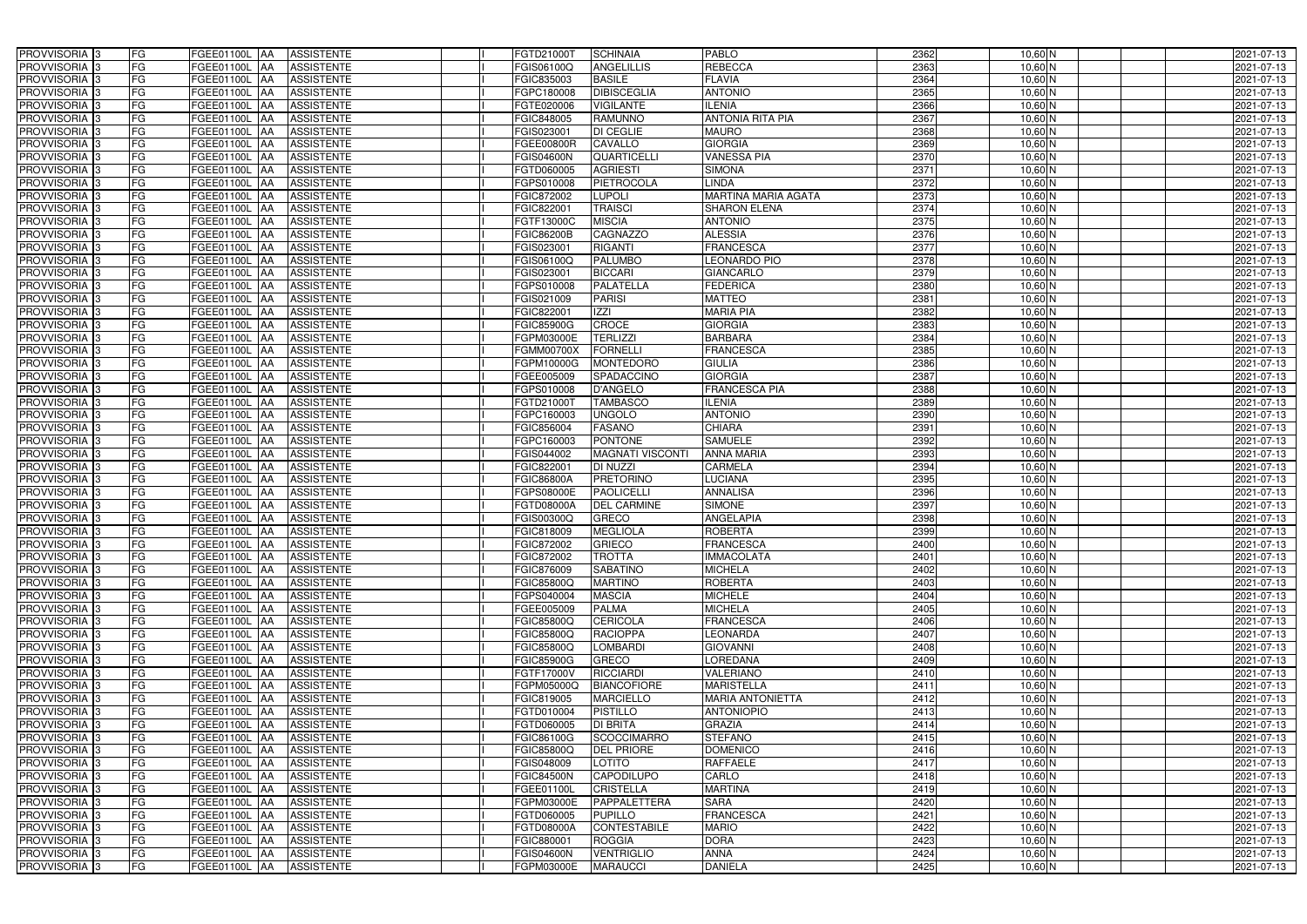| PROVVISORIA 3              | FG                       | FGEE01100L AA            | <b>ASSISTENTE</b> | <b>FGIS00400G</b> | <b>ABATANTUONO</b>  | <b>MARIA GRAZIA</b>         | 2426 | $10,60$ N   | 2021-07-13 |
|----------------------------|--------------------------|--------------------------|-------------------|-------------------|---------------------|-----------------------------|------|-------------|------------|
| PROVVISORIA <sup>3</sup>   | FG                       | FGEE01100L AA            | <b>ASSISTENTE</b> | <b>FGIC81600N</b> | <b>CIOTTI</b>       | <b>ANGELA</b>               | 2427 | $10,60$ N   | 2021-07-13 |
| PROVVISORIA <sup>3</sup>   | FG                       | FGEE01100L AA            | <b>ASSISTENTE</b> | <b>FGEE00800R</b> | CASTELLANO          | <b>CARMEN</b>               | 2428 | $10,60$ N   | 2021-07-13 |
| PROVVISORIA 3              | FG                       | FGEE01100L AA            | <b>ASSISTENTE</b> | <b>FGIC85900G</b> | <b>RICCIARDI</b>    | LUIGI                       | 2429 | $10,60$ N   | 2021-07-13 |
| PROVVISORIA <sup>3</sup>   | FG                       | FGEE01100L<br><b>IAA</b> | <b>ASSISTENTE</b> | <b>FGIS00800V</b> | <b>PALMIERI</b>     | <b>TERESA</b>               | 2430 | 10,60 N     | 2021-07-13 |
| PROVVISORIA <sup>3</sup>   | FG                       | FGEE01100L AA            | <b>ASSISTENTE</b> | FGIC864003        | <b>SPADAVECCHIA</b> | <b>ENZALILIANA</b>          | 2431 | 10,60 N     | 2021-07-13 |
| PROVVISORIA <sup>3</sup>   | FG                       | FGEE01100L AA            | <b>ASSISTENTE</b> | FGEE01200C        | <b>SGHERZI</b>      | <b>LEONARDA</b>             | 2432 | $10,60$ N   | 2021-07-13 |
| PROVVISORIA <sup>3</sup>   | FG                       | FGEE01100L AA            | <b>ASSISTENTE</b> | <b>FGMM00400C</b> | <b>CERICOLA</b>     | <b>ANGELA</b>               | 2433 | $10,60$ N   | 2021-07-13 |
| PROVVISORIA 3              | FG                       | FGEE01100L AA            | <b>ASSISTENTE</b> | FGIC81600N        | <b>GRASSO</b>       | <b>ANTONELLA</b>            | 2434 | $10,60$ N   | 2021-07-13 |
| PROVVISORIA <sup>3</sup>   | FG                       | FGEE01100L AA            | <b>ASSISTENTE</b> | FGIC85800Q        | <b>DI PAOLA</b>     | <b>FILOMENA</b>             | 2435 | $10,60$ N   | 2021-07-13 |
| PROVVISORIA 3              | FG                       | FGEE01100L AA            | <b>ASSISTENTE</b> | FGIS05900Q        | <b>ARMIENTO</b>     | <b>ALESSANDRA</b>           | 2436 | $10,60$ N   | 2021-07-13 |
| PROVVISORIA 3              | FG                       | FGEE01100L AA            | <b>ASSISTENTE</b> | FGPM03000E        | <b>PASCARELLI</b>   | <b>GIUSEPPINA FRANCESCA</b> | 2437 | $10,60$ N   | 2021-07-13 |
| PROVVISORIA <sup>3</sup>   | FG                       | FGEE01100L AA            | <b>ASSISTENTE</b> | FGIC820009        | <b>CIMINO</b>       | <b>MARIA ANTONIETTA</b>     | 2438 | 10,60 N     | 2021-07-13 |
| PROVVISORIA 3              | FG                       | FGEE01100L AA            | <b>ASSISTENTE</b> | FGIC820009        | <b>SCISCIO</b>      | <b>ANNA RITA</b>            | 2439 | $10,60$ N   | 2021-07-13 |
| PROVVISORIA 3              | $\overline{\mathsf{FG}}$ | FGEE01100L AA            | <b>ASSISTENTE</b> | FGIC818009        | <b>LADOGANA</b>     | <b>SAVINO</b>               | 2440 | $10,60$ N   | 2021-07-13 |
| PROVVISORIA 3              | $\overline{\mathsf{FG}}$ | FGEE01100L AA            | <b>ASSISTENTE</b> | <b>FGMM00700X</b> | <b>ZAGARIA DI</b>   | <b>ANTONIA</b>              | 2441 | $10,60$ N   | 2021-07-13 |
|                            |                          |                          | AMMINISTRATIVO    |                   | PIETRANTONIO        |                             |      |             |            |
| PROVVISORIA <sup>3</sup>   | FG                       | FGEE01100L AA            | <b>ASSISTENTE</b> | <b>FGEE00900L</b> | <b>STISCIA</b>      | <b>ROSSELLA</b>             | 2442 | $10,60$ N   | 2021-07-13 |
| PROVVISORIA 3              | FG                       | FGEE01100L AA            | <b>ASSISTENTE</b> | <b>FGIC81600N</b> | <b>LOBOZZO</b>      | <b>ADELE</b>                | 2443 | $10,60$ N   | 2021-07-13 |
| PROVVISORIA 3              | FG                       | <b>FGEE01100L AA</b>     | <b>ASSISTENTE</b> | FGTD08000A        | <b>PIEMONTESE</b>   | <b>DANIELA</b>              | 2444 | $10,60$ N   | 2021-07-13 |
| PROVVISORIA 3              | FG                       | FGEE01100L<br><b>AA</b>  | <b>ASSISTENTE</b> | FGIC818009        | SALDUCCO            | <b>ELVIRA</b>               | 2445 | 10,60 N     | 2021-07-13 |
| PROVVISORIA 3              | FG                       | FGEE01100L AA            | <b>ASSISTENTE</b> | FGTD060005        | COCCIA              | <b>DEBORA</b>               | 2446 | $10,60$ N   | 2021-07-13 |
| PROVVISORIA 3              | FG                       | FGEE01100L<br><b>JAA</b> | <b>ASSISTENTE</b> | FGTD010004        | <b>DE FELICE</b>    | <b>SEVERO FORTUNATO</b>     | 2447 | $10,60$ N   | 2021-07-13 |
| PROVVISORIA 3              | FG                       | FGEE01100L AA            | <b>ASSISTENTE</b> | FGIC82400L        | <b>VENTURA</b>      | <b>ANGELA</b>               | 2448 | $10,60$ N   | 2021-07-13 |
| PROVVISORIA 3              | FG                       | FGEE01100L AA            | <b>ASSISTENTE</b> | FGTD210001        | <b>PENNELLA</b>     | <b>MAURIZIO</b>             | 2449 | $10,60$ N   | 2021-07-13 |
| PROVVISORIA 3              | FG                       | FGEE01100L AA            | <b>ASSISTENTE</b> | FGPC15000C        | COCCIA              | <b>SELENE TERESA</b>        | 2450 | $10,60$ N   | 2021-07-13 |
| PROVVISORIA 3              | FG                       | FGEE01100L AA            | <b>ASSISTENTE</b> | <b>FGIS00800V</b> | <b>CARONE</b>       | <b>GIUSEPPE</b>             | 2451 | $10,60$ N   | 2021-07-13 |
| PROVVISORIA 3              | FG                       | FGEE01100L AA            | <b>ASSISTENTE</b> | FGRH060003        | <b>GUALANO</b>      | <b>PAOLA</b>                | 2452 | $10,60$ N   | 2021-07-13 |
| PROVVISORIA <sup>3</sup>   | FG                       | FGEE01100L AA            | <b>ASSISTENTE</b> | FGIC856004        | <b>ARMINIO</b>      | <b>ARMANDO</b>              | 2453 | $10,58$ S   | 2021-07-13 |
| PROVVISORIA <sup>3</sup>   | FG                       | FGEE01100L AA            | <b>ASSISTENTE</b> | FGIC806003        | <b>DRAICCHIO</b>    | MICHELE ANTONIO             | 2454 | $10,58$ $S$ | 2021-07-13 |
| PROVVISORIA <sup>3</sup>   | FG                       | FGEE01100L AA            | <b>ASSISTENTE</b> | FGTD060005        | <b>MAINIERI</b>     | <b>MARIA</b>                | 2455 | 10,58 N     | 2021-07-13 |
| PROVVISORIA <sup>3</sup>   | FG                       | FGEE01100L AA            | <b>ASSISTENTE</b> | FGEE00800R        | <b>CITARELLI</b>    | <b>GIUSEPPINA PATRIZIA</b>  | 2456 | $10,57$ N   | 2021-07-13 |
| PROVVISORIA <sup>3</sup>   | FG                       | FGEE01100L AA            | <b>ASSISTENTE</b> | <b>FGIC87000A</b> | <b>GALIETTI</b>     | <b>EVELYN</b>               | 2457 | $10,55$ S   | 2021-07-13 |
| PROVVISORIA <sup>3</sup>   | FG                       | FGEE01100L AA            | <b>ASSISTENTE</b> | FGTD21000T        | <b>DELLI CARRI</b>  | <b>ALESSANDRA</b>           | 2458 | $10,55$ S   | 2021-07-13 |
| PROVVISORIA <sup>3</sup>   | FG                       | FGEE01100L<br> AA        | <b>ASSISTENTE</b> | FGTF17000V        | <b>LONGO</b>        | PIA                         | 2459 | $10,55$ S   | 2021-07-13 |
| PROVVISORIA <sup>3</sup>   | FG                       | FGEE01100L<br><b>JAA</b> | <b>ASSISTENTE</b> | FGIS044002        | <b>FERRANTE</b>     | <b>MICHELE</b>              | 2460 | $10,55$ $S$ | 2021-07-13 |
| PROVVISORIA <sup>3</sup>   | FG                       | FGEE01100L<br><b>JAA</b> | <b>ASSISTENTE</b> | FGEE112009        | <b>DINARDO</b>      | IDIA.                       | 2461 | $10,55$ $S$ | 2021-07-13 |
| PROVVISORIA <sup>3</sup>   | FG                       | FGEE01100L AA            | <b>ASSISTENTE</b> | FGPS08000E        | <b>MARTIRADONNA</b> | <b>COSIMO DAMIANO</b>       | 2462 | $10,55$ N   | 2021-07-13 |
| PROVVISORIA 3              | FG                       | FGEE01100L AA            | <b>ASSISTENTE</b> | <b>FGVC01000C</b> | <b>AQUILANO</b>     | <b>STEFANO</b>              | 2463 | 10,55 N     | 2021-07-13 |
| PROVVISORIA <sup>3</sup>   | FG                       | FGEE01100L AA            | ASSISTENTE        | FGEE005009        | <b>BARRASSO</b>     | <b>TERESA</b>               | 2464 | $10,55$ N   | 2021-07-13 |
| PROVVISORIA <sup>3</sup>   | FG                       | FGEE01100L AA            | ASSISTENTE        | <b>FGIS04600N</b> | <b>GIOVANNIELLO</b> | <b>MICHELA</b>              | 2465 | $10,55$ N   | 2021-07-13 |
| PROVVISORIA 3              | FG                       | FGEE01100L AA            | ASSISTENTE        | FGIC820009        | <b>GODUTO</b>       | <b>ANTONELLA</b>            | 2466 | $10,55$ N   | 2021-07-13 |
| PROVVISORIA <sup>3</sup>   | FG                       | FGEE01100L AA            | <b>ASSISTENTE</b> | FGTD08000A        | ORTELLO             | <b>ANTONIA</b>              | 2467 | $10,55$ N   | 2021-07-13 |
| PROVVISORIA <sup>3</sup>   | FG                       | FGEE01100L AA            | ASSISTENTE        | FGIC863007        | <b>MACCARONE</b>    | <b>CIRO</b>                 | 2468 | $10,55$ N   | 2021-07-13 |
| PROVVISORIA 3              | FG                       | FGEE01100L AA            | <b>ASSISTENTE</b> | <b>FGIS00800V</b> | LO MELE             | <b>VANESSA</b>              | 2469 | $10,55$ N   | 2021-07-13 |
| PROVVISORIA <sup>3</sup>   | FG                       | FGEE01100L AA            | ASSISTENTE        | FGPS010008        | <b>FORCELLA</b>     | <b>STEFANIA MARIA</b>       | 2470 | $10,55$ N   | 2021-07-13 |
| PROVVISORIA <sup>3</sup>   | FG                       | FGEE01100L AA            | ASSISTENTE        | FGIC86000Q        | <b>LONGO</b>        | <b>VITTORIA</b>             | 2471 | $10,55$ N   | 2021-07-13 |
| PROVVISORIA <sup>3</sup>   | FG                       | FGEE01100L AA            | ASSISTENTE        | FGIS03700V        | <b>DE NITTIS</b>    | <b>GIAMBATTISTA</b>         | 2472 | $10,53$ S   | 2021-07-13 |
| PROVVISORIA <sup>3</sup>   | FG                       | FGEE01100L AA            | ASSISTENTE        | FGIC819005        | LAVILLA             | <b>CARMELINA</b>            | 2473 | $10,53$ $S$ | 2021-07-13 |
| PROVVISORIA <sup>3</sup>   | FG                       | FGEE01100L AA            | ASSISTENTE        | FGPM05000Q        | <b>CAFARO</b>       | <b>EMANUELA</b>             | 2474 | $10,53$ N   | 2021-07-13 |
| PROVVISORIA <sup>3</sup>   | FG                       | FGEE01100L AA            | <b>ASSISTENTE</b> | FGIS044002        | ANGELORO            | <b>UMBERTO</b>              | 2475 | $10,51$ N   | 2021-07-13 |
| PROVVISORIA <sup>3</sup>   | FG                       | FGEE01100L AA            | ASSISTENTE        | FGIS00300Q        | MASTROMAURO         | <b>VINCENZO PIO</b>         | 2476 | $10,50$ $S$ | 2021-07-13 |
| PROVVISORIA <sup>3</sup>   | FG                       | FGEE01100L AA            | ASSISTENTE        | <b>FGIC85400C</b> | DI CORATO           | <b>FRANCESCA</b>            | 2477 | $10,50$ S   | 2021-07-13 |
| PROVVISORIA <sup>3</sup>   | FG                       | FGEE01100L AA            | <b>ASSISTENTE</b> | FGTF13000C        | <b>COSTANTINO</b>   | <b>ELIO</b>                 | 2478 | $10,50$ $S$ | 2021-07-13 |
| PROVVISORIA <sup>13</sup>  | FG                       | FGEE01100L AA            | <b>ASSISTENTE</b> | FGEE005009        | SPERANZA            | <b>FULVIO SERGIO</b>        | 2479 | $10,50$ $S$ | 2021-07-13 |
| PROVVISORIA <sup>1</sup> 3 | FG                       | FGEE01100L AA            | <b>ASSISTENTE</b> | FGTE020006        | <b>MONGELLI</b>     | <b>MARIA ANTONIETTA</b>     | 2480 | $10,50$ S   | 2021-07-13 |
| PROVVISORIA <sup>3</sup>   | FG                       | FGEE01100L AA            | <b>ASSISTENTE</b> | FGRH010002        | <b>DIMARIA</b>      | <b>MICHELA</b>              | 2481 | $10,50$ $S$ | 2021-07-13 |
| <b>PROVVISORIA</b> 3       | FG                       | FGEE01100L AA            | <b>ASSISTENTE</b> | FGPS010008        | <b>OLIVIERI</b>     | <b>GIOVANNA</b>             | 2482 | $10,50$ $S$ | 2021-07-13 |
| PROVVISORIA <sup>3</sup>   | FG                       | FGEE01100L AA            | <b>ASSISTENTE</b> | <b>FGIC87400N</b> | <b>ROBERTI</b>      | <b>MYRIAM</b>               | 2483 | $10,50$ S   | 2021-07-13 |
| PROVVISORIA <sup>3</sup>   | FG                       | <b>FGEE01100L AA</b>     | <b>ASSISTENTE</b> | FGIC81600N        | <b>LIBERTI</b>      | <b>DANIELA</b>              | 2484 | $10,50$ $S$ | 2021-07-13 |
| PROVVISORIA <sup>3</sup>   | FG                       | FGEE01100L AA            | <b>ASSISTENTE</b> | FGTE020006        | <b>CIGLIANO</b>     | <b>MARIA SONIA</b>          | 2485 | $10,50$ S   | 2021-07-13 |
| PROVVISORIA <sup>3</sup>   | FG                       | FGEE01100L AA            | <b>ASSISTENTE</b> | <b>FGIC83800E</b> | <b>ANDREANO</b>     | <b>ROSANNA</b>              | 2486 | $10,50$ $S$ | 2021-07-13 |
| PROVVISORIA <sup>3</sup>   | FG                       | FGEE01100L AA            | ASSISTENTE        | FGIC818009        | <b>CEGLIA</b>       | ALESSANDRA                  | 2487 | $10,50$ $S$ | 2021-07-13 |
| PROVVISORIA <sup>3</sup>   | FG                       | FGEE01100L AA            | ASSISTENTE        | <b>FGIC827004</b> | ROMICE              | <b>RAFFAELLA</b>            | 2488 | $10,50$ $S$ | 2021-07-13 |
|                            |                          |                          |                   |                   |                     |                             |      |             |            |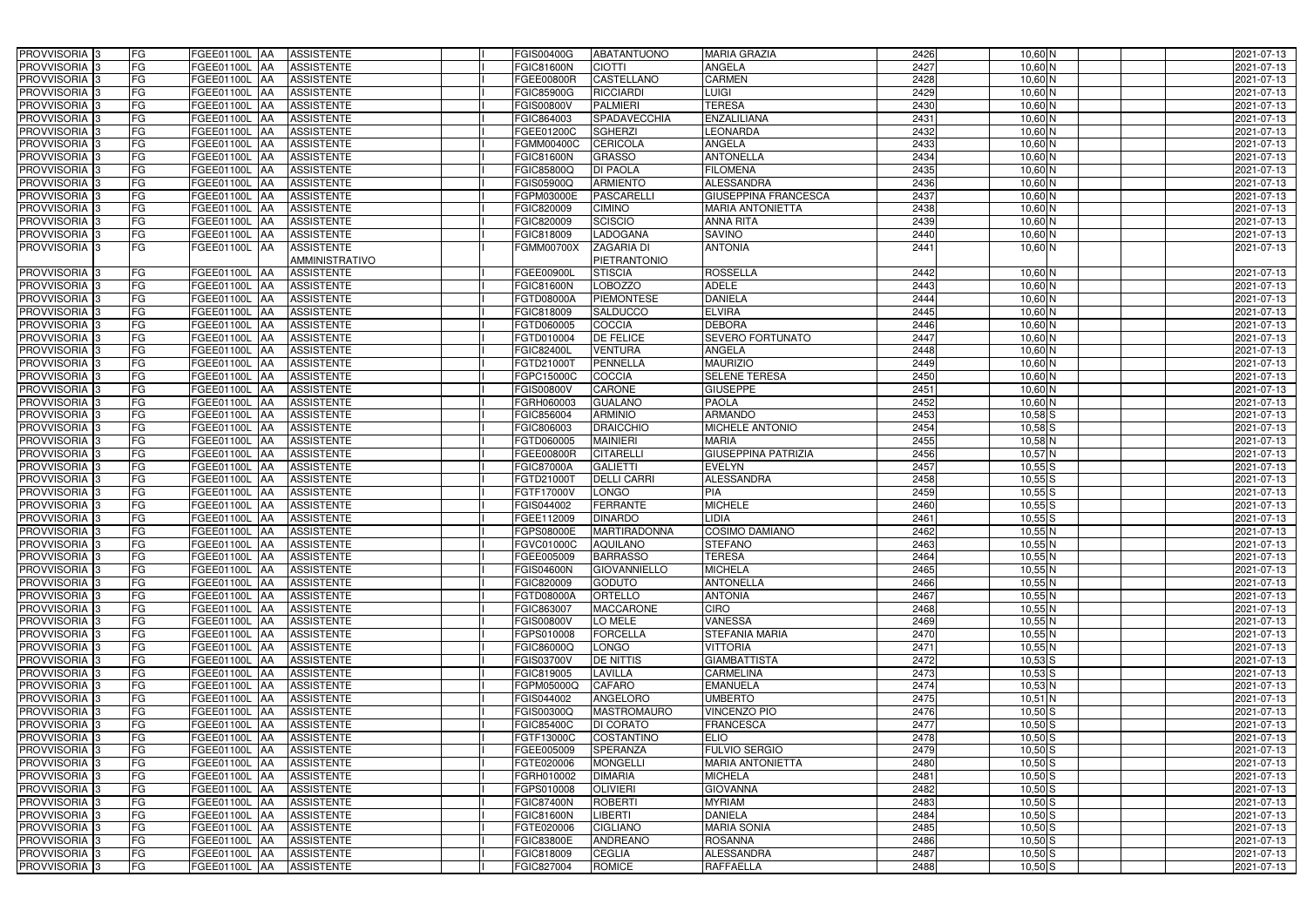| PROVVISORIA 3<br><b>FG</b>                | FGEE01100L AA<br><b>ASSISTENTE</b>                   | FGTD010004<br><b>NOTA</b>             | <b>ANNALINA</b>             | 2489 | $10,50$ S   | 2021-07-13 |
|-------------------------------------------|------------------------------------------------------|---------------------------------------|-----------------------------|------|-------------|------------|
| FG<br>PROVVISORIA <sup>3</sup>            | <b>ASSISTENTE</b><br>FGEE01100L AA                   | SPADONE<br>FGMM148003                 | <b>MARIA STEFANIA</b>       | 2490 | $10,50$ S   | 2021-07-13 |
| FG<br>PROVVISORIA <sup>3</sup>            | FGEE01100L AA<br><b>ASSISTENTE</b>                   | COSCIA<br><b>FGIC82400L</b>           | <b>FIORANGELO</b>           | 2491 | $10,50$ $S$ | 2021-07-13 |
| FG<br>PROVVISORIA 3                       | <b>ASSISTENTE</b><br>FGEE01100L<br>IAA               | <b>ARMILLOTTA</b><br>FGTD08000A       | <b>FRANCESCA</b>            | 2492 | $10,50$ $S$ | 2021-07-13 |
| FG<br>PROVVISORIA <sup>3</sup>            | FGEE01100L<br><b>ASSISTENTE</b><br><b>IAA</b>        | <b>SACCO</b><br>FGPM10000G            | <b>IOLE MARIANNA</b>        | 2493 | $10,50$ S   | 2021-07-13 |
| FG<br>PROVVISORIA 3                       | FGEE01100L AA<br><b>ASSISTENTE</b>                   | <b>GRIECO</b><br>FGIC876009           | <b>RITA</b>                 | 2494 | $10,50$ S   | 2021-07-13 |
| FG<br>PROVVISORIA 3                       | FGEE01100L AA<br><b>ASSISTENTE</b>                   | <b>CICCARELLI</b><br>FGIC85800Q       | <b>GIOVANNA</b>             | 2495 | $10,50$ $S$ | 2021-07-13 |
| FG<br>PROVVISORIA <sup>3</sup>            | <b>ASSISTENTE</b><br>FGEE01100L AA                   | <b>COLOTTI</b><br>FGIC818009          | <b>MARIA</b>                | 2496 | $10,50$ $S$ | 2021-07-13 |
| PROVVISORIA 3<br>FG                       | FGEE01100L AA<br><b>ASSISTENTE</b>                   | <b>D'ONOFRIO</b><br>FGEE106002        | <b>ANNA VALENTINA</b>       | 2497 | $10,50$ $S$ | 2021-07-13 |
| PROVVISORIA <sup>3</sup><br>FG            | <b>FGEE01100L AA</b><br><b>ASSISTENTE</b>            | <b>GAROFALO</b><br>FGIC819005         | <b>ANTONIO</b>              | 2498 | $10,50$ S   | 2021-07-13 |
| PROVVISORIA 3<br>FG                       | FGEE01100L AA<br><b>ASSISTENTE</b>                   | FGEE005009<br><b>MANGIALETTO</b>      | <b>CINZIA</b>               | 2499 | $10,50$ $S$ | 2021-07-13 |
| PROVVISORIA 3<br>FG                       | FGEE01100L AA<br><b>ASSISTENTE</b>                   | <b>FGIS06100Q</b><br><b>TROTTA</b>    | <b>ANTONIETTA</b>           | 2500 | $10,50$ $S$ | 2021-07-13 |
| FG<br>PROVVISORIA <sup>3</sup>            | FGEE01100L AA<br><b>ASSISTENTE</b>                   | FGPC160003<br><b>CONSALES</b>         | <b>DANIELA</b>              | 2501 | $10,50$ $S$ | 2021-07-13 |
| PROVVISORIA 3<br>FG                       | FGEE01100L AA<br><b>ASSISTENTE</b>                   | <b>FGTD02000P</b><br><b>RUSSO</b>     | <b>ANNARITA</b>             | 2502 | $10,50$ S   | 2021-07-13 |
| $\overline{\mathsf{FG}}$<br>PROVVISORIA 3 | FGEE01100L AA<br><b>ASSISTENTE</b>                   | <b>CUSANO</b><br>FGIS044002           | <b>MARIANNA</b>             | 2503 | $10,50$ S   | 2021-07-13 |
| $\overline{\mathsf{FG}}$<br>PROVVISORIA 3 | FGEE01100L AA<br><b>ASSISTENTE</b>                   | <b>GARRUTO</b><br>FGPS08000E          | <b>CHIARA</b>               | 2504 | $10,50$ S   | 2021-07-13 |
| PROVVISORIA 3<br>FG                       | <b>FGEE01100L</b><br><b>ASSISTENTE</b><br><b>IAA</b> | <b>IACOVELLI</b><br>FGPM03000E        | <b>MARIA</b>                | 2505 | $10,50$ S   | 2021-07-13 |
| PROVVISORIA 3<br>FG                       | FGEE01100L AA<br><b>ASSISTENTE</b>                   | <b>CINQUE</b><br>FGIC864003           | <b>MATTEO</b>               | 2506 | $10,50$ S   | 2021-07-13 |
| PROVVISORIA 3<br>FG                       | <b>FGEE01100L</b><br><b>ASSISTENTE</b><br><b>JAA</b> | <b>CARUSO</b><br><b>FGIC85700X</b>    | VALENTINA                   | 2507 | $10,50$ N   | 2021-07-13 |
| PROVVISORIA 3<br>FG                       | <b>FGEE01100L AA</b><br><b>ASSISTENTE</b>            | <b>FIORILL</b><br><b>FGIS00800V</b>   | <b>GIANCARMINE</b>          | 2508 | $10,50$ N   | 2021-07-13 |
| FG<br>PROVVISORIA <sup>3</sup>            | FGEE01100L<br><b>AA</b><br><b>ASSISTENTE</b>         | <b>RICUCCI</b><br>FGRH010002          | <b>GRAZIELLA</b>            | 2509 | $10,50$ N   | 2021-07-13 |
| PROVVISORIA 3<br>FG                       | FGEE01100L<br><b>ASSISTENTE</b><br><b>JAA</b>        | <b>RUSSO</b><br>FGPS010008            | <b>ALESSIO</b>              | 2510 | $10,50$ N   | 2021-07-13 |
| PROVVISORIA 3<br>FG                       | FGEE01100L<br><b>JAA</b><br><b>ASSISTENTE</b>        | <b>IACUZIO</b><br>FGIC856004          | <b>ANDREA</b>               | 2511 | $10,50$ N   | 2021-07-13 |
| PROVVISORIA 3<br>FG                       | FGEE01100L AA<br><b>ASSISTENTE</b>                   | <b>SASSAROLI</b><br>FGEE099004        | <b>FRANCESCA PIA</b>        | 2512 | $10,50$ N   | 2021-07-13 |
| PROVVISORIA <sup>3</sup><br>FG            | FGEE01100L AA<br><b>ASSISTENTE</b>                   | FGIC856004<br><b>IORIO</b>            | <b>GIULIA</b>               | 2513 | $10,50$ N   | 2021-07-13 |
| PROVVISORIA 3<br>FG                       | FGEE01100L AA<br><b>ASSISTENTE</b>                   | <b>DI GIOIA</b><br>FGIC86100G         | <b>VINCENZO</b>             | 2514 | $10,50$ N   | 2021-07-13 |
| PROVVISORIA 3<br>FG                       | FGEE01100L AA<br><b>ASSISTENTE</b>                   | <b>TAURO</b><br>FGTE020006            | <b>SIMONA</b>               | 2515 | $10,50$ N   | 2021-07-13 |
| FG<br>PROVVISORIA 3                       | FGEE01100L AA<br><b>ASSISTENTE</b>                   | <b>BRATTI</b><br>FGPS040004           | <b>ANTONIO</b>              | 2516 | $10,50$ N   | 2021-07-13 |
| FG<br>PROVVISORIA <sup>3</sup>            | FGEE01100L AA<br><b>ASSISTENTE</b>                   | LORETO<br><b>FGIC85700X</b>           | <b>ROBERTA</b>              | 2517 | $10,50$ N   | 2021-07-13 |
| FG<br>PROVVISORIA <sup>3</sup>            | FGEE01100L AA<br><b>ASSISTENTE</b>                   | <b>DI PALMA</b><br>FGPM03000E         | <b>BIANCA MARIA BRIGIDA</b> | 2518 | $10,50$ N   | 2021-07-13 |
| FG<br>PROVVISORIA <sup>3</sup>            | FGEE01100L AA<br><b>ASSISTENTE</b>                   | <b>CORNACCHIA</b><br>FGIC85800Q       | <b>ELISABETTA</b>           | 2519 | $10,50$ N   | 2021-07-13 |
| PROVVISORIA <sup>3</sup><br>FG            | <b>FGEE01100L AA</b><br><b>ASSISTENTE</b>            | <b>RINALDI</b><br>FGIC872002          | <b>RITA</b>                 | 2520 | $10,50$ N   | 2021-07-13 |
| FG<br>PROVVISORIA <sup>3</sup>            | FGEE01100L AA<br><b>ASSISTENTE</b>                   | <b>CARELLA</b><br>FGPS010008          | <b>MARIO</b>                | 2521 | $10,50$ N   | 2021-07-13 |
| FG<br>PROVVISORIA <sup>3</sup>            | FGEE01100L AA<br><b>ASSISTENTE</b>                   | <b>MENNELLA</b><br>FGTD010004         | <b>NUNZIA ANGELA</b>        | 2522 | $10,50$ N   | 2021-07-13 |
| PROVVISORIA 3<br>FG                       | <b>ASSISTENTE</b><br>FGEE01100L<br><b>IAA</b>        | <b>STELLUTI</b><br>FGTF13000C         | CARLA                       | 2523 | $10,50$ N   | 2021-07-13 |
| FG<br>PROVVISORIA <sup>3</sup>            | FGEE01100L<br><b>ASSISTENTE</b><br><b>JAA</b>        | <b>SDERLENGA</b><br>FGIC869006        | <b>GIOVANNA</b>             | 2524 | $10,50$ N   | 2021-07-13 |
| PROVVISORIA <sup>3</sup><br>FG            | FGEE01100L<br><b>ASSISTENTE</b><br><b>JAA</b>        | <b>LANCELLA</b><br><b>FGIC85700X</b>  | <b>ANGELA PIA</b>           | 2525 | $10,50$ N   | 2021-07-13 |
| PROVVISORIA <sup>3</sup><br>FG            | FGEE01100L AA<br><b>ASSISTENTE</b>                   | FGIC876009<br><b>ROTUNNO</b>          | <b>MICHELE</b>              | 2526 | $10,50$ N   | 2021-07-13 |
| PROVVISORIA <sup>3</sup><br>FG            | FGEE01100L AA<br><b>ASSISTENTE</b>                   | FGIC85800Q<br><b>TRICARICO</b>        | <b>GIORGIA MARIA RITA</b>   | 2527 | 10,50 N     | 2021-07-13 |
| PROVVISORIA <sup>3</sup><br>FG            | FGEE01100L AA<br>ASSISTENTE                          | <b>FGIC83300B</b><br>CARDONE          | <b>MICHELA</b>              | 2528 | $10,50$ N   | 2021-07-13 |
| PROVVISORIA <sup>3</sup><br>FG            | FGEE01100L AA<br>ASSISTENTE                          | FGPC160003<br><b>RICCI</b>            | <b>TULLIO</b>               | 2529 | $10,50$ N   | 2021-07-13 |
| PROVVISORIA <sup>3</sup><br>FG            | FGEE01100L AA<br>ASSISTENTE                          | FGEE099004<br><b>PISTILLI</b>         | <b>ROSA</b>                 | 2530 | $10,50$ N   | 2021-07-13 |
| PROVVISORIA <sup>3</sup><br>FG            | FGEE01100L AA<br><b>ASSISTENTE</b>                   | <b>FORMOSI</b><br>FGTE020006          | <b>LUIGIA</b>               | 2531 | $10,50$ N   | 2021-07-13 |
| PROVVISORIA <sup>3</sup><br>FG            | FGEE01100L AA<br>ASSISTENTE                          | <b>DI CARLO</b><br>FGIC856004         | <b>GAETANO</b>              | 2532 | $10,50$ N   | 2021-07-13 |
| PROVVISORIA 3<br>FG                       | FGEE01100L AA<br><b>ASSISTENTE</b>                   | <b>TURCHIARELLI</b><br>FGIC819005     | <b>ALESSIO</b>              | 2533 | $10,50$ N   | 2021-07-13 |
| PROVVISORIA <sup>3</sup><br>FG            | FGEE01100L AA<br>ASSISTENTE                          | FGPS010008<br><b>SFORZA</b>           | <b>GIUSY</b>                | 2534 | $10,50$ N   | 2021-07-13 |
| PROVVISORIA <sup>3</sup><br>FG            | FGEE01100L AA<br>ASSISTENTE                          | FGTF13000C<br><b>RUO</b>              | RAFFAELLA                   | 2535 | $10,50$ N   | 2021-07-13 |
| PROVVISORIA <sup>3</sup><br>FG            | FGEE01100L AA<br>ASSISTENTE                          | FGIC855008<br><b>TERMINE</b>          | <b>MONYA</b>                | 2536 | $10,50$ N   | 2021-07-13 |
| PROVVISORIA <sup>3</sup><br>FG            | <b>FGEE01100L AA</b><br>ASSISTENTE                   | <b>MAIORANO</b><br>FGEE00800R         | <b>MARIA NUNZIA</b>         | 2537 | $10,50$ N   | 2021-07-13 |
| PROVVISORIA <sup>3</sup><br>FG            | FGEE01100L AA<br>ASSISTENTE                          | FGTE020006<br><b>ESPOSTO</b>          | <b>IRMA ANTONELLA</b>       | 2538 | $10,50$ N   | 2021-07-13 |
| PROVVISORIA <sup>3</sup><br>FG            | FGEE01100L AA<br><b>ASSISTENTE</b>                   | FGPM03000E<br><b>RICCI</b>            | <b>MARIA ANTONIETTA</b>     | 2539 | $10,50$ N   | 2021-07-13 |
| PROVVISORIA <sup>3</sup><br>FG            | FGEE01100L AA<br>ASSISTENTE                          | <b>FIERRO</b><br>FGIC822001           | LUCIA                       | 2540 | $10,50$ N   | 2021-07-13 |
| PROVVISORIA <sup>3</sup><br>FG            | FGEE01100L AA<br>ASSISTENTE                          | <b>CRISCUOLO</b><br><b>FGMM00700X</b> | <b>ALESSANDRA</b>           | 2541 | $10,50$ N   | 2021-07-13 |
| PROVVISORIA <sup>3</sup><br>FG            | FGEE01100L AA<br><b>ASSISTENTE</b>                   | <b>FUIANI</b><br>FGEE01200C           | <b>DUANA FEDERICA</b>       | 2542 | $10,50$ N   | 2021-07-13 |
| FG<br>PROVVISORIA <sup>1</sup> 3          | FGEE01100L AA<br><b>ASSISTENTE</b>                   | NARDELLA<br>FGRI020004                | CARMELA                     | 2543 | $10,50$ N   | 2021-07-13 |
| FG<br>PROVVISORIA <sup>3</sup>            | FGEE01100L AA<br><b>ASSISTENTE</b>                   | <b>CIAFFA</b><br><b>FGMM00400C</b>    | ANNA CARMELA                | 2544 | $10,50$ N   | 2021-07-13 |
| FG<br>PROVVISORIA <sup>3</sup>            | FGEE01100L AA<br><b>ASSISTENTE</b>                   | <b>ROSATA</b><br>FGIC822001           | <b>FRANCESCA</b>            | 2545 | $10,50$ N   | 2021-07-13 |
| <b>PROVVISORIA</b> 3<br>FG                | FGEE01100L AA<br><b>ASSISTENTE</b>                   | <b>D'AMELIO</b><br>FGEE01100L         | VALERIA                     | 2546 | $10,50$ N   | 2021-07-13 |
| PROVVISORIA <sup>3</sup><br>FG            | <b>ASSISTENTE</b><br>FGEE01100L AA                   | <b>CARELLA</b><br>FGRI020004          | <b>MARCELLO</b>             | 2547 | $10,50$ N   | 2021-07-13 |
| FG<br>PROVVISORIA <sup>1</sup> 3          | <b>FGEE01100L AA</b><br><b>ASSISTENTE</b>            | <b>GALLUCCI</b><br>FGIC85800Q         | <b>FLORIANA</b>             | 2548 | $10,50$ N   | 2021-07-13 |
| PROVVISORIA <sup>3</sup><br>FG            | FGEE01100L AA<br><b>ASSISTENTE</b>                   | <b>BARREA</b><br>FGIC88100R           | <b>EVELINA</b>              | 2549 | $10,50$ N   | 2021-07-13 |
| PROVVISORIA <sup>3</sup><br>FG            | FGEE01100L AA<br><b>ASSISTENTE</b>                   | <b>FGIC84400T</b><br>NOTARANGELO      | <b>MARIA GIOVANNA</b>       | 2550 | $10,50$ N   | 2021-07-13 |
| PROVVISORIA <sup>3</sup><br>FG            | FGEE01100L AA<br>ASSISTENTE                          | FGPS040004<br>COCO - PICCOLO          | <b>MICHELE</b>              | 2551 | $10,50$ N   | 2021-07-13 |
| PROVVISORIA 3<br>FG                       | FGEE01100L AA<br>ASSISTENTE                          | SCIANCALEPORE<br><b>FGIC87400N</b>    | <b>VALENTINA</b>            | 2552 | $10,50$ N   | 2021-07-13 |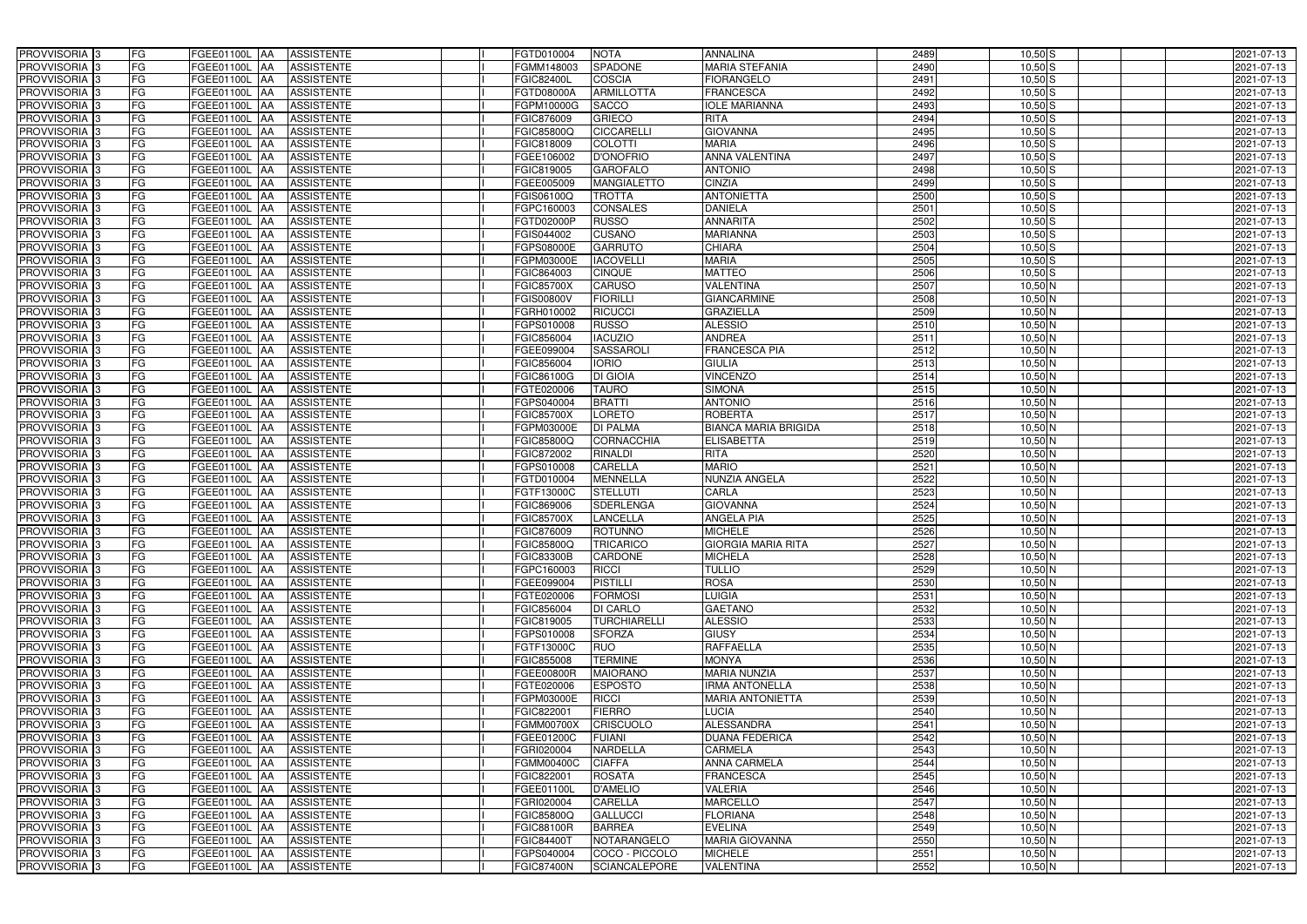| PROVVISORIA 3              | FG        | FGEE01100L AA                   | <b>ASSISTENTE</b> | FGIC86000Q        | <b>PRIORE</b>      | <b>ANNA MARIA</b>         | 2553 | 10,50 N     | 2021-07-13 |
|----------------------------|-----------|---------------------------------|-------------------|-------------------|--------------------|---------------------------|------|-------------|------------|
| PROVVISORIA <sup>1</sup> 3 | FG        | FGEE01100L<br><b>IAA</b>        | <b>ASSISTENTE</b> | FGIC876009        | <b>TREMONTE</b>    | STEFANIA PIA              | 2554 | $10,50$ N   | 2021-07-13 |
| PROVVISORIA <sup>3</sup>   | FG        | <b>FGEE01100L AA</b>            | <b>ASSISTENTE</b> | <b>FGIC86800A</b> | <b>FRANCHINO</b>   | <b>MARCO</b>              | 2555 | $10,50$ N   | 2021-07-13 |
| PROVVISORIA <sup>3</sup>   | FG        | FGEE01100L AA                   | <b>ASSISTENTE</b> | FGPM03000E        | <b>VISCECCHIA</b>  | <b>ELISA</b>              | 2556 | $10,50$ N   | 2021-07-13 |
| PROVVISORIA <sup>3</sup>   | FG        | FGEE01100L AA                   | <b>ASSISTENTE</b> | FGTF13000C        | <b>D'AMATO</b>     | <b>MAURIZIO</b>           | 2557 | $10,50$ N   | 2021-07-13 |
| PROVVISORIA <sup>3</sup>   | FG        | FGEE01100L AA                   | <b>ASSISTENTE</b> | FGEE005009        | <b>COTTONE</b>     | <b>VERONICA</b>           | 2558 | $10,50$ N   | 2021-07-13 |
| PROVVISORIA <sup>3</sup>   | FG        | FGEE01100L AA                   | <b>ASSISTENTE</b> | FGIC880001        | <b>COLIA</b>       | <b>ANNA LAURA</b>         | 2559 | 10,50 N     | 2021-07-13 |
| PROVVISORIA 3              | FG        | FGEE01100L AA                   | <b>ASSISTENTE</b> | FGPC160003        | <b>MAGISTRO</b>    | <b>ILARIA</b>             | 2560 | 10,50 N     | 2021-07-13 |
| PROVVISORIA 3              | FG        | FGEE01100L AA                   | <b>ASSISTENTE</b> | <b>EGMM00700X</b> | <b>PAPA</b>        | <b>FABRIZIA</b>           | 2561 | $10,50$ N   | 2021-07-13 |
| PROVVISORIA <sup>3</sup>   | FG        | FGEE01100L AA                   | <b>ASSISTENTE</b> | FGIC819005        | <b>LORUSSO</b>     | <b>MARIA VALENTINA</b>    | 2562 | $10,50$ N   | 2021-07-13 |
| PROVVISORIA 3              | FG        | FGEE01100L AA                   | <b>ASSISTENTE</b> | FGTD010004        | <b>PIGNATELL</b>   | <b>ALESSANDRO</b>         | 2563 | $10,50$ N   | 2021-07-13 |
| PROVVISORIA 3              | FG        | FGEE01100L AA                   | <b>ASSISTENTE</b> | FGMM00700X        | <b>CAIAFA</b>      | <b>SOCCORSA</b>           | 2564 | $10,50$ N   | 2021-07-13 |
| PROVVISORIA <sup>3</sup>   | FG        | <b>FGEE01100L</b><br>IAA        | <b>ASSISTENTE</b> | FGIC876009        | <b>POLISENA</b>    | <b>PASQUALE</b>           | 2565 | $10,50$ N   | 2021-07-13 |
| PROVVISORIA 3              | FG        | <b>FGEE01100L</b><br>IAA        | <b>ASSISTENTE</b> | FGPS010008        | <b>COSTA</b>       | <b>ALESSANDRA</b>         | 2566 | $10,50$ N   | 2021-07-13 |
| PROVVISORIA 3              | FG        | FGEE01100L<br>IAA               | <b>ASSISTENTE</b> | FGIC819005        | <b>RICCIARDI</b>   | <b>MARIA ANTONIETTA</b>   | 2567 | $10,50$ N   | 2021-07-13 |
| PROVVISORIA 3              | FG        | FGEE01100L<br>IAA               | <b>ASSISTENTE</b> | FGIC856004        | <b>CAGNAZZO</b>    | <b>MARIA TERESA</b>       | 2568 | $10,50$ N   | 2021-07-13 |
| PROVVISORIA 3              | FG        | FGEE01100L<br>l AA              | <b>ASSISTENTE</b> | FGIS04600N        | PALLADINO          | ANNA ROSALBA              | 2569 | $10,50$ N   | 2021-07-13 |
| PROVVISORIA 3              | FG        | FGEE01100L<br>IAA               | <b>ASSISTENTE</b> | FGIS023001        | <b>ARNESE</b>      | LUCIA                     | 2570 | $10,50$ N   | 2021-07-13 |
| PROVVISORIA 3              | FG        | FGEE01100L<br>IAA               | <b>ASSISTENTE</b> | FGIC86100G        | <b>APRILE</b>      | <b>CARMELA</b>            | 2571 | $10,50$ N   | 2021-07-13 |
| PROVVISORIA <sup>3</sup>   | FG        | <b>FGEE01100L</b><br>IAA        | <b>ASSISTENTE</b> | FGTD010004        | <b>MURAGLIA</b>    | <b>RITA</b>               | 2572 | $10,50$ N   | 2021-07-13 |
| PROVVISORIA 3              | FG        | FGEE01100L                      | <b>ASSISTENTE</b> | FGIC86200B        | <b>MANCINI</b>     | ALESSANDRA STEFANIA       | 2573 | $10,50$ N   | 2021-07-13 |
| PROVVISORIA <sup>3</sup>   | FG        | FGEE01100L<br> AA               | <b>ASSISTENTE</b> | <b>FGIC87000A</b> | <b>SEPIELLI</b>    | <b>RAFFAELLA</b>          | 2574 | $10,47$ $S$ | 2021-07-13 |
| PROVVISORIA 3              | FG        | FGEE01100L<br> AA               | <b>ASSISTENTE</b> | FGEE00900L        | <b>CIOCCARELLA</b> | <b>GIUSEPPE</b>           | 2575 | $10,47$ $S$ | 2021-07-13 |
| PROVVISORIA 3              | FG        | FGEE01100L AA                   | <b>ASSISTENTE</b> | FGTF13000C        | CHIUMMARULO        | <b>ELENA</b>              | 2576 | $10,47$ N   | 2021-07-13 |
| PROVVISORIA 3              | FG        | FGEE01100L AA                   | <b>ASSISTENTE</b> | FGIC842006        | MASTRODOMENICO     | <b>FILOMENA CARMELA</b>   | 2577 | $10,45$ S   | 2021-07-13 |
| PROVVISORIA 3              | FG        | <b>FGEE01100L AA</b>            | <b>ASSISTENTE</b> | FGIC820009        | MAZZILLI           | <b>MARZIA</b>             | 2578 | $10,45$ S   | 2021-07-13 |
| PROVVISORIA <sup>3</sup>   | FG        | <b>FGEE01100L AA</b>            | <b>ASSISTENTE</b> | FGIC86200B        | PADALINO           | <b>LUCIA</b>              | 2579 | $10,45$ S   | 2021-07-13 |
| PROVVISORIA <sup>3</sup>   | FG        | FGEE01100L AA                   | <b>ASSISTENTE</b> | FGIS00800V        | <b>MASTROLUCA</b>  | <b>MARGHERITA</b>         | 2580 | $10,45$ N   | 2021-07-13 |
| PROVVISORIA <sup>3</sup>   | FG        | FGEE01100L AA                   | <b>ASSISTENTE</b> | FGIC880001        | <b>TARATETA</b>    | <b>ROSSELLA</b>           | 2581 | $10,45$ N   | 2021-07-13 |
| PROVVISORIA <sup>3</sup>   | FG        | <b>FGEE01100L</b><br><b>AA</b>  | <b>ASSISTENTE</b> | <b>FGIC86100G</b> | <b>DI STOLFO</b>   | <b>STEFANIA</b>           | 2582 | $10,45$ N   | 2021-07-13 |
| PROVVISORIA <sup>3</sup>   | FG        | FGEE01100L AA                   | <b>ASSISTENTE</b> | FGTF13000C        | <b>GALLUCCI</b>    | <b>TERESA</b>             | 2583 | $10,43$ S   | 2021-07-13 |
| PROVVISORIA <sup>3</sup>   | FG        | FGEE01100L<br>IAA               | <b>ASSISTENTE</b> | FGIC876009        | <b>STALLONE</b>    | <b>MARIANNA</b>           | 2584 | 10,43 N     | 2021-07-13 |
| PROVVISORIA <sup>3</sup>   | FG        | <b>FGEE01100L</b><br>IAA        | <b>ASSISTENTE</b> | FGIC83800E        | <b>COSTA</b>       | <b>MARIA GRAZIA</b>       | 2585 | 10,43 N     | 2021-07-13 |
| PROVVISORIA <sup>3</sup>   | FG        | <b>FGEE01100L</b><br>IAA        | <b>ASSISTENTE</b> | GIS00800V         | <b>DEL VECCHIO</b> | <b>LEONARDO</b>           | 2586 | $10,42$ $S$ | 2021-07-13 |
| PROVVISORIA <sup>3</sup>   | FG        | <b>FGEE01100L</b><br>IAA        | <b>ASSISTENTE</b> | FGIS01100P        | <b>GIAMPAOLO</b>   | <b>ANTONELLA</b>          | 2587 | $10,40$ S   | 2021-07-13 |
| PROVVISORIA <sup>3</sup>   | FG        | <b>FGEE01100L</b><br><b>IAA</b> | <b>ASSISTENTE</b> | <b>FGEE00800R</b> | <b>SOLAZZO</b>     | <b>MARIA</b>              | 2588 | $10,40$ $S$ | 2021-07-13 |
| PROVVISORIA <sup>3</sup>   | FG        | <b>FGEE01100L</b><br>IAA        | <b>ASSISTENTE</b> | FGRI020004        | <b>NOVELLI</b>     | <b>FRANCESCA</b>          | 2589 | $10,40$ $S$ | 2021-07-13 |
| PROVVISORIA <sup>3</sup>   | FG        | FGEE01100L<br><b>IAA</b>        | <b>ASSISTENTE</b> | FGIC827004        | <b>MASCIOLI</b>    | <b>MARINA GIUSEPPINA</b>  | 2590 | $10,40$ S   | 2021-07-13 |
| PROVVISORIA <sup>3</sup>   | <b>FG</b> | FGEE01100L AA ASSISTENTE        |                   | FGEE099004        | SOLDANO            | STEFANIA                  | 2591 | $10,40$ S   | 2021-07-13 |
| <b>PROVVISORIA</b> 3       | FG        | <b>FGEE01100L</b> AA            | ASSISTENTE        | FGIC843002        | <b>BAORDA</b>      | <b>GRAZIA</b>             | 2592 | $10,40$ S   | 2021-07-13 |
| PROVVISORIA <sup>3</sup>   | FG        | FGEE01100L AA                   | <b>ASSISTENTE</b> | FGIC86100G        | <b>FICELO</b>      | <b>MARINA</b>             | 2593 | $10,40$ S   | 2021-07-13 |
| <b>PROVVISORIA</b> 3       | FG        | FGEE01100L AA ASSISTENTE        |                   | FGIC86000Q        | <b>RADOGNA</b>     | <b>GIUSEPPE</b>           | 2594 | $10,40$ S   | 2021-07-13 |
| PROVVISORIA <sup>3</sup>   | FG        | FGEE01100L AA ASSISTENTE        |                   | <b>FGIC80800P</b> | <b>GUERRA</b>      | <b>ANTONELLA</b>          | 2595 | $10,40$ S   | 2021-07-13 |
| PROVVISORIA <sup>3</sup>   | FG        | FGEE01100L AA                   | <b>ASSISTENTE</b> | FGPS040004        | <b>PALENA</b>      | <b>TERESA PIA</b>         | 2596 | $10,40$ S   | 2021-07-13 |
| PROVVISORIA <sup>1</sup> 3 | FG        | FGEE01100L AA                   | <b>ASSISTENTE</b> | <b>FGIC80800P</b> | <b>GENTILE</b>     | <b>FILOMENA</b>           | 2597 | $10,40$ S   | 2021-07-13 |
| PROVVISORIA <sup>3</sup>   | FG        | FGEE01100L AA                   | <b>ASSISTENTE</b> | FGEE00800R        | <b>RACANO</b>      | <b>ADDOLORATA</b>         | 2598 | $10,40$ S   | 2021-07-13 |
| PROVVISORIA <sup>3</sup>   | FG        | FGEE01100L AA                   | ASSISTENTE        | FGIC819005        | DE CRISTOFARO      | <b>GIOVANNA</b>           | 2599 | $10,40$ S   | 2021-07-13 |
| PROVVISORIA <sup>3</sup>   | FG        | FGEE01100L AA                   | ASSISTENTE        | FGIS007003        | <b>DEMARIE</b>     | <b>ERIKA</b>              | 2600 | $10,40$ S   | 2021-07-13 |
| PROVVISORIA <sup>3</sup>   | FG        | FGEE01100L AA                   | ASSISTENTE        | FGIC827004        | <b>RUSSO</b>       | <b>ANTONELLA</b>          | 2601 | $10,40$ S   | 2021-07-13 |
| PROVVISORIA <sup>3</sup>   | FG        | FGEE01100L AA                   | <b>ASSISTENTE</b> | FGIC85700X        | <b>ROMANO</b>      | <b>ALESSANDRA</b>         | 2602 | $10,40$ S   | 2021-07-13 |
| PROVVISORIA <sup>3</sup>   | FG        | FGEE01100L AA                   | <b>ASSISTENTE</b> | FGPM03000E        | <b>BOVE</b>        | <b>MARIA LUIGIA</b>       | 2603 | 10,40 N     | 2021-07-13 |
| <b>PROVVISORIA</b> 3       | FG        | FGEE01100L AA                   | <b>ASSISTENTE</b> | FGIS048009        | <b>QUINTO</b>      | ANGELA                    | 2604 | $10,40$ N   | 2021-07-13 |
| PROVVISORIA <sup>3</sup>   | FG        | FGEE01100L AA                   | <b>ASSISTENTE</b> | FGIC86800A        | <b>SPINA</b>       | <b>INCORONATA</b>         | 2605 | $10,40$ N   | 2021-07-13 |
| PROVVISORIA <sup>3</sup>   | FG        | FGEE01100L AA                   | <b>ASSISTENTE</b> | FGEE005009        | <b>COLANGIONE</b>  | <b>MICHELA</b>            | 2606 | 10,40 N     | 2021-07-13 |
| PROVVISORIA <sup>1</sup> 3 | <b>FG</b> | FGEE01100L AA                   | <b>ASSISTENTE</b> | FGTD08000A        | <b>MENNUNO</b>     | <b>RITA</b>               | 2607 | $10,40$ N   | 2021-07-13 |
| PROVVISORIA <sup>3</sup>   | FG        | FGEE01100L AA                   | <b>ASSISTENTE</b> | FGEE02900T        | <b>GOBBI</b>       | <b>ROSANNA PIA</b>        | 2608 | $10,40$ N   | 2021-07-13 |
| PROVVISORIA <sup>1</sup> 3 | FG        | FGEE01100L AA                   | <b>ASSISTENTE</b> | FGIC847009        | <b>RENDINA</b>     | <b>GIUSEPPE</b>           | 2609 | 10,40 N     | 2021-07-13 |
| PROVVISORIA <sup>3</sup>   | FG        | FGEE01100L AA                   | <b>ASSISTENTE</b> | FGIC85900G        | <b>RAGO</b>        | <b>FRANCESCO VITTORIO</b> | 2610 | $10,40$ N   | 2021-07-13 |
| PROVVISORIA <sup>3</sup>   | FG        | FGEE01100L AA                   | <b>ASSISTENTE</b> | FGIC872002        | <b>BOTTALICO</b>   | <b>DIANA</b>              | 2611 | 10,40 N     | 2021-07-13 |
| PROVVISORIA <sup>3</sup>   | FG        | FGEE01100L AA                   | ASSISTENTE        | FGIC85800Q        | <b>MILONE</b>      | <b>ALEX</b>               | 2612 | $10,40$ N   | 2021-07-13 |
| PROVVISORIA <sup>3</sup>   | FG        | FGEE01100L AA                   | ASSISTENTE        | FGPS010008        | <b>PETRELLA</b>    | <b>BEATRICE</b>           | 2613 | $10,40$ N   | 2021-07-13 |
| PROVVISORIA <sup>3</sup>   | FG        | FGEE01100L AA                   | ASSISTENTE        | <b>FGIC85900G</b> | SIGNORIELLO        | <b>PAMELA</b>             | 2614 | $10,40$ N   | 2021-07-13 |
| PROVVISORIA 3              | FG        | FGEE01100L AA                   | <b>ASSISTENTE</b> | <b>FGIS00800V</b> | <b>RAMUNDO</b>     | <b>SABRINA</b>            | 2615 | $10,40$ N   | 2021-07-13 |
|                            |           |                                 |                   |                   |                    |                           |      |             |            |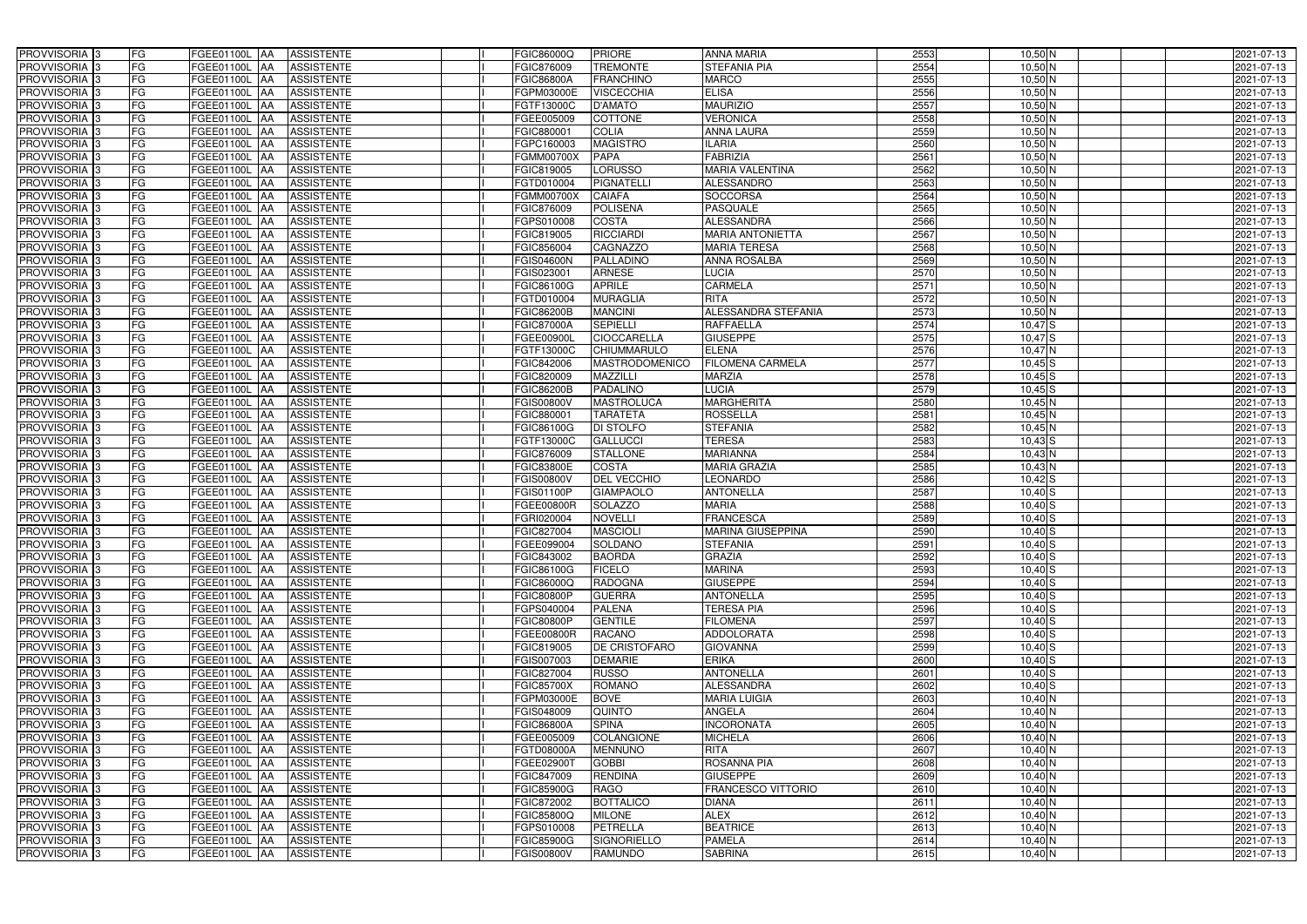| PROVVISORIA <sup>3</sup>  | FG                       | FGEE01100L  AA                  | <b>ASSISTENTE</b> | <b>FGTD08000A</b> | CARDINALE CICCOTTI ANTONIO |                           | 2616 | $10,40$ N   | 2021-07-13 |
|---------------------------|--------------------------|---------------------------------|-------------------|-------------------|----------------------------|---------------------------|------|-------------|------------|
|                           |                          |                                 | AMMINISTRATIVO    |                   |                            |                           |      |             |            |
|                           |                          |                                 |                   |                   |                            |                           |      |             |            |
| <b>PROVVISORIA</b>        | FG                       | FGEE01100L<br><b>JAA</b>        | <b>ASSISTENTE</b> | FGPS040004        | <b>RUSSO</b>               | <b>GIANMARIA GIUSEPPE</b> | 2617 | $10,40$ N   | 2021-07-13 |
| PROVVISORIA <sub>3</sub>  | FG                       | FGEE01100L<br><b>JAA</b>        | <b>ASSISTENTE</b> | FGTF13000C        | <b>MARTINELLI</b>          | <b>JESSICA</b>            | 2618 | $10,40$ N   | 2021-07-13 |
| PROVVISORIA <sup>3</sup>  | FG                       | FGEE01100L<br>IAA               | <b>ASSISTENTE</b> | FGEE029001        | <b>GAUDIERO</b>            | <b>NICOLA</b>             | 2619 | $10,40$ N   | 2021-07-13 |
| <b>PROVVISORIA</b> 3      | FG                       | FGEE01100L<br><b>IAA</b>        | <b>ASSISTENTE</b> | FGPS20000B        | <b>CAPUANO</b>             | <b>MARGHERITA</b>         | 2620 | $10,40$ N   | 2021-07-13 |
| <b>PROVVISORIA</b> 3      | FG                       | FGEE01100L<br><b>JAA</b>        | <b>ASSISTENTE</b> | FGIS05900Q        | <b>BRACCI</b>              | <b>MARIA</b>              | 2621 | $10,40$ N   | 2021-07-13 |
| PROVVISORIA <sub>3</sub>  | FG                       | FGEE01100L<br><b>IAA</b>        | <b>ASSISTENTE</b> | FGIC851001        | <b>SANTORO</b>             | <b>GIOVANNA</b>           | 2622 | $10,40$ N   | 2021-07-13 |
| PROVVISORIA <sub>3</sub>  | FG                       | FGEE01100L<br><b>IAA</b>        | <b>ASSISTENTE</b> | FGPC15000C        | <b>TRAMONTE</b>            | <b>CARMELA</b>            | 2623 | $10,40$ N   | 2021-07-13 |
| <b>PROVVISORIA</b> 3      | FG                       | FGEE01100L<br><b>IAA</b>        | <b>ASSISTENTE</b> | FGIC85800Q        | <b>FOGLIA</b>              | <b>FLAVIA</b>             | 2624 | $10,40$ N   | 2021-07-13 |
| PROVVISORIA 3             | FG                       | <b>AA</b><br>FGEE01100L         | <b>ASSISTENTE</b> | FGPM03000E        | RAIMO                      | <b>GIADA</b>              | 2625 | $10,40$ N   | 2021-07-13 |
|                           |                          |                                 |                   |                   |                            |                           |      |             |            |
| PROVVISORIA 3             | FG                       | FGEE01100L<br><b>AA</b>         | <b>ASSISTENTE</b> | FGPS010008        | <b>PIGNATIELLO</b>         | <b>ARCANGELA</b>          | 2626 | $10,40$ N   | 2021-07-13 |
| <b>PROVVISORIA</b> 3      | FG                       | FGEE01100L<br><b>AA</b>         | <b>ASSISTENTE</b> | FGPM05000Q        | PLACENTINO                 | <b>ANNARITA</b>           | 2627 | $10,40$ N   | 2021-07-13 |
| <b>PROVVISORIA</b> 3      | FG                       | FGEE01100L<br><b>AA</b>         | <b>ASSISTENTE</b> | FGPS040004        | <b>CANTARELLA</b>          | VALENTINA                 | 2628 | $10,40$ N   | 2021-07-13 |
| PROVVISORIA 3             | FG                       | FGEE01100L<br><b>AA</b>         | <b>ASSISTENTE</b> | <b>FGIC84500N</b> | <b>MARZOCCA</b>            | <b>GIULIA FRANCESCA</b>   | 2629 | $10,40$ N   | 2021-07-13 |
| <b>PROVVISORIA</b> 3      | FG                       | FGEE01100L<br><b>AA</b>         | <b>ASSISTENTE</b> | FGIC827004        | <b>RUGGIERO</b>            | <b>CARLOTTA</b>           | 2630 | $10,40$ N   | 2021-07-13 |
| PROVVISORIA <sup>3</sup>  | FG                       | <b>FGEE01100L</b><br><b>AA</b>  | <b>ASSISTENTE</b> | FGIS044002        | <b>VISCONTI</b>            | <b>MARIANA</b>            | 2631 | $10,40$ N   | 2021-07-13 |
| PROVVISORIA <sub>3</sub>  | FG                       | FGEE01100L<br><b>AA</b>         | <b>ASSISTENTE</b> | <b>FGIC84500N</b> | <b>POMELLA</b>             | <b>VIVIANA LUIGINA</b>    | 2632 | $10,40$ N   | 2021-07-13 |
| <b>PROVVISORIA</b> 3      | FG                       | <b>FGEE01100L</b><br><b>AA</b>  | <b>ASSISTENTE</b> | <b>FGIC81600N</b> | <b>ZILLA</b>               | <b>ROCCO</b>              | 2633 | $10,40$ N   | 2021-07-13 |
| PROVVISORIA <sup>3</sup>  | FG                       | FGEE01100L<br><b>AA</b>         | <b>ASSISTENTE</b> | <b>FGIS05900Q</b> | ARDO'                      | <b>MATTIA</b>             | 2634 | $10,40$ N   | 2021-07-13 |
|                           |                          |                                 |                   |                   |                            |                           |      |             |            |
| PROVVISORIA 3             | FG                       | FGEE01100L<br><b>AA</b>         | <b>ASSISTENTE</b> | <b>FGIC84500N</b> | <b>VISCIO</b>              | <b>SALVATORE</b>          | 2635 | $10,40$ N   | 2021-07-13 |
| <b>PROVVISORIA</b> 3      | $\overline{\mathsf{FG}}$ | <b>FGEE01100L</b><br><b>AA</b>  | <b>ASSISTENTE</b> | FGPS010008        | <b>FERRARA</b>             | <b>ANTONELLA</b>          | 2636 | $10,40$ N   | 2021-07-13 |
| <b>PROVVISORIA</b> 3      | FG                       | FGEE01100L<br><b>AA</b>         | <b>ASSISTENTE</b> | FGIC827004        | <b>CORBILLO</b>            | <b>MIRIAM AMALIA</b>      | 2637 | $10,40$ N   | 2021-07-13 |
| <b>PROVVISORIA</b> 3      | FG                       | <b>FGEE01100L</b><br><b>JAA</b> | <b>ASSISTENTE</b> | <b>FGIC86100G</b> | <b>ROMEO</b>               | <b>FEDERICA</b>           | 2638 | $10,40$ N   | 2021-07-13 |
| <b>PROVVISORIA</b>        | FG                       | FGEE01100L<br><b>AA</b>         | <b>ASSISTENTE</b> | FGIC877005        | <b>DE DOMINICIS</b>        | <b>ROBERTA</b>            | 2639 | $10,40$ N   | 2021-07-13 |
| <b>PROVVISORIA</b> 3      | FG                       | FGEE01100L<br><b>AA</b>         | <b>ASSISTENTE</b> | <b>FGIS00800V</b> | <b>DI MAURO</b>            | <b>MICHELE</b>            | 2640 | $10,40$ N   | 2021-07-13 |
| <b>PROVVISORIA</b> 3      | FG                       | FGEE01100L<br><b>AA</b>         | <b>ASSISTENTE</b> | <b>FGIC83700P</b> | <b>SIGNORIELLO</b>         | <b>VINCENZO</b>           | 2641 | $10,40$ N   | 2021-07-13 |
| <b>PROVVISORIA</b> 3      | FG                       | FGEE01100L<br><b>AA</b>         | <b>ASSISTENTE</b> | FGTE020006        | <b>CALABRESE</b>           | <b>ANNA</b>               | 2642 | $10,40$ N   | 2021-07-13 |
|                           |                          |                                 |                   |                   |                            |                           |      |             |            |
| <b>PROVVISORIA</b> 3      | FG                       | FGEE01100L<br><b>JAA</b>        | <b>ASSISTENTE</b> | FGIS05900Q        | LA TORRE                   | <b>RITA</b>               | 2643 | 10,40 N     | 2021-07-13 |
| PROVVISORIA 3             | FG                       | FGEE01100L<br><b>AA</b>         | <b>ASSISTENTE</b> | <b>FGIS00800V</b> | PIGNATIELLO                | LUCIA ANNA                | 2644 | $10,40$ N   | 2021-07-13 |
| <b>PROVVISORIA</b> 3      | FG                       | FGEE01100L<br><b>JAA</b>        | <b>ASSISTENTE</b> | <b>FGTD08000A</b> | <b>TOMAIUOLO</b>           | <b>PIERO</b>              | 2645 | $10,40$ N   | 2021-07-13 |
| <b>PROVVISORIA</b> 3      | FG                       | FGEE01100L<br><b>JAA</b>        | <b>ASSISTENTE</b> | FGTD21000T        | <b>PIPOLI</b>              | <b>FILOMENA</b>           | 2646 | $10,40$ N   | 2021-07-13 |
| PROVVISORIA <sub>3</sub>  | FG                       | FGEE01100L<br><b>IAA</b>        | <b>ASSISTENTE</b> | FGIC842006        | <b>PETRUOLI</b>            | <b>FRANCESCO</b>          | 2647 | $10,40$ N   | 2021-07-13 |
| PROVVISORIA <sub>3</sub>  | FG                       | FGEE01100L<br><b>IAA</b>        | <b>ASSISTENTE</b> | FGIC856004        | <b>PIRRO</b>               | <b>RACHELE</b>            | 2648 | $10,40$ N   | 2021-07-13 |
| <b>PROVVISORIA</b> 3      | FG                       | FGEE01100L<br><b>AA</b>         | <b>ASSISTENTE</b> | FGPC160003        | <b>LEONE</b>               | <b>ELISA OLGA</b>         | 2649 | $10,40$ N   | 2021-07-13 |
| PROVVISORIA 3             | FG                       | FGEE01100L<br><b>AA</b>         | <b>ASSISTENTE</b> | <b>FGIC86600P</b> | <b>MOCCIA</b>              | <b>VINCENZO</b>           | 2650 | $10,40$ N   | 2021-07-13 |
| <b>PROVVISORIA</b>        | FG                       | FGEE01100L<br><b>IAA</b>        | <b>ASSISTENTE</b> | <b>FGIC85900G</b> | <b>PALUMBO</b>             | <b>ROSSANA</b>            | 2651 | 10,40 N     | 2021-07-13 |
|                           |                          | <b>FGEE01100L</b> AA            |                   |                   | <b>POLICINO</b>            |                           |      |             |            |
| PROVVISORIA <sup>3</sup>  | FG                       |                                 | <b>ASSISTENTE</b> | FGRI020004        |                            | <b>ANGELA</b>             | 2652 | $10,40$ N   | 2021-07-13 |
| PROVVISORIA <sup>3</sup>  | FG                       | FGEE01100L AA                   | <b>ASSISTENTE</b> | <b>FGIC85800Q</b> | <b>DE MICHELE</b>          | <b>MARIA</b>              | 2653 | 10,40 N     | 2021-07-13 |
| PROVVISORIA <sup>3</sup>  | FG                       | FGEE01100L AA                   | <b>ASSISTENTE</b> | <b>FGIC88100R</b> | <b>RUBERTO</b>             | <b>ERICA</b>              | 2654 | $10,38$ S   | 2021-07-13 |
| <b>PROVVISORIA</b> 3      | FG                       | FGEE01100L AA                   | <b>ASSISTENTE</b> | FGIC86100G        | <b>MARONE</b>              | <b>CRISTINA</b>           | 2655 | 10,38 N     | 2021-07-13 |
| PROVVISORIA <sup>3</sup>  | FG                       | FGEE01100L AA                   | <b>ASSISTENTE</b> | FGIC820009        | <b>CHECCHIA</b>            | <b>ROCCHINA</b>           | 2656 | 10,38 N     | 2021-07-13 |
| PROVVISORIA <sup>3</sup>  | FG                       | FGEE01100L AA                   | <b>ASSISTENTE</b> | <b>FGIC83800E</b> | <b>CAPUTO</b>              | <b>FILOMENA</b>           | 2657 | $10,37$ $S$ | 2021-07-13 |
| PROVVISORIA <sup>3</sup>  | FG                       | FGEE01100L AA                   | <b>ASSISTENTE</b> | FGEE005009        | <b>TUMOLO</b>              | <b>MICHELINA FRANCA</b>   | 2658 | $10,37$ N   | 2021-07-13 |
| PROVVISORIA <sup>3</sup>  | FG                       | FGEE01100L AA                   | <b>ASSISTENTE</b> | <b>FGIC87000A</b> | <b>STELLABOTTE</b>         | <b>ANGELA ROSA</b>        | 2659 | $10,37$ N   | 2021-07-13 |
| PROVVISORIA <sup>13</sup> | FG                       | FGEE01100L AA                   | <b>ASSISTENTE</b> | FGIS048009        | <b>NETTI</b>               | <b>DONATA</b>             | 2660 | $10,37$ N   | 2021-07-13 |
|                           |                          |                                 |                   |                   |                            |                           |      |             |            |
| PROVVISORIA <sup>3</sup>  | FG                       | FGEE01100L AA                   | <b>ASSISTENTE</b> | FGPC160003        | <b>MISCIOSCIA</b>          | <b>ANTONIO CATALDO</b>    | 2661 | $10,35$ S   | 2021-07-13 |
| <b>PROVVISORIA</b> 3      | FG                       | FGEE01100L AA                   | <b>ASSISTENTE</b> | FGIC819005        | <b>PAOLETTA</b>            | <b>GAETANA PIA</b>        | 2662 | 10,35 N     | 2021-07-13 |
| PROVVISORIA <sup>3</sup>  | FG                       | FGEE01100L AA                   | <b>ASSISTENTE</b> | FGEE02900T        | <b>AMORUSO</b>             | ALESSANDRA                | 2663 | $10,35$ N   | 2021-07-13 |
| PROVVISORIA 3             | FG                       | FGEE01100L AA                   | <b>ASSISTENTE</b> | FGIS023001        | <b>GALANTINO</b>           | ALESSANDRA                | 2664 | $10,35$ N   | 2021-07-13 |
| PROVVISORIA 3             | FG                       | FGEE01100L AA                   | <b>ASSISTENTE</b> | FGIC820009        | <b>D'ANGELICO</b>          | <b>DONATOPIO</b>          | 2665 | $10,35$ N   | 2021-07-13 |
| <b>PROVVISORIA</b> 3      | FG                       | FGEE01100L AA                   | <b>ASSISTENTE</b> | FGPM03000E        | <b>FALCONE</b>             | <b>ANGELA LUCIA</b>       | 2666 | 10,35 N     | 2021-07-13 |
| PROVVISORIA <sup>3</sup>  | FG                       | FGEE01100L AA                   | <b>ASSISTENTE</b> | FGIC877005        | DI PALMA                   | <b>GABRIELLA</b>          | 2667 | $10,35$ N   | 2021-07-13 |
| PROVVISORIA 3             | FG                       | FGEE01100L AA                   | <b>ASSISTENTE</b> | <b>FGIC85400C</b> | <b>CARBONARO</b>           | <b>LORENZO</b>            | 2668 | $10,35$ N   | 2021-07-13 |
| PROVVISORIA <sup>3</sup>  | FG                       | FGEE01100L AA                   | <b>ASSISTENTE</b> | FGEE01200C        | <b>FIORILLO</b>            | <b>ANTIMO</b>             | 2669 | $10,33$ $S$ | 2021-07-13 |
|                           |                          |                                 |                   |                   |                            |                           |      |             |            |
| PROVVISORIA <sup>3</sup>  | FG                       | FGEE01100L<br><b>AA</b>         | <b>ASSISTENTE</b> | FGIC880001        | <b>VILLANI</b>             | <b>ANGELA</b>             | 2670 | $10,33$ $S$ | 2021-07-13 |
| PROVVISORIA 3             | FG                       | FGEE01100L AA                   | <b>ASSISTENTE</b> | FGPS010008        | <b>SIGNORILE</b>           | <b>ANTONELLA</b>          | 2671 | $10,33$ S   | 2021-07-13 |
| PROVVISORIA <sup>3</sup>  | FG                       | FGEE01100L AA                   | <b>ASSISTENTE</b> | <b>FGIC82300R</b> | <b>TOSCHES</b>             | <b>MARIA GRAZIA</b>       | 2672 | $10,33$ $S$ | 2021-07-13 |
| PROVVISORIA <sup>3</sup>  | FG                       | FGEE01100L AA                   | <b>ASSISTENTE</b> | FGIC856004        | LO PRIORE                  | <b>STEFANIA</b>           | 2673 | $10,33$ $S$ | 2021-07-13 |
| <b>PROVVISORIA</b> 3      | FG                       | FGEE01100L AA                   | <b>ASSISTENTE</b> | FGEE106002        | <b>VILLANI</b>             | <b>VERONICA</b>           | 2674 | $10,33$ $S$ | 2021-07-13 |
| PROVVISORIA 3             | FG                       | FGEE01100L AA                   | <b>ASSISTENTE</b> | FGPS010008        | <b>CAMPANA</b>             | <b>GIUSEPPE</b>           | 2675 | $10,33$ $S$ | 2021-07-13 |
| PROVVISORIA <sup>3</sup>  | FG                       | FGEE01100L AA                   | <b>ASSISTENTE</b> | FGTF13000C        | <b>FANTETTI</b>            | <b>ANNA MARIA</b>         | 2676 | $10,33$ S   | 2021-07-13 |
| PROVVISORIA <sup>3</sup>  | FG                       | FGEE01100L AA                   | <b>ASSISTENTE</b> | <b>FGEE00800R</b> | <b>MIGNONE</b>             | <b>VALENTINA</b>          | 2677 | $10,33$ $S$ | 2021-07-13 |
|                           |                          |                                 |                   |                   |                            |                           |      |             |            |
| PROVVISORIA <sup>3</sup>  | FG                       | <b>FGEE01100L</b> AA            | <b>ASSISTENTE</b> | FGPM03000E        | <b>VALENTINO</b>           | <b>MARIA GIOVANNA</b>     | 2678 | $10,33$ S   | 2021-07-13 |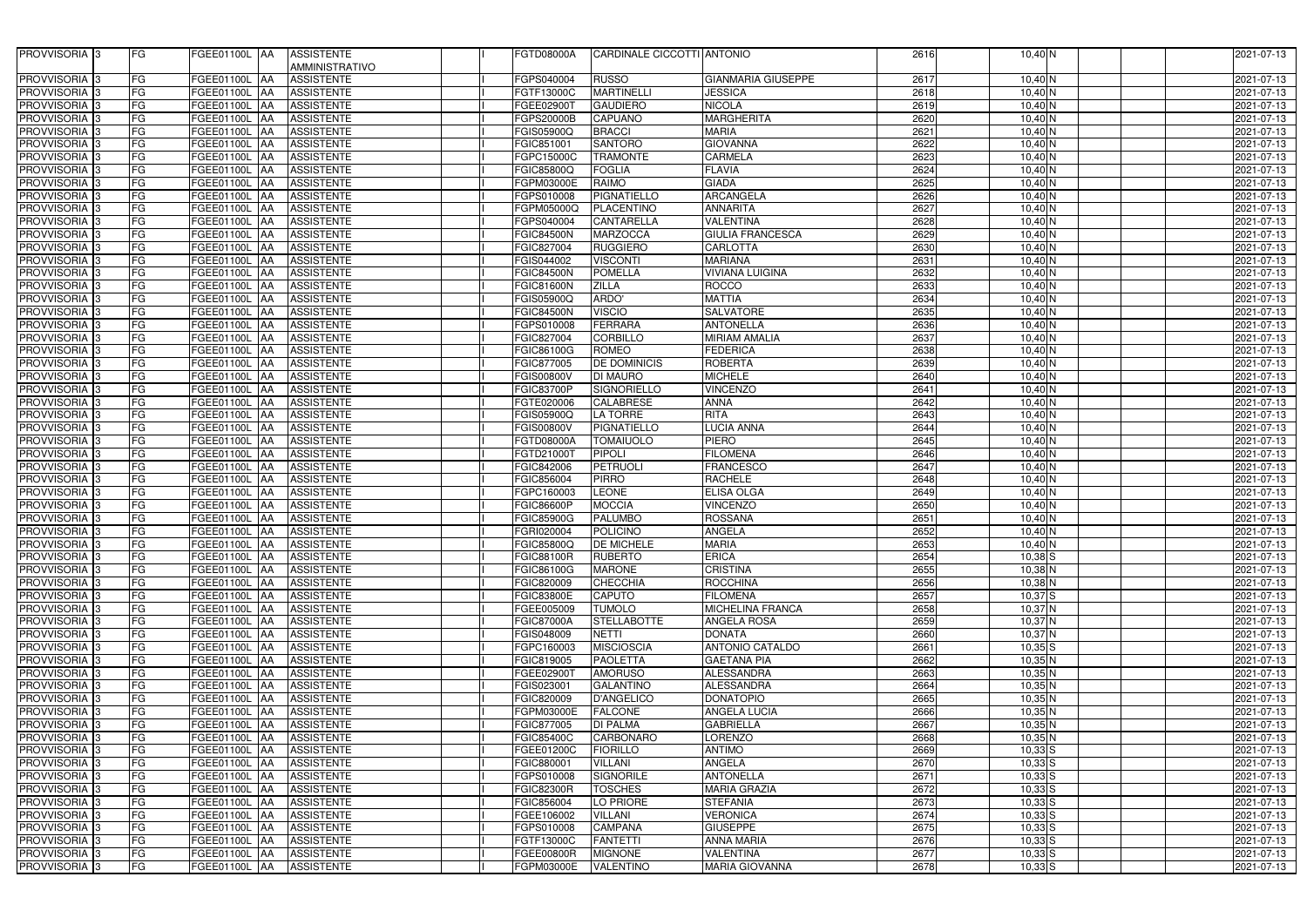| PROVVISORIA <sup>3</sup>   | FG        | FGEE01100L AA                   | <b>ASSISTENTE</b>        | FGTD08000A        | <b>D'INVERNO</b>   | <b>CAROLINA</b>        | 2679 | $10,33$ S                  | 2021-07-13 |
|----------------------------|-----------|---------------------------------|--------------------------|-------------------|--------------------|------------------------|------|----------------------------|------------|
| PROVVISORIA <sup>3</sup>   | FG        | FGEE01100L AA                   | <b>ASSISTENTE</b>        | FGIS00800V        | <b>PAPADIA</b>     | <b>STEFANIA</b>        | 2680 | $10,33$ S                  | 2021-07-13 |
| PROVVISORIA <sup>1</sup> 3 | FG        | FGEE01100L AA                   | <b>ASSISTENTE</b>        | FGPS010008        | <b>PENNETTI</b>    | <b>ELISABETTA</b>      | 2681 | $10,33$ N                  | 2021-07-13 |
| PROVVISORIA <sup>3</sup>   | FG        | FGEE01100L AA                   | <b>ASSISTENTE</b>        | FGIC856004        | <b>DI CORCIA</b>   | <b>VALERIA</b>         | 2682 | $10,33$ N                  | 2021-07-13 |
| PROVVISORIA <sup>3</sup>   | FG        | FGEE01100L AA                   | <b>ASSISTENTE</b>        | FGEE00900L        | <b>DEL PRETE</b>   | ANGELA                 | 2683 | $10,33$ N                  | 2021-07-13 |
| PROVVISORIA <sup>3</sup>   | FG        | <b>FGEE01100L AA</b>            | <b>ASSISTENTE</b>        | FGIC819005        | <b>PAOLETTA</b>    | <b>ANNA MARIA</b>      | 2684 | $10,33$ N                  | 2021-07-13 |
| PROVVISORIA 3              | FG        | FGEE01100L AA                   | <b>ASSISTENTE</b>        | FGTD21000T        | <b>ARIOSTINO</b>   | <b>FABIO</b>           | 2685 | $10,33$ N                  | 2021-07-13 |
| PROVVISORIA 3              | FG        | FGEE01100L AA                   | <b>ASSISTENTE</b>        | FGTD21000T        | <b>VESCERA</b>     | <b>BARBARA</b>         | 2686 | $10,33$ N                  | 2021-07-13 |
| PROVVISORIA 3              | FG        | FGEE01100L AA                   | <b>ASSISTENTE</b>        | FGIC842006        | <b>PANZANO</b>     | <b>FRANCA</b>          | 2687 | 10,33 N                    | 2021-07-13 |
| PROVVISORIA <sup>3</sup>   | FG        | <b>FGEE01100L</b><br>IAA        | <b>ASSISTENTE</b>        | FGIC876009        | <b>CIACCA</b>      | <b>GIUSEPPE</b>        | 2688 | $10,33$ N                  | 2021-07-13 |
| PROVVISORIA 3              | FG        | <b>FGEE01100L AA</b>            | <b>ASSISTENTE</b>        | <b>FGIC84500N</b> | <b>GRIFA</b>       | <b>LUISELLA</b>        | 2689 | $10,33$ N                  | 2021-07-13 |
| PROVVISORIA 3              | FG        | FGEE01100L AA                   | <b>ASSISTENTE</b>        | FGIC864003        | <b>STUPPIELLO</b>  | NUNZIA                 | 2690 | $10,33$ N                  | 2021-07-13 |
| PROVVISORIA 3              | FG        | FGEE01100L AA                   | <b>ASSISTENTE</b>        | <b>FGIS05300R</b> | <b>TODISCO</b>     | <b>PIETRO</b>          | 2691 | $10,33$ N                  | 2021-07-13 |
| PROVVISORIA 3              | FG        | FGEE01100L AA                   | <b>ASSISTENTE</b>        | FGPS010008        | <b>CIAVARELLA</b>  | <b>ELISABETTA</b>      | 2692 | $10,33$ N                  | 2021-07-13 |
| PROVVISORIA 3              | FG        | <b>FGEE01100L   AA</b>          | <b>ASSISTENTE</b>        | FGTF17000V        | <b>D'APOLITO</b>   | <b>NUNZIA</b>          | 2693 | $10,33$ N                  | 2021-07-13 |
| PROVVISORIA 3              | FG        | FGEE01100L AA                   | <b>ASSISTENTE</b>        | FGIS00400G        | <b>SOLITRO</b>     | <b>RAFFAELE</b>        | 2694 | $10,33$ N                  | 2021-07-13 |
| PROVVISORIA 3              | FG        | FGEE01100L AA                   | <b>ASSISTENTE</b>        | FGPS010008        | <b>MAFFULLI</b>    | <b>MARIA</b>           | 2695 | $10,33$ N                  | 2021-07-13 |
| PROVVISORIA 3              | FG        | FGEE01100L AA                   | <b>ASSISTENTE</b>        | FGIS00400G        | <b>ESPOSITO</b>    | <b>PORZIA</b>          | 2696 | $10,33$ N                  | 2021-07-13 |
| PROVVISORIA 3              | FG        | FGEE01100L AA                   | <b>ASSISTENTE</b>        | <b>FGIC88100R</b> | <b>POLI</b>        | <b>GIUSEPPINA</b>      | 2697 | $10,33$ N                  | 2021-07-13 |
| PROVVISORIA 3              | FG        | FGEE01100L<br><b>JAA</b>        | <b>ASSISTENTE</b>        | FGTE020006        | <b>TONTI</b>       | <b>ROBERTO</b>         | 2698 | $10,30$ $S$                | 2021-07-13 |
| PROVVISORIA <sup>3</sup>   | FG        | FGEE01100L<br>ΙAΑ               | <b>ASSISTENTE</b>        | <b>FGIC87000A</b> | <b>PIPLI</b>       | <b>VINCENZA LAURA</b>  | 2699 | $10,30$ S                  | 2021-07-13 |
| PROVVISORIA 3              | FG        | FGEE01100L<br>IAA               | <b>ASSISTENTE</b>        | FGEE01100L        | <b>DE STASIO</b>   | <b>IOLANDA</b>         | 2700 | $10,30$ S                  | 2021-07-13 |
| PROVVISORIA 3              | FG        | FGEE01100L<br><b>IAA</b>        | <b>ASSISTENTE</b>        | FGTD010004        | <b>TONTI</b>       | <b>ANNA</b>            | 2701 | $10,30$ $S$                | 2021-07-13 |
| PROVVISORIA 3              | FG        | <b>FGEE01100L</b><br><b>IAA</b> | <b>ASSISTENTE</b>        | GPS040004         | <b>CARBONARO</b>   | <b>MARIA MICHELA</b>   | 2702 | $10,30$ S                  | 2021-07-13 |
| PROVVISORIA 3              | FG        | FGEE01100L AA                   | <b>ASSISTENTE</b>        | FGMM00700X        | <b>DE MARTINO</b>  | <b>GIOVANNI</b>        | 2703 | $10,30$ $S$                | 2021-07-13 |
| PROVVISORIA 3              | FG        | FGEE01100L<br>IAA               | <b>ASSISTENTE</b>        | FGPS20000B        | <b>VAIRO</b>       | <b>ANTONIO</b>         | 2704 | $10,30$ $S$                | 2021-07-13 |
| PROVVISORIA 3              | FG        | <b>FGEE01100L</b><br>IAA        | <b>ASSISTENTE</b>        | FGTD010004        | <b>FERRELLI</b>    | <b>GIORGIA</b>         | 2705 | $10,30$ S                  | 2021-07-13 |
| PROVVISORIA 3              | FG        | FGEE01100L<br>IAA               | <b>ASSISTENTE</b>        | FGMM00700X        | <b>MARZANO</b>     | <b>GIADA</b>           | 2706 | $10,30$ S                  | 2021-07-13 |
| PROVVISORIA <sup>3</sup>   | FG        | FGEE01100L                      | <b>ASSISTENTE</b>        | GPS010008         | <b>OLIVIERI</b>    | <b>ROMEO</b>           | 2707 | $10,30$ S                  | 2021-07-13 |
| PROVVISORIA <sup>3</sup>   | FG        | <b>FGEE01100L</b><br><b>JAA</b> | <b>ASSISTENTE</b>        | FGPS010008        | <b>D'ANGELO</b>    | <b>DEBORAH</b>         | 2708 | $10,30$ $S$                | 2021-07-13 |
| PROVVISORIA <sup>3</sup>   | FG        | <b>FGEE01100L AA</b>            | <b>ASSISTENTE</b>        | FGEE06000T        | <b>D'ARCANGELO</b> | <b>MARIA RITA</b>      | 2709 | $10,30$ S                  | 2021-07-13 |
| PROVVISORIA <sup>3</sup>   | FG        | FGEE01100L<br>IAA               | <b>ASSISTENTE</b>        | FGEE005009        | <b>FIORE</b>       | <b>GIOVANNA</b>        | 2710 | $10,30$ S                  | 2021-07-13 |
| PROVVISORIA <sup>3</sup>   | FG        | FGEE01100L<br>IAA               | <b>ASSISTENTE</b>        | FGIS00800V        | <b>RUSSO</b>       | <b>LUIGI</b>           | 2711 | $10,30$ $S$                | 2021-07-13 |
| PROVVISORIA <sup>3</sup>   | FG        | <b>FGEE01100L   AA</b>          | <b>ASSISTENTE</b>        | FGIC876009        | <b>SIMONETTI</b>   | <b>GIOVANNI</b>        | 2712 | $10,30$ S                  | 2021-07-13 |
| PROVVISORIA 3              | FG        | FGEE01100L AA                   | <b>ASSISTENTE</b>        | <b>FGIC81600N</b> | <b>LA LUNA</b>     | <b>RAFFAELLA</b>       | 2713 | $10,30$ N                  | 2021-07-13 |
| PROVVISORIA <sup>3</sup>   | FG        | FGEE01100L AA                   | <b>ASSISTENTE</b>        | FGTF13000C        | <b>STELLUTO</b>    | <b>GIOVANNI</b>        | 2714 | $10,30$ N                  | 2021-07-13 |
| PROVVISORIA 3              | FG        | FGEE01100L AA                   | <b>ASSISTENTE</b>        | FGPS010008        | <b>CIRONE</b>      | <b>MARCO</b>           | 2715 | $10,30$ N                  | 2021-07-13 |
| PROVVISORIA <sup>3</sup>   | FG        | FGEE01100L AA                   | <b>ASSISTENTE</b>        | <b>FGIC85900G</b> | <b>LAURENZA</b>    | <b>NOEMI</b>           | 2716 | $10,30$ N                  | 2021-07-13 |
| PROVVISORIA <sup>3</sup>   | <b>FG</b> |                                 | FGEE01100L AA ASSISTENTE | FGTE020006        | PERDONO'           | <b>MIRIAM</b>          | 2717 | $10,30$ N                  | 2021-07-13 |
| <b>PROVVISORIA</b> 3       | FG        | FGEE01100L AA                   | ASSISTENTE               | FGEE02900T        | <b>DISTASI</b>     | <b>ILARIA RIPALTA</b>  | 2718 | 10,30 N                    | 2021-07-13 |
| PROVVISORIA <sup>3</sup>   | FG        | FGEE01100L AA                   | <b>ASSISTENTE</b>        | <b>FGIC87000A</b> | <b>TUFAROLO</b>    | <b>ARIANNA PIA</b>     | 2719 | $10,30$ N                  | 2021-07-13 |
| PROVVISORIA <sup>3</sup>   | FG        |                                 | FGEE01100L AA ASSISTENTE | FGPS040004        | <b>RUTIGLIANO</b>  | <b>FRANCESCA</b>       | 2720 | $10,30$ N                  | 2021-07-13 |
| <b>PROVVISORIA</b> 3       | FG        | <b>FGEE01100L AA</b>            | ASSISTENTE               | FGIS048009        | <b>ACQUAVIVA</b>   | <b>FRANCESCA</b>       | 2721 | $10,30$ N                  | 2021-07-13 |
| PROVVISORIA <sup>3</sup>   | FG        | FGEE01100L AA                   | <b>ASSISTENTE</b>        | FGIS048009        | <b>ZANGRILLI</b>   | <b>ELENA</b>           | 2722 | $10,30$ N                  | 2021-07-13 |
| PROVVISORIA <sup>3</sup>   | FG        | FGEE01100L AA                   | <b>ASSISTENTE</b>        | FGEE00900L        | <b>CHIUMMARULO</b> | <b>GIOVANNI</b>        | 2723 | 10,30 N                    | 2021-07-13 |
| PROVVISORIA <sup>3</sup>   | FG        | FGEE01100L AA                   | <b>ASSISTENTE</b>        | FGIC86200B        | <b>MENNITTI</b>    | <b>MICHELE</b>         | 2724 | $10,30$ N                  | 2021-07-13 |
| PROVVISORIA <sup>1</sup> 3 | FG        | FGEE01100L AA                   | <b>ASSISTENTE</b>        | FGEE005009        | CONSOLE            | <b>MARIAGRAZIA</b>     | 2725 | 10,30 N                    | 2021-07-13 |
| PROVVISORIA <sup>3</sup>   | FG        | FGEE01100L AA                   | <b>ASSISTENTE</b>        | FGTF13000C        | <b>BRUNO</b>       | ALESSANDRO             | 2726 | 10,30 N                    | 2021-07-13 |
| PROVVISORIA <sup>3</sup>   | FG        | FGEE01100L AA                   | <b>ASSISTENTE</b>        | FGTD21000T        | <b>TESTINI</b>     | <b>BEATRICE</b>        | 2727 | $10,30$ N                  | 2021-07-13 |
| PROVVISORIA <sup>3</sup>   | FG        | FGEE01100L AA                   | <b>ASSISTENTE</b>        | FGTD21000T        | <b>MOROSO</b>      | <b>MARIO</b>           | 2728 | $10,30$ N                  | 2021-07-13 |
| PROVVISORIA <sup>3</sup>   | FG        | FGEE01100L AA                   | <b>ASSISTENTE</b>        | FGPC180008        | <b>MANSI</b>       | <b>DANIELA</b>         | 2729 | $10,30$ N                  | 2021-07-13 |
| PROVVISORIA <sup>3</sup>   | FG        | FGEE01100L AA                   | <b>ASSISTENTE</b>        | <b>FGIC87500D</b> | <b>NATALE</b>      | <b>PIA RAFFAELLA</b>   | 2730 | $10,30$ N                  | 2021-07-13 |
| PROVVISORIA <sup>3</sup>   | FG        | FGEE01100L AA                   | <b>ASSISTENTE</b>        | FGEE099004        | MASTRANGELO        | <b>MARIA</b>           | 2731 | 10,30 N                    | 2021-07-13 |
| PROVVISORIA <sup>3</sup>   | FG        | FGEE01100L AA                   | <b>ASSISTENTE</b>        | FGPS040004        | <b>MASCIELLO</b>   | <b>SARA</b>            | 2732 | 10,30 N                    | 2021-07-13 |
| PROVVISORIA <sup>3</sup>   | FG        | FGEE01100L AA                   | <b>ASSISTENTE</b>        | <b>FGIC83800E</b> | <b>CARRILLO</b>    | <b>CARMELA</b>         | 2733 | $10,30$ N                  | 2021-07-13 |
| PROVVISORIA <sup>3</sup>   | FG        | FGEE01100L AA                   | <b>ASSISTENTE</b>        | FGTD08000A        | <b>LOMBANI</b>     | DAVIDE LIBERO          | 2734 | 10,30 N                    | 2021-07-13 |
| PROVVISORIA <sup>1</sup> 3 | FG        | FGEE01100L AA                   | <b>ASSISTENTE</b>        | FGIC856004        | CROCE              | <b>FRANCESCA</b>       | 2735 | $10,30$ N                  | 2021-07-13 |
| PROVVISORIA <sup>3</sup>   | FG        | FGEE01100L AA                   | <b>ASSISTENTE</b>        | FGEE099004        | <b>DE PACE</b>     | <b>MARTINA</b>         | 2736 | 10,30 N                    | 2021-07-13 |
| PROVVISORIA <sup>3</sup>   | FG        | FGEE01100L AA                   | <b>ASSISTENTE</b>        | FGPC160003        | <b>DEL VECCHIO</b> | <b>DILETTA</b>         | 2737 | $10,30\overline{\text{N}}$ | 2021-07-13 |
| PROVVISORIA <sup>3</sup>   | FG        | FGEE01100L AA                   | <b>ASSISTENTE</b>        | FGEE005009        | ABBATANGELO        | <b>MARIA GELSOMINA</b> | 2738 | $10,30$ N                  | 2021-07-13 |
| PROVVISORIA <sup>3</sup>   | FG        | FGEE01100L AA                   | <b>ASSISTENTE</b>        | <b>FGIC81600N</b> | <b>BRUNO</b>       | <b>MAURIZIO</b>        | 2739 | 10,30 N                    | 2021-07-13 |
| PROVVISORIA <sup>3</sup>   | FG        | FGEE01100L AA                   | <b>ASSISTENTE</b>        | FGTF17000V        | <b>TURCO</b>       | <b>FEDERICA</b>        | 2740 | 10,30 N                    | 2021-07-13 |
| PROVVISORIA <sup>3</sup>   | FG        | FGEE01100L AA                   | <b>ASSISTENTE</b>        | FGIC86100G        | <b>SPINELLI</b>    | <b>MONIA</b>           | 2741 | 10,30 N                    | 2021-07-13 |
| PROVVISORIA 3              | FG        | FGEE01100L AA                   | ASSISTENTE               | <b>FGIC85700X</b> | SPINAPOLICE        | <b>ROBERTA</b>         | 2742 | 10,30 N                    | 2021-07-13 |
|                            |           |                                 |                          |                   |                    |                        |      |                            |            |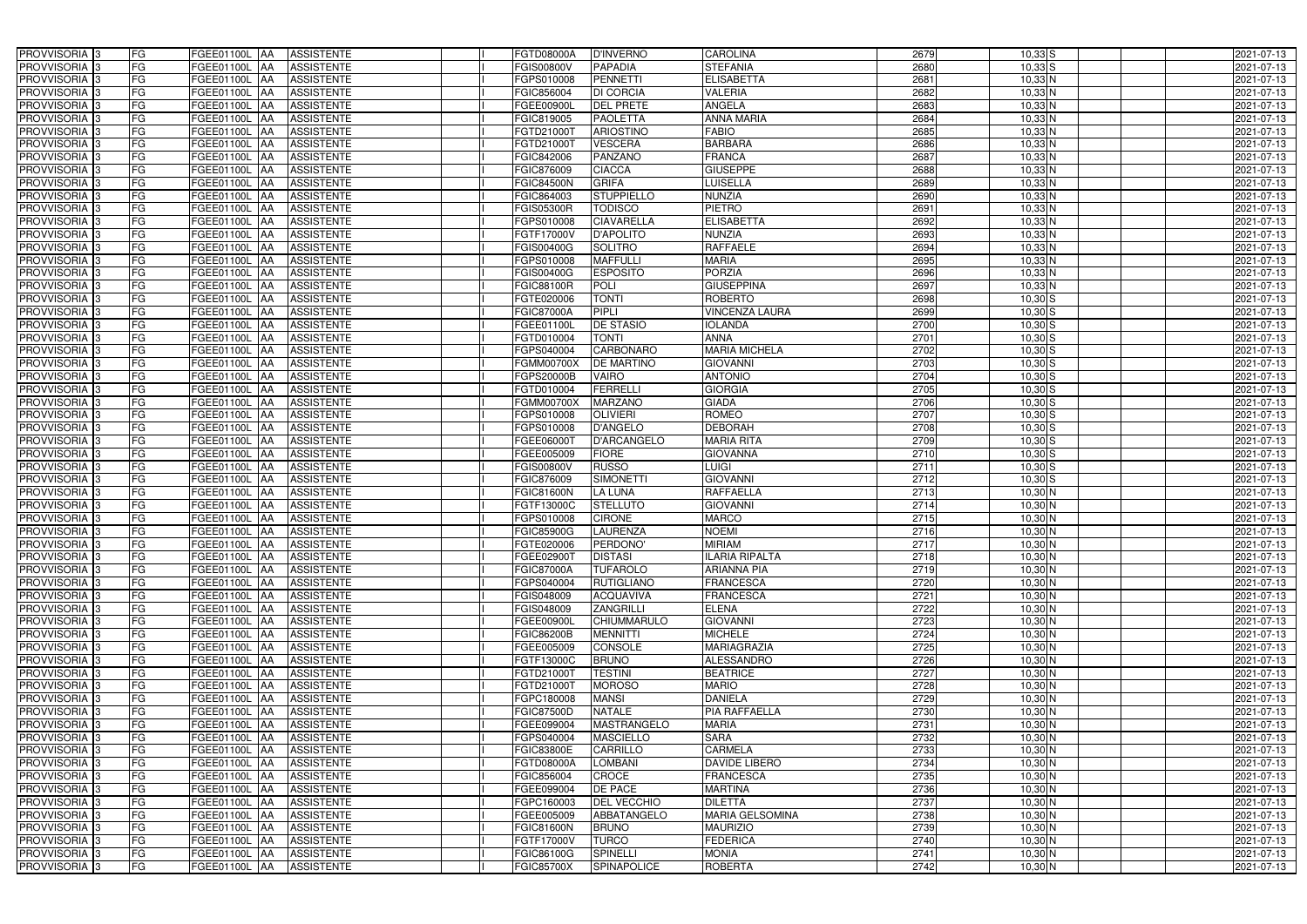| PROVVISORIA 3              | FG        | FGEE01100L AA                   | <b>ASSISTENTE</b> | FGEE02900T        | <b>FRASCA</b>           | <b>ENRICO</b>           | 2743 | $10,30$ N        | 2021-07-13 |
|----------------------------|-----------|---------------------------------|-------------------|-------------------|-------------------------|-------------------------|------|------------------|------------|
| PROVVISORIA 3              | FG        | FGEE01100L                      | <b>ASSISTENTE</b> | FGIC82400L        | COSCIA                  | <b>ANTONIO</b>          | 2744 | $10,30$ N        | 2021-07-13 |
| PROVVISORIA 3              | <b>FG</b> | FGEE01100L<br>IAA               | <b>ASSISTENTE</b> | FGIC818009        | <b>DE GIROLAMO</b>      | <b>FRANCESCA</b>        | 2745 | $10,30$ N        | 2021-07-13 |
| PROVVISORIA <sup>3</sup>   | FG        | FGEE01100L<br>IAA               | <b>ASSISTENTE</b> | FGIC85800Q        | <b>AQUILINO</b>         | <b>VALENTINA</b>        | 2746 | $10,30$ N        | 2021-07-13 |
| PROVVISORIA <sup>3</sup>   | FG        | FGEE01100L<br>IAA               | <b>ASSISTENTE</b> | FGIC86200B        | LO MUZIO                | LAURA                   | 2747 | $10,30$ N        | 2021-07-13 |
| PROVVISORIA 3              | <b>FG</b> | <b>FGEE01100L AA</b>            | <b>ASSISTENTE</b> | FGMM00400C        | <b>MONACO</b>           | <b>VITO</b>             | 2748 | 10,30 N          | 2021-07-13 |
| PROVVISORIA 3              | FG        | <b>FGEE01100L   AA</b>          | <b>ASSISTENTE</b> | FGPS040004        | <b>SPONSILLO</b>        | <b>CHIARA</b>           | 2749 | $10,30$ N        | 2021-07-13 |
| PROVVISORIA 3              | FG        | FGEE01100L AA                   | <b>ASSISTENTE</b> | FGTD02000P        | <b>MOSCA</b>            | <b>ROSSELLA</b>         | 2750 | $10,30$ N        | 2021-07-13 |
| PROVVISORIA 3              | <b>FG</b> | FGEE01100L AA                   | <b>ASSISTENTE</b> | FGIC856004        | <b>LA ZAZZERA</b>       | <b>NOEMI</b>            | 2751 | $10,30$ N        | 2021-07-13 |
| PROVVISORIA 3              | FG        | FGEE01100L AA                   | <b>ASSISTENTE</b> | FGVC01000C        | <b>RICCI</b>            | <b>MARTA</b>            | 2752 | $10,30$ N        | 2021-07-13 |
| PROVVISORIA <sup>3</sup>   | FG        | FGEE01100L AA                   | <b>ASSISTENTE</b> | GIS044002         | <b>FERRI</b>            | <b>FABIO</b>            | 2753 | $10,30$ N        | 2021-07-13 |
| PROVVISORIA 3              | FG        | FGEE01100L AA                   | <b>ASSISTENTE</b> | FGRI020004        | <b>NATOLA</b>           | <b>GIUSEPPE</b>         | 2754 | $10,30$ N        | 2021-07-13 |
| PROVVISORIA <sup>3</sup>   | FG        | FGEE01100L<br><b>IAA</b>        | <b>ASSISTENTE</b> | FGEE01100L        | <b>ZOTTI</b>            | LAURA                   | 2755 | 10,30 N          | 2021-07-13 |
| PROVVISORIA 3              | FG        | FGEE01100L AA                   | <b>ASSISTENTE</b> | FGIC863007        | <b>ROSSETTI</b>         | <b>CLAUDIA</b>          | 2756 | $10,30$ N        | 2021-07-13 |
| PROVVISORIA 3              | <b>FG</b> | FGEE01100L AA                   | <b>ASSISTENTE</b> | FGIC85900G        | <b>GIOVANNIELLO</b>     | <b>RAFFAELLA</b>        | 2757 | $10,30$ N        | 2021-07-13 |
| PROVVISORIA 3              | <b>FG</b> | FGEE01100L<br>IAA               | <b>ASSISTENTE</b> | FGIC86000Q        | <b>SANTORSA</b>         | <b>SIMONA</b>           | 2758 | $10,30$ N        | 2021-07-13 |
| PROVVISORIA 3              | FG        | <b>FGEE01100L</b><br>IAA        | <b>ASSISTENTE</b> | GPS040004         | <b>GIARRUSSO</b>        | <b>MARILENA</b>         | 2759 | $10,30$ N        | 2021-07-13 |
| PROVVISORIA 3              | FG        | <b>FGEE01100L</b><br>IAA        | <b>ASSISTENTE</b> | FGIC85700X        | <b>PIPOLI</b>           | <b>ANTONIA</b>          | 2760 | $10,30$ N        | 2021-07-13 |
| PROVVISORIA 3              | FG        | FGEE01100L<br>IAA               | <b>ASSISTENTE</b> | FGEE01100L        | <b>PALLADINO</b>        | <b>SARA FORTUNA</b>     | 2761 | $10,30$ N        | 2021-07-13 |
| PROVVISORIA 3              | FG        | FGEE01100L<br>IAA               | <b>ASSISTENTE</b> | FGIC848005        | <b>CURSIO</b>           | <b>GRAZIA</b>           | 2762 | $10,30$ N        | 2021-07-13 |
| PROVVISORIA <sup>3</sup>   | FG        | FGEE01100L                      | <b>ASSISTENTE</b> | FGPC15000C        | <b>DI GIOVINE</b>       | <b>LUIGIA</b>           | 2763 | $10,30$ N        | 2021-07-13 |
| <b>PROVVISORIA</b> 3       | FG        | FGEE01100L<br>IAA               | <b>ASSISTENTE</b> | FGIS00800V        | <b>PALMIERI</b>         | <b>MARIO MICHELE</b>    | 2764 | $10,30$ N        | 2021-07-13 |
| PROVVISORIA <sup>3</sup>   | FG        | FGEE01100L                      | <b>ASSISTENTE</b> | FGIC820009        | <b>FRATELLI</b>         | <b>ANGELA</b>           | 2765 | $10,30$ N        | 2021-07-13 |
| PROVVISORIA <sup>3</sup>   | <b>FG</b> | <b>FGEE01100L</b><br>AA         | <b>ASSISTENTE</b> | FGIC818009        | <b>IPPOLITO</b>         | <b>NICOLA</b>           | 2766 | $10,30$ N        | 2021-07-13 |
| <b>PROVVISORIA</b> 3       | FG        | FGEE01100L<br>IAA               | <b>ASSISTENTE</b> | FGEE11000N        | <b>ABRUZZESE</b>        | <b>DANILA</b>           | 2767 | $10,30$ N        | 2021-07-13 |
| PROVVISORIA 3              | FG        | FGEE01100L<br>IAA               | <b>ASSISTENTE</b> | FGIC869006        | <b>ACCETTULLI</b>       | <b>SABRINA</b>          | 2768 | $10,27$ S        | 2021-07-13 |
| PROVVISORIA 3              | <b>FG</b> | <b>FGEE01100L AA</b>            | <b>ASSISTENTE</b> | FGEE02900T        | <b>MONTENEGRO</b>       | <b>GIUSEPPINA</b>       | 2769 | $10,27$ S        | 2021-07-13 |
| PROVVISORIA 3              | <b>FG</b> | <b>FGEE01100L   AA</b>          | <b>ASSISTENTE</b> | FGIS05900Q        | <b>RICUCCI</b>          | <b>GIANPAOLO</b>        | 2770 | $10,27$ $S$      | 2021-07-13 |
| PROVVISORIA 3              | FG        | FGEE01100L AA                   | <b>ASSISTENTE</b> | FGIS044002        | RENZULLI                | <b>RAFFAELE</b>         | 2771 | $10,27$ $S$      | 2021-07-13 |
| PROVVISORIA <sup>3</sup>   | <b>FG</b> | <b>FGEE01100L   AA</b>          | <b>ASSISTENTE</b> | <b>FGIC81600N</b> | <b>TALLONE</b>          | <b>MARIA ROSARIA</b>    | 2772 | $10,27$ $S$      | 2021-07-13 |
| PROVVISORIA 3              | FG        | <b>FGEE01100L AA</b>            | <b>ASSISTENTE</b> | FGIC83000X        | <b>FALCONE</b>          | <b>FILOMENA</b>         | 2773 | $10,27$ $S$      | 2021-07-13 |
| PROVVISORIA 3              | FG        | FGEE01100L AA                   | <b>ASSISTENTE</b> | FGPS040004        | <b>NIRO</b>             | <b>ROSA</b>             | 2774 | $10,27$ S        | 2021-07-13 |
| PROVVISORIA 3              | FG        | <b>FGEE01100L</b><br><b>IAA</b> | <b>ASSISTENTE</b> | FGRI020004        | <b>GRAVINA</b>          | <b>GAETANO</b>          | 2775 | $10,27$ S        | 2021-07-13 |
| PROVVISORIA 3              | FG        | <b>FGEE01100L   AA</b>          | <b>ASSISTENTE</b> | FGIS03700V        | <b>SCANZANO</b>         | <b>ANTONELLA</b>        | 2776 | $10,27$ N        | 2021-07-13 |
| PROVVISORIA 3              | <b>FG</b> | FGEE01100L<br>IAA               | <b>ASSISTENTE</b> | FGIC877005        | QUITADAMO               | <b>FABIO</b>            | 2777 | $10,27$ N        | 2021-07-13 |
| PROVVISORIA <sup>1</sup> 3 | FG        | FGEE01100L<br>IAA               | <b>ASSISTENTE</b> | GIS00800V         | <b>SANTORO</b>          | <b>ANTONELLA</b>        | 2778 | $10,27$ N        | 2021-07-13 |
| PROVVISORIA <sup>1</sup> 3 | FG        | <b>FGEE01100L</b><br>IAA        | <b>ASSISTENTE</b> | GPS040004         | <b>D'ERRICO</b>         | <b>GIUSEPPE</b>         | 2779 | $10,27$ N        | 2021-07-13 |
| PROVVISORIA <sup>3</sup>   | <b>FG</b> | FGEE01100L AA                   | <b>ASSISTENTE</b> | FGIS00800V        | <b>PRENCIPE</b>         | <b>SILVANA</b>          | 2780 | $10,27$ N        | 2021-07-13 |
| PROVVISORIA <sup>3</sup>   | FG        | FGEE01100L AA ASSISTENTE        |                   | <b>FGEE00800R</b> | <b>GUARNIERI</b>        | <b>ROSA</b>             | 2781 | 10,27 N          | 2021-07-13 |
| PROVVISORIA <sup>3</sup>   | FG        | FGEE01100L AA                   | ASSISTENTE        | FGIS00800V        | <b>SPIRITO</b>          | <b>LIBERA MARIA</b>     | 2782 | $10,27$ N        | 2021-07-13 |
| PROVVISORIA <sup>3</sup>   | FG        | FGEE01100L AA                   | ASSISTENTE        | FGIC822001        | <b>MENNUNI</b>          | <b>TERESA</b>           | 2783 | $10,27$ N        | 2021-07-13 |
| PROVVISORIA <sup>3</sup>   | FG        | FGEE01100L AA                   | <b>ASSISTENTE</b> | FGMM00700X        | <b>DE NICOLA</b>        | <b>PIERLUIGI</b>        | 2784 | $10,27$ N        | 2021-07-13 |
| PROVVISORIA <sup>3</sup>   | FG        | FGEE01100L AA                   | <b>ASSISTENTE</b> | <b>FGIC81600N</b> | <b>SACCINTO</b>         | <b>ANNA MARIA</b>       | 2785 | $10,25$ S        | 2021-07-13 |
| PROVVISORIA <sup>3</sup>   | FG        | FGEE01100L AA                   | <b>ASSISTENTE</b> | FGIC86800A        | <b>CAPUTO</b>           | <b>ELEONORA PINA</b>    | 2786 | $10,25$ S        | 2021-07-13 |
| PROVVISORIA <sup>3</sup>   | <b>FG</b> | FGEE01100L AA                   | <b>ASSISTENTE</b> | FGPS010008        | FORGELLI                | <b>AGOSTINO</b>         | 2787 | $10,25$ S        | 2021-07-13 |
| PROVVISORIA <sup>3</sup>   | FG        | FGEE01100L AA                   | <b>ASSISTENTE</b> | FGIC856004        | <b>FRANCHINO</b>        | <b>ROSALIA</b>          | 2788 | $10,25$ S        | 2021-07-13 |
| PROVVISORIA <sup>3</sup>   | FG        | FGEE01100L AA                   | <b>ASSISTENTE</b> | FGIC819005        | <b>CARRILLO</b>         | <b>NICOLA</b>           | 2789 | $10,25$ N        | 2021-07-13 |
| PROVVISORIA <sup>3</sup>   | FG        | FGEE01100L AA                   | <b>ASSISTENTE</b> | FGEE06000T        | <b>TORCHIARELLA</b>     | <b>LUCIA</b>            | 2790 | $10,25$ N        | 2021-07-13 |
| PROVVISORIA <sup>3</sup>   | FG        | FGEE01100L AA                   | <b>ASSISTENTE</b> | FGIC820009        | <b>D'ERRICO</b>         | <b>MATTIA MARIA PIA</b> | 2791 | $10,25$ N        | 2021-07-13 |
| PROVVISORIA <sup>3</sup>   | FG        | FGEE01100L AA                   | <b>ASSISTENTE</b> | <b>FGIC88100R</b> | <b>DAMONE</b>           | ALESSANDRA AMELIA       | 2792 | $10,23$ $S$      | 2021-07-13 |
| PROVVISORIA 3              | FG        | FGEE01100L AA                   | <b>ASSISTENTE</b> | FGIS00800V        | <b>BARONE</b>           | <b>MARJ PINA</b>        | 2793 | $10,23$ S        | 2021-07-13 |
| PROVVISORIA <sup>3</sup>   | FG        | FGEE01100L AA                   | <b>ASSISTENTE</b> | FGEE00900L        | <b>TROVATO SALINARO</b> | <b>ANGELITA</b>         | 2794 | $10,23$ S        | 2021-07-13 |
| PROVVISORIA <sup>3</sup>   | FG        | FGEE01100L AA                   | <b>ASSISTENTE</b> | FGPS010008        | <b>LEOCE</b>            | <b>BARBARA</b>          | 2795 | $10,22$ N        | 2021-07-13 |
| PROVVISORIA <sup>3</sup>   | FG        | FGEE01100L AA                   | <b>ASSISTENTE</b> | FGIC818009        | <b>D'EMILIO</b>         | <b>KATIA</b>            | 2796 | $10,22$ N        | 2021-07-13 |
| PROVVISORIA <sup>13</sup>  | FG        | FGEE01100L AA                   | <b>ASSISTENTE</b> | FGIC819005        | <b>LUONGO</b>           | <b>ELENA</b>            | 2797 | $10,22$ N        | 2021-07-13 |
| PROVVISORIA <sup>3</sup>   | FG        | FGEE01100L AA                   | <b>ASSISTENTE</b> | FGIC86800A        | <b>CURATOLO</b>         | CAROLINA                | 2798 | $10,21$ N<br>IS. | 2021-07-13 |
| PROVVISORIA <sup>3</sup>   | FG        | FGEE01100L AA                   | <b>ASSISTENTE</b> | FGIC85900G        | <b>PAVONE</b>           | <b>GIANVITO</b>         | 2799 | $10,21$ N        | 2021-07-13 |
| PROVVISORIA <sup>3</sup>   | FG        | <b>FGEE01100L   AA</b>          | <b>ASSISTENTE</b> | FGPS040004        | <b>AGRIESTI</b>         | <b>ELIA</b>             | 2800 | $10,21$ N        | 2021-07-13 |
| PROVVISORIA <sup>3</sup>   | FG        | FGEE01100L AA                   | <b>ASSISTENTE</b> | FGPS040004        | <b>NAZZARO</b>          | <b>ANTONIO</b>          | 2801 | $10,20$ S        | 2021-07-13 |
| PROVVISORIA <sup>3</sup>   | FG        | FGEE01100L AA                   | <b>ASSISTENTE</b> | <b>FGIS00800V</b> | CAPOBIANCO              | <b>MARIA MICHELA</b>    | 2802 | $10,20$ S        | 2021-07-13 |
| PROVVISORIA <sup>3</sup>   | FG        | FGEE01100L AA                   | <b>ASSISTENTE</b> | FGIC85800Q        | <b>GASPARI</b>          | <b>MARIA ASSUNTA</b>    | 2803 | $10,20$ S        | 2021-07-13 |
| PROVVISORIA <sup>3</sup>   | FG        | FGEE01100L AA                   | <b>ASSISTENTE</b> | <b>FGIC81600N</b> | <b>BASANISI</b>         | <b>ANNA</b>             | 2804 | $10,20$ S        | 2021-07-13 |
| PROVVISORIA <sup>3</sup>   | FG        | FGEE01100L AA                   | <b>ASSISTENTE</b> | FGIC85800Q        | <b>CAMPANARO</b>        | <b>INCORONATA</b>       | 2805 | $10,20$ S        | 2021-07-13 |
| PROVVISORIA 3              | FG        | FGEE01100L AA                   | <b>ASSISTENTE</b> | FGIC878001        | CANDELMA                | <b>MARGHERITA</b>       | 2806 | $10,20$ $S$      | 2021-07-13 |
|                            |           |                                 |                   |                   |                         |                         |      |                  |            |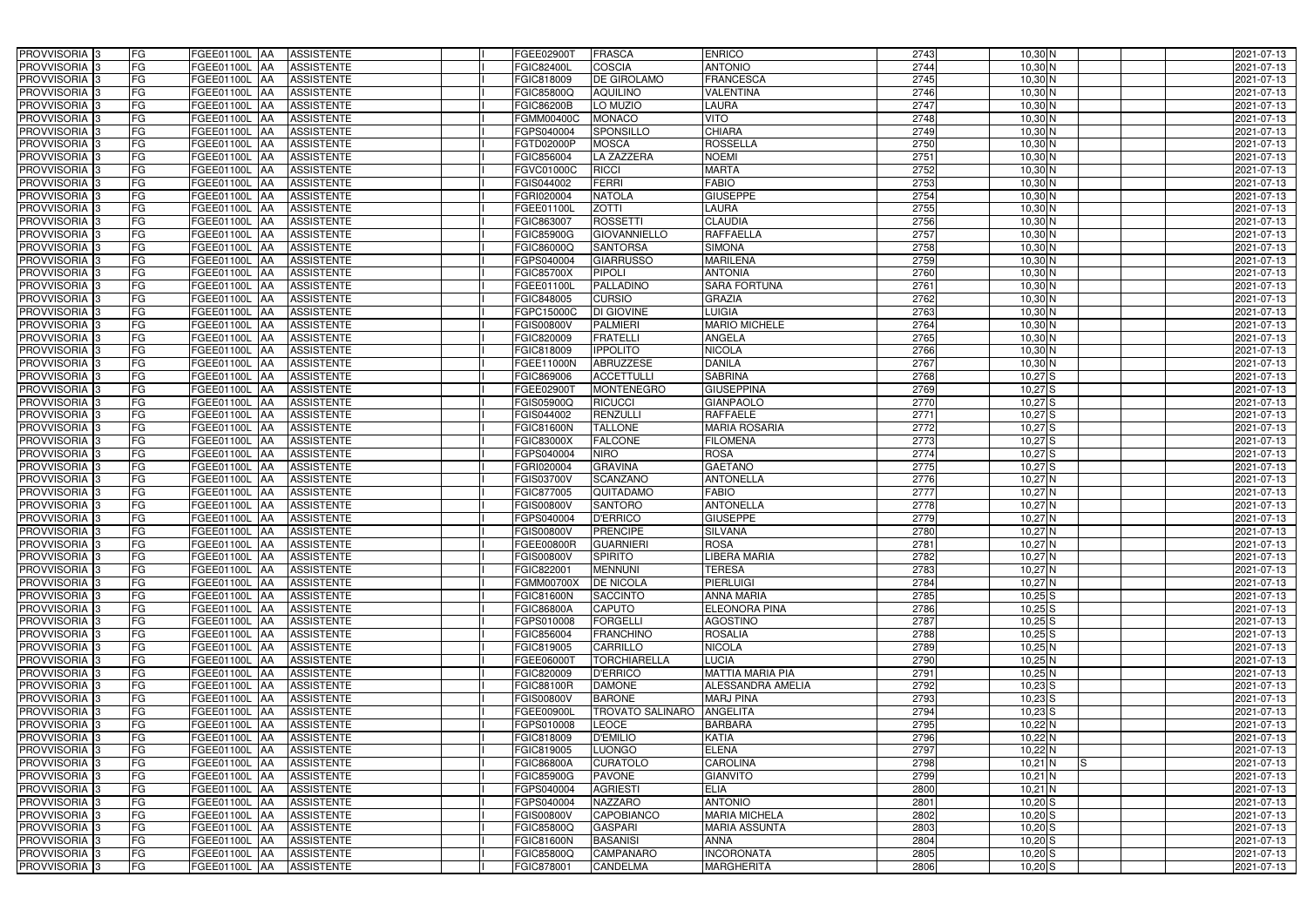| PROVVISORIA <sup>3</sup>                             | FG              | FGEE01100L AA                             | <b>ASSISTENTE</b>                      | <b>FGIC83000X</b>        | <b>LAURIOLA</b>                  | <b>ANTONIA</b>                  | 2807              | $10,20$ $S$            | 2021-07-13               |
|------------------------------------------------------|-----------------|-------------------------------------------|----------------------------------------|--------------------------|----------------------------------|---------------------------------|-------------------|------------------------|--------------------------|
| PROVVISORIA 3                                        | FG              | FGEE01100L<br>IAA                         | <b>ASSISTENTE</b>                      | FGTD060005               | <b>SABATINI</b>                  | <b>ANNAMARIA</b>                | 2808              | $10,20$ S              | 2021-07-13               |
| PROVVISORIA 3                                        | FG              | FGEE01100L AA                             | <b>ASSISTENTE</b>                      | <b>GIC87900R</b>         | <b>MASCOLO</b>                   | <b>ANNAMARIA</b>                | 2809              | $10,20$ S              | 2021-07-13               |
| PROVVISORIA 3                                        | FG              | <b>FGEE01100L   AA</b>                    | <b>ASSISTENTE</b>                      | FGIS048009               | <b>FALCONE</b>                   | <b>DAVIDE PASQUALE</b>          | 2810              | $10,20$ $S$            | 2021-07-13               |
| PROVVISORIA 3                                        | FG              | FGEE01100L AA                             | <b>ASSISTENTE</b>                      | <b>GIS05900Q</b>         | <b>TOMAIUOLO</b>                 | LETIZIA                         | 2811              | $10,20$ S              | 2021-07-13               |
| PROVVISORIA 3                                        | FG              | FGEE01100L<br><b>IAA</b>                  | <b>ASSISTENTE</b>                      | FGIS048009               | <b>MANSI</b>                     | <b>PATRIZIA</b>                 | 2812              | $10,20$ S              | 2021-07-13               |
| PROVVISORIA 3                                        | FG              | FGEE01100L AA                             | <b>ASSISTENTE</b>                      | FGIC818009               | CAPOCASALE                       | <b>CLAUDIA</b>                  | 2813              | $10,20$ S              | 2021-07-13               |
| <b>PROVVISORIA</b> 3                                 | <b>FG</b>       | FGEE01100L<br>IAA                         | <b>ASSISTENTE</b>                      | FGEE01100L               | <b>TORTORELLA</b>                | FRANCESCA ROMANA                | 2814              | $10,20$ S              | 2021-07-13               |
| PROVVISORIA <sup>3</sup>                             | FG              | FGEE01100L<br>IAA                         | <b>ASSISTENTE</b>                      | FGEE00800R               | <b>BEQIRI</b>                    | <b>FLUTUR</b>                   | 2815 <sup>S</sup> | $10,20$ S              | 2021-07-13               |
| PROVVISORIA <sup>1</sup> 3                           | FG              | FGEE01100L<br>AA                          | <b>ASSISTENTE</b>                      | FGTD21000T               | <b>SCOPECE</b>                   | <b>CARMEN</b>                   | 2816              | $10,20$ S              | 2021-07-13               |
| PROVVISORIA 3                                        | FG              | <b>FGEE01100L</b><br><b>JAA</b>           | <b>ASSISTENTE</b>                      | GPS010008                | <b>LAPESCARA</b>                 | <b>GIOVANNI</b>                 | 2817              | $10,20$ S              | 2021-07-13               |
| PROVVISORIA 3                                        | <b>FG</b>       | FGEE01100L AA                             | <b>ASSISTENTE</b>                      | <b>FGIC86800A</b>        | <b>ZECCHINO</b>                  | <b>MARIA</b>                    | 2818              | $10,20$ S              | 2021-07-13               |
| PROVVISORIA 3                                        | FG              | FGEE01100L AA                             | <b>ASSISTENTE</b>                      | FGIS048009               | LOTITO                           | <b>GAETANO</b>                  | 2819              | 10,20 S                | 2021-07-13               |
| PROVVISORIA 3                                        | <b>FG</b>       | FGEE01100L AA                             | <b>ASSISTENTE</b>                      | FGIC818009               | <b>FREDELLA</b>                  | <b>ROCCO</b>                    | 2820              | $10,20$ N              | 2021-07-13               |
| PROVVISORIA <sup>3</sup>                             | FG              | FGEE01100L AA                             | <b>ASSISTENTE</b>                      | FGPS040004               | <b>CELA</b>                      | <b>ARIANNA</b>                  | 2821              | $10,20$ N              | 2021-07-13               |
| PROVVISORIA 3                                        | <b>FG</b>       | <b>FGEE01100L   AA</b>                    | <b>ASSISTENTE</b>                      | FGVC01000C               | <b>DE GIROLAMO</b>               | <b>MARTA</b>                    | 2822              | $10,20$ N              | 2021-07-13               |
| PROVVISORIA 3                                        | <b>FG</b>       | FGEE01100L<br>IAA                         | <b>ASSISTENTE</b>                      | FGIC880001               | <b>LANCIANO</b>                  | <b>BEATRICE</b>                 | 2823              | $10,20$ N              | 2021-07-13               |
| PROVVISORIA 3                                        | <b>FG</b>       | FGEE01100L AA                             | <b>ASSISTENTE</b>                      | FGRH060003               | <b>ARMIENTO</b>                  | <b>MARIA GRAZIA</b>             | 2824              | $10,20$ N              | 2021-07-13               |
| PROVVISORIA 3                                        | FG              | FGEE01100L<br><b>IAA</b>                  | <b>ASSISTENTE</b>                      | FGEE112009               | <b>STEGA</b>                     | <b>ROSSANA</b>                  | 2825              | $10,20$ N              | 2021-07-13               |
| <b>PROVVISORIA</b> 3                                 | FG              | FGEE01100L<br>AA                          | <b>ASSISTENTE</b>                      | FGIC835003               | <b>PETRUCCI</b>                  | <b>SIMONA</b>                   | 2826              | $10,20$ N              | 2021-07-13               |
| PROVVISORIA <sup>1</sup> 3                           | FG              | <b>FGEE01100L</b><br>l AA                 | <b>ASSISTENTE</b>                      | FGIS00800V               | PANNIELLO                        | <b>ELENA</b>                    | 2827              | 10,20 N                | 2021-07-13               |
| PROVVISORIA <sup>13</sup>                            | FG              | FGEE01100L<br>IAA                         | <b>ASSISTENTE</b>                      | FGTE020006               | <b>POMPA</b>                     | <b>ALESSANDRO PIO</b>           | 2828              | $10,20$ N              | 2021-07-13               |
| PROVVISORIA <sup>3</sup>                             | FG              | FGEE01100L<br>IAA                         | <b>ASSISTENTE</b>                      | FGIC85800Q               | <b>FATTORE</b>                   | <b>FRANCESCA</b>                | 2829              | $10,20$ N              | 2021-07-13               |
| <b>PROVVISORIA</b> 3                                 | FG              | FGEE01100L<br>IAA                         | <b>ASSISTENTE</b>                      | GPS040004                | PECORELLA                        | <b>GIORGIA</b>                  | 2830              | $10,20$ N              | 2021-07-13               |
| <b>PROVVISORIA</b> 3                                 | <b>FG</b>       | <b>FGEE01100L</b><br>IAA                  | <b>ASSISTENTE</b>                      | GIS01100P                | COTUGNO                          | <b>DORIANA</b>                  | 2831              | $10,20$ N              | 2021-07-13               |
| PROVVISORIA <sup>3</sup>                             | <b>FG</b>       | FGEE01100L<br>IAA                         | <b>ASSISTENTE</b>                      | GIS00800V                | <b>BALDUCCI</b>                  | <b>CHIARA</b>                   | 2832              | $10,20$ N              | 2021-07-13               |
| PROVVISORIA 3                                        | <b>FG</b>       | FGEE01100L                                | <b>ASSISTENTE</b>                      | GIS05900Q                | <b>PETRONE</b>                   | <b>FRANCESCO</b>                | 2833              | $10,20$ N              | 2021-07-13               |
| PROVVISORIA <sup>3</sup>                             | <b>FG</b>       | FGEE01100L<br>IAA                         | <b>ASSISTENTE</b>                      | GIC818009                | LASIGNORA                        | <b>FEDERICA</b>                 | 2834              | $10,20$ N              | 2021-07-13               |
| PROVVISORIA 3                                        | FG              | FGEE01100L                                | <b>ASSISTENTE</b>                      | GIC87500D                | <b>DICONZO</b>                   | <b>ROBERTA</b>                  | 2835              | 10,20 N                | 2021-07-13               |
| PROVVISORIA 3                                        | <b>FG</b>       | FGEE01100L<br>IAA                         | <b>ASSISTENTE</b>                      | GPS010008                | <b>LOSTORTO</b>                  | <b>MARIA ANTONIETTA</b>         | 2836              | $10,20$ N              | 2021-07-13               |
| PROVVISORIA 3                                        | <b>FG</b>       | <b>FGEE01100L</b><br>IAA                  | <b>ASSISTENTE</b>                      | FGIC819005               | <b>PALUMBO</b>                   | <b>RITA</b>                     | 2837              | $10,20$ N              | 2021-07-13               |
| PROVVISORIA 3                                        | FG              | <b>FGEE01100L</b><br>IAA                  | <b>ASSISTENTE</b>                      | FGPM03000E               | <b>PESOLO</b>                    | <b>SERENA</b>                   | 2838              | $10,20$ N              | 2021-07-13               |
| PROVVISORIA <sup>1</sup> 3                           | <b>FG</b>       | FGEE01100L<br>IAA                         | <b>ASSISTENTE</b>                      | FGEE02900T               | <b>BARNABO</b>                   | <b>ANNA</b>                     | 2839              | $10,20$ N              | 2021-07-13               |
| PROVVISORIA <sup>1</sup> 3                           | FG              | FGEE01100L<br>IAA                         | <b>ASSISTENTE</b>                      | FGIC87500D               | <b>PICIACCIA</b>                 | <b>LUIGIA</b>                   | 2840              | $10,20$ N              | 2021-07-13               |
| PROVVISORIA 3                                        | FG              | FGEE01100L<br>IAA                         | <b>ASSISTENTE</b>                      | FGIC851001               | <b>FURIO</b>                     | <b>SIMONA</b><br><b>REBECCA</b> | 2841<br>2842      | $10,20$ N              | 2021-07-13               |
| PROVVISORIA 3<br>PROVVISORIA <sup>3</sup>            | FG<br><b>FG</b> | FGEE01100L<br><b>JAA</b><br>FGEE01100L AA | <b>ASSISTENTE</b><br><b>ASSISTENTE</b> | GPS010008<br>FGIC877005  | <b>MINETTI</b><br><b>ALFONZO</b> | <b>CHIARA</b>                   | 2843              | $10,20$ N<br>$10,20$ N | 2021-07-13<br>2021-07-13 |
|                                                      | <b>FG</b>       | FGEE01100L AA                             |                                        |                          | <b>D'AMATO</b>                   | <b>SALVATORE</b>                | 2844              |                        | 2021-07-13               |
| PROVVISORIA <sup>3</sup><br>PROVVISORIA <sup>3</sup> | <b>FG</b>       | FGEE01100L AA ASSISTENTE                  | <b>ASSISTENTE</b>                      | FGIC85800Q<br>FGPS010008 | RICCIARDI                        | <b>GIULIA</b>                   | 2845              | $10,20$ N<br>$10,20$ N | 2021-07-13               |
| <b>PROVVISORIA</b> 3                                 | <b>FG</b>       | FGEE01100L AA                             | <b>ASSISTENTE</b>                      | FGIC822001               | <b>RICCO</b>                     | <b>GAETANO GABRIELE</b>         | 2846              | $10,20$ N              | 2021-07-13               |
| PROVVISORIA <sup>3</sup>                             | FG              | FGEE01100L AA                             | <b>ASSISTENTE</b>                      | FGIC85800Q               | <b>PONTONE</b>                   | <b>GIOVANNI</b>                 | 2847              | $10,20$ N              | 2021-07-13               |
| PROVVISORIA <sup>3</sup>                             | FG              | FGEE01100L AA ASSISTENTE                  |                                        | FGMM00400C               | <b>CARELLA</b>                   | <b>FERNANDO ANTONIO</b>         | 2848              | $10,20$ N              | 2021-07-13               |
| PROVVISORIA <sup>3</sup>                             | FG              | FGEE01100L AA                             | <b>ASSISTENTE</b>                      | <b>FGIS00800V</b>        | <b>L'ERARIO</b>                  | <b>MARIACHIARA</b>              | 2849              | $10,20$ N              | 2021-07-13               |
| PROVVISORIA <sup>3</sup>                             | FG              | FGEE01100L AA                             | <b>ASSISTENTE</b>                      | FGEE00800R               | <b>FORINA</b>                    | <b>LUCREZIA</b>                 | 2850              | $10,20$ N              | 2021-07-13               |
| PROVVISORIA 3                                        | FG              | FGEE01100L AA                             | <b>ASSISTENTE</b>                      | FGMM04100B               | <b>SGARRO</b>                    | <b>NICOLETTA</b>                | 2851              | $10,20$ N              | 2021-07-13               |
| PROVVISORIA 3                                        | <b>FG</b>       | FGEE01100L AA                             | <b>ASSISTENTE</b>                      | FGIC856004               | <b>RICUCCI</b>                   | <b>BEATRICE</b>                 | 2852              | $10,20$ N              | 2021-07-13               |
| PROVVISORIA <sup>3</sup>                             | FG              | FGEE01100L AA                             | <b>ASSISTENTE</b>                      | FGPS08000E               | VASCIAVEO                        | <b>MARIANNA</b>                 | 2853              | $10,20$ N              | 2021-07-13               |
| PROVVISORIA 3                                        | FG              | FGEE01100L AA                             | <b>ASSISTENTE</b>                      | FGIC85400C               | <b>DIPAOLA</b>                   | <b>ROSALIA</b>                  | 2854              | $10,20$ N              | 2021-07-13               |
| PROVVISORIA 3                                        | FG              | FGEE01100L AA                             | <b>ASSISTENTE</b>                      | FGEE005009               | <b>CALABRESE</b>                 | <b>DOMENICO</b>                 | 2855              | $10,20$ N              | 2021-07-13               |
| PROVVISORIA <sup>3</sup>                             | FG              | FGEE01100L AA                             | <b>ASSISTENTE</b>                      | FGPM03000E               | <b>MARANO</b>                    | VALENTINA                       | 2856              | $10,20$ N              | 2021-07-13               |
| PROVVISORIA <sup>3</sup>                             | FG              | FGEE01100L AA                             | <b>ASSISTENTE</b>                      | FGPS040004               | <b>BUCCINO</b>                   | <b>VALERIO</b>                  | 2857              | $10,20$ N              | 2021-07-13               |
| PROVVISORIA <sup>3</sup>                             | FG              | <b>FGEE01100L   AA</b>                    | <b>ASSISTENTE</b>                      | FGPS010008               | <b>VALENTE</b>                   | VALENTINA                       | 2858              | $10,20$ N              | 2021-07-13               |
| PROVVISORIA <sup>3</sup>                             | FG              | FGEE01100L AA                             | <b>ASSISTENTE</b>                      | FGIC818009               | <b>SCOTELLARO</b>                | LAURA                           | 2859              | $10,20$ N              | 2021-07-13               |
| PROVVISORIA <sup>3</sup>                             | FG              | <b>FGEE01100L   AA</b>                    | <b>ASSISTENTE</b>                      | FGTD21000T               | <b>CREATURA</b>                  | <b>DANIELE PIO</b>              | 2860              | $10,20$ N              | 2021-07-13               |
| PROVVISORIA <sup>3</sup>                             | FG              | FGEE01100L AA                             | <b>ASSISTENTE</b>                      | FGIC86100G               | <b>DE FURIA</b>                  | PIERLUIGI                       | 2861              | $10,20$ N              | 2021-07-13               |
| PROVVISORIA <sup>3</sup>                             | FG              | FGEE01100L AA                             | <b>ASSISTENTE</b>                      | FGIC819005               | <b>MORRA</b>                     | IVANA                           | 2862              | $10,20$ N              | 2021-07-13               |
| PROVVISORIA <sup>3</sup>                             | FG              | FGEE01100L AA                             | <b>ASSISTENTE</b>                      | FGIC83700P               | DI DOMENICO                      | MICHELE PIO GIUSEPPE            | 2863              | $10,20$ N              | 2021-07-13               |
| PROVVISORIA <sup>3</sup>                             | FG              | FGEE01100L AA                             | <b>ASSISTENTE</b>                      | <b>FGIC87000A</b>        | <b>POMPA</b>                     | <b>FRANCESCA</b>                | 2864              | $10,20$ N              | 2021-07-13               |
| PROVVISORIA <sup>3</sup>                             | FG              | FGEE01100L AA                             | <b>ASSISTENTE</b>                      | FGPC15000C               | <b>STORDONE</b>                  | <b>NOEMI</b>                    | 2865              | $10,20$ N              | 2021-07-13               |
| PROVVISORIA <sup>3</sup>                             | FG              | FGEE01100L AA                             | <b>ASSISTENTE</b>                      | FGIC86600P               | <b>GIORDANO</b>                  | <b>ANTONIETTA</b>               | 2866              | $10,20$ N              | 2021-07-13               |
| PROVVISORIA <sup>3</sup>                             | FG              | FGEE01100L AA                             | <b>ASSISTENTE</b>                      | FGIC819005               | <b>GIANGRANDE</b>                | <b>ANTONIO</b>                  | 2867              | $10,20$ N              | 2021-07-13               |
| PROVVISORIA <sup>3</sup>                             | FG              | FGEE01100L AA                             | <b>ASSISTENTE</b>                      | FGIC85700X               | <b>VILLANI</b>                   | <b>ELVIRA</b>                   | 2868              | $10,20$ N              | 2021-07-13               |
| PROVVISORIA <sup>3</sup>                             | FG              | FGEE01100L AA                             | <b>ASSISTENTE</b>                      | FGTE020006               | <b>FABBIANO</b>                  | <b>GIANDOMENICO</b>             | 2869              | $10,20$ N              | 2021-07-13               |
| PROVVISORIA <sup>3</sup>                             | FG              | <b>FGEE01100L AA</b>                      | ASSISTENTE                             | FGTE020006               | <b>CROCE</b>                     | <b>RITA</b>                     | 2870              | $10,20$ N              | 2021-07-13               |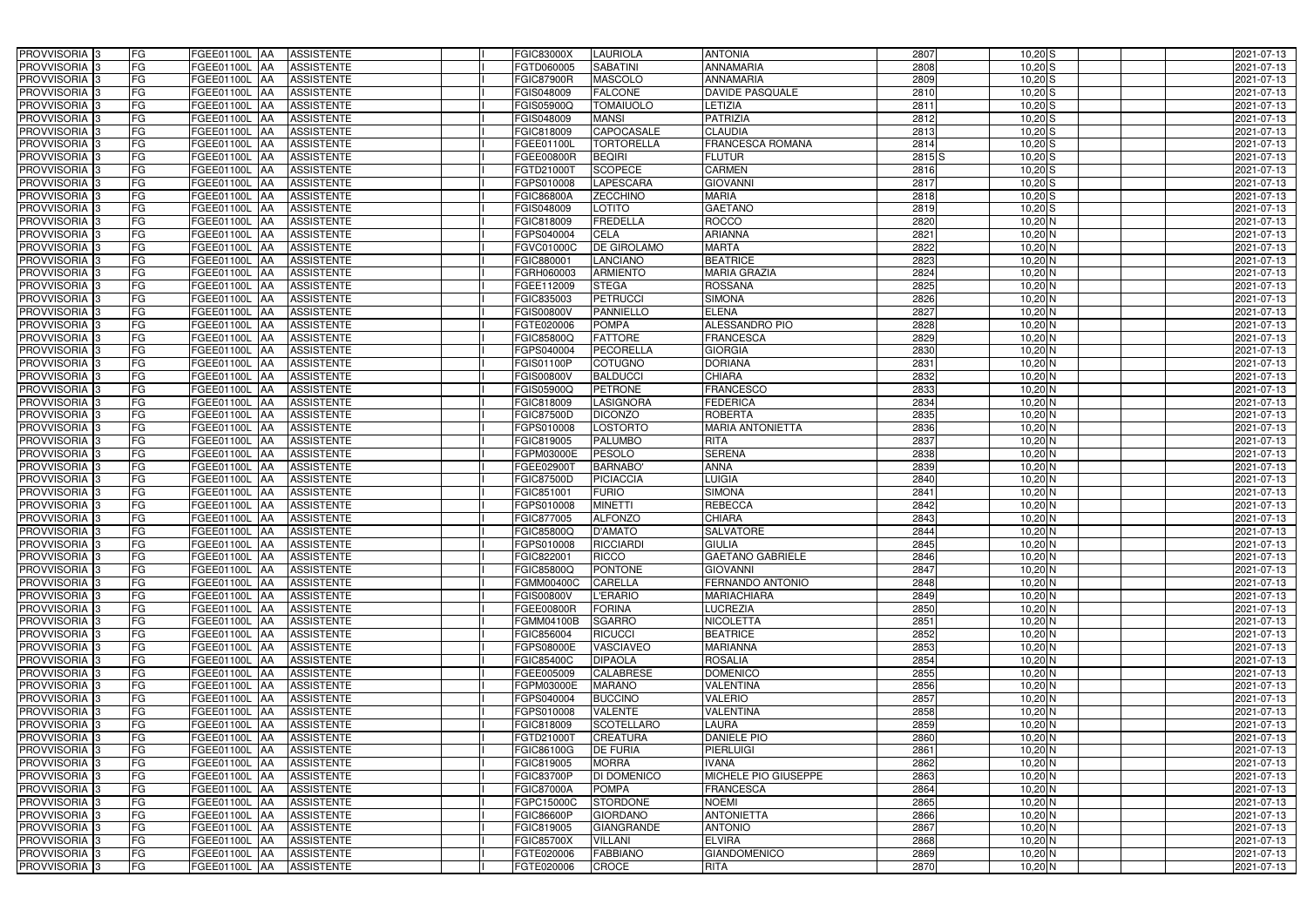| PROVVISORIA <sup>3</sup>                             | FG        | FGEE01100L AA<br><b>ASSISTENTE</b>                                                | FGIC86000Q               | <b>CAPPUCCI</b>                      | <b>RITA</b>                          | 2871         | $10,20$ N              | 2021-07-13               |
|------------------------------------------------------|-----------|-----------------------------------------------------------------------------------|--------------------------|--------------------------------------|--------------------------------------|--------------|------------------------|--------------------------|
| PROVVISORIA 3                                        | FG        | FGEE01100L AA<br><b>ASSISTENTE</b>                                                | <b>GIC85900G</b>         | LAROVERE                             | FRANCESCO UGO                        | 2872         | $10,20$ N              | 2021-07-13               |
| PROVVISORIA 3                                        | FG        | FGEE01100L AA<br><b>ASSISTENTE</b>                                                | <b>GIC85800Q</b>         | <b>LABRUZZO</b>                      | <b>DANIELA</b>                       | 2873         | $10,20$ N              | 2021-07-13               |
| PROVVISORIA 3                                        | FG        | <b>FGEE01100L   AA</b><br><b>ASSISTENTE</b>                                       | FGIC856004               | COLANGELO                            | <b>SONIA</b>                         | 2874         | $10,20$ N              | 2021-07-13               |
| PROVVISORIA 3                                        | FG        | <b>ASSISTENTE</b><br>FGEE01100L AA                                                | GIS044002                | <b>NESTA</b>                         | <b>NICOLETTA</b>                     | 2875         | $10,20$ N              | 2021-07-13               |
| PROVVISORIA 3                                        | FG        | FGEE01100L AA<br><b>ASSISTENTE</b>                                                | FGPC160003               | <b>CIUFFREDA</b>                     | <b>FAUSTA</b>                        | 2876         | $10,20$ N              | 2021-07-13               |
| PROVVISORIA 3                                        | <b>FG</b> | FGEE01100L AA<br><b>ASSISTENTE</b>                                                | FGIC86000Q               | <b>LEPORE</b>                        | <b>MARCO</b>                         | 2877         | $10,20$ N              | 2021-07-13               |
| <b>PROVVISORIA</b> 3                                 | <b>FG</b> | FGEE01100L<br><b>ASSISTENTE</b><br>IAA                                            | FGRI020004               | RENDINELLA                           | <b>MANUEL</b>                        | 2878         | $10,20$ N              | 2021-07-13               |
| PROVVISORIA <sup>1</sup> 3                           | FG        | FGEE01100L<br><b>ASSISTENTE</b><br>IAA                                            | GIC877005                | <b>PACELLA</b>                       | <b>CHIARA</b>                        | 2879         | $10,20$ N              | 2021-07-13               |
| PROVVISORIA <sup>1</sup> 3                           | FG        | FGEE01100L<br><b>ASSISTENTE</b><br>IAA                                            | FGTD08000A               | <b>CATINO</b>                        | <b>MARIA IRENE</b>                   | 2880         | $10,20$ N              | 2021-07-13               |
| PROVVISORIA 3                                        | FG        | FGEE01100L<br><b>ASSISTENTE</b><br><b>JAA</b>                                     | FGIC81600N               | <b>DELLA VISTA</b>                   | <b>GIULIA</b>                        | 2881         | $10,20$ N              | 2021-07-13               |
| PROVVISORIA 3                                        | <b>FG</b> | FGEE01100L AA<br><b>ASSISTENTE</b>                                                | <b>GIS048009</b>         | <b>PATETTA</b>                       | <b>BARBARA ROSARIA</b>               | 2882         | $10,20$ N              | 2021-07-13               |
| PROVVISORIA 3                                        | FG        | FGEE01100L AA<br><b>ASSISTENTE</b>                                                | FGIC86000Q               | <b>BRIENZA</b>                       | <b>GABRIELE</b>                      | 2883         | 10,20 N                | 2021-07-13               |
| PROVVISORIA 3                                        | <b>FG</b> | FGEE01100L AA<br><b>ASSISTENTE</b>                                                | <b>FGIC87400N</b>        | <b>LOGRIPPO</b>                      | <b>SERAFINA</b>                      | 2884         | $10,20$ N              | 2021-07-13               |
| PROVVISORIA 3                                        | FG        | FGEE01100L AA<br><b>ASSISTENTE</b>                                                | FGMM00700X               | SPAGNUOLO                            | <b>FLORIANA</b>                      | 2885         | $10,20$ N              | 2021-07-13               |
| PROVVISORIA 3                                        | <b>FG</b> | FGEE01100L AA<br><b>ASSISTENTE</b>                                                | FGTD010004               | <b>IRMICI</b>                        | <b>ALBERTO</b>                       | 2886         | $10,20$ N              | 2021-07-13               |
| PROVVISORIA 3                                        | <b>FG</b> | FGEE01100L<br><b>ASSISTENTE</b><br>IAA                                            | FGEE005009               | <b>DOLCE</b>                         | <b>GIUSEPPE</b>                      | 2887         | $10,20$ N              | 2021-07-13               |
| PROVVISORIA 3                                        | <b>FG</b> | FGEE01100L AA<br><b>ASSISTENTE</b>                                                | <b>FGIC80800P</b>        | <b>VITIELLO</b>                      | <b>CECILIA</b>                       | 2888         | $10,20$ N              | 2021-07-13               |
| PROVVISORIA 3                                        | FG        | FGEE01100L AA<br><b>ASSISTENTE</b>                                                | FGIC88000                | <b>MAGGIO</b>                        | <b>FRANCESCA</b>                     | 2889         | $10,20$ N              | 2021-07-13               |
| <b>PROVVISORIA</b> 3                                 | FG        | FGEE01100L<br><b>ASSISTENTE</b><br>AA                                             | FGRH010002               | <b>FORTE</b>                         | <b>ALESSANDRA</b>                    | 2890         | $10,20$ N              | 2021-07-13               |
| PROVVISORIA <sup>1</sup> 3                           | FG        | <b>FGEE01100L</b><br><b>ASSISTENTE</b><br>l AA                                    | FGIC85400C               | <b>RICCO</b>                         | <b>MIRELLA</b>                       | 2891         | $10,20$ N              | 2021-07-13               |
| PROVVISORIA <sup>3</sup>                             | FG        | <b>FGEE01100L</b><br><b>ASSISTENTE</b><br>IAA                                     | GRH060003                | <b>SAVASTA</b>                       | <b>LUCIA</b>                         | 2892         | $10,20$ N              | 2021-07-13               |
| PROVVISORIA <sup>3</sup>                             | FG        | <b>FGEE01100L</b><br><b>ASSISTENTE</b><br>IAA                                     | GIC84500N                | <b>SABATELLI</b>                     | <b>PAOLA</b>                         | 2893         | $10,20$ N              | 2021-07-13               |
| <b>PROVVISORIA</b> 3                                 | FG        | FGEE01100L<br><b>ASSISTENTE</b><br>IAA                                            | $\overline{G}$ IS00800V  | <b>SANTORO</b>                       | <b>FRANCESCO</b>                     | 2894         | $10,20$ N              | 2021-07-13               |
| <b>PROVVISORIA</b> 3                                 | <b>FG</b> | <b>FGEE01100L</b><br><b>ASSISTENTE</b><br>IAA                                     | <b>GIC86600P</b>         | <b>RENZULLO</b>                      | <b>PAOLA</b>                         | 2895         | $10,20$ N              | 2021-07-13               |
| PROVVISORIA <sup>3</sup>                             | <b>FG</b> | FGEE01100L<br><b>ASSISTENTE</b><br>IAA                                            | FGIC80700V               | <b>PARADISO</b>                      | <b>ANTONELLA</b>                     | 2896         | $10,20$ N              | 2021-07-13               |
| PROVVISORIA 3                                        | <b>FG</b> | FGEE01100L<br><b>ASSISTENTE</b>                                                   | FGIC818009               | <b>PANDISCIA</b>                     | <b>TOMMASO</b>                       | 2897         | $10,20$ N              | 2021-07-13               |
| PROVVISORIA <sup>3</sup>                             | <b>FG</b> | FGEE01100L<br><b>ASSISTENTE</b><br>IAA                                            | <b>GEE00800R</b>         | <b>ROSAMILIO</b>                     | <b>MASSIMO</b>                       | 2898         | $10,20$ N              | 2021-07-13               |
| PROVVISORIA 3                                        | FG        | FGEE01100L<br><b>ASSISTENTE</b>                                                   | FGTF13000C               | CARDELLICCHIO                        | <b>FRANCESCO</b>                     | 2899         | 10,20 N                | 2021-07-13               |
| PROVVISORIA 3                                        | <b>FG</b> | FGEE01100L<br><b>ASSISTENTE</b><br>IAA                                            | FGIC86000Q               | <b>MASUCCI</b>                       | <b>ANTONIETTA</b>                    | 2900         | $10,20$ N              | 2021-07-13               |
| PROVVISORIA 3                                        | <b>FG</b> | <b>FGEE01100L</b><br><b>ASSISTENTE</b><br>IAA                                     | FGRI020004               | <b>BADANESI</b>                      | <b>IDA ANNA</b>                      | 2901         | $10,20$ N              | 2021-07-13               |
| PROVVISORIA 3                                        | FG        | <b>FGEE01100L</b><br><b>ASSISTENTE</b><br>IAA                                     | FGMM00400C               | <b>CUPERTINO</b>                     | <b>CLELIA</b>                        | 2902         | $10,18$ $S$            | 2021-07-13               |
| PROVVISORIA <sup>1</sup> 3                           | <b>FG</b> | FGEE01100L<br><b>ASSISTENTE</b><br>IAA                                            | FGMM00700X               | D'ALESSANDRO                         | <b>PASQUALE</b>                      | 2903         | $10,17$ $S$            | 2021-07-13               |
| PROVVISORIA <sup>1</sup> 3                           | FG        | FGEE01100L<br><b>ASSISTENTE</b><br>IAA                                            | FGEE03200N               | <b>GIORDANO</b>                      | <b>ELISABETTA</b>                    | 2904         | $10,17$ $S$            | 2021-07-13               |
| PROVVISORIA <sup>13</sup>                            | FG        | FGEE01100L<br><b>ASSISTENTE</b><br>IAA                                            | FGEE005009               | <b>DI GIOIA</b>                      | <b>MICHELE</b>                       | 2905         | $10,17$ $S$            | 2021-07-13               |
| PROVVISORIA 3                                        | FG        | FGEE01100L<br><b>ASSISTENTE</b><br><b>JAA</b>                                     | GIS01100P                | <b>BEVILACQUA</b>                    | ANNANGELA                            | 2906         | $10,17$ $S$            | 2021-07-13               |
| PROVVISORIA 3                                        | <b>FG</b> | FGEE01100L AA<br><b>ASSISTENTE</b>                                                | FGIS03700V               | <b>EQUESTRE</b>                      | <b>CORRADO</b>                       | 2907         | $10,17$ $S$            | 2021-07-13               |
| PROVVISORIA <sup>3</sup>                             | <b>FG</b> | FGEE01100L AA<br><b>ASSISTENTE</b>                                                | <b>FGIS00800V</b>        | <b>SPERANZA</b>                      | <b>LUCIA</b>                         | 2908         | $10,17$ $S$            | 2021-07-13               |
| PROVVISORIA <sup>3</sup>                             | <b>FG</b> | FGEE01100L AA ASSISTENTE                                                          | FGPS010008               | <b>ACQUARO</b>                       | <b>LEONARDO</b>                      | 2909         | $10,17$ $S$            | 2021-07-13               |
| <b>PROVVISORIA</b> 3                                 | <b>FG</b> | FGEE01100L AA<br><b>ASSISTENTE</b>                                                | FGIC86200B               | <b>MOFFA</b>                         | <b>ANTONIETTA</b>                    | 2910         | $10,17$ S              | 2021-07-13               |
| <b>PROVVISORIA</b> 3                                 | FG        | FGEE01100L AA ASSISTENTE                                                          | FGIC827004               | <b>PACIFICO</b>                      | <b>ROSINA</b>                        | 2911         | $10,17$ N              | 2021-07-13               |
| PROVVISORIA <sup>3</sup>                             | FG        | FGEE01100L AA ASSISTENTE                                                          | FGIC856004               | <b>SANTANGELO</b>                    | <b>CINZIA</b>                        | 2912         | $10,15$ S              | 2021-07-13               |
| <b>PROVVISORIA</b> 3                                 | FG        | FGEE01100L AA<br><b>ASSISTENTE</b>                                                | <b>FGIC87500D</b>        | UVA                                  | <b>MICHELE</b>                       | 2913         | $10,15$ S              | 2021-07-13               |
| PROVVISORIA <sup>3</sup>                             | FG        | FGEE01100L AA<br><b>ASSISTENTE</b>                                                | FGEE00900L               | <b>VENTURA</b>                       | <b>MARTINA</b>                       | 2914         | $10,15$ S              | 2021-07-13               |
| PROVVISORIA 3                                        | FG        | FGEE01100L AA<br><b>ASSISTENTE</b>                                                | FGPM03000E               | <b>CLEMENTE</b>                      | <b>LEONARDO</b>                      | 2915         | $10,15$ $S$            | 2021-07-13               |
| PROVVISORIA 3                                        | <b>FG</b> | FGEE01100L AA<br><b>ASSISTENTE</b>                                                | FGTF13000C               | CONSALVO                             | <b>GRAZIA</b>                        | 2916         | $10,15$ N              | 2021-07-13               |
| PROVVISORIA <sup>3</sup>                             | FG        | FGEE01100L AA<br>ASSISTENTE                                                       | FGEE00900L               | <b>CLEMENTE</b>                      | <b>MARIA LAURA</b>                   | 2917         | $10,15$ N              | 2021-07-13               |
| PROVVISORIA 3                                        | FG        | FGEE01100L AA<br><b>ASSISTENTE</b>                                                | FGIC86200B               | <b>DELLE FAVE</b>                    | <b>RAFFAELLA</b>                     | 2918         | $10,15$ N              | 2021-07-13               |
| PROVVISORIA <sup>3</sup>                             | FG        | FGEE01100L AA<br><b>ASSISTENTE</b>                                                | FGEE099004               | CATALETA                             | <b>PASQUALE</b>                      | 2919         | $10,15$ N              | 2021-07-13               |
| PROVVISORIA <sup>3</sup>                             | FG        | FGEE01100L AA<br><b>ASSISTENTE</b>                                                | FGIC880001               | <b>LA SALVIA</b>                     | <b>MARIA ANTONIETTA</b>              | 2920         | $10,15$ N              | 2021-07-13               |
| PROVVISORIA <sup>3</sup>                             | <b>FG</b> | FGEE01100L AA<br><b>ASSISTENTE</b>                                                | <b>FGIC81600N</b>        | SPREMULLI                            | <b>MARIA ELISABETTA</b>              | 2921         | $10,13$ N              | 2021-07-13               |
| PROVVISORIA <sup>3</sup>                             | FG        | FGEE01100L AA<br><b>ASSISTENTE</b>                                                | FGIC819005               | <b>PALMIERI</b>                      | <b>TIZIANO</b>                       | 2922         | $10,12$ N              | 2021-07-13               |
| PROVVISORIA <sup>3</sup>                             | FG        | FGEE01100L AA<br><b>ASSISTENTE</b>                                                | <b>FGIS04600N</b>        | <b>FENINNO</b>                       | <b>GERARDA ARIANNA</b>               | 2923         | $10,10$ S              | 2021-07-13               |
| PROVVISORIA <sup>3</sup>                             | FG<br>FG  | <b>FGEE01100L   AA</b><br><b>ASSISTENTE</b>                                       | FGIC827004               | <b>BONDANESE</b><br><b>PISERCHIA</b> | <b>ALESSANDRA</b><br><b>FEDERICA</b> | 2924<br>2925 | $10,10$ S              | 2021-07-13               |
| PROVVISORIA <sup>3</sup><br>PROVVISORIA <sup>3</sup> | FG        | <b>FGEE01100L   AA</b><br><b>ASSISTENTE</b><br><b>ASSISTENTE</b><br>FGEE01100L AA | FGEE00800R<br>FGPC180008 | <b>CAPPIELLO</b>                     | RIPALTA                              | 2926         | $10,10$ S<br>$10,10$ S | 2021-07-13<br>2021-07-13 |
| PROVVISORIA <sup>3</sup>                             | FG        | FGEE01100L AA<br><b>ASSISTENTE</b>                                                | <b>FGIC81600N</b>        | <b>MASCIA</b>                        | <b>CARMEN</b>                        | 2927         | $10,10$ S              | 2021-07-13               |
| PROVVISORIA <sup>3</sup>                             | FG        | FGEE01100L AA<br><b>ASSISTENTE</b>                                                | FGIC880001               | <b>TORREDIMARE</b>                   | <b>ANTONIO</b>                       | 2928         | $10,10$ S              | 2021-07-13               |
| PROVVISORIA <sup>3</sup>                             | FG        | FGEE01100L AA<br><b>ASSISTENTE</b>                                                | FGMM00400C               | <b>D'ANTUONO</b>                     | <b>FRANCESCA ANNA RITA</b>           | 2929         | $10,10$ S              | 2021-07-13               |
| PROVVISORIA <sup>3</sup>                             | FG        | FGEE01100L AA<br><b>ASSISTENTE</b>                                                | FGPC15000C               | <b>CICCHETTI</b>                     | <b>MARIA PINA</b>                    | 2930         | $10,10$ S              | 2021-07-13               |
| PROVVISORIA <sup>3</sup>                             | FG        | FGEE01100L AA<br>ASSISTENTE                                                       | FGIS00800V               | <b>PICUCCIO</b>                      | <b>IOLANDA</b>                       | 2931         | $10,10$ S              | 2021-07-13               |
| PROVVISORIA <sup>3</sup>                             | FG        | <b>ASSISTENTE</b><br>FGEE01100L AA                                                | FGTF13000C               | <b>DI CORCIA</b>                     | <b>ADDOLORATA</b>                    | 2932         | $10,10$ S              | 2021-07-13               |
| PROVVISORIA <sup>3</sup>                             | FG        | FGEE01100L AA<br>ASSISTENTE                                                       | FGTD08000A               | <b>SCIRETTA</b>                      | <b>PASQUALE</b>                      | 2933         | $10,10$ S              | 2021-07-13               |
| PROVVISORIA 3                                        | FG        | ASSISTENTE<br><b>FGEE01100L AA</b>                                                | FGMM00400C               | <b>LIGUORI</b>                       | <b>FEDERICA</b>                      | 2934         | $10,10$ S              | 2021-07-13               |
|                                                      |           |                                                                                   |                          |                                      |                                      |              |                        |                          |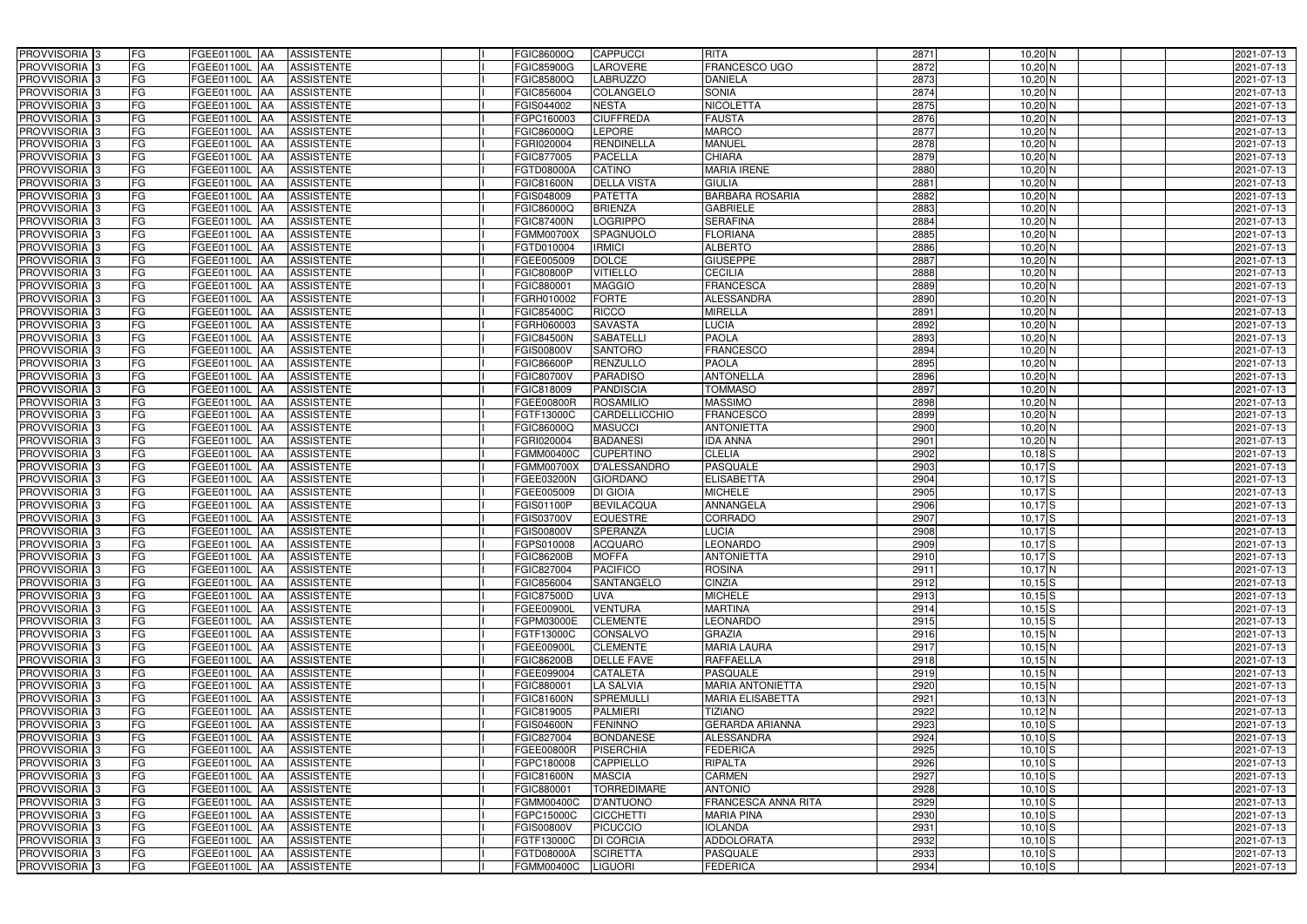| PROVVISORIA <sup>3</sup>   | FG        | FGEE01100L AA            | <b>ASSISTENTE</b> | <b>FGIC85800Q</b> | CAGNO                | <b>MARIA GRAZIA</b>     | 2935 | $10,10$ S                    | 2021-07-13 |
|----------------------------|-----------|--------------------------|-------------------|-------------------|----------------------|-------------------------|------|------------------------------|------------|
| PROVVISORIA 3              | FG        | FGEE01100L AA            | <b>ASSISTENTE</b> | FGPS010008        | <b>PICCIRILLI</b>    | <b>ELISABETTA</b>       | 2936 | $10,10$ S                    | 2021-07-13 |
| PROVVISORIA 3              | FG        | FGEE01100L AA            | <b>ASSISTENTE</b> | FGEE00800R        | CONSALVO             | CHIARA                  | 2937 | $10,10$ S                    | 2021-07-13 |
| PROVVISORIA <sup>3</sup>   | FG        | <b>FGEE01100L   AA</b>   | <b>ASSISTENTE</b> | FGEE005009        | <b>PAGNOTTA</b>      | CARLO                   | 2938 | $10,10$ S                    | 2021-07-13 |
| PROVVISORIA <sup>3</sup>   | FG        | FGEE01100L AA            | <b>ASSISTENTE</b> | FGIC819005        | <b>RUSSO</b>         | <b>ANNA</b>             | 2939 | $10,10$ S                    | 2021-07-13 |
| PROVVISORIA 3              | FG        | FGEE01100L AA            | <b>ASSISTENTE</b> | FGEE106002        | <b>DI STEFANO</b>    | <b>NAZARIO</b>          | 2940 | $10,10$ S                    | 2021-07-13 |
| PROVVISORIA 3              | <b>FG</b> | FGEE01100L AA            | <b>ASSISTENTE</b> | <b>FGIC85700X</b> | <b>LONGO</b>         | <b>ANNACHIARA</b>       | 2941 | 10,10 N                      | 2021-07-13 |
| <b>PROVVISORIA</b> 3       | <b>FG</b> | FGEE01100L<br>IAA        | <b>ASSISTENTE</b> | <b>FGIC86800A</b> | <b>D'ASCANIO</b>     | <b>MICHELINA</b>        | 2942 | $10,10$ N                    | 2021-07-13 |
| PROVVISORIA <sup>1</sup> 3 | FG        | FGEE01100L<br>IAA        | <b>ASSISTENTE</b> | FGTD08000A        | <b>MICCOLI</b>       | <b>IDIA</b>             | 2943 | $10,10\overline{\rm N}$      | 2021-07-13 |
| PROVVISORIA <sup>1</sup> 3 | FG        | FGEE01100L<br>IAA        | <b>ASSISTENTE</b> | FGPC15000C        | COCCIA               | <b>ELEONORA</b>         | 2944 | 10,10 N                      | 2021-07-13 |
| PROVVISORIA 3              | FG        | FGEE01100L AA            | <b>ASSISTENTE</b> | FGTD060005        | <b>DI POMPEO</b>     | <b>SAMANTHA</b>         | 2945 | $10,10$ N                    | 2021-07-13 |
| PROVVISORIA 3              | <b>FG</b> | FGEE01100L AA            | <b>ASSISTENTE</b> | FGVC01000C        | <b>MESSINA</b>       | <b>ISABELLA</b>         | 2946 | 10,10 N                      | 2021-07-13 |
| PROVVISORIA <sup>3</sup>   | FG        | FGEE01100L AA            | <b>ASSISTENTE</b> | FGEE01200C        | <b>GIORDANO</b>      | <b>MARTA</b>            | 2947 | 10,10 N                      | 2021-07-13 |
| PROVVISORIA 3              | <b>FG</b> | FGEE01100L AA            | <b>ASSISTENTE</b> | FGIS01300A        | <b>D'APOLITO</b>     | <b>GIOVANNA</b>         | 2948 | 10,10 N                      | 2021-07-13 |
| PROVVISORIA 3              | FG        | <b>FGEE01100L   AA</b>   | <b>ASSISTENTE</b> | FGPM03000E        | <b>MAZZAMURRO</b>    | <b>MARCELLO</b>         | 2949 | 10,10 N                      | 2021-07-13 |
| PROVVISORIA 3              | <b>FG</b> | FGEE01100L AA            | <b>ASSISTENTE</b> | FGIC82900Q        | <b>LEONE</b>         | <b>LENIA</b>            | 2950 | 10,10 N                      | 2021-07-13 |
| PROVVISORIA 3              | <b>FG</b> | FGEE01100L AA            | <b>ASSISTENTE</b> | FGIC88000         | <b>CORVINO</b>       | <b>MARIA RITA</b>       | 2951 | $10,10$ N                    | 2021-07-13 |
| PROVVISORIA 3              | <b>FG</b> | FGEE01100L AA            | <b>ASSISTENTE</b> | FGRH060003        | <b>DIANI</b>         | <b>IOLE</b>             | 2952 | 10,10 N                      | 2021-07-13 |
| PROVVISORIA 3              | FG        | FGEE01100L AA            | <b>ASSISTENTE</b> | FGIC843002        | <b>FERRARA</b>       | <b>NUNZIA PIA</b>       | 2953 | $10,10$ N                    | 2021-07-13 |
| <b>PROVVISORIA</b> 3       | FG        | FGEE01100L<br>IAA        | <b>ASSISTENTE</b> | FGIS021009        | <b>ERBICELLA</b>     | <b>DOMENICO</b>         | 2954 | 10,10 N                      | 2021-07-13 |
| PROVVISORIA <sup>1</sup> 3 | <b>FG</b> | <b>FGEE01100L</b><br>lAA | <b>ASSISTENTE</b> | FGPS08000E        | DI FIORE             | <b>CIRA GIOVANNA</b>    | 2955 | 10,10 N                      | 2021-07-13 |
| PROVVISORIA <sup>13</sup>  | FG        | FGEE01100L<br>IAA        | <b>ASSISTENTE</b> | FGIS00800V        | <b>MENNITTI</b>      | <b>CHIARA</b>           | 2956 | 10,10 N                      | 2021-07-13 |
| PROVVISORIA <sup>3</sup>   | FG        | <b>FGEE01100L</b><br>IAA | <b>ASSISTENTE</b> | FGIC85900G        | <b>TUCCI</b>         | <b>DEBORAH</b>          | 2957 | $10,10$ N                    | 2021-07-13 |
| <b>PROVVISORIA</b> 3       | FG        | FGEE01100L<br>IAA        | <b>ASSISTENTE</b> | GPC160003         | <b>CIOCE</b>         | <b>SIMONA</b>           | 2958 | $10,10$ N                    | 2021-07-13 |
| <b>PROVVISORIA</b> 3       | FG        | FGEE01100L<br>IAA        | <b>ASSISTENTE</b> | FGIC843002        | <b>GRECO</b>         | <b>EMANUELA</b>         | 2959 | $10,10$ N                    | 2021-07-13 |
| PROVVISORIA <sup>3</sup>   | <b>FG</b> | FGEE01100L<br>IAA        | <b>ASSISTENTE</b> | <b>FGIC87900R</b> | <b>DI MONTE</b>      | <b>ANTONELLA ANNA</b>   | 2960 | $10,10$ N                    | 2021-07-13 |
| PROVVISORIA 3              | <b>FG</b> | <b>FGEE01100L</b><br>IAA | <b>ASSISTENTE</b> | FGIC844007        | <b>SAVINO</b>        | <b>EMANUELA</b>         | 2961 | 10,10 N                      | 2021-07-13 |
| PROVVISORIA <sup>3</sup>   | FG        | FGEE01100L<br>IAA        | <b>ASSISTENTE</b> | FGPM03000E        | <b>LIOCE</b>         | <b>MIRIAM ELISABET</b>  | 2962 | $10,10$ N                    | 2021-07-13 |
| PROVVISORIA 3              | FG        | FGEE01100L               | <b>ASSISTENTE</b> | FGIC84600D        | <b>DIMMITO</b>       | <b>ORIANA</b>           | 2963 | $10,10$ N                    | 2021-07-13 |
| PROVVISORIA 3              | <b>FG</b> | FGEE01100L<br>IAA        | <b>ASSISTENTE</b> | <b>FGIC87000A</b> | <b>QUIRITO</b>       | <b>ROBERTA</b>          | 2964 | $10,10$ N                    | 2021-07-13 |
| PROVVISORIA 3              | <b>FG</b> | <b>FGEE01100L</b><br>IAA | <b>ASSISTENTE</b> | FGTF17000V        | <b>IMPAGLIATELLI</b> | <b>NICOLA</b>           | 2965 | $10,10$ N                    | 2021-07-13 |
| PROVVISORIA 3              | FG        | FGEE01100L<br>IAA        | <b>ASSISTENTE</b> | FGIS044002        | LOTTO                | <b>MARIA PIA</b>        | 2966 | $10,10$ N                    | 2021-07-13 |
| <b>PROVVISORIA</b> 3       | <b>FG</b> | FGEE01100L<br>IAA        | <b>ASSISTENTE</b> | FGTF17000V        | <b>SAVINO</b>        | <b>SABRINA</b>          | 2967 | $10,10$ N                    | 2021-07-13 |
| PROVVISORIA <sup>1</sup> 3 | FG        | FGEE01100L AA            | <b>ASSISTENTE</b> | FGTF13000C        | NICOLO'              | <b>MARIA GRAZIA</b>     | 2968 | $10,10$ N                    | 2021-07-13 |
| PROVVISORIA <sup>1</sup> 3 | FG        | FGEE01100L<br>IAA        | <b>ASSISTENTE</b> | FGIC872002        | <b>TROTTA</b>        | <b>SARA</b>             | 2969 | 10,10 N                      | 2021-07-13 |
| PROVVISORIA 3              | FG        | FGEE01100L<br><b>AA</b>  | <b>ASSISTENTE</b> | <b>FGIC85700X</b> | <b>LAMORTE</b>       | <b>ANTONIA</b>          | 2970 | 10,10 N                      | 2021-07-13 |
| PROVVISORIA <sup>3</sup>   | <b>FG</b> | FGEE01100L AA            | <b>ASSISTENTE</b> | FGTF13000C        | LO CAMPO             | ANGELA                  | 2971 | $10,10$ N                    | 2021-07-13 |
| PROVVISORIA <sup>3</sup>   | FG        | FGEE01100L AA            | <b>ASSISTENTE</b> | FGIC856004        | <b>COLELLA</b>       | <b>SARA</b>             | 2972 | $10,10$ N                    | 2021-07-13 |
| PROVVISORIA <sup>3</sup>   | <b>FG</b> | FGEE01100L AA ASSISTENTE |                   | <b>FGIC86600P</b> | <b>CIUFFREDA</b>     | <b>MARIA ROSA</b>       | 2973 | $10,10$ N                    | 2021-07-13 |
| <b>PROVVISORIA</b> 3       | <b>FG</b> | FGEE01100L AA            | ASSISTENTE        | FGIC85800Q        | <b>BRUNO</b>         | ILARIA ANNA DORIANA     | 2974 | 10,10 N                      | 2021-07-13 |
| PROVVISORIA <sup>3</sup>   | FG        | FGEE01100L AA ASSISTENTE |                   | FGTE020006        | <b>BIANCO</b>        | <b>ROSSELLA</b>         | 2975 | $10,10$ N                    | 2021-07-13 |
| PROVVISORIA 3              | FG        | FGEE01100L AA ASSISTENTE |                   | FGIS00800V        | <b>VIOLA</b>         | <b>NUNZIA</b>           | 2976 | $10,10$ N                    | 2021-07-13 |
| <b>PROVVISORIA</b> 3       | FG        | <b>FGEE01100L AA</b>     | <b>ASSISTENTE</b> | FGIC842006        | <b>DANESE</b>        | <b>FRANCESCA ROSA</b>   | 2977 | 10,10 N                      | 2021-07-13 |
| PROVVISORIA <sup>3</sup>   | FG        | <b>FGEE01100L AA</b>     | <b>ASSISTENTE</b> | <b>FGIS04600N</b> | <b>LOCONTE</b>       | <b>MARIANGELA</b>       | 2978 | $10,10\overline{\rm N}$      | 2021-07-13 |
| PROVVISORIA 3              | FG        | FGEE01100L AA            | <b>ASSISTENTE</b> | FGIC820009        | <b>NIBALLI</b>       | <b>MARIA LORENZA</b>    | 2979 | 10,10 N                      | 2021-07-13 |
| PROVVISORIA 3              | <b>FG</b> | FGEE01100L AA            | <b>ASSISTENTE</b> | FGIC81600N        | <b>DI MARO</b>       | RAFFAELLA               | 2980 | 10,10 N                      | 2021-07-13 |
| PROVVISORIA <sup>3</sup>   | FG        | FGEE01100L AA            | ASSISTENTE        | FGIC86100G        | <b>VILLANI</b>       | ALESSIA CARMELA         | 2981 | $10,10\overline{\mathrm{N}}$ | 2021-07-13 |
| PROVVISORIA 3              | FG        | FGEE01100L AA            | <b>ASSISTENTE</b> | FGIC86000Q        | <b>VALENO</b>        | <b>MARTINA</b>          | 2982 | $10,10\overline{\text{N}}$   | 2021-07-13 |
| PROVVISORIA <sup>3</sup>   | FG        | FGEE01100L AA            | <b>ASSISTENTE</b> | FGIC848005        | <b>PARISI</b>        | <b>ARCANGELA</b>        | 2983 | $10,10$ N<br>IS.             | 2021-07-13 |
| PROVVISORIA <sup>3</sup>   | FG        | FGEE01100L AA            | <b>ASSISTENTE</b> | FGEE01100L        | <b>MARTINO</b>       | <b>CAROLINA</b>         | 2984 | 10,10 N                      | 2021-07-13 |
| PROVVISORIA <sup>3</sup>   | <b>FG</b> | FGEE01100L AA            | <b>ASSISTENTE</b> | FGPS010008        | CAGNANO              | LAURA                   | 2985 | $10,10\overline{\rm N}$      | 2021-07-13 |
| PROVVISORIA <sup>3</sup>   | FG        | FGEE01100L AA            | <b>ASSISTENTE</b> | <b>FGIC88100R</b> | <b>CIRCELLI</b>      | <b>MARIANNA</b>         | 2986 | 10,10 N                      | 2021-07-13 |
| PROVVISORIA <sup>3</sup>   | FG        | FGEE01100L AA            | <b>ASSISTENTE</b> | FGIC85800Q        | <b>TREDANARI</b>     | <b>MICHELA</b>          | 2987 | $10,10$ N                    | 2021-07-13 |
| PROVVISORIA <sup>3</sup>   | FG        | <b>FGEE01100L AA</b>     | <b>ASSISTENTE</b> | FGIC86000Q        | <b>MEOLA</b>         | <b>MARIA</b>            | 2988 | $10,10\overline{\text{N}}$   | 2021-07-13 |
| PROVVISORIA <sup>3</sup>   | FG        | FGEE01100L AA            | <b>ASSISTENTE</b> | FGIS00800V        | <b>DI SPIRITO</b>    | <b>SILVIA</b>           | 2989 | $10,10\overline{\rm N}$      | 2021-07-13 |
| PROVVISORIA <sup>3</sup>   | FG        | FGEE01100L AA            | <b>ASSISTENTE</b> | FGVC01000C        | MENDOLICCHIO         | <b>ANTONIETTA ZAIRA</b> | 2990 | $10,10$ N                    | 2021-07-13 |
| PROVVISORIA <sup>3</sup>   | FG        | FGEE01100L AA            | <b>ASSISTENTE</b> | FGIC83100Q        | <b>TOTARO</b>        | <b>ROSALIA</b>          | 2991 | $10,10\overline{\text{N}}$   | 2021-07-13 |
| PROVVISORIA <sup>3</sup>   | FG        | FGEE01100L AA            | <b>ASSISTENTE</b> | FGIC85800Q        | <b>VISCECCHIA</b>    | <b>EONARDO</b>          | 2992 | $10,10$ N                    | 2021-07-13 |
| PROVVISORIA <sup>3</sup>   | FG        | FGEE01100L AA            | <b>ASSISTENTE</b> | <b>FGIC81600N</b> | <b>GUERRIERI</b>     | VALERIA                 | 2993 | $10,10$ N                    | 2021-07-13 |
| PROVVISORIA <sup>3</sup>   | FG        | FGEE01100L AA            | <b>ASSISTENTE</b> | <b>FGIS05300R</b> | <b>BUCCI</b>         | <b>ADDOLORATA</b>       | 2994 | $10,10\overline{\mathrm{N}}$ | 2021-07-13 |
| PROVVISORIA <sup>3</sup>   | FG        | FGEE01100L AA            | ASSISTENTE        | FGIC86000Q        | <b>FERRARA</b>       | <b>MICHELE</b>          | 2995 | $10,10$ N                    | 2021-07-13 |
| PROVVISORIA <sup>3</sup>   | FG        | FGEE01100L AA            | <b>ASSISTENTE</b> | FGIC86500V        | CALIO'               | <b>VIVIANA</b>          | 2996 | $10,10$ N                    | 2021-07-13 |
| PROVVISORIA <sup>3</sup>   | FG        | FGEE01100L AA            | ASSISTENTE        | FGIC822001        | <b>ROMEO</b>         | <b>MARIA TERESA</b>     | 2997 | $10,10$ N                    | 2021-07-13 |
| PROVVISORIA 3              | FG        | FGEE01100L AA            | <b>ASSISTENTE</b> | <b>FGIS00800V</b> | <b>D'ANGELO</b>      | <b>RITA CARMELA</b>     | 2998 | $10,10$ N                    | 2021-07-13 |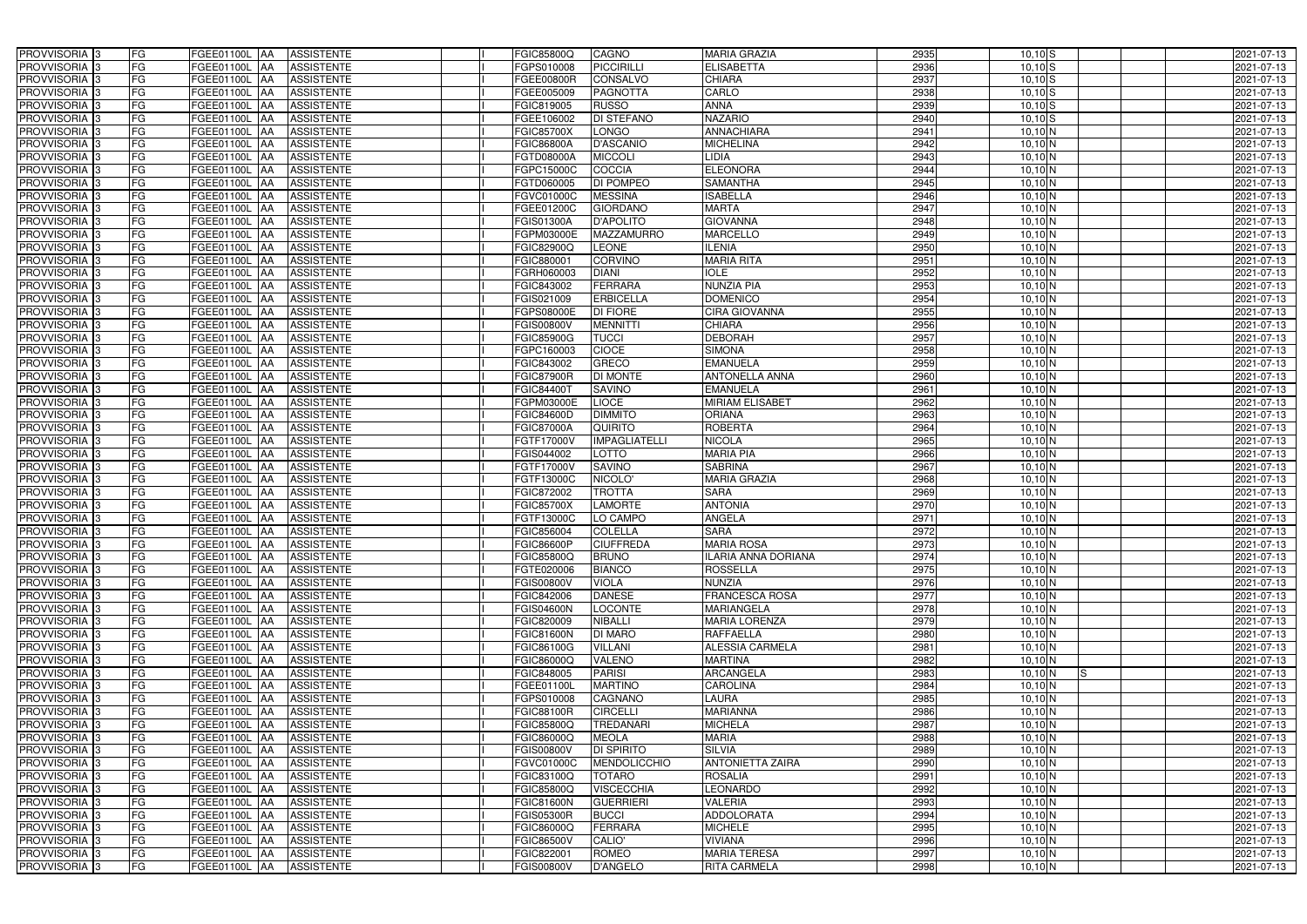| PROVVISORIA 3              | <b>FG</b><br>FGEE01100L AA<br><b>ASSISTENTE</b>                | <b>FGIS00800V</b><br><b>TORTORELLA</b>  | <b>GIOVANNA</b>             | 2999 | $10,10$ N       | 2021-07-13 |
|----------------------------|----------------------------------------------------------------|-----------------------------------------|-----------------------------|------|-----------------|------------|
| PROVVISORIA <sup>3</sup>   | FG<br><b>ASSISTENTE</b><br>FGEE01100L AA                       | FGIC878001<br><b>ARGENTIERI</b>         | CARMELA                     | 3000 | $10,10$ N       | 2021-07-13 |
| PROVVISORIA <sup>3</sup>   | FG<br>FGEE01100L AA<br><b>ASSISTENTE</b>                       | FGEE11000N<br><b>TANCREDI</b>           | <b>MARIA</b>                | 3001 | $10,07$ S       | 2021-07-13 |
| PROVVISORIA 3              | FG<br><b>ASSISTENTE</b><br>FGEE01100L AA                       | <b>BATTAGLINO</b><br>FGIC876009         | <b>SAVINA</b>               | 3002 | $10,07$ $S$     | 2021-07-13 |
| PROVVISORIA <sup>3</sup>   | FG<br>FGEE01100L<br><b>ASSISTENTE</b><br><b>IAA</b>            | <b>PIACQUADIO</b><br>FGIC827004         | <b>ANNA LUCIA</b>           | 3003 | $10,07$ N       | 2021-07-13 |
| PROVVISORIA <sup>3</sup>   | FG<br>FGEE01100L AA<br><b>ASSISTENTE</b>                       | FGTF13000C<br>LA ROTONDA                | <b>LUIGI</b>                | 3004 | $10,07$ N       | 2021-07-13 |
| PROVVISORIA <sup>3</sup>   | FG<br>FGEE01100L AA<br><b>ASSISTENTE</b>                       | FGPC15000C<br><b>MANETTI</b>            | <b>RAFFAELLA</b>            | 3005 | $10,05$ N       | 2021-07-13 |
| PROVVISORIA <sup>3</sup>   | FG<br><b>ASSISTENTE</b><br>FGEE01100L AA                       | <b>CAMODECA</b><br>FGPM05000Q           | <b>NUNZIA PIA</b>           | 3006 | $10,05$ N       | 2021-07-13 |
| PROVVISORIA <sup>3</sup>   | FG<br>FGEE01100L AA<br><b>ASSISTENTE</b>                       | <b>RENZULLI</b><br>FGIC82900Q           | <b>ALESSIO</b>              | 3007 | $10,05$ N       | 2021-07-13 |
| PROVVISORIA <sup>3</sup>   | FG<br>FGEE01100L AA<br><b>ASSISTENTE</b>                       | <b>DE NINNO</b><br>FGEE01200C           | <b>IRENE</b>                | 3008 | $10,05$ N       | 2021-07-13 |
| PROVVISORIA 3              | FG<br>FGEE01100L AA<br><b>ASSISTENTE</b>                       | <b>CARUSO</b><br>FGTF13000C             | <b>CARMEN CHIARA</b>        | 3009 | $10,05$ N       | 2021-07-13 |
| PROVVISORIA 3              | FG<br>FGEE01100L AA<br><b>ASSISTENTE</b>                       | ORLANDO<br>FGPS040004                   | <b>GIORGIO</b>              | 3010 | $10,05$ N       | 2021-07-13 |
| PROVVISORIA <sup>3</sup>   | FG<br>FGEE01100L AA<br><b>ASSISTENTE</b>                       | <b>SCARALE</b><br>FGTF17000V            | <b>MICHELE PIO</b>          | 3011 | $10,05$ N       | 2021-07-13 |
| PROVVISORIA 3              | FG<br>FGEE01100L AA<br><b>ASSISTENTE</b>                       | <b>RAVIELE</b><br>FGEE01100L            | <b>MARIAIVANA</b>           | 3012 | $10,05$ N       | 2021-07-13 |
| PROVVISORIA 3              | $\overline{\mathsf{FG}}$<br>FGEE01100L AA<br><b>ASSISTENTE</b> | <b>GRECO</b><br>FGIC84400T              | <b>MADDALENA</b>            | 3013 | $10,05$ N       | 2021-07-13 |
| PROVVISORIA 3              | $\overline{\mathsf{FG}}$<br>FGEE01100L AA<br><b>ASSISTENTE</b> | <b>PALUMBO</b><br>FGIS06100Q            | <b>VITTORIA LUCIA</b>       | 3014 | $10,03$ S       | 2021-07-13 |
| PROVVISORIA 3              | FG<br><b>FGEE01100L</b><br><b>ASSISTENTE</b><br><b>IAA</b>     | <b>CINQUEPALMI</b><br><b>FGMM00400C</b> | <b>SAVINO FABIO</b>         | 3015 | $10,03$ N       | 2021-07-13 |
| PROVVISORIA <sup>3</sup>   | FG<br>FGEE01100L AA<br><b>ASSISTENTE</b>                       | <b>DE MARTINO</b><br>FGRI020004         | <b>SALVATORE</b>            | 3016 | $10,01$ S       | 2021-07-13 |
| PROVVISORIA 3              | FG<br>FGEE01100L<br><b>ASSISTENTE</b><br><b>JAA</b>            | FGIC86100G<br><b>BOMBACIGNO</b>         | <b>DALILA</b>               | 3017 | $10,01$ N       | 2021-07-13 |
| PROVVISORIA 3              | FG<br><b>FGEE01100L AA</b><br><b>ASSISTENTE</b>                | FGIC818009<br><b>DE MARZO</b>           | <b>FRANCESCO</b>            | 3018 | $10\text{S}$    | 2021-07-13 |
| PROVVISORIA <sup>3</sup>   | FG<br>FGEE01100L<br><b>AA</b><br><b>ASSISTENTE</b>             | <b>FGMM00700X</b><br><b>RUSSO</b>       | <b>MICHELE</b>              | 3019 | 10S             | 2021-07-13 |
| PROVVISORIA 3              | FG<br>FGEE01100L AA<br><b>ASSISTENTE</b>                       | <b>IADANZA</b><br><b>FGIC84500N</b>     | <b>MARIA TERESA</b>         | 3020 | 10 <sub>S</sub> | 2021-07-13 |
| PROVVISORIA 3              | FG<br>FGEE01100L AA<br><b>ASSISTENTE</b>                       | <b>BRATTOLI</b><br><b>FGIS04600N</b>    | <b>ILARIA</b>               | 3021 | 10 <sub>S</sub> | 2021-07-13 |
| PROVVISORIA 3              | FG<br>FGEE01100L AA<br><b>ASSISTENTE</b>                       | <b>PREZIUSI</b><br>FGIC877005           | <b>ANNA SARA</b>            | 3022 | 10S             | 2021-07-13 |
| PROVVISORIA <sup>3</sup>   | FG<br>FGEE01100L AA<br><b>ASSISTENTE</b>                       | <b>FGIC87000A</b><br><b>DI LEO</b>      | <b>LEANDRO MARIA NICOLA</b> | 3023 | 10 <sub>S</sub> | 2021-07-13 |
| PROVVISORIA 3              | FG<br>FGEE01100L AA<br><b>ASSISTENTE</b>                       | <b>SANTAMARIA</b><br>FGEE029001         | <b>ALFONSO</b>              | 3024 | $10 \,$ S       | 2021-07-13 |
| PROVVISORIA 3              | FG<br>FGEE01100L AA<br><b>ASSISTENTE</b>                       | <b>FGIS00800V</b><br><b>IANNELLI</b>    | <b>ALESSANDRA</b>           | 3025 | 10S             | 2021-07-13 |
| PROVVISORIA 3              | FG<br>FGEE01100L AA<br><b>ASSISTENTE</b>                       | <b>DI BARI</b><br><b>FGIC83000X</b>     | <b>GIOVANNI</b>             | 3026 | 10S             | 2021-07-13 |
| PROVVISORIA <sup>3</sup>   | FG<br>FGEE01100L AA<br><b>ASSISTENTE</b>                       | <b>SDANGA</b><br>FGIC872002             | <b>ALESSANDRA</b>           | 3027 | 10S             | 2021-07-13 |
| PROVVISORIA <sup>3</sup>   | FG<br>FGEE01100L AA<br><b>ASSISTENTE</b>                       | <b>ERCOLINO</b><br>FGTD21000T           | <b>SALVATORE</b>            | 3028 | 10 <sub>S</sub> | 2021-07-13 |
| PROVVISORIA <sup>3</sup>   | FG<br>FGEE01100L AA<br><b>ASSISTENTE</b>                       | <b>CITARELLI</b><br><b>FGIC86200B</b>   | <b>FRANCESCO PAOLO</b>      | 3029 | 10 <sub>S</sub> | 2021-07-13 |
| PROVVISORIA <sup>3</sup>   | FG<br><b>ASSISTENTE</b><br>FGEE01100L AA                       | <b>TOTARO</b><br>FGIC82900Q             | <b>LUCIA</b>                | 3030 | 10S             | 2021-07-13 |
| PROVVISORIA <sup>3</sup>   | FG<br>FGEE01100L AA<br><b>ASSISTENTE</b>                       | <b>FERRANTE</b><br>FGPM03000E           | <b>NUNZIA</b>               | 3031 | 10 <sub>S</sub> | 2021-07-13 |
| PROVVISORIA <sup>3</sup>   | FG<br>FGEE01100L AA<br><b>ASSISTENTE</b>                       | <b>DE SANTIS</b><br>FGTE020006          | <b>ALESSANDRO</b>           | 3032 | 10 <sub>S</sub> | 2021-07-13 |
| PROVVISORIA <sup>3</sup>   | FG<br><b>ASSISTENTE</b><br>FGEE01100L<br> AA                   | FGTD21000T<br><b>FERRANDINO</b>         | <b>COSTANTINO PAOLO</b>     | 3033 | 10 <sub>S</sub> | 2021-07-13 |
| PROVVISORIA <sup>3</sup>   | FG<br>FGEE01100L<br><b>ASSISTENTE</b><br><b>JAA</b>            | <b>DEL GROSSO</b><br><b>FGIC82300R</b>  | <b>ALBERTA</b>              | 3034 | 10S             | 2021-07-13 |
| PROVVISORIA <sup>3</sup>   | FG<br>FGEE01100L<br><b>ASSISTENTE</b><br><b>JAA</b>            | <b>MARCIELLO</b><br>FGPS010008          | <b>ROSARIA MARIA</b>        | 3035 | 10S             | 2021-07-13 |
| PROVVISORIA <sup>3</sup>   | FG<br>FGEE01100L AA<br><b>ASSISTENTE</b>                       | FGTF13000C<br>RENDINELLA                | <b>ROSSELLA GRAZIA</b>      | 3036 | 10S             | 2021-07-13 |
| PROVVISORIA 3              | FG<br>FGEE01100L AA<br>ASSISTENTE                              | <b>QUARTICELLI</b><br>FGIC880001        | <b>MARIA</b>                | 3037 | $10\text{S}$    | 2021-07-13 |
| PROVVISORIA <sup>3</sup>   | FG<br>FGEE01100L AA<br><b>ASSISTENTE</b>                       | FGIC82900Q<br><b>DI PADOVA</b>          | <b>LOREDANA</b>             | 3038 | 10 <sub>S</sub> | 2021-07-13 |
| PROVVISORIA <sup>3</sup>   | FG<br>FGEE01100L AA<br>ASSISTENTE                              | FGEE005009<br><b>SIMONE</b>             | <b>ANNA</b>                 | 3039 | 10S             | 2021-07-13 |
| PROVVISORIA <sup>3</sup>   | FG<br>FGEE01100L AA<br>ASSISTENTE                              | <b>BRUNO</b><br>FGIS048009              | <b>MARIO</b>                | 3040 | 10S             | 2021-07-13 |
| PROVVISORIA <sup>3</sup>   | FG<br>FGEE01100L AA<br><b>ASSISTENTE</b>                       | FGTF13000C<br><b>BOSCAINO</b>           | <b>PAOLA CARMELA</b>        | 3041 | 10S             | 2021-07-13 |
| PROVVISORIA <sup>3</sup>   | FG<br>FGEE01100L AA<br><b>ASSISTENTE</b>                       | <b>DEL GROSSO</b><br>FGTD060005         | RAFFAELLA                   | 3042 | 10 <sub>S</sub> | 2021-07-13 |
| PROVVISORIA 3              | FG<br>FGEE01100L AA<br>ASSISTENTE                              | <b>FGIC83000X</b><br><b>CILIBERTI</b>   | RAFFAELINA                  | 3043 | 10 <sub>S</sub> | 2021-07-13 |
| PROVVISORIA <sup>3</sup>   | FG<br>FGEE01100L AA<br>ASSISTENTE                              | FGIC869006<br><b>D'ORSI</b>             | <b>MARIO</b>                | 3044 | 10 <sub>S</sub> | 2021-07-13 |
| PROVVISORIA <sup>3</sup>   | FG<br>FGEE01100L AA<br>ASSISTENTE                              | <b>FGIS04600N</b><br><b>BASSO</b>       | <b>MARIKA</b>               | 3045 | 10 <sub>S</sub> | 2021-07-13 |
| PROVVISORIA <sup>3</sup>   | FG<br>FGEE01100L AA<br>ASSISTENTE                              | FGPC160003<br><b>DE LILLO</b>           | ANNA CLAUDIA                | 3046 | 10 <sub>S</sub> | 2021-07-13 |
| PROVVISORIA <sup>3</sup>   | FG<br>FGEE01100L AA<br>ASSISTENTE                              | <b>DAPRILE</b><br>FGEE03200N            | <b>IVANA</b>                | 3047 | 10S             | 2021-07-13 |
| PROVVISORIA <sup>3</sup>   | FG<br>FGEE01100L AA<br>ASSISTENTE                              | FGEE11000N<br><b>CINEFRA</b>            | <b>LUCIA</b>                | 3048 | $10 \,$ S       | 2021-07-13 |
| PROVVISORIA <sup>3</sup>   | FG<br>FGEE01100L AA<br><b>ASSISTENTE</b>                       | <b>VALENTE</b><br>FGIC86000Q            | <b>MANUELA</b>              | 3049 | 10S             | 2021-07-13 |
| PROVVISORIA <sup>3</sup>   | FG<br>FGEE01100L AA<br>ASSISTENTE                              | FGIC85800Q<br><b>SANGREGORIO</b>        | <b>PASQUALE</b>             | 3050 | $10 \,$ S       | 2021-07-13 |
| PROVVISORIA <sup>3</sup>   | FG<br>FGEE01100L AA<br>ASSISTENTE                              | <b>FGMM00700X</b><br><b>TARALLI</b>     | <b>VALERIA</b>              | 3051 | $10 \,$ S       | 2021-07-13 |
| PROVVISORIA <sup>3</sup>   | FG<br>FGEE01100L AA<br><b>ASSISTENTE</b>                       | FGIC864003<br><b>BIONDI</b>             | <b>ANNARITA</b>             | 3052 | 10S             | 2021-07-13 |
| <b>PROVVISORIA</b> 3       | FG<br>FGEE01100L AA<br><b>ASSISTENTE</b>                       | <b>FIORE</b><br>FGIC84400T              | <b>ANTONIO</b>              | 3053 | 10S             | 2021-07-13 |
| PROVVISORIA <sup>1</sup> 3 | FG<br>FGEE01100L AA<br><b>ASSISTENTE</b>                       | <b>D'AVOLIO</b><br>FGEE11000N           | <b>VERONICA</b>             | 3054 | 10S             | 2021-07-13 |
| PROVVISORIA <sup>3</sup>   | FG<br>FGEE01100L AA<br><b>ASSISTENTE</b>                       | <b>MANSUETO</b><br>FGIC820009           | <b>COSIMO</b>               | 3055 | 10 <sub>S</sub> | 2021-07-13 |
| <b>PROVVISORIA</b> 3       | FG<br>FGEE01100L AA<br><b>ASSISTENTE</b>                       | FGEE099004<br><b>MARINO</b>             | <b>ROSA</b>                 | 3056 | 10 <sub>S</sub> | 2021-07-13 |
| PROVVISORIA <sup>3</sup>   | FG<br><b>ASSISTENTE</b><br>FGEE01100L AA                       | <b>RIZZI</b><br>FGEE01100L              | <b>EMANUELA ANNA</b>        | 3057 | 10 <sub>S</sub> | 2021-07-13 |
| PROVVISORIA <sup>1</sup> 3 | FG<br><b>ASSISTENTE</b><br>FGEE01100L AA                       | <b>TORTORELLA</b><br>FGEE02900T         | <b>EMILIO</b>               | 3058 | 10S             | 2021-07-13 |
| PROVVISORIA <sup>3</sup>   | FG<br>FGEE01100L AA<br><b>ASSISTENTE</b>                       | <b>CIMADUOMO</b><br>FGPS040004          | ALESSANDRA                  | 3059 | 10S             | 2021-07-13 |
| PROVVISORIA <sup>3</sup>   | FG<br>FGEE01100L AA<br><b>ASSISTENTE</b>                       | FGTD08000A<br>DE VIVO                   | <b>ANTONELLA GRAZIA</b>     | 3060 | 10S             | 2021-07-13 |
| PROVVISORIA <sup>3</sup>   | <b>ASSISTENTE</b><br>FG<br>FGEE01100L AA                       | FGEE005009<br><b>FIORILLO</b>           | <b>ANTONIETTA</b>           | 3061 | $10\text{S}$    | 2021-07-13 |
| PROVVISORIA <sup>3</sup>   | FG<br><b>FGEE01100L AA</b><br>ASSISTENTE                       | FGEE112009<br>LA PIETRA                 | <b>GIUSEPPINA ANNA</b>      | 3062 | $10 \,$ S       | 2021-07-13 |
|                            |                                                                |                                         |                             |      |                 |            |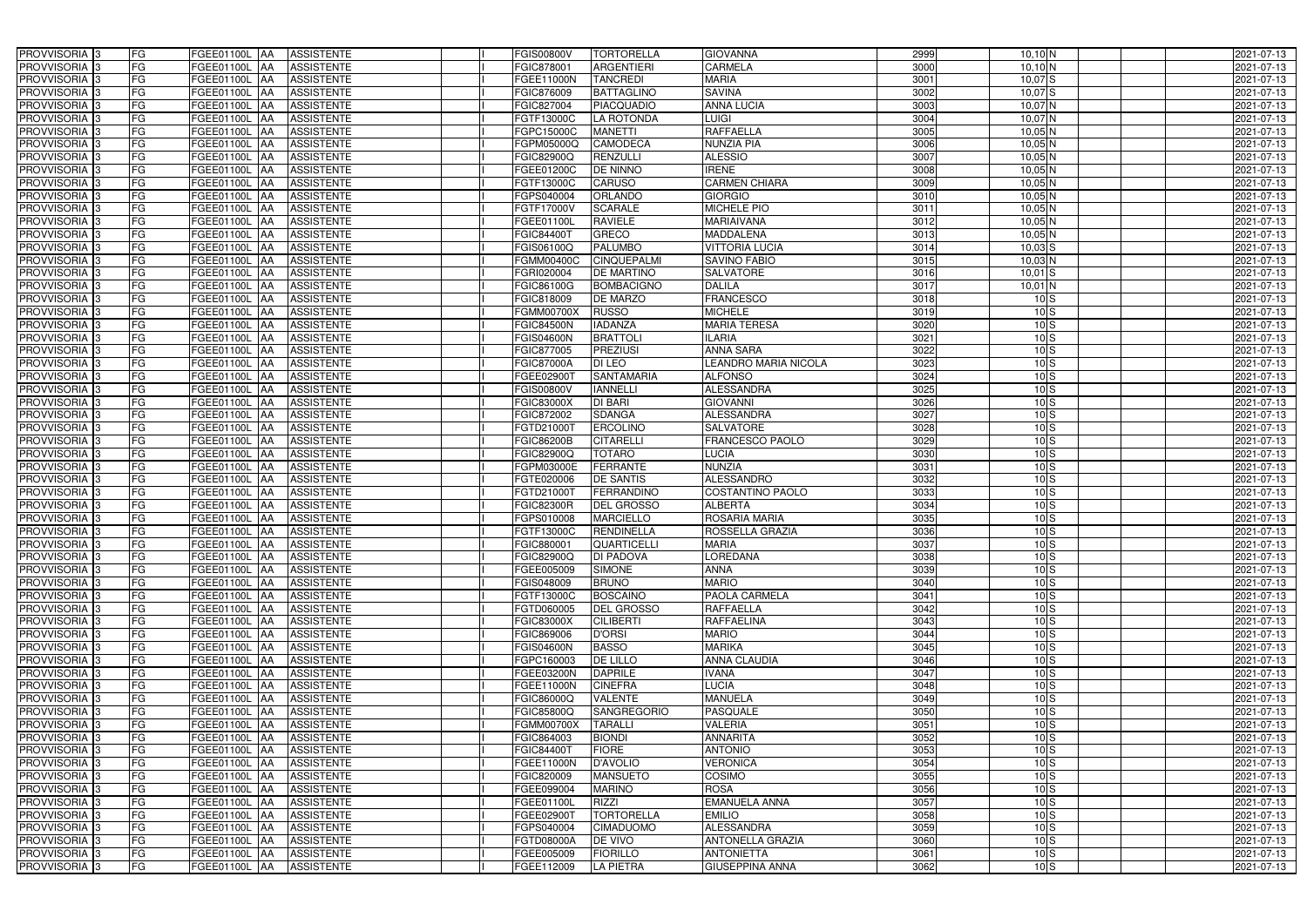| PROVVISORIA <sup>3</sup><br>FG                             | FGEE01100L AA<br><b>ASSISTENTE</b>                             | FGPS010008                      | <b>CAROPRESO</b>              | <b>MARISA</b>                 | 3063         | $10\,$ S                           | 2021-07-13               |
|------------------------------------------------------------|----------------------------------------------------------------|---------------------------------|-------------------------------|-------------------------------|--------------|------------------------------------|--------------------------|
| FG<br>PROVVISORIA 3                                        | <b>ASSISTENTE</b><br>FGEE01100L                                | FGTF13000C                      | PETRUZZELL                    | <b>EONARDO</b>                | 3064         | 10S                                | 2021-07-13               |
| PROVVISORIA 3<br>FG                                        | <b>ASSISTENTE</b><br>FGEE01100L<br>IAA                         | FGPM03000E                      | <b>LA VIOLA</b>               | <b>LUCIA</b>                  | 3065         | 10 <sub>N</sub>                    | 2021-07-13               |
| <b>FG</b><br>PROVVISORIA <sup>3</sup>                      | FGEE01100L<br><b>ASSISTENTE</b><br>IAA                         | FGPC160003                      | <b>DI BIASE</b>               | <b>FILOMENA MILENA</b>        | 3066         | 10 <sub>N</sub>                    | 2021-07-13               |
| FG<br>PROVVISORIA 3                                        | FGEE01100L<br><b>ASSISTENTE</b><br>IAA                         | FGIC85800Q                      | <b>CIARAMELLA</b>             | <b>MARIA</b>                  | 3067         | 10 <sub>N</sub>                    | 2021-07-13               |
| <b>FG</b><br>PROVVISORIA 3                                 | <b>FGEE01100L AA</b><br><b>ASSISTENTE</b>                      | FGIC86000Q                      | <b>CROCE</b>                  | <b>CARMEN</b>                 | 3068         | 10 <sub>N</sub>                    | 2021-07-13               |
| FG<br>PROVVISORIA 3                                        | FGEE01100L AA<br><b>ASSISTENTE</b>                             | FGIC85800Q                      | <b>BORRIELLO</b>              | <b>ANTONELLA</b>              | 3069         | 10 <sub>N</sub>                    | 2021-07-13               |
| FG<br>PROVVISORIA 3                                        | <b>ASSISTENTE</b><br>FGEE01100L AA                             | FGMM148003                      | <b>LA PIETRA</b>              | <b>Luigi Pio</b>              | 3070         | 10 <sub>N</sub>                    | 2021-07-13               |
| <b>FG</b><br>PROVVISORIA 3                                 | FGEE01100L AA<br><b>ASSISTENTE</b>                             | FGIC85800Q                      | <b>IACOBELLI</b>              | <b>ANGELA</b>                 | 3071         | 10 <sub>N</sub>                    | 2021-07-13               |
| PROVVISORIA 3<br>FG                                        | <b>FGEE01100L</b> AA<br><b>ASSISTENTE</b>                      | FGIC848005                      | <b>CIAVARELLA</b>             | <b>GIOVANNI PIO</b>           | 3072         | 10 <sub>N</sub>                    | 2021-07-13               |
| PROVVISORIA 3<br>FG                                        | FGEE01100L AA<br><b>ASSISTENTE</b>                             | FGIC864003                      | PAPPALARDO                    | <b>ALESSANDRO</b>             | 3073         | 10 <sub>N</sub>                    | 2021-07-13               |
| PROVVISORIA 3<br>FG                                        | FGEE01100L AA<br><b>ASSISTENTE</b>                             | FGTD060005                      | <b>PACIFICO</b>               | <b>ANTONIO</b>                | 3074         | 10 <sub>N</sub>                    | 2021-07-13               |
| PROVVISORIA <sup>3</sup><br>FG                             | FGEE01100L<br><b>ASSISTENTE</b><br>IAA                         | <b>FGIC87000A</b>               | <b>GUGLIELMI</b>              | <b>FEDERICA</b>               | 3075         | 10 <sub>N</sub>                    | 2021-07-13               |
| PROVVISORIA 3<br>FG                                        | FGEE01100L AA<br><b>ASSISTENTE</b>                             | FGTD210001                      | <b>LOPRIORE</b>               | <b>SABRINA</b>                | 3076         | 10 <sub>N</sub>                    | 2021-07-13               |
| PROVVISORIA 3<br><b>FG</b>                                 | <b>FGEE01100L   AA</b><br><b>ASSISTENTE</b>                    | FGPM03000E                      | CAROLLO                       | <b>MARZIA</b>                 | 3077         | 10 <sub>N</sub>                    | 2021-07-13               |
| <b>FG</b><br>PROVVISORIA 3                                 | FGEE01100L<br><b>ASSISTENTE</b><br>IAA.                        | FGIC835003                      | <b>CALDAROLA</b>              | <b>MARCO</b>                  | 3078         | 10 <sub>N</sub>                    | 2021-07-13               |
| PROVVISORIA 3<br>FG                                        | FGEE01100L<br><b>ASSISTENTE</b><br>IAA                         | FGEE11000N                      | <b>ANTONACCI</b>              | <b>FEDERICA</b>               | 3079         | 10 <sub>N</sub>                    | 2021-07-13               |
| PROVVISORIA 3<br>FG                                        | <b>FGEE01100L</b><br><b>ASSISTENTE</b><br>IAA                  | FGPC15000C                      | <b>TESTA</b>                  | <b>ROSA MARIA</b>             | 3080         | 10 <sub>N</sub>                    | 2021-07-13               |
| PROVVISORIA 3<br>FG                                        | FGEE01100L<br><b>ASSISTENTE</b><br>IAA                         | FGIC856004                      | <b>DI TARDO</b>               | <b>NATALIA</b>                | 3081         | 10 <sub>N</sub>                    | 2021-07-13               |
| FG<br>PROVVISORIA 3                                        | FGEE01100L<br><b>ASSISTENTE</b><br>IAA                         | FGIC872002                      | <b>TRIMIGNO</b>               | <b>SAMIRA</b>                 | 3082         | 10 <sub>N</sub>                    | 2021-07-13               |
| FG<br>PROVVISORIA <sup>3</sup>                             | FGEE01100L<br><b>ASSISTENTE</b>                                | FGEE029001                      | <b>GUERRAZZI</b>              | <b>FRANCESCA</b>              | 3083         | 10 <sub>N</sub>                    | 2021-07-13               |
| <b>PROVVISORIA</b> 3<br>FG                                 | FGEE01100L<br><b>ASSISTENTE</b><br>IAA                         | FGEE00800R                      | <b>TOTARO</b>                 | <b>FEDERICA EMANUELA</b>      | 3084         | 10 <sub>N</sub>                    | 2021-07-13               |
| PROVVISORIA <sup>3</sup><br>FG                             | FGEE01100L<br><b>ASSISTENTE</b>                                | FGIC818009                      | DI STEFANO                    | <b>REBECCA</b>                | 3085         | 10 <sub>N</sub>                    | 2021-07-13               |
| PROVVISORIA <sup>3</sup><br><b>FG</b>                      | FGEE01100L<br><b>ASSISTENTE</b><br>IAA                         | FGIC86100G                      | <b>LOMBARDI</b>               | <b>ANTONIO</b>                | 3086         | 10 <sub>N</sub>                    | 2021-07-13               |
| <b>PROVVISORIA</b> 3<br>FG                                 | FGEE01100L<br><b>ASSISTENTE</b><br>IAA                         | FGPC160003                      | <b>SGOBBO</b>                 | FEDERICA MARIASSUNTA          | 3087         | 10 <sub>N</sub>                    | 2021-07-13               |
| PROVVISORIA 3<br>FG                                        | <b>ASSISTENTE</b><br>FGEE01100L<br>IAA                         | FGPM03000E                      | <b>CARAVELLA</b>              | <b>EMANUELA PIA</b>           | 3088         | 10 <sub>N</sub>                    | 2021-07-13               |
| <b>FG</b><br>PROVVISORIA 3                                 | FGEE01100L AA<br><b>ASSISTENTE</b>                             | FGIS00800V                      | <b>NARDELLA</b>               | <b>ANIELLO</b>                | 3089         | 10 <sub>N</sub>                    | 2021-07-13               |
| <b>FG</b><br>PROVVISORIA 3                                 | <b>ASSISTENTE</b><br><b>FGEE01100L   AA</b>                    | FGTF13000C                      | <b>BICCARI</b>                | <b>LUIGI</b>                  | 3090         | 10 <sub>N</sub>                    | 2021-07-13               |
| FG<br>PROVVISORIA <sup>3</sup>                             | FGEE01100L AA<br><b>ASSISTENTE</b>                             | FGPS040004                      | CONSOLE                       | <b>JONATHAN</b>               | 3091         | 10 <sub>N</sub>                    | 2021-07-13               |
| <b>FG</b><br>PROVVISORIA 3                                 | <b>FGEE01100L   AA</b><br><b>ASSISTENTE</b>                    | FGEE005009                      | <b>DE CAROLIS</b>             | <b>GIORGIA</b>                | 3092         | 10 <sub>N</sub>                    | 2021-07-13               |
| FG<br>PROVVISORIA 3                                        | <b>FGEE01100L AA</b><br><b>ASSISTENTE</b>                      | FGTE020006                      | <b>CARUSO</b>                 | <b>GIOVANNI</b>               | 3093         | 10 <sub>N</sub>                    | 2021-07-13               |
| FG<br>PROVVISORIA 3                                        | <b>ASSISTENTE</b><br>FGEE01100L AA                             | FGTD21000T                      | <b>PAGANO</b>                 | <b>ERIKA</b>                  | 3094         | 10 <sub>N</sub>                    | 2021-07-13               |
| FG<br>PROVVISORIA 3                                        | FGEE01100L<br><b>ASSISTENTE</b><br>IAA                         | FGPS040004                      | <b>RANIERI</b>                | <b>MARIA MARTINA</b>          | 3095         | 10 <sub>N</sub>                    | 2021-07-13               |
| <b>FG</b><br>PROVVISORIA 3                                 | FGEE01100L AA<br><b>ASSISTENTE</b>                             | FGPM03000E                      | <b>CAPOSENO</b>               | <b>GIULIANO</b>               | 3096         | 10 <sub>N</sub>                    | 2021-07-13               |
| <b>FG</b><br>PROVVISORIA                                   | FGEE01100L<br><b>ASSISTENTE</b><br>IAA                         | FGTF13000C                      | <b>TAVANO</b>                 | <b>FRANCESCO PIO</b>          | 3097         | 10 <sub>N</sub>                    | $2021 - 07 - 13$         |
| FG<br>PROVVISORIA <sup>1</sup> 3                           | FGEE01100L<br><b>ASSISTENTE</b><br>IAA<br>FGEE01100L           | GRI020004 <sup>-</sup>          | <b>RAFFAELE</b><br>CAPOBIANCO | <b>ALEX</b><br><b>MARTINA</b> | 3098         | 10 <sub>N</sub><br>10 <sub>N</sub> | 2021-07-13               |
| FG<br>PROVVISORIA <sup>1</sup> 3<br><b>FG</b>              | <b>ASSISTENTE</b><br>IAA                                       | EGTD210001                      | <b>CASTELLUCCIO</b>           | <b>FRANCESCOPAOLO</b>         | 3099<br>3100 |                                    | 2021-07-13               |
| PROVVISORIA <sup>3</sup><br>FG<br>PROVVISORIA <sup>3</sup> | FGEE01100L AA<br><b>ASSISTENTE</b><br>FGEE01100L AA ASSISTENTE | FGIC85900G<br><b>FGIS04600N</b> | <b>DI IORIO</b>               | <b>DANIELA</b>                | 3101         | 10 <sub>N</sub><br>10 N            | 2021-07-13<br>2021-07-13 |
| PROVVISORIA <sup>3</sup><br>FG                             | FGEE01100L AA<br><b>ASSISTENTE</b>                             | FGIS05900Q                      | LANZONE                       | <b>RUBEN</b>                  | 3102         | 10 <sub>N</sub>                    | 2021-07-13               |
| PROVVISORIA <sup>3</sup><br>FG                             | <b>ASSISTENTE</b><br>FGEE01100L AA                             | FGTE020006                      | CROCE                         | <b>MARIA STEFANIA</b>         | 3103         | 10 <sub>N</sub>                    | 2021-07-13               |
| PROVVISORIA <sup>3</sup><br>FG                             | FGEE01100L AA<br><b>ASSISTENTE</b>                             | FGPM03000E                      | <b>AZZARONE</b>               | <b>CHIARA</b>                 | 3104         | 10 <sub>N</sub>                    | 2021-07-13               |
| PROVVISORIA <sup>3</sup><br>FG                             | FGEE01100L AA<br><b>ASSISTENTE</b>                             | FGPS010008                      | <b>ERIONE</b>                 | ELISABETTA GIUSEPPINA         | 3105         | 10 <sub>N</sub>                    | 2021-07-13               |
| PROVVISORIA <sup>3</sup><br>FG                             | FGEE01100L AA<br><b>ASSISTENTE</b>                             | FGIC851001                      | <b>RINALDI</b>                | <b>ANGELICA</b>               | 3106         | 10 <sub>N</sub>                    | 2021-07-13               |
| FG<br>PROVVISORIA <sup>3</sup>                             | FGEE01100L AA<br><b>ASSISTENTE</b>                             | FGIC819005                      | <b>MARINACCIO</b>             | <b>GINEVRA</b>                | 3107         | 10 <sub>N</sub>                    | 2021-07-13               |
| PROVVISORIA <sup>3</sup><br>FG                             | FGEE01100L AA<br><b>ASSISTENTE</b>                             | FGTD060005                      | <b>DE GIROLAMO</b>            | <b>FEDERICA</b>               | 3108         | 10 <sub>N</sub>                    | 2021-07-13               |
| PROVVISORIA <sup>3</sup><br>FG                             | <b>FGEE01100L AA</b><br><b>ASSISTENTE</b>                      | <b>FGMM00400C</b>               | <b>TARALLO</b>                | LIDIA                         | 3109         | 10 <sub>N</sub>                    | 2021-07-13               |
| PROVVISORIA <sup>3</sup><br>FG                             | FGEE01100L AA<br><b>ASSISTENTE</b>                             | FGRI020004                      | VACCARO                       | <b>ROSARIA</b>                | 3110         | 10 <sub>N</sub>                    | 2021-07-13               |
| FG<br>PROVVISORIA <sup>3</sup>                             | FGEE01100L AA<br><b>ASSISTENTE</b>                             | FGIC843002                      | <b>RUSSO</b>                  | <b>GIULIA</b>                 | 3111         | 10 <sub>N</sub>                    | 2021-07-13               |
| PROVVISORIA 3<br>FG                                        | FGEE01100L AA<br><b>ASSISTENTE</b>                             | FGIC843002                      | <b>BIANCOFIORE</b>            | <b>MARIA AGATA</b>            | 3112         | 10 <sub>N</sub>                    | 2021-07-13               |
| PROVVISORIA <sup>3</sup><br>FG                             | <b>ASSISTENTE</b><br>FGEE01100L AA                             | FGTD02000P                      | <b>DASTI</b>                  | <b>MADDALENA</b>              | 3113         | 10 <sub>N</sub>                    | 2021-07-13               |
| PROVVISORIA <sup>3</sup><br>FG                             | FGEE01100L AA<br><b>ASSISTENTE</b>                             | FGIS021009                      | <b>CIAVARELLA</b>             | ARCANGELA PIA                 | 3114         | 10 <sub>N</sub>                    | 2021-07-13               |
| PROVVISORIA <sup>3</sup><br>FG                             | <b>FGEE01100L   AA</b><br><b>ASSISTENTE</b>                    | <b>FGVC01000C</b>               | <b>RAINONE</b>                | LUIGI SALVATORE               | 3115         | 10 <sub>N</sub>                    | 2021-07-13               |
| PROVVISORIA <sup>3</sup><br>FG                             | FGEE01100L AA<br><b>ASSISTENTE</b>                             | FGPC15000C                      | <b>GODUTO</b>                 | LEA                           | 3116         | 10 <sub>N</sub>                    | 2021-07-13               |
| FG<br>PROVVISORIA <sup>13</sup>                            | FGEE01100L AA<br><b>ASSISTENTE</b>                             | FGRH010002                      | <b>GUERRA</b>                 | ARMANDO SALVATORE             | 3117         | $10\,N$                            | 2021-07-13               |
| FG<br>PROVVISORIA <sup>3</sup>                             | FGEE01100L AA<br><b>ASSISTENTE</b>                             | FGRI020004                      | <b>BOCCHETTI</b>              | <b>GABRIELE PIO</b>           | 3118         | 10 <sub>N</sub>                    | 2021-07-13               |
| FG<br>PROVVISORIA <sup>3</sup>                             | <b>ASSISTENTE</b><br>FGEE01100L AA                             | FGPS040004                      | RICCIARDI                     | <b>ISABELLA</b>               | 3119         | 10 <sub>N</sub>                    | 2021-07-13               |
| FG<br>PROVVISORIA <sup>3</sup>                             | <b>ASSISTENTE</b><br>FGEE01100L AA                             | FGIS048009                      | NARDIELLO                     | VALERIA                       | 3120         | 10 <sub>N</sub>                    | 2021-07-13               |
| FG<br>PROVVISORIA <sup>3</sup>                             | <b>ASSISTENTE</b><br>FGEE01100L AA                             | FGIC827004                      | <b>IMPAGNATIELLO</b>          | FLAVIA PIA ROSA               | 3121         | 10 <sub>N</sub>                    | 2021-07-13               |
| FG<br>PROVVISORIA <sup>3</sup>                             | <b>ASSISTENTE</b><br>FGEE01100L AA                             | FGIS05900Q                      | <b>BISCEGLIA</b>              | <b>GIOVANNA</b>               | 3122         | 10 <sub>N</sub>                    | 2021-07-13               |
| FG<br>PROVVISORIA <sup>3</sup>                             | FGEE01100L AA<br><b>ASSISTENTE</b>                             | FGTD060005                      | <b>RICCIO</b>                 | <b>MARIAROCCHINA</b>          | 3123         | 10 <sub>N</sub>                    | 2021-07-13               |
| FG<br>PROVVISORIA <sup>3</sup>                             | FGEE01100L AA<br><b>ASSISTENTE</b>                             | <b>FGIC85900G</b>               | <b>CAPOCASALE</b>             | <b>CLELIA</b>                 | 3124         | 10 <sub>N</sub>                    | 2021-07-13               |
| FG<br>PROVVISORIA <sup>3</sup>                             | FGEE01100L AA<br><b>ASSISTENTE</b>                             | FGRI020004                      | <b>DI PASQUA</b>              | <b>LIDIA</b>                  | 3125         | 10 <sub>N</sub>                    | 2021-07-13               |
| PROVVISORIA 3<br>FG                                        | ASSISTENTE<br>FGEE01100L AA                                    | FGRI020004                      | D'ONOFRIO                     | <b>MIRIAM</b>                 | 3126         | 10 <sub>N</sub>                    | 2021-07-13               |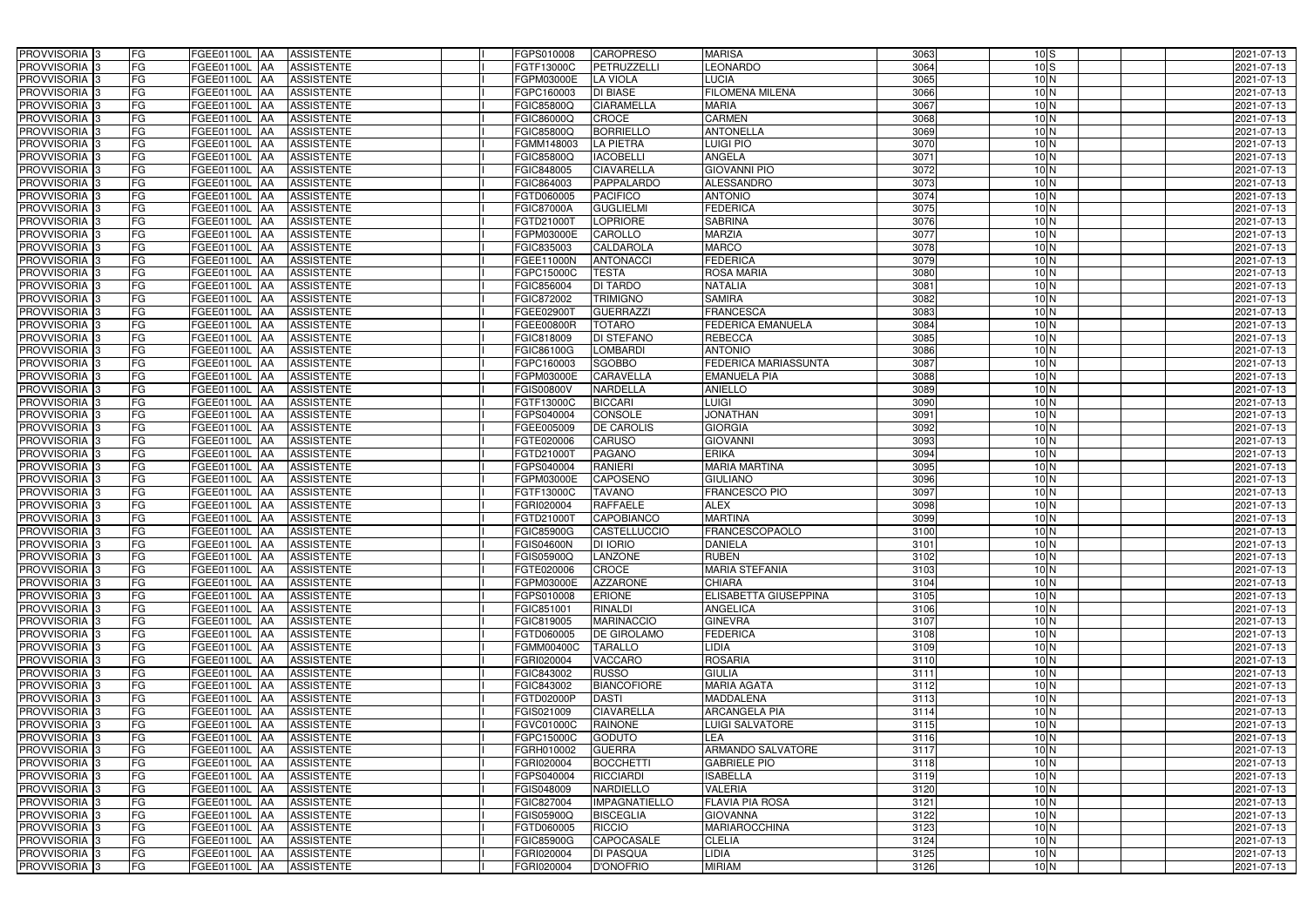| PROVVISORIA 3<br><b>FG</b><br>FGEE01100L AA<br><b>ASSISTENTE</b>                                                    | FGTF13000C<br><b>GATTA</b>                                 | <b>GIOVANNNI</b>                | 3127             | 10 <sub>N</sub>                    | 2021-07-13               |
|---------------------------------------------------------------------------------------------------------------------|------------------------------------------------------------|---------------------------------|------------------|------------------------------------|--------------------------|
| FG<br>PROVVISORIA <sup>3</sup><br><b>ASSISTENTE</b><br>FGEE01100L<br>IAA                                            | QUERCIA<br>FGIC822001                                      | <b>SARA ELISA</b>               | 3128             | 10 <sub>N</sub>                    | 2021-07-13               |
| FG<br>PROVVISORIA <sup>3</sup><br>FGEE01100L<br><b>ASSISTENTE</b><br>IAA                                            | <b>DI CONZA</b><br>FGTE020006                              | SAMUELE SERGIJ                  | 3129             | 10 <sub>N</sub>                    | 2021-07-13               |
| FG<br>PROVVISORIA 3<br>FGEE01100L<br><b>ASSISTENTE</b><br>IAA                                                       | <b>COMPIERCHIO</b><br>FGPC180008                           | <b>MARIA ROSARIA</b>            | 3130             | 10 <sub>N</sub>                    | 2021-07-13               |
| FG<br>FGEE01100L<br>PROVVISORIA <sup>3</sup><br><b>ASSISTENTE</b><br>IAA                                            | <b>PETITTI</b><br>FGVC01000C                               | <b>JOSEPH</b>                   | $\frac{1}{3131}$ | 10 <sub>N</sub>                    | 2021-07-13               |
| FG<br>PROVVISORIA <sup>3</sup><br><b>FGEE01100L AA</b><br><b>ASSISTENTE</b>                                         | <b>MARANO</b><br>FGTD21000T                                | <b>PAOLO</b>                    | 3132             | 10 <sub>N</sub>                    | 2021-07-13               |
| FG<br>PROVVISORIA <sup>1</sup> 3<br>FGEE01100L AA<br><b>ASSISTENTE</b>                                              | <b>GAROFALO</b><br>FGTD21000T                              | <b>ELISEA</b>                   | 3133             | 10 <sub>N</sub>                    | 2021-07-13               |
| FG<br><b>ASSISTENTE</b><br>PROVVISORIA <sup>3</sup><br>FGEE01100L AA                                                | <b>CAPOBIANCO</b><br>FGIC86200B                            | <b>MARIAPIA</b>                 | 3134             | 10 <sub>N</sub>                    | 2021-07-13               |
| PROVVISORIA 3<br>FG<br>FGEE01100L AA<br><b>ASSISTENTE</b>                                                           | <b>GENZANO</b><br>FGEE00900L                               | <b>ILARIA</b>                   | 3135             | 10 <sub>N</sub>                    | 2021-07-13               |
| PROVVISORIA <sup>3</sup><br>FG<br>FGEE01100L AA<br><b>ASSISTENTE</b>                                                | LO GERFO<br>FGTE020006                                     | <b>FRANCESCO</b>                | 3136             | 10 <sub>N</sub>                    | 2021-07-13               |
| PROVVISORIA 3<br>FG<br>FGEE01100L AA<br><b>ASSISTENTE</b>                                                           | <b>PILONE</b><br>FGTE020006                                | <b>RITA</b>                     | 3137             | 10 <sub>N</sub>                    | 2021-07-13               |
| PROVVISORIA 3<br>FG<br>FGEE01100L AA<br><b>ASSISTENTE</b>                                                           | <b>FGIC87000A</b><br><b>PALMIERI</b>                       | <b>CHIARA</b>                   | 3138             | 10 <sub>N</sub>                    | 2021-07-13               |
| PROVVISORIA 3<br>FG<br>FGEE01100L AA<br><b>ASSISTENTE</b>                                                           | <b>CASIELLO</b><br>FGTE020006                              | <b>MARCO</b>                    | 3139             | 10 <sub>N</sub>                    | 2021-07-13               |
| PROVVISORIA 3<br>FG<br>FGEE01100L AA<br><b>ASSISTENTE</b>                                                           | <b>DE LETTERIIS</b><br>FGEE11000N                          | <b>ROBERTA</b>                  | 3140             | 10 <sub>N</sub>                    | 2021-07-13               |
| FG<br>PROVVISORIA 3<br>FGEE01100L AA<br><b>ASSISTENTE</b>                                                           | <b>FIORE</b><br>FGIC86200B                                 | <b>ALTEA</b>                    | 3141             | 10 <sub>N</sub>                    | 2021-07-13               |
| PROVVISORIA 3<br>FG<br><b>FGEE01100L</b><br><b>ASSISTENTE</b><br>IAA                                                | <b>MIRAGLIA</b><br>FGEE106002                              | <b>CRISTINA</b>                 | 3142             | 10 <sub>N</sub>                    | 2021-07-13               |
| PROVVISORIA 3<br>FG<br><b>FGEE01100L</b><br><b>ASSISTENTE</b><br>IAA                                                | <b>RAFFAELE</b><br>FGPS040004                              | <b>GIANPIETRO</b>               | 3143             | 10 <sub>N</sub>                    | 2021-07-13               |
| PROVVISORIA <sup>3</sup><br>FG<br>FGEE01100L AA<br><b>ASSISTENTE</b>                                                | <b>VALERIO</b><br><b>FGIC85900G</b>                        | <b>SIMONA</b>                   | 3144             | 10 <sub>N</sub>                    | 2021-07-13               |
| PROVVISORIA 3<br>FG<br>FGEE01100L<br><b>ASSISTENTE</b><br><b>JAA</b>                                                | <b>FACCHINO</b><br><b>FGIC87900R</b>                       | <b>GRAZIANA</b>                 | 3145             | 10 <sub>N</sub>                    | 2021-07-13               |
| PROVVISORIA 3<br>FG<br>FGEE01100L<br><b>JAA</b><br><b>ASSISTENTE</b>                                                | <b>SACCO</b><br>FGIC872002                                 | <b>VALERIA</b>                  | 3146             | 10 <sub>N</sub>                    | 2021-07-13               |
| FG<br>PROVVISORIA <sup>3</sup><br>FGEE01100L<br><b>ASSISTENTE</b><br>ΙAΑ                                            | FGRH010002<br>GALLO                                        | <b>GIAMBATTISTA</b>             | 3147             | 10 <sub>N</sub>                    | 2021-07-13               |
| PROVVISORIA 3<br>FG<br><b>FGEE01100L</b><br><b>ASSISTENTE</b><br>IAA                                                | CASSANO<br>FGEE112009                                      | <b>PAOLA</b>                    | 3148             | 10 <sub>N</sub>                    | 2021-07-13               |
| PROVVISORIA 3<br>FG<br>FGEE01100L<br><b>ASSISTENTE</b><br>IAA                                                       | <b>COLUCCI</b><br>FGIC83700P                               | <b>DORIANA</b>                  | 3149             | 10 <sub>N</sub>                    | 2021-07-13               |
| PROVVISORIA 3<br>FG<br>FGEE01100L AA<br><b>ASSISTENTE</b>                                                           | <b>ROGATO</b><br><b>FGIC81600N</b>                         | PAOLA VINCENZA                  | 3150             | 10 <sub>N</sub>                    | 2021-07-13               |
| PROVVISORIA 3<br>FG<br>FGEE01100L<br><b>ASSISTENTE</b><br> AA                                                       | LI BERGOLIS<br>FGIC83000X                                  | <b>ROSA LINA</b>                | 3151             | 10 <sub>N</sub>                    | 2021-07-13               |
| PROVVISORIA 3<br>FG<br>FGEE01100L<br><b>ASSISTENTE</b><br><b>JAA</b>                                                | FGEE112009<br>QUITADAMO                                    | <b>FELISIANA PIA</b>            | 3152             | 10 <sub>N</sub>                    | 2021-07-13               |
| PROVVISORIA 3<br>FG<br>FGEE01100L AA<br><b>ASSISTENTE</b>                                                           | <b>MASSARO</b><br>FGIC873007                               | <b>PIOFRANCESCO</b>             | 3153             | 10 <sub>N</sub>                    | 2021-07-13               |
| FG<br>PROVVISORIA 3<br>FGEE01100L<br><b>ASSISTENTE</b><br>IAA                                                       | FGPS040004<br>DI TARANTO                                   | <b>MARCO</b>                    | 3154             | 10 <sub>N</sub>                    | 2021-07-13               |
| FG<br>PROVVISORIA <sup>3</sup><br>FGEE01100L AA<br><b>ASSISTENTE</b>                                                | QUAGLIA<br>FGIC818009                                      | <b>BENITO</b>                   | 3155             | 10 <sub>N</sub>                    | 2021-07-13               |
| FG<br>PROVVISORIA <sup>3</sup><br>FGEE01100L AA<br><b>ASSISTENTE</b>                                                | <b>SCIARRILLO</b><br>FGPC160003                            | <b>MARGHERITA</b>               | 3156             | 10 <sub>N</sub>                    | 2021-07-13               |
| FG<br>PROVVISORIA <sup>3</sup><br>FGEE01100L AA<br><b>ASSISTENTE</b>                                                | <b>LOCONTE</b><br>FGIC871006                               | MARIA CONCETTA                  | 3157             | 10 <sub>N</sub>                    | 2021-07-13               |
| PROVVISORIA <sup>3</sup><br>FG<br>FGEE01100L AA<br><b>ASSISTENTE</b>                                                | <b>MARSEGLIA</b><br>FGTD08000A                             | <b>MARIA TERESA</b>             | 3158             | 10 <sub>N</sub>                    | 2021-07-13               |
| FG<br>PROVVISORIA <sup>3</sup><br><b>FGEE01100L AA</b><br><b>ASSISTENTE</b>                                         | <b>BRACCIO</b><br>FGTD08000A                               | <b>LAURA</b>                    | 3159             | 10 <sub>N</sub>                    | 2021-07-13               |
| FG<br>PROVVISORIA <sup>3</sup><br>FGEE01100L AA<br><b>ASSISTENTE</b>                                                | <b>CARRILLO</b><br>FGIC819005                              | <b>CONCETTA</b>                 | 3160             | 10 <sub>N</sub>                    | 2021-07-13               |
| FG<br><b>ASSISTENTE</b><br>PROVVISORIA <sup>3</sup><br>FGEE01100L<br>IAA                                            | <b>LONERO</b><br>FGIC85700X                                | <b>MARTINA</b>                  | 3161             | 10 <sub>N</sub>                    | $2021 - 07 - 13$         |
| PROVVISORIA <sup>3</sup><br>FG<br><b>FGEE01100L</b><br><b>ASSISTENTE</b><br>IAA                                     | <b>PONTICELLI</b><br>FGIS00300Q                            | <b>ILARIA</b>                   | 3162             | 10 <sub>N</sub>                    | 2021-07-13               |
| PROVVISORIA <sup>3</sup><br>FG<br><b>FGEE01100L</b><br><b>ASSISTENTE</b><br>IAA                                     | <b>PAPPALARDO</b><br>FGIC87000A                            | <b>STEFANIA</b>                 | 3163             | 10 <sub>N</sub>                    | 2021-07-13               |
| PROVVISORIA <sup>3</sup><br>FG<br><b>ASSISTENTE</b><br>FGEE01100L AA                                                | FGEE02900T<br><b>MARINARO</b>                              | <b>VALENTINA</b>                | 3164             | 10 <sub>N</sub>                    | 2021-07-13               |
| PROVVISORIA 3<br>FG<br><b>FGEE01100L</b> AA<br><b>ASSISTENTE</b><br>PROVVISORIA <sup>3</sup><br>FG<br>FGEE01100L AA | <b>FGIC87000A</b><br>COLUCCI<br>FGIS001004<br><b>FERRI</b> | <b>SIMONA</b><br><b>ROSANNA</b> | 3165<br>3166     | 10 <sub>N</sub><br>10 <sub>N</sub> | 2021-07-13               |
| <b>ASSISTENTE</b><br>PROVVISORIA <sup>3</sup><br>FG<br>FGEE01100L AA<br>ASSISTENTE                                  | FGPM03000E<br><b>RIZZELLI</b>                              | <b>GIUSEPPINA</b>               | 3167             | 10 <sub>N</sub>                    | 2021-07-13<br>2021-07-13 |
| PROVVISORIA <sup>3</sup><br>FG<br>FGEE01100L AA<br>ASSISTENTE                                                       | FGPM03000E<br><b>AZZARITO</b>                              | <b>ALESSIA</b>                  | 3168             | 10 <sub>N</sub>                    | 2021-07-13               |
| PROVVISORIA <sup>3</sup><br>FG<br><b>FGEE01100L AA</b><br><b>ASSISTENTE</b>                                         | FGPS210002<br><b>VALENTINO</b>                             | <b>CARMEN</b>                   | 3169             | 10 <sub>N</sub>                    | 2021-07-13               |
| PROVVISORIA <sup>3</sup><br>FG<br>FGEE01100L AA<br>ASSISTENTE                                                       | FGMM00400C<br><b>COLAIANNI</b>                             | <b>SILVIA</b>                   | 3170             | 10 <sub>N</sub>                    | 2021-07-13               |
| PROVVISORIA 3<br>FG<br>FGEE01100L AA<br><b>ASSISTENTE</b>                                                           | <b>FGIS04600N</b><br><b>PALUMBO</b>                        | <b>RENATA</b>                   | 3171             | 10 <sub>N</sub>                    | 2021-07-13               |
| PROVVISORIA <sup>3</sup><br>FG<br><b>FGEE01100L AA</b><br><b>ASSISTENTE</b>                                         | <b>DE PALO</b><br>FGPS010008                               | <b>GIUSEPPE</b>                 | 3172             | 10 <sub>N</sub>                    | 2021-07-13               |
| <b>PROVVISORIA</b> 3<br>FG<br>FGEE01100L AA<br>ASSISTENTE                                                           | FGTD010004<br><b>DEL BUONO</b>                             | <b>ANNA</b>                     | 3173             | 10 <sub>N</sub>                    | 2021-07-13               |
| PROVVISORIA <sup>3</sup><br>FG<br>FGEE01100L AA<br>ASSISTENTE                                                       | FGTF13000C<br><b>STELLUTI</b>                              | <b>ANNAPIA</b>                  | 3174             | 10 <sub>N</sub>                    | 2021-07-13               |
| PROVVISORIA <sup>3</sup><br>FG<br>FGEE01100L AA<br>ASSISTENTE                                                       | FGEE005009<br><b>TRUPPO</b>                                | <b>MARTINA</b>                  | 3175             | 10 <sub>N</sub>                    | 2021-07-13               |
| PROVVISORIA <sup>3</sup><br>FG<br>FGEE01100L AA<br>ASSISTENTE                                                       | CAUTILLO<br>FGIC877005                                     | <b>PAOLA</b>                    | 3176             | 10 <sub>N</sub>                    | 2021-07-13               |
| PROVVISORIA <sup>3</sup><br>FG<br>FGEE01100L AA<br><b>ASSISTENTE</b>                                                | <b>RICCI</b><br>FGPC15000C                                 | <b>FRANCESCA</b>                | 3177             | 10 <sub>N</sub>                    | 2021-07-13               |
| PROVVISORIA <sup>3</sup><br>FG<br>FGEE01100L AA<br><b>ASSISTENTE</b>                                                | <b>GRIECO</b><br>FGIS00800V                                | <b>ANNA LAURA</b>               | 3178             | 10 <sub>N</sub>                    | 2021-07-13               |
| PROVVISORIA <sup>3</sup><br>FG<br>FGEE01100L AA<br><b>ASSISTENTE</b>                                                | <b>FRISOLI</b><br>FGIC85700X                               | <b>ROBERTA</b>                  | 3179             | 10 <sub>N</sub>                    | 2021-07-13               |
| PROVVISORIA <sup>3</sup><br>FG<br>FGEE01100L AA<br><b>ASSISTENTE</b>                                                | DI LEO<br>FGEE099004                                       | <b>RAFFAELLA</b>                | 3180             | 10 <sub>N</sub>                    | 2021-07-13               |
| FG<br>FGEE01100L AA<br>PROVVISORIA <sup>13</sup><br><b>ASSISTENTE</b>                                               | <b>PORCELLI</b><br><b>FGIC87400N</b>                       | CARLOTTA PIA                    | 3181             | 10 <sub>N</sub>                    | 2021-07-13               |
| FG<br>PROVVISORIA <sup>1</sup> 3<br>FGEE01100L AA<br><b>ASSISTENTE</b>                                              | <b>DE MARCO</b><br>FGIS023001                              | <b>NICOLA</b>                   | 3182             | 10 <sub>N</sub>                    | 2021-07-13               |
| FG<br>PROVVISORIA <sup>3</sup><br>FGEE01100L AA<br><b>ASSISTENTE</b>                                                | <b>TAMALIO</b><br>FGPM10000G                               | <b>ADRIANO</b>                  | 3183             | 10 <sub>N</sub>                    | 2021-07-13               |
| PROVVISORIA <sup>1</sup> 3<br>FG<br>FGEE01100L AA<br><b>ASSISTENTE</b>                                              | <b>COLOTTI</b><br>FGPS040004                               | <b>GIULIANA</b>                 | 3184             | 10 <sub>N</sub>                    | 2021-07-13               |
| PROVVISORIA <sup>3</sup><br>FG<br><b>ASSISTENTE</b><br>FGEE01100L AA                                                | <b>CAMPANELLI</b><br>FGIC827004                            | <b>SARA</b>                     | 3185             | 10 <sub>N</sub>                    | 2021-07-13               |
| FG<br><b>FGEE01100L AA</b><br><b>ASSISTENTE</b><br>PROVVISORIA <sup>1</sup> 3                                       | <b>LAVANGA</b><br>FGEE00900L                               | <b>VALERIA</b>                  | 3186             | 10 <sub>N</sub>                    | 2021-07-13               |
| FG<br><b>ASSISTENTE</b><br>PROVVISORIA <sup>3</sup><br>FGEE01100L AA                                                | FGIS052001<br><b>FISCARELLI</b>                            | <b>SIMONE</b>                   | 3187             | 10 <sub>N</sub>                    | 2021-07-13               |
| PROVVISORIA <sup>3</sup><br>FG<br>FGEE01100L AA<br><b>ASSISTENTE</b>                                                | FGPS010008<br><b>GIUTTARI</b>                              | <b>DANIELA FRANCESCA</b>        | 3188             | 10 <sub>N</sub>                    | 2021-07-13               |
| PROVVISORIA <sup>3</sup><br>FG<br>FGEE01100L AA<br><b>ASSISTENTE</b>                                                | <b>ALLARO</b><br>FGIC877005                                | <b>ROSALBA</b>                  | 3189             | 10 <sub>N</sub>                    | 2021-07-13               |
| PROVVISORIA <sup>3</sup><br>FG<br>FGEE01100L AA<br>ASSISTENTE                                                       | FGEE01100L<br><b>GUIDA</b>                                 | <b>BARBARA</b>                  | 3190             | 10 <sub>N</sub>                    | 2021-07-13               |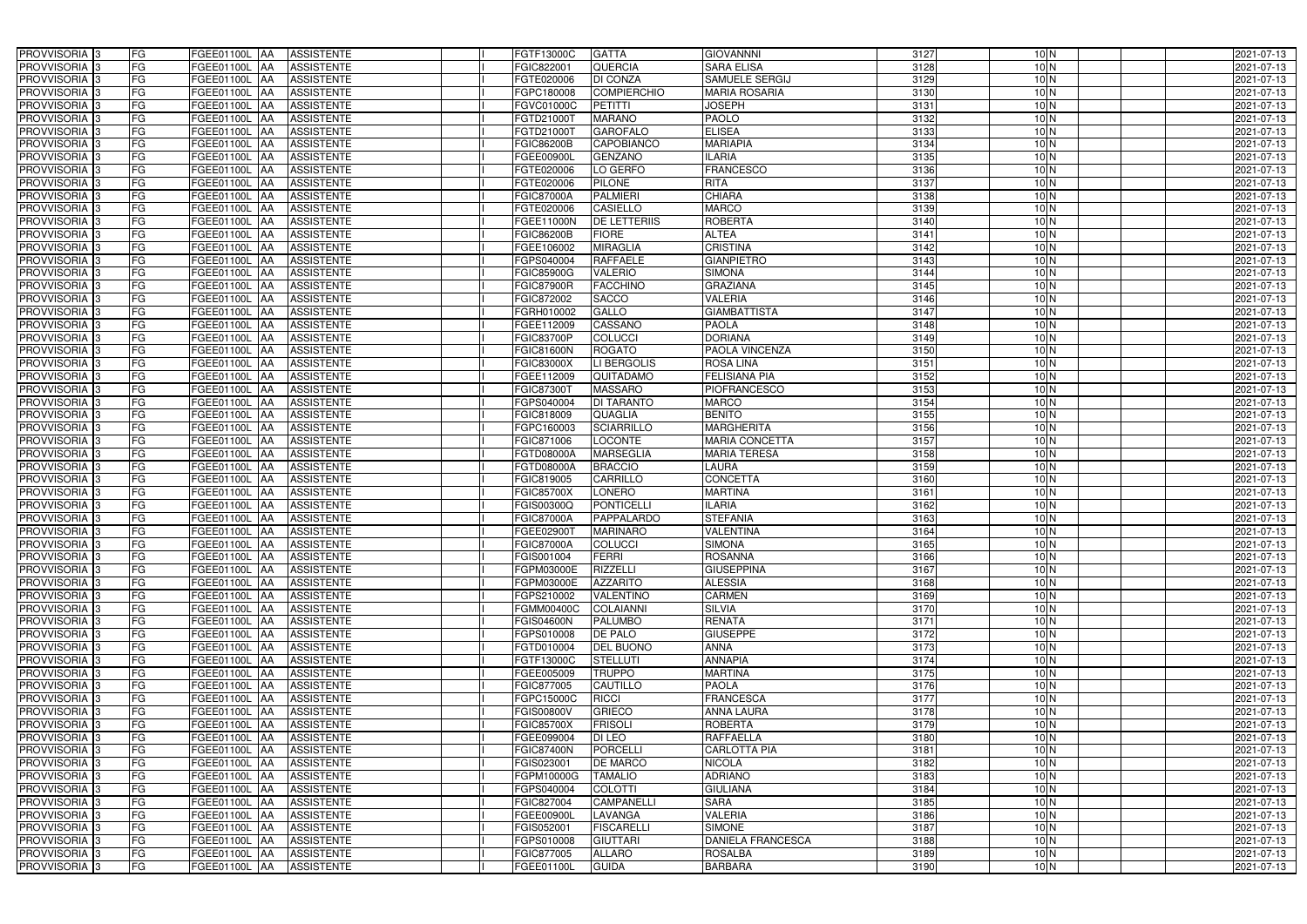| PROVVISORIA <sup>3</sup><br><b>FG</b> | FGEE01100L AA<br><b>ASSISTENTE</b>            | FGTD010004<br><b>LOMBARDI</b>        | <b>ERIKA</b>                | 3191 | 10 <sub>N</sub> | 2021-07-13       |
|---------------------------------------|-----------------------------------------------|--------------------------------------|-----------------------------|------|-----------------|------------------|
| FG<br>PROVVISORIA <sup>3</sup>        | <b>ASSISTENTE</b><br>FGEE01100L<br>IAA        | FGPS040004<br>SPADACCINO             | <b>FILIPPO</b>              | 3192 | 10 <sub>N</sub> | 2021-07-13       |
| FG<br>PROVVISORIA <sup>3</sup>        | FGEE01100L<br><b>ASSISTENTE</b><br>IAA        | FGRI020004<br><b>FREDA</b>           | <b>MARIO</b>                | 3193 | 10 <sub>N</sub> | 2021-07-13       |
| FG<br>PROVVISORIA <sup>3</sup>        | <b>FGEE01100L</b><br><b>ASSISTENTE</b><br>IAA | <b>NAPOLITANO</b><br>FGPC160003      | <b>MARCO FRANCESCO PIO</b>  | 3194 | 10 <sub>N</sub> | 2021-07-13       |
| FG<br>PROVVISORIA <sup>3</sup>        | FGEE01100L<br><b>ASSISTENTE</b><br>IAA        | <b>BAGNATO</b><br>FGPS040004         | <b>DOMENICA</b>             | 3195 | 10 <sub>N</sub> | 2021-07-13       |
| FG<br>PROVVISORIA <sup>3</sup>        | <b>FGEE01100L AA</b><br><b>ASSISTENTE</b>     | <b>RUSSO</b><br>FGIC864003           | <b>ARIANNA</b>              | 3196 | 10 <sub>N</sub> | 2021-07-13       |
| FG<br>PROVVISORIA <sup>1</sup> 3      | FGEE01100L AA<br><b>ASSISTENTE</b>            | <b>MANGINI</b><br>FGIS06100Q         | <b>GIUSEPPINA MIRELLA</b>   | 3197 | 10 <sub>N</sub> | 2021-07-13       |
| FG<br>PROVVISORIA <sup>3</sup>        | <b>ASSISTENTE</b><br>FGEE01100L AA            | <b>GUERRA</b><br>FGIC864003          | <b>ROSSELLA</b>             | 3198 | 10 <sub>N</sub> | 2021-07-13       |
| PROVVISORIA 3<br>FG                   | FGEE01100L AA<br><b>ASSISTENTE</b>            | <b>DI PONTE</b><br>FGPC160003        | <b>DORIANA</b>              | 3199 | 10 <sub>N</sub> | 2021-07-13       |
| PROVVISORIA <sup>3</sup><br>FG        | FGEE01100L AA<br><b>ASSISTENTE</b>            | <b>GERMANO</b><br><b>FGIC84500N</b>  | <b>ELIA</b>                 | 3200 | $10\text{N}$    | 2021-07-13       |
| PROVVISORIA 3<br>FG                   | FGEE01100L AA<br><b>ASSISTENTE</b>            | <b>DERCOLE</b><br>FGEE03200N         | <b>ILARIA</b>               | 3201 | 10 <sub>N</sub> | 2021-07-13       |
| PROVVISORIA 3<br>FG                   | FGEE01100L AA<br><b>ASSISTENTE</b>            | <b>FGIC86600P</b><br><b>PRENCIPE</b> | <b>DONATELLA</b>            | 3202 | 10 <sub>N</sub> | 2021-07-13       |
| PROVVISORIA <sup>3</sup><br>FG        | FGEE01100L AA<br><b>ASSISTENTE</b>            | <b>PALMIERI</b><br>FGIC806003        | <b>GIOVANNI</b>             | 3203 | 10 <sub>N</sub> | 2021-07-13       |
| PROVVISORIA 3<br>FG                   | FGEE01100L AA<br><b>ASSISTENTE</b>            | <b>PICICCO</b><br>FGPC160003         | <b>DIONIGI</b>              | 3204 | 10 <sub>N</sub> | 2021-07-13       |
| FG<br>PROVVISORIA 3                   | FGEE01100L AA<br><b>ASSISTENTE</b>            | <b>TAMPONE</b><br>FGEE03200N         | <b>GIANLUCA</b>             | 3205 | 10 <sub>N</sub> | 2021-07-13       |
| FG<br>PROVVISORIA 3                   | FGEE01100L<br><b>ASSISTENTE</b><br><b>IAA</b> | <b>TORRE</b><br>FGPM03000E           | <b>MARCELLA</b>             | 3206 | 10 <sub>N</sub> | 2021-07-13       |
| PROVVISORIA 3<br>FG                   | <b>FGEE01100L</b><br><b>ASSISTENTE</b><br>IAA | <b>SALERNO</b><br>FGTF13000C         | FRANCESCO PAOLO             | 3207 | 10 <sub>N</sub> | 2021-07-13       |
| PROVVISORIA <sup>3</sup><br>FG        | FGEE01100L AA<br><b>ASSISTENTE</b>            | <b>DI PINTO</b><br>FGIC818009        | <b>ERIKA</b>                | 3208 | 10 <sub>N</sub> | 2021-07-13       |
| PROVVISORIA 3<br>FG                   | FGEE01100L<br><b>ASSISTENTE</b><br><b>JAA</b> | <b>ESPOSTO</b><br>FGPS040004         | <b>GIANLUCA</b>             | 3209 | 10 <sub>N</sub> | 2021-07-13       |
| PROVVISORIA 3<br>FG                   | FGEE01100L<br><b>JAA</b><br><b>ASSISTENTE</b> | FGEE106002<br><b>STEGA</b>           | <b>LUCIA</b>                | 3210 | $10$ N          | 2021-07-13       |
| FG<br>PROVVISORIA 3                   | FGEE01100L<br><b>ASSISTENTE</b><br>ΙAΑ        | PETRUZZELLI<br><b>FGIC87400N</b>     | <b>LUIGI</b>                | 3211 | 10 <sub>N</sub> | 2021-07-13       |
| PROVVISORIA 3<br>FG                   | <b>FGEE01100L</b><br><b>ASSISTENTE</b><br>IAA | <b>MAULUCCI</b><br>FGIC818009        | <b>FRANCESCO</b>            | 3212 | 10 <sub>N</sub> | 2021-07-13       |
| PROVVISORIA 3<br>FG                   | FGEE01100L<br><b>ASSISTENTE</b><br>IAA        | <b>BALZANO</b><br>FGPS08000E         | <b>MARIATERESA</b>          | 3213 | 10 <sub>N</sub> | 2021-07-13       |
| PROVVISORIA 3<br>FG                   | FGEE01100L AA<br><b>ASSISTENTE</b>            | <b>NATOLA</b><br>FGPC180008          | <b>ANTONIO</b>              | 3214 | 10 <sub>N</sub> | 2021-07-13       |
| PROVVISORIA 3<br>FG                   | FGEE01100L<br><b>ASSISTENTE</b><br> AA        | <b>TATTOLI</b><br>FGIC87400N         | <b>VERONICA</b>             | 3215 | 10 <sub>N</sub> | 2021-07-13       |
| PROVVISORIA 3<br>FG                   | FGEE01100L<br><b>ASSISTENTE</b><br><b>JAA</b> | <b>TRIGIANI</b><br>FGIC872002        | <b>AMALIA</b>               | 3216 | 10 <sub>N</sub> | 2021-07-13       |
| PROVVISORIA 3<br>FG                   | FGEE01100L AA<br><b>ASSISTENTE</b>            | <b>GAMBUTO</b><br>FGIC86500V         | <b>ADRIANA</b>              | 3217 | 10 <sub>N</sub> | 2021-07-13       |
| FG<br>PROVVISORIA 3                   | FGEE01100L<br><b>ASSISTENTE</b><br>IAA        | FGEE01200C<br><b>MORLINO</b>         | <b>ALBA</b>                 | 3218 | 10 <sub>N</sub> | 2021-07-13       |
| PROVVISORIA <sup>3</sup><br>FG        | FGEE01100L AA<br><b>ASSISTENTE</b>            | CASO<br>FGTD21000T                   | <b>VITO</b>                 | 3219 | 10 <sub>N</sub> | 2021-07-13       |
| FG<br>PROVVISORIA <sup>3</sup>        | FGEE01100L AA<br><b>ASSISTENTE</b>            | <b>CAMPANALE</b><br>FGIC842006       | <b>MARIANNA</b>             | 3220 | 10 <sub>N</sub> | 2021-07-13       |
| FG<br>PROVVISORIA <sup>3</sup>        | FGEE01100L AA<br><b>ASSISTENTE</b>            | <b>SARRA</b><br>FGIS00300Q           | <b>GAETANO</b>              | 3221 | 10 <sub>N</sub> | 2021-07-13       |
| PROVVISORIA <sup>3</sup><br>FG        | FGEE01100L AA<br><b>ASSISTENTE</b>            | DI PIETRO<br>FGIC877005              | <b>FRANCESCO</b>            | 3222 | 10 <sub>N</sub> | 2021-07-13       |
| FG<br>PROVVISORIA <sup>3</sup>        | <b>FGEE01100L AA</b><br><b>ASSISTENTE</b>     | <b>RIZZI</b><br>FGIC864003           | <b>SERENA</b>               | 3223 | 10 <sub>N</sub> | 2021-07-13       |
| PROVVISORIA <sup>3</sup><br>FG        | FGEE01100L AA<br><b>ASSISTENTE</b>            | <b>BALLETTA</b><br>FGTD060005        | <b>MARIA</b>                | 3224 | 10 <sub>N</sub> | 2021-07-13       |
| FG<br>PROVVISORIA <sup>3</sup>        | <b>ASSISTENTE</b><br>FGEE01100L<br>IAA        | <b>ROLLO</b><br>FGPS040004           | <b>MARIA</b>                | 3225 | 10 <sub>N</sub> | $2021 - 07 - 13$ |
| PROVVISORIA <sup>3</sup><br>FG        | <b>FGEE01100L</b><br><b>ASSISTENTE</b><br>IAA | ZZ <br><b>GIS04600N</b>              | VALENTINA                   | 3226 | 10 <sub>N</sub> | 2021-07-13       |
| PROVVISORIA <sup>3</sup><br>FG        | FGEE01100L<br><b>ASSISTENTE</b><br><b>IAA</b> | <b>LOVECCHIO</b><br>GIC87500D        | <b>MICHELE</b>              | 3227 | 10 <sub>N</sub> | 2021-07-13       |
| FG<br>PROVVISORIA <sup>1</sup> 3      | FGEE01100L AA<br><b>ASSISTENTE</b>            | <b>RENDINE</b><br>FGIC83000X         | <b>CHIARA</b>               | 3228 | 10 <sub>N</sub> | 2021-07-13       |
| PROVVISORIA 3<br>FG                   | <b>FGEE01100L</b> AA<br><b>ASSISTENTE</b>     | <b>ABAGNALE</b><br>FGMM15400A        | <b>MARIA ROSARIA</b>        | 3229 | 10 <sub>N</sub> | 2021-07-13       |
| PROVVISORIA <sup>3</sup><br>FG        | FGEE01100L AA<br><b>ASSISTENTE</b>            | FGEE01100L<br><b>CAPUTO</b>          | <b>MADDALENA</b>            | 3230 | 10 <sub>N</sub> | 2021-07-13       |
| PROVVISORIA <sup>3</sup><br>FG        | FGEE01100L AA<br>ASSISTENTE                   | <b>TOMAIUOLO</b><br>FGIC86500V       | <b>MARIA FELICIA</b>        | 3231 | 10 <sub>N</sub> | 2021-07-13       |
| PROVVISORIA <sup>3</sup><br>FG        | FGEE01100L AA<br>ASSISTENTE                   | <b>PRENCIPE</b><br>FGIC82900Q        | <b>ANNA</b>                 | 3232 | 10 <sub>N</sub> | 2021-07-13       |
| PROVVISORIA <sup>3</sup><br>FG        | <b>FGEE01100L AA</b><br><b>ASSISTENTE</b>     | FGTD21000T<br><b>ESPOSTO</b>         | <b>DANIELA</b>              | 3233 | 10 <sub>N</sub> | 2021-07-13       |
| PROVVISORIA <sup>3</sup><br>FG        | FGEE01100L AA<br>ASSISTENTE                   | FGIC82900Q<br><b>GIANI</b>           | <b>MARIA SIPONTINA</b>      | 3234 | 10 <sub>N</sub> | 2021-07-13       |
| PROVVISORIA 3<br>FG                   | <b>FGEE01100L AA</b><br><b>ASSISTENTE</b>     | <b>BONCRISTIANO</b><br>FGTE020006    | <b>CIRO</b>                 | 3235 | 10 <sub>N</sub> | 2021-07-13       |
| PROVVISORIA <sup>3</sup><br>FG        | FGEE01100L AA<br><b>ASSISTENTE</b>            | <b>DI PIERRO</b><br>FGIC872002       | <b>MATTIA</b>               | 3236 | 10 <sub>N</sub> | 2021-07-13       |
| PROVVISORIA <sup>3</sup><br>FG        | FGEE01100L AA<br>ASSISTENTE                   | FGIC84100A<br><b>GAMBUTO</b>         | <b>MICHELA</b>              | 3237 | 10 <sub>N</sub> | 2021-07-13       |
| PROVVISORIA <sup>3</sup><br>FG        | FGEE01100L AA<br>ASSISTENTE                   | <b>PILATO</b><br>FGPS08000E          | <b>MARISA</b>               | 3238 | 10 <sub>N</sub> | 2021-07-13       |
| PROVVISORIA <sup>3</sup><br>FG        | FGEE01100L AA<br>ASSISTENTE                   | <b>DE BIASIO</b><br>FGIC85800Q       | <b>GIUSEPPE</b>             | 3239 | 10 <sub>N</sub> | 2021-07-13       |
| PROVVISORIA <sup>3</sup><br>FG        | FGEE01100L AA<br>ASSISTENTE                   | <b>ESPOSTO</b><br>FGIC82900Q         | <b>MARIELENA</b>            | 3240 | 10 <sub>N</sub> | 2021-07-13       |
| PROVVISORIA <sup>3</sup><br>FG        | FGEE01100L AA<br><b>ASSISTENTE</b>            | <b>RENDINELLA</b><br>FGRI020004      | <b>VALENTINA</b>            | 3241 | 10 <sub>N</sub> | 2021-07-13       |
| PROVVISORIA <sup>3</sup><br>FG        | FGEE01100L AA<br><b>ASSISTENTE</b>            | FGTD08000A<br><b>MORENA</b>          | <b>LORENZO</b>              | 3242 | 10 <sub>N</sub> | 2021-07-13       |
| PROVVISORIA <sup>3</sup><br>FG        | FGEE01100L AA<br><b>ASSISTENTE</b>            | <b>SARCONE</b><br>FGIC818009         | <b>CARMELA</b>              | 3243 | 10 <sub>N</sub> | 2021-07-13       |
| PROVVISORIA <sup>3</sup><br>FG        | FGEE01100L AA<br><b>ASSISTENTE</b>            | FGIC843002<br><b>GRAVINA</b>         | <b>SARA</b>                 | 3244 | 10 <sub>N</sub> | 2021-07-13       |
| FG<br>PROVVISORIA <sup>13</sup>       | FGEE01100L AA<br><b>ASSISTENTE</b>            | <b>SFREGOLA</b><br>FGIS05300R        | <b>DANIELA</b>              | 3245 | 10 <sub>N</sub> | 2021-07-13       |
| FG<br>PROVVISORIA <sup>3</sup>        | FGEE01100L AA<br><b>ASSISTENTE</b>            | <b>CONFORTE</b><br>FGEE112009        | <b>ORIANA</b>               | 3246 | 10 <sub>N</sub> | 2021-07-13       |
| FG<br>PROVVISORIA <sup>3</sup>        | FGEE01100L AA<br><b>ASSISTENTE</b>            | <b>NOLFO</b><br>FGTD21000T           | <b>ALESSANDRA</b>           | 3247 | 10 <sub>N</sub> | 2021-07-13       |
| <b>PROVVISORIA</b> 3<br>FG            | FGEE01100L AA<br><b>ASSISTENTE</b>            | <b>RAINONE</b><br>FGIC85800Q         | <b>VINCENZA</b>             | 3248 | 10 <sub>N</sub> | 2021-07-13       |
| PROVVISORIA <sup>3</sup><br>FG        | <b>ASSISTENTE</b><br>FGEE01100L AA            | <b>VALENTINI</b><br>FGPC160003       | <b>VIVIANA</b>              | 3249 | 10 <sub>N</sub> | 2021-07-13       |
| FG<br>PROVVISORIA <sup>1</sup> 3      | <b>FGEE01100L AA</b><br><b>ASSISTENTE</b>     | <b>DAGOSTINO</b><br>FGTD02000P       | <b>CARMINE</b>              | 3250 | 10 <sub>N</sub> | 2021-07-13       |
| PROVVISORIA <sup>3</sup><br>FG        | FGEE01100L AA<br><b>ASSISTENTE</b>            | FGIS05900Q<br><b>BORDO</b>           | <b>MICHELA</b>              | 3251 | 10 <sub>N</sub> | 2021-07-13       |
| PROVVISORIA <sup>3</sup><br>FG        | FGEE01100L AA<br><b>ASSISTENTE</b>            | FGIC84400T<br><b>FINI</b>            | <b>LAURA</b>                | 3252 | 10 <sub>N</sub> | 2021-07-13       |
| PROVVISORIA <sup>3</sup><br>FG        | <b>ASSISTENTE</b><br>FGEE01100L AA            | <b>GIORGITTO</b><br>FGPM03000E       | <b>STELLA MARIA DOLORES</b> | 3253 | 10 <sub>N</sub> | 2021-07-13       |
| PROVVISORIA <sup>3</sup><br>FG        | FGEE01100L AA<br>ASSISTENTE                   | <b>LEPORE</b><br>FGIC85800Q          | <b>ANTONELLA</b>            | 3254 | 10 <sub>N</sub> | 2021-07-13       |
|                                       |                                               |                                      |                             |      |                 |                  |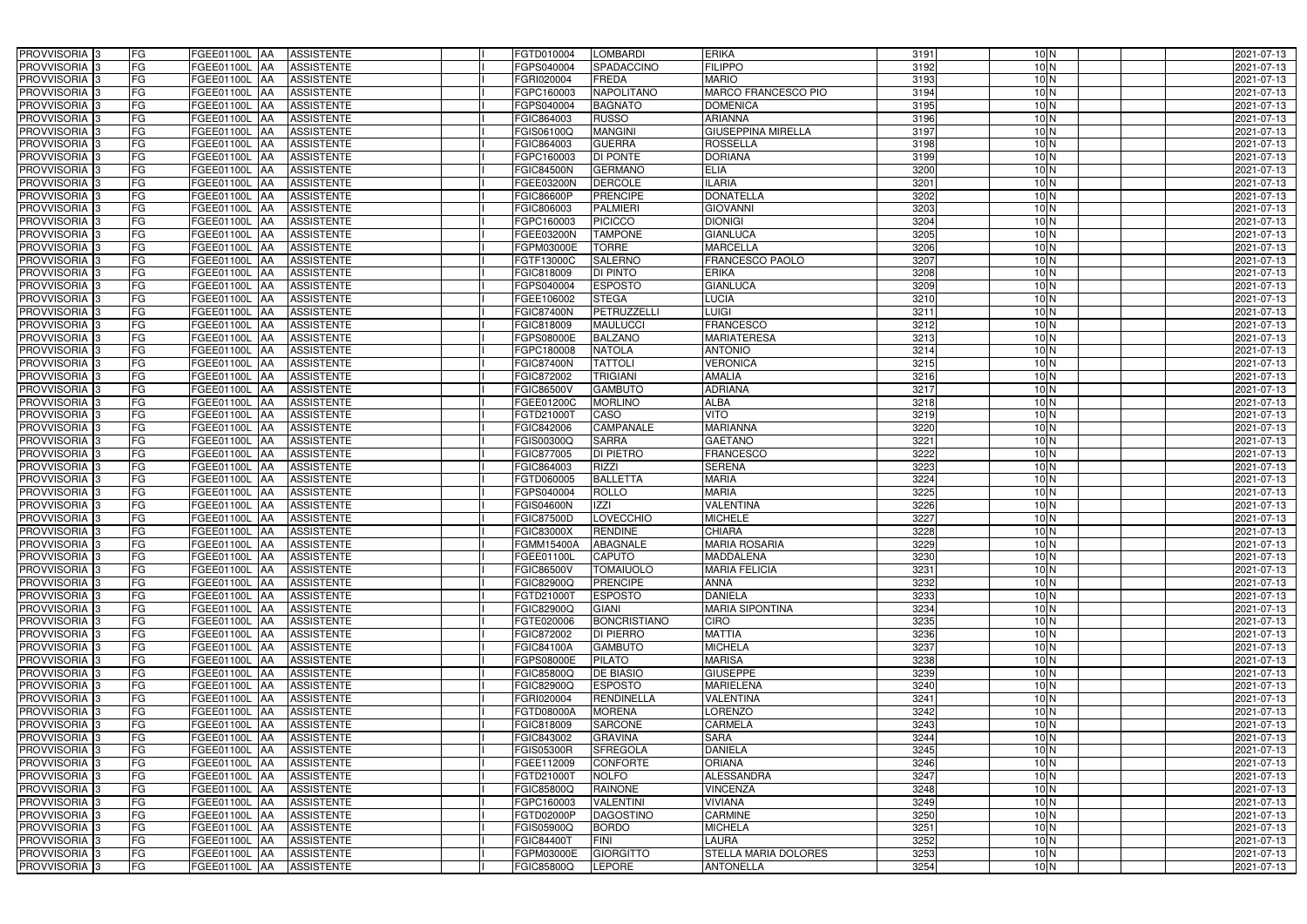| PROVVISORIA <sup>3</sup>                               | FG        | FGEE01100L AA                   | <b>ASSISTENTE</b>                      | FGIC856004               | <b>RAIO</b>                  | <b>GIUSEPPINA</b>            | 3255         | 10 <sub>N</sub> | 2021-07-13               |
|--------------------------------------------------------|-----------|---------------------------------|----------------------------------------|--------------------------|------------------------------|------------------------------|--------------|-----------------|--------------------------|
| PROVVISORIA <sup>3</sup>                               | FG        | FGEE01100L AA                   | <b>ASSISTENTE</b>                      | FGEE06000T               | DI TONNO                     | <b>ROLAILA</b>               | 3256         | 10 <sub>N</sub> | 2021-07-13               |
| PROVVISORIA <sup>1</sup> 3                             | FG        | FGEE01100L AA                   | <b>ASSISTENTE</b>                      | FGIC877005               | <b>D'AMATO</b>               | <b>VALERIA</b>               | 3257         | 10 <sub>N</sub> | 2021-07-13               |
| PROVVISORIA <sup>3</sup>                               | FG        | FGEE01100L AA                   | <b>ASSISTENTE</b>                      | FGEE01100L               | <b>PADALINO</b>              | <b>STEFANIA</b>              | 3258         | 10 <sub>N</sub> | 2021-07-13               |
| PROVVISORIA <sup>3</sup>                               | FG        | FGEE01100L AA                   | <b>ASSISTENTE</b>                      | FGIC85700X               | <b>MENGA</b>                 | LUCIANA                      | 3259         | 10 <sub>N</sub> | 2021-07-13               |
| PROVVISORIA <sup>3</sup>                               | FG        | <b>FGEE01100L AA</b>            | <b>ASSISTENTE</b>                      | <b>FGIC84500N</b>        | <b>IMPAGLIATELLI</b>         | <b>MATTEO</b>                | 3260         | 10 <sub>N</sub> | 2021-07-13               |
| PROVVISORIA 3                                          | FG        | FGEE01100L AA                   | <b>ASSISTENTE</b>                      | FGIC869006               | <b>TROILO</b>                | <b>MAURIZIO</b>              | 3261         | 10 <sub>N</sub> | 2021-07-13               |
| PROVVISORIA 3                                          | FG        | FGEE01100L AA                   | <b>ASSISTENTE</b>                      | FGEE00800R               | <b>ZITA</b>                  | <b>ANGELA</b>                | 3262         | 10 <sub>N</sub> | 2021-07-13               |
| PROVVISORIA 3                                          | FG        | FGEE01100L AA                   | <b>ASSISTENTE</b>                      | FGTD08000A               | <b>DI CORATO</b>             | <b>ADDOLORATA</b>            | 3263         | 10 <sub>N</sub> | 2021-07-13               |
| PROVVISORIA <sup>3</sup>                               | FG        | FGEE01100L<br>IAA               | <b>ASSISTENTE</b>                      | FGPC160003               | <b>PERNA</b>                 | <b>ANNA</b>                  | 3264         | 10 <sub>N</sub> | 2021-07-13               |
| PROVVISORIA 3                                          | FG        | <b>FGEE01100L AA</b>            | <b>ASSISTENTE</b>                      | <b>EGMM04100B</b>        | <b>DICESARE</b>              | <b>SAVINA</b>                | 3265         | 10 <sub>N</sub> | 2021-07-13               |
| PROVVISORIA 3                                          | FG        | FGEE01100L AA                   | <b>ASSISTENTE</b>                      | FGPC180008               | <b>BELLAPIANTA</b>           | <b>GIANPIERO</b>             | 3266         | 10 <sub>N</sub> | 2021-07-13               |
| PROVVISORIA 3                                          | FG        | FGEE01100L AA                   | <b>ASSISTENTE</b>                      | FGEE005009               | PAPPALARDO                   | <b>UMBERTO</b>               | 3267         | 10 <sub>N</sub> | 2021-07-13               |
| PROVVISORIA 3                                          | FG        | FGEE01100L AA                   | <b>ASSISTENTE</b>                      | FGTE020006               | <b>TURTURO</b>               | <b>ROSSANA</b>               | 3268         | 10 <sub>N</sub> | 2021-07-13               |
| PROVVISORIA 3                                          | FG        | <b>FGEE01100L   AA</b>          | <b>ASSISTENTE</b>                      | FGEE01100L               | <b>NAVIGLIO</b>              | <b>MARIANNA</b>              | 3269         | 10 <sub>N</sub> | 2021-07-13               |
| PROVVISORIA 3                                          | FG        | FGEE01100L AA                   | <b>ASSISTENTE</b>                      | FGTD060005               | <b>DE MASO</b>               | VALENTINA                    | 3270         | 10 <sub>N</sub> | 2021-07-13               |
| PROVVISORIA 3                                          | FG        | FGEE01100L AA                   | <b>ASSISTENTE</b>                      | FGIC844001               | <b>LATIANO</b>               | <b>FILOMENA</b>              | 3271         | 10 <sub>N</sub> | 2021-07-13               |
| PROVVISORIA 3                                          | FG        | FGEE01100L AA                   | <b>ASSISTENTE</b>                      | FGEE01100L               | <b>GRILLO</b>                | <b>ANTONIO</b>               | 3272         | 10 <sub>N</sub> | 2021-07-13               |
| PROVVISORIA 3                                          | FG        | FGEE01100L AA                   | <b>ASSISTENTE</b>                      | FGIS06100Q               | <b>FACCIORUSSO</b>           | <b>MARIA LUIGIA</b>          | 3273         | 10 <sub>N</sub> | 2021-07-13               |
| PROVVISORIA 3                                          | FG        | FGEE01100L AA                   | <b>ASSISTENTE</b>                      | <b>FGIS04600N</b>        | LO CAMPO                     | <b>MICHELE</b>               | 3274         | 10 <sub>N</sub> | 2021-07-13               |
| PROVVISORIA <sup>3</sup>                               | FG        | FGEE01100L<br>IAA               | <b>ASSISTENTE</b>                      | FGIC86100G               | <b>DELLI CARRI</b>           | <b>ROSSELLA</b>              | 3275         | 10 <sub>N</sub> | 2021-07-13               |
| PROVVISORIA 3                                          | FG        | FGEE01100L<br>IAA               | <b>ASSISTENTE</b>                      | FGIC84600D               | <b>CICCONE</b>               | <b>GRAZIA</b>                | 3276         | 10 <sub>N</sub> | 2021-07-13               |
| PROVVISORIA 3                                          | FG        | FGEE01100L<br><b>IAA</b>        | <b>ASSISTENTE</b>                      | FGEE099004               | <b>DE MASTRO</b>             | <b>MARIA</b>                 | 3277         | 10 <sub>N</sub> | 2021-07-13               |
| PROVVISORIA <sup>3</sup>                               | FG        | <b>FGEE01100L</b><br><b>IAA</b> | <b>ASSISTENTE</b>                      | FGIS021009               | <b>EZZOLI</b>                | <b>LUCIA</b>                 | 3278         | 10 <sub>N</sub> | 2021-07-13               |
| PROVVISORIA 3                                          | FG        | FGEE01100L AA                   | <b>ASSISTENTE</b>                      | FGIC86000Q               | <b>FABIANO</b>               | <b>MARIA POTITA</b>          | 3279         | 10 <sub>N</sub> | 2021-07-13               |
| PROVVISORIA 3                                          | FG        | FGEE01100L<br>IAA               | <b>ASSISTENTE</b>                      | FGIS00800V               | <b>TORREDIMARE</b>           | MARIA GIUSEPPA               | 3280         | 10 <sub>N</sub> | 2021-07-13               |
| PROVVISORIA 3                                          | FG        | FGEE01100L<br>IAA               | <b>ASSISTENTE</b>                      | FGTD08000A               | CARUSILLO                    | <b>MARIA SANITA'</b>         | 3281         | 10 <sub>N</sub> | 2021-07-13               |
| PROVVISORIA 3                                          | FG        | FGEE01100L<br>IAA               | <b>ASSISTENTE</b>                      | <b>FGIC85700X</b>        | PADALINO                     | DONATO ANTONIO               | 3282         | 10 <sub>N</sub> | 2021-07-13               |
| PROVVISORIA <sup>3</sup>                               | FG        | FGEE01100L                      | <b>ASSISTENTE</b>                      | FGTD060005               | <b>DEL GAUDIO</b>            | <b>ANNA ROSARIA</b>          | 3283         | 10 <sub>N</sub> | 2021-07-13               |
| PROVVISORIA <sup>3</sup>                               | FG        | <b>FGEE01100L</b><br><b>AA</b>  | <b>ASSISTENTE</b>                      | FGIC869006               | <b>ZARA</b>                  | <b>SILVIA</b>                | 3284         | 10 <sub>N</sub> | 2021-07-13               |
| PROVVISORIA <sup>3</sup>                               | FG        | <b>FGEE01100L AA</b>            | <b>ASSISTENTE</b>                      | FGIC86100G               | <b>MOREO</b>                 | <b>ROSA</b>                  | 3285         | 10 <sub>N</sub> | 2021-07-13               |
| PROVVISORIA <sup>3</sup>                               | FG        | <b>FGEE01100L</b><br>IAA        | <b>ASSISTENTE</b>                      | FGEE005009               | <b>MANFREDI</b>              | <b>STELLA</b>                | 3286         | 10 <sub>N</sub> | 2021-07-13               |
| PROVVISORIA <sup>3</sup>                               | FG        | FGEE01100L<br>IAA               | <b>ASSISTENTE</b>                      | FGTD010004               | <b>PERNA</b>                 | <b>CARMELA</b>               | 3287         | 10 <sub>N</sub> | 2021-07-13               |
| PROVVISORIA <sup>3</sup>                               | FG        | <b>FGEE01100L   AA</b>          | <b>ASSISTENTE</b>                      | FGIC82500C               | <b>PERTOSA</b>               | <b>ROSA</b>                  | 3288         | 10 <sub>N</sub> | 2021-07-13               |
| PROVVISORIA 3                                          | FG        | FGEE01100L AA                   | <b>ASSISTENTE</b>                      | FGTD060005               | <b>D'AGRUMA</b>              | <b>LUCIA</b>                 | 3289         | 10 <sub>N</sub> | 2021-07-13               |
| PROVVISORIA <sup>3</sup>                               | FG        | FGEE01100L AA                   | <b>ASSISTENTE</b>                      | FGEE00800R               | <b>DELLA PIETRA</b>          | <b>MANUELA</b>               | 3290         | 10 <sub>N</sub> | 2021-07-13               |
| PROVVISORIA <sup>3</sup>                               | FG        | FGEE01100L AA                   | <b>ASSISTENTE</b>                      | <b>FGMM00700X</b>        | <b>GATTA</b>                 | <b>GIUSEPPINA</b>            | 3291         | 10 <sub>N</sub> | 2021-07-13               |
| PROVVISORIA <sup>3</sup>                               | FG        | FGEE01100L AA                   | <b>ASSISTENTE</b>                      | FGPM03000E               | <b>DI MILLO</b>              | <b>ROSA ANGELA</b>           | 3292         | 10 <sub>N</sub> | 2021-07-13               |
| PROVVISORIA <sup>3</sup>                               | <b>FG</b> | FGEE01100L AA ASSISTENTE        |                                        | FGIC856004               | <b>ANTONACCI</b>             | <b>DONATO</b>                | 3293         | 10 N            | 2021-07-13               |
| <b>PROVVISORIA</b> 3                                   | FG        | FGEE01100L AA                   | ASSISTENTE                             | FGIC86100G               | <b>RANA</b>                  | <b>MARIANNA</b>              | 3294         | 10 <sub>N</sub> | 2021-07-13               |
| PROVVISORIA <sup>3</sup>                               | FG        | FGEE01100L AA                   | ASSISTENTE                             | FGIC820009               | <b>STELLABOTTE</b>           | <b>MARIO PONZIANO</b>        | 3295         | $9,98$ S        | 2021-07-13               |
| PROVVISORIA <sup>3</sup>                               | FG        | FGEE01100L AA                   | <b>ASSISTENTE</b>                      | FGIS001004               | <b>RINALDI</b>               | <b>MATTEO</b>                | 3296         | $9,98$ $S$      | 2021-07-13               |
| <b>PROVVISORIA</b> 3                                   | FG        | <b>FGEE01100L AA</b>            | ASSISTENTE                             | FGMM00400C               | <b>TORRACO</b>               | <b>AGOSTINO GIANLUIGI</b>    | 3297         | $9,98$ N        | 2021-07-13               |
| PROVVISORIA <sup>3</sup>                               | FG        | FGEE01100L AA                   | <b>ASSISTENTE</b>                      | FGIC842006               | <b>MARTELLA</b>              | <b>MICHELE</b>               | 3298         | $9,97$ $S$      | 2021-07-13               |
| PROVVISORIA <sup>1</sup> 3                             | FG        | FGEE01100L AA                   | <b>ASSISTENTE</b>                      | FGIS05900Q               | <b>DE VITA</b>               | <b>MADDALENA</b>             | 3299         | 9,97S           | 2021-07-13               |
| PROVVISORIA <sup>3</sup>                               | FG        | FGEE01100L AA                   | <b>ASSISTENTE</b>                      | FGEE005009               | <b>SPORTELLI</b>             | <b>TIZIANA</b><br>PASQUALINA | 3300<br>3301 | 9,97S           | 2021-07-13               |
| PROVVISORIA <sup>1</sup> 3<br>PROVVISORIA <sup>3</sup> | FG<br>FG  | FGEE01100L AA<br>FGEE01100L AA  | <b>ASSISTENTE</b><br><b>ASSISTENTE</b> | FGEE00800R<br>FGIC83100Q | <b>MESSINA</b><br>DE FILIPPO | RAFFAELA                     | 3302         | 9,97S<br>9,97N  | 2021-07-13<br>2021-07-13 |
| PROVVISORIA <sup>3</sup>                               | FG        | FGEE01100L AA                   | <b>ASSISTENTE</b>                      | FGIC85800Q               | <b>CAMPANARO</b>             | <b>GIOVANNA</b>              | 3303         | $9,95$ S        | 2021-07-13               |
| PROVVISORIA <sup>3</sup>                               | FG        | FGEE01100L AA                   | <b>ASSISTENTE</b>                      | FGIC819005               | <b>CICIRETTI</b>             | <b>ROCCO</b>                 | 3304         | 9,95S           | 2021-07-13               |
| <b>PROVVISORIA</b> 3                                   | FG        | FGEE01100L AA                   | <b>ASSISTENTE</b>                      | FGIS021009               | <b>PERTA</b>                 | LORENA NICOLA                | 3305         | 9,95N           | 2021-07-13               |
| PROVVISORIA <sup>3</sup>                               | FG        | FGEE01100L AA                   | <b>ASSISTENTE</b>                      | FGMM00400C               | <b>LEMBO</b>                 | <b>LUCIA</b>                 | 3306         | 9,95N           | 2021-07-13               |
| PROVVISORIA <sup>3</sup>                               | FG        | FGEE01100L AA                   | <b>ASSISTENTE</b>                      | <b>FGIC87000A</b>        | <b>TIRELLI</b>               | <b>GIUSEPPINA</b>            | 3307         | 9,95N           | 2021-07-13               |
| PROVVISORIA <sup>3</sup>                               | FG        | FGEE01100L AA                   | <b>ASSISTENTE</b>                      | FGEE01100L               | <b>VITIELLO</b>              | <b>MARIA</b>                 | 3308         | 9,95N           | 2021-07-13               |
| PROVVISORIA <sup>3</sup>                               | FG        | FGEE01100L AA                   | <b>ASSISTENTE</b>                      | FGIC81600N               | <b>IPPOLITO</b>              | <b>LORENZO</b>               | 3309         | $9,93$ S        | 2021-07-13               |
| PROVVISORIA <sup>3</sup>                               | FG        | FGEE01100L AA                   | <b>ASSISTENTE</b>                      | FGIC85800Q               | <b>RACIOPPA</b>              | <b>STEFANIA</b>              | 3310         | $9,93$ S        | 2021-07-13               |
| PROVVISORIA <sup>3</sup>                               | FG        | FGEE01100L AA                   | <b>ASSISTENTE</b>                      | FGMM00700X               | <b>GAUDIANO</b>              | <b>ANNA LISA</b>             | 3311         | $9,93$ $S$      | 2021-07-13               |
| PROVVISORIA <sup>1</sup> 3                             | FG        | FGEE01100L AA                   | <b>ASSISTENTE</b>                      | FGPM03000E               | <b>DANZA</b>                 | <b>PAOLA</b>                 | 3312         | $9,93$ $S$      | 2021-07-13               |
| PROVVISORIA <sup>3</sup>                               | FG        | FGEE01100L AA                   | <b>ASSISTENTE</b>                      | FGTF13000C               | <b>ORLACCHIO</b>             | <b>ROSSELLA</b>              | 3313         | $9,93$ S        | 2021-07-13               |
| PROVVISORIA <sup>1</sup> 3                             | FG        | FGEE01100L AA                   | <b>ASSISTENTE</b>                      | <b>FGIC87500D</b>        | <b>DI NISO</b>               | ANGELA LUCIA                 | 3314         | $9,93$ $S$      | 2021-07-13               |
| PROVVISORIA <sup>3</sup>                               | FG        | FGEE01100L AA                   | ASSISTENTE                             | FGIC85400C               | <b>TARANTO</b>               | <b>PIETRO</b>                | 3315         | $9,93$ S        | 2021-07-13               |
| PROVVISORIA <sup>3</sup>                               | FG        | FGEE01100L AA                   | <b>ASSISTENTE</b>                      | FGIC877005               | <b>AUCIELLO</b>              | <b>ANNA MARIA</b>            | 3316         | $9,93$ S        | 2021-07-13               |
| PROVVISORIA <sup>3</sup>                               | FG        | FGEE01100L AA                   | ASSISTENTE                             | FGIC856004               | <b>PAVONE</b>                | <b>ELISABETTA</b>            | 3317         | $9,93$ N        | 2021-07-13               |
| PROVVISORIA 3                                          | FG        | FGEE01100L AA                   | <b>ASSISTENTE</b>                      | FGTE020006               | <b>PANELLA</b>               | <b>ANNA</b>                  | 3318         | $9,93$ N        | 2021-07-13               |
|                                                        |           |                                 |                                        |                          |                              |                              |              |                 |                          |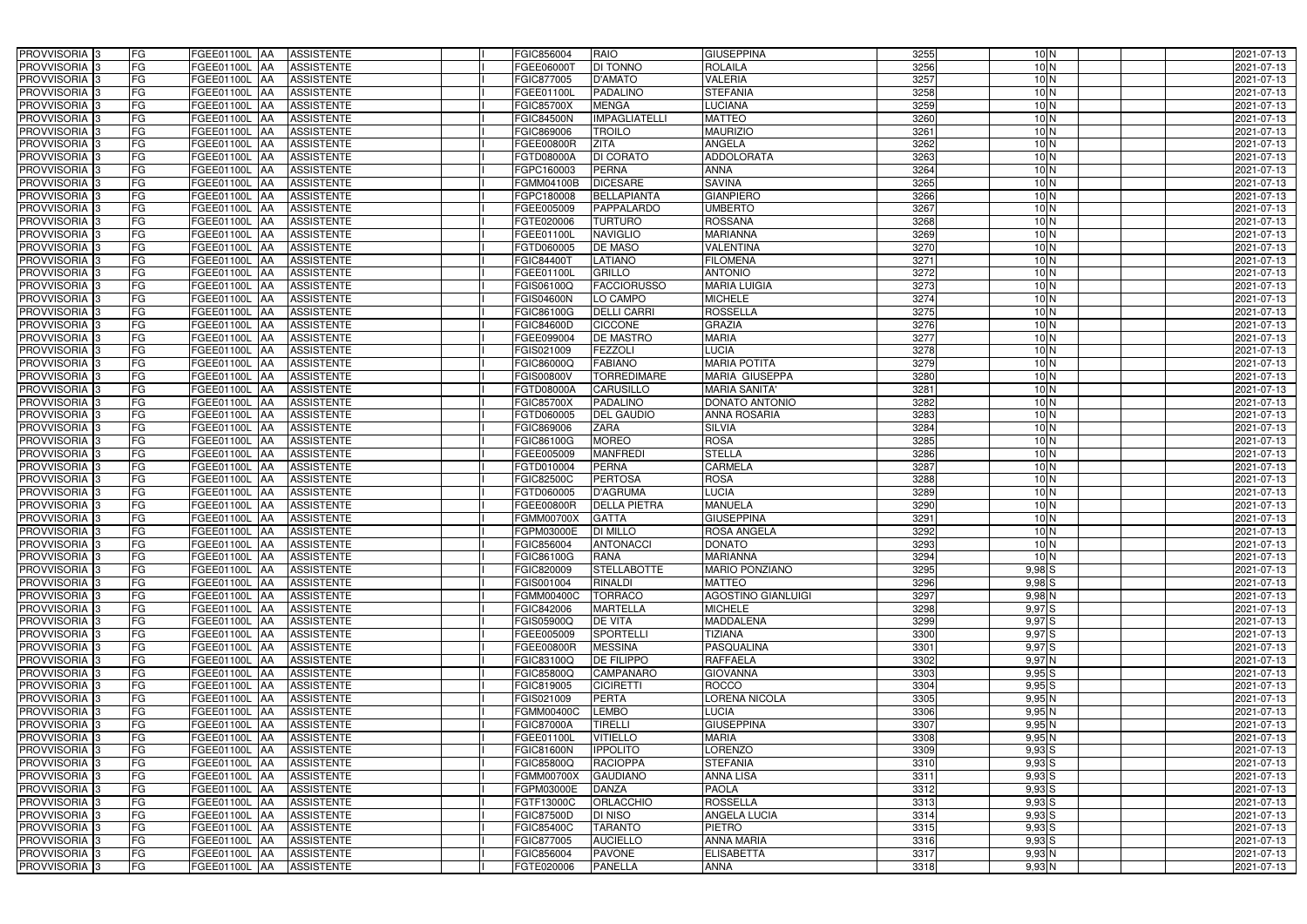| PROVVISORIA <sup>3</sup>                             | FG        | FGEE01100L AA                         | <b>ASSISTENTE</b>        | FGIS00300Q               | <b>BEVERE</b>                  | <b>MARIA TERESA</b>              | 3319         | 9,93N                | 2021-07-13               |
|------------------------------------------------------|-----------|---------------------------------------|--------------------------|--------------------------|--------------------------------|----------------------------------|--------------|----------------------|--------------------------|
| PROVVISORIA 3                                        | FG        | FGEE01100L AA                         | <b>ASSISTENTE</b>        | FGEE005009               | <b>GUERRA</b>                  | <b>GIUSEPPINA</b>                | 3320         | $9,93$ N             | 2021-07-13               |
| PROVVISORIA 3                                        | FG        | FGEE01100L AA                         | <b>ASSISTENTE</b>        | GIS01100P                | <b>DANTONE</b>                 | <b>DANIELA</b>                   | 3321         | 9,93N                | 2021-07-13               |
| PROVVISORIA <sup>3</sup>                             | FG        | <b>FGEE01100L   AA</b>                | <b>ASSISTENTE</b>        | FGRI020004               | <b>LAURIOLA</b>                | <b>ANNA</b>                      | 3322         | $9,93$ N             | 2021-07-13               |
| PROVVISORIA <sup>3</sup>                             | FG        | FGEE01100L AA                         | <b>ASSISTENTE</b>        | FGEE02900T               | <b>RUGGIERO</b>                | <b>MARIAGIUSEPPA</b>             | 3323         | $9,93$ N             | 2021-07-13               |
| PROVVISORIA 3                                        | FG        | FGEE01100L AA                         | <b>ASSISTENTE</b>        | FGEE005009               | <b>SEBASTIANO</b>              | <b>DANIELA</b>                   | 3324         | $9,93$ N             | 2021-07-13               |
| PROVVISORIA 3                                        | <b>FG</b> | FGEE01100L AA                         | <b>ASSISTENTE</b>        | FGIC84400T               | <b>URBANO</b>                  | <b>NICOLA</b>                    | 3325         | $9,93$ N             | 2021-07-13               |
| PROVVISORIA 3                                        | <b>FG</b> | <b>FGEE01100L</b><br>IAA              | <b>ASSISTENTE</b>        | FGTD08000A               | <b>ROMEO</b>                   | <b>GIUSEPPINA</b>                | 3326         | $9,93$ N             | 2021-07-13               |
| PROVVISORIA <sup>3</sup>                             | FG        | FGEE01100L<br>IAA                     | <b>ASSISTENTE</b>        | <b>GIS03700V</b>         | <b>CELESTE</b>                 | ANGELA GABRIELA                  | 3327         | $9,90$ S             | 2021-07-13               |
| PROVVISORIA 3                                        | FG        | FGEE01100L<br>AA                      | <b>ASSISTENTE</b>        | GEE005009                | <b>DOTOLI</b>                  | <b>ELISABETTA</b>                | 3328         | $9,90$ S             | 2021-07-13               |
| PROVVISORIA 3                                        | FG        | FGEE01100L AA                         | <b>ASSISTENTE</b>        | FGIC82500C               | <b>MOTTA</b>                   | <b>COSTANTINA</b>                | 3329         | $9,90$ S             | 2021-07-13               |
| PROVVISORIA 3                                        | <b>FG</b> | FGEE01100L AA                         | <b>ASSISTENTE</b>        | FGIC85800Q               | <b>CIBELLI</b>                 | <b>MICHELA</b>                   | 3330         | $9,90$ S             | 2021-07-13               |
| PROVVISORIA 3                                        | FG        | FGEE01100L AA                         | <b>ASSISTENTE</b>        | FGPC160003               | <b>DONATELLI</b>               | <b>SERENA</b>                    | 3331         | $9,90$ S             | 2021-07-13               |
| PROVVISORIA <sup>3</sup>                             | <b>FG</b> | FGEE01100L AA                         | <b>ASSISTENTE</b>        | FGEE00800R               | <b>AFFATATO</b>                | <b>GIORGIA</b>                   | 3332         | $9,90$ S             | 2021-07-13               |
| PROVVISORIA 3                                        | FG        | FGEE01100L AA                         | <b>ASSISTENTE</b>        | FGTE020006               | <b>AGNUSDEI</b>                | <b>MICHELE</b>                   | 3333         | $9,90$ S             | 2021-07-13               |
| PROVVISORIA <sup>3</sup>                             | <b>FG</b> | <b>FGEE01100L   AA</b>                | <b>ASSISTENTE</b>        | FGIC863007               | <b>CRISTIANO</b>               | VALENTINA                        | 3334         | $9,90$ S             | 2021-07-13               |
| PROVVISORIA 3                                        | <b>FG</b> | FGEE01100L AA                         | <b>ASSISTENTE</b>        | FGEE00900L               | <b>SCARPIELLO</b>              | <b>FRANCESCO PIO</b>             | 3335         | $9,90$ S             | 2021-07-13               |
| PROVVISORIA <sup>3</sup>                             | <b>FG</b> | FGEE01100L AA                         | <b>ASSISTENTE</b>        | FGTD21000T               | <b>ERRICO</b>                  | <b>STEFANO</b>                   | 3336         | $9,90$ S             | 2021-07-13               |
| PROVVISORIA 3                                        | FG        | FGEE01100L AA                         | <b>ASSISTENTE</b>        | FGMM00400C               | <b>RITA</b>                    | <b>ALESSANDRO</b>                | 3337         | $9,90$ N             | 2021-07-13               |
| PROVVISORIA 3                                        | FG        | FGEE01100L<br>IAA                     | <b>ASSISTENTE</b>        | FGMM00400C               | <b>SASSANO</b>                 | <b>STEFANIA</b>                  | 3338         | $9,90$ N             | 2021-07-13               |
| PROVVISORIA 3                                        | FG        | <b>FGEE01100L</b><br>l AA             | <b>ASSISTENTE</b>        | FGTD08000A               | <b>PANETTIERI</b>              | <b>LISA</b>                      | 3339         | $9,90$ N             | 2021-07-13               |
| PROVVISORIA <sup>3</sup>                             | FG        | FGEE01100L<br>IAA                     | <b>ASSISTENTE</b>        | FGIC85700X               | <b>GUGLIELMI</b>               | <b>GIORGIA</b>                   | 3340         | $9,90$ N             | 2021-07-13               |
| PROVVISORIA <sup>3</sup>                             | FG        | FGEE01100L<br>IAA                     | <b>ASSISTENTE</b>        | FGIC84600D               | <b>BASILE</b>                  | ROBERTO PIO                      | 3341         | $9,90$ N             | 2021-07-13               |
| PROVVISORIA <sup>13</sup>                            | FG        | FGEE01100L<br>IAA                     | <b>ASSISTENTE</b>        | <b>FGIC84500N</b>        | <b>BATTISTA</b>                | <b>MARTINA</b>                   | 3342         | $9,90$ N             | 2021-07-13               |
| PROVVISORIA 3                                        | FG        | FGEE01100L<br>IAA                     | <b>ASSISTENTE</b>        | GEE005009                | <b>VINCITORIO</b>              | <b>VALERIA</b>                   | 3343         | $9,90$ N             | 2021-07-13               |
| PROVVISORIA 3                                        | <b>FG</b> | <b>FGEE01100L</b><br>IAA              | <b>ASSISTENTE</b>        | FGMM00700X               | <b>MUSERRA</b>                 | <b>ALESSIA</b>                   | 3344         | $9,90$ N             | 2021-07-13               |
| PROVVISORIA 3                                        | <b>FG</b> | FGEE01100L                            | <b>ASSISTENTE</b>        | GIS00800V                | <b>DEMARINIS</b>               | <b>STEFANO</b>                   | 3345         | $9,90$ N             | 2021-07-13               |
| PROVVISORIA <sup>3</sup>                             | FG        | FGEE01100L<br>IAA                     | <b>ASSISTENTE</b>        | GIC864003                | SANTORO                        | <b>NOEMI</b>                     | 3346         | $9,90$ N             | 2021-07-13               |
| PROVVISORIA 3                                        | FG        | FGEE01100L<br>IAA                     | <b>ASSISTENTE</b>        | FGIC819005               | <b>IUSPA</b>                   | <b>CARMEN</b>                    | 3347         | $9,90$ N<br>IS.      | 2021-07-13               |
| PROVVISORIA 3                                        | FG        | <b>FGEE01100L   AA</b>                | <b>ASSISTENTE</b>        | FGIC83000X               | LOMBARDI LOMBARDI SILVANA      |                                  | 3348         | $9,90$ N             | 2021-07-13               |
|                                                      |           |                                       | AMMINISTRATIVO           |                          |                                |                                  |              |                      |                          |
| PROVVISORIA <sup>3</sup>                             | FG        | FGEE01100L AA                         | <b>ASSISTENTE</b>        | FGIS048009               | <b>ROSSI</b>                   | <b>SILVIO</b>                    | 3349         | $9,90$ N             | 2021-07-13               |
| PROVVISORIA 3                                        | <b>FG</b> | FGEE01100L<br>IAA                     | <b>ASSISTENTE</b>        | FGIC842006               | <b>DANESE</b>                  | <b>EMMA</b>                      | 3350         | $9,90$ N             | 2021-07-13               |
| PROVVISORIA 3                                        | FG        | FGEE01100L AA                         | <b>ASSISTENTE</b>        | FGIC81600N               | <b>MELCHIORRE</b>              | <b>MICHELA</b>                   | 3351         | $9,90$ N             | 2021-07-13               |
| PROVVISORIA 3                                        | FG        | FGEE01100L<br>IAA                     | <b>ASSISTENTE</b>        | FGPC160003               | <b>ARESTIA</b>                 | <b>FEDERICA</b>                  | 3352         | 9,90N                | 2021-07-13               |
| PROVVISORIA 3                                        | FG        | <b>FGEE01100L   AA</b>                | <b>ASSISTENTE</b>        | FGPS010008               | <b>VIESTI</b>                  | <b>YLENIA</b>                    | 3353         | 9,90N                | 2021-07-13               |
| PROVVISORIA <sup>3</sup>                             | <b>FG</b> | FGEE01100L AA                         | <b>ASSISTENTE</b>        | FGPS040004               | <b>SCHIAVONE</b>               | <b>RAFFAELLA</b>                 | 3354         | $9,90$ N             | 2021-07-13               |
| PROVVISORIA <sup>3</sup>                             | <b>FG</b> | FGEE01100L AA                         | <b>ASSISTENTE</b>        | FGEE00900L               | <b>LONIGRO</b>                 | <b>LORENZA</b>                   | 3355         | $9,90$ N             | 2021-07-13               |
| PROVVISORIA <sup>3</sup>                             | <b>FG</b> | FGEE01100L AA ASSISTENTE              |                          | <b>FGIC86200B</b>        | <b>ROTONDO</b>                 | <b>CARMELA</b>                   | 3356         | $9,90$ N             | 2021-07-13               |
| <b>PROVVISORIA</b> 3                                 | <b>FG</b> | FGEE01100L AA                         | <b>ASSISTENTE</b>        | <b>FGIC87400N</b>        | <b>COFANO</b>                  | <b>DEBORA</b>                    | 3357         | $9,90$ N             | 2021-07-13               |
| PROVVISORIA <sup>3</sup>                             | FG        | FGEE01100L AA                         | <b>ASSISTENTE</b>        | FGIC856004               | <b>TUMOLO</b>                  | <b>ORNELLA</b>                   | 3358         | $9,90$ N             | 2021-07-13               |
| PROVVISORIA 3                                        | FG        | FGEE01100L AA ASSISTENTE              |                          | FGIC86100G               | <b>MENGA</b>                   | <b>GIORGIO</b>                   | 3359         | $9,90$ N             | 2021-07-13               |
| PROVVISORIA <sup>3</sup>                             | FG        | FGEE01100L AA                         | <b>ASSISTENTE</b>        | FGTD21000T               | LASALVIA                       | <b>ANDREA PIO</b>                | 3360         | $9,90$ N             | 2021-07-13               |
| PROVVISORIA <sup>3</sup>                             | FG        | FGEE01100L AA                         | <b>ASSISTENTE</b>        | FGIC878001               | <b>MARRA</b>                   | <b>MARCO</b>                     | 3361         | $9,90$ N             | 2021-07-13               |
| PROVVISORIA 3                                        | FG        | FGEE01100L AA                         | <b>ASSISTENTE</b>        | FGIC863007               | <b>FIANANESE</b>               | <b>STEFANIA</b>                  | 3362         | $9,90$ N             | 2021-07-13               |
| PROVVISORIA 3                                        | <b>FG</b> | FGEE01100L AA                         | <b>ASSISTENTE</b>        | FGIC87000A               | <b>GUERRA</b>                  | <b>ILARIA</b>                    | 3363         | 9,90N                | 2021-07-13               |
| PROVVISORIA <sup>3</sup>                             | FG        | FGEE01100L AA                         | <b>ASSISTENTE</b>        | FGMM00400C               | <b>SANSARO</b>                 | <b>NICOLA</b>                    | 3364         | $9,90$ N             | 2021-07-13               |
| PROVVISORIA <sup>3</sup>                             | FG        | FGEE01100L AA                         | <b>ASSISTENTE</b>        | FGIC83800E               | <b>CARCHIA</b>                 | <b>MARINA</b>                    | 3365         | $9,90$ N             | 2021-07-13               |
| PROVVISORIA <sup>3</sup>                             | FG        | FGEE01100L AA                         | <b>ASSISTENTE</b>        | GPC160003                | <b>MUCCHETTI</b>               | <b>LOREDANA</b>                  | 3366         | $9,90$ N             | 2021-07-13               |
| PROVVISORIA <sup>3</sup>                             | FG        | FGEE01100L AA                         | <b>ASSISTENTE</b>        | FGEE00900L               | <b>CERA</b>                    | <b>RAFFAELLA</b>                 | 3367         | $9,90$ N             | 2021-07-13               |
| PROVVISORIA <sup>3</sup>                             | FG        | FGEE01100L AA                         | <b>ASSISTENTE</b>        | FGEE01100L               | <b>MENDUNI</b>                 | ANGELICA BERNADETTE              | 3368         | $9,88$ S             | 2021-07-13               |
| PROVVISORIA <sup>3</sup>                             | FG        | FGEE01100L AA                         | <b>ASSISTENTE</b>        | FGIC86800A               | <b>RAMIERI</b>                 | <b>GIOVANNINA</b>                | 3369         | $9,88$ $S$           | 2021-07-13               |
| PROVVISORIA <sup>3</sup>                             | FG        | FGEE01100L AA                         | <b>ASSISTENTE</b>        | FGEE106002               | <b>PUPILLO</b>                 | <b>IDA</b>                       | 3370         | $9,87$ S             | 2021-07-13               |
| PROVVISORIA <sup>3</sup>                             | FG        | <b>FGEE01100L   AA</b>                | <b>ASSISTENTE</b>        | FGEE01100L               | <b>LARATRO</b>                 | <b>FRANCESCA</b>                 | 3371         | $9,87$ S             | 2021-07-13               |
| PROVVISORIA <sup>3</sup>                             | FG        | <b>FGEE01100L   AA</b>                | <b>ASSISTENTE</b>        | FGIS00800V               | <b>MARASCO</b>                 | <b>SIRO</b>                      | 3372         | $9,87$ S             | 2021-07-13               |
| PROVVISORIA <sup>3</sup>                             | FG        | FGEE01100L AA                         | <b>ASSISTENTE</b>        | FGRI020004               | <b>MAGGIO</b>                  | <b>ENRICA</b>                    | 3373         | 9,87 N               | 2021-07-13               |
| PROVVISORIA <sup>3</sup>                             | FG        | FGEE01100L AA                         | <b>ASSISTENTE</b>        | FGTE020006               | PIGNATIELLO                    | <b>DONATA</b>                    | 3374         | 9,87N                | 2021-07-13               |
| PROVVISORIA <sup>3</sup>                             | FG        | FGEE01100L AA                         | <b>ASSISTENTE</b>        | FGTD02000P               | <b>UNIVERSITA'</b>             | <b>EMANUELE</b>                  | 3375         | $9,85$ $S$           | 2021-07-13               |
| PROVVISORIA <sup>3</sup>                             | FG        | FGEE01100L AA                         | <b>ASSISTENTE</b>        | FGIC806003               | <b>PAOLETTI</b>                | <b>ANTONELLA</b>                 | 3376         | $9,85$ $S$           | 2021-07-13               |
| PROVVISORIA <sup>3</sup>                             | FG        | FGEE01100L AA                         | <b>ASSISTENTE</b>        | <b>FGIC81600N</b>        | <b>CAPPIELLO</b>               | <b>LUCIA</b>                     | 3377         | $9,85$ S             | 2021-07-13               |
| PROVVISORIA <sup>3</sup>                             | FG        | FGEE01100L AA                         | <b>ASSISTENTE</b>        | <b>FGIC84500N</b>        | <b>MODOLA</b>                  | <b>MARIO</b>                     | 3378         | $9,85$ S             | 2021-07-13               |
| PROVVISORIA <sup>3</sup>                             | FG        | FGEE01100L AA                         | <b>ASSISTENTE</b>        | FGIC87300T               | <b>SELVAGGI</b>                | <b>SERENA</b>                    | 3379         | $9,85$ N             | 2021-07-13               |
|                                                      |           |                                       |                          |                          |                                |                                  |              |                      |                          |
| PROVVISORIA <sup>3</sup><br>PROVVISORIA <sup>3</sup> | FG<br>FG  | FGEE01100L AA<br><b>FGEE01100L AA</b> | ASSISTENTE<br>ASSISTENTE | FGPS040004<br>FGTE020006 | <b>TODISCO</b><br><b>SARRO</b> | <b>VALERIA</b><br><b>ANTONIO</b> | 3380<br>3381 | $9,85$ N<br>$9,83$ S | 2021-07-13<br>2021-07-13 |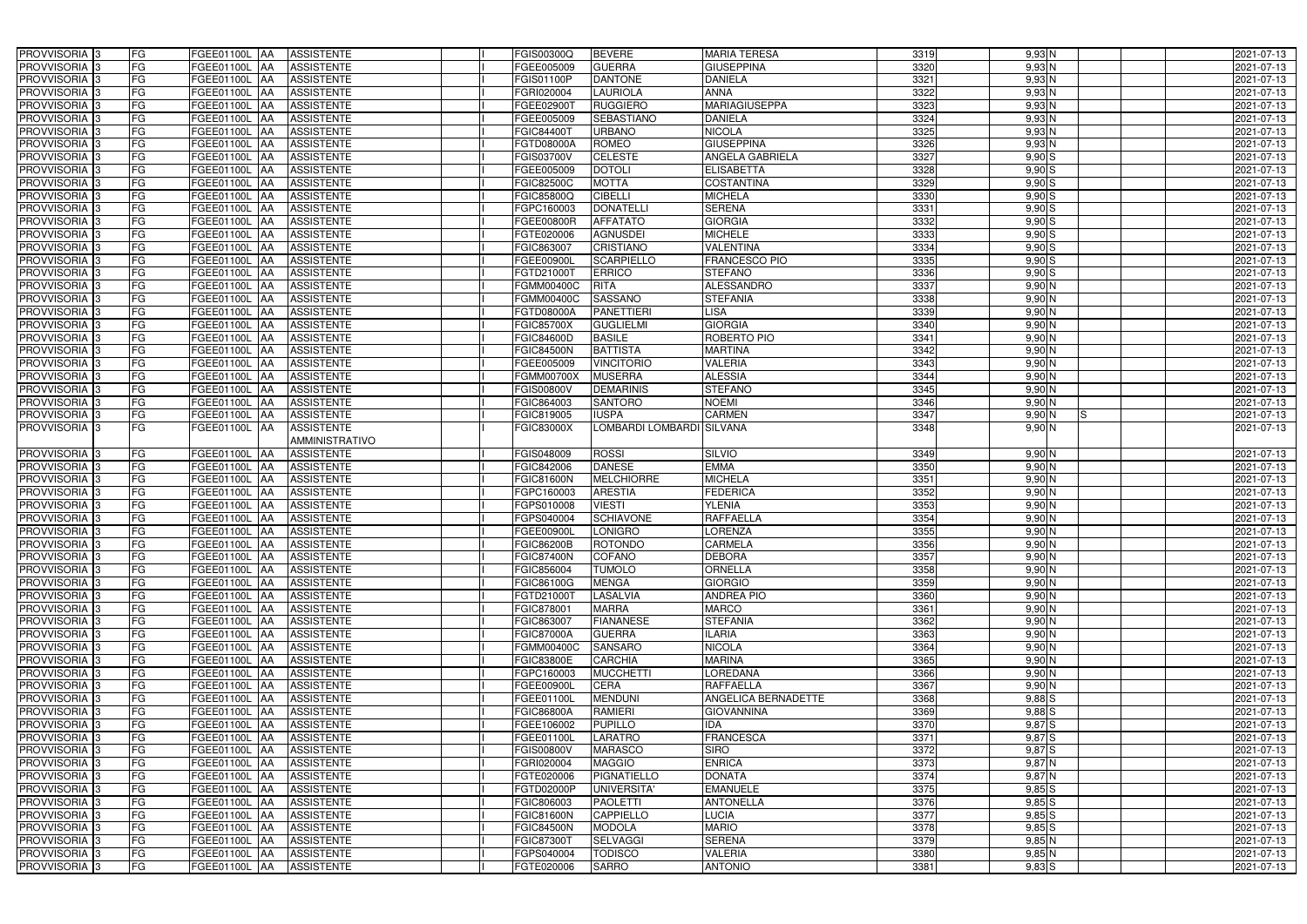| PROVVISORIA <sup>3</sup>   | <b>FG</b><br>FGEE01100L AA                | <b>ASSISTENTE</b>               | FGIC85800Q        | <b>DI RUBERTO</b>    | LUCA                   | 3382       | $9,83$ S        | 2021-07-13 |
|----------------------------|-------------------------------------------|---------------------------------|-------------------|----------------------|------------------------|------------|-----------------|------------|
| PROVVISORIA <sup>3</sup>   | FG<br><b>FGEE01100L AA</b>                | <b>ASSISTENTE</b>               | <b>FGIC81600N</b> | <b>MASTROLONARDO</b> | <b>MAURIZIO</b>        | 3383       | $9,83$ $S$      | 2021-07-13 |
| PROVVISORIA <sup>3</sup>   | FG<br>FGEE01100L AA                       | <b>ASSISTENTE</b>               | FGIC873001        | <b>PACIELLO</b>      | <b>MICHELE</b>         | 3384       | $9,83$ S        | 2021-07-13 |
| PROVVISORIA 3              | FG<br>FGEE01100L AA                       | <b>ASSISTENTE</b>               | <b>FGIC85700X</b> | <b>DIBISCEGLIA</b>   | <b>FRANCESCO</b>       | 3385       | $9,83$ $S$      | 2021-07-13 |
| PROVVISORIA <sup>3</sup>   | FG<br>FGEE01100L                          | <b>ASSISTENTE</b><br><b>JAA</b> | FGTD08000A        | DI GIULIO            | <b>ANTONIETTA</b>      | 3386       | $9,83$ $S$      | 2021-07-13 |
| PROVVISORIA 3              | FG<br>FGEE01100L AA                       | <b>ASSISTENTE</b>               | FGEE01100L        | <b>PIERRO</b>        | <b>MILENA</b>          | 3387       | $9,83$ $S$      | 2021-07-13 |
| PROVVISORIA <sup>1</sup> 3 | FG<br>FGEE01100L AA                       | <b>ASSISTENTE</b>               | FGTF13000C        | <b>PONTONIO</b>      | <b>MARIA</b>           | 3388       | $9,83$ $S$      | 2021-07-13 |
| PROVVISORIA <sup>3</sup>   | FG<br>FGEE01100L AA                       | <b>ASSISTENTE</b>               | FGTE020006        | <b>AQUILINO</b>      | <b>MARIA</b>           | 3389       | $9,83$ $S$      | 2021-07-13 |
| PROVVISORIA 3              | FG<br>FGEE01100L AA                       | <b>ASSISTENTE</b>               | FGIS044002        | <b>DEL GROSSO</b>    | <b>LUCIA</b>           | 3390       | $9,83$ $S$      | 2021-07-13 |
| PROVVISORIA <sup>3</sup>   | FG<br><b>FGEE01100L AA</b>                | <b>ASSISTENTE</b>               | FGIC856004        | <b>PRENCIPE</b>      | <b>GIUSEPPINA</b>      | 3391       | $9,83$ $S$      | 2021-07-13 |
| PROVVISORIA 3              | FG<br>FGEE01100L AA                       | <b>ASSISTENTE</b>               | FGTD02000P        | GRILLO               | <b>PATRIZIA</b>        | 3392       | $9,83$ $S$      | 2021-07-13 |
| PROVVISORIA 3              | FG<br>FGEE01100L AA                       | <b>ASSISTENTE</b>               | FGPM03000E        | <b>BOTTICELLI</b>    | <b>BARBARA</b>         | 3393       | $9,83$ $S$      | 2021-07-13 |
| PROVVISORIA 3              | FG<br>FGEE01100L AA                       | <b>ASSISTENTE</b>               | FGIC85900G        | <b>LA PORTA</b>      | <b>LUIGIA</b>          | 3394       | $9,83$ $S$      | 2021-07-13 |
| PROVVISORIA 3              | FG<br>FGEE01100L AA                       | <b>ASSISTENTE</b>               | <b>FGIC83000X</b> | <b>LAURIOLA</b>      | <b>PASQUA</b>          | 3395       | $9,83$ $S$      | 2021-07-13 |
| PROVVISORIA 3              | $\overline{\mathsf{FG}}$<br>FGEE01100L AA | <b>ASSISTENTE</b>               | FGTD21000T        | <b>NAPOLITANO</b>    | <b>LOREDANA</b>        | 3396       | $9,83$ S        | 2021-07-13 |
| PROVVISORIA <sup>3</sup>   | $\overline{\mathsf{FG}}$<br>FGEE01100L AA | <b>ASSISTENTE</b>               | FGPM03000E        | <b>CORDISCO</b>      | <b>TIZIANA</b>         | 3397       | $9,83$ N        | 2021-07-13 |
| PROVVISORIA 3              | FG<br><b>FGEE01100L</b>                   | <b>ASSISTENTE</b><br><b>IAA</b> | FGEE01200C        | <b>ROTONDO</b>       | <b>SILVIO</b>          | 3398       | $9,83$ N<br>IS. | 2021-07-13 |
| PROVVISORIA 3              | FG<br>FGEE01100L AA                       | <b>ASSISTENTE</b>               | FGEE06000T        | <b>MURGANTE</b>      | <b>ANNA</b>            | 3399       | 9,83 N          | 2021-07-13 |
| PROVVISORIA 3              | FG<br>FGEE01100L AA                       | <b>ASSISTENTE</b>               | FGIS05900Q        | <b>MIONE</b>         | <b>ANNA PIA</b>        | 3400       | $9,83$ N        | 2021-07-13 |
| PROVVISORIA 3              | FG<br>FGEE01100L AA                       | <b>ASSISTENTE</b>               | FGIC873001        | <b>LAVACCA</b>       | <b>PETRONILLA</b>      | 3401       | 9,83 N          | 2021-07-13 |
| PROVVISORIA <sup>3</sup>   | FG<br>FGEE01100L AA                       | <b>ASSISTENTE</b>               | FGIC863007        | <b>IACOVIELLO</b>    | CATERINA               | 3402       | 9,83 N          | 2021-07-13 |
| PROVVISORIA <sup>3</sup>   | FG<br>FGEE01100L AA                       | <b>ASSISTENTE</b>               | FGEE01200C        | <b>GUERRIERI</b>     | LORELLA                | 3403       | $9,83$ N        | 2021-07-13 |
|                            |                                           | AMMINISTRATIVO                  |                   | <b>VILLANOVA</b>     |                        |            |                 |            |
| PROVVISORIA 3              | FGEE01100L AA<br>FG                       | <b>ASSISTENTE</b>               | FGIS048009        | <b>ERRICO</b>        | <b>TIZIANA</b>         | 3404       | $9,83$ N        | 2021-07-13 |
| PROVVISORIA 3              | FG<br>FGEE01100L AA                       | <b>ASSISTENTE</b>               | FGIC86100G        | <b>DIOMEDE</b>       | <b>DANIELA</b>         | 3405       | $9,81$ N        | 2021-07-13 |
| PROVVISORIA 3              | FG<br>FGEE01100L AA                       | <b>ASSISTENTE</b>               | FGIC843002        | <b>CENTRA</b>        | <b>SALVATORE</b>       | 3406       | $9,81$ N        | 2021-07-13 |
| PROVVISORIA 3              | FG<br>FGEE01100L AA                       | <b>ASSISTENTE</b>               | FGRH060003        | <b>GEMMA</b>         | <b>FRANCESCOPIO</b>    | 3407       | 9,80S<br>IS.    | 2021-07-13 |
| PROVVISORIA 3              | FG<br>FGEE01100L AA                       | <b>ASSISTENTE</b>               | FGVC01000C        | DE LEO               | <b>NICOLA</b>          | 3408       | 9,80S           | 2021-07-13 |
| PROVVISORIA <sup>3</sup>   | FG<br>FGEE01100L AA                       | <b>ASSISTENTE</b>               | <b>FGIC87000A</b> | <b>TOCCO</b>         | <b>LUIGI</b>           | 3409       | $9,80$ S        | 2021-07-13 |
| PROVVISORIA <sup>3</sup>   | FG<br>FGEE01100L AA                       | <b>ASSISTENTE</b>               | FGEE01200C        | <b>NACHIERO</b>      | LIDIA ANTONIETTA       | 3410       | $9,80$ S        | 2021-07-13 |
| PROVVISORIA <sup>3</sup>   | FG<br>FGEE01100L AA                       | <b>ASSISTENTE</b>               | FGPC160003        | <b>SIBISAN</b>       | ELENA-CORINA           | $3411$ $S$ | $9,80$ $S$      | 2021-07-13 |
| PROVVISORIA <sup>3</sup>   | FG<br><b>FGEE01100L AA</b>                | <b>ASSISTENTE</b>               | FGPS040004        | <b>PASCONE</b>       | <b>CHRISTINA</b>       | 3412       | $9,80$ S        | 2021-07-13 |
| PROVVISORIA <sup>3</sup>   | FG<br>FGEE01100L AA                       | <b>ASSISTENTE</b>               | <b>FGIC86200B</b> | <b>BOURGEOIS</b>     | <b>NADINE</b>          | 3413       | $9,80$ S        | 2021-07-13 |
| PROVVISORIA <sup>3</sup>   | FG<br><b>FGEE01100L   AA</b>              | <b>ASSISTENTE</b>               | FGEE01100L        | <b>ROLLO</b>         | <b>RAFFAELE</b>        | 3414       | $9,80$ S        | 2021-07-13 |
| PROVVISORIA 3              | FG<br>FGEE01100L AA                       | <b>ASSISTENTE</b>               | FGEE00900L        | <b>GATTA</b>         | ELVIRA ANNA MARIA      | 3415       | $9,80$ S        | 2021-07-13 |
| PROVVISORIA <sup>3</sup>   | FG<br>FGEE01100L                          | <b>ASSISTENTE</b><br><b>JAA</b> | FGIC82900Q        | <b>DE PADOVA</b>     | <b>ANTONIO</b>         | 3416       | $9,80$ S        | 2021-07-13 |
| PROVVISORIA <sup>3</sup>   | FG<br>FGEE01100L                          | <b>ASSISTENTE</b><br><b>JAA</b> | FGIC856004        | <b>COCUMAZZI</b>     | <b>EONARDA</b>         | 3417       | $9,80$ S        | 2021-07-13 |
| PROVVISORIA <sup>3</sup>   | FG<br>FGEE01100L AA                       | <b>ASSISTENTE</b>               | FGTD060005        | <b>CIOCCARIELLO</b>  | <b>LUISA FRANCESCA</b> | 3418       | $9,80$ S        | 2021-07-13 |
| PROVVISORIA 3              | FG<br>FGEE01100L AA                       | ASSISTENTE                      | FGIC86000Q        | <b>DESIDERATO</b>    | <b>MICHELE</b>         | 3419       | $9,80$ S        | 2021-07-13 |
| PROVVISORIA <sup>3</sup>   | FG<br>FGEE01100L AA                       | ASSISTENTE                      | <b>FGIC85700X</b> | <b>D'ADDARIO</b>     | <b>LAURA GRAZIA</b>    | 3420       | $9,80$ S        | 2021-07-13 |
| PROVVISORIA <sup>3</sup>   | FG<br>FGEE01100L AA                       | ASSISTENTE                      | FGIC872002        | <b>VITALE</b>        | <b>IDA</b>             | 3421       | $9,80$ S        | 2021-07-13 |
| PROVVISORIA 3              | FG<br>FGEE01100L AA                       | ASSISTENTE                      | FGIC880001        | <b>IANNANTUONO</b>   | <b>RAFFAELE</b>        | 3422       | $9,80$ S        | 2021-07-13 |
| PROVVISORIA <sup>3</sup>   | FG<br>FGEE01100L AA                       | <b>ASSISTENTE</b>               | <b>FGPM03000E</b> | <b>MIELE</b>         | <b>GIORGIA</b>         | 3423       | $9,80$ S        | 2021-07-13 |
| PROVVISORIA <sup>3</sup>   | FG<br>FGEE01100L AA                       | ASSISTENTE                      | FGTD060005        | <b>ORNITO</b>        | <b>LUIGI</b>           | 3424       | $9,80$ S        | 2021-07-13 |
| PROVVISORIA 3              | FG<br>FGEE01100L AA                       | <b>ASSISTENTE</b>               | FGIC820009        | <b>D'ANGELICO</b>    | <b>CARMELA</b>         | 3425       | $9,80$ N        | 2021-07-13 |
| PROVVISORIA <sup>3</sup>   | FG<br>FGEE01100L AA                       | ASSISTENTE                      | FGTD02000P        | <b>RADDATO</b>       | <b>BRUNA</b>           | 3426       | $9,80$ N        | 2021-07-13 |
| PROVVISORIA <sup>3</sup>   | FG<br>FGEE01100L AA                       | ASSISTENTE                      | FGTF13000C        | <b>PIETROBONO</b>    | <b>ROSA</b>            | 3427       | $9,80$ N        | 2021-07-13 |
| PROVVISORIA <sup>3</sup>   | FG<br>FGEE01100L AA                       | ASSISTENTE                      | FGTE020006        | CATALANO             | <b>FRANCESCA</b>       | 3428       | $9,80$ N        | 2021-07-13 |
| PROVVISORIA <sup>3</sup>   | FG<br><b>FGEE01100L AA</b>                | ASSISTENTE                      | FGMM148003        | QUITADAMO            | <b>MARIA</b>           | 3429       | $9,80$ N        | 2021-07-13 |
| PROVVISORIA <sup>3</sup>   | FG<br>FGEE01100L AA                       | ASSISTENTE                      | FGTE020006        | DI GIUSEPPE          | <b>RAFFAELE</b>        | 3430       | $9,80$ N        | 2021-07-13 |
| PROVVISORIA <sup>3</sup>   | FG<br>FGEE01100L AA                       | <b>ASSISTENTE</b>               | <b>FGIS00800V</b> | CARBONE              | <b>FEDERICA</b>        | 3431       | $9,80$ N        | 2021-07-13 |
| PROVVISORIA <sup>3</sup>   | FG<br>FGEE01100L AA                       | ASSISTENTE                      | FGTF13000C        | <b>MONTUORI</b>      | <b>RAFFAELE</b>        | 3432       | $9,80$ N        | 2021-07-13 |
| PROVVISORIA <sup>3</sup>   | FG<br>FGEE01100L AA                       | ASSISTENTE                      | FGTD02000P        | <b>COLUCCI</b>       | VALENTINA              | 3433       | $9,80$ N        | 2021-07-13 |
| PROVVISORIA <sup>3</sup>   | FG<br>FGEE01100L AA                       | <b>ASSISTENTE</b>               | FGVC01000C        | <b>SENA</b>          | <b>SOFIA</b>           | 3434       | $9,80$ N        | 2021-07-13 |
| PROVVISORIA <sup>13</sup>  | FG<br>FGEE01100L AA                       | <b>ASSISTENTE</b>               | FGEE01200C        | <b>FRISOLI</b>       | <b>DANIELA PIA</b>     | 3435       | $9,80$ N        | 2021-07-13 |
| PROVVISORIA <sup>1</sup> 3 | FG<br>FGEE01100L AA                       | <b>ASSISTENTE</b>               | FGTE020006        | <b>AMATO</b>         | <b>GIOVANNI</b>        | 3436       | $9,80$ N        | 2021-07-13 |
| PROVVISORIA <sup>3</sup>   | FG<br>FGEE01100L AA                       | <b>ASSISTENTE</b>               | FGEE099004        | <b>LORUSSO</b>       | <b>DALILA ANTONIA</b>  | 3437       | $9,80$ N        | 2021-07-13 |
| <b>PROVVISORIA</b> 3       | FG<br>FGEE01100L AA                       | <b>ASSISTENTE</b>               | FGTD21000T        | DE VIVO              | <b>LUIGI MATTIA</b>    | 3438       | $9,80$ N        | 2021-07-13 |
| PROVVISORIA <sup>3</sup>   | FG<br>FGEE01100L AA                       | <b>ASSISTENTE</b>               | FGRI020004        | <b>NOVIELLO</b>      | <b>ANNAMARIA</b>       | 3439       | $9,80$ N        | 2021-07-13 |
| PROVVISORIA <sup>1</sup> 3 | FG<br><b>FGEE01100L AA</b>                | <b>ASSISTENTE</b>               | FGIC880001        | <b>FESTA</b>         | <b>SARA</b>            | 3440       | $9,80$ N        | 2021-07-13 |
| PROVVISORIA <sup>3</sup>   | FG<br>FGEE01100L AA                       | <b>ASSISTENTE</b>               | FGIC818009        | <b>SANTORO</b>       | <b>MARIAROSARIA</b>    | 3441       | $9,80$ N        | 2021-07-13 |
| PROVVISORIA <sup>3</sup>   | FG<br>FGEE01100L AA                       | <b>ASSISTENTE</b>               | FGIS044002        | <b>BARONE</b>        | <b>MARTINA</b>         | 3442       | $9,80$ N        | 2021-07-13 |
| PROVVISORIA <sup>3</sup>   | FG<br>FGEE01100L AA                       | ASSISTENTE                      | FGPM03000E        | CASSANO              | <b>LEONARDA</b>        | 3443       | $9,80$ N        | 2021-07-13 |
| PROVVISORIA 3              | FG<br>FGEE01100L AA                       | ASSISTENTE                      | FGIC877005        | <b>CONTE</b>         | <b>ARNALDO PIO</b>     | 3444       | $9,80$ N        | 2021-07-13 |
|                            |                                           |                                 |                   |                      |                        |            |                 |            |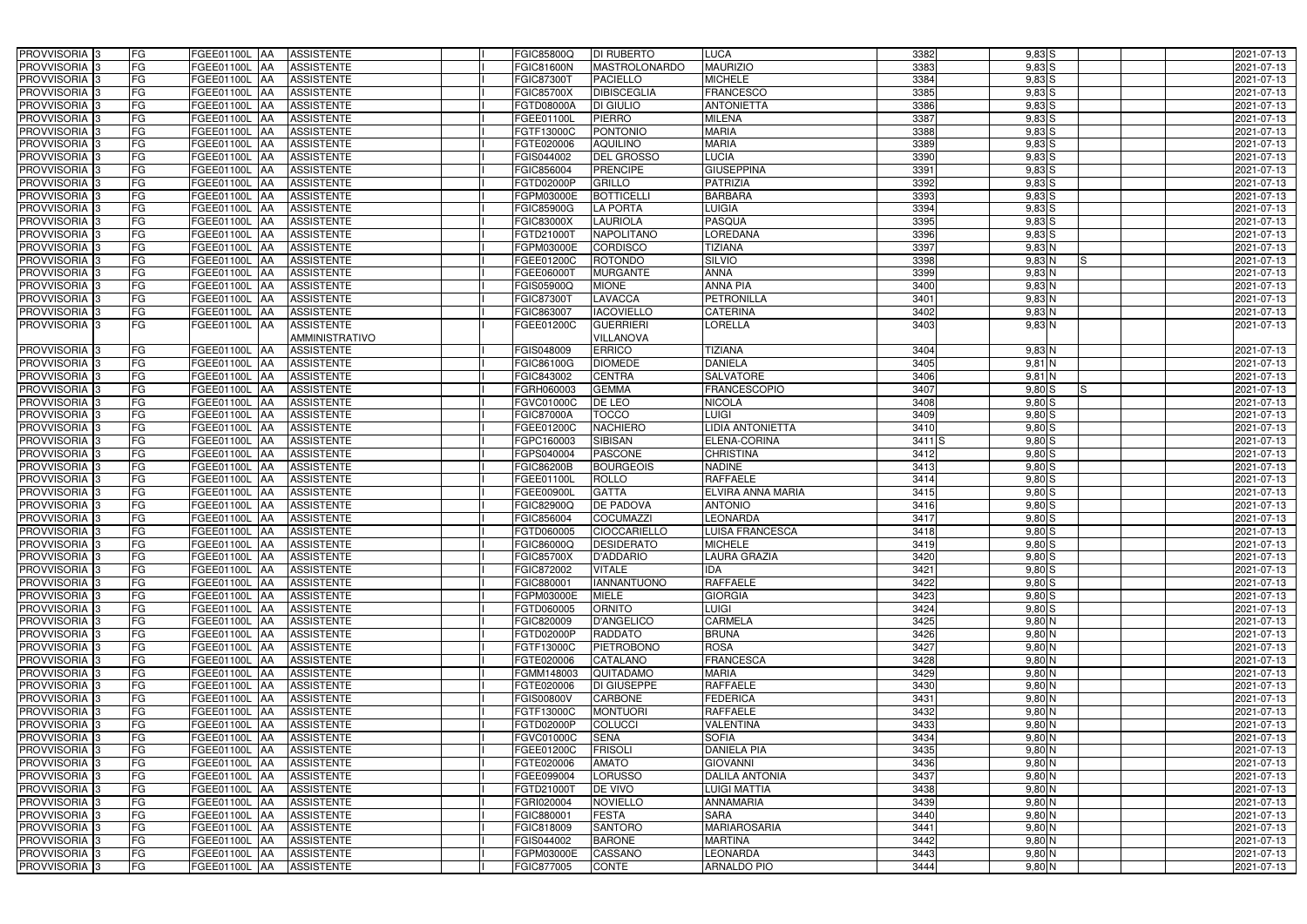| PROVVISORIA 3<br>FG                                                  | FGEE01100L AA<br><b>ASSISTENTE</b>                                               | FGEE02900T<br><b>BALDUCCI</b>                                  | <b>GIOVANNA</b>                      | 3445         | $9,80$ N             | 2021-07-13               |
|----------------------------------------------------------------------|----------------------------------------------------------------------------------|----------------------------------------------------------------|--------------------------------------|--------------|----------------------|--------------------------|
| FG<br>PROVVISORIA 3                                                  | <b>ASSISTENTE</b><br>FGEE01100L                                                  | <b>ZINGARO</b><br>FGTE020006                                   | <b>YLENIA</b>                        | 3446         | $9,80$ N             | 2021-07-13               |
| <b>FG</b><br>PROVVISORIA 3                                           | FGEE01100L<br><b>ASSISTENTE</b><br>IAA                                           | <b>MAFFEI</b><br>FGPS040004                                    | <b>GIORGIA</b>                       | 3447         | $9,80$ N             | 2021-07-13               |
| <b>FG</b><br>PROVVISORIA <sup>3</sup>                                | FGEE01100L<br><b>ASSISTENTE</b><br>IAA                                           | <b>ALTIERI</b><br>FGIC842006                                   | <b>SIMONA</b>                        | 3448         | $9,80$ N             | 2021-07-13               |
| FG<br>PROVVISORIA 3                                                  | FGEE01100L<br><b>ASSISTENTE</b><br>IAA                                           | <b>CIUFFREDA</b><br>FGIC86600P                                 | <b>PIETRO</b>                        | 3449         | $9,80$ N             | 2021-07-13               |
| <b>FG</b><br>PROVVISORIA 3                                           | <b>FGEE01100L AA</b><br><b>ASSISTENTE</b>                                        | FGPS040004<br><b>DI MAGGIO</b>                                 | <b>ANTONELLA</b>                     | 3450         | $9,80$ N             | 2021-07-13               |
| FG<br>PROVVISORIA 3                                                  | FGEE01100L AA<br><b>ASSISTENTE</b>                                               | FGIS05900Q<br><b>BOTTALICO</b>                                 | <b>VINCENZA</b>                      | 3451         | $9,80$ N             | 2021-07-13               |
| FG<br>PROVVISORIA 3                                                  | <b>ASSISTENTE</b><br>FGEE01100L AA                                               | <b>TOTARO</b><br>FGIC863007                                    | <b>MARTINA</b>                       | 3452         | $9,80$ N             | 2021-07-13               |
| PROVVISORIA 3<br><b>FG</b>                                           | FGEE01100L AA<br><b>ASSISTENTE</b>                                               | <b>DI BARI</b><br>FGIC83000X                                   | <b>RAFFAELE</b>                      | 3453         | $9,80$ N             | 2021-07-13               |
| PROVVISORIA 3<br>FG                                                  | FGEE01100L AA<br><b>ASSISTENTE</b>                                               | <b>ROSSIELLO</b><br>FGPM03000E                                 | LETIZIA                              | 3454         | $9,80$ N             | 2021-07-13               |
| PROVVISORIA 3<br>FG                                                  | <b>ASSISTENTE</b><br>FGEE01100L AA                                               | LO RUSSO<br>FGIC819005                                         | <b>RICCARDO</b>                      | 3455         | $9,80$ N             | 2021-07-13               |
| PROVVISORIA 3<br>FG                                                  | FGEE01100L AA<br><b>ASSISTENTE</b>                                               | <b>PIACQUADIO</b><br>FGTD060005                                | <b>MELISSA</b>                       | 3456         | $9,80$ N             | 2021-07-13               |
| FG<br>PROVVISORIA <sup>3</sup>                                       | FGEE01100L<br><b>ASSISTENTE</b><br><b>IAA</b>                                    | <b>PIOMBO</b><br>GIS044002                                     | <b>GIULIA PIA</b>                    | 3457         | $9,80$ N             | 2021-07-13               |
| PROVVISORIA 3<br>FG                                                  | FGEE01100L AA<br><b>ASSISTENTE</b>                                               | VALENTINO<br>FGEE112009                                        | <b>GRAZIANA</b>                      | 3458         | $9,80$ N             | 2021-07-13               |
| PROVVISORIA 3<br><b>FG</b>                                           | FGEE01100L AA<br><b>ASSISTENTE</b>                                               | <b>REZZOLLA</b><br>FGIC85800Q                                  | <b>MARIA</b>                         | 3459         | $9,80$ N             | 2021-07-13               |
| <b>FG</b><br>PROVVISORIA 3                                           | FGEE01100L<br><b>ASSISTENTE</b><br>IAA                                           | <b>CAMARDESE</b><br>FGIC82900Q                                 | <b>MARIKA</b>                        | 3460         | $9,80$ N             | 2021-07-13               |
| PROVVISORIA 3<br>FG                                                  | <b>FGEE01100L</b><br><b>ASSISTENTE</b><br>IAA                                    | <b>TOZIANO</b><br>FGTD060005                                   | <b>PAMELA</b>                        | 3461         | $9,80$ N             | 2021-07-13               |
| PROVVISORIA 3<br>FG                                                  | FGEE01100L<br><b>ASSISTENTE</b><br>IAA                                           | <b>D'APOLITO</b><br>FGIC82900Q                                 | <b>FRANCESCA</b>                     | 3462         | $9,80$ N             | 2021-07-13               |
| PROVVISORIA 3<br>FG                                                  | FGEE01100L<br><b>ASSISTENTE</b><br>IAA                                           | <b>RUSSO</b><br>FGIC85900G                                     | <b>FRANCESCO</b>                     | 3463         | $9,80$ N             | 2021-07-13               |
| PROVVISORIA 3<br>FG                                                  | FGEE01100L<br><b>ASSISTENTE</b><br>IAA                                           | <b>GUERRIERO</b><br>FGPS010008                                 | <b>MARIASOLE ANTONIETTA</b>          | 3464         | 9,80 N               | 2021-07-13               |
| PROVVISORIA <sup>3</sup><br>FG                                       | FGEE01100L<br><b>ASSISTENTE</b>                                                  | FGEE00900L<br><b>FANELLI</b>                                   | <b>GRAZIANA</b>                      | 3465         | 9,80 N               | 2021-07-13               |
| <b>PROVVISORIA</b> 3<br>FG                                           | <b>FGEE01100L</b><br><b>ASSISTENTE</b>                                           | <b>RICATTI</b><br>FGIC85400C                                   | <b>ANGELA</b>                        | 3466         | $9,80$ N             | 2021-07-13               |
| PROVVISORIA <sup>3</sup><br>FG                                       | FGEE01100L<br><b>ASSISTENTE</b>                                                  | <b>TROIANO</b><br>FGIC863007                                   | <b>MICHELE PIO</b>                   | 3467         | $9,80$ N             | 2021-07-13               |
| PROVVISORIA <sup>3</sup><br><b>FG</b>                                | FGEE01100L<br><b>ASSISTENTE</b><br>ΙAΑ                                           | <b>DAMATO</b><br>FGTD21000T                                    | <b>ROSSANA</b>                       | 3468         | $9,80$ N             | 2021-07-13               |
| <b>PROVVISORIA</b> 3<br>FG                                           | <b>FGEE01100L</b><br><b>ASSISTENTE</b><br>IAA                                    | <b>MARUCCI</b><br>FGIC820009                                   | <b>MARIA PIA</b>                     | 3469         | $9,80$ N             | 2021-07-13               |
| PROVVISORIA 3<br>FG                                                  | FGEE01100L<br><b>ASSISTENTE</b><br>IAA                                           | ANGELORO<br>FGIS044002                                         | <b>GESSICA</b>                       | 3470         | $9,80$ N             | 2021-07-13               |
| <b>FG</b><br>PROVVISORIA 3                                           | <b>FGEE01100L AA</b><br><b>ASSISTENTE</b>                                        | FGEE02900T<br>CATALANO                                         | <b>LUANA</b>                         | 3471         | $9,80$ N             | 2021-07-13               |
| <b>FG</b><br>PROVVISORIA 3                                           | <b>FGEE01100L   AA</b><br><b>ASSISTENTE</b>                                      | FGIC819005<br><b>TURCHIARELLI</b>                              | <b>VALENTINA</b>                     | 3472         | $9,80$ N             | 2021-07-13               |
| FG<br>PROVVISORIA 3                                                  | FGEE01100L AA<br><b>ASSISTENTE</b>                                               | <b>INFANTE</b><br>FGIC86800A                                   | <b>VALENTINA</b>                     | 3473         | $9,80$ N             | 2021-07-13               |
| <b>FG</b><br>PROVVISORIA <sup>3</sup>                                | <b>FGEE01100L   AA</b><br><b>ASSISTENTE</b>                                      | RINALDI<br>FGVC01000C                                          | <b>MARTA</b>                         | 3474         | $9,80$ N             | 2021-07-13               |
| FG<br>PROVVISORIA 3                                                  | <b>FGEE01100L AA</b><br><b>ASSISTENTE</b>                                        | FGEE06000T<br><b>MIELE</b>                                     | <b>GIUSY</b>                         | 3475         | $9,80$ N             | 2021-07-13               |
| FG<br>PROVVISORIA 3                                                  | <b>ASSISTENTE</b><br>FGEE01100L AA                                               | <b>TENACE</b><br>FGIC847009                                    | <b>LUCREZIA</b>                      | 3476         | $9,80$ N             | 2021-07-13               |
| FG<br>PROVVISORIA 3                                                  | <b>FGEE01100L</b><br><b>ASSISTENTE</b><br>IAA                                    | <b>D'AMELJ</b><br>FGPS010008                                   | <b>GAIA</b>                          | 3477         | $9,80$ N             | 2021-07-13               |
| <b>FG</b><br>PROVVISORIA 3                                           | FGEE01100L AA<br><b>ASSISTENTE</b>                                               | <b>CAPONIGRO</b><br>FGIC819005                                 | <b>ANTONELLA</b>                     | 3478         | $9,80$ N             | 2021-07-13               |
| <b>FG</b><br><b>PROVVISORIA</b> 3                                    | FGEE01100L<br><b>ASSISTENTE</b><br>IAA                                           | <b>RAUSEO</b><br>FGPS010008                                    | <b>MARZIA</b>                        | 3479         | $9,80$ N             | 2021-07-13               |
| FG<br>PROVVISORIA <sup>1</sup> 3<br>FG<br>PROVVISORIA <sup>1</sup> 3 | FGEE01100L<br><b>ASSISTENTE</b><br>IAA<br><b>FGEE01100L</b><br><b>ASSISTENTE</b> | <b>CALABRESE</b><br>GPC15000C<br><b>LOPRIORE</b><br>FGTD21000T | <b>ELISABETTA</b><br><b>VITTORIO</b> | 3480<br>3481 | $9,80$ N             | 2021-07-13<br>2021-07-13 |
| <b>FG</b><br>PROVVISORIA <sup>3</sup>                                | IAA<br>FGEE01100L AA<br><b>ASSISTENTE</b>                                        | FGIC85900G<br><b>MIGLIONICO</b>                                | <b>SERENA</b>                        | 3482         | $9,80$ N<br>$9,80$ N | 2021-07-13               |
| FG<br>PROVVISORIA <sup>3</sup>                                       | FGEE01100L AA ASSISTENTE                                                         | FGIC819005<br>CONVERSANO                                       | <b>ROCCO</b>                         | 3483         | $9,80$ N             | 2021-07-13               |
| PROVVISORIA <sup>3</sup><br>FG                                       | FGEE01100L AA<br>ASSISTENTE                                                      | FGPM03000E<br><b>FRASCA</b>                                    | <b>GAETANA</b>                       | 3484         | $9,80$ N             | 2021-07-13               |
| PROVVISORIA <sup>3</sup><br>FG                                       | <b>ASSISTENTE</b><br><b>FGEE01100L AA</b>                                        | <b>SERAFINO</b><br>FGIC85700X                                  | <b>ALESSIA</b>                       | 3485         | $9,80$ N             | 2021-07-13               |
| PROVVISORIA 3<br>FG                                                  | FGEE01100L AA<br><b>ASSISTENTE</b>                                               | <b>DI STEFANO</b><br>FGIC84100A                                | <b>MICHELA MARIA</b>                 | 3486         | $9,80$ N             | 2021-07-13               |
| PROVVISORIA <sup>3</sup><br>FG                                       | FGEE01100L AA<br><b>ASSISTENTE</b>                                               | FGMM00400C<br><b>GIULIANO</b>                                  | <b>GIOVANNA</b>                      | 3487         | $9,80$ N             | 2021-07-13               |
| PROVVISORIA <sup>3</sup><br>FG                                       | FGEE01100L AA<br><b>ASSISTENTE</b>                                               | <b>MALERBA</b><br><b>FGIC84500N</b>                            | <b>MARIA ELENA</b>                   | 3488         | $9,80$ N             | 2021-07-13               |
| PROVVISORIA <sup>3</sup><br><b>FG</b>                                | FGEE01100L AA<br><b>ASSISTENTE</b>                                               | FGEE00900L<br><b>CURCI</b>                                     | <b>GIULIA</b>                        | 3489         | $9,80$ N             | 2021-07-13               |
| PROVVISORIA <sup>3</sup><br>FG                                       | FGEE01100L AA<br><b>ASSISTENTE</b>                                               | FGIC856004<br>SPADACCINO                                       | <b>SARA ZAIRA</b>                    | 3490         | $9,80$ N             | 2021-07-13               |
| PROVVISORIA <sup>3</sup><br>FG                                       | FGEE01100L AA<br><b>ASSISTENTE</b>                                               | <b>CLEMENTE</b><br>FGIC88200L                                  | <b>MARIANNA</b>                      | 3491         | $9,80$ N             | 2021-07-13               |
| PROVVISORIA <sup>3</sup><br>FG                                       | FGEE01100L AA<br><b>ASSISTENTE</b>                                               | FGVC01000C<br>PETRILLO                                         | ANDREA ARCANGELO                     | 3492         | $9,80$ N             | 2021-07-13               |
| PROVVISORIA 3<br>FG                                                  | FGEE01100L AA<br><b>ASSISTENTE</b>                                               | FGIC84600D<br><b>CASTO</b>                                     | <b>MARIA</b>                         | 3493         | $9,80$ N             | 2021-07-13               |
| PROVVISORIA 3<br>FG                                                  | FGEE01100L AA<br><b>ASSISTENTE</b>                                               | <b>CEGLIE</b><br>FGEE02900T                                    | <b>CRISTIANA</b>                     | 3494         | $9,80$ N             | 2021-07-13               |
| PROVVISORIA <sup>3</sup><br>FG                                       | FGEE01100L AA<br><b>ASSISTENTE</b>                                               | <b>IULIANI</b><br>FGPS040004                                   | <b>ANNA MARIA</b>                    | 3495         | $9,80$ N             | 2021-07-13               |
| PROVVISORIA <sup>3</sup><br>FG                                       | FGEE01100L AA<br><b>ASSISTENTE</b>                                               | <b>CIAVARELLA</b><br>FGIC847009                                | <b>LEONARDO</b>                      | 3496         | $9,80$ N             | 2021-07-13               |
| PROVVISORIA <sup>3</sup><br>FG                                       | FGEE01100L AA<br><b>ASSISTENTE</b>                                               | <b>DI LORETO</b><br>FGTF13000C                                 | <b>GIULIA</b>                        | 3497         | $9,80$ N             | 2021-07-13               |
| PROVVISORIA <sup>3</sup><br>FG                                       | FGEE01100L AA<br><b>ASSISTENTE</b>                                               | <b>CALIENDO</b><br>FGPM03000E                                  | <b>SARA</b>                          | 3498         | $9,80$ N             | 2021-07-13               |
| FG<br>PROVVISORIA <sup>13</sup>                                      | FGEE01100L AA<br><b>ASSISTENTE</b>                                               | <b>RITA</b><br>FGMM00400C                                      | <b>MARIA CRISTINA</b>                | 3499         | $9,80$ N             | 2021-07-13               |
| FG<br>PROVVISORIA <sup>3</sup>                                       | FGEE01100L AA<br><b>ASSISTENTE</b>                                               | <b>DIFILIPPO</b><br>FGEE02900T                                 | CATERINA                             | 3500         | $9,80$ N             | 2021-07-13               |
| FG<br>PROVVISORIA <sup>3</sup>                                       | FGEE01100L AA<br><b>ASSISTENTE</b>                                               | <b>DI CORCIA</b><br>FGIC856004                                 | <b>RAFFAELLA</b>                     | 3501         | $9,80$ N             | 2021-07-13               |
| FG<br>PROVVISORIA <sup>3</sup>                                       | <b>FGEE01100L   AA</b><br><b>ASSISTENTE</b>                                      | <b>IUSPA</b><br>FGPS040004                                     | <b>PATRIZIA</b>                      | 3502         | $9,80$ N             | 2021-07-13               |
| FG<br>PROVVISORIA <sup>3</sup>                                       | <b>ASSISTENTE</b><br>FGEE01100L AA                                               | <b>CASTELLUZZO</b><br>FGPS010008                               | <b>DILETTA</b>                       | 3503         | $9,80$ N             | 2021-07-13               |
| FG<br>PROVVISORIA <sup>3</sup>                                       | <b>ASSISTENTE</b><br>FGEE01100L AA                                               | FGIC819005<br><b>RAUSEO</b>                                    | <b>EUPLIO</b>                        | 3504         | $9,80$ N             | 2021-07-13               |
| FG<br>PROVVISORIA <sup>3</sup>                                       | FGEE01100L AA<br><b>ASSISTENTE</b>                                               | <b>LA PIETRA</b><br>FGIC877005                                 | <b>MARIA TERESA</b>                  | 3505         | $9,80$ N             | 2021-07-13               |
| FG<br>PROVVISORIA <sup>3</sup>                                       | <b>ASSISTENTE</b><br>FGEE01100L AA                                               | <b>GALANTE</b><br>FGIS021009                                   | <b>ELIANA</b>                        | 3506         | $9,80$ N             | 2021-07-13               |
| FG<br>PROVVISORIA <sup>3</sup>                                       | ASSISTENTE<br>FGEE01100L AA                                                      | FGIC880001<br><b>MENAFRO</b>                                   | <b>MORENA</b>                        | 3507         | $9,80$ N             | 2021-07-13               |
| PROVVISORIA 3<br>FG                                                  | <b>ASSISTENTE</b><br><b>FGEE01100L AA</b>                                        | <b>FGIS00800V</b><br><b>CONSOLI</b>                            | <b>ROBERTA</b>                       | 3508         | $9,80$ N             | 2021-07-13               |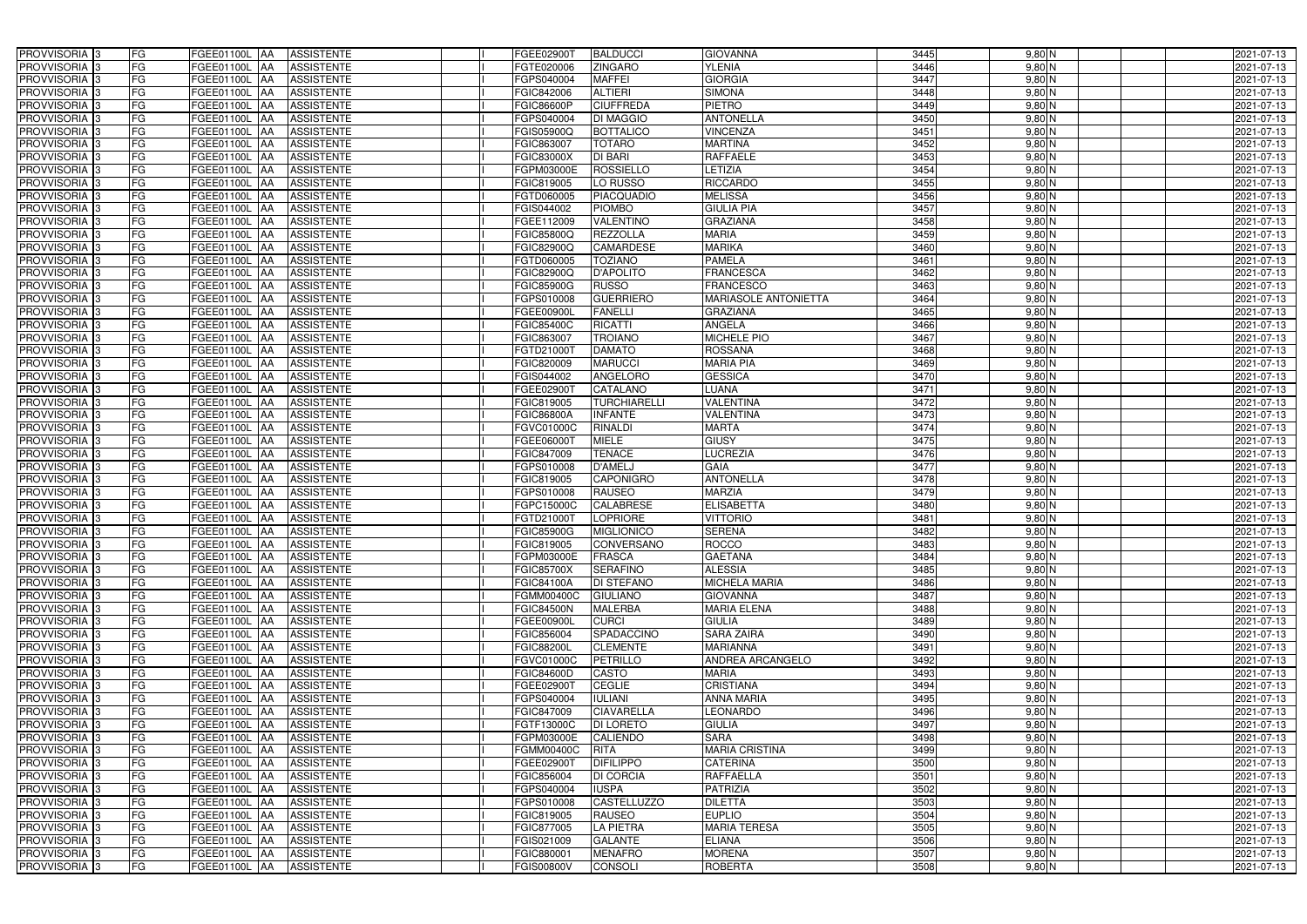| PROVVISORIA 3              | FG        | FGEE01100L AA<br><b>ASSISTENTE</b>            | FGIS03700V<br>DI PUMPO                  | <b>EMILIO</b>              | 3509 | $9,80$ N   | 2021-07-13 |
|----------------------------|-----------|-----------------------------------------------|-----------------------------------------|----------------------------|------|------------|------------|
| PROVVISORIA 3              | FG        | <b>ASSISTENTE</b><br>FGEE01100L               | <b>BELFIORE</b><br>FGIC85700X           | <b>MICHELA</b>             | 3510 | $9,80$ N   | 2021-07-13 |
| PROVVISORIA 3              | <b>FG</b> | <b>FGEE01100L</b><br><b>ASSISTENTE</b><br>IAA | <b>NANO</b><br>FGIC80800P               | LILIA                      | 3511 | $9,80$ N   | 2021-07-13 |
| PROVVISORIA <sup>3</sup>   | FG        | FGEE01100L<br><b>ASSISTENTE</b><br>IAA        | <b>LACERENZA</b><br>FGIC880001          | <b>DORIANA</b>             | 3512 | $9,80$ N   | 2021-07-13 |
| PROVVISORIA 3              | FG        | FGEE01100L<br><b>ASSISTENTE</b>               | <b>GUERRIERI</b><br>FGIC856004          | <b>FILOMENA</b>            | 3513 | $9,80$ N   | 2021-07-13 |
| PROVVISORIA 3              | <b>FG</b> | <b>FGEE01100L AA</b><br><b>ASSISTENTE</b>     | <b>DI LORENZO</b><br>FGPC160003         | <b>ANASTASIA</b>           | 3514 | $9,80$ N   | 2021-07-13 |
| PROVVISORIA 3              | FG        | FGEE01100L AA<br><b>ASSISTENTE</b>            | <b>D'ERRICO</b><br>FGIC80700V           | <b>MARISA</b>              | 3515 | $9,80$ N   | 2021-07-13 |
| PROVVISORIA 3              | FG        | <b>ASSISTENTE</b><br>FGEE01100L AA            | <b>TARONNA</b><br>FGIC863007            | <b>SALVATORE</b>           | 3516 | $9,80$ N   | 2021-07-13 |
| PROVVISORIA 3              | <b>FG</b> | FGEE01100L AA<br><b>ASSISTENTE</b>            | <b>FALCONE</b><br>FGIC820009            | <b>EMILIETTA</b>           | 3517 | $9,80$ N   | 2021-07-13 |
| PROVVISORIA 3              | FG        | FGEE01100L AA<br><b>ASSISTENTE</b>            | <b>RAFFAELI</b><br>FGIC87300T           | RIPALTA                    | 3518 | $9,80$ N   | 2021-07-13 |
| PROVVISORIA 3              | FG        | <b>ASSISTENTE</b><br>FGEE01100L AA            | SOCCIO<br>FGIC848005                    | LOREDANA                   | 3519 | $9,80$ N   | 2021-07-13 |
| PROVVISORIA 3              | FG        | FGEE01100L AA<br><b>ASSISTENTE</b>            | <b>CHECCHIA</b><br>FGIC818009           | <b>VERONICA</b>            | 3520 | $9,80$ N   | 2021-07-13 |
| PROVVISORIA <sup>3</sup>   | FG        | FGEE01100L<br><b>ASSISTENTE</b><br>IAA        | GPC15000C<br>VANNELLA                   | <b>VINCENZO</b>            | 3521 | $9,80$ N   | 2021-07-13 |
| PROVVISORIA 3              | FG        | FGEE01100L AA<br><b>ASSISTENTE</b>            | FGIS00800V<br><b>TONELLI</b>            | <b>MICHELE</b>             | 3522 | $9,80$ N   | 2021-07-13 |
| PROVVISORIA 3              | <b>FG</b> | FGEE01100L AA<br><b>ASSISTENTE</b>            | <b>ROSSETTI</b><br>FGMM00400C           | <b>NELDA MARIA RITA</b>    | 3523 | $9,77$ S   | 2021-07-13 |
| PROVVISORIA 3              | <b>FG</b> | FGEE01100L<br><b>ASSISTENTE</b><br>IAA        | <b>BELLUNA</b><br>GPS040004             | <b>GIUSEPPINA</b>          | 3524 | $9,77$ S   | 2021-07-13 |
| PROVVISORIA 3              | FG        | FGEE01100L<br><b>ASSISTENTE</b><br>IAA        | <b>FREJAVILLE</b><br>GPS040004          | <b>BARBARA</b>             | 3525 | $9,77$ S   | 2021-07-13 |
| PROVVISORIA 3              | FG        | FGEE01100L<br><b>ASSISTENTE</b><br>IAA        | <b>BALL</b><br>FGIC86200B               | <b>MASSIMILIANA</b>        | 3526 | $9,77$ $S$ | 2021-07-13 |
| PROVVISORIA 3              | FG        | FGEE01100L<br><b>ASSISTENTE</b><br>IAA        | <b>GRAMAZIO</b><br>FGIC86000Q           | <b>MARIA MICHELA</b>       | 3527 | $9,77$ S   | 2021-07-13 |
| PROVVISORIA 3              | FG        | FGEE01100L<br><b>ASSISTENTE</b><br>IAA        | <b>D'ERRICO</b><br>FGTD08000A           | <b>GIUSEPPE</b>            | 3528 | $9,77$ S   | 2021-07-13 |
| PROVVISORIA <sup>3</sup>   | FG        | FGEE01100L<br><b>ASSISTENTE</b>               | FGIC864003<br><b>IRACE</b>              | <b>MATTEO</b>              | 3529 | $9,77$ N   | 2021-07-13 |
| <b>PROVVISORIA</b> 3       | FG        | FGEE01100L<br><b>ASSISTENTE</b>               | <b>D'ELIA</b><br>FGIC88000              | <b>IRENE</b>               | 3530 | 9,77 N     | 2021-07-13 |
| PROVVISORIA <sup>3</sup>   | FG        | FGEE01100L<br><b>ASSISTENTE</b>               | <b>CARRIERO</b><br>FGTF13000C           | <b>ROSARIA</b>             | 3531 | $9,77$ N   | 2021-07-13 |
| PROVVISORIA <sup>13</sup>  | <b>FG</b> | <b>FGEE01100L</b><br><b>ASSISTENTE</b><br>ΙAΑ | <b>DE PIERNO</b><br>FGTE020006          | ANGELA                     | 3532 | 9,77N      | 2021-07-13 |
| <b>PROVVISORIA</b> 3       | FG        | FGEE01100L<br><b>ASSISTENTE</b><br>IAA        | GPS040004<br><b>MANELLA</b>             | <b>ROSA</b>                | 3533 | $9,77$ N   | 2021-07-13 |
| PROVVISORIA 3              | FG        | FGEE01100L<br><b>ASSISTENTE</b><br>IAA        | FGEE005009<br><b>CHIUMENT</b>           | <b>SANDRA</b>              | 3534 | 9,77N      | 2021-07-13 |
| PROVVISORIA 3              | <b>FG</b> | <b>FGEE01100L AA</b><br><b>ASSISTENTE</b>     | FGTD08000A<br><b>TREDANARI</b>          | <b>RENATO</b>              | 3535 | $9,75$ S   | 2021-07-13 |
| PROVVISORIA 3              | <b>FG</b> | FGEE01100L<br><b>ASSISTENTE</b><br>IAA        | FGIS00800V<br><b>TAMBURRI</b>           | <b>MARIA</b>               | 3536 | $9,75$ S   | 2021-07-13 |
| PROVVISORIA 3              | FG        | FGEE01100L<br><b>ASSISTENTE</b><br>IAA        | <b>AFFATATO</b><br>FGEE01200C           | ANNA VERA                  | 3537 | $9,75$ S   | 2021-07-13 |
| PROVVISORIA 3              | <b>FG</b> | <b>FGEE01100L   AA</b><br><b>ASSISTENTE</b>   | <b>DOTOLI</b><br>FGEE005009             | MASSIMILIANO PLACIDO       | 3538 | $9,75$ S   | 2021-07-13 |
| PROVVISORIA 3              | FG        | <b>FGEE01100L AA</b><br><b>ASSISTENTE</b>     | <b>NARDELLA</b><br>FGPS040004           | <b>DAVIDE</b>              | 3539 | $9,75$ N   | 2021-07-13 |
| PROVVISORIA 3              | FG        | FGEE01100L<br><b>ASSISTENTE</b><br><b>IAA</b> | <b>D'ONOFRIO</b><br>FGMM00400C          | LUCIA                      | 3540 | $9,75$ N   | 2021-07-13 |
| PROVVISORIA 3              | FG        | <b>FGEE01100L</b><br><b>ASSISTENTE</b><br>IAA | <b>DE FILIPPO</b><br>FGIC86200B         | <b>LUCIA</b>               | 3541 | $9,75$ N   | 2021-07-13 |
| PROVVISORIA 3              | <b>FG</b> | FGEE01100L AA<br><b>ASSISTENTE</b>            | FGIC81600N<br><b>D'ONOFRIO</b>          | <b>OLMINA</b>              | 3542 | $9,75$ N   | 2021-07-13 |
| <b>PROVVISORIA</b> 3       | <b>FG</b> | FGEE01100L<br><b>ASSISTENTE</b><br>IAA        | <b>INFANTE</b><br>FGTE020006            | <b>MARIA PIA</b>           | 3543 | $9,72$ S   | 2021-07-13 |
| <b>PROVVISORIA</b> 3       | FG        | FGEE01100L<br><b>ASSISTENTE</b><br>IAA        | <b>PATREVITA</b><br>FGMM00700X          | <b>ANNA MARIA</b>          | 3544 | $9,72$ S   | 2021-07-13 |
| PROVVISORIA <sup>1</sup> 3 | FG        | <b>FGEE01100L</b><br><b>ASSISTENTE</b><br>IAA | <b>AGRIESTI</b><br><b>GIC820009</b>     | <b>ROBERTA</b>             | 3545 | $9,71$ N   | 2021-07-13 |
| PROVVISORIA <sup>3</sup>   | <b>FG</b> | FGEE01100L AA<br><b>ASSISTENTE</b>            | <b>LOPRETE</b><br>FGIC86100G            | <b>LUCA</b>                | 3546 | $9,71$ N   | 2021-07-13 |
| PROVVISORIA 3              | FG        | FGEE01100L AA ASSISTENTE                      | RECCHIA<br>FGEE112009                   | <b>ANTONELLA</b>           | 3547 | $9,70$ S   | 2021-07-13 |
| PROVVISORIA <sup>3</sup>   | FG        | FGEE01100L AA<br>ASSISTENTE                   | FGIC876009<br><b>SBROCCHI</b>           | <b>MARIA</b>               | 3548 | $9,70$ S   | 2021-07-13 |
| PROVVISORIA <sup>3</sup>   | FG        | ASSISTENTE<br>FGEE01100L AA                   | <b>DI MASE</b><br>FGIS03700V            | <b>GIULIANA</b>            | 3549 | $9,70$ S   | 2021-07-13 |
| PROVVISORIA 3              | FG        | FGEE01100L AA<br><b>ASSISTENTE</b>            | <b>PADALINO</b><br>FGIS00800V           | <b>INES</b>                | 3550 | $9,70$ S   | 2021-07-13 |
| PROVVISORIA <sup>3</sup>   | FG        | FGEE01100L AA<br><b>ASSISTENTE</b>            | FGRH060003<br><b>SIENA</b>              | <b>ROBERTA</b>             | 3551 | $9,70$ S   | 2021-07-13 |
| PROVVISORIA <sup>3</sup>   | FG        | FGEE01100L AA<br><b>ASSISTENTE</b>            | <b>BRESCIA</b><br>FGIC818009            | <b>DANIELA</b>             | 3552 | $9,70$ S   | 2021-07-13 |
| PROVVISORIA <sup>3</sup>   | FG        | FGEE01100L AA<br><b>ASSISTENTE</b>            | FGEE112009<br><b>MANNA</b>              | <b>ANNA AMALIA</b>         | 3553 | $9,70$ S   | 2021-07-13 |
| PROVVISORIA <sup>3</sup>   | FG        | FGEE01100L AA ASSISTENTE                      | <b>MANCINI</b><br>FGPS010008            | <b>EMANUELE</b>            | 3554 | $9,70$ S   | 2021-07-13 |
| PROVVISORIA <sup>3</sup>   | FG        | FGEE01100L AA<br><b>ASSISTENTE</b>            | <b>FGIC87400N</b><br><b>DICIOMMA</b>    | <b>STEFANIA</b>            | 3555 | $9,70$ S   | 2021-07-13 |
| PROVVISORIA <sup>3</sup>   | FG        | FGEE01100L AA<br><b>ASSISTENTE</b>            | FGTD21000T<br><b>VILLANI</b>            | <b>VALERIA</b>             | 3556 | $9,70$ S   | 2021-07-13 |
| PROVVISORIA 3              | FG        | FGEE01100L AA<br><b>ASSISTENTE</b>            | FGEE00800R<br><b>NAPPI</b>              | <b>MARTINA</b>             | 3557 | $9,70$ S   | 2021-07-13 |
| PROVVISORIA <sup>3</sup>   | FG        | FGEE01100L AA<br><b>ASSISTENTE</b>            | <b>CARPINONE</b><br>FGMM00700X          | <b>SARA</b>                | 3558 | $9,70$ S   | 2021-07-13 |
| PROVVISORIA <sup>3</sup>   | FG        | FGEE01100L AA<br>ASSISTENTE                   | <b>AZZARONE</b><br>FGIC863007           | <b>NICOLETTA</b>           | 3559 | $9,70$ S   | 2021-07-13 |
| PROVVISORIA <sup>3</sup>   | FG        | FGEE01100L AA<br><b>ASSISTENTE</b>            | FGIC872002<br><b>MANSUETO</b>           | <b>GIOVANNI</b>            | 3560 | $9,70$ S   | 2021-07-13 |
| PROVVISORIA <sup>3</sup>   | FG        | FGEE01100L AA<br><b>ASSISTENTE</b>            | FGTD08000A<br><b>BELLAPIGNA</b>         | <b>ROSA</b>                | 3561 | $9,70$ S   | 2021-07-13 |
| PROVVISORIA <sup>3</sup>   | FG        | FGEE01100L AA<br><b>ASSISTENTE</b>            | <b>CAPANO</b><br><b>FGIC81600N</b>      | <b>PASQUALE</b>            | 3562 | $9,70$ S   | 2021-07-13 |
| PROVVISORIA 3              | FG        | FGEE01100L AA<br><b>ASSISTENTE</b>            | <b>DELLA VISTA</b><br><b>FGIC81600N</b> | <b>MARIA ROSARIA</b>       | 3563 | $9,70$ S   | 2021-07-13 |
| PROVVISORIA <sup>3</sup>   | FG        | FGEE01100L AA<br><b>ASSISTENTE</b>            | <b>CIUFFREDA</b><br>FGIS00800V          | <b>GIUSI</b>               | 3564 | $9,70$ S   | 2021-07-13 |
| PROVVISORIA <sup>3</sup>   | FG        | FGEE01100L AA<br><b>ASSISTENTE</b>            | <b>POZZULO</b><br>FGIC86100G            | <b>ANTONIETTA FLORIANA</b> | 3565 | $9,70$ S   | 2021-07-13 |
| PROVVISORIA <sup>3</sup>   | FG        | FGEE01100L AA<br><b>ASSISTENTE</b>            | <b>CITOLI</b><br>FGRI020004             | <b>VERONICA</b>            | 3566 | $9,70$ S   | 2021-07-13 |
| PROVVISORIA <sup>3</sup>   | FG        | <b>ASSISTENTE</b><br>FGEE01100L AA            | PALLADINO<br>FGIC83800E                 | <b>MARGHERITA</b>          | 3567 | $9,70$ S   | 2021-07-13 |
| PROVVISORIA 3              | FG        | <b>ASSISTENTE</b><br>FGEE01100L AA            | <b>PIETRADURA</b><br>FGIC85700X         | MICHELANGELO               | 3568 | $9,70$ S   | 2021-07-13 |
| PROVVISORIA 3              | FG        | FGEE01100L AA<br><b>ASSISTENTE</b>            | <b>MAGRONE</b><br>FGIS048009            | <b>GIUSEPPE</b>            | 3569 | $9,70$ S   | 2021-07-13 |
| PROVVISORIA 3              | FG        | FGEE01100L AA<br><b>ASSISTENTE</b>            | <b>SALAMONE</b><br>FGEE106002           | <b>FRANCESCA</b>           | 3570 | $9,70$ S   | 2021-07-13 |
| PROVVISORIA <sup>3</sup>   | FG        | ASSISTENTE<br>FGEE01100L AA                   | <b>DE SANTIS</b><br>FGIC86100G          | <b>ALESSANDRO</b>          | 3571 | $9,70$ N   | 2021-07-13 |
| PROVVISORIA 3              | FG        | ASSISTENTE<br>FGEE01100L AA                   | FGIC818009<br>BORTONE                   | <b>MARISA</b>              | 3572 | $9,70$ N   | 2021-07-13 |
|                            |           |                                               |                                         |                            |      |            |            |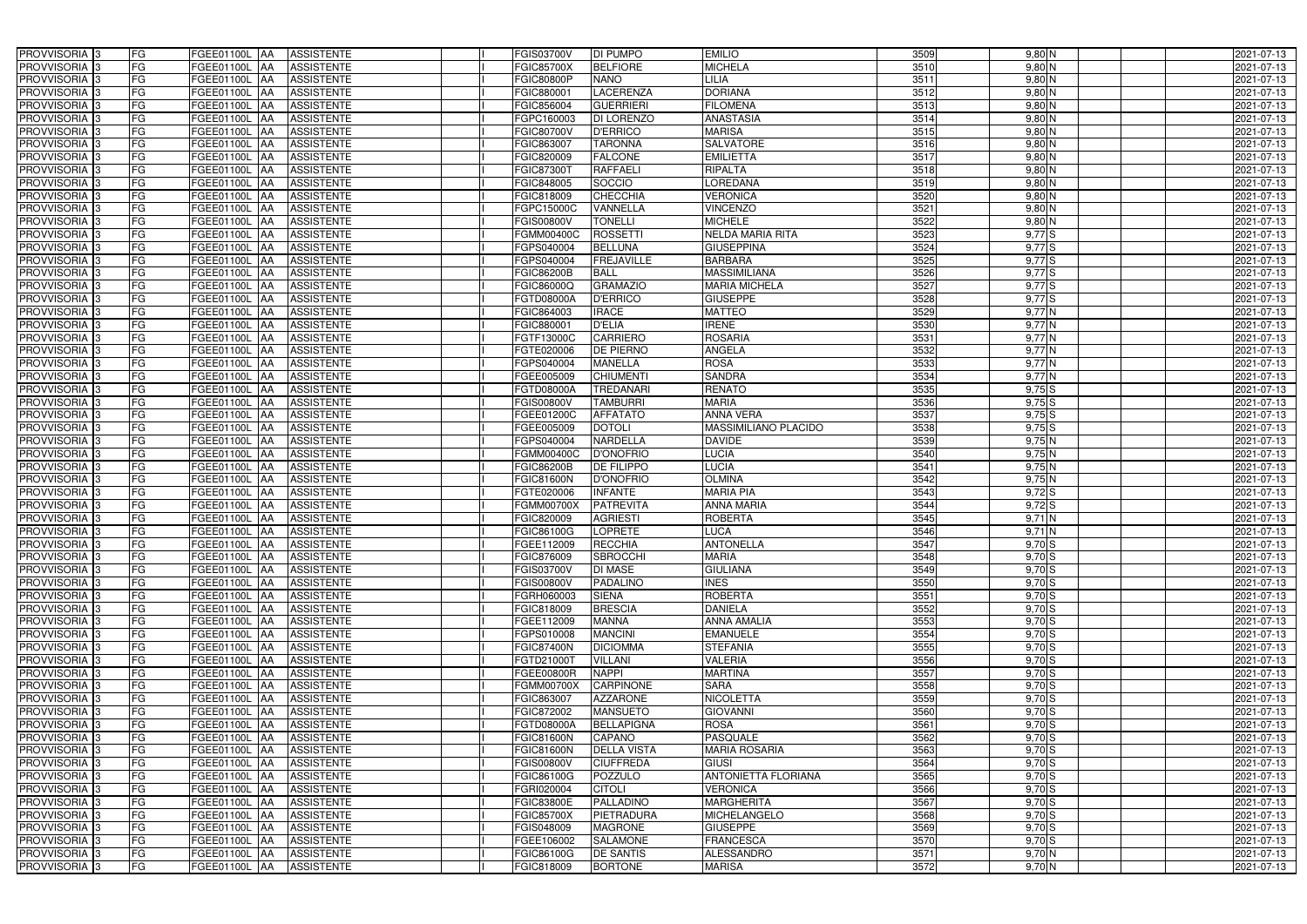| PROVVISORIA 3              | FG        | FGEE01100L AA<br><b>ASSISTENTE</b>            | FGIC87000A        | <b>MARTINO</b>     | <b>IVAN</b>               | 3573 | $9,70$ N               | 2021-07-13 |
|----------------------------|-----------|-----------------------------------------------|-------------------|--------------------|---------------------------|------|------------------------|------------|
| PROVVISORIA 3              | FG        | <b>ASSISTENTE</b><br>FGEE01100L               | FGTD010004        | <b>PAZIENZA</b>    | ROBERTA ANNA              | 3574 | $9,70$ N               | 2021-07-13 |
| PROVVISORIA 3              | FG        | FGEE01100L<br><b>ASSISTENTE</b><br>IAA        | <b>GIS04600N</b>  | <b>TOSCANELLI</b>  | <b>SERENA</b>             | 3575 | 9,70N                  | 2021-07-13 |
| PROVVISORIA <sup>3</sup>   | FG        | FGEE01100L<br><b>ASSISTENTE</b><br>IAA        | GPC160003         | <b>DELLI CARRI</b> | <b>DAVIDE</b>             | 3576 | $9,70$ N               | 2021-07-13 |
| PROVVISORIA 3              | FG        | FGEE01100L<br><b>ASSISTENTE</b><br>IAA        | GPS08000E         | <b>MATERA</b>      | <b>ANNARITA PIA</b>       | 3577 | $9,70$ N               | 2021-07-13 |
| PROVVISORIA 3              | <b>FG</b> | <b>FGEE01100L AA</b><br><b>ASSISTENTE</b>     | FGIC863007        | <b>PAGLIONE</b>    | SIPONTINA SINDY           | 3578 | $9,70$ N               | 2021-07-13 |
| PROVVISORIA 3              | FG        | <b>FGEE01100L   AA</b><br><b>ASSISTENTE</b>   | FGTE020006        | <b>CICCONE</b>     | <b>PIETRO</b>             | 3579 | $9,70\overline{\rm N}$ | 2021-07-13 |
| PROVVISORIA 3              | FG        | <b>ASSISTENTE</b><br>FGEE01100L AA            | FGIC87000A        | <b>TROTTA</b>      | <b>ILARIA</b>             | 3580 | 9,70 N                 | 2021-07-13 |
| PROVVISORIA 3              | <b>FG</b> | FGEE01100L AA<br><b>ASSISTENTE</b>            | FGEE02900T        | <b>COLELLA</b>     | <b>CLAUDIA PIA</b>        | 3581 | 9,70 N                 | 2021-07-13 |
| PROVVISORIA 3              | FG        | FGEE01100L AA<br><b>ASSISTENTE</b>            | FGIC86000Q        | <b>INVERSO</b>     | <b>ANNALISA</b>           | 3582 | 9,70 N                 | 2021-07-13 |
| PROVVISORIA 3              | FG        | <b>ASSISTENTE</b><br>FGEE01100L AA            | GPS20000B         | SPAGNUOLO          | <b>FELICIA</b>            | 3583 | 9,70 N                 | 2021-07-13 |
| PROVVISORIA 3              | FG        | FGEE01100L AA<br><b>ASSISTENTE</b>            | FGTF13000C        | <b>DEL GROSSO</b>  | <b>LEONARDO</b>           | 3584 | 9,70 N                 | 2021-07-13 |
| PROVVISORIA <sup>3</sup>   | FG        | FGEE01100L<br><b>ASSISTENTE</b><br><b>JAA</b> | FGIC835003        | <b>BERARDI</b>     | <b>ANGELA</b>             | 3585 | $9,70$ N               | 2021-07-13 |
| PROVVISORIA 3              | FG        | FGEE01100L AA<br><b>ASSISTENTE</b>            | GPS010008         | <b>BONGHI</b>      | <b>MICHELLE</b>           | 3586 | $9,70$ N               | 2021-07-13 |
| PROVVISORIA 3              | <b>FG</b> | FGEE01100L AA<br><b>ASSISTENTE</b>            | FGIS048009        | <b>CONTE</b>       | <b>NICOLA</b>             | 3587 | $9,70$ N               | 2021-07-13 |
| PROVVISORIA 3              | <b>FG</b> | FGEE01100L<br><b>ASSISTENTE</b><br>IAA        | FGIC827004        | <b>RAMIERI</b>     | <b>MARIAGRAZIA</b>        | 3588 | $9,70$ N               | 2021-07-13 |
| PROVVISORIA 3              | FG        | <b>FGEE01100L</b><br><b>ASSISTENTE</b><br>IAA | FGPC160003        | <b>CAGIANO</b>     | <b>GLORIA</b>             | 3589 | $9,70$ N               | 2021-07-13 |
| PROVVISORIA 3              | FG        | <b>FGEE01100L</b><br><b>ASSISTENTE</b><br>IAA | FGIC864003        | <b>CIUFFREDA</b>   | <b>MICHELE</b>            | 3590 | $9,70$ N               | 2021-07-13 |
| PROVVISORIA 3              | FG        | FGEE01100L<br><b>ASSISTENTE</b><br>IAA        | FGIS05900Q        | <b>AIACE</b>       | <b>MICHELA</b>            | 3591 | $9,70$ N               | 2021-07-13 |
| PROVVISORIA 3              | FG        | FGEE01100L<br><b>ASSISTENTE</b><br>IAA        | FGIC81600N        | <b>MAGNATTA</b>    | <b>MARIANNA</b>           | 3592 | 9,70 N                 | 2021-07-13 |
| PROVVISORIA <sup>3</sup>   | FG        | FGEE01100L<br><b>ASSISTENTE</b>               | FGIS007003        | <b>PALMA</b>       | <b>TERESA</b>             | 3593 | $9,70$ N               | 2021-07-13 |
| <b>PROVVISORIA</b> 3       | FG        | FGEE01100L<br><b>ASSISTENTE</b><br>IAA        | FGIC82200         | <b>ESPOSTO</b>     | <b>MARIA ROSA</b>         | 3594 | $9,70$ N               | 2021-07-13 |
| PROVVISORIA <sup>3</sup>   | FG        | FGEE01100L<br><b>ASSISTENTE</b>               | FGIC88000         | <b>GRASSI</b>      | <b>FRANCESCA PIA</b>      | 3595 | $9,70$ N               | 2021-07-13 |
| PROVVISORIA <sup>3</sup>   | <b>FG</b> | <b>FGEE01100L</b><br><b>ASSISTENTE</b><br>AA  | FGIC82900Q        | <b>IACOVIELLO</b>  | <b>VALENTINA</b>          | 3596 | 9,70 N                 | 2021-07-13 |
| <b>PROVVISORIA</b> 3       | FG        | FGEE01100L<br><b>ASSISTENTE</b><br>IAA        | FGEE00900L        | <b>CETOLA</b>      | <b>IRENE</b>              | 3597 | $9,70$ N               | 2021-07-13 |
| PROVVISORIA 3              | FG        | FGEE01100L<br><b>ASSISTENTE</b><br>IAA        | FGIC863007        | <b>ARMILLOTTA</b>  | <b>CRYSTALL</b>           | 3598 | $9,70$ N               | 2021-07-13 |
| PROVVISORIA 3              | <b>FG</b> | FGEE01100L AA<br><b>ASSISTENTE</b>            | FGIC86100G        | <b>DI BARI</b>     | <b>NOEMI</b>              | 3599 | $9,70$ N               | 2021-07-13 |
| PROVVISORIA 3              | <b>FG</b> | FGEE01100L AA<br><b>ASSISTENTE</b>            | FGIS00300Q        | <b>FOSCHINI</b>    | <b>NICOLA</b>             | 3600 | $9,70$ N               | 2021-07-13 |
| PROVVISORIA 3              | FG        | FGEE01100L AA<br><b>ASSISTENTE</b>            | FGIC872002        | <b>FACCIORUSSO</b> | <b>TOMMASO</b>            | 3601 | $9,70$ N               | 2021-07-13 |
| PROVVISORIA 3              | <b>FG</b> | <b>FGEE01100L   AA</b><br><b>ASSISTENTE</b>   | FGTD02000P        | <b>SCISCIO</b>     | <b>DAVIDE</b>             | 3602 | $9,70$ N               | 2021-07-13 |
| PROVVISORIA 3              | FG        | <b>FGEE01100L AA</b><br><b>ASSISTENTE</b>     | FGEE005009        | <b>ARMILLOTTA</b>  | <b>MARIA TERESA</b>       | 3603 | $9,70$ N               | 2021-07-13 |
| PROVVISORIA 3              | FG        | <b>ASSISTENTE</b><br>FGEE01100L AA            | FGPM03000E        | <b>TRIVELLI</b>    | <b>ALESSIA</b>            | 3604 | $9,70$ N               | 2021-07-13 |
| PROVVISORIA 3              | FG        | FGEE01100L<br><b>ASSISTENTE</b><br><b>IAA</b> | <b>FGIC82300R</b> | <b>CLEMENTE</b>    | <b>MARGHERITA</b>         | 3605 | 9,70 N                 | 2021-07-13 |
| PROVVISORIA 3              | <b>FG</b> | <b>FGEE01100L   AA</b><br><b>ASSISTENTE</b>   | FGIC827004        | <b>PELLEGRINO</b>  | <b>CHIARA</b>             | 3606 | 9,70 N                 | 2021-07-13 |
| PROVVISORIA 3              | <b>FG</b> | FGEE01100L<br><b>ASSISTENTE</b><br>IAA        | FGIC82500C        | <b>PLACENTINO</b>  | <b>CLAUDIA</b>            | 3607 | 9,70 N                 | 2021-07-13 |
| PROVVISORIA <sup>3</sup>   | FG        | FGEE01100L<br><b>ASSISTENTE</b><br>IAA        | GPC160003         | <b>LENSI</b>       | <b>MARIAPIA</b>           | 3608 | 9,70 N                 | 2021-07-13 |
| PROVVISORIA <sup>1</sup> 3 | FG        | <b>FGEE01100L</b><br><b>ASSISTENTE</b><br>IAA | GPS010008         | <b>MUSCI</b>       | LUIGI                     | 3609 | $9,70$ N               | 2021-07-13 |
| PROVVISORIA <sup>3</sup>   | <b>FG</b> | FGEE01100L AA<br><b>ASSISTENTE</b>            | FGIC85800Q        | <b>CORNACCHIA</b>  | <b>GIOVANNI</b>           | 3610 | 9,70 N                 | 2021-07-13 |
| PROVVISORIA <sup>3</sup>   | FG        | FGEE01100L AA ASSISTENTE                      | <b>FGIC85900G</b> | <b>LONGO</b>       | <b>YURI</b>               | 3611 | 9,70 N                 | 2021-07-13 |
| PROVVISORIA <sup>3</sup>   | FG        | FGEE01100L AA<br>ASSISTENTE                   | FGIC818009        | <b>SOLAZZO</b>     | <b>GAETANO</b>            | 3612 | $9,70$ N               | 2021-07-13 |
| PROVVISORIA <sup>3</sup>   | FG        | <b>ASSISTENTE</b><br><b>FGEE01100L AA</b>     | FGPS010008        | <b>SABATINI</b>    | <b>MARSIA</b>             | 3613 | $9,70$ N               | 2021-07-13 |
| PROVVISORIA <sup>3</sup>   | FG        | FGEE01100L AA<br><b>ASSISTENTE</b>            | FGPS040004        | <b>ANTONAZZO</b>   | <b>FRANCESCO</b>          | 3614 | $9,70$ N               | 2021-07-13 |
| PROVVISORIA <sup>3</sup>   | FG        | FGEE01100L AA<br><b>ASSISTENTE</b>            | FGIC80700V        | <b>TOZZI</b>       | <b>MARIANNA</b>           | 3615 | 9,70 N                 | 2021-07-13 |
| PROVVISORIA <sup>3</sup>   | FG        | FGEE01100L AA<br><b>ASSISTENTE</b>            | FGIC827004        | <b>SAVASTIO</b>    | <b>ROSSELLA</b>           | 3616 | 9,70 N                 | 2021-07-13 |
| <b>PROVVISORIA</b> 3       | FG        | FGEE01100L AA<br><b>ASSISTENTE</b>            | FGIC86100G        | PETROSILLO         | <b>MARCO</b>              | 3617 | 9,70 N                 | 2021-07-13 |
| PROVVISORIA <sup>3</sup>   | FG        | FGEE01100L AA<br><b>ASSISTENTE</b>            | <b>FGTD08000A</b> | <b>PAOLETTA</b>    | <b>INCORONATA</b>         | 3618 | 9,70 N                 | 2021-07-13 |
| PROVVISORIA <sup>3</sup>   | FG        | FGEE01100L AA<br><b>ASSISTENTE</b>            | FGIC84400T        | <b>GAGGIANO</b>    | <b>GRAZIANA PIA</b>       | 3619 | 9,70 N                 | 2021-07-13 |
| PROVVISORIA <sup>3</sup>   | FG        | FGEE01100L AA<br><b>ASSISTENTE</b>            | FGIS06100Q        | <b>SELLAN</b>      | <b>MIKHRI</b>             | 3620 | $9,70$ N               | 2021-07-13 |
| PROVVISORIA 3              | FG        | FGEE01100L AA<br><b>ASSISTENTE</b>            | <b>FGIC85900G</b> | <b>CARLETTO</b>    | <b>ELIA</b>               | 3621 | 9,70 N                 | 2021-07-13 |
| PROVVISORIA <sup>3</sup>   | FG        | FGEE01100L AA<br><b>ASSISTENTE</b>            | FGPM03000E        | <b>DE MARTINIS</b> | <b>MARIA</b>              | 3622 | $9,70$ N               | 2021-07-13 |
| PROVVISORIA <sup>3</sup>   | FG        | FGEE01100L AA<br><b>ASSISTENTE</b>            | FGIC880001        | <b>MICIACCIA</b>   | <b>VALENTINA</b>          | 3623 | $9,70$ N               | 2021-07-13 |
| PROVVISORIA <sup>3</sup>   | FG        | FGEE01100L AA<br><b>ASSISTENTE</b>            | FGTE020006        | <b>CAGNAZZO</b>    | LUANA                     | 3624 | $9,70$ N               | 2021-07-13 |
| PROVVISORIA <sup>3</sup>   | FG        | FGEE01100L AA<br><b>ASSISTENTE</b>            | FGIC85700X        | <b>DEDDA</b>       | <b>FRANCESCA STEFANIA</b> | 3625 | $9,70$ N               | 2021-07-13 |
| PROVVISORIA <sup>3</sup>   | FG        | FGEE01100L AA<br><b>ASSISTENTE</b>            | FGIC85800Q        | <b>DELLA SANTA</b> | <b>ELISA</b>              | 3626 | 9,70 N                 | 2021-07-13 |
| PROVVISORIA <sup>13</sup>  | FG        | FGEE01100L AA<br><b>ASSISTENTE</b>            | FGIC856004        | <b>ROCA</b>        | <b>ROBERTA</b>            | 3627 | 9,70 N                 | 2021-07-13 |
| PROVVISORIA <sup>3</sup>   | FG        | FGEE01100L<br><b>ASSISTENTE</b><br>IAA        | FGTF13000C        | <b>NIGRO</b>       | <b>MARIA</b>              | 3628 | 9,70 N                 | 2021-07-13 |
| PROVVISORIA <sup>3</sup>   | FG        | FGEE01100L AA<br><b>ASSISTENTE</b>            | FGIC83800E        | <b>GERVASIO</b>    | <b>ILENIA</b>             | 3629 | 9,70 N                 | 2021-07-13 |
| PROVVISORIA <sup>3</sup>   | FG        | FGEE01100L AA<br><b>ASSISTENTE</b>            | FGIC86100G        | <b>FICELO</b>      | <b>SILVIA</b>             | 3630 | 9,70 N                 | 2021-07-13 |
| PROVVISORIA <sup>3</sup>   | FG        | <b>ASSISTENTE</b><br>FGEE01100L AA            | FGIS044002        | ANTENUCCI          | <b>DANIELE GRAZIANO</b>   | 3631 | 9,70 N                 | 2021-07-13 |
| PROVVISORIA <sup>3</sup>   | FG        | <b>ASSISTENTE</b><br>FGEE01100L AA            | FGIC818009        | <b>GARRUTO</b>     | LEA                       | 3632 | 9,70 N                 | 2021-07-13 |
| PROVVISORIA <sup>3</sup>   | FG        | FGEE01100L AA<br><b>ASSISTENTE</b>            | FGMM00400C        | <b>VINELLI</b>     | <b>VALERIA</b>            | 3633 | 9,70 N                 | 2021-07-13 |
| PROVVISORIA <sup>3</sup>   | FG        | <b>ASSISTENTE</b><br>FGEE01100L AA            | FGEE00900L        | <b>DIBATTISTA</b>  | <b>FRANCESCO</b>          | 3634 | $9,70$ N               | 2021-07-13 |
| PROVVISORIA <sup>3</sup>   | FG        | ASSISTENTE<br>FGEE01100L AA                   | FGIC835003        | <b>NISTA</b>       | MARIA SAVERIA ISMAELA     | 3635 | $9,70$ N               | 2021-07-13 |
| PROVVISORIA 3              | FG        | <b>ASSISTENTE</b><br><b>FGEE01100L AA</b>     | FGMM148003        | <b>PRIORE</b>      | <b>LUIGI</b>              | 3636 | $9,70$ N               | 2021-07-13 |
|                            |           |                                               |                   |                    |                           |      |                        |            |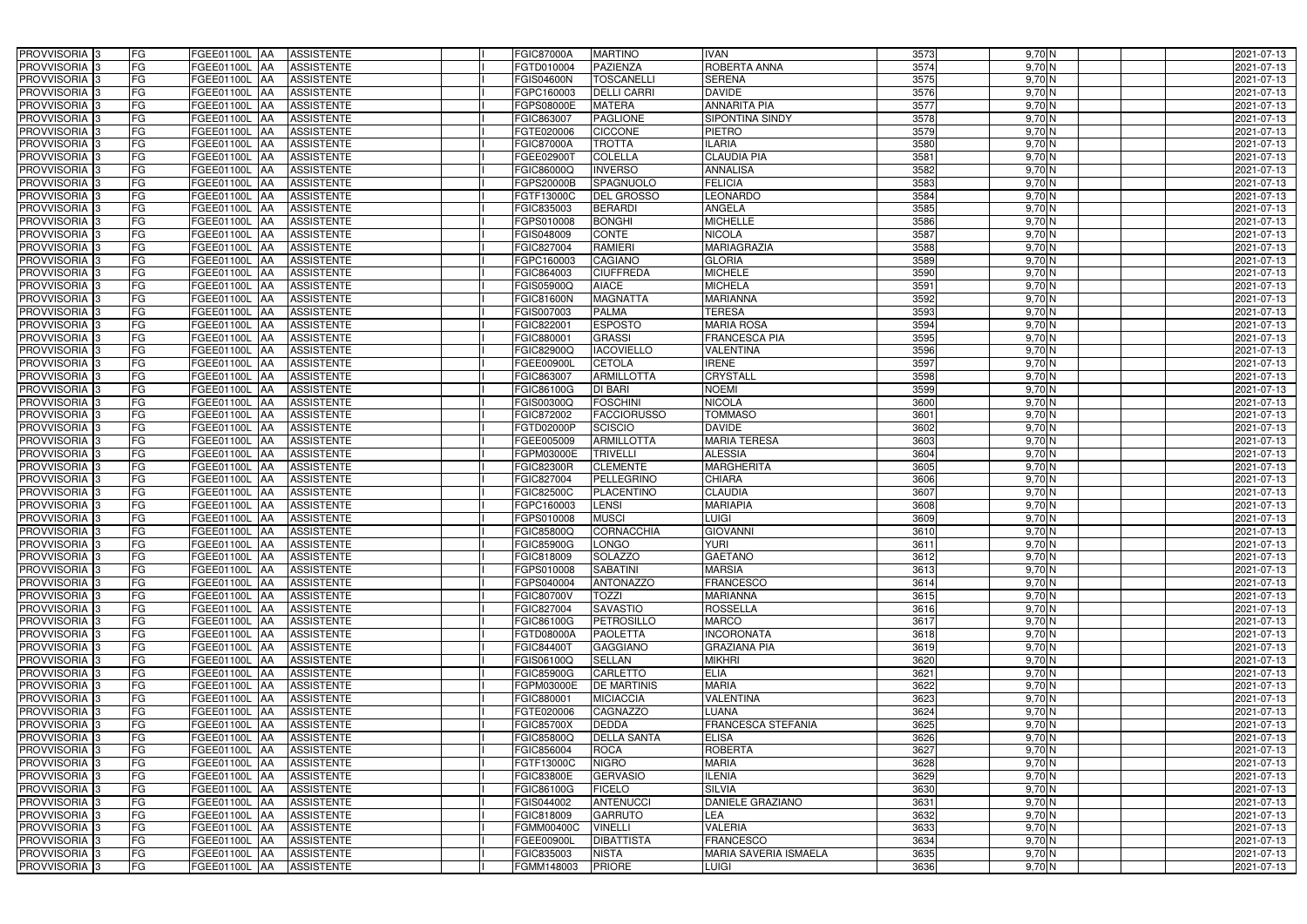| PROVVISORIA <sup>3</sup>                             | <b>FG</b> | FGEE01100L AA                  | <b>ASSISTENTE</b>                      | <b>FGMM00400C</b>               | <b>LOCURCIO</b>                     | <b>DANIELA</b>                         | 3637         | 9,70 N               | 2021-07-13               |
|------------------------------------------------------|-----------|--------------------------------|----------------------------------------|---------------------------------|-------------------------------------|----------------------------------------|--------------|----------------------|--------------------------|
| PROVVISORIA <sup>3</sup>                             | FG        | FGEE01100L                     | <b>ASSISTENTE</b><br>IAA               | FGIC873001                      | <b>DEANGELIS</b>                    | <b>GIUSEPPE</b>                        | 3638         | $9,70$ N             | 2021-07-13               |
| PROVVISORIA <sup>3</sup>                             | FG        | FGEE01100L                     | <b>ASSISTENTE</b><br>IAA               | FGEE02900T                      | DI MUZIO                            | <b>CECILIA PIA</b>                     | 3639         | 9,70 N               | 2021-07-13               |
| PROVVISORIA <sup>3</sup>                             | FG        | FGEE01100L                     | <b>ASSISTENTE</b><br>IAA               | FGPC160003                      | <b>TOTO</b>                         | FRANCESCO MARCO                        | 3640         | $9,70$ N             | 2021-07-13               |
| PROVVISORIA <sup>3</sup>                             | FG        | FGEE01100L                     | <b>ASSISTENTE</b><br>IAA               | FGIC876009                      | <b>MORELLI</b>                      | <b>GRAZIA</b>                          | 3641         | $9,70$ N             | 2021-07-13               |
| PROVVISORIA <sup>3</sup>                             | FG        | <b>FGEE01100L AA</b>           | <b>ASSISTENTE</b>                      | FGIC872002                      | <b>CIUFFREDA</b>                    | <b>MICHELANGELO</b>                    | 3642         | $9,70$ N             | 2021-07-13               |
| PROVVISORIA <sup>1</sup> 3                           | FG        | FGEE01100L AA                  | <b>ASSISTENTE</b>                      | FGMM00400C                      | <b>PADALINO</b>                     | <b>SEBASTIANA</b>                      | 3643         | 9,70 N               | 2021-07-13               |
| PROVVISORIA <sup>1</sup> 3                           | FG        | FGEE01100L AA                  | <b>ASSISTENTE</b>                      | FGPM03000E                      | <b>STILLA</b>                       | <b>ANASTASIA BARBARA</b>               | 3644         | $9,67$ $S$           | 2021-07-13               |
| PROVVISORIA 3                                        | FG        | FGEE01100L AA                  | <b>ASSISTENTE</b>                      | FGIS06100Q                      | <b>D'ERRICO</b>                     | <b>GINO</b>                            | 3645         | $9,67$ $S$           | 2021-07-13               |
| PROVVISORIA <sup>3</sup>                             | FG        | FGEE01100L AA                  | <b>ASSISTENTE</b>                      | FGPC15000C                      | <b>GIGLI</b>                        | <b>PASQUALE</b>                        | 3646         | $9,67$ S             | 2021-07-13               |
| PROVVISORIA 3                                        | FG        | FGEE01100L AA                  | <b>ASSISTENTE</b>                      | FGPC160003                      | <b>CUTTANO</b>                      | <b>FABIO</b>                           | 3647         | $9,67$ $S$           | 2021-07-13               |
| PROVVISORIA 3                                        | FG        | FGEE01100L AA                  | <b>ASSISTENTE</b>                      | <b>FGEE11000N</b>               | <b>MORRICA</b>                      | <b>GABRIELLA</b>                       | 3648         | $9,67$ $S$           | 2021-07-13               |
| PROVVISORIA <sup>3</sup>                             | FG        | FGEE01100L AA                  | <b>ASSISTENTE</b>                      | FGTE020006                      | <b>PAPADIA</b>                      | <b>DANIELA</b>                         | 3649         | 9,67S                | 2021-07-13               |
| PROVVISORIA 3                                        | FG        | FGEE01100L AA                  | <b>ASSISTENTE</b>                      | <b>FGIC87400N</b>               | <b>REITANI</b>                      | <b>ANNA</b>                            | 3650         | 9,67S                | 2021-07-13               |
| PROVVISORIA 3                                        | FG        | FGEE01100L AA                  | <b>ASSISTENTE</b>                      | FGTD060005                      | <b>TONTI</b>                        | <b>PAOLA</b>                           | 3651         | $9,67$ S             | 2021-07-13               |
| PROVVISORIA 3                                        | FG        | <b>FGEE01100L</b>              | <b>ASSISTENTE</b><br><b>IAA</b>        | FGTD060005                      | <b>IACULLI</b>                      | <b>FILOMENA</b>                        | 3652         | 9,67S                | 2021-07-13               |
| PROVVISORIA 3                                        | FG        | FGEE01100L                     | <b>ASSISTENTE</b><br>IAA               | FGIS00800V                      | <b>FARIELLO</b>                     | <b>DANIELA</b>                         | 3653         | $9,67$ S             | 2021-07-13               |
| PROVVISORIA 3                                        | FG        | FGEE01100L AA                  | <b>ASSISTENTE</b>                      | FGTF13000C                      | <b>BRANCATI</b>                     | <b>ADALGISA</b>                        | 3654         | $9,67$ S             | 2021-07-13               |
| PROVVISORIA <sup>3</sup>                             | FG        | FGEE01100L                     | <b>ASSISTENTE</b><br><b>JAA</b>        | FGTD010004                      | <b>TEBANO</b>                       | <b>FRANCESCA</b>                       | 3655         | $9,67$ S             | 2021-07-13               |
| PROVVISORIA 3                                        | FG        | FGEE01100L                     | <b>JAA</b><br><b>ASSISTENTE</b>        | FGIC842006                      | <b>INSALATA</b>                     | <b>GIUSEPPE</b>                        | 3656         | 9,67 S               | 2021-07-13               |
| PROVVISORIA <sup>3</sup>                             | FG        | FGEE01100L                     | <b>ASSISTENTE</b><br>IAA               | FGTD060005                      | DE VIVO                             | <b>ENZO</b>                            | 3657         | 9,67 S               | 2021-07-13               |
| PROVVISORIA 3                                        | FG        | FGEE01100L                     | <b>ASSISTENTE</b><br>IAA               | FGPC160003                      | <b>SPERTI</b>                       | <b>VALENTINA</b>                       | 3658         | $9,67$ S             | 2021-07-13               |
| PROVVISORIA 3                                        | FG        | FGEE01100L                     | <b>ASSISTENTE</b><br>IAA               | FGIC83000X                      | <b>COSENZA</b>                      | <b>ANNAMARIA</b>                       | 3659         | $9,67$ N             | 2021-07-13               |
| PROVVISORIA 3                                        | FG        | FGEE01100L AA                  | <b>ASSISTENTE</b>                      | <b>FGIC87000A</b>               | <b>SEPIELLO</b>                     | <b>ILARIA</b>                          | 3660         | $9,67$ N             | 2021-07-13               |
| PROVVISORIA <sup>3</sup>                             | FG        | FGEE01100L AA                  | <b>ASSISTENTE</b>                      | FGIC86200B                      | <b>SCROCCO</b>                      | <b>FRANCESCO</b>                       | 3661         | $9,67$ N             | 2021-07-13               |
| PROVVISORIA 3                                        | FG        | FGEE01100L                     | <b>ASSISTENTE</b><br> AA               | FGTE020006                      | <b>BARBETTA</b>                     | <b>PINA</b>                            | 3662         | $9,67$ N             | 2021-07-13               |
| PROVVISORIA 3                                        | FG        | FGEE01100L AA                  | <b>ASSISTENTE</b>                      | <b>FGIC87000A</b>               | <b>DIURNO</b>                       | <b>EMANUELA</b>                        | 3663         | $9,67$ N             | 2021-07-13               |
| PROVVISORIA 3                                        | FG        | FGEE01100L                     | <b>ASSISTENTE</b><br>IAA               | <b>FGIC83300B</b>               | <b>NAZZARO</b>                      | <b>DANIELE</b>                         | 3664         | $9,67$ N             | 2021-07-13               |
| PROVVISORIA <sup>3</sup>                             | FG        | FGEE01100L AA                  | <b>ASSISTENTE</b>                      | FGIS044002                      | <b>PENSATO</b>                      | <b>ANNA LISA</b>                       | 3665         | $9,67$ N             | 2021-07-13               |
| PROVVISORIA <sup>3</sup>                             | FG        | FGEE01100L AA                  | <b>ASSISTENTE</b>                      | FGIC82900Q                      | <b>DI LASCIA</b>                    | <b>RITA</b>                            | 3666         | $9,67$ N             | 2021-07-13               |
| PROVVISORIA <sup>3</sup>                             | FG        | FGEE01100L AA                  | <b>ASSISTENTE</b>                      | FGTD060005                      | <b>MONTANARO</b>                    | <b>VINCENZO</b>                        | 3667         | $9,67$ N             | 2021-07-13               |
| PROVVISORIA <sup>3</sup>                             | FG        | FGEE01100L AA                  | <b>ASSISTENTE</b>                      | FGIS023001                      | <b>AMORUSO</b>                      | LIDIA                                  | 3668         | $9,67$ N             | 2021-07-13               |
| PROVVISORIA <sup>3</sup>                             | FG        | FGEE01100L AA                  | <b>ASSISTENTE</b>                      | <b>FGIC87000A</b>               | <b>ZOPPOLI</b>                      | <b>MADDALENA</b>                       | 3669         | 9,67 N               | 2021-07-13               |
| PROVVISORIA <sup>3</sup>                             | FG        | FGEE01100L AA                  | <b>ASSISTENTE</b>                      | FGEE11000N                      | <b>DI NUNZIO</b>                    | <b>GILDA CONCETTA</b>                  | 3670         | $9,67$ N             | 2021-07-13               |
| PROVVISORIA <sup>3</sup>                             | FG        | FGEE01100L                     | <b>ASSISTENTE</b><br>IAA               | FGTD21000T                      | <b>MASTROPIETRO</b>                 | <b>GIULIANO</b>                        | 3671         | $9,67$ N             | 2021-07-13               |
| PROVVISORIA <sup>3</sup>                             | FG        | <b>FGEE01100L</b>              | <b>ASSISTENTE</b><br>IAA               | FGIC87300T                      | <b>DIMUZIO</b>                      | <b>CHIARA</b>                          | 3672         | 9,67 N               | 2021-07-13               |
| PROVVISORIA <sup>3</sup>                             | FG        | FGEE01100L                     | <b>ASSISTENTE</b><br>IAA               | <b>GRI020004</b>                | <b>PEPE</b>                         | <b>STEFANIA</b>                        | 3673         | 9,67 N               | 2021-07-13               |
| PROVVISORIA <sup>3</sup>                             | FG        | FGEE01100L AA                  | <b>ASSISTENTE</b>                      | FGIS01300A                      | <b>MONTEDORO</b>                    | <b>AMELIA</b>                          | 3674         | $9,67$ N             | 2021-07-13               |
| PROVVISORIA <sup>3</sup>                             | FG        | FGEE01100L AA                  | <b>ASSISTENTE</b>                      | FGPS010008                      | <b>BELSANTI</b>                     | <b>INCORONATA</b>                      | 3675         | $9,67$ N             | 2021-07-13               |
| PROVVISORIA <sup>3</sup>                             | FG        | FGEE01100L AA                  | <b>ASSISTENTE</b>                      | FGIC872002                      | <b>VUOVOLO</b>                      | <b>VINCENZA</b>                        | 3676         | $9,67$ N             | 2021-07-13               |
| PROVVISORIA <sup>3</sup>                             | FG        | FGEE01100L AA                  | ASSISTENTE                             | FGIC876009                      | <b>FERRO</b>                        | <b>MICHELE</b>                         | 3677         | $9,67$ N             | 2021-07-13               |
| PROVVISORIA <sup>3</sup>                             | FG        | FGEE01100L AA                  | <b>ASSISTENTE</b>                      | FGTD010004                      | <b>PERSIANI</b>                     | <b>RAFFAELLA</b>                       | 3678         | $9,67$ N             | 2021-07-13               |
| PROVVISORIA <sup>3</sup>                             | FG        | FGEE01100L AA                  | <b>ASSISTENTE</b>                      | <b>FGIS04600N</b>               | <b>MASTROPIERI</b>                  | <b>PATRIZIA</b>                        | 3679         | $9,67$ N             | 2021-07-13               |
| PROVVISORIA <sup>3</sup>                             | FG        | FGEE01100L AA                  | <b>ASSISTENTE</b>                      | FGIC819005                      | <b>PALANDRA</b>                     | <b>GIOVANNA</b>                        | 3680         | $9,67$ N             | 2021-07-13               |
| PROVVISORIA <sup>3</sup>                             | FG        | FGEE01100L AA                  | <b>ASSISTENTE</b>                      | FGTD060005                      | <b>AMOROSO</b>                      | <b>DARIO</b>                           | 3681         | 9,67 N               | 2021-07-13               |
| PROVVISORIA <sup>3</sup>                             | FG        | FGEE01100L AA                  | <b>ASSISTENTE</b>                      | FGMM15400A                      | <b>RUGGIERO</b>                     | <b>ANNARITA</b><br><b>MARIA TERESA</b> | 3682         | 9,67 N               | 2021-07-13               |
| PROVVISORIA <sup>3</sup>                             | FG        | FGEE01100L AA                  | <b>ASSISTENTE</b>                      | FGTD21000T                      | <b>BADA</b>                         |                                        | 3683         | $9,67$ N             | 2021-07-13               |
| PROVVISORIA <sup>3</sup><br>PROVVISORIA <sup>3</sup> | FG<br>FG  | FGEE01100L AA<br>FGEE01100L AA | <b>ASSISTENTE</b>                      | FGIS05900Q<br>FGEE01100L        | <b>CIUFFREDA</b><br>PALATELLA       | <b>ANNA MARIA</b><br><b>SARA</b>       | 3684<br>3685 | $9,67$ N<br>$9,67$ N | 2021-07-13               |
|                                                      |           |                                | <b>ASSISTENTE</b>                      |                                 |                                     |                                        |              |                      | 2021-07-13               |
| PROVVISORIA <sup>3</sup><br>PROVVISORIA <sup>3</sup> | FG<br>FG  | FGEE01100L AA<br>FGEE01100L AA | ASSISTENTE<br><b>ASSISTENTE</b>        | <b>FGIC83000X</b><br>FGIC856004 | <b>PALOMBA</b><br><b>PELLEGRINO</b> | <b>MICHELINA</b><br><b>LUCIANO</b>     | 3686<br>3687 | $9,67$ N<br>$9,65$ S | 2021-07-13<br>2021-07-13 |
| PROVVISORIA <sup>3</sup>                             | FG        | FGEE01100L AA                  |                                        | <b>FGIC85900G</b>               | <b>GROTTA</b>                       | <b>ANNA RITA</b>                       | 3688         | $9,65$ S             | 2021-07-13               |
| PROVVISORIA <sup>3</sup>                             | FG        | FGEE01100L AA                  | <b>ASSISTENTE</b>                      | FGIC86200B                      | <b>VAIRA</b>                        | <b>STEFANIA</b>                        | 3689         | $9,65$ S             | 2021-07-13               |
| PROVVISORIA <sup>3</sup>                             | FG        | FGEE01100L AA                  | <b>ASSISTENTE</b><br><b>ASSISTENTE</b> | FGIC880001                      | <b>DI MAGGIO</b>                    | <b>SERENA</b>                          | 3690         | $9,65$ N             | 2021-07-13               |
| PROVVISORIA <sup>13</sup>                            | FG        | FGEE01100L AA                  | <b>ASSISTENTE</b>                      | FGPM03000E                      | <b>CARDONE</b>                      | <b>TANYA</b>                           | 3691         | $9,65$ N             | 2021-07-13               |
| PROVVISORIA <sup>1</sup> 3                           | FG        | FGEE01100L AA                  | <b>ASSISTENTE</b>                      | FGMM00400C                      | <b>PERTOSA</b>                      | <b>DANTE</b>                           | 3692         | $9,65$ N             | 2021-07-13               |
| PROVVISORIA <sup>3</sup>                             | FG        | FGEE01100L AA                  | <b>ASSISTENTE</b>                      | FGIC86200B                      | <b>GRAMAZIO</b>                     | <b>LAURA</b>                           | 3693         | $9,65$ N             | 2021-07-13               |
| <b>PROVVISORIA</b> 3                                 | FG        | FGEE01100L AA                  | <b>ASSISTENTE</b>                      | FGIC820009                      | <b>MINELLI</b>                      | <b>MARIANNA</b>                        | 3694         | $9,65$ N             | 2021-07-13               |
| PROVVISORIA <sup>3</sup>                             | FG        | FGEE01100L AA                  | <b>ASSISTENTE</b>                      | FGIS044002                      | <b>DRAGONETTI</b>                   | <b>MICHELE</b>                         | 3695         | $9,65$ N             | 2021-07-13               |
| PROVVISORIA <sup>1</sup> 3                           | FG        | FGEE01100L AA                  | <b>ASSISTENTE</b>                      | FGIC880001                      | <b>CORVINO</b>                      | <b>ANTONIETTA</b>                      | 3696         | $9,63$ $S$           | 2021-07-13               |
| PROVVISORIA <sup>3</sup>                             | FG        | FGEE01100L AA                  | <b>ASSISTENTE</b>                      | FGIC86100G                      | <b>DI CARLO</b>                     | <b>IVANA</b>                           | 3697         | $9,61$ N             | 2021-07-13               |
| PROVVISORIA <sup>3</sup>                             | FG        | FGEE01100L AA                  | <b>ASSISTENTE</b>                      | <b>FGIC86800A</b>               | <b>PADULA</b>                       | <b>MARIA TERESA</b>                    | 3698         | $9,60$ S             | 2021-07-13               |
| PROVVISORIA <sup>3</sup>                             | FG        | FGEE01100L AA                  | <b>ASSISTENTE</b>                      | FGIC842006                      | <b>AZZARONE</b>                     | <b>GIUSEPPINA</b>                      | 3699         | $9,60$ S             | 2021-07-13               |
| PROVVISORIA <sup>3</sup>                             | FG        | FGEE01100L AA                  | ASSISTENTE                             | FGIC843002                      | <b>CISTERNINO</b>                   | <b>DORIANA</b>                         | 3700         | $9,60$ S             | 2021-07-13               |
|                                                      |           |                                |                                        |                                 |                                     |                                        |              |                      |                          |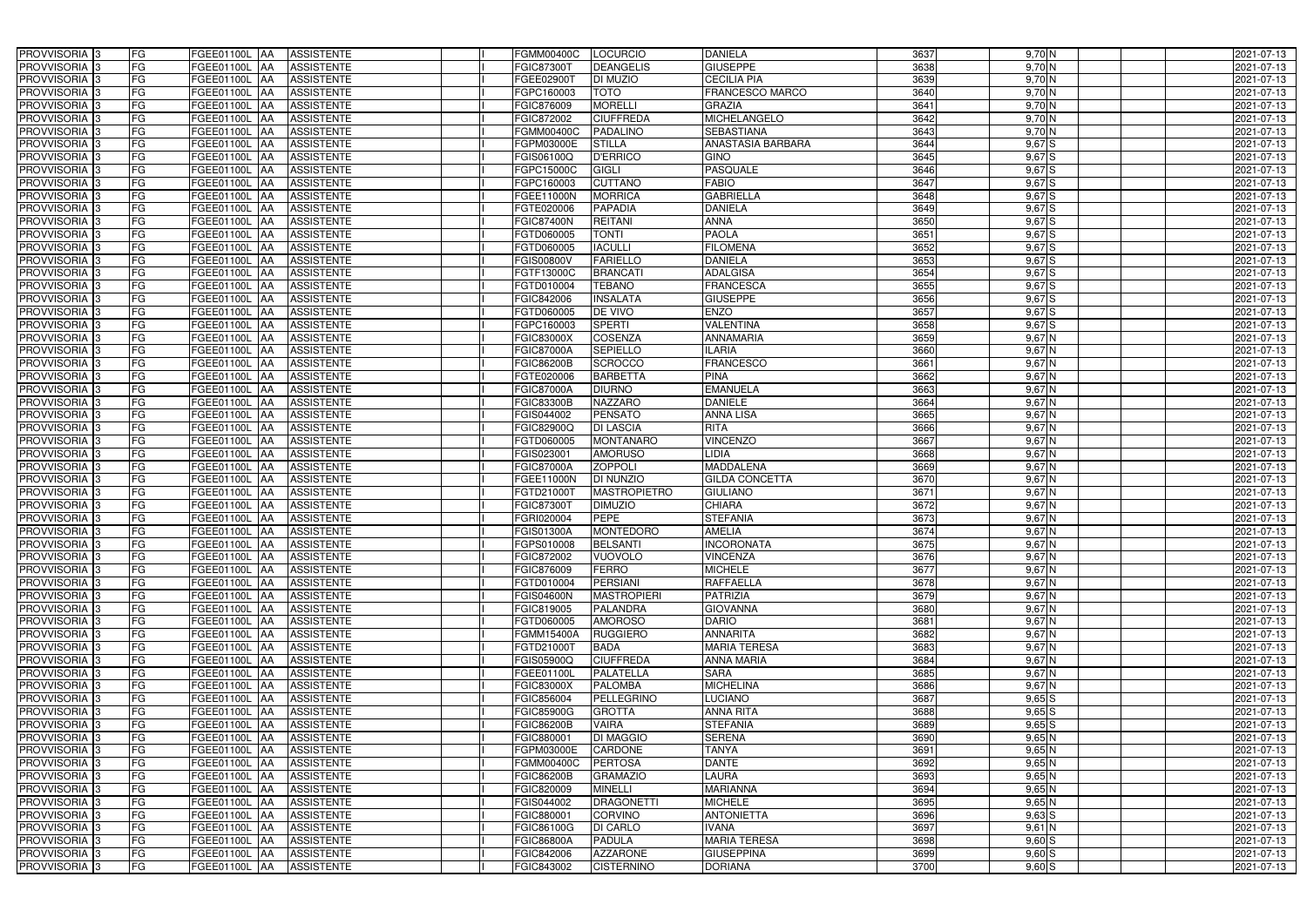| PROVVISORIA 3                                        | FG        | FGEE01100L AA                  | <b>ASSISTENTE</b>                      | FGIC876009                      | CARANO                        | <b>SIMONA</b>                     | 3701              | $9,60$ S             | 2021-07-13               |
|------------------------------------------------------|-----------|--------------------------------|----------------------------------------|---------------------------------|-------------------------------|-----------------------------------|-------------------|----------------------|--------------------------|
| PROVVISORIA 3                                        | FG        | FGEE01100L                     | <b>ASSISTENTE</b>                      | FGMM148003                      | <b>DI PIERNO</b>              | <b>GRAZIA MARIA</b>               | 3702              | $9,60$ S             | 2021-07-13               |
| PROVVISORIA 3                                        | <b>FG</b> | <b>FGEE01100L</b><br>IAA       | <b>ASSISTENTE</b>                      | FGEE01200C                      | <b>URBANCOVA</b>              | <b>ADRIANA</b>                    | 3703 <sub>S</sub> | 9,60S                | 2021-07-13               |
| PROVVISORIA <sup>3</sup>                             | FG        | FGEE01100L<br>IAA              | <b>ASSISTENTE</b>                      | <b>FGIC83700P</b>               | <b>NUZZO</b>                  | <b>DAVIDE</b>                     | 3704              | $9,60$ S             | 2021-07-13               |
| PROVVISORIA <sup>3</sup>                             | FG        | FGEE01100L<br>IAA              | <b>ASSISTENTE</b>                      | FGIC877005                      | <b>CASTRIOTA</b>              | CARLO                             | 3705              | $9,60$ S             | 2021-07-13               |
| PROVVISORIA 3                                        | <b>FG</b> | <b>FGEE01100L AA</b>           | <b>ASSISTENTE</b>                      | FGEE00800R                      | <b>GESUALDO</b>               | <b>FILOMENA ANNA</b>              | 3706              | $9,60$ S             | 2021-07-13               |
| PROVVISORIA 3                                        | FG        | FGEE01100L AA                  | <b>ASSISTENTE</b>                      | FGIC856004                      | <b>SALCESI</b>                | <b>CLAUDIA</b>                    | 3707              | $9,60$ S             | 2021-07-13               |
| PROVVISORIA 3                                        | FG        | FGEE01100L AA                  | <b>ASSISTENTE</b>                      | FGIC876009                      | <b>FABBIANI</b>               | <b>CARMEN</b>                     | 3708              | $9,60$ S             | 2021-07-13               |
| PROVVISORIA 3                                        | <b>FG</b> | FGEE01100L AA                  | <b>ASSISTENTE</b>                      | <b>FGIC83800E</b>               | <b>GIANNETTA</b>              | <b>LUCIA</b>                      | 3709              | $9,60$ S             | 2021-07-13               |
| PROVVISORIA 3                                        | FG        | FGEE01100L AA                  | <b>ASSISTENTE</b>                      | FGEE005009                      | <b>CIAVARELLA</b>             | <b>ANGELA</b>                     | 3710              | $9,60$ S             | 2021-07-13               |
| PROVVISORIA 3                                        | FG        | FGEE01100L AA                  | <b>ASSISTENTE</b>                      | FGPS040004                      | <b>DI GIROLAMO</b>            | <b>IOLANDA</b>                    | 3711              | $9,60$ S             | 2021-07-13               |
| PROVVISORIA 3                                        | FG        | FGEE01100L AA                  | <b>ASSISTENTE</b>                      | FGIS023001                      | PASQUALICCHIO                 | <b>ELENA</b>                      | 3712              | $9,60$ S             | 2021-07-13               |
| PROVVISORIA <sup>3</sup>                             | FG        | FGEE01100L<br><b>IAA</b>       | <b>ASSISTENTE</b>                      | FGIC844001                      | <b>RICCI</b>                  | <b>LAURA</b>                      | 3713              | $9,60$ S             | 2021-07-13               |
| PROVVISORIA 3                                        | FG        | FGEE01100L AA                  | <b>ASSISTENTE</b>                      | FGIC820009                      | <b>D'ANGELICO</b>             | <b>EONARDA</b>                    | 3714              | $9,60$ S             | 2021-07-13               |
| PROVVISORIA 3                                        | <b>FG</b> | <b>FGEE01100L   AA</b>         | <b>ASSISTENTE</b>                      | <b>FGIC85700X</b>               | <b>DE VITA</b>                | <b>ANNALISA</b>                   | 3715              | $9,60$ S             | 2021-07-13               |
| PROVVISORIA 3                                        | <b>FG</b> | FGEE01100L<br>IAA.             | <b>ASSISTENTE</b>                      | FGIC843002                      | <b>RUSSO</b>                  | <b>LUCA</b>                       | 3716              | $9,60$ S             | 2021-07-13               |
| PROVVISORIA 3                                        | FG        | <b>FGEE01100L</b><br>IAA       | <b>ASSISTENTE</b>                      | FGIC855008                      | <b>DI NISO</b>                | <b>MARIA TERESA</b>               | 3717              | $9,60$ S             | 2021-07-13               |
| PROVVISORIA 3                                        | FG        | <b>FGEE01100L</b><br>IAA       | <b>ASSISTENTE</b>                      | FGTD210001                      | <b>BELGIOVINE</b>             | <b>GIUSEPPE</b>                   | 3718              | $9,60$ S             | 2021-07-13               |
| PROVVISORIA 3                                        | FG        | <b>FGEE01100L</b><br>IAA       | <b>ASSISTENTE</b>                      | FGRH060003                      | <b>CIUFFREDA</b>              | <b>CARMEN</b>                     | 3719              | $9,60$ S             | 2021-07-13               |
| PROVVISORIA 3                                        | FG        | FGEE01100L<br>IAA              | <b>ASSISTENTE</b>                      | FGTD060005                      | <b>SCOCCOLA</b>               | <b>LUCA FRANCESCO</b>             | 3720              | $9,60$ S             | 2021-07-13               |
| PROVVISORIA <sup>3</sup>                             | FG        | FGEE01100L                     | <b>ASSISTENTE</b>                      | FGIC827004                      | <b>TORTORELLI</b>             | <b>GIULIA</b>                     | $\frac{1}{3721}$  | $9,60$ S             | 2021-07-13               |
| <b>PROVVISORIA</b> 3                                 | FG        | FGEE01100L<br>IAA              | <b>ASSISTENTE</b>                      | <b>FGIC81600N</b>               | <b>DI SAPIA</b>               | <b>MICHELE</b>                    | 3722              | $9,60$ S             | 2021-07-13               |
| PROVVISORIA <sup>3</sup>                             | FG        | FGEE01100L<br>IAA              | <b>ASSISTENTE</b>                      | <b>FGIC85900G</b>               | <b>FOGLIO</b>                 | <b>SAVERIANO</b>                  | 3723              | $9,60$ S             | 2021-07-13               |
| PROVVISORIA <sup>13</sup>                            | <b>FG</b> | FGEE01100L<br>IAA              | <b>ASSISTENTE</b>                      | FGEE005009                      | <b>FERRARA</b>                | <b>SILVIA</b>                     | 3724              | 9,60S                | 2021-07-13               |
| <b>PROVVISORIA</b> 3                                 | FG        | FGEE01100L<br>IAA              | <b>ASSISTENTE</b>                      | FGPS040004                      | <b>FERRARA</b>                | ROCCO LUCIANO                     | 3725              | $9,60$ S             | 2021-07-13               |
| PROVVISORIA 3                                        | FG        | FGEE01100L<br>IAA              | <b>ASSISTENTE</b>                      | FGIC818009                      | <b>CARDILLO</b>               | <b>MARIA</b>                      | 3726              | 9,60S                | 2021-07-13               |
| PROVVISORIA 3                                        | <b>FG</b> | FGEE01100L AA                  | <b>ASSISTENTE</b>                      | FGIS00300Q                      | <b>GIAMMARIO</b>              | <b>STEFANIA</b>                   | 3727              | $9,60$ N             | 2021-07-13               |
| PROVVISORIA 3                                        | <b>FG</b> | FGEE01100L AA                  | <b>ASSISTENTE</b>                      | FGIC877005                      | <b>GAROFALO</b>               | <b>PAOLA</b>                      | 3728              | $9,60$ N             | 2021-07-13               |
| PROVVISORIA 3                                        | FG        | FGEE01100L AA                  | <b>ASSISTENTE</b>                      | FGEE00800R                      | <b>FRACASSO</b>               | <b>PAOLA</b>                      | 3729              | $9,60$ N             | 2021-07-13               |
| PROVVISORIA 3                                        | <b>FG</b> | FGEE01100L AA                  | <b>ASSISTENTE</b>                      | FGEE029001                      | <b>COLUCCI</b>                | <b>ALESSIA</b>                    | 3730              | $9,60$ N             | 2021-07-13               |
| PROVVISORIA 3                                        | FG        | FGEE01100L AA                  | <b>ASSISTENTE</b>                      | <b>FGIC86800A</b>               | <b>MOLLICA</b>                | <b>VINCENZO</b>                   | 3731              | $9,60$ N             | 2021-07-13               |
| PROVVISORIA 3                                        | FG        | FGEE01100L AA                  | <b>ASSISTENTE</b>                      | FGPM10000G                      | <b>BONSANTO</b>               | <b>GIORGIA</b>                    | 3732              | $9,60$ N             | 2021-07-13               |
| PROVVISORIA 3                                        | FG        | FGEE01100L<br><b>IAA</b>       | <b>ASSISTENTE</b>                      | FGIC86000Q                      | <b>DI CORCIA</b>              | <b>MARIANNA</b>                   | 3733              | $9,60$ N             | 2021-07-13               |
| PROVVISORIA 3                                        | <b>FG</b> | FGEE01100L AA                  | <b>ASSISTENTE</b>                      | <b>FGIS00800V</b>               | <b>MANFREDI</b>               | <b>DENISE</b>                     | 3734              | $9,60$ N             | 2021-07-13               |
| <b>PROVVISORIA</b>                                   | <b>FG</b> | FGEE01100L<br>IAA              | <b>ASSISTENTE</b>                      | <b>FGIC87500D</b>               | <b>SAMARELL</b>               | <b>MARIA CHIARA</b>               | 3735              | $9,60$ N<br>IS       | 2021-07-13               |
| <b>PROVVISORIA</b> 3                                 | FG        | FGEE01100L<br>IAA              | <b>ASSISTENTE</b>                      | FGIC84100A                      | <b>DEL CONTE</b>              | <b>DOMENICO</b>                   | 3736              | $9,60$ N             | 2021-07-13               |
| PROVVISORIA <sup>1</sup> 3                           | FG        | FGEE01100L<br>IAA              | <b>ASSISTENTE</b>                      | FGIC856004                      | <b>MIRIGELLI</b>              | <b>ANNAMARIA</b>                  | 3737              | $9,60$ N             | 2021-07-13               |
| PROVVISORIA <sup>3</sup>                             | <b>FG</b> | FGEE01100L AA                  | <b>ASSISTENTE</b>                      | FGIC86000Q                      | <b>VALERIO</b>                | <b>CLAUDIA</b>                    | 3738              | $9,60$ N             | 2021-07-13               |
| PROVVISORIA <sup>3</sup>                             | FG        | FGEE01100L AA ASSISTENTE       |                                        | <b>FGIC81600N</b>               | SILVESTRI                     | <b>MARIANGELA</b>                 | 3739              | $9,60$ N             | 2021-07-13               |
| PROVVISORIA <sup>3</sup>                             | FG        | FGEE01100L AA                  | <b>ASSISTENTE</b>                      | FGPS010008                      | <b>DE CESARE</b>              | <b>FILOMENA</b>                   | 3740              | $9,60$ N             | 2021-07-13               |
| PROVVISORIA <sup>3</sup>                             | FG        | FGEE01100L AA                  | <b>ASSISTENTE</b>                      | FGTF13000C                      | <b>SGAMBATI</b>               | <b>EMMANUEL</b>                   | 3741              | $9,60$ N             | 2021-07-13               |
| PROVVISORIA <sup>3</sup>                             | FG        | FGEE01100L AA                  | <b>ASSISTENTE</b>                      | FGIC818009                      | <b>CICERONE</b>               | <b>ALESSIO</b>                    | 3742              | $9,60$ N             | 2021-07-13               |
| PROVVISORIA <sup>3</sup>                             | FG        | FGEE01100L AA                  | <b>ASSISTENTE</b>                      | FGPS040004                      | <b>FAMIGLIETTI</b>            | <b>DESIRE'</b>                    | 3743              | $9,60$ N             | 2021-07-13               |
| PROVVISORIA <sup>3</sup>                             | FG        | <b>FGEE01100L AA</b>           | <b>ASSISTENTE</b>                      | FGTD08000A                      | <b>GRAMAZIO</b>               | <b>CLAUDIA</b>                    | 3744              | $9,60$ N             | 2021-07-13               |
| PROVVISORIA <sup>3</sup>                             | FG<br>FG  | FGEE01100L AA                  | <b>ASSISTENTE</b>                      | FGPS210002                      | <b>MONACHESE</b>              | <b>GIUSEPPINA</b><br><b>LUANA</b> | 3745              | $9,60$ N             | 2021-07-13               |
| PROVVISORIA <sup>3</sup><br>PROVVISORIA <sup>3</sup> | FG        | FGEE01100L AA<br>FGEE01100L AA | <b>ASSISTENTE</b><br><b>ASSISTENTE</b> | FGEE01100L<br><b>FGIC81600N</b> | <b>FARANO</b><br><b>RUSSO</b> | <b>MONICA</b>                     | 3746<br>3747      | $9,60$ N<br>$9,60$ N | 2021-07-13<br>2021-07-13 |
| PROVVISORIA <sup>3</sup>                             | FG        | FGEE01100L AA                  | <b>ASSISTENTE</b>                      | FGEE005009                      | <b>LOMBARDI</b>               | <b>MICHELE</b>                    | 3748              | $9,60$ N             |                          |
| PROVVISORIA <sup>3</sup>                             | FG        | FGEE01100L AA                  | <b>ASSISTENTE</b>                      | FGIS044002                      | <b>BELLANTUONO</b>            | <b>FEDERICA</b>                   | 3749              | $9,60$ N             | 2021-07-13<br>2021-07-13 |
| PROVVISORIA <sup>3</sup>                             | FG        | FGEE01100L AA                  | <b>ASSISTENTE</b>                      | <b>FGIC84500N</b>               | <b>BATTISTA</b>               | <b>ROSA PIA</b>                   | 3750              | $9,60$ N             | 2021-07-13               |
| PROVVISORIA 3                                        | FG        | FGEE01100L AA                  | ASSISTENTE                             | FGTF17000V                      | LATINO                        | <b>EONARDO</b>                    | 3751              | $9,60$ N             | 2021-07-13               |
| PROVVISORIA <sup>3</sup>                             | FG        | FGEE01100L AA                  | <b>ASSISTENTE</b>                      | FGIC863007                      | <b>GUERRA</b>                 | <b>MICHELE</b>                    | 3752              | $9,60$ N             | 2021-07-13               |
| PROVVISORIA <sup>3</sup>                             | FG        | <b>FGEE01100L   AA</b>         | <b>ASSISTENTE</b>                      | <b>FGIC87000A</b>               | <b>BOTTICELLI</b>             | <b>ANNA</b>                       | 3753              | $9,60$ N             |                          |
| PROVVISORIA <sup>3</sup>                             | FG        | FGEE01100L AA                  | <b>ASSISTENTE</b>                      | FGPC160003                      | <b>CURCETTI</b>               | <b>MARIAROSA</b>                  | 3754              | $9,60$ N             | 2021-07-13<br>2021-07-13 |
| PROVVISORIA <sup>13</sup>                            | FG        | FGEE01100L AA                  | <b>ASSISTENTE</b>                      | FGPC160003                      | <b>CERA</b>                   | <b>MICHELE</b>                    | 3755              | $9,60$ N             | 2021-07-13               |
| PROVVISORIA <sup>3</sup>                             | FG        | FGEE01100L AA                  | <b>ASSISTENTE</b>                      | <b>FGIC81600N</b>               | <b>DELLA VISTA</b>            | <b>CLAUDIA</b>                    | 3756              | $9,60$ N             | 2021-07-13               |
| PROVVISORIA <sup>3</sup>                             | FG        | FGEE01100L AA                  | <b>ASSISTENTE</b>                      | FGPM03000E                      | <b>SACCHITELLA</b>            | <b>ALESSIA</b>                    | 3757              | $9,60$ N             | 2021-07-13               |
| PROVVISORIA <sup>3</sup>                             | FG        | FGEE01100L AA                  | <b>ASSISTENTE</b>                      | FGVC01000C                      | PESCRILLI                     | <b>DONATELLA</b>                  | 3758              | $9,60$ N             | 2021-07-13               |
| PROVVISORIA <sup>3</sup>                             | FG        | FGEE01100L AA                  | <b>ASSISTENTE</b>                      | <b>FGIS00800V</b>               | CAPOCCHIANO                   | <b>VALENTINA</b>                  | 3759              | $9,60$ N             | 2021-07-13               |
| PROVVISORIA <sup>3</sup>                             | FG        | FGEE01100L AA                  | <b>ASSISTENTE</b>                      | <b>FGIC86800A</b>               | FRACCACRETA                   | <b>PAOLINA</b>                    | 3760              | $9,60$ N             | 2021-07-13               |
| PROVVISORIA <sup>3</sup>                             | FG        | FGEE01100L AA                  | <b>ASSISTENTE</b>                      | FGIC82500C                      | <b>CONTE</b>                  | <b>MARIA ALESSIA</b>              | 3761              | $9,60$ N             | 2021-07-13               |
| PROVVISORIA <sup>3</sup>                             | FG        | FGEE01100L AA                  | <b>ASSISTENTE</b>                      | FGIC818009                      | SPADAVECCHIA                  | <b>FEDERICA GERARDINA</b>         | 3762              | $9,60$ N             | 2021-07-13               |
| PROVVISORIA <sup>3</sup>                             | FG        | <b>FGEE01100L AA</b>           | <b>ASSISTENTE</b>                      | FGIS021009                      | <b>DANIELE</b>                | <b>LUIGINA</b>                    | 3763              | $9,60$ N             | 2021-07-13               |
| PROVVISORIA 3                                        | FG        | FGEE01100L AA                  | ASSISTENTE                             | FGPS010008                      | <b>CASSANDRO</b>              | <b>GIULIA</b>                     | 3764              | $9,60$ N             | 2021-07-13               |
|                                                      |           |                                |                                        |                                 |                               |                                   |                   |                      |                          |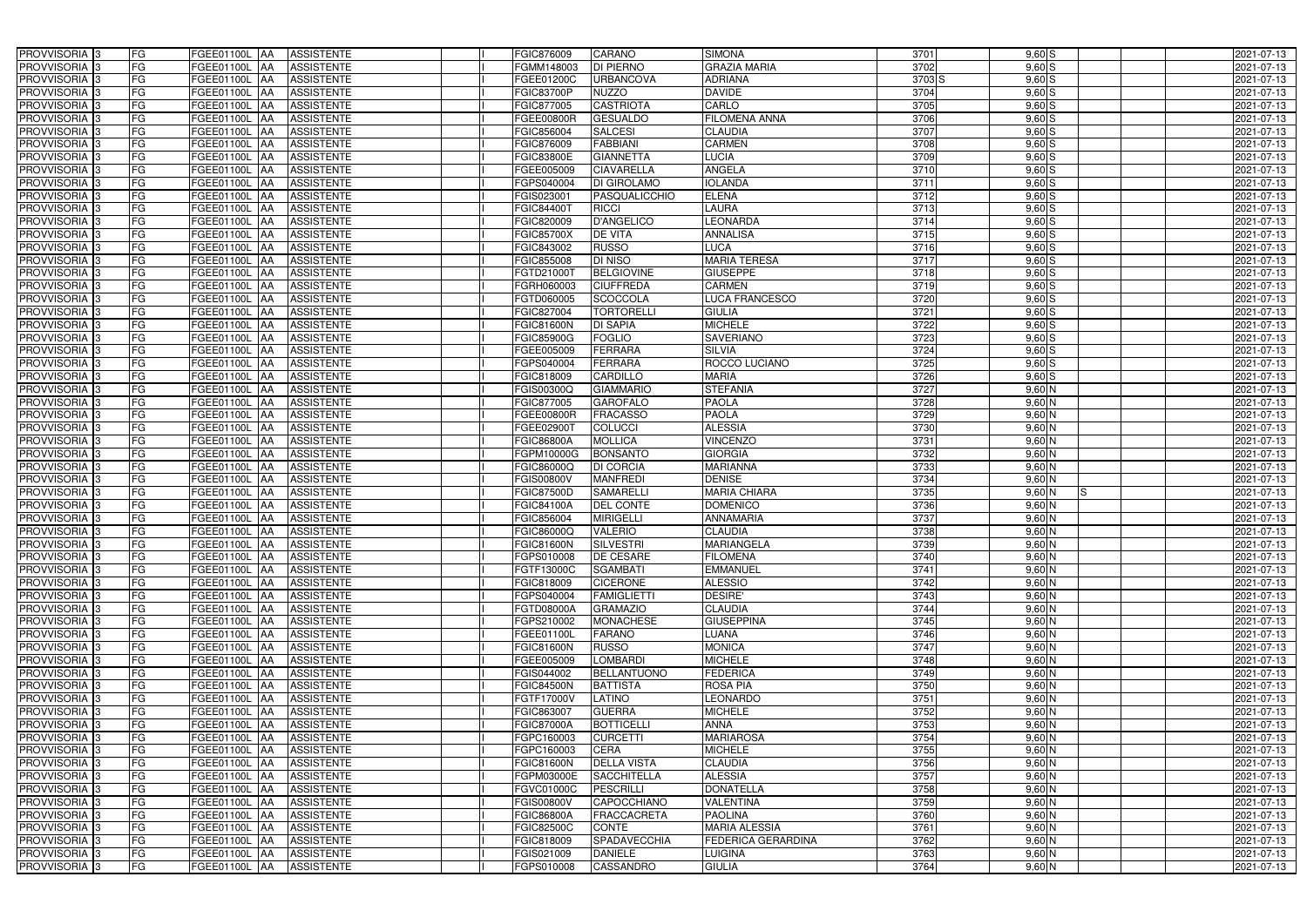| PROVVISORIA <sup>3</sup>   | <b>FG</b><br>FGEE01100L AA                | <b>ASSISTENTE</b>               | FGEE11000N<br><b>DE ROSA</b>           | <b>ANNA FRANCESCA</b> | 3765             | $9,60$ N | 2021-07-13 |
|----------------------------|-------------------------------------------|---------------------------------|----------------------------------------|-----------------------|------------------|----------|------------|
| PROVVISORIA <sup>3</sup>   | FG<br><b>FGEE01100L AA</b>                | <b>ASSISTENTE</b>               | DE VITO<br>FGEE00800R                  | <b>MARIO</b>          | 3766             | $9,60$ N | 2021-07-13 |
| PROVVISORIA 3              | FG<br>FGEE01100L AA                       | <b>ASSISTENTE</b>               | <b>SERENA</b><br>FGPM03000E            | <b>MICHELA</b>        | 3767             | $9,60$ N | 2021-07-13 |
| PROVVISORIA <sup>3</sup>   | FG<br>FGEE01100L AA                       | <b>ASSISTENTE</b>               | <b>MORRONE</b><br>FGVC01000C           | <b>ANNARITA</b>       | 3768             | $9,60$ N | 2021-07-13 |
| PROVVISORIA <sup>3</sup>   | FG<br><b>FGEE01100L</b>                   | <b>ASSISTENTE</b><br><b>JAA</b> | <b>VARRIALE</b><br>FGTD08000A          | <b>ALESSANDRA</b>     | 3769             | $9,60$ N | 2021-07-13 |
| PROVVISORIA 3              | FG<br>FGEE01100L AA                       | <b>ASSISTENTE</b>               | <b>FGIC83800E</b><br>PELULLO           | <b>CARMELA</b>        | 3770             | $9,60$ N | 2021-07-13 |
| PROVVISORIA <sup>3</sup>   | FG<br>FGEE01100L AA                       | <b>ASSISTENTE</b>               | <b>ROGATO</b><br>FGIC81600N            | <b>MARCO ROCCO</b>    | 3771             | $9,60$ N | 2021-07-13 |
| PROVVISORIA 3              | FG<br>FGEE01100L AA                       | <b>ASSISTENTE</b>               | <b>ARGENIO</b><br>FGPS040004           | <b>ALESSIA</b>        | 3772             | $9,60$ N | 2021-07-13 |
| PROVVISORIA 3              | FG<br>FGEE01100L AA                       | <b>ASSISTENTE</b>               | <b>RITROVATO</b><br>FGIC84400T         | <b>STEFANO PIO</b>    | 3773             | $9,60$ N | 2021-07-13 |
| PROVVISORIA <sup>3</sup>   | FG<br><b>FGEE01100L AA</b>                | <b>ASSISTENTE</b>               | <b>RUGGIERO</b><br><b>FGIC86200B</b>   | <b>MARIA ROSARIA</b>  | 3774             | $9,60$ N | 2021-07-13 |
| PROVVISORIA 3              | FG<br>FGEE01100L AA                       | <b>ASSISTENTE</b>               | <b>RINALDI</b><br>FGIS00400G           | <b>FRANCESCOMARCO</b> | 3775             | $9,60$ N | 2021-07-13 |
| PROVVISORIA 3              | FG<br>FGEE01100L AA                       | <b>ASSISTENTE</b>               | <b>COLUCCI</b><br>FGPC15000C           | <b>IMMA</b>           | 3776             | $9,60$ N | 2021-07-13 |
| PROVVISORIA 3              | FG<br>FGEE01100L AA                       | <b>ASSISTENTE</b>               | <b>LATTANZIO</b><br>FGEE099004         | <b>COSMA DAMIANA</b>  | 3777             | $9,60$ N | 2021-07-13 |
| PROVVISORIA 3              | FG<br>FGEE01100L AA                       | <b>ASSISTENTE</b>               | FGTE020006<br><b>BORSETTI</b>          | <b>MARCO</b>          | 3778             | $9,60$ N | 2021-07-13 |
| PROVVISORIA 3              | $\overline{\mathsf{FG}}$<br>FGEE01100L AA | <b>ASSISTENTE</b>               | <b>COLANGIONE</b><br>FGIC873001        | <b>EMANUELA</b>       | 3779             | $9,60$ N | 2021-07-13 |
| PROVVISORIA <sup>3</sup>   | FG<br>FGEE01100L AA                       | <b>ASSISTENTE</b>               | <b>TEMPESTA</b><br><b>FGIC85700X</b>   | <b>SIMONA</b>         | 3780             | $9,60$ N | 2021-07-13 |
| PROVVISORIA 3              | FG<br>FGEE01100L AA                       | <b>ASSISTENTE</b>               | <b>TORNESE</b><br><b>FGIC87000A</b>    | <b>GIANLUCA</b>       | 3781             | $9,60$ N | 2021-07-13 |
|                            |                                           | AMMINISTRATIVO                  | <b>BUONAMASSA</b>                      |                       |                  |          |            |
| PROVVISORIA <sup>3</sup>   | FG<br>FGEE01100L AA                       | <b>ASSISTENTE</b>               | FGIC876009<br><b>VALENTINO</b>         | <b>CRISTINA</b>       | 3782             | $9,60$ N | 2021-07-13 |
| PROVVISORIA 3              | FG<br>FGEE01100L AA                       | <b>ASSISTENTE</b>               | <b>FGIC83800E</b><br>LAPACE            | <b>PAOLA</b>          | 3783             | $9,60$ N | 2021-07-13 |
| PROVVISORIA 3              | FG<br>FGEE01100L AA                       | <b>ASSISTENTE</b>               | FGPM03000E<br><b>MEGLIOLA</b>          | <b>ROSA GAIA</b>      | 3784             | 9,60 N   | 2021-07-13 |
| PROVVISORIA 3              | FG<br>FGEE01100L AA                       | <b>ASSISTENTE</b>               | <b>PESOLO</b><br>FGEE00800R            | <b>MARCO</b>          | 3785             | $9,60$ N | 2021-07-13 |
| PROVVISORIA 3              | FG<br>FGEE01100L AA                       | <b>ASSISTENTE</b>               | <b>SCAPOLA</b><br>FGPS040004           | LAURA                 | 3786             | $9,60$ N | 2021-07-13 |
| PROVVISORIA 3              | FG<br>FGEE01100L AA                       | <b>ASSISTENTE</b>               | <b>SPECCHIO</b><br><b>FGIC84600D</b>   | <b>AGATA</b>          | 3787             | $9,60$ N | 2021-07-13 |
| PROVVISORIA 3              | FG<br>FGEE01100L AA                       | <b>ASSISTENTE</b>               | <b>MAIORANO</b><br>FGPS010008          | <b>GAETANA</b>        | 3788             | $9,60$ N | 2021-07-13 |
| PROVVISORIA 3              | FG<br>FGEE01100L AA                       | <b>ASSISTENTE</b>               | <b>LEGGIERI</b><br>FGTD21000T          | <b>ENZA</b>           | 3789             | $9,60$ N | 2021-07-13 |
| PROVVISORIA 3              | FG<br>FGEE01100L AA                       | <b>ASSISTENTE</b>               | CAPANO<br><b>FGIC83800E</b>            | <b>FABIANA</b>        | 3790             | $9,60$ N | 2021-07-13 |
| PROVVISORIA 3              | FG<br>FGEE01100L AA                       | <b>ASSISTENTE</b>               | <b>MARUOTTI</b><br>FGPM03000E          | <b>FEDERICO</b>       | 3791             | $9,60$ N | 2021-07-13 |
| PROVVISORIA <sup>3</sup>   | FG<br>FGEE01100L AA                       | <b>ASSISTENTE</b>               | <b>ROSITO</b><br>FGIC880001            | <b>MARIA</b>          | 3792             | $9,60$ N | 2021-07-13 |
| PROVVISORIA 3              | FG<br>FGEE01100L AA                       | <b>ASSISTENTE</b>               | <b>BERLINGIERI</b><br>FGIC818009       | <b>GIOIA</b>          | 3793             | $9,60$ N | 2021-07-13 |
| PROVVISORIA 3              | FG<br>FGEE01100L AA                       | <b>ASSISTENTE</b>               | <b>SALVATORE</b><br>FGTD08000A         | <b>NATASHA</b>        | 3794             | $9,60$ N | 2021-07-13 |
| PROVVISORIA <sup>3</sup>   | FG<br><b>FGEE01100L AA</b>                | <b>ASSISTENTE</b>               | <b>DEMBECH</b><br>FGPS040004           | <b>SALVATORE</b>      | 3795             | $9,60$ N | 2021-07-13 |
| PROVVISORIA <sup>3</sup>   | FG<br>FGEE01100L AA                       | <b>ASSISTENTE</b>               | <b>SPINELLI</b><br><b>FGIS00800V</b>   | <b>FRANCESCA</b>      | 3796             | $9,60$ N | 2021-07-13 |
| PROVVISORIA <sup>3</sup>   | FG<br>FGEE01100L AA                       | <b>ASSISTENTE</b>               | <b>NENNA</b><br>FGIC86000Q             | <b>ELENA ANNA</b>     | 3797             | $9,60$ N | 2021-07-13 |
| PROVVISORIA 3              | FG<br>FGEE01100L AA                       | <b>ASSISTENTE</b>               | <b>DELLE FAVE</b><br>FGIS05900Q        | <b>FRANCESCA</b>      | 3798             | $9,60$ N | 2021-07-13 |
| PROVVISORIA <sup>3</sup>   | FG<br><b>FGEE01100L AA</b>                | <b>ASSISTENTE</b>               | DE LUCA<br>FGIC821005                  | <b>VALERIA</b>        | 3799             | $9,60$ N | 2021-07-13 |
| PROVVISORIA <sup>3</sup>   | FG<br>FGEE01100L                          | <b>ASSISTENTE</b><br><b>JAA</b> | <b>LEONE</b><br>FGPS010008             | <b>MARIO</b>          | 3800             | $9,60$ N | 2021-07-13 |
| PROVVISORIA <sup>3</sup>   | FG<br>FGEE01100L AA                       | <b>ASSISTENTE</b>               | <b>MATTIACCI</b><br>FGPS010008         | <b>COSTANTINA</b>     | 3801             | $9,60$ N | 2021-07-13 |
| PROVVISORIA 3              | FG<br>FGEE01100L AA                       | ASSISTENTE                      | <b>PALMIERI</b><br>FGPC160003          | <b>MARIA GAETANA</b>  | 3802             | $9,60$ N | 2021-07-13 |
| PROVVISORIA <sup>3</sup>   | FG<br>FGEE01100L AA                       | <b>ASSISTENTE</b>               | <b>FGIC84600D</b><br><b>ANTOLINI</b>   | <b>MARIANA</b>        | 3803             | $9,60$ N | 2021-07-13 |
| PROVVISORIA <sup>3</sup>   | FG<br>FGEE01100L AA                       | ASSISTENTE                      | FGTE020006<br><b>MISCIA</b>            | <b>PASQUALINA</b>     | 3804             | $9,60$ N | 2021-07-13 |
| PROVVISORIA <sup>3</sup>   | FG<br>FGEE01100L AA                       | <b>ASSISTENTE</b>               | <b>GISO</b><br>FGEE005009              | <b>CONCETTA</b>       | 3805             | $9,60$ N | 2021-07-13 |
| PROVVISORIA <sup>3</sup>   | FG<br>FGEE01100L AA                       | <b>ASSISTENTE</b>               | <b>MELE</b><br>FGIC86000Q              | <b>GAETANO</b>        | 3806             | $9,60$ N | 2021-07-13 |
| PROVVISORIA <sup>3</sup>   | FG<br><b>FGEE01100L</b> AA                | <b>ASSISTENTE</b>               | <b>BRINDICCI</b><br>FGIC855008         | <b>GRAZIELLA</b>      | 3807             | $9,60$ N | 2021-07-13 |
| PROVVISORIA 3              | FG<br>FGEE01100L AA                       | <b>ASSISTENTE</b>               | <b>DE ANGELIS</b><br>FGEE112009        | <b>FRANCESCA ANNA</b> | 3808             | $9,60$ N | 2021-07-13 |
| PROVVISORIA <sup>3</sup>   | FG<br>FGEE01100L AA                       | <b>ASSISTENTE</b>               | <b>FGEE11000N</b><br><b>MIGLIO</b>     | <b>GIOVANNI</b>       | 3809             | $9,60$ N | 2021-07-13 |
| PROVVISORIA <sup>3</sup>   | FG<br>FGEE01100L AA                       | <b>ASSISTENTE</b>               | <b>MAGALDI</b><br><b>FGIC83800E</b>    | <b>CHIARA</b>         | 3810             | $9,60$ N | 2021-07-13 |
| PROVVISORIA <sup>3</sup>   | FG<br>FGEE01100L AA                       | <b>ASSISTENTE</b>               | DI GIROLAMO<br><b>FGIC87000A</b>       | <b>FABRIZIA</b>       | $\frac{1}{3811}$ | $9,60$ N | 2021-07-13 |
| PROVVISORIA <sup>3</sup>   | FG<br><b>FGEE01100L AA</b>                | <b>ASSISTENTE</b>               | FGPS040004<br><b>BONITO</b>            | <b>LUCIA</b>          | 3812             | $9,60$ N | 2021-07-13 |
| PROVVISORIA <sup>3</sup>   | FG<br>FGEE01100L AA                       | <b>ASSISTENTE</b>               | FGTD060005<br><b>D'ANDOLA</b>          | <b>ANGELICA</b>       | 3813             | $9,60$ N | 2021-07-13 |
| PROVVISORIA <sup>3</sup>   | FG<br>FGEE01100L AA                       | <b>ASSISTENTE</b>               | <b>REALE</b><br>FGIC819005             | PATRIZIA              | 3814             | $9,60$ N | 2021-07-13 |
| PROVVISORIA <sup>3</sup>   | FG<br>FGEE01100L AA                       | <b>ASSISTENTE</b>               | <b>APPIANO</b><br><b>FGIC81600N</b>    | <b>GIOVANNI</b>       | 3815             | $9,60$ N | 2021-07-13 |
| PROVVISORIA <sup>3</sup>   | FG<br>FGEE01100L AA                       | <b>ASSISTENTE</b>               | <b>FGIC85700X</b><br><b>RODRIQUENS</b> | <b>ISABELLA</b>       | 3816             | $9,60$ N | 2021-07-13 |
| PROVVISORIA <sup>3</sup>   | FG<br>FGEE01100L AA                       | <b>ASSISTENTE</b>               | FGTD02000P<br>CAMPANIELLO              | <b>ANTONIO</b>        | 3817             | $9,60$ N | 2021-07-13 |
| PROVVISORIA <sup>13</sup>  | FG<br>FGEE01100L AA                       | <b>ASSISTENTE</b>               | FGEE106002<br><b>MURANO</b>            | <b>TERESA PIA</b>     | 3818             | $9,60$ N | 2021-07-13 |
| PROVVISORIA <sup>1</sup> 3 | FG<br>FGEE01100L AA                       | <b>ASSISTENTE</b>               | FGIC84400T<br><b>LISCIO</b>            | LEONARDA              | 3819             | $9,60$ N | 2021-07-13 |
| PROVVISORIA <sup>3</sup>   | FG<br>FGEE01100L AA                       | <b>ASSISTENTE</b>               | <b>BELLINO</b><br>FGPC180008           | <b>RITA</b>           | 3820             | $9,60$ N | 2021-07-13 |
| <b>PROVVISORIA</b> 3       | FG<br>FGEE01100L AA                       | <b>ASSISTENTE</b>               | <b>CRISTELLA</b><br>FGTD21000T         | <b>FRANCESCA</b>      | 3821             | $9,60$ N | 2021-07-13 |
| PROVVISORIA <sup>3</sup>   | FG<br>FGEE01100L AA                       | <b>ASSISTENTE</b>               | <b>LECCESE</b><br>FGIS01300A           | <b>CINZIA</b>         | 3822             | $9,60$ N | 2021-07-13 |
| PROVVISORIA <sup>1</sup> 3 | FG<br>FGEE01100L AA                       | <b>ASSISTENTE</b>               | <b>FGMM00700X</b><br><b>ADAMO</b>      | <b>GABRIELE</b>       | 3823             | $9,60$ N | 2021-07-13 |
| PROVVISORIA <sup>3</sup>   | FG<br>FGEE01100L AA                       | <b>ASSISTENTE</b>               | FGIS023001<br>PIAZZOLLA                | ANGELA MICHELA        | 3824             | $9,60$ N | 2021-07-13 |
| PROVVISORIA <sup>3</sup>   | FG<br>FGEE01100L AA                       | <b>ASSISTENTE</b>               | <b>SANTOLI</b><br>FGIC84600D           | <b>MARIAGRAZIA</b>    | 3825             | $9,60$ N | 2021-07-13 |
| PROVVISORIA <sup>3</sup>   | FG<br>FGEE01100L AA                       | <b>ASSISTENTE</b>               | <b>LONGO</b><br>FGPS010008             | <b>ERIKA</b>          | 3826             | $9,60$ N | 2021-07-13 |
| PROVVISORIA <sup>3</sup>   | FG<br>FGEE01100L AA                       | ASSISTENTE                      | <b>FGPS08000E</b><br><b>MOLINARO</b>   | <b>MARGHERITA</b>     | 3827             | $9,60$ N | 2021-07-13 |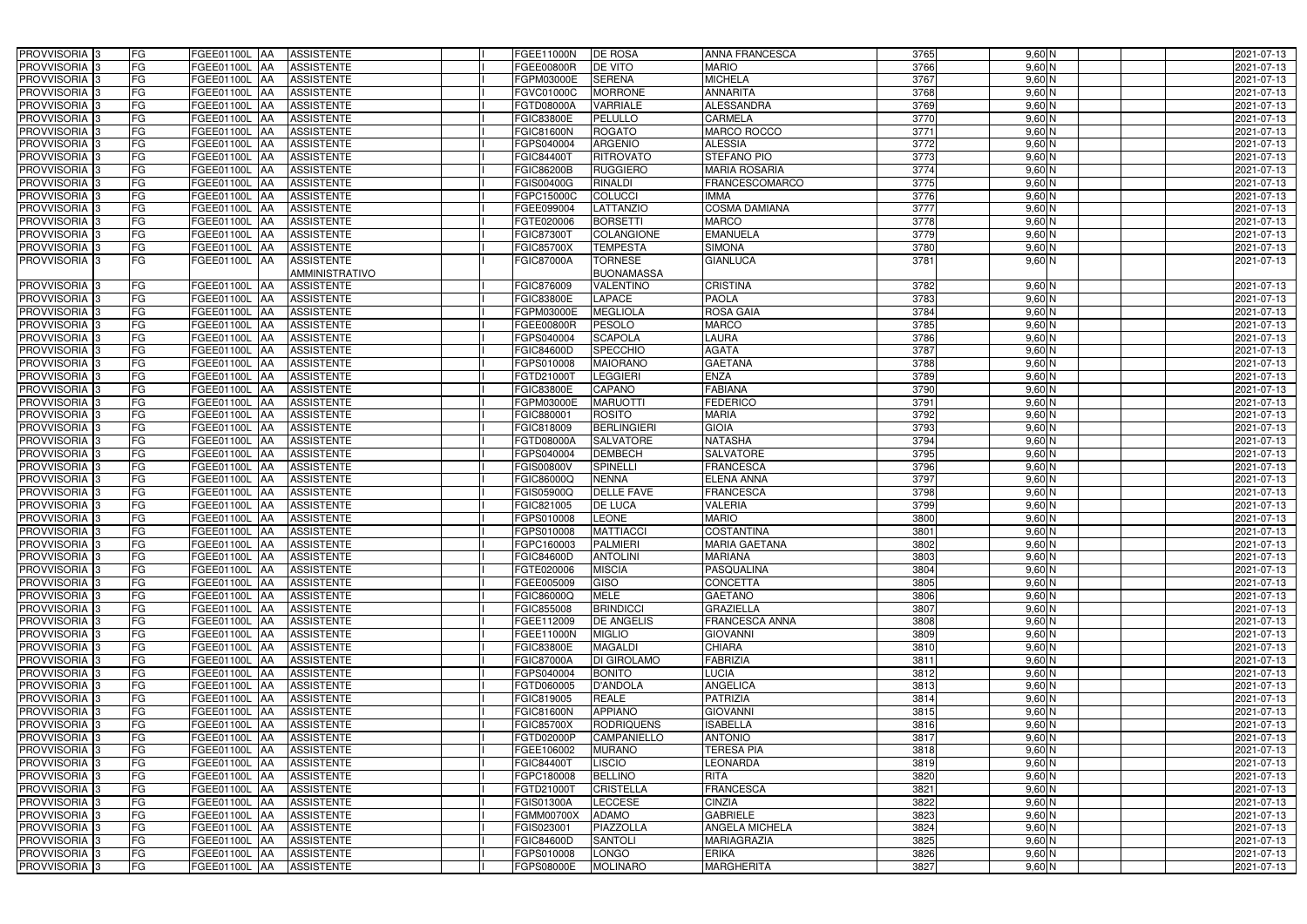| PROVVISORIA <sup>3</sup>   | <b>FG</b><br>FGEE01100L AA                | <b>ASSISTENTE</b>               | FGIS05900Q        | <b>ELIA</b>       | <b>LUISA</b>              | 3828 | $9,60$ N   | 2021-07-13 |
|----------------------------|-------------------------------------------|---------------------------------|-------------------|-------------------|---------------------------|------|------------|------------|
| PROVVISORIA <sup>3</sup>   | FG<br>FGEE01100L AA                       | <b>ASSISTENTE</b>               | <b>FGIS05300R</b> | LOMURNO           | <b>DANIELE</b>            | 3829 | $9,60$ N   | 2021-07-13 |
| PROVVISORIA <sup>3</sup>   | FG<br>FGEE01100L AA                       | <b>ASSISTENTE</b>               | FGIC82900Q        | <b>MUNDO</b>      | <b>MARIA GRAZIA</b>       | 3830 | $9,60$ N   | 2021-07-13 |
| PROVVISORIA 3              | FG<br>FGEE01100L AA                       | <b>ASSISTENTE</b>               | <b>FGIC85700X</b> | <b>FALCONE</b>    | <b>TIZIANA</b>            | 3831 | $9,60$ N   | 2021-07-13 |
| PROVVISORIA <sup>3</sup>   | FG<br>FGEE01100L                          | <b>ASSISTENTE</b><br><b>IAA</b> | FGPS040004        | CIAVARELLA        | <b>ANTONIO PIO</b>        | 3832 | $9,60$ N   | 2021-07-13 |
| PROVVISORIA 3              | FG<br>FGEE01100L AA                       | <b>ASSISTENTE</b>               | FGEE106002        | <b>GALA</b>       | <b>GIANLUCA</b>           | 3833 | $9,60$ N   | 2021-07-13 |
| PROVVISORIA <sup>1</sup> 3 | FG<br>FGEE01100L AA                       | <b>ASSISTENTE</b>               | <b>FGIC84500N</b> | LO MELE           | <b>ANTONELLA</b>          | 3834 | $9,60$ N   | 2021-07-13 |
| PROVVISORIA <sup>3</sup>   | FG<br>FGEE01100L AA                       | <b>ASSISTENTE</b>               | FGMM148003        | <b>CAFORA</b>     | <b>ASSUNTA</b>            | 3835 | $9,60$ N   | 2021-07-13 |
| PROVVISORIA 3              | FG<br>FGEE01100L AA                       | <b>ASSISTENTE</b>               | FGPS210002        | <b>CIAVARELLA</b> | <b>ANNA ANTONIETTA</b>    | 3836 | $9,60$ N   | 2021-07-13 |
| PROVVISORIA <sup>3</sup>   | FG<br>FGEE01100L AA                       | <b>ASSISTENTE</b>               | FGEE005009        | <b>DI TULLIO</b>  | <b>PAOLO</b>              | 3837 | $9,60$ N   | 2021-07-13 |
| PROVVISORIA 3              | FG<br>FGEE01100L AA                       | <b>ASSISTENTE</b>               | FGPM03000E        | <b>CARELLA</b>    | <b>ANNA RITA</b>          | 3838 | $9,60$ N   | 2021-07-13 |
| PROVVISORIA 3              | FG<br>FGEE01100L AA                       | <b>ASSISTENTE</b>               | FGIC82900Q        | <b>VUOVOLO</b>    | <b>GIOVANNA ASSUNTA</b>   | 3839 | $9,60$ N   | 2021-07-13 |
| PROVVISORIA <sup>3</sup>   | FG<br>FGEE01100L AA                       | <b>ASSISTENTE</b>               | FGIS044002        | CELOZZI           | <b>GIANCARLO</b>          | 3840 | $9,60$ N   | 2021-07-13 |
| PROVVISORIA 3              | FG<br>FGEE01100L AA                       | <b>ASSISTENTE</b>               | FGRH010002        | <b>SCATTINO</b>   | <b>MICHELE</b>            | 3841 | $9,60$ N   | 2021-07-13 |
| PROVVISORIA 3              | $\overline{\mathsf{FG}}$<br>FGEE01100L AA | <b>ASSISTENTE</b>               | FGTF13000C        | <b>TRAMONTE</b>   | <b>ANTONIO</b>            | 3842 | $9,58$ N   | 2021-07-13 |
| PROVVISORIA 3              | $\overline{\mathsf{FG}}$<br>FGEE01100L AA | <b>ASSISTENTE</b>               | FGTD21000T        | <b>FLACCO</b>     | <b>MARCELLO</b>           | 3843 | 9,57S      | 2021-07-13 |
| PROVVISORIA 3              | FG<br><b>FGEE01100L</b>                   | <b>ASSISTENTE</b><br><b>IAA</b> | FGIS03700V        | <b>SANTUCCI</b>   | <b>CARMELA</b>            | 3844 | 9,55S      | 2021-07-13 |
| PROVVISORIA 3              | FG<br>FGEE01100L AA                       | <b>ASSISTENTE</b>               | FGIC842006        | <b>CASIERO</b>    | <b>VALENTINA</b>          | 3845 | 9,55S      | 2021-07-13 |
| PROVVISORIA 3              | FG<br>FGEE01100L                          | <b>ASSISTENTE</b><br><b>JAA</b> | FGIC842006        | VANNELLA          | <b>MARTINA CARMELA</b>    | 3846 | 9,55N      | 2021-07-13 |
| PROVVISORIA 3              | FG<br>FGEE01100L AA                       | <b>ASSISTENTE</b>               | FGEE029001        | <b>BALDUCCI</b>   | <b>MARTINA</b>            | 3847 | 9,55N      | 2021-07-13 |
| PROVVISORIA <sup>3</sup>   | FG<br>FGEE01100L                          | <b>AA</b><br><b>ASSISTENTE</b>  | FGIS06100Q        | <b>DE PALMA</b>   | CHIARA EBE                | 3848 | $9,55$ N   | 2021-07-13 |
| PROVVISORIA 3              | FG<br>FGEE01100L AA                       | <b>ASSISTENTE</b>               | <b>FGIC87000A</b> | <b>ORLANDO</b>    | <b>SARA</b>               | 3849 | 9,55N      | 2021-07-13 |
| PROVVISORIA 3              | FG<br>FGEE01100L AA                       | <b>ASSISTENTE</b>               | FGVC01000C        | <b>IASOTTILE</b>  | <b>CARMELA MARIA</b>      | 3850 | 9,55N      | 2021-07-13 |
| PROVVISORIA 3              | FG<br>FGEE01100L AA                       | <b>ASSISTENTE</b>               | FGIC88000         | <b>SCIRETTA</b>   | <b>MARIA ANNA</b>         | 3851 | $9,53$ $S$ | 2021-07-13 |
| PROVVISORIA <sup>3</sup>   | FG<br>FGEE01100L AA                       | <b>ASSISTENTE</b>               | FGEE01100L        | <b>SCIALOIA</b>   | <b>RITA</b>               | 3852 | $9,53$ S   | 2021-07-13 |
| PROVVISORIA 3              | FG<br>FGEE01100L AA                       | <b>ASSISTENTE</b>               | <b>FGIC82300R</b> | CANDELA           | <b>GIUSEPPINA</b>         | 3853 | $9,53$ S   | 2021-07-13 |
| PROVVISORIA 3              | FG<br>FGEE01100L AA                       | <b>ASSISTENTE</b>               | <b>FGIC86800A</b> | <b>CASSITELLI</b> | <b>ANTONELLA</b>          | 3854 | $9,51$ N   | 2021-07-13 |
| PROVVISORIA 3              | FG<br>FGEE01100L AA                       | <b>ASSISTENTE</b>               | <b>FGIC87400N</b> | MASTRANGELO       | <b>MARIALAURA</b>         | 3855 | $9,50$ S   | 2021-07-13 |
| PROVVISORIA <sup>3</sup>   | FG<br>FGEE01100L AA                       | <b>ASSISTENTE</b>               | <b>FGIS00800V</b> | <b>RIZZI</b>      | <b>VALERIA</b>            | 3856 | $9,50$ S   | 2021-07-13 |
| PROVVISORIA <sup>3</sup>   | FG<br><b>FGEE01100L AA</b>                | <b>ASSISTENTE</b>               | <b>FGIC87400N</b> | <b>DAGNESE</b>    | <b>MARIA</b>              | 3857 | $9,50$ S   | 2021-07-13 |
| PROVVISORIA <sup>3</sup>   | FG<br>FGEE01100L AA                       | <b>ASSISTENTE</b>               | FGPS040004        | <b>SQUARCELLA</b> | <b>ELIA</b>               | 3858 | $9,50$ $S$ | 2021-07-13 |
| PROVVISORIA <sup>3</sup>   | FG<br>FGEE01100L AA                       | <b>ASSISTENTE</b>               | FGIC82900Q        | <b>IACONETA</b>   | <b>ROSSELLA</b>           | 3859 | $9,50$ S   | 2021-07-13 |
| PROVVISORIA <sup>3</sup>   | FG<br>FGEE01100L AA                       | <b>ASSISTENTE</b>               | FGEE03200N        | <b>CASANOVA</b>   | <b>GERARDO</b>            | 3860 | $9,50$ S   | 2021-07-13 |
| PROVVISORIA <sup>3</sup>   | FG<br><b>FGEE01100L AA</b>                | <b>ASSISTENTE</b>               | FGTD060005        | <b>MUSCIO</b>     | LUCIA                     | 3861 | $9,50$ S   | 2021-07-13 |
| PROVVISORIA <sup>3</sup>   | FG<br><b>FGEE01100L</b>                   | <b>ASSISTENTE</b><br> AA        | FGIC869006        | <b>SANTORO</b>    | <b>FABIOLA LUIGIA</b>     | 3862 | $9,50$ S   | 2021-07-13 |
| PROVVISORIA <sup>3</sup>   | FG<br>FGEE01100L                          | <b>ASSISTENTE</b><br><b>JAA</b> | FGRI020004        | <b>TURINO</b>     | <b>SALVATORE</b>          | 3863 | $9,50$ S   | 2021-07-13 |
| PROVVISORIA <sup>3</sup>   | FG<br>FGEE01100L                          | <b>ASSISTENTE</b><br><b>JAA</b> | FGIC877005        | <b>STRAMAGLIA</b> | LUCIA                     | 3864 | $9,50$ S   | 2021-07-13 |
| PROVVISORIA <sup>1</sup> 3 | FG<br>FGEE01100L AA                       | <b>ASSISTENTE</b>               | FGPC160003        | <b>SALVATORE</b>  | <b>MIRCO NAZARIO</b>      | 3865 | $9,50$ S   | 2021-07-13 |
| PROVVISORIA 3              | FG<br>FGEE01100L AA                       | ASSISTENTE                      | <b>FGIS03700V</b> | <b>NESTA</b>      | <b>ANTONIO</b>            | 3866 | $9,50$ S   | 2021-07-13 |
| PROVVISORIA <sup>3</sup>   | FG<br>FGEE01100L AA                       | <b>ASSISTENTE</b>               | <b>FGIS05300R</b> | <b>GIANNINO</b>   | <b>NUNZIA</b>             | 3867 | $9,50$ S   | 2021-07-13 |
| PROVVISORIA <sup>3</sup>   | FG<br>FGEE01100L AA                       | ASSISTENTE                      | FGEE005009        | <b>FABIANO</b>    | <b>ANNA</b>               | 3868 | $9,50$ S   | 2021-07-13 |
| PROVVISORIA <sup>3</sup>   | FG<br>FGEE01100L AA                       | <b>ASSISTENTE</b>               | <b>FGIS01100P</b> | <b>SGARRO</b>     | <b>ANNA RITA</b>          | 3869 | $9,50$ S   | 2021-07-13 |
| PROVVISORIA <sup>3</sup>   | FG<br>FGEE01100L AA                       | <b>ASSISTENTE</b>               | <b>FGMM04100B</b> | <b>RUSSO</b>      | <b>VALERIA</b>            | 3870 | $9,50$ S   | 2021-07-13 |
| PROVVISORIA <sup>3</sup>   | FG<br><b>FGEE01100L</b> AA                | <b>ASSISTENTE</b>               | <b>FGIS00800V</b> | <b>DE STASIO</b>  | <b>ANNA</b>               | 3871 | $9,50$ S   | 2021-07-13 |
| PROVVISORIA 3              | FG<br>FGEE01100L AA                       | <b>ASSISTENTE</b>               | FGIC819005        | <b>MARTONE</b>    | <b>STEFANIA</b>           | 3872 | $9,50$ S   | 2021-07-13 |
| PROVVISORIA <sup>3</sup>   | FG<br>FGEE01100L AA                       | <b>ASSISTENTE</b>               | FGEE01200C        | <b>IANNOLI</b>    | <b>FRANCESCA</b>          | 3873 | $9,50$ S   | 2021-07-13 |
| PROVVISORIA <sup>3</sup>   | FG<br>FGEE01100L AA                       | <b>ASSISTENTE</b>               | FGPS040004        | <b>GRECO</b>      | <b>GIULIANA GRAZIA</b>    | 3874 | $9,50$ S   | 2021-07-13 |
| PROVVISORIA <sup>3</sup>   | FG<br>FGEE01100L AA                       | <b>ASSISTENTE</b>               | FGPS040004        | <b>PIEMONTE</b>   | <b>CORINNE</b>            | 3875 | $9,50$ S   | 2021-07-13 |
| PROVVISORIA <sup>3</sup>   | FG<br>FGEE01100L AA                       | <b>ASSISTENTE</b>               | FGIS023001        | <b>ROCCO</b>      | <b>ANNA</b>               | 3876 | $9,50$ S   | 2021-07-13 |
| PROVVISORIA <sup>3</sup>   | FG<br>FGEE01100L AA                       | <b>ASSISTENTE</b>               | FGIS06100Q        | <b>CUSMAI</b>     | FIORANGELA FRANCESCA      | 3877 | $9,50$ S   | 2021-07-13 |
| PROVVISORIA <sup>3</sup>   | FG<br>FGEE01100L AA                       | <b>ASSISTENTE</b>               | FGPS010008        | DI RIENZO         | <b>UMBERTO</b>            | 3878 | $9,50$ S   | 2021-07-13 |
| PROVVISORIA <sup>3</sup>   | FG<br>FGEE01100L AA                       | ASSISTENTE                      | <b>FGEE00900L</b> | <b>SARNI</b>      | <b>RUGGERO</b>            | 3879 | $9,50$ S   | 2021-07-13 |
| PROVVISORIA <sup>3</sup>   | FG<br>FGEE01100L AA                       | ASSISTENTE                      | <b>FGTD08000A</b> | PAPARELLA         | <b>MONICA</b>             | 3880 | $9,50$ S   | 2021-07-13 |
| PROVVISORIA <sup>3</sup>   | FG<br>FGEE01100L AA                       | <b>ASSISTENTE</b>               | FGIC869006        | <b>IADEVAIO</b>   | <b>SIMONE</b>             | 3881 | $9,50$ S   | 2021-07-13 |
| PROVVISORIA <sup>13</sup>  | FG<br>FGEE01100L AA                       | <b>ASSISTENTE</b>               | FGTD060005        | <b>PETRILLI</b>   | <b>AMELIA</b>             | 3882 | $9,50$ S   | 2021-07-13 |
| PROVVISORIA <sup>1</sup> 3 | FG<br>FGEE01100L AA                       | <b>ASSISTENTE</b>               | FGTE020006        | <b>CAROPRESO</b>  | <b>GIANLUCA</b>           | 3883 | $9,50$ S   | 2021-07-13 |
| PROVVISORIA <sup>3</sup>   | FG<br>FGEE01100L AA                       | <b>ASSISTENTE</b>               | FGIC86100G        | <b>CAROPRESO</b>  | <b>ANGELICA</b>           | 3884 | $9,50$ S   | 2021-07-13 |
| <b>PROVVISORIA</b> 3       | FG<br>FGEE01100L AA                       | <b>ASSISTENTE</b>               | FGPS010008        | <b>DE SANTIS</b>  | <b>MARIA ROSARIA ENZA</b> | 3885 | $9,50$ S   | 2021-07-13 |
| PROVVISORIA <sup>3</sup>   | FG<br>FGEE01100L AA                       | <b>ASSISTENTE</b>               | FGEE00800R        | <b>ETERE</b>      | <b>BIANCA MARIA</b>       | 3886 | $9,50$ S   | 2021-07-13 |
| PROVVISORIA <sup>1</sup> 3 | FG<br><b>FGEE01100L AA</b>                | <b>ASSISTENTE</b>               | <b>FGIC85700X</b> | <b>PIO</b>        | <b>PATRIZIA</b>           | 3887 | $9,50$ S   | 2021-07-13 |
| PROVVISORIA <sup>3</sup>   | FG<br>FGEE01100L AA                       | <b>ASSISTENTE</b>               | FGEE06000T        | <b>DI IORIO</b>   | <b>FEDERICA</b>           | 3888 | $9,50$ N   | 2021-07-13 |
| PROVVISORIA <sup>3</sup>   | FG<br>FGEE01100L AA                       | <b>ASSISTENTE</b>               | FGRI020004        | <b>GARRUTO</b>    | <b>LUCA</b>               | 3889 | $9,50$ N   | 2021-07-13 |
| PROVVISORIA <sup>3</sup>   | FG<br>FGEE01100L AA                       | <b>ASSISTENTE</b>               | FGPM05000Q        | <b>MORCAVALLO</b> | <b>NICOLA</b>             | 3890 | $9,50$ N   | 2021-07-13 |
| PROVVISORIA <sup>3</sup>   | FG<br>FGEE01100L AA                       | ASSISTENTE                      | FGPC15000C        | CONSALVO          | <b>TATIANA</b>            | 3891 | $9,50$ N   | 2021-07-13 |
|                            |                                           |                                 |                   |                   |                           |      |            |            |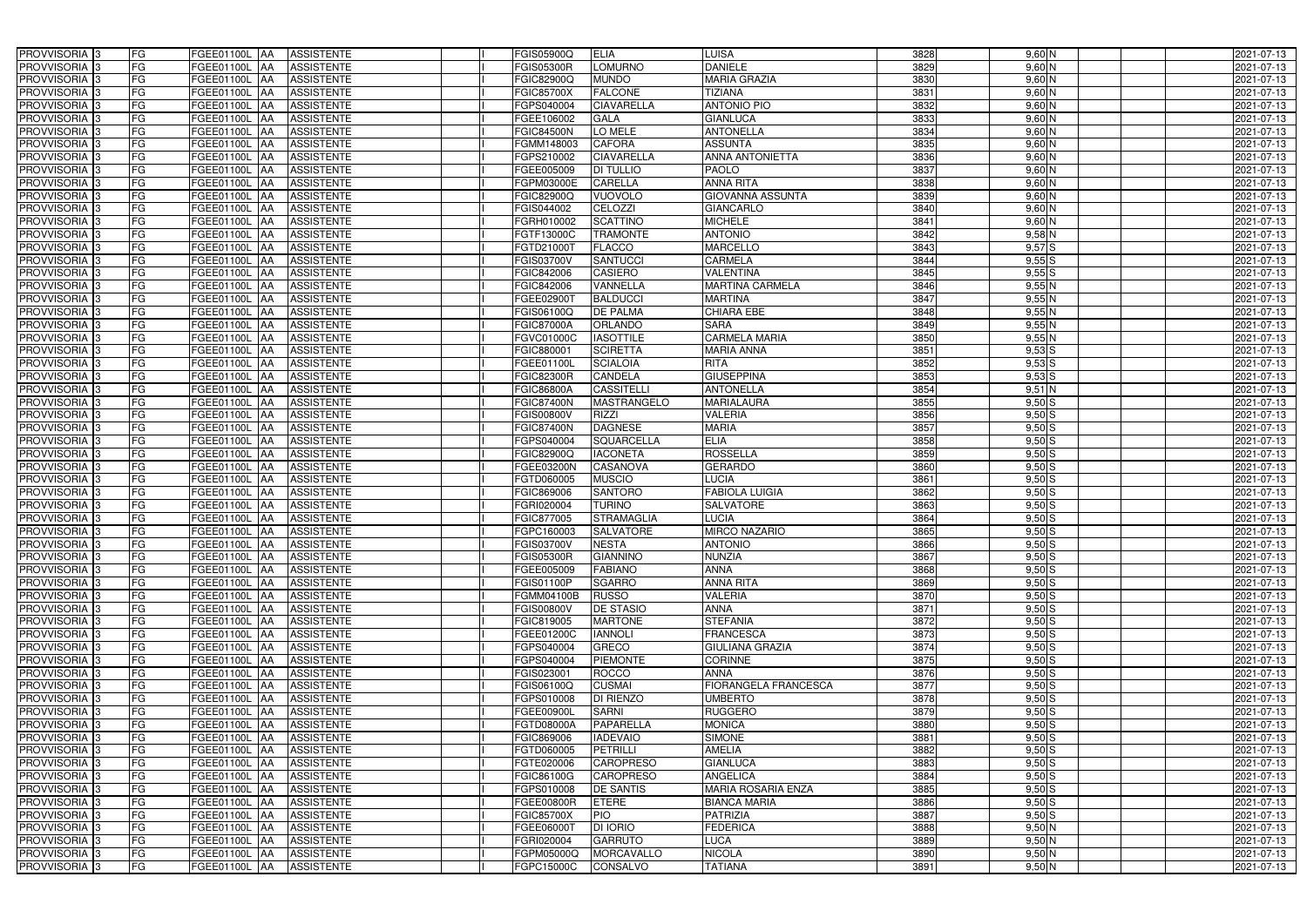| PROVVISORIA 3              | FG<br>FGEE01100L AA<br><b>ASSISTENTE</b>                                         | FGIS044002<br>D'AME'                     | <b>GIULIA</b>         | 3892<br>$9,50$ N | 2021-07-13 |
|----------------------------|----------------------------------------------------------------------------------|------------------------------------------|-----------------------|------------------|------------|
| PROVVISORIA <sup>3</sup>   | FG<br><b>ASSISTENTE</b><br>FGEE01100L AA                                         | <b>CIASULLO</b><br>FGIC86100G            | <b>MARIAPIA</b>       | 3893<br>$9,50$ N | 2021-07-13 |
| PROVVISORIA <sup>3</sup>   | FG<br>FGEE01100L AA<br><b>ASSISTENTE</b>                                         | <b>DI BIASE</b><br>FGPS040004            | <b>ROBERTA</b>        | 3894<br>$9,50$ N | 2021-07-13 |
| PROVVISORIA 3              | FG<br><b>ASSISTENTE</b><br>FGEE01100L<br>IAA                                     | <b>PAPRUSSO</b><br><b>FGIC86800A</b>     | <b>FRANCESCO</b>      | 3895<br>$9,50$ N | 2021-07-13 |
| PROVVISORIA <sup>3</sup>   | FG<br>FGEE01100L<br><b>ASSISTENTE</b><br><b>IAA</b>                              | <b>RICCHETTI</b><br>FGIC86000Q           | CARMELA MYRIAM        | 3896<br>$9,50$ N | 2021-07-13 |
| PROVVISORIA 3              | FG<br>FGEE01100L AA<br><b>ASSISTENTE</b>                                         | <b>RINALDI</b><br>FGIC863007             | <b>ROBERTA</b>        | 3897<br>$9,50$ N | 2021-07-13 |
| PROVVISORIA 3              | FG<br>FGEE01100L AA<br><b>ASSISTENTE</b>                                         | <b>RICCO</b><br><b>FGIS04600N</b>        | <b>GAIA</b>           | 3898<br>$9,50$ N | 2021-07-13 |
| PROVVISORIA <sup>3</sup>   | FG<br><b>ASSISTENTE</b><br>FGEE01100L AA                                         | <b>BELFIORE</b><br>FGTE020006            | <b>EMANUELE MARIO</b> | 3899<br>$9,50$ N | 2021-07-13 |
| PROVVISORIA 3              | FG<br>FGEE01100L AA<br><b>ASSISTENTE</b>                                         | <b>LA MANNA</b><br><b>FGIS00800V</b>     | <b>MAURIZIO</b>       | 3900<br>$9,50$ N | 2021-07-13 |
| PROVVISORIA <sup>3</sup>   | FG<br>FGEE01100L AA<br><b>ASSISTENTE</b>                                         | <b>ARNESE</b><br><b>FGIC82300R</b>       | <b>MARILENA</b>       | $9,50$ N<br>3901 | 2021-07-13 |
| PROVVISORIA 3              | FG<br>FGEE01100L AA<br><b>ASSISTENTE</b>                                         | <b>MATRELLA</b><br>FGEE01100L            | <b>MARIA GRETA</b>    | 3902<br>$9,50$ N | 2021-07-13 |
| PROVVISORIA 3              | FG<br>FGEE01100L AA<br><b>ASSISTENTE</b>                                         | <b>FGIC86200B</b><br><b>CORVINO</b>      | <b>ALFREDO</b>        | 3903<br>$9,50$ N | 2021-07-13 |
| PROVVISORIA <sup>3</sup>   | FG<br>FGEE01100L AA<br><b>ASSISTENTE</b>                                         | <b>SOLDI</b><br>FGPC160003               | <b>MARTINA AURORA</b> | $9,50$ N<br>3904 | 2021-07-13 |
| PROVVISORIA 3              | FG<br>FGEE01100L AA<br><b>ASSISTENTE</b>                                         | <b>MONTINO</b><br>FGTE020006             | <b>FRANCESCO</b>      | 3905<br>$9,50$ N | 2021-07-13 |
| PROVVISORIA 3              | $\overline{\mathsf{FG}}$<br>FGEE01100L AA<br><b>ASSISTENTE</b>                   | <b>SCOTECE</b><br>FGRI020004             | <b>ANTONIO</b>        | 3906<br>$9,50$ N | 2021-07-13 |
| PROVVISORIA 3              | $\overline{\mathsf{FG}}$<br><b>FGEE01100L</b><br><b>ASSISTENTE</b><br><b>JAA</b> | <b>PETRILLO</b><br>FGIC82200             | <b>ALESSIO</b>        | 3907<br>$9,50$ N | 2021-07-13 |
| PROVVISORIA 3              | FG<br><b>FGEE01100L</b><br><b>ASSISTENTE</b><br><b>IAA</b>                       | <b>SABETTI</b><br>FGIS048009             | <b>FILIPPO</b>        | 3908<br>$9,50$ N | 2021-07-13 |
| PROVVISORIA 3              | FG<br>FGEE01100L AA<br><b>ASSISTENTE</b>                                         | FGIC864003<br><b>DI LAURO</b>            | <b>GIOVANNI</b>       | 3909<br>$9,50$ N | 2021-07-13 |
| PROVVISORIA 3              | FG<br><b>FGEE01100L</b><br><b>ASSISTENTE</b><br><b>JAA</b>                       | <b>PEPE</b><br>FGTF13000C                | <b>VINCENZO</b>       | 3910<br>$9,50$ N | 2021-07-13 |
| PROVVISORIA 3              | FG<br><b>FGEE01100L</b><br><b>JAA</b><br><b>ASSISTENTE</b>                       | <b>SANTORO</b><br>FGIC863007             | <b>SARA</b>           | 3911<br>$9,50$ N | 2021-07-13 |
| PROVVISORIA <sup>3</sup>   | FG<br>FGEE01100L<br><b>JAA</b><br><b>ASSISTENTE</b>                              | FGEE00900L<br><b>D'URSO</b>              | <b>EMMANUELE</b>      | 3912<br>9,50 N   | 2021-07-13 |
| PROVVISORIA 3              | FG<br>FGEE01100L<br><b>ASSISTENTE</b><br> AA                                     | <b>FESTA</b><br>FGIC85800Q               | <b>MARTINA</b>        | 3913<br>$9,50$ N | 2021-07-13 |
| PROVVISORIA 3              | FG<br>FGEE01100L<br><b>JAA</b><br><b>ASSISTENTE</b>                              | <b>DE TOMA</b><br>FGEE00900L             | ANGELA                | 3914<br>$9,50$ N | 2021-07-13 |
| PROVVISORIA 3              | FG<br>FGEE01100L AA<br><b>ASSISTENTE</b>                                         | <b>CAROSIELLO</b><br><b>FGIC84600D</b>   | <b>ANGELA</b>         | 3915<br>$9,50$ N | 2021-07-13 |
| PROVVISORIA <sup>3</sup>   | FG<br>FGEE01100L AA<br><b>ASSISTENTE</b>                                         | FGIS023001<br><b>PIAZZOLLA</b>           | <b>RAFFAELLA</b>      | $9,50$ N<br>3916 | 2021-07-13 |
| PROVVISORIA 3              | FG<br>FGEE01100L AA<br><b>ASSISTENTE</b>                                         | <b>ARTURO</b><br>FGEE029001              | <b>ANTONIO</b>        | 3917<br>$9,50$ N | 2021-07-13 |
| PROVVISORIA 3              | FG<br>FGEE01100L AA<br><b>ASSISTENTE</b>                                         | <b>IMPROTA</b><br>FGIC843002             | <b>FRANCESCO</b>      | 3918<br>$9,50$ N | 2021-07-13 |
| PROVVISORIA 3              | FG<br>FGEE01100L AA<br><b>ASSISTENTE</b>                                         | FGIC872002<br><b>GIACCONE</b>            | <b>ANTONIETTA</b>     | 3919<br>$9,50$ N | 2021-07-13 |
| PROVVISORIA <sup>3</sup>   | FG<br>FGEE01100L AA<br><b>ASSISTENTE</b>                                         | <b>IUSI</b><br>FGTD060005                | <b>TERESA</b>         | 3920<br>$9,50$ N | 2021-07-13 |
| PROVVISORIA <sup>3</sup>   | FG<br>FGEE01100L AA<br><b>ASSISTENTE</b>                                         | <b>D'ONOFRIO</b><br><b>FGIC81600N</b>    | ANGELA                | 3921<br>$9,50$ N | 2021-07-13 |
| PROVVISORIA <sup>3</sup>   | FG<br>FGEE01100L AA<br><b>ASSISTENTE</b>                                         | <b>RICCIO</b><br>FGIC820009              | <b>NICOLE</b>         | 3922<br>$9,50$ N | 2021-07-13 |
| PROVVISORIA <sup>3</sup>   | FG<br><b>ASSISTENTE</b><br>FGEE01100L AA                                         | <b>GESUALDO</b><br><b>FGIC85700X</b>     | <b>MARIA ROSARIA</b>  | 3923<br>$9,50$ N | 2021-07-13 |
| PROVVISORIA <sup>3</sup>   | FG<br>FGEE01100L AA<br><b>ASSISTENTE</b>                                         | <b>CAPOGNA</b><br><b>FGIC87000A</b>      | <b>NOEMI</b>          | 3924<br>$9,50$ N | 2021-07-13 |
| PROVVISORIA <sup>3</sup>   | FG<br>FGEE01100L AA<br><b>ASSISTENTE</b>                                         | COSCIA<br>FGPS010008                     | <b>SARA</b>           | 3925<br>$9,50$ N | 2021-07-13 |
| PROVVISORIA <sup>3</sup>   | FG<br><b>ASSISTENTE</b><br>FGEE01100L<br><b>IAA</b>                              | <b>D'AGRIPPINO</b><br>FGIC85800Q         | <b>MARZIO</b>         | 3926<br>$9,50$ N | 2021-07-13 |
| PROVVISORIA <sup>3</sup>   | FG<br>FGEE01100L<br><b>ASSISTENTE</b><br><b>JAA</b>                              | <b>FRISOL</b><br><b>FGIC81600N</b>       | <b>MARIA LAURA</b>    | 3927<br>$9,50$ N | 2021-07-13 |
| PROVVISORIA <sup>3</sup>   | FG<br>FGEE01100L<br><b>ASSISTENTE</b><br><b>JAA</b>                              | <b>IORIO</b><br>FGRI020004               | <b>SIMONA CHIARA</b>  | 3928<br>$9,50$ N | 2021-07-13 |
| PROVVISORIA <sup>3</sup>   | FG<br>FGEE01100L AA<br><b>ASSISTENTE</b>                                         | <b>CALDARONE</b><br>FGIC880001           | VALERIA               | 3929<br>$9,50$ N | 2021-07-13 |
| PROVVISORIA 3              | FG<br>FGEE01100L AA<br>ASSISTENTE                                                | FGIC855008<br><b>DEDEVITIIS</b>          | <b>FLAVIA</b>         | 3930<br>$9,50$ N | 2021-07-13 |
| PROVVISORIA <sup>3</sup>   | FG<br>FGEE01100L AA<br>ASSISTENTE                                                | <b>FGEE00800R</b><br><b>DI TRANI</b>     | <b>CLAUDIA</b>        | 3931<br>$9,50$ N | 2021-07-13 |
| PROVVISORIA <sup>3</sup>   | FG<br>FGEE01100L AA<br>ASSISTENTE                                                | <b>FUIANI</b><br>FGEE00800R              | <b>FABRIZIA</b>       | 3932<br>$9,50$ N | 2021-07-13 |
| PROVVISORIA <sup>3</sup>   | FG<br>FGEE01100L AA<br><b>ASSISTENTE</b>                                         | <b>CRETA</b><br>FGIC827004               | <b>ALESSANDRA</b>     | 3933<br>$9,50$ N | 2021-07-13 |
| PROVVISORIA <sup>3</sup>   | FG<br>FGEE01100L AA<br><b>ASSISTENTE</b>                                         | <b>MANNATRIZIO</b><br>FGEE005009         | <b>MARIA GRAZIA</b>   | 3934<br>$9,50$ N | 2021-07-13 |
| PROVVISORIA <sup>3</sup>   | FG<br>FGEE01100L AA<br><b>ASSISTENTE</b>                                         | <b>GRASSO</b><br>FGPS010008              | <b>GIUSEPPE</b>       | 3935<br>$9,50$ N | 2021-07-13 |
| PROVVISORIA 3              | FG<br>FGEE01100L AA<br><b>ASSISTENTE</b>                                         | <b>FGIC86200B</b><br><b>DALMASSON</b>    | <b>EMANUELA</b>       | 3936<br>$9,50$ N | 2021-07-13 |
| PROVVISORIA <sup>3</sup>   | FG<br>FGEE01100L AA<br><b>ASSISTENTE</b>                                         | <b>SCARALE</b><br>FGTF17000V             | <b>ANNALISA</b>       | 3937<br>$9,50$ N | 2021-07-13 |
| PROVVISORIA <sup>3</sup>   | FG<br>FGEE01100L AA<br><b>ASSISTENTE</b>                                         | FGPM03000E<br><b>HADIMBU</b>             | <b>NATALIA</b>        | 3938<br>$9,50$ N | 2021-07-13 |
| PROVVISORIA <sup>3</sup>   | FG<br>FGEE01100L AA<br><b>ASSISTENTE</b>                                         | <b>CORNACCHIA</b><br>FGTE020006          | <b>LUIGI</b>          | 3939<br>$9,50$ N | 2021-07-13 |
| PROVVISORIA <sup>3</sup>   | FG<br>FGEE01100L AA<br><b>ASSISTENTE</b>                                         | FGIS00300Q<br>DI COSMO                   | <b>RACHELE</b>        | 3940<br>$9,50$ N | 2021-07-13 |
| PROVVISORIA <sup>3</sup>   | FG<br>FGEE01100L AA<br><b>ASSISTENTE</b>                                         | FGEE01100L<br><b>BRUNO</b>               | <b>GIOVANNA</b>       | 3941<br>$9,50$ N | 2021-07-13 |
| PROVVISORIA <sup>3</sup>   | FG<br>FGEE01100L AA<br><b>ASSISTENTE</b>                                         | <b>MARASCHIELLO</b><br><b>FGIS00800V</b> | <b>VALENTINA PIA</b>  | 3942<br>$9,50$ N | 2021-07-13 |
| PROVVISORIA <sup>3</sup>   | FG<br>FGEE01100L AA<br>ASSISTENTE                                                | <b>FGTD08000A</b><br><b>DELL'OLIO</b>    | <b>BRUNELLA</b>       | 3943<br>$9,50$ N | 2021-07-13 |
| PROVVISORIA <sup>3</sup>   | FG<br>FGEE01100L AA<br>ASSISTENTE                                                | FGEE02900T<br><b>GUARNACCIA</b>          | <b>MARIA GRAZIA</b>   | 3944<br>$9,50$ N | 2021-07-13 |
| PROVVISORIA <sup>3</sup>   | FG<br>FGEE01100L AA<br><b>ASSISTENTE</b>                                         | FGEE03200N<br><b>CAVALLO</b>             | <b>MATTEA ELENA</b>   | 3945<br>$9,50$ N | 2021-07-13 |
| PROVVISORIA <sup>13</sup>  | FG<br>FGEE01100L AA<br><b>ASSISTENTE</b>                                         | FGEE112009<br><b>RAGNI</b>               | VALERIA               | 3946<br>$9,50$ N | 2021-07-13 |
| PROVVISORIA <sup>1</sup> 3 | FG<br>FGEE01100L AA<br><b>ASSISTENTE</b>                                         | FGPS040004<br><b>ANGINO</b>              | <b>VERONICA</b>       | 3947<br>$9,50$ N | 2021-07-13 |
| PROVVISORIA <sup>3</sup>   | FG<br>FGEE01100L AA<br><b>ASSISTENTE</b>                                         | <b>RUSSO</b><br><b>FGIS00800V</b>        | <b>MICHELANGELO</b>   | 3948<br>$9,50$ N | 2021-07-13 |
| PROVVISORIA <sup>1</sup> 3 | FG<br>FGEE01100L AA<br><b>ASSISTENTE</b>                                         | <b>SACCO</b><br>FGIC86100G               | <b>LUIGINA</b>        | 3949<br>$9,50$ N | 2021-07-13 |
| PROVVISORIA <sup>3</sup>   | FG<br><b>ASSISTENTE</b><br>FGEE01100L AA                                         | PAGLIARULO<br>FGEE005009                 | <b>GIOVANNI</b>       | 3950<br>$9,50$ N | 2021-07-13 |
| PROVVISORIA <sup>3</sup>   | FG<br><b>FGEE01100L AA</b><br><b>ASSISTENTE</b>                                  | <b>CATALANO</b><br>FGIC82900Q            | <b>CLAUDIA</b>        | 3951<br>$9,50$ N | 2021-07-13 |
| PROVVISORIA <sup>3</sup>   | FG<br>FGEE01100L AA<br><b>ASSISTENTE</b>                                         | <b>PIPOLI</b><br>FGPM03000E              | AMELIA                | 3952<br>$9,50$ N | 2021-07-13 |
| PROVVISORIA <sup>3</sup>   | FG<br>FGEE01100L AA<br><b>ASSISTENTE</b>                                         | <b>CIOCIOLA</b><br><b>FGIC87000A</b>     | <b>FRANCESCO</b>      | 3953<br>$9,50$ N | 2021-07-13 |
| PROVVISORIA <sup>3</sup>   | FG<br><b>ASSISTENTE</b><br>FGEE01100L AA                                         | <b>KONTOS</b><br>FGPS010008              | <b>FRANCESCO</b>      | 3954<br>$9,50$ N | 2021-07-13 |
| PROVVISORIA <sup>3</sup>   | FG<br>FGEE01100L AA<br>ASSISTENTE                                                | FGIC86100G<br>PALLADINO                  | <b>DANIELA</b>        | 3955<br>$9,50$ N | 2021-07-13 |
|                            |                                                                                  |                                          |                       |                  |            |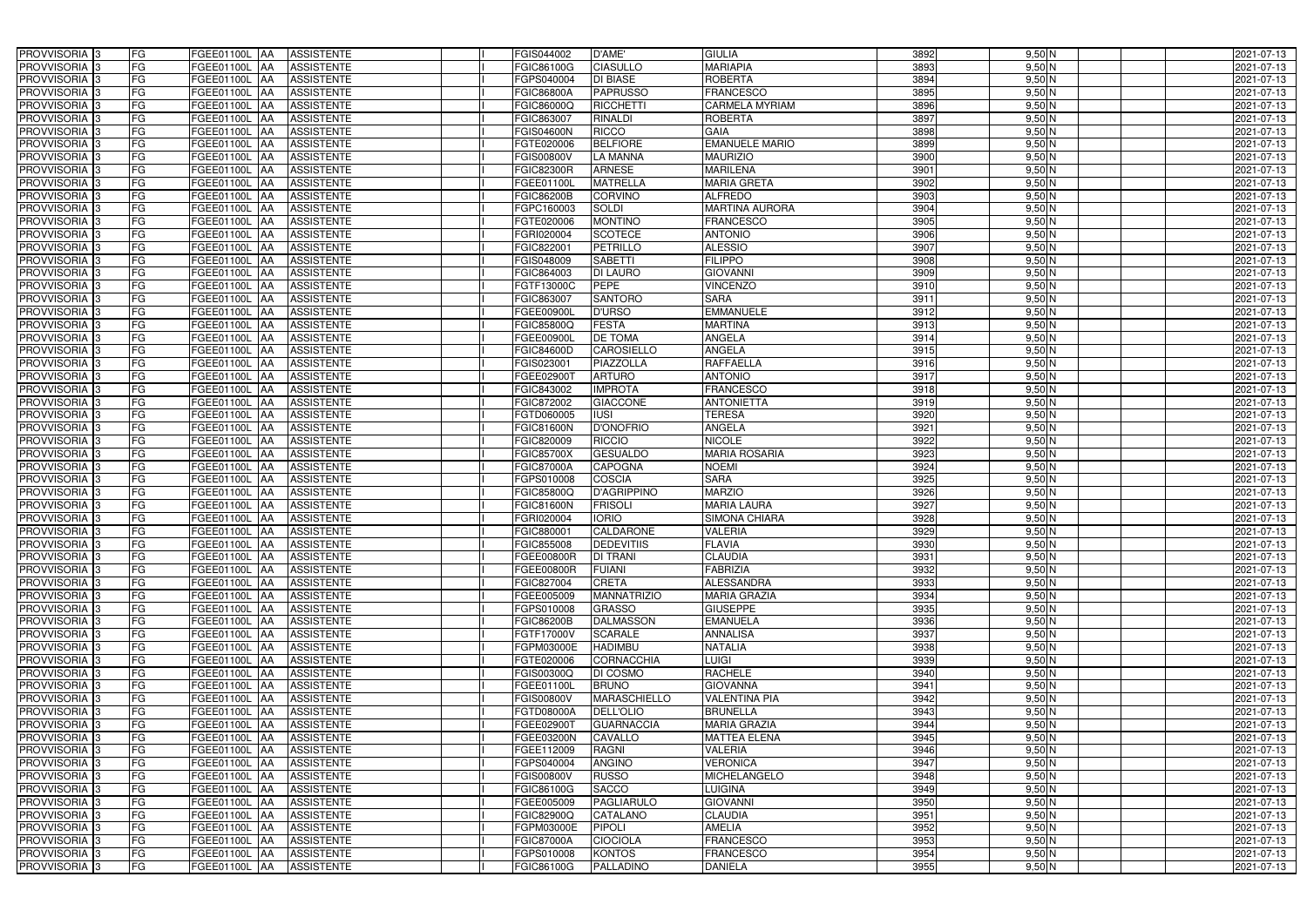| PROVVISORIA 3              | FG        | FGEE01100L AA<br><b>ASSISTENTE</b>            | FGPS010008        | <b>PERES</b>        | <b>MARIASSUNTA</b>           | 3956 | $9,50$ N                  | 2021-07-13 |
|----------------------------|-----------|-----------------------------------------------|-------------------|---------------------|------------------------------|------|---------------------------|------------|
| PROVVISORIA 3              | FG        | <b>ASSISTENTE</b><br>FGEE01100L               | FGPS010008        | <b>SANTELLI</b>     | LUCA                         | 3957 | $9,50$ N                  | 2021-07-13 |
| PROVVISORIA 3              | <b>FG</b> | <b>FGEE01100L</b><br><b>ASSISTENTE</b><br>IAA | FGIC80800P        | <b>MANTUANO</b>     | <b>GIUSEPPE</b>              | 3958 | $9,50$ N                  | 2021-07-13 |
| PROVVISORIA <sup>3</sup>   | <b>FG</b> | FGEE01100L<br><b>ASSISTENTE</b><br>IAA        | GIC86600P         | <b>TOTARO</b>       | <b>MICHELE</b>               | 3959 | $9,50$ N                  | 2021-07-13 |
| PROVVISORIA 3              | FG        | FGEE01100L<br><b>ASSISTENTE</b>               | FGTD060005        | <b>TRIVISONNE</b>   | <b>ANTONELLA</b>             | 3960 | $9,50$ N                  | 2021-07-13 |
| PROVVISORIA 3              | <b>FG</b> | <b>FGEE01100L AA</b><br><b>ASSISTENTE</b>     | FGTD210001        | <b>VOLPE</b>        | <b>DANIELE</b>               | 3961 | $9,50$ N                  | 2021-07-13 |
| PROVVISORIA 3              | FG        | <b>FGEE01100L   AA</b><br><b>ASSISTENTE</b>   | FGIC86200B        | <b>DEFEUDIS</b>     | <b>ROBERTA</b>               | 3962 | $9,50$ N                  | 2021-07-13 |
| PROVVISORIA 3              | FG        | <b>ASSISTENTE</b><br>FGEE01100L AA            | FGIC86200B        | <b>MORANO</b>       | <b>ANDREA</b>                | 3963 | $9,50$ N                  | 2021-07-13 |
| PROVVISORIA 3              | <b>FG</b> | FGEE01100L AA<br><b>ASSISTENTE</b>            | FGPS20000B        | <b>DE FILIPPO</b>   | <b>MARIAGRAZIA</b>           | 3964 | $9,50$ N                  | 2021-07-13 |
| PROVVISORIA 3              | FG        | FGEE01100L AA<br><b>ASSISTENTE</b>            | FGIC820009        | DI SALVO            | <b>MICHELINA</b>             | 3965 | $9,50$ N                  | 2021-07-13 |
| PROVVISORIA <sup>13</sup>  | FG        | <b>ASSISTENTE</b><br>FGEE01100L AA            | FGEE00800R        | <b>BOSCO</b>        | <b>RAFFAELLA</b>             | 3966 | $9,50$ N                  | 2021-07-13 |
| PROVVISORIA 3              | FG        | FGEE01100L AA<br><b>ASSISTENTE</b>            | FGIC872002        | <b>LA TORRE</b>     | <b>FORTUNATA</b>             | 3967 | $9,50$ N                  | 2021-07-13 |
| PROVVISORIA <sup>3</sup>   | FG        | FGEE01100L<br><b>ASSISTENTE</b><br>IAA        | FGIC80700V        | PIZZARELL           | <b>GIUSEPPE</b>              | 3968 | $9,50$ N                  | 2021-07-13 |
| PROVVISORIA 3              | FG        | <b>ASSISTENTE</b><br>FGEE01100L AA            | FGIC819005        | <b>DELLE ROSE</b>   | <b>CARMEN</b>                | 3969 | $9,50$ N                  | 2021-07-13 |
| PROVVISORIA 3              | <b>FG</b> | FGEE01100L AA<br><b>ASSISTENTE</b>            | FGTF13000C        | <b>ZIZZARI</b>      | <b>MADDALENA</b>             | 3970 | $9,50$ N                  | 2021-07-13 |
| PROVVISORIA 3              | <b>FG</b> | FGEE01100L<br><b>ASSISTENTE</b><br>IAA        | FGIS05300R        | <b>LOMURNO</b>      | <b>GIANLUCA</b>              | 3971 | $9,50$ N                  | 2021-07-13 |
| PROVVISORIA 3              | FG        | FGEE01100L<br><b>ASSISTENTE</b><br>IAA        | FGIC819005        | <b>LAVILLA</b>      | <b>LUIGIA</b>                | 3972 | $9,50$ N                  | 2021-07-13 |
| PROVVISORIA 3              | FG        | FGEE01100L<br><b>ASSISTENTE</b><br>IAA        | FGPC15000C        | <b>CUOMO</b>        | <b>MARIA</b>                 | 3973 | $9,50$ N                  | 2021-07-13 |
| PROVVISORIA 3              | FG        | FGEE01100L<br><b>ASSISTENTE</b><br>IAA        | FGIC818009        | <b>GIANNETTI</b>    | <b>MARIAGRAZIA</b>           | 3974 | $9,50$ N                  | 2021-07-13 |
| PROVVISORIA 3              | FG        | FGEE01100L<br><b>ASSISTENTE</b><br>IAA        | FGIC820009        | <b>DE LUCA</b>      | <b>RAFFAELLA</b>             | 3975 | $9,50$ N                  | 2021-07-13 |
| PROVVISORIA <sup>3</sup>   | FG        | FGEE01100L<br><b>ASSISTENTE</b>               | FGPC160003        | <b>LIBERATORE</b>   | <b>LEONARDA</b>              | 3976 | 9,50 N                    | 2021-07-13 |
| <b>PROVVISORIA</b> 3       | FG        | <b>FGEE01100L</b><br><b>ASSISTENTE</b>        | FGTD21000T        | <b>BELGIOVINE</b>   | <b>GIACOMO</b>               | 3977 | $9,50$ N                  | 2021-07-13 |
| PROVVISORIA <sup>3</sup>   | FG        | FGEE01100L<br><b>ASSISTENTE</b>               | FGIC842006        | <b>DE MATTEIS</b>   | <b>MICHELA</b>               | 3978 | $9,50$ N                  | 2021-07-13 |
| PROVVISORIA <sup>13</sup>  | <b>FG</b> | FGEE01100L<br><b>ASSISTENTE</b><br>ΙAΑ        | FGIC856004        | <b>D'AMELIO</b>     | <b>ADELINA</b>               | 3979 | $9,50$ N                  | 2021-07-13 |
| <b>PROVVISORIA</b> 3       | FG        | <b>FGEE01100L</b><br><b>ASSISTENTE</b><br>IAA | GPS040004         | <b>ANANIA</b>       | <b>SERAFINA</b>              | 3980 | $9,50$ N                  | 2021-07-13 |
| PROVVISORIA 3              | FG        | FGEE01100L<br><b>ASSISTENTE</b><br>IAA        | GPS010008         | <b>CLEMENTE</b>     | <b>GIUSEPPINA</b>            | 3981 | $9,50$ N                  | 2021-07-13 |
| PROVVISORIA 3              | <b>FG</b> | <b>FGEE01100L AA</b><br><b>ASSISTENTE</b>     | FGIC86800A        | <b>PACILLI</b>      | <b>ERCOLE</b>                | 3982 | $9,50$ N                  | 2021-07-13 |
| PROVVISORIA 3              | <b>FG</b> | <b>FGEE01100L AA</b><br><b>ASSISTENTE</b>     | FGEE00900L        | <b>DELLI CARRI</b>  | <b>SABRINA</b>               | 3983 | $9,50$ N                  | 2021-07-13 |
| PROVVISORIA <sup>3</sup>   | FG        | FGEE01100L<br><b>ASSISTENTE</b><br>IAA        | FGIS044002        | <b>VISCONTI</b>     | <b>ANTONELLA</b>             | 3984 | $9,50$ N                  | 2021-07-13 |
| PROVVISORIA 3              | <b>FG</b> | <b>FGEE01100L   AA</b><br><b>ASSISTENTE</b>   | FGIS048009        | <b>SPECCHIO</b>     | <b>ROCCO</b>                 | 3985 | $9,50$ N                  | 2021-07-13 |
| PROVVISORIA 3              | FG        | <b>FGEE01100L AA</b><br><b>ASSISTENTE</b>     | FGIC844007        | LONGO               | <b>ANNA RITA</b>             | 3986 | $9,50$ N                  | 2021-07-13 |
| PROVVISORIA 3              | FG        | <b>ASSISTENTE</b><br>FGEE01100L AA            | FGTD21000T        | <b>PESOLO</b>       | <b>PIETRO</b>                | 3987 | $9,50$ N                  | 2021-07-13 |
| PROVVISORIA 3              | FG        | FGEE01100L<br><b>ASSISTENTE</b><br>IAA        | FGIS007003        | ZACCAGNINO          | <b>CLAUDIA</b>               | 3988 | $9,50$ N                  | 2021-07-13 |
| PROVVISORIA 3              | <b>FG</b> | FGEE01100L AA<br><b>ASSISTENTE</b>            | FGIC878001        | <b>CARIGLIA</b>     | <b>LUCIA</b>                 | 3989 | $9,50$ N                  | 2021-07-13 |
| <b>PROVVISORIA</b> 3       | <b>FG</b> | FGEE01100L<br><b>ASSISTENTE</b><br>IAA        | FGEE005009        | <b>MASTROMARINO</b> | <b>GRAZIA ADELE</b>          | 3990 | $9,50$ N                  | 2021-07-13 |
| PROVVISORIA <sup>3</sup>   | FG        | FGEE01100L<br><b>ASSISTENTE</b><br>IAA        | GPC180008         | <b>VITALE</b>       | <b>MARIA MICHELA</b>         | 3991 | $9,50$ N                  | 2021-07-13 |
| PROVVISORIA <sup>1</sup> 3 | FG        | <b>FGEE01100L</b><br><b>ASSISTENTE</b><br>IAA | <b>GIC82900Q</b>  | <b>RIGNANESE</b>    | <b>GIOVANNA</b>              | 3992 | $9,50$ N                  | 2021-07-13 |
| PROVVISORIA <sup>3</sup>   | <b>FG</b> | FGEE01100L AA<br><b>ASSISTENTE</b>            | FGIC876009        | <b>BATTISTA</b>     | <b>ARIANNA MARIA ROSARIA</b> | 3993 | $9,50$ N                  | 2021-07-13 |
| PROVVISORIA <sup>3</sup>   | FG        | FGEE01100L AA ASSISTENTE                      | FGIC86000Q        | <b>PALATELLA</b>    | <b>MARIA ANTONIETTA</b>      | 3994 | $9,50$ N                  | 2021-07-13 |
| PROVVISORIA <sup>3</sup>   | FG        | FGEE01100L AA<br>ASSISTENTE                   | FGIC84100A        | <b>CILENTI</b>      | <b>MARIA VINCENZA</b>        | 3995 | $9,48$ N                  | 2021-07-13 |
| PROVVISORIA <sup>3</sup>   | FG        | ASSISTENTE<br>FGEE01100L AA                   | FGIC83800E        | <b>CAPRERA</b>      | <b>ADRIANA</b>               | 3996 | $9,48$ N                  | 2021-07-13 |
| PROVVISORIA <sup>3</sup>   | FG        | FGEE01100L AA<br><b>ASSISTENTE</b>            | FGPC180008        | <b>BATTAGLINO</b>   | <b>ANNAPIA</b>               | 3997 | $9,47$ N                  | 2021-07-13 |
| PROVVISORIA <sup>3</sup>   | FG        | FGEE01100L AA<br><b>ASSISTENTE</b>            | FGPS040004        | <b>VIGIANO</b>      | <b>YURI</b>                  | 3998 | 9,45N                     | 2021-07-13 |
| PROVVISORIA <sup>3</sup>   | FG        | FGEE01100L AA<br><b>ASSISTENTE</b>            | FGEE005009        | <b>GIACOBBE</b>     | <b>MARINA</b>                | 3999 | $9,45$ N                  | 2021-07-13 |
| PROVVISORIA <sup>3</sup>   | <b>FG</b> | FGEE01100L AA<br><b>ASSISTENTE</b>            | FGTD02000P        | <b>SORRENTI</b>     | <b>MICHELA</b>               | 4000 | $9,45$ N                  | 2021-07-13 |
| PROVVISORIA <sup>3</sup>   | FG        | FGEE01100L AA<br><b>ASSISTENTE</b>            | <b>FGIC86200B</b> | <b>TARANTINO</b>    | <b>DOMENICO</b>              | 4001 | $9,45$ N                  | 2021-07-13 |
| PROVVISORIA <sup>3</sup>   | FG        | FGEE01100L AA<br><b>ASSISTENTE</b>            | FGIC819005        | <b>TAGGIO</b>       | <b>LUIGI</b>                 | 4002 | $9,45\overline{\text{N}}$ | 2021-07-13 |
| PROVVISORIA <sup>3</sup>   | FG        | FGEE01100L AA<br><b>ASSISTENTE</b>            | FGIC86200B        | <b>D'APICE</b>      | <b>STEFANIA</b>              | 4003 | $9,45$ N                  | 2021-07-13 |
| PROVVISORIA <sup>3</sup>   | FG        | FGEE01100L AA<br><b>ASSISTENTE</b>            | FGEE01200C        | <b>GIAMBITTO</b>    | <b>GIOVANNA</b>              | 4004 | 9,45N                     | 2021-07-13 |
| PROVVISORIA <sup>3</sup>   | FG        | FGEE01100L AA<br><b>ASSISTENTE</b>            | FGEE00900L        | <b>DE FLUMERI</b>   | <b>VALERIA</b>               | 4005 | 9,45N                     | 2021-07-13 |
| PROVVISORIA <sup>3</sup>   | FG        | FGEE01100L AA<br>ASSISTENTE                   | <b>FGIS00800V</b> | <b>GUERCI</b>       | <b>FABIO</b>                 | 4006 | $9,45$ N                  | 2021-07-13 |
| PROVVISORIA <sup>3</sup>   | FG        | FGEE01100L AA<br><b>ASSISTENTE</b>            | FGTD08000A        | <b>CICCHESE</b>     | <b>CLAUDIO</b>               | 4007 | $9,43$ S                  | 2021-07-13 |
| PROVVISORIA <sup>3</sup>   | FG        | FGEE01100L AA<br><b>ASSISTENTE</b>            | FGTD010004        | <b>RUGGIERO</b>     | <b>GIUSEPPE</b>              | 4008 | $9,43$ N                  | 2021-07-13 |
| PROVVISORIA <sup>3</sup>   | FG        | FGEE01100L AA<br><b>ASSISTENTE</b>            | FGIS00800V        | <b>LIPSI</b>        | <b>PAOLO</b>                 | 4009 | 9,43N                     | 2021-07-13 |
| PROVVISORIA <sup>13</sup>  | FG        | FGEE01100L AA<br><b>ASSISTENTE</b>            | FGMM00700X        | <b>SCIRANO</b>      | <b>CIRO</b>                  | 4010 | $9,42$ S                  | 2021-07-13 |
| PROVVISORIA <sup>3</sup>   | FG        | FGEE01100L AA<br><b>ASSISTENTE</b>            | FGIC86200B        | MELE                | <b>CRISTINA</b>              | 4011 | $9,42$ N                  | 2021-07-13 |
| PROVVISORIA <sup>3</sup>   | FG        | FGEE01100L AA<br><b>ASSISTENTE</b>            | FGIC86000Q        | <b>NARDELLA</b>     | <b>ARCANGELA PIA</b>         | 4012 | $9,40$ S                  | 2021-07-13 |
| PROVVISORIA <sup>3</sup>   | FG        | <b>FGEE01100L   AA</b><br><b>ASSISTENTE</b>   | FGIC818009        | <b>RUSSO</b>        | <b>GIULIANA</b>              | 4013 | $9,40$ S                  | 2021-07-13 |
| PROVVISORIA <sup>3</sup>   | FG        | <b>ASSISTENTE</b><br>FGEE01100L AA            | FGIC819005        | <b>MESSAGGIERO</b>  | <b>ROSANNA</b>               | 4014 | $9,40$ S                  | 2021-07-13 |
| PROVVISORIA <sup>3</sup>   | FG        | <b>ASSISTENTE</b><br>FGEE01100L AA            | FGEE112009        | <b>BISCOTTI</b>     | <b>MIRIANA</b>               | 4015 | $9,40$ S                  | 2021-07-13 |
| PROVVISORIA <sup>3</sup>   | FG        | FGEE01100L AA<br><b>ASSISTENTE</b>            | FGTF17000V        | PALLADINO           | <b>LUCA</b>                  | 4016 | $9,40$ S                  | 2021-07-13 |
| PROVVISORIA <sup>3</sup>   | FG        | <b>ASSISTENTE</b><br>FGEE01100L AA            | FGIC86000Q        | <b>FAMIGLIETTI</b>  | <b>ANTONINO</b>              | 4017 | $9,40$ S                  | 2021-07-13 |
| PROVVISORIA <sup>3</sup>   | FG        | FGEE01100L AA<br>ASSISTENTE                   | <b>FGIC84500N</b> | <b>MIGLIONICO</b>   | <b>MARIA</b>                 | 4018 | $9,40$ S                  | 2021-07-13 |
| PROVVISORIA 3              | FG        | <b>ASSISTENTE</b><br>FGEE01100L AA            | <b>FGIC84500N</b> | <b>MARUZZI</b>      | <b>MARIA CRISTINA</b>        | 4019 | $9,40$ S                  | 2021-07-13 |
|                            |           |                                               |                   |                     |                              |      |                           |            |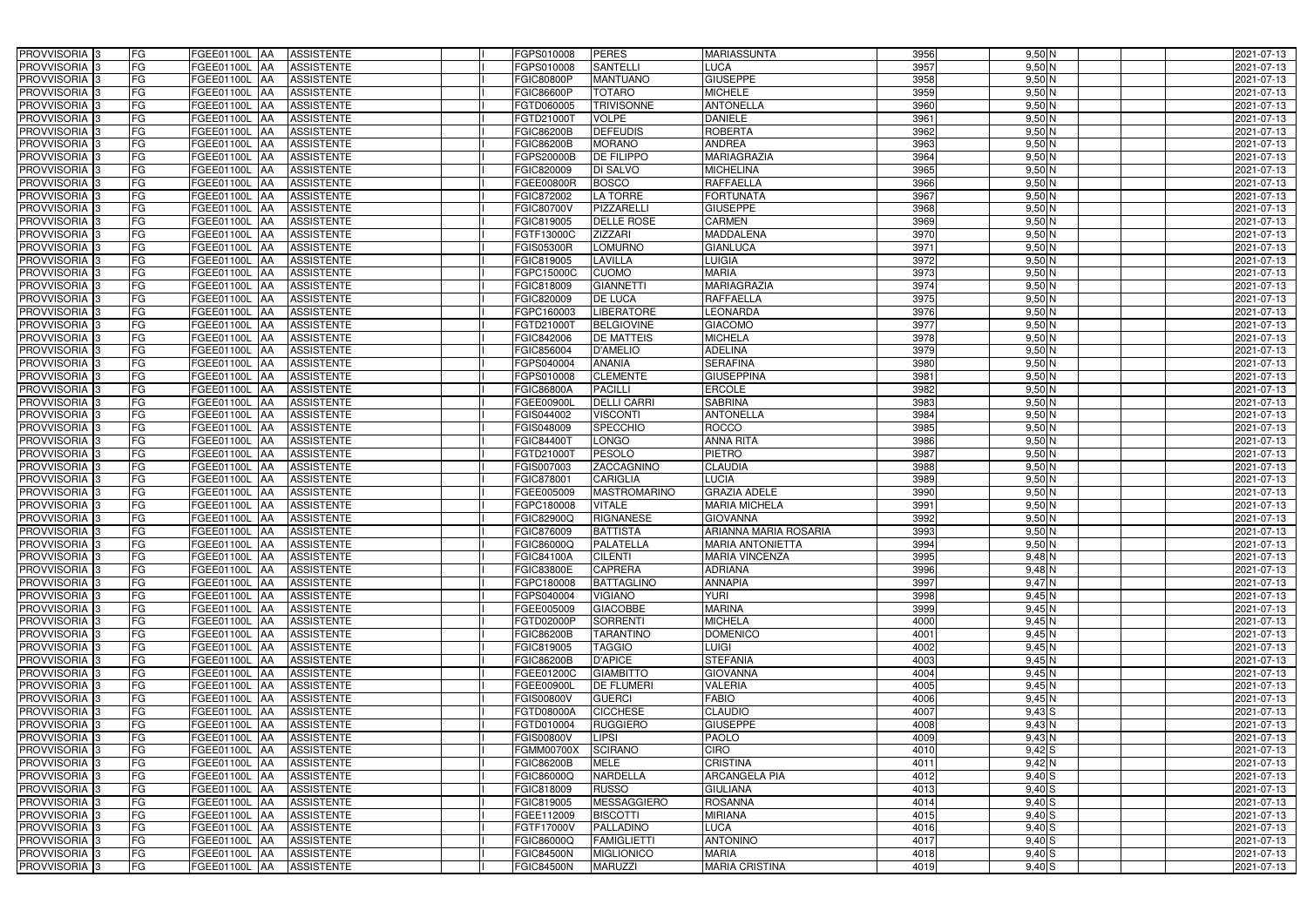| PROVVISORIA 3                                        | FG              | <b>FGEE01100L AA</b><br><b>ASSISTENTE</b>                                | FGIS00800V                      | <b>TIRELLI</b>                  | <b>TIZIANA</b>                | 4020         | $9,40$ S           | 2021-07-13               |
|------------------------------------------------------|-----------------|--------------------------------------------------------------------------|---------------------------------|---------------------------------|-------------------------------|--------------|--------------------|--------------------------|
| PROVVISORIA 3                                        | FG              | <b>ASSISTENTE</b><br>FGEE01100L                                          | FGIS01100P                      | <b>RUSSO</b>                    | <b>MONICA</b>                 | 4021         | $9,40$ S           | 2021-07-13               |
| PROVVISORIA 3                                        | <b>FG</b>       | <b>FGEE01100L</b><br><b>ASSISTENTE</b><br>IAA                            | FGEE00800R                      | <b>CARELLA</b>                  | <b>ALESSANDRA</b>             | 4022         | 9,40S              | 2021-07-13               |
| PROVVISORIA <sup>3</sup>                             | <b>FG</b>       | FGEE01100L<br><b>ASSISTENTE</b><br>IAA                                   | GIC81600N                       | <b>SPREMULL</b>                 | <b>FABIANA</b>                | 4023         | $9,40$ S           | 2021-07-13               |
| PROVVISORIA <sup>3</sup>                             | FG              | FGEE01100L<br><b>ASSISTENTE</b>                                          | FGIC806003                      | <b>D'ERRICO</b>                 | <b>MICHELA</b>                | 4024         | $9,40$ S           | 2021-07-13               |
| PROVVISORIA 3                                        | <b>FG</b>       | <b>FGEE01100L AA</b><br><b>ASSISTENTE</b>                                | FGRH010002                      | <b>PELLEGRINO</b>               | <b>CHIARA</b>                 | 4025         | $9,40$ S           | 2021-07-13               |
| PROVVISORIA 3                                        | FG              | FGEE01100L AA<br><b>ASSISTENTE</b>                                       | <b>FGIS04600N</b>               | <b>GERVASIO</b>                 | <b>GABRIELLA</b>              | 4026         | $9,40$ S           | 2021-07-13               |
| PROVVISORIA 3                                        | FG              | <b>ASSISTENTE</b><br>FGEE01100L AA                                       | FGPS040004                      | <b>INCARNATO</b>                | <b>FILOMENA</b>               | 4027         | $9,40$ S           | 2021-07-13               |
| PROVVISORIA 3                                        | <b>FG</b>       | FGEE01100L AA<br><b>ASSISTENTE</b>                                       | FGVC01000C                      | <b>SIMOLO</b>                   | LIA                           | 4028         | $9,40$ S           | 2021-07-13               |
| PROVVISORIA 3                                        | FG              | FGEE01100L AA<br><b>ASSISTENTE</b>                                       | FGIS00800V                      | <b>MANGANO</b>                  | <b>LUANA</b>                  | 4029         | $9,40$ S           | 2021-07-13               |
| PROVVISORIA 3                                        | FG              | <b>ASSISTENTE</b><br>FGEE01100L AA                                       | FGEE00900L                      | <b>VIRGILIO</b>                 | <b>GABRIELLA</b>              | 4030         | $9,40$ S           | 2021-07-13               |
| PROVVISORIA 3                                        | FG              | FGEE01100L AA<br><b>ASSISTENTE</b>                                       | FGTD060005                      | <b>ALTIERI</b>                  | <b>TULLIO</b>                 | 4031         | $9,40$ S           | 2021-07-13               |
| PROVVISORIA <sup>3</sup>                             | FG              | FGEE01100L<br><b>ASSISTENTE</b><br>IAA                                   | FGIC877005                      | NEMBROTTE MENNA                 | <b>SILVIA</b>                 | 4032         | $9,40$ N           | 2021-07-13               |
| PROVVISORIA 3                                        | FG              | FGEE01100L AA<br><b>ASSISTENTE</b>                                       | FGIC86000Q                      | <b>DI BIASE</b>                 | <b>GAETANA</b>                | 4033         | $9,40$ N           | 2021-07-13               |
| PROVVISORIA 3                                        | <b>FG</b>       | FGEE01100L AA<br><b>ASSISTENTE</b>                                       | FGPS08000E                      | <b>TUCCI</b>                    | <b>REBECCA</b>                | 4034         | $9,40$ N           | 2021-07-13               |
| PROVVISORIA 3                                        | <b>FG</b>       | <b>FGEE01100L</b><br><b>ASSISTENTE</b><br>IAA                            | FGIC86000Q                      | <b>DI GREGORIO</b>              | <b>GIULIO</b>                 | 4035         | $9,40$ N           | 2021-07-13               |
| PROVVISORIA 3                                        | FG              | FGEE01100L<br><b>ASSISTENTE</b><br>IAA                                   | FGTD08000A                      | <b>FRUNZIO</b>                  | VALENTINA                     | 4036         | $9,40$ N           | 2021-07-13               |
| PROVVISORIA 3                                        | FG              | FGEE01100L<br><b>ASSISTENTE</b><br>IAA                                   | FGIS00800V                      | <b>OCCULTO</b>                  | <b>SIMONE</b>                 | 4037         | 9,40 N             | 2021-07-13               |
| <b>PROVVISORIA</b> 3                                 | FG              | FGEE01100L<br><b>ASSISTENTE</b><br>IAA                                   | FGTD010004                      | <b>MEOLA</b>                    | <b>ANTONELLA PIA</b>          | 4038         | $9,40$ N           | 2021-07-13               |
| PROVVISORIA 3                                        | FG              | FGEE01100L<br><b>ASSISTENTE</b><br>IAA                                   | FGEE00800R                      | <b>CAPRARELLA</b>               | <b>CLAUDIA</b>                | 4039         | $9,40$ N           | 2021-07-13               |
| <b>PROVVISORIA</b> 3                                 | FG              | FGEE01100L<br><b>ASSISTENTE</b>                                          | FGIC86200B                      | <b>GUIDA</b>                    | <b>LUCA</b>                   | 4040         | $9,40$ N           | 2021-07-13               |
| <b>PROVVISORIA</b> 3                                 | FG              | FGEE01100L<br><b>ASSISTENTE</b>                                          | <b>FGIC87900R</b>               | <b>PERTA</b>                    | LUCIA ANNA PIA                | 4041         | $9,40$ N           | 2021-07-13               |
| PROVVISORIA <sup>3</sup>                             | FG              | FGEE01100L<br><b>ASSISTENTE</b>                                          | GIS05900Q                       | <b>SANTOVITO</b>                | <b>ALESSANDRA</b>             | 4042         | $9,40\,N$          | 2021-07-13               |
| PROVVISORIA <sup>3</sup>                             | <b>FG</b>       | <b>FGEE01100L</b><br><b>ASSISTENTE</b><br>ΙAΑ                            | GEE112009                       | LA ROCCA                        | <b>ANNA LISA</b>              | 4043         | 9,40 N             | 2021-07-13               |
| <b>PROVVISORIA</b> 3                                 | <b>FG</b>       | FGEE01100L<br><b>ASSISTENTE</b><br>IAA                                   | GPS040004                       | <b>FALEO</b>                    | <b>ROSANNA</b>                | 4044         | $9,40$ N           | 2021-07-13               |
| PROVVISORIA 3                                        | FG              | FGEE01100L<br><b>ASSISTENTE</b><br>IAA                                   | FGIC85800Q                      | <b>DEL PRIORE</b>               | <b>ANTONELLA</b>              | 4045         | $9,40$ N           | 2021-07-13               |
| PROVVISORIA 3                                        | <b>FG</b>       | FGEE01100L AA<br><b>ASSISTENTE</b>                                       | FGIC88100R                      | <b>MOFFA</b>                    | <b>FEDERICA</b>               | 4046         | $9,40$ N           | 2021-07-13               |
| PROVVISORIA 3                                        | <b>FG</b>       | FGEE01100L<br><b>ASSISTENTE</b><br>IAA                                   | FGRI020004                      | LIO                             | CONCETTA PIA IMMACOLATA       | 4047         | $9,40$ N           | 2021-07-13               |
| PROVVISORIA <sup>3</sup>                             | FG              | FGEE01100L<br><b>ASSISTENTE</b><br>IAA                                   | FGEE005009                      | <b>FRATIANNI</b>                | <b>MARA</b>                   | 4048         | $9,40$ N           | 2021-07-13               |
| PROVVISORIA 3                                        | <b>FG</b>       | <b>FGEE01100L   AA</b><br><b>ASSISTENTE</b>                              | FGIC863007                      | <b>CAPURSI</b>                  | <b>LUCIA</b>                  | 4049         | 9,40 N             | 2021-07-13               |
| PROVVISORIA 3                                        | FG              | <b>FGEE01100L</b><br><b>ASSISTENTE</b><br>IAA                            | FGTD08000A                      | <b>LASALANDRA</b>               | <b>ANDREA</b>                 | 4050         | $9,40$ N           | 2021-07-13               |
| PROVVISORIA 3                                        | FG              | <b>ASSISTENTE</b><br>FGEE01100L<br><b>IAA</b>                            | FGTD010004                      | <b>CIPRIANI</b>                 | <b>MICHELE</b>                | 4051         | $9,40$ N           | 2021-07-13               |
| PROVVISORIA 3                                        | FG              | <b>FGEE01100L</b><br><b>ASSISTENTE</b><br>IAA                            | FGIC844001                      | <b>DRAGANO</b>                  | <b>ADRIANA</b>                | 4052         | $9,40$ N           | 2021-07-13               |
| PROVVISORIA 3                                        | <b>FG</b>       | FGEE01100L AA<br><b>ASSISTENTE</b>                                       | FGIC84400T                      | <b>MASTROMAURO</b>              | <b>MARIANGELA</b>             | 4053         | $9,40$ N           | 2021-07-13               |
| PROVVISORIA :                                        | <b>FG</b>       | <b>ASSISTENTE</b><br>FGEE01100L<br>IAA                                   | FGEE106002                      | <b>MUCCI</b>                    | <b>MICHELA</b>                | 4054         | $9,40$ N           | 2021-07-13               |
| PROVVISORIA <sup>1</sup> 3                           | FG              | FGEE01100L<br><b>ASSISTENTE</b><br>IAA                                   | <b>FGIC87000A</b>               | <b>TIRELLI</b>                  | <b>GAETANO</b>                | 4055         | $9,40$ N           | 2021-07-13               |
| PROVVISORIA <sup>1</sup> 3                           | FG              | <b>FGEE01100L</b><br><b>ASSISTENTE</b><br>IAA                            | GIC81600N                       | <b>FIORENTI</b>                 | <b>MATTEO</b>                 | 4056         | $9,40$ N           | 2021-07-13               |
| PROVVISORIA <sup>3</sup>                             | <b>FG</b>       | FGEE01100L AA<br><b>ASSISTENTE</b>                                       | <b>FGTD08000A</b>               | <b>RIGNANESE</b>                | <b>ELIANA</b>                 | 4057         | 9,40 N             | 2021-07-13               |
| PROVVISORIA <sup>3</sup>                             | FG              | FGEE01100L AA ASSISTENTE                                                 | FGPC160003                      | <b>DI CIANNI</b>                | <b>ANTONIETTA</b>             | 4058         | $9,40$ N           | 2021-07-13               |
| PROVVISORIA <sup>3</sup>                             | FG              | FGEE01100L AA<br>ASSISTENTE                                              | FGTD060005                      | <b>VELARDI</b>                  | <b>PIETRO</b>                 | 4059         | $9,40$ N           | 2021-07-13               |
| PROVVISORIA <sup>3</sup>                             | FG              | ASSISTENTE<br>FGEE01100L AA                                              | FGPS040004                      | <b>IULA</b>                     | <b>ANNACHIARA</b>             | 4060         | 9,40 N             | 2021-07-13               |
| PROVVISORIA 3                                        | FG              | FGEE01100L AA<br><b>ASSISTENTE</b>                                       | FGPS040004                      | <b>DELL'ORSO</b>                | <b>GIUSEPPE</b>               | 4061         | $9,40$ N           | 2021-07-13               |
| PROVVISORIA <sup>3</sup>                             | FG              | FGEE01100L AA<br><b>ASSISTENTE</b>                                       | FGIS03700V                      | <b>TOTARO</b>                   | <b>ANTONIO</b>                | 4062         | 9,40 N             | 2021-07-13               |
| PROVVISORIA <sup>3</sup>                             | FG              | FGEE01100L AA<br><b>ASSISTENTE</b>                                       | FGIC835003                      | <b>CALZOLAIO</b>                | <b>ANTONIO LUIGI</b>          | 4063         | $9,40$ N           | 2021-07-13               |
| PROVVISORIA <sup>3</sup>                             | <b>FG</b>       | FGEE01100L AA<br><b>ASSISTENTE</b>                                       | FGIS00800V                      | PALMISCIANO                     | <b>DAVIDE</b>                 | 4064         | $9,40$ N           | 2021-07-13               |
| PROVVISORIA <sup>3</sup>                             | FG              | FGEE01100L AA<br><b>ASSISTENTE</b>                                       | FGIC818009                      | <b>SOLAZZO</b>                  | <b>LUCIA</b><br><b>SIMONA</b> | 4065         | $9,40$ N           | 2021-07-13               |
| PROVVISORIA <sup>3</sup>                             | FG<br><b>FG</b> | FGEE01100L AA<br><b>ASSISTENTE</b><br>FGEE01100L AA<br><b>ASSISTENTE</b> | FGPS010008                      | <b>LOMBARDI</b>                 | <b>ROSSANA</b>                | 4066         | $9,40$ N           | 2021-07-13               |
| PROVVISORIA <sup>3</sup><br>PROVVISORIA <sup>3</sup> | FG              | FGEE01100L AA<br><b>ASSISTENTE</b>                                       | <b>FGIC83700P</b><br>FGIC87400N | <b>BORGIA</b><br><b>FERRARO</b> | <b>MARIA GRAZIA</b>           | 4067<br>4068 | $9,40$ N<br>9,40 N | 2021-07-13<br>2021-07-13 |
| PROVVISORIA <sup>3</sup>                             | FG              | FGEE01100L AA<br><b>ASSISTENTE</b>                                       | FGMM00700X                      | <b>CARRETTA</b>                 | FEDERICA ALESSANDRA           | 4069         | 9,40 N             | 2021-07-13               |
| PROVVISORIA 3                                        | FG              | FGEE01100L AA<br>ASSISTENTE                                              | FGMM00400C                      | <b>SORRENTINO</b>               | <b>ILARIA</b>                 | 4070         | $9,40$ N           | 2021-07-13               |
| PROVVISORIA <sup>3</sup>                             | FG              | FGEE01100L AA<br><b>ASSISTENTE</b>                                       | FGIC85700X                      | <b>MAGLIONE</b>                 | <b>ERIKA</b>                  | 4071         | $9,40$ N           | 2021-07-13               |
| PROVVISORIA <sup>3</sup>                             | FG              | FGEE01100L AA<br><b>ASSISTENTE</b>                                       | <b>FGIS04600N</b>               | <b>DI NANNI</b>                 | <b>LUANA</b>                  | 4072         | $9,40$ N           | 2021-07-13               |
| PROVVISORIA <sup>3</sup>                             | FG              | FGEE01100L AA<br><b>ASSISTENTE</b>                                       | FGIS044002                      | <b>PANEBARCA</b>                | <b>ERMELINDA</b>              | 4073         | 9,40 N             | 2021-07-13               |
| PROVVISORIA <sup>13</sup>                            | FG              | FGEE01100L AA<br><b>ASSISTENTE</b>                                       | FGIC85800Q                      | <b>IORINO</b>                   | <b>VALENTINA</b>              | 4074         | 9,40 N             | 2021-07-13               |
| PROVVISORIA <sup>3</sup>                             | FG              | FGEE01100L AA<br><b>ASSISTENTE</b>                                       | FGEE01200C                      | <b>BOTTALICO</b>                | <b>ANTONELLA</b>              | 4075         | $9,40$ N           | 2021-07-13               |
| PROVVISORIA <sup>3</sup>                             | FG              | FGEE01100L AA<br><b>ASSISTENTE</b>                                       | <b>FGIC81600N</b>               | <b>DOTO</b>                     | <b>MARIA LUCIA</b>            | 4076         | $9,40$ N           | 2021-07-13               |
| PROVVISORIA <sup>3</sup>                             | FG              | <b>FGEE01100L   AA</b><br><b>ASSISTENTE</b>                              | <b>FGIC87000A</b>               | <b>SEBASTIANO</b>               | <b>MELANIA</b>                | 4077         | $9,40$ N           | 2021-07-13               |
| PROVVISORIA <sup>3</sup>                             | FG              | <b>ASSISTENTE</b><br>FGEE01100L AA                                       | FGPS20000B                      | <b>BISCEGLIA</b>                | <b>CRISTINA</b>               | 4078         | $9,40$ N           | 2021-07-13               |
| PROVVISORIA <sup>3</sup>                             | FG              | <b>ASSISTENTE</b><br>FGEE01100L AA                                       | FGMM00700X                      | <b>CARPENTIERI</b>              | <b>ESTER</b>                  | 4079         | $9,40$ N           | 2021-07-13               |
| PROVVISORIA <sup>3</sup>                             | FG              | FGEE01100L AA<br><b>ASSISTENTE</b>                                       | FGIC87000A                      | <b>AZZARONE</b>                 | <b>ANNARITA</b>               | 4080         | $9,40$ N           | 2021-07-13               |
| PROVVISORIA <sup>3</sup>                             | FG              | <b>ASSISTENTE</b><br>FGEE01100L AA                                       | FGIC819005                      | <b>BASILICO</b>                 | <b>CARMELA</b>                | 4081         | $9,40$ N           | 2021-07-13               |
| PROVVISORIA <sup>3</sup>                             | FG              | ASSISTENTE<br>FGEE01100L AA                                              | FGMM00400C                      | <b>INGLESE</b>                  | <b>ALESSANDRA</b>             | 4082         | $9,40$ N           | 2021-07-13               |
| PROVVISORIA 3                                        | FG              | <b>ASSISTENTE</b><br><b>FGEE01100L AA</b>                                | FGPS010008                      | <b>LEPORE</b>                   | <b>ANTONIO</b>                | 4083         | $9,40$ N           | 2021-07-13               |
|                                                      |                 |                                                                          |                                 |                                 |                               |              |                    |                          |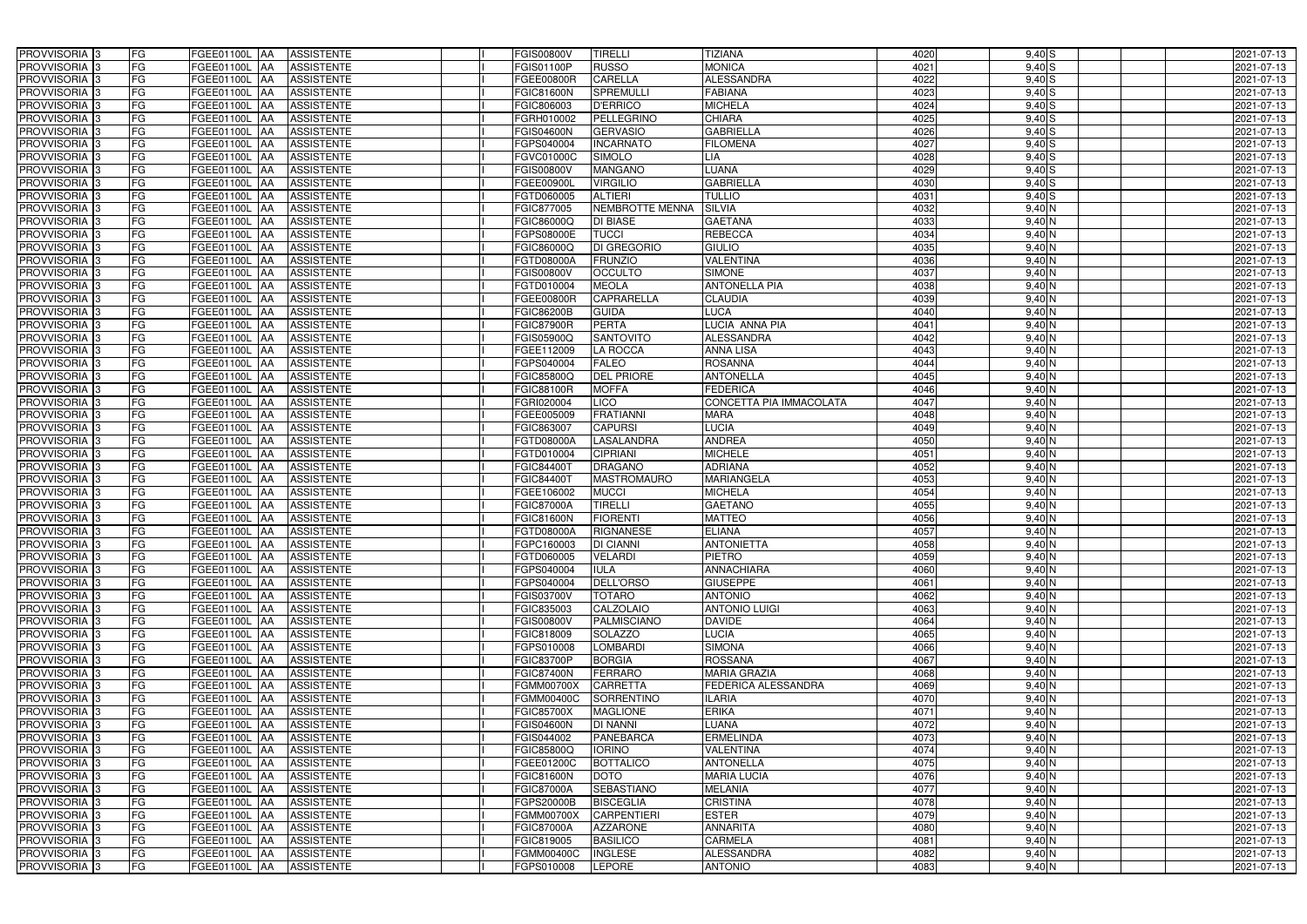| PROVVISORIA 3              | FG        | FGEE01100L AA<br><b>ASSISTENTE</b>            | FGTF13000C        | <b>SERENO</b>       | <b>SERGIO</b>            | 4084 | $9,40$ N   | 2021-07-13 |
|----------------------------|-----------|-----------------------------------------------|-------------------|---------------------|--------------------------|------|------------|------------|
| PROVVISORIA 3              | FG        | <b>ASSISTENTE</b><br>FGEE01100L               | FGIC827004        | DEL GROSSO          | CATERINA CONCETTA        | 4085 | $9,40$ N   | 2021-07-13 |
| PROVVISORIA 3              | FG        | FGEE01100L<br><b>ASSISTENTE</b><br>IAA        | FGTD060005        | PELLEGRINO          | ANNA MARIA ALBERTA       | 4086 | $9,40$ N   | 2021-07-13 |
| PROVVISORIA 3              | <b>FG</b> | FGEE01100L<br><b>ASSISTENTE</b><br>IAA        | FGIC82900Q        | <b>CASTIGLIEGO</b>  | <b>SERGIO</b>            | 4087 | $9,40$ N   | 2021-07-13 |
| PROVVISORIA <sup>3</sup>   | FG        | FGEE01100L<br><b>ASSISTENTE</b><br>IAA        | FGIC819005        | <b>BOTTICELLI</b>   | <b>MARIA PAOLA</b>       | 4088 | $9,37$ S   | 2021-07-13 |
| PROVVISORIA 3              | <b>FG</b> | <b>FGEE01100L AA</b><br><b>ASSISTENTE</b>     | FGTE020006        | <b>MOCERINO</b>     | <b>STEFANIA</b>          | 4089 | 9,37N      | 2021-07-13 |
| PROVVISORIA 3              | FG        | <b>FGEE01100L   AA</b><br><b>ASSISTENTE</b>   | FGMM148003        | <b>PIETROFORTE</b>  | <b>ANNA MARIA GRAZIA</b> | 4090 | $9,37$ N   | 2021-07-13 |
| PROVVISORIA 3              | FG        | <b>ASSISTENTE</b><br>FGEE01100L AA            | <b>FGIC88100R</b> | <b>D'APOTE</b>      | <b>LILIANA</b>           | 4091 | $9,35$ $S$ | 2021-07-13 |
| PROVVISORIA 3              | <b>FG</b> | FGEE01100L AA<br><b>ASSISTENTE</b>            | FGIC85800Q        | <b>CAPPIELLO</b>    | <b>GIUSEPPINA</b>        | 4092 | 9,35N      | 2021-07-13 |
| PROVVISORIA 3              | FG        | FGEE01100L AA<br><b>ASSISTENTE</b>            | FGIC86000Q        | CANCELLIERE         | <b>VINCENZO DONATO</b>   | 4093 | $9,35$ N   | 2021-07-13 |
| PROVVISORIA 3              | FG        | <b>ASSISTENTE</b><br>FGEE01100L AA            | GIS044002         | <b>ROSITO</b>       | <b>FERRUCCIO</b>         | 4094 | 9,35N      | 2021-07-13 |
| PROVVISORIA 3              | FG        | FGEE01100L AA<br><b>ASSISTENTE</b>            | FGIC86000Q        | DE COLELLIS         | <b>CLAUDIA</b>           | 4095 | 9,35N      | 2021-07-13 |
| PROVVISORIA <sup>3</sup>   | FG        | FGEE01100L<br><b>ASSISTENTE</b><br><b>IAA</b> | FGIC81600N        | <b>GRASSO</b>       | <b>MARIA ROSARIA</b>     | 4096 | $9,33$ S   | 2021-07-13 |
| PROVVISORIA 3              | FG        | FGEE01100L AA<br><b>ASSISTENTE</b>            | FGTD21000T        | <b>PISCOPIELLO</b>  | <b>TIZIANA</b>           | 4097 | $9,33$ $S$ | 2021-07-13 |
| PROVVISORIA 3              | <b>FG</b> | FGEE01100L AA<br><b>ASSISTENTE</b>            | FGIS03700V        | <b>PRINCIGALLO</b>  | <b>MICHELE</b>           | 4098 | $9,33$ S   | 2021-07-13 |
| PROVVISORIA 3              | <b>FG</b> | <b>FGEE01100L</b><br><b>ASSISTENTE</b><br>IAA | FGEE005009        | <b>FERRO</b>        | <b>LOREDANA</b>          | 4099 | $9,33$ $S$ | 2021-07-13 |
| PROVVISORIA 3              | FG        | <b>FGEE01100L</b><br><b>ASSISTENTE</b><br>IAA | FGRH060003        | <b>MAFFEI</b>       | <b>BARBARA</b>           | 4100 | $9,33$ $S$ | 2021-07-13 |
| PROVVISORIA 3              | FG        | <b>FGEE01100L</b><br><b>ASSISTENTE</b><br>IAA | FGTD08000A        | <b>CASCAVILLA</b>   | LOREDANA                 | 4101 | $9,33$ $S$ | 2021-07-13 |
| PROVVISORIA 3              | FG        | FGEE01100L<br><b>ASSISTENTE</b><br>IAA        | FGTD02000P        | <b>CAMPAGNOLA</b>   | <b>MARIA CRISTINA</b>    | 4102 | $9,33$ $S$ | 2021-07-13 |
| PROVVISORIA 3              | FG        | FGEE01100L<br><b>ASSISTENTE</b><br>IAA        | FGIS00800V        | <b>BRUNO</b>        | <b>NATALIA</b>           | 4103 | 9,33 S     | 2021-07-13 |
| PROVVISORIA <sup>3</sup>   | FG        | FGEE01100L<br><b>ASSISTENTE</b>               | FGTD21000T        | ARCHIDIACONO        | <b>SILVANA</b>           | 4104 | $9,33$ S   | 2021-07-13 |
| <b>PROVVISORIA</b> 3       | FG        | FGEE01100L<br><b>ASSISTENTE</b><br>IAA        | FGMM00400C        | <b>BUONOPANE</b>    | <b>PIERPAOLA</b>         | 4105 | $9,33$ $S$ | 2021-07-13 |
| PROVVISORIA <sup>3</sup>   | FG        | FGEE01100L<br><b>ASSISTENTE</b>               | <b>GPS040004</b>  | <b>MONACHESE</b>    | <b>MONICA</b>            | 4106 | $9,33$ $S$ | 2021-07-13 |
| PROVVISORIA <sup>3</sup>   | <b>FG</b> | FGEE01100L<br><b>ASSISTENTE</b><br>AA         | FGMM00400C        | <b>MASTRANGELO</b>  | <b>VALERIA MARIA</b>     | 4107 | $9,33$ $S$ | 2021-07-13 |
| <b>PROVVISORIA</b> 3       | FG        | FGEE01100L<br><b>ASSISTENTE</b>               | FGEE005009        | <b>SOLLAZZO</b>     | <b>ANNA</b>              | 4108 | $9,33$ $S$ | 2021-07-13 |
| PROVVISORIA 3              | FG        | IAA<br>FGEE01100L                             |                   | <b>SCIARRETTA</b>   | <b>ROBERTA</b>           | 4109 | $9,33$ $S$ |            |
|                            | <b>FG</b> | <b>ASSISTENTE</b><br>IAA                      | FGEE00800R        |                     |                          |      |            | 2021-07-13 |
| PROVVISORIA 3              |           | FGEE01100L AA<br><b>ASSISTENTE</b>            | FGIC856004        | <b>FARINATO</b>     | <b>VALENTINA</b>         | 4110 | $9,33$ $S$ | 2021-07-13 |
| PROVVISORIA 3              | <b>FG</b> | FGEE01100L AA<br><b>ASSISTENTE</b>            | FGIC85900G        | CAMPANARO           | <b>CLAUDIA</b>           | 4111 | $9,33$ S   | 2021-07-13 |
| PROVVISORIA 3              | FG        | <b>FGEE01100L</b><br><b>ASSISTENTE</b><br>IAA | FGMM00700X        | <b>GIORDANO</b>     | <b>ROSA</b>              | 4112 | $9,33$ $S$ | 2021-07-13 |
| PROVVISORIA 3              | <b>FG</b> | <b>FGEE01100L   AA</b><br><b>ASSISTENTE</b>   | FGIC86600P        | <b>CILIBERTI</b>    | <b>LEONARDO</b>          | 4113 | $9,33$ $S$ | 2021-07-13 |
| PROVVISORIA 3              | FG        | <b>FGEE01100L AA</b><br><b>ASSISTENTE</b>     | FGEE005009        | <b>PIETROBONO</b>   | <b>ADDOLORATA</b>        | 4114 | $9,33$ N   | 2021-07-13 |
| PROVVISORIA 3              | FG        | <b>ASSISTENTE</b><br>FGEE01100L AA            | FGMM00700X        | <b>PRONTERA</b>     | <b>MARTA</b>             | 4115 | $9,33$ N   | 2021-07-13 |
| PROVVISORIA 3              | FG        | FGEE01100L<br><b>ASSISTENTE</b><br>IAA        | FGIC83300B        | LANGIANESE          | <b>FELICIANA</b>         | 4116 | $9,33$ N   | 2021-07-13 |
| PROVVISORIA 3              | <b>FG</b> | FGEE01100L AA<br><b>ASSISTENTE</b>            | FGEE005009        | <b>DI BARI</b>      | <b>ANTONIA</b>           | 4117 | $9,33$ N   | 2021-07-13 |
| <b>PROVVISORIA</b> 3       | <b>FG</b> | FGEE01100L<br><b>ASSISTENTE</b><br>IAA        | FGIC83000X        | <b>FERRI</b>        | <b>DANIELA</b>           | 4118 | $9,33$ N   | 2021-07-13 |
| PROVVISORIA <sup>3</sup>   | FG        | FGEE01100L<br><b>ASSISTENTE</b><br>IAA        | GIC871006         | <b>VISAGGIO</b>     | <b>TERESA</b>            | 4119 | $9,33$ N   | 2021-07-13 |
| PROVVISORIA <sup>1</sup> 3 | FG        | <b>FGEE01100L</b><br><b>ASSISTENTE</b><br>IAA | GIC872002         | <b>PRENCIPE</b>     | <b>ROSA</b>              | 4120 | $9,33$ N   | 2021-07-13 |
| PROVVISORIA <sup>3</sup>   | <b>FG</b> | FGEE01100L AA<br><b>ASSISTENTE</b>            | FGIC818009        | <b>SICONOLFI</b>    | <b>DONATELLA</b>         | 4121 | 9,33N      | 2021-07-13 |
| PROVVISORIA 3              | FG        | FGEE01100L AA ASSISTENTE                      | FGPS010008        | <b>MITRIONE</b>     | <b>LUIGIA</b>            | 4122 | $9,33$ N   | 2021-07-13 |
| PROVVISORIA <sup>3</sup>   | FG        | FGEE01100L AA<br>ASSISTENTE                   | FGIC880001        | <b>BELLINO</b>      | <b>SERAFINA CECILIA</b>  | 4123 | $9,33$ N   | 2021-07-13 |
| PROVVISORIA <sup>3</sup>   | FG        | <b>ASSISTENTE</b><br>FGEE01100L AA            | <b>FGEE11000N</b> | <b>GRAVINA</b>      | ANGELO                   | 4124 | $9,33$ N   | 2021-07-13 |
| PROVVISORIA <sup>3</sup>   | FG        | <b>FGEE01100L AA</b><br><b>ASSISTENTE</b>     | FGIC864003        | <b>PRENCIPE</b>     | <b>DONATO</b>            | 4125 | $9,33$ N   | 2021-07-13 |
| PROVVISORIA <sup>3</sup>   | FG        | FGEE01100L AA<br><b>ASSISTENTE</b>            | FGTF13000C        | <b>D'ADDEDDA</b>    | <b>FRANCESCO</b>         | 4126 | $9,33$ N   | 2021-07-13 |
| PROVVISORIA <sup>3</sup>   | FG        | FGEE01100L AA<br><b>ASSISTENTE</b>            | FGIC86200B        | <b>DI BIASE</b>     | <b>FLORIANA</b>          | 4127 | $9,33$ N   | 2021-07-13 |
| PROVVISORIA <sup>3</sup>   | FG        | FGEE01100L AA<br><b>ASSISTENTE</b>            | FGIC85700X        | <b>LENTINIO</b>     | <b>MANUELA</b>           | 4128 | $9,33$ N   | 2021-07-13 |
| PROVVISORIA <sup>3</sup>   | FG        | FGEE01100L AA<br><b>ASSISTENTE</b>            | <b>FGIS00800V</b> | <b>VOLPE</b>        | <b>MICHELA</b>           | 4129 | 9,33N      | 2021-07-13 |
| PROVVISORIA <sup>3</sup>   | FG        | FGEE01100L AA<br><b>ASSISTENTE</b>            | FGRH060003        | <b>MIMMO</b>        | <b>SANDRA LUCILLA</b>    | 4130 | 9,33N      | 2021-07-13 |
| PROVVISORIA <sup>3</sup>   | FG        | FGEE01100L AA<br>ASSISTENTE                   | FGIC85800Q        | <b>CIARMOLI</b>     | <b>CINZIA</b>            | 4131 | $9,33$ N   | 2021-07-13 |
| PROVVISORIA 3              | FG        | FGEE01100L AA<br><b>ASSISTENTE</b>            | FGIC86100G        | <b>ORTUSO</b>       | <b>GRAZIA</b>            | 4132 | 9,33N      | 2021-07-13 |
| PROVVISORIA <sup>3</sup>   | FG        | FGEE01100L AA<br><b>ASSISTENTE</b>            | FGIC86000Q        | <b>SEPIELLO</b>     | <b>NADIA</b>             | 4133 | $9,33$ N   | 2021-07-13 |
| PROVVISORIA 3              | FG        | FGEE01100L AA<br>ASSISTENTE                   | FGIC818009        | <b>ADDANTE</b>      | <b>ANTONELLA</b>         | 4134 | $9,33$ N   | 2021-07-13 |
| PROVVISORIA <sup>3</sup>   | FG        | FGEE01100L AA<br><b>ASSISTENTE</b>            | FGIC86200B        | <b>SOLLAZZO</b>     | <b>MARIANNA</b>          | 4135 | $9,33$ N   | 2021-07-13 |
| PROVVISORIA <sup>3</sup>   | FG        | FGEE01100L AA<br><b>ASSISTENTE</b>            | FGIC818009        | <b>CAIVANO</b>      | <b>MARIA GRAZIA</b>      | 4136 | $9,33$ N   | 2021-07-13 |
| PROVVISORIA <sup>3</sup>   | FG        | FGEE01100L AA<br><b>ASSISTENTE</b>            | FGIC863007        | <b>PALUSCIO</b>     | <b>ANNAMARIA</b>         | 4137 | $9,33$ N   | 2021-07-13 |
| PROVVISORIA <sup>3</sup>   | FG        | FGEE01100L AA<br><b>ASSISTENTE</b>            | FGEE005009        | <b>ACCADIA</b>      | <b>PASQUALE</b>          | 4138 | $9,33$ N   | 2021-07-13 |
| PROVVISORIA <sup>3</sup>   | FG        | FGEE01100L AA<br><b>ASSISTENTE</b>            | FGMM00400C        | <b>ARGENIO</b>      | PATRIZIA ISABELLA MARIA  | 4139 | $9,33$ N   | 2021-07-13 |
| PROVVISORIA <sup>3</sup>   | FG        | FGEE01100L AA<br><b>ASSISTENTE</b>            | FGIC877005        | <b>DE SANCTIS</b>   | <b>PETRONILLA</b>        | 4140 | $9,33$ N   | 2021-07-13 |
| PROVVISORIA <sup>3</sup>   | FG        | FGEE01100L AA<br><b>ASSISTENTE</b>            | FGIC856004        | <b>RINALDI</b>      | <b>AGNESE</b>            | 4141 | $9,33$ N   | 2021-07-13 |
| PROVVISORIA <sup>3</sup>   | FG        | <b>ASSISTENTE</b><br>FGEE01100L AA            | FGEE06000T        | <b>AGHILAR</b>      | <b>ANTONIETTA</b>        | 4142 | $9,33$ N   | 2021-07-13 |
| PROVVISORIA 3              | FG        | <b>ASSISTENTE</b><br>FGEE01100L AA            | <b>FGIC82300R</b> | <b>NARDELLA</b>     | <b>COSTANTINO</b>        | 4143 | 9,33N      | 2021-07-13 |
| PROVVISORIA <sup>3</sup>   | FG        | FGEE01100L AA<br><b>ASSISTENTE</b>            | FGTD010004        | <b>MASTRODONATO</b> | <b>ANGELA PIA</b>        | 4144 | $9,33$ N   | 2021-07-13 |
| PROVVISORIA 3              | FG        | <b>ASSISTENTE</b><br>FGEE01100L AA            | FGIC818009        | DE MEO              | <b>CARMELINA</b>         | 4145 | $9,33$ N   | 2021-07-13 |
| PROVVISORIA <sup>3</sup>   | FG        | ASSISTENTE<br>FGEE01100L AA                   | FGTD08000A        | <b>SEBASTIANO</b>   | <b>ANTONELLA</b>         | 4146 | $9,33$ N   | 2021-07-13 |
| PROVVISORIA 3              | FG        | <b>ASSISTENTE</b><br><b>FGEE01100L AA</b>     | FGIC819005        | <b>GRIECO</b>       | <b>ASSUNTA</b>           | 4147 | $9,33$ N   | 2021-07-13 |
|                            |           |                                               |                   |                     |                          |      |            |            |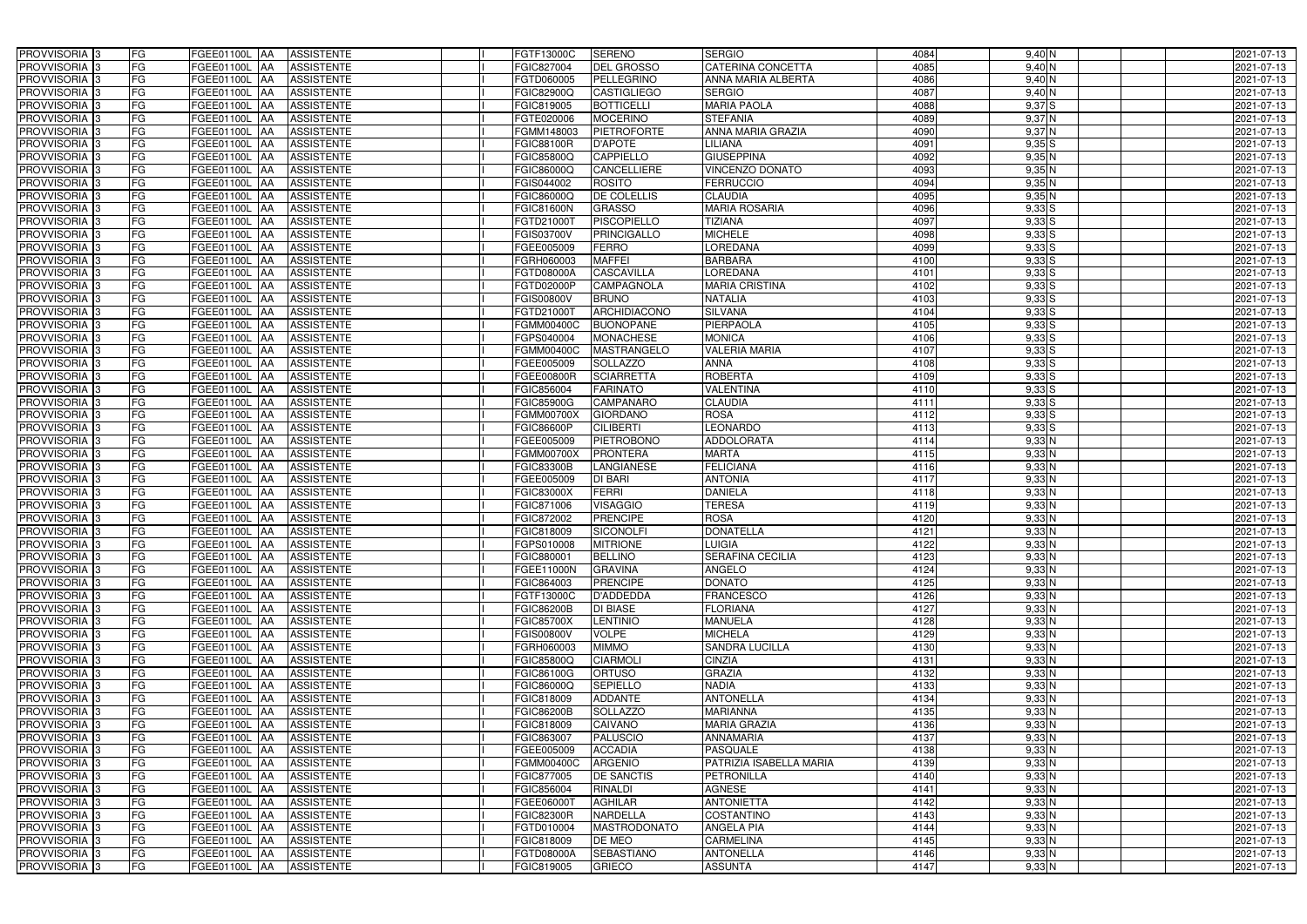| PROVVISORIA 3                                        | FG        | FGEE01100L AA<br><b>ASSISTENTE</b>                      | FGIC83800E<br><b>NUZZOLESE</b>                                      | <b>MARIA CARMELA</b>             | 4148         | 9,33 N                                | 2021-07-13               |
|------------------------------------------------------|-----------|---------------------------------------------------------|---------------------------------------------------------------------|----------------------------------|--------------|---------------------------------------|--------------------------|
| PROVVISORIA 3                                        | FG        | <b>ASSISTENTE</b><br>FGEE01100L                         | FGRH060003<br><b>MAGGIO</b>                                         | <b>MARIA GRAZIA</b>              | 4149         | $9,31$ N                              | 2021-07-13               |
| PROVVISORIA 3                                        | FG        | FGEE01100L<br><b>ASSISTENTE</b><br>IAA                  | <b>CUSENZA</b><br>FGIC844007                                        | <b>BENEDETTA PIA</b>             | 4150         | $9,31$ N                              | 2021-07-13               |
| PROVVISORIA <sup>3</sup>                             | FG        | FGEE01100L<br><b>ASSISTENTE</b><br>IAA                  | <b>MANGANO</b><br>GIC86600P                                         | <b>MARIO</b>                     | 4151         | $9,31$ N<br>IS.                       | 2021-07-13               |
| PROVVISORIA 3                                        | FG        | <b>FGEE01100L</b><br><b>ASSISTENTE</b><br>IAA           | <b>GARRUTO</b><br>FGIC87000A                                        | <b>GIUSEPPINA</b>                | 4152         | $9,31$ N                              | 2021-07-13               |
| PROVVISORIA 3                                        | <b>FG</b> | <b>FGEE01100L AA</b><br><b>ASSISTENTE</b>               | <b>DI GERARDO</b><br>FGPS010008                                     | <b>ANTONIO</b>                   | 4153         | $9,30$ S                              | 2021-07-13               |
| PROVVISORIA 3                                        | FG        | <b>FGEE01100L   AA</b><br><b>ASSISTENTE</b>             | <b>COLOTTI</b><br>FGEE01200C                                        | <b>MARIANNA</b>                  | 4154         | $9,30$ S                              | 2021-07-13               |
| PROVVISORIA 3                                        | FG        | <b>ASSISTENTE</b><br>FGEE01100L AA                      | <b>PAOLICELLI</b><br>FGIC86200B                                     | <b>AMBRA</b>                     | 4155         | $9,30$ S                              | 2021-07-13               |
| PROVVISORIA 3                                        | <b>FG</b> | FGEE01100L AA<br><b>ASSISTENTE</b>                      | <b>DRAICCHIO</b><br>FGIC84100A                                      | <b>MARIANNA FILOMENA</b>         | 4156         | $9,30$ S                              | 2021-07-13               |
| PROVVISORIA 3                                        | FG        | FGEE01100L AA<br><b>ASSISTENTE</b>                      | <b>TARONNA</b><br>FGIC83100Q                                        | <b>ANTONIA</b>                   | 4157         | $9,30$ S                              | 2021-07-13               |
| PROVVISORIA 3                                        | FG        | <b>ASSISTENTE</b><br>FGEE01100L AA                      | <b>TRAVERSI</b><br>GIS01100P                                        | <b>ANTONELLA</b>                 | 4158         | $9,30$ S                              | 2021-07-13               |
| PROVVISORIA 3                                        | FG        | FGEE01100L AA<br><b>ASSISTENTE</b>                      | FGIC819005<br><b>RIGILLO</b>                                        | <b>PASQUALINA</b>                | 4159         | $9,30$ S                              | 2021-07-13               |
| PROVVISORIA 3                                        | FG        | FGEE01100L<br><b>ASSISTENTE</b><br><b>IAA</b>           | <b>GIS00300Q</b><br><b>LOMBARDI</b>                                 | <b>DANIELA</b>                   | 4160         | $9,30$ S                              | 2021-07-13               |
| PROVVISORIA 3                                        | FG        | FGEE01100L AA<br><b>ASSISTENTE</b>                      | FGIC85800Q<br><b>ZULLO</b>                                          | <b>FRANCESCA</b>                 | 4161         | $9,30$ S                              | 2021-07-13               |
| PROVVISORIA 3                                        | <b>FG</b> | FGEE01100L AA<br><b>ASSISTENTE</b>                      | <b>TAMBURRI</b><br>FGMM00400C                                       | <b>GIULIA</b>                    | 4162         | $9,30$ S                              | 2021-07-13               |
| PROVVISORIA 3                                        | <b>FG</b> | FGEE01100L<br><b>ASSISTENTE</b><br>IAA                  | <b>MANSUETO</b><br>FGEE01100L                                       | <b>MARIA TERESA</b>              | 4163         | $9,30$ S                              | 2021-07-13               |
| PROVVISORIA 3                                        | FG        | <b>FGEE01100L</b><br><b>ASSISTENTE</b><br>IAA           | <b>TROIANO</b><br>FGIC863007                                        | <b>MICHELE</b>                   | 4164         | $9,30$ S                              | 2021-07-13               |
| PROVVISORIA 3                                        | FG        | <b>FGEE01100L</b><br><b>ASSISTENTE</b><br>IAA           | <b>MANDRISI</b><br>FGTD02000P                                       | <b>MICHELE</b>                   | 4165         | $9,30$ S                              | 2021-07-13               |
| PROVVISORIA 3                                        | FG        | FGEE01100L<br><b>ASSISTENTE</b><br>IAA                  | <b>DI CANDIA</b><br>FGIC86600P                                      | <b>STELLA MARIA</b>              | 4166         | $9,30$ S                              | 2021-07-13               |
| PROVVISORIA 3                                        | FG        | FGEE01100L<br><b>ASSISTENTE</b><br>IAA                  | <b>SANTUCCI</b><br>FGPM05000Q                                       | <b>ISABELLA</b>                  | 4167         | $9,30$ S                              | 2021-07-13               |
| PROVVISORIA <sup>3</sup>                             | FG        | FGEE01100L<br><b>ASSISTENTE</b>                         | <b>PATELLA</b><br>FGEE00900L                                        | <b>MARIA GRAZIA</b>              | 4168         | $9,30$ S                              | 2021-07-13               |
| PROVVISORIA <sup>3</sup>                             | FG        | FGEE01100L<br><b>ASSISTENTE</b><br>IAA                  | <b>BARBAROSSA</b><br><b>FGIC81600N</b>                              | <b>CINZIA</b>                    | 4169         | $9,30$ S                              | 2021-07-13               |
| PROVVISORIA <sup>3</sup>                             | FG        | FGEE01100L<br><b>ASSISTENTE</b>                         | <b>NAVARRA</b><br>FGTD08000A                                        | <b>GRETA</b>                     | 4170         | $9,30$ N                              | 2021-07-13               |
| PROVVISORIA <sup>3</sup>                             | <b>FG</b> | <b>FGEE01100L</b><br><b>ASSISTENTE</b><br>AA            | <b>MARTINO</b><br>FGTD08000A                                        | <b>NICOLA</b>                    | 4171         | $9,30$ N                              | 2021-07-13               |
| <b>PROVVISORIA</b> 3                                 | FG        | FGEE01100L<br><b>ASSISTENTE</b><br>IAA                  | <b>FGIC86200B</b><br><b>FERRAMOSCA</b>                              | <b>CARMEN</b>                    | 4172         | $9,30$ N                              | 2021-07-13               |
| PROVVISORIA 3                                        | FG        | FGEE01100L<br><b>ASSISTENTE</b><br>IAA                  | FGIC877005<br><b>MATRELLA</b>                                       | <b>JESSICA</b>                   | 4173         | $9,30$ N                              | 2021-07-13               |
| PROVVISORIA 3                                        | <b>FG</b> | FGEE01100L AA<br><b>ASSISTENTE</b>                      | FGIS00800V<br><b>BARTUCCI</b>                                       | <b>ANNA</b>                      | 4174         | $9,30$ N                              | 2021-07-13               |
| PROVVISORIA 3                                        | <b>FG</b> | FGEE01100L AA<br><b>ASSISTENTE</b>                      | <b>LA TORRE</b><br>FGIC80800P                                       | <b>TIZIANA</b>                   | 4175         | $9,30$ N                              | 2021-07-13               |
| PROVVISORIA 3                                        | FG        | FGEE01100L AA<br><b>ASSISTENTE</b>                      | <b>LAURIOLA</b><br>FGIC82900Q                                       | <b>DOMENICO</b>                  | 4176         | $9,30$ N                              | 2021-07-13               |
| PROVVISORIA 3                                        | <b>FG</b> | <b>FGEE01100L   AA</b><br><b>ASSISTENTE</b>             | <b>CARUSO</b><br><b>FGIC81600N</b>                                  | <b>CARMINE</b>                   | 4177         | $9,30$ N                              | 2021-07-13               |
| PROVVISORIA 3                                        | FG        | <b>FGEE01100L AA</b><br><b>ASSISTENTE</b>               | <b>TORRACO</b><br>FGEE00900L                                        | <b>CARLOTTA</b>                  | 4178         | $9,30$ N                              | 2021-07-13               |
| PROVVISORIA 3                                        | FG        | <b>ASSISTENTE</b><br>FGEE01100L AA                      | <b>PILONE</b><br>FGIS00800V                                         | <b>VERONICA</b>                  | 4179         | $9,30\overline{\text{N}}$             | 2021-07-13               |
| PROVVISORIA 3                                        | FG        | FGEE01100L<br><b>ASSISTENTE</b><br><b>IAA</b>           | FGTD08000A<br><b>MONTANINO</b>                                      | <b>LILIANA</b>                   | 4180         | $9,30$ N                              | 2021-07-13               |
| PROVVISORIA 3                                        | FG        | FGEE01100L AA<br><b>ASSISTENTE</b>                      | FGRI020004<br><b>LA LOGGIA</b>                                      | <b>GIUSEPPE</b>                  | 4181         | $9,30$ N                              | 2021-07-13               |
| PROVVISORIA 3                                        | <b>FG</b> | FGEE01100L<br><b>ASSISTENTE</b><br>IAA                  | <b>LOPES</b><br>FGIC822001                                          | <b>ALESSIA</b>                   | 4182         | $9,30$ N                              | 2021-07-13               |
| PROVVISORIA <sup>3</sup>                             | FG        | FGEE01100L<br><b>ASSISTENTE</b><br>IAA                  | <b>LA SALA</b><br>FGPM10000G                                        | <b>CAMILLA</b>                   | 4183         | $9,30$ N                              | 2021-07-13               |
| PROVVISORIA <sup>1</sup> 3                           | FG        | <b>FGEE01100L</b><br><b>ASSISTENTE</b><br>IAA           | <b>IANNELLI</b><br>FGPM03000E<br><b>SPARAPANO</b>                   | <b>ROSA PIA</b>                  | 4184         | $9,30$ N                              | 2021-07-13               |
| PROVVISORIA <sup>3</sup>                             | <b>FG</b> | FGEE01100L AA<br><b>ASSISTENTE</b>                      | GPS08000E                                                           | <b>MARTINA</b>                   | 4185         | 9,30 N                                | 2021-07-13               |
| PROVVISORIA <sup>3</sup><br>PROVVISORIA <sup>3</sup> | FG<br>FG  | FGEE01100L AA ASSISTENTE<br>FGEE01100L AA<br>ASSISTENTE | <b>VALENTINO</b><br><b>FGIS05300R</b><br>FGTD21000T<br><b>CIFFO</b> | <b>CATERINA</b><br><b>ILARIA</b> | 4186<br>4187 | $9,30\overline{\text{N}}$<br>$9,30$ N | 2021-07-13<br>2021-07-13 |
| PROVVISORIA <sup>3</sup>                             | FG        | ASSISTENTE<br>FGEE01100L AA                             | <b>D'ANGELICO</b><br>FGIC842006                                     | <b>DORA ANNA</b>                 | 4188         | $9,30$ N                              | 2021-07-13               |
| PROVVISORIA 3                                        | FG        | FGEE01100L AA<br><b>ASSISTENTE</b>                      | <b>TURINO</b><br>FGPC160003                                         | <b>SIRIA CAMILLA</b>             | 4189         | $9,30$ N                              | 2021-07-13               |
| PROVVISORIA <sup>3</sup>                             | FG        | FGEE01100L AA<br><b>ASSISTENTE</b>                      | FGTD08000A<br><b>AZZARONE</b>                                       | <b>FRANCESCO</b>                 | 4190         | $9,30$ N                              | 2021-07-13               |
| PROVVISORIA <sup>3</sup>                             | FG        | FGEE01100L AA<br><b>ASSISTENTE</b>                      | <b>CARRIERA</b><br>FGTD010004                                       | <b>MATTEO</b>                    | 4191         | $9,30$ N                              | 2021-07-13               |
| <b>PROVVISORIA</b> 3                                 | FG        | FGEE01100L AA<br><b>ASSISTENTE</b>                      | <b>FGIC85900G</b><br><b>MUCELLI</b>                                 | <b>CRISTINA</b>                  | 4192         | $9,30$ N                              | 2021-07-13               |
| PROVVISORIA <sup>3</sup>                             | FG        | FGEE01100L AA<br><b>ASSISTENTE</b>                      | <b>DE GENNARO</b><br>FGIS044002                                     | <b>LUANA</b>                     | 4193         | $9,30$ N                              | 2021-07-13               |
| PROVVISORIA <sup>3</sup>                             | FG        | FGEE01100L AA<br><b>ASSISTENTE</b>                      | FGEE106002<br><b>NOVELLI</b>                                        | <b>AURORA</b>                    | 4194         | 9,30 N                                | 2021-07-13               |
| PROVVISORIA <sup>3</sup>                             | FG        | FGEE01100L AA<br>ASSISTENTE                             | <b>FGIC85900G</b><br><b>MIRANDA</b>                                 | <b>GIUSEPPE</b>                  | 4195         | $9,30$ N                              | 2021-07-13               |
| PROVVISORIA 3                                        | FG        | FGEE01100L AA<br><b>ASSISTENTE</b>                      | <b>MARANO</b><br>FGTE020006                                         | <b>SABRINA</b>                   | 4196         | 9,30 N                                | 2021-07-13               |
| PROVVISORIA <sup>3</sup>                             | FG        | FGEE01100L AA<br><b>ASSISTENTE</b>                      | <b>VELLUTO</b><br>FGPM03000E                                        | <b>FEDERICA</b>                  | 4197         | $9,30$ N                              | 2021-07-13               |
| PROVVISORIA <sup>3</sup>                             | FG        | FGEE01100L AA<br>ASSISTENTE                             | ALESSANDRINO<br>FGIC88100R                                          | <b>PIA</b>                       | 4198         | $9,30$ N                              | 2021-07-13               |
| PROVVISORIA <sup>3</sup>                             | FG        | FGEE01100L AA<br><b>ASSISTENTE</b>                      | FGIS00800V<br><b>RIPOLI</b>                                         | <b>MARIA GIOVANNA</b>            | 4199         | $9,30$ N                              | 2021-07-13               |
| PROVVISORIA <sup>3</sup>                             | FG        | FGEE01100L AA<br><b>ASSISTENTE</b>                      | <b>DI PIERRO</b><br><b>FGIS04600N</b>                               | <b>GIOVANNI</b>                  | 4200         | $9,30$ N                              | 2021-07-13               |
| PROVVISORIA <sup>3</sup>                             | FG        | FGEE01100L AA<br><b>ASSISTENTE</b>                      | <b>SOLDI</b><br>FGIC85900G                                          | <b>ANTONELLA</b>                 | 4201         | $9,30$ N                              | 2021-07-13               |
| PROVVISORIA <sup>13</sup>                            | FG        | FGEE01100L AA<br><b>ASSISTENTE</b>                      | <b>FUIANO</b><br>FGEE01100L                                         | <b>FRANCESCA PIA</b>             | 4202         | $9,30$ N                              | 2021-07-13               |
| PROVVISORIA <sup>3</sup>                             | FG        | FGEE01100L AA<br><b>ASSISTENTE</b>                      | <b>MICALETTI</b><br>FGIC85800Q                                      | <b>MONIA</b>                     | 4203         | $9,30$ N                              | 2021-07-13               |
| PROVVISORIA <sup>3</sup>                             | FG        | FGEE01100L AA<br><b>ASSISTENTE</b>                      | <b>ACCARRINO</b><br>FGIS05900Q                                      | <b>GIANLUCA</b>                  | 4204         | $9,30$ N                              | 2021-07-13               |
| PROVVISORIA <sup>3</sup>                             | FG        | FGEE01100L AA<br><b>ASSISTENTE</b>                      | <b>PEPE</b><br>FGIS00800V                                           | <b>PAOLA</b>                     | 4205         | $9,30$ N                              | 2021-07-13               |
| PROVVISORIA <sup>3</sup>                             | FG        | <b>ASSISTENTE</b><br>FGEE01100L AA                      | <b>SALPANO</b><br>FGIC856004                                        | <b>MARIA CARMELA</b>             | 4206         | $9,30$ N                              | 2021-07-13               |
| PROVVISORIA <sup>3</sup>                             | FG        | <b>ASSISTENTE</b><br>FGEE01100L AA                      | <b>VENTURA</b><br>FGPS010008                                        | <b>CARMELINA</b>                 | 4207         | 9,30 N                                | 2021-07-13               |
| PROVVISORIA 3                                        | FG        | FGEE01100L AA<br><b>ASSISTENTE</b>                      | <b>VILLANI</b><br>FGIS021009                                        | <b>LUCIA</b>                     | 4208         | $9,30$ N                              | 2021-07-13               |
| PROVVISORIA <sup>3</sup>                             | FG        | <b>ASSISTENTE</b><br>FGEE01100L AA                      | FGIC856004<br>DE SIMONE                                             | <b>GIORGIO</b>                   | 4209         | $9,30$ N                              | 2021-07-13               |
| PROVVISORIA <sup>3</sup>                             | FG        | FGEE01100L AA<br>ASSISTENTE                             | <b>PIZZUTO</b><br>FGIC876009                                        | <b>ELISABETTA</b>                | 4210         | $9,30$ N                              | 2021-07-13               |
| PROVVISORIA 3                                        | FG        | <b>ASSISTENTE</b><br><b>FGEE01100L AA</b>               | <b>CIGNARALE</b><br>FGPM03000E                                      | <b>VINCENZO</b>                  | 4211         | $9,30$ N                              | 2021-07-13               |
|                                                      |           |                                                         |                                                                     |                                  |              |                                       |                          |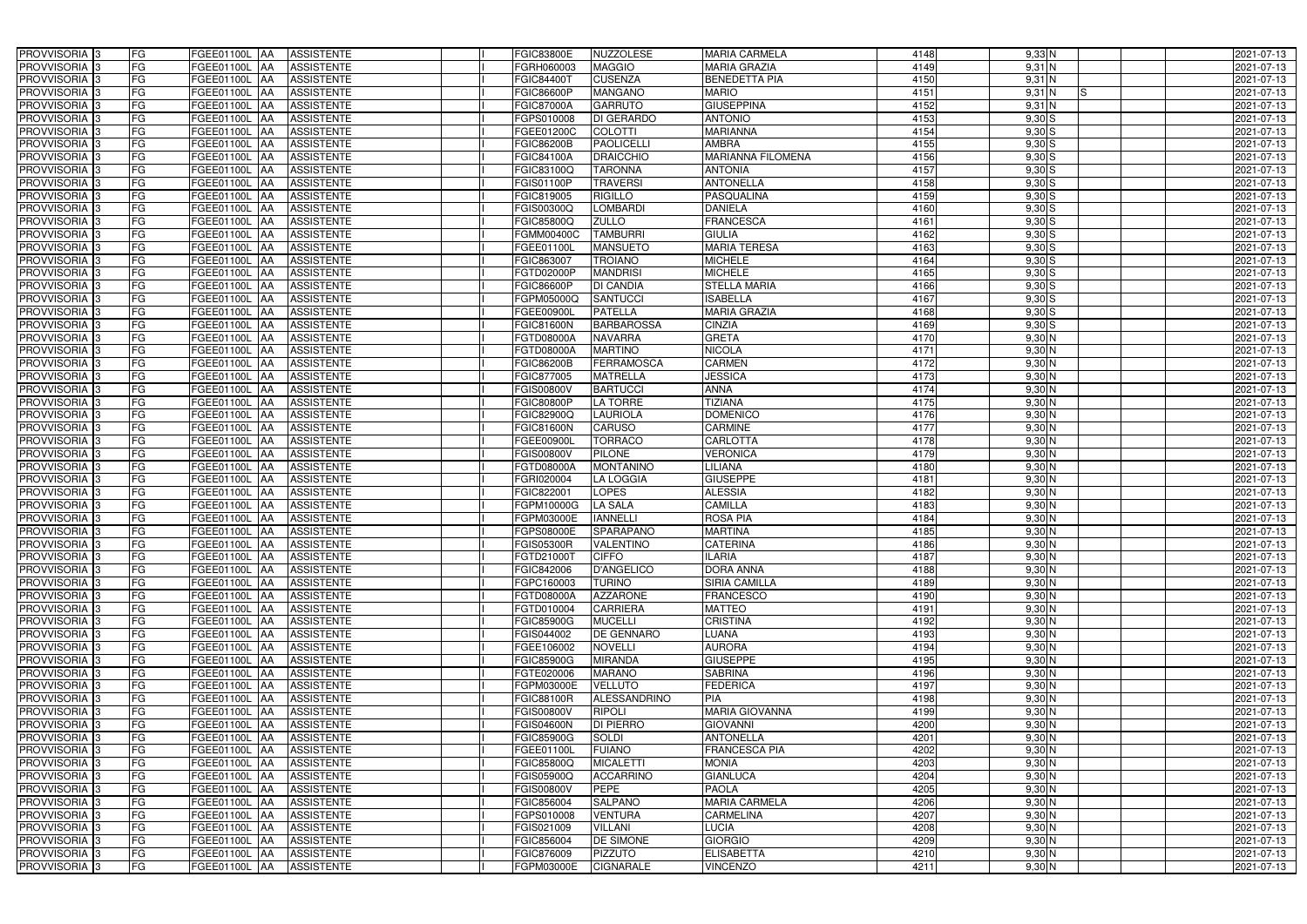| PROVVISORIA 3              | FG        | FGEE01100L AA<br><b>ASSISTENTE</b>               | FGIC869006        | <b>TALAMO</b>       | <b>GRAZIA</b>                    | 4212 | 9,30 N          | 2021-07-13 |
|----------------------------|-----------|--------------------------------------------------|-------------------|---------------------|----------------------------------|------|-----------------|------------|
| PROVVISORIA 3              | FG        | <b>ASSISTENTE</b><br>FGEE01100L                  | FGIC85800Q        | <b>ROMANO</b>       | <b>ANTONIO</b>                   | 4213 | $9,30$ N        | 2021-07-13 |
| PROVVISORIA 3              | <b>FG</b> | <b>FGEE01100L</b><br><b>ASSISTENTE</b><br>IAA    | FGTD02000P        | <b>RUSSO</b>        | <b>STEFANIA</b>                  | 4214 | $9,30$ N        | 2021-07-13 |
| PROVVISORIA <sup>3</sup>   | <b>FG</b> | FGEE01100L<br><b>ASSISTENTE</b><br>IAA           | <b>FGIC85900G</b> | <b>CURCI</b>        | <b>VINCENZA</b>                  | 4215 | $9,30$ N        | 2021-07-13 |
| PROVVISORIA 3              | FG        | FGEE01100L<br><b>ASSISTENTE</b>                  | FGIC851001        | <b>MARSIBILIO</b>   | <b>ROBERTA</b>                   | 4216 | $9,30$ N        | 2021-07-13 |
| PROVVISORIA 3              | <b>FG</b> | <b>FGEE01100L AA</b><br><b>ASSISTENTE</b>        | FGRH010002        | <b>RAGNO</b>        | <b>LUDOVICO</b>                  | 4217 | $9,30$ N        | 2021-07-13 |
| PROVVISORIA 3              | FG        | FGEE01100L AA<br><b>ASSISTENTE</b>               | FGIC86200B        | DI LEO              | MOSE'                            | 4218 | $9,30$ N        | 2021-07-13 |
| PROVVISORIA 3              | FG        | <b>ASSISTENTE</b><br>FGEE01100L AA               | FGIS01100P        | <b>DIMUNNO</b>      | <b>MARIANGELA</b>                | 4219 | $9,30$ N        | 2021-07-13 |
| PROVVISORIA 3              | <b>FG</b> | FGEE01100L AA<br><b>ASSISTENTE</b>               | FGTF13000C        | <b>DEL PRIORE</b>   | <b>MARCELLO</b>                  | 4220 | 9,30 N          | 2021-07-13 |
| PROVVISORIA 3              | FG        | FGEE01100L AA<br><b>ASSISTENTE</b>               | FGIC822001        | <b>BENFINI</b>      | <b>MARIA RITA</b>                | 4221 | $9,30$ N        | 2021-07-13 |
| PROVVISORIA 3              | FG        | FGEE01100L AA<br><b>ASSISTENTE</b>               | <b>GPS010008</b>  | PERRELLA            | <b>MICHELA</b>                   | 4222 | 9,30 N          | 2021-07-13 |
| PROVVISORIA 3              | FG        | FGEE01100L AA<br><b>ASSISTENTE</b>               | FGIS03700V        | <b>PATELLA</b>      | <b>AGOSTINO</b>                  | 4223 | $9,30$ N        | 2021-07-13 |
| PROVVISORIA <sup>3</sup>   | FG        | FGEE01100L<br><b>ASSISTENTE</b><br>IAA           | FGEE01200C        | <b>BELVITO</b>      | <b>FABRIZIA</b>                  | 4224 | $9,30$ N        | 2021-07-13 |
| PROVVISORIA 3              | FG        | FGEE01100L AA<br><b>ASSISTENTE</b>               | FGIC86800A        | <b>MATTIACCI</b>    | <b>ANGELA</b>                    | 4225 | $9,30$ N        | 2021-07-13 |
| PROVVISORIA 3              | <b>FG</b> | FGEE01100L AA<br><b>ASSISTENTE</b>               | FGEE01100L        | <b>FISCHETTI</b>    | <b>SARA MATTEA</b>               | 4226 | $9,30$ N        | 2021-07-13 |
| PROVVISORIA 3              | <b>FG</b> | FGEE01100L<br><b>ASSISTENTE</b><br>IAA           | FGIC827004        | <b>INGLESE</b>      | <b>FRANCESCA</b>                 | 4227 | $9,30$ N        | 2021-07-13 |
| PROVVISORIA 3              | FG        | FGEE01100L<br><b>ASSISTENTE</b><br>IAA           | FGIC82200         | <b>LAPENNA</b>      | <b>INCORONATA</b>                | 4228 | $9,30$ N        | 2021-07-13 |
| PROVVISORIA 3              | FG        | <b>FGEE01100L</b><br><b>ASSISTENTE</b><br>IAA    | FGEE03200N        | COLASUONNO          | <b>FRANCESCO</b>                 | 4229 | $9,30$ N        | 2021-07-13 |
| PROVVISORIA 3              | FG        | FGEE01100L<br><b>ASSISTENTE</b><br>IAA           | FGIS04600N        | <b>LONGO</b>        | LUCIA                            | 4230 | $9,30$ N        | 2021-07-13 |
| PROVVISORIA 3              | FG        | FGEE01100L<br><b>ASSISTENTE</b><br>IAA           | FGPS010008        | <b>ANGELILLIS</b>   | <b>VALENTINA SOCCORSA</b>        | 4231 | 9,30 N          | 2021-07-13 |
| <b>PROVVISORIA</b> 3       | FG        | FGEE01100L<br><b>ASSISTENTE</b>                  | FGTD060005        | <b>GUERRIERI</b>    | <b>GIAMPIETRO</b>                | 4232 | 9,30 N          | 2021-07-13 |
| <b>PROVVISORIA</b> 3       | FG        | FGEE01100L<br><b>ASSISTENTE</b>                  | FGIC864003        | <b>RUSSO</b>        | <b>MARCO</b>                     | 4233 | $9,30$ N        | 2021-07-13 |
| PROVVISORIA <sup>3</sup>   | FG        | FGEE01100L<br><b>ASSISTENTE</b>                  | <b>GPM03000E</b>  | <b>PELLEGRINO</b>   | <b>LEONARDA</b>                  | 4234 | $9,30$ N        | 2021-07-13 |
| PROVVISORIA <sup>3</sup>   | <b>FG</b> | FGEE01100L<br><b>ASSISTENTE</b><br>ΙAΑ           | FGTD21000T        | <b>MENDOLICCHIO</b> | <b>MICHELE</b>                   | 4235 | $9,30$ N        | 2021-07-13 |
| <b>PROVVISORIA</b> 3       | <b>FG</b> | FGEE01100L<br><b>ASSISTENTE</b><br>IAA           | FGTD21000T        | <b>OTTAVIANO</b>    | <b>MARIAGRAZIA</b>               | 4236 | $9,27$ S        | 2021-07-13 |
| PROVVISORIA 3              | FG        | FGEE01100L<br><b>ASSISTENTE</b><br>IAA           | <b>GPM05000Q</b>  | <b>DI GIORGIO</b>   | <b>ALESSANDRO</b>                | 4237 | 9,27S           | 2021-07-13 |
| PROVVISORIA 3              | <b>FG</b> | FGEE01100L AA<br><b>ASSISTENTE</b>               | FGIC864003        | <b>TROIANO</b>      | <b>ANTONIO</b>                   | 4238 | 9,27S           | 2021-07-13 |
| PROVVISORIA 3              | <b>FG</b> | FGEE01100L AA<br><b>ASSISTENTE</b>               | FGIS00400G        | <b>SIMONE</b>       | <b>FRANCESCO</b>                 | 4239 | 9,27S           | 2021-07-13 |
| PROVVISORIA 3              | FG        | FGEE01100L<br><b>ASSISTENTE</b><br>IAA           | FGTE020006        | <b>CIURLIA</b>      | <b>ANTONIO</b>                   | 4240 | $9,27$ S        | 2021-07-13 |
| PROVVISORIA 3              | <b>FG</b> | <b>FGEE01100L   AA</b><br><b>ASSISTENTE</b>      | FGIC86000Q        | VITAGLIANO          | <b>FLORINDA MARIA</b>            | 4241 | 9,27S           | 2021-07-13 |
| PROVVISORIA 3              | FG        | <b>FGEE01100L AA</b><br><b>ASSISTENTE</b>        | FGIC85400C        | <b>MIANI</b>        | <b>CIRO SALVATORE</b>            | 4242 | $9,27$ $S$      | 2021-07-13 |
| PROVVISORIA 3              | FG        |                                                  |                   | <b>MACCIONE</b>     | <b>GIOVANNI</b>                  | 4243 | $9,27$ S        |            |
|                            | FG        | FGEE01100L AA<br><b>ASSISTENTE</b><br>FGEE01100L | FGIC877005        | <b>ANGELICCHIO</b>  |                                  | 4244 | $9,27$ S        | 2021-07-13 |
| PROVVISORIA 3              | <b>FG</b> | <b>ASSISTENTE</b><br>IAA                         | FGTD060005        |                     | <b>DANIELA</b><br><b>SILVANA</b> | 4245 |                 | 2021-07-13 |
| PROVVISORIA 3              | <b>FG</b> | FGEE01100L AA<br><b>ASSISTENTE</b>               | FGTD08000A        | <b>LUCISANO</b>     | <b>ANNARITA</b>                  | 4246 | $9,27$ S        | 2021-07-13 |
| <b>PROVVISORIA</b> 3       |           | FGEE01100L<br><b>ASSISTENTE</b><br>IAA           | FGIC863007        | <b>SELVAGGIO</b>    | <b>RAFFAELE</b>                  | 4247 | $9,27$ S        | 2021-07-13 |
| PROVVISORIA <sup>1</sup> 3 | FG        | FGEE01100L<br><b>ASSISTENTE</b><br>IAA           | GIC86600P         | <b>MANGANO</b>      |                                  |      | $9,27$ N<br>IS. | 2021-07-13 |
| PROVVISORIA <sup>1</sup> 3 | FG        | <b>FGEE01100L</b><br><b>ASSISTENTE</b><br>IAA    | GIC827004         | <b>PAPEO</b>        | <b>DOMENICO</b>                  | 4248 | $9,27$ N        | 2021-07-13 |
| PROVVISORIA <sup>3</sup>   | <b>FG</b> | FGEE01100L AA<br><b>ASSISTENTE</b>               | FGIC83000X        | <b>COSENZA</b>      | <b>MARIA CARMELA</b>             | 4249 | 9,27N           | 2021-07-13 |
| PROVVISORIA <sup>3</sup>   | FG        | FGEE01100L AA ASSISTENTE                         | FGIC876009        | PETITTI             | <b>LEONARDO</b>                  | 4250 | $9,27$ N        | 2021-07-13 |
| PROVVISORIA <sup>3</sup>   | FG        | FGEE01100L AA<br>ASSISTENTE                      | FGIC82500C        | <b>RICCI</b>        | <b>LUCIA ALTOMARE</b>            | 4251 | $9,27$ N        | 2021-07-13 |
| PROVVISORIA <sup>3</sup>   | FG        | ASSISTENTE<br>FGEE01100L AA                      | FGIC864003        | <b>PAPALARDO</b>    | <b>ANTONIO</b>                   | 4252 | 9,27N           | 2021-07-13 |
| PROVVISORIA <sup>3</sup>   | FG        | FGEE01100L AA<br><b>ASSISTENTE</b>               | FGEE005009        | <b>FABOZZI</b>      | <b>FILOMENA</b>                  | 4253 | $9,26$ N        | 2021-07-13 |
| PROVVISORIA <sup>3</sup>   | FG        | FGEE01100L AA<br><b>ASSISTENTE</b>               | FGIC842006        | <b>DI CARLO</b>     | <b>ELEONORA</b>                  | 4254 | $9,25$ S        | 2021-07-13 |
| PROVVISORIA <sup>3</sup>   | FG        | FGEE01100L AA<br><b>ASSISTENTE</b>               | FGIC85900G        | PISERCHIA           | <b>VINCENZO</b>                  | 4255 | $9,25$ $S$      | 2021-07-13 |
| PROVVISORIA <sup>3</sup>   | FG        | FGEE01100L AA<br><b>ASSISTENTE</b>               | FGMM00400C        | <b>DE ROSA</b>      | <b>IOLANDA</b>                   | 4256 | $9,25$ S        | 2021-07-13 |
| PROVVISORIA <sup>3</sup>   | FG        | FGEE01100L AA<br><b>ASSISTENTE</b>               | FGEE00900L        | <b>CARUSO</b>       | <b>DANIELA</b>                   | 4257 | $9,25$ S        | 2021-07-13 |
| PROVVISORIA <sup>3</sup>   | FG        | FGEE01100L AA<br><b>ASSISTENTE</b>               | <b>FGIS04600N</b> | PARTIPILO           | <b>FRANCESCA</b>                 | 4258 | 9,25N           | 2021-07-13 |
| PROVVISORIA <sup>3</sup>   | FG        | FGEE01100L AA<br>ASSISTENTE                      | FGPM03000E        | <b>CUOCO</b>        | <b>MARIA MARTINA</b>             | 4259 | $9,23$ S        | 2021-07-13 |
| PROVVISORIA 3              | FG        | FGEE01100L AA<br><b>ASSISTENTE</b>               | FGIC869006        | <b>ANTONINO</b>     | <b>CONCETTA</b>                  | 4260 | $9,22$ N        | 2021-07-13 |
| PROVVISORIA <sup>3</sup>   | FG        | FGEE01100L AA<br><b>ASSISTENTE</b>               | FGEE00900L        | <b>SCORZA</b>       | <b>GEREMIA GLORIA</b>            | 4261 | 9,22N           | 2021-07-13 |
| PROVVISORIA <sup>3</sup>   | FG        | FGEE01100L AA<br>ASSISTENTE                      | FGIS06100Q        | <b>MIONE</b>        | <b>ROBERTA</b>                   | 4262 | $9,21$ N        | 2021-07-13 |
| PROVVISORIA <sup>3</sup>   | FG        | FGEE01100L AA<br><b>ASSISTENTE</b>               | FGIS01100P        | <b>MANCINO</b>      | <b>SIMONA</b>                    | 4263 | $9,20$ S        | 2021-07-13 |
| PROVVISORIA <sup>3</sup>   | FG        | FGEE01100L AA<br><b>ASSISTENTE</b>               | FGTF13000C        | <b>ACCETTULLI</b>   | <b>ROSARIO</b>                   | 4264 | $9,20$ S        | 2021-07-13 |
| PROVVISORIA <sup>3</sup>   | FG        | FGEE01100L AA<br><b>ASSISTENTE</b>               | <b>FGIC84500N</b> | <b>DEL MASTRO</b>   | <b>KATIA</b>                     | 4265 | $9,20$ S        | 2021-07-13 |
| PROVVISORIA <sup>13</sup>  | FG        | FGEE01100L AA<br><b>ASSISTENTE</b>               | FGTE020006        | <b>COCCIARDI</b>    | <b>GIOVANNI</b>                  | 4266 | $9,20$ S        | 2021-07-13 |
| PROVVISORIA <sup>3</sup>   | FG        | FGEE01100L AA<br><b>ASSISTENTE</b>               | FGIC863007        | <b>PASTORE</b>      | <b>VERONICA</b>                  | 4267 | $9,20$ S        | 2021-07-13 |
| PROVVISORIA <sup>3</sup>   | FG        | FGEE01100L AA<br><b>ASSISTENTE</b>               | FGIC819005        | <b>PAGLIARULO</b>   | <b>MARIA ANTONIETTA</b>          | 4268 | $9,20$ S        | 2021-07-13 |
| PROVVISORIA <sup>3</sup>   | FG        | FGEE01100L AA<br><b>ASSISTENTE</b>               | FGEE00800R        | <b>MASTROGIULIO</b> | <b>LUCIA</b>                     | 4269 | $9,20$ S        | 2021-07-13 |
| PROVVISORIA <sup>3</sup>   | FG        | <b>ASSISTENTE</b><br>FGEE01100L AA               | FGEE106002        | <b>GIORDANO</b>     | <b>SARA</b>                      | 4270 | $9,20$ S        | 2021-07-13 |
| PROVVISORIA <sup>3</sup>   | FG        | <b>ASSISTENTE</b><br>FGEE01100L AA               | FGMM04100B        | <b>CONTE</b>        | <b>ROBERTA</b>                   | 4271 | $9,20$ S        | 2021-07-13 |
| PROVVISORIA <sup>3</sup>   | FG        | FGEE01100L AA<br><b>ASSISTENTE</b>               | <b>FGIC80800P</b> | <b>SCHIAVONE</b>    | <b>ANNA</b>                      | 4272 | $9,20$ S        | 2021-07-13 |
| PROVVISORIA <sup>3</sup>   | FG        | <b>ASSISTENTE</b><br>FGEE01100L AA               | FGIC877005        | <b>DE SANTIS</b>    | <b>MICHELE</b>                   | 4273 | $9,20$ S        | 2021-07-13 |
| PROVVISORIA <sup>3</sup>   | FG        | ASSISTENTE<br>FGEE01100L AA                      | FGTF13000C        | <b>IULA</b>         | <b>ANTONIETTA</b>                | 4274 | $9,20$ S        | 2021-07-13 |
| PROVVISORIA 3              | FG        | <b>ASSISTENTE</b><br>FGEE01100L AA               | <b>FGIC83000X</b> | <b>VESCIA</b>       | <b>MARILEA</b>                   | 4275 | $9,20$ S        | 2021-07-13 |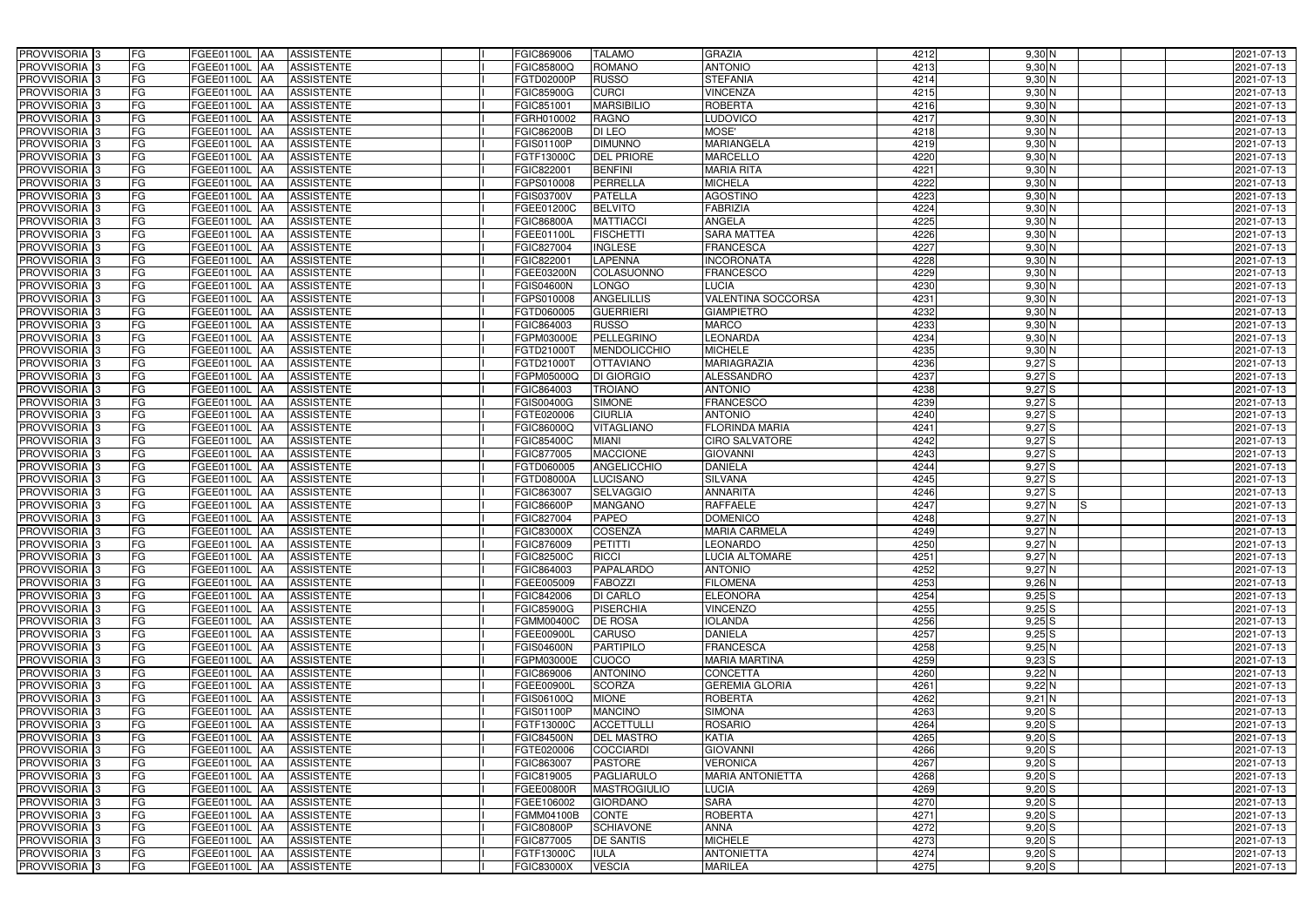| PROVVISORIA <sup>3</sup>   | FG<br>FGEE01100L AA        | <b>ASSISTENTE</b>               | <b>FGIC85700X</b> | <b>POLISENO</b>                      | <b>ANNALISA</b>           | 4276 | $9,20$ S   | 2021-07-13       |
|----------------------------|----------------------------|---------------------------------|-------------------|--------------------------------------|---------------------------|------|------------|------------------|
| PROVVISORIA <sup>3</sup>   | FG<br>FGEE01100L           | <b>ASSISTENTE</b><br>IAA        | <b>FGIS05300R</b> | <b>PENZA</b>                         | <b>ILARIA</b>             | 4277 | $9,20$ S   | 2021-07-13       |
| PROVVISORIA <sup>3</sup>   | FG<br>FGEE01100L           | <b>ASSISTENTE</b><br>IAA        | FGIC819005        | <b>MARINACCIO</b>                    | <b>FRANCESCA</b>          | 4278 | 9,20S      | 2021-07-13       |
| PROVVISORIA 3              | FG<br><b>FGEE01100L</b>    | <b>ASSISTENTE</b><br>IAA        | FGIC82400L        | <b>SPALLONE</b>                      | <b>FABRIZIO</b>           | 4279 | $9,20$ S   | 2021-07-13       |
| PROVVISORIA <sup>3</sup>   | FG<br>FGEE01100L           | <b>ASSISTENTE</b><br>IAA        | FGIS021009        | <b>STEA</b>                          | NICOLA RAFFAELE TOBIA     | 4280 | $9,20$ $S$ | 2021-07-13       |
| PROVVISORIA <sup>3</sup>   | FG<br>FGEE01100L AA        | <b>ASSISTENTE</b>               | FGIC819005        | <b>RUSSO</b>                         | PASQUALE                  | 4281 | $9,20$ S   | 2021-07-13       |
| PROVVISORIA <sup>1</sup> 3 | FG<br>FGEE01100L AA        | <b>ASSISTENTE</b>               | FGPS010008        | <b>INNAIMO</b>                       | <b>GIULIA</b>             | 4282 | $9,20$ S   | 2021-07-13       |
| PROVVISORIA <sup>3</sup>   | FG<br>FGEE01100L AA        | <b>ASSISTENTE</b>               | FGIC819005        | <b>MERLUCCIO</b>                     | <b>RAFFAELLA</b>          | 4283 | $9,20$ S   | 2021-07-13       |
| PROVVISORIA 3              | FG<br>FGEE01100L AA        | <b>ASSISTENTE</b>               | FGTF13000C        | <b>VIGLIAROLO</b>                    | <b>FABIO</b>              | 4284 | $9,20$ S   | 2021-07-13       |
| PROVVISORIA <sup>3</sup>   | FG<br>FGEE01100L AA        | <b>ASSISTENTE</b>               | FGIC847009        | <b>BLASOTTA</b>                      | <b>MICHELA</b>            | 4285 | $9,20$ N   | 2021-07-13       |
| PROVVISORIA 3              | FG<br>FGEE01100L AA        | <b>ASSISTENTE</b>               | FGIC85900G        | <b>CARAVELLA</b>                     | <b>VALERIA MAENA</b>      | 4286 | $9,20$ N   | 2021-07-13       |
| PROVVISORIA 3              | FG<br>FGEE01100L AA        | <b>ASSISTENTE</b>               | <b>FGIC86200B</b> | <b>SALEMME</b>                       | <b>FRANCESCO</b>          | 4287 | $9,20$ N   | 2021-07-13       |
| PROVVISORIA <sup>3</sup>   | FG<br>FGEE01100L AA        | <b>ASSISTENTE</b>               | FGEE112009        | <b>D'ANGELO</b>                      | <b>MARIO LUIGI</b>        | 4288 | $9,20$ N   | 2021-07-13       |
| PROVVISORIA 3              | FG<br>FGEE01100L AA        | <b>ASSISTENTE</b>               | FGTD21000T        | <b>DI PALMA</b>                      | <b>MARCO PIO</b>          | 4289 | $9,20$ N   | 2021-07-13       |
| PROVVISORIA 3              | FG<br>FGEE01100L AA        | <b>ASSISTENTE</b>               | FGTE020006        | LO GERFO                             | <b>ARIANNA</b>            | 4290 | $9,20$ N   | 2021-07-13       |
| PROVVISORIA 3              | FG<br><b>FGEE01100L</b>    | <b>ASSISTENTE</b><br>IAA        | FGIC86000Q        | <b>MAZZARELLA</b>                    | <b>ROBERTA</b>            | 4291 | $9,20$ N   | 2021-07-13       |
| PROVVISORIA 3              | FG<br>FGEE01100L           | <b>ASSISTENTE</b><br>IAA        | FGIC83800E        | DI LEO                               | <b>ALESSANDRA</b>         | 4292 | $9,20$ N   | 2021-07-13       |
| PROVVISORIA 3              | FG<br>FGEE01100L AA        | <b>ASSISTENTE</b>               | FGIS03700V        | <b>SAGLIMBENE</b>                    | <b>FRANCESCA PIA</b>      | 4293 | $9,20$ N   | 2021-07-13       |
| PROVVISORIA 3              | FG<br>FGEE01100L           | <b>ASSISTENTE</b><br><b>JAA</b> | FGIC856004        | <b>MARLETTA</b>                      | <b>GIUSY MARTINA</b>      | 4294 | $9,20$ N   | 2021-07-13       |
| PROVVISORIA 3              | FG<br>FGEE01100L           | <b>JAA</b><br><b>ASSISTENTE</b> | FGIS00800V        | <b>AFFATATO</b>                      | <b>MARCO</b>              | 4295 | $9,20$ N   | 2021-07-13       |
| PROVVISORIA 3              | FG<br>FGEE01100L           | <b>ASSISTENTE</b><br>ΙAΑ        | FGEE00900L        | <b>CANNAROZZI</b>                    | <b>MARIA</b>              | 4296 | $9,20$ N   | 2021-07-13       |
| PROVVISORIA 3              | FG<br><b>FGEE01100L</b>    | <b>ASSISTENTE</b><br>IAA        | FGEE099004        | <b>LABIANCA</b>                      | CARLO                     | 4297 | $9,20$ N   | 2021-07-13       |
| PROVVISORIA 3              | FG<br>FGEE01100L           | <b>ASSISTENTE</b><br>IAA        | FGEE00800R        | <b>DELLI CARRI</b>                   | ROBERTA FRANCESCA         | 4298 | $9,20$ N   | 2021-07-13       |
| PROVVISORIA 3              | FG<br>FGEE01100L AA        | <b>ASSISTENTE</b>               | FGIC83100Q        | <b>IMPAGNATIELLO</b>                 | <b>FEDERICO</b>           | 4299 | $9,20$ N   | 2021-07-13       |
| PROVVISORIA 3              | FG<br>FGEE01100L           | <b>ASSISTENTE</b><br> AA        | FGIS007003        | <b>PALMIERI</b>                      | <b>GIUSEPPE ANTONIO</b>   | 4300 | $9,20$ N   | 2021-07-13       |
| PROVVISORIA 3              | FG<br>FGEE01100L           | <b>ASSISTENTE</b><br> AA        | FGEE005009        | ABBATANTUONO                         | <b>SILVIA</b>             | 4301 | $9,20$ N   | 2021-07-13       |
| PROVVISORIA 3              | FG<br>FGEE01100L AA        | <b>ASSISTENTE</b>               | FGIC873007        | LAMONACA                             | <b>ROSANNA</b>            | 4302 | $9,20$ N   | 2021-07-13       |
| PROVVISORIA 3              | FG<br>FGEE01100L           | <b>ASSISTENTE</b><br>IAA        | FGIC86000Q        | COLABELLA                            | <b>ILDE</b>               | 4303 | 9,20 N     | 2021-07-13       |
| PROVVISORIA <sup>3</sup>   | FG<br>FGEE01100L AA        | <b>ASSISTENTE</b>               | FGTD08000A        | DI MUCCI                             | <b>MARIA</b>              | 4304 | $9,20$ N   | 2021-07-13       |
| PROVVISORIA <sup>3</sup>   | FG<br>FGEE01100L AA        | <b>ASSISTENTE</b>               | FGIS044002        | <b>VIRGILIO</b>                      | <b>LORENZO</b>            | 4305 | $9,20$ N   | 2021-07-13       |
| PROVVISORIA <sup>3</sup>   | FG<br>FGEE01100L AA        | <b>ASSISTENTE</b>               | FGIC827004        | <b>CAMPANELLI</b>                    | <b>ANGELA</b>             | 4306 | $9,20$ N   | 2021-07-13       |
| PROVVISORIA <sup>3</sup>   | FG<br>FGEE01100L AA        | <b>ASSISTENTE</b>               | <b>FGIC87900R</b> | <b>MASCOLO</b>                       | <b>FRANCESCO GABRIELE</b> | 4307 | $9,20$ N   | 2021-07-13       |
| PROVVISORIA <sup>3</sup>   | FG<br>FGEE01100L AA        | <b>ASSISTENTE</b>               | FGIC82200         | <b>CARUSO</b>                        | <b>FILIPPO</b>            | 4308 | $9,20$ N   | 2021-07-13       |
| PROVVISORIA <sup>3</sup>   | FG<br>FGEE01100L AA        | <b>ASSISTENTE</b>               | FGTD21000T        | <b>GENUA</b>                         | <b>LUIGI</b>              | 4309 | $9,20$ N   | 2021-07-13       |
| PROVVISORIA <sup>3</sup>   | FG<br>FGEE01100L           | <b>ASSISTENTE</b><br>IAA        | FGIC819005        | $\overline{\overline{\mathsf{LSI}}}$ | <b>MICHELE</b>            | 4310 | $9,20$ N   | $2021 - 07 - 13$ |
| PROVVISORIA <sup>3</sup>   | FG<br><b>FGEE01100L</b>    | <b>ASSISTENTE</b><br>IAA        | GPS010008         | <b>CAMPANIELLO</b>                   | <b>FRANCESCA</b>          | 4311 | $9,20$ N   | 2021-07-13       |
| PROVVISORIA <sup>3</sup>   | FG<br>FGEE01100L           | <b>ASSISTENTE</b><br><b>JAA</b> | FGIC86200B        | <b>GAROFALO</b>                      | <b>JLENIA</b>             | 4312 | $9,20$ N   | 2021-07-13       |
| PROVVISORIA <sup>3</sup>   | FG<br>FGEE01100L AA        | <b>ASSISTENTE</b>               | FGEE01200C        | <b>GUARNIERI</b>                     | <b>CECILIA</b>            | 4313 | $9,20$ N   | 2021-07-13       |
| PROVVISORIA 3              | FG<br>FGEE01100L AA        | <b>ASSISTENTE</b>               | FGEE00900L        | <b>BUONFIGLIO</b>                    | <b>ANNA</b>               | 4314 | $9,20$ N   | 2021-07-13       |
| PROVVISORIA <sup>3</sup>   | FG<br>FGEE01100L AA        | <b>ASSISTENTE</b>               | FGTD21000T        | <b>BRUNO</b>                         | <b>FRANCESCA</b>          | 4315 | $9,20$ N   | 2021-07-13       |
| PROVVISORIA <sup>3</sup>   | FG<br>FGEE01100L AA        | ASSISTENTE                      | FGTF17000V        | <b>FINI</b>                          | <b>FEDERICA</b>           | 4316 | $9,20$ N   | 2021-07-13       |
| PROVVISORIA <sup>3</sup>   | FG<br>FGEE01100L AA        | ASSISTENTE                      | FGMM00700X        | <b>TRICARICO</b>                     | <b>FRANCESCA</b>          | 4317 | $9,20$ N   | 2021-07-13       |
| PROVVISORIA <sup>3</sup>   | FG<br><b>FGEE01100L AA</b> | <b>ASSISTENTE</b>               | FGIC84400T        | <b>BIANCOFIORE</b>                   | <b>LAZZARO</b>            | 4318 | $9,20$ N   | 2021-07-13       |
| PROVVISORIA <sup>3</sup>   | FG<br>FGEE01100L AA        | ASSISTENTE                      | <b>FGIC81600N</b> | <b>BIADI</b>                         | <b>ETTORE</b>             | 4319 | $9,20$ N   | 2021-07-13       |
| PROVVISORIA <sup>3</sup>   | FG<br>FGEE01100L AA        | <b>ASSISTENTE</b>               | <b>FGIC82300R</b> | <b>PIROZZI</b>                       | <b>CARMEN</b>             | 4320 | $9,20$ N   | 2021-07-13       |
| PROVVISORIA <sup>3</sup>   | FG<br>FGEE01100L AA        | <b>ASSISTENTE</b>               | FGIC856004        | <b>LONGO</b>                         | <b>SIMONE</b>             | 4321 | $9,20$ N   | 2021-07-13       |
| PROVVISORIA <sup>3</sup>   | FG<br>FGEE01100L AA        | ASSISTENTE                      | FGIS044002        | <b>LA PORTA</b>                      | <b>ALESSANDRA</b>         | 4322 | $9,20$ N   | 2021-07-13       |
| PROVVISORIA <sup>3</sup>   | FG<br>FGEE01100L AA        | ASSISTENTE                      | <b>FGIC86200B</b> | LO STORTO                            | <b>FRANCESCA</b>          | 4323 | $9,20$ N   | 2021-07-13       |
| PROVVISORIA <sup>3</sup>   | FG<br>FGEE01100L AA        | ASSISTENTE                      | FGIC864003        | <b>CIUFFREDA</b>                     | LUCIA                     | 4324 | $9,20$ N   | 2021-07-13       |
| PROVVISORIA <sup>3</sup>   | FG<br>FGEE01100L AA        | ASSISTENTE                      | FGTD010004        | <b>POTENZA</b>                       | <b>SOCCORSA</b>           | 4325 | $9,20$ N   | 2021-07-13       |
| PROVVISORIA <sup>3</sup>   | FG<br>FGEE01100L AA        | <b>ASSISTENTE</b>               | FGTD21000T        | DE COTIIS                            | <b>GABRIELLA</b>          | 4326 | $9,20$ N   | 2021-07-13       |
| PROVVISORIA <sup>3</sup>   | FG<br>FGEE01100L AA        | <b>ASSISTENTE</b>               | FGIC818009        | CAUTILLO                             | <b>EMANUELA</b>           | 4327 | $9,20$ N   | 2021-07-13       |
| PROVVISORIA <sup>3</sup>   | FG<br>FGEE01100L AA        | <b>ASSISTENTE</b>               | FGPS040004        | <b>ROLLO</b>                         | <b>FEDERICA</b>           | 4328 | $9,20$ N   | 2021-07-13       |
| PROVVISORIA <sup>3</sup>   | FG<br>FGEE01100L AA        | <b>ASSISTENTE</b>               | FGIS023001        | <b>SARCINA</b>                       | <b>LORENA</b>             | 4329 | 9,20 N     | 2021-07-13       |
| PROVVISORIA <sup>13</sup>  | FG<br>FGEE01100L AA        | <b>ASSISTENTE</b>               | FGEE005009        | <b>CIAVARRELLA</b>                   | <b>MICHELE</b>            | 4330 | $9,20$ N   | 2021-07-13       |
| PROVVISORIA <sup>1</sup> 3 | FG<br>FGEE01100L AA        | <b>ASSISTENTE</b>               | FGIC83000X        | <b>SACCO</b>                         | <b>FRANCESCA RITA</b>     | 4331 | $9,20$ N   | 2021-07-13       |
| PROVVISORIA <sup>3</sup>   | FG<br>FGEE01100L AA        | <b>ASSISTENTE</b>               | FGIS044002        | <b>ERCOLINO</b>                      | <b>MARIASERENA</b>        | 4332 | $9,20$ N   | 2021-07-13       |
| PROVVISORIA <sup>1</sup> 3 | FG<br>FGEE01100L AA        | <b>ASSISTENTE</b>               | FGIC82900Q        | LAQUAGLIA                            | <b>MIRIAM</b>             | 4333 | $9,20$ N   | 2021-07-13       |
| PROVVISORIA <sup>3</sup>   | FG<br>FGEE01100L AA        | <b>ASSISTENTE</b>               | FGEE005009        | <b>LOMBARDI</b>                      | <b>LUCIA</b>              | 4334 | $9,20$ N   | 2021-07-13       |
| PROVVISORIA <sup>1</sup> 3 | FG<br>FGEE01100L AA        | <b>ASSISTENTE</b>               | FGIC86100G        | <b>PISERCHIA</b>                     | <b>ROBERTA</b>            | 4335 | $9,20$ N   | 2021-07-13       |
| PROVVISORIA <sup>3</sup>   | FG<br>FGEE01100L AA        | <b>ASSISTENTE</b>               | FGIC86600P        | <b>POTENZA</b>                       | <b>LIBERA</b>             | 4336 | $9,20$ N   | 2021-07-13       |
| PROVVISORIA <sup>3</sup>   | FG<br>FGEE01100L AA        | <b>ASSISTENTE</b>               | FGEE11000N        | ORLANDO                              | <b>MADDALENA</b>          | 4337 | $9,20$ N   | 2021-07-13       |
| PROVVISORIA <sup>3</sup>   | FG<br>FGEE01100L AA        | <b>ASSISTENTE</b>               | FGIC85700X        | <b>FERRARA</b>                       | <b>SIMONA</b>             | 4338 | $9,20$ N   | 2021-07-13       |
| PROVVISORIA <sup>3</sup>   | FG<br>FGEE01100L AA        | ASSISTENTE                      | FGIC848005        | <b>COLLETTA</b>                      | <b>MARIATERESA</b>        | 4339 | $9,20$ N   | 2021-07-13       |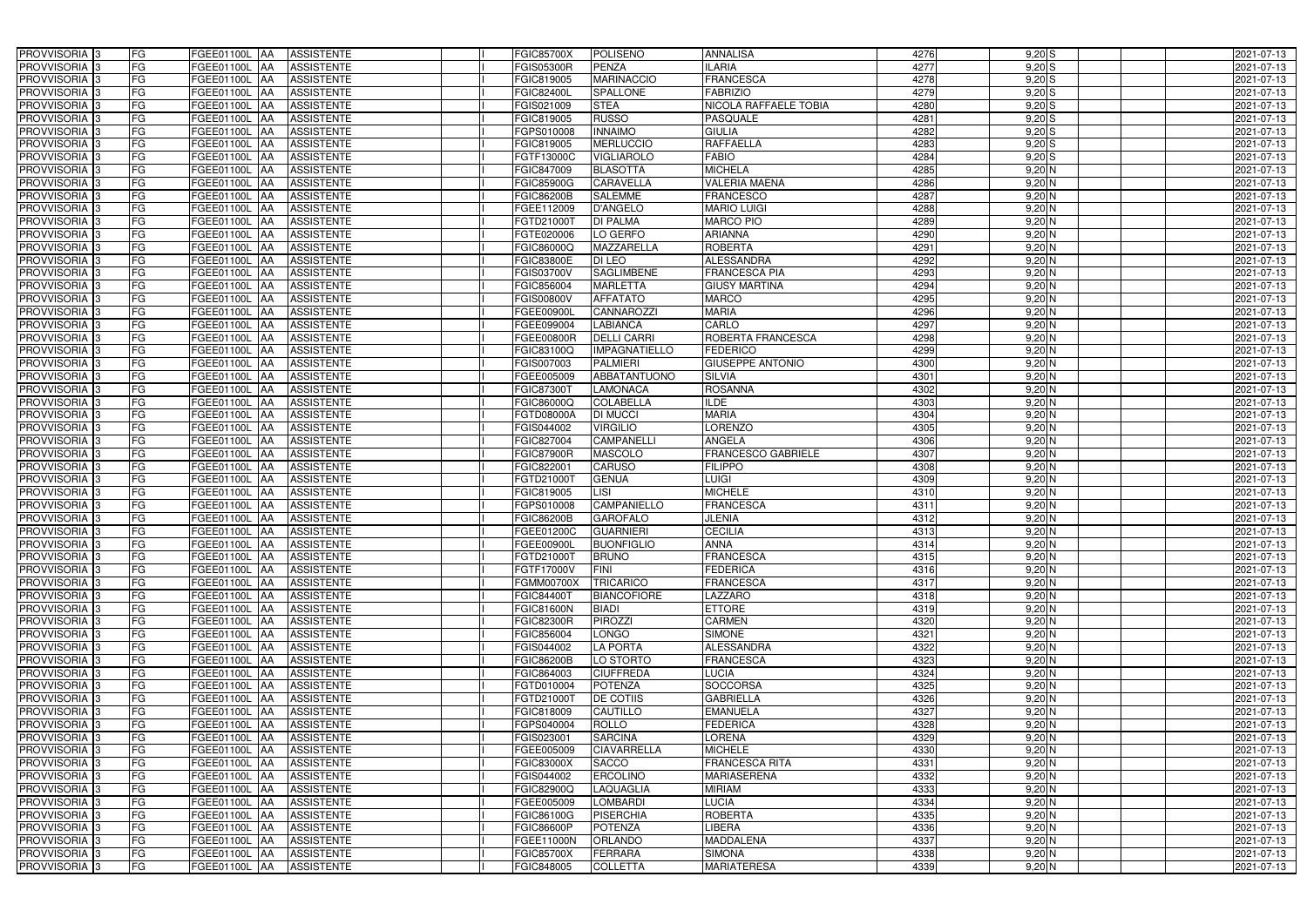| PROVVISORIA 3              | FG        | FGEE01100L AA<br><b>ASSISTENTE</b>            | FGIC86600P        | <b>IANTOSCO</b>     | <b>FEDERICA</b>      | 4340 | $9,20$ N                  | 2021-07-13 |
|----------------------------|-----------|-----------------------------------------------|-------------------|---------------------|----------------------|------|---------------------------|------------|
| PROVVISORIA 3              | FG        | <b>ASSISTENTE</b><br>FGEE01100L               | FGIC86800A        | CAVALLO             | ARTURO               | 4341 | $9,20$ N                  | 2021-07-13 |
| PROVVISORIA 3              | <b>FG</b> | <b>FGEE01100L</b><br><b>ASSISTENTE</b><br>IAA | FGIC835003        | <b>TRONCO</b>       | <b>MARIANNA</b>      | 4342 | $9,20$ N                  | 2021-07-13 |
| PROVVISORIA <sup>3</sup>   | <b>FG</b> | FGEE01100L<br><b>ASSISTENTE</b><br>IAA        | GPS040004         | <b>ZIZZO</b>        | <b>CIRO MARIA</b>    | 4343 | $9,20$ N                  | 2021-07-13 |
| PROVVISORIA 3              | FG        | FGEE01100L<br><b>ASSISTENTE</b><br>IAA        | FGPC15000C        | <b>PECORIELLO</b>   | <b>EVA</b>           | 4344 | $9,20$ N                  | 2021-07-13 |
| PROVVISORIA 3              | <b>FG</b> | <b>FGEE01100L AA</b><br><b>ASSISTENTE</b>     | FGIC80800P        | <b>DI MAURO</b>     | <b>IMMACOLATA</b>    | 4345 | $9,20$ N                  | 2021-07-13 |
| PROVVISORIA 3              | FG        | <b>FGEE01100L   AA</b><br><b>ASSISTENTE</b>   | FGIS05900Q        | <b>PRATOFIORITO</b> | <b>DANIELA</b>       | 4346 | 9,20 N                    | 2021-07-13 |
| PROVVISORIA 3              | FG        | <b>ASSISTENTE</b><br>FGEE01100L AA            | FGEE005009        | <b>RIZZI</b>        | <b>VALENTINA</b>     | 4347 | $9,20$ N                  | 2021-07-13 |
| PROVVISORIA 3              | <b>FG</b> | FGEE01100L AA<br><b>ASSISTENTE</b>            | FGIC86200B        | <b>MONACO</b>       | <b>MICHELA</b>       | 4348 | 9,20 N                    | 2021-07-13 |
| PROVVISORIA 3              | FG        | FGEE01100L AA<br><b>ASSISTENTE</b>            | FGIC86200B        | <b>D'ELIA</b>       | <b>MICHELA</b>       | 4349 | $9,20$ N                  | 2021-07-13 |
| PROVVISORIA 3              | FG        | <b>ASSISTENTE</b><br>FGEE01100L AA            | <b>GPM03000E</b>  | <b>DELOIA</b>       | <b>CIRO</b>          | 4350 | 9,20 N                    | 2021-07-13 |
| PROVVISORIA 3              | FG        | FGEE01100L AA<br><b>ASSISTENTE</b>            | GPS040004         | <b>DI LONARDO</b>   | <b>ANDREA</b>        | 4351 | 9,20 N                    | 2021-07-13 |
| PROVVISORIA <sup>3</sup>   | FG        | FGEE01100L AA<br><b>ASSISTENTE</b>            | FGEE005009        | <b>GIOIA</b>        | <b>ANTONELLA</b>     | 4352 | $9,20$ N                  | 2021-07-13 |
| PROVVISORIA 3              | FG        | <b>ASSISTENTE</b><br>FGEE01100L AA            | FGIC87400N        | <b>SFORZA</b>       | <b>ISABELLA</b>      | 4353 | $9,20$ N                  | 2021-07-13 |
| PROVVISORIA 3              | <b>FG</b> | FGEE01100L AA<br><b>ASSISTENTE</b>            | FGIC82900Q        | <b>TRIGIANI</b>     | <b>COSTANZA PIA</b>  | 4354 | $9,20$ N                  | 2021-07-13 |
| PROVVISORIA 3              | <b>FG</b> | FGEE01100L<br><b>ASSISTENTE</b><br>IAA        | GIS00800V         | <b>BUCCINO</b>      | <b>MARIA NEVE</b>    | 4355 | $9,20$ N                  | 2021-07-13 |
| PROVVISORIA 3              | FG        | <b>FGEE01100L</b><br><b>ASSISTENTE</b><br>IAA | GPS040004         | ORSO                | <b>STEFANIA</b>      | 4356 | $9,20$ N                  | 2021-07-13 |
| PROVVISORIA 3              | FG        | <b>FGEE01100L</b><br><b>ASSISTENTE</b><br>IAA | FGIC847009        | <b>CIAVARELLA</b>   | <b>GRAZIA</b>        | 4357 | $9,20$ N                  | 2021-07-13 |
| PROVVISORIA 3              | FG        | FGEE01100L<br><b>ASSISTENTE</b><br>IAA        | FGEE03200N        | <b>FALCONETTI</b>   | <b>TIZIANA</b>       | 4358 | $9,20$ N                  | 2021-07-13 |
| PROVVISORIA 3              | FG        | FGEE01100L<br><b>ASSISTENTE</b><br>IAA        | FGIC87300         | <b>DISTASI</b>      | <b>MARIA GRAZIA</b>  | 4359 | 9,20 N                    | 2021-07-13 |
| PROVVISORIA <sup>3</sup>   | FG        | FGEE01100L<br><b>ASSISTENTE</b>               | FGIC876009        | <b>ZANNUTO</b>      | <b>MARIA LUIGIA</b>  | 4360 | 9,20 N                    | 2021-07-13 |
| PROVVISORIA <sup>3</sup>   | FG        | <b>FGEE01100L</b><br><b>ASSISTENTE</b><br>IAA | FGIC88200L        | <b>RENZULLI</b>     | <b>FILOMENA</b>      | 4361 | $9,20$ N                  | 2021-07-13 |
| PROVVISORIA <sup>3</sup>   | FG        | FGEE01100L<br><b>ASSISTENTE</b>               | FGIC806003        | <b>CURATOLO</b>     | <b>FELICIANO</b>     | 4362 | $9,20$ N                  | 2021-07-13 |
| PROVVISORIA <sup>3</sup>   | <b>FG</b> | FGEE01100L<br><b>ASSISTENTE</b><br>AA         | FGIC873007        | <b>CARELLA</b>      | <b>ROBERTA</b>       | 4363 | $9,20$ N                  | 2021-07-13 |
| <b>PROVVISORIA</b> 3       | FG        | FGEE01100L<br><b>ASSISTENTE</b><br>IAA        | <b>FGIC87900R</b> | <b>GALASSO</b>      | <b>ANTONELLA</b>     | 4364 | $9,20$ N                  | 2021-07-13 |
| PROVVISORIA 3              | FG        | FGEE01100L<br><b>ASSISTENTE</b><br>IAA        | FGIC85700X        | <b>ROMANO</b>       | <b>IMMACOLATA</b>    | 4365 | $9,20$ N                  | 2021-07-13 |
| PROVVISORIA 3              | <b>FG</b> | <b>FGEE01100L AA</b><br><b>ASSISTENTE</b>     | FGIC81600N        | <b>CAMPANARO</b>    | <b>MARIELLA</b>      | 4366 | $9,20$ N                  | 2021-07-13 |
| PROVVISORIA 3              | <b>FG</b> | <b>FGEE01100L AA</b><br><b>ASSISTENTE</b>     | FGIC86200B        | <b>RICCIO</b>       | <b>MONIA</b>         | 4367 | $9,20$ N                  | 2021-07-13 |
| PROVVISORIA 3              | FG        | FGEE01100L AA<br><b>ASSISTENTE</b>            | FGIC863007        | <b>TARONNA</b>      | <b>GIUSEPPINA</b>    | 4368 | $9,20$ N                  | 2021-07-13 |
| PROVVISORIA 3              | <b>FG</b> | <b>FGEE01100L   AA</b><br><b>ASSISTENTE</b>   | FGPM05000Q        | <b>TOTTA</b>        | <b>CONCETTA</b>      | 4369 | $9,20$ N                  | 2021-07-13 |
| PROVVISORIA 3              | FG        | <b>FGEE01100L AA</b><br><b>ASSISTENTE</b>     | FGIC85800Q        | <b>FARINA</b>       | <b>MARIA ARCHINA</b> | 4370 | $9,20$ N                  | 2021-07-13 |
| PROVVISORIA 3              | FG        | <b>ASSISTENTE</b><br>FGEE01100L AA            | GIS04600N         | <b>D'AGOSTINO</b>   | <b>GIUSEPPE</b>      | 4371 | $9,20$ N                  | 2021-07-13 |
| PROVVISORIA 3              | FG        | FGEE01100L<br><b>ASSISTENTE</b><br><b>IAA</b> | FGTE020006        | <b>IACUZIO</b>      | <b>LUCIA</b>         | 4372 | $9,20$ N                  | 2021-07-13 |
| PROVVISORIA <sup>3</sup>   | <b>FG</b> | FGEE01100L AA<br><b>ASSISTENTE</b>            | FGEE005009        | <b>D'AMATO</b>      | <b>RAFFAELE</b>      | 4373 | $9,20$ N                  | 2021-07-13 |
| PROVVISORIA 3              | <b>FG</b> | FGEE01100L<br><b>ASSISTENTE</b><br>IAA        | FGIC85900G        | <b>SCIRANO</b>      | <b>MARIA GRAZIA</b>  | 4374 | $9,18$ S                  | 2021-07-13 |
| PROVVISORIA <sup>3</sup>   | FG        | FGEE01100L<br><b>ASSISTENTE</b><br>IAA        | FGIC86000Q        | <b>FARANO</b>       | DOMENICA VALENTINA   | 4375 | $9,17$ S                  | 2021-07-13 |
| PROVVISORIA <sup>1</sup> 3 | FG        | <b>FGEE01100L</b><br><b>ASSISTENTE</b><br>IAA | FGTD08000A        | <b>COLANARDI</b>    | <b>MASSIMO</b>       | 4376 | $9,17$ S                  | 2021-07-13 |
| PROVVISORIA <sup>3</sup>   | <b>FG</b> | FGEE01100L AA<br><b>ASSISTENTE</b>            | FGIS05900Q        | <b>MASTROLUCA</b>   | <b>VINCENZO</b>      | 4377 | $9,17$ S                  | 2021-07-13 |
| PROVVISORIA 3              | FG        | FGEE01100L AA ASSISTENTE                      | FGTD08000A        | SANTANGELO          | <b>ANTONIO</b>       | 4378 | $9,17$ S                  | 2021-07-13 |
| PROVVISORIA <sup>3</sup>   | FG        | FGEE01100L AA<br>ASSISTENTE                   | FGPM10000G        | <b>CAPPARELLA</b>   | <b>CARLOTTA</b>      | 4379 | $9,17$ S                  | 2021-07-13 |
| PROVVISORIA <sup>3</sup>   | FG        | <b>ASSISTENTE</b><br>FGEE01100L AA            | FGIC83700P        | <b>GIORDANO</b>     | <b>ROSA</b>          | 4380 | $9,17$ S                  | 2021-07-13 |
| PROVVISORIA 3              | FG        | FGEE01100L AA<br><b>ASSISTENTE</b>            | FGEE005009        | <b>ANTONACCIO</b>   | <b>MARIA LUCIA</b>   | 4381 | $9,17$ N                  | 2021-07-13 |
| PROVVISORIA <sup>3</sup>   | FG        | FGEE01100L AA ASSISTENTE                      | <b>FGIC87900R</b> | <b>CONTESSA</b>     | LAURA                | 4382 | 9,17N                     | 2021-07-13 |
| PROVVISORIA <sup>3</sup>   | FG        | FGEE01100L AA<br><b>ASSISTENTE</b>            | FGTD08000A        | <b>CARELLA</b>      | <b>MASSIMO</b>       | 4383 | 9,17N                     | 2021-07-13 |
| PROVVISORIA <sup>3</sup>   | FG        | FGEE01100L AA ASSISTENTE                      | FGPM03000E        | <b>DOTO</b>         | <b>LOREDANA</b>      | 4384 | 9,17N                     | 2021-07-13 |
| PROVVISORIA <sup>3</sup>   | FG        | FGEE01100L AA ASSISTENTE                      | FGIC863007        | <b>DI IASIO</b>     | <b>MICHELE</b>       | 4385 | 9,17N                     | 2021-07-13 |
| PROVVISORIA <sup>3</sup>   | FG        | FGEE01100L AA<br><b>ASSISTENTE</b>            | <b>FGIS00800V</b> | <b>CIAVARELLA</b>   | <b>GIUSEPPINA</b>    | 4386 | 9,17N                     | 2021-07-13 |
| PROVVISORIA <sup>3</sup>   | FG        | FGEE01100L AA<br><b>ASSISTENTE</b>            | FGEE106002        | <b>ACANFORA</b>     | <b>BRUNELLA</b>      | 4387 | $9,17$ N                  | 2021-07-13 |
| PROVVISORIA <sup>3</sup>   | FG        | FGEE01100L AA<br><b>ASSISTENTE</b>            | FGTD010004        | <b>INFANTE</b>      | <b>FELICIA</b>       | 4388 | 9,17N                     | 2021-07-13 |
| PROVVISORIA <sup>3</sup>   | FG        | FGEE01100L AA<br><b>ASSISTENTE</b>            | <b>FGIS04600N</b> | <b>DAPRILE</b>      | <b>ANNA</b>          | 4389 | $9,17$ N                  | 2021-07-13 |
| PROVVISORIA <sup>3</sup>   | FG        | FGEE01100L AA<br>ASSISTENTE                   | FGPM05000Q        | <b>LEONE</b>        | <b>MARIA</b>         | 4390 | $9,17$ N                  | 2021-07-13 |
| PROVVISORIA <sup>3</sup>   | FG        | FGEE01100L AA<br>ASSISTENTE                   | FGRI020004        | <b>CIBELLI</b>      | <b>FRANCESCA</b>     | 4391 | $9,17$ N                  | 2021-07-13 |
| PROVVISORIA <sup>3</sup>   | FG        | FGEE01100L AA<br><b>ASSISTENTE</b>            | FGMM04100B        | <b>PRUDENTE</b>     | <b>DONATELLA</b>     | 4392 | $9,17$ N                  | 2021-07-13 |
| PROVVISORIA <sup>3</sup>   | FG        | FGEE01100L AA<br><b>ASSISTENTE</b>            | FGIC819005        | <b>MELINO</b>       | <b>SEVERINA</b>      | 4393 | 9,17N                     | 2021-07-13 |
| PROVVISORIA 3              | FG        | FGEE01100L AA<br><b>ASSISTENTE</b>            | FGIC86200B        | <b>DI STEFANO</b>   | <b>FRANCESCO</b>     | 4394 | 9,17N                     | 2021-07-13 |
| PROVVISORIA <sup>3</sup>   | FG        | FGEE01100L AA<br><b>ASSISTENTE</b>            | FGIC877005        | <b>ZAPPIA</b>       | <b>DANIELA</b>       | 4395 | 9,17N                     | 2021-07-13 |
| PROVVISORIA <sup>3</sup>   | FG        | FGEE01100L AA<br><b>ASSISTENTE</b>            | FGIC877005        | <b>BENCIVENGA</b>   | <b>MARIA TERESA</b>  | 4396 | 9,17N                     | 2021-07-13 |
| PROVVISORIA <sup>3</sup>   | FG        | FGEE01100L AA<br><b>ASSISTENTE</b>            | FGPS010008        | <b>MASTRANGELO</b>  | <b>GIOVANNI</b>      | 4397 | 9,17N                     | 2021-07-13 |
| PROVVISORIA <sup>3</sup>   | FG        | <b>ASSISTENTE</b><br>FGEE01100L AA            | FGPS010008        | <b>ANTIFORA</b>     | <b>LUCIA</b>         | 4398 | $9,17\overline{\text{N}}$ | 2021-07-13 |
| PROVVISORIA <sup>3</sup>   | FG        | <b>ASSISTENTE</b><br>FGEE01100L AA            | FGPS010008        | <b>STEFANIA</b>     | <b>NICOLINA</b>      | 4399 | 9,17N                     | 2021-07-13 |
| PROVVISORIA <sup>3</sup>   | FG        | FGEE01100L AA<br><b>ASSISTENTE</b>            | FGIS023001        | <b>GALANTINO</b>    | NICOLA ROBERTO       | 4400 | $9,17$ N                  | 2021-07-13 |
| PROVVISORIA <sup>3</sup>   | FG        | <b>ASSISTENTE</b><br>FGEE01100L AA            | FGPC160003        | <b>DI LUZIO</b>     | <b>MARCO</b>         | 4401 | $9,17$ N                  | 2021-07-13 |
| PROVVISORIA <sup>3</sup>   | FG        | FGEE01100L AA<br>ASSISTENTE                   | FGPC15000C        | <b>FERRO</b>        | <b>GIOVANNI</b>      | 4402 | $9,15$ S                  | 2021-07-13 |
| PROVVISORIA 3              | FG        | ASSISTENTE<br>FGEE01100L AA                   | FGEE02900T        | <b>DICHIO</b>       | <b>ELISA</b>         | 4403 | $9,15$ $S$                | 2021-07-13 |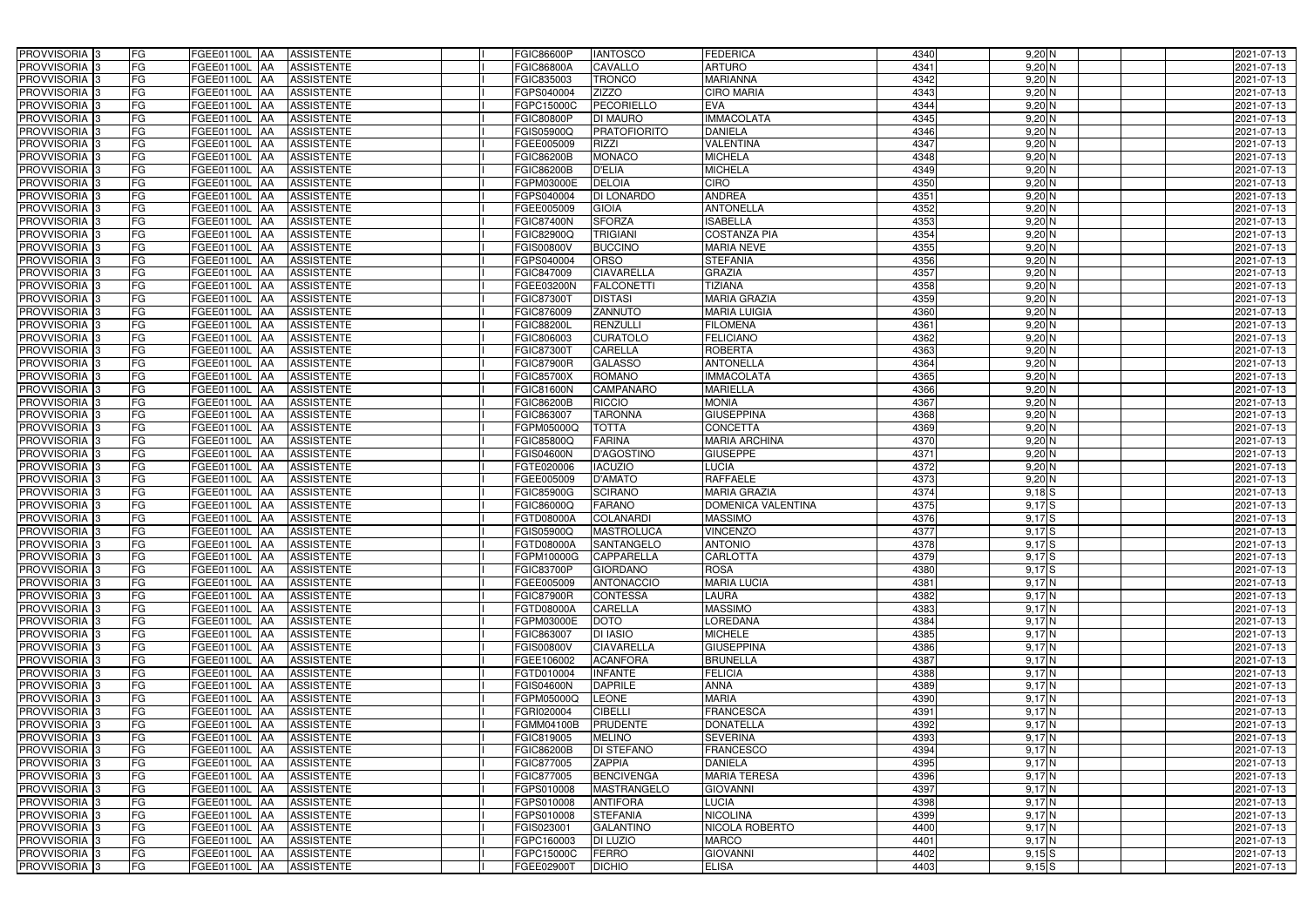| PROVVISORIA <sup>3</sup>                             | FG<br>FGEE01100L AA<br><b>ASSISTENTE</b>                               | <b>FGIC83800E</b><br><b>CICCONE</b>                               | <b>FRANCESCO</b>               | 4404         | $9,15$ N                     | 2021-07-13               |
|------------------------------------------------------|------------------------------------------------------------------------|-------------------------------------------------------------------|--------------------------------|--------------|------------------------------|--------------------------|
| PROVVISORIA <sup>3</sup>                             | FG<br><b>ASSISTENTE</b><br><b>FGEE01100L AA</b>                        | FGIC85800Q<br>LOIACONO                                            | <b>GIOVANNI</b>                | 4405         | 9,15N                        | 2021-07-13               |
| PROVVISORIA <sup>3</sup>                             | FG<br>FGEE01100L AA<br><b>ASSISTENTE</b>                               | CASANO<br>FGEE00900L                                              | <b>MARIANNA</b>                | 4406         | 9,15N                        | 2021-07-13               |
| PROVVISORIA 3                                        | FG<br><b>ASSISTENTE</b><br>FGEE01100L AA                               | <b>MOLLICA</b><br>FGIS03700V                                      | <b>RITA</b>                    | 4407         | $9,15$ N                     | 2021-07-13               |
| PROVVISORIA <sup>3</sup>                             | FG<br>FGEE01100L<br><b>ASSISTENTE</b><br><b>IAA</b>                    | MARCOVECCHIO<br>FGTD08000A                                        | <b>GIUSEPPINA</b>              | 4408         | 9,15N                        | 2021-07-13               |
| PROVVISORIA 3                                        | FG<br>FGEE01100L AA<br><b>ASSISTENTE</b>                               | FGTF17000V<br><b>DRUTE</b>                                        | <b>ADRIANA MADALINA</b>        | 4409         | $9,12$ N                     | 2021-07-13               |
| PROVVISORIA <sup>1</sup> 3                           | FG<br>FGEE01100L AA<br><b>ASSISTENTE</b>                               | <b>FGIC85900G</b><br>QUATTROMINI                                  | <b>ALESSANDRO</b>              | 4410         | $9,11$ S                     | 2021-07-13               |
| PROVVISORIA <sup>3</sup>                             | FG<br><b>ASSISTENTE</b><br>FGEE01100L AA                               | <b>DI BARI</b><br><b>FGIC80800P</b>                               | <b>PALMA</b>                   | 4411         | $9,11$ N                     | 2021-07-13               |
| PROVVISORIA 3                                        | FG<br>FGEE01100L AA<br><b>ASSISTENTE</b>                               | <b>BELLOSGUARDO</b><br><b>FGIC87400N</b>                          | <b>MICHELE</b>                 | 4412         | $9,10$ S                     | 2021-07-13               |
| PROVVISORIA <sup>3</sup>                             | FG<br><b>FGEE01100L AA</b><br><b>ASSISTENTE</b>                        | <b>ARGENTINO</b><br>FGTF17000V                                    | <b>VINCENZO</b>                | 4413         | $9,10$ S                     | 2021-07-13               |
| PROVVISORIA 3                                        | FG<br>FGEE01100L AA<br><b>ASSISTENTE</b>                               | <b>DEL GAUDIO</b><br><b>FGIC87000A</b>                            | <b>MARIA LAURA</b>             | 4414         | $9,10$ S                     | 2021-07-13               |
| PROVVISORIA 3                                        | FG<br>FGEE01100L AA<br><b>ASSISTENTE</b>                               | <b>DI MAGGIO</b><br>FGEE00900L                                    | <b>BENVENUTA</b>               | 4415         | $9,10$ S                     | 2021-07-13               |
| PROVVISORIA <sup>3</sup>                             | FG<br>FGEE01100L AA<br><b>ASSISTENTE</b>                               | <b>PARENTE</b><br>FGIS00300Q                                      | LAURA                          | 4416         | $9,10$ S                     | 2021-07-13               |
| PROVVISORIA 3                                        | FG<br>FGEE01100L AA<br><b>ASSISTENTE</b>                               | FGIC822001<br><b>LAMANNA</b>                                      | <b>MARIA</b>                   | 4417         | $9,10$ S                     | 2021-07-13               |
| PROVVISORIA 3                                        | $\overline{\mathsf{FG}}$<br>FGEE01100L AA<br><b>ASSISTENTE</b>         | <b>UNGARO</b><br>FGPM10000G                                       | <b>ANNALISA</b>                | 4418         | $9,10$ S                     | 2021-07-13               |
| PROVVISORIA 3                                        | $\overline{\mathsf{FG}}$<br>FGEE01100L AA<br><b>ASSISTENTE</b>         | <b>CURCETTI</b><br>FGIC86100G                                     | <b>ILENIA</b>                  | 4419         | $9,10$ S                     | 2021-07-13               |
| PROVVISORIA 3                                        | FG<br><b>FGEE01100L</b><br><b>ASSISTENTE</b><br><b>IAA</b>             | <b>MORRA</b><br><b>FGIC81600N</b>                                 | <b>SILVANA</b>                 | 4420         | $9,10$ S                     | 2021-07-13               |
| PROVVISORIA <sup>3</sup>                             | FG<br>FGEE01100L AA<br><b>ASSISTENTE</b>                               | <b>FERRARA</b><br>FGIS00300Q                                      | <b>MICHELE</b>                 | 4421         | $9,10$ S                     | 2021-07-13               |
| PROVVISORIA 3                                        | FG<br><b>FGEE01100L</b><br><b>ASSISTENTE</b><br><b>JAA</b>             | <b>RUBANO</b><br><b>FGIS00800V</b>                                | <b>GAETANA</b>                 | 4422         | $9,10$ S                     | 2021-07-13               |
| PROVVISORIA 3                                        | FG<br>FGEE01100L AA<br><b>ASSISTENTE</b>                               | <b>FIUME</b><br><b>FGEE00900L</b>                                 | <b>BARBARA FLORA</b>           | 4423         | $9,10$ S                     | 2021-07-13               |
| PROVVISORIA <sup>3</sup>                             | FG<br>FGEE01100L<br><b>AA</b><br><b>ASSISTENTE</b>                     | <b>AFFATATO</b><br>FGTF13000C                                     | <b>ANNA MARIA</b>              | 4424         | $9,10$ S                     | 2021-07-13               |
| PROVVISORIA 3                                        | FG<br>FGEE01100L AA<br><b>ASSISTENTE</b>                               | <b>LAGONIGRO</b><br>FGTD21000T                                    | <b>CLORINDA</b>                | 4425         | $9,10$ S                     | 2021-07-13               |
| PROVVISORIA 3                                        | FG<br>FGEE01100L AA<br><b>ASSISTENTE</b>                               | FGPS040004<br><b>COMPAGNONE</b>                                   | <b>LISA</b>                    | 4426         | $9,10$ S                     | 2021-07-13               |
| PROVVISORIA 3                                        | FG<br>FGEE01100L AA<br><b>ASSISTENTE</b>                               | FGTD010004<br><b>CURSIO</b>                                       | <b>ANASTASIA</b>               | 4427         | $9,10$ S                     | 2021-07-13               |
| PROVVISORIA <sup>3</sup>                             | FG<br>FGEE01100L AA<br><b>ASSISTENTE</b>                               | <b>FGIC87900R</b><br><b>GRANA</b>                                 | <b>ANGELO</b>                  | 4428         | $9,10$ S                     | 2021-07-13               |
| PROVVISORIA 3                                        | FG<br>FGEE01100L AA<br><b>ASSISTENTE</b>                               | <b>BRUNO</b><br>FGPM03000E                                        | <b>CONCETTA VANESSA</b>        | 4429         | $9,10$ S                     | 2021-07-13               |
| PROVVISORIA 3                                        | FG<br>FGEE01100L AA<br><b>ASSISTENTE</b>                               | <b>CONTINI</b><br>FGMM15400A                                      | <b>ANTONIO</b>                 | 4430         | $9,10$ S                     | 2021-07-13               |
| PROVVISORIA 3                                        | FG<br>FGEE01100L AA<br><b>ASSISTENTE</b>                               | <b>FGIC87900R</b><br>NARDELLA                                     | <b>CONCETTA</b>                | 4431         | $9,10$ S                     | 2021-07-13               |
| PROVVISORIA <sup>3</sup>                             | FG<br>FGEE01100L AA<br><b>ASSISTENTE</b>                               | <b>VESPA</b><br>FGIC876009                                        | <b>MARIA</b>                   | 4432         | $9,10$ S                     | 2021-07-13               |
| PROVVISORIA <sup>3</sup>                             | FG<br>FGEE01100L AA<br><b>ASSISTENTE</b>                               | <b>ZAGARIA</b><br>FGEE00800R                                      | <b>ROBERTO</b>                 | 4433         | $9,10$ S                     | 2021-07-13               |
| PROVVISORIA <sup>3</sup>                             | FG<br>FGEE01100L AA<br><b>ASSISTENTE</b>                               | <b>MADDAMMA</b><br><b>FGIC83700P</b>                              | <b>ANNA PIA</b>                | 4434         | $9,10$ S                     | 2021-07-13               |
| PROVVISORIA <sup>3</sup>                             | FG<br>FGEE01100L AA<br><b>ASSISTENTE</b>                               | <b>PIRAS</b><br>FGIC827004                                        | <b>SAMANTA</b>                 | 4435         | $9,10$ S                     | 2021-07-13               |
| PROVVISORIA <sup>3</sup>                             | FG<br>FGEE01100L AA<br><b>ASSISTENTE</b>                               | <b>BALDUCCI</b><br>FGIS00800V                                     | <b>VINCENZA</b>                | 4436         | $9,10$ S                     | 2021-07-13               |
| PROVVISORIA <sup>3</sup>                             | FG<br>FGEE01100L AA<br><b>ASSISTENTE</b>                               | <b>CONSOLETTI</b><br>FGVC01000C                                   | <b>GIUSEPPE</b>                | 4437         | $9,10$ S                     | 2021-07-13               |
| PROVVISORIA 3                                        | FG<br><b>ASSISTENTE</b><br>FGEE01100L<br> AA                           | <b>PALMA</b><br>FGIC819005                                        | <b>FRANCESCO</b>               | 4438         | $9,10$ S                     | 2021-07-13               |
| PROVVISORIA <sup>3</sup>                             | FG<br>FGEE01100L<br><b>ASSISTENTE</b><br><b>JAA</b>                    | <b>LEMBO</b><br>FGIC835003                                        | <b>FRANCESCA</b>               | 4439         | 9,10 N                       | 2021-07-13               |
| PROVVISORIA <sup>3</sup>                             | FG<br>FGEE01100L<br><b>ASSISTENTE</b><br><b>JAA</b>                    | <b>DIVITO</b><br><b>FGIC87400N</b>                                | <b>ALFONSO DOMENICO</b>        | 4440         | 9,10 N                       | 2021-07-13               |
| PROVVISORIA <sup>3</sup>                             | FG<br>FGEE01100L AA<br><b>ASSISTENTE</b>                               | FGIC87300T<br>ORDINE                                              | <b>GERARDO</b>                 | 4441         | 9,10 N                       | 2021-07-13               |
| PROVVISORIA <sup>3</sup>                             | FG<br>FGEE01100L AA<br>ASSISTENTE                                      | LAQUINTANA<br>FGPS010008                                          | <b>EMILIA</b>                  | 4442         | 9,10 N                       | 2021-07-13               |
| PROVVISORIA <sup>3</sup>                             | FG<br>FGEE01100L AA<br><b>ASSISTENTE</b>                               | FGIC87300T<br><b>DIPINTO</b>                                      | <b>SERGIO</b>                  | 4443         | 9,10 N                       | 2021-07-13               |
| PROVVISORIA <sup>3</sup>                             | FG<br>FGEE01100L AA<br>ASSISTENTE                                      | DE FEO<br>FGIC822001                                              | <b>FRANCESCO</b>               | 4444         | 9,10 N                       | 2021-07-13               |
| PROVVISORIA <sup>3</sup>                             | FG<br>FGEE01100L AA<br>ASSISTENTE                                      | <b>MONACO</b><br><b>FGIC83700P</b>                                | CARMELA                        | 4445         | 9,10 N                       | 2021-07-13               |
| PROVVISORIA <sup>3</sup>                             | FG<br>FGEE01100L AA<br><b>ASSISTENTE</b>                               | <b>CORNACCHIA</b><br>FGPS010008                                   | <b>LUCIANA</b>                 | 4446         | 9,10 N                       | 2021-07-13               |
| PROVVISORIA <sup>3</sup>                             | FG<br><b>FGEE01100L</b> AA<br>ASSISTENTE                               | <b>LABROCA</b><br>FGIC822001                                      | <b>MARCO</b>                   | 4447         | 9,10 N                       | 2021-07-13               |
| PROVVISORIA <sup>3</sup>                             | FG<br>FGEE01100L AA<br>ASSISTENTE                                      | FGTD010004<br><b>CIPRIANI</b>                                     | <b>ILARIA</b>                  | 4448         | 9,10 N                       | 2021-07-13               |
| PROVVISORIA <sup>3</sup>                             | FG<br>FGEE01100L AA<br>ASSISTENTE                                      | <b>BONFITTO</b><br>FGIC86100G                                     | <b>RUBEN</b>                   | 4449         | 9,10 N                       | 2021-07-13               |
| PROVVISORIA <sup>3</sup>                             | FG<br>FGEE01100L AA<br>ASSISTENTE                                      | <b>PISERCHIA</b><br>FGPS010008                                    | <b>GIULIA</b>                  | 4450         | 9,10 N                       | 2021-07-13               |
| PROVVISORIA <sup>3</sup>                             | FG<br>FGEE01100L AA<br>ASSISTENTE                                      | FGIS007003<br><b>SCANZANO</b>                                     | VALERIA                        | 4451         | $9,10\overline{N}$<br>9,10 N | 2021-07-13               |
| PROVVISORIA <sup>3</sup><br>PROVVISORIA <sup>3</sup> | FG<br>FGEE01100L AA<br>ASSISTENTE<br>FG<br>FGEE01100L AA<br>ASSISTENTE | FGTD02000P<br><b>GRILLO</b><br><b>GRIECO</b><br><b>FGIC86500V</b> | <b>LUIGI</b><br><b>MICHELE</b> | 4452<br>4453 | 9,10 N                       | 2021-07-13<br>2021-07-13 |
| PROVVISORIA <sup>3</sup>                             | FG<br>FGEE01100L AA<br><b>ASSISTENTE</b>                               | DI DONATO<br>FGEE01100L                                           | <b>LAURA MARIA</b>             | 4454         | 9,10 N                       | 2021-07-13               |
| PROVVISORIA <sup>3</sup>                             | FG<br>FGEE01100L AA<br><b>ASSISTENTE</b>                               | <b>PETRILLO</b><br>FGTE020006                                     | <b>ANTONIO</b>                 | 4455         | 9,10 N                       | 2021-07-13               |
| PROVVISORIA <sup>3</sup>                             | FG<br>FGEE01100L AA<br>ASSISTENTE                                      | FGEE005009<br><b>SCHIAVONE</b>                                    | <b>GIORGIA</b>                 | 4456         | 9,10 N                       | 2021-07-13               |
| PROVVISORIA <sup>3</sup>                             | FG<br>FGEE01100L AA<br><b>ASSISTENTE</b>                               | <b>GUERRA</b><br><b>FGIC87000A</b>                                | <b>JACOPO</b>                  | 4457         | 9,10 N                       | 2021-07-13               |
| PROVVISORIA <sup>13</sup>                            | FG<br>FGEE01100L AA<br><b>ASSISTENTE</b>                               | <b>LABROCA</b><br>FGIC822001                                      | <b>VALENTINA</b>               | 4458         | 9,10 N                       | 2021-07-13               |
| PROVVISORIA <sup>1</sup> 3                           | FG<br>FGEE01100L AA<br><b>ASSISTENTE</b>                               | <b>ARCIUOLO</b><br>FGPS20000B                                     | <b>GIACOMO</b>                 | 4459         | 9,10 N                       | 2021-07-13               |
| PROVVISORIA <sup>3</sup>                             | FG<br>FGEE01100L AA<br><b>ASSISTENTE</b>                               | <b>DEMARINIS</b><br><b>FGIC87000A</b>                             | <b>MARIA</b>                   | 4460         | 9,10 N                       | 2021-07-13               |
| PROVVISORIA <sup>1</sup> 3                           | FG<br>FGEE01100L AA<br><b>ASSISTENTE</b>                               | FGPS010008<br><b>MOFFA</b>                                        | <b>GABRIELE</b>                | 4461         | 9,10 N                       | 2021-07-13               |
| PROVVISORIA <sup>3</sup>                             | FG<br><b>ASSISTENTE</b><br>FGEE01100L AA                               | <b>TATTA</b><br>FGPM03000E                                        | MARIA PIA FEDERICA             | 4462         | $9,10\overline{\rm N}$       | 2021-07-13               |
| PROVVISORIA <sup>3</sup>                             | FG<br><b>FGEE01100L AA</b><br><b>ASSISTENTE</b>                        | <b>PALMA</b><br>FGIS05900Q                                        | <b>MATTEO</b>                  | 4463         | 9,10 N                       | 2021-07-13               |
| PROVVISORIA <sup>3</sup>                             | FG<br>FGEE01100L AA<br><b>ASSISTENTE</b>                               | <b>CANDELA</b><br>FGTD02000P                                      | <b>ANTONIO</b>                 | 4464         | 9,10 N                       | 2021-07-13               |
| PROVVISORIA <sup>3</sup>                             | FG<br>FGEE01100L AA<br><b>ASSISTENTE</b>                               | FGTE020006<br><b>GRAMAZIO</b>                                     | <b>DANIELE</b>                 | 4465         | 9,10 N                       | 2021-07-13               |
| PROVVISORIA <sup>3</sup>                             | FG<br>FGEE01100L AA<br><b>ASSISTENTE</b>                               | FGIC82900Q<br><b>RIZZI</b>                                        | <b>VINCENZO</b>                | 4466         | 9,10 N                       | 2021-07-13               |
| PROVVISORIA <sup>3</sup>                             | FG<br>FGEE01100L AA<br>ASSISTENTE                                      | FGIC827004<br><b>D'AMELIO</b>                                     | <b>GIOVANNA PIA</b>            | 4467         | 9,10 N                       | 2021-07-13               |
|                                                      |                                                                        |                                                                   |                                |              |                              |                          |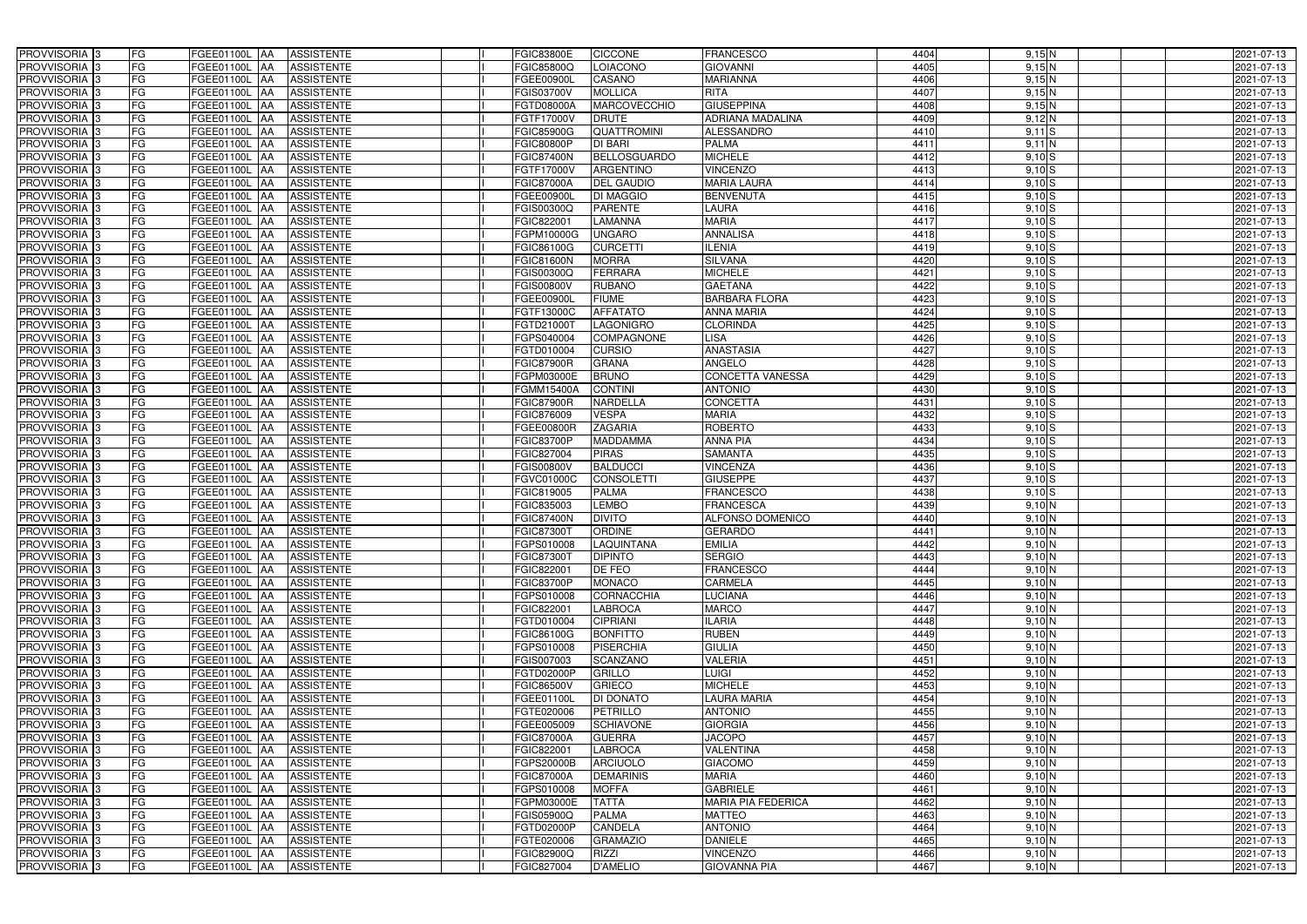| PROVVISORIA 3              | FG<br>FGEE01100L AA                       | <b>ASSISTENTE</b>               | <b>FGEE02900T</b> | <b>BIANCOFIORE</b>  | LIVIANA                   | 4468 | $9,10$ N               | 2021-07-13 |
|----------------------------|-------------------------------------------|---------------------------------|-------------------|---------------------|---------------------------|------|------------------------|------------|
| PROVVISORIA <sup>3</sup>   | FG<br>FGEE01100L AA                       | <b>ASSISTENTE</b>               | FGTD08000A        | <b>MARTIRE</b>      | <b>MICHELE</b>            | 4469 | 9,10 N                 | 2021-07-13 |
| PROVVISORIA <sup>3</sup>   | FG<br>FGEE01100L AA                       | <b>ASSISTENTE</b>               | <b>FGIC85900G</b> | <b>IARUSSI</b>      | <b>ALESSANDRO</b>         | 4470 | 9,10 N                 | 2021-07-13 |
| PROVVISORIA 3              | FG<br>FGEE01100L AA                       | <b>ASSISTENTE</b>               | FGIC822001        | SPAGNUOLO           | <b>ELISA</b>              | 4471 | $9,10$ N               | 2021-07-13 |
| PROVVISORIA <sup>3</sup>   | FG<br>FGEE01100L                          | <b>ASSISTENTE</b><br><b>IAA</b> | <b>FGIC83000X</b> | DI PADOVA           | <b>MICHELA</b>            | 4472 | 9,10 N                 | 2021-07-13 |
| PROVVISORIA <sup>3</sup>   | FG<br>FGEE01100L AA                       | <b>ASSISTENTE</b>               | FGIC85400C        | VALENDINO           | <b>MARIKA</b>             | 4473 | 9,10 N<br>IS.          | 2021-07-13 |
| PROVVISORIA <sup>3</sup>   | FG<br>FGEE01100L AA                       | <b>ASSISTENTE</b>               | <b>FGIS05300R</b> | <b>DE MANGO</b>     | <b>PIA CRISTINA</b>       | 4474 | 9,10 N                 | 2021-07-13 |
| PROVVISORIA <sup>3</sup>   | FG<br>FGEE01100L AA                       | <b>ASSISTENTE</b>               | FGTD08000A        | <b>IRLANTE</b>      | <b>ALESSIO</b>            | 4475 | 9,10 N                 | 2021-07-13 |
| PROVVISORIA 3              | FG<br>FGEE01100L AA                       | <b>ASSISTENTE</b>               | <b>FGIC84500N</b> | <b>BIANCOFIORE</b>  | <b>FILOMENA</b>           | 4476 | 9,10 N                 | 2021-07-13 |
| PROVVISORIA <sup>3</sup>   | FG<br>FGEE01100L AA                       | <b>ASSISTENTE</b>               | FGIC880001        | <b>MONTANARO</b>    | <b>TANIA</b>              | 4477 | $9,10\overline{\rm N}$ | 2021-07-13 |
| PROVVISORIA 3              | FG<br>FGEE01100L AA                       | <b>ASSISTENTE</b>               | FGTD08000A        | <b>POLLINO</b>      | <b>SALVATORE</b>          | 4478 | 9,10 N                 | 2021-07-13 |
| PROVVISORIA 3              | FG<br>FGEE01100L AA                       | <b>ASSISTENTE</b>               | FGIC842006        | <b>DI LILLO</b>     | <b>ANNALUCIA</b>          | 4479 | 9,10 N                 | 2021-07-13 |
| PROVVISORIA <sup>3</sup>   | FG<br>FGEE01100L AA                       | <b>ASSISTENTE</b>               | <b>FGIC85900G</b> | CAPOBIANCO          | <b>DORA</b>               | 4480 | 9,10 N                 | 2021-07-13 |
| PROVVISORIA 3              | FG<br>FGEE01100L AA                       | <b>ASSISTENTE</b>               | FGPC160003        | <b>TRISTANO</b>     | LAURA PIA GERARDA         | 4481 | 9,10 N                 | 2021-07-13 |
| PROVVISORIA 3              | $\overline{\mathsf{FG}}$<br>FGEE01100L AA | <b>ASSISTENTE</b>               | FGIC818009        | <b>NOTARIO</b>      | <b>ANTONIO</b>            | 4482 | 9,10 N                 | 2021-07-13 |
| PROVVISORIA 3              | $\overline{\mathsf{FG}}$<br>FGEE01100L AA | <b>ASSISTENTE</b>               | <b>FGIC85900G</b> | <b>FARANO</b>       | <b>GAETANA FEDERICA</b>   | 4483 | 9,10 N                 | 2021-07-13 |
| PROVVISORIA 3              | FG<br><b>FGEE01100L</b>                   | <b>ASSISTENTE</b><br><b>IAA</b> | FGIC877005        | <b>FRISI</b>        | PIETRO                    | 4484 | 9,10 N                 | 2021-07-13 |
| PROVVISORIA 3              | FG<br>FGEE01100L AA                       | <b>ASSISTENTE</b>               | <b>FGIC81600N</b> | <b>ACQUAVIVA</b>    | <b>MICHELE</b>            | 4485 | $9,10$ N               | 2021-07-13 |
| PROVVISORIA 3              | FG<br><b>FGEE01100L</b>                   | <b>ASSISTENTE</b><br><b>JAA</b> | FGTE020006        | <b>SANSONE</b>      | <b>LUCA ANTONIO</b>       | 4486 | 9,10 N                 | 2021-07-13 |
| PROVVISORIA 3              | FG<br>FGEE01100L AA                       | <b>ASSISTENTE</b>               | FGEE00900L        | <b>ACCETTULLI</b>   | <b>ALESSANDRA</b>         | 4487 | 9,10 N                 | 2021-07-13 |
| PROVVISORIA <sup>3</sup>   | FG<br>FGEE01100L                          | <b>AA</b><br><b>ASSISTENTE</b>  | <b>FGTD08000A</b> | <b>FRUNZIO</b>      | <b>ROBERTA</b>            | 4488 | $9,10\overline{N}$     | 2021-07-13 |
| PROVVISORIA 3              | FG<br>FGEE01100L AA                       | <b>ASSISTENTE</b>               | FGEE03200N        | <b>CAPPIELLO</b>    | <b>ADRIANA</b>            | 4489 | 9,10 N                 | 2021-07-13 |
| PROVVISORIA 3              | FG<br>FGEE01100L AA                       | <b>ASSISTENTE</b>               | FGPS08000E        | <b>CIVITA</b>       | TEA MARIA PIA             | 4490 | 9,10 N                 | 2021-07-13 |
| PROVVISORIA 3              | FG<br>FGEE01100L AA                       | <b>ASSISTENTE</b>               | FGTD010004        | DE VENUTO           | <b>NICOLA</b>             | 4491 | $9,10$ N               | 2021-07-13 |
| PROVVISORIA <sup>3</sup>   | FG<br>FGEE01100L AA                       | <b>ASSISTENTE</b>               | <b>FGIC87400N</b> | <b>MARINARO</b>     | <b>ANTONELLA</b>          | 4492 | 9,10 N                 | 2021-07-13 |
| PROVVISORIA 3              | FG<br>FGEE01100L AA                       | <b>ASSISTENTE</b>               | FGMM00400C        | <b>DE PASCALE</b>   | <b>CLAUDIA MARIA SOLE</b> | 4493 | 9,10 N                 | 2021-07-13 |
| PROVVISORIA 3              | FG<br>FGEE01100L AA                       | <b>ASSISTENTE</b>               | <b>FGIC87000A</b> | <b>BISCEGLIA</b>    | <b>FRANCESCO</b>          | 4494 | 9,10 N                 | 2021-07-13 |
| PROVVISORIA 3              | FG<br>FGEE01100L AA                       | <b>ASSISTENTE</b>               | FGEE01200C        | <b>ROCA</b>         | <b>FABIO</b>              | 4495 | 9,10 N                 | 2021-07-13 |
| PROVVISORIA <sup>3</sup>   | FG<br>FGEE01100L AA                       | <b>ASSISTENTE</b>               | FGIS023001        | <b>MURIGLIO</b>     | <b>FRANCESCA</b>          | 4496 | 9,10 N                 | 2021-07-13 |
| PROVVISORIA <sup>3</sup>   | FG<br>FGEE01100L AA                       | <b>ASSISTENTE</b>               | FGTF13000C        | <b>ARIOLA</b>       | <b>ROBERTO</b>            | 4497 | 9,10 N                 | 2021-07-13 |
| PROVVISORIA <sup>3</sup>   | FG<br>FGEE01100L AA                       | <b>ASSISTENTE</b>               | FGIS06100Q        | <b>SIMONE</b>       | <b>MARIAELENA</b>         | 4498 | 9,10 N                 | 2021-07-13 |
| PROVVISORIA <sup>3</sup>   | FG<br>FGEE01100L AA                       | <b>ASSISTENTE</b>               | FGIS06100Q        | <b>BARRECA</b>      | <b>GIUSEPPE</b>           | 4499 | $9,10$ N               | 2021-07-13 |
| PROVVISORIA <sup>3</sup>   | FG<br>FGEE01100L AA                       | <b>ASSISTENTE</b>               | FGIC819005        | LAVILLA             | <b>ANNA</b>               | 4500 | 9,10 N                 | 2021-07-13 |
| PROVVISORIA <sup>3</sup>   | FG<br>FGEE01100L AA                       | <b>ASSISTENTE</b>               | FGTD060005        | <b>MELILLO</b>      | <b>DANIELA</b>            | 4501 | 9,10 N                 | 2021-07-13 |
| PROVVISORIA <sup>3</sup>   | FG<br><b>FGEE01100L</b>                   | <b>ASSISTENTE</b><br> AA        | <b>FGIS04600N</b> | <b>DI BRITA</b>     | <b>ELENA</b>              | 4502 | 9,10 N                 | 2021-07-13 |
| PROVVISORIA <sup>3</sup>   | FG<br>FGEE01100L                          | <b>ASSISTENTE</b><br><b>JAA</b> | <b>FGIS00800V</b> | <b>GALLON</b>       | <b>MARCO</b>              | 4503 | 9,10 N                 | 2021-07-13 |
| PROVVISORIA <sup>3</sup>   | FG<br>FGEE01100L                          | <b>ASSISTENTE</b><br><b>JAA</b> | FGEE099004        | <b>BARBARO</b>      | <b>GAETANO</b>            | 4504 | 9,10 N                 | 2021-07-13 |
| PROVVISORIA <sup>3</sup>   | FG<br>FGEE01100L AA                       | <b>ASSISTENTE</b>               | FGEE00900L        | <b>PAOLANTONIO</b>  | <b>ASSUNTA</b>            | 4505 | 9,10 N                 | 2021-07-13 |
| PROVVISORIA <sup>3</sup>   | FG<br>FGEE01100L AA                       | ASSISTENTE                      | FGPS040004        | <b>BAIARDI</b>      | <b>MARIA ANTONIETTA</b>   | 4506 | 9,10 N                 | 2021-07-13 |
| PROVVISORIA <sup>3</sup>   | FG<br>FGEE01100L AA                       | <b>ASSISTENTE</b>               | FGEE00900L        | <b>DEL SORDO</b>    | <b>MONICA</b>             | 4507 | 9,10 N                 | 2021-07-13 |
| PROVVISORIA <sup>3</sup>   | FG<br>FGEE01100L AA                       | ASSISTENTE                      | <b>FGEE03200N</b> | <b>DIGIOVINAZZO</b> | <b>DOMENICA</b>           | 4508 | 9,10 N                 | 2021-07-13 |
| PROVVISORIA <sup>3</sup>   | FG<br>FGEE01100L AA                       | ASSISTENTE                      | FGMM15400A        | <b>VERO</b>         | <b>ANNALISA</b>           | 4509 | 9,10 N                 | 2021-07-13 |
| PROVVISORIA <sup>3</sup>   | FG<br>FGEE01100L AA                       | <b>ASSISTENTE</b>               | FGIC821005        | <b>TRIGGIANI</b>    | <b>GRAZIA</b>             | 4510 | 9,10 N                 | 2021-07-13 |
| PROVVISORIA <sup>3</sup>   | FG<br>FGEE01100L AA                       | ASSISTENTE                      | FGTD010004        | <b>BARLETTA</b>     | <b>TERESA</b>             | 4511 | 9,10 N                 | 2021-07-13 |
| PROVVISORIA <sup>3</sup>   | FG<br>FGEE01100L AA                       | ASSISTENTE                      | FGTE020006        | <b>LEONE</b>        | <b>GIANLUCA</b>           | 4512 | 9,10 N                 | 2021-07-13 |
| PROVVISORIA <sup>3</sup>   | FG<br>FGEE01100L AA                       | ASSISTENTE                      | FGTF17000V        | <b>MOSSUTO</b>      | <b>LUISA</b>              | 4513 | 9,10 N                 | 2021-07-13 |
| PROVVISORIA <sup>3</sup>   | FG<br>FGEE01100L AA                       | ASSISTENTE                      | FGEE00900L        | <b>RUBANO</b>       | <b>FRANCESCA</b>          | 4514 | 9,10 N                 | 2021-07-13 |
| PROVVISORIA <sup>3</sup>   | FG<br>FGEE01100L AA                       | ASSISTENTE                      | FGMM04100B        | <b>BELLAPIANTA</b>  | ANGELA                    | 4515 | $9,10\overline{N}$     | 2021-07-13 |
| PROVVISORIA <sup>3</sup>   | FG<br>FGEE01100L AA                       | ASSISTENTE                      | FGIC864003        | <b>BALZANO</b>      | <b>DONATA</b>             | 4516 | 9,10 N                 | 2021-07-13 |
| PROVVISORIA <sup>3</sup>   | FG<br>FGEE01100L AA                       | ASSISTENTE                      | FGEE112009        | <b>VALENTINO</b>    | <b>ALTOMARE IOLANDA</b>   | 4517 | 9,10 N                 | 2021-07-13 |
| PROVVISORIA <sup>3</sup>   | FG<br>FGEE01100L AA                       | <b>ASSISTENTE</b>               | FGIC86100G        | <b>MARCANTONIO</b>  | <b>FIORELLA</b>           | 4518 | 9,10 N                 | 2021-07-13 |
| PROVVISORIA <sup>3</sup>   | FG<br>FGEE01100L AA                       | ASSISTENTE                      | FGEE01200C        | <b>LANCIANESE</b>   | <b>BIANCA</b>             | 4519 | 9,10 N                 | 2021-07-13 |
| PROVVISORIA <sup>3</sup>   | FG<br>FGEE01100L AA                       | ASSISTENTE                      | <b>FGMM00700X</b> | <b>LIGUORI</b>      | <b>LUCIA</b>              | 4520 | 9,10 N                 | 2021-07-13 |
| PROVVISORIA <sup>3</sup>   | FG<br>FGEE01100L AA                       | <b>ASSISTENTE</b>               | FGIS06100Q        | VERO                | RAFFAELE EUGENIO          | 4521 | 9,10 N                 | 2021-07-13 |
| PROVVISORIA <sup>13</sup>  | FG<br>FGEE01100L AA                       | <b>ASSISTENTE</b>               | FGEE03200N        | <b>RUSSO</b>        | PASQUALINA                | 4522 | $9,07$ S               | 2021-07-13 |
| PROVVISORIA <sup>1</sup> 3 | FG<br>FGEE01100L AA                       | <b>ASSISTENTE</b>               | <b>FGIS00800V</b> | VANGI               | <b>EMANUELA</b>           | 4523 | $9,05$ S               | 2021-07-13 |
| PROVVISORIA <sup>3</sup>   | FG<br>FGEE01100L AA                       | <b>ASSISTENTE</b>               | FGTD060005        | <b>SPACCASASSO</b>  | <b>STEFANIA</b>           | 4524 | $9,05$ S               | 2021-07-13 |
| <b>PROVVISORIA</b> 3       | FG<br>FGEE01100L AA                       | <b>ASSISTENTE</b>               | FGPC160003        | <b>PREZIUSO</b>     | <b>MARIA ALTOMARE</b>     | 4525 | $9,05$ S               | 2021-07-13 |
| PROVVISORIA <sup>3</sup>   | FG<br>FGEE01100L AA                       | <b>ASSISTENTE</b>               | FGIC876009        | <b>GALANTE</b>      | <b>GIOVANNA</b>           | 4526 | $9,05$ S               | 2021-07-13 |
| PROVVISORIA <sup>1</sup> 3 | FG<br>FGEE01100L AA                       | <b>ASSISTENTE</b>               | FGIC82900Q        | <b>RINALDI</b>      | <b>LUCIANO</b>            | 4527 | $9,05$ S               | 2021-07-13 |
| PROVVISORIA <sup>3</sup>   | FG<br>FGEE01100L AA                       | <b>ASSISTENTE</b>               | FGPS010008        | <b>RICCIO</b>       | <b>OLIMPIA PIA</b>        | 4528 | 9,05N                  | 2021-07-13 |
| PROVVISORIA <sup>3</sup>   | FG<br>FGEE01100L AA                       | <b>ASSISTENTE</b>               | FGIC819005        | <b>BOVE</b>         | <b>FEDERICA</b>           | 4529 | 9,05N                  | 2021-07-13 |
| PROVVISORIA <sup>3</sup>   | FG<br>FGEE01100L AA                       | <b>ASSISTENTE</b>               | FGPS040004        | <b>DI TARANTO</b>   | <b>FRANCESCO PAOLO</b>    | 4530 | 9,05N                  | 2021-07-13 |
| PROVVISORIA <sup>3</sup>   | FG<br>FGEE01100L AA                       | ASSISTENTE                      | <b>FGIC85800Q</b> | <b>CAPPETTA</b>     | <b>RAFFAELLA</b>          | 4531 | 9,05N                  | 2021-07-13 |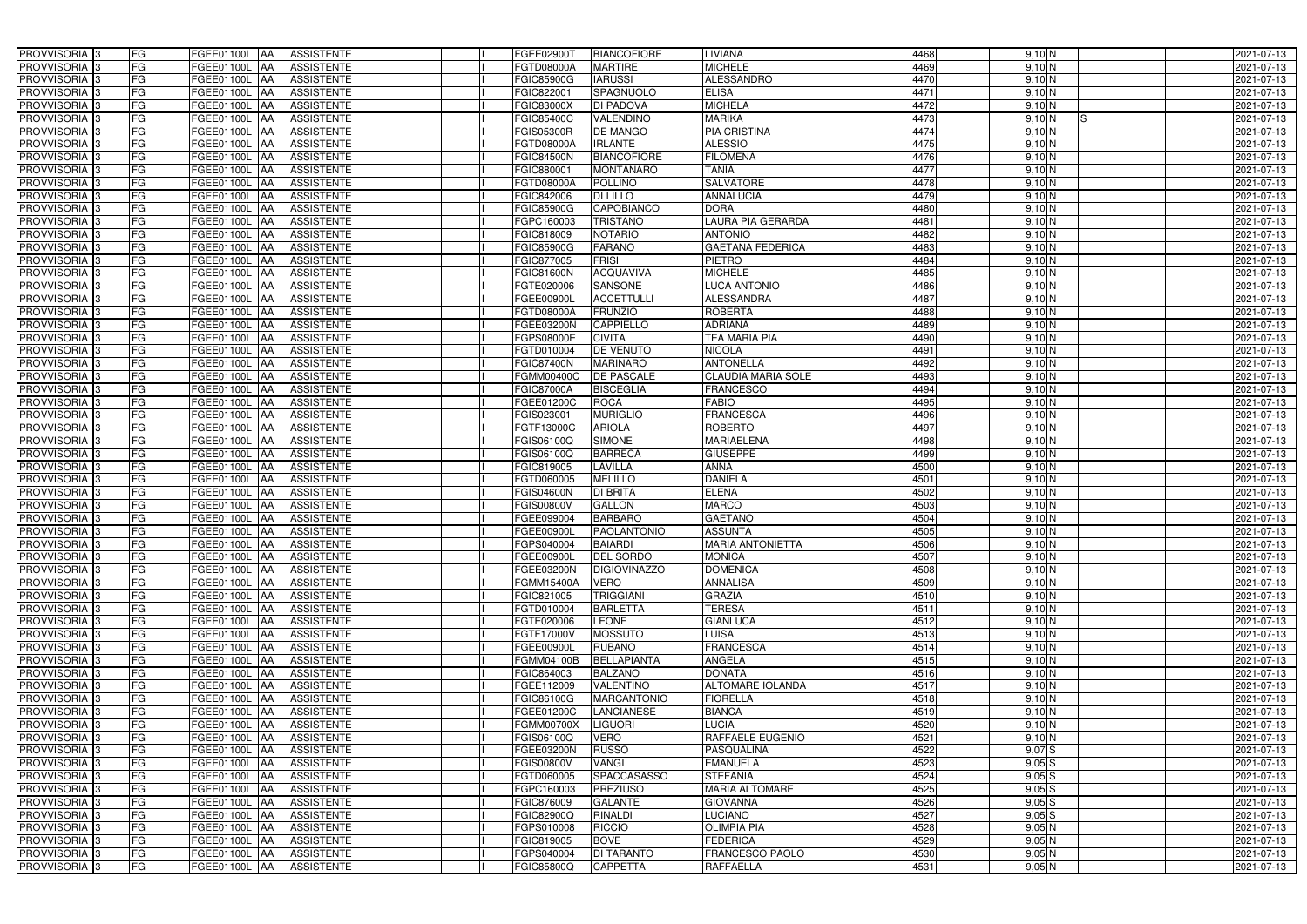| PROVVISORIA 3                                        | FG              | FGEE01100L AA                                    | <b>ASSISTENTE</b> | FGEE00900L               | <b>DI PALMA</b>               | <b>CLAUDIA</b>                                | 4532         | $9,05$ N | 2021-07-13               |
|------------------------------------------------------|-----------------|--------------------------------------------------|-------------------|--------------------------|-------------------------------|-----------------------------------------------|--------------|----------|--------------------------|
| PROVVISORIA 3                                        | FG              | FGEE01100L<br>IAA                                | <b>ASSISTENTE</b> | FGIC818009               | <b>LA SALVIA</b>              | <b>EONARDA</b>                                | 4533         | $9,05$ N | 2021-07-13               |
| PROVVISORIA 3                                        | FG              | <b>FGEE01100L   AA</b>                           | <b>ASSISTENTE</b> | <b>FGPM03000E</b>        | <b>MACOLINO</b>               | <b>MORENO</b>                                 | 4534         | 9,05N    | 2021-07-13               |
| PROVVISORIA <sup>3</sup>                             | <b>FG</b>       | FGEE01100L<br>IAA                                | <b>ASSISTENTE</b> | FGEE00900L               | <b>CURCI</b>                  | <b>IRIS</b>                                   | 4535         | $9,01$ N | 2021-07-13               |
| PROVVISORIA 3                                        | FG              | FGEE01100L<br>IAA                                | <b>ASSISTENTE</b> | <b>FGIC87900R</b>        | <b>COVIELLO</b>               | MARIA ESTER NATHASCH                          | 4536         | $9,01$ N | 2021-07-13               |
| PROVVISORIA 3                                        | <b>FG</b>       | <b>FGEE01100L AA</b>                             | <b>ASSISTENTE</b> | <b>FGIS05300R</b>        | <b>DIAFERIO</b>               | <b>ANTONIO</b>                                | 4537         | $9,01$ N | 2021-07-13               |
| PROVVISORIA 3                                        | FG              | <b>FGEE01100L   AA</b>                           | <b>ASSISTENTE</b> | <b>FGIC85700X</b>        | DE LEO                        | <b>CONCETTA</b>                               | 4538         | 9S       | 2021-07-13               |
| PROVVISORIA 3                                        | FG              | FGEE01100L AA                                    | <b>ASSISTENTE</b> | <b>FGIC85700X</b>        | <b>BOLUMETTO</b>              | <b>TIZIANA</b>                                | 4539         | 9S       | 2021-07-13               |
| PROVVISORIA 3                                        | <b>FG</b>       | FGEE01100L AA                                    | <b>ASSISTENTE</b> | FGIC827004               | CARANO                        | <b>CLAUDIA</b>                                | 4540         | 9S       | 2021-07-13               |
| PROVVISORIA 3                                        | FG              | FGEE01100L AA                                    | <b>ASSISTENTE</b> | FGIC871006               | <b>SCARINGI</b>               | <b>MARIA RICCARDA</b>                         | 4541         | 9S       | 2021-07-13               |
| PROVVISORIA 3                                        | FG              | FGEE01100L AA                                    | <b>ASSISTENTE</b> | <b>FGTD08000A</b>        | <b>DI PALMA</b>               | <b>ROSARIA</b>                                | 4542         | 9S       | 2021-07-13               |
| PROVVISORIA 3                                        | FG              | FGEE01100L AA                                    | <b>ASSISTENTE</b> | FGTD010004               | <b>CALZOLAIO</b>              | <b>GIUSEPPINA</b>                             | 4543         | 9S       | 2021-07-13               |
| PROVVISORIA <sup>3</sup>                             | FG              | FGEE01100L AA                                    | <b>ASSISTENTE</b> | FGEE01200C               | PAGLIARULO                    | <b>ALFONSO</b>                                | 4544         | 9S       | 2021-07-13               |
| PROVVISORIA 3                                        | FG              | FGEE01100L AA                                    | <b>ASSISTENTE</b> | FGEE005009               | <b>IMBRIANO</b>               | <b>MANUELA</b>                                | 4545         | 9S       | 2021-07-13               |
| PROVVISORIA 3                                        | <b>FG</b>       | FGEE01100L AA                                    | <b>ASSISTENTE</b> | <b>FGIC87000A</b>        | <b>ARGENTINO</b>              | <b>ANNA RITA</b>                              | 4546         | 9S       | 2021-07-13               |
| PROVVISORIA 3                                        | <b>FG</b>       | FGEE01100L<br>IAA                                | <b>ASSISTENTE</b> | FGIC863007               | <b>SCARALE</b>                | <b>MARIA GIUSEPPINA</b>                       | 4547         | 9S       | 2021-07-13               |
| PROVVISORIA 3                                        | FG              | FGEE01100L<br>IAA                                | <b>ASSISTENTE</b> | FGIC84400                | <b>GRECO</b>                  | <b>GRAZIA</b>                                 | 4548         | 9S       | 2021-07-13               |
| PROVVISORIA 3                                        | FG              | <b>FGEE01100L</b><br>IAA                         | <b>ASSISTENTE</b> | FGPC160003               | <b>IORIO</b>                  | ANGELA                                        | 4549         | 9S       | 2021-07-13               |
| PROVVISORIA 3                                        | FG              | <b>FGEE01100L</b><br>IAA                         | <b>ASSISTENTE</b> | FGTD210001               | DI BENEDETTO                  | GIULIO                                        | 4550         | 9S       | 2021-07-13               |
| PROVVISORIA 3                                        | FG              | FGEE01100L<br>IAA                                | <b>ASSISTENTE</b> | FGIC85800Q               | <b>MEMMOLO</b>                | <b>FLORIANA</b>                               | 4551         | 9S       | 2021-07-13               |
| PROVVISORIA <sup>3</sup>                             | FG              | FGEE01100L                                       | <b>ASSISTENTE</b> | FGEE029001               | <b>NERBO</b>                  | <b>CLAUDIA ELISA</b>                          | 4552         | 9S       | 2021-07-13               |
| <b>PROVVISORIA</b> 3                                 | FG              | <b>FGEE01100L</b><br>IAA                         | <b>ASSISTENTE</b> | FGIS007003               | <b>BOCCI</b>                  | LUIGI                                         | 4553         | 9S       | 2021-07-13               |
| PROVVISORIA <sup>3</sup>                             | FG              | FGEE01100L<br>IAA                                | <b>ASSISTENTE</b> | FGIC85700X               | <b>MORESE</b>                 | <b>ROSARIA</b>                                | 4554         | 9S       | 2021-07-13               |
| PROVVISORIA <sup>3</sup>                             | <b>FG</b>       | FGEE01100L<br>IAA                                | <b>ASSISTENTE</b> | FGIS04600N               | <b>DELLISANTI</b>             | <b>ANTONELLA</b>                              | 4555         | 9S       | 2021-07-13               |
| <b>PROVVISORIA</b> 3                                 | FG              | FGEE01100L<br>IAA                                | <b>ASSISTENTE</b> | GPS010008                | <b>RICCI</b>                  | <b>SIMONA</b>                                 | 4556         | 9S       | 2021-07-13               |
| PROVVISORIA 3                                        | FG              | FGEE01100L<br>IAA                                | <b>ASSISTENTE</b> | FGIC877005               | <b>MAGGIO</b>                 | <b>RITA</b>                                   | 4557         | 9S       | 2021-07-13               |
| PROVVISORIA 3                                        | <b>FG</b>       | FGEE01100L AA                                    | <b>ASSISTENTE</b> | FGTD08000A               | <b>CIFELLI</b>                | <b>MARIA SANITA'</b>                          | 4558         | 9S       | 2021-07-13               |
| PROVVISORIA 3                                        | <b>FG</b>       | <b>FGEE01100L   AA</b>                           | <b>ASSISTENTE</b> | FGIS01100P               | <b>COLUCCI</b>                | <b>SAVINO</b>                                 | 4559         | 9S       | 2021-07-13               |
| PROVVISORIA 3                                        | FG              | FGEE01100L AA                                    | <b>ASSISTENTE</b> | FGIS06100Q               | <b>ARMIENTO</b>               | <b>ANTONELLA</b>                              | 4560         | 9S       | 2021-07-13               |
| PROVVISORIA 3                                        | <b>FG</b>       | <b>FGEE01100L   AA</b>                           | <b>ASSISTENTE</b> | FGIC86100G               | <b>GAROFALO</b>               | <b>MARIA</b>                                  | 4561         | 9S       | 2021-07-13               |
| PROVVISORIA 3                                        | FG              | <b>FGEE01100L AA</b>                             | <b>ASSISTENTE</b> | FGIC86100G               | <b>BONACERA</b>               | <b>LUCIA</b>                                  | 4562         | 9S       | 2021-07-13               |
| PROVVISORIA 3                                        | FG              | FGEE01100L AA                                    | <b>ASSISTENTE</b> | FGIC86100G               | <b>SALERNO</b>                | <b>ANNA</b>                                   | 4563         | 9S       | 2021-07-13               |
| PROVVISORIA 3                                        | FG              | FGEE01100L AA                                    | <b>ASSISTENTE</b> | FGIC85800Q               | <b>ROSIELLO</b>               | <b>TAMARA</b>                                 | 4564         | 9S       | 2021-07-13               |
| PROVVISORIA <sup>3</sup>                             | FG              | FGEE01100L AA                                    | <b>ASSISTENTE</b> | <b>FGIC86200B</b>        | <b>RABBAGLIETTI</b>           | <b>MARIA CRISTINA</b>                         | 4565         | 9S       | 2021-07-13               |
| PROVVISORIA 3                                        | <b>FG</b>       | FGEE01100L<br>IAA                                | <b>ASSISTENTE</b> | FGEE005009               | <b>D'ALU'</b>                 | <b>GIOVANNI</b>                               | 4566         | 9S       | $2021 - 07 - 13$         |
| PROVVISORIA <sup>3</sup>                             | FG              | FGEE01100L<br>IAA                                | <b>ASSISTENTE</b> | FGIC86200B               | <b>MONACO</b>                 | ROBERTA                                       | 4567         | 9S       | 2021-07-13               |
| PROVVISORIA <sup>1</sup> 3                           | FG              | <b>FGEE01100L</b><br>IAA                         | <b>ASSISTENTE</b> | <b>GIC86500V</b>         | <b>SPORTIELLO</b>             | <b>MARIA IPPOLITA</b><br><b>MARIA EUGENIA</b> | 4568<br>4569 | 9S       | 2021-07-13               |
| PROVVISORIA <sup>3</sup>                             | <b>FG</b><br>FG | FGEE01100L AA                                    | <b>ASSISTENTE</b> | FGIC877005               | <b>OLIVIERI</b><br>CASPARRINI | <b>ELVIRA</b>                                 |              | 9S       | 2021-07-13               |
| PROVVISORIA <sup>3</sup><br>PROVVISORIA <sup>3</sup> | FG              | FGEE01100L AA ASSISTENTE<br><b>FGEE01100L</b> AA | <b>ASSISTENTE</b> | FGTD08000A<br>FGEE00800R | <b>RIZZI</b>                  | <b>MICHELA</b>                                | 4570<br>4571 | 9S<br>9S | 2021-07-13<br>2021-07-13 |
| <b>PROVVISORIA</b> 3                                 | FG              | FGEE01100L AA                                    | ASSISTENTE        | FGTD21000T               | <b>FIORE</b>                  | <b>CARMINE</b>                                | 4572         | 9S       | 2021-07-13               |
| PROVVISORIA <sup>3</sup>                             | FG              | FGEE01100L AA                                    | <b>ASSISTENTE</b> | FGMM00400C               | TIRELLI                       | <b>ANTONIO</b>                                | 4573         | 9S       | 2021-07-13               |
| PROVVISORIA <sup>3</sup>                             | FG              | FGEE01100L AA                                    | <b>ASSISTENTE</b> | <b>FGMM00400C</b>        | <b>GERVASIO</b>               | <b>ANTONIO</b>                                | 4574         | 9S       | 2021-07-13               |
| PROVVISORIA <sup>3</sup>                             | FG              | <b>FGEE01100L AA</b>                             | <b>ASSISTENTE</b> | FGIS06100Q               | <b>DI NOIA</b>                | <b>SARA</b>                                   | 4575         | 9S       | 2021-07-13               |
| PROVVISORIA <sup>3</sup>                             | <b>FG</b>       | FGEE01100L AA                                    | <b>ASSISTENTE</b> | FGIC819005               | <b>STAFFIERE</b>              | <b>FRANCA MARIA</b>                           | 4576         | 9S       | 2021-07-13               |
| PROVVISORIA <sup>3</sup>                             | FG              | FGEE01100L AA                                    | <b>ASSISTENTE</b> | FGIS023001               | <b>VITOBELLO</b>              | <b>GRAZIA</b>                                 | 4577         | 9S       | 2021-07-13               |
| PROVVISORIA <sup>3</sup>                             | FG              | FGEE01100L AA                                    | <b>ASSISTENTE</b> | FGIS023001               | <b>TATTOLI</b>                | <b>FRANCESCA</b>                              | 4578         | 9S       | 2021-07-13               |
| PROVVISORIA <sup>3</sup>                             | FG              | FGEE01100L AA                                    | <b>ASSISTENTE</b> | FGEE099004               | <b>RICCO</b>                  | <b>ROSANNA</b>                                | 4579         | 9S       | 2021-07-13               |
| PROVVISORIA <sup>3</sup>                             | FG              | FGEE01100L AA                                    | <b>ASSISTENTE</b> | <b>FGIC85700X</b>        | <b>RICCIO</b>                 | <b>ADDOLORATA</b>                             | 4580         | 9S       | 2021-07-13               |
| PROVVISORIA <sup>3</sup>                             | FG              | FGEE01100L AA                                    | <b>ASSISTENTE</b> | FGIC876009               | <b>PETRILLI</b>               | <b>DANIELA</b>                                | 4581         | 9S       | 2021-07-13               |
| PROVVISORIA <sup>3</sup>                             | FG              | FGEE01100L AA                                    | ASSISTENTE        | <b>FGIC87000A</b>        | <b>FERRARO</b>                | <b>GIUSEPPINA</b>                             | 4582         | 9S       | 2021-07-13               |
| PROVVISORIA <sup>3</sup>                             | FG              | FGEE01100L AA                                    | <b>ASSISTENTE</b> | <b>FGIC80800P</b>        | <b>CIUFFREDA</b>              | <b>LUCIA</b>                                  | 4583         | 9S       | 2021-07-13               |
| PROVVISORIA <sup>3</sup>                             | FG              | FGEE01100L AA                                    | <b>ASSISTENTE</b> | FGEE11000N               | <b>DI RIENZO</b>              | <b>FRANCESCA</b>                              | 4584         | 9S       | 2021-07-13               |
| PROVVISORIA <sup>3</sup>                             | FG              | <b>FGEE01100L AA</b>                             | <b>ASSISTENTE</b> | FGIC864003               | <b>DI NOTO</b>                | <b>VALENTINA</b>                              | 4585         | 9S       | 2021-07-13               |
| PROVVISORIA <sup>13</sup>                            | FG              | FGEE01100L AA                                    | <b>ASSISTENTE</b> | FGIC86100G               | <b>STANGO</b>                 | <b>DANIELA</b>                                | 4586         | 9S       | 2021-07-13               |
| PROVVISORIA <sup>3</sup>                             | FG              | FGEE01100L AA                                    | <b>ASSISTENTE</b> | FGIS06100Q               | <b>SCURO</b>                  | <b>GAETANO</b>                                | 4587         | 9S       | 2021-07-13               |
| PROVVISORIA <sup>3</sup>                             | FG              | FGEE01100L AA                                    | <b>ASSISTENTE</b> | FGEE099004               | <b>VELASIO</b>                | <b>ANGELA</b>                                 | 4588         | 9S       | 2021-07-13               |
| PROVVISORIA <sup>3</sup>                             | FG              | FGEE01100L AA                                    | <b>ASSISTENTE</b> | FGIC82900Q               | <b>CARPANO</b>                | VINCENZO GIUSEPPE                             | 4589         | 9S       | 2021-07-13               |
| PROVVISORIA <sup>3</sup>                             | FG              | FGEE01100L AA                                    | <b>ASSISTENTE</b> | FGTD02000P               | <b>DILEO</b>                  | PASQUALE                                      | 4590         | 9S       | 2021-07-13               |
| PROVVISORIA <sup>3</sup>                             | FG              | FGEE01100L AA                                    | <b>ASSISTENTE</b> | FGTD02000P               | <b>BONAVITA</b>               | <b>TATIANA</b>                                | 4591         | 9S       | 2021-07-13               |
| PROVVISORIA <sup>3</sup>                             | FG              | <b>FGEE01100L AA</b>                             | <b>ASSISTENTE</b> | FGIC86000Q               | <b>INTRIERI</b>               | <b>MARIA ANNA</b>                             | 4592         | 9S       | 2021-07-13               |
| PROVVISORIA <sup>3</sup>                             | FG              | <b>FGEE01100L AA</b>                             | <b>ASSISTENTE</b> | FGPS010008               | <b>LONGO</b>                  | <b>MARIA PIA</b>                              | 4593         | 9S       | 2021-07-13               |
| PROVVISORIA <sup>3</sup>                             | FG              | <b>FGEE01100L AA</b>                             | <b>ASSISTENTE</b> | FGIC86000Q               | <b>PETRUZZI</b>               | <b>IVAN</b>                                   | 4594         | 9S       | 2021-07-13               |
| PROVVISORIA 3                                        | FG              | FGEE01100L AA                                    | ASSISTENTE        | <b>FGIC87000A</b>        | <b>LA PORTA</b>               | <b>ANTONIO</b>                                | 4595         | 9N       | 2021-07-13               |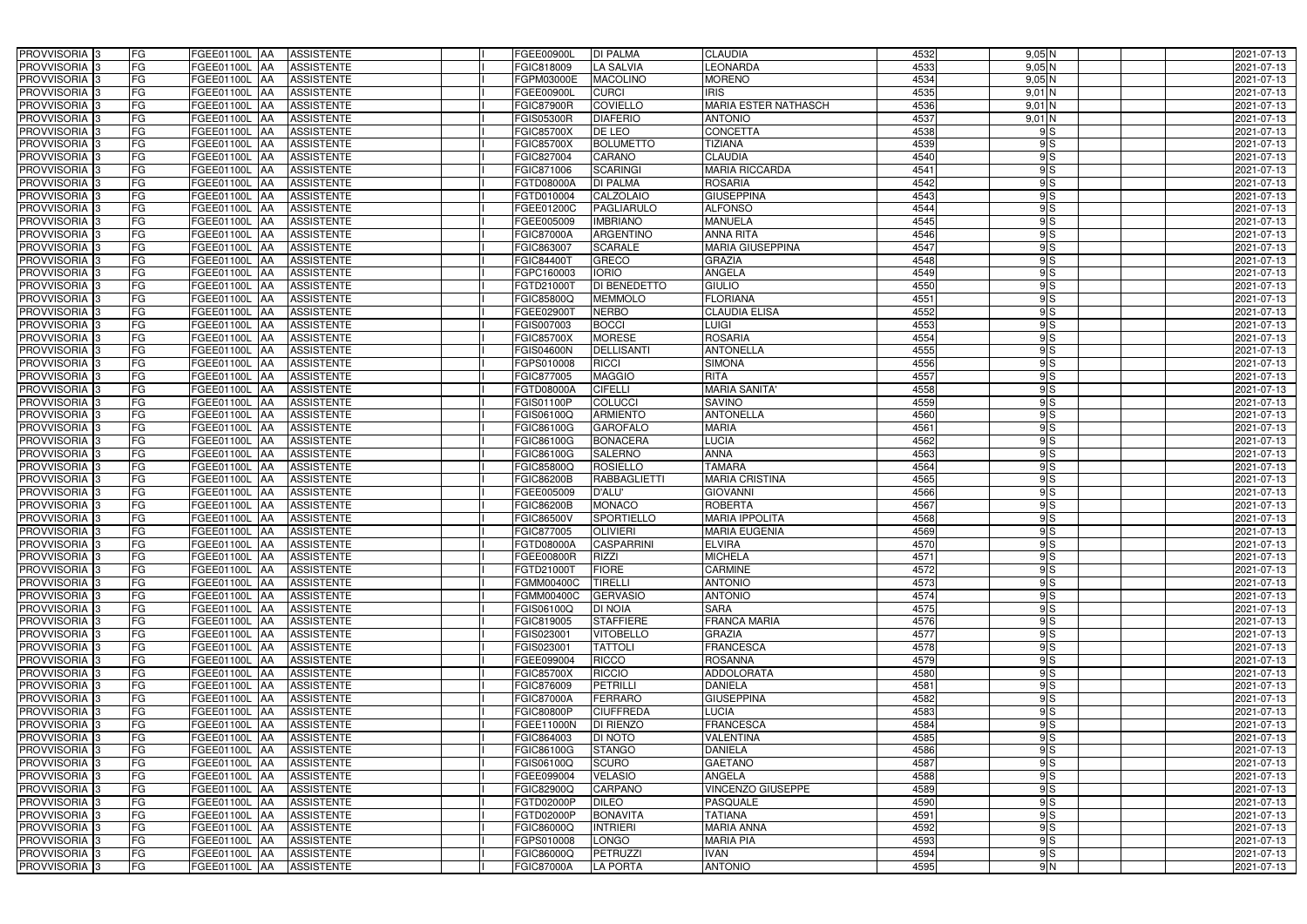| PROVVISORIA <sup>3</sup><br>FG                                   | FGEE01100L AA          |           | <b>ASSISTENTE</b>                             | FGPM03000E               | <b>CURCI</b>                     | ANTONELLO-FRANCESCO            | 4596         | 9N            | 2021-07-13               |
|------------------------------------------------------------------|------------------------|-----------|-----------------------------------------------|--------------------------|----------------------------------|--------------------------------|--------------|---------------|--------------------------|
| FG<br>PROVVISORIA 3                                              | FGEE01100L AA          |           | <b>ASSISTENTE</b>                             | FGIC818009               | <b>TARQUINIO</b>                 | <b>ALESSIA</b>                 | 4597         | 9N            | 2021-07-13               |
| FG<br>PROVVISORIA 3                                              | <b>FGEE01100L   AA</b> |           | <b>ASSISTENTE</b>                             | FGIC818009               | LAPENDA                          | FABIANA                        | 4598         | 9N            | 2021-07-13               |
| FG<br>PROVVISORIA 3                                              | <b>FGEE01100L   AA</b> |           | <b>ASSISTENTE</b>                             | FGIC86000Q               | <b>DI GIUSEPPE</b>               | <b>ESTER</b>                   | 4599         | $\frac{9}{N}$ | 2021-07-13               |
| FG<br>PROVVISORIA <sup>3</sup>                                   | FGEE01100L AA          |           | <b>ASSISTENTE</b>                             | FGTF13000C               | <b>LAMBRESA</b>                  | SALVATORE                      | 4600         | 9N            | 2021-07-13               |
| FG<br>PROVVISORIA 3                                              | <b>FGEE01100L   AA</b> |           | <b>ASSISTENTE</b>                             | FGMM00400C               | <b>IASCONE</b>                   | <b>VERONICA FABIANA</b>        | 4601         | $\frac{9}{N}$ | 2021-07-13               |
| <b>FG</b><br>PROVVISORIA 3                                       | FGEE01100L AA          |           | <b>ASSISTENTE</b>                             | FGEE00800R               | <b>ROSSI</b>                     | <b>SERENA</b>                  | 4602         | 9N            | 2021-07-13               |
| <b>FG</b><br>PROVVISORIA 3                                       | FGEE01100L AA          |           | <b>ASSISTENTE</b>                             | FGIS023001               | <b>SALERNO</b>                   | <b>NICOLE</b>                  | 4603         | 9N            | 2021-07-13               |
| PROVVISORIA 3<br>FG                                              | FGEE01100L             | IAA.      | <b>ASSISTENTE</b>                             | FGTE020006               | <b>BRUNO</b>                     | <b>GAIA</b>                    | 4604         | $\frac{9}{2}$ | 2021-07-13               |
| FG<br>PROVVISORIA 3                                              | FGEE01100L             | <b>AA</b> | <b>ASSISTENTE</b>                             | FGEE00800R               | <b>BANCONE</b>                   | <b>FRANCESCA PIA</b>           | 4605         | $\frac{9}{N}$ | 2021-07-13               |
| PROVVISORIA 3<br><b>FG</b>                                       | FGEE01100L AA          |           | <b>ASSISTENTE</b>                             | FGIS05900Q               | <b>MURGO</b>                     | <b>ANGELA PIA</b>              | 4606         | 9N            | 2021-07-13               |
| PROVVISORIA 3<br><b>FG</b>                                       | FGEE01100L AA          |           | <b>ASSISTENTE</b>                             | FGIC86100G               | <b>MECCOLA</b>                   | $\overline{IRIS}$              | 4607         | 9N            | 2021-07-13               |
| PROVVISORIA 3<br>FG                                              | FGEE01100L AA          |           | <b>ASSISTENTE</b>                             | FGTD21000T               | <b>CARDELLINO</b>                | <b>MARIA GRAZIA</b>            | 4608         | 9N            | 2021-07-13               |
| PROVVISORIA <sup>3</sup><br><b>FG</b>                            | FGEE01100L AA          |           | <b>ASSISTENTE</b>                             | FGIS01300A               | <b>DELLA MALVA</b>               | <b>ROBERTA</b>                 | 4609         | 9N            | 2021-07-13               |
| PROVVISORIA <sup>3</sup><br>FG                                   | <b>FGEE01100L   AA</b> |           | <b>ASSISTENTE</b>                             | FGRH010002               | <b>CAMPANIELLO</b>               | <b>ALESSIA MARIA</b>           | 4610         | 9N            | 2021-07-13               |
| PROVVISORIA <sup>3</sup><br>FG                                   | FGEE01100L AA          |           | <b>ASSISTENTE</b>                             | FGPM03000E               | <b>SILVESTRO</b>                 | <b>PIETRO</b>                  | 4611         | $\frac{9}{N}$ | 2021-07-13               |
| PROVVISORIA 3<br><b>FG</b>                                       | FGEE01100L AA          |           | <b>ASSISTENTE</b>                             | FGPM03000E               | PLACENTINO                       | <b>MARIA</b>                   | 4612         | $\frac{9}{N}$ | 2021-07-13               |
| PROVVISORIA 3<br><b>FG</b>                                       | FGEE01100L AA          |           | <b>ASSISTENTE</b>                             | FGPS010008               | <b>BORRILLI</b>                  | <b>MARIA CHIARA</b>            | 4613         | $\frac{9}{N}$ | 2021-07-13               |
| PROVVISORIA 3<br>FG                                              | FGEE01100L AA          |           | <b>ASSISTENTE</b>                             | FGTF13000C               | <b>CEGLIA</b>                    | <b>LUIGI</b>                   | 4614         | $\frac{9}{N}$ | 2021-07-13               |
| PROVVISORIA 3<br>FG                                              | FGEE01100L AA          |           | <b>ASSISTENTE</b>                             | <b>FGIC86600P</b>        | <b>ARMILLOTTA</b>                | <b>MELANIE</b>                 | 4615         | 9N            | 2021-07-13               |
| FG<br>PROVVISORIA 3                                              | <b>FGEE01100L</b>      | IAA       | <b>ASSISTENTE</b>                             | FGTD010004               | <b>CUCCI</b>                     | <b>FRANCESCA PIA</b>           | 4616         | $\frac{9}{N}$ | 2021-07-13               |
| PROVVISORIA <sup>3</sup><br>FG                                   | FGEE01100L             | IAA       | <b>ASSISTENTE</b>                             | FGIS00800V               | <b>RADOGNA</b>                   | ALESSIA MARIA RITA             | 4617         | $\frac{9}{2}$ | 2021-07-13               |
| PROVVISORIA <sup>3</sup><br>FG                                   | FGEE01100L             | IAA       | <b>ASSISTENTE</b>                             | FGTD08000A               | <b>AZZARONE</b>                  | <b>MARCO</b>                   | 4618         | 9N            | 2021-07-13               |
| <b>PROVVISORIA</b> 3<br>FG                                       | FGEE01100L             | IAA       | <b>ASSISTENTE</b>                             | <b>FGIC86800A</b>        | <b>CIFARDI</b>                   | <b>VALENTINA</b>               | 4619         | 9N            | 2021-07-13               |
| PROVVISORIA 3<br>FG                                              | FGEE01100L             | IAA       | <b>ASSISTENTE</b>                             | FGTE020006               | ORTELLO                          | <b>GIULIA</b>                  | 4620         | 9N            | 2021-07-13               |
| <b>FG</b><br>PROVVISORIA 3                                       | FGEE01100L             | IAA       | <b>ASSISTENTE</b>                             | <b>FGIC86100G</b>        | <b>SACCO</b>                     | <b>MICHELA</b>                 | 4621         | 9N            | 2021-07-13               |
| <b>FG</b><br>PROVVISORIA 3                                       | FGEE01100L             | IAA       | <b>ASSISTENTE</b>                             | FGIS04600N               | <b>PUOPOLO</b>                   | <b>GIOVANNA</b>                | 4622         | 9N            | 2021-07-13               |
| <b>FG</b><br>PROVVISORIA <sup>3</sup>                            | FGEE01100L             | IAA       | <b>ASSISTENTE</b>                             | FGTD08000A               | <b>ESPOSTO</b>                   | ALESSANDRO                     | 4623         | 9N            | 2021-07-13               |
| FG<br>PROVVISORIA 3                                              | FGEE01100L             |           | <b>ASSISTENTE</b>                             | FGMM00400C               | LA ROTONDA                       | <b>ARIANNA</b>                 | 4624         | $\frac{9}{N}$ | 2021-07-13               |
| <b>FG</b><br>PROVVISORIA 3                                       | FGEE01100L             | IAA       | <b>ASSISTENTE</b>                             | <b>FGIS04600N</b>        | CALA                             | <b>ALKIDA</b>                  | 4625         | $\frac{9}{N}$ | 2021-07-13               |
| <b>FG</b><br>PROVVISORIA 3                                       | FGEE01100L AA          |           | <b>ASSISTENTE</b>                             | FGTF17000V               | <b>GRIFA</b>                     | <b>CHIARA</b>                  | 4626         | 9N            | 2021-07-13               |
| FG<br>PROVVISORIA 3                                              | FGEE01100L AA          |           | <b>ASSISTENTE</b>                             | FGEE00900L               | <b>PISANTE</b>                   | <b>EMANUELE</b>                | 4627         | $\frac{9}{N}$ | 2021-07-13               |
| FG<br>PROVVISORIA 3                                              | FGEE01100L AA          |           | <b>ASSISTENTE</b>                             | FGPS010008               | <b>SCARPIELLO</b>                | <b>EMILIA ROSSELLA</b>         | 4628         | $\frac{9}{N}$ | 2021-07-13               |
|                                                                  |                        |           | AMMINISTRATIVO                                |                          | <b>CURIELLO</b>                  |                                |              |               |                          |
| PROVVISORIA 3<br>FG                                              | FGEE01100L AA          |           | <b>ASSISTENTE</b>                             | FGTE020006               | <b>DEL SORDO</b>                 | <b>SHARON</b>                  | 4629         | $\frac{9}{2}$ | 2021-07-13               |
| FG<br>PROVVISORIA 3                                              | FGEE01100L AA          |           | <b>ASSISTENTE</b>                             | FGIS021009               | <b>SABATINO</b>                  | <b>CATERINA</b>                | 4630         | $\frac{9}{2}$ | 2021-07-13               |
| <b>FG</b><br>PROVVISORIA <sup>3</sup>                            | FGEE01100L AA          |           | <b>ASSISTENTE</b>                             | FGIC86000Q               | <b>IACUZIO</b>                   | <b>MARIO</b>                   | 4631         | 9 N           | 2021-07-13               |
| FG<br>PROVVISORIA <sup>3</sup><br>PROVVISORIA <sup>3</sup><br>FG | FGEE01100L AA          |           | <b>ASSISTENTE</b><br>FGEE01100L AA ASSISTENTE | FGIC818009               | <b>MARRESE</b>                   | <b>MARIA</b><br><b>LORENZO</b> | 4632<br>4633 | $\frac{9}{2}$ | 2021-07-13               |
| <b>PROVVISORIA</b> 3<br><b>FG</b>                                | FGEE01100L AA          |           | <b>ASSISTENTE</b>                             | FGIC864003<br>FGPS040004 | <b>ZAMMARANO</b><br><b>GATTA</b> | <b>ALESSANDRA</b>              | 4634         | 9 N<br>9N     | 2021-07-13<br>2021-07-13 |
| PROVVISORIA <sup>3</sup><br>FG                                   | FGEE01100L AA          |           | <b>ASSISTENTE</b>                             | FGMM00400C               | <b>GRAMAZIO</b>                  | <b>VALENTINA</b>               | 4635         | 9 N           | 2021-07-13               |
| PROVVISORIA <sup>3</sup><br>FG                                   |                        |           | FGEE01100L AA ASSISTENTE                      | FGIC856004               | <b>DE ROGATIS</b>                | <b>FABRIZIO</b>                | 4636         | 9 N           | 2021-07-13               |
| PROVVISORIA <sup>3</sup><br>FG                                   | <b>FGEE01100L AA</b>   |           | <b>ASSISTENTE</b>                             | FGEE005009               | <b>MEROLA</b>                    | <b>GIUSEPPINA</b>              | 4637         | 9N            | 2021-07-13               |
| FG<br>PROVVISORIA <sup>3</sup>                                   | <b>FGEE01100L AA</b>   |           | <b>ASSISTENTE</b>                             | FGTD08000A               | <b>SICCOTTI</b>                  | <b>SAMANTHA</b>                | 4638         | 9N            | 2021-07-13               |
| PROVVISORIA 3<br>FG                                              | FGEE01100L AA          |           | <b>ASSISTENTE</b>                             | <b>FGIC85700X</b>        | <b>DI LELLO</b>                  | <b>GIUSY</b>                   | 4639         | 9N            | 2021-07-13               |
| <b>FG</b><br>PROVVISORIA 3                                       | FGEE01100L AA          |           | <b>ASSISTENTE</b>                             | FGTD21000T               | PAPARELLA                        | <b>MATTEO</b>                  | 4640         | 9N            | 2021-07-13               |
| FG<br>PROVVISORIA <sup>3</sup>                                   | FGEE01100L AA          |           | <b>ASSISTENTE</b>                             | FGTD21000T               | <b>MAFFIOLA</b>                  | <b>GIULIANO</b>                | 4641         | $\frac{9}{2}$ | 2021-07-13               |
| FG<br>PROVVISORIA <sup>3</sup>                                   | FGEE01100L AA          |           | <b>ASSISTENTE</b>                             | FGRH010002               | NOTARANGELO                      | <b>ANTONIA</b>                 | 4642         | $\frac{9}{2}$ | 2021-07-13               |
| PROVVISORIA <sup>3</sup><br>FG                                   | FGEE01100L AA          |           | <b>ASSISTENTE</b>                             | <b>FGVC01000C</b>        | <b>ESPOSITO</b>                  | <b>GENNARO</b>                 | 4643         | $\frac{9}{2}$ | 2021-07-13               |
| PROVVISORIA <sup>3</sup><br>FG                                   | FGEE01100L AA          |           | <b>ASSISTENTE</b>                             | FGEE01200C               | <b>GIANGROSSI</b>                | <b>FEDERICA</b>                | 4644         | 9N            | 2021-07-13               |
| FG<br>PROVVISORIA <sup>3</sup>                                   | FGEE01100L AA          |           | <b>ASSISTENTE</b>                             | FGEE106002               | <b>SEBASTIANI</b>                | <b>DOMENICO</b>                | 4645         | 9N            | 2021-07-13               |
| FG<br>PROVVISORIA <sup>3</sup>                                   | FGEE01100L AA          |           | <b>ASSISTENTE</b>                             | FGEE02900T               | <b>LOFOCO</b>                    | <b>STEFANIA</b>                | 4646         | $\frac{9}{2}$ | 2021-07-13               |
| FG<br>PROVVISORIA <sup>3</sup>                                   | FGEE01100L AA          |           | <b>ASSISTENTE</b>                             | <b>FGIC86200B</b>        | <b>LAMPARIELLO</b>               | ILARIA                         | 4647         | $\frac{9}{2}$ | 2021-07-13               |
| FG<br>PROVVISORIA <sup>3</sup>                                   | FGEE01100L AA          |           | <b>ASSISTENTE</b>                             | FGIC856004               | <b>DIFINO</b>                    | <b>ISABELLE</b>                | 4648         | $\frac{9}{2}$ | 2021-07-13               |
| FG<br>PROVVISORIA <sup>3</sup>                                   | FGEE01100L AA          |           | <b>ASSISTENTE</b>                             | FGIC88100R               | <b>GENTILOTTI</b>                | <b>PAOLA</b>                   | 4649         | 9N            | 2021-07-13               |
| FG<br>PROVVISORIA <sup>3</sup>                                   | FGEE01100L AA          |           | <b>ASSISTENTE</b>                             | FGIC818009               | <b>SAVIGNANO</b>                 | <b>ENZA</b>                    | 4650         | $\frac{9}{2}$ | 2021-07-13               |
| FG<br>PROVVISORIA <sup>3</sup>                                   | FGEE01100L AA          |           | <b>ASSISTENTE</b>                             | FGIS044002               | <b>AMETTA</b>                    | <b>GIULIA</b>                  | 4651         | 9N            | 2021-07-13               |
| FG<br>PROVVISORIA <sup>3</sup>                                   | FGEE01100L AA          |           | <b>ASSISTENTE</b>                             | FGIC863007               | <b>DAMIANO</b>                   | <b>ANGELICA</b>                | 4652         | 9N            | 2021-07-13               |
| PROVVISORIA <sup>3</sup><br>FG                                   | FGEE01100L AA          |           | <b>ASSISTENTE</b>                             | FGPC15000C               | SORDILLO                         | <b>MICHELA</b>                 | 4653         | $\frac{9}{N}$ | 2021-07-13               |
| FG<br>PROVVISORIA <sup>3</sup>                                   | FGEE01100L AA          |           | <b>ASSISTENTE</b>                             | FGIS023001               | <b>CRISTIANO</b>                 | <b>ROSARIA</b>                 | 4654         | $\frac{9}{2}$ | 2021-07-13               |
| PROVVISORIA <sup>3</sup><br>FG                                   | FGEE01100L AA          |           | <b>ASSISTENTE</b>                             | FGEE005009               | <b>PALUMBO</b>                   | <b>MARIA</b>                   | 4655         | 9N            | 2021-07-13               |
| PROVVISORIA <sup>3</sup><br>FG                                   | FGEE01100L AA          |           | <b>ASSISTENTE</b>                             | FGTD21000T               | <b>VENEZIANO</b>                 | <b>MARIANO GIANLUIGI</b>       | 4656         | $\frac{9}{2}$ | 2021-07-13               |
| PROVVISORIA <sup>3</sup><br>FG                                   | FGEE01100L AA          |           | ASSISTENTE                                    | FGPM03000E               | <b>PECE</b>                      | <b>CARMEN</b>                  | 4657         | 9 N           | 2021-07-13               |
| PROVVISORIA 3<br>FG                                              | <b>FGEE01100L AA</b>   |           | <b>ASSISTENTE</b>                             | FGEE00800R               | <b>ALICINO</b>                   | <b>ANTONELLA MARIA ROSARIA</b> | 4658         | 9 N           | 2021-07-13               |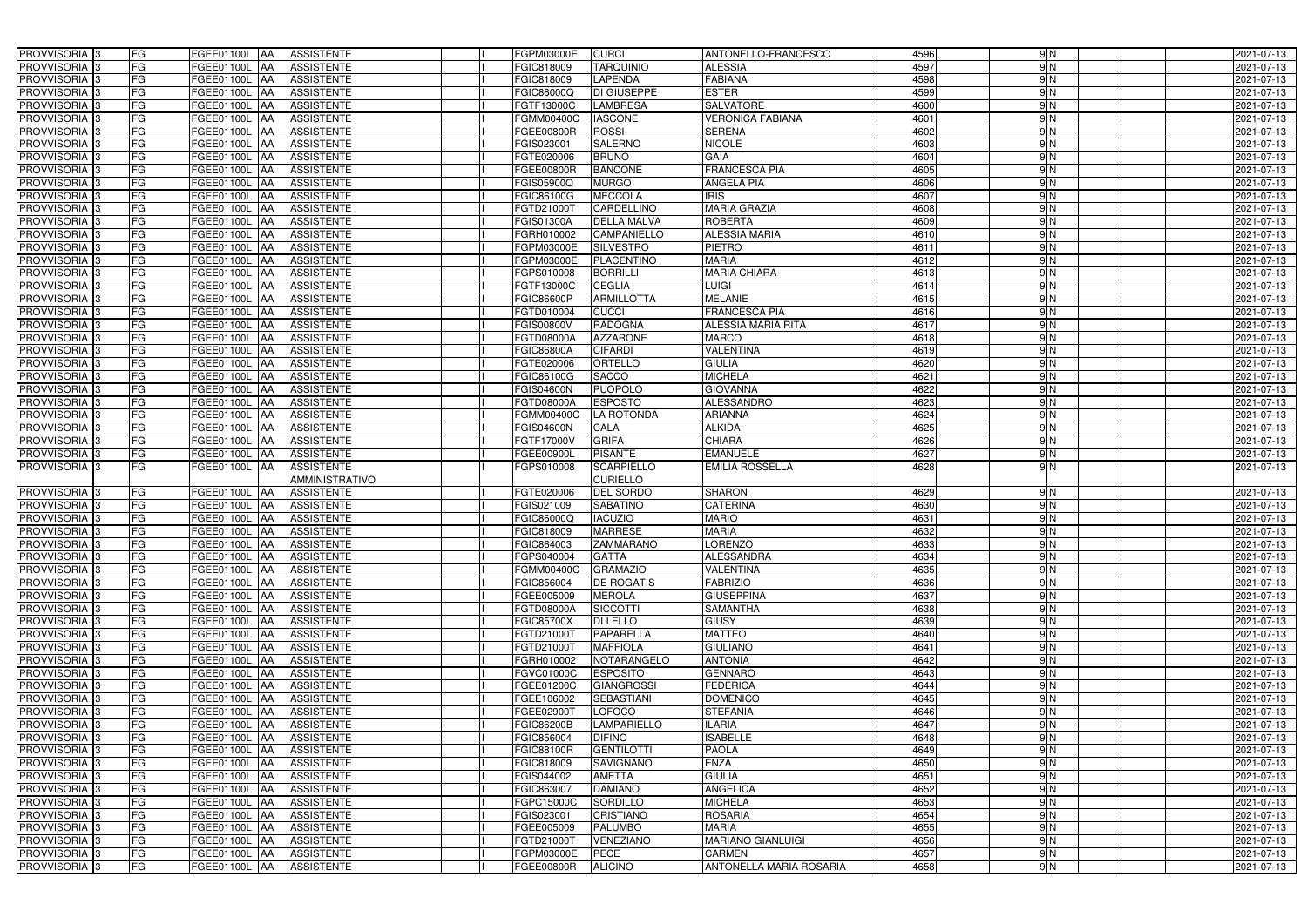| PROVVISORIA <sup>3</sup><br><b>FG</b><br>FGEE01100L AA<br><b>ASSISTENTE</b>                                                | FGTE020006<br><b>FORTUNA</b>                                        | <b>CLAUDIA</b>                           | 4659<br>9N                | 2021-07-13               |
|----------------------------------------------------------------------------------------------------------------------------|---------------------------------------------------------------------|------------------------------------------|---------------------------|--------------------------|
| FG<br>PROVVISORIA <sup>3</sup><br><b>ASSISTENTE</b><br>FGEE01100L<br>IAA                                                   | <b>FORTUNATO</b><br>FGIC86600P                                      | LUCIA                                    | 9N<br>4660                | 2021-07-13               |
| FG<br>PROVVISORIA <sup>3</sup><br>FGEE01100L<br><b>ASSISTENTE</b><br>IAA                                                   | FGIC827004<br>DI GIOIA                                              | MARIA ROSARIA FRANCESCA                  | 9N<br>4661                | 2021-07-13               |
| FG<br>PROVVISORIA <sup>3</sup><br>FGEE01100L<br><b>ASSISTENTE</b><br>IAA                                                   | <b>FORCHIGNONE</b><br><b>FGIC85700X</b>                             | <b>FEDERICA</b>                          | 4662<br>9N                | 2021-07-13               |
| FG<br>FGEE01100L<br>PROVVISORIA <sup>3</sup><br><b>ASSISTENTE</b><br>IAA                                                   | CONSOLE<br>FGTD21000T                                               | <b>CRISTINA</b>                          | 4663<br>9N                | 2021-07-13               |
| FG<br>PROVVISORIA <sup>3</sup><br>FGEE01100L AA<br><b>ASSISTENTE</b>                                                       | FGIS023001<br><b>STELLA</b>                                         | <b>MARIA ROSARIA</b>                     | 4664<br>$\frac{9}{N}$     | 2021-07-13               |
| FG<br>PROVVISORIA <sup>3</sup><br>FGEE01100L AA<br><b>ASSISTENTE</b>                                                       | <b>BRUCOLI</b><br>FGIS023001                                        | <b>ROBERTA</b>                           | 4665<br>9N                | 2021-07-13               |
| FG<br>PROVVISORIA <sup>3</sup><br>FGEE01100L AA<br><b>ASSISTENTE</b>                                                       | <b>PICCIALLO</b><br><b>FGMM00700X</b>                               | <b>MICHELA</b>                           | 4666<br>$\frac{9}{N}$     | 2021-07-13               |
| FG<br>PROVVISORIA <sup>3</sup><br>FGEE01100L AA<br><b>ASSISTENTE</b>                                                       | <b>FERRARA</b><br><b>FGIC84500N</b>                                 | <b>ANGELICA</b>                          | 9N<br>4667                | 2021-07-13               |
| PROVVISORIA <sup>3</sup><br>FG<br><b>ASSISTENTE</b><br>FGEE01100L AA                                                       | <b>DI GIORGIO</b><br>FGPM03000E                                     | <b>ANGELO</b>                            | $\frac{9}{N}$<br>4668     | 2021-07-13               |
| PROVVISORIA 3<br>FG<br>FGEE01100L AA<br><b>ASSISTENTE</b>                                                                  | FGTD010004<br><b>MONTAGANO</b>                                      | <b>MARIA CRISTINA</b>                    | 4669<br>$\frac{9}{N}$     | 2021-07-13               |
| PROVVISORIA 3<br>FG<br>FGEE01100L AA<br><b>ASSISTENTE</b>                                                                  | <b>PETECCHIA</b><br><b>FGMM00700X</b>                               | MARIA INCORONATA LAURA                   | 4670<br>9N                | 2021-07-13               |
| PROVVISORIA <sup>3</sup><br>FG<br>FGEE01100L AA<br><b>ASSISTENTE</b>                                                       | <b>CALVACCIO</b><br>FGPM03000E                                      | <b>ADRIANO</b>                           | 9N<br>4671                | 2021-07-13               |
| PROVVISORIA 3<br>FG<br>FGEE01100L AA<br><b>ASSISTENTE</b>                                                                  | <b>RICCIARDI</b><br>FGPC160003                                      | <b>PAOLA</b>                             | 4672<br>9N                | 2021-07-13               |
| PROVVISORIA 3<br>FG<br><b>FGEE01100L AA</b><br><b>ASSISTENTE</b>                                                           | <b>LA GATTA</b><br>FGEE00800R                                       | <b>ROBERTA</b>                           | 4673<br>9N                | 2021-07-13               |
| PROVVISORIA 3<br>FG<br><b>FGEE01100L</b><br><b>ASSISTENTE</b><br>IAA                                                       | <b>CILLA</b><br>FGIS044002                                          | <b>ANGELA</b>                            | 4674<br>9N                | 2021-07-13               |
| FG<br>PROVVISORIA <sup>3</sup><br>FGEE01100L<br><b>ASSISTENTE</b><br>IAA                                                   | <b>GALIOTTA</b><br>FGIC85400C                                       | COSIMO DAMIANO                           | 4675<br>9N                | 2021-07-13               |
| PROVVISORIA 3<br>FG<br>FGEE01100L<br><b>ASSISTENTE</b><br><b>JAA</b>                                                       | <b>DESTINO</b><br>FGTF13000C                                        | <b>ALESSANDRA</b>                        | 4676<br>$\frac{9}{N}$     | 2021-07-13               |
| PROVVISORIA 3<br>FG<br><b>FGEE01100L</b><br><b>ASSISTENTE</b><br>IAA                                                       | <b>CELENZA</b><br>FGIS00800V                                        | <b>GIUSEPPE</b>                          | 4677<br>$\frac{9}{N}$     | 2021-07-13               |
| PROVVISORIA 3<br>FG<br>FGEE01100L<br>IAA<br><b>ASSISTENTE</b>                                                              | <b>LA TORRE</b><br>FGIS06100Q                                       | <b>SIPONTA</b>                           | 9N<br>4678                | 2021-07-13               |
| PROVVISORIA <sup>3</sup><br>FG<br><b>FGEE01100L</b><br><b>ASSISTENTE</b><br>ΙAΑ                                            | <b>MAROTTA</b><br>FGPS010008                                        | <b>ANGELA</b>                            | $\frac{9}{N}$<br>4679     | 2021-07-13               |
| PROVVISORIA 3<br>FG<br>FGEE01100L<br><b>ASSISTENTE</b><br>IAA                                                              | <b>COPPOLA</b><br>FGEE00900L                                        | <b>ROBERTA</b>                           | 9N<br>4680                | 2021-07-13               |
| PROVVISORIA 3<br>FG<br>FGEE01100L<br><b>ASSISTENTE</b><br>IAA                                                              | FGIC85400C<br><b>RIZZI</b>                                          | <b>FEDERICA MARIA</b>                    | 4681<br>9N                | 2021-07-13               |
| PROVVISORIA <sup>3</sup><br>FG<br>FGEE01100L AA<br><b>ASSISTENTE</b>                                                       | <b>PERROTTI</b><br>FGIC819005                                       | <b>FRANCESCO</b>                         | 9N<br>4682                | 2021-07-13               |
| PROVVISORIA 3<br>FG<br>FGEE01100L<br> AA<br><b>ASSISTENTE</b>                                                              | <b>DI MASE</b><br>FGIS03700V                                        | <b>VINCENZO</b>                          | 9N<br>4683                | 2021-07-13               |
| PROVVISORIA 3<br>FG<br>FGEE01100L<br><b>ASSISTENTE</b><br><b>IAA</b>                                                       | <b>RODRIQUENS</b><br>FGIC83000X                                     | <b>MARIA ANTONIETTA</b>                  | 4684<br>9N                | 2021-07-13               |
| PROVVISORIA 3<br>FG<br>FGEE01100L AA<br><b>ASSISTENTE</b>                                                                  | FGIC856004<br>DE STASIO                                             | <b>GENNARO</b>                           | 9N<br>4685                | 2021-07-13               |
| PROVVISORIA 3<br>FG<br>FGEE01100L<br><b>ASSISTENTE</b><br>IAA                                                              | <b>FGIC80800P</b><br><b>SANTAMARIA</b>                              | <b>LUIGI</b>                             | 9N<br>4686                | 2021-07-13               |
| PROVVISORIA <sup>3</sup><br>FG<br>FGEE01100L AA<br><b>ASSISTENTE</b>                                                       | FGIC827004<br><b>BUFFALO</b>                                        | ANGELO                                   | 9N<br>4687                | 2021-07-13               |
| FG<br>PROVVISORIA <sup>3</sup><br>FGEE01100L AA<br><b>ASSISTENTE</b>                                                       | <b>OCCHIONERO</b><br>FGEE01100L                                     | <b>ANTONELLO</b>                         | 4688<br>9N                | 2021-07-13               |
| FG<br>PROVVISORIA <sup>3</sup><br>FGEE01100L AA<br><b>ASSISTENTE</b>                                                       | <b>TURCO</b><br>FGPC15000C                                          | CARLO                                    | 4689<br>$\frac{9}{N}$     | 2021-07-13               |
| FG<br>PROVVISORIA <sup>3</sup><br>FGEE01100L AA<br><b>ASSISTENTE</b>                                                       | <b>MORLINO</b><br>FGTD08000A                                        | <b>ANTONIO</b>                           | 4690<br>9N                | 2021-07-13               |
| FG<br>PROVVISORIA <sup>3</sup><br>FGEE01100L AA<br><b>ASSISTENTE</b>                                                       | <b>TENACE</b><br>FGIC848005                                         | <b>ROSALIA</b>                           | $\frac{9}{N}$<br>4691     | 2021-07-13               |
| PROVVISORIA <sup>3</sup><br>FG<br>FGEE01100L AA<br><b>ASSISTENTE</b>                                                       | <b>CAVOTTA</b><br>FGEE01100L                                        | <b>ANNA</b>                              | 4692<br>$\frac{9}{N}$     | 2021-07-13               |
| FG<br>PROVVISORIA <sup>3</sup><br>FGEE01100L<br><b>ASSISTENTE</b><br>IAA                                                   | <b>LAURIOLA</b><br>FGIS06100Q                                       | <b>MICHELA</b>                           | 9N<br>4693                | 2021-07-13               |
| PROVVISORIA <sup>3</sup><br>FG<br>FGEE01100L<br><b>ASSISTENTE</b><br>IAA                                                   | <b>D'ACHILLE</b><br>FGTF13000C                                      | <b>ALESSANDRO</b>                        | 4694<br>9 N               | 2021-07-13               |
| PROVVISORIA <sup>3</sup><br>FG<br>FGEE01100L<br><b>ASSISTENTE</b><br>IAA                                                   | FGIC85700X<br>VALENTINO                                             | <b>EMANUELA ILARIA</b>                   | 4695<br>9N                | 2021-07-13               |
| FG<br>PROVVISORIA <sup>1</sup> 3<br>FGEE01100L AA<br><b>ASSISTENTE</b>                                                     | FGIC819005<br><b>STEFANINI</b>                                      | <b>DANIELA</b>                           | 4696<br>9N                | 2021-07-13               |
| PROVVISORIA 3<br>FG<br><b>ASSISTENTE</b><br>FGEE01100L AA<br>PROVVISORIA <sup>3</sup><br>FG<br>FGEE01100L AA<br>ASSISTENTE | <b>FGIC87400N</b><br><b>BALZANO</b><br>FGEE099004<br><b>DIPAOLA</b> | <b>ANNA</b><br><b>GIUSEPPE ARCANGELO</b> | 4697<br>9 N<br>4698<br>9N | 2021-07-13<br>2021-07-13 |
| <b>PROVVISORIA</b> 3<br>FG<br>FGEE01100L AA<br>ASSISTENTE                                                                  | <b>GORGOGLIONE</b><br>FGTF17000V                                    | <b>FILOMENA</b>                          | 4699<br>9N                | 2021-07-13               |
| PROVVISORIA <sup>3</sup><br>FG<br><b>FGEE01100L AA</b><br><b>ASSISTENTE</b>                                                | CACCHIO<br>FGIC85800Q                                               | <b>FRANCESCO</b>                         | 4700<br>9N                | 2021-07-13               |
| PROVVISORIA <sup>3</sup><br>FG<br>FGEE01100L AA<br><b>ASSISTENTE</b>                                                       | FGRH060003<br><b>GORGOGLIONE</b>                                    | <b>ANTONIA</b>                           | 9N<br>4701                | 2021-07-13               |
| PROVVISORIA <sup>3</sup><br>FG<br>FGEE01100L AA<br>ASSISTENTE                                                              | <b>FGIS00800V</b><br><b>CALUGI</b>                                  | <b>ROSANNA</b>                           | 9N<br>4702                | 2021-07-13               |
| PROVVISORIA <sup>3</sup><br>FG<br>FGEE01100L AA<br>ASSISTENTE                                                              | <b>FGMM00400C</b><br><b>BARONE</b>                                  | <b>MARIA CRISTINA</b>                    | 9N<br>4703                | 2021-07-13               |
| PROVVISORIA <sup>3</sup><br>FG<br>FGEE01100L AA<br>ASSISTENTE                                                              | FGTF17000V<br><b>GIULIANI</b>                                       | <b>NICOLA PIO</b>                        | 9N<br>4704                | 2021-07-13               |
| PROVVISORIA <sup>3</sup><br>FG<br>FGEE01100L AA<br><b>ASSISTENTE</b>                                                       | <b>TRANQUILLO</b><br>FGPS010008                                     | <b>AURELIA ANNA</b>                      | 9N<br>4705                | 2021-07-13               |
| PROVVISORIA <sup>3</sup><br>FG<br>FGEE01100L AA<br>ASSISTENTE                                                              | FGIC877005<br><b>SOLIMINE</b>                                       | <b>ANGELA MARIA</b>                      | $\frac{9}{N}$<br>4706     | 2021-07-13               |
| FG<br>PROVVISORIA <sup>1</sup> 3<br>FGEE01100L AA<br><b>ASSISTENTE</b>                                                     | FGIC84100A<br><b>BERNARDO</b>                                       | <b>PAOLA</b>                             | 9N<br>4707                | 2021-07-13               |
| PROVVISORIA <sup>3</sup><br>FG<br>FGEE01100L AA<br>ASSISTENTE                                                              | FGIS06100Q<br><b>CORMIO</b>                                         | <b>CESARE</b>                            | 9N<br>4708                | 2021-07-13               |
| PROVVISORIA <sup>3</sup><br>FG<br>FGEE01100L AA<br>ASSISTENTE                                                              | FGIC86200B<br><b>PALMIERI</b>                                       | ANGELA                                   | 9N<br>4709                | 2021-07-13               |
| PROVVISORIA <sup>3</sup><br>FG<br>FGEE01100L AA<br><b>ASSISTENTE</b>                                                       | <b>SCIALOIA</b><br>FGPS010008                                       | <b>PAOLO</b>                             | 9N<br>4710                | 2021-07-13               |
| PROVVISORIA <sup>3</sup><br>FG<br>FGEE01100L AA<br><b>ASSISTENTE</b>                                                       | FGIS05900Q<br><b>TEGLIAFILO</b>                                     | <b>MARIANNA</b>                          | 9N<br>4711                | 2021-07-13               |
| PROVVISORIA <sup>3</sup><br>FG<br>FGEE01100L AA<br><b>ASSISTENTE</b>                                                       | <b>POLIGNONE</b><br>FGIC86100G                                      | <b>MARIA TIZIANA</b>                     | 4712<br>9N                | 2021-07-13               |
| FG<br>PROVVISORIA <sup>13</sup><br>FGEE01100L AA<br><b>ASSISTENTE</b>                                                      | FGEE01100L<br><b>PAFFUTO</b>                                        | <b>EMANUELA</b>                          | 9N<br>4713                | 2021-07-13               |
| FG<br>PROVVISORIA <sup>1</sup> 3<br>FGEE01100L AA<br><b>ASSISTENTE</b>                                                     | <b>MONTEPELOSO</b><br>FGTD060005                                    | <b>TERESA</b>                            | 9N<br>4714                | 2021-07-13               |
| FG<br>PROVVISORIA <sup>1</sup> 3<br>FGEE01100L AA<br><b>ASSISTENTE</b>                                                     | FGPS20000B<br><b>BISCEGLIA</b>                                      | <b>MARIA LUIGIA</b>                      | 4715<br>9N                | 2021-07-13               |
| PROVVISORIA <sup>1</sup> 3<br>FG<br>FGEE01100L AA<br><b>ASSISTENTE</b>                                                     | <b>FGIC85700X</b><br><b>ZOBEL</b>                                   | <b>EDUARDO</b>                           | 9N<br>4716                | 2021-07-13               |
| PROVVISORIA <sup>3</sup><br>FG<br><b>ASSISTENTE</b><br>FGEE01100L AA                                                       | <b>MAIORANO</b><br>FGIC86800A                                       | <b>FRANCESCO</b>                         | 9N<br>4717                | 2021-07-13               |
| FG<br><b>ASSISTENTE</b><br>PROVVISORIA <sup>1</sup> 3<br>FGEE01100L AA                                                     | <b>SANTOPIETRO</b><br>FGTD21000T                                    | <b>PASQUALE</b>                          | 9N<br>4718                | 2021-07-13               |
| PROVVISORIA <sup>1</sup> 3<br>FG<br>FGEE01100L AA<br><b>ASSISTENTE</b>                                                     | <b>DI GREGORIO</b><br>FGEE005009                                    | <b>AGNESE</b>                            | 4719<br>9N                | 2021-07-13               |
| FG<br>FGEE01100L AA<br>ASSISTENTE<br>PROVVISORIA <sup>1</sup> 3                                                            | <b>FGIC84500N</b><br><b>MELCHIONDA</b>                              | <b>MARIANNA</b>                          | 4720<br>9N                | 2021-07-13               |
| PROVVISORIA <sup>3</sup><br>FG<br>FGEE01100L AA<br>ASSISTENTE                                                              | FGPS040004<br><b>D'AURIA</b>                                        | <b>ILARIA</b>                            | 4721<br>9N                | 2021-07-13               |
| PROVVISORIA <sup>3</sup><br>FG<br>FGEE01100L AA<br>ASSISTENTE                                                              | FGPS010008<br><b>SERENA</b>                                         | ROCCO                                    | 4722<br>9N                | 2021-07-13               |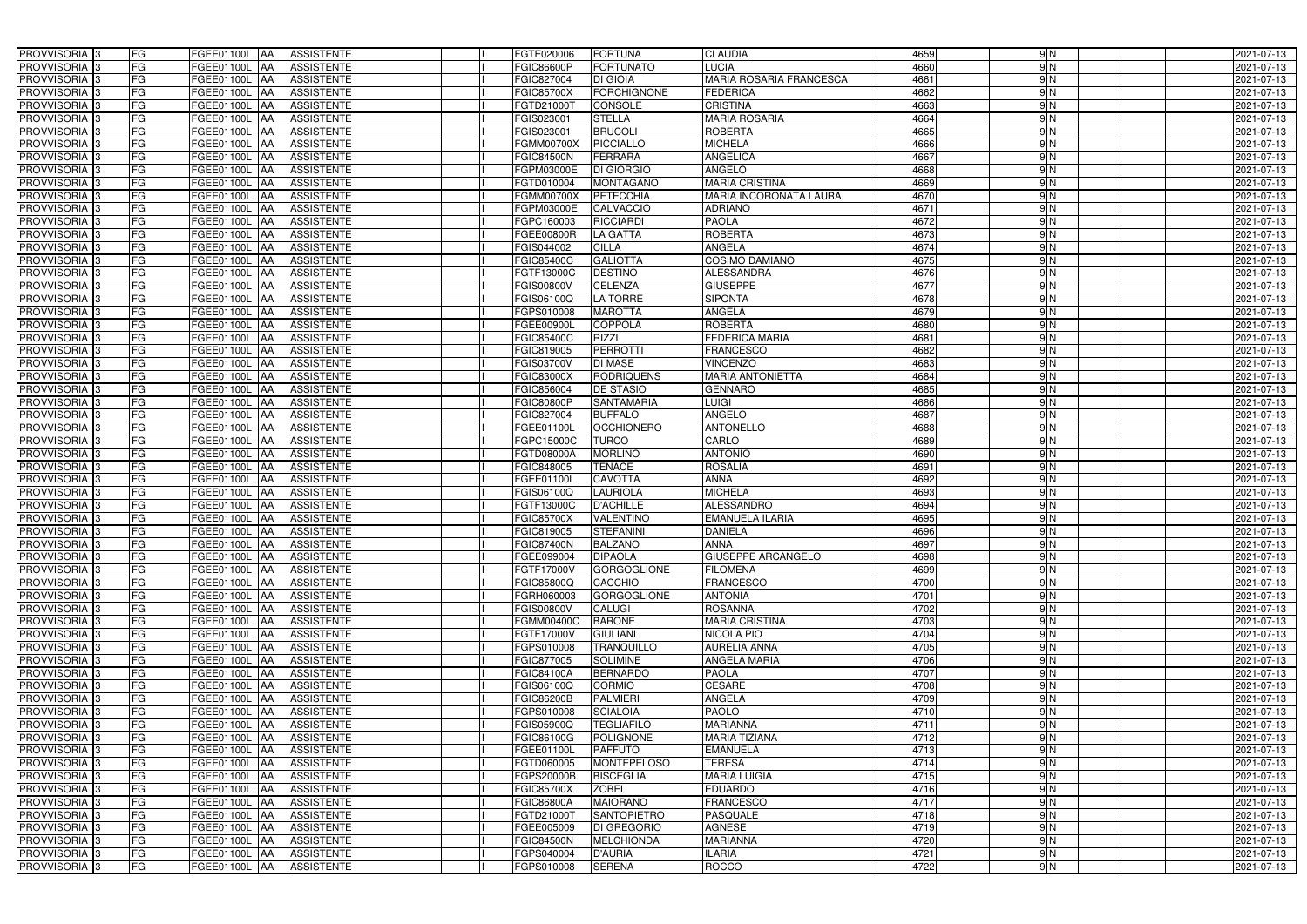| PROVVISORIA <sup>3</sup>                             | FG        | FGEE01100L AA                         | <b>ASSISTENTE</b>                      | FGTD010004                      | <b>AVELLANO</b>                   | <b>AGNESE</b>                   | 4723         | 9N                   | 2021-07-13               |
|------------------------------------------------------|-----------|---------------------------------------|----------------------------------------|---------------------------------|-----------------------------------|---------------------------------|--------------|----------------------|--------------------------|
| PROVVISORIA 3                                        | FG        | FGEE01100L<br>IAA                     | <b>ASSISTENTE</b>                      | FGMM00400C                      | <b>D'ORIA</b>                     | <b>RITA</b>                     | 4724         | $\frac{9}{N}$        | 2021-07-13               |
| PROVVISORIA 3                                        | FG        | FGEE01100L<br>IAA                     | <b>ASSISTENTE</b>                      | FGIS001004                      | <b>GUERRA</b>                     | <b>MICHELA</b>                  | 4725         | 9N                   | 2021-07-13               |
| PROVVISORIA <sup>3</sup>                             | <b>FG</b> | FGEE01100L<br>IAA                     | <b>ASSISTENTE</b>                      | FGIC842006                      | <b>MARCASCIANO</b>                | SONIA                           | 4726         | 9N                   | 2021-07-13               |
| PROVVISORIA 3                                        | FG        | FGEE01100L<br>IAA                     | <b>ASSISTENTE</b>                      | FGIC869006                      | CONENNO                           | <b>EONARDO</b>                  | 4727         | $\frac{9}{N}$        | 2021-07-13               |
| PROVVISORIA 3                                        | <b>FG</b> | FGEE01100L AA                         | <b>ASSISTENTE</b>                      | <b>FGIC85700X</b>               | <b>FALCONE</b>                    | <b>MARIANNA</b>                 | 4728         | $\frac{9}{N}$        | 2021-07-13               |
| PROVVISORIA 3                                        | FG        | FGEE01100L AA                         | <b>ASSISTENTE</b>                      | <b>FGIC87000A</b>               | <b>CASTRIOTTA</b>                 | <b>LOREDANA</b>                 | 4729         | $\frac{9}{N}$        | 2021-07-13               |
| PROVVISORIA 3                                        | FG        | FGEE01100L AA                         | <b>ASSISTENTE</b>                      | FGIC85400C                      | <b>LAMONACA</b>                   | <b>GIUSEPPINA</b>               | 4730         | $\frac{9}{N}$        | 2021-07-13               |
| PROVVISORIA 3                                        | <b>FG</b> | FGEE01100L AA                         | <b>ASSISTENTE</b>                      | FGPS20000B                      | <b>MARINARO</b>                   | <b>SALVATORE</b>                | 4731         | 9N                   | 2021-07-13               |
| PROVVISORIA 3                                        | FG        | FGEE01100L AA                         | <b>ASSISTENTE</b>                      | FGIC85800Q                      | <b>INGLESE</b>                    | <b>GIUSEPPINA TANYA</b>         | 4732         | $\frac{9}{2}$        | 2021-07-13               |
| PROVVISORIA 3                                        | FG        | FGEE01100L AA                         | <b>ASSISTENTE</b>                      | FGIC872002                      | <b>ROTONDO</b>                    | <b>FELICE MICHELE</b>           | 4733         | $\frac{9}{2}$        | 2021-07-13               |
| PROVVISORIA 3                                        | FG        | FGEE01100L AA                         | <b>ASSISTENTE</b>                      | FGIC85700X                      | <b>MANGINI</b>                    | <b>ALESSANDRA</b>               | 4734         | 9N                   | 2021-07-13               |
| PROVVISORIA <sup>3</sup>                             | FG        | FGEE01100L<br><b>IAA</b>              | <b>ASSISTENTE</b>                      | FGEE01100L                      | <b>TONTI</b>                      | <b>MARIA LUANA</b>              | 4735         | 9N                   | 2021-07-13               |
| PROVVISORIA 3                                        | FG        | FGEE01100L AA                         | <b>ASSISTENTE</b>                      | FGMM00400C                      | <b>NORMANNO</b>                   | <b>ANGELA</b>                   | 4736         | 9N                   | 2021-07-13               |
| PROVVISORIA 3                                        | <b>FG</b> | <b>FGEE01100L   AA</b>                | <b>ASSISTENTE</b>                      | FGTD08000A                      | <b>GESUALDI</b>                   | <b>ROBERTO</b>                  | 4737         | 9N                   | 2021-07-13               |
| PROVVISORIA 3                                        | <b>FG</b> | FGEE01100L<br>IAA.                    | <b>ASSISTENTE</b>                      | FGTF13000C                      | <b>STEFANELLI</b>                 | <b>MICHELINA</b>                | 4738         | 9N                   | 2021-07-13               |
| PROVVISORIA 3                                        | FG        | FGEE01100L<br>IAA                     | <b>ASSISTENTE</b>                      | FGIC863007                      | <b>VALENTE</b>                    | ORNELLA                         | 4739         | 9N                   | 2021-07-13               |
| PROVVISORIA 3                                        | FG        | <b>FGEE01100L</b><br>IAA              | <b>ASSISTENTE</b>                      | FGTD010004                      | <b>TUFARELLI</b>                  | <b>MARIA RAFFAELLA</b>          | 4740         | $\frac{9}{N}$        | 2021-07-13               |
| PROVVISORIA 3                                        | FG        | <b>FGEE01100L</b><br>IAA              | <b>ASSISTENTE</b>                      | FGTD060005                      | <b>PERNA</b>                      | <b>CONCETTINA</b>               | 4741         | $\frac{9}{N}$        | 2021-07-13               |
| PROVVISORIA 3                                        | FG        | FGEE01100L<br>IAA                     | <b>ASSISTENTE</b>                      | <b>FGIC87000A</b>               | <b>CICCONE</b>                    | <b>ELVIRA</b>                   | 4742         | 9N                   | 2021-07-13               |
| <b>PROVVISORIA</b> 3                                 | FG        | FGEE01100L                            | <b>ASSISTENTE</b>                      | FGIC85900G                      | <b>FERRARA</b>                    | <b>VALERIO</b>                  | 4743         | $\frac{9}{N}$        | 2021-07-13               |
| <b>PROVVISORIA</b> 3                                 | FG        | FGEE01100L<br>IAA                     | <b>ASSISTENTE</b>                      | FGEE00800R                      | <b>COLUCCI</b>                    | <b>ROSSANA</b>                  | 4744         | $\frac{9}{N}$        | 2021-07-13               |
| PROVVISORIA <sup>3</sup>                             | FG        | FGEE01100L<br>IAA                     | <b>ASSISTENTE</b>                      | FGTD08000A                      | <b>GRAMAZIO</b>                   | <b>DANIELA</b>                  | 4745         | $\frac{9}{2}$        | 2021-07-13               |
| PROVVISORIA <sup>3</sup>                             | <b>FG</b> | FGEE01100L<br>IAA                     | <b>ASSISTENTE</b>                      | FGEE029001                      | <b>MASTRICCI</b>                  | <b>ANTONIO</b>                  | 4746         | 9N                   | 2021-07-13               |
| <b>PROVVISORIA</b> 3                                 | <b>FG</b> | FGEE01100L<br>IAA                     | <b>ASSISTENTE</b>                      | FGTD060005                      | <b>STAFFA</b>                     | <b>MATILDE</b>                  | 4747         | 9N                   | 2021-07-13               |
| PROVVISORIA 3                                        | FG        | FGEE01100L<br>IAA                     | <b>ASSISTENTE</b>                      | FGRI020004                      | <b>GENOVA</b>                     | <b>GABRIELLA</b>                | 4748         | 9N                   | 2021-07-13               |
| PROVVISORIA 3                                        | <b>FG</b> | <b>FGEE01100L   AA</b>                | <b>ASSISTENTE</b>                      | FGPM05000Q                      | <b>STEGA</b>                      | <b>ROSANNA</b>                  | 4749         | 9N                   | 2021-07-13               |
| PROVVISORIA 3                                        | <b>FG</b> | <b>FGEE01100L   AA</b>                | <b>ASSISTENTE</b>                      | <b>FGIC82400L</b>               | <b>IERONIMO</b>                   | MARIA-PINA                      | 4750         | 9N                   | 2021-07-13               |
| PROVVISORIA <sup>3</sup>                             | FG        | FGEE01100L AA                         | <b>ASSISTENTE</b>                      | FGTD210001                      | <b>FIDANZA</b>                    | ADRIANA ANNUNZIATA              | 4751         | 9N                   | 2021-07-13               |
| PROVVISORIA 3                                        | <b>FG</b> | <b>FGEE01100L   AA</b>                | <b>ASSISTENTE</b>                      | FGPS20000B                      | <b>ARTUSO</b>                     | <b>NICOLA</b>                   | 4752         | $\frac{9}{N}$        | 2021-07-13               |
| PROVVISORIA 3                                        | FG        | FGEE01100L AA                         | <b>ASSISTENTE</b>                      | FGIC864003                      | <b>TOTARO</b>                     | <b>VINCENZA</b>                 | 4753         | $\frac{9}{N}$        | 2021-07-13               |
| PROVVISORIA 3                                        | FG        | <b>FGEE01100L AA</b>                  | <b>ASSISTENTE</b>                      | FGEE029001                      | <b>TESTINO</b>                    | <b>ROSA</b>                     | 4754         | 9N                   | 2021-07-13               |
| PROVVISORIA 3                                        | FG        | FGEE01100L<br>IAA                     | <b>ASSISTENTE</b>                      | FGIC86500V                      | <b>DEL NOBILE</b>                 | <b>ANGELA MARIA</b>             | 4755         | 9N                   | 2021-07-13               |
| PROVVISORIA 3                                        | <b>FG</b> | FGEE01100L AA                         | <b>ASSISTENTE</b>                      | <b>FGIC85700X</b>               | <b>DI MAURO</b>                   | <b>MICHELE</b>                  | 4756         | $\frac{9}{N}$        | 2021-07-13               |
| PROVVISORIA                                          | <b>FG</b> | FGEE01100L<br>IAA                     | <b>ASSISTENTE</b>                      | FGPS08000E                      | <b>FRACCAROLI</b>                 | <b>PAOLA</b>                    | 4757         | $\frac{9}{2}$        | 2021-07-13               |
| PROVVISORIA <sup>1</sup> 3                           | FG        | FGEE01100L<br>IAA                     | <b>ASSISTENTE</b>                      | GPC15000C                       | <b>BUCCIONE</b>                   | <b>CONCETTA</b>                 | 4758         | 9N                   | 2021-07-13               |
| PROVVISORIA <sup>1</sup> 3                           | FG        | <b>FGEE01100L</b><br>IAA              | <b>ASSISTENTE</b>                      | FGPS20000B                      | <b>DAMIANO</b>                    | <b>GIUDITTA</b>                 | 4759         | 9N                   | 2021-07-13               |
| PROVVISORIA <sup>3</sup>                             | <b>FG</b> | FGEE01100L AA                         | <b>ASSISTENTE</b>                      | FGEE00900L                      | <b>MURGANTE</b>                   | <b>ANTONIETTA</b>               | 4760         | $\frac{9}{2}$        | 2021-07-13               |
| PROVVISORIA <sup>3</sup>                             | FG        | FGEE01100L AA ASSISTENTE              |                                        | FGPC160003                      | <b>PRENCIPE</b>                   | <b>ELVIRA</b>                   | 4761         | 9 N                  | 2021-07-13               |
| PROVVISORIA <sup>3</sup>                             | FG        | FGEE01100L AA                         | <b>ASSISTENTE</b>                      | FGPS040004                      | <b>VIGGIANO</b>                   | <b>ROSA</b>                     | 4762         | 9N                   | 2021-07-13               |
| PROVVISORIA <sup>3</sup>                             | FG        | FGEE01100L AA                         | <b>ASSISTENTE</b>                      | FGEE005009                      | <b>DE NICOLA</b>                  | <b>GIUSEPPE STEFANO</b>         | 4763         | 9N                   | 2021-07-13               |
| PROVVISORIA <sup>3</sup>                             | FG        | FGEE01100L AA                         | <b>ASSISTENTE</b>                      | <b>FGMM00700X</b>               | <b>IACOVINO</b>                   | ANNA MARIA MADDALENA            | 4764         | 9 N                  | 2021-07-13               |
| PROVVISORIA <sup>3</sup>                             | FG        | FGEE01100L AA                         | <b>ASSISTENTE</b>                      | FGIC818009                      | <b>LASERRA</b>                    | <b>IRENE</b>                    | 4765         | $\frac{9}{2}$        | 2021-07-13               |
| PROVVISORIA <sup>3</sup>                             | FG        | FGEE01100L AA                         | <b>ASSISTENTE</b>                      | FGEE005009                      | <b>GIULIANA</b>                   | <b>EGLE EUGENIA</b>             | 4766         | $\frac{9}{N}$        | 2021-07-13               |
| PROVVISORIA <sup>3</sup>                             | FG        | <b>FGEE01100L AA</b>                  | <b>ASSISTENTE</b>                      | FGEE005009                      | <b>LAMONEA</b>                    | <b>GIUSEPPE</b>                 | 4767         | $8,97$ $S$           | 2021-07-13               |
| PROVVISORIA <sup>3</sup>                             | FG<br>FG  | <b>FGEE01100L AA</b>                  | <b>ASSISTENTE</b>                      | <b>FGIC82900Q</b>               | <b>D'ANZERIS</b><br><b>FRANCO</b> | <b>MARIAPIA</b><br><b>TONIA</b> | 4768         | 8,95S                | 2021-07-13<br>2021-07-13 |
| PROVVISORIA <sup>3</sup><br>PROVVISORIA <sup>3</sup> | FG        | <b>FGEE01100L AA</b><br>FGEE01100L AA | <b>ASSISTENTE</b>                      | <b>FGIC88200L</b><br>FGEE02900T | <b>CICOLELLA</b>                  | <b>MAURO</b>                    | 4769<br>4770 | 8,95S                |                          |
| PROVVISORIA <sup>3</sup>                             | FG        | FGEE01100L AA                         | <b>ASSISTENTE</b><br><b>ASSISTENTE</b> | FGIC819005                      | <b>ANDREANO</b>                   | <b>NICKLA</b>                   | 4771         | $8,95$ S<br>$8,95$ N | 2021-07-13<br>2021-07-13 |
| PROVVISORIA 3                                        | FG        | FGEE01100L  AA                        | <b>ASSISTENTE</b>                      | FGIS044002                      | PANNARALE BARONE DONATO           |                                 | 4772         | $8,95$ N             | 2021-07-13               |
|                                                      |           |                                       | AMMINISTRATIVO                         |                                 |                                   |                                 |              |                      |                          |
| PROVVISORIA <sup>3</sup>                             | FG        | FGEE01100L AA                         | <b>ASSISTENTE</b>                      | <b>FGIC85800Q</b>               | <b>FERRARA</b>                    | <b>ANNA</b>                     | 4773         | $8,95$ N             | 2021-07-13               |
| PROVVISORIA <sup>3</sup>                             | FG        | <b>FGEE01100L   AA</b>                | <b>ASSISTENTE</b>                      | FGIC827004                      | CAPOBIANCO                        | <b>GIOVANNA</b>                 | 4774         | $8,95$ N             | 2021-07-13               |
| PROVVISORIA <sup>3</sup>                             | FG        | FGEE01100L AA                         | <b>ASSISTENTE</b>                      | <b>FGIC86200B</b>               | <b>AFFATATO</b>                   | <b>GIUSEPPINA PIA</b>           | 4775         | 8,93 S               | 2021-07-13               |
| PROVVISORIA <sup>13</sup>                            | FG        | FGEE01100L AA                         | <b>ASSISTENTE</b>                      | FGEE01200C                      | <b>PATRIZIO</b>                   | <b>MARIA ROSARIA</b>            | 4776         | $8,93$ $S$           | 2021-07-13               |
| PROVVISORIA <sup>3</sup>                             | FG        | FGEE01100L AA                         | <b>ASSISTENTE</b>                      | FGTD08000A                      | <b>MONTINO</b>                    | <b>SUSANNA</b>                  | 4777         | $8,93$ $S$           | 2021-07-13               |
| PROVVISORIA <sup>3</sup>                             | FG        | FGEE01100L AA                         | <b>ASSISTENTE</b>                      | <b>FGIS00800V</b>               | <b>SAVINO</b>                     | <b>OLIMPIA</b>                  | 4778         | $8,93$ $S$           | 2021-07-13               |
| PROVVISORIA <sup>3</sup>                             | FG        | FGEE01100L AA                         | <b>ASSISTENTE</b>                      | FGTF17000V                      | <b>LONGO</b>                      | <b>MARIA GIOVANNA</b>           | 4779         | 8,93 N               | 2021-07-13               |
| PROVVISORIA <sup>3</sup>                             | FG        | FGEE01100L AA                         | <b>ASSISTENTE</b>                      | FGPC180008                      | <b>COLUCCI</b>                    | ANGELA                          | 4780         | $8,93$ N             | 2021-07-13               |
| PROVVISORIA <sup>3</sup>                             | FG        | FGEE01100L AA                         | <b>ASSISTENTE</b>                      | FGEE106002                      | <b>PIGNATELLI</b>                 | <b>GIANLUCA</b>                 | 4781         | $8,93$ N             | 2021-07-13               |
| PROVVISORIA <sup>3</sup>                             | FG        | FGEE01100L AA                         | <b>ASSISTENTE</b>                      | FGEE005009                      | <b>SANTORO</b>                    | <b>ANNA MARIA</b>               | 4782         | $8,93$ N             | 2021-07-13               |
| PROVVISORIA <sup>3</sup>                             | FG        | FGEE01100L AA                         | <b>ASSISTENTE</b>                      | <b>FGIC85900G</b>               | <b>FALCONE</b>                    | <b>ANNA RITA</b>                | 4783         | $8,93$ N             | 2021-07-13               |
| PROVVISORIA <sup>3</sup>                             | FG        | <b>FGEE01100L AA</b>                  | <b>ASSISTENTE</b>                      | <b>FGIC84400T</b>               | <b>PETRUCCELLI</b>                | <b>GRAZIA</b>                   | 4784         | $8,93$ N             | 2021-07-13               |
| PROVVISORIA 3                                        | FG        | FGEE01100L AA                         | ASSISTENTE                             | FGPC15000C                      | <b>DI PIERRO</b>                  | <b>ANTONIO</b>                  | 4785         | 8,93 N               | 2021-07-13               |
|                                                      |           |                                       |                                        |                                 |                                   |                                 |              |                      |                          |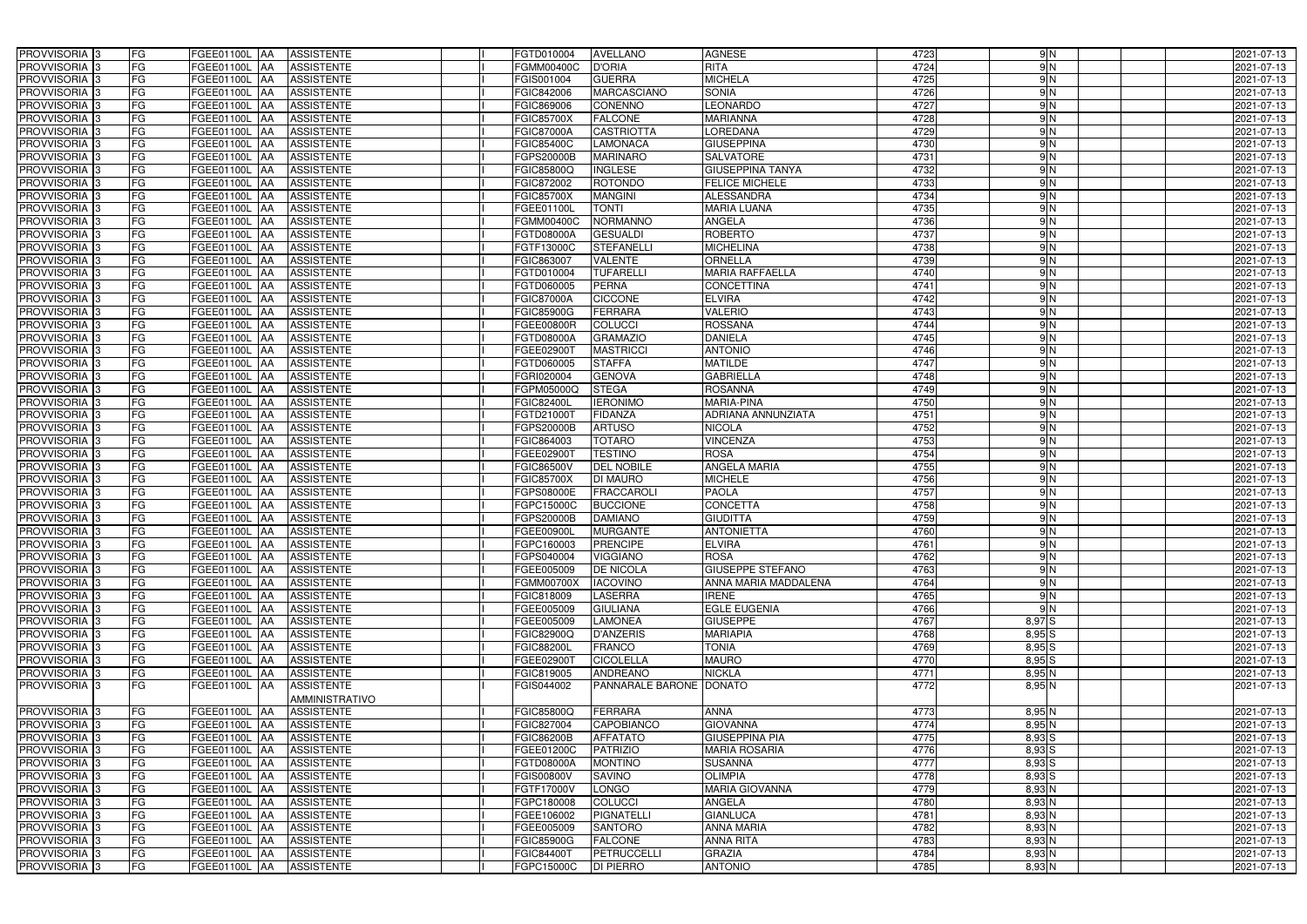| PROVVISORIA <sup>3</sup>                             | FG        | FGEE01100L AA                  | <b>ASSISTENTE</b>                      | FGEE02900T                             | <b>OSCURI</b>                      | <b>GIULIA</b>                    | 4786         | 8,93 N             | 2021-07-13               |
|------------------------------------------------------|-----------|--------------------------------|----------------------------------------|----------------------------------------|------------------------------------|----------------------------------|--------------|--------------------|--------------------------|
| PROVVISORIA <sup>3</sup>                             | FG        | FGEE01100L AA                  | <b>ASSISTENTE</b>                      | FGVC01000C                             | DI GIOVINE                         | <b>VINCENZO</b>                  | 4787         | $8,93$ N           | 2021-07-13               |
| PROVVISORIA <sup>1</sup> 3                           | FG        | FGEE01100L AA                  | <b>ASSISTENTE</b>                      | FGIC85800Q                             | ANZIVINO                           | <b>PATRIZIA</b>                  | 4788         | $8,93$ N           | 2021-07-13               |
| PROVVISORIA <sup>3</sup>                             | FG        | FGEE01100L AA                  | <b>ASSISTENTE</b>                      | FGTD060005                             | <b>MONTUORI</b>                    | <b>DANIELA</b>                   | 4789         | $8,93$ N           | 2021-07-13               |
| PROVVISORIA <sup>3</sup>                             | FG        | FGEE01100L AA                  | <b>ASSISTENTE</b>                      | FGEE005009                             | <b>FORTUNATO</b>                   | <b>GIOVANNA CIRA</b>             | 4790         | $8,93$ N           | 2021-07-13               |
| PROVVISORIA <sup>3</sup>                             | FG        | FGEE01100L AA                  | <b>ASSISTENTE</b>                      | FGIC819005                             | <b>FONZO</b>                       | <b>CATERINA</b>                  | 4791         | $8,92$ $S$         | 2021-07-13               |
| PROVVISORIA <sup>3</sup>                             | FG        | FGEE01100L AA                  | <b>ASSISTENTE</b>                      | FGPM03000E                             | VODOLA                             | <b>CHRISTIAN</b>                 | 4792         | $8,92$ N           | 2021-07-13               |
| PROVVISORIA 3                                        | FG        | FGEE01100L AA                  | <b>ASSISTENTE</b>                      | FGIC827004                             | <b>RICCI</b>                       | <b>FIORAVANTE</b>                | 4793         | $8,90$ S           | 2021-07-13               |
| PROVVISORIA 3                                        | FG        | FGEE01100L AA                  | <b>ASSISTENTE</b>                      | FGIC876009                             | <b>CURCELLI</b>                    | <b>ASSUNTA</b>                   | 4794         | $8,90$ S           | 2021-07-13               |
| PROVVISORIA <sup>3</sup>                             | FG        | <b>FGEE01100L</b>              | <b>ASSISTENTE</b><br>IAA               | FGEE106002                             | <b>MOCCIA</b>                      | VALENTINA                        | 4795         | 8,90 S             | 2021-07-13               |
| PROVVISORIA 3                                        | FG        | <b>FGEE01100L AA</b>           | <b>ASSISTENTE</b>                      | FGIC83000X                             | <b>CIUFFREDA</b>                   | <b>CARMELA</b>                   | 4796         | $8,90$ S           | 2021-07-13               |
| PROVVISORIA 3                                        | FG        | <b>FGEE01100L AA</b>           | <b>ASSISTENTE</b>                      | FGTF17000V                             | <b>SAVINO</b>                      | <b>ELIANA PIA</b>                | 4797         | 8,90 S             | 2021-07-13               |
| PROVVISORIA 3                                        | FG        | FGEE01100L                     | <b>ASSISTENTE</b><br><b>IAA</b>        | FGEE00800R                             | <b>PANUNZIO</b>                    | <b>DORA</b>                      | 4798         | 8,90 S             | 2021-07-13               |
| PROVVISORIA 3                                        | FG        | <b>FGEE01100L</b>              | <b>ASSISTENTE</b><br><b>IAA</b>        | <b>FGIC86200B</b>                      | <b>PADALINO</b>                    | <b>IDA</b>                       | 4799         | 8,90S              | 2021-07-13               |
| PROVVISORIA 3                                        | FG        | <b>FGEE01100L   AA</b>         | <b>ASSISTENTE</b>                      | FGEE00800R                             | <b>ZITA</b>                        | <b>GIOVANNI</b>                  | 4800         | $8,90$ S           | 2021-07-13               |
| PROVVISORIA 3                                        | FG        | FGEE01100L AA                  | <b>ASSISTENTE</b>                      | <b>FGIS05300R</b>                      | <b>FRISARIO</b>                    | <b>GRAZIA</b>                    | 4801         | $8,90$ S           | 2021-07-13               |
| PROVVISORIA 3                                        | FG        | FGEE01100L AA                  | <b>ASSISTENTE</b>                      | FGRI020004                             | <b>GIUFFRÈ</b>                     | <b>MARIA ASSUNTA</b>             | 4802         | $8,90$ S           | 2021-07-13               |
| PROVVISORIA 3                                        | FG        | FGEE01100L AA                  | <b>ASSISTENTE</b>                      | FGTF13000C                             | <b>CICIRETTI</b>                   | <b>ROCCO</b>                     | 4803         | $8,90$ N           | 2021-07-13               |
| PROVVISORIA 3                                        | FG        | FGEE01100L AA                  | <b>ASSISTENTE</b>                      | FGIC85800Q                             | <b>TERLIZZI</b>                    | <b>FEDERICA</b>                  | 4804         | 8,90 N             | 2021-07-13               |
| PROVVISORIA 3                                        | FG        | FGEE01100L                     | <b>ASSISTENTE</b><br>l AA              | FGTD08000A                             | <b>LAGANARA</b>                    | <b>CHIARA</b>                    | 4805         | $8,90$ N           | 2021-07-13               |
| PROVVISORIA <sup>3</sup>                             | FG        | FGEE01100L                     | <b>ASSISTENTE</b><br>ΙAΑ               | FGTD21000T                             | <b>SICILIANO</b>                   | <b>CHRISTIAN</b>                 | 4806         | 8,90 N             | 2021-07-13               |
| PROVVISORIA 3                                        | FG        | FGEE01100L                     | <b>ASSISTENTE</b><br>IAA               | FGPC180008                             | <b>DIVITTORIO</b>                  | <b>DANILA</b>                    | 4807         | 8,90 N             | 2021-07-13               |
| PROVVISORIA 3                                        | FG        | FGEE01100L                     | <b>ASSISTENTE</b><br>IAA               | FGIS01100P                             | <b>FASANO</b>                      | <b>GIUSEPPE</b>                  | 4808         | $8,90$ N           | 2021-07-13               |
| PROVVISORIA <sup>3</sup>                             | FG        | <b>FGEE01100L</b>              | <b>ASSISTENTE</b><br>IAA               | FGIC827004                             | <b>D'AMORE</b>                     | <b>ADELE</b>                     | 4809         | $8,90$ N           | 2021-07-13               |
| PROVVISORIA 3                                        | FG        | FGEE01100L AA                  | <b>ASSISTENTE</b>                      | <b>FGIC87000A</b>                      | <b>ROBERTO</b>                     | PAOLA CELESTINA                  | 4810         | $8,90$ N           | 2021-07-13               |
| PROVVISORIA 3                                        | FG        | FGEE01100L                     | <b>ASSISTENTE</b><br>IAA               | FGTD08000A                             | <b>SCOPECE</b>                     | <b>LAURA EGIDIA</b>              | 4811         | $8,90$ N           | 2021-07-13               |
| PROVVISORIA 3                                        | FG        | <b>FGEE01100L</b>              | <b>ASSISTENTE</b>                      | FGIC86000Q                             | <b>CONTE</b>                       | <b>FABIANA</b>                   | 4812         | $8,90$ N           | 2021-07-13               |
| PROVVISORIA 3                                        | FG        | FGEE01100L                     | <b>ASSISTENTE</b><br>IAA               | FGEE01100L                             | <b>BRUNO</b>                       | <b>MARISA</b>                    | 4813         | $8,90$ N           | 2021-07-13               |
| PROVVISORIA <sup>3</sup>                             | FG        | FGEE01100L                     | <b>ASSISTENTE</b>                      | FGIC818009                             | <b>CIGNARALE</b>                   | <b>FABIANA</b>                   | 4814         | 8,90 N             | 2021-07-13               |
| PROVVISORIA <sup>3</sup>                             | FG        | <b>FGEE01100L</b>              | <b>ASSISTENTE</b><br><b>JAA</b>        | FGIC819005                             | <b>CARRILLO</b>                    | <b>ROSINA</b>                    | 4815         | $8,90$ N           | 2021-07-13               |
| PROVVISORIA <sup>3</sup>                             | FG        | FGEE01100L AA                  | <b>ASSISTENTE</b>                      | FGMM00400C                             | <b>D' ECCLESIA</b>                 | <b>ALBERTO</b>                   | 4816         | 8,90 N             | 2021-07-13               |
| PROVVISORIA <sup>3</sup>                             | FG        | FGEE01100L                     | <b>ASSISTENTE</b><br>IAA               | FGEE005009                             | <b>DE PADOVA</b>                   | <b>ILARIA</b>                    | 4817         | 8,90 N             | 2021-07-13               |
| PROVVISORIA <sup>3</sup>                             | FG        | FGEE01100L                     | <b>ASSISTENTE</b><br>IAA               | FGIC85800Q                             | <b>ZURLO</b>                       | <b>FRANCESCA</b>                 | 4818         | $8,90$ N           | 2021-07-13               |
| PROVVISORIA <sup>3</sup>                             | FG        | FGEE01100L AA                  | <b>ASSISTENTE</b>                      | FGPC180008                             | <b>ACQUAVIVA</b>                   | <b>ILARIA</b>                    | 4819         | $8,90$ N           | 2021-07-13               |
| PROVVISORIA <sup>3</sup>                             | FG        | FGEE01100L AA                  | <b>ASSISTENTE</b>                      | <b>FGIC87000A</b>                      | <b>MALCANGIO</b>                   | <b>GERARDA</b>                   | 4820         | $8,90$ N           | 2021-07-13               |
| PROVVISORIA <sup>3</sup>                             | FG        | FGEE01100L AA                  | <b>ASSISTENTE</b>                      | FGIS001004                             | CONOSCITORE                        | <b>STELLA</b>                    | 4821         | $8,90$ N           | 2021-07-13               |
| PROVVISORIA 3                                        | FG        | FGEE01100L AA                  | <b>ASSISTENTE</b>                      | FGTF13000C                             | <b>MELE</b>                        | <b>FRANCESCO</b>                 | 4822         | $8,90$ N           | 2021-07-13               |
| PROVVISORIA <sup>3</sup>                             | FG        | FGEE01100L AA                  | <b>ASSISTENTE</b>                      | FGPS040004                             | <b>MARCHETTI</b>                   | <b>VINCENZO</b>                  | 4823         | $8,90$ N           | 2021-07-13               |
| PROVVISORIA <sup>3</sup>                             | <b>FG</b> |                                | FGEE01100L AA ASSISTENTE               | FGIC872002                             | <b>PRENCIPE</b>                    | <b>RITA</b>                      | 4824         | $8,90$ N           | 2021-07-13               |
| <b>PROVVISORIA</b> 3                                 | FG        | FGEE01100L AA                  | ASSISTENTE                             | FGIC819005                             | <b>MANSERRA</b>                    | <b>CARMELA</b>                   | 4825         | 8,90 N             | 2021-07-13               |
| PROVVISORIA <sup>3</sup>                             | FG        | FGEE01100L AA                  | <b>ASSISTENTE</b>                      | <b>FGIS04600N</b>                      | <b>LEMMA</b>                       | MELANIA ANTONIA                  | 4826         | $8,90$ N           | 2021-07-13               |
| PROVVISORIA <sup>3</sup>                             | FG        | FGEE01100L AA                  | <b>ASSISTENTE</b>                      | FGEE005009                             | <b>VARCASIA</b>                    | <b>FRANCESCO</b>                 | 4827         | 8,90 N             | 2021-07-13               |
| <b>PROVVISORIA</b> 3                                 | FG        | FGEE01100L AA                  | ASSISTENTE                             | FGPS040004                             | <b>DE CARLO</b>                    | <b>MARIO</b>                     | 4828         | $8,90$ N           | 2021-07-13               |
| PROVVISORIA <sup>3</sup><br>PROVVISORIA <sup>3</sup> | FG        | FGEE01100L AA<br>FGEE01100L AA | <b>ASSISTENTE</b><br><b>ASSISTENTE</b> | FGIC821005<br>FGIC818009               | <b>CURATOLO</b><br><b>MARFULLI</b> | <b>MICHELE</b><br><b>ALESSIA</b> | 4829<br>4830 | 8,90 N             | 2021-07-13<br>2021-07-13 |
| PROVVISORIA <sup>3</sup>                             | FG<br>FG  |                                |                                        |                                        | <b>CIRSONE</b>                     | <b>SAMANTA</b>                   | 4831         | 8,90 N<br>$8,90$ N |                          |
| PROVVISORIA <sup>1</sup> 3                           | FG        | FGEE01100L AA<br>FGEE01100L AA | <b>ASSISTENTE</b><br><b>ASSISTENTE</b> | <b>FGIC87400N</b><br><b>FGIC84500N</b> | CASSANO                            | <b>MARIA GRAZIA</b>              | 4832         | 8,90 N             | 2021-07-13<br>2021-07-13 |
| PROVVISORIA <sup>3</sup>                             | FG        | FGEE01100L AA                  | <b>ASSISTENTE</b>                      | FGIC820009                             | <b>RUTIGLIANO</b>                  | <b>MICHELA</b>                   | 4833         | 8,90 N             | 2021-07-13               |
| PROVVISORIA <sup>3</sup>                             | FG        | FGEE01100L AA                  | <b>ASSISTENTE</b>                      | FGIC818009                             | DI SAPIO                           | <b>MARIA TERESA</b>              | 4834         | $8,90$ N           | 2021-07-13               |
| PROVVISORIA <sup>3</sup>                             | FG        | FGEE01100L AA                  | <b>ASSISTENTE</b>                      | FGPM03000E                             | <b>DI NINNO</b>                    | <b>NICOLA</b>                    | 4835         | $8,90$ N           | 2021-07-13               |
| PROVVISORIA <sup>3</sup>                             | FG        | FGEE01100L AA                  | <b>ASSISTENTE</b>                      | FGIC848005                             | <b>RAMUNNO</b>                     | <b>MICHELINA</b>                 | 4836         | 8,90 N             | 2021-07-13               |
| PROVVISORIA <sup>3</sup>                             | FG        | FGEE01100L AA                  | <b>ASSISTENTE</b>                      | FGEE005009                             | <b>COSTA</b>                       | <b>FRANCESCO</b>                 | 4837         | $8,90$ N           | 2021-07-13               |
| PROVVISORIA <sup>3</sup>                             | FG        | FGEE01100L AA                  | <b>ASSISTENTE</b>                      | FGIC876009                             | <b>CEDOLA</b>                      | <b>DONATELLA</b>                 | 4838         | $8,90$ N           | 2021-07-13               |
| PROVVISORIA <sup>3</sup>                             | FG        | FGEE01100L AA                  | <b>ASSISTENTE</b>                      | FGTE020006                             | <b>CURCIO</b>                      | LEONARDA                         | 4839         | $8,90$ N           | 2021-07-13               |
| PROVVISORIA <sup>3</sup>                             | FG        | FGEE01100L AA                  | <b>ASSISTENTE</b>                      | FGIC818009                             | <b>MEGLIOLA</b>                    | <b>FRANCESCA</b>                 | 4840         | $8,90$ N           | 2021-07-13               |
| PROVVISORIA <sup>3</sup>                             | FG        | FGEE01100L AA                  | <b>ASSISTENTE</b>                      | FGIC819005                             | <b>PASCONE</b>                     | <b>MARIA CARMELA</b>             | 4841         | 8,90 N             | 2021-07-13               |
| PROVVISORIA <sup>1</sup> 3                           | FG        | FGEE01100L AA                  | <b>ASSISTENTE</b>                      | FGPM03000E                             | <b>D'ARCANGELO</b>                 | <b>ANTONELLA</b>                 | 4842         | 8,90 N             | 2021-07-13               |
| PROVVISORIA <sup>1</sup> 3                           | FG        | FGEE01100L AA                  | <b>ASSISTENTE</b>                      | <b>FGIC88200L</b>                      | <b>GLAVE</b>                       | <b>MARIA ANTONIETTA</b>          | 4843         | $8,90$ N           | 2021-07-13               |
| PROVVISORIA <sup>3</sup>                             | FG        | FGEE01100L AA                  | <b>ASSISTENTE</b>                      | FGMM04100B                             | <b>VILLARUSSO</b>                  | <b>STEFANIA</b>                  | 4844         | $8,90$ N           | 2021-07-13               |
| PROVVISORIA <sup>1</sup> 3                           | FG        | FGEE01100L AA                  | <b>ASSISTENTE</b>                      | FGIS00800V                             | PERRUGGINO                         | <b>MARIA POTITA VALENTINA</b>    | 4845         | $8,90$ N           | 2021-07-13               |
| PROVVISORIA <sup>3</sup>                             | FG        | FGEE01100L AA                  | ASSISTENTE                             | <b>FGIC86200B</b>                      | <b>DIOMEDE</b>                     | <b>NADIA</b>                     | 4846         | $8,90$ N           | 2021-07-13               |
| PROVVISORIA <sup>3</sup>                             | FG        | <b>FGEE01100L AA</b>           | <b>ASSISTENTE</b>                      | FGIC86000Q                             | <b>LUIGINI</b>                     | <b>VINCENZO PRIMIANO</b>         | 4847         | $8,90$ N           | 2021-07-13               |
| PROVVISORIA <sup>3</sup>                             | FG        | FGEE01100L AA                  | ASSISTENTE                             | FGVC01000C                             | CALABRESE                          | <b>ELIO</b>                      | 4848         | 8,88 S             | 2021-07-13               |
| PROVVISORIA 3                                        | FG        | FGEE01100L AA                  | ASSISTENTE                             | FGTE020006                             | <b>DEL PRIORE</b>                  | <b>LEONARDO</b>                  | 4849         | 8,88 S             | 2021-07-13               |
|                                                      |           |                                |                                        |                                        |                                    |                                  |              |                    |                          |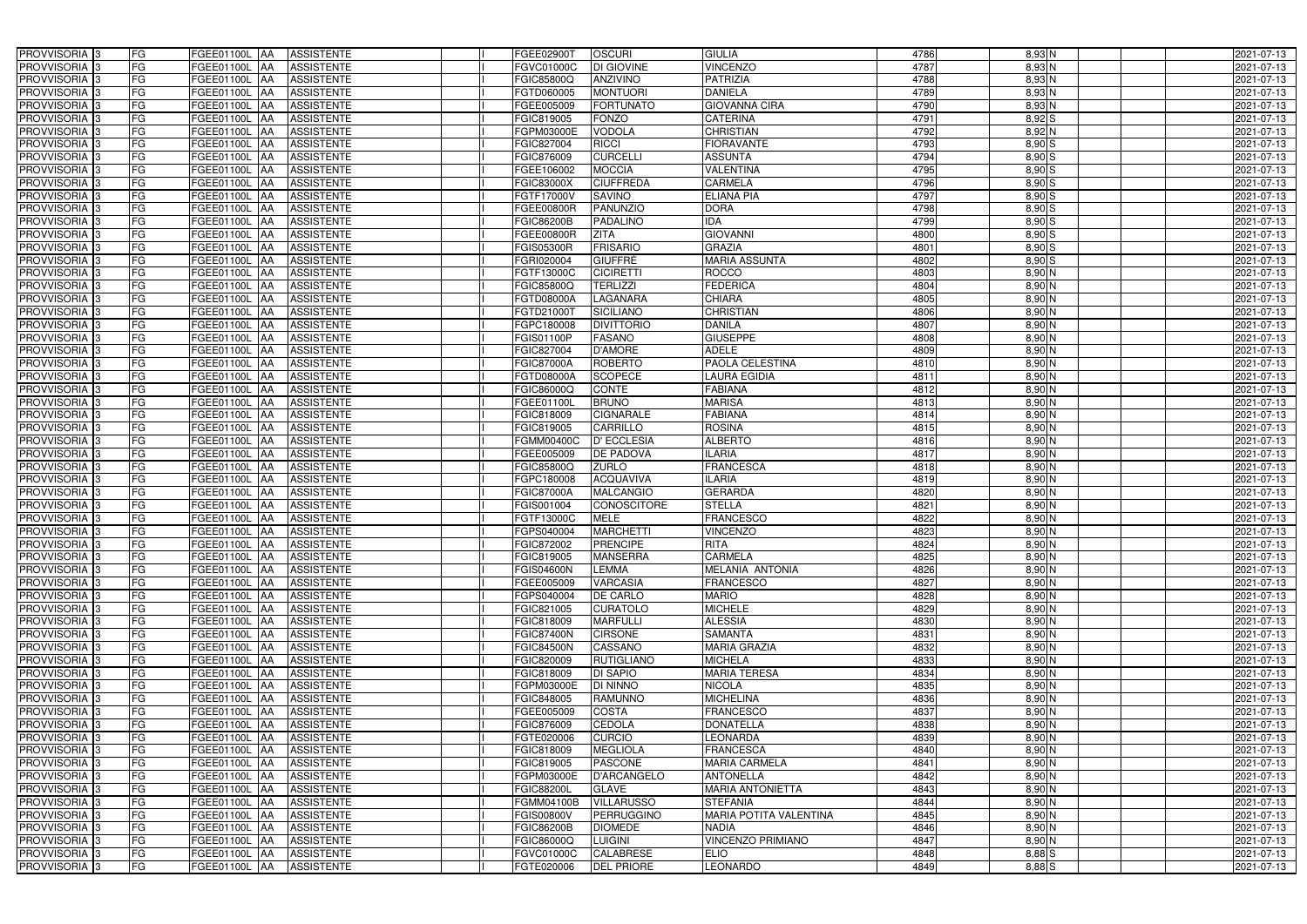| FG<br>4851<br>$8,88$ N<br>PROVVISORIA 3<br><b>ASSISTENTE</b><br>FGEE01100L<br>FGTF13000C<br><b>GRANATIERO</b><br><b>GIUSI</b><br>2021-07-13<br>IAA<br><b>FG</b><br>4852<br>PROVVISORIA 3<br><b>LEONARDO</b><br>$8,88$ N<br><b>FGEE01100L</b><br><b>ASSISTENTE</b><br>FGEE005009<br><b>VINCIGUERRA</b><br>2021-07-13<br>IAA<br>FG<br>4853<br>$8,87$ $S$<br>PROVVISORIA <sup>3</sup><br><b>BALLETTA</b><br><b>MARGHERITA</b><br>FGEE01100L<br><b>ASSISTENTE</b><br>FGTD060005<br>2021-07-13<br>IAA<br>FG<br><b>PALESE</b><br>4854<br>8,87 S<br>PROVVISORIA <sup>3</sup><br>FRANCA<br>FGEE01100L<br><b>ASSISTENTE</b><br>FGEE01100L<br>2021-07-13<br>IAA<br><b>FG</b><br><b>VALENTINO</b><br><b>MICHELE</b><br>4855<br>$8,87$ N<br>PROVVISORIA 3<br><b>FGEE01100L AA</b><br><b>ASSISTENTE</b><br>FGPM03000E<br>2021-07-13<br>FG<br><b>CURATOLO</b><br><b>PASQUALE</b><br>4856<br>PROVVISORIA 3<br>FGEE01100L AA<br><b>ASSISTENTE</b><br>FGIC821005<br>8,87 N<br>2021-07-13<br>PROVVISORIA 3<br>FG<br><b>ASSISTENTE</b><br><b>CERRONE</b><br><b>SONIA</b><br>4857<br>$8,87$ N<br>FGEE01100L AA<br>FGIC81600N<br>2021-07-13<br><b>ANNA</b><br>4858<br>PROVVISORIA 3<br><b>FG</b><br><b>ORSITTO</b><br>$8,87$ N<br>FGEE01100L AA<br><b>ASSISTENTE</b><br>FGEE00800R<br>2021-07-13<br>FG<br><b>ANTONELLA</b><br>4859<br>PROVVISORIA 3<br>FGEE01100L AA<br><b>ASSISTENTE</b><br><b>FUIANO</b><br>$8,85$ S<br>FGTE020006<br>2021-07-13<br><b>CHIARA</b><br>4860<br>PROVVISORIA 3<br>FG<br><b>ASSISTENTE</b><br><b>DEL GIUDICE</b><br>$8,85$ N<br>FGEE01100L AA<br>FGTE020006<br>2021-07-13<br>PROVVISORIA 3<br>FG<br>FGEE01100L AA<br><b>ASSISTENTE</b><br><b>FGIC85800Q</b><br><b>MARTINO</b><br><b>GIOVANNA PIA</b><br>4861<br>$8,85$ N<br>2021-07-13<br>PROVVISORIA 3<br>FG<br>SPAGNOLI<br><b>MARIANA</b><br>4862<br>FGEE01100L AA<br><b>ASSISTENTE</b><br>8,85 N<br>2021-07-13<br>FGEE01200C<br><b>DORIANA</b><br>PROVVISORIA 3<br>FG<br>FGEE01100L AA<br><b>ASSISTENTE</b><br><b>GELSI</b><br>4863<br>$8,85$ N<br>2021-07-13<br>FGTD08000A<br><b>ADALGISA</b><br>4864<br>PROVVISORIA 3<br><b>FG</b><br><b>FGEE01100L   AA</b><br><b>D'ANTINI</b><br>$8,85$ N<br>2021-07-13<br><b>ASSISTENTE</b><br>FGTD060005<br>PROVVISORIA 3<br><b>FG</b><br><b>ALTERIO</b><br><b>ANTONIO</b><br>4865<br>FGEE01100L<br>$8,85$ N<br><b>ASSISTENTE</b><br>FGPS010008<br>2021-07-13<br>IAA<br>PROVVISORIA 3<br>FG<br><b>GRECO</b><br><b>MARIA ANTONELLA</b><br>$8,83$ $S$<br><b>FGEE01100L</b><br><b>ASSISTENTE</b><br>FGIC869006<br>4866<br>2021-07-13<br>IAA<br>PROVVISORIA 3<br>FG<br><b>GUIDUCCI</b><br><b>GIUSEPPINA</b><br>4867<br>$8,83$ $S$<br><b>FGEE01100L</b><br><b>ASSISTENTE</b><br>FGIC819005<br>2021-07-13<br>IAA<br>PROVVISORIA 3<br>FG<br><b>PILLA</b><br><b>IOLANDA</b><br>4868<br>8,83 S<br><b>FGEE01100L</b><br><b>ASSISTENTE</b><br>FGEE01200C<br>2021-07-13<br>IAA<br>PROVVISORIA 3<br>FG<br><b>ALBANO</b><br><b>GIUSEPPINA</b><br><b>ASSISTENTE</b><br>FGIC876009<br>4869<br>8,83 S<br>2021-07-13<br>FGEE01100L<br>IAA<br>PROVVISORIA <sup>3</sup><br>FG<br><b>DESANTIS</b><br><b>ANNA LISA</b><br>4870<br>FGPS08000E<br>8,83 S<br>2021-07-13<br>FGEE01100L<br><b>ASSISTENTE</b><br>FG<br><b>PROVVISORIA</b> 3<br><b>TARQUINIO</b><br><b>ALESSANDRO</b><br>4871<br>8,83 S<br>FGEE01100L<br><b>ASSISTENTE</b><br>FGIC818009<br>2021-07-13<br>IAA<br>PROVVISORIA <sup>3</sup><br>FG<br><b>SERGIO</b><br>4872<br>$8,83$ $S$<br>FGEE01100L<br><b>FGIC85700X</b><br><b>MATERA</b><br>2021-07-13<br><b>ASSISTENTE</b><br>IAA<br>$8,83$ S<br>PROVVISORIA <sup>3</sup><br>FG<br><b>ALTIERI</b><br><b>GIULIANA</b><br>4873<br>2021-07-13<br><b>FGEE01100L</b><br><b>ASSISTENTE</b><br>FGTF13000C<br>IAA<br><b>PROVVISORIA</b> 3<br>FG<br><b>TANCREDI</b><br><b>ARCANGELA</b><br>4874<br>$8,83$ $S$<br>FGEE01100L<br><b>ASSISTENTE</b><br>FGIS007003<br>2021-07-13<br>IAA<br>4875<br>$8,83$ N<br>PROVVISORIA 3<br>FG<br>FGEE005009<br><b>SPERANZA</b><br>FGEE01100L<br><b>ASSISTENTE</b><br><b>VITO</b><br>2021-07-13<br>IAA<br><b>FG</b><br>4876<br>PROVVISORIA 3<br><b>CALABRESE</b><br><b>DONATO</b><br>$8,83$ N<br>FGEE01100L AA<br><b>ASSISTENTE</b><br>FGTD08000A<br>2021-07-13<br><b>FG</b><br>4877<br>$8,83$ N<br>PROVVISORIA 3<br>CALVO<br><b>LUCIA</b><br>FGEE01100L AA<br><b>ASSISTENTE</b><br>FGIC86000Q<br>2021-07-13<br>FG<br>4878<br>PROVVISORIA <sup>3</sup><br><b>SANTORO</b><br><b>GIUSEPPE</b><br>$8,83$ N<br>FGEE01100L AA<br><b>ASSISTENTE</b><br><b>FGIC81600N</b><br>2021-07-13<br><b>FG</b><br><b>VENDITTI</b><br><b>SIMONA</b><br>4879<br>$8,83$ N<br>PROVVISORIA 3<br>FGEE01100L AA<br><b>ASSISTENTE</b><br>2021-07-13<br>FGEE03200N<br><b>GRAZIA</b><br>FG<br><b>TURI</b><br>4880<br>$8,83$ N<br>PROVVISORIA 3<br>FGEE01100L AA<br><b>ASSISTENTE</b><br>FGIC844007<br>2021-07-13<br>FG<br><b>DAMIANO</b><br><b>TIZIANA</b><br>PROVVISORIA 3<br><b>ASSISTENTE</b><br>4881<br>$8,83$ N<br>FGEE01100L AA<br>FGIS04600N<br>2021-07-13<br>FG<br><b>CARACCIOLO</b><br><b>CRISTINA</b><br>4882<br>PROVVISORIA 3<br>FGEE01100L<br><b>ASSISTENTE</b><br>FGIC864003<br>8,83 N<br>2021-07-13<br><b>IAA</b><br><b>FG</b><br><b>LIOCE</b><br><b>VANA</b><br>4883<br>PROVVISORIA 3<br>FGEE01100L  AA<br><b>ASSISTENTE</b><br>FGTD210001<br>8,83 N<br>2021-07-13<br><b>FG</b><br>4884<br><b>PROVVISORIA</b><br><b>ASSISTENTE</b><br><b>ANTENOZIO</b><br><b>CHRISTA MARIA ROSARIA</b><br>$8,83$ N<br>FGEE01100L<br>FGIC86100G<br>2021-07-13<br>IAA<br>FG<br><b>BOZZINO</b><br><b>BARBARA</b><br>4885<br>PROVVISORIA <sup>1</sup> 3<br>FGEE01100L<br><b>ASSISTENTE</b><br>FGIC827004<br>8,83 N<br>2021-07-13<br>IAA<br>FG<br><b>FALGIONE</b><br><b>ARMANDO</b><br>PROVVISORIA <sup>1</sup> 3<br>FGEE01100L<br><b>ASSISTENTE</b><br>FGEE00800R<br>4886<br>8,83 N<br>2021-07-13<br>IAA<br><b>FG</b><br><b>FOSCARI</b><br><b>ANTONELLA</b><br>4887<br>$8,83$ N<br>PROVVISORIA <sup>3</sup><br>FGEE01100L AA<br><b>ASSISTENTE</b><br>FGEE02900T<br>2021-07-13<br>FG<br>PROVVISORIA <sup>3</sup><br>FGEE01100L AA ASSISTENTE<br>FGEE03200N<br><b>IANNUZZO</b><br><b>SALVATORE ANTONIO</b><br>4888<br>$8,83$ N<br>2021-07-13<br>PROVVISORIA <sup>3</sup><br>4889<br>8,83 N<br><b>FG</b><br>FGEE01100L AA<br><b>ASSISTENTE</b><br>FGIC842006<br><b>BARRASSO</b><br><b>MARIA ANTONIETTA</b><br>2021-07-13<br>PROVVISORIA <sup>3</sup><br>FG<br>ASSISTENTE<br><b>TARANTINO</b><br><b>PATRIZIA</b><br>4890<br>$8,83$ N<br>FGEE01100L AA<br><b>FGIS04600N</b><br>2021-07-13<br>PROVVISORIA <sup>3</sup><br>FG<br>FGEE01100L AA<br><b>ASSISTENTE</b><br><b>CAGIANO</b><br><b>ROSARIO</b><br>4891<br>8,83 N<br>FGPS010008<br>2021-07-13<br>PROVVISORIA <sup>3</sup><br>FG<br><b>MARIA</b><br>4892<br>$8,83$ N<br>FGEE01100L AA<br><b>ASSISTENTE</b><br>FGPS08000E<br><b>ORTECA</b><br>2021-07-13<br>PROVVISORIA <sup>3</sup><br>FG<br>LA PICCIRELLA<br><b>CARMELA</b><br><b>FGEE01100L AA</b><br><b>ASSISTENTE</b><br>FGTD010004<br>4893<br>8,83 N<br>2021-07-13<br>PROVVISORIA <sup>3</sup><br>FG<br>FGEE01100L AA<br><b>ASSISTENTE</b><br><b>FGIC82400L</b><br>PELLEGRINO<br><b>ANNARITA</b><br>4894<br>$8,82$ $S$<br>2021-07-13<br>PROVVISORIA <sup>3</sup><br>FG<br><b>LUCA</b><br>4895<br>$8,81$ N<br>FGEE01100L AA<br><b>ASSISTENTE</b><br>FGIC856004<br><b>MENNITTI</b><br>2021-07-13<br>PROVVISORIA <sup>3</sup><br>FG<br><b>COLECCHIA</b><br><b>GABRIELLA</b><br>4896<br>FGEE01100L AA<br><b>ASSISTENTE</b><br>FGIC86100G<br>8,81 N<br>2021-07-13<br>PROVVISORIA <sup>3</sup><br>FG<br>FGEE01100L AA<br><b>MONTEREALE</b><br>CATERINA<br>4897<br>$8,80$ S<br><b>ASSISTENTE</b><br>FGTE020006<br>2021-07-13<br>FG<br><b>DELIA</b><br>4898<br>$8,80$ S<br>PROVVISORIA <sup>3</sup><br>FGEE01100L AA<br><b>ASSISTENTE</b><br>FGEE112009<br><b>TANTARO</b><br>2021-07-13<br>PROVVISORIA <sup>3</sup><br>FG<br><b>VERONICA</b><br>4899<br>$8,80$ S<br>FGEE01100L AA<br><b>ASSISTENTE</b><br>FGPS010008<br><b>ROLLO</b><br>2021-07-13<br>8,80 S<br>PROVVISORIA <sup>3</sup><br>FG<br><b>MARRA</b><br><b>ANNA ROSA</b><br>4900<br>FGEE01100L AA<br>ASSISTENTE<br>FGIC876009<br>2021-07-13<br>PROVVISORIA <sup>3</sup><br>FG<br>4901<br>$8,80$ S<br>FGEE01100L AA<br><b>ASSISTENTE</b><br><b>FGIC81600N</b><br><b>ROSELLI</b><br>VALERIA<br>2021-07-13<br>PROVVISORIA <sup>3</sup><br>FG<br>4902<br>$8,80$ S<br>FGEE01100L AA<br><b>ASSISTENTE</b><br><b>DEL VECCHIO</b><br><b>FILOMENA</b><br>FGEE11000N<br>2021-07-13<br>8,80S<br>FG<br><b>ANTONIETTA ANASTASIA</b><br>4903<br>PROVVISORIA <sup>3</sup><br>FGEE01100L AA<br><b>ASSISTENTE</b><br>FGIC863007<br><b>SAPONE</b><br>2021-07-13<br>FG<br>$8,80$ $S$<br>LAPICCIRELLA<br>4904<br>PROVVISORIA <sup>13</sup><br>FGEE01100L AA<br><b>ASSISTENTE</b><br>FGEE029001<br><b>GIOVANNA</b><br>2021-07-13<br>FG<br>$8,80$ S<br>PROVVISORIA <sup>3</sup><br>FGEE01100L AA<br><b>ASSISTENTE</b><br><b>NAPOLITANO</b><br><b>MICHELA</b><br>4905<br>FGRH060003<br>2021-07-13<br>FG<br><b>RAFFAELLA</b><br>4906<br>$8,80$ S<br>PROVVISORIA <sup>3</sup><br>FGEE01100L AA<br><b>ASSISTENTE</b><br>FGIC83000X<br><b>RINALDI</b><br>2021-07-13<br>FG<br><b>LAVOZZA</b><br><b>ANTONELLA</b><br>4907<br><b>ASSISTENTE</b><br><b>FGIC88200L</b><br>$8,80$ S<br>FGEE01100L AA<br>2021-07-13<br>FG<br>4908<br><b>ASSISTENTE</b><br><b>CAPOZZO</b><br><b>MICHELA</b><br>$8,80$ S<br>FGEE01100L AA<br>FGTE020006<br>2021-07-13<br>FG<br><b>ASSISTENTE</b><br><b>MAGGIO</b><br><b>LUCIA</b><br>4909<br>$8,80$ $S$<br>PROVVISORIA <sup>3</sup><br>FGEE01100L AA<br><b>FGMM00400C</b><br>2021-07-13<br>FG<br><b>ALESSANDRA</b><br>PROVVISORIA <sup>3</sup><br><b>FGEE01100L AA</b><br><b>ASSISTENTE</b><br><b>PETRONE</b><br>4910<br>$8,80$ S<br>FGEE01200C<br>2021-07-13<br>FG<br>$8,80$ $S$<br>PROVVISORIA <sup>3</sup><br><b>FGEE01100L AA</b><br><b>ASSISTENTE</b><br>FGTE020006<br><b>PICCIAU</b><br><b>SILVIA MARIA</b><br>4911<br>2021-07-13<br>FG<br><b>GIANLUCA ROSARIO</b><br>$8,80$ S<br><b>FGEE01100L AA</b><br><b>ASSISTENTE</b><br>FGIC82900Q<br><b>TOMARCHIO</b><br>4912<br>2021-07-13<br>FG<br>ASSISTENTE<br>4913<br>8,80 S<br>FGEE01100L AA<br>FGIC819005<br><b>CATOZZI</b><br><b>ADRIANA</b><br>2021-07-13 | PROVVISORIA 3            | FG | FGEE01100L AA | <b>ASSISTENTE</b> | FGVC01000C | <b>MASTROLUCA</b> | RAFFAELLA | 4850 | $8,88$ $S$ | 2021-07-13 |
|---------------------------------------------------------------------------------------------------------------------------------------------------------------------------------------------------------------------------------------------------------------------------------------------------------------------------------------------------------------------------------------------------------------------------------------------------------------------------------------------------------------------------------------------------------------------------------------------------------------------------------------------------------------------------------------------------------------------------------------------------------------------------------------------------------------------------------------------------------------------------------------------------------------------------------------------------------------------------------------------------------------------------------------------------------------------------------------------------------------------------------------------------------------------------------------------------------------------------------------------------------------------------------------------------------------------------------------------------------------------------------------------------------------------------------------------------------------------------------------------------------------------------------------------------------------------------------------------------------------------------------------------------------------------------------------------------------------------------------------------------------------------------------------------------------------------------------------------------------------------------------------------------------------------------------------------------------------------------------------------------------------------------------------------------------------------------------------------------------------------------------------------------------------------------------------------------------------------------------------------------------------------------------------------------------------------------------------------------------------------------------------------------------------------------------------------------------------------------------------------------------------------------------------------------------------------------------------------------------------------------------------------------------------------------------------------------------------------------------------------------------------------------------------------------------------------------------------------------------------------------------------------------------------------------------------------------------------------------------------------------------------------------------------------------------------------------------------------------------------------------------------------------------------------------------------------------------------------------------------------------------------------------------------------------------------------------------------------------------------------------------------------------------------------------------------------------------------------------------------------------------------------------------------------------------------------------------------------------------------------------------------------------------------------------------------------------------------------------------------------------------------------------------------------------------------------------------------------------------------------------------------------------------------------------------------------------------------------------------------------------------------------------------------------------------------------------------------------------------------------------------------------------------------------------------------------------------------------------------------------------------------------------------------------------------------------------------------------------------------------------------------------------------------------------------------------------------------------------------------------------------------------------------------------------------------------------------------------------------------------------------------------------------------------------------------------------------------------------------------------------------------------------------------------------------------------------------------------------------------------------------------------------------------------------------------------------------------------------------------------------------------------------------------------------------------------------------------------------------------------------------------------------------------------------------------------------------------------------------------------------------------------------------------------------------------------------------------------------------------------------------------------------------------------------------------------------------------------------------------------------------------------------------------------------------------------------------------------------------------------------------------------------------------------------------------------------------------------------------------------------------------------------------------------------------------------------------------------------------------------------------------------------------------------------------------------------------------------------------------------------------------------------------------------------------------------------------------------------------------------------------------------------------------------------------------------------------------------------------------------------------------------------------------------------------------------------------------------------------------------------------------------------------------------------------------------------------------------------------------------------------------------------------------------------------------------------------------------------------------------------------------------------------------------------------------------------------------------------------------------------------------------------------------------------------------------------------------------------------------------------------------------------------------------------------------------------------------------------------------------------------------------------------------------------------------------------------------------------------------------------------------------------------------------------------------------------------------------------------------------------------------------------------------------------------------------------------------------------------------------------------------------------------------------------------------------------------------------------------------------------------------------------------------------------------------------------------------------------------------------------------------------------------------------------------------------------------------------------------------------------------------------------------------------------------------------------------------------------------------------------------------------------------------------------------------------------------------------------------------------------------------------------------------------------------------------------------------------------------------------------------------------------------------------------------------------------------------------------------------------------------------------------------------------------------------------------------------------------------------------------------------------------------------------------------------------------------------------------------------------------------------------------------------------------------------------------------------------------------------------------------------------------------------------------------------------------------------------------------------------------------------------------------------------------------------------------------------------------------------------------------------------------------------------------------------------------------------------------------------------------------------------------------------------------------------------------------------------------------------------------------------------------------------------------------------------------------------------------------------------------------------------------------------------------------------------------------------------------------------------------------------------------------------------------------------------------------------------------------------------------------------------------------------------------------------------------------------------------------------------------------------------------------------------------------------------------------------------------------------------------------------------------------------------------------------------------------------------------------------------------------------------------------------------------------------------------------------------------------------------------------------------------------------------------------------------------------------------------------------------------------------------------|--------------------------|----|---------------|-------------------|------------|-------------------|-----------|------|------------|------------|
|                                                                                                                                                                                                                                                                                                                                                                                                                                                                                                                                                                                                                                                                                                                                                                                                                                                                                                                                                                                                                                                                                                                                                                                                                                                                                                                                                                                                                                                                                                                                                                                                                                                                                                                                                                                                                                                                                                                                                                                                                                                                                                                                                                                                                                                                                                                                                                                                                                                                                                                                                                                                                                                                                                                                                                                                                                                                                                                                                                                                                                                                                                                                                                                                                                                                                                                                                                                                                                                                                                                                                                                                                                                                                                                                                                                                                                                                                                                                                                                                                                                                                                                                                                                                                                                                                                                                                                                                                                                                                                                                                                                                                                                                                                                                                                                                                                                                                                                                                                                                                                                                                                                                                                                                                                                                                                                                                                                                                                                                                                                                                                                                                                                                                                                                                                                                                                                                                                                                                                                                                                                                                                                                                                                                                                                                                                                                                                                                                                                                                                                                                                                                                                                                                                                                                                                                                                                                                                                                                                                                                                                                                                                                                                                                                                                                                                                                                                                                                                                                                                                                                                                                                                                                                                                                                                                                                                                                                                                                                                                                                                                                                                                                                                                                                                                                                                                                                                                                                                                                                                                                                                                                                                                                                                                                                                                                                                                                                                                                                                                                                                                                                                                                                                                                                                                                                                                                                                                                                                                                                                                                                                                                                                                                                                                                                                                                                                                                                                                                                                                                                                                                                                                                                   |                          |    |               |                   |            |                   |           |      |            |            |
|                                                                                                                                                                                                                                                                                                                                                                                                                                                                                                                                                                                                                                                                                                                                                                                                                                                                                                                                                                                                                                                                                                                                                                                                                                                                                                                                                                                                                                                                                                                                                                                                                                                                                                                                                                                                                                                                                                                                                                                                                                                                                                                                                                                                                                                                                                                                                                                                                                                                                                                                                                                                                                                                                                                                                                                                                                                                                                                                                                                                                                                                                                                                                                                                                                                                                                                                                                                                                                                                                                                                                                                                                                                                                                                                                                                                                                                                                                                                                                                                                                                                                                                                                                                                                                                                                                                                                                                                                                                                                                                                                                                                                                                                                                                                                                                                                                                                                                                                                                                                                                                                                                                                                                                                                                                                                                                                                                                                                                                                                                                                                                                                                                                                                                                                                                                                                                                                                                                                                                                                                                                                                                                                                                                                                                                                                                                                                                                                                                                                                                                                                                                                                                                                                                                                                                                                                                                                                                                                                                                                                                                                                                                                                                                                                                                                                                                                                                                                                                                                                                                                                                                                                                                                                                                                                                                                                                                                                                                                                                                                                                                                                                                                                                                                                                                                                                                                                                                                                                                                                                                                                                                                                                                                                                                                                                                                                                                                                                                                                                                                                                                                                                                                                                                                                                                                                                                                                                                                                                                                                                                                                                                                                                                                                                                                                                                                                                                                                                                                                                                                                                                                                                                                                   |                          |    |               |                   |            |                   |           |      |            |            |
|                                                                                                                                                                                                                                                                                                                                                                                                                                                                                                                                                                                                                                                                                                                                                                                                                                                                                                                                                                                                                                                                                                                                                                                                                                                                                                                                                                                                                                                                                                                                                                                                                                                                                                                                                                                                                                                                                                                                                                                                                                                                                                                                                                                                                                                                                                                                                                                                                                                                                                                                                                                                                                                                                                                                                                                                                                                                                                                                                                                                                                                                                                                                                                                                                                                                                                                                                                                                                                                                                                                                                                                                                                                                                                                                                                                                                                                                                                                                                                                                                                                                                                                                                                                                                                                                                                                                                                                                                                                                                                                                                                                                                                                                                                                                                                                                                                                                                                                                                                                                                                                                                                                                                                                                                                                                                                                                                                                                                                                                                                                                                                                                                                                                                                                                                                                                                                                                                                                                                                                                                                                                                                                                                                                                                                                                                                                                                                                                                                                                                                                                                                                                                                                                                                                                                                                                                                                                                                                                                                                                                                                                                                                                                                                                                                                                                                                                                                                                                                                                                                                                                                                                                                                                                                                                                                                                                                                                                                                                                                                                                                                                                                                                                                                                                                                                                                                                                                                                                                                                                                                                                                                                                                                                                                                                                                                                                                                                                                                                                                                                                                                                                                                                                                                                                                                                                                                                                                                                                                                                                                                                                                                                                                                                                                                                                                                                                                                                                                                                                                                                                                                                                                                                                   |                          |    |               |                   |            |                   |           |      |            |            |
|                                                                                                                                                                                                                                                                                                                                                                                                                                                                                                                                                                                                                                                                                                                                                                                                                                                                                                                                                                                                                                                                                                                                                                                                                                                                                                                                                                                                                                                                                                                                                                                                                                                                                                                                                                                                                                                                                                                                                                                                                                                                                                                                                                                                                                                                                                                                                                                                                                                                                                                                                                                                                                                                                                                                                                                                                                                                                                                                                                                                                                                                                                                                                                                                                                                                                                                                                                                                                                                                                                                                                                                                                                                                                                                                                                                                                                                                                                                                                                                                                                                                                                                                                                                                                                                                                                                                                                                                                                                                                                                                                                                                                                                                                                                                                                                                                                                                                                                                                                                                                                                                                                                                                                                                                                                                                                                                                                                                                                                                                                                                                                                                                                                                                                                                                                                                                                                                                                                                                                                                                                                                                                                                                                                                                                                                                                                                                                                                                                                                                                                                                                                                                                                                                                                                                                                                                                                                                                                                                                                                                                                                                                                                                                                                                                                                                                                                                                                                                                                                                                                                                                                                                                                                                                                                                                                                                                                                                                                                                                                                                                                                                                                                                                                                                                                                                                                                                                                                                                                                                                                                                                                                                                                                                                                                                                                                                                                                                                                                                                                                                                                                                                                                                                                                                                                                                                                                                                                                                                                                                                                                                                                                                                                                                                                                                                                                                                                                                                                                                                                                                                                                                                                                                   |                          |    |               |                   |            |                   |           |      |            |            |
|                                                                                                                                                                                                                                                                                                                                                                                                                                                                                                                                                                                                                                                                                                                                                                                                                                                                                                                                                                                                                                                                                                                                                                                                                                                                                                                                                                                                                                                                                                                                                                                                                                                                                                                                                                                                                                                                                                                                                                                                                                                                                                                                                                                                                                                                                                                                                                                                                                                                                                                                                                                                                                                                                                                                                                                                                                                                                                                                                                                                                                                                                                                                                                                                                                                                                                                                                                                                                                                                                                                                                                                                                                                                                                                                                                                                                                                                                                                                                                                                                                                                                                                                                                                                                                                                                                                                                                                                                                                                                                                                                                                                                                                                                                                                                                                                                                                                                                                                                                                                                                                                                                                                                                                                                                                                                                                                                                                                                                                                                                                                                                                                                                                                                                                                                                                                                                                                                                                                                                                                                                                                                                                                                                                                                                                                                                                                                                                                                                                                                                                                                                                                                                                                                                                                                                                                                                                                                                                                                                                                                                                                                                                                                                                                                                                                                                                                                                                                                                                                                                                                                                                                                                                                                                                                                                                                                                                                                                                                                                                                                                                                                                                                                                                                                                                                                                                                                                                                                                                                                                                                                                                                                                                                                                                                                                                                                                                                                                                                                                                                                                                                                                                                                                                                                                                                                                                                                                                                                                                                                                                                                                                                                                                                                                                                                                                                                                                                                                                                                                                                                                                                                                                                                   |                          |    |               |                   |            |                   |           |      |            |            |
|                                                                                                                                                                                                                                                                                                                                                                                                                                                                                                                                                                                                                                                                                                                                                                                                                                                                                                                                                                                                                                                                                                                                                                                                                                                                                                                                                                                                                                                                                                                                                                                                                                                                                                                                                                                                                                                                                                                                                                                                                                                                                                                                                                                                                                                                                                                                                                                                                                                                                                                                                                                                                                                                                                                                                                                                                                                                                                                                                                                                                                                                                                                                                                                                                                                                                                                                                                                                                                                                                                                                                                                                                                                                                                                                                                                                                                                                                                                                                                                                                                                                                                                                                                                                                                                                                                                                                                                                                                                                                                                                                                                                                                                                                                                                                                                                                                                                                                                                                                                                                                                                                                                                                                                                                                                                                                                                                                                                                                                                                                                                                                                                                                                                                                                                                                                                                                                                                                                                                                                                                                                                                                                                                                                                                                                                                                                                                                                                                                                                                                                                                                                                                                                                                                                                                                                                                                                                                                                                                                                                                                                                                                                                                                                                                                                                                                                                                                                                                                                                                                                                                                                                                                                                                                                                                                                                                                                                                                                                                                                                                                                                                                                                                                                                                                                                                                                                                                                                                                                                                                                                                                                                                                                                                                                                                                                                                                                                                                                                                                                                                                                                                                                                                                                                                                                                                                                                                                                                                                                                                                                                                                                                                                                                                                                                                                                                                                                                                                                                                                                                                                                                                                                                                   |                          |    |               |                   |            |                   |           |      |            |            |
|                                                                                                                                                                                                                                                                                                                                                                                                                                                                                                                                                                                                                                                                                                                                                                                                                                                                                                                                                                                                                                                                                                                                                                                                                                                                                                                                                                                                                                                                                                                                                                                                                                                                                                                                                                                                                                                                                                                                                                                                                                                                                                                                                                                                                                                                                                                                                                                                                                                                                                                                                                                                                                                                                                                                                                                                                                                                                                                                                                                                                                                                                                                                                                                                                                                                                                                                                                                                                                                                                                                                                                                                                                                                                                                                                                                                                                                                                                                                                                                                                                                                                                                                                                                                                                                                                                                                                                                                                                                                                                                                                                                                                                                                                                                                                                                                                                                                                                                                                                                                                                                                                                                                                                                                                                                                                                                                                                                                                                                                                                                                                                                                                                                                                                                                                                                                                                                                                                                                                                                                                                                                                                                                                                                                                                                                                                                                                                                                                                                                                                                                                                                                                                                                                                                                                                                                                                                                                                                                                                                                                                                                                                                                                                                                                                                                                                                                                                                                                                                                                                                                                                                                                                                                                                                                                                                                                                                                                                                                                                                                                                                                                                                                                                                                                                                                                                                                                                                                                                                                                                                                                                                                                                                                                                                                                                                                                                                                                                                                                                                                                                                                                                                                                                                                                                                                                                                                                                                                                                                                                                                                                                                                                                                                                                                                                                                                                                                                                                                                                                                                                                                                                                                                                   |                          |    |               |                   |            |                   |           |      |            |            |
|                                                                                                                                                                                                                                                                                                                                                                                                                                                                                                                                                                                                                                                                                                                                                                                                                                                                                                                                                                                                                                                                                                                                                                                                                                                                                                                                                                                                                                                                                                                                                                                                                                                                                                                                                                                                                                                                                                                                                                                                                                                                                                                                                                                                                                                                                                                                                                                                                                                                                                                                                                                                                                                                                                                                                                                                                                                                                                                                                                                                                                                                                                                                                                                                                                                                                                                                                                                                                                                                                                                                                                                                                                                                                                                                                                                                                                                                                                                                                                                                                                                                                                                                                                                                                                                                                                                                                                                                                                                                                                                                                                                                                                                                                                                                                                                                                                                                                                                                                                                                                                                                                                                                                                                                                                                                                                                                                                                                                                                                                                                                                                                                                                                                                                                                                                                                                                                                                                                                                                                                                                                                                                                                                                                                                                                                                                                                                                                                                                                                                                                                                                                                                                                                                                                                                                                                                                                                                                                                                                                                                                                                                                                                                                                                                                                                                                                                                                                                                                                                                                                                                                                                                                                                                                                                                                                                                                                                                                                                                                                                                                                                                                                                                                                                                                                                                                                                                                                                                                                                                                                                                                                                                                                                                                                                                                                                                                                                                                                                                                                                                                                                                                                                                                                                                                                                                                                                                                                                                                                                                                                                                                                                                                                                                                                                                                                                                                                                                                                                                                                                                                                                                                                                                   |                          |    |               |                   |            |                   |           |      |            |            |
|                                                                                                                                                                                                                                                                                                                                                                                                                                                                                                                                                                                                                                                                                                                                                                                                                                                                                                                                                                                                                                                                                                                                                                                                                                                                                                                                                                                                                                                                                                                                                                                                                                                                                                                                                                                                                                                                                                                                                                                                                                                                                                                                                                                                                                                                                                                                                                                                                                                                                                                                                                                                                                                                                                                                                                                                                                                                                                                                                                                                                                                                                                                                                                                                                                                                                                                                                                                                                                                                                                                                                                                                                                                                                                                                                                                                                                                                                                                                                                                                                                                                                                                                                                                                                                                                                                                                                                                                                                                                                                                                                                                                                                                                                                                                                                                                                                                                                                                                                                                                                                                                                                                                                                                                                                                                                                                                                                                                                                                                                                                                                                                                                                                                                                                                                                                                                                                                                                                                                                                                                                                                                                                                                                                                                                                                                                                                                                                                                                                                                                                                                                                                                                                                                                                                                                                                                                                                                                                                                                                                                                                                                                                                                                                                                                                                                                                                                                                                                                                                                                                                                                                                                                                                                                                                                                                                                                                                                                                                                                                                                                                                                                                                                                                                                                                                                                                                                                                                                                                                                                                                                                                                                                                                                                                                                                                                                                                                                                                                                                                                                                                                                                                                                                                                                                                                                                                                                                                                                                                                                                                                                                                                                                                                                                                                                                                                                                                                                                                                                                                                                                                                                                                                                   |                          |    |               |                   |            |                   |           |      |            |            |
|                                                                                                                                                                                                                                                                                                                                                                                                                                                                                                                                                                                                                                                                                                                                                                                                                                                                                                                                                                                                                                                                                                                                                                                                                                                                                                                                                                                                                                                                                                                                                                                                                                                                                                                                                                                                                                                                                                                                                                                                                                                                                                                                                                                                                                                                                                                                                                                                                                                                                                                                                                                                                                                                                                                                                                                                                                                                                                                                                                                                                                                                                                                                                                                                                                                                                                                                                                                                                                                                                                                                                                                                                                                                                                                                                                                                                                                                                                                                                                                                                                                                                                                                                                                                                                                                                                                                                                                                                                                                                                                                                                                                                                                                                                                                                                                                                                                                                                                                                                                                                                                                                                                                                                                                                                                                                                                                                                                                                                                                                                                                                                                                                                                                                                                                                                                                                                                                                                                                                                                                                                                                                                                                                                                                                                                                                                                                                                                                                                                                                                                                                                                                                                                                                                                                                                                                                                                                                                                                                                                                                                                                                                                                                                                                                                                                                                                                                                                                                                                                                                                                                                                                                                                                                                                                                                                                                                                                                                                                                                                                                                                                                                                                                                                                                                                                                                                                                                                                                                                                                                                                                                                                                                                                                                                                                                                                                                                                                                                                                                                                                                                                                                                                                                                                                                                                                                                                                                                                                                                                                                                                                                                                                                                                                                                                                                                                                                                                                                                                                                                                                                                                                                                                                   |                          |    |               |                   |            |                   |           |      |            |            |
|                                                                                                                                                                                                                                                                                                                                                                                                                                                                                                                                                                                                                                                                                                                                                                                                                                                                                                                                                                                                                                                                                                                                                                                                                                                                                                                                                                                                                                                                                                                                                                                                                                                                                                                                                                                                                                                                                                                                                                                                                                                                                                                                                                                                                                                                                                                                                                                                                                                                                                                                                                                                                                                                                                                                                                                                                                                                                                                                                                                                                                                                                                                                                                                                                                                                                                                                                                                                                                                                                                                                                                                                                                                                                                                                                                                                                                                                                                                                                                                                                                                                                                                                                                                                                                                                                                                                                                                                                                                                                                                                                                                                                                                                                                                                                                                                                                                                                                                                                                                                                                                                                                                                                                                                                                                                                                                                                                                                                                                                                                                                                                                                                                                                                                                                                                                                                                                                                                                                                                                                                                                                                                                                                                                                                                                                                                                                                                                                                                                                                                                                                                                                                                                                                                                                                                                                                                                                                                                                                                                                                                                                                                                                                                                                                                                                                                                                                                                                                                                                                                                                                                                                                                                                                                                                                                                                                                                                                                                                                                                                                                                                                                                                                                                                                                                                                                                                                                                                                                                                                                                                                                                                                                                                                                                                                                                                                                                                                                                                                                                                                                                                                                                                                                                                                                                                                                                                                                                                                                                                                                                                                                                                                                                                                                                                                                                                                                                                                                                                                                                                                                                                                                                                                   |                          |    |               |                   |            |                   |           |      |            |            |
|                                                                                                                                                                                                                                                                                                                                                                                                                                                                                                                                                                                                                                                                                                                                                                                                                                                                                                                                                                                                                                                                                                                                                                                                                                                                                                                                                                                                                                                                                                                                                                                                                                                                                                                                                                                                                                                                                                                                                                                                                                                                                                                                                                                                                                                                                                                                                                                                                                                                                                                                                                                                                                                                                                                                                                                                                                                                                                                                                                                                                                                                                                                                                                                                                                                                                                                                                                                                                                                                                                                                                                                                                                                                                                                                                                                                                                                                                                                                                                                                                                                                                                                                                                                                                                                                                                                                                                                                                                                                                                                                                                                                                                                                                                                                                                                                                                                                                                                                                                                                                                                                                                                                                                                                                                                                                                                                                                                                                                                                                                                                                                                                                                                                                                                                                                                                                                                                                                                                                                                                                                                                                                                                                                                                                                                                                                                                                                                                                                                                                                                                                                                                                                                                                                                                                                                                                                                                                                                                                                                                                                                                                                                                                                                                                                                                                                                                                                                                                                                                                                                                                                                                                                                                                                                                                                                                                                                                                                                                                                                                                                                                                                                                                                                                                                                                                                                                                                                                                                                                                                                                                                                                                                                                                                                                                                                                                                                                                                                                                                                                                                                                                                                                                                                                                                                                                                                                                                                                                                                                                                                                                                                                                                                                                                                                                                                                                                                                                                                                                                                                                                                                                                                                                   |                          |    |               |                   |            |                   |           |      |            |            |
|                                                                                                                                                                                                                                                                                                                                                                                                                                                                                                                                                                                                                                                                                                                                                                                                                                                                                                                                                                                                                                                                                                                                                                                                                                                                                                                                                                                                                                                                                                                                                                                                                                                                                                                                                                                                                                                                                                                                                                                                                                                                                                                                                                                                                                                                                                                                                                                                                                                                                                                                                                                                                                                                                                                                                                                                                                                                                                                                                                                                                                                                                                                                                                                                                                                                                                                                                                                                                                                                                                                                                                                                                                                                                                                                                                                                                                                                                                                                                                                                                                                                                                                                                                                                                                                                                                                                                                                                                                                                                                                                                                                                                                                                                                                                                                                                                                                                                                                                                                                                                                                                                                                                                                                                                                                                                                                                                                                                                                                                                                                                                                                                                                                                                                                                                                                                                                                                                                                                                                                                                                                                                                                                                                                                                                                                                                                                                                                                                                                                                                                                                                                                                                                                                                                                                                                                                                                                                                                                                                                                                                                                                                                                                                                                                                                                                                                                                                                                                                                                                                                                                                                                                                                                                                                                                                                                                                                                                                                                                                                                                                                                                                                                                                                                                                                                                                                                                                                                                                                                                                                                                                                                                                                                                                                                                                                                                                                                                                                                                                                                                                                                                                                                                                                                                                                                                                                                                                                                                                                                                                                                                                                                                                                                                                                                                                                                                                                                                                                                                                                                                                                                                                                                                   |                          |    |               |                   |            |                   |           |      |            |            |
|                                                                                                                                                                                                                                                                                                                                                                                                                                                                                                                                                                                                                                                                                                                                                                                                                                                                                                                                                                                                                                                                                                                                                                                                                                                                                                                                                                                                                                                                                                                                                                                                                                                                                                                                                                                                                                                                                                                                                                                                                                                                                                                                                                                                                                                                                                                                                                                                                                                                                                                                                                                                                                                                                                                                                                                                                                                                                                                                                                                                                                                                                                                                                                                                                                                                                                                                                                                                                                                                                                                                                                                                                                                                                                                                                                                                                                                                                                                                                                                                                                                                                                                                                                                                                                                                                                                                                                                                                                                                                                                                                                                                                                                                                                                                                                                                                                                                                                                                                                                                                                                                                                                                                                                                                                                                                                                                                                                                                                                                                                                                                                                                                                                                                                                                                                                                                                                                                                                                                                                                                                                                                                                                                                                                                                                                                                                                                                                                                                                                                                                                                                                                                                                                                                                                                                                                                                                                                                                                                                                                                                                                                                                                                                                                                                                                                                                                                                                                                                                                                                                                                                                                                                                                                                                                                                                                                                                                                                                                                                                                                                                                                                                                                                                                                                                                                                                                                                                                                                                                                                                                                                                                                                                                                                                                                                                                                                                                                                                                                                                                                                                                                                                                                                                                                                                                                                                                                                                                                                                                                                                                                                                                                                                                                                                                                                                                                                                                                                                                                                                                                                                                                                                                                   |                          |    |               |                   |            |                   |           |      |            |            |
|                                                                                                                                                                                                                                                                                                                                                                                                                                                                                                                                                                                                                                                                                                                                                                                                                                                                                                                                                                                                                                                                                                                                                                                                                                                                                                                                                                                                                                                                                                                                                                                                                                                                                                                                                                                                                                                                                                                                                                                                                                                                                                                                                                                                                                                                                                                                                                                                                                                                                                                                                                                                                                                                                                                                                                                                                                                                                                                                                                                                                                                                                                                                                                                                                                                                                                                                                                                                                                                                                                                                                                                                                                                                                                                                                                                                                                                                                                                                                                                                                                                                                                                                                                                                                                                                                                                                                                                                                                                                                                                                                                                                                                                                                                                                                                                                                                                                                                                                                                                                                                                                                                                                                                                                                                                                                                                                                                                                                                                                                                                                                                                                                                                                                                                                                                                                                                                                                                                                                                                                                                                                                                                                                                                                                                                                                                                                                                                                                                                                                                                                                                                                                                                                                                                                                                                                                                                                                                                                                                                                                                                                                                                                                                                                                                                                                                                                                                                                                                                                                                                                                                                                                                                                                                                                                                                                                                                                                                                                                                                                                                                                                                                                                                                                                                                                                                                                                                                                                                                                                                                                                                                                                                                                                                                                                                                                                                                                                                                                                                                                                                                                                                                                                                                                                                                                                                                                                                                                                                                                                                                                                                                                                                                                                                                                                                                                                                                                                                                                                                                                                                                                                                                                                   |                          |    |               |                   |            |                   |           |      |            |            |
|                                                                                                                                                                                                                                                                                                                                                                                                                                                                                                                                                                                                                                                                                                                                                                                                                                                                                                                                                                                                                                                                                                                                                                                                                                                                                                                                                                                                                                                                                                                                                                                                                                                                                                                                                                                                                                                                                                                                                                                                                                                                                                                                                                                                                                                                                                                                                                                                                                                                                                                                                                                                                                                                                                                                                                                                                                                                                                                                                                                                                                                                                                                                                                                                                                                                                                                                                                                                                                                                                                                                                                                                                                                                                                                                                                                                                                                                                                                                                                                                                                                                                                                                                                                                                                                                                                                                                                                                                                                                                                                                                                                                                                                                                                                                                                                                                                                                                                                                                                                                                                                                                                                                                                                                                                                                                                                                                                                                                                                                                                                                                                                                                                                                                                                                                                                                                                                                                                                                                                                                                                                                                                                                                                                                                                                                                                                                                                                                                                                                                                                                                                                                                                                                                                                                                                                                                                                                                                                                                                                                                                                                                                                                                                                                                                                                                                                                                                                                                                                                                                                                                                                                                                                                                                                                                                                                                                                                                                                                                                                                                                                                                                                                                                                                                                                                                                                                                                                                                                                                                                                                                                                                                                                                                                                                                                                                                                                                                                                                                                                                                                                                                                                                                                                                                                                                                                                                                                                                                                                                                                                                                                                                                                                                                                                                                                                                                                                                                                                                                                                                                                                                                                                                                   |                          |    |               |                   |            |                   |           |      |            |            |
|                                                                                                                                                                                                                                                                                                                                                                                                                                                                                                                                                                                                                                                                                                                                                                                                                                                                                                                                                                                                                                                                                                                                                                                                                                                                                                                                                                                                                                                                                                                                                                                                                                                                                                                                                                                                                                                                                                                                                                                                                                                                                                                                                                                                                                                                                                                                                                                                                                                                                                                                                                                                                                                                                                                                                                                                                                                                                                                                                                                                                                                                                                                                                                                                                                                                                                                                                                                                                                                                                                                                                                                                                                                                                                                                                                                                                                                                                                                                                                                                                                                                                                                                                                                                                                                                                                                                                                                                                                                                                                                                                                                                                                                                                                                                                                                                                                                                                                                                                                                                                                                                                                                                                                                                                                                                                                                                                                                                                                                                                                                                                                                                                                                                                                                                                                                                                                                                                                                                                                                                                                                                                                                                                                                                                                                                                                                                                                                                                                                                                                                                                                                                                                                                                                                                                                                                                                                                                                                                                                                                                                                                                                                                                                                                                                                                                                                                                                                                                                                                                                                                                                                                                                                                                                                                                                                                                                                                                                                                                                                                                                                                                                                                                                                                                                                                                                                                                                                                                                                                                                                                                                                                                                                                                                                                                                                                                                                                                                                                                                                                                                                                                                                                                                                                                                                                                                                                                                                                                                                                                                                                                                                                                                                                                                                                                                                                                                                                                                                                                                                                                                                                                                                                                   |                          |    |               |                   |            |                   |           |      |            |            |
|                                                                                                                                                                                                                                                                                                                                                                                                                                                                                                                                                                                                                                                                                                                                                                                                                                                                                                                                                                                                                                                                                                                                                                                                                                                                                                                                                                                                                                                                                                                                                                                                                                                                                                                                                                                                                                                                                                                                                                                                                                                                                                                                                                                                                                                                                                                                                                                                                                                                                                                                                                                                                                                                                                                                                                                                                                                                                                                                                                                                                                                                                                                                                                                                                                                                                                                                                                                                                                                                                                                                                                                                                                                                                                                                                                                                                                                                                                                                                                                                                                                                                                                                                                                                                                                                                                                                                                                                                                                                                                                                                                                                                                                                                                                                                                                                                                                                                                                                                                                                                                                                                                                                                                                                                                                                                                                                                                                                                                                                                                                                                                                                                                                                                                                                                                                                                                                                                                                                                                                                                                                                                                                                                                                                                                                                                                                                                                                                                                                                                                                                                                                                                                                                                                                                                                                                                                                                                                                                                                                                                                                                                                                                                                                                                                                                                                                                                                                                                                                                                                                                                                                                                                                                                                                                                                                                                                                                                                                                                                                                                                                                                                                                                                                                                                                                                                                                                                                                                                                                                                                                                                                                                                                                                                                                                                                                                                                                                                                                                                                                                                                                                                                                                                                                                                                                                                                                                                                                                                                                                                                                                                                                                                                                                                                                                                                                                                                                                                                                                                                                                                                                                                                                                   |                          |    |               |                   |            |                   |           |      |            |            |
|                                                                                                                                                                                                                                                                                                                                                                                                                                                                                                                                                                                                                                                                                                                                                                                                                                                                                                                                                                                                                                                                                                                                                                                                                                                                                                                                                                                                                                                                                                                                                                                                                                                                                                                                                                                                                                                                                                                                                                                                                                                                                                                                                                                                                                                                                                                                                                                                                                                                                                                                                                                                                                                                                                                                                                                                                                                                                                                                                                                                                                                                                                                                                                                                                                                                                                                                                                                                                                                                                                                                                                                                                                                                                                                                                                                                                                                                                                                                                                                                                                                                                                                                                                                                                                                                                                                                                                                                                                                                                                                                                                                                                                                                                                                                                                                                                                                                                                                                                                                                                                                                                                                                                                                                                                                                                                                                                                                                                                                                                                                                                                                                                                                                                                                                                                                                                                                                                                                                                                                                                                                                                                                                                                                                                                                                                                                                                                                                                                                                                                                                                                                                                                                                                                                                                                                                                                                                                                                                                                                                                                                                                                                                                                                                                                                                                                                                                                                                                                                                                                                                                                                                                                                                                                                                                                                                                                                                                                                                                                                                                                                                                                                                                                                                                                                                                                                                                                                                                                                                                                                                                                                                                                                                                                                                                                                                                                                                                                                                                                                                                                                                                                                                                                                                                                                                                                                                                                                                                                                                                                                                                                                                                                                                                                                                                                                                                                                                                                                                                                                                                                                                                                                                                   |                          |    |               |                   |            |                   |           |      |            |            |
|                                                                                                                                                                                                                                                                                                                                                                                                                                                                                                                                                                                                                                                                                                                                                                                                                                                                                                                                                                                                                                                                                                                                                                                                                                                                                                                                                                                                                                                                                                                                                                                                                                                                                                                                                                                                                                                                                                                                                                                                                                                                                                                                                                                                                                                                                                                                                                                                                                                                                                                                                                                                                                                                                                                                                                                                                                                                                                                                                                                                                                                                                                                                                                                                                                                                                                                                                                                                                                                                                                                                                                                                                                                                                                                                                                                                                                                                                                                                                                                                                                                                                                                                                                                                                                                                                                                                                                                                                                                                                                                                                                                                                                                                                                                                                                                                                                                                                                                                                                                                                                                                                                                                                                                                                                                                                                                                                                                                                                                                                                                                                                                                                                                                                                                                                                                                                                                                                                                                                                                                                                                                                                                                                                                                                                                                                                                                                                                                                                                                                                                                                                                                                                                                                                                                                                                                                                                                                                                                                                                                                                                                                                                                                                                                                                                                                                                                                                                                                                                                                                                                                                                                                                                                                                                                                                                                                                                                                                                                                                                                                                                                                                                                                                                                                                                                                                                                                                                                                                                                                                                                                                                                                                                                                                                                                                                                                                                                                                                                                                                                                                                                                                                                                                                                                                                                                                                                                                                                                                                                                                                                                                                                                                                                                                                                                                                                                                                                                                                                                                                                                                                                                                                                                   |                          |    |               |                   |            |                   |           |      |            |            |
|                                                                                                                                                                                                                                                                                                                                                                                                                                                                                                                                                                                                                                                                                                                                                                                                                                                                                                                                                                                                                                                                                                                                                                                                                                                                                                                                                                                                                                                                                                                                                                                                                                                                                                                                                                                                                                                                                                                                                                                                                                                                                                                                                                                                                                                                                                                                                                                                                                                                                                                                                                                                                                                                                                                                                                                                                                                                                                                                                                                                                                                                                                                                                                                                                                                                                                                                                                                                                                                                                                                                                                                                                                                                                                                                                                                                                                                                                                                                                                                                                                                                                                                                                                                                                                                                                                                                                                                                                                                                                                                                                                                                                                                                                                                                                                                                                                                                                                                                                                                                                                                                                                                                                                                                                                                                                                                                                                                                                                                                                                                                                                                                                                                                                                                                                                                                                                                                                                                                                                                                                                                                                                                                                                                                                                                                                                                                                                                                                                                                                                                                                                                                                                                                                                                                                                                                                                                                                                                                                                                                                                                                                                                                                                                                                                                                                                                                                                                                                                                                                                                                                                                                                                                                                                                                                                                                                                                                                                                                                                                                                                                                                                                                                                                                                                                                                                                                                                                                                                                                                                                                                                                                                                                                                                                                                                                                                                                                                                                                                                                                                                                                                                                                                                                                                                                                                                                                                                                                                                                                                                                                                                                                                                                                                                                                                                                                                                                                                                                                                                                                                                                                                                                                                   |                          |    |               |                   |            |                   |           |      |            |            |
|                                                                                                                                                                                                                                                                                                                                                                                                                                                                                                                                                                                                                                                                                                                                                                                                                                                                                                                                                                                                                                                                                                                                                                                                                                                                                                                                                                                                                                                                                                                                                                                                                                                                                                                                                                                                                                                                                                                                                                                                                                                                                                                                                                                                                                                                                                                                                                                                                                                                                                                                                                                                                                                                                                                                                                                                                                                                                                                                                                                                                                                                                                                                                                                                                                                                                                                                                                                                                                                                                                                                                                                                                                                                                                                                                                                                                                                                                                                                                                                                                                                                                                                                                                                                                                                                                                                                                                                                                                                                                                                                                                                                                                                                                                                                                                                                                                                                                                                                                                                                                                                                                                                                                                                                                                                                                                                                                                                                                                                                                                                                                                                                                                                                                                                                                                                                                                                                                                                                                                                                                                                                                                                                                                                                                                                                                                                                                                                                                                                                                                                                                                                                                                                                                                                                                                                                                                                                                                                                                                                                                                                                                                                                                                                                                                                                                                                                                                                                                                                                                                                                                                                                                                                                                                                                                                                                                                                                                                                                                                                                                                                                                                                                                                                                                                                                                                                                                                                                                                                                                                                                                                                                                                                                                                                                                                                                                                                                                                                                                                                                                                                                                                                                                                                                                                                                                                                                                                                                                                                                                                                                                                                                                                                                                                                                                                                                                                                                                                                                                                                                                                                                                                                                                   |                          |    |               |                   |            |                   |           |      |            |            |
|                                                                                                                                                                                                                                                                                                                                                                                                                                                                                                                                                                                                                                                                                                                                                                                                                                                                                                                                                                                                                                                                                                                                                                                                                                                                                                                                                                                                                                                                                                                                                                                                                                                                                                                                                                                                                                                                                                                                                                                                                                                                                                                                                                                                                                                                                                                                                                                                                                                                                                                                                                                                                                                                                                                                                                                                                                                                                                                                                                                                                                                                                                                                                                                                                                                                                                                                                                                                                                                                                                                                                                                                                                                                                                                                                                                                                                                                                                                                                                                                                                                                                                                                                                                                                                                                                                                                                                                                                                                                                                                                                                                                                                                                                                                                                                                                                                                                                                                                                                                                                                                                                                                                                                                                                                                                                                                                                                                                                                                                                                                                                                                                                                                                                                                                                                                                                                                                                                                                                                                                                                                                                                                                                                                                                                                                                                                                                                                                                                                                                                                                                                                                                                                                                                                                                                                                                                                                                                                                                                                                                                                                                                                                                                                                                                                                                                                                                                                                                                                                                                                                                                                                                                                                                                                                                                                                                                                                                                                                                                                                                                                                                                                                                                                                                                                                                                                                                                                                                                                                                                                                                                                                                                                                                                                                                                                                                                                                                                                                                                                                                                                                                                                                                                                                                                                                                                                                                                                                                                                                                                                                                                                                                                                                                                                                                                                                                                                                                                                                                                                                                                                                                                                                                   |                          |    |               |                   |            |                   |           |      |            |            |
|                                                                                                                                                                                                                                                                                                                                                                                                                                                                                                                                                                                                                                                                                                                                                                                                                                                                                                                                                                                                                                                                                                                                                                                                                                                                                                                                                                                                                                                                                                                                                                                                                                                                                                                                                                                                                                                                                                                                                                                                                                                                                                                                                                                                                                                                                                                                                                                                                                                                                                                                                                                                                                                                                                                                                                                                                                                                                                                                                                                                                                                                                                                                                                                                                                                                                                                                                                                                                                                                                                                                                                                                                                                                                                                                                                                                                                                                                                                                                                                                                                                                                                                                                                                                                                                                                                                                                                                                                                                                                                                                                                                                                                                                                                                                                                                                                                                                                                                                                                                                                                                                                                                                                                                                                                                                                                                                                                                                                                                                                                                                                                                                                                                                                                                                                                                                                                                                                                                                                                                                                                                                                                                                                                                                                                                                                                                                                                                                                                                                                                                                                                                                                                                                                                                                                                                                                                                                                                                                                                                                                                                                                                                                                                                                                                                                                                                                                                                                                                                                                                                                                                                                                                                                                                                                                                                                                                                                                                                                                                                                                                                                                                                                                                                                                                                                                                                                                                                                                                                                                                                                                                                                                                                                                                                                                                                                                                                                                                                                                                                                                                                                                                                                                                                                                                                                                                                                                                                                                                                                                                                                                                                                                                                                                                                                                                                                                                                                                                                                                                                                                                                                                                                                                   |                          |    |               |                   |            |                   |           |      |            |            |
|                                                                                                                                                                                                                                                                                                                                                                                                                                                                                                                                                                                                                                                                                                                                                                                                                                                                                                                                                                                                                                                                                                                                                                                                                                                                                                                                                                                                                                                                                                                                                                                                                                                                                                                                                                                                                                                                                                                                                                                                                                                                                                                                                                                                                                                                                                                                                                                                                                                                                                                                                                                                                                                                                                                                                                                                                                                                                                                                                                                                                                                                                                                                                                                                                                                                                                                                                                                                                                                                                                                                                                                                                                                                                                                                                                                                                                                                                                                                                                                                                                                                                                                                                                                                                                                                                                                                                                                                                                                                                                                                                                                                                                                                                                                                                                                                                                                                                                                                                                                                                                                                                                                                                                                                                                                                                                                                                                                                                                                                                                                                                                                                                                                                                                                                                                                                                                                                                                                                                                                                                                                                                                                                                                                                                                                                                                                                                                                                                                                                                                                                                                                                                                                                                                                                                                                                                                                                                                                                                                                                                                                                                                                                                                                                                                                                                                                                                                                                                                                                                                                                                                                                                                                                                                                                                                                                                                                                                                                                                                                                                                                                                                                                                                                                                                                                                                                                                                                                                                                                                                                                                                                                                                                                                                                                                                                                                                                                                                                                                                                                                                                                                                                                                                                                                                                                                                                                                                                                                                                                                                                                                                                                                                                                                                                                                                                                                                                                                                                                                                                                                                                                                                                                                   |                          |    |               |                   |            |                   |           |      |            |            |
|                                                                                                                                                                                                                                                                                                                                                                                                                                                                                                                                                                                                                                                                                                                                                                                                                                                                                                                                                                                                                                                                                                                                                                                                                                                                                                                                                                                                                                                                                                                                                                                                                                                                                                                                                                                                                                                                                                                                                                                                                                                                                                                                                                                                                                                                                                                                                                                                                                                                                                                                                                                                                                                                                                                                                                                                                                                                                                                                                                                                                                                                                                                                                                                                                                                                                                                                                                                                                                                                                                                                                                                                                                                                                                                                                                                                                                                                                                                                                                                                                                                                                                                                                                                                                                                                                                                                                                                                                                                                                                                                                                                                                                                                                                                                                                                                                                                                                                                                                                                                                                                                                                                                                                                                                                                                                                                                                                                                                                                                                                                                                                                                                                                                                                                                                                                                                                                                                                                                                                                                                                                                                                                                                                                                                                                                                                                                                                                                                                                                                                                                                                                                                                                                                                                                                                                                                                                                                                                                                                                                                                                                                                                                                                                                                                                                                                                                                                                                                                                                                                                                                                                                                                                                                                                                                                                                                                                                                                                                                                                                                                                                                                                                                                                                                                                                                                                                                                                                                                                                                                                                                                                                                                                                                                                                                                                                                                                                                                                                                                                                                                                                                                                                                                                                                                                                                                                                                                                                                                                                                                                                                                                                                                                                                                                                                                                                                                                                                                                                                                                                                                                                                                                                                   |                          |    |               |                   |            |                   |           |      |            |            |
|                                                                                                                                                                                                                                                                                                                                                                                                                                                                                                                                                                                                                                                                                                                                                                                                                                                                                                                                                                                                                                                                                                                                                                                                                                                                                                                                                                                                                                                                                                                                                                                                                                                                                                                                                                                                                                                                                                                                                                                                                                                                                                                                                                                                                                                                                                                                                                                                                                                                                                                                                                                                                                                                                                                                                                                                                                                                                                                                                                                                                                                                                                                                                                                                                                                                                                                                                                                                                                                                                                                                                                                                                                                                                                                                                                                                                                                                                                                                                                                                                                                                                                                                                                                                                                                                                                                                                                                                                                                                                                                                                                                                                                                                                                                                                                                                                                                                                                                                                                                                                                                                                                                                                                                                                                                                                                                                                                                                                                                                                                                                                                                                                                                                                                                                                                                                                                                                                                                                                                                                                                                                                                                                                                                                                                                                                                                                                                                                                                                                                                                                                                                                                                                                                                                                                                                                                                                                                                                                                                                                                                                                                                                                                                                                                                                                                                                                                                                                                                                                                                                                                                                                                                                                                                                                                                                                                                                                                                                                                                                                                                                                                                                                                                                                                                                                                                                                                                                                                                                                                                                                                                                                                                                                                                                                                                                                                                                                                                                                                                                                                                                                                                                                                                                                                                                                                                                                                                                                                                                                                                                                                                                                                                                                                                                                                                                                                                                                                                                                                                                                                                                                                                                                                   |                          |    |               |                   |            |                   |           |      |            |            |
|                                                                                                                                                                                                                                                                                                                                                                                                                                                                                                                                                                                                                                                                                                                                                                                                                                                                                                                                                                                                                                                                                                                                                                                                                                                                                                                                                                                                                                                                                                                                                                                                                                                                                                                                                                                                                                                                                                                                                                                                                                                                                                                                                                                                                                                                                                                                                                                                                                                                                                                                                                                                                                                                                                                                                                                                                                                                                                                                                                                                                                                                                                                                                                                                                                                                                                                                                                                                                                                                                                                                                                                                                                                                                                                                                                                                                                                                                                                                                                                                                                                                                                                                                                                                                                                                                                                                                                                                                                                                                                                                                                                                                                                                                                                                                                                                                                                                                                                                                                                                                                                                                                                                                                                                                                                                                                                                                                                                                                                                                                                                                                                                                                                                                                                                                                                                                                                                                                                                                                                                                                                                                                                                                                                                                                                                                                                                                                                                                                                                                                                                                                                                                                                                                                                                                                                                                                                                                                                                                                                                                                                                                                                                                                                                                                                                                                                                                                                                                                                                                                                                                                                                                                                                                                                                                                                                                                                                                                                                                                                                                                                                                                                                                                                                                                                                                                                                                                                                                                                                                                                                                                                                                                                                                                                                                                                                                                                                                                                                                                                                                                                                                                                                                                                                                                                                                                                                                                                                                                                                                                                                                                                                                                                                                                                                                                                                                                                                                                                                                                                                                                                                                                                                                   |                          |    |               |                   |            |                   |           |      |            |            |
|                                                                                                                                                                                                                                                                                                                                                                                                                                                                                                                                                                                                                                                                                                                                                                                                                                                                                                                                                                                                                                                                                                                                                                                                                                                                                                                                                                                                                                                                                                                                                                                                                                                                                                                                                                                                                                                                                                                                                                                                                                                                                                                                                                                                                                                                                                                                                                                                                                                                                                                                                                                                                                                                                                                                                                                                                                                                                                                                                                                                                                                                                                                                                                                                                                                                                                                                                                                                                                                                                                                                                                                                                                                                                                                                                                                                                                                                                                                                                                                                                                                                                                                                                                                                                                                                                                                                                                                                                                                                                                                                                                                                                                                                                                                                                                                                                                                                                                                                                                                                                                                                                                                                                                                                                                                                                                                                                                                                                                                                                                                                                                                                                                                                                                                                                                                                                                                                                                                                                                                                                                                                                                                                                                                                                                                                                                                                                                                                                                                                                                                                                                                                                                                                                                                                                                                                                                                                                                                                                                                                                                                                                                                                                                                                                                                                                                                                                                                                                                                                                                                                                                                                                                                                                                                                                                                                                                                                                                                                                                                                                                                                                                                                                                                                                                                                                                                                                                                                                                                                                                                                                                                                                                                                                                                                                                                                                                                                                                                                                                                                                                                                                                                                                                                                                                                                                                                                                                                                                                                                                                                                                                                                                                                                                                                                                                                                                                                                                                                                                                                                                                                                                                                                                   |                          |    |               |                   |            |                   |           |      |            |            |
|                                                                                                                                                                                                                                                                                                                                                                                                                                                                                                                                                                                                                                                                                                                                                                                                                                                                                                                                                                                                                                                                                                                                                                                                                                                                                                                                                                                                                                                                                                                                                                                                                                                                                                                                                                                                                                                                                                                                                                                                                                                                                                                                                                                                                                                                                                                                                                                                                                                                                                                                                                                                                                                                                                                                                                                                                                                                                                                                                                                                                                                                                                                                                                                                                                                                                                                                                                                                                                                                                                                                                                                                                                                                                                                                                                                                                                                                                                                                                                                                                                                                                                                                                                                                                                                                                                                                                                                                                                                                                                                                                                                                                                                                                                                                                                                                                                                                                                                                                                                                                                                                                                                                                                                                                                                                                                                                                                                                                                                                                                                                                                                                                                                                                                                                                                                                                                                                                                                                                                                                                                                                                                                                                                                                                                                                                                                                                                                                                                                                                                                                                                                                                                                                                                                                                                                                                                                                                                                                                                                                                                                                                                                                                                                                                                                                                                                                                                                                                                                                                                                                                                                                                                                                                                                                                                                                                                                                                                                                                                                                                                                                                                                                                                                                                                                                                                                                                                                                                                                                                                                                                                                                                                                                                                                                                                                                                                                                                                                                                                                                                                                                                                                                                                                                                                                                                                                                                                                                                                                                                                                                                                                                                                                                                                                                                                                                                                                                                                                                                                                                                                                                                                                                                   |                          |    |               |                   |            |                   |           |      |            |            |
|                                                                                                                                                                                                                                                                                                                                                                                                                                                                                                                                                                                                                                                                                                                                                                                                                                                                                                                                                                                                                                                                                                                                                                                                                                                                                                                                                                                                                                                                                                                                                                                                                                                                                                                                                                                                                                                                                                                                                                                                                                                                                                                                                                                                                                                                                                                                                                                                                                                                                                                                                                                                                                                                                                                                                                                                                                                                                                                                                                                                                                                                                                                                                                                                                                                                                                                                                                                                                                                                                                                                                                                                                                                                                                                                                                                                                                                                                                                                                                                                                                                                                                                                                                                                                                                                                                                                                                                                                                                                                                                                                                                                                                                                                                                                                                                                                                                                                                                                                                                                                                                                                                                                                                                                                                                                                                                                                                                                                                                                                                                                                                                                                                                                                                                                                                                                                                                                                                                                                                                                                                                                                                                                                                                                                                                                                                                                                                                                                                                                                                                                                                                                                                                                                                                                                                                                                                                                                                                                                                                                                                                                                                                                                                                                                                                                                                                                                                                                                                                                                                                                                                                                                                                                                                                                                                                                                                                                                                                                                                                                                                                                                                                                                                                                                                                                                                                                                                                                                                                                                                                                                                                                                                                                                                                                                                                                                                                                                                                                                                                                                                                                                                                                                                                                                                                                                                                                                                                                                                                                                                                                                                                                                                                                                                                                                                                                                                                                                                                                                                                                                                                                                                                                                   |                          |    |               |                   |            |                   |           |      |            |            |
|                                                                                                                                                                                                                                                                                                                                                                                                                                                                                                                                                                                                                                                                                                                                                                                                                                                                                                                                                                                                                                                                                                                                                                                                                                                                                                                                                                                                                                                                                                                                                                                                                                                                                                                                                                                                                                                                                                                                                                                                                                                                                                                                                                                                                                                                                                                                                                                                                                                                                                                                                                                                                                                                                                                                                                                                                                                                                                                                                                                                                                                                                                                                                                                                                                                                                                                                                                                                                                                                                                                                                                                                                                                                                                                                                                                                                                                                                                                                                                                                                                                                                                                                                                                                                                                                                                                                                                                                                                                                                                                                                                                                                                                                                                                                                                                                                                                                                                                                                                                                                                                                                                                                                                                                                                                                                                                                                                                                                                                                                                                                                                                                                                                                                                                                                                                                                                                                                                                                                                                                                                                                                                                                                                                                                                                                                                                                                                                                                                                                                                                                                                                                                                                                                                                                                                                                                                                                                                                                                                                                                                                                                                                                                                                                                                                                                                                                                                                                                                                                                                                                                                                                                                                                                                                                                                                                                                                                                                                                                                                                                                                                                                                                                                                                                                                                                                                                                                                                                                                                                                                                                                                                                                                                                                                                                                                                                                                                                                                                                                                                                                                                                                                                                                                                                                                                                                                                                                                                                                                                                                                                                                                                                                                                                                                                                                                                                                                                                                                                                                                                                                                                                                                                                   |                          |    |               |                   |            |                   |           |      |            |            |
|                                                                                                                                                                                                                                                                                                                                                                                                                                                                                                                                                                                                                                                                                                                                                                                                                                                                                                                                                                                                                                                                                                                                                                                                                                                                                                                                                                                                                                                                                                                                                                                                                                                                                                                                                                                                                                                                                                                                                                                                                                                                                                                                                                                                                                                                                                                                                                                                                                                                                                                                                                                                                                                                                                                                                                                                                                                                                                                                                                                                                                                                                                                                                                                                                                                                                                                                                                                                                                                                                                                                                                                                                                                                                                                                                                                                                                                                                                                                                                                                                                                                                                                                                                                                                                                                                                                                                                                                                                                                                                                                                                                                                                                                                                                                                                                                                                                                                                                                                                                                                                                                                                                                                                                                                                                                                                                                                                                                                                                                                                                                                                                                                                                                                                                                                                                                                                                                                                                                                                                                                                                                                                                                                                                                                                                                                                                                                                                                                                                                                                                                                                                                                                                                                                                                                                                                                                                                                                                                                                                                                                                                                                                                                                                                                                                                                                                                                                                                                                                                                                                                                                                                                                                                                                                                                                                                                                                                                                                                                                                                                                                                                                                                                                                                                                                                                                                                                                                                                                                                                                                                                                                                                                                                                                                                                                                                                                                                                                                                                                                                                                                                                                                                                                                                                                                                                                                                                                                                                                                                                                                                                                                                                                                                                                                                                                                                                                                                                                                                                                                                                                                                                                                                                   |                          |    |               |                   |            |                   |           |      |            |            |
|                                                                                                                                                                                                                                                                                                                                                                                                                                                                                                                                                                                                                                                                                                                                                                                                                                                                                                                                                                                                                                                                                                                                                                                                                                                                                                                                                                                                                                                                                                                                                                                                                                                                                                                                                                                                                                                                                                                                                                                                                                                                                                                                                                                                                                                                                                                                                                                                                                                                                                                                                                                                                                                                                                                                                                                                                                                                                                                                                                                                                                                                                                                                                                                                                                                                                                                                                                                                                                                                                                                                                                                                                                                                                                                                                                                                                                                                                                                                                                                                                                                                                                                                                                                                                                                                                                                                                                                                                                                                                                                                                                                                                                                                                                                                                                                                                                                                                                                                                                                                                                                                                                                                                                                                                                                                                                                                                                                                                                                                                                                                                                                                                                                                                                                                                                                                                                                                                                                                                                                                                                                                                                                                                                                                                                                                                                                                                                                                                                                                                                                                                                                                                                                                                                                                                                                                                                                                                                                                                                                                                                                                                                                                                                                                                                                                                                                                                                                                                                                                                                                                                                                                                                                                                                                                                                                                                                                                                                                                                                                                                                                                                                                                                                                                                                                                                                                                                                                                                                                                                                                                                                                                                                                                                                                                                                                                                                                                                                                                                                                                                                                                                                                                                                                                                                                                                                                                                                                                                                                                                                                                                                                                                                                                                                                                                                                                                                                                                                                                                                                                                                                                                                                                                   |                          |    |               |                   |            |                   |           |      |            |            |
|                                                                                                                                                                                                                                                                                                                                                                                                                                                                                                                                                                                                                                                                                                                                                                                                                                                                                                                                                                                                                                                                                                                                                                                                                                                                                                                                                                                                                                                                                                                                                                                                                                                                                                                                                                                                                                                                                                                                                                                                                                                                                                                                                                                                                                                                                                                                                                                                                                                                                                                                                                                                                                                                                                                                                                                                                                                                                                                                                                                                                                                                                                                                                                                                                                                                                                                                                                                                                                                                                                                                                                                                                                                                                                                                                                                                                                                                                                                                                                                                                                                                                                                                                                                                                                                                                                                                                                                                                                                                                                                                                                                                                                                                                                                                                                                                                                                                                                                                                                                                                                                                                                                                                                                                                                                                                                                                                                                                                                                                                                                                                                                                                                                                                                                                                                                                                                                                                                                                                                                                                                                                                                                                                                                                                                                                                                                                                                                                                                                                                                                                                                                                                                                                                                                                                                                                                                                                                                                                                                                                                                                                                                                                                                                                                                                                                                                                                                                                                                                                                                                                                                                                                                                                                                                                                                                                                                                                                                                                                                                                                                                                                                                                                                                                                                                                                                                                                                                                                                                                                                                                                                                                                                                                                                                                                                                                                                                                                                                                                                                                                                                                                                                                                                                                                                                                                                                                                                                                                                                                                                                                                                                                                                                                                                                                                                                                                                                                                                                                                                                                                                                                                                                                                   |                          |    |               |                   |            |                   |           |      |            |            |
|                                                                                                                                                                                                                                                                                                                                                                                                                                                                                                                                                                                                                                                                                                                                                                                                                                                                                                                                                                                                                                                                                                                                                                                                                                                                                                                                                                                                                                                                                                                                                                                                                                                                                                                                                                                                                                                                                                                                                                                                                                                                                                                                                                                                                                                                                                                                                                                                                                                                                                                                                                                                                                                                                                                                                                                                                                                                                                                                                                                                                                                                                                                                                                                                                                                                                                                                                                                                                                                                                                                                                                                                                                                                                                                                                                                                                                                                                                                                                                                                                                                                                                                                                                                                                                                                                                                                                                                                                                                                                                                                                                                                                                                                                                                                                                                                                                                                                                                                                                                                                                                                                                                                                                                                                                                                                                                                                                                                                                                                                                                                                                                                                                                                                                                                                                                                                                                                                                                                                                                                                                                                                                                                                                                                                                                                                                                                                                                                                                                                                                                                                                                                                                                                                                                                                                                                                                                                                                                                                                                                                                                                                                                                                                                                                                                                                                                                                                                                                                                                                                                                                                                                                                                                                                                                                                                                                                                                                                                                                                                                                                                                                                                                                                                                                                                                                                                                                                                                                                                                                                                                                                                                                                                                                                                                                                                                                                                                                                                                                                                                                                                                                                                                                                                                                                                                                                                                                                                                                                                                                                                                                                                                                                                                                                                                                                                                                                                                                                                                                                                                                                                                                                                                                   |                          |    |               |                   |            |                   |           |      |            |            |
|                                                                                                                                                                                                                                                                                                                                                                                                                                                                                                                                                                                                                                                                                                                                                                                                                                                                                                                                                                                                                                                                                                                                                                                                                                                                                                                                                                                                                                                                                                                                                                                                                                                                                                                                                                                                                                                                                                                                                                                                                                                                                                                                                                                                                                                                                                                                                                                                                                                                                                                                                                                                                                                                                                                                                                                                                                                                                                                                                                                                                                                                                                                                                                                                                                                                                                                                                                                                                                                                                                                                                                                                                                                                                                                                                                                                                                                                                                                                                                                                                                                                                                                                                                                                                                                                                                                                                                                                                                                                                                                                                                                                                                                                                                                                                                                                                                                                                                                                                                                                                                                                                                                                                                                                                                                                                                                                                                                                                                                                                                                                                                                                                                                                                                                                                                                                                                                                                                                                                                                                                                                                                                                                                                                                                                                                                                                                                                                                                                                                                                                                                                                                                                                                                                                                                                                                                                                                                                                                                                                                                                                                                                                                                                                                                                                                                                                                                                                                                                                                                                                                                                                                                                                                                                                                                                                                                                                                                                                                                                                                                                                                                                                                                                                                                                                                                                                                                                                                                                                                                                                                                                                                                                                                                                                                                                                                                                                                                                                                                                                                                                                                                                                                                                                                                                                                                                                                                                                                                                                                                                                                                                                                                                                                                                                                                                                                                                                                                                                                                                                                                                                                                                                                                   |                          |    |               |                   |            |                   |           |      |            |            |
|                                                                                                                                                                                                                                                                                                                                                                                                                                                                                                                                                                                                                                                                                                                                                                                                                                                                                                                                                                                                                                                                                                                                                                                                                                                                                                                                                                                                                                                                                                                                                                                                                                                                                                                                                                                                                                                                                                                                                                                                                                                                                                                                                                                                                                                                                                                                                                                                                                                                                                                                                                                                                                                                                                                                                                                                                                                                                                                                                                                                                                                                                                                                                                                                                                                                                                                                                                                                                                                                                                                                                                                                                                                                                                                                                                                                                                                                                                                                                                                                                                                                                                                                                                                                                                                                                                                                                                                                                                                                                                                                                                                                                                                                                                                                                                                                                                                                                                                                                                                                                                                                                                                                                                                                                                                                                                                                                                                                                                                                                                                                                                                                                                                                                                                                                                                                                                                                                                                                                                                                                                                                                                                                                                                                                                                                                                                                                                                                                                                                                                                                                                                                                                                                                                                                                                                                                                                                                                                                                                                                                                                                                                                                                                                                                                                                                                                                                                                                                                                                                                                                                                                                                                                                                                                                                                                                                                                                                                                                                                                                                                                                                                                                                                                                                                                                                                                                                                                                                                                                                                                                                                                                                                                                                                                                                                                                                                                                                                                                                                                                                                                                                                                                                                                                                                                                                                                                                                                                                                                                                                                                                                                                                                                                                                                                                                                                                                                                                                                                                                                                                                                                                                                                                   |                          |    |               |                   |            |                   |           |      |            |            |
|                                                                                                                                                                                                                                                                                                                                                                                                                                                                                                                                                                                                                                                                                                                                                                                                                                                                                                                                                                                                                                                                                                                                                                                                                                                                                                                                                                                                                                                                                                                                                                                                                                                                                                                                                                                                                                                                                                                                                                                                                                                                                                                                                                                                                                                                                                                                                                                                                                                                                                                                                                                                                                                                                                                                                                                                                                                                                                                                                                                                                                                                                                                                                                                                                                                                                                                                                                                                                                                                                                                                                                                                                                                                                                                                                                                                                                                                                                                                                                                                                                                                                                                                                                                                                                                                                                                                                                                                                                                                                                                                                                                                                                                                                                                                                                                                                                                                                                                                                                                                                                                                                                                                                                                                                                                                                                                                                                                                                                                                                                                                                                                                                                                                                                                                                                                                                                                                                                                                                                                                                                                                                                                                                                                                                                                                                                                                                                                                                                                                                                                                                                                                                                                                                                                                                                                                                                                                                                                                                                                                                                                                                                                                                                                                                                                                                                                                                                                                                                                                                                                                                                                                                                                                                                                                                                                                                                                                                                                                                                                                                                                                                                                                                                                                                                                                                                                                                                                                                                                                                                                                                                                                                                                                                                                                                                                                                                                                                                                                                                                                                                                                                                                                                                                                                                                                                                                                                                                                                                                                                                                                                                                                                                                                                                                                                                                                                                                                                                                                                                                                                                                                                                                                                   |                          |    |               |                   |            |                   |           |      |            |            |
|                                                                                                                                                                                                                                                                                                                                                                                                                                                                                                                                                                                                                                                                                                                                                                                                                                                                                                                                                                                                                                                                                                                                                                                                                                                                                                                                                                                                                                                                                                                                                                                                                                                                                                                                                                                                                                                                                                                                                                                                                                                                                                                                                                                                                                                                                                                                                                                                                                                                                                                                                                                                                                                                                                                                                                                                                                                                                                                                                                                                                                                                                                                                                                                                                                                                                                                                                                                                                                                                                                                                                                                                                                                                                                                                                                                                                                                                                                                                                                                                                                                                                                                                                                                                                                                                                                                                                                                                                                                                                                                                                                                                                                                                                                                                                                                                                                                                                                                                                                                                                                                                                                                                                                                                                                                                                                                                                                                                                                                                                                                                                                                                                                                                                                                                                                                                                                                                                                                                                                                                                                                                                                                                                                                                                                                                                                                                                                                                                                                                                                                                                                                                                                                                                                                                                                                                                                                                                                                                                                                                                                                                                                                                                                                                                                                                                                                                                                                                                                                                                                                                                                                                                                                                                                                                                                                                                                                                                                                                                                                                                                                                                                                                                                                                                                                                                                                                                                                                                                                                                                                                                                                                                                                                                                                                                                                                                                                                                                                                                                                                                                                                                                                                                                                                                                                                                                                                                                                                                                                                                                                                                                                                                                                                                                                                                                                                                                                                                                                                                                                                                                                                                                                                                   |                          |    |               |                   |            |                   |           |      |            |            |
|                                                                                                                                                                                                                                                                                                                                                                                                                                                                                                                                                                                                                                                                                                                                                                                                                                                                                                                                                                                                                                                                                                                                                                                                                                                                                                                                                                                                                                                                                                                                                                                                                                                                                                                                                                                                                                                                                                                                                                                                                                                                                                                                                                                                                                                                                                                                                                                                                                                                                                                                                                                                                                                                                                                                                                                                                                                                                                                                                                                                                                                                                                                                                                                                                                                                                                                                                                                                                                                                                                                                                                                                                                                                                                                                                                                                                                                                                                                                                                                                                                                                                                                                                                                                                                                                                                                                                                                                                                                                                                                                                                                                                                                                                                                                                                                                                                                                                                                                                                                                                                                                                                                                                                                                                                                                                                                                                                                                                                                                                                                                                                                                                                                                                                                                                                                                                                                                                                                                                                                                                                                                                                                                                                                                                                                                                                                                                                                                                                                                                                                                                                                                                                                                                                                                                                                                                                                                                                                                                                                                                                                                                                                                                                                                                                                                                                                                                                                                                                                                                                                                                                                                                                                                                                                                                                                                                                                                                                                                                                                                                                                                                                                                                                                                                                                                                                                                                                                                                                                                                                                                                                                                                                                                                                                                                                                                                                                                                                                                                                                                                                                                                                                                                                                                                                                                                                                                                                                                                                                                                                                                                                                                                                                                                                                                                                                                                                                                                                                                                                                                                                                                                                                                                   |                          |    |               |                   |            |                   |           |      |            |            |
|                                                                                                                                                                                                                                                                                                                                                                                                                                                                                                                                                                                                                                                                                                                                                                                                                                                                                                                                                                                                                                                                                                                                                                                                                                                                                                                                                                                                                                                                                                                                                                                                                                                                                                                                                                                                                                                                                                                                                                                                                                                                                                                                                                                                                                                                                                                                                                                                                                                                                                                                                                                                                                                                                                                                                                                                                                                                                                                                                                                                                                                                                                                                                                                                                                                                                                                                                                                                                                                                                                                                                                                                                                                                                                                                                                                                                                                                                                                                                                                                                                                                                                                                                                                                                                                                                                                                                                                                                                                                                                                                                                                                                                                                                                                                                                                                                                                                                                                                                                                                                                                                                                                                                                                                                                                                                                                                                                                                                                                                                                                                                                                                                                                                                                                                                                                                                                                                                                                                                                                                                                                                                                                                                                                                                                                                                                                                                                                                                                                                                                                                                                                                                                                                                                                                                                                                                                                                                                                                                                                                                                                                                                                                                                                                                                                                                                                                                                                                                                                                                                                                                                                                                                                                                                                                                                                                                                                                                                                                                                                                                                                                                                                                                                                                                                                                                                                                                                                                                                                                                                                                                                                                                                                                                                                                                                                                                                                                                                                                                                                                                                                                                                                                                                                                                                                                                                                                                                                                                                                                                                                                                                                                                                                                                                                                                                                                                                                                                                                                                                                                                                                                                                                                                   |                          |    |               |                   |            |                   |           |      |            |            |
|                                                                                                                                                                                                                                                                                                                                                                                                                                                                                                                                                                                                                                                                                                                                                                                                                                                                                                                                                                                                                                                                                                                                                                                                                                                                                                                                                                                                                                                                                                                                                                                                                                                                                                                                                                                                                                                                                                                                                                                                                                                                                                                                                                                                                                                                                                                                                                                                                                                                                                                                                                                                                                                                                                                                                                                                                                                                                                                                                                                                                                                                                                                                                                                                                                                                                                                                                                                                                                                                                                                                                                                                                                                                                                                                                                                                                                                                                                                                                                                                                                                                                                                                                                                                                                                                                                                                                                                                                                                                                                                                                                                                                                                                                                                                                                                                                                                                                                                                                                                                                                                                                                                                                                                                                                                                                                                                                                                                                                                                                                                                                                                                                                                                                                                                                                                                                                                                                                                                                                                                                                                                                                                                                                                                                                                                                                                                                                                                                                                                                                                                                                                                                                                                                                                                                                                                                                                                                                                                                                                                                                                                                                                                                                                                                                                                                                                                                                                                                                                                                                                                                                                                                                                                                                                                                                                                                                                                                                                                                                                                                                                                                                                                                                                                                                                                                                                                                                                                                                                                                                                                                                                                                                                                                                                                                                                                                                                                                                                                                                                                                                                                                                                                                                                                                                                                                                                                                                                                                                                                                                                                                                                                                                                                                                                                                                                                                                                                                                                                                                                                                                                                                                                                                   |                          |    |               |                   |            |                   |           |      |            |            |
|                                                                                                                                                                                                                                                                                                                                                                                                                                                                                                                                                                                                                                                                                                                                                                                                                                                                                                                                                                                                                                                                                                                                                                                                                                                                                                                                                                                                                                                                                                                                                                                                                                                                                                                                                                                                                                                                                                                                                                                                                                                                                                                                                                                                                                                                                                                                                                                                                                                                                                                                                                                                                                                                                                                                                                                                                                                                                                                                                                                                                                                                                                                                                                                                                                                                                                                                                                                                                                                                                                                                                                                                                                                                                                                                                                                                                                                                                                                                                                                                                                                                                                                                                                                                                                                                                                                                                                                                                                                                                                                                                                                                                                                                                                                                                                                                                                                                                                                                                                                                                                                                                                                                                                                                                                                                                                                                                                                                                                                                                                                                                                                                                                                                                                                                                                                                                                                                                                                                                                                                                                                                                                                                                                                                                                                                                                                                                                                                                                                                                                                                                                                                                                                                                                                                                                                                                                                                                                                                                                                                                                                                                                                                                                                                                                                                                                                                                                                                                                                                                                                                                                                                                                                                                                                                                                                                                                                                                                                                                                                                                                                                                                                                                                                                                                                                                                                                                                                                                                                                                                                                                                                                                                                                                                                                                                                                                                                                                                                                                                                                                                                                                                                                                                                                                                                                                                                                                                                                                                                                                                                                                                                                                                                                                                                                                                                                                                                                                                                                                                                                                                                                                                                                                   |                          |    |               |                   |            |                   |           |      |            |            |
|                                                                                                                                                                                                                                                                                                                                                                                                                                                                                                                                                                                                                                                                                                                                                                                                                                                                                                                                                                                                                                                                                                                                                                                                                                                                                                                                                                                                                                                                                                                                                                                                                                                                                                                                                                                                                                                                                                                                                                                                                                                                                                                                                                                                                                                                                                                                                                                                                                                                                                                                                                                                                                                                                                                                                                                                                                                                                                                                                                                                                                                                                                                                                                                                                                                                                                                                                                                                                                                                                                                                                                                                                                                                                                                                                                                                                                                                                                                                                                                                                                                                                                                                                                                                                                                                                                                                                                                                                                                                                                                                                                                                                                                                                                                                                                                                                                                                                                                                                                                                                                                                                                                                                                                                                                                                                                                                                                                                                                                                                                                                                                                                                                                                                                                                                                                                                                                                                                                                                                                                                                                                                                                                                                                                                                                                                                                                                                                                                                                                                                                                                                                                                                                                                                                                                                                                                                                                                                                                                                                                                                                                                                                                                                                                                                                                                                                                                                                                                                                                                                                                                                                                                                                                                                                                                                                                                                                                                                                                                                                                                                                                                                                                                                                                                                                                                                                                                                                                                                                                                                                                                                                                                                                                                                                                                                                                                                                                                                                                                                                                                                                                                                                                                                                                                                                                                                                                                                                                                                                                                                                                                                                                                                                                                                                                                                                                                                                                                                                                                                                                                                                                                                                                                   |                          |    |               |                   |            |                   |           |      |            |            |
|                                                                                                                                                                                                                                                                                                                                                                                                                                                                                                                                                                                                                                                                                                                                                                                                                                                                                                                                                                                                                                                                                                                                                                                                                                                                                                                                                                                                                                                                                                                                                                                                                                                                                                                                                                                                                                                                                                                                                                                                                                                                                                                                                                                                                                                                                                                                                                                                                                                                                                                                                                                                                                                                                                                                                                                                                                                                                                                                                                                                                                                                                                                                                                                                                                                                                                                                                                                                                                                                                                                                                                                                                                                                                                                                                                                                                                                                                                                                                                                                                                                                                                                                                                                                                                                                                                                                                                                                                                                                                                                                                                                                                                                                                                                                                                                                                                                                                                                                                                                                                                                                                                                                                                                                                                                                                                                                                                                                                                                                                                                                                                                                                                                                                                                                                                                                                                                                                                                                                                                                                                                                                                                                                                                                                                                                                                                                                                                                                                                                                                                                                                                                                                                                                                                                                                                                                                                                                                                                                                                                                                                                                                                                                                                                                                                                                                                                                                                                                                                                                                                                                                                                                                                                                                                                                                                                                                                                                                                                                                                                                                                                                                                                                                                                                                                                                                                                                                                                                                                                                                                                                                                                                                                                                                                                                                                                                                                                                                                                                                                                                                                                                                                                                                                                                                                                                                                                                                                                                                                                                                                                                                                                                                                                                                                                                                                                                                                                                                                                                                                                                                                                                                                                                   |                          |    |               |                   |            |                   |           |      |            |            |
|                                                                                                                                                                                                                                                                                                                                                                                                                                                                                                                                                                                                                                                                                                                                                                                                                                                                                                                                                                                                                                                                                                                                                                                                                                                                                                                                                                                                                                                                                                                                                                                                                                                                                                                                                                                                                                                                                                                                                                                                                                                                                                                                                                                                                                                                                                                                                                                                                                                                                                                                                                                                                                                                                                                                                                                                                                                                                                                                                                                                                                                                                                                                                                                                                                                                                                                                                                                                                                                                                                                                                                                                                                                                                                                                                                                                                                                                                                                                                                                                                                                                                                                                                                                                                                                                                                                                                                                                                                                                                                                                                                                                                                                                                                                                                                                                                                                                                                                                                                                                                                                                                                                                                                                                                                                                                                                                                                                                                                                                                                                                                                                                                                                                                                                                                                                                                                                                                                                                                                                                                                                                                                                                                                                                                                                                                                                                                                                                                                                                                                                                                                                                                                                                                                                                                                                                                                                                                                                                                                                                                                                                                                                                                                                                                                                                                                                                                                                                                                                                                                                                                                                                                                                                                                                                                                                                                                                                                                                                                                                                                                                                                                                                                                                                                                                                                                                                                                                                                                                                                                                                                                                                                                                                                                                                                                                                                                                                                                                                                                                                                                                                                                                                                                                                                                                                                                                                                                                                                                                                                                                                                                                                                                                                                                                                                                                                                                                                                                                                                                                                                                                                                                                                                   |                          |    |               |                   |            |                   |           |      |            |            |
|                                                                                                                                                                                                                                                                                                                                                                                                                                                                                                                                                                                                                                                                                                                                                                                                                                                                                                                                                                                                                                                                                                                                                                                                                                                                                                                                                                                                                                                                                                                                                                                                                                                                                                                                                                                                                                                                                                                                                                                                                                                                                                                                                                                                                                                                                                                                                                                                                                                                                                                                                                                                                                                                                                                                                                                                                                                                                                                                                                                                                                                                                                                                                                                                                                                                                                                                                                                                                                                                                                                                                                                                                                                                                                                                                                                                                                                                                                                                                                                                                                                                                                                                                                                                                                                                                                                                                                                                                                                                                                                                                                                                                                                                                                                                                                                                                                                                                                                                                                                                                                                                                                                                                                                                                                                                                                                                                                                                                                                                                                                                                                                                                                                                                                                                                                                                                                                                                                                                                                                                                                                                                                                                                                                                                                                                                                                                                                                                                                                                                                                                                                                                                                                                                                                                                                                                                                                                                                                                                                                                                                                                                                                                                                                                                                                                                                                                                                                                                                                                                                                                                                                                                                                                                                                                                                                                                                                                                                                                                                                                                                                                                                                                                                                                                                                                                                                                                                                                                                                                                                                                                                                                                                                                                                                                                                                                                                                                                                                                                                                                                                                                                                                                                                                                                                                                                                                                                                                                                                                                                                                                                                                                                                                                                                                                                                                                                                                                                                                                                                                                                                                                                                                                                   |                          |    |               |                   |            |                   |           |      |            |            |
|                                                                                                                                                                                                                                                                                                                                                                                                                                                                                                                                                                                                                                                                                                                                                                                                                                                                                                                                                                                                                                                                                                                                                                                                                                                                                                                                                                                                                                                                                                                                                                                                                                                                                                                                                                                                                                                                                                                                                                                                                                                                                                                                                                                                                                                                                                                                                                                                                                                                                                                                                                                                                                                                                                                                                                                                                                                                                                                                                                                                                                                                                                                                                                                                                                                                                                                                                                                                                                                                                                                                                                                                                                                                                                                                                                                                                                                                                                                                                                                                                                                                                                                                                                                                                                                                                                                                                                                                                                                                                                                                                                                                                                                                                                                                                                                                                                                                                                                                                                                                                                                                                                                                                                                                                                                                                                                                                                                                                                                                                                                                                                                                                                                                                                                                                                                                                                                                                                                                                                                                                                                                                                                                                                                                                                                                                                                                                                                                                                                                                                                                                                                                                                                                                                                                                                                                                                                                                                                                                                                                                                                                                                                                                                                                                                                                                                                                                                                                                                                                                                                                                                                                                                                                                                                                                                                                                                                                                                                                                                                                                                                                                                                                                                                                                                                                                                                                                                                                                                                                                                                                                                                                                                                                                                                                                                                                                                                                                                                                                                                                                                                                                                                                                                                                                                                                                                                                                                                                                                                                                                                                                                                                                                                                                                                                                                                                                                                                                                                                                                                                                                                                                                                                                   |                          |    |               |                   |            |                   |           |      |            |            |
|                                                                                                                                                                                                                                                                                                                                                                                                                                                                                                                                                                                                                                                                                                                                                                                                                                                                                                                                                                                                                                                                                                                                                                                                                                                                                                                                                                                                                                                                                                                                                                                                                                                                                                                                                                                                                                                                                                                                                                                                                                                                                                                                                                                                                                                                                                                                                                                                                                                                                                                                                                                                                                                                                                                                                                                                                                                                                                                                                                                                                                                                                                                                                                                                                                                                                                                                                                                                                                                                                                                                                                                                                                                                                                                                                                                                                                                                                                                                                                                                                                                                                                                                                                                                                                                                                                                                                                                                                                                                                                                                                                                                                                                                                                                                                                                                                                                                                                                                                                                                                                                                                                                                                                                                                                                                                                                                                                                                                                                                                                                                                                                                                                                                                                                                                                                                                                                                                                                                                                                                                                                                                                                                                                                                                                                                                                                                                                                                                                                                                                                                                                                                                                                                                                                                                                                                                                                                                                                                                                                                                                                                                                                                                                                                                                                                                                                                                                                                                                                                                                                                                                                                                                                                                                                                                                                                                                                                                                                                                                                                                                                                                                                                                                                                                                                                                                                                                                                                                                                                                                                                                                                                                                                                                                                                                                                                                                                                                                                                                                                                                                                                                                                                                                                                                                                                                                                                                                                                                                                                                                                                                                                                                                                                                                                                                                                                                                                                                                                                                                                                                                                                                                                                                   |                          |    |               |                   |            |                   |           |      |            |            |
|                                                                                                                                                                                                                                                                                                                                                                                                                                                                                                                                                                                                                                                                                                                                                                                                                                                                                                                                                                                                                                                                                                                                                                                                                                                                                                                                                                                                                                                                                                                                                                                                                                                                                                                                                                                                                                                                                                                                                                                                                                                                                                                                                                                                                                                                                                                                                                                                                                                                                                                                                                                                                                                                                                                                                                                                                                                                                                                                                                                                                                                                                                                                                                                                                                                                                                                                                                                                                                                                                                                                                                                                                                                                                                                                                                                                                                                                                                                                                                                                                                                                                                                                                                                                                                                                                                                                                                                                                                                                                                                                                                                                                                                                                                                                                                                                                                                                                                                                                                                                                                                                                                                                                                                                                                                                                                                                                                                                                                                                                                                                                                                                                                                                                                                                                                                                                                                                                                                                                                                                                                                                                                                                                                                                                                                                                                                                                                                                                                                                                                                                                                                                                                                                                                                                                                                                                                                                                                                                                                                                                                                                                                                                                                                                                                                                                                                                                                                                                                                                                                                                                                                                                                                                                                                                                                                                                                                                                                                                                                                                                                                                                                                                                                                                                                                                                                                                                                                                                                                                                                                                                                                                                                                                                                                                                                                                                                                                                                                                                                                                                                                                                                                                                                                                                                                                                                                                                                                                                                                                                                                                                                                                                                                                                                                                                                                                                                                                                                                                                                                                                                                                                                                                                   |                          |    |               |                   |            |                   |           |      |            |            |
|                                                                                                                                                                                                                                                                                                                                                                                                                                                                                                                                                                                                                                                                                                                                                                                                                                                                                                                                                                                                                                                                                                                                                                                                                                                                                                                                                                                                                                                                                                                                                                                                                                                                                                                                                                                                                                                                                                                                                                                                                                                                                                                                                                                                                                                                                                                                                                                                                                                                                                                                                                                                                                                                                                                                                                                                                                                                                                                                                                                                                                                                                                                                                                                                                                                                                                                                                                                                                                                                                                                                                                                                                                                                                                                                                                                                                                                                                                                                                                                                                                                                                                                                                                                                                                                                                                                                                                                                                                                                                                                                                                                                                                                                                                                                                                                                                                                                                                                                                                                                                                                                                                                                                                                                                                                                                                                                                                                                                                                                                                                                                                                                                                                                                                                                                                                                                                                                                                                                                                                                                                                                                                                                                                                                                                                                                                                                                                                                                                                                                                                                                                                                                                                                                                                                                                                                                                                                                                                                                                                                                                                                                                                                                                                                                                                                                                                                                                                                                                                                                                                                                                                                                                                                                                                                                                                                                                                                                                                                                                                                                                                                                                                                                                                                                                                                                                                                                                                                                                                                                                                                                                                                                                                                                                                                                                                                                                                                                                                                                                                                                                                                                                                                                                                                                                                                                                                                                                                                                                                                                                                                                                                                                                                                                                                                                                                                                                                                                                                                                                                                                                                                                                                                                   |                          |    |               |                   |            |                   |           |      |            |            |
|                                                                                                                                                                                                                                                                                                                                                                                                                                                                                                                                                                                                                                                                                                                                                                                                                                                                                                                                                                                                                                                                                                                                                                                                                                                                                                                                                                                                                                                                                                                                                                                                                                                                                                                                                                                                                                                                                                                                                                                                                                                                                                                                                                                                                                                                                                                                                                                                                                                                                                                                                                                                                                                                                                                                                                                                                                                                                                                                                                                                                                                                                                                                                                                                                                                                                                                                                                                                                                                                                                                                                                                                                                                                                                                                                                                                                                                                                                                                                                                                                                                                                                                                                                                                                                                                                                                                                                                                                                                                                                                                                                                                                                                                                                                                                                                                                                                                                                                                                                                                                                                                                                                                                                                                                                                                                                                                                                                                                                                                                                                                                                                                                                                                                                                                                                                                                                                                                                                                                                                                                                                                                                                                                                                                                                                                                                                                                                                                                                                                                                                                                                                                                                                                                                                                                                                                                                                                                                                                                                                                                                                                                                                                                                                                                                                                                                                                                                                                                                                                                                                                                                                                                                                                                                                                                                                                                                                                                                                                                                                                                                                                                                                                                                                                                                                                                                                                                                                                                                                                                                                                                                                                                                                                                                                                                                                                                                                                                                                                                                                                                                                                                                                                                                                                                                                                                                                                                                                                                                                                                                                                                                                                                                                                                                                                                                                                                                                                                                                                                                                                                                                                                                                                                   |                          |    |               |                   |            |                   |           |      |            |            |
|                                                                                                                                                                                                                                                                                                                                                                                                                                                                                                                                                                                                                                                                                                                                                                                                                                                                                                                                                                                                                                                                                                                                                                                                                                                                                                                                                                                                                                                                                                                                                                                                                                                                                                                                                                                                                                                                                                                                                                                                                                                                                                                                                                                                                                                                                                                                                                                                                                                                                                                                                                                                                                                                                                                                                                                                                                                                                                                                                                                                                                                                                                                                                                                                                                                                                                                                                                                                                                                                                                                                                                                                                                                                                                                                                                                                                                                                                                                                                                                                                                                                                                                                                                                                                                                                                                                                                                                                                                                                                                                                                                                                                                                                                                                                                                                                                                                                                                                                                                                                                                                                                                                                                                                                                                                                                                                                                                                                                                                                                                                                                                                                                                                                                                                                                                                                                                                                                                                                                                                                                                                                                                                                                                                                                                                                                                                                                                                                                                                                                                                                                                                                                                                                                                                                                                                                                                                                                                                                                                                                                                                                                                                                                                                                                                                                                                                                                                                                                                                                                                                                                                                                                                                                                                                                                                                                                                                                                                                                                                                                                                                                                                                                                                                                                                                                                                                                                                                                                                                                                                                                                                                                                                                                                                                                                                                                                                                                                                                                                                                                                                                                                                                                                                                                                                                                                                                                                                                                                                                                                                                                                                                                                                                                                                                                                                                                                                                                                                                                                                                                                                                                                                                                                   |                          |    |               |                   |            |                   |           |      |            |            |
|                                                                                                                                                                                                                                                                                                                                                                                                                                                                                                                                                                                                                                                                                                                                                                                                                                                                                                                                                                                                                                                                                                                                                                                                                                                                                                                                                                                                                                                                                                                                                                                                                                                                                                                                                                                                                                                                                                                                                                                                                                                                                                                                                                                                                                                                                                                                                                                                                                                                                                                                                                                                                                                                                                                                                                                                                                                                                                                                                                                                                                                                                                                                                                                                                                                                                                                                                                                                                                                                                                                                                                                                                                                                                                                                                                                                                                                                                                                                                                                                                                                                                                                                                                                                                                                                                                                                                                                                                                                                                                                                                                                                                                                                                                                                                                                                                                                                                                                                                                                                                                                                                                                                                                                                                                                                                                                                                                                                                                                                                                                                                                                                                                                                                                                                                                                                                                                                                                                                                                                                                                                                                                                                                                                                                                                                                                                                                                                                                                                                                                                                                                                                                                                                                                                                                                                                                                                                                                                                                                                                                                                                                                                                                                                                                                                                                                                                                                                                                                                                                                                                                                                                                                                                                                                                                                                                                                                                                                                                                                                                                                                                                                                                                                                                                                                                                                                                                                                                                                                                                                                                                                                                                                                                                                                                                                                                                                                                                                                                                                                                                                                                                                                                                                                                                                                                                                                                                                                                                                                                                                                                                                                                                                                                                                                                                                                                                                                                                                                                                                                                                                                                                                                                                   |                          |    |               |                   |            |                   |           |      |            |            |
|                                                                                                                                                                                                                                                                                                                                                                                                                                                                                                                                                                                                                                                                                                                                                                                                                                                                                                                                                                                                                                                                                                                                                                                                                                                                                                                                                                                                                                                                                                                                                                                                                                                                                                                                                                                                                                                                                                                                                                                                                                                                                                                                                                                                                                                                                                                                                                                                                                                                                                                                                                                                                                                                                                                                                                                                                                                                                                                                                                                                                                                                                                                                                                                                                                                                                                                                                                                                                                                                                                                                                                                                                                                                                                                                                                                                                                                                                                                                                                                                                                                                                                                                                                                                                                                                                                                                                                                                                                                                                                                                                                                                                                                                                                                                                                                                                                                                                                                                                                                                                                                                                                                                                                                                                                                                                                                                                                                                                                                                                                                                                                                                                                                                                                                                                                                                                                                                                                                                                                                                                                                                                                                                                                                                                                                                                                                                                                                                                                                                                                                                                                                                                                                                                                                                                                                                                                                                                                                                                                                                                                                                                                                                                                                                                                                                                                                                                                                                                                                                                                                                                                                                                                                                                                                                                                                                                                                                                                                                                                                                                                                                                                                                                                                                                                                                                                                                                                                                                                                                                                                                                                                                                                                                                                                                                                                                                                                                                                                                                                                                                                                                                                                                                                                                                                                                                                                                                                                                                                                                                                                                                                                                                                                                                                                                                                                                                                                                                                                                                                                                                                                                                                                                                   | PROVVISORIA <sup>3</sup> |    |               |                   |            |                   |           |      |            |            |
|                                                                                                                                                                                                                                                                                                                                                                                                                                                                                                                                                                                                                                                                                                                                                                                                                                                                                                                                                                                                                                                                                                                                                                                                                                                                                                                                                                                                                                                                                                                                                                                                                                                                                                                                                                                                                                                                                                                                                                                                                                                                                                                                                                                                                                                                                                                                                                                                                                                                                                                                                                                                                                                                                                                                                                                                                                                                                                                                                                                                                                                                                                                                                                                                                                                                                                                                                                                                                                                                                                                                                                                                                                                                                                                                                                                                                                                                                                                                                                                                                                                                                                                                                                                                                                                                                                                                                                                                                                                                                                                                                                                                                                                                                                                                                                                                                                                                                                                                                                                                                                                                                                                                                                                                                                                                                                                                                                                                                                                                                                                                                                                                                                                                                                                                                                                                                                                                                                                                                                                                                                                                                                                                                                                                                                                                                                                                                                                                                                                                                                                                                                                                                                                                                                                                                                                                                                                                                                                                                                                                                                                                                                                                                                                                                                                                                                                                                                                                                                                                                                                                                                                                                                                                                                                                                                                                                                                                                                                                                                                                                                                                                                                                                                                                                                                                                                                                                                                                                                                                                                                                                                                                                                                                                                                                                                                                                                                                                                                                                                                                                                                                                                                                                                                                                                                                                                                                                                                                                                                                                                                                                                                                                                                                                                                                                                                                                                                                                                                                                                                                                                                                                                                                                   | PROVVISORIA <sup>3</sup> |    |               |                   |            |                   |           |      |            |            |
|                                                                                                                                                                                                                                                                                                                                                                                                                                                                                                                                                                                                                                                                                                                                                                                                                                                                                                                                                                                                                                                                                                                                                                                                                                                                                                                                                                                                                                                                                                                                                                                                                                                                                                                                                                                                                                                                                                                                                                                                                                                                                                                                                                                                                                                                                                                                                                                                                                                                                                                                                                                                                                                                                                                                                                                                                                                                                                                                                                                                                                                                                                                                                                                                                                                                                                                                                                                                                                                                                                                                                                                                                                                                                                                                                                                                                                                                                                                                                                                                                                                                                                                                                                                                                                                                                                                                                                                                                                                                                                                                                                                                                                                                                                                                                                                                                                                                                                                                                                                                                                                                                                                                                                                                                                                                                                                                                                                                                                                                                                                                                                                                                                                                                                                                                                                                                                                                                                                                                                                                                                                                                                                                                                                                                                                                                                                                                                                                                                                                                                                                                                                                                                                                                                                                                                                                                                                                                                                                                                                                                                                                                                                                                                                                                                                                                                                                                                                                                                                                                                                                                                                                                                                                                                                                                                                                                                                                                                                                                                                                                                                                                                                                                                                                                                                                                                                                                                                                                                                                                                                                                                                                                                                                                                                                                                                                                                                                                                                                                                                                                                                                                                                                                                                                                                                                                                                                                                                                                                                                                                                                                                                                                                                                                                                                                                                                                                                                                                                                                                                                                                                                                                                                                   |                          |    |               |                   |            |                   |           |      |            |            |
|                                                                                                                                                                                                                                                                                                                                                                                                                                                                                                                                                                                                                                                                                                                                                                                                                                                                                                                                                                                                                                                                                                                                                                                                                                                                                                                                                                                                                                                                                                                                                                                                                                                                                                                                                                                                                                                                                                                                                                                                                                                                                                                                                                                                                                                                                                                                                                                                                                                                                                                                                                                                                                                                                                                                                                                                                                                                                                                                                                                                                                                                                                                                                                                                                                                                                                                                                                                                                                                                                                                                                                                                                                                                                                                                                                                                                                                                                                                                                                                                                                                                                                                                                                                                                                                                                                                                                                                                                                                                                                                                                                                                                                                                                                                                                                                                                                                                                                                                                                                                                                                                                                                                                                                                                                                                                                                                                                                                                                                                                                                                                                                                                                                                                                                                                                                                                                                                                                                                                                                                                                                                                                                                                                                                                                                                                                                                                                                                                                                                                                                                                                                                                                                                                                                                                                                                                                                                                                                                                                                                                                                                                                                                                                                                                                                                                                                                                                                                                                                                                                                                                                                                                                                                                                                                                                                                                                                                                                                                                                                                                                                                                                                                                                                                                                                                                                                                                                                                                                                                                                                                                                                                                                                                                                                                                                                                                                                                                                                                                                                                                                                                                                                                                                                                                                                                                                                                                                                                                                                                                                                                                                                                                                                                                                                                                                                                                                                                                                                                                                                                                                                                                                                                                   |                          |    |               |                   |            |                   |           |      |            |            |
|                                                                                                                                                                                                                                                                                                                                                                                                                                                                                                                                                                                                                                                                                                                                                                                                                                                                                                                                                                                                                                                                                                                                                                                                                                                                                                                                                                                                                                                                                                                                                                                                                                                                                                                                                                                                                                                                                                                                                                                                                                                                                                                                                                                                                                                                                                                                                                                                                                                                                                                                                                                                                                                                                                                                                                                                                                                                                                                                                                                                                                                                                                                                                                                                                                                                                                                                                                                                                                                                                                                                                                                                                                                                                                                                                                                                                                                                                                                                                                                                                                                                                                                                                                                                                                                                                                                                                                                                                                                                                                                                                                                                                                                                                                                                                                                                                                                                                                                                                                                                                                                                                                                                                                                                                                                                                                                                                                                                                                                                                                                                                                                                                                                                                                                                                                                                                                                                                                                                                                                                                                                                                                                                                                                                                                                                                                                                                                                                                                                                                                                                                                                                                                                                                                                                                                                                                                                                                                                                                                                                                                                                                                                                                                                                                                                                                                                                                                                                                                                                                                                                                                                                                                                                                                                                                                                                                                                                                                                                                                                                                                                                                                                                                                                                                                                                                                                                                                                                                                                                                                                                                                                                                                                                                                                                                                                                                                                                                                                                                                                                                                                                                                                                                                                                                                                                                                                                                                                                                                                                                                                                                                                                                                                                                                                                                                                                                                                                                                                                                                                                                                                                                                                                                   |                          |    |               |                   |            |                   |           |      |            |            |
|                                                                                                                                                                                                                                                                                                                                                                                                                                                                                                                                                                                                                                                                                                                                                                                                                                                                                                                                                                                                                                                                                                                                                                                                                                                                                                                                                                                                                                                                                                                                                                                                                                                                                                                                                                                                                                                                                                                                                                                                                                                                                                                                                                                                                                                                                                                                                                                                                                                                                                                                                                                                                                                                                                                                                                                                                                                                                                                                                                                                                                                                                                                                                                                                                                                                                                                                                                                                                                                                                                                                                                                                                                                                                                                                                                                                                                                                                                                                                                                                                                                                                                                                                                                                                                                                                                                                                                                                                                                                                                                                                                                                                                                                                                                                                                                                                                                                                                                                                                                                                                                                                                                                                                                                                                                                                                                                                                                                                                                                                                                                                                                                                                                                                                                                                                                                                                                                                                                                                                                                                                                                                                                                                                                                                                                                                                                                                                                                                                                                                                                                                                                                                                                                                                                                                                                                                                                                                                                                                                                                                                                                                                                                                                                                                                                                                                                                                                                                                                                                                                                                                                                                                                                                                                                                                                                                                                                                                                                                                                                                                                                                                                                                                                                                                                                                                                                                                                                                                                                                                                                                                                                                                                                                                                                                                                                                                                                                                                                                                                                                                                                                                                                                                                                                                                                                                                                                                                                                                                                                                                                                                                                                                                                                                                                                                                                                                                                                                                                                                                                                                                                                                                                                                   | PROVVISORIA <sup>3</sup> |    |               |                   |            |                   |           |      |            |            |
|                                                                                                                                                                                                                                                                                                                                                                                                                                                                                                                                                                                                                                                                                                                                                                                                                                                                                                                                                                                                                                                                                                                                                                                                                                                                                                                                                                                                                                                                                                                                                                                                                                                                                                                                                                                                                                                                                                                                                                                                                                                                                                                                                                                                                                                                                                                                                                                                                                                                                                                                                                                                                                                                                                                                                                                                                                                                                                                                                                                                                                                                                                                                                                                                                                                                                                                                                                                                                                                                                                                                                                                                                                                                                                                                                                                                                                                                                                                                                                                                                                                                                                                                                                                                                                                                                                                                                                                                                                                                                                                                                                                                                                                                                                                                                                                                                                                                                                                                                                                                                                                                                                                                                                                                                                                                                                                                                                                                                                                                                                                                                                                                                                                                                                                                                                                                                                                                                                                                                                                                                                                                                                                                                                                                                                                                                                                                                                                                                                                                                                                                                                                                                                                                                                                                                                                                                                                                                                                                                                                                                                                                                                                                                                                                                                                                                                                                                                                                                                                                                                                                                                                                                                                                                                                                                                                                                                                                                                                                                                                                                                                                                                                                                                                                                                                                                                                                                                                                                                                                                                                                                                                                                                                                                                                                                                                                                                                                                                                                                                                                                                                                                                                                                                                                                                                                                                                                                                                                                                                                                                                                                                                                                                                                                                                                                                                                                                                                                                                                                                                                                                                                                                                                                   | PROVVISORIA 3            |    |               |                   |            |                   |           |      |            |            |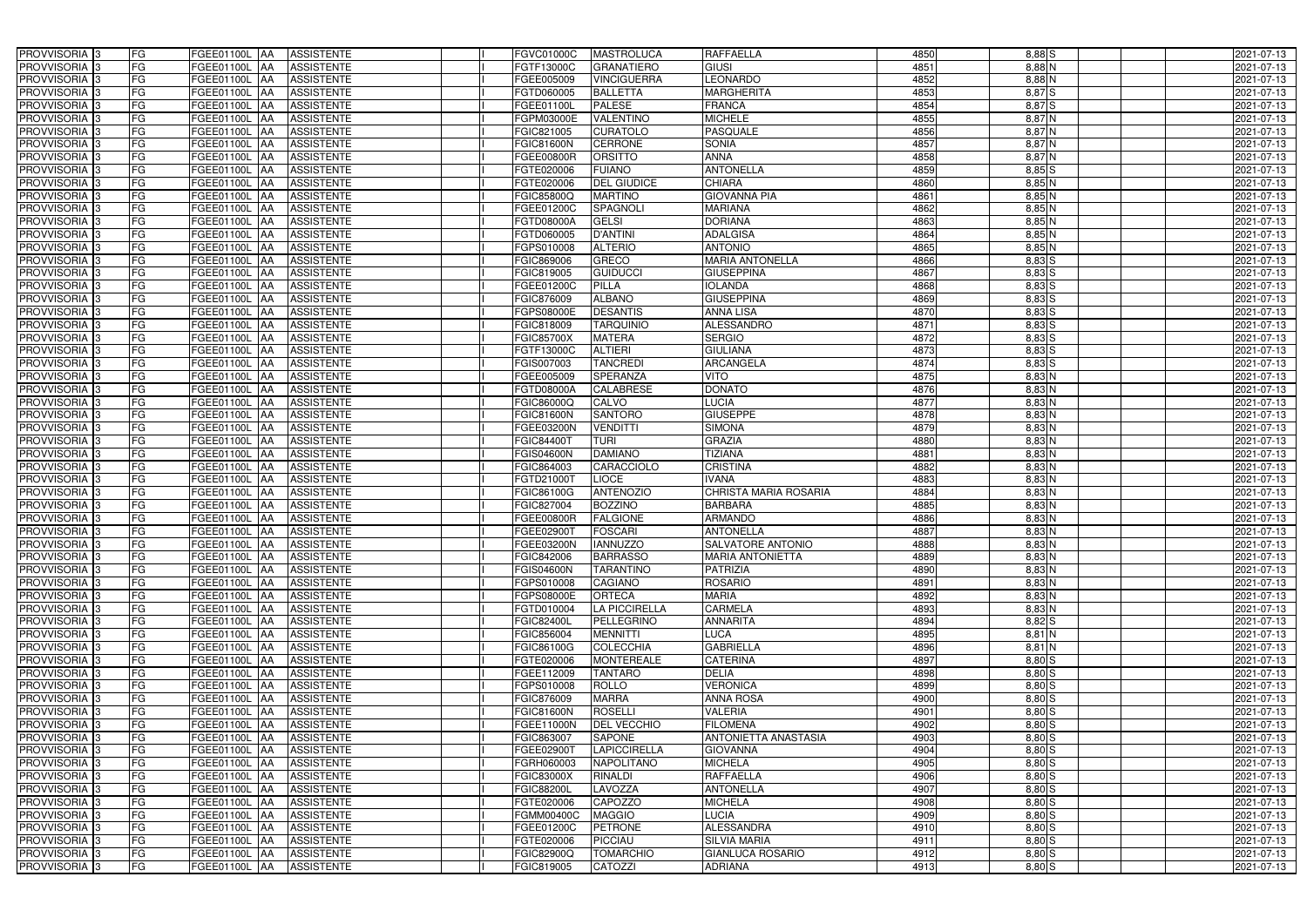| PROVVISORIA 3                             | FG        | FGEE01100L AA<br><b>ASSISTENTE</b>                                | FGTD08000A<br><b>MARINACCIO</b>                           | <b>ANTONELLA</b>                  | 4914         | $8,80$ S                  | 2021-07-13               |
|-------------------------------------------|-----------|-------------------------------------------------------------------|-----------------------------------------------------------|-----------------------------------|--------------|---------------------------|--------------------------|
| PROVVISORIA 3                             | FG        | <b>ASSISTENTE</b><br>FGEE01100L                                   | FGIC86100G<br><b>MARAUCCI</b>                             | <b>ROSA</b>                       | 4915         | $8,80$ S                  | 2021-07-13               |
| PROVVISORIA 3                             | <b>FG</b> | FGEE01100L<br><b>ASSISTENTE</b><br>IAA                            | FGIC819005<br><b>AUCIELLO</b>                             | <b>APOLLONIA</b>                  | 4916         | $8,80$ S                  | 2021-07-13               |
| PROVVISORIA <sup>3</sup>                  | FG        | FGEE01100L<br><b>ASSISTENTE</b><br>IAA                            | <b>UVA</b><br>GPC180008                                   | <b>ROSSELLA</b>                   | 4917         | $8,80$ S                  | 2021-07-13               |
| PROVVISORIA 3                             | FG        | FGEE01100L<br><b>ASSISTENTE</b><br>IAA                            | <b>NIGRONE</b><br>FGEE005009                              | <b>FRANCESCA</b>                  | 4918         | $8,80$ S                  | 2021-07-13               |
| PROVVISORIA 3                             | <b>FG</b> | <b>FGEE01100L AA</b><br><b>ASSISTENTE</b>                         | <b>D'AMATO</b><br>FGIC85800Q                              | <b>RAFFAELA</b>                   | 4919         | $8,80$ $S$                | 2021-07-13               |
| PROVVISORIA 3                             | FG        | <b>FGEE01100L   AA</b><br><b>ASSISTENTE</b>                       | <b>FGIC85900G</b><br><b>PETRUNELLI</b>                    | <b>ANNA ROSA</b>                  | 4920         | $8,80$ S                  | 2021-07-13               |
| PROVVISORIA 3                             | FG        | <b>ASSISTENTE</b><br>FGEE01100L AA                                | <b>PALUMBO</b><br>FGIC864003                              | <b>MATTEO</b>                     | 4921         | $8,80$ S                  | 2021-07-13               |
| PROVVISORIA 3                             | <b>FG</b> | FGEE01100L AA<br><b>ASSISTENTE</b>                                | <b>GRAMPASTORE</b><br>FGIC856004                          | <b>MADDALENA</b>                  | 4922         | $8,80$ S                  | 2021-07-13               |
| PROVVISORIA 3                             | FG        | FGEE01100L AA<br><b>ASSISTENTE</b>                                | <b>D'AMELIO</b><br><b>FGIC87900R</b>                      | <b>LUANA</b>                      | 4923         | $8,80$ S                  | 2021-07-13               |
| PROVVISORIA 3                             | FG        | <b>ASSISTENTE</b><br>FGEE01100L AA                                | <b>IATAROLA</b><br>FGPC15000C                             | <b>INCORONATA</b>                 | 4924         | $8,80$ S                  | 2021-07-13               |
| PROVVISORIA 3                             | FG        | FGEE01100L AA<br><b>ASSISTENTE</b>                                | <b>PAGLIA</b><br>FGTD21000T                               | <b>DESIREE</b>                    | 4925         | $8,80$ S                  | 2021-07-13               |
| PROVVISORIA <sup>3</sup>                  | FG        | FGEE01100L AA<br><b>ASSISTENTE</b>                                | <b>PROTA</b><br>FGIC86600P                                | <b>CARMELA</b>                    | 4926         | 8,80 N                    | 2021-07-13               |
| PROVVISORIA 3                             | FG        | <b>ASSISTENTE</b><br>FGEE01100L AA                                | <b>FGIC86200B</b><br><b>MAZZARO</b>                       | <b>DANIELE</b>                    | 4927         | $8,80$ N                  | 2021-07-13               |
| PROVVISORIA 3                             | <b>FG</b> | <b>FGEE01100L   AA</b><br><b>ASSISTENTE</b>                       | FGIS048009<br><b>DIGIOIA</b>                              | <b>ANTONIA</b>                    | 4928         | $8,80$ N                  | 2021-07-13               |
| PROVVISORIA 3                             | <b>FG</b> | FGEE01100L<br><b>ASSISTENTE</b><br>IAA                            | <b>DE MITA</b><br>FGMM00400C                              | <b>ALESSANDRO</b>                 | 4929         | $8,80$ N                  | 2021-07-13               |
| PROVVISORIA 3                             | FG        | <b>FGEE01100L</b><br><b>ASSISTENTE</b><br>IAA                     | <b>PACILLI</b><br>FGIC864003                              | ANITA                             | 4930         | $8,80$ N                  | 2021-07-13               |
| PROVVISORIA 3                             | FG        | <b>FGEE01100L</b><br><b>ASSISTENTE</b><br>IAA                     | <b>COCOMAZZI</b><br>FGIS00800V                            | <b>FEDERICA PIA</b>               | 4931         | 8,80 N                    | 2021-07-13               |
| PROVVISORIA 3                             | FG        | FGEE01100L<br><b>ASSISTENTE</b><br>IAA                            | <b>NINFADORO</b><br>FGEE01200C                            | <b>FRANCESCO</b>                  | 4932         | 8,80 N                    | 2021-07-13               |
| PROVVISORIA 3                             | FG        | FGEE01100L<br><b>ASSISTENTE</b><br>IAA                            | FGTD010004<br><b>GUERRA</b>                               | <b>MICHELE PIO</b>                | 4933         | 8,80 N                    | 2021-07-13               |
| PROVVISORIA <sup>3</sup>                  | FG        | FGEE01100L<br><b>ASSISTENTE</b>                                   | FGIC82900Q<br><b>GIACOMETTI</b>                           | <b>ADRIANO</b>                    | 4934         | 8,80 N                    | 2021-07-13               |
| PROVVISORIA <sup>3</sup>                  | FG        | FGEE01100L<br><b>ASSISTENTE</b><br>IAA                            | FGIS007003<br><b>FERRANDINO</b>                           | <b>ALFREDO</b>                    | 4935         | $8,80$ N                  | 2021-07-13               |
| PROVVISORIA <sup>3</sup>                  | FG        | FGEE01100L<br><b>ASSISTENTE</b>                                   | FGIC85900G<br><b>TORTORELLA</b>                           | PIER PAOLO                        | 4936         | $8,80$ N                  | 2021-07-13               |
| PROVVISORIA <sup>3</sup>                  | <b>FG</b> | FGEE01100L<br><b>ASSISTENTE</b><br>AA                             | GPS040004<br><b>RUSSO</b>                                 | <b>VINCENZO</b>                   | 4937         | $8,80$ N                  | 2021-07-13               |
| PROVVISORIA <sup>3</sup>                  | FG        | FGEE01100L<br><b>ASSISTENTE</b><br>IAA                            | FGEE005009<br><b>SCIARAFFA</b>                            | <b>MARIA</b>                      | 4938         | $8,80$ N                  | 2021-07-13               |
| PROVVISORIA 3                             | FG        | FGEE01100L<br><b>ASSISTENTE</b><br>IAA                            | FGEE005009<br>PAGLIALONGA                                 | <b>LAURETANA</b>                  | 4939         | $8,80$ N                  | 2021-07-13               |
| PROVVISORIA 3                             | <b>FG</b> | FGEE01100L AA<br><b>ASSISTENTE</b>                                | <b>FGIC83700P</b><br><b>PALMIERI</b>                      | <b>MARIA DENISE</b>               | 4940         | $8,80$ N                  | 2021-07-13               |
| PROVVISORIA 3                             | <b>FG</b> | <b>FGEE01100L   AA</b><br><b>ASSISTENTE</b>                       | <b>MARINACCIO</b><br>FGIC819005                           | <b>ANTONIO</b>                    | 4941         | $8,80$ N                  | 2021-07-13               |
| PROVVISORIA 3                             | FG        | FGEE01100L AA<br><b>ASSISTENTE</b>                                | FGIC85800Q<br><b>CICCARELLI</b>                           | <b>ROBERTA</b>                    | 4942         | $8,80$ N                  | 2021-07-13               |
| PROVVISORIA 3                             | <b>FG</b> | <b>FGEE01100L   AA</b><br><b>ASSISTENTE</b>                       | <b>BONGHI</b><br>FGPM03000E                               | <b>PAOLA</b>                      | 4943         | $8,80$ N                  | 2021-07-13               |
| PROVVISORIA 3                             | FG        | <b>FGEE01100L   AA</b><br><b>ASSISTENTE</b>                       | <b>DELLISANTI</b><br>FGIC880001                           | <b>MICHELA</b>                    | 4944         | $8,80$ N                  | 2021-07-13               |
| PROVVISORIA 3                             | FG        | <b>ASSISTENTE</b><br>FGEE01100L AA                                | <b>CASTELLANETA</b><br>FGIC876009                         | <b>FRANCESCA</b>                  | 4945         | 8,80 N                    | 2021-07-13               |
| PROVVISORIA 3                             | FG        | FGEE01100L<br><b>ASSISTENTE</b><br><b>IAA</b>                     | FGIS03700V<br><b>DE NITTIS</b>                            | ANTONELLA FRANCESCA               | 4946         | 8,80 N                    | 2021-07-13               |
| PROVVISORIA 3                             | <b>FG</b> | FGEE01100L AA<br><b>ASSISTENTE</b>                                | <b>DE FELICE</b><br>FGEE005009                            | <b>GIUSEPPINA</b>                 | 4947         | 8,80 N                    | 2021-07-13               |
| PROVVISORIA 3                             | <b>FG</b> | FGEE01100L<br><b>ASSISTENTE</b><br>IAA                            | <b>LAVILLA</b><br>FGEE00800R                              | <b>MICHELA</b>                    | 4948         | $8,80$ N                  | 2021-07-13               |
| PROVVISORIA <sup>1</sup> 3                | FG        | FGEE01100L<br><b>ASSISTENTE</b><br>IAA                            | <b>LAFAENZA</b><br>FGIC83700P                             | <b>VINCENZO PIO</b>               | 4949         | 8,80 N                    | 2021-07-13               |
| PROVVISORIA <sup>1</sup> 3                | FG        | <b>FGEE01100L</b><br><b>ASSISTENTE</b><br>IAA                     | <b>D'AMELIO</b><br>GIC876009                              | <b>ANNARITA</b>                   | 4950         | 8,80 N                    | 2021-07-13               |
| PROVVISORIA <sup>3</sup>                  | <b>FG</b> | FGEE01100L AA<br><b>ASSISTENTE</b>                                | FGTD08000A<br><b>BRUNO</b>                                | <b>GIORGIA LILIANA</b>            | 4951         | $8,80$ N                  | 2021-07-13               |
| PROVVISORIA <sup>3</sup>                  | FG        | FGEE01100L AA ASSISTENTE                                          | <b>VITARELLI</b><br>FGIC827004                            | <b>FRANCESCA</b>                  | 4952         | $8,80\overline{\text{N}}$ | 2021-07-13               |
| PROVVISORIA <sup>3</sup>                  | FG        | FGEE01100L AA<br>ASSISTENTE                                       | FGTF17000V<br><b>D'ALOISO</b>                             | <b>DAMIANO</b>                    | 4953         | $8,80$ N                  | 2021-07-13               |
| PROVVISORIA <sup>3</sup>                  | FG        | ASSISTENTE<br>FGEE01100L AA                                       | <b>MARCONE</b><br>FGPS010008                              | <b>EVA</b>                        | 4954         | $8,80$ N                  | 2021-07-13               |
| PROVVISORIA 3                             | FG        | FGEE01100L AA<br><b>ASSISTENTE</b>                                | <b>FESTA</b><br>FGPS010008                                | <b>GABRIELE</b>                   | 4955         | 8,80 N                    | 2021-07-13               |
| PROVVISORIA <sup>3</sup>                  | FG        | FGEE01100L AA<br><b>ASSISTENTE</b>                                | <b>CHIAPPINELLI</b><br><b>FGIC86200B</b>                  | <b>VANESSA</b>                    | 4956         | $8,80$ N                  | 2021-07-13               |
| PROVVISORIA <sup>3</sup>                  | FG        |                                                                   |                                                           |                                   |              |                           |                          |
|                                           |           | FGEE01100L AA<br><b>ASSISTENTE</b>                                | COLAGROSSI<br>FGPC15000C                                  | <b>MARIA</b>                      | 4957         | 8,80 N                    | 2021-07-13               |
| <b>PROVVISORIA</b> 3                      | FG        | FGEE01100L AA<br><b>ASSISTENTE</b>                                | FGTF13000C<br><b>GIANNINI</b>                             | <b>IOLE</b>                       | 4958         | 8,80 N                    | 2021-07-13               |
| PROVVISORIA <sup>3</sup>                  | FG        | FGEE01100L AA<br><b>ASSISTENTE</b>                                | <b>CAMPOBELLO</b><br>FGIC86000Q                           | <b>CATIA</b>                      | 4959         | $8,80$ N                  | 2021-07-13               |
| PROVVISORIA <sup>3</sup>                  | FG        | FGEE01100L AA<br><b>ASSISTENTE</b>                                | FGPM03000E<br><b>ANDREANO</b>                             | <b>FABIOLA</b>                    | 4960         | $8,80$ N                  | 2021-07-13               |
| PROVVISORIA <sup>3</sup>                  | FG        | FGEE01100L AA<br>ASSISTENTE                                       | <b>PRIORE</b><br>FGEE112009                               | <b>FRANCESCA</b>                  | 4961         | 8,80 N                    | 2021-07-13               |
| PROVVISORIA 3                             | FG        | FGEE01100L AA<br><b>ASSISTENTE</b>                                | FGTD010004<br><b>DEL SORDO</b>                            | <b>TONIA</b>                      | 4962         | $8,80$ N                  | 2021-07-13               |
| PROVVISORIA <sup>3</sup>                  | FG        | FGEE01100L AA<br><b>ASSISTENTE</b>                                | FGEE00800R<br><b>TARALLI</b>                              | <b>NOEMI</b>                      | 4963         | $8,80$ N                  | 2021-07-13               |
| PROVVISORIA <sup>3</sup>                  | FG        | FGEE01100L AA<br><b>ASSISTENTE</b>                                | POLI<br>FGIS044002                                        | <b>MILENA</b>                     | 4964         | $8,80$ N                  | 2021-07-13               |
| PROVVISORIA <sup>3</sup>                  | FG        | FGEE01100L AA<br><b>ASSISTENTE</b>                                | <b>BANCONE</b><br>FGPS040004                              | <b>SILVIA</b>                     | 4965         | $8,80$ N                  | 2021-07-13               |
| PROVVISORIA <sup>3</sup>                  | FG        | FGEE01100L AA<br><b>ASSISTENTE</b>                                | <b>PANDISCIA</b><br><b>FGIS04600N</b>                     | <b>VERONICA</b>                   | 4966         | $8,80$ N                  | 2021-07-13               |
| PROVVISORIA <sup>3</sup>                  | FG        | FGEE01100L AA<br><b>ASSISTENTE</b>                                | FGIC87000A<br>VASCO                                       | <b>VALENTINA MARIA PIA</b>        | 4967         | $8,80$ N                  | 2021-07-13               |
| PROVVISORIA <sup>13</sup>                 | FG        | FGEE01100L AA<br><b>ASSISTENTE</b>                                | <b>IANNANTUONO</b><br>FGIC876009                          | <b>DAVIDE</b>                     | 4968         | $8,80$ N                  | 2021-07-13               |
| PROVVISORIA <sup>3</sup>                  | FG        | FGEE01100L AA<br><b>ASSISTENTE</b>                                | <b>CICINATO</b><br>FGIS05300R                             | <b>GRAZIA</b>                     | 4969         | 8,80 N                    | 2021-07-13               |
| PROVVISORIA <sup>3</sup>                  | FG        | FGEE01100L AA<br><b>ASSISTENTE</b>                                | FGPC15000C<br><b>IULIANI</b>                              | <b>GINEVRA</b>                    | 4970         | $8,80$ N                  | 2021-07-13               |
| PROVVISORIA <sup>3</sup>                  | FG        | FGEE01100L AA<br><b>ASSISTENTE</b>                                | <b>FEDERICI</b><br>FGEE00900L                             | <b>AGNESE</b>                     | 4971         | 8,80 N                    | 2021-07-13               |
| PROVVISORIA <sup>3</sup>                  | FG        | <b>ASSISTENTE</b><br>FGEE01100L AA                                | <b>SANTAMARIA</b><br>FGIS05900Q                           | <b>MARIALUCE</b>                  | 4972         | 8,80 N                    | 2021-07-13               |
| PROVVISORIA <sup>3</sup>                  | FG        | <b>ASSISTENTE</b><br>FGEE01100L AA                                | <b>CAPUTO</b><br>FGTD010004                               | <b>NICOLETTA</b>                  | 4973         | $8,80$ N                  | 2021-07-13               |
| PROVVISORIA <sup>3</sup>                  | FG        | FGEE01100L AA<br><b>ASSISTENTE</b>                                | <b>BISCOTTI</b><br>FGMM00400C                             | <b>FABIANA CONCETTA</b>           | 4974         | 8,80 N                    | 2021-07-13               |
| PROVVISORIA <sup>3</sup>                  | FG        | <b>ASSISTENTE</b><br>FGEE01100L AA                                | FGEE00900L<br>SPAGNUOLO                                   | <b>ERICA</b>                      | 4975         | $8,80$ N                  | 2021-07-13               |
| PROVVISORIA <sup>3</sup><br>PROVVISORIA 3 | FG<br>FG  | ASSISTENTE<br>FGEE01100L AA<br>ASSISTENTE<br><b>FGEE01100L AA</b> | FGIC82400L<br><b>ABIUSO</b><br>FGIC86100G<br><b>RUSSO</b> | <b>ELSINO</b><br><b>CHRISTIAN</b> | 4976<br>4977 | $8,80$ N<br>$8,80$ N      | 2021-07-13<br>2021-07-13 |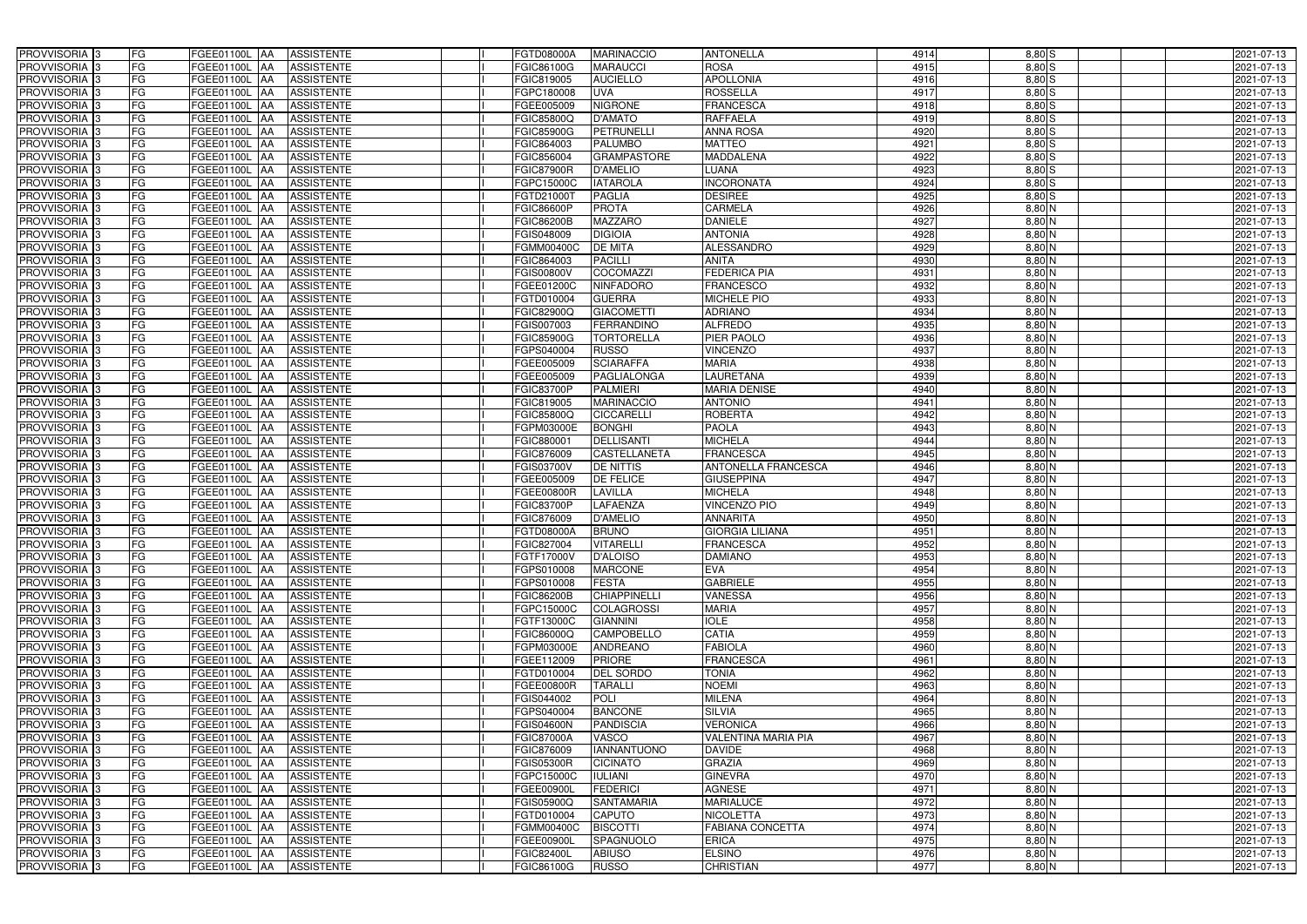| PROVVISORIA <sup>3</sup>   | FG<br>FGEE01100L AA<br><b>ASSISTENTE</b>                       | FGTD08000A<br><b>CAGIANO</b>           | <b>ANTONELLA</b>            | 4978 | 8,80 N   | 2021-07-13 |
|----------------------------|----------------------------------------------------------------|----------------------------------------|-----------------------------|------|----------|------------|
| PROVVISORIA <sup>3</sup>   | FG<br><b>ASSISTENTE</b><br>FGEE01100L AA                       | <b>CERVICATO</b><br>FGRI020004         | <b>GIULIA</b>               | 4979 | $8,80$ N | 2021-07-13 |
| PROVVISORIA <sup>3</sup>   | FG<br>FGEE01100L AA<br><b>ASSISTENTE</b>                       | FGRH060003<br><b>DANZA</b>             | <b>MARIKA LAURA</b>         | 4980 | $8,80$ N | 2021-07-13 |
| PROVVISORIA <sup>3</sup>   | FG<br><b>ASSISTENTE</b><br>FGEE01100L AA                       | <b>DI BARI</b><br>FGIS06100Q           | <b>GIUSEPPE</b>             | 4981 | $8,80$ N | 2021-07-13 |
| PROVVISORIA <sup>3</sup>   | FG<br><b>FGEE01100L</b><br><b>ASSISTENTE</b><br><b>IAA</b>     | PELLEGRINO<br>FGIC827004               | CRISTINA                    | 4982 | $8,80$ N | 2021-07-13 |
| PROVVISORIA <sup>3</sup>   | FG<br>FGEE01100L AA<br><b>ASSISTENTE</b>                       | <b>CAFARELLI</b><br>FGEE00900L         | <b>CRISTINA</b>             | 4983 | $8,80$ N | 2021-07-13 |
| PROVVISORIA 3              | FG<br>FGEE01100L AA<br><b>ASSISTENTE</b>                       | <b>COLETTA</b><br>FGIS048009           | <b>MARIANGELA</b>           | 4984 | $8,80$ N | 2021-07-13 |
| PROVVISORIA 3              | FG<br><b>ASSISTENTE</b><br>FGEE01100L AA                       | <b>DI GIULIO</b><br><b>FGIC87000A</b>  | <b>MARIANO</b>              | 4985 | $8,80$ N | 2021-07-13 |
| PROVVISORIA 3              | FG<br>FGEE01100L AA<br><b>ASSISTENTE</b>                       | <b>STUMPO</b><br><b>FGMM15400A</b>     | <b>ALESSANDRO</b>           | 4986 | $8,80$ N | 2021-07-13 |
| PROVVISORIA <sup>3</sup>   | FG<br><b>FGEE01100L AA</b><br><b>ASSISTENTE</b>                | <b>TIRITIELLO</b><br>FGMM00400C        | <b>GIUSEPPINA</b>           | 4987 | 8,80 N   | 2021-07-13 |
| PROVVISORIA 3              | FG<br>FGEE01100L AA<br><b>ASSISTENTE</b>                       | <b>BACCARO</b><br>FGIC818009           | <b>MICHELA</b>              | 4988 | $8,80$ N | 2021-07-13 |
| PROVVISORIA 3              | FG<br>FGEE01100L AA<br><b>ASSISTENTE</b>                       | <b>DAQUINO</b><br>FGIC819005           | <b>MARILENA</b>             | 4989 | $8,80$ N | 2021-07-13 |
| PROVVISORIA 3              | FG<br>FGEE01100L AA<br><b>ASSISTENTE</b>                       | <b>LIBERTINO</b><br><b>FGIC87400N</b>  | <b>FRANCESCA</b>            | 4990 | 8,80 N   | 2021-07-13 |
| PROVVISORIA 3              | FG<br>FGEE01100L AA<br><b>ASSISTENTE</b>                       | <b>SACCO</b><br>FGTD010004             | <b>FELICE RAFFAELE</b>      | 4991 | $8,80$ N | 2021-07-13 |
| PROVVISORIA 3              | $\overline{\mathsf{FG}}$<br>FGEE01100L AA<br><b>ASSISTENTE</b> | <b>BISCOTTI</b><br><b>FGIC85700X</b>   | <b>MARIANGELA</b>           | 4992 | $8,80$ N | 2021-07-13 |
| PROVVISORIA <sup>3</sup>   | $\overline{\mathsf{FG}}$<br>FGEE01100L AA<br><b>ASSISTENTE</b> | <b>CARUSILLO</b><br>FGIC86000Q         | <b>MARCO</b>                | 4993 | $8,80$ N | 2021-07-13 |
| PROVVISORIA 3              | FG<br><b>FGEE01100L</b><br><b>ASSISTENTE</b><br><b>IAA</b>     | <b>IGNELZI</b><br>FGPS010008           | <b>ANTONIO</b>              | 4994 | $8,80$ N | 2021-07-13 |
| PROVVISORIA 3              | FG<br>FGEE01100L AA<br><b>ASSISTENTE</b>                       | <b>SCARPONI</b><br>FGEE112009          | <b>IVAN</b>                 | 4995 | 8,80 N   | 2021-07-13 |
| PROVVISORIA 3              | FG<br>FGEE01100L<br><b>ASSISTENTE</b><br><b>JAA</b>            | <b>MATRELLA</b><br>FGEE00800R          | <b>DANIELA</b>              | 4996 | 8,80 N   | 2021-07-13 |
| PROVVISORIA 3              | FG<br>FGEE01100L AA<br><b>ASSISTENTE</b>                       | <b>MININNO</b><br>FGIS00300Q           | <b>FRANCESCA</b>            | 4997 | 8,80 N   | 2021-07-13 |
| PROVVISORIA <sup>3</sup>   | FG<br>FGEE01100L<br><b>AA</b><br><b>ASSISTENTE</b>             | <b>COLLIVIGNARELLI</b><br>FGEE005009   | LUANA                       | 4998 | 8,80 N   | 2021-07-13 |
| PROVVISORIA 3              | FG<br>FGEE01100L AA<br><b>ASSISTENTE</b>                       | FGEE06000T<br><b>MONTANARO</b>         | <b>CARMELA</b>              | 4999 | $8,80$ N | 2021-07-13 |
| PROVVISORIA 3              | FG<br>FGEE01100L AA<br><b>ASSISTENTE</b>                       | <b>LECCESE</b><br>FGIC86000Q           | <b>STEFANO</b>              | 5000 | $8,80$ N | 2021-07-13 |
| PROVVISORIA 3              | FG<br>FGEE01100L AA<br><b>ASSISTENTE</b>                       | <b>GIORGIO</b><br><b>FGIC85900G</b>    | <b>LUCIA</b>                | 5001 | $8,80$ N | 2021-07-13 |
| PROVVISORIA <sup>3</sup>   | FG<br>FGEE01100L AA<br><b>ASSISTENTE</b>                       | <b>RUSCA</b><br>FGIC819005             | <b>SERENA</b>               | 5002 | $8,80$ N | 2021-07-13 |
| PROVVISORIA 3              | FG<br>FGEE01100L AA<br><b>ASSISTENTE</b>                       | <b>DILILLO</b><br>FGVC01000C           | <b>MELANIA</b>              | 5003 | $8,80$ N | 2021-07-13 |
| PROVVISORIA 3              | FG<br>FGEE01100L AA<br><b>ASSISTENTE</b>                       | <b>ANGELICOLA</b><br><b>FGIC82400L</b> | <b>NICOLETTA</b>            | 5004 | $8,80$ N | 2021-07-13 |
| PROVVISORIA 3              | FG<br>FGEE01100L AA<br><b>ASSISTENTE</b>                       | FGIC835003<br>COLASANTO                | <b>LUCIA</b>                | 5005 | $8,80$ N | 2021-07-13 |
| PROVVISORIA <sup>3</sup>   | FG<br>FGEE01100L AA<br><b>ASSISTENTE</b>                       | <b>DE BRITA</b><br>FGIC85800Q          | <b>MADDALENA</b>            | 5006 | $8,80$ N | 2021-07-13 |
| PROVVISORIA 3              | FG<br><b>FGEE01100L AA</b><br><b>ASSISTENTE</b>                | DI SANNIO<br>FGIC876009                | <b>ELVIRA</b>               | 5007 | $8,80$ N | 2021-07-13 |
| PROVVISORIA <sup>3</sup>   | FG<br>FGEE01100L AA<br><b>ASSISTENTE</b>                       | <b>ALGERINO</b><br>FGIC880001          | <b>LUCIA</b>                | 5008 | $8,80$ N | 2021-07-13 |
| PROVVISORIA <sup>3</sup>   | FG<br><b>FGEE01100L AA</b><br><b>ASSISTENTE</b>                | <b>DIGIOVINAZZO</b><br>FGEE03200N      | <b>ROSA</b>                 | 5009 | 8,80 N   | 2021-07-13 |
| PROVVISORIA <sup>3</sup>   | FG<br>FGEE01100L AA<br><b>ASSISTENTE</b>                       | FGIC86600P<br><b>AGOSTINELLI</b>       | <b>DANIELA</b>              | 5010 | 8,80 N   | 2021-07-13 |
| PROVVISORIA <sup>3</sup>   | FG<br>FGEE01100L AA<br><b>ASSISTENTE</b>                       | FGIC842006<br><b>TOTARO</b>            | LAURA                       | 5011 | 8,80 N   | 2021-07-13 |
| PROVVISORIA 3              | FG<br><b>ASSISTENTE</b><br>FGEE01100L<br> AA                   | <b>CALDARONE</b><br><b>FGIC83800E</b>  | <b>ELENA</b>                | 5012 | $8,80$ N | 2021-07-13 |
| PROVVISORIA <sup>3</sup>   | FG<br>FGEE01100L<br><b>ASSISTENTE</b><br><b>JAA</b>            | <b>MANTUANO</b><br>FGTF13000C          | <b>GIUSEPPINA</b>           | 5013 | 8,80 N   | 2021-07-13 |
| PROVVISORIA <sup>3</sup>   | FG<br>FGEE01100L<br><b>ASSISTENTE</b><br><b>JAA</b>            | <b>SCALZI</b><br><b>FGIC81600N</b>     | <b>MARISA</b>               | 5014 | 8,77 S   | 2021-07-13 |
| PROVVISORIA <sup>3</sup>   | FG<br>FGEE01100L AA<br><b>ASSISTENTE</b>                       | SORRENTINO<br>FGIC86000Q               | <b>CARMELA</b>              | 5015 | $8,77$ S | 2021-07-13 |
| PROVVISORIA <sup>3</sup>   | FG<br>FGEE01100L AA<br>ASSISTENTE                              | <b>FRANCAVILLA</b><br>FGTF13000C       | <b>CARMINE</b>              | 5016 | $8,77$ S | 2021-07-13 |
| PROVVISORIA <sup>3</sup>   | FG<br>FGEE01100L AA<br>ASSISTENTE                              | FGIC86000Q<br><b>PISERCHIA</b>         | <b>MARCO</b>                | 5017 | $8,77$ S | 2021-07-13 |
| PROVVISORIA <sup>3</sup>   | FG<br>FGEE01100L AA<br>ASSISTENTE                              | <b>FGPM03000E</b><br><b>SABATINO</b>   | <b>BICE</b>                 | 5018 | 8,77N    | 2021-07-13 |
| PROVVISORIA <sup>3</sup>   | FG<br>FGEE01100L AA<br>ASSISTENTE                              | FGTE020006<br><b>DI CARLO</b>          | <b>ANTONIO</b>              | 5019 | $8,77$ N | 2021-07-13 |
| PROVVISORIA <sup>3</sup>   | FG<br>FGEE01100L AA<br><b>ASSISTENTE</b>                       | <b>FGIS03700V</b><br><b>VILLANI</b>    | <b>MARIANGELA</b>           | 5020 | 8,75N    | 2021-07-13 |
| PROVVISORIA <sup>3</sup>   | FG<br>FGEE01100L AA<br>ASSISTENTE                              | <b>LEPORE</b><br>FGTF13000C            | <b>CONSIGLIA</b>            | 5021 | 8,75N    | 2021-07-13 |
| PROVVISORIA <sup>3</sup>   | FG<br>FGEE01100L AA<br><b>ASSISTENTE</b>                       | FGIS044002<br><b>ANDREOLA</b>          | <b>GIOVANNA PIA</b>         | 5022 | 8,75 N   | 2021-07-13 |
| PROVVISORIA <sup>3</sup>   | FG<br>FGEE01100L AA<br>ASSISTENTE                              | <b>FLORIO</b><br><b>FGIS03700V</b>     | <b>MARIA GRAZIA</b>         | 5023 | 8,75N    | 2021-07-13 |
| PROVVISORIA <sup>3</sup>   | FG<br>FGEE01100L AA<br>ASSISTENTE                              | <b>PRENCIPE</b><br>FGEE005009          | <b>MARIA PATRIZIA ESTER</b> | 5024 | 8,75N    | 2021-07-13 |
| PROVVISORIA <sup>3</sup>   | FG<br>FGEE01100L AA<br>ASSISTENTE                              | <b>DE LETTERIIS</b><br>FGEE11000N      | <b>DANIELA</b>              | 5025 | 8,73 N   | 2021-07-13 |
| PROVVISORIA <sup>3</sup>   | FG<br>FGEE01100L AA<br>ASSISTENTE                              | FGMM00400C<br><b>SCARPIELLO</b>        | <b>GRAZIA</b>               | 5026 | $8,72$ S | 2021-07-13 |
| PROVVISORIA <sup>3</sup>   | FG<br>FGEE01100L AA<br>ASSISTENTE                              | <b>FGIS04600N</b><br><b>PALATINO</b>   | <b>LOREDANA</b>             | 5027 | $8,72$ S | 2021-07-13 |
| PROVVISORIA 3              | FG<br>FGEE01100L AA<br><b>ASSISTENTE</b>                       | <b>FERRARA</b><br>FGEE099004           | <b>VINCENZO</b>             | 5028 | $8,70$ S | 2021-07-13 |
| PROVVISORIA <sup>3</sup>   | FG<br>FGEE01100L AA<br>ASSISTENTE                              | <b>FGIC85800Q</b><br><b>GENUA</b>      | <b>GIOVANNA</b>             | 5029 | $8,70$ S | 2021-07-13 |
| PROVVISORIA <sup>3</sup>   | FG<br>FGEE01100L AA<br>ASSISTENTE                              | <b>CARMONE</b><br>FGIS05900Q           | <b>MICHELE</b>              | 5030 | $8,70$ S | 2021-07-13 |
| PROVVISORIA <sup>3</sup>   | FG<br>FGEE01100L AA<br><b>ASSISTENTE</b>                       | <b>BIBBO'</b><br>FGTD060005            | <b>DANIA</b>                | 5031 | $8,70$ S | 2021-07-13 |
| <b>PROVVISORIA</b> 3       | FG<br>FGEE01100L AA<br><b>ASSISTENTE</b>                       | <b>LUBES</b><br>FGTD02000P             | <b>GIANPIERO</b>            | 5032 | $8,70$ S | 2021-07-13 |
| PROVVISORIA <sup>1</sup> 3 | FG<br>FGEE01100L AA<br><b>ASSISTENTE</b>                       | <b>MINERVINO</b><br>FGIC82900Q         | <b>MARIA CRISTINA</b>       | 5033 | $8,70$ S | 2021-07-13 |
| PROVVISORIA <sup>3</sup>   | FG<br>FGEE01100L AA<br><b>ASSISTENTE</b>                       | <b>PELLEGRINO</b><br><b>FGIC83000X</b> | <b>RAFFAELA</b>             | 5034 | $8,70$ S | 2021-07-13 |
| PROVVISORIA <sup>1</sup> 3 | FG<br>FGEE01100L AA<br><b>ASSISTENTE</b>                       | FGTD060005<br><b>TANESE</b>            | <b>ELEONORA</b>             | 5035 | $8,70$ S | 2021-07-13 |
| PROVVISORIA <sup>3</sup>   | FG<br><b>ASSISTENTE</b><br>FGEE01100L AA                       | <b>ATZORI</b><br><b>FGIS04600N</b>     | <b>ENRICA</b>               | 5036 | $8,70$ S | 2021-07-13 |
| PROVVISORIA <sup>1</sup> 3 | FG<br><b>ASSISTENTE</b><br>FGEE01100L AA                       | <b>LA TORRE</b><br>FGIC863007          | <b>LEONARDA MARIA</b>       | 5037 | $8,70$ S | 2021-07-13 |
| PROVVISORIA <sup>3</sup>   | FG<br>FGEE01100L AA<br><b>ASSISTENTE</b>                       | <b>DILUCIA</b><br><b>FGIC84600D</b>    | <b>VITTORIA</b>             | 5038 | $8,70$ S | 2021-07-13 |
| PROVVISORIA <sup>3</sup>   | FG<br>FGEE01100L AA<br><b>ASSISTENTE</b>                       | <b>FGIC87000A</b><br><b>IACONETA</b>   | <b>GIUSEPPINA</b>           | 5039 | $8,70$ S | 2021-07-13 |
| PROVVISORIA <sup>3</sup>   | FG<br>ASSISTENTE<br>FGEE01100L AA                              | <b>DEL POZZO</b><br>FGIC869006         | <b>IRIDE</b>                | 5040 | $8,70$ S | 2021-07-13 |
| PROVVISORIA <sup>3</sup>   | FG<br>FGEE01100L AA<br>ASSISTENTE                              | FGMM148003<br><b>SPARANERO</b>         | <b>CATERINA</b>             | 5041 | $8,70$ S | 2021-07-13 |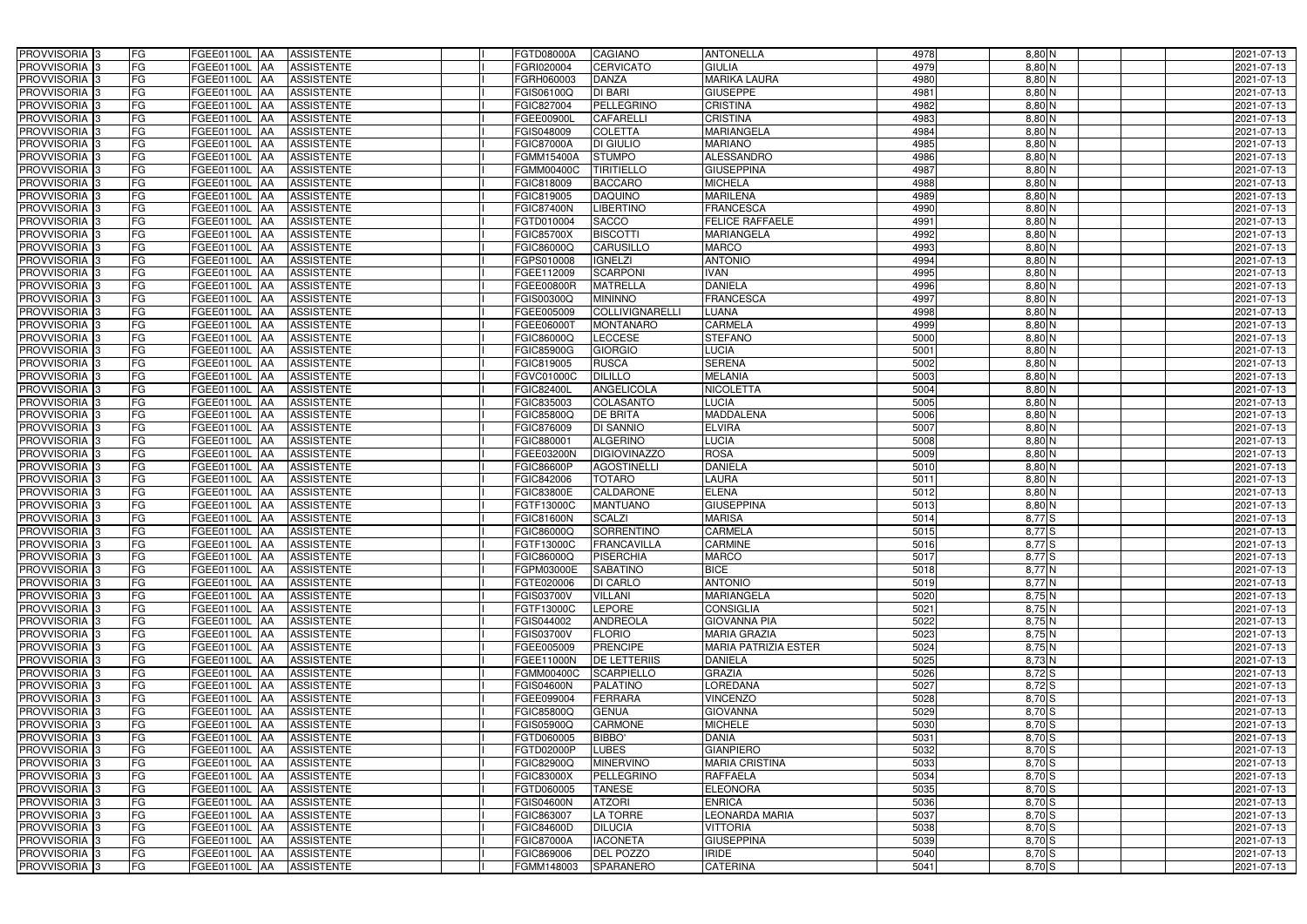| PROVVISORIA 3                                        | FG        | FGEE01100L AA                             | <b>ASSISTENTE</b>                      | <b>FGIC83000X</b>               | <b>LAURIOLA</b>                    | <b>ELEONORA</b>            | 5042         | $8,70$ S             | 2021-07-13               |
|------------------------------------------------------|-----------|-------------------------------------------|----------------------------------------|---------------------------------|------------------------------------|----------------------------|--------------|----------------------|--------------------------|
| PROVVISORIA 3                                        | FG        | FGEE01100L<br>IAA                         | <b>ASSISTENTE</b>                      | FGPM03000E                      | <b>GIORGETTI</b>                   | STEFANIA CARMEN            | 5043         | 8,70 S               | 2021-07-13               |
| PROVVISORIA 3                                        | FG        | FGEE01100L<br>IAA                         | <b>ASSISTENTE</b>                      | FGPS010008                      | <b>CARBOSIERO</b>                  | <b>RITA</b>                | 5044         | 8,70S                | 2021-07-13               |
| PROVVISORIA <sup>3</sup>                             | FG        | FGEE01100L<br>IAA                         | <b>ASSISTENTE</b>                      | <b>FGIS04600N</b>               | <b>MANZI</b>                       | <b>PATRIZIA</b>            | 5045         | $8,70$ S             | 2021-07-13               |
| PROVVISORIA 3                                        | FG        | FGEE01100L<br>IAA                         | <b>ASSISTENTE</b>                      | FGIC818009                      | <b>FRANCULLO</b>                   | <b>MIRIANA</b>             | 5046         | 8,70 S               | 2021-07-13               |
| PROVVISORIA 3                                        | <b>FG</b> | <b>FGEE01100L AA</b>                      | <b>ASSISTENTE</b>                      | FGIC871006                      | <b>PUGLIESE</b>                    | <b>ERICA</b>               | 5047         | $8,70$ S             | 2021-07-13               |
| PROVVISORIA 3                                        | FG        | FGEE01100L AA                             | <b>ASSISTENTE</b>                      | FGPS010008                      | <b>LAURIOLA</b>                    | <b>LUCIA</b>               | 5048         | $8,70$ S             | 2021-07-13               |
| PROVVISORIA 3                                        | FG        | FGEE01100L AA                             | <b>ASSISTENTE</b>                      | FGEE01200C                      | <b>PACILLO</b>                     | <b>MARISTELLA</b>          | 5049         | 8,70 S               | 2021-07-13               |
| PROVVISORIA 3                                        | <b>FG</b> | FGEE01100L AA                             | <b>ASSISTENTE</b>                      | FGIC820009                      | <b>CIRCELLI</b>                    | <b>MARIA MANUELA</b>       | 5050         | 8,70 S               | 2021-07-13               |
| PROVVISORIA 3                                        | FG        | FGEE01100L AA                             | <b>ASSISTENTE</b>                      | FGEE005009                      | <b>CARRETTA</b>                    | <b>GIULIA</b>              | 5051         | 8,70 S               | 2021-07-13               |
| PROVVISORIA 3                                        | FG        | FGEE01100L AA                             | <b>ASSISTENTE</b>                      | FGIC855008                      | <b>RUSSO</b>                       | <b>GAETANO FRANCESCO</b>   | 5052         | $8,70$ S             | 2021-07-13               |
| PROVVISORIA 3                                        | FG        | FGEE01100L AA                             | <b>ASSISTENTE</b>                      | FGEE106002                      | <b>TONDO</b>                       | <b>ANDREA</b>              | 5053         | $8,70$ S             | 2021-07-13               |
| PROVVISORIA <sup>3</sup>                             | FG        | FGEE01100L AA                             | <b>ASSISTENTE</b>                      | FGPM03000E                      | <b>CIAMPELLA</b>                   | <b>DAVIDE</b>              | 5054         | 8,70 N               | 2021-07-13               |
| PROVVISORIA 3                                        | FG        | FGEE01100L AA                             | <b>ASSISTENTE</b>                      | FGPS20000B                      | QUITADAMO                          | <b>ROSSANA</b>             | 5055         | $8,70$ N             | 2021-07-13               |
| PROVVISORIA 3                                        | <b>FG</b> | <b>FGEE01100L   AA</b>                    | <b>ASSISTENTE</b>                      | FGTF13000C                      | <b>LUCIDO</b>                      | <b>VERONICA</b>            | 5056         | $8,70$ N             | 2021-07-13               |
| PROVVISORIA 3                                        | <b>FG</b> | <b>FGEE01100L</b><br>IAA                  | <b>ASSISTENTE</b>                      | <b>FGIC85900G</b>               | <b>LONGO</b>                       | <b>SARA</b>                | 5057         | $8,70$ N             | 2021-07-13               |
| PROVVISORIA 3                                        | FG        | FGEE01100L<br>IAA                         | <b>ASSISTENTE</b>                      | FGEE005009                      | <b>MIGLIONICO</b>                  | <b>FRANCESCA PIA</b>       | 5058         | $8,70$ N             | 2021-07-13               |
| PROVVISORIA 3                                        | FG        | <b>FGEE01100L</b><br>IAA                  | <b>ASSISTENTE</b>                      | <b>FGIC83300B</b>               | <b>FASANELLA</b>                   | <b>CELESTE</b>             | 5059         | $8,70$ N             | 2021-07-13               |
| PROVVISORIA 3                                        | <b>FG</b> | <b>FGEE01100L</b><br>IAA                  | <b>ASSISTENTE</b>                      | FGIC806003                      | <b>CANNAROZZI</b>                  | <b>FIORENZA ANNA</b>       | 5060         | $8,70$ N             | 2021-07-13               |
| PROVVISORIA 3                                        | FG        | FGEE01100L<br>IAA                         | <b>ASSISTENTE</b>                      | <b>FGIC85900G</b>               | <b>PALENA</b>                      | <b>ROBERTA</b>             | 5061         | 8,70 N               | 2021-07-13               |
| PROVVISORIA <sup>3</sup>                             | FG        | FGEE01100L                                | <b>ASSISTENTE</b>                      | FGPS010008                      | CANNONE                            | <b>ROBERTA</b>             | 5062         | 8,70 N               | 2021-07-13               |
| <b>PROVVISORIA</b> 3                                 | FG        | <b>FGEE01100L</b><br>IAA                  | <b>ASSISTENTE</b>                      | FGIS021009                      | <b>VIGILANTE</b>                   | <b>CHIARAPIA</b>           | 5063         | 8,70 N               | 2021-07-13               |
| PROVVISORIA <sup>3</sup>                             | FG        | FGEE01100L<br>IAA                         | <b>ASSISTENTE</b>                      | FGIC876009                      | <b>GIAMPIETRO</b>                  | <b>GIOVANNI</b>            | 5064         | 8,70 N               | 2021-07-13               |
| PROVVISORIA <sup>3</sup>                             | FG        | FGEE01100L<br>IAA                         | <b>ASSISTENTE</b>                      | <b>FGIC87900R</b>               | <b>LA PORTA</b>                    | <b>SIMONA</b>              | 5065         | $8,70$ N             | 2021-07-13               |
| <b>PROVVISORIA</b> 3                                 | FG        | FGEE01100L<br>IAA                         | <b>ASSISTENTE</b>                      | <b>FGIC87900R</b>               | <b>KOLA</b>                        | <b>MELODY</b>              | 5066         | $8,70$ N             | 2021-07-13               |
| PROVVISORIA 3                                        | FG        | FGEE01100L<br>IAA                         | <b>ASSISTENTE</b>                      | FGIC85800Q                      | <b>PIERRO</b>                      | <b>MARIA CARMEN</b>        | 5067         | $8,70$ N             | 2021-07-13               |
| PROVVISORIA 3                                        | <b>FG</b> | FGEE01100L AA                             | <b>ASSISTENTE</b>                      | <b>FGMM00700X</b>               | <b>CARLUCCI</b>                    | <b>SARA</b>                | 5068         | $8,70$ N             | 2021-07-13               |
| PROVVISORIA 3                                        | <b>FG</b> | FGEE01100L AA                             | <b>ASSISTENTE</b>                      | FGPS010008                      | <b>CICCARELLI</b>                  | <b>MARGHERITA</b>          | 5069         | $8,70$ N             | 2021-07-13               |
| PROVVISORIA <sup>3</sup>                             | FG        | FGEE01100L AA                             | <b>ASSISTENTE</b>                      | FGTF13000C                      | <b>PALUMBO</b>                     | FRANCESCO PIO              | 5070         | $8,70$ N             | 2021-07-13               |
| PROVVISORIA 3                                        | <b>FG</b> | FGEE01100L AA                             | <b>ASSISTENTE</b>                      | FGIC822001                      | <b>ROMAGNO</b>                     | <b>VALERIA</b>             | 5071         | $8,70$ N             | 2021-07-13               |
| PROVVISORIA 3                                        | FG        | FGEE01100L AA                             | <b>ASSISTENTE</b>                      | FGEE106002                      | <b>STABILITO</b>                   | <b>TERESA</b>              | 5072         | $8,70$ N             | 2021-07-13               |
| PROVVISORIA 3                                        | FG        | FGEE01100L AA                             | <b>ASSISTENTE</b>                      | FGVC01000C                      | <b>INGLESE</b>                     | <b>GIULIA ANTONIA</b>      | 5073         | 8,70 N               | 2021-07-13               |
| PROVVISORIA 3                                        | FG        | FGEE01100L<br><b>IAA</b>                  | <b>ASSISTENTE</b>                      | FGPM03000E                      | <b>ACANFORA</b>                    | <b>FRANCESCA</b>           | 5074         | 8,70 N               | 2021-07-13               |
| PROVVISORIA <sup>3</sup>                             | FG        | FGEE01100L AA                             | <b>ASSISTENTE</b>                      | FGIS023001                      | <b>BOUZID</b>                      | YOUSEF                     | 5075         | 8,70 N               | 2021-07-13               |
| <b>PROVVISORIA</b>                                   | <b>FG</b> | FGEE01100L<br>IAA                         | <b>ASSISTENTE</b>                      | FGIS001004                      | <b>MELORO</b>                      | <b>GRAZIANA</b>            | 5076         | $8,70$ N             | $2021 - 07 - 13$         |
| PROVVISORIA <sup>3</sup>                             | FG        | FGEE01100L<br>IAA                         | <b>ASSISTENTE</b>                      | FGIC856004                      | <b>SALZARULO</b>                   | <b>MIRYAM</b>              | 5077         | 8,70 N               | 2021-07-13               |
| PROVVISORIA <sup>1</sup> 3                           | FG        | <b>FGEE01100L</b><br>IAA                  | <b>ASSISTENTE</b>                      | GIS00800V                       | <b>SICA</b>                        | <b>MASSIMILIANO</b>        | 5078         | $8,70$ N             | 2021-07-13               |
| PROVVISORIA <sup>3</sup>                             | <b>FG</b> | FGEE01100L AA                             | <b>ASSISTENTE</b>                      | FGIS021009                      | <b>CIAVARELLA</b>                  | <b>MATTEO PIO</b>          | 5079         | 8,70 N               | 2021-07-13               |
| PROVVISORIA <sup>3</sup>                             | FG        | FGEE01100L AA ASSISTENTE                  |                                        | <b>FGIC87000A</b>               | BETTINELLI                         | <b>LUCIA</b>               | 5080         | 8,70 N               | 2021-07-13               |
| PROVVISORIA <sup>3</sup>                             | FG        | FGEE01100L AA                             | ASSISTENTE                             | FGTE020006                      | <b>LIBERATO</b>                    | <b>UMBERTO PIO</b>         | 5081         | 8,70 N               | 2021-07-13               |
| PROVVISORIA <sup>3</sup>                             | FG        | FGEE01100L AA                             | <b>ASSISTENTE</b>                      | FGTD060005                      | <b>COSCIA</b>                      | <b>LUCA</b>                | 5082         | $8,70$ N             | 2021-07-13               |
| PROVVISORIA <sup>3</sup>                             | FG        | FGEE01100L AA                             | <b>ASSISTENTE</b>                      | FGIS044002                      | <b>RICCI</b>                       | <b>TERESA</b>              | 5083         | $8,70$ N             | 2021-07-13               |
| PROVVISORIA <sup>3</sup>                             | FG        | FGEE01100L AA                             | <b>ASSISTENTE</b>                      | FGTD08000A                      | <b>FERRARO</b>                     | <b>VINCENZO PIO</b>        | 5084         | $8,70$ N             | 2021-07-13               |
| PROVVISORIA <sup>3</sup>                             | FG        | FGEE01100L AA                             | <b>ASSISTENTE</b>                      | FGEE01100L                      | <b>MAFFEI</b>                      | <b>CARLA</b>               | 5085         | 8,70 N               | 2021-07-13               |
| PROVVISORIA <sup>3</sup>                             | FG        | FGEE01100L AA                             | <b>ASSISTENTE</b>                      | FGEE02900T                      | <b>IANNUZZI</b>                    | <b>VANESSA</b>             | 5086         | 8,70 N               | 2021-07-13               |
| PROVVISORIA <sup>3</sup>                             | FG        | FGEE01100L AA                             | <b>ASSISTENTE</b>                      | <b>FGIS05300R</b>               | <b>STAILA</b>                      | KHADIJA                    | 5087         | 8,70 N               | 2021-07-13               |
| PROVVISORIA <sup>3</sup>                             | FG        | <b>FGEE01100L AA</b>                      | <b>ASSISTENTE</b>                      | FGIC880001                      | <b>FERRANTE</b>                    | <b>MARIA FRANCESCA</b>     | 5088         | 8,70 N               | 2021-07-13               |
| PROVVISORIA <sup>3</sup>                             | FG        | FGEE01100L AA                             | <b>ASSISTENTE</b>                      | <b>FGIC86500V</b>               | <b>GATTA</b>                       | <b>GIOVANNA</b>            | 5089         | 8,70 N               | 2021-07-13               |
| PROVVISORIA <sup>3</sup>                             | FG        | FGEE01100L AA                             | <b>ASSISTENTE</b>                      | <b>FGIC80800P</b>               | <b>TROIANO</b>                     | MARIAGRAZIA                | 5090         | $8,70$ N             | 2021-07-13               |
| PROVVISORIA <sup>3</sup>                             | FG        | FGEE01100L AA                             | ASSISTENTE                             | FGRH010002                      | <b>PALENA</b>                      | PAOLA<br><b>MARIA</b>      | 5091         | $8,70$ N             | 2021-07-13               |
| PROVVISORIA <sup>3</sup>                             | FG        | FGEE01100L AA                             | <b>ASSISTENTE</b>                      | FGTD21000T                      | <b>MANGIACOTTI</b>                 | <b>ALESSANDRA</b>          | 5092<br>5093 | 8,70 N               | 2021-07-13               |
| PROVVISORIA <sup>3</sup>                             | FG<br>FG  | FGEE01100L AA                             | <b>ASSISTENTE</b>                      | FGIC819005                      | DE LEO                             | <b>ANTONELLA</b>           | 5094         | $8,70$ N             | 2021-07-13               |
| PROVVISORIA <sup>3</sup><br>PROVVISORIA <sup>3</sup> | FG        | FGEE01100L AA<br>FGEE01100L AA            | <b>ASSISTENTE</b><br><b>ASSISTENTE</b> | FGIC827004<br><b>FGIC85700X</b> | <b>BOGNANI</b><br><b>LUDOVICO</b>  | <b>MARIO</b>               | 5095         | $8,70$ N<br>$8,70$ N | 2021-07-13               |
|                                                      |           |                                           |                                        |                                 |                                    |                            |              |                      | 2021-07-13               |
| PROVVISORIA <sup>13</sup>                            | FG<br>FG  | FGEE01100L AA                             | <b>ASSISTENTE</b>                      | <b>FGIC85900G</b>               | <b>GRILLI</b><br><b>CASTRIOTTA</b> | LAURA<br><b>GRAZIA PIA</b> | 5096<br>5097 | $8,70$ N<br>8,70 N   | 2021-07-13               |
| PROVVISORIA <sup>3</sup>                             | FG        | FGEE01100L<br><b>IAA</b><br>FGEE01100L AA | <b>ASSISTENTE</b><br><b>ASSISTENTE</b> | <b>FGIC86500V</b>               | <b>DE PASQUALE</b>                 | <b>FRANCESCO</b>           | 5098         | $8,70$ N             | 2021-07-13               |
| PROVVISORIA <sup>3</sup><br>PROVVISORIA <sup>3</sup> | FG        | FGEE01100L AA                             | <b>ASSISTENTE</b>                      | <b>FGIS00800V</b><br>FGEE099004 | <b>VALERIO</b>                     | <b>VINCENZA</b>            | 5099         | 8,70 N               | 2021-07-13<br>2021-07-13 |
| PROVVISORIA <sup>3</sup>                             | FG        | FGEE01100L AA                             | <b>ASSISTENTE</b>                      | FGIC86800A                      | <b>MILO</b>                        | <b>EMANUELA</b>            | 5100         | 8,70 N               | 2021-07-13               |
| PROVVISORIA <sup>3</sup>                             | FG        | FGEE01100L AA                             | <b>ASSISTENTE</b>                      | FGIC872002                      | <b>GUERRA</b>                      | <b>ERICA</b>               | 5101         | 8,70 N               | 2021-07-13               |
| PROVVISORIA <sup>3</sup>                             | FG        | FGEE01100L AA                             | <b>ASSISTENTE</b>                      | FGTF13000C                      | <b>GAITA</b>                       | <b>RENATO</b>              | 5102         | 8,70 N               | 2021-07-13               |
| PROVVISORIA <sup>3</sup>                             | FG        | FGEE01100L AA                             | <b>ASSISTENTE</b>                      | FGPS040004                      | <b>PISERCHIA</b>                   | <b>MAURIZIO</b>            | 5103         | 8,70 N               | 2021-07-13               |
| PROVVISORIA <sup>3</sup>                             | FG        | FGEE01100L AA                             | <b>ASSISTENTE</b>                      | <b>FGIC87000A</b>               | <b>TEDESCHI</b>                    | <b>ANNALISA</b>            | 5104         | $8,70$ N             | 2021-07-13               |
| PROVVISORIA 3                                        | FG        | FGEE01100L AA                             | ASSISTENTE                             | FGEE005009                      | PIPOLI                             | <b>MICHELE GABRIELE</b>    | 5105         | 8,70 N               | 2021-07-13               |
|                                                      |           |                                           |                                        |                                 |                                    |                            |              |                      |                          |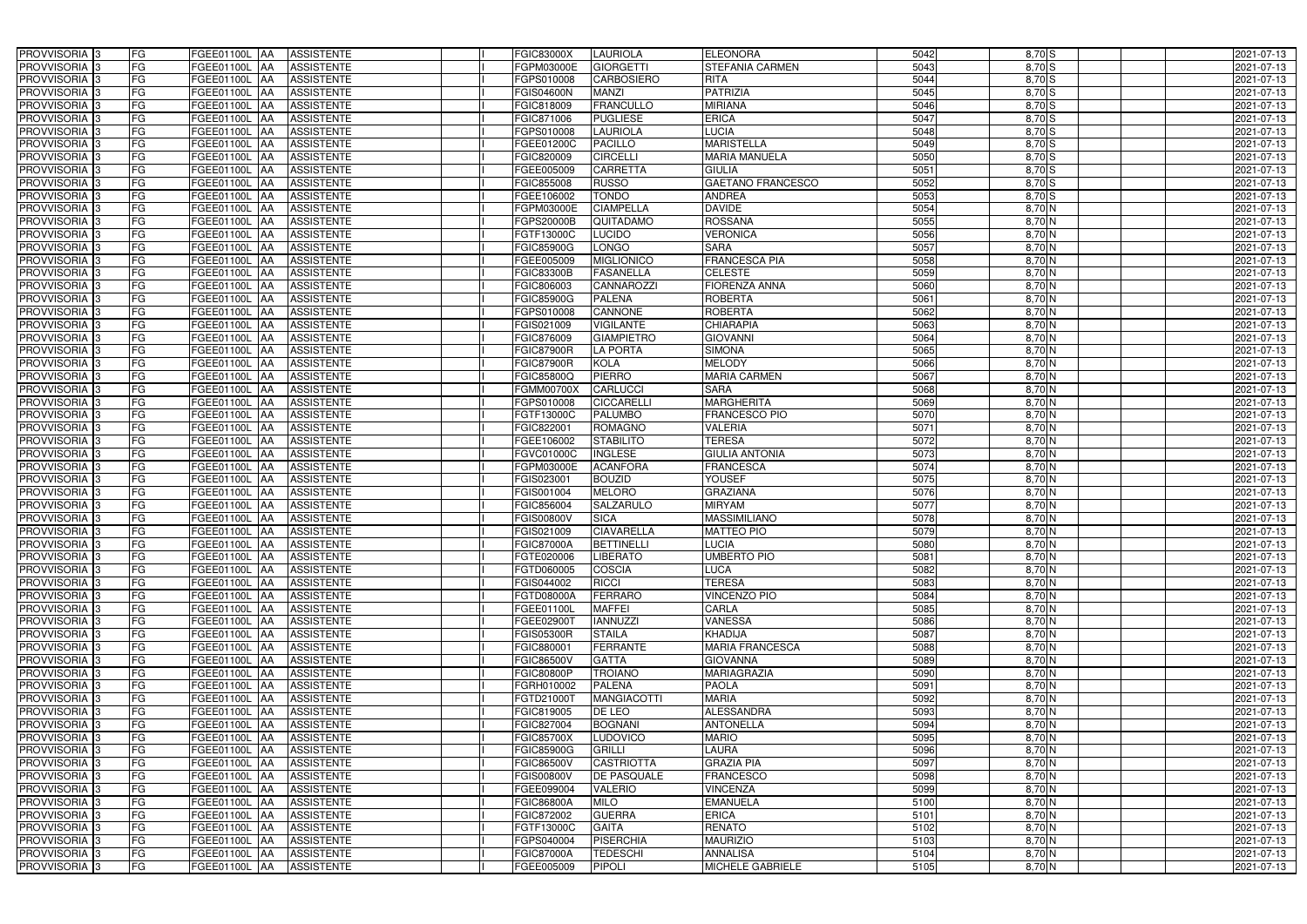| PROVVISORIA <sup>3</sup>   | <b>FG</b><br>FGEE01100L AA | <b>ASSISTENTE</b>               | <b>FGIC84500N</b> | <b>COCOMAZZI</b>                     | <b>LUCIA</b>             | 5106 | 8,70 N     | 2021-07-13       |
|----------------------------|----------------------------|---------------------------------|-------------------|--------------------------------------|--------------------------|------|------------|------------------|
| PROVVISORIA <sup>3</sup>   | FG<br>FGEE01100L           | <b>ASSISTENTE</b><br>IAA        | FGTE020006        | LO STORTO                            | <b>MIRKO DANILO</b>      | 5107 | 8,70 N     | 2021-07-13       |
| PROVVISORIA <sup>3</sup>   | FG<br>FGEE01100L           | <b>ASSISTENTE</b><br>IAA        | FGPM05000Q        | <b>MERLINO</b>                       | <b>ROSA</b>              | 5108 | $8,70$ N   | 2021-07-13       |
| PROVVISORIA 3              | FG<br><b>FGEE01100L</b>    | <b>ASSISTENTE</b><br>IAA        | FGIC819005        | <b>PAOLETTA</b>                      | <b>CARMELA</b>           | 5109 | $8,70$ N   | 2021-07-13       |
| PROVVISORIA <sup>3</sup>   | FG<br>FGEE01100L           | <b>ASSISTENTE</b><br>IAA        | FGIC86100G        | NARDELLA                             | <b>ANTONIETTA</b>        | 5110 | $8,70$ N   | 2021-07-13       |
| PROVVISORIA <sup>3</sup>   | FG<br><b>FGEE01100L AA</b> | <b>ASSISTENTE</b>               | FGPS010008        | <b>MESCIA</b>                        | <b>MARIA LUISA</b>       | 5111 | $8,70$ N   | 2021-07-13       |
| PROVVISORIA <sup>3</sup>   | FG<br>FGEE01100L AA        | <b>ASSISTENTE</b>               | <b>FGIC87400N</b> | <b>SOMMA</b>                         | <b>FAUSTINA</b>          | 5112 | 8,70 N     | 2021-07-13       |
| PROVVISORIA <sup>3</sup>   | FG<br>FGEE01100L AA        | <b>ASSISTENTE</b>               | <b>FGIC87000A</b> | <b>PRENCIPE</b>                      | <b>EMANUELA</b>          | 5113 | 8,70 N     | 2021-07-13       |
| PROVVISORIA <sup>3</sup>   | FG<br>FGEE01100L AA        | <b>ASSISTENTE</b>               | <b>FGIC85900G</b> | <b>SCOPECE</b>                       | <b>NUNZIA</b>            | 5114 | 8,70 N     | 2021-07-13       |
| PROVVISORIA 3              | FG<br>FGEE01100L AA        | <b>ASSISTENTE</b>               | FGRI020004        | <b>DAQUINO</b>                       | <b>GIUSEPPE</b>          | 5115 | 8,70 N     | 2021-07-13       |
| PROVVISORIA 3              | FG<br>FGEE01100L AA        | <b>ASSISTENTE</b>               | FGEE00900L        | <b>BORAZIO</b>                       | <b>TIZIANA</b>           | 5116 | $8,70$ N   | 2021-07-13       |
| PROVVISORIA 3              | FG<br>FGEE01100L AA        | <b>ASSISTENTE</b>               | FGIC86100G        | <b>CORDISCO</b>                      | <b>RAFFAELLA</b>         | 5117 | $8,70$ N   | 2021-07-13       |
| PROVVISORIA <sup>3</sup>   | FG<br>FGEE01100L AA        | <b>ASSISTENTE</b>               | FGIC835003        | <b>TANTOIA</b>                       | <b>LUCIA</b>             | 5118 | 8,70 N     | 2021-07-13       |
| PROVVISORIA 3              | FG<br>FGEE01100L AA        | <b>ASSISTENTE</b>               | FGEE005009        | <b>DI TRANI</b>                      | <b>SALVATORE</b>         | 5119 | $8,70$ N   | 2021-07-13       |
| PROVVISORIA 3              | FG<br>FGEE01100L AA        | <b>ASSISTENTE</b>               | FGIC83100Q        | QUITADAMO                            | <b>ROSALBA</b>           | 5120 | $8,68$ N   | 2021-07-13       |
| PROVVISORIA 3              | FG<br><b>FGEE01100L</b>    | <b>ASSISTENTE</b><br><b>IAA</b> | FGIC818009        | <b>OLIANI</b>                        | <b>BENEDETTA</b>         | 5121 | $8,67$ $S$ | 2021-07-13       |
| PROVVISORIA 3              | FG<br>FGEE01100L           | <b>ASSISTENTE</b><br>IAA        | <b>FGIC86200B</b> | <b>CUTTANO</b>                       | <b>MICHELA</b>           | 5122 | $8,67$ $S$ | 2021-07-13       |
| PROVVISORIA 3              | FG<br>FGEE01100L           | <b>ASSISTENTE</b><br><b>JAA</b> | FGIC863007        | <b>LAURIOLA</b>                      | <b>MICHELA</b>           | 5123 | $8,67$ S   | 2021-07-13       |
| PROVVISORIA 3              | FG<br>FGEE01100L           | <b>ASSISTENTE</b><br><b>JAA</b> | FGIC827004        | <b>PIETROSANTO</b>                   | <b>NICOLETTA</b>         | 5124 | $8,67$ $S$ | 2021-07-13       |
| PROVVISORIA 3              | FG<br>FGEE01100L           | <b>JAA</b><br><b>ASSISTENTE</b> | FGPM03000E        | <b>CONTE</b>                         | <b>ROSA</b>              | 5125 | 8,67 S     | 2021-07-13       |
| PROVVISORIA <sup>3</sup>   | FG<br>FGEE01100L           | <b>ASSISTENTE</b><br>ΙAΑ        | FGIC843002        | <b>MANGIACOTTI</b>                   | <b>CARMELA</b>           | 5126 | 8,67 S     | 2021-07-13       |
| PROVVISORIA 3              | FG<br><b>FGEE01100L</b>    | <b>ASSISTENTE</b><br>IAA        | FGIC820009        | <b>BIANCO</b>                        | <b>MARIANNA</b>          | 5127 | 8,67 S     | 2021-07-13       |
| PROVVISORIA 3              | FG<br>FGEE01100L           | <b>ASSISTENTE</b><br>IAA        | FGIC876009        | <b>BATTISTA</b>                      | <b>EMANUELA</b>          | 5128 | 8,67 S     | 2021-07-13       |
| PROVVISORIA <sup>3</sup>   | FG<br>FGEE01100L AA        | <b>ASSISTENTE</b>               | FGTF13000C        | <b>D'ALOIA</b>                       | <b>MASSIMILIANO</b>      | 5129 | 8,67 S     | 2021-07-13       |
| PROVVISORIA 3              | FG<br>FGEE01100L           | <b>ASSISTENTE</b><br> AA        | FGIS044002        | COLIO                                | <b>TIZIANA SOCCORSA</b>  | 5130 | $8,67$ $S$ | 2021-07-13       |
| PROVVISORIA 3              | FG<br>FGEE01100L           | <b>ASSISTENTE</b><br><b>JAA</b> | FGEE005009        | <b>CONTE</b>                         | <b>IOLANDA</b>           | 5131 | 8,67 S     | 2021-07-13       |
| PROVVISORIA 3              | FG<br>FGEE01100L AA        | <b>ASSISTENTE</b>               | FGTD08000A        | <b>DE ROSA</b>                       | <b>ROSA</b>              | 5132 | 8,67 S     | 2021-07-13       |
| PROVVISORIA 3              | FG<br>FGEE01100L           | <b>ASSISTENTE</b><br>IAA        | FGIS00800V        | <b>RINALDI</b>                       | <b>MARIA IMMACOLATA</b>  | 5133 | 8,67 S     | 2021-07-13       |
| PROVVISORIA <sup>3</sup>   | FG<br>FGEE01100L           | <b>ASSISTENTE</b><br>IAA        | FGIS044002        | <b>D'AMBROSIO</b>                    | LIDIA FILOMENA PATRIZIA  | 5134 | $8,67$ $S$ | 2021-07-13       |
| PROVVISORIA <sup>3</sup>   | FG<br>FGEE01100L AA        | <b>ASSISTENTE</b>               | FGVC01000C        | <b>PACIFICO</b>                      | <b>CONCETTA</b>          | 5135 | 8,67S      | 2021-07-13       |
| PROVVISORIA <sup>3</sup>   | FG<br><b>FGEE01100L AA</b> | <b>ASSISTENTE</b>               | FGIC86600P        | <b>BOTTALICO</b>                     | <b>PAOLO</b>             | 5136 | $8,67$ $S$ | 2021-07-13       |
| PROVVISORIA <sup>3</sup>   | FG<br>FGEE01100L AA        | <b>ASSISTENTE</b>               | FGIC878001        | <b>TRICARICO</b>                     | <b>RAFFAELLA</b>         | 5137 | $8,67$ $S$ | 2021-07-13       |
| PROVVISORIA <sup>3</sup>   | FG<br><b>FGEE01100L AA</b> | <b>ASSISTENTE</b>               | FGEE099004        | <b>VELASIO</b>                       | <b>CONCETTA</b>          | 5138 | $8,67$ $S$ | 2021-07-13       |
| PROVVISORIA <sup>3</sup>   | FG<br>FGEE01100L AA        | <b>ASSISTENTE</b>               | FGEE00900L        | <b>FLORIO</b>                        | <b>RAFFAELLA</b>         | 5139 | $8,67$ $S$ | 2021-07-13       |
| PROVVISORIA <sup>3</sup>   | FG<br>FGEE01100L           | <b>ASSISTENTE</b><br>IAA        | FGTF13000C        | $\overline{\overline{\mathsf{LSI}}}$ | <b>GERARDINA</b>         | 5140 | $8,67$ $S$ | $2021 - 07 - 13$ |
| PROVVISORIA <sup>3</sup>   | FG<br><b>FGEE01100L</b>    | <b>ASSISTENTE</b><br>IAA        | FGTD21000T        | CATALANO                             | <b>ROBERTO</b>           | 5141 | $8,67$ $S$ | 2021-07-13       |
| PROVVISORIA <sup>3</sup>   | FG<br>FGEE01100L           | <b>ASSISTENTE</b><br>IAA        | <b>FGIC87900R</b> | <b>CARUSO</b>                        | <b>ENRICO</b>            | 5142 | 8,67 S     | 2021-07-13       |
| PROVVISORIA <sup>3</sup>   | FG<br>FGEE01100L AA        | <b>ASSISTENTE</b>               | FGEE01200C        | <b>RIZZI</b>                         | <b>CINZIA</b>            | 5143 | $8,67$ N   | 2021-07-13       |
| <b>PROVVISORIA</b> 3       | FG<br><b>FGEE01100L</b> AA | <b>ASSISTENTE</b>               | FGTD060005        | <b>PICARO</b>                        | <b>GABRIELLA</b>         | 5144 | $8,67$ N   | 2021-07-13       |
| PROVVISORIA <sup>3</sup>   | FG<br>FGEE01100L AA        | <b>ASSISTENTE</b>               | FGRH010002        | <b>RICUCCI</b>                       | <b>ANTONIETTA</b>        | 5145 | 8,67 N     | 2021-07-13       |
| PROVVISORIA <sup>3</sup>   | FG<br>FGEE01100L AA        | ASSISTENTE                      | FGPM03000E        | <b>PANTALEO</b>                      | <b>GIUSEPPINA</b>        | 5146 | $8,67$ N   | 2021-07-13       |
| PROVVISORIA <sup>3</sup>   | FG<br>FGEE01100L AA        | ASSISTENTE                      | FGMM00400C        | <b>DI GENNARO</b>                    | <b>FIORENZA</b>          | 5147 | $8,67$ N   | 2021-07-13       |
| PROVVISORIA <sup>3</sup>   | FG<br><b>FGEE01100L AA</b> | <b>ASSISTENTE</b>               | FGEE00800R        | <b>CIAVARELLA</b>                    | <b>VALENTINA</b>         | 5148 | $8,67$ N   | 2021-07-13       |
| PROVVISORIA <sup>3</sup>   | FG<br>FGEE01100L AA        | ASSISTENTE                      | FGIC847009        | <b>VILLANI</b>                       | <b>LUIGINA</b>           | 5149 | $8,67$ N   | 2021-07-13       |
| PROVVISORIA <sup>3</sup>   | FG<br>FGEE01100L AA        | <b>ASSISTENTE</b>               | FGEE01200C        | <b>CARLUCCI</b>                      | <b>SARA</b>              | 5150 | 8,67 N     | 2021-07-13       |
| PROVVISORIA <sup>3</sup>   | FG<br>FGEE01100L AA        | <b>ASSISTENTE</b>               | FGIC871006        | <b>CORMIO</b>                        | <b>ANTONELLO</b>         | 5151 | $8,67$ N   | 2021-07-13       |
| PROVVISORIA <sup>3</sup>   | FG<br>FGEE01100L AA        | ASSISTENTE                      | FGIC864003        | <b>ARTUSO</b>                        | <b>ANTONIO</b>           | 5152 | $8,67$ N   | 2021-07-13       |
| PROVVISORIA <sup>3</sup>   | FG<br>FGEE01100L AA        | ASSISTENTE                      | FGEE01100L        | <b>CODISPOTI</b>                     | <b>MARIANNA</b>          | 5153 | $8,67$ N   | 2021-07-13       |
| PROVVISORIA <sup>3</sup>   | FG<br>FGEE01100L AA        | ASSISTENTE                      | FGIC842006        | <b>CILLI</b>                         | <b>MARIACONCETTA</b>     | 5154 | $8,67$ N   | 2021-07-13       |
| PROVVISORIA <sup>3</sup>   | FG<br>FGEE01100L AA        | ASSISTENTE                      | FGIC86500V        | <b>SAVINO</b>                        | LUCIA                    | 5155 | $8,67$ N   | 2021-07-13       |
| PROVVISORIA <sup>3</sup>   | FG<br>FGEE01100L AA        | <b>ASSISTENTE</b>               | FGEE01100L        | <b>SCOPECE</b>                       | <b>ROSA MARIA</b>        | 5156 | 8,67 N     | 2021-07-13       |
| PROVVISORIA <sup>3</sup>   | FG<br>FGEE01100L AA        | ASSISTENTE                      | FGTD010004        | <b>LA DONNA</b>                      | <b>ANTONIETTA</b>        | 5157 | $8,67$ N   | 2021-07-13       |
| PROVVISORIA <sup>3</sup>   | FG<br>FGEE01100L AA        | ASSISTENTE                      | FGEE01200C        | <b>PERILLI</b>                       | <b>GIUSEPPE</b>          | 5158 | $8,67$ N   | 2021-07-13       |
| PROVVISORIA <sup>3</sup>   | FG<br>FGEE01100L AA        | <b>ASSISTENTE</b>               | FGPM10000G        | <b>MINCHILLO</b>                     | <b>VINCENZA SAMANTHA</b> | 5159 | $8,67$ N   | 2021-07-13       |
| PROVVISORIA <sup>1</sup> 3 | FG<br>FGEE01100L AA        | <b>ASSISTENTE</b>               | FGIS05900Q        | <b>FERRANTINO</b>                    | <b>GIOVANNI</b>          | 5160 | $8,67$ N   | 2021-07-13       |
| PROVVISORIA <sup>3</sup>   | FG<br>FGEE01100L AA        | <b>ASSISTENTE</b>               | FGEE005009        | <b>MACALUSO</b>                      | <b>GIORGIO</b>           | 5161 | 8,67 N     | 2021-07-13       |
| PROVVISORIA <sup>3</sup>   | FG<br>FGEE01100L AA        | <b>ASSISTENTE</b>               | FGIC85700X        | <b>CONSIGLIO</b>                     | <b>ORIANA</b>            | 5162 | $8,67$ N   | 2021-07-13       |
| PROVVISORIA <sup>3</sup>   | FG<br>FGEE01100L AA        | <b>ASSISTENTE</b>               | FGTD08000A        | <b>DANESE</b>                        | <b>ANTONIO</b>           | 5163 | 8,67 N     | 2021-07-13       |
| PROVVISORIA <sup>3</sup>   | FG<br>FGEE01100L AA        | <b>ASSISTENTE</b>               | FGIC827004        | <b>FUSCO</b>                         | <b>VINCENZA</b>          | 5164 | 8,67 N     | 2021-07-13       |
| PROVVISORIA <sup>3</sup>   | FG<br><b>FGEE01100L AA</b> | <b>ASSISTENTE</b>               | FGIC85800Q        | <b>REZZOLLA</b>                      | <b>MARIA LUISA</b>       | 5165 | $8,67$ N   | 2021-07-13       |
| PROVVISORIA <sup>3</sup>   | FG<br>FGEE01100L AA        | <b>ASSISTENTE</b>               | FGIC877005        | <b>PALAZZO</b>                       | <b>ROSA</b>              | 5166 | $8,67$ N   | 2021-07-13       |
| PROVVISORIA <sup>3</sup>   | FG<br>FGEE01100L AA        | <b>ASSISTENTE</b>               | FGIC877005        | <b>DI TULLIO</b>                     | <b>IOLANDA</b>           | 5167 | $8,67$ N   | 2021-07-13       |
| PROVVISORIA <sup>3</sup>   | FG<br>FGEE01100L AA        | <b>ASSISTENTE</b>               | FGTF17000V        | <b>VERDE</b>                         | <b>GIUSEPPE</b>          | 5168 | $8,67$ N   | 2021-07-13       |
| PROVVISORIA <sup>3</sup>   | FG<br>FGEE01100L AA        | ASSISTENTE                      | <b>FGIC84400T</b> | SANTARSIERO                          | <b>MARIA GRAZIA</b>      | 5169 | $8,67$ N   | 2021-07-13       |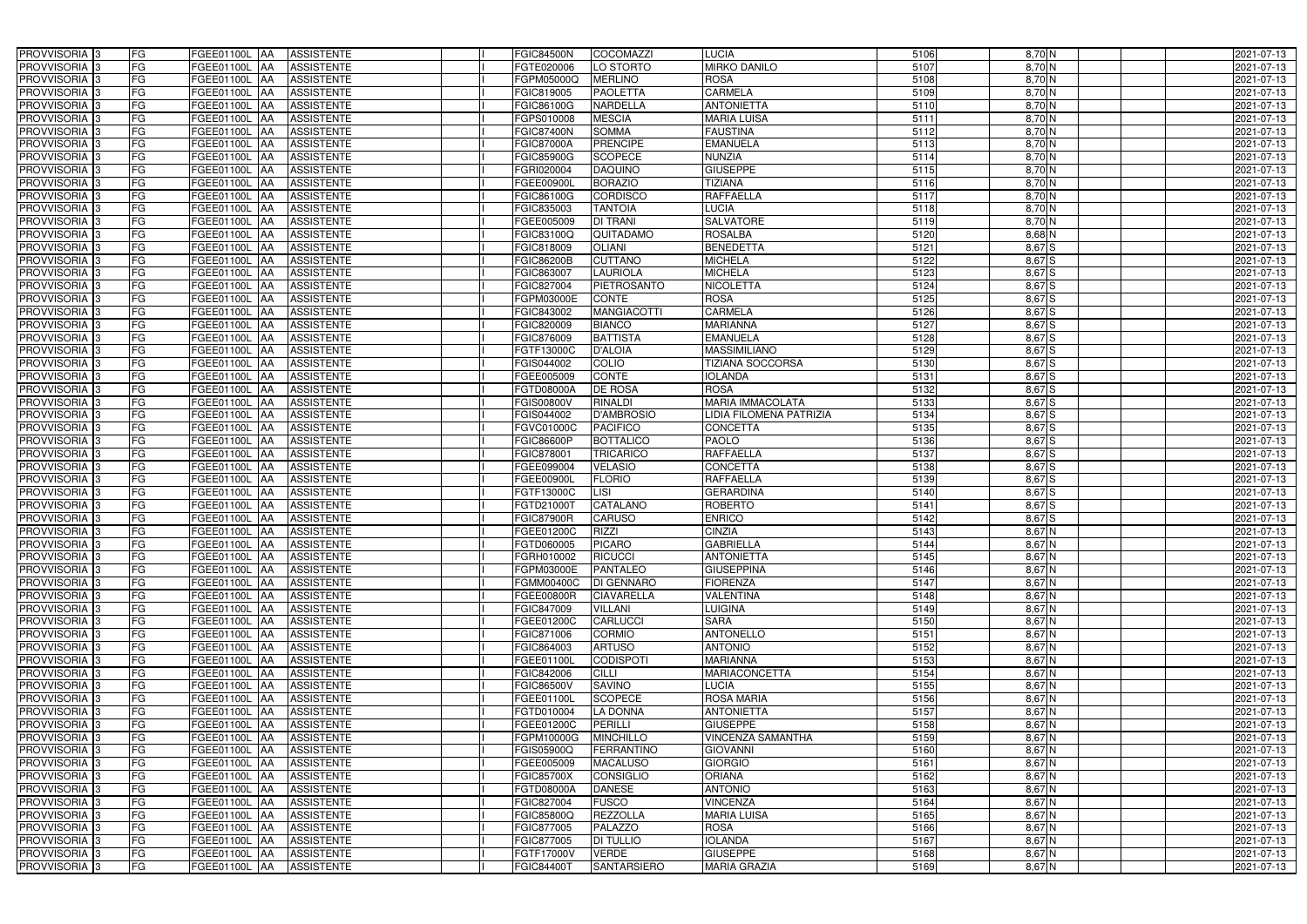| PROVVISORIA 3                                        | FG        | FGEE01100L AA                         | <b>ASSISTENTE</b>                      | <b>FGIC83000X</b>               | <b>TROIANO</b>                      | <b>MARIA GRAZIA</b>          | 5170         | 8,67 N               | 2021-07-13               |
|------------------------------------------------------|-----------|---------------------------------------|----------------------------------------|---------------------------------|-------------------------------------|------------------------------|--------------|----------------------|--------------------------|
| PROVVISORIA 3                                        | FG        | FGEE01100L                            | <b>ASSISTENTE</b>                      | FGPM03000E                      | DE SANDOLI                          | FABIANA                      | 5171         | $8,67$ N             | 2021-07-13               |
| PROVVISORIA 3                                        | FG        | FGEE01100L<br>IAA                     | <b>ASSISTENTE</b>                      | FGPM03000E                      | <b>PARACINO</b>                     | <b>TERESA</b>                | 5172         | $8,67$ N             | 2021-07-13               |
| PROVVISORIA <sup>3</sup>                             | FG        | FGEE01100L<br>IAA                     | <b>ASSISTENTE</b>                      | FGIC85800Q                      | DE CRISTOFARO                       | <b>MARIA INCORONATA</b>      | 5173         | $8,67$ N             | 2021-07-13               |
| PROVVISORIA <sup>3</sup>                             | FG        | FGEE01100L<br>IAA                     | <b>ASSISTENTE</b>                      | FGIS00800V                      | <b>SARACINO</b>                     | <b>GERARDINA</b>             | 5174         | $8,67$ N             | 2021-07-13               |
| PROVVISORIA 3                                        | <b>FG</b> | <b>FGEE01100L AA</b>                  | <b>ASSISTENTE</b>                      | FGIC848005                      | <b>FANIA</b>                        | <b>CATERINA</b>              | 5175         | $8,67$ N             | 2021-07-13               |
| PROVVISORIA 3                                        | FG        | FGEE01100L AA                         | <b>ASSISTENTE</b>                      | FGIC856004                      | <b>PALMIERI</b>                     | <b>STEFANIA</b>              | 5176         | 8,67 N               | 2021-07-13               |
| PROVVISORIA 3                                        | FG        | FGEE01100L AA                         | <b>ASSISTENTE</b>                      | FGPM03000E                      | <b>COSTANTINO</b>                   | <b>CRISTINA</b>              | 5177         | $8,67$ N             | 2021-07-13               |
| PROVVISORIA 3                                        | FG        | FGEE01100L AA                         | <b>ASSISTENTE</b>                      | <b>FGIC81600N</b>               | <b>PORCELLI</b>                     | <b>MASSIMO</b>               | 5178         | $8,67$ N             | 2021-07-13               |
| PROVVISORIA 3                                        | FG        | <b>FGEE01100L</b> AA                  | <b>ASSISTENTE</b>                      | FGIC85800Q                      | CASOLI                              | <b>MARILENA</b>              | 5179         | 8,67 N               | 2021-07-13               |
| PROVVISORIA 3                                        | FG        | FGEE01100L AA                         | <b>ASSISTENTE</b>                      | <b>FGIC81600N</b>               | <b>CAPPIELLO</b>                    | <b>TERESA</b>                | 5180         | $8,67$ N             | 2021-07-13               |
| PROVVISORIA 3                                        | FG        | FGEE01100L AA                         | <b>ASSISTENTE</b>                      | FGTE020006                      | <b>PISERCHIA</b>                    | <b>ANNA</b>                  | 5181         | $8,67$ N             | 2021-07-13               |
| PROVVISORIA <sup>3</sup>                             | FG        | FGEE01100L<br><b>IAA</b>              | <b>ASSISTENTE</b>                      | FGIC827004                      | <b>SANTORO</b>                      | <b>CESIRA LUIGIA</b>         | 5182         | $8,67$ N             | 2021-07-13               |
| PROVVISORIA 3                                        | FG        | FGEE01100L AA                         | <b>ASSISTENTE</b>                      | FGTF13000C                      | <b>LA FERRARA</b>                   | <b>ANNA</b>                  | 5183         | $8,67$ N             | 2021-07-13               |
| PROVVISORIA 3                                        | <b>FG</b> | <b>FGEE01100L   AA</b>                | <b>ASSISTENTE</b>                      | FGIS06100Q                      | <b>TESPI</b>                        | <b>ANNA</b>                  | 5184         | $8,67$ N             | 2021-07-13               |
| PROVVISORIA 3                                        | <b>FG</b> | FGEE01100L<br>IAA.                    | <b>ASSISTENTE</b>                      | FGIC843002                      | LA TORRE                            | LIBERA                       | 5185         | $8,67$ N             | 2021-07-13               |
| PROVVISORIA 3                                        | FG        | <b>FGEE01100L</b><br>IAA              | <b>ASSISTENTE</b>                      | FGIC86500V                      | <b>CASTRIOTTA</b>                   | <b>MICHELE</b>               | 5186         | $8,67$ N             | 2021-07-13               |
| PROVVISORIA 3                                        | FG        | <b>FGEE01100L</b><br>IAA              | <b>ASSISTENTE</b>                      | FGEE01100L                      | <b>FRISOLI</b>                      | <b>RAFFAELA</b>              | 5187         | $8,66$ N             | 2021-07-13               |
| PROVVISORIA 3                                        | <b>FG</b> | <b>FGEE01100L</b><br>IAA              | <b>ASSISTENTE</b>                      | FGIS05900C                      | <b>STIPULANTE</b>                   | <b>COSIMO</b>                | 5188         | $8,65$ $S$           | 2021-07-13               |
| PROVVISORIA 3                                        | FG        | <b>FGEE01100L</b><br>IAA              | <b>ASSISTENTE</b>                      | <b>FGIS00800V</b>               | <b>BRUNO</b>                        | <b>ANTONIO</b>               | 5189         | 8,65 S               | 2021-07-13               |
| PROVVISORIA <sup>3</sup>                             | FG        | FGEE01100L                            | <b>ASSISTENTE</b>                      | <b>FGIC80800P</b>               | <b>ACCARRINO</b>                    | <b>CONCETTA</b>              | 5190         | 8,65 S               | 2021-07-13               |
| <b>PROVVISORIA</b> 3                                 | FG        | FGEE01100L<br>IAA                     | <b>ASSISTENTE</b>                      | FGPM03000E                      | <b>MARRANO</b>                      | <b>GIUSEPPE</b>              | 5191         | $8,65$ $S$           | 2021-07-13               |
| PROVVISORIA <sup>3</sup>                             | FG        | FGEE01100L<br>IAA                     | <b>ASSISTENTE</b>                      | FGIC82300R                      | <b>DE LUCA</b>                      | <b>MARIA PIA</b>             | 5192         | 8,65 N               | 2021-07-13               |
| PROVVISORIA <sup>3</sup>                             | FG        | FGEE01100L<br>IAA                     | <b>ASSISTENTE</b>                      | FGPC15000C                      | <b>PATRICELLI</b>                   | <b>EMANUELA</b>              | 5193         | $8,65$ N             | 2021-07-13               |
| <b>PROVVISORIA</b> 3                                 | FG        | FGEE01100L<br>IAA                     | <b>ASSISTENTE</b>                      | FGIC827004                      | <b>IGNOZZA</b>                      | <b>FRANCESCO</b>             | 5194         | $8,65$ N             | 2021-07-13               |
| PROVVISORIA 3                                        | FG        | FGEE01100L<br>IAA                     | <b>ASSISTENTE</b>                      | FGEE00800R                      | <b>MAFFIOLA</b>                     | <b>PATRIZIA</b>              | 5195         | $8,65$ N             | 2021-07-13               |
| PROVVISORIA 3                                        | <b>FG</b> | FGEE01100L AA                         | <b>ASSISTENTE</b>                      | FGTE020006                      | <b>CONTICELLI</b>                   | <b>TIZIANA MARIA</b>         | 5196         | $8,63$ $S$           | 2021-07-13               |
| PROVVISORIA 3                                        | <b>FG</b> | FGEE01100L AA                         | <b>ASSISTENTE</b>                      | FGTD060005                      | <b>PETRILLI</b>                     | <b>GIUSEPPE</b>              | 5197         | $8,63$ N             | 2021-07-13               |
| PROVVISORIA 3                                        | FG        | FGEE01100L AA                         | <b>ASSISTENTE</b>                      | FGIC818009                      | <b>TRIVENTI</b>                     | <b>AGATA</b>                 | 5198         | $8,63$ N             | 2021-07-13               |
| PROVVISORIA 3                                        | <b>FG</b> | FGEE01100L AA                         | <b>ASSISTENTE</b>                      | FGIS001004                      | <b>RINALDI</b>                      | FRANCESCO SAVERIO            | 5199         | $8,61$ N             | 2021-07-13               |
| PROVVISORIA 3                                        | FG        | FGEE01100L AA                         | <b>ASSISTENTE</b>                      | FGIC842006                      | <b>MANCINI</b>                      | <b>ELSA</b>                  | 5200         | $8,61$ N             | 2021-07-13               |
| PROVVISORIA 3                                        | FG        | FGEE01100L AA                         | <b>ASSISTENTE</b>                      | FGRH060003                      | <b>TURCO</b>                        | <b>GRAZIELLA</b>             | 5201         | $8,60$ S             | 2021-07-13               |
| PROVVISORIA 3                                        | FG        | FGEE01100L<br>IAA                     | <b>ASSISTENTE</b>                      | FGIC855008                      | <b>DALUISO</b>                      | <b>RITA</b>                  | 5202         | 8,60 S               | 2021-07-13               |
| PROVVISORIA 3                                        | FG        | FGEE01100L AA                         | <b>ASSISTENTE</b>                      | FGRH060003                      | <b>VILLANI</b>                      | <b>ANTONIO</b>               | 5203         | $8,60$ S             | 2021-07-13               |
| <b>PROVVISORIA</b>                                   | <b>FG</b> | FGEE01100L<br>IAA                     | <b>ASSISTENTE</b>                      | FGRH010002                      | <b>SINIGAGLIA</b>                   | <b>ALESSIO</b>               | 5204         | $8,60$ S             | $2021 - 07 - 13$         |
| PROVVISORIA <sup>1</sup> 3                           | FG        | FGEE01100L<br>IAA                     | <b>ASSISTENTE</b>                      | FGTD21000T                      | <b>D'ELIA</b>                       | <b>DANILO</b>                | 5205         | $8,60$ S             | 2021-07-13               |
| PROVVISORIA <sup>1</sup> 3                           | FG        | <b>FGEE01100L</b><br>IAA              | <b>ASSISTENTE</b>                      | FGEE029001                      | <b>ROSATI</b>                       | <b>DOMENICO</b>              | 5206         | $8,60$ S             | 2021-07-13               |
| PROVVISORIA <sup>3</sup>                             | <b>FG</b> | FGEE01100L AA                         | <b>ASSISTENTE</b>                      | <b>FGMM00700X</b>               | <b>GASBARRO</b>                     | <b>FRANCESCA</b>             | 5207         | $8,60$ S             | 2021-07-13               |
| PROVVISORIA <sup>3</sup>                             | FG        | FGEE01100L AA ASSISTENTE              |                                        | FGIC856004                      | <b>FARINATO</b>                     | <b>ALESSIO</b>               | 5208         | $8,60$ S             | 2021-07-13               |
| PROVVISORIA <sup>3</sup>                             | FG        | FGEE01100L AA                         | <b>ASSISTENTE</b>                      | FGEE112009                      | LA TORRE                            | ANGELO                       | 5209         | 8,60 S               | 2021-07-13               |
| PROVVISORIA <sup>3</sup>                             | FG        | FGEE01100L AA                         | <b>ASSISTENTE</b>                      | <b>FGIC83800E</b>               | <b>CERICOLA</b>                     | <b>MARIA ROSA</b>            | 5210         | $8,60$ $S$           | 2021-07-13               |
| PROVVISORIA <sup>3</sup>                             | FG        | FGEE01100L AA                         | <b>ASSISTENTE</b>                      | FGIS05900Q                      | <b>COTRUFO</b>                      | <b>AMALIA PIA</b>            | 5211         | $8,60$ S             | 2021-07-13               |
| PROVVISORIA <sup>3</sup>                             | FG        | FGEE01100L AA                         | <b>ASSISTENTE</b>                      | FGIC877005                      | <b>TRINCUCCI</b>                    | <b>RITA ROSA</b>             | 5212         | $8,60$ S             | 2021-07-13               |
| PROVVISORIA <sup>3</sup>                             | FG        | <b>FGEE01100L AA</b>                  | <b>ASSISTENTE</b>                      | FGTD21000T                      | <b>DI TOFANO</b>                    | <b>STEFANO RUBEN</b>         | 5213         | $8,60$ S             | 2021-07-13               |
| PROVVISORIA <sup>3</sup>                             | <b>FG</b> | FGEE01100L AA                         | <b>ASSISTENTE</b>                      | FGIS001004                      | <b>CIUFFREDA</b>                    | <b>TONIA</b>                 | 5214         | $8,60$ S             | 2021-07-13               |
| PROVVISORIA <sup>3</sup>                             | FG        | FGEE01100L AA                         | <b>ASSISTENTE</b>                      | FGTD08000A                      | COLAFRANCESCO                       | <b>CRISTINA</b>              | 5215         | $8,60$ S             | 2021-07-13               |
| PROVVISORIA <sup>3</sup>                             | FG        | <b>FGEE01100L AA</b>                  | <b>ASSISTENTE</b>                      | FGEE112009                      | <b>MANGIA</b>                       | <b>GIADA</b>                 | 5216         | $8,60$ S             | 2021-07-13               |
| PROVVISORIA <sup>3</sup>                             | FG        | FGEE01100L AA                         | <b>ASSISTENTE</b>                      | FGIC827004<br><b>FGEE03200N</b> | <b>TUMMILLO</b><br><b>LAROTONDO</b> | <b>ROSA</b>                  | 5217         | $8,60$ S             | 2021-07-13               |
| PROVVISORIA <sup>3</sup><br>PROVVISORIA <sup>3</sup> | FG<br>FG  | FGEE01100L AA<br>FGEE01100L AA        | <b>ASSISTENTE</b><br><b>ASSISTENTE</b> | FGIC85800Q                      | <b>BORRELLI</b>                     | <b>LUIGIA</b><br><b>ENZA</b> | 5218<br>5219 | $8,60$ S<br>$8,60$ S | 2021-07-13<br>2021-07-13 |
| PROVVISORIA <sup>3</sup>                             | FG        | FGEE01100L AA                         | <b>ASSISTENTE</b>                      | FGTF17000V                      | <b>DRAGANO</b>                      | <b>BARTOLOMEO</b>            | 5220         | 8,60 S               | 2021-07-13               |
| PROVVISORIA <sup>3</sup>                             | FG        | FGEE01100L AA                         |                                        | FGRH010002                      |                                     | <b>GIOVANNI</b>              | 5221         | $8,60$ S             | 2021-07-13               |
| PROVVISORIA <sup>3</sup>                             | FG        |                                       | <b>ASSISTENTE</b>                      |                                 | <b>SACCO</b><br><b>VENTRELLA</b>    | <b>CATIA</b>                 | 5222         | $8,60$ S             |                          |
| PROVVISORIA <sup>3</sup>                             | FG        | <b>FGEE01100L AA</b><br>FGEE01100L AA | <b>ASSISTENTE</b><br><b>ASSISTENTE</b> | FGIC842006                      | <b>ALTERIO</b>                      | <b>ANNA</b>                  | 5223         | 8,60S                | 2021-07-13               |
| PROVVISORIA <sup>13</sup>                            | FG        | FGEE01100L AA                         | <b>ASSISTENTE</b>                      | FGPS010008<br><b>FGIS00800V</b> | <b>DE LORENZIS</b>                  | <b>ANTONIO</b>               | 5224         | $8,60$ $S$           | 2021-07-13<br>2021-07-13 |
| PROVVISORIA <sup>3</sup>                             | FG        | FGEE01100L AA                         | <b>ASSISTENTE</b>                      | <b>FGIC84600D</b>               | <b>DIFONZO</b>                      | ANGELA                       | 5225         | $8,60$ S             | 2021-07-13               |
| PROVVISORIA <sup>3</sup>                             | FG        | FGEE01100L AA                         | <b>ASSISTENTE</b>                      | FGPS040004                      | <b>MARASCHIELLO</b>                 | <b>SEBASTIANA SABRINA</b>    | 5226         | $8,60$ S             | 2021-07-13               |
| PROVVISORIA <sup>3</sup>                             | FG        | FGEE01100L AA                         | <b>ASSISTENTE</b>                      | FGIC863007                      | <b>D'ARIENZO</b>                    | <b>LEONARDO</b>              | 5227         | $8,60$ S             | 2021-07-13               |
| PROVVISORIA <sup>3</sup>                             | FG        | FGEE01100L AA                         | <b>ASSISTENTE</b>                      | FGPM03000E                      | <b>BRUNO</b>                        | <b>MARIANNA</b>              | 5228         | $8,60$ S             | 2021-07-13               |
| PROVVISORIA <sup>3</sup>                             | FG        | FGEE01100L AA                         | <b>ASSISTENTE</b>                      | FGEE01100L                      | <b>GRILLI</b>                       | <b>LEONDINA</b>              | 5229         | $8,60$ S             | 2021-07-13               |
| PROVVISORIA <sup>3</sup>                             | FG        | FGEE01100L AA                         | <b>ASSISTENTE</b>                      | FGMM00400C                      | MASTRAPASQUA                        | <b>GIUSEPPE</b>              | 5230         | $8,60$ S             | 2021-07-13               |
| PROVVISORIA <sup>3</sup>                             | FG        | FGEE01100L AA                         | <b>ASSISTENTE</b>                      | FGEE112009                      | <b>SCIROCCO</b>                     | <b>GIULIA PIA</b>            | 5231         | $8,60$ $S$           | 2021-07-13               |
| PROVVISORIA <sup>3</sup>                             | FG        | <b>FGEE01100L AA</b>                  | <b>ASSISTENTE</b>                      | FGEE005009                      | <b>PARISI</b>                       | <b>DAVIDE</b>                | 5232         | $8,60$ S             | 2021-07-13               |
| PROVVISORIA 3                                        | FG        | FGEE01100L AA                         | ASSISTENTE                             | FGIC876009                      | <b>CONTE</b>                        | <b>ALESSIA</b>               | 5233         | 8,60 S               | 2021-07-13               |
|                                                      |           |                                       |                                        |                                 |                                     |                              |              |                      |                          |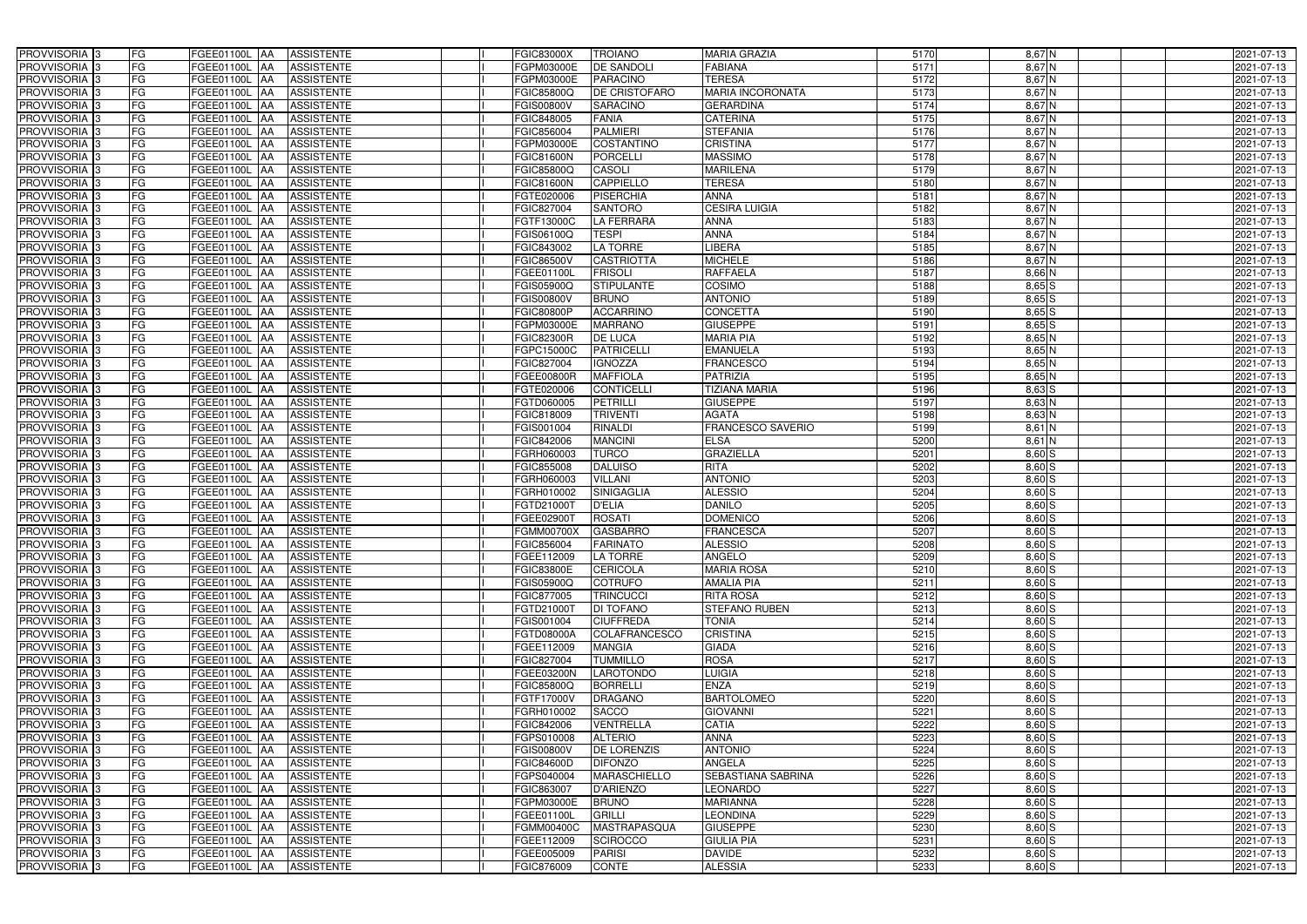| PROVVISORIA <sup>3</sup>   | <b>FG</b><br>FGEE01100L AA | <b>ASSISTENTE</b>               | FGIC822001        | <b>FIERRO</b>       | <b>ANTONIO</b>             | 5234 | $8,60$ S        | 2021-07-13 |
|----------------------------|----------------------------|---------------------------------|-------------------|---------------------|----------------------------|------|-----------------|------------|
| PROVVISORIA <sup>3</sup>   | FG<br><b>FGEE01100L</b>    | <b>ASSISTENTE</b><br>I A A      | FGPM05000Q        | <b>CAPPUCCI</b>     | <b>PAOLO</b>               | 5235 | 8,60 S          | 2021-07-13 |
| PROVVISORIA <sup>3</sup>   | FG<br>FGEE01100L           | <b>ASSISTENTE</b><br>IAA        | FGTD010004        | <b>MARRACINO</b>    | <b>GIUSY</b>               | 5236 | 8,60S           | 2021-07-13 |
| PROVVISORIA 3              | FG<br><b>FGEE01100L</b>    | <b>ASSISTENTE</b><br>IAA        | FGTD08000A        | SPINAPOLICE         | <b>ARMANDO</b>             | 5237 | $8,60$ $S$      | 2021-07-13 |
| PROVVISORIA <sup>3</sup>   | FG<br>FGEE01100L           | <b>ASSISTENTE</b>               | FGEE00800R        | <b>CHIAPPINELLI</b> | <b>ANTONIO</b>             | 5238 | $8,60$ N        | 2021-07-13 |
| PROVVISORIA <sup>3</sup>   | FG<br>FGEE01100L AA        | <b>ASSISTENTE</b>               | FGIC827004        | <b>MARINO</b>       | <b>SABRINA</b>             | 5239 | $8,60$ N        | 2021-07-13 |
| PROVVISORIA <sup>3</sup>   | FG<br>FGEE01100L AA        | <b>ASSISTENTE</b>               | <b>FGIC82300R</b> | <b>PIZZELLA</b>     | <b>INCORONATA</b>          | 5240 | 8,60 N          | 2021-07-13 |
| PROVVISORIA <sup>3</sup>   | FG<br>FGEE01100L AA        | <b>ASSISTENTE</b>               | FGPS20000B        | <b>RINALDI</b>      | <b>GIUSEPPE</b>            | 5241 | $8,60$ N        | 2021-07-13 |
| PROVVISORIA 3              | FG<br>FGEE01100L AA        | <b>ASSISTENTE</b>               | FGRI020004        | <b>CAPUTO</b>       | <b>SARA</b>                | 5242 | 8,60 N          | 2021-07-13 |
| PROVVISORIA <sup>3</sup>   | FG<br>FGEE01100L AA        | <b>ASSISTENTE</b>               | FGIC86200B        | <b>BATTIANTE</b>    | <b>ANNA LISA</b>           | 5243 | 8,60 N          | 2021-07-13 |
| PROVVISORIA 3              | FG<br>FGEE01100L AA        | <b>ASSISTENTE</b>               | FGIC82500C        | <b>D'ANTUONI</b>    | <b>ANTONIETTA</b>          | 5244 | $8,60$ N        | 2021-07-13 |
| PROVVISORIA 3              | FG<br>FGEE01100L AA        | <b>ASSISTENTE</b>               | FGTD08000A        | PILLO               | VALENTINA                  | 5245 | $8,60$ N        | 2021-07-13 |
| PROVVISORIA <sup>3</sup>   | FG<br><b>FGEE01100L</b>    | <b>ASSISTENTE</b><br><b>AA</b>  | FGIS00800V        | <b>DI BELLO</b>     | <b>MARTINA</b>             | 5246 | 8,60 N          | 2021-07-13 |
| PROVVISORIA 3              | FG<br>FGEE01100L AA        | <b>ASSISTENTE</b>               | FGIC818009        | <b>D'APOLLO</b>     | <b>SAVINO</b>              | 5247 | $8,60$ N        | 2021-07-13 |
| PROVVISORIA 3              | FG<br><b>FGEE01100L</b>    | <b>ASSISTENTE</b><br><b>IAA</b> | FGIS01100P        | <b>ARCANGIOLI</b>   | <b>LUCIA</b>               | 5248 | $8,60$ N<br>IS. | 2021-07-13 |
| PROVVISORIA 3              | FG<br><b>FGEE01100L</b>    | <b>ASSISTENTE</b><br>IAA        | FGIS044002        | <b>BORTONE</b>      | <b>MARTINA TEA</b>         | 5249 | $8,60$ N        | 2021-07-13 |
| PROVVISORIA <sup>3</sup>   | FG<br><b>FGEE01100L</b>    | <b>ASSISTENTE</b><br>IAA        | FGIC876009        | <b>MARUCCI</b>      | <b>MATTEO</b>              | 5250 | 8,60 N          | 2021-07-13 |
| PROVVISORIA 3              | FG<br>FGEE01100L           | <b>ASSISTENTE</b><br><b>IAA</b> | FGTD010004        | <b>PROTA</b>        | <b>MICHELE</b>             | 5251 | $8,60$ N        | 2021-07-13 |
| PROVVISORIA 3              | FG<br>FGEE01100L           | <b>ASSISTENTE</b><br>IAA        | FGPS010008        | <b>MARINO</b>       | <b>MATTEO PIO</b>          | 5252 | $8,60$ N        | 2021-07-13 |
| PROVVISORIA 3              | FG<br>FGEE01100L           | IAA<br><b>ASSISTENTE</b>        | FGEE005009        | <b>MENNA</b>        | <b>CESARE FRANCESCOPIO</b> | 5253 | 8,60 N          | 2021-07-13 |
| PROVVISORIA <sup>3</sup>   | FG<br>FGEE01100L           | <b>ASSISTENTE</b>               | FGIS00800V        | QUITADAMO           | <b>GIUSEPPE PIO</b>        | 5254 | 8,60 N          | 2021-07-13 |
| PROVVISORIA 3              | FG<br><b>FGEE01100L</b>    | <b>ASSISTENTE</b><br>IAA        | <b>FGIC86800A</b> | <b>MANUPPELLI</b>   | <b>MICHELE</b>             | 5255 | 8,60 N          | 2021-07-13 |
| PROVVISORIA 3              | FG<br>FGEE01100L           | <b>ASSISTENTE</b><br>IAA        | FGEE11000N        | <b>SBOREA</b>       | <b>IRENE</b>               | 5256 | 8,60 N          | 2021-07-13 |
| PROVVISORIA 3              | FG<br>FGEE01100L           | <b>ASSISTENTE</b><br><b>IAA</b> | FGTF17000V        | <b>DI MAGGIO</b>    | <b>VALERIA</b>             | 5257 | $8,60$ N        | 2021-07-13 |
| PROVVISORIA <sup>3</sup>   | FG<br>FGEE01100L           | <b>ASSISTENTE</b><br><b>JAA</b> | FGIC84600D        | GALLO               | <b>ROBERTA</b>             | 5258 | $8,60$ N        | 2021-07-13 |
| PROVVISORIA 3              | FG<br>FGEE01100L           | <b>ASSISTENTE</b><br>IAA        | FGTD08000A        | <b>PACIELLO</b>     | <b>GIUSEPPE</b>            | 5259 | $8,60$ N        | 2021-07-13 |
| PROVVISORIA 3              | FG<br>FGEE01100L AA        | <b>ASSISTENTE</b>               | FGIC847009        | <b>PANZONE</b>      | SERAFINO ANTONIO           | 5260 | $8,60$ N        | 2021-07-13 |
| PROVVISORIA 3              | FG<br>FGEE01100L           | <b>ASSISTENTE</b><br>IAA        | FGTE020006        | <b>BAIARDI</b>      | <b>ALESSIO</b>             | 5261 | $8,60$ N        | 2021-07-13 |
| PROVVISORIA <sup>3</sup>   | FG<br>FGEE01100L           | <b>ASSISTENTE</b><br>IAA        | FGIC877005        | DI BARI             | <b>IRIS</b>                | 5262 | $8,60$ N        | 2021-07-13 |
| PROVVISORIA <sup>3</sup>   | FG<br>FGEE01100L AA        | <b>ASSISTENTE</b>               | FGIC86200B        | <b>DONIAQUIO</b>    | <b>SIMONE</b>              | 5263 | $8,60$ N        | 2021-07-13 |
| PROVVISORIA <sup>3</sup>   | FG<br>FGEE01100L AA        | <b>ASSISTENTE</b>               | FGEE00900L        | CARELLA             | <b>ANGELO</b>              | 5264 | $8,60$ N        | 2021-07-13 |
| PROVVISORIA <sup>3</sup>   | FG<br>FGEE01100L AA        | <b>ASSISTENTE</b>               | FGTD08000A        | <b>BELLINO</b>      | <b>MASSIMILIANO</b>        | 5265 | $8,60$ N        | 2021-07-13 |
| PROVVISORIA <sup>3</sup>   | FG<br><b>FGEE01100L</b>    | <b>ASSISTENTE</b><br><b>IAA</b> | FGIC86000Q        | <b>MICALETTI</b>    | <b>FEDERICA</b>            | 5266 | 8,60 N          | 2021-07-13 |
| PROVVISORIA <sup>3</sup>   | FG<br>FGEE01100L AA        | <b>ASSISTENTE</b>               | FGPS08000E        | <b>DELLERBA</b>     | <b>GIOVANNA</b>            | 5267 | 8,60 N          | 2021-07-13 |
| PROVVISORIA <sup>3</sup>   | FG<br><b>FGEE01100L</b>    | <b>ASSISTENTE</b><br>IAA        | FGRI020004        | <b>PISERCHIA</b>    | <b>MARIKA</b>              | 5268 | 8,60 N          | 2021-07-13 |
| PROVVISORIA <sup>3</sup>   | FG<br><b>FGEE01100L</b>    | <b>ASSISTENTE</b><br>IAA        | <b>GIS05900Q</b>  | <b>ZANNETTINI</b>   | <b>PAOLO</b>               | 5269 | 8,60 N          | 2021-07-13 |
| PROVVISORIA <sup>3</sup>   | FG<br>FGEE01100L           | <b>ASSISTENTE</b><br>IAA        | FGIC856004        | <b>MAGALDI</b>      | <b>EDERICA</b>             | 5270 | 8,60 N          | 2021-07-13 |
| PROVVISORIA <sup>3</sup>   | FG<br>FGEE01100L AA        | <b>ASSISTENTE</b>               | FGIC86500V        | <b>GUADAGNO</b>     | <b>GIORGIA</b>             | 5271 | $8,60$ N        | 2021-07-13 |
| PROVVISORIA <sup>3</sup>   | FG<br>FGEE01100L AA        | <b>ASSISTENTE</b>               | FGTF13000C        | <b>MORLINO</b>      | <b>LUCA</b>                | 5272 | $8,60$ N        | 2021-07-13 |
| PROVVISORIA <sup>3</sup>   | FG<br>FGEE01100L AA        | <b>ASSISTENTE</b>               | FGPS010008        | <b>GENTILE</b>      | <b>DALILA</b>              | 5273 | $8,60$ N        | 2021-07-13 |
| PROVVISORIA <sup>3</sup>   | FG<br>FGEE01100L AA        | ASSISTENTE                      | FGVC01000C        | <b>POTITO</b>       | <b>MARIA ASSUNTA</b>       | 5274 | $8,60$ N        | 2021-07-13 |
| PROVVISORIA <sup>3</sup>   | FG<br><b>FGEE01100L AA</b> | ASSISTENTE                      | FGEE005009        | <b>ALBANESE</b>     | <b>ANGELA</b>              | 5275 | 8,60 N          | 2021-07-13 |
| PROVVISORIA <sup>3</sup>   | FG<br>FGEE01100L AA        | <b>ASSISTENTE</b>               | FGVC01000C        | <b>LONGO</b>        | RAFFAELE PIO               | 5276 | $8,60$ N        | 2021-07-13 |
| PROVVISORIA <sup>3</sup>   | FG<br>FGEE01100L AA        | ASSISTENTE                      | FGPC15000C        | <b>MEZZADRI</b>     | <b>NOEMI</b>               | 5277 | $8,60$ N        | 2021-07-13 |
| PROVVISORIA <sup>3</sup>   | FG<br>FGEE01100L AA        | <b>ASSISTENTE</b>               | FGPM03000E        | PIGNATIELLO         | <b>LUCIA</b>               | 5278 | 8,60 N          | 2021-07-13 |
| PROVVISORIA <sup>3</sup>   | FG<br>FGEE01100L AA        | <b>ASSISTENTE</b>               | FGTF17000V        | <b>CIAVARELLA</b>   | <b>MARIA PIA</b>           | 5279 | $8,60$ N        | 2021-07-13 |
| PROVVISORIA <sup>3</sup>   | FG<br>FGEE01100L AA        | ASSISTENTE                      | FGIC876009        | <b>ALFIERI</b>      | <b>EMANUELE</b>            | 5280 | $8,60$ N        | 2021-07-13 |
| PROVVISORIA <sup>3</sup>   | FG<br>FGEE01100L AA        | ASSISTENTE                      | FGIS04600N        | <b>MAFFIONE</b>     | <b>FRANCESCO</b>           | 5281 | $8,60$ N        | 2021-07-13 |
| PROVVISORIA <sup>3</sup>   | FG<br>FGEE01100L AA        | ASSISTENTE                      | FGEE00800R        | <b>GALA</b>         | <b>ROSY PIA</b>            | 5282 | $8,60$ N        | 2021-07-13 |
| PROVVISORIA <sup>3</sup>   | FG<br>FGEE01100L AA        | ASSISTENTE                      | FGPM10000G        | <b>MARESCA</b>      | <b>SERENA</b>              | 5283 | $8,60$ N        | 2021-07-13 |
| PROVVISORIA <sup>3</sup>   | FG<br>FGEE01100L AA        | <b>ASSISTENTE</b>               | FGIC863007        | <b>VARRECCHIA</b>   | CHRISTIAN PIO              | 5284 | $8,60$ N        | 2021-07-13 |
| PROVVISORIA <sup>3</sup>   | FG<br>FGEE01100L AA        | <b>ASSISTENTE</b>               | FGEE00800R        | <b>CAPRARELLA</b>   | CARMELA                    | 5285 | $8,60$ N        | 2021-07-13 |
| PROVVISORIA <sup>3</sup>   | FG<br>FGEE01100L AA        | <b>ASSISTENTE</b>               | FGIC84600D        | <b>BRUDAGLIO</b>    | <b>MASSIMO</b>             | 5286 | $8,60$ N        | 2021-07-13 |
| PROVVISORIA <sup>3</sup>   | FG<br>FGEE01100L AA        | <b>ASSISTENTE</b>               | FGEE005009        | <b>GRAZIANO</b>     | <b>ANGELA</b>              | 5287 | $8,60$ N        | 2021-07-13 |
| PROVVISORIA <sup>13</sup>  | FG<br>FGEE01100L AA        | <b>ASSISTENTE</b>               | FGIS001004        | <b>GIORDANO</b>     | <b>SARA</b>                | 5288 | $8,60$ N        | 2021-07-13 |
| PROVVISORIA <sup>1</sup> 3 | FG<br>FGEE01100L AA        | <b>ASSISTENTE</b>               | FGIS001004        | SAVASTANO           | ALESSANDRO                 | 5289 | 8,60 N          | 2021-07-13 |
| PROVVISORIA <sup>3</sup>   | FG<br>FGEE01100L AA        | <b>ASSISTENTE</b>               | FGTD21000T        | LANGIANESE          | FRANCESCO ANTONIO          | 5290 | $8,60$ N        | 2021-07-13 |
| PROVVISORIA <sup>1</sup> 3 | FG<br>FGEE01100L AA        | <b>ASSISTENTE</b>               | <b>FGIC87900R</b> | <b>MARINACCI</b>    | ANGELO                     | 5291 | $8,60$ N        | 2021-07-13 |
| PROVVISORIA <sup>3</sup>   | FG<br>FGEE01100L AA        | <b>ASSISTENTE</b>               | FGTD21000T        | SORINO              | <b>ANNA LAURA</b>          | 5292 | 8,60 N          | 2021-07-13 |
| PROVVISORIA <sup>1</sup> 3 | FG<br>FGEE01100L AA        | <b>ASSISTENTE</b>               | FGTF17000V        | <b>CIAVARELLA</b>   | <b>GIULIA</b>              | 5293 | $8,60$ N        | 2021-07-13 |
| PROVVISORIA <sup>3</sup>   | FG<br>FGEE01100L AA        | <b>ASSISTENTE</b>               | FGEE005009        | <b>ANTONACCI</b>    | <b>DORIANA</b>             | 5294 | $8,60$ N        | 2021-07-13 |
| PROVVISORIA <sup>3</sup>   | FG<br>FGEE01100L AA        | <b>ASSISTENTE</b>               | FGIC869006        | <b>CIAVARELLA</b>   | <b>ANNA PIA</b>            | 5295 | $8,60$ N        | 2021-07-13 |
| PROVVISORIA <sup>3</sup>   | FG<br>FGEE01100L AA        | <b>ASSISTENTE</b>               | <b>FGIS00800V</b> | <b>GESUALDI</b>     | SIMONE ALESSIO             | 5296 | $8,60$ N        | 2021-07-13 |
| PROVVISORIA 3              | FG<br>FGEE01100L AA        | ASSISTENTE                      | FGIS05900Q        | <b>TOTARO</b>       | <b>MICHELE</b>             | 5297 | $8,60$ N        | 2021-07-13 |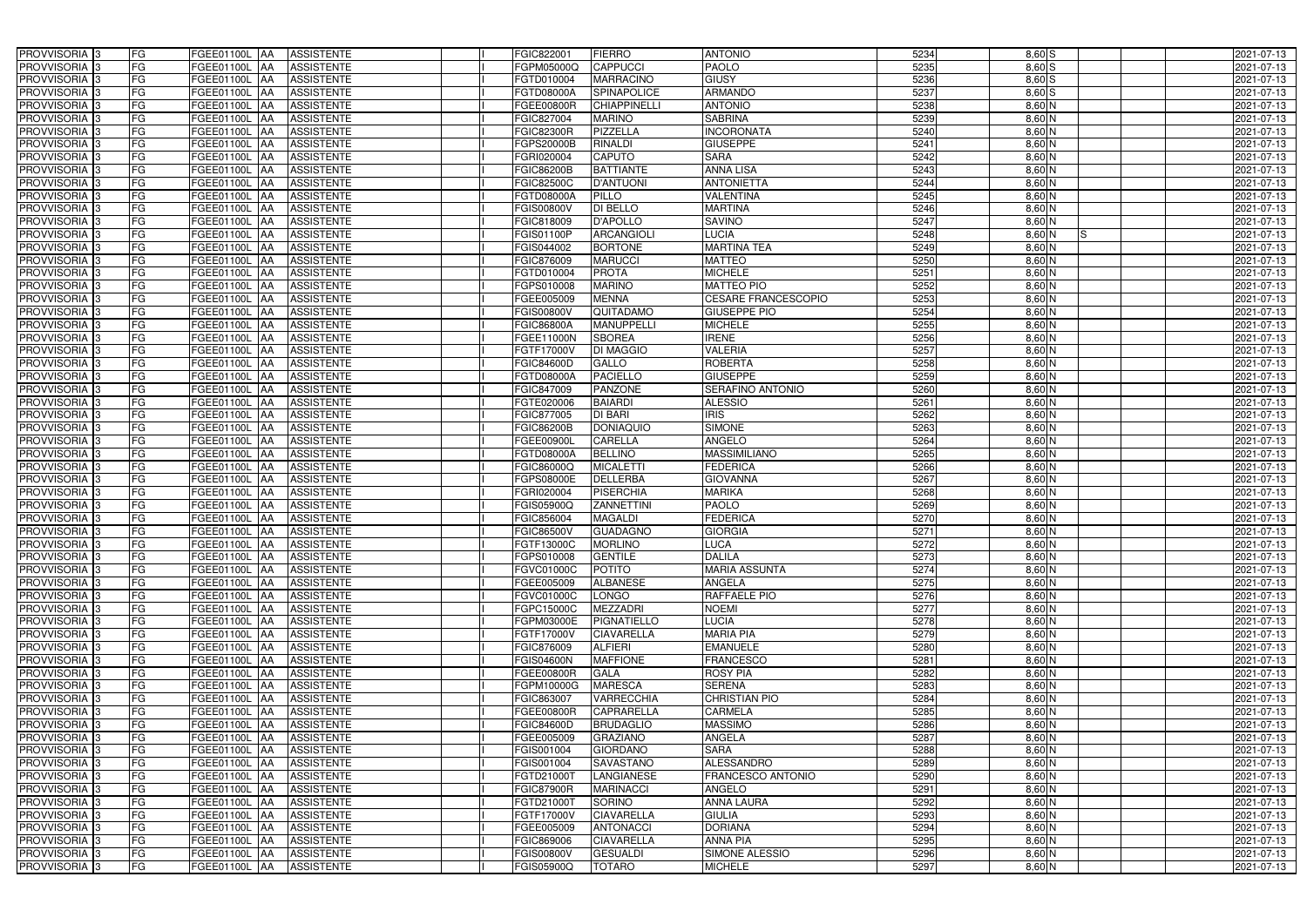| PROVVISORIA <sup>3</sup><br><b>FG</b> | FGEE01100L AA<br><b>ASSISTENTE</b>                   | FGIS007003<br>MANZO                           | <b>ROSALINDA</b>        | 5298 | $8,60$ N | 2021-07-13 |
|---------------------------------------|------------------------------------------------------|-----------------------------------------------|-------------------------|------|----------|------------|
| FG<br>PROVVISORIA <sup>3</sup>        | <b>ASSISTENTE</b><br>FGEE01100L<br>IAA               | CARTA<br>FGPC15000C                           | <b>CIRO</b>             | 5299 | $8,60$ N | 2021-07-13 |
| FG<br>PROVVISORIA <sup>3</sup>        | FGEE01100L<br><b>ASSISTENTE</b><br>IAA               | UZZI<br>FGPC15000C                            | <b>CHIARA</b>           | 5300 | $8,60$ N | 2021-07-13 |
| FG<br>PROVVISORIA 3                   | FGEE01100L<br><b>ASSISTENTE</b><br>IAA               | <b>MARINO</b><br>FGIC85800Q                   | <b>GIUSEPPE</b>         | 5301 | $8,60$ N | 2021-07-13 |
| FG<br>PROVVISORIA <sup>3</sup>        | FGEE01100L<br><b>ASSISTENTE</b><br>IAA               | <b>CIOCIOLA</b><br>FGTD08000A                 | <b>CONCETTA</b>         | 5302 | $8,60$ N | 2021-07-13 |
| FG<br>PROVVISORIA 3                   | <b>FGEE01100L AA</b><br><b>ASSISTENTE</b>            | <b>DELLA VISTA</b><br><b>FGIC81600N</b>       | <b>SIMONE</b>           | 5303 | $8,60$ N | 2021-07-13 |
| FG<br>PROVVISORIA <sup>1</sup> 3      | FGEE01100L AA<br><b>ASSISTENTE</b>                   | <b>VENE</b><br>FGPM10000G                     | <b>CHIARA</b>           | 5304 | 8,60 N   | 2021-07-13 |
| FG<br>PROVVISORIA <sup>3</sup>        | <b>ASSISTENTE</b><br>FGEE01100L AA                   | <b>ANGELORO</b><br>FGIS044002                 | <b>ANTONIO</b>          | 5305 | $8,60$ N | 2021-07-13 |
| PROVVISORIA 3<br>FG                   | FGEE01100L AA<br><b>ASSISTENTE</b>                   | <b>MANCINI</b><br>FGPC15000C                  | <b>LUCIA</b>            | 5306 | $8,60$ N | 2021-07-13 |
| PROVVISORIA <sup>3</sup><br>FG        | FGEE01100L AA<br><b>ASSISTENTE</b>                   | <b>SIENA</b><br>FGIC848005                    | <b>MATTEO</b>           | 5307 | 8,60 N   | 2021-07-13 |
| PROVVISORIA 3<br>FG                   | FGEE01100L AA<br><b>ASSISTENTE</b>                   | <b>ZIRILLO</b><br>FGIC835003                  | <b>GUERRINO MARCO</b>   | 5308 | $8,60$ N | 2021-07-13 |
| PROVVISORIA 3<br>FG                   | FGEE01100L AA<br><b>ASSISTENTE</b>                   | FGIC856004<br><b>PANESSA</b>                  | <b>SARAH</b>            | 5309 | $8,60$ N | 2021-07-13 |
| PROVVISORIA <sup>3</sup><br>FG        | FGEE01100L AA<br><b>ASSISTENTE</b>                   | FGTD21000T<br><b>SEVERINO</b>                 | <b>GIUSEPPE</b>         | 5310 | 8,60 N   | 2021-07-13 |
| PROVVISORIA 3<br>FG                   | FGEE01100L AA<br><b>ASSISTENTE</b>                   | FGIC85800Q<br><b>TERLIZZI</b>                 | <b>GAETANO</b>          | 5311 | $8,60$ N | 2021-07-13 |
| FG<br>PROVVISORIA 3                   | FGEE01100L AA<br><b>ASSISTENTE</b>                   | <b>CARLONE</b><br>FGIC827004                  | <b>MARIA</b>            | 5312 | $8,60$ N | 2021-07-13 |
| FG<br>PROVVISORIA 3                   | <b>FGEE01100L</b><br><b>ASSISTENTE</b><br><b>IAA</b> | <b>CAMPANIELLO</b><br>FGPS010008              | <b>FELICIANA</b>        | 5313 | $8,60$ N | 2021-07-13 |
| PROVVISORIA 3<br>FG                   | FGEE01100L<br><b>ASSISTENTE</b><br>IAA               | <b>ABBATEPIETRO</b><br>FGIS02300 <sup>-</sup> | <b>LORETA</b>           | 5314 | $8,60$ N | 2021-07-13 |
| PROVVISORIA 3<br>FG                   | FGEE01100L AA<br><b>ASSISTENTE</b>                   | <b>DEFINIS</b><br><b>FGIC83700P</b>           | <b>MICHELE</b>          | 5315 | $8,60$ N | 2021-07-13 |
| PROVVISORIA 3<br>FG                   | FGEE01100L<br><b>ASSISTENTE</b><br><b>JAA</b>        | <b>MARTINO</b><br>FGIS00800V                  | <b>ANTONIO</b>          | 5316 | $8,60$ N | 2021-07-13 |
| PROVVISORIA 3<br>FG                   | FGEE01100L<br><b>JAA</b><br><b>ASSISTENTE</b>        | <b>D'ANTUONO</b><br>FGEE01100L                | <b>TIZIANA</b>          | 5317 | 8,60 N   | 2021-07-13 |
| FG<br>PROVVISORIA <sup>3</sup>        | FGEE01100L<br><b>ASSISTENTE</b><br>ΙAΑ               | FGPM03000E<br><b>SANTORO</b>                  | <b>ERSILIA</b>          | 5318 | $8,60$ N | 2021-07-13 |
| PROVVISORIA 3<br>FG                   | FGEE01100L<br><b>ASSISTENTE</b><br>IAA               | FGEE005009<br><b>COPPOLELLA</b>               | <b>STEFANO</b>          | 5319 | 8,60 N   | 2021-07-13 |
| PROVVISORIA 3<br>FG                   | FGEE01100L<br><b>ASSISTENTE</b><br>IAA               | FGIS00800V<br><b>MARANO</b>                   | <b>MARIANNA</b>         | 5320 | $8,60$ N | 2021-07-13 |
| PROVVISORIA 3<br>FG                   | FGEE01100L AA<br><b>ASSISTENTE</b>                   | <b>SGARAMELLA</b><br>FGEE005009               | <b>ANNAMARIA</b>        | 5321 | $8,60$ N | 2021-07-13 |
| PROVVISORIA <sup>3</sup><br>FG        | FGEE01100L<br><b>ASSISTENTE</b><br> AA               | FGIS00800V<br>DE LILLO                        | <b>VALENTINA</b>        | 5322 | $8,60$ N | 2021-07-13 |
| PROVVISORIA 3<br>FG                   | FGEE01100L<br><b>ASSISTENTE</b><br> AA               | ORILLO<br>FGIC86200B                          | <b>SIMONA</b>           | 5323 | $8,60$ N | 2021-07-13 |
| PROVVISORIA 3<br>FG                   | FGEE01100L AA<br><b>ASSISTENTE</b>                   | <b>FABIANO</b><br>FGEE11000N                  | VALENTINA               | 5324 | $8,60$ N | 2021-07-13 |
| FG<br>PROVVISORIA 3                   | FGEE01100L<br><b>ASSISTENTE</b><br>IAA               | <b>FGIC86200B</b><br><b>DELLE NOCI</b>        | <b>VIRGINIA</b>         | 5325 | $8,60$ N | 2021-07-13 |
| PROVVISORIA <sup>3</sup><br>FG        | FGEE01100L AA<br><b>ASSISTENTE</b>                   | FGIC80700V<br><b>RUSSO</b>                    | <b>ENZA</b>             | 5326 | 8,60 N   | 2021-07-13 |
| FG<br>PROVVISORIA <sup>3</sup>        | FGEE01100L AA<br><b>ASSISTENTE</b>                   | <b>BORGOMASTRO</b><br>FGIS06100Q              | <b>STEFANIA MIRIAM</b>  | 5327 | $8,60$ N | 2021-07-13 |
| FG<br>PROVVISORIA <sup>3</sup>        | FGEE01100L AA<br><b>ASSISTENTE</b>                   | <b>ALBANESE</b><br>FGTD010004                 | RAFFAELE MICHELE        | 5328 | $8,60$ N | 2021-07-13 |
| PROVVISORIA <sup>3</sup><br>FG        | FGEE01100L AA<br><b>ASSISTENTE</b>                   | <b>PUGLIESE</b><br>FGIC84400T                 | <b>GIULIANA</b>         | 5329 | $8,60$ N | 2021-07-13 |
| FG<br>PROVVISORIA <sup>3</sup>        | <b>FGEE01100L AA</b><br><b>ASSISTENTE</b>            | <b>GERNONE</b><br>FGTD010004                  | <b>MICHELE</b>          | 5330 | 8,60 N   | 2021-07-13 |
| FG<br>PROVVISORIA <sup>3</sup>        | <b>FGEE01100L AA</b><br><b>ASSISTENTE</b>            | VASCO<br><b>FGIC87000A</b>                    | <b>FRANCESCA</b>        | 5331 | 8,60 N   | 2021-07-13 |
| PROVVISORIA 3<br>FG                   | <b>ASSISTENTE</b><br>FGEE01100L<br>IAA               | <b>AMATO</b><br>FGMM00400C                    | <b>ANNA MARIA</b>       | 5332 | $8,60$ N | 2021-07-13 |
| PROVVISORIA <sup>3</sup><br>FG        | <b>FGEE01100L</b><br><b>ASSISTENTE</b><br>IAA        | <b>PAONE</b><br>FGMM00400C                    | <b>GIOVANNA</b>         | 5333 | $8,60$ N | 2021-07-13 |
| PROVVISORIA <sup>3</sup><br>FG        | FGEE01100L<br><b>ASSISTENTE</b><br>IAA               | LO RUSSO<br>FGTE020006                        | <b>GIOVANNA</b>         | 5334 | 8,60 N   | 2021-07-13 |
| PROVVISORIA <sup>3</sup><br>FG        | FGEE01100L AA<br><b>ASSISTENTE</b>                   | <b>AMERICO</b><br>FGIC880001                  | MARIA GERARDINA         | 5335 | $8,60$ N | 2021-07-13 |
| PROVVISORIA <sup>3</sup><br>FG        | FGEE01100L AA<br><b>ASSISTENTE</b>                   | FGIC820009<br><b>CAPORASO</b>                 | <b>ANNA RITA</b>        | 5336 | $8,60$ N | 2021-07-13 |
| PROVVISORIA <sup>3</sup><br>FG        | FGEE01100L AA<br>ASSISTENTE                          | FGPS010008<br><b>DE ROSA</b>                  | <b>ALESSANDRO</b>       | 5337 | 8,60 N   | 2021-07-13 |
| PROVVISORIA <sup>3</sup><br>FG        | FGEE01100L AA<br>ASSISTENTE                          | <b>TOTARO</b><br>FGIC81600N                   | ROSALINDA               | 5338 | $8,60$ N | 2021-07-13 |
| PROVVISORIA <sup>3</sup><br>FG        | FGEE01100L AA<br><b>ASSISTENTE</b>                   | <b>ARMILLOTTA</b><br>FGIC86600P               | <b>VALENTINA</b>        | 5339 | 8,60 N   | 2021-07-13 |
| PROVVISORIA <sup>3</sup><br>FG        | FGEE01100L AA<br>ASSISTENTE                          | FGIC85800Q<br><b>MEMMOLO</b>                  | <b>GIANNI</b>           | 5340 | $8,60$ N | 2021-07-13 |
| PROVVISORIA <sup>3</sup><br>FG        | FGEE01100L AA<br>ASSISTENTE                          | <b>FRATINO</b><br>FGIC848005                  | <b>ARCANGELA</b>        | 5341 | $8,60$ N | 2021-07-13 |
| PROVVISORIA 3<br>FG                   | FGEE01100L AA<br><b>ASSISTENTE</b>                   | <b>FGIC87900R</b><br><b>MATTIACCI</b>         | <b>NUNZIA</b>           | 5342 | 8,60 N   | 2021-07-13 |
| PROVVISORIA <sup>3</sup><br>FG        | FGEE01100L AA<br>ASSISTENTE                          | FGIC86000Q<br><b>DELLA MALVA</b>              | <b>FRANCESCA</b>        | 5343 | $8,60$ N | 2021-07-13 |
| PROVVISORIA <sup>3</sup><br>FG        | FGEE01100L AA<br>ASSISTENTE                          | PORCELLI<br><b>FGIC85900G</b>                 | <b>GIORGIA</b>          | 5344 | $8,60$ N | 2021-07-13 |
| PROVVISORIA <sup>3</sup><br>FG        | FGEE01100L AA<br>ASSISTENTE                          | <b>MARRESE</b><br>FGEE01100L                  | <b>RAFFAELLA</b>        | 5345 | 8,60 N   | 2021-07-13 |
| PROVVISORIA <sup>3</sup><br>FG        | FGEE01100L AA<br><b>ASSISTENTE</b>                   | <b>FGIC88100R</b><br><b>TAMBURRELLI</b>       | <b>GIUSEPPINA</b>       | 5346 | $8,60$ N | 2021-07-13 |
| PROVVISORIA <sup>3</sup><br>FG        | FGEE01100L AA<br>ASSISTENTE                          | FGEE00900L<br><b>BRUNO</b>                    | <b>FELICE DARIO</b>     | 5347 | $8,60$ N | 2021-07-13 |
| PROVVISORIA <sup>3</sup><br>FG        | FGEE01100L AA<br><b>ASSISTENTE</b>                   | DI NUNZIO<br>FGEE11000N                       | <b>FILOMENA</b>         | 5348 | $8,60$ N | 2021-07-13 |
| PROVVISORIA <sup>3</sup><br>FG        | FGEE01100L AA<br><b>ASSISTENTE</b>                   | FGEE01100L<br><b>FANTASIA</b>                 | <b>IRENE</b>            | 5349 | $8,60$ N | 2021-07-13 |
| PROVVISORIA <sup>3</sup><br>FG        | FGEE01100L AA<br><b>ASSISTENTE</b>                   | <b>DEFAZIO</b><br>FGPS08000E                  | <b>CLAUDIA</b>          | 5350 | $8,60$ N | 2021-07-13 |
| PROVVISORIA <sup>3</sup><br>FG        | FGEE01100L AA<br><b>ASSISTENTE</b>                   | <b>BOTTICELLA</b><br>FGPS010008               | <b>GRAZIANO</b>         | 5351 | $8,60$ N | 2021-07-13 |
| FG<br>PROVVISORIA <sup>13</sup>       | FGEE01100L AA<br><b>ASSISTENTE</b>                   | <b>DE NITTIS</b><br>FGIC83700P                | <b>ELENA</b>            | 5352 | $8,60$ N | 2021-07-13 |
| FG<br>PROVVISORIA <sup>1</sup> 3      | FGEE01100L AA<br><b>ASSISTENTE</b>                   | <b>SERRECCHIA</b><br>FGEE01100L               | <b>DAMIANO</b>          | 5353 | 8,60 N   | 2021-07-13 |
| FG<br>PROVVISORIA <sup>3</sup>        | FGEE01100L AA<br><b>ASSISTENTE</b>                   | <b>SALES</b><br>FGIS03700V                    | <b>ITALIA ANNA RITA</b> | 5354 | $8,60$ N | 2021-07-13 |
| <b>PROVVISORIA</b> 3<br>FG            | FGEE01100L AA<br><b>ASSISTENTE</b>                   | <b>ESPOSITO</b><br>FGEE106002                 | <b>GIUSI</b>            | 5355 | $8,60$ N | 2021-07-13 |
| PROVVISORIA <sup>3</sup><br>FG        | <b>ASSISTENTE</b><br>FGEE01100L AA                   | <b>CASTRIOTA</b><br>FGPS010008                | OSVALDO                 | 5356 | 8,60 N   | 2021-07-13 |
| FG<br>PROVVISORIA <sup>1</sup> 3      | <b>ASSISTENTE</b><br>FGEE01100L AA                   | FGIC827004<br><b>SALVATI</b>                  | <b>MARIA ROSANNA</b>    | 5357 | 8,60 N   | 2021-07-13 |
| FG<br>PROVVISORIA <sup>3</sup>        | FGEE01100L AA<br><b>ASSISTENTE</b>                   | <b>CERICOLA</b><br><b>FGIC81600N</b>          | <b>MARIA ROSARIA</b>    | 5358 | $8,60$ N | 2021-07-13 |
| PROVVISORIA <sup>3</sup><br>FG        | FGEE01100L AA<br><b>ASSISTENTE</b>                   | FGPC160003<br><b>AUGELLI</b>                  | <b>ALESSANDRA</b>       | 5359 | $8,60$ N | 2021-07-13 |
| PROVVISORIA <sup>3</sup><br>FG        | FGEE01100L AA<br>ASSISTENTE                          | FGPS010008<br><b>D'ANTONIO</b>                | <b>GIUSEPPE</b>         | 5360 | $8,60$ N | 2021-07-13 |
| PROVVISORIA 3<br>FG                   | FGEE01100L AA<br>ASSISTENTE                          | FGMM00400C<br><b>BATTISTA</b>                 | <b>ANTONIA</b>          | 5361 | $8,60$ N | 2021-07-13 |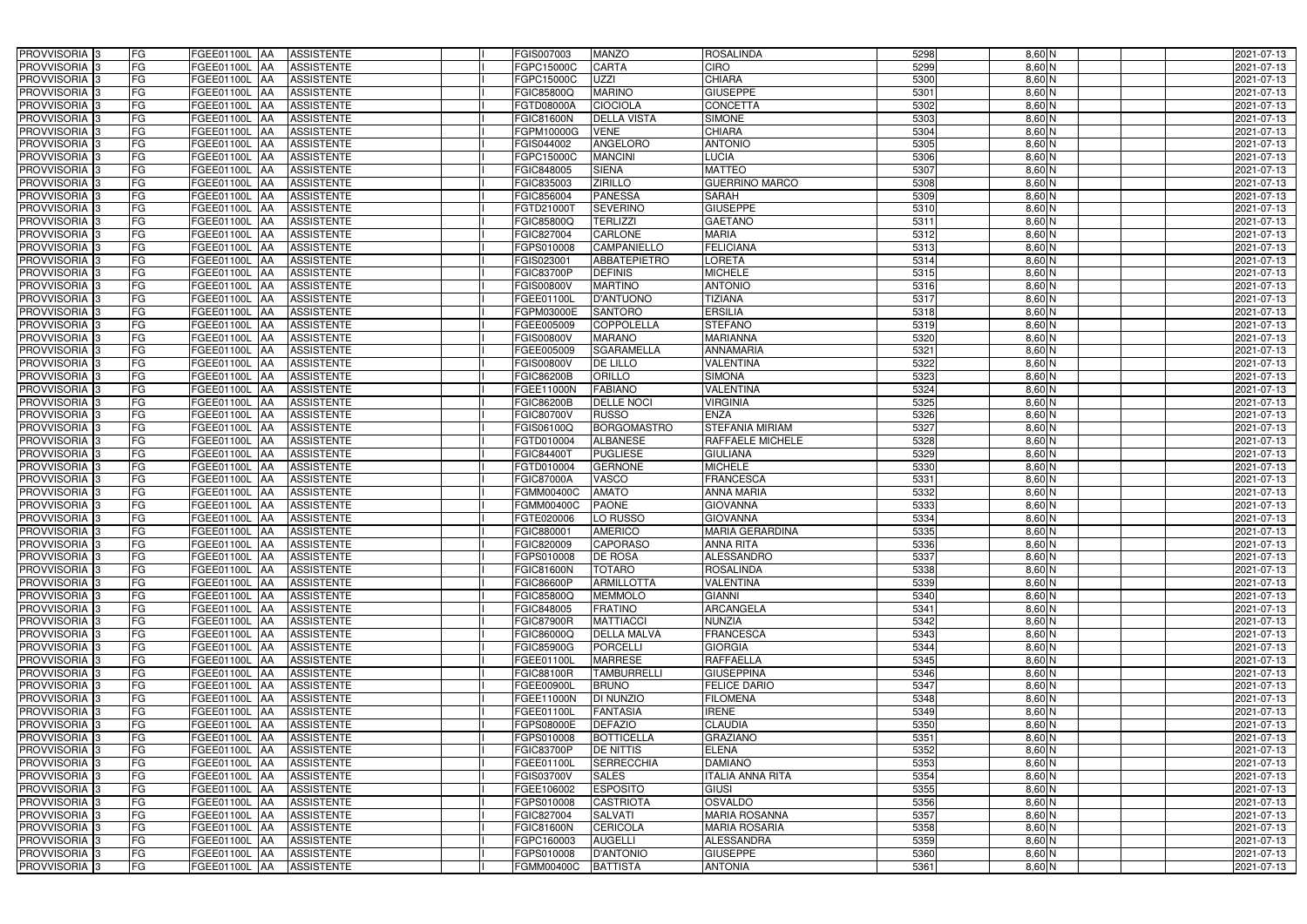| PROVVISORIA <sup>3</sup>                             | FG        | FGEE01100L AA                   | <b>ASSISTENTE</b>                      | FGTD08000A               | DI TOMMASO                            | <b>ANDREA</b>                       | 5362         | 8,60 N                   | 2021-07-13               |
|------------------------------------------------------|-----------|---------------------------------|----------------------------------------|--------------------------|---------------------------------------|-------------------------------------|--------------|--------------------------|--------------------------|
| PROVVISORIA <sup>3</sup>                             | FG        | FGEE01100L AA                   | <b>ASSISTENTE</b>                      | FGRI020004               | <b>MENDOLICCHIO</b>                   | <b>PATRIZIA</b>                     | 5363         | $8,60$ N                 | 2021-07-13               |
| PROVVISORIA <sup>1</sup> 3                           | FG        | FGEE01100L AA                   | <b>ASSISTENTE</b>                      | FGEE02900T               | <b>MORESE</b>                         | <b>ROSANNA</b>                      | 5364         | $8,60$ N                 | 2021-07-13               |
| PROVVISORIA <sup>3</sup>                             | FG        | FGEE01100L AA                   | <b>ASSISTENTE</b>                      | FGPS010008               | <b>RAUSEO</b>                         | <b>JLENIA</b>                       | 5365         | $8,60$ N                 | 2021-07-13               |
| PROVVISORIA <sup>3</sup>                             | FG        | FGEE01100L AA                   | <b>ASSISTENTE</b>                      | FGEE01100L               | <b>FAVATA</b>                         | <b>MARIA VALERIA</b>                | 5366         | $8,60$ N                 | 2021-07-13               |
| PROVVISORIA <sup>3</sup>                             | FG        | <b>FGEE01100L AA</b>            | <b>ASSISTENTE</b>                      | FGTD21000T               | <b>FRISOLI</b>                        | LUISA                               | 5367         | 8,60 N                   | 2021-07-13               |
| PROVVISORIA <sup>3</sup>                             | FG        | FGEE01100L AA                   | <b>ASSISTENTE</b>                      | FGIS04600N               | <b>CAPORALE</b>                       | <b>GIOVANNA</b>                     | 5368         | 8,60 N<br>IS             | 2021-07-13               |
| PROVVISORIA <sup>3</sup>                             | FG        | FGEE01100L AA                   | <b>ASSISTENTE</b>                      | <b>FGIC87000A</b>        | <b>DI CECILIA</b>                     | <b>FILOMENA</b>                     | 5369         | $8,60$ N                 | 2021-07-13               |
| PROVVISORIA <sup>3</sup>                             | FG        | <b>FGEE01100L   AA</b>          | <b>ASSISTENTE</b>                      | FGIC82900Q               | <b>CASTIGLIEGO</b>                    | <b>GIANCARLA</b>                    | 5370         | 8,60 N                   | 2021-07-13               |
| PROVVISORIA <sup>3</sup>                             | FG        | <b>FGEE01100L</b><br>IAA        | <b>ASSISTENTE</b>                      | GPS08000E                | <b>PEDICO</b>                         | <b>ANNA MARIA</b>                   | 5371         | 8,60 N                   | 2021-07-13               |
| PROVVISORIA 3                                        | FG        | <b>FGEE01100L AA</b>            | <b>ASSISTENTE</b>                      | <b>FGIC85900G</b>        | <b>RUSSO</b>                          | <b>DANIELE</b>                      | 5372         | $8,60$ N                 | 2021-07-13               |
| PROVVISORIA <sup>3</sup>                             | FG        | <b>FGEE01100L AA</b>            | <b>ASSISTENTE</b>                      | FGPS040004               | <b>RUGGIERO</b>                       | <b>ANGELO</b>                       | 5373         | $8,60$ N                 | 2021-07-13               |
| PROVVISORIA 3                                        | FG        | FGEE01100L AA                   | <b>ASSISTENTE</b>                      | FGIC880001               | <b>SPINELLI</b>                       | CARLO                               | 5374         | 8,55S                    | 2021-07-13               |
| PROVVISORIA 3                                        | FG        | <b>FGEE01100L</b><br><b>IAA</b> | <b>ASSISTENTE</b>                      | <b>FGIC84600D</b>        | <b>FAMIGLIETTI</b>                    | <b>GIANNINA</b>                     | 5375         | 8,55S                    | 2021-07-13               |
| PROVVISORIA 3                                        | FG        | <b>FGEE01100L</b><br>IAA        | <b>ASSISTENTE</b>                      | FGMM00700X               | <b>DE BIASE</b>                       | <b>DANILA</b>                       | 5376         | $8,55$ $S$               | 2021-07-13               |
| PROVVISORIA 3                                        | FG        | FGEE01100L AA                   | <b>ASSISTENTE</b>                      | FGEE06000T               | <b>TORCHIARELLA</b>                   | <b>ALESSANDRA</b>                   | 5377         | 8,55S                    | 2021-07-13               |
| PROVVISORIA 3                                        | FG        | FGEE01100L AA                   | <b>ASSISTENTE</b>                      | FGPM05000Q               | <b>SANTELLA</b>                       | <b>ADA</b>                          | 5378         | $8,55$ N                 | 2021-07-13               |
| PROVVISORIA 3                                        | FG        | FGEE01100L AA                   | <b>ASSISTENTE</b>                      | FGTD08000A               | <b>VAIRA</b>                          | <b>TAISIA PIA</b>                   | 5379         | $8,55$ N                 | 2021-07-13               |
| PROVVISORIA 3                                        | FG        | FGEE01100L AA                   | <b>ASSISTENTE</b>                      | FGPM03000E               | <b>ZOTTOLA</b>                        | <b>MARIAROSARIA</b>                 | 5380         | $8,55$ N                 | 2021-07-13               |
| PROVVISORIA 3                                        | FG        | FGEE01100L<br>l AA              | <b>ASSISTENTE</b>                      | FGIC827004               | <b>TOZZI</b>                          | <b>STEFANIA</b>                     | 5381         | $8,55$ N                 | 2021-07-13               |
| PROVVISORIA <sup>3</sup>                             | FG        | FGEE01100L<br>ΙAΑ               | <b>ASSISTENTE</b>                      | FGIC842006               | CONTE                                 | <b>ANNA MARIA</b>                   | 5382         | $8,55$ N                 | 2021-07-13               |
| PROVVISORIA 3                                        | FG        | FGEE01100L<br>IAA               | <b>ASSISTENTE</b>                      | GPS010008                | <b>DOLCE</b>                          | <b>ANDREA PIO</b>                   | 5383         | $8,55$ N                 | 2021-07-13               |
| PROVVISORIA 3                                        | FG        | FGEE01100L<br>IAA               | <b>ASSISTENTE</b>                      | FGMM00700X               | DE NITTIS                             | <b>CARMELA GERARDA</b>              | 5384         | $8,55$ N                 | 2021-07-13               |
| PROVVISORIA <sup>3</sup>                             | FG        | <b>FGEE01100L</b><br>IAA        | <b>ASSISTENTE</b>                      | FGEE00800R               | <b>FATTORE</b>                        | <b>LUCIANO</b>                      | 5385         | $8,55$ N                 | 2021-07-13               |
| PROVVISORIA <sup>3</sup>                             | FG        | FGEE01100L AA                   | <b>ASSISTENTE</b>                      | FGIC87800                | <b>DONOFRIO</b>                       | <b>RAFFAELLA</b>                    | 5386         | $8,53$ S                 | 2021-07-13               |
| PROVVISORIA 3                                        | FG        | FGEE01100L<br>IAA               | <b>ASSISTENTE</b>                      | FGIC827004               | <b>TREMONTE</b>                       | <b>FABIANA</b>                      | 5387         | $8,53$ S                 | 2021-07-13               |
| PROVVISORIA 3                                        | FG        | <b>FGEE01100L</b>               | <b>ASSISTENTE</b>                      | FGEE01100L               | <b>CATALDO</b>                        | <b>PIETRO LUIGI</b>                 | 5388         | $8,53$ S                 | 2021-07-13               |
| PROVVISORIA <sup>3</sup>                             | FG        | FGEE01100L<br>IAA               | <b>ASSISTENTE</b>                      | FGEE005009               | <b>FILOMENO</b>                       | <b>ELISABETTA</b>                   | 5389         | $8,53$ N                 | 2021-07-13               |
| PROVVISORIA <sup>3</sup>                             | FG        | FGEE01100L                      | <b>ASSISTENTE</b>                      | <b>FGIC87900R</b>        | <b>FOSCHI</b>                         | <b>MARIA LETIZIA</b>                | 5390         | $8,51$ N                 | 2021-07-13               |
| PROVVISORIA <sup>3</sup>                             | FG        | FGEE01100L<br><b>JAA</b>        | <b>ASSISTENTE</b>                      | FGIS00800V               | <b>GALASSO</b>                        | NUNZIA LUCIA                        | 5391         | $8,50$ $S$               | 2021-07-13               |
| PROVVISORIA <sup>3</sup>                             | FG        | <b>FGEE01100L AA</b>            | <b>ASSISTENTE</b>                      | FGIC876009               | <b>PALMIERI</b>                       | <b>ANTONIETTA</b>                   | 5392         | $8,50$ S                 | 2021-07-13               |
| PROVVISORIA <sup>3</sup>                             | FG        | FGEE01100L<br>IAA               | <b>ASSISTENTE</b>                      | FGIS048009               | <b>PEDONE</b>                         | <b>SAVINO</b>                       | 5393         | 8,50 S                   | 2021-07-13               |
| PROVVISORIA <sup>3</sup>                             | FG        | FGEE01100L<br>IAA               | <b>ASSISTENTE</b>                      | FGPM05000Q               | <b>LOMBARDI</b>                       | <b>MICHELA</b>                      | 5394         | $8,50$ S                 | 2021-07-13               |
| PROVVISORIA <sup>3</sup>                             | FG        | FGEE01100L AA                   | <b>ASSISTENTE</b>                      | FGMM04100B               | <b>PALATELLA</b>                      | <b>GABRIELLA GIULIANA</b>           | 5395         | $8,50$ S                 | 2021-07-13               |
| PROVVISORIA <sup>3</sup>                             | FG        | FGEE01100L AA                   | <b>ASSISTENTE</b>                      | FGIC827004               | <b>PACIFICO</b>                       | <b>MICHELE</b>                      | 5396         | 8,50S                    | 2021-07-13               |
| PROVVISORIA <sup>3</sup>                             | FG        | FGEE01100L AA                   | <b>ASSISTENTE</b>                      | FGIC86200B               | <b>MACCHERONCINI</b>                  | <b>ANGELO</b>                       | 5397         | $8,50$ S                 | 2021-07-13               |
| PROVVISORIA 3                                        | FG        | FGEE01100L AA                   | <b>ASSISTENTE</b>                      | FGIC86500V               | <b>DI LAURO</b>                       | <b>BERNADETTE LINDA</b>             | 5398         | $8,50$ S                 | 2021-07-13               |
| PROVVISORIA <sup>3</sup>                             | FG        | FGEE01100L AA                   | <b>ASSISTENTE</b>                      | FGPS040004               | <b>CILFONE</b>                        | <b>NOEMI</b>                        | 5399         | $8,50$ S                 | 2021-07-13               |
| PROVVISORIA <sup>3</sup>                             | <b>FG</b> | FGEE01100L AA ASSISTENTE        |                                        | <b>FGIS05900Q</b>        | <b>GUERRA</b>                         | <b>GABRIELLA</b>                    | 5400         | $8,50$ S                 | 2021-07-13               |
| <b>PROVVISORIA</b> 3                                 | FG        | FGEE01100L AA                   | ASSISTENTE                             | FGEE005009               | <b>SAVINO</b>                         | <b>IDA</b>                          | 5401         | $8,50$ S                 | 2021-07-13               |
| PROVVISORIA <sup>3</sup>                             | FG        | FGEE01100L AA                   | <b>ASSISTENTE</b>                      | FGEE00900L               | <b>GRASSO</b>                         | <b>ROSSELLA</b>                     | 5402         | $8,50$ S                 | 2021-07-13               |
| PROVVISORIA <sup>3</sup>                             | FG        | FGEE01100L AA                   | <b>ASSISTENTE</b>                      | FGEE005009               | <b>MARI</b>                           | <b>ANTONELLA</b>                    | 5403         | $8,50$ S                 | 2021-07-13               |
| <b>PROVVISORIA</b> 3                                 | FG        | <b>FGEE01100L AA</b>            | ASSISTENTE                             | FGIC83800E               | <b>PERNA</b>                          | <b>VERUSCHA GIADA</b>               | 5404         | $8,50$ S                 | 2021-07-13               |
| PROVVISORIA <sup>3</sup>                             | FG        | FGEE01100L AA                   | <b>ASSISTENTE</b>                      | FGMM00400C               | <b>FENINNO</b>                        | <b>CLAUDIA</b>                      | 5405         | $8,50$ S                 | 2021-07-13               |
| PROVVISORIA <sup>3</sup>                             | FG        | FGEE01100L AA                   | ASSISTENTE                             | FGIC856004               | <b>GESUETO</b>                        | <b>MICHELA</b>                      | 5406         | $8,50$ S                 | 2021-07-13               |
| PROVVISORIA <sup>3</sup>                             | FG        | FGEE01100L AA                   | <b>ASSISTENTE</b>                      | FGIC819005               | <b>REGILLO</b>                        | <b>GERARDO</b>                      | 5407         | $8,50$ S                 | 2021-07-13               |
| PROVVISORIA <sup>1</sup> 3                           | FG        | FGEE01100L AA                   | <b>ASSISTENTE</b>                      | FGIC85700X               | <b>MATERA</b>                         | <b>DARIO</b>                        | 5408         | $8,50$ S                 | 2021-07-13               |
| PROVVISORIA <sup>3</sup>                             | FG        | FGEE01100L AA                   | <b>ASSISTENTE</b>                      | FGIS00800V               | <b>SOLIMINE</b>                       | <b>GIOVANNI</b>                     | 5409         | $8,50$ S                 | 2021-07-13               |
| PROVVISORIA <sup>3</sup>                             | FG        | FGEE01100L AA                   | <b>ASSISTENTE</b>                      | FGIC869006               | SCISCIOLI                             | <b>LUCIA</b>                        | 5410         | $8,50$ S                 | 2021-07-13               |
| PROVVISORIA <sup>3</sup>                             | FG<br>FG  | FGEE01100L AA<br>FGEE01100L AA  | <b>ASSISTENTE</b>                      | FGIC86000Q               | <b>FUSILLI</b>                        | <b>ROSA</b><br><b>MARIA ROSARIA</b> | 5411<br>5412 | $8,50$ S<br>8,50S        | 2021-07-13               |
| PROVVISORIA <sup>3</sup>                             |           |                                 | <b>ASSISTENTE</b>                      | FGEE00800R               | <b>MASCIA</b>                         |                                     |              |                          | 2021-07-13               |
| PROVVISORIA <sup>3</sup><br>PROVVISORIA <sup>3</sup> | FG<br>FG  | FGEE01100L AA                   | <b>ASSISTENTE</b>                      | FGIC847009               | <b>VILLANI</b><br><b>GRAMONE</b>      | <b>FABIO</b><br>ANNA MARIA          | 5413<br>5414 | 8,50S<br>$8,50$ S        | 2021-07-13               |
|                                                      |           | FGEE01100L AA                   | <b>ASSISTENTE</b>                      | FGIC821005               |                                       |                                     |              |                          | 2021-07-13               |
| PROVVISORIA <sup>3</sup>                             | FG<br>FG  | FGEE01100L AA<br>FGEE01100L AA  | <b>ASSISTENTE</b><br><b>ASSISTENTE</b> | FGIC82900Q<br>FGIC82900Q | <b>RENEGALDO</b><br><b>DE MICHELE</b> | <b>ANGELA</b><br><b>GIOVANNI</b>    | 5415<br>5416 | $8,50$ $S$<br>$8,50$ $S$ | 2021-07-13<br>2021-07-13 |
| PROVVISORIA <sup>3</sup><br>PROVVISORIA <sup>3</sup> | FG        | FGEE01100L AA                   | <b>ASSISTENTE</b>                      | FGIC851001               | <b>CAPOSIENA</b>                      | <b>FILOMENA</b>                     | 5417         | $8,50$ S                 | 2021-07-13               |
| PROVVISORIA <sup>3</sup>                             | FG        | FGEE01100L AA                   | <b>ASSISTENTE</b>                      | FGEE00800R               | <b>CANGERO</b>                        | <b>ANNA RITA</b>                    | 5418         | $8,50$ S                 | 2021-07-13               |
| PROVVISORIA <sup>3</sup>                             | FG        | FGEE01100L AA                   | <b>ASSISTENTE</b>                      | FGIC81600N               | DE LEO                                | <b>VANESSA</b>                      | 5419         | $8,50$ S                 | 2021-07-13               |
| PROVVISORIA <sup>3</sup>                             | FG        | FGEE01100L AA                   | <b>ASSISTENTE</b>                      | FGEE112009               | <b>ADESSO</b>                         | <b>GIUSEPPINA</b>                   | 5420         | $8,50$ S                 | 2021-07-13               |
| PROVVISORIA <sup>1</sup> 3                           | FG        | FGEE01100L AA                   | <b>ASSISTENTE</b>                      | FGIC819005               | <b>VOLPE</b>                          | <b>ASSUNTA</b>                      | 5421         | $8,50$ S                 | 2021-07-13               |
| PROVVISORIA <sup>3</sup>                             | FG        | FGEE01100L AA                   | <b>ASSISTENTE</b>                      | <b>FGIC86200B</b>        | <b>GATTULLI</b>                       | <b>ANNARITA</b>                     | 5422         | $8,50$ S                 | 2021-07-13               |
| PROVVISORIA <sup>3</sup>                             | FG        | FGEE01100L AA                   | <b>ASSISTENTE</b>                      | <b>FGIC85900G</b>        | <b>DI TURO</b>                        | <b>ORESTE</b>                       | 5423         | $8,50$ S                 | 2021-07-13               |
| PROVVISORIA <sup>3</sup>                             | FG        | FGEE01100L AA                   | <b>ASSISTENTE</b>                      | FGEE00800R               | <b>CIAVARELLA</b>                     | <b>DANILO</b>                       | 5424         | $8,50$ S                 | 2021-07-13               |
| PROVVISORIA 3                                        | FG        | FGEE01100L AA                   | ASSISTENTE                             | <b>FGIC87000A</b>        | <b>RUBANO</b>                         | <b>ANNALISA</b>                     | 5425         | $8,50$ S                 | 2021-07-13               |
|                                                      |           |                                 |                                        |                          |                                       |                                     |              |                          |                          |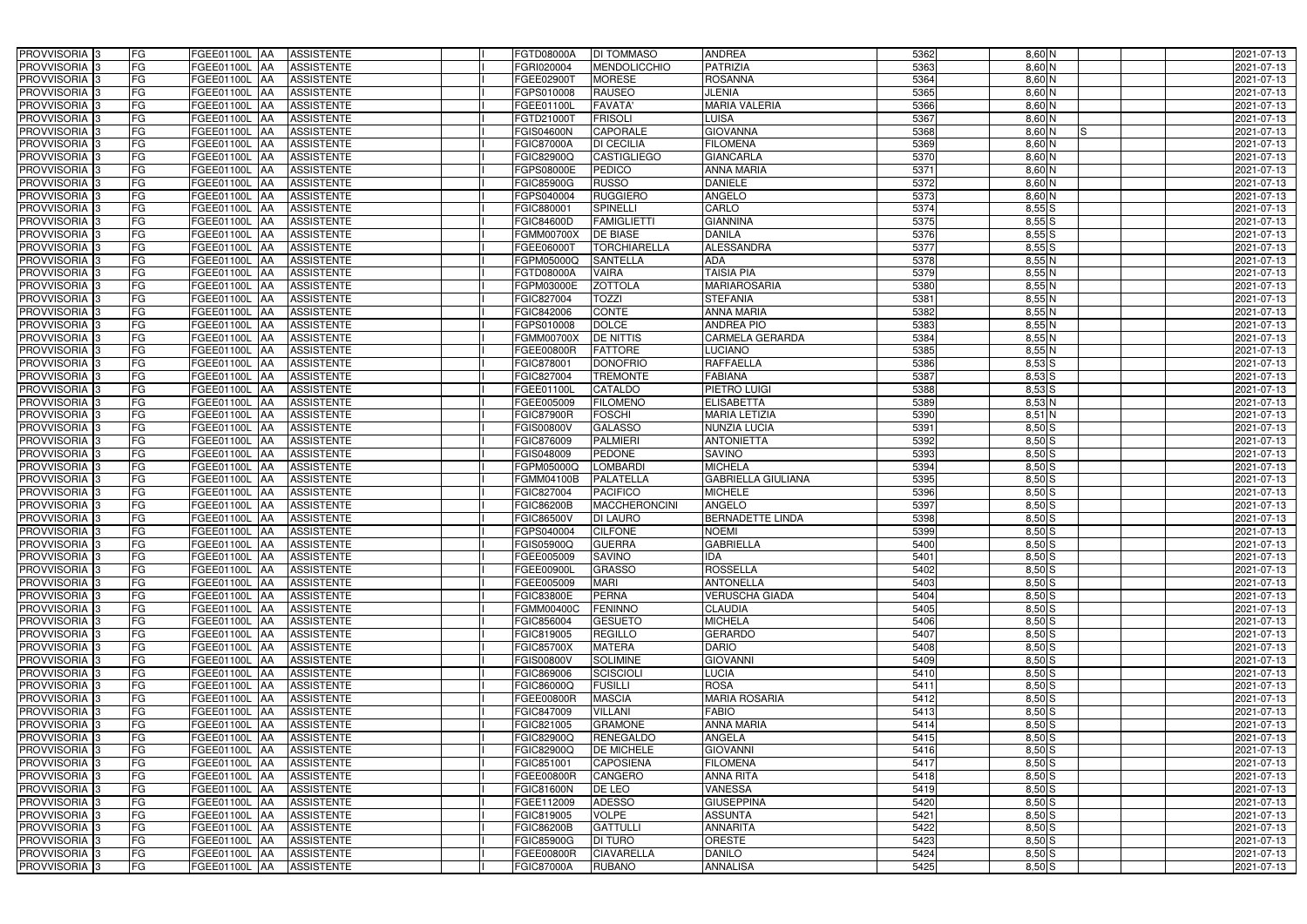| PROVVISORIA 3                                        | FG        | FGEE01100L AA                           | <b>ASSISTENTE</b>                      | FGIC86000Q               | <b>CORCETTI</b>                  | <b>ANTONELLA</b>                    | 5426         | $8,50$ S             | 2021-07-13               |
|------------------------------------------------------|-----------|-----------------------------------------|----------------------------------------|--------------------------|----------------------------------|-------------------------------------|--------------|----------------------|--------------------------|
| PROVVISORIA 3                                        | FG        | FGEE01100L<br>IAA                       | <b>ASSISTENTE</b>                      | FGTD02000P               | <b>BASANISI</b>                  | <b>ANTONELLA</b>                    | 5427         | $8,50$ S             | 2021-07-13               |
| PROVVISORIA 3                                        | FG        | <b>FGEE01100L AA</b>                    | <b>ASSISTENTE</b>                      | FGIC820009               | <b>MOLLE</b>                     | <b>MARIA GIOVINA</b>                | 5428         | $8,50$ S             | 2021-07-13               |
| PROVVISORIA <sup>3</sup>                             | FG        | FGEE01100L<br>IAA                       | <b>ASSISTENTE</b>                      | FGMM00400C               | <b>D'ATTEO</b>                   | <b>ANTONIO</b>                      | 5429         | $8,50$ S             | 2021-07-13               |
| PROVVISORIA 3                                        | FG        | FGEE01100L<br>IAA                       | <b>ASSISTENTE</b>                      | <b>FGIS04600N</b>        | <b>BOZZA</b>                     | <b>FRANCESCO</b>                    | 5430         | $8,50$ S             | 2021-07-13               |
| PROVVISORIA 3                                        | <b>FG</b> | <b>FGEE01100L AA</b>                    | <b>ASSISTENTE</b>                      | <b>FGIC85700X</b>        | <b>ALBANESE</b>                  | <b>ROSETTA</b>                      | 5431         | $8,50$ $S$           | 2021-07-13               |
| PROVVISORIA 3                                        | FG        | FGEE01100L AA                           | <b>ASSISTENTE</b>                      | FGIS021009               | <b>TENACE</b>                    | <b>MARIA</b>                        | 5432         | $8,50$ S             | 2021-07-13               |
| PROVVISORIA 3                                        | FG        | FGEE01100L AA                           | <b>ASSISTENTE</b>                      | FGRH060003               | <b>AIETA</b>                     | <b>GIUSEPPE</b>                     | 5433         | $8,50$ $S$           | 2021-07-13               |
| PROVVISORIA 3                                        | <b>FG</b> | FGEE01100L AA                           | <b>ASSISTENTE</b>                      | FGIC864003               | <b>DE FILIPPO</b>                | <b>LUCIA</b>                        | 5434         | $8,50$ N             | 2021-07-13               |
| PROVVISORIA 3                                        | FG        | FGEE01100L AA                           | <b>ASSISTENTE</b>                      | <b>FGMM00700X</b>        | SPAGNOLI                         | <b>MARIELLA</b>                     | 5435         | $8,50$ N             | 2021-07-13               |
| PROVVISORIA 3                                        | FG        | FGEE01100L AA                           | <b>ASSISTENTE</b>                      | FGEE01200C               | <b>LOSACCO</b>                   | <b>FLAVIA</b>                       | 5436         | $8,50$ N             | 2021-07-13               |
| PROVVISORIA 3                                        | FG        | FGEE01100L AA                           | <b>ASSISTENTE</b>                      | FGIC83000X               | NOTARANGELO                      | CARLO                               | 5437         | $8,50$ N             | 2021-07-13               |
| PROVVISORIA <sup>3</sup>                             | FG        | FGEE01100L AA                           | <b>ASSISTENTE</b>                      | FGTF13000C               | <b>TROMBETTA</b>                 | <b>MICHELE</b>                      | 5438         | $8,50$ N             | 2021-07-13               |
| PROVVISORIA 3                                        | FG        | FGEE01100L AA                           | <b>ASSISTENTE</b>                      | FGTF13000C               | <b>ROMAGNO</b>                   | <b>GIUSEPPE</b>                     | 5439         | $8,50$ N             | 2021-07-13               |
| PROVVISORIA 3                                        | <b>FG</b> | <b>FGEE01100L   AA</b>                  | <b>ASSISTENTE</b>                      | <b>FGIC86200B</b>        | <b>DI BRISCO</b>                 | <b>ELIA</b>                         | 5440         | $8,50$ N             | 2021-07-13               |
| PROVVISORIA 3                                        | <b>FG</b> | FGEE01100L<br>IAA                       | <b>ASSISTENTE</b>                      | FGTD08000A               | <b>PILONE</b>                    | <b>GABRIELE</b>                     | 5441         | $8,50$ N             | 2021-07-13               |
| PROVVISORIA 3                                        | FG        | FGEE01100L<br>IAA                       | <b>ASSISTENTE</b>                      | FGIC806003               | <b>IANNONE</b>                   | <b>ROBERTA PIA</b>                  | 5442         | $8,50$ N             | 2021-07-13               |
| PROVVISORIA 3                                        | FG        | <b>FGEE01100L</b><br>IAA                | <b>ASSISTENTE</b>                      | FGIC85800Q               | <b>ZITO</b>                      | <b>FRANCESCO</b>                    | 5443         | $8,50$ N             | 2021-07-13               |
| PROVVISORIA 3                                        | <b>FG</b> | <b>FGEE01100L</b><br>IAA                | <b>ASSISTENTE</b>                      | FGPS010008               | <b>DE BLASIO</b>                 | <b>MARTINA</b>                      | 5444         | $8,50$ N             | 2021-07-13               |
| PROVVISORIA 3                                        | FG        | FGEE01100L<br>IAA                       | <b>ASSISTENTE</b>                      | FGPS040004               | <b>IACONINOTO</b>                | <b>MARTA</b>                        | 5445         | 8,50 N               | 2021-07-13               |
| PROVVISORIA <sup>3</sup>                             | FG        | FGEE01100L                              | <b>ASSISTENTE</b>                      | <b>FGIC85700X</b>        | <b>SORRENTI</b>                  | <b>SARA</b>                         | 5446         | $8,50$ N             | 2021-07-13               |
| <b>PROVVISORIA</b> 3                                 | FG        | <b>FGEE01100L</b><br>IAA                | <b>ASSISTENTE</b>                      | FGIC822001               | <b>MENNUNI</b>                   | <b>GIULIA</b>                       | 5447         | $8,50$ N             | 2021-07-13               |
| PROVVISORIA <sup>3</sup>                             | FG        | FGEE01100L<br>IAA                       | <b>ASSISTENTE</b>                      | FGIC85900G               | <b>PALUMBO</b>                   | <b>RAFFAELE</b>                     | 5448         | $8,50$ N             | 2021-07-13               |
| PROVVISORIA <sup>13</sup>                            | FG        | FGEE01100L<br>IAA                       | <b>ASSISTENTE</b>                      | FGPM03000E               | <b>ROGATO</b>                    | <b>CHIARA</b>                       | 5449         | $8,50$ N             | 2021-07-13               |
| <b>PROVVISORIA</b> 3                                 | FG        | FGEE01100L<br>IAA                       | <b>ASSISTENTE</b>                      | FGMM00700X               | <b>BISCEGLIA</b>                 | <b>VIRGINIA</b>                     | 5450         | $8,50$ N             | 2021-07-13               |
| PROVVISORIA 3                                        | FG        | FGEE01100L<br>IAA                       | <b>ASSISTENTE</b>                      | FGIC844007               | LOMBARDI                         | <b>NUNZIA</b>                       | 5451         | $8,50$ N             | 2021-07-13               |
| PROVVISORIA 3                                        | <b>FG</b> | FGEE01100L AA                           | <b>ASSISTENTE</b>                      | FGIC863007               | <b>DI BARI</b>                   | <b>FRANCESCO</b>                    | 5452         | $8,50$ N             | 2021-07-13               |
| PROVVISORIA 3                                        | <b>FG</b> | <b>FGEE01100L   AA</b>                  | <b>ASSISTENTE</b>                      | FGIS01100P               | <b>ANTINI</b>                    | <b>RODOLFO</b>                      | 5453         | $8,50$ N             | 2021-07-13               |
| PROVVISORIA <sup>3</sup>                             | FG        | FGEE01100L AA                           | <b>ASSISTENTE</b>                      | FGEE005009               | <b>BRISCESE</b>                  | <b>MARIALAURA</b>                   | 5454         | $8,50$ N             | 2021-07-13               |
| PROVVISORIA 3                                        | <b>FG</b> | FGEE01100L AA                           | <b>ASSISTENTE</b>                      | <b>FGIS00800V</b>        | <b>RACIOPPA</b>                  | <b>DANIELE</b>                      | 5455         | $8,50$ N             | 2021-07-13               |
| PROVVISORIA 3                                        | FG        | <b>FGEE01100L AA</b>                    | <b>ASSISTENTE</b>                      | FGTF17000V               | <b>CIAVARELLA</b>                | <b>FRANCESCA</b>                    | 5456         | $8,50$ N             | 2021-07-13               |
| PROVVISORIA 3                                        | FG        | FGEE01100L AA                           | <b>ASSISTENTE</b>                      | FGIC83000X               | <b>FABRIZIO</b>                  | MICHELA PIA                         | 5457         | $8,50$ N             | 2021-07-13               |
| PROVVISORIA 3                                        | FG        | <b>FGEE01100L</b><br><b>IAA</b>         | <b>ASSISTENTE</b>                      | FGPM03000E               | <b>ROSSINIELLO</b>               | <b>AZZURRA PIA</b>                  | 5458         | $8,50$ N             | 2021-07-13               |
| PROVVISORIA 3                                        | FG        | FGEE01100L AA                           | <b>ASSISTENTE</b>                      | FGTE020006               | <b>MASTRULLI</b>                 | <b>ROSSELLA</b>                     | 5459         | $8,50$ N             | 2021-07-13               |
| <b>PROVVISORIA</b>                                   | <b>FG</b> | FGEE01100L<br>IAA                       | <b>ASSISTENTE</b>                      | FGRH060003               | <b>FATONE</b>                    | ANGELO                              | 5460         | $8,50$ N             | $2021 - 07 - 13$         |
| PROVVISORIA <sup>1</sup> 3                           | FG        | FGEE01100L<br>IAA                       | <b>ASSISTENTE</b>                      | GIS00800V                | <b>PARISANO</b>                  | <b>GRAZIA BENEDETTA</b>             | 5461         | 8,50 N               | 2021-07-13               |
| PROVVISORIA <sup>1</sup> 3                           | FG        | <b>FGEE01100L</b><br>IAA                | <b>ASSISTENTE</b>                      | FGIC86100G               | <b>ROTOLO</b>                    | <b>EDERICA</b>                      | 5462         | $8,50$ N             | 2021-07-13               |
| PROVVISORIA <sup>3</sup>                             | <b>FG</b> | FGEE01100L AA                           | <b>ASSISTENTE</b>                      | FGIC86100G               | <b>MATERA</b>                    | <b>ALESSIA</b>                      | 5463         | $8,50$ N             | 2021-07-13               |
| PROVVISORIA <sup>3</sup>                             | FG        | FGEE01100L AA ASSISTENTE                |                                        | FGIC864003               | <b>TROTTA</b>                    | <b>ANTONIO</b>                      | 5464         | $8,50$ N             | 2021-07-13               |
| PROVVISORIA <sup>3</sup>                             | <b>FG</b> | FGEE01100L AA                           | <b>ASSISTENTE</b>                      | FGEE005009               | <b>CRUCINIO</b>                  | <b>CLAUDIA</b>                      | 5465         | $8,50$ N             | 2021-07-13               |
| PROVVISORIA <sup>3</sup>                             | FG        | FGEE01100L AA                           | <b>ASSISTENTE</b>                      | FGTD02000P               | PETRAROLO                        | <b>MARTINA</b>                      | 5466         | $8,50$ N             | 2021-07-13               |
| PROVVISORIA <sup>3</sup>                             | FG        | FGEE01100L AA                           | <b>ASSISTENTE</b>                      | FGIS021009               | <b>MARTINO</b>                   | <b>CARLO PIO</b>                    | 5467         | $8,50$ N             | 2021-07-13               |
| PROVVISORIA <sup>3</sup>                             | FG        | FGEE01100L AA                           | <b>ASSISTENTE</b>                      | FGTD21000T               | <b>CARDONE</b>                   | <b>ANNARITA</b>                     | 5468         | $8,50$ N             | 2021-07-13               |
| PROVVISORIA <sup>3</sup>                             | FG        | <b>FGEE01100L AA</b>                    | <b>ASSISTENTE</b>                      | FGRH060003               | <b>RUSSO</b>                     | <b>CLAUDIA</b>                      | 5469         | $8,50$ N             | 2021-07-13               |
| PROVVISORIA <sup>3</sup>                             | FG        | FGEE01100L AA                           | <b>ASSISTENTE</b>                      | <b>FGIS04600N</b>        | <b>RUBINI</b>                    | <b>SIMONE</b>                       | 5470         | 8,50 N               | 2021-07-13               |
| PROVVISORIA <sup>3</sup>                             | FG        | FGEE01100L AA                           | <b>ASSISTENTE</b>                      | FGPS010008               | <b>CAPUTO</b>                    | <b>SIMONE</b>                       | 5471         | $8,50$ N             | 2021-07-13               |
| PROVVISORIA <sup>3</sup>                             | FG        | <b>FGEE01100L AA</b>                    | <b>ASSISTENTE</b>                      | FGPS040004               | <b>GRASSI</b>                    | <b>DEBORAH</b>                      | 5472         | $8,50$ N             | 2021-07-13               |
| PROVVISORIA <sup>3</sup>                             | FG        | FGEE01100L AA                           | ASSISTENTE                             | <b>FGMM00700X</b>        | PETECCHIA                        | <b>ALEXANDRA</b>                    | 5473         | $8,50$ N             | 2021-07-13               |
| PROVVISORIA 3                                        | FG        | FGEE01100L AA                           | <b>ASSISTENTE</b>                      | FGTF13000C               | <b>DE VARTI</b>                  | <b>MICHELE PIO</b>                  | 5474         | $8,50$ N             | 2021-07-13               |
| PROVVISORIA <sup>3</sup>                             | FG        | FGEE01100L AA                           | <b>ASSISTENTE</b>                      | FGPS040004               | <b>GIAMBATTISTA</b>              | <b>NUNZIA</b>                       | 5475         | $8,50$ N             | 2021-07-13               |
| PROVVISORIA 3                                        | FG        | FGEE01100L AA                           | <b>ASSISTENTE</b>                      | FGIC86100G               | <b>BORDASCO</b>                  | <b>ALESSIO</b><br>PINA NOEMI MARZIA | 5476         | $8,50$ N             | 2021-07-13               |
| PROVVISORIA <sup>3</sup><br>PROVVISORIA <sup>3</sup> | FG<br>FG  | FGEE01100L AA                           | <b>ASSISTENTE</b>                      | <b>FGIS04600N</b>        | <b>FIORETTI</b>                  |                                     | 5477<br>5478 | $8,50$ N<br>$8,50$ N | 2021-07-13               |
| PROVVISORIA <sup>3</sup>                             | FG        | <b>FGEE01100L   AA</b><br>FGEE01100L AA | <b>ASSISTENTE</b><br><b>ASSISTENTE</b> | FGIS06100Q<br>FGMM04100B | <b>GRIECO</b><br><b>GIORDANO</b> | <b>GIORGIO</b><br><b>RAFFAELLA</b>  | 5479         | $8,50$ N             | 2021-07-13<br>2021-07-13 |
|                                                      |           |                                         |                                        |                          |                                  |                                     |              |                      |                          |
| PROVVISORIA <sup>13</sup>                            | FG<br>FG  | FGEE01100L AA                           | <b>ASSISTENTE</b>                      | FGTD21000T               | <b>TUCCI</b><br><b>FERRARO</b>   | ANNAMARIA                           | 5480         | $8,50$ N<br>$8,50$ N | 2021-07-13               |
| PROVVISORIA <sup>3</sup>                             | FG        | FGEE01100L AA<br>FGEE01100L AA          | <b>ASSISTENTE</b><br><b>ASSISTENTE</b> | FGMM00400C<br>FGTF13000C | <b>SAURINO</b>                   | LAURA<br><b>FEDERICA MARIA</b>      | 5481<br>5482 | $8,50$ N             | 2021-07-13               |
| PROVVISORIA <sup>3</sup><br>PROVVISORIA <sup>3</sup> | FG        | <b>FGEE01100L   AA</b>                  | <b>ASSISTENTE</b>                      | <b>FGIC85700X</b>        | <b>FRISOLI</b>                   | <b>ANNA</b>                         | 5483         | 8,50 N               | 2021-07-13<br>2021-07-13 |
| PROVVISORIA <sup>3</sup>                             | FG        | FGEE01100L AA                           | <b>ASSISTENTE</b>                      | FGTD21000T               | <b>TOSQUES</b>                   | <b>LAURA</b>                        | 5484         | $8,50$ N             | 2021-07-13               |
| PROVVISORIA <sup>3</sup>                             | FG        | FGEE01100L AA                           | <b>ASSISTENTE</b>                      | FGIC818009               | CARDELLICCHIO                    | <b>MARTINA MARIA</b>                | 5485         | $8,50$ N             | 2021-07-13               |
| PROVVISORIA <sup>3</sup>                             | FG        | FGEE01100L AA                           | <b>ASSISTENTE</b>                      | FGPC15000C               | <b>SALCITO</b>                   | <b>CAROLA</b>                       | 5486         | $8,50$ N             | 2021-07-13               |
| PROVVISORIA <sup>3</sup>                             | FG        | FGEE01100L AA                           | <b>ASSISTENTE</b>                      | FGEE112009               | <b>COSTA</b>                     | <b>STELLA</b>                       | 5487         | $8,50$ N             | 2021-07-13               |
| PROVVISORIA <sup>3</sup>                             | FG        | <b>FGEE01100L AA</b>                    | <b>ASSISTENTE</b>                      | FGTD08000A               | PIETROCOLA                       | <b>ANTONIO</b>                      | 5488         | $8,50$ N             | 2021-07-13               |
| PROVVISORIA 3                                        | FG        | FGEE01100L AA                           | ASSISTENTE                             | FGEE02900T               | <b>BARBIERI</b>                  | <b>ILARIA</b>                       | 5489         | $8,50$ N             | 2021-07-13               |
|                                                      |           |                                         |                                        |                          |                                  |                                     |              |                      |                          |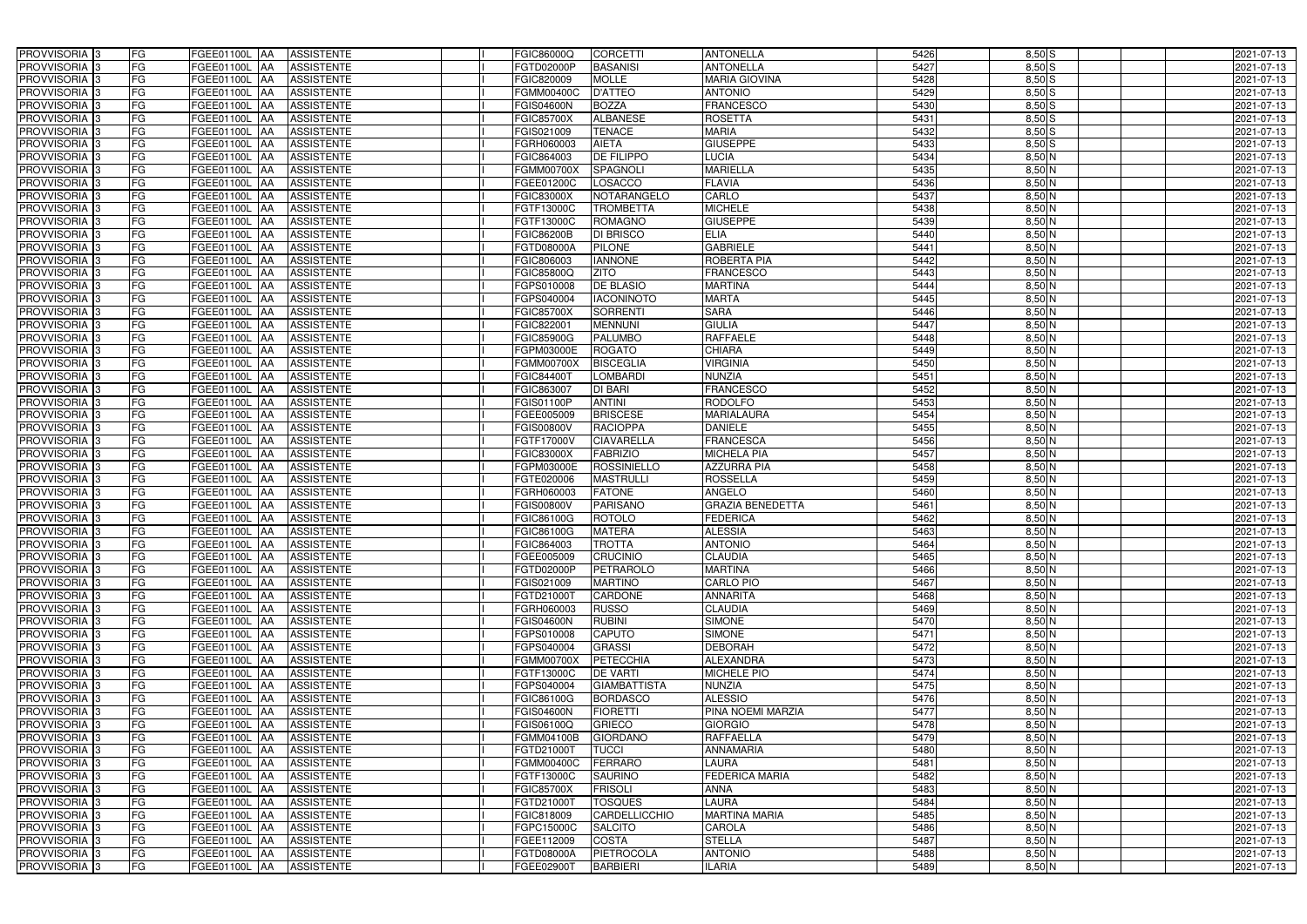| PROVVISORIA 3                  | <b>FG</b><br>FGEE01100L AA<br><b>ASSISTENTE</b>                | FGPM03000E<br><b>COLUCCI</b>           | <b>ELENA</b>            | 5490 | $8,50$ N | 2021-07-13 |
|--------------------------------|----------------------------------------------------------------|----------------------------------------|-------------------------|------|----------|------------|
| PROVVISORIA <sup>3</sup>       | FG<br><b>ASSISTENTE</b><br><b>FGEE01100L AA</b>                | <b>MARTINO</b><br>FGIC82900Q           | LILIANA                 | 5491 | $8,50$ N | 2021-07-13 |
| PROVVISORIA <sup>3</sup>       | FG<br>FGEE01100L AA<br><b>ASSISTENTE</b>                       | FGVC01000C<br><b>RUSSO</b>             | <b>GIULIA FRANCESCA</b> | 5492 | $8,50$ N | 2021-07-13 |
| PROVVISORIA 3                  | FG<br><b>ASSISTENTE</b><br>FGEE01100L AA                       | <b>VITRANI</b><br>FGPC15000C           | <b>NICOLA</b>           | 5493 | $8,50$ N | 2021-07-13 |
| PROVVISORIA <sup>3</sup>       | FG<br>FGEE01100L<br><b>ASSISTENTE</b><br><b>IAA</b>            | <b>DEL GIUDICE</b><br>FGIC821005       | <b>MICHELE</b>          | 5494 | $8,50$ N | 2021-07-13 |
| PROVVISORIA 3                  | FG<br>FGEE01100L AA<br><b>ASSISTENTE</b>                       | <b>RENDINE</b><br><b>FGIC83000X</b>    | <b>RAFFAELLA</b>        | 5495 | $8,50$ N | 2021-07-13 |
| PROVVISORIA <sup>1</sup> 3     | FG<br>FGEE01100L AA<br><b>ASSISTENTE</b>                       | <b>CARPINETO</b><br>FGIS044002         | <b>VERONICA</b>         | 5496 | $8,50$ N | 2021-07-13 |
| PROVVISORIA <sup>3</sup>       | FG<br><b>ASSISTENTE</b><br>FGEE01100L AA                       | <b>MENGA</b><br><b>FGMM00700X</b>      | <b>SARA</b>             | 5497 | $8,50$ N | 2021-07-13 |
| PROVVISORIA 3                  | FG<br>FGEE01100L AA<br><b>ASSISTENTE</b>                       | <b>TRALLO</b><br>FGPS08000E            | <b>MARIKA</b>           | 5498 | $8,50$ N | 2021-07-13 |
| PROVVISORIA <sup>3</sup>       | FG<br><b>FGEE01100L AA</b><br><b>ASSISTENTE</b>                | <b>LIOCE</b><br><b>FGMM00700X</b>      | <b>LUCA</b>             | 5499 | $8,50$ N | 2021-07-13 |
| PROVVISORIA 3                  | FG<br>FGEE01100L AA<br><b>ASSISTENTE</b>                       | <b>AFFATATO</b><br>FGPS010008          | <b>PASQUALE</b>         | 5500 | $8,50$ N | 2021-07-13 |
| PROVVISORIA 3                  | FG<br>FGEE01100L AA<br><b>ASSISTENTE</b>                       | <b>ZOCCANO</b><br>FGEE01100L           | <b>MAURIZIO</b>         | 5501 | $8,50$ N | 2021-07-13 |
| PROVVISORIA <sup>3</sup>       | FG<br>FGEE01100L AA<br><b>ASSISTENTE</b>                       | <b>TORRACO</b><br>FGPM03000E           | <b>VALENTINA</b>        | 5502 | $8,50$ N | 2021-07-13 |
| PROVVISORIA 3                  | FG<br>FGEE01100L AA<br><b>ASSISTENTE</b>                       | <b>BUONPENSIERO</b><br>FGIC86000Q      | <b>ANNARITA GLORIA</b>  | 5503 | $8,50$ N | 2021-07-13 |
| PROVVISORIA 3                  | $\overline{\mathsf{FG}}$<br>FGEE01100L AA<br><b>ASSISTENTE</b> | <b>RUSSO</b><br>FGPS010008             | <b>GIOVANNI</b>         | 5504 | $8,50$ N | 2021-07-13 |
| PROVVISORIA 3                  | $\overline{\mathsf{FG}}$<br>FGEE01100L AA<br><b>ASSISTENTE</b> | <b>ZICCARDI</b><br>FGRI020004          | <b>VALERIO PIO</b>      | 5505 | $8,50$ N | 2021-07-13 |
| PROVVISORIA 3                  | FG<br><b>FGEE01100L</b><br><b>ASSISTENTE</b><br><b>IAA</b>     | <b>INFANTE</b><br>FGTE020006           | <b>MARTINA</b>          | 5506 | $8,50$ N | 2021-07-13 |
| PROVVISORIA 3                  | FG<br>FGEE01100L AA<br><b>ASSISTENTE</b>                       | <b>CIOTTI</b><br>FGTD21000T            | <b>FLAVIA</b>           | 5507 | $8,50$ N | 2021-07-13 |
| PROVVISORIA 3                  | FG<br>FGEE01100L<br><b>ASSISTENTE</b><br><b>JAA</b>            | LO SCIALE<br>FGPM03000E                | <b>LUCREZIA</b>         | 5508 | $8,50$ N | 2021-07-13 |
| PROVVISORIA 3                  | FG<br>FGEE01100L AA<br><b>ASSISTENTE</b>                       | <b>CIRULLI</b><br>FGIS023001           | <b>ROSALBA</b>          | 5509 | $8,50$ N | 2021-07-13 |
| PROVVISORIA <sup>3</sup>       | FG<br>FGEE01100L<br><b>AA</b><br><b>ASSISTENTE</b>             | <b>DEL DUCA</b><br>FGIS00400G          | <b>ANGELA</b>           | 5510 | 8,50 N   | 2021-07-13 |
| PROVVISORIA 3                  | FG<br>FGEE01100L AA<br><b>ASSISTENTE</b>                       | <b>VISCILLO</b><br>FGTF13000C          | <b>VALENTINA</b>        | 5511 | $8,50$ N | 2021-07-13 |
| PROVVISORIA 3                  | FG<br>FGEE01100L<br><b>JAA</b><br><b>ASSISTENTE</b>            | <b>RAINONE</b><br>FGTF13000C           | <b>GIOVANNI</b>         | 5512 | $8,50$ N | 2021-07-13 |
| PROVVISORIA 3                  | FG<br>FGEE01100L AA<br><b>ASSISTENTE</b>                       | FGEE01100L<br><b>ZENGA</b>             | <b>ANTONELLA</b>        | 5513 | $8,50$ N | 2021-07-13 |
| PROVVISORIA 3                  | FG<br>FGEE01100L AA<br><b>ASSISTENTE</b>                       | <b>FREDELLA</b><br>FGPM03000E          | <b>TERESA</b>           | 5514 | $8,50$ N | 2021-07-13 |
| PROVVISORIA 3                  | FG<br>FGEE01100L AA<br><b>ASSISTENTE</b>                       | <b>POTENZA</b><br>FGTF17000V           | <b>ALESSANDRO</b>       | 5515 | $8,50$ N | 2021-07-13 |
| PROVVISORIA 3                  | FG<br>FGEE01100L AA<br><b>ASSISTENTE</b>                       | NARDELLA<br>FGEE00900L                 | <b>FILOMENA</b>         | 5516 | $8,50$ N | 2021-07-13 |
| PROVVISORIA 3                  | FG<br>FGEE01100L AA<br><b>ASSISTENTE</b>                       | FGIC819005<br><b>COCCIARDI</b>         | ANGELA                  | 5517 | $8,50$ N | 2021-07-13 |
| PROVVISORIA <sup>3</sup>       | FG<br>FGEE01100L AA<br><b>ASSISTENTE</b>                       | CAUTILLO<br>FGIS048009                 | <b>STEFANIA</b>         | 5518 | $8,50$ N | 2021-07-13 |
| PROVVISORIA <sup>3</sup>       | FG<br><b>FGEE01100L AA</b><br><b>ASSISTENTE</b>                | <b>BISCEGLIA</b><br><b>FGIC86500V</b>  | <b>GIOVANNI</b>         | 5519 | $8,50$ N | 2021-07-13 |
| PROVVISORIA <sup>3</sup>       | FG<br>FGEE01100L AA<br><b>ASSISTENTE</b>                       | <b>DE LORENZO</b><br>FGPM10000G        | <b>LUIGI ANTONIO</b>    | 5520 | $8,50$ N | 2021-07-13 |
| PROVVISORIA <sup>3</sup>       | FG<br><b>FGEE01100L AA</b><br><b>ASSISTENTE</b>                | <b>POMPA</b><br>FGEE00800R             | <b>ANTONELLA</b>        | 5521 | 8,50 N   | 2021-07-13 |
| PROVVISORIA <sup>3</sup>       | FG<br>FGEE01100L AA<br><b>ASSISTENTE</b>                       | <b>PANCIA</b><br>FGMM00400C            | <b>SIMONA</b>           | 5522 | $8,50$ N | 2021-07-13 |
| PROVVISORIA <sup>3</sup>       | FG<br><b>FGEE01100L AA</b><br><b>ASSISTENTE</b>                | <b>FIUME</b><br><b>FGIC87400N</b>      | <b>VALERIA</b>          | 5523 | $8,50$ N | 2021-07-13 |
| PROVVISORIA <sup>3</sup>       | FG<br><b>ASSISTENTE</b><br>FGEE01100L<br> AA                   | <b>CAPPIELLO</b><br>FGEE01100L         | <b>MARIA ANTONELLA</b>  | 5524 | $8,50$ N | 2021-07-13 |
| PROVVISORIA <sup>3</sup>       | FG<br>FGEE01100L<br><b>ASSISTENTE</b><br><b>JAA</b>            | <b>MORIGLIA</b><br>FGIC880001          | <b>FILOMENA</b>         | 5525 | $8,50$ N | 2021-07-13 |
| PROVVISORIA <sup>3</sup>       | FG<br>FGEE01100L<br><b>ASSISTENTE</b><br><b>JAA</b>            | <b>CARBONI</b><br>FGEE01100L           | <b>PAMELA</b>           | 5526 | $8,50$ N | 2021-07-13 |
| PROVVISORIA <sup>3</sup>       | FG<br>FGEE01100L AA<br><b>ASSISTENTE</b>                       | PELLICANO<br>FGIC86000Q                | <b>LUIGI PIO</b>        | 5527 | $8,50$ N | 2021-07-13 |
| PROVVISORIA <sup>3</sup><br>FG | FGEE01100L AA<br><b>ASSISTENTE</b>                             | FGIS048009<br><b>DITALIA</b>           | <b>LUIGIA</b>           | 5528 | $8,50$ N | 2021-07-13 |
| PROVVISORIA <sup>3</sup>       | FG<br>FGEE01100L AA<br>ASSISTENTE                              | FGIC82900Q<br><b>VENUTO</b>            | <b>VERONICA</b>         | 5529 | $8,50$ N | 2021-07-13 |
| PROVVISORIA <sup>3</sup>       | FG<br>FGEE01100L AA<br>ASSISTENTE                              | <b>FARELLA</b><br>FGEE01100L           | <b>VINCENZO</b>         | 5530 | $8,50$ N | 2021-07-13 |
| PROVVISORIA <sup>3</sup>       | FG<br>FGEE01100L AA<br>ASSISTENTE                              | FREZZA<br>FGIS00300Q                   | <b>MONICA</b>           | 5531 | $8,50$ N | 2021-07-13 |
| PROVVISORIA <sup>3</sup>       | FG<br>FGEE01100L AA<br><b>ASSISTENTE</b>                       | <b>FGEE00800R</b><br><b>CONSOLETTI</b> | <b>GABRIELLA</b>        | 5532 | $8,50$ N | 2021-07-13 |
| PROVVISORIA <sup>3</sup>       | FG<br>FGEE01100L AA<br>ASSISTENTE                              | FGIC818009<br><b>DI BITETTO</b>        | <b>PAOLA</b>            | 5533 | $8,50$ N | 2021-07-13 |
| PROVVISORIA <sup>3</sup>       | FG<br>FGEE01100L AA<br><b>ASSISTENTE</b>                       | FGEE00800R<br><b>BUONAMANO</b>         | <b>VALENTINA</b>        | 5534 | $8,50$ N | 2021-07-13 |
| PROVVISORIA <sup>3</sup>       | FG<br>FGEE01100L AA<br>ASSISTENTE                              | <b>GENTILE</b><br><b>FGMM04100B</b>    | <b>MASSIMO</b>          | 5535 | $8,50$ N | 2021-07-13 |
| PROVVISORIA <sup>3</sup>       | FG<br>FGEE01100L AA<br>ASSISTENTE                              | FGIC820009<br>PANZANO                  | <b>MATTEO</b>           | 5536 | $8,50$ N | 2021-07-13 |
| PROVVISORIA <sup>3</sup>       | FG<br>FGEE01100L AA<br>ASSISTENTE                              | <b>FGIC87500D</b><br><b>ANDRIANO</b>   | <b>MARIA SARA</b>       | 5537 | $8,50$ N | 2021-07-13 |
| PROVVISORIA <sup>3</sup>       | FG<br><b>FGEE01100L AA</b><br>ASSISTENTE                       | <b>CUTONE</b><br>FGVC01000C            | <b>LETIZIA</b>          | 5538 | $8,50$ N | 2021-07-13 |
| PROVVISORIA <sup>3</sup>       | FG<br>FGEE01100L AA<br>ASSISTENTE                              | NARDELLA<br>FGVC01000C                 | <b>ANTONIETTA</b>       | 5539 | $8,50$ N | 2021-07-13 |
| PROVVISORIA <sup>3</sup>       | FG<br>FGEE01100L AA<br><b>ASSISTENTE</b>                       | <b>ANTINO</b><br>FGEE11000N            | <b>MARIANNA</b>         | 5540 | $8,50$ N | 2021-07-13 |
| PROVVISORIA <sup>3</sup>       | FG<br>FGEE01100L AA<br><b>ASSISTENTE</b>                       | FGIS06100Q<br><b>COCCIA</b>            | <b>DAVIDE</b>           | 5541 | $8,50$ N | 2021-07-13 |
| PROVVISORIA <sup>3</sup>       | FG<br>FGEE01100L AA<br><b>ASSISTENTE</b>                       | <b>PRENCIPE</b><br>FGEE00800R          | <b>PASQUALE</b>         | 5542 | $8,50$ N | 2021-07-13 |
| PROVVISORIA <sup>3</sup>       | FG<br>FGEE01100L AA<br><b>ASSISTENTE</b>                       | <b>VASCIAVEO</b><br>FGIS048009         | <b>ANTONIO</b>          | 5543 | $8,50$ N | 2021-07-13 |
| PROVVISORIA <sup>3</sup>       | FG<br>FGEE01100L AA<br><b>ASSISTENTE</b>                       | <b>BAVIELLO</b><br>FGIC819005          | <b>FILOMENA</b>         | 5544 | $8,50$ N | 2021-07-13 |
| PROVVISORIA <sup>1</sup> 3     | FG<br>FGEE01100L AA<br><b>ASSISTENTE</b>                       | <b>COLELLA</b><br>FGIC818009           | <b>MARIANNA</b>         | 5545 | 8,50 N   | 2021-07-13 |
| PROVVISORIA <sup>3</sup>       | FG<br>FGEE01100L AA<br><b>ASSISTENTE</b>                       | <b>INTONTI</b><br>FGIC86100G           | <b>FABIOROMEO</b>       | 5546 | $8,50$ N | 2021-07-13 |
| <b>PROVVISORIA</b> 3           | FG<br>FGEE01100L AA<br><b>ASSISTENTE</b>                       | <b>DARDES</b><br>FGPM10000G            | <b>ENRICHETTA</b>       | 5547 | $8,50$ N | 2021-07-13 |
| PROVVISORIA <sup>3</sup>       | FG<br><b>ASSISTENTE</b><br>FGEE01100L AA                       | <b>RUSSO</b><br><b>FGIS00800V</b>      | ANGELA                  | 5548 | 8,50 N   | 2021-07-13 |
| PROVVISORIA <sup>1</sup> 3     | FG<br><b>FGEE01100L AA</b><br><b>ASSISTENTE</b>                | <b>TURSILLI</b><br>FGTD21000T          | <b>FABIO MARIO</b>      | 5549 | $8,50$ N | 2021-07-13 |
| PROVVISORIA <sup>3</sup>       | FG<br>FGEE01100L AA<br><b>ASSISTENTE</b>                       | <b>GABRIELE</b><br><b>FGIC83000X</b>   | <b>ANTONIETTA</b>       | 5550 | $8,50$ N | 2021-07-13 |
| PROVVISORIA <sup>3</sup>       | FG<br>FGEE01100L AA<br><b>ASSISTENTE</b>                       | FGIC818009<br><b>FABIANO</b>           | <b>NICOLETTA</b>        | 5551 | $8,50$ N | 2021-07-13 |
| PROVVISORIA <sup>3</sup>       | FG<br>FGEE01100L AA<br>ASSISTENTE                              | FGTD060005<br><b>MONTANARO</b>         | <b>ELISA</b>            | 5552 | $8,50$ N | 2021-07-13 |
| PROVVISORIA 3                  | FG<br>FGEE01100L AA<br>ASSISTENTE                              | FGEE112009<br><b>DEL GIUDICE</b>       | <b>VITTORIA</b>         | 5553 | $8,50$ N | 2021-07-13 |
|                                |                                                                |                                        |                         |      |          |            |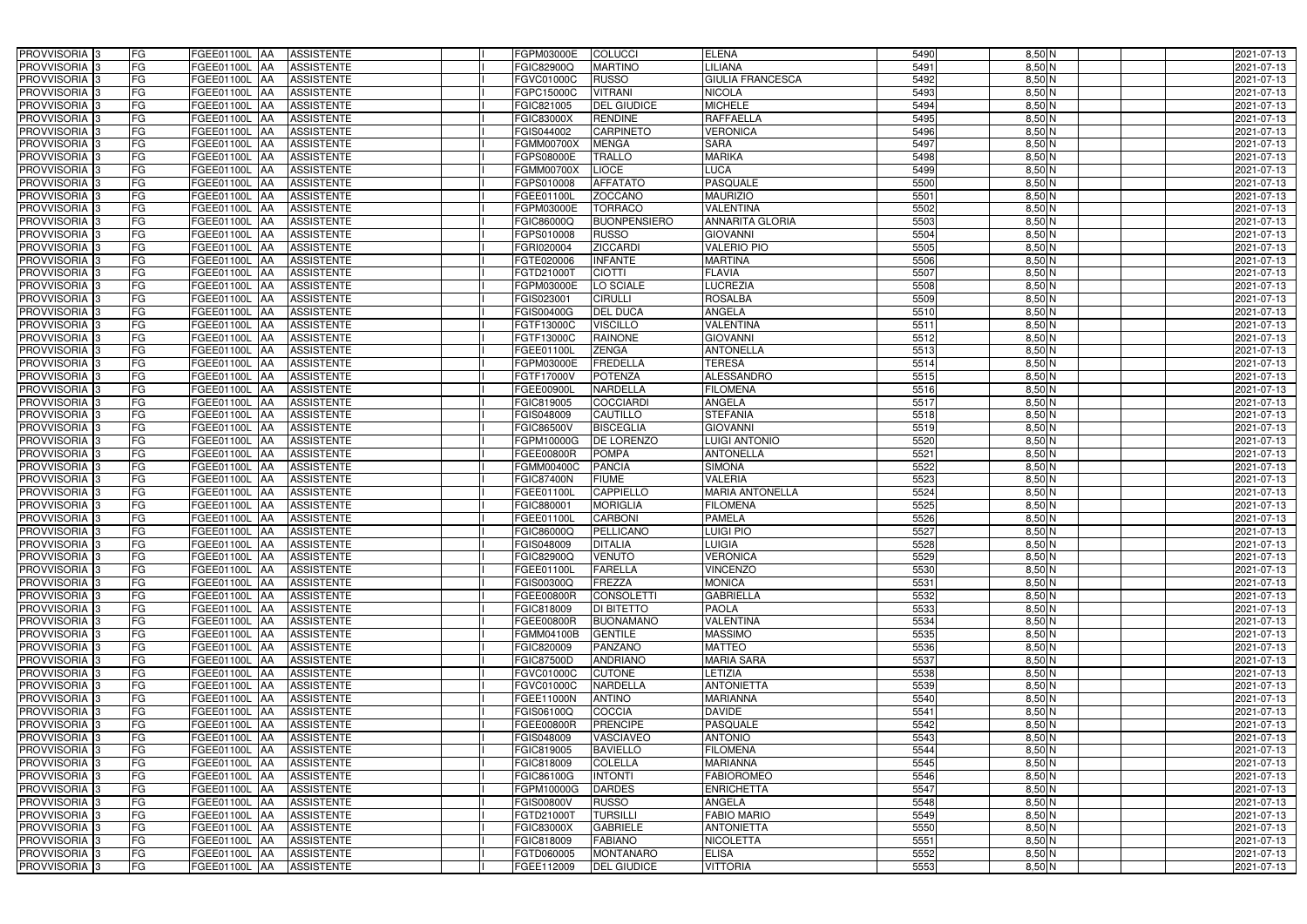| PROVVISORIA <sup>3</sup><br><b>FG</b>                            | FGEE01100L AA<br><b>ASSISTENTE</b>                                       | FGTD060005<br><b>SGARRA</b>                              | <b>LUCIA</b>                      | 5554         | $8,50$ N           | 2021-07-13               |
|------------------------------------------------------------------|--------------------------------------------------------------------------|----------------------------------------------------------|-----------------------------------|--------------|--------------------|--------------------------|
| FG<br>PROVVISORIA <sup>3</sup>                                   | <b>ASSISTENTE</b><br>FGEE01100L<br>IAA                                   | <b>SCARALE</b><br>FGTF17000V                             | <b>STELLA</b>                     | 5555         | $8,50$ N           | 2021-07-13               |
| FG<br>PROVVISORIA <sup>3</sup>                                   | FGEE01100L<br><b>ASSISTENTE</b><br>IAA                                   | <b>SORDILLO</b><br>FGTD010004                            | <b>GIUSEPPA MARIA</b>             | 5556         | $8,50$ N           | 2021-07-13               |
| FG<br>PROVVISORIA 3                                              | <b>FGEE01100L</b><br><b>ASSISTENTE</b><br>IAA                            | <b>PETTINICCHIO</b><br>FGIC88100R                        | <b>MARIAPIA</b>                   | 5557         | $8,50$ N           | 2021-07-13               |
| FG<br>PROVVISORIA <sup>3</sup>                                   | FGEE01100L<br><b>ASSISTENTE</b><br>IAA                                   | CRUCIANO<br>FGIS007003                                   | <b>ANTONIO</b>                    | 5558         | $8,50$ N           | 2021-07-13               |
| FG<br>PROVVISORIA <sup>3</sup>                                   | <b>FGEE01100L AA</b><br><b>ASSISTENTE</b>                                | <b>RUSCILLO</b><br>FGPC160003                            | <b>PATRIZIA</b>                   | 5559         | $8,50$ N           | 2021-07-13               |
| FG<br>PROVVISORIA <sup>1</sup> 3                                 | FGEE01100L AA<br><b>ASSISTENTE</b>                                       | <b>GIACOBBE</b><br>FGIC856004                            | <b>MARIA TERESA</b>               | 5560         | $8,50$ N           | 2021-07-13               |
| FG<br>PROVVISORIA <sup>3</sup>                                   | FGEE01100L AA<br><b>ASSISTENTE</b>                                       | <b>RUSSO</b><br><b>FGIS04600N</b>                        | <b>MARIA GRAZIA</b>               | 5561         | $8,50$ N           | 2021-07-13               |
| PROVVISORIA 3<br>FG                                              | FGEE01100L AA<br><b>ASSISTENTE</b>                                       | <b>ZANFRAMUNDO</b><br>FGTF13000C                         | <b>ORAZIO</b>                     | 5562         | $8,50$ N           | 2021-07-13               |
| PROVVISORIA <sup>3</sup><br>FG                                   | FGEE01100L AA<br><b>ASSISTENTE</b>                                       | <b>ANZIVINO</b><br>FGPS040004                            | <b>MARIA OLIMPIA</b>              | 5563         | 8,50 N             | 2021-07-13               |
| PROVVISORIA 3<br>FG                                              | FGEE01100L AA<br><b>ASSISTENTE</b>                                       | <b>SACCHETTI</b><br>FGIC827004                           | <b>CRISTINA</b>                   | 5564         | $8,50$ N           | 2021-07-13               |
| PROVVISORIA 3<br>FG                                              | FGEE01100L AA<br><b>ASSISTENTE</b>                                       | <b>MURAGLIA</b><br>FGPS040004                            | <b>BARBARA</b>                    | 5565         | $8,50$ N           | 2021-07-13               |
| PROVVISORIA <sup>3</sup><br>FG                                   | FGEE01100L AA<br><b>ASSISTENTE</b>                                       | <b>INSOGNA</b><br>FGIC827004                             | <b>ALESSANDRO</b>                 | 5566         | $8,50$ N           | 2021-07-13               |
| PROVVISORIA 3<br>FG                                              | FGEE01100L AA<br><b>ASSISTENTE</b>                                       | SPADACCINO<br>FGEE00800R                                 | LAURA                             | 5567         | $8,50$ N           | 2021-07-13               |
| FG<br>PROVVISORIA 3                                              | FGEE01100L AA<br><b>ASSISTENTE</b>                                       | <b>SANTORO</b><br>FGIC818009                             | <b>ROSA</b>                       | 5568         | $8,50$ N           | 2021-07-13               |
| FG<br>PROVVISORIA 3                                              | FGEE01100L<br><b>ASSISTENTE</b><br>IAA                                   | <b>BONANTE</b><br>FGPM03000E                             | <b>GRAZIA</b>                     | 5569         | $8,50$ N           | 2021-07-13               |
| PROVVISORIA 3<br>FG                                              | FGEE01100L<br><b>ASSISTENTE</b><br>IAA                                   | <b>CURCI</b><br>FGIS02300 <sup>-</sup>                   | <b>MARIA LORETA</b>               | 5570         | $8,50$ N           | 2021-07-13               |
| PROVVISORIA 3<br>FG                                              | FGEE01100L<br><b>ASSISTENTE</b><br><b>JAA</b>                            | <b>CROCE</b><br>FGTD210001                               | <b>LUCIA</b>                      | 5571         | $8,50$ N           | 2021-07-13               |
| PROVVISORIA 3<br>FG                                              | FGEE01100L<br><b>ASSISTENTE</b><br><b>JAA</b>                            | <b>GENTILE</b><br>FGIC856004                             | <b>MADDALENA</b>                  | 5572         | $8,50$ N           | 2021-07-13               |
| PROVVISORIA 3<br>FG                                              | FGEE01100L<br>IAA<br><b>ASSISTENTE</b>                                   | <b>DE VICARIIS</b><br>FGPC15000C                         | <b>MARIA GRAZIA</b>               | 5573         | 8,50 N             | 2021-07-13               |
| FG<br>PROVVISORIA 3                                              | FGEE01100L<br><b>ASSISTENTE</b><br>ΙAΑ                                   | <b>VEGLIATO</b><br>FGIS044002                            | <b>ARTURO</b>                     | 5574         | $8,50$ N           | 2021-07-13               |
| PROVVISORIA 3<br>FG                                              | <b>FGEE01100L</b><br><b>ASSISTENTE</b><br>IAA                            | <b>BUX</b><br><b>FGIC87900R</b>                          | <b>LUCIA</b>                      | 5575         | $8,50$ N           | 2021-07-13               |
| PROVVISORIA 3<br>FG                                              | FGEE01100L<br><b>ASSISTENTE</b><br>IAA                                   | <b>BITETTO</b><br>FGIS03700V                             | <b>GABRIELLA</b>                  | 5576         | $8,47$ $S$         | 2021-07-13               |
| PROVVISORIA 3<br>FG                                              | FGEE01100L AA<br><b>ASSISTENTE</b>                                       | <b>GRAZIANO</b><br>FGIC82400L                            | <b>GIUSEPPE ANTONIO</b>           | 5577         | $8,47$ N           | 2021-07-13               |
| PROVVISORIA <sup>3</sup><br>FG                                   | FGEE01100L<br><b>ASSISTENTE</b><br> AA                                   | FGIS06100Q<br><b>VITULANO</b>                            | PIO ALESSANDRO                    | 5578         | $8,46$ N           | 2021-07-13               |
| PROVVISORIA 3<br>FG                                              | FGEE01100L<br><b>ASSISTENTE</b><br><b>IAA</b>                            | <b>BASILE</b><br>FGTD060005                              | <b>ROSA MARIA</b>                 | 5579         | $8,45$ $S$         | 2021-07-13               |
| PROVVISORIA 3<br>FG                                              | FGEE01100L AA<br><b>ASSISTENTE</b>                                       | <b>GRANATO</b><br><b>FGIC81600N</b>                      | <b>MARIA ROSARIA</b>              | 5580         | $8,45$ $S$         | 2021-07-13               |
| FG<br>PROVVISORIA 3                                              | FGEE01100L<br><b>ASSISTENTE</b><br>IAA                                   | <b>PRENCIPE</b><br><b>FGIC87000A</b>                     | <b>ALESSIO</b>                    | 5581         | $8,45$ N           | 2021-07-13               |
| PROVVISORIA <sup>3</sup><br>FG                                   | FGEE01100L AA<br><b>ASSISTENTE</b>                                       | <b>PICCINNO</b><br>FGEE00800R                            | <b>MARIA VANESSA</b>              | 5582         | 8,45 N             | 2021-07-13               |
| FG<br>PROVVISORIA <sup>3</sup>                                   | FGEE01100L AA<br><b>ASSISTENTE</b>                                       | <b>BASSO</b><br>FGIS01100P                               | RIPALTA                           | 5583         | $8,45$ N           | 2021-07-13               |
| FG<br>PROVVISORIA <sup>3</sup>                                   | FGEE01100L AA<br><b>ASSISTENTE</b>                                       | <b>COZZOLINI</b><br>FGIC835003                           | <b>IDA</b>                        | 5584         | 8,45 N             | 2021-07-13               |
| PROVVISORIA <sup>3</sup><br>FG                                   | FGEE01100L AA<br><b>ASSISTENTE</b>                                       | <b>DI FALCO</b><br>FGIC820009                            | <b>POMPEO</b>                     | 5585         | $8,45$ N           | 2021-07-13               |
| FG<br>PROVVISORIA <sup>3</sup>                                   | <b>FGEE01100L AA</b><br><b>ASSISTENTE</b>                                | <b>VENEZIANO</b><br>FGEE00900L                           | <b>MONICA RAFFAELA</b>            | 5586         | 8,45 N             | 2021-07-13               |
| PROVVISORIA <sup>3</sup><br>FG                                   | <b>FGEE01100L AA</b><br><b>ASSISTENTE</b>                                | <b>RECCHIA</b><br><b>FGIS00800V</b>                      | <b>GIUSEPPINA</b>                 | 5587         | 8,45 N             | 2021-07-13               |
| FG<br>PROVVISORIA <sup>3</sup>                                   | <b>ASSISTENTE</b><br>FGEE01100L<br>IAA                                   | <b>SALERNO</b><br>FGIC86000Q                             | <b>ROSA</b>                       | 5588         | $8,43$ $S$         | 2021-07-13               |
| PROVVISORIA <sup>3</sup><br>FG                                   | <b>FGEE01100L</b><br><b>ASSISTENTE</b><br>IAA                            | <b>PARISI</b><br>FGPS010008                              | <b>CINZIA</b>                     | 5589         | $8,43$ $S$         | 2021-07-13               |
| PROVVISORIA <sup>3</sup><br>FG                                   | FGEE01100L<br><b>ASSISTENTE</b><br>IAA                                   | LUCAFO'<br>FGEE02900T                                    | <b>ANTONIO</b>                    | 5590         | $8,43$ S           | 2021-07-13               |
| FG<br>PROVVISORIA <sup>1</sup> 3                                 | FGEE01100L AA<br><b>ASSISTENTE</b>                                       | <b>COLOTTI</b><br>FGIC819005                             | <b>FILOMENA</b>                   | 5591         | $8,43$ S           | 2021-07-13               |
| PROVVISORIA <sup>3</sup><br>FG<br>PROVVISORIA <sup>3</sup><br>FG | FGEE01100L AA<br><b>ASSISTENTE</b><br>FGEE01100L AA<br><b>ASSISTENTE</b> | FGIC818009<br><b>IMBRIANO</b><br>FGIS048009<br>PALMIOTTA | <b>FRANCESCO</b><br><b>OVIDIO</b> | 5592<br>5593 | $8,43$ S<br>8,43 S | 2021-07-13<br>2021-07-13 |
| PROVVISORIA <sup>3</sup><br>FG                                   | FGEE01100L AA<br>ASSISTENTE                                              | <b>FGIC86600P</b><br><b>BISCEGLIA</b>                    | <b>FILOMENA RITA</b>              | 5594         | $8,43$ N           | 2021-07-13               |
| PROVVISORIA <sup>3</sup><br>FG                                   | <b>FGEE01100L AA</b><br><b>ASSISTENTE</b>                                | <b>GRIPPA</b><br>FGIC869006                              | <b>AGNESE</b>                     | 5595         | 8,43 N             | 2021-07-13               |
| PROVVISORIA <sup>3</sup><br>FG                                   | FGEE01100L AA<br>ASSISTENTE                                              | <b>FGIC86200B</b><br><b>BORGIA</b>                       | <b>RAFFAELE</b>                   | 5596         | $8,42$ $S$         | 2021-07-13               |
| PROVVISORIA <sup>3</sup><br>FG                                   | FGEE01100L AA<br>ASSISTENTE                                              | <b>RIONTINO</b><br>FGIS06100Q                            | <b>SIMONA</b>                     | 5597         | 8,41 N             | 2021-07-13               |
| PROVVISORIA <sup>3</sup><br>FG                                   | FGEE01100L AA<br><b>ASSISTENTE</b>                                       | <b>FGIC87400N</b><br><b>GIURATO</b>                      | <b>VALERIA</b>                    | 5598         | $8,41$ N           | 2021-07-13               |
| PROVVISORIA <sup>3</sup><br>FG                                   | FGEE01100L AA<br><b>ASSISTENTE</b>                                       | FGVC01000C<br><b>PIZZUTO</b>                             | <b>MARIACARMELA</b>               | 5599         | $8,40$ S           | 2021-07-13               |
| PROVVISORIA <sup>3</sup><br>FG                                   | FGEE01100L AA<br>ASSISTENTE                                              | <b>MANGINI</b><br>FGIC863007                             | <b>MARIANNA</b>                   | 5600         | $8,40$ S           | 2021-07-13               |
| PROVVISORIA <sup>3</sup><br>FG                                   | FGEE01100L AA<br>ASSISTENTE                                              | <b>BONAPITACOLA</b><br>FGIC843002                        | <b>DEBORA</b>                     | 5601         | $8,40$ S           | 2021-07-13               |
| PROVVISORIA <sup>3</sup><br>FG                                   | FGEE01100L AA<br><b>ASSISTENTE</b>                                       | FGEE06000T<br><b>MARTIRE</b>                             | <b>NUNZIA IRENE</b>               | 5602         | $8,40$ S           | 2021-07-13               |
| PROVVISORIA <sup>3</sup><br>FG                                   | FGEE01100L AA<br>ASSISTENTE                                              | FGIC819005<br><b>BASILICO</b>                            | <b>TERESA</b>                     | 5603         | $8,40$ S           | 2021-07-13               |
| PROVVISORIA <sup>3</sup><br>FG                                   | FGEE01100L AA<br><b>ASSISTENTE</b>                                       | <b>MASSARO</b><br>FGEE11000N                             | <b>GIUSEPPINA RITA</b>            | 5604         | $8,40$ S           | 2021-07-13               |
| PROVVISORIA <sup>3</sup><br>FG                                   | FGEE01100L AA<br><b>ASSISTENTE</b>                                       | <b>FGIC87000A</b><br><b>VIGIANO</b>                      | <b>ROBERTA</b>                    | 5605         | 8,40 S             | 2021-07-13               |
| PROVVISORIA <sup>3</sup><br>FG                                   | FGEE01100L AA<br><b>ASSISTENTE</b>                                       | <b>PELLONE</b><br>FGIC86100G                             | <b>PAMELA</b>                     | 5606         | 8,40 S             | 2021-07-13               |
| PROVVISORIA <sup>3</sup><br>FG                                   | FGEE01100L AA<br><b>ASSISTENTE</b>                                       | <b>MARTINO</b><br>FGIC85800Q                             | <b>MICHELA</b>                    | 5607         | $8,40$ S           | 2021-07-13               |
| FG<br>PROVVISORIA <sup>13</sup>                                  | FGEE01100L AA<br><b>ASSISTENTE</b>                                       | <b>PICHIERRI</b><br>FGTD08000A                           | <b>ANTONELLA</b>                  | 5608         | $8,40$ S           | 2021-07-13               |
| FG<br>PROVVISORIA <sup>1</sup> 3                                 | FGEE01100L AA<br><b>ASSISTENTE</b>                                       | <b>BIANCO</b><br>FGIC818009                              | FRANCO LINO                       | 5609         | $8,40$ S           | 2021-07-13               |
| FG<br>PROVVISORIA <sup>3</sup>                                   | FGEE01100L AA<br><b>ASSISTENTE</b>                                       | <b>CHINNI</b><br>FGMM00700X                              | <b>MARILENA</b>                   | 5610         | $8,40$ S           | 2021-07-13               |
| PROVVISORIA <sup>1</sup> 3<br>FG                                 | FGEE01100L AA<br><b>ASSISTENTE</b>                                       | <b>SILVESTRE</b><br>FGIC820009                           | <b>FRANCESCO</b>                  | 5611         | $8,40$ S           | 2021-07-13               |
| PROVVISORIA <sup>3</sup><br>FG                                   | <b>ASSISTENTE</b><br>FGEE01100L AA                                       | FRATTARUOLO<br>FGIS06100Q                                | <b>ROSSELLA</b>                   | 5612         | $8,40$ S           | 2021-07-13               |
| FG<br>PROVVISORIA <sup>1</sup> 3                                 | <b>ASSISTENTE</b><br>FGEE01100L AA                                       | <b>MESSAGGIERO</b><br>FGTD08000A                         | ANGELO                            | 5613         | $8,40$ S           | 2021-07-13               |
| PROVVISORIA <sup>3</sup><br>FG                                   | FGEE01100L AA<br><b>ASSISTENTE</b>                                       | FGIC86600P<br><b>COLLICELLI</b>                          | <b>ADRIANO</b>                    | 5614         | $8,40$ S           | 2021-07-13               |
| PROVVISORIA <sup>3</sup><br>FG                                   | FGEE01100L AA<br><b>ASSISTENTE</b>                                       | FGIC85800Q<br>ROSETO                                     | <b>GIANCARLO</b>                  | 5615         | $8,40$ N           | 2021-07-13               |
| PROVVISORIA <sup>3</sup><br>FG                                   | ASSISTENTE<br>FGEE01100L AA                                              | <b>INFANTINO</b><br>FGEE01200C                           | <b>ORNELLA</b>                    | 5616         | $8,40$ N           | 2021-07-13               |
| PROVVISORIA <sup>3</sup><br>FG                                   | FGEE01100L AA<br>ASSISTENTE                                              | FGEE099004<br><b>MAGGIO</b>                              | PIETRO                            | 5617         | $8,40$ N           | 2021-07-13               |
|                                                                  |                                                                          |                                                          |                                   |              |                    |                          |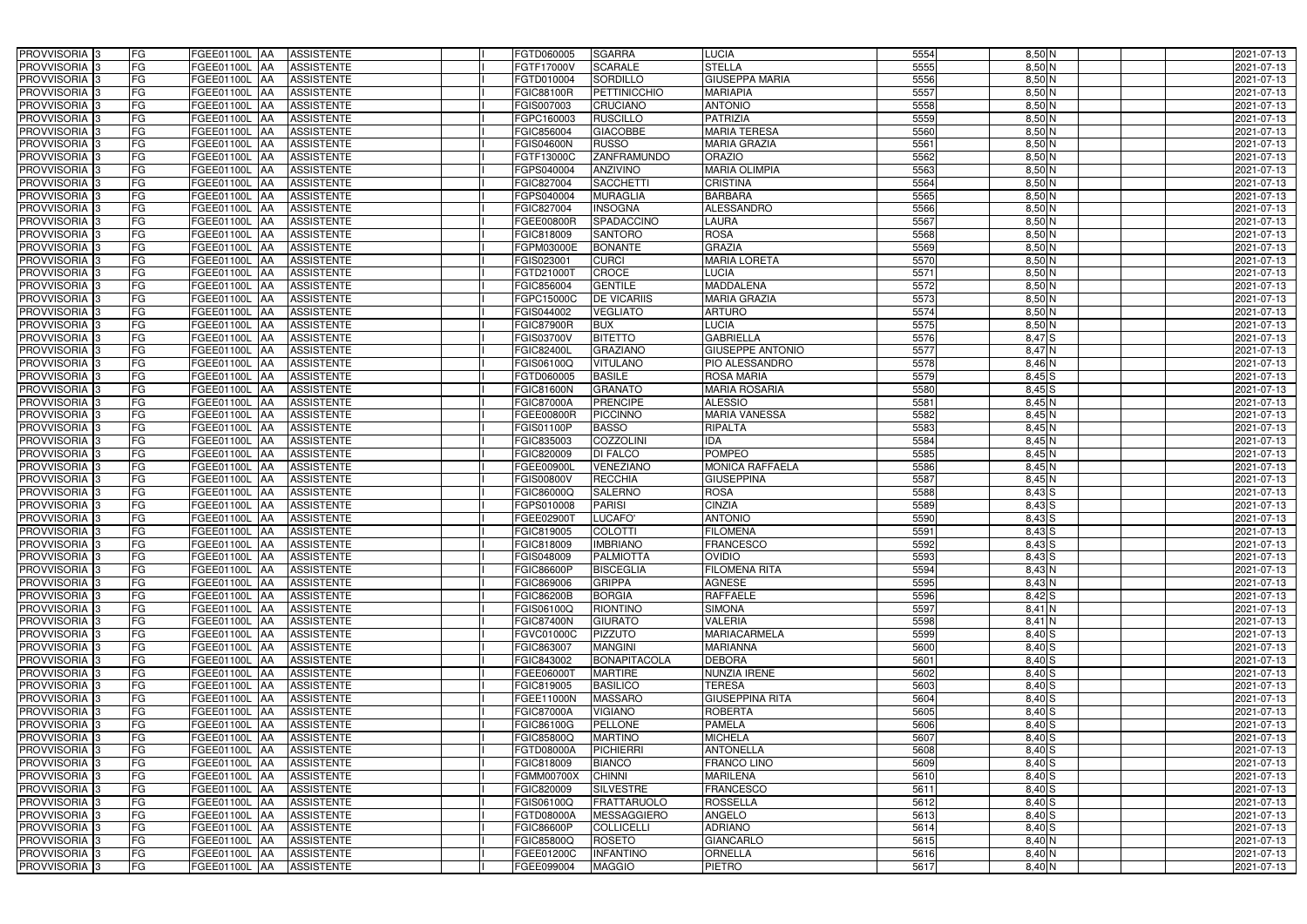| PROVVISORIA 3              | FG        | FGEE01100L AA<br><b>ASSISTENTE</b>            | FGEE01200C<br><b>IULIANI</b>           | <b>VALENTINA</b>          | 5618 | 8,40 N                    | 2021-07-13 |
|----------------------------|-----------|-----------------------------------------------|----------------------------------------|---------------------------|------|---------------------------|------------|
| PROVVISORIA 3              | FG        | <b>ASSISTENTE</b><br>FGEE01100L               | <b>GIULIANO</b><br>FGTD08000A          | <b>CHIARA</b>             | 5619 | 8,40 N                    | 2021-07-13 |
| PROVVISORIA 3              | <b>FG</b> | FGEE01100L<br><b>ASSISTENTE</b><br>IAA        | <b>RUSSI</b><br>FGIC869006             | REBECCA SILVIA            | 5620 | $8,40$ N                  | 2021-07-13 |
| PROVVISORIA <sup>3</sup>   | FG        | FGEE01100L<br><b>ASSISTENTE</b><br>IAA        | <b>TANCREDI</b><br>GIS021009           | NAZARIO PIO               | 5621 | $8,40$ N                  | 2021-07-13 |
| PROVVISORIA 3              | FG        | FGEE01100L<br><b>ASSISTENTE</b>               | <b>LA MACCHIA</b><br><b>GIS06100Q</b>  | <b>DOMENICO</b>           | 5622 | 8,40 N                    | 2021-07-13 |
| PROVVISORIA 3              | <b>FG</b> | <b>FGEE01100L AA</b><br><b>ASSISTENTE</b>     | PASQUARIELLO<br>FGIC819005             | <b>ANTONIO</b>            | 5623 | $8,40$ N                  | 2021-07-13 |
| PROVVISORIA 3              | FG        | <b>FGEE01100L   AA</b><br><b>ASSISTENTE</b>   | FGEE02900T<br>CALVIO                   | <b>FRANCESCO</b>          | 5624 | 8,40 N                    | 2021-07-13 |
| PROVVISORIA 3              | FG        | <b>ASSISTENTE</b><br>FGEE01100L AA            | <b>BUONONATO</b><br>FGMM00400C         | <b>LAURA</b>              | 5625 | 8,40 N                    | 2021-07-13 |
| PROVVISORIA 3              | <b>FG</b> | FGEE01100L AA<br><b>ASSISTENTE</b>            | <b>ARMIENTO</b><br>FGTD060005          | <b>MARIANNA</b>           | 5626 | 8,40 N                    | 2021-07-13 |
| PROVVISORIA 3              | <b>FG</b> | FGEE01100L AA<br><b>ASSISTENTE</b>            | <b>RIZZITIELLO</b><br>FGEE00800R       | <b>FRANCESCO</b>          | 5627 | 8,40 N                    | 2021-07-13 |
| PROVVISORIA 3              | FG        | FGEE01100L AA<br><b>ASSISTENTE</b>            | <b>DELLA SANTA</b><br>FGIC85800Q       | <b>ANTONELLA</b>          | 5628 | 8,40 N                    | 2021-07-13 |
| PROVVISORIA 3              | FG        | FGEE01100L AA<br><b>ASSISTENTE</b>            | FGPC15000C<br><b>PIACQUADIO</b>        | <b>EMILIO</b>             | 5629 | 8,40 N                    | 2021-07-13 |
| PROVVISORIA <sup>3</sup>   | FG        | FGEE01100L<br><b>ASSISTENTE</b><br>IAA        | MASTRANGELO<br>FGIC819005              | <b>COSTANTINA</b>         | 5630 | 8,40 N                    | 2021-07-13 |
| PROVVISORIA 3              | FG        | <b>ASSISTENTE</b><br>FGEE01100L AA            | <b>SECCIA</b><br>FGTD02000P            | <b>TIZIANO</b>            | 5631 | $8,40$ N                  | 2021-07-13 |
| PROVVISORIA 3              | <b>FG</b> | FGEE01100L AA<br><b>ASSISTENTE</b>            | <b>FERRI</b><br>FGPM10000G             | <b>SILVIA</b>             | 5632 | $8,40$ N                  | 2021-07-13 |
| PROVVISORIA 3              | <b>FG</b> | <b>FGEE01100L</b><br><b>ASSISTENTE</b><br>IAA | <b>PROTA</b><br>FGPM10000G             | <b>DANIELA</b>            | 5633 | $8,40$ N                  | 2021-07-13 |
| PROVVISORIA 3              | FG        | <b>FGEE01100L</b><br><b>ASSISTENTE</b><br>IAA | <b>PUZIO</b><br>FGTD08000A             | <b>ANDREA</b>             | 5634 | 8,40 N                    | 2021-07-13 |
| PROVVISORIA 3              | FG        | <b>FGEE01100L</b><br><b>ASSISTENTE</b><br>IAA | <b>PIEMONTESE</b><br>FGIC83000X        | <b>VANESSA</b>            | 5635 | 8,40 N                    | 2021-07-13 |
| PROVVISORIA 3              | FG        | FGEE01100L<br><b>ASSISTENTE</b><br>IAA        | <b>CIUFFREDA</b><br>GPS040004          | <b>VALERIA</b>            | 5636 | 8,40 N                    | 2021-07-13 |
| PROVVISORIA 3              | FG        | FGEE01100L<br><b>ASSISTENTE</b><br>IAA        | <b>POLLICE</b><br>FGEE01100L           | <b>ENRICO PIO</b>         | 5637 | 8,40 N                    | 2021-07-13 |
| <b>PROVVISORIA</b> 3       | FG        | FGEE01100L<br><b>ASSISTENTE</b>               | FGIS05900Q<br><b>CIUFFREDA</b>         | <b>ANGELICA</b>           | 5638 | $8,40$ N                  | 2021-07-13 |
| <b>PROVVISORIA</b> 3       | FG        | FGEE01100L<br><b>ASSISTENTE</b>               | <b>BOCALE</b><br>FGIC821005            | <b>CARMELA PIA</b>        | 5639 | 8,40 N                    | 2021-07-13 |
| PROVVISORIA <sup>3</sup>   | FG        | FGEE01100L<br><b>ASSISTENTE</b>               | FGIC86600P<br><b>RIGNANESE</b>         | <b>LUCIA</b>              | 5640 | 8,40 N                    | 2021-07-13 |
| PROVVISORIA <sup>3</sup>   | <b>FG</b> | FGEE01100L<br><b>ASSISTENTE</b><br>AA         | FGIC819005<br><b>PUCILLO</b>           | <b>ANTONIETTA</b>         | 5641 | 8,40 N                    | 2021-07-13 |
| <b>PROVVISORIA</b> 3       | <b>FG</b> | FGEE01100L<br><b>ASSISTENTE</b><br>IAA        | <b>IUPPA</b><br>FGTE020006             | <b>MARCO</b>              | 5642 | $8,40$ N                  | 2021-07-13 |
| PROVVISORIA 3              | FG        | FGEE01100L<br><b>ASSISTENTE</b><br>IAA        | FGIC819005<br>LISI                     | <b>GIUSEPPINA NATALIA</b> | 5643 | $8,40$ N                  | 2021-07-13 |
| PROVVISORIA 3              | <b>FG</b> | <b>FGEE01100L AA</b><br><b>ASSISTENTE</b>     | <b>SANTAMARIA</b><br>FGIC83700P        | FRANCESCA INCORONATA      | 5644 | $8,40$ N                  | 2021-07-13 |
| PROVVISORIA 3              | <b>FG</b> | <b>FGEE01100L AA</b><br><b>ASSISTENTE</b>     | <b>FANELLI</b><br>FGTE020006           | <b>ALESSANDRA</b>         | 5645 | $8,40$ N                  | 2021-07-13 |
| PROVVISORIA <sup>3</sup>   | FG        | FGEE01100L<br><b>ASSISTENTE</b><br>IAA        | GIS044002<br><b>GAGLIARDI</b>          | <b>FRANCESCO</b>          | 5646 | $8,40$ N                  | 2021-07-13 |
| PROVVISORIA 3              | <b>FG</b> | <b>FGEE01100L   AA</b><br><b>ASSISTENTE</b>   | <b>DI STASO</b><br>FGEE00900L          | <b>ANNARITA</b>           | 5647 | 8,40 N                    | 2021-07-13 |
| PROVVISORIA 3              | <b>FG</b> | <b>FGEE01100L AA</b><br><b>ASSISTENTE</b>     | FGTF13000C<br><b>GUIDA</b>             | <b>ROBERTO</b>            | 5648 | $8,40$ N                  | 2021-07-13 |
| PROVVISORIA 3              | FG        | <b>ASSISTENTE</b><br>FGEE01100L AA            | <b>GRIFA</b><br>FGIC84400T             | ANGELARITA                | 5649 | $8,40$ N                  | 2021-07-13 |
| PROVVISORIA 3              | FG        | FGEE01100L<br><b>ASSISTENTE</b><br>IAA        | <b>TALIA</b><br><b>FGIC81600N</b>      | <b>FRANCESCO</b>          | 5650 | 8,40 N                    | 2021-07-13 |
| PROVVISORIA <sup>3</sup>   | <b>FG</b> | FGEE01100L AA<br><b>ASSISTENTE</b>            | <b>VALENTINO</b><br>FGPC15000C         | <b>MARIA PIA</b>          | 5651 | 8,40 N                    | 2021-07-13 |
| PROVVISORIA                | <b>FG</b> | FGEE01100L<br><b>ASSISTENTE</b><br>IAA        | <b>SCIRETTA</b><br>FGIC818009          | <b>MARIA LUCIA</b>        | 5652 | 8,40 N                    | 2021-07-13 |
| PROVVISORIA <sup>1</sup> 3 | FG        | FGEE01100L<br><b>ASSISTENTE</b><br>IAA        | ROLLO<br>GIC83700P                     | <b>YLENIA</b>             | 5653 | 8,40 N                    | 2021-07-13 |
| PROVVISORIA <sup>1</sup> 3 | FG        | <b>FGEE01100L</b><br><b>ASSISTENTE</b><br>IAA | <b>DI BONO</b><br>GIS048009            | <b>FRANCESCO PIO</b>      | 5654 | 8,40 N                    | 2021-07-13 |
| PROVVISORIA <sup>3</sup>   | <b>FG</b> | FGEE01100L AA<br><b>ASSISTENTE</b>            | FGIC86200B<br><b>CLEMENTE</b>          | <b>CLARISSA</b>           | 5655 | 8,40 N                    | 2021-07-13 |
| PROVVISORIA <sup>3</sup>   | FG        | FGEE01100L AA ASSISTENTE                      | TRICARICO<br>FGIC821005                | <b>LUIGI</b>              | 5656 | 8,40 N                    | 2021-07-13 |
| PROVVISORIA <sup>3</sup>   | FG        | FGEE01100L AA<br>ASSISTENTE                   | FGTF17000V<br><b>POMPILIO</b>          | <b>MARIA PIA</b>          | 5657 | 8,40 N                    | 2021-07-13 |
| PROVVISORIA <sup>3</sup>   | FG        | <b>ASSISTENTE</b><br><b>FGEE01100L AA</b>     | <b>LESERRI</b><br>FGIC84600D           | <b>MARIA</b>              | 5658 | 8,40 N                    | 2021-07-13 |
| PROVVISORIA <sup>3</sup>   | FG        | FGEE01100L AA<br><b>ASSISTENTE</b>            | <b>CASOLARO</b><br>FGEE01100L          | <b>ANNA ARIANNA</b>       | 5659 | 8,40 N                    | 2021-07-13 |
| PROVVISORIA <sup>3</sup>   | FG        | FGEE01100L AA<br><b>ASSISTENTE</b>            | <b>CASORIA</b><br>FGEE00900L           | <b>CIRO</b>               | 5660 | 8,40 N                    | 2021-07-13 |
| PROVVISORIA <sup>3</sup>   | FG        | FGEE01100L AA<br><b>ASSISTENTE</b>            | FGEE005009<br><b>VENDITTI</b>          | <b>ANTONIO</b>            | 5661 | 8,40 N                    | 2021-07-13 |
| PROVVISORIA <sup>3</sup>   | FG        | FGEE01100L AA<br><b>ASSISTENTE</b>            | FGPS010008<br><b>OLIVIERI</b>          | <b>PAOLA</b>              | 5662 | 8,40 N                    | 2021-07-13 |
| PROVVISORIA <sup>3</sup>   | FG        | FGEE01100L AA<br><b>ASSISTENTE</b>            | <b>FALCONE</b><br><b>FGIC84400T</b>    | <b>MARIACLARA</b>         | 5663 | 8,40 N                    | 2021-07-13 |
| PROVVISORIA <sup>3</sup>   | FG        | FGEE01100L AA<br><b>ASSISTENTE</b>            | <b>RUBERTO</b><br>FGPM05000Q           | <b>MARIA</b>              | 5664 | $8,40\overline{\text{N}}$ | 2021-07-13 |
| PROVVISORIA <sup>3</sup>   | FG        | FGEE01100L AA<br><b>ASSISTENTE</b>            | <b>MAFFIOLA</b><br>FGTD21000T          | <b>FRANCESCO PAOLO</b>    | 5665 | 8,40 N                    | 2021-07-13 |
| PROVVISORIA <sup>3</sup>   | FG        | FGEE01100L AA<br><b>ASSISTENTE</b>            | <b>FGIC80700V</b><br><b>MORETTI</b>    | <b>LUCIA</b>              | 5666 | 8,40 N                    | 2021-07-13 |
| PROVVISORIA <sup>3</sup>   | FG        | FGEE01100L AA<br><b>ASSISTENTE</b>            | <b>INCARNATO</b><br>FGIC819005         | <b>DOROTY</b>             | 5667 | 8,40 N                    | 2021-07-13 |
| PROVVISORIA 3              | FG        | FGEE01100L AA<br>ASSISTENTE                   | <b>SANSONE</b><br>FGIC818009           | <b>GERARDO</b>            | 5668 | $8,40$ N                  | 2021-07-13 |
| PROVVISORIA <sup>3</sup>   | FG        | FGEE01100L AA<br><b>ASSISTENTE</b>            | FGPM03000E<br>SPAGNOLO                 | <b>VIRGINIA</b>           | 5669 | 8,40 N                    | 2021-07-13 |
| PROVVISORIA <sup>3</sup>   | FG        | FGEE01100L AA<br><b>ASSISTENTE</b>            | FGIC82900Q<br><b>RICCARDO</b>          | <b>AZZURRA</b>            | 5670 | $8,40$ N                  | 2021-07-13 |
| PROVVISORIA <sup>3</sup>   | FG        | FGEE01100L AA<br><b>ASSISTENTE</b>            | <b>VERDE</b><br>FGPC160003             | <b>FEDERICA</b>           | 5671 | 8,40 N                    | 2021-07-13 |
| PROVVISORIA <sup>13</sup>  | FG        | FGEE01100L AA<br><b>ASSISTENTE</b>            | <b>CODIANNI</b><br>FGPS010008          | <b>ANDREA</b>             | 5672 | 8,40 N                    | 2021-07-13 |
| PROVVISORIA <sup>3</sup>   | FG        | FGEE01100L AA<br><b>ASSISTENTE</b>            | FGIC82900Q<br><b>FUIANO</b>            | <b>OLGA PIA</b>           | 5673 | 8,40 N                    | 2021-07-13 |
| PROVVISORIA <sup>3</sup>   | FG        | FGEE01100L AA<br><b>ASSISTENTE</b>            | <b>RILLO</b><br>FGTD02000P             | <b>ILARIA</b>             | 5674 | 8,40 N                    | 2021-07-13 |
| PROVVISORIA <sup>3</sup>   | FG        | <b>FGEE01100L   AA</b><br><b>ASSISTENTE</b>   | <b>LAFAENZA</b><br>FGPC180008          | <b>VALENTINA</b>          | 5675 | 8,40 N                    | 2021-07-13 |
| PROVVISORIA <sup>3</sup>   | FG        | <b>ASSISTENTE</b><br>FGEE01100L AA            | <b>GARGANO</b><br>FGEE06000T           | <b>GIUSEPPE</b>           | 5676 | 8,40 N                    | 2021-07-13 |
| PROVVISORIA <sup>3</sup>   | FG        | FGEE01100L AA<br><b>ASSISTENTE</b>            | <b>MIANO</b><br>FGTD060005             | <b>FRANCESCA</b>          | 5677 | 8,40 N                    | 2021-07-13 |
| PROVVISORIA <sup>3</sup>   | FG        | FGEE01100L AA<br><b>ASSISTENTE</b>            | <b>STRAZIOSO</b><br>FGIC827004         | <b>FRANCESCA</b>          | 5678 | 8,40 N                    | 2021-07-13 |
| PROVVISORIA <sup>3</sup>   | FG        | <b>ASSISTENTE</b><br>FGEE01100L AA            | FGIC83800E<br><b>MARCHIO</b>           | <b>VINCENZO</b>           | 5679 | 8,40 N                    | 2021-07-13 |
| PROVVISORIA <sup>3</sup>   | FG        | ASSISTENTE<br>FGEE01100L AA                   | <b>FGIC87900R</b><br><b>MONTEMITRO</b> | LILIANA                   | 5680 | 8,40 N                    | 2021-07-13 |
| PROVVISORIA 3              | FG        | <b>ASSISTENTE</b><br><b>FGEE01100L AA</b>     | <b>FGIC87400N</b><br><b>BELPIEDE</b>   | <b>ANGELA</b>             | 5681 | $8,40$ N                  | 2021-07-13 |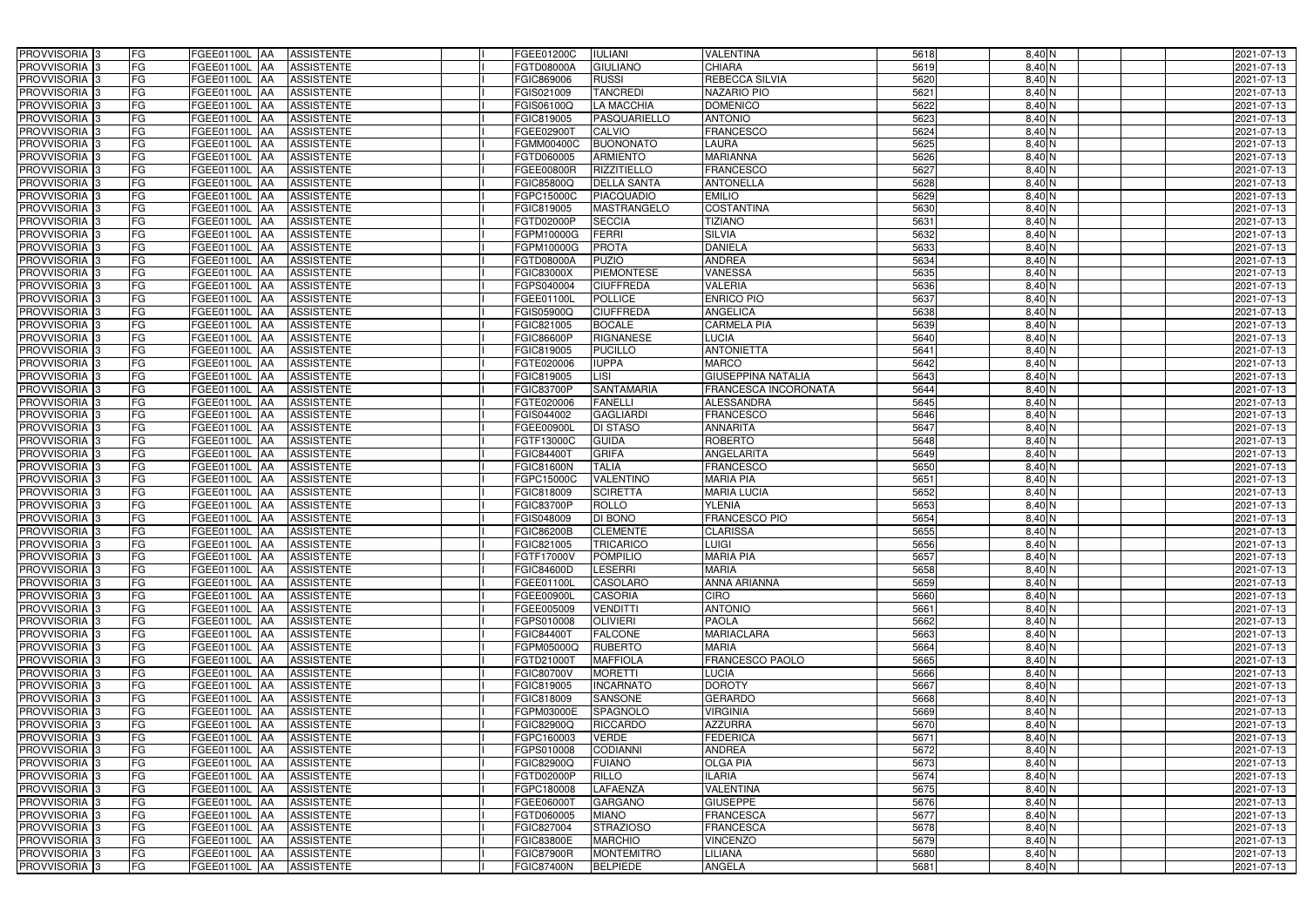| PROVVISORIA 3              | <b>FG</b><br>FGEE01100L AA                | <b>ASSISTENTE</b>               | <b>FGIS00800V</b> | <b>PALMA</b>       | <b>KATIA</b>            | 5682 | 8,40 N     | 2021-07-13 |
|----------------------------|-------------------------------------------|---------------------------------|-------------------|--------------------|-------------------------|------|------------|------------|
| PROVVISORIA <sup>3</sup>   | FG<br>FGEE01100L AA                       | <b>ASSISTENTE</b>               | <b>FGIC85700X</b> | SPERANZA           | <b>FRANCESCA</b>        | 5683 | $8,40$ N   | 2021-07-13 |
| PROVVISORIA <sup>3</sup>   | FG<br>FGEE01100L AA                       | <b>ASSISTENTE</b>               | FGIC819005        | <b>TEDESCHI</b>    | <b>CARMINE</b>          | 5684 | $8,40$ N   | 2021-07-13 |
| PROVVISORIA 3              | FG<br>FGEE01100L AA                       | <b>ASSISTENTE</b>               | FGTD08000A        | <b>BOZZA</b>       | <b>DANIELA</b>          | 5685 | $8,40$ N   | 2021-07-13 |
| PROVVISORIA <sup>3</sup>   | FG<br>FGEE01100L                          | <b>ASSISTENTE</b><br><b>IAA</b> | FGIS01100P        | DE NITTIS          | <b>ANNAMARIA</b>        | 5686 | $8,40$ N   | 2021-07-13 |
| PROVVISORIA 3              | FG<br>FGEE01100L AA                       | <b>ASSISTENTE</b>               | FGIC827004        | <b>BIANCO</b>      | <b>ELISABETTA</b>       | 5687 | $8,40$ N   | 2021-07-13 |
| PROVVISORIA <sup>3</sup>   | FG<br>FGEE01100L AA                       | <b>ASSISTENTE</b>               | FGIS00800V        | <b>MARINACCIO</b>  | <b>ANTONIO</b>          | 5688 | 8,40 N     | 2021-07-13 |
| PROVVISORIA <sup>3</sup>   | FG<br>FGEE01100L AA                       | <b>ASSISTENTE</b>               | <b>FGIS00800V</b> | <b>RECINE</b>      | <b>CONCETTA</b>         | 5689 | 8,40 N     | 2021-07-13 |
| PROVVISORIA 3              | FG<br>FGEE01100L AA                       | <b>ASSISTENTE</b>               | <b>FGIC83800E</b> | <b>AGHILAR</b>     | <b>LUCIA</b>            | 5690 | 8,40 N     | 2021-07-13 |
| PROVVISORIA <sup>3</sup>   | FG<br>FGEE01100L AA                       | <b>ASSISTENTE</b>               | FGEE005009        | <b>FINO</b>        | <b>FRANCO</b>           | 5691 | 8,40 N     | 2021-07-13 |
| PROVVISORIA 3              | FG<br>FGEE01100L AA                       | <b>ASSISTENTE</b>               | FGEE005009        | <b>DI GAETANO</b>  | <b>ALESSANDRA</b>       | 5692 | 8,40 N     | 2021-07-13 |
| PROVVISORIA 3              | FG<br>FGEE01100L AA                       | <b>ASSISTENTE</b>               | FGIC827004        | <b>IMBRIANI</b>    | <b>DANIELA</b>          | 5693 | $8,40$ N   | 2021-07-13 |
| PROVVISORIA <sup>3</sup>   | FG<br>FGEE01100L AA                       | <b>ASSISTENTE</b>               | <b>FGIS04600N</b> | <b>AGHILAR</b>     | <b>ROSA</b>             | 5694 | 8,40 N     | 2021-07-13 |
| PROVVISORIA 3              | FG<br>FGEE01100L AA                       | <b>ASSISTENTE</b>               | FGEE106002        | DE DEO             | <b>ANNA MARIA</b>       | 5695 | $8,40$ N   | 2021-07-13 |
| PROVVISORIA 3              | $\overline{\mathsf{FG}}$<br>FGEE01100L AA | <b>ASSISTENTE</b>               | FGEE00800R        | <b>METTA</b>       | <b>DEBORA</b>           | 5696 | $8,40$ N   | 2021-07-13 |
| PROVVISORIA 3              | $\overline{\mathsf{FG}}$<br>FGEE01100L AA | <b>ASSISTENTE</b>               | <b>FGIC80700V</b> | <b>MIUCCI</b>      | <b>MARIA STELLA</b>     | 5697 | $8,40$ N   | 2021-07-13 |
| PROVVISORIA 3              | FG<br><b>FGEE01100L</b>                   | <b>ASSISTENTE</b><br><b>IAA</b> | FGTF13000C        | <b>FACCIORUSO</b>  | <b>MATTEO</b>           | 5698 | $8,40$ N   | 2021-07-13 |
| PROVVISORIA 3              | FG<br>FGEE01100L AA                       | <b>ASSISTENTE</b>               | FGPM03000E        | <b>CORDELLA</b>    | <b>MARCO</b>            | 5699 | 8,38 N     | 2021-07-13 |
| PROVVISORIA 3              | FG<br>FGEE01100L                          | <b>ASSISTENTE</b><br><b>JAA</b> | FGEE005009        | <b>FONTANA</b>     | <b>ANTONELLA</b>        | 5700 | 8,37 S     | 2021-07-13 |
| PROVVISORIA 3              | FG<br><b>FGEE01100L AA</b>                | <b>ASSISTENTE</b>               | FGIC856004        | <b>ROBERTO</b>     | <b>LUCIANO</b>          | 5701 | 8,37 N     | 2021-07-13 |
| PROVVISORIA <sup>3</sup>   | FG<br>FGEE01100L                          | <b>AA</b><br><b>ASSISTENTE</b>  | FGPS010008        | <b>TAURINO</b>     | <b>ADDOLORATA</b>       | 5702 | 8,37 N     | 2021-07-13 |
| PROVVISORIA 3              | FG<br>FGEE01100L AA                       | <b>ASSISTENTE</b>               | <b>FGIC81600N</b> | <b>MARSEGLIA</b>   | FERNANDA                | 5703 | $8,37$ N   | 2021-07-13 |
| PROVVISORIA 3              | FG<br>FGEE01100L                          | <b>JAA</b><br><b>ASSISTENTE</b> | <b>FGIS00800V</b> | <b>MAZZEO</b>      | <b>LUCA</b>             | 5704 | $8,35$ S   | 2021-07-13 |
| PROVVISORIA 3              | FG<br>FGEE01100L AA                       | <b>ASSISTENTE</b>               | FGTD010004        | DI COSTANZO        | <b>FRANCESCA</b>        | 5705 | $8,35$ S   | 2021-07-13 |
| PROVVISORIA 3              | FG<br>FGEE01100L AA                       | <b>ASSISTENTE</b>               | FGIC878001        | <b>FALCO</b>       | <b>GIUSEPPE</b>         | 5706 | $8,35$ N   | 2021-07-13 |
| PROVVISORIA 3              | FG<br>FGEE01100L AA                       | <b>ASSISTENTE</b>               | FGIC87300         | <b>BARLETTA</b>    | <b>PIERFELICE</b>       | 5707 | $8,33$ $S$ | 2021-07-13 |
| PROVVISORIA 3              | FG<br>FGEE01100L AA                       | <b>ASSISTENTE</b>               | <b>FGIS04600N</b> | <b>TORALDO</b>     | <b>PATRIZIA</b>         | 5708 | $8,33$ $S$ | 2021-07-13 |
| PROVVISORIA 3              | FG<br>FGEE01100L AA                       | <b>ASSISTENTE</b>               | FGIC85800Q        | <b>BONGO</b>       | <b>MARIA ROSARIA</b>    | 5709 | $8,33$ S   | 2021-07-13 |
| PROVVISORIA <sup>3</sup>   | FG<br>FGEE01100L AA                       | <b>ASSISTENTE</b>               | FGTE020006        | <b>IAMMARINO</b>   | LEONARDA                | 5710 | $8,33$ $S$ | 2021-07-13 |
| PROVVISORIA <sup>3</sup>   | FG<br><b>FGEE01100L AA</b>                | <b>ASSISTENTE</b>               | FGIC872002        | <b>CLEMENTE</b>    | <b>DANIELA</b>          | 5711 | 8,33S      | 2021-07-13 |
| PROVVISORIA <sup>3</sup>   | FG<br>FGEE01100L AA                       | <b>ASSISTENTE</b>               | <b>FGIC81600N</b> | <b>PIERRO</b>      | <b>VALLEVERDE</b>       | 5712 | $8,33$ $S$ | 2021-07-13 |
| PROVVISORIA <sup>3</sup>   | FG<br>FGEE01100L AA                       | <b>ASSISTENTE</b>               | FGEE02900T        | <b>FORTE</b>       | <b>NICOLA</b>           | 5713 | $8,33$ S   | 2021-07-13 |
| PROVVISORIA <sup>3</sup>   | FG<br>FGEE01100L AA                       | <b>ASSISTENTE</b>               | FGEE00900L        | <b>EVANGELISTA</b> | CARLO                   | 5714 | $8,33$ $S$ | 2021-07-13 |
| PROVVISORIA <sup>3</sup>   | FG<br>FGEE01100L AA                       | <b>ASSISTENTE</b>               | <b>FGIC86200B</b> | <b>COLUCCI</b>     | <b>ILARIA</b>           | 5715 | $8,33$ $S$ | 2021-07-13 |
| PROVVISORIA <sup>3</sup>   | FG<br><b>FGEE01100L</b>                   | <b>ASSISTENTE</b><br><b>IAA</b> | <b>FGIC86800A</b> | <b>MEDUGNO</b>     | <b>MICHELA</b>          | 5716 | $8,33$ $S$ | 2021-07-13 |
| PROVVISORIA <sup>3</sup>   | FG<br>FGEE01100L                          | <b>ASSISTENTE</b><br><b>JAA</b> | <b>FGIC85700X</b> | <b>CAGNAZZI</b>    | <b>GIANFRANCO</b>       | 5717 | $8,33$ S   | 2021-07-13 |
| PROVVISORIA <sup>3</sup>   | FG<br>FGEE01100L                          | <b>ASSISTENTE</b><br><b>JAA</b> | FGTF13000C        | <b>CAMERINO</b>    | <b>ANTONELLO</b>        | 5718 | $8,33$ S   | 2021-07-13 |
| PROVVISORIA <sup>3</sup>   | FG<br>FGEE01100L AA                       | <b>ASSISTENTE</b>               | <b>FGIC83800E</b> | <b>MANFREDI</b>    | <b>ANNA LISA</b>        | 5719 | $8,33$ S   | 2021-07-13 |
| <b>PROVVISORIA</b> 3       | FG<br>FGEE01100L AA                       | <b>ASSISTENTE</b>               | FGEE005009        | <b>D'ORIA</b>      | <b>YLENIA</b>           | 5720 | $8,33$ S   | 2021-07-13 |
| PROVVISORIA <sup>3</sup>   | FG<br>FGEE01100L AA                       | ASSISTENTE                      | FGEE005009        | <b>D'ANGELO</b>    | <b>ENZA</b>             | 5721 | $8,33$ $S$ | 2021-07-13 |
| PROVVISORIA <sup>3</sup>   | FG<br>FGEE01100L AA                       | ASSISTENTE                      | FGEE005009        | <b>TORRES</b>      | <b>MARIA FILOMENA</b>   | 5722 | $8,33$ S   | 2021-07-13 |
| PROVVISORIA <sup>3</sup>   | FG<br>FGEE01100L AA                       | ASSISTENTE                      | FGIC86100G        | <b>PRONAT</b>      | CARLA                   | 5723 | $8,33$ S   | 2021-07-13 |
| PROVVISORIA <sup>3</sup>   | FG<br>FGEE01100L AA                       | <b>ASSISTENTE</b>               | FGIC842006        | <b>PATUTO</b>      | <b>MARIA ANTONIETTA</b> | 5724 | $8,33$ S   | 2021-07-13 |
| PROVVISORIA <sup>3</sup>   | FG<br>FGEE01100L AA                       | ASSISTENTE                      | FGTD010004        | <b>SALES</b>       | <b>NICOLETTA</b>        | 5725 | $8,33$ $S$ | 2021-07-13 |
| PROVVISORIA <sup>3</sup>   | FG<br>FGEE01100L AA                       | <b>ASSISTENTE</b>               | FGEE06000T        | <b>RUSSO</b>       | <b>RAFFAELLA</b>        | 5726 | $8,33$ S   | 2021-07-13 |
| PROVVISORIA <sup>3</sup>   | FG<br>FGEE01100L AA                       | ASSISTENTE                      | <b>FGIS00800V</b> | <b>IMPERIALE</b>   | <b>ROSANNA</b>          | 5727 | $8,33$ S   | 2021-07-13 |
| PROVVISORIA <sup>3</sup>   | FG<br>FGEE01100L AA                       | ASSISTENTE                      | FGIS044002        | <b>VALENTE</b>     | <b>KATIA</b>            | 5728 | $8,33$ S   | 2021-07-13 |
| PROVVISORIA <sup>3</sup>   | FG<br>FGEE01100L AA                       | ASSISTENTE                      | FGIC864003        | <b>COLLICELLI</b>  | <b>RAFFAELE</b>         | 5729 | $8,33$ $S$ | 2021-07-13 |
| PROVVISORIA <sup>3</sup>   | FG<br>FGEE01100L AA                       | ASSISTENTE                      | FGIS03700V        | <b>DE FUSCO</b>    | <b>SALVATORE</b>        | 5730 | $8,33$ $S$ | 2021-07-13 |
| PROVVISORIA <sup>3</sup>   | FG<br>FGEE01100L AA                       | ASSISTENTE                      | <b>FGTD02000P</b> | <b>BUCHICCHIO</b>  | <b>GIUSEPPE</b>         | 5731 | $8,33$ S   | 2021-07-13 |
| PROVVISORIA 3              | FG<br>FGEE01100L AA                       | <b>ASSISTENTE</b>               | <b>FGIC82500C</b> | <b>CARIDEO</b>     | CYNZIA                  | 5732 | $8,33$ S   | 2021-07-13 |
| PROVVISORIA <sup>3</sup>   | FG<br>FGEE01100L AA                       | <b>ASSISTENTE</b>               | FGPM03000E        | DE LIO             | <b>MARIA ALTOMARE</b>   | 5733 | $8,33$ S   | 2021-07-13 |
| PROVVISORIA <sup>3</sup>   | FG<br>FGEE01100L AA                       | <b>ASSISTENTE</b>               | <b>FGIS04600N</b> | <b>ALBANESE</b>    | <b>CHIARA</b>           | 5734 | $8,33$ $S$ | 2021-07-13 |
| PROVVISORIA <sup>3</sup>   | FG<br>FGEE01100L AA                       | <b>ASSISTENTE</b>               | FGTD08000A        | <b>D'ANGELO</b>    | <b>ASSUNTA</b>          | 5735 | $8,33$ $S$ | 2021-07-13 |
| PROVVISORIA <sup>13</sup>  | FG<br>FGEE01100L AA                       | <b>ASSISTENTE</b>               | <b>FGIC83300B</b> | <b>FERRANTE</b>    | ANGELA MICHELA          | 5736 | $8,33$ $S$ | 2021-07-13 |
| PROVVISORIA <sup>1</sup> 3 | FG<br>FGEE01100L AA                       | <b>ASSISTENTE</b>               | <b>FGMM00700X</b> | <b>GASPARRELLI</b> | <b>FIORELLA</b>         | 5737 | $8,33$ S   | 2021-07-13 |
| PROVVISORIA <sup>3</sup>   | FG<br>FGEE01100L AA                       | <b>ASSISTENTE</b>               | FGRH060003        | <b>ARGENTIERI</b>  | <b>CLAUDIA</b>          | 5738 | $8,33$ S   | 2021-07-13 |
| PROVVISORIA <sup>3</sup>   | FG<br>FGEE01100L AA                       | <b>ASSISTENTE</b>               | <b>FGMM00700X</b> | <b>ZOPPO</b>       | <b>MICHELE</b>          | 5739 | $8,33$ S   | 2021-07-13 |
| PROVVISORIA <sup>3</sup>   | FG<br>FGEE01100L AA                       | <b>ASSISTENTE</b>               | <b>FGIC87900R</b> | <b>MENONNA</b>     | <b>SABRINA</b>          | 5740 | $8,33$ $S$ | 2021-07-13 |
| PROVVISORIA <sup>3</sup>   | FG<br><b>FGEE01100L AA</b>                | <b>ASSISTENTE</b>               | FGIS007003        | <b>LALLO</b>       | <b>COSTANTINO</b>       | 5741 | $8,33$ $S$ | 2021-07-13 |
| PROVVISORIA <sup>3</sup>   | FG<br>FGEE01100L AA                       | <b>ASSISTENTE</b>               | <b>FGMM00700X</b> | D'ANGIO'           | LUCIA                   | 5742 | $8,33$ S   | 2021-07-13 |
| PROVVISORIA <sup>3</sup>   | FG<br>FGEE01100L AA                       | <b>ASSISTENTE</b>               | FGEE02900T        | <b>LENOCI</b>      | <b>MARINA</b>           | 5743 | $8,33$ S   | 2021-07-13 |
| PROVVISORIA <sup>3</sup>   | FG<br>FGEE01100L AA                       | ASSISTENTE                      | FGIC856004        | <b>DESTINO</b>     | <b>TERESA</b>           | 5744 | $8,33$ S   | 2021-07-13 |
| PROVVISORIA <sup>3</sup>   | FG<br>FGEE01100L AA                       | ASSISTENTE                      | FGIC877005        | <b>AMORICO</b>     | <b>LICIA</b>            | 5745 | $8,33$ S   | 2021-07-13 |
|                            |                                           |                                 |                   |                    |                         |      |            |            |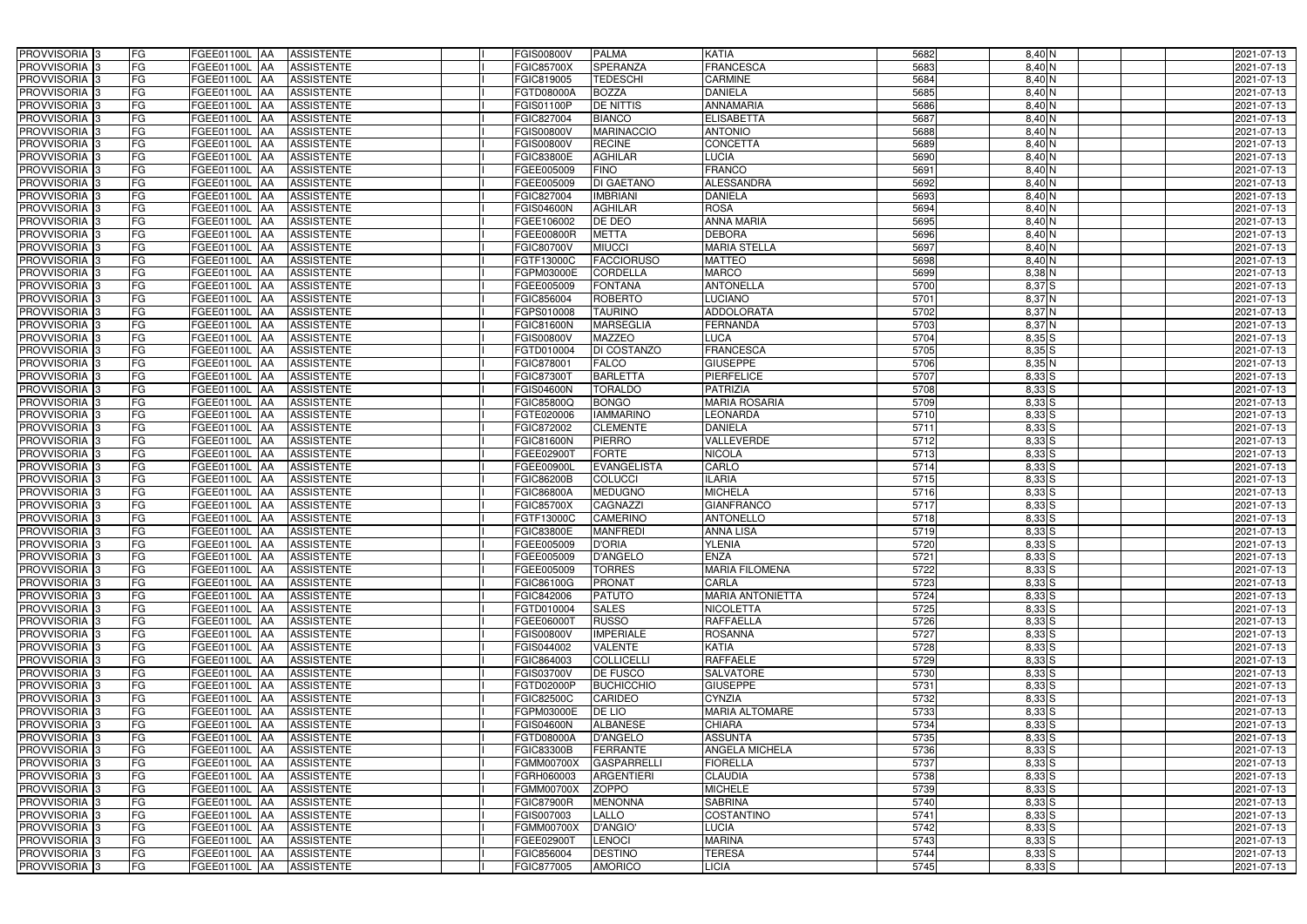| PROVVISORIA 3                                         | FG        | FGEE01100L AA                  | <b>ASSISTENTE</b>                      | FGIC863007               | <b>DEMONTE</b>                       | <b>GIUSEPPINA</b>                  | 5746         | $8,33$ S             | 2021-07-13               |
|-------------------------------------------------------|-----------|--------------------------------|----------------------------------------|--------------------------|--------------------------------------|------------------------------------|--------------|----------------------|--------------------------|
| PROVVISORIA 3                                         | FG        | FGEE01100L                     | <b>ASSISTENTE</b>                      | FGPM03000E               | <b>MARINO</b>                        | <b>ANNALISA</b>                    | 5747         | 8,33 S               | 2021-07-13               |
| PROVVISORIA 3                                         | FG        | FGEE01100L<br>IAA              | <b>ASSISTENTE</b>                      | FGEE01200C               | GALLO                                | <b>SABRINA</b>                     | 5748         | $8,33$ N             | 2021-07-13               |
| PROVVISORIA <sup>3</sup>                              | FG        | FGEE01100L<br>IAA              | <b>ASSISTENTE</b>                      | <b>FGIC88100R</b>        | <b>STEFANELLI</b>                    | <b>MARIA ROSARIA</b>               | 5749         | $8,33$ N             | 2021-07-13               |
| PROVVISORIA 3                                         | FG        | <b>FGEE01100L</b><br>IAA       | <b>ASSISTENTE</b>                      | FGTE020006               | CICCONE                              | CARMEN                             | 5750         | $8,33$ N             | 2021-07-13               |
| PROVVISORIA 3                                         | <b>FG</b> | FGEE01100L AA                  | <b>ASSISTENTE</b>                      | FGTD010004               | <b>SARACINO</b>                      | ANGELA                             | 5751         | $8,33$ N             | 2021-07-13               |
| PROVVISORIA 3                                         | FG        | FGEE01100L AA                  | <b>ASSISTENTE</b>                      | FGIC856004               | <b>SEBASTIANO</b>                    | <b>VANIA</b>                       | 5752         | 8,33 N               | 2021-07-13               |
| PROVVISORIA 3                                         | FG        | FGEE01100L AA                  | <b>ASSISTENTE</b>                      | <b>FGIC83000X</b>        | QUITADAMO                            | <b>MARIA PIA</b>                   | 5753         | $8,33$ N             | 2021-07-13               |
| PROVVISORIA 3                                         | <b>FG</b> | FGEE01100L AA                  | <b>ASSISTENTE</b>                      | FGIC818009               | <b>CAPUANO</b>                       | <b>INCORONATA</b>                  | 5754         | $8,33$ N             | 2021-07-13               |
| PROVVISORIA 3                                         | FG        | <b>FGEE01100L</b> AA           | <b>ASSISTENTE</b>                      | FGEE00800R               | <b>PORCELLI</b>                      | <b>MARIANNA</b>                    | 5755         | $8,33$ N             | 2021-07-13               |
| PROVVISORIA <sup>13</sup>                             | FG        | FGEE01100L AA                  | <b>ASSISTENTE</b>                      | FGPS040004               | <b>SPIRITOSO</b>                     | <b>SARA</b>                        | 5756         | $8,33$ N             | 2021-07-13               |
| PROVVISORIA 3                                         | FG        | FGEE01100L AA                  | <b>ASSISTENTE</b>                      | <b>FGIC85700X</b>        | <b>MARONE</b>                        | <b>GIOVANNA</b>                    | 5757         | $8,33$ N             | 2021-07-13               |
| PROVVISORIA <sup>3</sup>                              | FG        | FGEE01100L<br>IAA              | <b>ASSISTENTE</b>                      | FGIS04600N               | <b>BALDUCCI</b>                      | <b>MORENA</b>                      | 5758         | $8,33$ N             | 2021-07-13               |
| PROVVISORIA 3                                         | FG        | FGEE01100L AA                  | <b>ASSISTENTE</b>                      | <b>FGIC86200B</b>        | <b>CORNACCHIA</b>                    | <b>MICHELA CELESTE</b>             | 5759         | $8,33$ N             | 2021-07-13               |
| PROVVISORIA 3                                         | <b>FG</b> | FGEE01100L AA                  | <b>ASSISTENTE</b>                      | FGEE01200C               | <b>D'AGNONE</b>                      | <b>MARIA INCORONATA</b>            | 5760         | $8,33$ N             | 2021-07-13               |
| PROVVISORIA 3                                         | <b>FG</b> | FGEE01100L<br>IAA              | <b>ASSISTENTE</b>                      | FGTE020006               | <b>BASTA</b>                         | <b>DOMENICO</b>                    | 5761         | $8,33$ N             | 2021-07-13               |
| PROVVISORIA 3                                         | FG        | FGEE01100L<br>IAA              | <b>ASSISTENTE</b>                      | FGIC856004               | AVVANTAGGIATO                        | <b>SARA</b>                        | 5762         | $8,33$ N             | 2021-07-13               |
| PROVVISORIA 3                                         | FG        | <b>FGEE01100L</b><br>IAA       | <b>ASSISTENTE</b>                      | FGEE005009               | <b>FONTANA</b>                       | <b>BENEDETTA ISABELLA</b>          | 5763         | $8,33$ N             | 2021-07-13               |
| PROVVISORIA 3                                         | FG        | <b>FGEE01100L</b><br>IAA       | <b>ASSISTENTE</b>                      | FGIS00800V               | <b>SCAPICCHIO</b>                    | <b>STEFANIA</b>                    | 5764         | $8,33$ N             | 2021-07-13               |
| PROVVISORIA 3                                         | FG        | FGEE01100L<br>IAA              | <b>ASSISTENTE</b>                      | FGTD210001               | <b>DELLI CARRI</b>                   | <b>NICOLETTA</b>                   | 5765         | 8,33 N               | 2021-07-13               |
| PROVVISORIA <sup>3</sup>                              | FG        | FGEE01100L                     | <b>ASSISTENTE</b>                      | <b>FGIC87900R</b>        | <b>PETRUCCI</b>                      | <b>GRAZIANA</b>                    | 5766         | $8,33$ N             | 2021-07-13               |
| <b>PROVVISORIA</b> 3                                  | FG        | FGEE01100L<br>IAA              | <b>ASSISTENTE</b>                      | FGIS01100P               | PAPARELLA                            | <b>GAETANO</b>                     | 5767         | $8,33$ N             | 2021-07-13               |
| PROVVISORIA <sup>3</sup>                              | FG        | FGEE01100L<br>IAA              | <b>ASSISTENTE</b>                      | FGIC86000Q               | <b>GATTULLI</b>                      | <b>MARIA FILOMENA</b>              | 5768         | $8,33$ N             | 2021-07-13               |
| PROVVISORIA <sup>13</sup>                             | <b>FG</b> | FGEE01100L<br>IAA              | <b>ASSISTENTE</b>                      | FGIC880001               | <b>MAURIELLO</b>                     | <b>EONARDA</b>                     | 5769         | $8,33$ N             | 2021-07-13               |
| <b>PROVVISORIA</b> 3                                  | FG        | FGEE01100L<br>IAA              | <b>ASSISTENTE</b>                      | FGIC85700X               | <b>PENNABEA</b>                      | ANNA LISA                          | 5770         | $8,33$ N             | 2021-07-13               |
| PROVVISORIA 3                                         | FG        | FGEE01100L<br>IAA              | <b>ASSISTENTE</b>                      | FGRI020004               | <b>AMORICO</b>                       | ORNELLA                            | 5771         | $8,33$ N             | 2021-07-13               |
| PROVVISORIA 3                                         | <b>FG</b> | <b>FGEE01100L AA</b>           | <b>ASSISTENTE</b>                      | FGPS040004               | <b>DE STEFANO</b>                    | <b>GIUSEPPINA</b>                  | 5772         | $8,33$ N             | 2021-07-13               |
| PROVVISORIA 3                                         | <b>FG</b> | FGEE01100L AA                  | <b>ASSISTENTE</b>                      | FGTD010004               | <b>COCO</b>                          | ANGELO MARCO                       | 5773         | $8,33$ N             | 2021-07-13               |
| PROVVISORIA 3                                         | FG        | FGEE01100L<br><b>IAA</b>       | <b>ASSISTENTE</b>                      | FGEE01100L               | <b>RUSSOLILLO</b>                    | LARIA                              | 5774         | $8,33$ N             | 2021-07-13               |
| PROVVISORIA 3                                         | <b>FG</b> | FGEE01100L AA                  | <b>ASSISTENTE</b>                      | FGIC818009               | <b>MIELE</b>                         | <b>GIUSEPPINA</b>                  | 5775         | $8,33$ N             | 2021-07-13               |
| PROVVISORIA 3                                         | FG        | FGEE01100L AA                  | <b>ASSISTENTE</b>                      | FGPC15000C               | <b>TRIONFO</b>                       | <b>STEFANIA</b>                    | 5776         | $8,33$ N             | 2021-07-13               |
| PROVVISORIA 3                                         | FG        | FGEE01100L AA                  | <b>ASSISTENTE</b>                      | FGIS00800V               | <b>DI BITETTO</b>                    | <b>ROSA</b>                        | 5777         | $8,33$ N             | 2021-07-13               |
| PROVVISORIA 3                                         | FG        | FGEE01100L<br>IAA              | <b>ASSISTENTE</b>                      | FGIC856004               | <b>PACINI</b>                        | <b>ANNA</b>                        | 5778         | 8,33 N               | 2021-07-13               |
| PROVVISORIA 3                                         | FG        | FGEE01100L AA                  | <b>ASSISTENTE</b>                      | FGIC844007               | <b>DI MAGGIO</b>                     | <b>ANTONIO</b>                     | 5779         | 8,33 N               | 2021-07-13               |
| <b>PROVVISORIA</b>                                    | <b>FG</b> | FGEE01100L<br>IAA              | <b>ASSISTENTE</b>                      | <b>FGIS04600N</b>        | <b>DI FONZO</b>                      | <b>TIZIANA</b>                     | 5780         | $8,33$ N             | 2021-07-13               |
| PROVVISORIA <sup>3</sup>                              | FG        | FGEE01100L<br>IAA              | <b>ASSISTENTE</b>                      | <b>GIS04600N</b>         | <b>ARDITO</b>                        | <b>UIGIA</b>                       | 5781         | $8,33$ N             | 2021-07-13               |
| PROVVISORIA <sup>1</sup> 3                            | FG        | FGEE01100L<br>IAA              | <b>ASSISTENTE</b>                      | GTD08000A                | <b>CALITRI</b>                       | <b>OREDANA</b>                     | 5782         | $8,33$ N             | 2021-07-13               |
| PROVVISORIA <sup>3</sup>                              | <b>FG</b> | FGEE01100L AA                  | <b>ASSISTENTE</b>                      | FGPS010008               | <b>MINESE</b>                        | <b>STEFANO</b>                     | 5783         | $8,33$ N             | 2021-07-13               |
| PROVVISORIA <sup>3</sup>                              | FG        | FGEE01100L AA ASSISTENTE       |                                        | FGIC819005               | <b>GESUALDI</b>                      | <b>GIUSEPPINA</b>                  | 5784         | $8,33$ N             | 2021-07-13               |
| PROVVISORIA <sup>3</sup>                              | FG        | FGEE01100L AA                  | <b>ASSISTENTE</b>                      | FGIC85800Q               | <b>PETITTI</b>                       | <b>VITO</b>                        | 5785         | 8,33 N               | 2021-07-13               |
| PROVVISORIA <sup>3</sup>                              | FG        | FGEE01100L AA                  | <b>ASSISTENTE</b>                      | FGIC856004               | <b>CHIUMENTI</b>                     | <b>ELISABETTA</b>                  | 5786         | $8,33$ N             | 2021-07-13               |
| PROVVISORIA <sup>3</sup>                              | FG        | FGEE01100L AA                  | <b>ASSISTENTE</b>                      | <b>FGIS00800V</b>        | <b>DE BELLIS</b>                     | <b>GIUSEPPINA</b>                  | 5787         | $8,33$ N             | 2021-07-13               |
| PROVVISORIA <sup>3</sup>                              | FG        | FGEE01100L AA                  | <b>ASSISTENTE</b>                      | FGIC844001               | <b>SAVINO</b>                        | <b>ANGELA</b>                      | 5788         | $8,33$ N             | 2021-07-13               |
| PROVVISORIA <sup>3</sup>                              | FG        | <b>FGEE01100L AA</b>           | <b>ASSISTENTE</b>                      | FGIC818009               | <b>ASPROMONTE</b>                    | <b>MARIA</b>                       | 5789         | $8,33$ N             | 2021-07-13               |
| <b>PROVVISORIA</b> 3                                  | FG        | FGEE01100L AA                  | <b>ASSISTENTE</b>                      | FGEE00900L               | <b>D'ALESSANDRO</b>                  | <b>MARIA ANTONIETTA</b>            | 5790         | 8,33 N               | 2021-07-13               |
| PROVVISORIA <sup>3</sup>                              | FG        | FGEE01100L AA                  | <b>ASSISTENTE</b>                      | FGTD08000A               | <b>TOMMASONE</b>                     | <b>VINCENZO</b>                    | 5791         | $8,33$ N             | 2021-07-13               |
| PROVVISORIA <sup>3</sup>                              | FG        | <b>FGEE01100L AA</b>           | <b>ASSISTENTE</b>                      | FGIC827004               | <b>MARCHITTO</b>                     | <b>ANNA</b>                        | 5792         | $8,33$ N             | 2021-07-13               |
| PROVVISORIA <sup>3</sup>                              | FG        | FGEE01100L AA                  | ASSISTENTE                             | FGIS05900Q               | <b>D'AMATO</b>                       | LAURA                              | 5793         | $8,33$ N             | 2021-07-13               |
| PROVVISORIA <sup>3</sup><br>PROVVISORIA <sup>3</sup>  | FG<br>FG  | FGEE01100L AA                  | <b>ASSISTENTE</b>                      | FGIC818009               | <b>VIGILANTE</b><br><b>DI MISCIO</b> | <b>VINCENZO</b><br><b>CONCETTA</b> | 5794<br>5795 | 8,33N                | 2021-07-13               |
| PROVVISORIA 3                                         | FG        | FGEE01100L AA<br>FGEE01100L AA | <b>ASSISTENTE</b><br><b>ASSISTENTE</b> | FGIC818009<br>FGEE11000N | CANTU'                               | LOREDANA                           | 5796         | $8,33$ N<br>$8,33$ N | 2021-07-13<br>2021-07-13 |
| PROVVISORIA <sup>3</sup>                              | FG        | FGEE01100L AA                  |                                        | FGIC864003               | <b>AZZARONE</b>                      | <b>CIRO IVANO</b>                  | 5797         | $8,32$ $S$           | 2021-07-13               |
| PROVVISORIA <sup>3</sup>                              | FG        | <b>FGEE01100L   AA</b>         | <b>ASSISTENTE</b><br><b>ASSISTENTE</b> | <b>FGIC84600D</b>        | <b>BORRELLI</b>                      | <b>MARIA ROSARIA</b>               | 5798         | $8,32$ S             | 2021-07-13               |
| PROVVISORIA <sup>3</sup>                              | FG        | FGEE01100L AA                  | <b>ASSISTENTE</b>                      | FGIC876009               | <b>PALUMBO</b>                       | PIO                                | 5799         | $8,31$ N             | 2021-07-13               |
|                                                       | FG        |                                |                                        |                          |                                      | <b>GIUSEPPE</b>                    | 5800         | 8,31 N               |                          |
| PROVVISORIA <sup>13</sup><br>PROVVISORIA <sup>3</sup> | FG        | FGEE01100L AA<br>FGEE01100L AA | <b>ASSISTENTE</b><br><b>ASSISTENTE</b> | FGTF13000C<br>FGTD08000A | <b>LISCIO</b><br><b>MATERA</b>       | ANNA DANIELA                       | 5801         | $8,30$ S             | 2021-07-13<br>2021-07-13 |
| PROVVISORIA <sup>3</sup>                              | FG        | FGEE01100L AA                  | <b>ASSISTENTE</b>                      | FGIC85900G               | <b>LASALVIA</b>                      | <b>NUNZIATINA</b>                  | 5802         | $8,30$ S             | 2021-07-13               |
| PROVVISORIA <sup>3</sup>                              | FG        | FGEE01100L AA                  | <b>ASSISTENTE</b>                      | FGIC86500V               | <b>CASTRIOTTA</b>                    | <b>ANNAGRAZIA</b>                  | 5803         | $8,30$ S             | 2021-07-13               |
| PROVVISORIA <sup>3</sup>                              | FG        | FGEE01100L AA                  | <b>ASSISTENTE</b>                      | FGTD060005               | <b>DI NOIA</b>                       | <b>MARIANNA</b>                    | 5804         | $8,30$ S             | 2021-07-13               |
| PROVVISORIA <sup>3</sup>                              | FG        | FGEE01100L AA                  | <b>ASSISTENTE</b>                      | <b>FGIC80800P</b>        | <b>DI MAURO</b>                      | <b>IRENE</b>                       | 5805         | $8,30$ S             | 2021-07-13               |
| PROVVISORIA <sup>3</sup>                              | FG        | FGEE01100L AA                  | <b>ASSISTENTE</b>                      | <b>FGIC83800E</b>        | <b>DE PAOLA</b>                      | <b>ROSA</b>                        | 5806         | 8,30 S               | 2021-07-13               |
| PROVVISORIA <sup>3</sup>                              | FG        | FGEE01100L AA                  | <b>ASSISTENTE</b>                      | FGEE00800R               | <b>OLIVIERO</b>                      | <b>MARZIA</b>                      | 5807         | $8,30$ S             | 2021-07-13               |
| PROVVISORIA <sup>3</sup>                              | FG        | FGEE01100L AA                  | <b>ASSISTENTE</b>                      | FGTD02000P               | <b>GRAZIANO</b>                      | <b>VALENTINA</b>                   | 5808         | $8,30$ S             | 2021-07-13               |
| PROVVISORIA 3                                         | FG        | FGEE01100L AA                  | ASSISTENTE                             | FGIC880001               | PROCACCINO                           | <b>GAETANA</b>                     | 5809         | 8,30 S               | 2021-07-13               |
|                                                       |           |                                |                                        |                          |                                      |                                    |              |                      |                          |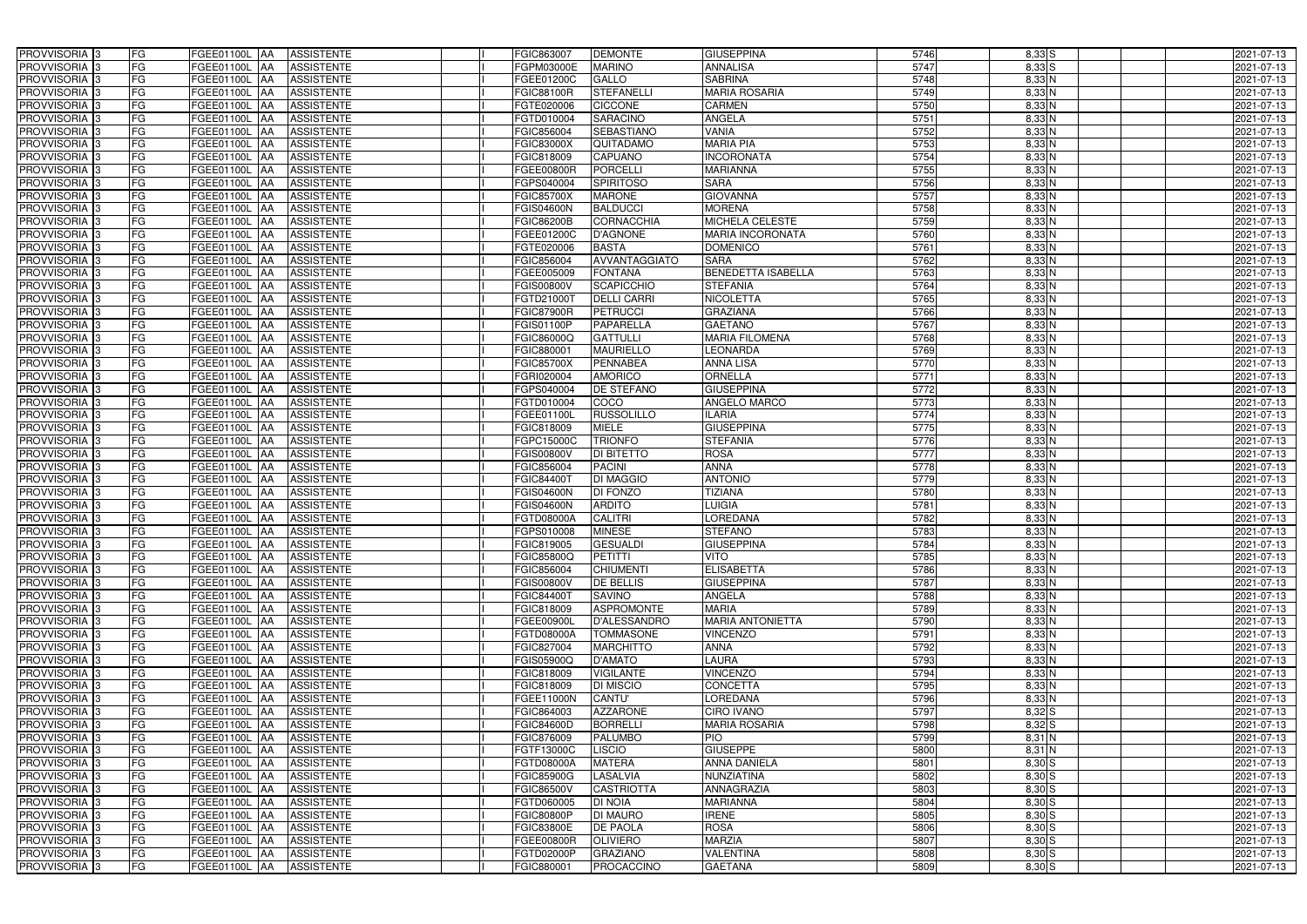| PROVVISORIA 3                                        | FG              | FGEE01100L AA<br><b>ASSISTENTE</b>                      | FGIC863007               | <b>SALVEMINI</b>             | ANTONIO FRANCESCO PAOLO            | 5810         | $8,30$ S           | 2021-07-13               |
|------------------------------------------------------|-----------------|---------------------------------------------------------|--------------------------|------------------------------|------------------------------------|--------------|--------------------|--------------------------|
| PROVVISORIA 3                                        | FG              | FGEE01100L<br><b>ASSISTENTE</b><br>IAA                  | FGIC880001               | <b>MORISCO</b>               | <b>DOMENICO</b>                    | 5811         | 8,30 S             | 2021-07-13               |
| PROVVISORIA 3                                        | FG              | <b>ASSISTENTE</b><br>FGEE01100L<br>IAA                  | FGEE005009               | <b>GRAZIANO</b>              | LUCIA                              | 5812         | 8,30S              | 2021-07-13               |
| PROVVISORIA <sup>3</sup>                             | FG              | FGEE01100L<br><b>ASSISTENTE</b><br>IAA                  | FGEE01100L               | <b>CLEMENTE</b>              | <b>ETIZIA</b>                      | 5813         | $8,30$ S           | 2021-07-13               |
| PROVVISORIA 3                                        | FG              | FGEE01100L<br><b>ASSISTENTE</b><br>IAA                  | FGPM03000E               | <b>DI LELLO</b>              | COSTANZA                           | 5814         | $8,30$ S           | 2021-07-13               |
| PROVVISORIA 3                                        | <b>FG</b>       | <b>FGEE01100L AA</b><br><b>ASSISTENTE</b>               | FGIS021009               | <b>IANZANO</b>               | <b>IOLANDA</b>                     | 5815         | $8,30$ S           | 2021-07-13               |
| PROVVISORIA 3                                        | FG              | FGEE01100L AA<br><b>ASSISTENTE</b>                      | FGRH060003               | <b>IMPAGLIATELLI</b>         | <b>CARMELA</b>                     | 5816         | $8,30$ S           | 2021-07-13               |
| PROVVISORIA 3                                        | FG              | <b>ASSISTENTE</b><br>FGEE01100L AA                      | FGTF17000V               | PUZZOLANTE                   | <b>LEONARDO</b>                    | 5817         | $8,30$ S           | 2021-07-13               |
| PROVVISORIA 3                                        | <b>FG</b>       | FGEE01100L AA<br><b>ASSISTENTE</b>                      | <b>FGIC86200B</b>        | <b>CHIUSOLO</b>              | <b>ANNA</b>                        | 5818         | $8,30$ S           | 2021-07-13               |
| PROVVISORIA 3                                        | FG              | FGEE01100L AA<br><b>ASSISTENTE</b>                      | FGTD060005               | <b>CUSANO</b>                | <b>EONARDO</b>                     | 5819         | $8,30$ S           | 2021-07-13               |
| PROVVISORIA 3                                        | FG              | FGEE01100L AA<br><b>ASSISTENTE</b>                      | FGIC827004               | <b>COLELLI</b>               | <b>TERESA ANTONELLA</b>            | 5820         | $8,30$ S           | 2021-07-13               |
| PROVVISORIA 3                                        | FG              | FGEE01100L AA<br><b>ASSISTENTE</b>                      | FGIC848005               | <b>LUCIANI</b>               | <b>CARMELA</b>                     | 5821         | $8,30$ S           | 2021-07-13               |
| PROVVISORIA <sup>3</sup>                             | FG              | <b>FGEE01100L</b><br><b>ASSISTENTE</b><br><b>IAA</b>    | FGEE005009               | CONSALES                     | <b>RAFFAELE</b>                    | 5822         | 8,30 N             | 2021-07-13               |
| PROVVISORIA 3                                        | FG              | FGEE01100L AA<br><b>ASSISTENTE</b>                      | FGVC01000C               | <b>CAPORASO</b>              | <b>ALESSIA</b>                     | 5823         | $8,30$ N           | 2021-07-13               |
| PROVVISORIA 3                                        | <b>FG</b>       | <b>FGEE01100L   AA</b><br><b>ASSISTENTE</b>             | FGIS048009               | <b>GUERCIA</b>               | <b>VINCENZO</b>                    | 5824         | $8,30$ N           | 2021-07-13               |
| PROVVISORIA 3                                        | <b>FG</b>       | FGEE01100L<br><b>ASSISTENTE</b><br>IAA.                 | FGEE01100L               | <b>ZOTTI</b>                 | <b>VALERIA</b>                     | 5825         | $8,30$ N           | 2021-07-13               |
| PROVVISORIA 3                                        | FG              | FGEE01100L<br><b>ASSISTENTE</b><br>IAA                  | FGEE005009               | VACCARO                      | <b>GIANLUIGI</b>                   | 5826         | 8,30 N             | 2021-07-13               |
| PROVVISORIA 3                                        | FG              | <b>FGEE01100L</b><br><b>ASSISTENTE</b><br>IAA           | FGRI020004               | <b>IACULLO</b>               | <b>LUCA</b>                        | 5827         | $8,30$ N           | 2021-07-13               |
| PROVVISORIA 3                                        | <b>FG</b>       | <b>FGEE01100L</b><br><b>ASSISTENTE</b><br>IAA           | FGPC160003               | <b>CASTRIOTA</b>             | <b>SERENA MARIA CELESTE</b>        | 5828         | $8,30$ N           | 2021-07-13               |
| PROVVISORIA 3                                        | FG              | FGEE01100L<br><b>ASSISTENTE</b><br>IAA                  | FGIC86100G               | <b>MARINO</b>                | <b>FLAVIA</b>                      | 5829         | 8,30 N             | 2021-07-13               |
| PROVVISORIA <sup>3</sup>                             | FG              | FGEE01100L<br><b>ASSISTENTE</b>                         | <b>FGIC85700X</b>        | COTUGNO                      | <b>MORENA</b>                      | 5830         | 8,30 N             | 2021-07-13               |
| <b>PROVVISORIA</b> 3                                 | FG              | FGEE01100L<br><b>ASSISTENTE</b><br>IAA                  | FGIC827004               | <b>PIZZUTO</b>               | <b>ALESSIA</b>                     | 5831         | 8,30 N             | 2021-07-13               |
| PROVVISORIA <sup>3</sup>                             | FG              | FGEE01100L<br><b>ASSISTENTE</b><br>IAA                  | FGMM00400C               | <b>MOFFA</b>                 | <b>LEONARDO</b>                    | 5832         | $8,30$ N           | 2021-07-13               |
| PROVVISORIA <sup>3</sup>                             | <b>FG</b>       | FGEE01100L<br><b>ASSISTENTE</b><br>IAA                  | <b>FGIC86600P</b>        | <b>DEL VECCHIO</b>           | <b>ANTONELLA</b>                   | 5833         | $8,30$ N           | 2021-07-13               |
| <b>PROVVISORIA</b> 3                                 | FG              | FGEE01100L<br><b>ASSISTENTE</b><br>IAA                  | <b>FGIC87900R</b>        | <b>D'ANDREA</b>              | <b>ARCANGELA</b>                   | 5834         | $8,30$ N           | 2021-07-13               |
| PROVVISORIA 3                                        | FG              | <b>ASSISTENTE</b><br>FGEE01100L<br>IAA                  | FGIS00800V               | <b>LA TEGOLA</b>             | <b>MARIA</b>                       | 5835         | $8,30$ N           | 2021-07-13               |
| PROVVISORIA 3                                        | <b>FG</b>       | FGEE01100L AA<br><b>ASSISTENTE</b>                      | FGIC818009               | <b>D'APOLLO</b>              | <b>BARBARA</b>                     | 5836         | $8,30$ N           | 2021-07-13               |
| PROVVISORIA 3                                        | <b>FG</b>       | FGEE01100L AA<br><b>ASSISTENTE</b>                      | <b>FGIC87000A</b>        | <b>DI RIENZO</b>             | <b>AURORA</b>                      | 5837         | $8,30$ N           | 2021-07-13               |
| PROVVISORIA 3                                        | FG              | FGEE01100L AA<br><b>ASSISTENTE</b>                      | FGEE00800R               | <b>PACIELLO</b>              | FRANCESCA                          | 5838         | 8,30 N             | 2021-07-13               |
| PROVVISORIA 3                                        | <b>FG</b>       | <b>FGEE01100L   AA</b><br><b>ASSISTENTE</b>             | FGTF13000C               | <b>TISO</b>                  | <b>EMANUELA</b>                    | 5839         | $8,30$ N           | 2021-07-13               |
| PROVVISORIA 3                                        | FG              | FGEE01100L AA<br><b>ASSISTENTE</b>                      | FGIC843002               | <b>GAMMAROTA</b>             | <b>FEDERICA</b>                    | 5840         | $8,30$ N           | 2021-07-13               |
| PROVVISORIA 3                                        | FG              | <b>ASSISTENTE</b><br>FGEE01100L AA                      | FGIC819005               | <b>CAVALIERE</b>             | PASQUALE                           | 5841         | 8,30 N             | 2021-07-13               |
| PROVVISORIA 3                                        | FG              | FGEE01100L<br><b>ASSISTENTE</b><br>IAA                  | FGEE00900L               | CINQUEPALMI                  | <b>MARTINA PIA</b>                 | 5842         | 8,30 N             | 2021-07-13               |
| PROVVISORIA 3                                        | FG              | FGEE01100L AA<br><b>ASSISTENTE</b>                      | <b>FGIC85700X</b>        | <b>MANCINI</b>               | LAURA                              | 5843         | 8,30 N             | 2021-07-13               |
| <b>PROVVISORIA</b> 3                                 | <b>FG</b>       | FGEE01100L<br><b>ASSISTENTE</b><br>IAA                  | FGTD210001               | <b>TERLIZZI</b>              | <b>MARIA</b>                       | 5844         | 8,30 N             | 2021-07-13               |
| PROVVISORIA <sup>3</sup>                             | FG              | FGEE01100L<br><b>ASSISTENTE</b><br>IAA                  | FGIS00300Q               | <b>SOLIMANDO</b>             | <b>CAROLINA</b>                    | 5845         | 8,30 N             | 2021-07-13               |
| PROVVISORIA <sup>1</sup> 3                           | FG              | FGEE01100L<br><b>ASSISTENTE</b><br>IAA                  | GIS04600N                | <b>NIGRO</b>                 | <b>FRANCESCO</b>                   | 5846         | 8,30 N             | 2021-07-13               |
| PROVVISORIA <sup>3</sup>                             | <b>FG</b>       | FGEE01100L AA<br><b>ASSISTENTE</b>                      | <b>FGIS00800V</b>        | <b>LA TEGOLA</b>             | <b>GIUSEPPE</b>                    | 5847         | $8,30$ N           | 2021-07-13               |
| PROVVISORIA <sup>3</sup>                             | FG              | FGEE01100L AA ASSISTENTE                                | FGIC827004               | <b>RINALDI</b>               | <b>VALERIO</b>                     | 5848         | $8,30$ N           | 2021-07-13               |
| PROVVISORIA <sup>3</sup><br>PROVVISORIA <sup>3</sup> | <b>FG</b><br>FG | FGEE01100L AA<br><b>ASSISTENTE</b><br><b>ASSISTENTE</b> | <b>FGIS04600N</b>        | <b>D'AGOSTINO</b><br>NICOLO' | <b>MARIANNA</b><br><b>LEONARDO</b> | 5849<br>5850 | 8,30 N<br>$8,30$ N | 2021-07-13               |
| PROVVISORIA <sup>3</sup>                             | FG              | FGEE01100L AA<br>FGEE01100L AA<br><b>ASSISTENTE</b>     | FGTF13000C<br>FGEE03200N | <b>MENNUNI</b>               | <b>ELENA</b>                       | 5851         | 8,30 N             | 2021-07-13<br>2021-07-13 |
| PROVVISORIA <sup>3</sup>                             | FG              | FGEE01100L AA<br><b>ASSISTENTE</b>                      | FGIC821005               | <b>DE LELLIS</b>             | <b>LUIGI</b>                       | 5852         | $8,30$ N           | 2021-07-13               |
| PROVVISORIA <sup>3</sup>                             | FG              | <b>FGEE01100L AA</b><br><b>ASSISTENTE</b>               | <b>FGIC80800P</b>        | <b>MATRELLA</b>              | <b>NICOLA</b>                      | 5853         | 8,30 N             | 2021-07-13               |
| PROVVISORIA <sup>3</sup>                             | <b>FG</b>       | FGEE01100L AA<br><b>ASSISTENTE</b>                      | FGIS048009               | <b>LOIODICE</b>              | <b>FEDERICA RIPALTA</b>            | 5854         | 8,30 N             | 2021-07-13               |
| PROVVISORIA <sup>3</sup>                             | FG              | FGEE01100L AA<br><b>ASSISTENTE</b>                      | <b>FGIC85700X</b>        | <b>GIOSEFFI</b>              | <b>FRANCESCA</b>                   | 5855         | $8,30$ N           | 2021-07-13               |
| PROVVISORIA <sup>3</sup>                             | FG              | FGEE01100L AA<br><b>ASSISTENTE</b>                      | FGEE00800R               | PENNABEA                     | <b>SARA</b>                        | 5856         | $8,30$ N           | 2021-07-13               |
| PROVVISORIA <sup>3</sup>                             | FG              | FGEE01100L AA<br><b>ASSISTENTE</b>                      | FGPC15000C               | <b>D'ARIES</b>               | <b>MARIA ASSUNTA</b>               | 5857         | $8,30$ N           | 2021-07-13               |
| PROVVISORIA <sup>3</sup>                             | FG              | FGEE01100L AA<br><b>ASSISTENTE</b>                      | FGIC819005               | <b>CORNACCHIA</b>            | <b>EONARDO</b>                     | 5858         | $8,30$ N           | 2021-07-13               |
| PROVVISORIA <sup>3</sup>                             | FG              | FGEE01100L AA<br><b>ASSISTENTE</b>                      | FGIC82400L               | <b>FASCIA</b>                | <b>MARINA</b>                      | 5859         | $8,30$ N           | 2021-07-13               |
| PROVVISORIA 3                                        | FG              | FGEE01100L AA<br>ASSISTENTE                             | FGVC01000C               | <b>MONTUORI</b>              | SIMONA ANNA                        | 5860         | 8,30 N             | 2021-07-13               |
| PROVVISORIA <sup>3</sup>                             | FG              | FGEE01100L AA<br><b>ASSISTENTE</b>                      | FGTE020006               | <b>DE STASIO</b>             | <b>GRAZIA</b>                      | 5861         | $8,30$ N           | 2021-07-13               |
| PROVVISORIA <sup>3</sup>                             | FG              | <b>FGEE01100L   AA</b><br><b>ASSISTENTE</b>             | FGTD060005               | <b>PIZZUTO</b>               | <b>MONICA</b>                      | 5862         | $8,30$ N           | 2021-07-13               |
| PROVVISORIA <sup>3</sup>                             | FG              | FGEE01100L AA<br><b>ASSISTENTE</b>                      | FGIC827004               | <b>DELLA MALVA</b>           | <b>VINCENZO</b>                    | 5863         | $8,30$ N           | 2021-07-13               |
| PROVVISORIA <sup>13</sup>                            | FG              | FGEE01100L AA<br><b>ASSISTENTE</b>                      | FGEE005009               | <b>LORUSSO</b>               | FRANCESCO PASQUALE                 | 5864         | $8,30$ N           | 2021-07-13               |
| PROVVISORIA <sup>3</sup>                             | FG              | FGEE01100L AA<br><b>ASSISTENTE</b>                      | FGIS05900Q               | <b>DEL VECCHIO</b>           | <b>MARIA SIPONTA</b>               | 5865         | 8,30 N             | 2021-07-13               |
| PROVVISORIA <sup>3</sup>                             | FG              | <b>ASSISTENTE</b><br>FGEE01100L AA                      | FGMM00700X               | <b>SIMONE</b>                | <b>ENRICO</b>                      | 5866         | $8,30$ N           | 2021-07-13               |
| PROVVISORIA <sup>3</sup>                             | FG              | <b>ASSISTENTE</b><br>FGEE01100L AA                      | FGIC863007               | PRISCO                       | <b>SAMUELE CARMELO</b>             | 5867         | 8,30 N             | 2021-07-13               |
| PROVVISORIA <sup>3</sup>                             | FG              | <b>ASSISTENTE</b><br>FGEE01100L AA                      | <b>FGIS04600N</b>        | <b>RUOSPO</b>                | <b>ANNA RITA</b>                   | 5868         | 8,30 N             | 2021-07-13               |
| PROVVISORIA <sup>3</sup>                             | FG              | <b>ASSISTENTE</b><br>FGEE01100L AA                      | FGPS20000B               | <b>GRAVINESE</b>             | ILARIA                             | 5869         | $8,30$ N           | 2021-07-13               |
| PROVVISORIA <sup>3</sup>                             | FG              | FGEE01100L AA<br><b>ASSISTENTE</b>                      | FGEE06000T               | <b>BASSANO</b>               | <b>MARIA ALBERTA</b>               | 5870         | 8,30 N             | 2021-07-13               |
| PROVVISORIA <sup>3</sup>                             | FG              | FGEE01100L AA<br><b>ASSISTENTE</b>                      | FGPS040004               | <b>PIEMONTESE</b>            | <b>STEFANO</b>                     | 5871         | $8,30$ N           | 2021-07-13               |
| PROVVISORIA <sup>3</sup>                             | FG              | <b>FGEE01100L AA</b><br><b>ASSISTENTE</b>               | FGIC869006               | <b>TRICARICO</b>             | <b>DOMENICO</b>                    | 5872         | $8,30$ N           | 2021-07-13               |
| PROVVISORIA 3                                        | FG              | ASSISTENTE<br>FGEE01100L AA                             | <b>FGIC85800Q</b>        | <b>PANELLA</b>               | <b>MATTEO</b>                      | 5873         | $8,30$ N           | 2021-07-13               |
|                                                      |                 |                                                         |                          |                              |                                    |              |                    |                          |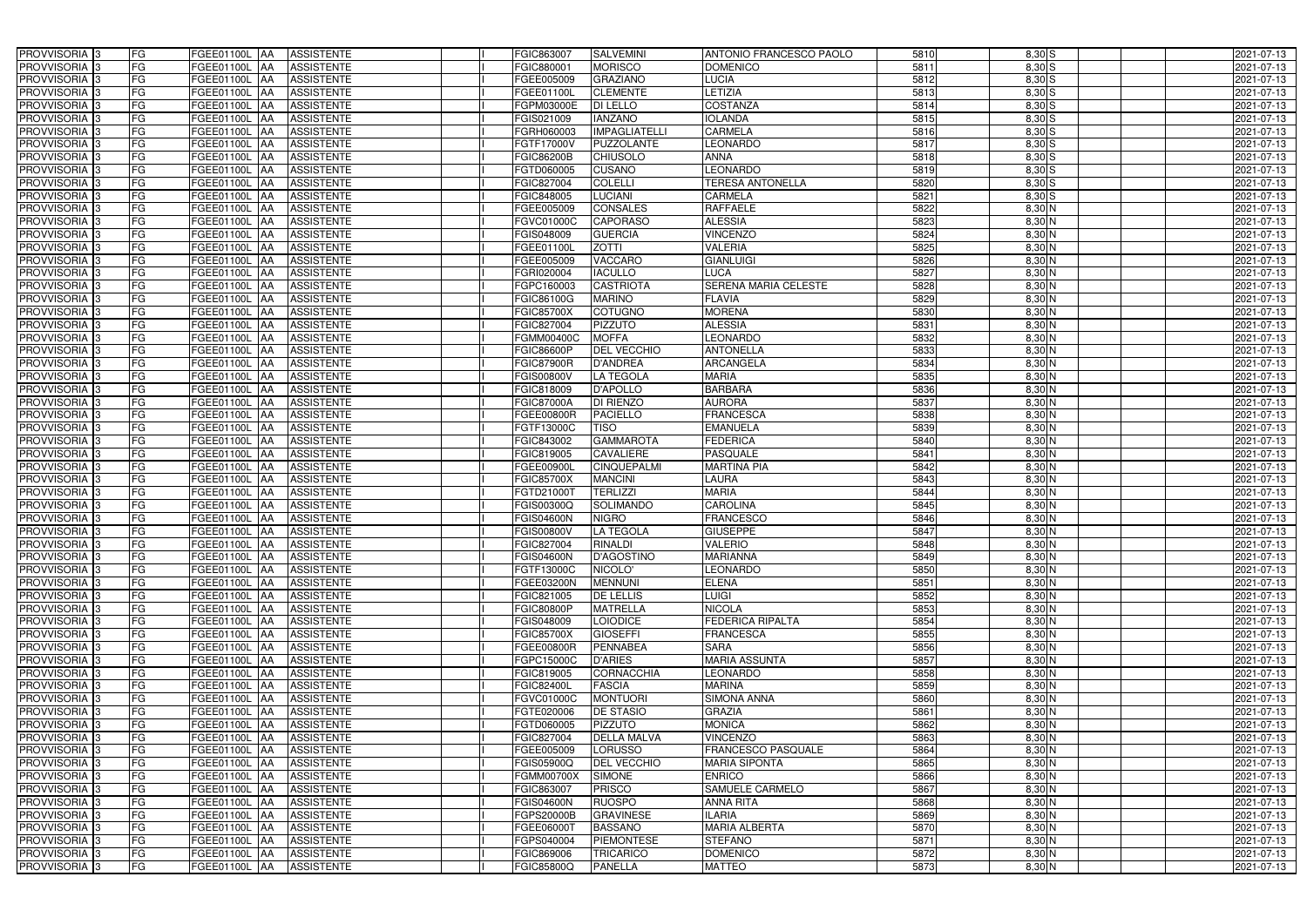| PROVVISORIA <sup>3</sup>   | <b>FG</b> | FGEE01100L AA        | <b>ASSISTENTE</b>               | FGEE005009        | <b>GIANNATEMPO</b>  | <b>GIROLAMO</b>            | 5874 | 8,30 N   | 2021-07-13 |
|----------------------------|-----------|----------------------|---------------------------------|-------------------|---------------------|----------------------------|------|----------|------------|
| PROVVISORIA <sup>3</sup>   | FG        | FGEE01100L           | <b>ASSISTENTE</b><br>IAA        | FGIC848005        | LONGO               | VENERANDA                  | 5875 | 8,30 N   | 2021-07-13 |
| PROVVISORIA <sup>3</sup>   | FG        | FGEE01100L AA        | <b>ASSISTENTE</b>               | FGPC15000C        | <b>DE MATTEIS</b>   | <b>ROSSELLA</b>            | 5876 | $8,30$ N | 2021-07-13 |
| PROVVISORIA <sup>3</sup>   | FG        | <b>FGEE01100L</b>    | <b>ASSISTENTE</b><br>IAA        | FGPS040004        | <b>GENTILE</b>      | <b>ANTONELLA SVEVA</b>     | 5877 | $8,30$ N | 2021-07-13 |
| PROVVISORIA <sup>3</sup>   | FG        | FGEE01100L           | <b>ASSISTENTE</b><br>IAA        | FGTF13000C        | <b>SPORTELLI</b>    | MARIAGRAZIA                | 5878 | $8,30$ N | 2021-07-13 |
| PROVVISORIA <sup>3</sup>   | FG        | <b>FGEE01100L AA</b> | <b>ASSISTENTE</b>               | FGEE01100L        | <b>PITULLO</b>      | <b>MAURO</b>               | 5879 | $8,30$ N | 2021-07-13 |
| PROVVISORIA <sup>1</sup> 3 | FG        | FGEE01100L AA        | <b>ASSISTENTE</b>               | FGIS00800V        | <b>MOSTACCI</b>     | <b>EMANUELA</b>            | 5880 | 8,30 N   | 2021-07-13 |
| PROVVISORIA <sup>3</sup>   | FG        | FGEE01100L AA        | <b>ASSISTENTE</b>               | FGIC86000Q        | <b>DI CARLO</b>     | <b>SABRINA</b>             | 5881 | $8,30$ N | 2021-07-13 |
| PROVVISORIA 3              | FG        | FGEE01100L AA        | <b>ASSISTENTE</b>               | <b>FGIC87900R</b> | <b>FRUMENZIO</b>    | <b>VIRGINIO</b>            | 5882 | $8,30$ N | 2021-07-13 |
| PROVVISORIA <sup>3</sup>   | FG        | <b>FGEE01100L AA</b> | <b>ASSISTENTE</b>               | FGIC864003        | <b>ANDREANO</b>     | <b>MONICA MICHELA</b>      | 5883 | 8,30 N   | 2021-07-13 |
| PROVVISORIA 3              | FG        | FGEE01100L AA        | <b>ASSISTENTE</b>               | FGIC851001        | <b>DEL FORNO</b>    | CARMELA                    | 5884 | $8,30$ N | 2021-07-13 |
| PROVVISORIA 3              | FG        | FGEE01100L AA        | <b>ASSISTENTE</b>               | FGIC87900R        | MARROCCHELLA        | <b>ANGELA</b>              | 5885 | $8,30$ N | 2021-07-13 |
| PROVVISORIA <sup>3</sup>   | FG        | FGEE01100L AA        | <b>ASSISTENTE</b>               | FGIS05900Q        | <b>MIHALACHE</b>    | <b>CLAUDIA RAMONA</b>      | 5886 | 8,30 N   | 2021-07-13 |
| PROVVISORIA 3              | FG        | FGEE01100L AA        | <b>ASSISTENTE</b>               | FGPC15000C        | <b>DI SABATO</b>    | <b>MIRKO ANTONELLO</b>     | 5887 | $8,30$ N | 2021-07-13 |
| PROVVISORIA 3              | FG        | FGEE01100L AA        | <b>ASSISTENTE</b>               | FGPM03000E        | <b>FATTIBENE</b>    | <b>CINZIA</b>              | 5888 | $8,30$ N | 2021-07-13 |
| PROVVISORIA 3              | FG        | FGEE01100L           | <b>ASSISTENTE</b><br><b>IAA</b> | FGIC86100G        | <b>PISCITELLI</b>   | <b>ANNA</b>                | 5889 | $8,30$ N | 2021-07-13 |
| PROVVISORIA 3              | FG        | FGEE01100L           | <b>ASSISTENTE</b><br>IAA        | FGIC86000Q        | <b>FAVINO</b>       | <b>FRANCESCO</b>           | 5890 | $8,30$ N | 2021-07-13 |
| PROVVISORIA <sup>3</sup>   | FG        | FGEE01100L AA        | <b>ASSISTENTE</b>               | <b>FGIC86200B</b> | <b>CONSIGLIO</b>    | <b>LAURA</b>               | 5891 | $8,30$ N | 2021-07-13 |
| PROVVISORIA 3              | FG        | FGEE01100L           | <b>ASSISTENTE</b><br><b>JAA</b> | FGIC872002        | <b>MARKU</b>        | <b>MANUELA</b>             | 5892 | 8,30 N   | 2021-07-13 |
| PROVVISORIA 3              | FG        | FGEE01100L           | <b>JAA</b><br><b>ASSISTENTE</b> | FGIC86100G        | <b>BALZANO</b>      | <b>MARIA LUISA</b>         | 5893 | 8,28 S   | 2021-07-13 |
| PROVVISORIA <sup>3</sup>   | FG        | FGEE01100L           | <b>ASSISTENTE</b><br>IAA        | FGTF13000C        | LO MELE             | LUANA                      | 5894 | 8,27 S   | 2021-07-13 |
| PROVVISORIA 3              | FG        | <b>FGEE01100L</b>    | <b>ASSISTENTE</b><br>IAA        | <b>FGIC86200B</b> | <b>ROSSI</b>        | <b>MANUELA ANNA</b>        | 5895 | 8,27S    | 2021-07-13 |
| PROVVISORIA 3              | FG        | FGEE01100L           | <b>ASSISTENTE</b><br>IAA        | FGTD060005        | <b>SPAGNUOLO</b>    | <b>SIMONA</b>              | 5896 | 8,27S    | 2021-07-13 |
| PROVVISORIA 3              | FG        | FGEE01100L AA        | <b>ASSISTENTE</b>               | FGEE01200C        | <b>STRAMAGLIA</b>   | <b>LUIGI</b>               | 5897 | 8,27S    | 2021-07-13 |
| PROVVISORIA <sup>3</sup>   | FG        | FGEE01100L AA        | <b>ASSISTENTE</b>               | FGIC87000A        | <b>BOTTA</b>        | <b>VINCENZO</b>            | 5898 | 8,27S    | 2021-07-13 |
| PROVVISORIA 3              | FG        | FGEE01100L AA        | <b>ASSISTENTE</b>               | FGTF13000C        | <b>MARCHESE</b>     | <b>ROCCO</b>               | 5899 | 8,27S    | 2021-07-13 |
| PROVVISORIA 3              | FG        | FGEE01100L AA        | <b>ASSISTENTE</b>               | FGIC863007        | DI LEO              | <b>MIRELLA</b>             | 5900 | 8,27S    | 2021-07-13 |
| PROVVISORIA 3              | FG        | FGEE01100L AA        | <b>ASSISTENTE</b>               | FGEE11000N        | <b>CORONATO</b>     | <b>ANTONELLA</b>           | 5901 | $8,27$ N | 2021-07-13 |
| PROVVISORIA <sup>3</sup>   | FG        | FGEE01100L AA        | <b>ASSISTENTE</b>               | FGEE106002        | <b>BONCRISTIANO</b> | <b>FABIA MARIA</b>         | 5902 | $8,27$ N | 2021-07-13 |
| PROVVISORIA <sup>3</sup>   | FG        | FGEE01100L AA        | <b>ASSISTENTE</b>               | FGIS04600N        | <b>LAPENNA</b>      | <b>MARIA TERESA</b>        | 5903 | $8,27$ N | 2021-07-13 |
| PROVVISORIA <sup>3</sup>   | FG        | FGEE01100L AA        | <b>ASSISTENTE</b>               | <b>FGIC87500D</b> | <b>DI BITONTO</b>   | <b>ANGELA</b>              | 5904 | $8,27$ N | 2021-07-13 |
| PROVVISORIA <sup>3</sup>   | FG        | FGEE01100L AA        | <b>ASSISTENTE</b>               | FGEE00800R        | <b>MATERA</b>       | <b>GRAZIELLA</b>           | 5905 | $8,27$ N | 2021-07-13 |
| PROVVISORIA <sup>3</sup>   | FG        | <b>FGEE01100L AA</b> | <b>ASSISTENTE</b>               | FGPS040004        | <b>CIRILLO</b>      | <b>ANNARITA</b>            | 5906 | 8,27 N   | 2021-07-13 |
| PROVVISORIA <sup>3</sup>   | FG        | <b>FGEE01100L AA</b> | <b>ASSISTENTE</b>               | FGTD08000A        | <b>MONTANINO</b>    | <b>LOREDANA</b>            | 5907 | $8,27$ N | 2021-07-13 |
| PROVVISORIA <sup>3</sup>   | FG        | FGEE01100L           | <b>ASSISTENTE</b><br>IAA        | FGPS08000E        | <b>DILEO</b>        | <b>GIUSEPPE</b>            | 5908 | 8,27N    | 2021-07-13 |
| PROVVISORIA <sup>3</sup>   | FG        | <b>FGEE01100L</b>    | <b>ASSISTENTE</b><br>IAA        | FGTD08000A        | <b>MARCHETTI</b>    | <b>MARIO GIUSEPPE</b>      | 5909 | 8,27N    | 2021-07-13 |
| PROVVISORIA <sup>3</sup>   | FG        | FGEE01100L           | <b>ASSISTENTE</b><br><b>IAA</b> | FGIC87000A        | <b>BLASI</b>        | <b>ROBERTO</b>             | 5910 | $8,27$ N | 2021-07-13 |
| PROVVISORIA <sup>3</sup>   | FG        | FGEE01100L AA        | <b>ASSISTENTE</b>               | <b>EGIS00800V</b> | DE PADOVA           | <b>MARIA MICAELA</b>       | 5911 | $8,26$ S | 2021-07-13 |
| PROVVISORIA <sup>3</sup>   | FG        | FGEE01100L AA        | <b>ASSISTENTE</b>               | FGEE005009        | <b>REINO</b>        | <b>MARISA</b>              | 5912 | $8,25$ S | 2021-07-13 |
| PROVVISORIA <sup>3</sup>   | FG        | FGEE01100L AA        | <b>ASSISTENTE</b>               | FGTD21000T        | <b>DI NOCE</b>      | <b>AGOSTINO</b>            | 5913 | $8,25$ S | 2021-07-13 |
| PROVVISORIA <sup>3</sup>   | FG        | FGEE01100L AA        | ASSISTENTE                      | FGPS20000B        | <b>PRENCIPE</b>     | <b>MARIA</b>               | 5914 | $8,25$ S | 2021-07-13 |
| PROVVISORIA <sup>3</sup>   | FG        | <b>FGEE01100L AA</b> | ASSISTENTE                      | FGIS06100Q        | <b>GUERRA</b>       | <b>FRANCESCO</b>           | 5915 | $8,25$ S | 2021-07-13 |
| PROVVISORIA <sup>3</sup>   | FG        | FGEE01100L AA        | <b>ASSISTENTE</b>               | FGIC820009        | <b>DI FALCO</b>     | <b>LUCIA</b>               | 5916 | 8,25N    | 2021-07-13 |
| PROVVISORIA <sup>3</sup>   | FG        | FGEE01100L AA        | ASSISTENTE                      | FGEE03200N        | <b>DAL BROLO</b>    | <b>EMANUELA</b>            | 5917 | 8,25N    | 2021-07-13 |
| PROVVISORIA <sup>3</sup>   | FG        | FGEE01100L AA        | <b>ASSISTENTE</b>               | FGIS06100Q        | <b>FALCONE</b>      | <b>GIADA PIA</b>           | 5918 | $8,25$ N | 2021-07-13 |
| PROVVISORIA <sup>3</sup>   | FG        | FGEE01100L AA        | <b>ASSISTENTE</b>               | FGEE00900L        | <b>VENTURA</b>      | <b>FRANCESCA</b>           | 5919 | 8,25N    | 2021-07-13 |
| PROVVISORIA <sup>3</sup>   | FG        | FGEE01100L AA        | ASSISTENTE                      | FGTD21000T        | <b>TAGLIAFERRI</b>  | <b>GUGLIELMO</b>           | 5920 | 8,25N    | 2021-07-13 |
| PROVVISORIA <sup>3</sup>   | FG        | FGEE01100L AA        | ASSISTENTE                      | FGTE020006        | <b>PISERCHIA</b>    | LEONARDO ALESSIO           | 5921 | $8,25$ N | 2021-07-13 |
| PROVVISORIA <sup>3</sup>   | FG        | FGEE01100L AA        | ASSISTENTE                      | FGTD08000A        | <b>SCINICA</b>      | <b>MARIANNA MARGHERITA</b> | 5922 | 8,25N    | 2021-07-13 |
| PROVVISORIA <sup>3</sup>   | FG        | FGEE01100L AA        | ASSISTENTE                      | <b>FGIC86200B</b> | <b>CITARELLI</b>    | <b>GIAN MARCO</b>          | 5923 | 8,25N    | 2021-07-13 |
| PROVVISORIA <sup>3</sup>   | FG        | FGEE01100L AA        | <b>ASSISTENTE</b>               | FGEE01200C        | <b>CIRILLO</b>      | <b>VALENTINA</b>           | 5924 | $8,25$ N | 2021-07-13 |
| PROVVISORIA <sup>3</sup>   | FG        | FGEE01100L AA        | <b>ASSISTENTE</b>               | FGIC880001        | <b>BALSAMO</b>      | <b>ANTONIO</b>             | 5925 | 8,25N    | 2021-07-13 |
| PROVVISORIA <sup>3</sup>   | FG        | FGEE01100L AA        | <b>ASSISTENTE</b>               | FGEE00800R        | <b>CANGIO</b>       | <b>DANIELA</b>             | 5926 | $8,25$ N | 2021-07-13 |
| PROVVISORIA <sup>3</sup>   | FG        | FGEE01100L AA        | <b>ASSISTENTE</b>               | FGIC86000Q        | <b>DI NARDO</b>     | <b>ANGELA</b>              | 5927 | 8,25N    | 2021-07-13 |
| PROVVISORIA <sup>13</sup>  | FG        | FGEE01100L AA        | <b>ASSISTENTE</b>               | FGIC818009        | <b>BENEDETTO</b>    | <b>MARIA ANGELA</b>        | 5928 | $8,25$ N | 2021-07-13 |
| PROVVISORIA <sup>1</sup> 3 | FG        | FGEE01100L AA        | <b>ASSISTENTE</b>               | FGIC864003        | <b>BRIGIDA</b>      | COSIMO                     | 5929 | $8,23$ S | 2021-07-13 |
| PROVVISORIA <sup>3</sup>   | FG        | FGEE01100L AA        | <b>ASSISTENTE</b>               | FGTF13000C        | <b>REGOLO</b>       | <b>MARCO</b>               | 5930 | 8,22S    | 2021-07-13 |
| PROVVISORIA <sup>1</sup> 3 | FG        | FGEE01100L AA        | <b>ASSISTENTE</b>               | FGIC86800A        | <b>FANIA</b>        | LIDIA ANNA                 | 5931 | $8,21$ N | 2021-07-13 |
| PROVVISORIA <sup>3</sup>   | FG        | FGEE01100L AA        | <b>ASSISTENTE</b>               | FGIS00300Q        | <b>SCAMAZZO</b>     | MICHELE PIO                | 5932 | $8,21$ N | 2021-07-13 |
| PROVVISORIA <sup>1</sup> 3 | FG        | FGEE01100L AA        | <b>ASSISTENTE</b>               | FGTF17000V        | <b>DI MAGGIO</b>    | <b>MORENO</b>              | 5933 | $8,21$ N | 2021-07-13 |
| PROVVISORIA <sup>3</sup>   | FG        | FGEE01100L AA        | <b>ASSISTENTE</b>               | FGEE00900L        | <b>BIANCARDINO</b>  | <b>CLAUDIA</b>             | 5934 | $8,20$ S | 2021-07-13 |
| PROVVISORIA <sup>3</sup>   | FG        | FGEE01100L AA        | <b>ASSISTENTE</b>               | FGEE00900L        | <b>LOBUONO</b>      | <b>ALESSANDRO</b>          | 5935 | $8,20$ S | 2021-07-13 |
| PROVVISORIA <sup>3</sup>   | FG        | FGEE01100L AA        | <b>ASSISTENTE</b>               | FGIC82900Q        | <b>TOTARO</b>       | <b>PASQUA RITA</b>         | 5936 | $8,20$ S | 2021-07-13 |
| PROVVISORIA <sup>3</sup>   | FG        | FGEE01100L AA        | ASSISTENTE                      | FGTD060005        | <b>TIBELLO</b>      | <b>GIANFRANCO</b>          | 5937 | 8,20S    | 2021-07-13 |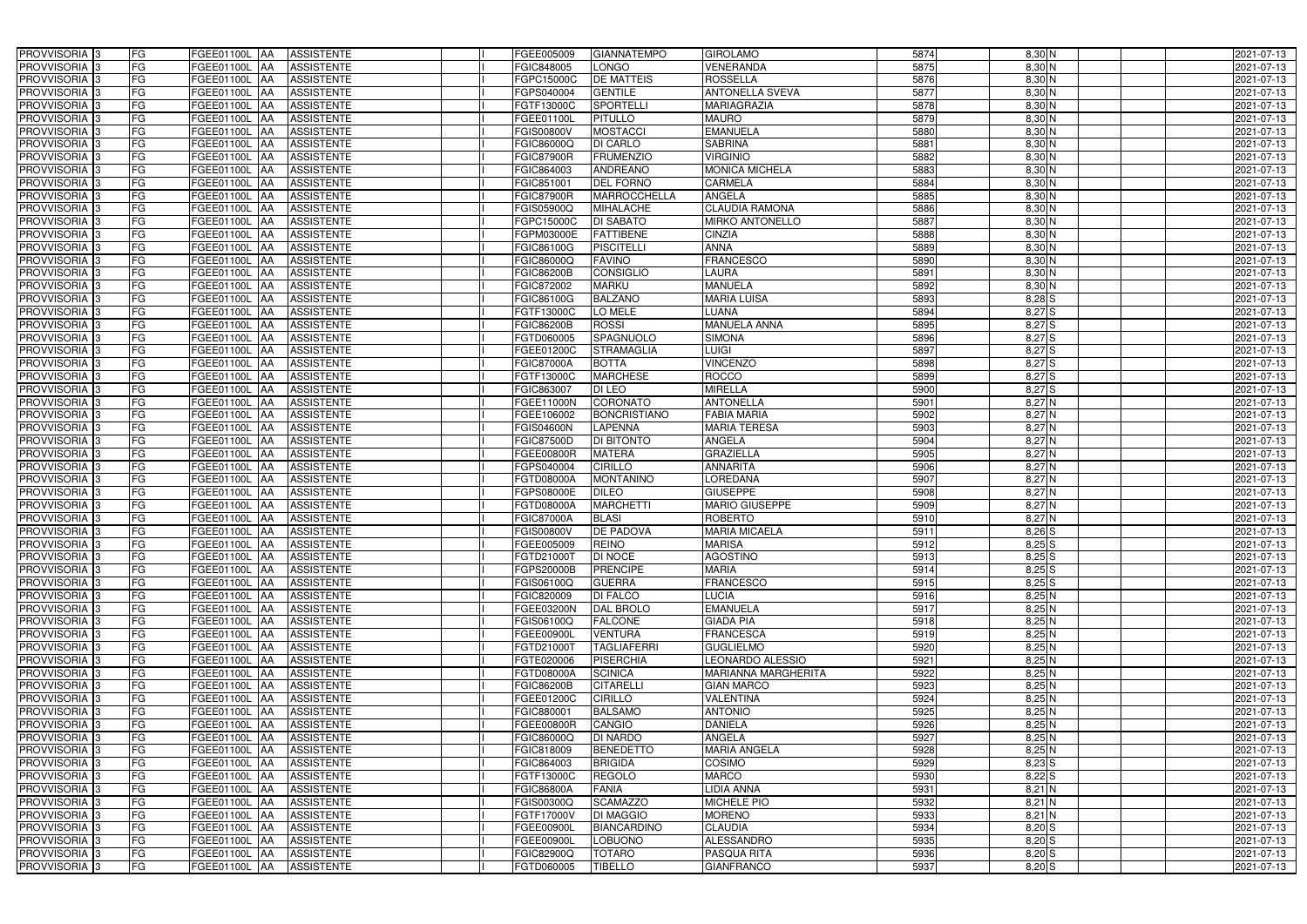| PROVVISORIA <sup>3</sup>                  | FG              | FGEE01100L AA                             | <b>ASSISTENTE</b>                      | FGIS05900Q                      | <b>PINTO</b>                     | <b>NICOLA</b>                     | 5938         | $8,20$ S             | 2021-07-13               |
|-------------------------------------------|-----------------|-------------------------------------------|----------------------------------------|---------------------------------|----------------------------------|-----------------------------------|--------------|----------------------|--------------------------|
| PROVVISORIA 3                             | FG              | FGEE01100L<br>-IAA                        | <b>ASSISTENTE</b>                      | FGIC819005                      | GIUGGIO                          | <b>EMANUELA</b>                   | 5939         | $8,20$ S             | 2021-07-13               |
| PROVVISORIA 3                             | FG              | FGEE01100L AA                             | <b>ASSISTENTE</b>                      | FGIC827004                      | DI GIOIA                         | <b>ANNALISA</b>                   | 5940         | $8,20$ $S$           | 2021-07-13               |
| PROVVISORIA 3                             | FG              | <b>FGEE01100L   AA</b>                    | <b>ASSISTENTE</b>                      | <b>FGIC86200B</b>               | <b>GARRUTO</b>                   | <b>STEFANIA</b>                   | 5941         | $8,20$ $S$           | 2021-07-13               |
| PROVVISORIA 3                             | FG              | <b>FGEE01100L  AA</b>                     | <b>ASSISTENTE</b>                      | FGIC83700P                      | <b>DE MARTINO</b>                | <b>NUNZIA</b>                     | 5942         | $8,20$ S             | 2021-07-13               |
| PROVVISORIA 3                             | FG              | FGEE01100L<br>IAA                         | <b>ASSISTENTE</b>                      | FGEE005009                      | LAVANGA                          | <b>TERESA</b>                     | 5943         | 8,20 S               | 2021-07-13               |
| PROVVISORIA 3                             | <b>FG</b>       | FGEE01100L AA                             | <b>ASSISTENTE</b>                      | FGEE00900L                      | <b>GENTILE</b>                   | <b>ANTONELLA</b>                  | 5944         | $8,20$ S             | 2021-07-13               |
| <b>PROVVISORIA</b> 3                      | <b>FG</b>       | FGEE01100L<br>IAA                         | <b>ASSISTENTE</b>                      | FGPS08000E                      | <b>PICCIONE</b>                  | <b>ANTONELLA</b>                  | 5945         | $8,20$ $S$           | 2021-07-13               |
| PROVVISORIA <sup>1</sup> 3                | FG              | FGEE01100L<br>IAA                         | <b>ASSISTENTE</b>                      | FGTF17000V                      | <b>BIANCOFIORE</b>               | <b>GRAZIA</b>                     | 5946         | $8,20$ S             | 2021-07-13               |
| PROVVISORIA 3                             | FG              | FGEE01100L<br>IAA                         | <b>ASSISTENTE</b>                      | FGTD08000A                      | POTENTINO                        | <b>ELENA</b>                      | 5947         | $8,20$ $S$           | 2021-07-13               |
| PROVVISORIA 3                             | FG              | <b>FGEE01100L</b><br><b>JAA</b>           | <b>ASSISTENTE</b>                      | FGEE02900T                      | <b>MONTRONE</b>                  | <b>CARMINE</b>                    | 5948         | $8,20$ S             | 2021-07-13               |
| PROVVISORIA 3                             | FG              | FGEE01100L AA                             | <b>ASSISTENTE</b>                      | FGIC827004                      | <b>BOSCARO</b>                   | <b>MARINORMA</b>                  | 5949         | $8,20$ S             | 2021-07-13               |
| PROVVISORIA <sup>3</sup>                  | FG              | FGEE01100L AA                             | <b>ASSISTENTE</b>                      | FGIC820009                      | <b>DE MASO</b>                   | <b>LUIGI</b>                      | 5950         | $8,20$ S             | 2021-07-13               |
| PROVVISORIA 3                             | <b>FG</b>       | FGEE01100L AA                             | <b>ASSISTENTE</b>                      | <b>FGIC85900G</b>               | <b>CARAVELLA</b>                 | <b>VALENTINA FLORA</b>            | 5951         | $8,20$ S             | 2021-07-13               |
| PROVVISORIA 3                             | FG              | FGEE01100L AA                             | <b>ASSISTENTE</b>                      | FGIC82900Q                      | <b>TOMAIUOLO</b>                 | <b>EMANUELA</b>                   | 5952         | 8,20S                | 2021-07-13               |
| PROVVISORIA 3                             | <b>FG</b>       | <b>FGEE01100L   AA</b>                    | <b>ASSISTENTE</b>                      | FGIS048009                      | <b>BIFARO</b>                    | <b>STEFANO</b>                    | 5953         | 8,20S                | 2021-07-13               |
| PROVVISORIA 3                             | <b>FG</b>       | FGEE01100L AA                             | <b>ASSISTENTE</b>                      | FGEE029001                      | <b>MONACO</b>                    | <b>ANNA</b>                       | 5954         | 8,20S                | 2021-07-13               |
| PROVVISORIA 3                             | <b>FG</b>       | FGEE01100L AA                             | <b>ASSISTENTE</b>                      | FGEE099004                      | <b>LONGO</b>                     | <b>MARZIA</b>                     | 5955         | 8,20S                | 2021-07-13               |
| PROVVISORIA 3                             | FG              | FGEE01100L<br><b>IAA</b>                  | <b>ASSISTENTE</b>                      | <b>FGIC87000A</b>               | <b>GIARRUSSO</b>                 | <b>RITA ANNA</b>                  | 5956         | 8,20S                | 2021-07-13               |
| PROVVISORIA 3                             | FG              | FGEE01100L<br>IAA                         | <b>ASSISTENTE</b>                      | FGPS010008                      | <b>DI VIESTI</b>                 | <b>GIANLUCA</b>                   | 5957         | 8,20S                | 2021-07-13               |
| PROVVISORIA <sup>1</sup> 3                | FG              | <b>FGEE01100L</b><br>IAA                  | <b>ASSISTENTE</b>                      | FGIC827004                      | CANDELORO                        | <b>MARIA ROSA</b>                 | 5958         | $8,20$ S             | 2021-07-13               |
| PROVVISORIA <sup>3</sup>                  | FG              | FGEE01100L<br>IAA                         | <b>ASSISTENTE</b>                      | FGIS03700V                      | <b>DI CARLO</b>                  | DORA DANIELA                      | 5959         | $8,20$ S             | 2021-07-13               |
| PROVVISORIA <sup>3</sup>                  | FG              | FGEE01100L<br>IAA                         | <b>ASSISTENTE</b>                      | FGIC82900Q                      | <b>IACONETA</b>                  | <b>STEFANIA</b>                   | 5960         | $8,20$ S             | 2021-07-13               |
| <b>PROVVISORIA</b> 3                      | FG              | FGEE01100L<br>IAA                         | <b>ASSISTENTE</b>                      | GIS007003                       | <b>CONTESSA</b>                  | ANGELO                            | 5961         | $8,20$ S             | 2021-07-13               |
| <b>PROVVISORIA</b> 3                      | FG              | FGEE01100L<br>IAA                         | <b>ASSISTENTE</b>                      | FGTD060005                      | PANZANO                          | DAVIDE ANTONIO                    | 5962         | $8,20$ S             | 2021-07-13               |
| PROVVISORIA <sup>3</sup>                  | <b>FG</b>       | <b>FGEE01100L</b><br>IAA                  | <b>ASSISTENTE</b>                      | FGTD060005                      | DI SANNIO                        | <b>DAVIDE</b>                     | 5963         | 8,20S                | 2021-07-13               |
| PROVVISORIA 3                             | <b>FG</b>       | <b>FGEE01100L</b>                         | <b>ASSISTENTE</b>                      | FGTF13000C                      | <b>MARINO</b>                    | <b>ALBERTO</b>                    | 5964         | 8,20S                | 2021-07-13               |
| PROVVISORIA <sup>3</sup>                  | FG              | FGEE01100L<br>IAA                         | <b>ASSISTENTE</b>                      | FGTD060005                      | <b>TETTA</b>                     | <b>MICHELE</b>                    | 5965         | $8,20$ S             | 2021-07-13               |
| PROVVISORIA 3                             | FG              | <b>FGEE01100L</b>                         | <b>ASSISTENTE</b>                      | <b>FGIC87400N</b>               | GALLO                            | COSMO FABIO                       | 5966         | $8,20$ N             | 2021-07-13               |
| PROVVISORIA 3                             | <b>FG</b>       | FGEE01100L<br>IAA                         | <b>ASSISTENTE</b>                      | FGPS010008                      | <b>CIANCIOTTA</b>                | FRANCESCO                         | 5967         | $8,20$ N             | 2021-07-13               |
| PROVVISORIA 3                             | FG              | <b>FGEE01100L</b><br>IAA                  | <b>ASSISTENTE</b>                      | FGIC873001                      | <b>GIUSSANI</b>                  | <b>STEFANO</b>                    | 5968         | 8,20 N               | 2021-07-13               |
| PROVVISORIA 3                             | FG              | FGEE01100L<br>IAA                         | <b>ASSISTENTE</b>                      | FGTD060005                      | DE PEPPO                         | <b>FEDERICO PIETRO</b>            | 5969         | 8,20 N               | 2021-07-13               |
| <b>PROVVISORIA</b> 3                      | <b>FG</b>       | FGEE01100L<br>IAA                         | <b>ASSISTENTE</b>                      | FGTD21000T                      | <b>COLANGIONE</b>                | <b>WALTER</b>                     | 5970         | $8,20$ N             | 2021-07-13               |
| PROVVISORIA <sup>1</sup> 3                | FG              | <b>FGEE01100L</b><br>IAA                  | <b>ASSISTENTE</b>                      | FGIS044002                      | SOCCIO<br><b>PISERCHIA</b>       | <b>LUCIA ANTONELLA</b>            | 5971         | $8,20$ N             | 2021-07-13               |
| PROVVISORIA <sup>3</sup>                  | FG              | FGEE01100L<br>IAA                         | <b>ASSISTENTE</b>                      | <b>FGMM00700X</b>               |                                  | <b>PIERLUIGI</b>                  | 5972         | $8,20$ N             | 2021-07-13               |
| PROVVISORIA 3<br>PROVVISORIA <sup>3</sup> | FG<br><b>FG</b> | FGEE01100L<br><b>JAA</b><br>FGEE01100L AA | <b>ASSISTENTE</b><br><b>ASSISTENTE</b> | <b>FGIC86600P</b><br>FGTD010004 | <b>PALUMBO</b><br><b>CASSONE</b> | <b>ALESSIO PIO</b><br><b>CIRO</b> | 5973<br>5974 | $8,20$ N<br>$8,20$ N | 2021-07-13<br>2021-07-13 |
| PROVVISORIA <sup>3</sup>                  | <b>FG</b>       | FGEE01100L AA                             | <b>ASSISTENTE</b>                      | FGPM10000G                      | <b>SANTUCCI</b>                  | <b>ANNA MARIA</b>                 | 5975         | $8,20$ N             | 2021-07-13               |
| PROVVISORIA <sup>3</sup>                  | <b>FG</b>       | FGEE01100L AA ASSISTENTE                  |                                        | <b>FGIS04600N</b>               | <b>GOFFREDO</b>                  | <b>ERIKA PIA</b>                  | 5976         | $8,20$ N             | 2021-07-13               |
| <b>PROVVISORIA</b> 3                      | <b>FG</b>       | FGEE01100L AA                             | <b>ASSISTENTE</b>                      | FGIC86000Q                      | <b>PASTORE</b>                   | <b>MARCO</b>                      | 5977         | $8,20$ N             | 2021-07-13               |
| PROVVISORIA <sup>3</sup>                  | FG              | FGEE01100L AA                             | <b>ASSISTENTE</b>                      | FGPM03000E                      | <b>SERENA</b>                    | <b>LEONARDO</b>                   | 5978         | $8,20$ N             | 2021-07-13               |
| PROVVISORIA <sup>3</sup>                  | FG              | FGEE01100L AA ASSISTENTE                  |                                        | FGIC822001                      | <b>MANSI</b>                     | <b>STEFANO</b>                    | 5979         | 8,20 N               | 2021-07-13               |
| PROVVISORIA <sup>3</sup>                  | FG              | <b>FGEE01100L AA</b>                      | <b>ASSISTENTE</b>                      | FGEE00800R                      | <b>TARALLO</b>                   | <b>RITA</b>                       | 5980         | $8,20$ N             | 2021-07-13               |
| PROVVISORIA <sup>3</sup>                  | FG              | <b>FGEE01100L AA</b>                      | <b>ASSISTENTE</b>                      | FGIC856004                      | <b>FOLGANI</b>                   | <b>GIUSEPPE</b>                   | 5981         | 8,20 N               | 2021-07-13               |
| PROVVISORIA 3                             | FG              | FGEE01100L AA                             | <b>ASSISTENTE</b>                      | FGPM10000G                      | <b>CAMILLO</b>                   | ILARIA                            | 5982         | 8,20 N               | 2021-07-13               |
| PROVVISORIA 3                             | <b>FG</b>       | FGEE01100L AA                             | <b>ASSISTENTE</b>                      | FGIC856004                      | <b>RUSSO</b>                     | <b>FRANCESCA ROSA</b>             | 5983         | $8,20$ N             | 2021-07-13               |
| PROVVISORIA <sup>3</sup>                  | FG              | FGEE01100L AA                             | <b>ASSISTENTE</b>                      | FGVC01000C                      | <b>DE VITA</b>                   | <b>MARCO MARIO</b>                | 5984         | 8,20 N               | 2021-07-13               |
| PROVVISORIA <sup>3</sup>                  | FG              | FGEE01100L AA                             | <b>ASSISTENTE</b>                      | <b>FGIS04600N</b>               | <b>DI FILIPPO</b>                | PASQUALINA                        | 5985         | $8,20$ N             | 2021-07-13               |
| PROVVISORIA <sup>3</sup>                  | FG              | FGEE01100L AA                             | <b>ASSISTENTE</b>                      | FGIC876009                      | <b>PETRUCCELLI</b>               | <b>LUCIA PIA</b>                  | 5986         | $8,20$ N             | 2021-07-13               |
| PROVVISORIA <sup>3</sup>                  | FG              | FGEE01100L AA                             | <b>ASSISTENTE</b>                      | FGPS040004                      | <b>BARBARO</b>                   | <b>MARIALUCIA</b>                 | 5987         | $8,20$ N             | 2021-07-13               |
| PROVVISORIA <sup>3</sup>                  | <b>FG</b>       | FGEE01100L AA                             | <b>ASSISTENTE</b>                      | FGTD08000A                      | <b>MAZZEO</b>                    | <b>MARCO</b>                      | 5988         | $8,20$ N             | 2021-07-13               |
| PROVVISORIA <sup>3</sup>                  | FG              | FGEE01100L AA                             | <b>ASSISTENTE</b>                      | FGIC86000Q                      | <b>PERUGGINI</b>                 | VALERIA                           | 5989         | $8,20$ N             | 2021-07-13               |
| PROVVISORIA <sup>3</sup>                  | FG              | FGEE01100L AA                             | <b>ASSISTENTE</b>                      | FGIC864003                      | <b>TOTARO</b>                    | ANDREA                            | 5990         | $8,20$ N             | 2021-07-13               |
| PROVVISORIA <sup>3</sup>                  | FG              | FGEE01100L AA                             | <b>ASSISTENTE</b>                      | FGEE03200N                      | <b>DIBISCEGLIA</b>               | <b>EMANUELA</b>                   | 5991         | $8,20$ N             | 2021-07-13               |
| PROVVISORIA <sup>3</sup>                  | FG              | FGEE01100L AA                             | <b>ASSISTENTE</b>                      | FGRH010002                      | <b>PERNA</b>                     | <b>FILOMENA</b>                   | 5992         | $8,20$ N             | 2021-07-13               |
| PROVVISORIA <sup>3</sup>                  | FG              | FGEE01100L AA                             | <b>ASSISTENTE</b>                      | FGIC82900Q                      | LA TORRE                         | <b>FEDERICA</b>                   | 5993         | 8,20 N               | 2021-07-13               |
| PROVVISORIA <sup>3</sup>                  | FG              | FGEE01100L AA                             | <b>ASSISTENTE</b>                      | FGIC876009                      | <b>GRANCHELLI</b>                | <b>RENATO</b>                     | 5994         | 8,20 N               | 2021-07-13               |
| PROVVISORIA <sup>3</sup>                  | FG              | FGEE01100L AA                             | <b>ASSISTENTE</b>                      | FGVC01000C                      | <b>MOFFA</b>                     | <b>AMEDEO</b>                     | 5995         | $8,20$ N             | 2021-07-13               |
| PROVVISORIA <sup>3</sup>                  | FG              | FGEE01100L AA                             | <b>ASSISTENTE</b>                      | <b>FGIC81600N</b>               | <b>MORSUILLO</b>                 | ALESSANDRO                        | 5996         | $8,20$ N             | 2021-07-13               |
| PROVVISORIA <sup>3</sup>                  | FG              | FGEE01100L AA                             | <b>ASSISTENTE</b>                      | <b>FGIC87400N</b>               | <b>TOTARO</b>                    | <b>PASQUALE</b>                   | 5997         | $8,20$ N             | 2021-07-13               |
| PROVVISORIA <sup>3</sup>                  | FG              | FGEE01100L AA                             | <b>ASSISTENTE</b>                      | FGTD010004                      | <b>NARGISO</b>                   | <b>ANGELO MICHELE</b>             | 5998         | $8,20$ N             | 2021-07-13               |
| PROVVISORIA <sup>3</sup>                  | FG              | FGEE01100L AA                             | <b>ASSISTENTE</b>                      | FGTF13000C                      | PIPOLI                           | ANGELO                            | 5999         | $8,20$ N             | 2021-07-13               |
| PROVVISORIA <sup>3</sup>                  | FG              | FGEE01100L AA                             | ASSISTENTE                             | FGIS021009                      | <b>DI CARLO</b>                  | <b>CHIARA</b>                     | 6000         | $8,20$ N             | 2021-07-13               |
| PROVVISORIA 3                             | FG              | <b>FGEE01100L AA</b>                      | <b>ASSISTENTE</b>                      | FGEE005009                      | COCO                             | <b>GREGORIO</b>                   | 6001         | $8,20$ N             | 2021-07-13               |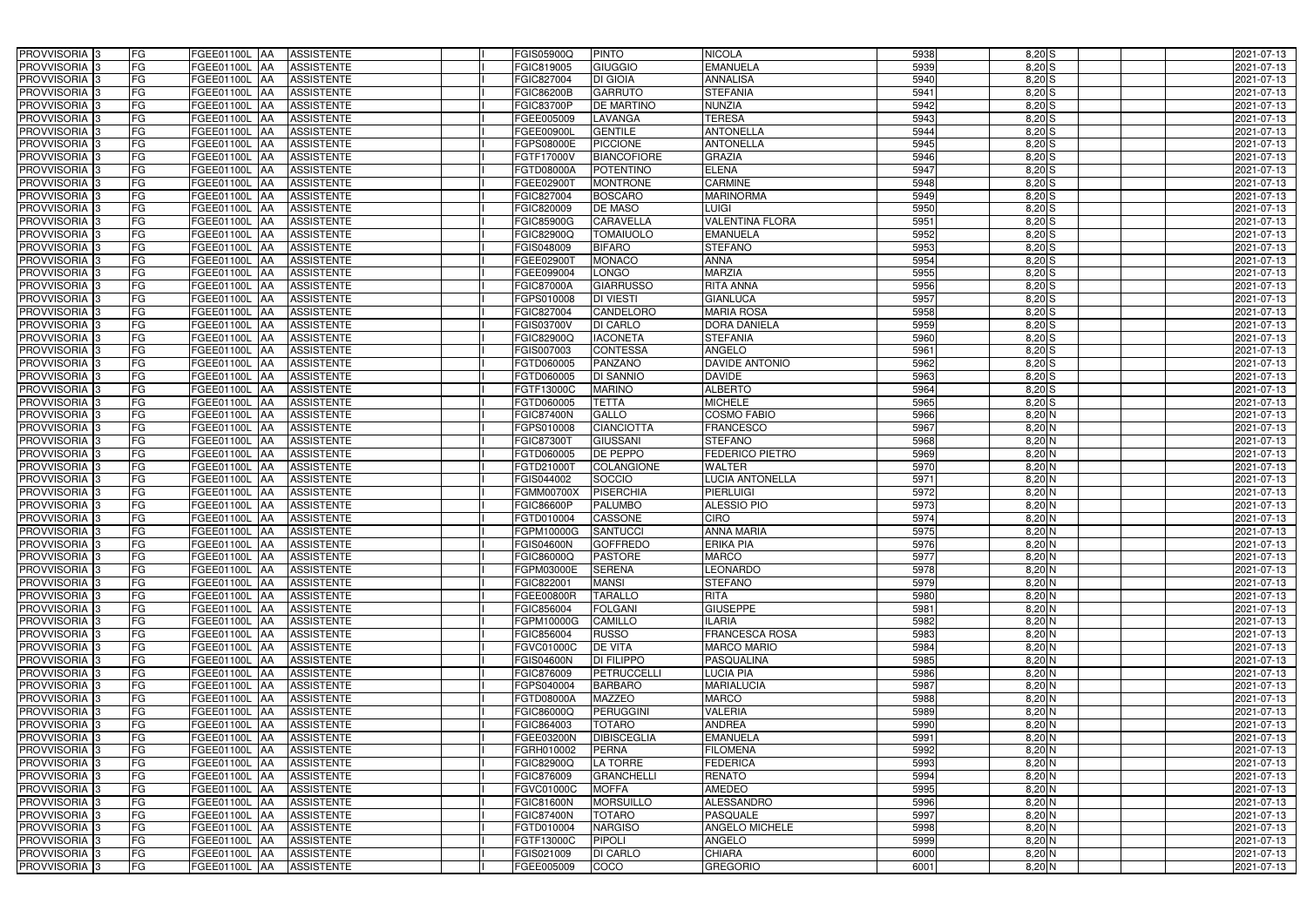| PROVVISORIA 3                                        | FG        | FGEE01100L AA                   | <b>ASSISTENTE</b>                      | FGIC863007               | <b>SELVAGGI</b>                | ANGELA MARIA                 | 6002         | 8,20 N               | 2021-07-13               |
|------------------------------------------------------|-----------|---------------------------------|----------------------------------------|--------------------------|--------------------------------|------------------------------|--------------|----------------------|--------------------------|
| PROVVISORIA 3                                        | FG        | FGEE01100L<br>IAA               | <b>ASSISTENTE</b>                      | FGIC880001               | <b>DI BIASE</b>                | <b>FRANCESCA</b>             | 6003         | $8,20$ N             | 2021-07-13               |
| PROVVISORIA 3                                        | FG        | FGEE01100L AA                   | <b>ASSISTENTE</b>                      | FGTD08000A               | <b>ANNECCHINO</b>              | <b>GIUSEPPE</b>              | 6004         | $8,20$ N             | 2021-07-13               |
| PROVVISORIA <sup>3</sup>                             | FG        | FGEE01100L<br>IAA               | <b>ASSISTENTE</b>                      | FGIS044002               | <b>SACCO</b>                   | <b>TERESA</b>                | 6005         | $8,20$ N             | 2021-07-13               |
| PROVVISORIA 3                                        | FG        | FGEE01100L<br>IAA               | <b>ASSISTENTE</b>                      | FGIS05900Q               | <b>PRENCIPE</b>                | <b>SARA MICHELA</b>          | 6006         | $8,20$ N             | 2021-07-13               |
| PROVVISORIA 3                                        | <b>FG</b> | <b>FGEE01100L AA</b>            | <b>ASSISTENTE</b>                      | FGTD210001               | <b>GALIANO</b>                 | <b>MIRKO</b>                 | 6007         | $8,20$ N             | 2021-07-13               |
| PROVVISORIA 3                                        | FG        | FGEE01100L AA                   | <b>ASSISTENTE</b>                      | FGTD08000A               | <b>ROCCIA</b>                  | <b>ANTONIO</b>               | 6008         | 8,20 N               | 2021-07-13               |
| PROVVISORIA 3                                        | FG        | FGEE01100L AA                   | <b>ASSISTENTE</b>                      | FGEE106002               | <b>DI SANNIO</b>               | <b>VANA</b>                  | 6009         | $8,20$ N             | 2021-07-13               |
| PROVVISORIA 3                                        | <b>FG</b> | FGEE01100L AA                   | <b>ASSISTENTE</b>                      | FGTD060005               | <b>BARONE</b>                  | <b>CIRO</b>                  | 6010         | $8,20$ N             | 2021-07-13               |
| PROVVISORIA 3                                        | FG        | FGEE01100L AA                   | <b>ASSISTENTE</b>                      | FGIC85800Q               | <b>IAGULLI</b>                 | <b>ROCCHINA</b>              | 6011         | $8,20$ N             | 2021-07-13               |
| PROVVISORIA 3                                        | FG        | FGEE01100L AA                   | <b>ASSISTENTE</b>                      | FGPM10000G               | SONORO                         | <b>MARIKA</b>                | 6012         | $8,20$ N             | 2021-07-13               |
| PROVVISORIA 3                                        | FG        | FGEE01100L AA                   | <b>ASSISTENTE</b>                      | FGEE005009               | <b>SPERANZA</b>                | <b>FABRIZIO NICOLO'</b>      | 6013         | $8,20$ N             | 2021-07-13               |
| PROVVISORIA <sup>3</sup>                             | FG        | FGEE01100L AA                   | <b>ASSISTENTE</b>                      | FGIS06100Q               | <b>ARMILLOTTA</b>              | <b>LEONARDO PIO</b>          | 6014         | $8,20$ N             | 2021-07-13               |
| PROVVISORIA 3                                        | FG        | FGEE01100L AA                   | <b>ASSISTENTE</b>                      | <b>FGIC85800Q</b>        | CAGNO                          | <b>FRANCESCA</b>             | 6015         | $8,20$ N             | 2021-07-13               |
| PROVVISORIA 3                                        | <b>FG</b> | <b>FGEE01100L   AA</b>          | <b>ASSISTENTE</b>                      | FGIS00800V               | <b>INTENZA</b>                 | <b>SONIA</b>                 | 6016         | $8,20$ N             | 2021-07-13               |
| PROVVISORIA 3                                        | <b>FG</b> | FGEE01100L<br>IAA               | <b>ASSISTENTE</b>                      | FGIC872002               | <b>PALUMBO</b>                 | LUANA                        | 6017         | $8,20$ N             | 2021-07-13               |
| PROVVISORIA 3                                        | FG        | <b>FGEE01100L</b><br>IAA        | <b>ASSISTENTE</b>                      | <b>FGIC84500N</b>        | <b>RUSSO</b>                   | <b>ALESSIA</b>               | 6018         | $8,20$ N             | 2021-07-13               |
| PROVVISORIA 3                                        | FG        | <b>FGEE01100L</b><br>IAA        | <b>ASSISTENTE</b>                      | FGEE029001               | <b>DALESSANDRO</b>             | <b>GIUSEPPE</b>              | 6019         | $8,20$ N             | 2021-07-13               |
| PROVVISORIA 3                                        | FG        | <b>FGEE01100L</b><br>IAA        | <b>ASSISTENTE</b>                      | FGMM148003               | <b>CASTELLUCCIO</b>            | <b>FEDERICA LUCIA</b>        | 6020         | $8,20$ N             | 2021-07-13               |
| PROVVISORIA 3                                        | FG        | FGEE01100L<br>IAA               | <b>ASSISTENTE</b>                      | <b>FGIC86800A</b>        | <b>IACUBINO</b>                | <b>DAVIDE PIO</b>            | 6021         | 8,20 N               | 2021-07-13               |
| PROVVISORIA <sup>3</sup>                             | FG        | FGEE01100L                      | <b>ASSISTENTE</b>                      | FGTE020006               | <b>TERLIZZI</b>                | <b>MICHELA</b>               | 6022         | $8,20$ N             | 2021-07-13               |
| <b>PROVVISORIA</b> 3                                 | FG        | <b>FGEE01100L</b><br>IAA        | <b>ASSISTENTE</b>                      | FGRH010002               | <b>TRIMIGNO</b>                | <b>CHIARA</b>                | 6023         | $8,20$ N             | 2021-07-13               |
| PROVVISORIA <sup>3</sup>                             | FG        | FGEE01100L<br>IAA               | <b>ASSISTENTE</b>                      | FGIC827004               | CRETA                          | <b>GIULIA</b>                | 6024         | $8,20$ N             | 2021-07-13               |
| PROVVISORIA <sup>3</sup>                             | <b>FG</b> | FGEE01100L<br>IAA               | <b>ASSISTENTE</b>                      | FGIC872002               | <b>STOPPIELLO</b>              | <b>GIUSY</b>                 | 6025         | $8,20$ N             | 2021-07-13               |
| <b>PROVVISORIA</b> 3                                 | FG        | FGEE01100L<br>IAA               | <b>ASSISTENTE</b>                      | FGIC87000A               | <b>GIAGNORIO</b>               | <b>ANDREA</b>                | 6026         | $8,20$ N             | 2021-07-13               |
| PROVVISORIA 3                                        | FG        | FGEE01100L<br>IAA               | <b>ASSISTENTE</b>                      | FGEE099004               | <b>CARULLI</b>                 | <b>ROBERT</b>                | 6027         | $8,20$ N             | 2021-07-13               |
| PROVVISORIA 3                                        | <b>FG</b> | FGEE01100L AA                   | <b>ASSISTENTE</b>                      | FGTD060005               | <b>D'ADDARIO</b>               | <b>LUCIA</b>                 | 6028         | $8,20$ N             | 2021-07-13               |
| PROVVISORIA 3                                        | <b>FG</b> | <b>FGEE01100L   AA</b>          | <b>ASSISTENTE</b>                      | FGIC818009               | <b>SANTORO</b>                 | <b>CARMELA</b>               | 6029         | $8,20$ N             | 2021-07-13               |
| PROVVISORIA 3                                        | FG        | FGEE01100L AA                   | <b>ASSISTENTE</b>                      | FGEE060001               | <b>DI FILIPPO</b>              | CARMELA                      | 6030         | 8,20 N               | 2021-07-13               |
| PROVVISORIA 3                                        | <b>FG</b> | FGEE01100L AA                   | <b>ASSISTENTE</b>                      | FGIC86100G               | <b>MENGA</b>                   | <b>VALENTINA</b>             | 6031         | $8,20$ N             | 2021-07-13               |
| PROVVISORIA 3                                        | FG        | FGEE01100L AA                   | <b>ASSISTENTE</b>                      | <b>FGIS04600N</b>        | <b>CALABRO</b>                 | <b>GIUSEPPE</b>              | 6032         | $8,20$ N             | 2021-07-13               |
| PROVVISORIA 3                                        | FG        | FGEE01100L AA                   | <b>ASSISTENTE</b>                      | FGPS010008               | <b>DI IORIO</b>                | <b>DONATO</b>                | 6033         | $8,20$ N             | 2021-07-13               |
| PROVVISORIA 3                                        | FG        | <b>FGEE01100L</b><br><b>IAA</b> | <b>ASSISTENTE</b>                      | FGEE099004               | <b>PANZUTO</b>                 | <b>CARMEN</b>                | 6034         | 8,20 N               | 2021-07-13               |
| PROVVISORIA 3                                        | FG        | FGEE01100L AA                   | <b>ASSISTENTE</b>                      | FGIC872002               | <b>GRAVINESE</b>               | <b>LIBERA</b>                | 6035         | 8,20 N               | 2021-07-13               |
| PROVVISORIA 3                                        | <b>FG</b> | FGEE01100L<br>IAA               | <b>ASSISTENTE</b>                      | FGIS06100Q               | <b>PROCE</b>                   | <b>FRANCESCO</b>             | 6036         | $8,20$ N             | $2021 - 07 - 13$         |
| PROVVISORIA <sup>1</sup> 3                           | FG        | FGEE01100L<br>IAA               | <b>ASSISTENTE</b>                      | <b>GIS05300R</b>         | <b>DAMATO</b>                  | <b>DANIELE PIOANTONIO</b>    | 6037         | 8,20 N               | 2021-07-13               |
| PROVVISORIA <sup>1</sup> 3                           | FG        | <b>FGEE01100L</b><br>IAA        | <b>ASSISTENTE</b>                      | FGVC01000C               | <b>D'ARIANO</b>                | <b>ORAZIO</b>                | 6038         | 8,20 N               | 2021-07-13               |
| PROVVISORIA <sup>3</sup>                             | <b>FG</b> | FGEE01100L AA                   | <b>ASSISTENTE</b>                      | FGIC85800Q               | <b>FERRARA</b>                 | <b>ANTONELLA</b>             | 6039         | $8,20$ N             | 2021-07-13               |
| PROVVISORIA <sup>3</sup>                             | FG        | FGEE01100L AA ASSISTENTE        |                                        | FGTD08000A               | <b>NIGRONE</b>                 | MARIA DOMENICA INCORONATA    | 6040         | $8,20$ N             | 2021-07-13               |
| PROVVISORIA <sup>3</sup>                             | <b>FG</b> | FGEE01100L AA                   | <b>ASSISTENTE</b>                      | FGEE005009               | <b>CATULLO</b>                 | <b>DANIELE</b>               | 6041         | $8,20$ N             | 2021-07-13               |
| PROVVISORIA <sup>3</sup>                             | FG        | FGEE01100L AA                   | <b>ASSISTENTE</b>                      | <b>FGIC855008</b>        | <b>LOPEZ</b>                   | <b>SERGIO</b>                | 6042         | $8,20$ N             | 2021-07-13               |
| PROVVISORIA <sup>3</sup>                             | FG        | FGEE01100L AA                   | <b>ASSISTENTE</b>                      | FGIC842006               | <b>PASCUCCI</b>                | <b>GIUSEPPINA</b>            | 6043         | 8,20 N               | 2021-07-13               |
| PROVVISORIA <sup>3</sup>                             | FG        | FGEE01100L AA                   | <b>ASSISTENTE</b>                      | FGEE01100L               | <b>RICCI</b>                   | <b>MARTINO</b>               | 6044         | $8,20$ N             | 2021-07-13               |
| PROVVISORIA <sup>3</sup>                             | FG        | <b>FGEE01100L AA</b>            | <b>ASSISTENTE</b>                      | FGIC876009               | <b>FERRONE</b>                 | <b>VANESSA</b>               | 6045         | 8,20 N               | 2021-07-13               |
| PROVVISORIA <sup>3</sup>                             | FG        | FGEE01100L AA                   | <b>ASSISTENTE</b>                      | <b>FGIC82300R</b>        | <b>LAURELLI</b>                | <b>MILENA</b>                | 6046         | 8,20 N               | 2021-07-13               |
| PROVVISORIA <sup>3</sup>                             | FG        | FGEE01100L AA                   | <b>ASSISTENTE</b>                      | FGIC86000Q               | <b>LANCIANESE</b>              | <b>ANTONIO</b>               | 6047         | 8,20 N               | 2021-07-13               |
| PROVVISORIA <sup>3</sup>                             | FG        | FGEE01100L AA                   | <b>ASSISTENTE</b>                      | <b>FGIC83800E</b>        | <b>MILUZIO</b>                 | <b>LUCA</b>                  | 6048         | $8,20$ N             | 2021-07-13               |
| PROVVISORIA <sup>3</sup>                             | FG        | FGEE01100L AA                   | <b>ASSISTENTE</b>                      | FGEE099004               | <b>TROILO</b>                  | <b>ANNADEA</b>               | 6049         | $8,20$ N             | 2021-07-13               |
| PROVVISORIA <sup>3</sup>                             | FG        | FGEE01100L AA                   | <b>ASSISTENTE</b>                      | <b>FGIC87000A</b>        | <b>TIRITIELLO</b>              | <b>LIBERA</b><br>UGO         | 6050         | $8,20$ N             | 2021-07-13               |
| PROVVISORIA <sup>3</sup>                             | FG        | FGEE01100L AA                   | <b>ASSISTENTE</b>                      | FGIS048009               | <b>DAGNELLI</b>                |                              | 6051         | $8,20$ N             | 2021-07-13               |
| PROVVISORIA <sup>3</sup>                             | FG        | FGEE01100L AA                   | <b>ASSISTENTE</b>                      | FGEE099004               | <b>SARCINA</b>                 | FRANCESCO                    | 6052         | $8,20$ N             | 2021-07-13               |
| PROVVISORIA <sup>3</sup>                             | FG        | FGEE01100L AA                   | <b>ASSISTENTE</b>                      | FGEE005009               | <b>D'AGRUMA</b>                | <b>GINA</b><br><b>SERGIO</b> | 6053         | $8,20$ N             | 2021-07-13               |
| PROVVISORIA <sup>3</sup>                             | FG<br>FG  | <b>FGEE01100L   AA</b>          | <b>ASSISTENTE</b>                      | FGEE005009               | <b>URBANO</b>                  | <b>FILOMENA</b>              | 6054<br>6055 | $8,20$ N<br>$8,20$ N | 2021-07-13               |
| PROVVISORIA <sup>3</sup>                             | FG        | FGEE01100L AA                   | <b>ASSISTENTE</b>                      | FGIC843002               | <b>BARBANO</b><br><b>FALEO</b> |                              | 6056         | 8,20 N               | 2021-07-13               |
| PROVVISORIA <sup>13</sup>                            | FG        | FGEE01100L AA                   | <b>ASSISTENTE</b>                      | FGMM00400C               | <b>RICEPUTO</b>                | <b>EMANUELA</b><br>SALVATORE |              | 8,20 N               | 2021-07-13               |
| PROVVISORIA <sup>3</sup>                             | FG        | FGEE01100L AA<br>FGEE01100L AA  | <b>ASSISTENTE</b><br><b>ASSISTENTE</b> | FGEE00800R               | <b>BRUNO</b>                   | <b>ANNA RITA</b>             | 6057<br>6058 | $8,20$ N             | 2021-07-13               |
| PROVVISORIA <sup>3</sup><br>PROVVISORIA <sup>3</sup> | FG        | FGEE01100L AA                   | <b>ASSISTENTE</b>                      | FGIC818009<br>FGPS010008 | <b>FRASCOLLA</b>               | <b>MICHELE</b>               | 6059         | 8,20 N               | 2021-07-13<br>2021-07-13 |
| PROVVISORIA <sup>3</sup>                             | FG        | FGEE01100L AA                   | <b>ASSISTENTE</b>                      | FGIS05900Q               | <b>GRANATIERO</b>              | <b>MATTEO</b>                | 6060         | 8,20 N               | 2021-07-13               |
| PROVVISORIA <sup>3</sup>                             | FG        | FGEE01100L AA                   | <b>ASSISTENTE</b>                      | FGPC180008               | <b>GRIECO</b>                  | ANTONIO MASSIMILIANO         | 6061         | $8,20$ N             | 2021-07-13               |
| PROVVISORIA <sup>3</sup>                             | FG        | FGEE01100L AA                   | <b>ASSISTENTE</b>                      | FGEE099004               | <b>MURGESE</b>                 | <b>MATTEO</b>                | 6062         | $8,20$ N             | 2021-07-13               |
| PROVVISORIA <sup>3</sup>                             | FG        | FGEE01100L AA                   | <b>ASSISTENTE</b>                      | FGEE01100L               | <b>TANTARO</b>                 | <b>ANGELA</b>                | 6063         | $8,20$ N             | 2021-07-13               |
| PROVVISORIA <sup>3</sup>                             | FG        | <b>FGEE01100L AA</b>            | <b>ASSISTENTE</b>                      | <b>FGMM00400C</b>        | <b>RUGGIERI</b>                | <b>GIUSEPPE</b>              | 6064         | $8,20$ N             | 2021-07-13               |
| PROVVISORIA 3                                        | FG        | FGEE01100L AA                   | ASSISTENTE                             | FGIC86000Q               | <b>GRANATIERO</b>              | <b>MICHELA</b>               | 6065         | $8,20$ N             | 2021-07-13               |
|                                                      |           |                                 |                                        |                          |                                |                              |              |                      |                          |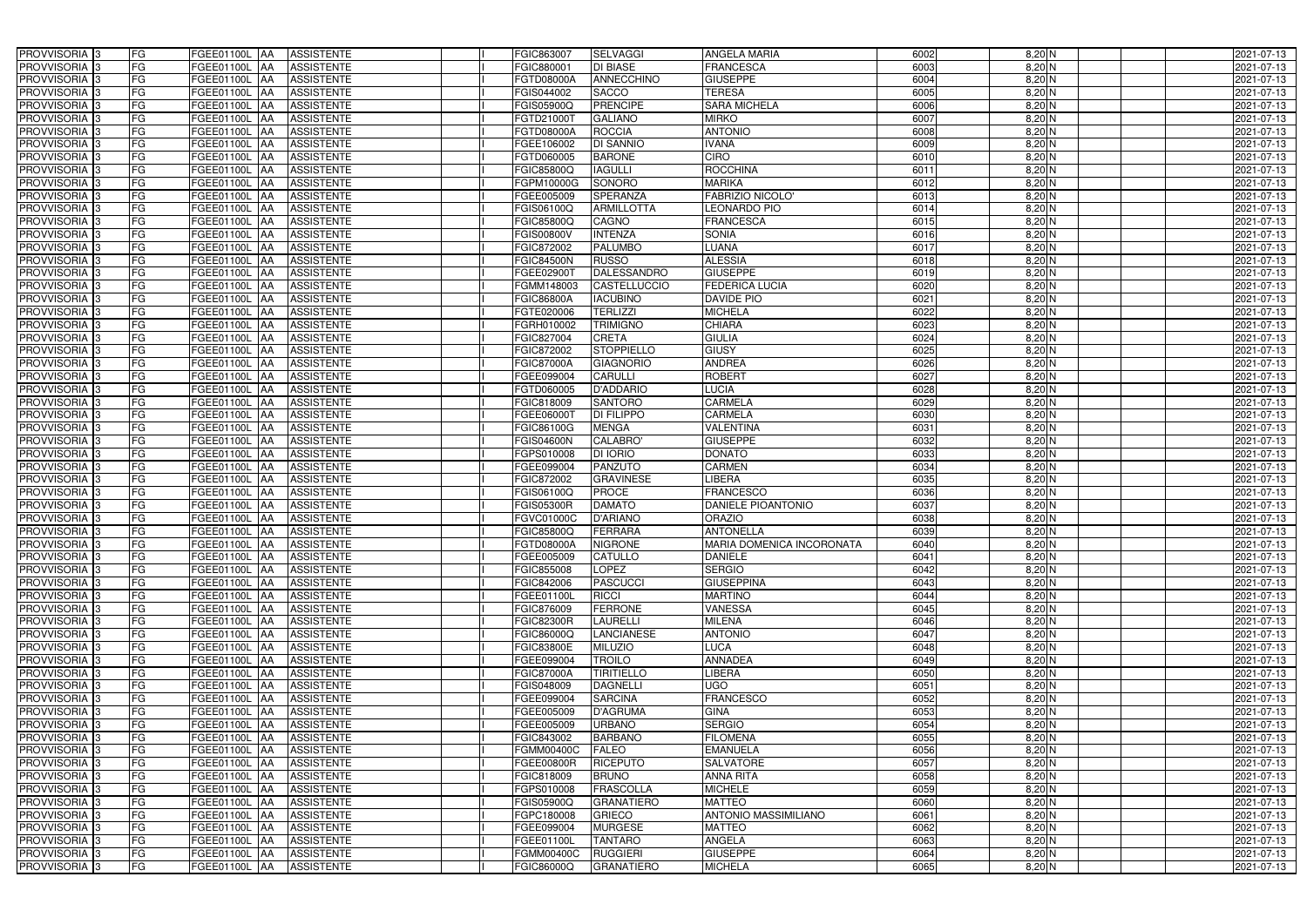| PROVVISORIA <sup>3</sup>   | <b>FG</b> | FGEE01100L AA        | <b>ASSISTENTE</b>               | <b>FGIC87400N</b>      | <b>CASSOTTA</b>     | <b>TERESA</b>           | 6066 | $8,20$ N                  | 2021-07-13       |
|----------------------------|-----------|----------------------|---------------------------------|------------------------|---------------------|-------------------------|------|---------------------------|------------------|
| PROVVISORIA <sup>3</sup>   | FG        | FGEE01100L           | <b>ASSISTENTE</b><br>IAA        | <b>FGIC87000A</b>      | DI GREGORIO         | <b>ELIANA</b>           | 6067 | $8,20$ N                  | 2021-07-13       |
| PROVVISORIA <sup>3</sup>   | FG        | FGEE01100L           | <b>ASSISTENTE</b><br>IAA        | FGIS01300A             | <b>ATZORI</b>       | <b>ROBERTO</b>          | 6068 | $8,20$ N                  | 2021-07-13       |
| PROVVISORIA <sup>3</sup>   | FG        | <b>FGEE01100L</b>    | <b>ASSISTENTE</b><br>IAA        | GRH010002              | <b>MANTUANO</b>     | <b>MICHELA</b>          | 6069 | $8,20$ N                  | 2021-07-13       |
| PROVVISORIA <sup>3</sup>   | FG        | FGEE01100L           | <b>ASSISTENTE</b><br>IAA        | FGIC876009             | LEPORE              | <b>MILENA</b>           | 6070 | $8,20$ N                  | 2021-07-13       |
| PROVVISORIA <sup>3</sup>   | FG        | <b>FGEE01100L AA</b> | <b>ASSISTENTE</b>               | FGIC877005             | <b>ZACCARIA</b>     | <b>MARIANNA</b>         | 6071 | $8,18$ N                  | 2021-07-13       |
| PROVVISORIA <sup>1</sup> 3 | FG        | FGEE01100L AA        | <b>ASSISTENTE</b>               | <b>FGIC85900G</b>      | <b>DE CARLO</b>     | <b>MARCO</b>            | 6072 | $8,17$ S                  | 2021-07-13       |
| PROVVISORIA <sup>3</sup>   | FG        | FGEE01100L AA        | <b>ASSISTENTE</b>               | <b>FGIC85900G</b>      | <b>DI FRANCESCO</b> | <b>BARBARA</b>          | 6073 | $8,17$ $S$                | 2021-07-13       |
| PROVVISORIA 3              | FG        | FGEE01100L AA        | <b>ASSISTENTE</b>               | <b>FGIC81600N</b>      | <b>LAPOLLA</b>      | <b>CARMELA CRISTINA</b> | 6074 | $8,17$ $S$                | 2021-07-13       |
| PROVVISORIA 3              | FG        | FGEE01100L AA        | <b>ASSISTENTE</b>               | FGIS044002             | <b>CIPOLLONE</b>    | <b>LUCIA</b>            | 6075 | $8,17$ $S$                | 2021-07-13       |
| PROVVISORIA 3              | FG        | FGEE01100L AA        | <b>ASSISTENTE</b>               | FGIC856004             | <b>TUPPUTI</b>      | <b>EONARDO</b>          | 6076 | $8,17$ $S$                | 2021-07-13       |
| PROVVISORIA 3              | FG        | FGEE01100L AA        | <b>ASSISTENTE</b>               | FGIC876009             | <b>PALMIERI</b>     | <b>CRISTINA</b>         | 6077 | $8,17$ $S$                | 2021-07-13       |
| PROVVISORIA <sup>3</sup>   | FG        | FGEE01100L AA        | <b>ASSISTENTE</b>               | FGEE005009             | <b>FIORETTI</b>     | <b>MARIA CRISTINA</b>   | 6078 | $8,17$ S                  | 2021-07-13       |
| PROVVISORIA 3              | FG        | FGEE01100L AA        | <b>ASSISTENTE</b>               | FGPM03000E             | <b>GIALLANELLA</b>  | <b>STEFANIA</b>         | 6079 | $8,17$ $S$                | 2021-07-13       |
| PROVVISORIA 3              | FG        | FGEE01100L AA        | <b>ASSISTENTE</b>               | FGRI020004             | <b>SCARPULLA</b>    | <b>STEFANIA</b>         | 6080 | $8,17$ $S$                | 2021-07-13       |
| PROVVISORIA 3              | FG        | <b>FGEE01100L</b>    | <b>ASSISTENTE</b><br>IAA        | FGRI020004             | <b>TICOLPE</b>      | <b>ROBERTO</b>          | 6081 | $8,17$ $S$                | 2021-07-13       |
| PROVVISORIA 3              | FG        | FGEE01100L           | <b>ASSISTENTE</b><br>IAA        | FGEE00800R             | <b>SCIARRETTA</b>   | <b>MONICA</b>           | 6082 | $8,17$ S                  | 2021-07-13       |
| PROVVISORIA 3              | FG        | FGEE01100L           | <b>ASSISTENTE</b><br><b>JAA</b> | FGIC876009             | <b>SCIOSCIA</b>     | <b>MARIA SAMUELA</b>    | 6083 | 8,17 N                    | 2021-07-13       |
| PROVVISORIA 3              | FG        | FGEE01100L           | <b>ASSISTENTE</b><br><b>JAA</b> | FGIC88000              | <b>ZICOLILLO</b>    | <b>GIUSEPPE NICOLA</b>  | 6084 | 8,17 N                    | 2021-07-13       |
| PROVVISORIA 3              | FG        | FGEE01100L           | <b>JAA</b><br><b>ASSISTENTE</b> | FGIS02300 <sup>-</sup> | <b>DISTASO</b>      | <b>CHIARA</b>           | 6085 | 8,17 <sup>N</sup>         | 2021-07-13       |
| PROVVISORIA <sup>3</sup>   | FG        | FGEE01100L           | <b>ASSISTENTE</b><br>ΙAΑ        | FGIC876009             | <b>PATRUNO</b>      | <b>MARIA FRANCESCA</b>  | 6086 | $8,17\overline{\text{N}}$ | 2021-07-13       |
| PROVVISORIA 3              | FG        | <b>FGEE01100L</b>    | <b>ASSISTENTE</b><br>IAA        | FGIC820009             | <b>SALDARELLA</b>   | <b>ANTONIO</b>          | 6087 | 8,17 <sup>N</sup>         | 2021-07-13       |
| PROVVISORIA 3              | FG        | FGEE01100L           | <b>ASSISTENTE</b><br>IAA        | FGIC81600N             | <b>DE PALMA</b>     | <b>GIUSEPPINA ANNA</b>  | 6088 | 8,17 <sup>N</sup>         | 2021-07-13       |
| PROVVISORIA 3              | FG        | FGEE01100L AA        | <b>ASSISTENTE</b>               | FGTD08000A             | <b>ANZIVINO</b>     | <b>MICHELA</b>          | 6089 | 8,17N                     | 2021-07-13       |
| PROVVISORIA <sup>3</sup>   | FG        | FGEE01100L           | <b>ASSISTENTE</b><br> AA        | <b>FGIC87500D</b>      | <b>TEATINO</b>      | <b>MADDALENA</b>        | 6090 | 8,17N                     | 2021-07-13       |
| PROVVISORIA 3              | FG        | FGEE01100L           | <b>ASSISTENTE</b><br><b>IAA</b> | FGIS04600N             | <b>TOTARO</b>       | <b>FEDELA</b>           | 6091 | 8,17N                     | 2021-07-13       |
| PROVVISORIA 3              | FG        | FGEE01100L AA        | <b>ASSISTENTE</b>               | FGTD010004             | <b>LUFINO</b>       | <b>FRANCESCO</b>        | 6092 | 8,17N                     | 2021-07-13       |
| PROVVISORIA 3              | FG        | FGEE01100L           | <b>ASSISTENTE</b><br>IAA        | FGIC83800E             | <b>RUSSO</b>        | <b>MARIA</b>            | 6093 | 8,17N                     | 2021-07-13       |
| PROVVISORIA <sup>3</sup>   | FG        | FGEE01100L AA        | <b>ASSISTENTE</b>               | FGIC819005             | <b>BICCARINO</b>    | <b>VINCENZO EGIDIO</b>  | 6094 | 8,17 N                    | 2021-07-13       |
| PROVVISORIA <sup>3</sup>   | FG        | <b>FGEE01100L AA</b> | <b>ASSISTENTE</b>               | FGMM00700X             | <b>DIFRANCESCO</b>  | <b>GIUSEPPE</b>         | 6095 | 8,17 <sup>N</sup>         | 2021-07-13       |
| PROVVISORIA <sup>3</sup>   | FG        | FGEE01100L AA        | <b>ASSISTENTE</b>               | FGIS00800V             | <b>RUSSO</b>        | <b>CINZIA</b>           | 6096 | 8,17 N                    | 2021-07-13       |
| PROVVISORIA <sup>3</sup>   | FG        | FGEE01100L AA        | <b>ASSISTENTE</b>               | FGIC827004             | COLUCCI             | <b>ALESSANDRA</b>       | 6097 | 8,17 N                    | 2021-07-13       |
| PROVVISORIA <sup>3</sup>   | FG        | <b>FGEE01100L</b>    | <b>ASSISTENTE</b><br><b>AA</b>  | FGIC85800Q             | <b>BRUNO</b>        | <b>ANTONIO</b>          | 6098 | 8,17 <sup>N</sup>         | 2021-07-13       |
| PROVVISORIA <sup>3</sup>   | FG        | FGEE01100L AA        | <b>ASSISTENTE</b>               | FGTD08000A             | <b>TILLI</b>        | <b>MARIA ROSARIA</b>    | 6099 | 8,17 N                    | 2021-07-13       |
| PROVVISORIA <sup>3</sup>   | FG        | FGEE01100L           | <b>ASSISTENTE</b><br>IAA        | FGEE112009             | <b>FONTANELLO</b>   | <b>ANNA IDA</b>         | 6100 | 8,17 <sup>N</sup>         | $2021 - 07 - 13$ |
| PROVVISORIA <sup>3</sup>   | FG        | <b>FGEE01100L</b>    | <b>ASSISTENTE</b><br>IAA        | FGRI020004             | <b>MORRA</b>        | <b>ANTONIO</b>          | 6101 | 8,17 N                    | 2021-07-13       |
| PROVVISORIA <sup>3</sup>   | FG        | FGEE01100L           | <b>ASSISTENTE</b><br>IAA        | FGIC82900Q             | <b>CASTIGLIEGO</b>  | <b>NOEMI</b>            | 6102 | $8,15$ S                  | 2021-07-13       |
| PROVVISORIA <sup>3</sup>   | FG        | FGEE01100L AA        | <b>ASSISTENTE</b>               | FGPM03000E             | <b>SGARAMELLA</b>   | <b>ELISABETH</b>        | 6103 | $8,15$ N                  | 2021-07-13       |
| PROVVISORIA <sup>3</sup>   | FG        | FGEE01100L AA        | <b>ASSISTENTE</b>               | FGIC872002             | <b>ROTICE</b>       | RAFFAELLA               | 6104 | $8,15$ N                  | 2021-07-13       |
| PROVVISORIA <sup>3</sup>   | FG        | FGEE01100L AA        | <b>ASSISTENTE</b>               | FGIC851001             | <b>FERRERO</b>      | <b>SARA</b>             | 6105 | 8,11 N                    | 2021-07-13       |
| PROVVISORIA <sup>3</sup>   | FG        | FGEE01100L AA        | ASSISTENTE                      | FGIC82400L             | <b>BOZZA</b>        | <b>MICHELA</b>          | 6106 | $8,11$ N                  | 2021-07-13       |
| PROVVISORIA <sup>3</sup>   | FG        | FGEE01100L AA        | ASSISTENTE                      | FGEE11000N             | LAMACCHIA           | <b>BRUNA</b>            | 6107 | $8,10$ S                  | 2021-07-13       |
| PROVVISORIA <sup>3</sup>   | FG        | <b>FGEE01100L AA</b> | <b>ASSISTENTE</b>               | FGEE11000N             | <b>ANTINO</b>       | <b>ROSANNA</b>          | 6108 | $8,10$ S                  | 2021-07-13       |
| PROVVISORIA <sup>3</sup>   | FG        | FGEE01100L AA        | ASSISTENTE                      | FGIS021009             | <b>DANIELE</b>      | <b>PATRIZIA</b>         | 6109 | $8,10$ S                  | 2021-07-13       |
| PROVVISORIA <sup>3</sup>   | FG        | FGEE01100L AA        | <b>ASSISTENTE</b>               | FGIC85800Q             | <b>D'ALOIA</b>      | <b>MICHELA</b>          | 6110 | $8,10$ S                  | 2021-07-13       |
| PROVVISORIA <sup>3</sup>   | FG        | FGEE01100L AA        | <b>ASSISTENTE</b>               | <b>FGIC80800P</b>      | DI COSMO            | <b>CONCETTA</b>         | 6111 | $8,10$ S                  | 2021-07-13       |
| PROVVISORIA <sup>3</sup>   | FG        | FGEE01100L AA        | ASSISTENTE                      | FGIC819005             | <b>GIUGGIO</b>      | <b>EUSEBIA</b>          | 6112 | $8,10$ S                  | 2021-07-13       |
| PROVVISORIA <sup>3</sup>   | FG        | FGEE01100L AA        | ASSISTENTE                      | FGIC856004             | <b>DI STASO</b>     | <b>NICOLA</b>           | 6113 | $8,10\overline{S}$        | 2021-07-13       |
| PROVVISORIA <sup>3</sup>   | FG        | FGEE01100L AA        | ASSISTENTE                      | <b>FGEE11000N</b>      | <b>CRUCIANO</b>     | <b>SANTE</b>            | 6114 | $8,10$ S                  | 2021-07-13       |
| PROVVISORIA <sup>3</sup>   | FG        | FGEE01100L AA        | ASSISTENTE                      | FGIC82900Q             | <b>CIOCIOLA</b>     | <b>FILOMENA</b>         | 6115 | $8,10$ S                  | 2021-07-13       |
| PROVVISORIA <sup>3</sup>   | FG        | FGEE01100L AA        | <b>ASSISTENTE</b>               | FGIC86600P             | <b>RIONTINO</b>     | ANGELA                  | 6116 | $8,10$ S                  | 2021-07-13       |
| PROVVISORIA <sup>3</sup>   | FG        | FGEE01100L AA        | <b>ASSISTENTE</b>               | FGIS03700V             | <b>MORANO</b>       | <b>LUCIA TERENZIA</b>   | 6117 | 8,10S                     | 2021-07-13       |
| PROVVISORIA <sup>3</sup>   | FG        | FGEE01100L AA        | <b>ASSISTENTE</b>               | <b>FGIC87000A</b>      | <b>CIUFFREDA</b>    | <b>NICOLA</b>           | 6118 | 8,10S                     | 2021-07-13       |
| PROVVISORIA <sup>3</sup>   | FG        | FGEE01100L AA        | <b>ASSISTENTE</b>               | FGIC818009             | <b>DELVECCHIO</b>   | <b>FRANCESCO PIO</b>    | 6119 | $8,10$ S                  | 2021-07-13       |
| <b>PROVVISORIA</b> 3       | FG        | FGEE01100L AA        | <b>ASSISTENTE</b>               | FGTD02000P             | <b>RENDINA</b>      | SALVATORE VITO          | 6120 | $8,10$ S                  | 2021-07-13       |
| PROVVISORIA <sup>1</sup> 3 | FG        | FGEE01100L AA        | <b>ASSISTENTE</b>               | FGPS040004             | <b>BORDO</b>        | <b>CINZIA</b>           | 6121 | $8,10$ S                  | 2021-07-13       |
| PROVVISORIA <sup>3</sup>   | FG        | FGEE01100L AA        | <b>ASSISTENTE</b>               | FGIC86500V             | <b>DEL VECCHIO</b>  | <b>MARIA GIUSEPPA</b>   | 6122 | $8,10$ S                  | 2021-07-13       |
| PROVVISORIA <sup>1</sup> 3 | <b>FG</b> | FGEE01100L AA        | <b>ASSISTENTE</b>               | FGIC856004             | <b>VIGGIANO</b>     | <b>ANTONIO</b>          | 6123 | $8,10$ S                  | 2021-07-13       |
| PROVVISORIA <sup>3</sup>   | FG        | FGEE01100L AA        | <b>ASSISTENTE</b>               | FGRH060003             | <b>RUSSO</b>        | <b>MICHELE</b>          | 6124 | $8,10$ S                  | 2021-07-13       |
| PROVVISORIA <sup>1</sup> 3 | FG        | FGEE01100L AA        | <b>ASSISTENTE</b>               | FGPM10000G             | <b>DE MAGISTRIS</b> | <b>STEFANIA</b>         | 6125 | $8,10$ S                  | 2021-07-13       |
| PROVVISORIA <sup>3</sup>   | FG        | FGEE01100L AA        | <b>ASSISTENTE</b>               | FGIC827004             | <b>LEPORE</b>       | <b>SAVERIO</b>          | 6126 | $8,10$ S                  | 2021-07-13       |
| PROVVISORIA <sup>3</sup>   | FG        | FGEE01100L AA        | <b>ASSISTENTE</b>               | FGIC86000Q             | <b>CAPORALE</b>     | <b>BRIGIDA</b>          | 6127 | $8,10$ S                  | 2021-07-13       |
| PROVVISORIA <sup>3</sup>   | FG        | FGEE01100L AA        | <b>ASSISTENTE</b>               | FGTE020006             | <b>LOMBARDI</b>     | <b>DANIELA</b>          | 6128 | $8,10$ S                  | 2021-07-13       |
| PROVVISORIA <sup>3</sup>   | FG        | FGEE01100L AA        | ASSISTENTE                      | FGIC863007             | <b>GUERRA</b>       | <b>FRANCESCO</b>        | 6129 | 8,10S                     | 2021-07-13       |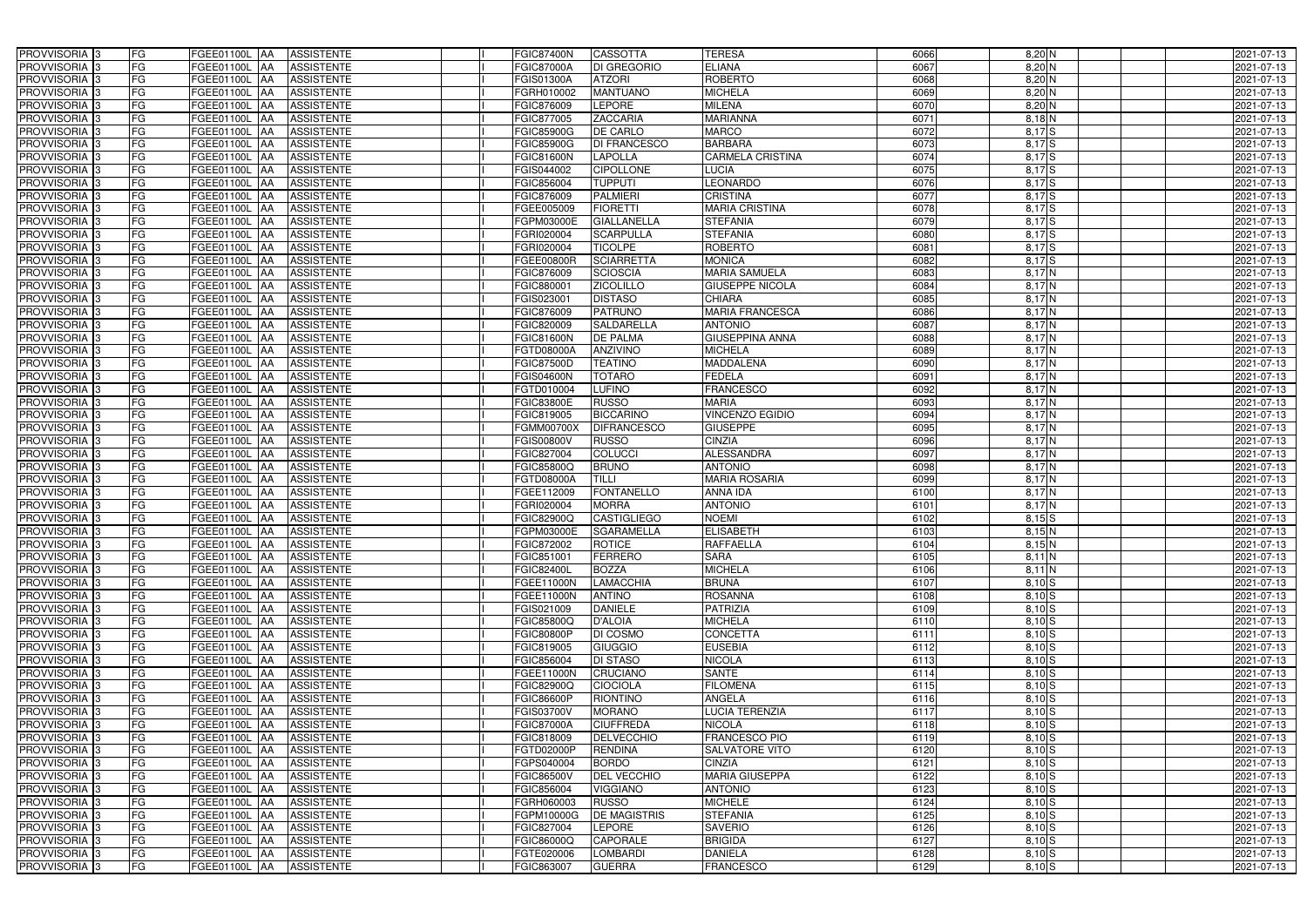| PROVVISORIA 3              | FG        | FGEE01100L AA            | <b>ASSISTENTE</b> | <b>FGEE00900L</b>      | <b>BRUNO</b>         | <b>VALENTINA</b>        | 6130 | $8,10$ S               | 2021-07-13 |
|----------------------------|-----------|--------------------------|-------------------|------------------------|----------------------|-------------------------|------|------------------------|------------|
| PROVVISORIA 3              | FG        | FGEE01100L               | <b>ASSISTENTE</b> | FGIS05900Q             | <b>SPERA</b>         | <b>ASSUNTA</b>          | 6131 | $8,10$ S               | 2021-07-13 |
| PROVVISORIA 3              | <b>FG</b> | FGEE01100L<br>IAA        | <b>ASSISTENTE</b> | FGIC82900Q             | <b>PUCCI</b>         | <b>GIOVANNI</b>         | 6132 | $8,10$ $S$             | 2021-07-13 |
| PROVVISORIA <sup>3</sup>   | FG        | FGEE01100L<br>IAA        | <b>ASSISTENTE</b> | <b>FGIS00800V</b>      | <b>RUSSO</b>         | <b>MARIANGELA</b>       | 6133 | $8,10$ S               | 2021-07-13 |
| PROVVISORIA <sup>3</sup>   | FG        | <b>FGEE01100L</b><br>IAA | <b>ASSISTENTE</b> | FGEE099004             | <b>DALOISO</b>       | <b>GIUSEPPE</b>         | 6134 | $8,10$ S               | 2021-07-13 |
| PROVVISORIA 3              | <b>FG</b> | <b>FGEE01100L AA</b>     | <b>ASSISTENTE</b> | FGIS00800V             | SPONSILLO            | <b>DANIELA</b>          | 6135 | $8,10$ S               | 2021-07-13 |
| PROVVISORIA 3              | FG        | FGEE01100L AA            | <b>ASSISTENTE</b> | <b>FGIC85700X</b>      | <b>MICCOLI</b>       | <b>ALESSIO</b>          | 6136 | $8,10$ S               | 2021-07-13 |
| PROVVISORIA 3              | FG        | FGEE01100L AA            | <b>ASSISTENTE</b> | FGIC864003             | <b>PASQUA</b>        | <b>MATTEO</b>           | 6137 | $8,10$ S               | 2021-07-13 |
| PROVVISORIA 3              | <b>FG</b> | FGEE01100L AA            | <b>ASSISTENTE</b> | FGEE112009             | <b>ESPOSITO</b>      | <b>CLAUDIA ANNA</b>     | 6138 | $8,10$ S               | 2021-07-13 |
| PROVVISORIA 3              | FG        | FGEE01100L AA            | <b>ASSISTENTE</b> | FGIS021009             | <b>PERTA</b>         | <b>GIULIA</b>           | 6139 | $8,10$ N               | 2021-07-13 |
| PROVVISORIA <sup>3</sup>   | FG        | FGEE01100L AA            | <b>ASSISTENTE</b> | <b>FGIC87000A</b>      | <b>LACCONE</b>       | <b>SARA</b>             | 6140 | $8,10$ N               | 2021-07-13 |
| PROVVISORIA 3              | FG        | FGEE01100L AA            | <b>ASSISTENTE</b> | FGIS06100Q             | <b>SCIANNANDRONE</b> | <b>LUDOVICA MARIA</b>   | 6141 | 8,10 N                 | 2021-07-13 |
| PROVVISORIA <sup>3</sup>   | FG        | FGEE01100L<br>IAA        | <b>ASSISTENTE</b> | FGIC819005             | CAGGIANIELLO         | <b>DIEGO</b>            | 6142 | 8,10 N                 | 2021-07-13 |
| PROVVISORIA 3              | FG        | FGEE01100L AA            | <b>ASSISTENTE</b> | FGIC86100G             | <b>INTONTI</b>       | <b>FRANCESCO</b>        | 6143 | $8,10$ N               | 2021-07-13 |
| PROVVISORIA 3              | <b>FG</b> | <b>FGEE01100L   AA</b>   | <b>ASSISTENTE</b> | FGIS00800V             | <b>MUCCIOLO</b>      | <b>ANDREA ANTONIO</b>   | 6144 | $8,10$ N               | 2021-07-13 |
| PROVVISORIA 3              | <b>FG</b> | FGEE01100L<br>IAA        | <b>ASSISTENTE</b> | FGIC819005             | <b>IUSPA</b>         | <b>VINCENZO</b>         | 6145 | 8,10 N                 | 2021-07-13 |
| PROVVISORIA 3              | FG        | FGEE01100L<br>IAA        | <b>ASSISTENTE</b> | FGEE112009             | <b>CIAVARELLA</b>    | <b>SIMONA</b>           | 6146 | $8,10$ N               | 2021-07-13 |
| PROVVISORIA 3              | FG        | <b>FGEE01100L</b><br>IAA | <b>ASSISTENTE</b> | FGTD210001             | <b>MANFREDI</b>      | <b>GIOVANNI</b>         | 6147 | 8,10 N                 | 2021-07-13 |
| PROVVISORIA 3              | FG        | <b>FGEE01100L</b><br>IAA | <b>ASSISTENTE</b> | FGMM04100B             | <b>CONTINO</b>       | <b>SARA</b>             | 6148 | 8,10 N                 | 2021-07-13 |
| PROVVISORIA 3              | FG        | FGEE01100L<br>IAA        | <b>ASSISTENTE</b> | FGVC01000C             | <b>PELOSI</b>        | NUNZIATA                | 6149 | $8,10\overline{\rm N}$ | 2021-07-13 |
| PROVVISORIA <sup>3</sup>   | FG        | FGEE01100L               | <b>ASSISTENTE</b> | FGTD21000T             | <b>CAPORALE</b>      | <b>ROBERTO</b>          | 6150 | 8,10 N                 | 2021-07-13 |
| <b>PROVVISORIA</b> 3       | FG        | <b>FGEE01100L</b><br>IAA | <b>ASSISTENTE</b> | FGIC827004             | <b>PESCRILLI</b>     | <b>ANTONELLA</b>        | 6151 | $8,10$ N               | 2021-07-13 |
| PROVVISORIA <sup>3</sup>   | FG        | FGEE01100L               | <b>ASSISTENTE</b> | FGEE00800R             | CAGNANO              | <b>SERGIO</b>           | 6152 | $8,10\overline{\rm N}$ | 2021-07-13 |
| PROVVISORIA <sup>3</sup>   | <b>FG</b> | FGEE01100L<br>IAA        | <b>ASSISTENTE</b> | FGTD21000T             | <b>DI LAURO</b>      | <b>ADOLFO PIO</b>       | 6153 | $8,10$ N               | 2021-07-13 |
| <b>PROVVISORIA</b> 3       | FG        | <b>FGEE01100L</b><br>IAA | <b>ASSISTENTE</b> | FGIS02300 <sup>-</sup> | <b>SALERNO</b>       | RAFFAELLA               | 6154 | $8,10$ N               | 2021-07-13 |
| PROVVISORIA 3              | FG        | FGEE01100L<br>IAA        | <b>ASSISTENTE</b> | FGIC88000              | COLANGELO            | <b>PIERLUIGI</b>        | 6155 | 8,10 N                 | 2021-07-13 |
| PROVVISORIA 3              | <b>FG</b> | FGEE01100L AA            | <b>ASSISTENTE</b> | FGIS01100P             | <b>FERRARO</b>       | <b>ERNESTO</b>          | 6156 | 8,10 N                 | 2021-07-13 |
| PROVVISORIA 3              | <b>FG</b> | <b>FGEE01100L   AA</b>   | <b>ASSISTENTE</b> | FGIC848005             | <b>CIAVARELLA</b>    | <b>RAFFAELLA</b>        | 6157 | 8,10 N                 | 2021-07-13 |
| PROVVISORIA <sup>3</sup>   | FG        | FGEE01100L<br>IAA        | <b>ASSISTENTE</b> | FGIC835003             | <b>GIULIANI</b>      | <b>ANNA</b>             | 6158 | 8,10 N                 | 2021-07-13 |
| PROVVISORIA 3              | <b>FG</b> | FGEE01100L AA            | <b>ASSISTENTE</b> | FGIC864003             | <b>SCARALE</b>       | <b>ETTORE SALVATORE</b> | 6159 | 8,10 N                 | 2021-07-13 |
| PROVVISORIA 3              | FG        | FGEE01100L AA            | <b>ASSISTENTE</b> | FGEE01100L             | <b>NIGRI</b>         | <b>GIADA</b>            | 6160 | $8,10$ N               | 2021-07-13 |
| PROVVISORIA 3              | FG        | FGEE01100L AA            | <b>ASSISTENTE</b> | FGTD210001             | <b>PETRONE</b>       | <b>DAVIDE</b>           | 6161 | 8,10 N                 | 2021-07-13 |
| PROVVISORIA 3              | FG        | FGEE01100L<br>IAA        | <b>ASSISTENTE</b> | FGIC822001             | <b>GAETA</b>         | <b>MARIA</b>            | 6162 | $8,10$ N               | 2021-07-13 |
| PROVVISORIA <sup>1</sup> 3 | <b>FG</b> | FGEE01100L AA            | <b>ASSISTENTE</b> | FGPS210002             | <b>FOSCHINI</b>      | <b>SABRINA</b>          | 6163 | $8,10$ N               | 2021-07-13 |
| <b>PROVVISORIA</b>         | <b>FG</b> | FGEE01100L<br>IAA        | <b>ASSISTENTE</b> | FGTF13000C             | <b>STANGO</b>        | <b>CRISTINA</b>         | 6164 | 8,10 N                 | 2021-07-13 |
| PROVVISORIA <sup>1</sup> 3 | FG        | FGEE01100L<br>IAA        | <b>ASSISTENTE</b> | FGRI020004             | <b>BUCCI</b>         | <b>MIRIANA</b>          | 6165 | $8,10\overline{\rm N}$ | 2021-07-13 |
| PROVVISORIA <sup>1</sup> 3 | FG        | FGEE01100L<br>IAA        | <b>ASSISTENTE</b> | FGIC86800A             | <b>DI MASO</b>       | ALESSANDRO ANTONIO      | 6166 | $8,10$ N               | 2021-07-13 |
| PROVVISORIA <sup>3</sup>   | <b>FG</b> | FGEE01100L AA            | <b>ASSISTENTE</b> | FGRI020004             | <b>LA MANNA</b>      | <b>PAOLO</b>            | 6167 | $8,10$ N               | 2021-07-13 |
| PROVVISORIA <sup>3</sup>   | FG        | FGEE01100L AA ASSISTENTE |                   | <b>FGIC83000X</b>      | <b>CIUFFREDA</b>     | <b>MARILINA</b>         | 6168 | $8,10$ N               | 2021-07-13 |
| PROVVISORIA <sup>3</sup>   | FG        | FGEE01100L AA            | <b>ASSISTENTE</b> | FGIS00300Q             | <b>LIPARTITI</b>     | <b>UMBERTO</b>          | 6169 | 8,10 N                 | 2021-07-13 |
| PROVVISORIA <sup>3</sup>   | FG        | FGEE01100L AA            | <b>ASSISTENTE</b> | FGIC818009             | <b>VIGILANTE</b>     | <b>GIORGIA</b>          | 6170 | 8,10 N                 | 2021-07-13 |
| PROVVISORIA 3              | FG        | FGEE01100L AA            | <b>ASSISTENTE</b> | FGPS010008             | <b>BELLUSCIO</b>     | <b>ROCCHINA</b>         | 6171 | $8,10$ N               | 2021-07-13 |
| PROVVISORIA <sup>3</sup>   | FG        | FGEE01100L AA            | <b>ASSISTENTE</b> | FGPS040004             | <b>ZULLO</b>         | <b>MARIA CRISTINA</b>   | 6172 | $8,10$ N               | 2021-07-13 |
| PROVVISORIA <sup>3</sup>   | FG        | <b>FGEE01100L AA</b>     | <b>ASSISTENTE</b> | FGEE106002             | <b>DI NUNZIO</b>     | <b>LIVIO</b>            | 6173 | 8,10 N                 | 2021-07-13 |
| <b>PROVVISORIA</b> 3       | FG        | FGEE01100L AA            | <b>ASSISTENTE</b> | FGPC15000C             | <b>D'ADDARIO</b>     | <b>MARTINA</b>          | 6174 | $8,10$ N               | 2021-07-13 |
| PROVVISORIA <sup>3</sup>   | FG        | FGEE01100L AA            | <b>ASSISTENTE</b> | FGIC877005             | <b>BORRELLI</b>      | <b>LUISA PIA</b>        | 6175 | $8,10$ N               | 2021-07-13 |
| PROVVISORIA <sup>3</sup>   | FG        | <b>FGEE01100L AA</b>     | <b>ASSISTENTE</b> | FGIC819005             | <b>SANITA'</b>       | <b>ALESSANDRO</b>       | 6176 | $8,10$ N               | 2021-07-13 |
| PROVVISORIA <sup>3</sup>   | FG        | FGEE01100L AA            | ASSISTENTE        | FGEE099004             | <b>VITALE</b>        | <b>MARIA PIA</b>        | 6177 | $8,10\overline{\rm N}$ | 2021-07-13 |
| PROVVISORIA <sup>3</sup>   | FG        | FGEE01100L AA            | <b>ASSISTENTE</b> | FGIS05900Q             | <b>TOMAIUOLO</b>     | <b>FILOMENA</b>         | 6178 | $8,10\overline{N}$     | 2021-07-13 |
| PROVVISORIA <sup>3</sup>   | FG        | FGEE01100L AA            | <b>ASSISTENTE</b> | FGTF17000V             | <b>STRACCIALINI</b>  | <b>EMILIANO</b>         | 6179 | $8,10$ N               | 2021-07-13 |
| PROVVISORIA 3              | FG        | FGEE01100L AA            | <b>ASSISTENTE</b> | FGTF13000C             | GALLO                | VINCENZO AMATO          | 6180 | 8,10 N                 | 2021-07-13 |
| PROVVISORIA <sup>3</sup>   | FG        | FGEE01100L AA            | <b>ASSISTENTE</b> | FGIS05900Q             | <b>SOVERETO</b>      | <b>DIEGO</b>            | 6181 | $8,10$ N               | 2021-07-13 |
| PROVVISORIA <sup>3</sup>   | FG        | FGEE01100L AA            | <b>ASSISTENTE</b> | FGTD060005             | <b>MUCCIACITO</b>    | <b>LENIA ASSUNTA</b>    | 6182 | $8,10$ N               | 2021-07-13 |
| PROVVISORIA <sup>3</sup>   | FG        | FGEE01100L AA            | <b>ASSISTENTE</b> | FGEE00900L             | <b>CEDDIA</b>        | <b>DALILA</b>           | 6183 | 8,10 N                 | 2021-07-13 |
| PROVVISORIA <sup>13</sup>  | FG        | FGEE01100L AA            | <b>ASSISTENTE</b> | FGTD02000P             | <b>SCELSI</b>        | <b>MATTEO</b>           | 6184 | $8,10$ N               | 2021-07-13 |
| PROVVISORIA <sup>3</sup>   | FG        | FGEE01100L AA            | <b>ASSISTENTE</b> | FGEE099004             | <b>UVA</b>           | <b>VINCENZA</b>         | 6185 | 8,10 N                 | 2021-07-13 |
| PROVVISORIA <sup>3</sup>   | FG        | FGEE01100L AA            | <b>ASSISTENTE</b> | <b>FGIS05300R</b>      | <b>VALENTINO</b>     | <b>GIOVANNI</b>         | 6186 | $8,10$ N               | 2021-07-13 |
| PROVVISORIA <sup>3</sup>   | FG        | FGEE01100L AA            | <b>ASSISTENTE</b> | <b>FGIC82300R</b>      | <b>PARENTE</b>       | <b>ANNA AMALIA</b>      | 6187 | $8,10\overline{\rm N}$ | 2021-07-13 |
| PROVVISORIA <sup>3</sup>   | FG        | FGEE01100L AA            | <b>ASSISTENTE</b> | FGTD08000A             | <b>FERRARO</b>       | <b>RITA</b>             | 6188 | 8,10 N                 | 2021-07-13 |
| PROVVISORIA <sup>3</sup>   | FG        | FGEE01100L AA            | <b>ASSISTENTE</b> | FGIS048009             | <b>DIBIASE</b>       | <b>LUIGIA</b>           | 6189 | $8,10$ N               | 2021-07-13 |
| PROVVISORIA <sup>3</sup>   | FG        | FGEE01100L AA            | <b>ASSISTENTE</b> | FGTE020006             | <b>D'AGNONE</b>      | <b>ANNA</b>             | 6190 | $8,10$ N               | 2021-07-13 |
| PROVVISORIA <sup>3</sup>   | FG        | FGEE01100L AA            | <b>ASSISTENTE</b> | FGPC15000C             | <b>RICCELLI</b>      | <b>IMMA</b>             | 6191 | $8,10$ N               | 2021-07-13 |
| PROVVISORIA <sup>3</sup>   | FG        | <b>FGEE01100L AA</b>     | <b>ASSISTENTE</b> | FGIC85800Q             | <b>MESCIA</b>        | <b>CRISTINA</b>         | 6192 | $8,10$ N               | 2021-07-13 |
| PROVVISORIA 3              | FG        | FGEE01100L AA            | ASSISTENTE        | FGTD08000A             | <b>CECAFOSSO</b>     | <b>FLAVIA</b>           | 6193 | $8,10$ N               | 2021-07-13 |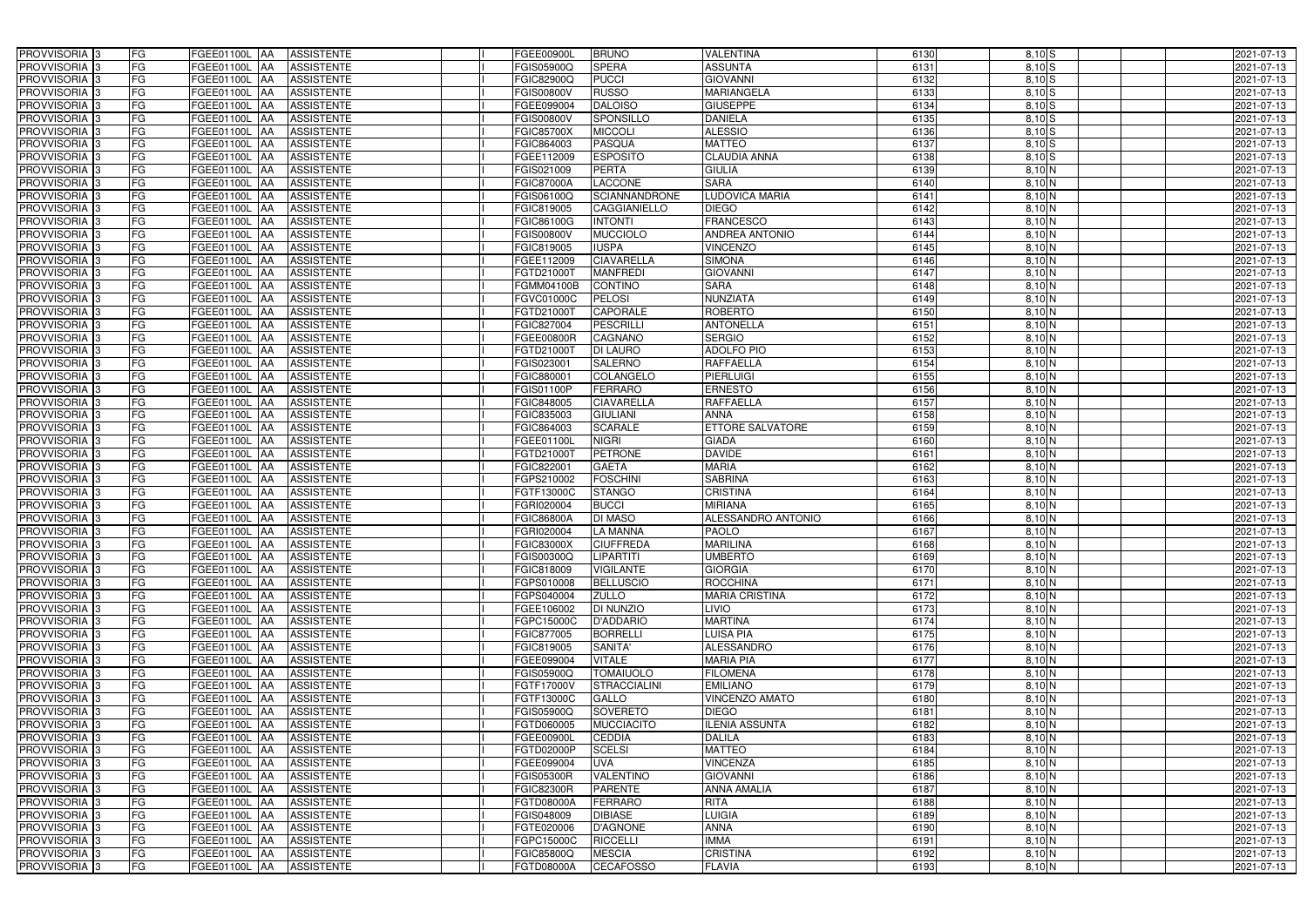| PROVVISORIA <sup>3</sup>   | <b>FG</b> | FGEE01100L AA        | <b>ASSISTENTE</b>               | FGIC819005        | <b>STEFANINI</b>   | <b>AURELIA</b>             | 6194 | $8,10$ N               | 2021-07-13 |
|----------------------------|-----------|----------------------|---------------------------------|-------------------|--------------------|----------------------------|------|------------------------|------------|
| PROVVISORIA <sup>3</sup>   | FG        | FGEE01100L           | <b>ASSISTENTE</b><br>IAA        | FGMM00700X        | <b>PIPOLI</b>      | <b>ROSA</b>                | 6195 | $8,10$ N               | 2021-07-13 |
| PROVVISORIA <sup>3</sup>   | FG        | FGEE01100L           | <b>ASSISTENTE</b><br>IAA        | FGEE099004        | <b>MARZUCCO</b>    | <b>ANTONELLA</b>           | 6196 | $8,10$ N               | 2021-07-13 |
| PROVVISORIA <sup>3</sup>   | FG        | FGEE01100L           | <b>ASSISTENTE</b><br>IAA        | FGIC869006        | <b>FRATTA</b>      | <b>ANTONIETTA</b>          | 6197 | 8,10 N                 | 2021-07-13 |
| PROVVISORIA <sup>3</sup>   | FG        | FGEE01100L           | <b>ASSISTENTE</b><br>IAA        | FGIC85900G        | <b>SIGNORIELLO</b> | <b>CRISTIAN</b>            | 6198 | 8,10 N                 | 2021-07-13 |
| PROVVISORIA <sup>3</sup>   | FG        | <b>FGEE01100L AA</b> | <b>ASSISTENTE</b>               | FGEE01200C        | <b>FRANCIOLI</b>   | VALENTINA                  | 6199 | $8,10$ N               | 2021-07-13 |
| PROVVISORIA <sup>1</sup> 3 | FG        | FGEE01100L AA        | <b>ASSISTENTE</b>               | FGIC877005        | <b>CARELLA</b>     | <b>MARIA RITA</b>          | 6200 | $8,10$ N               | 2021-07-13 |
| PROVVISORIA 3              | FG        | FGEE01100L AA        | <b>ASSISTENTE</b>               | FGTD08000A        | <b>SARACINO</b>    | <b>MARIA</b>               | 6201 | $8,10$ N               | 2021-07-13 |
| PROVVISORIA 3              | FG        | FGEE01100L AA        | <b>ASSISTENTE</b>               | FGIC818009        | <b>SANTORO</b>     | <b>LUCIA</b>               | 6202 | $8,10$ N               | 2021-07-13 |
| PROVVISORIA <sup>3</sup>   | FG        | FGEE01100L AA        | <b>ASSISTENTE</b>               | <b>FGIC80800P</b> | <b>DI MAURO</b>    | <b>ALESSANDRA</b>          | 6203 | 8,10 N                 | 2021-07-13 |
| PROVVISORIA 3              | FG        | FGEE01100L AA        | <b>ASSISTENTE</b>               | FGIC82900Q        | <b>LEONE</b>       | <b>SANTE IVAN</b>          | 6204 | 8,10 N                 | 2021-07-13 |
| PROVVISORIA 3              | FG        | FGEE01100L AA        | <b>ASSISTENTE</b>               | FGEE01100L        | <b>PALUMBO</b>     | <b>MARIA MICHELA</b>       | 6205 | $8,10$ N               | 2021-07-13 |
| PROVVISORIA 3              | FG        | FGEE01100L AA        | <b>ASSISTENTE</b>               | FGIC86000Q        | <b>PERDONÓ</b>     | <b>ROBERTA</b>             | 6206 | 8,10 N                 | 2021-07-13 |
| PROVVISORIA 3              | FG        | FGEE01100L AA        | <b>ASSISTENTE</b>               | <b>FGIC86200B</b> | <b>D'URSO</b>      | <b>ALESSANDRA</b>          | 6207 | $8,10$ N               | 2021-07-13 |
| PROVVISORIA 3              | FG        | FGEE01100L AA        | <b>ASSISTENTE</b>               | FGIS048009        | <b>RUBINO</b>      | <b>ALESSANDRO</b>          | 6208 | $8,10$ N               | 2021-07-13 |
| PROVVISORIA <sup>3</sup>   | FG        | FGEE01100L           | <b>ASSISTENTE</b><br><b>IAA</b> | FGRI020004        | <b>GRIECO</b>      | <b>ALESSIO</b>             | 6209 | $8,10$ N               | 2021-07-13 |
| PROVVISORIA 3              | FG        | FGEE01100L           | <b>ASSISTENTE</b><br>IAA        | FGIC88100R        | <b>MORETTI</b>     | <b>CATERINA</b>            | 6210 | $8,10$ N               | 2021-07-13 |
| PROVVISORIA <sup>3</sup>   | FG        | FGEE01100L AA        | <b>ASSISTENTE</b>               | FGPC15000C        | <b>PACIFICO</b>    | <b>LUCIA</b>               | 6211 | $8,10$ N               | 2021-07-13 |
| PROVVISORIA 3              | FG        | FGEE01100L           | <b>ASSISTENTE</b><br><b>JAA</b> | FGEE005009        | <b>SCOPECE</b>     | <b>DANIELA</b>             | 6212 | 8,10 N                 | 2021-07-13 |
| PROVVISORIA 3              | FG        | FGEE01100L           | <b>JAA</b><br><b>ASSISTENTE</b> | FGEE112009        | <b>BASSO</b>       | <b>LUCIA</b>               | 6213 | $8,10\overline{\rm N}$ | 2021-07-13 |
| PROVVISORIA 3              | FG        | FGEE01100L           | <b>ASSISTENTE</b><br>IAA        | FGPM03000E        | <b>NERICCIO</b>    | <b>ALESSANDRO</b>          | 6214 | $8,10\overline{\rm N}$ | 2021-07-13 |
| PROVVISORIA 3              | FG        | <b>FGEE01100L</b>    | <b>ASSISTENTE</b><br>IAA        | FGTF13000C        | MAZZEO RAGAZZO     | <b>ANNA PIA</b>            | 6215 | $8,10$ N               | 2021-07-13 |
| PROVVISORIA 3              | FG        | FGEE01100L           | <b>ASSISTENTE</b><br>IAA        | FGTE020006        | CORNACCHIA         | <b>FEDERICO</b>            | 6216 | $8,10$ N               | 2021-07-13 |
| PROVVISORIA 3              | FG        | FGEE01100L AA        | <b>ASSISTENTE</b>               | FGIC864003        | ORTIZ              | <b>RAFFAELLA</b>           | 6217 | $8,10$ N               | 2021-07-13 |
| PROVVISORIA <sup>3</sup>   | FG        | FGEE01100L AA        | <b>ASSISTENTE</b>               | <b>FGEE01200C</b> | <b>AZZARONE</b>    | <b>RAFFAELLA</b>           | 6218 | $8,10$ N               | 2021-07-13 |
| PROVVISORIA 3              | FG        | FGEE01100L AA        | <b>ASSISTENTE</b>               | FGEE01100L        | <b>REGA</b>        | VALERIA                    | 6219 | 8,10 N                 | 2021-07-13 |
| PROVVISORIA 3              | FG        | FGEE01100L AA        | <b>ASSISTENTE</b>               | FGEE01200C        | <b>FIORITO</b>     | <b>MATTEO</b>              | 6220 | 8,10 N                 | 2021-07-13 |
| PROVVISORIA 3              | FG        | FGEE01100L AA        | <b>ASSISTENTE</b>               | FGIC85800Q        | <b>FARINA</b>      | <b>CRISTINA ANNA LUCIA</b> | 6221 | 8,10 N                 | 2021-07-13 |
| PROVVISORIA <sup>3</sup>   | FG        | FGEE01100L AA        | <b>ASSISTENTE</b>               | FGIC84500N        | <b>PLACENTINO</b>  | <b>ROBERTO</b>             | 6222 | 8,10 N                 | 2021-07-13 |
| PROVVISORIA <sup>3</sup>   | FG        | FGEE01100L AA        | <b>ASSISTENTE</b>               | FGMM00400C        | <b>TARQUINIO</b>   | <b>MARCO</b>               | 6223 | 8,10 N                 | 2021-07-13 |
| PROVVISORIA <sup>3</sup>   | FG        | FGEE01100L AA        | <b>ASSISTENTE</b>               | FGPS040004        | <b>MAIONE</b>      | <b>VALENTINA ANNA</b>      | 6224 | $8,10$ N               | 2021-07-13 |
| PROVVISORIA <sup>3</sup>   | FG        | <b>FGEE01100L AA</b> | <b>ASSISTENTE</b>               | FGIC85700X        | <b>FERRO</b>       | <b>FRANCESCO</b>           | 6225 | $8,10$ N               | 2021-07-13 |
| PROVVISORIA <sup>3</sup>   | FG        | <b>FGEE01100L AA</b> | <b>ASSISTENTE</b>               | FGIC88100R        | <b>SOLDANO</b>     | <b>CRISTINA</b>            | 6226 | $8,10$ N               | 2021-07-13 |
| PROVVISORIA <sup>3</sup>   | FG        | FGEE01100L AA        | <b>ASSISTENTE</b>               | FGTF13000C        | <b>CHIUMMARULO</b> | <b>MICHELE</b>             | 6227 | $8,10$ N               | 2021-07-13 |
| PROVVISORIA <sup>3</sup>   | FG        | FGEE01100L           | <b>ASSISTENTE</b><br>IAA        | <b>FGIC84500N</b> | <b>SABATELLI</b>   | <b>LUIGI</b>               | 6228 | 8,10 N                 | 2021-07-13 |
| PROVVISORIA <sup>3</sup>   | FG        | <b>FGEE01100L</b>    | <b>ASSISTENTE</b><br>IAA        | FGIC876009        | <b>IORINO</b>      | <b>DEBORA</b>              | 6229 | $8,10$ N               | 2021-07-13 |
| PROVVISORIA <sup>3</sup>   | FG        | FGEE01100L           | <b>ASSISTENTE</b><br><b>IAA</b> | <b>GIC86500V</b>  | <b>PRENCIPE</b>    | <b>ANTONIO</b>             | 6230 | $8,10$ N               | 2021-07-13 |
| PROVVISORIA <sup>3</sup>   | FG        | FGEE01100L AA        | <b>ASSISTENTE</b>               | FGIC83800E        | <b>CROCE</b>       | <b>MARIA CARMELA</b>       | 6231 | $8,10$ N               | 2021-07-13 |
| PROVVISORIA 3              | FG        | FGEE01100L AA        | <b>ASSISTENTE</b>               | <b>FGIC84400T</b> | <b>VENTRUTO</b>    | <b>ANTONIO</b>             | 6232 | $8,10$ N               | 2021-07-13 |
| PROVVISORIA <sup>3</sup>   | FG        | FGEE01100L AA        | <b>ASSISTENTE</b>               | FGIC85800Q        | <b>CAMPANARO</b>   | ROCCHINA                   | 6233 | 8,10 N                 | 2021-07-13 |
| PROVVISORIA <sup>3</sup>   | FG        | FGEE01100L AA        | ASSISTENTE                      | FGEE005009        | <b>LISO</b>        | <b>SAVINO</b>              | 6234 | 8,10 N                 | 2021-07-13 |
| PROVVISORIA <sup>3</sup>   | FG        | <b>FGEE01100L AA</b> | ASSISTENTE                      | FGIS03700V        | <b>CAMPOREALE</b>  | <b>SABINA</b>              | 6235 | $8,10$ N               | 2021-07-13 |
| PROVVISORIA <sup>3</sup>   | FG        | FGEE01100L AA        | <b>ASSISTENTE</b>               | FGRH060003        | <b>MARCHESANI</b>  | <b>PIETRO</b>              | 6236 | $8,10$ N               | 2021-07-13 |
| PROVVISORIA <sup>3</sup>   | FG        | FGEE01100L AA        | ASSISTENTE                      | FGIC872002        | <b>TOTARO</b>      | <b>VINCENZO</b>            | 6237 | $8,10$ N               | 2021-07-13 |
| PROVVISORIA <sup>3</sup>   | FG        | FGEE01100L AA        | <b>ASSISTENTE</b>               | FGIC82900Q        | <b>RINALDI</b>     | <b>MARIANNA RITA</b>       | 6238 | $8,10$ N               | 2021-07-13 |
| PROVVISORIA <sup>3</sup>   | FG        | FGEE01100L AA        | <b>ASSISTENTE</b>               | FGIS023001        | <b>TONELLI</b>     | <b>MICHELINA</b>           | 6239 | $8,10$ N               | 2021-07-13 |
| PROVVISORIA <sup>3</sup>   | FG        | FGEE01100L AA        | ASSISTENTE                      | FGIC86600P        | <b>PACILLI</b>     | <b>PASQUINA</b>            | 6240 | $8,10$ N               | 2021-07-13 |
| PROVVISORIA <sup>3</sup>   | FG        | FGEE01100L AA        | ASSISTENTE                      | FGIC83000X        | <b>PALUMBO</b>     | <b>GIUSEPPE</b>            | 6241 | $8,10\overline{\rm N}$ | 2021-07-13 |
| PROVVISORIA <sup>3</sup>   | FG        | FGEE01100L AA        | ASSISTENTE                      | FGIS021009        | <b>MOSSUTO</b>     | ANGELA                     | 6242 | $8,10$ N               | 2021-07-13 |
| PROVVISORIA <sup>3</sup>   | FG        | FGEE01100L AA        | ASSISTENTE                      | <b>FGIC85700X</b> | <b>BUFIS</b>       | <b>LUIGI</b>               | 6243 | 8,10 N                 | 2021-07-13 |
| PROVVISORIA <sup>3</sup>   | FG        | FGEE01100L AA        | <b>ASSISTENTE</b>               | FGPS010008        | <b>PEDONE</b>      | <b>MICHELA</b>             | 6244 | 8,10 N                 | 2021-07-13 |
| PROVVISORIA <sup>3</sup>   | FG        | FGEE01100L AA        | <b>ASSISTENTE</b>               | FGIC820009        | <b>DI IESI</b>     | <b>ANNARITA</b>            | 6245 | 8,10 N                 | 2021-07-13 |
| PROVVISORIA <sup>3</sup>   | FG        | FGEE01100L AA        | <b>ASSISTENTE</b>               | FGIS06100Q        | <b>TROIANO</b>     | ANNA MICHELINA             | 6246 | $8,10$ N               | 2021-07-13 |
| PROVVISORIA <sup>3</sup>   | FG        | FGEE01100L AA        | <b>ASSISTENTE</b>               | FGEE099004        | <b>LABIANCA</b>    | <b>MARCO</b>               | 6247 | 8,10 N                 | 2021-07-13 |
| PROVVISORIA <sup>13</sup>  | FG        | FGEE01100L AA        | <b>ASSISTENTE</b>               | FGTD21000T        | <b>SCOPECE</b>     | <b>VALTER CLAUDIO</b>      | 6248 | 8,10 N                 | 2021-07-13 |
| PROVVISORIA <sup>1</sup> 3 | FG        | FGEE01100L AA        | <b>ASSISTENTE</b>               | FGTD02000P        | <b>RAFFAELI</b>    | <b>NADIA</b>               | 6249 | $8,08$ S               | 2021-07-13 |
| PROVVISORIA <sup>3</sup>   | FG        | FGEE01100L AA        | <b>ASSISTENTE</b>               | FGEE005009        | <b>CAPITANO</b>    | <b>RITA SONIA</b>          | 6250 | $8,08$ N               | 2021-07-13 |
| <b>PROVVISORIA</b> 3       | FG        | FGEE01100L AA        | <b>ASSISTENTE</b>               | FGIS06100Q        | <b>LOMBARDI</b>    | <b>VINCENZA MICHELA</b>    | 6251 | 8,08 N                 | 2021-07-13 |
| PROVVISORIA <sup>3</sup>   | FG        | FGEE01100L AA        | <b>ASSISTENTE</b>               | FGIS00800V        | <b>LA DAGA</b>     | <b>ANDREA</b>              | 6252 | 8,06 N                 | 2021-07-13 |
| PROVVISORIA <sup>3</sup>   | FG        | <b>FGEE01100L AA</b> | <b>ASSISTENTE</b>               | FGPM03000E        | <b>D'ANGELO</b>    | <b>LEONARDA</b>            | 6253 | $8,05$ $S$             | 2021-07-13 |
| PROVVISORIA <sup>3</sup>   | FG        | FGEE01100L AA        | <b>ASSISTENTE</b>               | FGIS00800V        | <b>SERIO</b>       | <b>CRISTINA</b>            | 6254 | 8,05S                  | 2021-07-13 |
| PROVVISORIA <sup>3</sup>   | FG        | FGEE01100L AA        | <b>ASSISTENTE</b>               | FGIC856004        | <b>FIORE</b>       | <b>GIUSEPPINA</b>          | 6255 | $8,05$ $S$             | 2021-07-13 |
| PROVVISORIA <sup>3</sup>   | FG        | FGEE01100L AA        | <b>ASSISTENTE</b>               | FGPS010008        | SIBELLI            | <b>ANTONIO</b>             | 6256 | $8,05$ N               | 2021-07-13 |
| PROVVISORIA 3              | FG        | FGEE01100L AA        | ASSISTENTE                      | FGIC82900Q        | <b>FIANANESE</b>   | <b>CRISTIANO</b>           | 6257 | $8,05$ N               | 2021-07-13 |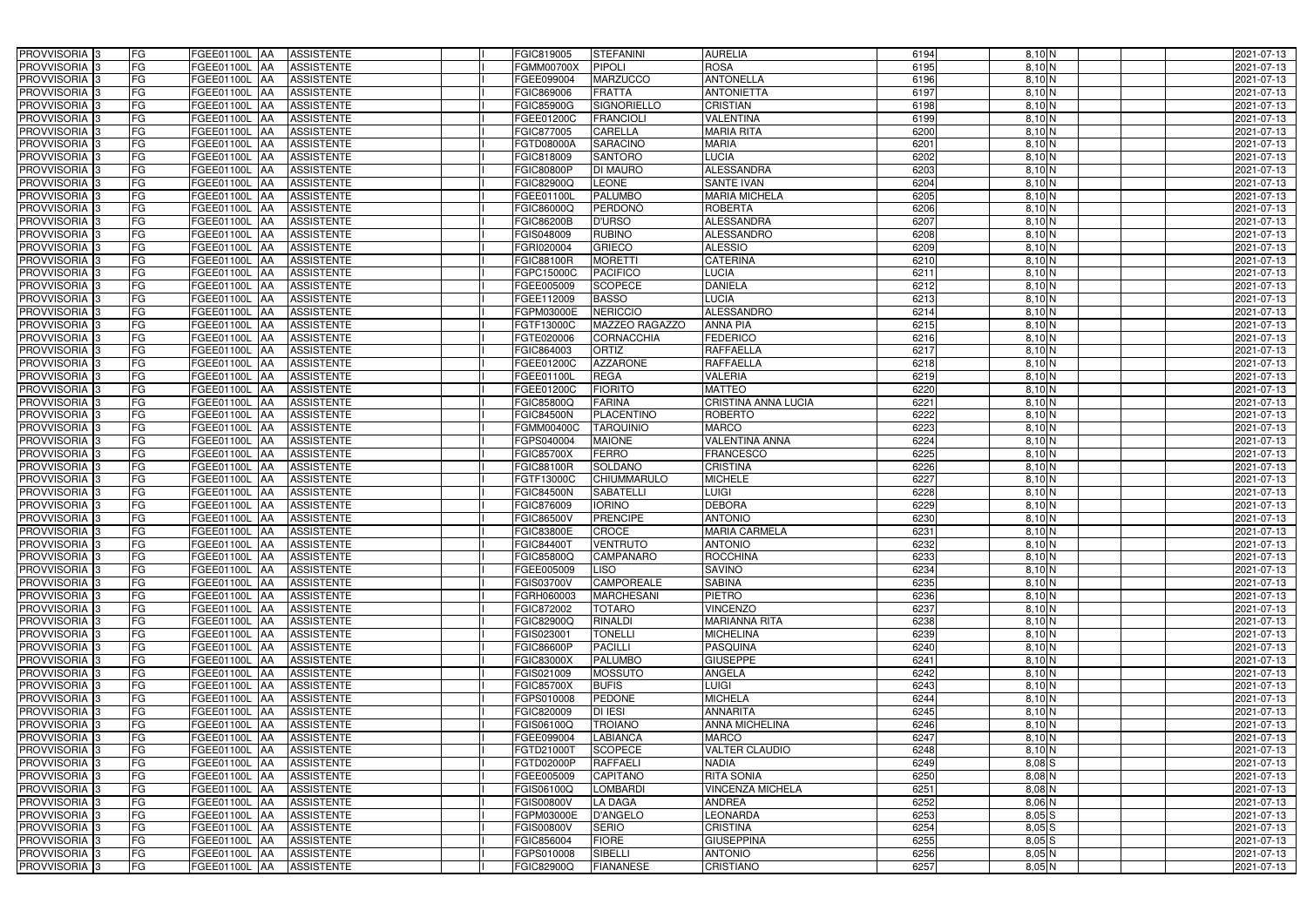| PROVVISORIA <sup>13</sup>                            | FG              | FGEE01100L AA<br><b>ASSISTENTE</b>                             | FGIS021009                      | <b>DANIELE</b>                | <b>FABRIZIO CARMINE</b>              | 6258         | $8,05$ N            | 2021-07-13               |
|------------------------------------------------------|-----------------|----------------------------------------------------------------|---------------------------------|-------------------------------|--------------------------------------|--------------|---------------------|--------------------------|
| PROVVISORIA 3                                        | FG              | <b>ASSISTENTE</b><br>FGEE01100L<br>IAA                         | <b>FGIC82400L</b>               | LEPORE                        | <b>MARIATERESA</b>                   | 6259         | $8,05$ N            | 2021-07-13               |
| PROVVISORIA 3                                        | FG              | <b>ASSISTENTE</b><br><b>FGEE01100L   AA</b>                    | FGEE02900 <sup>-</sup>          | <b>PUGLIESE</b>               | <b>FRANCESCA</b>                     | 6260         | 8,05N               | 2021-07-13               |
| PROVVISORIA <sup>3</sup>                             | <b>FG</b>       | FGEE01100L<br><b>ASSISTENTE</b><br>IAA                         | FGEE00800R                      | <b>NISTA</b>                  | ALESSANDRO                           | 6261         | $8,05$ N            | 2021-07-13               |
| PROVVISORIA 3                                        | FG              | FGEE01100L<br><b>ASSISTENTE</b><br>IAA                         | FGTD060005                      | <b>GRASSO</b>                 | <b>PIERLUIGI</b>                     | 6262         | $8,05$ N            | 2021-07-13               |
| PROVVISORIA 3                                        | <b>FG</b>       | <b>FGEE01100L   AA</b><br><b>ASSISTENTE</b>                    | FGIC806003                      | <b>PASQUARIELLO</b>           | <b>ROCCO</b>                         | 6263         | $8,05$ N            | 2021-07-13               |
| PROVVISORIA 3                                        | FG              | <b>FGEE01100L   AA</b><br><b>ASSISTENTE</b>                    | FGIS05900Q                      | <b>CAPUTO</b>                 | UGO                                  | 6264         | $8,03$ $S$          | 2021-07-13               |
| PROVVISORIA 3                                        | FG              | <b>ASSISTENTE</b><br>FGEE01100L AA                             | FGEE112009                      | <b>STELLA</b>                 | <b>CARMELA</b>                       | 6265         | 8,02 N              | 2021-07-13               |
| PROVVISORIA 3                                        | <b>FG</b>       | FGEE01100L AA<br><b>ASSISTENTE</b>                             | <b>FGIC83700P</b>               | <b>MAGGIORE</b>               | <b>ANTONIO ARMANDO</b>               | 6266         | $8,01$ S            | 2021-07-13               |
| PROVVISORIA 3                                        | FG              | FGEE01100L AA<br><b>ASSISTENTE</b>                             | FGEE02900T                      | <b>NERBO</b>                  | <b>ROBERTA</b>                       | 6267         | 8,01 N              | 2021-07-13               |
| PROVVISORIA 3                                        | FG              | FGEE01100L AA<br><b>ASSISTENTE</b>                             | FGEE01200C                      | <b>FERRARA</b>                | <b>JESSICA VANESSA</b>               | 6268         | 8,01 N              | 2021-07-13               |
| PROVVISORIA 3                                        | FG              | FGEE01100L AA<br><b>ASSISTENTE</b>                             | FGEE00800R                      | <b>RASCIO</b>                 | <b>GIUSEPPE</b>                      | 6269         | $\frac{8}{5}$       | 2021-07-13               |
| PROVVISORIA <sup>3</sup>                             | FG              | FGEE01100L AA<br><b>ASSISTENTE</b>                             | FGIC856004                      | LO MELE                       | <b>GIOVANNA</b>                      | 6270         | 8S                  | 2021-07-13               |
| PROVVISORIA 3                                        | FG              | FGEE01100L AA<br><b>ASSISTENTE</b>                             | FGPM05000Q                      | <b>SCIARRA</b>                | <b>ELIANA</b>                        | 6271         | 8S                  | 2021-07-13               |
| PROVVISORIA 3                                        | <b>FG</b>       | FGEE01100L AA<br><b>ASSISTENTE</b>                             | FGIC82500C                      | <b>D'ANTUONI</b>              | <b>LUCIA</b>                         | 6272         | 8S                  | 2021-07-13               |
| PROVVISORIA 3                                        | <b>FG</b>       | FGEE01100L<br><b>ASSISTENTE</b><br><b>IAA</b>                  | FGRH060003                      | <b>MERLA</b>                  | <b>MARIA ROSA</b>                    | 6273         | 8S                  | 2021-07-13               |
| PROVVISORIA 3                                        | FG              | FGEE01100L<br><b>ASSISTENTE</b><br>IAA                         | FGIS06100C                      | <b>RIGNANESE</b>              | <b>LUCIA</b>                         | 6274         | 8S                  | 2021-07-13               |
| PROVVISORIA 3                                        | FG              | <b>FGEE01100L</b><br><b>ASSISTENTE</b><br>IAA                  | FGIC864003                      | <b>POTITO</b>                 | <b>CECILIA</b>                       | 6275         | $\frac{8}{5}$       | 2021-07-13               |
| PROVVISORIA 3                                        | FG              | FGEE01100L<br><b>ASSISTENTE</b><br>IAA                         | FGTE020006                      | <b>PETULLO</b>                | <b>SONYA</b>                         | 6276         | $\frac{8}{5}$       | 2021-07-13               |
| PROVVISORIA 3                                        | FG              | FGEE01100L<br><b>ASSISTENTE</b><br>IAA                         | FGIC819005                      | <b>SCHIAVONE</b>              | <b>GIUSEPPE</b>                      | 6277         | 8S                  | 2021-07-13               |
| PROVVISORIA <sup>3</sup>                             | FG              | FGEE01100L<br><b>ASSISTENTE</b><br>lAA                         | FGIC818009                      | <b>CARDONE</b>                | <b>ANNA MARIA</b>                    | 6278         | $\frac{8}{5}$       | 2021-07-13               |
| <b>PROVVISORIA</b> 3                                 | FG              | <b>FGEE01100L</b><br><b>ASSISTENTE</b><br>IAA                  | FGTF17000V                      | <b>VERDE</b>                  | <b>ANNAMARIA</b>                     | 6279         | $\frac{8}{5}$       | 2021-07-13               |
| PROVVISORIA <sup>3</sup>                             | FG              | FGEE01100L<br><b>ASSISTENTE</b><br>IAA                         | FGIC86000Q                      | <b>SILIO</b>                  | <b>PANTALEO</b>                      | 6280         | $\frac{8}{5}$       | 2021-07-13               |
| PROVVISORIA <sup>3</sup>                             | FG              | FGEE01100L<br><b>ASSISTENTE</b><br>IAA                         | FGIC86100G                      | <b>BOTTICELLA</b>             | <b>PRUDENZA</b>                      | 6281         | 8S                  | 2021-07-13               |
| <b>PROVVISORIA</b> 3                                 | FG              | FGEE01100L<br><b>ASSISTENTE</b><br>IAA                         | FGEE01200C                      | <b>ROCA</b>                   | <b>ROBERTA</b>                       | 6282         | $\frac{8}{5}$       | 2021-07-13               |
| PROVVISORIA 3                                        | FG              | FGEE01100L<br><b>ASSISTENTE</b><br>IAA                         | FGTD02000P                      | CAGGIANELLI                   | <b>ADDOLORATA</b>                    | 6283         | $\frac{8}{5}$       | 2021-07-13               |
| PROVVISORIA 3                                        | <b>FG</b>       | FGEE01100L AA<br><b>ASSISTENTE</b>                             | FGEE005009                      | <b>RUSSO</b>                  | <b>SARA</b>                          | 6284         | $\frac{8}{5}$       | 2021-07-13               |
| PROVVISORIA 3                                        | <b>FG</b>       | <b>ASSISTENTE</b><br><b>FGEE01100L   AA</b>                    | FGIC827004                      | <b>TOMASCHI</b>               | <b>IOANA MAGDALENA</b>               | 6285         | $\frac{8}{5}$       | 2021-07-13               |
| PROVVISORIA <sup>3</sup>                             | FG              | FGEE01100L AA<br><b>ASSISTENTE</b>                             | <b>FGIC87000A</b>               | LACCETTI                      | CARMELA                              | 6286         | 8S                  | 2021-07-13               |
| PROVVISORIA 3                                        | <b>FG</b>       | <b>FGEE01100L   AA</b><br><b>ASSISTENTE</b>                    | FGPM03000E                      | <b>CIAVARELLA</b>             | <b>VALERIA</b>                       | 6287         | 8S                  | 2021-07-13               |
| PROVVISORIA 3                                        | FG              | <b>FGEE01100L   AA</b><br><b>ASSISTENTE</b>                    | <b>FGIC84500N</b>               | <b>BAORDA</b>                 | <b>ANNA</b>                          | 6288         | $\frac{8}{5}$       | 2021-07-13               |
| PROVVISORIA 3                                        | FG              | <b>ASSISTENTE</b><br>FGEE01100L AA                             | FGEE01200C                      | <b>D'AMARO</b>                | <b>ANTONELLA</b>                     | 6289         | 8S                  | 2021-07-13               |
| PROVVISORIA 3                                        | FG              | <b>FGEE01100L   AA</b><br><b>ASSISTENTE</b>                    | FGEE01100L                      | <b>IAMPIETRO</b>              | <b>ANTONIO</b>                       | 6290         | 8S                  | 2021-07-13               |
| PROVVISORIA 3                                        | FG              | FGEE01100L AA<br><b>ASSISTENTE</b>                             | <b>FGIC85700X</b>               | <b>RAIO</b>                   | <b>CONCETTA</b>                      | 6291         | $\frac{8}{5}$       | 2021-07-13               |
| <b>PROVVISORIA</b>                                   | <b>FG</b>       | FGEE01100L<br><b>ASSISTENTE</b><br>IAA                         | FGRH060003                      | <b>VINCITORIO</b>             | <b>MARISA</b>                        | 6292         | $\frac{8}{5}$       | 2021-07-13               |
| PROVVISORIA <sup>1</sup> 3                           | FG              | FGEE01100L<br><b>ASSISTENTE</b><br>IAA                         | FGIC844001                      | <b>TORTORELLI</b>             | <b>VINCENZO</b>                      | 6293         | 8S                  | 2021-07-13               |
| PROVVISORIA <sup>1</sup> 3                           | FG              | <b>FGEE01100L</b><br><b>ASSISTENTE</b><br>IAA                  | GIS007003                       | <b>AUGELLO</b>                | <b>LUIGI</b><br><b>ANNA FILOMENA</b> | 6294         | $\frac{8}{5}$       | 2021-07-13               |
| PROVVISORIA <sup>3</sup>                             | <b>FG</b><br>FG | FGEE01100L AA<br><b>ASSISTENTE</b>                             | FGIC880001                      | <b>CALAMITA</b><br>MOSCARELLA | <b>CARMELA</b>                       | 6295         | $\frac{8}{5}$       | 2021-07-13               |
| PROVVISORIA <sup>3</sup><br>PROVVISORIA <sup>3</sup> | <b>FG</b>       | FGEE01100L AA ASSISTENTE<br>FGEE01100L AA<br><b>ASSISTENTE</b> | <b>FGIC85900G</b><br>FGTE020006 | <b>FRANCULLO</b>              | <b>ROSARIA</b>                       | 6296<br>6297 | 8S<br>$\frac{8}{5}$ | 2021-07-13<br>2021-07-13 |
| <b>PROVVISORIA</b> 3                                 | FG              | ASSISTENTE<br>FGEE01100L AA                                    | FGEE01100L                      | <b>ANGUILANO</b>              | <b>SUSANNA</b>                       | 6298         | 8S                  | 2021-07-13               |
| PROVVISORIA <sup>3</sup>                             | FG              | FGEE01100L AA<br><b>ASSISTENTE</b>                             | <b>FGIC85900G</b>               | FERRAMOSCA                    | <b>ROMINA</b>                        | 6299         | 8S                  | 2021-07-13               |
| PROVVISORIA <sup>3</sup>                             | FG              | FGEE01100L AA<br><b>ASSISTENTE</b>                             | FGEE00800R                      | <b>QUATRALE</b>               | <b>MICHELE</b>                       | 6300         | $\frac{8}{5}$       | 2021-07-13               |
| PROVVISORIA <sup>3</sup>                             | FG              | <b>FGEE01100L AA</b><br><b>ASSISTENTE</b>                      | FGIS06100Q                      | SCARINGELLI                   | <b>IVAN</b>                          | 6301         | $\frac{8}{5}$       | 2021-07-13               |
| PROVVISORIA <sup>3</sup>                             | FG              | FGEE01100L AA<br><b>ASSISTENTE</b>                             | FGIS00800V                      | <b>LA GATTA</b>               | <b>GIOVANNI</b>                      | 6302         | $\frac{8}{5}$       | 2021-07-13               |
| PROVVISORIA <sup>3</sup>                             | FG              | FGEE01100L AA<br><b>ASSISTENTE</b>                             | FGIC864003                      | <b>FALCONE</b>                | <b>MARIAPINA</b>                     | 6303         | $\frac{8}{5}$       | 2021-07-13               |
| PROVVISORIA <sup>3</sup>                             | FG              | FGEE01100L AA<br><b>ASSISTENTE</b>                             | FGPS040004                      | <b>COLELLA</b>                | <b>ANNAMARIA</b>                     | 6304         | $\frac{8}{5}$       | 2021-07-13               |
| PROVVISORIA <sup>3</sup>                             | <b>FG</b>       | FGEE01100L AA<br><b>ASSISTENTE</b>                             | FGEE11000N                      | <b>CASTELLI</b>               | <b>MARIA SOCCORSA</b>                | 6305         | $\frac{8}{5}$       | 2021-07-13               |
| PROVVISORIA <sup>3</sup>                             | FG              | FGEE01100L AA<br><b>ASSISTENTE</b>                             | FGEE00900L                      | <b>DELLA MARTORA</b>          | <b>ROSARIA</b>                       | 6306         | $\frac{8}{5}$       | 2021-07-13               |
| PROVVISORIA <sup>3</sup>                             | FG              | FGEE01100L AA<br><b>ASSISTENTE</b>                             | FGIC856004                      | <b>MASELLI</b>                | <b>GIUSEPPINA FRANCESCA</b>          | 6307         | 8S                  | 2021-07-13               |
| PROVVISORIA <sup>3</sup>                             | FG              | FGEE01100L AA<br><b>ASSISTENTE</b>                             | FGPM03000E                      | <b>RACIOPPO</b>               | <b>RITA</b>                          | 6308         | 8S                  | 2021-07-13               |
| PROVVISORIA <sup>3</sup>                             | FG              | FGEE01100L AA<br><b>ASSISTENTE</b>                             | FGTD08000A                      | <b>ZULLO</b>                  | <b>PATRIZIA</b>                      | 6309         | $\frac{8}{5}$       | 2021-07-13               |
| PROVVISORIA <sup>3</sup>                             | FG              | <b>ASSISTENTE</b><br>FGEE01100L AA                             | FGTD060005                      | <b>SAUCHELLI</b>              | <b>ANTONELLA</b>                     | 6310         | 8S                  | 2021-07-13               |
| PROVVISORIA <sup>3</sup>                             | FG              | FGEE01100L AA<br><b>ASSISTENTE</b>                             | <b>FGIC85700X</b>               | <b>CASCIONE</b>               | <b>DONATELLA</b>                     | 6311         | 8S                  | 2021-07-13               |
| PROVVISORIA <sup>13</sup>                            | FG              | FGEE01100L AA<br><b>ASSISTENTE</b>                             | FGEE005009                      | <b>GRASSI</b>                 | <b>SABRINA</b>                       | 6312         | 8S                  | 2021-07-13               |
| PROVVISORIA <sup>3</sup>                             | FG              | FGEE01100L AA<br><b>ASSISTENTE</b>                             | FGPS210002                      | LEO                           | <b>ANTONIO</b>                       | 6313         | 8S                  | 2021-07-13               |
| PROVVISORIA <sup>3</sup>                             | FG              | <b>ASSISTENTE</b><br>FGEE01100L AA                             | <b>FGIC86600P</b>               | <b>PASTORE</b>                | ALBA CHIARA                          | 6314         | $\frac{8}{5}$       | 2021-07-13               |
| PROVVISORIA <sup>3</sup>                             | FG              | <b>ASSISTENTE</b><br>FGEE01100L AA                             | FGPC15000C                      | <b>CICCHETTI</b>              | MICHELINA ANNUNZIATA                 | 6315         | 8S                  | 2021-07-13               |
| PROVVISORIA <sup>3</sup>                             | FG              | <b>ASSISTENTE</b><br>FGEE01100L AA                             | FGEE005009                      | SIGNORIELLO                   | PAOLO                                | 6316         | 8S                  | 2021-07-13               |
| PROVVISORIA <sup>3</sup>                             | FG              | <b>ASSISTENTE</b><br>FGEE01100L AA                             | FGEE00900L                      | <b>DRAGANO</b>                | <b>SIMONA</b>                        | 6317         | 8S                  | 2021-07-13               |
| PROVVISORIA <sup>3</sup>                             | FG              | <b>FGEE01100L AA</b><br><b>ASSISTENTE</b>                      | FGTD08000A                      | <b>CAGIANO</b>                | <b>SILVIA</b>                        | 6318         | $\frac{8}{5}$       | 2021-07-13               |
| PROVVISORIA <sup>3</sup>                             | FG              | <b>FGEE01100L AA</b><br><b>ASSISTENTE</b>                      | FGTF17000V                      | <b>CILIBERTI</b>              | <b>ANTONIA PIA</b>                   | 6319         | $\frac{8}{5}$       | 2021-07-13               |
| PROVVISORIA <sup>3</sup>                             | FG              | FGEE01100L AA<br><b>ASSISTENTE</b>                             | FGVC01000C                      | <b>MASSENZIO</b>              | <b>SAVINA</b>                        | 6320         | 8S                  | 2021-07-13               |
| PROVVISORIA 3                                        | FG              | ASSISTENTE<br>FGEE01100L AA                                    | FGTD08000A                      | DI GIOVINE                    | <b>IVANO</b>                         | 6321         | $\frac{8}{5}$       | 2021-07-13               |
|                                                      |                 |                                                                |                                 |                               |                                      |              |                     |                          |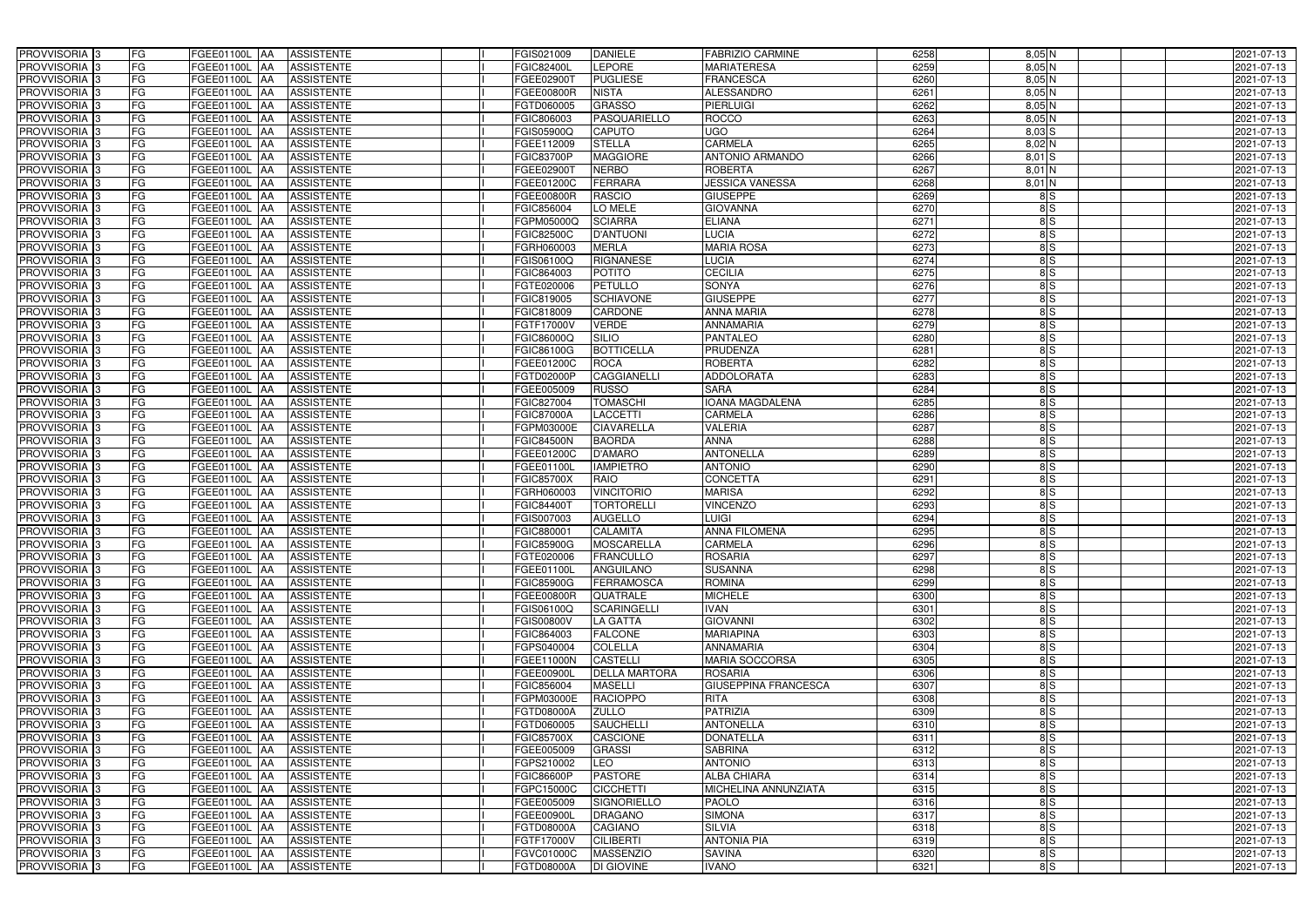| PROVVISORIA <sup>3</sup>                  | FG        | FGEE01100L AA                             | <b>ASSISTENTE</b>                      | <b>FGEE00800R</b>                      | <b>VINCITORIO</b>                  | <b>ARCANGELA</b>                     | 6322         | 8S                             | 2021-07-13               |
|-------------------------------------------|-----------|-------------------------------------------|----------------------------------------|----------------------------------------|------------------------------------|--------------------------------------|--------------|--------------------------------|--------------------------|
| PROVVISORIA 3                             | FG        | FGEE01100L AA                             | <b>ASSISTENTE</b>                      | FGTD08000A                             | <b>MORELLI</b>                     | <b>TONIA</b>                         | 6323         | 8S                             | 2021-07-13               |
| PROVVISORIA 3                             | FG        | FGEE01100L AA                             | <b>ASSISTENTE</b>                      | FGMM00700X                             | <b>PELLEGRINO</b>                  | <b>CLAUDIA</b>                       | 6324         | $\frac{8}{5}$                  | 2021-07-13               |
| PROVVISORIA 3                             | FG        | <b>FGEE01100L   AA</b>                    | <b>ASSISTENTE</b>                      | FGRI020004                             | <b>ARBORE</b>                      | <b>STELIO</b>                        | 6325         | $\frac{8}{5}$                  | 2021-07-13               |
| PROVVISORIA 3                             | <b>FG</b> | <b>FGEE01100L  AA</b>                     | <b>ASSISTENTE</b>                      | <b>FGIC87000A</b>                      | <b>FUCCI</b>                       | <b>ANNA</b>                          | 6326         | 8S                             | 2021-07-13               |
| PROVVISORIA 3                             | FG        | FGEE01100L AA                             | <b>ASSISTENTE</b>                      | <b>FGIC83000X</b>                      | NOTARANGELO                        | <b>NUNZIA</b>                        | 6327         | 8S                             | 2021-07-13               |
| PROVVISORIA 3                             | <b>FG</b> | FGEE01100L AA                             | <b>ASSISTENTE</b>                      | FGIS01100P                             | <b>DIGREGORIO</b>                  | <b>PASQUALE</b>                      | 6328         | $\frac{8}{5}$                  | 2021-07-13               |
| <b>PROVVISORIA</b> 3                      | <b>FG</b> | FGEE01100L<br><b>IAA</b>                  | <b>ASSISTENTE</b>                      | FGEE11000N                             | <b>BUONCRISTIANO</b>               | <b>LUCIA</b>                         | 6329         | $\frac{8}{5}$                  | 2021-07-13               |
| PROVVISORIA <sup>1</sup> 3                | FG        | FGEE01100L<br>IAA.                        | <b>ASSISTENTE</b>                      | FGMM00700X                             | <b>CAGGIANO</b>                    | <b>DORIANA</b>                       | 6330         | 8S                             | 2021-07-13               |
| PROVVISORIA 3                             | FG        | FGEE01100L<br>IAA                         | <b>ASSISTENTE</b>                      | FGIC820009                             | <b>DELLA SANTA</b>                 | <b>MARIA</b>                         | 6331         | 8S                             | 2021-07-13               |
| PROVVISORIA 3                             | FG        | FGEE01100L AA                             | <b>ASSISTENTE</b>                      | <b>FGIC80800P</b>                      | <b>TOTARO</b>                      | <b>ANGELO</b>                        | 6332         | $\frac{8}{5}$                  | 2021-07-13               |
| PROVVISORIA 3                             | <b>FG</b> | FGEE01100L AA                             | <b>ASSISTENTE</b>                      | FGPS010008                             | <b>CORNACCHIA</b>                  | <b>MARIA</b>                         | 6333         | 8S                             | 2021-07-13               |
| PROVVISORIA 3                             | FG        | FGEE01100L AA                             | <b>ASSISTENTE</b>                      | <b>FGIC84500N</b>                      | <b>GRIFA</b>                       | <b>MICHELE</b>                       | 6334         | 8S                             | 2021-07-13               |
| PROVVISORIA 3                             | <b>FG</b> | FGEE01100L AA                             | <b>ASSISTENTE</b>                      | FGPS040004                             | <b>FEDERICI</b>                    | <b>ANDREA</b>                        | 6335         | 8S                             | 2021-07-13               |
| PROVVISORIA <sup>3</sup>                  | <b>FG</b> | <b>FGEE01100L   AA</b>                    | <b>ASSISTENTE</b>                      | <b>FGIS04600N</b>                      | <b>DE ROGATIS</b>                  | <b>NICOLA</b>                        | 6336         | 8S                             | 2021-07-13               |
| PROVVISORIA 3                             | <b>FG</b> | FGEE01100L AA                             | <b>ASSISTENTE</b>                      | FGEE005009                             | <b>BARILE</b>                      | <b>ANGELA</b>                        | 6337         | $\frac{8}{5}$                  | 2021-07-13               |
| PROVVISORIA 3                             | <b>FG</b> | FGEE01100L AA                             | <b>ASSISTENTE</b>                      | FGPS010008                             | <b>MAULUCCI</b>                    | <b>GIUSEPPINA</b>                    | 6338         | $\frac{8}{5}$                  | 2021-07-13               |
| PROVVISORIA 3                             | <b>FG</b> | FGEE01100L AA                             | <b>ASSISTENTE</b>                      | FGPS20000B                             | QUITADAMO                          | NATALIZIA                            | 6339         | $\frac{8}{5}$                  | 2021-07-13               |
| PROVVISORIA 3                             | FG        | FGEE01100L AA                             | <b>ASSISTENTE</b>                      | <b>FGIC85700X</b>                      | <b>CALITRI</b>                     | <b>MARILENA</b>                      | 6340         | $\frac{8}{5}$                  | 2021-07-13               |
| PROVVISORIA 3                             | FG        | FGEE01100L<br>IAA                         | <b>ASSISTENTE</b>                      | <b>FGIS04600N</b>                      | <b>TRECCA</b>                      | <b>ROSANNA</b>                       | 6341         | 8S                             | 2021-07-13               |
| PROVVISORIA 3                             | FG        | FGEE01100L<br>IAA                         | <b>ASSISTENTE</b>                      | FGIS048009                             | <b>TARANTINO</b>                   | <b>GIUSEPPE</b>                      | 6342         | $\frac{8}{5}$                  | 2021-07-13               |
| PROVVISORIA <sup>3</sup>                  | FG        | FGEE01100L<br>IAA                         | <b>ASSISTENTE</b>                      | FGIS00800V                             | <b>ATZORI</b>                      | <b>ROSA</b>                          | 6343         | $\frac{8}{5}$                  | 2021-07-13               |
| PROVVISORIA <sup>3</sup>                  | FG        | FGEE01100L<br>IAA                         | <b>ASSISTENTE</b>                      | FGEE00800R                             | <b>TORTONE</b>                     | <b>TIZIANA</b>                       | 6344         | 8S                             | 2021-07-13               |
| <b>PROVVISORIA</b> 3                      | FG        | FGEE01100L<br>IAA                         | <b>ASSISTENTE</b>                      | FGIC876009                             | <b>MASCIOCCO</b>                   | <b>MATTEO</b>                        | 6345         | $\frac{8}{5}$                  | 2021-07-13               |
| <b>PROVVISORIA</b> 3                      | FG        | FGEE01100L<br>IAA                         | <b>ASSISTENTE</b>                      | <b>GPS20000B</b>                       | <b>MONACO</b>                      | <b>SIPONTINA</b>                     | 6346         | $\frac{8}{5}$                  | 2021-07-13               |
| PROVVISORIA 3                             | <b>FG</b> | FGEE01100L<br>IAA                         | <b>ASSISTENTE</b>                      | FGPS040004                             | <b>BRUNO</b>                       | <b>ALESSANDRO</b>                    | 6347         | $\frac{8}{5}$                  | 2021-07-13               |
| PROVVISORIA 3                             | <b>FG</b> | FGEE01100L<br>IAA                         | <b>ASSISTENTE</b>                      | FGIC821005                             | DI COSMO                           | ANGELICA PIA                         | 6348         | $\frac{8}{5}$                  | 2021-07-13               |
| PROVVISORIA <sup>3</sup>                  | <b>FG</b> | FGEE01100L<br>IAA                         | <b>ASSISTENTE</b>                      | FGIC82900Q                             | <b>SACCO</b>                       | PASQUALE                             | 6349         | 8S                             | 2021-07-13               |
| PROVVISORIA 3                             | FG        | FGEE01100L                                | <b>ASSISTENTE</b>                      | FGMM00400C                             | <b>MIMMO</b>                       | <b>GIUSEPPE</b>                      | 6350         | 8S                             | 2021-07-13               |
| PROVVISORIA 3                             | <b>FG</b> | FGEE01100L<br>IAA                         | <b>ASSISTENTE</b>                      | FGIS00800V                             | <b>MOFFA</b>                       | <b>ANTONIETTA</b>                    | 6351         | $\frac{8}{5}$                  | 2021-07-13               |
| PROVVISORIA 3                             | <b>FG</b> | FGEE01100L<br>IAA                         | <b>ASSISTENTE</b>                      | FGIC872002                             | <b>BELTEMPO</b>                    | <b>NICOLETTA</b>                     | 6352         | 8S                             | 2021-07-13               |
| PROVVISORIA 3                             | FG        | FGEE01100L<br>IAA                         | <b>ASSISTENTE</b>                      | FGEE00800R                             | PIGNATIELLO                        | <b>DONATO</b>                        | 6353         | $\frac{8}{5}$                  | 2021-07-13               |
| <b>PROVVISORIA</b> 3                      | <b>FG</b> | FGEE01100L<br>IAA                         | <b>ASSISTENTE</b>                      | FGPM03000E                             | <b>DE NIDO</b>                     | <b>FRANCESCA LUANA</b>               | 6354         | $\frac{8}{2}$                  | 2021-07-13               |
| PROVVISORIA <sup>1</sup> 3                | FG        | FGEE01100L AA                             | <b>ASSISTENTE</b>                      | <b>FGIC85700X</b><br><b>FGIC82500C</b> | <b>GNONI</b>                       | <b>ROSARIA</b>                       | 6355         | $\frac{8}{2}$                  | 2021-07-13               |
| PROVVISORIA 3                             | FG<br>FG  | FGEE01100L<br><b>JAA</b><br>FGEE01100L AA | <b>ASSISTENTE</b>                      |                                        | <b>PERILLA</b><br><b>MARINACCI</b> | <b>VALENTINA</b><br><b>SALVATORE</b> | 6356<br>6357 | $\frac{8}{2}$<br>$\frac{8}{2}$ | 2021-07-13               |
| PROVVISORIA 3<br>PROVVISORIA <sup>3</sup> | <b>FG</b> | FGEE01100L AA                             | <b>ASSISTENTE</b><br><b>ASSISTENTE</b> | FGIS007003<br>FGTD21000T               | <b>DE MONTE</b>                    | <b>MARCO</b>                         | 6358         | 8 N                            | 2021-07-13<br>2021-07-13 |
| PROVVISORIA <sup>3</sup>                  | FG        | FGEE01100L AA                             | <b>ASSISTENTE</b>                      | FGIC82900Q                             | BOTTALICO                          | <b>ANTONIO PIO</b>                   | 6359         | $\frac{8}{2}$                  | 2021-07-13               |
| PROVVISORIA <sup>3</sup>                  | FG        | FGEE01100L AA ASSISTENTE                  |                                        | FGEE00900L                             | <b>MIUCCI</b>                      | PIETRO                               | 6360         | 8 N                            | 2021-07-13               |
| <b>PROVVISORIA</b> 3                      | <b>FG</b> | FGEE01100L AA                             | <b>ASSISTENTE</b>                      | FGTD08000A                             | <b>STRIDI</b>                      | <b>MARIO</b>                         | 6361         | 8 N                            | 2021-07-13               |
| PROVVISORIA <sup>3</sup>                  | FG        | FGEE01100L AA ASSISTENTE                  |                                        | FGTD21000T                             | <b>GUERRIERI</b>                   | <b>SILVIA</b>                        | 6362         | 8 N                            | 2021-07-13               |
| PROVVISORIA <sup>3</sup>                  | FG        | FGEE01100L AA ASSISTENTE                  |                                        | FGPS010008                             | <b>LOSTORTO</b>                    | <b>LEOLUCA</b>                       | 6363         | 8 N                            | 2021-07-13               |
| <b>PROVVISORIA</b> 3                      | FG        | <b>FGEE01100L AA</b>                      | <b>ASSISTENTE</b>                      | <b>FGIC87900R</b>                      | <b>PIANCONE</b>                    | <b>PASQUALE</b>                      | 6364         | $\frac{8}{2}$                  | 2021-07-13               |
| PROVVISORIA <sup>3</sup>                  | FG        | <b>FGEE01100L AA</b>                      | <b>ASSISTENTE</b>                      | <b>FGIS04600N</b>                      | FERRARA                            | CARMEN                               | 6365         | 8 N                            | 2021-07-13               |
| PROVVISORIA <sup>3</sup>                  | FG        | FGEE01100L AA                             | <b>ASSISTENTE</b>                      | FGTD060005                             | <b>SALANDRA</b>                    | <b>ANTONIO</b>                       | 6366         | $\frac{8}{2}$                  | 2021-07-13               |
| PROVVISORIA 3                             | <b>FG</b> | FGEE01100L AA                             | <b>ASSISTENTE</b>                      | FGPM03000E                             | <b>COSTANTINO</b>                  | <b>MARCO</b>                         | 6367         | 8N                             | 2021-07-13               |
| PROVVISORIA <sup>3</sup>                  | FG        | FGEE01100L AA                             | <b>ASSISTENTE</b>                      | FGEE01100L                             | <b>MIRAGLIA</b>                    | <b>VALERIO PIO</b>                   | 6368         | $\frac{8}{2}$                  | 2021-07-13               |
| PROVVISORIA <sup>3</sup>                  | FG        | FGEE01100L AA                             | <b>ASSISTENTE</b>                      | <b>FGIC87000A</b>                      | <b>FERRARA</b>                     | CARMEN                               | 6369         | $\frac{8}{N}$                  | 2021-07-13               |
| PROVVISORIA <sup>3</sup>                  | FG        | FGEE01100L AA                             | ASSISTENTE                             | <b>FGIC81600N</b>                      | SILVESTRI                          | SALVATORE                            | 6370         | 8N                             | 2021-07-13               |
| PROVVISORIA <sup>3</sup>                  | FG        | FGEE01100L AA                             | <b>ASSISTENTE</b>                      | FGIS06100Q                             | <b>LUPOLI</b>                      | <b>TERESA</b>                        | 6371         | $\frac{8}{2}$                  | 2021-07-13               |
| PROVVISORIA <sup>3</sup>                  | <b>FG</b> | FGEE01100L AA                             | <b>ASSISTENTE</b>                      | FGTD08000A                             | <b>COCOMAZZI</b>                   | ANDREA FRANCESCO                     | 6372         | 8N                             | 2021-07-13               |
| PROVVISORIA <sup>3</sup>                  | FG        | FGEE01100L AA                             | <b>ASSISTENTE</b>                      | FGTE020006                             | <b>FISCARELLI</b>                  | DAVIDE PIO                           | 6373         | 8N                             | 2021-07-13               |
| PROVVISORIA <sup>3</sup>                  | FG        | FGEE01100L AA                             | <b>ASSISTENTE</b>                      | FGEE099004                             | <b>CIPRO</b>                       | <b>FEDERICA</b>                      | 6374         | $\frac{8}{2}$                  | 2021-07-13               |
| PROVVISORIA <sup>3</sup>                  | FG        | FGEE01100L AA                             | <b>ASSISTENTE</b>                      | <b>FGVC01000C</b>                      | <b>LEVA</b>                        | LORENZO                              | 6375         | $\frac{8}{2}$                  | 2021-07-13               |
| PROVVISORIA <sup>3</sup>                  | FG        | FGEE01100L AA                             | <b>ASSISTENTE</b>                      | FGEE00800R                             | <b>BERTOZZI</b>                    | <b>GIUSEPPE PIO</b>                  | 6376         | $\frac{8}{2}$                  | 2021-07-13               |
| PROVVISORIA <sup>3</sup>                  | FG        | FGEE01100L AA                             | <b>ASSISTENTE</b>                      | FGEE005009                             | <b>BERTOZZI</b>                    | FRANCESCO PIO                        | 6377         | $\frac{8}{2}$                  | 2021-07-13               |
| PROVVISORIA <sup>3</sup>                  | FG        | FGEE01100L AA                             | <b>ASSISTENTE</b>                      | FGPS040004                             | <b>MASCIELLO</b>                   | <b>ANNA CHIARA</b>                   | 6378         | $\frac{8}{2}$                  | 2021-07-13               |
| PROVVISORIA <sup>3</sup>                  | FG        | FGEE01100L AA                             | <b>ASSISTENTE</b>                      | FGIS048009                             | <b>MARINO</b>                      | <b>ANTONIO</b>                       | 6379         | 8N                             | 2021-07-13               |
| PROVVISORIA <sup>3</sup>                  | FG        | FGEE01100L AA                             | <b>ASSISTENTE</b>                      | FGIC872002                             | <b>GUERRA</b>                      | <b>ILARIA</b>                        | 6380         | $\frac{8}{2}$                  | 2021-07-13               |
| PROVVISORIA <sup>3</sup>                  | FG        | FGEE01100L AA                             | <b>ASSISTENTE</b>                      | FGTD21000T                             | <b>ORLANDO</b>                     | <b>GIULIO</b>                        | 6381         | $\frac{8}{2}$                  | 2021-07-13               |
| PROVVISORIA <sup>3</sup>                  | FG        | FGEE01100L AA                             | ASSISTENTE                             | <b>FGIS00800V</b>                      | <b>CAIONE</b>                      | <b>ANTONIO</b>                       | 6382         | $\frac{8}{2}$                  | 2021-07-13               |
| PROVVISORIA <sup>3</sup>                  | FG        | FGEE01100L AA                             | <b>ASSISTENTE</b>                      | FGTD02000P                             | <b>LOSURDO</b>                     | <b>ETIZIA</b>                        | 6383         | $\frac{8}{2}$                  | 2021-07-13               |
| PROVVISORIA <sup>3</sup>                  | FG        | FGEE01100L AA                             | ASSISTENTE                             | FGEE005009                             | <b>SALERNO</b>                     | <b>ALESSIO</b>                       | 6384         | 8 N                            | 2021-07-13               |
| PROVVISORIA 3                             | FG        | FGEE01100L AA                             | ASSISTENTE                             | <b>FGIC87300T</b>                      | <b>BARRASSO</b>                    | <b>SONIA</b>                         | 6385         | 8 N                            | 2021-07-13               |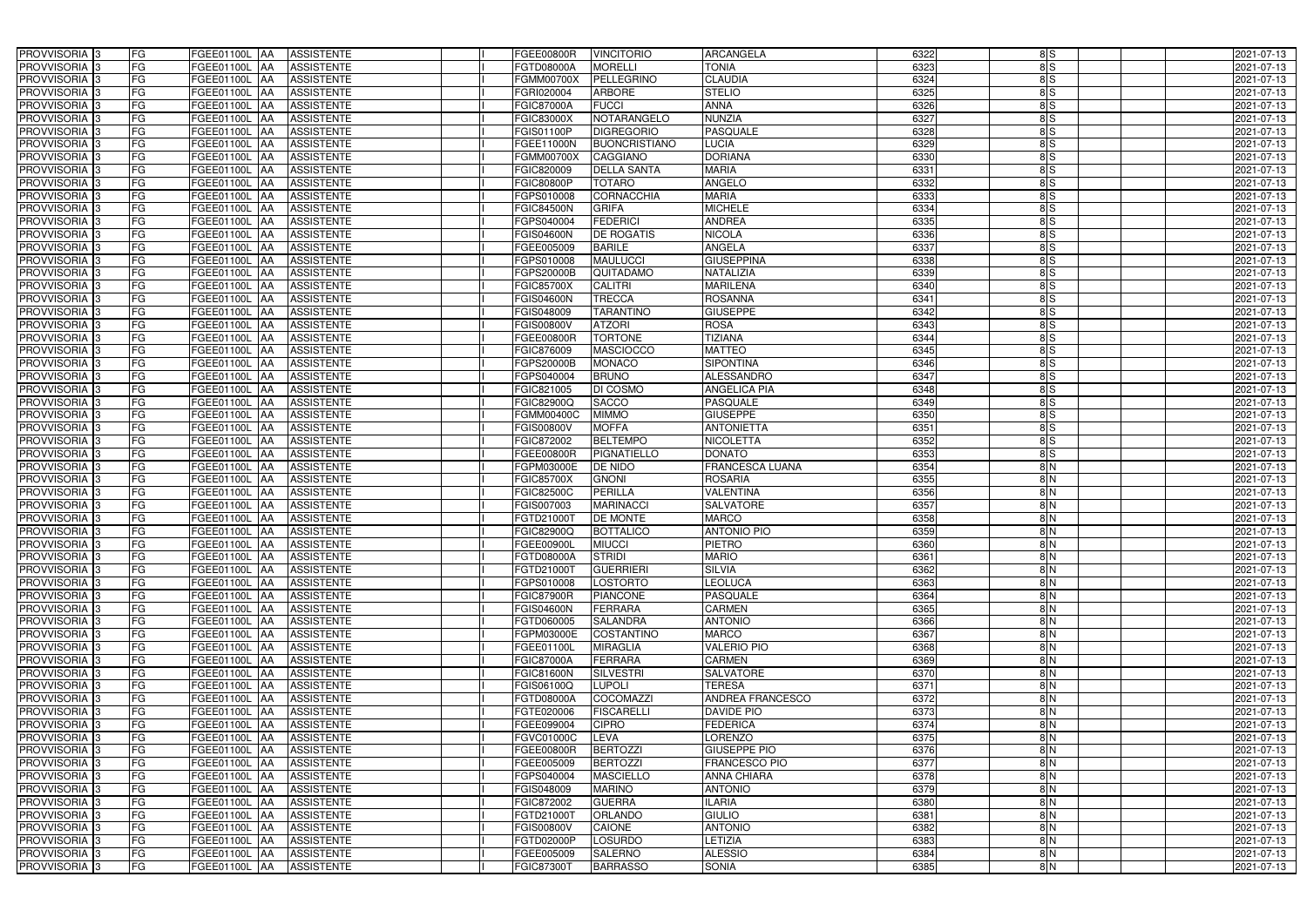| PROVVISORIA <sup>3</sup><br><b>FG</b><br>FGEE01100L AA                                            | <b>ASSISTENTE</b>                      | FGIC82400L                     | <b>SPALLONE</b>            | <b>ANTONELLA</b>                 | 6386         | 8N                             | 2021-07-13               |
|---------------------------------------------------------------------------------------------------|----------------------------------------|--------------------------------|----------------------------|----------------------------------|--------------|--------------------------------|--------------------------|
| FG<br>PROVVISORIA <sup>3</sup><br>FGEE01100L<br>IAA                                               | <b>ASSISTENTE</b>                      | FGTD08000A                     | <b>MANCINI</b>             | <b>ROBERTA</b>                   | 6387         | 8N                             | 2021-07-13               |
| FG<br>PROVVISORIA <sup>3</sup><br>FGEE01100L AA                                                   | <b>ASSISTENTE</b>                      | FGPC160003                     | <b>BRUNO</b>               | <b>GABRIELLA</b>                 | 6388         | 8N                             | 2021-07-13               |
| FG<br>PROVVISORIA 3<br>FGEE01100L<br>IAA                                                          | <b>ASSISTENTE</b>                      | FGTF17000V                     | <b>FERRARA</b>             | <b>GRAZIANA</b>                  | 6389         | 8N                             | 2021-07-13               |
| FG<br>FGEE01100L<br>PROVVISORIA <sup>3</sup><br>IAA                                               | <b>ASSISTENTE</b>                      | FGMM00700X                     | <b>ALVISI</b>              | <b>ARIANNA</b>                   | 6390         | $\frac{8}{N}$                  | 2021-07-13               |
| FG<br>PROVVISORIA <sup>3</sup><br>FGEE01100L AA                                                   | <b>ASSISTENTE</b>                      | <b>FGIS04600N</b>              | <b>MARINACCI</b>           | LUANA MARIA                      | 6391         | $\frac{8}{N}$                  | 2021-07-13               |
| FG<br>PROVVISORIA <sup>3</sup><br>FGEE01100L AA                                                   | <b>ASSISTENTE</b>                      | FGTD060005                     | <b>D'ARIES</b>             | <b>FEDERICA</b>                  | 6392         | 8N                             | 2021-07-13               |
| FG<br>PROVVISORIA <sup>3</sup><br>FGEE01100L AA                                                   | <b>ASSISTENTE</b>                      | <b>FGIC81600N</b>              | <b>SCIARRILLO</b>          | <b>MICHELE</b>                   | 6393         | $\frac{8}{N}$                  | 2021-07-13               |
| PROVVISORIA <sup>3</sup><br>FG<br>FGEE01100L AA                                                   | <b>ASSISTENTE</b>                      | FGTD010004                     | <b>MEOLA</b>               | <b>NICOLA</b>                    | 6394         | 8N                             | 2021-07-13               |
| PROVVISORIA 3<br>FG<br><b>FGEE01100L AA</b>                                                       | <b>ASSISTENTE</b>                      | FGPC160003                     | <b>INFANTE</b>             | <b>GIORGIO</b>                   | 6395         | $\frac{8}{N}$                  | 2021-07-13               |
| PROVVISORIA 3<br>FG<br>FGEE01100L AA                                                              | <b>ASSISTENTE</b>                      | <b>FGIC81600N</b>              | <b>DI VARSAVIA</b>         | <b>LAURA</b>                     | 6396         | $\frac{8}{N}$                  | 2021-07-13               |
| PROVVISORIA 3<br>FG<br>FGEE01100L AA                                                              | <b>ASSISTENTE</b>                      | FGPS010008                     | <b>NISCO</b>               | <b>NATASCIA</b>                  | 6397         | $\frac{8}{N}$                  | 2021-07-13               |
| PROVVISORIA <sup>3</sup><br>FG<br>FGEE01100L AA                                                   | <b>ASSISTENTE</b>                      | FGIC85800Q                     | <b>IAGULLI</b>             | <b>ROBERTA</b>                   | 6398         | $\frac{8}{N}$                  | 2021-07-13               |
| PROVVISORIA 3<br>FG<br>FGEE01100L AA                                                              | <b>ASSISTENTE</b>                      | FGIC872002                     | <b>COTRUFO</b>             | <b>ALESSIA</b>                   | 6399         | $\frac{8}{N}$                  | 2021-07-13               |
| PROVVISORIA 3<br>FG<br>FGEE01100L AA                                                              | <b>ASSISTENTE</b>                      | FGMM04100B                     | <b>SGARRO</b>              | <b>CESARE</b>                    | 6400         | $\frac{8}{N}$                  | 2021-07-13               |
| FG<br>PROVVISORIA 3<br><b>FGEE01100L</b><br><b>IAA</b>                                            | <b>ASSISTENTE</b>                      | FGIS00800V                     | <b>D'ANGELO</b>            | <b>PIO</b>                       | 6401         | 8N                             | 2021-07-13               |
| FG<br>PROVVISORIA <sup>3</sup><br><b>FGEE01100L</b><br>IAA                                        | <b>ASSISTENTE</b>                      | FGIC864003                     | <b>DI BARI</b>             | <b>ROSSANA</b>                   | 6402         | 8N                             | 2021-07-13               |
| PROVVISORIA <sup>3</sup><br>FG<br>FGEE01100L AA                                                   | <b>ASSISTENTE</b>                      | FGIC835003                     | <b>LALLI</b>               | PIA                              | 6403         | $\frac{8}{N}$                  | 2021-07-13               |
| PROVVISORIA 3<br>FG<br>FGEE01100L<br><b>AA</b>                                                    | <b>ASSISTENTE</b>                      | <b>FGIC87900R</b>              | <b>TRICARICO</b>           | <b>ARIANNA</b>                   | 6404         | $\frac{8}{N}$                  | 2021-07-13               |
| PROVVISORIA 3<br>FG<br>FGEE01100L<br><b>JAA</b>                                                   | <b>ASSISTENTE</b>                      | FGEE005009                     | <b>LEONE</b>               | <b>ANTONIO</b>                   | 6405         | $\frac{8}{N}$                  | 2021-07-13               |
| FG<br>PROVVISORIA 3<br>FGEE01100L<br>IAA                                                          | <b>ASSISTENTE</b>                      | FGIC842006                     | <b>CIOCCA</b>              | <b>GRAZIA</b>                    | 6406         | $\frac{8}{N}$                  | 2021-07-13               |
| PROVVISORIA 3<br>FG<br>FGEE01100L<br>IAA                                                          | <b>ASSISTENTE</b>                      | <b>FGIC81600N</b>              | <b>SERRECCHIA</b>          | <b>MARIA</b>                     | 6407         | 8N                             | 2021-07-13               |
| PROVVISORIA 3<br>FG<br>FGEE01100L<br><b>IAA</b>                                                   | <b>ASSISTENTE</b>                      | FGMM00400C                     | <b>BELLEBUONO</b>          | <b>YLENIA</b>                    | 6408         | 8N                             | 2021-07-13               |
| PROVVISORIA 3<br>FG<br>FGEE01100L AA                                                              | <b>ASSISTENTE</b>                      | FGEE005009                     | <b>NOVELLESE</b>           | <b>ANNARITA</b>                  | 6409         | 8N                             | 2021-07-13               |
| PROVVISORIA 3<br>FG<br>FGEE01100L AA                                                              | <b>ASSISTENTE</b>                      | FGTE020006                     | <b>SAVINO</b>              | <b>RAFFAELLA</b>                 | 6410         | 8N                             | 2021-07-13               |
| PROVVISORIA 3<br>FG<br>FGEE01100L AA                                                              | <b>ASSISTENTE</b>                      | FGEE005009                     | <b>MASTROPIETRO</b>        | <b>MATTEO</b>                    | 6411         | 8N                             | 2021-07-13               |
| PROVVISORIA 3<br>FG<br>FGEE01100L AA                                                              | <b>ASSISTENTE</b>                      | FGIC818009                     | <b>MELILLO</b>             | <b>CHIARA</b>                    | 6412         | 8N                             | 2021-07-13               |
| PROVVISORIA 3<br>FG<br>FGEE01100L AA                                                              | <b>ASSISTENTE</b>                      | FGEE106002                     | <b>PALMISANO</b>           | <b>ANNA</b>                      | 6413         | 8N                             | 2021-07-13               |
| PROVVISORIA <sup>3</sup><br>FG<br>FGEE01100L AA                                                   | <b>ASSISTENTE</b>                      | FGTE020006                     | <b>STRIDI</b>              | <b>ERIKA</b>                     | 6414         | 8N                             | 2021-07-13               |
| FG<br>PROVVISORIA <sup>3</sup><br>FGEE01100L AA                                                   | <b>ASSISTENTE</b>                      | FGIC83800E                     | <b>DI PASQUA</b>           | <b>MARTINA</b>                   | 6415         | 8N                             | 2021-07-13               |
| FG<br>PROVVISORIA <sup>3</sup><br>FGEE01100L AA                                                   | <b>ASSISTENTE</b>                      | FGIC818009                     | <b>TOTARO</b>              | <b>FRANCESCA PIA</b>             | 6416         | $\frac{8}{N}$                  | 2021-07-13               |
| PROVVISORIA <sup>3</sup><br>FG<br>FGEE01100L AA                                                   | <b>ASSISTENTE</b>                      | FGIC856004                     | <b>MAGALETTA</b>           | <b>DOLORES</b>                   | 6417         | 8N                             | 2021-07-13               |
| FG<br>PROVVISORIA <sup>3</sup><br>FGEE01100L AA                                                   | <b>ASSISTENTE</b>                      | FGEE005009                     | SPINAPOLICE                | <b>FEDERICA PIA</b>              | 6418         | $\frac{8}{N}$                  | 2021-07-13               |
| PROVVISORIA <sup>3</sup><br>FG<br>FGEE01100L AA                                                   | <b>ASSISTENTE</b>                      | FGPM03000E                     | <b>MASSAROTTA</b>          | <b>PAOLA</b>                     | 6419         | $\frac{8}{2}$                  | 2021-07-13               |
| FG<br>PROVVISORIA <sup>3</sup><br>FGEE01100L<br>IAA                                               | <b>ASSISTENTE</b>                      | FGPM03000E                     | <b>APRILE</b>              | <b>NOEMI</b>                     | 6420         | 8N                             | 2021-07-13               |
| PROVVISORIA <sup>3</sup><br>FG<br><b>FGEE01100L</b><br><b>JAA</b><br><b>FGEE01100L</b>            | <b>ASSISTENTE</b>                      | FGIC82900Q                     | MADDALUNO<br><b>DIPACE</b> | <b>BIAGIO</b><br><b>CATERINA</b> | 6421<br>6422 | $\frac{8}{N}$<br>$\frac{8}{N}$ | 2021-07-13               |
| PROVVISORIA <sup>3</sup><br>FG<br><b>JAA</b><br>FG<br>PROVVISORIA <sup>1</sup> 3<br>FGEE01100L AA | <b>ASSISTENTE</b><br><b>ASSISTENTE</b> | <b>GIS023001</b><br>FGIC83700P | <b>SCHIAVONE</b>           | <b>FRANCESCA</b>                 | 6423         | $\frac{8}{N}$                  | 2021-07-13<br>2021-07-13 |
| PROVVISORIA <sup>3</sup><br>FG<br>FGEE01100L AA                                                   | <b>ASSISTENTE</b>                      | FGIS048009                     | LAPICCIRELLA               | <b>ANGELA</b>                    | 6424         | 8 N                            | 2021-07-13               |
| PROVVISORIA <sup>3</sup><br>FG<br>FGEE01100L AA                                                   | <b>ASSISTENTE</b>                      | FGIC85800Q                     | <b>CERICOLA</b>            | <b>CARMEN</b>                    | 6425         | 8N                             | 2021-07-13               |
| PROVVISORIA <sup>3</sup><br>FG<br>FGEE01100L AA                                                   | ASSISTENTE                             | FGIC806003                     | <b>D'ADDETTA</b>           | <b>MARIA PIA</b>                 | 6426         | 8N                             | 2021-07-13               |
| PROVVISORIA <sup>3</sup><br>FG<br><b>FGEE01100L AA</b>                                            | <b>ASSISTENTE</b>                      | FGIC86000Q                     | <b>MANNA</b>               | <b>ERMELINDA MARIA</b>           | 6427         | 8 N                            | 2021-07-13               |
| PROVVISORIA <sup>3</sup><br>FG<br>FGEE01100L AA                                                   | ASSISTENTE                             | FGEE005009                     | <b>MELFITANO</b>           | <b>SARA</b>                      | 6428         | $\frac{8}{N}$                  | 2021-07-13               |
| PROVVISORIA <sup>3</sup><br>FG<br>FGEE01100L AA                                                   | ASSISTENTE                             | <b>FGIC83700P</b>              | <b>SCHIAVONE</b>           | <b>FRANCESCO</b>                 | 6429         | $\frac{8}{N}$                  | 2021-07-13               |
| PROVVISORIA 3<br>FG<br>FGEE01100L AA                                                              | <b>ASSISTENTE</b>                      | FGTD02000P                     | <b>COLUCCI</b>             | <b>SABINA</b>                    | 6430         | $\frac{8}{2}$                  | 2021-07-13               |
| PROVVISORIA <sup>3</sup><br>FG<br>FGEE01100L AA                                                   | <b>ASSISTENTE</b>                      | FGIS021009                     | <b>FATONE</b>              | <b>ANGELA PIA</b>                | 6431         | $\frac{8}{N}$                  | 2021-07-13               |
| PROVVISORIA <sup>3</sup><br>FG<br>FGEE01100L AA                                                   | ASSISTENTE                             | FGPS040004                     | <b>PARISANO</b>            | <b>CHIARA</b>                    | 6432         | $\frac{8}{N}$                  | 2021-07-13               |
| PROVVISORIA <sup>3</sup><br>FG<br>FGEE01100L AA                                                   | ASSISTENTE                             | FGTD060005                     | <b>MANTOVANO</b>           | <b>ANTONIO</b>                   | 6433         | $\frac{8}{N}$                  | 2021-07-13               |
| PROVVISORIA <sup>3</sup><br>FG<br>FGEE01100L AA                                                   | <b>ASSISTENTE</b>                      | FGIC83000X                     | <b>RINALDI</b>             | <b>MARILEA</b>                   | 6434         | 8N                             | 2021-07-13               |
| PROVVISORIA <sup>3</sup><br>FG<br>FGEE01100L AA                                                   | ASSISTENTE                             | <b>FGIC86500V</b>              | <b>GRAMAZIO</b>            | <b>TERESA MARIA GRAZIA</b>       | 6435         | 8N                             | 2021-07-13               |
| PROVVISORIA <sup>3</sup><br>FG<br>FGEE01100L AA                                                   | <b>ASSISTENTE</b>                      | FGIC847009                     | <b>FRATINO</b>             | <b>MICHELE</b>                   | 6436         | 8N                             | 2021-07-13               |
| PROVVISORIA <sup>3</sup><br>FG<br>FGEE01100L AA                                                   | <b>ASSISTENTE</b>                      | <b>FGIS04600N</b>              | PELOSO                     | <b>MARIA PIA</b>                 | 6437         | 8N                             | 2021-07-13               |
| PROVVISORIA <sup>3</sup><br>FG<br>FGEE01100L AA                                                   | <b>ASSISTENTE</b>                      | FGIC856004                     | <b>DE CHIRICO</b>          | <b>RAFFAELLA</b>                 | 6438         | 8N                             | 2021-07-13               |
| PROVVISORIA <sup>3</sup><br>FG<br>FGEE01100L AA                                                   | <b>ASSISTENTE</b>                      | <b>FGIC81600N</b>              | <b>PACIELLO</b>            | <b>ALDO</b>                      | 6439         | 8N                             | 2021-07-13               |
| FG<br>PROVVISORIA <sup>13</sup><br>FGEE01100L AA                                                  | <b>ASSISTENTE</b>                      | FGEE099004                     | <b>TORRACO</b>             | FRANCESCO PIO                    | 6440         | $\frac{8}{N}$                  | 2021-07-13               |
| FG<br>PROVVISORIA <sup>1</sup> 3<br>FGEE01100L AA                                                 | <b>ASSISTENTE</b>                      | FGIC87400N                     | <b>PIZZOLORUSSO</b>        | <b>MARIANAPIA RITA</b>           | 6441         | 8N                             | 2021-07-13               |
| FG<br>PROVVISORIA <sup>1</sup> 3<br>FGEE01100L AA                                                 | <b>ASSISTENTE</b>                      | FGIS00800V                     | <b>CIRONE</b>              | <b>GERARDO</b>                   | 6442         | $\frac{8}{N}$                  | 2021-07-13               |
| <b>PROVVISORIA</b> 3<br>FG<br>FGEE01100L AA                                                       | <b>ASSISTENTE</b>                      | FGEE005009                     | <b>SURIANO</b>             | <b>ERICA</b>                     | 6443         | $\frac{8}{N}$                  | 2021-07-13               |
| PROVVISORIA <sup>3</sup><br>FG<br>FGEE01100L AA                                                   | <b>ASSISTENTE</b>                      | <b>FGMM00700X</b>              | <b>MELFI</b>               | <b>ORNELLA</b>                   | 6444         | $\frac{8}{N}$                  | 2021-07-13               |
| FG<br>PROVVISORIA <sup>1</sup> 3<br>FGEE01100L AA                                                 | <b>ASSISTENTE</b>                      | FGIS052001                     | <b>ARCAROLI</b>            | LUIGI                            | 6445         | $\frac{8}{N}$                  | 2021-07-13               |
| FG<br>PROVVISORIA <sup>1</sup> 3<br>FGEE01100L AA                                                 | <b>ASSISTENTE</b>                      | FGIC855008                     | <b>BAFUNNO</b>             | <b>GABRIELLA CECILIA</b>         | 6446         | $\frac{8}{N}$                  | 2021-07-13               |
| PROVVISORIA <sup>3</sup><br>FG<br>FGEE01100L AA                                                   | <b>ASSISTENTE</b>                      | FGTD010004                     | <b>MEOLA</b>               | <b>IOLANDA</b>                   | 6447         | $\frac{8}{N}$                  | 2021-07-13               |
| PROVVISORIA <sup>3</sup><br>FG<br>FGEE01100L AA                                                   | ASSISTENTE                             | <b>FGIS00800V</b>              | <b>BUONO</b>               | <b>MARIA</b>                     | 6448         | $\frac{8}{2}$                  | 2021-07-13               |
| PROVVISORIA <sup>3</sup><br>FG<br>FGEE01100L AA                                                   | ASSISTENTE                             | FGIS007003                     | <b>FIORILLO</b>            | <b>ENNIO</b>                     | 6449         | $\frac{8}{2}$                  | 2021-07-13               |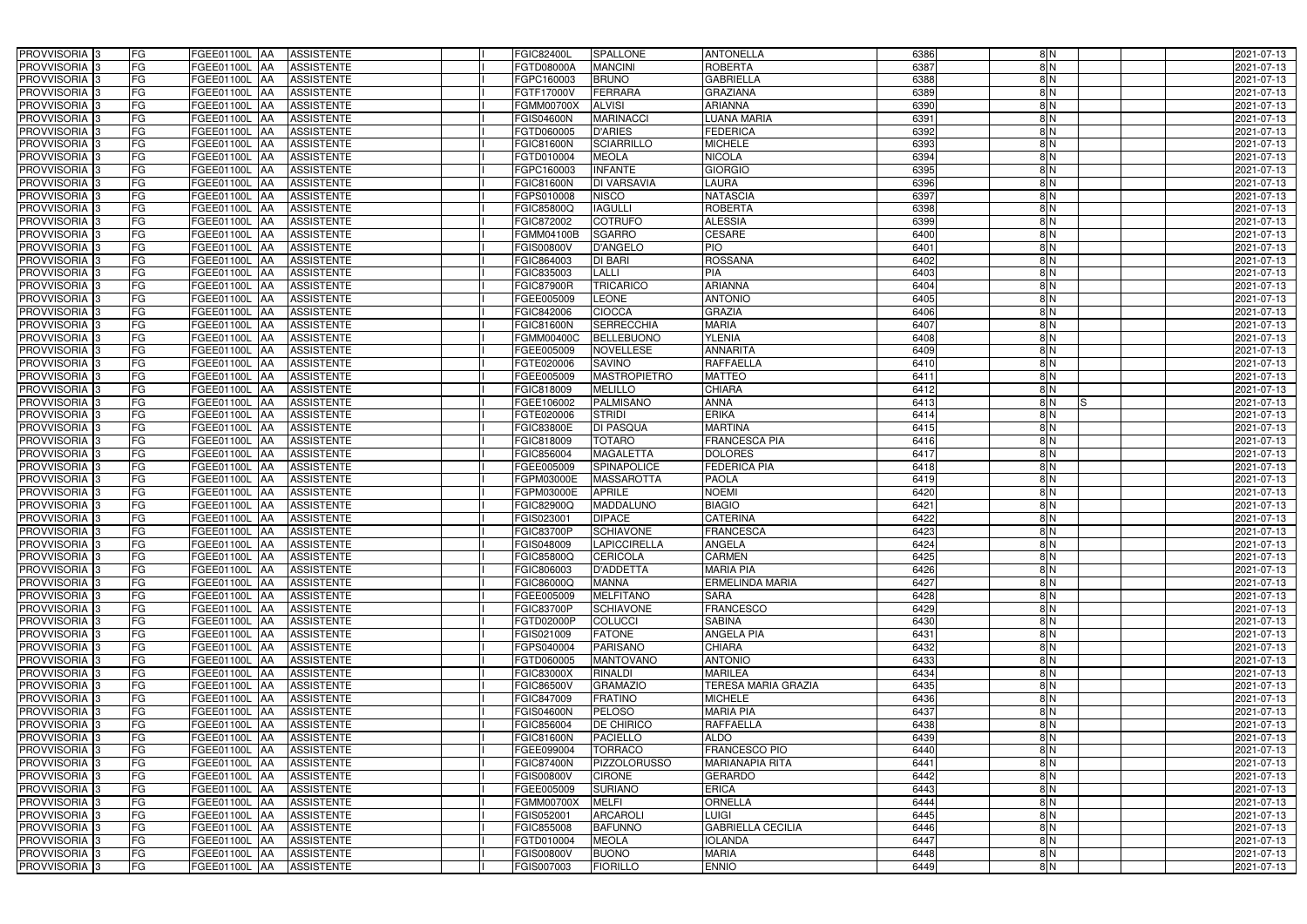| PROVVISORIA <sup>3</sup><br><b>FG</b> | FGEE01100L AA<br><b>ASSISTENTE</b>            | <b>FGIC88200L</b><br>LEMBO             | <b>MARIALUIGIA</b>      | 6450 | 8N            | 2021-07-13       |
|---------------------------------------|-----------------------------------------------|----------------------------------------|-------------------------|------|---------------|------------------|
| FG<br>PROVVISORIA <sup>3</sup>        | <b>ASSISTENTE</b><br>FGEE01100L<br>IAA        | <b>COMPIERCHIO</b><br>FGIS048009       | <b>ALFONSO</b>          | 6451 | 8N            | 2021-07-13       |
| FG<br>PROVVISORIA <sup>3</sup>        | FGEE01100L<br><b>ASSISTENTE</b><br>IAA        | FGIC80700V<br>VALENTE                  | <b>MARIANNA</b>         | 6452 | 8N            | 2021-07-13       |
| FG<br>PROVVISORIA 3                   | FGEE01100L<br><b>ASSISTENTE</b><br>IAA        | <b>DELLI SANTI</b><br>FGIC86500V       | <b>DAVIDE</b>           | 6453 | 8N            | 2021-07-13       |
| FG<br>PROVVISORIA <sup>3</sup>        | FGEE01100L<br><b>ASSISTENTE</b><br>IAA        | <b>FORTE</b><br>FGPS010008             | ROCCO ANDREA            | 6454 | $\frac{8}{N}$ | 2021-07-13       |
| FG<br>PROVVISORIA <sup>3</sup>        | FGEE01100L AA<br><b>ASSISTENTE</b>            | <b>ALFARANO</b><br>FGTD060005          | <b>MIRIANA</b>          | 6455 | $\frac{8}{N}$ | 2021-07-13       |
| FG<br>PROVVISORIA <sup>1</sup> 3      | FGEE01100L AA<br><b>ASSISTENTE</b>            | <b>ALESSIO</b><br>FGTE020006           | <b>LUCIANO</b>          | 6456 | 8N            | 2021-07-13       |
| FG<br>PROVVISORIA <sup>3</sup>        | FGEE01100L AA<br><b>ASSISTENTE</b>            | <b>SGARAMELLA</b><br>FGIS048009        | <b>VITO</b>             | 6457 | $\frac{8}{N}$ | 2021-07-13       |
| PROVVISORIA 3<br>FG                   | FGEE01100L AA<br><b>ASSISTENTE</b>            | FGTD21000T<br><b>LOPRIORE</b>          | <b>ANTONIO</b>          | 6458 | $\frac{8}{N}$ | 2021-07-13       |
| PROVVISORIA 3<br>FG                   | <b>FGEE01100L AA</b><br><b>ASSISTENTE</b>     | <b>VILLANI</b><br>FGIC82900Q           | <b>FABIO</b>            | 6459 | $\frac{8}{N}$ | 2021-07-13       |
| PROVVISORIA 3<br>FG                   | FGEE01100L AA<br><b>ASSISTENTE</b>            | <b>ARMINIO</b><br>FGIC87000A           | <b>FRANCESCA</b>        | 6460 | $\frac{8}{N}$ | 2021-07-13       |
| PROVVISORIA 3<br>FG                   | FGEE01100L AA<br><b>ASSISTENTE</b>            | <b>FGIC85700X</b><br><b>SPONZILLI</b>  | <b>TIZIANA</b>          | 6461 | $\frac{8}{N}$ | 2021-07-13       |
| PROVVISORIA <sup>3</sup><br>FG        | FGEE01100L AA<br><b>ASSISTENTE</b>            | <b>SCOPECE</b><br>FGEE01100L           | <b>ROMEO</b>            | 6462 | $\frac{8}{N}$ | 2021-07-13       |
| PROVVISORIA 3<br>FG                   | FGEE01100L AA<br><b>ASSISTENTE</b>            | <b>D'AMBROSIO</b><br>FGIC82900Q        | <b>GIULIO</b>           | 6463 | $\frac{8}{N}$ | 2021-07-13       |
| FG<br>PROVVISORIA 3                   | FGEE01100L AA<br><b>ASSISTENTE</b>            | <b>MORLINO</b><br>FGIC86000Q           | <b>ANTONIO ANGELO</b>   | 6464 | $\frac{8}{N}$ | 2021-07-13       |
| FG<br>PROVVISORIA 3                   | FGEE01100L<br><b>ASSISTENTE</b><br><b>IAA</b> | <b>SPAGNUOLO</b><br>FGPM03000E         | <b>ELENA</b>            | 6465 | 8N            | 2021-07-13       |
| PROVVISORIA 3<br>FG                   | FGEE01100L<br><b>ASSISTENTE</b><br>IAA        | <b>MERLICCO</b><br>FGIC84600D          | <b>CELESTE</b>          | 6466 | 8N            | 2021-07-13       |
| PROVVISORIA 3<br>FG                   | FGEE01100L AA<br><b>ASSISTENTE</b>            | <b>D'ERRICO</b><br>FGIC864003          | <b>NOEMI</b>            | 6467 | $\frac{8}{N}$ | 2021-07-13       |
| PROVVISORIA 3<br>FG                   | FGEE01100L<br><b>ASSISTENTE</b><br><b>AA</b>  | <b>ANTONELLI</b><br>FGPC15000C         | <b>ELISABETTA</b>       | 6468 | $\frac{8}{N}$ | 2021-07-13       |
| PROVVISORIA 3<br>FG                   | FGEE01100L<br><b>JAA</b><br><b>ASSISTENTE</b> | FGIC86000Q<br><b>CORICCIATI</b>        | <b>GIULIA</b>           | 6469 | $\frac{8}{N}$ | 2021-07-13       |
| FG<br>PROVVISORIA 3                   | FGEE01100L<br><b>ASSISTENTE</b><br>IAA        | <b>GRAVINA</b><br>FGTD010004           | ERICA                   | 6470 | 8N            | 2021-07-13       |
| PROVVISORIA <sup>3</sup><br>FG        | FGEE01100L<br><b>ASSISTENTE</b><br>IAA        | <b>FISCARELLI</b><br><b>FGIC86200B</b> | <b>LAURA</b>            | 6471 | 8N            | 2021-07-13       |
| PROVVISORIA 3<br>FG                   | FGEE01100L<br><b>ASSISTENTE</b><br>IAA        | <b>LONGO</b><br>FGIC82200              | <b>ANNA MARIA</b>       | 6472 | 8N            | 2021-07-13       |
| PROVVISORIA 3<br>FG                   | FGEE01100L AA<br><b>ASSISTENTE</b>            | <b>MASSARO</b><br>FGEE03200N           | <b>ASSUNTA</b>          | 6473 | 8N            | 2021-07-13       |
| PROVVISORIA <sup>3</sup><br>FG        | FGEE01100L AA<br><b>ASSISTENTE</b>            | FGTF13000C<br><b>MORLINO</b>           | <b>ALESSANDRO</b>       | 6474 | 8N            | 2021-07-13       |
| PROVVISORIA 3<br>FG                   | FGEE01100L AA<br><b>ASSISTENTE</b>            | FGPS040004<br><b>MELE</b>              | <b>MICHELE</b>          | 6475 | 8N            | 2021-07-13       |
| PROVVISORIA 3<br>FG                   | FGEE01100L AA<br><b>ASSISTENTE</b>            | <b>SCOPPITTO</b><br>FGIC83000X         | <b>DANIELA</b>          | 6476 | 8N            | 2021-07-13       |
| FG<br>PROVVISORIA 3                   | FGEE01100L AA<br><b>ASSISTENTE</b>            | <b>GIANSIRACUSA</b><br>FGEE00800R      | <b>FABIANA</b>          | 6477 | 8N            | 2021-07-13       |
| PROVVISORIA <sup>3</sup><br>FG        | FGEE01100L AA<br><b>ASSISTENTE</b>            | DI BIASE<br>FGEE099004                 | <b>SABRINA</b>          | 6478 | 8N            | 2021-07-13       |
| FG<br>PROVVISORIA <sup>3</sup>        | FGEE01100L AA<br><b>ASSISTENTE</b>            | PIAZZOLLA<br>FGIS023001                | <b>LAURA</b>            | 6479 | 8N            | 2021-07-13       |
| FG<br>PROVVISORIA <sup>3</sup>        | FGEE01100L AA<br><b>ASSISTENTE</b>            | <b>NASUTO</b><br><b>FGIC84500N</b>     | LEONARDA                | 6480 | $\frac{8}{N}$ | 2021-07-13       |
| PROVVISORIA <sup>3</sup><br>FG        | FGEE01100L AA<br><b>ASSISTENTE</b>            | <b>EVANGELISTA</b><br>FGIC86000Q       | <b>FEDERICA</b>         | 6481 | 8N            | 2021-07-13       |
| FG<br>PROVVISORIA <sup>3</sup>        | FGEE01100L AA<br><b>ASSISTENTE</b>            | <b>AUGELLI</b><br>FGPC160003           | <b>FRANCESCA</b>        | 6482 | 8N            | 2021-07-13       |
| FG<br>PROVVISORIA <sup>3</sup>        | FGEE01100L AA<br><b>ASSISTENTE</b>            | <b>DI LUCERA</b><br>FGEE106002         | <b>STEFANIA</b>         | 6483 | $\frac{8}{N}$ | 2021-07-13       |
| FG<br>PROVVISORIA <sup>3</sup>        | <b>ASSISTENTE</b><br>FGEE01100L<br>IAA        | FGIS05900Q<br><b>BOTTALICO</b>         | <b>GIANPAOLO PIO</b>    | 6484 | 8N            | $2021 - 07 - 13$ |
| PROVVISORIA <sup>3</sup><br>FG        | <b>FGEE01100L</b><br><b>ASSISTENTE</b><br>IAA | <b>OREFICE</b><br>FGEE005009           | <b>SIMONA</b>           | 6485 | 8 N           | 2021-07-13       |
| PROVVISORIA <sup>3</sup><br>FG        | FGEE01100L<br><b>ASSISTENTE</b><br>IAA        | <b>MAMMOLINO</b><br>FGTD21000T         | <b>VALENTINA</b>        | 6486 | $\frac{8}{N}$ | 2021-07-13       |
| FG<br>PROVVISORIA <sup>1</sup> 3      | FGEE01100L AA<br><b>ASSISTENTE</b>            | FGRH010002<br><b>AZZARONE</b>          | <b>FRANCESCO</b>        | 6487 | $\frac{8}{N}$ | 2021-07-13       |
| PROVVISORIA <sup>3</sup><br>FG        | FGEE01100L AA<br><b>ASSISTENTE</b>            | <b>CAIAFFA</b><br>FGIS01100P           | <b>ANDREA</b>           | 6488 | 8 N           | 2021-07-13       |
| PROVVISORIA <sup>3</sup><br>FG        | FGEE01100L AA<br><b>ASSISTENTE</b>            | FGIS00800V<br>MARANGELLI               | <b>FABRIZIO</b>         | 6489 | 8N            | 2021-07-13       |
| PROVVISORIA <sup>3</sup><br>FG        | FGEE01100L AA<br>ASSISTENTE                   | FGEE005009<br><b>IACOVELLI</b>         | <b>PAOLO</b>            | 6490 | 8N            | 2021-07-13       |
| PROVVISORIA <sup>3</sup><br>FG        | FGEE01100L AA<br>ASSISTENTE                   | <b>BRUNO</b><br>FGPS040004             | <b>ALESSIA FERNANDA</b> | 6491 | 8 N           | 2021-07-13       |
| PROVVISORIA <sup>3</sup><br>FG        | <b>FGEE01100L AA</b><br><b>ASSISTENTE</b>     | FGEE06000T<br><b>RUSSO</b>             | <b>FRANCESCO</b>        | 6492 | $\frac{8}{N}$ | 2021-07-13       |
| PROVVISORIA <sup>3</sup><br>FG        | FGEE01100L AA<br>ASSISTENTE                   | <b>DICANDIA</b><br>FGIC80700V          | <b>ROSSANA</b>          | 6493 | $\frac{8}{N}$ | 2021-07-13       |
| PROVVISORIA <sup>3</sup><br>FG        | FGEE01100L AA<br><b>ASSISTENTE</b>            | FGEE005009<br><b>CAIONE</b>            | <b>ALESSANDRA</b>       | 6494 | $\frac{8}{2}$ | 2021-07-13       |
| PROVVISORIA <sup>3</sup><br>FG        | FGEE01100L AA<br><b>ASSISTENTE</b>            | <b>FACENNA</b><br><b>FGIC86600P</b>    | <b>GRAZIA</b>           | 6495 | $\frac{8}{N}$ | 2021-07-13       |
| PROVVISORIA <sup>3</sup><br>FG        | FGEE01100L AA<br>ASSISTENTE                   | <b>MOSCATELLI</b><br><b>FGIC88200L</b> | <b>DANILO</b>           | 6496 | $\frac{8}{N}$ | 2021-07-13       |
| PROVVISORIA <sup>3</sup><br>FG        | FGEE01100L AA<br>ASSISTENTE                   | FGTD08000A<br><b>RUSSO</b>             | <b>MONICA</b>           | 6497 | $\frac{8}{N}$ | 2021-07-13       |
| PROVVISORIA <sup>3</sup><br>FG        | FGEE01100L AA<br>ASSISTENTE                   | FGIC869006<br><b>D'ADDARIO</b>         | <b>SIMONA</b>           | 6498 | 8N            | 2021-07-13       |
| PROVVISORIA <sup>3</sup><br>FG        | FGEE01100L AA<br>ASSISTENTE                   | <b>LUCERA</b><br>FGTF13000C            | <b>CHIARA</b>           | 6499 | 8N            | 2021-07-13       |
| FG<br>PROVVISORIA <sup>3</sup>        | FGEE01100L AA<br><b>ASSISTENTE</b>            | <b>LOMBARDI</b><br>FGIS06100Q          | <b>IVANA</b>            | 6500 | 8N            | 2021-07-13       |
| PROVVISORIA <sup>3</sup><br>FG        | FGEE01100L AA<br><b>ASSISTENTE</b>            | FGIC818009<br><b>RUSSO</b>             | <b>VALERIA</b>          | 6501 | 8N            | 2021-07-13       |
| PROVVISORIA <sup>3</sup><br>FG        | FGEE01100L AA<br><b>ASSISTENTE</b>            | <b>TESTI</b><br>FGIC85700X             | <b>ILARIA</b>           | 6502 | 8N            | 2021-07-13       |
| PROVVISORIA <sup>3</sup><br>FG        | FGEE01100L AA<br><b>ASSISTENTE</b>            | <b>PINTO</b><br>FGPM03000E             | <b>CLAUDIA AMBRA</b>    | 6503 | 8N            | 2021-07-13       |
| FG<br>PROVVISORIA <sup>13</sup>       | FGEE01100L AA<br><b>ASSISTENTE</b>            | <b>DI TULLIO</b><br>FGPM03000E         | <b>DANIELA</b>          | 6504 | $\frac{8}{N}$ | 2021-07-13       |
| FG<br>PROVVISORIA <sup>1</sup> 3      | FGEE01100L AA<br><b>ASSISTENTE</b>            | <b>DI GIOIA</b><br>FGIC827004          | <b>ANTONIO</b>          | 6505 | 8N            | 2021-07-13       |
| FG<br>PROVVISORIA <sup>3</sup>        | FGEE01100L AA<br><b>ASSISTENTE</b>            | <b>PAGLIARA</b><br>FGPS040004          | <b>ROBERTO</b>          | 6506 | $\frac{8}{N}$ | 2021-07-13       |
| <b>PROVVISORIA</b> 3<br>FG            | FGEE01100L AA<br><b>ASSISTENTE</b>            | FGPC15000C<br><b>VENTOLA</b>           | <b>DAVIDE</b>           | 6507 | $\frac{8}{N}$ | 2021-07-13       |
| PROVVISORIA <sup>3</sup><br>FG        | <b>ASSISTENTE</b><br>FGEE01100L AA            | <b>SALZANO</b><br>FGIC86800A           | <b>VALERIA</b>          | 6508 | $\frac{8}{N}$ | 2021-07-13       |
| FG<br>PROVVISORIA <sup>1</sup> 3      | <b>ASSISTENTE</b><br>FGEE01100L AA            | <b>FLORIO</b><br>FGEE112009            | <b>ANDREA</b>           | 6509 | 8N            | 2021-07-13       |
| FG<br>PROVVISORIA <sup>3</sup>        | FGEE01100L AA<br><b>ASSISTENTE</b>            | <b>PADALINO</b><br>FGIS00800V          | <b>ROSA</b>             | 6510 | $\frac{8}{N}$ | 2021-07-13       |
| PROVVISORIA <sup>3</sup><br>FG        | FGEE01100L AA<br><b>ASSISTENTE</b>            | PERNA<br>FGIC86200B                    | <b>ANNA</b>             | 6511 | $\frac{8}{N}$ | 2021-07-13       |
| PROVVISORIA <sup>3</sup><br>FG        | <b>ASSISTENTE</b><br>FGEE01100L AA            | FGTD08000A<br><b>STELLACCI</b>         | <b>GIUSEPPE MARIA</b>   | 6512 | $\frac{8}{2}$ | 2021-07-13       |
| PROVVISORIA <sup>3</sup><br>FG        | FGEE01100L AA<br>ASSISTENTE                   | FGMM00400C<br><b>DI GENNARO</b>        | <b>ROBERTA</b>          | 6513 | $\frac{8}{2}$ | 2021-07-13       |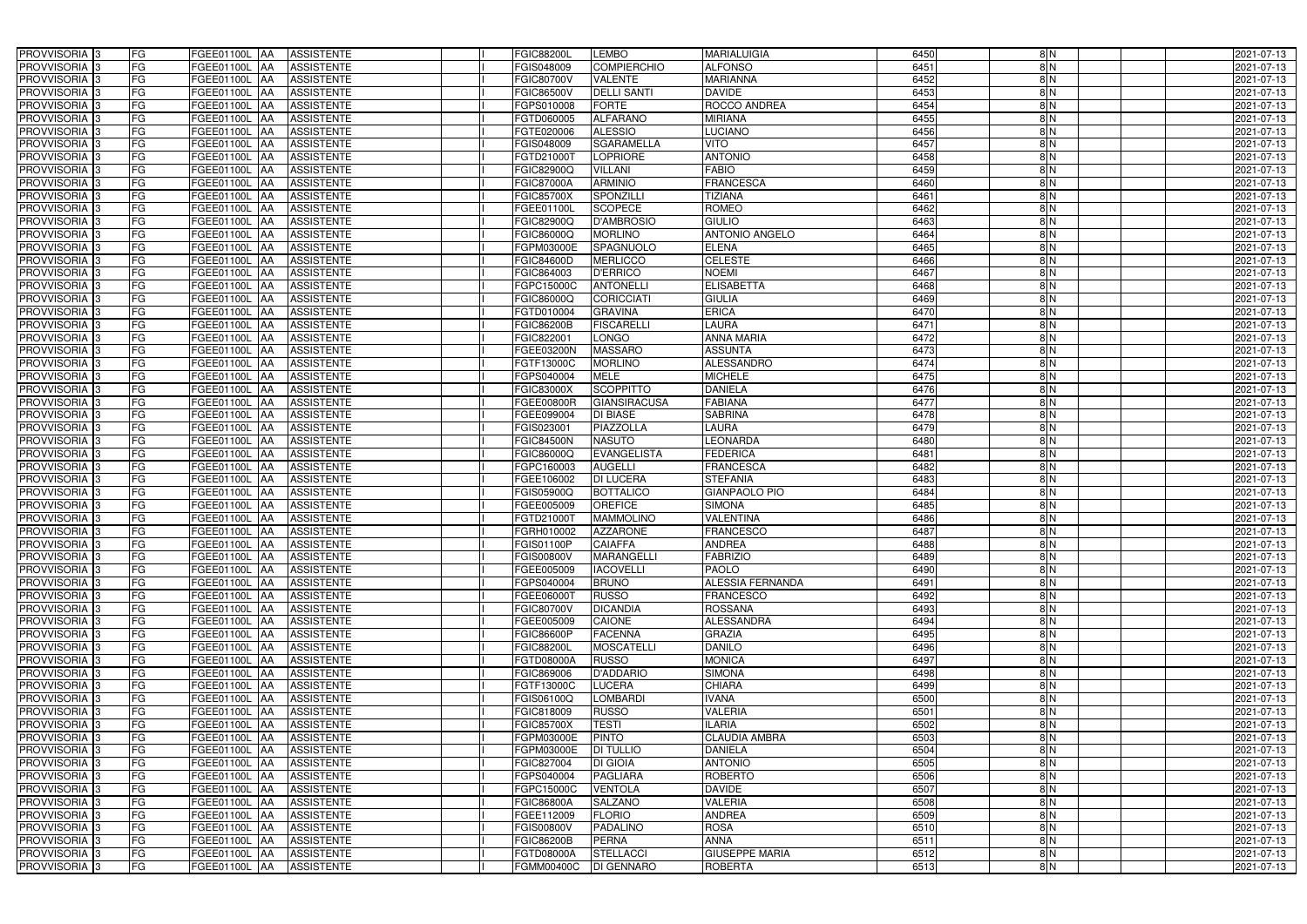| PROVVISORIA <sup>3</sup><br><b>FG</b>                            | FGEE01100L AA<br><b>ASSISTENTE</b>                  | FGTE020006<br><b>ZECCHILLO</b>                                       | <b>ALESSANDRA</b>                     | 6514         | 8N            | 2021-07-13               |
|------------------------------------------------------------------|-----------------------------------------------------|----------------------------------------------------------------------|---------------------------------------|--------------|---------------|--------------------------|
| FG<br>PROVVISORIA <sup>3</sup>                                   | <b>ASSISTENTE</b><br>FGEE01100L<br>IAA              | <b>CORROPPOLI</b><br>FGIC835003                                      | LUCIA                                 | 6515         | 8N            | 2021-07-13               |
| FG<br>PROVVISORIA <sup>3</sup>                                   | FGEE01100L<br><b>ASSISTENTE</b><br>IAA              | FGIC872002<br><b>GUERRA</b>                                          | <b>ANTONIA</b>                        | 6516         | 8N            | 2021-07-13               |
| FG<br>PROVVISORIA 3                                              | FGEE01100L<br><b>ASSISTENTE</b><br>IAA              | LOCURATOLO<br>FGEE00800R                                             | <b>MICHELE</b>                        | 6517         | 8N            | 2021-07-13               |
| FG<br>PROVVISORIA <sup>3</sup>                                   | FGEE01100L<br><b>ASSISTENTE</b><br>IAA              | <b>RICCI</b><br>FGIC86100G                                           | <b>MICHELA</b>                        | 6518         | $\frac{8}{N}$ | 2021-07-13               |
| FG<br>PROVVISORIA <sup>3</sup>                                   | FGEE01100L AA<br><b>ASSISTENTE</b>                  | <b>D'ACHILLE</b><br>FGIC82900Q                                       | <b>BERARDINO</b>                      | 6519         | $\frac{8}{N}$ | 2021-07-13               |
| FG<br>PROVVISORIA <sup>3</sup>                                   | FGEE01100L AA<br><b>ASSISTENTE</b>                  | <b>CASOLARO</b><br>FGMM00700X                                        | <b>CLAUDIA</b>                        | 6520         | 8N            | 2021-07-13               |
| FG<br>PROVVISORIA <sup>3</sup>                                   | FGEE01100L AA<br><b>ASSISTENTE</b>                  | <b>PAGLIUSO</b><br>FGPM03000E                                        | <b>MARISA</b>                         | 6521         | $\frac{8}{N}$ | 2021-07-13               |
| PROVVISORIA 3<br>FG                                              | FGEE01100L AA<br><b>ASSISTENTE</b>                  | <b>LEPORE</b><br>FGIC819005                                          | <b>LORENZO</b>                        | 6522         | $\frac{8}{N}$ | 2021-07-13               |
| PROVVISORIA <sup>3</sup><br>FG                                   | FGEE01100L AA<br><b>ASSISTENTE</b>                  | <b>SOLEO</b><br>FGTF13000C                                           | <b>ANTONIETTA</b>                     | 6523         | $\frac{8}{N}$ | 2021-07-13               |
| PROVVISORIA 3<br>FG                                              | FGEE01100L AA<br><b>ASSISTENTE</b>                  | <b>ROSATI</b><br><b>EGPS010008</b>                                   | <b>IVANO</b>                          | 6524         | $\frac{8}{N}$ | 2021-07-13               |
| PROVVISORIA 3<br>FG                                              | FGEE01100L AA<br><b>ASSISTENTE</b>                  | <b>DI VITO</b><br>FGIS04600N                                         | <b>MARIA</b>                          | 6525         | $\frac{8}{N}$ | 2021-07-13               |
| PROVVISORIA <sup>3</sup><br>FG                                   | FGEE01100L AA<br><b>ASSISTENTE</b>                  | AVVANTAGGIATO<br>FGEE00900L                                          | <b>ANGELANTONIA</b>                   | 6526         | $\frac{8}{N}$ | 2021-07-13               |
| PROVVISORIA 3<br>FG                                              | FGEE01100L AA<br><b>ASSISTENTE</b>                  | <b>FGIC86200B</b><br><b>CIPRIANO</b>                                 | <b>MARIA ROSA</b>                     | 6527         | $\frac{8}{N}$ | 2021-07-13               |
| PROVVISORIA 3<br>FG                                              | FGEE01100L AA<br><b>ASSISTENTE</b>                  | <b>CONTINI</b><br>FGEE01100L                                         | <b>ANGELA</b>                         | 6528         | $\frac{8}{N}$ | 2021-07-13               |
| FG<br>PROVVISORIA 3                                              | <b>FGEE01100L</b><br><b>ASSISTENTE</b><br>IAA       | <b>CERA</b><br>FGPM03000E                                            | <b>BARBARA</b>                        | 6529         | 8N            | 2021-07-13               |
| FG<br>PROVVISORIA <sup>3</sup>                                   | FGEE01100L<br><b>ASSISTENTE</b><br>IAA              | $L$ $Z$ $Z$<br>FGIC85800Q                                            | <b>FRANCESCA</b>                      | 6530         | 8N            | 2021-07-13               |
| PROVVISORIA 3<br>FG                                              | FGEE01100L AA<br><b>ASSISTENTE</b>                  | <b>COLOMBA</b><br>FGIC820009                                         | <b>MARTA MARIA</b>                    | 6531         | $\frac{8}{N}$ | 2021-07-13               |
| PROVVISORIA 3<br>FG                                              | FGEE01100L<br><b>ASSISTENTE</b><br><b>JAA</b>       | <b>DI GIOIA</b><br>FGIC85800Q                                        | <b>ANTONIO GIOVANNI</b>               | 6532         | $\frac{8}{N}$ | 2021-07-13               |
| PROVVISORIA 3<br>FG                                              | FGEE01100L<br>IAA<br><b>ASSISTENTE</b>              | FGPM03000E<br><b>VINCIGUERRA</b>                                     | <b>NICOLETTA</b>                      | 6533         | 8 N           | 2021-07-13               |
| FG<br>PROVVISORIA <sup>3</sup>                                   | FGEE01100L<br><b>ASSISTENTE</b><br>ΙAΑ              | <b>PANARELLI</b><br>FGIS048009                                       | <b>MARIA</b>                          | 6534         | $\frac{8}{N}$ | 2021-07-13               |
| PROVVISORIA 3<br>FG                                              | FGEE01100L<br><b>ASSISTENTE</b><br>IAA              | UZZI<br>FGPC15000C                                                   | <b>MARIA ROSARIA</b>                  | 6535         | 8N            | 2021-07-13               |
| PROVVISORIA 3<br>FG                                              | FGEE01100L<br><b>ASSISTENTE</b><br>IAA              | FGIC84600D<br><b>LIONETTI</b>                                        | <b>FRANCESCA</b>                      | 6536         | 8N            | 2021-07-13               |
| PROVVISORIA 3<br>FG                                              | FGEE01100L AA<br><b>ASSISTENTE</b>                  | <b>MAFUCCI</b><br>FGIS04600N                                         | <b>STEFANO</b>                        | 6537         | 8N            | 2021-07-13               |
| PROVVISORIA 3<br>FG                                              | FGEE01100L<br><b>ASSISTENTE</b><br> AA              | <b>PETROZZI</b><br>GPS010008                                         | ANGELA NATALIA ANTONIETTA             | 6538         | 8N            | 2021-07-13               |
| PROVVISORIA 3<br>FG                                              | FGEE01100L<br><b>ASSISTENTE</b><br><b>IAA</b>       | <b>PISCOPO</b><br>FGIS00800V                                         | <b>MARIA</b>                          | 6539         | 8N            | 2021-07-13               |
| PROVVISORIA 3<br>FG                                              | FGEE01100L AA<br><b>ASSISTENTE</b>                  | <b>RUOTOLO</b><br>FGIC822001                                         | <b>SIMONA</b>                         | 6540         | 8N            | 2021-07-13               |
| FG<br>PROVVISORIA 3                                              | FGEE01100L<br><b>ASSISTENTE</b><br>IAA              | FGVC01000C<br>DELL'AQUILA                                            | <b>GEMMA</b>                          | 6541         | 8N            | 2021-07-13               |
| PROVVISORIA <sup>3</sup><br>FG                                   | FGEE01100L AA<br><b>ASSISTENTE</b>                  | FGIC82300R<br><b>PARADISO</b>                                        | ANGELO                                | 6542         | 8N            | 2021-07-13               |
| FG<br>PROVVISORIA <sup>3</sup>                                   | FGEE01100L AA<br><b>ASSISTENTE</b>                  | <b>ROTUNDI</b><br>FGIC85900G                                         | <b>SUSANNA</b>                        | 6543         | 8N            | 2021-07-13               |
| FG<br>PROVVISORIA <sup>3</sup>                                   | FGEE01100L AA<br><b>ASSISTENTE</b>                  | <b>GORGOGLIONE</b><br>FGRH060003                                     | <b>SONIA</b>                          | 6544         | $\frac{8}{N}$ | 2021-07-13               |
| PROVVISORIA <sup>3</sup><br>FG                                   | <b>ASSISTENTE</b><br>FGEE01100L AA                  | <b>PADOVANO</b><br>FGPM03000E                                        | <b>MARIA CONCETTA</b>                 | 6545         | 8N            | 2021-07-13               |
| FG<br>PROVVISORIA <sup>3</sup>                                   | FGEE01100L AA<br><b>ASSISTENTE</b>                  | RIPANDELLI<br>FGIC818009                                             | <b>SARA</b>                           | 6546         | 8N            | 2021-07-13               |
| PROVVISORIA <sup>3</sup><br>FG                                   | FGEE01100L AA<br><b>ASSISTENTE</b>                  | FGTE020006<br><b>ARMILLOTTA</b>                                      | <b>MARILENA</b>                       | 6547         | $\frac{8}{N}$ | 2021-07-13               |
| FG<br>PROVVISORIA <sup>3</sup>                                   | <b>ASSISTENTE</b><br>FGEE01100L<br>IAA              | <b>SANTORO</b><br>FGIS001004                                         | <b>CATERINA</b>                       | 6548         | 8N            | 2021-07-13               |
| PROVVISORIA <sup>3</sup><br>FG                                   | <b>FGEE01100L</b><br><b>ASSISTENTE</b><br>IAA       | <b>CASARELLA</b><br>FGIC86000Q                                       | <b>GRAZIA</b>                         | 6549         | 8 N           | 2021-07-13               |
| PROVVISORIA <sup>3</sup><br>FG                                   | FGEE01100L<br><b>ASSISTENTE</b><br>IAA              | <b>ZICHELLA</b><br>EGIC877005                                        | <b>FILIPPO</b>                        | 6550         | $\frac{8}{N}$ | 2021-07-13               |
| FG<br>PROVVISORIA <sup>1</sup> 3                                 | FGEE01100L AA<br><b>ASSISTENTE</b>                  | <b>VILLANI</b><br>FGIC847009                                         | <b>MARIA</b>                          | 6551         | $\frac{8}{N}$ | 2021-07-13               |
| PROVVISORIA <sup>3</sup><br>FG<br>PROVVISORIA <sup>3</sup><br>FG | FGEE01100L AA<br><b>ASSISTENTE</b><br>FGEE01100L AA | <b>FGIC83800E</b><br><b>QUAGLIA</b><br>FGIC821005<br><b>MAGGIONI</b> | <b>FRANCESCO</b><br><b>ALESSANDRA</b> | 6552<br>6553 | 8 N<br>8N     | 2021-07-13               |
| PROVVISORIA <sup>3</sup><br>FG                                   | <b>ASSISTENTE</b><br>FGEE01100L AA<br>ASSISTENTE    | GALLO<br>FGIC880001                                                  | CARLO                                 | 6554         | 8N            | 2021-07-13<br>2021-07-13 |
| PROVVISORIA <sup>3</sup><br>FG                                   | <b>FGEE01100L AA</b><br><b>ASSISTENTE</b>           | <b>GUIDONE</b><br><b>FGIC86200B</b>                                  | <b>MARIA</b>                          | 6555         | 8 N           | 2021-07-13               |
| PROVVISORIA <sup>3</sup><br>FG                                   | FGEE01100L AA<br>ASSISTENTE                         | <b>MONACO</b><br>FGIC82400L                                          | <b>MICHELA</b>                        | 6556         | $\frac{8}{N}$ | 2021-07-13               |
| PROVVISORIA <sup>3</sup><br>FG                                   | FGEE01100L AA<br>ASSISTENTE                         | <b>VERRILLI</b><br>FGPS010008                                        | <b>FRANCESCA</b>                      | 6557         | $\frac{8}{N}$ | 2021-07-13               |
| PROVVISORIA 3<br>FG                                              | FGEE01100L AA<br><b>ASSISTENTE</b>                  | <b>FUSIELLO</b><br>FGPS040004                                        | <b>NICLA MARIA</b>                    | 6558         | $\frac{8}{2}$ | 2021-07-13               |
| PROVVISORIA <sup>3</sup><br>FG                                   | FGEE01100L AA<br><b>ASSISTENTE</b>                  | <b>TRIPPUTO</b><br><b>FGIC83700P</b>                                 | <b>SILVANA</b>                        | 6559         | $\frac{8}{N}$ | 2021-07-13               |
| PROVVISORIA <sup>3</sup><br>FG                                   | FGEE01100L AA<br>ASSISTENTE                         | FGIC82900Q<br><b>COSENTINO</b>                                       | <b>VALENTINA</b>                      | 6560         | 8N            | 2021-07-13               |
| PROVVISORIA <sup>3</sup><br>FG                                   | FGEE01100L AA<br>ASSISTENTE                         | <b>FGIC88100R</b><br><b>SCHIAVONE</b>                                | <b>LUIGI</b>                          | 6561         | $\frac{8}{N}$ | 2021-07-13               |
| PROVVISORIA <sup>3</sup><br>FG                                   | FGEE01100L AA<br><b>ASSISTENTE</b>                  | FGEE01100L<br><b>CONTE</b>                                           | <b>MARCO</b>                          | 6562         | 8N            | 2021-07-13               |
| PROVVISORIA <sup>3</sup><br>FG                                   | FGEE01100L AA<br><b>ASSISTENTE</b>                  | <b>BATTISTA</b><br>FGIC856004                                        | <b>DEBORAH</b>                        | 6563         | 8N            | 2021-07-13               |
| FG<br>PROVVISORIA <sup>3</sup>                                   | FGEE01100L AA<br><b>ASSISTENTE</b>                  | <b>TERENZIO</b><br>FGEE01100L                                        | <b>GAETANO</b>                        | 6564         | 8N            | 2021-07-13               |
| PROVVISORIA <sup>3</sup><br>FG                                   | FGEE01100L AA<br><b>ASSISTENTE</b>                  | FGMM00400C<br><b>LA MANNA</b>                                        | <b>FRANCESCO</b>                      | 6565         | 8N            | 2021-07-13               |
| PROVVISORIA <sup>3</sup><br>FG                                   | FGEE01100L AA<br><b>ASSISTENTE</b>                  | <b>CIPRIANO</b><br>FGEE112009                                        | <b>RITA</b>                           | 6566         | 8N            | 2021-07-13               |
| PROVVISORIA <sup>3</sup><br>FG                                   | FGEE01100L AA<br><b>ASSISTENTE</b>                  | FGIC842006<br><b>RAIMONDI</b>                                        | <b>ANNA</b>                           | 6567         | 8N            | 2021-07-13               |
| FG<br>PROVVISORIA <sup>13</sup>                                  | FGEE01100L AA<br><b>ASSISTENTE</b>                  | <b>DIANA</b><br>FGIS007003                                           | <b>FILOMENA</b>                       | 6568         | $\frac{8}{N}$ | 2021-07-13               |
| FG<br>PROVVISORIA <sup>1</sup> 3                                 | FGEE01100L AA<br><b>ASSISTENTE</b>                  | <b>IORIZZO</b><br>FGIS00800V                                         | <b>ERMINIO</b>                        | 6569         | $\frac{8}{N}$ | 2021-07-13               |
| FG<br>PROVVISORIA <sup>3</sup>                                   | FGEE01100L AA<br><b>ASSISTENTE</b>                  | <b>LAPIO</b><br>FGIC85800Q                                           | <b>LUCA</b>                           | 6570         | $\frac{8}{N}$ | 2021-07-13               |
| PROVVISORIA <sup>1</sup> 3<br>FG                                 | FGEE01100L AA<br><b>ASSISTENTE</b>                  | FGIC86500V<br><b>TALAMO</b>                                          | <b>ROBERTO</b>                        | 6571         | $\frac{8}{N}$ | 2021-07-13               |
| PROVVISORIA <sup>3</sup><br>FG                                   | <b>ASSISTENTE</b><br>FGEE01100L AA                  | <b>DIANA</b><br>FGTD060005                                           | <b>BIANCA</b>                         | 6572         | $\frac{8}{N}$ | 2021-07-13               |
| FG<br>PROVVISORIA <sup>1</sup> 3                                 | <b>ASSISTENTE</b><br>FGEE01100L AA                  | <b>LISCIO</b><br>FGIC81600N                                          | LUCIANO ROCCO                         | 6573         | 8N            | 2021-07-13               |
| FG<br>PROVVISORIA <sup>3</sup>                                   | FGEE01100L AA<br><b>ASSISTENTE</b>                  | <b>DIPASQUALE</b><br>FGIS048009                                      | <b>ROSANNA</b>                        | 6574         | $\frac{8}{N}$ | 2021-07-13               |
| PROVVISORIA <sup>3</sup><br>FG                                   | FGEE01100L AA<br><b>ASSISTENTE</b>                  | FGIS021009<br><b>GIULIANI</b>                                        | <b>SILVANA</b>                        | 6575         | $\frac{8}{N}$ | 2021-07-13               |
| PROVVISORIA <sup>3</sup><br>FG                                   | FGEE01100L AA<br>ASSISTENTE                         | FGEE005009<br><b>MANGANIELLO</b>                                     | <b>ANTONIO</b>                        | 6576         | $\frac{8}{2}$ | 2021-07-13               |
| PROVVISORIA <sup>3</sup><br>FG                                   | FGEE01100L AA<br>ASSISTENTE                         | TIRELLI<br><b>FGIS00800V</b>                                         | <b>CARMELA</b>                        | 6577         | $\frac{8}{2}$ | 2021-07-13               |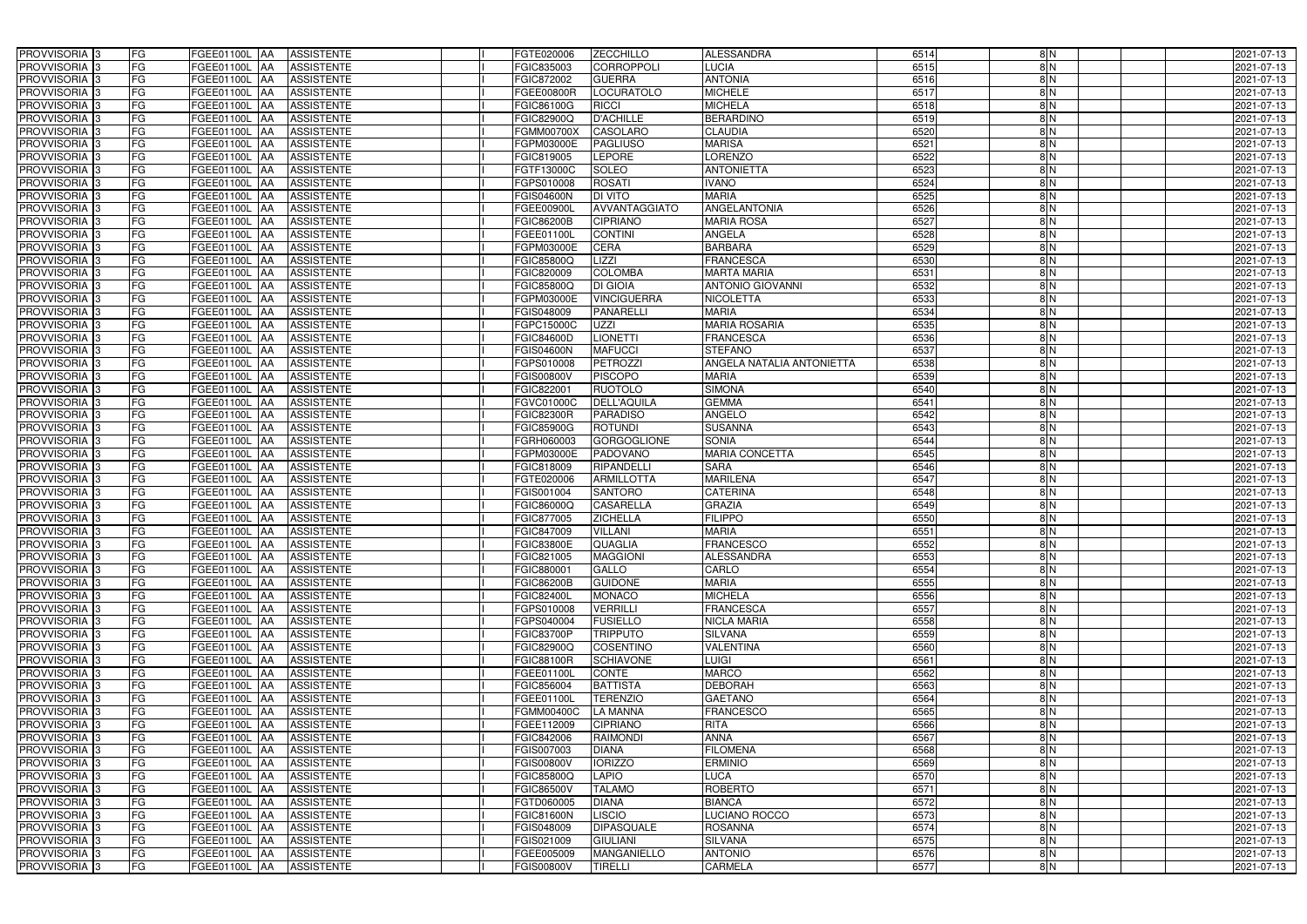| PROVVISORIA <sup>3</sup><br>FG                                      | FGEE01100L AA<br><b>ASSISTENTE</b>                   | FGIS00800V<br><b>BABUSCI</b>                            | <b>GIOVANNI</b>                         | 6578         | 8N            | 2021-07-13               |
|---------------------------------------------------------------------|------------------------------------------------------|---------------------------------------------------------|-----------------------------------------|--------------|---------------|--------------------------|
| FG<br>PROVVISORIA <sup>3</sup>                                      | FGEE01100L AA<br><b>ASSISTENTE</b>                   | SOCCIO<br>FGEE01200C                                    | <b>CAROLINA</b>                         | 6579         | 8N            | 2021-07-13               |
| FG<br>PROVVISORIA <sup>1</sup> 3                                    | FGEE01100L   AA<br><b>ASSISTENTE</b>                 | <b>SCAGLIONE</b><br>FGPS010008                          | <b>MONICA</b>                           | 6580         | 8N            | 2021-07-13               |
| FG<br>PROVVISORIA <sup>3</sup>                                      | FGEE01100L AA<br><b>ASSISTENTE</b>                   | <b>MANCINI</b><br>FGIC856004                            | <b>FRANCESCA</b>                        | 6581         | $\frac{8}{N}$ | 2021-07-13               |
| FG<br>PROVVISORIA <sup>3</sup>                                      | FGEE01100L AA<br><b>ASSISTENTE</b>                   | <b>TOTARO</b><br>FGIS06100Q                             | <b>MARIO</b>                            | 6582         | 8N            | 2021-07-13               |
| FG<br>PROVVISORIA <sup>3</sup>                                      | FGEE01100L AA<br><b>ASSISTENTE</b>                   | <b>DI CORCIA</b><br><b>FGIC85900G</b>                   | <b>GIOVANNA</b>                         | 6583         | $\frac{8}{N}$ | 2021-07-13               |
| FG<br>PROVVISORIA <sup>3</sup>                                      | FGEE01100L AA<br><b>ASSISTENTE</b>                   | <b>FGIC82300R</b><br><b>DAGOSTINO</b>                   | <b>ROSANNA</b>                          | 6584         | 8N            | 2021-07-13               |
| FG<br>PROVVISORIA <sup>3</sup>                                      | <b>ASSISTENTE</b><br>FGEE01100L AA                   | FGIC827004<br><b>MARGIOTTA</b>                          | <b>SARA</b>                             | 6585         | 8N            | 2021-07-13               |
| FG<br>PROVVISORIA <sup>3</sup>                                      | <b>FGEE01100L</b><br><b>ASSISTENTE</b><br><b>IAA</b> | <b>LANDRISCINA</b><br>FGIC87500D                        | <b>PASQUALE</b>                         | 6586         | $\frac{8}{N}$ | 2021-07-13               |
| PROVVISORIA <sup>3</sup><br>FG                                      | FGEE01100L<br><b>ASSISTENTE</b><br>IAA               | <b>ZIRUOLO</b><br>FGIC835003                            | FORTUNATA MARTINA                       | 6587         | $\frac{8}{N}$ | 2021-07-13               |
| FG<br>PROVVISORIA <sup>3</sup>                                      | <b>FGEE01100L AA</b><br><b>ASSISTENTE</b>            | <b>CUSTODERO</b><br>FGEE11000N                          | <b>GIOVANNA</b>                         | 6588         | $\frac{8}{N}$ | 2021-07-13               |
| PROVVISORIA 3<br>FG                                                 | <b>FGEE01100L AA</b><br><b>ASSISTENTE</b>            | <b>MANCO</b><br>FGIC86000Q                              | <b>ANGELA</b>                           | 6589         | $\frac{8}{N}$ | 2021-07-13               |
| PROVVISORIA <sup>3</sup><br>FG                                      | FGEE01100L AA<br><b>ASSISTENTE</b>                   | <b>LEPORE</b><br>FGPS010008                             | <b>ANTONELLA</b>                        | 6590         | $\frac{8}{N}$ | 2021-07-13               |
| PROVVISORIA 3<br>FG                                                 | FGEE01100L AA<br><b>ASSISTENTE</b>                   | <b>CERVATI</b><br>FGEE112009                            | <b>ANNALISA</b>                         | 6591         | 8N            | 2021-07-13               |
| PROVVISORIA 3<br>FG                                                 | <b>FGEE01100L   AA</b><br><b>ASSISTENTE</b>          | <b>PAPOLI</b><br>FGIC818009                             | <b>TERESA</b>                           | 6592         | 8N            | 2021-07-13               |
| FG<br>PROVVISORIA 3                                                 | <b>FGEE01100L AA</b><br><b>ASSISTENTE</b>            | <b>MARASCHIELLO</b><br>FGPS010008                       | <b>MARIA</b>                            | 6593         | 8N            | 2021-07-13               |
| PROVVISORIA 3<br>FG                                                 | FGEE01100L AA<br><b>ASSISTENTE</b>                   | <b>D'ANDREA</b><br>FGPS040004                           | <b>PASQUALE</b>                         | 6594         | $\frac{8}{N}$ | 2021-07-13               |
| PROVVISORIA 3<br>FG                                                 | FGEE01100L AA<br><b>ASSISTENTE</b>                   | <b>LA TORRE</b><br>FGTD010004                           | <b>GIUSEPPINA PATRIZIA</b>              | 6595         | $\frac{8}{N}$ | 2021-07-13               |
| PROVVISORIA 3<br>FG                                                 | FGEE01100L AA<br><b>ASSISTENTE</b>                   | FGIC82200<br><b>RUBINETTI</b>                           | <b>ALESSANDRA</b>                       | 6596         | $\frac{8}{N}$ | 2021-07-13               |
| PROVVISORIA 3<br>FG                                                 | FGEE01100L<br><b>ASSISTENTE</b><br>l AA              | <b>IANNONE</b><br>FGPM10000G                            | <b>SILVANA</b>                          | 6597         | 8N            | 2021-07-13               |
| PROVVISORIA <sup>3</sup><br>FG                                      | FGEE01100L<br><b>ASSISTENTE</b><br>ΙAΑ               | <b>MEUCCI</b><br>FGEE005009                             | <b>VITTORIA</b>                         | 6598         | $\frac{8}{N}$ | 2021-07-13               |
| FG<br>PROVVISORIA <sup>3</sup>                                      | FGEE01100L<br><b>ASSISTENTE</b><br>IAA               | <b>MOLLICA</b><br>FGEE11000N                            | ALESSANDRO                              | 6599         | 8N            | 2021-07-13               |
| PROVVISORIA 3<br>FG                                                 | <b>FGEE01100L</b><br><b>ASSISTENTE</b><br>IAA        | VARO<br>FGIC85800Q                                      | <b>ROSA</b>                             | 6600         | 8N            | 2021-07-13               |
| PROVVISORIA <sup>3</sup><br>FG                                      | <b>FGEE01100L</b><br><b>ASSISTENTE</b><br>IAA        | <b>GRANATIERO</b><br>FGIC864003                         | <b>GINA</b>                             | 6601         | 8N            | 2021-07-13               |
| PROVVISORIA 3<br>FG                                                 | FGEE01100L AA<br><b>ASSISTENTE</b>                   | <b>GIS06100Q</b><br><b>DI TRANI</b>                     | <b>ANNA LUCIA</b>                       | 6602         | 8N            | 2021-07-13               |
| PROVVISORIA 3<br>FG                                                 | FGEE01100L<br><b>ASSISTENTE</b><br>IAA               | <b>TORELLA</b><br>FGIC827004                            | <b>MARIA</b>                            | 6603         | 8N            | 2021-07-13               |
| PROVVISORIA 3<br>FG                                                 | <b>FGEE01100L</b><br><b>ASSISTENTE</b>               | <b>FERRARA</b><br>FGIC87000A                            | FILOMENA GIUSEPPINA                     | 6604         | 8N            | 2021-07-13               |
| FG<br>PROVVISORIA 3                                                 | FGEE01100L<br><b>ASSISTENTE</b><br>IAA               | <b>PESTRICHELLA</b><br><b>GIC81600N</b>                 | <b>ROSA</b>                             | 6605         | 8N            | 2021-07-13               |
| FG<br>PROVVISORIA <sup>3</sup>                                      | FGEE01100L<br><b>ASSISTENTE</b>                      | <b>TOZZI</b><br>FGIC85800Q                              | <b>GIULIA</b>                           | 6606         | $\frac{8}{N}$ | 2021-07-13               |
| FG<br>PROVVISORIA <sup>3</sup>                                      | <b>FGEE01100L</b><br><b>ASSISTENTE</b><br><b>JAA</b> | <b>RUSSO</b><br><b>FGIC85700X</b>                       | <b>GABRIELLA</b>                        | 6607         | $\frac{8}{N}$ | 2021-07-13               |
| FG<br>PROVVISORIA <sup>3</sup>                                      | FGEE01100L AA<br><b>ASSISTENTE</b>                   | <b>MARCONE</b><br>FGMM00700X                            | <b>SARA</b>                             | 6608         | $\frac{8}{N}$ | 2021-07-13               |
| FG<br>PROVVISORIA <sup>3</sup>                                      | FGEE01100L<br><b>ASSISTENTE</b><br>IAA               | <b>INNEO</b><br>FGRI020004                              | <b>VINCENZO</b>                         | 6609         | $\frac{8}{N}$ | 2021-07-13               |
| PROVVISORIA <sup>3</sup><br>FG                                      | FGEE01100L<br><b>ASSISTENTE</b><br>IAA               | <b>COFANO</b><br><b>FGMM00700X</b>                      | <b>MARIA ROSARIA</b>                    | 6610         | $\frac{8}{N}$ | 2021-07-13               |
| PROVVISORIA <sup>3</sup><br>FG                                      | FGEE01100L AA<br><b>ASSISTENTE</b>                   | FGIC86200B<br><b>CIBELLI</b>                            | POMPEO MARCO                            | 6611         | $\frac{8}{N}$ | 2021-07-13               |
| FG<br>PROVVISORIA <sup>13</sup>                                     | FGEE01100L AA<br><b>ASSISTENTE</b>                   | <b>FIORE</b><br>FGTF13000C                              | <b>CORRADO</b>                          | 6612         | $\frac{8}{N}$ | 2021-07-13               |
| FG<br>PROVVISORIA <sup>3</sup>                                      | FGEE01100L AA<br><b>ASSISTENTE</b>                   | <b>RIGNANESE</b><br>FGIC822001                          | <b>ANGELA ANTONIA</b>                   | 6613         | $\frac{8}{N}$ | 2021-07-13               |
| FG<br>PROVVISORIA <sup>1</sup> 3                                    | FGEE01100L AA<br><b>ASSISTENTE</b>                   | <b>FALEO</b><br>FGTD21000T                              | <b>ELENA</b>                            | 6614         | $\frac{8}{N}$ | 2021-07-13               |
| PROVVISORIA <sup>3</sup><br>FG                                      | FGEE01100L AA<br><b>ASSISTENTE</b>                   | <b>FGIC83800E</b><br>MATARANGOLO                        | <b>CONSIGLIA</b>                        | 6615         | $\frac{8}{N}$ | 2021-07-13               |
| PROVVISORIA <sup>3</sup><br><b>FG</b><br>FG<br><b>PROVVISORIA</b> 3 | FGEE01100L AA ASSISTENTE<br>FGEE01100L AA            | <b>FGEE00800R</b><br><b>DE STEFANO</b>                  | <b>MARIA ANTONIETTA</b><br><b>LUIGI</b> | 6616         | 8 N           | 2021-07-13<br>2021-07-13 |
| PROVVISORIA <sup>3</sup><br>FG                                      | ASSISTENTE<br>FGEE01100L AA<br><b>ASSISTENTE</b>     | FGTE020006<br><b>BOVE</b><br>FGTD21000T<br><b>TESTA</b> | <b>PAOLA</b>                            | 6617<br>6618 | 8 N<br>8 N    | 2021-07-13               |
| PROVVISORIA <sup>3</sup><br>FG                                      | FGEE01100L AA ASSISTENTE                             | <b>CARBOSIERO</b><br>FGTD21000T                         | <b>MARIA MONICA</b>                     | 6619         | 8 N           | 2021-07-13               |
| <b>PROVVISORIA</b> 3<br>FG                                          | <b>FGEE01100L AA</b><br>ASSISTENTE                   | <b>DISTASO</b><br><b>FGIS05300R</b>                     | <b>MARIA PIA</b>                        | 6620         | $\frac{8}{N}$ | 2021-07-13               |
| PROVVISORIA <sup>3</sup><br>FG                                      | FGEE01100L AA<br><b>ASSISTENTE</b>                   | FGIC827004<br><b>CAMPIDOGLIO</b>                        | <b>ANNUNZIATA</b>                       | 6621         | 8 N           | 2021-07-13               |
| PROVVISORIA <sup>1</sup> 3<br>FG                                    | FGEE01100L AA<br><b>ASSISTENTE</b>                   | FGIC86800A<br><b>FACCHINO</b>                           | <b>MICHELE</b>                          | 6622         | $\frac{8}{2}$ | 2021-07-13               |
| PROVVISORIA <sup>3</sup><br>FG                                      | FGEE01100L AA<br>ASSISTENTE                          | <b>MURICCHIO</b><br>FGTD08000A                          | <b>NICOLA</b>                           | 6623         | 8N            | 2021-07-13               |
| FG<br>PROVVISORIA <sup>1</sup> 3                                    | FGEE01100L AA<br>ASSISTENTE                          | FGIC818009<br><b>ONESTO</b>                             | <b>LAURA</b>                            | 6624         | $7,98$ N      | 2021-07-13               |
| PROVVISORIA <sup>3</sup><br>FG                                      | FGEE01100L AA<br><b>ASSISTENTE</b>                   | FGEE11000N<br><b>SANTOMARCO</b>                         | <b>ANTONIO</b>                          | 6625         | $7,95$ S      | 2021-07-13               |
| PROVVISORIA <sup>3</sup><br>FG                                      | FGEE01100L AA<br><b>ASSISTENTE</b>                   | <b>TARANTINO</b><br>FGEE01100L                          | <b>GIANLUCA</b>                         | 6626         | $7,95$ S      | 2021-07-13               |
| PROVVISORIA <sup>3</sup><br>FG                                      | FGEE01100L AA<br><b>ASSISTENTE</b>                   | FGPS040004<br><b>SOLAZZO</b>                            | <b>MICHELE PIO</b>                      | 6627         | $7,95$ N      | 2021-07-13               |
| PROVVISORIA <sup>3</sup><br>FG                                      | FGEE01100L AA<br><b>ASSISTENTE</b>                   | <b>LATUFARA</b><br>FGPM05000Q                           | <b>RAFFAELE</b>                         | 6628         | $7,95$ N      | 2021-07-13               |
| FG<br>PROVVISORIA <sup>3</sup>                                      | FGEE01100L AA<br><b>ASSISTENTE</b>                   | <b>ZICHELLA</b><br>FGEE00800R                           | <b>MICHELE</b>                          | 6629         | 7,95N         | 2021-07-13               |
| FG<br>PROVVISORIA <sup>3</sup>                                      | FGEE01100L AA<br><b>ASSISTENTE</b>                   | <b>CACCHIO</b><br>FGIC85800Q                            | <b>ROSA</b>                             | 6630         | 7,95N         | 2021-07-13               |
| FG<br>PROVVISORIA <sup>3</sup>                                      | FGEE01100L AA<br><b>ASSISTENTE</b>                   | ANGELINO<br><b>FGIC83800E</b>                           | <b>MARIA</b>                            | 6631         | $7,93$ S      | 2021-07-13               |
| FG<br>PROVVISORIA <sup>3</sup>                                      | FGEE01100L AA<br><b>ASSISTENTE</b>                   | <b>MARINACCIO</b><br>FGVC01000C                         | <b>LUCIA</b>                            | 6632         | $7,93$ S      | 2021-07-13               |
| PROVVISORIA <sup>3</sup><br>FG                                      | <b>ASSISTENTE</b><br>FGEE01100L AA                   | <b>SDANGA</b><br>FGIS06100Q                             | <b>RITA</b>                             | 6633         | $7,93$ S      | 2021-07-13               |
| PROVVISORIA <sup>3</sup><br>FG                                      | FGEE01100L AA<br><b>ASSISTENTE</b>                   | <b>DEMONTE</b><br>FGEE11000N                            | <b>ADA BRUNA</b>                        | 6634         | $7,93$ S      | 2021-07-13               |
| FG<br>PROVVISORIA <sup>1</sup> 3                                    | FGEE01100L AA<br><b>ASSISTENTE</b>                   | <b>CUSMAI</b><br>FGEE099004                             | <b>LORETA</b>                           | 6635         | $7,93$ S      | 2021-07-13               |
| PROVVISORIA <sup>3</sup><br>FG                                      | <b>ASSISTENTE</b><br>FGEE01100L AA                   | <b>PETRONE</b><br>FGMM00400C                            | <b>ANTONIETTA</b>                       | 6636         | $7,93$ S      | 2021-07-13               |
| FG<br>PROVVISORIA <sup>1</sup> 3                                    | FGEE01100L AA<br><b>ASSISTENTE</b>                   | FGIC869006<br><b>PRINCIGALLO</b>                        | <b>ANGELA</b>                           | 6637         | $7,93$ S      | 2021-07-13               |
| PROVVISORIA <sup>3</sup><br>FG                                      | FGEE01100L AA<br><b>ASSISTENTE</b>                   | <b>FRATEPIETRO</b><br>FGIS01100P                        | <b>LUIGI ANTONIO</b>                    | 6638         | $7,93$ S      | 2021-07-13               |
| PROVVISORIA <sup>3</sup><br>FG                                      | <b>ASSISTENTE</b><br>FGEE01100L AA                   | <b>DE LILLA</b><br>FGIC877005                           | <b>ENZO</b>                             | 6639         | $7,93$ S      | 2021-07-13               |
| PROVVISORIA <sup>3</sup><br>FG                                      | FGEE01100L AA<br><b>ASSISTENTE</b>                   | <b>SEVERINO</b><br><b>FGIC85900G</b>                    | <b>GIOVANNA DEBORA</b>                  | 6640         | $7,93$ S      | 2021-07-13               |
| FG<br>PROVVISORIA 3                                                 | ASSISTENTE<br>FGEE01100L AA                          | LO GRECO<br>FGIC86000Q                                  | <b>EMANUELA</b>                         | 6641         | 7,93 S        | 2021-07-13               |
|                                                                     |                                                      |                                                         |                                         |              |               |                          |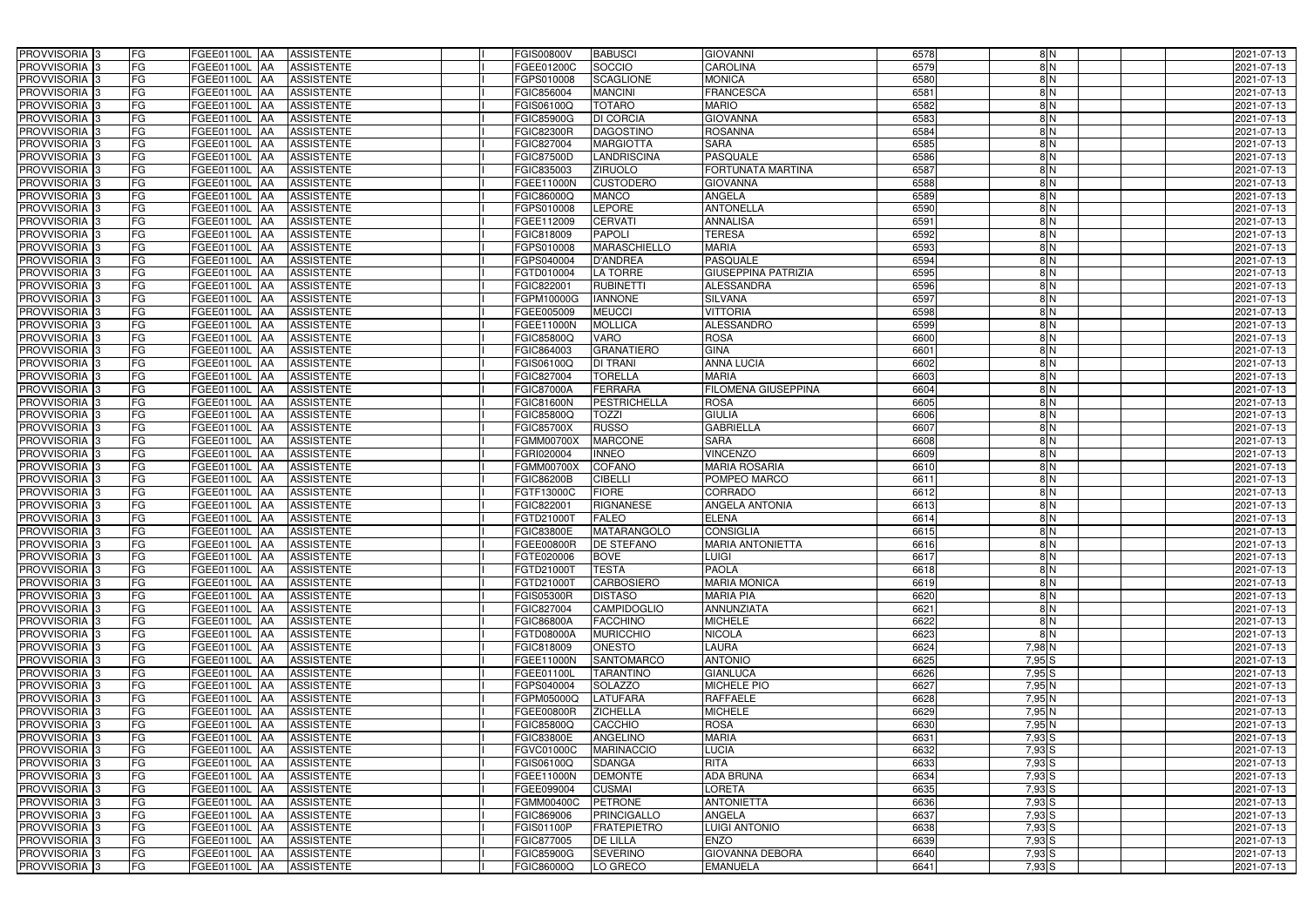| PROVVISORIA <sup>3</sup>                               | <b>FG</b>                  | FGEE01100L AA                  | <b>ASSISTENTE</b>                      | FGEE112009               | <b>D'ORSI</b>           | <b>DONATO</b>                      | 6642         | 7,93 S             | 2021-07-13               |
|--------------------------------------------------------|----------------------------|--------------------------------|----------------------------------------|--------------------------|-------------------------|------------------------------------|--------------|--------------------|--------------------------|
| PROVVISORIA <sup>3</sup>                               | FG<br>FGEE01100L           | IAA                            | <b>ASSISTENTE</b>                      | FGEE112009               | <b>MATARANTE</b>        | <b>FRANCESCO NICOLA</b>            | 6643         | $7,93$ S           | 2021-07-13               |
| PROVVISORIA <sup>3</sup>                               | FG<br>FGEE01100L           | IAA                            | <b>ASSISTENTE</b>                      | FGEE01200C               | <b>MAGGIO</b>           | <b>ANTONELLA</b>                   | 6644         | $7,93$ N           | 2021-07-13               |
| PROVVISORIA 3                                          | FG<br>FGEE01100L           | IAA                            | <b>ASSISTENTE</b>                      | FGIS04600N               | <b>SANTORO</b>          | <b>MICHELA</b>                     | 6645         | 7,93 N             | 2021-07-13               |
| PROVVISORIA <sup>3</sup>                               | FG<br><b>FGEE01100L</b>    | IAA                            | <b>ASSISTENTE</b>                      | FGIC86800A               | <b>AQUINO</b>           | MICHELANGELO                       | 6646         | $7,93$ N           | 2021-07-13               |
| PROVVISORIA <sup>3</sup>                               | FG                         | FGEE01100L AA                  | <b>ASSISTENTE</b>                      | FGMM00400C               | <b>CERA</b>             | <b>PASQUALE</b>                    | 6647         | $7,93$ N           | 2021-07-13               |
| PROVVISORIA <sup>1</sup> 3                             | FG                         | FGEE01100L AA                  | <b>ASSISTENTE</b>                      | FGTF13000C               | <b>SAVASTA</b>          | <b>DEBORA</b>                      | 6648         | $7,93$ N           | 2021-07-13               |
| PROVVISORIA <sup>3</sup>                               | FG                         | FGEE01100L AA                  | <b>ASSISTENTE</b>                      | FGIC819005               | <b>CONSOLE</b>          | <b>MARIA GRAZIA</b>                | 6649         | $7,93$ N           | 2021-07-13               |
| PROVVISORIA <sup>3</sup>                               | FG                         | FGEE01100L AA                  | <b>ASSISTENTE</b>                      | <b>FGIS05300R</b>        | <b>BALLARINO</b>        | <b>CONCETTA</b>                    | 6650         | $7,93$ N           | 2021-07-13               |
| PROVVISORIA <sup>3</sup>                               | FG                         | FGEE01100L AA                  | <b>ASSISTENTE</b>                      | FGTD060005               | <b>FORTE</b>            | <b>ANTONIO</b>                     | 6651         | 7,93 N             | 2021-07-13               |
| PROVVISORIA 3                                          | FG                         | FGEE01100L AA                  | <b>ASSISTENTE</b>                      | FGIC85800Q               | <b>DE TOMA</b>          | <b>CARMEN</b>                      | 6652         | $7,92$ N           | 2021-07-13               |
| PROVVISORIA 3                                          | FG                         | FGEE01100L AA                  | <b>ASSISTENTE</b>                      | FGIS021009               | <b>ACCADIA</b>          | <b>VINCENZO</b>                    | 6653         | $7,91$ N           | 2021-07-13               |
| PROVVISORIA <sup>3</sup>                               | FG                         | FGEE01100L AA                  | <b>ASSISTENTE</b>                      | FGPS010008               | <b>NUZZI</b>            | <b>ANNACHIARA</b>                  | 6654         | $7,90$ S           | 2021-07-13               |
| PROVVISORIA 3                                          | FG                         | FGEE01100L AA                  | <b>ASSISTENTE</b>                      | FGIS048009               | <b>RAFFAEL</b>          | <b>GAETANA</b>                     | 6655         | $7,90$ S           | 2021-07-13               |
| PROVVISORIA 3                                          | FG                         | FGEE01100L AA                  | <b>ASSISTENTE</b>                      | FGIC877005               | <b>PIEMONTESE</b>       | <b>SARA MICHELA</b>                | 6656         | $7,90$ S           | 2021-07-13               |
| PROVVISORIA 3                                          | FG<br>FGEE01100L           | <b>JAA</b>                     | <b>ASSISTENTE</b>                      | <b>FGIC82300R</b>        | <b>PALESE</b>           | <b>VALERIA</b>                     | 6657         | $7,90$ S           | 2021-07-13               |
| PROVVISORIA 3                                          | FG<br>FGEE01100L           | IAA                            | <b>ASSISTENTE</b>                      | FGIC864003               | <b>RINALDI</b>          | <b>CONCETTA</b>                    | 6658         | 7,90 S             | 2021-07-13               |
| PROVVISORIA 3                                          | FG                         | FGEE01100L AA                  | <b>ASSISTENTE</b>                      | FGIC84400                | <b>ROSATI</b>           | <b>VALENTINA</b>                   | 6659         | 7,90 S             | 2021-07-13               |
| PROVVISORIA 3                                          | FG<br>FGEE01100L           | <b>JAA</b>                     | <b>ASSISTENTE</b>                      | <b>FGIC84600D</b>        | CAVALLO                 | <b>MICHEILA</b>                    | 6660         | 7,90 S             | 2021-07-13               |
| PROVVISORIA 3                                          | FG<br>FGEE01100L           | <b>JAA</b>                     | <b>ASSISTENTE</b>                      | FGIC863007               | <b>CIPRIANI</b>         | <b>GESSICA VALENTINA</b>           | 6661         | 7,90 S             | 2021-07-13               |
| PROVVISORIA <sup>3</sup>                               | FG<br>FGEE01100L           | ΙAΑ                            | <b>ASSISTENTE</b>                      | FGIC86200B               | <b>TARTAGLIA</b>        | <b>ANTONIO</b>                     | 6662         | 7,90 S             | 2021-07-13               |
| PROVVISORIA 3                                          | FG<br>FGEE01100L           | l AA                           | <b>ASSISTENTE</b>                      | FGIC82900Q               | <b>MANZELLA</b>         | <b>MATILDE</b>                     | 6663         | 7,90 S             | 2021-07-13               |
| PROVVISORIA 3                                          | FG<br>FGEE01100L           | IAA                            | <b>ASSISTENTE</b>                      | FGIC83000X               | <b>MELORO</b>           | <b>LUCIA</b>                       | 6664         | 7,90 S             | 2021-07-13               |
| PROVVISORIA 3                                          | FG                         | FGEE01100L AA                  | <b>ASSISTENTE</b>                      | FGTD08000A               | <b>TELESCA</b>          | <b>GIUSEPPINA</b>                  | 6665         | $7,90$ S           | 2021-07-13               |
| PROVVISORIA <sup>3</sup>                               | FG<br>FGEE01100L           | AA                             | <b>ASSISTENTE</b>                      | FGIC86000Q               | <b>SIMONE</b>           | <b>MARIA CHIARA</b>                | 6666         | $7,90$ S           | 2021-07-13               |
| PROVVISORIA 3                                          | FG<br>FGEE01100L           | AA                             | <b>ASSISTENTE</b>                      | FGTD08000A               | <b>DAMIANO</b>          | <b>SALVATORE</b>                   | 6667         | $7,90$ S           | 2021-07-13               |
| PROVVISORIA 3                                          | FG                         | FGEE01100L AA                  | <b>ASSISTENTE</b>                      | FGMM00400C               | <b>BREAZZANO</b>        | <b>STEFANIA</b>                    | 6668         | $7,90$ S           | 2021-07-13               |
| PROVVISORIA 3                                          | FG                         | FGEE01100L AA                  | <b>ASSISTENTE</b>                      | FGPS08000E               | <b>IMPERIALE</b>        | <b>NICOLA</b>                      | 6669         | 7,90S              | 2021-07-13               |
| PROVVISORIA <sup>3</sup>                               | FG                         | FGEE01100L AA                  | <b>ASSISTENTE</b>                      | FGIC818009               | CAPANO                  | <b>MARIANNA</b>                    | 6670         | 7,90 N<br>IS       | 2021-07-13               |
| PROVVISORIA <sup>3</sup>                               | FG                         | FGEE01100L AA                  | <b>ASSISTENTE</b>                      | FGTF13000C               | <b>MARASCO</b>          | LUIGI                              | 6671         | $7,90$ N           | 2021-07-13               |
| PROVVISORIA <sup>3</sup>                               | FG                         | FGEE01100L AA                  | <b>ASSISTENTE</b>                      | FGIS021009               | <b>FERRO</b>            | <b>RACHELE</b>                     | 6672         | $7,90$ N           | 2021-07-13               |
| PROVVISORIA <sup>3</sup>                               | FG                         | FGEE01100L AA                  | <b>ASSISTENTE</b>                      | FGIC818009               | CAPOBIANCO              | <b>MARTINA</b>                     | 6673         | 7,90 N             | 2021-07-13               |
| PROVVISORIA <sup>3</sup>                               | FG                         | FGEE01100L AA                  | <b>ASSISTENTE</b>                      | FGIC847009               | COCO                    | <b>MICHELE PIO</b>                 | 6674         | $7,90$ N           | 2021-07-13               |
| PROVVISORIA <sup>3</sup>                               | FG                         | FGEE01100L AA                  | <b>ASSISTENTE</b>                      | FGTD08000A               | <b>CROCE</b>            | <b>MATTEO</b>                      | 6675         | $7,90$ N           | 2021-07-13               |
| PROVVISORIA <sup>3</sup>                               | FG<br>FGEE01100L           | IAA                            | <b>ASSISTENTE</b>                      | FGEE005009               | <b>MOSCARELLA</b>       | <b>CIRO</b>                        | 6676         | $7,90$ N           | $2021 - 07 - 13$         |
| PROVVISORIA <sup>3</sup>                               | FG<br><b>FGEE01100L</b>    | IAA                            | <b>ASSISTENTE</b>                      | FGIS05300R               | <b>DIAFERIO</b>         | <b>SARA</b>                        | 6677         | 7,90 N             | 2021-07-13               |
| PROVVISORIA <sup>3</sup>                               | FG<br>FGEE01100L           | IAA                            | <b>ASSISTENTE</b>                      | FGTE020006               | <b>VALLARIO</b>         | <b>ILARIA</b>                      | 6678         | 7,90 N             | 2021-07-13               |
| PROVVISORIA <sup>1</sup> 3                             | FG                         | FGEE01100L AA                  | <b>ASSISTENTE</b>                      | FGIC821005               | <b>GRAMAZIO</b>         | <b>ANTONIA</b>                     | 6679         | 7,90 N             | 2021-07-13               |
| PROVVISORIA <sup>3</sup>                               | FG<br>FGEE01100L AA        |                                | <b>ASSISTENTE</b>                      | FGIC856004               | <b>DE LUCA</b>          | <b>MARIKA</b>                      | 6680         | 7,90 N             | 2021-07-13               |
| PROVVISORIA <sup>3</sup>                               | FG<br>FGEE01100L AA        |                                | <b>ASSISTENTE</b>                      | FGIC82900Q               | <b>RENZULLI</b>         | <b>RAFFAELE</b>                    | 6681         | $7,90$ N           | 2021-07-13               |
| PROVVISORIA <sup>3</sup>                               | FG<br>FGEE01100L AA        |                                | ASSISTENTE                             | FGIC86100G               | <b>BIANCO</b>           | <b>STEFANO</b>                     | 6682         | 7,90 N             | 2021-07-13               |
| PROVVISORIA <sup>3</sup>                               | FG<br>FGEE01100L AA        |                                | ASSISTENTE                             | FGIC86100G               | <b>NIRO</b>             | <b>VERONICA</b>                    | 6683         | 7,90 N             | 2021-07-13               |
| PROVVISORIA <sup>3</sup>                               | FG<br><b>FGEE01100L AA</b> |                                | <b>ASSISTENTE</b>                      | FGIC86000Q               | <b>MARSEGLIA</b>        | <b>FRANCESCO GIORGIO</b>           | 6684         | 7,90 N             | 2021-07-13               |
| PROVVISORIA <sup>3</sup>                               | FG                         | FGEE01100L AA                  | ASSISTENTE                             | FGIC81600N               | <b>TARANTINO</b>        | <b>ROCCO</b>                       | 6685         | 7,90 N             | 2021-07-13               |
| PROVVISORIA <sup>3</sup>                               | FG<br><b>FGEE01100L AA</b> |                                | <b>ASSISTENTE</b>                      | FGTF13000C               | LACAPRA                 | <b>GIOVANNA</b>                    | 6686         | 7,90 N             | 2021-07-13               |
| PROVVISORIA <sup>3</sup>                               | FG                         | FGEE01100L AA                  | <b>ASSISTENTE</b>                      | FGEE01100L               | <b>TOTARO</b>           | <b>EMANUELA</b>                    | 6687         | $7,90$ N           | 2021-07-13               |
| PROVVISORIA <sup>3</sup>                               | FG                         | FGEE01100L AA                  | ASSISTENTE                             | FGPM10000G               | <b>LAMBERTI</b>         | <b>ANTONIO</b>                     | 6688         | $7,90$ N           | 2021-07-13               |
| PROVVISORIA <sup>3</sup>                               | FG                         | FGEE01100L AA                  | ASSISTENTE                             | FGIC827004               | <b>IMPAGNATIELLO</b>    | <b>CONCETTA</b>                    | 6689         | 7,90 N             | 2021-07-13               |
| PROVVISORIA <sup>3</sup>                               | FG                         | FGEE01100L AA                  | ASSISTENTE                             | FGTE020006               | CANNIZZO                | <b>GIUSEPPE VALENTINO</b>          | 6690         | $7,90$ N           | 2021-07-13               |
| PROVVISORIA <sup>3</sup>                               | FG                         | FGEE01100L AA                  | ASSISTENTE                             | FGIC85800Q               | <b>RICCIARDI</b>        | <b>GIOVANNA</b>                    | 6691         | $7,90$ N           | 2021-07-13               |
| PROVVISORIA <sup>3</sup>                               | FG                         | FGEE01100L AA                  | <b>ASSISTENTE</b>                      | FGIC82900Q               | <b>POTENZA</b>          | <b>ANNA</b>                        | 6692         | 7,90 N             | 2021-07-13               |
| PROVVISORIA <sup>3</sup>                               | FG                         | FGEE01100L AA                  | <b>ASSISTENTE</b>                      | FGIC848005               | <b>CURSIO</b>           | <b>ANDREA</b>                      | 6693         | $7,90$ N           | 2021-07-13               |
| PROVVISORIA <sup>3</sup>                               | FG                         | FGEE01100L AA                  | <b>ASSISTENTE</b>                      | FGIC83800E               | <b>PANTALEO</b>         | <b>FAUSTA</b>                      | 6694         | $7,90$ N           | 2021-07-13               |
| PROVVISORIA <sup>3</sup>                               | FG                         | FGEE01100L AA                  | <b>ASSISTENTE</b>                      | FGPM10000G               | <b>VIGILANTE</b>        | <b>GIUSEPPE</b>                    | 6695         | $7,90$ N           | 2021-07-13               |
| PROVVISORIA <sup>13</sup>                              | FG                         | FGEE01100L AA                  | <b>ASSISTENTE</b>                      | FGTF13000C               | <b>GRANATIERO</b>       | <b>TERRY</b>                       | 6696         | 7,90 N             | 2021-07-13               |
| PROVVISORIA <sup>1</sup> 3                             | FG                         | FGEE01100L AA                  | <b>ASSISTENTE</b>                      | FGIC819005               | LAVANGA                 | <b>LUCIA</b>                       | 6697         | 7,90 N             | 2021-07-13               |
| PROVVISORIA <sup>1</sup> 3                             | FG                         | FGEE01100L AA                  | <b>ASSISTENTE</b>                      | FGIC848005               | <b>PARISI</b>           | <b>DONATO</b>                      | 6698         | $7,90$ N           | 2021-07-13               |
| PROVVISORIA <sup>1</sup> 3                             | FG                         | FGEE01100L AA                  | <b>ASSISTENTE</b>                      | FGIC842006               | <b>CIFELLI</b>          | <b>ANTONIETTA</b>                  | 6699<br>6700 | 7,90 N             | 2021-07-13               |
| PROVVISORIA <sup>3</sup><br>PROVVISORIA <sup>1</sup> 3 | FG<br>FG                   | FGEE01100L AA<br>FGEE01100L AA | <b>ASSISTENTE</b><br><b>ASSISTENTE</b> | FGTD08000A<br>FGIC856004 | LONGO<br><b>COLELLA</b> | FRANCESCO SAVERIO<br><b>MARIKA</b> | 6701         | 7,90 N<br>$7,90$ N | 2021-07-13               |
| PROVVISORIA <sup>1</sup> 3                             | FG                         | FGEE01100L AA                  | <b>ASSISTENTE</b>                      | <b>FGIC85900G</b>        | <b>FAUSTO</b>           | <b>ELENA</b>                       | 6702         | 7,90 N             | 2021-07-13<br>2021-07-13 |
| PROVVISORIA <sup>3</sup>                               | FG                         | FGEE01100L AA                  | <b>ASSISTENTE</b>                      | FGIC871006               | <b>RIONTINO</b>         | <b>GAETANO</b>                     | 6703         | 7,90 N             | 2021-07-13               |
| PROVVISORIA <sup>3</sup>                               | FG                         | FGEE01100L AA                  | <b>ASSISTENTE</b>                      | FGIS021009               | <b>DRAGONE</b>          | <b>CARMELA</b>                     | 6704         | $7,89$ S           | 2021-07-13               |
| PROVVISORIA <sup>3</sup>                               | FG<br>FGEE01100L AA        |                                | ASSISTENTE                             | FGIC86800A               | <b>SCIUME</b>           | <b>ROSARIO</b>                     | 6705         | $7,88$ S           | 2021-07-13               |
|                                                        |                            |                                |                                        |                          |                         |                                    |              |                    |                          |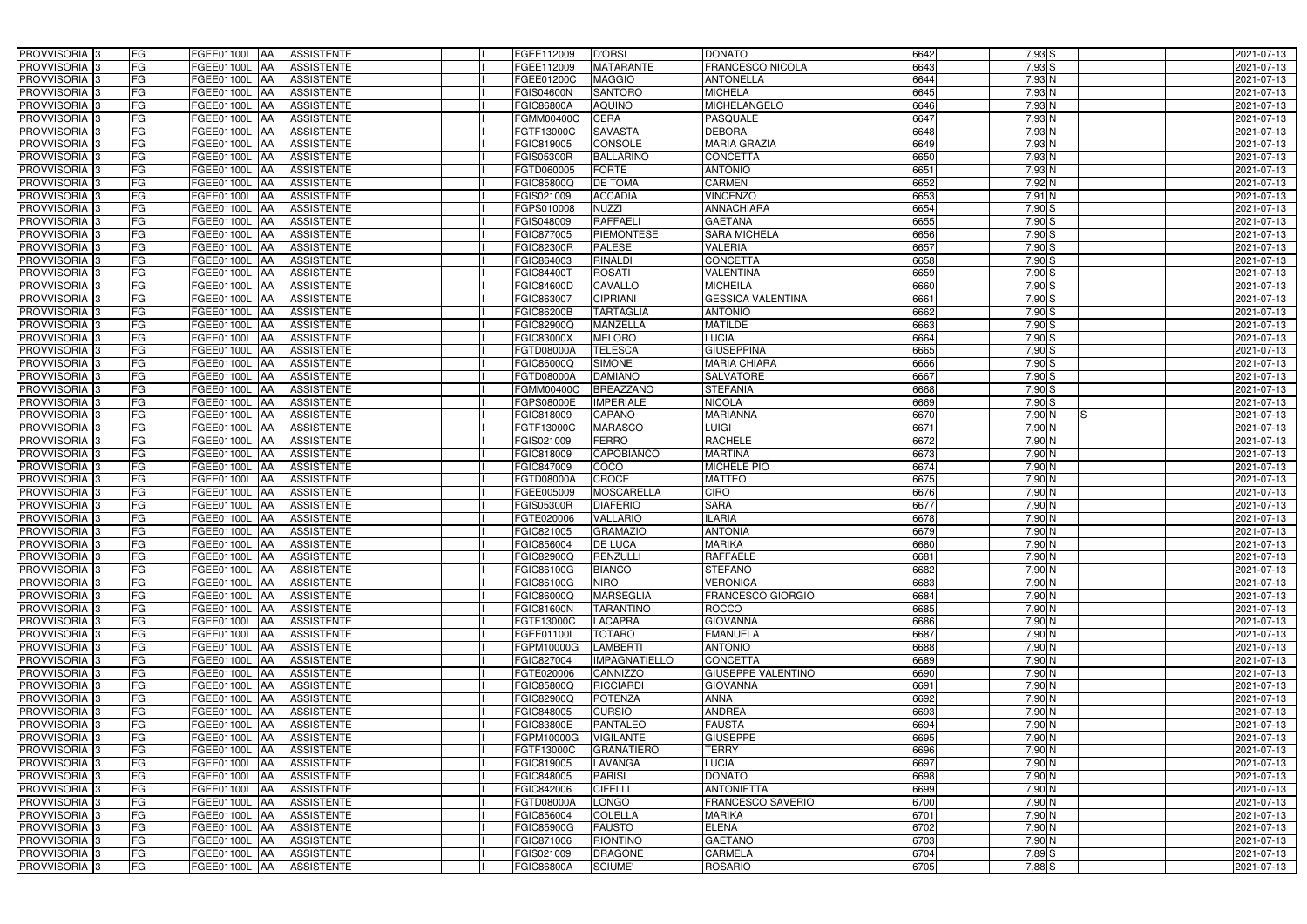| PROVVISORIA <sup>3</sup>   | <b>FG</b> | FGEE01100L AA            | <b>ASSISTENTE</b> | FGIC822001        | <b>ABRUZZESO</b>    | <b>ANTONELLA</b>        | 6706 | 7,88 N     | 2021-07-13 |
|----------------------------|-----------|--------------------------|-------------------|-------------------|---------------------|-------------------------|------|------------|------------|
| PROVVISORIA <sup>3</sup>   | FG        | FGEE01100L<br>IAA        | <b>ASSISTENTE</b> | FGIS06100Q        | <b>ROSIELLO</b>     | <b>ROSA ANNA</b>        | 6707 | $7,88$ N   | 2021-07-13 |
| PROVVISORIA <sup>3</sup>   | FG        | FGEE01100L<br>IAA        | <b>ASSISTENTE</b> | FGIC87000A        | CASSA               | <b>MATTEO</b>           | 6708 | 7,87 S     | 2021-07-13 |
| PROVVISORIA <sup>3</sup>   | FG        | FGEE01100L<br>IAA        | <b>ASSISTENTE</b> | <b>FGIC85700X</b> | <b>BETTINELLI</b>   | SIMONLUCA               | 6709 | $7,85$ S   | 2021-07-13 |
| PROVVISORIA <sup>3</sup>   | FG        | FGEE01100L<br>IAA        | <b>ASSISTENTE</b> | FGIC818009        | <b>MARRESE</b>      | <b>GAETANO</b>          | 6710 | $7,85$ N   | 2021-07-13 |
| PROVVISORIA <sup>3</sup>   | FG        | FGEE01100L AA            | <b>ASSISTENTE</b> | FGIC877005        | CODA                | <b>ANNA MARIA</b>       | 6711 | $7,85$ N   | 2021-07-13 |
| PROVVISORIA <sup>1</sup> 3 | FG        | FGEE01100L AA            | <b>ASSISTENTE</b> | FGVC01000C        | <b>LOMBARDI</b>     | <b>ANASTASIO</b>        | 6712 | $7,85$ N   | 2021-07-13 |
| PROVVISORIA <sup>1</sup> 3 | FG        | FGEE01100L AA            | <b>ASSISTENTE</b> | FGTD010004        | <b>LA PISCOPIA</b>  | <b>ALESSANDRA PIA</b>   | 6713 | $7,84$ $S$ | 2021-07-13 |
| PROVVISORIA 3              | FG        | FGEE01100L AA            | <b>ASSISTENTE</b> | <b>FGMM00700X</b> | <b>NIGRO</b>        | <b>SANDRO MICHELE</b>   | 6714 | $7,83$ $S$ | 2021-07-13 |
| PROVVISORIA <sup>3</sup>   | FG        | FGEE01100L AA            | <b>ASSISTENTE</b> | FGIC877005        | DI BARI             | <b>CARMINE</b>          | 6715 | $7,83$ S   | 2021-07-13 |
| PROVVISORIA 3              | FG        | FGEE01100L AA            | <b>ASSISTENTE</b> | FGIS00800V        | <b>REA</b>          | <b>MARCO FAUSTO</b>     | 6716 | $7,83$ S   | 2021-07-13 |
| PROVVISORIA 3              | FG        | FGEE01100L AA            | <b>ASSISTENTE</b> | FGIS00800V        | <b>RIGNANESE</b>    | <b>ANNA RITA</b>        | 6717 | $7,83$ $S$ | 2021-07-13 |
| PROVVISORIA <sup>3</sup>   | FG        | FGEE01100L AA            | <b>ASSISTENTE</b> | FGIS001004        | <b>SANTORO</b>      | <b>RAFFAELA</b>         | 6718 | $7,83$ S   | 2021-07-13 |
| PROVVISORIA 3              | FG        | FGEE01100L AA            | <b>ASSISTENTE</b> | FGPS040004        | <b>BIONDI</b>       | <b>COLOMBA</b>          | 6719 | $7,83$ S   | 2021-07-13 |
| PROVVISORIA 3              | FG        | FGEE01100L AA            | <b>ASSISTENTE</b> | FGEE11000N        | <b>PIACQUADDIO</b>  | <b>CRISTINA</b>         | 6720 | $7,83$ $S$ | 2021-07-13 |
| PROVVISORIA <sup>3</sup>   | FG        | <b>FGEE01100L</b><br>IAA | <b>ASSISTENTE</b> | <b>FGIC83700P</b> | <b>IAGULLI</b>      | <b>MILENA</b>           | 6721 | $7,83$ S   | 2021-07-13 |
| PROVVISORIA 3              | FG        | FGEE01100L<br>IAA        | <b>ASSISTENTE</b> | FGRI020004        | CASSANELLI          | <b>DANIELA</b>          | 6722 | $7,83$ S   | 2021-07-13 |
| PROVVISORIA <sup>3</sup>   | FG        | FGEE01100L AA            | <b>ASSISTENTE</b> | FGIS06100Q        | <b>PERNA</b>        | <b>MATTEO PIO</b>       | 6723 | $7,83$ $S$ | 2021-07-13 |
| PROVVISORIA 3              | FG        | FGEE01100L<br><b>JAA</b> | <b>ASSISTENTE</b> | FGEE01200C        | <b>MASTROMATTEO</b> | <b>GIUSEPPE</b>         | 6724 | $7,83$ S   | 2021-07-13 |
| PROVVISORIA 3              | FG        | FGEE01100L<br><b>JAA</b> | <b>ASSISTENTE</b> | FGPM03000E        | CASSANO             | <b>TERESA</b>           | 6725 | 7,83 S     | 2021-07-13 |
| PROVVISORIA <sup>3</sup>   | FG        | FGEE01100L<br>ΙAΑ        | <b>ASSISTENTE</b> | FGTE020006        | <b>RUGGIERO</b>     | ROBERTO ANTONIO         | 6726 | 7,83 S     | 2021-07-13 |
| PROVVISORIA 3              | FG        | <b>FGEE01100L</b><br>IAA | <b>ASSISTENTE</b> | FGEE00800R        | <b>COLICCHIO</b>    | <b>DANIELA</b>          | 6727 | $7,83$ N   | 2021-07-13 |
| PROVVISORIA 3              | FG        | FGEE01100L<br>IAA        | <b>ASSISTENTE</b> | FGIS05900Q        | <b>BATTIPAGLIA</b>  | <b>VALENTINA</b>        | 6728 | $7,83$ N   | 2021-07-13 |
| PROVVISORIA 3              | FG        | FGEE01100L AA            | <b>ASSISTENTE</b> | FGIS048009        | <b>ROMANO</b>       | <b>MARIA</b>            | 6729 | $7,83$ N   | 2021-07-13 |
| PROVVISORIA <sup>3</sup>   | FG        | FGEE01100L<br> AA        | <b>ASSISTENTE</b> | FGTD010004        | <b>VILLANI</b>      | <b>RACHELE</b>          | 6730 | $7,83$ N   | 2021-07-13 |
| PROVVISORIA 3              | FG        | FGEE01100L<br><b>IAA</b> | <b>ASSISTENTE</b> | FGIC818009        | <b>COLAMUSSI</b>    | MADDALENA ANNA RITA     | 6731 | $7,83$ N   | 2021-07-13 |
| PROVVISORIA 3              | FG        | FGEE01100L AA            | <b>ASSISTENTE</b> | FGIS03700V        | <b>DI BIASE</b>     | <b>MARIA</b>            | 6732 | $7,83$ N   | 2021-07-13 |
| PROVVISORIA 3              | FG        | FGEE01100L<br>IAA        | <b>ASSISTENTE</b> | FGEE005009        | <b>FRANCAVILLA</b>  | <b>ANNALISA</b>         | 6733 | $7,83$ N   | 2021-07-13 |
| PROVVISORIA <sup>3</sup>   | FG        | FGEE01100L AA            | <b>ASSISTENTE</b> | FGMM00700X        | <b>RUSSO</b>        | <b>CATERINA DANIELA</b> | 6734 | $7,83$ N   | 2021-07-13 |
| PROVVISORIA <sup>3</sup>   | FG        | FGEE01100L AA            | <b>ASSISTENTE</b> | FGIC86000Q        | <b>TRICARICO</b>    | <b>CAROLINA</b>         | 6735 | $7,83$ N   | 2021-07-13 |
| PROVVISORIA <sup>3</sup>   | FG        | FGEE01100L AA            | <b>ASSISTENTE</b> | FGTE020006        | <b>TEDESCO</b>      | <b>STEFANIA</b>         | 6736 | $7,83$ N   | 2021-07-13 |
| PROVVISORIA <sup>3</sup>   | FG        | FGEE01100L AA            | <b>ASSISTENTE</b> | FGIC85900G        | DE LEO              | <b>MARIA</b>            | 6737 | $7,83$ N   | 2021-07-13 |
| PROVVISORIA <sup>3</sup>   | FG        | FGEE01100L AA            | <b>ASSISTENTE</b> | <b>FGIC84500N</b> | <b>TOMAIUOLO</b>    | <b>MARILINA</b>         | 6738 | 7,83 N     | 2021-07-13 |
| PROVVISORIA <sup>3</sup>   | FG        | FGEE01100L AA            | <b>ASSISTENTE</b> | FGTD010004        | <b>SORGENTE</b>     | <b>MARGHERITA</b>       | 6739 | 7,83 N     | 2021-07-13 |
| PROVVISORIA <sup>3</sup>   | FG        | FGEE01100L<br>IAA        | <b>ASSISTENTE</b> | FGIS007003        | <b>TIRINI</b>       | <b>ANNA LUCIA</b>       | 6740 | $7,83$ N   | 2021-07-13 |
| PROVVISORIA <sup>3</sup>   | FG        | <b>FGEE01100L</b><br>IAA | <b>ASSISTENTE</b> | FGIC843002        | <b>CAMARDELLA</b>   | <b>FRANCA</b>           | 6741 | 7,83 N     | 2021-07-13 |
| PROVVISORIA <sup>3</sup>   | FG        | FGEE01100L<br>IAA        | <b>ASSISTENTE</b> | FGTD010004        | DEL BUONO           | <b>CIRO</b>             | 6742 | 7,83 N     | 2021-07-13 |
| PROVVISORIA <sup>3</sup>   | FG        | FGEE01100L AA            | <b>ASSISTENTE</b> | FGIC822001        | <b>COMPAGNI</b>     | <b>VINCENZO</b>         | 6743 | $7,82$ N   | 2021-07-13 |
| PROVVISORIA <sup>3</sup>   | FG        | FGEE01100L AA            | <b>ASSISTENTE</b> | FGEE01200C        | <b>GITTO</b>        | <b>ILARIA</b>           | 6744 | $7,81$ S   | 2021-07-13 |
| PROVVISORIA <sup>3</sup>   | FG        | FGEE01100L AA            | <b>ASSISTENTE</b> | FGIC81600N        | <b>RUSSO</b>        | <b>ERIKA</b>            | 6745 | $7,81$ N   | 2021-07-13 |
| PROVVISORIA <sup>3</sup>   | FG        | FGEE01100L AA            | ASSISTENTE        | FGIC86100G        | <b>PALUMBO</b>      | <b>CONCETTA</b>         | 6746 | $7,81$ N   | 2021-07-13 |
| PROVVISORIA <sup>3</sup>   | FG        | <b>FGEE01100L AA</b>     | <b>ASSISTENTE</b> | FGPS040004        | <b>IMBRIANO</b>     | <b>FEDERICA</b>         | 6747 | 7,80 S     | 2021-07-13 |
| PROVVISORIA <sup>3</sup>   | FG        | FGEE01100L AA            | ASSISTENTE        | FGTF13000C        | <b>CATAPANO</b>     | <b>SIMONA</b>           | 6748 | 7,80 S     | 2021-07-13 |
| PROVVISORIA <sup>3</sup>   | FG        | FGEE01100L AA            | ASSISTENTE        | FGEE099004        | PAPPAGALLO          | <b>CONCETTA</b>         | 6749 | 7,80 S     | 2021-07-13 |
| PROVVISORIA 3              | FG        | FGEE01100L AA            | <b>ASSISTENTE</b> | FGTE020006        | <b>CIOFFI</b>       | <b>LIBERA MARIA</b>     | 6750 | 7,80 S     | 2021-07-13 |
| PROVVISORIA <sup>3</sup>   | FG        | FGEE01100L AA            | <b>ASSISTENTE</b> | <b>FGIC83000X</b> | <b>CICCONE</b>      | <b>CHIARA GIUSY</b>     | 6751 | $7,80$ S   | 2021-07-13 |
| PROVVISORIA <sup>3</sup>   | FG        | FGEE01100L AA            | ASSISTENTE        | FGEE112009        | <b>STOICO</b>       | <b>PRIMIANO</b>         | 6752 | $7,80$ S   | 2021-07-13 |
| PROVVISORIA <sup>3</sup>   | FG        | FGEE01100L AA            | ASSISTENTE        | <b>FGIC83800E</b> | <b>CAMPANELLA</b>   | <b>MARIA CLARISSA</b>   | 6753 | 7,80 S     | 2021-07-13 |
| PROVVISORIA <sup>3</sup>   | FG        | FGEE01100L AA            | ASSISTENTE        | <b>GRH010002</b>  | <b>SEMENTINO</b>    | <b>GIUSEPPINA</b>       | 6754 | $7,80$ S   | 2021-07-13 |
| PROVVISORIA <sup>3</sup>   | FG        | FGEE01100L AA            | ASSISTENTE        | FGTD08000A        | <b>CARBONARO</b>    | <b>VINCENZO</b>         | 6755 | $7,80$ S   | 2021-07-13 |
| PROVVISORIA <sup>3</sup>   | FG        | FGEE01100L AA            | <b>ASSISTENTE</b> | FGIC86200B        | <b>BUONPENSIERO</b> | <b>DANIELA</b>          | 6756 | $7,80$ S   | 2021-07-13 |
| PROVVISORIA <sup>3</sup>   | FG        | FGEE01100L AA            | <b>ASSISTENTE</b> | FGVC01000C        | <b>PACIFICO</b>     | <b>GRAZIA</b>           | 6757 | $7,80$ S   | 2021-07-13 |
| PROVVISORIA <sup>3</sup>   | FG        | FGEE01100L AA            | <b>ASSISTENTE</b> | FGTE020006        | <b>FATIBENE</b>     | <b>IVANA ROCCHINA</b>   | 6758 | $7,80$ S   | 2021-07-13 |
| PROVVISORIA <sup>3</sup>   | FG        | FGEE01100L AA            | <b>ASSISTENTE</b> | FGIC82900Q        | <b>RAGO</b>         | <b>PASQUALE</b>         | 6759 | $7,80$ S   | 2021-07-13 |
| PROVVISORIA <sup>13</sup>  | FG        | FGEE01100L AA            | <b>ASSISTENTE</b> | FGEE005009        | <b>STANCO</b>       | <b>MIRELLA</b>          | 6760 | $7,80$ S   | 2021-07-13 |
| PROVVISORIA <sup>1</sup> 3 | FG        | FGEE01100L AA            | <b>ASSISTENTE</b> | FGIC869006        | D'ARENZO            | <b>MICHELA</b>          | 6761 | $7,80$ S   | 2021-07-13 |
| PROVVISORIA <sup>3</sup>   | FG        | FGEE01100L AA            | <b>ASSISTENTE</b> | FGMM148003        | <b>PERNA</b>        | <b>ROSA</b>             | 6762 | $7,80$ S   | 2021-07-13 |
| <b>PROVVISORIA</b> 3       | FG        | FGEE01100L AA            | <b>ASSISTENTE</b> | FGMM148003        | <b>BOCOLA</b>       | <b>BRIGITTA</b>         | 6763 | $7,80$ S   | 2021-07-13 |
| PROVVISORIA <sup>3</sup>   | FG        | FGEE01100L AA            | <b>ASSISTENTE</b> | FGIC85800Q        | <b>PAVIA</b>        | <b>SILVIA GIOVANNA</b>  | 6764 | $7,80$ S   | 2021-07-13 |
| PROVVISORIA <sup>3</sup>   | FG        | <b>FGEE01100L AA</b>     | <b>ASSISTENTE</b> | FGIC85400C        | <b>MONTERISI</b>    | <b>MARINA</b>           | 6765 | $7,80$ S   | 2021-07-13 |
| PROVVISORIA <sup>3</sup>   | FG        | FGEE01100L AA            | <b>ASSISTENTE</b> | FGIS007003        | PLACENTINO          | <b>SANDRA</b>           | 6766 | 7,80 S     | 2021-07-13 |
| PROVVISORIA <sup>3</sup>   | FG        | FGEE01100L AA            | <b>ASSISTENTE</b> | FGIS001004        | <b>CIUFFEDA</b>     | <b>EMMA ANNA CAROLA</b> | 6767 | 7,80 S     | 2021-07-13 |
| PROVVISORIA <sup>3</sup>   | FG        | FGEE01100L AA            | ASSISTENTE        | FGEE005009        | <b>GAMBINO</b>      | LAURA                   | 6768 | 7,80 S     | 2021-07-13 |
| PROVVISORIA <sup>3</sup>   | FG        | FGEE01100L AA            | ASSISTENTE        | FGPS010008        | POPOLILLO           | <b>MILENA</b>           | 6769 | 7,80 S     | 2021-07-13 |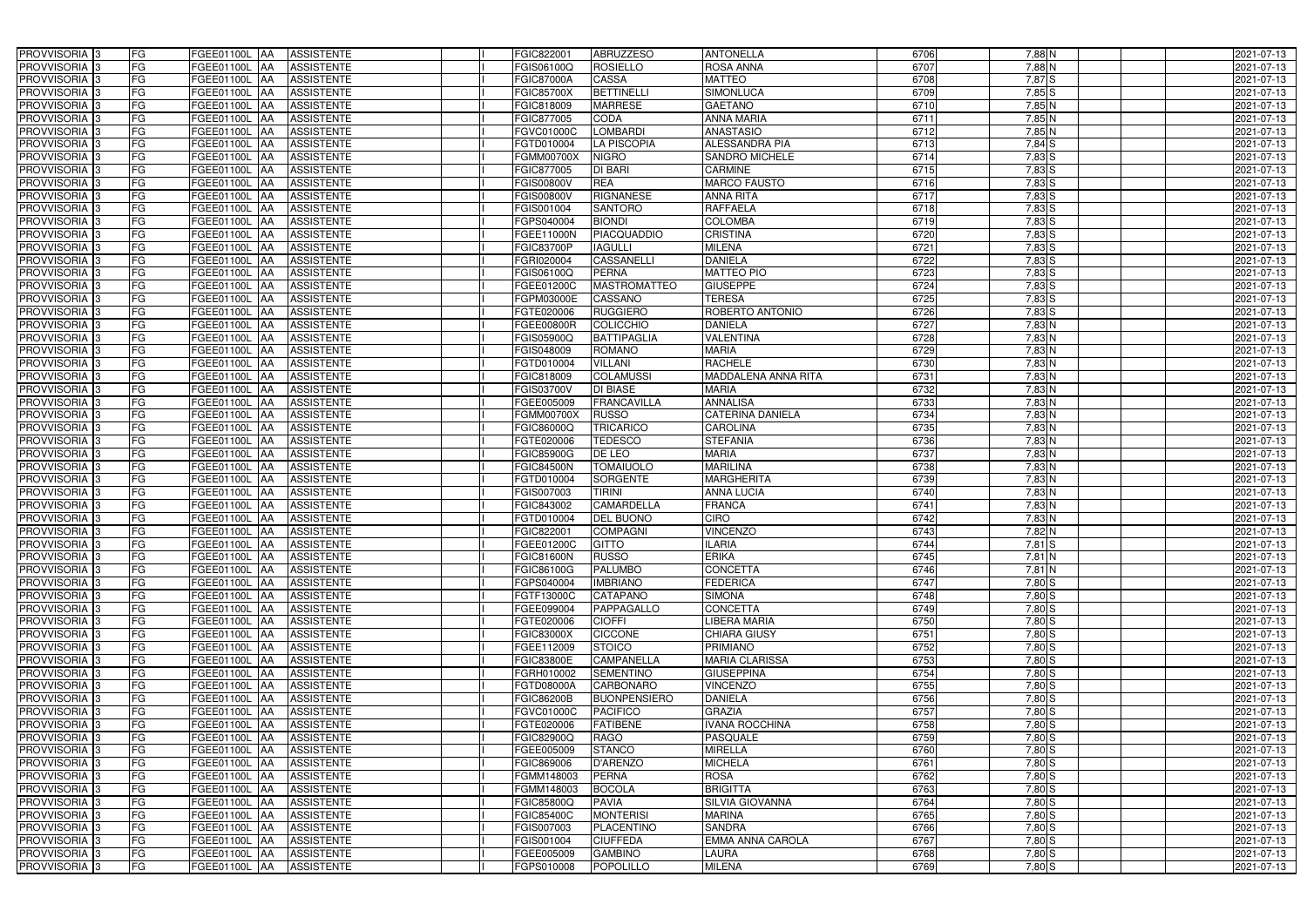| PROVVISORIA <sup>3</sup>   | FG<br>FGEE01100L AA                       | <b>ASSISTENTE</b> | FGIC864003        | <b>SANTORO</b>     | <b>SABRINA</b>          | 6770 | $7,80$ S | 2021-07-13 |
|----------------------------|-------------------------------------------|-------------------|-------------------|--------------------|-------------------------|------|----------|------------|
| PROVVISORIA <sup>3</sup>   | FG<br><b>FGEE01100L AA</b>                | <b>ASSISTENTE</b> | FGEE01100L        | <b>LISI</b>        | <b>GERARDO</b>          | 6771 | $7,80$ S | 2021-07-13 |
| PROVVISORIA <sup>3</sup>   | FG<br>FGEE01100L AA                       | <b>ASSISTENTE</b> | FGIS023001        | <b>VALERIO</b>     | <b>ROBERTA</b>          | 6772 | $7,80$ S | 2021-07-13 |
| PROVVISORIA <sup>3</sup>   | FG<br>FGEE01100L AA                       | <b>ASSISTENTE</b> | FGIC820009        | <b>BIANCO</b>      | <b>ROSALBA</b>          | 6773 | $7,80$ N | 2021-07-13 |
| PROVVISORIA <sup>3</sup>   | FG<br><b>FGEE01100L</b><br> AA            | <b>ASSISTENTE</b> | FGTF17000V        | <b>DELLA TORRE</b> | <b>EMILIANO</b>         | 6774 | 7,80 N   | 2021-07-13 |
| PROVVISORIA <sup>3</sup>   | FG<br>FGEE01100L AA                       | <b>ASSISTENTE</b> | FGEE099004        | <b>SISTO</b>       | <b>NICOLA</b>           | 6775 | 7,80 N   | 2021-07-13 |
| PROVVISORIA <sup>1</sup> 3 | FG<br>FGEE01100L AA                       | <b>ASSISTENTE</b> | FGIC847009        | <b>GRAVINA</b>     | <b>ANGELO</b>           | 6776 | $7,80$ N | 2021-07-13 |
| PROVVISORIA 3              | FG<br>FGEE01100L AA                       | <b>ASSISTENTE</b> | FGIC835003        | <b>LALLI</b>       | <b>ANNALISA</b>         | 6777 | 7,80 N   | 2021-07-13 |
| PROVVISORIA 3              | FG<br>FGEE01100L AA                       | <b>ASSISTENTE</b> | FGIS023001        | <b>LOGOLUSO</b>    | <b>FERDINANDO</b>       | 6778 | 7,80 N   | 2021-07-13 |
| PROVVISORIA <sup>3</sup>   | FG<br><b>FGEE01100L AA</b>                | <b>ASSISTENTE</b> | <b>FGIC86800A</b> | <b>LAURIOLA</b>    | <b>SILVANA PIA</b>      | 6779 | 7,80 N   | 2021-07-13 |
| PROVVISORIA 3              | FG<br>FGEE01100L AA                       | <b>ASSISTENTE</b> | FGPC15000C        | <b>DI MURO</b>     | <b>NICOLA</b>           | 6780 | 7,80 N   | 2021-07-13 |
| PROVVISORIA 3              | FG<br>FGEE01100L AA                       | <b>ASSISTENTE</b> | <b>FGIC86800A</b> | <b>MILONE</b>      | <b>MARINA</b>           | 6781 | $7,80$ N | 2021-07-13 |
| PROVVISORIA <sup>3</sup>   | FG<br>FGEE01100L AA                       | <b>ASSISTENTE</b> | FGPS08000E        | <b>LONGO</b>       | <b>NUNZIO</b>           | 6782 | 7,80 N   | 2021-07-13 |
| PROVVISORIA 3              | FG<br>FGEE01100L AA                       | <b>ASSISTENTE</b> | FGIS007003        | <b>PALMIERI</b>    | <b>FRANCESCO</b>        | 6783 | 7,80 N   | 2021-07-13 |
| PROVVISORIA 3              | $\overline{\mathsf{FG}}$<br>FGEE01100L AA | <b>ASSISTENTE</b> | FGRH010002        | <b>LORUSSO</b>     | <b>ALESSANDRA MARIA</b> | 6784 | $7,80$ N | 2021-07-13 |
| PROVVISORIA <sup>3</sup>   | $\overline{\mathsf{FG}}$<br>FGEE01100L AA | <b>ASSISTENTE</b> | <b>FGIC83700P</b> | <b>RUSSO</b>       | <b>FEDELE</b>           | 6785 | $7,80$ N | 2021-07-13 |
| PROVVISORIA 3              | FG<br><b>FGEE01100L</b><br><b>IAA</b>     | <b>ASSISTENTE</b> | FGPM03000E        | <b>D'AMATO</b>     | <b>GIUSEPPE</b>         | 6786 | $7,80$ N | 2021-07-13 |
| PROVVISORIA 3              | FG<br>FGEE01100L AA                       | <b>ASSISTENTE</b> | FGTD010004        | <b>UVA</b>         | <b>SERGIO</b>           | 678  | 7,80 N   | 2021-07-13 |
| PROVVISORIA 3              | FG<br>FGEE01100L AA                       | <b>ASSISTENTE</b> | FGPC160003        | <b>BELGIOIOSO</b>  | <b>MARTINA</b>          | 6788 | 7,80 N   | 2021-07-13 |
| PROVVISORIA 3              | FG<br>FGEE01100L AA                       | <b>ASSISTENTE</b> | FGEE00800R        | <b>TAGGIO</b>      | <b>MARTINA</b>          | 6789 | 7,80 N   | 2021-07-13 |
| PROVVISORIA <sup>3</sup>   | FG<br>FGEE01100L<br><b>AA</b>             | <b>ASSISTENTE</b> | FGTF13000C        | <b>MAZZEO</b>      | <b>ROCCO</b>            | 6790 | 7,80 N   | 2021-07-13 |
| PROVVISORIA 3              | FG<br>FGEE01100L AA                       | <b>ASSISTENTE</b> | <b>FGIC85900G</b> | <b>GUERCIO</b>     | <b>LUDOVICA</b>         | 6791 | 7,80 N   | 2021-07-13 |
| PROVVISORIA 3              | FG<br>FGEE01100L AA                       | <b>ASSISTENTE</b> | <b>FGIC80800P</b> | <b>ARMILLOTTA</b>  | <b>ALEXIA</b>           | 6792 | $7,80$ N | 2021-07-13 |
| PROVVISORIA 3              | FG<br>FGEE01100L AA                       | <b>ASSISTENTE</b> | FGIS00300Q        | <b>GALULLO</b>     | <b>CONCETTA PIA</b>     | 6793 | $7,80$ N | 2021-07-13 |
| PROVVISORIA 3              | FG<br>FGEE01100L AA                       | <b>ASSISTENTE</b> | FGRI020004        | <b>FIGURELLA</b>   | <b>GIULIO FRANCESCO</b> | 6794 | $7,80$ N | 2021-07-13 |
| PROVVISORIA 3              | FG<br>FGEE01100L AA                       | <b>ASSISTENTE</b> | <b>FGIS04600N</b> | <b>DEMBECH</b>     | <b>GIORGIO MARIA</b>    | 6795 | $7,80$ N | 2021-07-13 |
| PROVVISORIA 3              | FG<br>FGEE01100L AA                       | <b>ASSISTENTE</b> | FGEE00800R        | <b>MASTROPIERI</b> | <b>AUGUSTA</b>          | 6796 | $7,80$ N | 2021-07-13 |
| PROVVISORIA 3              | FG<br>FGEE01100L AA                       | <b>ASSISTENTE</b> | FGIC878001        | <b>OLIVIERI</b>    | <b>MARIKA</b>           | 6797 | $7,80$ N | 2021-07-13 |
| PROVVISORIA <sup>3</sup>   | FG<br>FGEE01100L AA                       | <b>ASSISTENTE</b> | FGIC86000Q        | <b>BATTIANTE</b>   | <b>YLENIA</b>           | 6798 | $7,80$ N | 2021-07-13 |
| PROVVISORIA <sup>3</sup>   | FG<br><b>FGEE01100L AA</b>                | <b>ASSISTENTE</b> | FGEE00800R        | <b>MELFITANO</b>   | <b>FRANCESCO</b>        | 6799 | 7,80 N   | 2021-07-13 |
| PROVVISORIA <sup>3</sup>   | FG<br>FGEE01100L AA                       | <b>ASSISTENTE</b> | FGTF13000C        | <b>MINUTILLI</b>   | <b>ANTONIO PIO</b>      | 6800 | 7,80 N   | 2021-07-13 |
| PROVVISORIA <sup>3</sup>   | FG<br>FGEE01100L AA                       | <b>ASSISTENTE</b> | FGTF17000V        | <b>CAPPUCCI</b>    | <b>YLENIA</b>           | 6801 | 7,80 N   | 2021-07-13 |
| PROVVISORIA <sup>3</sup>   | FG<br>FGEE01100L AA                       | <b>ASSISTENTE</b> | <b>FGIC83700P</b> | CALAMITA           | <b>ANDREA</b>           | 6802 | 7,80 N   | 2021-07-13 |
| PROVVISORIA <sup>3</sup>   | FG<br><b>FGEE01100L AA</b>                | <b>ASSISTENTE</b> | FGIS05900Q        | <b>LOMBARDI</b>    | <b>SEFORA</b>           | 6803 | 7,80 N   | 2021-07-13 |
| PROVVISORIA 3              | FG<br>FGEE01100L<br><b>JAA</b>            | <b>ASSISTENTE</b> | FGIS052001        | <b>VITILLO</b>     | <b>CHIARA</b>           | 6804 | 7,80 N   | 2021-07-13 |
| PROVVISORIA <sup>3</sup>   | FG<br><b>FGEE01100L AA</b>                | <b>ASSISTENTE</b> | FGTD060005        | <b>LA VECCHIA</b>  | VALENTINA               | 6805 | 7,80 N   | 2021-07-13 |
| PROVVISORIA <sup>3</sup>   | FG<br>FGEE01100L<br><b>JAA</b>            | <b>ASSISTENTE</b> | FGPS040004        | <b>BRUNO</b>       | <b>SALVATORE</b>        | 6806 | 7,80 N   | 2021-07-13 |
| PROVVISORIA <sup>3</sup>   | FG<br>FGEE01100L AA                       | <b>ASSISTENTE</b> | FGPS010008        | <b>D'ANTONIO</b>   | <b>EMANUELE</b>         | 6807 | 7,80 N   | 2021-07-13 |
| PROVVISORIA 3              | FG<br>FGEE01100L AA                       | ASSISTENTE        | <b>FGIC84400T</b> | <b>CAPPUCCI</b>    | <b>GRAZIA</b>           | 6808 | 7,80 N   | 2021-07-13 |
| PROVVISORIA <sup>3</sup>   | FG<br>FGEE01100L AA                       | <b>ASSISTENTE</b> | <b>FGIS00800V</b> | <b>DI GENNARO</b>  | <b>CHIARA</b>           | 6809 | $7,80$ N | 2021-07-13 |
| PROVVISORIA <sup>3</sup>   | FG<br>FGEE01100L AA                       | ASSISTENTE        | <b>FGMM00400C</b> | <b>D'ARNESE</b>    | <b>NICOLA</b>           | 6810 | 7,80 N   | 2021-07-13 |
| PROVVISORIA 3              | FG<br>FGEE01100L AA                       | ASSISTENTE        | <b>FGIS00800V</b> | <b>RUBERTO</b>     | <b>FEDERICA</b>         | 6811 | 7,80 N   | 2021-07-13 |
| PROVVISORIA <sup>3</sup>   | FG<br>FGEE01100L AA                       | <b>ASSISTENTE</b> | <b>FGIC85700X</b> | <b>ALARI</b>       | <b>ELENA</b>            | 6812 | 7,80 N   | 2021-07-13 |
| PROVVISORIA <sup>3</sup>   | FG<br>FGEE01100L AA                       | ASSISTENTE        | FGPS010008        | <b>NISCO</b>       | <b>VERONICA</b>         | 6813 | 7,80 N   | 2021-07-13 |
| PROVVISORIA <sup>3</sup>   | FG<br>FGEE01100L AA                       | ASSISTENTE        | FGEE00800R        | <b>CACCESE</b>     | <b>ILARIA</b>           | 6814 | $7,80$ N | 2021-07-13 |
| PROVVISORIA <sup>3</sup>   | FG<br>FGEE01100L AA                       | ASSISTENTE        | FGIS001004        | <b>ORTUSO</b>      | <b>CHIARA PIA</b>       | 6815 | 7,80 N   | 2021-07-13 |
| PROVVISORIA <sup>3</sup>   | FG<br>FGEE01100L AA                       | ASSISTENTE        | FGIC822001        | <b>IANNUZZI</b>    | <b>ROCCO</b>            | 6816 | 7,80 N   | 2021-07-13 |
| PROVVISORIA <sup>3</sup>   | FG<br>FGEE01100L AA                       | ASSISTENTE        | FGTE020006        | <b>GRASSI</b>      | <b>SIMONA</b>           | 6817 | 7,80 N   | 2021-07-13 |
| PROVVISORIA <sup>3</sup>   | FG<br>FGEE01100L AA                       | ASSISTENTE        | FGIC872002        | <b>VITULANO</b>    | <b>GIUSY</b>            | 6818 | 7,80 N   | 2021-07-13 |
| PROVVISORIA <sup>3</sup>   | FG<br>FGEE01100L AA                       | ASSISTENTE        | FGPM03000E        | <b>PECE</b>        | <b>MONICA</b>           | 6819 | $7,80$ N | 2021-07-13 |
| PROVVISORIA <sup>3</sup>   | FG<br>FGEE01100L AA                       | <b>ASSISTENTE</b> | FGIS001004        | <b>BASTA</b>       | <b>MARIA</b>            | 6820 | 7,80 N   | 2021-07-13 |
| PROVVISORIA <sup>3</sup>   | FG<br>FGEE01100L AA                       | <b>ASSISTENTE</b> | <b>FGIC85800Q</b> | <b>PETITO</b>      | <b>ANTONIO</b>          | 6821 | $7,80$ N | 2021-07-13 |
| PROVVISORIA <sup>3</sup>   | FG<br>FGEE01100L AA                       | <b>ASSISTENTE</b> | FGIC863007        | <b>DI BARI</b>     | <b>GIADA</b>            | 6822 | $7,80$ N | 2021-07-13 |
| PROVVISORIA <sup>3</sup>   | FG<br>FGEE01100L AA                       | <b>ASSISTENTE</b> | FGPS040004        | <b>AMOROSO</b>     | <b>FEDERICA MARIA</b>   | 6823 | $7,80$ N | 2021-07-13 |
| PROVVISORIA <sup>13</sup>  | FG<br>FGEE01100L AA                       | <b>ASSISTENTE</b> | FGIS06100Q        | <b>DI BARI</b>     | COSTANZA                | 6824 | 7,80 N   | 2021-07-13 |
| PROVVISORIA <sup>1</sup> 3 | FG<br>FGEE01100L AA                       | <b>ASSISTENTE</b> | <b>FGIC84500N</b> | <b>GIULIANI</b>    | <b>GRAZIANA</b>         | 6825 | 7,80 N   | 2021-07-13 |
| PROVVISORIA <sup>3</sup>   | FG<br>FGEE01100L AA                       | <b>ASSISTENTE</b> | FGIC871006        | <b>OSCURI</b>      | <b>FLAVIA</b>           | 6826 | 7,80 N   | 2021-07-13 |
| <b>PROVVISORIA</b> 3       | FG<br>FGEE01100L AA                       | <b>ASSISTENTE</b> | FGIC856004        | <b>NARDUCCI</b>    | <b>FABIOLA</b>          | 6827 | $7,80$ N | 2021-07-13 |
| PROVVISORIA <sup>3</sup>   | FG<br>FGEE01100L AA                       | <b>ASSISTENTE</b> | <b>FGIC80800P</b> | SALCUNI            | <b>MARIA</b>            | 6828 | 7,80 N   | 2021-07-13 |
| PROVVISORIA <sup>3</sup>   | FG<br><b>FGEE01100L AA</b>                | <b>ASSISTENTE</b> | FGRI020004        | <b>CARELLA</b>     | <b>GIANLUCA</b>         | 6829 | 7,80 N   | 2021-07-13 |
| PROVVISORIA <sup>3</sup>   | FG<br>FGEE01100L AA                       | <b>ASSISTENTE</b> | FGIC878001        | <b>PRENCIPE</b>    | <b>MICHELE</b>          | 6830 | 7,80 N   | 2021-07-13 |
| PROVVISORIA <sup>3</sup>   | FG<br>FGEE01100L AA                       | <b>ASSISTENTE</b> | <b>FGMM00700X</b> | <b>MAINIERO</b>    | <b>FEDERICA</b>         | 6831 | 7,80 N   | 2021-07-13 |
| PROVVISORIA <sup>3</sup>   | FG<br>FGEE01100L AA                       | <b>ASSISTENTE</b> | <b>FGIC85900G</b> | <b>CONTINI</b>     | <b>VANESSA</b>          | 6832 | $7,80$ N | 2021-07-13 |
| PROVVISORIA <sup>3</sup>   | FG<br>FGEE01100L AA                       | ASSISTENTE        | FGIC856004        | <b>LEONE</b>       | <b>ROBERTA</b>          | 6833 | 7,80 N   | 2021-07-13 |
|                            |                                           |                   |                   |                    |                         |      |          |            |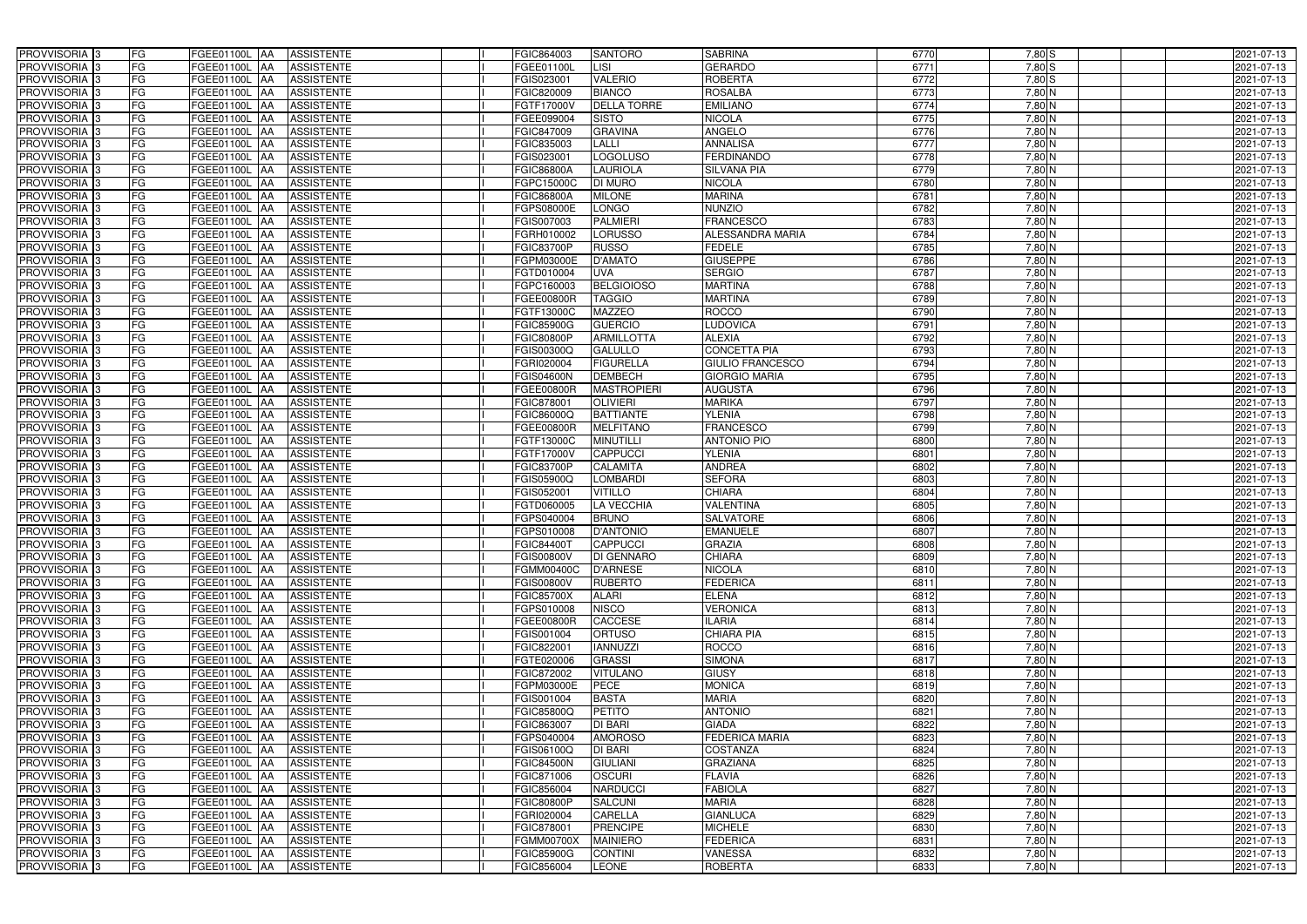| PROVVISORIA 3              | FG        | FGEE01100L AA<br><b>ASSISTENTE</b>            | FGEE005009        | DE STEFANO           | <b>VANESSA</b>          | 6834 | 7,80 N                 | 2021-07-13 |
|----------------------------|-----------|-----------------------------------------------|-------------------|----------------------|-------------------------|------|------------------------|------------|
| PROVVISORIA 3              | FG        | <b>ASSISTENTE</b><br>FGEE01100L               | FGTF17000V        | CASSANO              | <b>DANIELA</b>          | 6835 | 7,80 N                 | 2021-07-13 |
| PROVVISORIA 3              | FG        | FGEE01100L<br><b>ASSISTENTE</b><br>IAA        | FGIS048009        | <b>ROSATI</b>        | <b>ALESSANDRO</b>       | 6836 | $7,80$ N               | 2021-07-13 |
| PROVVISORIA 3              | FG        | FGEE01100L<br><b>ASSISTENTE</b><br>IAA        | FGIC80700V        | <b>ROMAGNOLI</b>     | <b>ENZA</b>             | 6837 | $7,80$ N               | 2021-07-13 |
| PROVVISORIA 3              | FG        | FGEE01100L<br><b>ASSISTENTE</b><br>IAA        | FGTF13000C        | <b>LEPORE</b>        | <b>STEFANO</b>          | 6838 | 7,80 N                 | 2021-07-13 |
| PROVVISORIA 3              | <b>FG</b> | <b>FGEE01100L   AA</b><br><b>ASSISTENTE</b>   | FGEE01200C        | <b>GRAMAZIO</b>      | LORETTA                 | 6839 | 7,80 N                 | 2021-07-13 |
| PROVVISORIA 3              | FG        | <b>FGEE01100L   AA</b><br><b>ASSISTENTE</b>   | FGTF13000C        | <b>DE DOMINICIS</b>  | <b>GABRIELE</b>         | 6840 | 7,80 N                 | 2021-07-13 |
| PROVVISORIA 3              | FG        | <b>ASSISTENTE</b><br>FGEE01100L AA            | FGTF13000C        | <b>BRUNO</b>         | <b>NICOLA</b>           | 6841 | 7,80 N                 | 2021-07-13 |
| PROVVISORIA 3              | <b>FG</b> | FGEE01100L AA<br><b>ASSISTENTE</b>            | FGIC877005        | <b>AMERICO</b>       | <b>GERARDO</b>          | 6842 | $7,80$ N               | 2021-07-13 |
| PROVVISORIA 3              | FG        | FGEE01100L AA<br><b>ASSISTENTE</b>            | FGPS08000E        | <b>BALDASSARRE</b>   | <b>ANDREAPIA</b>        | 6843 | 7,80 N                 | 2021-07-13 |
| PROVVISORIA 3              | FG        | <b>ASSISTENTE</b><br>FGEE01100L AA            | FGTF17000V        | <b>SAVINO</b>        | <b>MICHELE</b>          | 6844 | 7,80 N                 | 2021-07-13 |
| PROVVISORIA 3              | FG        | FGEE01100L AA<br><b>ASSISTENTE</b>            | FGIC85900G        | <b>CENDAMO</b>       | <b>ROSA</b>             | 6845 | 7,80 N                 | 2021-07-13 |
| PROVVISORIA <sup>3</sup>   | FG        | FGEE01100L AA<br><b>ASSISTENTE</b>            | FGIC820009        | RINALDI              | <b>FILIPPO</b>          | 6846 | 7,80 N                 | 2021-07-13 |
| PROVVISORIA 3              | FG        | <b>ASSISTENTE</b><br>FGEE01100L AA            | FGIC822001        | <b>MARTUFI</b>       | <b>GIUSEPPE</b>         | 6847 | $7,80$ N               | 2021-07-13 |
| PROVVISORIA 3              | <b>FG</b> | <b>FGEE01100L   AA</b><br><b>ASSISTENTE</b>   | FGIC827004        | <b>PETECCHIA</b>     | <b>MARIA ANTONIETTA</b> | 6848 | 7,80 N                 | 2021-07-13 |
| PROVVISORIA 3              | <b>FG</b> | FGEE01100L<br><b>ASSISTENTE</b><br><b>IAA</b> | FGEE112009        | <b>FABIANO</b>       | <b>VERONICA</b>         | 6849 | $7,80$ N               | 2021-07-13 |
| PROVVISORIA 3              | FG        | <b>FGEE01100L</b><br><b>ASSISTENTE</b><br>IAA | FGIC820009        | DELL'ELCE            | <b>MARIA ANGELA</b>     | 6850 | $7,80$ N               | 2021-07-13 |
| PROVVISORIA 3              | FG        | <b>FGEE01100L</b><br><b>ASSISTENTE</b><br>IAA | FGIS05300R        | <b>RUSSO</b>         | <b>MARIA</b>            | 6851 | 7,80 N                 | 2021-07-13 |
| PROVVISORIA 3              | FG        | FGEE01100L<br><b>ASSISTENTE</b><br>IAA        | FGIC86100G        | <b>DIDONNA</b>       | <b>LAURA</b>            | 6852 | 7,80 N                 | 2021-07-13 |
| PROVVISORIA 3              | FG        | FGEE01100L<br><b>ASSISTENTE</b><br>IAA        | <b>FGIC84600D</b> | <b>PALUMBIERI</b>    | <b>IVANA SEVERINA</b>   | 6853 | 7,80 N                 | 2021-07-13 |
| PROVVISORIA <sup>3</sup>   | FG        | FGEE01100L<br><b>ASSISTENTE</b>               | FGIC819005        | <b>TOTO</b>          | <b>VINCENZO</b>         | 6854 | 7,80 N                 | 2021-07-13 |
| <b>PROVVISORIA</b> 3       | FG        | <b>FGEE01100L</b><br><b>ASSISTENTE</b><br>IAA | FGEE06000T        | <b>CATALDI</b>       | <b>CLELIA</b>           | 6855 | 7,80 N                 | 2021-07-13 |
| PROVVISORIA <sup>3</sup>   | FG        | FGEE01100L<br><b>ASSISTENTE</b><br>IAA        | <b>GPM03000E</b>  | <b>MASTROPIETRO</b>  | <b>CONCETTA</b>         | 6856 | $7,80$ N               | 2021-07-13 |
| PROVVISORIA <sup>13</sup>  | <b>FG</b> | FGEE01100L<br><b>ASSISTENTE</b><br>AA         | FGIC86600P        | <b>CILIBERTI</b>     | <b>ANDREA</b>           | 6857 | 7,80 N                 | 2021-07-13 |
| <b>PROVVISORIA</b> 3       | FG        | FGEE01100L<br><b>ASSISTENTE</b><br>IAA        | FGIC863007        | <b>VITULANO</b>      | <b>MARISA</b>           | 6858 | $7,80$ N               | 2021-07-13 |
| PROVVISORIA 3              | FG        | FGEE01100L<br><b>ASSISTENTE</b><br>IAA        | FGEE00800R        | <b>CAUTILLO</b>      | <b>MARIA ROSARIA</b>    | 6859 | $7,80$ N               | 2021-07-13 |
| PROVVISORIA 3              | <b>FG</b> | FGEE01100L AA<br><b>ASSISTENTE</b>            | FGIC864003        | <b>ROBUSTELLA</b>    | <b>FRANCESCA</b>        | 6860 | $7,80$ N               | 2021-07-13 |
| PROVVISORIA 3              | <b>FG</b> | FGEE01100L AA<br><b>ASSISTENTE</b>            | FGIS007003        | <b>FARO</b>          | <b>GIUSEPPE PIO</b>     | 6861 | $7,80$ N               | 2021-07-13 |
| PROVVISORIA 3              | FG        | FGEE01100L AA<br><b>ASSISTENTE</b>            | <b>GIS04600N</b>  | PETROSILLO           | <b>ROSSELLA</b>         | 6862 | $7,80$ N               | 2021-07-13 |
| PROVVISORIA 3              | <b>FG</b> | <b>FGEE01100L   AA</b><br><b>ASSISTENTE</b>   | FGPS010008        | <b>FUIANO</b>        | <b>GUIDO GABRIELE</b>   | 6863 | 7,80 N                 | 2021-07-13 |
| PROVVISORIA 3              | FG        | <b>FGEE01100L AA</b><br><b>ASSISTENTE</b>     | FGEE00900L        | <b>MICCIOLA</b>      | <b>ANTONELLA</b>        | 6864 | 7,80 N                 | 2021-07-13 |
| PROVVISORIA 3              | FG        | <b>ASSISTENTE</b><br>FGEE01100L AA            | FGIC880001        | <b>TORRACO</b>       | CARMELA                 | 6865 | 7,80 N                 | 2021-07-13 |
| PROVVISORIA 3              | FG        | FGEE01100L<br><b>ASSISTENTE</b><br><b>IAA</b> | FGEE01200C        | <b>MURAGLIA</b>      | <b>VALENTINA</b>        | 6866 | 7,80 N                 | 2021-07-13 |
| PROVVISORIA 3              | <b>FG</b> | <b>FGEE01100L   AA</b><br><b>ASSISTENTE</b>   | FGIC86000Q        | <b>RICUCCI</b>       | <b>GIUSEPPINA</b>       | 6867 | $7,80$ N               | 2021-07-13 |
| <b>PROVVISORIA</b> 3       | <b>FG</b> | FGEE01100L<br><b>ASSISTENTE</b><br>IAA        | FGEE00800R        | <b>TOTO</b>          | <b>ROCCO</b>            | 6868 | $7,80$ N               | 2021-07-13 |
| PROVVISORIA <sup>3</sup>   | FG        | FGEE01100L<br><b>ASSISTENTE</b><br>IAA        | FGIC85700X        | <b>NARDELLA</b>      | <b>FRANCESCO</b>        | 6869 | 7,80 N                 | 2021-07-13 |
| PROVVISORIA <sup>1</sup> 3 | FG        | <b>FGEE01100L</b><br><b>ASSISTENTE</b><br>IAA | FGTD010004        | <b>DE VITO</b>       | <b>ANNA</b>             | 6870 | 7,80 N                 | 2021-07-13 |
| PROVVISORIA <sup>3</sup>   | <b>FG</b> | FGEE01100L AA<br><b>ASSISTENTE</b>            | FGIC842006        | <b>IANNANTUONI</b>   | <b>MARISA</b>           | 6871 | 7,80 N                 | 2021-07-13 |
| PROVVISORIA <sup>3</sup>   | FG        | FGEE01100L AA ASSISTENTE                      | FGEE112009        | FERRILLI             | <b>ANGELA</b>           | 6872 | $7,80\overline{\rm N}$ | 2021-07-13 |
| PROVVISORIA <sup>3</sup>   | FG        | FGEE01100L AA<br>ASSISTENTE                   | <b>FGIC87000A</b> | <b>CECERE</b>        | <b>ANGELA</b>           | 6873 | $7,77$ S               | 2021-07-13 |
| PROVVISORIA <sup>3</sup>   | FG        | ASSISTENTE<br>FGEE01100L AA                   | FGIS01100P        | <b>DILIDDO</b>       | <b>ROSALBA</b>          | 6874 | $7,77$ S               | 2021-07-13 |
| PROVVISORIA <sup>3</sup>   | FG        | FGEE01100L AA<br><b>ASSISTENTE</b>            | FGEE005009        | <b>MANSOLILLO</b>    | <b>RONNIE</b>           | 6875 | $7,77$ S               | 2021-07-13 |
| PROVVISORIA <sup>3</sup>   | FG        | FGEE01100L AA<br><b>ASSISTENTE</b>            | <b>FGIC83800E</b> | SARDONE              | <b>CLAUDIO</b>          | 6876 | $7,77$ S               | 2021-07-13 |
| PROVVISORIA <sup>3</sup>   | FG        | FGEE01100L AA<br><b>ASSISTENTE</b>            | FGTF13000C        | <b>VISCIO</b>        | <b>BIAGIO</b>           | 6877 | $7,77$ N               | 2021-07-13 |
| PROVVISORIA <sup>3</sup>   | <b>FG</b> | FGEE01100L AA<br><b>ASSISTENTE</b>            | FGMM00700X        | <b>VALENTINI</b>     | <b>ROBERTA</b>          | 6878 | $7,77$ N               | 2021-07-13 |
| PROVVISORIA <sup>3</sup>   | FG        | FGEE01100L AA<br><b>ASSISTENTE</b>            | FGIC86800A        | <b>RAMIERI</b>       | <b>ROSA</b>             | 6879 | $7,77$ N               | 2021-07-13 |
| PROVVISORIA <sup>3</sup>   | FG        | FGEE01100L AA<br><b>ASSISTENTE</b>            | FGEE02900T        | <b>CAGLIULI</b>      | <b>ANTONELLA</b>        | 6880 | $7,77$ N               | 2021-07-13 |
| PROVVISORIA <sup>3</sup>   | FG        | FGEE01100L AA<br><b>ASSISTENTE</b>            | FGPC160003        | <b>IMPAGNATIELLO</b> | <b>MASSIMO</b>          | 6881 | $7,77$ N               | 2021-07-13 |
| PROVVISORIA 3              | FG        | FGEE01100L AA<br><b>ASSISTENTE</b>            | FGTD060005        | <b>NIRO</b>          | <b>ANTONELLA</b>        | 6882 | 7,77N                  | 2021-07-13 |
| PROVVISORIA 3              | FG        | FGEE01100L AA<br><b>ASSISTENTE</b>            | FGPS010008        | <b>DI SPALDRO</b>    | <b>MICHELE</b>          | 6883 | $7,77$ N               | 2021-07-13 |
| PROVVISORIA 3              | FG        | FGEE01100L AA<br><b>ASSISTENTE</b>            | FGTF13000C        | <b>PIGNATIELLO</b>   | <b>ANTONIO</b>          | 6884 | $7,75$ S               | 2021-07-13 |
| PROVVISORIA <sup>3</sup>   | FG        | FGEE01100L AA<br><b>ASSISTENTE</b>            | FGTD02000P        | <b>SPINIELLO</b>     | <b>MARTINA</b>          | 6885 | $7,75$ N               | 2021-07-13 |
| PROVVISORIA <sup>3</sup>   | FG        | FGEE01100L AA<br><b>ASSISTENTE</b>            | FGTF13000C        | <b>FOGLIO</b>        | <b>FRANCESCO</b>        | 6886 | $7,75$ N               | 2021-07-13 |
| PROVVISORIA <sup>3</sup>   | FG        | FGEE01100L AA<br><b>ASSISTENTE</b>            | FGIC819005        | <b>PALMA</b>         | <b>ANTONIO</b>          | 6887 | 7,75N                  | 2021-07-13 |
| PROVVISORIA <sup>13</sup>  | FG        | FGEE01100L AA<br><b>ASSISTENTE</b>            | FGIC876009        | <b>CHECCHIA</b>      | <b>MARIA ROSARIA</b>    | 6888 | 7,75N                  | 2021-07-13 |
| PROVVISORIA <sup>3</sup>   | FG        | FGEE01100L AA<br><b>ASSISTENTE</b>            | FGEE106002        | <b>MARIANI</b>       | <b>AMELIA RITA</b>      | 6889 | $7,71$ S               | 2021-07-13 |
| PROVVISORIA <sup>3</sup>   | FG        | FGEE01100L AA<br><b>ASSISTENTE</b>            | <b>FGIS05300R</b> | <b>SCOPPA</b>        | <b>ELISABETTA</b>       | 6890 | $7,71$ N               | 2021-07-13 |
| PROVVISORIA <sup>3</sup>   | FG        | <b>FGEE01100L   AA</b><br><b>ASSISTENTE</b>   | FGPC15000C        | <b>CATENAZZO</b>     | <b>MICHELA</b>          | 6891 | $7,70$ S               | 2021-07-13 |
| PROVVISORIA <sup>3</sup>   | FG        | <b>ASSISTENTE</b><br>FGEE01100L AA            | FGIS05900Q        | <b>VALERIO</b>       | <b>RUGGIERO</b>         | 6892 | $7,70$ S               | 2021-07-13 |
| PROVVISORIA <sup>3</sup>   | FG        | <b>ASSISTENTE</b><br>FGEE01100L AA            | <b>FGIC87900R</b> | <b>CAPPELLA</b>      | <b>ANTONIO</b>          | 6893 | $7,70$ S               | 2021-07-13 |
| PROVVISORIA <sup>3</sup>   | FG        | FGEE01100L AA<br><b>ASSISTENTE</b>            | FGEE01100L        | <b>BOLUMETTO</b>     | <b>GIUSEPPINA</b>       | 6894 | 7,70 S                 | 2021-07-13 |
| PROVVISORIA <sup>3</sup>   | FG        | <b>ASSISTENTE</b><br>FGEE01100L AA            | FGPS040004        | <b>SCISCO</b>        | <b>TOMMASO</b>          | 6895 | $7,70$ S               | 2021-07-13 |
| PROVVISORIA <sup>3</sup>   | FG        | ASSISTENTE<br>FGEE01100L AA                   | FGMM00400C        | <b>SCOPECE</b>       | <b>FABIOLA</b>          | 6896 | $7,70$ S               | 2021-07-13 |
| PROVVISORIA 3              | FG        | <b>ASSISTENTE</b><br>FGEE01100L AA            | FGIC85800Q        | <b>SPERA</b>         | <b>GIUSEPPINA</b>       | 6897 | $7,70$ S               | 2021-07-13 |
|                            |           |                                               |                   |                      |                         |      |                        |            |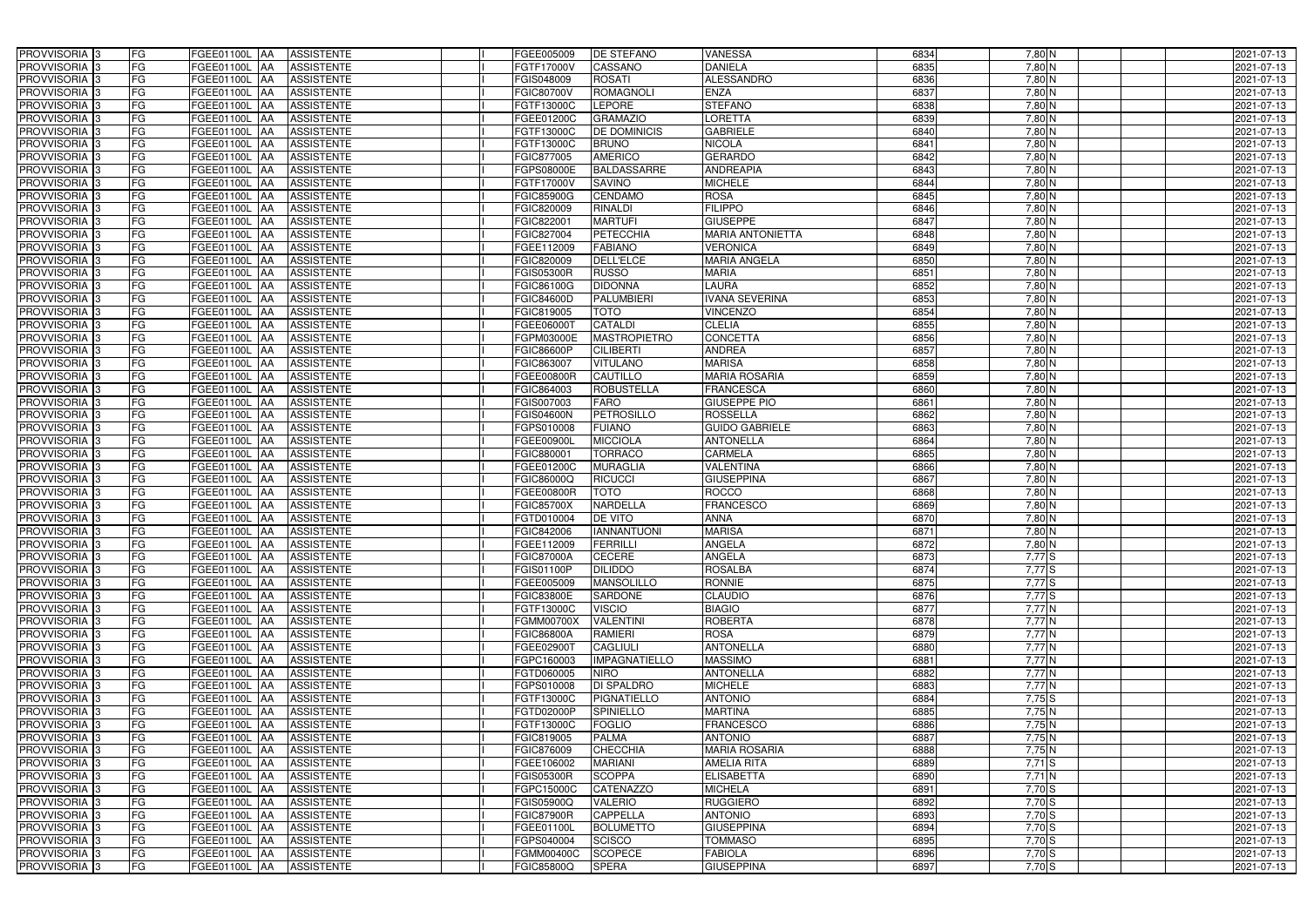| PROVVISORIA 3              | FG<br>FGEE01100L AA                       | <b>ASSISTENTE</b>               | FGIC819005        | <b>DONOFRIO</b>     | <b>MARIA</b>            | 6898 | 7,70 S   | 2021-07-13 |
|----------------------------|-------------------------------------------|---------------------------------|-------------------|---------------------|-------------------------|------|----------|------------|
| PROVVISORIA <sup>3</sup>   | FG<br>FGEE01100L AA                       | <b>ASSISTENTE</b>               | FGEE00800R        | <b>PAVONE</b>       | <b>MICAELA</b>          | 6899 | $7,70$ S | 2021-07-13 |
| PROVVISORIA <sup>3</sup>   | FG<br>FGEE01100L AA                       | <b>ASSISTENTE</b>               | FGIS023001        | <b>MARCELLINO</b>   | <b>LORENA</b>           | 6900 | 7,70S    | 2021-07-13 |
| PROVVISORIA 3              | FG<br>FGEE01100L AA                       | <b>ASSISTENTE</b>               | <b>FGIS04600N</b> | <b>SACCO</b>        | <b>STEFANIA</b>         | 6901 | $7,70$ S | 2021-07-13 |
| PROVVISORIA <sup>3</sup>   | FG<br>FGEE01100L                          | <b>ASSISTENTE</b><br><b>IAA</b> | FGPM03000E        | CAPOCCHIANO         | <b>HELENA MARIA</b>     | 6902 | $7,70$ S | 2021-07-13 |
| PROVVISORIA <sup>3</sup>   | FG<br>FGEE01100L AA                       | <b>ASSISTENTE</b>               | FGIS023001        | <b>STELLA</b>       | <b>CARMINE</b>          | 6903 | $7,70$ S | 2021-07-13 |
| PROVVISORIA <sup>3</sup>   | FG<br>FGEE01100L AA                       | <b>ASSISTENTE</b>               | FGIC869006        | <b>ROMANO</b>       | <b>LEONARDO</b>         | 6904 | $7,70$ S | 2021-07-13 |
| PROVVISORIA <sup>3</sup>   | FG<br>FGEE01100L AA                       | <b>ASSISTENTE</b>               | FGPS010008        | <b>LEMME</b>        | <b>ANTONELLA</b>        | 6905 | 7,70 S   | 2021-07-13 |
| PROVVISORIA <sup>3</sup>   | FG<br>FGEE01100L AA                       | <b>ASSISTENTE</b>               | FGIC81600N        | <b>D'ALESSIO</b>    | <b>ISABELLA</b>         | 6906 | $7,70$ S | 2021-07-13 |
| PROVVISORIA 3              | FG<br>FGEE01100L AA                       | <b>ASSISTENTE</b>               | FGTE020006        | <b>PETITO</b>       | <b>VALENTINA</b>        | 6907 | $7,70$ S | 2021-07-13 |
| PROVVISORIA 3              | FG<br>FGEE01100L AA                       | <b>ASSISTENTE</b>               | FGIC818009        | <b>CRETI'</b>       | <b>SANDRA</b>           | 6908 | $7,70$ S | 2021-07-13 |
| PROVVISORIA 3              | FG<br>FGEE01100L AA                       | <b>ASSISTENTE</b>               | FGIC86000Q        | <b>VANGI</b>        | <b>DEBORAH ANNA</b>     | 6909 | $7,70$ S | 2021-07-13 |
| PROVVISORIA <sup>3</sup>   | FG<br><b>FGEE01100L AA</b>                | <b>ASSISTENTE</b>               | FGTD010004        | <b>BRANDONISIO</b>  | VALENTINA               | 6910 | $7,70$ S | 2021-07-13 |
| PROVVISORIA 3              | FG<br>FGEE01100L AA                       | <b>ASSISTENTE</b>               | <b>FGIS05900Q</b> | <b>LUNGO</b>        | <b>GIUSEPPE</b>         | 6911 | $7,70$ S | 2021-07-13 |
| PROVVISORIA 3              | $\overline{\mathsf{FG}}$<br>FGEE01100L AA | <b>ASSISTENTE</b>               | FGIC864003        | <b>GATTA</b>        | <b>NIKO</b>             | 6912 | $7,70$ S | 2021-07-13 |
| PROVVISORIA 3              | $\overline{\mathsf{FG}}$<br>FGEE01100L AA | <b>ASSISTENTE</b>               | FGIC819005        | <b>CICIRETTI</b>    | <b>SALVATORE ELIA</b>   | 6913 | $7,70$ N | 2021-07-13 |
| PROVVISORIA <sup>3</sup>   | FG<br><b>FGEE01100L</b>                   | <b>ASSISTENTE</b><br><b>IAA</b> | FGIC80700V        | <b>CARBONELLA</b>   | <b>MARIA</b>            | 6914 | $7,70$ N | 2021-07-13 |
| PROVVISORIA 3              | FG<br>FGEE01100L AA                       | <b>ASSISTENTE</b>               | FGPC180008        | <b>CIRULLI</b>      | <b>MARTINA</b>          | 6915 | 7,70 N   | 2021-07-13 |
| PROVVISORIA 3              | FG<br><b>FGEE01100L</b>                   | <b>ASSISTENTE</b><br><b>JAA</b> | FGVC01000C        | <b>SALINNO</b>      | <b>LIDIA MARIA</b>      | 6916 | 7,70 N   | 2021-07-13 |
| PROVVISORIA 3              | FG<br><b>FGEE01100L AA</b>                | <b>ASSISTENTE</b>               | FGIC827004        | DI GIOVINE          | <b>VITTORIA</b>         | 6917 | 7,70 N   | 2021-07-13 |
| PROVVISORIA 3              | FG<br><b>FGEE01100L</b>                   | <b>AA</b><br><b>ASSISTENTE</b>  | FGPS040004        | CAPPA               | <b>MARIA</b>            | 6918 | 7,70 N   | 2021-07-13 |
| PROVVISORIA 3              | FG<br>FGEE01100L AA                       | <b>ASSISTENTE</b>               | FGMM04100B        | CARANGELLA          | <b>ALESSIA</b>          | 6919 | 7,70 N   | 2021-07-13 |
| PROVVISORIA 3              | FG<br>FGEE01100L                          | <b>JAA</b><br><b>ASSISTENTE</b> | FGIC876009        | <b>BELLINI</b>      | <b>MARIAPIA</b>         | 6920 | 7,70 N   | 2021-07-13 |
| PROVVISORIA 3              | FG<br>FGEE01100L AA                       | <b>ASSISTENTE</b>               | FGIC818009        | Murinu              | <b>FRANCESCA</b>        | 6921 | $7,70$ N | 2021-07-13 |
| PROVVISORIA 3              | FG<br>FGEE01100L AA                       | <b>ASSISTENTE</b>               | FGIC88000         | <b>DI PIETRO</b>    | <b>NUNZIA</b>           | 6922 | $7,70$ N | 2021-07-13 |
| PROVVISORIA 3              | FG<br>FGEE01100L AA                       | <b>ASSISTENTE</b>               | FGRI020004        | <b>PELOSI</b>       | <b>FRANCESCO PAOLO</b>  | 6923 | $7,70$ N | 2021-07-13 |
| PROVVISORIA 3              | FG<br>FGEE01100L AA                       | <b>ASSISTENTE</b>               | FGIS00800V        | <b>DI GENNARO</b>   | <b>RICCARDO</b>         | 6924 | $7,70$ N | 2021-07-13 |
| PROVVISORIA 3              | FG<br>FGEE01100L AA                       | <b>ASSISTENTE</b>               | FGEE005009        | <b>GRECO</b>        | <b>MELISSA</b>          | 6925 | $7,70$ N | 2021-07-13 |
| PROVVISORIA <sup>3</sup>   | FG<br>FGEE01100L AA                       | <b>ASSISTENTE</b>               | <b>FGIC82300R</b> | <b>PIROZZI</b>      | <b>ANNARITA</b>         | 6926 | $7,70$ N | 2021-07-13 |
| PROVVISORIA <sup>3</sup>   | FG<br>FGEE01100L AA                       | <b>ASSISTENTE</b>               | FGIC818009        | <b>NIGRO</b>        | <b>CARMEN</b>           | 6927 | 7,70 N   | 2021-07-13 |
| PROVVISORIA <sup>3</sup>   | FG<br>FGEE01100L AA                       | <b>ASSISTENTE</b>               | FGIC86000Q        | <b>AFFUSTO</b>      | <b>MICHELA</b>          | 6928 | 7,70 N   | 2021-07-13 |
| PROVVISORIA <sup>3</sup>   | FG<br>FGEE01100L AA                       | <b>ASSISTENTE</b>               | FGTD21000T        | CREATURA            | <b>MATTEO PIO</b>       | 6929 | $7,70$ N | 2021-07-13 |
| PROVVISORIA <sup>3</sup>   | FG<br>FGEE01100L AA                       | <b>ASSISTENTE</b>               | FGTF17000V        | <b>ROSATI</b>       | <b>FERDINANDO</b>       | 6930 | $7,70$ N | 2021-07-13 |
| PROVVISORIA <sup>3</sup>   | FG<br>FGEE01100L AA                       | <b>ASSISTENTE</b>               | FGIC851001        | <b>DIELLA</b>       | <b>FRANCESCA</b>        | 6931 | 7,70 N   | 2021-07-13 |
| PROVVISORIA <sup>3</sup>   | FG<br>FGEE01100L                          | <b>ASSISTENTE</b><br><b>IAA</b> | <b>FGIS04600N</b> | <b>LASIGNORA</b>    | <b>MICHELE EMANUELE</b> | 6932 | $7,70$ N | 2021-07-13 |
| PROVVISORIA <sup>3</sup>   | FG<br>FGEE01100L                          | <b>ASSISTENTE</b><br><b>JAA</b> | <b>FGIC86800A</b> | <b>DI LEO</b>       | <b>MARCO</b>            | 6933 | 7,70 N   | 2021-07-13 |
| PROVVISORIA <sup>3</sup>   | FG<br>FGEE01100L                          | <b>ASSISTENTE</b><br><b>JAA</b> | <b>FGIC81600N</b> | <b>CHINNI</b>       | <b>EDERICA</b>          | 6934 | 7,70 N   | 2021-07-13 |
| PROVVISORIA <sup>3</sup>   | FG<br>FGEE01100L AA                       | <b>ASSISTENTE</b>               | FGIC818009        | <b>COPPOLA</b>      | <b>SARA</b>             | 6935 | 7,70N    | 2021-07-13 |
| <b>PROVVISORIA</b> 3       | FG<br><b>FGEE01100L</b> AA                | ASSISTENTE                      | <b>FGEE00800R</b> | <b>DI GIACOMO</b>   | FRANCESCA PIA           | 6936 | 7,70 N   | 2021-07-13 |
| PROVVISORIA <sup>3</sup>   | FG<br>FGEE01100L AA                       | ASSISTENTE                      | FGVC01000C        | <b>LICCIARDI</b>    | <b>FRANCESCA</b>        | 6937 | $7,70$ N | 2021-07-13 |
| PROVVISORIA <sup>3</sup>   | FG<br>FGEE01100L AA                       | ASSISTENTE                      | <b>FGIC85700X</b> | <b>D'ANGELO</b>     | <b>SIMONA</b>           | 6938 | $7,70$ N | 2021-07-13 |
| PROVVISORIA <sup>3</sup>   | FG<br>FGEE01100L AA                       | ASSISTENTE                      | FGIS052001        | <b>DRAICCHIO</b>    | <b>MICHELA</b>          | 6939 | $7,70$ N | 2021-07-13 |
| PROVVISORIA <sup>3</sup>   | FG<br>FGEE01100L AA                       | <b>ASSISTENTE</b>               | <b>FGMM00400C</b> | <b>DE FINIS</b>     | <b>LAURA</b>            | 6940 | 7,70N    | 2021-07-13 |
| PROVVISORIA <sup>3</sup>   | FG<br><b>FGEE01100L AA</b>                | ASSISTENTE                      | <b>FGIC872002</b> | <b>LUPOLI</b>       | <b>RAFFAELE</b>         | 6941 | $7,70$ N | 2021-07-13 |
| PROVVISORIA 3              | FG<br>FGEE01100L AA                       | ASSISTENTE                      | FGPS010008        | <b>SCOPECE</b>      | <b>FABRIZIO</b>         | 6942 | $7,70$ N | 2021-07-13 |
| PROVVISORIA <sup>3</sup>   | FG<br>FGEE01100L AA                       | ASSISTENTE                      | FGEE005009        | <b>VINCENTI</b>     | <b>DANA</b>             | 6943 | $7,70$ N | 2021-07-13 |
| PROVVISORIA <sup>3</sup>   | FG<br>FGEE01100L AA                       | ASSISTENTE                      | FGIC818009        | <b>ZARRA</b>        | <b>FRANCESCA</b>        | 6944 | 7,70N    | 2021-07-13 |
| PROVVISORIA <sup>3</sup>   | FG<br>FGEE01100L AA                       | ASSISTENTE                      | FGPC160003        | <b>RUSSO</b>        | <b>GIADA MARIA</b>      | 6945 | 7,70 N   | 2021-07-13 |
| PROVVISORIA <sup>3</sup>   | FG<br><b>FGEE01100L AA</b>                | ASSISTENTE                      | FGIS048009        | <b>COLAGIOVANNI</b> | <b>GIUSEPPE</b>         | 6946 | 7,70 N   | 2021-07-13 |
| PROVVISORIA <sup>3</sup>   | FG<br>FGEE01100L AA                       | ASSISTENTE                      | FGIS06100Q        | <b>CIUFFREDA</b>    | <b>TIZIANA</b>          | 6947 | $7,70$ N | 2021-07-13 |
| PROVVISORIA <sup>3</sup>   | FG<br>FGEE01100L AA                       | <b>ASSISTENTE</b>               | FGEE00900L        | <b>LA RICCIA</b>    | FABRIZIA LETIZIA ANNA   | 6948 | $7,70$ N | 2021-07-13 |
| PROVVISORIA <sup>3</sup>   | FG<br>FGEE01100L AA                       | <b>ASSISTENTE</b>               | FGEE06000T        | RICCIARDELLI        | <b>ISABELLA</b>         | 6949 | $7,70$ N | 2021-07-13 |
| PROVVISORIA <sup>3</sup>   | FG<br>FGEE01100L AA                       | <b>ASSISTENTE</b>               | FGPS08000E        | <b>MARINELLI</b>    | <b>RAFFAELLA</b>        | 6950 | $7,70$ N | 2021-07-13 |
| PROVVISORIA <sup>3</sup>   | FG<br>FGEE01100L AA                       | <b>ASSISTENTE</b>               | FGEE099004        | <b>SPORTELLI</b>    | <b>GIANFRANCO</b>       | 6951 | $7,70$ N | 2021-07-13 |
| PROVVISORIA <sup>13</sup>  | FG<br>FGEE01100L AA                       | <b>ASSISTENTE</b>               | <b>FGIC86500V</b> | <b>TATTILO</b>      | <b>MARIANNA</b>         | 6952 | 7,70N    | 2021-07-13 |
| PROVVISORIA <sup>1</sup> 3 | FG<br>FGEE01100L AA                       | <b>ASSISTENTE</b>               | FGIC878001        | <b>RUSSO</b>        | <b>GIOVANNA GRAZIA</b>  | 6953 | 7,70 N   | 2021-07-13 |
| PROVVISORIA <sup>3</sup>   | FG<br>FGEE01100L AA                       | <b>ASSISTENTE</b>               | FGIC880001        | <b>TRATTOSA</b>     | <b>ANNA</b>             | 6954 | 7,70 N   | 2021-07-13 |
| <b>PROVVISORIA</b> 3       | FG<br>FGEE01100L AA                       | <b>ASSISTENTE</b>               | FGIC819005        | <b>RINALDO</b>      | <b>ANTONIO</b>          | 6955 | $7,70$ N | 2021-07-13 |
| PROVVISORIA <sup>3</sup>   | FG<br>FGEE01100L AA                       | <b>ASSISTENTE</b>               | FGIC876009        | <b>MAGGIO</b>       | <b>MARIA</b>            | 6956 | 7,70 N   | 2021-07-13 |
| PROVVISORIA <sup>1</sup> 3 | FG<br><b>FGEE01100L AA</b>                | <b>ASSISTENTE</b>               | <b>FGIC87300T</b> | <b>ARGENTINO</b>    | <b>MICHELE</b>          | 6957 | 7,70N    | 2021-07-13 |
| PROVVISORIA <sup>3</sup>   | FG<br>FGEE01100L AA                       | <b>ASSISTENTE</b>               | FGMM00400C        | <b>DE MITA</b>      | <b>MARIANNA</b>         | 6958 | 7,70 N   | 2021-07-13 |
| PROVVISORIA <sup>3</sup>   | FG<br>FGEE01100L AA                       | <b>ASSISTENTE</b>               | <b>FGIC83800E</b> | <b>MELCHIORRE</b>   | <b>MARIA</b>            | 6959 | 7,70 N   | 2021-07-13 |
| PROVVISORIA <sup>3</sup>   | FG<br>FGEE01100L AA                       | <b>ASSISTENTE</b>               | FGPM03000E        | <b>PESOLO</b>       | <b>ALESSIA</b>          | 6960 | $7,70$ N | 2021-07-13 |
| PROVVISORIA <sup>3</sup>   | FG<br>FGEE01100L AA                       | ASSISTENTE                      | FGIC876009        | <b>MASSENZIO</b>    | <b>FRANCESCA</b>        | 6961 | 7,70 N   | 2021-07-13 |
|                            |                                           |                                 |                   |                     |                         |      |          |            |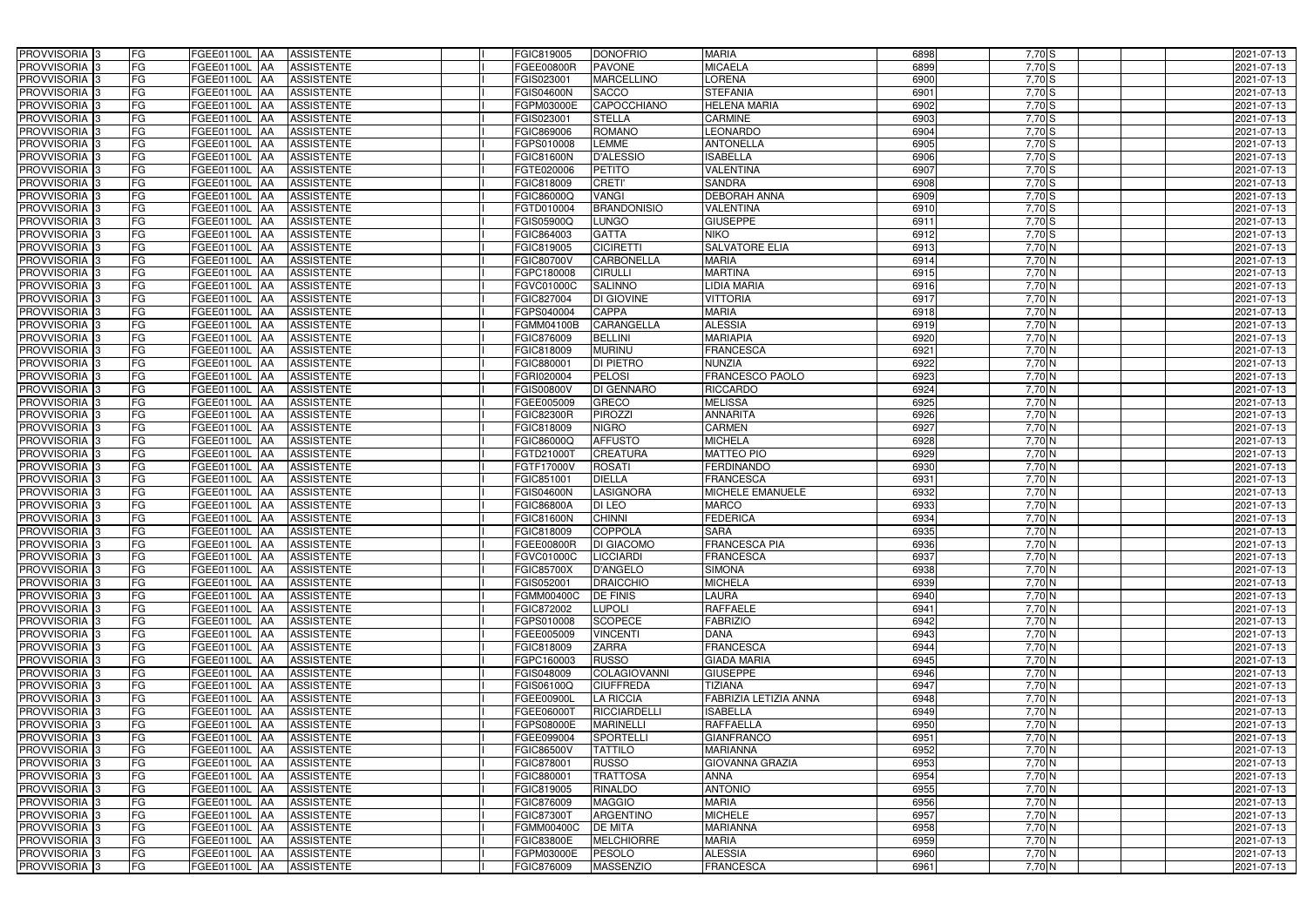| PROVVISORIA 3                                        | FG        | FGEE01100L AA                  | <b>ASSISTENTE</b>                      | FGPM03000E                             | <b>FENINNO</b>                        | <b>FLAVIA</b>                         | 6962         | $7,70$ N             | 2021-07-13               |
|------------------------------------------------------|-----------|--------------------------------|----------------------------------------|----------------------------------------|---------------------------------------|---------------------------------------|--------------|----------------------|--------------------------|
| PROVVISORIA <sup>1</sup> 3                           | FG        | FGEE01100L<br>IAA              | <b>ASSISTENTE</b>                      | FGIC86500V                             | <b>APRILE</b>                         | <b>GENNARO ROBERTO</b>                | 6963         | $7,70$ N             | 2021-07-13               |
| PROVVISORIA 3                                        | FG        | FGEE01100L AA                  | <b>ASSISTENTE</b>                      | FGIS01300A                             | <b>DI LELLA</b>                       | <b>IBERA MARIA GRAZIA</b>             | 6964         | $7,70$ N             | 2021-07-13               |
| PROVVISORIA 3                                        | <b>FG</b> | FGEE01100L AA                  | <b>ASSISTENTE</b>                      | FGIC85800Q                             | <b>CISTARO</b>                        | <b>CHRISTIAN</b>                      | 6965         | $7,70$ N             | 2021-07-13               |
| PROVVISORIA 3                                        | FG        | FGEE01100L<br>IAA              | <b>ASSISTENTE</b>                      | FGTD210001                             | ZUZZARO                               | <b>GIUSEPPE</b>                       | 6966         | $7,70$ N             | 2021-07-13               |
| PROVVISORIA 3                                        | <b>FG</b> | FGEE01100L AA                  | <b>ASSISTENTE</b>                      | FGPS20000B                             | <b>CUTILLO</b>                        | <b>STEFANIA</b>                       | 6967         | $7,70$ N             | 2021-07-13               |
| PROVVISORIA <sup>3</sup>                             | FG        | FGEE01100L<br>IAA              | <b>ASSISTENTE</b>                      | FGIC86800A                             | <b>GRASSO</b>                         | <b>ALESSANDRA</b>                     | 6968         | $7,70$ N             | 2021-07-13               |
| PROVVISORIA 3                                        | FG        | FGEE01100L<br>IAA              | <b>ASSISTENTE</b>                      | FGIS048009                             | <b>CARLUCCI</b>                       | FRANCESCO                             | 6969         | $7,70$ N             | 2021-07-13               |
| PROVVISORIA 3                                        | FG        | <b>FGEE01100L</b><br>IAA       | <b>ASSISTENTE</b>                      | FGTD010004                             | <b>BALACCO</b>                        | <b>MARIANNA</b>                       | 6970         | 7,70 N               | 2021-07-13               |
| PROVVISORIA 3                                        | FG        | FGEE01100L<br>IAA              | <b>ASSISTENTE</b>                      | FGPC160003                             | DI LORENZO                            | <b>DONATO GIUSEPPE</b>                | 6971         | 7,67 S               | 2021-07-13               |
| <b>PROVVISORIA</b>                                   | <b>FG</b> | FGEE01100L<br>IAA              | <b>ASSISTENTE</b>                      | <b>FGIC84500N</b>                      | <b>ROMANO</b>                         | <b>ANTONELLA</b>                      | 6972         | $7,67$ $S$           | 2021-07-13               |
| PROVVISORIA <sup>1</sup> 3                           | FG        | FGEE01100L<br>IAA              | <b>ASSISTENTE</b>                      | FGIC86600P                             | <b>FACCIORUSSO</b>                    | ANGELA                                | 6973         | 7,67 S               | 2021-07-13               |
| PROVVISORIA  :                                       | FG        | <b>FGEE01100L</b><br>IAA       | <b>ASSISTENTE</b>                      | FGIC842006                             | <b>GORGOGLIONE</b>                    | <b>GIOVANNA</b>                       | 6974         | $7,67$ S             | 2021-07-13               |
| PROVVISORIA 3                                        | FG        | FGEE01100L<br>IAA              | <b>ASSISTENTE</b>                      | FGEE00900L                             | GALLO                                 | <b>DANIELA</b>                        | 6975         | $7,67$ $S$           | 2021-07-13               |
| PROVVISORIA 3                                        | FG        | FGEE01100L<br><b>JAA</b>       | <b>ASSISTENTE</b>                      | FGIC87400N                             | <b>BRASCHI</b>                        | <b>SABINA</b>                         | 6976         | 7,67 S               | 2021-07-13               |
| PROVVISORIA 3                                        | <b>FG</b> | FGEE01100L AA                  | <b>ASSISTENTE</b>                      | <b>FGIC85800Q</b>                      | <b>BIANCO</b>                         | <b>ANGELA</b>                         | 6977         | $7,67$ S             | 2021-07-13               |
| PROVVISORIA 3                                        | <b>FG</b> | FGEE01100L<br>IAA              | <b>ASSISTENTE</b>                      | FGIC880001                             | <b>MOREA</b>                          | <b>MICHELA</b>                        | 6978         | 7,67 S               | 2021-07-13               |
| PROVVISORIA 3                                        | FG        | FGEE01100L<br>IAA              | <b>ASSISTENTE</b>                      | FGEE005009                             | <b>ARMINIO</b>                        | <b>FLORA MARIA</b>                    | 6979         | 7,67 S               | 2021-07-13               |
| PROVVISORIA 3                                        | <b>FG</b> | FGEE01100L AA                  | <b>ASSISTENTE</b>                      | <b>FGIC86600P</b>                      | <b>GUERRA</b>                         | <b>LUCIA</b>                          | 6980         | 7,67 S               | 2021-07-13               |
| PROVVISORIA 3                                        | <b>FG</b> | FGEE01100L<br>IAA              | <b>ASSISTENTE</b>                      | FGRH060003                             | <b>BIANCOFIORE</b>                    | <b>DONATO</b>                         | 6981         | 7,67 S               | 2021-07-13               |
| PROVVISORIA <sup>3</sup>                             | FG        | FGEE01100L<br><b>JAA</b>       | <b>ASSISTENTE</b>                      | <b>FGIS05300R</b>                      | <b>DAMBRA</b>                         | COSIMO                                | 6982         | 7,67 S               | 2021-07-13               |
| PROVVISORIA 3                                        | FG        | <b>FGEE01100L</b><br>IAA       | <b>ASSISTENTE</b>                      | FGTD02000P                             | <b>DI BIASE</b>                       | <b>ANTONIA</b>                        | 6983         | $7,67$ S             | 2021-07-13               |
| <b>PROVVISORIA</b> 3                                 | FG        | <b>FGEE01100L AA</b>           | <b>ASSISTENTE</b>                      | <b>FGIC86800A</b>                      | <b>SCAMAZZO</b>                       | <b>NICOLETTA</b>                      | 6984         | $7,67$ S             | 2021-07-13               |
| <b>PROVVISORIA</b>                                   | FG        | FGEE01100L<br>lAA              | <b>ASSISTENTE</b>                      | FGMM00700X                             | <b>RUGGIERO</b>                       | <b>ANGELO GIOVANNI LUCA</b>           | 6985         | 7,67 S               | 2021-07-13               |
| PROVVISORIA <sup>3</sup>                             | FG        | FGEE01100L<br>lAA              | <b>ASSISTENTE</b>                      | FGEE005009                             | <b>PAOLANTONIO</b>                    | <b>ASSUNTA</b>                        | 6986         | $7,67$ S             | 2021-07-13               |
| PROVVISORIA <sup>3</sup>                             | FG        | FGEE01100L<br>IAA              | <b>ASSISTENTE</b>                      | FGMM00700X                             | <b>CASORIO</b>                        | VALENTINA                             | 6987         | $7,67$ S             | 2021-07-13               |
| <b>PROVVISORIA</b>                                   | FG        | FGEE01100L<br>IAA              | <b>ASSISTENTE</b>                      | FGIC86600P                             | <b>BORGIA</b>                         | <b>ANNARITA</b>                       | 6988         | $7,67$ S             | 2021-07-13               |
| <b>PROVVISORIA</b> 3                                 | FG        | FGEE01100L<br>IAA              | <b>ASSISTENTE</b>                      | FGPS20000B                             | <b>SCIARRA</b>                        | <b>ISABELLA</b>                       | 6989         | $7,67$ S             | 2021-07-13               |
| PROVVISORIA <sup>1</sup> 3                           | FG        | FGEE01100L<br>IAA              | <b>ASSISTENTE</b>                      | FGEE00800R                             | <b>COLECCHIA</b>                      | <b>ADDOLORATA</b>                     | 6990         | $7,67$ S             | 2021-07-13               |
| PROVVISORIA 3                                        | <b>FG</b> | <b>FGEE01100L</b>              | <b>ASSISTENTE</b>                      | FGIC818009                             | <b>SPATUZZA</b>                       | <b>PASQUALE</b>                       | 6991         | $7,67$ S             | 2021-07-13               |
| PROVVISORIA <sup>1</sup> 3                           | FG        | FGEE01100L<br>IAA              | <b>ASSISTENTE</b>                      | GEE01100L                              | LOMBARDI                              | <b>MARIA GIOVANNA</b>                 | 6992         | 7,67 S               | 2021-07-13               |
| PROVVISORIA 3                                        | FG        | FGEE01100L                     | <b>ASSISTENTE</b>                      | GRH060003                              | <b>SIENA</b>                          | <b>ROSANNA</b>                        | 6993         | 7,67 S               | 2021-07-13               |
| PROVVISORIA 3                                        | <b>FG</b> | FGEE01100L                     | <b>ASSISTENTE</b>                      | FGEE03200N                             | <b>AUCELLO</b>                        | <b>AGNESE</b>                         | 6994         | $7,67$ $S$           | 2021-07-13               |
| PROVVISORIA 3                                        | FG        | FGEE01100L<br>IAA              | <b>ASSISTENTE</b>                      | FGIC827004                             | <b>TOZZI</b>                          | <b>ADELAIDE</b>                       | 6995         | 7,67 S               | 2021-07-13               |
| PROVVISORIA 3                                        | <b>FG</b> | FGEE01100L<br>IAA              | <b>ASSISTENTE</b>                      | FGPM03000E                             | <b>DI PIERRO</b>                      | <b>GIORGIO ELIO</b>                   | 6996         | 7,67 N               | 2021-07-13               |
| <b>PROVVISORIA</b> 3                                 | <b>FG</b> | FGEE01100L<br>IAA              | <b>ASSISTENTE</b>                      | <b>FGIC85700X</b>                      | <b>BARATTA</b>                        | <b>ROBERTO</b>                        | 6997         | 7,67 N               | 2021-07-13               |
| PROVVISORIA 3                                        | FG        | FGEE01100L<br>IAA              | <b>ASSISTENTE</b>                      | FGEE11000N                             | <b>MONTEDORO</b>                      | <b>AMELIA</b>                         | 6998         | 7,67 N               | 2021-07-13               |
| PROVVISORIA <sup>3</sup>                             | <b>FG</b> | FGEE01100L AA                  | <b>ASSISTENTE</b>                      | FGIC86500V                             | <b>TROIANO</b>                        | <b>CATERINA</b>                       | 6999         | 7,67 N               | 2021-07-13               |
| <b>PROVVISORIA</b> 3                                 | FG        | FGEE01100L AA ASSISTENTE       |                                        | FGIC876009                             | PIETROSANTO                           | <b>LUCA</b>                           | 7000         | 7,67 N               | 2021-07-13               |
| PROVVISORIA <sup>3</sup>                             | FG        | <b>FGEE01100L</b> AA           | <b>ASSISTENTE</b>                      | <b>FGIS04600N</b>                      | <b>NOVELLI</b>                        | <b>MARIANGELA</b>                     | 7001         | $7,67$ N             | 2021-07-13               |
| PROVVISORIA <sup>3</sup>                             | FG        | FGEE01100L AA                  | <b>ASSISTENTE</b>                      | FGPC15000C                             | <b>DEL GAUDIO</b>                     | <b>GIUSEPPINA</b>                     | 7002         | $7,67$ N             | 2021-07-13               |
| PROVVISORIA <sup>3</sup>                             | FG        | FGEE01100L AA                  | <b>ASSISTENTE</b>                      | FGIC856004                             | <b>MOCOGNI</b>                        | <b>ANGELA</b>                         | 7003         | $7,67$ N             | 2021-07-13               |
| PROVVISORIA <sup>3</sup>                             | FG        | FGEE01100L AA                  | <b>ASSISTENTE</b>                      | FGTF13000C                             | <b>D'ANGELO</b>                       | <b>MARIA</b>                          | 7004         | $7,67$ N             | 2021-07-13               |
| PROVVISORIA <sup>3</sup>                             | FG        | FGEE01100L AA                  | <b>ASSISTENTE</b>                      | FGTE020006                             | <b>SOLIMINE</b>                       | <b>ALESSANDRA</b>                     | 7005         | 7,67 N               | 2021-07-13               |
| PROVVISORIA <sup>3</sup>                             | FG        | FGEE01100L AA                  | <b>ASSISTENTE</b>                      | FGIC872002                             | <b>PANFILO</b>                        | <b>FRANCESCO</b>                      | 7006         | 7,67 N               | 2021-07-13               |
| PROVVISORIA <sup>3</sup>                             | FG        | <b>FGEE01100L AA</b>           | <b>ASSISTENTE</b>                      | FGIC844001                             | <b>DRAGANO</b>                        | <b>NATALINA</b>                       | 7007         | 7,67 N               | 2021-07-13               |
| PROVVISORIA <sup>3</sup>                             | FG        | <b>FGEE01100L AA</b>           | <b>ASSISTENTE</b>                      | FGEE01100L                             | <b>FARANO</b>                         | <b>ANTONIO</b>                        | 7008         | 7,67 N               | 2021-07-13               |
| PROVVISORIA <sup>3</sup>                             | FG        | FGEE01100L AA                  | <b>ASSISTENTE</b>                      | FGIC86100G                             | <b>SIMMINI</b>                        | <b>MICHELA</b>                        | 7009         | 7,67 N               | 2021-07-13               |
| PROVVISORIA 3                                        | FG<br>FG  | FGEE01100L AA                  | <b>ASSISTENTE</b>                      | FGIC827004                             | <b>VECCHIARINO</b><br><b>GRIMALDI</b> | <b>LUCIA ANNA</b><br><b>RAFFAELLA</b> | 7010         | 7,67 N               | 2021-07-13               |
| PROVVISORIA <sup>3</sup>                             | FG        | FGEE01100L AA                  | ASSISTENTE                             | FGIC876009                             |                                       | <b>ANTONELLA</b>                      | 7011         | 7,67 N               | 2021-07-13               |
| PROVVISORIA <sup>3</sup><br>PROVVISORIA 3            | FG        | FGEE01100L AA<br>FGEE01100L AA | <b>ASSISTENTE</b><br><b>ASSISTENTE</b> | <b>FGMM00700X</b><br><b>FGIC85700X</b> | <b>DI GAETANO</b><br><b>PACINI</b>    | <b>GRAZIA</b>                         | 7012<br>7013 | 7,67 N<br>7,67 N     | 2021-07-13<br>2021-07-13 |
|                                                      |           |                                |                                        |                                        |                                       | <b>CATERINA</b>                       | 7014         |                      |                          |
| PROVVISORIA <sup>3</sup><br>PROVVISORIA <sup>3</sup> | FG<br>FG  | FGEE01100L AA<br>FGEE01100L AA | <b>ASSISTENTE</b><br><b>ASSISTENTE</b> | <b>FGIC80800P</b><br>FGIS05900Q        | <b>CIUFFREDA</b><br><b>CIRILLO</b>    | <b>ANTONIETTA</b>                     | 7015         | $7,67$ N<br>$7,67$ N | 2021-07-13<br>2021-07-13 |
|                                                      | FG        |                                |                                        |                                        |                                       |                                       | 7016         | $7,67$ N             |                          |
| PROVVISORIA <sup>3</sup><br>PROVVISORIA <sup>3</sup> | FG        | FGEE01100L AA<br>FGEE01100L AA | <b>ASSISTENTE</b><br><b>ASSISTENTE</b> | FGPS040004<br>FGEE005009               | <b>VITRANI</b><br><b>ZAZZERA</b>      | <b>ANNA</b><br><b>VINCENZA</b>        | 7017         | 7,67 N               | 2021-07-13<br>2021-07-13 |
| PROVVISORIA <sup>3</sup>                             | FG        | <b>FGEE01100L   AA</b>         | <b>ASSISTENTE</b>                      | <b>FGIS01100P</b>                      | <b>DI GENNARO</b>                     | <b>ANNA</b>                           | 7018         | 7,67 N               | 2021-07-13               |
| PROVVISORIA <sup>3</sup>                             | FG        | <b>FGEE01100L   AA</b>         | <b>ASSISTENTE</b>                      | <b>FGIS05300R</b>                      | <b>LAROVERE</b>                       | <b>GIOVANNA</b>                       | 7019         | $7,67$ N             | 2021-07-13               |
| PROVVISORIA <sup>3</sup>                             | FG        | FGEE01100L AA                  | <b>ASSISTENTE</b>                      | <b>FGIC81600N</b>                      | <b>NOTA</b>                           | <b>ROMITELLA</b>                      | 7020         | 7,67 N               | 2021-07-13               |
| PROVVISORIA <sup>3</sup>                             | FG        | FGEE01100L AA                  | <b>ASSISTENTE</b>                      | <b>FGIC86200B</b>                      | LA ROTONDA                            | <b>ROSANNA</b>                        | 7021         | 7,67 N               | 2021-07-13               |
| PROVVISORIA <sup>3</sup>                             | FG        | FGEE01100L AA                  | <b>ASSISTENTE</b>                      | FGPM05000Q                             | <b>FINI</b>                           | <b>RAFFAELLA</b>                      | 7022         | 7,67 N               | 2021-07-13               |
| PROVVISORIA <sup>3</sup>                             | FG        | FGEE01100L AA                  | <b>ASSISTENTE</b>                      | FGIC864003                             | <b>PISERCHIA</b>                      | <b>GUGLIELMA</b>                      | 7023         | 7,67 N               | 2021-07-13               |
| PROVVISORIA 3                                        | FG        | <b>FGEE01100L AA</b>           | ASSISTENTE                             | FGIC827004                             | <b>FIORELLA</b>                       | <b>CELESTINA</b>                      | 7024         | 7,67 N               | 2021-07-13               |
| PROVVISORIA 3                                        | FG        | <b>FGEE01100L AA</b>           | ASSISTENTE                             | FGEE005009                             | <b>RADUAZZO</b>                       | <b>SILVANO</b>                        | 7025         | 7,67 N               | 2021-07-13               |
|                                                      |           |                                |                                        |                                        |                                       |                                       |              |                      |                          |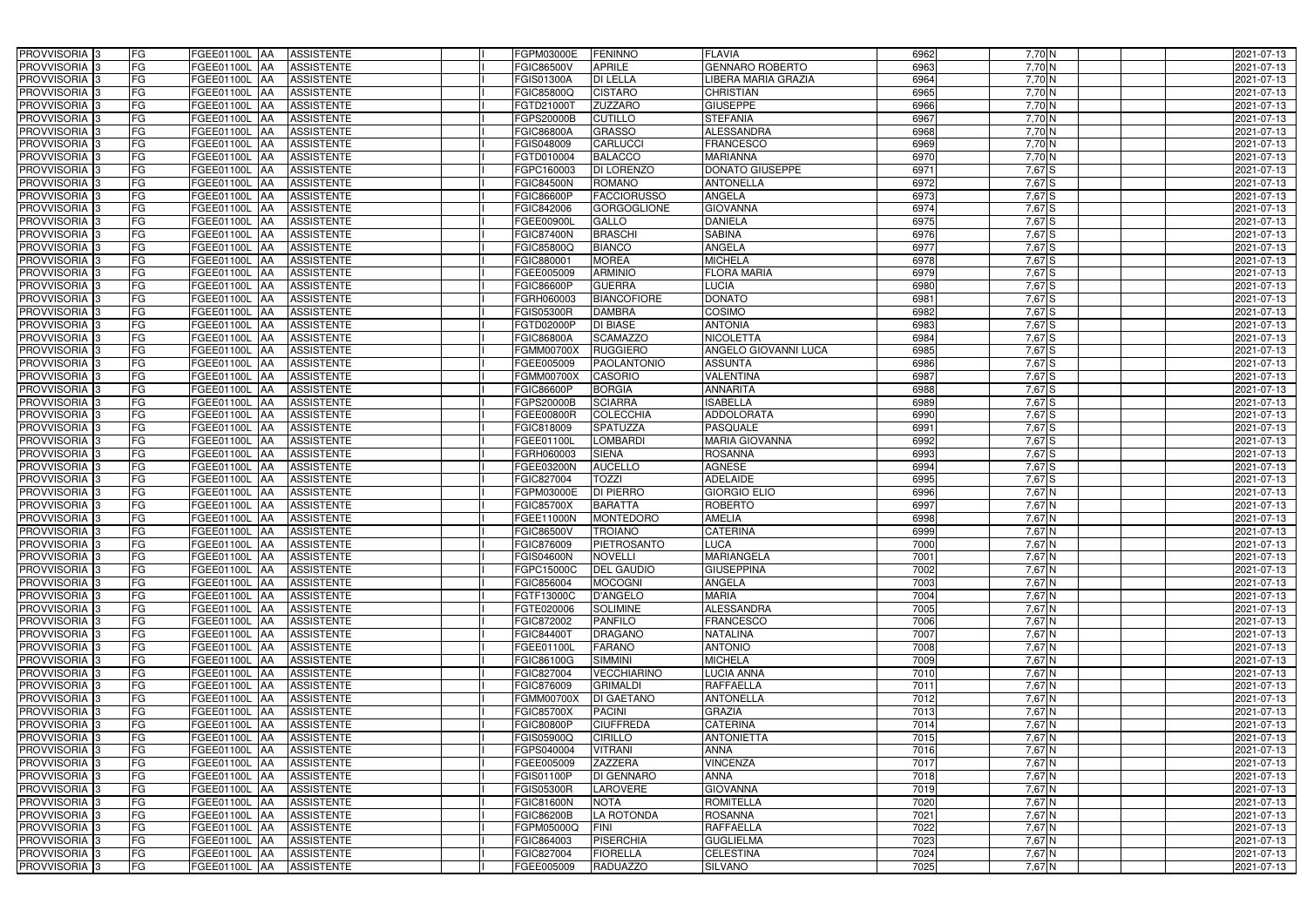| PROVVISORIA <sup>3</sup>                             | <b>FG</b>               | FGEE01100L AA                  | <b>ASSISTENTE</b>               | FGRI020004               | CAPANO                      | <b>MASSIMO</b>                      | 7026         | 7,67 N               | 2021-07-13               |
|------------------------------------------------------|-------------------------|--------------------------------|---------------------------------|--------------------------|-----------------------------|-------------------------------------|--------------|----------------------|--------------------------|
| PROVVISORIA <sup>3</sup>                             | FG<br>FGEE01100L        | IAA                            | <b>ASSISTENTE</b>               | FGPS040004               | DI CICCO                    | <b>GELSOMINA</b>                    | 7027         | $7,67$ N             | 2021-07-13               |
| PROVVISORIA <sup>3</sup>                             | FG<br>FGEE01100L        | IAA                            | <b>ASSISTENTE</b>               | FGIC86000Q               | PIEGARI                     | <b>ANTONELLA</b>                    | 7028         | $7,67$ N             | 2021-07-13               |
| PROVVISORIA 3                                        | FG<br><b>FGEE01100L</b> | IAA                            | <b>ASSISTENTE</b>               | FGIC818009               | <b>RAFFAELE</b>             | <b>VITA MARIA</b>                   | 7029         | 7,67 N               | 2021-07-13               |
| PROVVISORIA <sup>3</sup>                             | FG<br><b>FGEE01100L</b> | IAA                            | <b>ASSISTENTE</b>               | <b>FGIC87900R</b>        | <b>RICCIARDI</b>            | <b>INCORONATA</b>                   | 7030         | 7,67 N               | 2021-07-13               |
| PROVVISORIA <sup>3</sup>                             | FG                      | <b>FGEE01100L AA</b>           | <b>ASSISTENTE</b>               | <b>FGIC86200B</b>        | <b>RUSSI</b>                | <b>ELVIRA</b>                       | 7031         | $7,67$ N             | 2021-07-13               |
| PROVVISORIA <sup>1</sup> 3                           | FG                      | FGEE01100L AA                  | <b>ASSISTENTE</b>               | FGIC877005               | <b>ESPOSTO</b>              | <b>RITA</b>                         | 7032         | 7,67 N               | 2021-07-13               |
| PROVVISORIA <sup>3</sup>                             | FG                      | FGEE01100L AA                  | <b>ASSISTENTE</b>               | FGIC86100G               | <b>CASCAVILLA</b>           | <b>STEFANIA</b>                     | 7033         | $7,67$ N             | 2021-07-13               |
| PROVVISORIA 3                                        | FG                      | FGEE01100L AA                  | <b>ASSISTENTE</b>               | FGEE01100L               | <b>PANUNZIO</b>             | <b>GAETANA ANNA RITA</b>            | 7034         | $7,67$ N             | 2021-07-13               |
| PROVVISORIA <sup>3</sup>                             | FG                      | FGEE01100L AA                  | <b>ASSISTENTE</b>               | FGIS03700V               | <b>ATTINO</b>               | <b>ANTONIO</b>                      | 7035         | 7,67 N               | 2021-07-13               |
| PROVVISORIA 3                                        | FG                      | FGEE01100L AA                  | <b>ASSISTENTE</b>               | FGIS00800V               | <b>ROSIELLO</b>             | <b>ANGELA</b>                       | 7036         | $7,67$ N             | 2021-07-13               |
| PROVVISORIA 3                                        | FG                      | FGEE01100L AA                  | <b>ASSISTENTE</b>               | <b>GRH010002</b>         | <b>SANTORO</b>              | <b>DOMENICO</b>                     | 7037         | $7,66$ N             | 2021-07-13               |
| PROVVISORIA <sup>3</sup>                             | FG                      | FGEE01100L AA                  | <b>ASSISTENTE</b>               | FGIS048009               | <b>DEL CAMPO</b>            | <b>FRANCESCO</b>                    | 7038         | $7,65$ $S$           | 2021-07-13               |
| PROVVISORIA 3                                        | FG                      | FGEE01100L AA                  | <b>ASSISTENTE</b>               | FGIS00800V               | <b>CANISTRO</b>             | <b>MASSIMILIANA</b>                 | 7039         | $7,65$ $S$           | 2021-07-13               |
| PROVVISORIA 3                                        | FG                      | FGEE01100L AA                  | <b>ASSISTENTE</b>               | FGIS03700V               | <b>BELLOTTI</b>             | <b>VINCENZO</b>                     | 7040         | $7,65$ $S$           | 2021-07-13               |
| PROVVISORIA 3                                        | FG<br>FGEE01100L        | IAA                            | <b>ASSISTENTE</b>               | FGPS010008               | <b>BOZZA</b>                | <b>MICHELE</b>                      | 7041         | $7,65$ S             | 2021-07-13               |
| PROVVISORIA 3                                        | FG<br>FGEE01100L        | IAA                            | <b>ASSISTENTE</b>               | FGIS06100Q               | <b>RICCARDO</b>             | <b>ANGELO</b>                       | 7042         | $7,65$ N             | 2021-07-13               |
| PROVVISORIA <sup>3</sup>                             | FG<br>FGEE01100L        | <b>AA</b>                      | <b>ASSISTENTE</b>               | FGEE005009               | <b>OCCHIONERO</b>           | <b>SILVIA</b>                       | 7043         | $7,65$ N             | 2021-07-13               |
| PROVVISORIA 3                                        | FG<br>FGEE01100L        | <b>JAA</b>                     | <b>ASSISTENTE</b>               | FGIC82200                | <b>SGARRO</b>               | <b>SONIA</b>                        | 7044         | $7,65$ N             | 2021-07-13               |
| PROVVISORIA 3                                        | FG<br>FGEE01100L        | IAA                            | <b>ASSISTENTE</b>               | <b>FGIC85900G</b>        | <b>IANZANO</b>              | <b>MATTEO</b>                       | 7045         | 7,65 N               | 2021-07-13               |
| PROVVISORIA 3                                        | FG<br>FGEE01100L        |                                | <b>ASSISTENTE</b>               | FGIS00800V               | <b>VILLANI</b>              | FRANCESCO PAOLO                     | 7046         | $7,61$ N             | 2021-07-13               |
| PROVVISORIA <sup>3</sup>                             | FG<br><b>FGEE01100L</b> | IAA                            | <b>ASSISTENTE</b>               | FGRI020004               | <b>ANDREANO</b>             | <b>SARA</b>                         | 7047         | $7,60$ S             | 2021-07-13               |
| PROVVISORIA 3                                        | FG<br>FGEE01100L        | IAA                            | <b>ASSISTENTE</b>               | <b>FGIC87900R</b>        | <b>NATALE</b>               | <b>VITTORIO</b>                     | 7048         | $7,60$ S             | 2021-07-13               |
| PROVVISORIA 3                                        | FG                      | FGEE01100L AA                  | <b>ASSISTENTE</b>               | FGEE02900T               | <b>BERTERAMO</b>            | <b>FRANCESCO MATTEO</b>             | 7049         | $7,60$ S             | 2021-07-13               |
| PROVVISORIA <sup>3</sup>                             | FG<br>FGEE01100L        | <b>JAA</b>                     | <b>ASSISTENTE</b>               | FGIC835003               | <b>FERRERO</b>              | <b>FRANCESCA</b>                    | 7050         | $7,60$ S             | 2021-07-13               |
| PROVVISORIA 3                                        | FG<br>FGEE01100L        | <b>IAA</b>                     | <b>ASSISTENTE</b>               | FGPS08000E               | <b>CURCI</b>                | <b>RITA</b>                         | 7051         | $7,60$ S             | 2021-07-13               |
| PROVVISORIA 3                                        | FG                      | FGEE01100L AA                  | <b>ASSISTENTE</b>               | FGIC864003               | <b>D'ERRICO</b>             | <b>MARIA ANTONELLA</b>              | 7052         | $7,60$ S             | 2021-07-13               |
| PROVVISORIA 3                                        | FG<br>FGEE01100L        | <b>IAA</b>                     | <b>ASSISTENTE</b>               | <b>FGIC87000A</b>        | <b>BISCEGLIA</b>            | <b>MATTEO</b>                       | 7053         | $7,60$ S             | 2021-07-13               |
| PROVVISORIA <sup>3</sup>                             | FG                      | FGEE01100L<br>IAA              | <b>ASSISTENTE</b>               | FGIC86500V               | COCCIA                      | <b>FRANCESCO</b>                    | 7054         | $7,60$ S             | 2021-07-13               |
| PROVVISORIA <sup>3</sup>                             | FG                      | FGEE01100L AA                  | <b>ASSISTENTE</b>               | FGIC84400 <sup>-</sup>   | <b>FORMICA</b>              | <b>GIOVANNI</b>                     | 7055         | $7,60$ S             | 2021-07-13               |
| PROVVISORIA <sup>3</sup>                             | FG                      | FGEE01100L AA                  | <b>ASSISTENTE</b>               | <b>FGIC86200B</b>        | <b>DE VIRGILIO</b>          | <b>IDA PIA</b>                      | 7056         | $7,60$ $S$           | 2021-07-13               |
| PROVVISORIA <sup>3</sup>                             | FG                      | FGEE01100L AA                  | <b>ASSISTENTE</b>               | FGPM03000E               | <b>BOTTICELLI</b>           | <b>FEDERICA</b>                     | 7057         | $7,60$ S             | 2021-07-13               |
| PROVVISORIA <sup>3</sup>                             | FG<br><b>FGEE01100L</b> | <b>AA</b>                      | <b>ASSISTENTE</b>               | FGIS001004               | <b>LOMBARDI</b>             | <b>GIOVANN</b>                      | 7058         | $7,60$ S             | 2021-07-13               |
| PROVVISORIA <sup>3</sup>                             | FG                      | FGEE01100L AA                  | <b>ASSISTENTE</b>               | FGIC863007               | <b>NASUTO</b>               | <b>DANIELE</b>                      | 7059         | $7,60$ S             | 2021-07-13               |
| PROVVISORIA <sup>3</sup>                             | FG<br>FGEE01100L        | IAA                            | <b>ASSISTENTE</b>               | FGEE005009               | <b>SODRIO</b>               | <b>MICHELE</b>                      | 7060         | $7,60$ S             | 2021-07-13               |
| PROVVISORIA <sup>3</sup>                             | FG<br><b>FGEE01100L</b> | IAA                            | <b>ASSISTENTE</b>               | FGTD02000P               | <b>FIGURELLI</b>            | <b>LUCIA</b>                        | 7061         | 7,60 S               | 2021-07-13               |
| PROVVISORIA <sup>3</sup>                             | FG<br>FGEE01100L        | IAA                            | <b>ASSISTENTE</b>               | GIS023001                | PEZZOLLA                    | ANGELA                              | 7062         | $7,60$ S             | 2021-07-13               |
| PROVVISORIA <sup>1</sup> 3                           | FG                      | FGEE01100L AA                  | <b>ASSISTENTE</b>               | FGIC84600D               | <b>FIORINO</b>              | <b>MAURO</b>                        | 7063         | $7,60$ S             | 2021-07-13               |
| PROVVISORIA <sup>3</sup>                             | FG                      | FGEE01100L AA                  | <b>ASSISTENTE</b>               | FGTF17000V               | <b>PALLADINO</b>            | <b>ANTONIO</b>                      | 7064         | $7,60$ S             | 2021-07-13               |
| PROVVISORIA <sup>3</sup>                             | FG                      | FGEE01100L AA                  | <b>ASSISTENTE</b>               | FGIC86000Q               | CARDONE                     | <b>CONCETTA</b>                     | 7065         | $7,60$ S             | 2021-07-13               |
| PROVVISORIA <sup>3</sup>                             | FG                      | FGEE01100L AA                  | ASSISTENTE                      | <b>FGIC86200B</b>        | <b>SOMENZARI</b>            | <b>RAMONA</b>                       | 7066         | 7,60S                | 2021-07-13               |
| PROVVISORIA <sup>3</sup>                             | FG                      | <b>FGEE01100L AA</b>           | ASSISTENTE                      | FGTD010004               | <b>VILLANI</b>              | <b>STEFANIA</b>                     | 7067         | 7,60 S               | 2021-07-13               |
| PROVVISORIA <sup>3</sup>                             | FG                      | FGEE01100L AA                  | <b>ASSISTENTE</b>               | FGTD08000A               | <b>CIOCIA</b>               | <b>GIACINTO PAOLO</b>               | 7068         | 7,60 S               | 2021-07-13               |
| PROVVISORIA <sup>3</sup>                             | FG                      | FGEE01100L AA                  | ASSISTENTE                      | FGIC82900Q               | <b>RINALDI</b>              | <b>ROBERTO</b>                      | 7069         | $7,60$ S             | 2021-07-13               |
| PROVVISORIA <sup>3</sup>                             | FG                      | FGEE01100L AA                  | <b>ASSISTENTE</b>               | <b>FGIC86200B</b>        | POLLIDORO<br><b>CICCONE</b> | <b>ANNA LAURA</b><br><b>CELESTE</b> | 7070         | 7,60 S               | 2021-07-13               |
| PROVVISORIA <sup>3</sup><br>PROVVISORIA <sup>3</sup> | FG<br>FG                | FGEE01100L AA<br>FGEE01100L AA | <b>ASSISTENTE</b><br>ASSISTENTE | FGIC86800A<br>FGTD060005 | <b>MONTAGANO</b>            | <b>MARIA SERAFINA</b>               | 7071<br>7072 | $7,60$ S<br>$7,60$ S | 2021-07-13<br>2021-07-13 |
| PROVVISORIA <sup>3</sup>                             | FG                      | FGEE01100L AA                  | ASSISTENTE                      | FGRH060003               | <b>ROSIELLO</b>             | <b>ROSA</b>                         | 7073         | 7,60 S               | 2021-07-13               |
| PROVVISORIA <sup>3</sup>                             | FG                      | FGEE01100L AA                  | ASSISTENTE                      | FGIC86100G               | <b>DELLI SANTI</b>          | <b>NICOLA</b>                       | 7074         | $7,60$ S             | 2021-07-13               |
| PROVVISORIA <sup>3</sup>                             | FG                      | FGEE01100L AA                  | ASSISTENTE                      | FGIC82900Q               | LA TORRE                    | LUCIA-GRAZIA                        | 7075         | $7,60$ S             | 2021-07-13               |
| PROVVISORIA <sup>3</sup>                             | FG                      | FGEE01100L AA                  | <b>ASSISTENTE</b>               | FGMM00400C               | <b>BRIENZA</b>              | ANGIOLINA-ANTONIETTA                | 7076         | $7,60$ S             | 2021-07-13               |
| PROVVISORIA <sup>3</sup>                             | FG                      | FGEE01100L AA                  | <b>ASSISTENTE</b>               | <b>FGIC87500D</b>        | <b>FALCONE</b>              | <b>ALDO</b>                         | 7077         | 7,60S                | 2021-07-13               |
| PROVVISORIA <sup>3</sup>                             | FG                      | FGEE01100L AA                  | <b>ASSISTENTE</b>               | FGEE01100L               | <b>STELLA</b>               | ANGELO                              | 7078         | $7,60$ S             | 2021-07-13               |
| PROVVISORIA <sup>3</sup>                             | FG                      | FGEE01100L AA                  | <b>ASSISTENTE</b>               | FGPC15000C               | <b>ANTIFORA</b>             | <b>MICHELA</b>                      | 7079         | $7,60$ S             | 2021-07-13               |
| PROVVISORIA <sup>13</sup>                            | FG                      | FGEE01100L AA                  | <b>ASSISTENTE</b>               | FGPC160003               | <b>DELLI CARRI</b>          | <b>VALENTINA</b>                    | 7080         | $7,60$ S             | 2021-07-13               |
| PROVVISORIA <sup>1</sup> 3                           | FG                      | FGEE01100L AA                  | <b>ASSISTENTE</b>               | FGEE00900L               | <b>GRAZIANO</b>             | <b>VERONICA</b>                     | 7081         | 7,60 S               | 2021-07-13               |
| PROVVISORIA <sup>3</sup>                             | FG                      | FGEE01100L AA                  | <b>ASSISTENTE</b>               | FGEE005009               | <b>LUISI</b>                | <b>GIUSEPPE</b>                     | 7082         | $7,60$ S             | 2021-07-13               |
| <b>PROVVISORIA</b> 3                                 | FG                      | FGEE01100L AA                  | <b>ASSISTENTE</b>               | <b>FGIC85700X</b>        | <b>MENNUNI</b>              | <b>CRISTIANA MICHELA</b>            | 7083         | 7,60 S               | 2021-07-13               |
| PROVVISORIA <sup>3</sup>                             | FG                      | FGEE01100L AA                  | <b>ASSISTENTE</b>               | FGIC864003               | <b>TRITTO</b>               | <b>FABRIZIO</b>                     | 7084         | $7,60$ S             | 2021-07-13               |
| PROVVISORIA <sup>1</sup> 3                           | FG                      | FGEE01100L AA                  | <b>ASSISTENTE</b>               | FGRH060003               | <b>FRITTELLA</b>            | <b>MICHELE</b>                      | 7085         | $7,60$ S             | 2021-07-13               |
| PROVVISORIA <sup>3</sup>                             | FG                      | FGEE01100L AA                  | <b>ASSISTENTE</b>               | FGIC820009               | <b>MAGLIETTA</b>            | <b>MARIA DINA</b>                   | 7086         | 7,60 S               | 2021-07-13               |
| PROVVISORIA <sup>3</sup>                             | FG                      | FGEE01100L AA                  | <b>ASSISTENTE</b>               | FGIC84600D               | <b>MACCHIARULO</b>          | <b>MATTEO</b>                       | 7087         | 7,60 S               | 2021-07-13               |
| PROVVISORIA <sup>3</sup>                             | FG                      | FGEE01100L AA                  | <b>ASSISTENTE</b>               | <b>FGIS00800V</b>        | <b>D'ADDUZIO</b>            | <b>MARIANGELA</b>                   | 7088         | 7,60 S               | 2021-07-13               |
| PROVVISORIA <sup>3</sup>                             | FG                      | FGEE01100L AA                  | ASSISTENTE                      | FGEE03200N               | VALENTINO                   | <b>CONCETTA</b>                     | 7089         | $7,60$ S             | 2021-07-13               |
|                                                      |                         |                                |                                 |                          |                             |                                     |              |                      |                          |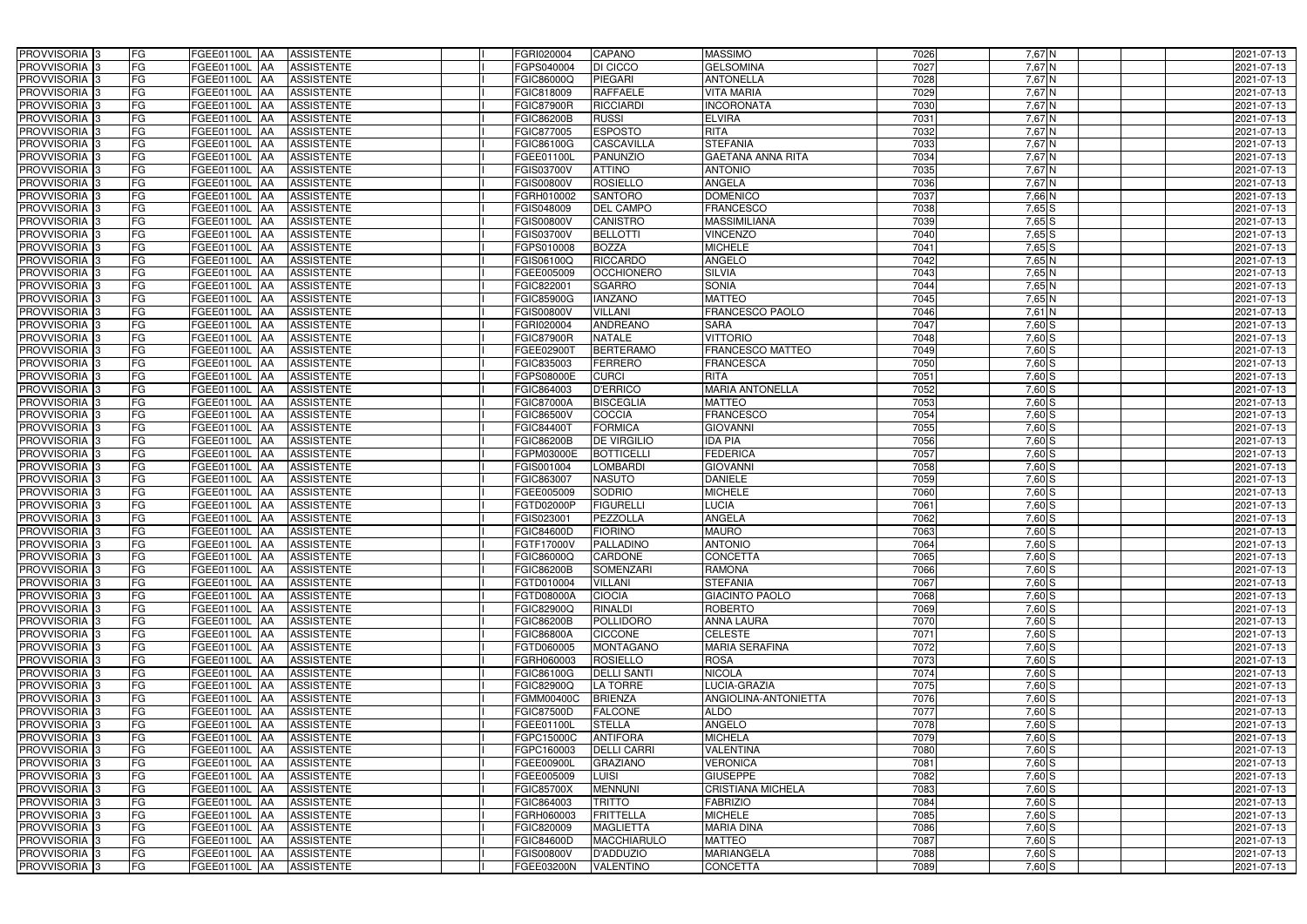| PROVVISORIA <sup>3</sup><br><b>FG</b>                            | FGEE01100L AA                  | <b>ASSISTENTE</b>               | FGEE00900L                      | <b>MOSCARELLA</b>             | <b>LUCIA</b>                     | 7090         | 7,60 S             | 2021-07-13               |
|------------------------------------------------------------------|--------------------------------|---------------------------------|---------------------------------|-------------------------------|----------------------------------|--------------|--------------------|--------------------------|
| FG<br>PROVVISORIA <sup>3</sup>                                   | FGEE01100L<br>IAA              | <b>ASSISTENTE</b>               | <b>FGIS05300R</b>               | PIAZZOLLA                     | <b>ANGELA</b>                    | 7091         | 7,60 S             | 2021-07-13               |
| FG<br>PROVVISORIA <sup>3</sup>                                   | FGEE01100L<br>IAA              | <b>ASSISTENTE</b>               | FGEE112009                      | <b>CINICOLA</b>               | <b>ALBERTO</b>                   | 7092         | $7,60$ S           | 2021-07-13               |
| FG<br>PROVVISORIA <sup>3</sup>                                   | <b>FGEE01100L</b><br>IAA       | <b>ASSISTENTE</b>               | FGTD21000T                      | <b>TESTA</b>                  | CARLA                            | 7093         | 7,60S              | 2021-07-13               |
| FG<br>PROVVISORIA <sup>3</sup>                                   | FGEE01100L<br>IAA              | <b>ASSISTENTE</b>               | FGTD060005                      | <b>PATELLA</b>                | <b>STEFANO</b>                   | 7094         | $7,60$ S           | 2021-07-13               |
| FG<br>PROVVISORIA <sup>3</sup>                                   | <b>FGEE01100L AA</b>           | <b>ASSISTENTE</b>               | FGIC818009                      | <b>CICERONE</b>               | LUCIA                            | 7095         | $7,60$ S           | 2021-07-13               |
| FG<br>PROVVISORIA <sup>1</sup> 3                                 | FGEE01100L AA                  | <b>ASSISTENTE</b>               | FGIC85700X                      | <b>URBANO</b>                 | <b>GIOVANNI</b>                  | 7096         | $7,60$ S           | 2021-07-13               |
| FG<br>PROVVISORIA <sup>3</sup>                                   | FGEE01100L AA                  | <b>ASSISTENTE</b>               | FGIC822001                      | <b>DI GAETANO</b>             | <b>GIORDANO GIULIO</b>           | 7097         | $7,60$ S           | 2021-07-13               |
| PROVVISORIA 3<br>FG                                              | FGEE01100L AA                  | <b>ASSISTENTE</b>               | FGIC871006                      | <b>MANGO</b>                  | <b>RUGGIERO</b>                  | 7098         | $7,60$ S           | 2021-07-13               |
| PROVVISORIA <sup>3</sup><br>FG                                   | FGEE01100L AA                  | <b>ASSISTENTE</b>               | FGIS048009                      | <b>GISARIO</b>                | <b>GAETANO</b>                   | 7099         | $7,60$ S           | 2021-07-13               |
| PROVVISORIA 3<br>FG                                              | FGEE01100L AA                  | <b>ASSISTENTE</b>               | FGEE02900T                      | <b>LAVACCA</b>                | <b>LUCIANA</b>                   | 7100         | $7,60$ S           | 2021-07-13               |
| PROVVISORIA 3<br>FG                                              | FGEE01100L AA                  | <b>ASSISTENTE</b>               | <b>FGIC82300R</b>               | <b>D'ANTINO</b>               | <b>MICHELE</b>                   | 7101         | $7,60$ S           | 2021-07-13               |
| PROVVISORIA <sup>3</sup><br>FG                                   | FGEE01100L AA                  | <b>ASSISTENTE</b>               | FGEE00800R                      | <b>PENNA</b>                  | <b>ALESSIA</b>                   | 7102         | $7,60$ S           | 2021-07-13               |
| PROVVISORIA 3<br>FG                                              | FGEE01100L AA                  | <b>ASSISTENTE</b>               | FGEE112009                      | <b>DE MITE</b>                | <b>NAZARIO</b>                   | 7103         | $7,60$ S           | 2021-07-13               |
| FG<br>PROVVISORIA 3                                              | FGEE01100L AA                  | <b>ASSISTENTE</b>               | FGPS040004                      | <b>LA CONTANA</b>             | <b>DEBORA PIA</b>                | 7104         | $7,60$ N           | 2021-07-13               |
| FG<br>PROVVISORIA 3                                              | FGEE01100L<br>IAA              | <b>ASSISTENTE</b>               | FGTF17000V                      | <b>MANGIACOTTI</b>            | <b>GIOVANNI</b>                  | 7105         | $7,60$ N           | 2021-07-13               |
| PROVVISORIA 3<br>FG                                              | <b>FGEE01100L</b><br>IAA       | <b>ASSISTENTE</b>               | FGTF17000V                      | <b>ALTERIO</b>                | <b>STEFANIA</b>                  | 7106         | 7,60 N             | 2021-07-13               |
| PROVVISORIA 3<br>FG                                              | FGEE01100L<br><b>JAA</b>       | <b>ASSISTENTE</b>               | <b>FGIC82300R</b>               | <b>ANDREANO</b>               | <b>MATTEO</b>                    | 7107         | $7,60$ N           | 2021-07-13               |
| PROVVISORIA 3<br>FG                                              | FGEE01100L<br><b>JAA</b>       | <b>ASSISTENTE</b>               | FGEE005009                      | <b>TERLIZZI</b>               | <b>LUCIA VALERIA</b>             | 7108         | 7,60 N             | 2021-07-13               |
| PROVVISORIA 3<br>FG                                              | FGEE01100L<br>IAA              | <b>ASSISTENTE</b>               | FGIC87800                       | <b>CORVINO</b>                | <b>GIOVANNA PIA</b>              | 7109         | 7,60 N             | 2021-07-13               |
| FG<br>PROVVISORIA 3                                              | FGEE01100L<br>ΙAΑ              | <b>ASSISTENTE</b>               | FGIC819005                      | <b>GRANATO</b>                | <b>FILOMENA</b>                  | 7110         | 7,60 N             | 2021-07-13               |
| PROVVISORIA 3<br>FG                                              | <b>FGEE01100L</b><br>IAA       | <b>ASSISTENTE</b>               | FGPS040004                      | <b>TALIA</b>                  | <b>GERARDINA ILARIA</b>          | 7111         | $7,60$ N           | 2021-07-13               |
| PROVVISORIA 3<br>FG                                              | FGEE01100L<br>IAA              | <b>ASSISTENTE</b>               | FGTE020006                      | <b>MARUOTTI</b>               | <b>MICHELA</b>                   | 7112         | 7,60 N             | 2021-07-13               |
| PROVVISORIA 3<br>FG                                              | FGEE01100L AA                  | <b>ASSISTENTE</b>               | FGIC80700V                      | <b>NOBILETTI</b>              | <b>MICHELE</b>                   | 7113         | $7,60$ N           | 2021-07-13               |
| PROVVISORIA <sup>3</sup><br>FG                                   | FGEE01100L<br><b>JAA</b>       | <b>ASSISTENTE</b>               | FGIS04600N                      | <b>CORBISIERI</b>             | <b>MARIA ROSARIA</b>             | 7114         | $7,60$ N           | 2021-07-13               |
| PROVVISORIA 3<br>FG                                              | FGEE01100L<br><b>IAA</b>       | <b>ASSISTENTE</b>               | FGIS00800V                      | <b>GUGLIELMI</b>              | <b>SABINO</b>                    | 7115         | $7,60$ N           | 2021-07-13               |
| PROVVISORIA 3<br>FG                                              | FGEE01100L AA                  | <b>ASSISTENTE</b>               | FGRH060003                      | <b>D'APOTE</b>                | <b>GIANLUCA</b>                  | 7116         | $7,60$ N           | 2021-07-13               |
| FG<br>PROVVISORIA 3                                              | FGEE01100L<br><b>IAA</b>       | <b>ASSISTENTE</b>               | FGPM03000E                      | <b>MOFFA</b>                  | <b>GIANLUCA</b>                  | 7117         | $7,60$ N           | 2021-07-13               |
| PROVVISORIA <sup>3</sup><br>FG                                   | FGEE01100L<br>IAA              | <b>ASSISTENTE</b>               | FGPS08000E                      | <b>TANNOIA</b>                | <b>FRANCESCO</b>                 | 7118         | $7,60$ N           | 2021-07-13               |
| FG<br>PROVVISORIA <sup>3</sup>                                   | FGEE01100L AA                  | <b>ASSISTENTE</b>               | FGMM00700X                      | <b>MARTINELLI</b>             | <b>MARIAPIA</b>                  | 7119         | $7,60$ N           | 2021-07-13               |
| FG<br>PROVVISORIA <sup>3</sup>                                   | FGEE01100L AA                  | <b>ASSISTENTE</b>               | FGIS00800V                      | <b>BALDUCCI</b>               | <b>FRANCESCA</b>                 | 7120         | $7,60$ N           | 2021-07-13               |
| PROVVISORIA <sup>3</sup><br>FG                                   | FGEE01100L AA                  | <b>ASSISTENTE</b>               | FGEE11000N                      | <b>DIELLA</b>                 | <b>MARIACHIARA</b>               | 7121         | 7,60 N             | 2021-07-13               |
| FG<br>PROVVISORIA <sup>3</sup>                                   | <b>FGEE01100L AA</b>           | <b>ASSISTENTE</b>               | FGTD08000A                      | <b>NARDUCCI</b>               | <b>NICOLA</b>                    | 7122         | 7,60 N             | 2021-07-13               |
| PROVVISORIA <sup>3</sup><br>FG                                   | FGEE01100L AA                  | <b>ASSISTENTE</b>               | FGIS00800V                      | <b>ROSSI</b>                  | <b>DAVIDE</b>                    | 7123         | 7,60 N             | 2021-07-13               |
| FG<br>PROVVISORIA <sup>3</sup>                                   | FGEE01100L<br>IAA              | <b>ASSISTENTE</b>               | FGPS040004                      | <b>MENDUNO</b>                | <b>LUIGI FRANCESCO PIO</b>       | 7124         | $7,60$ N           | $2021 - 07 - 13$         |
| PROVVISORIA <sup>3</sup><br>FG                                   | <b>FGEE01100L</b><br>IAA       | <b>ASSISTENTE</b>               | GPS08000E                       | <b>DILEO</b>                  | <b>ALESSIA</b>                   | 7125         | 7,60 N             | 2021-07-13               |
| PROVVISORIA <sup>3</sup><br>FG                                   | FGEE01100L<br>IAA              | <b>ASSISTENTE</b>               | GIS00800V                       | <b>D'ATRI</b>                 | <b>REBECCA</b>                   | 7126         | 7,60 N             | 2021-07-13               |
| PROVVISORIA <sup>3</sup><br>FG                                   | FGEE01100L AA                  | <b>ASSISTENTE</b>               | FGEE06000T                      | <b>BELLINO</b>                | <b>DONATELLA</b>                 | 7127         | $7,60$ N           | 2021-07-13               |
| PROVVISORIA 3<br>FG                                              | FGEE01100L AA                  | <b>ASSISTENTE</b>               | FGIS01100P                      | <b>ORDINE</b>                 | <b>GIUSEPPE PIO</b>              | 7128         | 7,60 N             | 2021-07-13               |
| PROVVISORIA <sup>3</sup><br>FG                                   | FGEE01100L AA                  | <b>ASSISTENTE</b>               | FGIC84600D                      | <b>MALLARDI</b>               | <b>LUCA</b>                      | 7129         | $7,60$ N           | 2021-07-13               |
| PROVVISORIA <sup>3</sup><br>FG                                   | FGEE01100L AA                  | ASSISTENTE                      | FGIC821005                      | <b>GIANGUALANO</b>            | <b>GRETA</b>                     | 7130         | 7,60 N             | 2021-07-13               |
| PROVVISORIA <sup>3</sup><br>FG                                   | FGEE01100L AA                  | ASSISTENTE                      | FGPS010008                      | <b>BELLUSCI</b>               | <b>MARCO</b>                     | 7131         | 7,60 N             | 2021-07-13               |
| PROVVISORIA <sup>3</sup><br>FG                                   | <b>FGEE01100L AA</b>           | <b>ASSISTENTE</b>               | <b>FGIC85700X</b>               | <b>TOZZI</b>                  | <b>GIORGIA</b>                   | 7132         | 7,60 N             | 2021-07-13               |
| PROVVISORIA <sup>3</sup><br>FG                                   | FGEE01100L AA                  | ASSISTENTE                      | FGIS023001                      | <b>SPORTELLI</b>              | <b>PIA ANTONELLA</b>             | 7133         | 7,60 N             | 2021-07-13               |
| PROVVISORIA 3<br>FG                                              | FGEE01100L AA                  | <b>ASSISTENTE</b>               | FGTF13000C                      | <b>CIRIECO</b>                | <b>PIETRO SAMUELE</b>            | 7134         | 7,60 N             | 2021-07-13               |
| PROVVISORIA <sup>3</sup><br>FG                                   | FGEE01100L AA                  | <b>ASSISTENTE</b>               | FGIS007003                      | <b>CANOVA</b>                 | <b>VALERIA</b>                   | 7135         | $7,60$ N           | 2021-07-13               |
| PROVVISORIA <sup>3</sup><br>FG                                   | FGEE01100L AA                  | ASSISTENTE                      | FGTD08000A                      | <b>RENDINE</b>                | PELLEGRINO                       | 7136         | $7,60$ N           | 2021-07-13               |
| PROVVISORIA <sup>3</sup><br>FG                                   | FGEE01100L AA                  | ASSISTENTE                      | FGEE02900T                      | <b>LOGUERCIO</b>              | <b>RITA</b>                      | 7137         | 7,60 N             | 2021-07-13               |
| PROVVISORIA <sup>3</sup><br>FG                                   | FGEE01100L AA                  | ASSISTENTE                      | FGIC855008                      | <b>BELSITO</b>                | <b>MARIA</b>                     | 7138         | 7,60 N             | 2021-07-13               |
| PROVVISORIA <sup>3</sup><br>FG                                   | FGEE01100L AA                  | ASSISTENTE                      | FGPS010008                      | PAOLANTONIO                   | <b>CHIARA</b>                    | 7139         | $7,60$ N           | 2021-07-13               |
| PROVVISORIA <sup>3</sup><br>FG                                   | FGEE01100L AA                  | <b>ASSISTENTE</b>               | FGIC83100Q                      | <b>PALUMBO</b>                | LILIANA                          | 7140         | 7,60 N             | 2021-07-13               |
| PROVVISORIA <sup>3</sup><br>FG                                   | FGEE01100L AA                  | <b>ASSISTENTE</b>               | FGIS05900Q                      | <b>TOMAIUOLO</b>              | <b>ANTONELLA</b>                 | 7141         | $7,60$ N           | 2021-07-13               |
| PROVVISORIA <sup>3</sup><br>FG                                   | FGEE01100L AA                  | <b>ASSISTENTE</b>               | FGEE01200C                      | <b>SALVI</b>                  | <b>ELSA</b>                      | 7142         | $7,60$ N           | 2021-07-13               |
| PROVVISORIA <sup>3</sup><br>FG                                   | FGEE01100L AA                  | <b>ASSISTENTE</b>               | FGPS010008                      | <b>CIAVARELLA</b>             | <b>ANGELO</b>                    | 7143         | $7,60$ N           | 2021-07-13               |
| FG<br>PROVVISORIA <sup>13</sup>                                  | FGEE01100L AA                  | <b>ASSISTENTE</b>               | FGTD08000A                      | <b>ANTINI</b>                 | <b>GIUSI IDA</b>                 | 7144         | 7,60 N             | 2021-07-13               |
| FG<br>PROVVISORIA <sup>1</sup> 3                                 | FGEE01100L AA                  | <b>ASSISTENTE</b>               | FGIC86500V                      | <b>GIACCONE</b>               | <b>MARIA</b>                     | 7145         | 7,60 N             | 2021-07-13               |
|                                                                  |                                |                                 |                                 |                               | <b>RAFFAELLA</b>                 |              |                    |                          |
| FG<br>PROVVISORIA <sup>3</sup>                                   | FGEE01100L AA                  | <b>ASSISTENTE</b>               | FGMM15400A                      | <b>ESPOSTO</b>                |                                  | 7146         | $7,60$ N           | 2021-07-13               |
| <b>PROVVISORIA</b> 3<br>FG                                       | FGEE01100L AA                  | <b>ASSISTENTE</b>               | FGEE06000T                      | <b>FESTA</b>                  | <b>NICOLA</b>                    | 7147         | 7,60 N             | 2021-07-13               |
| PROVVISORIA <sup>3</sup><br>FG                                   | FGEE01100L AA                  | <b>ASSISTENTE</b>               | FGIC843002                      | <b>BARONE</b>                 | <b>VALENTINA</b>                 | 7148         | 7,60 N             | 2021-07-13               |
| FG<br>PROVVISORIA <sup>1</sup> 3                                 | FGEE01100L AA                  | <b>ASSISTENTE</b>               | FGTD08000A                      | <b>NUNZIANTE</b>              | <b>MARIANNA</b>                  | 7149         | $7,60$ N           | 2021-07-13               |
| PROVVISORIA <sup>3</sup><br>FG                                   | FGEE01100L AA                  | <b>ASSISTENTE</b>               | FGEE112009                      | COZZOLA                       | <b>DAVIDE</b>                    | 7150         | 7,60 N             | 2021-07-13               |
| PROVVISORIA <sup>3</sup><br>FG                                   | FGEE01100L AA                  | <b>ASSISTENTE</b>               | FGIC83800E                      | LATTARULO                     | <b>FRANCESCA</b>                 | 7151         | 7,60 N             | 2021-07-13               |
| PROVVISORIA <sup>3</sup><br>FG<br>PROVVISORIA <sup>3</sup><br>FG | FGEE01100L AA<br>FGEE01100L AA | <b>ASSISTENTE</b><br>ASSISTENTE | FGTD060005<br><b>FGIC87400N</b> | <b>FRUSCIONE</b><br>COCUMAZZO | <b>FABIANA</b><br><b>SABRINA</b> | 7152<br>7153 | 7,60 N<br>$7,60$ N | 2021-07-13<br>2021-07-13 |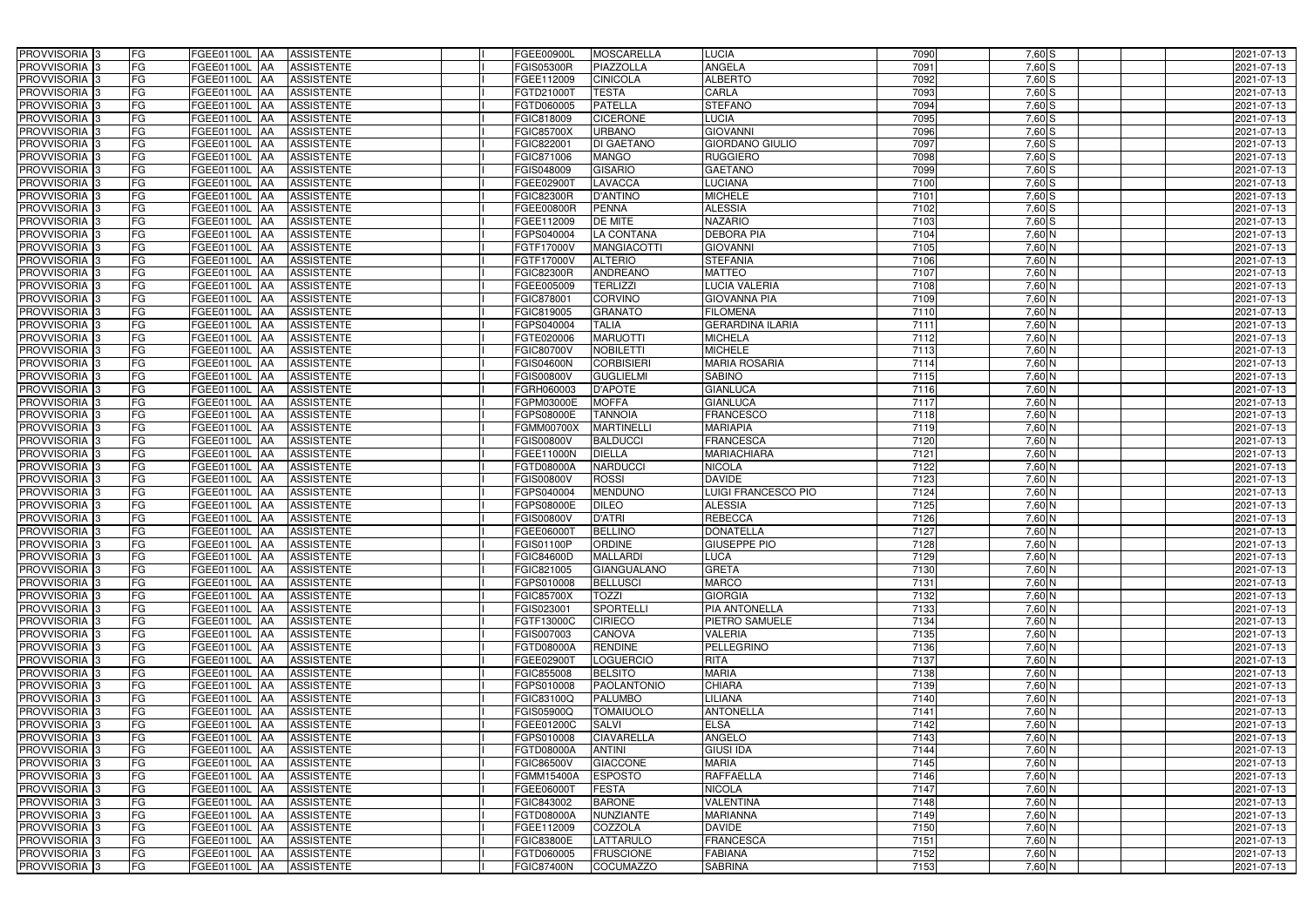| PROVVISORIA 3                                        | FG        | FGEE01100L AA<br><b>ASSISTENTE</b>                      | FGIC877005               | <b>MEDUGNO</b>               | <b>MATILDE</b>                        | 7154         | $7,60$ N           | 2021-07-13               |
|------------------------------------------------------|-----------|---------------------------------------------------------|--------------------------|------------------------------|---------------------------------------|--------------|--------------------|--------------------------|
| PROVVISORIA 3                                        | FG        | <b>ASSISTENTE</b><br>FGEE01100L                         | FGIC848005               | <b>VIGILANTE</b>             | <b>RACHELE</b>                        | 7155         | 7,60 N             | 2021-07-13               |
| PROVVISORIA 3                                        | <b>FG</b> | FGEE01100L<br><b>ASSISTENTE</b><br>IAA                  | FGIS00800V               | <b>GAUDIUSO</b>              | <b>PAOLA</b>                          | 7156         | $7,60$ N           | 2021-07-13               |
| PROVVISORIA 3                                        | FG        | FGEE01100L<br><b>ASSISTENTE</b><br>IAA                  | FGTD21000T               | <b>MENELAO</b>               | <b>ANDREA</b>                         | 7157         | $7,60$ N           | 2021-07-13               |
| PROVVISORIA <sup>3</sup>                             | FG        | <b>FGEE01100L</b><br><b>ASSISTENTE</b><br>IAA           | <b>GPM03000E</b>         | <b>FARELLA</b>               | <b>FRANCESCO</b>                      | 7158         | 7,60 N             | 2021-07-13               |
| PROVVISORIA 3                                        | <b>FG</b> | <b>FGEE01100L AA</b><br><b>ASSISTENTE</b>               | FGPS010008               | <b>D'APOLITO</b>             | LUDOVICO PIO                          | 7159         | 7,60 N             | 2021-07-13               |
| PROVVISORIA 3                                        | FG        | <b>FGEE01100L   AA</b><br><b>ASSISTENTE</b>             | FGIC83100Q               | <b>SACCO</b>                 | <b>GIUSEPPINA</b>                     | 7160         | $7,60$ N           | 2021-07-13               |
| PROVVISORIA 3                                        | FG        | <b>ASSISTENTE</b><br>FGEE01100L AA                      | FGMM00700X               | <b>CORVINO</b>               | <b>ANTONIO</b>                        | 7161         | 7,60 N             | 2021-07-13               |
| PROVVISORIA 3                                        | <b>FG</b> | FGEE01100L AA<br><b>ASSISTENTE</b>                      | FGIC85900G               | <b>DELLA MARTORA</b>         | <b>MARIA LUIGIA</b>                   | 7162         | $7,60$ N           | 2021-07-13               |
| PROVVISORIA 3                                        | FG        | FGEE01100L AA<br><b>ASSISTENTE</b>                      | FGIC864003               | <b>TOMAIUOLO</b>             | <b>GIOVANNI</b>                       | 7163         | 7,60 N             | 2021-07-13               |
| PROVVISORIA 3                                        | FG        | <b>ASSISTENTE</b><br>FGEE01100L AA                      | <b>GIS05900Q</b>         | <b>TROTTA</b>                | <b>MARTINA</b>                        | 7164         | $7,60$ N           | 2021-07-13               |
| PROVVISORIA 3                                        | FG        | FGEE01100L AA<br><b>ASSISTENTE</b>                      | FGIC86000Q               | CERUOLO                      | <b>ANGELA</b>                         | 7165         | $7,60$ N           | 2021-07-13               |
| PROVVISORIA <sup>3</sup>                             | FG        | FGEE01100L AA<br><b>ASSISTENTE</b>                      | FGPM05000Q               | MINO'                        | <b>FRANCESCA</b>                      | 7166         | $7,60$ N           | 2021-07-13               |
| PROVVISORIA 3                                        | FG        | FGEE01100L AA<br><b>ASSISTENTE</b>                      | FGIC871006               | <b>LADISLAO</b>              | <b>DALILA</b>                         | 7167         | $7,60$ N           | 2021-07-13               |
| PROVVISORIA 3                                        | <b>FG</b> | FGEE01100L AA<br><b>ASSISTENTE</b>                      | FGEE01200C               | <b>CAMPANELLA</b>            | <b>PAMELA</b>                         | 7168         | $7,60$ N           | 2021-07-13               |
| PROVVISORIA 3                                        | <b>FG</b> | FGEE01100L<br><b>ASSISTENTE</b><br>IAA                  | FGTD21000T               | <b>FERRARA</b>               | <b>GIOVANN</b>                        | 7169         | $7,60$ N           | 2021-07-13               |
| PROVVISORIA 3                                        | FG        | FGEE01100L<br><b>ASSISTENTE</b><br>IAA                  | FGTD010004               | <b>BUONGIORNO</b>            | <b>GIORGIA</b>                        | 7170         | $7,60$ N           | 2021-07-13               |
| PROVVISORIA 3                                        | FG        | FGEE01100L<br><b>ASSISTENTE</b><br>IAA                  | FGPM05000Q               | <b>CAVORSI</b>               | <b>TERESA</b>                         | 7171         | 7,60 N             | 2021-07-13               |
| PROVVISORIA 3                                        | FG        | FGEE01100L<br><b>ASSISTENTE</b><br>IAA                  | FGTF13000C               | <b>DI TUCCIO</b>             | <b>ANGELO</b>                         | 7172         | 7,60 N             | 2021-07-13               |
| PROVVISORIA 3                                        | FG        | FGEE01100L<br><b>ASSISTENTE</b><br>IAA                  | FGIS06100Q               | <b>PASTORE</b>               | <b>PAOLA</b>                          | 7173         | 7,60 N             | 2021-07-13               |
| PROVVISORIA <sup>3</sup>                             | FG        | FGEE01100L<br><b>ASSISTENTE</b>                         | FGPC160003               | <b>VISCIO</b>                | <b>MARCELLO</b>                       | 7174         | 7,60 N             | 2021-07-13               |
| PROVVISORIA <sup>3</sup>                             | FG        | <b>FGEE01100L</b><br><b>ASSISTENTE</b><br>IAA           | FGMM00400C               | <b>TIRELLI</b>               | <b>DENISE</b>                         | 7175         | 7,60 N             | 2021-07-13               |
| PROVVISORIA <sup>3</sup>                             | FG        | FGEE01100L<br><b>ASSISTENTE</b>                         | FGTF13000C               | <b>TURBACCI</b>              | <b>MARCO</b>                          | 7176         | $7,60$ N           | 2021-07-13               |
| PROVVISORIA <sup>13</sup>                            | <b>FG</b> | <b>FGEE01100L</b><br><b>ASSISTENTE</b><br>AA            | FGIS001004               | <b>TOMAIUOLO</b>             | <b>GIADA LINA</b>                     | 7177         | $7,60$ N           | 2021-07-13               |
| <b>PROVVISORIA</b> 3                                 | FG        | <b>FGEE01100L</b><br><b>ASSISTENTE</b><br>IAA           | FGIC848005               | <b>CIAVARELLA</b>            | <b>GIOVANNA</b>                       | 7178         | $7,60$ N           | 2021-07-13               |
| PROVVISORIA 3                                        | FG        | FGEE01100L<br><b>ASSISTENTE</b><br>IAA                  | FGEE005009               | <b>OREFICE</b>               | <b>GABRIELE</b>                       | 7179         | $7,60$ N           | 2021-07-13               |
| PROVVISORIA 3                                        | <b>FG</b> | FGEE01100L AA<br><b>ASSISTENTE</b>                      | FGEE00800R               | <b>PADALINO</b>              | <b>VALERIA</b>                        | 7180         | $7,60$ N           | 2021-07-13               |
| PROVVISORIA 3                                        | <b>FG</b> | <b>FGEE01100L AA</b><br><b>ASSISTENTE</b>               | FGTE020006               | <b>BELLEBUONO</b>            | <b>INCORONATA</b>                     | 7181         | $7,60$ N           | 2021-07-13               |
| PROVVISORIA 3                                        | FG        | FGEE01100L AA<br><b>ASSISTENTE</b>                      | FGIC86100G               | <b>GIAMPIETRO</b>            | <b>MARIO</b>                          | 7182         | $7,60$ N           | 2021-07-13               |
| PROVVISORIA 3                                        | <b>FG</b> | <b>FGEE01100L   AA</b><br><b>ASSISTENTE</b>             | FGEE112009               | <b>DEMAIO</b>                | <b>GIULIA</b>                         | 7183         | 7,60 N             | 2021-07-13               |
| PROVVISORIA 3                                        | FG        | <b>FGEE01100L AA</b><br><b>ASSISTENTE</b>               | FGIC827004               | <b>LOMBARDI</b>              | <b>RAFFAELE</b>                       | 7184         | 7,60 N             | 2021-07-13               |
| PROVVISORIA 3                                        | FG        | <b>ASSISTENTE</b><br>FGEE01100L AA                      | FGIC85800Q               | <b>LABRUZZO</b>              | <b>ROCCO</b>                          | 7185         | 7,60 N             | 2021-07-13               |
| PROVVISORIA 3                                        | FG        | FGEE01100L<br><b>ASSISTENTE</b><br><b>IAA</b>           | FGIC86000Q               | <b>TORTORELLA</b>            | <b>RITA</b>                           | 7186         | 7,60 N             | 2021-07-13               |
| PROVVISORIA 3                                        | <b>FG</b> | <b>FGEE01100L   AA</b><br><b>ASSISTENTE</b>             | FGIC85900G               | <b>GRILLI</b>                | <b>FRANCESCA</b>                      | 7187         | $7,60$ N           | 2021-07-13               |
| PROVVISORIA 3                                        | <b>FG</b> | FGEE01100L<br><b>ASSISTENTE</b><br>IAA                  | FGIC819005               | <b>DELLE DONNE</b>           | <b>MICHELA</b>                        | 7188         | $7,60$ N           | 2021-07-13               |
| PROVVISORIA <sup>1</sup> 3                           | FG        | FGEE01100L<br><b>ASSISTENTE</b><br>IAA                  | GEE099004                | <b>CAGGIA</b>                | <b>MARIA SAVERIA</b>                  | 7189         | 7,60 N             | 2021-07-13               |
| PROVVISORIA <sup>1</sup> 3                           | FG        | <b>FGEE01100L</b><br><b>ASSISTENTE</b><br>IAA           | GIC82400L                | <b>PERNA</b>                 | <b>MARIKA</b>                         | 7190         | 7,60 N             | 2021-07-13               |
| PROVVISORIA <sup>3</sup>                             | <b>FG</b> | FGEE01100L AA<br><b>ASSISTENTE</b>                      | FGIC87000A               | <b>ARACE</b>                 | <b>DANIELE</b>                        | 7191         | $7,60$ N           | 2021-07-13               |
| PROVVISORIA <sup>3</sup>                             | FG        | FGEE01100L AA ASSISTENTE                                | FGIC82900Q               | CONOSCITORE                  | <b>GIULIANA</b>                       | 7192         | 7,60 N             | 2021-07-13               |
| PROVVISORIA <sup>3</sup>                             | FG        | FGEE01100L AA<br>ASSISTENTE                             | FGEE099004               | <b>NITTI</b>                 | <b>FRANCESCA BRUNELLA</b>             | 7193         | $7,60$ N           | 2021-07-13               |
| PROVVISORIA <sup>3</sup>                             | FG        | ASSISTENTE<br>FGEE01100L AA                             | <b>FGIC88100R</b>        | <b>RINALDI</b>               | <b>ROSA</b>                           | 7194         | $7,60$ N           | 2021-07-13               |
| PROVVISORIA 3                                        | FG        | FGEE01100L AA<br><b>ASSISTENTE</b>                      | FGIC827004               | <b>ANTENUCCI</b>             | <b>MICHELA ASSUNTA</b>                | 7195         | $7,60$ N           | 2021-07-13               |
| PROVVISORIA <sup>3</sup>                             | FG        | FGEE01100L AA<br><b>ASSISTENTE</b>                      | FGEE005009               | <b>GERVASIO</b>              | <b>FRANCESCA</b>                      | 7196         | $7,60$ N           | 2021-07-13               |
| PROVVISORIA <sup>3</sup>                             | FG        | FGEE01100L AA<br><b>ASSISTENTE</b>                      | FGIC822001               | <b>GAETA</b>                 | <b>MARIANGELA</b>                     | 7197         | $7,60$ N           | 2021-07-13               |
| PROVVISORIA <sup>3</sup>                             | FG        | FGEE01100L AA<br><b>ASSISTENTE</b>                      | FGIC85800Q               | <b>MADDALENA</b>             | <b>DANIELA</b>                        | 7198         | $7,60$ N           | 2021-07-13               |
| PROVVISORIA <sup>3</sup>                             | FG        | FGEE01100L AA<br><b>ASSISTENTE</b>                      | FGEE005009               | <b>GUADAGNO</b>              | <b>PIERLUIGI</b>                      | 7199         | $7,60$ N           | 2021-07-13               |
| PROVVISORIA <sup>3</sup>                             | FG        | FGEE01100L AA<br><b>ASSISTENTE</b>                      | FGEE005009               | <b>SCARANO</b>               | <b>MARIO</b>                          | 7200         | $7,60$ N           | 2021-07-13               |
| PROVVISORIA <sup>3</sup>                             | FG<br>FG  | FGEE01100L AA<br><b>ASSISTENTE</b><br>FGEE01100L AA     | FGEE06000T               | <b>BUCCI</b><br><b>TONDO</b> | <b>ANTONIETTA</b><br><b>FRANCESCA</b> | 7201<br>7202 | 7,60 N<br>$7,60$ N | 2021-07-13               |
| PROVVISORIA <sup>3</sup><br>PROVVISORIA <sup>3</sup> | FG        | <b>ASSISTENTE</b><br>FGEE01100L AA<br><b>ASSISTENTE</b> | FGIC843002<br>FGIC86100G | <b>GRAZIANO</b>              | <b>ANNALISA</b>                       | 7203         | $7,60$ N           | 2021-07-13<br>2021-07-13 |
| PROVVISORIA 3                                        | FG        | FGEE01100L AA<br>ASSISTENTE                             | FGIC87000A               | AIEZZA                       | <b>LUCA</b>                           | 7204         | $7,60$ N           | 2021-07-13               |
| PROVVISORIA <sup>3</sup>                             | FG        | FGEE01100L AA<br><b>ASSISTENTE</b>                      | FGIC856004               | <b>TORRETTA</b>              | <b>LUIGI</b>                          | 7205         | $7,60$ N           | 2021-07-13               |
| PROVVISORIA <sup>3</sup>                             | FG        | FGEE01100L AA<br><b>ASSISTENTE</b>                      | FGIC85700X               | <b>SIMONIELLO</b>            | <b>LINDA</b>                          | 7206         | $7,60$ N           | 2021-07-13               |
| PROVVISORIA <sup>3</sup>                             | FG        | FGEE01100L AA<br><b>ASSISTENTE</b>                      | FGIS00800V               | <b>MOREO</b>                 | <b>LUIGI</b>                          | 7207         | $7,60$ N           | 2021-07-13               |
| PROVVISORIA 3                                        | FG        | FGEE01100L AA<br><b>ASSISTENTE</b>                      | FGIC827004               | <b>IPPOLITO</b>              | <b>MARIA PIA</b>                      | 7208         | $7,60$ N           | 2021-07-13               |
| PROVVISORIA <sup>3</sup>                             | FG        | FGEE01100L AA<br><b>ASSISTENTE</b>                      | <b>GIS04600N</b>         | <b>FEDE</b>                  | LUISELLA                              | 7209         | 7,60 N             | 2021-07-13               |
| PROVVISORIA <sup>3</sup>                             | FG        | FGEE01100L AA<br><b>ASSISTENTE</b>                      | FGPM03000E               | <b>GIULIANO</b>              | <b>AGOSTINO</b>                       | 7210         | $7,60$ N           | 2021-07-13               |
| PROVVISORIA <sup>3</sup>                             | FG        | FGEE01100L AA<br><b>ASSISTENTE</b>                      | FGIC82900Q               | <b>CASTRIOTTA</b>            | <b>FILOMENA</b>                       | 7211         | $7,60$ N           | 2021-07-13               |
| PROVVISORIA <sup>3</sup>                             | FG        | <b>ASSISTENTE</b><br>FGEE01100L AA                      | <b>FGIC87300T</b>        | <b>DASCIENZO</b>             | <b>MARIA ERIKA</b>                    | 7212         | 7,60 N             | 2021-07-13               |
| PROVVISORIA <sup>3</sup>                             | FG        | FGEE01100L AA<br><b>ASSISTENTE</b>                      | FGIC880001               | <b>FARAMONDI</b>             | <b>VALERIA</b>                        | 7213         | $7,60$ N           | 2021-07-13               |
| PROVVISORIA <sup>3</sup>                             | FG        | FGEE01100L AA<br><b>ASSISTENTE</b>                      | FGIC82900Q               | <b>TRITTO</b>                | <b>SEFORA</b>                         | 7214         | 7,60 N             | 2021-07-13               |
| PROVVISORIA <sup>3</sup>                             | FG        | <b>ASSISTENTE</b><br>FGEE01100L AA                      | FGEE00800R               | <b>POPOLANI</b>              | <b>VERONICA</b>                       | 7215         | 7,60 N             | 2021-07-13               |
| PROVVISORIA <sup>3</sup>                             | FG        | FGEE01100L AA<br>ASSISTENTE                             | FGTF13000C               | <b>INFASCELLI</b>            | <b>PASQUALE</b>                       | 7216         | $7,60$ N           | 2021-07-13               |
| PROVVISORIA 3                                        | FG        | <b>ASSISTENTE</b><br><b>FGEE01100L AA</b>               | FGVC01000C               | <b>DI LILLO</b>              | <b>GAETANO</b>                        | 7217         | $7,60$ N           | 2021-07-13               |
|                                                      |           |                                                         |                          |                              |                                       |              |                    |                          |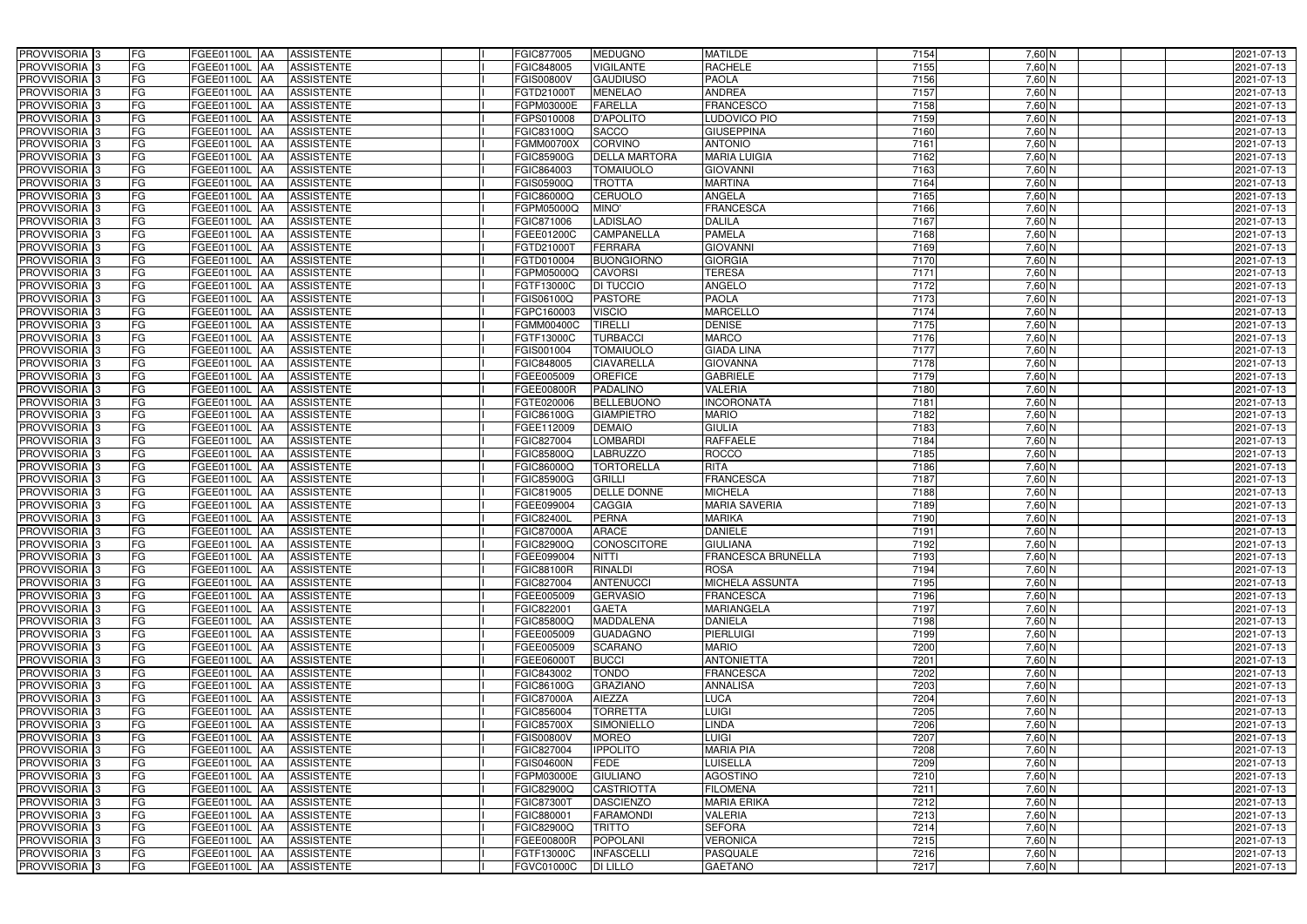| PROVVISORIA 3                             | FG<br>FGEE01100L AA                       | <b>ASSISTENTE</b>                             | <b>FGIC87400N</b>        | <b>ROSSIGNUOLO</b>  | <b>ANGELA</b>            | 7218 | $7,60$ N         | 2021-07-13 |
|-------------------------------------------|-------------------------------------------|-----------------------------------------------|--------------------------|---------------------|--------------------------|------|------------------|------------|
| PROVVISORIA <sup>3</sup>                  | FG<br>FGEE01100L AA                       | <b>ASSISTENTE</b>                             | FGIC856004               | LIVINI              | <b>GAETANO</b>           | 7219 | $7,60$ N         | 2021-07-13 |
| PROVVISORIA <sup>3</sup>                  | FG<br>FGEE01100L AA                       | <b>ASSISTENTE</b>                             | FGEE005009               | <b>SILIBERTI</b>    | <b>GIUSEPPE</b>          | 7220 | $7,60$ N         | 2021-07-13 |
| PROVVISORIA 3                             | FG<br>FGEE01100L                          | <b>ASSISTENTE</b><br>IAA                      | FGEE005009               | <b>EMARA</b>        | <b>SOFIA</b>             | 7221 | $7,60$ N         | 2021-07-13 |
| PROVVISORIA <sup>3</sup>                  | FG<br>FGEE01100L                          | <b>ASSISTENTE</b><br><b>IAA</b>               | FGEE005009               | <b>MIRABELLA</b>    | <b>ROBERTO</b>           | 7222 | $7,60$ N         | 2021-07-13 |
| PROVVISORIA <sup>3</sup>                  | FG<br>FGEE01100L AA                       | <b>ASSISTENTE</b>                             | FGEE00900L               | <b>TRABACCO</b>     | <b>MARIA NICOLETTA</b>   | 7223 | 7,60 N           | 2021-07-13 |
| PROVVISORIA <sup>1</sup> 3                | FG<br>FGEE01100L AA                       | <b>ASSISTENTE</b>                             | FGTE020006               | <b>MALGIERI</b>     | <b>ROCCO</b>             | 7224 | $7,60$ N         | 2021-07-13 |
| PROVVISORIA <sup>3</sup>                  | FG<br>FGEE01100L AA                       | <b>ASSISTENTE</b>                             | FGEE005009               | <b>MICHELETTO</b>   | <b>LAVINIA</b>           | 7225 | 7,60 N           | 2021-07-13 |
| PROVVISORIA <sup>3</sup>                  | FG<br>FGEE01100L AA                       | <b>ASSISTENTE</b>                             | FGTE020006               | DI STEFANO          | <b>ANGELA</b>            | 7226 | 7,60 N           | 2021-07-13 |
| PROVVISORIA <sup>3</sup>                  | FG<br><b>FGEE01100L AA</b>                | <b>ASSISTENTE</b>                             | FGIC819005               | <b>PAOLETTA</b>     | <b>ANTONIO</b>           | 7227 | 7,60 N           | 2021-07-13 |
| PROVVISORIA 3                             | FG<br>FGEE01100L AA                       | <b>ASSISTENTE</b>                             | FGIS06100Q               | <b>DI TULLO</b>     | <b>MICHELE</b>           | 7228 | $7,60$ N         | 2021-07-13 |
| PROVVISORIA 3                             | FG<br>FGEE01100L AA                       | <b>ASSISTENTE</b>                             | FGEE00900L               | <b>MARSEGLIA</b>    | <b>MARIA GIUSEPPINA</b>  | 7229 | $7,60$ N         | 2021-07-13 |
| PROVVISORIA <sup>3</sup>                  | FG<br>FGEE01100L AA                       | <b>ASSISTENTE</b>                             | FGEE005009               | <b>LANZELLOTTI</b>  | <b>MIRIAM</b>            | 7230 | $7,60$ N         | 2021-07-13 |
| PROVVISORIA 3                             | FG<br>FGEE01100L AA                       | <b>ASSISTENTE</b>                             | <b>FGEE00900L</b>        | <b>METTA</b>        | <b>MICHELE</b>           | 7231 | $7,60$ N         | 2021-07-13 |
| PROVVISORIA 3                             | $\overline{\mathsf{FG}}$<br>FGEE01100L AA | <b>ASSISTENTE</b>                             | FGEE01100L               | <b>SCARANO</b>      | <b>MARIA CRISTINA</b>    | 7232 | $7,60$ N         | 2021-07-13 |
| PROVVISORIA 3                             | $\overline{\mathsf{FG}}$<br>FGEE01100L AA | <b>ASSISTENTE</b>                             | FGIC85800Q               | <b>DANZA</b>        | <b>MARIA CRISTINA</b>    | 7233 | $7,60$ N         | 2021-07-13 |
| PROVVISORIA 3                             | FG<br><b>FGEE01100L</b>                   | <b>ASSISTENTE</b><br><b>IAA</b>               | FGVC01000C               | <b>ANTENUCCI</b>    | <b>ANTONIETTA</b>        | 7234 | $7,60$ N         | 2021-07-13 |
| PROVVISORIA <sup>3</sup>                  | FG<br>FGEE01100L AA                       | <b>ASSISTENTE</b>                             | FGRH060003               | <b>ESPOSITO</b>     | <b>MARIA LUCIA</b>       | 7235 | 7,60 N           | 2021-07-13 |
| PROVVISORIA 3                             | FG<br><b>FGEE01100L</b>                   | <b>ASSISTENTE</b><br><b>JAA</b>               | FGIC83800E               | <b>MASTROPIETRO</b> | <b>ROSA</b>              | 7236 | 7,60 N           | 2021-07-13 |
| PROVVISORIA 3                             | FG<br>FGEE01100L AA                       | <b>ASSISTENTE</b>                             | FGPS010008               | <b>MINELLI</b>      | <b>MAURIZIO</b>          | 7237 | 7,60 N           | 2021-07-13 |
| PROVVISORIA 3                             | FG<br><b>FGEE01100L</b>                   | <b>AA</b><br><b>ASSISTENTE</b>                | FGEE005009               | <b>BADA</b>         | <b>MARIA PIA</b>         | 7238 | 7,60 N           | 2021-07-13 |
| PROVVISORIA 3                             | FG<br>FGEE01100L                          | <b>ASSISTENTE</b><br><b>JAA</b>               | FGIC818009               | <b>SARCONE</b>      | ANGELA INCORONATA        | 7239 | 7,60 N           | 2021-07-13 |
| PROVVISORIA 3                             | FG<br>FGEE01100L                          | <b>ASSISTENTE</b><br><b>JAA</b>               | <b>FGIC83800E</b>        | <b>PELULLO</b>      | <b>MICHELE</b>           | 7240 | $7,60$ N         | 2021-07-13 |
| PROVVISORIA 3                             | FG<br>FGEE01100L AA                       | <b>ASSISTENTE</b>                             | <b>FGIC83000X</b>        | <b>MIUCCI</b>       | <b>ANNA LISA</b>         | 7241 | $7,60$ N         | 2021-07-13 |
| PROVVISORIA <sup>3</sup>                  | FG<br>FGEE01100L AA                       | <b>ASSISTENTE</b>                             | FGTF17000V               | <b>ARMANETTI</b>    | <b>GRAZIANO</b>          | 7242 | $7,60$ N         | 2021-07-13 |
| PROVVISORIA 3                             | FG<br>FGEE01100L AA                       | <b>ASSISTENTE</b>                             | <b>FGIC81600N</b>        | <b>LEONE</b>        | <b>FILOMENA</b>          | 7243 | $7,60$ N         | 2021-07-13 |
| PROVVISORIA 3                             | FG<br>FGEE01100L AA                       | <b>ASSISTENTE</b>                             | <b>FGIS05900Q</b>        | <b>TALAMO</b>       | <b>ANNARITA</b>          | 7244 | $7,60$ N         | 2021-07-13 |
| PROVVISORIA 3                             | FG<br>FGEE01100L AA                       | <b>ASSISTENTE</b>                             | FGTE020006               | <b>CROCE</b>        | LOREDANA                 | 7245 | $7,60$ N         | 2021-07-13 |
| PROVVISORIA <sup>3</sup>                  | FG<br>FGEE01100L AA                       | <b>ASSISTENTE</b>                             | <b>FGIC87400N</b>        | <b>PALMIOTTO</b>    | <b>SARA</b>              | 7246 | $7,60$ N         | 2021-07-13 |
| PROVVISORIA <sup>3</sup>                  | FG<br><b>FGEE01100L AA</b>                | <b>ASSISTENTE</b>                             | FGTD02000P               | <b>STRAFEZZA</b>    | <b>FILOMENA</b>          | 7247 | 7,60 N           | 2021-07-13 |
| PROVVISORIA <sup>3</sup>                  | FG<br>FGEE01100L AA                       | <b>ASSISTENTE</b>                             | FGIC86600P               | <b>LA TORRE</b>     | <b>LEONARDO</b>          | 7248 | 7,60 N           | 2021-07-13 |
| PROVVISORIA <sup>3</sup>                  | FG<br>FGEE01100L AA                       | <b>ASSISTENTE</b>                             | FGTF13000C               | <b>AQUILINO</b>     | <b>ROMINA</b>            | 7249 | 7,60 N           | 2021-07-13 |
| PROVVISORIA <sup>3</sup>                  | FG<br>FGEE01100L AA                       | <b>ASSISTENTE</b>                             | FGIS01100P               | <b>GRILLO</b>       | <b>MARIA ALESSANDRA</b>  | 7250 | 7,60 N           | 2021-07-13 |
| PROVVISORIA <sup>3</sup>                  | FG<br><b>FGEE01100L AA</b>                | <b>ASSISTENTE</b>                             | <b>FGIC86200B</b>        | <b>VERDE</b>        | <b>GIOVANNI</b>          | 7251 | 7,60 N           | 2021-07-13 |
| PROVVISORIA 3                             | FG<br>FGEE01100L                          | <b>ASSISTENTE</b>                             | FGIC864003               | <b>STUPPIELLO</b>   | <b>MATTEO</b>            | 7252 | 7,60 N           | 2021-07-13 |
| PROVVISORIA <sup>3</sup>                  | FGEE01100L                                | <b>IAA</b><br><b>ASSISTENTE</b>               |                          | <b>BONVINI</b>      | <b>GIOVANNI EMILIO</b>   | 7253 |                  | 2021-07-13 |
| PROVVISORIA <sup>3</sup>                  | FG<br>FG<br>FGEE01100L                    | <b>JAA</b><br><b>ASSISTENTE</b><br><b>JAA</b> | FGIS03700V<br>FGPM10000G | <b>MUCEDOLA</b>     | <b>ANNA RITA</b>         | 7254 | 7,60 N<br>7,60 N | 2021-07-13 |
| PROVVISORIA <sup>3</sup>                  | FG                                        | <b>ASSISTENTE</b>                             |                          | <b>RUSSO</b>        | <b>PAOLO</b>             | 7255 | $7,60$ N         | 2021-07-13 |
|                                           | FGEE01100L AA<br>FGEE01100L AA            |                                               | FGIC818009               |                     | <b>ANTONIO</b>           |      |                  |            |
| PROVVISORIA 3<br>PROVVISORIA <sup>3</sup> | FG<br>FGEE01100L AA                       | <b>ASSISTENTE</b>                             | FGTE020006               | <b>FAVINO</b>       | <b>ANNA PIA</b>          | 7256 | 7,60 N           | 2021-07-13 |
|                                           | FG                                        | <b>ASSISTENTE</b>                             | FGEE005009               | <b>GASPERI</b>      |                          | 7257 | $7,60$ N         | 2021-07-13 |
| PROVVISORIA <sup>3</sup>                  | FG<br>FGEE01100L AA                       | ASSISTENTE                                    | <b>FGIS04600N</b>        | PIRULLI             | <b>VINCENZO</b>          | 7258 | $7,60$ N         | 2021-07-13 |
| PROVVISORIA <sup>3</sup>                  | FG<br>FGEE01100L AA                       | ASSISTENTE                                    | <b>FGIC87000A</b>        | DEL VISCOVO         | <b>MICHELE</b>           | 7259 | $7,60$ N         | 2021-07-13 |
| PROVVISORIA <sup>3</sup>                  | FG<br>FGEE01100L AA                       | <b>ASSISTENTE</b>                             | FGIS06100Q               | <b>CENTURIONE</b>   | <b>LUIGI</b>             | 7260 | $7,60$ N         | 2021-07-13 |
| PROVVISORIA <sup>3</sup>                  | FG<br><b>FGEE01100L AA</b>                | ASSISTENTE                                    | FGPS08000E               | <b>LABIA</b>        | <b>ADDOLORATA</b>        | 7261 | $7,60$ N         | 2021-07-13 |
| PROVVISORIA 3                             | FG<br>FGEE01100L AA                       | ASSISTENTE                                    | FGIC827004               | <b>STANCA</b>       | <b>ROSANNA</b>           | 7262 | $7,60$ N         | 2021-07-13 |
| PROVVISORIA <sup>3</sup>                  | FG<br>FGEE01100L AA                       | ASSISTENTE                                    | FGPM03000E               | <b>BERARDI</b>      | <b>ELVIRA</b>            | 7263 | $7,60$ N         | 2021-07-13 |
| PROVVISORIA <sup>3</sup>                  | FG<br>FGEE01100L AA                       | ASSISTENTE                                    | <b>FGIS00800V</b>        | <b>FARANO</b>       | FILOMENA LORENZA GERARDA | 7264 | $7,60$ N         | 2021-07-13 |
| PROVVISORIA <sup>3</sup>                  | FG<br>FGEE01100L AA                       | ASSISTENTE                                    | FGVC01000C               | <b>MUCCIACCIARO</b> | <b>RAFFAELE</b>          | 7265 | $7,57$ N         | 2021-07-13 |
| PROVVISORIA <sup>3</sup>                  | FG<br>FGEE01100L AA                       | ASSISTENTE                                    | FGIC85800Q               | <b>MADDALENA</b>    | <b>MARIA</b>             | 7266 | 7,55S            | 2021-07-13 |
| PROVVISORIA <sup>3</sup>                  | FG<br>FGEE01100L AA                       | ASSISTENTE                                    | <b>FGIC86500V</b>        | <b>PIEMONTESE</b>   | <b>MARIA CARMELA</b>     | 7267 | 7,55S            | 2021-07-13 |
| PROVVISORIA <sup>3</sup>                  | FG<br>FGEE01100L AA                       | <b>ASSISTENTE</b>                             | FGEE00800R               | CAGNAZZO            | <b>GENNARO PIO</b>       | 7268 | 7,55N            | 2021-07-13 |
| PROVVISORIA <sup>3</sup>                  | FG<br>FGEE01100L AA                       | ASSISTENTE                                    | <b>FGIC85700X</b>        | <b>LAMBIASE</b>     | <b>MICHELA</b>           | 7269 | $7,55$ N         | 2021-07-13 |
| PROVVISORIA <sup>3</sup>                  | FG<br>FGEE01100L AA                       | ASSISTENTE                                    | FGIS05900Q               | <b>CLAUDINI</b>     | <b>GAETANO</b>           | 7270 | $7,55$ N         | 2021-07-13 |
| PROVVISORIA <sup>3</sup>                  | FG<br>FGEE01100L AA                       | <b>ASSISTENTE</b>                             | FGTD060005               | <b>GUALANO</b>      | <b>GIOVANNA</b>          | 7271 | $7,55$ N         | 2021-07-13 |
| PROVVISORIA <sup>13</sup>                 | FG<br>FGEE01100L AA                       | <b>ASSISTENTE</b>                             | FGIC84400T               | <b>BUDRAGO</b>      | <b>MARIANTONIETTA</b>    | 7272 | 7,55N            | 2021-07-13 |
| PROVVISORIA <sup>1</sup> 3                | FG<br>FGEE01100L AA                       | <b>ASSISTENTE</b>                             | FGEE01100L               | <b>CUPO</b>         | <b>ALESSANDRO</b>        | 7273 | $7,55$ N         | 2021-07-13 |
| PROVVISORIA <sup>3</sup>                  | FG<br>FGEE01100L AA                       | <b>ASSISTENTE</b>                             | FGIS021009               | <b>RENDINA</b>      | <b>MARIA</b>             | 7274 | 7,55N            | 2021-07-13 |
| PROVVISORIA <sup>1</sup> 3                | FG<br>FGEE01100L AA                       | <b>ASSISTENTE</b>                             | FGIC878001               | <b>CIUFFREDA</b>    | <b>LUCIA</b>             | 7275 | 7,55N            | 2021-07-13 |
| PROVVISORIA <sup>3</sup>                  | FG<br>FGEE01100L AA                       | <b>ASSISTENTE</b>                             | FGPC180008               | <b>COLUCCI</b>      | <b>CINZIA</b>            | 7276 | 7,55N            | 2021-07-13 |
| PROVVISORIA <sup>1</sup> 3                | FG<br>FGEE01100L AA                       | <b>ASSISTENTE</b>                             | FGIS048009               | <b>GIORDANO</b>     | <b>MARIA</b>             | 7277 | 7,55N            | 2021-07-13 |
| PROVVISORIA <sup>3</sup>                  | FG<br>FGEE01100L AA                       | <b>ASSISTENTE</b>                             | FGIC806003               | <b>DRAICCHIO</b>    | ROCCO PIO                | 7278 | $7,53$ S         | 2021-07-13 |
| PROVVISORIA <sup>3</sup>                  | FG<br>FGEE01100L AA                       | <b>ASSISTENTE</b>                             | FGMM148003               | <b>CASSONE</b>      | <b>ELENA PATRIZIA</b>    | 7279 | $7,51$ S         | 2021-07-13 |
| PROVVISORIA <sup>3</sup>                  | FG<br>FGEE01100L AA                       | <b>ASSISTENTE</b>                             | FGPS040004               | <b>CARNIOLA</b>     | <b>FEDERICA</b>          | 7280 | $7,51$ N         | 2021-07-13 |
| PROVVISORIA <sup>3</sup>                  | FG<br><b>FGEE01100L AA</b>                | ASSISTENTE                                    | <b>FGEE00900L</b>        | CALORIO             | <b>ILARIA</b>            | 7281 | $7,51$ N         | 2021-07-13 |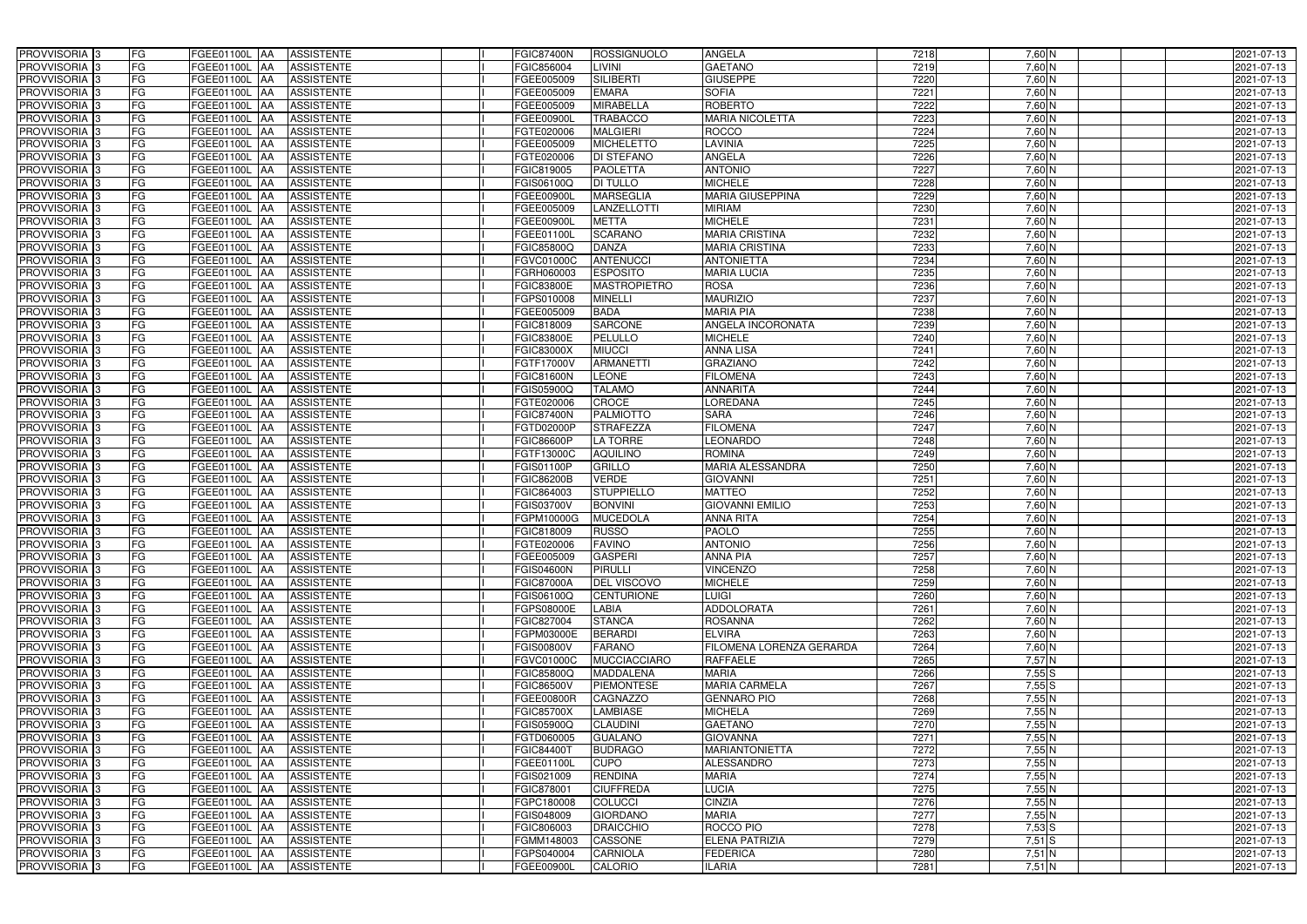| PROVVISORIA 3              | FG<br>FGEE01100L AA                       | <b>ASSISTENTE</b>               | FGTF17000V<br><b>SARACENO</b>            | <b>SARA</b>             | 7282 | $7,51$ N   | 2021-07-13 |
|----------------------------|-------------------------------------------|---------------------------------|------------------------------------------|-------------------------|------|------------|------------|
| PROVVISORIA <sup>3</sup>   | FG<br><b>FGEE01100L AA</b>                | <b>ASSISTENTE</b>               | FGIC876009<br><b>MADDALENA</b>           | <b>MARIA</b>            | 7283 | $7,51$ N   | 2021-07-13 |
| PROVVISORIA <sup>3</sup>   | FG<br>FGEE01100L AA                       | <b>ASSISTENTE</b>               | FGTD08000A<br><b>CIOCCARIELLO</b>        | <b>ANTONIO</b>          | 7284 | $7,50$ S   | 2021-07-13 |
| PROVVISORIA 3              | FG<br>FGEE01100L AA                       | <b>ASSISTENTE</b>               | <b>DE NINNO</b><br>FGTD21000T            | <b>RITA</b>             | 7285 | $7,50$ S   | 2021-07-13 |
| PROVVISORIA <sup>3</sup>   | FG<br>FGEE01100L                          | <b>ASSISTENTE</b><br><b>IAA</b> | PELLEGRINO<br>FGPS040004                 | <b>ILARIA</b>           | 7286 | $7,50$ S   | 2021-07-13 |
| PROVVISORIA <sup>3</sup>   | FG<br>FGEE01100L AA                       | <b>ASSISTENTE</b>               | <b>ROSSI</b><br>FGIC819005               | <b>MARIA</b>            | 7287 | $7,50$ $S$ | 2021-07-13 |
| PROVVISORIA <sup>1</sup> 3 | FG<br>FGEE01100L AA                       | <b>ASSISTENTE</b>               | <b>MARCUCCI</b><br>FGRH060003            | <b>GIOVANNA</b>         | 7288 | $7,50$ S   | 2021-07-13 |
| PROVVISORIA <sup>3</sup>   | FG<br>FGEE01100L AA                       | <b>ASSISTENTE</b>               | <b>AFFATATO</b><br><b>FGMM00700X</b>     | <b>LORENZO</b>          | 7289 | $7,50$ S   | 2021-07-13 |
| PROVVISORIA 3              | FG<br>FGEE01100L AA                       | <b>ASSISTENTE</b>               | <b>COLELLA</b><br><b>FGIC82400L</b>      | <b>MARIAROSARIA</b>     | 7290 | $7,50$ S   | 2021-07-13 |
| PROVVISORIA <sup>3</sup>   | FG<br>FGEE01100L AA                       | <b>ASSISTENTE</b>               | <b>PONTE</b><br>FGTF13000C               | <b>RAFFAELE</b>         | 7291 | $7,50$ S   | 2021-07-13 |
| PROVVISORIA 3              | FG<br>FGEE01100L AA                       | <b>ASSISTENTE</b>               | <b>CRUDELE</b><br>FGMM148003             | <b>IVAN DOMENICO</b>    | 7292 | $7,50$ S   | 2021-07-13 |
| PROVVISORIA 3              | FG<br>FGEE01100L AA                       | <b>ASSISTENTE</b>               | <b>CERIELLO</b><br>FGEE00900L            | <b>VINCENZO</b>         | 7293 | $7,50$ S   | 2021-07-13 |
| PROVVISORIA <sup>3</sup>   | FG<br>FGEE01100L AA                       | <b>ASSISTENTE</b>               | <b>FULGARI</b><br><b>FGMM00700X</b>      | <b>MARIA PASQUALINA</b> | 7294 | $7,50$ S   | 2021-07-13 |
| PROVVISORIA 3              | FG<br>FGEE01100L AA                       | <b>ASSISTENTE</b>               | <b>PUNZO</b><br><b>FGIC87000A</b>        | <b>CIRO</b>             | 7295 | $7,50$ S   | 2021-07-13 |
| PROVVISORIA 3              | $\overline{\mathsf{FG}}$<br>FGEE01100L AA | <b>ASSISTENTE</b>               | <b>STARACE</b><br>FGIC83100Q             | <b>MARIA</b>            | 7296 | $7,50$ S   | 2021-07-13 |
| PROVVISORIA 3              | $\overline{\mathsf{FG}}$<br>FGEE01100L AA | <b>ASSISTENTE</b>               | <b>BARATTA</b><br>FGTD21000T             | <b>SILVIA</b>           | 7297 | $7,50$ S   | 2021-07-13 |
| PROVVISORIA 3              | FG<br><b>FGEE01100L</b>                   | <b>ASSISTENTE</b><br><b>IAA</b> | <b>SARACENO</b><br>FGIC827004            | <b>ALESSANDRA</b>       | 7298 | $7,50$ S   | 2021-07-13 |
| PROVVISORIA <sup>3</sup>   | FG<br>FGEE01100L AA                       | <b>ASSISTENTE</b>               | <b>PORRARI</b><br>FGIC818009             | <b>RACHELA</b>          | 7299 | $7,50$ S   | 2021-07-13 |
| PROVVISORIA 3              | FG<br>FGEE01100L                          | <b>ASSISTENTE</b><br><b>JAA</b> | <b>AUCELLO</b><br>FGIC848005             | <b>MATTEO</b>           | 7300 | $7,50$ S   | 2021-07-13 |
| PROVVISORIA 3              | FG<br><b>FGEE01100L AA</b>                | <b>ASSISTENTE</b>               | <b>CICIRETTI</b><br>FGIC819005           | <b>MICHELE</b>          | 7301 | $7,50$ S   | 2021-07-13 |
| PROVVISORIA <sup>3</sup>   | FG<br>FGEE01100L                          | <b>AA</b><br><b>ASSISTENTE</b>  | DI LETIZIA<br>FGIC818009                 | <b>MANUELA MARIA</b>    | 7302 | $7,50$ S   | 2021-07-13 |
| PROVVISORIA 3              | FG<br>FGEE01100L AA                       | <b>ASSISTENTE</b>               | <b>BELLINO</b><br>FGIC880001             | <b>ANNA RITA</b>        | 7303 | $7,50$ S   | 2021-07-13 |
| PROVVISORIA 3              | FG<br>FGEE01100L AA                       | <b>ASSISTENTE</b>               | <b>CONTINI</b><br>FGMM00700X             | <b>GRAZIA MANUELA</b>   | 7304 | $7,50$ S   | 2021-07-13 |
| PROVVISORIA 3              | FG<br>FGEE01100L AA                       | <b>ASSISTENTE</b>               | <b>PASTORE</b><br><b>FGIC85700X</b>      | <b>MARIA GIOVANNA</b>   | 7305 | $7,50$ S   | 2021-07-13 |
| PROVVISORIA 3              | FG<br>FGEE01100L AA                       | <b>ASSISTENTE</b>               | FGIC86100G<br><b>PARAGONE</b>            | <b>GIUSEPPINA</b>       | 7306 | $7,50$ S   | 2021-07-13 |
| PROVVISORIA 3              | FG<br>FGEE01100L AA                       | <b>ASSISTENTE</b>               | FGEE112009<br>CARRETTA                   | <b>ANTONIETTA</b>       | 7307 | $7,50$ S   | 2021-07-13 |
| PROVVISORIA 3              | FG<br>FGEE01100L AA                       | <b>ASSISTENTE</b>               | <b>ACCETTULLI</b><br>FGEE01100L          | <b>MARIA ASSUNTA</b>    | 7308 | $7,50$ S   | 2021-07-13 |
| PROVVISORIA 3              | FG<br>FGEE01100L AA                       | <b>ASSISTENTE</b>               | VACCA<br>FGEE00900L                      | <b>GIUSEPPINA</b>       | 7309 | $7,50$ S   | 2021-07-13 |
| PROVVISORIA <sup>3</sup>   | FG<br>FGEE01100L AA                       | <b>ASSISTENTE</b>               | <b>FGIC87000A</b><br>CASTIGLIONE         | <b>MARIA DELFINA</b>    | 7310 | $7,50$ S   | 2021-07-13 |
| PROVVISORIA <sup>3</sup>   | FG<br><b>FGEE01100L AA</b>                | <b>ASSISTENTE</b>               | <b>CALITRI</b><br>FGEE01100L             | <b>BUONAVENTURA</b>     | 7311 | $7,50$ S   | 2021-07-13 |
| PROVVISORIA <sup>3</sup>   | FG<br>FGEE01100L AA                       | <b>ASSISTENTE</b>               | <b>GIULIANI</b><br>FGEE112009            | <b>CIRO</b>             | 7312 | $7,50$ $S$ | 2021-07-13 |
| PROVVISORIA <sup>3</sup>   | FG<br>FGEE01100L AA                       | <b>ASSISTENTE</b>               | <b>PIZZUTO</b><br>FGIC827004             | <b>CRISTINA</b>         | 7313 | $7,50$ S   | 2021-07-13 |
| PROVVISORIA <sup>3</sup>   | FG<br>FGEE01100L AA                       | <b>ASSISTENTE</b>               | <b>SACCO</b><br>FGEE01100L               | <b>MARIA ALTOMARE</b>   | 7314 | $7,50$ S   | 2021-07-13 |
| PROVVISORIA <sup>3</sup>   | FG<br><b>FGEE01100L AA</b>                | <b>ASSISTENTE</b>               | <b>DI SAPIO</b><br>FGTD21000T            | <b>SARAH</b>            | 7315 | $7,50$ S   | 2021-07-13 |
| PROVVISORIA <sup>3</sup>   | FG<br>FGEE01100L                          | <b>ASSISTENTE</b><br> AA        | <b>BASTA</b><br>FGIC864003               | <b>ALESSANDRA</b>       | 7316 | $7,50$ S   | 2021-07-13 |
| PROVVISORIA <sup>3</sup>   | FG<br>FGEE01100L                          | <b>ASSISTENTE</b><br><b>JAA</b> | <b>RAMPINO</b><br><b>FGIC85900G</b>      | <b>ANTONIO</b>          | 7317 | $7,50$ S   | 2021-07-13 |
| PROVVISORIA <sup>3</sup>   | FG<br>FGEE01100L                          | <b>ASSISTENTE</b><br><b>JAA</b> | <b>GALASSO</b><br>FGEE00900L             | <b>ILENIA</b>           | 7318 | $7,50$ S   | 2021-07-13 |
| PROVVISORIA <sup>1</sup> 3 | FG<br>FGEE01100L AA                       | <b>ASSISTENTE</b>               | <b>GENTILE</b><br>FGRH010002             | <b>NATALIA</b>          | 7319 | $7,50$ S   | 2021-07-13 |
| PROVVISORIA 3              | FG<br>FGEE01100L AA                       | <b>ASSISTENTE</b>               | <b>DI NOIA</b><br>FGTD060005             | <b>STEFANIA</b>         | 7320 | $7,50$ S   | 2021-07-13 |
| PROVVISORIA <sup>3</sup>   | FG<br>FGEE01100L AA                       | <b>ASSISTENTE</b>               | FGIC827004<br><b>MACCHIAROLA</b>         | <b>DANIELA</b>          | 7321 | $7,50$ S   | 2021-07-13 |
| PROVVISORIA <sup>3</sup>   | FG<br>FGEE01100L AA                       | ASSISTENTE                      | <b>RENDINA</b><br>FGEE112009             | <b>FRANCESCA ELENA</b>  | 7322 | $7,50$ S   | 2021-07-13 |
| PROVVISORIA <sup>3</sup>   | FG<br>FGEE01100L AA                       | ASSISTENTE                      | <b>CIAVARRA</b><br>FGEE03200N            | <b>LUIGI</b>            | 7323 | $7,50$ S   | 2021-07-13 |
| PROVVISORIA <sup>3</sup>   | FG<br>FGEE01100L AA                       | ASSISTENTE                      | FGTD060005<br><b>RUSCO</b>               | ANGELO                  | 7324 | $7,50$ S   | 2021-07-13 |
| PROVVISORIA <sup>3</sup>   | FG<br><b>FGEE01100L AA</b>                | ASSISTENTE                      | <b>FONTANELLO</b><br>FGMM148003          | <b>IVANA</b>            | 7325 | $7,50$ S   | 2021-07-13 |
| PROVVISORIA 3              | FG<br>FGEE01100L AA                       | ASSISTENTE                      | FGIC819005<br><b>LOMBARDI</b>            | <b>DOMENICO</b>         | 7326 | $7,50$ S   | 2021-07-13 |
| PROVVISORIA <sup>3</sup>   | FG<br>FGEE01100L AA                       | ASSISTENTE                      | <b>CARAFA</b><br>FGMM148003              | <b>TERESA ELENA</b>     | 7327 | $7,50$ S   | 2021-07-13 |
| PROVVISORIA <sup>3</sup>   | FG<br>FGEE01100L AA                       | ASSISTENTE                      | FGPS010008<br><b>DI STEFANO</b>          | <b>LAURA PALMINA</b>    | 7328 | $7,50$ S   | 2021-07-13 |
| PROVVISORIA <sup>3</sup>   | FG<br>FGEE01100L AA                       | ASSISTENTE                      | <b>CRISTELLA</b><br>FGEE01100L           | <b>MARIA ROSARIA</b>    | 7329 | $7,50$ S   | 2021-07-13 |
| PROVVISORIA <sup>3</sup>   | FG<br><b>FGEE01100L AA</b>                | ASSISTENTE                      | FGRI020004<br><b>ANDREOZZI</b>           | <b>MILENA</b>           | 7330 | $7,50$ S   | 2021-07-13 |
| PROVVISORIA <sup>3</sup>   | FG<br>FGEE01100L AA                       | ASSISTENTE                      | <b>FGIC87000A</b><br><b>MASTROPIETRO</b> | <b>LOREDANA</b>         | 7331 | $7,50$ S   | 2021-07-13 |
| PROVVISORIA <sup>3</sup>   | FG<br>FGEE01100L AA                       | <b>ASSISTENTE</b>               | FGIC877005<br>DI BARI                    | <b>ANTONIO</b>          | 7332 | $7,50$ S   | 2021-07-13 |
| PROVVISORIA <sup>3</sup>   | FG<br>FGEE01100L AA                       | ASSISTENTE                      | <b>FGTD08000A</b><br><b>SALATINO</b>     | <b>GIOVANNA</b>         | 7333 | $7,50$ S   | 2021-07-13 |
| PROVVISORIA <sup>3</sup>   | FG<br>FGEE01100L AA                       | ASSISTENTE                      | CARACCIOLO<br>FGIS06100Q                 | <b>PASQUALE</b>         | 7334 | $7,50$ S   | 2021-07-13 |
| PROVVISORIA <sup>3</sup>   | FG<br>FGEE01100L AA                       | <b>ASSISTENTE</b>               | FGPM03000E<br><b>PETRUCCELLI</b>         | RACHELA MARIA           | 7335 | $7,50$ S   | 2021-07-13 |
| PROVVISORIA <sup>13</sup>  | FG<br>FGEE01100L AA                       | <b>ASSISTENTE</b>               | <b>CIPRIANO</b><br>FGPM05000Q            | NUNZIO COSTANZO PIO     | 7336 | $7,50$ N   | 2021-07-13 |
| PROVVISORIA <sup>1</sup> 3 | FG<br>FGEE01100L AA                       | <b>ASSISTENTE</b>               | <b>CASARELLA</b><br><b>FGMM00700X</b>    | IL'IC                   | 7337 | $7,50$ N   | 2021-07-13 |
| PROVVISORIA <sup>3</sup>   | FG<br>FGEE01100L AA                       | <b>ASSISTENTE</b>               | <b>CAPPUCCIO</b><br>FGEE01200C           | <b>MICHELE</b>          | 7338 | $7,50$ N   | 2021-07-13 |
| <b>PROVVISORIA</b> 3       | FG<br>FGEE01100L AA                       | ASSISTENTE                      | FGTF13000C<br><b>MELE</b>                | <b>STEFANIA</b>         | 7339 | $7,50$ N   | 2021-07-13 |
| PROVVISORIA <sup>3</sup>   | FG<br>FGEE01100L AA                       | <b>ASSISTENTE</b>               | <b>BUONO</b><br>FGTD21000T               | <b>STEFANO</b>          | 7340 | 7,50 N     | 2021-07-13 |
| PROVVISORIA <sup>1</sup> 3 | FG<br>FGEE01100L AA                       | <b>ASSISTENTE</b>               | <b>SICCOTTI</b><br>FGPS010008            | <b>GAIA</b>             | 7341 | $7,50$ N   | 2021-07-13 |
| PROVVISORIA <sup>3</sup>   | FG<br>FGEE01100L AA                       | <b>ASSISTENTE</b>               | FGTF13000C<br><b>DELLI CARRI</b>         | <b>ALESSANDRO</b>       | 7342 | $7,50$ N   | 2021-07-13 |
| PROVVISORIA <sup>3</sup>   | FG<br>FGEE01100L AA                       | <b>ASSISTENTE</b>               | FGIC88100R<br><b>PASQUINO</b>            | <b>VITTORIO</b>         | 7343 | $7,50$ N   | 2021-07-13 |
| PROVVISORIA <sup>3</sup>   | FG<br>FGEE01100L AA                       | <b>ASSISTENTE</b>               | <b>LEONE</b><br>FGPS010008               | <b>LUCA</b>             | 7344 | $7,50$ N   | 2021-07-13 |
| PROVVISORIA <sup>3</sup>   | FG<br><b>FGEE01100L AA</b>                | ASSISTENTE                      | FGIS044002<br><b>VENEZIANO</b>           | <b>VANESSA PIA</b>      | 7345 | $7,50$ N   | 2021-07-13 |
|                            |                                           |                                 |                                          |                         |      |            |            |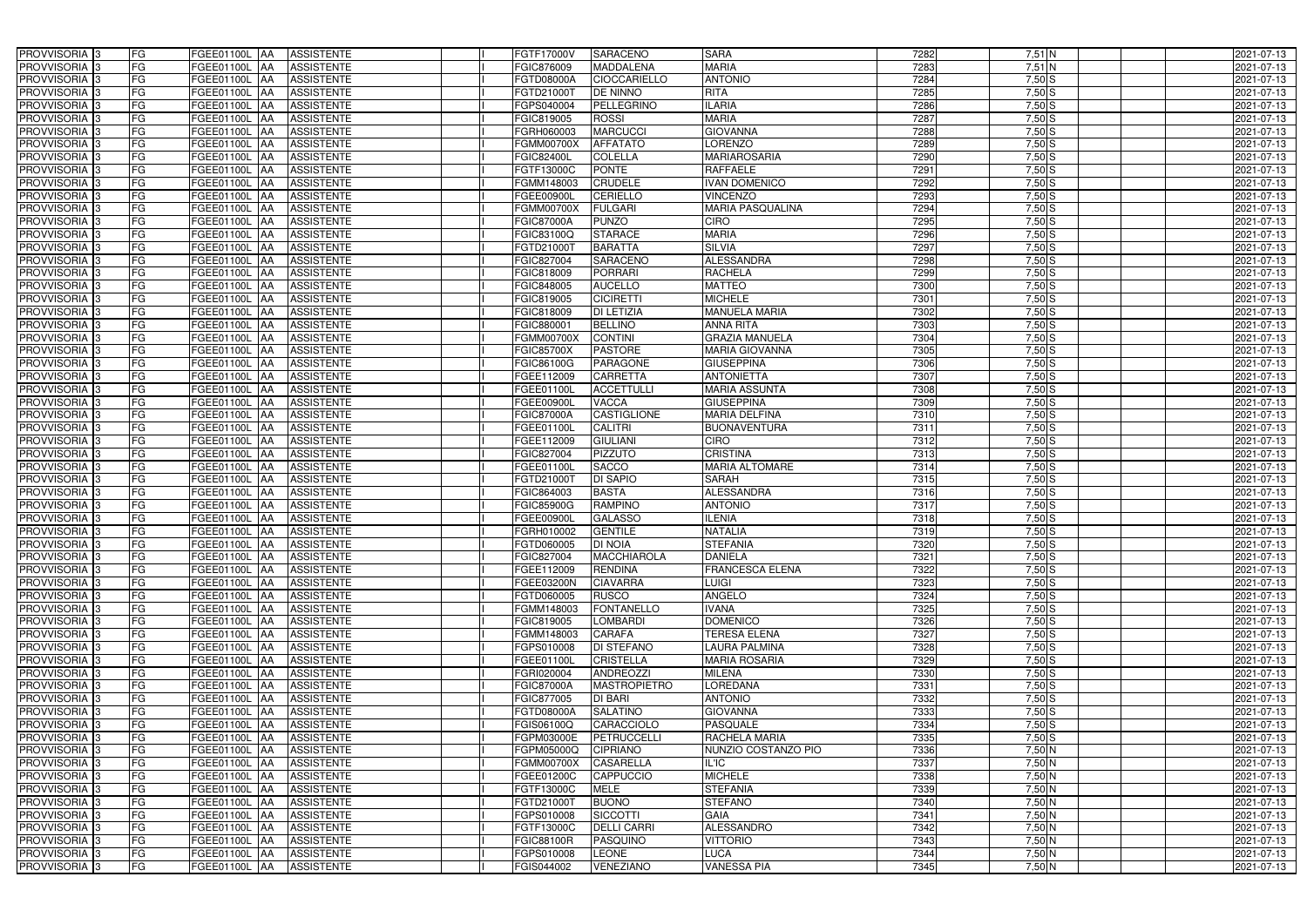| PROVVISORIA 3                                          | FG              | FGEE01100L AA                             | <b>ASSISTENTE</b> | FGIC83800E              | <b>MASUCCI</b>                 | <b>PASQUALE</b>                        | 7346         | $7,50$ N           | 2021-07-13               |
|--------------------------------------------------------|-----------------|-------------------------------------------|-------------------|-------------------------|--------------------------------|----------------------------------------|--------------|--------------------|--------------------------|
| PROVVISORIA 3                                          | FG              | FGEE01100L                                | <b>ASSISTENTE</b> | FGEE00800R              | <b>STRAMAGLIA</b>              | <b>NATALIA</b>                         | 7347         | 7,50 N             | 2021-07-13               |
| PROVVISORIA 3                                          | <b>FG</b>       | <b>FGEE01100L</b><br>IAA                  | <b>ASSISTENTE</b> | FGIC856004              | <b>MAGALDI</b>                 | <b>SARA</b>                            | 7348         | $7,50$ N           | 2021-07-13               |
| PROVVISORIA <sup>3</sup>                               | FG              | FGEE01100L<br>IAA                         | <b>ASSISTENTE</b> | FGTE020006              | MAZZARELLA                     | <b>SIMONA</b>                          | 7349         | $7,50$ N           | 2021-07-13               |
| PROVVISORIA <sup>3</sup>                               | FG              | FGEE01100L<br>IAA                         | <b>ASSISTENTE</b> | FGTF13000C              | <b>BIAGINI</b>                 | <b>MARCELLO</b>                        | 7350         | 7,50 N             | 2021-07-13               |
| PROVVISORIA 3                                          | <b>FG</b>       | <b>FGEE01100L AA</b>                      | <b>ASSISTENTE</b> | FGTE020006              | <b>GROTTA</b>                  | <b>GIORGIA</b>                         | 7351         | $7,50$ N           | 2021-07-13               |
| PROVVISORIA 3                                          | FG              | <b>FGEE01100L   AA</b>                    | <b>ASSISTENTE</b> | FGPM10000G              | <b>ORSI</b>                    | <b>MARIA SOCCORSA</b>                  | 7352         | $7,50$ N           | 2021-07-13               |
| PROVVISORIA 3                                          | FG              | FGEE01100L AA                             | <b>ASSISTENTE</b> | <b>FGIS04600N</b>       | <b>TORREDIMARE</b>             | <b>ANTONIO</b>                         | 7353         | $7,50$ N           | 2021-07-13               |
| PROVVISORIA 3                                          | <b>FG</b>       | FGEE01100L AA                             | <b>ASSISTENTE</b> | FGTD010004              | <b>GIRALDI</b>                 | <b>ROBERTA</b>                         | 7354         | $7,50$ N           | 2021-07-13               |
| PROVVISORIA 3                                          | FG              | FGEE01100L AA                             | <b>ASSISTENTE</b> | FGPS040004              | PONZIO FURNO                   | <b>ESTEFANIA</b>                       | 7355         | $7,50$ N           | 2021-07-13               |
| PROVVISORIA 3                                          | FG              | FGEE01100L AA                             | <b>ASSISTENTE</b> | FGIC84500N              | <b>LONGO</b>                   | <b>MARIANNA</b>                        | 7356         | $7,50$ N           | 2021-07-13               |
| PROVVISORIA 3                                          | FG              | FGEE01100L AA                             | <b>ASSISTENTE</b> | FGEE01100L              | <b>OGNISSANTI</b>              | <b>ANNA</b>                            | 7357         | $7,50$ N           | 2021-07-13               |
| PROVVISORIA <sup>3</sup>                               | FG              | FGEE01100L<br><b>IAA</b>                  | <b>ASSISTENTE</b> | FGTD060005              | DEL RE                         | <b>ANTONIO</b>                         | 7358         | $7,50$ N           | 2021-07-13               |
| PROVVISORIA 3                                          | FG              | FGEE01100L AA                             | <b>ASSISTENTE</b> | FGTE020006              | <b>TAVANO</b>                  | <b>ILENIA</b>                          | 7359         | $7,50$ N           | 2021-07-13               |
| PROVVISORIA 3                                          | <b>FG</b>       | FGEE01100L AA                             | <b>ASSISTENTE</b> | <b>FGIC85700X</b>       | <b>PONTONE</b>                 | <b>RITA</b>                            | 7360         | $7,50$ N           | 2021-07-13               |
| PROVVISORIA 3                                          | <b>FG</b>       | FGEE01100L<br>IAA                         | <b>ASSISTENTE</b> | GIS01100P               | <b>BRUNO</b>                   | <b>FRANCESCA PIA</b>                   | 7361         | $7,50$ N           | 2021-07-13               |
| PROVVISORIA 3                                          | FG              | <b>FGEE01100L</b><br>IAA                  | <b>ASSISTENTE</b> | FGIC83700P              | <b>FRASCA</b>                  | <b>GENNARO</b>                         | 7362         | $7,50$ N           | 2021-07-13               |
| PROVVISORIA 3                                          | FG              | FGEE01100L<br>IAA                         | <b>ASSISTENTE</b> | FGIS00800V              | <b>D'ANTONIO</b>               | <b>LIDIA</b>                           | 7363         | 7,50 N             | 2021-07-13               |
| PROVVISORIA 3                                          | FG              | FGEE01100L<br>IAA                         | <b>ASSISTENTE</b> | FGVC01000C              | <b>NARDONE</b>                 | <b>GLORIA</b>                          | 7364         | 7,50 N             | 2021-07-13               |
| PROVVISORIA 3                                          | FG              | <b>FGEE01100L</b><br>IAA                  | <b>ASSISTENTE</b> | FGPC15000C              | <b>RICCHETTI</b>               | <b>FABIO</b>                           | 7365         | 7,50 N             | 2021-07-13               |
| PROVVISORIA <sup>3</sup>                               | FG              | FGEE01100L                                | <b>ASSISTENTE</b> | FGPM03000E              | LA TORRE                       | <b>SABRINA</b>                         | 7366         | 7,50 N             | 2021-07-13               |
| <b>PROVVISORIA</b> 3                                   | FG              | FGEE01100L                                | <b>ASSISTENTE</b> | FGEE01100L              | <b>MOREO</b>                   | <b>BENEDETTA</b>                       | 7367         | $7,50$ N           | 2021-07-13               |
| PROVVISORIA <sup>3</sup>                               | FG              | FGEE01100L                                | <b>ASSISTENTE</b> | FGIC851001              | <b>ACCARRINO</b>               | <b>VALENTINA</b>                       | 7368         | $7,50$ N           | 2021-07-13               |
| PROVVISORIA <sup>13</sup>                              | <b>FG</b>       | <b>FGEE01100L</b><br>AA                   | <b>ASSISTENTE</b> | FGIS04600N              | <b>VECE</b>                    | <b>GIOVANNI</b>                        | 7369         | $7,50$ N           | 2021-07-13               |
| <b>PROVVISORIA</b> 3                                   | FG              | FGEE01100L<br>IAA                         | <b>ASSISTENTE</b> | FGEE005009              | <b>FUSIELLO</b>                | <b>SIMONA</b>                          | 7370         | $7,50$ N           | 2021-07-13               |
| PROVVISORIA 3                                          | FG              | FGEE01100L<br>IAA                         | <b>ASSISTENTE</b> | FGEE005009              | <b>CORVINO</b>                 | <b>CHIARA RITA</b>                     | 7371         | $7,50$ N           | 2021-07-13               |
| PROVVISORIA 3                                          | <b>FG</b>       | FGEE01100L AA                             | <b>ASSISTENTE</b> | FGIC81600N              | <b>SORAGNESE</b>               | <b>LUCIA</b>                           | 7372         | $7,50$ N           | 2021-07-13               |
| PROVVISORIA 3                                          | <b>FG</b>       | FGEE01100L AA                             | <b>ASSISTENTE</b> | FGVC01000C              | SANTALUCIA                     | <b>SEVERINO</b>                        | 7373         | $7,50$ N           | 2021-07-13               |
| PROVVISORIA 3                                          | FG              | FGEE01100L AA                             | <b>ASSISTENTE</b> | FGIS001004              | <b>LAURIOLA</b>                | <b>MARIA PIA</b>                       | 7374         | $7,50$ N           | 2021-07-13               |
| PROVVISORIA 3                                          | <b>FG</b>       | <b>FGEE01100L   AA</b>                    | <b>ASSISTENTE</b> | FGIC85900G              | <b>PARISI</b>                  | <b>ADRIANA</b>                         | 7375         | $7,50$ N           | 2021-07-13               |
| PROVVISORIA 3                                          | FG              | <b>FGEE01100L AA</b>                      | <b>ASSISTENTE</b> | FGTD210001              | <b>MIGLIONICO</b>              | <b>ANTONIO</b>                         | 7376         | $7,50$ N           | 2021-07-13               |
| PROVVISORIA 3                                          | FG              | FGEE01100L AA                             | <b>ASSISTENTE</b> | FGEE112009              | <b>CAPOSIENA</b>               | <b>AURORA</b>                          | 7377         | $7,50$ N           | 2021-07-13               |
| PROVVISORIA 3                                          | FG              | <b>FGEE01100L</b><br>IAA                  | <b>ASSISTENTE</b> | FGIC818009              | <b>MARANO</b>                  | <b>BRUNA</b>                           | 7378         | $7,50$ N           | 2021-07-13               |
| PROVVISORIA 3                                          | <b>FG</b>       | <b>FGEE01100L   AA</b>                    | <b>ASSISTENTE</b> | FGIC83700P              | <b>FALCONE</b>                 | <b>VERONICA</b>                        | 7379         | $7,50$ N           | 2021-07-13               |
| PROVVISORIA 3                                          | <b>FG</b>       | FGEE01100L<br>IAA                         | <b>ASSISTENTE</b> | FGIC84500N              | <b>PAVINO</b>                  | <b>FRANCESCA MARIA PIA</b>             | 7380         | $7,50$ N           | 2021-07-13               |
| PROVVISORIA <sup>3</sup>                               | FG              | FGEE01100L<br>IAA<br><b>FGEE01100L</b>    | <b>ASSISTENTE</b> | <b>GIC87900R</b>        | <b>AURELIO</b><br><b>MANSI</b> | <b>MARIA MICHELA</b><br><b>ADRIANA</b> | 7381<br>7382 | $7,50$ N           | 2021-07-13               |
| PROVVISORIA <sup>1</sup> 3<br>PROVVISORIA <sup>3</sup> | FG<br><b>FG</b> | IAA                                       | <b>ASSISTENTE</b> | GIS048009               | <b>VALENTINO</b>               | <b>VALERIA</b>                         |              | $7,50$ N           | 2021-07-13               |
| PROVVISORIA <sup>3</sup>                               | FG              | FGEE01100L AA<br>FGEE01100L AA ASSISTENTE | <b>ASSISTENTE</b> | GPS08000E<br>FGIC819005 | <b>PAOLETTA</b>                | <b>MARILENA</b>                        | 7383<br>7384 | $7,50$ N           | 2021-07-13               |
| PROVVISORIA <sup>3</sup>                               | FG              | FGEE01100L AA                             | ASSISTENTE        | FGIS05900Q              | DI LEO                         | <b>EUGENIA MIRIAM</b>                  | 7385         | 7,50 N<br>$7,50$ N | 2021-07-13<br>2021-07-13 |
| PROVVISORIA <sup>3</sup>                               | FG              | FGEE01100L AA                             | ASSISTENTE        | <b>FGMM00400C</b>       | <b>MAZZINI</b>                 | <b>MARIA</b>                           | 7386         | $7,50$ N           | 2021-07-13               |
| PROVVISORIA <sup>3</sup>                               | FG              | FGEE01100L AA                             | <b>ASSISTENTE</b> | <b>FGIS04600N</b>       | <b>PERROTTA</b>                | <b>FILOMENA KASSANDRA</b>              | 7387         | $7,50$ N           | 2021-07-13               |
| PROVVISORIA <sup>3</sup>                               | FG              | FGEE01100L AA                             | <b>ASSISTENTE</b> | FGTE020006              | <b>DI GENNARO</b>              | <b>WALTER SIMONE</b>                   | 7388         | $7,50$ N           | 2021-07-13               |
| PROVVISORIA <sup>3</sup>                               | FG              | FGEE01100L AA                             | <b>ASSISTENTE</b> | FGIC819005              | <b>SOLIMINE</b>                | <b>CARMELA</b>                         | 7389         | $7,50$ N           | 2021-07-13               |
| PROVVISORIA <sup>3</sup>                               | FG              | FGEE01100L AA                             | <b>ASSISTENTE</b> | FGEE112009              | <b>PIETROFORTE</b>             | <b>MARTINA</b>                         | 7390         | $7,50$ N           | 2021-07-13               |
| PROVVISORIA <sup>3</sup>                               | FG              | FGEE01100L AA                             | <b>ASSISTENTE</b> | <b>FGIC85900G</b>       | <b>BUONAROTA</b>               | <b>ERICA</b>                           | 7391         | $7,50$ N           | 2021-07-13               |
| PROVVISORIA <sup>3</sup>                               | FG              | FGEE01100L AA                             | <b>ASSISTENTE</b> | FGRI020004              | <b>GRANIERO</b>                | <b>TOMMASO</b>                         | 7392         | $7,50$ N           | 2021-07-13               |
| PROVVISORIA <sup>3</sup>                               | FG              | FGEE01100L AA                             | <b>ASSISTENTE</b> | FGEE106002              | <b>PRIORE</b>                  | <b>MARTINA MARIA</b>                   | 7393         | $7,50$ N           | 2021-07-13               |
| PROVVISORIA <sup>3</sup>                               | FG              | FGEE01100L AA                             | <b>ASSISTENTE</b> | FGTD060005              | <b>MIELE</b>                   | <b>RAFFAELLA</b>                       | 7394         | $7,50$ N           | 2021-07-13               |
| PROVVISORIA 3                                          | FG              | FGEE01100L AA                             | <b>ASSISTENTE</b> | <b>FGIC80800P</b>       | <b>CIUFFREDA</b>               | RAFFAELLA PIA                          | 7395         | $7,50$ N           | 2021-07-13               |
| PROVVISORIA 3                                          | FG              | FGEE01100L AA                             | ASSISTENTE        | FGIC86800A              | <b>TORELLI</b>                 | <b>ERICA</b>                           | 7396         | $7,50$ N           | 2021-07-13               |
| PROVVISORIA <sup>3</sup>                               | FG              | FGEE01100L AA                             | <b>ASSISTENTE</b> | FGIC877005              | LANZA                          | <b>MARIA PIA</b>                       | 7397         | $7,50$ N           | 2021-07-13               |
| PROVVISORIA <sup>3</sup>                               | FG              | FGEE01100L AA                             | <b>ASSISTENTE</b> | FGIC842006              | <b>COLATRUGLIO</b>             | PASQUALINA                             | 7398         | $7,50$ N           | 2021-07-13               |
| PROVVISORIA <sup>3</sup>                               | FG              | <b>FGEE01100L   AA</b>                    | <b>ASSISTENTE</b> | FGEE005009              | LAVIO                          | <b>MARIAPIA</b>                        | 7399         | $7,50$ N           | 2021-07-13               |
| PROVVISORIA <sup>13</sup>                              | FG              | FGEE01100L AA                             | <b>ASSISTENTE</b> | FGTD21000T              | <b>MANCINI</b>                 | <b>LUCIANO</b>                         | 7400         | $7,50$ N           | 2021-07-13               |
| PROVVISORIA <sup>3</sup>                               | FG              | FGEE01100L AA                             | <b>ASSISTENTE</b> | FGIC871006              | <b>NENNA</b>                   | <b>DOMENICO</b>                        | 7401         | 7,50 N             | 2021-07-13               |
| PROVVISORIA <sup>3</sup>                               | FG              | FGEE01100L AA                             | <b>ASSISTENTE</b> | FGEE099004              | <b>D'ALESSANDRO</b>            | <b>SARA</b>                            | 7402         | $7,50$ N           | 2021-07-13               |
| PROVVISORIA <sup>3</sup>                               | FG              | <b>FGEE01100L   AA</b>                    | <b>ASSISTENTE</b> | FGIC85700X              | <b>TROTTA</b>                  | <b>ANNALISA</b>                        | 7403         | $7,50$ N           | 2021-07-13               |
| PROVVISORIA <sup>3</sup>                               | FG              | FGEE01100L AA                             | <b>ASSISTENTE</b> | FGEE00800R              | <b>LEZZI</b>                   | <b>ALESSANDRO</b>                      | 7404         | 7,50 N             | 2021-07-13               |
| PROVVISORIA <sup>3</sup>                               | FG              | FGEE01100L AA                             | <b>ASSISTENTE</b> | FGEE00800R              | <b>PALATELLA</b>               | <b>ANTONELLA BARBARA</b>               | 7405         | $7,50$ N           | 2021-07-13               |
| PROVVISORIA <sup>3</sup>                               | FG              | FGEE01100L AA                             | <b>ASSISTENTE</b> | FGIC85900G              | <b>MENDUNI</b>                 | <b>NOEMI</b>                           | 7406         | $7,50$ N           | 2021-07-13               |
| PROVVISORIA <sup>3</sup>                               | FG              | FGEE01100L AA                             | <b>ASSISTENTE</b> | FGIC819005              | <b>MIRABELLA</b>               | <b>CRISTINA</b>                        | 7407         | $7,50$ N           | 2021-07-13               |
| PROVVISORIA <sup>3</sup>                               | FG              | FGEE01100L AA                             | ASSISTENTE        | FGTD21000T              | <b>PUZIO</b>                   | <b>MATTIA</b>                          | 7408         | $7,50$ N           | 2021-07-13               |
| PROVVISORIA 3                                          | FG              | <b>FGEE01100L AA</b>                      | <b>ASSISTENTE</b> | <b>FGIS04600N</b>       | CANNONE                        | <b>MATTEA</b>                          | 7409         | $7,50$ N           | 2021-07-13               |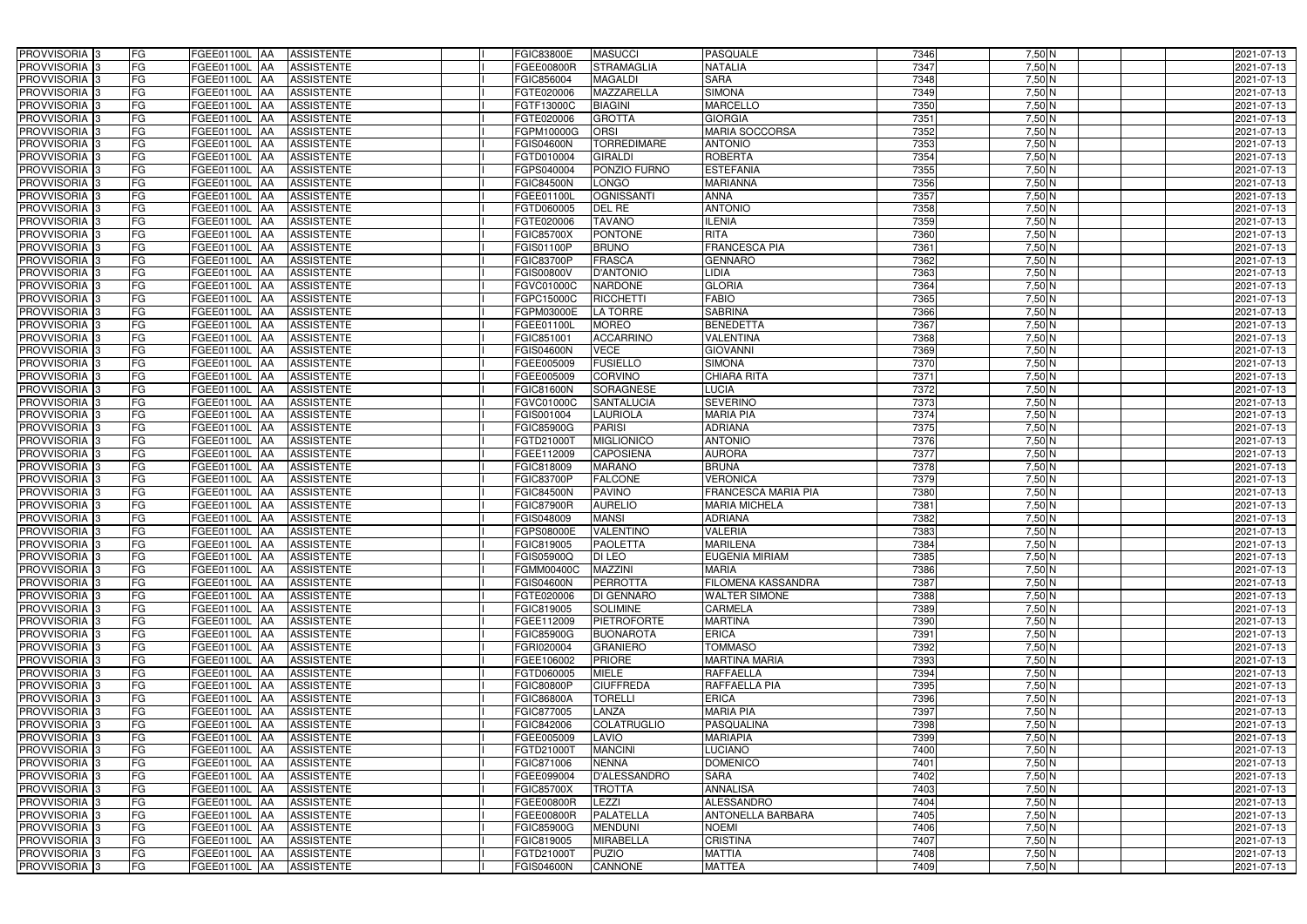| PROVVISORIA 3              | FG        | FGEE01100L AA            | <b>ASSISTENTE</b> | FGMM00700X        | <b>RUGGIERO</b>        | <b>LUIGI EMANUEL</b>          | 7410 | $7,50$ N | 2021-07-13 |
|----------------------------|-----------|--------------------------|-------------------|-------------------|------------------------|-------------------------------|------|----------|------------|
| PROVVISORIA 3              | FG        | FGEE01100L               | <b>ASSISTENTE</b> | FGIC876009        | CANTALUPO              | <b>ELENA</b>                  | 7411 | 7,50 N   | 2021-07-13 |
| PROVVISORIA 3              | FG        | FGEE01100L<br>IAA        | <b>ASSISTENTE</b> | FGEE00900L        | PAPPALARDO             | <b>CARMELA</b>                | 7412 | $7,50$ N | 2021-07-13 |
| PROVVISORIA <sup>3</sup>   | FG        | FGEE01100L<br>IAA        | <b>ASSISTENTE</b> | FGMM00700X        | <b>FOGGETTI</b>        | <b>ROSA</b>                   | 7413 | $7,50$ N | 2021-07-13 |
| PROVVISORIA 3              | FG        | FGEE01100L<br>IAA        | <b>ASSISTENTE</b> | <b>FGIC87900R</b> | LA TORRE               | <b>ANNA MARIA</b>             | 7414 | 7,50 N   | 2021-07-13 |
| PROVVISORIA 3              | <b>FG</b> | <b>FGEE01100L AA</b>     | <b>ASSISTENTE</b> | FGEE01100L        | <b>CALABRICE</b>       | <b>ANGELO</b>                 | 7415 | $7,50$ N | 2021-07-13 |
| PROVVISORIA 3              | FG        | <b>FGEE01100L   AA</b>   | <b>ASSISTENTE</b> | FGIC85800Q        | <b>CIBELLI</b>         | <b>MARIANNA</b>               | 7416 | $7,50$ N | 2021-07-13 |
| PROVVISORIA 3              | FG        | FGEE01100L AA            | <b>ASSISTENTE</b> | <b>FGIC84500N</b> | <b>CAPPIELLO</b>       | <b>FRANCESCO</b>              | 7417 | $7,50$ N | 2021-07-13 |
| PROVVISORIA 3              | <b>FG</b> | <b>FGEE01100L AA</b>     | <b>ASSISTENTE</b> | FGTD21000T        | <b>CAPOBIANCO</b>      | <b>BIAGIO</b>                 | 7418 | $7,50$ N | 2021-07-13 |
| PROVVISORIA 3              | FG        | FGEE01100L AA            | <b>ASSISTENTE</b> | FGIC86200B        | <b>SANTORO</b>         | <b>MANUEL</b>                 | 7419 | $7,50$ N | 2021-07-13 |
| PROVVISORIA 3              | FG        | FGEE01100L AA            | <b>ASSISTENTE</b> | GIS001004         | <b>SANTORO</b>         | <b>ENRICO MICHELE</b>         | 7420 | $7,50$ N | 2021-07-13 |
| PROVVISORIA 3              | FG        | FGEE01100L AA            | <b>ASSISTENTE</b> | FGIC877005        | <b>CARBOSIERO</b>      | <b>IRMA</b>                   | 7421 | $7,50$ N | 2021-07-13 |
| PROVVISORIA <sup>3</sup>   | FG        | FGEE01100L               | <b>ASSISTENTE</b> | FGIC872002        | <b>GRANATIERO</b>      | <b>RAFFAELE</b>               | 7422 | $7,50$ N | 2021-07-13 |
|                            |           | <b>IAA</b>               |                   |                   |                        |                               | 7423 |          |            |
| PROVVISORIA 3              | FG        | FGEE01100L AA            | <b>ASSISTENTE</b> | <b>GIS00800V</b>  | <b>FARELLA</b>         | <b>LUCIA</b><br><b>SANDRA</b> |      | $7,50$ N | 2021-07-13 |
| PROVVISORIA 3              | <b>FG</b> | FGEE01100L AA            | <b>ASSISTENTE</b> | FGEE00900L        | <b>BISCOTTI</b>        |                               | 7424 | $7,50$ N | 2021-07-13 |
| PROVVISORIA 3              | <b>FG</b> | <b>FGEE01100L</b><br>IAA | <b>ASSISTENTE</b> | GPS040004         | <b>AMATO CRESCENZO</b> | <b>ANTONIO</b>                | 7425 | $7,50$ N | 2021-07-13 |
| PROVVISORIA 3              | FG        | <b>FGEE01100L</b><br>IAA | <b>ASSISTENTE</b> | FGIC85900G        | <b>PONZIANO</b>        | <b>FRANCESCA</b>              | 7426 | $7,50$ N | 2021-07-13 |
| PROVVISORIA 3              | FG        | FGEE01100L<br>IAA        | <b>ASSISTENTE</b> | <b>FGIS05300R</b> | <b>DALOISO</b>         | <b>SALVATORE</b>              | 7427 | 7,50 N   | 2021-07-13 |
| PROVVISORIA 3              | FG        | FGEE01100L<br>IAA        | <b>ASSISTENTE</b> | GPS040004         | <b>LAFORGIA</b>        | <b>ELEONORA RITA</b>          | 7428 | 7,50 N   | 2021-07-13 |
| PROVVISORIA 3              | FG        | FGEE01100L<br>IAA        | <b>ASSISTENTE</b> | FGPS010008        | <b>RENZULLI</b>        | <b>VERONICA</b>               | 7429 | 7,50 N   | 2021-07-13 |
| PROVVISORIA <sup>3</sup>   | FG        | FGEE01100L               | <b>ASSISTENTE</b> | FGPM10000G        | <b>DI FINE</b>         | <b>STEFANIA</b>               | 7430 | 7,50 N   | 2021-07-13 |
| <b>PROVVISORIA</b> 3       | FG        | FGEE01100L<br>IAA        | <b>ASSISTENTE</b> | FGIC851001        | <b>DI LELLA</b>        | <b>ANNA PIA</b>               | 7431 | $7,50$ N | 2021-07-13 |
| PROVVISORIA <sup>3</sup>   | FG        | FGEE01100L               | <b>ASSISTENTE</b> | FGEE02900T        | <b>OCCHIELLO</b>       | <b>ANNA</b>                   | 7432 | $7,50$ N | 2021-07-13 |
| PROVVISORIA <sup>3</sup>   | <b>FG</b> | FGEE01100L<br>AA         | <b>ASSISTENTE</b> | FGIC86000Q        | <b>SIMONETTI</b>       | <b>ANNA RITA</b>              | 7433 | $7,50$ N | 2021-07-13 |
| <b>PROVVISORIA</b> 3       | FG        | FGEE01100L<br>IAA        | <b>ASSISTENTE</b> | <b>FGIC86600P</b> | <b>TRIVENTI</b>        | <b>MATTEO</b>                 | 7434 | $7,50$ N | 2021-07-13 |
| PROVVISORIA 3              | FG        | FGEE01100L<br>IAA        | <b>ASSISTENTE</b> | FGTF13000C        | <b>PANDISCIA</b>       | <b>LUCIA</b>                  | 7435 | $7,50$ N | 2021-07-13 |
| PROVVISORIA 3              | <b>FG</b> | FGEE01100L AA            | <b>ASSISTENTE</b> | FGRH010002        | <b>LORUSSO</b>         | <b>FRANCESCA PAOLA</b>        | 7436 | $7,50$ N | 2021-07-13 |
| PROVVISORIA 3              | <b>FG</b> | FGEE01100L AA            | <b>ASSISTENTE</b> | FGTD21000T        | <b>POLCARI</b>         | <b>SIMONA</b>                 | 7437 | $7,50$ N | 2021-07-13 |
| PROVVISORIA 3              | FG        | FGEE01100L AA            | <b>ASSISTENTE</b> | FGTD060005        | COLASANTO              | LORENA                        | 7438 | $7,50$ N | 2021-07-13 |
| PROVVISORIA 3              | <b>FG</b> | <b>FGEE01100L   AA</b>   | <b>ASSISTENTE</b> | FGTF17000V        | <b>GRIFA</b>           | <b>MARIA VALERIA</b>          | 7439 | $7,50$ N | 2021-07-13 |
| PROVVISORIA 3              | FG        | <b>FGEE01100L AA</b>     | <b>ASSISTENTE</b> | FGIC83100Q        | NOTARANGELO            | ANNA MARIA CRISTINA           | 7440 | $7,50$ N | 2021-07-13 |
| PROVVISORIA 3              | FG        | FGEE01100L AA            | <b>ASSISTENTE</b> | FGTF13000C        | <b>SANTORO</b>         | <b>DANIELE</b>                | 7441 | $7,50$ N | 2021-07-13 |
| PROVVISORIA 3              | FG        | FGEE01100L<br>IAA        | <b>ASSISTENTE</b> | FGEE005009        | <b>SIGNORIELLO</b>     | <b>DANIELE</b>                | 7442 | $7,50$ N | 2021-07-13 |
| PROVVISORIA 3              | <b>FG</b> | FGEE01100L AA            | <b>ASSISTENTE</b> | FGIC877005        | <b>QUATRARO</b>        | <b>MARICA</b>                 | 7443 | 7,50 N   | 2021-07-13 |
| <b>PROVVISORIA</b> 3       | <b>FG</b> | FGEE01100L<br>IAA        | <b>ASSISTENTE</b> | FGIC85800Q        | <b>LATTORRE</b>        | <b>ANGELO</b>                 | 7444 | $7,50$ N | 2021-07-13 |
| PROVVISORIA <sup>1</sup> 3 | FG        | FGEE01100L<br>IAA        | <b>ASSISTENTE</b> | GIC864003         | <b>DEL MUSCIO</b>      | <b>LUCIANO</b>                | 7445 | $7,50$ N | 2021-07-13 |
| PROVVISORIA <sup>1</sup> 3 | FG        | <b>FGEE01100L</b><br>IAA | <b>ASSISTENTE</b> | GIC872002         | <b>CONOSCITORE</b>     | <b>NUNZIA</b>                 | 7446 | $7,50$ N | 2021-07-13 |
| PROVVISORIA <sup>3</sup>   | <b>FG</b> | FGEE01100L AA            | <b>ASSISTENTE</b> | FGIC818009        | <b>SASSANO</b>         | <b>PIETRO</b>                 | 7447 | $7,50$ N | 2021-07-13 |
| PROVVISORIA <sup>3</sup>   | FG        | FGEE01100L AA ASSISTENTE |                   | FGEE00800R        | <b>FALCONE</b>         | <b>ANNAMARIA</b>              | 7448 | 7,50 N   | 2021-07-13 |
| PROVVISORIA <sup>3</sup>   | FG        | FGEE01100L AA            | ASSISTENTE        | <b>FGIC87000A</b> | <b>RAUSEO</b>          | <b>MARCELLA</b>               | 7449 | $7,50$ N | 2021-07-13 |
| PROVVISORIA <sup>3</sup>   | FG        |                          | ASSISTENTE        |                   | <b>MATRELLA</b>        | <b>EMANUELE</b>               | 7450 | $7,50$ N | 2021-07-13 |
|                            | FG        | FGEE01100L AA            |                   | FGIS00800V        |                        |                               | 7451 |          |            |
| PROVVISORIA <sup>3</sup>   |           | FGEE01100L AA            | <b>ASSISTENTE</b> | FGTD02000P        | <b>CASTALDI</b>        | <b>SAVINO</b>                 |      | $7,50$ N | 2021-07-13 |
| PROVVISORIA <sup>3</sup>   | FG        | FGEE01100L AA            | <b>ASSISTENTE</b> | FGIS007003        | <b>GENTILE</b>         | <b>STEFANIA</b>               | 7452 | $7,50$ N | 2021-07-13 |
| PROVVISORIA <sup>3</sup>   | FG        | FGEE01100L AA            | <b>ASSISTENTE</b> | FGIC847009        | <b>NARDELLA</b>        | <b>EUGENIA</b>                | 7453 | $7,50$ N | 2021-07-13 |
| PROVVISORIA <sup>3</sup>   | FG        | FGEE01100L AA            | <b>ASSISTENTE</b> | FGTD02000P        | <b>CIALDELLA</b>       | <b>VINCENZA</b>               | 7454 | $7,50$ N | 2021-07-13 |
| PROVVISORIA <sup>3</sup>   | FG        | FGEE01100L AA            | <b>ASSISTENTE</b> | FGIC848005        | <b>LIMOSANI</b>        | <b>LUIGI ANTONIO</b>          | 7455 | $7,50$ N | 2021-07-13 |
| PROVVISORIA <sup>3</sup>   | FG        | FGEE01100L AA            | <b>ASSISTENTE</b> | FGIC81600N        | <b>DE PALMA</b>        | <b>LEONARDO</b>               | 7456 | $7,50$ N | 2021-07-13 |
| PROVVISORIA <sup>3</sup>   | FG        | FGEE01100L AA            | ASSISTENTE        | FGMM00700X        | <b>D'EMILIO</b>        | <b>GIANLUCA</b>               | 7457 | $7,50$ N | 2021-07-13 |
| PROVVISORIA 3              | FG        | FGEE01100L AA            | <b>ASSISTENTE</b> | FGIC818009        | <b>DUCATO</b>          | <b>EMMA</b>                   | 7458 | $7,50$ N | 2021-07-13 |
| PROVVISORIA <sup>3</sup>   | FG        | FGEE01100L AA            | <b>ASSISTENTE</b> | FGIC86100G        | <b>SCIPPO</b>          | <b>NUNZIO</b>                 | 7459 | $7,50$ N | 2021-07-13 |
| PROVVISORIA <sup>3</sup>   | FG        | FGEE01100L AA            | ASSISTENTE        | FGTF17000V        | <b>BISCEGLIA</b>       | <b>MICHELE PIO</b>            | 7460 | $7,50$ N | 2021-07-13 |
| PROVVISORIA <sup>3</sup>   | FG        | FGEE01100L AA            | <b>ASSISTENTE</b> | FGEE01200C        | COCOZZA                | <b>EVELINA</b>                | 7461 | $7,50$ N | 2021-07-13 |
| PROVVISORIA <sup>3</sup>   | FG        | FGEE01100L AA            | <b>ASSISTENTE</b> | FGTD060005        | <b>DI GIOVINE</b>      | <b>MARIANGELA</b>             | 7462 | $7,50$ N | 2021-07-13 |
| PROVVISORIA <sup>3</sup>   | FG        | FGEE01100L AA            | <b>ASSISTENTE</b> | FGTD060005        | <b>CIMINO</b>          | <b>RAFFAELE</b>               | 7463 | $7,50$ N | 2021-07-13 |
| PROVVISORIA <sup>13</sup>  | FG        | FGEE01100L AA            | <b>ASSISTENTE</b> | FGPC180008        | <b>BRUNO</b>           | <b>ROSAPIA</b>                | 7464 | $7,50$ N | 2021-07-13 |
| PROVVISORIA <sup>3</sup>   | FG        | FGEE01100L AA            | <b>ASSISTENTE</b> | FGPS20000B        | <b>BISCEGLIA</b>       | LAURA                         | 7465 | 7,50 N   | 2021-07-13 |
| PROVVISORIA <sup>3</sup>   | FG        | FGEE01100L AA            | <b>ASSISTENTE</b> | FGTF13000C        | <b>PASTORE</b>         | <b>GIUSEPPE MICHELE</b>       | 7466 | $7,50$ N | 2021-07-13 |
| PROVVISORIA <sup>3</sup>   | FG        | FGEE01100L AA            | <b>ASSISTENTE</b> | FGTD21000T        | <b>TRISCIUOGLIO</b>    | <b>GIOVANNI</b>               | 7467 | $7,50$ N | 2021-07-13 |
| PROVVISORIA <sup>3</sup>   | FG        | FGEE01100L AA            | <b>ASSISTENTE</b> | FGRH060003        | <b>BUONOMO</b>         | <b>ANTONIO</b>                | 7468 | 7,50 N   | 2021-07-13 |
| PROVVISORIA 3              | FG        | FGEE01100L AA            | <b>ASSISTENTE</b> | FGEE005009        | <b>SIMONETTI</b>       | <b>MARIA RITA</b>             | 7469 | $7,50$ N | 2021-07-13 |
| PROVVISORIA <sup>3</sup>   | FG        | FGEE01100L AA            | <b>ASSISTENTE</b> | FGMM15400A        | <b>DE BARI</b>         | <b>GIANLUCA</b>               | 7470 | $7,50$ N | 2021-07-13 |
| PROVVISORIA 3              | FG        | FGEE01100L AA            | <b>ASSISTENTE</b> | FGTD21000T        | <b>D'ELIA</b>          | <b>DAVIDE</b>                 | 7471 | $7,50$ N | 2021-07-13 |
| PROVVISORIA <sup>3</sup>   | FG        | FGEE01100L AA            | ASSISTENTE        | FGPS010008        | <b>CARAVELLA</b>       | <b>ADDOLORATA</b>             | 7472 | $7,50$ N | 2021-07-13 |
| PROVVISORIA 3              | FG        | <b>FGEE01100L AA</b>     | ASSISTENTE        | <b>FGIC87400N</b> | <b>PALANO</b>          | <b>ROSARIA</b>                | 7473 | $7,50$ N | 2021-07-13 |
|                            |           |                          |                   |                   |                        |                               |      |          |            |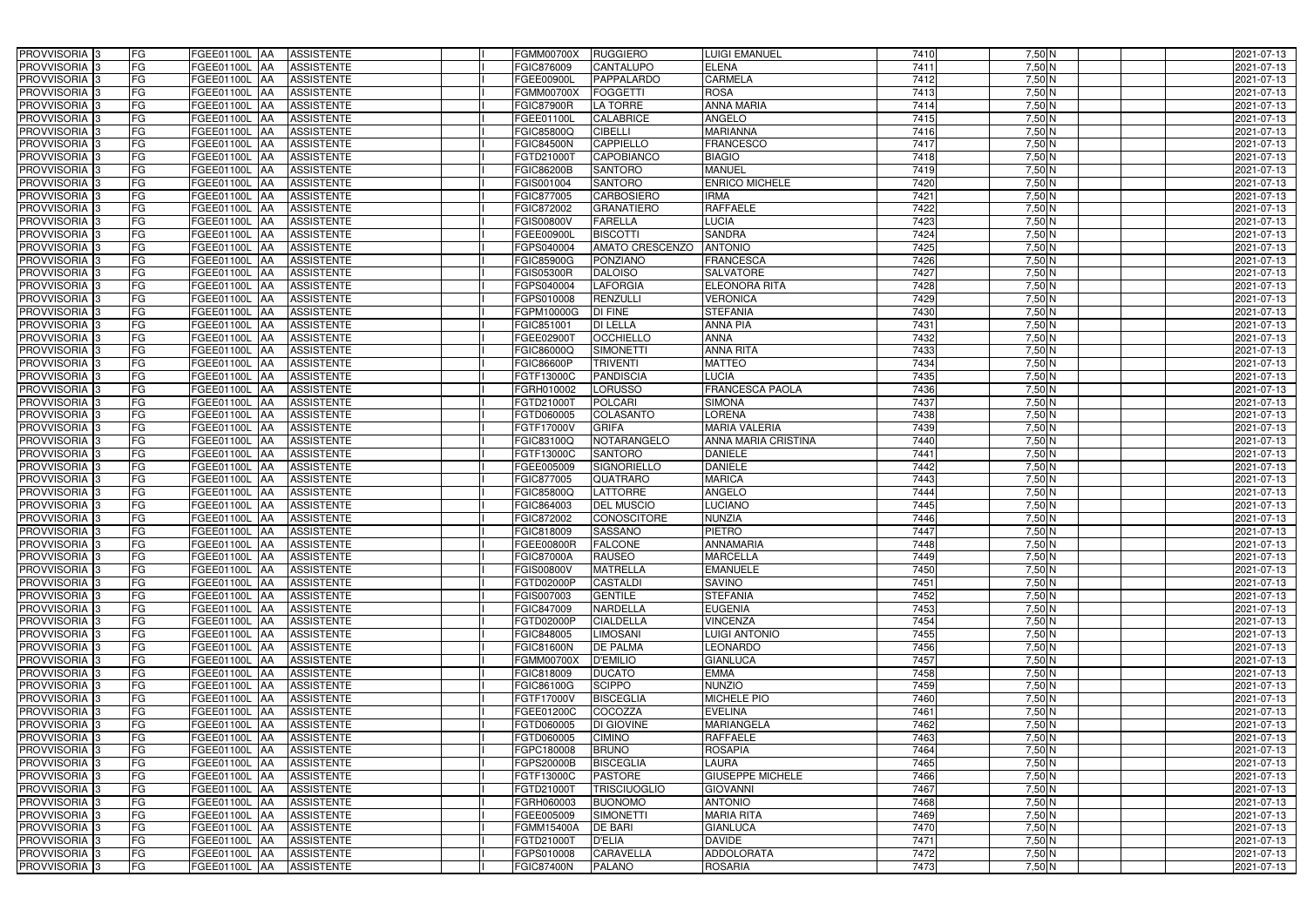| PROVVISORIA <sup>3</sup><br>FG    | FGEE01100L<br><b>AA</b><br><b>ASSISTENTE</b>    | FGIC835003        | <b>ALTIERI</b>       | <b>NICOLA</b>         | 7474 | $7,50$ N       | 2021-07-13 |
|-----------------------------------|-------------------------------------------------|-------------------|----------------------|-----------------------|------|----------------|------------|
| <b>FG</b><br>PROVVISORIA 3        | FGEE01100L<br><b>ASSISTENTE</b><br>IAA          | <b>FGIC86500V</b> | <b>FIANANESE</b>     | LUCA                  | 7475 | $7,50$ N       | 2021-07-13 |
| FG<br><b>PROVVISORIA</b> 3        | <b>ASSISTENTE</b><br>FGEE01100L<br><b>IAA</b>   | FGEE01100L        | <b>BARONE</b>        | <b>GIUSY</b>          | 7476 | $7,50$ N       | 2021-07-13 |
| FG<br><b>PROVVISORIA</b> 3        | FGEE01100L<br><b>IAA</b><br><b>ASSISTENTE</b>   | <b>FGEE00800R</b> | <b>PADALINO</b>      | <b>GIUSEPPINA</b>     | 7477 | $7,50$ N       | 2021-07-13 |
| <b>FG</b><br><b>PROVVISORIA</b> 3 | FGEE01100L<br><b>ASSISTENTE</b><br>IAA          | FGIC842006        | <b>MAIORANO</b>      | LAURA                 | 7478 | $7,50$ N       | 2021-07-13 |
| FG<br>PROVVISORIA                 | <b>AA</b><br><b>ASSISTENTE</b><br>FGEE01100L    | FGTD08000A        | <b>BISCOTTI</b>      | <b>ALESSIO</b>        | 7479 | $7,50$ N       | 2021-07-13 |
| FG<br>PROVVISORIA 3               | <b>AA</b><br><b>ASSISTENTE</b><br>FGEE01100L    | FGIS06100Q        | SPAGNUOLO            | <b>CATERINA</b>       | 7480 | $7,50$ N       | 2021-07-13 |
| <b>PROVVISORIA</b><br>FG          | FGEE01100L<br><b>AA</b><br><b>ASSISTENTE</b>    | FGRI020004        | <b>LAMPO</b>         | <b>MARIAGRAZIA</b>    | 7481 | $7,50$ N       | 2021-07-13 |
| <b>PROVVISORIA</b><br>FG          | FGEE01100L<br><b>ASSISTENTE</b><br><b>JAA</b>   | FGIC86100G        | <b>COLECCHIA</b>     | <b>ANNA RITA</b>      | 7482 | $7,50$ N       | 2021-07-13 |
| <b>PROVVISORIA</b> 3<br>FG        | <b>ASSISTENTE</b><br>FGEE01100L<br><b>JAA</b>   | FGIC82900Q        | <b>DI GIUSEPPE</b>   | <b>CARMELA</b>        | 7483 | $7,50$ N       | 2021-07-13 |
| <b>PROVVISORIA</b> 3<br>FG        | FGEE01100L<br><b>ASSISTENTE</b><br><b>JAA</b>   | FGIS048009        | <b>DEIPAZZI</b>      | <b>ANNAMARIA</b>      | 7484 | $7,50$ N       | 2021-07-13 |
| <b>PROVVISORIA</b> 3<br>FG        | FGEE01100L<br><b>ASSISTENTE</b><br><b>JAA</b>   | FGEE01100L        | <b>FRATTULINO</b>    | <b>GIUSEPPINA</b>     | 7485 | $7,50$ N       | 2021-07-13 |
| <b>PROVVISORIA</b> 3<br>FG        | <b>ASSISTENTE</b><br>FGEE01100L<br><b>AA</b>    | FGEE00900L        | <b>D'ONOFRIO</b>     | <b>CLAUDIA</b>        | 7486 | $7,50$ N       | 2021-07-13 |
| PROVVISORIA <sup>3</sup><br>FG    | <b>ASSISTENTE</b><br>FGEE01100L<br><b>JAA</b>   | <b>FGIC84100A</b> | <b>SEMENTINO</b>     | <b>MARIA</b>          | 7487 | $7,50$ N       | 2021-07-13 |
| <b>PROVVISORIA</b> 3<br>FG        | FGEE01100L<br><b>ASSISTENTE</b><br><b>JAA</b>   | <b>FGIS01100P</b> | <b>BORRELLI</b>      | <b>DOMENICO</b>       | 7488 | $7,50$ N       | 2021-07-13 |
| <b>PROVVISORIA</b><br>FG          | FGEE01100L<br><b>ASSISTENTE</b><br><b>AA</b>    | FGTD08000A        | <b>TISCIA</b>        | <b>ANTONIO</b>        | 7489 | $7,50$ N<br>Is | 2021-07-13 |
| FG<br><b>PROVVISORIA</b> 3        | FGEE01100L<br><b>ASSISTENTE</b><br><b>JAA</b>   | FGTD08000A        | <b>VITOFRANCESCO</b> | <b>MARIA VALERIA</b>  | 7490 | 7,50 N         | 2021-07-13 |
| PROVVISORIA  <br>FG               | FGEE01100L<br><b>AA</b><br><b>ASSISTENTE</b>    | FGIC842006        | <b>CARRIVALE</b>     | <b>LUCIA</b>          | 7491 | 7,50 N         | 2021-07-13 |
| PROVVISORIA  <br>FG               | FGEE01100L<br><b>AA</b><br><b>ASSISTENTE</b>    | FGPS040004        | <b>ROCA</b>          | <b>MARIGIA</b>        | 7492 | 7,50 N         | 2021-07-13 |
| <b>PROVVISORIA</b><br>FG          | <b>ASSISTENTE</b><br>FGEE01100L<br><b>AA</b>    | FGEE099004        | <b>PEDONE</b>        | <b>VINCENZA</b>       | 7493 | 7,50 N         | 2021-07-13 |
| <b>PROVVISORIA</b><br>FG          | FGEE01100L<br><b>JAA</b><br><b>ASSISTENTE</b>   | <b>FGIC80800P</b> | QUITADAMO            | ANNA GIUSEPPINA       | 7494 | 7,50 N         | 2021-07-13 |
| <b>PROVVISORIA</b> 3<br>FG        | FGEE01100L<br><b>ASSISTENTE</b><br><b>AA</b>    | FGIC863007        | <b>TROIANO</b>       | <b>MAURIZIA</b>       | 7495 | $7,50$ N       | 2021-07-13 |
| <b>PROVVISORIA</b> 3<br>FG        | <b>ASSISTENTE</b><br>FGEE01100L<br><b>AA</b>    | FGIC82200         | <b>VITOFRANCESCO</b> | <b>DORIANA</b>        | 7496 | $7,50$ N       | 2021-07-13 |
| <b>PROVVISORIA</b> 3<br>FG        | FGEE01100L<br><b>AA</b><br><b>ASSISTENTE</b>    | FGTD08000A        | <b>FUSILLO</b>       | <b>ANTONELLA</b>      | 7497 | $7,50$ N       | 2021-07-13 |
| <b>PROVVISORIA</b><br>FG          | <b>JAA</b><br><b>ASSISTENTE</b><br>FGEE01100L   | FGIS00300Q        | <b>FORMICA</b>       | <b>NAZARIO</b>        | 7498 | $7,50$ N       | 2021-07-13 |
| <b>PROVVISORIA</b> 3<br>FG        | $-GEE01100L$<br><b>ASSISTENTE</b><br><b>JAA</b> | <b>FGIC84500N</b> | <b>DRAGANO</b>       | ROSA MASSIMILIANA     | 7499 | $7,50$ N       | 2021-07-13 |
| <b>PROVVISORIA</b> 3<br>FG        | $-GEE01100L$<br><b>AA</b><br><b>ASSISTENTE</b>  | FGTF13000C        | <b>RAMPINO</b>       | <b>CARMELA</b>        | 7500 | $7,50$ N       | 2021-07-13 |
| <b>PROVVISORIA</b><br>FG          | FGEE01100L<br><b>ASSISTENTE</b><br><b>IAA</b>   | <b>FGTD08000A</b> | <b>TARANTO</b>       | <b>MARIA TERESA</b>   | 7501 | $7,50$ N       | 2021-07-13 |
| PROVVISORIA  <br>FG               | FGEE01100L<br><b>IAA</b><br><b>ASSISTENTE</b>   | FGEE01100L        | <b>SCIARRILLO</b>    | COSIMO DAMIANO        | 7502 | $7,50$ N       | 2021-07-13 |
| FG<br><b>PROVVISORIA</b> 3        | <b>AA</b><br>FGEE01100L<br><b>ASSISTENTE</b>    | <b>FGIS00800V</b> | <b>LUPOLI</b>        | <b>INCORONATA</b>     | 7503 | $7,50$ N       | 2021-07-13 |
| FG<br>PROVVISORIA                 | <b>AA</b><br><b>ASSISTENTE</b><br>FGEE01100L    | <b>FGTD08000A</b> | <b>BELLUNA</b>       | <b>ANTONIO</b>        | 7504 | $7,50$ N       | 2021-07-13 |
| PROVVISORIA  :<br>FG              | <b>ASSISTENTE</b><br>FGEE01100L<br><b>IAA</b>   | FGIC818009        | <b>BUONASSISI</b>    | <b>INCORONATA</b>     | 7505 | $7,50$ N       | 2021-07-13 |
| PROVVISORIA  <br>FG               | FGEE01100L<br><b>ASSISTENTE</b><br><b>IAA</b>   | <b>FGIC83700P</b> | <b>D'AMATO</b>       | <b>ROSA</b>           | 7506 | 7,50 N         | 2021-07-13 |
| <b>PROVVISORIA</b><br>FG          | <b>ASSISTENTE</b><br>FGEE01100L<br><b>IAA</b>   | FGIS048009        | VENTRELLA            | <b>ROSARIA</b>        | 7507 | 7,50 N         | 2021-07-13 |
| <b>PROVVISORIA</b><br>FG          | FGEE01100L<br><b>ASSISTENTE</b><br><b>IAA</b>   | <b>FGIC83800E</b> | <b>RIVELLINO</b>     | <b>PAOLA</b>          | 7508 | $7,50$ N       | 2021-07-13 |
| <b>PROVVISORIA</b><br>FG          | <b>ASSISTENTE</b><br>FGEE01100L<br><b>JAA</b>   | FGRI020004        | <b>FIERRO</b>        | <b>MARIANNA</b>       | 7509 | $7,50$ N       | 2021-07-13 |
| <b>PROVVISORIA</b><br>FG          | <b>ASSISTENTE</b><br>FGEE01100L<br><b>IAA</b>   | FGIC86000Q        | <b>PEDARRA</b>       | <b>LUCIA ASSUNTA</b>  | 7510 | $7,50$ N       | 2021-07-13 |
| PROVVISORIA <sup>3</sup><br>FG    | FGEE01100L<br><b>AA</b><br><b>ASSISTENTE</b>    | FGIS044002        | <b>GERNONE</b>       | <b>ELIGIO</b>         | 7511 | $7,50$ N       | 2021-07-13 |
| PROVVISORIA 3<br>FG               | FGEE01100L AA ASSISTENTE                        | FGEE01100L        | <b>MARTINO</b>       | <b>ANTONELLA</b>      | 7512 | 7,50 N         | 2021-07-13 |
| PROVVISORIA <sup>3</sup><br>FG    | <b>ASSISTENTE</b><br>FGEE01100L AA              | FGEE11000N        | PIGNATIELLO          | <b>DONATO</b>         | 7513 | $7,50$ N       | 2021-07-13 |
| <b>PROVVISORIA</b> 3<br>FG        | <b>ASSISTENTE</b><br>FGEE01100L AA              | FGRI020004        | <b>SCAPATO</b>       | <b>DONATA</b>         | 7514 | $7,50$ N       | 2021-07-13 |
| PROVVISORIA <sup>3</sup><br>FG    | <b>ASSISTENTE</b><br>FGEE01100L AA              | FGTE020006        | <b>CHIARELLA</b>     | <b>MARIAPIA</b>       | 7515 | $7,50$ N       | 2021-07-13 |
| PROVVISORIA <sup>3</sup><br>FG    | FGEE01100L AA<br><b>ASSISTENTE</b>              | FGTD010004        | <b>CAPITA</b>        | <b>MARIA ROSA</b>     | 7516 | $7,50$ N       | 2021-07-13 |
| PROVVISORIA 3<br>FG               | FGEE01100L AA<br><b>ASSISTENTE</b>              | FGPS210002        | <b>ROSITO</b>        | <b>ANNALISA</b>       | 7517 | $7,50$ N       | 2021-07-13 |
| <b>PROVVISORIA</b> 3<br>FG        | FGEE01100L AA<br><b>ASSISTENTE</b>              | FGPS010008        | <b>TUCCI</b>         | <b>LUCIA</b>          | 7518 | $7,50$ N       | 2021-07-13 |
| PROVVISORIA <sup>3</sup><br>FG    | FGEE01100L AA<br><b>ASSISTENTE</b>              | FGEE005009        | <b>AGOSTINELLI</b>   | <b>ANGELA</b>         | 7519 | $7,50$ N       | 2021-07-13 |
| PROVVISORIA <sup>3</sup><br>FG    | <b>ASSISTENTE</b><br><b>FGEE01100L AA</b>       | <b>FGIC87000A</b> | <b>RUGGIERI</b>      | <b>ANTONIETTA</b>     | 7520 | $7,50$ N       | 2021-07-13 |
| PROVVISORIA 3<br>FG               | FGEE01100L AA<br><b>ASSISTENTE</b>              | <b>FGIC85800Q</b> | <b>CAVOTO</b>        | <b>ANTONIETTA</b>     | 7521 | $7,50$ N       | 2021-07-13 |
| PROVVISORIA 3<br>FG               | <b>FGEE01100L AA</b><br><b>ASSISTENTE</b>       | <b>FGEE00900L</b> | <b>PITTA</b>         | <b>RITA</b>           | 7522 | $7,50$ N       | 2021-07-13 |
| PROVVISORIA <sup>3</sup><br>FG    | FGEE01100L AA<br><b>ASSISTENTE</b>              | FGEE02900         | LASALVIA             | <b>ETTORE</b>         | 7523 | $7,50$ N       | 2021-07-13 |
| PROVVISORIA <sup>3</sup><br>FG    | FGEE01100L AA<br><b>ASSISTENTE</b>              | FGTF17000V        | <b>NAPOLITANO</b>    | <b>ANTONIO</b>        | 7524 | $7,50$ N       | 2021-07-13 |
| PROVVISORIA <sup>3</sup><br>FG    | FGEE01100L AA<br><b>ASSISTENTE</b>              | FGIC82900Q        | <b>LAURIOLA</b>      | <b>ANTONIETTA</b>     | 7525 | $7,50$ N       | 2021-07-13 |
| PROVVISORIA <sup>3</sup><br>FG    | FGEE01100L AA<br><b>ASSISTENTE</b>              | <b>FGEE00800R</b> | <b>POZZULO</b>       | <b>GIUSEPPE</b>       | 7526 | $7,50$ N       | 2021-07-13 |
| PROVVISORIA <sup>3</sup><br>FG    | FGEE01100L AA<br><b>ASSISTENTE</b>              | <b>FGIC86200B</b> | <b>IMPERIO</b>       | <b>MARIA ASSUNTA</b>  | 7527 | $7,50$ N       | 2021-07-13 |
| PROVVISORIA <sup>13</sup><br>FG   | FGEE01100L AA<br><b>ASSISTENTE</b>              | <b>FGIS00800V</b> | <b>BUTTACCHIO</b>    | <b>COSIMO DAMIANO</b> | 7528 | $7,50$ N       | 2021-07-13 |
| FG<br>PROVVISORIA 3               | <b>ASSISTENTE</b><br>FGEE01100L<br><b>JAA</b>   | FGEE01200C        | <b>MARASCO</b>       | SALVATORE             | 7529 | $7,50$ N       | 2021-07-13 |
| FG<br>PROVVISORIA <sup>3</sup>    | <b>ASSISTENTE</b><br>FGEE01100L AA              | FGIC86000Q        | <b>FRASCARIA</b>     | <b>ANNA</b>           | 7530 | $7,50$ N       | 2021-07-13 |
| PROVVISORIA <sup>3</sup><br>FG    | <b>ASSISTENTE</b><br>FGEE01100L AA              | <b>FGIC81600N</b> | <b>NOTA</b>          | <b>GIUSEPPE</b>       | 7531 | $7,50$ N       | 2021-07-13 |
| PROVVISORIA <sup>3</sup><br>FG    | <b>ASSISTENTE</b><br>FGEE01100L AA              | <b>FGIS00800V</b> | <b>FALLA</b>         | <b>DEBORANNA</b>      | 7532 | 7,50 N         | 2021-07-13 |
| PROVVISORIA 3<br>FG               | <b>ASSISTENTE</b><br>FGEE01100L AA              | <b>FGIC84400T</b> | <b>LONGO</b>         | <b>ANNUNZIATA</b>     | 7533 | $7,50$ N       | 2021-07-13 |
| PROVVISORIA <sup>3</sup><br>FG    | <b>ASSISTENTE</b><br>FGEE01100L AA              | <b>FGIS03700V</b> | <b>DE STEFANO</b>    | <b>CAROLINA</b>       | 7534 | $7,50$ N       | 2021-07-13 |
| PROVVISORIA <sup>3</sup><br>FG    | <b>ASSISTENTE</b><br>FGEE01100L AA              | FGRI020004        | <b>GENZANI</b>       | <b>PASQUALE</b>       | 7535 | $7,50$ N       | 2021-07-13 |
| PROVVISORIA <sup>3</sup><br>FG    | <b>ASSISTENTE</b><br>FGEE01100L AA              | FGIC819005        | COLANGELO            | <b>MARIA</b>          | 7536 | $7,50$ N       | 2021-07-13 |
| PROVVISORIA <sup>3</sup><br>FG    | FGEE01100L AA<br><b>ASSISTENTE</b>              | FGIC876009        | <b>CENICOLA</b>      | <b>TERESA</b>         | 7537 | $7,50$ N       | 2021-07-13 |
|                                   |                                                 |                   |                      |                       |      |                |            |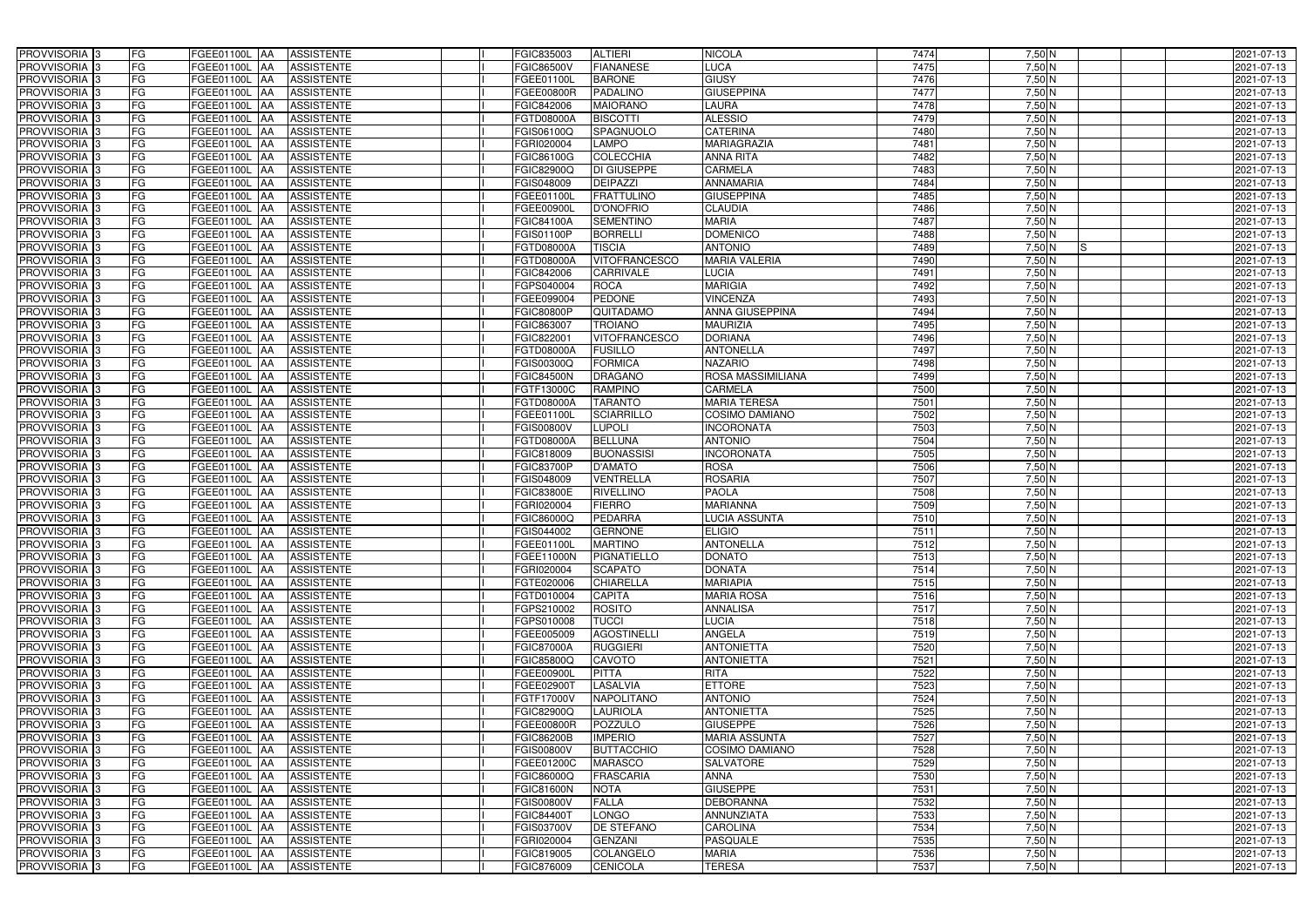| PROVVISORIA 3              | FG<br>FGEE01100L AA                           | <b>ASSISTENTE</b>               | FGIC86100G        | PIAZZOLLA           | <b>SAVINELLA</b>         | 7538 | $7,50$ N                  | 2021-07-13 |
|----------------------------|-----------------------------------------------|---------------------------------|-------------------|---------------------|--------------------------|------|---------------------------|------------|
| PROVVISORIA <sup>3</sup>   | FG<br>FGEE01100L                              | <b>ASSISTENTE</b><br>IAA        | FGIC818009        | GALLO               | <b>BIAGIO</b>            | 7539 | $7,50$ N                  | 2021-07-13 |
| PROVVISORIA <sup>3</sup>   | FG<br>FGEE01100L AA                           | <b>ASSISTENTE</b>               | FGTD21000T        | <b>FARELLA</b>      | <b>ROSANNA</b>           | 7540 | 7,47S                     | 2021-07-13 |
| PROVVISORIA 3              | FG<br>FGEE01100L                              | <b>ASSISTENTE</b><br>IAA        | FGIC842006        | <b>GIACOVELLI</b>   | <b>CAMILLA</b>           | 7541 | $7,47$ N                  | 2021-07-13 |
| PROVVISORIA <sup>3</sup>   | FG<br>FGEE01100L                              | <b>ASSISTENTE</b><br>IAA        | <b>FGIC86800A</b> | <b>DI LELLA</b>     | <b>FEDERICA</b>          | 7542 | $7,45$ S                  | 2021-07-13 |
| PROVVISORIA <sup>3</sup>   | FG<br>FGEE01100L AA                           | <b>ASSISTENTE</b>               | FGPM03000E        | <b>MAZZARO</b>      | ALESSANDRA MARIA ROSARIA | 7543 | 7,45N                     | 2021-07-13 |
| PROVVISORIA <sup>3</sup>   | FG<br>FGEE01100L AA                           | <b>ASSISTENTE</b>               | FGIS06100Q        | <b>PIEMONTESE</b>   | <b>PIETRO</b>            | 7544 | $7,45$ N                  | 2021-07-13 |
| PROVVISORIA <sup>3</sup>   | FG<br>FGEE01100L AA                           | <b>ASSISTENTE</b>               | FGTF13000C        | <b>STALLONE</b>     | <b>ADA</b>               | 7545 | $7,45$ N                  | 2021-07-13 |
| PROVVISORIA <sup>3</sup>   | FG<br>FGEE01100L AA                           | <b>ASSISTENTE</b>               | FGPS010008        | <b>BOSCAINO</b>     | <b>BIANCA FLORINDA</b>   | 7546 | 7,45N                     | 2021-07-13 |
| PROVVISORIA <sup>3</sup>   | FG<br>FGEE01100L AA                           | <b>ASSISTENTE</b>               | FGIC863007        | <b>BOTTALICO</b>    | <b>ROBERTO</b>           | 7547 | $7,43\overline{\text{N}}$ | 2021-07-13 |
| PROVVISORIA 3              | FG<br>FGEE01100L AA                           | <b>ASSISTENTE</b>               | FGIC876009        | <b>ZICCARDI</b>     | <b>MICHELINA</b>         | 7548 | 7,43 N                    | 2021-07-13 |
| PROVVISORIA 3              | FG<br>FGEE01100L AA                           | <b>ASSISTENTE</b>               | <b>FGIC87400N</b> | <b>DIDONATO</b>     | <b>GIUSEPPE</b>          | 7549 | $7,43$ N                  | 2021-07-13 |
| PROVVISORIA <sup>3</sup>   | FG<br><b>FGEE01100L AA</b>                    | <b>ASSISTENTE</b>               | <b>FGIC87000A</b> | <b>ARMINIO</b>      | <b>CLARISSA</b>          | 7550 | $7,41$ S                  | 2021-07-13 |
| PROVVISORIA 3              | FG<br>FGEE01100L AA                           | <b>ASSISTENTE</b>               | FGIC835003        | <b>ROSITO</b>       | <b>LEONARDO</b>          | 7551 | $7,40$ S                  | 2021-07-13 |
| PROVVISORIA 3              | $\overline{\mathsf{FG}}$<br>FGEE01100L AA     | <b>ASSISTENTE</b>               | FGPM03000E        | <b>GASTONE</b>      | <b>CINZIA</b>            | 7552 | $7,40$ S                  | 2021-07-13 |
| PROVVISORIA 3              | $\overline{\mathsf{FG}}$<br><b>FGEE01100L</b> | <b>ASSISTENTE</b><br><b>JAA</b> | FGPS08000E        | <b>RUSSO</b>        | <b>ANTONIO</b>           | 7553 | 7,40S                     | 2021-07-13 |
| PROVVISORIA <sup>3</sup>   | FG<br><b>FGEE01100L</b>                       | <b>ASSISTENTE</b><br><b>IAA</b> | FGEE01100L        | <b>CORVELL</b>      | <b>LEONARDO ANTONIO</b>  | 7554 | $7,40$ S                  | 2021-07-13 |
| PROVVISORIA 3              | FG<br>FGEE01100L AA                           | <b>ASSISTENTE</b>               | <b>FGIC80800P</b> | <b>MESSINA</b>      | <b>LUCIA</b>             | 7555 | 7,40 S                    | 2021-07-13 |
| PROVVISORIA 3              | FG<br><b>FGEE01100L</b>                       | <b>ASSISTENTE</b><br><b>JAA</b> | FGIC88000         | <b>DI VITO</b>      | <b>RACHELE</b>           | 7556 | 7,40S                     | 2021-07-13 |
| PROVVISORIA 3              | FG<br><b>FGEE01100L</b>                       | <b>JAA</b><br><b>ASSISTENTE</b> | <b>FGIS04600N</b> | QUERCIA             | <b>CLAUDIO</b>           | 7557 | 7,40 S                    | 2021-07-13 |
| PROVVISORIA <sup>3</sup>   | FG<br><b>FGEE01100L</b>                       | <b>JAA</b><br><b>ASSISTENTE</b> | <b>FGIC81600N</b> | <b>DOTO</b>         | <b>MARIANO</b>           | 7558 | $7,40$ S                  | 2021-07-13 |
| PROVVISORIA 3              | FG<br>FGEE01100L                              | <b>ASSISTENTE</b><br> AA        | FGEE00800R        | <b>GARGANO</b>      | <b>MICHELINA</b>         | 7559 | $7,40$ S                  | 2021-07-13 |
| PROVVISORIA 3              | FG<br>FGEE01100L                              | <b>JAA</b><br><b>ASSISTENTE</b> | FGEE005009        | <b>BISCOTTI</b>     | <b>NICANDRO</b>          | 7560 | 7,40 S                    | 2021-07-13 |
| PROVVISORIA 3              | FG<br>FGEE01100L AA                           | <b>ASSISTENTE</b>               | FGIC827004        | <b>GRIMALDI</b>     | <b>FILOMENA</b>          | 7561 | $7,40$ S                  | 2021-07-13 |
| PROVVISORIA <sup>3</sup>   | FG<br>FGEE01100L AA                           | <b>ASSISTENTE</b>               | FGIC856004        | <b>PETRUCCELLI</b>  | ALESSANDRA BAMBINA RITA  | 7562 | $7,40$ S                  | 2021-07-13 |
| PROVVISORIA 3              | FG<br>FGEE01100L AA                           | <b>ASSISTENTE</b>               | FGEE01200C        | <b>RAIMO</b>        | <b>DANIELE</b>           | 7563 | $7,40$ S                  | 2021-07-13 |
| PROVVISORIA 3              | FG<br>FGEE01100L AA                           | <b>ASSISTENTE</b>               | <b>FGIS05300R</b> | <b>ZERULO</b>       | <b>STEFANO</b>           | 7564 | 7,40S                     | 2021-07-13 |
| PROVVISORIA 3              | FG<br>FGEE01100L AA                           | <b>ASSISTENTE</b>               | FGVC01000C        | <b>BORTONE</b>      | <b>GIUSEPPE</b>          | 7565 | 7,40S                     | 2021-07-13 |
| PROVVISORIA <sup>3</sup>   | FG<br>FGEE01100L AA                           | <b>ASSISTENTE</b>               | FGTD21000T        | <b>GARRUTO</b>      | <b>STEFANIA</b>          | 7566 | 7,40 S                    | 2021-07-13 |
| PROVVISORIA <sup>3</sup>   | FG<br>FGEE01100L AA                           | <b>ASSISTENTE</b>               | <b>FGIC81600N</b> | <b>AMBROSINO</b>    | LUIGINA                  | 7567 | $7,40$ S                  | 2021-07-13 |
| PROVVISORIA <sup>3</sup>   | FG<br><b>FGEE01100L AA</b>                    | <b>ASSISTENTE</b>               | FGIC827004        | <b>MASSARIELLO</b>  | <b>FEDERICA</b>          | 7568 | $7,40$ $S$                | 2021-07-13 |
| PROVVISORIA <sup>3</sup>   | FG<br>FGEE01100L AA                           | <b>ASSISTENTE</b>               | FGIC80700V        | <b>LA SALANDRA</b>  | <b>NUNZIA</b>            | 7569 | $7,40$ S                  | 2021-07-13 |
| PROVVISORIA <sup>3</sup>   | FG<br>FGEE01100L AA                           | <b>ASSISTENTE</b>               | FGEE11000N        | <b>DE LETTERIIS</b> | <b>TERESA</b>            | 7570 | $7,40$ S                  | 2021-07-13 |
| PROVVISORIA <sup>3</sup>   | FG<br>FGEE01100L AA                           | <b>ASSISTENTE</b>               | FGIC856004        | <b>RENDINE</b>      | <b>VINCENZO</b>          | 7571 | $7,40$ S                  | 2021-07-13 |
| PROVVISORIA <sup>3</sup>   | FG<br>FGEE01100L                              | <b>ASSISTENTE</b><br><b>IAA</b> | <b>FGIC85900G</b> | <b>IACCARINO</b>    | <b>STEFANIA</b>          | 7572 | $7,40$ S                  | 2021-07-13 |
| PROVVISORIA <sup>3</sup>   | FG<br>FGEE01100L                              | <b>ASSISTENTE</b><br><b>JAA</b> | FGIC864003        | <b>GELSOMINO</b>    | <b>FEDERICOPIO</b>       | 7573 | 7,40 S                    | 2021-07-13 |
| PROVVISORIA <sup>3</sup>   | FG<br>FGEE01100L                              | <b>ASSISTENTE</b><br><b>IAA</b> | FGIS044002        | <b>RICCI</b>        | <b>AMALIA</b>            | 7574 | 7,40 S                    | 2021-07-13 |
| PROVVISORIA <sup>3</sup>   | FG<br>FGEE01100L AA                           | <b>ASSISTENTE</b>               | FGIC85800Q        | <b>SANTACROCE</b>   | <b>ELVIRA</b>            | 7575 | $7,40$ S                  | 2021-07-13 |
| PROVVISORIA 3              | FG<br><b>FGEE01100L</b> AA                    | ASSISTENTE                      | FGPM05000Q        | <b>LA RICCIA</b>    | <b>ROSA</b>              | 7576 | 7,40 S                    | 2021-07-13 |
| PROVVISORIA <sup>3</sup>   | FG<br>FGEE01100L AA                           | <b>ASSISTENTE</b>               | <b>FGIS05300R</b> | PAPARELLA           | <b>MARTINA GIOVINA</b>   | 7577 | $7,40$ S                  | 2021-07-13 |
| PROVVISORIA <sup>3</sup>   | FG<br>FGEE01100L AA                           | ASSISTENTE                      | FGEE005009        | <b>CAMPANIELLO</b>  | <b>CHIARA</b>            | 7578 | $7,40$ N                  | 2021-07-13 |
| PROVVISORIA <sup>3</sup>   | FG<br>FGEE01100L AA                           | ASSISTENTE                      | FGPC160003        | <b>ABBATTISTA</b>   | <b>ANTONELLO</b>         | 7579 | 7,40 N                    | 2021-07-13 |
| PROVVISORIA <sup>3</sup>   | FG<br>FGEE01100L AA                           | <b>ASSISTENTE</b>               | FGIC86000Q        | <b>BOSCARO</b>      | <b>MELISSA</b>           | 7580 | $7,40$ N                  | 2021-07-13 |
| PROVVISORIA <sup>3</sup>   | FG<br><b>FGEE01100L</b> AA                    | ASSISTENTE                      | FGPS040004        | <b>CATALETA</b>     | <b>CLAUDIA</b>           | 7581 | 7,40 N                    | 2021-07-13 |
| PROVVISORIA 3              | FG<br>FGEE01100L AA                           | ASSISTENTE                      | <b>FGIC87900R</b> | <b>DE MARTINO</b>   | <b>ORIANA</b>            | 7582 | 7,40 N                    | 2021-07-13 |
| PROVVISORIA <sup>3</sup>   | FG<br>FGEE01100L AA                           | ASSISTENTE                      | FGIC86000Q        | <b>SCARPIELLO</b>   | <b>ALESSIA</b>           | 7583 | $7,40$ N                  | 2021-07-13 |
| PROVVISORIA <sup>3</sup>   | FG<br>FGEE01100L AA                           | ASSISTENTE                      | FGIC819005        | PASQUARIELLO        | <b>VALERIA</b>           | 7584 | 7,40 N                    | 2021-07-13 |
| PROVVISORIA <sup>3</sup>   | FG<br>FGEE01100L AA                           | ASSISTENTE                      | FGIC877005        | <b>BICCARI</b>      | <b>SIMONE</b>            | 7585 | 7,40 $\overline{N}$       | 2021-07-13 |
| PROVVISORIA <sup>3</sup>   | FG<br>FGEE01100L AA                           | ASSISTENTE                      | FGIC863007        | LA TORRE            | <b>GRAZIA</b>            | 7586 | $7,40$ N                  | 2021-07-13 |
| PROVVISORIA <sup>3</sup>   | FG<br>FGEE01100L AA                           | ASSISTENTE                      | FGTE020006        | <b>SARRO</b>        | <b>SIMONE</b>            | 7587 | $7,40$ N                  | 2021-07-13 |
| PROVVISORIA <sup>3</sup>   | FG<br>FGEE01100L AA                           | <b>ASSISTENTE</b>               | FGPC180008        | <b>GRAZIANO</b>     | <b>ALESSIA</b>           | 7588 | 7,40 N                    | 2021-07-13 |
| PROVVISORIA <sup>3</sup>   | FG<br>FGEE01100L AA                           | <b>ASSISTENTE</b>               | FGIS001004        | <b>CIUFFREDA</b>    | <b>PASQUALE</b>          | 7589 | $7,40$ N                  | 2021-07-13 |
| PROVVISORIA <sup>3</sup>   | FG<br>FGEE01100L AA                           | <b>ASSISTENTE</b>               | FGPS040004        | <b>CHIUSANO</b>     | LUCIA                    | 7590 | $7,40$ N                  | 2021-07-13 |
| PROVVISORIA <sup>3</sup>   | FG<br>FGEE01100L AA                           | <b>ASSISTENTE</b>               | FGPM03000E        | <b>FISCARELLI</b>   | <b>COSTANTINA</b>        | 7591 | $7,40$ N                  | 2021-07-13 |
| PROVVISORIA <sup>13</sup>  | FG<br>FGEE01100L AA                           | <b>ASSISTENTE</b>               | FGEE06000T        | DI DEDDA            | ANNAMARIA PIA            | 7592 | 7,40 N                    | 2021-07-13 |
| PROVVISORIA <sup>1</sup> 3 | FG<br>FGEE01100L AA                           | <b>ASSISTENTE</b>               | FGIC827004        | <b>BRIENZA</b>      | CHIARA                   | 7593 | 7,40 N                    | 2021-07-13 |
| PROVVISORIA <sup>3</sup>   | FG<br>FGEE01100L AA                           | <b>ASSISTENTE</b>               | <b>FGIC83300B</b> | <b>SCIOTTI</b>      | <b>AURORA</b>            | 7594 | $7,40$ N                  | 2021-07-13 |
| <b>PROVVISORIA</b> 3       | FG<br>FGEE01100L AA                           | <b>ASSISTENTE</b>               | FGIS01300A        | <b>LAURIOLA</b>     | <b>IRIS</b>              | 7595 | 7,40 N                    | 2021-07-13 |
| PROVVISORIA <sup>3</sup>   | FG<br>FGEE01100L AA                           | <b>ASSISTENTE</b>               | <b>FGIC87900R</b> | <b>MONTEMITRO</b>   | <b>MICHELE</b>           | 7596 | 7,40 N                    | 2021-07-13 |
| PROVVISORIA <sup>1</sup> 3 | FG<br><b>FGEE01100L AA</b>                    | <b>ASSISTENTE</b>               | <b>FGIC83700P</b> | <b>GENTILE</b>      | <b>FRANCESCA</b>         | 7597 | 7,40 N                    | 2021-07-13 |
| PROVVISORIA <sup>3</sup>   | FG<br>FGEE01100L AA                           | <b>ASSISTENTE</b>               | FGIC856004        | <b>PONTONIO</b>     | <b>FEDERICO</b>          | 7598 | 7,40 N                    | 2021-07-13 |
| PROVVISORIA <sup>3</sup>   | FG<br>FGEE01100L AA                           | <b>ASSISTENTE</b>               | FGPS010008        | <b>RINALDI</b>      | <b>ROBERTA</b>           | 7599 | 7,40 N                    | 2021-07-13 |
| PROVVISORIA <sup>3</sup>   | FG<br>FGEE01100L AA                           | <b>ASSISTENTE</b>               | FGIC818009        | <b>FEDE</b>         | <b>SIMONA</b>            | 7600 | 7,40 N                    | 2021-07-13 |
| PROVVISORIA <sup>3</sup>   | FG<br>FGEE01100L AA                           | ASSISTENTE                      | <b>FGIC87900R</b> | <b>TENACE</b>       | <b>COSTANTINA</b>        | 7601 | 7,40 N                    | 2021-07-13 |
|                            |                                               |                                 |                   |                     |                          |      |                           |            |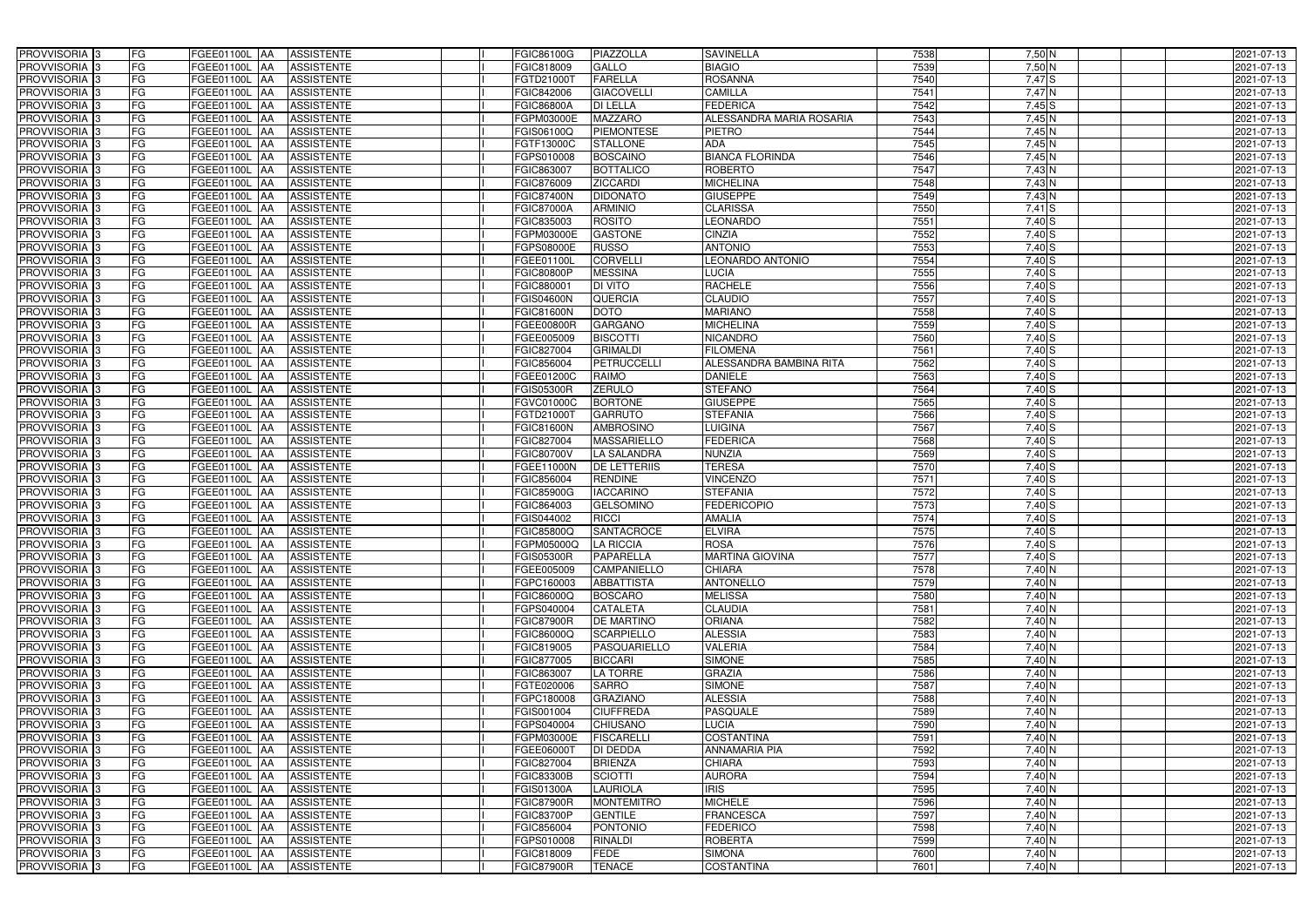| PROVVISORIA <sup>3</sup>                             | FG        | FGEE01100L AA                   | <b>ASSISTENTE</b>                                    | FGIC86100G               | LA MANNA                       | <b>SILVIA</b>                             | 7602         | 7,40 N                 | 2021-07-13               |
|------------------------------------------------------|-----------|---------------------------------|------------------------------------------------------|--------------------------|--------------------------------|-------------------------------------------|--------------|------------------------|--------------------------|
| PROVVISORIA <sup>3</sup>                             | FG        | FGEE01100L AA                   | <b>ASSISTENTE</b>                                    | FGPS010008               | <b>SCARPIELLO</b>              | <b>ANTONIO</b>                            | 7603         | 7,40 N                 | 2021-07-13               |
|                                                      |           |                                 | <b>AMMINISTRATIVO</b>                                |                          | <b>CURIELLO</b>                |                                           |              |                        |                          |
| PROVVISORIA <sup>3</sup>                             | FG        | FGEE01100L AA                   | <b>ASSISTENTE</b>                                    | <b>FGIC83700P</b>        | <b>MADDAMMA</b>                | <b>ELVIRA</b>                             | 7604         | 7,40 N                 | 2021-07-13               |
| PROVVISORIA 3                                        | FG        | FGEE01100L AA                   | <b>ASSISTENTE</b>                                    | FGIC819005               | <b>LAPOLLA</b>                 | <b>GIUSEPPE</b>                           | 7605         | 7,40 N                 | 2021-07-13               |
| PROVVISORIA <sup>1</sup> 3                           | FG        | FGEE01100L AA                   | <b>ASSISTENTE</b>                                    | FGTD08000A               | <b>PICCIRILLI</b>              | <b>FRANCESCO</b>                          | 7606         | $7,40$ N               | 2021-07-13               |
| PROVVISORIA 3                                        | FG        | FGEE01100L AA                   | <b>ASSISTENTE</b>                                    | FGIC83000X               | <b>TOTARO</b>                  | <b>MARIANGELA PIA</b>                     | 7607         | 7,40 N                 | 2021-07-13               |
| PROVVISORIA <sup>3</sup>                             | FG        | FGEE01100L AA                   | <b>ASSISTENTE</b>                                    | FGTD21000T               | <b>GUERRIERI</b>               | <b>ESTERINA</b>                           | 7608         | $7,40$ N               | 2021-07-13               |
| PROVVISORIA <sup>3</sup>                             | FG        | <b>FGEE01100L AA</b>            | <b>ASSISTENTE</b>                                    | FGIS007003               | <b>TARDIO</b>                  | <b>MATTEO</b>                             | 7609         | 7,40 N                 | 2021-07-13               |
| PROVVISORIA <sup>3</sup>                             | FG        | FGEE01100L AA                   | <b>ASSISTENTE</b>                                    | FGIC85800Q               | DI GIULIO                      | <b>CARMINE</b>                            | 7610         | 7,40 N                 | 2021-07-13               |
| PROVVISORIA 3                                        | FG        | FGEE01100L                      | <b>ASSISTENTE</b><br>IAA                             | FGEE11000N               | <b>D'ONOFRIO</b>               | <b>SARA</b>                               | 7611         | $7,40$ N               | 2021-07-13               |
| PROVVISORIA 3                                        | FG        | FGEE01100L                      | <b>ASSISTENTE</b><br><b>IAA</b>                      | FGPM03000E               | <b>NAPOLITANO</b>              | <b>FABIANO</b>                            | 7612         | 7,40 N                 | 2021-07-13               |
| PROVVISORIA <sup>3</sup>                             | FG        | FGEE01100L                      | <b>ASSISTENTE</b><br>IAA                             | FGEE106002               | <b>SPINELLI</b>                | <b>ANNA</b>                               | 7613         | 7,40 N                 | 2021-07-13               |
| PROVVISORIA 3                                        | FG        | <b>FGEE01100L AA</b>            | <b>ASSISTENTE</b>                                    | FGRI020004               | <b>CARNEVALE</b>               | <b>GIOVANNA</b>                           | 7614         | 7,40 N                 | 2021-07-13               |
| PROVVISORIA 3                                        | FG        | FGEE01100L AA                   | <b>ASSISTENTE</b>                                    | FGTF13000C               | CATANO                         | <b>FRANCESCA</b>                          | 7615         | $7,40$ N               | 2021-07-13               |
| PROVVISORIA <sup>3</sup>                             | FG        | FGEE01100L AA                   | <b>ASSISTENTE</b>                                    | FGIS044002               | <b>SANTOBUONO</b>              | <b>GIUSEPPINA</b>                         | 7616         | $7,40$ N               | 2021-07-13               |
| PROVVISORIA 3                                        | FG        | FGEE01100L                      | <b>ASSISTENTE</b><br>IAA                             | FGVC01000C               | <b>DE NICOLA</b>               | <b>GIULIA</b>                             | 7617         | $7,40$ N               | 2021-07-13               |
| PROVVISORIA 3                                        | FG        | FGEE01100L                      | <b>ASSISTENTE</b><br>IAA                             | FGIC819005               | <b>RAUSEO</b>                  | <b>CLARA</b>                              | 7618         | 7,40 N                 | 2021-07-13               |
| PROVVISORIA 3                                        | FG        | FGEE01100L AA                   | <b>ASSISTENTE</b>                                    | FGPC160003               | <b>CIAVARELLA</b>              | <b>ALEXANDRA</b>                          | 7619         | $7,40$ N               | 2021-07-13               |
| PROVVISORIA 3                                        | FG        | <b>FGEE01100L</b>               | <b>ASSISTENTE</b><br><b>AA</b>                       | FGIC819005               | <b>LAVANGA</b>                 | <b>VITO EUPLIO</b>                        | 7620         | 7,40 N                 | 2021-07-13               |
| PROVVISORIA <sup>3</sup>                             | FG        | FGEE01100L AA                   | <b>ASSISTENTE</b>                                    | FGTD02000P               | <b>MONTENERO</b>               | <b>MATTEO</b>                             | 7621         | 7,40 N                 | 2021-07-13               |
| PROVVISORIA 3                                        | FG        | <b>FGEE01100L AA</b>            | <b>ASSISTENTE</b>                                    | <b>FGIC84600D</b>        | <b>DELLERBA</b>                | <b>SONIA</b>                              | 7622         | $7,40$ N               | 2021-07-13               |
| PROVVISORIA 3                                        | FG        | FGEE01100L AA                   | <b>ASSISTENTE</b>                                    | FGIC86100G               | <b>APRILE</b>                  | <b>VINCENZO</b>                           | 7623         | $7,40$ N               | 2021-07-13               |
| PROVVISORIA 3                                        | FG        | FGEE01100L                      | <b>ASSISTENTE</b><br>IAA                             | FGTF13000C               | <b>RENDINELLA</b>              | <b>ALFONSO</b>                            | 7624         | $7,40$ N               | 2021-07-13               |
| PROVVISORIA 3                                        | FG        | FGEE01100L                      | <b>ASSISTENTE</b><br><b>IAA</b>                      | FGIC82900Q               | <b>MANZELLA</b>                | <b>ANTONIA</b>                            | 7625         | 7,40 N                 | 2021-07-13               |
| PROVVISORIA 3                                        | FG        | FGEE01100L                      | <b>ASSISTENTE</b><br><b>IAA</b>                      | FGTE020006               | <b>CARTESIANO</b>              | <b>CATERINA</b>                           | 7626         | $7,40$ N               | 2021-07-13               |
| PROVVISORIA 3                                        | FG        | FGEE01100L                      | <b>ASSISTENTE</b><br>IAA                             | <b>FGIC85800Q</b>        | DI GENNARO                     | ANGELA                                    | 7627         | $7,40$ N               | 2021-07-13               |
| PROVVISORIA 3                                        | FG        | FGEE01100L AA                   | <b>ASSISTENTE</b>                                    | FGIC86800A               | RAMUNNO                        | <b>ANNALUCIA</b>                          | 7628         | $7,40$ N               | 2021-07-13               |
| PROVVISORIA <sup>3</sup>                             | FG        | <b>FGEE01100L</b>               | <b>ASSISTENTE</b><br>IAA                             | FGTE020006               | <b>GARIPPO</b>                 | <b>GIUSEPPE</b>                           | 7629         | $7,40$ N               | 2021-07-13               |
| PROVVISORIA 3                                        | FG        | <b>FGEE01100L</b>               | <b>ASSISTENTE</b><br>IAA                             | FGIC83800E               | <b>PELLEGRINO</b>              | ANGELA                                    | 7630         | $7,40$ N               | 2021-07-13               |
| PROVVISORIA 3                                        | FG        | FGEE01100L                      | <b>ASSISTENTE</b><br>IAA                             | FGIS06100Q               | <b>RENIGALDO</b>               | NICOLA PIO                                | 7631         | $7,40$ N               | 2021-07-13               |
| PROVVISORIA <sup>3</sup>                             | FG        | FGEE01100L                      | <b>ASSISTENTE</b>                                    | FGTD010004               | CONTE                          | <b>OLGA</b>                               | 7632         | 7,40 N                 | 2021-07-13               |
| PROVVISORIA <sup>3</sup>                             | FG        | <b>FGEE01100L</b>               | <b>ASSISTENTE</b><br>IAA                             | FGRH060003               | <b>STORINO</b>                 | <b>MIRIAM GIOVANNA</b><br><b>VIRGINIA</b> | 7633         | $7,40$ N               | 2021-07-13               |
| PROVVISORIA <sup>3</sup>                             | FG        | <b>FGEE01100L AA</b>            | <b>ASSISTENTE</b>                                    | FGEE112009               | <b>FREGOLA</b>                 |                                           | 7634         | 7,40 N                 | 2021-07-13               |
| PROVVISORIA <sup>3</sup><br>PROVVISORIA <sup>3</sup> | FG<br>FG  | <b>FGEE01100L</b><br>FGEE01100L | <b>ASSISTENTE</b><br><b>IAA</b><br><b>ASSISTENTE</b> | FGEE005009<br>FGTF13000C | <b>MAIONE</b><br><b>APRILE</b> | <b>VANESSA</b><br><b>SALVATORE</b>        | 7635<br>7636 | 7,40 N<br>7,40 N       | 2021-07-13<br>2021-07-13 |
| PROVVISORIA 3                                        | FG        | FGEE01100L                      | IAA<br><b>ASSISTENTE</b><br><b>IAA</b>               | FGIC87500D               | CARBONARO                      | <b>ILARIA</b>                             | 7637         | 7,40 $\overline{N}$    | 2021-07-13               |
| PROVVISORIA <sup>1</sup> 3                           | FG        | FGEE01100L AA                   | <b>ASSISTENTE</b>                                    | FGIS03700V               | <b>LAVACCA</b>                 | <b>GIUSEPPE PIO</b>                       | 7638         | $7,40$ N               | 2021-07-13               |
| PROVVISORIA <sup>3</sup>                             | <b>FG</b> | FGEE01100L AA                   | ASSISTENTE                                           | FGIC877005               | SCIUSCO                        | <b>VALENTINA</b>                          | 7639         | 7,40 N                 | 2021-07-13               |
| <b>PROVVISORIA</b> 3                                 | FG        | FGEE01100L AA                   | ASSISTENTE                                           | FGIC818009               | <b>FLAGELLA</b>                | <b>LIBERATO GIUSEPPE</b>                  | 7640         | 7,40 N                 | 2021-07-13               |
| PROVVISORIA <sup>3</sup>                             | FG        | FGEE01100L AA                   | <b>ASSISTENTE</b>                                    | <b>FGIC86000Q</b>        | <b>FIGURELLA</b>               | <b>SIMONA</b>                             | 7641         | $7,40$ N               | 2021-07-13               |
| PROVVISORIA <sup>3</sup>                             | FG        | FGEE01100L AA                   | <b>ASSISTENTE</b>                                    | FGTD060005               | <b>MANZI</b>                   | <b>JACOPO</b>                             | 7642         | $7,40$ N               | 2021-07-13               |
| <b>PROVVISORIA</b> 3                                 | FG        | FGEE01100L AA                   | <b>ASSISTENTE</b>                                    | FGIC85800Q               | <b>POPPA</b>                   | <b>GIOVANNA</b>                           | 7643         | $7,40$ N               | 2021-07-13               |
| PROVVISORIA <sup>3</sup>                             | FG        | <b>FGEE01100L AA</b>            | <b>ASSISTENTE</b>                                    | FGPC15000C               | <b>VINCIGUERRA</b>             | <b>ALESSIO</b>                            | 7644         | 7,40 N                 | 2021-07-13               |
| PROVVISORIA <sup>3</sup>                             | FG        | FGEE01100L AA                   | ASSISTENTE                                           | FGIC864003               | <b>LA TOSA</b>                 | <b>MIRKO</b>                              | 7645         | 7,40 N                 | 2021-07-13               |
| PROVVISORIA <sup>3</sup>                             | FG        | FGEE01100L AA                   | ASSISTENTE                                           | FGEE02900T               | <b>DANTONE</b>                 | <b>VINCENZA</b>                           | 7646         | 7,40 N                 | 2021-07-13               |
| PROVVISORIA <sup>3</sup>                             | FG        | FGEE01100L AA                   | ASSISTENTE                                           | FGIS00800V               | <b>SCHIAVONE</b>               | <b>GIOVANNI</b>                           | 7647         | 7,40 N                 | 2021-07-13               |
| PROVVISORIA <sup>3</sup>                             | FG        | FGEE01100L AA                   | ASSISTENTE                                           | <b>FGIC86800A</b>        | <b>TENACE</b>                  | <b>ENZA</b>                               | 7648         | 7,40 N                 | 2021-07-13               |
| PROVVISORIA <sup>3</sup>                             | FG        | FGEE01100L AA                   | <b>ASSISTENTE</b>                                    | FGIC847009               | <b>TENACE</b>                  | <b>ANTONIETTA RITA</b>                    | 7649         | 7,40 N                 | 2021-07-13               |
| PROVVISORIA <sup>1</sup> 3                           | FG        | FGEE01100L AA                   | <b>ASSISTENTE</b>                                    | FGIS00800V               | <b>CARONE MEMMOLO</b>          | <b>ALTOMARE PIA</b>                       | 7650         | 7,40 N                 | 2021-07-13               |
| PROVVISORIA <sup>3</sup>                             | FG        | FGEE01100L AA                   | <b>ASSISTENTE</b>                                    | <b>FGIC87900R</b>        | <b>STILLA</b>                  | FRANCESCA ROMANA                          | 7651         | $7,40\overline{\rm N}$ | 2021-07-13               |
| PROVVISORIA <sup>3</sup>                             | FG        | FGEE01100L AA                   | <b>ASSISTENTE</b>                                    | FGIC84500N               | <b>SIMONETTI</b>               | <b>MICHELE</b>                            | 7652         | 7,40 N                 | 2021-07-13               |
| PROVVISORIA <sup>3</sup>                             | FG        | FGEE01100L AA                   | <b>ASSISTENTE</b>                                    | FGIC827004               | <b>DE MUTIIS</b>               | <b>GIUSEPPINA</b>                         | 7653         | 7,40 N                 | 2021-07-13               |
| PROVVISORIA <sup>3</sup>                             | FG        | FGEE01100L AA                   | <b>ASSISTENTE</b>                                    | FGPC180008               | <b>PALUMBO</b>                 | ADRIANA FILOMENA                          | 7654         | $7,40$ N               | 2021-07-13               |
| PROVVISORIA <sup>3</sup>                             | FG        | FGEE01100L AA                   | <b>ASSISTENTE</b>                                    | FGTF13000C               | <b>MAIORANA</b>                | <b>GIANMARCO</b>                          | 7655         | $7,40$ N               | 2021-07-13               |
| PROVVISORIA <sup>3</sup>                             | FG        | FGEE01100L AA                   | <b>ASSISTENTE</b>                                    | <b>FGIC84500N</b>        | <b>CIAVARELLA</b>              | LORENA                                    | 7656         | 7,40 N                 | 2021-07-13               |
| PROVVISORIA <sup>3</sup>                             | FG        | <b>FGEE01100L   AA</b>          | <b>ASSISTENTE</b>                                    | FGIC85900G               | <b>CIAVARELLA</b>              | ANASTASIA                                 | 7657         | $7,40$ N               | 2021-07-13               |
| PROVVISORIA <sup>3</sup>                             | FG        | FGEE01100L AA                   | <b>ASSISTENTE</b>                                    | FGMM15400A               | <b>VITTOZZI</b>                | <b>FABIANA DAFNE</b>                      | 7658         | 7,40 N                 | 2021-07-13               |
| PROVVISORIA <sup>1</sup> 3                           | FG        | FGEE01100L AA                   | <b>ASSISTENTE</b>                                    | <b>FGIC87000A</b>        | <b>TRISCIUOGLIO</b>            | <b>ILARIA</b>                             | 7659         | 7,40 N                 | 2021-07-13               |
| PROVVISORIA <sup>1</sup> 3                           | FG        | FGEE01100L AA                   | <b>ASSISTENTE</b>                                    | FGEE106002               | <b>DI SCIOSCIO</b>             | <b>ANTONELLA</b>                          | 7660         | 7,40 N                 | 2021-07-13               |
| PROVVISORIA <sup>1</sup> 3                           | FG        | FGEE01100L AA                   | <b>ASSISTENTE</b>                                    | FGPC160003               | <b>CHINNI</b>                  | <b>FEDERICA</b>                           | 7661         | 7,40 N                 | 2021-07-13               |
| PROVVISORIA <sup>1</sup> 3                           | FG        | FGEE01100L AA                   | <b>ASSISTENTE</b>                                    | FGEE06000T               | <b>BRUNO</b>                   | <b>IOLANDA</b>                            | 7662         | 7,40 N                 | 2021-07-13               |
| PROVVISORIA <sup>1</sup> 3                           | FG        | FGEE01100L AA                   | ASSISTENTE                                           | FGIC83700P               | <b>STRANIERO</b>               | <b>MARIA GRAZIA</b>                       | 7663         | 7,40 N                 | 2021-07-13               |
| PROVVISORIA <sup>3</sup>                             | FG        | FGEE01100L AA                   | ASSISTENTE                                           | <b>FGIS04600N</b>        | <b>ALGERINO</b>                | <b>NICOLA</b>                             | 7664         | 7,40 N                 | 2021-07-13               |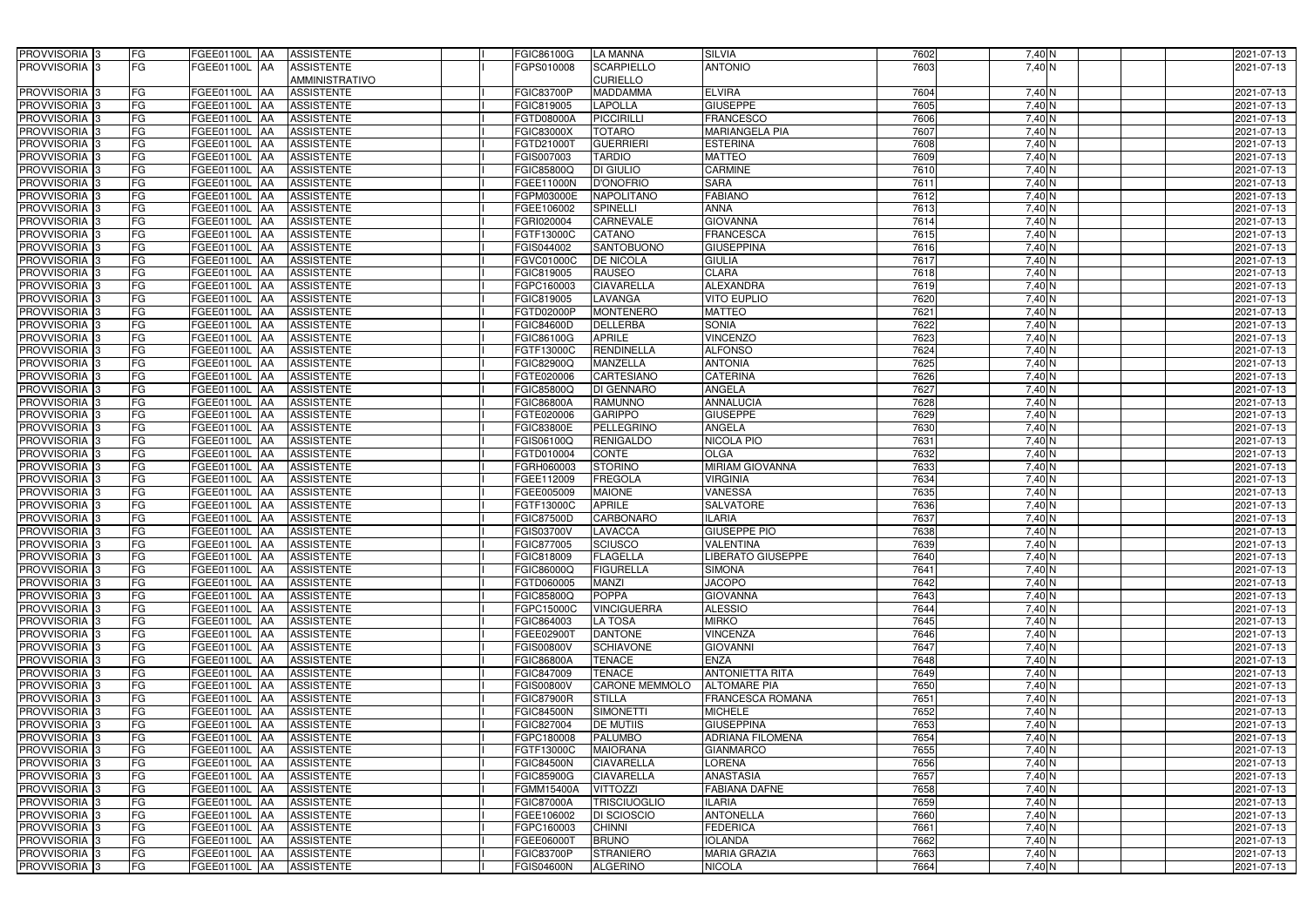| PROVVISORIA 3              | FG        | FGEE01100L AA<br><b>ASSISTENTE</b>            | FGIC85400C             | <b>FINO</b>        | <b>ANTONIO</b>          | 7665 | 7,40 N              | 2021-07-13 |
|----------------------------|-----------|-----------------------------------------------|------------------------|--------------------|-------------------------|------|---------------------|------------|
| PROVVISORIA 3              | FG        | <b>ASSISTENTE</b><br>FGEE01100L               | FGIC83800E             | <b>MOSCARITOLI</b> | LUCIA                   | 7666 | 7,40 N              | 2021-07-13 |
| PROVVISORIA 3              | <b>FG</b> | FGEE01100L<br><b>ASSISTENTE</b><br>IAA        | FGEE01200C             | MASTRANGELO        | <b>SILVIO</b>           | 7667 | $7,40$ N            | 2021-07-13 |
| PROVVISORIA <sup>3</sup>   | <b>FG</b> | FGEE01100L<br><b>ASSISTENTE</b><br>IAA        | GPS20000B              | <b>PASTORE</b>     | <b>GIOVANNI</b>         | 7668 | $7,40$ N            | 2021-07-13 |
| PROVVISORIA <sup>3</sup>   | FG        | FGEE01100L<br><b>ASSISTENTE</b><br>IAA        | FGEE01100L             | <b>DI NOIA</b>     | <b>FRANCESCA</b>        | 7669 | 7,40 N              | 2021-07-13 |
| PROVVISORIA 3              | <b>FG</b> | <b>FGEE01100L AA</b><br><b>ASSISTENTE</b>     | FGEE005009             | <b>CLEMA</b>       | UGO                     | 7670 | $7,40$ N            | 2021-07-13 |
| PROVVISORIA 3              | FG        | <b>FGEE01100L   AA</b><br><b>ASSISTENTE</b>   | FGIC82500C             | <b>RINALDI</b>     | LUISA                   | 7671 | 7,40 N              | 2021-07-13 |
| PROVVISORIA 3              | FG        | <b>ASSISTENTE</b><br>FGEE01100L AA            | FGEE11000N             | <b>SPINAZZOLA</b>  | <b>ALESSANDRA</b>       | 7672 | 7,40 N              | 2021-07-13 |
| PROVVISORIA 3              | <b>FG</b> | FGEE01100L AA<br><b>ASSISTENTE</b>            | FGIC85700X             | <b>LEONE</b>       | <b>LUCIA</b>            | 7673 | 7,40 N              | 2021-07-13 |
| PROVVISORIA 3              | FG        | FGEE01100L AA<br><b>ASSISTENTE</b>            | FGIC82900Q             | <b>SBLENDORIO</b>  | <b>MARCO</b>            | 7674 | 7,40 $\overline{N}$ | 2021-07-13 |
| PROVVISORIA <sup>3</sup>   | FG        | <b>ASSISTENTE</b><br>FGEE01100L AA            | GRH060003              | <b>FAGGIANELLI</b> | <b>LUIGI</b>            | 7675 | 7,40 N<br>IS.       | 2021-07-13 |
| PROVVISORIA 3              | FG        | FGEE01100L AA<br><b>ASSISTENTE</b>            | FGIC842006             | <b>FERRO</b>       | <b>MARIA IMMACOLATA</b> | 7676 | 7,40 N              | 2021-07-13 |
| PROVVISORIA <sup>3</sup>   | FG        | FGEE01100L<br><b>ASSISTENTE</b><br><b>IAA</b> | FGIC872002             | <b>FORTUNATO</b>   | <b>GEMMA</b>            | 7677 | 7,40 N              | 2021-07-13 |
| PROVVISORIA 3              | FG        | <b>ASSISTENTE</b><br>FGEE01100L AA            | <b>GIS06100Q</b>       | <b>TOTARO</b>      | <b>FRANCESCO</b>        | 7678 | $7,40$ N            | 2021-07-13 |
| PROVVISORIA 3              | <b>FG</b> | FGEE01100L AA<br><b>ASSISTENTE</b>            | FGIC806003             | <b>IANNONE</b>     | <b>ROSETTA</b>          | 7679 | $7,38$ N            | 2021-07-13 |
| PROVVISORIA 3              | <b>FG</b> | <b>FGEE01100L</b><br><b>ASSISTENTE</b><br>IAA | FGIC818009             | <b>LEONE</b>       | <b>CARMELA</b>          | 7680 | $7,38$ N            | 2021-07-13 |
| PROVVISORIA 3              | FG        | FGEE01100L<br><b>ASSISTENTE</b><br>IAA        | FGEE01100L             | LO MELE            | <b>VINCENZO</b>         | 7681 | 7,37 S              | 2021-07-13 |
| PROVVISORIA 3              | FG        | <b>FGEE01100L</b><br><b>ASSISTENTE</b><br>IAA | FGPC15000C             | <b>FACCHINO</b>    | <b>MARIA ROSARIA</b>    | 7682 | 7,37 N              | 2021-07-13 |
| PROVVISORIA 3              | FG        | FGEE01100L<br><b>ASSISTENTE</b><br>IAA        | GIS01100P              | <b>GIAMPAOLO</b>   | <b>RACHELE</b>          | 7683 | 7,35S               | 2021-07-13 |
| PROVVISORIA 3              | FG        | FGEE01100L<br><b>ASSISTENTE</b><br>IAA        | FGIC818009             | <b>SARCONE</b>     | <b>VIRGINIA</b>         | 7684 | 7,35S               | 2021-07-13 |
| PROVVISORIA <sup>3</sup>   | FG        | FGEE01100L<br><b>ASSISTENTE</b>               | FGIS02300              | <b>D'ERCOLE</b>    | <b>VERONICA</b>         | 7685 | 7,35 N              | 2021-07-13 |
| <b>PROVVISORIA</b> 3       | FG        | <b>FGEE01100L</b><br><b>ASSISTENTE</b>        | FGEE03200N             | <b>CINQUEPALMI</b> | <b>MATTEO</b>           | 7686 | 7,35 N              | 2021-07-13 |
| PROVVISORIA <sup>3</sup>   | FG        | FGEE01100L<br><b>ASSISTENTE</b>               | FGTE020006             | <b>CICCONE</b>     | <b>MARCO</b>            | 7687 | $7,35$ N            | 2021-07-13 |
| PROVVISORIA <sup>3</sup>   | <b>FG</b> | FGEE01100L<br><b>ASSISTENTE</b><br>AA         | FGIC835003             | <b>MANICONE</b>    | <b>NUNZIA</b>           | 7688 | $7,35$ N            | 2021-07-13 |
| <b>PROVVISORIA</b> 3       | FG        | FGEE01100L<br><b>ASSISTENTE</b><br>IAA        | <b>GPC15000C</b>       | <b>NETTI</b>       | <b>ANNA RITA</b>        | 7689 | $7,33$ S            | 2021-07-13 |
| PROVVISORIA 3              | FG        | FGEE01100L<br><b>ASSISTENTE</b><br>IAA        | GPS040004              | LO STORTO          | <b>MICHELE CARLO</b>    | 7690 | $7,33$ S            | 2021-07-13 |
| PROVVISORIA 3              | <b>FG</b> | FGEE01100L AA<br><b>ASSISTENTE</b>            | FGIC83000X             | <b>FERRANTINO</b>  | <b>PASQUA</b>           | 7691 | $7,33$ S            | 2021-07-13 |
| PROVVISORIA 3              | <b>FG</b> | FGEE01100L AA<br><b>ASSISTENTE</b>            | FGIS05900Q             | DI CANDIA          | <b>MONICA</b>           | 7692 | $7,33$ S            | 2021-07-13 |
| PROVVISORIA 3              | FG        | FGEE01100L<br><b>ASSISTENTE</b><br>IAA        | FGIC819005             | <b>MORESE</b>      | <b>MICHELA</b>          | 7693 | $7,33$ $S$          | 2021-07-13 |
| PROVVISORIA 3              | <b>FG</b> | <b>FGEE01100L AA</b><br><b>ASSISTENTE</b>     | FGTF13000C             | <b>BACHINI</b>     | <b>GERARDA NOELLA</b>   | 7694 | 7,33S               | 2021-07-13 |
| PROVVISORIA 3              | FG        | <b>FGEE01100L AA</b><br><b>ASSISTENTE</b>     | FGIC84500N             | <b>RUSSO</b>       | <b>ANNARITA</b>         | 7695 | $7,33$ $S$          | 2021-07-13 |
| PROVVISORIA 3              | FG        | FGEE01100L AA<br><b>ASSISTENTE</b>            | FGIC81600N             | DE ANGELIS         | <b>FRANCESCA</b>        | 7696 | $7,33$ S            | 2021-07-13 |
| PROVVISORIA 3              | FG        | FGEE01100L<br><b>ASSISTENTE</b><br>IAA        | FGIC818009             | DI FEO             | <b>ANNA</b>             | 7697 | $7,33$ S            | 2021-07-13 |
| PROVVISORIA <sup>3</sup>   | <b>FG</b> | FGEE01100L AA<br><b>ASSISTENTE</b>            | FGTD060005             | VOZI               | <b>ROSSELLA</b>         | 7698 | $7,33$ S            | 2021-07-13 |
| <b>PROVVISORIA</b> 3       | <b>FG</b> | FGEE01100L<br><b>ASSISTENTE</b><br>IAA        | FGIC85400C             | <b>PINTO</b>       | <b>MARIA</b>            | 7699 | 7,33S               | 2021-07-13 |
| PROVVISORIA <sup>1</sup> 3 | FG        | FGEE01100L<br><b>ASSISTENTE</b><br>IAA        | GIC819005 <sup>-</sup> | <b>LAVILLA</b>     | <b>PINA</b>             | 7700 | $7,33$ S            | 2021-07-13 |
| PROVVISORIA <sup>1</sup> 3 | FG        | <b>FGEE01100L</b><br><b>ASSISTENTE</b><br>IAA | <b>GEE11000N</b>       | <b>D'ALTERIO</b>   | <b>CONCETTA</b>         | 7701 | $7,33$ $S$          | 2021-07-13 |
| PROVVISORIA <sup>3</sup>   | <b>FG</b> | FGEE01100L AA<br><b>ASSISTENTE</b>            | FGIC820009             | POCCHIA            | <b>MARIA ALTOMARE</b>   | 7702 | $7,33$ $S$          | 2021-07-13 |
| PROVVISORIA <sup>3</sup>   | FG        | FGEE01100L AA ASSISTENTE                      | FGIC818009             | <b>MARANO</b>      | <b>INCORONATA</b>       | 7703 | $7,33$ S            | 2021-07-13 |
| PROVVISORIA <sup>3</sup>   | FG        | FGEE01100L AA<br>ASSISTENTE                   | FGIC86500V             | <b>GUERRA</b>      | <b>MICHELINA</b>        | 7704 | $7,33$ $S$          | 2021-07-13 |
| PROVVISORIA <sup>3</sup>   | FG        | ASSISTENTE<br>FGEE01100L AA                   | FGEE112009             | <b>DI NUNZIO</b>   | <b>CARMELINDA</b>       | 7705 | $7,33$ S            | 2021-07-13 |
| PROVVISORIA 3              | FG        | FGEE01100L AA<br><b>ASSISTENTE</b>            | FGPM03000E             | <b>SEVERO</b>      | <b>MARIA TERESA</b>     | 7706 | $7,33$ S            | 2021-07-13 |
| PROVVISORIA <sup>3</sup>   | FG        | FGEE01100L AA<br><b>ASSISTENTE</b>            | FGIC86100G             | <b>CICCHESE</b>    | <b>ANTONIO</b>          | 7707 | $7,33$ S            | 2021-07-13 |
| PROVVISORIA <sup>3</sup>   | FG        | FGEE01100L AA<br><b>ASSISTENTE</b>            | FGEE02900T             | <b>SENO</b>        | <b>MATTEO</b>           | 7708 | $7,33$ $S$          | 2021-07-13 |
| PROVVISORIA <sup>3</sup>   | <b>FG</b> | FGEE01100L AA<br><b>ASSISTENTE</b>            | FGIC86000Q             | <b>SARACINO</b>    | <b>GIUSEPPE</b>         | 7709 | $7,33$ S            | 2021-07-13 |
| PROVVISORIA <sup>3</sup>   | FG        | FGEE01100L AA<br><b>ASSISTENTE</b>            | FGIC84600D             | <b>SILVESTRI</b>   | <b>MARCELLO</b>         | 7710 | $7,33$ $S$          | 2021-07-13 |
| PROVVISORIA <sup>3</sup>   | FG        | FGEE01100L AA<br><b>ASSISTENTE</b>            | FGIS05900Q             | <b>VALERIO</b>     | <b>RITA GRAZIA</b>      | 7711 | $7,33$ S            | 2021-07-13 |
| PROVVISORIA <sup>3</sup>   | FG        | FGEE01100L AA<br>ASSISTENTE                   | FGIC876009             | <b>PAOLETTI</b>    | <b>ANNA MARIA</b>       | 7712 | $7,33$ S            | 2021-07-13 |
| PROVVISORIA 3              | FG        | FGEE01100L AA<br><b>ASSISTENTE</b>            | FGIC864003             | <b>CASTRIOTTA</b>  | <b>MICHELA</b>          | 7713 | $7,33$ S            | 2021-07-13 |
| PROVVISORIA <sup>3</sup>   | FG        | FGEE01100L AA<br><b>ASSISTENTE</b>            | FGIC856004             | <b>SACCHI</b>      | <b>DONATA</b>           | 7714 | $7,33$ S            | 2021-07-13 |
| PROVVISORIA <sup>3</sup>   | FG        | FGEE01100L AA<br>ASSISTENTE                   | FGIC827004             | <b>DI GIOIA</b>    | <b>ELEONORA</b>         | 7715 | $7,33$ S            | 2021-07-13 |
| PROVVISORIA <sup>3</sup>   | FG        | FGEE01100L AA<br><b>ASSISTENTE</b>            | FGPM03000E             | CASSA              | <b>MARCELLO</b>         | 7716 | $7,33$ S            | 2021-07-13 |
| PROVVISORIA <sup>3</sup>   | FG        | FGEE01100L AA<br><b>ASSISTENTE</b>            | FGTD010004             | <b>ALFIERI</b>     | <b>LEONARDO</b>         | 7717 | $7,33$ $S$          | 2021-07-13 |
| PROVVISORIA <sup>3</sup>   | FG        | FGEE01100L AA<br><b>ASSISTENTE</b>            | FGMM00400C             | <b>GAMBARDELLA</b> | <b>NICOLA</b>           | 7718 | $7,33$ S            | 2021-07-13 |
| PROVVISORIA <sup>13</sup>  | FG        | FGEE01100L AA<br><b>ASSISTENTE</b>            | FGIC86000Q             | CAGNAZZO           | <b>ARTURO</b>           | 7719 | $7,33$ N            | 2021-07-13 |
| PROVVISORIA <sup>3</sup>   | FG        | FGEE01100L AA<br><b>ASSISTENTE</b>            | FGIC869006             | <b>UNGARO</b>      | <b>IOLANDA</b>          | 7720 | 7,33 N              | 2021-07-13 |
| PROVVISORIA <sup>3</sup>   | FG        | FGEE01100L AA<br><b>ASSISTENTE</b>            | FGIC878001             | <b>CIUFFREDA</b>   | <b>MARIA</b>            | 7721 | $7,33$ N            | 2021-07-13 |
| PROVVISORIA <sup>3</sup>   | FG        | <b>FGEE01100L   AA</b><br><b>ASSISTENTE</b>   | FGIC856004             | <b>CALABRESE</b>   | <b>GUGLIELMA</b>        | 7722 | $7,33$ N            | 2021-07-13 |
| PROVVISORIA <sup>3</sup>   | FG        | <b>ASSISTENTE</b><br>FGEE01100L AA            | FGEE005009             | <b>GIANNETTA</b>   | <b>ANTONELLA</b>        | 7723 | $7,33$ N            | 2021-07-13 |
| PROVVISORIA <sup>3</sup>   | FG        | <b>ASSISTENTE</b><br>FGEE01100L AA            | FGTD060005             | <b>IANNANTUONI</b> | <b>MARIA LUCIA</b>      | 7724 | 7,33 N              | 2021-07-13 |
| PROVVISORIA <sup>3</sup>   | FG        | FGEE01100L AA<br><b>ASSISTENTE</b>            | <b>FGIC87400N</b>      | <b>BELLUNA</b>     | <b>LUCIA</b>            | 7725 | 7,33 N              | 2021-07-13 |
| PROVVISORIA <sup>3</sup>   | FG        | <b>ASSISTENTE</b><br>FGEE01100L AA            | FGIC86100G             | <b>DIOMEDE</b>     | <b>ANTONELLA</b>        | 7726 | 7,33 N              | 2021-07-13 |
| PROVVISORIA <sup>3</sup>   | FG        | ASSISTENTE<br>FGEE01100L AA                   | FGIC835003             | <b>LANZOLLA</b>    | <b>ZAIRA</b>            | 7727 | $7,33$ N            | 2021-07-13 |
| PROVVISORIA 3              | FG        | <b>ASSISTENTE</b><br><b>FGEE01100L AA</b>     | <b>FGIC84500N</b>      | <b>CAROTENUTO</b>  | <b>CARMEN</b>           | 7728 | $7,33$ N            | 2021-07-13 |
|                            |           |                                               |                        |                    |                         |      |                     |            |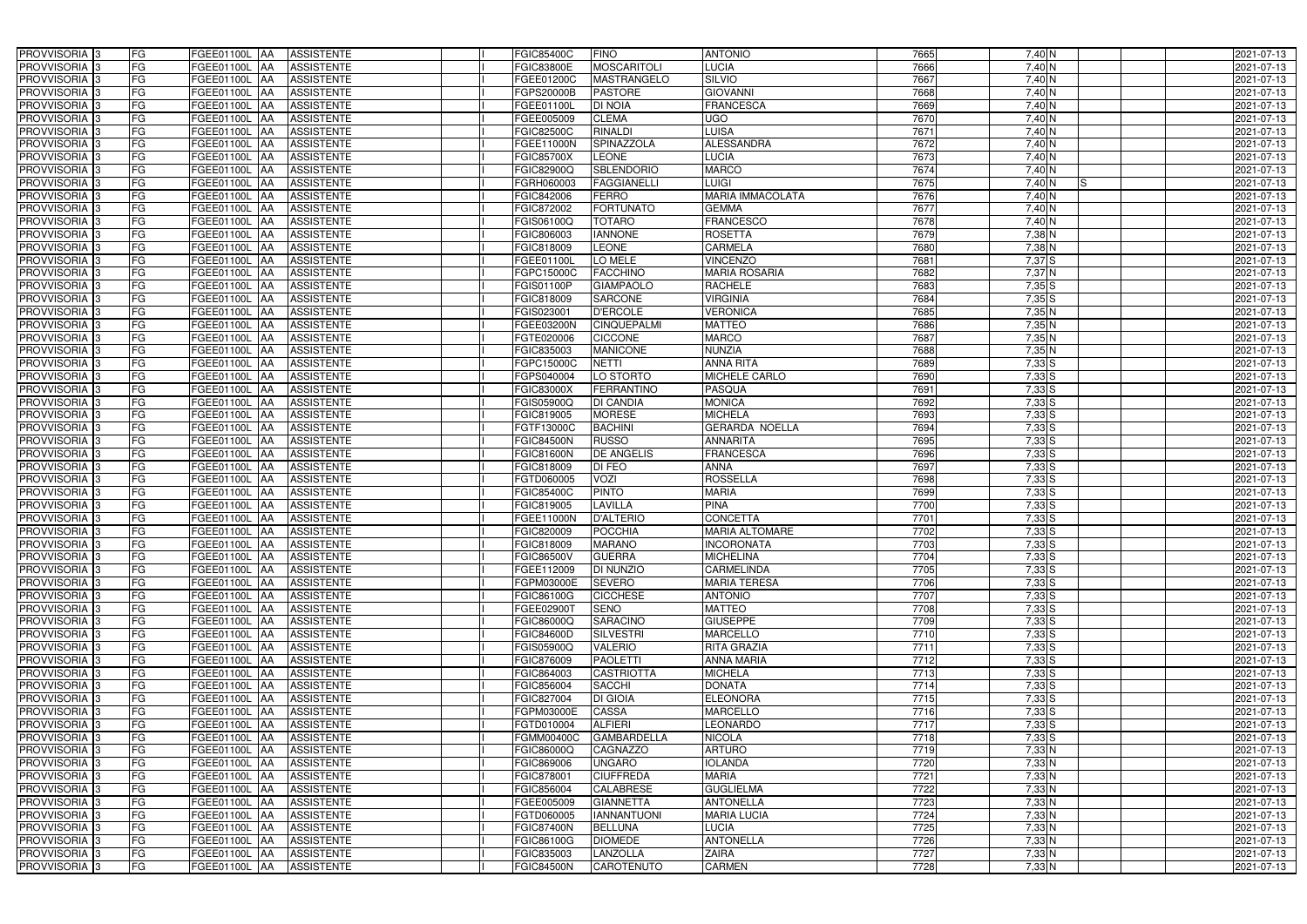| PROVVISORIA <sup>3</sup>   | <b>FG</b> | FGEE01100L AA        | <b>ASSISTENTE</b>               | FGIC842006        | <b>APPARENTE</b>   | <b>LUIGIA</b>               | 7729 | 7,33 N   | 2021-07-13 |
|----------------------------|-----------|----------------------|---------------------------------|-------------------|--------------------|-----------------------------|------|----------|------------|
| PROVVISORIA <sup>3</sup>   | FG        | FGEE01100L           | <b>ASSISTENTE</b><br>IAA        | FGIC880001        | VALENZANO          | <b>SILVANA</b>              | 7730 | $7,33$ N | 2021-07-13 |
| PROVVISORIA <sup>3</sup>   | FG        | FGEE01100L<br>IAA    | <b>ASSISTENTE</b>               | FGIC820009        | <b>VERNA</b>       | <b>ANNAPIA</b>              | 7731 | $7,33$ N | 2021-07-13 |
| PROVVISORIA <sup>3</sup>   | FG        | FGEE01100L           | <b>ASSISTENTE</b><br>IAA        | FGIC856004        | <b>D'AMARO</b>     | VALENTINA                   | 7732 | $7,33$ N | 2021-07-13 |
| PROVVISORIA <sup>3</sup>   | FG        | FGEE01100L           | <b>ASSISTENTE</b><br>IAA        | FGEE01100L        | <b>RUSSOLILLO</b>  | <b>DEBORA</b>               | 7733 | $7,33$ N | 2021-07-13 |
| PROVVISORIA <sup>3</sup>   | FG        | <b>FGEE01100L AA</b> | <b>ASSISTENTE</b>               | <b>FGIC86200B</b> | COCCO              | <b>MARIA GAETANA</b>        | 7734 | $7,33$ N | 2021-07-13 |
| PROVVISORIA <sup>1</sup> 3 | FG        | FGEE01100L AA        | <b>ASSISTENTE</b>               | FGIS001004        | <b>CIUFFREDA</b>   | <b>ELISABETTA</b>           | 7735 | $7,33$ N | 2021-07-13 |
| PROVVISORIA <sup>1</sup> 3 | FG        | FGEE01100L AA        | <b>ASSISTENTE</b>               | FGIC822001        | <b>DEL GROSSO</b>  | <b>MATTEO</b>               | 7736 | $7,33$ N | 2021-07-13 |
| PROVVISORIA 3              | FG        | FGEE01100L AA        | <b>ASSISTENTE</b>               | FGIC876009        | <b>PINTO</b>       | <b>SARA</b>                 | 7737 | $7,33$ N | 2021-07-13 |
| PROVVISORIA <sup>3</sup>   | FG        | FGEE01100L AA        | <b>ASSISTENTE</b>               | FGTE020006        | <b>PIPOLI</b>      | <b>MARIA ASSUNTA</b>        | 7738 | $7,33$ N | 2021-07-13 |
| PROVVISORIA 3              | FG        | FGEE01100L AA        | <b>ASSISTENTE</b>               | FGTF13000C        | <b>FIORE</b>       | <b>MICHELE</b>              | 7739 | $7,33$ N | 2021-07-13 |
| PROVVISORIA 3              | FG        | FGEE01100L AA        | <b>ASSISTENTE</b>               | <b>FGIC86600P</b> | <b>RINALDI</b>     | <b>MARIA SIPONTINA</b>      | 7740 | $7,33$ N | 2021-07-13 |
| PROVVISORIA <sup>3</sup>   | FG        | FGEE01100L AA        | <b>ASSISTENTE</b>               | FGEE112009        | <b>FLORIO</b>      | <b>LUCIA</b>                | 7741 | $7,33$ N | 2021-07-13 |
| PROVVISORIA 3              | FG        | FGEE01100L AA        | <b>ASSISTENTE</b>               | FGIC844001        | <b>VOCALE</b>      | <b>DOMENICO</b>             | 7742 | $7,33$ N | 2021-07-13 |
| PROVVISORIA 3              | FG        | FGEE01100L AA        | <b>ASSISTENTE</b>               | FGIC83800E        | <b>SORICE</b>      | <b>TERESA</b>               | 7743 | $7,33$ N | 2021-07-13 |
| PROVVISORIA 3              | FG        | FGEE01100L           | <b>ASSISTENTE</b><br><b>IAA</b> | FGMM00400C        | CASO               | <b>ANTONELLA</b>            | 7744 | $7,33$ N | 2021-07-13 |
| PROVVISORIA 3              | FG        | FGEE01100L           | <b>ASSISTENTE</b><br>IAA        | FGIC877005        | <b>CAPORALE</b>    | <b>SABINA</b>               | 7745 | $7,33$ N | 2021-07-13 |
| PROVVISORIA 3              | FG        | FGEE01100L AA        | <b>ASSISTENTE</b>               | FGIS044002        | <b>COSTANTINO</b>  | <b>RAFFAELLA</b>            | 7746 | $7,33$ N | 2021-07-13 |
| PROVVISORIA 3              | FG        | FGEE01100L           | <b>ASSISTENTE</b><br><b>JAA</b> | FGIC877005        | <b>LEMBO</b>       | <b>IVANA</b>                | 7747 | 7,33 N   | 2021-07-13 |
| PROVVISORIA 3              | FG        | FGEE01100L           | <b>JAA</b><br><b>ASSISTENTE</b> | FGIC863007        | <b>DI NAPOLI</b>   | <b>MASSIMILIANO</b>         | 7748 | $7,33$ N | 2021-07-13 |
| PROVVISORIA <sup>3</sup>   | FG        | FGEE01100L           | <b>ASSISTENTE</b><br>ΙAΑ        | FGIC85100         | <b>IANZANO</b>     | <b>NUNZIA</b>               | 7749 | $7,33$ N | 2021-07-13 |
| PROVVISORIA 3              | FG        | <b>FGEE01100L</b>    | <b>ASSISTENTE</b><br>IAA        | <b>FGIC86200B</b> | <b>CONSOLE</b>     | <b>MARIA</b>                | 7750 | $7,33$ N | 2021-07-13 |
| PROVVISORIA 3              | FG        | FGEE01100L           | <b>ASSISTENTE</b><br>IAA        | FGIC86000Q        | <b>BRUNO</b>       | <b>ANNA</b>                 | 7751 | $7,33$ N | 2021-07-13 |
| PROVVISORIA 3              | FG        | FGEE01100L AA        | <b>ASSISTENTE</b>               | FGIC86600P        | <b>ARMIENTO</b>    | <b>MASSIMO LUIGI</b>        | 7752 | $7,33$ N | 2021-07-13 |
| PROVVISORIA <sup>3</sup>   | FG        | FGEE01100L<br> AA    | <b>ASSISTENTE</b>               | FGIS001004        | <b>SCIRPOLI</b>    | <b>FRANCESCA</b>            | 7753 | $7,33$ N | 2021-07-13 |
| PROVVISORIA 3              | FG        | FGEE01100L<br> AA    | <b>ASSISTENTE</b>               | <b>GPM03000E</b>  | <b>RADOGNA</b>     | AMANZIA                     | 7754 | $7,33$ N | 2021-07-13 |
| PROVVISORIA 3              | FG        | FGEE01100L AA        | <b>ASSISTENTE</b>               | <b>FGIC86200B</b> | <b>SERAFINI</b>    | <b>EGLE</b>                 | 7755 | $7,33$ N | 2021-07-13 |
| PROVVISORIA 3              | FG        | FGEE01100L<br>IAA    | <b>ASSISTENTE</b>               | FGIC86100G        | <b>DELLI CARRI</b> | <b>COSTANZO</b>             | 7756 | $7,33$ N | 2021-07-13 |
| PROVVISORIA <sup>3</sup>   | FG        | FGEE01100L AA        | <b>ASSISTENTE</b>               | FGIC818009        | <b>TOTARO</b>      | <b>FORTUNATA</b>            | 7757 | $7,33$ N | 2021-07-13 |
| PROVVISORIA <sup>3</sup>   | FG        | FGEE01100L AA        | <b>ASSISTENTE</b>               | FGEE01200C        | <b>MONGIELLO</b>   | <b>MARIA ROSARIA</b>        | 7758 | $7,33$ N | 2021-07-13 |
| PROVVISORIA <sup>3</sup>   | FG        | FGEE01100L AA        | <b>ASSISTENTE</b>               | FGTD21000T        | <b>FRATIANNI</b>   | <b>ROSALBA</b>              | 7759 | $7,33$ N | 2021-07-13 |
| PROVVISORIA <sup>3</sup>   | FG        | FGEE01100L AA        | <b>ASSISTENTE</b>               | FGIC827004        | <b>MARUCCI</b>     | <b>MICHELE</b>              | 7760 | $7,33$ N | 2021-07-13 |
| PROVVISORIA <sup>3</sup>   | FG        | <b>FGEE01100L AA</b> | <b>ASSISTENTE</b>               | FGEE005009        | <b>PADALINO</b>    | <b>PAOLA</b>                | 7761 | $7,33$ N | 2021-07-13 |
| PROVVISORIA <sup>3</sup>   | FG        | FGEE01100L AA        | <b>ASSISTENTE</b>               | FGEE00900L        | <b>GROTTA</b>      | <b>MARIA</b>                | 7762 | $7,33$ N | 2021-07-13 |
| PROVVISORIA <sup>3</sup>   | FG        | FGEE01100L           | <b>ASSISTENTE</b><br>IAA        | <b>FGIC85900G</b> | <b>NARDELLA</b>    | <b>ANTONELLA</b>            | 7763 | $7,33$ N | 2021-07-13 |
| PROVVISORIA <sup>3</sup>   | FG        | <b>FGEE01100L</b>    | <b>ASSISTENTE</b><br>IAA        | <b>FGIC81600N</b> | <b>D'ONOFRIO</b>   | <b>TERESA</b>               | 7764 | $7,33$ N | 2021-07-13 |
| PROVVISORIA <sup>3</sup>   | FG        | FGEE01100L           | <b>ASSISTENTE</b><br><b>JAA</b> | FGIC85800Q        | <b>FRAGASSI</b>    | <b>MARIO</b>                | 7765 | $7,33$ N | 2021-07-13 |
| PROVVISORIA <sup>3</sup>   | FG        | FGEE01100L AA        | <b>ASSISTENTE</b>               | FGTF13000C        | <b>VINCIGUERRA</b> | <b>ANTONIO</b>              | 7766 | $7,33$ N | 2021-07-13 |
| PROVVISORIA 3              | FG        | FGEE01100L AA        | <b>ASSISTENTE</b>               | FGEE01200C        | <b>CARRIERO</b>    | <b>MARIA ANTONIETTA</b>     | 7767 | 7,33 N   | 2021-07-13 |
| PROVVISORIA <sup>3</sup>   | FG        | FGEE01100L AA        | <b>ASSISTENTE</b>               | FGTD08000A        | <b>SCARINGI</b>    | <b>MICHELE</b>              | 7768 | $7,33$ N | 2021-07-13 |
| PROVVISORIA <sup>3</sup>   | FG        | FGEE01100L AA        | ASSISTENTE                      | FGIC84600D        | ARCHIDIACONO       | <b>EUPLIO SALVATORE</b>     | 7769 | $7,33$ N | 2021-07-13 |
| PROVVISORIA <sup>3</sup>   | FG        | <b>FGEE01100L AA</b> | <b>ASSISTENTE</b>               | FGIS06100Q        | <b>VITARIELLO</b>  | <b>DONATELLA</b>            | 7770 | $7,33$ N | 2021-07-13 |
| PROVVISORIA <sup>3</sup>   | FG        | FGEE01100L AA        | <b>ASSISTENTE</b>               | FGIC848005        | <b>BURATTI</b>     | <b>MADDALENA</b>            | 7771 | $7,33$ N | 2021-07-13 |
| PROVVISORIA <sup>3</sup>   | FG        | FGEE01100L AA        | ASSISTENTE                      | FGEE00800R        | <b>TUCCI</b>       | <b>CRISTIANA ALESSANDRA</b> | 7772 | $7,32$ N | 2021-07-13 |
| PROVVISORIA 3              | FG        | FGEE01100L AA        | <b>ASSISTENTE</b>               | <b>FGIC86600P</b> | <b>TRIGIANI</b>    | <b>FRANCESCO</b>            | 7773 | $7,31$ N | 2021-07-13 |
| PROVVISORIA <sup>3</sup>   | FG        | FGEE01100L AA        | <b>ASSISTENTE</b>               | FGIC818009        | <b>ROLLO</b>       | <b>MIRCO</b>                | 7774 | $7,31$ N | 2021-07-13 |
| PROVVISORIA <sup>3</sup>   | FG        | FGEE01100L AA        | ASSISTENTE                      | <b>FGMM00400C</b> | <b>DE BIASE</b>    | <b>GIULIA</b>               | 7775 | $7,30$ S | 2021-07-13 |
| PROVVISORIA <sup>3</sup>   | FG        | FGEE01100L AA        | ASSISTENTE                      | FGIS06100Q        | <b>LA TORRE</b>    | <b>SIMONA</b>               | 7776 | $7,30$ S | 2021-07-13 |
| PROVVISORIA <sup>3</sup>   | FG        | FGEE01100L AA        | ASSISTENTE                      | FGIS048009        | CONVERSANO         | ANGELO                      | 7777 | 7,30S    | 2021-07-13 |
| PROVVISORIA <sup>3</sup>   | FG        | FGEE01100L AA        | ASSISTENTE                      | <b>FGIC86200B</b> | PELULLO            | <b>GIUSI</b>                | 7778 | $7,30$ S | 2021-07-13 |
| PROVVISORIA <sup>3</sup>   | FG        | FGEE01100L AA        | <b>ASSISTENTE</b>               | FGPS010008        | <b>D'ATRI</b>      | <b>MARTINA</b>              | 7779 | $7,30$ S | 2021-07-13 |
| PROVVISORIA <sup>3</sup>   | FG        | FGEE01100L AA        | ASSISTENTE                      | <b>FGIS05300R</b> | LOTRECCHIANO       | <b>LUCIA</b>                | 7780 | $7,30$ S | 2021-07-13 |
| PROVVISORIA <sup>3</sup>   | FG        | FGEE01100L AA        | ASSISTENTE                      | FGTD21000T        | DI BARI            | <b>LOREDANA</b>             | 7781 | $7,30$ S | 2021-07-13 |
| PROVVISORIA <sup>3</sup>   | FG        | FGEE01100L AA        | <b>ASSISTENTE</b>               | FGRH010002        | <b>VESCERA</b>     | <b>GRAZIA MARIA</b>         | 7782 | $7,30$ S | 2021-07-13 |
| PROVVISORIA <sup>13</sup>  | FG        | FGEE01100L AA        | <b>ASSISTENTE</b>               | FGIC876009        | <b>DE STASIO</b>   | <b>MARIANNA</b>             | 7783 | $7,30$ S | 2021-07-13 |
| PROVVISORIA <sup>1</sup> 3 | FG        | FGEE01100L AA        | <b>ASSISTENTE</b>               | FGTF13000C        | <b>CICCARELLA</b>  | <b>MICHELINA</b>            | 7784 | $7,30$ S | 2021-07-13 |
| PROVVISORIA <sup>1</sup> 3 | FG        | FGEE01100L AA        | <b>ASSISTENTE</b>               | FGEE02900T        | <b>CACIOLI</b>     | <b>FRANCESCA</b>            | 7785 | $7,30$ S | 2021-07-13 |
| PROVVISORIA <sup>1</sup> 3 | FG        | FGEE01100L AA        | <b>ASSISTENTE</b>               | FGTD060005        | <b>POLISENA</b>    | <b>GEMMA LICIA</b>          | 7786 | $7,30$ S | 2021-07-13 |
| PROVVISORIA <sup>3</sup>   | FG        | FGEE01100L AA        | <b>ASSISTENTE</b>               | FGIC81600N        | <b>VISCONTI</b>    | <b>GIUSEPPINA</b>           | 7787 | $7,30$ S | 2021-07-13 |
| PROVVISORIA <sup>1</sup> 3 | FG        | FGEE01100L AA        | <b>ASSISTENTE</b>               | <b>FGIC80800P</b> | <b>CIUFFREDA</b>   | <b>ALBA</b>                 | 7788 | $7,30$ S | 2021-07-13 |
| PROVVISORIA <sup>3</sup>   | FG        | FGEE01100L AA        | <b>ASSISTENTE</b>               | FGIC818009        | <b>CHIRICO</b>     | <b>ANGELA</b>               | 7789 | $7,30$ S | 2021-07-13 |
| PROVVISORIA <sup>3</sup>   | FG        | FGEE01100L AA        | <b>ASSISTENTE</b>               | FGEE112009        | <b>ARDITO</b>      | LUISA ANGELICA              | 7790 | $7,30$ S | 2021-07-13 |
| PROVVISORIA <sup>3</sup>   | FG        | FGEE01100L AA        | <b>ASSISTENTE</b>               | FGIC876009        | <b>BOZZINO</b>     | <b>SARA</b>                 | 7791 | $7,30$ S | 2021-07-13 |
| PROVVISORIA <sup>3</sup>   | FG        | FGEE01100L AA        | <b>ASSISTENTE</b>               | FGMM15400A        | CANNONE            | <b>GIUSEPPE</b>             | 7792 | $7,30$ S | 2021-07-13 |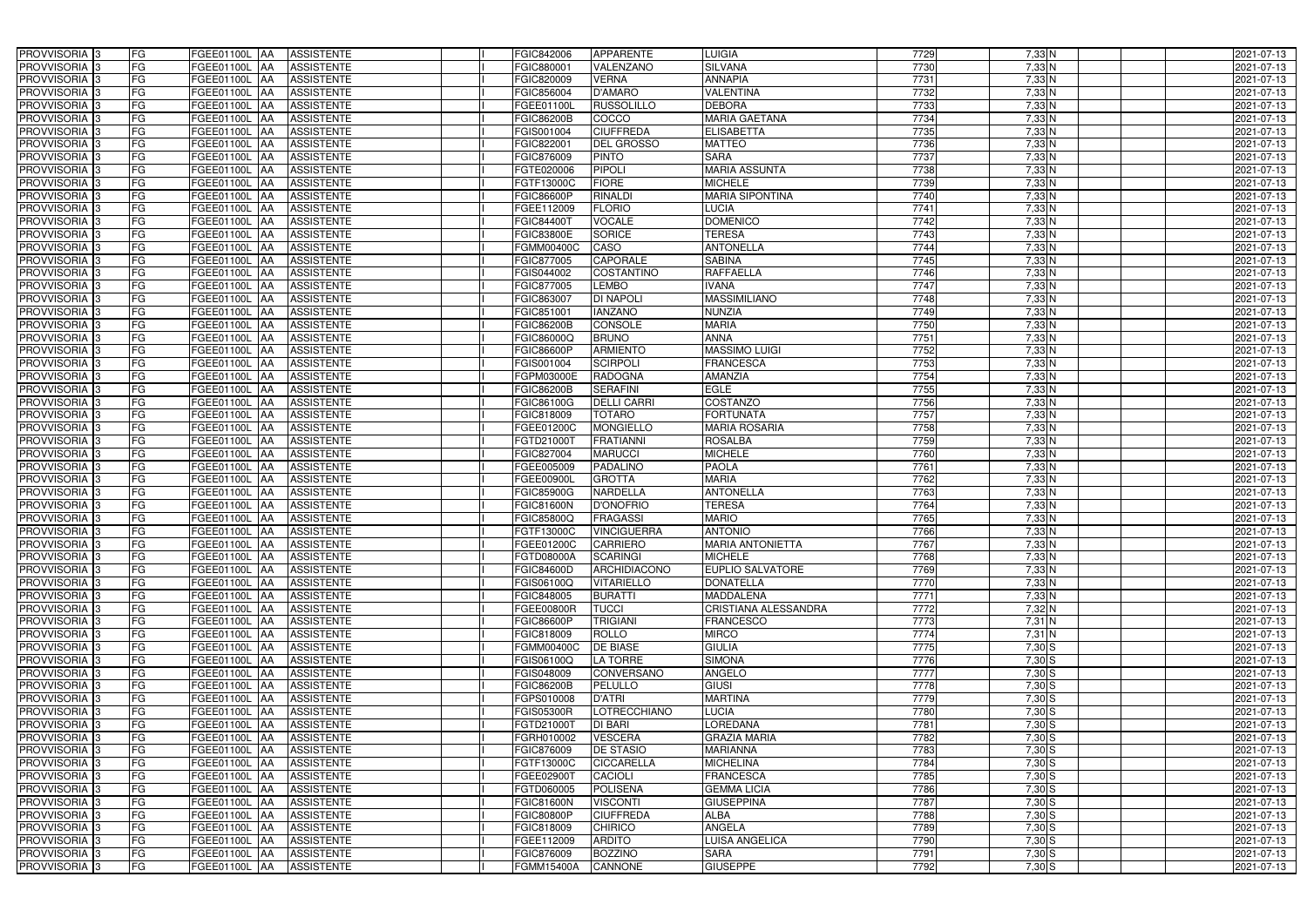| PROVVISORIA 3                             | FG        | FGEE01100L AA<br><b>ASSISTENTE</b>                                       | <b>FGIC80800P</b>        | <b>LAPOMARDA</b>            | <b>ANTONELLA</b>                | 7793         | $7,30$ S           | 2021-07-13               |
|-------------------------------------------|-----------|--------------------------------------------------------------------------|--------------------------|-----------------------------|---------------------------------|--------------|--------------------|--------------------------|
| PROVVISORIA 3                             | FG        | <b>ASSISTENTE</b><br>FGEE01100L                                          | FGMM00400C               | <b>CIRCIELLO</b>            | <b>MARIA TERESA</b>             | 7794         | $7,30$ S           | 2021-07-13               |
| PROVVISORIA 3                             | FG        | FGEE01100L<br><b>ASSISTENTE</b><br>IAA                                   | <b>FGIC81600N</b>        | <b>BALLARANO</b>            | <b>RICCARDO</b>                 | 7795         | 7,30S              | 2021-07-13               |
| PROVVISORIA <sup>3</sup>                  | FG        | FGEE01100L<br><b>ASSISTENTE</b><br>IAA                                   | FGPM03000E               | <b>PETRILLO</b>             | <b>CHIARA</b>                   | 7796         | $7,30$ S           | 2021-07-13               |
| PROVVISORIA 3                             | FG        | FGEE01100L<br><b>ASSISTENTE</b><br>IAA                                   | FGIC856004               | <b>DONOFRIO</b>             | VALERIA                         | 7797         | $7,30$ S           | 2021-07-13               |
| PROVVISORIA 3                             | <b>FG</b> | <b>FGEE01100L AA</b><br><b>ASSISTENTE</b>                                | FGIC864003               | RINALDI                     | <b>SIPONTINA</b>                | 7798         | $7,30$ S           | 2021-07-13               |
| PROVVISORIA 3                             | FG        | FGEE01100L AA<br><b>ASSISTENTE</b>                                       | FGIC878001               | <b>MOLINARI</b>             | <b>LARIA</b>                    | 7799         | $7,30$ S           | 2021-07-13               |
| PROVVISORIA 3                             | FG        | <b>ASSISTENTE</b><br>FGEE01100L AA                                       | FGEE00900L               | <b>CURCI</b>                | <b>ALESSANDRO</b>               | 7800         | $7,30$ S           | 2021-07-13               |
| PROVVISORIA 3                             | <b>FG</b> | FGEE01100L AA<br><b>ASSISTENTE</b>                                       | <b>FGIC84500N</b>        | <b>FORMICA</b>              | <b>GRAZIANO PIO</b>             | 7801         | $7,30$ S           | 2021-07-13               |
| PROVVISORIA 3                             | FG        | <b>FGEE01100L</b> AA<br><b>ASSISTENTE</b>                                | FGVC01000C               | <b>MINELLI</b>              | <b>DAVIDE</b>                   | 7802         | 7,30 N             | 2021-07-13               |
| PROVVISORIA 3                             | FG        | FGEE01100L AA<br><b>ASSISTENTE</b>                                       | <b>FGIC86200B</b>        | <b>BELLO</b>                | <b>LUCA</b>                     | 7803         | $7,30$ N           | 2021-07-13               |
| PROVVISORIA 3                             | FG        | FGEE01100L AA<br><b>ASSISTENTE</b>                                       | FGIC877005               | LO SURDO                    | <b>FRANCESCA</b>                | 7804         | $7,30$ N           | 2021-07-13               |
| PROVVISORIA <sup>3</sup>                  | FG        | FGEE01100L<br><b>ASSISTENTE</b><br>IAA                                   | FGIC818009               | <b>TOTARO</b>               | <b>MARICA</b>                   | 7805         | 7,30 N             | 2021-07-13               |
| PROVVISORIA 3                             | FG        | FGEE01100L AA<br><b>ASSISTENTE</b>                                       | FGIC818009               | <b>QUAGLIA</b>              | <b>DONATELLA</b>                | 7806         | $7,30$ N           | 2021-07-13               |
| PROVVISORIA 3                             | <b>FG</b> | <b>FGEE01100L   AA</b><br><b>ASSISTENTE</b>                              | FGMM00400C               | <b>BOSCO</b>                | <b>FRANCESCA PIA</b>            | 7807         | $7,30$ N           | 2021-07-13               |
| PROVVISORIA 3                             | <b>FG</b> | <b>FGEE01100L</b><br><b>ASSISTENTE</b><br>IAA                            | <b>FGIC80800P</b>        | <b>CIUFFREDA</b>            | <b>ARIANNA</b>                  | 7808         | $7,30$ N           | 2021-07-13               |
| PROVVISORIA 3                             | FG        | FGEE01100L<br><b>ASSISTENTE</b><br>IAA                                   | FGIS04600N               | <b>VECE</b>                 | LUCA                            | 7809         | $7,30$ N           | 2021-07-13               |
| PROVVISORIA 3                             | FG        | <b>FGEE01100L</b><br><b>ASSISTENTE</b><br>IAA                            | FGPS040004               | <b>CARNIOLA</b>             | <b>RAFFAELE</b>                 | 7810         | $7,30$ N           | 2021-07-13               |
| PROVVISORIA 3                             | FG        | <b>FGEE01100L</b><br><b>ASSISTENTE</b><br>IAA                            | FGIC85800Q               | <b>CAPPETTA</b>             | <b>GIOVANNI</b>                 | 7811         | $7,30$ N           | 2021-07-13               |
| PROVVISORIA 3                             | FG        | FGEE01100L<br><b>ASSISTENTE</b><br>IAA                                   | FGTF13000C               | <b>ZICHELLA</b>             | <b>DOMENICO</b>                 | 7812         | 7,30 N             | 2021-07-13               |
| <b>PROVVISORIA</b>                        | FG        | FGEE01100L<br><b>ASSISTENTE</b>                                          | <b>FGIC87400N</b>        | <b>FORTUNATO</b>            | <b>GIULIA</b>                   | 7813         | 7,30 N             | 2021-07-13               |
| <b>PROVVISORIA</b> 3                      | FG        | <b>FGEE01100L</b><br><b>ASSISTENTE</b><br>IAA                            | FGEE005009               | <b>MANGIACOTTI</b>          | <b>CHIARA MATTEA</b>            | 7814         | $7,30$ N           | 2021-07-13               |
| PROVVISORIA <sup>3</sup>                  | FG        | FGEE01100L<br><b>ASSISTENTE</b>                                          | FGIS01100P               | <b>BORAZIO</b>              | PASQUALE PIO                    | 7815         | $7,30$ N           | 2021-07-13               |
| PROVVISORIA <sup>3</sup>                  | <b>FG</b> | FGEE01100L<br><b>ASSISTENTE</b><br>IAA                                   | <b>FGIC86200B</b>        | <b>TARTAGLIONE</b>          | <b>MARCO</b>                    | 7816         | $7,30$ N           | 2021-07-13               |
| <b>PROVVISORIA</b> 3                      | <b>FG</b> | FGEE01100L<br><b>ASSISTENTE</b><br>IAA                                   | FGTE020006               | <b>PEPE</b>                 | <b>RAFFAELE</b>                 | 7817         | $7,30$ N           | 2021-07-13               |
| PROVVISORIA 3                             | FG        | <b>ASSISTENTE</b><br>FGEE01100L<br>IAA                                   | FGIC86000Q               | <b>DI FEBIO</b>             | <b>EDVIGE</b>                   | 7818         | $7,30$ N           | 2021-07-13               |
| PROVVISORIA 3                             | <b>FG</b> | <b>FGEE01100L AA</b><br><b>ASSISTENTE</b>                                | FGIC851001               | <b>CINEFRA</b>              | <b>MICAELA ANTONIA</b>          | 7819         | $7,30$ N           | 2021-07-13               |
| PROVVISORIA 3                             | <b>FG</b> | FGEE01100L AA<br><b>ASSISTENTE</b>                                       | FGPM03000E               | <b>FIORILLO</b>             | <b>GIOVANNA</b>                 | 7820         | $7,30$ N           | 2021-07-13               |
| PROVVISORIA <sup>3</sup>                  | FG        | FGEE01100L<br><b>ASSISTENTE</b><br><b>IAA</b>                            | <b>FGIC85900G</b>        | CAMPANIELLO                 | ROBERTO POMPEO                  | 7821         | $7,30$ N           | 2021-07-13               |
| PROVVISORIA 3                             | <b>FG</b> | FGEE01100L AA<br><b>ASSISTENTE</b>                                       | FGMM00700X               | LANCIOTTI                   | <b>ELEONORA</b>                 | 7822         | $7,30$ N           | 2021-07-13               |
| PROVVISORIA 3                             | FG        | FGEE01100L AA<br><b>ASSISTENTE</b>                                       | FGTD08000A               | <b>BRAMANTE</b>             | <b>MARCO</b>                    | 7823         | $7,30$ N           | 2021-07-13               |
| PROVVISORIA 3                             | FG        | <b>ASSISTENTE</b><br>FGEE01100L AA                                       | FGPM03000E               | <b>RICCI</b>                | <b>VALERIA</b>                  | 7824         | 7,30 N             | 2021-07-13               |
| PROVVISORIA 3                             | FG        | FGEE01100L<br><b>ASSISTENTE</b><br>IAA                                   | <b>FGMM00700X</b>        | <b>DE FILIPPIS</b>          | <b>MARIKA</b>                   | 7825         | $7,30$ N           | 2021-07-13               |
| PROVVISORIA <sup>3</sup>                  | <b>FG</b> | FGEE01100L AA<br><b>ASSISTENTE</b>                                       | FGVC01000C               | <b>PIZZUTO</b>              | <b>LUCIA</b>                    | 7826         | $7,30$ N           | 2021-07-13               |
| PROVVISORIA                               | <b>FG</b> | FGEE01100L<br><b>ASSISTENTE</b><br>IAA                                   | FGPS08000E               | <b>PATRUNO</b>              | <b>ELENA</b>                    | 7827         | $7,30$ N           | $2021 - 07 - 13$         |
| <b>PROVVISORIA</b> 3                      | FG        | FGEE01100L<br><b>ASSISTENTE</b><br>IAA                                   | FGIC86000Q               | <b>TONTI</b>                | <b>GIORGIA MARIA ROSARIA</b>    | 7828         | 7,30 N             | 2021-07-13               |
| PROVVISORIA <sup>1</sup> 3                | FG        | FGEE01100L<br><b>ASSISTENTE</b><br>IAA                                   | GPS210002                | <b>BUONCRISTIANO</b>        | <b>AMELIA PIA</b>               | 7829         | 7,30 N             | 2021-07-13               |
| PROVVISORIA <sup>3</sup>                  | <b>FG</b> | FGEE01100L AA<br><b>ASSISTENTE</b>                                       | <b>FGIC87400N</b>        | <b>ANDRIOTTA</b>            | <b>MARILENA</b>                 | 7830         | $7,30$ N           | 2021-07-13               |
| PROVVISORIA <sup>3</sup>                  | FG        | FGEE01100L AA ASSISTENTE                                                 | FGTD010004               | <b>PISTILLO</b>             | MARIA FRANCESCA                 | 7831         | 7,30 N             | 2021-07-13               |
| PROVVISORIA <sup>3</sup>                  | <b>FG</b> |                                                                          | FGEE005009               | <b>LA DAGA</b>              | <b>AMALIA MIRIANA</b>           |              | $7,30$ N           |                          |
| PROVVISORIA <sup>3</sup>                  | FG        | FGEE01100L AA<br><b>ASSISTENTE</b>                                       |                          |                             |                                 | 7832         |                    | 2021-07-13               |
| PROVVISORIA <sup>3</sup>                  |           | <b>ASSISTENTE</b><br>FGEE01100L AA                                       | FGIC818009               | <b>NIGRONE</b>              | <b>POTITO</b>                   | 7833         | $7,30$ N           | 2021-07-13               |
|                                           | FG        | FGEE01100L AA<br><b>ASSISTENTE</b>                                       | FGRH060003               | SCARAMUZZI                  | <b>LUCIANO</b>                  | 7834         | $7,30$ N           | 2021-07-13               |
| PROVVISORIA <sup>3</sup>                  | FG        | FGEE01100L AA<br><b>ASSISTENTE</b>                                       | FGPC180008               | <b>NOVELLI</b>              | <b>ANTONELLA PIA</b>            | 7835         | $7,30$ N           | 2021-07-13               |
| PROVVISORIA <sup>3</sup>                  | FG        | <b>FGEE01100L AA</b><br><b>ASSISTENTE</b>                                | FGPM03000E               | <b>MISCIA</b>               | <b>SEBASTIANA</b>               | 7836         | $7,30$ N           | 2021-07-13               |
| PROVVISORIA <sup>3</sup>                  | <b>FG</b> | FGEE01100L AA<br><b>ASSISTENTE</b>                                       | FGTE020006               | <b>RUGGIERO</b>             | <b>GIANPIERO</b>                | 7837         | 7,30 N             | 2021-07-13               |
| PROVVISORIA <sup>3</sup>                  | FG        | FGEE01100L AA<br><b>ASSISTENTE</b>                                       | FGIC880001               | <b>FUGARO</b>               | <b>FEDERICA</b>                 | 7838         | $7,30$ N           | 2021-07-13               |
| PROVVISORIA <sup>3</sup>                  | FG        | FGEE01100L AA<br><b>ASSISTENTE</b>                                       | <b>FGIS00800V</b>        | <b>SPIRITO</b>              | <b>ALESSIA</b>                  | 7839         | $7,30$ N           | 2021-07-13               |
| PROVVISORIA <sup>3</sup>                  | FG        | FGEE01100L AA<br><b>ASSISTENTE</b>                                       | FGIC818009               | LADOGANA                    | <b>GERARDO</b>                  | 7840         | 7,30 N             | 2021-07-13               |
| PROVVISORIA <sup>3</sup>                  | FG        | FGEE01100L AA<br><b>ASSISTENTE</b>                                       | FGTE020006               | <b>LIOCE</b>                | <b>ANNARITA</b>                 | 7841         | $7,30$ N           | 2021-07-13               |
| PROVVISORIA <sup>3</sup>                  | FG        | FGEE01100L AA<br><b>ASSISTENTE</b>                                       | FGTD060005               | <b>BARBETTA</b>             | <b>ANNA</b>                     | 7842         | $7,30$ N           | 2021-07-13               |
| PROVVISORIA 3                             | FG        | FGEE01100L AA<br>ASSISTENTE                                              | FGPM03000E               | <b>CONTARDO</b>             | FRANCESCO                       | 7843         | 7,30 N             | 2021-07-13               |
| PROVVISORIA <sup>3</sup>                  | FG        | FGEE01100L AA<br><b>ASSISTENTE</b>                                       | FGPM10000G               | <b>URBANO</b>               | <b>CONCETTA</b>                 | 7844         | $7,30$ N           | 2021-07-13               |
| PROVVISORIA <sup>3</sup>                  | FG        | <b>FGEE01100L   AA</b><br><b>ASSISTENTE</b>                              | <b>FGMM00400C</b>        | RINALDI                     | <b>ROBERTA</b>                  | 7845         | $7,30$ N           | 2021-07-13               |
| PROVVISORIA <sup>3</sup>                  | FG        | FGEE01100L AA<br><b>ASSISTENTE</b>                                       | FGVC01000C               | <b>MASSARIELLO</b>          | <b>SERENA</b>                   | 7846         | $7,30$ N           | 2021-07-13               |
| PROVVISORIA <sup>13</sup>                 | FG        | FGEE01100L AA<br><b>ASSISTENTE</b>                                       | FGIC827004               | <b>ANTIFORA</b>             | <b>ANNA RITA</b>                | 7847         | $7,30$ N           | 2021-07-13               |
| PROVVISORIA <sup>3</sup>                  | FG        | FGEE01100L AA<br><b>ASSISTENTE</b>                                       | FGIC82900Q               | <b>FUIANO</b>               | ANGELA                          | 7848         | 7,30 N             | 2021-07-13               |
| PROVVISORIA <sup>3</sup>                  | FG        | <b>ASSISTENTE</b><br>FGEE01100L AA                                       | FGEE005009               | VALENZIANO                  | <b>GABRIELLA</b>                | 7849         | $7,30$ N           | 2021-07-13               |
| PROVVISORIA <sup>3</sup>                  | FG        | <b>ASSISTENTE</b><br>FGEE01100L AA                                       | FGEE00900L               | SOLDANO                     | <b>MONICA</b>                   | 7850         | $7,30$ N           | 2021-07-13               |
| PROVVISORIA <sup>3</sup>                  | FG        | <b>ASSISTENTE</b><br>FGEE01100L AA                                       | FGIC842006               | <b>FARRO</b>                | <b>NICOLA</b>                   | 7851         | 7,30 N             | 2021-07-13               |
| PROVVISORIA <sup>3</sup>                  | FG        | <b>ASSISTENTE</b><br>FGEE01100L AA                                       | FGIS007003               | <b>DI TULLIO</b>            | <b>MATTEO</b>                   | 7852         | $7,30$ N           | 2021-07-13               |
| PROVVISORIA <sup>3</sup>                  | FG        | FGEE01100L AA<br><b>ASSISTENTE</b>                                       | FGIC819005               | <b>ANDREANO</b>             | <b>DOMENICO</b>                 | 7853         | 7,30 N             | 2021-07-13               |
| PROVVISORIA <sup>3</sup>                  | FG        | <b>ASSISTENTE</b><br>FGEE01100L AA                                       | FGIS06100Q               | COZZOLINI                   | <b>GIANPIERO</b>                | 7854         | $7,30$ N           | 2021-07-13               |
| PROVVISORIA <sup>3</sup><br>PROVVISORIA 3 | FG<br>FG  | <b>FGEE01100L AA</b><br><b>ASSISTENTE</b><br>ASSISTENTE<br>FGEE01100L AA | FGIC827004<br>FGIS048009 | <b>SIRENO</b><br>CAPOCEFALO | <b>VERONICA</b><br><b>MARIO</b> | 7855<br>7856 | $7,30$ N<br>7,30 N | 2021-07-13<br>2021-07-13 |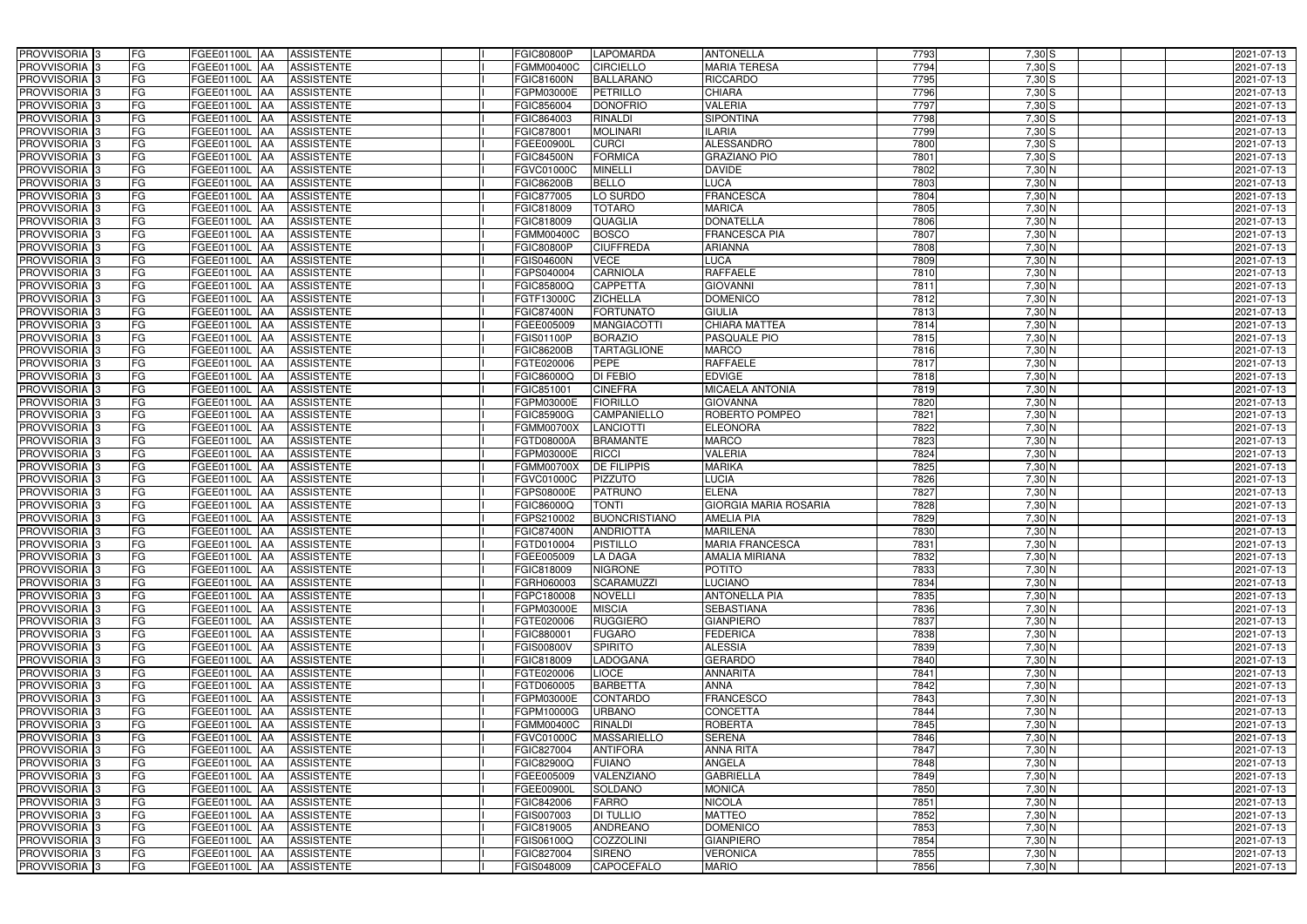| PROVVISORIA 3                             | FG        | FGEE01100L AA<br><b>ASSISTENTE</b>                                       | FGIC827004<br>CANNIZZO                                 | <b>MICHELE</b>                    | 7857         | $7,30$ N             | 2021-07-13               |
|-------------------------------------------|-----------|--------------------------------------------------------------------------|--------------------------------------------------------|-----------------------------------|--------------|----------------------|--------------------------|
| PROVVISORIA 3                             | FG        | <b>ASSISTENTE</b><br>FGEE01100L                                          | <b>DAVENIA</b><br><b>FGIC87400N</b>                    | <b>MIRIAM</b>                     | 7858         | 7,30 N               | 2021-07-13               |
| PROVVISORIA 3                             | <b>FG</b> | <b>FGEE01100L</b><br><b>ASSISTENTE</b><br>IAA                            | <b>FERRANTE</b><br>FGEE00800R                          | <b>ILARIA</b>                     | 7859         | $7,30$ N             | 2021-07-13               |
| PROVVISORIA <sup>3</sup>                  | FG        | FGEE01100L<br><b>ASSISTENTE</b><br>IAA                                   | <b>GATTULLI</b><br>FGIC86000Q                          | <b>PIETRO</b>                     | 7860         | $7,30$ N             | 2021-07-13               |
| PROVVISORIA <sup>3</sup>                  | FG        | FGEE01100L<br><b>ASSISTENTE</b>                                          | <b>LUONGO</b><br>FGIC83700P                            | <b>GIUSEPPE</b>                   | 7861         | 7,30 N               | 2021-07-13               |
| PROVVISORIA 3                             | <b>FG</b> | <b>FGEE01100L AA</b><br><b>ASSISTENTE</b>                                | <b>NIRO</b><br>FGEE11000N                              | <b>MARIANGELA</b>                 | 7862         | 7,30 N               | 2021-07-13               |
| PROVVISORIA 3                             | FG        | <b>FGEE01100L   AA</b><br><b>ASSISTENTE</b>                              | <b>MARRONE</b><br>FGIS048009                           | <b>ANNA MARIA</b>                 | 7863         | $7,30$ N             | 2021-07-13               |
| PROVVISORIA 3                             | FG        | <b>ASSISTENTE</b><br>FGEE01100L AA                                       | <b>CASAMASSA</b><br>FGPC15000C                         | <b>ANTONIO</b>                    | 7864         | 7,30 N               | 2021-07-13               |
| PROVVISORIA 3                             | <b>FG</b> | FGEE01100L AA<br><b>ASSISTENTE</b>                                       | <b>RIGNANESE</b><br>FGIS00400G                         | <b>DANIELA</b>                    | 7865         | $7,30$ N             | 2021-07-13               |
| PROVVISORIA 3                             | FG        | FGEE01100L AA<br><b>ASSISTENTE</b>                                       | <b>MORELLI</b><br>FGIC876009                           | <b>UMBERTO</b>                    | 7866         | 7,30 N               | 2021-07-13               |
| PROVVISORIA 3                             | FG        | <b>ASSISTENTE</b><br>FGEE01100L AA                                       | <b>SCIBINICO</b><br>FGIC827004                         | <b>DOLORINO</b>                   | 7867         | $7,30$ N             | 2021-07-13               |
| PROVVISORIA 3                             | FG        | FGEE01100L AA<br><b>ASSISTENTE</b>                                       | <b>IANNO</b><br>FGEE106002                             | <b>MICHELINA</b>                  | 7868         | $7,30$ N             | 2021-07-13               |
| PROVVISORIA <sup>3</sup>                  | FG        | FGEE01100L<br><b>ASSISTENTE</b><br><b>IAA</b>                            | <b>MELEZIO</b><br>FGIC818009                           | <b>PASQUALE</b>                   | 7869         | $7,30$ N             | 2021-07-13               |
| PROVVISORIA 3                             | FG        | <b>ASSISTENTE</b><br>FGEE01100L AA                                       | <b>SELVAGGI</b><br>FGEE03200N                          | <b>SILVANA</b>                    | 7870         | $7,30$ N             | 2021-07-13               |
| PROVVISORIA 3                             | <b>FG</b> | FGEE01100L AA<br><b>ASSISTENTE</b>                                       | <b>BONFITTO</b><br>FGIC86000Q                          | <b>ANTONIO</b>                    | 7871         | $7,30$ N             | 2021-07-13               |
| PROVVISORIA 3                             | <b>FG</b> | FGEE01100L<br><b>ASSISTENTE</b><br>IAA                                   | <b>COSENZA</b><br>FGPC15000C                           | <b>MARIA GRAZIA</b>               | 7872         | $7,30$ N             | 2021-07-13               |
| PROVVISORIA 3                             | FG        | FGEE01100L<br><b>ASSISTENTE</b><br>IAA                                   | CORNACCHIO<br>FGIC818009                               | <b>PATRIZIA</b>                   | 7873         | $7,30$ N             | 2021-07-13               |
| PROVVISORIA 3                             | FG        | <b>FGEE01100L</b><br><b>ASSISTENTE</b><br>IAA                            | <b>DI CORCIA</b><br>FGEE005009                         | <b>LUCIA CRISTINA</b>             | 7874         | 7,30 N               | 2021-07-13               |
| PROVVISORIA 3                             | FG        | FGEE01100L<br><b>ASSISTENTE</b><br>IAA                                   | <b>FIORENTINO</b><br><b>FGIC84500N</b>                 | <b>RAFFAELA</b>                   | 7875         | 7,30 N               | 2021-07-13               |
| PROVVISORIA 3                             | FG        | FGEE01100L<br><b>ASSISTENTE</b><br>IAA                                   | <b>FGIC87400N</b><br>DI LEO                            | <b>SILVANA</b>                    | 7876         | 7,30 N               | 2021-07-13               |
| PROVVISORIA <sup>3</sup>                  | FG        | FGEE01100L<br><b>ASSISTENTE</b>                                          | <b>FGIC84500N</b><br><b>MANGIACOTTI</b>                | <b>MAURO</b>                      | 7877         | 7,30 N               | 2021-07-13               |
| <b>PROVVISORIA</b> 3                      | FG        | FGEE01100L<br><b>ASSISTENTE</b>                                          | FGIC878001<br><b>FRANCAVILLA</b>                       | <b>MICHELE</b>                    | 7878         | $7,30$ N             | 2021-07-13               |
| PROVVISORIA <sup>3</sup>                  | FG        | FGEE01100L<br><b>ASSISTENTE</b>                                          | FGIC86800A<br>FREZZA                                   | <b>VINCENZO</b>                   | 7879         | 7,27S                | 2021-07-13               |
| PROVVISORIA <sup>13</sup>                 | <b>FG</b> | <b>FGEE01100L</b><br><b>ASSISTENTE</b><br>ΙAΑ                            | <b>CIPRIANI</b><br>FGTD010004                          | <b>MARIANNA</b>                   | 7880         | 7,27S                | 2021-07-13               |
| <b>PROVVISORIA</b> 3                      | FG        | FGEE01100L<br><b>ASSISTENTE</b><br>IAA                                   | <b>DE TROIA</b><br>FGIC876009                          | <b>BEATRICE</b>                   | 7881         | 7,27S                | 2021-07-13               |
| PROVVISORIA 3                             | FG        | FGEE01100L<br><b>ASSISTENTE</b><br>IAA                                   | <b>DIFILIPPO</b><br>FGPC180008                         | <b>GIOVANNI</b>                   | 7882         | 7,27S                | 2021-07-13               |
| PROVVISORIA 3                             | <b>FG</b> | <b>FGEE01100L AA</b><br><b>ASSISTENTE</b>                                | <b>RENZULLI</b><br>FGIC82900Q                          | <b>MATTEO</b>                     | 7883         | 7,27S                | 2021-07-13               |
| PROVVISORIA 3                             | <b>FG</b> | <b>FGEE01100L   AA</b><br><b>ASSISTENTE</b>                              | CARDINALE<br>FGEE02900T                                | <b>ANGELO</b>                     | 7884         | $7,27$ S             | 2021-07-13               |
| PROVVISORIA 3                             | FG        | FGEE01100L<br><b>ASSISTENTE</b><br>IAA                                   | SANTOVITO<br>FGIC82900Q                                | <b>ALESSANDRO</b>                 | 7885         | $7,27$ S             | 2021-07-13               |
| PROVVISORIA 3                             | <b>FG</b> | <b>FGEE01100L   AA</b><br><b>ASSISTENTE</b>                              | <b>DI MAGGIO</b><br>FGIC821005                         | <b>NICOLA</b>                     | 7886         | $7,27$ S             | 2021-07-13               |
| PROVVISORIA 3                             | FG        | <b>FGEE01100L AA</b><br><b>ASSISTENTE</b>                                | <b>ROSELLI</b><br>FGTD08000A                           | <b>LUIGI</b>                      | 7887         | $7,27$ $S$           | 2021-07-13               |
| PROVVISORIA 3                             | FG        | <b>ASSISTENTE</b><br>FGEE01100L AA                                       | SPECCHIULLI<br>FGEE11000N                              | <b>MILENA MICHELA</b>             | 7888         | 7,27 N               | 2021-07-13               |
| PROVVISORIA 3                             | FG        | FGEE01100L<br><b>ASSISTENTE</b><br>IAA                                   | <b>POPOLO</b><br>FGIC818009                            | <b>SARA ROSSELLA</b>              | 7889         | $7,27$ N             | 2021-07-13               |
| PROVVISORIA 3                             | <b>FG</b> | FGEE01100L AA<br><b>ASSISTENTE</b>                                       | <b>IASCONE</b><br>FGIC818009                           | <b>PIER LUIGI</b>                 | 7890         | 7,27 N               | 2021-07-13               |
| PROVVISORIA 3                             | <b>FG</b> | FGEE01100L<br><b>ASSISTENTE</b><br>IAA                                   | <b>CORSICO</b><br>FGMM00400C                           | <b>CATIA DIOMIRA MARTA</b>        | 7891         | 7,27N                | 2021-07-13               |
| PROVVISORIA <sup>3</sup>                  | FG        |                                                                          |                                                        | <b>MICHELE</b>                    | 7892         | $7,25$ S             | 2021-07-13               |
|                                           |           | FGEE01100L<br><b>ASSISTENTE</b><br>IAA                                   | <b>DI DEDDA</b><br>GIC880001                           |                                   |              |                      |                          |
| PROVVISORIA <sup>1</sup> 3                | FG        | <b>FGEE01100L</b><br><b>ASSISTENTE</b><br>IAA                            | <b>CIOCIOLA</b><br>GIS06100Q                           | <b>MARILINA</b>                   | 7893         | 7,25N                | 2021-07-13               |
| PROVVISORIA <sup>3</sup>                  | <b>FG</b> | FGEE01100L AA<br><b>ASSISTENTE</b>                                       | <b>PALENA</b><br>FGIC86500V                            | <b>MICHELINA</b>                  | 7894         | $7,25$ N             | 2021-07-13               |
| PROVVISORIA <sup>3</sup>                  | FG        | FGEE01100L AA ASSISTENTE                                                 | <b>DE CAROLIS</b><br>FGIC869006                        | <b>ALESSIA</b>                    | 7895         | $7,21$ S             |                          |
| PROVVISORIA <sup>3</sup>                  | FG        | FGEE01100L AA<br>ASSISTENTE                                              | FGIC819005<br><b>RUSSO</b>                             | <b>ANTONIO PIO</b>                | 7896         | $7,20$ S             | 2021-07-13<br>2021-07-13 |
| PROVVISORIA <sup>3</sup>                  | FG        | ASSISTENTE<br>FGEE01100L AA                                              | FGIC83000X<br>QUITADAMO                                | <b>MARIA</b>                      | 7897         | $7,20$ S             | 2021-07-13               |
| PROVVISORIA <sup>3</sup>                  | FG        | FGEE01100L AA<br><b>ASSISTENTE</b>                                       | <b>SAHLI</b><br>FGEE099004                             | AHLEM                             | 7898         | $7,20$ S             | 2021-07-13               |
| PROVVISORIA <sup>3</sup>                  | FG        | FGEE01100L AA<br><b>ASSISTENTE</b>                                       | <b>TERRIBILE</b><br>FGIC822001                         | <b>VINCENZO</b>                   | 7899         | $7,20$ S             | 2021-07-13               |
| PROVVISORIA <sup>3</sup>                  | FG        | FGEE01100L AA<br><b>ASSISTENTE</b>                                       | FGIC872002<br><b>BOCCI</b>                             | <b>MARGHERITA PIA</b>             | 7900         | $7,20$ $S$           | 2021-07-13               |
| PROVVISORIA <sup>3</sup>                  | FG        | FGEE01100L AA<br><b>ASSISTENTE</b>                                       | <b>CIAVARELLA</b><br>FGIC835003                        | <b>VALENTINA</b>                  | 7901         | $7,20$ S             | 2021-07-13               |
| PROVVISORIA <sup>3</sup>                  | FG        | FGEE01100L AA<br><b>ASSISTENTE</b>                                       | <b>FGIC83300B</b><br><b>BISCOTTI</b>                   | <b>ALESSIA</b>                    | 7902         | $7,20$ S             | 2021-07-13               |
| PROVVISORIA <sup>3</sup>                  | FG        | FGEE01100L AA<br><b>ASSISTENTE</b>                                       | FGIC84600D<br><b>ALBANESE</b>                          | <b>VALERIA</b>                    | 7903         | $7,20$ S             | 2021-07-13               |
| PROVVISORIA <sup>3</sup>                  | FG        | FGEE01100L AA<br><b>ASSISTENTE</b>                                       | FGIC869006<br><b>OLIVA</b>                             | <b>ROSA</b>                       | 7904         | $7,20$ S             | 2021-07-13               |
| PROVVISORIA 3                             | FG        | FGEE01100L AA<br><b>ASSISTENTE</b>                                       | <b>CONTINO</b><br>FGTD02000P                           | <b>DANIELA</b>                    | 7905         | $7,20$ S             | 2021-07-13               |
| PROVVISORIA <sup>3</sup>                  | FG        | FGEE01100L AA<br><b>ASSISTENTE</b>                                       | FGIC819005<br><b>SACCHITIELLO</b>                      | <b>MARIA</b>                      | 7906         | $7,20$ S             | 2021-07-13               |
| PROVVISORIA 3                             | FG        | FGEE01100L AA<br><b>ASSISTENTE</b>                                       | <b>FGIC80800P</b><br><b>MANNA</b>                      | <b>CAMILLA</b>                    | 7907         | $7,20$ S             | 2021-07-13               |
| PROVVISORIA <sup>3</sup>                  | FG        | FGEE01100L AA<br><b>ASSISTENTE</b>                                       | <b>COTUGNO</b><br>FGIS01100P                           | <b>FRANCESCO</b>                  | 7908         | $7,20$ S             | 2021-07-13               |
| PROVVISORIA <sup>3</sup>                  | FG        | FGEE01100L AA<br><b>ASSISTENTE</b>                                       | <b>SANTOBUONO</b><br>FGVC01000C                        | <b>EMILIO</b>                     | 7909         | $7,20$ S             | 2021-07-13               |
| PROVVISORIA <sup>3</sup>                  | FG        | FGEE01100L AA<br><b>ASSISTENTE</b>                                       | LAERA<br>FGIS01300A                                    | <b>ANNA</b>                       | 7910         | $7,20$ S             | 2021-07-13               |
| PROVVISORIA <sup>13</sup>                 | FG        | FGEE01100L AA<br><b>ASSISTENTE</b>                                       | <b>DICANDIA</b><br>FGIC85700X                          | ANGELA                            | 7911         | $7,20$ S             | 2021-07-13               |
| PROVVISORIA <sup>3</sup>                  | FG        | FGEE01100L AA<br><b>ASSISTENTE</b>                                       | CATALANO<br>FGMM04100B                                 | <b>GIUSEPPE</b>                   | 7912         | $7,20$ S             | 2021-07-13               |
| PROVVISORIA <sup>3</sup>                  | FG        | FGEE01100L AA<br><b>ASSISTENTE</b>                                       | LA ROTONNA<br>FGIC842006                               | ANNA RITA                         | 7913         | $7,20$ S             | 2021-07-13               |
| PROVVISORIA <sup>3</sup>                  | FG        | <b>FGEE01100L   AA</b><br><b>ASSISTENTE</b>                              | FGIC83000X<br><b>DIURNO</b>                            | <b>ANTONELLA</b>                  | 7914         | $7,20$ S             | 2021-07-13               |
| PROVVISORIA <sup>3</sup>                  | FG        | <b>ASSISTENTE</b><br>FGEE01100L AA                                       | <b>TRAFICANTE</b><br>FGIC84600D                        | <b>FRANCESCO</b>                  | 7915         | $7,20$ S             | 2021-07-13               |
| PROVVISORIA <sup>3</sup>                  | FG        | <b>ASSISTENTE</b><br>FGEE01100L AA                                       | FGPS040004<br>QUIRINO                                  | <b>ANDREA</b>                     | 7916         | $7,20$ S             | 2021-07-13               |
| PROVVISORIA <sup>3</sup>                  | FG        | FGEE01100L AA<br><b>ASSISTENTE</b>                                       | <b>GIURI</b><br>FGPS210002                             | <b>FRANCESCA</b>                  | 7917         | $7,20$ S             | 2021-07-13               |
| PROVVISORIA <sup>3</sup>                  | FG        | <b>ASSISTENTE</b><br>FGEE01100L AA                                       | <b>VARANO</b><br>FGEE01100L                            | <b>ROMANO</b>                     | 7918         | $7,20$ S             | 2021-07-13               |
| PROVVISORIA <sup>3</sup><br>PROVVISORIA 3 | FG<br>FG  | ASSISTENTE<br>FGEE01100L AA<br><b>ASSISTENTE</b><br><b>FGEE01100L AA</b> | FGIC84600D<br><b>LIOTTI</b><br>SPREMULLI<br>FGPC160003 | <b>FEDERICA</b><br><b>ADRIANO</b> | 7919<br>7920 | $7,20$ S<br>$7,20$ S | 2021-07-13<br>2021-07-13 |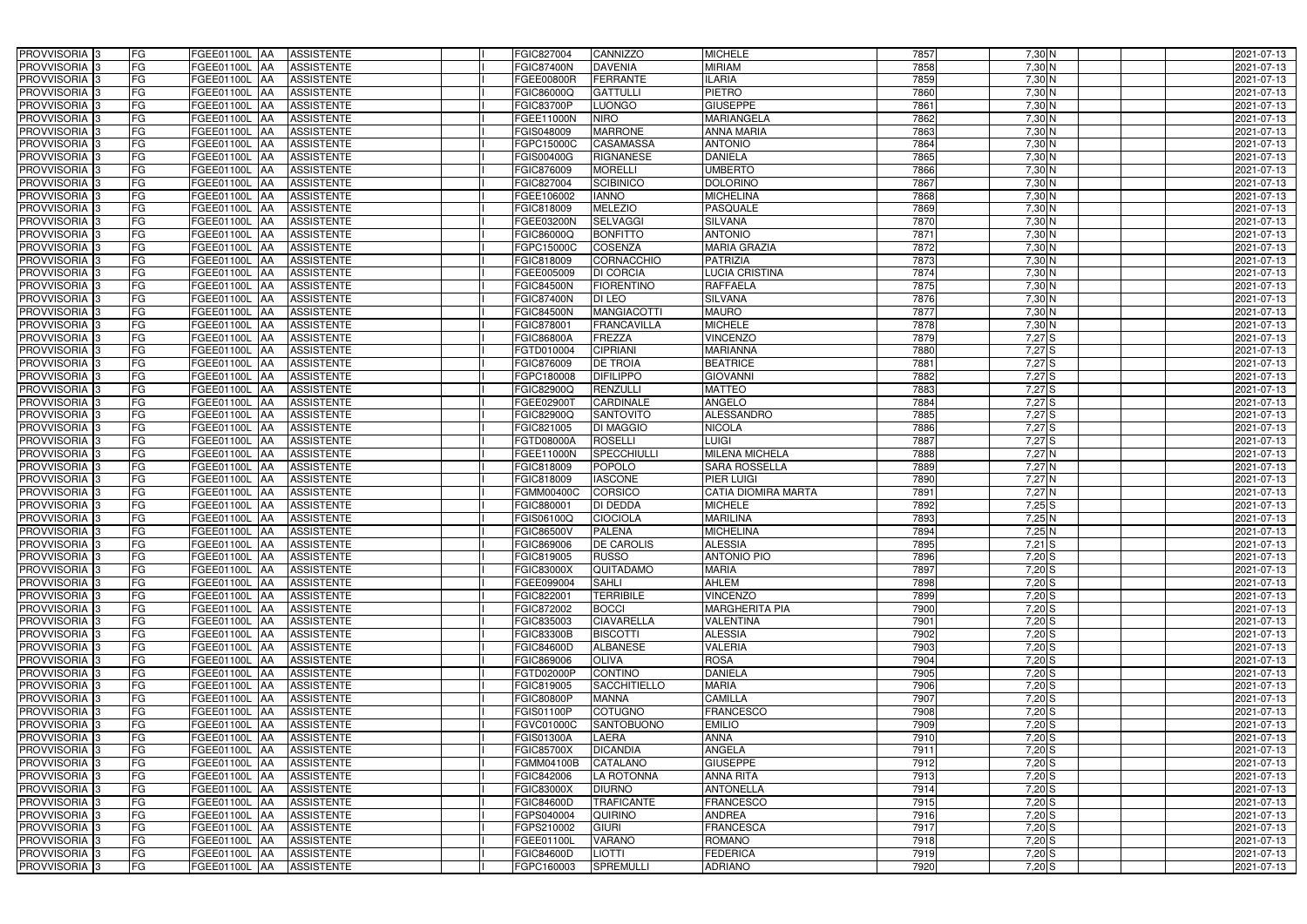| PROVVISORIA 3<br>FG                                              | FGEE01100L AA<br><b>ASSISTENTE</b>                         | FGEE02900T                             | <b>PAOLICELLI</b>              | <b>ALBERTO PIO</b>                        | 7921         | $7,20$ S           | 2021-07-13               |
|------------------------------------------------------------------|------------------------------------------------------------|----------------------------------------|--------------------------------|-------------------------------------------|--------------|--------------------|--------------------------|
| FG<br>PROVVISORIA 3                                              | <b>ASSISTENTE</b><br>FGEE01100L                            | FGTF13000C                             | <b>GIAMPIETRO</b>              | ALESSANDRO                                | 7922         | $7,20$ S           | 2021-07-13               |
| PROVVISORIA 3<br>FG                                              | FGEE01100L<br><b>ASSISTENTE</b><br>IAA                     | FGMM00700X                             | <b>CAPORASO</b>                | <b>DONATA</b>                             | 7923         | $7,20$ N           | 2021-07-13               |
| FG<br>PROVVISORIA <sup>3</sup>                                   | FGEE01100L<br><b>ASSISTENTE</b><br>IAA                     | <b>GIC83000X</b>                       | <b>AZZARONE</b>                | <b>LUIGI</b>                              | 7924         | $7,20$ N           | 2021-07-13               |
| FG<br>PROVVISORIA 3                                              | FGEE01100L<br><b>ASSISTENTE</b><br>IAA                     | FGTD08000A                             | <b>DI TULLIO</b>               | <b>FRANCESCA</b>                          | 7925         | 7,20 N             | 2021-07-13               |
| <b>FG</b><br>PROVVISORIA 3                                       | <b>FGEE01100L   AA</b><br><b>ASSISTENTE</b>                | FGVC01000C                             | <b>RONGIOLETTI</b>             | <b>SARA</b>                               | 7926         | $7,20$ N           | 2021-07-13               |
| FG<br>PROVVISORIA 3                                              | <b>FGEE01100L   AA</b><br><b>ASSISTENTE</b>                | FGPC15000C                             | <b>CENICOLA</b>                | <b>MAFALDA</b>                            | 7927         | $7,20$ N           | 2021-07-13               |
| FG<br>PROVVISORIA 3                                              | <b>ASSISTENTE</b><br>FGEE01100L AA                         | <b>FGIC88100R</b>                      | <b>FLORIO</b>                  | <b>DAVIDE</b>                             | 7928         | $7,20$ N           | 2021-07-13               |
| PROVVISORIA 3<br><b>FG</b>                                       | FGEE01100L AA<br><b>ASSISTENTE</b>                         | FGVC01000C                             | <b>SAMBERO</b>                 | <b>PIETRO</b>                             | 7929         | $7,20$ N           | 2021-07-13               |
| PROVVISORIA 3<br>FG                                              | FGEE01100L AA<br><b>ASSISTENTE</b>                         | FGIS03700V                             | <b>SALCONE</b>                 | <b>DENNIS</b>                             | 7930         | 7,20 N             | 2021-07-13               |
| PROVVISORIA 3<br>FG                                              | <b>ASSISTENTE</b><br>FGEE01100L AA                         | FGTE020006                             | <b>VIGLIONE</b>                | <b>MICHELE</b>                            | 7931         | $7,20$ N           | 2021-07-13               |
| PROVVISORIA 3<br>FG                                              | FGEE01100L AA<br><b>ASSISTENTE</b>                         | <b>FGTD02000P</b>                      | <b>LOMUSCIO</b>                | <b>MARIAROSARIA</b>                       | 7932         | $7,20$ N           | 2021-07-13               |
| PROVVISORIA <sup>3</sup><br>FG                                   | FGEE01100L<br><b>ASSISTENTE</b><br><b>JAA</b>              | FGIC86200B                             | TROMBACCO                      | <b>GIULIA</b>                             | 7933         | $7,20$ N           | 2021-07-13               |
| PROVVISORIA 3<br>FG                                              | <b>ASSISTENTE</b><br>FGEE01100L AA                         | <b>GPM03000E</b>                       | <b>DI GIANNI</b>               | <b>FABIO</b>                              | 7934         | 7,20 N             | 2021-07-13               |
| PROVVISORIA 3<br><b>FG</b>                                       | FGEE01100L AA<br><b>ASSISTENTE</b>                         | FGIC81600N                             | <b>LICO</b>                    | LELIO                                     | 7935         | $7,20$ N           | 2021-07-13               |
| <b>FG</b><br>PROVVISORIA 3                                       | FGEE01100L<br><b>ASSISTENTE</b><br>IAA                     | FGIC856004                             | <b>RICCIARDI</b>               | <b>GIORGIA</b>                            | 7936         | $7,20$ N           | 2021-07-13               |
| PROVVISORIA 3<br>FG                                              | <b>FGEE01100L</b><br><b>ASSISTENTE</b><br>IAA              | FGIC85900G                             | <b>SOLIMINE</b>                | <b>AURORA</b>                             | 7937         | $7,20$ N           | 2021-07-13               |
| PROVVISORIA 3<br>FG                                              | <b>FGEE01100L</b><br><b>ASSISTENTE</b><br>IAA              | FGTD08000A                             | <b>CROCE</b>                   | <b>LAURA</b>                              | 7938         | 7,20 N             | 2021-07-13               |
| PROVVISORIA 3<br>FG                                              | FGEE01100L<br><b>ASSISTENTE</b><br>IAA                     | FGIS05900Q                             | <b>PALMA</b>                   | <b>FRANCESCO</b>                          | 7939         | 7,20 N             | 2021-07-13               |
| FG<br>PROVVISORIA 3                                              | FGEE01100L<br><b>ASSISTENTE</b><br>IAA                     | FGIC86000Q                             | <b>VIVOLO</b>                  | <b>VINCENZO</b>                           | 7940         | 7,20 N             | 2021-07-13               |
| PROVVISORIA <sup>3</sup><br>FG                                   | FGEE01100L<br><b>ASSISTENTE</b>                            | FGIC877005                             | <b>SCARPIELLO</b>              | <b>MARIO</b>                              | 7941         | 7,20 N             | 2021-07-13               |
| <b>PROVVISORIA</b> 3<br>FG                                       | FGEE01100L<br><b>ASSISTENTE</b><br>IAA                     | FGIS06100Q                             | <b>TOTARO</b>                  | <b>VINCENZO PIO</b>                       | 7942         | $7,20$ N           | 2021-07-13               |
| PROVVISORIA <sup>3</sup><br>FG                                   | FGEE01100L<br><b>ASSISTENTE</b>                            | FGTE020006                             | PADALINO                       | <b>LAURA</b>                              | 7943         | $7,20$ N           | 2021-07-13               |
| PROVVISORIA <sup>13</sup><br><b>FG</b>                           | FGEE01100L<br><b>ASSISTENTE</b><br>AA                      | FGIS044002                             | <b>SACCO</b>                   | <b>IDA ANTONIA PIA</b>                    | 7944         | $7,20$ N           | 2021-07-13               |
| <b>PROVVISORIA</b> 3<br>FG                                       | FGEE01100L<br><b>ASSISTENTE</b><br>IAA                     | FGIC85700X                             | <b>PEPE</b>                    | <b>FABIO</b>                              | 7945         | $7,20$ N           | 2021-07-13               |
| PROVVISORIA 3<br>FG                                              | FGEE01100L<br><b>ASSISTENTE</b><br>IAA                     | FGEE00900L                             | <b>SANTORO</b>                 | <b>MIRIAM</b>                             | 7946         | $7,20$ N           | 2021-07-13               |
| <b>FG</b><br>PROVVISORIA 3                                       | FGEE01100L AA<br><b>ASSISTENTE</b>                         | FGEE01200C                             | <b>TANCREDI</b>                | <b>ANTONIETTA</b>                         | 7947         | $7,20$ N           | 2021-07-13               |
| <b>FG</b><br>PROVVISORIA 3                                       | FGEE01100L AA<br><b>ASSISTENTE</b>                         | FGPS040004                             | CARDELLINO                     | <b>GABRIELE</b>                           | 7948         | $7,20$ N           | 2021-07-13               |
| FG<br>PROVVISORIA 3                                              | FGEE01100L AA<br><b>ASSISTENTE</b>                         | FGIS05300R                             | VALENTINO                      | NICOLA PIO                                | 7949         | $7,20$ N           | 2021-07-13               |
| <b>FG</b><br>PROVVISORIA 3                                       | <b>FGEE01100L   AA</b><br><b>ASSISTENTE</b>                | FGIC869006                             | <b>GRIPPA</b>                  | <b>CHIARA</b>                             | 7950         | $7,20$ N           | 2021-07-13               |
| FG<br>PROVVISORIA 3                                              | <b>FGEE01100L AA</b><br><b>ASSISTENTE</b>                  | FGTE020006                             | <b>GIANNUARIO</b>              | <b>NOEMI</b>                              | 7951         | $7,20$ N           | 2021-07-13               |
| FG<br>PROVVISORIA 3                                              | <b>ASSISTENTE</b><br>FGEE01100L AA                         | FGPS210002                             | <b>DELLE VERGINI</b>           | ANGELO                                    | 7952         | 7,20 N             | 2021-07-13               |
| FG<br>PROVVISORIA 3                                              | FGEE01100L<br><b>ASSISTENTE</b><br><b>IAA</b>              | FGIS007003                             | <b>SPERADIO</b>                | <b>MARIA PIA</b>                          | 7953         | $7,20$ N           | 2021-07-13               |
| <b>FG</b><br>PROVVISORIA 3                                       | <b>FGEE01100L   AA</b><br><b>ASSISTENTE</b>                | FGIC80800P                             | <b>SCHIAVONE</b>               | <b>CARMELA</b>                            | 7954         | 7,20 N             | 2021-07-13               |
| <b>FG</b><br>PROVVISORIA 3                                       | FGEE01100L<br><b>ASSISTENTE</b><br>IAA                     | FGIS001004                             | <b>RINALDI</b>                 | <b>MICHELE</b>                            | 7955         | $7,20$ N           | 2021-07-13               |
| FG<br>PROVVISORIA <sup>3</sup>                                   | FGEE01100L<br><b>ASSISTENTE</b><br>IAA                     | <b>GIC856004</b>                       | <b>MAGALDI</b>                 | <b>CHIARA</b>                             | 7956         | 7,20 N             | 2021-07-13               |
| FG<br>PROVVISORIA <sup>1</sup> 3                                 | <b>FGEE01100L</b><br><b>ASSISTENTE</b><br>IAA              | <b>GIC88200L</b>                       | <b>CELOZZI</b>                 | <b>MARIACHIARA</b>                        | 7957         | $7,20$ N           | 2021-07-13               |
| <b>FG</b><br>PROVVISORIA <sup>3</sup>                            | FGEE01100L AA<br><b>ASSISTENTE</b>                         | FGIC842006                             | <b>GRAMAZIO</b>                | <b>MARIAPIA</b>                           | 7958         | $7,20$ N           | 2021-07-13               |
| FG<br>PROVVISORIA <sup>3</sup><br>PROVVISORIA <sup>3</sup><br>FG | FGEE01100L AA ASSISTENTE                                   | <b>FGIS04600N</b><br><b>FGIC86800A</b> | PICCHIRALLO<br><b>FACCHINO</b> | <b>TERESA</b><br><b>FEDERICO EMANUELE</b> | 7959<br>7960 | 7,20 N<br>$7,20$ N | 2021-07-13<br>2021-07-13 |
| PROVVISORIA <sup>3</sup><br>FG                                   | FGEE01100L AA<br>ASSISTENTE<br>ASSISTENTE<br>FGEE01100L AA | FGIC85800Q                             | <b>MICALETTI</b>               | <b>GIADA</b>                              | 7961         | $7,20$ N           | 2021-07-13               |
| PROVVISORIA <sup>3</sup><br>FG                                   | FGEE01100L AA<br><b>ASSISTENTE</b>                         | FGIC82900Q                             | <b>LA MARCA</b>                | <b>GIANLUCA</b>                           | 7962         | $7,20$ N           | 2021-07-13               |
| PROVVISORIA <sup>3</sup><br>FG                                   | FGEE01100L AA<br><b>ASSISTENTE</b>                         | FGTD21000T                             | <b>PACELLA</b>                 | <b>ALBERTO</b>                            | 7963         | $7,20$ N           | 2021-07-13               |
| PROVVISORIA <sup>3</sup><br>FG                                   | FGEE01100L AA<br><b>ASSISTENTE</b>                         | FGIC822001                             | <b>TRECCA</b>                  | <b>GABRIELLA</b>                          | 7964         | $7,20$ N           | 2021-07-13               |
| PROVVISORIA <sup>3</sup><br><b>FG</b>                            | FGEE01100L AA<br><b>ASSISTENTE</b>                         | FGIC82900Q                             | <b>GELSOMINO</b>               | <b>DANIELE</b>                            | 7965         | $7,20$ N           | 2021-07-13               |
| PROVVISORIA <sup>3</sup><br>FG                                   | FGEE01100L AA<br><b>ASSISTENTE</b>                         | <b>FGIS00800V</b>                      | <b>DIURNO</b>                  | <b>MARIA INCORONATA</b>                   | 7966         | $7,20$ N           | 2021-07-13               |
| PROVVISORIA <sup>3</sup><br>FG                                   | FGEE01100L AA<br><b>ASSISTENTE</b>                         | FGTF13000C                             | <b>PIPLI</b>                   | <b>PIETRO</b>                             | 7967         | $7,20$ N           | 2021-07-13               |
| PROVVISORIA <sup>3</sup><br>FG                                   | FGEE01100L AA<br><b>ASSISTENTE</b>                         | FGPS010008                             | <b>BORGESE</b>                 | <b>MASSIMO PIO</b>                        | 7968         | 7,20 N             | 2021-07-13               |
| FG<br>PROVVISORIA <sup>3</sup>                                   | FGEE01100L AA<br><b>ASSISTENTE</b>                         | FGIS04600N                             | <b>CAMPANELLA</b>              | <b>VALENTINA</b>                          | 7969         | $7,20$ N           | 2021-07-13               |
| PROVVISORIA <sup>3</sup><br>FG                                   | FGEE01100L AA<br><b>ASSISTENTE</b>                         | FGIC85800Q                             | <b>PALUMBO</b>                 | <b>LETIZIA</b>                            | 7970         | $7,20$ N           | 2021-07-13               |
| PROVVISORIA 3<br>FG                                              | FGEE01100L AA<br><b>ASSISTENTE</b>                         | FGEE106002                             | <b>MIRAGLIA</b>                | <b>DANIELE</b>                            | 7971         | $7,20$ N           | 2021-07-13               |
| PROVVISORIA <sup>3</sup><br>FG                                   | FGEE01100L AA<br><b>ASSISTENTE</b>                         | FGTD060005                             | <b>PALMIERI</b>                | <b>VIVIANA</b>                            | 7972         | $7,20$ N           | 2021-07-13               |
| PROVVISORIA <sup>3</sup><br>FG                                   | FGEE01100L AA<br><b>ASSISTENTE</b>                         | FGVC01000C                             | CANNIZZO                       | <b>SILVESTRO</b>                          | 7973         | $7,20$ N           | 2021-07-13               |
| PROVVISORIA <sup>3</sup><br>FG                                   | FGEE01100L AA<br><b>ASSISTENTE</b>                         | FGPS010008                             | <b>DICO</b>                    | <b>PASQUALE</b>                           | 7974         | $7,20$ N           | 2021-07-13               |
| FG<br>PROVVISORIA <sup>13</sup>                                  | FGEE01100L AA<br><b>ASSISTENTE</b>                         | FGPM03000E                             | <b>FALEO</b>                   | <b>CHIARA</b>                             | 7975         | $7,20$ N           | 2021-07-13               |
| FG<br>PROVVISORIA <sup>3</sup>                                   | FGEE01100L AA<br><b>ASSISTENTE</b>                         | FGTD060005                             | <b>FORTE</b>                   | <b>ANNINA PIA</b>                         | 7976         | 7,20 N             | 2021-07-13               |
| FG<br>PROVVISORIA <sup>3</sup>                                   | FGEE01100L AA<br><b>ASSISTENTE</b>                         | FGIS06100Q                             | <b>CASTRIOTTA</b>              | <b>ELISABETTA</b>                         | 7977         | $7,20$ N           | 2021-07-13               |
| FG<br>PROVVISORIA <sup>3</sup>                                   | <b>FGEE01100L   AA</b><br><b>ASSISTENTE</b>                | FGMM00700X                             | <b>VIGORITA</b>                | <b>ANTONIO</b>                            | 7978         | $7,20$ N           | 2021-07-13               |
| FG<br>PROVVISORIA <sup>3</sup>                                   | <b>ASSISTENTE</b><br>FGEE01100L AA                         | FGIC827004                             | <b>TRINCONE</b>                | <b>GIUSI</b>                              | 7979         | 7,20 N             | 2021-07-13               |
| FG<br>PROVVISORIA <sup>3</sup>                                   | FGEE01100L AA<br><b>ASSISTENTE</b>                         | <b>FGIC82300R</b>                      | <b>LEONE</b>                   | <b>PIETRO</b>                             | 7980         | $7,20$ N           | 2021-07-13               |
| FG<br>PROVVISORIA <sup>3</sup>                                   | FGEE01100L AA<br><b>ASSISTENTE</b>                         | FGPC180008                             | <b>SINISI</b>                  | <b>FILOMENA</b>                           | 7981         | 7,20 N             | 2021-07-13               |
| FG<br>PROVVISORIA <sup>3</sup>                                   | <b>ASSISTENTE</b><br>FGEE01100L AA                         | FGIS03700V                             | <b>DE NITTIS</b>               | ANGELO                                    | 7982         | 7,20 N             | 2021-07-13               |
| FG<br>PROVVISORIA <sup>3</sup>                                   | FGEE01100L AA<br><b>ASSISTENTE</b>                         | FGIS05900Q                             | <b>FALCONE</b>                 | <b>ANTONIO</b>                            | 7983         | $7,20$ N           | 2021-07-13               |
| PROVVISORIA 3<br>FG                                              | <b>ASSISTENTE</b><br><b>FGEE01100L AA</b>                  | FGIC86000Q                             | <b>MINUTILLO</b>               | <b>MARCO</b>                              | 7984         | $7,20$ N           | 2021-07-13               |
|                                                                  |                                                            |                                        |                                |                                           |              |                    |                          |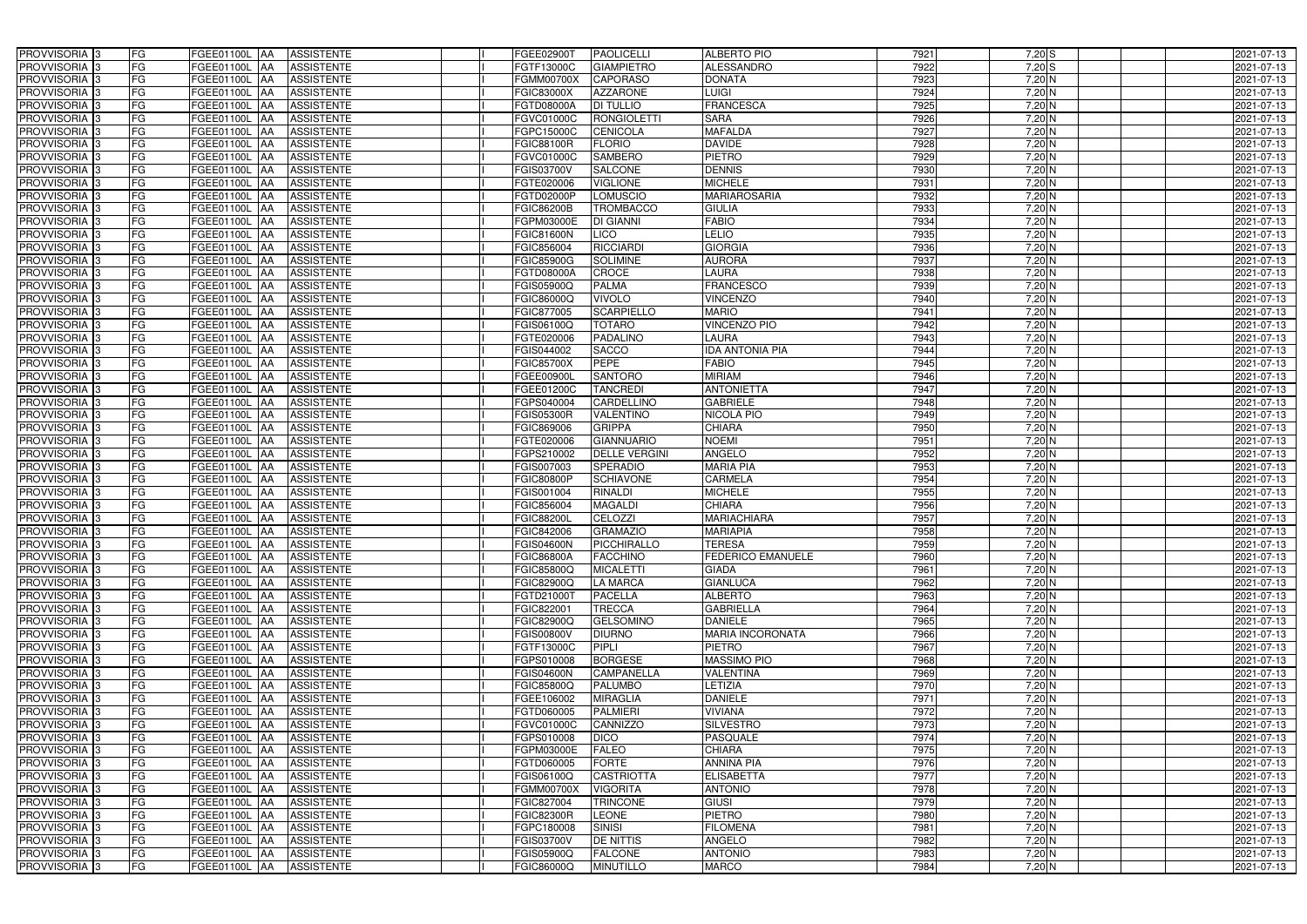| PROVVISORIA <sup>3</sup>                             | <b>FG</b><br>FGEE01100L AA                 | <b>ASSISTENTE</b>               | FGIC819005               | <b>BOTTICELLI</b>                | <b>MARIACARMEN</b>                     | 7985         | 7,20 N            | 2021-07-13               |
|------------------------------------------------------|--------------------------------------------|---------------------------------|--------------------------|----------------------------------|----------------------------------------|--------------|-------------------|--------------------------|
| PROVVISORIA <sup>3</sup>                             | FG<br>FGEE01100L AA                        | <b>ASSISTENTE</b>               | FGIC818009               | <b>SOLIMINE</b>                  | PASQUALE PIO                           | 7986         | 7,20 N            | 2021-07-13               |
| PROVVISORIA <sup>3</sup>                             | FG<br>FGEE01100L AA                        | <b>ASSISTENTE</b>               | FGEE06000T               | <b>GAETA</b>                     | <b>ANTONELLA</b>                       | 7987         | $7,20$ N          | 2021-07-13               |
| PROVVISORIA <sup>3</sup>                             | FG<br>FGEE01100L AA                        | <b>ASSISTENTE</b>               | FGIS023001               | <b>SURIANO</b>                   | <b>GIUSEPPINA</b>                      | 7988         | $7,20$ N          | 2021-07-13               |
| PROVVISORIA <sup>3</sup>                             | FG<br>FGEE01100L                           | <b>ASSISTENTE</b><br><b>IAA</b> | FGTF13000C               | PLACENTINO                       | <b>DOMENICO</b>                        | 7989         | 7,20 N            | 2021-07-13               |
| PROVVISORIA <sup>3</sup>                             | FG<br>FGEE01100L AA                        | <b>ASSISTENTE</b>               | FGIS048009               | <b>CUOCCI</b>                    | <b>GIULIO</b>                          | 7990         | $7,20$ N          | 2021-07-13               |
| PROVVISORIA <sup>1</sup> 3                           | FG<br>FGEE01100L AA                        | <b>ASSISTENTE</b>               | FGIC820009               | <b>LAURO</b>                     | <b>ROBERTO</b>                         | 7991         | $7,20$ N          | 2021-07-13               |
| PROVVISORIA 3                                        | FG<br>FGEE01100L AA                        | <b>ASSISTENTE</b>               | FGIC864003               | <b>SORANE</b>                    | <b>FRANCESCO</b>                       | 7992         | $7,20$ N          | 2021-07-13               |
| PROVVISORIA 3                                        | FG<br>FGEE01100L AA                        | <b>ASSISTENTE</b>               | FGTE020006               | <b>DEL PRETE</b>                 | <b>GIUSEPPINA RITA</b>                 | 7993         | $7,20$ N          | 2021-07-13               |
| PROVVISORIA <sup>3</sup>                             | FG<br><b>FGEE01100L AA</b>                 | <b>ASSISTENTE</b>               | FGIS007003               | <b>BRONDA</b>                    | <b>NAZARIO PIO</b>                     | 7994         | 7,20 N            | 2021-07-13               |
| PROVVISORIA 3                                        | FG<br>FGEE01100L AA                        | <b>ASSISTENTE</b>               | FGIC818009               | <b>BENEDETTO</b>                 | <b>MARIA ROSARIA</b>                   | 7995         | $7,20$ N          | 2021-07-13               |
| PROVVISORIA 3                                        | FG<br>FGEE01100L AA                        | <b>ASSISTENTE</b>               | FGEE03200N               | <b>MARINARO</b>                  | <b>ANNA LISA</b>                       | 7996         | $7,20$ N          | 2021-07-13               |
| PROVVISORIA <sup>3</sup>                             | FG<br>FGEE01100L AA                        | <b>ASSISTENTE</b>               | FGIC818009               | <b>CERICOLA</b>                  | <b>DOMENICO</b>                        | 7997         | $7,20$ N          | 2021-07-13               |
| PROVVISORIA 3                                        | FG<br>FGEE01100L AA                        | <b>ASSISTENTE</b>               | <b>FGMM00700X</b>        | <b>DE LISI</b>                   | <b>MICHELA</b>                         | 7998         | 7,20 N            | 2021-07-13               |
| PROVVISORIA 3                                        | $\overline{\mathsf{FG}}$<br>FGEE01100L AA  | <b>ASSISTENTE</b>               | FGIC86100G               | <b>MARAUCCI</b>                  | <b>MARIA</b>                           | 7999         | $7,20$ N          | 2021-07-13               |
| PROVVISORIA 3                                        | $\overline{\mathsf{FG}}$<br>FGEE01100L AA  | <b>ASSISTENTE</b>               | <b>FGIC87000A</b>        | <b>VILLANI</b>                   | <b>ANTONIO</b>                         | 8000         | $7,20$ N          | 2021-07-13               |
| PROVVISORIA 3                                        | FG<br><b>FGEE01100L</b>                    | <b>ASSISTENTE</b><br><b>IAA</b> | FGPS010008               | <b>PADALINO</b>                  | <b>LUCIA</b>                           | 8001         | $7,20$ N          | 2021-07-13               |
| PROVVISORIA 3                                        | FG<br>FGEE01100L AA                        | <b>ASSISTENTE</b>               | FGIS00800V               | <b>AGNELLI</b>                   | <b>ANDREA FILIPPO</b>                  | 8002         | 7,20 N            | 2021-07-13               |
| PROVVISORIA 3                                        | FG<br>FGEE01100L                           | <b>ASSISTENTE</b><br><b>JAA</b> | <b>FGIC83300B</b>        | <b>CILENTI</b>                   | <b>ANGELA ISABELLA</b>                 | 8003         | 7,20 N            | 2021-07-13               |
| PROVVISORIA 3                                        | FG<br>FGEE01100L AA                        | <b>ASSISTENTE</b>               | <b>FGIC81600N</b>        | <b>ANGINO</b>                    | <b>SERGIO</b>                          | 8004         | 7,20 N            | 2021-07-13               |
| PROVVISORIA <sup>3</sup>                             | FG<br>FGEE01100L                           | <b>AA</b><br><b>ASSISTENTE</b>  | <b>FGIC85900G</b>        | CROCE                            | VITO                                   | 8005         | 7,20 N            | 2021-07-13               |
| PROVVISORIA 3                                        | FG<br>FGEE01100L AA                        | <b>ASSISTENTE</b>               | FGTD060005               | <b>CARLONE</b>                   | <b>VERONICA</b>                        | 8006         | $7,20$ N          | 2021-07-13               |
| PROVVISORIA 3                                        | FG<br>FGEE01100L                           | <b>JAA</b><br><b>ASSISTENTE</b> | FGIS06100Q               | <b>BELVISO</b>                   | <b>VALENTINA</b>                       | 8007         | $7,20$ N          | 2021-07-13               |
| PROVVISORIA 3                                        | FG<br>FGEE01100L AA                        | <b>ASSISTENTE</b>               | FGPM03000E               | <b>CARAVELLA</b>                 | <b>ANNA</b>                            | 8008         | $7,20$ N          | 2021-07-13               |
| PROVVISORIA <sup>3</sup>                             | FG<br>FGEE01100L AA                        | <b>ASSISTENTE</b>               | FGIS05900Q               | <b>TOTARO</b>                    | <b>ANTONIO</b>                         | 8009         | $7,20$ N          | 2021-07-13               |
| PROVVISORIA 3                                        | FG<br>FGEE01100L AA                        | <b>ASSISTENTE</b>               | FGIC876009               | <b>CATENAZZO</b>                 | <b>CARMELA</b>                         | 8010         | $7,20$ N          | 2021-07-13               |
| PROVVISORIA 3                                        | FG<br>FGEE01100L AA                        | <b>ASSISTENTE</b>               | <b>FGIS05900Q</b>        | <b>TOTARO</b>                    | <b>FRANCESCO</b>                       | 8011         | $7,20$ N          | 2021-07-13               |
| PROVVISORIA 3                                        | FG<br>FGEE01100L AA                        | <b>ASSISTENTE</b>               | <b>FGIS00800V</b>        | <b>BOZZA</b>                     | <b>GIUSEPPE</b>                        | 8012         | $7,20$ N          | 2021-07-13               |
| PROVVISORIA <sup>3</sup>                             | FG<br>FGEE01100L AA                        | <b>ASSISTENTE</b>               | FGEE00800R               | <b>PAGLIA</b>                    | <b>VALENTINA</b>                       | 8013         | $7,20$ N          | 2021-07-13               |
| PROVVISORIA <sup>3</sup>                             | FG<br><b>FGEE01100L AA</b>                 | <b>ASSISTENTE</b>               | FGIC86600P               | <b>BORGIA</b>                    | <b>DONATA</b>                          | 8014         | $7,20$ N          | 2021-07-13               |
| PROVVISORIA <sup>3</sup>                             | FG<br>FGEE01100L AA                        | <b>ASSISTENTE</b>               | FGEE099004               | <b>LASALVIA</b>                  | <b>LUCIA</b>                           | 8015         | $7,20$ N          | 2021-07-13               |
| PROVVISORIA <sup>3</sup>                             | FG<br><b>FGEE01100L AA</b>                 | <b>ASSISTENTE</b>               | FGIC835003               | <b>POLCE</b>                     | <b>GIORGIA</b>                         | 8016         | $7,20$ N          | 2021-07-13               |
| PROVVISORIA <sup>3</sup>                             | FG<br>FGEE01100L AA                        | <b>ASSISTENTE</b>               | FGIC85800Q               | <b>FERRARA</b>                   | <b>PASQUALE</b>                        | 8017         | $7,20$ N          | 2021-07-13               |
| PROVVISORIA <sup>3</sup>                             | FG<br>FGEE01100L AA                        | <b>ASSISTENTE</b>               | <b>FGIC82500C</b>        | <b>L'ALTRELLA</b>                | <b>NICOLA</b>                          | 8018         | 7,20 N            | 2021-07-13               |
| PROVVISORIA <sup>3</sup>                             | FG<br>FGEE01100L                           | <b>ASSISTENTE</b><br> AA        | FGTF13000C               | <b>CONTE</b>                     | <b>LUIGI</b>                           | 8019         | $7,20$ N          | 2021-07-13               |
| PROVVISORIA <sup>3</sup>                             | FG<br>FGEE01100L                           | <b>ASSISTENTE</b><br><b>JAA</b> | FGEE01100L               | <b>CAPALDO</b>                   | <b>SEVERA MARIA LAURA</b>              | 8020         | 7,20 N            | 2021-07-13               |
| PROVVISORIA <sup>3</sup>                             | FG<br>FGEE01100L                           | <b>ASSISTENTE</b><br><b>JAA</b> | <b>FGIS04600N</b>        | <b>NIGRO</b>                     | <b>PAOLO</b>                           | 8021         | $7,20$ N          | 2021-07-13               |
| PROVVISORIA <sup>3</sup>                             | FG<br>FGEE01100L AA                        | <b>ASSISTENTE</b>               | <b>FGIC87000A</b>        | LO RUSSO                         | <b>MARIO</b>                           | 8022         | $7,20$ N          | 2021-07-13               |
| PROVVISORIA 3                                        | FG<br><b>FGEE01100L</b> AA                 | ASSISTENTE                      | <b>FGIC85900G</b>        | <b>GUERRA</b>                    | <b>MICHELA</b>                         | 8023         | 7,20 N            | 2021-07-13               |
| PROVVISORIA <sup>3</sup>                             | FG<br>FGEE01100L AA                        | ASSISTENTE                      | <b>FGIC88100R</b>        | <b>TOSCHES</b>                   | <b>TONINO</b>                          | 8024         | $7,20$ N          | 2021-07-13               |
| PROVVISORIA <sup>3</sup>                             | FG<br>FGEE01100L AA                        | ASSISTENTE                      | <b>FGIC85800Q</b>        | <b>CUTTANO</b>                   | <b>GIOVANNI</b>                        | 8025         | $7,20$ N          | 2021-07-13               |
| PROVVISORIA <sup>3</sup>                             | FG<br>FGEE01100L AA                        | ASSISTENTE                      | FGPM05000Q               | CASSANO                          | <b>NELLA</b>                           | 8026         | $7,20$ N          | 2021-07-13               |
| PROVVISORIA <sup>3</sup>                             | FG<br>FGEE01100L AA                        | <b>ASSISTENTE</b>               | FGEE005009               | <b>MOLFETTA</b>                  | <b>CONCETTA</b>                        | 8027         | $7,20$ N          | 2021-07-13               |
| PROVVISORIA <sup>3</sup>                             | FG<br>FGEE01100L AA                        | ASSISTENTE                      | <b>FGIC84600D</b>        | <b>FAMIGLIETTI</b>               | <b>MICHELE</b>                         | 8028         | $7,20$ N          | 2021-07-13               |
| PROVVISORIA 3                                        | FG<br>FGEE01100L AA                        | ASSISTENTE                      | <b>FGIC82400L</b>        | <b>IANNETTI</b>                  | <b>GIOVANNI</b>                        | 8029         | $7,20$ N          | 2021-07-13               |
| PROVVISORIA <sup>3</sup>                             | FG<br>FGEE01100L AA                        | ASSISTENTE                      | FGPM03000E               | <b>SCOPECE</b>                   | NICOLETTA PATRIZIA                     | 8030         | $7,18$ S          | 2021-07-13               |
| PROVVISORIA <sup>3</sup>                             | FG<br>FGEE01100L AA                        | ASSISTENTE                      | <b>FGMM00700X</b>        | <b>DI BARI</b>                   | CARMELA<br><b>TERESA</b>               | 8031         | 7,17S             | 2021-07-13               |
| PROVVISORIA <sup>3</sup>                             | FG<br>FGEE01100L AA                        | ASSISTENTE                      | FGTF13000C               | <b>METAURO</b>                   |                                        | 8032         | $7,17$ S          | 2021-07-13               |
| PROVVISORIA <sup>3</sup><br>PROVVISORIA <sup>3</sup> | FG<br>FGEE01100L AA                        | ASSISTENTE                      | <b>FGIS00800V</b>        | <b>UNITI</b><br><b>LATTANZIO</b> | <b>MARIATERESA</b><br><b>ANNAMARIA</b> | 8033         | $7,17$ S<br>7,17S | 2021-07-13               |
| PROVVISORIA <sup>3</sup>                             | FG<br>FGEE01100L AA                        | ASSISTENTE                      | FGIC86100G               |                                  |                                        | 8034<br>8035 | 7,17S             | 2021-07-13               |
| PROVVISORIA <sup>3</sup>                             | FG<br>FGEE01100L AA<br>FG<br>FGEE01100L AA | <b>ASSISTENTE</b><br>ASSISTENTE | FGIC855008<br>FGIS023001 | LAMONACA<br><b>SICONOLFI</b>     | <b>GIACINTO</b><br><b>GIUSEPPE</b>     | 8036         | 7,17S             | 2021-07-13<br>2021-07-13 |
| PROVVISORIA <sup>3</sup>                             |                                            |                                 |                          | <b>SAMBERO</b>                   | <b>PASQUALE</b>                        | 8037         | 7,17S             |                          |
| PROVVISORIA <sup>3</sup>                             | FG<br>FGEE01100L AA<br>FG<br>FGEE01100L AA | ASSISTENTE<br><b>ASSISTENTE</b> | FGTD060005<br>FGEE005009 | <b>VITIELLO</b>                  | <b>FRANCESCO</b>                       | 8038         | 7,17S             | 2021-07-13<br>2021-07-13 |
| PROVVISORIA <sup>13</sup>                            | FG<br>FGEE01100L AA                        | <b>ASSISTENTE</b>               | FGIC85800Q               | <b>CIULLO</b>                    | LEONARDINA                             | 8039         | $7,17$ S          | 2021-07-13               |
| PROVVISORIA <sup>1</sup> 3                           | FG<br>FGEE01100L AA                        | <b>ASSISTENTE</b>               | <b>FGIC86200B</b>        | <b>MOREO</b>                     | CARMELA                                | 8040         | $7,17$ S          | 2021-07-13               |
| PROVVISORIA <sup>3</sup>                             | FG<br>FGEE01100L AA                        | <b>ASSISTENTE</b>               | FGIC818009               | <b>DI DOMENICO</b>               | <b>SONIA</b>                           | 8041         | $7,17$ S          | 2021-07-13               |
| <b>PROVVISORIA</b> 3                                 | FG<br>FGEE01100L AA                        | <b>ASSISTENTE</b>               | FGIC880001               | QUIESE                           | VALLEVERDINA                           | 8042         | 7,17S             | 2021-07-13               |
| PROVVISORIA <sup>3</sup>                             | FG<br>FGEE01100L AA                        | <b>ASSISTENTE</b>               | FGIC819005               | <b>SCHIAVONE</b>                 | <b>LUIGI</b>                           | 8043         | $7,17$ $S$        | 2021-07-13               |
| PROVVISORIA <sup>3</sup>                             | FG<br><b>FGEE01100L AA</b>                 | <b>ASSISTENTE</b>               | <b>FGIC87000A</b>        | <b>FERRARA</b>                   | <b>STEFANIA</b>                        | 8044         | 7,17S             | 2021-07-13               |
| PROVVISORIA <sup>3</sup>                             | FG<br>FGEE01100L AA                        | <b>ASSISTENTE</b>               | FGPS010008               | <b>BELSANTI</b>                  | <b>MARGHERITA</b>                      | 8045         | $7,17$ S          | 2021-07-13               |
| PROVVISORIA <sup>3</sup>                             | FG<br>FGEE01100L AA                        | <b>ASSISTENTE</b>               | <b>FGMM00700X</b>        | SPAGNOLI                         | <b>GINA</b>                            | 8046         | $7,17$ S          | 2021-07-13               |
| PROVVISORIA <sup>3</sup>                             | FG<br>FGEE01100L AA                        | ASSISTENTE                      | FGEE01100L               | <b>TURZILLO</b>                  | <b>LUIGI</b>                           | 8047         | $7,17$ S          | 2021-07-13               |
| PROVVISORIA <sup>3</sup>                             | FG<br>FGEE01100L AA                        | ASSISTENTE                      | <b>FGIS00800V</b>        | <b>TRIGIANI</b>                  | <b>STEFANO</b>                         | 8048         | 7,17S             | 2021-07-13               |
|                                                      |                                            |                                 |                          |                                  |                                        |              |                   |                          |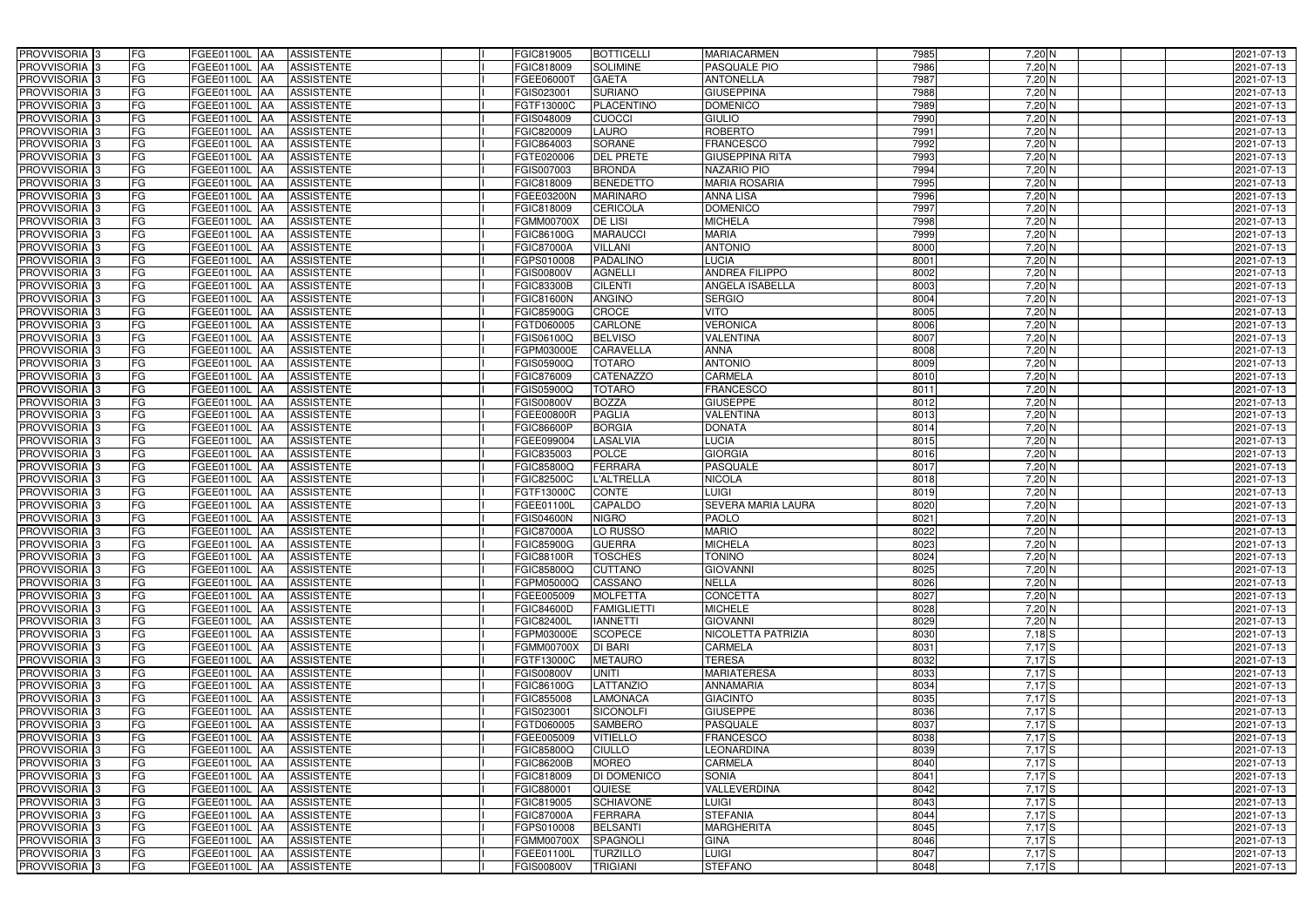| PROVVISORIA <sup>3</sup>                             | <b>FG</b><br>FGEE01100L AA                 | <b>ASSISTENTE</b>               | FGEE01100L               | <b>DI GIOIA</b>     | <b>PATRIZIA</b>               | 8049         | $7,17$ S          | 2021-07-13               |
|------------------------------------------------------|--------------------------------------------|---------------------------------|--------------------------|---------------------|-------------------------------|--------------|-------------------|--------------------------|
| PROVVISORIA <sup>3</sup>                             | FG<br>FGEE01100L AA                        | <b>ASSISTENTE</b>               | FGTD21000T               | LUCARELLI           | <b>SAPIA</b>                  | 8050         | 7,17S             | 2021-07-13               |
| PROVVISORIA <sup>3</sup>                             | FG<br>FGEE01100L AA                        | <b>ASSISTENTE</b>               | FGIC86100G               | DE LEO              | <b>AGATA</b>                  | 8051         | 7,17S             | 2021-07-13               |
| PROVVISORIA 3                                        | FG<br>FGEE01100L AA                        | <b>ASSISTENTE</b>               | FGPS040004               | <b>MARTINO</b>      | <b>SONIA</b>                  | 8052         | 7,17N             | 2021-07-13               |
| PROVVISORIA <sup>3</sup>                             | FG<br>FGEE01100L                           | <b>ASSISTENTE</b><br><b>IAA</b> | FGEE005009               | <b>RUSSO</b>        | <b>MARIA</b>                  | 8053         | 7,17N             | 2021-07-13               |
| PROVVISORIA 3                                        | FG<br>FGEE01100L AA                        | <b>ASSISTENTE</b>               | FGEE01200C               | <b>SCARPIELLO</b>   | <b>BARBARA</b>                | 8054         | 7,17N             | 2021-07-13               |
| PROVVISORIA 3                                        | FG<br>FGEE01100L AA                        | <b>ASSISTENTE</b>               | FGEE06000T               | <b>DEL SONNO</b>    | LUCIA                         | 8055         | $7,17$ N          | 2021-07-13               |
| PROVVISORIA <sup>3</sup>                             | FG<br>FGEE01100L AA                        | <b>ASSISTENTE</b>               | FGIC818009               | <b>MARANO</b>       | <b>MARIA LAURA</b>            | 8056         | 7,17N             | 2021-07-13               |
| PROVVISORIA 3                                        | FG<br>FGEE01100L AA                        | <b>ASSISTENTE</b>               | FGIS05900Q               | <b>AFFATATO</b>     | <b>STEFANO</b>                | 8057         | 7,17N             | 2021-07-13               |
| PROVVISORIA <sup>3</sup>                             | FG<br><b>FGEE01100L AA</b>                 | <b>ASSISTENTE</b>               | <b>FGIC86200B</b>        | LA GATTA            | <b>LUCIA</b>                  | 8058         | $7,17$ N          | 2021-07-13               |
| PROVVISORIA 3                                        | FG<br>FGEE01100L AA                        | <b>ASSISTENTE</b>               | FGIC843002               | <b>MARTINO</b>      | <b>ANNA GRAZIA</b>            | 8059         | 7,17N             | 2021-07-13               |
| PROVVISORIA 3                                        | FG<br>FGEE01100L AA                        | <b>ASSISTENTE</b>               | FGIC880001               | <b>PROCACCIO</b>    | <b>ANNARITA</b>               | 8060         | $7,17$ N          | 2021-07-13               |
| PROVVISORIA <sup>3</sup>                             | FG<br>FGEE01100L AA                        | <b>ASSISTENTE</b>               | FGIC880001               | <b>CASIERI</b>      | <b>LUIGINA</b>                | 8061         | $7,17$ N          | 2021-07-13               |
| PROVVISORIA 3                                        | FG<br>FGEE01100L AA                        | <b>ASSISTENTE</b>               | FGTD08000A               | <b>LANCIANESE</b>   | <b>FRANCESCO</b>              | 8062         | 7,17N             | 2021-07-13               |
| PROVVISORIA 3                                        | $\overline{\mathsf{FG}}$<br>FGEE01100L AA  | <b>ASSISTENTE</b>               | FGEE005009               | <b>GANGAI</b>       | <b>VALERIA</b>                | 8063         | 7,17N             | 2021-07-13               |
| PROVVISORIA 3                                        | $\overline{\mathsf{FG}}$<br>FGEE01100L AA  | <b>ASSISTENTE</b>               | <b>FGIC81600N</b>        | <b>SENERCHIA</b>    | <b>DANIELA</b>                | 8064         | 7,17N             | 2021-07-13               |
| PROVVISORIA 3                                        | FG<br><b>FGEE01100L</b>                    | <b>ASSISTENTE</b><br><b>IAA</b> | FGEE00800R               | <b>SEPIELLI</b>     | <b>MICHELA</b>                | 8065         | 7,17N             | 2021-07-13               |
| PROVVISORIA <sup>3</sup>                             | FG<br>FGEE01100L AA                        | <b>ASSISTENTE</b>               | <b>FGIS04600N</b>        | <b>DI TONNO</b>     | <b>DARIO</b>                  | 8066         | 7,17N             | 2021-07-13               |
| PROVVISORIA 3                                        | FG<br>FGEE01100L                           | <b>ASSISTENTE</b><br><b>JAA</b> | FGIS007003               | <b>BRONDA</b>       | <b>GRAZIA</b>                 | 8067         | 7,17N             | 2021-07-13               |
| PROVVISORIA 3                                        | FG<br>FGEE01100L AA                        | <b>ASSISTENTE</b>               | FGIS03700V               | <b>STEGA</b>        | <b>ANNA MARIA</b>             | 8068         | $7,17$ N          | 2021-07-13               |
| PROVVISORIA <sup>3</sup>                             | FG<br>FGEE01100L                           | <b>AA</b><br><b>ASSISTENTE</b>  | FGIC835003               | CALDARELLA          | <b>IDA</b>                    | 8069         | $7,17$ N          | 2021-07-13               |
| PROVVISORIA 3                                        | FG<br>FGEE01100L AA                        | <b>ASSISTENTE</b>               | FGRI020004               | <b>ANNUNZIATA</b>   | <b>MARIA</b>                  | 8070         | $7,17$ N          | 2021-07-13               |
| PROVVISORIA 3                                        | FG<br>FGEE01100L                           | <b>JAA</b><br><b>ASSISTENTE</b> | <b>FGIC83700P</b>        | LAQUALE             | <b>GENNARO LUIGI</b>          | 8071         | 7,17 N            | 2021-07-13               |
| PROVVISORIA 3                                        | FG<br>FGEE01100L AA                        | <b>ASSISTENTE</b>               | FGIC818009               | <b>FEULA</b>        | <b>FEDELE</b>                 | 8072         | 7,17N             | 2021-07-13               |
| PROVVISORIA <sup>3</sup>                             | FG<br>FGEE01100L AA                        | <b>ASSISTENTE</b>               | FGIC84400                | <b>ADDANTE</b>      | COSTANZA                      | 8073         | 7,17N             | 2021-07-13               |
| PROVVISORIA 3                                        | FG<br>FGEE01100L AA                        | <b>ASSISTENTE</b>               | FGEE01100L               | <b>DI BARI</b>      | <b>ANTONELLA</b>              | 8074         | 7,17N             | 2021-07-13               |
| PROVVISORIA 3                                        | FG<br>FGEE01100L AA                        | <b>ASSISTENTE</b>               | FGTD010004               | <b>D'AMBROSIO</b>   | <b>MARIA</b>                  | 8075         | 7,17N             | 2021-07-13               |
| PROVVISORIA 3                                        | FG<br>FGEE01100L AA                        | <b>ASSISTENTE</b>               | FGEE02900T               | <b>GAMMINO</b>      | <b>MICHELE</b>                | 8076         | 7,17N             | 2021-07-13               |
| PROVVISORIA <sup>3</sup>                             | FG<br>FGEE01100L AA                        | <b>ASSISTENTE</b>               | FGPS010008               | PALOMBINO           | <b>PIERINA</b>                | 8077         | 7,17N             | 2021-07-13               |
| PROVVISORIA 3                                        | FG<br><b>FGEE01100L AA</b>                 | <b>ASSISTENTE</b>               | FGPM05000Q               | <b>PIRRO</b>        | <b>PAOLO</b>                  | 8078         | 7,17N             | 2021-07-13               |
| PROVVISORIA <sup>3</sup>                             | FG<br>FGEE01100L AA                        | <b>ASSISTENTE</b>               | FGEE005009               | <b>AMORICO</b>      | <b>ANTONELLA</b>              | 8079         | 7,17N             | 2021-07-13               |
| PROVVISORIA <sup>3</sup>                             | FG<br>FGEE01100L AA                        | <b>ASSISTENTE</b>               | <b>FGIC87400N</b>        | <b>RINALDI</b>      | <b>VINCENZA</b>               | 8080         | $7,17$ N          | 2021-07-13               |
| PROVVISORIA <sup>3</sup>                             | FG<br>FGEE01100L AA                        | <b>ASSISTENTE</b>               | <b>FGIC83000X</b>        | <b>TRIVENTI</b>     | PASQUINA                      | 8081         | $7,17$ N          | 2021-07-13               |
| PROVVISORIA <sup>3</sup>                             | FG<br>FGEE01100L AA                        | <b>ASSISTENTE</b>               | <b>FGIS00800V</b>        | CODA                | <b>VINCENZA</b>               | 8082         | 7,17 N            | 2021-07-13               |
| PROVVISORIA 3                                        | FG<br>FGEE01100L                           | <b>ASSISTENTE</b><br><b>IAA</b> | <b>FGIC86800A</b>        | <b>FINA</b>         | <b>MARIA MICHELA LEONARDA</b> | 8083         | 7,17N             | 2021-07-13               |
| PROVVISORIA <sup>3</sup>                             | FG<br>FGEE01100L                           | <b>ASSISTENTE</b><br><b>JAA</b> | FGIC819005               | <b>ZEVOLA</b>       | <b>IMMACOLATA</b>             | 8084         | $7,15$ S<br>IS.   | 2021-07-13               |
| PROVVISORIA <sup>3</sup>                             | FG<br>FGEE01100L                           | <b>ASSISTENTE</b><br><b>JAA</b> | FGIC856004               | <b>D'ALESSANDRO</b> | <b>ANTONIO PIO</b>            | 8085         | $7,15$ S          | 2021-07-13               |
| PROVVISORIA <sup>3</sup>                             | FG<br>FGEE01100L AA                        | <b>ASSISTENTE</b>               | FGPS040004               | <b>INNAIMO</b>      | <b>ARCANGELA GABRIELA</b>     | 8086         | $7,15$ S          | 2021-07-13               |
| PROVVISORIA 3                                        | FG<br><b>FGEE01100L</b> AA                 | <b>ASSISTENTE</b>               | FGIC842006               | <b>VELLONIO</b>     | <b>KATIA</b>                  | 8087         | $7,15$ S          | 2021-07-13               |
| PROVVISORIA <sup>3</sup>                             | FG<br>FGEE01100L AA                        | ASSISTENTE                      | FGIC819005               | <b>LONGO</b>        | <b>ANTONIO</b>                | 8088         | 7,15N             | 2021-07-13               |
| PROVVISORIA <sup>3</sup>                             | FG<br>FGEE01100L AA                        | ASSISTENTE                      | <b>FGEE00800R</b>        | <b>CICOLELLA</b>    | <b>MARIALUCIA</b>             | 8089         | 7,15N             | 2021-07-13               |
| PROVVISORIA <sup>3</sup>                             | FG<br>FGEE01100L AA                        | ASSISTENTE                      | <b>FGIC84500N</b>        | <b>MAROLLA</b>      | <b>SARA</b>                   | 8090         | $7,15$ N          | 2021-07-13               |
| PROVVISORIA <sup>3</sup>                             | FG<br>FGEE01100L AA                        | <b>ASSISTENTE</b>               | FGIC880001               | <b>CIRCIELLO</b>    | <b>ELIA</b>                   | 8091         | 7,15N             | 2021-07-13               |
| PROVVISORIA <sup>3</sup>                             | FG<br>FGEE01100L AA                        | ASSISTENTE                      | FGPS010008               | <b>CARTA</b>        | <b>ANNIBALE</b>               | 8092         | 7,15N             | 2021-07-13               |
| PROVVISORIA 3                                        | FG<br>FGEE01100L AA                        | ASSISTENTE                      | FGTF13000C               | <b>TOTARO</b>       | <b>SERGIO</b>                 | 8093         | $7,15$ N          | 2021-07-13               |
| PROVVISORIA <sup>3</sup>                             | FG<br>FGEE01100L AA                        | ASSISTENTE                      | <b>FGIC86200B</b>        | <b>MARIELLA</b>     | <b>MORENA</b>                 | 8094         | 7,12 N            | 2021-07-13               |
| PROVVISORIA <sup>3</sup>                             | FG<br>FGEE01100L AA                        | ASSISTENTE                      | FGEE005009               | <b>DEDDA</b>        | <b>ROCCHINA</b>               | 8095         | $7,10$ S          | 2021-07-13               |
| PROVVISORIA <sup>3</sup>                             | FG<br>FGEE01100L AA                        | ASSISTENTE                      | FGTF13000C               | DE LEO              | <b>MARIO</b>                  | 8096         | $7,10$ S          | 2021-07-13               |
| PROVVISORIA <sup>3</sup>                             | FG<br>FGEE01100L AA                        | ASSISTENTE                      | FGEE00800R               | LO MELE             | <b>ANTONIO</b>                | 8097         | $7,10$ S          | 2021-07-13               |
| PROVVISORIA <sup>3</sup>                             | FG<br>FGEE01100L AA                        | ASSISTENTE                      | FGIS001004               | <b>RENZULLI</b>     | <b>VERONICA</b>               | 8098         | $7,10$ S          | 2021-07-13               |
| PROVVISORIA <sup>3</sup>                             | FG<br>FGEE01100L AA                        | <b>ASSISTENTE</b>               | FGEE01200C               | <b>MOSCARITOLO</b>  | <b>ANTONELLA</b>              | 8099         | $7,10$ S          | 2021-07-13               |
| PROVVISORIA <sup>3</sup>                             | FG<br>FGEE01100L AA                        | ASSISTENTE                      | FGEE005009               | <b>DE MITA</b>      | <b>FILOMENA</b>               | 8100         | $7,10$ S          | 2021-07-13               |
| PROVVISORIA <sup>3</sup>                             |                                            |                                 |                          | <b>ZAPPETTI</b>     | <b>ROSSELLA</b>               |              |                   |                          |
| PROVVISORIA <sup>3</sup>                             | FG<br>FGEE01100L AA<br>FG<br>FGEE01100L AA | ASSISTENTE<br><b>ASSISTENTE</b> | FGPC160003<br>FGIC82900Q | DI IASIO            | <b>MARIELLA</b>               | 8101<br>8102 | $7,10$ S<br>7,10S | 2021-07-13<br>2021-07-13 |
|                                                      |                                            |                                 |                          |                     |                               |              |                   |                          |
| PROVVISORIA <sup>13</sup>                            | FG<br>FGEE01100L AA                        | <b>ASSISTENTE</b>               | FGPS040004               | <b>CAPUANO</b>      | CARLA                         | 8103         | $7,10$ S          | 2021-07-13               |
| PROVVISORIA <sup>1</sup> 3                           | FG<br>FGEE01100L AA                        | <b>ASSISTENTE</b>               | FGEE01200C               | <b>CIFALDI</b>      | <b>AMELIA PIA</b>             | 8104         | $7,10$ S          | 2021-07-13               |
| PROVVISORIA <sup>3</sup>                             | FG<br>FGEE01100L AA                        | <b>ASSISTENTE</b>               | FGPS010008               | <b>BOLOGNONE</b>    | <b>FRANCESCA</b>              | 8105         | $7,10$ S          | 2021-07-13               |
| PROVVISORIA <sup>1</sup> 3                           | FG<br>FGEE01100L AA                        | <b>ASSISTENTE</b>               | FGIC863007               | <b>TESTONE</b>      | <b>GELORMINA</b>              | 8106         | $7,10$ S          | 2021-07-13               |
| PROVVISORIA <sup>3</sup>                             | FG<br>FGEE01100L AA                        | <b>ASSISTENTE</b>               | FGIC819005               | <b>SULLO</b>        | <b>FRANCESCA</b>              | 8107         | $7,10$ S          | 2021-07-13               |
| PROVVISORIA <sup>3</sup>                             | FG<br><b>FGEE01100L AA</b>                 | <b>ASSISTENTE</b>               | FGIC872002               | <b>RAGO</b>         | <b>MIRIAM</b>                 | 8108         | $7,10$ S          | 2021-07-13               |
| PROVVISORIA <sup>3</sup>                             | FG<br>FGEE01100L AA                        | <b>ASSISTENTE</b>               | FGIC819005               | <b>ANDREANA</b>     | <b>LUIGIA</b>                 | 8109         | $7,10$ S          | 2021-07-13               |
| PROVVISORIA <sup>3</sup>                             | FG<br>FGEE01100L AA                        | <b>ASSISTENTE</b>               | FGEE11000N               | <b>SANTARELLI</b>   | <b>IOLANDA ILARIA</b>         | 8110         | $7,10$ S          | 2021-07-13               |
| PROVVISORIA <sup>3</sup><br>PROVVISORIA <sup>3</sup> | FG<br>FGEE01100L AA                        | <b>ASSISTENTE</b>               | FGIC81600N               | <b>GROSSO</b>       | ROCCHINA ANNA                 | 8111         | $7,10$ S          | 2021-07-13               |
|                                                      | FG<br><b>FGEE01100L</b> AA                 | ASSISTENTE                      | FGIC856004               | SAVIOTTI            | <b>PATRIZIA</b>               | 8112         | $7,10$ S          | 2021-07-13               |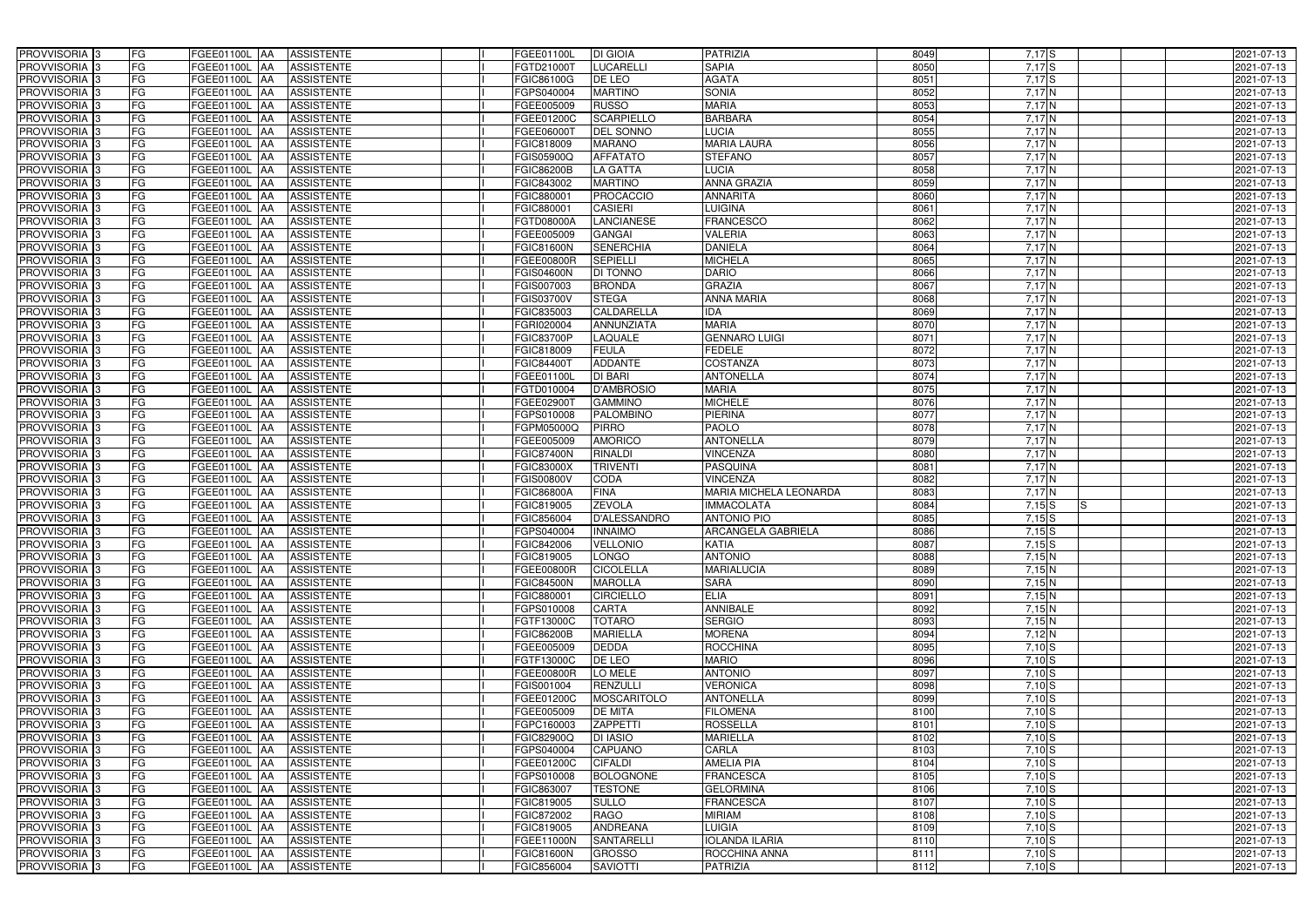| <b>PROVVISORIA</b> 3<br>FG                            | FGEE01100L AA<br><b>ASSISTENTE</b>                                                 | <b>FGIS04600N</b>        | <b>SASSO</b>                         | <b>TOMMASO</b>               | 8113         | $7,10$ S                      | 2021-07-13               |
|-------------------------------------------------------|------------------------------------------------------------------------------------|--------------------------|--------------------------------------|------------------------------|--------------|-------------------------------|--------------------------|
| <b>PROVVISORIA</b> 3<br>FG                            | FGEE01100L<br><b>JAA</b><br><b>ASSISTENTE</b>                                      | FGTD21000T               | <b>GUERRA</b>                        | <b>ELIANA</b>                | 8114         | $7,10$ S                      | 2021-07-13               |
| PROVVISORIA <sub>3</sub><br>FG                        | FGEE01100L AA<br><b>ASSISTENTE</b>                                                 | FGPS040004               | <b>DE BELLIS</b>                     | <b>CLAUDIO</b>               | 8115         | 7,10S                         | 2021-07-13               |
| PROVVISORIA <sub>3</sub><br>FG                        | FGEE01100L AA<br><b>ASSISTENTE</b>                                                 | FGIC876009               | <b>MENICHELLA</b>                    | <b>GIOVANNA</b>              | 8116         | 7,10S                         | 2021-07-13               |
| FG<br>PROVVISORIA 3                                   | GEE01100L AA<br><b>ASSISTENTE</b><br>AMMINISTRATIVO                                | FGIC876009               | <b>GUERRIERI</b><br><b>VILLANOVA</b> | <b>IGNAZIO</b>               | 8117         | $7,10$ S                      | 2021-07-13               |
| <b>PROVVISORIA</b> 3<br>FG                            | FGEE01100L AA<br><b>ASSISTENTE</b>                                                 | FGIS044002               | <b>SIMONE</b>                        | ANNANGELA                    | 8118         | 7,10 N                        | 2021-07-13               |
| FG<br><b>PROVVISORIA</b> 3                            | <b>AA</b><br><b>ASSISTENTE</b><br>FGEE01100L                                       | FGPS010008               | <b>IANNICIELLO</b>                   | <b>EUGENIO</b>               | 8119         | 7,10 N                        | 2021-07-13               |
| PROVVISORIA 3<br>FG                                   | <b>AA</b><br><b>ASSISTENTE</b><br>FGEE01100L                                       | FGPS040004               | <b>CARRILLO</b>                      | <b>GIOVANNI</b>              | 8120         | 7,10 N                        | 2021-07-13               |
| PROVVISORIA <sup>3</sup><br>FG                        | <b>ASSISTENTE</b><br>FGEE01100L<br><b>AA</b>                                       | FGRH010002               | <b>CIONFOLI</b>                      | <b>GIUSEPPE</b>              | 8121         | 7,10 N                        | 2021-07-13               |
| <b>PROVVISORIA</b> 3<br>FG                            | <b>ASSISTENTE</b><br>FGEE01100L<br><b>AA</b>                                       | <b>FGIC86800A</b>        | <b>GAROFALO</b>                      | <b>FRANCESCA</b>             | 8122         | 7,10 N                        | 2021-07-13               |
| PROVVISORIA <sub>3</sub><br>FG                        | <b>ASSISTENTE</b><br>FGEE01100L<br><b>AA</b>                                       | FGIS001004               | <b>ARMILLOTTA</b>                    | <b>GIANMARCO</b>             | 8123         | 7,10 N                        | 2021-07-13               |
| FG<br>PROVVISORIA <sup>3</sup>                        | FGEE01100L<br><b>ASSISTENTE</b><br><b>JAA</b>                                      | FGPC160003               | <b>GURRIERI</b>                      | <b>DAFNE LUCIA</b>           | 8124         | 7,10 N                        | 2021-07-13               |
| <b>PROVVISORIA</b> 3<br>FG                            | <b>ASSISTENTE</b><br>FGEE01100L<br><b>JAA</b>                                      | FGIC86000Q               | <b>FUIANO</b>                        | <b>ROBERTA</b>               | 8125         | 7,10 N                        | 2021-07-13               |
| PROVVISORIA <sup>3</sup><br>FG                        | FGEE01100L<br><b>ASSISTENTE</b><br><b>AA</b>                                       | FGIS007003               | <b>TAMBURRO</b>                      | <b>SARA</b>                  | 8126         | 7,10 N                        | 2021-07-13               |
| PROVVISORIA <sup>3</sup><br>FG                        | <b>ASSISTENTE</b><br>FGEE01100L<br><b>JAA</b>                                      | FGTF13000C               | <b>MOFFA</b>                         | <b>GIOVANNI</b>              | 8127         | 7,10 N                        | 2021-07-13               |
| FG<br>PROVVISORIA 3                                   | FGEE01100L<br><b>ASSISTENTE</b><br><b>JAA</b>                                      | FGTF13000C               | <b>TARANTINO</b>                     | <b>ALESSIO</b>               | 8128         | 7,10 N                        | 2021-07-13               |
| PROVVISORIA 3<br>FG                                   | FGEE01100L<br><b>ASSISTENTE</b><br><b>JAA</b>                                      | <b>FGIC87000A</b>        | <b>MAIORANO</b>                      | <b>SIMONA</b>                | 8129         | 7,10 N                        | 2021-07-13               |
| <b>PROVVISORIA</b> 3<br>FG                            | FGEE01100L<br><b>ASSISTENTE</b><br><b>JAA</b>                                      | <b>FGEE00900L</b>        | <b>DE PANDIS</b>                     | <b>BIANCA</b>                | 8130         | 7,10 N                        | 2021-07-13               |
| <b>PROVVISORIA</b> 3<br>FG                            | FGEE01100L<br><b>AA</b><br><b>ASSISTENTE</b>                                       | FGRH010002               | <b>MANIERI</b>                       | <b>NOEMI</b>                 | 8131         | 7,10 N                        | 2021-07-13               |
| FG<br><b>PROVVISORIA</b> 3                            | FGEE01100L<br><b>AA</b><br><b>ASSISTENTE</b>                                       | FGTD060005               | <b>MANCANIELLO</b>                   | <b>GIOVANNI</b>              | 8132         | 7,10 N                        | 2021-07-13               |
| <b>PROVVISORIA</b> 3<br>FG                            | FGEE01100L<br><b>AA</b><br><b>ASSISTENTE</b>                                       | FGPM05000Q               | <b>GORGOGLIONE</b>                   | <b>FEDERICA</b>              | 8133         | 7,10 N                        | 2021-07-13               |
| <b>PROVVISORIA</b> 3<br>FG                            | FGEE01100L<br><b>ASSISTENTE</b><br><b>AA</b>                                       | FGPS010008               | <b>SAVIOTTI</b>                      | <b>GIUSEPPE</b>              | 8134         | 7,10 N                        | 2021-07-13               |
| <b>PROVVISORIA</b> 3<br>FG                            | FGEE01100L<br><b>AA</b><br><b>ASSISTENTE</b>                                       | FGEE106002               | <b>NARGISO</b>                       | <b>FEDERICA</b>              | 8135         | $7,10$ N                      | 2021-07-13               |
| PROVVISORIA <sub>3</sub><br>FG                        | FGEE01100L<br><b>AA</b><br><b>ASSISTENTE</b>                                       | FGIS021009               | COCO                                 | <b>FRANCESCA BARBARA</b>     | 8136         | 7,10 N                        | 2021-07-13               |
| <b>PROVVISORIA</b> 3<br>FG                            | <b>IAA</b><br><b>ASSISTENTE</b><br>FGEE01100L                                      | FGPM03000E               | <b>MAURIELLO</b>                     | <b>SILVIA</b>                | 8137         | 7,10 N                        | 2021-07-13               |
| <b>PROVVISORIA</b> 3<br>FG                            | FGEE01100L<br><b>IAA</b><br><b>ASSISTENTE</b>                                      | FGPS010008               | <b>RUSSO</b>                         | CARLA                        | 8138         | 7,10 N                        | 2021-07-13               |
| <b>PROVVISORIA</b> 3<br>FG                            | FGEE01100L<br><b>ASSISTENTE</b><br><b>JAA</b>                                      | FGEE112009               | <b>VIOLANO</b>                       | <b>VALENTINA</b>             | 8139         | 7,10 N                        | 2021-07-13               |
| FG<br>PROVVISORIA <sup>3</sup>                        | <b>ASSISTENTE</b><br>FGEE01100L<br><b>IAA</b>                                      | FGTD08000A               | <b>RENDINE</b>                       | <b>MARCO</b>                 | 8140         | $7,10$ N                      | 2021-07-13               |
| <b>PROVVISORIA</b> 3<br>FG                            | FGEE01100L<br><b>ASSISTENTE</b><br><b>IAA</b>                                      | FGIC819005               | <b>LONGO</b>                         | <b>MICHELA ANNA</b>          | 8141         | 7,10 N                        | 2021-07-13               |
| FG<br><b>PROVVISORIA</b> 3                            | FGEE01100L<br><b>ASSISTENTE</b><br>IAA                                             | FGIS023001               | <b>MARCELLINO</b>                    | <b>MIRIANA</b>               | 8142         | 7,10 N                        | 2021-07-13               |
| FG<br>PROVVISORIA                                     | FGEE01100L<br><b>ASSISTENTE</b><br>IAA                                             | FGPM10000G               | <b>NARDINO</b>                       | <b>CHIARA</b>                | 8143         | $7,10$ N                      | 2021-07-13               |
| FG<br>PROVVISORIA                                     | FGEE01100L<br><b>JAA</b><br><b>ASSISTENTE</b>                                      | <b>FGIC80800P</b>        | QUITADAMO                            | LIBERA MARIA                 | 8144         | 7,10 N                        | 2021-07-13               |
| PROVVISORIA 3<br>FG                                   | <b>AA</b><br><b>ASSISTENTE</b><br>FGEE01100L                                       | <b>FGIS03700V</b>        | <b>GRIPPA</b>                        | <b>MARCO</b>                 | 8145         | 7,10 N                        | 2021-07-13               |
| <b>PROVVISORIA</b><br>FG                              | <b>AA</b><br><b>ASSISTENTE</b><br>FGEE01100L                                       | FGIS001004               | <b>TROIANO</b>                       | <b>SIMONA</b>                | 8146         | 7,10 N                        | 2021-07-13               |
| <b>PROVVISORIA</b> 3<br>FG                            | <b>ASSISTENTE</b><br>FGEE01100L<br><b>AA</b>                                       | FGTD060005               | <b>PETITTI</b><br><b>GRAZIANO</b>    | <b>ANTONIO</b>               | 8147         | 7,10 N                        | 2021-07-13               |
| PROVVISORIA 3<br>FG<br>FG<br>PROVVISORIA <sup>3</sup> | <b>ASSISTENTE</b><br>FGEE01100L<br><b>AA</b><br>FGEE01100L AA<br><b>ASSISTENTE</b> | FGEE00900L<br>FGIC872002 | <b>VIGONE</b>                        | <b>LUCA</b><br><b>SIMONA</b> | 8148<br>8149 | 7,10 $\overline{N}$<br>7,10 N | 2021-07-13<br>2021-07-13 |
| PROVVISORIA <sup>3</sup><br>FG                        | <b>ASSISTENTE</b><br>FGEE01100L AA                                                 | <b>FGIC87000A</b>        | <b>D'AMBROSIO</b>                    | <b>MICHELE PIO</b>           | 8150         | 7,10 N                        | 2021-07-13               |
| PROVVISORIA <sup>3</sup><br>FG                        | FGEE01100L AA<br><b>ASSISTENTE</b>                                                 | <b>FGIC85800Q</b>        | PUOPOLO                              | <b>VITO</b>                  | 8151         | $7,10$ N                      | 2021-07-13               |
| <b>PROVVISORIA</b> 3<br>FG                            | <b>ASSISTENTE</b><br>FGEE01100L AA                                                 | <b>FGIS06100Q</b>        | SCIANNANDRONE                        | <b>FRANCESCO</b>             | 8152         | 7,10 N                        | 2021-07-13               |
| PROVVISORIA <sup>3</sup><br>FG                        | FGEE01100L AA<br><b>ASSISTENTE</b>                                                 | FGIC863007               | <b>RIZZI</b>                         | <b>YLENIA</b>                | 8153         | 7,10 N                        | 2021-07-13               |
| PROVVISORIA <sup>3</sup><br>FG                        | <b>ASSISTENTE</b><br>FGEE01100L AA                                                 | FGRH010002               | <b>MANCINI</b>                       | MICHELANGELO                 | 8154         | 7,10 N                        | 2021-07-13               |
| PROVVISORIA <sup>3</sup><br>FG                        | FGEE01100L AA<br><b>ASSISTENTE</b>                                                 | FGIC851001               | <b>NARDELLA</b>                      | <b>FRANCESCO PIO</b>         | 8155         | 7,10 N                        | 2021-07-13               |
| PROVVISORIA 3<br>FG                                   | FGEE01100L AA<br><b>ASSISTENTE</b>                                                 | <b>FGIC85700X</b>        | <b>MALANGA</b>                       | <b>GERARDO</b>               | 8156         | 7,10 N                        | 2021-07-13               |
| PROVVISORIA 3<br>FG                                   | FGEE01100L AA<br><b>ASSISTENTE</b>                                                 | <b>FGIC86000Q</b>        | <b>PALMIERI</b>                      | <b>CHIARA</b>                | 8157         | 7,10 N                        | 2021-07-13               |
| PROVVISORIA <sup>3</sup><br>FG                        | FGEE01100L AA<br><b>ASSISTENTE</b>                                                 | FGIC822001               | <b>LOMBARDI</b>                      | <b>VALERIA</b>               | 8158         | 7,10 N                        | 2021-07-13               |
| <b>PROVVISORIA</b> 3<br>FG                            | <b>ASSISTENTE</b><br>FGEE01100L AA                                                 | <b>FGTD08000A</b>        | <b>BRACCIO</b>                       | <b>NATASHA</b>               | 8159         | $7,10$ N                      | 2021-07-13               |
| PROVVISORIA <sup>3</sup><br>FG                        | <b>FGEE01100L AA</b><br><b>ASSISTENTE</b>                                          | <b>FGMM00400C</b>        | <b>PETROZZI</b>                      | <b>GIUSEPPE</b>              | 8160         | 7,10 N                        | 2021-07-13               |
| PROVVISORIA <sup>3</sup><br>FG                        | FGEE01100L AA<br><b>ASSISTENTE</b>                                                 | <b>FGIS05300R</b>        | <b>VITA</b>                          | <b>PAOLA</b>                 | 8161         | 7,10 N                        | 2021-07-13               |
| PROVVISORIA <sup>3</sup><br>FG                        | FGEE01100L<br><b>AA</b><br><b>ASSISTENTE</b>                                       | <b>FGIC88200L</b>        | <b>BEGALLI</b>                       | ROMINA RAFFAELLA             | 8162         | 7,10 N                        | 2021-07-13               |
| PROVVISORIA <sup>3</sup><br>FG                        | FGEE01100L AA<br><b>ASSISTENTE</b>                                                 | FGIC86000Q               | <b>LAPIO</b>                         | <b>SIMONA</b>                | 8163         | 7,10 N                        | 2021-07-13               |
| PROVVISORIA <sup>3</sup><br>FG                        | <b>FGEE01100L AA</b><br><b>ASSISTENTE</b>                                          | FGPM03000E               | <b>STRAMAGLIA</b>                    | <b>ISABELLA</b>              | 8164         | 7,10 N                        | 2021-07-13               |
| PROVVISORIA <sup>3</sup><br>FG                        | FGEE01100L AA<br><b>ASSISTENTE</b>                                                 | <b>FGIC83000X</b>        | <b>RENZULLI</b>                      | <b>ANTONIO</b>               | 8165         | 7,10 N                        | 2021-07-13               |
| PROVVISORIA <sup>3</sup><br>FG                        | FGEE01100L AA<br><b>ASSISTENTE</b>                                                 | FGIC847009               | <b>NARDELLA</b>                      | <b>ARCANGELA</b>             | 8166         | 7,10 N                        | 2021-07-13               |
| FG<br>PROVVISORIA <sup>3</sup>                        | FGEE01100L AA<br><b>ASSISTENTE</b>                                                 | <b>FGIC83700P</b>        | <b>GESSO</b>                         | <b>ROSARIA</b>               | 8167         | 7,10 N                        | 2021-07-13               |
| FG<br>PROVVISORIA <sup>3</sup>                        | FGEE01100L AA<br><b>ASSISTENTE</b>                                                 | FGIC872002               | RINALDI                              | <b>LUCA</b>                  | 8168         | 7,10 N                        | 2021-07-13               |
| FG<br>PROVVISORIA 3                                   | <b>ASSISTENTE</b><br>FGEE01100L AA                                                 | FGEE106002               | <b>CALABRESE</b>                     | <b>VALERIA</b>               | 8169         | 7,10 N                        | 2021-07-13               |
| PROVVISORIA <sup>3</sup><br>FG                        | <b>ASSISTENTE</b><br>FGEE01100L AA                                                 | FGIC835003               | <b>POLCE</b>                         | <b>SARA</b>                  | 8170         | 7,10 N                        | 2021-07-13               |
| PROVVISORIA <sup>3</sup><br>FG                        | <b>ASSISTENTE</b><br>FGEE01100L AA                                                 | FGIC880001               | <b>DIFONSO</b>                       | <b>MARIANGELA</b>            | 8171         | 7,10 N                        | 2021-07-13               |
| PROVVISORIA <sup>3</sup><br>FG                        | <b>ASSISTENTE</b><br>FGEE01100L AA                                                 | <b>FGIC87000A</b>        | <b>NARDELLA</b>                      | <b>STEFANIA</b>              | 8172         | 7,10 N                        | 2021-07-13               |
| PROVVISORIA <sup>3</sup><br>FG                        | <b>ASSISTENTE</b><br>FGEE01100L AA                                                 | <b>FGIC86800A</b>        | <b>DEL CAMPO</b>                     | <b>LUISA</b>                 | 8173         | 7,10 N                        | 2021-07-13               |
| PROVVISORIA <sup>3</sup><br>FG                        | <b>ASSISTENTE</b><br>FGEE01100L AA                                                 | FGEE005009               | <b>DEFEUDIS</b>                      | <b>ANTONIO</b>               | 8174         | 7,10 N                        | 2021-07-13               |
| PROVVISORIA <sup>3</sup><br>FG                        | <b>ASSISTENTE</b><br>FGEE01100L AA                                                 | FGIC856004               | <b>CICCONE</b>                       | <b>MARIAPIA</b>              | 8175         | 7,10 N                        | 2021-07-13               |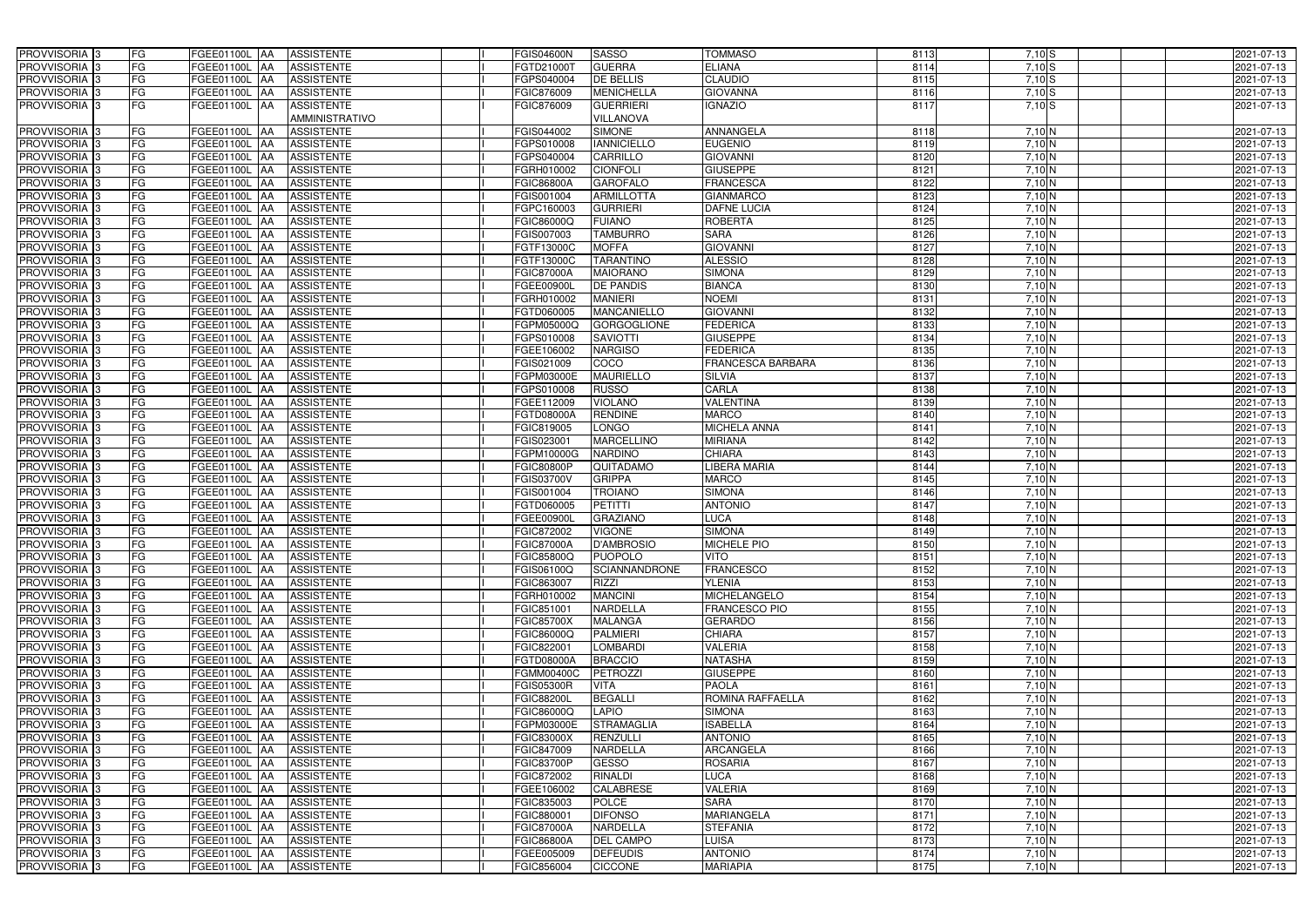| PROVVISORIA 3<br><b>FG</b>                | FGEE01100L AA<br><b>ASSISTENTE</b>                   | FGTD08000A<br><b>ANNICCHIARICO</b>    | <b>FABRIZIO</b>          | 8176 | 7,10 N                 | 2021-07-13 |
|-------------------------------------------|------------------------------------------------------|---------------------------------------|--------------------------|------|------------------------|------------|
| FG<br>PROVVISORIA <sup>3</sup>            | <b>ASSISTENTE</b><br><b>FGEE01100L AA</b>            | FGTD21000T<br><b>BUCCELLI</b>         | FERNANDO ANTONIO         | 8177 | 7,10 N                 | 2021-07-13 |
| FG<br>PROVVISORIA <sup>3</sup>            | FGEE01100L AA<br><b>ASSISTENTE</b>                   | <b>MASELLI</b><br>FGIC818009          | <b>MILENA</b>            | 8178 | 7,10 N                 | 2021-07-13 |
| FG<br>PROVVISORIA 3                       | FGEE01100L AA<br><b>ASSISTENTE</b>                   | <b>MOCCIOLA</b><br>FGIC818009         | <b>FABIO</b>             | 8179 | 7,10 N                 | 2021-07-13 |
| FG<br>PROVVISORIA <sup>3</sup>            | FGEE01100L<br><b>ASSISTENTE</b><br><b>JAA</b>        | <b>LOMBARDI</b><br>FGIC85800Q         | <b>DAVIDE</b>            | 8180 | 7,10 N                 | 2021-07-13 |
| FG<br>PROVVISORIA 3                       | FGEE01100L AA<br><b>ASSISTENTE</b>                   | <b>PAZIENZA</b><br>FGVC01000C         | <b>ROSA</b>              | 8181 | 7,10 N                 | 2021-07-13 |
| FG<br>PROVVISORIA <sup>1</sup> 3          | FGEE01100L AA<br><b>ASSISTENTE</b>                   | <b>FACCENDA</b><br>FGMM148003         | <b>FEDORA</b>            | 8182 | $7,10$ N               | 2021-07-13 |
| FG<br>PROVVISORIA <sup>1</sup> 3          | <b>ASSISTENTE</b><br>FGEE01100L AA                   | <b>IOCOLA</b><br><b>FGMM00400C</b>    | <b>ANTONIETTA</b>        | 8183 | 7,10 N                 | 2021-07-13 |
| PROVVISORIA 3<br>FG                       | FGEE01100L AA<br><b>ASSISTENTE</b>                   | <b>PORTANTE</b><br><b>FGIS00800V</b>  | <b>ANTONIO MAURIZIO</b>  | 8184 | 7,10 N                 | 2021-07-13 |
| PROVVISORIA 3<br>FG                       | <b>FGEE01100L AA</b><br><b>ASSISTENTE</b>            | <b>BRUNONE</b><br>FGMM04100B          | <b>SAVINA</b>            | 8185 | $7,10\overline{\rm N}$ | 2021-07-13 |
| PROVVISORIA 3<br>FG                       | FGEE01100L AA<br><b>ASSISTENTE</b>                   | <b>VALENTINI</b><br>FGTD08000A        | <b>MICHELE</b>           | 8186 | $7,10$ N               | 2021-07-13 |
| PROVVISORIA 3<br>FG                       | FGEE01100L AA<br><b>ASSISTENTE</b>                   | <b>IPPOLITO</b><br>FGIC818009         | <b>GIUSEPPE</b>          | 8187 | 7,10 N                 | 2021-07-13 |
| FG<br>PROVVISORIA <sup>3</sup>            | FGEE01100L AA<br><b>ASSISTENTE</b>                   | <b>DE MARTINO</b><br>FGIC822001       | <b>GENNARO</b>           | 8188 | $7,10$ N               | 2021-07-13 |
| PROVVISORIA 3<br>FG                       | FGEE01100L AA<br><b>ASSISTENTE</b>                   | <b>TROIANO</b><br>FGIS001004          | <b>ANNA MARIA</b>        | 8189 | 7,10 N                 | 2021-07-13 |
| $\overline{\mathsf{FG}}$<br>PROVVISORIA 3 | FGEE01100L AA<br><b>ASSISTENTE</b>                   | <b>PALMIERI</b><br><b>FGIC87000A</b>  | DOMENICO ROSARIO         | 8190 | $7,10$ N               | 2021-07-13 |
| $\overline{\mathsf{FG}}$<br>PROVVISORIA 3 | FGEE01100L AA<br><b>ASSISTENTE</b>                   | <b>LA MARRA</b><br>FGTD08000A         | <b>ANNA ILARIA</b>       | 8191 | 7,10 N                 | 2021-07-13 |
| PROVVISORIA 3<br>FG                       | <b>FGEE01100L</b><br><b>ASSISTENTE</b><br><b>IAA</b> | LI BERGOLIS<br><b>FGIC83000X</b>      | <b>ANGELA</b>            | 8192 | 7,07N                  | 2021-07-13 |
| PROVVISORIA 3<br>FG                       | FGEE01100L AA<br><b>ASSISTENTE</b>                   | <b>LOPS</b><br>FGVC01000C             | <b>NUNZIO</b>            | 8193 | 7,05S                  | 2021-07-13 |
| PROVVISORIA 3<br>FG                       | FGEE01100L<br><b>ASSISTENTE</b><br><b>JAA</b>        | <b>SBROCCHI</b><br>FGIC827004         | <b>CARMELA</b>           | 8194 | 7,05S                  | 2021-07-13 |
| PROVVISORIA 3<br>FG                       | FGEE01100L AA<br><b>ASSISTENTE</b>                   | <b>FRISOLI</b><br>FGRI020004          | <b>ROCCO</b>             | 8195 | 7,05S                  | 2021-07-13 |
| FG<br>PROVVISORIA <sup>3</sup>            | FGEE01100L<br><b>AA</b><br><b>ASSISTENTE</b>         | FGTD08000A<br><b>DRAGANO</b>          | <b>LUCIA</b>             | 8196 | 7,05 N                 | 2021-07-13 |
| PROVVISORIA 3<br>FG                       | FGEE01100L AA<br><b>ASSISTENTE</b>                   | <b>D'ADDUZIO</b><br>FGTD08000A        | <b>ANNA DANIELA</b>      | 8197 | $7,05$ N               | 2021-07-13 |
| PROVVISORIA 3<br>FG                       | FGEE01100L AA<br><b>ASSISTENTE</b>                   | <b>FGIC86200B</b><br><b>SALVATORE</b> | <b>ANTONIETTA</b>        | 8198 | $7,05$ N               | 2021-07-13 |
| PROVVISORIA 3<br>FG                       | FGEE01100L AA<br><b>ASSISTENTE</b>                   | <b>FGIS01300A</b><br><b>SACCIA</b>    | <b>GIUSEPPINA</b>        | 8199 | $7,02$ N               | 2021-07-13 |
| PROVVISORIA 3<br>FG                       | FGEE01100L AA<br><b>ASSISTENTE</b>                   | FGEE01200C<br><b>TARALLO</b>          | <b>MARIA PIA</b>         | 8200 | $7,01$ N               | 2021-07-13 |
| PROVVISORIA 3<br>FG                       | FGEE01100L AA<br><b>ASSISTENTE</b>                   | <b>GAMBUTO</b><br>FGIC863007          | <b>RAFFAELLA</b>         | 8201 | $7,01$ N               | 2021-07-13 |
| PROVVISORIA 3<br>FG                       | FGEE01100L AA<br><b>ASSISTENTE</b>                   | <b>MAZZARDO</b><br><b>FGIC85900G</b>  | ANGELA                   | 8202 | $7,01$ N               | 2021-07-13 |
| FG<br>PROVVISORIA 3                       | FGEE01100L AA<br><b>ASSISTENTE</b>                   | <b>FGIC85700X</b><br><b>FERRARA</b>   | <b>MARIA</b>             | 8203 | 7S                     | 2021-07-13 |
| FG<br>PROVVISORIA <sup>3</sup>            | FGEE01100L AA<br><b>ASSISTENTE</b>                   | FGTF13000C<br><b>NICOLINI</b>         | <b>MICHELE</b>           | 8204 | 7S                     | 2021-07-13 |
| FG<br>PROVVISORIA <sup>3</sup>            | FGEE01100L AA<br><b>ASSISTENTE</b>                   | <b>DELLE FAVE</b><br>FGIC86100G       | <b>LUCA</b>              | 8205 | 7S                     | 2021-07-13 |
| FG<br>PROVVISORIA <sup>3</sup>            | FGEE01100L AA<br><b>ASSISTENTE</b>                   | FGMM00400C<br><b>GIAGNORIO</b>        | <b>MARIA VINCENZA</b>    | 8206 | 7S                     | 2021-07-13 |
| PROVVISORIA <sup>3</sup><br>FG            | <b>ASSISTENTE</b><br>FGEE01100L AA                   | <b>VAIRO</b><br>FGIC86500V            | <b>SOLANGE</b>           | 8207 | 7S                     | 2021-07-13 |
| FG<br>PROVVISORIA <sup>3</sup>            | FGEE01100L AA<br><b>ASSISTENTE</b>                   | <b>CIUFFREDA</b><br>FGTD21000T        | <b>BIAGIO</b>            | 8208 | 7S                     | 2021-07-13 |
| PROVVISORIA <sup>3</sup><br>FG            | <b>FGEE01100L AA</b><br><b>ASSISTENTE</b>            | CASTIGLIONE<br>FGEE099004             | <b>ROBERTA</b>           | 8209 | 7S                     | 2021-07-13 |
| FG<br>PROVVISORIA <sup>3</sup>            | <b>ASSISTENTE</b><br>FGEE01100L<br><b>JAA</b>        | <b>LA TROFA</b><br>FGIC820009         | <b>EMILIA</b>            | 8210 | 7S                     | 2021-07-13 |
| PROVVISORIA <sup>3</sup><br>FG            | <b>FGEE01100L AA</b><br><b>ASSISTENTE</b>            | <b>TANTARO</b><br>FGIC848005          | <b>ANGELINA</b>          | 8211 | 7S                     | 2021-07-13 |
| PROVVISORIA <sup>3</sup><br>FG            | FGEE01100L<br><b>ASSISTENTE</b><br><b>JAA</b>        | <b>FORCHIONE</b><br>FGIC85800Q        | <b>ANNA ROCCHINA</b>     | 8212 | 7S                     | 2021-07-13 |
| PROVVISORIA <sup>3</sup><br>FG            | FGEE01100L AA<br><b>ASSISTENTE</b>                   | <b>FGIC80800P</b><br><b>GENTILE</b>   | <b>ANGELA GRAZIA</b>     | 8213 | 7S                     | 2021-07-13 |
| PROVVISORIA <sup>3</sup><br>FG            | <b>FGEE01100L</b> AA<br>ASSISTENTE                   | FGIC880001<br><b>GRAMAZIO</b>         | <b>ANNA</b>              | 8214 | 7S                     | 2021-07-13 |
| PROVVISORIA <sup>3</sup><br>FG            | FGEE01100L AA<br>ASSISTENTE                          | FGIC86100G<br><b>CORCELLI</b>         | <b>MARIA ASSUNTA</b>     | 8215 | 7S                     | 2021-07-13 |
| PROVVISORIA <sup>3</sup><br>FG            | FGEE01100L AA<br>ASSISTENTE                          | <b>TROISI</b><br>FGTD21000T           | <b>ANNA RITA</b>         | 8216 | 7S                     | 2021-07-13 |
| PROVVISORIA <sup>3</sup><br>FG            | FGEE01100L AA<br><b>ASSISTENTE</b>                   | FGPM03000E<br><b>CORDELLA</b>         | <b>ROBERTO</b>           | 8217 | 7S                     | 2021-07-13 |
| PROVVISORIA <sup>3</sup><br>FG            | FGEE01100L AA<br><b>ASSISTENTE</b>                   | <b>CAPOZZI</b><br><b>FGTD08000A</b>   | <b>FEDERICA</b>          | 8218 | 7S                     | 2021-07-13 |
| PROVVISORIA <sup>3</sup><br>FG            | FGEE01100L AA<br>ASSISTENTE                          | <b>GUERRA</b><br><b>FGIC80800P</b>    | <b>MIRIANA</b>           | 8219 | 7S                     | 2021-07-13 |
| PROVVISORIA <sup>3</sup><br>FG            | FGEE01100L AA<br><b>ASSISTENTE</b>                   | FGPS010008<br>PISERCHIA               | CARLA                    | 8220 | 7S                     | 2021-07-13 |
| PROVVISORIA <sup>3</sup><br>FG            | FGEE01100L AA<br><b>ASSISTENTE</b>                   | FGIS044002<br><b>BEVILACQUA</b>       | <b>LUCIANA CELESTINA</b> | 8221 | 7S                     | 2021-07-13 |
| PROVVISORIA <sup>3</sup><br>FG            | FGEE01100L AA<br>ASSISTENTE                          | FGIC864003<br><b>MORLINO</b>          | <b>LEONARDO</b>          | 8222 | 7S                     | 2021-07-13 |
| PROVVISORIA <sup>3</sup><br>FG            | FGEE01100L AA<br>ASSISTENTE                          | FGTF17000V<br><b>GRAVINA</b>          | <b>RAFFAELLA</b>         | 8223 | 7S                     | 2021-07-13 |
| PROVVISORIA <sup>3</sup><br>FG            | FGEE01100L AA<br>ASSISTENTE                          | FGIS05900Q<br><b>BORGIA</b>           | <b>ANNA</b>              | 8224 | 7S                     | 2021-07-13 |
| PROVVISORIA <sup>3</sup><br>FG            | FGEE01100L AA<br>ASSISTENTE                          | <b>MONDELLI</b><br><b>FGIS00800V</b>  | RACHELE RITA             | 8225 | 7S                     | 2021-07-13 |
| PROVVISORIA <sup>3</sup><br>FG            | FGEE01100L AA<br><b>ASSISTENTE</b>                   | <b>BUCCI</b><br><b>FGIC86600P</b>     | <b>ROSARIA</b>           | 8226 | 7S                     | 2021-07-13 |
| PROVVISORIA <sup>3</sup><br>FG            | FGEE01100L AA<br><b>ASSISTENTE</b>                   | <b>FGIS00800V</b><br><b>MANZI</b>     | <b>LUCIA</b>             | 8227 | 7S                     | 2021-07-13 |
| PROVVISORIA <sup>3</sup><br>FG            | FGEE01100L AA<br><b>ASSISTENTE</b>                   | <b>PINTAURO</b><br>FGTF13000C         | <b>KATIA</b>             | 8228 | 7S                     | 2021-07-13 |
| PROVVISORIA <sup>3</sup><br>FG            | FGEE01100L AA<br><b>ASSISTENTE</b>                   | LA TORRE<br><b>FGIC80800P</b>         | <b>ANNAROSA</b>          | 8229 | 7S                     | 2021-07-13 |
| FG<br><b>PROVVISORIA</b> 3                | FGEE01100L AA<br><b>ASSISTENTE</b>                   | CROCE<br>FGTD08000A                   | <b>ROBERTO</b>           | 8230 | 7S                     | 2021-07-13 |
| FG<br>PROVVISORIA <sup>1</sup> 3          | FGEE01100L AA<br><b>ASSISTENTE</b>                   | D'AVVOCATI<br>FGEE00800R              | <b>ALESSIO</b>           | 8231 | 7S                     | 2021-07-13 |
| FG<br>PROVVISORIA <sup>3</sup>            | FGEE01100L AA<br><b>ASSISTENTE</b>                   | <b>SCOPECE</b><br>FGIC86100G          | <b>ALESSANDRO</b>        | 8232 | 7S                     | 2021-07-13 |
| <b>PROVVISORIA</b> 3<br>FG                | FGEE01100L AA<br><b>ASSISTENTE</b>                   | <b>IACULLO</b><br>FGIC819005          | <b>TERESA</b>            | 8233 | 7S                     | 2021-07-13 |
| PROVVISORIA <sup>3</sup><br>FG            | <b>ASSISTENTE</b><br>FGEE01100L AA                   | <b>FISCHETTI</b><br><b>FGIC80800P</b> | <b>GIUSEPPINA</b>        | 8234 | 7S                     | 2021-07-13 |
| FG<br>PROVVISORIA <sup>1</sup> 3          | <b>ASSISTENTE</b><br>FGEE01100L AA                   | <b>VALERIO</b><br>FGIS05900Q          | <b>GIUSEPPINA</b>        | 8235 | 7S                     | 2021-07-13 |
| FG<br>PROVVISORIA <sup>3</sup>            | FGEE01100L AA<br><b>ASSISTENTE</b>                   | <b>COLAIZZI</b><br>FGEE00900L         | <b>AURORA</b>            | 8236 | 7S                     | 2021-07-13 |
| PROVVISORIA <sup>3</sup><br>FG            | FGEE01100L AA<br>ASSISTENTE                          | <b>GUERRA</b><br>FGIS06100Q           | <b>MATTEO</b>            | 8237 | 7S                     | 2021-07-13 |
| PROVVISORIA <sup>3</sup><br>FG            | ASSISTENTE<br>FGEE01100L AA                          | ROSIELLO<br>FGIC85800Q                | DONATO LEONARDO          | 8238 | 7S                     | 2021-07-13 |
| PROVVISORIA <sup>3</sup><br>FG            | FGEE01100L AA<br>ASSISTENTE                          | <b>FGIC84500N</b><br><b>PADOVANO</b>  | <b>ENZA</b>              | 8239 | 7S                     | 2021-07-13 |
|                                           |                                                      |                                       |                          |      |                        |            |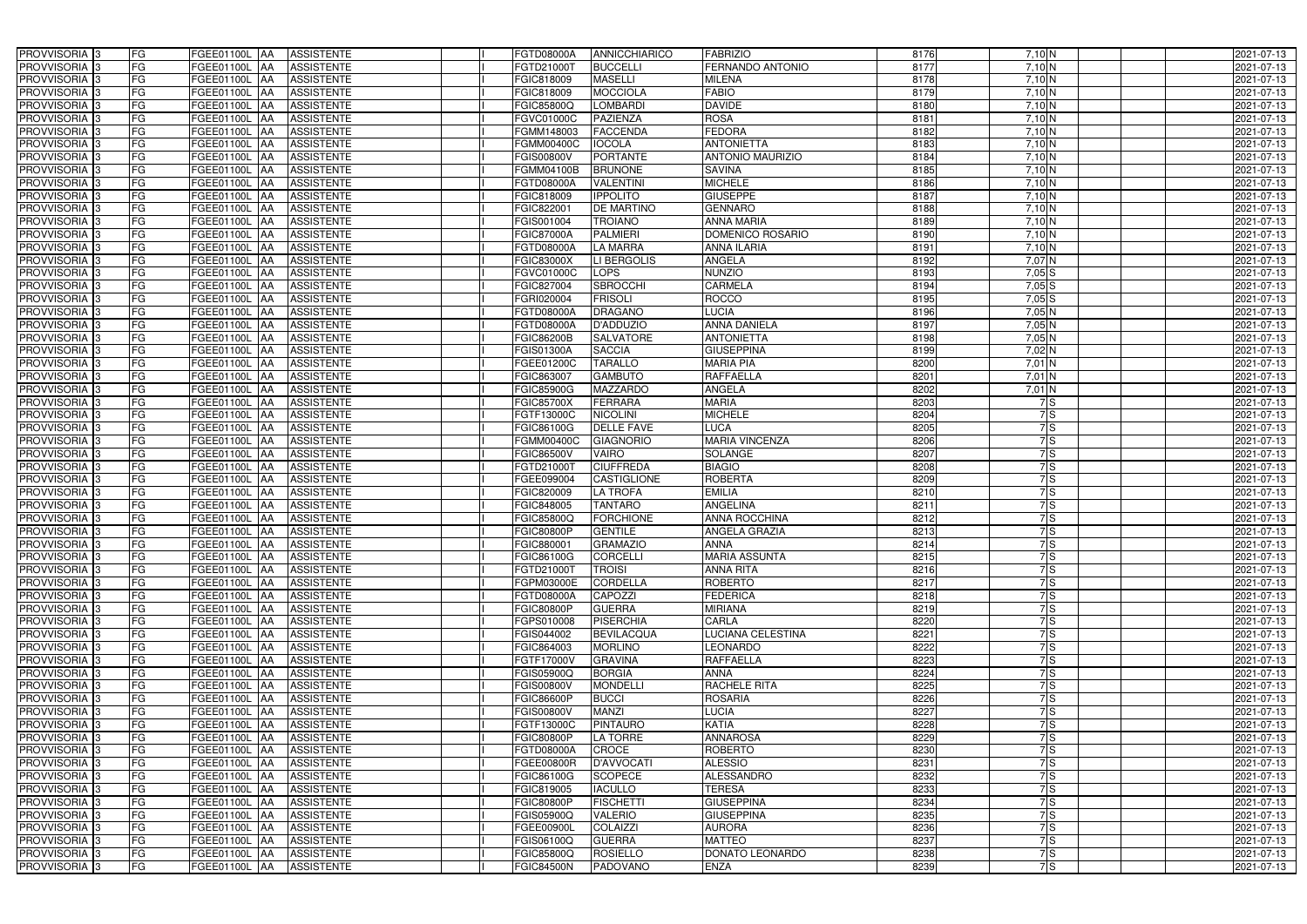| PROVVISORIA <sup>3</sup>   | <b>FG</b> | FGEE01100L AA            | <b>ASSISTENTE</b> | FGIC85800Q        | <b>IGNELZI</b>       | <b>ADELE</b>           | 8240 | 7S               | 2021-07-13 |
|----------------------------|-----------|--------------------------|-------------------|-------------------|----------------------|------------------------|------|------------------|------------|
| PROVVISORIA <sup>3</sup>   | FG        | FGEE01100L<br>IAA        | <b>ASSISTENTE</b> | FGIC86100G        | <b>GAROFALO</b>      | <b>ANTONIETTA</b>      | 8241 | 7S               | 2021-07-13 |
| PROVVISORIA <sup>3</sup>   | FG        | FGEE01100L AA            | <b>ASSISTENTE</b> | FGIC82200         | <b>DI STASO</b>      | LUIGIA                 | 8242 | $\overline{7}$ S | 2021-07-13 |
| PROVVISORIA 3              | FG        | FGEE01100L<br>IAA        | <b>ASSISTENTE</b> | FGIC80800P        | ZAPPAVIGNA           | <b>DANIELA</b>         | 8243 | $\overline{7}$ S | 2021-07-13 |
| PROVVISORIA <sup>3</sup>   | FG        | FGEE01100L<br>IAA        | <b>ASSISTENTE</b> | FGIC87500D        | <b>BASANISI</b>      | ANGELICA               | 8244 | 7S               | 2021-07-13 |
| PROVVISORIA <sup>3</sup>   | FG        | <b>FGEE01100L AA</b>     | <b>ASSISTENTE</b> | <b>FGIC83000X</b> | <b>LAURIOLA</b>      | <b>NICOLA</b>          | 8245 | $\overline{7}$ S | 2021-07-13 |
| PROVVISORIA <sup>1</sup> 3 | FG        | FGEE01100L AA            | <b>ASSISTENTE</b> | FGIS06100Q        | <b>GRANATIERO</b>    | <b>ANTONIETTA</b>      | 8246 | 7S               | 2021-07-13 |
| PROVVISORIA <sup>3</sup>   | FG        | FGEE01100L AA            | <b>ASSISTENTE</b> | FGTF13000C        | PIPOLI               | <b>ANTONIETTA</b>      | 8247 | 7S               | 2021-07-13 |
| PROVVISORIA 3              | FG        | FGEE01100L AA            | <b>ASSISTENTE</b> | FGEE02900T        | <b>TRISTANO</b>      | <b>ALEANDRO</b>        | 8248 | $\overline{7}$ S | 2021-07-13 |
| PROVVISORIA <sup>3</sup>   | FG        | <b>FGEE01100L AA</b>     | <b>ASSISTENTE</b> | <b>FGIC85900G</b> | <b>SCAGLIONE</b>     | <b>ELDA</b>            | 8249 | 7S               | 2021-07-13 |
| PROVVISORIA 3              | FG        | FGEE01100L AA            | <b>ASSISTENTE</b> | <b>EGPM03000E</b> | <b>PERRINO</b>       | <b>RAFFAELLA</b>       | 8250 | $\overline{7}$ S | 2021-07-13 |
| PROVVISORIA 3              | FG        | FGEE01100L AA            | <b>ASSISTENTE</b> | <b>FGIC80800P</b> | <b>MASTROGIACOMO</b> | <b>MICHELA</b>         | 8251 | 7ls              | 2021-07-13 |
| PROVVISORIA <sup>3</sup>   | FG        | FGEE01100L AA            | <b>ASSISTENTE</b> | FGIS00300Q        | CAVALLO              | <b>GENNARO</b>         | 8252 | 7S               | 2021-07-13 |
| PROVVISORIA 3              | FG        | FGEE01100L AA            | <b>ASSISTENTE</b> | FGIC842006        | <b>FORTE</b>         | <b>GIUSEPPINA</b>      | 8253 | 7S               | 2021-07-13 |
| PROVVISORIA 3              | FG        | FGEE01100L AA            | <b>ASSISTENTE</b> | FGIC818009        | <b>MARRESE</b>       | <b>ANGELA</b>          | 8254 | 7lS              | 2021-07-13 |
| PROVVISORIA 3              | FG        | FGEE01100L<br><b>IAA</b> | <b>ASSISTENTE</b> | FGIC863007        | <b>GRANATIERO</b>    | <b>GIUSEPPE</b>        | 8255 | 7S               | 2021-07-13 |
| PROVVISORIA <sup>3</sup>   | FG        | FGEE01100L<br>IAA        | <b>ASSISTENTE</b> | FGEE005009        | <b>D'ADDATO</b>      | <b>MARIA ALTOMARE</b>  | 8256 | 7S               | 2021-07-13 |
| PROVVISORIA 3              | FG        | FGEE01100L AA            | <b>ASSISTENTE</b> | FGIS007003        | <b>MACCHIETTA</b>    | <b>MARIA</b>           | 8257 | 7ls              | 2021-07-13 |
| PROVVISORIA 3              | FG        | FGEE01100L<br><b>JAA</b> | <b>ASSISTENTE</b> | FGIC818009        | <b>MORRA</b>         | <b>MARIA TERESA</b>    | 8258 | 7ls              | 2021-07-13 |
| PROVVISORIA 3              | FG        | FGEE01100L<br><b>JAA</b> | <b>ASSISTENTE</b> | FGEE005009        | <b>PATELLA</b>       | <b>CHIARA</b>          | 8259 | 7S               | 2021-07-13 |
| PROVVISORIA <sup>3</sup>   | FG        | FGEE01100L<br>IAA        | <b>ASSISTENTE</b> | FGIC83000X        | <b>MELORO</b>        | <b>MARILINA</b>        | 8260 | 7S               | 2021-07-13 |
| PROVVISORIA 3              | FG        | FGEE01100L<br>IAA        | <b>ASSISTENTE</b> | FGIS021009        | <b>DELLE VERGINI</b> | <b>VALENTINO</b>       | 8261 | $\overline{7}$ S | 2021-07-13 |
| PROVVISORIA 3              | FG        | FGEE01100L<br>IAA        | <b>ASSISTENTE</b> | <b>FGEE02900T</b> | <b>MORTALO</b>       | <b>CLAUDIA</b>         | 8262 | 7S               | 2021-07-13 |
| PROVVISORIA <sup>3</sup>   | FG        | FGEE01100L AA            | <b>ASSISTENTE</b> | FGEE01200C        | <b>COLANGELO</b>     | <b>CHIARA CLARISSA</b> | 8263 | 7S               | 2021-07-13 |
| PROVVISORIA 3              | FG        | FGEE01100L AA            | <b>ASSISTENTE</b> | FGIC86200B        | CAGGIANELLI          | <b>FELICE</b>          | 8264 | 7S               | 2021-07-13 |
| PROVVISORIA 3              | FG        | FGEE01100L AA            | <b>ASSISTENTE</b> | FGTD010004        | <b>LIBERATORE</b>    | <b>LUIGI</b>           | 8265 | 7S               | 2021-07-13 |
| PROVVISORIA 3              | FG        | FGEE01100L AA            | <b>ASSISTENTE</b> | FGTF17000V        | <b>CAPRIO</b>        | <b>GIUSEPPE</b>        | 8266 | 7S               | 2021-07-13 |
| PROVVISORIA 3              | FG        | FGEE01100L AA            | <b>ASSISTENTE</b> | FGIC86600P        | <b>TROTTA</b>        | <b>MARIA ANTONIA</b>   | 8267 | $\overline{7}$ S | 2021-07-13 |
| PROVVISORIA <sup>3</sup>   | FG        | FGEE01100L AA            | <b>ASSISTENTE</b> | FGIC843002        | CANISTRO             | <b>GRAZIA</b>          | 8268 | 7S               | 2021-07-13 |
| PROVVISORIA <sup>3</sup>   | FG        | FGEE01100L AA            | <b>ASSISTENTE</b> | FGTD060005        | <b>TERLIZZI</b>      | <b>VERONICA</b>        | 8269 | $\overline{7}$ S | 2021-07-13 |
| PROVVISORIA <sup>3</sup>   | FG        | <b>FGEE01100L AA</b>     | <b>ASSISTENTE</b> | <b>FGIC87400N</b> | <b>MENNUNI</b>       | <b>CATERINA</b>        | 8270 | $\overline{7}$ S | 2021-07-13 |
| PROVVISORIA <sup>3</sup>   | FG        | FGEE01100L AA            | <b>ASSISTENTE</b> | FGEE00800R        | <b>PISICCHIO</b>     | <b>ISABELLA</b>        | 8271 | 7S               | 2021-07-13 |
| PROVVISORIA <sup>3</sup>   | FG        | <b>FGEE01100L AA</b>     | <b>ASSISTENTE</b> | FGEE00900L        | <b>DE FRANCESCO</b>  | <b>BARBARA</b>         | 8272 | 7S               | 2021-07-13 |
| PROVVISORIA <sup>3</sup>   | FG        | FGEE01100L AA            | <b>ASSISTENTE</b> | <b>FGIC81600N</b> | PETRELLA             | <b>SALVATORE</b>       | 8273 | 7ls              | 2021-07-13 |
| PROVVISORIA <sup>3</sup>   | FG        | FGEE01100L<br>IAA        | <b>ASSISTENTE</b> | <b>FGIC86200B</b> | <b>ZOLLA</b>         | <b>MARIA ALTOMARE</b>  | 8274 | $\overline{7}$ S | 2021-07-13 |
| PROVVISORIA <sup>3</sup>   | FG        | <b>FGEE01100L</b><br>IAA | <b>ASSISTENTE</b> | FGEE01100L        | <b>TEGON</b>         | <b>EMILIA RITA</b>     | 8275 | 7S               | 2021-07-13 |
| PROVVISORIA <sup>3</sup>   | FG        | FGEE01100L<br><b>JAA</b> | <b>ASSISTENTE</b> | FGIC80700V        | <b>RUSSO</b>         | <b>ANNA RITA</b>       | 8276 | 7ls              | 2021-07-13 |
| PROVVISORIA <sup>1</sup> 3 | FG        | FGEE01100L AA            | <b>ASSISTENTE</b> | FGIC820009        | <b>SESSA</b>         | <b>COSTANTINA</b>      | 8277 | 7S               | 2021-07-13 |
| PROVVISORIA 3              | FG        | <b>FGEE01100L AA</b>     | <b>ASSISTENTE</b> | FGPS08000E        | <b>PIZZOLO</b>       | <b>PATRIZIA</b>        | 8278 | 7S               | 2021-07-13 |
| PROVVISORIA <sup>3</sup>   | FG        | FGEE01100L AA            | <b>ASSISTENTE</b> | <b>FGIC85900G</b> | <b>MARIELLA</b>      | <b>PATRIZIA</b>        | 8279 | 7S               | 2021-07-13 |
| PROVVISORIA <sup>3</sup>   | FG        | FGEE01100L AA            | ASSISTENTE        | FGPS20000B        | <b>SCARANO</b>       | <b>MICHELINA</b>       | 8280 | 7S               | 2021-07-13 |
| PROVVISORIA <sup>3</sup>   | FG        | <b>FGEE01100L AA</b>     | <b>ASSISTENTE</b> | <b>FGIC86200B</b> | <b>FRISOLI</b>       | <b>FELICE</b>          | 8281 | 7S               | 2021-07-13 |
| PROVVISORIA <sup>3</sup>   | FG        | FGEE01100L AA            | ASSISTENTE        | FGIC872002        | <b>TRIMIGNO</b>      | <b>ANNALUCIA</b>       | 8282 | 7S               | 2021-07-13 |
| PROVVISORIA <sup>3</sup>   | FG        | FGEE01100L AA            | ASSISTENTE        | <b>FGIC85700X</b> | <b>ONORATI</b>       | <b>ALESSIO</b>         | 8283 | 7S               | 2021-07-13 |
| PROVVISORIA 3              | FG        | FGEE01100L AA            | <b>ASSISTENTE</b> | FGPS08000E        | APRUZZESE            | <b>VITTORIO</b>        | 8284 | 7S               | 2021-07-13 |
| PROVVISORIA <sup>3</sup>   | FG        | FGEE01100L AA            | <b>ASSISTENTE</b> | FGPM05000Q        | <b>CAPOCCIA</b>      | <b>LUCIA</b>           | 8285 | 7S               | 2021-07-13 |
| PROVVISORIA <sup>3</sup>   | FG        | FGEE01100L AA            | ASSISTENTE        | FGEE11000N        | <b>MONTEDORO</b>     | <b>LUIGI VINCENZO</b>  | 8286 | 7S               | 2021-07-13 |
| PROVVISORIA <sup>3</sup>   | FG        | FGEE01100L AA            | ASSISTENTE        | FGEE005009        | <b>MACCHIA</b>       | <b>ANTONELLO</b>       | 8287 | 7S               | 2021-07-13 |
| PROVVISORIA <sup>3</sup>   | FG        | FGEE01100L AA            | <b>ASSISTENTE</b> | <b>FGIC87400N</b> | <b>RUSSO</b>         | <b>DONATO</b>          | 8288 | 7S               | 2021-07-13 |
| PROVVISORIA <sup>3</sup>   | FG        | FGEE01100L AA            | ASSISTENTE        | FGIS05900Q        | <b>GENTILE</b>       | <b>ROBERTO</b>         | 8289 | 7S               | 2021-07-13 |
| PROVVISORIA <sup>3</sup>   | FG        | FGEE01100L AA            | <b>ASSISTENTE</b> | FGIC876009        | MAZZILLI             | <b>FRANCESCA</b>       | 8290 | 7S               | 2021-07-13 |
| PROVVISORIA <sup>3</sup>   | FG        | FGEE01100L AA            | <b>ASSISTENTE</b> | FGIC819005        | <b>AGNANO</b>        | <b>DIEGO</b>           | 8291 | 7S               | 2021-07-13 |
| PROVVISORIA <sup>3</sup>   | FG        | FGEE01100L AA            | <b>ASSISTENTE</b> | FGEE112009        | LA TORRE             | <b>SARA</b>            | 8292 | 7 N              | 2021-07-13 |
| PROVVISORIA <sup>3</sup>   | FG        | FGEE01100L AA            | <b>ASSISTENTE</b> | FGIC827004        | <b>CIAMPI</b>        | <b>ILARIA</b>          | 8293 | 7 N              | 2021-07-13 |
| PROVVISORIA <sup>13</sup>  | FG        | FGEE01100L AA            | <b>ASSISTENTE</b> | FGIS05900Q        | <b>FRUNZIO</b>       | <b>GIOVANNI</b>        | 8294 | 7N               | 2021-07-13 |
| PROVVISORIA <sup>1</sup> 3 | FG        | FGEE01100L AA            | <b>ASSISTENTE</b> | FGIC80800P        | <b>SANTAMARIA</b>    | <b>DEBORA</b>          | 8295 | 7N               | 2021-07-13 |
| PROVVISORIA <sup>3</sup>   | FG        | FGEE01100L AA            | <b>ASSISTENTE</b> | FGEE112009        | <b>D'AUDER</b>       | <b>LUCA</b>            | 8296 | 7N               | 2021-07-13 |
| <b>PROVVISORIA</b> 3       | FG        | FGEE01100L AA            | <b>ASSISTENTE</b> | FGIC880001        | <b>ABAZIA</b>        | SONIA MARIA DILETTA    | 8297 | 7N               | 2021-07-13 |
| PROVVISORIA <sup>3</sup>   | FG        | FGEE01100L AA            | <b>ASSISTENTE</b> | FGIC822001        | <b>CONTE</b>         | <b>BENVENUTO</b>       | 8298 | 7N               | 2021-07-13 |
| PROVVISORIA <sup>1</sup> 3 | FG        | FGEE01100L AA            | <b>ASSISTENTE</b> | FGIC86600P        | <b>GENTILE</b>       | <b>ISABELLA</b>        | 8299 | $\overline{7}$ N | 2021-07-13 |
| PROVVISORIA <sup>3</sup>   | FG        | FGEE01100L AA            | <b>ASSISTENTE</b> | <b>FGIC87000A</b> | <b>DI FRANCESCO</b>  | <b>AGOSTINO</b>        | 8300 | 7N               | 2021-07-13 |
| PROVVISORIA <sup>3</sup>   | FG        | FGEE01100L AA            | <b>ASSISTENTE</b> | FGPS040004        | <b>ONORATO</b>       | <b>LUCA</b>            | 8301 | 7N               | 2021-07-13 |
| PROVVISORIA <sup>3</sup>   | FG        | FGEE01100L AA            | ASSISTENTE        | FGIC848005        | <b>NIDO</b>          | <b>GIOVANNI</b>        | 8302 | 7 N              | 2021-07-13 |
| PROVVISORIA <sup>3</sup>   | FG        | FGEE01100L AA            | ASSISTENTE        | <b>FGIC86600P</b> | <b>MAGNO</b>         | ALESSANDRO             | 8303 | 7N               | 2021-07-13 |
|                            |           |                          |                   |                   |                      |                        |      |                  |            |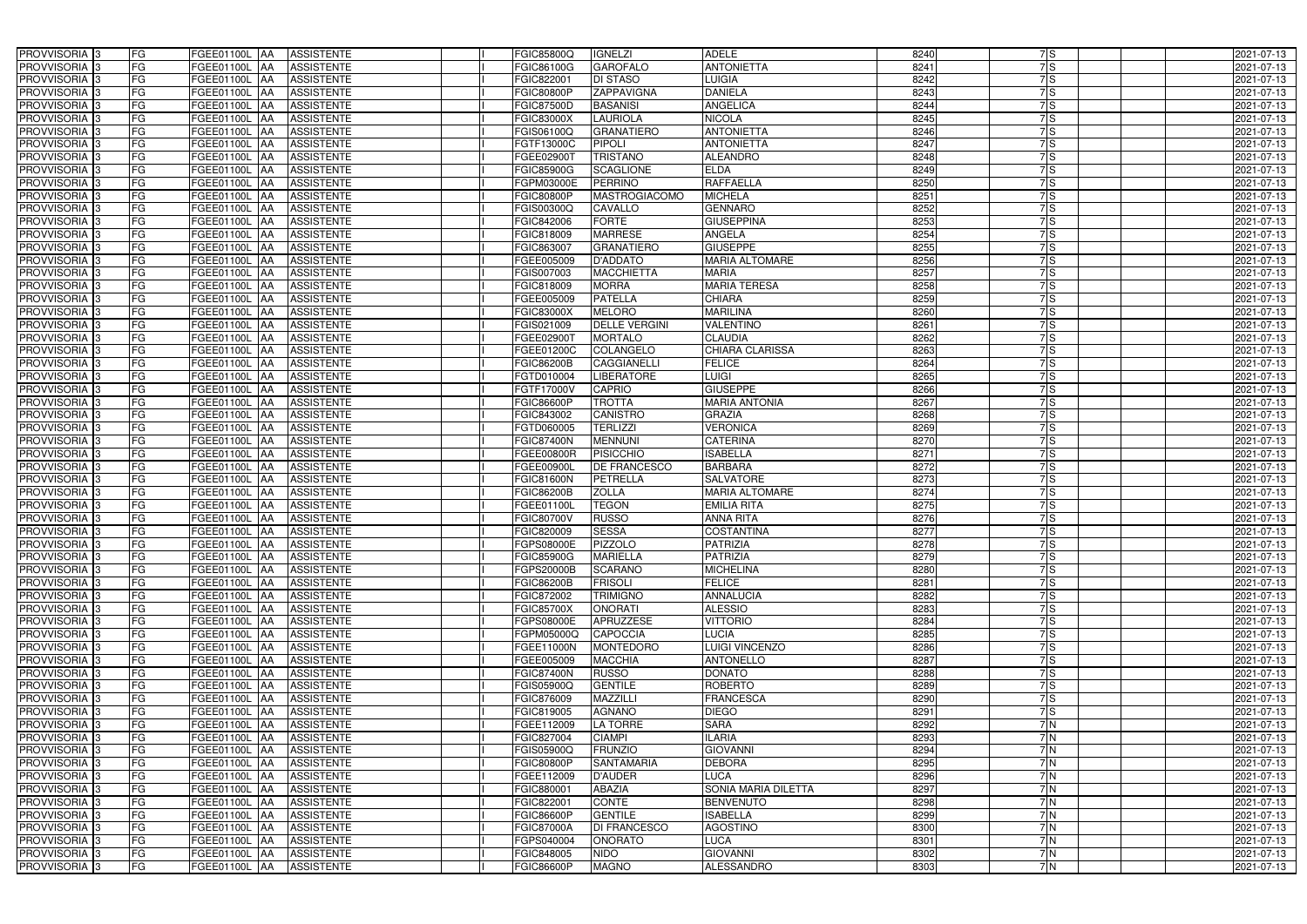| PROVVISORIA 3                                        | FG        | FGEE01100L AA                  | <b>ASSISTENTE</b>                      | FGIC85800Q               | <b>PIERRO</b>                    | <b>COSTANZOPIO</b>     | 8304         | 7N         | 2021-07-13               |
|------------------------------------------------------|-----------|--------------------------------|----------------------------------------|--------------------------|----------------------------------|------------------------|--------------|------------|--------------------------|
| PROVVISORIA <sup>3</sup>                             | FG        | FGEE01100L<br>IAA              | <b>ASSISTENTE</b>                      | FGIC877005               | CAPOBIANCO                       | <b>GIOVANNI</b>        | 8305         | 7N         | 2021-07-13               |
| PROVVISORIA 3                                        | FG        | <b>FGEE01100L   AA</b>         | <b>ASSISTENTE</b>                      | FGMM00400C               | <b>FASANO</b>                    | LUDOVICA               | 8306         | 7N         | 2021-07-13               |
| PROVVISORIA <sup>3</sup>                             | FG        | FGEE01100L<br>IAA              | <b>ASSISTENTE</b>                      | <b>FGIC83700P</b>        | <b>LAFAENZA</b>                  | <b>GERARDO PIO</b>     | 8307         | 7N         | 2021-07-13               |
| PROVVISORIA 3                                        | FG        | FGEE01100L<br>IAA              | <b>ASSISTENTE</b>                      | <b>FGIS05300R</b>        | QUARTA                           | <b>DANIELA</b>         | 8308         | 7N         | 2021-07-13               |
| PROVVISORIA 3                                        | <b>FG</b> | <b>FGEE01100L AA</b>           | <b>ASSISTENTE</b>                      | FGPS210002               | PEZZI                            | <b>STEFANO CARMINE</b> | 8309         | 7N         | 2021-07-13               |
| PROVVISORIA 3                                        | FG        | <b>FGEE01100L   AA</b>         | <b>ASSISTENTE</b>                      | FGPM05000Q               | <b>CAFARO</b>                    | <b>ANTONIO</b>         | 8310         | 7N         | 2021-07-13               |
| PROVVISORIA 3                                        | FG        | FGEE01100L AA                  | <b>ASSISTENTE</b>                      | FGTD08000A               | <b>TESTA</b>                     | <b>ALESSIA</b>         | 8311         | 7N         | 2021-07-13               |
| PROVVISORIA 3                                        | <b>FG</b> | FGEE01100L AA                  | <b>ASSISTENTE</b>                      | FGIC847009               | <b>NARDELLA</b>                  | <b>MICHELA</b>         | 8312         | 7N         | 2021-07-13               |
| PROVVISORIA 3                                        | FG        | <b>FGEE01100L AA</b>           | <b>ASSISTENTE</b>                      | FGPC160003               | <b>COSTANTINO</b>                | <b>CHIARA</b>          | 8313         | 7N         | 2021-07-13               |
| PROVVISORIA 3                                        | FG        | FGEE01100L AA                  | <b>ASSISTENTE</b>                      | FGIS04600N               | <b>PACELLA</b>                   | <b>ALESSIA</b>         | 8314         | 7N         | 2021-07-13               |
| PROVVISORIA 3                                        | FG        | FGEE01100L AA                  | <b>ASSISTENTE</b>                      | FGRI020004               | <b>FERRARETTI</b>                | <b>ROBERTA</b>         | 8315         | 7N         | 2021-07-13               |
| PROVVISORIA <sup>3</sup>                             | FG        | FGEE01100L AA                  | <b>ASSISTENTE</b>                      | FGIS021009               | <b>GUALANO</b>                   | <b>DONATO PIO</b>      | 8316         | 7 N        | 2021-07-13               |
| PROVVISORIA 3                                        | FG        | FGEE01100L AA                  | <b>ASSISTENTE</b>                      | FGIS04600N               | <b>FARAMONDI</b>                 | <b>LENIA</b>           | 8317         | 7N         | 2021-07-13               |
| PROVVISORIA 3                                        | <b>FG</b> | FGEE01100L AA                  | <b>ASSISTENTE</b>                      | FGIC821005               | <b>GIAMBATTISTA</b>              | <b>IRENE</b>           | 8318         | 7N         | 2021-07-13               |
| PROVVISORIA 3                                        | <b>FG</b> | FGEE01100L<br>IAA              | <b>ASSISTENTE</b>                      | FGIC827004               | <b>TERLIZZI</b>                  | RAFFAELE FRANCESCO     | 8319         | 7N         | 2021-07-13               |
| PROVVISORIA 3                                        | FG        | FGEE01100L<br>IAA              | <b>ASSISTENTE</b>                      | FGIC818009               | <b>ANGUILANO</b>                 | <b>MARICA</b>          | 8320         | 7N         | 2021-07-13               |
| PROVVISORIA 3                                        | FG        | <b>FGEE01100L</b><br>IAA       | <b>ASSISTENTE</b>                      | FGRH010002               | <b>IMPAGNATIELLO</b>             | <b>VALENTINA</b>       | 8321         | 7 N        | 2021-07-13               |
| PROVVISORIA 3                                        | <b>FG</b> | <b>FGEE01100L</b><br>IAA       | <b>ASSISTENTE</b>                      | FGIS06100Q               | <b>D'ALUISIO</b>                 | <b>ANGELO PIO</b>      | 8322         | 7 N        | 2021-07-13               |
| PROVVISORIA 3                                        | FG        | FGEE01100L<br>IAA              | <b>ASSISTENTE</b>                      | FGIC86100G               | <b>MILONE</b>                    | <b>ROBERTA</b>         | 8323         | 7N         | 2021-07-13               |
| PROVVISORIA <sup>3</sup>                             | FG        | FGEE01100L                     | <b>ASSISTENTE</b>                      | <b>FGIS00800V</b>        | <b>DELLI CARRI</b>               | <b>DAVIDE</b>          | 8324         | 7N         | 2021-07-13               |
| <b>PROVVISORIA</b> 3                                 | FG        | FGEE01100L<br>IAA              | <b>ASSISTENTE</b>                      | FGEE01100L               | <b>MONNO</b>                     | <b>ROCCO</b>           | 8325         | 7N         | 2021-07-13               |
| PROVVISORIA <sup>3</sup>                             | FG        | FGEE01100L<br>IAA              | <b>ASSISTENTE</b>                      | FGIC86100G               | <b>LOMBARDI</b>                  | <b>PIETRO</b>          | 8326         | 7N         | 2021-07-13               |
| PROVVISORIA <sup>3</sup>                             | <b>FG</b> | FGEE01100L<br>IAA              | <b>ASSISTENTE</b>                      | FGIC855008               | <b>VALERIO</b>                   | <b>ANNA</b>            | 8327         | 7N         | 2021-07-13               |
| <b>PROVVISORIA</b> 3                                 | <b>FG</b> | FGEE01100L<br>IAA              | <b>ASSISTENTE</b>                      | FGEE005009               | <b>LUONGO</b>                    | <b>ANTONIO PIO</b>     | 8328         | 7N         | 2021-07-13               |
| PROVVISORIA 3                                        | FG        | FGEE01100L<br>IAA              | <b>ASSISTENTE</b>                      | FGIC869006               | <b>PAGANO</b>                    | <b>ALESSIA</b>         | 8329         | 7N         | 2021-07-13               |
| PROVVISORIA 3                                        | <b>FG</b> | FGEE01100L AA                  | <b>ASSISTENTE</b>                      | FGIS03700V               | <b>GENTILE</b>                   | <b>GIOVANNI</b>        | 8330         | 7N         | 2021-07-13               |
| PROVVISORIA 3                                        | <b>FG</b> | <b>FGEE01100L   AA</b>         | <b>ASSISTENTE</b>                      | FGVC01000C               | <b>CICCARELLI</b>                | <b>SIMONE</b>          | 8331         | 7N         | 2021-07-13               |
| PROVVISORIA <sup>3</sup>                             | FG        | FGEE01100L AA                  | <b>ASSISTENTE</b>                      | FGPC15000C               | <b>COSCIA</b>                    | <b>MICHELA</b>         | 8332         | 7N         | 2021-07-13               |
| PROVVISORIA 3                                        | <b>FG</b> | <b>FGEE01100L   AA</b>         | <b>ASSISTENTE</b>                      | FGTE020006               | <b>GESUALDO</b>                  | ROBERTA                | 8333         | 7N         | 2021-07-13               |
| PROVVISORIA 3                                        | FG        | <b>FGEE01100L AA</b>           | <b>ASSISTENTE</b>                      | FGIC818009               | CAGNANO                          | <b>MARIANGELA</b>      | 8334         | 7 N        | 2021-07-13               |
| PROVVISORIA 3                                        | FG        | FGEE01100L AA                  | <b>ASSISTENTE</b>                      | FGIS05900Q               | <b>CARPANO</b>                   | <b>MARIKA</b>          | 8335         | 7N         | 2021-07-13               |
| PROVVISORIA 3                                        | FG        | FGEE01100L<br><b>IAA</b>       | <b>ASSISTENTE</b>                      | FGVC01000C               | <b>PETRILLI</b>                  | <b>BENEDETTA</b>       | 8336         | 7N         | 2021-07-13               |
| PROVVISORIA 3                                        | FG        | FGEE01100L AA                  | <b>ASSISTENTE</b>                      | FGIC819005               | <b>TARANTINO</b>                 | <b>MIRIAM</b>          | 8337         | 7N         | 2021-07-13               |
| <b>PROVVISORIA</b> 3                                 | <b>FG</b> | FGEE01100L<br>IAA              | <b>ASSISTENTE</b>                      | FGTF17000V               | <b>SAVINO</b>                    | <b>GIUSEPPE</b>        | 8338         | 7N         | 2021-07-13               |
| PROVVISORIA <sup>3</sup>                             | FG        | FGEE01100L<br>IAA              | <b>ASSISTENTE</b>                      | FGPS040004               | <b>DI BARI</b>                   | <b>NOELIA</b>          | 8339         | 7 N        | 2021-07-13               |
| PROVVISORIA <sup>1</sup> 3                           | FG        | FGEE01100L<br>IAA              | <b>ASSISTENTE</b>                      | FGIC85700X               | <b>STALLONE</b>                  | <b>SAVINO</b>          | 8340         | 7N         | 2021-07-13               |
| PROVVISORIA <sup>3</sup>                             | <b>FG</b> | FGEE01100L AA                  | <b>ASSISTENTE</b>                      | FGIC827004               | <b>MASTROMATTEO</b>              | <b>MARIO</b>           | 8341         | 7N         | 2021-07-13               |
| PROVVISORIA <sup>3</sup>                             | FG        | FGEE01100L AA ASSISTENTE       |                                        | FGIC855008               | <b>FALCONE</b>                   | <b>GRAZIA</b>          | 8342         | 7 N        | 2021-07-13               |
| PROVVISORIA <sup>3</sup>                             | FG        | FGEE01100L AA                  | <b>ASSISTENTE</b>                      | FGTD08000A               | <b>BRESCIA</b>                   | <b>MICHELE</b>         | 8343         | 7N         | 2021-07-13               |
| PROVVISORIA <sup>3</sup>                             | FG        | FGEE01100L AA                  | <b>ASSISTENTE</b>                      | <b>FGIS04600N</b>        | <b>VIGORITO</b>                  | <b>MICHELE PIO</b>     | 8344         | 7 N        | 2021-07-13               |
| PROVVISORIA <sup>3</sup>                             | FG        | FGEE01100L AA                  | <b>ASSISTENTE</b>                      | FGIC86100G               | PERDONO'                         | <b>SALVATORE</b>       | 8345         | 7 N        | 2021-07-13               |
| PROVVISORIA <sup>3</sup>                             | FG        | FGEE01100L AA                  | <b>ASSISTENTE</b>                      | FGTE020006               | <b>GRASSI</b>                    | <b>FEDERICA PIA</b>    | 8346         | 7 N        | 2021-07-13               |
| PROVVISORIA <sup>3</sup>                             | FG        | <b>FGEE01100L AA</b>           | <b>ASSISTENTE</b>                      | FGIC844001               | <b>MASSA</b>                     | <b>ANTONIO</b>         | 8347         | 7 N        | 2021-07-13               |
| PROVVISORIA <sup>3</sup>                             | FG        | FGEE01100L AA                  | <b>ASSISTENTE</b>                      | FGEE00900L               | <b>LUCIANI</b>                   | <b>ANDREA</b>          | 8348         | 7 N        | 2021-07-13               |
| PROVVISORIA <sup>3</sup>                             | FG        | FGEE01100L AA                  | <b>ASSISTENTE</b>                      | <b>FGIC86100G</b>        | <b>D'ALTAMURA</b>                | <b>SIRIA</b>           | 8349         | 7N         | 2021-07-13               |
| PROVVISORIA <sup>3</sup>                             | FG        | FGEE01100L AA                  | <b>ASSISTENTE</b>                      | FGPM03000E               | <b>BONDANESE</b>                 | <b>TERESA</b>          | 8350         | 7N         | 2021-07-13               |
| PROVVISORIA <sup>3</sup>                             | FG        | FGEE01100L AA                  | ASSISTENTE                             | FGEE02900T               | <b>MATERA</b>                    | FRANCESCO PIO          | 8351         | 7N         | 2021-07-13               |
| PROVVISORIA <sup>3</sup><br>PROVVISORIA <sup>3</sup> | FG<br>FG  | FGEE01100L AA<br>FGEE01100L AA | <b>ASSISTENTE</b><br><b>ASSISTENTE</b> | FGIS048009<br>FGIC85800Q | <b>REDDAVIDE</b><br><b>MANNA</b> | IVAN<br><b>MARIA</b>   | 8352<br>8353 | 7 N<br>7 N | 2021-07-13<br>2021-07-13 |
| PROVVISORIA <sup>3</sup>                             | FG        | FGEE01100L AA                  | ASSISTENTE                             | FGPC160003               | <b>CILENTI</b>                   | <b>GIUSEPPE</b>        | 8354         | 7N         | 2021-07-13               |
| PROVVISORIA <sup>3</sup>                             | FG        | FGEE01100L AA                  | <b>ASSISTENTE</b>                      | FGIS048009               | <b>DICIOMMA</b>                  | <b>PASQUALE</b>        | 8355         | 7 N        | 2021-07-13               |
| PROVVISORIA <sup>3</sup>                             | FG        | <b>FGEE01100L   AA</b>         | <b>ASSISTENTE</b>                      | FGIS00800V               | ROMITO                           | <b>VINCENZO</b>        | 8356         | 7 N        |                          |
| PROVVISORIA <sup>3</sup>                             | FG        | FGEE01100L AA                  | <b>ASSISTENTE</b>                      | FGIC876009               | <b>PETRILLI</b>                  | <b>FEDERICA</b>        | 8357         | 7 N        | 2021-07-13<br>2021-07-13 |
| PROVVISORIA <sup>13</sup>                            | FG        | FGEE01100L AA                  | <b>ASSISTENTE</b>                      | FGTE020006               | <b>MANCINI</b>                   | NICOLA                 | 8358         | 7N         | 2021-07-13               |
| PROVVISORIA <sup>3</sup>                             | FG        | FGEE01100L AA                  | <b>ASSISTENTE</b>                      | FGIS00300Q               | <b>PASQUA</b>                    | <b>NICOLA</b>          | 8359         | 7 N        | 2021-07-13               |
| PROVVISORIA <sup>3</sup>                             | FG        | FGEE01100L AA                  | <b>ASSISTENTE</b>                      | FGTD010004               | <b>ACCADIA</b>                   | <b>ALESSIO PIO</b>     | 8360         | 7N         | 2021-07-13               |
| PROVVISORIA <sup>3</sup>                             | FG        | FGEE01100L AA                  | <b>ASSISTENTE</b>                      | FGEE005009               | <b>DI TARDO</b>                  | <b>ANNARITA</b>        | 8361         | 7N         | 2021-07-13               |
| PROVVISORIA <sup>3</sup>                             | FG        | FGEE01100L AA                  | <b>ASSISTENTE</b>                      | FGEE005009               | <b>ESPOSITO</b>                  | <b>TERESA</b>          | 8362         | 7N         | 2021-07-13               |
| PROVVISORIA <sup>3</sup>                             | FG        | FGEE01100L AA                  | <b>ASSISTENTE</b>                      | <b>FGIC85900G</b>        | <b>MASTROLUCA</b>                | <b>SARA</b>            | 8363         | 7N         | 2021-07-13               |
| PROVVISORIA <sup>3</sup>                             | FG        | <b>FGEE01100L AA</b>           | <b>ASSISTENTE</b>                      | FGTD21000T               | <b>ANGINO</b>                    | <b>ALESSANDRO</b>      | 8364         | 7N         | 2021-07-13               |
| PROVVISORIA <sup>3</sup>                             | FG        | <b>FGEE01100L AA</b>           | <b>ASSISTENTE</b>                      | FGIC856004               | <b>CARBONARA</b>                 | ANNAMARIA              | 8365         | 7N         | 2021-07-13               |
| PROVVISORIA <sup>3</sup>                             | FG        | <b>FGEE01100L AA</b>           | <b>ASSISTENTE</b>                      | FGIC869006               | <b>D'ARANDO</b>                  | <b>GIOVANNI</b>        | 8366         | 7 N        | 2021-07-13               |
| PROVVISORIA 3                                        | FG        | FGEE01100L AA                  | ASSISTENTE                             | FGIS023001               | SQUEO                            | <b>FRANCESCA</b>       | 8367         | 7N         | 2021-07-13               |
|                                                      |           |                                |                                        |                          |                                  |                        |              |            |                          |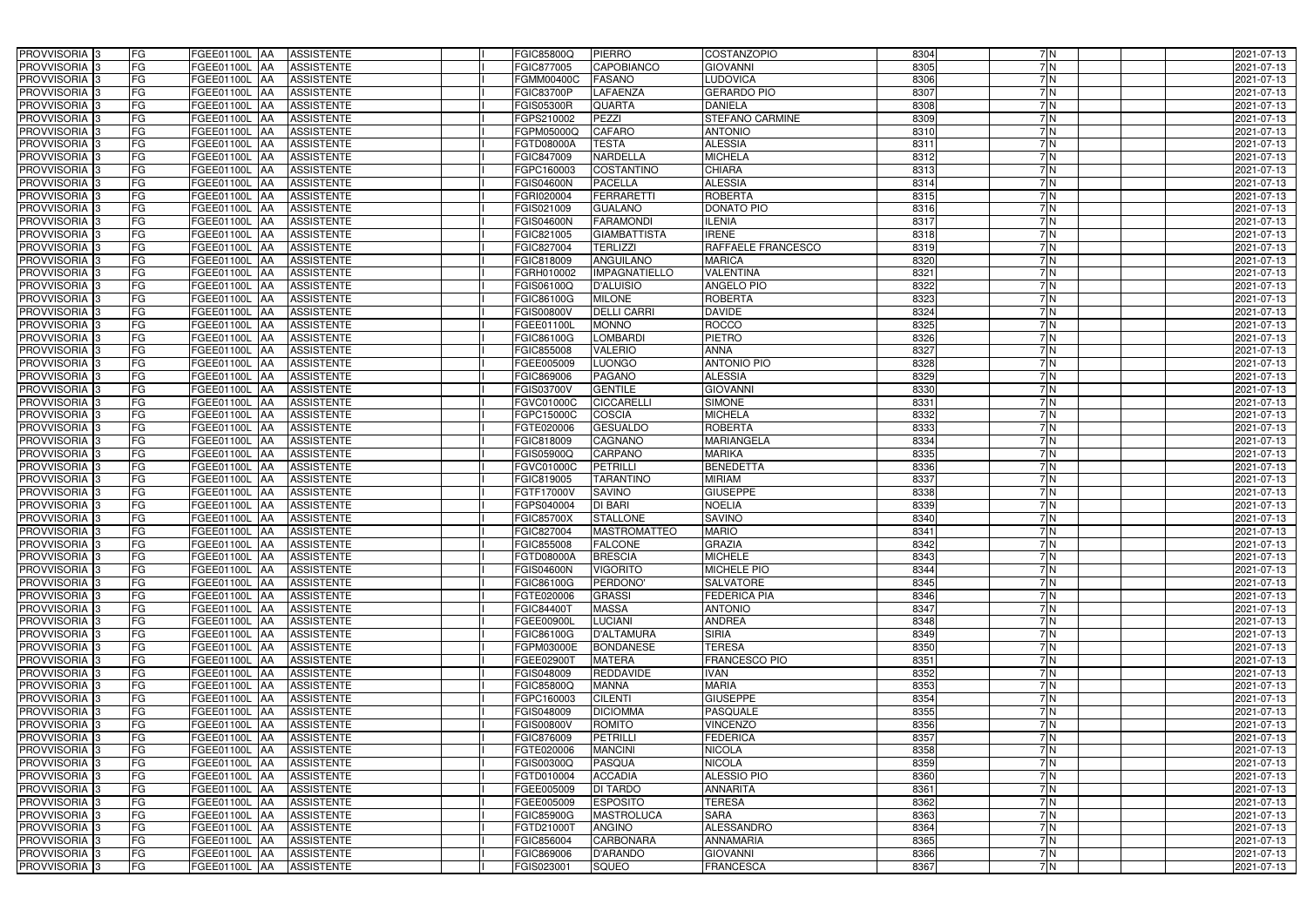| PROVVISORIA 3                             | FG        | FGEE01100L AA                         | <b>ASSISTENTE</b>               | FGEE005009                      | <b>DI PAOLA</b>         | <b>GIUSEPPINA</b>          | 8368         | 7N         | 2021-07-13               |
|-------------------------------------------|-----------|---------------------------------------|---------------------------------|---------------------------------|-------------------------|----------------------------|--------------|------------|--------------------------|
| PROVVISORIA 3                             | FG        | FGEE01100L<br>IAA                     | <b>ASSISTENTE</b>               | <b>FGIC83000X</b>               | <b>PIEMONTESE</b>       | NICOLA PIO                 | 8369         | 7N         | 2021-07-13               |
| PROVVISORIA 3                             | <b>FG</b> | <b>FGEE01100L   AA</b>                | <b>ASSISTENTE</b>               | FGIC82900Q                      | <b>ACCARRINO</b>        | <b>RAFFAELE</b>            | 8370         | 7N         | 2021-07-13               |
| PROVVISORIA <sup>3</sup>                  | <b>FG</b> | FGEE01100L<br>IAA                     | <b>ASSISTENTE</b>               | FGTF13000C                      | <b>D'ANDREA</b>         | <b>FELICE</b>              | 8371         | 7N         | 2021-07-13               |
| PROVVISORIA 3                             | FG        | FGEE01100L<br>IAA                     | <b>ASSISTENTE</b>               | FGPM05000Q                      | <b>LONGO</b>            | <b>LUCIA</b>               | 8372         | 7N         | 2021-07-13               |
| PROVVISORIA 3                             | <b>FG</b> | <b>FGEE01100L AA</b>                  | <b>ASSISTENTE</b>               | FGIC848005                      | <b>CERA</b>             | <b>AURA</b>                | 8373         | 7N         | 2021-07-13               |
| PROVVISORIA 3                             | FG        | <b>FGEE01100L   AA</b>                | <b>ASSISTENTE</b>               | FGPM03000E                      | <b>MANNA</b>            | <b>MARIA</b>               | 8374         | 7N         | 2021-07-13               |
| PROVVISORIA 3                             | FG        | FGEE01100L AA                         | <b>ASSISTENTE</b>               | FGIC85800Q                      | <b>TERLIZZI</b>         | <b>DANIELE</b>             | 8375         | 7N         | 2021-07-13               |
| PROVVISORIA 3                             | <b>FG</b> | FGEE01100L AA                         | <b>ASSISTENTE</b>               | FGVC01000C                      | <b>MONTUORI</b>         | <b>MARCO</b>               | 8376         | 7N         | 2021-07-13               |
| PROVVISORIA 3                             | FG        | FGEE01100L AA                         | <b>ASSISTENTE</b>               | FGIS06100Q                      | <b>VOCALE</b>           | <b>ETIZIA</b>              | 8377         | 7N         | 2021-07-13               |
| PROVVISORIA 3                             | FG        | FGEE01100L AA                         | <b>ASSISTENTE</b>               | FGIS00800V                      | <b>PILONE</b>           | <b>MICHELE</b>             | 8378         | 7N         | 2021-07-13               |
| PROVVISORIA 3                             | FG        | FGEE01100L AA                         | <b>ASSISTENTE</b>               | FGPS010008                      | <b>PADALINO</b>         | <b>PAOLO</b>               | 8379         | 7N         | 2021-07-13               |
| PROVVISORIA <sup>3</sup>                  | FG        | FGEE01100L AA                         | <b>ASSISTENTE</b>               | FGEE00800R                      | <b>DI BICCARI</b>       | <b>BENEDETTA</b>           | 8380         | 7 N        | 2021-07-13               |
| PROVVISORIA 3                             | FG        | FGEE01100L AA                         | <b>ASSISTENTE</b>               | <b>FGIC84500N</b>               | <b>MARTINO</b>          | <b>PIA ILARIA</b>          | 8381         | 7N         | 2021-07-13               |
| PROVVISORIA 3                             | <b>FG</b> | FGEE01100L AA                         | <b>ASSISTENTE</b>               | <b>FGIC85900G</b>               | <b>SPIAGGIA</b>         | <b>ASIA GAETANA</b>        | 8382         | 7 N        | 2021-07-13               |
| PROVVISORIA 3                             | <b>FG</b> | FGEE01100L<br><b>IAA</b>              | <b>ASSISTENTE</b>               | FGRI020004                      | <b>D'ANDREA</b>         | <b>GABRIELE</b>            | 8383         | 7N         | 2021-07-13               |
| PROVVISORIA 3                             | FG        | FGEE01100L<br>IAA                     | <b>ASSISTENTE</b>               | FGEE005009                      | <b>FERRARO</b>          | <b>GIOVANNI</b>            | 8384         | 7N         | 2021-07-13               |
| PROVVISORIA 3                             | FG        | <b>FGEE01100L</b><br>IAA              | <b>ASSISTENTE</b>               | FGEE00800R                      | <b>SCHIAVONE</b>        | <b>SERENA</b>              | 8385         | 7 N        | 2021-07-13               |
| PROVVISORIA 3                             | <b>FG</b> | FGEE01100L<br>IAA                     | <b>ASSISTENTE</b>               | FGEE03200N                      | <b>MASSARO</b>          | <b>ANGELA</b>              | 8386         | 7 N        | 2021-07-13               |
| PROVVISORIA 3                             | FG        | FGEE01100L<br>IAA                     | <b>ASSISTENTE</b>               | FGPS010008                      | <b>DI CORCIA</b>        | LUIGI ALESSANDRO           | 8387         | 7N         | 2021-07-13               |
| PROVVISORIA <sup>3</sup>                  | FG        | FGEE01100L                            | <b>ASSISTENTE</b>               | FGEE005009                      | LOPARCO                 | <b>FEDERICA</b>            | 8388         | 7N         | 2021-07-13               |
| <b>PROVVISORIA</b> 3                      | FG        | FGEE01100L<br>IAA                     | <b>ASSISTENTE</b>               | FGIS03700V                      | <b>DAMONE</b>           | <b>SARA</b>                | 8389         | 7N         | 2021-07-13               |
| PROVVISORIA <sup>3</sup>                  | FG        | FGEE01100L<br>IAA                     | <b>ASSISTENTE</b>               | FGRI020004                      | <b>SCOPECE</b>          | <b>SABRINA</b>             | 8390         | 7N         | 2021-07-13               |
| PROVVISORIA <sup>13</sup>                 | <b>FG</b> | FGEE01100L<br>IAA                     | <b>ASSISTENTE</b>               | FGEE099004                      | <b>LOPEZ</b>            | <b>ENRICA</b>              | 8391         | 7 N        | 2021-07-13               |
| <b>PROVVISORIA</b> 3                      | FG        | FGEE01100L<br>IAA                     | <b>ASSISTENTE</b>               | FGIC86800A                      | LALLA                   | <b>LUCIA</b>               | 8392         | 7N         | 2021-07-13               |
| PROVVISORIA 3                             | FG        | FGEE01100L<br>IAA                     | <b>ASSISTENTE</b>               | <b>FGIC86800A</b>               | <b>LOMBARDI</b>         | LAURA                      | 8393         | 7N         | 2021-07-13               |
| PROVVISORIA 3                             | <b>FG</b> | <b>FGEE01100L   AA</b>                | <b>ASSISTENTE</b>               | FGTE020006                      | <b>MEGLIOLA</b>         | <b>SONIA</b>               | 8394         | 7N         | 2021-07-13               |
| PROVVISORIA 3                             | <b>FG</b> | <b>FGEE01100L   AA</b>                | <b>ASSISTENTE</b>               | FGPS040004                      | <b>SCARIMBOLI</b>       | <b>MASSIMILIANO</b>        | 8395         | 7N         | 2021-07-13               |
| PROVVISORIA <sup>3</sup>                  | FG        | FGEE01100L AA                         | <b>ASSISTENTE</b>               | FGPS210002                      | <b>AQUILANO</b>         | <b>ANTONIO</b>             | 8396         | 7N         | 2021-07-13               |
| PROVVISORIA 3                             | <b>FG</b> | <b>FGEE01100L   AA</b>                | <b>ASSISTENTE</b>               | <b>FGIC85900G</b>               | <b>SOFIA</b>            | <b>DANIELA LAURA</b>       | 8397         | 7N         | 2021-07-13               |
| PROVVISORIA 3                             | FG        | <b>FGEE01100L AA</b>                  | <b>ASSISTENTE</b>               | FGEE01100L                      | <b>GRANATIERO</b>       | <b>YLENIA</b>              | 8398         | 7 N        | 2021-07-13               |
| PROVVISORIA 3                             | FG        | FGEE01100L AA                         | <b>ASSISTENTE</b>               | FGMM00700X                      | <b>PIEMONTESE</b>       | LIBERA MARIA               | 8399         | 7N         | 2021-07-13               |
| PROVVISORIA 3                             | FG        | FGEE01100L<br><b>IAA</b>              | <b>ASSISTENTE</b>               | FGIC83000X                      | <b>PIEMONTESE</b>       | <b>GIOVANNI</b>            | 8400         | 7N         | 2021-07-13               |
| PROVVISORIA 3                             | FG        | FGEE01100L AA                         | <b>ASSISTENTE</b>               | FGEE03200N                      | <b>GASBARRE</b>         | <b>VERONICA</b>            | 8401         | 7 N        | 2021-07-13               |
| <b>PROVVISORIA</b>                        | <b>FG</b> | FGEE01100L<br>IAA                     | <b>ASSISTENTE</b>               | FGTE020006                      | <b>VENEZIANO</b>        | <b>RAFFAELA DESIRE</b>     | 8402         | 7N         | 2021-07-13               |
| PROVVISORIA <sup>3</sup>                  | FG        | FGEE01100L<br>IAA                     | <b>ASSISTENTE</b>               | FGTF13000C                      | <b>PALUMBO</b>          | <b>MICHELE PIO</b>         | 8403         | 7 N        | 2021-07-13               |
| PROVVISORIA <sup>1</sup> 3                | FG        | FGEE01100L<br>IAA                     | <b>ASSISTENTE</b>               | FGPS040004                      | <b>SEMERARO</b>         | GIULIO                     | 8404         | 7N         | 2021-07-13               |
| PROVVISORIA <sup>3</sup>                  | <b>FG</b> |                                       |                                 |                                 |                         |                            |              |            |                          |
| PROVVISORIA <sup>3</sup>                  |           | FGEE01100L AA                         | <b>ASSISTENTE</b>               | FGTD21000T                      | <b>CASTIGLIONE</b>      | <b>MARCO</b>               | 8405         | 7N         | 2021-07-13               |
|                                           | FG        | FGEE01100L AA ASSISTENTE              |                                 | FGIC86000Q                      | <b>CONSALES</b>         | <b>MARIA CHIARA</b>        | 8406         | 7 N        | 2021-07-13               |
| PROVVISORIA <sup>3</sup>                  | <b>FG</b> | FGEE01100L AA                         | <b>ASSISTENTE</b>               | FGTD010004                      | <b>COLIO</b>            | <b>ALFREDO</b>             | 8407         | 7N         | 2021-07-13               |
| PROVVISORIA <sup>3</sup>                  | FG        | FGEE01100L AA                         | ASSISTENTE                      | <b>FGIS00800V</b>               | <b>GRIECO</b>           | <b>NUNZIO</b>              | 8408         | 7 N        | 2021-07-13               |
| <b>PROVVISORIA</b> 3                      | FG        | FGEE01100L AA                         | <b>ASSISTENTE</b>               | FGIS021009                      | <b>MANCINI</b>          | <b>MARIA</b>               | 8409         | 7 N        | 2021-07-13               |
| PROVVISORIA <sup>3</sup>                  | FG        | FGEE01100L AA                         | <b>ASSISTENTE</b>               | FGIC819005                      | MESSAGGIERO             | <b>ROSSANA</b>             | 8410         | 7 N        | 2021-07-13               |
| PROVVISORIA <sup>3</sup>                  | FG        | <b>FGEE01100L AA</b>                  | <b>ASSISTENTE</b>               | <b>FGIS00800V</b>               | <b>DEL VECCHIO</b>      | <b>VALENTINA</b>           | 8411         | 7 N        | 2021-07-13               |
| PROVVISORIA <sup>3</sup>                  | FG        | FGEE01100L AA                         | <b>ASSISTENTE</b>               | FGPS040004                      | <b>DI IORIO</b>         | <b>GRETA GIORGIA</b>       | 8412         | 7 N        | 2021-07-13               |
| PROVVISORIA <sup>3</sup>                  | FG        | FGEE01100L AA                         | <b>ASSISTENTE</b>               | FGIC818009                      | <b>DI MISCIO</b>        | <b>EMILIANA</b>            | 8413         | 7N         | 2021-07-13               |
| PROVVISORIA <sup>3</sup>                  | FG        | FGEE01100L AA                         | <b>ASSISTENTE</b>               | FGIC819005                      | <b>PAOLETTA</b>         | <b>ANTONIA</b>             | 8414         | 7N         | 2021-07-13               |
| PROVVISORIA <sup>3</sup>                  | FG        | FGEE01100L AA                         | <b>ASSISTENTE</b>               | FGEE005009                      | COCCA                   | <b>MARIA MICHELA</b>       | 8415         | 7N         | 2021-07-13               |
| PROVVISORIA <sup>3</sup>                  | FG        | FGEE01100L AA                         | <b>ASSISTENTE</b>               | FGEE005009                      | <b>MONTRONE</b>         | <b>VALENTINA</b>           | 8416         | 7N         | 2021-07-13               |
| PROVVISORIA <sup>3</sup>                  | FG        | FGEE01100L AA                         | <b>ASSISTENTE</b>               | FGEE005009                      | <b>ZICHELLA</b>         | <b>VALENTINA</b>           | 8417         | 7 N        | 2021-07-13               |
| PROVVISORIA 3                             | FG        | FGEE01100L AA                         | <b>ASSISTENTE</b>               | FGIC86800A                      | PALUMBIERI              | <b>SIMONA</b>              | 8418         | 7N         | 2021-07-13               |
| PROVVISORIA <sup>3</sup>                  | FG        | FGEE01100L AA                         | <b>ASSISTENTE</b>               | FGIC855008                      | <b>MAIORANO</b>         | SONIA ANTONIETTA           | 8419         | 7N         | 2021-07-13               |
| PROVVISORIA <sup>3</sup>                  | FG        | FGEE01100L AA                         | <b>ASSISTENTE</b>               | FGIC856004                      | ROTOLO                  | <b>FRANCESCA PIA</b>       | 8420         | 7 N        | 2021-07-13               |
| PROVVISORIA <sup>3</sup>                  | FG        | <b>FGEE01100L   AA</b>                | <b>ASSISTENTE</b>               | FGIC818009                      | <b>MOTTOLA</b>          | ANGELA                     | 8421         | 7 N        | 2021-07-13               |
| PROVVISORIA <sup>13</sup>                 | FG        | FGEE01100L AA                         | <b>ASSISTENTE</b>               | FGPS010008                      | <b>TROMBACCO</b>        | <b>FEDERICO</b>            | 8422         | 7N         | 2021-07-13               |
| PROVVISORIA <sup>3</sup>                  | FG        | FGEE01100L AA                         | <b>ASSISTENTE</b>               | FGPS010008                      | MASTRANGELO             | <b>FRANCESCA</b>           | 8423         | 7 N        | 2021-07-13               |
| PROVVISORIA <sup>3</sup>                  | FG        | FGEE01100L AA                         | <b>ASSISTENTE</b>               | FGPS010008                      | <b>GRASSO</b>           | IDA                        | 8424         | 7N         | 2021-07-13               |
| PROVVISORIA <sup>3</sup>                  | FG        | FGEE01100L AA                         | <b>ASSISTENTE</b>               | <b>FGIC82300R</b>               | <b>LAURELLI</b>         | <b>FRANCESCA</b>           | 8425         | 7N         | 2021-07-13               |
| PROVVISORIA <sup>3</sup>                  | FG        | FGEE01100L AA                         | <b>ASSISTENTE</b>               | FGIC86800A                      | <b>MININNO</b>          | <b>FEDERICAPIA</b>         | 8426         | 7 N        | 2021-07-13               |
| PROVVISORIA <sup>3</sup>                  | FG        | FGEE01100L AA                         | <b>ASSISTENTE</b>               | <b>FGIC86200B</b>               | POLLIDORO               | <b>ALESSIO</b>             | 8427         | 7N         | 2021-07-13               |
| PROVVISORIA <sup>3</sup>                  | FG        | <b>FGEE01100L AA</b>                  | <b>ASSISTENTE</b>               | FGIC822001                      | <b>LONGO</b>            | <b>FEDERICA</b>            | 8428         | 7N         | 2021-07-13               |
| PROVVISORIA <sup>3</sup>                  | FG        | <b>FGEE01100L AA</b>                  | <b>ASSISTENTE</b>               | FGIS001004                      | LI BERGOLIS             | <b>MARIANNA</b>            | 8429         | 7N         | 2021-07-13               |
| PROVVISORIA <sup>3</sup><br>PROVVISORIA 3 | FG<br>FG  | <b>FGEE01100L AA</b><br>FGEE01100L AA | <b>ASSISTENTE</b><br>ASSISTENTE | <b>FGIS03700V</b><br>FGIC856004 | <b>PALUMBO</b><br>LANDI | <b>ALEX</b><br><b>SARA</b> | 8430<br>8431 | 7 N<br>7 N | 2021-07-13<br>2021-07-13 |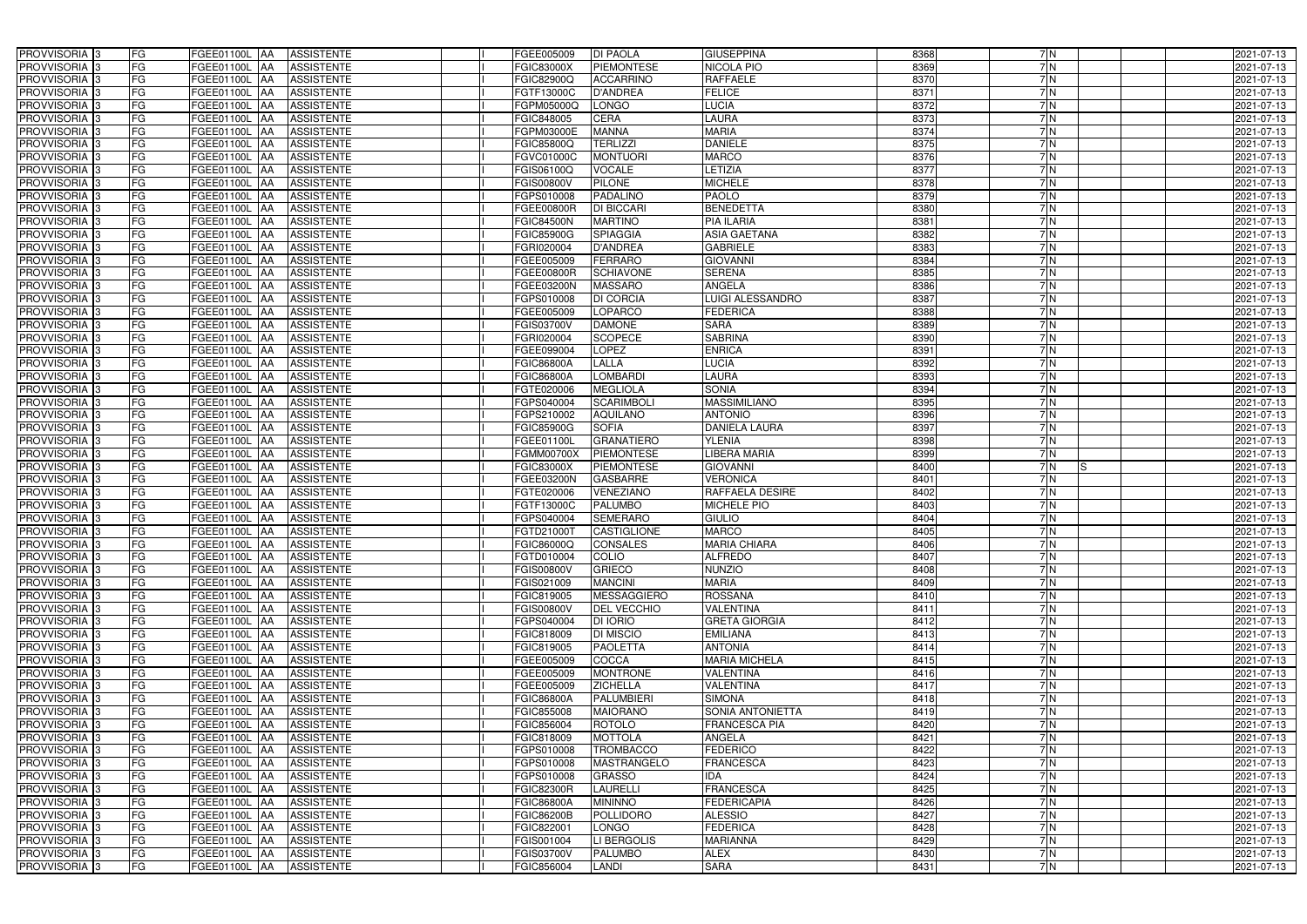| PROVVISORIA 3                                        | FG        | FGEE01100L AA                  | <b>ASSISTENTE</b>                      | FGEE00900L                      | LOFFREDO                            | <b>MICHELE</b>                         | 8432         | 7N         | 2021-07-13               |
|------------------------------------------------------|-----------|--------------------------------|----------------------------------------|---------------------------------|-------------------------------------|----------------------------------------|--------------|------------|--------------------------|
| PROVVISORIA 3                                        | FG        | FGEE01100L<br>IAA              | <b>ASSISTENTE</b>                      | FGEE005009                      | <b>RICCARDI</b>                     | <b>CLAUDIA</b>                         | 8433         | 7N         | 2021-07-13               |
| PROVVISORIA 3                                        | <b>FG</b> | <b>FGEE01100L   AA</b>         | <b>ASSISTENTE</b>                      | FGIC82900Q                      | DE MEO                              | <b>STEFANO</b>                         | 8434         | 7N         | 2021-07-13               |
| PROVVISORIA <sup>3</sup>                             | FG        | FGEE01100L<br>IAA              | <b>ASSISTENTE</b>                      | FGTD010004                      | <b>FURIO</b>                        | <b>PIETRO</b>                          | 8435         | 7N         | 2021-07-13               |
| PROVVISORIA 3                                        | FG        | FGEE01100L<br>IAA              | <b>ASSISTENTE</b>                      | FGIC835003                      | DE MEO                              | <b>TONIA ANNA</b>                      | 8436         | 7N         | 2021-07-13               |
| PROVVISORIA 3                                        | <b>FG</b> | <b>FGEE01100L AA</b>           | <b>ASSISTENTE</b>                      | FGTE020006                      | <b>STRAZZA</b>                      | <b>MIRIAM</b>                          | 8437         | 7N         | 2021-07-13               |
| PROVVISORIA 3                                        | FG        | <b>FGEE01100L   AA</b>         | <b>ASSISTENTE</b>                      | FGTF13000C                      | <b>CURCI</b>                        | <b>DANIELE</b>                         | 8438         | 7N         | 2021-07-13               |
| PROVVISORIA 3                                        | FG        | FGEE01100L AA                  | <b>ASSISTENTE</b>                      | <b>FGIS00800V</b>               | <b>ALARI</b>                        | <b>CLAUDIA PIA</b>                     | 8439         | 7N         | 2021-07-13               |
| PROVVISORIA 3                                        | <b>FG</b> | FGEE01100L AA                  | <b>ASSISTENTE</b>                      | FGRI020004                      | <b>DE MARTINO</b>                   | <b>ALESSANDRO</b>                      | 8440         | 7N         | 2021-07-13               |
| PROVVISORIA 3                                        | FG        | <b>FGEE01100L AA</b>           | <b>ASSISTENTE</b>                      | <b>FGIC86200B</b>               | <b>STEFANELLI</b>                   | <b>ANNA LUCIA</b>                      | 8441         | 7N         | 2021-07-13               |
| PROVVISORIA 3                                        | FG        | FGEE01100L AA                  | <b>ASSISTENTE</b>                      | <b>FGIC81600N</b>               | <b>D'ALESSIO</b>                    | <b>STEFANIA</b>                        | 8442         | 7N         | 2021-07-13               |
| PROVVISORIA 3                                        | FG        | FGEE01100L AA                  | <b>ASSISTENTE</b>                      | <b>FGMM00400C</b>               | <b>SOLDANO</b>                      | <b>GABRIELLA</b>                       | 8443         | 7N         | 2021-07-13               |
| PROVVISORIA <sup>3</sup>                             | FG        | FGEE01100L AA                  | <b>ASSISTENTE</b>                      | FGIC873001                      | <b>PERRONE</b>                      | <b>ADRIANA</b>                         | 8444         | 7 N        | 2021-07-13               |
| PROVVISORIA 3                                        | FG        | FGEE01100L AA                  | <b>ASSISTENTE</b>                      | FGIS05900Q                      | <b>DI NUNZIO</b>                    | <b>ANTONIO</b>                         | 8445         | 7N         | 2021-07-13               |
| PROVVISORIA 3                                        | <b>FG</b> | FGEE01100L AA                  | <b>ASSISTENTE</b>                      | FGRI020004                      | <b>VENEZIANO</b>                    | <b>FRANCESCO</b>                       | 8446         | 7N         | 2021-07-13               |
| PROVVISORIA 3                                        | <b>FG</b> | FGEE01100L<br><b>IAA</b>       | <b>ASSISTENTE</b>                      | FGIC86100G                      | <b>DELLI CARRI</b>                  | <b>ASSUNTA VERONICA</b>                | 8447         | 7N         | 2021-07-13               |
| PROVVISORIA 3                                        | FG        | FGEE01100L<br>IAA              | <b>ASSISTENTE</b>                      | FGIC82500C                      | <b>CENDAMO</b>                      | <b>DELINDA PIA</b>                     | 8448         | 7N         | 2021-07-13               |
| PROVVISORIA 3                                        | FG        | <b>FGEE01100L</b><br>IAA       | <b>ASSISTENTE</b>                      | FGRI020004                      | CAIRO                               | <b>ERNESTO MARIA</b>                   | 8449         | 7 N        | 2021-07-13               |
| PROVVISORIA 3                                        | <b>FG</b> | FGEE01100L<br>IAA              | <b>ASSISTENTE</b>                      | FGIC842006                      | <b>MORGESE</b>                      | <b>ANNALISA</b>                        | 8450         | 7 N        | 2021-07-13               |
| PROVVISORIA 3                                        | FG        | FGEE01100L<br>IAA              | <b>ASSISTENTE</b>                      | FGTD060005                      | <b>RENZONE</b>                      | <b>LEONARDO</b>                        | 8451         | 7N         | 2021-07-13               |
| PROVVISORIA <sup>3</sup>                             | FG        | FGEE01100L                     | <b>ASSISTENTE</b>                      | <b>FGMM00700X</b>               | LO STORTO                           | <b>VINCENZO</b>                        | 8452         | 7N         | 2021-07-13               |
| <b>PROVVISORIA</b> 3                                 | FG        | FGEE01100L<br>IAA              | <b>ASSISTENTE</b>                      | FGIC864003                      | <b>COCOMAZZI</b>                    | <b>GIULIA</b>                          | 8453         | 7N         | 2021-07-13               |
| PROVVISORIA <sup>3</sup>                             | FG        | FGEE01100L<br>IAA              | <b>ASSISTENTE</b>                      | FGTF13000C                      | <b>CARCHIO</b>                      | <b>FILOMENA</b>                        | 8454         | 7N         | 2021-07-13               |
| PROVVISORIA <sup>3</sup>                             | <b>FG</b> | FGEE01100L<br>IAA              | <b>ASSISTENTE</b>                      | FGPM03000E                      | <b>PIARULLI</b>                     | <b>MONICA</b>                          | 8455         | 7N         | 2021-07-13               |
| <b>PROVVISORIA</b> 3                                 | FG        | FGEE01100L<br>IAA              | <b>ASSISTENTE</b>                      | FGTD21000T                      | <b>MACCIONE</b>                     | <b>SIMONA</b>                          | 8456         | 7N         | 2021-07-13               |
| PROVVISORIA 3                                        | FG        | FGEE01100L<br>IAA              | <b>ASSISTENTE</b>                      | FGIC82900Q                      | <b>GELSOMINO</b>                    | ANGELA                                 | 8457         | 7N         | 2021-07-13               |
| PROVVISORIA 3                                        | <b>FG</b> | FGEE01100L AA                  | <b>ASSISTENTE</b>                      | FGIC880001                      | <b>FAZI</b>                         | <b>FRANCESCA</b>                       | 8458         | 7N         | 2021-07-13               |
| PROVVISORIA 3                                        | <b>FG</b> | <b>FGEE01100L   AA</b>         | <b>ASSISTENTE</b>                      | FGPC160003                      | <b>FALLA</b>                        | <b>DEBORAH</b>                         | 8459         | 7N         | 2021-07-13               |
| PROVVISORIA <sup>3</sup>                             | FG        | FGEE01100L AA                  | <b>ASSISTENTE</b>                      | <b>FGIC86600P</b>               | <b>PACILLO</b>                      | FRANCESCA                              | 8460         | 7N         | 2021-07-13               |
| PROVVISORIA 3                                        | <b>FG</b> | <b>FGEE01100L   AA</b>         | <b>ASSISTENTE</b>                      | FGIC86800A                      | <b>GIORNETTA</b>                    | LEONARDO                               | 8461         | 7N         | 2021-07-13               |
| PROVVISORIA 3                                        | FG        | <b>FGEE01100L AA</b>           | <b>ASSISTENTE</b>                      | FGIS06100Q                      | <b>ROMITO</b>                       | <b>ANNALUCIA</b>                       | 8462         | 7 N        | 2021-07-13               |
| PROVVISORIA 3                                        | FG        | FGEE01100L AA                  | <b>ASSISTENTE</b>                      | FGEE00900L                      | <b>GENINI</b>                       | <b>GUIDO</b>                           | 8463         | 7N         | 2021-07-13               |
| PROVVISORIA 3                                        | FG        | FGEE01100L AA                  | <b>ASSISTENTE</b>                      | FGEE00800R                      | <b>MARANO</b>                       | <b>MAURIZIO</b>                        | 8464         | 7N         | 2021-07-13               |
| PROVVISORIA <sup>3</sup>                             | FG        | FGEE01100L AA                  | <b>ASSISTENTE</b>                      | FGIS05900Q                      | <b>TOTARO</b>                       | <b>SHARON</b>                          | 8465         | 7N         | 2021-07-13               |
| <b>PROVVISORIA</b>                                   | <b>FG</b> | FGEE01100L<br>IAA              | <b>ASSISTENTE</b>                      | FGIC864003                      | <b>VITULANO</b>                     | <b>CARMELA MARIA</b>                   | 8466         | 7N         | 2021-07-13               |
| PROVVISORIA <sup>3</sup>                             | FG        | FGEE01100L<br>IAA              | <b>ASSISTENTE</b>                      | FGIC855008                      | <b>LOVECCHIO</b>                    | <b>RITA ANTONIA</b>                    | 8467         | 7 N        | 2021-07-13               |
| PROVVISORIA <sup>1</sup> 3                           | FG        | FGEE01100L<br>IAA              | <b>ASSISTENTE</b>                      | GIC82300R                       | <b>CIANCIULLI</b>                   | <b>ANTONIA PIA</b>                     | 8468         | 7N         | 2021-07-13               |
| PROVVISORIA <sup>3</sup>                             | <b>FG</b> | FGEE01100L AA                  | <b>ASSISTENTE</b>                      | <b>FGIC85700X</b>               | <b>D'URSO</b>                       | <b>SIMONA LAURA</b>                    | 8469         | 7N         | 2021-07-13               |
| PROVVISORIA <sup>3</sup>                             | FG        | FGEE01100L AA ASSISTENTE       |                                        | FGEE112009                      | <b>NARDELLA</b>                     | <b>MARIANNA</b>                        | 8470         | 7 N        | 2021-07-13               |
| PROVVISORIA <sup>3</sup>                             | FG        | FGEE01100L AA                  | <b>ASSISTENTE</b>                      | FGPC15000C                      | <b>CUTONE</b>                       | <b>CRISTINA</b>                        | 8471         | 7N         | 2021-07-13               |
| PROVVISORIA <sup>3</sup>                             | FG        | FGEE01100L AA                  | ASSISTENTE                             | FGMM148003                      | <b>MARCHESANO</b>                   | <b>FEDERICA</b>                        | 8472         | 7 N        | 2021-07-13               |
| PROVVISORIA <sup>3</sup>                             | FG        | FGEE01100L AA                  | <b>ASSISTENTE</b>                      | FGEE00800R                      | <b>LAVANGA</b>                      | <b>PASQUALE</b>                        | 8473         | 7 N        | 2021-07-13               |
| PROVVISORIA <sup>3</sup>                             | FG        | FGEE01100L AA                  | <b>ASSISTENTE</b>                      | FGTF13000C                      | <b>PASCIUTI</b>                     | <b>ELIANA</b>                          | 8474         | 7 N        | 2021-07-13               |
| PROVVISORIA <sup>3</sup>                             | FG        | <b>FGEE01100L AA</b>           | <b>ASSISTENTE</b>                      | FGIC819005                      | <b>MARTINO</b>                      | <b>MARIA CONCETTA</b>                  | 8475         | 7N         | 2021-07-13               |
| PROVVISORIA <sup>3</sup>                             | FG        | FGEE01100L AA                  | <b>ASSISTENTE</b>                      | <b>FGIC83800E</b>               | <b>SAPIA</b>                        | <b>MARIA FILOMENA</b>                  | 8476         | 7N         | 2021-07-13               |
| PROVVISORIA <sup>3</sup>                             | FG        | FGEE01100L AA                  | <b>ASSISTENTE</b>                      | <b>FGIS05300R</b>               | <b>DISTASO</b>                      | <b>GIACINTO</b>                        | 8477         | 7N         | 2021-07-13               |
| PROVVISORIA <sup>3</sup>                             | FG        | FGEE01100L AA                  | <b>ASSISTENTE</b>                      | FGIC86000Q                      | <b>DIDONNA</b>                      | ANGELA                                 | 8478         | 7N         | 2021-07-13               |
| PROVVISORIA <sup>3</sup>                             | FG        | FGEE01100L AA                  | <b>ASSISTENTE</b>                      | FGIC876009                      | <b>DE STASIO</b>                    | URBANO DANIELE                         | 8479         | 7N         | 2021-07-13               |
| PROVVISORIA <sup>3</sup>                             | FG        | FGEE01100L AA                  | <b>ASSISTENTE</b>                      | FGTD010004                      | <b>CILIBERTI</b>                    | CARLO PASQUALE                         | 8480         | 7 N        | 2021-07-13               |
| PROVVISORIA <sup>3</sup><br>PROVVISORIA <sup>3</sup> | FG<br>FG  | FGEE01100L AA                  | <b>ASSISTENTE</b>                      | FGEE005009                      | <b>SEPIELLI</b><br><b>BRIGIDA</b>   | <b>VALENTINA</b><br>ANNA RITA          | 8481<br>8482 | 7 N<br>7N  | 2021-07-13               |
|                                                      |           | FGEE01100L AA                  | ASSISTENTE                             | FGIC82900Q                      |                                     |                                        |              |            | 2021-07-13               |
| PROVVISORIA <sup>3</sup><br>PROVVISORIA <sup>3</sup> | FG<br>FG  | FGEE01100L AA                  | <b>ASSISTENTE</b>                      | FGEE11000N                      | <b>CAPODAGLIO</b><br><b>SPOSATO</b> | <b>FELICIA</b><br><b>GERALDO PIERO</b> | 8483         | 7 N<br>7 N | 2021-07-13               |
|                                                      |           | <b>FGEE01100L   AA</b>         | <b>ASSISTENTE</b>                      | FGEE005009                      |                                     |                                        | 8484         |            | 2021-07-13               |
| PROVVISORIA <sup>3</sup>                             | FG<br>FG  | FGEE01100L AA                  | <b>ASSISTENTE</b>                      | FGIC85800Q                      | <b>VENEZIANO</b>                    | <b>MARIA CONCETTA</b>                  | 8485<br>8486 | 7 N<br>7N  | 2021-07-13               |
| PROVVISORIA <sup>13</sup>                            | FG        | FGEE01100L AA                  | <b>ASSISTENTE</b>                      | FGIC819005                      | <b>LAMBARELLI</b><br>LOVECCHIO      | <b>DANIELA</b><br><b>MARCO NATALE</b>  |              | 7 N        | 2021-07-13               |
| PROVVISORIA <sup>3</sup>                             | FG        | FGEE01100L AA                  | <b>ASSISTENTE</b><br><b>ASSISTENTE</b> | FGIC855008                      | <b>MANZARO</b>                      | <b>JMBERTO</b>                         | 8487<br>8488 | 7N         | 2021-07-13               |
| PROVVISORIA <sup>3</sup><br>PROVVISORIA <sup>3</sup> | FG        | FGEE01100L AA                  |                                        | <b>FGIC87900R</b>               | <b>BORSELLI</b>                     | <b>LUISA</b>                           | 8489         | 7N         | 2021-07-13               |
| PROVVISORIA <sup>3</sup>                             | FG        | FGEE01100L AA<br>FGEE01100L AA | <b>ASSISTENTE</b><br><b>ASSISTENTE</b> | FGEE01100L<br><b>FGIC81600N</b> | PETRELLA                            | <b>CIRIACO</b>                         | 8490         | 7N         | 2021-07-13<br>2021-07-13 |
| PROVVISORIA <sup>3</sup>                             | FG        | FGEE01100L AA                  | <b>ASSISTENTE</b>                      | FGPM03000E                      | <b>TURI</b>                         | <b>ANGELA</b>                          | 8491         | 7N         | 2021-07-13               |
| PROVVISORIA <sup>3</sup>                             | FG        | <b>FGEE01100L AA</b>           | <b>ASSISTENTE</b>                      | FGIC827004                      | <b>MONACO</b>                       | <b>ANTONELLA</b>                       | 8492         | 7N         | 2021-07-13               |
| PROVVISORIA <sup>3</sup>                             | FG        | <b>FGEE01100L AA</b>           | <b>ASSISTENTE</b>                      | FGTD21000T                      | <b>VISCECCHIA</b>                   | <b>MARIELISA</b>                       | 8493         | 7N         | 2021-07-13               |
| PROVVISORIA <sup>3</sup>                             | FG        | <b>FGEE01100L AA</b>           | <b>ASSISTENTE</b>                      | <b>FGMM00700X</b>               | <b>MAGISTRO</b>                     | <b>DAVIDE</b>                          | 8494         | 7 N        | 2021-07-13               |
| PROVVISORIA 3                                        | FG        | FGEE01100L AA                  | ASSISTENTE                             | FGTF13000C                      | <b>D'ANGELO</b>                     | <b>ALESSANDRO</b>                      | 8495         | 7N         | 2021-07-13               |
|                                                      |           |                                |                                        |                                 |                                     |                                        |              |            |                          |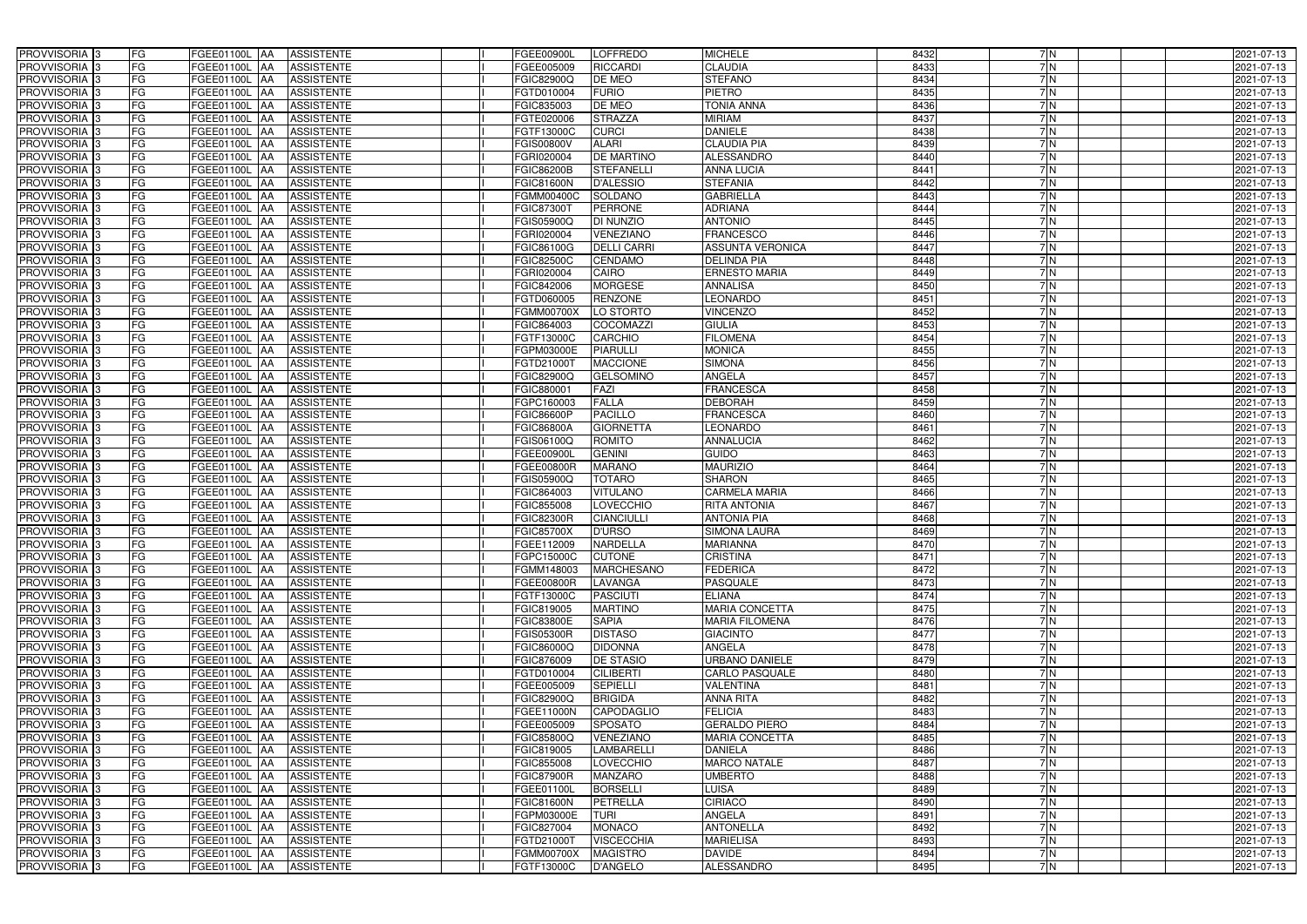| PROVVISORIA 3                                        | FG        | FGEE01100L AA                         | <b>ASSISTENTE</b>                      | FGRH060003        | <b>MARCHESANI</b>                  | <b>MICHELE PIO</b>                    | 8496         | 7 N      | 2021-07-13 |
|------------------------------------------------------|-----------|---------------------------------------|----------------------------------------|-------------------|------------------------------------|---------------------------------------|--------------|----------|------------|
| PROVVISORIA 3                                        | FG        | FGEE01100L AA                         | <b>ASSISTENTE</b>                      | FGIC820009        | CASIELLO                           | <b>UCIA</b>                           | 8497         | 7N       | 2021-07-13 |
| PROVVISORIA 3                                        | FG        | FGEE01100L AA                         | <b>ASSISTENTE</b>                      | FGPS010008        | <b>CIAVARELLA</b>                  | <b>EMILIA ANNA</b>                    | 8498         | 7N       | 2021-07-13 |
| PROVVISORIA 3                                        | <b>FG</b> | FGEE01100L AA                         | <b>ASSISTENTE</b>                      | FGIC82500C        | <b>D'ANTUONI</b>                   | <b>ANNA MARIA</b>                     | 8499         | 7N       | 2021-07-13 |
| PROVVISORIA 3                                        | FG        | FGEE01100L AA                         | <b>ASSISTENTE</b>                      | FGIS04600N        | CAPORALE                           | LUCIA                                 | 8500         | 7N       | 2021-07-13 |
| PROVVISORIA 3                                        | <b>FG</b> | <b>FGEE01100L   AA</b>                | <b>ASSISTENTE</b>                      | FGIS04600N        | <b>DE MARTINO</b>                  | <b>FRANCESCA</b>                      | 8501         | 7N       | 2021-07-13 |
| PROVVISORIA <sup>3</sup>                             | FG        | <b>FGEE01100L   AA</b>                | <b>ASSISTENTE</b>                      | FGIC827004        | QUICQUARO                          | <b>MARA</b>                           | 8502         | 7 N      | 2021-07-13 |
| PROVVISORIA 3                                        | FG        | FGEE01100L AA                         | <b>ASSISTENTE</b>                      | FGEE00800R        | <b>GUERRIERI</b>                   | <b>FRANCESCA</b>                      | 8503         | 7N       | 2021-07-13 |
| PROVVISORIA 3                                        | FG        | FGEE01100L AA                         | <b>ASSISTENTE</b>                      | FGEE005009        | <b>MACCHERONCINI</b>               | <b>CARMELA</b>                        | 8504         | 7N       | 2021-07-13 |
| PROVVISORIA 3                                        | FG        | FGEE01100L AA                         | <b>ASSISTENTE</b>                      | FGIC83000X        | <b>PRENCIPE</b>                    | ANGELA MARIA                          | 8505         | 7N       | 2021-07-13 |
| PROVVISORIA 3                                        | <b>FG</b> | FGEE01100L<br>IAA                     | <b>ASSISTENTE</b>                      | FGTF13000C        | <b>MORELLI</b>                     | <b>ROBERTA</b>                        | 8506         | 7N       | 2021-07-13 |
| PROVVISORIA <sup>1</sup> 3                           | FG        | FGEE01100L<br>IAA                     | <b>ASSISTENTE</b>                      | FGIC82500C        | <b>AUGELLO</b>                     | <b>ANNA</b>                           | 8507         | 7N       | 2021-07-13 |
| PROVVISORIA <sup>3</sup>                             | FG        | FGEE01100L<br>IAA                     | <b>ASSISTENTE</b>                      | FGIC819005        | <b>RIGILLO</b>                     | <b>SALVATORE</b>                      | 8508         | 7N       | 2021-07-13 |
| PROVVISORIA 3                                        | FG        | FGEE01100L AA                         | <b>ASSISTENTE</b>                      | <b>FGIC86200B</b> | <b>VENEZIANO</b>                   | <b>RAFFAELLA</b>                      | 8509         | 7N       | 2021-07-13 |
| PROVVISORIA 3                                        | <b>FG</b> | FGEE01100L AA                         | <b>ASSISTENTE</b>                      | FGMM148003        | <b>GERMANA' CURICALLI CARMELA</b>  |                                       | 8510         | 7 N      | 2021-07-13 |
|                                                      |           |                                       | AMMINISTRATIVO                         |                   |                                    |                                       |              |          |            |
| <b>PROVVISORIA</b>                                   | <b>FG</b> | FGEE01100L AA                         | <b>ASSISTENTE</b>                      | <b>FGIC85700X</b> | <b>SEPE</b>                        | <b>FABRIZIO</b>                       | 8511         | 7N       | 2021-07-13 |
| PROVVISORIA <sup>3</sup>                             | <b>FG</b> | FGEE01100L AA                         | <b>ASSISTENTE</b>                      | FGPC180008        | <b>RAUSEO</b>                      | <b>GIUSEPPE</b>                       | 8512         | 7N       | 2021-07-13 |
| PROVVISORIA <sup>3</sup>                             | <b>FG</b> | FGEE01100L AA                         | <b>ASSISTENTE</b>                      | <b>FGIC88200L</b> | <b>COPPOLA</b>                     | <b>MASCIA</b>                         | 8513         | 7N       | 2021-07-13 |
| PROVVISORIA 3                                        | <b>FG</b> | FGEE01100L AA                         | <b>ASSISTENTE</b>                      | FGIC827004        | <b>FACOLTOSO</b>                   | <b>VINCENZO</b>                       | 8514         | 7 N      | 2021-07-13 |
| PROVVISORIA <sup>3</sup>                             | FG        | FGEE01100L AA                         | <b>ASSISTENTE</b>                      | FGEE005009        | <b>D'ORIO</b>                      | <b>GIUSEPPINA</b>                     | 8515         | 7N       | 2021-07-13 |
| PROVVISORIA 3                                        | FG        | <b>FGEE01100L   AA</b>                | <b>ASSISTENTE</b>                      | FGTD010004        | COLIO                              | <b>MATTEO</b>                         | 8516         | 7N       | 2021-07-13 |
| PROVVISORIA 3                                        | FG        | FGEE01100L AA                         | <b>ASSISTENTE</b>                      | FGIS05900Q        | <b>ARMILLOTTA</b>                  | LIBERA MARIA                          | 8517         | 7N       | 2021-07-13 |
| PROVVISORIA 3                                        | FG        | FGEE01100L<br>IAA                     | <b>ASSISTENTE</b>                      | FGRI020004        | <b>CONTIGUGLIA</b>                 | <b>CRISTINA</b>                       | 8518         | 7N       | 2021-07-13 |
| PROVVISORIA <sup>3</sup>                             | FG        | FGEE01100L<br>IAA                     | <b>ASSISTENTE</b>                      | FGEE005009        | <b>RUOTOLO</b>                     | <b>GIUSEPPINA</b>                     | 8519         | 7N       | 2021-07-13 |
| PROVVISORIA <sup>3</sup>                             | FG        | FGEE01100L<br>IAA                     | <b>ASSISTENTE</b>                      | FGIC842006        | <b>PACIFICO</b>                    | <b>LUCIA</b>                          | 8520         | 7 N      | 2021-07-13 |
| <b>PROVVISORIA</b> 3                                 | FG        | FGEE01100L<br>lAA                     | <b>ASSISTENTE</b>                      | FGTD02000P        | <b>BORRACCINO</b>                  | <b>DOMENICO</b>                       | 8521         | 7 N      | 2021-07-13 |
| PROVVISORIA 3                                        | <b>FG</b> | FGEE01100L<br><b>IAA</b>              | <b>ASSISTENTE</b>                      | FGPM03000E        | <b>FIDANZA</b>                     | <b>ENZO</b>                           | 8522         | 7N       | 2021-07-13 |
| PROVVISORIA 3                                        | FG        | FGEE01100L<br>IAA                     | <b>ASSISTENTE</b>                      | FGIS06100Q        | <b>PIEMONTESE</b>                  | <b>VINCENZA</b>                       | 8523         | 7N       | 2021-07-13 |
| PROVVISORIA 3                                        | <b>FG</b> | FGEE01100L<br>IAA                     | <b>ASSISTENTE</b>                      | FGIC82900Q        | <b>CIUFFREDA</b>                   | RAFFAELLA                             | 8524         | 7N       | 2021-07-13 |
| PROVVISORIA <sup>3</sup>                             | FG        | FGEE01100L<br>IAA                     | <b>ASSISTENTE</b>                      | FGIC86100G        | <b>DELLI CARRI</b>                 | CARLA                                 | 8525         | 7N       | 2021-07-13 |
| PROVVISORIA 3                                        | FG        | FGEE01100L                            | <b>ASSISTENTE</b>                      | FGTD060005        | <b>VERNA</b>                       | <b>ORENZO</b>                         | 8526         | 7N       | 2021-07-13 |
| PROVVISORIA 3                                        | <b>FG</b> | FGEE01100L<br>IAA                     | <b>ASSISTENTE</b>                      | <b>FGIC82300R</b> | <b>TEDESCO</b>                     | <b>MARILENA</b>                       | 8527         | 7N       | 2021-07-13 |
| PROVVISORIA 3                                        | FG        | FGEE01100L<br>IAA                     | <b>ASSISTENTE</b>                      | FGEE01200C        | <b>FRISENNA</b>                    | <b>CONSIGLIA</b>                      | 8528         | 7N       | 2021-07-13 |
| PROVVISORIA 3                                        | <b>FG</b> | FGEE01100L<br>IAA                     | <b>ASSISTENTE</b>                      | FGIC863007        | <b>FRATTAROLO</b>                  | <b>MARCO</b>                          | 8529         | 7N       | 2021-07-13 |
| PROVVISORIA 3                                        | <b>FG</b> | FGEE01100L<br>IAA                     | <b>ASSISTENTE</b>                      | FGPC15000C        | <b>LAVIOLA</b>                     | <b>EMANUELE VITTORIO</b>              | 8530         | 7N       | 2021-07-13 |
| PROVVISORIA 3                                        | FG        | FGEE01100L<br>IAA                     | <b>ASSISTENTE</b>                      | FGIC856004        | <b>CELESTE</b>                     | <b>BARBARA</b>                        | 8531         | 7 N      | 2021-07-13 |
| PROVVISORIA <sup>3</sup>                             | <b>FG</b> | <b>FGEE01100L AA</b>                  | <b>ASSISTENTE</b>                      | FGEE00800R        | <b>CIARAMBINO</b>                  | <b>GIOVANNI</b>                       | 8532         | 7N       | 2021-07-13 |
| PROVVISORIA <sup>3</sup>                             | FG        | FGEE01100L AA ASSISTENTE              |                                        | FGIC86100G        | TRICARICO                          | RAFFAELLA                             | 8533         | 7 N      | 2021-07-13 |
| PROVVISORIA <sup>3</sup>                             | FG        | FGEE01100L AA                         | <b>ASSISTENTE</b>                      | FGIC880001        | <b>NERO</b>                        | <b>MARIA</b>                          | 8534         | 7N       | 2021-07-13 |
| <b>PROVVISORIA</b> 3                                 | FG        | FGEE01100L AA                         | ASSISTENTE                             | <b>FGIS01300A</b> | <b>CALI'</b>                       | <b>SABRINA</b>                        | 8535         | 7 N      | 2021-07-13 |
| PROVVISORIA <sup>3</sup>                             | FG        | FGEE01100L AA                         | <b>ASSISTENTE</b>                      | <b>FGIC86600P</b> | <b>RIONTINO</b>                    | <b>ANNA</b>                           | 8536         | 7N       | 2021-07-13 |
| PROVVISORIA <sup>3</sup>                             | FG        | FGEE01100L AA                         | <b>ASSISTENTE</b>                      | FGIC880001        | <b>AMERICO</b>                     | <b>TERESA</b>                         | 8537         | 7N       | 2021-07-13 |
| PROVVISORIA <sup>3</sup>                             | FG        | FGEE01100L AA                         | <b>ASSISTENTE</b>                      | FGIC863007        | <b>ZOCCANO</b>                     | MICHELE PIO                           | 8538         | 7 N      | 2021-07-13 |
| PROVVISORIA <sup>3</sup>                             | FG        | FGEE01100L AA                         | <b>ASSISTENTE</b>                      | FGPM03000E        | <b>BARRETTA</b>                    | <b>MICHELA</b>                        | 8539         | 7N       | 2021-07-13 |
| PROVVISORIA <sup>3</sup>                             | FG        | <b>FGEE01100L AA</b>                  | <b>ASSISTENTE</b>                      | FGIC878001        | <b>DI MATTEO</b>                   | <b>ANNAMARIA CARMELA</b>              | 8540         | 7N       | 2021-07-13 |
| PROVVISORIA <sup>3</sup>                             | FG        | <b>FGEE01100L AA</b>                  | <b>ASSISTENTE</b>                      | FGEE11000N        | BONABITACOLA                       | LAURA                                 | 8541         | 7 N      | 2021-07-13 |
| PROVVISORIA <sup>3</sup>                             | FG        | <b>FGEE01100L AA</b>                  | <b>ASSISTENTE</b>                      | FGIS007003        | <b>BUONCRISTIANO</b>               | <b>CONCETTA</b>                       | 8542         | 7 N      | 2021-07-13 |
| PROVVISORIA 3                                        | FG        | FGEE01100L AA                         | <b>ASSISTENTE</b>                      | <b>FGIC85700X</b> | <b>MONTINGELLI</b>                 | <b>GIOVANNI</b>                       | 8543         | 7N       | 2021-07-13 |
| PROVVISORIA <sup>3</sup>                             | FG        | FGEE01100L AA                         | <b>ASSISTENTE</b>                      | FGIC818009        | <b>BERLINGIERI</b>                 | <b>ANNA MARIA</b>                     | 8544         | 7N       | 2021-07-13 |
| PROVVISORIA <sup>3</sup>                             | FG        | FGEE01100L AA                         | <b>ASSISTENTE</b>                      | FGIC872002        | <b>SBLENDORIO</b>                  | <b>TERESA</b>                         | 8545         | 7N       | 2021-07-13 |
| PROVVISORIA <sup>3</sup>                             | FG        | FGEE01100L AA                         | <b>ASSISTENTE</b>                      | FGIC880001        | <b>DE ROGATIS</b>                  | <b>FRANCESCA</b>                      | 8546         | 7N       | 2021-07-13 |
| PROVVISORIA <sup>3</sup>                             | FG        | FGEE01100L AA                         | <b>ASSISTENTE</b>                      | FGIC819005        | <b>PENNACCHIO</b>                  | <b>FILOMENA</b>                       | 8547         | 7N       | 2021-07-13 |
| PROVVISORIA <sup>3</sup>                             | FG        | FGEE01100L AA                         | <b>ASSISTENTE</b>                      | FGIC827004        | <b>D'AMARO</b>                     | <b>TATIANA</b>                        | 8548         | 7N       | 2021-07-13 |
| PROVVISORIA <sup>3</sup>                             | FG        | FGEE01100L AA                         | <b>ASSISTENTE</b>                      | FGIC820009        | <b>CASIELLO</b>                    | <b>MASSIMO</b>                        | 8549         | 7 N      | 2021-07-13 |
| PROVVISORIA <sup>3</sup>                             | FG        | FGEE01100L  AA                        | <b>ASSISTENTE</b>                      | <b>FGIC85700X</b> | <b>CIUFFREDA</b>                   | LAURA                                 | 8550         | 7N       | 2021-07-13 |
| PROVVISORIA <sup>3</sup>                             | FG        | FGEE01100L AA                         | <b>ASSISTENTE</b>                      | <b>FGMM00700X</b> | LA SALANDRA                        | <b>PAOLA</b>                          | 8551         | 7N       | 2021-07-13 |
| PROVVISORIA <sup>3</sup>                             | FG        | <b>FGEE01100L   AA</b>                | <b>ASSISTENTE</b>                      | FGTD060005        | <b>COLUCCI</b>                     | MARIA ROSA ELISABETTA                 | 8552         | 7N       | 2021-07-13 |
| PROVVISORIA <sup>3</sup>                             | FG<br>FG  | FGEE01100L AA                         | <b>ASSISTENTE</b>                      | <b>FGIC82500C</b> | <b>DI NAUTA</b>                    | <b>PRIMIANO</b>                       | 8553<br>8554 | 7N       | 2021-07-13 |
| PROVVISORIA <sup>13</sup>                            | FG        | FGEE01100L AA                         | <b>ASSISTENTE</b><br><b>ASSISTENTE</b> | <b>FGIC87000A</b> | <b>DE SIMONE</b><br><b>VELARDI</b> | <b>MARIAPIA</b><br><b>MARIA LUCIA</b> | 8555         | 7N<br>7N | 2021-07-13 |
| PROVVISORIA <sup>3</sup>                             | FG        | FGEE01100L AA                         |                                        | FGPC15000C        | <b>DEDONATO</b>                    | <b>ROSA MICHELA</b>                   | 8556         | 7N       | 2021-07-13 |
| PROVVISORIA <sup>3</sup><br>PROVVISORIA <sup>3</sup> | FG        | FGEE01100L AA<br><b>FGEE01100L AA</b> | <b>ASSISTENTE</b><br><b>ASSISTENTE</b> | FGIS03700V        | <b>LAMANNA</b>                     | <b>MARIA ANGELICA</b>                 | 8557         | 7 N      | 2021-07-13 |
|                                                      | FG        |                                       | ASSISTENTE                             | FGIC819005        |                                    | <b>MARIA</b>                          | 8558         | 7N       | 2021-07-13 |
| PROVVISORIA <sup>3</sup>                             |           | <b>FGEE01100L AA</b>                  |                                        | <b>FGIC84400T</b> | <b>CARINCI</b>                     |                                       |              |          | 2021-07-13 |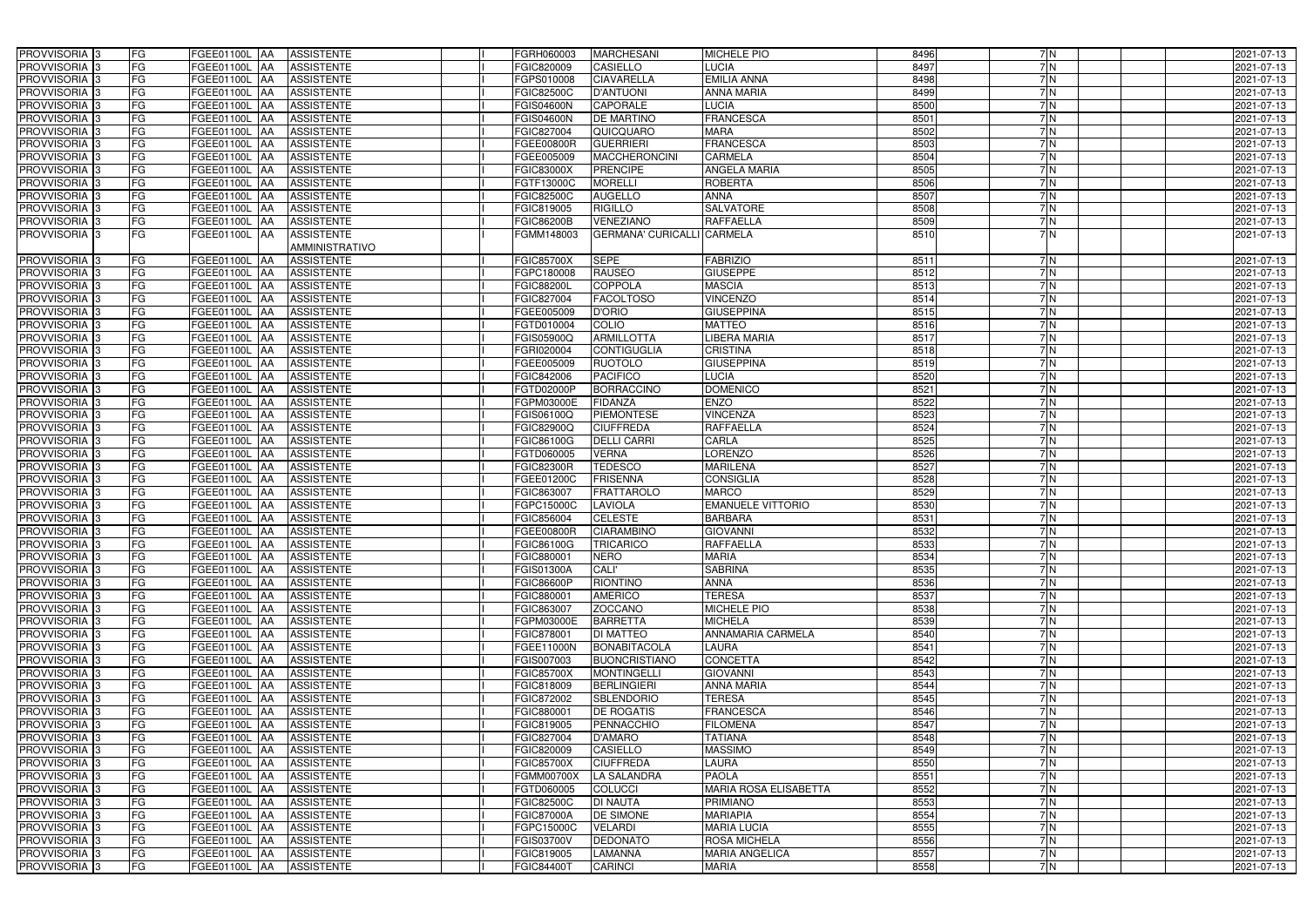| FG<br><b>BARBARA</b><br>8560<br>7N<br><b>DI NAPOLI</b><br>PROVVISORIA 3<br>FGEE01100L<br><b>ASSISTENTE</b><br>FGIC82900Q<br>2021-07-13<br>IAA<br><b>AMEDEO</b><br>8561<br>7N<br>FG<br><b>SCIRCOLI</b><br>PROVVISORIA 3<br><b>ASSISTENTE</b><br>FGIC82900Q<br>FGEE01100L<br>2021-07-13<br>IAA<br><b>FG</b><br>ANGELA<br>8562<br>7N<br>PROVVISORIA <sup>3</sup><br><b>VENDITTI</b><br>FGEE01100L<br><b>ASSISTENTE</b><br><b>FGIC82400L</b><br>2021-07-13<br>IAA<br>FG<br><b>ANTONELLA</b><br>8563<br>7N<br><b>D'ANGELO</b><br>PROVVISORIA 3<br>FGEE01100L<br><b>ASSISTENTE</b><br>FGPS040004<br>2021-07-13<br>IAA<br><b>FG</b><br><b>ZIZZARI</b><br><b>ROSARIA</b><br>8564<br>7N<br>PROVVISORIA 3<br>FGEE01100L AA<br><b>ASSISTENTE</b><br>FGIC82900Q<br>2021-07-13<br>8565<br>FG<br><b>SASSANO</b><br><b>LUCIA</b><br>7N<br>PROVVISORIA 3<br><b>ASSISTENTE</b><br>FGIS007003<br>FGEE01100L AA<br>2021-07-13<br>8566<br>FG<br><b>ASSISTENTE</b><br><b>ALTIERI</b><br><b>GIOVANNA</b><br>7N<br>PROVVISORIA 3<br>FGEE01100L AA<br><b>FGIC85900G</b><br>2021-07-13<br>8567<br><b>FG</b><br><b>NOCITA</b><br><b>PAOLA</b><br>7N<br>PROVVISORIA 3<br>FGEE01100L AA<br><b>ASSISTENTE</b><br>FGEE00900L<br>2021-07-13<br>8568<br>7N<br>PROVVISORIA 3<br>FG<br><b>ASSISTENTE</b><br><b>FULGARO</b><br><b>ANTONELLA MARIA PIA</b><br>FGEE01100L AA<br>FGEE005009<br>2021-07-13<br>8569<br>PROVVISORIA 3<br>FG<br><b>SANTACROCE</b><br><b>FRANCESCO</b><br>7N<br>FGEE01100L AA<br><b>ASSISTENTE</b><br>FGTD060005<br>2021-07-13<br>PROVVISORIA 3<br>FG<br><b>CIAVARELLA</b><br>8570<br>7N<br>FGEE01100L AA<br><b>ASSISTENTE</b><br>FGEE00900L<br><b>RITA</b><br>2021-07-13<br><b>LUCIA</b><br>8571<br>PROVVISORIA <sup>3</sup><br>FG<br>FGEE01100L<br><b>ASSISTENTE</b><br>FGEE00900L<br><b>MUCCIARONE</b><br>7 N<br>2021-07-13<br><b>IAA</b><br><b>ELSA</b><br>PROVVISORIA 3<br>FG<br>FGEE099004<br><b>PASTORE</b><br>8572<br>FGEE01100L AA<br><b>ASSISTENTE</b><br>7N<br>2021-07-13<br>LAURA<br>PROVVISORIA 3<br><b>FG</b><br><b>RUBERTO</b><br>8573<br>7 N<br><b>FGEE01100L   AA</b><br><b>ASSISTENTE</b><br>FGIC818009<br>2021-07-13<br><b>FG</b><br><b>BRUNO</b><br>8574<br>PROVVISORIA 3<br><b>FILOMENA RITA</b><br>7N<br>FGEE01100L<br><b>ASSISTENTE</b><br>FGEE01200C<br>2021-07-13<br>IAA.<br>PROVVISORIA 3<br>FG<br>8575<br>FGEE01100L<br><b>SALVATORE</b><br><b>PAOLA</b><br>7N<br>2021-07-13<br><b>ASSISTENTE</b><br>FGPS010008<br>IAA<br>PROVVISORIA 3<br>FG<br><b>COLUCCI</b><br><b>GIUSEPPE</b><br>8576<br>7 N<br><b>FGEE01100L</b><br><b>ASSISTENTE</b><br>FGVC01000C<br>2021-07-13<br>IAA<br>PROVVISORIA 3<br>FG<br><b>PARISI</b><br><b>ANNA SABINA</b><br>8577<br>7 N<br><b>FGEE01100L</b><br><b>ASSISTENTE</b><br>FGIS023001<br>2021-07-13<br>IAA<br>FG<br><b>PICCIRILLI</b><br>PROVVISORIA 3<br>FGTD08000A<br>LUIGI<br>8578<br>7N<br>2021-07-13<br>FGEE01100L<br><b>ASSISTENTE</b><br>IAA<br>FG<br><b>LEONARDO</b><br>8579<br><b>PROVVISORIA</b> 3<br><b>D'ALOIA</b><br>7N<br>2021-07-13<br>FGEE01100L<br><b>ASSISTENTE</b><br>FGTD010004<br>8580<br><b>PROVVISORIA</b> 3<br>FG<br><b>COLITTO</b><br><b>PATRIZIA</b><br>7N<br>FGEE01100L<br><b>ASSISTENTE</b><br>FGMM00400C<br>2021-07-13<br>IAA<br>PROVVISORIA <sup>3</sup><br>FG<br><b>MARIA MADDALENA</b><br>8581<br>7N<br><b>FGEE01100L</b><br><b>COLUCCIO</b><br>2021-07-13<br><b>ASSISTENTE</b><br>FGMM04100B<br>IAA<br>8582<br>7N<br>PROVVISORIA <sup>3</sup><br><b>FG</b><br><b>CESARINO ANTONIO</b><br>FGEE01100L<br><b>ASSISTENTE</b><br>FGEE005009<br>LALLO<br>2021-07-13<br>IAA<br>8583<br><b>PROVVISORIA</b> 3<br><b>FG</b><br><b>MERLINO</b><br>7N<br>FGEE01100L<br>FGIC86800A<br><b>ANNA LUCIA</b><br>2021-07-13<br><b>ASSISTENTE</b><br>IAA<br>8584<br>PROVVISORIA 3<br>FG<br><b>CAPONI</b><br>ANGELO<br>7N<br><b>ASSISTENTE</b><br>FGEE005009<br>2021-07-13<br>FGEE01100L<br>IAA<br><b>ALFONSA</b><br>8585<br>PROVVISORIA 3<br><b>FG</b><br><b>CONTARDI</b><br>7N<br><b>ASSISTENTE</b><br><b>FGIC81600N</b><br>2021-07-13<br><b>FGEE01100L   AA</b><br><b>FG</b><br><b>PATRIZIA</b><br>8586<br>7N<br>PROVVISORIA 3<br><b>ASSISTENTE</b><br>FGIC82900Q<br><b>GRANATIERO</b><br><b>FGEE01100L   AA</b><br>2021-07-13<br>FG<br><b>CATERINA</b><br>8587<br>7N<br>PROVVISORIA <sup>3</sup><br>FGEE01100L AA<br><b>ASSISTENTE</b><br>FGIC84100A<br><b>AZZARONE</b><br>2021-07-13<br><b>FG</b><br>ROBERTO<br>8588<br>7N<br>PROVVISORIA 3<br><b>FGEE01100L   AA</b><br><b>PADALINO</b><br><b>ASSISTENTE</b><br>FGTE020006<br>2021-07-13<br>FG<br><b>PETE</b><br><b>FRANCESCA</b><br>8589<br>7 N<br>PROVVISORIA 3<br><b>FGEE01100L AA</b><br><b>ASSISTENTE</b><br><b>FGIC86200B</b><br>2021-07-13<br>FG<br>PROVVISORIA 3<br><b>ASSISTENTE</b><br><b>FRAGASSI</b><br><b>MASSIMO</b><br>8590<br>7N<br>FGEE01100L AA<br>FGIC85800Q<br>2021-07-13<br>FG<br><b>TERLIZZI</b><br><b>ANTONINA</b><br>8591<br>PROVVISORIA 3<br>FGEE01100L<br><b>ASSISTENTE</b><br>FGTE020006<br>7N<br>2021-07-13<br><b>IAA</b><br>FG<br><b>LOMBARDI</b><br><b>FABIO</b><br>8592<br>7N<br>PROVVISORIA 3<br>FGEE01100L AA<br><b>ASSISTENTE</b><br>FGEE00800R<br>2021-07-13<br><b>FG</b><br>8593<br><b>RUGGIERO</b><br><b>MARIA MONIA</b><br>7N<br>PROVVISORIA  <br>FGEE01100L<br><b>ASSISTENTE</b><br>2021-07-13<br>FGTD21000T<br>IAA<br>FG<br><b>KATARINA</b><br>8594<br>PROVVISORIA <sup>1</sup> 3<br>FGEE01100L<br><b>ASSISTENTE</b><br><b>KOLESAROVA</b><br>7 N<br>FGIC819005<br>2021-07-13<br>IAA<br>IS<br>FG<br><b>MARIA LIBERA</b><br>8595<br>PROVVISORIA <sup>1</sup> 3<br>FGEE01100L<br><b>ASSISTENTE</b><br><b>TOMAIUOLO</b><br>7N<br>GTE020006<br>2021-07-13<br>IAA<br><b>FG</b><br>8596<br>7N<br>PROVVISORIA <sup>3</sup><br>FGEE01100L AA<br><b>ASSISTENTE</b><br>FGIS007003<br>PLACENTINO<br><b>NUNZIA</b><br>2021-07-13<br>FG<br><b>CONCETTA</b><br>PROVVISORIA <sup>3</sup><br>FGEE01100L AA ASSISTENTE<br><b>FGIC85800Q</b><br><b>TRAMONTE</b><br>8597<br>7 N<br>2021-07-13<br>PROVVISORIA <sup>3</sup><br>FG<br>8598<br>7N<br>FGEE01100L AA<br><b>ASSISTENTE</b><br>FGTE020006<br>PETRONIO<br><b>MARIA LUCIA</b><br>2021-07-13<br>PROVVISORIA <sup>3</sup><br>FG<br><b>ASSISTENTE</b><br><b>GRAZIANO</b><br><b>MASSIMILIANO</b><br>8599<br>FGEE01100L AA<br>FGPS08000E<br>7 N<br>2021-07-13<br>PROVVISORIA <sup>3</sup><br>FG<br>FGEE01100L AA<br><b>ASSISTENTE</b><br><b>FGIC85900G</b><br><b>TAGGIO</b><br><b>MARIO</b><br>8600<br>7 N<br>2021-07-13<br>PROVVISORIA <sup>3</sup><br>FG<br><b>MASSIMO</b><br>FGEE01100L AA<br><b>ASSISTENTE</b><br>FGIS05900Q<br>NOTARANGELO<br>8601<br>7 N<br>2021-07-13<br>PROVVISORIA <sup>3</sup><br>FG<br><b>ZEZZA</b><br><b>VINCENZO</b><br>FGEE01100L AA<br><b>ASSISTENTE</b><br><b>FGIC85900G</b><br>8602<br>7 N<br>2021-07-13<br>PROVVISORIA <sup>3</sup><br><b>FG</b><br>FGEE01100L AA<br><b>ASSISTENTE</b><br>FGTD21000T<br><b>NAVAZIO</b><br>ROBERTO MASSIMO POMPEO<br>8603<br>7 N<br>2021-07-13<br>PROVVISORIA <sup>3</sup><br>FG<br><b>RUSSO</b><br>8604<br>7N<br>FGEE01100L AA<br><b>ASSISTENTE</b><br>FGIC863007<br><b>SONIA</b><br>2021-07-13<br>PROVVISORIA <sup>3</sup><br>FG<br>CAVALLO<br><b>MARINA</b><br>8605<br>7N<br><b>FGEE01100L AA</b><br><b>ASSISTENTE</b><br>FGIC86100G<br>2021-07-13<br>7N<br>PROVVISORIA <sup>3</sup><br>FG<br><b>ALESSANDRA</b><br>8606<br><b>FGEE01100L AA</b><br><b>ASSISTENTE</b><br><b>FGMM00700X</b><br><b>MARANGI</b><br>2021-07-13<br>7 N<br>FG<br>8607<br>PROVVISORIA <sup>3</sup><br>FGEE01100L AA<br><b>ASSISTENTE</b><br>FGIC86500V<br>RINALDI<br><b>PIETRO</b><br>2021-07-13<br>7 N<br>PROVVISORIA <sup>3</sup><br>FG<br><b>RUBINO</b><br><b>DANIELA</b><br>8608<br>FGEE01100L AA<br><b>ASSISTENTE</b><br>FGEE005009<br>2021-07-13<br>7N<br>PROVVISORIA <sup>3</sup><br>FG<br><b>SVENTURATO</b><br><b>ANTONIETTA</b><br>8609<br>FGEE01100L AA<br><b>ASSISTENTE</b><br>FGIS05900Q<br>2021-07-13<br>PROVVISORIA <sup>3</sup><br>FG<br>8610<br>7N<br>FGEE01100L AA<br><b>ASSISTENTE</b><br>FGIC880001<br><b>MERCALDI</b><br>ANGELA ROSA<br>2021-07-13<br>7 N<br>PROVVISORIA <sup>3</sup><br>FG<br><b>GRAZIANI</b><br>8611<br><b>ASSISTENTE</b><br><b>SILVIA</b><br>FGEE01100L AA<br>FGTF13000C<br>2021-07-13<br>8612<br>7N<br>FG<br><b>DESANTIS</b><br><b>GIUSEPPE</b><br>PROVVISORIA <sup>3</sup><br>FGEE01100L AA<br><b>ASSISTENTE</b><br>FGPC180008<br>2021-07-13<br>FG<br>7N<br><b>DIANA</b><br>8613<br>PROVVISORIA <sup>13</sup><br>FGEE01100L AA<br><b>ASSISTENTE</b><br>FGIC818009<br>DI PASQUALE<br>2021-07-13<br>FG<br><b>FORTE</b><br><b>SILVIA</b><br>7 N<br>PROVVISORIA <sup>3</sup><br>FGEE01100L AA<br><b>ASSISTENTE</b><br>8614<br>FGIC876009<br>2021-07-13<br>FG<br><b>ASSISTENTE</b><br><b>D'ARENZO</b><br><b>ANTONIETTA</b><br>8615<br>7N<br>PROVVISORIA <sup>3</sup><br>FGEE01100L AA<br>FGPS210002<br>2021-07-13<br>FG<br>7N<br>PROVVISORIA <sup>3</sup><br><b>ASSISTENTE</b><br>FGTD02000P<br><b>COMPIERCHIO</b><br><b>ANNA RITA</b><br>8616<br>FGEE01100L AA<br>2021-07-13 |
|----------------------------------------------------------------------------------------------------------------------------------------------------------------------------------------------------------------------------------------------------------------------------------------------------------------------------------------------------------------------------------------------------------------------------------------------------------------------------------------------------------------------------------------------------------------------------------------------------------------------------------------------------------------------------------------------------------------------------------------------------------------------------------------------------------------------------------------------------------------------------------------------------------------------------------------------------------------------------------------------------------------------------------------------------------------------------------------------------------------------------------------------------------------------------------------------------------------------------------------------------------------------------------------------------------------------------------------------------------------------------------------------------------------------------------------------------------------------------------------------------------------------------------------------------------------------------------------------------------------------------------------------------------------------------------------------------------------------------------------------------------------------------------------------------------------------------------------------------------------------------------------------------------------------------------------------------------------------------------------------------------------------------------------------------------------------------------------------------------------------------------------------------------------------------------------------------------------------------------------------------------------------------------------------------------------------------------------------------------------------------------------------------------------------------------------------------------------------------------------------------------------------------------------------------------------------------------------------------------------------------------------------------------------------------------------------------------------------------------------------------------------------------------------------------------------------------------------------------------------------------------------------------------------------------------------------------------------------------------------------------------------------------------------------------------------------------------------------------------------------------------------------------------------------------------------------------------------------------------------------------------------------------------------------------------------------------------------------------------------------------------------------------------------------------------------------------------------------------------------------------------------------------------------------------------------------------------------------------------------------------------------------------------------------------------------------------------------------------------------------------------------------------------------------------------------------------------------------------------------------------------------------------------------------------------------------------------------------------------------------------------------------------------------------------------------------------------------------------------------------------------------------------------------------------------------------------------------------------------------------------------------------------------------------------------------------------------------------------------------------------------------------------------------------------------------------------------------------------------------------------------------------------------------------------------------------------------------------------------------------------------------------------------------------------------------------------------------------------------------------------------------------------------------------------------------------------------------------------------------------------------------------------------------------------------------------------------------------------------------------------------------------------------------------------------------------------------------------------------------------------------------------------------------------------------------------------------------------------------------------------------------------------------------------------------------------------------------------------------------------------------------------------------------------------------------------------------------------------------------------------------------------------------------------------------------------------------------------------------------------------------------------------------------------------------------------------------------------------------------------------------------------------------------------------------------------------------------------------------------------------------------------------------------------------------------------------------------------------------------------------------------------------------------------------------------------------------------------------------------------------------------------------------------------------------------------------------------------------------------------------------------------------------------------------------------------------------------------------------------------------------------------------------------------------------------------------------------------------------------------------------------------------------------------------------------------------------------------------------------------------------------------------------------------------------------------------------------------------------------------------------------------------------------------------------------------------------------------------------------------------------------------------------------------------------------------------------------------------------------------------------------------------------------------------------------------------------------------------------------------------------------------------------------------------------------------------------------------------------------------------------------------------------------------------------------------------------------------------------------------------------------------------------------------------------------------------------------------------------------------------------------------------------------------------------------------------------------------------------------------------------------------------------------------------------------------------------------------------------------------------------------------------------------------------------------------------------------------------------------------------------------------------------------------------------------------------------------------------------------------------------------------------------------------------------------------------------------------------------------------------------------------------------------------------------------------------------------------------------------------------------------------------------------------------------------------------------------------------------------------------------------------------------------------------------------------------------------------------------------------------------------------------------------------------------------------------------------------------------------------------------------------------------------------------------------------------------------------------------------------------------------------------------------------------------------------------------------------------------------------------------------------------------------------------------------------------|
|                                                                                                                                                                                                                                                                                                                                                                                                                                                                                                                                                                                                                                                                                                                                                                                                                                                                                                                                                                                                                                                                                                                                                                                                                                                                                                                                                                                                                                                                                                                                                                                                                                                                                                                                                                                                                                                                                                                                                                                                                                                                                                                                                                                                                                                                                                                                                                                                                                                                                                                                                                                                                                                                                                                                                                                                                                                                                                                                                                                                                                                                                                                                                                                                                                                                                                                                                                                                                                                                                                                                                                                                                                                                                                                                                                                                                                                                                                                                                                                                                                                                                                                                                                                                                                                                                                                                                                                                                                                                                                                                                                                                                                                                                                                                                                                                                                                                                                                                                                                                                                                                                                                                                                                                                                                                                                                                                                                                                                                                                                                                                                                                                                                                                                                                                                                                                                                                                                                                                                                                                                                                                                                                                                                                                                                                                                                                                                                                                                                                                                                                                                                                                                                                                                                                                                                                                                                                                                                                                                                                                                                                                                                                                                                                                                                                                                                                                                                                                                                                                                                                                                                                                                                                                                                                                                                                                                                                                                                                                                                                                                                                                                                                                                                                                                                                                                                                                                                                                                                                                                                                                                                                                                                                                                                                                                                                                                                                                                                                                    |
|                                                                                                                                                                                                                                                                                                                                                                                                                                                                                                                                                                                                                                                                                                                                                                                                                                                                                                                                                                                                                                                                                                                                                                                                                                                                                                                                                                                                                                                                                                                                                                                                                                                                                                                                                                                                                                                                                                                                                                                                                                                                                                                                                                                                                                                                                                                                                                                                                                                                                                                                                                                                                                                                                                                                                                                                                                                                                                                                                                                                                                                                                                                                                                                                                                                                                                                                                                                                                                                                                                                                                                                                                                                                                                                                                                                                                                                                                                                                                                                                                                                                                                                                                                                                                                                                                                                                                                                                                                                                                                                                                                                                                                                                                                                                                                                                                                                                                                                                                                                                                                                                                                                                                                                                                                                                                                                                                                                                                                                                                                                                                                                                                                                                                                                                                                                                                                                                                                                                                                                                                                                                                                                                                                                                                                                                                                                                                                                                                                                                                                                                                                                                                                                                                                                                                                                                                                                                                                                                                                                                                                                                                                                                                                                                                                                                                                                                                                                                                                                                                                                                                                                                                                                                                                                                                                                                                                                                                                                                                                                                                                                                                                                                                                                                                                                                                                                                                                                                                                                                                                                                                                                                                                                                                                                                                                                                                                                                                                                                                    |
|                                                                                                                                                                                                                                                                                                                                                                                                                                                                                                                                                                                                                                                                                                                                                                                                                                                                                                                                                                                                                                                                                                                                                                                                                                                                                                                                                                                                                                                                                                                                                                                                                                                                                                                                                                                                                                                                                                                                                                                                                                                                                                                                                                                                                                                                                                                                                                                                                                                                                                                                                                                                                                                                                                                                                                                                                                                                                                                                                                                                                                                                                                                                                                                                                                                                                                                                                                                                                                                                                                                                                                                                                                                                                                                                                                                                                                                                                                                                                                                                                                                                                                                                                                                                                                                                                                                                                                                                                                                                                                                                                                                                                                                                                                                                                                                                                                                                                                                                                                                                                                                                                                                                                                                                                                                                                                                                                                                                                                                                                                                                                                                                                                                                                                                                                                                                                                                                                                                                                                                                                                                                                                                                                                                                                                                                                                                                                                                                                                                                                                                                                                                                                                                                                                                                                                                                                                                                                                                                                                                                                                                                                                                                                                                                                                                                                                                                                                                                                                                                                                                                                                                                                                                                                                                                                                                                                                                                                                                                                                                                                                                                                                                                                                                                                                                                                                                                                                                                                                                                                                                                                                                                                                                                                                                                                                                                                                                                                                                                                    |
|                                                                                                                                                                                                                                                                                                                                                                                                                                                                                                                                                                                                                                                                                                                                                                                                                                                                                                                                                                                                                                                                                                                                                                                                                                                                                                                                                                                                                                                                                                                                                                                                                                                                                                                                                                                                                                                                                                                                                                                                                                                                                                                                                                                                                                                                                                                                                                                                                                                                                                                                                                                                                                                                                                                                                                                                                                                                                                                                                                                                                                                                                                                                                                                                                                                                                                                                                                                                                                                                                                                                                                                                                                                                                                                                                                                                                                                                                                                                                                                                                                                                                                                                                                                                                                                                                                                                                                                                                                                                                                                                                                                                                                                                                                                                                                                                                                                                                                                                                                                                                                                                                                                                                                                                                                                                                                                                                                                                                                                                                                                                                                                                                                                                                                                                                                                                                                                                                                                                                                                                                                                                                                                                                                                                                                                                                                                                                                                                                                                                                                                                                                                                                                                                                                                                                                                                                                                                                                                                                                                                                                                                                                                                                                                                                                                                                                                                                                                                                                                                                                                                                                                                                                                                                                                                                                                                                                                                                                                                                                                                                                                                                                                                                                                                                                                                                                                                                                                                                                                                                                                                                                                                                                                                                                                                                                                                                                                                                                                                                    |
|                                                                                                                                                                                                                                                                                                                                                                                                                                                                                                                                                                                                                                                                                                                                                                                                                                                                                                                                                                                                                                                                                                                                                                                                                                                                                                                                                                                                                                                                                                                                                                                                                                                                                                                                                                                                                                                                                                                                                                                                                                                                                                                                                                                                                                                                                                                                                                                                                                                                                                                                                                                                                                                                                                                                                                                                                                                                                                                                                                                                                                                                                                                                                                                                                                                                                                                                                                                                                                                                                                                                                                                                                                                                                                                                                                                                                                                                                                                                                                                                                                                                                                                                                                                                                                                                                                                                                                                                                                                                                                                                                                                                                                                                                                                                                                                                                                                                                                                                                                                                                                                                                                                                                                                                                                                                                                                                                                                                                                                                                                                                                                                                                                                                                                                                                                                                                                                                                                                                                                                                                                                                                                                                                                                                                                                                                                                                                                                                                                                                                                                                                                                                                                                                                                                                                                                                                                                                                                                                                                                                                                                                                                                                                                                                                                                                                                                                                                                                                                                                                                                                                                                                                                                                                                                                                                                                                                                                                                                                                                                                                                                                                                                                                                                                                                                                                                                                                                                                                                                                                                                                                                                                                                                                                                                                                                                                                                                                                                                                                    |
|                                                                                                                                                                                                                                                                                                                                                                                                                                                                                                                                                                                                                                                                                                                                                                                                                                                                                                                                                                                                                                                                                                                                                                                                                                                                                                                                                                                                                                                                                                                                                                                                                                                                                                                                                                                                                                                                                                                                                                                                                                                                                                                                                                                                                                                                                                                                                                                                                                                                                                                                                                                                                                                                                                                                                                                                                                                                                                                                                                                                                                                                                                                                                                                                                                                                                                                                                                                                                                                                                                                                                                                                                                                                                                                                                                                                                                                                                                                                                                                                                                                                                                                                                                                                                                                                                                                                                                                                                                                                                                                                                                                                                                                                                                                                                                                                                                                                                                                                                                                                                                                                                                                                                                                                                                                                                                                                                                                                                                                                                                                                                                                                                                                                                                                                                                                                                                                                                                                                                                                                                                                                                                                                                                                                                                                                                                                                                                                                                                                                                                                                                                                                                                                                                                                                                                                                                                                                                                                                                                                                                                                                                                                                                                                                                                                                                                                                                                                                                                                                                                                                                                                                                                                                                                                                                                                                                                                                                                                                                                                                                                                                                                                                                                                                                                                                                                                                                                                                                                                                                                                                                                                                                                                                                                                                                                                                                                                                                                                                                    |
|                                                                                                                                                                                                                                                                                                                                                                                                                                                                                                                                                                                                                                                                                                                                                                                                                                                                                                                                                                                                                                                                                                                                                                                                                                                                                                                                                                                                                                                                                                                                                                                                                                                                                                                                                                                                                                                                                                                                                                                                                                                                                                                                                                                                                                                                                                                                                                                                                                                                                                                                                                                                                                                                                                                                                                                                                                                                                                                                                                                                                                                                                                                                                                                                                                                                                                                                                                                                                                                                                                                                                                                                                                                                                                                                                                                                                                                                                                                                                                                                                                                                                                                                                                                                                                                                                                                                                                                                                                                                                                                                                                                                                                                                                                                                                                                                                                                                                                                                                                                                                                                                                                                                                                                                                                                                                                                                                                                                                                                                                                                                                                                                                                                                                                                                                                                                                                                                                                                                                                                                                                                                                                                                                                                                                                                                                                                                                                                                                                                                                                                                                                                                                                                                                                                                                                                                                                                                                                                                                                                                                                                                                                                                                                                                                                                                                                                                                                                                                                                                                                                                                                                                                                                                                                                                                                                                                                                                                                                                                                                                                                                                                                                                                                                                                                                                                                                                                                                                                                                                                                                                                                                                                                                                                                                                                                                                                                                                                                                                                    |
|                                                                                                                                                                                                                                                                                                                                                                                                                                                                                                                                                                                                                                                                                                                                                                                                                                                                                                                                                                                                                                                                                                                                                                                                                                                                                                                                                                                                                                                                                                                                                                                                                                                                                                                                                                                                                                                                                                                                                                                                                                                                                                                                                                                                                                                                                                                                                                                                                                                                                                                                                                                                                                                                                                                                                                                                                                                                                                                                                                                                                                                                                                                                                                                                                                                                                                                                                                                                                                                                                                                                                                                                                                                                                                                                                                                                                                                                                                                                                                                                                                                                                                                                                                                                                                                                                                                                                                                                                                                                                                                                                                                                                                                                                                                                                                                                                                                                                                                                                                                                                                                                                                                                                                                                                                                                                                                                                                                                                                                                                                                                                                                                                                                                                                                                                                                                                                                                                                                                                                                                                                                                                                                                                                                                                                                                                                                                                                                                                                                                                                                                                                                                                                                                                                                                                                                                                                                                                                                                                                                                                                                                                                                                                                                                                                                                                                                                                                                                                                                                                                                                                                                                                                                                                                                                                                                                                                                                                                                                                                                                                                                                                                                                                                                                                                                                                                                                                                                                                                                                                                                                                                                                                                                                                                                                                                                                                                                                                                                                                    |
|                                                                                                                                                                                                                                                                                                                                                                                                                                                                                                                                                                                                                                                                                                                                                                                                                                                                                                                                                                                                                                                                                                                                                                                                                                                                                                                                                                                                                                                                                                                                                                                                                                                                                                                                                                                                                                                                                                                                                                                                                                                                                                                                                                                                                                                                                                                                                                                                                                                                                                                                                                                                                                                                                                                                                                                                                                                                                                                                                                                                                                                                                                                                                                                                                                                                                                                                                                                                                                                                                                                                                                                                                                                                                                                                                                                                                                                                                                                                                                                                                                                                                                                                                                                                                                                                                                                                                                                                                                                                                                                                                                                                                                                                                                                                                                                                                                                                                                                                                                                                                                                                                                                                                                                                                                                                                                                                                                                                                                                                                                                                                                                                                                                                                                                                                                                                                                                                                                                                                                                                                                                                                                                                                                                                                                                                                                                                                                                                                                                                                                                                                                                                                                                                                                                                                                                                                                                                                                                                                                                                                                                                                                                                                                                                                                                                                                                                                                                                                                                                                                                                                                                                                                                                                                                                                                                                                                                                                                                                                                                                                                                                                                                                                                                                                                                                                                                                                                                                                                                                                                                                                                                                                                                                                                                                                                                                                                                                                                                                                    |
|                                                                                                                                                                                                                                                                                                                                                                                                                                                                                                                                                                                                                                                                                                                                                                                                                                                                                                                                                                                                                                                                                                                                                                                                                                                                                                                                                                                                                                                                                                                                                                                                                                                                                                                                                                                                                                                                                                                                                                                                                                                                                                                                                                                                                                                                                                                                                                                                                                                                                                                                                                                                                                                                                                                                                                                                                                                                                                                                                                                                                                                                                                                                                                                                                                                                                                                                                                                                                                                                                                                                                                                                                                                                                                                                                                                                                                                                                                                                                                                                                                                                                                                                                                                                                                                                                                                                                                                                                                                                                                                                                                                                                                                                                                                                                                                                                                                                                                                                                                                                                                                                                                                                                                                                                                                                                                                                                                                                                                                                                                                                                                                                                                                                                                                                                                                                                                                                                                                                                                                                                                                                                                                                                                                                                                                                                                                                                                                                                                                                                                                                                                                                                                                                                                                                                                                                                                                                                                                                                                                                                                                                                                                                                                                                                                                                                                                                                                                                                                                                                                                                                                                                                                                                                                                                                                                                                                                                                                                                                                                                                                                                                                                                                                                                                                                                                                                                                                                                                                                                                                                                                                                                                                                                                                                                                                                                                                                                                                                                                    |
|                                                                                                                                                                                                                                                                                                                                                                                                                                                                                                                                                                                                                                                                                                                                                                                                                                                                                                                                                                                                                                                                                                                                                                                                                                                                                                                                                                                                                                                                                                                                                                                                                                                                                                                                                                                                                                                                                                                                                                                                                                                                                                                                                                                                                                                                                                                                                                                                                                                                                                                                                                                                                                                                                                                                                                                                                                                                                                                                                                                                                                                                                                                                                                                                                                                                                                                                                                                                                                                                                                                                                                                                                                                                                                                                                                                                                                                                                                                                                                                                                                                                                                                                                                                                                                                                                                                                                                                                                                                                                                                                                                                                                                                                                                                                                                                                                                                                                                                                                                                                                                                                                                                                                                                                                                                                                                                                                                                                                                                                                                                                                                                                                                                                                                                                                                                                                                                                                                                                                                                                                                                                                                                                                                                                                                                                                                                                                                                                                                                                                                                                                                                                                                                                                                                                                                                                                                                                                                                                                                                                                                                                                                                                                                                                                                                                                                                                                                                                                                                                                                                                                                                                                                                                                                                                                                                                                                                                                                                                                                                                                                                                                                                                                                                                                                                                                                                                                                                                                                                                                                                                                                                                                                                                                                                                                                                                                                                                                                                                                    |
|                                                                                                                                                                                                                                                                                                                                                                                                                                                                                                                                                                                                                                                                                                                                                                                                                                                                                                                                                                                                                                                                                                                                                                                                                                                                                                                                                                                                                                                                                                                                                                                                                                                                                                                                                                                                                                                                                                                                                                                                                                                                                                                                                                                                                                                                                                                                                                                                                                                                                                                                                                                                                                                                                                                                                                                                                                                                                                                                                                                                                                                                                                                                                                                                                                                                                                                                                                                                                                                                                                                                                                                                                                                                                                                                                                                                                                                                                                                                                                                                                                                                                                                                                                                                                                                                                                                                                                                                                                                                                                                                                                                                                                                                                                                                                                                                                                                                                                                                                                                                                                                                                                                                                                                                                                                                                                                                                                                                                                                                                                                                                                                                                                                                                                                                                                                                                                                                                                                                                                                                                                                                                                                                                                                                                                                                                                                                                                                                                                                                                                                                                                                                                                                                                                                                                                                                                                                                                                                                                                                                                                                                                                                                                                                                                                                                                                                                                                                                                                                                                                                                                                                                                                                                                                                                                                                                                                                                                                                                                                                                                                                                                                                                                                                                                                                                                                                                                                                                                                                                                                                                                                                                                                                                                                                                                                                                                                                                                                                                                    |
|                                                                                                                                                                                                                                                                                                                                                                                                                                                                                                                                                                                                                                                                                                                                                                                                                                                                                                                                                                                                                                                                                                                                                                                                                                                                                                                                                                                                                                                                                                                                                                                                                                                                                                                                                                                                                                                                                                                                                                                                                                                                                                                                                                                                                                                                                                                                                                                                                                                                                                                                                                                                                                                                                                                                                                                                                                                                                                                                                                                                                                                                                                                                                                                                                                                                                                                                                                                                                                                                                                                                                                                                                                                                                                                                                                                                                                                                                                                                                                                                                                                                                                                                                                                                                                                                                                                                                                                                                                                                                                                                                                                                                                                                                                                                                                                                                                                                                                                                                                                                                                                                                                                                                                                                                                                                                                                                                                                                                                                                                                                                                                                                                                                                                                                                                                                                                                                                                                                                                                                                                                                                                                                                                                                                                                                                                                                                                                                                                                                                                                                                                                                                                                                                                                                                                                                                                                                                                                                                                                                                                                                                                                                                                                                                                                                                                                                                                                                                                                                                                                                                                                                                                                                                                                                                                                                                                                                                                                                                                                                                                                                                                                                                                                                                                                                                                                                                                                                                                                                                                                                                                                                                                                                                                                                                                                                                                                                                                                                                                    |
|                                                                                                                                                                                                                                                                                                                                                                                                                                                                                                                                                                                                                                                                                                                                                                                                                                                                                                                                                                                                                                                                                                                                                                                                                                                                                                                                                                                                                                                                                                                                                                                                                                                                                                                                                                                                                                                                                                                                                                                                                                                                                                                                                                                                                                                                                                                                                                                                                                                                                                                                                                                                                                                                                                                                                                                                                                                                                                                                                                                                                                                                                                                                                                                                                                                                                                                                                                                                                                                                                                                                                                                                                                                                                                                                                                                                                                                                                                                                                                                                                                                                                                                                                                                                                                                                                                                                                                                                                                                                                                                                                                                                                                                                                                                                                                                                                                                                                                                                                                                                                                                                                                                                                                                                                                                                                                                                                                                                                                                                                                                                                                                                                                                                                                                                                                                                                                                                                                                                                                                                                                                                                                                                                                                                                                                                                                                                                                                                                                                                                                                                                                                                                                                                                                                                                                                                                                                                                                                                                                                                                                                                                                                                                                                                                                                                                                                                                                                                                                                                                                                                                                                                                                                                                                                                                                                                                                                                                                                                                                                                                                                                                                                                                                                                                                                                                                                                                                                                                                                                                                                                                                                                                                                                                                                                                                                                                                                                                                                                                    |
|                                                                                                                                                                                                                                                                                                                                                                                                                                                                                                                                                                                                                                                                                                                                                                                                                                                                                                                                                                                                                                                                                                                                                                                                                                                                                                                                                                                                                                                                                                                                                                                                                                                                                                                                                                                                                                                                                                                                                                                                                                                                                                                                                                                                                                                                                                                                                                                                                                                                                                                                                                                                                                                                                                                                                                                                                                                                                                                                                                                                                                                                                                                                                                                                                                                                                                                                                                                                                                                                                                                                                                                                                                                                                                                                                                                                                                                                                                                                                                                                                                                                                                                                                                                                                                                                                                                                                                                                                                                                                                                                                                                                                                                                                                                                                                                                                                                                                                                                                                                                                                                                                                                                                                                                                                                                                                                                                                                                                                                                                                                                                                                                                                                                                                                                                                                                                                                                                                                                                                                                                                                                                                                                                                                                                                                                                                                                                                                                                                                                                                                                                                                                                                                                                                                                                                                                                                                                                                                                                                                                                                                                                                                                                                                                                                                                                                                                                                                                                                                                                                                                                                                                                                                                                                                                                                                                                                                                                                                                                                                                                                                                                                                                                                                                                                                                                                                                                                                                                                                                                                                                                                                                                                                                                                                                                                                                                                                                                                                                                    |
|                                                                                                                                                                                                                                                                                                                                                                                                                                                                                                                                                                                                                                                                                                                                                                                                                                                                                                                                                                                                                                                                                                                                                                                                                                                                                                                                                                                                                                                                                                                                                                                                                                                                                                                                                                                                                                                                                                                                                                                                                                                                                                                                                                                                                                                                                                                                                                                                                                                                                                                                                                                                                                                                                                                                                                                                                                                                                                                                                                                                                                                                                                                                                                                                                                                                                                                                                                                                                                                                                                                                                                                                                                                                                                                                                                                                                                                                                                                                                                                                                                                                                                                                                                                                                                                                                                                                                                                                                                                                                                                                                                                                                                                                                                                                                                                                                                                                                                                                                                                                                                                                                                                                                                                                                                                                                                                                                                                                                                                                                                                                                                                                                                                                                                                                                                                                                                                                                                                                                                                                                                                                                                                                                                                                                                                                                                                                                                                                                                                                                                                                                                                                                                                                                                                                                                                                                                                                                                                                                                                                                                                                                                                                                                                                                                                                                                                                                                                                                                                                                                                                                                                                                                                                                                                                                                                                                                                                                                                                                                                                                                                                                                                                                                                                                                                                                                                                                                                                                                                                                                                                                                                                                                                                                                                                                                                                                                                                                                                                                    |
|                                                                                                                                                                                                                                                                                                                                                                                                                                                                                                                                                                                                                                                                                                                                                                                                                                                                                                                                                                                                                                                                                                                                                                                                                                                                                                                                                                                                                                                                                                                                                                                                                                                                                                                                                                                                                                                                                                                                                                                                                                                                                                                                                                                                                                                                                                                                                                                                                                                                                                                                                                                                                                                                                                                                                                                                                                                                                                                                                                                                                                                                                                                                                                                                                                                                                                                                                                                                                                                                                                                                                                                                                                                                                                                                                                                                                                                                                                                                                                                                                                                                                                                                                                                                                                                                                                                                                                                                                                                                                                                                                                                                                                                                                                                                                                                                                                                                                                                                                                                                                                                                                                                                                                                                                                                                                                                                                                                                                                                                                                                                                                                                                                                                                                                                                                                                                                                                                                                                                                                                                                                                                                                                                                                                                                                                                                                                                                                                                                                                                                                                                                                                                                                                                                                                                                                                                                                                                                                                                                                                                                                                                                                                                                                                                                                                                                                                                                                                                                                                                                                                                                                                                                                                                                                                                                                                                                                                                                                                                                                                                                                                                                                                                                                                                                                                                                                                                                                                                                                                                                                                                                                                                                                                                                                                                                                                                                                                                                                                                    |
|                                                                                                                                                                                                                                                                                                                                                                                                                                                                                                                                                                                                                                                                                                                                                                                                                                                                                                                                                                                                                                                                                                                                                                                                                                                                                                                                                                                                                                                                                                                                                                                                                                                                                                                                                                                                                                                                                                                                                                                                                                                                                                                                                                                                                                                                                                                                                                                                                                                                                                                                                                                                                                                                                                                                                                                                                                                                                                                                                                                                                                                                                                                                                                                                                                                                                                                                                                                                                                                                                                                                                                                                                                                                                                                                                                                                                                                                                                                                                                                                                                                                                                                                                                                                                                                                                                                                                                                                                                                                                                                                                                                                                                                                                                                                                                                                                                                                                                                                                                                                                                                                                                                                                                                                                                                                                                                                                                                                                                                                                                                                                                                                                                                                                                                                                                                                                                                                                                                                                                                                                                                                                                                                                                                                                                                                                                                                                                                                                                                                                                                                                                                                                                                                                                                                                                                                                                                                                                                                                                                                                                                                                                                                                                                                                                                                                                                                                                                                                                                                                                                                                                                                                                                                                                                                                                                                                                                                                                                                                                                                                                                                                                                                                                                                                                                                                                                                                                                                                                                                                                                                                                                                                                                                                                                                                                                                                                                                                                                                                    |
|                                                                                                                                                                                                                                                                                                                                                                                                                                                                                                                                                                                                                                                                                                                                                                                                                                                                                                                                                                                                                                                                                                                                                                                                                                                                                                                                                                                                                                                                                                                                                                                                                                                                                                                                                                                                                                                                                                                                                                                                                                                                                                                                                                                                                                                                                                                                                                                                                                                                                                                                                                                                                                                                                                                                                                                                                                                                                                                                                                                                                                                                                                                                                                                                                                                                                                                                                                                                                                                                                                                                                                                                                                                                                                                                                                                                                                                                                                                                                                                                                                                                                                                                                                                                                                                                                                                                                                                                                                                                                                                                                                                                                                                                                                                                                                                                                                                                                                                                                                                                                                                                                                                                                                                                                                                                                                                                                                                                                                                                                                                                                                                                                                                                                                                                                                                                                                                                                                                                                                                                                                                                                                                                                                                                                                                                                                                                                                                                                                                                                                                                                                                                                                                                                                                                                                                                                                                                                                                                                                                                                                                                                                                                                                                                                                                                                                                                                                                                                                                                                                                                                                                                                                                                                                                                                                                                                                                                                                                                                                                                                                                                                                                                                                                                                                                                                                                                                                                                                                                                                                                                                                                                                                                                                                                                                                                                                                                                                                                                                    |
|                                                                                                                                                                                                                                                                                                                                                                                                                                                                                                                                                                                                                                                                                                                                                                                                                                                                                                                                                                                                                                                                                                                                                                                                                                                                                                                                                                                                                                                                                                                                                                                                                                                                                                                                                                                                                                                                                                                                                                                                                                                                                                                                                                                                                                                                                                                                                                                                                                                                                                                                                                                                                                                                                                                                                                                                                                                                                                                                                                                                                                                                                                                                                                                                                                                                                                                                                                                                                                                                                                                                                                                                                                                                                                                                                                                                                                                                                                                                                                                                                                                                                                                                                                                                                                                                                                                                                                                                                                                                                                                                                                                                                                                                                                                                                                                                                                                                                                                                                                                                                                                                                                                                                                                                                                                                                                                                                                                                                                                                                                                                                                                                                                                                                                                                                                                                                                                                                                                                                                                                                                                                                                                                                                                                                                                                                                                                                                                                                                                                                                                                                                                                                                                                                                                                                                                                                                                                                                                                                                                                                                                                                                                                                                                                                                                                                                                                                                                                                                                                                                                                                                                                                                                                                                                                                                                                                                                                                                                                                                                                                                                                                                                                                                                                                                                                                                                                                                                                                                                                                                                                                                                                                                                                                                                                                                                                                                                                                                                                                    |
|                                                                                                                                                                                                                                                                                                                                                                                                                                                                                                                                                                                                                                                                                                                                                                                                                                                                                                                                                                                                                                                                                                                                                                                                                                                                                                                                                                                                                                                                                                                                                                                                                                                                                                                                                                                                                                                                                                                                                                                                                                                                                                                                                                                                                                                                                                                                                                                                                                                                                                                                                                                                                                                                                                                                                                                                                                                                                                                                                                                                                                                                                                                                                                                                                                                                                                                                                                                                                                                                                                                                                                                                                                                                                                                                                                                                                                                                                                                                                                                                                                                                                                                                                                                                                                                                                                                                                                                                                                                                                                                                                                                                                                                                                                                                                                                                                                                                                                                                                                                                                                                                                                                                                                                                                                                                                                                                                                                                                                                                                                                                                                                                                                                                                                                                                                                                                                                                                                                                                                                                                                                                                                                                                                                                                                                                                                                                                                                                                                                                                                                                                                                                                                                                                                                                                                                                                                                                                                                                                                                                                                                                                                                                                                                                                                                                                                                                                                                                                                                                                                                                                                                                                                                                                                                                                                                                                                                                                                                                                                                                                                                                                                                                                                                                                                                                                                                                                                                                                                                                                                                                                                                                                                                                                                                                                                                                                                                                                                                                                    |
|                                                                                                                                                                                                                                                                                                                                                                                                                                                                                                                                                                                                                                                                                                                                                                                                                                                                                                                                                                                                                                                                                                                                                                                                                                                                                                                                                                                                                                                                                                                                                                                                                                                                                                                                                                                                                                                                                                                                                                                                                                                                                                                                                                                                                                                                                                                                                                                                                                                                                                                                                                                                                                                                                                                                                                                                                                                                                                                                                                                                                                                                                                                                                                                                                                                                                                                                                                                                                                                                                                                                                                                                                                                                                                                                                                                                                                                                                                                                                                                                                                                                                                                                                                                                                                                                                                                                                                                                                                                                                                                                                                                                                                                                                                                                                                                                                                                                                                                                                                                                                                                                                                                                                                                                                                                                                                                                                                                                                                                                                                                                                                                                                                                                                                                                                                                                                                                                                                                                                                                                                                                                                                                                                                                                                                                                                                                                                                                                                                                                                                                                                                                                                                                                                                                                                                                                                                                                                                                                                                                                                                                                                                                                                                                                                                                                                                                                                                                                                                                                                                                                                                                                                                                                                                                                                                                                                                                                                                                                                                                                                                                                                                                                                                                                                                                                                                                                                                                                                                                                                                                                                                                                                                                                                                                                                                                                                                                                                                                                                    |
|                                                                                                                                                                                                                                                                                                                                                                                                                                                                                                                                                                                                                                                                                                                                                                                                                                                                                                                                                                                                                                                                                                                                                                                                                                                                                                                                                                                                                                                                                                                                                                                                                                                                                                                                                                                                                                                                                                                                                                                                                                                                                                                                                                                                                                                                                                                                                                                                                                                                                                                                                                                                                                                                                                                                                                                                                                                                                                                                                                                                                                                                                                                                                                                                                                                                                                                                                                                                                                                                                                                                                                                                                                                                                                                                                                                                                                                                                                                                                                                                                                                                                                                                                                                                                                                                                                                                                                                                                                                                                                                                                                                                                                                                                                                                                                                                                                                                                                                                                                                                                                                                                                                                                                                                                                                                                                                                                                                                                                                                                                                                                                                                                                                                                                                                                                                                                                                                                                                                                                                                                                                                                                                                                                                                                                                                                                                                                                                                                                                                                                                                                                                                                                                                                                                                                                                                                                                                                                                                                                                                                                                                                                                                                                                                                                                                                                                                                                                                                                                                                                                                                                                                                                                                                                                                                                                                                                                                                                                                                                                                                                                                                                                                                                                                                                                                                                                                                                                                                                                                                                                                                                                                                                                                                                                                                                                                                                                                                                                                                    |
|                                                                                                                                                                                                                                                                                                                                                                                                                                                                                                                                                                                                                                                                                                                                                                                                                                                                                                                                                                                                                                                                                                                                                                                                                                                                                                                                                                                                                                                                                                                                                                                                                                                                                                                                                                                                                                                                                                                                                                                                                                                                                                                                                                                                                                                                                                                                                                                                                                                                                                                                                                                                                                                                                                                                                                                                                                                                                                                                                                                                                                                                                                                                                                                                                                                                                                                                                                                                                                                                                                                                                                                                                                                                                                                                                                                                                                                                                                                                                                                                                                                                                                                                                                                                                                                                                                                                                                                                                                                                                                                                                                                                                                                                                                                                                                                                                                                                                                                                                                                                                                                                                                                                                                                                                                                                                                                                                                                                                                                                                                                                                                                                                                                                                                                                                                                                                                                                                                                                                                                                                                                                                                                                                                                                                                                                                                                                                                                                                                                                                                                                                                                                                                                                                                                                                                                                                                                                                                                                                                                                                                                                                                                                                                                                                                                                                                                                                                                                                                                                                                                                                                                                                                                                                                                                                                                                                                                                                                                                                                                                                                                                                                                                                                                                                                                                                                                                                                                                                                                                                                                                                                                                                                                                                                                                                                                                                                                                                                                                                    |
|                                                                                                                                                                                                                                                                                                                                                                                                                                                                                                                                                                                                                                                                                                                                                                                                                                                                                                                                                                                                                                                                                                                                                                                                                                                                                                                                                                                                                                                                                                                                                                                                                                                                                                                                                                                                                                                                                                                                                                                                                                                                                                                                                                                                                                                                                                                                                                                                                                                                                                                                                                                                                                                                                                                                                                                                                                                                                                                                                                                                                                                                                                                                                                                                                                                                                                                                                                                                                                                                                                                                                                                                                                                                                                                                                                                                                                                                                                                                                                                                                                                                                                                                                                                                                                                                                                                                                                                                                                                                                                                                                                                                                                                                                                                                                                                                                                                                                                                                                                                                                                                                                                                                                                                                                                                                                                                                                                                                                                                                                                                                                                                                                                                                                                                                                                                                                                                                                                                                                                                                                                                                                                                                                                                                                                                                                                                                                                                                                                                                                                                                                                                                                                                                                                                                                                                                                                                                                                                                                                                                                                                                                                                                                                                                                                                                                                                                                                                                                                                                                                                                                                                                                                                                                                                                                                                                                                                                                                                                                                                                                                                                                                                                                                                                                                                                                                                                                                                                                                                                                                                                                                                                                                                                                                                                                                                                                                                                                                                                                    |
|                                                                                                                                                                                                                                                                                                                                                                                                                                                                                                                                                                                                                                                                                                                                                                                                                                                                                                                                                                                                                                                                                                                                                                                                                                                                                                                                                                                                                                                                                                                                                                                                                                                                                                                                                                                                                                                                                                                                                                                                                                                                                                                                                                                                                                                                                                                                                                                                                                                                                                                                                                                                                                                                                                                                                                                                                                                                                                                                                                                                                                                                                                                                                                                                                                                                                                                                                                                                                                                                                                                                                                                                                                                                                                                                                                                                                                                                                                                                                                                                                                                                                                                                                                                                                                                                                                                                                                                                                                                                                                                                                                                                                                                                                                                                                                                                                                                                                                                                                                                                                                                                                                                                                                                                                                                                                                                                                                                                                                                                                                                                                                                                                                                                                                                                                                                                                                                                                                                                                                                                                                                                                                                                                                                                                                                                                                                                                                                                                                                                                                                                                                                                                                                                                                                                                                                                                                                                                                                                                                                                                                                                                                                                                                                                                                                                                                                                                                                                                                                                                                                                                                                                                                                                                                                                                                                                                                                                                                                                                                                                                                                                                                                                                                                                                                                                                                                                                                                                                                                                                                                                                                                                                                                                                                                                                                                                                                                                                                                                                    |
|                                                                                                                                                                                                                                                                                                                                                                                                                                                                                                                                                                                                                                                                                                                                                                                                                                                                                                                                                                                                                                                                                                                                                                                                                                                                                                                                                                                                                                                                                                                                                                                                                                                                                                                                                                                                                                                                                                                                                                                                                                                                                                                                                                                                                                                                                                                                                                                                                                                                                                                                                                                                                                                                                                                                                                                                                                                                                                                                                                                                                                                                                                                                                                                                                                                                                                                                                                                                                                                                                                                                                                                                                                                                                                                                                                                                                                                                                                                                                                                                                                                                                                                                                                                                                                                                                                                                                                                                                                                                                                                                                                                                                                                                                                                                                                                                                                                                                                                                                                                                                                                                                                                                                                                                                                                                                                                                                                                                                                                                                                                                                                                                                                                                                                                                                                                                                                                                                                                                                                                                                                                                                                                                                                                                                                                                                                                                                                                                                                                                                                                                                                                                                                                                                                                                                                                                                                                                                                                                                                                                                                                                                                                                                                                                                                                                                                                                                                                                                                                                                                                                                                                                                                                                                                                                                                                                                                                                                                                                                                                                                                                                                                                                                                                                                                                                                                                                                                                                                                                                                                                                                                                                                                                                                                                                                                                                                                                                                                                                                    |
|                                                                                                                                                                                                                                                                                                                                                                                                                                                                                                                                                                                                                                                                                                                                                                                                                                                                                                                                                                                                                                                                                                                                                                                                                                                                                                                                                                                                                                                                                                                                                                                                                                                                                                                                                                                                                                                                                                                                                                                                                                                                                                                                                                                                                                                                                                                                                                                                                                                                                                                                                                                                                                                                                                                                                                                                                                                                                                                                                                                                                                                                                                                                                                                                                                                                                                                                                                                                                                                                                                                                                                                                                                                                                                                                                                                                                                                                                                                                                                                                                                                                                                                                                                                                                                                                                                                                                                                                                                                                                                                                                                                                                                                                                                                                                                                                                                                                                                                                                                                                                                                                                                                                                                                                                                                                                                                                                                                                                                                                                                                                                                                                                                                                                                                                                                                                                                                                                                                                                                                                                                                                                                                                                                                                                                                                                                                                                                                                                                                                                                                                                                                                                                                                                                                                                                                                                                                                                                                                                                                                                                                                                                                                                                                                                                                                                                                                                                                                                                                                                                                                                                                                                                                                                                                                                                                                                                                                                                                                                                                                                                                                                                                                                                                                                                                                                                                                                                                                                                                                                                                                                                                                                                                                                                                                                                                                                                                                                                                                                    |
|                                                                                                                                                                                                                                                                                                                                                                                                                                                                                                                                                                                                                                                                                                                                                                                                                                                                                                                                                                                                                                                                                                                                                                                                                                                                                                                                                                                                                                                                                                                                                                                                                                                                                                                                                                                                                                                                                                                                                                                                                                                                                                                                                                                                                                                                                                                                                                                                                                                                                                                                                                                                                                                                                                                                                                                                                                                                                                                                                                                                                                                                                                                                                                                                                                                                                                                                                                                                                                                                                                                                                                                                                                                                                                                                                                                                                                                                                                                                                                                                                                                                                                                                                                                                                                                                                                                                                                                                                                                                                                                                                                                                                                                                                                                                                                                                                                                                                                                                                                                                                                                                                                                                                                                                                                                                                                                                                                                                                                                                                                                                                                                                                                                                                                                                                                                                                                                                                                                                                                                                                                                                                                                                                                                                                                                                                                                                                                                                                                                                                                                                                                                                                                                                                                                                                                                                                                                                                                                                                                                                                                                                                                                                                                                                                                                                                                                                                                                                                                                                                                                                                                                                                                                                                                                                                                                                                                                                                                                                                                                                                                                                                                                                                                                                                                                                                                                                                                                                                                                                                                                                                                                                                                                                                                                                                                                                                                                                                                                                                    |
|                                                                                                                                                                                                                                                                                                                                                                                                                                                                                                                                                                                                                                                                                                                                                                                                                                                                                                                                                                                                                                                                                                                                                                                                                                                                                                                                                                                                                                                                                                                                                                                                                                                                                                                                                                                                                                                                                                                                                                                                                                                                                                                                                                                                                                                                                                                                                                                                                                                                                                                                                                                                                                                                                                                                                                                                                                                                                                                                                                                                                                                                                                                                                                                                                                                                                                                                                                                                                                                                                                                                                                                                                                                                                                                                                                                                                                                                                                                                                                                                                                                                                                                                                                                                                                                                                                                                                                                                                                                                                                                                                                                                                                                                                                                                                                                                                                                                                                                                                                                                                                                                                                                                                                                                                                                                                                                                                                                                                                                                                                                                                                                                                                                                                                                                                                                                                                                                                                                                                                                                                                                                                                                                                                                                                                                                                                                                                                                                                                                                                                                                                                                                                                                                                                                                                                                                                                                                                                                                                                                                                                                                                                                                                                                                                                                                                                                                                                                                                                                                                                                                                                                                                                                                                                                                                                                                                                                                                                                                                                                                                                                                                                                                                                                                                                                                                                                                                                                                                                                                                                                                                                                                                                                                                                                                                                                                                                                                                                                                                    |
|                                                                                                                                                                                                                                                                                                                                                                                                                                                                                                                                                                                                                                                                                                                                                                                                                                                                                                                                                                                                                                                                                                                                                                                                                                                                                                                                                                                                                                                                                                                                                                                                                                                                                                                                                                                                                                                                                                                                                                                                                                                                                                                                                                                                                                                                                                                                                                                                                                                                                                                                                                                                                                                                                                                                                                                                                                                                                                                                                                                                                                                                                                                                                                                                                                                                                                                                                                                                                                                                                                                                                                                                                                                                                                                                                                                                                                                                                                                                                                                                                                                                                                                                                                                                                                                                                                                                                                                                                                                                                                                                                                                                                                                                                                                                                                                                                                                                                                                                                                                                                                                                                                                                                                                                                                                                                                                                                                                                                                                                                                                                                                                                                                                                                                                                                                                                                                                                                                                                                                                                                                                                                                                                                                                                                                                                                                                                                                                                                                                                                                                                                                                                                                                                                                                                                                                                                                                                                                                                                                                                                                                                                                                                                                                                                                                                                                                                                                                                                                                                                                                                                                                                                                                                                                                                                                                                                                                                                                                                                                                                                                                                                                                                                                                                                                                                                                                                                                                                                                                                                                                                                                                                                                                                                                                                                                                                                                                                                                                                                    |
|                                                                                                                                                                                                                                                                                                                                                                                                                                                                                                                                                                                                                                                                                                                                                                                                                                                                                                                                                                                                                                                                                                                                                                                                                                                                                                                                                                                                                                                                                                                                                                                                                                                                                                                                                                                                                                                                                                                                                                                                                                                                                                                                                                                                                                                                                                                                                                                                                                                                                                                                                                                                                                                                                                                                                                                                                                                                                                                                                                                                                                                                                                                                                                                                                                                                                                                                                                                                                                                                                                                                                                                                                                                                                                                                                                                                                                                                                                                                                                                                                                                                                                                                                                                                                                                                                                                                                                                                                                                                                                                                                                                                                                                                                                                                                                                                                                                                                                                                                                                                                                                                                                                                                                                                                                                                                                                                                                                                                                                                                                                                                                                                                                                                                                                                                                                                                                                                                                                                                                                                                                                                                                                                                                                                                                                                                                                                                                                                                                                                                                                                                                                                                                                                                                                                                                                                                                                                                                                                                                                                                                                                                                                                                                                                                                                                                                                                                                                                                                                                                                                                                                                                                                                                                                                                                                                                                                                                                                                                                                                                                                                                                                                                                                                                                                                                                                                                                                                                                                                                                                                                                                                                                                                                                                                                                                                                                                                                                                                                                    |
|                                                                                                                                                                                                                                                                                                                                                                                                                                                                                                                                                                                                                                                                                                                                                                                                                                                                                                                                                                                                                                                                                                                                                                                                                                                                                                                                                                                                                                                                                                                                                                                                                                                                                                                                                                                                                                                                                                                                                                                                                                                                                                                                                                                                                                                                                                                                                                                                                                                                                                                                                                                                                                                                                                                                                                                                                                                                                                                                                                                                                                                                                                                                                                                                                                                                                                                                                                                                                                                                                                                                                                                                                                                                                                                                                                                                                                                                                                                                                                                                                                                                                                                                                                                                                                                                                                                                                                                                                                                                                                                                                                                                                                                                                                                                                                                                                                                                                                                                                                                                                                                                                                                                                                                                                                                                                                                                                                                                                                                                                                                                                                                                                                                                                                                                                                                                                                                                                                                                                                                                                                                                                                                                                                                                                                                                                                                                                                                                                                                                                                                                                                                                                                                                                                                                                                                                                                                                                                                                                                                                                                                                                                                                                                                                                                                                                                                                                                                                                                                                                                                                                                                                                                                                                                                                                                                                                                                                                                                                                                                                                                                                                                                                                                                                                                                                                                                                                                                                                                                                                                                                                                                                                                                                                                                                                                                                                                                                                                                                                    |
|                                                                                                                                                                                                                                                                                                                                                                                                                                                                                                                                                                                                                                                                                                                                                                                                                                                                                                                                                                                                                                                                                                                                                                                                                                                                                                                                                                                                                                                                                                                                                                                                                                                                                                                                                                                                                                                                                                                                                                                                                                                                                                                                                                                                                                                                                                                                                                                                                                                                                                                                                                                                                                                                                                                                                                                                                                                                                                                                                                                                                                                                                                                                                                                                                                                                                                                                                                                                                                                                                                                                                                                                                                                                                                                                                                                                                                                                                                                                                                                                                                                                                                                                                                                                                                                                                                                                                                                                                                                                                                                                                                                                                                                                                                                                                                                                                                                                                                                                                                                                                                                                                                                                                                                                                                                                                                                                                                                                                                                                                                                                                                                                                                                                                                                                                                                                                                                                                                                                                                                                                                                                                                                                                                                                                                                                                                                                                                                                                                                                                                                                                                                                                                                                                                                                                                                                                                                                                                                                                                                                                                                                                                                                                                                                                                                                                                                                                                                                                                                                                                                                                                                                                                                                                                                                                                                                                                                                                                                                                                                                                                                                                                                                                                                                                                                                                                                                                                                                                                                                                                                                                                                                                                                                                                                                                                                                                                                                                                                                                    |
|                                                                                                                                                                                                                                                                                                                                                                                                                                                                                                                                                                                                                                                                                                                                                                                                                                                                                                                                                                                                                                                                                                                                                                                                                                                                                                                                                                                                                                                                                                                                                                                                                                                                                                                                                                                                                                                                                                                                                                                                                                                                                                                                                                                                                                                                                                                                                                                                                                                                                                                                                                                                                                                                                                                                                                                                                                                                                                                                                                                                                                                                                                                                                                                                                                                                                                                                                                                                                                                                                                                                                                                                                                                                                                                                                                                                                                                                                                                                                                                                                                                                                                                                                                                                                                                                                                                                                                                                                                                                                                                                                                                                                                                                                                                                                                                                                                                                                                                                                                                                                                                                                                                                                                                                                                                                                                                                                                                                                                                                                                                                                                                                                                                                                                                                                                                                                                                                                                                                                                                                                                                                                                                                                                                                                                                                                                                                                                                                                                                                                                                                                                                                                                                                                                                                                                                                                                                                                                                                                                                                                                                                                                                                                                                                                                                                                                                                                                                                                                                                                                                                                                                                                                                                                                                                                                                                                                                                                                                                                                                                                                                                                                                                                                                                                                                                                                                                                                                                                                                                                                                                                                                                                                                                                                                                                                                                                                                                                                                                                    |
|                                                                                                                                                                                                                                                                                                                                                                                                                                                                                                                                                                                                                                                                                                                                                                                                                                                                                                                                                                                                                                                                                                                                                                                                                                                                                                                                                                                                                                                                                                                                                                                                                                                                                                                                                                                                                                                                                                                                                                                                                                                                                                                                                                                                                                                                                                                                                                                                                                                                                                                                                                                                                                                                                                                                                                                                                                                                                                                                                                                                                                                                                                                                                                                                                                                                                                                                                                                                                                                                                                                                                                                                                                                                                                                                                                                                                                                                                                                                                                                                                                                                                                                                                                                                                                                                                                                                                                                                                                                                                                                                                                                                                                                                                                                                                                                                                                                                                                                                                                                                                                                                                                                                                                                                                                                                                                                                                                                                                                                                                                                                                                                                                                                                                                                                                                                                                                                                                                                                                                                                                                                                                                                                                                                                                                                                                                                                                                                                                                                                                                                                                                                                                                                                                                                                                                                                                                                                                                                                                                                                                                                                                                                                                                                                                                                                                                                                                                                                                                                                                                                                                                                                                                                                                                                                                                                                                                                                                                                                                                                                                                                                                                                                                                                                                                                                                                                                                                                                                                                                                                                                                                                                                                                                                                                                                                                                                                                                                                                                                    |
|                                                                                                                                                                                                                                                                                                                                                                                                                                                                                                                                                                                                                                                                                                                                                                                                                                                                                                                                                                                                                                                                                                                                                                                                                                                                                                                                                                                                                                                                                                                                                                                                                                                                                                                                                                                                                                                                                                                                                                                                                                                                                                                                                                                                                                                                                                                                                                                                                                                                                                                                                                                                                                                                                                                                                                                                                                                                                                                                                                                                                                                                                                                                                                                                                                                                                                                                                                                                                                                                                                                                                                                                                                                                                                                                                                                                                                                                                                                                                                                                                                                                                                                                                                                                                                                                                                                                                                                                                                                                                                                                                                                                                                                                                                                                                                                                                                                                                                                                                                                                                                                                                                                                                                                                                                                                                                                                                                                                                                                                                                                                                                                                                                                                                                                                                                                                                                                                                                                                                                                                                                                                                                                                                                                                                                                                                                                                                                                                                                                                                                                                                                                                                                                                                                                                                                                                                                                                                                                                                                                                                                                                                                                                                                                                                                                                                                                                                                                                                                                                                                                                                                                                                                                                                                                                                                                                                                                                                                                                                                                                                                                                                                                                                                                                                                                                                                                                                                                                                                                                                                                                                                                                                                                                                                                                                                                                                                                                                                                                                    |
|                                                                                                                                                                                                                                                                                                                                                                                                                                                                                                                                                                                                                                                                                                                                                                                                                                                                                                                                                                                                                                                                                                                                                                                                                                                                                                                                                                                                                                                                                                                                                                                                                                                                                                                                                                                                                                                                                                                                                                                                                                                                                                                                                                                                                                                                                                                                                                                                                                                                                                                                                                                                                                                                                                                                                                                                                                                                                                                                                                                                                                                                                                                                                                                                                                                                                                                                                                                                                                                                                                                                                                                                                                                                                                                                                                                                                                                                                                                                                                                                                                                                                                                                                                                                                                                                                                                                                                                                                                                                                                                                                                                                                                                                                                                                                                                                                                                                                                                                                                                                                                                                                                                                                                                                                                                                                                                                                                                                                                                                                                                                                                                                                                                                                                                                                                                                                                                                                                                                                                                                                                                                                                                                                                                                                                                                                                                                                                                                                                                                                                                                                                                                                                                                                                                                                                                                                                                                                                                                                                                                                                                                                                                                                                                                                                                                                                                                                                                                                                                                                                                                                                                                                                                                                                                                                                                                                                                                                                                                                                                                                                                                                                                                                                                                                                                                                                                                                                                                                                                                                                                                                                                                                                                                                                                                                                                                                                                                                                                                                    |
|                                                                                                                                                                                                                                                                                                                                                                                                                                                                                                                                                                                                                                                                                                                                                                                                                                                                                                                                                                                                                                                                                                                                                                                                                                                                                                                                                                                                                                                                                                                                                                                                                                                                                                                                                                                                                                                                                                                                                                                                                                                                                                                                                                                                                                                                                                                                                                                                                                                                                                                                                                                                                                                                                                                                                                                                                                                                                                                                                                                                                                                                                                                                                                                                                                                                                                                                                                                                                                                                                                                                                                                                                                                                                                                                                                                                                                                                                                                                                                                                                                                                                                                                                                                                                                                                                                                                                                                                                                                                                                                                                                                                                                                                                                                                                                                                                                                                                                                                                                                                                                                                                                                                                                                                                                                                                                                                                                                                                                                                                                                                                                                                                                                                                                                                                                                                                                                                                                                                                                                                                                                                                                                                                                                                                                                                                                                                                                                                                                                                                                                                                                                                                                                                                                                                                                                                                                                                                                                                                                                                                                                                                                                                                                                                                                                                                                                                                                                                                                                                                                                                                                                                                                                                                                                                                                                                                                                                                                                                                                                                                                                                                                                                                                                                                                                                                                                                                                                                                                                                                                                                                                                                                                                                                                                                                                                                                                                                                                                                                    |
|                                                                                                                                                                                                                                                                                                                                                                                                                                                                                                                                                                                                                                                                                                                                                                                                                                                                                                                                                                                                                                                                                                                                                                                                                                                                                                                                                                                                                                                                                                                                                                                                                                                                                                                                                                                                                                                                                                                                                                                                                                                                                                                                                                                                                                                                                                                                                                                                                                                                                                                                                                                                                                                                                                                                                                                                                                                                                                                                                                                                                                                                                                                                                                                                                                                                                                                                                                                                                                                                                                                                                                                                                                                                                                                                                                                                                                                                                                                                                                                                                                                                                                                                                                                                                                                                                                                                                                                                                                                                                                                                                                                                                                                                                                                                                                                                                                                                                                                                                                                                                                                                                                                                                                                                                                                                                                                                                                                                                                                                                                                                                                                                                                                                                                                                                                                                                                                                                                                                                                                                                                                                                                                                                                                                                                                                                                                                                                                                                                                                                                                                                                                                                                                                                                                                                                                                                                                                                                                                                                                                                                                                                                                                                                                                                                                                                                                                                                                                                                                                                                                                                                                                                                                                                                                                                                                                                                                                                                                                                                                                                                                                                                                                                                                                                                                                                                                                                                                                                                                                                                                                                                                                                                                                                                                                                                                                                                                                                                                                                    |
|                                                                                                                                                                                                                                                                                                                                                                                                                                                                                                                                                                                                                                                                                                                                                                                                                                                                                                                                                                                                                                                                                                                                                                                                                                                                                                                                                                                                                                                                                                                                                                                                                                                                                                                                                                                                                                                                                                                                                                                                                                                                                                                                                                                                                                                                                                                                                                                                                                                                                                                                                                                                                                                                                                                                                                                                                                                                                                                                                                                                                                                                                                                                                                                                                                                                                                                                                                                                                                                                                                                                                                                                                                                                                                                                                                                                                                                                                                                                                                                                                                                                                                                                                                                                                                                                                                                                                                                                                                                                                                                                                                                                                                                                                                                                                                                                                                                                                                                                                                                                                                                                                                                                                                                                                                                                                                                                                                                                                                                                                                                                                                                                                                                                                                                                                                                                                                                                                                                                                                                                                                                                                                                                                                                                                                                                                                                                                                                                                                                                                                                                                                                                                                                                                                                                                                                                                                                                                                                                                                                                                                                                                                                                                                                                                                                                                                                                                                                                                                                                                                                                                                                                                                                                                                                                                                                                                                                                                                                                                                                                                                                                                                                                                                                                                                                                                                                                                                                                                                                                                                                                                                                                                                                                                                                                                                                                                                                                                                                                                    |
|                                                                                                                                                                                                                                                                                                                                                                                                                                                                                                                                                                                                                                                                                                                                                                                                                                                                                                                                                                                                                                                                                                                                                                                                                                                                                                                                                                                                                                                                                                                                                                                                                                                                                                                                                                                                                                                                                                                                                                                                                                                                                                                                                                                                                                                                                                                                                                                                                                                                                                                                                                                                                                                                                                                                                                                                                                                                                                                                                                                                                                                                                                                                                                                                                                                                                                                                                                                                                                                                                                                                                                                                                                                                                                                                                                                                                                                                                                                                                                                                                                                                                                                                                                                                                                                                                                                                                                                                                                                                                                                                                                                                                                                                                                                                                                                                                                                                                                                                                                                                                                                                                                                                                                                                                                                                                                                                                                                                                                                                                                                                                                                                                                                                                                                                                                                                                                                                                                                                                                                                                                                                                                                                                                                                                                                                                                                                                                                                                                                                                                                                                                                                                                                                                                                                                                                                                                                                                                                                                                                                                                                                                                                                                                                                                                                                                                                                                                                                                                                                                                                                                                                                                                                                                                                                                                                                                                                                                                                                                                                                                                                                                                                                                                                                                                                                                                                                                                                                                                                                                                                                                                                                                                                                                                                                                                                                                                                                                                                                                    |
|                                                                                                                                                                                                                                                                                                                                                                                                                                                                                                                                                                                                                                                                                                                                                                                                                                                                                                                                                                                                                                                                                                                                                                                                                                                                                                                                                                                                                                                                                                                                                                                                                                                                                                                                                                                                                                                                                                                                                                                                                                                                                                                                                                                                                                                                                                                                                                                                                                                                                                                                                                                                                                                                                                                                                                                                                                                                                                                                                                                                                                                                                                                                                                                                                                                                                                                                                                                                                                                                                                                                                                                                                                                                                                                                                                                                                                                                                                                                                                                                                                                                                                                                                                                                                                                                                                                                                                                                                                                                                                                                                                                                                                                                                                                                                                                                                                                                                                                                                                                                                                                                                                                                                                                                                                                                                                                                                                                                                                                                                                                                                                                                                                                                                                                                                                                                                                                                                                                                                                                                                                                                                                                                                                                                                                                                                                                                                                                                                                                                                                                                                                                                                                                                                                                                                                                                                                                                                                                                                                                                                                                                                                                                                                                                                                                                                                                                                                                                                                                                                                                                                                                                                                                                                                                                                                                                                                                                                                                                                                                                                                                                                                                                                                                                                                                                                                                                                                                                                                                                                                                                                                                                                                                                                                                                                                                                                                                                                                                                                    |
|                                                                                                                                                                                                                                                                                                                                                                                                                                                                                                                                                                                                                                                                                                                                                                                                                                                                                                                                                                                                                                                                                                                                                                                                                                                                                                                                                                                                                                                                                                                                                                                                                                                                                                                                                                                                                                                                                                                                                                                                                                                                                                                                                                                                                                                                                                                                                                                                                                                                                                                                                                                                                                                                                                                                                                                                                                                                                                                                                                                                                                                                                                                                                                                                                                                                                                                                                                                                                                                                                                                                                                                                                                                                                                                                                                                                                                                                                                                                                                                                                                                                                                                                                                                                                                                                                                                                                                                                                                                                                                                                                                                                                                                                                                                                                                                                                                                                                                                                                                                                                                                                                                                                                                                                                                                                                                                                                                                                                                                                                                                                                                                                                                                                                                                                                                                                                                                                                                                                                                                                                                                                                                                                                                                                                                                                                                                                                                                                                                                                                                                                                                                                                                                                                                                                                                                                                                                                                                                                                                                                                                                                                                                                                                                                                                                                                                                                                                                                                                                                                                                                                                                                                                                                                                                                                                                                                                                                                                                                                                                                                                                                                                                                                                                                                                                                                                                                                                                                                                                                                                                                                                                                                                                                                                                                                                                                                                                                                                                                                    |
|                                                                                                                                                                                                                                                                                                                                                                                                                                                                                                                                                                                                                                                                                                                                                                                                                                                                                                                                                                                                                                                                                                                                                                                                                                                                                                                                                                                                                                                                                                                                                                                                                                                                                                                                                                                                                                                                                                                                                                                                                                                                                                                                                                                                                                                                                                                                                                                                                                                                                                                                                                                                                                                                                                                                                                                                                                                                                                                                                                                                                                                                                                                                                                                                                                                                                                                                                                                                                                                                                                                                                                                                                                                                                                                                                                                                                                                                                                                                                                                                                                                                                                                                                                                                                                                                                                                                                                                                                                                                                                                                                                                                                                                                                                                                                                                                                                                                                                                                                                                                                                                                                                                                                                                                                                                                                                                                                                                                                                                                                                                                                                                                                                                                                                                                                                                                                                                                                                                                                                                                                                                                                                                                                                                                                                                                                                                                                                                                                                                                                                                                                                                                                                                                                                                                                                                                                                                                                                                                                                                                                                                                                                                                                                                                                                                                                                                                                                                                                                                                                                                                                                                                                                                                                                                                                                                                                                                                                                                                                                                                                                                                                                                                                                                                                                                                                                                                                                                                                                                                                                                                                                                                                                                                                                                                                                                                                                                                                                                                                    |
|                                                                                                                                                                                                                                                                                                                                                                                                                                                                                                                                                                                                                                                                                                                                                                                                                                                                                                                                                                                                                                                                                                                                                                                                                                                                                                                                                                                                                                                                                                                                                                                                                                                                                                                                                                                                                                                                                                                                                                                                                                                                                                                                                                                                                                                                                                                                                                                                                                                                                                                                                                                                                                                                                                                                                                                                                                                                                                                                                                                                                                                                                                                                                                                                                                                                                                                                                                                                                                                                                                                                                                                                                                                                                                                                                                                                                                                                                                                                                                                                                                                                                                                                                                                                                                                                                                                                                                                                                                                                                                                                                                                                                                                                                                                                                                                                                                                                                                                                                                                                                                                                                                                                                                                                                                                                                                                                                                                                                                                                                                                                                                                                                                                                                                                                                                                                                                                                                                                                                                                                                                                                                                                                                                                                                                                                                                                                                                                                                                                                                                                                                                                                                                                                                                                                                                                                                                                                                                                                                                                                                                                                                                                                                                                                                                                                                                                                                                                                                                                                                                                                                                                                                                                                                                                                                                                                                                                                                                                                                                                                                                                                                                                                                                                                                                                                                                                                                                                                                                                                                                                                                                                                                                                                                                                                                                                                                                                                                                                                                    |
|                                                                                                                                                                                                                                                                                                                                                                                                                                                                                                                                                                                                                                                                                                                                                                                                                                                                                                                                                                                                                                                                                                                                                                                                                                                                                                                                                                                                                                                                                                                                                                                                                                                                                                                                                                                                                                                                                                                                                                                                                                                                                                                                                                                                                                                                                                                                                                                                                                                                                                                                                                                                                                                                                                                                                                                                                                                                                                                                                                                                                                                                                                                                                                                                                                                                                                                                                                                                                                                                                                                                                                                                                                                                                                                                                                                                                                                                                                                                                                                                                                                                                                                                                                                                                                                                                                                                                                                                                                                                                                                                                                                                                                                                                                                                                                                                                                                                                                                                                                                                                                                                                                                                                                                                                                                                                                                                                                                                                                                                                                                                                                                                                                                                                                                                                                                                                                                                                                                                                                                                                                                                                                                                                                                                                                                                                                                                                                                                                                                                                                                                                                                                                                                                                                                                                                                                                                                                                                                                                                                                                                                                                                                                                                                                                                                                                                                                                                                                                                                                                                                                                                                                                                                                                                                                                                                                                                                                                                                                                                                                                                                                                                                                                                                                                                                                                                                                                                                                                                                                                                                                                                                                                                                                                                                                                                                                                                                                                                                                                    |
|                                                                                                                                                                                                                                                                                                                                                                                                                                                                                                                                                                                                                                                                                                                                                                                                                                                                                                                                                                                                                                                                                                                                                                                                                                                                                                                                                                                                                                                                                                                                                                                                                                                                                                                                                                                                                                                                                                                                                                                                                                                                                                                                                                                                                                                                                                                                                                                                                                                                                                                                                                                                                                                                                                                                                                                                                                                                                                                                                                                                                                                                                                                                                                                                                                                                                                                                                                                                                                                                                                                                                                                                                                                                                                                                                                                                                                                                                                                                                                                                                                                                                                                                                                                                                                                                                                                                                                                                                                                                                                                                                                                                                                                                                                                                                                                                                                                                                                                                                                                                                                                                                                                                                                                                                                                                                                                                                                                                                                                                                                                                                                                                                                                                                                                                                                                                                                                                                                                                                                                                                                                                                                                                                                                                                                                                                                                                                                                                                                                                                                                                                                                                                                                                                                                                                                                                                                                                                                                                                                                                                                                                                                                                                                                                                                                                                                                                                                                                                                                                                                                                                                                                                                                                                                                                                                                                                                                                                                                                                                                                                                                                                                                                                                                                                                                                                                                                                                                                                                                                                                                                                                                                                                                                                                                                                                                                                                                                                                                                                    |
|                                                                                                                                                                                                                                                                                                                                                                                                                                                                                                                                                                                                                                                                                                                                                                                                                                                                                                                                                                                                                                                                                                                                                                                                                                                                                                                                                                                                                                                                                                                                                                                                                                                                                                                                                                                                                                                                                                                                                                                                                                                                                                                                                                                                                                                                                                                                                                                                                                                                                                                                                                                                                                                                                                                                                                                                                                                                                                                                                                                                                                                                                                                                                                                                                                                                                                                                                                                                                                                                                                                                                                                                                                                                                                                                                                                                                                                                                                                                                                                                                                                                                                                                                                                                                                                                                                                                                                                                                                                                                                                                                                                                                                                                                                                                                                                                                                                                                                                                                                                                                                                                                                                                                                                                                                                                                                                                                                                                                                                                                                                                                                                                                                                                                                                                                                                                                                                                                                                                                                                                                                                                                                                                                                                                                                                                                                                                                                                                                                                                                                                                                                                                                                                                                                                                                                                                                                                                                                                                                                                                                                                                                                                                                                                                                                                                                                                                                                                                                                                                                                                                                                                                                                                                                                                                                                                                                                                                                                                                                                                                                                                                                                                                                                                                                                                                                                                                                                                                                                                                                                                                                                                                                                                                                                                                                                                                                                                                                                                                                    |
|                                                                                                                                                                                                                                                                                                                                                                                                                                                                                                                                                                                                                                                                                                                                                                                                                                                                                                                                                                                                                                                                                                                                                                                                                                                                                                                                                                                                                                                                                                                                                                                                                                                                                                                                                                                                                                                                                                                                                                                                                                                                                                                                                                                                                                                                                                                                                                                                                                                                                                                                                                                                                                                                                                                                                                                                                                                                                                                                                                                                                                                                                                                                                                                                                                                                                                                                                                                                                                                                                                                                                                                                                                                                                                                                                                                                                                                                                                                                                                                                                                                                                                                                                                                                                                                                                                                                                                                                                                                                                                                                                                                                                                                                                                                                                                                                                                                                                                                                                                                                                                                                                                                                                                                                                                                                                                                                                                                                                                                                                                                                                                                                                                                                                                                                                                                                                                                                                                                                                                                                                                                                                                                                                                                                                                                                                                                                                                                                                                                                                                                                                                                                                                                                                                                                                                                                                                                                                                                                                                                                                                                                                                                                                                                                                                                                                                                                                                                                                                                                                                                                                                                                                                                                                                                                                                                                                                                                                                                                                                                                                                                                                                                                                                                                                                                                                                                                                                                                                                                                                                                                                                                                                                                                                                                                                                                                                                                                                                                                                    |
|                                                                                                                                                                                                                                                                                                                                                                                                                                                                                                                                                                                                                                                                                                                                                                                                                                                                                                                                                                                                                                                                                                                                                                                                                                                                                                                                                                                                                                                                                                                                                                                                                                                                                                                                                                                                                                                                                                                                                                                                                                                                                                                                                                                                                                                                                                                                                                                                                                                                                                                                                                                                                                                                                                                                                                                                                                                                                                                                                                                                                                                                                                                                                                                                                                                                                                                                                                                                                                                                                                                                                                                                                                                                                                                                                                                                                                                                                                                                                                                                                                                                                                                                                                                                                                                                                                                                                                                                                                                                                                                                                                                                                                                                                                                                                                                                                                                                                                                                                                                                                                                                                                                                                                                                                                                                                                                                                                                                                                                                                                                                                                                                                                                                                                                                                                                                                                                                                                                                                                                                                                                                                                                                                                                                                                                                                                                                                                                                                                                                                                                                                                                                                                                                                                                                                                                                                                                                                                                                                                                                                                                                                                                                                                                                                                                                                                                                                                                                                                                                                                                                                                                                                                                                                                                                                                                                                                                                                                                                                                                                                                                                                                                                                                                                                                                                                                                                                                                                                                                                                                                                                                                                                                                                                                                                                                                                                                                                                                                                                    |
|                                                                                                                                                                                                                                                                                                                                                                                                                                                                                                                                                                                                                                                                                                                                                                                                                                                                                                                                                                                                                                                                                                                                                                                                                                                                                                                                                                                                                                                                                                                                                                                                                                                                                                                                                                                                                                                                                                                                                                                                                                                                                                                                                                                                                                                                                                                                                                                                                                                                                                                                                                                                                                                                                                                                                                                                                                                                                                                                                                                                                                                                                                                                                                                                                                                                                                                                                                                                                                                                                                                                                                                                                                                                                                                                                                                                                                                                                                                                                                                                                                                                                                                                                                                                                                                                                                                                                                                                                                                                                                                                                                                                                                                                                                                                                                                                                                                                                                                                                                                                                                                                                                                                                                                                                                                                                                                                                                                                                                                                                                                                                                                                                                                                                                                                                                                                                                                                                                                                                                                                                                                                                                                                                                                                                                                                                                                                                                                                                                                                                                                                                                                                                                                                                                                                                                                                                                                                                                                                                                                                                                                                                                                                                                                                                                                                                                                                                                                                                                                                                                                                                                                                                                                                                                                                                                                                                                                                                                                                                                                                                                                                                                                                                                                                                                                                                                                                                                                                                                                                                                                                                                                                                                                                                                                                                                                                                                                                                                                                                    |
|                                                                                                                                                                                                                                                                                                                                                                                                                                                                                                                                                                                                                                                                                                                                                                                                                                                                                                                                                                                                                                                                                                                                                                                                                                                                                                                                                                                                                                                                                                                                                                                                                                                                                                                                                                                                                                                                                                                                                                                                                                                                                                                                                                                                                                                                                                                                                                                                                                                                                                                                                                                                                                                                                                                                                                                                                                                                                                                                                                                                                                                                                                                                                                                                                                                                                                                                                                                                                                                                                                                                                                                                                                                                                                                                                                                                                                                                                                                                                                                                                                                                                                                                                                                                                                                                                                                                                                                                                                                                                                                                                                                                                                                                                                                                                                                                                                                                                                                                                                                                                                                                                                                                                                                                                                                                                                                                                                                                                                                                                                                                                                                                                                                                                                                                                                                                                                                                                                                                                                                                                                                                                                                                                                                                                                                                                                                                                                                                                                                                                                                                                                                                                                                                                                                                                                                                                                                                                                                                                                                                                                                                                                                                                                                                                                                                                                                                                                                                                                                                                                                                                                                                                                                                                                                                                                                                                                                                                                                                                                                                                                                                                                                                                                                                                                                                                                                                                                                                                                                                                                                                                                                                                                                                                                                                                                                                                                                                                                                                                    |
|                                                                                                                                                                                                                                                                                                                                                                                                                                                                                                                                                                                                                                                                                                                                                                                                                                                                                                                                                                                                                                                                                                                                                                                                                                                                                                                                                                                                                                                                                                                                                                                                                                                                                                                                                                                                                                                                                                                                                                                                                                                                                                                                                                                                                                                                                                                                                                                                                                                                                                                                                                                                                                                                                                                                                                                                                                                                                                                                                                                                                                                                                                                                                                                                                                                                                                                                                                                                                                                                                                                                                                                                                                                                                                                                                                                                                                                                                                                                                                                                                                                                                                                                                                                                                                                                                                                                                                                                                                                                                                                                                                                                                                                                                                                                                                                                                                                                                                                                                                                                                                                                                                                                                                                                                                                                                                                                                                                                                                                                                                                                                                                                                                                                                                                                                                                                                                                                                                                                                                                                                                                                                                                                                                                                                                                                                                                                                                                                                                                                                                                                                                                                                                                                                                                                                                                                                                                                                                                                                                                                                                                                                                                                                                                                                                                                                                                                                                                                                                                                                                                                                                                                                                                                                                                                                                                                                                                                                                                                                                                                                                                                                                                                                                                                                                                                                                                                                                                                                                                                                                                                                                                                                                                                                                                                                                                                                                                                                                                                                    |
|                                                                                                                                                                                                                                                                                                                                                                                                                                                                                                                                                                                                                                                                                                                                                                                                                                                                                                                                                                                                                                                                                                                                                                                                                                                                                                                                                                                                                                                                                                                                                                                                                                                                                                                                                                                                                                                                                                                                                                                                                                                                                                                                                                                                                                                                                                                                                                                                                                                                                                                                                                                                                                                                                                                                                                                                                                                                                                                                                                                                                                                                                                                                                                                                                                                                                                                                                                                                                                                                                                                                                                                                                                                                                                                                                                                                                                                                                                                                                                                                                                                                                                                                                                                                                                                                                                                                                                                                                                                                                                                                                                                                                                                                                                                                                                                                                                                                                                                                                                                                                                                                                                                                                                                                                                                                                                                                                                                                                                                                                                                                                                                                                                                                                                                                                                                                                                                                                                                                                                                                                                                                                                                                                                                                                                                                                                                                                                                                                                                                                                                                                                                                                                                                                                                                                                                                                                                                                                                                                                                                                                                                                                                                                                                                                                                                                                                                                                                                                                                                                                                                                                                                                                                                                                                                                                                                                                                                                                                                                                                                                                                                                                                                                                                                                                                                                                                                                                                                                                                                                                                                                                                                                                                                                                                                                                                                                                                                                                                                                    |
|                                                                                                                                                                                                                                                                                                                                                                                                                                                                                                                                                                                                                                                                                                                                                                                                                                                                                                                                                                                                                                                                                                                                                                                                                                                                                                                                                                                                                                                                                                                                                                                                                                                                                                                                                                                                                                                                                                                                                                                                                                                                                                                                                                                                                                                                                                                                                                                                                                                                                                                                                                                                                                                                                                                                                                                                                                                                                                                                                                                                                                                                                                                                                                                                                                                                                                                                                                                                                                                                                                                                                                                                                                                                                                                                                                                                                                                                                                                                                                                                                                                                                                                                                                                                                                                                                                                                                                                                                                                                                                                                                                                                                                                                                                                                                                                                                                                                                                                                                                                                                                                                                                                                                                                                                                                                                                                                                                                                                                                                                                                                                                                                                                                                                                                                                                                                                                                                                                                                                                                                                                                                                                                                                                                                                                                                                                                                                                                                                                                                                                                                                                                                                                                                                                                                                                                                                                                                                                                                                                                                                                                                                                                                                                                                                                                                                                                                                                                                                                                                                                                                                                                                                                                                                                                                                                                                                                                                                                                                                                                                                                                                                                                                                                                                                                                                                                                                                                                                                                                                                                                                                                                                                                                                                                                                                                                                                                                                                                                                                    |
| FG<br>PROVVISORIA <sup>3</sup><br><b>ASSISTENTE</b><br><b>DRAGONETTI</b><br><b>ROSARIA</b><br>8617<br>7 N<br>FGEE01100L AA<br><b>FGIC88200L</b><br>2021-07-13                                                                                                                                                                                                                                                                                                                                                                                                                                                                                                                                                                                                                                                                                                                                                                                                                                                                                                                                                                                                                                                                                                                                                                                                                                                                                                                                                                                                                                                                                                                                                                                                                                                                                                                                                                                                                                                                                                                                                                                                                                                                                                                                                                                                                                                                                                                                                                                                                                                                                                                                                                                                                                                                                                                                                                                                                                                                                                                                                                                                                                                                                                                                                                                                                                                                                                                                                                                                                                                                                                                                                                                                                                                                                                                                                                                                                                                                                                                                                                                                                                                                                                                                                                                                                                                                                                                                                                                                                                                                                                                                                                                                                                                                                                                                                                                                                                                                                                                                                                                                                                                                                                                                                                                                                                                                                                                                                                                                                                                                                                                                                                                                                                                                                                                                                                                                                                                                                                                                                                                                                                                                                                                                                                                                                                                                                                                                                                                                                                                                                                                                                                                                                                                                                                                                                                                                                                                                                                                                                                                                                                                                                                                                                                                                                                                                                                                                                                                                                                                                                                                                                                                                                                                                                                                                                                                                                                                                                                                                                                                                                                                                                                                                                                                                                                                                                                                                                                                                                                                                                                                                                                                                                                                                                                                                                                                      |
| FG<br><b>ASSISTENTE</b><br><b>BISCOTTI</b><br><b>MARIA GRAZIA</b><br>8618<br>7N<br>PROVVISORIA <sup>3</sup><br>FGEE01100L AA<br><b>FGIC82500C</b><br>2021-07-13                                                                                                                                                                                                                                                                                                                                                                                                                                                                                                                                                                                                                                                                                                                                                                                                                                                                                                                                                                                                                                                                                                                                                                                                                                                                                                                                                                                                                                                                                                                                                                                                                                                                                                                                                                                                                                                                                                                                                                                                                                                                                                                                                                                                                                                                                                                                                                                                                                                                                                                                                                                                                                                                                                                                                                                                                                                                                                                                                                                                                                                                                                                                                                                                                                                                                                                                                                                                                                                                                                                                                                                                                                                                                                                                                                                                                                                                                                                                                                                                                                                                                                                                                                                                                                                                                                                                                                                                                                                                                                                                                                                                                                                                                                                                                                                                                                                                                                                                                                                                                                                                                                                                                                                                                                                                                                                                                                                                                                                                                                                                                                                                                                                                                                                                                                                                                                                                                                                                                                                                                                                                                                                                                                                                                                                                                                                                                                                                                                                                                                                                                                                                                                                                                                                                                                                                                                                                                                                                                                                                                                                                                                                                                                                                                                                                                                                                                                                                                                                                                                                                                                                                                                                                                                                                                                                                                                                                                                                                                                                                                                                                                                                                                                                                                                                                                                                                                                                                                                                                                                                                                                                                                                                                                                                                                                                    |
| FG<br><b>MICHELINA</b><br>8619<br>7N<br>PROVVISORIA <sup>3</sup><br>FGEE01100L AA<br><b>ASSISTENTE</b><br><b>MORELLI</b><br>FGEE005009<br>2021-07-13                                                                                                                                                                                                                                                                                                                                                                                                                                                                                                                                                                                                                                                                                                                                                                                                                                                                                                                                                                                                                                                                                                                                                                                                                                                                                                                                                                                                                                                                                                                                                                                                                                                                                                                                                                                                                                                                                                                                                                                                                                                                                                                                                                                                                                                                                                                                                                                                                                                                                                                                                                                                                                                                                                                                                                                                                                                                                                                                                                                                                                                                                                                                                                                                                                                                                                                                                                                                                                                                                                                                                                                                                                                                                                                                                                                                                                                                                                                                                                                                                                                                                                                                                                                                                                                                                                                                                                                                                                                                                                                                                                                                                                                                                                                                                                                                                                                                                                                                                                                                                                                                                                                                                                                                                                                                                                                                                                                                                                                                                                                                                                                                                                                                                                                                                                                                                                                                                                                                                                                                                                                                                                                                                                                                                                                                                                                                                                                                                                                                                                                                                                                                                                                                                                                                                                                                                                                                                                                                                                                                                                                                                                                                                                                                                                                                                                                                                                                                                                                                                                                                                                                                                                                                                                                                                                                                                                                                                                                                                                                                                                                                                                                                                                                                                                                                                                                                                                                                                                                                                                                                                                                                                                                                                                                                                                                               |
| FG<br><b>ROSARIA</b><br>8620<br>7N<br>PROVVISORIA <sup>3</sup><br>FGEE01100L AA<br><b>ASSISTENTE</b><br>FGIC819005<br><b>D'ORLANDO</b><br>2021-07-13                                                                                                                                                                                                                                                                                                                                                                                                                                                                                                                                                                                                                                                                                                                                                                                                                                                                                                                                                                                                                                                                                                                                                                                                                                                                                                                                                                                                                                                                                                                                                                                                                                                                                                                                                                                                                                                                                                                                                                                                                                                                                                                                                                                                                                                                                                                                                                                                                                                                                                                                                                                                                                                                                                                                                                                                                                                                                                                                                                                                                                                                                                                                                                                                                                                                                                                                                                                                                                                                                                                                                                                                                                                                                                                                                                                                                                                                                                                                                                                                                                                                                                                                                                                                                                                                                                                                                                                                                                                                                                                                                                                                                                                                                                                                                                                                                                                                                                                                                                                                                                                                                                                                                                                                                                                                                                                                                                                                                                                                                                                                                                                                                                                                                                                                                                                                                                                                                                                                                                                                                                                                                                                                                                                                                                                                                                                                                                                                                                                                                                                                                                                                                                                                                                                                                                                                                                                                                                                                                                                                                                                                                                                                                                                                                                                                                                                                                                                                                                                                                                                                                                                                                                                                                                                                                                                                                                                                                                                                                                                                                                                                                                                                                                                                                                                                                                                                                                                                                                                                                                                                                                                                                                                                                                                                                                                               |
| FG<br><b>ANTONIO</b><br>8621<br>FGEE01100L AA                                                                                                                                                                                                                                                                                                                                                                                                                                                                                                                                                                                                                                                                                                                                                                                                                                                                                                                                                                                                                                                                                                                                                                                                                                                                                                                                                                                                                                                                                                                                                                                                                                                                                                                                                                                                                                                                                                                                                                                                                                                                                                                                                                                                                                                                                                                                                                                                                                                                                                                                                                                                                                                                                                                                                                                                                                                                                                                                                                                                                                                                                                                                                                                                                                                                                                                                                                                                                                                                                                                                                                                                                                                                                                                                                                                                                                                                                                                                                                                                                                                                                                                                                                                                                                                                                                                                                                                                                                                                                                                                                                                                                                                                                                                                                                                                                                                                                                                                                                                                                                                                                                                                                                                                                                                                                                                                                                                                                                                                                                                                                                                                                                                                                                                                                                                                                                                                                                                                                                                                                                                                                                                                                                                                                                                                                                                                                                                                                                                                                                                                                                                                                                                                                                                                                                                                                                                                                                                                                                                                                                                                                                                                                                                                                                                                                                                                                                                                                                                                                                                                                                                                                                                                                                                                                                                                                                                                                                                                                                                                                                                                                                                                                                                                                                                                                                                                                                                                                                                                                                                                                                                                                                                                                                                                                                                                                                                                                                      |
| PROVVISORIA <sup>3</sup><br><b>ASSISTENTE</b><br>FGTF13000C<br><b>PAPA</b><br>7 N<br>2021-07-13<br>PROVVISORIA 3<br>FG<br>ASSISTENTE<br><b>GRAZIA GILDA</b><br>8622<br>7N<br>FGEE01100L AA<br><b>FGIC85700X</b><br><b>GUIDA</b><br>$\sqrt{2021-07-13}$                                                                                                                                                                                                                                                                                                                                                                                                                                                                                                                                                                                                                                                                                                                                                                                                                                                                                                                                                                                                                                                                                                                                                                                                                                                                                                                                                                                                                                                                                                                                                                                                                                                                                                                                                                                                                                                                                                                                                                                                                                                                                                                                                                                                                                                                                                                                                                                                                                                                                                                                                                                                                                                                                                                                                                                                                                                                                                                                                                                                                                                                                                                                                                                                                                                                                                                                                                                                                                                                                                                                                                                                                                                                                                                                                                                                                                                                                                                                                                                                                                                                                                                                                                                                                                                                                                                                                                                                                                                                                                                                                                                                                                                                                                                                                                                                                                                                                                                                                                                                                                                                                                                                                                                                                                                                                                                                                                                                                                                                                                                                                                                                                                                                                                                                                                                                                                                                                                                                                                                                                                                                                                                                                                                                                                                                                                                                                                                                                                                                                                                                                                                                                                                                                                                                                                                                                                                                                                                                                                                                                                                                                                                                                                                                                                                                                                                                                                                                                                                                                                                                                                                                                                                                                                                                                                                                                                                                                                                                                                                                                                                                                                                                                                                                                                                                                                                                                                                                                                                                                                                                                                                                                                                                                             |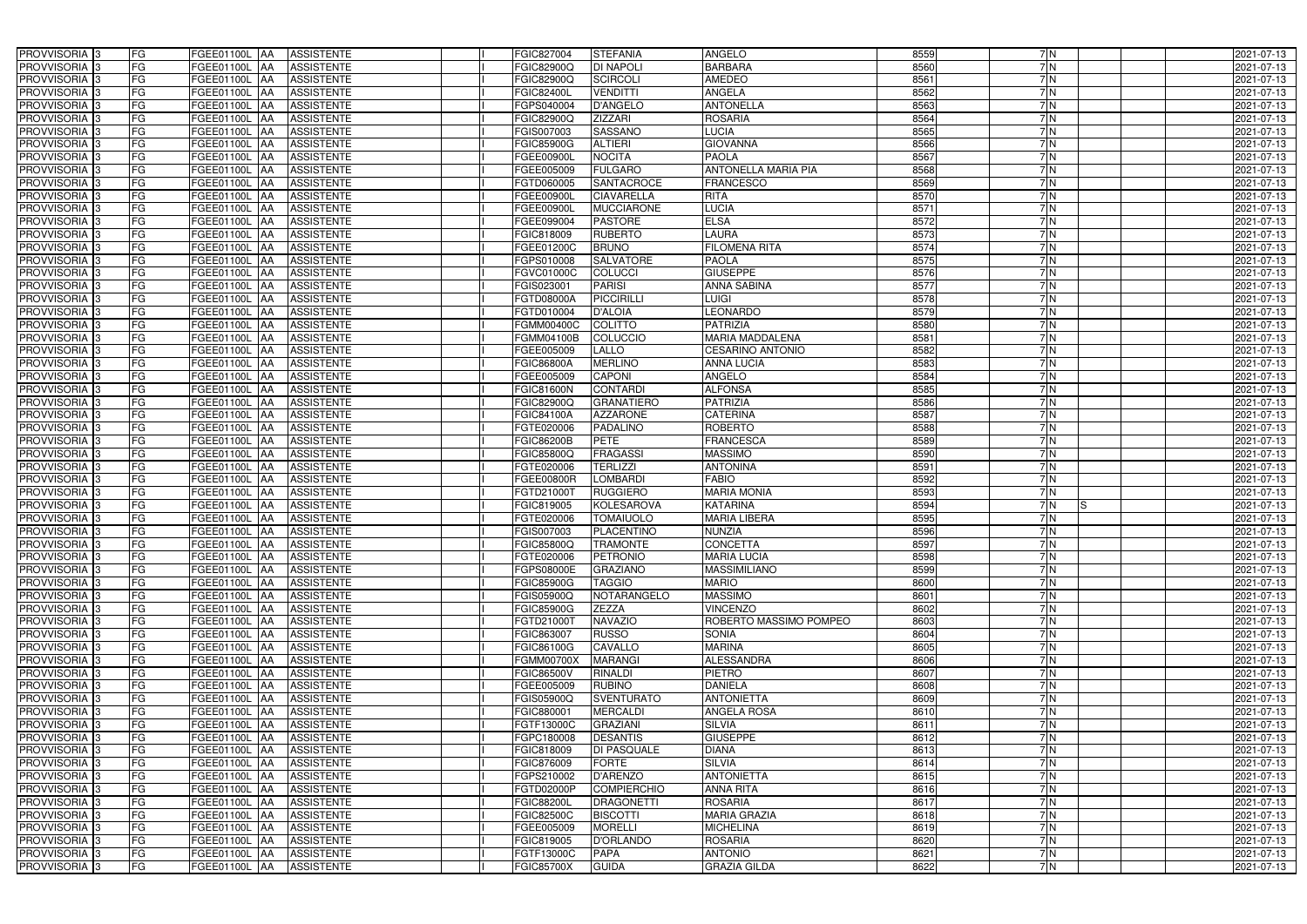| PROVVISORIA 3                                        | FG<br>FGEE01100L AA<br><b>ASSISTENTE</b>                                      | <b>FGIC84500N</b><br><b>SCARAMUZZI</b>                               | <b>FRANCESCA</b>               | 8623<br>7N                           | 2021-07-13               |
|------------------------------------------------------|-------------------------------------------------------------------------------|----------------------------------------------------------------------|--------------------------------|--------------------------------------|--------------------------|
| PROVVISORIA <sup>3</sup>                             | FG<br>FGEE01100L AA<br><b>ASSISTENTE</b>                                      | <b>AMBROSIO</b><br>FGPM03000E                                        | <b>GIUSEPPE</b>                | 7 N<br>8624                          | 2021-07-13               |
| PROVVISORIA 3                                        | FG<br>FGEE01100L AA<br><b>ASSISTENTE</b>                                      | FGMM00400C<br><b>PRISCO</b>                                          | <b>AGATA</b>                   | 7 N<br>8625                          | 2021-07-13               |
| PROVVISORIA 3                                        | FG<br>FGEE01100L AA<br><b>ASSISTENTE</b>                                      | <b>POSCIA</b><br>FGIC872002                                          | <b>MATILDE</b>                 | 7 N<br>8626                          | 2021-07-13               |
| PROVVISORIA <sup>3</sup>                             | FG<br>FGEE01100L AA<br><b>ASSISTENTE</b>                                      | <b>SCARAMUZZI</b><br>FGTF17000V                                      | ANGELA PIA                     | 7N<br>8627                           | 2021-07-13               |
| PROVVISORIA <sup>3</sup>                             | FG<br>FGEE01100L AA<br><b>ASSISTENTE</b>                                      | <b>CARCHIA</b><br><b>FGIC83800E</b>                                  | <b>ROCCO</b>                   | 7N<br>8628                           | 2021-07-13               |
| PROVVISORIA 3                                        | FG<br><b>FGEE01100L AA</b><br><b>ASSISTENTE</b>                               | <b>BELLIZZI</b><br><b>FGIC87000A</b>                                 | CATERINA-MARIA-ROSARIA         | 8629<br>7N                           | 2021-07-13               |
| PROVVISORIA <sup>3</sup>                             | FG<br>FGEE01100L AA<br><b>ASSISTENTE</b>                                      | <b>D'ELIA</b><br>FGPS040004                                          | <b>ANTONIO</b>                 | 7N<br>8630                           | 2021-07-13               |
| PROVVISORIA <sup>3</sup>                             | FG<br>FGEE01100L AA<br><b>ASSISTENTE</b>                                      | <b>ARMIENTO</b><br><b>FGIC80800P</b>                                 | <b>ANGELA</b>                  | 8631<br>7N                           | IS<br>2021-07-13         |
| PROVVISORIA <sup>3</sup>                             | FG<br><b>ASSISTENTE</b><br>FGEE01100L AA                                      | <b>BIANCHINO</b><br><b>FGIC83700P</b>                                | <b>FRANCESCO</b>               | 8632<br>$\overline{7}$ N             | 2021-07-13               |
| PROVVISORIA <sup>3</sup>                             | FG<br><b>ASSISTENTE</b><br>FGEE01100L AA                                      | <b>AFFATATO</b><br>FGTD21000T                                        | <b>MARIA ALTOMARE</b>          | 8633<br>7N                           | 2021-07-13               |
| PROVVISORIA <sup>3</sup>                             | FG<br><b>ASSISTENTE</b><br>FGEE01100L AA                                      | <b>DI CHINNO</b><br>FGTD060005                                       | <b>MARIA ROSARIA</b>           | 8634<br>7N                           | 2021-07-13               |
| PROVVISORIA <sup>3</sup>                             | FG<br>FGEE01100L<br><b>ASSISTENTE</b><br><b>IAA</b>                           | <b>MASSELLI</b><br>FGIS00300Q                                        | IDA                            | 8635<br>$\overline{7}$ N             | 2021-07-13               |
| PROVVISORIA 3                                        | FG<br><b>ASSISTENTE</b><br>FGEE01100L AA                                      | <b>CRUDO</b><br><b>FGIC88200L</b>                                    | <b>PASQUALE</b>                | 8636<br>7N                           | 2021-07-13               |
| PROVVISORIA 3                                        | FG<br>FGEE01100L AA<br><b>ASSISTENTE</b>                                      | <b>PAPANTUONO</b><br>FGIC821005                                      | <b>GIUSEPPA</b>                | 8637<br>7N                           | 2021-07-13               |
| PROVVISORIA 3                                        | FG<br>FGEE01100L AA<br><b>ASSISTENTE</b>                                      | FGTE020006<br><b>SORACE</b>                                          | <b>GAETANA</b>                 | 7N<br>8638                           | 2021-07-13               |
| PROVVISORIA 3                                        | FG<br>FGEE01100L AA<br><b>ASSISTENTE</b>                                      | <b>LEONE</b><br><b>FGIC85700X</b>                                    | <b>MARIA MARGHERITA</b>        | 7N<br>8639                           | 2021-07-13               |
| PROVVISORIA 3                                        | FG<br>FGEE01100L<br><b>ASSISTENTE</b><br><b>IAA</b>                           | <b>COSMAI</b><br>FGEE03200N                                          | <b>LUCREZIA</b>                | 7N<br>8640                           | 2021-07-13               |
| PROVVISORIA 3                                        | $\overline{\mathsf{FG}}$<br><b>FGEE01100L AA</b><br><b>ASSISTENTE</b>         | <b>FERRONE</b><br>FGIC842006                                         | <b>ANNA RITA</b>               | 7N<br>8641                           | 2021-07-13               |
| PROVVISORIA <sup>3</sup>                             | FG<br>FGEE01100L<br><b>ASSISTENTE</b><br><b>JAA</b>                           | <b>BUCCI</b><br>FGTF13000C                                           | <b>LUCIANO</b>                 | 7N<br>8642                           | 2021-07-13               |
| PROVVISORIA <sup>3</sup>                             | FG<br>FGEE01100L AA<br><b>ASSISTENTE</b>                                      | CANTU'<br>FGEE01100L                                                 | <b>MARIA ASSUNTA</b>           | 7N<br>8643                           | 2021-07-13               |
| PROVVISORIA <sup>3</sup>                             | FG<br>FGEE01100L AA<br><b>ASSISTENTE</b>                                      | PIETROSANTO<br>FGIC827004                                            | <b>ANNA MARIA</b>              | 8644<br>7N                           | 2021-07-13               |
| PROVVISORIA <sup>3</sup>                             | FG<br>FGEE01100L AA<br><b>ASSISTENTE</b>                                      | FGVC01000C<br><b>PULLO</b>                                           | <b>MARIA ROSARIA</b>           | 7N<br>8645                           | 2021-07-13               |
| PROVVISORIA 3                                        | FG<br>FGEE01100L<br><b>AA</b><br><b>ASSISTENTE</b>                            | <b>CLEMENTE</b><br><b>FGIS00800V</b>                                 | <b>MARIA ANTONIETTA</b>        | 7N<br>8646                           | 2021-07-13               |
| PROVVISORIA <sup>3</sup>                             | FG<br>FGEE01100L AA<br><b>ASSISTENTE</b>                                      | FGEE005009<br>CAGGIANO                                               | <b>MARIA</b>                   | 8647<br>$6,98$ S                     | 2021-07-13               |
| PROVVISORIA 3                                        | FG<br>FGEE01100L AA<br><b>ASSISTENTE</b>                                      | <b>RACIOPPA</b><br>FGTF17000V                                        | <b>CARMELA RAFFAELLA</b>       | 8648<br>$6,95$ N                     | 2021-07-13               |
| PROVVISORIA 3                                        | FG<br><b>FGEE01100L</b><br><b>AA</b><br><b>ASSISTENTE</b>                     | <b>PALUMBO</b><br>FGEE01200C                                         | <b>PAOLA</b>                   | 8649<br>$6,95$ N                     | 2021-07-13               |
| PROVVISORIA 3                                        | FG<br>FGEE01100L AA<br><b>ASSISTENTE</b>                                      | <b>COSENTINO</b><br>FGIC88000                                        | <b>EMANUELE</b>                | 8650<br>$6,95$ N                     | 2021-07-13               |
| PROVVISORIA <sup>3</sup>                             | FG<br>FGEE01100L<br><b>ASSISTENTE</b><br>۱AA                                  | FGIS05900Q<br><b>GUERRA</b>                                          | <b>ROBERTO</b>                 | 8651<br>$6,95$ N                     | 2021-07-13               |
| PROVVISORIA 3                                        | FG<br>FGEE01100L<br><b>ASSISTENTE</b><br>IAA                                  | <b>DIBIASE</b><br>FGEE005009                                         | <b>FRANCESCO</b>               | 8652<br>$6,93$ $S$                   | 2021-07-13               |
| PROVVISORIA 3                                        | FG<br>FGEE01100L<br><b>ASSISTENTE</b><br>IAA                                  | DI MISCIO<br>FGIC818009                                              | <b>ANNA MARIA</b>              | 8653<br>$6,93$ S                     | 2021-07-13               |
| PROVVISORIA <sup>3</sup>                             | FG<br>FGEE01100L<br><b>ASSISTENTE</b><br><b>IAA</b>                           | <b>RAIMONDI</b><br>FGPS040004                                        | <b>MARIO</b>                   | 8654<br>6,93 S                       | 2021-07-13               |
| PROVVISORIA <sup>3</sup>                             | FG<br>FGEE01100L<br><b>ASSISTENTE</b><br> AA                                  | <b>RASOLA</b><br><b>FGIC87400N</b>                                   | <b>ANGELO</b>                  | 8655<br>$6,93$ S                     | 2021-07-13               |
| PROVVISORIA <sup>3</sup>                             | FG<br><b>FGEE01100L AA</b><br><b>ASSISTENTE</b>                               | FGIC82900Q<br>CIOCIOLA                                               | <b>ANNA</b>                    | 8656<br>$6,93$ S                     | 2021-07-13               |
| PROVVISORIA <sup>3</sup>                             | FG<br><b>FGEE01100L AA</b><br><b>ASSISTENTE</b>                               | <b>MELIOTA</b><br><b>FGIC87000A</b>                                  | <b>GIUSEPPE</b>                | 8657<br>$6,93$ S                     | 2021-07-13               |
| PROVVISORIA <sup>3</sup>                             | FG<br>FGEE01100L AA<br><b>ASSISTENTE</b>                                      | <b>ATZORI</b><br>FGVC01000C                                          | <b>GIANMARCELLO</b>            | 8658<br>$6,93$ $S$                   | 2021-07-13               |
| PROVVISORIA <sup>3</sup>                             | FG<br><b>ASSISTENTE</b><br>FGEE01100L<br><b>JAA</b>                           | NOTARANGELO<br>FGPS040004                                            | <b>VINCENZO</b>                | 8659<br>$6,93$ S                     | 2021-07-13               |
| PROVVISORIA <sup>1</sup> 3                           | FG<br>FGEE01100L AA<br><b>ASSISTENTE</b>                                      | FGEE106002<br><b>PIGNATELLI</b>                                      | <b>MARCO</b>                   | 8660<br>$6,93$ N                     | 2021-07-13               |
| PROVVISORIA <sup>3</sup>                             | FG<br>FGEE01100L AA<br><b>ASSISTENTE</b>                                      | SCOPECE<br>FGEE01100L                                                | <b>MARIALUISA</b>              | 8661<br>6,93 N                       | 2021-07-13               |
| <b>PROVVISORIA</b> 3                                 | FG<br>FGEE01100L AA<br>ASSISTENTE                                             | <b>CAMPANELLA</b><br>FGIC86100G                                      | <b>GABRIELLA</b>               | 8662<br>6,93 N                       | 2021-07-13               |
| PROVVISORIA <sup>3</sup>                             | FG<br>FGEE01100L AA<br><b>ASSISTENTE</b>                                      | FGIS048009<br><b>CIRULLI</b>                                         | <b>RACHELE</b>                 | 8663<br>$6,93$ N                     | 2021-07-13               |
| PROVVISORIA <sup>3</sup>                             | FG<br>FGEE01100L AA<br>ASSISTENTE                                             | <b>FGVC01000C</b><br><b>DI DONATO</b>                                | <b>MICHELE</b>                 | 8664<br>$6,93$ N                     | 2021-07-13               |
| PROVVISORIA <sup>3</sup>                             | FG<br>FGEE01100L AA<br>ASSISTENTE                                             | <b>SORBO</b><br><b>FGIC87400N</b>                                    | <b>GERARDA</b>                 | 8665<br>$6,93$ N                     | 2021-07-13               |
| PROVVISORIA <sup>3</sup>                             | FG<br>FGEE01100L AA<br>ASSISTENTE                                             | FGIC819005<br><b>IULA</b>                                            | <b>MICHELE</b>                 | 6,93N<br>8666                        | 2021-07-13               |
| <b>PROVVISORIA</b> 3                                 | FG<br>FGEE01100L AA<br>ASSISTENTE                                             | <b>VINCIGUERRA</b><br><b>FGMM00700X</b>                              | <b>MARIANNA</b>                | 8667<br>$6,90$ S                     | 2021-07-13               |
| PROVVISORIA <sup>3</sup><br>PROVVISORIA <sup>3</sup> | FG<br>FGEE01100L AA<br>ASSISTENTE<br>FGEE01100L AA<br>ASSISTENTE              | FGIC85800Q<br><b>VENTURA</b><br><b>FGIC86200B</b><br><b>CRISTINO</b> | <b>FLAVIANA</b><br><b>OLMA</b> | 8668<br>$6,90$ S<br>8669             | 2021-07-13<br>2021-07-13 |
|                                                      | FG                                                                            |                                                                      |                                | $6,90$ S                             |                          |
| PROVVISORIA <sup>3</sup><br>PROVVISORIA <sup>3</sup> | FG<br>FGEE01100L AA<br>ASSISTENTE<br>FG<br>FGEE01100L AA<br><b>ASSISTENTE</b> | <b>CICCONE</b><br>FGRH060003<br>FGTD060005<br>NARDACCHIONE           | PATRIZIA<br><b>GINA MARIA</b>  | 8670<br>$6,90$ S<br>8671<br>$6,90$ S | 2021-07-13<br>2021-07-13 |
| PROVVISORIA <sup>1</sup> 3                           | FG<br>FGEE01100L AA<br><b>ASSISTENTE</b>                                      | FGTF13000C<br>LO CAMPO                                               | <b>ROBERTO</b>                 | 8672<br>$6,90$ S                     |                          |
| PROVVISORIA <sup>3</sup>                             | FG<br>FGEE01100L AA<br><b>ASSISTENTE</b>                                      | FGIC819005<br>DEL VECCHIO                                            | <b>ANTONIETTA</b>              | 8673<br>$6,90$ S                     | 2021-07-13<br>2021-07-13 |
| PROVVISORIA <sup>3</sup>                             | FG<br>FGEE01100L AA<br><b>ASSISTENTE</b>                                      | <b>FGIC87900R</b><br><b>GALASSO</b>                                  | LAURA                          | 8674<br>$6,90$ S                     | 2021-07-13               |
| PROVVISORIA <sup>3</sup>                             | FG<br>FGEE01100L AA<br><b>ASSISTENTE</b>                                      | <b>FGIC86800A</b><br><b>NARGISO</b>                                  | <b>MATTIA</b>                  | 8675<br>$6,90$ S                     | 2021-07-13<br>IS.        |
| PROVVISORIA <sup>3</sup>                             | FG<br>FGEE01100L AA<br><b>ASSISTENTE</b>                                      | FGEE005009<br><b>CICIRETTI</b>                                       | <b>GIUSEPPE</b>                | 8676<br>$6,90$ S                     | 2021-07-13               |
| PROVVISORIA <sup>3</sup>                             | FG<br>FGEE01100L AA<br><b>ASSISTENTE</b>                                      | <b>FGIC86600P</b><br>DI BARI                                         | <b>GIOVANNI</b>                | $6,90$ S<br>8677                     | 2021-07-13               |
| PROVVISORIA <sup>3</sup>                             | FG<br>FGEE01100L AA<br><b>ASSISTENTE</b>                                      | <b>RADANO</b><br>FGPS040004                                          | <b>ANTONELLA</b>               | 8678<br>6,90 N                       | 2021-07-13               |
| PROVVISORIA <sup>3</sup>                             | FG<br>FGEE01100L AA<br><b>ASSISTENTE</b>                                      | <b>FARELLA</b><br>FGEE00900L                                         | <b>MATTEA</b>                  | 8679<br>6,90N                        | 2021-07-13               |
| PROVVISORIA <sup>3</sup>                             | FG<br><b>ASSISTENTE</b><br>FGEE01100L AA                                      | FGPC15000C<br><b>TINO</b>                                            | <b>ALESSANDRO</b>              | 8680<br>$6,90$ N                     | 2021-07-13               |
| PROVVISORIA <sup>3</sup>                             | FG<br><b>ASSISTENTE</b><br>FGEE01100L AA                                      | <b>DI TRANI</b><br>FGIS06100Q                                        | <b>GIANLUCA</b>                | 8681<br>6,90 N                       | 2021-07-13               |
| PROVVISORIA <sup>1</sup> 3                           | FG<br><b>ASSISTENTE</b><br>FGEE01100L AA                                      | FGIC856004<br>PADALINO                                               | <b>MARCO PIO</b>               | 8682<br>6,90N                        | 2021-07-13               |
| PROVVISORIA <sup>1</sup> 3                           | <b>ASSISTENTE</b><br>FG<br>FGEE01100L AA                                      | <b>SCROCCA</b><br>FGIC820009                                         | <b>ANTONIO</b>                 | 8683<br>6,90N                        | 2021-07-13               |
| PROVVISORIA <sup>1</sup> 3                           | FG<br>FGEE01100L AA<br><b>ASSISTENTE</b>                                      | <b>GESUALDI</b><br>FGEE00900L                                        | <b>FRANCESCA</b>               | 8684<br>$6,90$ N                     | IS.<br>2021-07-13        |
| PROVVISORIA <sup>1</sup> 3                           | FG<br>FGEE01100L AA<br>ASSISTENTE                                             | <b>SPINELLI</b><br>FGEE106002                                        | <b>PASQUALE</b>                | 8685<br>6,90 N                       | 2021-07-13               |
| PROVVISORIA <sup>3</sup>                             | FG<br>FGEE01100L AA<br>ASSISTENTE                                             | <b>DIFRANCESCO</b><br>FGIS048009                                     | <b>SAVINO</b>                  | $6,90$ N<br>8686                     | 2021-07-13               |
|                                                      |                                                                               |                                                                      |                                |                                      |                          |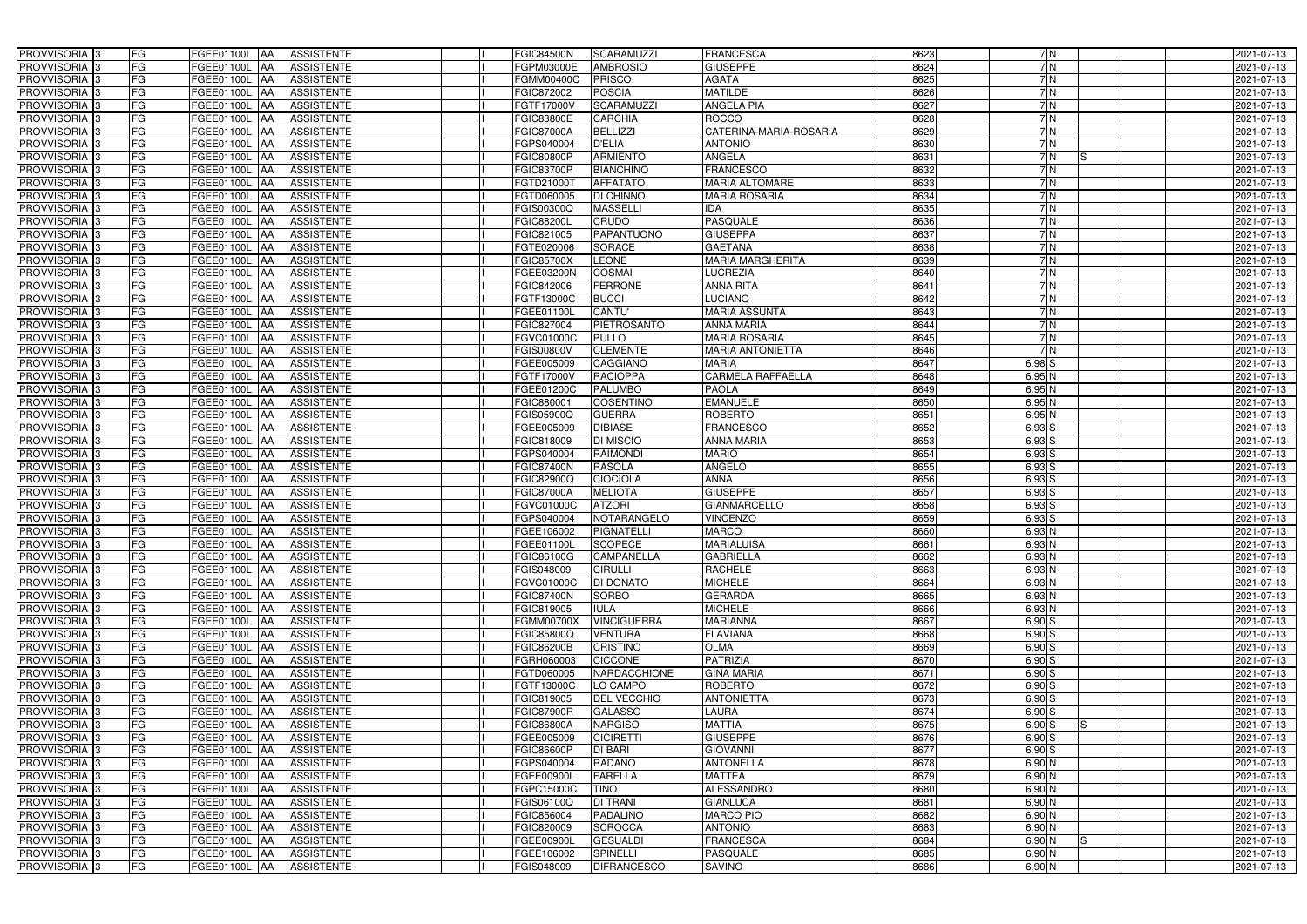| PROVVISORIA <sup>3</sup>                             | FG                       | FGEE01100L AA                  | <b>ASSISTENTE</b>                      | FGTD02000P               | <b>GIORDANO</b>                       | <b>MIRIANA</b>              | 8687         | 6,90 N               | 2021-07-13               |
|------------------------------------------------------|--------------------------|--------------------------------|----------------------------------------|--------------------------|---------------------------------------|-----------------------------|--------------|----------------------|--------------------------|
| PROVVISORIA <sup>3</sup>                             | FG                       | FGEE01100L AA                  | <b>ASSISTENTE</b>                      | FGIC818009               | <b>MARRESE</b>                        | <b>ARIANNA</b>              | 8688         | 6,90 N               | 2021-07-13               |
| PROVVISORIA <sup>3</sup>                             | FG                       | FGEE01100L AA                  | <b>ASSISTENTE</b>                      | FGEE01200C               | <b>ROSSI</b>                          | <b>ROCCO</b>                | 8689         | 6,90N                | 2021-07-13               |
| PROVVISORIA <sup>3</sup>                             | FG                       | FGEE01100L AA                  | <b>ASSISTENTE</b>                      | <b>FGIC81600N</b>        | <b>GRALLO</b>                         | <b>NUNZIA</b>               | 8690         | $6,90$ N             | 2021-07-13               |
| PROVVISORIA <sup>3</sup>                             | FG                       | FGEE01100L AA                  | <b>ASSISTENTE</b>                      | FGIC827004               | <b>RECCHIA</b>                        | <b>MICAELA</b>              | 8691         | 6,90 N               | 2021-07-13               |
| PROVVISORIA <sup>3</sup>                             | FG                       | FGEE01100L AA                  | <b>ASSISTENTE</b>                      | FGPM05000Q               | <b>BARBANO</b>                        | <b>ANGIE JULIETH</b>        | 8692         | 6,90 N               | 2021-07-13               |
| PROVVISORIA 3                                        | FG                       | FGEE01100L AA                  | <b>ASSISTENTE</b>                      | FGIC819005               | <b>LORUSSO</b>                        | <b>DOMENICO</b>             | 8693         | 6,90 N               | 2021-07-13               |
| PROVVISORIA 3                                        | FG                       | FGEE01100L AA                  | <b>ASSISTENTE</b>                      | <b>FGIC81600N</b>        | <b>BOVE</b>                           | PIA                         | 8694         | $6,90$ N             | 2021-07-13               |
| PROVVISORIA 3                                        | FG                       | FGEE01100L AA                  | <b>ASSISTENTE</b>                      | FGEE099004               | <b>FUMANTE</b>                        | <b>ANTONELLA</b>            | 8695         | $6,90$ N             | 2021-07-13               |
| PROVVISORIA <sup>3</sup>                             | FG<br>FGEE01100L         | <b>JAA</b>                     | <b>ASSISTENTE</b>                      | <b>FGIS04600N</b>        | <b>VECE</b>                           | <b>CRISTIANA</b>            | 8696         | $6,90$ N             | 2021-07-13               |
| PROVVISORIA 3                                        | FG                       | FGEE01100L AA                  | <b>ASSISTENTE</b>                      | FGTD010004               | <b>MIOLLI</b>                         | <b>GABRIELE PIO</b>         | 8697         | 6,90N                | 2021-07-13               |
| PROVVISORIA 3                                        | FG                       | FGEE01100L AA                  | <b>ASSISTENTE</b>                      | FGVC01000C               | <b>POLISENA</b>                       | <b>GIOVANNA</b>             | 8698         | $6,90$ N             | 2021-07-13               |
| PROVVISORIA <sup>3</sup>                             | FG                       | FGEE01100L AA                  | <b>ASSISTENTE</b>                      | FGIC856004               | <b>TENORE</b>                         | <b>ALESSANDRO</b>           | 8699         | $6,90$ N             | 2021-07-13               |
| PROVVISORIA 3                                        | $\overline{\mathsf{FG}}$ | FGEE01100L AA                  | <b>ASSISTENTE</b>                      | FGIC827004               | <b>SALVATORE</b>                      | <b>SABRINA</b>              | 8700         | 6,90N                | 2021-07-13               |
| PROVVISORIA 3                                        | FG                       | <b>FGEE01100L   AA</b>         | <b>ASSISTENTE</b>                      | FGIC876009               | <b>DE MARE</b>                        | <b>FEDERICA</b>             | 8701         | $6,90$ N             | 2021-07-13               |
| PROVVISORIA <sup>3</sup>                             | $\overline{\mathsf{FG}}$ | FGEE01100L AA                  | <b>ASSISTENTE</b>                      | <b>FGIS00800V</b>        | <b>MUCCIARONE</b>                     | <b>ADRIANA</b>              | 8702         | $6,90$ N             | 2021-07-13               |
| PROVVISORIA 3                                        | FG                       | FGEE01100L AA                  | <b>ASSISTENTE</b>                      | FGTF13000C               | <b>AVENTINO</b>                       | <b>PIETRO</b>               | 8703         | $6,90$ N             | 2021-07-13               |
| PROVVISORIA <sup>3</sup>                             | FG                       | FGEE01100L AA                  | <b>ASSISTENTE</b>                      | FGTF13000C               | CACCHIO                               | <b>MARIA LEONARDA</b>       | 8704         | $6,90$ N             | 2021-07-13               |
| PROVVISORIA 3                                        | FG                       | FGEE01100L AA                  | <b>ASSISTENTE</b>                      | FGIC86100G               | <b>SARACINO</b>                       | <b>MARIA MICHELA</b>        | 8705         | 6,90 N               | 2021-07-13               |
| PROVVISORIA 3                                        | FG                       | FGEE01100L AA                  | <b>ASSISTENTE</b>                      | FGTD08000A               | <b>CAGGIANO</b>                       | <b>NICOLA</b>               | 8706         | $6,90$ N             | 2021-07-13               |
| PROVVISORIA <sup>3</sup>                             | FG<br>FGEE01100L         | <b>JAA</b>                     | <b>ASSISTENTE</b>                      | FGIC82900Q               | <b>PALUMBO</b>                        | <b>VITTORIA</b>             | 8707         | 6,90 N               | 2021-07-13               |
| PROVVISORIA 3                                        | FG                       | FGEE01100L AA                  | <b>ASSISTENTE</b>                      | FGIC827004               | <b>BOZZINO</b>                        | <b>ERSILIA</b>              | 8708         | $6,90$ N             | 2021-07-13               |
| PROVVISORIA 3                                        | FG                       | FGEE01100L AA                  | <b>ASSISTENTE</b>                      | FGIC88000                | <b>AGHILAR</b>                        | <b>ANTONELLA</b>            | 8709         | $6,90$ N             | 2021-07-13               |
| PROVVISORIA <sup>3</sup>                             | FG                       | FGEE01100L AA                  | <b>ASSISTENTE</b>                      | <b>FGIC80800P</b>        | <b>PERNA</b>                          | <b>MARISA</b>               | 8710         | $6,90$ N             | 2021-07-13               |
| PROVVISORIA 3                                        | FG                       | FGEE01100L AA                  | <b>ASSISTENTE</b>                      | <b>FGIC85900G</b>        | <b>BRESCIA</b>                        | <b>RAFFAELLA</b>            | 8711         | $6,90$ N             | 2021-07-13               |
| PROVVISORIA 3                                        | FG                       | FGEE01100L AA                  | <b>ASSISTENTE</b>                      | FGIC872002               | <b>GUERRA</b>                         | <b>CARMELA</b>              | 8712         | $6,88$ $S$           | 2021-07-13               |
| PROVVISORIA <sup>1</sup> 3                           | FG                       | FGEE01100L AA                  | <b>ASSISTENTE</b>                      | FGTD060005               | DI AGRESTI CONSOLI                    | <b>SIGISMONDO</b>           | 8713         | $6,88$ N             | 2021-07-13               |
|                                                      |                          |                                | AMMINISTRATIVO                         |                          |                                       |                             |              |                      |                          |
| PROVVISORIA <sup>3</sup>                             | FG                       | <b>FGEE01100L AA</b>           | <b>ASSISTENTE</b>                      | FGIS05900Q               | CARPANO                               | <b>MIRIAM</b>               | 8714         | 6,87 N               | 2021-07-13               |
| PROVVISORIA <sup>3</sup>                             | FG                       | <b>FGEE01100L AA</b>           | <b>ASSISTENTE</b>                      | FGEE099004               | <b>DELLORCO</b>                       | <b>COSIMO DAMIANO</b>       | 8715         | $6,85$ N             | 2021-07-13               |
| PROVVISORIA <sup>3</sup>                             | FG                       | <b>FGEE01100L AA</b>           | <b>ASSISTENTE</b>                      | FGIC88100R               | <b>GUGLIELMO</b>                      | <b>MASSIMILIANO</b>         | 8716         | $6,83$ $S$           | 2021-07-13               |
| PROVVISORIA <sup>3</sup>                             | FG                       | FGEE01100L AA                  | <b>ASSISTENTE</b>                      | <b>FGMM00700X</b>        | <b>PARTIPILO</b>                      | <b>FRANCESCO</b>            | 8717         | $6,83$ S             | 2021-07-13               |
| PROVVISORIA 3                                        | FG                       | FGEE01100L AA                  | <b>ASSISTENTE</b>                      | FGEE00800R               | <b>IACONETA</b>                       | <b>ANNA</b>                 | 8718         | $6,83$ $S$           | 2021-07-13               |
| PROVVISORIA 3                                        | FG                       | <b>FGEE01100L   AA</b>         | <b>ASSISTENTE</b>                      | FGIC819005               | <b>DI MASI</b>                        | <b>PASQUALE</b>             | 8719         | $6,83$ $S$           | 2021-07-13               |
| PROVVISORIA 3                                        | FG                       | FGEE01100L AA                  | <b>ASSISTENTE</b>                      | FGTD060005               | <b>DEL GROSSO</b>                     | <b>DONATO</b>               | 8720         | $6,83$ S             | 2021-07-13               |
| PROVVISORIA <sup>3</sup>                             | FG                       | FGEE01100L AA                  | <b>ASSISTENTE</b>                      | <b>FGIC81600N</b>        | <b>SCHIAVONE</b>                      | <b>ANTONIO</b>              | 8721         | $6,83$ $S$           | 2021-07-13               |
| PROVVISORIA <sup>3</sup>                             | FG                       | FGEE01100L AA                  | <b>ASSISTENTE</b>                      | <b>FGMM00700X</b>        | <b>DE COTIIS</b>                      | <b>RICCARDINA</b>           | 8722         | $6,83$ S             | 2021-07-13               |
| PROVVISORIA <sup>3</sup>                             | FG                       | FGEE01100L AA                  | <b>ASSISTENTE</b>                      | <b>FGIC82900Q</b>        | FERRANTINO                            | <b>ANNA MARIA</b>           | 8723         | $6,83$ $S$           | 2021-07-13               |
| PROVVISORIA <sup>3</sup>                             | <b>FG</b>                |                                | FGEE01100L AA ASSISTENTE               | FGIC856004               | <b>CIAVARELLA</b>                     | <b>CONCETTA</b>             | 8724         | $6,83$ S             | 2021-07-13               |
| <b>PROVVISORIA</b> 3                                 | FG<br>FGEE01100L AA      |                                | ASSISTENTE                             | <b>FGTD08000A</b>        | <b>TOTARO</b>                         | <b>ANTONIO</b>              | 8725         | $6,83$ $S$           | 2021-07-13               |
| PROVVISORIA <sup>3</sup>                             | FG<br>FGEE01100L AA      |                                | <b>ASSISTENTE</b>                      | <b>FGIS03700V</b>        | CANNONE                               | <b>GIUSEPPE ANDREA</b>      | 8726         | $6,83$ $S$           | 2021-07-13               |
| PROVVISORIA <sup>3</sup>                             | FG<br>FGEE01100L AA      |                                | ASSISTENTE                             | FGTD010004               | <b>DEMONTE</b>                        | <b>BRUNA ANNA</b>           | 8727         | 6,83 N               | 2021-07-13               |
| PROVVISORIA <sup>3</sup>                             | FG                       | FGEE01100L AA                  | ASSISTENTE                             | <b>FGIC85700X</b>        | <b>ROMA</b>                           | ALESSANDRO                  | 8728         | $6,83$ N             | 2021-07-13               |
| PROVVISORIA <sup>3</sup>                             | FG                       | FGEE01100L AA                  | ASSISTENTE                             | FGIC85800Q               | <b>ZICCARDI</b>                       | <b>ANNARITA</b>             | 8729         | $6,83$ N             | 2021-07-13               |
| PROVVISORIA <sup>3</sup>                             | FG                       | FGEE01100L AA                  | ASSISTENTE                             | FGIC880001               | <b>MINERVINI</b>                      | <b>LUIGI</b>                | 8730         | $6,83$ N             | 2021-07-13               |
| PROVVISORIA <sup>3</sup>                             | FG                       | FGEE01100L AA                  | <b>ASSISTENTE</b>                      | <b>FGMM00700X</b>        | <b>DELLI CARRI</b>                    | <b>CARMELA</b>              | 8731         | $6,83$ N             | 2021-07-13               |
| PROVVISORIA <sup>1</sup> 3                           | FG                       | FGEE01100L AA                  | <b>ASSISTENTE</b>                      | FGEE005009               | <b>BUCCINO</b>                        | <b>CATERINA</b>             | 8732         | $6,83$ N             | 2021-07-13               |
| PROVVISORIA <sup>3</sup>                             | FG                       | FGEE01100L AA                  | <b>ASSISTENTE</b>                      | <b>FGIS04600N</b>        | <b>VITALE</b>                         | <b>LUCIA</b>                | 8733         | $6,83$ N             | 2021-07-13               |
| PROVVISORIA <sup>3</sup>                             | FG                       | FGEE01100L AA                  | <b>ASSISTENTE</b>                      | FGEE06000T               | <b>RUSSO</b>                          | <b>MARIA</b>                | 8734         | $6,83$ N             | 2021-07-13               |
| PROVVISORIA <sup>3</sup>                             | FG                       | FGEE01100L AA                  | <b>ASSISTENTE</b>                      | FGEE01200C               | <b>RASPATELLI</b>                     | <b>ROSA</b>                 | 8735         | $6,83$ N             | 2021-07-13               |
| PROVVISORIA <sup>3</sup>                             | FG                       | FGEE01100L AA                  | <b>ASSISTENTE</b>                      | <b>FGIC84500N</b>        | <b>CISTERNINO</b>                     | <b>GIOVANNA</b>             | 8736         | $6,83$ N             | 2021-07-13               |
| PROVVISORIA <sup>3</sup>                             | FG<br>FG                 | FGEE01100L AA                  | <b>ASSISTENTE</b>                      | FGIC876009               | <b>BARONE</b>                         | <b>RAFFAELLA</b>            | 8737<br>8738 | $6,83$ N<br>$6,83$ N | 2021-07-13               |
| PROVVISORIA <sup>3</sup>                             |                          | FGEE01100L AA                  | <b>ASSISTENTE</b>                      | FGTF13000C               | <b>BELLUSCI</b>                       | <b>PASQUALE</b>             |              |                      | 2021-07-13               |
| PROVVISORIA <sup>3</sup>                             | FG                       | FGEE01100L AA                  | <b>ASSISTENTE</b>                      | FGTD010004               | <b>CARDILLO</b>                       | <b>PIETRO</b>               | 8739         | $6,83$ N             | 2021-07-13               |
| PROVVISORIA <sup>3</sup>                             | FG                       | FGEE01100L AA                  | <b>ASSISTENTE</b>                      | <b>FGIS00800V</b>        | <b>RICCI</b>                          | <b>INCORONATA</b>           | 8740         | $6,83$ N             | 2021-07-13               |
| PROVVISORIA <sup>3</sup>                             | FG                       | FGEE01100L AA                  | <b>ASSISTENTE</b>                      | <b>FGIC84600D</b>        | <b>GRANATO</b>                        | <b>RITA</b><br><b>CATIA</b> | 8741<br>8742 | 6,83 N               | 2021-07-13               |
| PROVVISORIA <sup>3</sup><br>PROVVISORIA <sup>3</sup> | FG<br>FG                 | FGEE01100L AA<br>FGEE01100L AA | <b>ASSISTENTE</b><br><b>ASSISTENTE</b> | FGIC856004<br>FGRH060003 | <b>SALVATORE</b><br><b>SQUARCELLA</b> | <b>MARIA</b>                | 8743         | $6,83$ N<br>$6,83$ N | 2021-07-13<br>2021-07-13 |
| PROVVISORIA <sup>3</sup>                             |                          | FGEE01100L AA                  | <b>ASSISTENTE</b>                      | FGEE112009               | <b>DE LITTERIIS</b>                   | <b>ANTONIETTA</b>           | 8744         | 6,83 N               |                          |
| PROVVISORIA <sup>3</sup>                             | FG<br>FG                 | FGEE01100L AA                  | <b>ASSISTENTE</b>                      | FGTD02000P               | <b>DI SPIRITO</b>                     | <b>MILVA</b>                | 8745         | $6,83$ N             | 2021-07-13               |
| PROVVISORIA <sup>3</sup>                             | FG                       | FGEE01100L AA                  | <b>ASSISTENTE</b>                      | <b>FGIC87400N</b>        | <b>DEFEUDIS</b>                       | <b>CARLO ANTONIO</b>        | 8746         | $6,81$ S             | 2021-07-13<br>2021-07-13 |
| PROVVISORIA <sup>3</sup>                             | FG                       | FGEE01100L AA                  | <b>ASSISTENTE</b>                      | FGIS023001               | <b>RIGLIETTI</b>                      | <b>FELICE</b>               | 8747         | $6,81$ N             | 2021-07-13               |
| PROVVISORIA <sup>3</sup>                             | FG                       | FGEE01100L AA                  | ASSISTENTE                             | <b>FGIC88200L</b>        | <b>SIENA</b>                          | <b>ANNA</b>                 | 8748         | $6,81$ N             | 2021-07-13               |
| PROVVISORIA <sup>3</sup>                             | FG<br>FGEE01100L AA      |                                | ASSISTENTE                             | <b>FGIC87400N</b>        | <b>ROBERTI</b>                        | <b>ROBERTO</b>              | 8749         | $6,80$ S             | 2021-07-13               |
|                                                      |                          |                                |                                        |                          |                                       |                             |              |                      |                          |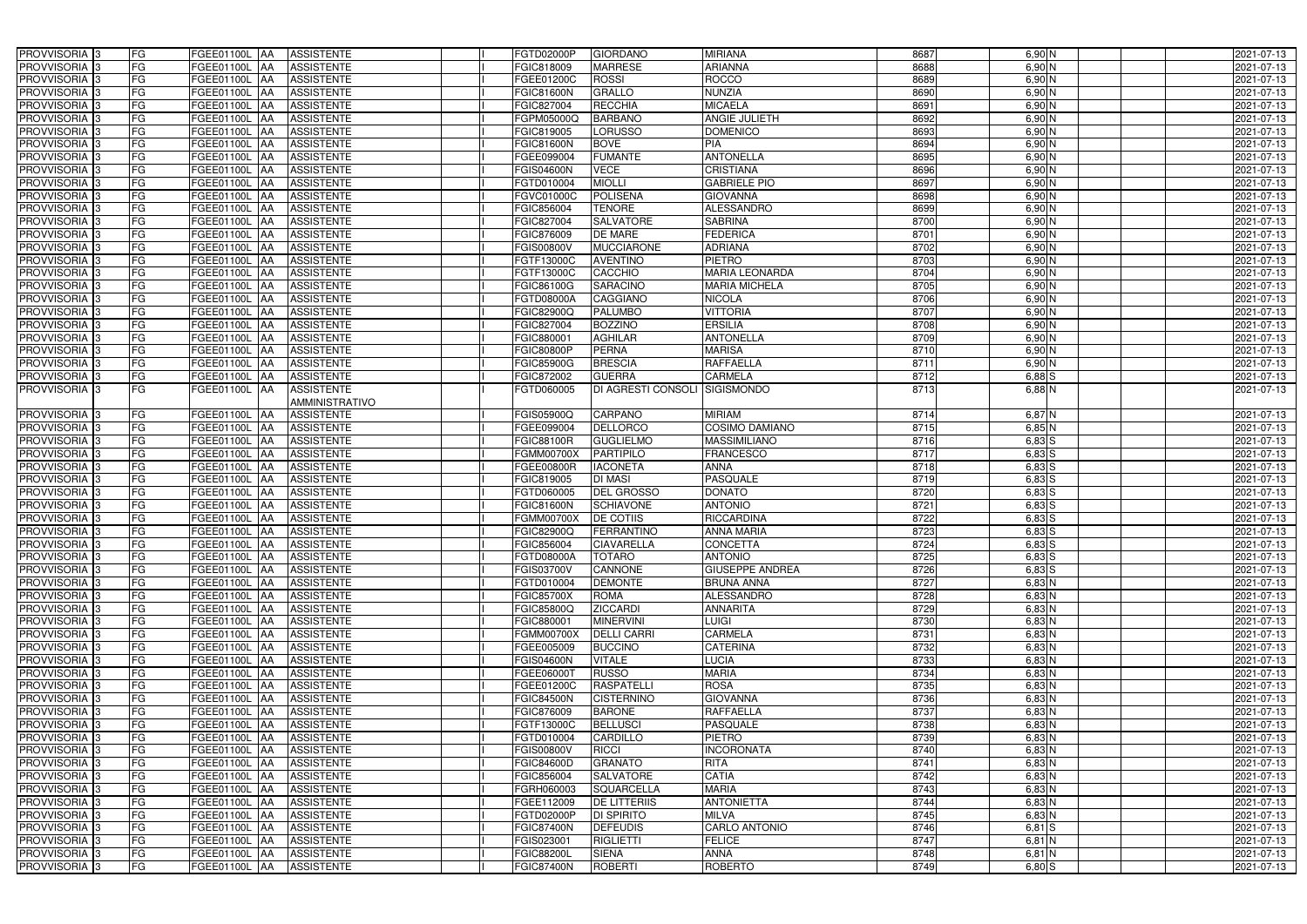| PROVVISORIA <sup>3</sup>   | FG<br>FGEE01100L AA        |            | <b>ASSISTENTE</b> | <b>FGIC84500N</b> | LIVINI               | <b>DALIA</b>               | 8750 | $6,80$ S   | 2021-07-13 |
|----------------------------|----------------------------|------------|-------------------|-------------------|----------------------|----------------------------|------|------------|------------|
| PROVVISORIA <sup>3</sup>   | FG<br>FGEE01100L           | IAA        | <b>ASSISTENTE</b> | FGEE005009        | <b>COCOMAZZI</b>     | <b>ROSA</b>                | 8751 | $6,80$ S   | 2021-07-13 |
| PROVVISORIA <sup>3</sup>   | FG<br>FGEE01100L           | IAA        | <b>ASSISTENTE</b> | FGTD010004        | <b>PAZIENZA</b>      | <b>IOLANDA CRISTINA</b>    | 8752 | 6,80S      | 2021-07-13 |
| PROVVISORIA 3              | FG<br>FGEE01100L           | IAA        | <b>ASSISTENTE</b> | FGEE005009        | <b>TIZZANO</b>       | <b>RITA</b>                | 8753 | $6,80$ S   | 2021-07-13 |
| PROVVISORIA <sup>3</sup>   | FG<br>FGEE01100L           | IAA        | <b>ASSISTENTE</b> | FGIS021009        | LONGO                | <b>NAZARIO</b>             | 8754 | $6,80$ S   | 2021-07-13 |
| PROVVISORIA 3              | FG<br><b>FGEE01100L AA</b> |            | <b>ASSISTENTE</b> | FGIC818009        | <b>MARRESE</b>       | <b>FEDERICA</b>            | 8755 | $6,80$ $S$ | 2021-07-13 |
| PROVVISORIA <sup>1</sup> 3 | FG<br>FGEE01100L AA        |            | <b>ASSISTENTE</b> | FGIC82900Q        | <b>BRIGIDA</b>       | <b>FRANCESCA PAOLA</b>     | 8756 | $6,80$ S   | 2021-07-13 |
| PROVVISORIA <sup>1</sup> 3 | FG<br>FGEE01100L AA        |            | <b>ASSISTENTE</b> | FGIC806003        | <b>AZZARONE</b>      | <b>ERMINIA</b>             | 8757 | $6,80$ S   | 2021-07-13 |
| PROVVISORIA 3              | FG<br>FGEE01100L AA        |            | <b>ASSISTENTE</b> | FGIS00800V        | <b>PEPE</b>          | <b>ANTONIETTA</b>          | 8758 | $6,80$ $S$ | 2021-07-13 |
| PROVVISORIA <sup>3</sup>   | FG<br><b>FGEE01100L AA</b> |            | <b>ASSISTENTE</b> | FGTE020006        | <b>PAVIA</b>         | <b>LUCIA CARMELA</b>       | 8759 | $6,80$ S   | 2021-07-13 |
| PROVVISORIA 3              | FG<br>FGEE01100L AA        |            | <b>ASSISTENTE</b> | FGEE005009        | <b>CARELLA</b>       | <b>ANNA RITA</b>           | 8760 | $6,80$ $S$ | 2021-07-13 |
| PROVVISORIA 3              | FG<br>FGEE01100L AA        |            | <b>ASSISTENTE</b> | FGIC819005        | <b>PAGLIARULO</b>    | <b>GIOVANNA</b>            | 8761 | $6,80$ $S$ | 2021-07-13 |
| PROVVISORIA 3              | FG<br>FGEE01100L AA        |            | <b>ASSISTENTE</b> | FGIS01100P        | <b>QUARANTA</b>      | <b>TERESA KATIA</b>        | 8762 | $6,80$ S   | 2021-07-13 |
| PROVVISORIA 3              | FG<br>FGEE01100L AA        |            | <b>ASSISTENTE</b> | FGIC818009        | <b>ANDRIOLO</b>      | <b>PAMELA</b>              | 8763 | $6,80$ S   | 2021-07-13 |
| PROVVISORIA 3              | FG<br>FGEE01100L AA        |            | <b>ASSISTENTE</b> | <b>FGIC85700X</b> | <b>BOLUMETTO</b>     | <b>CLAUDIA</b>             | 8764 | $6,80$ S   | 2021-07-13 |
| PROVVISORIA 3              | FG<br><b>FGEE01100L</b>    | <b>JAA</b> | <b>ASSISTENTE</b> | FGIC83800E        | <b>BIANCO</b>        | <b>ROSARIA</b>             | 8765 | $6,80$ S   | 2021-07-13 |
| PROVVISORIA 3              | FG<br><b>FGEE01100L</b>    | IAA        | <b>ASSISTENTE</b> | FGIC819005        | <b>GIUGGIO</b>       | <b>FRANCESCO</b>           | 8766 | $6,80$ S   | 2021-07-13 |
| PROVVISORIA 3              | FG<br>FGEE01100L AA        |            | <b>ASSISTENTE</b> | FGIC827004        | <b>DAMIANI</b>       | <b>FRANCESCO MARIA</b>     | 8767 | $6,80$ S   | 2021-07-13 |
| PROVVISORIA 3              | FG<br>FGEE01100L           | <b>JAA</b> | <b>ASSISTENTE</b> | FGIC872002        | <b>CASSA</b>         | <b>SALVATORE</b>           | 8768 | $6,80$ S   | 2021-07-13 |
| PROVVISORIA 3              | FG<br>FGEE01100L           | <b>JAA</b> | <b>ASSISTENTE</b> | FGEE005009        | <b>ZACCARIA</b>      | <b>NICOLA</b>              | 8769 | 6,80 S     | 2021-07-13 |
| PROVVISORIA <sup>3</sup>   | FG<br>FGEE01100L           | ΙAΑ        | <b>ASSISTENTE</b> | FGTF13000C        | <b>INNEO</b>         | <b>MANUELA</b>             | 8770 | 6,80 S     | 2021-07-13 |
| PROVVISORIA 3              | FG<br><b>FGEE01100L</b>    | IAA        | <b>ASSISTENTE</b> | FGEE005009        | <b>MELCHIORRE</b>    | <b>FABIANA</b>             | 8771 | $6,80$ S   | 2021-07-13 |
| PROVVISORIA 3              | FG<br>FGEE01100L           | IAA        | <b>ASSISTENTE</b> | FGIS021009        | <b>MANCO</b>         | <b>ALESSANDRO</b>          | 8772 | $6,80$ S   | 2021-07-13 |
| PROVVISORIA 3              | FG<br>FGEE01100L AA        |            | <b>ASSISTENTE</b> | FGEE01100L        | <b>COCUZZI</b>       | <b>VALERIA</b>             | 8773 | 6,80S      | 2021-07-13 |
| PROVVISORIA 3              | FG<br>FGEE01100L           | AA         | <b>ASSISTENTE</b> | FGIC86100G        | <b>APOLLONIO</b>     | <b>ELENA</b>               | 8774 | $6,80$ S   | 2021-07-13 |
| PROVVISORIA 3              | FG<br>FGEE01100L           | <b>JAA</b> | <b>ASSISTENTE</b> | FGEE005009        | <b>SALCUNI</b>       | ANGELA                     | 8775 | 6,80S      | 2021-07-13 |
| PROVVISORIA 3              | FG<br>FGEE01100L AA        |            | <b>ASSISTENTE</b> | FGIC86000Q        | <b>MORETTO</b>       | <b>ALESSIA PIA</b>         | 8776 | 6,80S      | 2021-07-13 |
| PROVVISORIA 3              | FG<br>FGEE01100L           | IAA        | <b>ASSISTENTE</b> | FGTF13000C        | <b>CITARELLI</b>     | <b>LUCA</b>                | 8777 | 6,80S      | 2021-07-13 |
| PROVVISORIA <sup>3</sup>   | FG<br>FGEE01100L AA        |            | <b>ASSISTENTE</b> | FGIS00300Q        | <b>GUGLIELMI</b>     | <b>VALERIA</b>             | 8778 | $6,80$ S   | 2021-07-13 |
| PROVVISORIA <sup>3</sup>   | FG<br>FGEE01100L AA        |            | <b>ASSISTENTE</b> | FGIS00800V        | <b>DI BRISCO</b>     | <b>PASQUALE</b>            | 8779 | $6,80$ S   | 2021-07-13 |
| PROVVISORIA <sup>3</sup>   | FG<br>FGEE01100L AA        |            | <b>ASSISTENTE</b> | FGRI020004        | <b>BIANCOFIORE</b>   | <b>FRANCESCO</b>           | 8780 | $6,80$ $S$ | 2021-07-13 |
| PROVVISORIA <sup>3</sup>   | FG<br>FGEE01100L AA        |            | <b>ASSISTENTE</b> | FGIC818009        | <b>SARCONE</b>       | <b>DALILA</b>              | 8781 | $6,80$ S   | 2021-07-13 |
| PROVVISORIA <sup>3</sup>   | FG<br><b>FGEE01100L AA</b> |            | <b>ASSISTENTE</b> | FGIC85800Q        | <b>DE SANTIS</b>     | <b>PAOLA</b>               | 8782 | $6,80$ S   | 2021-07-13 |
| PROVVISORIA <sup>3</sup>   | FG<br>FGEE01100L AA        |            | <b>ASSISTENTE</b> | FGIC84100A        | <b>VENEZIANI</b>     | <b>MARIA</b>               | 8783 | $6,80$ S   | 2021-07-13 |
| PROVVISORIA 3              | FG<br>FGEE01100L           | IAA        | <b>ASSISTENTE</b> | FGTD010004        | <b>DE FILIPPIS</b>   | <b>GIORGIO</b>             | 8784 | $6,80$ $S$ | 2021-07-13 |
| PROVVISORIA <sup>3</sup>   | FG<br><b>FGEE01100L</b>    | IAA        | <b>ASSISTENTE</b> | FGIC86200B        | <b>RAGONE</b>        | <b>YLENIA</b>              | 8785 | $6,80$ S   | 2021-07-13 |
| PROVVISORIA <sup>3</sup>   | FG<br>FGEE01100L           | IAA        | <b>ASSISTENTE</b> | FGIC827004        | <b>SCARANO</b>       | <b>VINCENZA</b>            | 8786 | $6,80$ N   | 2021-07-13 |
| PROVVISORIA <sup>3</sup>   | FG<br>FGEE01100L AA        |            | <b>ASSISTENTE</b> | FGIC864003        | <b>PASTORE</b>       | <b>MATTEO</b>              | 8787 | $6,80$ N   | 2021-07-13 |
| PROVVISORIA 3              | FG<br>FGEE01100L AA        |            | <b>ASSISTENTE</b> | <b>FGIC88200L</b> | LOTTO                | <b>MARCO</b>               | 8788 | $6,80$ N   | 2021-07-13 |
| PROVVISORIA <sup>3</sup>   | FG<br>FGEE01100L AA        |            | <b>ASSISTENTE</b> | FGIC86100G        | <b>ANTENOZIO</b>     | <b>SIMONE</b>              | 8789 | $6,80$ N   | 2021-07-13 |
| PROVVISORIA <sup>3</sup>   | FG<br>FGEE01100L AA        |            | ASSISTENTE        | FGPS040004        | <b>MAIO</b>          | ALESSANDRO MASSIMO         | 8790 | $6,80$ N   | 2021-07-13 |
| PROVVISORIA <sup>3</sup>   | FG<br>FGEE01100L AA        |            | ASSISTENTE        | <b>FGIS04600N</b> | <b>FIORETTI</b>      | <b>ROSA</b>                | 8791 | $6,80$ N   | 2021-07-13 |
| PROVVISORIA <sup>3</sup>   | FG<br><b>FGEE01100L AA</b> |            | <b>ASSISTENTE</b> | FGEE005009        | <b>D'ORIA</b>        | <b>FRANCESCA PIA</b>       | 8792 | $6,80$ N   | 2021-07-13 |
| PROVVISORIA <sup>3</sup>   | FG<br>FGEE01100L AA        |            | ASSISTENTE        | FGIS007003        | <b>PALMIERI</b>      | <b>VINCENZO PIO</b>        | 8793 | $6,80$ N   | 2021-07-13 |
| PROVVISORIA <sup>3</sup>   | FG<br>FGEE01100L AA        |            | ASSISTENTE        | FGEE11000N        | <b>VALERIO</b>       | ALESSIO CORRADO            | 8794 | $6,80$ N   | 2021-07-13 |
| PROVVISORIA <sup>3</sup>   | FG<br>FGEE01100L AA        |            | ASSISTENTE        | FGEE005009        | <b>LANDELLA</b>      | NICOLO'                    | 8795 | $6,80$ N   | 2021-07-13 |
| PROVVISORIA <sup>3</sup>   | FG<br>FGEE01100L AA        |            | ASSISTENTE        | FGIC88100R        | <b>COSTRINO</b>      | <b>ANNACHIARA</b>          | 8796 | $6,80$ N   | 2021-07-13 |
| PROVVISORIA <sup>3</sup>   | FG<br>FGEE01100L AA        |            | ASSISTENTE        | <b>FGIS00800V</b> | <b>ARMILLOTTA</b>    | <b>GIUSEPPE ANTONIOPIO</b> | 8797 | 6,80 N     | 2021-07-13 |
| PROVVISORIA <sup>3</sup>   | FG<br>FGEE01100L AA        |            | ASSISTENTE        | FGEE005009        | <b>BARTOLOMEO</b>    | <b>ANNAMARIA</b>           | 8798 | $6,80$ N   | 2021-07-13 |
| PROVVISORIA <sup>3</sup>   | FG<br>FGEE01100L AA        |            | ASSISTENTE        | <b>FGIC84500N</b> | SAVINO               | <b>MARIACHIARA</b>         | 8799 | $6,80$ N   | 2021-07-13 |
| PROVVISORIA <sup>3</sup>   | FG<br>FGEE01100L AA        |            | <b>ASSISTENTE</b> | FGEE00900L        | <b>PAPARESTA</b>     | <b>ANDREA</b>              | 8800 | 6,80 N     | 2021-07-13 |
| PROVVISORIA <sup>3</sup>   | FG<br>FGEE01100L AA        |            | <b>ASSISTENTE</b> | <b>FGIC85700X</b> | LO RISO              | <b>FRANCESCA PIA</b>       | 8801 | $6,80$ N   | 2021-07-13 |
| PROVVISORIA <sup>3</sup>   | FG<br>FGEE01100L AA        |            | <b>ASSISTENTE</b> | FGIC872002        | <b>PRENCIPE</b>      | <b>VALENTINA</b>           | 8802 | $6,80$ N   | 2021-07-13 |
| PROVVISORIA <sup>3</sup>   | FG<br>FGEE01100L AA        |            | <b>ASSISTENTE</b> | FGIC876009        | <b>MONTEFERRANTE</b> | <b>ANNA</b>                | 8803 | $6,80$ N   | 2021-07-13 |
| PROVVISORIA <sup>13</sup>  | FG<br>FGEE01100L AA        |            | <b>ASSISTENTE</b> | <b>FGIC84500N</b> | <b>MAROLLA</b>       | ALESSANDRA MARIA           | 8804 | 6,80 N     | 2021-07-13 |
| PROVVISORIA <sup>1</sup> 3 | FG<br>FGEE01100L AA        |            | <b>ASSISTENTE</b> | FGIS021009        | <b>SANTORO</b>       | <b>GIOVANNI</b>            | 8805 | 6,80 N     | 2021-07-13 |
| PROVVISORIA <sup>3</sup>   | FG<br>FGEE01100L AA        |            | <b>ASSISTENTE</b> | FGIC864003        | <b>FACCIORUSSO</b>   | <b>GIULIA</b>              | 8806 | $6,80$ N   | 2021-07-13 |
| <b>PROVVISORIA</b> 3       | FG<br>FGEE01100L AA        |            | <b>ASSISTENTE</b> | FGTE020006        | <b>LA TORRE</b>      | <b>SABRINA STEFANIA</b>    | 8807 | 6,80 N     | 2021-07-13 |
| PROVVISORIA <sup>3</sup>   | FG<br>FGEE01100L AA        |            | <b>ASSISTENTE</b> | FGEE00800R        | <b>IANNOTTA</b>      | <b>MARTINA</b>             | 8808 | 6,80 N     | 2021-07-13 |
| PROVVISORIA <sup>1</sup> 3 | FG<br>FGEE01100L AA        |            | <b>ASSISTENTE</b> | FGMM148003        | <b>BEVILACQUA</b>    | <b>GIOVANNI</b>            | 8809 | 6,80 N     | 2021-07-13 |
| PROVVISORIA <sup>3</sup>   | FG<br>FGEE01100L AA        |            | <b>ASSISTENTE</b> | <b>FGIC81600N</b> | <b>DI GIOVANNI</b>   | <b>ANNALISA</b>            | 8810 | 6,80 N     | 2021-07-13 |
| PROVVISORIA <sup>1</sup> 3 | FG<br>FGEE01100L AA        |            | <b>ASSISTENTE</b> | FGIS044002        | CAVALLOTTI           | <b>LORENZO</b>             | 8811 | $6,80$ N   | 2021-07-13 |
| PROVVISORIA <sup>3</sup>   | FG<br>FGEE01100L AA        |            | <b>ASSISTENTE</b> | <b>FGIC81600N</b> | <b>ANZIVINO</b>      | <b>ANTONIO</b>             | 8812 | $6,80$ N   | 2021-07-13 |
| PROVVISORIA <sup>3</sup>   | FG<br>FGEE01100L AA        |            | ASSISTENTE        | FGIC827004        | <b>DI BRITA</b>      | <b>MARIA ANTONIETTA</b>    | 8813 | $6,80$ N   | 2021-07-13 |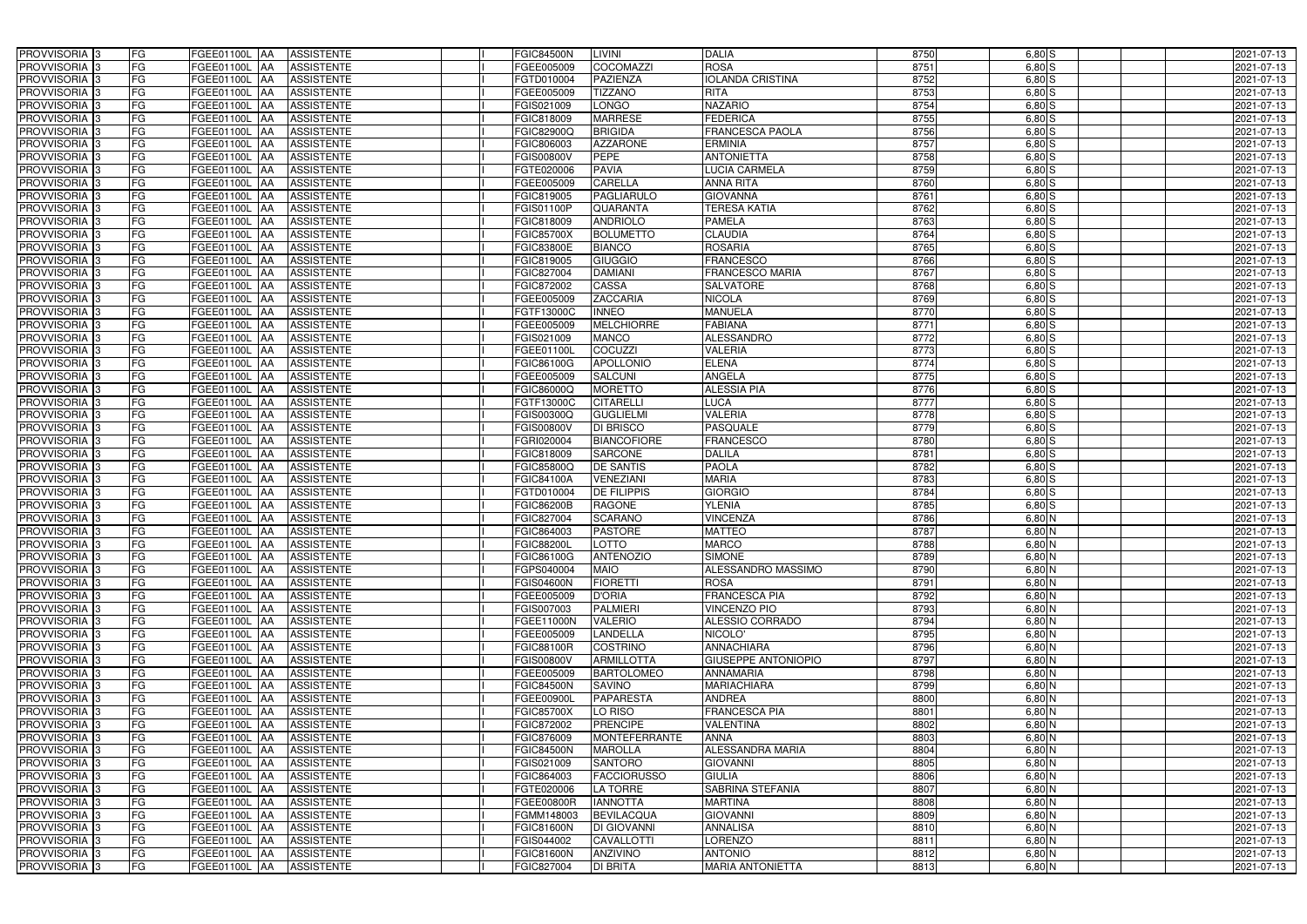| PROVVISORIA <sup>3</sup><br>FG            | FGEE01100L AA<br><b>ASSISTENTE</b>                   | FGRI020004<br>LO BUONO                 | <b>MARCO</b>          | 8814 | 6,80 N                    | 2021-07-13 |
|-------------------------------------------|------------------------------------------------------|----------------------------------------|-----------------------|------|---------------------------|------------|
| FG<br>PROVVISORIA <sup>3</sup>            | <b>ASSISTENTE</b><br><b>FGEE01100L AA</b>            | <b>BARRASSO</b><br>FGTD08000A          | <b>ALESSANDRO</b>     | 8815 | $6,80$ N                  | 2021-07-13 |
| FG<br>PROVVISORIA <sup>3</sup>            | FGEE01100L AA<br><b>ASSISTENTE</b>                   | FGIC872002<br>LA MACCHIA               | <b>FRANCESCA</b>      | 8816 | $6,80$ N                  | 2021-07-13 |
| FG<br>PROVVISORIA <sup>3</sup>            | <b>ASSISTENTE</b><br>FGEE01100L AA                   | <b>MUCCIACITO</b><br>FGTD060005        | <b>VINCENZO</b>       | 8817 | $6,80$ N                  | 2021-07-13 |
| FG<br>PROVVISORIA <sup>3</sup>            | <b>FGEE01100L</b><br><b>ASSISTENTE</b><br><b>IAA</b> | <b>RINALDI</b><br>FGIC82900Q           | <b>GABRIELLA</b>      | 8818 | $6,80$ N                  | 2021-07-13 |
| FG<br>PROVVISORIA <sup>3</sup>            | FGEE01100L AA<br><b>ASSISTENTE</b>                   | <b>PISERCHIA</b><br>FGTE020006         | <b>GIUSEPPE FABIO</b> | 8819 | $6,80$ N                  | 2021-07-13 |
| FG<br>PROVVISORIA 3                       | FGEE01100L AA<br><b>ASSISTENTE</b>                   | <b>VERGURA</b><br>FGRH060003           | NUNZIAPIA             | 8820 | $6,80$ N                  | 2021-07-13 |
| PROVVISORIA 3<br>FG                       | <b>ASSISTENTE</b><br>FGEE01100L AA                   | <b>ALVISI</b><br>FGEE005009            | <b>ALESSIA</b>        | 8821 | $6,80$ N                  | 2021-07-13 |
| PROVVISORIA 3<br>FG                       | FGEE01100L AA<br><b>ASSISTENTE</b>                   | <b>PALMIERI</b><br>FGTF13000C          | <b>LORENZO</b>        | 8822 | $6,80$ N                  | 2021-07-13 |
| PROVVISORIA <sup>3</sup><br>FG            | <b>FGEE01100L AA</b><br><b>ASSISTENTE</b>            | ANELLI<br><b>FGMM00700X</b>            | <b>ANGELICA</b>       | 8823 | 6,80 N                    | 2021-07-13 |
| PROVVISORIA 3<br>FG                       | FGEE01100L AA<br><b>ASSISTENTE</b>                   | <b>SABATINI</b><br>FGPS010008          | <b>GIUSEPPE LUCA</b>  | 8824 | $6,80$ N                  | 2021-07-13 |
| PROVVISORIA 3<br>FG                       | FGEE01100L AA<br><b>ASSISTENTE</b>                   | <b>ALTOMANO</b><br>FGTF13000C          | <b>GABRIELE</b>       | 8825 | $6,80$ N                  | 2021-07-13 |
| PROVVISORIA 3<br>FG                       | FGEE01100L AA<br><b>ASSISTENTE</b>                   | <b>TANNORELLA</b><br>FGPM03000E        | <b>ALESSIA</b>        | 8826 | $6,80$ N                  | 2021-07-13 |
| PROVVISORIA 3<br>FG                       | FGEE01100L AA<br><b>ASSISTENTE</b>                   | <b>FGPM03000E</b><br><b>CONSALE</b>    | <b>SABRINA</b>        | 8827 | $6,80$ N                  | 2021-07-13 |
| $\overline{\mathsf{FG}}$<br>PROVVISORIA 3 | FGEE01100L AA<br><b>ASSISTENTE</b>                   | <b>FURIO</b><br><b>FGIC81600N</b>      | <b>ILARIA</b>         | 8828 | $6,80$ N                  | 2021-07-13 |
| $\overline{\mathsf{FG}}$<br>PROVVISORIA 3 | FGEE01100L AA<br><b>ASSISTENTE</b>                   | DE LEO<br>FGIS021009                   | <b>NICOLA</b>         | 8829 | $6,80$ N                  | 2021-07-13 |
| PROVVISORIA 3<br>FG                       | <b>FGEE01100L</b><br><b>ASSISTENTE</b><br><b>IAA</b> | <b>GENTILE</b><br>FGRI020004           | <b>FRANCESCA</b>      | 8830 | $6,80$ N                  | 2021-07-13 |
| PROVVISORIA 3<br>FG                       | FGEE01100L AA<br><b>ASSISTENTE</b>                   | <b>CATENAZZO</b><br>FGVC01000C         | <b>MARIA PIA</b>      | 8831 | 6,80 N                    | 2021-07-13 |
| PROVVISORIA 3<br>FG                       | FGEE01100L<br><b>ASSISTENTE</b><br><b>JAA</b>        | <b>UZZI</b><br>FGIC827004              | <b>LUCIA</b>          | 8832 | $6,80$ N                  | 2021-07-13 |
| PROVVISORIA 3<br>FG                       | FGEE01100L AA<br><b>ASSISTENTE</b>                   | <b>MARTINO</b><br>FGEE099004           | <b>MADDALENA</b>      | 8833 | 6,80 N                    | 2021-07-13 |
| FG<br>PROVVISORIA <sup>3</sup>            | FGEE01100L<br><b>AA</b><br><b>ASSISTENTE</b>         | <b>SCOPECE</b><br>FGEE005009           | <b>DEBORA</b>         | 8834 | 6,80 N                    | 2021-07-13 |
| PROVVISORIA 3<br>FG                       | FGEE01100L AA<br><b>ASSISTENTE</b>                   | <b>CRIASIA</b><br>FGMM00400C           | <b>NICOLETTA</b>      | 8835 | $6,80$ N                  | 2021-07-13 |
| PROVVISORIA 3<br>FG                       | FGEE01100L AA<br><b>ASSISTENTE</b>                   | <b>GRIECO</b><br>FGTD02000P            | <b>DAVIDE</b>         | 8836 | $6,80$ N                  | 2021-07-13 |
| PROVVISORIA 3<br>FG                       | FGEE01100L AA<br><b>ASSISTENTE</b>                   | <b>FRISOLI</b><br><b>FGIC86200B</b>    | <b>FABIO</b>          | 8837 | $6,80$ N                  | 2021-07-13 |
| PROVVISORIA 3<br>FG                       | FGEE01100L AA<br><b>ASSISTENTE</b>                   | <b>BELVITO</b><br>FGIC86000Q           | <b>DAVIDE</b>         | 8838 | $6,80$ N                  | 2021-07-13 |
| PROVVISORIA 3<br>FG                       | FGEE01100L AA<br><b>ASSISTENTE</b>                   | <b>NAVAZIO</b><br>FGIC818009           | <b>MARIA LUCIA</b>    | 8839 | $6,80$ N                  | 2021-07-13 |
| PROVVISORIA 3<br>FG                       | FGEE01100L AA<br><b>ASSISTENTE</b>                   | <b>FRISI</b><br>FGIC842006             | <b>FRANCESCO</b>      | 8840 | $6,80$ N                  | 2021-07-13 |
| FG<br>PROVVISORIA 3                       | FGEE01100L AA<br><b>ASSISTENTE</b>                   | <b>KORBEL</b><br>FGMM15400A            | <b>JONATHAN</b>       | 8841 | $6,80$ N                  | 2021-07-13 |
| FG<br>PROVVISORIA <sup>3</sup>            | FGEE01100L AA<br><b>ASSISTENTE</b>                   | <b>BOZZINO</b><br>FGIC827004           | LUCIA                 | 8842 | $6,80$ N                  | 2021-07-13 |
| FG<br>PROVVISORIA 3                       | <b>FGEE01100L AA</b><br><b>ASSISTENTE</b>            | <b>FISCHIETTO</b><br><b>FGMM00700X</b> | <b>ALDO ANTONIO</b>   | 8843 | $6,80$ N                  | 2021-07-13 |
| FG<br>PROVVISORIA <sup>3</sup>            | FGEE01100L AA<br><b>ASSISTENTE</b>                   | <b>MORLINO</b><br>FGTD08000A           | <b>SIMONA</b>         | 8844 | $6,80$ N                  | 2021-07-13 |
| PROVVISORIA <sup>3</sup><br>FG            | <b>FGEE01100L AA</b><br><b>ASSISTENTE</b>            | <b>TANESE</b><br>FGTD060005            | <b>ANDREA</b>         | 8845 | 6,80 N                    | 2021-07-13 |
| FG<br>PROVVISORIA <sup>3</sup>            | FGEE01100L AA<br><b>ASSISTENTE</b>                   | <b>CROCE</b><br><b>FGIC83800E</b>      | <b>FELICE</b>         | 8846 | $6,80$ N                  | 2021-07-13 |
| PROVVISORIA <sup>3</sup><br>FG            | <b>FGEE01100L AA</b><br><b>ASSISTENTE</b>            | <b>SANTARELLA</b><br>FGIC818009        | <b>MARIATERESA</b>    | 8847 | $6,80$ N                  | 2021-07-13 |
| PROVVISORIA 3<br>FG                       | <b>ASSISTENTE</b><br>FGEE01100L<br> AA               | <b>GAMBUTO</b><br>FGIC82900Q           | <b>MICHELE</b>        | 8848 | $6,80$ N                  | 2021-07-13 |
| PROVVISORIA <sup>3</sup><br>FG            | FGEE01100L<br><b>ASSISTENTE</b><br><b>JAA</b>        | <b>DE SALVIA</b><br>FGIC82900Q         | <b>FRANCESCO</b>      | 8849 | 6,80 N                    | 2021-07-13 |
| PROVVISORIA <sup>3</sup><br>FG            | FGEE01100L<br><b>ASSISTENTE</b><br><b>JAA</b>        | <b>FISCHIETTO</b><br>FGMM00700X        | <b>VITO</b>           | 8850 | 6,80 N                    | 2021-07-13 |
| PROVVISORIA <sup>3</sup><br>FG            | FGEE01100L AA<br><b>ASSISTENTE</b>                   | FGIC85400C<br><b>LAMONACA</b>          | <b>ADDOLORATA</b>     | 8851 | $6,80$ N                  | 2021-07-13 |
| PROVVISORIA 3<br>FG                       | <b>FGEE01100L</b> AA<br>ASSISTENTE                   | <b>NACCHIERO</b><br><b>FGMM00700X</b>  | <b>ANDREA</b>         | 8852 | $6,80\overline{\text{N}}$ | 2021-07-13 |
| PROVVISORIA <sup>3</sup><br>FG            | FGEE01100L AA<br><b>ASSISTENTE</b>                   | FGEE112009<br><b>DELLI QUADRI</b>      | <b>NOEMI</b>          | 8853 | $6,80$ N                  | 2021-07-13 |
| PROVVISORIA <sup>3</sup><br>FG            | FGEE01100L AA<br>ASSISTENTE                          | FGIC863007<br><b>MURGO</b>             | <b>GIOVANNI</b>       | 8854 | $6,80$ N                  | 2021-07-13 |
| PROVVISORIA <sup>3</sup><br>FG            | FGEE01100L AA<br>ASSISTENTE                          | <b>FGIC82500C</b><br>PRETE             | <b>DAVIDE</b>         | 8855 | 6,80 N                    | 2021-07-13 |
| PROVVISORIA <sup>3</sup><br>FG            | FGEE01100L AA<br><b>ASSISTENTE</b>                   | FGIC872002<br><b>VIGONE</b>            | <b>ANGELA</b>         | 8856 | $6,80$ N                  | 2021-07-13 |
| PROVVISORIA <sup>3</sup><br>FG            | FGEE01100L AA<br>ASSISTENTE                          | <b>MERCURIO</b><br>FGTF13000C          | <b>ANTONIA</b>        | 8857 | 6,80 N                    | 2021-07-13 |
| PROVVISORIA 3<br>FG                       | FGEE01100L AA<br>ASSISTENTE                          | FGIC864003<br><b>D'APOLITO</b>         | <b>RITA</b>           | 8858 | 6,80 N                    | 2021-07-13 |
| PROVVISORIA <sup>3</sup><br>FG            | FGEE01100L AA<br>ASSISTENTE                          | <b>LOSAPIO</b><br>FGIS023001           | <b>FRANCESCA</b>      | 8859 | $6,80$ N                  | 2021-07-13 |
| PROVVISORIA <sup>3</sup><br>FG            | FGEE01100L AA<br>ASSISTENTE                          | <b>FGIC85800Q</b><br><b>GASPARI</b>    | <b>ANTONIO</b>        | 8860 | $6,80$ N                  | 2021-07-13 |
| PROVVISORIA <sup>3</sup><br>FG            | FGEE01100L AA<br>ASSISTENTE                          | FGIC842006<br><b>BIANCO</b>            | <b>LUIGI</b>          | 8861 | 6,80 N                    | 2021-07-13 |
| PROVVISORIA <sup>3</sup><br>FG            | FGEE01100L AA<br>ASSISTENTE                          | <b>SIMONETTI</b><br>FGEE005009         | <b>VITTORIO</b>       | 8862 | $6,80$ N                  | 2021-07-13 |
| PROVVISORIA <sup>3</sup><br>FG            | FGEE01100L AA<br>ASSISTENTE                          | FGIC819005<br>MESSAGGIERO              | <b>GIOVANNA</b>       | 8863 | $6,80$ N                  | 2021-07-13 |
| PROVVISORIA <sup>3</sup><br>FG            | FGEE01100L AA<br><b>ASSISTENTE</b>                   | DI BENEDETTO<br>FGMM00400C             | <b>FRANCESCA</b>      | 8864 | $6,80$ N                  | 2021-07-13 |
| PROVVISORIA <sup>3</sup><br>FG            | FGEE01100L AA<br><b>ASSISTENTE</b>                   | <b>FGIC85800Q</b><br><b>CIARAMELLA</b> | <b>MICHELE</b>        | 8865 | $6,80$ N                  | 2021-07-13 |
| PROVVISORIA <sup>3</sup><br>FG            | FGEE01100L AA<br><b>ASSISTENTE</b>                   | <b>SBARILE</b><br>FGPC160003           | <b>SIMONA</b>         | 8866 | $6,80$ N                  | 2021-07-13 |
| PROVVISORIA <sup>3</sup><br>FG            | FGEE01100L AA<br><b>ASSISTENTE</b>                   | <b>MAZZARO</b><br><b>FGIC85900G</b>    | <b>GIUSEPPE</b>       | 8867 | $6,80$ N                  | 2021-07-13 |
| FG<br><b>PROVVISORIA</b> 3                | FGEE01100L AA<br><b>ASSISTENTE</b>                   | <b>SANTOLUPO</b><br><b>FGIS00800V</b>  | <b>DOMENICO</b>       | 8868 | $6,80$ N                  | 2021-07-13 |
| FG<br>PROVVISORIA <sup>1</sup> 3          | FGEE01100L AA<br><b>ASSISTENTE</b>                   | FGPS040004<br><b>TISCIA</b>            | <b>LUCIA</b>          | 8869 | 6,80 N                    | 2021-07-13 |
| FG<br>PROVVISORIA <sup>3</sup>            | FGEE01100L AA<br><b>ASSISTENTE</b>                   | CANTARALE<br>FGTD08000A                | <b>GAIA</b>           | 8870 | $6,80$ N                  | 2021-07-13 |
| PROVVISORIA <sup>1</sup> 3<br>FG          | FGEE01100L AA<br><b>ASSISTENTE</b>                   | FGIC81600N<br><b>SURIANO</b>           | <b>DAVIDE</b>         | 8871 | 6,80 N                    | 2021-07-13 |
| PROVVISORIA <sup>3</sup><br>FG            | <b>ASSISTENTE</b><br>FGEE01100L AA                   | CAPONE<br>FGIC86000Q                   | <b>GIUSEPPE</b>       | 8872 | 6,80 N                    | 2021-07-13 |
| PROVVISORIA <sup>3</sup><br>FG            | <b>FGEE01100L AA</b><br><b>ASSISTENTE</b>            | CANDELINO<br>FGIC818009                | <b>MARY ROSA</b>      | 8873 | $6,80$ N                  | 2021-07-13 |
| PROVVISORIA <sup>3</sup><br>FG            | FGEE01100L AA<br><b>ASSISTENTE</b>                   | <b>PALUMBO</b><br>FGIC872002           | <b>ORAZIO</b>         | 8874 | 6,80 N                    | 2021-07-13 |
| PROVVISORIA <sup>3</sup><br>FG            | FGEE01100L AA<br><b>ASSISTENTE</b>                   | <b>LUPOLI</b><br>FGIS06100Q            | <b>ANDREA</b>         | 8875 | 6,80 N                    | 2021-07-13 |
| PROVVISORIA <sup>3</sup><br>FG            | FGEE01100L AA<br><b>ASSISTENTE</b>                   | <b>BELFIORE</b><br>FGEE00800R          | <b>ARIANNA</b>        | 8876 | $6,80$ N                  | 2021-07-13 |
| PROVVISORIA <sup>3</sup><br>FG            | FGEE01100L AA<br>ASSISTENTE                          | COLATRUGLIO<br>FGTF13000C              | <b>DANIELA</b>        | 8877 | $6,80$ N                  | 2021-07-13 |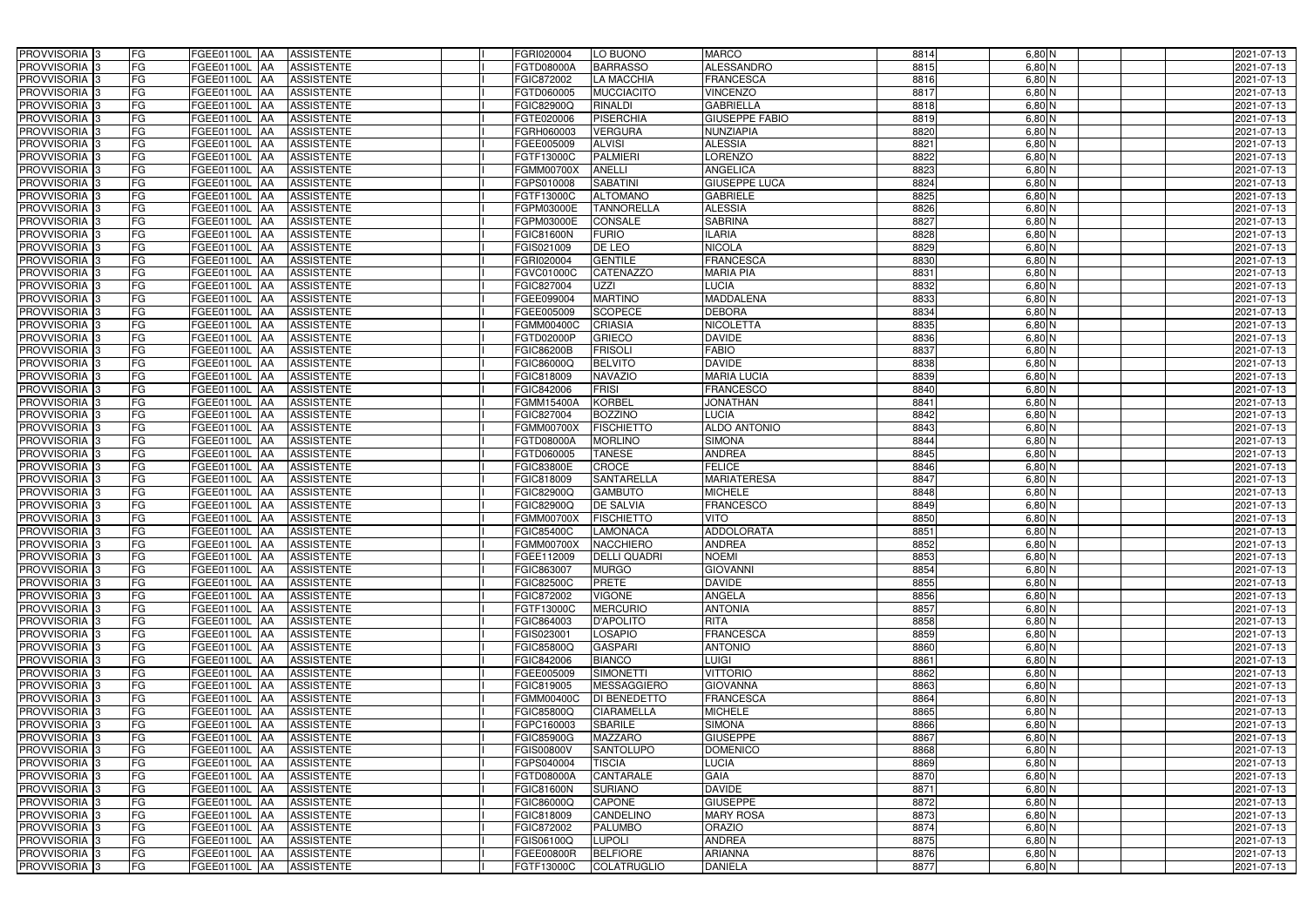| PROVVISORIA 3                             | FG        | FGEE01100L AA<br><b>ASSISTENTE</b>                                | FGIC81600N                      | <b>SCIARRILLO</b>               | <b>TERESA</b>                   | 8878         | 6,80 N                    | 2021-07-13               |
|-------------------------------------------|-----------|-------------------------------------------------------------------|---------------------------------|---------------------------------|---------------------------------|--------------|---------------------------|--------------------------|
| PROVVISORIA 3                             | FG        | <b>ASSISTENTE</b><br>FGEE01100L                                   | FGIC82900Q                      | <b>CASTRIOTTA</b>               | DAVIDE PIO                      | 8879         | $6,80$ N                  | 2021-07-13               |
| PROVVISORIA 3                             | <b>FG</b> | FGEE01100L<br><b>ASSISTENTE</b><br>IAA                            | FGIC86000Q                      | <b>MARTINELLI</b>               | <b>MARIA</b>                    | 8880         | $6,80$ N                  | 2021-07-13               |
| PROVVISORIA <sup>3</sup>                  | <b>FG</b> | FGEE01100L<br><b>ASSISTENTE</b><br>IAA                            | GPC160003                       | <b>LONGO</b>                    | <b>EMANUELE</b>                 | 8881         | $6,80$ N                  | 2021-07-13               |
| PROVVISORIA 3                             | FG        | FGEE01100L<br><b>ASSISTENTE</b>                                   | GIS048009                       | <b>GIANNATEMPO</b>              | <b>FRANCESCO</b>                | 8882         | $6,80$ N                  | 2021-07-13               |
| PROVVISORIA 3                             | <b>FG</b> | <b>FGEE01100L AA</b><br><b>ASSISTENTE</b>                         | FGVC01000C                      | DELLE DONNE                     | <b>VERONICA</b>                 | 8883         | $6,80$ N                  | 2021-07-13               |
| PROVVISORIA 3                             | FG        | <b>FGEE01100L   AA</b><br><b>ASSISTENTE</b>                       | FGVC01000C                      | <b>PAPA</b>                     | <b>CRISTIAN CARMINE</b>         | 8884         | $6,80$ N                  | 2021-07-13               |
| PROVVISORIA 3                             | FG        | <b>ASSISTENTE</b><br>FGEE01100L AA                                | FGIS001004                      | <b>GABRIELE</b>                 | <b>ANGELA</b>                   | 8885         | $6,80$ N                  | 2021-07-13               |
| PROVVISORIA 3                             | <b>FG</b> | FGEE01100L AA<br><b>ASSISTENTE</b>                                | FGIS021009                      | <b>RENDINA</b>                  | <b>GRAZIA ANNA</b>              | 8886         | $6,80$ N                  | 2021-07-13               |
| PROVVISORIA 3                             | <b>FG</b> | FGEE01100L AA<br><b>ASSISTENTE</b>                                | FGRI020004                      | <b>PALAZZO</b>                  | <b>RAFFAELE</b>                 | 8887         | 6,80 N                    | 2021-07-13               |
| PROVVISORIA 3                             | FG        | FGEE01100L AA<br><b>ASSISTENTE</b>                                | FGEE01100L                      | <b>FAVATÀ</b>                   | <b>ALESSIA PIA</b>              | 8888         | $6,80$ N                  | 2021-07-13               |
| PROVVISORIA 3                             | FG        | FGEE01100L AA<br><b>ASSISTENTE</b>                                | <b>FGIC86600P</b>               | <b>ARDÒ</b>                     | <b>MARIA GABRIELLA</b>          | 8889         | $6,80$ N                  | 2021-07-13               |
| PROVVISORIA <sup>3</sup>                  | FG        | FGEE01100L<br><b>ASSISTENTE</b><br>IAA                            | FGIC856004                      | LO STORTO                       | <b>CRISTIAN</b>                 | 8890         | $6,80$ N                  | 2021-07-13               |
| PROVVISORIA 3                             | FG        | <b>ASSISTENTE</b><br>FGEE01100L AA                                | FGIC88200L                      | <b>PUTIGNANO</b>                | ANGELA                          | 8891         | $6,80$ N                  | 2021-07-13               |
| PROVVISORIA 3                             | <b>FG</b> | FGEE01100L AA<br><b>ASSISTENTE</b>                                | FGTD08000A                      | <b>CUTTANO</b>                  | <b>TIZIANA</b>                  | 8892         | $6,80$ N                  | 2021-07-13               |
| PROVVISORIA 3                             | <b>FG</b> | <b>FGEE01100L</b><br><b>ASSISTENTE</b><br>IAA                     | FGTD08000A                      | <b>PIGLIONICA</b>               | <b>ANDREA</b>                   | 8893         | $6,80$ N<br>IS.           | 2021-07-13               |
| PROVVISORIA 3                             | FG        | FGEE01100L<br><b>ASSISTENTE</b><br>IAA                            | GIS044002                       | <b>TERENZI</b>                  | <b>MICHELE</b>                  | 8894         | 6,80 N                    | 2021-07-13               |
| PROVVISORIA 3                             | FG        | <b>FGEE01100L</b><br><b>ASSISTENTE</b><br>IAA                     | FGIS05900Q                      | <b>DOTOLI</b>                   | <b>STEFANO</b>                  | 8895         | 6,80 N                    | 2021-07-13               |
| PROVVISORIA 3                             | FG        | FGEE01100L<br><b>ASSISTENTE</b><br>IAA                            | FGEE01100L                      | <b>ACETO</b>                    | <b>LUCIA</b>                    | 8896         | $6,80$ N                  | 2021-07-13               |
| PROVVISORIA 3                             | FG        | FGEE01100L<br><b>ASSISTENTE</b><br>IAA                            | FGEE00900L                      | <b>DEL PRIORE</b>               | <b>MICHELE</b>                  | 8897         | 6,80 N                    | 2021-07-13               |
| <b>PROVVISORIA</b> 3                      | FG        | FGEE01100L<br><b>ASSISTENTE</b>                                   | <b>FGIC85700X</b>               | <b>FOGLIO</b>                   | <b>STELLA</b>                   | 8898         | 6,80 N                    | 2021-07-13               |
| <b>PROVVISORIA</b> 3                      | FG        | FGEE01100L<br><b>ASSISTENTE</b>                                   | FGIS05900Q                      | <b>NATALINO</b>                 | <b>MARIA PIA</b>                | 8899         | $6,80$ N                  | 2021-07-13               |
| PROVVISORIA <sup>3</sup>                  | FG        | FGEE01100L<br><b>ASSISTENTE</b>                                   | FGIC827004                      | <b>VITACCHIONE</b>              | <b>ALESSANDRA</b>               | 8900         | $6,80$ N                  | 2021-07-13               |
| PROVVISORIA <sup>3</sup>                  | <b>FG</b> | FGEE01100L<br><b>ASSISTENTE</b><br>AA                             | FGIC86200B                      | <b>PETRONI</b>                  | <b>DANIELA</b>                  | 8901         | $6,80$ N                  | 2021-07-13               |
| <b>PROVVISORIA</b> 3                      | <b>FG</b> | FGEE01100L<br><b>ASSISTENTE</b><br>IAA                            | FGVC01000C                      | <b>TERLIZZI</b>                 | <b>ANNUNZIATA</b>               | 8902         | $6,80$ N                  | 2021-07-13               |
| PROVVISORIA 3                             | FG        | FGEE01100L<br><b>ASSISTENTE</b><br>IAA                            | FGEE00900L                      | <b>SOLDANO</b>                  | <b>CARMELA VALENTINA</b>        | 8903         | $6,80$ N                  | 2021-07-13               |
| PROVVISORIA 3                             | <b>FG</b> | FGEE01100L AA<br><b>ASSISTENTE</b>                                | <b>FGIC85900G</b>               | <b>CIOCIOLA</b>                 | <b>MORENA</b>                   | 8904         | $6,80$ N                  | 2021-07-13               |
| PROVVISORIA 3                             | <b>FG</b> | FGEE01100L AA<br><b>ASSISTENTE</b>                                | <b>FGIC84500N</b>               | <b>PATRONE</b>                  | <b>MARIANNA</b>                 | 8905         | $6,80$ N                  | 2021-07-13               |
| PROVVISORIA <sup>3</sup>                  | FG        | FGEE01100L<br><b>ASSISTENTE</b><br>IAA                            | FGIS00800V                      | LEPORE                          | FRANCESCO PAOLO                 | 8906         | $6,80$ N                  | 2021-07-13               |
| PROVVISORIA 3                             | <b>FG</b> | <b>FGEE01100L   AA</b><br><b>ASSISTENTE</b>                       | FGIC880001                      | <b>ZICOLILLO</b>                | <b>STEFANIA</b>                 | 8907         | $6,80$ N                  | 2021-07-13               |
| PROVVISORIA 3                             | FG        | <b>FGEE01100L AA</b><br><b>ASSISTENTE</b>                         | FGEE00800R                      | <b>PORTINCASA</b>               | <b>CINZIA</b>                   | 8908         | $6,80$ N                  | 2021-07-13               |
| PROVVISORIA 3                             | FG        | FGEE01100L AA<br><b>ASSISTENTE</b>                                | FGIC818009                      | CAPPIELLO                       | <b>SARA</b>                     | 8909         | 6,80 N                    | 2021-07-13               |
| PROVVISORIA 3                             | FG        | FGEE01100L<br><b>ASSISTENTE</b><br>IAA                            | FGIC864003                      | <b>TROTTA</b>                   | <b>MATTEO</b>                   | 8910         | $6,80$ N<br>IS            | 2021-07-13               |
|                                           |           |                                                                   |                                 |                                 |                                 |              |                           |                          |
| PROVVISORIA <sup>3</sup>                  | <b>FG</b> | FGEE01100L AA<br><b>ASSISTENTE</b>                                | FGIC827004                      | <b>DE BELLIS</b>                | <b>MARIAPAOLA</b>               | 8911         | 6,80 N                    | 2021-07-13               |
| <b>PROVVISORIA</b> 3                      | <b>FG</b> | FGEE01100L<br><b>ASSISTENTE</b><br>IAA                            | FGTF17000V                      | <b>SAVINO</b>                   | <b>ANTONELLA</b>                | 8912         | 6,80 N                    | 2021-07-13               |
| PROVVISORIA <sup>1</sup> 3                | FG        | FGEE01100L<br><b>ASSISTENTE</b><br>IAA                            | <b>GIC81600N</b>                | <b>FATTIBENE</b>                | <b>GIULIA</b>                   | 8913         | 6,80 N                    | 2021-07-13               |
| PROVVISORIA <sup>1</sup> 3                | FG        | <b>FGEE01100L</b><br><b>ASSISTENTE</b><br>IAA                     | <b>GEE11000N</b>                | <b>CAPODAGLIO</b>               | <b>RAFFAELLA</b>                | 8914         | 6,80 N                    | 2021-07-13               |
| PROVVISORIA <sup>3</sup>                  | <b>FG</b> | FGEE01100L AA<br><b>ASSISTENTE</b>                                | FGPS08000E                      | <b>MASSA</b>                    | <b>GIANLUIGI</b>                | 8915         | $6,80$ N                  | 2021-07-13               |
| PROVVISORIA <sup>3</sup>                  | FG        | FGEE01100L AA ASSISTENTE                                          | <b>FGIC86800A</b>               | <b>MAGGIO</b>                   | <b>IRENE</b>                    | 8916         | $6,80\overline{\text{N}}$ | 2021-07-13               |
| PROVVISORIA <sup>3</sup>                  | FG        | FGEE01100L AA<br>ASSISTENTE                                       | FGIC856004                      | <b>TERLIZZI</b>                 | <b>GABRIELLA</b>                | 8917         | $6,80$ N                  | 2021-07-13               |
| PROVVISORIA <sup>3</sup>                  | FG        | ASSISTENTE<br>FGEE01100L AA                                       | FGEE06000T                      | <b>TODISCO</b>                  | POMPEO MASSIMO                  | 8918         | $6,80$ N                  | 2021-07-13               |
| PROVVISORIA <sup>3</sup>                  | FG        | FGEE01100L AA<br><b>ASSISTENTE</b>                                | FGIC85800Q                      | PICCOLO                         | <b>GIUSEPPE</b>                 | 8919         | $6,80$ N                  | 2021-07-13               |
| PROVVISORIA <sup>3</sup>                  | FG        | FGEE01100L AA<br><b>ASSISTENTE</b>                                | FGTD060005                      | <b>MARINARO</b>                 | <b>ANTONIA</b>                  | 8920         | $6,80$ N                  | 2021-07-13               |
| PROVVISORIA <sup>3</sup>                  | FG        | FGEE01100L AA<br><b>ASSISTENTE</b>                                | FGTF17000V                      | <b>CAPUTO</b>                   | <b>LUIGIA</b>                   | 8921         | 6,80 N                    | 2021-07-13               |
| PROVVISORIA <sup>3</sup>                  | FG        | FGEE01100L AA<br><b>ASSISTENTE</b>                                | FGEE099004                      | <b>FRISI</b>                    | <b>ISABELLA</b>                 | 8922         | $6,78$ $S$                | 2021-07-13               |
| PROVVISORIA <sup>3</sup>                  | FG        | FGEE01100L AA<br><b>ASSISTENTE</b>                                | <b>FGIC84500N</b>               | <b>ACQUAVIVA</b>                | <b>ENZA</b>                     | 8923         | $6,77$ S                  | 2021-07-13               |
| PROVVISORIA <sup>3</sup>                  | FG        | FGEE01100L AA<br><b>ASSISTENTE</b>                                | FGIC835003                      | <b>DI NATALE</b>                | <b>FELICIA</b>                  | 8924         | $6,77$ S                  | 2021-07-13               |
| PROVVISORIA <sup>3</sup>                  | FG        | FGEE01100L AA<br><b>ASSISTENTE</b>                                | FGEE106002                      | <b>DE GREGORIO</b>              | <b>ANTONIETTA</b>               | 8925         | $6,77$ S                  | 2021-07-13               |
| PROVVISORIA <sup>3</sup>                  | FG        | FGEE01100L AA<br><b>ASSISTENTE</b>                                | FGIC842006                      | <b>PUORRO</b>                   | <b>MARIA ASSUNTA</b>            | 8926         | $6,77$ S                  | 2021-07-13               |
| PROVVISORIA <sup>3</sup>                  | FG        | FGEE01100L AA<br><b>ASSISTENTE</b>                                | <b>FGIC86800A</b>               | <b>VIOLANO</b>                  | <b>DOMENICO</b>                 | 8927         | $6,77$ S                  | 2021-07-13               |
| PROVVISORIA <sup>3</sup>                  | FG        | FGEE01100L AA<br><b>ASSISTENTE</b>                                | FGEE01100L                      | <b>FERRAMOSCA</b>               | CRISTIANO                       | 8928         | $6,77$ S                  | 2021-07-13               |
| PROVVISORIA <sup>3</sup>                  | FG        | FGEE01100L AA<br><b>ASSISTENTE</b>                                | FGIC819005                      | <b>CHIRICO</b>                  | <b>MARIA</b>                    | 8929         | $6,77$ N                  | 2021-07-13               |
| PROVVISORIA <sup>3</sup>                  | FG        | FGEE01100L AA<br><b>ASSISTENTE</b>                                | <b>FGIC81600N</b>               | <b>SOLOMITA</b>                 | <b>SALVATORE</b>                | 8930         | $6,77$ N                  | 2021-07-13               |
| PROVVISORIA <sup>3</sup>                  | FG        | FGEE01100L AA<br><b>ASSISTENTE</b>                                | FGIC872002                      | <b>LAURIOLA</b>                 | ANGELA                          | 8931         | $6,77$ N                  | 2021-07-13               |
| PROVVISORIA 3                             | FG        | FGEE01100L AA<br><b>ASSISTENTE</b>                                | FGIS007003                      | COCO                            | COSTANTINO                      | 8932         | 6,75N                     | 2021-07-13               |
| PROVVISORIA <sup>3</sup>                  | FG        | FGEE01100L AA<br><b>ASSISTENTE</b>                                | FGIC820009                      | <b>CUPOLI</b>                   | <b>ANTONIETTA</b>               | 8933         | 6,75 N                    | 2021-07-13               |
| PROVVISORIA <sup>3</sup>                  | FG        | FGEE01100L AA<br><b>ASSISTENTE</b>                                | FGIC827004                      | CAVOTO                          | <b>VIRGINIA</b>                 | 8934         | $6,72$ S                  | 2021-07-13               |
| PROVVISORIA <sup>3</sup>                  | FG        | <b>FGEE01100L   AA</b><br><b>ASSISTENTE</b>                       | FGPS040004                      | <b>MIRONE</b>                   | <b>ROBERTO</b>                  | 8935         | $6,72$ N                  | 2021-07-13               |
| PROVVISORIA <sup>3</sup>                  | FG        | <b>ASSISTENTE</b><br>FGEE01100L AA                                | FGIC86800A                      | SASSANO                         | <b>NUNZIA</b>                   | 8936         | 6,72 N                    | 2021-07-13               |
| PROVVISORIA <sup>3</sup>                  | FG        | <b>ASSISTENTE</b><br>FGEE01100L AA                                | FGIC856004                      | <b>GALANO</b>                   | <b>MICHELE</b>                  | 8937         | 6,72N                     | 2021-07-13               |
| PROVVISORIA <sup>3</sup>                  | FG        | FGEE01100L AA<br><b>ASSISTENTE</b>                                | FGIC821005                      | <b>MASCOLO</b>                  | <b>ANTONELLA</b>                | 8938         | $6,70$ S                  | 2021-07-13               |
| PROVVISORIA <sup>3</sup>                  | FG        | <b>ASSISTENTE</b><br>FGEE01100L AA                                | <b>FGIC82300R</b>               | <b>TOSCHES</b>                  | <b>GIOVANNA</b>                 | 8939         | $6,70$ S                  | 2021-07-13               |
| PROVVISORIA <sup>3</sup><br>PROVVISORIA 3 | FG<br>FG  | ASSISTENTE<br>FGEE01100L AA<br><b>ASSISTENTE</b><br>FGEE01100L AA | FGIC84400T<br><b>FGIS00800V</b> | <b>MELCHIONDA</b><br>MUCCIARONE | <b>CONCETTA</b><br><b>ANITA</b> | 8940<br>8941 | $6,70$ S<br>$6,70$ S      | 2021-07-13<br>2021-07-13 |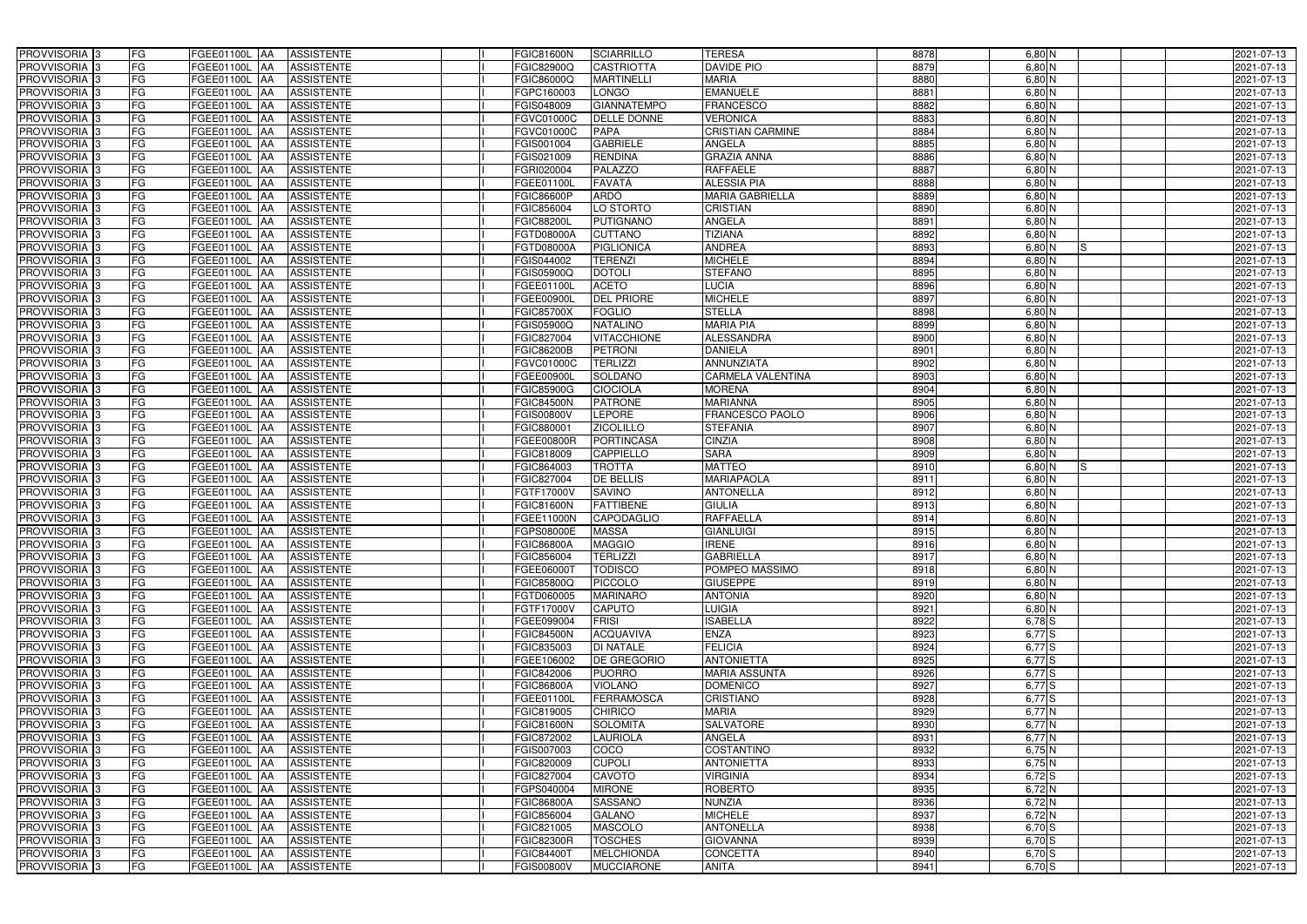| PROVVISORIA <sup>3</sup>                             | FG               | FGEE01100L AA                   | <b>ASSISTENTE</b>        | FGIC82900Q                      | DI BARI                               | <b>PASQUALE</b>                   | 8942         | $6,70$ S             | 2021-07-13               |
|------------------------------------------------------|------------------|---------------------------------|--------------------------|---------------------------------|---------------------------------------|-----------------------------------|--------------|----------------------|--------------------------|
| PROVVISORIA <sup>3</sup>                             | FG               | FGEE01100L<br>IAA               | <b>ASSISTENTE</b>        | FGIC86200B                      | <b>LOPORCHIO</b>                      | VALENTINA                         | 8943         | 6,70 S               | 2021-07-13               |
| PROVVISORIA 3                                        | FG               | FGEE01100L<br>IAA               | <b>ASSISTENTE</b>        | FGTE020006                      | <b>DE CESARE</b>                      | <b>MARIA ELISA</b>                | 8944         | 6,70S                | 2021-07-13               |
| PROVVISORIA 3                                        | FG               | FGEE01100L<br>IAA               | <b>ASSISTENTE</b>        | FGTD08000A                      | VENEZIANO                             | <b>VERONICA</b>                   | 8945         | $6,70$ S             | 2021-07-13               |
| PROVVISORIA <sup>3</sup>                             | FG<br>FGEE01100L | IAA                             | <b>ASSISTENTE</b>        | FGIC86000Q                      | LO CAMPO                              | <b>GIOVANNA</b>                   | 8946         | 6,70 S               | 2021-07-13               |
| PROVVISORIA 3                                        | FG               | <b>FGEE01100L AA</b>            | <b>ASSISTENTE</b>        | FGIC86500V                      | <b>DE VITA</b>                        | <b>VINCENZA</b>                   | 8947         | $6,70$ S             | 2021-07-13               |
| PROVVISORIA 3                                        | FG               | FGEE01100L AA                   | <b>ASSISTENTE</b>        | FGIC82900Q                      | <b>TOTARO</b>                         | <b>TERESA</b>                     | 8948         | $6,70$ S             | 2021-07-13               |
| PROVVISORIA 3                                        | FG               | FGEE01100L AA                   | <b>ASSISTENTE</b>        | FGIC84400T                      | <b>CENTRA</b>                         | <b>GIOVANNI</b>                   | 8949         | $6,70$ S             | 2021-07-13               |
| PROVVISORIA 3                                        | FG               | FGEE01100L AA                   | <b>ASSISTENTE</b>        | FGPS010008                      | <b>CARNEVALE</b>                      | <b>SALVATORE</b>                  | 8950         | $6,70$ S             | 2021-07-13               |
| PROVVISORIA <sup>3</sup>                             | FG               | <b>FGEE01100L AA</b>            | <b>ASSISTENTE</b>        | FGIC856004                      | CANNAVALE                             | <b>MARIA ASSUNTA</b>              | 8951         | $6,70$ S             | 2021-07-13               |
| PROVVISORIA 3                                        | FG               | FGEE01100L AA                   | <b>ASSISTENTE</b>        | <b>FGMM00700X</b>               | <b>D'ANGIERI</b>                      | <b>AMELIA</b>                     | 8952         | $6,70$ S             | 2021-07-13               |
| PROVVISORIA 3                                        | FG               | FGEE01100L AA                   | <b>ASSISTENTE</b>        | FGPS040004                      | <b>DI SPIRITO</b>                     | <b>GIOVANNI</b>                   | 8953         | $6,70$ S             | 2021-07-13               |
| PROVVISORIA 3                                        | FG               | FGEE01100L AA                   | <b>ASSISTENTE</b>        | FGIC827004                      | <b>FARES</b>                          | <b>LIDIA</b>                      | 8954         | $6,70$ S             | 2021-07-13               |
| PROVVISORIA 3                                        | FG               | FGEE01100L AA                   | <b>ASSISTENTE</b>        | FGIC856004                      | <b>DI SANTO</b>                       | <b>BERARDINO</b>                  | 8955         | $6,70$ S             | 2021-07-13               |
| PROVVISORIA 3                                        | FG               | FGEE01100L AA                   | <b>ASSISTENTE</b>        | FGPC160003                      | <b>GRAZIUSO</b>                       | <b>ANTONELLO</b>                  | 8956         | $6,70$ N             | 2021-07-13               |
| PROVVISORIA 3                                        | FG               | <b>FGEE01100L</b><br><b>IAA</b> | <b>ASSISTENTE</b>        | FGTF13000C                      | <b>D'ALU'</b>                         | <b>MARIO</b>                      | 8957         | $6,70$ N             | 2021-07-13               |
| PROVVISORIA 3                                        | FG               | <b>FGEE01100L</b><br>IAA        | <b>ASSISTENTE</b>        | FGIC847009                      | <b>LONGO</b>                          | <b>VENERANDA</b>                  | 8958         | $6,70$ N             | 2021-07-13               |
| PROVVISORIA 3                                        | FG               | FGEE01100L AA                   | <b>ASSISTENTE</b>        | FGRI020004                      | <b>FERRARETTI</b>                     | <b>ALESSANDRO</b>                 | 8959         | $6,70$ N             | 2021-07-13               |
| PROVVISORIA <sup>3</sup>                             | FG               | FGEE01100L<br><b>JAA</b>        | <b>ASSISTENTE</b>        | <b>FGIC87900R</b>               | <b>DI MONTE</b>                       | <b>MATTEO</b>                     | 8960         | $6,70$ N             | 2021-07-13               |
| PROVVISORIA 3                                        | FG               | FGEE01100L<br><b>JAA</b>        | <b>ASSISTENTE</b>        | FGTF13000C                      | <b>VENEZIANO</b>                      | <b>KEVIN</b>                      | 8961         | 6,70 N               | 2021-07-13               |
| PROVVISORIA <sup>3</sup>                             | FG               | FGEE01100L<br>IAA               | <b>ASSISTENTE</b>        | <b>FGIC84500N</b>               | <b>POMELLA</b>                        | <b>MICHELE PIO</b>                | 8962         | 6,70 N               | 2021-07-13               |
| PROVVISORIA 3                                        | FG               | <b>FGEE01100L</b><br>IAA        | <b>ASSISTENTE</b>        | FGIS06100Q                      | <b>CINQUE</b>                         | CARLO                             | 8963         | 6,70 N               | 2021-07-13               |
| PROVVISORIA 3                                        | FG               | FGEE01100L<br>IAA               | <b>ASSISTENTE</b>        | FGTD21000T                      | <b>CASCAVILLA</b>                     | <b>ANTONIO</b>                    | 8964         | $6,70$ N             | 2021-07-13               |
| PROVVISORIA 3                                        | FG               | FGEE01100L AA                   | <b>ASSISTENTE</b>        | FGTD060005                      | <b>IORIO</b>                          | <b>IRENE NUNZIA</b>               | 8965         | $6,70$ N             | 2021-07-13               |
| PROVVISORIA <sup>3</sup>                             | FG               | FGEE01100L<br> AA               | <b>ASSISTENTE</b>        | FGEE01200C                      | <b>CIUFFREDA</b>                      | <b>ALESSANDRO</b>                 | 8966         | $6,70$ N             | 2021-07-13               |
| PROVVISORIA 3                                        | FG               | FGEE01100L<br> AA               | <b>ASSISTENTE</b>        | FGEE01200C                      | <b>CAVALIERE</b>                      | <b>DEBORAH</b>                    | 8967         | $6,70$ N             | 2021-07-13               |
| PROVVISORIA 3                                        | FG               | FGEE01100L AA                   | <b>ASSISTENTE</b>        | FGIC842006                      | <b>VINCENTI</b>                       | <b>FRANCESCA</b>                  | 8968         | $6,70$ N             | 2021-07-13               |
| PROVVISORIA 3                                        | FG               | FGEE01100L<br>IAA               | <b>ASSISTENTE</b>        | <b>FGIC86800A</b>               | <b>STRAZZA</b>                        | <b>GIAMPAOLO</b>                  | 8969         | $6,70$ N             | 2021-07-13               |
| PROVVISORIA <sup>3</sup>                             | FG               | FGEE01100L AA                   | <b>ASSISTENTE</b>        | FGEE00800R                      | <b>BORRELLI</b>                       | PIERLUIGI                         | 8970         | $6,70$ N             | 2021-07-13               |
| PROVVISORIA 3                                        | FG               | FGEE01100L AA                   | <b>ASSISTENTE</b>        | FGIC851001                      | DI SANTO                              | <b>MARIA CHIARA</b>               | 8971         | $6,70$ N             | 2021-07-13               |
| PROVVISORIA <sup>3</sup>                             | FG               | FGEE01100L AA                   | <b>ASSISTENTE</b>        | FGIC855008                      | <b>MUOIO</b>                          | <b>ESTER</b>                      | 8972         | $6,70$ N             | 2021-07-13               |
| PROVVISORIA <sup>3</sup>                             | FG               | FGEE01100L AA                   | <b>ASSISTENTE</b>        | FGIS048009                      | <b>BORRELLI</b>                       | <b>FEDERICO</b>                   | 8973         | 6,70 N               | 2021-07-13               |
| PROVVISORIA <sup>3</sup>                             | FG               | <b>FGEE01100L AA</b>            | <b>ASSISTENTE</b>        | FGEE02900T                      | <b>GALLO</b>                          | <b>IRENE</b>                      | 8974         | 6,70 N               | 2021-07-13               |
| PROVVISORIA <sup>3</sup>                             | FG               | FGEE01100L AA                   | <b>ASSISTENTE</b>        | FGIC85800Q                      | <b>MESCIA</b>                         | <b>SARAH</b>                      | 8975         | 6,70 N               | 2021-07-13               |
| PROVVISORIA 3                                        | FG               | FGEE01100L<br>IAA               | <b>ASSISTENTE</b>        | <b>FGIC88200L</b>               | <b>LAMONICA</b>                       | <b>ARMANDO</b>                    | 8976         | $6,70$ N             | 2021-07-13               |
| PROVVISORIA <sup>3</sup>                             | FG               | FGEE01100L<br>IAA               | <b>ASSISTENTE</b>        | FGEE005009                      | <b>BAVIELLO</b>                       | <b>GIUSEPPE</b>                   | 8977         | 6,70 N               | 2021-07-13               |
| PROVVISORIA <sup>3</sup>                             | FG               | FGEE01100L<br><b>JAA</b>        | <b>ASSISTENTE</b>        | FGIC86200B                      | CARITO                                | <b>ADDOLORATA FEDERICA</b>        | 8978         | $6,70$ N             | 2021-07-13               |
| PROVVISORIA <sup>3</sup>                             | FG               | FGEE01100L AA                   | <b>ASSISTENTE</b>        | FGIC818009                      | <b>ERRICHIELLO</b>                    | <b>PALMIRA</b>                    | 8979         | $6,70$ N             | 2021-07-13               |
| PROVVISORIA 3                                        | FG               | FGEE01100L AA                   | <b>ASSISTENTE</b>        | <b>FGIC84500N</b>               | <b>POMELLA</b>                        | <b>GIOVANNI</b>                   | 8980         | $6,70$ N             | 2021-07-13               |
| <b>PROVVISORIA</b> 3                                 | FG               | FGEE01100L AA                   | <b>ASSISTENTE</b>        | FGIC877005                      | <b>MOREA</b>                          | <b>MARCO ELIA</b>                 | 8981         | $6,70$ N             | 2021-07-13               |
| PROVVISORIA <sup>3</sup>                             | FG               | FGEE01100L AA                   | ASSISTENTE               | FGIC820009                      | <b>STAMPONE</b>                       | <b>SERENA</b>                     | 8982         | $6,70$ N             | 2021-07-13               |
| PROVVISORIA <sup>3</sup>                             | FG               | <b>FGEE01100L AA</b>            | ASSISTENTE               | FGIS01100P                      | <b>SERRA</b>                          | <b>DAVIDE</b>                     | 8983         | $6,70$ N             | 2021-07-13               |
| PROVVISORIA <sup>3</sup>                             | FG               | FGEE01100L AA                   | <b>ASSISTENTE</b>        | FGTE020006                      | <b>SAVERIANO</b>                      | <b>GIOVANNI</b>                   | 8984         | $6,70$ N             | 2021-07-13               |
| PROVVISORIA <sup>3</sup>                             | FG               | FGEE01100L AA                   | ASSISTENTE               | FGIC878001                      | <b>DESIMIO</b>                        | <b>DOMENICO</b>                   | 8985         | $6,70$ N             | 2021-07-13               |
| PROVVISORIA <sup>3</sup>                             | FG               | FGEE01100L AA                   | <b>ASSISTENTE</b>        | FGIC878001                      | <b>AZZARONE</b>                       | <b>GIOVANNA</b>                   | 8986         | 6,70 N               | 2021-07-13               |
| PROVVISORIA <sup>3</sup>                             | FG               | FGEE01100L AA                   | <b>ASSISTENTE</b>        | <b>FGIS03700V</b>               | <b>FLORIO</b>                         | <b>DANIELE</b>                    | 8987         | 6,70 N               | 2021-07-13               |
| PROVVISORIA <sup>3</sup>                             | FG               | FGEE01100L AA                   | ASSISTENTE               | <b>FGIC82300R</b>               | <b>SCIBINICO</b>                      | <b>LUCIA</b><br><b>SIMONA</b>     | 8988         | 6,70 N               | 2021-07-13<br>2021-07-13 |
| PROVVISORIA <sup>3</sup>                             | FG               | FGEE01100L AA                   | ASSISTENTE               | FGMM00400C                      | <b>SCHINCO</b>                        |                                   | 8989         | 6,70 N               |                          |
| PROVVISORIA <sup>3</sup><br>PROVVISORIA <sup>3</sup> | FG<br>FG         | FGEE01100L AA<br>FGEE01100L AA  | ASSISTENTE<br>ASSISTENTE | FGEE00900L<br><b>FGIC86600P</b> | <b>ACCETTULLI</b><br><b>LA FORGIA</b> | <b>GIUSEPPE</b><br><b>LUCIANO</b> | 8990<br>8991 | $6,70$ N<br>$6,70$ N | 2021-07-13<br>2021-07-13 |
| PROVVISORIA <sup>3</sup>                             | FG               | FGEE01100L AA                   | <b>ASSISTENTE</b>        | FGIC85800Q                      | <b>SZLUFIK</b>                        | <b>IZABELLA</b>                   | 8992         | $6,70$ N             | 2021-07-13               |
| PROVVISORIA <sup>3</sup>                             | FG               | FGEE01100L AA                   | <b>ASSISTENTE</b>        | FGIC86000Q                      | <b>COBUZZI</b>                        | <b>MARIASSUNTA</b>                | 8993         | $6,70$ N             | 2021-07-13               |
| PROVVISORIA <sup>3</sup>                             | FG               | FGEE01100L AA                   | <b>ASSISTENTE</b>        | FGIC85800Q                      | <b>SCROCCA</b>                        | <b>FLORIANA</b>                   | 8994         | $6,70$ N             | 2021-07-13               |
| PROVVISORIA <sup>3</sup>                             | FG               | FGEE01100L AA                   | <b>ASSISTENTE</b>        | FGIC85400C                      | <b>LABROCA</b>                        | <b>FRANCESCA</b>                  | 8995         | $6,70$ N             | 2021-07-13               |
| PROVVISORIA <sup>13</sup>                            | FG               | FGEE01100L AA                   | <b>ASSISTENTE</b>        |                                 | <b>DEL CONTE</b>                      | PIETRANTONIO                      | 8996         | $6,70$ N             | 2021-07-13               |
| PROVVISORIA <sup>1</sup> 3                           | FG               | FGEE01100L AA                   | <b>ASSISTENTE</b>        | FGIS01300A<br>FGTD060005        | <b>POSTIGLIONE</b>                    | LORENZO                           | 8997         | 6,70 N               | 2021-07-13               |
| PROVVISORIA <sup>3</sup>                             | FG               | FGEE01100L AA                   | <b>ASSISTENTE</b>        | FGIS00800V                      | <b>PEDONE</b>                         | <b>DANIELA</b>                    | 8998         | $6,70$ N             | 2021-07-13               |
| <b>PROVVISORIA</b> 3                                 | FG               | FGEE01100L AA                   | <b>ASSISTENTE</b>        | FGIS044002                      | RAMUNNO                               | <b>MICHELE</b>                    | 8999         | 6,70 N               | 2021-07-13               |
| PROVVISORIA <sup>3</sup>                             | FG               | FGEE01100L AA                   | <b>ASSISTENTE</b>        | FGIS00800V                      | SANTANGELO                            | ANNACHIARA DONATA                 | 9000         | 6,70 N               | 2021-07-13               |
| PROVVISORIA <sup>3</sup>                             | FG               | <b>FGEE01100L AA</b>            | <b>ASSISTENTE</b>        | FGIC86500V                      | <b>CIOCIOLA</b>                       | <b>ROSA</b>                       | 9001         | 6,70 N               | 2021-07-13               |
| PROVVISORIA <sup>3</sup>                             | FG               | FGEE01100L AA                   | <b>ASSISTENTE</b>        | FGPS040004                      | RINALDI                               | <b>VANESSA</b>                    | 9002         | $6,70$ N             | 2021-07-13               |
| PROVVISORIA <sup>3</sup>                             | FG               | FGEE01100L AA                   | <b>ASSISTENTE</b>        | FGIC818009                      | <b>GALLO</b>                          | <b>SIMONE</b>                     | 9003         | $6,70$ N             | 2021-07-13               |
| PROVVISORIA <sup>3</sup>                             | FG               | FGEE01100L AA                   | <b>ASSISTENTE</b>        | FGEE01100L                      | <b>LOBOZZO</b>                        | <b>FEDERICA GRAZIA</b>            | 9004         | $6,70$ N             | 2021-07-13               |
| PROVVISORIA <sup>3</sup>                             | FG               | FGEE01100L AA                   | ASSISTENTE               | FGIC822001                      | <b>DI GIANNI</b>                      | <b>ILENIA</b>                     | 9005         | $6,70$ N             | 2021-07-13               |
|                                                      |                  |                                 |                          |                                 |                                       |                                   |              |                      |                          |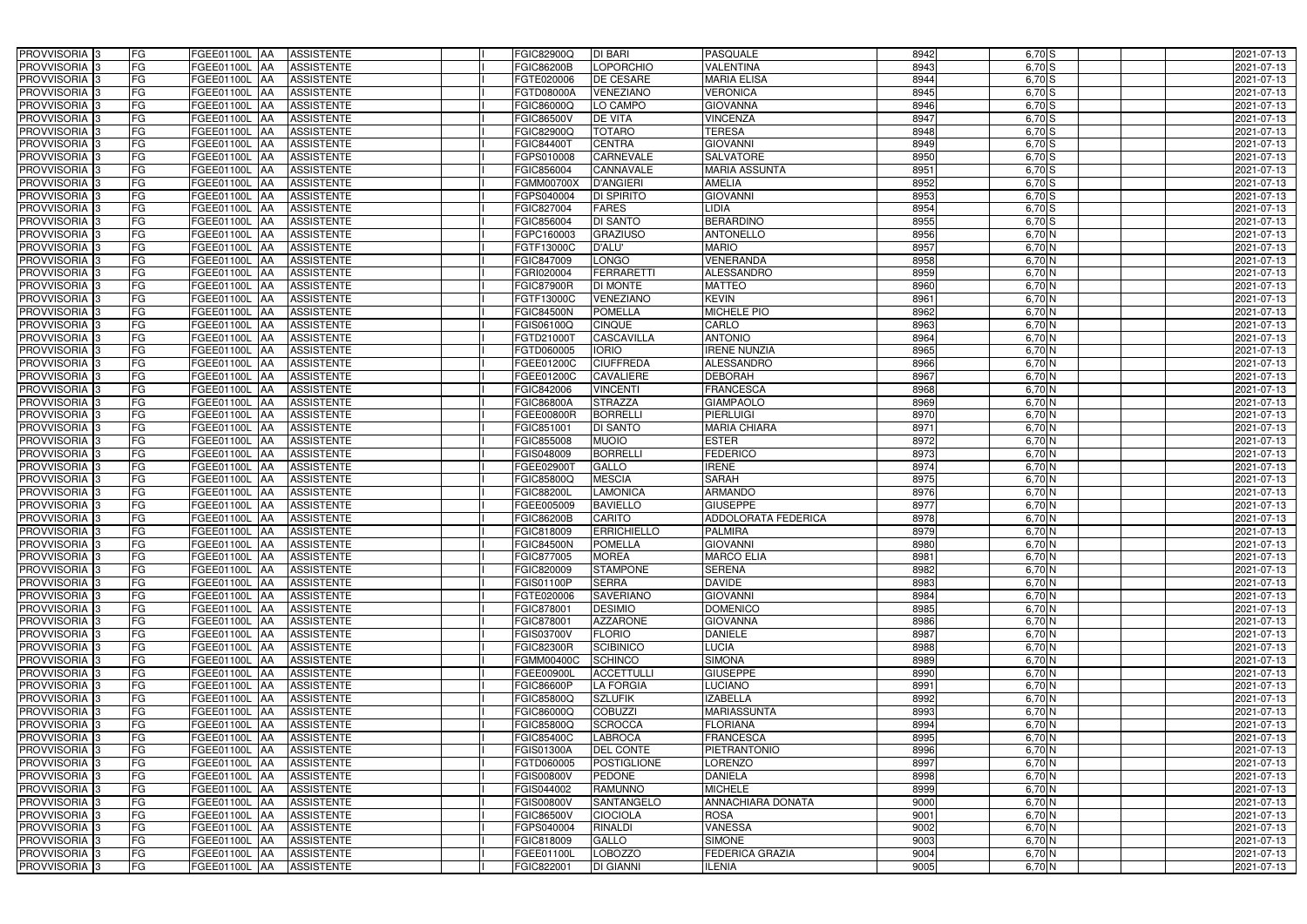| PROVVISORIA 3<br>FG<br>FGEE01100L AA<br><b>ASSISTENTE</b>                                         | FGIC85800Q<br><b>CURATO</b>           | 9006<br><b>BIAGIO</b>             | $6,70$ N         | 2021-07-13 |
|---------------------------------------------------------------------------------------------------|---------------------------------------|-----------------------------------|------------------|------------|
| FG<br>PROVVISORIA <sup>3</sup><br><b>ASSISTENTE</b><br>FGEE01100L<br>-IAA                         | <b>MASSA</b><br>FGTD060005            | 9007<br>MADDALENA                 | 6,70 N           | 2021-07-13 |
| FG<br>PROVVISORIA <sup>3</sup><br>FGEE01100L AA<br><b>ASSISTENTE</b>                              | <b>TENACE</b><br>FGIC847009           | 9008<br>LUIGI                     | $6,70$ N         | 2021-07-13 |
| FG<br>PROVVISORIA <sup>3</sup><br><b>ASSISTENTE</b><br>FGEE01100L<br>IAA                          | <b>FRISO</b><br><b>FGIC88100R</b>     | <b>ALESSIA</b><br>9009            | $6,70$ N         | 2021-07-13 |
| FG<br>FGEE01100L<br>PROVVISORIA <sup>3</sup><br><b>ASSISTENTE</b><br><b>IAA</b>                   | <b>ARMIENTO</b><br>FGIC835003         | <b>MARCO</b><br>901               | 6,70 N           | 2021-07-13 |
| FG<br>PROVVISORIA <sup>3</sup><br>FGEE01100L AA<br><b>ASSISTENTE</b>                              | <b>POLIMENI</b><br>FGTE020006         | <b>FABRIZIO PILERIO</b><br>9011   | $6,70$ N         | 2021-07-13 |
| FG<br>PROVVISORIA <sup>3</sup><br>FGEE01100L AA<br><b>ASSISTENTE</b>                              | <b>RIZZI</b><br><b>FGIS00800V</b>     | <b>VANESSA</b>                    | 9012<br>$6,70$ N | 2021-07-13 |
| FG<br><b>ASSISTENTE</b><br>PROVVISORIA <sup>3</sup><br>FGEE01100L AA                              | <b>D'ANGELO</b><br>FGIC86100G         | <b>VINCENZA</b><br>9013           | $6,70$ N         | 2021-07-13 |
| PROVVISORIA <sup>3</sup><br>FG<br>FGEE01100L AA<br><b>ASSISTENTE</b>                              | <b>ATTANASIO</b><br>FGIC82900Q        | <b>MARIA GIOVANNA</b><br>9014     | 6,70 N           | 2021-07-13 |
| PROVVISORIA <sup>3</sup><br>FG<br>FGEE01100L AA<br><b>ASSISTENTE</b>                              | <b>CIFALDI</b><br>FGPC160003          | <b>ANTONELLA</b><br>9015          | 6,70 N           | 2021-07-13 |
| PROVVISORIA 3<br>FG<br>FGEE01100L AA<br><b>ASSISTENTE</b>                                         | <b>CASA</b><br>FGIC86100G             | <b>MASSIMO</b><br>9016            | $6,70$ N         | 2021-07-13 |
| PROVVISORIA 3<br>FG<br>FGEE01100L AA<br><b>ASSISTENTE</b>                                         | <b>LA SALA</b><br><b>FGMM00700X</b>   | <b>LUCIA</b><br>9017              | $6,70$ N         | 2021-07-13 |
| PROVVISORIA <sup>3</sup><br>FG<br><b>FGEE01100L AA</b><br><b>ASSISTENTE</b>                       | <b>RIZZI</b><br>FGEE099004            | <b>GIOVANNI</b><br>9018           | $6,70$ N         | 2021-07-13 |
| PROVVISORIA 3<br>FG<br>FGEE01100L AA<br><b>ASSISTENTE</b>                                         | <b>ANTONACCI</b><br>FGTD010004        | <b>ERNESTO</b><br>9019            | 6,70 N           | 2021-07-13 |
| $\overline{\mathsf{FG}}$<br>PROVVISORIA 3<br>FGEE01100L AA<br><b>ASSISTENTE</b>                   | <b>GRAMAZIO</b><br>FGEE01100L         | <b>MICHELA</b><br>9020            | $6,70$ N         | 2021-07-13 |
| $\overline{\mathsf{FG}}$<br>PROVVISORIA 3<br><b>FGEE01100L</b><br><b>ASSISTENTE</b><br><b>JAA</b> | <b>IACUBINO</b><br>FGIS00300Q         | <b>ANTONIO</b><br>9021            | $6,70$ N         | 2021-07-13 |
| FG<br>PROVVISORIA <sup>3</sup><br><b>FGEE01100L</b><br><b>ASSISTENTE</b><br><b>IAA</b>            | <b>FOLLIERO</b><br>FGIC842006         | <b>RAFFAELLA</b><br>9022          | $6,70$ N         | 2021-07-13 |
| PROVVISORIA <sup>3</sup><br>FG<br>FGEE01100L AA<br><b>ASSISTENTE</b>                              | VALENZANO<br>FGEE060001               | <b>CHIARA</b><br>9023             | $6,70$ N         | 2021-07-13 |
| PROVVISORIA 3<br>FG<br><b>FGEE01100L</b><br><b>ASSISTENTE</b><br><b>JAA</b>                       | <b>POLISENO</b><br><b>FGIC85800C</b>  | <b>GIOVANNI FRANCESCO</b><br>9024 | $6,70$ N         | 2021-07-13 |
| PROVVISORIA 3<br>FG<br><b>FGEE01100L</b><br><b>JAA</b><br><b>ASSISTENTE</b>                       | FGPM03000E<br><b>PADOVANO</b>         | 9025<br>PASQUALE                  | 6,70 N           | 2021-07-13 |
| FG<br>PROVVISORIA <sup>3</sup><br><b>FGEE01100L</b><br><b>JAA</b><br><b>ASSISTENTE</b>            | FGIC843002<br><b>FACCIORUSSO</b>      | <b>STEFANIA</b><br>9026           | 6,70 N           | 2021-07-13 |
| PROVVISORIA 3<br>FG<br>FGEE01100L<br><b>ASSISTENTE</b><br><b>JAA</b>                              | <b>SICHERA</b><br>FGEE02900T          | 9027<br><b>GIOVANNI</b>           | 6,70 N           | 2021-07-13 |
| PROVVISORIA 3<br>FG<br>FGEE01100L<br><b>JAA</b><br><b>ASSISTENTE</b>                              | FGIS00400G<br><b>CLEMENTE</b>         | CARLO<br>9028                     | $6,70$ N         | 2021-07-13 |
| PROVVISORIA 3<br>FG<br>FGEE01100L AA<br><b>ASSISTENTE</b>                                         | FGPM03000E<br><b>CURCI</b>            | <b>VIRGINIA</b><br>9029           | $6,70$ N         | 2021-07-13 |
| PROVVISORIA <sup>3</sup><br>FG<br>FGEE01100L AA<br><b>ASSISTENTE</b>                              | <b>CURCI</b><br>FGMM00400C            | <b>GIOVANNI</b><br>9030           | $6,70$ N         | 2021-07-13 |
| PROVVISORIA 3<br>FG<br>FGEE01100L AA<br><b>ASSISTENTE</b>                                         | <b>TRIFONI</b><br>FGRI020004          | 9031<br><b>BORIS</b>              | $6,70$ N         | 2021-07-13 |
| PROVVISORIA 3<br>FG<br>FGEE01100L AA<br><b>ASSISTENTE</b>                                         | <b>PICCOLANTONIO</b><br>FGIS03700V    | <b>ANTONIA SOCCORSA</b>           | 9032<br>6,70N    | 2021-07-13 |
| FG<br>PROVVISORIA 3<br>FGEE01100L AA<br><b>ASSISTENTE</b>                                         | FGIC84400T<br><b>ERCOLINO</b>         | 9033<br><b>FELICIA</b>            | $6,67$ S         | 2021-07-13 |
| PROVVISORIA <sup>3</sup><br>FG<br>FGEE01100L AA<br><b>ASSISTENTE</b>                              | <b>FERRITTO</b><br>FGIC82900Q         | <b>ANGELINA</b><br>9034           | $6,67$ S         | 2021-07-13 |
| FG<br>PROVVISORIA <sup>3</sup><br>FGEE01100L AA<br><b>ASSISTENTE</b>                              | DEL VECCHIO<br><b>FGIC87500D</b>      | <b>ANTONIA</b><br>9035            | $6,67$ $S$       | 2021-07-13 |
| FG<br>PROVVISORIA <sup>3</sup><br>FGEE01100L AA<br><b>ASSISTENTE</b>                              | <b>PRENCIPE</b><br>FGIC864003         | <b>ANNA LUCIA</b><br>9036         | $6,67$ $S$       | 2021-07-13 |
| PROVVISORIA <sup>3</sup><br>FG<br>FGEE01100L AA<br><b>ASSISTENTE</b>                              | <b>PASQUA</b><br>FGPS040004           | <b>ANTONIO</b><br>9037            | $6,67$ S         | 2021-07-13 |
| FG<br>PROVVISORIA <sup>3</sup><br>FGEE01100L AA<br><b>ASSISTENTE</b>                              | <b>DIPASQUALE</b><br>FGPC180008       | <b>GRAZIA</b><br>9038             | $6,67$ S         | 2021-07-13 |
| PROVVISORIA <sup>3</sup><br>FG<br>FGEE01100L AA<br><b>ASSISTENTE</b>                              | <b>COCOMAZZI</b><br>FGTF17000V        | <b>NUNZIA</b><br>9039             | $6,67$ S         | 2021-07-13 |
| FG<br><b>ASSISTENTE</b><br>PROVVISORIA <sup>3</sup><br>FGEE01100L<br><b>IAA</b>                   | <b>ROMANO</b><br>FGIC85800Q           | <b>CONCETTA</b><br>9040           | $6,67$ S         | 2021-07-13 |
| PROVVISORIA <sup>3</sup><br>FG<br>FGEE01100L<br><b>ASSISTENTE</b><br><b>JAA</b>                   | QUATRALE<br>FGIC818009                | LORA<br>9041                      | 6,67 S           | 2021-07-13 |
| PROVVISORIA <sup>3</sup><br>FG<br>FGEE01100L<br><b>ASSISTENTE</b><br><b>JAA</b>                   | <b>AUGELLO</b><br>FGIS01100P          | <b>MICHELE</b><br>9042            | $6,67$ S         | 2021-07-13 |
| PROVVISORIA <sup>3</sup><br>FG<br>FGEE01100L AA<br><b>ASSISTENTE</b>                              | <b>CAMPITELL</b><br>FGTD060005        | <b>SUSANNA FILOMENA</b>           | 9043<br>$6,67$ S | 2021-07-13 |
| PROVVISORIA <sup>3</sup><br>FG<br><b>FGEE01100L</b> AA<br>ASSISTENTE                              | <b>GIORDANO</b><br>FGTF13000C         | <b>ALESSANDRO</b>                 | 9044<br>$6,67$ S | 2021-07-13 |
| PROVVISORIA <sup>3</sup><br>FG<br>FGEE01100L AA<br><b>ASSISTENTE</b>                              | FGIC822001<br><b>GATTA</b>            | <b>GIUSEPPINA</b>                 | 9045<br>$6,67$ S | 2021-07-13 |
| PROVVISORIA <sup>3</sup><br>FG<br>FGEE01100L AA<br>ASSISTENTE                                     | <b>MARRO</b><br>FGTD08000A            | <b>SALVATORE</b><br>9046          | $6,67$ S         | 2021-07-13 |
| PROVVISORIA <sup>3</sup><br>FG<br>FGEE01100L AA<br>ASSISTENTE                                     | FGEE005009<br><b>SCHIAVONE</b>        | <b>CARMELA</b><br>9047            | $6,67$ S         | 2021-07-13 |
| PROVVISORIA <sup>3</sup><br>FG<br>FGEE01100L AA<br><b>ASSISTENTE</b>                              | FGEE11000N<br><b>FLORIO</b>           | <b>UMBERTO</b>                    | 9048<br>$6,67$ S | 2021-07-13 |
| PROVVISORIA <sup>3</sup><br>FG<br>FGEE01100L AA<br>ASSISTENTE                                     | <b>TAGGIO</b><br><b>FGIC85900G</b>    | <b>ANNA-ROSARIA</b><br>9049       | $6,67$ S         | 2021-07-13 |
| PROVVISORIA <sup>3</sup><br>FG<br>FGEE01100L AA<br>ASSISTENTE                                     | FGEE00900L<br><b>DE MICHELE</b>       | 9050<br><b>MORENA</b>             | 6,67 S           | 2021-07-13 |
| PROVVISORIA <sup>3</sup><br>FG<br>FGEE01100L AA<br>ASSISTENTE                                     | <b>DI LELLA</b><br>FGIS007003         | <b>TIZIANA</b><br>9051            | $6,67$ S         | 2021-07-13 |
| PROVVISORIA <sup>3</sup><br>FG<br>FGEE01100L AA<br>ASSISTENTE                                     | <b>CASARELLA</b><br>FGIC86000Q        | <b>FRANCESCA</b>                  | 9052<br>$6,67$ S | 2021-07-13 |
| PROVVISORIA <sup>3</sup><br>FG<br>FGEE01100L AA<br>ASSISTENTE                                     | <b>BOTTICELLI</b><br>FGIC81600N       | 9053<br><b>MICHELA</b>            | $6,67$ S         | 2021-07-13 |
| PROVVISORIA <sup>3</sup><br>FG<br>FGEE01100L AA<br>ASSISTENTE                                     | FGIC819005<br><b>ANDREANO</b>         | 9054<br><b>GERARDA</b>            | $6,67$ S         | 2021-07-13 |
| PROVVISORIA <sup>3</sup><br>FG<br>FGEE01100L AA<br>ASSISTENTE                                     | FGIC827004<br>MAZZILLI                | <b>ANGELA</b>                     | 9055<br>$6,67$ S | 2021-07-13 |
| PROVVISORIA <sup>3</sup><br>FG<br>FGEE01100L AA<br><b>ASSISTENTE</b>                              | FGEE02900T<br><b>STELLA</b>           | <b>DONATO</b>                     | 9056<br>$6,67$ S | 2021-07-13 |
| PROVVISORIA <sup>3</sup><br>FG<br>FGEE01100L AA<br>ASSISTENTE                                     | FGIC843002<br><b>PLACENTINO</b>       | 9057<br><b>ANGELA PIA</b>         | $6,67$ S         | 2021-07-13 |
| PROVVISORIA <sup>3</sup><br>FG<br>FGEE01100L AA<br>ASSISTENTE                                     | FGTE020006<br>CALABRESE               | <b>MARIA GABRIELLA</b>            | 9058<br>$6,67$ S | 2021-07-13 |
| PROVVISORIA <sup>3</sup><br>FG<br>FGEE01100L AA<br><b>ASSISTENTE</b>                              | <b>DELLI CARRI</b><br>FGIC877005      | <b>NICOLA</b>                     | 9059<br>$6,67$ S | 2021-07-13 |
| FG<br>PROVVISORIA <sup>3</sup><br>FGEE01100L AA<br><b>ASSISTENTE</b>                              | PALLADINO<br>FGPM05000Q               | 9060<br><b>MARIA ROSARIA</b>      | $6,67$ S         | 2021-07-13 |
| FG<br>PROVVISORIA <sup>1</sup> 3<br>FGEE01100L AA<br><b>ASSISTENTE</b>                            | <b>TELLERI</b><br>FGPM10000G          | 9061<br>ADA ANTONELLA             | $6,67$ S         | 2021-07-13 |
| FG<br><b>ASSISTENTE</b><br>PROVVISORIA <sup>3</sup><br>FGEE01100L AA                              | <b>URICCHIO</b><br>FGTE020006         | <b>GIUSEPPE</b><br>9062           | $6,67$ N         | 2021-07-13 |
| PROVVISORIA <sup>1</sup> 3<br>FG<br>FGEE01100L AA<br><b>ASSISTENTE</b>                            | <b>DE LILLO</b><br>FGEE01100L         | 9063<br><b>VINCENZO</b>           | 6,67 N           | 2021-07-13 |
| PROVVISORIA <sup>3</sup><br>FG<br>FGEE01100L AA<br><b>ASSISTENTE</b>                              | <b>LOMBARDI</b><br><b>FGIC86800A</b>  | 9064<br><b>FILOMENA</b>           | 6,67 N           | 2021-07-13 |
| PROVVISORIA <sup>3</sup><br>FG<br><b>FGEE01100L AA</b><br><b>ASSISTENTE</b>                       | <b>ZICHELLA</b><br>FGIC818009         | <b>CONCETTA</b>                   | 9065<br>$6,67$ N | 2021-07-13 |
| PROVVISORIA <sup>3</sup><br>FG<br>FGEE01100L AA<br><b>ASSISTENTE</b>                              | <b>MELCHIONDA</b><br>FGPM05000Q       | <b>MARIA PIA</b>                  | 9066<br>6,67 N   | 2021-07-13 |
| PROVVISORIA <sup>3</sup><br>FG<br>FGEE01100L AA<br><b>ASSISTENTE</b>                              | <b>CILIBERTI</b><br><b>FGIC85800Q</b> | <b>MARIA VITTORIA</b><br>9067     | $6,67$ N         | 2021-07-13 |
| PROVVISORIA <sup>3</sup><br>FG<br>FGEE01100L AA<br><b>ASSISTENTE</b>                              | FGIC88100R<br>ANDREANO                | <b>ANNA</b>                       | 9068<br>$6,67$ N | 2021-07-13 |
| PROVVISORIA 3<br>FG<br>FGEE01100L AA<br>ASSISTENTE                                                | FGEE005009<br>SANTIGLIANO             | <b>GINA</b>                       | 9069<br>$6,67$ N | 2021-07-13 |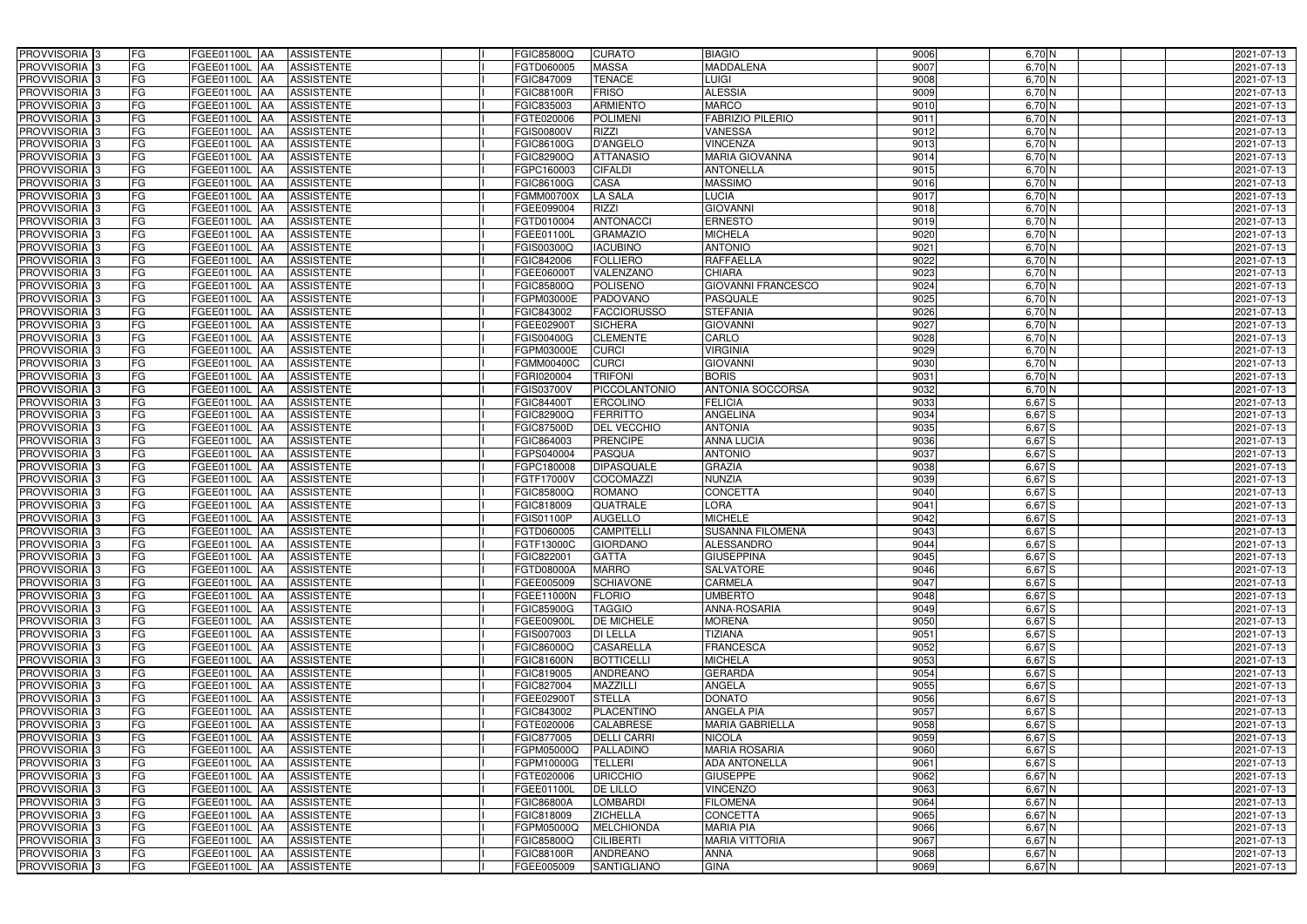| PROVVISORIA 3                             | FG<br>FGEE01100L AA<br><b>ASSISTENTE</b>                                      | <b>FGIS00800V</b><br><b>NARDUCCI</b>                            | 9070<br>CARMELA                         | 6,67 N               | 2021-07-13               |
|-------------------------------------------|-------------------------------------------------------------------------------|-----------------------------------------------------------------|-----------------------------------------|----------------------|--------------------------|
| PROVVISORIA <sup>3</sup>                  | FG<br><b>ASSISTENTE</b><br>FGEE01100L<br>∣AA                                  | LANZONE<br>FGTD08000A                                           | <b>MARIA GIUSEPPINA</b><br>9071         | 6,67 N               | 2021-07-13               |
| PROVVISORIA <sup>3</sup>                  | FG<br>FGEE01100L AA<br><b>ASSISTENTE</b>                                      | <b>MOREA</b><br><b>FGIS04600N</b>                               | 9072<br><b>COSIMA DAMIANA</b>           | $6,67$ N             | 2021-07-13               |
| PROVVISORIA 3                             | FG<br><b>ASSISTENTE</b><br>FGEE01100L<br>IAA                                  | <b>LOMBARDI</b><br>FGEE005009                                   | 9073<br><b>MARIANGELA</b>               | $6,67$ N             | 2021-07-13               |
| PROVVISORIA <sup>3</sup>                  | FG<br>FGEE01100L<br><b>ASSISTENTE</b><br><b>IAA</b>                           | DI MATTEO<br><b>FGIC86200B</b>                                  | 9074<br><b>RITA</b>                     | 6,67 N               | 2021-07-13               |
| PROVVISORIA <sup>3</sup>                  | FG<br>FGEE01100L AA<br><b>ASSISTENTE</b>                                      | FGIS00300Q<br><b>SOLIMANDO</b>                                  | <b>MARIA</b><br>9075                    | $6,67$ N             | 2021-07-13               |
| PROVVISORIA <sup>3</sup>                  | FG<br>FGEE01100L AA<br><b>ASSISTENTE</b>                                      | FGIC827004<br><b>GIULIANO</b>                                   | <b>FILOMENA</b><br>9076                 | $6,67$ N             | 2021-07-13               |
| PROVVISORIA <sup>3</sup>                  | FG<br><b>ASSISTENTE</b><br>FGEE01100L AA                                      | <b>SARACINO</b><br>FGTD010004                                   | 9077<br><b>EMANUELA ANTONIETTA</b>      | $6,67$ N             | 2021-07-13               |
| PROVVISORIA <sup>3</sup>                  | FG<br>FGEE01100L AA<br><b>ASSISTENTE</b>                                      | <b>FGIC83000X</b><br><b>MANTUANO</b>                            | 9078<br><b>MATTEO</b>                   | $6,67$ N             | 2021-07-13               |
| PROVVISORIA <sup>3</sup>                  | FG<br>FGEE01100L AA<br><b>ASSISTENTE</b>                                      | <b>D'ARCANGELO</b><br>FGPM03000E                                | <b>GRAZIA</b><br>9079                   | 6,67 N               | 2021-07-13               |
| PROVVISORIA 3                             | FG<br>FGEE01100L AA<br><b>ASSISTENTE</b>                                      | FGIC822001<br><b>POTENZA</b>                                    | <b>MARIA</b><br>9080                    | $6,67$ N             | 2021-07-13               |
| PROVVISORIA 3                             | FG<br>FGEE01100L AA<br><b>ASSISTENTE</b>                                      | <b>PARISI</b><br>FGRI020004                                     | <b>LUIGI</b><br>9081                    | $6,67$ N             | 2021-07-13               |
| PROVVISORIA <sup>3</sup>                  | FG<br>FGEE01100L AA<br><b>ASSISTENTE</b>                                      | PERDONO'<br>FGEE00800R                                          | <b>ADELE VALENTINA</b><br>9082          | $6,67$ N             | 2021-07-13               |
| PROVVISORIA 3                             | FG<br>FGEE01100L AA<br><b>ASSISTENTE</b>                                      | <b>GUARNACCIA</b><br>FGTF13000C                                 | <b>DORA</b><br>9083                     | $6,67$ N             | 2021-07-13               |
| PROVVISORIA 3                             | $\overline{\mathsf{FG}}$<br>FGEE01100L AA<br><b>ASSISTENTE</b>                | <b>GASPERI</b><br>FGEE005009                                    | <b>FRANCESCA ANGELA</b><br>9084         | $6,67$ N             | 2021-07-13               |
| PROVVISORIA 3                             | $\overline{\mathsf{FG}}$<br>FGEE01100L AA<br><b>ASSISTENTE</b>                | <b>GAGGIANO</b><br>FGIC847009                                   | 9085<br><b>ANTONIETTA</b>               | $6,67$ N             | 2021-07-13               |
| PROVVISORIA 3                             | FG<br><b>FGEE01100L</b><br><b>ASSISTENTE</b><br><b>IAA</b>                    | <b>LEONE</b><br>FGTD060005                                      | 9086<br><b>ANGELA MARIA</b>             | $6,67$ N             | 2021-07-13               |
| PROVVISORIA <sup>3</sup>                  | FG<br>FGEE01100L AA<br><b>ASSISTENTE</b>                                      | <b>STOLA</b><br>FGEE00800R                                      | 908<br><b>GINA</b>                      | 6,67 N               | 2021-07-13               |
| PROVVISORIA 3                             | FG<br><b>FGEE01100L</b><br><b>ASSISTENTE</b><br><b>JAA</b>                    | <b>SICONOLFI</b><br>FGIC819005                                  | <b>GERARDO</b><br>9088                  | $6,67$ N             | 2021-07-13               |
| PROVVISORIA 3                             | FG<br>FGEE01100L AA<br><b>ASSISTENTE</b>                                      | <b>GEMMA</b><br><b>FGIC84500N</b>                               | <b>ASSUNTA</b><br>9089                  | 6,67 N               | 2021-07-13               |
| PROVVISORIA <sup>3</sup>                  | FG<br><b>FGEE01100L</b><br><b>JAA</b><br><b>ASSISTENTE</b>                    | <b>FGIC83800E</b><br><b>IAGULLI</b>                             | 9090<br><b>MARIA BEATRICE</b>           | 6,67 N               | 2021-07-13               |
| PROVVISORIA <sup>3</sup>                  | FG<br>FGEE01100L<br><b>ASSISTENTE</b><br><b>JAA</b>                           | <b>TARTAGLIONE</b><br>FGIS03700V                                | 9091<br><b>LUCIA ANNA</b>               | 6,67 N               | 2021-07-13               |
| PROVVISORIA 3                             | FG<br>FGEE01100L<br><b>JAA</b><br><b>ASSISTENTE</b>                           | FGIC86100G<br>MAZZOLA                                           | <b>ANNA</b><br>9092                     | $6,67$ N             | 2021-07-13               |
| PROVVISORIA 3                             | FG<br>FGEE01100L AA<br><b>ASSISTENTE</b>                                      | <b>FRISOLI</b><br>FGEE005009                                    | <b>FRANCESCA</b><br>9093                | $6,67$ N             | 2021-07-13               |
| PROVVISORIA <sup>3</sup>                  | FG<br>FGEE01100L AA<br><b>ASSISTENTE</b>                                      | <b>ACANFORA</b><br>FGEE005009                                   | <b>BRUNO</b><br>9094                    | $6,67$ N             | 2021-07-13               |
| PROVVISORIA 3                             | FG<br>FGEE01100L AA<br><b>ASSISTENTE</b>                                      | FGIC876009<br><b>FORTE</b>                                      | 9095<br><b>MARIANNA RITA</b>            | $6,67$ N             | 2021-07-13               |
| PROVVISORIA 3                             | FG<br>FGEE01100L AA<br><b>ASSISTENTE</b>                                      | <b>RUSSO</b><br><b>FGIC85700X</b>                               | <b>GIUSEPPE</b><br>9096                 | $6,67$ N             | 2021-07-13               |
| PROVVISORIA 3                             | FG<br>FGEE01100L AA<br><b>ASSISTENTE</b>                                      | <b>FRONTINO</b><br><b>FGIS00800V</b>                            | 9097<br><b>LUCIA</b>                    | $6,67$ N             | 2021-07-13               |
| PROVVISORIA <sup>3</sup>                  | FG<br>FGEE01100L AA<br><b>ASSISTENTE</b>                                      | FGIC827004<br>CAPOBIANCO                                        | <b>AURORA</b><br>9098                   | $6,67$ N             | 2021-07-13               |
| PROVVISORIA <sup>3</sup>                  | FG<br>FGEE01100L AA<br><b>ASSISTENTE</b>                                      | ORLANDO<br>FGIC851001                                           | 9099<br><b>GIULIANA</b>                 | $6,67$ N             | 2021-07-13               |
| PROVVISORIA <sup>3</sup>                  | FG<br>FGEE01100L AA<br><b>ASSISTENTE</b>                                      | <b>FARISCO</b><br>FGTD21000T                                    | <b>CATERINA</b><br>9100                 | $6,67$ N             | 2021-07-13               |
| PROVVISORIA <sup>3</sup>                  | FG<br><b>ASSISTENTE</b><br>FGEE01100L AA                                      | <b>D'ALOIA</b><br>FGTF13000C                                    | CARMELINA<br>9101                       | 6,67 N<br>IS.        | 2021-07-13               |
| PROVVISORIA <sup>3</sup>                  | FG<br>FGEE01100L AA<br><b>ASSISTENTE</b>                                      | <b>MARCHITTO</b><br>FGIC869006                                  | <b>ANTONIO</b><br>9102                  | 6,67 N               | 2021-07-13               |
| PROVVISORIA <sup>3</sup>                  | FG<br>FGEE01100L AA<br><b>ASSISTENTE</b>                                      | <b>FALCONE</b><br>FGIS05900Q                                    | <b>LUIGI</b><br>9103                    | 6,67 N               | 2021-07-13               |
| PROVVISORIA <sup>3</sup>                  | FG<br><b>ASSISTENTE</b><br>FGEE01100L<br><b>IAA</b>                           | <b>SCARPINO</b><br>FGTE020006                                   | LUANA<br>9104                           | $6,67$ N             | 2021-07-13               |
| PROVVISORIA <sup>3</sup>                  | FG<br>FGEE01100L<br><b>ASSISTENTE</b><br><b>JAA</b>                           | <b>RUSSO</b><br>FGTE020006                                      | <b>MARIANNA</b><br>9105                 | 6,67 N               | 2021-07-13               |
| PROVVISORIA <sup>3</sup>                  | FG<br>FGEE01100L<br><b>ASSISTENTE</b><br><b>JAA</b>                           | <b>CIPRIANI</b><br>FGTD010004                                   | <b>ANNA</b><br>9106                     | 6,67 N               | 2021-07-13               |
|                                           |                                                                               |                                                                 |                                         | $6,67$ N             |                          |
|                                           |                                                                               |                                                                 |                                         |                      |                          |
| PROVVISORIA <sup>3</sup>                  | FG<br>FGEE01100L AA<br><b>ASSISTENTE</b>                                      | <b>SACCO</b><br>FGEE005009                                      | <b>ANTONIA</b><br>9107                  |                      | 2021-07-13               |
| PROVVISORIA 3                             | FG<br><b>FGEE01100L</b> AA<br>ASSISTENTE                                      | <b>FGIC85900G</b><br><b>RAUSEO</b>                              | 9108<br><b>ANTONELLA</b>                | 6,67 N               | 2021-07-13               |
| PROVVISORIA <sup>3</sup>                  | FG<br>FGEE01100L AA<br><b>ASSISTENTE</b>                                      | FGIS044002<br><b>BIUSO</b>                                      | 9109<br><b>LAURA</b>                    | $6,67$ N             | 2021-07-13               |
| PROVVISORIA <sup>3</sup>                  | FG<br>FGEE01100L AA<br>ASSISTENTE                                             | <b>FORNARI</b><br>FGIC86000Q                                    | <b>MATILDE</b><br>9110                  | $6,67$ N             | 2021-07-13               |
| PROVVISORIA 3                             | FG<br>FGEE01100L AA<br>ASSISTENTE                                             | <b>GIUDILLI</b><br><b>FGIC80800P</b>                            | <b>ROSA</b><br>9111                     | $6,67$ N             | 2021-07-13               |
| PROVVISORIA <sup>3</sup>                  | FG<br>FGEE01100L AA<br><b>ASSISTENTE</b>                                      | FGIC818009<br><b>CAPOBIANCO</b>                                 | <b>GIUSEPPINA</b><br>9112               | $6,67$ N             | 2021-07-13               |
| PROVVISORIA <sup>3</sup>                  | FG<br>FGEE01100L AA<br><b>ASSISTENTE</b>                                      | <b>FGIC87400N</b><br><b>ROCA</b>                                | <b>MARIA</b><br>9113                    | 6,67 N               | 2021-07-13               |
| PROVVISORIA 3                             | FG<br>FGEE01100L AA<br><b>ASSISTENTE</b>                                      | <b>FGIC81600N</b><br><b>DE RINALDIS</b>                         | <b>VINCENZO</b><br>9114                 | 6,67 N               | 2021-07-13               |
| PROVVISORIA <sup>3</sup>                  | FG<br>FGEE01100L AA<br><b>ASSISTENTE</b>                                      | <b>D'ANDOLA</b><br><b>FGVC01000C</b>                            | <b>GIUSI</b><br>9115                    | $6,67$ N             | 2021-07-13               |
| PROVVISORIA <sup>3</sup>                  | FG<br>FGEE01100L AA<br><b>ASSISTENTE</b>                                      | FGEE005009<br><b>MORSUILLO</b>                                  | <b>MICHELE</b><br>9116                  | $6,67$ N             | 2021-07-13               |
| PROVVISORIA <sup>3</sup>                  | FG<br>FGEE01100L AA<br><b>ASSISTENTE</b>                                      | <b>PLACENTINO</b><br>FGTD010004                                 | <b>COSTANTINA</b><br>9117               | $6,67$ N             | 2021-07-13               |
| PROVVISORIA <sup>3</sup>                  | FG<br>FGEE01100L AA<br><b>ASSISTENTE</b>                                      | FGTF13000C<br><b>GUERRIERI</b>                                  | 9118<br><b>ALFREDO</b>                  | $6,67$ N<br><b>S</b> | 2021-07-13               |
| PROVVISORIA <sup>3</sup>                  | FG<br>FGEE01100L AA<br><b>ASSISTENTE</b>                                      | FGEE01100L<br><b>DI LELLO</b>                                   | <b>ANNAMARIA</b><br>9119                | $6,67$ N             | 2021-07-13               |
| PROVVISORIA <sup>3</sup>                  | FG<br>FGEE01100L AA<br><b>ASSISTENTE</b>                                      | <b>COPPOLA</b><br>FGIC88100R                                    | <b>GIOVANNA</b><br>9120                 | $6,67$ N             | 2021-07-13               |
| PROVVISORIA <sup>3</sup>                  | FG<br>FGEE01100L AA<br>ASSISTENTE                                             | <b>LAGANELLA</b><br><b>FGIC80700V</b>                           | 9121<br><b>FILOMENA</b>                 | $6,67$ N             | 2021-07-13               |
| PROVVISORIA <sup>3</sup>                  | FG<br>FGEE01100L AA<br>ASSISTENTE                                             | <b>RIGNANESE</b><br><b>FGVC01000C</b>                           | <b>LOREDANA</b><br>9122                 | $6,67$ N             | 2021-07-13               |
| PROVVISORIA <sup>3</sup>                  | FG<br>FGEE01100L AA<br><b>ASSISTENTE</b>                                      | <b>CAPPARELLI</b><br><b>FGIC85900G</b>                          | <b>RITA</b><br>9123                     | $6,67$ N             | 2021-07-13               |
| PROVVISORIA <sup>1</sup> 3                | FG<br>FGEE01100L AA<br><b>ASSISTENTE</b>                                      | <b>FGIC87400N</b><br><b>CHIANGO</b>                             | MARIAROSARIA<br>9124                    | $6,67$ N             | 2021-07-13               |
| PROVVISORIA <sup>1</sup> 3                | FG<br>FGEE01100L AA<br><b>ASSISTENTE</b>                                      | <b>COTUGNO</b><br>FGIS01100P                                    | <b>MICHELE</b><br>9125                  | $6,67$ N             | 2021-07-13               |
| PROVVISORIA <sup>3</sup>                  | FG<br><b>ASSISTENTE</b><br>FGEE01100L AA                                      | <b>DE MARTINO</b><br>FGPS010008                                 | <b>LIBERA MARIA</b><br>9126             | $6,67$ N             | 2021-07-13               |
| <b>PROVVISORIA</b> 3                      | FG<br>FGEE01100L AA<br>ASSISTENTE                                             | FGIC827004<br><b>CALMO</b>                                      | <b>CLAUDIA</b><br>9127                  | 6,67 N               | 2021-07-13               |
| PROVVISORIA <sup>3</sup>                  | FG<br><b>ASSISTENTE</b><br>FGEE01100L AA                                      | <b>GESUALDI</b><br>FGEE005009                                   | PAOLO VITO<br>9128                      | 6,67 N               | 2021-07-13               |
| PROVVISORIA <sup>3</sup>                  | FG<br><b>FGEE01100L AA</b><br><b>ASSISTENTE</b>                               | <b>CURSIO</b><br>FGEE11000N                                     | <b>FILOMENA</b><br>9129                 | $6,67$ N             | 2021-07-13               |
| PROVVISORIA <sup>3</sup>                  | FG<br>FGEE01100L AA<br><b>ASSISTENTE</b>                                      | <b>CASSITTI</b><br><b>FGIS00800V</b>                            | 9130<br><b>MARIA ASSUNTA</b>            | 6,67 N               | 2021-07-13               |
| PROVVISORIA <sup>3</sup>                  | FG<br>FGEE01100L AA<br><b>ASSISTENTE</b>                                      | FGIS01100P<br><b>NETTI</b>                                      | <b>MADDALENA</b><br>9131                | $6,67$ N             | 2021-07-13               |
| PROVVISORIA <sup>3</sup><br>PROVVISORIA 3 | FG<br>FGEE01100L AA<br><b>ASSISTENTE</b><br>FG<br>FGEE01100L AA<br>ASSISTENTE | FGIC856004<br><b>FERRANTE</b><br>FGIC856004<br><b>MONTANARO</b> | 9132<br>LILIANA<br><b>MARIA</b><br>9133 | $6,67$ N<br>$6,67$ N | 2021-07-13<br>2021-07-13 |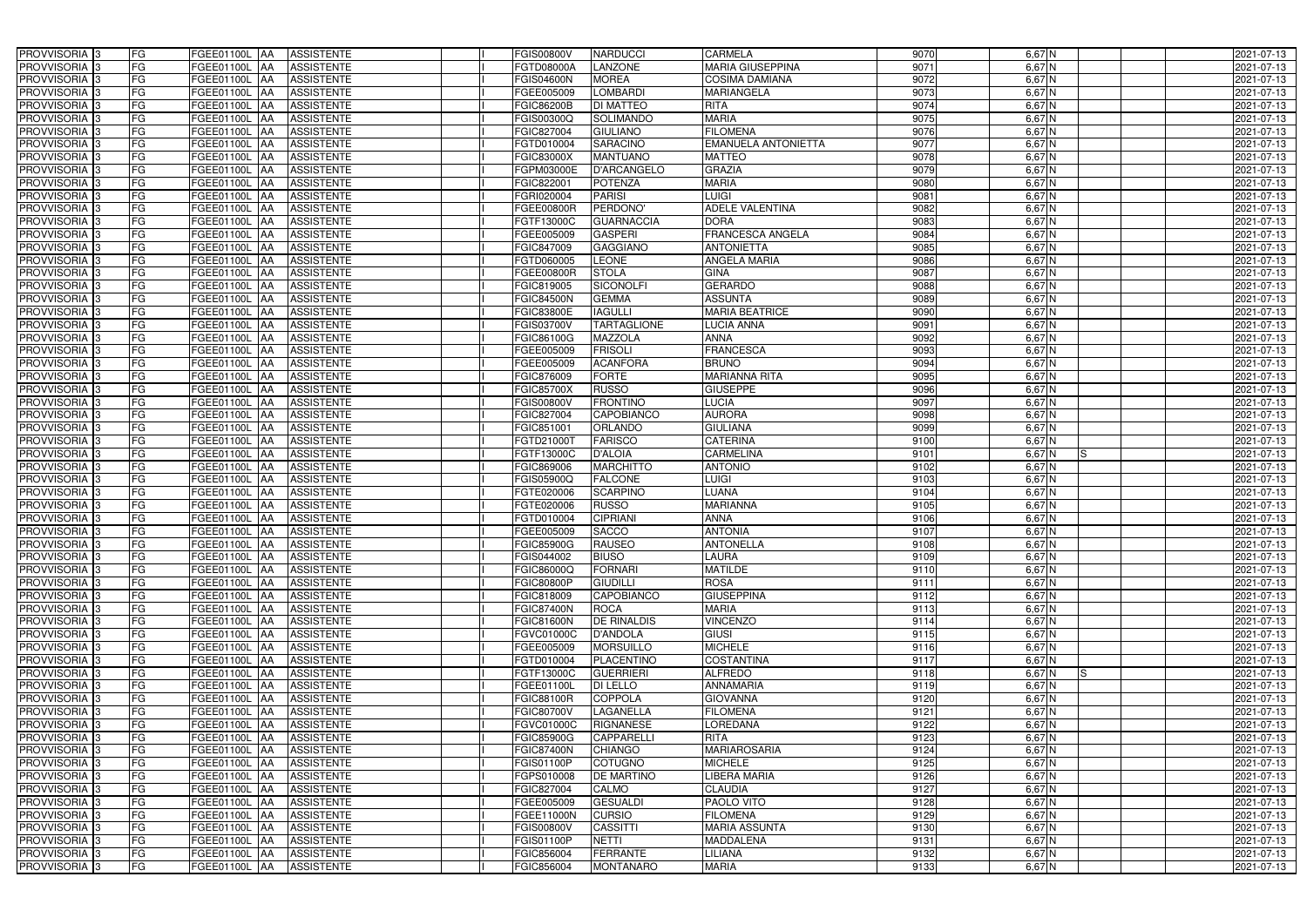| PROVVISORIA <sup>3</sup>   | FG<br>FGEE01100L AA        | <b>ASSISTENTE</b>               | FGTF13000C        | LAROCCA            | <b>LUCIA</b>            | 9134 | 6,66 N     | 2021-07-13 |
|----------------------------|----------------------------|---------------------------------|-------------------|--------------------|-------------------------|------|------------|------------|
| PROVVISORIA <sup>3</sup>   | FG<br>FGEE01100L           | <b>ASSISTENTE</b><br>IAA        | FGIC83800E        | LABBRUZZO          | <b>BARBARA</b>          | 9135 | $6,65$ $S$ | 2021-07-13 |
| PROVVISORIA <sup>3</sup>   | FG<br>FGEE01100L           | <b>ASSISTENTE</b><br>IAA        | FGEE005009        | <b>SONNESSA</b>    | <b>GIUSEPPE</b>         | 9136 | $6,65$ S   | 2021-07-13 |
| PROVVISORIA 3              | FG<br>FGEE01100L           | <b>ASSISTENTE</b><br>IAA        | <b>FGIC87900R</b> | D'AMBROSIO         | <b>ANGELA</b>           | 9137 | $6,65$ $S$ | 2021-07-13 |
| PROVVISORIA <sup>3</sup>   | FG<br>FGEE01100L           | <b>ASSISTENTE</b><br>IAA        | FGEE00800R        | <b>FATTORE</b>     | <b>FULVIO</b>           | 9138 | $6,65$ $S$ | 2021-07-13 |
| PROVVISORIA <sup>3</sup>   | FG<br><b>FGEE01100L AA</b> | <b>ASSISTENTE</b>               | FGIC819005        | <b>ADDESA</b>      | <b>CRISTIAN NICOLA</b>  | 9139 | $6,65$ $S$ | 2021-07-13 |
| PROVVISORIA 3              | FG<br>FGEE01100L AA        | <b>ASSISTENTE</b>               | FGIC863007        | <b>FALCONE</b>     | MICHELE PIO             | 9140 | $6,65$ N   | 2021-07-13 |
| PROVVISORIA 3              | FG<br>FGEE01100L AA        | <b>ASSISTENTE</b>               | <b>FGIC80800P</b> | <b>SARACENO</b>    | <b>MARCO</b>            | 9141 | $6,65$ N   | 2021-07-13 |
| PROVVISORIA 3              | FG<br>FGEE01100L AA        | <b>ASSISTENTE</b>               | <b>FGIC87000A</b> | <b>IERACI</b>      | <b>CRISTINA</b>         | 9142 | $6,65$ N   | 2021-07-13 |
| PROVVISORIA <sup>3</sup>   | FG<br><b>FGEE01100L AA</b> | <b>ASSISTENTE</b>               | FGIS007003        | PIZZARELL          | <b>ROCCO</b>            | 9143 | $6,65$ N   | 2021-07-13 |
| PROVVISORIA 3              | FG<br>FGEE01100L AA        | <b>ASSISTENTE</b>               | FGIC81600N        | <b>GIAQUINTO</b>   | <b>MICHELE</b>          | 9144 | $6,65$ N   | 2021-07-13 |
| PROVVISORIA 3              | FG<br>FGEE01100L AA        | <b>ASSISTENTE</b>               | FGIC869006        | <b>DE NUNZIO</b>   | <b>CATIA</b>            | 9145 | $6,63$ $S$ | 2021-07-13 |
| PROVVISORIA 3              | FG<br>FGEE01100L AA        | <b>ASSISTENTE</b>               | FGIC864003        | PICCOLI            | <b>PASQUALE</b>         | 9146 | $6,61$ N   | 2021-07-13 |
| PROVVISORIA 3              | FG<br>FGEE01100L AA        | <b>ASSISTENTE</b>               | FGPC15000C        | <b>PALUMBO</b>     | <b>CARLO ANTONIO</b>    | 9147 | $6,60$ S   | 2021-07-13 |
| PROVVISORIA 3              | FG<br>FGEE01100L AA        | <b>ASSISTENTE</b>               | FGIC864003        | <b>BASTA</b>       | <b>MATTEO</b>           | 9148 | $6,60$ S   | 2021-07-13 |
| PROVVISORIA <sup>3</sup>   | FG<br><b>FGEE01100L</b>    | <b>ASSISTENTE</b><br>IAA        | FGEE00800R        | <b>CARELLA</b>     | <b>ROSANNA</b>          | 9149 | $6,60$ S   | 2021-07-13 |
| PROVVISORIA 3              | FG<br>FGEE01100L           | <b>ASSISTENTE</b><br>IAA        | FGIC86100G        | MENDOLICCHIO       | <b>DANIELA</b>          | 9150 | $6,60$ S   | 2021-07-13 |
| PROVVISORIA 3              | FG<br>FGEE01100L AA        | <b>ASSISTENTE</b>               | FGIC82900Q        | <b>CIUFFREDA</b>   | <b>MICHELE</b>          | 9151 | $6,60$ S   | 2021-07-13 |
| PROVVISORIA 3              | FG<br>FGEE01100L           | <b>ASSISTENTE</b><br><b>JAA</b> | FGIC818009        | <b>MASCIOLA</b>    | <b>PAOLO</b>            | 9152 | $6,60$ S   | 2021-07-13 |
| PROVVISORIA 3              | FG<br>FGEE01100L           | l AA<br><b>ASSISTENTE</b>       | FGIC818009        | <b>PAPARELLA</b>   | <b>VELIA ANTONIETTA</b> | 9153 | 6,60 S     | 2021-07-13 |
| PROVVISORIA <sup>3</sup>   | FG<br>FGEE01100L           | <b>ASSISTENTE</b><br>ΙAΑ        | <b>FGIC87000A</b> | <b>MAZZONE</b>     | CONCETTA                | 9154 | $6,60$ S   | 2021-07-13 |
| PROVVISORIA 3              | FG<br><b>FGEE01100L</b>    | <b>ASSISTENTE</b><br>IAA        | FGIC819005        | <b>GESA</b>        | <b>FRANCESCO</b>        | 9155 | $6,60$ S   | 2021-07-13 |
| PROVVISORIA 3              | FG<br>FGEE01100L           | <b>ASSISTENTE</b><br>IAA        | FGPM10000G        | <b>ACCADIA</b>     | <b>VALENTINA</b>        | 9156 | $6,60$ S   | 2021-07-13 |
| PROVVISORIA 3              | FG<br>FGEE01100L AA        | <b>ASSISTENTE</b>               | FGTE020006        | <b>MARCIELLO</b>   | <b>FABRIZIO</b>         | 9157 | 6,60S      | 2021-07-13 |
| PROVVISORIA 3              | FG<br>FGEE01100L           | <b>ASSISTENTE</b><br> AA        | FGTD010004        | MANZARO            | <b>MARIATERESA</b>      | 9158 | $6,60$ $S$ | 2021-07-13 |
| PROVVISORIA 3              | FG<br>FGEE01100L           | <b>ASSISTENTE</b><br><b>JAA</b> | FGIC85400C        | <b>MANCO</b>       | <b>FELICIANA</b>        | 9159 | 6,60S      | 2021-07-13 |
| PROVVISORIA 3              | FG<br>FGEE01100L AA        | <b>ASSISTENTE</b>               | FGTD060005        | <b>FOLLIERO</b>    | <b>VERONICA</b>         | 9160 | 6,60S      | 2021-07-13 |
| PROVVISORIA 3              | FG<br>FGEE01100L           | <b>ASSISTENTE</b><br>IAA        | FGIC880001        | <b>MINUTILLI</b>   | <b>MARIA MICHELA</b>    | 9161 | 6,60S      | 2021-07-13 |
| PROVVISORIA <sup>3</sup>   | FG<br>FGEE01100L           | <b>ASSISTENTE</b><br>IAA        | FGEE00900L        | <b>RADOGNA</b>     | <b>GIOVANNA</b>         | 9162 | $6,60$ S   | 2021-07-13 |
| PROVVISORIA 3              | FG<br>FGEE01100L AA        | <b>ASSISTENTE</b>               | FGIC856004        | <b>MADDAMMA</b>    | <b>GERARDINA</b>        | 9163 | $6,60$ S   | 2021-07-13 |
| PROVVISORIA <sup>3</sup>   | FG<br>FGEE01100L AA        | <b>ASSISTENTE</b>               | <b>FGIC83700P</b> | <b>MAURIELLO</b>   | <b>GIUSEPPE</b>         | 9164 | $6,60$ S   | 2021-07-13 |
| PROVVISORIA <sup>3</sup>   | FG<br>FGEE01100L AA        | <b>ASSISTENTE</b>               | FGPS040004        | <b>PETTI</b>       | <b>MARIO</b>            | 9165 | $6,60$ S   | 2021-07-13 |
| PROVVISORIA <sup>3</sup>   | FG<br><b>FGEE01100L AA</b> | <b>ASSISTENTE</b>               | FGIS001004        | <b>SARACINO</b>    | <b>GIUSEPPE</b>         | 9166 | $6,60$ S   | 2021-07-13 |
| PROVVISORIA <sup>3</sup>   | FG<br>FGEE01100L AA        | <b>ASSISTENTE</b>               | FGIC863007        | <b>TOTARO</b>      | <b>ORAZIO</b>           | 9167 | $6,60$ S   | 2021-07-13 |
| PROVVISORIA 3              | FG<br>FGEE01100L           | <b>ASSISTENTE</b><br>IAA        | FGEE03200N        | <b>PESTILLO</b>    | <b>FELICE</b>           | 9168 | $6,60$ $S$ | 2021-07-13 |
| PROVVISORIA <sup>3</sup>   | FG<br><b>FGEE01100L</b>    | <b>ASSISTENTE</b><br>IAA        | <b>FGIC87000A</b> | <b>MANNA</b>       | <b>MARCO</b>            | 9169 | $6,60$ S   | 2021-07-13 |
| PROVVISORIA <sup>3</sup>   | FG<br>FGEE01100L           | <b>ASSISTENTE</b><br>IAA        | <b>GRI020004</b>  | <b>LIOCE</b>       | ROBERTA                 | 9170 | $6,60$ S   | 2021-07-13 |
| PROVVISORIA <sup>3</sup>   | FG<br>FGEE01100L AA        | <b>ASSISTENTE</b>               | FGTD02000P        | <b>TROILO</b>      | <b>MICHELINA</b>        | 9171 | $6,60$ $S$ | 2021-07-13 |
| PROVVISORIA 3              | FG<br>FGEE01100L AA        | <b>ASSISTENTE</b>               | <b>FGIC85700X</b> | PLACENTINO         | <b>MARIA</b>            | 9172 | $6,60$ S   | 2021-07-13 |
| PROVVISORIA <sup>3</sup>   | FG<br>FGEE01100L AA        | <b>ASSISTENTE</b>               | FGIC86000Q        | <b>BATTIANTE</b>   | <b>RAISSA</b>           | 9173 | $6,60$ S   | 2021-07-13 |
| PROVVISORIA <sup>3</sup>   | FG<br>FGEE01100L AA        | ASSISTENTE                      | FGIS06100Q        | <b>LUPOLI</b>      | <b>FRANCESCA RITA</b>   | 9174 | $6,60$ S   | 2021-07-13 |
| PROVVISORIA 3              | FG<br>FGEE01100L AA        | <b>ASSISTENTE</b>               | FGIC85800Q        | <b>LOFFREDO</b>    | <b>MARISA</b>           | 9175 | $6,60$ S   | 2021-07-13 |
| PROVVISORIA <sup>3</sup>   | FG<br><b>FGEE01100L AA</b> | <b>ASSISTENTE</b>               | FGPM10000G        | <b>AVALLONE</b>    | <b>ALESSIA</b>          | 9176 | $6,60$ S   | 2021-07-13 |
| PROVVISORIA <sup>3</sup>   | FG<br>FGEE01100L AA        | <b>ASSISTENTE</b>               | <b>FGIC86600P</b> | <b>SURGO</b>       | <b>NICOLE</b>           | 9177 | $6,60$ S   | 2021-07-13 |
| PROVVISORIA 3              | FG<br><b>FGEE01100L AA</b> | <b>ASSISTENTE</b>               | FGEE005009        | <b>ANTOLINI</b>    | <b>FRANCA</b>           | 9178 | $6,60$ S   | 2021-07-13 |
| PROVVISORIA <sup>3</sup>   | FG<br><b>FGEE01100L AA</b> | <b>ASSISTENTE</b>               | <b>FGMM00400C</b> | <b>LIGUORI</b>     | <b>MARILENA</b>         | 9179 | $6,60$ S   | 2021-07-13 |
| PROVVISORIA <sup>3</sup>   | FG<br>FGEE01100L AA        | <b>ASSISTENTE</b>               | FGEE00900L        | <b>DANIELE</b>     | <b>MONICA</b>           | 9180 | $6,60$ S   | 2021-07-13 |
| PROVVISORIA <sup>3</sup>   | FG<br>FGEE01100L AA        | <b>ASSISTENTE</b>               | FGIC82900Q        | <b>RINALDI</b>     | <b>VALENTINA</b>        | 9181 | $6,60$ S   | 2021-07-13 |
| PROVVISORIA <sup>3</sup>   | FG<br>FGEE01100L AA        | <b>ASSISTENTE</b>               | FGEE02900T        | <b>FALCONE</b>     | <b>TERESA</b>           | 9182 | $6,60$ S   | 2021-07-13 |
| PROVVISORIA <sup>3</sup>   | FG<br>FGEE01100L AA        | <b>ASSISTENTE</b>               | FGIS00800V        | <b>IMPERIO</b>     | <b>ARMIDA</b>           | 9183 | 6,60S      | 2021-07-13 |
| PROVVISORIA <sup>3</sup>   | FG<br>FGEE01100L AA        | <b>ASSISTENTE</b>               | FGRH010002        | <b>PAGLIALONGA</b> | <b>MARIA NOEMI</b>      | 9184 | $6,60$ S   | 2021-07-13 |
| PROVVISORIA <sup>3</sup>   | FG<br>FGEE01100L AA        | <b>ASSISTENTE</b>               | FGIC819005        | <b>PAOLETTA</b>    | <b>GIUSEPPE</b>         | 9185 | 6,60S      | 2021-07-13 |
| PROVVISORIA <sup>3</sup>   | FG<br>FGEE01100L AA        | <b>ASSISTENTE</b>               | FGEE01100L        | <b>FAILLA</b>      | <b>SERENA</b>           | 9186 | $6,60$ S   | 2021-07-13 |
| PROVVISORIA <sup>3</sup>   | FG<br>FGEE01100L AA        | <b>ASSISTENTE</b>               | FGIC86000Q        | <b>VALENTE</b>     | <b>PALMA</b>            | 9187 | 6,60S      | 2021-07-13 |
| PROVVISORIA <sup>13</sup>  | FG<br>FGEE01100L AA        | <b>ASSISTENTE</b>               | FGIS06100Q        | <b>DE MARCO</b>    | <b>MICHELE</b>          | 9188 | $6,60$ S   | 2021-07-13 |
| PROVVISORIA <sup>1</sup> 3 | FG<br>FGEE01100L AA        | <b>ASSISTENTE</b>               | FGTD060005        | <b>CAMPANARO</b>   | <b>VITTORIA</b>         | 9189 | $6,60$ S   | 2021-07-13 |
| PROVVISORIA <sup>3</sup>   | FG<br>FGEE01100L AA        | <b>ASSISTENTE</b>               | FGIC819005        | <b>SAVINI</b>      | <b>SIMONA</b>           | 9190 | $6,60$ S   | 2021-07-13 |
| PROVVISORIA <sup>1</sup> 3 | FG<br>FGEE01100L AA        | <b>ASSISTENTE</b>               | FGIC85900G        | CARANGELO          | <b>MARTINO</b>          | 9191 | $6,60$ S   | 2021-07-13 |
| PROVVISORIA <sup>3</sup>   | FG<br>FGEE01100L AA        | <b>ASSISTENTE</b>               | <b>FGIC83300B</b> | <b>FASANELLA</b>   | <b>GIANLUCA</b>         | 9192 | $6,60$ S   | 2021-07-13 |
| PROVVISORIA <sup>1</sup> 3 | FG<br>FGEE01100L AA        | <b>ASSISTENTE</b>               | FGTD21000T        | <b>SCHENA</b>      | <b>RAFFAELE</b>         | 9193 | $6,60$ S   | 2021-07-13 |
| PROVVISORIA <sup>3</sup>   | FG<br>FGEE01100L AA        | <b>ASSISTENTE</b>               | FGIS06100Q        | <b>NUZZI</b>       | PASQUALE PIO            | 9194 | $6,60$ N   | 2021-07-13 |
| PROVVISORIA <sup>3</sup>   | FG<br>FGEE01100L AA        | <b>ASSISTENTE</b>               | FGPM05000Q        | <b>CAPUANO</b>     | ANGELA                  | 9195 | $6,60$ N   | 2021-07-13 |
| PROVVISORIA <sup>3</sup>   | FG<br>FGEE01100L AA        | <b>ASSISTENTE</b>               | FGIS021009        | <b>COPPOLA</b>     | <b>LUIGI</b>            | 9196 | $6,60$ N   | 2021-07-13 |
| PROVVISORIA <sup>3</sup>   | FG<br>FGEE01100L AA        | ASSISTENTE                      | FGIC819005        | CARBONE            | <b>MARIA ROSARIA</b>    | 9197 | $6,60$ N   | 2021-07-13 |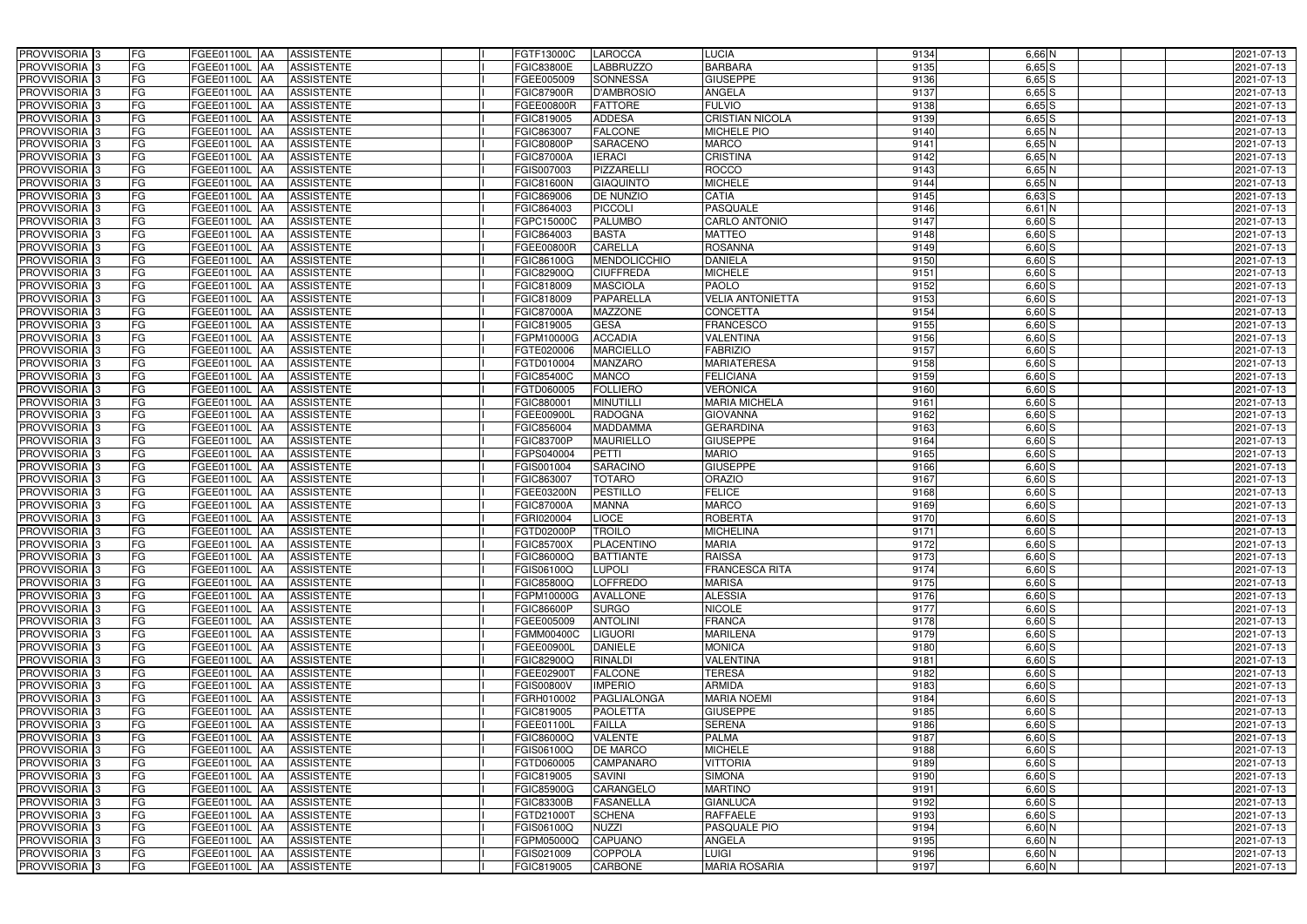| PROVVISORIA 3              | FG        | FGEE01100L AA<br><b>ASSISTENTE</b>            | FGEE00900L        | <b>SEPIELLI</b>     | <b>LEONARDINA</b>       | 9198 | $6,60$ N | 2021-07-13 |
|----------------------------|-----------|-----------------------------------------------|-------------------|---------------------|-------------------------|------|----------|------------|
| PROVVISORIA 3              | FG        | <b>ASSISTENTE</b><br>FGEE01100L               | FGIC86200B        | PIZZULO             | <b>SAVERIO</b>          | 9199 | $6,60$ N | 2021-07-13 |
| PROVVISORIA 3              | <b>FG</b> | FGEE01100L<br><b>ASSISTENTE</b><br>IAA        | FGEE01100L        | <b>SALANDRA</b>     | <b>FRANCESCA</b>        | 9200 | $6,60$ N | 2021-07-13 |
| PROVVISORIA 3              | FG        | FGEE01100L<br><b>ASSISTENTE</b><br>IAA        | GRH060003         | <b>IANNONE</b>      | <b>MARCO PIO</b>        | 9201 | $6,60$ N | 2021-07-13 |
| PROVVISORIA <sup>3</sup>   | FG        | FGEE01100L<br><b>ASSISTENTE</b>               | GRI020004         | <b>DE LUCIA</b>     | <b>VITTORIO PIO</b>     | 9202 | $6,60$ N | 2021-07-13 |
| PROVVISORIA 3              | <b>FG</b> | <b>FGEE01100L AA</b><br><b>ASSISTENTE</b>     | FGIS01100P        | <b>CARLUCCI</b>     | <b>MIRIANA</b>          | 9203 | $6,60$ N | 2021-07-13 |
| PROVVISORIA 3              | FG        | FGEE01100L AA<br><b>ASSISTENTE</b>            | <b>FGIC88200L</b> | <b>RUBINO</b>       | <b>SABINO</b>           | 9204 | $6,60$ N | 2021-07-13 |
| PROVVISORIA 3              | FG        | <b>ASSISTENTE</b><br>FGEE01100L AA            | <b>FGIC80800P</b> | DE MEO              | <b>MARTINA PIA</b>      | 9205 | $6,60$ N | 2021-07-13 |
| PROVVISORIA 3              | <b>FG</b> | FGEE01100L AA<br><b>ASSISTENTE</b>            | FGIC818009        | <b>GERVASIO</b>     | <b>LUCA</b>             | 9206 | $6,60$ N | 2021-07-13 |
| PROVVISORIA 3              | FG        | FGEE01100L AA<br><b>ASSISTENTE</b>            | FGTF17000V        | <b>CEDDIA</b>       | <b>VALERIO</b>          | 9207 | $6,60$ N | 2021-07-13 |
| PROVVISORIA <sup>3</sup>   | FG        | <b>ASSISTENTE</b><br>FGEE01100L AA            | FGIC819005        | <b>CARRILLO</b>     | <b>MARIA ANTONELLA</b>  | 9208 | $6,60$ N | 2021-07-13 |
| PROVVISORIA 3              | FG        | FGEE01100L AA<br><b>ASSISTENTE</b>            | FGIC877005        | <b>ARIEMMA</b>      | <b>MICHELE PIO</b>      | 9209 | $6,60$ N | 2021-07-13 |
| PROVVISORIA <sup>3</sup>   | FG        | FGEE01100L<br><b>ASSISTENTE</b><br><b>IAA</b> | FGIC85900G        | LA GATTA            | <b>ANTONIO</b>          | 9210 | $6,60$ N | 2021-07-13 |
| PROVVISORIA 3              | FG        | FGEE01100L AA<br><b>ASSISTENTE</b>            | <b>FGIC86200B</b> | <b>SALEMME</b>      | <b>GAIA GRAZIA</b>      | 9211 | $6,60$ N | 2021-07-13 |
| PROVVISORIA 3              | <b>FG</b> | FGEE01100L AA<br><b>ASSISTENTE</b>            | FGPM10000G        | <b>BERARDINI</b>    | <b>FLAVIANA</b>         | 9212 | $6,60$ N | 2021-07-13 |
| PROVVISORIA 3              | <b>FG</b> | FGEE01100L<br><b>ASSISTENTE</b><br>IAA        | FGTD060005        | <b>GUERRIERI</b>    | <b>LUIGI PIO</b>        | 9213 | $6,60$ N | 2021-07-13 |
| PROVVISORIA 3              | FG        | <b>FGEE01100L</b><br><b>ASSISTENTE</b><br>IAA | FGIC83000X        | <b>CIUFFREDA</b>    | <b>DANIELE</b>          | 9214 | $6,60$ N | 2021-07-13 |
| PROVVISORIA 3              | FG        | FGEE01100L<br><b>ASSISTENTE</b><br>IAA        | GIS044002         | <b>OLIVIERI</b>     | <b>ANNA</b>             | 9215 | $6,60$ N | 2021-07-13 |
| PROVVISORIA 3              | FG        | FGEE01100L<br><b>ASSISTENTE</b><br>IAA        | GPS010008         | <b>GESUALDO</b>     | <b>MARIKA PIA</b>       | 9216 | $6,60$ N | 2021-07-13 |
| PROVVISORIA 3              | FG        | FGEE01100L<br><b>ASSISTENTE</b><br>IAA        | FGTD08000A        | <b>ROSSI</b>        | <b>GABRIELE PIO</b>     | 9217 | 6,60 N   | 2021-07-13 |
| PROVVISORIA <sup>3</sup>   | FG        | FGEE01100L<br><b>ASSISTENTE</b>               | FGIS021009        | <b>TANCREDI</b>     | <b>MARTINA RITA</b>     | 9218 | 6,60 N   | 2021-07-13 |
| <b>PROVVISORIA</b> 3       | FG        | <b>FGEE01100L</b><br><b>ASSISTENTE</b>        | FGTF13000C        | <b>ZUCCHINI</b>     | <b>GIUSEPPE</b>         | 9219 | $6,60$ N | 2021-07-13 |
| PROVVISORIA <sup>3</sup>   | FG        | FGEE01100L<br><b>ASSISTENTE</b>               | FGIC86000Q        | <b>COLOTTI</b>      | <b>ITALO</b>            | 9220 | $6,60$ N | 2021-07-13 |
| PROVVISORIA <sup>3</sup>   | <b>FG</b> | FGEE01100L<br><b>ASSISTENTE</b><br>ΙAΑ        | GIS048009         | <b>GRASSITELLI</b>  | <b>VALERIO</b>          | 9221 | $6,60$ N | 2021-07-13 |
| <b>PROVVISORIA</b> 3       | FG        | <b>FGEE01100L</b><br><b>ASSISTENTE</b><br>IAA | GPS010008         | <b>PISTOIA</b>      | <b>FEDERICA</b>         | 9222 | $6,60$ N | 2021-07-13 |
| PROVVISORIA 3              | FG        | FGEE01100L<br><b>ASSISTENTE</b><br>IAA        | FGEE00900L        | <b>MARINO</b>       | <b>MYRIAM</b>           | 9223 | $6,60$ N | 2021-07-13 |
| PROVVISORIA 3              | <b>FG</b> | FGEE01100L AA<br><b>ASSISTENTE</b>            | FGIC82500C        | <b>GIOVANDITTI</b>  | <b>MARY NUNZIA</b>      | 9224 | $6,60$ N | 2021-07-13 |
| PROVVISORIA 3              | <b>FG</b> | <b>FGEE01100L   AA</b><br><b>ASSISTENTE</b>   | FGIS00300Q        | <b>SCARANO</b>      | LUCIA                   | 9225 | $6,60$ N | 2021-07-13 |
| PROVVISORIA 3              | FG        | <b>FGEE01100L</b><br><b>ASSISTENTE</b><br>IAA | GPS010008         | <b>DI GENNARO</b>   | ANGELO                  | 9226 | $6,60$ N | 2021-07-13 |
| PROVVISORIA 3              | <b>FG</b> | <b>FGEE01100L   AA</b><br><b>ASSISTENTE</b>   | FGIC821005        | <b>GIAMBATTISTA</b> | <b>ANTONELLA</b>        | 9227 | $6,60$ N | 2021-07-13 |
| PROVVISORIA 3              | FG        | <b>FGEE01100L AA</b><br><b>ASSISTENTE</b>     | FGIC822001        | <b>TARANTINO</b>    | <b>ANTONIO</b>          | 9228 | $6,60$ N | 2021-07-13 |
| PROVVISORIA 3              | FG        | <b>ASSISTENTE</b><br>FGEE01100L AA            | FGIS05900Q        | RINALDI             | PASQUALE                | 9229 | 6,60 N   | 2021-07-13 |
| PROVVISORIA 3              | FG        | FGEE01100L<br><b>ASSISTENTE</b><br>IAA        | FGIC818009        | <b>D'AGROSA</b>     | <b>LEONARDO</b>         | 9230 | 6,60 N   | 2021-07-13 |
| PROVVISORIA 3              | <b>FG</b> | FGEE01100L AA<br><b>ASSISTENTE</b>            | FGIC86800A        | <b>SFORZA</b>       | CARLA                   | 9231 | 6,60 N   | 2021-07-13 |
| PROVVISORIA 3              | <b>FG</b> | FGEE01100L<br><b>ASSISTENTE</b><br>IAA        | FGIC87400N        | <b>DEFAZIO</b>      | <b>ANNA</b>             | 9232 | $6,60$ N | 2021-07-13 |
| PROVVISORIA <sup>1</sup> 3 | FG        | FGEE01100L<br><b>ASSISTENTE</b><br>IAA        | <b>GIC88100R</b>  | <b>CAMARCO</b>      | <b>ELISABETTA</b>       | 9233 | 6,60 N   | 2021-07-13 |
| PROVVISORIA <sup>1</sup> 3 | FG        | <b>FGEE01100L</b><br><b>ASSISTENTE</b><br>IAA | GIC864003         | <b>PALUMBO</b>      | <b>BIAGIO</b>           | 9234 | 6,60 N   | 2021-07-13 |
| PROVVISORIA <sup>3</sup>   | <b>FG</b> | FGEE01100L AA<br><b>ASSISTENTE</b>            | GPS010008         | RICCIARDIELLO       | <b>TERESA</b>           | 9235 | $6,60$ N | 2021-07-13 |
| PROVVISORIA <sup>3</sup>   | FG        | FGEE01100L AA ASSISTENTE                      | FGIS021009        | <b>FERRO</b>        | <b>ANTONIETTA</b>       | 9236 | 6,60 N   | 2021-07-13 |
| PROVVISORIA <sup>3</sup>   | FG        | FGEE01100L AA<br>ASSISTENTE                   | FGTF17000V        | <b>MARTINO</b>      | <b>COSTANZO</b>         | 9237 | $6,60$ N | 2021-07-13 |
| PROVVISORIA <sup>3</sup>   | FG        | <b>ASSISTENTE</b><br><b>FGEE01100L AA</b>     | FGPS010008        | <b>TUCCI</b>        | <b>ELEONORA</b>         | 9238 | $6,60$ N | 2021-07-13 |
| PROVVISORIA 3              | FG        | FGEE01100L AA<br><b>ASSISTENTE</b>            | FGEE01100L        | <b>SCHIOPPO</b>     | <b>FABIOLA SARAH</b>    | 9239 | $6,60$ N | 2021-07-13 |
| PROVVISORIA <sup>3</sup>   | FG        | FGEE01100L AA<br><b>ASSISTENTE</b>            | FGPC15000C        | <b>ALBANESE</b>     | <b>DAVIDE PASQUALE</b>  | 9240 | $6,60$ N | 2021-07-13 |
| PROVVISORIA <sup>3</sup>   | FG        | FGEE01100L AA<br><b>ASSISTENTE</b>            | FGIC83800E        | <b>BIANCO</b>       | <b>MIRKO LUIGI</b>      | 9241 | $6,60$ N | 2021-07-13 |
| PROVVISORIA <sup>3</sup>   | FG        | FGEE01100L AA<br><b>ASSISTENTE</b>            | FGIC827004        | <b>ZITA</b>         | <b>FRANCESCA</b>        | 9242 | 6,60 N   | 2021-07-13 |
| PROVVISORIA <sup>3</sup>   | FG        | FGEE01100L AA<br><b>ASSISTENTE</b>            | FGEE005009        | <b>ROMICE</b>       | <b>CLAUDIA</b>          | 9243 | $6,60$ N | 2021-07-13 |
| PROVVISORIA <sup>3</sup>   | FG        | FGEE01100L AA<br><b>ASSISTENTE</b>            | FGIC87000A        | <b>BOVE</b>         | <b>LUIGI</b>            | 9244 | $6,60$ N | 2021-07-13 |
| PROVVISORIA <sup>3</sup>   | FG        | FGEE01100L AA<br><b>ASSISTENTE</b>            | FGIC822001        | <b>FERRARO</b>      | <b>LUIGI</b>            | 9245 | $6,60$ N | 2021-07-13 |
| PROVVISORIA 3              | FG        | FGEE01100L AA<br><b>ASSISTENTE</b>            | FGIC82900Q        | <b>IMPERATORE</b>   | <b>SILVIA</b>           | 9246 | $6,60$ N | 2021-07-13 |
| PROVVISORIA 3              | FG        | FGEE01100L AA<br>ASSISTENTE                   | FGIC869006        | PIGNATELLI          | <b>MARIA ANTONIETTA</b> | 9247 | $6,60$ N | 2021-07-13 |
| PROVVISORIA 3              | FG        | FGEE01100L AA<br><b>ASSISTENTE</b>            | FGIS001004        | <b>SARACINO</b>     | <b>LUIGI</b>            | 9248 | $6,60$ N | 2021-07-13 |
| PROVVISORIA <sup>3</sup>   | FG        | FGEE01100L AA<br><b>ASSISTENTE</b>            | FGPM03000E        | <b>SEDUTA</b>       | ANTONELLA MARIA PIA     | 9249 | $6,60$ N | 2021-07-13 |
| PROVVISORIA <sup>3</sup>   | FG        | FGEE01100L AA<br><b>ASSISTENTE</b>            | FGIC843002        | <b>GAGGIANO</b>     | <b>ALDO</b>             | 9250 | $6,60$ N | 2021-07-13 |
| PROVVISORIA <sup>3</sup>   | FG        | FGEE01100L AA<br><b>ASSISTENTE</b>            | FGEE005009        | <b>FAMIGLIETTI</b>  | <b>MARCELLO</b>         | 9251 | $6,60$ N | 2021-07-13 |
| PROVVISORIA <sup>13</sup>  | FG        | FGEE01100L AA<br><b>ASSISTENTE</b>            | FGIC86000Q        | <b>FRISOLI</b>      | <b>ELENA</b>            | 9252 | $6,60$ N | 2021-07-13 |
| PROVVISORIA <sup>3</sup>   | FG        | FGEE01100L<br><b>ASSISTENTE</b><br>IAA        | FGIC85900G        | <b>DI MATTEO</b>    | <b>MARIA GIOVANNA</b>   | 9253 | $6,60$ N | 2021-07-13 |
| PROVVISORIA <sup>3</sup>   | FG        | <b>ASSISTENTE</b><br>FGEE01100L AA            | FGEE00800R        | <b>CAPRARELLA</b>   | <b>UGO GIUSEPPE</b>     | 9254 | $6,60$ N | 2021-07-13 |
| PROVVISORIA <sup>3</sup>   | FG        | FGEE01100L AA<br><b>ASSISTENTE</b>            | FGIS00800V        | <b>MARTINO</b>      | <b>MARIANTONIETTA</b>   | 9255 | 6,60 N   | 2021-07-13 |
| PROVVISORIA <sup>3</sup>   | FG        | <b>ASSISTENTE</b><br>FGEE01100L AA            | FGIC856004        | CONSALVO            | <b>DANILO</b>           | 9256 | $6,60$ N | 2021-07-13 |
| PROVVISORIA 3              | FG        | <b>ASSISTENTE</b><br>FGEE01100L AA            | FGIC83800E        | <b>QUERQUES</b>     | <b>ROSSELLA</b>         | 9257 | $6,60$ N | 2021-07-13 |
| PROVVISORIA <sup>3</sup>   | FG        | FGEE01100L AA<br><b>ASSISTENTE</b>            | FGIC86000Q        | LIVINI              | <b>FRANCESCA</b>        | 9258 | 6,60 N   | 2021-07-13 |
| PROVVISORIA <sup>3</sup>   | FG        | <b>ASSISTENTE</b><br>FGEE01100L AA            | FGIC82900Q        | <b>LAURIOLA</b>     | <b>RAFFAELE MANUEL</b>  | 9259 | 6,60 N   | 2021-07-13 |
| PROVVISORIA <sup>3</sup>   | FG        | ASSISTENTE<br>FGEE01100L AA                   | FGIC86000Q        | <b>FARBO</b>        | <b>ELEONORA</b>         | 9260 | $6,60$ N | 2021-07-13 |
| PROVVISORIA 3              | FG        | ASSISTENTE<br><b>FGEE01100L AA</b>            | FGIC855008        | <b>MUSCARELLI</b>   | <b>EMANUELE</b>         | 9261 | $6,60$ N | 2021-07-13 |
|                            |           |                                               |                   |                     |                         |      |          |            |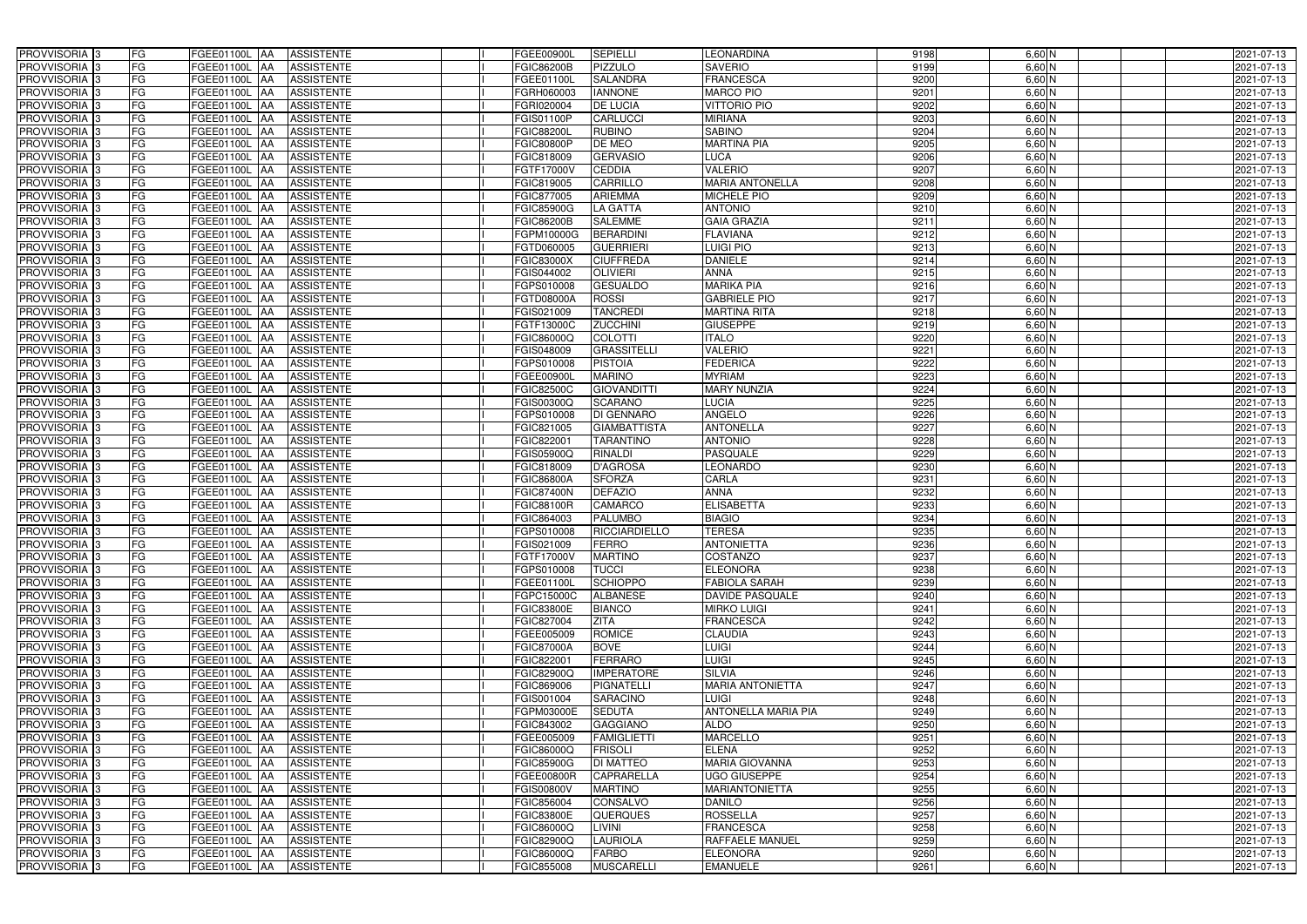| PROVVISORIA <sup>3</sup><br><b>FG</b><br>FGEE01100L AA<br><b>ASSISTENTE</b>            | FGPM03000E<br><b>STEA</b>              | <b>ANNA RITA</b>      | 9262 | 6,60 N   | 2021-07-13 |
|----------------------------------------------------------------------------------------|----------------------------------------|-----------------------|------|----------|------------|
| FG<br>PROVVISORIA <sup>3</sup><br><b>ASSISTENTE</b><br><b>FGEE01100L AA</b>            | <b>BAGALA</b><br><b>FGIC86800A</b>     | <b>ILENIA</b>         | 9263 | $6,60$ N | 2021-07-13 |
| FG<br>PROVVISORIA <sup>3</sup><br>FGEE01100L AA<br><b>ASSISTENTE</b>                   | <b>CALZOLAIO</b><br>FGTD010004         | <b>DONATO</b>         | 9264 | $6,60$ N | 2021-07-13 |
| FG<br>PROVVISORIA 3<br><b>ASSISTENTE</b><br>FGEE01100L AA                              | <b>FORESE</b><br><b>FGIC88200L</b>     | <b>MICHELE</b>        | 9265 | $6,60$ N | 2021-07-13 |
| FG<br><b>FGEE01100L</b><br>PROVVISORIA <sup>3</sup><br><b>ASSISTENTE</b><br><b>IAA</b> | <b>DICHIO</b><br>FGMM04100B            | PASQUALE ADRIANO      | 9266 | $6,60$ N | 2021-07-13 |
| FG<br>PROVVISORIA 3<br>FGEE01100L AA<br><b>ASSISTENTE</b>                              | <b>DEL PRETE</b><br>FGPS040004         | <b>MARIKA</b>         | 9267 | $6,60$ N | 2021-07-13 |
| FG<br>PROVVISORIA <sup>3</sup><br>FGEE01100L AA<br><b>ASSISTENTE</b>                   | <b>TALLERO</b><br>FGIS048009           | <b>ANNARITA</b>       | 9268 | $6,60$ N | 2021-07-13 |
| FG<br><b>ASSISTENTE</b><br>PROVVISORIA <sup>3</sup><br>FGEE01100L AA                   | <b>LAURIOLA</b><br><b>FGIC83000X</b>   | <b>CATERINA MARIA</b> | 9269 | $6,60$ N | 2021-07-13 |
| PROVVISORIA 3<br>FG<br>FGEE01100L AA<br><b>ASSISTENTE</b>                              | <b>DE PALMA</b><br>FGIC85800Q          | LUCIA                 | 9270 | $6,60$ N | 2021-07-13 |
| PROVVISORIA <sup>3</sup><br>FG<br><b>FGEE01100L AA</b><br><b>ASSISTENTE</b>            | <b>FERRI</b><br><b>FGIC83000X</b>      | <b>MATTEO</b>         | 9271 | $6,60$ N | 2021-07-13 |
| PROVVISORIA 3<br>FG<br>FGEE01100L AA<br><b>ASSISTENTE</b>                              | <b>PEPE</b><br>FGEE01100L              | <b>MICHELE</b>        | 9272 | $6,60$ N | 2021-07-13 |
| PROVVISORIA 3<br>FG<br>FGEE01100L AA<br><b>ASSISTENTE</b>                              | FGIC848005<br><b>CIPRIANI</b>          | <b>ARCANGELA</b>      | 9273 | $6,60$ N | 2021-07-13 |
| FG<br>PROVVISORIA <sup>3</sup><br>FGEE01100L AA<br><b>ASSISTENTE</b>                   | <b>SPINELLI</b><br>FGIS00800V          | <b>MICHELE</b>        | 9274 | $6,60$ N | 2021-07-13 |
| PROVVISORIA 3<br>FG<br>FGEE01100L AA<br><b>ASSISTENTE</b>                              | PASQUARIELLO<br>FGPS040004             | <b>SIMONA</b>         | 9275 | $6,60$ N | 2021-07-13 |
| $\overline{\mathsf{FG}}$<br>PROVVISORIA 3<br>FGEE01100L AA<br><b>ASSISTENTE</b>        | <b>FGIC84500N</b><br><b>RICUCCI</b>    | <b>GRAZIANA</b>       | 9276 | $6,60$ N | 2021-07-13 |
| $\overline{\mathsf{FG}}$<br>PROVVISORIA 3<br>FGEE01100L AA<br><b>ASSISTENTE</b>        | CELOZZI<br><b>FGIC82300R</b>           | <b>PASQUALE</b>       | 9277 | $6,60$ N | 2021-07-13 |
| PROVVISORIA 3<br>FG<br><b>FGEE01100L</b><br><b>ASSISTENTE</b><br><b>IAA</b>            | <b>BELLINI</b><br>FGPS08000E           | <b>BARBARA</b>        | 9278 | $6,60$ N | 2021-07-13 |
| PROVVISORIA 3<br>FG<br>FGEE01100L AA<br><b>ASSISTENTE</b>                              | CASSANO<br><b>FGTF17000V</b>           | <b>FABIO</b>          | 9279 | $6,60$ N | 2021-07-13 |
| PROVVISORIA 3<br>FG<br>FGEE01100L<br><b>ASSISTENTE</b><br><b>JAA</b>                   | <b>PETROSILLO</b><br>FGPC160003        | MARIACARMELA          | 9280 | $6,60$ N | 2021-07-13 |
| PROVVISORIA 3<br>FG<br>FGEE01100L AA<br><b>ASSISTENTE</b>                              | FGIS05900Q<br><b>PALUMBO</b>           | <b>ANNA GIOVANNA</b>  | 9281 | 6,60 N   | 2021-07-13 |
| FG<br>PROVVISORIA <sup>3</sup><br>FGEE01100L<br><b>AA</b><br><b>ASSISTENTE</b>         | LANNUNZIATA<br>FGPS040004              | <b>MARCO</b>          | 9282 | 6,60 N   | 2021-07-13 |
| PROVVISORIA 3<br>FG<br>FGEE01100L AA<br><b>ASSISTENTE</b>                              | <b>TEDESCHI</b><br>FGIC827004          | <b>PAOLA</b>          | 9283 | $6,60$ N | 2021-07-13 |
| PROVVISORIA 3<br>FG<br>FGEE01100L<br><b>JAA</b><br><b>ASSISTENTE</b>                   | FGEE00800R<br><b>GAGLIANO</b>          | <b>ALESSIO</b>        | 9284 | $6,60$ N | 2021-07-13 |
| PROVVISORIA 3<br>FG<br>FGEE01100L AA<br><b>ASSISTENTE</b>                              | <b>GALASSO</b><br>FGIS03700V           | <b>ALESSANDRO</b>     | 9285 | $6,60$ N | 2021-07-13 |
| PROVVISORIA <sup>3</sup><br>FG<br>FGEE01100L AA<br><b>ASSISTENTE</b>                   | FGIC827004<br><b>CONTE</b>             | <b>SIMONA</b>         | 9286 | $6,60$ N | 2021-07-13 |
| PROVVISORIA 3<br>FG<br>FGEE01100L AA<br><b>ASSISTENTE</b>                              | <b>MORGATICO</b><br>FGMM00700X         | LUANA                 | 9287 | $6,60$ N | 2021-07-13 |
| PROVVISORIA 3<br>FG<br>FGEE01100L AA<br><b>ASSISTENTE</b>                              | <b>SANTORO</b><br><b>FGMM00700X</b>    | <b>ANTONIO</b>        | 9288 | $6,60$ N | 2021-07-13 |
| FG<br>PROVVISORIA 3<br>FGEE01100L AA<br><b>ASSISTENTE</b>                              | <b>FGIC81600N</b><br>SODANO            | <b>MARIO</b>          | 9289 | $6,60$ N | 2021-07-13 |
| FG<br>PROVVISORIA <sup>3</sup><br>FGEE01100L AA<br><b>ASSISTENTE</b>                   | <b>GUIDA</b><br>FGIC818009             | <b>ANGELO</b>         | 9290 | $6,60$ N | 2021-07-13 |
| FG<br>PROVVISORIA <sup>3</sup><br><b>FGEE01100L AA</b><br><b>ASSISTENTE</b>            | <b>RENZULLO</b><br>FGIC872002          | <b>SIPONTINA</b>      | 9291 | $6,60$ N | 2021-07-13 |
| FG<br>PROVVISORIA <sup>3</sup><br>FGEE01100L AA<br><b>ASSISTENTE</b>                   | <b>DE FILIPPIS</b><br>FGTD08000A       | <b>MICHELE</b>        | 9292 | $6,60$ N | 2021-07-13 |
| PROVVISORIA <sup>3</sup><br>FG<br><b>FGEE01100L AA</b><br><b>ASSISTENTE</b>            | <b>GUERRA</b><br>FGPS040004            | <b>ANNALISA</b>       | 9293 | 6,60 N   | 2021-07-13 |
| FG<br>PROVVISORIA <sup>3</sup><br>FGEE01100L AA<br><b>ASSISTENTE</b>                   | <b>FRAGASSI</b><br>FGPS010008          | <b>STEFANO</b>        | 9294 | 6,60 N   | 2021-07-13 |
| FG<br>PROVVISORIA <sup>3</sup><br><b>FGEE01100L AA</b><br><b>ASSISTENTE</b>            | FGPM03000E<br><b>GUADAGNO</b>          | <b>MARILENA</b>       | 9295 | 6,60 N   | 2021-07-13 |
| PROVVISORIA 3<br>FG<br><b>ASSISTENTE</b><br>FGEE01100L<br> AA                          | <b>VENEZIANO</b><br>FGTD08000A         | <b>LUCIANA</b>        | 9296 | $6,60$ N | 2021-07-13 |
| PROVVISORIA <sup>3</sup><br>FG<br>FGEE01100L<br><b>ASSISTENTE</b><br><b>JAA</b>        | <b>VALLETTA</b><br>FGEE005009          | <b>ELENA</b>          | 9297 | 6,60 N   | 2021-07-13 |
| PROVVISORIA <sup>3</sup><br>FG<br>FGEE01100L<br><b>ASSISTENTE</b><br><b>JAA</b>        | <b>APRILE</b><br>FGRI020004            | <b>VINCENZO</b>       | 9298 | 6,60 N   | 2021-07-13 |
| PROVVISORIA <sup>3</sup><br>FG<br><b>ASSISTENTE</b><br>FGEE01100L AA                   | <b>COCURULLO</b><br>FGEE01100L         | <b>ANTONIETTA</b>     | 9299 | $6,60$ N | 2021-07-13 |
| PROVVISORIA 3<br>FG<br><b>FGEE01100L</b> AA<br><b>ASSISTENTE</b>                       | FGPM03000E<br>LO STORTO                | <b>ANNA</b>           | 9300 | 6,60 N   | 2021-07-13 |
| PROVVISORIA <sup>3</sup><br>FG<br>FGEE01100L AA<br><b>ASSISTENTE</b>                   | FGEE01200C<br><b>MELCHIORRE</b>        | <b>DEBORA</b>         | 9301 | $6,60$ N | 2021-07-13 |
| PROVVISORIA <sup>3</sup><br>FG<br>FGEE01100L AA<br>ASSISTENTE                          | FGEE01100L<br><b>NAVIGLIO</b>          | <b>LAURA</b>          | 9302 | $6,60$ N | 2021-07-13 |
| PROVVISORIA <sup>3</sup><br>FG<br>FGEE01100L AA<br><b>ASSISTENTE</b>                   | <b>TAROLLI</b><br><b>FGVC01000C</b>    | <b>MICHELE</b>        | 9303 | $6,60$ N | 2021-07-13 |
| PROVVISORIA <sup>3</sup><br>FG<br>FGEE01100L AA<br><b>ASSISTENTE</b>                   | FGEE005009<br><b>SOMMA</b>             | <b>DOMENICO</b>       | 9304 | $6,60$ N | 2021-07-13 |
| PROVVISORIA <sup>3</sup><br>FG<br>FGEE01100L AA<br><b>ASSISTENTE</b>                   | <b>MARCUCCI</b><br><b>FGIC84500N</b>   | <b>CHIARA</b>         | 9305 | 6,60 N   | 2021-07-13 |
| PROVVISORIA 3<br>FG<br>FGEE01100L AA<br><b>ASSISTENTE</b>                              | FGIC880001<br><b>FREDA</b>             | <b>LUCIA</b>          | 9306 | 6,60 N   | 2021-07-13 |
| PROVVISORIA <sup>3</sup><br>FG<br>FGEE01100L AA<br><b>ASSISTENTE</b>                   | <b>VELOCE</b><br><b>FGIC83300B</b>     | <b>VINCENZA</b>       | 9307 | $6,60$ N | 2021-07-13 |
| PROVVISORIA <sup>3</sup><br>FG<br>FGEE01100L AA<br><b>ASSISTENTE</b>                   | <b>TOTARO</b><br><b>FGPS20000B</b>     | <b>MICHELE</b>        | 9308 | $6,60$ N | 2021-07-13 |
| PROVVISORIA <sup>3</sup><br>FG<br>FGEE01100L AA<br><b>ASSISTENTE</b>                   | FGTF13000C<br><b>URBANO</b>            | <b>ANDREA</b>         | 9309 | $6,60$ N | 2021-07-13 |
| PROVVISORIA <sup>3</sup><br>FG<br>FGEE01100L AA<br><b>ASSISTENTE</b>                   | <b>FGIC88200L</b><br><b>MANNA</b>      | <b>IRMA</b>           | 9310 | $6,60$ N | 2021-07-13 |
| PROVVISORIA <sup>3</sup><br>FG<br>FGEE01100L AA<br><b>ASSISTENTE</b>                   | FGTD010004<br><b>ZITOLI</b>            | <b>AGNESE RITA</b>    | 9311 | $6,60$ N | 2021-07-13 |
| PROVVISORIA <sup>3</sup><br>FG<br>FGEE01100L AA<br><b>ASSISTENTE</b>                   | FGTF17000V<br><b>BELVITO</b>           | <b>ANTONIO</b>        | 9312 | $6,60$ N | 2021-07-13 |
| PROVVISORIA <sup>3</sup><br>FG<br>FGEE01100L AA<br><b>ASSISTENTE</b>                   | <b>RADUAZZO</b><br>FGPC180008          | <b>FIORENZA</b>       | 9313 | $6,60$ N | 2021-07-13 |
| PROVVISORIA <sup>3</sup><br>FG<br>FGEE01100L AA<br><b>ASSISTENTE</b>                   | FGIC864003<br>CONOSCITORE              | <b>ALESSANDRO</b>     | 9314 | $6,60$ N | 2021-07-13 |
| PROVVISORIA <sup>3</sup><br>FG<br>FGEE01100L AA<br><b>ASSISTENTE</b>                   | <b>MANGANO</b><br>FGEE00900L           | <b>MIRKO</b>          | 9315 | $6,60$ N | 2021-07-13 |
| FG<br><b>PROVVISORIA</b> 3<br>FGEE01100L AA<br><b>ASSISTENTE</b>                       | <b>PESTILLO</b><br><b>FGIC85400C</b>   | <b>SALVATORE</b>      | 9316 | $6,60$ N | 2021-07-13 |
| FG<br>PROVVISORIA <sup>1</sup> 3<br>FGEE01100L AA<br><b>ASSISTENTE</b>                 | <b>MARTINO</b><br>FGIC818009           | <b>POTITO</b>         | 9317 | 6,60 N   | 2021-07-13 |
| FG<br>PROVVISORIA <sup>3</sup><br>FGEE01100L AA<br><b>ASSISTENTE</b>                   | <b>IANNUCCI</b><br><b>FGIS00800V</b>   | <b>DARIO</b>          | 9318 | $6,60$ N | 2021-07-13 |
| PROVVISORIA <sup>1</sup> 3<br>FG<br>FGEE01100L AA<br><b>ASSISTENTE</b>                 | <b>GUERRA</b><br>FGIS001004            | RAFFAELE CARLO        | 9319 | 6,60 N   | 2021-07-13 |
| PROVVISORIA <sup>3</sup><br>FG<br><b>ASSISTENTE</b><br>FGEE01100L AA                   | <b>MALIZIA</b><br><b>FGIC87900R</b>    | <b>VINCENZO</b>       | 9320 | $6,60$ N | 2021-07-13 |
| PROVVISORIA <sup>3</sup><br>FG<br><b>FGEE01100L AA</b><br><b>ASSISTENTE</b>            | <b>TRIGIANI</b><br>FGIS05900Q          | <b>GIUSEPPINA</b>     | 9321 | $6,60$ N | 2021-07-13 |
| PROVVISORIA <sup>3</sup><br>FG<br>FGEE01100L AA<br><b>ASSISTENTE</b>                   | <b>PAGLIONE</b><br>FGIC82900Q          | <b>FRANCESCO</b>      | 9322 | 6,60 N   | 2021-07-13 |
| PROVVISORIA <sup>3</sup><br>FG<br>FGEE01100L AA<br><b>ASSISTENTE</b>                   | FGPS20000B<br>NOTARANGELO              | <b>NUNZIA MATTEA</b>  | 9323 | 6,60 N   | 2021-07-13 |
| PROVVISORIA <sup>3</sup><br>FG<br>FGEE01100L AA<br><b>ASSISTENTE</b>                   | <b>MERCALDI</b><br>FGRI020004          | <b>DANIELE</b>        | 9324 | $6,60$ N | 2021-07-13 |
| PROVVISORIA <sup>3</sup><br>FG<br>FGEE01100L AA<br>ASSISTENTE                          | <b>ZINGARELLI</b><br><b>FGIC85700X</b> | <b>GIOVANNI</b>       | 9325 | $6,60$ N | 2021-07-13 |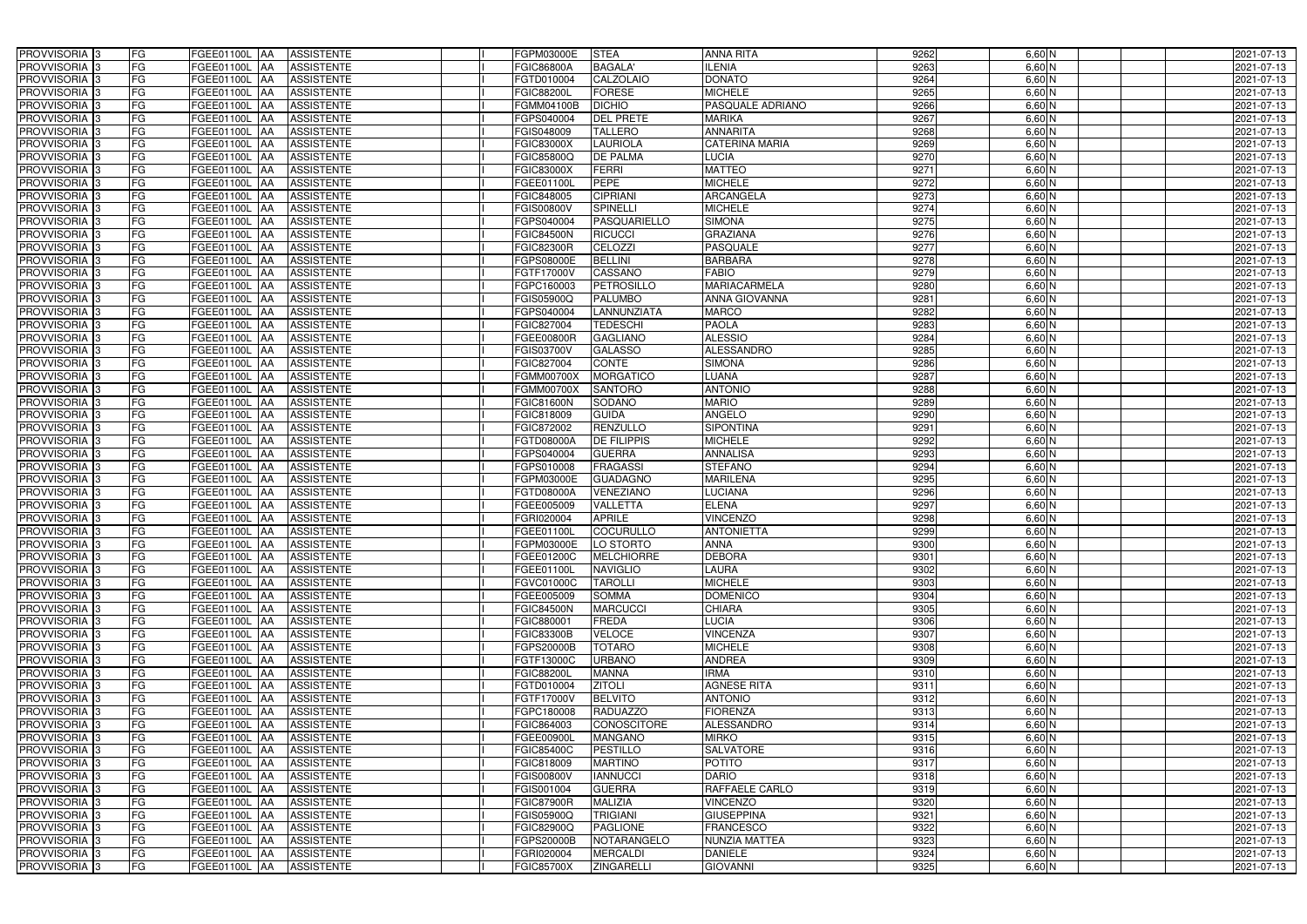| PROVVISORIA 3              | <b>FG</b><br>FGEE01100L AA                | <b>ASSISTENTE</b>               | <b>FGIS03700V</b> | <b>CUOZZO</b>       | <b>FABRIZIO</b>        | 9326 | $6,58$ N   | 2021-07-13 |
|----------------------------|-------------------------------------------|---------------------------------|-------------------|---------------------|------------------------|------|------------|------------|
| PROVVISORIA <sup>3</sup>   | FG<br>FGEE01100L                          | <b>ASSISTENTE</b><br>IAA        | FGIS044002        | PASQUALONE          | <b>EMILIO</b>          | 9327 | $6,56$ N   | 2021-07-13 |
| PROVVISORIA <sup>3</sup>   | FG<br>FGEE01100L AA                       | <b>ASSISTENTE</b>               | FGTF13000C        | <b>MAZZEO</b>       | <b>GIOVANNI</b>        | 9328 | $6,55$ $S$ | 2021-07-13 |
| PROVVISORIA 3              | FG<br>FGEE01100L                          | <b>ASSISTENTE</b><br>IAA        | FGVC01000C        | <b>MENDOLICCHIO</b> | <b>GIUSEPPE</b>        | 9329 | $6,55$ $S$ | 2021-07-13 |
| PROVVISORIA <sup>3</sup>   | FG<br>FGEE01100L                          | <b>ASSISTENTE</b><br><b>IAA</b> | FGIC820009        | <b>VALENSIO</b>     | <b>ANTONIO</b>         | 9330 | $6,55$ $S$ | 2021-07-13 |
| PROVVISORIA <sup>3</sup>   | FG<br>FGEE01100L AA                       | <b>ASSISTENTE</b>               | FGPM03000E        | <b>MICCOLI</b>      | <b>FRANCESCO</b>       | 9331 | 6,55N      | 2021-07-13 |
| PROVVISORIA <sup>3</sup>   | FG<br>FGEE01100L AA                       | <b>ASSISTENTE</b>               | <b>FGIS00800V</b> | <b>LONGO</b>        | <b>VINCENZA</b>        | 9332 | 6,55N      | 2021-07-13 |
| PROVVISORIA <sup>3</sup>   | FG<br>FGEE01100L AA                       | <b>ASSISTENTE</b>               | FGIS05900Q        | <b>AIACE</b>        | <b>GINA ANGELICA</b>   | 9333 | 6,55N      | 2021-07-13 |
| PROVVISORIA <sup>3</sup>   | FG<br>FGEE01100L AA                       | <b>ASSISTENTE</b>               | FGTF13000C        | <b>SEPIELLO</b>     | <b>MIRKO</b>           | 9334 | 6,55N      | 2021-07-13 |
| PROVVISORIA <sup>3</sup>   | FG<br><b>FGEE01100L AA</b>                | <b>ASSISTENTE</b>               | FGIC855008        | <b>DAMATO</b>       | <b>MICHELE</b>         | 9335 | 6,55N      | 2021-07-13 |
| PROVVISORIA 3              | FG<br>FGEE01100L AA                       | <b>ASSISTENTE</b>               | FGIS023001        | <b>GROSSANO</b>     | <b>DANIELA</b>         | 9336 | 6,55N      | 2021-07-13 |
| PROVVISORIA 3              | FG<br>FGEE01100L AA                       | <b>ASSISTENTE</b>               | FGTD08000A        | <b>MARINACCIO</b>   | <b>RAFFAELLA</b>       | 9337 | 6,55N      | 2021-07-13 |
| PROVVISORIA <sup>3</sup>   | FG<br>FGEE01100L AA                       | <b>ASSISTENTE</b>               | FGIC821005        | <b>MORANDINO</b>    | ANNA GRAZIA PIA        | 9338 | 6,55N      | 2021-07-13 |
| PROVVISORIA 3              | FG<br>FGEE01100L AA                       | <b>ASSISTENTE</b>               | FGIC864003        | <b>BORGIA</b>       | <b>LUIGI</b>           | 9339 | 6,55N      | 2021-07-13 |
| PROVVISORIA 3              | $\overline{\mathsf{FG}}$<br>FGEE01100L AA | <b>ASSISTENTE</b>               | <b>FGIC80700V</b> | <b>DI STOLFO</b>    | <b>ELEONORA</b>        | 9340 | 6,55N      | 2021-07-13 |
| PROVVISORIA 3              | $\overline{\mathsf{FG}}$<br>FGEE01100L AA | <b>ASSISTENTE</b>               | FGIC819005        | <b>COLICCHIO</b>    | <b>FRANCESCO PAOLO</b> | 9341 | $6,55$ N   | 2021-07-13 |
| PROVVISORIA 3              | FG<br><b>FGEE01100L</b>                   | <b>ASSISTENTE</b><br><b>IAA</b> | FGTF17000V        | <b>SAVINO</b>       | <b>ANTONIO</b>         | 9342 | 6,52S      | 2021-07-13 |
| PROVVISORIA 3              | FG<br>FGEE01100L AA                       | <b>ASSISTENTE</b>               | FGIC88000         | <b>MOREA</b>        | <b>ROSA</b>            | 9343 | $6,51$ $S$ | 2021-07-13 |
| PROVVISORIA 3              | FG<br><b>FGEE01100L</b>                   | <b>ASSISTENTE</b><br><b>JAA</b> | FGIC869006        | <b>CARUSO</b>       | <b>ANTONIO</b>         | 9344 | $6,51$ S   | 2021-07-13 |
| PROVVISORIA 3              | FG<br>FGEE01100L                          | <b>JAA</b><br><b>ASSISTENTE</b> | FGIC856004        | <b>GRELLA</b>       | <b>MICHELA RITA</b>    | 9345 | $6,50$ S   | 2021-07-13 |
| PROVVISORIA 3              | FG<br>FGEE01100L                          | <b>JAA</b><br><b>ASSISTENTE</b> | FGTE020006        | <b>SARRO</b>        | <b>MIRIAM</b>          | 9346 | $6,50$ S   | 2021-07-13 |
| PROVVISORIA 3              | FG<br>FGEE01100L                          | <b>ASSISTENTE</b><br><b>JAA</b> | <b>FGIC87000A</b> | <b>PIPOLI</b>       | <b>SAVERIO</b>         | 9347 | 6,50S      | 2021-07-13 |
| PROVVISORIA 3              | FG<br>FGEE01100L                          | <b>ASSISTENTE</b><br><b>JAA</b> | FGIC848005        | <b>PARISI</b>       | <b>NICOLA</b>          | 9348 | $6,50$ S   | 2021-07-13 |
| PROVVISORIA 3              | FG<br>FGEE01100L AA                       | <b>ASSISTENTE</b>               | FGIC83000X        | <b>DI BARI</b>      | MICHELE ANTONIO        | 9349 | $6,50$ S   | 2021-07-13 |
| PROVVISORIA <sup>3</sup>   | FG<br>FGEE01100L AA                       | <b>ASSISTENTE</b>               | <b>FGMM00700X</b> | <b>CIMAFONTE</b>    | <b>ELVIRA</b>          | 9350 | $6,50$ S   | 2021-07-13 |
| PROVVISORIA 3              | FG<br>FGEE01100L AA                       | <b>ASSISTENTE</b>               | FGMM00700X        | <b>MAPELLE</b>      | <b>ANTONELLA</b>       | 9351 | $6,50$ S   | 2021-07-13 |
| PROVVISORIA 3              | FG<br>FGEE01100L AA                       | <b>ASSISTENTE</b>               | FGIC82900Q        | <b>CINQUE</b>       | <b>PIETRO</b>          | 9352 | $6,50$ S   | 2021-07-13 |
| PROVVISORIA 3              | FG<br>FGEE01100L AA                       | <b>ASSISTENTE</b>               | <b>FGEE00900L</b> | CARADONNA           | <b>PATRIZIA</b>        | 9353 | $6,50$ S   | 2021-07-13 |
| PROVVISORIA <sup>3</sup>   | FG<br>FGEE01100L AA                       | <b>ASSISTENTE</b>               | <b>FGIC82300R</b> | LONGO               | <b>GIOVANNI</b>        | 9354 | $6,50$ S   | 2021-07-13 |
| PROVVISORIA <sup>3</sup>   | FG<br><b>FGEE01100L AA</b>                | <b>ASSISTENTE</b>               | FGIC819005        | <b>SCHIAVONE</b>    | <b>FILOMENA</b>        | 9355 | $6,50$ $S$ | 2021-07-13 |
| PROVVISORIA <sup>3</sup>   | FG<br>FGEE01100L AA                       | <b>ASSISTENTE</b>               | FGIC863007        | <b>AZZARONE</b>     | <b>MICHELA</b>         | 9356 | $6,50$ $S$ | 2021-07-13 |
| PROVVISORIA <sup>3</sup>   | FG<br><b>FGEE01100L AA</b>                | <b>ASSISTENTE</b>               | <b>FGIC87000A</b> | <b>BORGIA</b>       | <b>VALERIA</b>         | 9357 | $6,50$ S   | 2021-07-13 |
| PROVVISORIA <sup>3</sup>   | FG<br>FGEE01100L AA                       | <b>ASSISTENTE</b>               | FGIC85800Q        | <b>TRICARICO</b>    | <b>FRANCESCO</b>       | 9358 | $6,50$ S   | 2021-07-13 |
| PROVVISORIA <sup>3</sup>   | FG<br><b>FGEE01100L AA</b>                | <b>ASSISTENTE</b>               | FGIC856004        | <b>PUZZOLANTE</b>   | <b>RAFFAELLA</b>       | 9359 | $6,50$ S   | 2021-07-13 |
| PROVVISORIA <sup>3</sup>   | FG<br>FGEE01100L                          | <b>ASSISTENTE</b><br><b>IAA</b> | <b>FGIS05300R</b> | VALENDINO           | <b>RUGGIERO</b>        | 9360 | $6,50$ S   | 2021-07-13 |
| PROVVISORIA <sup>3</sup>   | FG<br>FGEE01100L                          | <b>ASSISTENTE</b><br><b>JAA</b> | FGIC821005        | <b>STEFANIA</b>     | <b>ROSSELLA</b>        | 9361 | $6,50$ S   | 2021-07-13 |
| PROVVISORIA <sup>3</sup>   | FG<br>FGEE01100L                          | <b>ASSISTENTE</b><br><b>JAA</b> | FGIS06100Q        | <b>GUGLIELMI</b>    | <b>EMANUELE</b>        | 9362 | $6,50$ S   | 2021-07-13 |
| PROVVISORIA <sup>3</sup>   | FG<br>FGEE01100L AA                       | <b>ASSISTENTE</b>               | FGTD02000P        | <b>COLUCCI</b>      | <b>ROSA</b>            | 9363 | $6,50$ S   | 2021-07-13 |
| PROVVISORIA <sup>3</sup>   | FG<br><b>FGEE01100L</b> AA                | <b>ASSISTENTE</b>               | FGIC85800Q        | <b>CASERTA</b>      | <b>ROCCO</b>           | 9364 | $6,50$ S   | 2021-07-13 |
| PROVVISORIA <sup>3</sup>   | FG<br>FGEE01100L AA                       | ASSISTENTE                      | FGRI020004        | <b>CARLUCCI</b>     | <b>LUIGI</b>           | 9365 | $6,50$ S   | 2021-07-13 |
| PROVVISORIA <sup>3</sup>   | FG<br>FGEE01100L AA                       | ASSISTENTE                      | <b>FGIC82400L</b> | <b>COSCIA</b>       | <b>GIOVANNI</b>        | 9366 | $6,50$ S   | 2021-07-13 |
| PROVVISORIA <sup>3</sup>   | FG<br>FGEE01100L AA                       | <b>ASSISTENTE</b>               | FGIS023001        | <b>PESCHECHERA</b>  | <b>FRANCESCO</b>       | 9367 | $6,50$ S   | 2021-07-13 |
| PROVVISORIA <sup>3</sup>   | FG<br>FGEE01100L AA                       | <b>ASSISTENTE</b>               | FGIC818009        | <b>ZULLO</b>        | <b>MARIA GRAZIA</b>    | 9368 | $6,50$ S   | 2021-07-13 |
| PROVVISORIA <sup>3</sup>   | FG<br>FGEE01100L AA                       | <b>ASSISTENTE</b>               | <b>FGIC86200B</b> | <b>ANTONACI</b>     | <b>KATIA LUCIA</b>     | 9369 | $6,50$ S   | 2021-07-13 |
| PROVVISORIA <sup>3</sup>   | FG<br>FGEE01100L AA                       | <b>ASSISTENTE</b>               | FGTD060005        | <b>FANIA</b>        | <b>CONCETTA</b>        | 9370 | $6,50$ S   | 2021-07-13 |
| PROVVISORIA <sup>3</sup>   | FG<br>FGEE01100L AA                       | <b>ASSISTENTE</b>               | <b>FGIC86500V</b> | <b>AZZARELLI</b>    | <b>SABINA</b>          | 9371 | $6,50$ S   | 2021-07-13 |
| PROVVISORIA <sup>3</sup>   | FG<br>FGEE01100L AA                       | <b>ASSISTENTE</b>               | FGEE005009        | <b>VIGGIANO</b>     | <b>ANNA MARIA</b>      | 9372 | $6,50$ S   | 2021-07-13 |
| PROVVISORIA <sup>3</sup>   | FG<br>FGEE01100L AA                       | ASSISTENTE                      | FGPM03000E        | <b>CARNEVALE</b>    | <b>ROBERTO</b>         | 9373 | $6,50$ S   | 2021-07-13 |
| PROVVISORIA <sup>3</sup>   | FG<br>FGEE01100L AA                       | <b>ASSISTENTE</b>               | FGIC863007        | <b>PRENCIPE</b>     | <b>DEBORA</b>          | 9374 | $6,50$ S   | 2021-07-13 |
| PROVVISORIA <sup>3</sup>   | FG<br>FGEE01100L AA                       | <b>ASSISTENTE</b>               | <b>FGIC87900R</b> | <b>DE FILIPPIS</b>  | <b>LUCIA</b>           | 9375 | $6,50$ S   | 2021-07-13 |
| PROVVISORIA <sup>3</sup>   | FG<br>FGEE01100L AA                       | <b>ASSISTENTE</b>               | FGRI020004        | <b>SUPINO</b>       | <b>ANTONIO</b>         | 9376 | $6,50$ S   | 2021-07-13 |
| PROVVISORIA <sup>3</sup>   | FG<br>FGEE01100L AA                       | <b>ASSISTENTE</b>               | FGTD21000T        | <b>RUSSO</b>        | <b>DENISE</b>          | 9377 | $6,50$ S   | 2021-07-13 |
| PROVVISORIA <sup>3</sup>   | FG<br>FGEE01100L AA                       | <b>ASSISTENTE</b>               | FGIC819005        | <b>RUFFO</b>        | <b>VALENTINA</b>       | 9378 | $6,50$ S   | 2021-07-13 |
| PROVVISORIA <sup>3</sup>   | FG<br>FGEE01100L AA                       | <b>ASSISTENTE</b>               | FGTD060005        | <b>SACCONE</b>      | <b>ANTONIO</b>         | 9379 | $6,50$ S   | 2021-07-13 |
| <b>PROVVISORIA</b> 3       | FG<br>FGEE01100L AA                       | <b>ASSISTENTE</b>               | FGPM03000E        | <b>DEFEUDIS</b>     | <b>ANTONIO</b>         | 9380 | $6,50$ S   | 2021-07-13 |
| PROVVISORIA <sup>1</sup> 3 | FG<br>FGEE01100L AA                       | <b>ASSISTENTE</b>               | FGIS007003        | SORRENTINO          | SILVIO GENNARO         | 9381 | $6,50$ S   | 2021-07-13 |
| PROVVISORIA <sup>3</sup>   | FG<br>FGEE01100L AA                       | <b>ASSISTENTE</b>               | FGRH060003        | <b>SQUARCELLA</b>   | <b>ANGELA</b>          | 9382 | $6,50$ S   | 2021-07-13 |
| PROVVISORIA <sup>1</sup> 3 | FG<br>FGEE01100L AA                       | <b>ASSISTENTE</b>               | FGIC847009        | <b>TORRE</b>        | <b>RACHELE</b>         | 9383 | $6,50$ S   | 2021-07-13 |
| PROVVISORIA <sup>3</sup>   | FG<br>FGEE01100L AA                       | <b>ASSISTENTE</b>               | <b>FGIC85800Q</b> | <b>SANTOSUOSSO</b>  | <b>ROCCHINA</b>        | 9384 | $6,50$ S   | 2021-07-13 |
| PROVVISORIA <sup>3</sup>   | FG<br><b>FGEE01100L AA</b>                | <b>ASSISTENTE</b>               | FGIC83100Q        | <b>DI LEUCE</b>     | <b>MATTEO</b>          | 9385 | $6,50$ S   | 2021-07-13 |
| PROVVISORIA <sup>3</sup>   | FG<br>FGEE01100L AA                       | <b>ASSISTENTE</b>               | FGTD010004        | <b>PRIMAVERA</b>    | MICHELE ANTHONY        | 9386 | $6,50$ S   | 2021-07-13 |
| PROVVISORIA <sup>3</sup>   | FG<br>FGEE01100L AA                       | <b>ASSISTENTE</b>               | FGIC819005        | <b>PAGLIARULO</b>   | <b>VITO SANTO</b>      | 9387 | $6,50$ S   | 2021-07-13 |
| PROVVISORIA <sup>3</sup>   | FG<br>FGEE01100L AA                       | ASSISTENTE                      | FGIC856004        | <b>LEONE</b>        | <b>DOMENICO</b>        | 9388 | $6,50$ S   | 2021-07-13 |
| PROVVISORIA <sup>3</sup>   | FG<br>FGEE01100L AA                       | ASSISTENTE                      | FGTD21000T        | PIAZZOLLA           | <b>SIMONA</b>          | 9389 | $6,50$ S   | 2021-07-13 |
|                            |                                           |                                 |                   |                     |                        |      |            |            |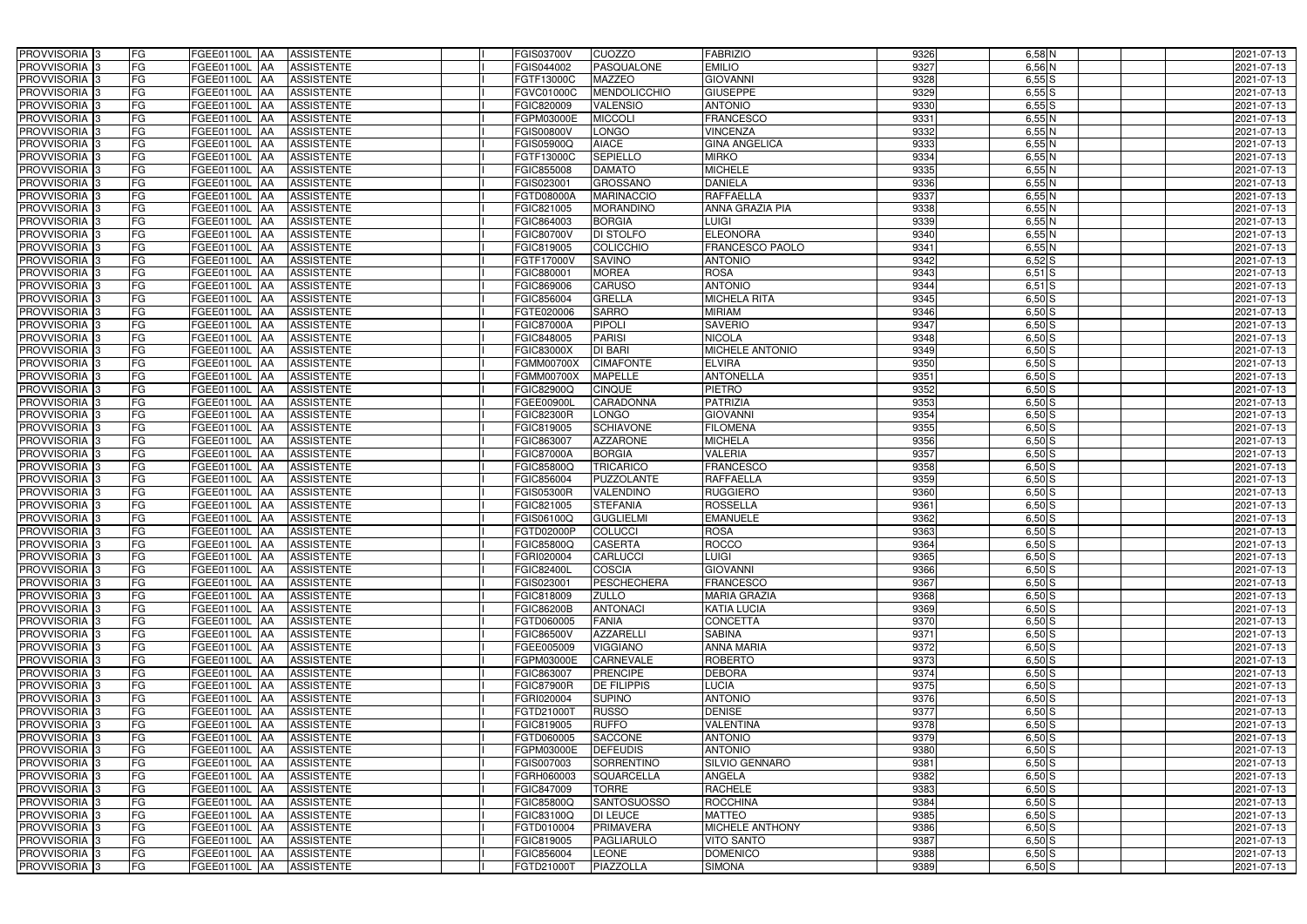| PROVVISORIA 3                                          | FG              | FGEE01100L AA<br><b>ASSISTENTE</b>                                | FGEE01100L              | <b>BRUNO</b>                         | <b>VINCENZO</b>                        | 9390         | $6,50$ S             | 2021-07-13               |
|--------------------------------------------------------|-----------------|-------------------------------------------------------------------|-------------------------|--------------------------------------|----------------------------------------|--------------|----------------------|--------------------------|
| PROVVISORIA 3                                          | FG              | <b>ASSISTENTE</b><br>FGEE01100L                                   | <b>FGIC87000A</b>       | SOMENZARI                            | <b>ANTONIETTA PIA CATERINA</b>         | 9391         | $6,50$ S             | 2021-07-13               |
| PROVVISORIA 3                                          | FG              | FGEE01100L<br><b>ASSISTENTE</b><br>IAA                            | FGEE00900L              | <b>DE ROSA</b>                       | <b>ROBERTO</b>                         | 9392         | $6,50$ S             | 2021-07-13               |
| PROVVISORIA <sup>3</sup>                               | <b>FG</b>       | FGEE01100L<br><b>ASSISTENTE</b><br>IAA                            | GIC878001               | <b>CIUFFREDA</b>                     | ANGELA                                 | 9393         | $6,50$ S             | 2021-07-13               |
| PROVVISORIA <sup>3</sup>                               | FG              | FGEE01100L<br><b>ASSISTENTE</b><br>IAA                            | FGEE02900T              | <b>DAPRILE</b>                       | <b>ROBERTO</b>                         | 9394         | $6,50$ $S$           | 2021-07-13               |
| PROVVISORIA 3                                          | <b>FG</b>       | <b>FGEE01100L AA</b><br><b>ASSISTENTE</b>                         | FGIC85400C              | <b>RIEFOLI</b>                       | <b>CONCETTA</b>                        | 9395         | $6,50$ $S$           | 2021-07-13               |
| PROVVISORIA 3                                          | FG              | <b>FGEE01100L   AA</b><br><b>ASSISTENTE</b>                       | FGMM15400A              | <b>BANCONE</b>                       | <b>ALDO</b>                            | 9396         | $6,50$ S             | 2021-07-13               |
| PROVVISORIA 3                                          | FG              | <b>ASSISTENTE</b><br>FGEE01100L AA                                | FGTD010004              | <b>MENNELLI</b>                      | <b>MARIA</b>                           | 9397         | $6,50$ S             | 2021-07-13               |
| PROVVISORIA 3                                          | <b>FG</b>       | FGEE01100L AA<br><b>ASSISTENTE</b>                                | <b>FGIC87000A</b>       | <b>DI CIOMMO</b>                     | RAFFAELE ANTONIO                       | 9398         | $6,50$ S             | 2021-07-13               |
| PROVVISORIA 3                                          | FG              | FGEE01100L AA<br><b>ASSISTENTE</b>                                | FGIC82900Q              | <b>MUSCATIELLO</b>                   | <b>FABIO OLIMPIO</b>                   | 9399         | $6,50$ S             | 2021-07-13               |
| PROVVISORIA 3                                          | FG              | FGEE01100L AA<br><b>ASSISTENTE</b>                                | FGTF13000C              | <b>ALTIERI</b>                       | <b>LUIGI EMANUELE</b>                  | 9400         | $6,50$ N             | 2021-07-13               |
| PROVVISORIA 3                                          | FG              | FGEE01100L AA<br><b>ASSISTENTE</b>                                | FGIC88100R              | <b>SOLDANO</b>                       | <b>FABIOLA</b>                         | 9401         | $6,50$ N             | 2021-07-13               |
| PROVVISORIA <sup>3</sup>                               | FG              | FGEE01100L<br><b>ASSISTENTE</b><br><b>IAA</b>                     | FGIC827004              | <b>VIRGILIO</b>                      | LEONARDO                               | 9402         | $6,50$ N             | 2021-07-13               |
| PROVVISORIA 3                                          | FG              | FGEE01100L AA<br><b>ASSISTENTE</b>                                | FGIC876009              | <b>TRIVISONNE</b>                    | <b>ALFONSO</b>                         | 9403         | $6,50$ N             | 2021-07-13               |
| PROVVISORIA 3                                          | <b>FG</b>       | FGEE01100L AA<br><b>ASSISTENTE</b>                                | FGIS05300R              | <b>CARBONE</b>                       | <b>LEONARDO</b>                        | 9404         | $6,50$ N             | 2021-07-13               |
| PROVVISORIA 3                                          | <b>FG</b>       | FGEE01100L<br><b>ASSISTENTE</b><br>IAA                            | FGIC85800Q              | <b>PIERRO</b>                        | <b>EMANUELE</b>                        | 9405         | $6,50$ N             | 2021-07-13               |
| PROVVISORIA 3                                          | FG              | <b>FGEE01100L</b><br><b>ASSISTENTE</b><br>IAA                     | FGTD21000T              | <b>DE VIVO</b>                       | <b>DAVIDE</b>                          | 9406         | $6,50$ N             | 2021-07-13               |
| PROVVISORIA 3                                          | FG              | <b>FGEE01100L</b><br><b>ASSISTENTE</b><br>IAA                     | FGIS04600N              | <b>VERLINGIERI</b>                   | <b>ILARIA</b>                          | 9407         | $6,50$ N             | 2021-07-13               |
| PROVVISORIA 3                                          | FG              | FGEE01100L<br><b>ASSISTENTE</b><br>IAA                            | FGMM00400C              | <b>SCOPECE</b>                       | <b>CARLOTTA</b>                        | 9408         | $6,50$ N             | 2021-07-13               |
| PROVVISORIA 3                                          | FG              | FGEE01100L<br><b>ASSISTENTE</b><br>IAA                            | FGPM03000E              | <b>MELILLO</b>                       | <b>LEONARDO</b>                        | 9409         | $6,50$ N             | 2021-07-13               |
| PROVVISORIA <sup>3</sup>                               | FG              | FGEE01100L<br><b>ASSISTENTE</b>                                   | FGPS20000B              | <b>D'ANIELLO</b>                     | <b>CRISTINA</b>                        | 9410         | 6,50 N               | 2021-07-13               |
| <b>PROVVISORIA</b> 3                                   | FG              | FGEE01100L<br><b>ASSISTENTE</b>                                   | FGEE01200C              | <b>VALENTE</b>                       | <b>SAMUELE</b>                         | 9411         | $6,50$ N             | 2021-07-13               |
| PROVVISORIA <sup>3</sup>                               | FG              | FGEE01100L<br><b>ASSISTENTE</b>                                   | FGTF13000C              | <b>DE FILIPPIS</b>                   | <b>LUCIANO</b>                         | 9412         | $6,50$ N             | 2021-07-13               |
| PROVVISORIA <sup>3</sup>                               | <b>FG</b>       | FGEE01100L<br><b>ASSISTENTE</b><br>ΙAΑ                            | FGTF13000C              | <b>SCOPECE</b>                       | <b>MICHELE</b>                         | 9413         | $6,50$ N             | 2021-07-13               |
| <b>PROVVISORIA</b> 3                                   | FG              | FGEE01100L<br><b>ASSISTENTE</b><br>IAA                            | FGIC822001              | <b>FIERRO</b>                        | <b>FRANCESCO PIO</b>                   | 9414         | $6,50$ N             | 2021-07-13               |
| PROVVISORIA 3                                          | FG              | FGEE01100L<br><b>ASSISTENTE</b><br>IAA                            | FGIS001004              | <b>SARACINO</b>                      | <b>MICHELA</b>                         | 9415         | $6,50$ N             | 2021-07-13               |
| PROVVISORIA 3                                          | <b>FG</b>       | FGEE01100L AA<br><b>ASSISTENTE</b>                                | FGIC86100G              | <b>DELLI CARRI</b>                   | <b>PAOLA</b>                           | 9416         | $6,50$ N             | 2021-07-13               |
| PROVVISORIA 3                                          | <b>FG</b>       | FGEE01100L AA<br><b>ASSISTENTE</b>                                | FGIS04600N              | <b>FIORE</b>                         | <b>ANTONIO</b>                         | 9417         | $6,50$ N             | 2021-07-13               |
| PROVVISORIA 3                                          | FG              | FGEE01100L AA<br><b>ASSISTENTE</b>                                | GPS010008               | <b>STELLA</b>                        | <b>FRANCESCA</b>                       | 9418         | $6,50$ N             | 2021-07-13               |
| PROVVISORIA 3                                          | <b>FG</b>       | <b>FGEE01100L   AA</b><br><b>ASSISTENTE</b>                       | FGTF13000C              | <b>BARTOLOMEO</b>                    | <b>MARCO</b>                           | 9419         | $6,50$ N             | 2021-07-13               |
| PROVVISORIA 3                                          | FG              | <b>FGEE01100L AA</b><br><b>ASSISTENTE</b>                         | FGEE00900L              | <b>FOCARETE</b>                      | <b>ILENIA</b>                          | 9420         | $6,50$ N             | 2021-07-13               |
| PROVVISORIA 3                                          | FG              | <b>ASSISTENTE</b><br>FGEE01100L AA                                | FGTD21000T              | DI TARANTO                           | <b>FABRIZIA</b>                        | 9421         | $6,50$ N             | 2021-07-13               |
| PROVVISORIA 3                                          | FG              | FGEE01100L<br><b>ASSISTENTE</b><br><b>IAA</b>                     | FGIC86200B              | <b>POLLIDORO</b>                     | <b>MARIO PIO</b>                       | 9422         | $6,50$ N             | 2021-07-13               |
| PROVVISORIA 3                                          | <b>FG</b>       | <b>FGEE01100L   AA</b><br><b>ASSISTENTE</b>                       | FGEE00900L              | <b>LANDI</b>                         | <b>IDA</b>                             | 9423         | $6,50$ N             | 2021-07-13               |
| PROVVISORIA 3                                          | <b>FG</b>       | FGEE01100L<br><b>ASSISTENTE</b><br>IAA                            | FGIS06100Q              | <b>MASTROPASQUA</b>                  | <b>VALERIA</b>                         | 9424         | $6,50$ N             | 2021-07-13               |
| PROVVISORIA <sup>3</sup>                               | FG              | FGEE01100L<br><b>ASSISTENTE</b><br>IAA                            | <b>GEE00800R</b>        | LO IACONO                            | <b>KAREN</b>                           | 9425         | $6,50$ N             | 2021-07-13               |
| PROVVISORIA <sup>1</sup> 3<br>PROVVISORIA <sup>3</sup> | FG<br><b>FG</b> | <b>FGEE01100L</b><br><b>ASSISTENTE</b><br>IAA                     | GEE005009               | <b>CALABRESE</b><br><b>CHIARELLA</b> | <b>DALILA</b><br><b>VITTORIO MARIA</b> | 9426<br>9427 | $6,50$ N             | 2021-07-13               |
|                                                        | FG              | FGEE01100L AA<br><b>ASSISTENTE</b>                                | GPS040004<br>FGIC818009 | COLUCCELLI                           | <b>CAROLINA</b>                        | 9428         | $6,50$ N             | 2021-07-13               |
| PROVVISORIA <sup>3</sup><br>PROVVISORIA <sup>3</sup>   | FG              | FGEE01100L AA<br><b>ASSISTENTE</b><br>FGEE01100L AA<br>ASSISTENTE | FGTF17000V              | <b>ZURLO</b>                         | <b>GIUSEPPE</b>                        | 9429         | $6,50$ N<br>$6,50$ N | 2021-07-13<br>2021-07-13 |
| PROVVISORIA <sup>3</sup>                               | FG              | <b>ASSISTENTE</b><br><b>FGEE01100L AA</b>                         | FGIC835003              | <b>MARINELLI</b>                     | <b>CHIARA</b>                          | 9430         | $6,50$ N             | 2021-07-13               |
| PROVVISORIA <sup>3</sup>                               | FG              | FGEE01100L AA<br><b>ASSISTENTE</b>                                | FGPS08000E              | <b>CARDINALE</b>                     | <b>ALESSIO</b>                         | 9431         | $6,50$ N             | 2021-07-13               |
| PROVVISORIA <sup>3</sup>                               | FG              | FGEE01100L AA<br><b>ASSISTENTE</b>                                | FGIS023001              | <b>SALERNO</b>                       | <b>MICHELE</b>                         | 9432         | $6,50$ N             | 2021-07-13               |
| PROVVISORIA <sup>3</sup>                               | FG              | FGEE01100L AA<br><b>ASSISTENTE</b>                                | FGIC82900Q              | SPAGNUOLO                            | <b>FILOMENA</b>                        | 9433         | $6,50$ N             | 2021-07-13               |
| PROVVISORIA <sup>3</sup>                               | FG              | FGEE01100L AA<br><b>ASSISTENTE</b>                                | FGTF13000C              | <b>PAGLIA</b>                        | <b>AURELIO</b>                         | 9434         | $6,50$ N             | 2021-07-13               |
| PROVVISORIA <sup>3</sup>                               | FG              | FGEE01100L AA<br><b>ASSISTENTE</b>                                | FGEE112009              | <b>BEATRICE</b>                      | <b>LEONARDO</b>                        | 9435         | $6,50$ N             | 2021-07-13               |
| PROVVISORIA <sup>3</sup>                               | FG              | FGEE01100L AA<br><b>ASSISTENTE</b>                                | FGVC01000C              | <b>VOTTIERO</b>                      | <b>MARCO</b>                           | 9436         | $6,50$ N             | 2021-07-13               |
| PROVVISORIA <sup>3</sup>                               | FG              | FGEE01100L AA<br><b>ASSISTENTE</b>                                | FGPC160003              | <b>CERRI</b>                         | FERNANDO ALESSANDRO                    | 9437         | $6,50$ N             | 2021-07-13               |
| PROVVISORIA 3                                          | FG              | FGEE01100L AA<br><b>ASSISTENTE</b>                                | FGIS01100P              | <b>GADALETA</b>                      | <b>MARCO</b>                           | 9438         | $6,50$ N             | 2021-07-13               |
| PROVVISORIA 3                                          | FG              | FGEE01100L AA<br>ASSISTENTE                                       | <b>FGIC86800A</b>       | <b>PANZONE</b>                       | <b>EMANUELA</b>                        | 9439         | $6,50$ N             | 2021-07-13               |
| PROVVISORIA 3                                          | FG              | FGEE01100L AA<br><b>ASSISTENTE</b>                                | FGTF13000C              | <b>D'ERRICO</b>                      | <b>PASQUALE</b>                        | 9440         | $6,50$ N             | 2021-07-13               |
| PROVVISORIA <sup>3</sup>                               | FG              | FGEE01100L AA<br><b>ASSISTENTE</b>                                | FGTD02000P              | <b>BUFO</b>                          | <b>MATTEO</b>                          | 9441         | $6,50$ N             | 2021-07-13               |
| PROVVISORIA <sup>3</sup>                               | FG              | FGEE01100L AA<br><b>ASSISTENTE</b>                                | FGIC880001              | CALDARONE                            | <b>FRANCESCA PIA</b>                   | 9442         | $6,50$ N             | 2021-07-13               |
| PROVVISORIA <sup>3</sup>                               | FG              | FGEE01100L AA<br><b>ASSISTENTE</b>                                | FGEE005009              | <b>CARELLA</b>                       | <b>MARIA PIA</b>                       | 9443         | $6,50$ N             | 2021-07-13               |
| PROVVISORIA <sup>13</sup>                              | FG              | FGEE01100L AA<br><b>ASSISTENTE</b>                                | FGEE02900T              | VITI                                 | <b>SERENELLA</b>                       | 9444         | $6,50$ N             | 2021-07-13               |
| PROVVISORIA <sup>3</sup>                               | FG              | FGEE01100L AA<br><b>ASSISTENTE</b>                                | FGIC842006              | DE STEFANO                           | FRANCESCO PIO                          | 9445         | $6,50$ N             | 2021-07-13               |
| PROVVISORIA <sup>3</sup>                               | FG              | FGEE01100L AA<br><b>ASSISTENTE</b>                                | FGEE01100L              | <b>LEONZIO</b>                       | <b>DORA</b>                            | 9446         | $6,50$ N             | 2021-07-13               |
| PROVVISORIA <sup>3</sup>                               | FG              | <b>FGEE01100L   AA</b><br><b>ASSISTENTE</b>                       | FGIC827004              | <b>BASILE</b>                        | <b>FRANCESCA DILETTA</b>               | 9447         | $6,50$ N             | 2021-07-13               |
| PROVVISORIA <sup>3</sup>                               | FG              | <b>ASSISTENTE</b><br>FGEE01100L AA                                | FGIC86000Q              | <b>VALLARIO</b>                      | <b>ILARIA</b>                          | 9448         | $6,50$ N             | 2021-07-13               |
| PROVVISORIA <sup>3</sup>                               | FG              | <b>ASSISTENTE</b><br>FGEE01100L AA                                | FGIC81600N              | <b>CAPANO</b>                        | <b>LUCIA</b>                           | 9449         | $6,50$ N             | 2021-07-13               |
| PROVVISORIA <sup>3</sup>                               | FG              | FGEE01100L AA<br><b>ASSISTENTE</b>                                | FGIC818009              | <b>RAUSEO</b>                        | <b>DOMENICO</b>                        | 9450         | $6,50$ N             | 2021-07-13               |
| PROVVISORIA <sup>3</sup>                               | FG              | <b>ASSISTENTE</b><br>FGEE01100L AA                                | FGEE00800R              | CONVERSANO                           | <b>MARCO</b>                           | 9451         | $6,50$ N             | 2021-07-13               |
| PROVVISORIA <sup>3</sup>                               | FG              | <b>ASSISTENTE</b><br>FGEE01100L AA                                | FGIC819005              | <b>SOLIMINE</b>                      | <b>CONCETTA</b>                        | 9452         | $6,50$ N             | 2021-07-13               |
| PROVVISORIA 3                                          | FG              | <b>ASSISTENTE</b><br><b>FGEE01100L AA</b>                         | FGTD08000A              | <b>ORSITTO</b>                       | <b>GENNARO</b>                         | 9453         | $6,50$ N             | 2021-07-13               |
|                                                        |                 |                                                                   |                         |                                      |                                        |              |                      |                          |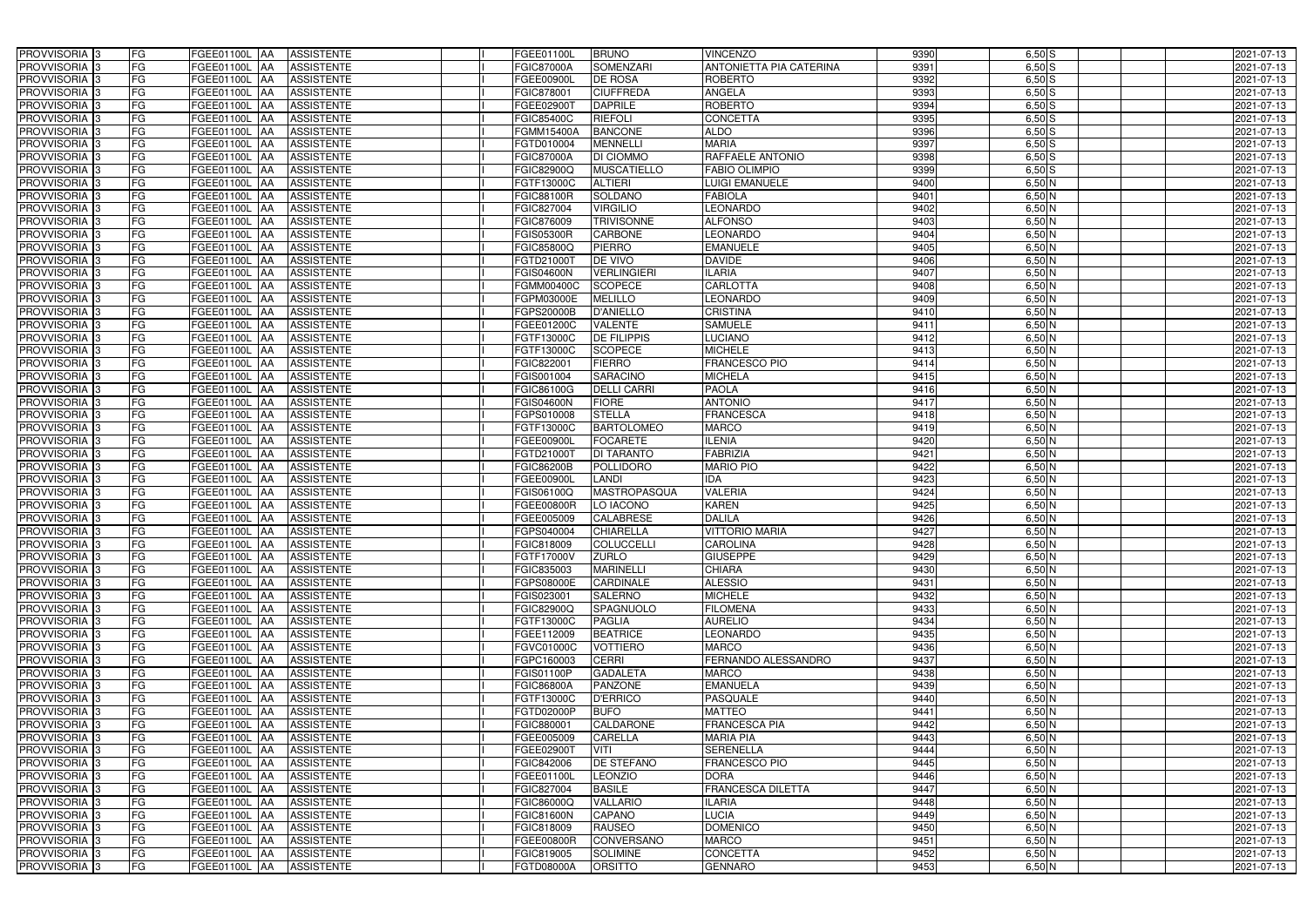| PROVVISORIA <sup>3</sup><br>FG   | FGEE01100L AA<br><b>ASSISTENTE</b>            | FGEE00900L<br><b>PALMA</b>                   | <b>MATTEO PIO</b>        | 9454 | $6,50$ N | 2021-07-13 |
|----------------------------------|-----------------------------------------------|----------------------------------------------|--------------------------|------|----------|------------|
| FG<br>PROVVISORIA <sup>3</sup>   | <b>ASSISTENTE</b><br>FGEE01100L<br>IAA        | <b>TARANTINO</b><br>FGPS040004               | <b>VINCENZO</b>          | 9455 | $6,50$ N | 2021-07-13 |
| FG<br>PROVVISORIA <sup>3</sup>   | FGEE01100L<br><b>ASSISTENTE</b><br>IAA        | FGIS00800V<br><b>MEREU</b>                   | <b>GERARDA ANNA</b>      | 9456 | $6,50$ N | 2021-07-13 |
| FG<br>PROVVISORIA <sup>3</sup>   | FGEE01100L<br><b>ASSISTENTE</b><br>IAA        | <b>VILLANI</b><br>FGIS007003                 | <b>ILARIA</b>            | 9457 | $6,50$ N | 2021-07-13 |
| FG<br>PROVVISORIA <sup>3</sup>   | FGEE01100L<br><b>ASSISTENTE</b><br>IAA        | <b>GIORDANO</b><br>FGIS06100Q                | <b>SIMONE</b>            | 9458 | $6,50$ N | 2021-07-13 |
| FG<br>PROVVISORIA <sup>3</sup>   | <b>FGEE01100L AA</b><br><b>ASSISTENTE</b>     | SOCCIO<br><b>FGIC87900R</b>                  | <b>ANTONIO</b>           | 9459 | $6,50$ N | 2021-07-13 |
| FG<br>PROVVISORIA <sup>1</sup> 3 | FGEE01100L AA<br><b>ASSISTENTE</b>            | <b>BETTINELL</b><br>FGEE01200C               | <b>SERENA</b>            | 9460 | $6,50$ N | 2021-07-13 |
| FG<br>PROVVISORIA <sup>3</sup>   | <b>ASSISTENTE</b><br>FGEE01100L AA            | <b>PUCILLO</b><br>FGIC819005                 | <b>DONATO</b>            | 9461 | $6,50$ N | 2021-07-13 |
| PROVVISORIA 3<br>FG              | FGEE01100L AA<br><b>ASSISTENTE</b>            | <b>PISERCHIA</b><br>FGTD21000T               | <b>ANDREA</b>            | 9462 | $6,50$ N | 2021-07-13 |
| PROVVISORIA <sup>3</sup><br>FG   | <b>FGEE01100L AA</b><br><b>ASSISTENTE</b>     | <b>ROMANO</b><br>FGTE020006                  | <b>DONATELLA</b>         | 9463 | 6,50 N   | 2021-07-13 |
| PROVVISORIA 3<br>FG              | FGEE01100L AA<br><b>ASSISTENTE</b>            | <b>SALATTI</b><br>FGEE106002                 | <b>ANTONELLA IOLANDA</b> | 9464 | $6,50$ N | 2021-07-13 |
| PROVVISORIA 3<br>FG              | FGEE01100L AA<br><b>ASSISTENTE</b>            | FGEE01200C<br><b>LANZA</b>                   | <b>FRANCESCO PIO</b>     | 9465 | $6,50$ N | 2021-07-13 |
| FG<br>PROVVISORIA <sup>3</sup>   | FGEE01100L AA<br><b>ASSISTENTE</b>            | FGIC827004<br><b>DELLA MALVA</b>             | <b>SIMONE</b>            | 9466 | $6,50$ N | 2021-07-13 |
| PROVVISORIA 3<br>FG              | FGEE01100L AA<br><b>ASSISTENTE</b>            | <b>SARTO</b><br>FGTD010004                   | <b>LUIGI</b>             | 9467 | $6,50$ N | 2021-07-13 |
| FG<br>PROVVISORIA 3              | FGEE01100L AA<br><b>ASSISTENTE</b>            | <b>SIMONE</b><br>FGIC873007                  | <b>MAURIZIO</b>          | 9468 | $6,50$ N | 2021-07-13 |
| FG<br>PROVVISORIA 3              | FGEE01100L<br><b>ASSISTENTE</b><br>IAA        | <b>SCIARRA</b><br>FGIC80700V                 | <b>GIUSEPPE</b>          | 9469 | $6,50$ N | 2021-07-13 |
| PROVVISORIA 3<br>FG              | FGEE01100L<br><b>ASSISTENTE</b><br>IAA        | <b>GIULIANO</b><br>FGEE00900L                | <b>ANTONIETTA</b>        | 9470 | $6,50$ N | 2021-07-13 |
| PROVVISORIA <sup>3</sup><br>FG   | FGEE01100L AA<br><b>ASSISTENTE</b>            | <b>MASTROIORIO</b><br>FGIS05200 <sup>-</sup> | <b>ADRIANA FRANCESCA</b> | 9471 | $6,50$ N | 2021-07-13 |
| PROVVISORIA 3<br>FG              | FGEE01100L<br><b>ASSISTENTE</b><br><b>JAA</b> | <b>IMBRIANO</b><br>FGEE005009                | <b>ROBERTA</b>           | 9472 | $6,50$ N | 2021-07-13 |
| PROVVISORIA 3<br>FG              | FGEE01100L<br>IAA<br><b>ASSISTENTE</b>        | FGTE020006<br><b>PELOSI</b>                  | <b>ROBERTO</b>           | 9473 | $6,50$ N | 2021-07-13 |
| FG<br>PROVVISORIA <sup>3</sup>   | FGEE01100L<br><b>ASSISTENTE</b><br>ΙAΑ        | FGIS02300 <sup>-</sup><br><b>PINTO</b>       | <b>DAVIDE</b>            | 9474 | $6,50$ N | 2021-07-13 |
| PROVVISORIA 3<br>FG              | <b>FGEE01100L</b><br><b>ASSISTENTE</b><br>IAA | <b>ANTONIELLO</b><br>FGTE020006              | <b>GIUSEPPE</b>          | 9475 | $6,50$ N | 2021-07-13 |
| PROVVISORIA 3<br>FG              | FGEE01100L<br><b>ASSISTENTE</b><br>IAA        | FGMM00400C<br><b>MARELLA</b>                 | <b>MARCO</b>             | 9476 | $6,50$ N | 2021-07-13 |
| PROVVISORIA 3<br>FG              | FGEE01100L AA<br><b>ASSISTENTE</b>            | <b>IORIO</b><br>FGTD08000A                   | <b>VINCENZO</b>          | 9477 | $6,50$ N | 2021-07-13 |
| PROVVISORIA <sup>3</sup><br>FG   | FGEE01100L<br><b>ASSISTENTE</b><br> AA        | <b>STANCO</b><br>FGIC848005                  | <b>FRANCESCA</b>         | 9478 | $6,50$ N | 2021-07-13 |
| PROVVISORIA 3<br>FG              | FGEE01100L<br><b>ASSISTENTE</b><br><b>JAA</b> | <b>PIPOLI</b><br>FGIC87000A                  | <b>DOMENICO</b>          | 9479 | $6,50$ N | 2021-07-13 |
| PROVVISORIA 3<br>FG              | FGEE01100L AA<br><b>ASSISTENTE</b>            | <b>RIGNANESE</b><br>FGIC83000X               | <b>MATTEO</b>            | 9480 | $6,50$ N | 2021-07-13 |
| FG<br>PROVVISORIA 3              | FGEE01100L<br><b>ASSISTENTE</b><br>IAA        | <b>ZINO</b><br>FGIC863007                    | <b>ANTONIO</b>           | 9481 | $6,50$ N | 2021-07-13 |
| FG<br>PROVVISORIA <sup>3</sup>   | FGEE01100L AA<br><b>ASSISTENTE</b>            | DI COSMO<br>FGTF17000V                       | <b>MATTEO</b>            | 9482 | $6,50$ N | 2021-07-13 |
| FG<br>PROVVISORIA <sup>3</sup>   | <b>FGEE01100L AA</b><br><b>ASSISTENTE</b>     | CAPOBIANCO<br>FGTD21000T                     | <b>EMANUELA FONTINA</b>  | 9483 | $6,50$ N | 2021-07-13 |
| FG<br>PROVVISORIA <sup>3</sup>   | <b>FGEE01100L AA</b><br><b>ASSISTENTE</b>     | <b>CORCIO</b><br>FGPM03000E                  | <b>FRANCESCO</b>         | 9484 | $6,50$ N | 2021-07-13 |
| PROVVISORIA <sup>3</sup><br>FG   | FGEE01100L AA<br><b>ASSISTENTE</b>            | <b>DI VIESTI</b><br>FGIC80700V               | ANGELO                   | 9485 | $6,50$ N | 2021-07-13 |
| FG<br>PROVVISORIA <sup>3</sup>   | <b>FGEE01100L AA</b><br><b>ASSISTENTE</b>     | <b>POLIGNONE</b><br>FGIC847009               | <b>CARMINE PIO</b>       | 9486 | $6,50$ N | 2021-07-13 |
| FG<br>PROVVISORIA <sup>3</sup>   | FGEE01100L AA<br><b>ASSISTENTE</b>            | <b>MAZZARDO</b><br>FGMM04100B                | <b>MATTEO</b>            | 9487 | $6,50$ N | 2021-07-13 |
| PROVVISORIA <sup>3</sup><br>FG   | <b>ASSISTENTE</b><br>FGEE01100L<br>IAA        | <b>SCHIAVONE</b><br>FGIC85800Q               | LETIZIA                  | 9488 | $6,50$ N | 2021-07-13 |
| PROVVISORIA <sup>3</sup><br>FG   | <b>FGEE01100L</b><br><b>ASSISTENTE</b><br>IAA | PANEBARCO<br>GIS044002                       | <b>MARIANNA</b>          | 9489 | $6,50$ N | 2021-07-13 |
| PROVVISORIA <sup>3</sup><br>FG   | FGEE01100L<br><b>ASSISTENTE</b><br>IAA        | FGTF13000C<br><b>CONTICELLI</b>              | <b>LAURA</b>             | 9490 | $6,50$ N | 2021-07-13 |
| PROVVISORIA <sup>3</sup><br>FG   | <b>ASSISTENTE</b><br>FGEE01100L AA            | FGIC822001<br><b>BELLITTI</b>                | <b>FABIOLA</b>           | 9491 | $6,50$ N | 2021-07-13 |
| PROVVISORIA 3<br>FG              | FGEE01100L AA<br><b>ASSISTENTE</b>            | <b>FGIC86200B</b><br>MITICOCCHIO             | <b>MARIAPIA</b>          | 9492 | $6,50$ N | 2021-07-13 |
| <b>PROVVISORIA</b> 3<br>FG       | FGEE01100L AA<br><b>ASSISTENTE</b>            | FGIS03700V<br><b>DE PASQUALE</b>             | <b>MARCO</b>             | 9493 | $6,50$ N | 2021-07-13 |
| PROVVISORIA <sup>3</sup><br>FG   | FGEE01100L AA<br>ASSISTENTE                   | FGEE005009<br><b>PIPOLI</b>                  | <b>MARIO</b>             | 9494 | $6,50$ N | 2021-07-13 |
| PROVVISORIA <sup>3</sup><br>FG   | <b>FGEE01100L AA</b><br>ASSISTENTE            | <b>BRUNO</b><br>FGTD21000T                   | <b>GUGLIELMO</b>         | 9495 | $6,50$ N | 2021-07-13 |
| PROVVISORIA <sup>3</sup><br>FG   | FGEE01100L AA<br>ASSISTENTE                   | FGIC86500V<br>LA TORRE                       | <b>VALENTINA</b>         | 9496 | $6,50$ N | 2021-07-13 |
| PROVVISORIA <sup>3</sup><br>FG   | FGEE01100L AA<br>ASSISTENTE                   | <b>MUCELLI</b><br><b>FGIC85900G</b>          | <b>FRANCESCO</b>         | 9497 | $6,50$ N | 2021-07-13 |
| PROVVISORIA 3<br>FG              | FGEE01100L AA<br><b>ASSISTENTE</b>            | FGTD010004<br><b>BEVILACQUA</b>              | CARLA                    | 9498 | $6,50$ N | 2021-07-13 |
| PROVVISORIA <sup>3</sup><br>FG   | FGEE01100L AA<br><b>ASSISTENTE</b>            | FGIC85400C<br><b>COMPARE</b>                 | <b>GIUSEPPE</b>          | 9499 | $6,50$ N | 2021-07-13 |
| PROVVISORIA <sup>3</sup><br>FG   | FGEE01100L AA<br>ASSISTENTE                   | FGPC160003<br><b>FUIANO</b>                  | <b>ENRICO</b>            | 9500 | $6,50$ N | 2021-07-13 |
| PROVVISORIA <sup>3</sup><br>FG   | FGEE01100L AA<br>ASSISTENTE                   | DI LEO<br>FGIS007003                         | <b>MARIA</b>             | 9501 | $6,50$ N | 2021-07-13 |
| PROVVISORIA <sup>3</sup><br>FG   | FGEE01100L AA<br>ASSISTENTE                   | FGIS06100Q<br><b>POTENZA</b>                 | <b>ANTONIA</b>           | 9502 | $6,50$ N | 2021-07-13 |
| PROVVISORIA <sup>3</sup><br>FG   | FGEE01100L AA<br>ASSISTENTE                   | FGTD21000T<br><b>GENTILE</b>                 | <b>MICHELE</b>           | 9503 | $6,50$ N | 2021-07-13 |
| PROVVISORIA <sup>3</sup><br>FG   | FGEE01100L AA<br><b>ASSISTENTE</b>            | FGIC87000A<br><b>MANZI</b>                   | FRANCESCO                | 9504 | $6,50$ N | 2021-07-13 |
| PROVVISORIA <sup>3</sup><br>FG   | FGEE01100L AA<br>ASSISTENTE                   | <b>BASCIA</b><br><b>FGIC84500N</b>           | <b>DAVIDE</b>            | 9505 | $6,50$ N | 2021-07-13 |
| PROVVISORIA <sup>3</sup><br>FG   | FGEE01100L AA<br>ASSISTENTE                   | <b>URBANO</b><br>FGPS010008                  | <b>ANTONIO</b>           | 9506 | $6,50$ N | 2021-07-13 |
| PROVVISORIA <sup>3</sup><br>FG   | FGEE01100L AA<br><b>ASSISTENTE</b>            | <b>FGIC84500N</b><br><b>RITROVATO</b>        | <b>PATRIZIA</b>          | 9507 | $6,50$ N | 2021-07-13 |
| FG<br><b>PROVVISORIA</b> 3       | FGEE01100L AA<br><b>ASSISTENTE</b>            | <b>MUCCIARONE</b><br>FGMM00400C              | <b>ALESSIO</b>           | 9508 | $6,50$ N | 2021-07-13 |
| FG<br>PROVVISORIA <sup>1</sup> 3 | FGEE01100L AA<br><b>ASSISTENTE</b>            | NARDELLA<br>FGIS021009                       | CARLA                    | 9509 | 6,50 N   | 2021-07-13 |
| FG<br>PROVVISORIA <sup>3</sup>   | FGEE01100L AA<br><b>ASSISTENTE</b>            | <b>URBANO</b><br>FGPM10000G                  | <b>MARIO</b>             | 9510 | $6,50$ N | 2021-07-13 |
| PROVVISORIA <sup>1</sup> 3<br>FG | FGEE01100L AA<br>ASSISTENTE                   | <b>FERONE</b><br>FGIC85800Q                  | <b>SARA</b>              | 9511 | 6,50 N   | 2021-07-13 |
| PROVVISORIA <sup>3</sup><br>FG   | <b>ASSISTENTE</b><br>FGEE01100L AA            | <b>LA FERRARA</b><br>FGMM00700X              | <b>SARA IOLANDA</b>      | 9512 | 6,50 N   | 2021-07-13 |
| FG<br>PROVVISORIA <sup>1</sup> 3 | <b>ASSISTENTE</b><br>FGEE01100L AA            | GRECO<br>FGIS044002                          | <b>MARIA FONTANA</b>     | 9513 | $6,50$ N | 2021-07-13 |
| PROVVISORIA <sup>3</sup><br>FG   | FGEE01100L AA<br><b>ASSISTENTE</b>            | <b>RAIMONDO</b><br>FGIC818009                | ANNA                     | 9514 | $6,50$ N | 2021-07-13 |
| PROVVISORIA <sup>3</sup><br>FG   | FGEE01100L AA<br><b>ASSISTENTE</b>            | <b>MANZO</b><br><b>FGIC87900R</b>            | <b>COSTANZA</b>          | 9515 | $6,50$ N | 2021-07-13 |
| PROVVISORIA <sup>3</sup><br>FG   | FGEE01100L AA<br><b>ASSISTENTE</b>            | <b>CIOCCARELLA</b><br>FGEE00900L             | <b>PASQUALINO</b>        | 9516 | $6,50$ N | 2021-07-13 |
| PROVVISORIA 3<br>FG              | FGEE01100L AA<br>ASSISTENTE                   | <b>FGIS00800V</b><br><b>VAIRO</b>            | <b>TABITA</b>            | 9517 | $6,50$ N | 2021-07-13 |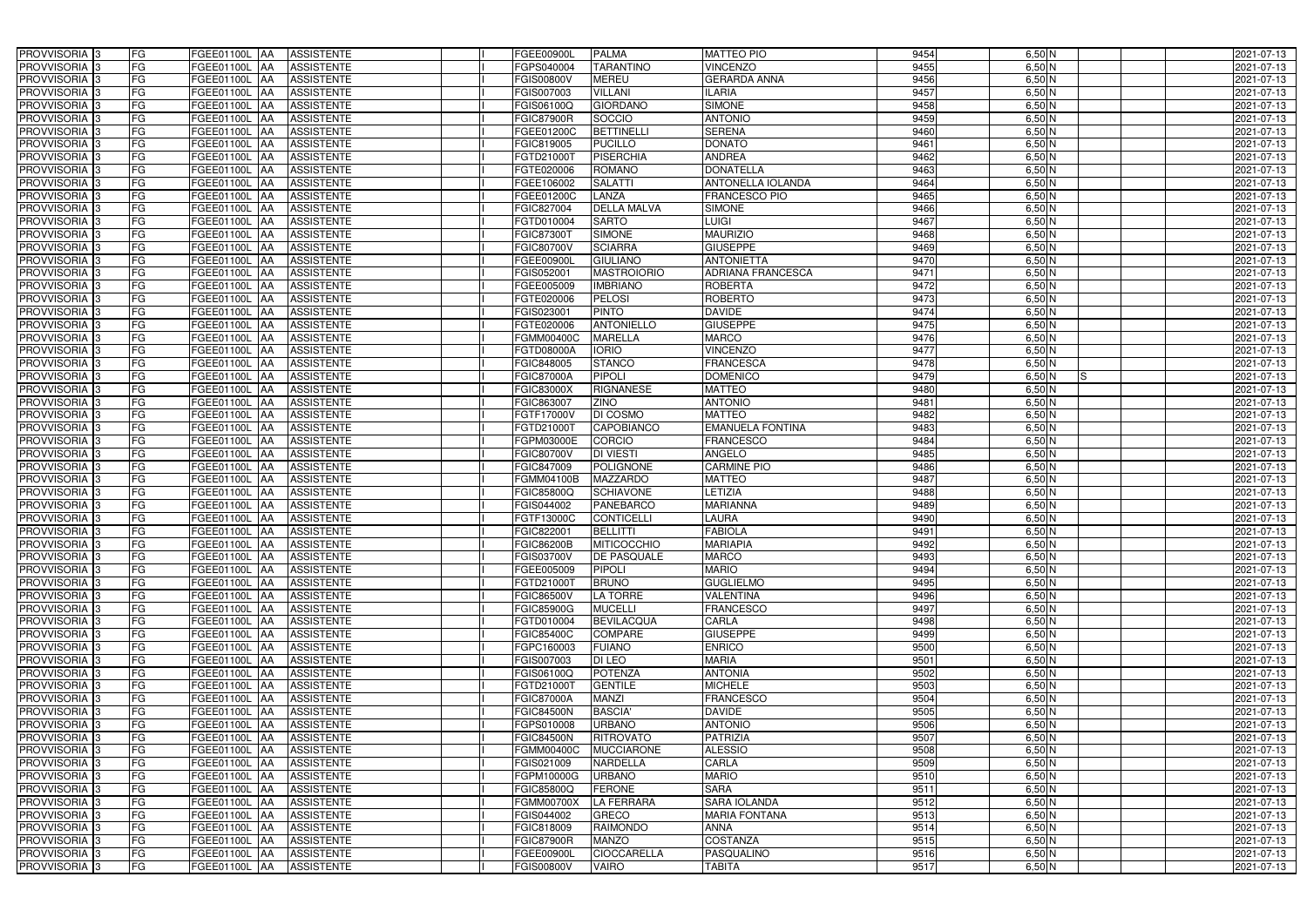| PROVVISORIA <sup>3</sup>                             | FG<br>FGEE01100L AA        | <b>ASSISTENTE</b>               | <b>FGIC81600N</b> | <b>FRISOLI</b>       | <b>ROCCO</b>                      | 9518 | $6,50$ N | 2021-07-13 |
|------------------------------------------------------|----------------------------|---------------------------------|-------------------|----------------------|-----------------------------------|------|----------|------------|
| PROVVISORIA <sup>3</sup>                             | FG<br>FGEE01100L           | <b>ASSISTENTE</b><br>IAA        | FGIC86500V        | <b>COTRUFO</b>       | <b>ADRIANA</b>                    | 9519 | $6,50$ N | 2021-07-13 |
| PROVVISORIA <sup>3</sup>                             | FG<br>FGEE01100L           | <b>ASSISTENTE</b><br>IAA        | FGTD08000A        | <b>LEONE</b>         | <b>RAFFAELE</b>                   | 9520 | $6,50$ N | 2021-07-13 |
| PROVVISORIA 3                                        | FG<br>FGEE01100L           | <b>ASSISTENTE</b><br>IAA        | FGIC818009        | <b>RAIMONDO</b>      | PIETRO ANTONIO                    | 9521 | $6,50$ N | 2021-07-13 |
| PROVVISORIA <sup>3</sup>                             | FG<br>FGEE01100L           | <b>ASSISTENTE</b><br>IAA        | FGTE020006        | <b>CIAMPOLI</b>      | STEFANO                           | 9522 | $6,50$ N | 2021-07-13 |
| PROVVISORIA 3                                        | FG<br><b>FGEE01100L AA</b> | <b>ASSISTENTE</b>               | FGEE02900T        | <b>LUPO</b>          | LUIGI                             | 9523 | $6,50$ N | 2021-07-13 |
| PROVVISORIA <sup>1</sup> 3                           | FG<br>FGEE01100L AA        | <b>ASSISTENTE</b>               | FGIC880001        | <b>FAZI</b>          | <b>FATIMA</b>                     | 9524 | $6,50$ N | 2021-07-13 |
| PROVVISORIA <sup>1</sup> 3                           | FG<br>FGEE01100L AA        | <b>ASSISTENTE</b>               | FGEE005009        | <b>GENTILE</b>       | <b>EMANUELA</b>                   | 9525 | $6,50$ N | 2021-07-13 |
| PROVVISORIA 3                                        | FG<br>FGEE01100L AA        | <b>ASSISTENTE</b>               | FGIC851001        | <b>LANZONE</b>       | <b>MATTEO FRANCESCO</b>           | 9526 | $6,50$ N | 2021-07-13 |
| PROVVISORIA <sup>3</sup>                             | FG<br>FGEE01100L AA        | <b>ASSISTENTE</b>               | FGPS010008        | <b>PEDANO</b>        | <b>NICOLA</b>                     | 9527 | 6,50 N   | 2021-07-13 |
| PROVVISORIA 3                                        | FG<br>FGEE01100L AA        | <b>ASSISTENTE</b>               | FGEE005009        | <b>CORVINO</b>       | <b>FABIO</b>                      | 9528 | $6,50$ N | 2021-07-13 |
| PROVVISORIA 3                                        | FG<br>FGEE01100L AA        | <b>ASSISTENTE</b>               | <b>FGIC87000A</b> | SOCCIO               | <b>PASQUALE</b>                   | 9529 | $6,50$ N | 2021-07-13 |
| PROVVISORIA <sup>3</sup>                             | FG<br>FGEE01100L AA        | <b>ASSISTENTE</b>               | FGIC843002        | <b>SIENA</b>         | <b>LUIGI</b>                      | 9530 | $6,50$ N | 2021-07-13 |
| PROVVISORIA 3                                        | FG<br>FGEE01100L AA        | <b>ASSISTENTE</b>               | FGIC863007        | <b>BISCEGLIA</b>     | <b>ROBERTO</b>                    | 9531 | $6,50$ N | 2021-07-13 |
| PROVVISORIA 3                                        | FG<br>FGEE01100L AA        | <b>ASSISTENTE</b>               | FGTF13000C        | <b>TRAMONTE</b>      | <b>LIBERATORE</b>                 | 9532 | $6,50$ N | 2021-07-13 |
| PROVVISORIA 3                                        | FG<br><b>FGEE01100L</b>    | <b>ASSISTENTE</b><br>IAA        | FGEE02900T        | <b>MUSTO</b>         | <b>MONICA</b>                     | 9533 | $6,50$ N | 2021-07-13 |
| PROVVISORIA 3                                        | FG<br>FGEE01100L           | <b>ASSISTENTE</b><br>IAA        | FGMM00700X        | <b>SPINELLI</b>      | <b>GIANLUCA</b>                   | 9534 | $6,50$ N | 2021-07-13 |
| PROVVISORIA <sup>3</sup>                             | FG<br>FGEE01100L AA        | <b>ASSISTENTE</b>               | <b>FGIC85900G</b> | <b>D'ANTONIO</b>     | <b>STEFANIA</b>                   | 9535 | $6,50$ N | 2021-07-13 |
| PROVVISORIA 3                                        | FG<br>FGEE01100L           | <b>ASSISTENTE</b><br><b>JAA</b> | FGIS04600N        | <b>PALLADINO</b>     | <b>GIOVANNI</b>                   | 9536 | $6,50$ N | 2021-07-13 |
| PROVVISORIA 3                                        | FG<br>FGEE01100L           | <b>JAA</b><br><b>ASSISTENTE</b> | FGTD08000A        | <b>CONTE</b>         | <b>ANGELA</b>                     | 9537 | $6,50$ N | 2021-07-13 |
| PROVVISORIA <sup>3</sup>                             | FG<br>FGEE01100L           | <b>ASSISTENTE</b><br>ΙAΑ        | FGPC160003        | <b>MARINACCIO</b>    | <b>EMANUELA</b>                   | 9538 | $6,50$ N | 2021-07-13 |
| PROVVISORIA 3                                        | FG<br><b>FGEE01100L</b>    | <b>ASSISTENTE</b><br>IAA        | FGEE01100L        | <b>IUSO</b>          | <b>ANTONELLO</b>                  | 9539 | $6,50$ N | 2021-07-13 |
| PROVVISORIA 3                                        | FG<br>FGEE01100L           | <b>ASSISTENTE</b><br>IAA        | FGIC83000X        | <b>GARGALLO</b>      | <b>ANTONIETTA</b>                 | 9540 | $6,50$ N | 2021-07-13 |
| PROVVISORIA 3                                        | FG<br>FGEE01100L AA        | <b>ASSISTENTE</b>               | FGTD08000A        | <b>BISCOTTI</b>      | <b>LUCIANO POTITO</b>             | 9541 | $6,50$ N | 2021-07-13 |
| PROVVISORIA <sup>3</sup>                             | FG<br>FGEE01100L           | <b>ASSISTENTE</b><br> AA        | FGEE02900T        | <b>AGRESTI</b>       | <b>CATERINA</b>                   | 9542 | $6,50$ N | 2021-07-13 |
| PROVVISORIA 3                                        | FG<br>FGEE01100L           | <b>ASSISTENTE</b><br><b>JAA</b> | FGTD02000P        | <b>DASCIENZO</b>     | <b>NUNZIA</b>                     | 9543 | $6,50$ N | 2021-07-13 |
| PROVVISORIA 3                                        | FG<br>FGEE01100L AA        | <b>ASSISTENTE</b>               | <b>FGIC86200B</b> | <b>BERARDINO</b>     | <b>MARCO</b>                      | 9544 | $6,50$ N | 2021-07-13 |
| PROVVISORIA 3                                        | FG<br>FGEE01100L           | <b>ASSISTENTE</b><br>IAA        | <b>FGIC85700X</b> | <b>DIDONNA</b>       | <b>FRANCESCO</b>                  | 9545 | $6,50$ N | 2021-07-13 |
| PROVVISORIA <sup>3</sup>                             | FG<br>FGEE01100L AA        | <b>ASSISTENTE</b>               | FGTD21000T        | <b>SEMERARO</b>      | PAOLO                             | 9546 | $6,50$ N | 2021-07-13 |
| PROVVISORIA <sup>3</sup>                             | FG<br><b>FGEE01100L AA</b> | <b>ASSISTENTE</b>               | FGIC818009        | <b>GIUDICI</b>       | <b>STEFANIA</b>                   | 9547 | $6,50$ N | 2021-07-13 |
| PROVVISORIA <sup>3</sup>                             | FG<br><b>FGEE01100L AA</b> | <b>ASSISTENTE</b>               | FGIC869006        | <b>LUFINO</b>        | ANGELA                            | 9548 | $6,50$ N | 2021-07-13 |
| PROVVISORIA <sup>3</sup>                             | FG<br>FGEE01100L AA        | <b>ASSISTENTE</b>               | FGPC15000C        | <b>PETECCHIA</b>     | <b>ANNA MARIA</b>                 | 9549 | $6,50$ N | 2021-07-13 |
| PROVVISORIA <sup>3</sup>                             | FG<br><b>FGEE01100L AA</b> | <b>ASSISTENTE</b>               | FGIS03700V        | <b>FRUNZIO</b>       | <b>MICHELA</b>                    | 9550 | $6,50$ N | 2021-07-13 |
| PROVVISORIA <sup>3</sup>                             | FG<br>FGEE01100L AA        | <b>ASSISTENTE</b>               | FGIC856004        | <b>RONGO</b>         | <b>FILOMENA</b>                   | 9551 | $6,50$ N | 2021-07-13 |
| PROVVISORIA <sup>3</sup>                             | FG<br>FGEE01100L           | <b>ASSISTENTE</b><br>IAA        | FGMM00700X        | <b>DE BONIS</b>      | <b>LORIO</b>                      | 9552 | $6,50$ N | 2021-07-13 |
| PROVVISORIA <sup>3</sup>                             | FG<br><b>FGEE01100L</b>    | <b>ASSISTENTE</b><br>IAA        | FGEE005009        | <b>CONSOLE</b>       | <b>ANTONELLA</b>                  | 9553 | $6,50$ N | 2021-07-13 |
| PROVVISORIA <sup>3</sup>                             | FG<br>FGEE01100L           | <b>ASSISTENTE</b><br>IAA        | FGEE112009        | <b>BUCCI</b>         | <b>ANTONIETTA</b>                 | 9554 | $6,50$ N | 2021-07-13 |
| PROVVISORIA <sup>3</sup>                             | FG<br>FGEE01100L AA        | <b>ASSISTENTE</b>               | FGIS00800V        | <b>BIONDI</b>        | <b>MICHELE</b>                    | 9555 | $6,50$ N | 2021-07-13 |
| PROVVISORIA 3                                        | FG<br>FGEE01100L AA        | <b>ASSISTENTE</b>               | FGTD08000A        | <b>TRECCA</b>        | <b>UMBERTO</b>                    | 9556 | $6,50$ N | 2021-07-13 |
| PROVVISORIA <sup>3</sup>                             | FG<br>FGEE01100L AA        | ASSISTENTE                      | FGIC86000Q        | <b>CALANDI</b>       | <b>ANTONIO</b>                    | 9557 | $6,50$ N | 2021-07-13 |
| PROVVISORIA <sup>3</sup>                             | FG<br>FGEE01100L AA        | ASSISTENTE                      | FGIC86000Q        | COLLIVIGNARELLI      | <b>FABIO</b>                      | 9558 | $6,50$ N | 2021-07-13 |
| PROVVISORIA <sup>3</sup>                             | FG<br><b>FGEE01100L AA</b> | <b>ASSISTENTE</b>               | FGEE02900T        | <b>SPECCHIO</b>      | <b>MARIA GRAZIA</b>               | 9559 | $6,50$ N | 2021-07-13 |
| PROVVISORIA <sup>3</sup>                             | FG<br>FGEE01100L AA        | <b>ASSISTENTE</b>               | FGIC835003        | <b>PALAZZO</b>       | <b>TERESA</b>                     | 9560 | $6,50$ N | 2021-07-13 |
| PROVVISORIA <sup>3</sup>                             | FG<br>FGEE01100L AA        | ASSISTENTE                      | FGIC827004        | <b>TERLIZZI</b>      | <b>GIOVANNA ANNA</b>              | 9561 | $6,50$ N | 2021-07-13 |
| PROVVISORIA 3                                        | FG<br>FGEE01100L AA        | <b>ASSISTENTE</b>               | FGIC851001        | <b>CENTUORI</b>      | <b>ANTONELLA MARIA</b>            | 9562 | 6,50 N   | 2021-07-13 |
| PROVVISORIA <sup>3</sup>                             | FG<br>FGEE01100L AA        | <b>ASSISTENTE</b>               | FGTE020006        | <b>DE NISI</b>       | <b>STEFANIA PATRIZIA</b>          | 9563 | $6,50$ N | 2021-07-13 |
| PROVVISORIA <sup>3</sup>                             | FG<br>FGEE01100L AA        | ASSISTENTE                      | FGEE01200C        | <b>MALATESTA</b>     | <b>STEFANIA</b>                   | 9564 | $6,50$ N | 2021-07-13 |
| PROVVISORIA <sup>3</sup>                             | FG<br>FGEE01100L AA        | ASSISTENTE                      | FGIC880001        | <b>QUINTO</b>        | <b>GIUSEPPE</b>                   | 9565 | $6,50$ N | 2021-07-13 |
| PROVVISORIA <sup>3</sup>                             | FG<br>FGEE01100L AA        | ASSISTENTE                      | FGIC842006        | <b>D'ALESIO</b>      | <b>ANTONIETTA</b>                 | 9566 | $6,50$ N | 2021-07-13 |
| PROVVISORIA <sup>3</sup>                             | FG<br>FGEE01100L AA        | ASSISTENTE                      | FGIC85800Q        | <b>BATTAGLIA</b>     | <b>FRANCESCA</b>                  | 9567 | $6,50$ N | 2021-07-13 |
| PROVVISORIA <sup>3</sup>                             | FG<br>FGEE01100L AA        | <b>ASSISTENTE</b>               | FGPS040004        | <b>RUSSO</b>         | <b>ELISABETTA</b>                 | 9568 | $6,50$ N | 2021-07-13 |
| PROVVISORIA <sup>3</sup>                             | FG<br>FGEE01100L AA        | <b>ASSISTENTE</b>               | FGTD010004        | <b>IANZANO</b>       | PIA SOCCORSA                      | 9569 | $6,50$ N | 2021-07-13 |
| PROVVISORIA <sup>3</sup>                             | FG<br>FGEE01100L AA        | <b>ASSISTENTE</b>               | FGIC818009        | <b>BALDINI</b>       | <b>LOREDANA</b>                   | 9570 | $6,50$ N | 2021-07-13 |
| PROVVISORIA <sup>3</sup>                             | FG<br>FGEE01100L AA        | <b>ASSISTENTE</b>               | FGMM00400C        | <b>CODA</b>          | <b>NICOLETTA</b>                  | 9571 | $6,50$ N | 2021-07-13 |
| PROVVISORIA <sup>13</sup>                            | FG<br>FGEE01100L AA        | <b>ASSISTENTE</b>               | FGPS010008        | <b>DE PELLEGRINO</b> | <b>RITA</b>                       | 9572 | $6,50$ N | 2021-07-13 |
| PROVVISORIA <sup>1</sup> 3                           | FG<br>FGEE01100L AA        | <b>ASSISTENTE</b>               | FGIC818009        | <b>ANGELINO</b>      | <b>RAFFAELA</b>                   | 9573 | 6,50 N   | 2021-07-13 |
| PROVVISORIA <sup>3</sup>                             | FG<br>FGEE01100L AA        | <b>ASSISTENTE</b>               | <b>FGIC83700P</b> | <b>CICIRETTI</b>     | <b>DOMENICO</b>                   | 9574 | $6,50$ N | 2021-07-13 |
| <b>PROVVISORIA</b> 3                                 | FG<br>FGEE01100L AA        | <b>ASSISTENTE</b>               | FGIC86100G        | <b>GALLUCCIO</b>     | ANGELA MARGHERITA                 | 9575 | 6,50 N   | 2021-07-13 |
| PROVVISORIA <sup>3</sup>                             | FG<br>FGEE01100L AA        | <b>ASSISTENTE</b>               | <b>FGIC83700P</b> | <b>NAPPI</b>         | <b>LUCIA</b>                      | 9576 | 6,50 N   | 2021-07-13 |
| PROVVISORIA <sup>1</sup> 3                           | FG<br>FGEE01100L AA        | <b>ASSISTENTE</b>               | FGTE020006        | <b>MONTECALVO</b>    | <b>MARIA GERARDINA</b>            | 9577 | $6,50$ N | 2021-07-13 |
| PROVVISORIA <sup>3</sup>                             | FG<br>FGEE01100L AA        | <b>ASSISTENTE</b>               | FGEE00900L        | <b>ANZIVINO</b>      | LIANA                             | 9578 | $6,50$ N | 2021-07-13 |
| PROVVISORIA <sup>3</sup>                             | FG<br>FGEE01100L AA        | <b>ASSISTENTE</b>               | FGEE00900L        | <b>MELFITANI</b>     | <b>PAOLA</b><br><b>ELISABETTA</b> | 9579 | $6,50$ N | 2021-07-13 |
| PROVVISORIA <sup>3</sup><br>PROVVISORIA <sup>3</sup> | FG<br>FGEE01100L AA<br>FG  | ASSISTENTE<br>ASSISTENTE        | FGPS08000E        | <b>SIMONE</b>        | <b>ANTONIO</b>                    | 9580 | $6,50$ N | 2021-07-13 |
|                                                      | FGEE01100L AA              |                                 | <b>FGIC84500N</b> | <b>MERLA</b>         |                                   | 9581 | $6,50$ N | 2021-07-13 |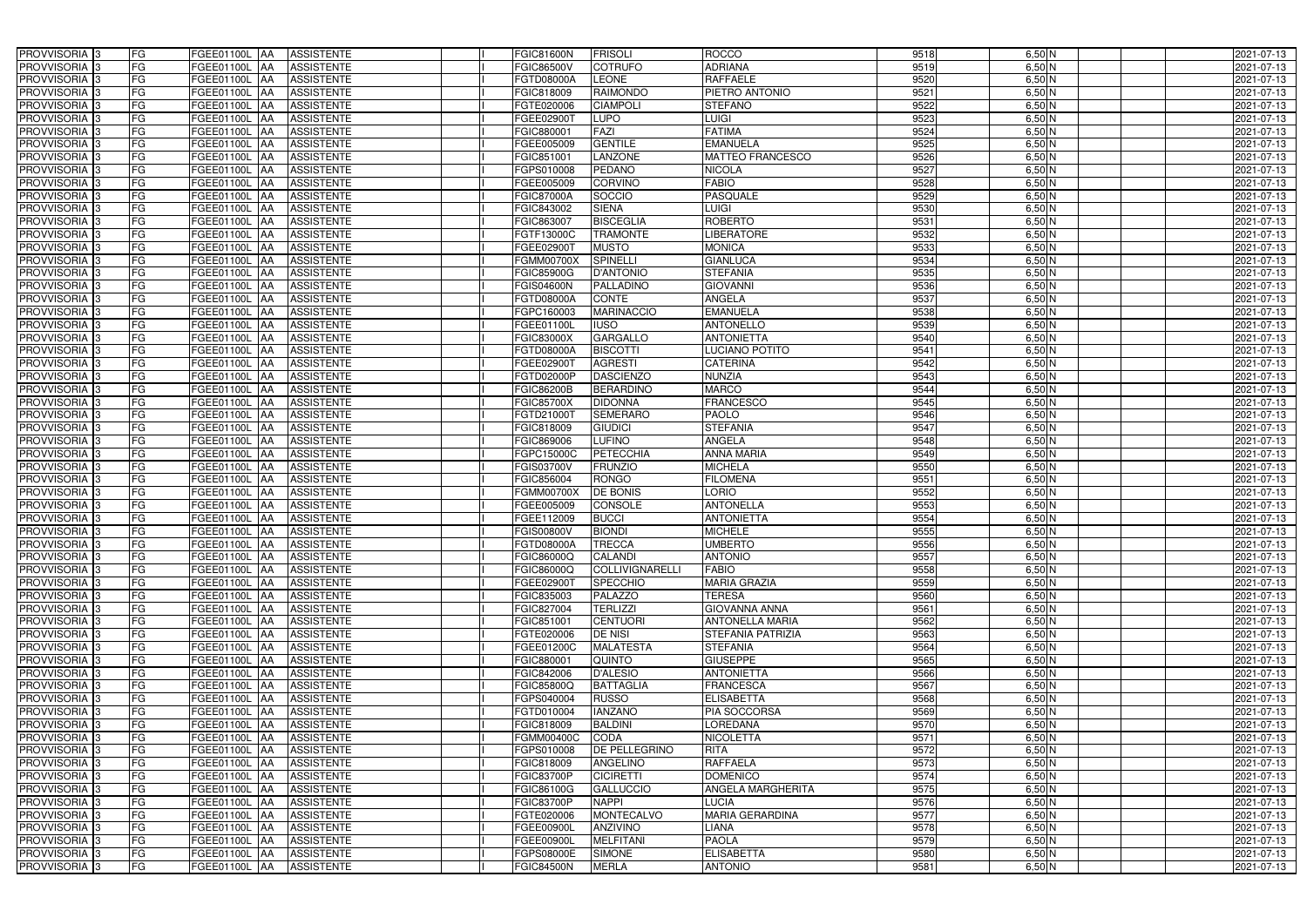| PROVVISORIA <sup>3</sup>                             | FG        | FGEE01100L AA                   | <b>ASSISTENTE</b>                      | <b>FGTD08000A</b>        | <b>GESUALDO</b>                     | <b>LUIGIA</b>                             | 9582         | $6,50$ N                 | 2021-07-13               |
|------------------------------------------------------|-----------|---------------------------------|----------------------------------------|--------------------------|-------------------------------------|-------------------------------------------|--------------|--------------------------|--------------------------|
| PROVVISORIA <sup>3</sup>                             | FG        | FGEE01100L AA                   | <b>ASSISTENTE</b>                      | FGPS010008               | CARUSO                              | <b>GIACOMO RAFFAELE MARIA</b>             | 9583         | 6,50 N                   | 2021-07-13               |
|                                                      |           |                                 | <b>AMMINISTRATIVO</b>                  |                          |                                     | <b>POMPEA</b>                             |              |                          |                          |
| PROVVISORIA <sup>3</sup>                             | FG        | FGEE01100L AA                   | <b>ASSISTENTE</b>                      | <b>FGIC85900G</b>        | <b>RUBANO</b>                       | <b>ANTONIETTA</b>                         | 9584         | $6,47$ $S$               | 2021-07-13               |
| PROVVISORIA 3                                        | FG        | FGEE01100L AA                   | <b>ASSISTENTE</b>                      | <b>FGIC81600N</b>        | SCALZI                              | VALLEVERDE                                | 9585         | $6,43$ S                 | 2021-07-13               |
| PROVVISORIA <sup>1</sup> 3                           | FG        | FGEE01100L AA                   | <b>ASSISTENTE</b>                      | FGIC86100G               | PROCACCINI                          | <b>ANTIOCO</b>                            | 9586         | $6,43$ S                 | 2021-07-13               |
| PROVVISORIA 3                                        | FG        | FGEE01100L AA                   | <b>ASSISTENTE</b>                      | FGIC819005               | <b>COLOTTI</b>                      | <b>ANGELA MARIA</b>                       | 9587         | $6,43$ S                 | 2021-07-13               |
| PROVVISORIA <sup>3</sup>                             | FG        | FGEE01100L AA                   | <b>ASSISTENTE</b>                      | FGIC851001               | <b>RISOLDI</b>                      | <b>GIULIANA</b>                           | 9588         | $6,43$ S                 | 2021-07-13               |
| PROVVISORIA <sup>3</sup>                             | FG        | <b>FGEE01100L AA</b>            | <b>ASSISTENTE</b>                      | <b>FGIC87000A</b>        | <b>CERFONE</b>                      | <b>ANNA LUCIA</b>                         | 9589         | $6,43$ S                 | 2021-07-13               |
| PROVVISORIA <sup>3</sup>                             | FG        | FGEE01100L AA                   | <b>ASSISTENTE</b>                      | FGTF17000V               | LAVORGNA                            | <b>MERILISA</b>                           | 9590         | 6,43 N                   | 2021-07-13               |
| PROVVISORIA <sup>3</sup>                             | FG        | FGEE01100L<br>IAA               | <b>ASSISTENTE</b>                      | <b>FGIS05300R</b>        | <b>TURCHIARULO</b>                  | <b>ORONZO</b>                             | 9591         | 6,43 N                   | 2021-07-13               |
| PROVVISORIA <sup>3</sup>                             | FG        | FGEE01100L<br><b>IAA</b>        | <b>ASSISTENTE</b>                      | FGTD21000T               | <b>DI CORCIA</b>                    | <b>VITO LUCIO</b>                         | 9592         | 6,43 N                   | 2021-07-13               |
| PROVVISORIA <sup>3</sup>                             | FG        | FGEE01100L<br>IAA               | <b>ASSISTENTE</b>                      | FGIC86100G               | <b>CASOLARO</b>                     | <b>MARIA ASSUNTA</b>                      | 9593         | 6,43 N                   | 2021-07-13               |
| PROVVISORIA 3                                        | FG        | FGEE01100L AA                   | <b>ASSISTENTE</b>                      | FGIC83800E               | <b>MANFREDI</b>                     | <b>SAVINA</b>                             | 9594         | $6,42$ N                 | 2021-07-13               |
| PROVVISORIA 3                                        | FG        | FGEE01100L AA                   | <b>ASSISTENTE</b>                      | FGIC86100G               | <b>RUSSI</b>                        | <b>DANIELE</b>                            | 9595         | $6,41$ N                 | 2021-07-13               |
| PROVVISORIA 3                                        | FG        | FGEE01100L AA                   | <b>ASSISTENTE</b>                      | FGPM05000Q               | <b>RINALDI</b>                      | <b>STEFANC</b>                            | 9596         | $6,41$ N                 | 2021-07-13               |
| PROVVISORIA 3                                        | FG        | FGEE01100L<br>IAA               | <b>ASSISTENTE</b>                      | FGIC819005               | LO RUSSO                            | <b>MICHELE</b>                            | 9597         | $6,40$ S                 | 2021-07-13               |
| PROVVISORIA 3                                        | FG        | FGEE01100L<br>IAA               | <b>ASSISTENTE</b>                      | <b>FGIC85900G</b>        | <b>MAGGIO</b>                       | <b>ILARIA</b>                             | 9598         | $6,40$ S                 | 2021-07-13               |
| PROVVISORIA 3                                        | FG        | <b>FGEE01100L AA</b>            | <b>ASSISTENTE</b>                      | FGIC819005               | <b>ROSSI</b>                        | <b>ANTONIO</b>                            | 9599         | $6,40$ S                 | 2021-07-13               |
| PROVVISORIA <sup>3</sup>                             | FG        | <b>FGEE01100L</b><br><b>JAA</b> | <b>ASSISTENTE</b>                      | FGIC85400C               | <b>DELVECCHIO</b>                   | <b>ANTONELLA</b>                          | 9600         | $6,40$ S                 | 2021-07-13               |
| PROVVISORIA <sup>3</sup>                             | FG        | FGEE01100L AA                   | <b>ASSISTENTE</b>                      | FGEE01100L               | <b>DI CHIARA</b>                    | <b>VALENTINA</b>                          | 9601         | $6,40$ S                 | 2021-07-13               |
| PROVVISORIA <sup>3</sup>                             | FG        | FGEE01100L AA                   | <b>ASSISTENTE</b>                      | FGIC864003               | <b>SCARALE</b>                      | <b>ANTONELLA</b>                          | 9602         | $6,40$ S                 | 2021-07-13               |
| PROVVISORIA 3                                        | FG        | FGEE01100L AA                   | <b>ASSISTENTE</b>                      | <b>FGIC84600D</b>        | <b>MANSI</b>                        | <b>RICCARDO</b>                           | 9603         | $6,40$ S                 | 2021-07-13               |
| PROVVISORIA 3                                        | FG        | FGEE01100L<br>IAA               | <b>ASSISTENTE</b>                      | FGTF13000C               | <b>VALENTINI</b>                    | <b>TONY DINO</b>                          | 9604         | $6,40$ S                 | 2021-07-13               |
| PROVVISORIA <sup>3</sup>                             | FG        | FGEE01100L<br>IAA               | <b>ASSISTENTE</b>                      | FGTF13000C               | DEL VECCHIO                         | DONATO LEONARDO                           | 9605         | $6,40$ S                 | 2021-07-13               |
| PROVVISORIA 3                                        | FG        | FGEE01100L<br><b>IAA</b>        | <b>ASSISTENTE</b>                      | FGIS00800V               | <b>CAVALIERI</b>                    | <b>VANESSA</b>                            | 9606         | $6,40$ S                 | 2021-07-13               |
| PROVVISORIA 3                                        | FG        | <b>FGEE01100L</b><br>IAA        | <b>ASSISTENTE</b>                      | FGIC80700V               | <b>BELLANTUONO</b>                  | <b>SAMANTA</b>                            | 9607         | $6,40$ S                 | 2021-07-13               |
| PROVVISORIA 3                                        | FG        | FGEE01100L AA                   | <b>ASSISTENTE</b>                      | FGIC863007               | PALUMBO                             | <b>SERENA</b>                             | 9608         | $6,40$ S                 | 2021-07-13               |
| PROVVISORIA <sup>3</sup>                             | FG        | <b>FGEE01100L</b><br>I۸⁄        | <b>ASSISTENTE</b>                      | FGIC848005               | <b>DE CATA</b>                      | <b>ARCANGELA</b>                          | 9609         | $6,40$ S                 | 2021-07-13               |
| PROVVISORIA 3                                        | FG        | <b>FGEE01100L</b>               | <b>ASSISTENTE</b>                      | FGEE029001               | <b>CARBONE</b>                      | <b>ARCANGELO MICHELE</b>                  | 9610         | 6,40S                    | 2021-07-13               |
| PROVVISORIA <sup>3</sup>                             | FG        | FGEE01100L<br>IAA               | <b>ASSISTENTE</b>                      | FGIC80800P               | <b>RICUCCI</b>                      | RAFFAELLA                                 | 9611         | $6,40$ S                 | 2021-07-13               |
| PROVVISORIA <sup>3</sup>                             | FG        | FGEE01100L                      | <b>ASSISTENTE</b>                      | <b>FGIC85700X</b>        | <b>MORENA</b>                       | <b>FABIO</b>                              | 9612         | $6,40$ S                 | 2021-07-13               |
| PROVVISORIA <sup>3</sup>                             | FG        | <b>FGEE01100L</b><br>IAA        | <b>ASSISTENTE</b>                      | FGTE020006               | <b>SPERA</b>                        | <b>ALESSANDRO</b>                         | 9613         | $6,40$ S                 | 2021-07-13               |
| PROVVISORIA <sup>3</sup>                             | FG        | <b>FGEE01100L AA</b>            | <b>ASSISTENTE</b>                      | FGIC877005               | <b>FIDANZA</b>                      | <b>FRANCESCO PIO</b>                      | 9614         | 6,40 N                   | 2021-07-13               |
| PROVVISORIA <sup>3</sup>                             | FG        | FGEE01100L<br>IAA               | <b>ASSISTENTE</b>                      | FGTF13000C               | <b>LA GATTA</b>                     | <b>MICHELE</b>                            | 9615         | 6,40 N                   | 2021-07-13               |
| PROVVISORIA <sup>3</sup>                             | FG        | FGEE01100L<br>IAA               | <b>ASSISTENTE</b>                      | FGPM03000E               | <b>MASCIOLA</b>                     | <b>ALFREDO</b>                            | 9616         | 6,40 N                   | 2021-07-13               |
| PROVVISORIA <sup>3</sup>                             | FG        | FGEE01100L<br>IAA               | <b>ASSISTENTE</b>                      | FGIS00800V               | <b>SINDONI</b>                      | <b>MICHELA</b>                            | 9617         | $6,40$ N<br>IS           | 2021-07-13               |
| PROVVISORIA <sup>1</sup> 3                           | FG        | FGEE01100L AA                   | <b>ASSISTENTE</b>                      | FGEE005009               | <b>VINCIGUERRA</b>                  | <b>GIOVANNI</b>                           | 9618         | 6,40 N                   | 2021-07-13               |
| PROVVISORIA <sup>3</sup>                             | FG        | FGEE01100L AA                   | <b>ASSISTENTE</b>                      | FGTD08000A               | <b>SGOBBO</b>                       | <b>GIOVANNI</b>                           | 9619         | $6,40$ N                 | 2021-07-13               |
| <b>PROVVISORIA</b> 3                                 | FG        | FGEE01100L AA                   | ASSISTENTE                             | FGIC85800Q               | <b>DE GIROLAMO</b>                  | <b>ANDREA PIA</b>                         | 9620         | 6,40 N                   | 2021-07-13               |
| PROVVISORIA <sup>3</sup>                             | FG        | FGEE01100L AA                   | <b>ASSISTENTE</b>                      | <b>FGIS05300R</b>        | <b>ALBRIZIO</b>                     | <b>MICHELE FRANCESCO</b>                  | 9621         | $6,40$ N                 | 2021-07-13               |
| <b>PROVVISORIA</b> 3                                 | FG        | FGEE01100L AA                   | <b>ASSISTENTE</b>                      | FGIC856004               | <b>DE MATTIA</b>                    | <b>ILARIA</b>                             | 9622         | $6,40$ N                 | 2021-07-13               |
| PROVVISORIA <sup>3</sup>                             | FG        | FGEE01100L AA                   | ASSISTENTE                             | <b>FGIC80800P</b>        | <b>DEL GIUDICE</b>                  | <b>BIAGIO</b>                             | 9623         | $6,40$ N                 | 2021-07-13               |
| PROVVISORIA <sup>3</sup>                             | FG        | FGEE01100L AA                   | ASSISTENTE                             | <b>FGIC87000A</b>        | <b>LA GATTA</b>                     | <b>CHIARA</b>                             | 9624         | $6,40$ N                 | 2021-07-13               |
| PROVVISORIA <sup>3</sup>                             | FG        | FGEE01100L AA                   | ASSISTENTE                             | <b>FGIC85700X</b>        | <b>MANCINI</b>                      | <b>ANDREA</b>                             | 9625         | $6,40$ N                 | 2021-07-13               |
| PROVVISORIA <sup>3</sup>                             | FG        | FGEE01100L AA                   | <b>ASSISTENTE</b>                      | FGEE005009<br>FGEE106002 | <b>VIGGIANO</b>                     | <b>FRANCESCA PIA</b><br><b>LUCIA ANNA</b> | 9626         | 6,40 N                   | 2021-07-13               |
| PROVVISORIA <sup>3</sup><br>PROVVISORIA <sup>3</sup> | FG<br>FG  | FGEE01100L AA                   | ASSISTENTE                             | FGTF13000C               | <b>PISTILLO</b><br><b>COLAIANNI</b> | <b>RAFFAELE</b>                           | 9627<br>9628 | $6,40$ N<br>6,40 N       | 2021-07-13<br>2021-07-13 |
| PROVVISORIA <sup>3</sup>                             | FG        | FGEE01100L AA<br>FGEE01100L AA  | <b>ASSISTENTE</b><br><b>ASSISTENTE</b> | FGIC851001               | <b>MIMMO</b>                        | <b>ALESSANDRA</b>                         | 9629         | 6,40 N                   | 2021-07-13               |
| PROVVISORIA <sup>3</sup>                             | FG        | FGEE01100L AA                   | <b>ASSISTENTE</b>                      | FGRI020004               | <b>CORCELLI</b>                     | <b>ROBERTO</b>                            | 9630         | 6,40 N                   | 2021-07-13               |
| PROVVISORIA <sup>3</sup>                             | FG        | FGEE01100L AA                   | <b>ASSISTENTE</b>                      | <b>FGMM00700X</b>        | <b>SULKOLLARI</b>                   | <b>KRISTINA</b>                           | 9631         | 6,40 N                   | 2021-07-13               |
| PROVVISORIA <sup>3</sup>                             | FG        | FGEE01100L AA                   | <b>ASSISTENTE</b>                      | FGIC877005               | <b>FRAGASSI</b>                     | <b>FEDERICA</b>                           | 9632         | $6,40$ N                 | 2021-07-13               |
| PROVVISORIA <sup>3</sup>                             | FG        | FGEE01100L AA                   | <b>ASSISTENTE</b>                      | FGIS03700V               | <b>GALANTE</b>                      | <b>GIUSEPPE</b>                           | 9633         | $6,40$ N                 | 2021-07-13               |
| PROVVISORIA <sup>3</sup>                             | FG        | FGEE01100L AA                   | <b>ASSISTENTE</b>                      | FGIS007003               | COCO                                | COSTANTINO                                | 9634         | $6,40$ N                 | 2021-07-13               |
| PROVVISORIA <sup>3</sup>                             | FG        | FGEE01100L AA                   | <b>ASSISTENTE</b>                      | FGPS08000E               | <b>DIGIORGIO</b>                    | <b>MATTEO</b>                             | 9635         | $6,40$ N                 | 2021-07-13               |
| PROVVISORIA <sup>3</sup>                             | <b>FG</b> | FGEE01100L AA                   | <b>ASSISTENTE</b>                      | FGPS010008               | <b>TUAND</b>                        | <b>SIMONA</b>                             | 9636         | 6,40 N                   | 2021-07-13               |
| <b>PROVVISORIA</b> 3                                 | FG        | FGEE01100L AA                   | <b>ASSISTENTE</b>                      | <b>FGIC87300T</b>        | <b>MONTRONE</b>                     | <b>ANNALISA</b>                           | 9637         | 6,40 N                   | 2021-07-13               |
|                                                      |           |                                 | AMMINISTRATIVO                         |                          | <b>CASSANELLI</b>                   |                                           |              |                          |                          |
| PROVVISORIA <sup>3</sup>                             | <b>FG</b> | FGEE01100L AA                   | <b>ASSISTENTE</b>                      | FGTD08000A               | <b>FRAGASSI</b>                     | DOMENICO EMANUELE                         | 9638         | $6,40$ N                 | 2021-07-13               |
| <b>PROVVISORIA</b> 3                                 | FG        | FGEE01100L AA                   | <b>ASSISTENTE</b>                      | <b>FGIC85900G</b>        | <b>STEA</b>                         | <b>ROBERTA</b>                            | 9639         | 6,40 N                   | 2021-07-13               |
| PROVVISORIA <sup>1</sup> 3                           | FG        | FGEE01100L AA                   | <b>ASSISTENTE</b>                      | FGIC87300T               | <b>DINOIA</b>                       | <b>STEFANO</b>                            | 9640         | $6,40\overline{N}$<br>IS | 2021-07-13               |
| PROVVISORIA <sup>1</sup> 3                           | FG        | FGEE01100L AA                   | <b>ASSISTENTE</b>                      | FGIS05900Q               | <b>DE MARTINO</b>                   | <b>MARCO</b>                              | 9641         | $6,40$ N                 | 2021-07-13               |
| PROVVISORIA <sup>1</sup> 3                           | FG        | FGEE01100L AA                   | ASSISTENTE                             | FGIC86600P               | <b>ZINO</b>                         | <b>EVELIN</b>                             | 9642         | $6,40$ N                 | 2021-07-13               |
| PROVVISORIA <sup>3</sup>                             | FG        | FGEE01100L AA                   | <b>ASSISTENTE</b>                      | FGIC877005               | <b>FRAGASSI</b>                     | <b>STEFANIA MICHELA</b>                   | 9643         | $6,40$ N                 | 2021-07-13               |
|                                                      |           |                                 |                                        |                          |                                     |                                           |              |                          |                          |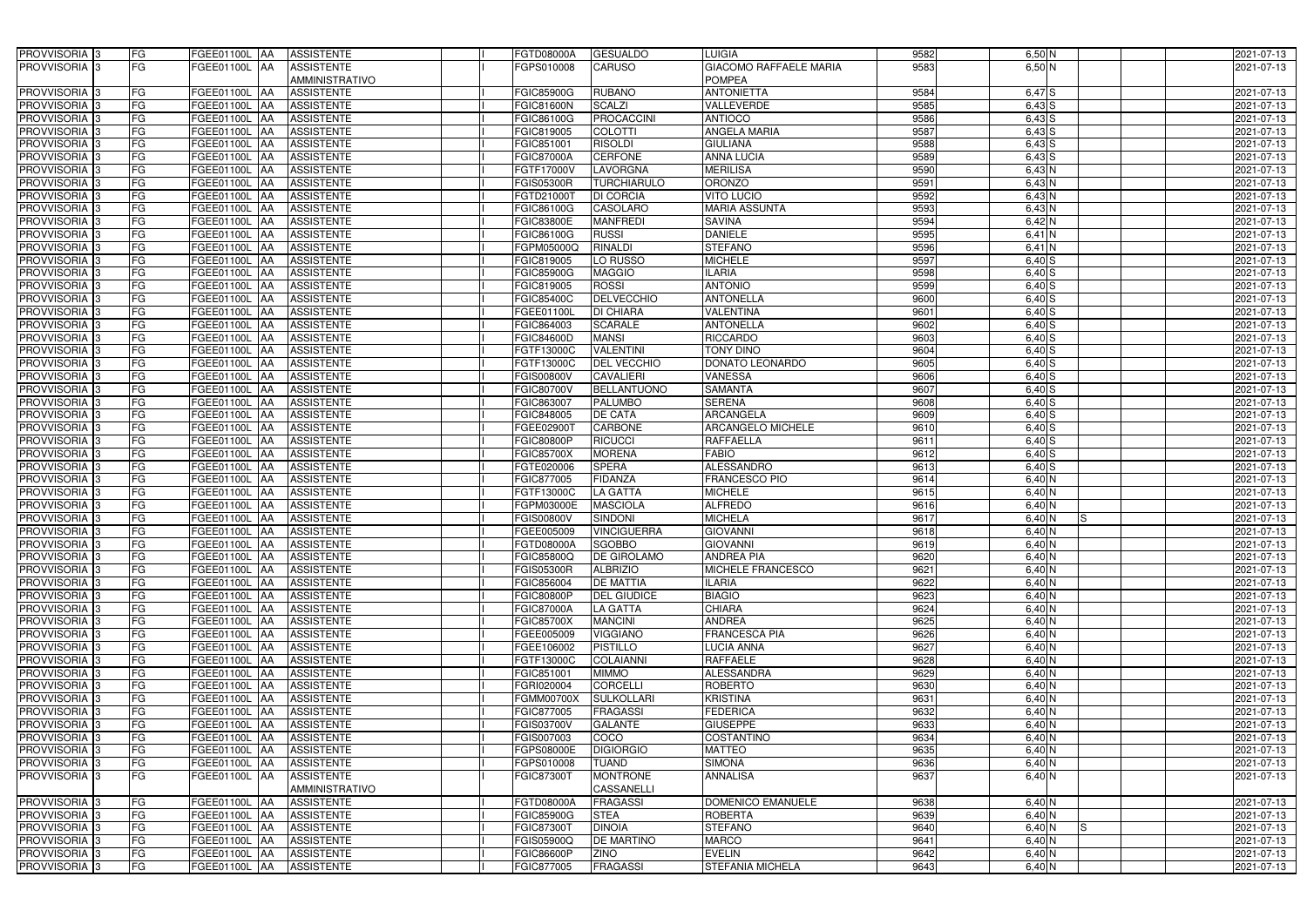| PROVVISORIA <sup>3</sup>   | FG<br>FGEE01100L AA                       | <b>ASSISTENTE</b>               | FGEE03200N        | <b>DAL BROLO</b>     | <b>FRANCESCO</b>       | 9644 | $6,40$ N               | 2021-07-13 |
|----------------------------|-------------------------------------------|---------------------------------|-------------------|----------------------|------------------------|------|------------------------|------------|
| PROVVISORIA <sup>3</sup>   | FG<br><b>FGEE01100L AA</b>                | <b>ASSISTENTE</b>               | FGIC82900Q        | RINALDI              | LUIGI                  | 9645 | 6,40 N                 | 2021-07-13 |
| PROVVISORIA <sup>3</sup>   | FG<br>FGEE01100L AA                       | <b>ASSISTENTE</b>               | FGRH060003        | <b>MARTINO</b>       | <b>ANTONIO PIO</b>     | 9646 | $6,40$ N               | 2021-07-13 |
| PROVVISORIA 3              | FG<br>FGEE01100L AA                       | <b>ASSISTENTE</b>               | FGEE01100L        | LANZETTA             | <b>VALENTINA</b>       | 9647 | $6,40$ N               | 2021-07-13 |
| PROVVISORIA <sup>3</sup>   | FG<br><b>FGEE01100L</b>                   | <b>ASSISTENTE</b><br><b>IAA</b> | FGTD010004        | <b>PALLOTTA</b>      | <b>VINCENZO</b>        | 9648 | 6,40 N                 | 2021-07-13 |
| PROVVISORIA 3              | FG<br>FGEE01100L AA                       | <b>ASSISTENTE</b>               | FGIC821005        | <b>GIORNETTA</b>     | <b>PAOLO</b>           | 9649 | $6,40$ N               | 2021-07-13 |
| PROVVISORIA 3              | FG<br>FGEE01100L AA                       | <b>ASSISTENTE</b>               | FGIC827004        | <b>CETOLA</b>        | <b>NOEMI</b>           | 9650 | 6,40 N                 | 2021-07-13 |
| PROVVISORIA 3              | FG<br>FGEE01100L AA                       | <b>ASSISTENTE</b>               | FGIS021009        | <b>NAPOLITANO</b>    | <b>FRANCESCO</b>       | 9651 | 6,40 N                 | 2021-07-13 |
| PROVVISORIA 3              | FG<br>FGEE01100L AA                       | <b>ASSISTENTE</b>               | FGTE020006        | <b>BUCCINOTTI</b>    | <b>SILVIO</b>          | 9652 | 6,40 N                 | 2021-07-13 |
| PROVVISORIA <sup>3</sup>   | FG<br><b>FGEE01100L AA</b>                | <b>ASSISTENTE</b>               | FGIC85900G        | <b>VIGGIANO</b>      | <b>ELISABETTA</b>      | 9653 | $6,40\overline{\rm N}$ | 2021-07-13 |
| PROVVISORIA 3              | FG<br>FGEE01100L AA                       | <b>ASSISTENTE</b>               | <b>FGIS04600N</b> | <b>GHEZZA</b>        | <b>MARCO</b>           | 9654 | 6,40 N                 | 2021-07-13 |
| PROVVISORIA 3              | FG<br>FGEE01100L AA                       | <b>ASSISTENTE</b>               | FGIC86100G        | <b>CANNITO</b>       | <b>DONATO</b>          | 9655 | $6,40$ N               | 2021-07-13 |
| PROVVISORIA 3              | FG<br>FGEE01100L AA                       | <b>ASSISTENTE</b>               | FGTD21000T        | <b>GIAMPIETRO</b>    | <b>DAVIDE</b>          | 9656 | $6,40$ N               | 2021-07-13 |
| PROVVISORIA 3              | FG<br>FGEE01100L AA                       | <b>ASSISTENTE</b>               | <b>FGIC876009</b> | <b>GRAMEGNA</b>      | <b>NOEMI</b>           | 9657 | $6,40$ N               | 2021-07-13 |
| PROVVISORIA 3              | $\overline{\mathsf{FG}}$<br>FGEE01100L AA | <b>ASSISTENTE</b>               | FGTE020006        | <b>GABRIELE</b>      | <b>ASSUNTA</b>         | 9658 | $6,40$ N               | 2021-07-13 |
| PROVVISORIA <sup>3</sup>   | $\overline{\mathsf{FG}}$<br>FGEE01100L AA | <b>ASSISTENTE</b>               | FGIC86100G        | <b>SARDELLA</b>      | <b>GIUSEPPE</b>        | 9659 | $6,40$ N               | 2021-07-13 |
| PROVVISORIA 3              | FG<br><b>FGEE01100L</b>                   | <b>ASSISTENTE</b><br><b>IAA</b> | FGMM148003        | COZZOLA              | <b>MICHELE</b>         | 9660 | $6,40$ N               | 2021-07-13 |
| PROVVISORIA 3              | FG<br>FGEE01100L AA                       | <b>ASSISTENTE</b>               | FGIC877005        | <b>MASELLI</b>       | LUISA                  | 9661 | 6,40 N                 | 2021-07-13 |
| PROVVISORIA 3              | FG<br>FGEE01100L                          | <b>ASSISTENTE</b><br><b>JAA</b> | FGIS021009        | <b>CIAVARELLA</b>    | <b>MICHELE</b>         | 9662 | 6,40 N                 | 2021-07-13 |
| PROVVISORIA 3              | FG<br>FGEE01100L AA                       | <b>ASSISTENTE</b>               | FGPM05000Q        | <b>MISCIO</b>        | <b>ARCANGELA</b>       | 9663 | 6,40 N                 | 2021-07-13 |
| PROVVISORIA <sup>3</sup>   | FG<br>FGEE01100L                          | <b>AA</b><br><b>ASSISTENTE</b>  | <b>FGIC87000A</b> | <b>LA MANNA</b>      | <b>NICOLA</b>          | 9664 | 6,40 N                 | 2021-07-13 |
| PROVVISORIA 3              | FG<br>FGEE01100L AA                       | <b>ASSISTENTE</b>               | FGEE112009        | <b>SALCONE</b>       | <b>GIUSEPPE</b>        | 9665 | 6,40 N                 | 2021-07-13 |
| PROVVISORIA 3              | FG<br>FGEE01100L AA                       | <b>ASSISTENTE</b>               | FGTF13000C        | <b>PORCIATTI</b>     | CARLO                  | 9666 | 6,40 N                 | 2021-07-13 |
| PROVVISORIA 3              | FG<br>FGEE01100L AA                       | <b>ASSISTENTE</b>               | <b>FGIC83000X</b> | <b>TOTARO</b>        | <b>CARMELA PINA</b>    | 9667 | $6,40$ N               | 2021-07-13 |
| PROVVISORIA <sup>3</sup>   | FG<br>FGEE01100L AA                       | <b>ASSISTENTE</b>               | FGIC835003        | <b>GENTILE</b>       | <b>GIOVANNI</b>        | 9668 | $6,40$ N               | 2021-07-13 |
| PROVVISORIA 3              | FG<br>FGEE01100L AA                       | <b>ASSISTENTE</b>               | FGIC864003        | <b>PENZA</b>         | <b>ADRIANO</b>         | 9669 | $6,40$ N               | 2021-07-13 |
| PROVVISORIA 3              | FG<br>FGEE01100L AA                       | <b>ASSISTENTE</b>               | <b>FGIS05300R</b> | <b>FALCO</b>         | ANGELA                 | 9670 | $6,40$ N               | 2021-07-13 |
| PROVVISORIA 3              | FG<br>FGEE01100L AA                       | <b>ASSISTENTE</b>               | <b>FGIC82300R</b> | <b>IACOVELLI</b>     | <b>PASQUALE</b>        | 9671 | $6,40$ N               | 2021-07-13 |
| PROVVISORIA <sup>3</sup>   | FG<br>FGEE01100L AA                       | <b>ASSISTENTE</b>               | FGIC819005        | PASQUARIELLO         | PASQUALE               | 9672 | $6,40$ N               | 2021-07-13 |
| PROVVISORIA 3              | FG<br><b>FGEE01100L AA</b>                | <b>ASSISTENTE</b>               | FGEE005009        | <b>MORELLI</b>       | <b>CHIARA</b>          | 9673 | $6,40$ N               | 2021-07-13 |
| PROVVISORIA <sup>3</sup>   | FG<br>FGEE01100L AA                       | <b>ASSISTENTE</b>               | FGTD010004        | <b>LA DONNA</b>      | <b>INCORONATA</b>      | 9674 | $6,40$ N               | 2021-07-13 |
| PROVVISORIA <sup>3</sup>   | FG<br><b>FGEE01100L AA</b>                | <b>ASSISTENTE</b>               | FGTE020006        | <b>DONATACCI</b>     | <b>ALESSANDRO</b>      | 9675 | 6,40 N                 | 2021-07-13 |
| PROVVISORIA <sup>3</sup>   | FG<br>FGEE01100L AA                       | <b>ASSISTENTE</b>               | FGIC877005        | <b>MANCINI</b>       | <b>ORIANA</b>          | 9676 | 6,40 N                 | 2021-07-13 |
| PROVVISORIA <sup>3</sup>   | FG<br>FGEE01100L AA                       | <b>ASSISTENTE</b>               | <b>FGIC83800E</b> | <b>AGHILAR</b>       | <b>LEONE</b>           | 9677 | 6,40 N                 | 2021-07-13 |
| PROVVISORIA 3              | FG<br><b>FGEE01100L</b>                   | <b>ASSISTENTE</b><br> AA        | FGTD010004        | <b>SANTACATERINA</b> | <b>SALVATORE</b>       | 9678 | 6,40 N                 | 2021-07-13 |
| PROVVISORIA <sup>3</sup>   | FG<br>FGEE01100L                          | <b>ASSISTENTE</b><br><b>JAA</b> | FGIS021009        | <b>TANCREDI</b>      | <b>GIUSEPPE</b>        | 9679 | 6,40 N                 | 2021-07-13 |
| PROVVISORIA <sup>3</sup>   | FG<br>FGEE01100L                          | <b>ASSISTENTE</b><br><b>JAA</b> | FGIC819005        | <b>MEOLA</b>         | <b>GIULIA</b>          | 9680 | 6,40 N                 | 2021-07-13 |
| PROVVISORIA <sup>3</sup>   | FG<br>FGEE01100L AA                       | <b>ASSISTENTE</b>               | FGPC160003        | <b>RICCHIUTI</b>     | <b>ANTONIO</b>         | 9681 | $6,40$ N               | 2021-07-13 |
| PROVVISORIA 3              | FG<br><b>FGEE01100L</b> AA                | <b>ASSISTENTE</b>               | <b>FGIC85700X</b> | <b>D'ANDREA</b>      | <b>LAURA</b>           | 9682 | 6,40 N                 | 2021-07-13 |
| PROVVISORIA <sup>3</sup>   | FG<br>FGEE01100L AA                       | <b>ASSISTENTE</b>               | <b>FGIC83800E</b> | <b>COSTA</b>         | ANGELO                 | 9683 | 6,40 N                 | 2021-07-13 |
| PROVVISORIA <sup>3</sup>   | FG<br>FGEE01100L AA                       | ASSISTENTE                      | <b>FGEE11000N</b> | <b>AUGELLO</b>       | <b>GIUSEPPINA</b>      | 9684 | $6,40$ N               | 2021-07-13 |
| PROVVISORIA <sup>3</sup>   | FG<br>FGEE01100L AA                       | ASSISTENTE                      | FGIC827004        | <b>MORGESE</b>       | <b>ANNA</b>            | 9685 | 6,40 N                 | 2021-07-13 |
| PROVVISORIA <sup>3</sup>   | FG<br>FGEE01100L AA                       | <b>ASSISTENTE</b>               | FGEE106002        | <b>NARDELLA</b>      | <b>MICHELA</b>         | 9686 | $6,40$ N               | 2021-07-13 |
| PROVVISORIA <sup>3</sup>   | FG<br><b>FGEE01100L</b> AA                | <b>ASSISTENTE</b>               | <b>FGIS00800V</b> | SPADAVECCHIO         | <b>VINCENZO</b>        | 9687 | 6,40 N                 | 2021-07-13 |
| PROVVISORIA 3              | FG<br>FGEE01100L AA                       | ASSISTENTE                      | FGEE099004        | <b>TRAVERSI</b>      | <b>EMANUELA</b>        | 9688 | 6,40 N                 | 2021-07-13 |
| PROVVISORIA <sup>3</sup>   | FG<br>FGEE01100L AA                       | ASSISTENTE                      | FGRI020004        | <b>MARCONE</b>       | <b>DANIELE</b>         | 9689 | $6,40$ N               | 2021-07-13 |
| PROVVISORIA <sup>3</sup>   | FG<br>FGEE01100L AA                       | ASSISTENTE                      | <b>FGIS00800V</b> | <b>DALMASSON</b>     | <b>FAUSTO</b>          | 9690 | 6,40 N                 | 2021-07-13 |
| PROVVISORIA <sup>3</sup>   | FG<br>FGEE01100L AA                       | ASSISTENTE                      | FGIC818009        | <b>RAIMONDO</b>      | PAOLO GENNARO          | 9691 | 6,40 N                 | 2021-07-13 |
| PROVVISORIA <sup>3</sup>   | FG<br>FGEE01100L AA                       | ASSISTENTE                      | FGTD060005        | <b>PAPA</b>          | <b>DANIELA</b>         | 9692 | $6,40$ N               | 2021-07-13 |
| PROVVISORIA <sup>3</sup>   | FG<br>FGEE01100L AA                       | ASSISTENTE                      | FGIC819005        | <b>SIMONELLI</b>     | <b>MICHELE</b>         | 9693 | $6,40$ N               | 2021-07-13 |
| PROVVISORIA <sup>3</sup>   | FG<br>FGEE01100L AA                       | <b>ASSISTENTE</b>               | FGRH060003        | <b>SAVINO</b>        | <b>ELENA</b>           | 9694 | $6,40$ N               | 2021-07-13 |
| PROVVISORIA <sup>3</sup>   | FG<br>FGEE01100L AA                       | ASSISTENTE                      | FGEE00800R        | <b>PELLEGRINO</b>    | <b>GIUSEPPE</b>        | 9695 | $6,40$ N               | 2021-07-13 |
| PROVVISORIA <sup>3</sup>   | FG<br>FGEE01100L AA                       | ASSISTENTE                      | FGIS021009        | <b>GARGANO</b>       | LAURA                  | 9696 | $6,40$ N               | 2021-07-13 |
| PROVVISORIA <sup>3</sup>   | FG<br>FGEE01100L AA                       | <b>ASSISTENTE</b>               | FGIC86100G        | <b>FIALOE'</b>       | <b>GRAZIA EMANUELA</b> | 9697 | $6,35$ S               | 2021-07-13 |
| PROVVISORIA <sup>13</sup>  | FG<br>FGEE01100L AA                       | <b>ASSISTENTE</b>               | FGPS010008        | <b>FRANCAVILLA</b>   | <b>ANTONIO PIO</b>     | 9698 | 6,35N                  | 2021-07-13 |
| PROVVISORIA <sup>1</sup> 3 | FG<br>FGEE01100L AA                       | <b>ASSISTENTE</b>               | FGEE01100L        | <b>GUERRA</b>        | <b>GIULIA</b>          | 9699 | $6,33$ $S$             | 2021-07-13 |
| PROVVISORIA <sup>3</sup>   | FG<br>FGEE01100L AA                       | <b>ASSISTENTE</b>               | FGIC86000Q        | CACCAVELLI           | <b>GIULIANA</b>        | 9700 | $6,33$ $S$             | 2021-07-13 |
| <b>PROVVISORIA</b> 3       | FG<br>FGEE01100L AA                       | <b>ASSISTENTE</b>               | FGIS021009        | SOCCIO               | <b>RACHELE</b>         | 9701 | $6,33$ $S$             | 2021-07-13 |
| PROVVISORIA <sup>3</sup>   | FG<br>FGEE01100L AA                       | <b>ASSISTENTE</b>               | FGIC855008        | CAPACCHIONE          | <b>ANNA</b>            | 9702 | $6,33$ $S$             | 2021-07-13 |
| PROVVISORIA <sup>1</sup> 3 | FG<br><b>FGEE01100L AA</b>                | <b>ASSISTENTE</b>               | FGMM148003        | <b>MASCOLO</b>       | <b>LUIGI</b>           | 9703 | $6,33$ $S$             | 2021-07-13 |
| PROVVISORIA <sup>3</sup>   | FG<br>FGEE01100L AA                       | <b>ASSISTENTE</b>               | FGIC864003        | <b>RENZULLI</b>      | <b>FILOMENA</b>        | 9704 | $6,33$ $S$             | 2021-07-13 |
| PROVVISORIA <sup>3</sup>   | FG<br>FGEE01100L AA                       | <b>ASSISTENTE</b>               | FGPC180008        | <b>GIORDANO</b>      | <b>ROSARIA</b>         | 9705 | $6,33$ $S$             | 2021-07-13 |
| PROVVISORIA <sup>3</sup>   | FG<br>FGEE01100L AA                       | <b>ASSISTENTE</b>               | <b>FGIC84500N</b> | <b>PAZIENZA</b>      | <b>MARIA</b>           | 9706 | $6,33$ $S$             | 2021-07-13 |
| PROVVISORIA <sup>3</sup>   | FG<br><b>FGEE01100L AA</b>                | ASSISTENTE                      | <b>FGIC82900Q</b> | <b>FANIA</b>         | <b>ANTONELLA</b>       | 9707 | $6,33$ $S$             | 2021-07-13 |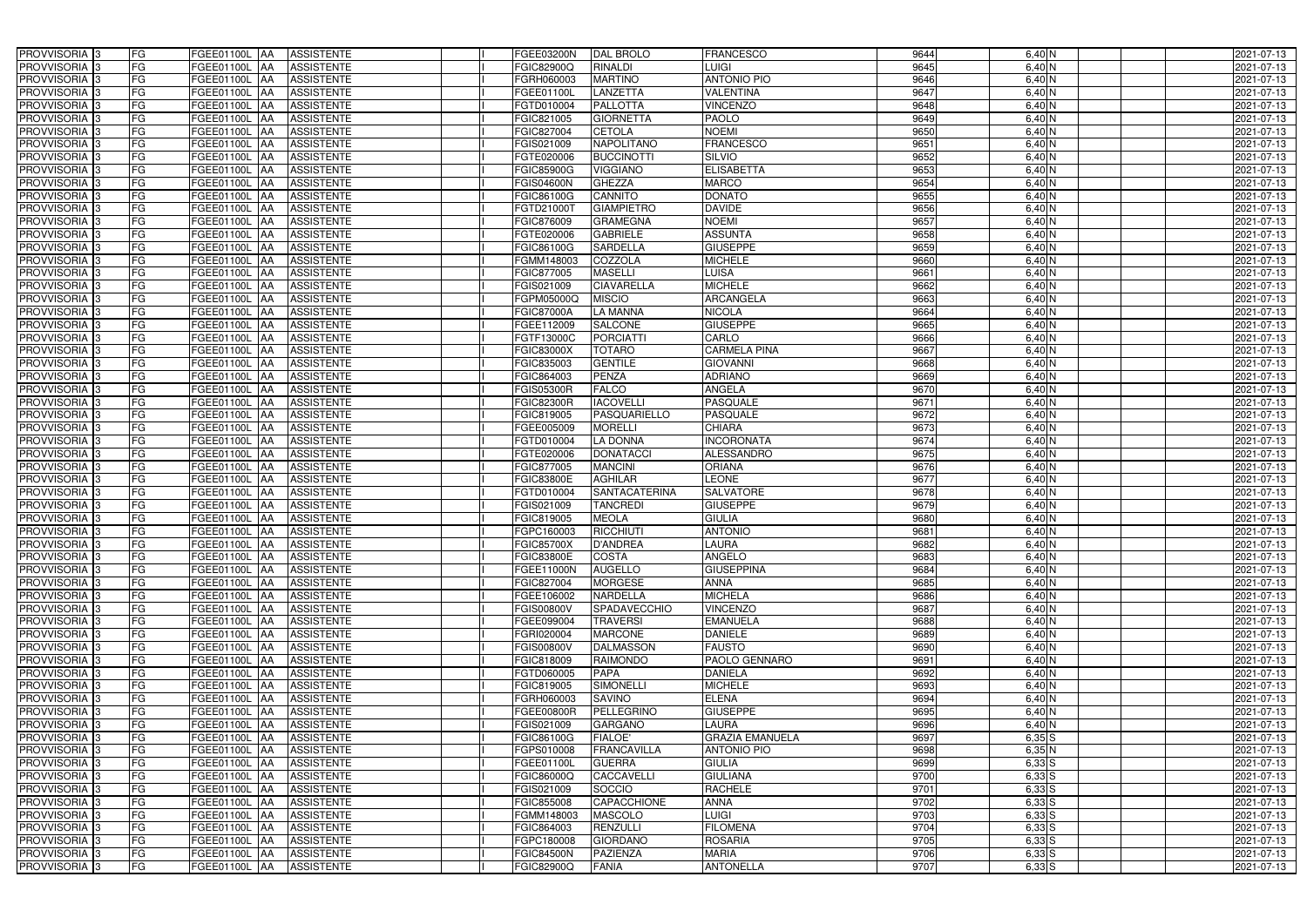| PROVVISORIA 3                                        | FG        | FGEE01100L AA                  | <b>ASSISTENTE</b>                      | FGIC86100G               | <b>TROIANO</b>                  | <b>MILENA</b>                      | 9708         | $6,33$ $S$         | 2021-07-13               |
|------------------------------------------------------|-----------|--------------------------------|----------------------------------------|--------------------------|---------------------------------|------------------------------------|--------------|--------------------|--------------------------|
| PROVVISORIA 3                                        | FG        | FGEE01100L<br>IAA              | <b>ASSISTENTE</b>                      | FGVC01000C               | <b>CODUTI</b>                   | <b>GIOVANNA</b>                    | 9709         | $6,33$ $S$         | 2021-07-13               |
| PROVVISORIA 3                                        | FG        | FGEE01100L AA                  | <b>ASSISTENTE</b>                      | FGPM05000Q               | <b>DE NITTIS</b>                | ANGELA                             | 9710         | $6,33$ $S$         | 2021-07-13               |
| PROVVISORIA 3                                        | FG        | <b>FGEE01100L   AA</b>         | <b>ASSISTENTE</b>                      | FGIC82500C               | <b>DI PERNA</b>                 | <b>ROSANNA</b>                     | 9711         | $6,33$ $S$         | 2021-07-13               |
| PROVVISORIA 3                                        | FG        | <b>FGEE01100L  AA</b>          | <b>ASSISTENTE</b>                      | FGEE00800R               | <b>VIRGILIO</b>                 | <b>ANNA</b>                        | 9712         | $6,33$ $S$         | 2021-07-13               |
| PROVVISORIA 3                                        | FG        | FGEE01100L<br>IAA              | <b>ASSISTENTE</b>                      | FGEE01100L               | <b>DE LILLO</b>                 | <b>ANNARITA</b>                    | 9713         | $6,33$ S           | 2021-07-13               |
| PROVVISORIA 3                                        | <b>FG</b> | FGEE01100L AA                  | <b>ASSISTENTE</b>                      | FGEE005009               | <b>DE FINIS</b>                 | <b>RAFFAELE</b>                    | 9714         | $6,33$ $S$         | 2021-07-13               |
| <b>PROVVISORIA</b> 3                                 | <b>FG</b> | FGEE01100L<br>IAA              | <b>ASSISTENTE</b>                      | FGEE01200C               | <b>D AGROSA</b>                 | <b>ELEONORA</b>                    | 9715         | $6,33$ $S$         | 2021-07-13               |
| PROVVISORIA <sup>1</sup> 3                           | FG        | FGEE01100L<br>IAA              | <b>ASSISTENTE</b>                      | FGIC82900Q               | <b>COTRUFO</b>                  | <b>LUCIANA</b>                     | 9716         | $6,33$ $S$         | 2021-07-13               |
| PROVVISORIA <sup>3</sup>                             | FG        | FGEE01100L<br>IAA              | <b>ASSISTENTE</b>                      | FGPS20000B               | <b>TOMAIUOLO</b>                | <b>CHIARA</b>                      | 9717         | $6,33$ $S$         | 2021-07-13               |
| PROVVISORIA 3                                        | FG        | FGEE01100L<br>IAA              | <b>ASSISTENTE</b>                      | FGEE02900T               | <b>BONAVITA</b>                 | <b>GIUSEPPE</b>                    | 9718         | $6,33$ $S$         | 2021-07-13               |
| PROVVISORIA 3                                        | <b>FG</b> | FGEE01100L AA                  | <b>ASSISTENTE</b>                      | FGRH010002               | <b>MARTICH</b>                  | <b>RAFFAELE</b>                    | 9719         | $6,33$ $S$         | 2021-07-13               |
| PROVVISORIA <sup>3</sup>                             | FG        | FGEE01100L AA                  | <b>ASSISTENTE</b>                      | <b>FGIC84500N</b>        | <b>CIPRIANO</b>                 | <b>ANNA</b>                        | 9720         | $6,33$ $S$         | 2021-07-13               |
| PROVVISORIA 3                                        | <b>FG</b> | FGEE01100L AA                  | <b>ASSISTENTE</b>                      | FGIC86100G               | <b>DELL'ANNO</b>                | <b>ANTONIETTA</b>                  | 9721         | $6,33$ $S$         | 2021-07-13               |
| PROVVISORIA <sup>3</sup>                             | FG        | FGEE01100L AA                  | <b>ASSISTENTE</b>                      | FGEE005009               | <b>DELLI CARRI</b>              | <b>ANNARITA</b>                    | 9722         | $6,33$ $S$         | 2021-07-13               |
| PROVVISORIA 3                                        | <b>FG</b> | <b>FGEE01100L   AA</b>         | <b>ASSISTENTE</b>                      | FGIC819005               | <b>FURIA</b>                    | <b>FRANCO</b>                      | 9723         | $6,33$ $S$         | 2021-07-13               |
| PROVVISORIA 3                                        | <b>FG</b> | FGEE01100L AA                  | <b>ASSISTENTE</b>                      | <b>FGIC88100R</b>        | <b>VIGLIONE</b>                 | AMEDEO MASSIMILIANO                | 9724         | $6,33$ $S$         | 2021-07-13               |
| PROVVISORIA <sup>3</sup>                             | <b>FG</b> | FGEE01100L AA                  | <b>ASSISTENTE</b>                      | FGTE020006               | <b>POPPA</b>                    | <b>ROCCHINA</b>                    | 9725         | $6,33$ $S$         | 2021-07-13               |
| PROVVISORIA 3                                        | FG        | FGEE01100L<br><b>IAA</b>       | <b>ASSISTENTE</b>                      | FGIC869006               | <b>IANZANO</b>                  | <b>ANGELA</b>                      | 9726         | $6,33$ N           | 2021-07-13               |
| PROVVISORIA 3                                        | FG        | FGEE01100L<br>IAA              | <b>ASSISTENTE</b>                      | FGTF13000C               | <b>LIMOSANI</b>                 | <b>FRANCESCA</b>                   | 9727         | $6,33$ N           | 2021-07-13               |
| PROVVISORIA <sup>1</sup> 3                           | <b>FG</b> | FGEE01100L<br>IAA              | <b>ASSISTENTE</b>                      | FGMM00400C               | <b>MASTROPIETRO</b>             | <b>SERAFINA</b>                    | 9728         | $6,33$ N           | 2021-07-13               |
| PROVVISORIA <sup>3</sup>                             | FG        | FGEE01100L<br>IAA              | <b>ASSISTENTE</b>                      | <b>FGIC87400N</b>        | <b>RICCIARDELLI</b>             | <b>MARIA INCORONATA</b>            | 9729         | $6,33$ N           | 2021-07-13               |
| PROVVISORIA <sup>3</sup>                             | FG        | <b>FGEE01100L</b><br>IAA       | <b>ASSISTENTE</b>                      | FGIC864003               | SANTAMARIA                      | <b>RAFFAELA</b>                    | 9730         | $6,33$ N           | 2021-07-13               |
| <b>PROVVISORIA</b> 3                                 | FG        | FGEE01100L                     | <b>ASSISTENTE</b>                      | <b>FGIC84500N</b>        | <b>CIRELLA</b>                  | <b>PATRIZIA</b>                    | 9731         | $6,33$ N           | 2021-07-13               |
| <b>PROVVISORIA</b> 3                                 | <b>FG</b> | FGEE01100L<br>IAA              | <b>ASSISTENTE</b>                      | FGIC83000X               | <b>TRIVENTI</b>                 | <b>MMACOLATA</b>                   | 9732         | $6,33$ N           | 2021-07-13               |
| PROVVISORIA <sup>3</sup>                             | <b>FG</b> | FGEE01100L<br>IAA              | <b>ASSISTENTE</b>                      | FGRI020004               | LACCETTI                        | <b>TOMMASO</b>                     | 9733         | $6,33$ N           | 2021-07-13               |
| PROVVISORIA 3                                        | <b>FG</b> | <b>FGEE01100L</b>              | <b>ASSISTENTE</b>                      | FGIC842006               | <b>CORBILLO</b>                 | <b>DANIELA</b>                     | 9734         | $6,33$ N           | 2021-07-13               |
| PROVVISORIA <sup>3</sup>                             | FG        | FGEE01100L<br>IAA              | <b>ASSISTENTE</b>                      | FGIC818009               | <b>MOSCATO</b>                  | <b>ANTONIETTA</b>                  | 9735         | $6,33$ N           | 2021-07-13               |
| PROVVISORIA 3                                        | FG        | FGEE01100L                     | <b>ASSISTENTE</b>                      | FGIC818009               | <b>SGARAMELLA</b>               | LAJLA                              | 9736         | $6,33$ N           | 2021-07-13               |
| PROVVISORIA 3                                        | <b>FG</b> | FGEE01100L<br>IAA              | <b>ASSISTENTE</b>                      | FGPM03000E               | <b>BATTISTA</b>                 | <b>EMANUELA</b>                    | 9737         | $6,33$ N           | 2021-07-13               |
| PROVVISORIA 3                                        | <b>FG</b> | <b>FGEE01100L</b><br>IAA       | <b>ASSISTENTE</b>                      | <b>FGIC86200B</b>        | <b>DRAGANO</b>                  | <b>MARIA</b>                       | 9738         | $6,33$ N           | 2021-07-13               |
| PROVVISORIA <sup>3</sup>                             | FG        | FGEE01100L<br>IAA              | <b>ASSISTENTE</b>                      | FGIC819005               | <b>BIANCO</b>                   | <b>ANTONIETTA</b>                  | 9739         | $6,33$ N           | 2021-07-13               |
| <b>PROVVISORIA</b> 3                                 | <b>FG</b> | FGEE01100L<br>IAA              | <b>ASSISTENTE</b>                      | FGIC86100G               | <b>SALERNO</b>                  | <b>FRANCESCA</b>                   | 9740         | $6,33$ N           | 2021-07-13               |
| PROVVISORIA <sup>1</sup> 3                           | FG        | FGEE01100L<br>IAA              | <b>ASSISTENTE</b>                      | FGIS01100P               | <b>ERRICO</b>                   | <b>GERARDO</b>                     | 9741         | $6,33$ N           | 2021-07-13               |
| PROVVISORIA <sup>3</sup>                             | FG        | FGEE01100L<br>IAA              | <b>ASSISTENTE</b>                      | FGEE01200C               | <b>DI CORCIA</b>                | <b>GIOVANNA</b>                    | 9742         | $6,33$ N           | 2021-07-13               |
| PROVVISORIA 3                                        | FG        | FGEE01100L<br><b>JAA</b>       | <b>ASSISTENTE</b>                      | FGIC863007               | <b>ORSINI</b>                   | <b>ANTONIO PIO</b>                 | 9743         | $6,33$ N           | 2021-07-13               |
| PROVVISORIA 3                                        | <b>FG</b> | FGEE01100L AA                  | <b>ASSISTENTE</b>                      | FGEE00900L               | <b>CONTESTABILE</b>             | <b>MARCO</b>                       | 9744         | $6,33$ N           | 2021-07-13               |
| PROVVISORIA <sup>3</sup>                             | <b>FG</b> | FGEE01100L AA                  | <b>ASSISTENTE</b>                      | FGIC863007               | <b>DACCHILLE</b>                | <b>ANNALISA</b>                    | 9745         | $6,33$ N           | 2021-07-13               |
| PROVVISORIA <sup>3</sup>                             | <b>FG</b> | FGEE01100L AA ASSISTENTE       |                                        | <b>FGMM00400C</b>        | FALEO                           | <b>FABIO</b>                       | 9746         | $6,33$ N           | 2021-07-13               |
| <b>PROVVISORIA</b> 3                                 | <b>FG</b> | FGEE01100L AA                  | <b>ASSISTENTE</b>                      | FGMM04100B               | <b>ROMANO</b>                   | <b>ROSA</b>                        | 9747         | 6,33 N             | 2021-07-13               |
| <b>PROVVISORIA</b> 3                                 | FG        | FGEE01100L AA                  | <b>ASSISTENTE</b>                      | FGEE00900L               | <b>CECCHI</b>                   | <b>MARCO</b>                       | 9748         | $6,33$ N           | 2021-07-13               |
| <b>PROVVISORIA</b> 3                                 | FG        | FGEE01100L AA ASSISTENTE       |                                        | FGEE06000T               | <b>DI DEDDA</b>                 | <b>DANIELA</b>                     | 9749         | $6,33$ N           | 2021-07-13               |
| PROVVISORIA <sup>3</sup>                             | FG        | <b>FGEE01100L AA</b>           | <b>ASSISTENTE</b>                      | FGTF13000C               | <b>DI TULLIO</b>                | <b>MICHELA</b>                     | 9750         | $6,33$ N           | 2021-07-13               |
| PROVVISORIA <sup>3</sup>                             | FG        | <b>FGEE01100L AA</b>           | <b>ASSISTENTE</b>                      | FGIC82400L               | <b>VENDITTI</b>                 | <b>MARIA CONCETTA</b>              | 9751         | $6,33$ N           | 2021-07-13               |
| PROVVISORIA 3                                        | FG        | FGEE01100L AA                  | <b>ASSISTENTE</b>                      | FGEE01200C               | <b>IAMMARINO</b>                | <b>MARIA ELENA</b>                 | 9752         | $6,33$ N           | 2021-07-13               |
| PROVVISORIA 3                                        | <b>FG</b> | FGEE01100L AA                  | <b>ASSISTENTE</b>                      | FGIC835003               | <b>GIOFFREDA</b>                | <b>ANTONIETTA</b>                  | 9753         | $6,33$ N           | 2021-07-13               |
| PROVVISORIA <sup>3</sup><br>PROVVISORIA <sup>3</sup> | FG<br>FG  | FGEE01100L AA                  | ASSISTENTE                             | FGTF13000C<br>FGEE01100L | <b>MUSCILLO</b><br><b>LIZZO</b> | MARIA INCORONATA<br><b>CLAUDIA</b> | 9754<br>9755 | 6,33 N<br>$6,33$ N | 2021-07-13               |
| PROVVISORIA <sup>3</sup>                             | FG        | FGEE01100L AA<br>FGEE01100L AA | <b>ASSISTENTE</b><br><b>ASSISTENTE</b> | <b>FGIC87400N</b>        | <b>SIRACUSA</b>                 | <b>NICOLETTA</b>                   | 9756         | $6,33$ N           | 2021-07-13<br>2021-07-13 |
| PROVVISORIA <sup>3</sup>                             | FG        | FGEE01100L AA                  | <b>ASSISTENTE</b>                      | FGIC856004               | <b>SUSANNA</b>                  | <b>DARIO SIGFRIDO</b>              | 9757         | $6,33$ N           | 2021-07-13               |
| PROVVISORIA <sup>3</sup>                             | <b>FG</b> | FGEE01100L AA                  | <b>ASSISTENTE</b>                      | FGIC827004               | <b>DE GIOVINE</b>               | CARLO ANTONIO                      | 9758         | $6,33$ N           | 2021-07-13               |
| PROVVISORIA <sup>3</sup>                             | FG        | FGEE01100L AA                  | <b>ASSISTENTE</b>                      | FGTD060005               | <b>PIACQUADIO</b>               | <b>MICHELE</b>                     | 9759         | $6,33$ N           | 2021-07-13               |
| PROVVISORIA <sup>3</sup>                             | FG        | FGEE01100L AA                  | <b>ASSISTENTE</b>                      | <b>FGIC82900Q</b>        | <b>LAURIOLA</b>                 | <b>STEFANIA</b>                    | 9760         | $6,33$ N           | 2021-07-13               |
| PROVVISORIA <sup>3</sup>                             | FG        | <b>FGEE01100L AA</b>           | <b>ASSISTENTE</b>                      | FGIC864003               | <b>CASTRIOTTA</b>               | <b>RITA</b>                        | 9761         | $6,33$ N           | 2021-07-13               |
| PROVVISORIA <sup>3</sup>                             | FG        | FGEE01100L AA                  | <b>ASSISTENTE</b>                      | FGPM03000E               | <b>MATRELLA</b>                 | <b>SERGIO</b>                      | 9762         | $6,33$ N           | 2021-07-13               |
| PROVVISORIA <sup>3</sup>                             | FG        | FGEE01100L AA                  | <b>ASSISTENTE</b>                      | FGIC856004               | <b>SASSO</b>                    | <b>NELLA</b>                       | 9763         | $6,33$ N           | 2021-07-13               |
| PROVVISORIA <sup>3</sup>                             | FG        | FGEE01100L AA                  | <b>ASSISTENTE</b>                      | FGIC86500V               | <b>ROMITO</b>                   | <b>ROSA</b>                        | 9764         | $6,33$ N           | 2021-07-13               |
| PROVVISORIA <sup>3</sup>                             | FG        | FGEE01100L AA                  | <b>ASSISTENTE</b>                      | FGIC819005               | <b>CHIRICO</b>                  | <b>NARDINA</b>                     | 9765         | $6,33$ N           | 2021-07-13               |
| PROVVISORIA <sup>3</sup>                             | FG        | FGEE01100L AA                  | <b>ASSISTENTE</b>                      | FGPS010008               | <b>DE VITO</b>                  | <b>MARIA</b>                       | 9766         | $6,33$ N           | 2021-07-13               |
| PROVVISORIA <sup>3</sup>                             | FG        | FGEE01100L AA                  | <b>ASSISTENTE</b>                      | FGPC160003               | <b>FRUNZIO</b>                  | <b>GIOVANNA</b>                    | 9767         | $6,33$ N           | 2021-07-13               |
| PROVVISORIA <sup>3</sup>                             | FG        | FGEE01100L AA                  | <b>ASSISTENTE</b>                      | FGIC86800A               | <b>TARTAGLIA VALENTE</b>        | <b>INCORONATA</b>                  | 9768         | $6,33$ N           | 2021-07-13               |
| PROVVISORIA <sup>3</sup>                             | FG        | FGEE01100L AA                  | <b>ASSISTENTE</b>                      | FGIC843002               | <b>RITROVATO</b>                | <b>IDIA</b>                        | 9769         | $6,33$ N           | 2021-07-13               |
| PROVVISORIA <sup>3</sup>                             | FG        | FGEE01100L AA                  | ASSISTENTE                             | FGIC863007               | <b>MERCURIO</b>                 | <b>ROSANNA</b>                     | 9770         | $6,33$ N           | 2021-07-13               |
| PROVVISORIA 3                                        | FG        | <b>FGEE01100L AA</b>           | <b>ASSISTENTE</b>                      | FGPC15000C               | PILLO                           | <b>ANNA RITA</b>                   | 9771         | $6,33$ N           | 2021-07-13               |
|                                                      |           |                                |                                        |                          |                                 |                                    |              |                    |                          |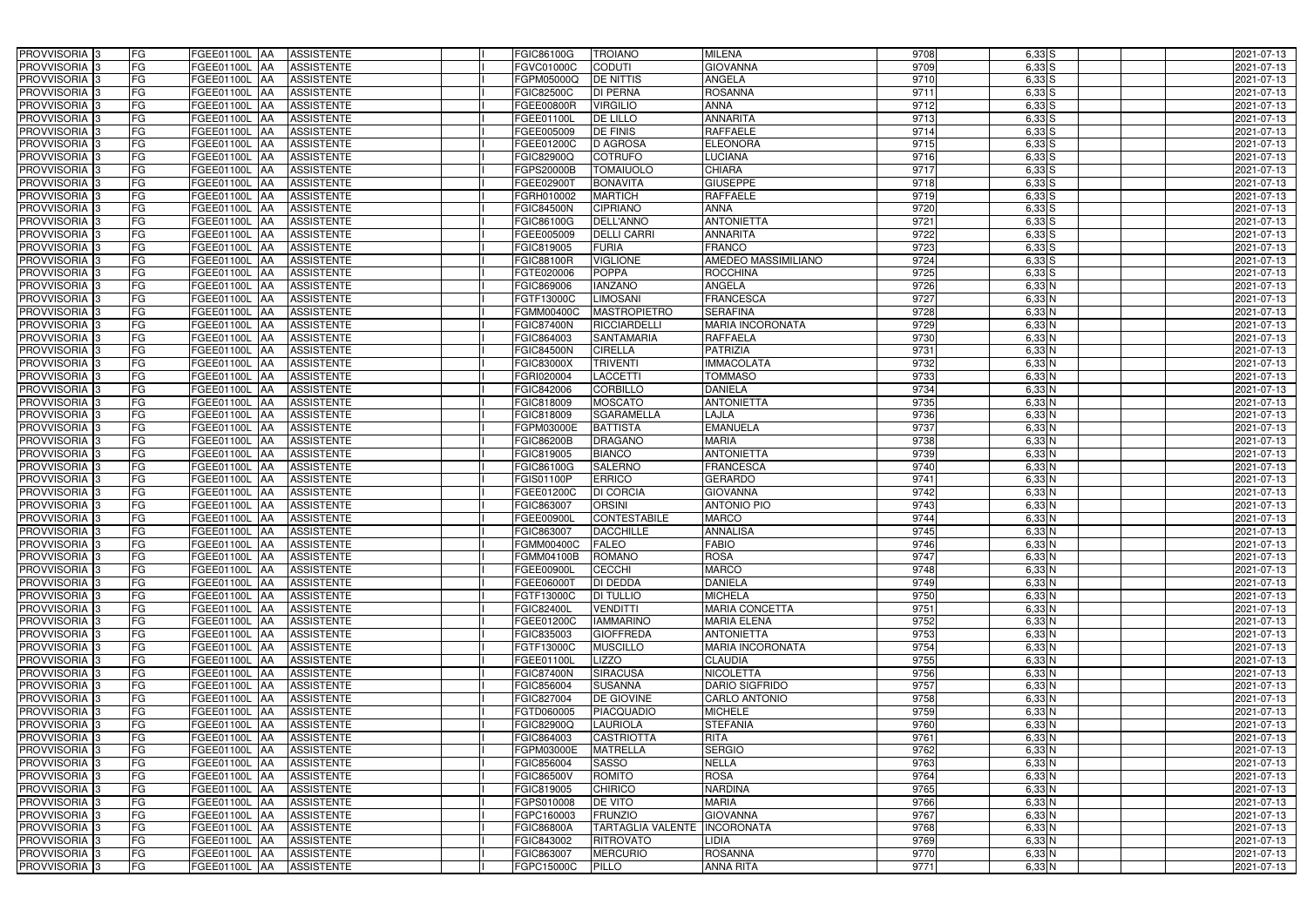| PROVVISORIA 3                             | FG        | FGEE01100L AA                         | <b>ASSISTENTE</b>                      | FGIC86000Q               | <b>MARTINO</b>                  | <b>MADDALENA</b>             | 9772         | 6,33 N                 | 2021-07-13               |
|-------------------------------------------|-----------|---------------------------------------|----------------------------------------|--------------------------|---------------------------------|------------------------------|--------------|------------------------|--------------------------|
| PROVVISORIA 3                             | FG        | FGEE01100L                            | <b>ASSISTENTE</b>                      | FGIC86500V               | <b>FANIZZA</b>                  | <b>ANNA</b>                  | 9773         | $6,33$ N               | 2021-07-13               |
| PROVVISORIA 3                             | FG        | FGEE01100L<br>IAA                     | <b>ASSISTENTE</b>                      | FGIC842006               | <b>CASIERO</b>                  | <b>ANNA</b>                  | 9774         | $6,33$ N               | 2021-07-13               |
| PROVVISORIA 3                             | <b>FG</b> | FGEE01100L<br>IAA                     | <b>ASSISTENTE</b>                      | FGTD08000A               | <b>CONTINI</b>                  | AURA MARIA                   | 9775         | $6,33$ N               | 2021-07-13               |
| PROVVISORIA 3                             | FG        | <b>FGEE01100L</b>                     | <b>ASSISTENTE</b>                      | FGEE11000N               | <b>BUCCI</b>                    | SONIA MARIA                  | 9776         | $6,33$ N               | 2021-07-13               |
| PROVVISORIA 3                             | <b>FG</b> | FGEE01100L AA                         | <b>ASSISTENTE</b>                      | <b>FGIC86800A</b>        | FREZZA                          | <b>MARIA</b>                 | 9777         | $6,33$ N               | 2021-07-13               |
| PROVVISORIA 3                             | FG        | FGEE01100L AA                         | <b>ASSISTENTE</b>                      | FGTD060005               | <b>MAFFULLO</b>                 | <b>ANNA MARIA</b>            | 9778         | $6,33$ N               | 2021-07-13               |
| PROVVISORIA 3                             | FG        | FGEE01100L AA                         | <b>ASSISTENTE</b>                      | <b>FGIS04600N</b>        | FRASCA                          | <b>CARMINE</b>               | 9779         | $6,33$ N               | 2021-07-13               |
| PROVVISORIA 3                             | <b>FG</b> | FGEE01100L AA                         | <b>ASSISTENTE</b>                      | FGEE106002               | <b>D'AMATO</b>                  | <b>ANNA RITA</b>             | 9780         | $6,33$ N               | 2021-07-13               |
| PROVVISORIA 3                             | FG        | <b>FGEE01100L</b><br><b>JAA</b>       | <b>ASSISTENTE</b>                      | <b>FGIC86200B</b>        | <b>GRAMAZIO</b>                 | <b>ALESSANDRA</b>            | 9781         | $6,33$ N               | 2021-07-13               |
| PROVVISORIA <sup>13</sup>                 | FG        | FGEE01100L AA                         | <b>ASSISTENTE</b>                      | FGIC869006               | <b>RUSSI</b>                    | GIUSEPPE ANTONIO RANIERO     | 9782         | $6,33$ N               | 2021-07-13               |
| PROVVISORIA 3                             | FG        | FGEE01100L AA                         | <b>ASSISTENTE</b>                      | FGPM03000E               | <b>PATREVITA</b>                | <b>GINA</b>                  | 9783         | $6,33$ N               | 2021-07-13               |
| PROVVISORIA 3                             | FG        | FGEE01100L<br>IAA                     | <b>ASSISTENTE</b>                      | FGPC160003               | DI IRIO                         | <b>GIULIANA</b>              | 9784         | $6,33$ N               | 2021-07-13               |
| PROVVISORIA 3                             | FG        | FGEE01100L<br><b>IAA</b>              | <b>ASSISTENTE</b>                      | <b>FGIC88200L</b>        | <b>BULSO</b>                    | <b>GIUSEPPE</b>              | 9785         | $6,33$ N               | 2021-07-13               |
| PROVVISORIA 3                             | <b>FG</b> | FGEE01100L AA                         | <b>ASSISTENTE</b>                      | FGIC856004               | <b>FACENNA</b>                  | <b>ELIO</b>                  | 9786         | $6,33$ N               | 2021-07-13               |
| PROVVISORIA 3                             | <b>FG</b> | <b>FGEE01100L</b><br>IAA              | <b>ASSISTENTE</b>                      | FGTF13000C               | <b>NATELLA</b>                  | <b>MAURIZIO</b>              | 9787         | $6,33$ N               | 2021-07-13               |
| PROVVISORIA 3                             | FG        | <b>FGEE01100L</b><br>IAA              | <b>ASSISTENTE</b>                      | FGPM03000E               | <b>SCHIAVONE</b>                | <b>ANNA</b>                  | 9788         | $6,33$ N               | 2021-07-13               |
| PROVVISORIA 3                             | FG        | FGEE01100L<br>IAA                     | <b>ASSISTENTE</b>                      | FGIS00800V               | <b>SEVERO</b>                   | <b>ANNA MARIA-ANTONIETTA</b> | 9789         | $6,33$ N               | 2021-07-13               |
| PROVVISORIA 3                             | FG        | <b>FGEE01100L</b><br>IAA              | <b>ASSISTENTE</b>                      | <b>FGIC87400N</b>        | PETRUZZELLI                     | <b>FRANCESCO</b>             | 9790         | $6,33$ N               | 2021-07-13               |
| PROVVISORIA 3                             | FG        | FGEE01100L<br>IAA                     | <b>ASSISTENTE</b>                      | FGEE005009               | LAVIO                           | <b>LEONARDO</b>              | 9791         | 6,33 N                 | 2021-07-13               |
| <b>PROVVISORIA</b>                        | FG        | FGEE01100L                            | <b>ASSISTENTE</b>                      | FGTF13000C               | PROCACCINO                      | LUIGI                        | 9792         | $6,33$ N               | 2021-07-13               |
| <b>PROVVISORIA</b> 3                      | FG        | <b>FGEE01100L</b><br>IAA              | <b>ASSISTENTE</b>                      | FGIS021009               | <b>MARTINO</b>                  | <b>RAFFAELLA</b>             | 9793         | $6,31$ S               | 2021-07-13               |
| PROVVISORIA <sup>3</sup>                  | FG        | <b>FGEE01100L</b>                     | <b>ASSISTENTE</b>                      | FGIC869006               | <b>MARTIRE</b>                  | <b>FRANCESCA PIA</b>         | 9794         | $6,31$ N               | 2021-07-13               |
| PROVVISORIA <sup>13</sup>                 | <b>FG</b> | FGEE01100L<br>IAA                     | <b>ASSISTENTE</b>                      | FGEE01200C               | <b>AGRIESTI</b>                 | <b>ALESSIA</b>               | 9795         | $6,31$ N               | 2021-07-13               |
| <b>PROVVISORIA</b> 3                      | FG        | FGEE01100L<br>IAA                     | <b>ASSISTENTE</b>                      | <b>GPM03000E</b>         | <b>GAROFALO</b>                 | <b>LUCIA</b>                 | 9796         | $6,31$ N               | 2021-07-13               |
| PROVVISORIA 3                             | FG        | FGEE01100L<br>IAA                     | <b>ASSISTENTE</b>                      | FGIC86000Q               | <b>TUCCI</b>                    | <b>GIULIA</b>                | 9797         | 6,30S                  | 2021-07-13               |
| PROVVISORIA 3                             | <b>FG</b> | FGEE01100L<br>IAA                     | <b>ASSISTENTE</b>                      | FGIC88000                | <b>TROITO</b>                   | <b>GIANLUCA</b>              | 9798         | $6,30$ S               | 2021-07-13               |
| PROVVISORIA 3                             | <b>FG</b> | FGEE01100L<br>IAA                     | <b>ASSISTENTE</b>                      | FGVC01000C               | <b>CALABRESE</b>                | <b>MORENA</b>                | 9799         | $6,30$ S               | 2021-07-13               |
| PROVVISORIA <sup>3</sup>                  | FG        | FGEE01100L<br>IAA                     | <b>ASSISTENTE</b>                      | <b>FGIC85700X</b>        | <b>SIANI</b>                    | <b>ROBERTA</b>               | 9800         | $6,30$ S               | 2021-07-13               |
| PROVVISORIA 3                             | <b>FG</b> | FGEE01100L<br>-IAA                    | <b>ASSISTENTE</b>                      | FGTF13000C               | <b>PANESSA</b>                  | FRANCESCO                    | 9801         | $6,30$ S               | 2021-07-13               |
| PROVVISORIA 3                             | FG        | FGEE01100L<br>IAA                     | <b>ASSISTENTE</b>                      | FGIC86500V               | <b>MONACIS</b>                  | <b>PIO MATTEO</b>            | 9802         | $6,30$ $S$             | 2021-07-13               |
| PROVVISORIA 3                             | FG        | FGEE01100L<br>IAA                     | <b>ASSISTENTE</b>                      | FGRH010002               | <b>IMPAGNATIELLO</b>            | <b>RAFFAELE</b>              | 9803         | $6,30$ S               | 2021-07-13               |
| PROVVISORIA 3                             | FG        | FGEE01100L<br>IAA                     | <b>ASSISTENTE</b>                      | FGIC864003               | <b>DE FILIPPO</b>               | <b>CATERINA PIA</b>          | 9804         | $6,30$ S               | 2021-07-13               |
| PROVVISORIA 3                             | FG        | FGEE01100L<br><b>IAA</b>              | <b>ASSISTENTE</b>                      | <b>FGIC88200L</b>        | <b>VERNUCCI</b>                 | <b>MICHELA</b>               | 9805         | $6,30$ S               | 2021-07-13               |
| PROVVISORIA                               | <b>FG</b> | FGEE01100L<br>IAA                     | <b>ASSISTENTE</b>                      | FGTF13000C               | <b>GITTO</b>                    | <b>GIANLUCA</b>              | 9806         | $6,30$ S               | 2021-07-13               |
| <b>PROVVISORIA</b> 3                      | FG        | FGEE01100L<br>IAA                     | <b>ASSISTENTE</b>                      | FGIC827004               | <b>CIARMOLI</b>                 | <b>CONCETTA</b>              | 9807         | $6,30$ S               | 2021-07-13               |
| PROVVISORIA <sup>1</sup> 3                | FG        | FGEE01100L<br>IAA                     | <b>ASSISTENTE</b>                      | FGEE00900L               | <b>PALMIERI</b>                 | <b>LARIA</b>                 | 9808         | $6,30$ S               | 2021-07-13               |
| PROVVISORIA <sup>3</sup>                  | <b>FG</b> | FGEE01100L AA                         | <b>ASSISTENTE</b>                      | FGPM03000E               | <b>PIZZULO</b>                  | <b>CARMELA</b>               | 9809         | $6,30$ S               | 2021-07-13               |
| PROVVISORIA <sup>3</sup>                  | FG        | FGEE01100L AA ASSISTENTE              |                                        | FGIC872002               | <b>DI CANDIA</b>                | <b>CATERINA</b>              | 9810         | $6,30$ S               | 2021-07-13               |
| PROVVISORIA <sup>3</sup>                  | FG        | FGEE01100L AA                         | <b>ASSISTENTE</b>                      | <b>FGIS01300A</b>        | <b>DEL CONTE</b>                | <b>ANTONIO</b>               | 9811         | $6,30$ S               | 2021-07-13               |
| PROVVISORIA <sup>3</sup>                  | FG<br>FG  | FGEE01100L AA                         | <b>ASSISTENTE</b>                      | <b>FGIC869006</b>        | <b>COLONNA</b>                  | <b>FEDERICA</b>              | 9812         | $6,30$ S               | 2021-07-13               |
| PROVVISORIA 3<br>PROVVISORIA <sup>3</sup> | FG        | FGEE01100L AA                         | <b>ASSISTENTE</b>                      | <b>FGIC86500V</b>        | MANZELLA                        | ANNA LISA<br><b>ANTONIO</b>  | 9813         | $6,30$ S<br>$6,30$ S   | 2021-07-13<br>2021-07-13 |
| PROVVISORIA <sup>3</sup>                  | FG        | FGEE01100L AA<br><b>FGEE01100L AA</b> | <b>ASSISTENTE</b><br><b>ASSISTENTE</b> | FGPC160003<br>FGIC820009 | <b>GRANO</b><br><b>PORTANTE</b> | <b>CONCETTA</b>              | 9814<br>9815 | $6,30$ S               | 2021-07-13               |
| PROVVISORIA <sup>3</sup>                  | FG        | FGEE01100L AA                         | <b>ASSISTENTE</b>                      | FGIC827004               | <b>TRINCONE</b>                 | <b>TERESA</b>                | 9816         | $6,30$ S               | 2021-07-13               |
| PROVVISORIA <sup>3</sup>                  | FG        | FGEE01100L AA                         | <b>ASSISTENTE</b>                      | <b>FGIS05900Q</b>        | <b>TRANASI</b>                  | <b>EMANUELE</b>              | 9817         | $6,30$ S               | 2021-07-13               |
| PROVVISORIA <sup>3</sup>                  | FG        | FGEE01100L AA                         | <b>ASSISTENTE</b>                      | FGIC86000Q               | CASO                            | <b>ROSSANA</b>               | 9818         | $6,30$ S               | 2021-07-13               |
| PROVVISORIA <sup>3</sup>                  | FG        | FGEE01100L AA                         | ASSISTENTE                             | FGEE01100L               | <b>GAROFALO</b>                 | <b>ALESSIA</b>               | 9819         | $6,30$ S               | 2021-07-13               |
| PROVVISORIA 3                             | FG        | FGEE01100L AA                         | <b>ASSISTENTE</b>                      | FGEE005009               | <b>MARCIELLO</b>                | <b>ANNAMARIA</b>             | 9820         | $6,30$ S               | 2021-07-13               |
| PROVVISORIA <sup>3</sup>                  | FG        | FGEE01100L AA                         | <b>ASSISTENTE</b>                      | FGPS040004               | <b>PASQUA</b>                   | <b>RAFFAELLA</b>             | 9821         | $6,30$ S               | 2021-07-13               |
| PROVVISORIA 3                             | FG        | FGEE01100L AA                         | <b>ASSISTENTE</b>                      | <b>FGIC87400N</b>        | <b>ZITOLO</b>                   | PALMINA PAMELA               | 9822         | $6,30$ S               | 2021-07-13               |
| PROVVISORIA <sup>3</sup>                  | FG        | FGEE01100L AA                         | <b>ASSISTENTE</b>                      | FGPS08000E               | <b>CIRULLI</b>                  | <b>MANUELA</b>               | 9823         | 6,30S                  | 2021-07-13               |
| PROVVISORIA <sup>3</sup>                  | FG        | FGEE01100L AA                         | <b>ASSISTENTE</b>                      | <b>FGIC87000A</b>        | <b>STELLA</b>                   | <b>PIETRO</b>                | 9824         | 6,30S                  | 2021-07-13               |
| PROVVISORIA <sup>3</sup>                  | FG        | FGEE01100L AA                         | <b>ASSISTENTE</b>                      | <b>FGIS00800V</b>        | <b>CARELLA</b>                  | <b>NATALINA</b>              | 9825         | 6,30S                  | 2021-07-13               |
| PROVVISORIA <sup>13</sup>                 | FG        | FGEE01100L AA                         | <b>ASSISTENTE</b>                      | FGTD010004               | <b>SCARALE</b>                  | LUCA MICHELE                 | 9826         | $6,30$ S               | 2021-07-13               |
| PROVVISORIA <sup>3</sup>                  | FG        | FGEE01100L AA                         | <b>ASSISTENTE</b>                      | FGIC847009               | ARGENTINO                       | <b>FRANCESCA</b>             | 9827         | $6,30$ N               | 2021-07-13               |
| PROVVISORIA <sup>3</sup>                  | FG        | FGEE01100L AA                         | <b>ASSISTENTE</b>                      | FGEE005009               | <b>CALABRESE</b>                | <b>MICHELE</b>               | 9828         | $6,30$ N               | 2021-07-13               |
| PROVVISORIA <sup>3</sup>                  | FG        | FGEE01100L AA                         | <b>ASSISTENTE</b>                      | FGIS044002               | <b>GRASSI</b>                   | <b>MARIKA</b>                | 9829         | 6,30 N                 | 2021-07-13               |
| PROVVISORIA <sup>3</sup>                  | FG        | FGEE01100L AA                         | <b>ASSISTENTE</b>                      | FGIS052001               | <b>DI LELLA</b>                 | ALESSIA ANNAPIA              | 9830         | $6,30$ N               | 2021-07-13               |
| PROVVISORIA <sup>3</sup>                  | FG        | FGEE01100L AA                         | <b>ASSISTENTE</b>                      | FGVC01000C               | <b>ZOCCO</b>                    | <b>ELEONORA</b>              | 9831         | $6,30\overline{\rm N}$ | 2021-07-13               |
| PROVVISORIA <sup>3</sup>                  | FG        | FGEE01100L AA                         | <b>ASSISTENTE</b>                      | FGPM03000E               | <b>CUCURACHI</b>                | <b>ALESSANDRO</b>            | 9832         | $6,30$ N               | 2021-07-13               |
| PROVVISORIA <sup>3</sup>                  | FG        | FGEE01100L AA                         | <b>ASSISTENTE</b>                      | FGTF13000C               | <b>ZULLO</b>                    | <b>ANDREA</b>                | 9833         | $6,30$ N               | 2021-07-13               |
| PROVVISORIA <sup>3</sup>                  | FG        | <b>FGEE01100L AA</b>                  | <b>ASSISTENTE</b>                      | FGVC01000C               | <b>POTITO</b>                   | <b>ANTONELLA</b>             | 9834         | $6,30$ N               | 2021-07-13               |
| PROVVISORIA 3                             | FG        | FGEE01100L AA                         | ASSISTENTE                             | FGIC876009               | PEPE                            | <b>GIULIANA</b>              | 9835         | $6,30$ N               | 2021-07-13               |
|                                           |           |                                       |                                        |                          |                                 |                              |              |                        |                          |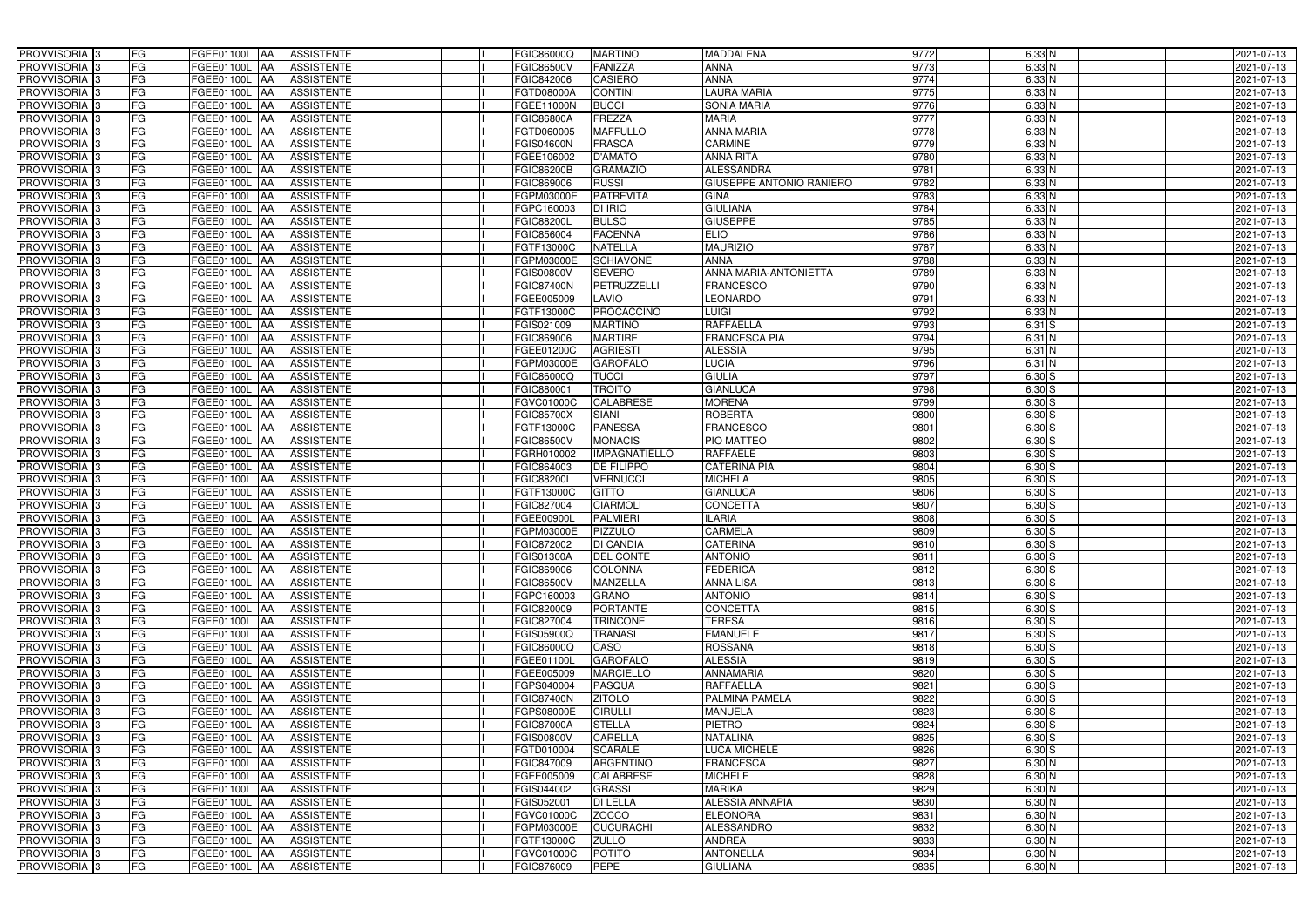| PROVVISORIA <sup>3</sup>                               | FG<br>FGEE01100L AA                         | <b>ASSISTENTE</b>                      | FGEE112009                      | <b>RICCI</b>                     | <b>MARTINA</b>                   | 9836         | 6,30 N               | 2021-07-13               |
|--------------------------------------------------------|---------------------------------------------|----------------------------------------|---------------------------------|----------------------------------|----------------------------------|--------------|----------------------|--------------------------|
| PROVVISORIA <sup>3</sup>                               | FG<br><b>FGEE01100L AA</b>                  | <b>ASSISTENTE</b>                      | FGIC856004                      | <b>MUCCIARONE</b>                | <b>FRANCESCA</b>                 | 9837         | $6,30$ N             | 2021-07-13               |
| PROVVISORIA <sup>3</sup>                               | FG<br>FGEE01100L AA                         | <b>ASSISTENTE</b>                      | FGIC82900Q                      | PAPPALARDO                       | COSIMO                           | 9838         | $6,30$ N             | 2021-07-13               |
| PROVVISORIA 3                                          | FG<br>FGEE01100L AA                         | <b>ASSISTENTE</b>                      | FGPS040004                      | <b>CAPOBIANCO</b>                | <b>AURORA PIA</b>                | 9839         | $6,30$ N             | 2021-07-13               |
| PROVVISORIA <sup>3</sup>                               | FG<br>FGEE01100L                            | <b>ASSISTENTE</b><br><b>IAA</b>        | FGIC82900Q                      | <b>CASTIGLIEGO</b>               | <b>MICHELE</b>                   | 9840         | $6,30$ N             | 2021-07-13               |
| PROVVISORIA 3                                          | FG<br>FGEE01100L AA                         | <b>ASSISTENTE</b>                      | FGPM03000E                      | <b>LANZELLOTTI</b>               | <b>DAVIDE</b>                    | 9841         | $6,30$ N             | 2021-07-13               |
| PROVVISORIA <sup>1</sup> 3                             | FG<br>FGEE01100L AA                         | <b>ASSISTENTE</b>                      | FGTD08000A                      | <b>LA DAGA</b>                   | <b>LEONARDO</b>                  | 9842         | $6,30$ N             | 2021-07-13               |
| PROVVISORIA 3                                          | FG<br>FGEE01100L AA                         | <b>ASSISTENTE</b>                      | FGEE02900T                      | <b>BARRASSO</b>                  | <b>TOMMASO</b>                   | 9843         | $6,30$ N             | 2021-07-13               |
| PROVVISORIA 3                                          | FG<br>FGEE01100L AA                         | <b>ASSISTENTE</b>                      | FGTD010004                      | <b>BONCRISTIANO</b>              | <b>LUIGIA</b>                    | 9844         | $6,30$ N             | 2021-07-13               |
| PROVVISORIA <sup>3</sup>                               | FG<br><b>FGEE01100L AA</b>                  | <b>ASSISTENTE</b>                      | FGPM03000E                      | <b>SAVERIANO</b>                 | <b>FRANCESCA</b>                 | 9845         | $6,30$ N             | 2021-07-13               |
| PROVVISORIA 3                                          | FG<br>FGEE01100L AA                         | <b>ASSISTENTE</b>                      | <b>FGIC83000X</b>               | <b>CIUFFREDA</b>                 | <b>MICHELE</b>                   | 9846         | $6,30$ N             | 2021-07-13               |
| PROVVISORIA 3                                          | FG<br>FGEE01100L AA                         | <b>ASSISTENTE</b>                      | <b>FGIC86500V</b>               | <b>LA FORGIA</b>                 | <b>FRANCESCO</b>                 | 9847         | $6,30$ N             | 2021-07-13               |
| PROVVISORIA 3                                          | FG<br>FGEE01100L AA                         | <b>ASSISTENTE</b>                      | FGIC876009                      | <b>IORIO</b>                     | <b>MARIA CHIARA</b>              | 9848         | $6,30$ N             | 2021-07-13               |
| PROVVISORIA 3                                          | FG<br>FGEE01100L AA                         | <b>ASSISTENTE</b>                      | FGTE020006                      | <b>VALENTE</b>                   | <b>TOMMASO</b>                   | 9849         | $6,30$ N             | 2021-07-13               |
| PROVVISORIA 3                                          | $\overline{\mathsf{FG}}$<br>FGEE01100L AA   | <b>ASSISTENTE</b>                      | <b>FGIC842006</b>               | <b>D'ANDOLA</b>                  | <b>FEDERICA</b>                  | 9850         | $6,30$ N             | 2021-07-13               |
| PROVVISORIA 3                                          | $\overline{\mathsf{FG}}$<br>FGEE01100L AA   | <b>ASSISTENTE</b>                      | <b>FGIC83800E</b>               | <b>GARGANO</b>                   | <b>ANGELO</b>                    | 9851         | $6,30$ N             | 2021-07-13               |
| PROVVISORIA 3                                          | FG<br><b>FGEE01100L</b>                     | <b>ASSISTENTE</b><br><b>IAA</b>        | FGEE005009                      | <b>VINCIGUERRA</b>               | <b>FABIANA</b>                   | 9852         | $6,30$ N             | 2021-07-13               |
| PROVVISORIA 3                                          | FG<br>FGEE01100L AA                         | <b>ASSISTENTE</b>                      | <b>FGIS05300R</b>               | <b>DIPACE</b>                    | <b>GIORGIO</b>                   | 9853         | $6,30$ N             | 2021-07-13               |
| PROVVISORIA 3                                          | FG<br>FGEE01100L                            | <b>ASSISTENTE</b><br><b>JAA</b>        | FGMM00400C                      | <b>MAZZACANO</b>                 | <b>ROSSELLA</b>                  | 9854         | $6,30$ N             | 2021-07-13               |
| PROVVISORIA 3                                          | FG<br>FGEE01100L AA                         | <b>ASSISTENTE</b>                      | FGIC82200                       | DE MICHELE                       | <b>MARIA</b>                     | 9855         | 6,30 N               | 2021-07-13               |
| PROVVISORIA <sup>3</sup>                               | FG<br>FGEE01100L                            | <b>AA</b><br><b>ASSISTENTE</b>         | FGIC82900Q                      | <b>SCURO</b>                     | <b>ILARIA</b>                    | 9856         | 6,30 N               | 2021-07-13               |
| PROVVISORIA 3                                          | FG<br>FGEE01100L AA                         | <b>ASSISTENTE</b>                      | FGPM03000E                      | <b>RIGILLO</b>                   | <b>ANNA</b>                      | 9857         | $6,30$ N             | 2021-07-13               |
| PROVVISORIA 3                                          | FG<br>FGEE01100L AA                         | <b>ASSISTENTE</b>                      | FGTD08000A                      | <b>DELLI CARRI</b>               | <b>ALESSIA</b>                   | 9858         | $6,30$ N             | 2021-07-13               |
| PROVVISORIA 3                                          | FG<br>FGEE01100L AA                         | <b>ASSISTENTE</b>                      | FGEE02900T                      | <b>FUOGLIO</b>                   | <b>MARIA</b>                     | 9859         | $6,30$ N             | 2021-07-13               |
| PROVVISORIA <sup>3</sup>                               | FG<br>FGEE01100L AA                         | <b>ASSISTENTE</b>                      | FGVC01000C                      | <b>GORGONE</b>                   | <b>VINCENZO</b>                  | 9860         | $6,30$ N             | 2021-07-13               |
| PROVVISORIA 3                                          | FG<br>FGEE01100L AA                         | <b>ASSISTENTE</b>                      | FGIC842006                      | <b>D'ARIES</b>                   | <b>FRANCESCO</b>                 | 9861         | $6,30$ N             | 2021-07-13               |
| PROVVISORIA 3                                          | FG<br>FGEE01100L AA                         | <b>ASSISTENTE</b>                      | FGEE029001                      | <b>VALENTINO</b>                 | <b>PARIDE</b>                    | 9862         | $6,30$ N             | 2021-07-13               |
| PROVVISORIA 3                                          | FG<br>FGEE01100L AA                         | <b>ASSISTENTE</b>                      | FGIS01300A                      | DE LUCA                          | <b>VALENTINO</b>                 | 9863         | $6,30$ N             | 2021-07-13               |
| PROVVISORIA <sup>3</sup>                               | FG<br>FGEE01100L AA                         | <b>ASSISTENTE</b>                      | FGIC818009                      | <b>CEGLIA</b>                    | <b>LUIGI</b>                     | 9864         | $6,30$ N             | 2021-07-13               |
| PROVVISORIA <sup>3</sup>                               | FG<br><b>FGEE01100L AA</b>                  | <b>ASSISTENTE</b>                      | FGRH060003                      | <b>FRATICELLI</b>                | <b>ANNARITA</b>                  | 9865         | $6,30$ N             | 2021-07-13               |
| PROVVISORIA <sup>3</sup>                               | FG<br>FGEE01100L AA                         | <b>ASSISTENTE</b>                      | FGEE099004                      | MASTRANGELO                      | <b>GIUSTINA</b>                  | 9866         | $6,30$ N             | 2021-07-13               |
| PROVVISORIA <sup>3</sup>                               | FG<br>FGEE01100L AA                         | <b>ASSISTENTE</b>                      | FGIC819005                      | LEVKO                            | NATALIYA                         | 9867         | 6,30 N               | 2021-07-13               |
| PROVVISORIA <sup>3</sup>                               | FG<br>FGEE01100L AA                         | <b>ASSISTENTE</b>                      | FGEE00900L                      | <b>SIRENO</b>                    | <b>LAURA</b>                     | 9868         | $6,30$ N             | 2021-07-13               |
| PROVVISORIA <sup>3</sup>                               | FG<br><b>FGEE01100L AA</b>                  | <b>ASSISTENTE</b>                      | FGIC819005                      | <b>MARAIA</b>                    | <b>ANTONIETTA</b>                | 9869         | $6,30$ N             | 2021-07-13               |
| PROVVISORIA <sup>3</sup>                               | FG<br>FGEE01100L                            | <b>ASSISTENTE</b><br> AA               | FGTF13000C                      | <b>MURAGLIA</b>                  | <b>ROSARIA</b>                   | 9870         | $6,30$ N             | 2021-07-13               |
| PROVVISORIA <sup>3</sup>                               | FG<br>FGEE01100L                            | <b>ASSISTENTE</b><br><b>JAA</b>        | FGIC872002                      | <b>CARELLA</b>                   | MIRELLA INCORONATA               | 9871         | 6,30 N               | 2021-07-13               |
| PROVVISORIA <sup>3</sup>                               | FG<br>FGEE01100L                            | <b>ASSISTENTE</b><br><b>JAA</b>        | FGIC82900Q                      | <b>ESPOSTO</b>                   | <b>MARINA</b>                    | 9872         | 6,30 N               | 2021-07-13               |
| PROVVISORIA <sup>3</sup>                               | FG<br>FGEE01100L AA                         | <b>ASSISTENTE</b>                      | FGIC856004                      | <b>ADDUCI</b>                    | <b>MARIA</b>                     | 9873         | $6,30$ N             | 2021-07-13               |
| PROVVISORIA 3                                          | FG<br><b>FGEE01100L</b> AA                  | ASSISTENTE                             | <b>FGIC86200B</b>               | <b>TARQUINIO</b>                 | <b>ANDREA FRANCESCO</b>          | 9874         | 6,30 N               | 2021-07-13               |
| PROVVISORIA <sup>3</sup>                               | FG<br>FGEE01100L AA                         | ASSISTENTE                             | <b>FGIC87000A</b>               | <b>ARMILLOTTA</b>                | <b>MICHELA FLORIANA</b>          | 9875         | $6,30$ N             | 2021-07-13               |
| PROVVISORIA <sup>3</sup>                               | FG<br>FGEE01100L AA                         | ASSISTENTE                             | FGIC878001                      | <b>DIBARI</b>                    | <b>GABRIELLA</b>                 | 9876         | $6,30$ N             | 2021-07-13               |
| PROVVISORIA <sup>3</sup>                               | FG<br>FGEE01100L AA                         | ASSISTENTE                             | FGEE005009                      | <b>MINISCHETTI</b>               | <b>CLARA</b>                     | 9877         | $6,30$ N             | 2021-07-13               |
| PROVVISORIA <sup>3</sup>                               | FG<br>FGEE01100L AA                         | <b>ASSISTENTE</b>                      | <b>FGIC85900G</b>               | <b>GATTULLI</b>                  | <b>FRANCESCO</b>                 | 9878         | $6,30$ N             | 2021-07-13               |
| PROVVISORIA <sup>3</sup>                               | FG<br>FGEE01100L AA                         | ASSISTENTE                             | <b>FGIC81600N</b>               | <b>MAURIELLO</b>                 | <b>ANDREA</b>                    | 9879         | $6,30$ N             | 2021-07-13               |
| PROVVISORIA 3                                          | FG<br>FGEE01100L AA                         | ASSISTENTE                             | FGRH060003                      | <b>D'ADDETTA</b>                 | <b>NICOLA PIO</b>                | 9880         | 6,30 N               | 2021-07-13               |
| PROVVISORIA <sup>3</sup>                               | FG<br>FGEE01100L AA                         | ASSISTENTE                             | FGPC180008                      | <b>PINTO</b>                     | <b>ROSARIA</b>                   | 9881         | $6,30$ N             | 2021-07-13               |
| PROVVISORIA <sup>3</sup>                               | FG<br>FGEE01100L AA                         | ASSISTENTE                             | FGEE005009                      | <b>BELLISARIO</b>                | <b>MARIA</b>                     | 9882         | $6,30$ N             | 2021-07-13               |
| PROVVISORIA <sup>3</sup>                               | FG<br>FGEE01100L AA                         | ASSISTENTE                             | FGPS040004                      | <b>D'ELIA</b>                    | <b>LUCA</b>                      | 9883         | $6,30$ N             | 2021-07-13               |
| PROVVISORIA <sup>3</sup>                               | FG<br><b>FGEE01100L AA</b>                  | ASSISTENTE                             | FGIC820009                      | <b>TUDISCO</b>                   | <b>FILOMENA</b>                  | 9884         | $6,30$ N             | 2021-07-13               |
| PROVVISORIA <sup>3</sup>                               | FG<br>FGEE01100L AA                         | ASSISTENTE                             | FGPM03000E                      | <b>TARANTINO</b>                 | <b>GALILEO</b>                   | 9885         | $6,30$ N             | 2021-07-13               |
| PROVVISORIA <sup>3</sup>                               | FG<br>FGEE01100L AA                         | <b>ASSISTENTE</b>                      | <b>FGIC82300R</b>               | CALZONE                          | <b>GIANLUCA</b>                  | 9886         | $6,30$ N             | 2021-07-13               |
| PROVVISORIA <sup>3</sup>                               | FG<br>FGEE01100L AA                         | ASSISTENTE                             | FGPS010008                      | <b>GENTILE</b>                   | <b>GABRIELE</b>                  | 9887         | $6,30$ N             | 2021-07-13               |
| PROVVISORIA <sup>3</sup>                               | FG<br>FGEE01100L AA                         | ASSISTENTE                             | FGIC86100G                      | <b>SCARPIELLO</b>                | <b>ANTONIO</b>                   | 9888         | $6,30$ N             | 2021-07-13               |
| PROVVISORIA <sup>3</sup>                               | FG<br>FGEE01100L AA                         | <b>ASSISTENTE</b>                      | FGIC82900Q                      | <b>LA FORGIA</b>                 | <b>ANTONIETTA</b>                | 9889         | $6,30$ N             |                          |
| <b>PROVVISORIA</b> 3                                   | FG<br>FGEE01100L AA                         | <b>ASSISTENTE</b>                      | <b>FGIC85700X</b>               | <b>RUSSO</b>                     | FRANCESCA PAOLA                  | 9890         | $6,30$ N             | 2021-07-13<br>2021-07-13 |
| PROVVISORIA <sup>1</sup> 3                             | FG<br>FGEE01100L AA                         | <b>ASSISTENTE</b>                      | <b>FGIC87000A</b>               | VENEZIANO                        | <b>FRANCESCO</b>                 | 9891         | 6,30 N               |                          |
|                                                        |                                             |                                        |                                 | <b>CARELLA</b>                   | <b>ILARIA</b>                    | 9892         |                      | 2021-07-13               |
| PROVVISORIA <sup>3</sup><br>PROVVISORIA <sup>1</sup> 3 | FG<br>FGEE01100L AA                         | <b>ASSISTENTE</b><br><b>ASSISTENTE</b> | FGEE01100L                      | <b>MANCINI</b>                   | <b>MARIA LUISA</b>               | 9893         | $6,30$ N             | 2021-07-13               |
| PROVVISORIA <sup>3</sup>                               | FG<br>FGEE01100L AA<br>FG                   | <b>ASSISTENTE</b>                      | FGIC856004                      | <b>MAFFIA</b>                    | CARLO                            | 9894         | 6,30 N<br>6,30 N     | 2021-07-13               |
| PROVVISORIA <sup>1</sup> 3                             | FGEE01100L AA<br>FG<br><b>FGEE01100L AA</b> | <b>ASSISTENTE</b>                      | FGIC88200L<br><b>FGIC80800P</b> | <b>MINUTI</b>                    | <b>ANTONIO</b>                   | 9895         | $6,30$ N             | 2021-07-13<br>2021-07-13 |
|                                                        |                                             |                                        |                                 |                                  | <b>ALESSANDRO</b>                |              |                      | 2021-07-13               |
|                                                        |                                             |                                        |                                 |                                  |                                  |              |                      |                          |
| PROVVISORIA <sup>3</sup>                               | FG<br>FGEE01100L AA                         | <b>ASSISTENTE</b>                      | FGEE005009                      | <b>AFFATATO</b>                  |                                  | 9896         | $6,27$ S             |                          |
| PROVVISORIA <sup>3</sup>                               | FG<br>FGEE01100L AA                         | <b>ASSISTENTE</b>                      | FGEE00900L                      | <b>CHIANGO</b>                   | <b>VALENTINA</b>                 | 9897         | $6,27$ S             | 2021-07-13               |
| PROVVISORIA <sup>3</sup><br>PROVVISORIA 3              | FG<br>FGEE01100L AA<br>FG<br>FGEE01100L AA  | <b>ASSISTENTE</b><br>ASSISTENTE        | FGIS001004<br>FGIC843002        | <b>SANTORO</b><br><b>SANTORO</b> | <b>MARIA</b><br><b>MADDALENA</b> | 9898<br>9899 | $6,27$ N<br>$6,27$ N | 2021-07-13<br>2021-07-13 |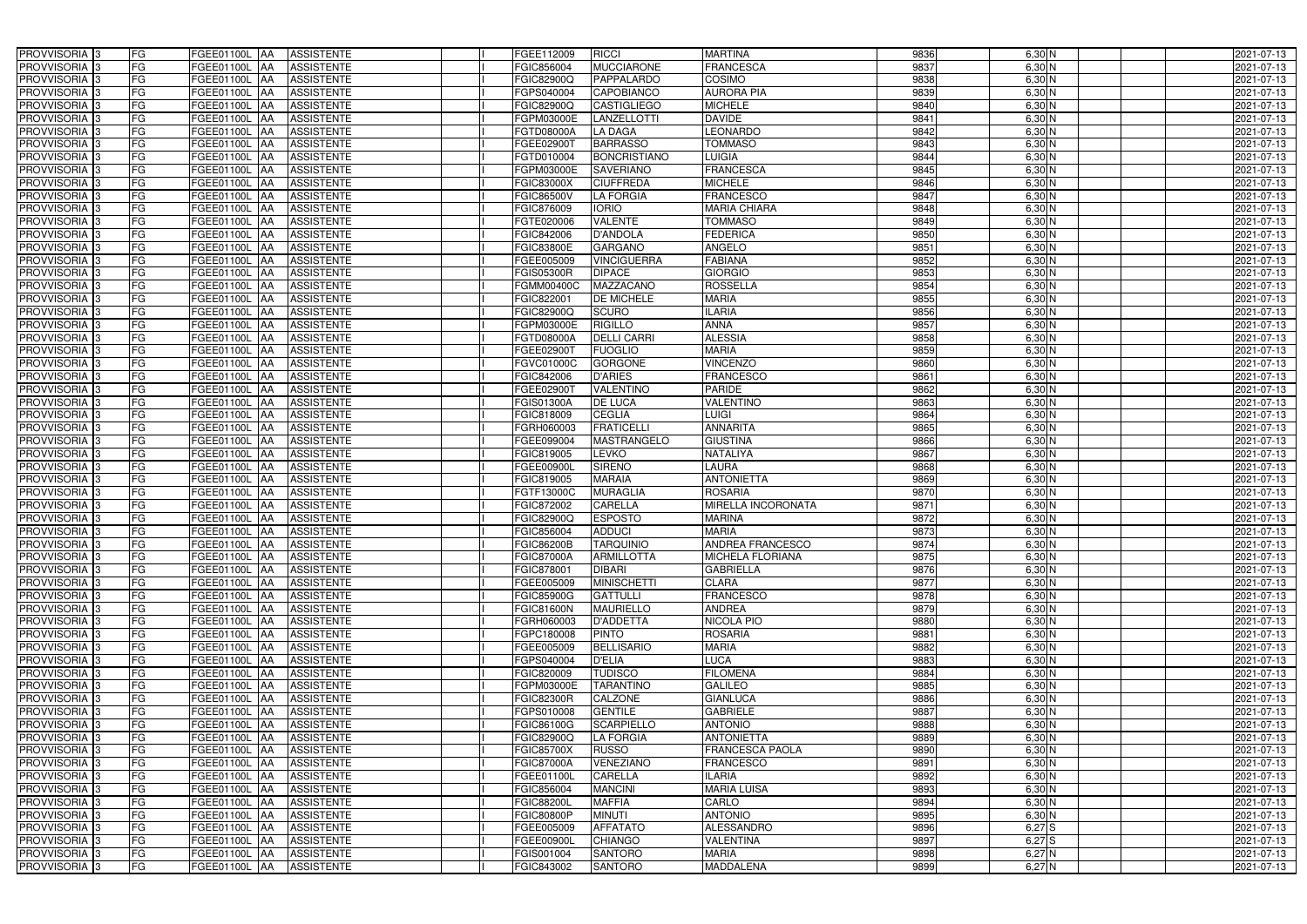| PROVVISORIA <sup>3</sup>   | FG<br>FGEE01100L AA                       | <b>ASSISTENTE</b>               | <b>FGMM00700X</b> | <b>VIGGIANO</b>    | <b>STEFANIA</b>          | 9900 | $6,25$ S        | 2021-07-13 |
|----------------------------|-------------------------------------------|---------------------------------|-------------------|--------------------|--------------------------|------|-----------------|------------|
| PROVVISORIA <sup>3</sup>   | FG<br>FGEE01100L AA                       | <b>ASSISTENTE</b>               | FGIC827004        | <b>BARBARO</b>     | <b>MICHELA</b>           | 9901 | $6,25$ S        | 2021-07-13 |
| PROVVISORIA <sup>1</sup> 3 | FG<br>FGEE01100L   AA                     | <b>ASSISTENTE</b>               | FGVC01000C        | SANTANGELO         | <b>FILOMENA</b>          | 9902 | $6,25$ N        | 2021-07-13 |
| PROVVISORIA 3              | FG<br>FGEE01100L AA                       | <b>ASSISTENTE</b>               | <b>FGIC86200B</b> | <b>SUMMA</b>       | <b>DONATELLO</b>         | 9903 | $6,25$ N        | 2021-07-13 |
| PROVVISORIA 3              | FG<br>FGEE01100L AA                       | <b>ASSISTENTE</b>               | FGIC877005        | <b>MINUTILLO</b>   | <b>GRAZIA</b>            | 9904 | $6,25$ N        | 2021-07-13 |
| PROVVISORIA <sup>3</sup>   | FG<br>FGEE01100L AA                       | <b>ASSISTENTE</b>               | FGTF17000V        | <b>PALUMBO</b>     | <b>MARIA</b>             | 9905 | $6,25$ N        | 2021-07-13 |
| PROVVISORIA 3              | FG<br>FGEE01100L AA                       | <b>ASSISTENTE</b>               | FGIC86100G        | <b>RUSSI</b>       | LEONARDO                 | 9906 | $6,21$ N        | 2021-07-13 |
| PROVVISORIA 3              | FG<br>FGEE01100L AA                       | <b>ASSISTENTE</b>               | FGEE01200C        | <b>SINIGAGLIA</b>  | <b>MASSIMILIANO</b>      | 9907 | $6,21$ N        | 2021-07-13 |
| PROVVISORIA 3              | FG<br>FGEE01100L AA                       | <b>ASSISTENTE</b>               | FGEE005009        | <b>PAPA</b>        | <b>GIOVANNI</b>          | 9908 | $6,20$ S        | 2021-07-13 |
| PROVVISORIA <sup>3</sup>   | FG<br>FGEE01100L                          | <b>ASSISTENTE</b><br><b>JAA</b> | FGIC84400T        | COCO               | <b>ANTONIO</b>           | 9909 | $6,20$ S        | 2021-07-13 |
| PROVVISORIA 3              | FG<br>FGEE01100L AA                       | <b>ASSISTENTE</b>               | FGEE005009        | <b>PANUNZIO</b>    | <b>GIOVANNI JUNIOR</b>   | 9910 | $6,20$ S        | 2021-07-13 |
| PROVVISORIA 3              | FG<br>FGEE01100L AA                       | <b>ASSISTENTE</b>               | FGIC83100Q        | <b>LOMBARDI</b>    | <b>LEONARDA</b>          | 9911 | $6,20$ S        | 2021-07-13 |
| PROVVISORIA <sup>3</sup>   | FG<br>FGEE01100L AA                       | <b>ASSISTENTE</b>               | <b>FGIC84400T</b> | <b>DRAGANO</b>     | <b>ROSA</b>              | 9912 | $6,20$ S        | 2021-07-13 |
| PROVVISORIA 3              | $\overline{\mathsf{FG}}$<br>FGEE01100L AA | <b>ASSISTENTE</b>               | FGPM05000Q        | <b>CAVORSI</b>     | <b>MARIA</b>             | 9913 | $6,20$ $S$      | 2021-07-13 |
| PROVVISORIA 3              | FG<br><b>FGEE01100L   AA</b>              | <b>ASSISTENTE</b>               | FGPC160003        | <b>ROSSETTI</b>    | <b>ANTONIO</b>           | 9914 | $6,20$ S        | 2021-07-13 |
| PROVVISORIA 3              | $\overline{\mathsf{FG}}$<br>FGEE01100L AA | <b>ASSISTENTE</b>               | FGIC819005        | <b>BOZZA</b>       | <b>GIUSEPPINA</b>        | 9915 | $6,20$ S        | 2021-07-13 |
| PROVVISORIA 3              | FG<br>FGEE01100L AA                       | <b>ASSISTENTE</b>               | FGEE005009        | LO CAMPO           | <b>FABIO</b>             | 9916 | $6,20$ S        | 2021-07-13 |
| PROVVISORIA 3              | FG<br>FGEE01100L AA                       | <b>ASSISTENTE</b>               | FGTD010004        | <b>DE LILLA</b>    | <b>MARCO ANTONIO</b>     | 9917 | $6,20$ S        | 2021-07-13 |
| PROVVISORIA <sup>3</sup>   | FG<br>FGEE01100L AA                       | <b>ASSISTENTE</b>               | FGMM00400C        | <b>LEPORE</b>      | LUIGI                    | 9918 | $6,20$ S        | 2021-07-13 |
| PROVVISORIA 3              | FG<br>FGEE01100L AA                       | <b>ASSISTENTE</b>               | FGIC877005        | <b>CHIARIELLO</b>  | <b>AURORA PIA</b>        | 9919 | $6,20$ S        | 2021-07-13 |
| PROVVISORIA <sup>3</sup>   | FG<br>FGEE01100L                          | <b>ASSISTENTE</b><br><b>JAA</b> | FGPS20000B        | DE CRISTOFARO      | <b>FRANCESCO</b>         | 9920 | $6,20$ S        | 2021-07-13 |
| PROVVISORIA 3              | FG<br>FGEE01100L                          | AA<br><b>ASSISTENTE</b>         | FGIC86000Q        | <b>MEMOLI</b>      | <b>VALENTINA</b>         | 9921 | $6,20$ S        | 2021-07-13 |
| PROVVISORIA 3              | FG<br>FGEE01100L AA                       | <b>ASSISTENTE</b>               | FGIC86600P        | <b>TRUPPA</b>      | <b>SIMONE</b>            | 9922 | $6,20$ S        | 2021-07-13 |
| PROVVISORIA <sup>3</sup>   | FG<br>FGEE01100L AA                       | <b>ASSISTENTE</b>               | FGIC82900Q        | ARDO'              | <b>EMMANUELE</b>         | 9923 | $6,20$ S        | 2021-07-13 |
| PROVVISORIA 3              | FG<br>FGEE01100L AA                       | <b>ASSISTENTE</b>               | FGIC827004        | <b>SUBRIZIO</b>    | <b>ELIGIO</b>            | 9924 | $6,20$ S        | 2021-07-13 |
| PROVVISORIA 3              | $\overline{\mathsf{FG}}$<br>FGEE01100L AA | <b>ASSISTENTE</b>               | <b>FGIC82300R</b> | <b>SIMONE</b>      | <b>MARIA</b>             | 9925 | 6,20S           | 2021-07-13 |
| PROVVISORIA 3              | FG<br>FGEE01100L                          | <b>ASSISTENTE</b><br>IAA        | FGVC01000C        | <b>ROTUNNO</b>     | <b>ROSSELLA</b>          | 9926 | $6,20$ S        | 2021-07-13 |
| PROVVISORIA 3              | FG<br>FGEE01100L                          | <b>ASSISTENTE</b><br>IAA        | FGPC180008        | CONVERSANO         | <b>MATTEO</b>            | 9927 | $6,20$ S        | 2021-07-13 |
| PROVVISORIA <sup>3</sup>   | FG<br>FGEE01100L                          | <b>ASSISTENTE</b><br>IAA        | <b>FGIC85700X</b> | CARUSO             | <b>MICHELE</b>           | 9928 | $6,20$ S        | 2021-07-13 |
| PROVVISORIA <sup>3</sup>   | FG<br><b>FGEE01100L AA</b>                | <b>ASSISTENTE</b>               | FGIC842006        | <b>RICUCCI</b>     | <b>PASQUALE</b>          | 9929 | $6,20$ S        | 2021-07-13 |
| PROVVISORIA <sup>3</sup>   | FG<br><b>FGEE01100L AA</b>                | <b>ASSISTENTE</b>               | FGIS048009        | <b>GISARIO</b>     | <b>EMANUELE</b>          | 9930 | $6,20$ S        | 2021-07-13 |
| PROVVISORIA <sup>3</sup>   | FG<br>FGEE01100L AA                       | <b>ASSISTENTE</b>               | FGEE06000T        | <b>FORLIVIO</b>    | <b>ROBERTO</b>           | 9931 | $6,20$ S        | 2021-07-13 |
| PROVVISORIA <sup>3</sup>   | FG<br><b>FGEE01100L AA</b>                | <b>ASSISTENTE</b>               | FGIC818009        | <b>SCOTELLARO</b>  | <b>VIVIANA</b>           | 9932 | $6,20$ $S$      | 2021-07-13 |
| PROVVISORIA <sup>3</sup>   | FG<br><b>FGEE01100L   AA</b>              | <b>ASSISTENTE</b>               | FGEE005009        | VALENZIANO         | <b>GIORGIA</b>           | 9933 | $6,20$ S        | 2021-07-13 |
| PROVVISORIA 3              | FG<br>FGEE01100L AA                       | <b>ASSISTENTE</b>               | FGIS001004        | <b>GUERRA</b>      | PIO MASSIMILIANO         | 9934 | $6,20$ S        | 2021-07-13 |
| PROVVISORIA <sup>3</sup>   | FG<br>FGEE01100L AA                       | <b>ASSISTENTE</b>               | FGRI020004        | <b>CUCCI</b>       | GUIDO                    | 9935 | $6,20$ $S$      | 2021-07-13 |
| PROVVISORIA 3              | FG<br>FGEE01100L AA                       | <b>ASSISTENTE</b>               | FGTF13000C        | <b>VOLPE</b>       | <b>NOEMI</b>             | 9936 | $6,20$ $S$      | 2021-07-13 |
| PROVVISORIA <sup>3</sup>   | FG<br>FGEE01100L AA                       | <b>ASSISTENTE</b>               | <b>FGIC88100R</b> | <b>CARUSO</b>      | <b>FRANCO</b>            | 9937 | $6,20$ $S$      | 2021-07-13 |
| PROVVISORIA <sup>3</sup>   | <b>FG</b>                                 | FGEE01100L AA ASSISTENTE        | <b>FGPS08000E</b> | <b>DI PALO</b>     | <b>ANDREA</b>            | 9938 | $6,20$ N        | 2021-07-13 |
| PROVVISORIA <sup>3</sup>   | FG<br>FGEE01100L AA                       | ASSISTENTE                      | FGIC864003        | <b>DE FILIPPO</b>  | <b>PASQUALE</b>          | 9939 | $6,20$ N        | 2021-07-13 |
| PROVVISORIA <sup>3</sup>   | FG<br>FGEE01100L AA                       | <b>ASSISTENTE</b>               | FGPM03000E        | <b>DE MICHELE</b>  | <b>VERONICA</b>          | 9940 | $6,20$ N        | 2021-07-13 |
| <b>PROVVISORIA</b> 3       | FG<br>FGEE01100L AA                       | <b>ASSISTENTE</b>               | <b>FGIS05300R</b> | <b>CAMPOREALE</b>  | <b>MARCO ANTONIO PIO</b> | 9941 | $6,20$ N        | 2021-07-13 |
| PROVVISORIA <sup>3</sup>   | FG<br>FGEE01100L AA                       | ASSISTENTE                      | FGRH010002        | <b>MARZILIANO</b>  | <b>RACHELE</b>           | 9942 | $6,20$ N        | 2021-07-13 |
| <b>PROVVISORIA</b> 3       | FG<br>FGEE01100L AA                       | <b>ASSISTENTE</b>               | FGIC877005        | <b>ARIEMMA</b>     | <b>GIORGIA</b>           | 9943 | $6,20$ N        | 2021-07-13 |
| PROVVISORIA 3              | FG<br>FGEE01100L AA                       | ASSISTENTE                      | FGEE11000N        | CIAVARELLA-        | <b>FRANCESCA</b>         | 9944 | $6,20$ N        | 2021-07-13 |
|                            |                                           | AMMINISTRATIVO                  |                   | <b>CIAVARELLA</b>  |                          |      |                 |            |
| PROVVISORIA <sup>3</sup>   | FG<br>FGEE01100L AA                       | <b>ASSISTENTE</b>               | FGIC85800Q        | <b>CIARMOLI</b>    | <b>GIOVANNA</b>          | 9945 | $6,20$ N        | 2021-07-13 |
| PROVVISORIA <sup>3</sup>   | FG<br>FGEE01100L AA                       | <b>ASSISTENTE</b>               | FGIC851001        | <b>IRMICI</b>      | <b>FRANCESCA PIA</b>     | 9946 | $6,20$ N        | 2021-07-13 |
| PROVVISORIA <sup>3</sup>   | FG<br><b>FGEE01100L AA</b>                | <b>ASSISTENTE</b>               | <b>FGIC81600N</b> | <b>BONUOMO</b>     | <b>AGOSTINO</b>          | 9947 | $6,20$ N        | 2021-07-13 |
| PROVVISORIA <sup>3</sup>   | FG<br>FGEE01100L AA                       | <b>ASSISTENTE</b>               | <b>FGIC83000X</b> | <b>NOVEMBRINO</b>  | <b>GIOVANNI</b>          | 9948 | $6,20$ N        | 2021-07-13 |
| PROVVISORIA <sup>3</sup>   | FG<br>FGEE01100L AA                       | <b>ASSISTENTE</b>               | <b>FGIC86600P</b> | <b>CANNITO</b>     | <b>NOEMI</b>             | 9949 | $6,20$ N        | 2021-07-13 |
| PROVVISORIA <sup>3</sup>   | FG<br>FGEE01100L AA                       | <b>ASSISTENTE</b>               | FGIC821005        | <b>STEFANIA</b>    | <b>MICHELA</b>           | 9950 | $6,20$ N        | 2021-07-13 |
| PROVVISORIA <sup>3</sup>   | FG<br>FGEE01100L AA                       | <b>ASSISTENTE</b>               | FGTD060005        | <b>BOZZINO</b>     | <b>EMANUELE</b>          | 9951 | $6,20$ N        | 2021-07-13 |
| PROVVISORIA <sup>3</sup>   | FG<br>FGEE01100L AA                       | <b>ASSISTENTE</b>               | FGTD21000T        | <b>CIAMPOLILLO</b> | <b>MARIAPIA</b>          | 9952 | $6,20$ N        | 2021-07-13 |
| PROVVISORIA <sup>3</sup>   | FG<br>FGEE01100L AA                       | <b>ASSISTENTE</b>               | FGIC876009        | <b>TESTA</b>       | ROMEO ANTONIO            | 9953 | $6,20$ N        | 2021-07-13 |
| PROVVISORIA <sup>3</sup>   | FG<br>FGEE01100L AA                       | <b>ASSISTENTE</b>               | FGPS20000B        | <b>CONOSCITORE</b> | <b>MIRIANA</b>           | 9954 | $6,20$ N        | 2021-07-13 |
| PROVVISORIA <sup>3</sup>   | FG<br>FGEE01100L AA                       | <b>ASSISTENTE</b>               | FGIC847009        | <b>NARDELLA</b>    | <b>ANGELO PIO</b>        | 9955 | $6,20$ N        | 2021-07-13 |
| PROVVISORIA <sup>3</sup>   | FG<br>FGEE01100L AA                       | <b>ASSISTENTE</b>               | FGEE02900T        | <b>GALLO</b>       | <b>CARMINE</b>           | 9956 | $6,20$ N        | 2021-07-13 |
| PROVVISORIA <sup>3</sup>   | FGEE01100L AA<br>FG                       | <b>ASSISTENTE</b>               | FGPS040004        | <b>CIAVARELLA</b>  | LUCIANO ROSARIO          | 9957 | $6,20$ N        | 2021-07-13 |
| PROVVISORIA <sup>3</sup>   | FG<br>FGEE01100L AA                       | <b>ASSISTENTE</b>               | FGEE11000N        | <b>SELVAGGI</b>    | LUCIA                    | 9958 | $6,20$ N        | 2021-07-13 |
| PROVVISORIA <sup>3</sup>   | FG<br>FGEE01100L AA                       | <b>ASSISTENTE</b>               | FGEE005009        | <b>MANGANIELLO</b> | <b>GIULIA</b>            | 9959 | $6,20$ N        | 2021-07-13 |
| PROVVISORIA <sup>3</sup>   | FG<br>FGEE01100L AA                       | <b>ASSISTENTE</b>               | FGVC01000C        | <b>SCIOSCIA</b>    | <b>TIBERIO</b>           | 9960 | $6,20$ N<br>IS. | 2021-07-13 |
| PROVVISORIA <sup>3</sup>   | FG<br>FGEE01100L AA                       | <b>ASSISTENTE</b>               | FGPM03000E        | <b>ALBANESE</b>    | <b>GIOVANNI</b>          | 9961 | $6,20$ N        | 2021-07-13 |
| PROVVISORIA 3              | FG<br>FGEE01100L AA                       | ASSISTENTE                      | FGIC876009        | <b>DI FRANCO</b>   | <b>ANTONELLA</b>         | 9962 | $6,20$ N        | 2021-07-13 |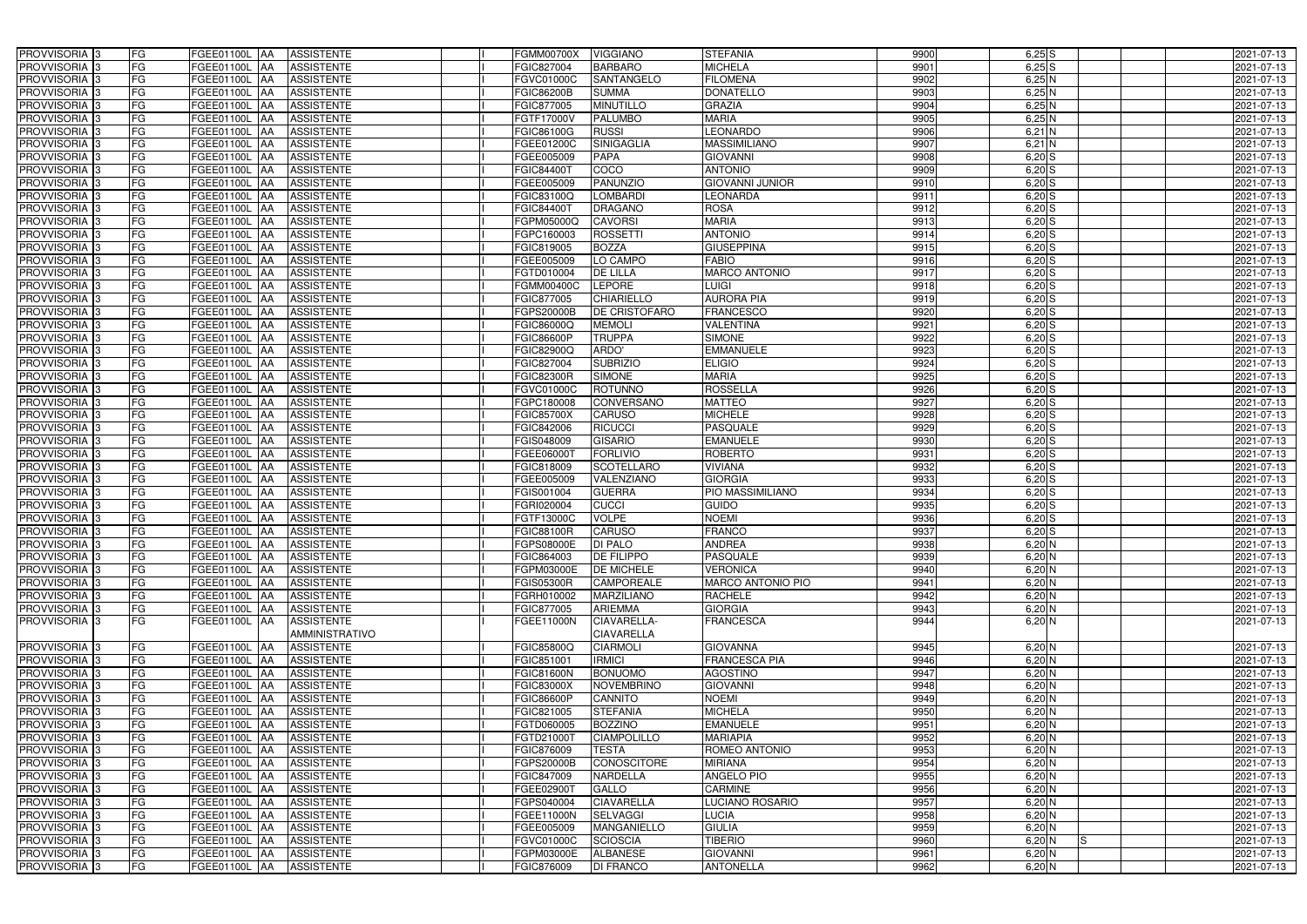| PROVVISORIA 3                             | FG              | FGEE01100L AA                  | <b>ASSISTENTE</b>                      | FGIC86500V               | <b>RINALDI</b>                        | <b>MATTEO</b>                    | 9963          | $6,20$ N             | 2021-07-13               |
|-------------------------------------------|-----------------|--------------------------------|----------------------------------------|--------------------------|---------------------------------------|----------------------------------|---------------|----------------------|--------------------------|
| PROVVISORIA 3                             | FG              | FGEE01100L                     | <b>ASSISTENTE</b>                      | FGIS00800V               | CAMPANIELLO                           | FRANCESCO PIO                    | 9964          | $6,20$ N             | 2021-07-13               |
| PROVVISORIA 3                             | <b>FG</b>       | FGEE01100L<br>IAA              | <b>ASSISTENTE</b>                      | FGIC86200B               | <b>CASTRIOTA</b>                      | <b>GIULIO PIO</b>                | 9965          | $6,20$ N             | 2021-07-13               |
| PROVVISORIA <sup>3</sup>                  | <b>FG</b>       | FGEE01100L<br>IAA              | <b>ASSISTENTE</b>                      | <b>FGPM10000G</b>        | <b>L'ALTRELLA</b>                     | <b>AMELIA</b>                    | 9966          | $6,20$ N             | 2021-07-13               |
| PROVVISORIA <sup>3</sup>                  | FG              | FGEE01100L                     | <b>ASSISTENTE</b>                      | FGTD02000P               | VASCIAVEO                             | <b>GIOVANNA</b>                  | 9967          | $6,20$ N             | 2021-07-13               |
| PROVVISORIA 3                             | <b>FG</b>       | <b>FGEE01100L AA</b>           | <b>ASSISTENTE</b>                      | FGIC819005               | <b>RAMPINO</b>                        | <b>GABRIELE</b>                  | 9968          | $6,20$ N             | 2021-07-13               |
| PROVVISORIA 3                             | FG              | <b>FGEE01100L   AA</b>         | <b>ASSISTENTE</b>                      | FGTF17000V               | <b>BIANCOFIORE</b>                    | <b>MATTEO</b>                    | 9969          | $6,20$ N             | 2021-07-13               |
| PROVVISORIA 3                             | FG              | FGEE01100L AA                  | <b>ASSISTENTE</b>                      | FGIS05900Q               | <b>D'ALBA</b>                         | <b>LEONARDO</b>                  | 9970          | $6,20$ N             | 2021-07-13               |
| PROVVISORIA 3                             | <b>FG</b>       | FGEE01100L AA                  | <b>ASSISTENTE</b>                      | FGPS010008               | <b>BRUNO</b>                          | <b>CRISTIAN</b>                  | 9971          | $6,20$ N             | 2021-07-13               |
| PROVVISORIA 3                             | <b>FG</b>       | FGEE01100L AA                  | <b>ASSISTENTE</b>                      | FGIC842006               | DE STEFANO                            | <b>VINCENZO MARIA</b>            | 9972          | $6,20$ N             | 2021-07-13               |
| PROVVISORIA <sup>3</sup>                  | FG              | FGEE01100L AA                  | <b>ASSISTENTE</b>                      | FGIC819005               | <b>TIBOLLO</b>                        | <b>VANESSA</b>                   | 9973          | $6,20$ N             | 2021-07-13               |
| PROVVISORIA 3                             | FG              | FGEE01100L AA                  | <b>ASSISTENTE</b>                      | FGIC85900G               | <b>DI BLASIO</b>                      | <b>GIANLUCA</b>                  | 9974          | $6,20$ N             | 2021-07-13               |
| PROVVISORIA <sup>3</sup>                  | FG              | FGEE01100L<br>IAA              | <b>ASSISTENTE</b>                      | FGEE11000N               | <b>RAZIONALE</b>                      | <b>SILVANA</b>                   | 9975          | $6,20$ N             | 2021-07-13               |
| PROVVISORIA 3                             | FG              | FGEE01100L AA                  | <b>ASSISTENTE</b>                      | FGEE099004               | <b>ABBATEPIETRO</b>                   | <b>MARIA</b>                     | 9976          | $6,20$ N             | 2021-07-13               |
| PROVVISORIA 3                             | <b>FG</b>       | FGEE01100L AA                  | <b>ASSISTENTE</b>                      | FGIC877005               | <b>LA GATTA</b>                       | <b>VALENTINO</b>                 | 9977          | $6,20$ N             | 2021-07-13               |
| PROVVISORIA 3                             | <b>FG</b>       | <b>FGEE01100L</b><br>IAA       | <b>ASSISTENTE</b>                      | GIS021009                | <b>COLLETTA</b>                       | <b>SAVERIO PIO</b>               | 9978          | $6,20$ N             | 2021-07-13               |
| PROVVISORIA 3                             | FG              | <b>FGEE01100L</b><br>IAA       | <b>ASSISTENTE</b>                      | FGTF13000C               | <b>LOPOLITO</b>                       | <b>RITA PIA</b>                  | 9979          | $6,20$ N             | 2021-07-13               |
| PROVVISORIA 3                             | FG              | <b>FGEE01100L</b><br>IAA       | <b>ASSISTENTE</b>                      | FGEE01100L               | <b>MURESANU</b>                       | <b>MARIANA MADALINA</b>          | 9980          | $6,20$ N             | 2021-07-13               |
| PROVVISORIA 3                             | FG              | FGEE01100L<br>IAA              | <b>ASSISTENTE</b>                      | <b>FGIC87900R</b>        | <b>DI LEO</b>                         | <b>DAVIDE</b>                    | 9981          | $6,20$ N             | 2021-07-13               |
| PROVVISORIA 3                             | FG              | FGEE01100L<br>IAA              | <b>ASSISTENTE</b>                      | FGPS040004               | <b>POZZUTO</b>                        | <b>ANTONIO</b>                   | 9982          | 6,20 N               | 2021-07-13               |
| <b>PROVVISORIA</b> 3                      | FG              | FGEE01100L                     | <b>ASSISTENTE</b>                      | FGTF17000V               | <b>D'ALESSANDRO</b>                   | <b>LUIGI</b>                     | 9983          | 6,20 N               | 2021-07-13               |
| <b>PROVVISORIA</b> 3                      | FG              | FGEE01100L                     | <b>ASSISTENTE</b>                      | FGIC876009               | <b>FANELLI</b>                        | <b>LUIGIA</b>                    | 9984          | $6,20$ N             | 2021-07-13               |
| PROVVISORIA <sup>3</sup>                  | FG              | FGEE01100L                     | <b>ASSISTENTE</b>                      | FGIC827004               | <b>CATENAZZO</b>                      | <b>MICHELE</b>                   | 9985          | $6,20$ N             | 2021-07-13               |
| PROVVISORIA <sup>3</sup>                  | <b>FG</b>       | <b>FGEE01100L</b><br>ΙAΑ       | <b>ASSISTENTE</b>                      | <b>GIS04600N</b>         | <b>CAPPA</b>                          | <b>DOMENICO</b>                  | 9986          | $6,20$ N             | 2021-07-13               |
| <b>PROVVISORIA</b> 3                      | <b>FG</b>       | FGEE01100L<br>IAA              | <b>ASSISTENTE</b>                      | <b>GIC86600P</b>         | <b>PRENCIPE</b>                       | <b>ROBERTA</b>                   | 9987          | $6,20$ N             | 2021-07-13               |
| PROVVISORIA 3                             | FG              | FGEE01100L<br>IAA              | <b>ASSISTENTE</b>                      | FGIC82400L               | <b>CALABRESE</b>                      | <b>DONATELLA</b>                 | 9988          | $6,20$ N             | 2021-07-13               |
| PROVVISORIA 3                             | <b>FG</b>       | FGEE01100L AA                  | <b>ASSISTENTE</b>                      | FGPS010008               | CODA                                  | <b>GIADA</b>                     | 9989          | $6,20$ N             | 2021-07-13               |
| PROVVISORIA 3                             | <b>FG</b>       | FGEE01100L AA                  | <b>ASSISTENTE</b>                      | FGEE01200C               | <b>RINALDI</b>                        | <b>PAOLA</b>                     | 9990          | $6,20$ N             | 2021-07-13               |
| PROVVISORIA <sup>3</sup>                  | FG              | FGEE01100L<br>IAA              | <b>ASSISTENTE</b>                      | <b>GPM10000G</b>         | <b>CAPOSIENA</b>                      | FRANCESCO STEFANO                | 9991          | $6,20$ N             | 2021-07-13               |
| PROVVISORIA 3                             | <b>FG</b>       | FGEE01100L AA                  | <b>ASSISTENTE</b>                      | GIS048009                | <b>COLUCCI</b>                        | SEBASTIANO FABIO                 | 9992          | $6,20$ N             | 2021-07-13               |
| PROVVISORIA 3                             | FG              | <b>FGEE01100L AA</b>           | <b>ASSISTENTE</b>                      | FGIS00800V               | <b>OCCHIONERO</b>                     | <b>FRANCESCO</b>                 | 9993          | $6,20$ N             | 2021-07-13               |
| PROVVISORIA 3                             | FG              | FGEE01100L AA                  | <b>ASSISTENTE</b>                      | FGEE106002               | DI PIERNO                             | LUANA                            | 9994          | 6,20 N               | 2021-07-13               |
| PROVVISORIA 3                             | FG              | FGEE01100L<br>IAA              | <b>ASSISTENTE</b>                      | <b>FGIC87000A</b>        | <b>SIRENO</b>                         | <b>GIUSEPPE</b>                  | 9995          | $6,20$ N             | 2021-07-13               |
| PROVVISORIA <sup>3</sup>                  | <b>FG</b>       | FGEE01100L AA                  | <b>ASSISTENTE</b>                      | FGEE00800R               | <b>MARZO</b>                          | PAOLO FRANCESCO                  | 9996          | 6,20 N               | 2021-07-13               |
| <b>PROVVISORIA</b> 3                      | <b>FG</b>       | FGEE01100L<br>IAA              | <b>ASSISTENTE</b>                      | FGIC869006               | <b>CAMPANALE</b>                      | <b>CARMEN</b>                    | 9997          | $6,20$ N             | 2021-07-13               |
| PROVVISORIA <sup>1</sup> 3                | FG              | FGEE01100L<br>IAA              | <b>ASSISTENTE</b>                      | GEE005009                | <b>ESPOSTO</b>                        | <b>GIANLUCA</b>                  | 9998          | $6,20$ N             | 2021-07-13               |
| PROVVISORIA <sup>1</sup> 3                | FG<br><b>FG</b> | <b>FGEE01100L</b><br>IAA       | <b>ASSISTENTE</b>                      | GIC819005 <sup>-</sup>   | <b>ADDORISIO</b><br><b>CONSOLETTI</b> | <b>LORENZO</b><br><b>ALBERTO</b> | 9999<br>10000 | $6,20$ N<br>$6,20$ N | 2021-07-13               |
| PROVVISORIA <sup>3</sup><br>PROVVISORIA 3 | FG              | FGEE01100L AA<br>FGEE01100L AA | <b>ASSISTENTE</b><br><b>ASSISTENTE</b> | FGEE005009<br>FGEE01200C | <b>DE STEFANO</b>                     | <b>ROSA PIA</b>                  | 10001         | $6,20$ N             | 2021-07-13<br>2021-07-13 |
|                                           |                 |                                | <b>AMMINISTRATIVO</b>                  |                          | <b>GAMBARDELLA</b>                    |                                  |               |                      |                          |
| PROVVISORIA <sup>3</sup>                  | FG              | FGEE01100L AA                  | <b>ASSISTENTE</b>                      | <b>FGIC87000A</b>        | <b>VERDE</b>                          | <b>DAVIDE</b>                    | 10002         | $6,20$ N             | 2021-07-13               |
| PROVVISORIA <sup>3</sup>                  | FG              | FGEE01100L AA                  | <b>ASSISTENTE</b>                      | FGIC80700V               | CASTELLUCCIA                          | <b>MARTINA</b>                   | 10003         | $6,20$ N             | 2021-07-13               |
| PROVVISORIA <sup>3</sup>                  | FG              | FGEE01100L AA                  | <b>ASSISTENTE</b>                      | <b>FGIC86200B</b>        | <b>DI GUGLIELMO</b>                   | SILVIO                           | 10004         | $6,20$ N             | 2021-07-13               |
| PROVVISORIA <sup>3</sup>                  | FG              | FGEE01100L AA                  | <b>ASSISTENTE</b>                      | FGIC86500V               | <b>CIANNAMEA</b>                      | <b>SALVATORE</b>                 | 10005         | $6,20$ N             | 2021-07-13               |
| PROVVISORIA <sup>3</sup>                  | FG              | FGEE01100L AA                  | <b>ASSISTENTE</b>                      | FGMM04100B               | <b>BORRELLI</b>                       | <b>MARIA TERESA</b>              | 10006         | $6,20$ N             | 2021-07-13               |
| PROVVISORIA <sup>3</sup>                  | FG              | FGEE01100L AA                  | <b>ASSISTENTE</b>                      | <b>FGIC85700X</b>        | <b>LONGO</b>                          | <b>FABRIZIO</b>                  | 10007         | $6,20$ N             | 2021-07-13               |
| PROVVISORIA <sup>3</sup>                  | FG              | FGEE01100L AA                  | <b>ASSISTENTE</b>                      | FGTD21000T               | <b>TAGLIAFERRI</b>                    | <b>ROBERTA</b>                   | 10008         | $6,20$ N             | 2021-07-13               |
| PROVVISORIA <sup>3</sup>                  | FG              | FGEE01100L AA                  | <b>ASSISTENTE</b>                      | <b>FGIC87900R</b>        | <b>LA RICCIA</b>                      | <b>RAFFAELLA</b>                 | 10009         | $6,20$ N             | 2021-07-13               |
| PROVVISORIA <sup>3</sup>                  | FG              | FGEE01100L AA                  | <b>ASSISTENTE</b>                      | FGMM00400C               | <b>GABRIELE</b>                       | <b>MARGHERITA</b>                | 10010         | $6,20$ N             | 2021-07-13               |
| PROVVISORIA <sup>3</sup>                  | FG              | FGEE01100L AA                  | <b>ASSISTENTE</b>                      | FGEE005009               | <b>D'ANTUONO</b>                      | <b>FRANCESCA</b>                 | 10011         | $6,20$ N             | 2021-07-13               |
| PROVVISORIA <sup>3</sup>                  | FG              | FGEE01100L AA                  | <b>ASSISTENTE</b>                      | FGIS04600N               | <b>ABBATECOLA</b>                     | <b>ROBERTO</b>                   | 10012         | $6,20$ N             | 2021-07-13               |
| PROVVISORIA <sup>3</sup>                  | FG              | FGEE01100L AA                  | <b>ASSISTENTE</b>                      | FGIC819005               | <b>MORESE</b>                         | <b>SIMONA</b>                    | 10013         | $6,20$ N             | 2021-07-13               |
| PROVVISORIA <sup>3</sup>                  | FG              | <b>FGEE01100L   AA</b>         | <b>ASSISTENTE</b>                      | FGIC83100Q               | <b>GALDINO</b>                        | <b>RAFFAELE</b>                  | 10014         | $6,20$ N             | 2021-07-13               |
| PROVVISORIA <sup>3</sup>                  | FG              | <b>FGEE01100L   AA</b>         | <b>ASSISTENTE</b>                      | FGEE112009               | <b>BARLETTA</b>                       | <b>LICIA</b>                     | 10015         | $6,20$ N             | 2021-07-13               |
| PROVVISORIA <sup>13</sup>                 | FG              | FGEE01100L AA                  | <b>ASSISTENTE</b>                      | FGIC86800A               | DI COSMO                              | <b>MARIA</b>                     | 10016         | $6,20$ N             | 2021-07-13               |
| PROVVISORIA <sup>3</sup>                  | FG              | <b>FGEE01100L   AA</b>         | <b>ASSISTENTE</b>                      | FGPM03000E               | <b>RICCIARDI</b>                      | <b>KRIZIA</b>                    | 10017         | 6,20 N               | 2021-07-13               |
| PROVVISORIA <sup>3</sup>                  | FG              | FGEE01100L AA                  | <b>ASSISTENTE</b>                      | FGEE02900T               | <b>ALBANO</b>                         | <b>ALESSIA PIA</b>               | 10018         | $6,20$ N             | 2021-07-13               |
| PROVVISORIA <sup>3</sup>                  | FG              | <b>FGEE01100L   AA</b>         | <b>ASSISTENTE</b>                      | FGIS00800V               | <b>RINALDI</b>                        | <b>VINCENZA</b>                  | 10019         | $6,20$ N             | 2021-07-13               |
| PROVVISORIA <sup>3</sup>                  | FG              | FGEE01100L AA                  | <b>ASSISTENTE</b>                      | FGIS03700V               | PETRUZZELLIS                          | PIERPAOLO                        | 10020         | $6,20$ N             | 2021-07-13               |
| PROVVISORIA <sup>3</sup>                  | FG              | FGEE01100L AA                  | <b>ASSISTENTE</b>                      | FGVC01000C               | <b>DI FIORE</b>                       | <b>MATTEO</b>                    | 10021         | $6,20$ N             | 2021-07-13               |
| PROVVISORIA <sup>3</sup>                  | FG              | FGEE01100L AA                  | <b>ASSISTENTE</b>                      | FGIC820009               | <b>BASILE</b>                         | <b>SALVATORE</b>                 | 10022         | $6,20$ N             | 2021-07-13               |
| PROVVISORIA <sup>3</sup>                  | FG              | FGEE01100L AA                  | <b>ASSISTENTE</b>                      | FGIC85400C               | <b>BOCCACCIARI</b>                    | <b>YURI</b>                      | 10023         | $6,20$ N             | 2021-07-13               |
| PROVVISORIA <sup>3</sup>                  | FG              | FGEE01100L AA                  | ASSISTENTE                             | FGTD060005               | <b>ZITA</b>                           | <b>ROSADELIA</b>                 | 10024         | $6,20$ N             | 2021-07-13               |
| PROVVISORIA 3                             | FG              | <b>FGEE01100L AA</b>           | <b>ASSISTENTE</b>                      | <b>FGIS00800V</b>        | <b>BORRELLI</b>                       | <b>ANNA GAETANA</b>              | 10025         | $6,20$ N             | 2021-07-13               |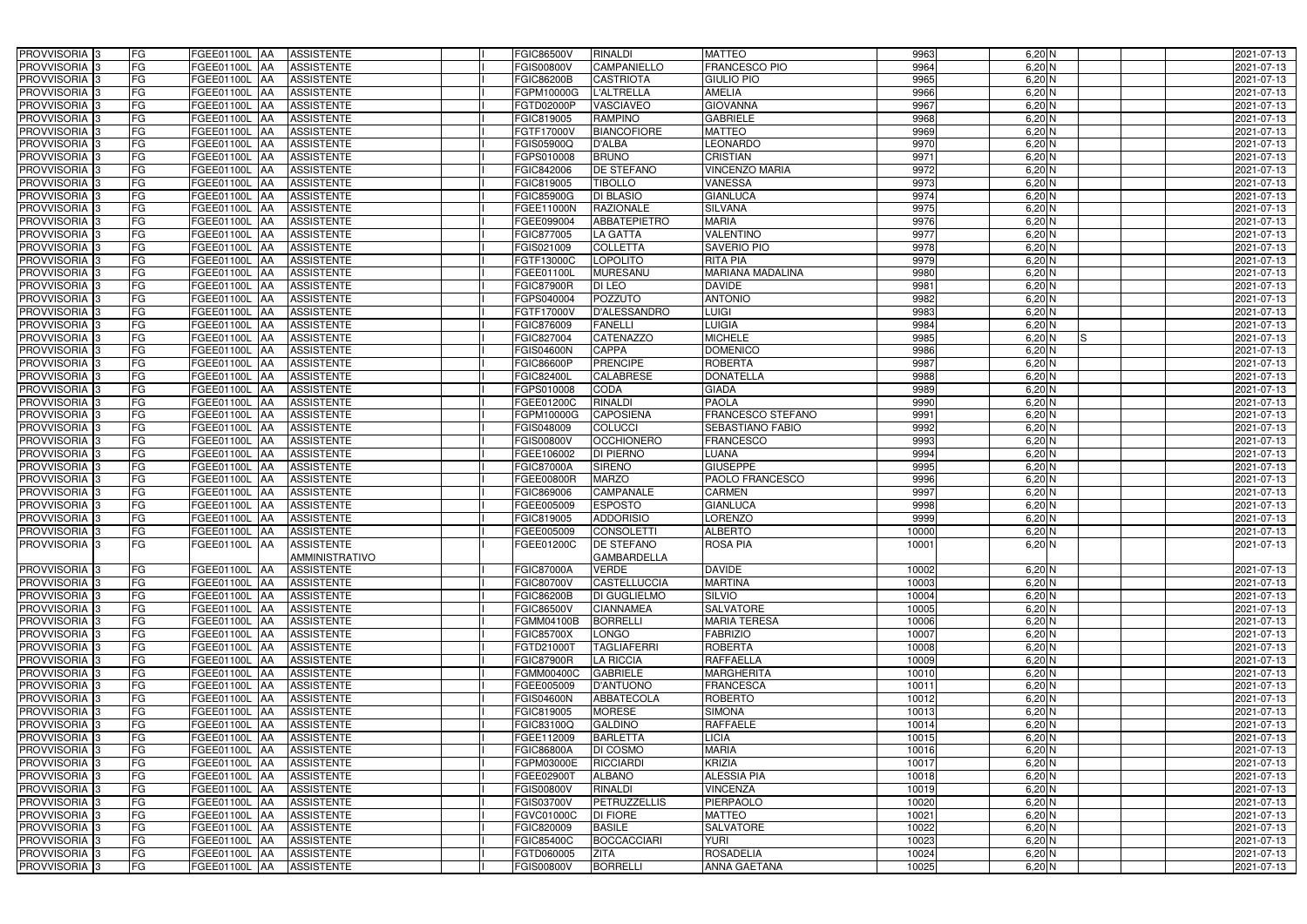| PROVVISORIA 3              | FG<br>FGEE01100L AA                       | <b>ASSISTENTE</b>               | FGIC827004        | CACCHIO             | <b>GIULIANA</b>          | 10026    | $6,20$ N                  | 2021-07-13 |
|----------------------------|-------------------------------------------|---------------------------------|-------------------|---------------------|--------------------------|----------|---------------------------|------------|
| PROVVISORIA <sup>3</sup>   | FG<br>FGEE01100L AA                       | <b>ASSISTENTE</b>               | <b>FGIC86800A</b> | VALENTE             | <b>NICOLA</b>            | 10027    | $6,20$ N                  | 2021-07-13 |
| PROVVISORIA <sup>3</sup>   | FG<br>FGEE01100L AA                       | <b>ASSISTENTE</b>               | FGTE020006        | <b>MANSOLILLO</b>   | <b>FRANCESCO</b>         | 10028    | $6,20$ N                  | 2021-07-13 |
| PROVVISORIA 3              | FG<br>FGEE01100L AA                       | <b>ASSISTENTE</b>               | FGTD010004        | <b>STOCOLA</b>      | FABIOLA VANESSA          | 10029    | $6,20$ N                  | 2021-07-13 |
| PROVVISORIA <sup>3</sup>   | FG<br>FGEE01100L                          | <b>ASSISTENTE</b><br><b>IAA</b> | <b>FGIS00800V</b> | <b>PISERCHIA</b>    | <b>ANTONIETTA</b>        | 10030    | $6,20$ N                  | 2021-07-13 |
| PROVVISORIA <sup>3</sup>   | FG<br>FGEE01100L AA                       | <b>ASSISTENTE</b>               | <b>FGIC83000X</b> | <b>CIUFFREDA</b>    | <b>ISABELLA STEFANIA</b> | 10031    | $6,20$ N                  | 2021-07-13 |
| PROVVISORIA <sup>1</sup> 3 | FG<br>FGEE01100L AA                       | <b>ASSISTENTE</b>               | <b>FGIC80700V</b> | <b>D'AVOLIO</b>     | <b>LUCA</b>              | 10032    | $6,20$ N                  | 2021-07-13 |
| PROVVISORIA <sup>3</sup>   | FG<br>FGEE01100L AA                       | <b>ASSISTENTE</b>               | FGPS010008        | <b>BRUNO</b>        | <b>DANTE</b>             | 10033    | $6,20$ N                  | 2021-07-13 |
| PROVVISORIA <sup>3</sup>   | FG<br>FGEE01100L AA                       | <b>ASSISTENTE</b>               | <b>FGIC86200B</b> | PAOLANTONIO         | <b>ANDREA</b>            | 10034    | $6,20$ N                  | 2021-07-13 |
| PROVVISORIA <sup>3</sup>   | FG<br>FGEE01100L AA                       | <b>ASSISTENTE</b>               | FGIC827004        | <b>TIBERINO</b>     | <b>EMANUELE ENZO</b>     | 10035    | $6,20$ N                  | 2021-07-13 |
| PROVVISORIA 3              | FG<br>FGEE01100L AA                       | <b>ASSISTENTE</b>               | <b>FGIC86200B</b> | <b>SAMPAOLO</b>     | <b>VERONICA</b>          | 10036    | $6,20$ N                  | 2021-07-13 |
| PROVVISORIA 3              | FG<br>FGEE01100L AA                       | <b>ASSISTENTE</b>               | <b>FGIC87000A</b> | <b>FERRARA</b>      | <b>ANNA CHIARA</b>       | 10037    | $6,20$ N                  | 2021-07-13 |
| PROVVISORIA <sup>3</sup>   | FG<br>FGEE01100L AA                       | <b>ASSISTENTE</b>               | FGEE00900L        | <b>CAPPELLI</b>     | <b>CIRO GIANFRANCO</b>   | 10038    | $6,20$ N                  | 2021-07-13 |
| PROVVISORIA 3              | FG<br>FGEE01100L AA                       | <b>ASSISTENTE</b>               | FGPC180008        | <b>BERARDI</b>      | <b>MARIA</b>             | 10039    | $6,20$ N                  | 2021-07-13 |
| PROVVISORIA 3              | $\overline{\mathsf{FG}}$<br>FGEE01100L AA | <b>ASSISTENTE</b>               | <b>FGIC85700X</b> | <b>MURGESE</b>      | <b>EMANUELE</b>          | 10040    | $6,20$ N                  | 2021-07-13 |
| PROVVISORIA 3              | $\overline{\mathsf{FG}}$<br>FGEE01100L AA | <b>ASSISTENTE</b>               | FGPC180008        | <b>DI MEO</b>       | <b>SAVINA</b>            | 1004     | $6,20$ N                  | 2021-07-13 |
| PROVVISORIA 3              | FG<br><b>FGEE01100L</b>                   | <b>ASSISTENTE</b><br><b>IAA</b> | FGEE005009        | <b>CHIAPPINELLI</b> | <b>ANNALISA</b>          | 10042    | $6,20$ N                  | 2021-07-13 |
| PROVVISORIA <sup>3</sup>   | FG<br>FGEE01100L AA                       | <b>ASSISTENTE</b>               | FGIS021009        | <b>VINCITORIO</b>   | <b>EMANUELA PIA</b>      | 10043    | $6,20$ N                  | 2021-07-13 |
| PROVVISORIA 3              | FG<br><b>FGEE01100L</b>                   | <b>ASSISTENTE</b><br><b>JAA</b> | <b>FGTD08000A</b> | <b>ACQUAVIVA</b>    | <b>MARTA</b>             | 10044    | $6,20$ N                  | 2021-07-13 |
| PROVVISORIA 3              | FG<br><b>FGEE01100L AA</b>                | <b>ASSISTENTE</b>               | <b>FGIC83700P</b> | <b>GIANNATEMPO</b>  | <b>EZIA</b>              | 10045    | 6,20 N                    | 2021-07-13 |
| PROVVISORIA <sup>3</sup>   | FG<br><b>FGEE01100L</b>                   | <b>AA</b><br><b>ASSISTENTE</b>  | FGIC844001        | <b>BISCEGLIA</b>    | <b>ROSSANA</b>           | 10046    | 6,20 N                    | 2021-07-13 |
| PROVVISORIA 3              | FG<br>FGEE01100L                          | <b>ASSISTENTE</b><br><b>JAA</b> | FGIC821005        | <b>RENDINA</b>      | <b>FRANCESCA ANTONIA</b> | 10047    | $6,20$ N                  | 2021-07-13 |
| PROVVISORIA 3              | FG<br>FGEE01100L                          | <b>JAA</b><br><b>ASSISTENTE</b> | FGPM03000E        | SALVATORE           | <b>SILVANA</b>           | 10048    | $6,20$ N                  | 2021-07-13 |
| PROVVISORIA 3              | FG<br>FGEE01100L AA                       | <b>ASSISTENTE</b>               | FGRI020004        | <b>VIOLA</b>        | <b>FABIO</b>             | 10049    | $6,20$ N                  | 2021-07-13 |
| PROVVISORIA <sup>3</sup>   | FG<br>FGEE01100L AA                       | <b>ASSISTENTE</b>               | FGEE01200C        | <b>DECHIARO</b>     | <b>GIUSEPPINA</b>        | 10050    | $6,20$ N                  | 2021-07-13 |
| PROVVISORIA 3              | FG<br>FGEE01100L AA                       | <b>ASSISTENTE</b>               | FGEE005009        | <b>TIRELLI</b>      | <b>FRANCESCA</b>         | 10051    | $6,20$ N                  | 2021-07-13 |
| PROVVISORIA 3              | FG<br>FGEE01100L AA                       | <b>ASSISTENTE</b>               | FGTD21000T        | <b>SABATINO</b>     | <b>DANILO</b>            | 10052    | $6,20$ N                  | 2021-07-13 |
| PROVVISORIA 3              | FG<br>FGEE01100L AA                       | <b>ASSISTENTE</b>               | FGIC835003        | <b>COLELLA</b>      | <b>RITA MICHELA</b>      | 10053    | $6,20$ N                  | 2021-07-13 |
| PROVVISORIA <sup>3</sup>   | FG<br>FGEE01100L AA                       | <b>ASSISTENTE</b>               | <b>FGIC86800A</b> | <b>ROSSETTI</b>     | <b>SANTINA</b>           | 10054    | $6,20$ N                  | 2021-07-13 |
| PROVVISORIA <sup>3</sup>   | FG<br>FGEE01100L AA                       | <b>ASSISTENTE</b>               | FGEE00800R        | RINALDI             | <b>FRANCESCO</b>         | 10055    | $6,20$ N                  | 2021-07-13 |
| PROVVISORIA <sup>3</sup>   | FG<br>FGEE01100L AA                       | <b>ASSISTENTE</b>               | FGIC876009        | <b>FANTETTI</b>     | <b>MARIA INCORONATA</b>  | 10056    | $6,20$ N                  | 2021-07-13 |
| PROVVISORIA <sup>3</sup>   | FG<br>FGEE01100L AA                       | <b>ASSISTENTE</b>               | FGPS010008        | CASSIA              | <b>DANIELE</b>           | 10057    | 6,20 N                    | 2021-07-13 |
| PROVVISORIA <sup>3</sup>   | FG<br>FGEE01100L AA                       | <b>ASSISTENTE</b>               | FGEE112009        | <b>PUPILLO</b>      | <b>OLGA</b>              | 10058    | $6,20$ N                  | 2021-07-13 |
| PROVVISORIA <sup>3</sup>   | FG<br><b>FGEE01100L AA</b>                | <b>ASSISTENTE</b>               | FGEE00800R        | <b>ROSSACCI</b>     | <b>ELENA ANTONELLA</b>   | 10059    | $6,20$ N                  | 2021-07-13 |
| PROVVISORIA <sup>3</sup>   | FG<br>FGEE01100L                          | <b>ASSISTENTE</b><br><b>IAA</b> | FGIC86100G        | <b>SPONSILLO</b>    | <b>FABIO</b>             | 10060    | $6,20$ N                  | 2021-07-13 |
| PROVVISORIA <sup>3</sup>   | FG<br>FGEE01100L                          | <b>ASSISTENTE</b><br><b>JAA</b> | FGTD08000A        | <b>FRANCAVILLA</b>  | <b>ROBERTA</b>           | $1006 -$ | $6,20$ N                  | 2021-07-13 |
| PROVVISORIA <sup>3</sup>   | FG<br>FGEE01100L                          | <b>ASSISTENTE</b><br><b>JAA</b> | <b>FGIC81600N</b> | <b>SCIARRILLO</b>   | <b>MICHELE</b>           | 10062    | $6,20$ N                  | 2021-07-13 |
| PROVVISORIA <sup>3</sup>   | FG<br>FGEE01100L AA                       | <b>ASSISTENTE</b>               | FGIS021009        | <b>IANNACCI</b>     | <b>MICHELE</b>           | 10063    | $6,20$ N                  | 2021-07-13 |
| PROVVISORIA 3              | FG<br><b>FGEE01100L</b> AA                | ASSISTENTE                      | FGIC819005        | <b>MOCCIOLA</b>     | <b>MICHELE</b>           | 10064    | $6,20 \overline{N}$       | 2021-07-13 |
| PROVVISORIA <sup>3</sup>   | FG<br>FGEE01100L AA                       | <b>ASSISTENTE</b>               | FGPS010008        | <b>SABATINI</b>     | <b>MASSIMO</b>           | 10065    | $6,20$ N                  | 2021-07-13 |
| PROVVISORIA <sup>3</sup>   | FG<br>FGEE01100L AA                       | ASSISTENTE                      | <b>FGIC842006</b> | <b>CALABRESE</b>    | <b>MARIANNINA</b>        | 10066    | $6,17$ S                  | 2021-07-13 |
| PROVVISORIA <sup>3</sup>   | FG<br>FGEE01100L AA                       | ASSISTENTE                      | <b>FGIC81600N</b> | <b>DE RINALDIS</b>  | <b>FILOMENA</b>          | 10067    | $6,17$ S                  | 2021-07-13 |
| PROVVISORIA <sup>3</sup>   | FG<br>FGEE01100L AA                       | ASSISTENTE                      | FGIS06100Q        | <b>CIPRIANI</b>     | <b>LUCIA MARIA</b>       | 10068    | $6,17$ S                  | 2021-07-13 |
| PROVVISORIA <sup>3</sup>   | FG<br><b>FGEE01100L</b> AA                | ASSISTENTE                      | FGIC818009        | <b>MARANO</b>       | <b>MARIA TERESA</b>      | 10069    | $6,17$ S                  | 2021-07-13 |
| PROVVISORIA 3              | FG<br>FGEE01100L AA                       | ASSISTENTE                      | FGTD060005        | SPAGNUOLO           | <b>ANNA LUCIA</b>        | 10070    | $6,17$ S<br><sub>IS</sub> | 2021-07-13 |
| PROVVISORIA <sup>3</sup>   | FG<br>FGEE01100L AA                       | ASSISTENTE                      | <b>FGIC87000A</b> | <b>MINESE</b>       | <b>KATIUSCIA BIAGIA</b>  | 10071    | $6,17$ $S$                | 2021-07-13 |
| PROVVISORIA <sup>3</sup>   | FG<br>FGEE01100L AA                       | ASSISTENTE                      | <b>FGIC86500V</b> | <b>TATTILO</b>      | LUIGIA                   | 10072    | $6,17$ S                  | 2021-07-13 |
| PROVVISORIA <sup>3</sup>   | FG<br>FGEE01100L AA                       | ASSISTENTE                      | FGIC86100G        | <b>NUSCO</b>        | <b>PAOLINA</b>           | 10073    | $6,17$ S                  | 2021-07-13 |
| PROVVISORIA <sup>3</sup>   | FG<br>FGEE01100L AA                       | ASSISTENTE                      | FGRI020004        | <b>GIUVA</b>        | <b>CLELIA AURORA</b>     | 10074    | $6,17$ S                  | 2021-07-13 |
| PROVVISORIA <sup>3</sup>   | FG<br>FGEE01100L AA                       | ASSISTENTE                      | FGEE01200C        | <b>TRICOLLE</b>     | <b>ROSSELLA</b>          | 10075    | $6,17$ S                  | 2021-07-13 |
| PROVVISORIA 3              | FG<br>FGEE01100L AA                       | <b>ASSISTENTE</b>               | FGIC820009        | <b>SESSA</b>        | <b>MARINELLA</b>         | 10076    | $6,17$ S                  | 2021-07-13 |
| PROVVISORIA <sup>3</sup>   | FG<br>FGEE01100L AA                       | <b>ASSISTENTE</b>               | <b>FGIC85800Q</b> | <b>TENORE</b>       | <b>ANTONELLA</b>         | 10077    | $6,17$ S                  | 2021-07-13 |
| PROVVISORIA <sup>3</sup>   | FG<br>FGEE01100L AA                       | <b>ASSISTENTE</b>               | <b>FGIS01100P</b> | <b>LADOGANA</b>     | <b>RAFFAELLA</b>         | 10078    | $6,17$ S                  | 2021-07-13 |
| PROVVISORIA <sup>3</sup>   | FG<br>FGEE01100L AA                       | <b>ASSISTENTE</b>               | FGIC818009        | <b>CAPALDO</b>      | <b>MARIA TERESA</b>      | 10079    | $6,17$ S                  | 2021-07-13 |
| PROVVISORIA <sup>13</sup>  | FG<br>FGEE01100L AA                       | <b>ASSISTENTE</b>               | FGTE020006        | CACCAVO             | <b>PIERLUIGI</b>         | 10080    | $6,17$ S                  | 2021-07-13 |
| PROVVISORIA <sup>1</sup> 3 | FG<br>FGEE01100L AA                       | <b>ASSISTENTE</b>               | FGIC86000Q        | <b>CEGLIA</b>       | <b>MARIA MADDALENA</b>   | 10081    | $6,17$ S                  | 2021-07-13 |
| PROVVISORIA <sup>3</sup>   | FG<br>FGEE01100L AA                       | <b>ASSISTENTE</b>               | FGPC15000C        | <b>FOLLERI</b>      | <b>GIANLUCA</b>          | 10082    | $6,17$ S                  | 2021-07-13 |
| <b>PROVVISORIA</b> 3       | FG<br>FGEE01100L AA                       | <b>ASSISTENTE</b>               | FGTD060005        | <b>SUSANNA</b>      | <b>GABRIELLA</b>         | 10083    | $6,17$ S                  | 2021-07-13 |
| PROVVISORIA <sup>3</sup>   | FG<br>FGEE01100L AA                       | <b>ASSISTENTE</b>               | FGIC856004        | PIPOLI              | <b>CLAUDIO</b>           | 10084    | $6,17$ S                  | 2021-07-13 |
| PROVVISORIA <sup>3</sup>   | FG<br><b>FGEE01100L AA</b>                | <b>ASSISTENTE</b>               | FGIS03700V        | <b>VINCITORIO</b>   | <b>FABIO</b>             | 10085    | $6,17$ S                  | 2021-07-13 |
| PROVVISORIA <sup>3</sup>   | FG<br>FGEE01100L AA                       | <b>ASSISTENTE</b>               | FGTF13000C        | <b>DI PIETRO</b>    | <b>GENNARO</b>           | 10086    | $6,17$ N                  | 2021-07-13 |
| PROVVISORIA <sup>3</sup>   | FG<br>FGEE01100L AA                       | <b>ASSISTENTE</b>               | <b>FGIC82300R</b> | <b>LOMBARDI</b>     | MICHELE VINCENZO ENRICO  | 10087    | $6,17$ N                  | 2021-07-13 |
| PROVVISORIA <sup>3</sup>   | FG<br>FGEE01100L AA                       | <b>ASSISTENTE</b>               | <b>FGVC01000C</b> | <b>MUCCIACCIARO</b> | <b>ANNALAURA</b>         | 10088    | $6,17$ N                  | 2021-07-13 |
| PROVVISORIA <sup>3</sup>   | FG<br>FGEE01100L AA                       | ASSISTENTE                      | FGIC818009        | <b>GUARINI</b>      | <b>ISABELLA</b>          | 10089    | $6,17$ N                  | 2021-07-13 |
|                            |                                           |                                 |                   |                     |                          |          |                           |            |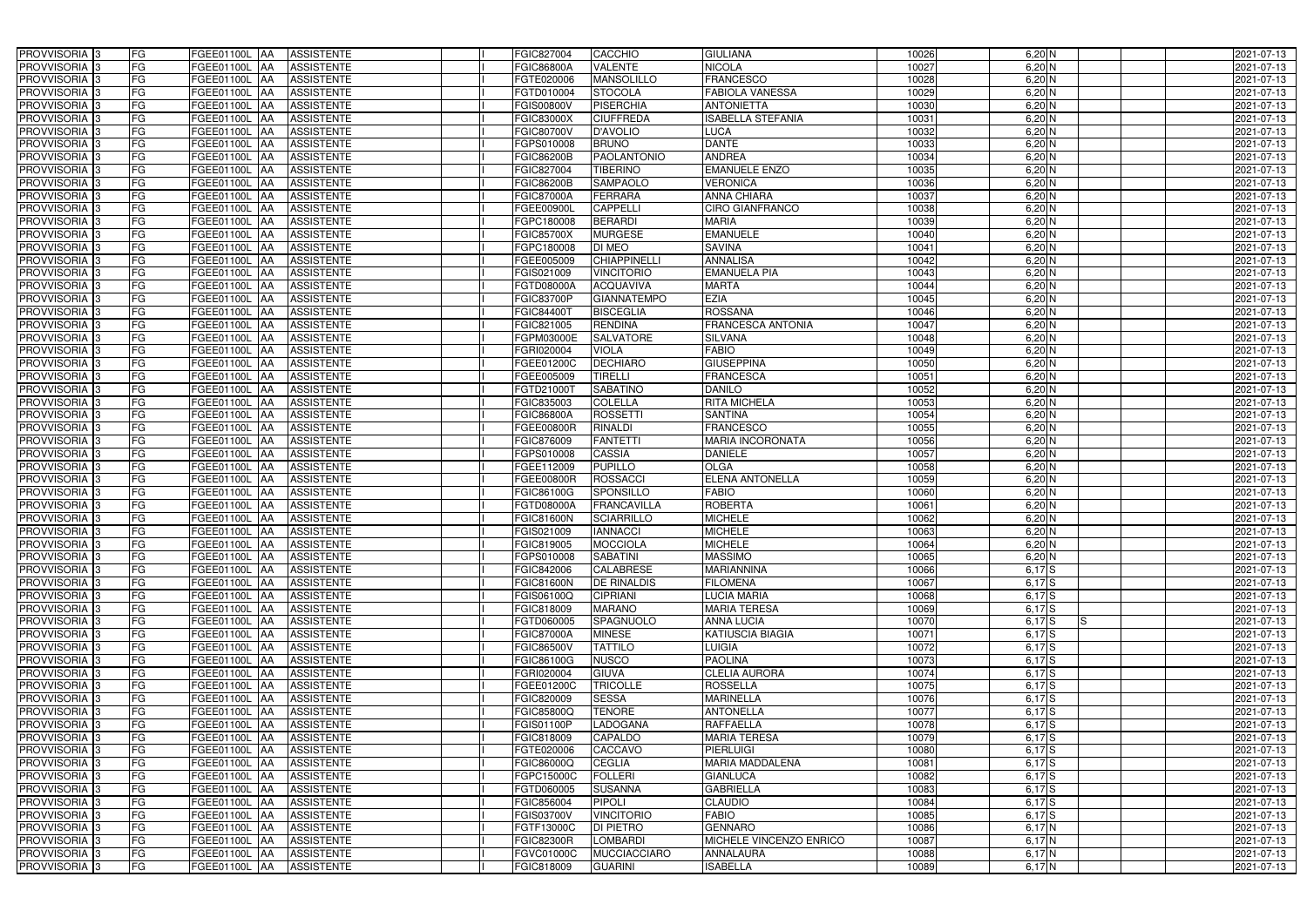| PROVVISORIA 3<br>FG                              | FGEE01100L<br><b>AA</b><br><b>ASSISTENTE</b>  | <b>FGTD08000A</b> | CONTE                 | <b>ANTONIETTA</b>          | 10090 | $6,17$ N                  | 2021-07-13 |
|--------------------------------------------------|-----------------------------------------------|-------------------|-----------------------|----------------------------|-------|---------------------------|------------|
| FG<br>PROVVISORIA <sup>3</sup>                   | <b>ASSISTENTE</b><br>FGEE01100L<br><b>IAA</b> | <b>FGIC85900G</b> | <b>MIRANDA</b>        | <b>BARBARA</b>             | 10091 | $6,17$ N                  | 2021-07-13 |
| FG<br>PROVVISORIA 3                              | FGEE01100L<br><b>ASSISTENTE</b><br><b>IAA</b> | FGIS05900Q        | <b>MANZO</b>          | <b>LUCREZIA</b>            | 10092 | 6,17N                     | 2021-07-13 |
| FG<br>PROVVISORIA 3                              | <b>ASSISTENTE</b><br>FGEE01100L<br><b>IAA</b> | <b>FGIC85700X</b> | <b>PELLEGRINO</b>     | <b>UGHETTA</b>             | 10093 | 6,17N                     | 2021-07-13 |
| FG<br><b>PROVVISORIA</b> 3                       | FGEE01100L<br><b>ASSISTENTE</b><br>IAA        | FGMM148003        | <b>MONACO</b>         | <b>MATTEO GIUSEPPE</b>     | 10094 | $6,17$ N                  | 2021-07-13 |
| FG<br>PROVVISORIA                                | <b>AA</b><br><b>ASSISTENTE</b><br>FGEE01100L  | FGEE01100L        | <b>FERRIERI</b>       | <b>GRAZIA</b>              | 10095 | 6,17N                     | 2021-07-13 |
| FG<br>PROVVISORIA 3                              | FGEE01100L AA<br><b>ASSISTENTE</b>            | FGIS01100P        | <b>SCHIAVONE</b>      | <b>ALESSANDRO</b>          | 10096 | $6,17$ N                  | 2021-07-13 |
| PROVVISORIA 3<br>FG                              | FGEE01100L AA<br><b>ASSISTENTE</b>            | FGIC818009        | <b>DONOFRIO</b>       | <b>IMMACOLATA</b>          | 10097 | $6,17$ N                  | 2021-07-13 |
| <b>PROVVISORIA</b> 3<br>FG                       | FGEE01100L<br><b>ASSISTENTE</b><br><b>JAA</b> | FGTD21000T        | <b>LEPORE</b>         | <b>CONSIGLIA MONICA</b>    | 10098 | $6,17$ N                  | 2021-07-13 |
| PROVVISORIA <sub>3</sub><br>FG                   | <b>ASSISTENTE</b><br>FGEE01100L<br><b>AA</b>  | FGIC85400C        | PIAZZOLLA             | <b>DORA</b>                | 10099 | $6,17$ N                  | 2021-07-13 |
| PROVVISORIA 3<br>FG                              | FGEE01100L<br><b>ASSISTENTE</b><br><b>JAA</b> | <b>FGIC87000A</b> | <b>CIUFFREDA</b>      | <b>MARINA</b>              | 10100 | 6,17N                     | 2021-07-13 |
| <b>PROVVISORIA</b> 3<br>FG                       | FGEE01100L<br><b>ASSISTENTE</b><br><b>JAA</b> | <b>FGIC85800Q</b> | <b>DI BELLO</b>       | <b>POMPILIA</b>            | 10101 | 6,17N                     | 2021-07-13 |
| PROVVISORIA <sup>3</sup><br>FG                   | FGEE01100L<br><b>ASSISTENTE</b><br><b>AA</b>  | FGIS001004        | <b>SILVESTRI</b>      | <b>ANTONIO</b>             | 10102 | 6,17 N                    | 2021-07-13 |
| PROVVISORIA <sup>3</sup><br>FG                   | FGEE01100L<br><b>ASSISTENTE</b><br><b>JAA</b> | FGPS010008        | <b>MESSINA</b>        | <b>RODOLFO</b>             | 10103 | 6,17N                     | 2021-07-13 |
| <b>PROVVISORIA</b> 3<br>FG                       | <b>ASSISTENTE</b><br>FGEE01100L<br><b>JAA</b> | FGRI020004        | <b>FINIZIO</b>        | <b>FRANCESCO</b>           | 10104 | $6,17$ N                  | 2021-07-13 |
| $\overline{\mathsf{FG}}$<br><b>PROVVISORIA</b> 3 | FGEE01100L<br><b>ASSISTENTE</b><br><b>AA</b>  | FGEE11000N        | <b>CAVALLO</b>        | <b>MATTEO ANTONIO</b>      | 10105 | 6,17N                     | 2021-07-13 |
| FG<br><b>PROVVISORIA</b> 3                       | FGEE01100L<br><b>ASSISTENTE</b><br><b>JAA</b> | FGIC869006        | <b>GAMBARELLI</b>     | <b>ANGELA</b>              | 10106 | $6,17$ N                  | 2021-07-13 |
| PROVVISORIA  <br>FG                              | FGEE01100L<br><b>ASSISTENTE</b><br><b>AA</b>  | FGPS20000B        | <b>BRIGIDA</b>        | <b>ANNAMARIA</b>           | 1010  | $6,17$ N                  | 2021-07-13 |
| PROVVISORIA  <br>FG                              | FGEE01100L<br><b>AA</b><br><b>ASSISTENTE</b>  | FGPC160003        | <b>CROCE</b>          | <b>PATRIZIA</b>            | 10108 | $6,17$ N                  | 2021-07-13 |
| <b>PROVVISORIA</b><br>FG                         | <b>ASSISTENTE</b><br>FGEE01100L<br><b>AA</b>  | <b>FGIS00800V</b> | <b>AVVANZO</b>        | <b>VALENTINO</b>           | 10109 | $6,17$ N                  | 2021-07-13 |
| <b>PROVVISORIA</b><br>FG                         | FGEE01100L<br><b>JAA</b><br><b>ASSISTENTE</b> | <b>FGIC86800A</b> | <b>VALENTE</b>        | <b>ASSUNTA</b>             | 10110 | $6,17\overline{\text{N}}$ | 2021-07-13 |
| <b>PROVVISORIA</b> 3<br>FG                       | FGEE01100L<br><b>ASSISTENTE</b><br><b>IAA</b> | FGPM03000E        | <b>CHINNI</b>         | <b>PAOLINO</b>             | 1011  | $6,17$ N                  | 2021-07-13 |
| <b>PROVVISORIA</b> 3<br>FG                       | FGEE01100L<br><b>ASSISTENTE</b><br><b>AA</b>  | FGIC86100G        | <b>TONTI</b>          | <b>MICHELE ROBERTO</b>     | 10112 | $6,17$ N                  | 2021-07-13 |
| <b>PROVVISORIA</b> 3<br>FG                       | FGEE01100L<br><b>AA</b><br><b>ASSISTENTE</b>  | <b>FGIC83800E</b> | <b>RAFFAELE</b>       | <b>TERESA</b>              | 10113 | 6,17N                     | 2021-07-13 |
| <b>PROVVISORIA</b> 3<br>FG                       | <b>JAA</b><br><b>ASSISTENTE</b><br>FGEE01100L | FGIS06100Q        | <b>D'ANTUONO</b>      | <b>MICHELE</b>             | 10114 | 6,17N                     | 2021-07-13 |
| <b>PROVVISORIA</b> 3<br>FG                       | FGEE01100L<br><b>ASSISTENTE</b><br><b>IAA</b> | FGIS00800V        | <b>MAZZARDO</b>       | <b>MICHELA ILARIA</b>      | 10115 | 6,17N                     | 2021-07-13 |
| <b>PROVVISORIA</b> 3<br>FG                       | FGEE01100L<br><b>AA</b><br><b>ASSISTENTE</b>  | FGIC842006        | <b>ANTENUCCI</b>      | <b>MARIA ANTONIETTA</b>    | 10116 | 6,17N                     | 2021-07-13 |
| <b>PROVVISORIA</b> 3<br>FG                       | FGEE01100L<br><b>ASSISTENTE</b><br><b>IAA</b> | FGIS01100P        | <b>DIBISCEGLIA</b>    | <b>GIUSEPPE</b>            | 1011  | 6,17N                     | 2021-07-13 |
| <b>PROVVISORIA</b><br>FG                         | FGEE01100L<br><b>ASSISTENTE</b><br><b>IAA</b> | FGEE005009        | CARICONE              | CARMELA                    | 10118 | $6,17$ N                  | 2021-07-13 |
| FG<br><b>PROVVISORIA</b> 3                       | FGEE01100L<br><b>ASSISTENTE</b><br><b>IAA</b> | FGEE01100L        | <b>DEMEO</b>          | MARIA ADDOLORATA GIOVANNA  | 10119 | 6,17N                     | 2021-07-13 |
| FG<br>PROVVISORIA                                | <b>AA</b><br><b>ASSISTENTE</b><br>FGEE01100L  | FGMM00400C        | <b>STRANIERO</b>      | LUCIA RAFFAELA             | 10120 | 6,17N                     | 2021-07-13 |
| <b>PROVVISORIA</b><br>FG                         | <b>ASSISTENTE</b><br>FGEE01100L<br><b>AA</b>  | FGTF13000C        | <b>SANTORO</b>        | <b>PASQUALE</b>            | 10121 | 6,17 N                    | 2021-07-13 |
| <b>PROVVISORIA</b><br>FG                         | FGEE01100L<br><b>ASSISTENTE</b><br><b>IAA</b> | FGIS007003        | <b>DI LELLA</b>       | <b>MARIA ASSUNTA</b>       | 10122 | $6,17$ N                  | 2021-07-13 |
| <b>PROVVISORIA</b><br>FG                         | <b>ASSISTENTE</b><br>FGEE01100L<br><b>IAA</b> | FGTD08000A        | <b>RIGILLO</b>        | <b>GERARDINA</b>           | 10123 | $6,17$ N                  | 2021-07-13 |
| <b>PROVVISORIA</b><br>FG                         | <b>ASSISTENTE</b><br>FGEE01100L<br>IAA        | FGEE099004        | <b>MASTRANGELO</b>    | <b>ANTONIO</b>             | 10124 | $6,17$ N                  | 2021-07-13 |
| <b>PROVVISORIA</b><br>FG                         | <b>ASSISTENTE</b><br>FGEE01100L<br><b>JAA</b> | FGEE005009        | <b>PEPE</b>           | <b>MARIA RITA</b>          | 10125 | $6,17$ N                  | 2021-07-13 |
| PROVVISORIA 3<br>FG                              | <b>ASSISTENTE</b><br>GEE01100L-<br><b>IAA</b> | FGMM15400A        | <b>FIRULLI</b>        | <b>PATRIZIA</b>            | 10126 | $6,17$ N                  | 2021-07-13 |
| PROVVISORIA <sup>3</sup><br>FG                   | <b>ASSISTENTE</b><br>FGEE01100L<br><b>AA</b>  | FGEE112009        | <b>BIUSO</b>          | <b>ANTONIA</b>             | 10127 | 6,17N                     | 2021-07-13 |
| PROVVISORIA 3<br>FG                              | FGEE01100L AA ASSISTENTE                      | <b>FGIC82500C</b> | <b>AUGELLI</b>        | <b>ANNA</b>                | 10128 | $6,17$ N                  | 2021-07-13 |
| PROVVISORIA <sup>3</sup><br>FG                   | <b>ASSISTENTE</b><br>FGEE01100L AA            | FGIC856004        | <b>CAPUTO</b>         | <b>MARIA LUISA</b>         | 10129 | 6,17N                     | 2021-07-13 |
| <b>PROVVISORIA</b> 3<br>FG                       | <b>ASSISTENTE</b><br>FGEE01100L AA            | FGTD010004        | <b>TELA</b>           | <b>ANTONIETTA VERONICA</b> | 10130 | $6,10$ S                  | 2021-07-13 |
| PROVVISORIA <sup>3</sup><br>FG                   | <b>ASSISTENTE</b><br>FGEE01100L AA            | FGIS044002        | <b>TESTA</b>          | <b>DAVIDE</b>              | 10131 | $6,10$ S                  | 2021-07-13 |
| PROVVISORIA <sup>3</sup><br>FG                   | FGEE01100L AA<br><b>ASSISTENTE</b>            | FGIC82900Q        | <b>GARGANO</b>        | <b>ANNA EUGENIA</b>        | 10132 | $6,10$ S                  | 2021-07-13 |
| PROVVISORIA 3<br>FG                              | FGEE01100L AA<br><b>ASSISTENTE</b>            | FGTD010004        | <b>COTA</b>           | <b>LUIGI</b>               | 10133 | $6,10$ S                  | 2021-07-13 |
| PROVVISORIA <sup>3</sup><br>FG                   | FGEE01100L AA<br><b>ASSISTENTE</b>            | FGIC86100G        | <b>FLORIO</b>         | ALESSANDRO                 | 10134 | $6,10$ S                  | 2021-07-13 |
| <b>PROVVISORIA</b> 3<br>FG                       | FGEE01100L AA<br><b>ASSISTENTE</b>            | <b>FGVC01000C</b> | <b>ROTUNNO</b>        | <b>LUDOVICO</b>            | 10135 | $6,10$ S                  | 2021-07-13 |
| PROVVISORIA <sup>3</sup><br>FG                   | FGEE01100L AA<br><b>ASSISTENTE</b>            | FGPS040004        | <b>MONTINO</b>        | <b>VALERIA</b>             | 10136 | $6,10$ S                  | 2021-07-13 |
| PROVVISORIA <sup>3</sup><br>FG                   | FGEE01100L AA<br><b>ASSISTENTE</b>            | FGIS001004        | <b>FRATTARUOLO DE</b> | <b>RAFFAELLA LORETA</b>    | 10137 | $6,10$ S                  | 2021-07-13 |
|                                                  | AMMINISTRATIVO                                |                   | <b>MICHELE</b>        |                            |       |                           |            |
| PROVVISORIA <sup>3</sup><br>FG                   | <b>FGEE01100L AA</b><br><b>ASSISTENTE</b>     | <b>FGMM00700X</b> | SARAO'                | <b>LIDIA</b>               | 10138 | $6,10$ S                  | 2021-07-13 |
| PROVVISORIA <sup>3</sup><br>FG                   | FGEE01100L AA<br><b>ASSISTENTE</b>            | <b>FGIC81600N</b> | <b>RUSSO</b>          | <b>LUIGI ANDREA</b>        | 10139 | $6,10$ S                  | 2021-07-13 |
| PROVVISORIA <sup>3</sup><br>FG                   | FGEE01100L AA<br><b>ASSISTENTE</b>            | FGPC180008        | <b>DI PALO</b>        | <b>SAVINO</b>              | 10140 | 6,10 N                    | 2021-07-13 |
| PROVVISORIA <sup>3</sup><br>FG                   | FGEE01100L AA<br><b>ASSISTENTE</b>            | FGPS010008        | <b>VIRGILIO</b>       | <b>MARCO</b>               | 10141 | 6,10 N                    | 2021-07-13 |
| PROVVISORIA <sup>3</sup><br>FG                   | FGEE01100L AA<br><b>ASSISTENTE</b>            | FGPS040004        | PONZIO FURNO          | <b>CARLOS</b>              | 10142 | 6,10 N                    | 2021-07-13 |
| FG<br>PROVVISORIA <sup>3</sup>                   | FGEE01100L AA<br><b>ASSISTENTE</b>            | <b>FGIC82400L</b> | <b>COSCIA</b>         | <b>SIMONE</b>              | 10143 | 6,10 N                    | 2021-07-13 |
| FG<br>PROVVISORIA 3                              | <b>ASSISTENTE</b><br>FGEE01100L<br><b>JAA</b> | <b>FGIS03700V</b> | <b>SAMPIERI</b>       | <b>ROSSELLA</b>            | 10144 | 6,10 N                    | 2021-07-13 |
| FG<br>PROVVISORIA <sup>3</sup>                   | <b>ASSISTENTE</b><br>FGEE01100L AA            | FGEE005009        | <b>ERRICO</b>         | <b>CRISTIANO</b>           | 10145 | 6,10 N                    | 2021-07-13 |
| PROVVISORIA <sup>3</sup><br>FG                   | FGEE01100L AA<br><b>ASSISTENTE</b>            | FGTF13000C        | <b>FALZETTA</b>       | <b>LUCA</b>                | 10146 | 6,10 N                    | 2021-07-13 |
| PROVVISORIA <sup>3</sup><br>FG                   | <b>ASSISTENTE</b><br>FGEE01100L AA            | FGIC847009        | <b>MONACO</b>         | <b>GIOVANNI</b>            | 10147 | $6,10\overline{\rm N}$    | 2021-07-13 |
| PROVVISORIA <sup>3</sup><br>FG                   | <b>ASSISTENTE</b><br>FGEE01100L AA            | FGIC856004        | CATANO                | <b>FILOMENA</b>            | 10148 | 6,10 N                    | 2021-07-13 |
| PROVVISORIA <sup>3</sup><br>FG                   | <b>ASSISTENTE</b><br>FGEE01100L AA            | FGTF13000C        | <b>RENDINE</b>        | <b>GIANMARCO</b>           | 10149 | 6,10 N                    | 2021-07-13 |
| PROVVISORIA <sup>3</sup><br>FG                   | <b>ASSISTENTE</b><br>FGEE01100L AA            | FGIC872002        | <b>GATTA</b>          | <b>CHRISTIAN</b>           | 10150 | 6,10 N                    | 2021-07-13 |
| PROVVISORIA <sup>3</sup><br>FG                   | <b>ASSISTENTE</b><br>FGEE01100L AA            | FGTD060005        | <b>MANCINO</b>        | <b>SERENA</b>              | 10151 | 6,10 N                    | 2021-07-13 |
| PROVVISORIA <sup>3</sup><br>FG                   | <b>ASSISTENTE</b><br>FGEE01100L AA            | <b>FGIC86100G</b> | <b>ANTENOZIO</b>      | <b>VALERIA</b>             | 10152 | 6,10 N                    | 2021-07-13 |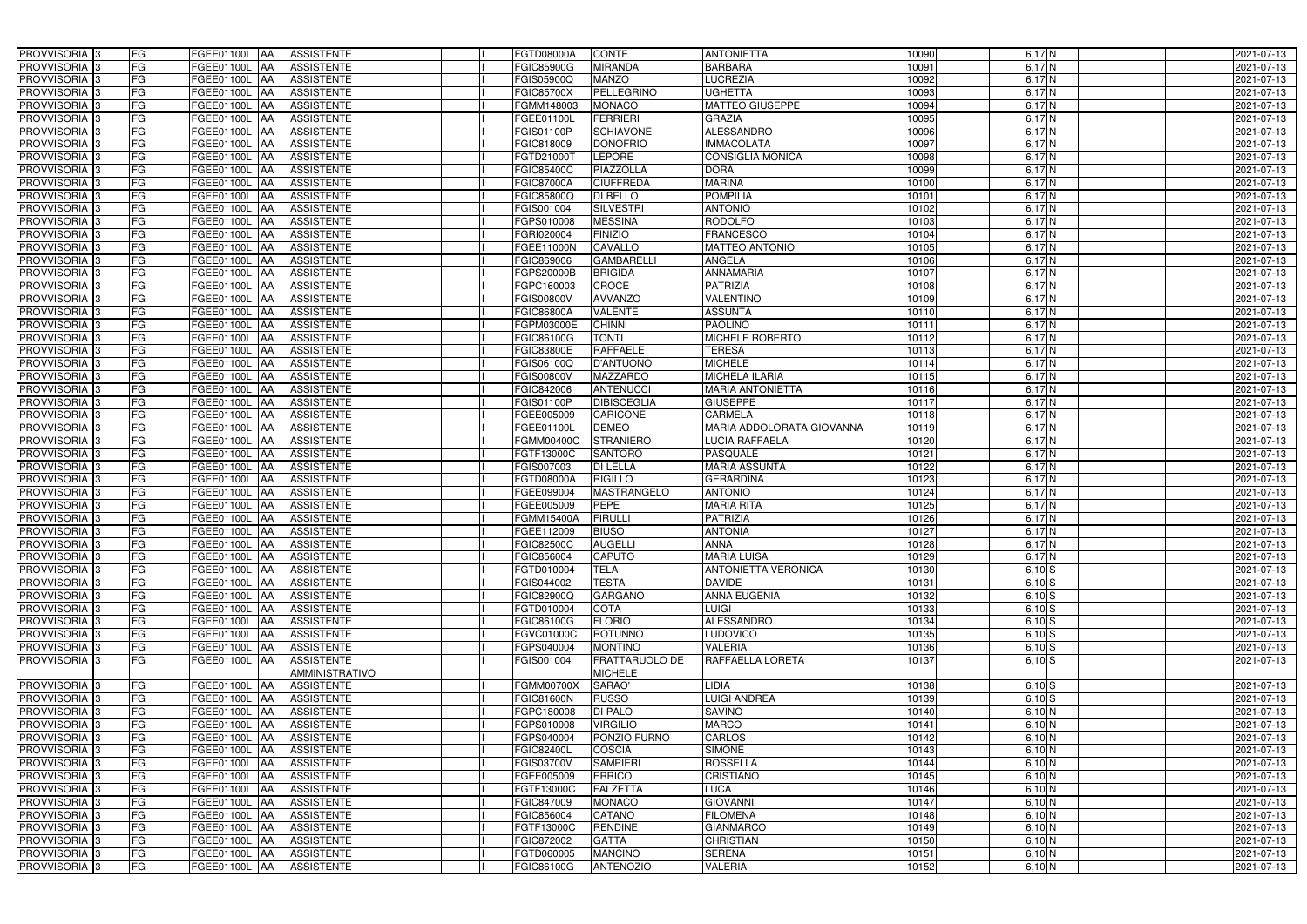| PROVVISORIA 3                                        | FG        | FGEE01100L AA<br><b>ASSISTENTE</b>                                              | FGEE112009                      | LOMBARDI                         | FRANCESCA GIUSEPPINA                        | 10153          | 6,10 N                    | 2021-07-13               |
|------------------------------------------------------|-----------|---------------------------------------------------------------------------------|---------------------------------|----------------------------------|---------------------------------------------|----------------|---------------------------|--------------------------|
| PROVVISORIA 3                                        | FG        | <b>ASSISTENTE</b><br>FGEE01100L                                                 | FGTD08000A                      | <b>LIOCE</b>                     | LUIGI PIO                                   | 10154          | 6,10 N                    | 2021-07-13               |
| PROVVISORIA 3                                        | <b>FG</b> | <b>FGEE01100L</b><br><b>ASSISTENTE</b><br>IAA                                   | FGIC81600N                      | <b>STISCIA</b>                   | <b>ANTONIO</b>                              | 10155          | 6,10 N                    | 2021-07-13               |
| PROVVISORIA <sup>3</sup>                             | FG        | FGEE01100L<br><b>ASSISTENTE</b><br>IAA                                          | <b>GIC87900R</b>                | <b>PLACENTINO</b>                | <b>VIVIANA RITA</b>                         | 10156          | 6,10 N                    | 2021-07-13               |
| PROVVISORIA <sup>3</sup>                             | FG        | FGEE01100L<br><b>ASSISTENTE</b><br>IAA                                          | FGIC84400T                      | <b>GAGGIANO</b>                  | <b>ALESSIA</b>                              | 10157          | 6,10 N                    | 2021-07-13               |
| PROVVISORIA 3                                        | <b>FG</b> | <b>FGEE01100L AA</b><br><b>ASSISTENTE</b>                                       | FGIS01100P                      | <b>ANTONACCI</b>                 | <b>MICHELA</b>                              | 10158          | 6,10 N                    | 2021-07-13               |
| PROVVISORIA 3                                        | FG        | FGEE01100L AA<br><b>ASSISTENTE</b>                                              | FGIC87000A                      | <b>MENDITTI</b>                  | <b>MASSIMILIANO</b>                         | 10159          | 6,10 N                    | 2021-07-13               |
| PROVVISORIA 3                                        | FG        | <b>ASSISTENTE</b><br>FGEE01100L AA                                              | <b>FGIC86800A</b>               | <b>DI GUGLIELMO</b>              | <b>NICOLAS</b>                              | 10160          | 6,10 N                    | 2021-07-13               |
| PROVVISORIA 3                                        | <b>FG</b> | FGEE01100L AA<br><b>ASSISTENTE</b>                                              | FGEE01100L                      | VARGIU                           | <b>GAIA</b>                                 | 10161          | $6,10$ N                  | 2021-07-13               |
| PROVVISORIA 3                                        | FG        | FGEE01100L AA<br><b>ASSISTENTE</b>                                              | FGIC83100Q                      | <b>GALDINO</b>                   | <b>ELENA</b>                                | 10162          | $6,10\overline{\rm N}$    | 2021-07-13               |
| PROVVISORIA 3                                        | FG        | <b>ASSISTENTE</b><br>FGEE01100L AA                                              | FGTE020006                      | <b>PALMIERI</b>                  | <b>PASQUALE</b>                             | 10163          | $6,10$ N                  | 2021-07-13               |
| PROVVISORIA <sup>3</sup>                             | FG        | FGEE01100L AA<br><b>ASSISTENTE</b>                                              | FGPS040004                      | <b>VITALE</b>                    | CARLO                                       | 10164          | 6,10 N                    | 2021-07-13               |
| PROVVISORIA <sup>3</sup>                             | FG        | FGEE01100L<br><b>ASSISTENTE</b><br><b>IAA</b>                                   | <b>GIS00800V</b>                | <b>SALERNO</b>                   | <b>RAFFAELE</b>                             | 10165          | 6,10 N                    | 2021-07-13               |
| PROVVISORIA 3                                        | FG        | FGEE01100L AA<br><b>ASSISTENTE</b>                                              | FGIC818009                      | <b>PIGNATIELLO</b>               | <b>GIOVANNI</b>                             | 10166          | 6,10 N                    | 2021-07-13               |
| PROVVISORIA 3                                        | <b>FG</b> | FGEE01100L AA<br><b>ASSISTENTE</b>                                              | FGIC827004                      | <b>CAPONE</b>                    | <b>VALERIA</b>                              | 10167          | 6,10 N                    | 2021-07-13               |
| PROVVISORIA 3                                        | <b>FG</b> | FGEE01100L<br><b>ASSISTENTE</b><br>IAA                                          | FGIC86000Q                      | <b>PATRUNO</b>                   | <b>SABRINA</b>                              | 10168          | 6,10 N                    | 2021-07-13               |
| PROVVISORIA 3                                        | FG        | FGEE01100L<br><b>ASSISTENTE</b><br>IAA                                          | FGIC86600P                      | <b>ROBUSTELLA</b>                | <b>GENNI</b>                                | 1016           | 6,10 N                    | 2021-07-13               |
| PROVVISORIA 3                                        | FG        | FGEE01100L<br><b>ASSISTENTE</b><br>IAA                                          | <b>GPM10000G</b>                | <b>DI DONATO</b>                 | VALENTINA                                   | 1017           | $6,10$ N                  | 2021-07-13               |
| PROVVISORIA 3                                        | FG        | FGEE01100L<br><b>ASSISTENTE</b><br>IAA                                          | FGIS05900Q                      | <b>BAVA</b>                      | <b>ANTONIO</b>                              | 1017           | 6,10 N                    | 2021-07-13               |
| PROVVISORIA 3                                        | FG        | FGEE01100L<br><b>ASSISTENTE</b><br>IAA                                          | <b>FGIC86200B</b>               | <b>PEPE</b>                      | <b>STEFANIA GINA</b>                        | 10172          | $6,10$ N                  | 2021-07-13               |
| PROVVISORIA <sup>3</sup>                             | FG        | FGEE01100L<br><b>ASSISTENTE</b>                                                 | FGPS010008                      | <b>RICCI</b>                     | <b>FABIO</b>                                | 10173          | $6,10\overline{\text{N}}$ | 2021-07-13               |
| PROVVISORIA <sup>3</sup>                             | FG        | FGEE01100L<br><b>ASSISTENTE</b>                                                 | FGIC842006                      | <b>DI LILLO</b>                  | <b>GIOVANNA</b>                             | 10174          | $6,10$ N                  | 2021-07-13               |
| PROVVISORIA <sup>3</sup>                             | FG        | FGEE01100L<br><b>ASSISTENTE</b>                                                 | FGTD08000A                      | <b>VINCITORIO</b>                | <b>FABIO</b>                                | 10175          | $6,10$ N                  | 2021-07-13               |
| PROVVISORIA <sup>3</sup>                             | <b>FG</b> | FGEE01100L<br><b>ASSISTENTE</b><br>ΙAΑ                                          | FGIC873007                      | <b>FUSILLO</b>                   | <b>GIANFRANCO</b>                           | 10176          | 6,10 N                    | 2021-07-13               |
| <b>PROVVISORIA</b> 3                                 | FG        | FGEE01100L<br><b>ASSISTENTE</b><br>IAA                                          | FGIC87800                       | <b>NOBILETTI</b>                 | <b>MARIA PIA</b>                            | 10177          | 6,10 N                    | 2021-07-13               |
| PROVVISORIA 3                                        | <b>FG</b> | FGEE01100L<br><b>ASSISTENTE</b><br>IAA                                          | FGEE005009                      | <b>FORCELLA</b>                  | <b>IRENE</b>                                | 10178          | 6,10 N                    | 2021-07-13               |
| PROVVISORIA 3                                        | <b>FG</b> | FGEE01100L AA<br><b>ASSISTENTE</b>                                              | FGIS00800V                      | <b>CURCIO</b>                    | <b>FEDELE</b>                               | 10179          | 6,10 N                    | 2021-07-13               |
| PROVVISORIA 3                                        | <b>FG</b> | FGEE01100L AA<br><b>ASSISTENTE</b>                                              | FGTF13000C                      | <b>NANNARONE</b>                 | <b>FRANCESCO</b>                            | 10180          | 6,10 N                    | 2021-07-13               |
| PROVVISORIA 3                                        | FG        | <b>FGEE01100L</b><br><b>ASSISTENTE</b><br>IAA                                   | FGIC87400N                      | <b>MAFFIONE</b>                  | <b>GAETANO</b>                              | 10181          | $6,10$ N                  | 2021-07-13               |
| PROVVISORIA 3                                        | <b>FG</b> | <b>FGEE01100L   AA</b><br><b>ASSISTENTE</b>                                     | FGIC876009                      | <b>CIUFFREDA</b>                 | CARLO                                       | 10182          | 6,10 N                    | 2021-07-13               |
| PROVVISORIA 3                                        | FG        | <b>FGEE01100L AA</b><br><b>ASSISTENTE</b>                                       | FGIC86100G                      | <b>LA GRASTA</b>                 | <b>ALTOMARE</b>                             | 10183          | 6,10 N                    | 2021-07-13               |
| PROVVISORIA 3                                        | FG        | <b>ASSISTENTE</b><br>FGEE01100L AA                                              | FGIC822001                      | <b>LOPES</b>                     | <b>ANTONELLA</b>                            | 10184          | 6,10 N                    | 2021-07-13               |
| PROVVISORIA 3                                        | FG        | <b>FGEE01100L</b><br><b>ASSISTENTE</b><br>IAA                                   | FGTD21000T                      | <b>MENNITTI</b>                  | <b>MAURO</b>                                | 10185          | 6,10 N                    | 2021-07-13               |
| PROVVISORIA 3                                        | <b>FG</b> | <b>FGEE01100L AA</b><br><b>ASSISTENTE</b>                                       | FGIS05300R                      | <b>RUSSO</b>                     | <b>TOMMASO</b>                              | 10186          | 6,10 N                    | 2021-07-13               |
| PROVVISORIA 3                                        | <b>FG</b> | FGEE01100L<br><b>ASSISTENTE</b><br>IAA                                          | FGIC851001                      | <b>STOICO</b>                    | ANTONELLA INCORONATA                        | 10187          | $6,01$ S                  | 2021-07-13               |
| PROVVISORIA <sup>3</sup>                             | FG        | FGEE01100L<br><b>ASSISTENTE</b><br>IAA                                          | GEE01200C                       | NUNZIATA                         | <b>ALESSIA PIA</b>                          | 10188          | $6,01$ N                  | 2021-07-13               |
| PROVVISORIA <sup>1</sup> 3                           | FG        | <b>FGEE01100L</b><br><b>ASSISTENTE</b><br>IAA                                   | GIS023001                       | PAPARELLA                        | <b>ANNAPAOLA</b>                            | 10189          | $6,01$ N                  | 2021-07-13               |
| PROVVISORIA <sup>3</sup>                             | <b>FG</b> | FGEE01100L AA<br><b>ASSISTENTE</b>                                              | FGEE005009                      | <b>CASTELLANO</b>                | <b>LUDOVICA</b>                             | 10190          | $6,01$ N                  | 2021-07-13               |
| PROVVISORIA <sup>3</sup>                             | FG        | FGEE01100L AA ASSISTENTE                                                        | <b>FGIC81600N</b>               | <b>BUONASSISI</b>                | <b>IVAN GABRIELE</b>                        | 10191          | $6,01$ N                  | 2021-07-13               |
| PROVVISORIA <sup>3</sup>                             | FG        | FGEE01100L AA<br>ASSISTENTE                                                     | FGIC86100G                      | <b>MARAUCCI</b>                  | <b>LORENZO</b>                              | 10192          | $6,01$ N                  | 2021-07-13               |
| PROVVISORIA <sup>3</sup>                             | FG        | ASSISTENTE<br><b>FGEE01100L</b> AA                                              | <b>FGIC87900R</b>               | <b>CARELLA</b>                   | <b>COSTANTINA</b>                           | 10193          | $6,01$ N                  | 2021-07-13               |
| PROVVISORIA <sup>3</sup>                             | FG        | FGEE01100L AA<br><b>ASSISTENTE</b>                                              |                                 | <b>MUCCIARONE</b>                | <b>ANNAMARIA</b>                            | 10194          | 6S                        | 2021-07-13               |
| PROVVISORIA <sup>3</sup>                             | FG        |                                                                                 | FGEE005009                      | <b>FENINNO</b>                   | <b>SILVIA</b>                               |                | 6S                        |                          |
| PROVVISORIA <sup>3</sup>                             | FG        | <b>FGEE01100L</b> AA<br><b>ASSISTENTE</b><br>FGEE01100L AA<br><b>ASSISTENTE</b> | <b>FGIS04600N</b><br>FGIS007003 | <b>CERVONE</b>                   | <b>GERARDA</b>                              | 10195<br>10196 | 6S                        | 2021-07-13<br>2021-07-13 |
| PROVVISORIA <sup>3</sup>                             | FG        | FGEE01100L AA<br><b>ASSISTENTE</b>                                              | FGTF13000C                      | <b>SABETTI</b>                   | <b>GIANCARMINE</b>                          |                | 6S                        | 2021-07-13               |
|                                                      |           |                                                                                 |                                 |                                  |                                             | 10197          |                           |                          |
| PROVVISORIA <sup>3</sup><br>PROVVISORIA <sup>3</sup> | FG<br>FG  | FGEE01100L AA<br><b>ASSISTENTE</b><br><b>FGEE01100L</b> AA<br><b>ASSISTENTE</b> | FGTD010004<br>FGIC88200L        | <b>BOVE</b><br><b>CRESCENZI</b>  | <b>MARIA ASSUNTA</b><br><b>FELICE LUIGI</b> | 10198<br>10199 | 6S<br>6S                  | 2021-07-13<br>2021-07-13 |
| PROVVISORIA <sup>3</sup>                             | FG        | FGEE01100L AA<br>ASSISTENTE                                                     | FGEE00800R                      | <b>MARTINO</b>                   | <b>ROCCHINA</b>                             | 10200          | 6S                        | 2021-07-13               |
| PROVVISORIA 3                                        | FG        | FGEE01100L AA<br><b>ASSISTENTE</b>                                              | FGEE00800R                      | <b>VALENTE</b>                   | <b>ILARIA</b>                               | 10201          | 6S                        | 2021-07-13               |
| PROVVISORIA <sup>3</sup>                             | FG        | FGEE01100L AA<br><b>ASSISTENTE</b>                                              | FGIS00800V                      | PADALINO                         | <b>ANNA</b>                                 | 10202          | 6S                        | 2021-07-13               |
| PROVVISORIA <sup>3</sup>                             | FG        |                                                                                 |                                 |                                  | <b>GIUSEPPINA</b>                           |                | 6S                        |                          |
| PROVVISORIA <sup>3</sup>                             | FG        | FGEE01100L AA<br><b>ASSISTENTE</b>                                              | FGIC819005                      | POSTIGLIONE                      | <b>MATTEO</b>                               | 10203<br>10204 | 6S                        | 2021-07-13               |
| PROVVISORIA <sup>3</sup>                             | FG        | FGEE01100L AA<br><b>ASSISTENTE</b>                                              | FGTD010004                      | <b>GALANTE</b><br><b>MARRESE</b> | <b>ROSA MARIA</b>                           | 10205          | 6S                        | 2021-07-13               |
|                                                      |           | FGEE01100L AA<br><b>ASSISTENTE</b>                                              | FGIC818009                      |                                  |                                             |                |                           | 2021-07-13               |
| PROVVISORIA <sup>3</sup>                             | FG        | FGEE01100L AA<br><b>ASSISTENTE</b>                                              | FGEE01100L                      | <b>BRUNO</b>                     | <b>ANNA RITA</b>                            | 10206          | 6S                        | 2021-07-13               |
| PROVVISORIA <sup>13</sup>                            | FG        | FGEE01100L AA<br><b>ASSISTENTE</b>                                              | FGPC180008                      | <b>DENTE</b>                     | <b>ADDOLORATA</b>                           | 10207          | 6S                        | 2021-07-13               |
| PROVVISORIA <sup>3</sup>                             | FG        | FGEE01100L AA<br><b>ASSISTENTE</b>                                              | FGIC856004                      | ANGUILANO                        | <b>ANTONELLA</b>                            | 10208          | 6S                        | 2021-07-13               |
| PROVVISORIA <sup>3</sup>                             | FG        | FGEE01100L AA<br><b>ASSISTENTE</b>                                              | FGIS06100Q                      | <b>OMERICO</b>                   | <b>MICHELE</b>                              | 10209          | 6S                        | 2021-07-13               |
| PROVVISORIA <sup>3</sup>                             | FG        | FGEE01100L AA<br><b>ASSISTENTE</b>                                              | FGIC819005                      | <b>ROSSI</b>                     | <b>FILOMENA</b>                             | 10210          | 6S                        | 2021-07-13               |
| PROVVISORIA <sup>3</sup>                             | FG        | <b>ASSISTENTE</b><br>FGEE01100L AA                                              | FGEE00900L                      | <b>SANSOSSIO</b>                 | <b>ROSILENE</b>                             | 10211          | 6S                        | 2021-07-13               |
| PROVVISORIA <sup>3</sup>                             | FG        | <b>ASSISTENTE</b><br>FGEE01100L AA                                              | FGRH060003                      | <b>RICCIARDI</b>                 | <b>RENATA</b>                               | 10212          | 6S                        | 2021-07-13               |
| PROVVISORIA <sup>3</sup>                             | FG        | FGEE01100L AA<br><b>ASSISTENTE</b>                                              | FGIS06100Q                      | <b>CORVINO</b>                   | <b>LUCIANO</b>                              | 10213          | 6S                        | 2021-07-13               |
| PROVVISORIA <sup>3</sup>                             | FG        | <b>ASSISTENTE</b><br>FGEE01100L AA                                              | FGIC85700X                      | <b>D'ADDARIO</b>                 | <b>SABRINA</b>                              | 10214          | 6S                        | 2021-07-13               |
| PROVVISORIA <sup>3</sup><br>PROVVISORIA 3            | FG        | ASSISTENTE<br>FGEE01100L AA                                                     | FGEE099004                      | <b>DI NATALE</b>                 | <b>DAVIDE</b>                               | 10215          | 6S                        | 2021-07-13               |
|                                                      | FG        | <b>ASSISTENTE</b><br>FGEE01100L AA                                              | FGIC864003                      | <b>GATTA</b>                     | <b>MARIAGRAZIA</b>                          | 10216          | 6S                        | 2021-07-13               |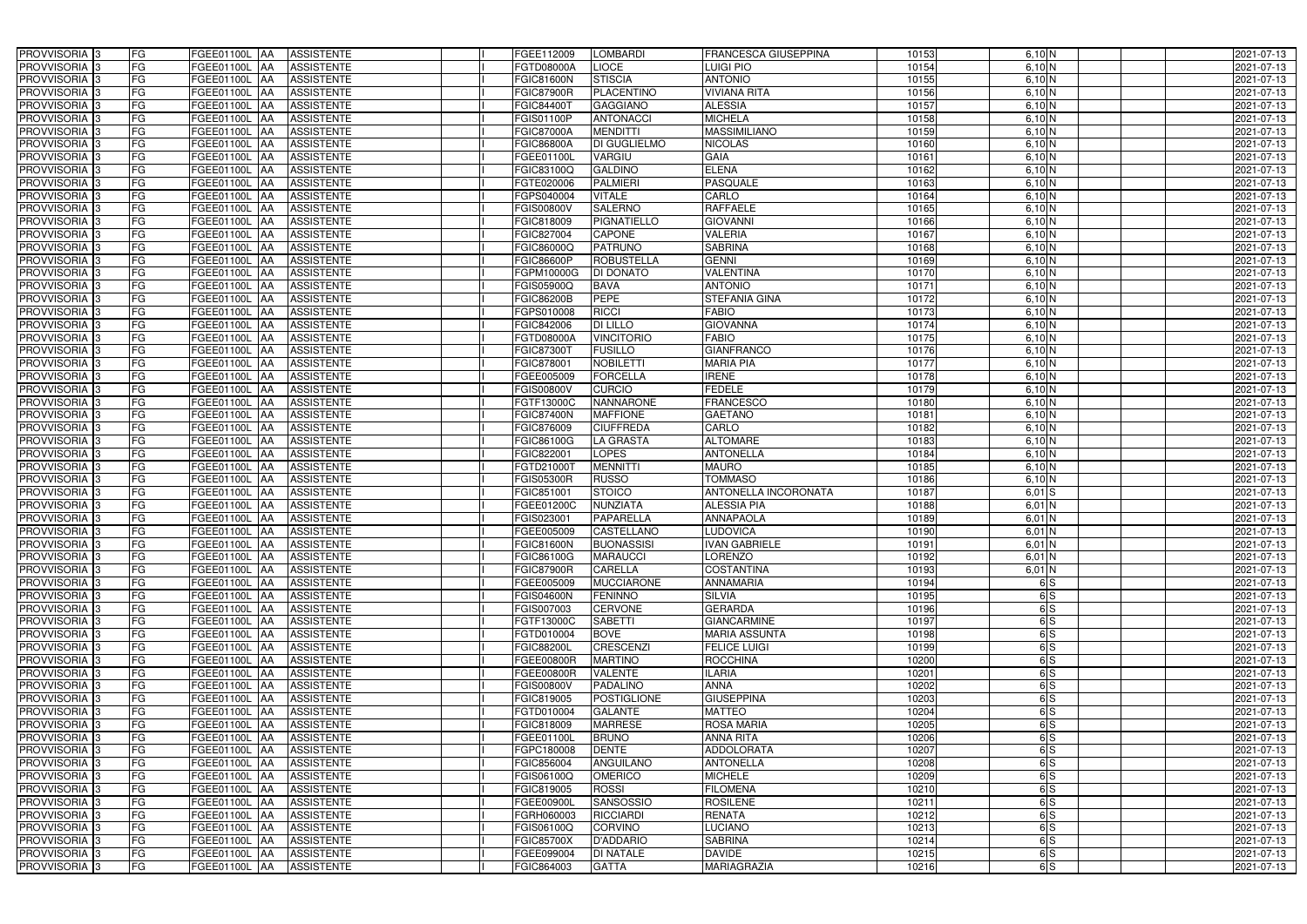| PROVVISORIA <sup>3</sup>                             | FG        | FGEE01100L AA<br><b>ASSISTENTE</b>                                | FGEE112009               | <b>RUBINO</b>                     | <b>FRANCESCA</b>                         | 10217          | 6S       | 2021-07-13               |
|------------------------------------------------------|-----------|-------------------------------------------------------------------|--------------------------|-----------------------------------|------------------------------------------|----------------|----------|--------------------------|
| PROVVISORIA <sup>3</sup>                             | FG        | FGEE01100L AA<br><b>ASSISTENTE</b>                                | FGEE00900L               | LOPS                              | <b>SIMONE</b>                            | 10218          | 6S       | 2021-07-13               |
| PROVVISORIA <sup>1</sup> 3                           | FG        | FGEE01100L   AA<br><b>ASSISTENTE</b>                              | FGIS021009               | <b>BORAZIO</b>                    | <b>ANTONELLA</b>                         | 10219          | 6S       | 2021-07-13               |
| PROVVISORIA <sup>3</sup>                             | FG        | FGEE01100L AA<br><b>ASSISTENTE</b>                                | FGIC827004               | <b>VALLES</b>                     | <b>ALESSANDRA</b>                        | 10220          | 6S       | 2021-07-13               |
| PROVVISORIA <sup>3</sup>                             | FG        | FGEE01100L AA<br><b>ASSISTENTE</b>                                | FGIC88200L               | <b>CELESTE</b>                    | <b>GIUSEPPE</b>                          | 10221          | 6S       | 2021-07-13               |
| PROVVISORIA <sup>3</sup>                             | FG        | <b>FGEE01100L AA</b><br><b>ASSISTENTE</b>                         | FGTF13000C               | <b>IACCO</b>                      | <b>STEFANIA</b>                          | 10222          | 6S       | 2021-07-13               |
| PROVVISORIA <sup>3</sup>                             | FG        | FGEE01100L AA<br><b>ASSISTENTE</b>                                | FGIC85700X               | <b>MONTEPELOSO</b>                | <b>MICHELE FABIO</b>                     | 10223          | 6S       | 2021-07-13               |
| PROVVISORIA <sup>3</sup>                             | FG        | <b>ASSISTENTE</b><br>FGEE01100L<br>IAA                            | <b>FGIC85700X</b>        | <b>SANTAMARIA</b>                 | <b>MARZIA</b>                            | 10224          | 6S       | 2021-07-13               |
| PROVVISORIA <sup>3</sup>                             | FG        | FGEE01100L<br><b>ASSISTENTE</b><br><b>IAA</b>                     | FGIC86600P               | <b>AMORUSO</b>                    | <b>GIUSEPPE</b>                          | 10225          | 6S       | 2021-07-13               |
| PROVVISORIA <sup>3</sup>                             | FG        | FGEE01100L<br><b>ASSISTENTE</b><br>IAA                            | FGIC880001               | <b>BELLINO</b>                    | <b>INCORONATA</b>                        | 10226          | 6S       | 2021-07-13               |
| PROVVISORIA 3                                        | FG        | <b>FGEE01100L AA</b><br><b>ASSISTENTE</b>                         | FGIS00800V               | <b>BICCARI</b>                    | <b>CARMEN URSULA</b>                     | 10227          | 6S       | 2021-07-13               |
| PROVVISORIA 3                                        | FG        | <b>FGEE01100L AA</b><br><b>ASSISTENTE</b>                         | FGMM00700X               | <b>DIDONNA</b>                    | <b>ANTONELLA</b>                         | 10228          | 6S       | 2021-07-13               |
| PROVVISORIA 3                                        | FG        | FGEE01100L<br><b>ASSISTENTE</b><br><b>IAA</b>                     | <b>FGIS04600N</b>        | <b>TROCCOL</b>                    | <b>GIUSEPPINA</b>                        | 10229          | 6S       | 2021-07-13               |
| PROVVISORIA 3                                        | FG        | FGEE01100L<br><b>ASSISTENTE</b><br><b>JAA</b>                     | FGIC877005               | LO CONTE                          | <b>GIANCARLA</b>                         | 10230          | 6S       | 2021-07-13               |
| PROVVISORIA 3                                        | FG        | FGEE01100L<br><b>ASSISTENTE</b><br><b>IAA</b>                     | FGTD08000A               | <b>SAPONARO</b>                   | <b>ANTONIO</b>                           | 10231          | 6S       | 2021-07-13               |
| PROVVISORIA 3                                        | FG        | <b>FGEE01100L AA</b><br><b>ASSISTENTE</b>                         | FGIC83800E               | PALLADINO                         | <b>REMO</b>                              | 10232          | 6S       | 2021-07-13               |
| PROVVISORIA <sup>3</sup>                             | FG        | FGEE01100L AA<br><b>ASSISTENTE</b>                                | FGEE02900T               | <b>BUONAPARTE</b>                 | <b>NAPOLEONE ROBERTO</b>                 | 10233          | 6S       | 2021-07-13               |
| PROVVISORIA 3                                        | FG        | FGEE01100L AA<br><b>ASSISTENTE</b>                                | FGEE00900L               | <b>SPALLONE</b>                   | <b>GIOVANNI</b>                          | 10234          | 6S       | 2021-07-13               |
| PROVVISORIA 3                                        | FG        | FGEE01100L AA<br><b>ASSISTENTE</b>                                | FGTD21000T               | COCCO                             | <b>ANNITA</b>                            | 10235          | 6S       | 2021-07-13               |
| PROVVISORIA 3                                        | FG        | FGEE01100L<br><b>ASSISTENTE</b><br>l AA                           | FGIC864003               | <b>CINQUE</b>                     | <b>VANESSA</b>                           | 10236          | 6S       | 2021-07-13               |
| PROVVISORIA <sup>3</sup>                             | FG        | FGEE01100L<br><b>ASSISTENTE</b><br>ΙAΑ                            | FGIC820009               | <b>OLICARPO</b>                   | <b>ANTONIA</b>                           | 10237          | 6S       | 2021-07-13               |
| PROVVISORIA <sup>3</sup>                             | FG        | FGEE01100L<br><b>ASSISTENTE</b><br>IAA                            | FGTE020006               | <b>POZZOLANTE</b>                 | <b>DANIELA</b>                           | 10238          | 6S       | 2021-07-13               |
| PROVVISORIA 3                                        | FG        | FGEE01100L<br><b>ASSISTENTE</b><br>IAA                            | FGIC86200B               | <b>CIAMPITTI</b>                  | <b>RENATO GIOVANNI</b>                   | 10239          | 6S       | 2021-07-13               |
| PROVVISORIA <sup>3</sup>                             | FG        | <b>FGEE01100L</b><br><b>ASSISTENTE</b><br>IAA                     | FGIC81600N               | LA PADULA                         | <b>ALESSANDRO</b>                        | 10240          | 6S       | 2021-07-13               |
| PROVVISORIA <sup>3</sup>                             | FG        | FGEE01100L<br><b>ASSISTENTE</b><br>۱AA                            | FGTD060005               | <b>FEROSI</b>                     | <b>GIUSEPPE</b>                          | 10241          | 6S       | 2021-07-13               |
| PROVVISORIA 3                                        | FG        | <b>FGEE01100L</b><br><b>ASSISTENTE</b><br>IAA                     | FGIC86600P               | LE NOCI                           | <b>ROSA</b>                              | 10242          | 6S       | 2021-07-13               |
| PROVVISORIA 3                                        | FG        | <b>FGEE01100L</b><br><b>ASSISTENTE</b>                            | FGIC818009               | <b>DI BIASE</b>                   | <b>VINCENZO</b>                          | 10243          | 6S       | 2021-07-13               |
| PROVVISORIA 3                                        | FG        | FGEE01100L<br><b>ASSISTENTE</b><br>IAA                            | FGIC848005               | <b>PARISI</b>                     | <b>MICHELE</b>                           | 10244          | 6S       | 2021-07-13               |
| PROVVISORIA <sup>3</sup>                             | FG        | FGEE01100L<br><b>ASSISTENTE</b>                                   | FGEE099004               | <b>DICHIO</b>                     | <b>ARIANNA</b>                           | 10245          | 6S       | 2021-07-13               |
| PROVVISORIA <sup>3</sup>                             | FG        | <b>FGEE01100L</b><br><b>ASSISTENTE</b><br>IAA                     | FGIC86500V               | <b>CONOSCITORE</b>                | <b>ANGELO</b>                            | 10246          | 6S       | 2021-07-13               |
| PROVVISORIA <sup>3</sup>                             | FG        | <b>FGEE01100L</b><br><b>ASSISTENTE</b><br><b>IAA</b>              | FGIC86000Q               | <b>STANCHI</b>                    | <b>ANTONIO</b>                           | 10247          | 6S       | 2021-07-13               |
| PROVVISORIA <sup>3</sup>                             | FG        | FGEE01100L<br><b>ASSISTENTE</b><br>lAA                            | FGIC85800Q               | <b>SCINTO</b>                     | <b>MARIELLA</b>                          | 10248          | 6S       | 2021-07-13               |
| PROVVISORIA <sup>3</sup>                             | FG        | <b>FGEE01100L</b><br><b>ASSISTENTE</b><br>IAA                     | FGEE01100L               | <b>SABETTA</b>                    | <b>VALERIA</b>                           | 10249          | 6S       | 2021-07-13               |
| PROVVISORIA <sup>3</sup>                             | FG        | <b>FGEE01100L</b><br><b>ASSISTENTE</b><br><b>IAA</b>              | FGIC843002               | <b>STEA</b>                       | <b>ALEANDRO</b>                          | 10250          | 6S       | 2021-07-13               |
| PROVVISORIA <sup>13</sup>                            | FG        | FGEE01100L<br><b>ASSISTENTE</b><br><b>IAA</b>                     | FGIC880001               | DI LEVA                           | <b>RACHELE</b>                           | 10251          | 6S       | 2021-07-13               |
| PROVVISORIA <sup>3</sup>                             | FG        | FGEE01100L AA<br><b>ASSISTENTE</b>                                | FGIC820009               | <b>CORNACCHIA</b>                 | <b>MARISA</b>                            | 10252          | 6S       | 2021-07-13               |
| PROVVISORIA <sup>3</sup>                             | FG        | FGEE01100L AA<br><b>ASSISTENTE</b>                                | <b>FGIC87900R</b>        | <b>TROIA</b>                      | <b>ANTONIA</b>                           | 10253          | 6S       | 2021-07-13               |
| PROVVISORIA <sup>1</sup> 3                           | FG        | FGEE01100L AA<br><b>ASSISTENTE</b>                                | FGIC863007               | <b>CAMPANILE</b>                  | <b>FILOMENA</b>                          | 10254          | 6S       | 2021-07-13               |
| PROVVISORIA <sup>3</sup>                             | <b>FG</b> | FGEE01100L AA ASSISTENTE                                          | FGIC851001               | <b>NICOLAI</b>                    | <b>ANNALISA</b>                          | 10255          | 6S       | 2021-07-13               |
| <b>PROVVISORIA</b> 3                                 | FG        | FGEE01100L AA<br>ASSISTENTE                                       | FGIS023001               | <b>STRAZIO</b>                    | <b>MARIA</b>                             | 10256          | 6S       | 2021-07-13               |
| PROVVISORIA <sup>3</sup>                             | FG        | <b>FGEE01100L</b> AA<br><b>ASSISTENTE</b>                         | FGMM00700X               | <b>FANO</b>                       | <b>FULVIA</b>                            | 10257          | 6S       | 2021-07-13               |
| PROVVISORIA <sup>3</sup>                             | FG        | FGEE01100L AA<br><b>ASSISTENTE</b>                                | FGIS021009               | <b>BEVILACQUA</b>                 | <b>ANGELA</b><br><b>MARIA ANTONIETTA</b> | 10258          | 6S       | 2021-07-13               |
| PROVVISORIA <sup>3</sup><br><b>PROVVISORIA</b> 3     | FG        | FGEE01100L AA<br>ASSISTENTE                                       | FGIC819005               | <b>GARGANO</b>                    |                                          | 10259          | 6S       | 2021-07-13               |
|                                                      | FG        | FGEE01100L AA<br>ASSISTENTE                                       | FGIC842006               | <b>STEGA</b>                      | <b>MARIA</b>                             | 10260          | 6S       | 2021-07-13               |
| PROVVISORIA <sup>3</sup><br>PROVVISORIA <sup>3</sup> | FG<br>FG  | FGEE01100L AA<br>ASSISTENTE<br>FGEE01100L AA<br><b>ASSISTENTE</b> | FGEE01100L<br>FGTD060005 | <b>SAPONARO</b><br><b>SCROCCO</b> | <b>MARCO PAOLO</b><br><b>PASQUALE</b>    | 10261<br>10262 | 6S<br>6S | 2021-07-13<br>2021-07-13 |
| PROVVISORIA <sup>3</sup>                             | FG        | FGEE01100L AA<br><b>ASSISTENTE</b>                                | FGEE02900T               | <b>DIFILIPPO</b>                  | <b>PALMIRA</b>                           | 10263          | 6S       | 2021-07-13               |
| PROVVISORIA <sup>3</sup>                             | FG        | FGEE01100L AA<br><b>ASSISTENTE</b>                                | FGIC86000Q               | <b>PALMIERI</b>                   | <b>MARIA</b>                             | 10264          | 6S       | 2021-07-13               |
| PROVVISORIA <sup>3</sup>                             | FG        | FGEE01100L AA<br><b>ASSISTENTE</b>                                | FGIC877005               | <b>CURSIO</b>                     | <b>ARCANGELA LUCIA</b>                   | 10265          | 6S       | 2021-07-13               |
| PROVVISORIA <sup>3</sup>                             | FG        | FGEE01100L AA<br><b>ASSISTENTE</b>                                | <b>FGIS05300R</b>        | <b>FARANO</b>                     | PASQUA                                   | 10266          | 6S       | 2021-07-13               |
| PROVVISORIA <sup>3</sup>                             | FG        | FGEE01100L AA<br><b>ASSISTENTE</b>                                | FGIC85900G               | <b>SCARPIELLO</b>                 | <b>SIMONA</b>                            | 10267          | 6S       | 2021-07-13               |
| PROVVISORIA <sup>3</sup>                             | FG        | FGEE01100L AA<br><b>ASSISTENTE</b>                                | FGIS05900Q               | <b>SANTORO</b>                    | MICHELANGELO                             | 10268          | 6S       | 2021-07-13               |
| PROVVISORIA <sup>3</sup>                             | FG        | FGEE01100L AA<br><b>ASSISTENTE</b>                                | FGEE005009               | PAOLANTONIO                       | <b>DANIELA</b>                           | 10269          | 6S       | 2021-07-13               |
| PROVVISORIA <sup>3</sup>                             | FG        | FGEE01100L AA<br><b>ASSISTENTE</b>                                | FGIC851001               | <b>PINTO</b>                      | <b>LEONARDO</b>                          | 10270          | 6S       | 2021-07-13               |
| PROVVISORIA <sup>3</sup>                             | FG        | <b>ASSISTENTE</b><br>FGEE01100L AA                                | FGIS001004               | <b>CIUFFREDA</b>                  | <b>ANTONIETTA</b>                        | 10271          | 6S       | 2021-07-13               |
| PROVVISORIA <sup>3</sup>                             | FG        | <b>ASSISTENTE</b><br>FGEE01100L AA                                | FGEE005009               | <b>CARBONE</b>                    | <b>CRISTINA ANNA</b>                     | 10272          | 6S       | 2021-07-13               |
| PROVVISORIA <sup>1</sup> 3                           | FG        | FGEE01100L AA<br>ASSISTENTE                                       | FGIS021009               | <b>BONFITTO</b>                   | <b>MARCO</b>                             | 10273          | 6S       | 2021-07-13               |
| PROVVISORIA <sup>3</sup>                             | FG        | FGEE01100L AA<br><b>ASSISTENTE</b>                                | FGIC822001               | <b>MENNUNO</b>                    | <b>LUCIA</b>                             | 10274          | 6S       | 2021-07-13               |
| PROVVISORIA <sup>3</sup>                             | FG        | FGEE01100L AA<br><b>ASSISTENTE</b>                                | FGIC86200B               | <b>FASANO</b>                     | <b>DONATELLA</b>                         | 10275          | 6S       | 2021-07-13               |
| PROVVISORIA <sup>3</sup>                             | FG        | FGEE01100L AA<br><b>ASSISTENTE</b>                                | FGTF13000C               | PERDONO'                          | <b>GIUSEPPE</b>                          | 10276          | 6S       | 2021-07-13               |
| PROVVISORIA <sup>3</sup>                             | FG        | <b>ASSISTENTE</b><br>FGEE01100L AA                                | <b>FGIC84500N</b>        | <b>PELLEGRINI</b>                 | <b>MICHELE</b>                           | 10277          | 6S       | 2021-07-13               |
| PROVVISORIA <sup>3</sup>                             | FG        | <b>FGEE01100L AA</b><br><b>ASSISTENTE</b>                         | FGIS01100P               | GALLO                             | <b>FRANCESCO</b>                         | 10278          | 6S       | 2021-07-13               |
| PROVVISORIA <sup>3</sup>                             | FG        | FGEE01100L AA<br><b>ASSISTENTE</b>                                | FGIC86000Q               | LO RUSSO                          | <b>GERARDO</b>                           | 10279          | 6S       | 2021-07-13               |
| PROVVISORIA 3                                        | FG        | FGEE01100L AA<br>ASSISTENTE                                       | FGIC843002               | <b>MARTINO</b>                    | <b>PIERLUIGI</b>                         | 10280          | 6S       | 2021-07-13               |
|                                                      |           |                                                                   |                          |                                   |                                          |                |          |                          |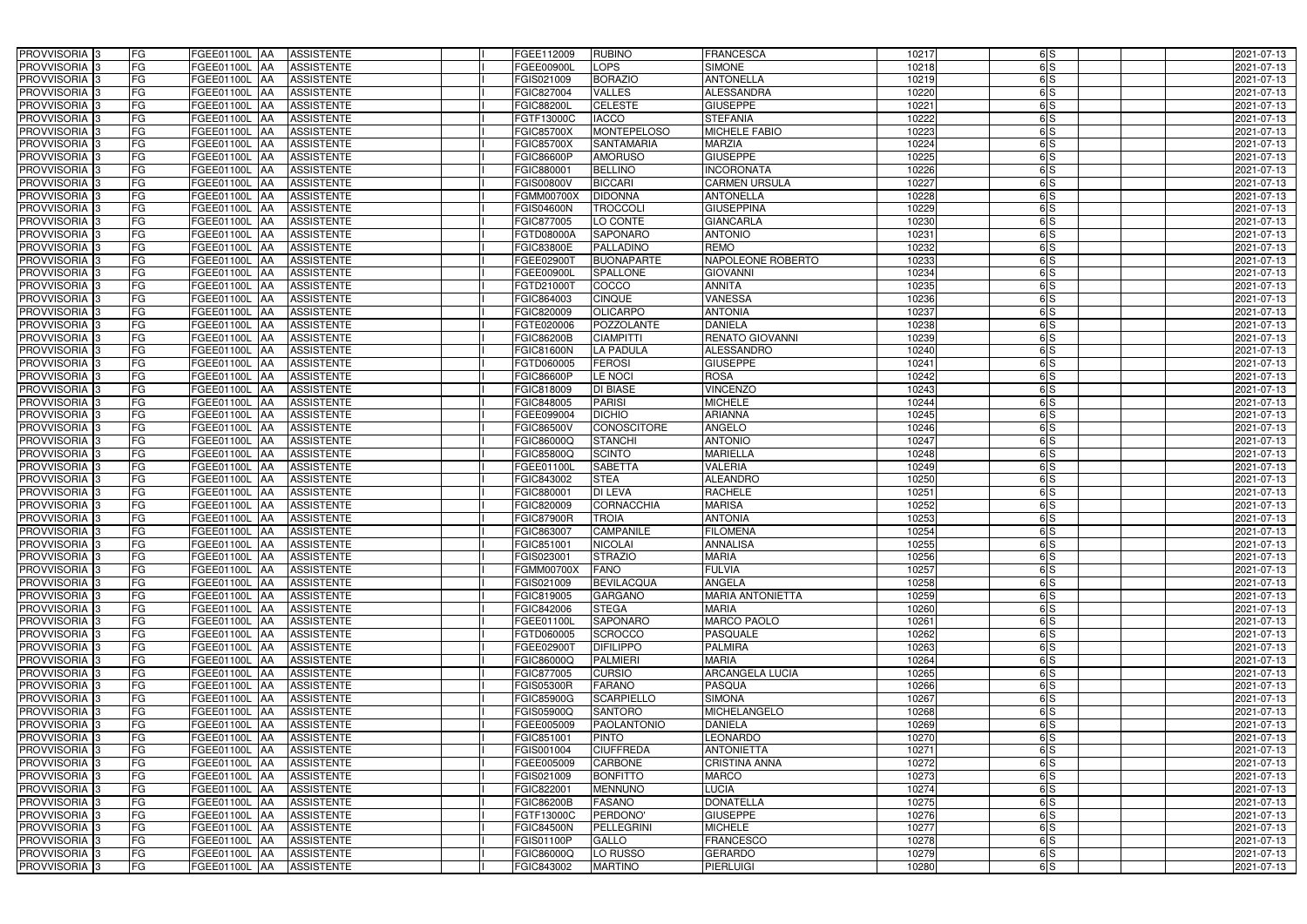| PROVVISORIA <sup>3</sup>                             | FG        | FGEE01100L AA                         | <b>ASSISTENTE</b>               | <b>FGIC87400N</b>               | <b>MARINARO</b>                   | <b>MARIA</b>                        | 10281          | 6S       | 2021-07-13               |
|------------------------------------------------------|-----------|---------------------------------------|---------------------------------|---------------------------------|-----------------------------------|-------------------------------------|----------------|----------|--------------------------|
| PROVVISORIA 3                                        | FG        | FGEE01100L AA                         | <b>ASSISTENTE</b>               | FGIC86500V                      | <b>GUERRA</b>                     | <b>OREDANA</b>                      | 10282          | 6S       | 2021-07-13               |
| PROVVISORIA <sup>1</sup> 3                           | FG        | FGEE01100L   AA                       | <b>ASSISTENTE</b>               | FGIC85800Q                      | <b>CAGGESE</b>                    | <b>MARIA</b>                        | 10283          | 6S       | 2021-07-13               |
| PROVVISORIA <sup>3</sup>                             | FG        | <b>FGEE01100L AA</b>                  | <b>ASSISTENTE</b>               | FGIC85800Q                      | <b>LAUDA</b>                      | <b>MARIO SALVATORE</b>              | 10284          | 6S       | 2021-07-13               |
| PROVVISORIA <sup>3</sup>                             | FG        | FGEE01100L AA                         | <b>ASSISTENTE</b>               | FGIC86200B                      | <b>DE MITA</b>                    | CONCETTA                            | 10285          | 6S       | 2021-07-13               |
| PROVVISORIA <sup>3</sup>                             | FG        | <b>FGEE01100L AA</b>                  | <b>ASSISTENTE</b>               | <b>FGIC84500N</b>               | <b>MANGIACOTTI</b>                | <b>GIOVANNI</b>                     | 10286          | 6S       | 2021-07-13               |
| PROVVISORIA <sup>3</sup>                             | FG        | FGEE01100L AA                         | <b>ASSISTENTE</b>               | FGIC85800Q                      | <b>CURCETTI</b>                   | <b>PATRIZIA</b>                     | 10287          | 6S       | 2021-07-13               |
| PROVVISORIA <sup>3</sup>                             | FG        | FGEE01100L AA                         | <b>ASSISTENTE</b>               | FGTD010004                      | <b>BERGANTINO</b>                 | <b>GIOVANNI</b>                     | 10288          | 6S       | 2021-07-13               |
| PROVVISORIA <sup>3</sup>                             | FG        | FGEE01100L<br><b>IAA</b>              | <b>ASSISTENTE</b>               | FGMM00700X                      | <b>NUNZIANTE</b>                  | <b>PASQUALE</b>                     | 10289          | 6S       | 2021-07-13               |
| PROVVISORIA <sup>3</sup>                             | FG        | FGEE01100L                            | <b>ASSISTENTE</b><br>IAA        | FGIC86000Q                      | CASO                              | <b>LAURA</b>                        | 10290          | 6S       | 2021-07-13               |
| PROVVISORIA 3                                        | FG        | <b>FGEE01100L AA</b>                  | <b>ASSISTENTE</b>               | <b>GPM10000G</b>                | <b>DE ANGELIS</b>                 | <b>AURELIO</b>                      | 10291          | 6S       | 2021-07-13               |
| PROVVISORIA 3                                        | FG        | <b>FGEE01100L AA</b>                  | <b>ASSISTENTE</b>               | FGIC85700X                      | <b>GESUALDO</b>                   | <b>DOMENICO</b>                     | 10292          | 6S       | 2021-07-13               |
| PROVVISORIA <sup>3</sup>                             | FG        | FGEE01100L<br><b>IAA</b>              | <b>ASSISTENTE</b>               | FGIC856004                      | <b>D'ALESIO</b>                   | <b>RAFFAELE</b>                     | 10293          | 6S       | 2021-07-13               |
| PROVVISORIA 3                                        | FG        | <b>FGEE01100L</b><br><b>IAA</b>       | <b>ASSISTENTE</b>               | <b>FGIC80800P</b>               | <b>GUERRA</b>                     | <b>GIUSEPPIN</b>                    | 10294          | 6S       | 2021-07-13               |
| PROVVISORIA 3                                        | FG        | FGEE01100L                            | <b>ASSISTENTE</b><br>IAA        | FGIS05900Q                      | <b>TOSTONI</b>                    | <b>MARIO</b>                        | 10295          | 6S       | 2021-07-13               |
| PROVVISORIA 3                                        | FG        | <b>FGEE01100L AA</b>                  | <b>ASSISTENTE</b>               | FGIC843002                      | <b>RICCIARDI</b>                  | <b>GIOVANN</b>                      | 10296          | 6S       | 2021-07-13               |
| PROVVISORIA 3                                        | FG        | FGEE01100L AA                         | <b>ASSISTENTE</b>               | FGIC83800E                      | <b>SPATUZZA</b>                   | <b>PATRIZIA</b>                     | 10297          | 6S       | 2021-07-13               |
| PROVVISORIA 3                                        | FG        | FGEE01100L AA                         | <b>ASSISTENTE</b>               | FGIC82900Q                      | <b>DAMIANO</b>                    | <b>FRANCESCA</b>                    | 10298          | 6S       | 2021-07-13               |
| PROVVISORIA 3                                        | FG        | FGEE01100L AA                         | <b>ASSISTENTE</b>               | FGIC819005                      | <b>IUSPA</b>                      | <b>PASQUALE</b>                     | 10299          | 6S       | 2021-07-13               |
| PROVVISORIA <sup>3</sup>                             | FG        | FGEE01100L                            | <b>ASSISTENTE</b><br>l AA       | FGRH060003                      | <b>SIENA</b>                      | <b>GRAZIA PIA</b>                   | 10300          | 6S       | 2021-07-13               |
| PROVVISORIA 3                                        | FG        | FGEE01100L                            | <b>ASSISTENTE</b><br>ΙAΑ        | FGIS00800V                      | <b>COLECCHIA</b>                  | <b>IVANA</b>                        | 10301          | 6S       | 2021-07-13               |
| PROVVISORIA <sup>3</sup>                             | FG        | FGEE01100L                            | <b>ASSISTENTE</b><br>IAA        | FGEE11000N                      | GIACO'                            | <b>MARIO</b>                        | 10302          | 6S       | 2021-07-13               |
| PROVVISORIA <sup>3</sup>                             | FG        | <b>FGEE01100L</b>                     | <b>ASSISTENTE</b><br>IAA        | FGIC87300                       | <b>COMPIERCHIO</b>                | <b>CHERUBINA</b>                    | 10303          | 6S       | 2021-07-13               |
| PROVVISORIA <sup>3</sup>                             | FG        | <b>FGEE01100L</b>                     | <b>ASSISTENTE</b><br>IAA        | FGIC88100R                      | SOLDANO                           | <b>CONCETTA</b>                     | 10304          | 6S       | 2021-07-13               |
| PROVVISORIA 3                                        | FG        | FGEE01100L<br>۱AA                     | <b>ASSISTENTE</b>               | FGIC83800E                      | <b>FERRUCCI</b>                   | <b>VITO</b>                         | 10305          | 6S       | 2021-07-13               |
| PROVVISORIA 3                                        | FG        | FGEE01100L                            | <b>ASSISTENTE</b><br>IAA        | FGMM00400C                      | <b>AIMOLA</b>                     | <b>ANTONIO</b>                      | 10306          | 6S       | 2021-07-13               |
| PROVVISORIA 3                                        | FG        | <b>FGEE01100L</b>                     | <b>ASSISTENTE</b>               | FGEE005009                      | <b>ACCETTULLI</b>                 | <b>ANTONIO</b>                      | 10307          | 6S       | 2021-07-13               |
| PROVVISORIA 3                                        | FG        | FGEE01100L                            | <b>ASSISTENTE</b><br>IAA        | FGIC86000Q                      | PALUMBO                           | <b>NATASHA</b>                      | 10308          | 6S       | 2021-07-13               |
| PROVVISORIA <sup>3</sup>                             | FG        | FGEE01100L                            | <b>ASSISTENTE</b>               | <b>FGIC85700X</b>               | <b>LUCIANO</b>                    | <b>SALVATORE DANILO</b>             | 10309          | 6S       | 2021-07-13               |
| PROVVISORIA <sup>3</sup>                             | FG        | <b>FGEE01100L</b>                     | <b>ASSISTENTE</b><br>IAA        | FGIC819005                      | <b>MELINO</b>                     | <b>ANTONELLA</b>                    | 10310          | 6S       | 2021-07-13               |
| PROVVISORIA <sup>3</sup>                             | FG        | <b>FGEE01100L</b><br><b>IAA</b>       | <b>ASSISTENTE</b>               | FGPM03000E                      | <b>POPPA</b>                      | <b>MARIA</b>                        | 1031           | 6S       | 2021-07-13               |
| PROVVISORIA <sup>3</sup>                             | FG        | FGEE01100L                            | <b>ASSISTENTE</b><br>IAA        | FGTF17000V                      | LACCI                             | <b>GIUSEPPE</b>                     | 10312          | 6S       | 2021-07-13               |
| PROVVISORIA <sup>3</sup>                             | FG        | FGEE01100L                            | <b>ASSISTENTE</b><br>IAA        | FGIC864003                      | <b>GUERRA</b>                     | <b>ILARIA</b>                       | 10313          | 6S       | 2021-07-13               |
| PROVVISORIA <sup>3</sup>                             | FG        | FGEE01100L AA                         | <b>ASSISTENTE</b>               | FGIC842006                      | <b>GIARON</b>                     | ALESSANDRO ANDREA                   | 10314          | 6S       | 2021-07-13               |
| PROVVISORIA <sup>13</sup>                            | FG        | FGEE01100L AA                         | <b>ASSISTENTE</b>               | FGIC86200B                      | <b>MINETTI</b>                    | ANGELA                              | 10315          | 6S       | 2021-07-13               |
| PROVVISORIA <sup>3</sup>                             | FG        | FGEE01100L AA                         | <b>ASSISTENTE</b>               | FGIC844007                      | <b>CAMPANILE</b>                  | <b>ANTONIO</b>                      | 10316          | 6S       | 2021-07-13               |
| PROVVISORIA <sup>3</sup>                             | FG        | FGEE01100L AA                         | <b>ASSISTENTE</b>               | <b>FGEE11000N</b>               | <b>CAPOSIENA</b>                  | <b>DANIELE FRANCESCO</b>            | 10317          | 6S       | 2021-07-13               |
| PROVVISORIA <sup>3</sup>                             | FG        | FGEE01100L AA                         | <b>ASSISTENTE</b>               | FGEE03200N                      | <b>CHIANGO</b>                    | <b>LORIANA</b>                      | 10318          | 6S       | 2021-07-13               |
| <b>PROVVISORIA</b> 3                                 | <b>FG</b> |                                       | FGEE01100L AA ASSISTENTE        | <b>FGIC86800A</b>               | <b>CAMPAGNA</b>                   | <b>ROSY</b>                         | 10319          | 6S       | 2021-07-13               |
| <b>PROVVISORIA</b> 3                                 | FG        | FGEE01100L AA                         | ASSISTENTE                      | FGIC863007                      | <b>IACCARINO</b>                  | <b>NICOLA</b>                       | 10320          | 6S       | 2021-07-13               |
| PROVVISORIA <sup>3</sup><br>PROVVISORIA <sup>3</sup> | FG<br>FG  | FGEE01100L AA                         | ASSISTENTE                      | FGTD060005<br><b>FGIC87000A</b> | <b>DE MARE</b><br><b>LANCETTA</b> | <b>ALBERTO</b><br><b>GIUSEPPINA</b> | 10321          | 6S<br>6S | 2021-07-13<br>2021-07-13 |
| PROVVISORIA <sup>3</sup>                             | FG        | FGEE01100L AA<br><b>FGEE01100L AA</b> | <b>ASSISTENTE</b><br>ASSISTENTE | FGRH060003                      | PALLADINO                         | <b>PAOLA</b>                        | 10322          | 6S       | 2021-07-13               |
| PROVVISORIA <sup>3</sup>                             | FG        | FGEE01100L AA                         | <b>ASSISTENTE</b>               | FGIC820009                      | <b>CODUTI</b>                     | <b>ANNARITA</b>                     | 10323<br>10324 | 6S       | 2021-07-13               |
| PROVVISORIA <sup>3</sup>                             | FG        | FGEE01100L AA                         | ASSISTENTE                      | FGEE03200N                      | <b>CUCCHIARALE</b>                | <b>GAETANO</b>                      | 10325          | 6S       | 2021-07-13               |
| PROVVISORIA <sup>3</sup>                             | FG        | FGEE01100L AA                         | <b>ASSISTENTE</b>               | FGPC180008                      | <b>MICUCCI</b>                    | <b>MARIA GRAZIA</b>                 | 10326          | 6S       | 2021-07-13               |
| PROVVISORIA <sup>1</sup> 3                           | FG        | FGEE01100L AA                         | <b>ASSISTENTE</b>               | FGIC856004                      | <b>DEL PRETE</b>                  | <b>COSIMO DAMIANO</b>               | 10327          | 6S       | 2021-07-13               |
| PROVVISORIA <sup>3</sup>                             | FG        | FGEE01100L AA                         | <b>ASSISTENTE</b>               | FGTD060005                      | <b>DE TROIA</b>                   | <b>MARCO</b>                        | 10328          | 6S       | 2021-07-13               |
| PROVVISORIA <sup>3</sup>                             | FG        | FGEE01100L AA                         | <b>ASSISTENTE</b>               | FGTD08000A                      | <b>COBUZZI</b>                    | ROCCO RENATO                        | 10329          | 6S       | 2021-07-13               |
| PROVVISORIA <sup>3</sup>                             | FG        | FGEE01100L AA                         | <b>ASSISTENTE</b>               | FGIC842006                      | <b>GRAZIANO</b>                   | <b>ANNA RITA</b>                    | 10330          | 6S       | 2021-07-13               |
| PROVVISORIA <sup>3</sup>                             | FG        | FGEE01100L AA                         | <b>ASSISTENTE</b>               | FGIS021009                      | <b>SAVINO</b>                     | <b>EMANUELE</b>                     | 10331          | 6S       | 2021-07-13               |
| PROVVISORIA <sup>3</sup>                             | FG        | FGEE01100L AA                         | <b>ASSISTENTE</b>               | FGPM03000E                      | <b>ALBANO</b>                     | <b>GIOVANNA</b>                     | 10332          | 6S       | 2021-07-13               |
| PROVVISORIA <sup>3</sup>                             | FG        | FGEE01100L AA                         | <b>ASSISTENTE</b>               | <b>FGIC85700X</b>               | <b>D'AGROSA</b>                   | <b>NICOLETTA</b>                    | 10333          | 6S       | 2021-07-13               |
| PROVVISORIA <sup>3</sup>                             | FG        | FGEE01100L AA                         | <b>ASSISTENTE</b>               | <b>FGIC86200B</b>               | <b>DELLI CARRI</b>                | <b>ANTONIO</b>                      | 10334          | 6S       | 2021-07-13               |
| PROVVISORIA <sup>3</sup>                             | FG        | FGEE01100L AA                         | <b>ASSISTENTE</b>               | FGIC819005                      | <b>MARUOTTI</b>                   | <b>MARIA</b>                        | 10335          | 6S       | 2021-07-13               |
| PROVVISORIA <sup>3</sup>                             | FG        | FGEE01100L AA                         | <b>ASSISTENTE</b>               | <b>FGIC84500N</b>               | <b>IMPAGLIATELLI</b>              | <b>SILVIA</b>                       | 10336          | 6S       | 2021-07-13               |
| PROVVISORIA <sup>1</sup> 3                           | FG        | FGEE01100L AA                         | <b>ASSISTENTE</b>               | FGTD060005                      | <b>LARICCIA</b>                   | <b>CINZIA</b>                       | 10337          | 6S       | 2021-07-13               |
| PROVVISORIA <sup>1</sup> 3                           | FG        | FGEE01100L AA                         | <b>ASSISTENTE</b>               | FGIC842006                      | <b>COLELLI</b>                    | <b>SABRINA</b>                      | 10338          | 6S       | 2021-07-13               |
| PROVVISORIA <sup>3</sup>                             | FG        | FGEE01100L AA                         | <b>ASSISTENTE</b>               | FGTD08000A                      | <b>PETRUZZI</b>                   | <b>ANTONELLA</b>                    | 10339          | 6S       | 2021-07-13               |
| PROVVISORIA <sup>1</sup> 3                           | FG        | FGEE01100L AA                         | <b>ASSISTENTE</b>               | FGIC819005                      | <b>D'AVELLA</b>                   | <b>VENTURINO</b>                    | 10340          | 6S       | 2021-07-13               |
| PROVVISORIA <sup>3</sup>                             | FG        | FGEE01100L AA                         | <b>ASSISTENTE</b>               | FGIC86000Q                      | <b>CAPOZZI</b>                    | <b>MARIA ELENA</b>                  | 10341          | 6S       | 2021-07-13               |
| PROVVISORIA <sup>3</sup>                             | FG        | FGEE01100L AA                         | <b>ASSISTENTE</b>               | FGVC01000C                      | <b>D'ANTINI</b>                   | <b>MARIA GRAZIA</b>                 | 10342          | 6S       | 2021-07-13               |
| PROVVISORIA <sup>3</sup>                             | FG        | FGEE01100L AA                         | <b>ASSISTENTE</b>               | FGIC872002                      | <b>SVENTURATO</b>                 | <b>ANNA RITA</b>                    | 10343          | 6S       | 2021-07-13               |
| PROVVISORIA 3                                        | FG        | FGEE01100L AA                         | ASSISTENTE                      | FGEE01100L                      | <b>DE FUOCO</b>                   | <b>LOREDANA</b>                     | 10344          | 6S       | 2021-07-13               |
|                                                      |           |                                       |                                 |                                 |                                   |                                     |                |          |                          |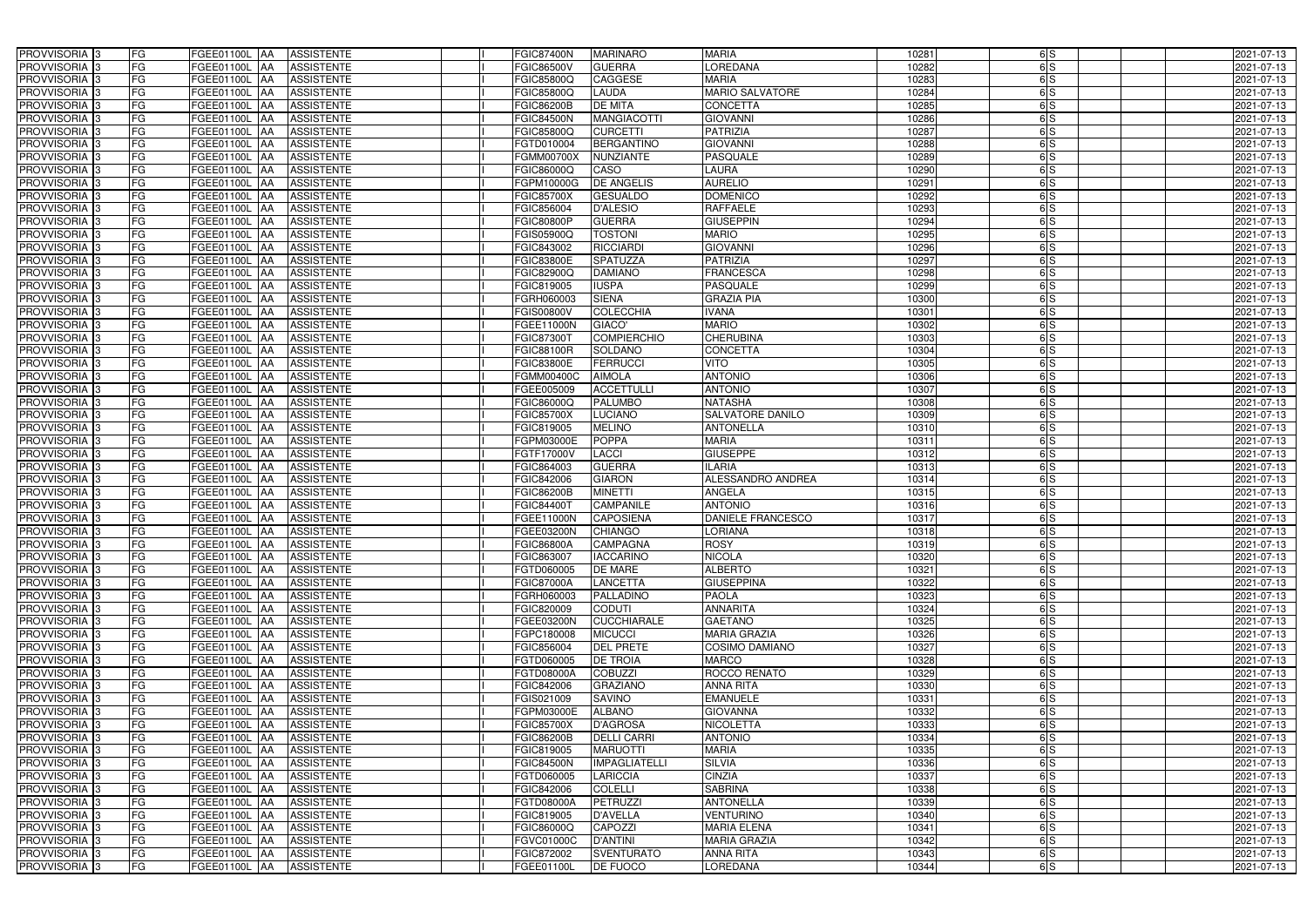| PROVVISORIA <sup>3</sup>                             | FG                       | FGEE01100L AA                  | <b>ASSISTENTE</b>                      | <b>FGMM00400C</b>               | <b>SAPONARO</b>                   | <b>ANTONELLA</b>                 | 10345          | $\frac{1}{5}$ | 2021-07-13               |
|------------------------------------------------------|--------------------------|--------------------------------|----------------------------------------|---------------------------------|-----------------------------------|----------------------------------|----------------|---------------|--------------------------|
| PROVVISORIA <sup>3</sup>                             | FG                       | FGEE01100L AA                  | <b>ASSISTENTE</b>                      | <b>FGIC85900G</b>               | PETITTI                           | <b>MICHELE</b>                   | 10346          | 6S            | 2021-07-13               |
| PROVVISORIA <sup>1</sup> 3                           | FG                       | FGEE01100L   AA                | <b>ASSISTENTE</b>                      | FGIC856004                      | <b>NATALE</b>                     | <b>ANTONIETTA</b>                | 10347          | 6S            | 2021-07-13               |
| PROVVISORIA <sup>3</sup>                             | FG                       | FGEE01100L AA                  | <b>ASSISTENTE</b>                      | <b>FGMM00700X</b>               | <b>SCIRTUICCHIO</b>               | <b>GIUSEPPINA</b>                | 10348          | 6S            | 2021-07-13               |
| PROVVISORIA <sup>3</sup>                             | FG                       | FGEE01100L AA                  | <b>ASSISTENTE</b>                      | FGIC806003                      | <b>RICCIARDI</b>                  | FRANCESCO ANTONIO                | 10349          | 6S            | 2021-07-13               |
| PROVVISORIA <sup>3</sup>                             | FG                       | FGEE01100L AA                  | <b>ASSISTENTE</b>                      | FGIC85400C                      | <b>VALENDINO</b>                  | <b>NICOLA</b>                    | 10350          | $\frac{1}{5}$ | 2021-07-13               |
| PROVVISORIA 3                                        | FG                       | FGEE01100L AA                  | <b>ASSISTENTE</b>                      | FGIC847009                      | DE LEO                            | <b>ANTONIO PIO</b>               | 10351          | 6S            | 2021-07-13               |
| PROVVISORIA 3                                        | FG                       | FGEE01100L AA                  | <b>ASSISTENTE</b>                      | FGIS01100P                      | <b>SERLENGA</b>                   | <b>RAFFAELE</b>                  | 10352          | 6S            | 2021-07-13               |
| PROVVISORIA 3                                        | FG                       | FGEE01100L AA                  | <b>ASSISTENTE</b>                      | <b>FGIC87400N</b>               | <b>ROSELLI</b>                    | <b>MICHELE</b>                   | 10353          | 6S            | 2021-07-13               |
| PROVVISORIA <sup>3</sup>                             | FG                       | FGEE01100L                     | <b>ASSISTENTE</b><br><b>JAA</b>        | FGIC818009                      | <b>MARINACCIO</b>                 | <b>PAOLO</b>                     | 10354          | 6S            | 2021-07-13               |
| PROVVISORIA 3                                        | FG                       | FGEE01100L AA                  | <b>ASSISTENTE</b>                      | FGIC827004                      | <b>CLEMENTE</b>                   | <b>ILENIA</b>                    | 10355          | 6S            | 2021-07-13               |
| PROVVISORIA 3                                        | FG                       | FGEE01100L AA                  | <b>ASSISTENTE</b>                      | FGIC819005                      | <b>RIGILLO</b>                    | <b>STEFANO</b>                   | 10356          | 6S            | 2021-07-13               |
| PROVVISORIA <sup>3</sup>                             | FG                       | FGEE01100L AA                  | <b>ASSISTENTE</b>                      | FGTD21000T                      | <b>CAPOBIANCO</b>                 | <b>DOMENICO</b>                  | 10357          | 6S            | 2021-07-13               |
| PROVVISORIA 3                                        | $\overline{\mathsf{FG}}$ | FGEE01100L AA                  | <b>ASSISTENTE</b>                      | FGPS040004                      | <b>CROCE</b>                      | <b>GIUSEPPINA</b>                | 10358          | 6S            | 2021-07-13               |
| PROVVISORIA 3                                        | FG                       | <b>FGEE01100L   AA</b>         | <b>ASSISTENTE</b>                      | FGIS03700V                      | <b>BUCCIROSSO</b>                 | <b>DOMENICO</b>                  | 10359          | 6S            | 2021-07-13               |
| PROVVISORIA <sup>3</sup>                             | $\overline{FG}$          | FGEE01100L AA                  | <b>ASSISTENTE</b>                      | FGPS040004                      | <b>BRUNO</b>                      | <b>SAVERIA</b>                   | 10360          | 6S            | 2021-07-13               |
| PROVVISORIA 3                                        | FG                       | FGEE01100L AA                  | <b>ASSISTENTE</b>                      | FGRH060003                      | <b>FIORENTINO</b>                 | <b>FRANCESCO</b>                 | 10361          | 6S            | 2021-07-13               |
| PROVVISORIA <sup>3</sup>                             | FG                       | FGEE01100L AA                  | <b>ASSISTENTE</b>                      | FGEE005009                      | <b>MONTEPELOSO</b>                | <b>LEONARDO</b>                  | 10362          | 6S            | 2021-07-13               |
| PROVVISORIA 3                                        | FG                       | FGEE01100L AA                  | <b>ASSISTENTE</b>                      | FGTD08000A                      | <b>TUFO</b>                       | <b>MICHELE</b>                   | 10363          | 6S            | 2021-07-13               |
| PROVVISORIA 3                                        | FG                       | FGEE01100L AA                  | <b>ASSISTENTE</b>                      | <b>FGIC81600N</b>               | <b>RUFFO</b>                      | <b>VINCENZA</b>                  | 10364          | 6S            | 2021-07-13               |
| PROVVISORIA 3                                        | FG                       | FGEE01100L                     | <b>AA</b><br><b>ASSISTENTE</b>         | FGRI020004                      | <b>BOZZA</b>                      | <b>ROBERTO</b>                   | 10365          | 6S            | 2021-07-13               |
| PROVVISORIA 3                                        | FG                       | FGEE01100L AA                  | <b>ASSISTENTE</b>                      | FGIC85900G                      | <b>PATRONE</b>                    | <b>FABIO NATALE</b>              | 10366          | 6S            | 2021-07-13               |
| PROVVISORIA 3                                        | FG                       | FGEE01100L AA                  | <b>ASSISTENTE</b>                      | FGIC873001                      | GALLO                             | <b>PASQUALE</b>                  | 10367          | 6S            | 2021-07-13               |
| PROVVISORIA 3                                        | FG                       | FGEE01100L AA                  | <b>ASSISTENTE</b>                      | FGTF13000C                      | <b>MOCCIA</b>                     | <b>MICHELE</b>                   | 10368          | 6S            | 2021-07-13               |
| PROVVISORIA <sup>3</sup>                             | FG                       | FGEE01100L AA                  | <b>ASSISTENTE</b>                      | FGPS040004                      | <b>LAFORGIA</b>                   | <b>MICHELE</b>                   | 10369          | 6S            | 2021-07-13               |
| PROVVISORIA 3                                        | $\overline{\mathsf{FG}}$ | FGEE01100L AA                  | <b>ASSISTENTE</b>                      | FGIS001004                      | <b>TARONNA</b>                    | <b>MICHELE PIO</b>               | 10370          | 6S            | 2021-07-13               |
| PROVVISORIA 3                                        | FG                       | FGEE01100L AA                  | <b>ASSISTENTE</b>                      | FGTD010004                      | <b>D'ONOFRIO</b>                  | <b>SIMONE</b>                    | 1037           | 6N            | 2021-07-13               |
| PROVVISORIA 3                                        | FG                       | FGEE01100L                     | <b>ASSISTENTE</b><br>IAA               | FGIC86000Q                      | <b>SANTORO</b>                    | <b>MARCO</b>                     | 10372          | 6N            | 2021-07-13               |
| PROVVISORIA <sup>3</sup>                             | FG                       | FGEE01100L                     | <b>ASSISTENTE</b><br>IAA               | <b>FGIC87000A</b>               | CAVALLO                           | <b>VITTORIO</b>                  | 10373          | 6N            | 2021-07-13               |
| PROVVISORIA <sup>3</sup>                             | FG                       | <b>FGEE01100L AA</b>           | <b>ASSISTENTE</b>                      | FGIC842006                      | <b>STELLUTO</b>                   | <b>SABINA</b>                    | 10374          | 6N            | 2021-07-13               |
| PROVVISORIA <sup>3</sup>                             | FG                       | <b>FGEE01100L AA</b>           | <b>ASSISTENTE</b>                      | <b>FGIC83800E</b>               | <b>MONACO</b>                     | <b>MARIA MICHELA</b>             | 10375          | 6N            | 2021-07-13               |
| PROVVISORIA <sup>1</sup> 3                           | FG                       | FGEE01100L AA                  | <b>ASSISTENTE</b>                      | <b>FGIC82500C</b>               | CANNELONGA                        | <b>CARMINE ANTONIO</b>           | 10376          | 6N            | 2021-07-13               |
|                                                      |                          |                                | AMMINISTRATIVO                         |                                 | <b>VASTOLA</b>                    |                                  |                |               |                          |
| PROVVISORIA 3                                        | FG                       | FGEE01100L AA                  | <b>ASSISTENTE</b>                      | <b>FGIC87000A</b>               | <b>PADALINO</b>                   | <b>IVANO</b>                     | 10377          | 6N            | 2021-07-13               |
| PROVVISORIA <sup>3</sup>                             | FG                       | FGEE01100L AA                  | <b>ASSISTENTE</b>                      | <b>FGIC87400N</b>               | <b>PUGLIESE</b>                   | <b>LUIGI</b>                     | 10378          | 6N            | 2021-07-13               |
| PROVVISORIA <sup>3</sup>                             | FG                       | <b>FGEE01100L AA</b>           | <b>ASSISTENTE</b>                      | <b>FGIC86200B</b>               | <b>BIANCHI</b>                    | <b>ETTORE</b>                    | 10379          | 6N            | 2021-07-13               |
| PROVVISORIA <sup>3</sup>                             | FG                       | FGEE01100L AA                  | <b>ASSISTENTE</b>                      | FGEE005009                      | <b>NATOLA</b>                     | <b>ROBERTO</b>                   | 10380          | 6N            | 2021-07-13               |
| PROVVISORIA <sup>3</sup>                             | FG                       | FGEE01100L AA                  | <b>ASSISTENTE</b>                      | FGEE01100L                      | <b>NITRI</b>                      | <b>TERESA</b>                    | 10381          | 6N            | 2021-07-13               |
| PROVVISORIA <sup>3</sup>                             | <b>FG</b>                |                                | FGEE01100L AA ASSISTENTE               | <b>FGIC80700V</b>               | <b>PANELLA</b>                    | <b>GIOVANNI MICHELE</b>          | 10382          | 6 N           | 2021-07-13               |
| <b>PROVVISORIA</b> 3                                 | FG                       | FGEE01100L AA                  | ASSISTENTE                             | FGIC869006                      | <b>LEGGIERI</b>                   | <b>SARA</b>                      | 10383          | 6N            | 2021-07-13               |
| PROVVISORIA <sup>3</sup>                             | FG                       | FGEE01100L AA                  | <b>ASSISTENTE</b>                      | <b>FGIC82400L</b>               | CAPOZIO                           | <b>ELENA</b>                     | 10384          | 6N            | 2021-07-13               |
| PROVVISORIA <sup>3</sup>                             | FG                       | FGEE01100L AA                  | <b>ASSISTENTE</b>                      | FGIS01300A                      | <b>SANTUCCI</b>                   | <b>ROCCO</b>                     | 10385          | 6N            | 2021-07-13               |
| <b>PROVVISORIA</b> 3                                 | FG                       | FGEE01100L AA                  | ASSISTENTE                             | FGIS023001                      | <b>PATRUNO</b>                    | <b>LUIGI</b>                     | 10386          | 6N            | 2021-07-13               |
| PROVVISORIA <sup>3</sup>                             | FG                       | FGEE01100L AA                  | ASSISTENTE                             | FGIC842006                      | <b>DE PALMA</b>                   | <b>JANIRA</b>                    | 10387          | 6N            | 2021-07-13               |
| PROVVISORIA <sup>3</sup>                             | FG                       | FGEE01100L AA                  | ASSISTENTE                             | FGPM03000E                      | CAMPANIELLO                       | <b>GIULIANO LUDOVICO PIO</b>     | 10388          | 6N            | 2021-07-13               |
| PROVVISORIA <sup>3</sup>                             | FG                       | FGEE01100L AA                  | <b>ASSISTENTE</b>                      | FGEE005009                      | <b>COTTONE</b>                    | <b>GIOVANNI</b>                  | 10389          | 6N            | 2021-07-13               |
| PROVVISORIA <sup>1</sup> 3                           | FG                       | FGEE01100L AA                  | <b>ASSISTENTE</b>                      | <b>FGIC82500C</b>               | <b>DE SANTIS</b>                  | <b>GIUSEPPE</b>                  | 10390          | 6N            | 2021-07-13               |
| PROVVISORIA <sup>3</sup>                             | FG                       | FGEE01100L AA                  | <b>ASSISTENTE</b>                      | <b>FGIC82300R</b>               | <b>CELESTE</b>                    | <b>IDA</b>                       | 10391          | 6N            | 2021-07-13               |
| PROVVISORIA <sup>3</sup>                             | FG                       | FGEE01100L AA                  | <b>ASSISTENTE</b>                      | FGVC01000C                      | <b>FUSCO</b>                      | <b>DANIELE PIO</b>               | 10392          | 6 N           | 2021-07-13               |
| PROVVISORIA <sup>3</sup>                             | FG                       | FGEE01100L AA                  | <b>ASSISTENTE</b>                      | <b>FGIC80800P</b>               | SANTAMARIA                        | <b>GABRIELLA</b>                 | 10393          | 6 N           | 2021-07-13               |
| PROVVISORIA <sup>3</sup>                             | FG                       | FGEE01100L AA                  | <b>ASSISTENTE</b>                      | <b>FGIC86200B</b>               | <b>COLUCCELLI</b>                 | <b>GERARDO</b>                   | 10394          | 6N            | 2021-07-13               |
| PROVVISORIA <sup>3</sup>                             | FG                       | FGEE01100L AA                  | <b>ASSISTENTE</b>                      | <b>FGEE11000N</b>               | <b>MARINELLI</b>                  | <b>PASQUALE</b>                  | 10395          | 6N            | 2021-07-13               |
| PROVVISORIA <sup>3</sup>                             | FG                       | FGEE01100L AA                  | <b>ASSISTENTE</b>                      | FGTD060005                      | <b>PITTA</b>                      | <b>ANTONIO PIO</b>               | 10396          | 6N            | 2021-07-13               |
| PROVVISORIA <sup>3</sup>                             | FG                       | FGEE01100L AA                  | <b>ASSISTENTE</b>                      | <b>FGIC82500C</b>               | <b>GAGLIARDI</b>                  | FRANCESCO PIO                    | 10397          | 6N            | 2021-07-13               |
| PROVVISORIA <sup>3</sup>                             | FG                       | FGEE01100L AA                  | <b>ASSISTENTE</b>                      | FGTE020006                      | <b>INCORONATO</b>                 | <b>MARIKA</b>                    | 10398          | 6N            | 2021-07-13               |
| PROVVISORIA <sup>3</sup>                             | FG                       | FGEE01100L AA                  | <b>ASSISTENTE</b>                      | FGEE005009                      | <b>FICCO</b>                      | <b>FILOMENA MARIA GIULIANA</b>   | 10399          | 6N            | 2021-07-13               |
| PROVVISORIA <sup>1</sup> 3                           | FG                       | FGEE01100L AA                  | <b>ASSISTENTE</b>                      | FGIC819005                      | CAUTILLO                          | VITO ROCCO                       | 10400          | 6N            | 2021-07-13               |
| PROVVISORIA <sup>3</sup>                             | FG                       | FGEE01100L AA                  | <b>ASSISTENTE</b>                      | FGPC15000C                      | <b>DEL GROSSO</b>                 | <b>FRANCESCO</b>                 | 10401          | 6N            | 2021-07-13               |
| PROVVISORIA <sup>3</sup>                             | FG                       | FGEE01100L AA                  | <b>ASSISTENTE</b>                      | <b>FGIS05300R</b>               | RADICCHIO                         | <b>GRAZIA</b>                    | 10402          | 6N            | 2021-07-13               |
| PROVVISORIA <sup>3</sup><br>PROVVISORIA <sup>3</sup> | FG                       | FGEE01100L AA                  | <b>ASSISTENTE</b>                      | FGEE005009                      | <b>AURELIO</b><br><b>SPINELLI</b> | MICHELE ARCANGELO<br>PIO MICHELE | 10403          | 6N<br>6N      | 2021-07-13               |
| PROVVISORIA <sup>3</sup>                             | FG                       | FGEE01100L AA<br>FGEE01100L AA | <b>ASSISTENTE</b><br><b>ASSISTENTE</b> | <b>FGIS04600N</b>               | <b>ZECCA</b>                      | <b>MARIKA</b>                    | 10404          | 6N            | 2021-07-13               |
| PROVVISORIA <sup>3</sup>                             | FG<br>FG                 | FGEE01100L AA                  |                                        | FGEE02900T<br><b>FGMM00700X</b> | <b>DI STEFANO</b>                 | NICCOLO'                         | 10405<br>10406 | 6N            | 2021-07-13<br>2021-07-13 |
| PROVVISORIA 3                                        | FG                       | FGEE01100L AA                  | <b>ASSISTENTE</b><br>ASSISTENTE        | FGIC818009                      |                                   | <b>PASQUALE</b>                  | 10407          | 6N            |                          |
|                                                      |                          |                                |                                        |                                 | <b>RUSSO</b>                      |                                  |                |               | 2021-07-13               |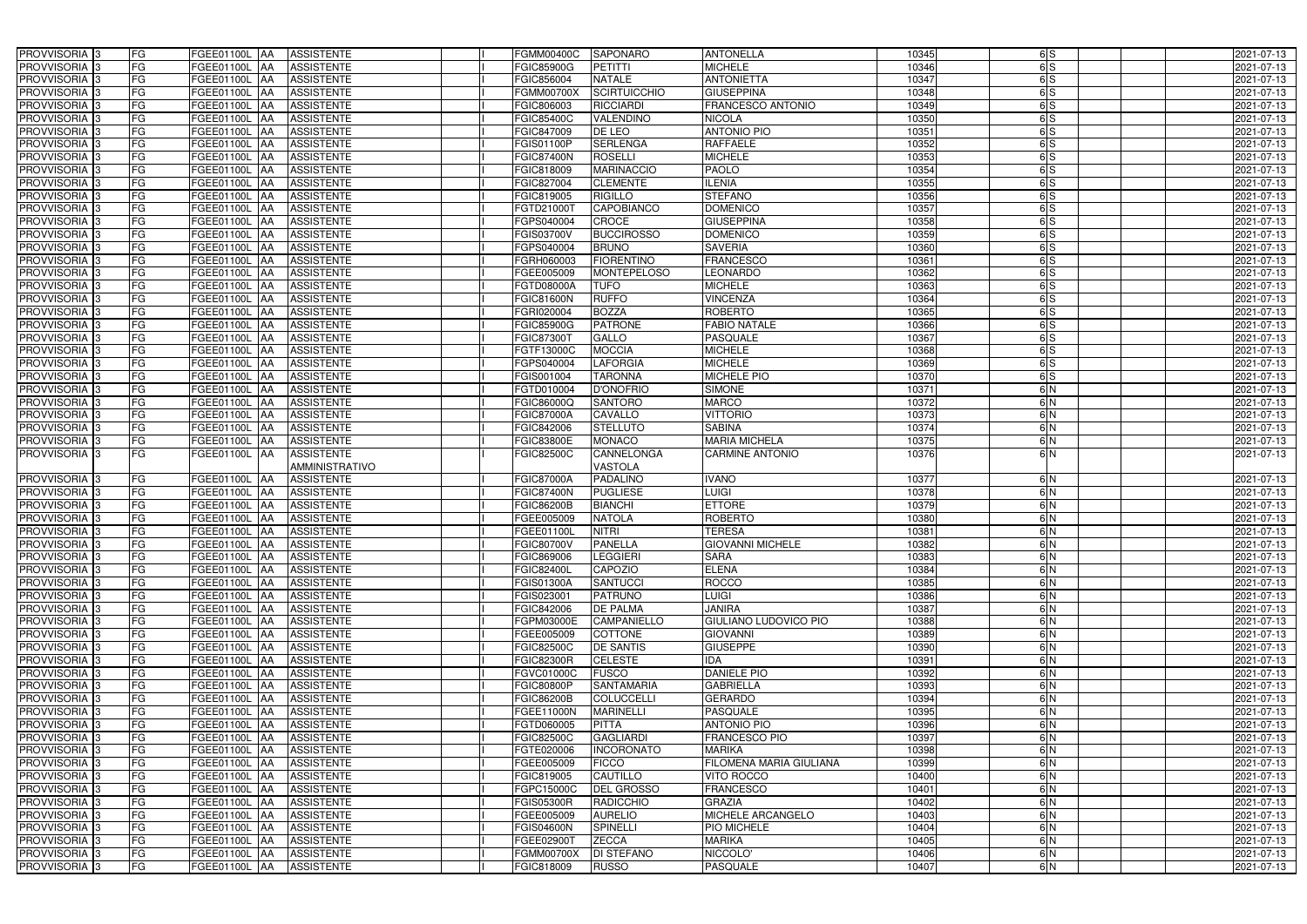| PROVVISORIA <sup>3</sup>                               | FG        | FGEE01100L AA                   | <b>ASSISTENTE</b>               | FGEE005009               | <b>CHIAPPINELLI</b>              | <b>CIRO</b>                               | 10408          | 6N            | 2021-07-13               |
|--------------------------------------------------------|-----------|---------------------------------|---------------------------------|--------------------------|----------------------------------|-------------------------------------------|----------------|---------------|--------------------------|
| PROVVISORIA <sup>3</sup>                               | FG        | FGEE01100L AA                   | <b>ASSISTENTE</b>               | FGIC81600N               | <b>TOTARO</b>                    | <b>NICOLA</b>                             | 10409          | 6N            | 2021-07-13               |
| PROVVISORIA <sup>1</sup> 3                             | FG        | FGEE01100L   AA                 | <b>ASSISTENTE</b>               | FGIS04600N               | <b>BELLINO</b>                   | <b>GIUSEPPINA</b>                         | 10410          | 6N            | 2021-07-13               |
| PROVVISORIA <sup>3</sup>                               | FG        | FGEE01100L AA                   | <b>ASSISTENTE</b>               | <b>FGIC87900R</b>        | <b>NARDELLA</b>                  | PIERANGELO                                | 10411          | 6N            | 2021-07-13               |
| PROVVISORIA <sup>3</sup>                               | FG        | FGEE01100L AA                   | <b>ASSISTENTE</b>               | FGIS00300Q               | <b>TARTAGLIA</b>                 | <b>ELISABETTA</b>                         | 10412          | $\frac{6}{N}$ | 2021-07-13               |
| PROVVISORIA <sup>3</sup>                               | FG        | <b>FGEE01100L AA</b>            | <b>ASSISTENTE</b>               | <b>FGIC85900G</b>        | <b>GUERRIERI</b>                 | <b>FRANCESCA</b>                          | 10413          | 6N            | 2021-07-13               |
| PROVVISORIA <sup>3</sup>                               | FG        | FGEE01100L AA                   | <b>ASSISTENTE</b>               | FGIC82400L               | <b>CODIANNI</b>                  | <b>MICHELE MARIA</b>                      | 10414          | 6N            | 2021-07-13               |
| PROVVISORIA <sup>3</sup>                               | FG        | FGEE01100L<br>IAA               | <b>ASSISTENTE</b>               | FGTD08000A               | <b>TARANTINO</b>                 | <b>STEFANO PIO</b>                        | 10415          | 6N            | 2021-07-13               |
| PROVVISORIA <sup>3</sup>                               | FG        | FGEE01100L<br><b>IAA</b>        | <b>ASSISTENTE</b>               | GIS04600N                | <b>GOFFREDO</b>                  | <b>FERNANDO</b>                           | 10416          | 6N            | 2021-07-13               |
| PROVVISORIA <sup>3</sup>                               | FG        | FGEE01100L<br>IAA               | <b>ASSISTENTE</b>               | FGIC876009               | <b>IANNONE</b>                   | <b>VALERIA</b>                            | 10417          | $\frac{6}{N}$ | 2021-07-13               |
| PROVVISORIA 3                                          | FG        | <b>FGEE01100L AA</b>            | <b>ASSISTENTE</b>               | FGEE06000T               | <b>DE FILIPPO</b>                | <b>VITO</b>                               | 10418          | 6N            | 2021-07-13               |
| PROVVISORIA 3                                          | FG        | <b>FGEE01100L AA</b>            | <b>ASSISTENTE</b>               | <b>FGIC81600N</b>        | <b>MARSEGLIA</b>                 | <b>GABRIELE RAFFAELE</b>                  | 10419          | 6N            | 2021-07-13               |
| PROVVISORIA <sup>3</sup>                               | FG        | FGEE01100L<br><b>IAA</b>        | <b>ASSISTENTE</b>               | FGIC82200                | PICCIRILLO                       | <b>BEATRICE</b>                           | 10420          | 6N            | 2021-07-13               |
| PROVVISORIA 3                                          | FG        | FGEE01100L<br><b>JAA</b>        | <b>ASSISTENTE</b>               | FGIC82400L               | <b>SPALLONE</b>                  | PIERANGELA                                | 10421          | 6N            | 2021-07-13               |
| PROVVISORIA 3                                          | FG        | FGEE01100L<br><b>IAA</b>        | <b>ASSISTENTE</b>               | FGIC88000                | <b>GASBARRO</b>                  | <b>PADOVANO</b>                           | 10422          | 6N            | 2021-07-13               |
| PROVVISORIA 3                                          | FG        | <b>FGEE01100L AA</b>            | <b>ASSISTENTE</b>               | FGTD02000P               | <b>TERLIZZI</b>                  | <b>FRANCESCA</b>                          | 10423          | 6N            | 2021-07-13               |
| PROVVISORIA 3                                          | FG        | FGEE01100L AA                   | <b>ASSISTENTE</b>               | <b>FGIS01300A</b>        | <b>DRAICCHIO</b>                 | DANILO ALESSIO PIO                        | 10424          | 6N            | 2021-07-13               |
| PROVVISORIA 3                                          | FG        | FGEE01100L AA                   | <b>ASSISTENTE</b>               | FGIC864003               | <b>ZERULO</b>                    | <b>SIPONTINA</b>                          | 10425          | 6N            | 2021-07-13               |
| PROVVISORIA 3                                          | FG        | FGEE01100L AA                   | <b>ASSISTENTE</b>               | FGRH060003               | <b>VIZZANI</b>                   | <b>MARIELLA</b>                           | 10426          | 6N            | 2021-07-13               |
| PROVVISORIA 3                                          | FG        | FGEE01100L<br>l AA              | <b>ASSISTENTE</b>               | FGTD08000A               | <b>MUCCIARONE</b>                | <b>MARTINA</b>                            | 10427          | 6N            | 2021-07-13               |
| PROVVISORIA 3                                          | FG        | FGEE01100L<br>ΙAΑ               | <b>ASSISTENTE</b>               | FGIS023001               | <b>FRONTINO</b>                  | <b>FLAVIA</b>                             | 10428          | $\frac{6}{N}$ | 2021-07-13               |
| PROVVISORIA <sup>3</sup>                               | FG        | FGEE01100L<br>IAA               | <b>ASSISTENTE</b>               | FGIC88200L               | LONGO                            | <b>MARIA</b>                              | 10429          | 6N            | 2021-07-13               |
| PROVVISORIA <sup>3</sup>                               | FG        | FGEE01100L<br>IAA               | <b>ASSISTENTE</b>               | FGIC856004               | <b>GAGLIARDI</b>                 | <b>OLGA ROSARIA</b>                       | 10430          | 6N            | 2021-07-13               |
| PROVVISORIA <sup>3</sup>                               | FG        | <b>FGEE01100L</b><br>IAA        | <b>ASSISTENTE</b>               | FGIC83800E               | <b>ACQUAVIVA</b>                 | <b>MARIAPIA</b>                           | 10431          | 6N            | 2021-07-13               |
| PROVVISORIA 3                                          | FG        | <b>FGEE01100L</b><br>۱AA        | <b>ASSISTENTE</b>               | FGTF13000C               | <b>MIRIGELLI</b>                 | SALVATORE                                 | 10432          | 6N            | 2021-07-13               |
| PROVVISORIA 3                                          | FG        | FGEE01100L<br>IAA               | <b>ASSISTENTE</b>               | FGTF13000C               | <b>PACIELLO</b>                  | <b>LUIGI</b>                              | 10433          | 6N            | 2021-07-13               |
| PROVVISORIA 3                                          | FG        | <b>FGEE01100L</b>               | <b>ASSISTENTE</b>               | FGIS05900Q               | <b>FILANNINO</b>                 | <b>SAVINO</b>                             | 10434          | 6N            | 2021-07-13               |
| PROVVISORIA <sup>3</sup>                               | FG        | FGEE01100L<br>IAA               | <b>ASSISTENTE</b>               | FGEE112009               | <b>CUCCI</b>                     | <b>VANESSA</b>                            | 10435          | 6N            | 2021-07-13               |
| PROVVISORIA <sup>3</sup>                               | FG        | FGEE01100L                      | <b>ASSISTENTE</b>               | FGIS00400G               | <b>PAPAGNI</b>                   | <b>RICCARDO</b>                           | 10436          | $\frac{6}{N}$ | 2021-07-13               |
| PROVVISORIA <sup>3</sup>                               | FG        | <b>FGEE01100L</b><br>IAA        | <b>ASSISTENTE</b>               | FGIS00800V               | <b>RACO</b>                      | <b>MARCO</b>                              | 10437          | 6N            | 2021-07-13               |
| PROVVISORIA <sup>3</sup>                               | FG        | <b>FGEE01100L</b><br><b>IAA</b> | <b>ASSISTENTE</b>               | FGIC86000Q               | <b>CASCIOLI</b>                  | <b>ROBERTA</b>                            | 10438          | 6N            | 2021-07-13               |
| PROVVISORIA <sup>3</sup>                               | FG        | FGEE01100L<br>IAA               | <b>ASSISTENTE</b>               | FGRI020004               | <b>ZINGARO</b>                   | <b>CRISTIAN</b>                           | 10439          | $\frac{6}{N}$ | 2021-07-13               |
| PROVVISORIA <sup>3</sup>                               | FG        | FGEE01100L<br>IAA               | <b>ASSISTENTE</b>               | FGPC15000C               | <b>IANNILLI</b>                  | <b>FRANCESCA</b>                          | 10440          | 6N            | 2021-07-13               |
| PROVVISORIA <sup>3</sup>                               | FG        | <b>FGEE01100L</b><br><b>IAA</b> | <b>ASSISTENTE</b>               | <b>FGIC85900G</b>        | <b>SCIUSCO</b>                   | <b>NOEMI</b>                              | 10441          | 6N            | 2021-07-13               |
| PROVVISORIA <sup>13</sup>                              | FG        | FGEE01100L AA                   | <b>ASSISTENTE</b>               | FGIC877005               | <b>GRIMALDI</b>                  | <b>RUGGIERO MARIA</b>                     | 10442          | 6N            | 2021-07-13               |
| PROVVISORIA <sup>3</sup>                               | FG        | FGEE01100L AA                   | <b>ASSISTENTE</b>               | FGIC819005               | <b>PALMA</b>                     | <b>LEONARDO</b>                           | 10443          | $\frac{6}{N}$ | 2021-07-13               |
| PROVVISORIA <sup>3</sup>                               | FG        | FGEE01100L AA                   | <b>ASSISTENTE</b>               | FGIC876009               | <b>CICCARELLI</b>                | <b>MARZIA</b>                             | 10444          | 6N            | 2021-07-13               |
| PROVVISORIA <sup>3</sup>                               | FG        | FGEE01100L AA                   | <b>ASSISTENTE</b>               | <b>FGIC80800P</b>        | <b>LAPOMARDA</b>                 | <b>VALENTINO</b>                          | 10445          | 6N            | 2021-07-13               |
| <b>PROVVISORIA</b> 3                                   | <b>FG</b> | FGEE01100L AA ASSISTENTE        |                                 | FGIC863007               | <b>NORCARO</b>                   | <b>FABIANA</b>                            | 10446          | 6 N           | 2021-07-13               |
| <b>PROVVISORIA</b> 3                                   | FG        | FGEE01100L AA                   | ASSISTENTE                      | FGPS210002               | <b>BATTISTA</b>                  | <b>MICHELE</b>                            | 10447          | 6 N           | 2021-07-13               |
| PROVVISORIA <sup>3</sup>                               | FG        | FGEE01100L AA                   | <b>ASSISTENTE</b>               | FGIS05900Q               | <b>MESSINA</b>                   | <b>ALESSIO</b>                            | 10448          | 6N            | 2021-07-13               |
| <b>PROVVISORIA</b> 3                                   | FG        | FGEE01100L AA ASSISTENTE        |                                 | FGEE106002               | <b>DE STEFANO</b>                | <b>FRANCESCA</b>                          | 10449          | 6N            | 2021-07-13               |
| PROVVISORIA <sup>3</sup>                               | FG        | <b>FGEE01100L AA</b>            | ASSISTENTE                      | FGIS00800V               | <b>CICCONE</b>                   | <b>ELISABETTA</b>                         | 10450          | 6N            | 2021-07-13               |
| PROVVISORIA <sup>3</sup>                               | FG        | FGEE01100L AA                   | <b>ASSISTENTE</b>               | FGIC822001               | PICCIRILLO                       | <b>ANNAMARIA</b>                          | 10451          | 6N            | 2021-07-13               |
| PROVVISORIA <sup>3</sup>                               | FG        | FGEE01100L AA                   | <b>ASSISTENTE</b>               | <b>FGIC85900G</b>        | <b>GRAMEGNA</b>                  | LUCA                                      | 10452          | 6N            | 2021-07-13               |
| PROVVISORIA <sup>3</sup>                               | FG        | FGEE01100L AA                   | <b>ASSISTENTE</b>               | FGIC864003               | <b>VITULANO</b>                  | <b>VINCENZO</b>                           | 10453          | 6N            | 2021-07-13               |
| PROVVISORIA <sup>1</sup> 3                             | FG        | FGEE01100L AA                   | <b>ASSISTENTE</b>               | FGIC83800E               | <b>GRECO</b>                     | <b>CRESCENZO</b>                          | 10454          | 6N            | 2021-07-13               |
| PROVVISORIA <sup>3</sup>                               | FG        | FGEE01100L AA                   | <b>ASSISTENTE</b>               | FGIC87000A               | <b>CONSOLETTI</b>                | PIO VINCENZO                              | 10455          | 6N            | 2021-07-13               |
| PROVVISORIA <sup>3</sup>                               | FG        | FGEE01100L AA                   | <b>ASSISTENTE</b>               | FGIC835003               | D'ARENZO                         | ALESSANDRO                                | 10456          | 6N            | 2021-07-13               |
| PROVVISORIA <sup>3</sup>                               | FG        | FGEE01100L AA                   | <b>ASSISTENTE</b>               | FGIC863007               | <b>GATTA</b>                     | <b>MONICA</b>                             | 10457          | 6N            | 2021-07-13               |
| PROVVISORIA <sup>3</sup>                               | FG        | FGEE01100L AA                   | <b>ASSISTENTE</b>               | FGIC847009               | <b>SCANZANO</b>                  | <b>MARIA DONATA</b>                       | 10458          | 6N            | 2021-07-13               |
| PROVVISORIA <sup>3</sup>                               | FG        | FGEE01100L AA                   | <b>ASSISTENTE</b>               | FGPM03000E               | <b>SPERANZA</b>                  | <b>MARIA VITTORIA</b>                     | 10459          | 6N            | 2021-07-13               |
| PROVVISORIA <sup>3</sup>                               | FG        | FGEE01100L AA                   | <b>ASSISTENTE</b>               | FGIS044002               | <b>LAVACCA</b>                   | <b>MARIA</b>                              | 10460          | 6N            | 2021-07-13               |
| PROVVISORIA <sup>3</sup>                               | FG        | FGEE01100L AA                   | <b>ASSISTENTE</b>               | FGMM04100B               | <b>STELLARDI</b>                 | <b>FABIO</b>                              | 10461          | 6N            | 2021-07-13               |
| PROVVISORIA <sup>3</sup>                               | FG        | FGEE01100L AA                   | <b>ASSISTENTE</b>               | <b>FGIC83700P</b>        | <b>PANELLI</b>                   | <b>ALESSANDRO</b>                         | 10462          | 6N            | 2021-07-13               |
| PROVVISORIA <sup>3</sup>                               | FG        | FGEE01100L AA                   | <b>ASSISTENTE</b>               | FGPC15000C               | <b>CIRCELLI</b>                  | <b>FRANCESCO</b>                          | 10463          | 6N            | 2021-07-13               |
| PROVVISORIA <sup>1</sup> 3                             | FG        | FGEE01100L AA                   | <b>ASSISTENTE</b>               | FGTE020006               | CROCE                            | <b>MARIKA</b>                             | 10464          | 6N<br>6N      | 2021-07-13               |
| PROVVISORIA <sup>1</sup> 3                             | FG        | FGEE01100L AA                   | <b>ASSISTENTE</b>               | FGIC819005               | <b>PUCILLO</b>                   | <b>GIACOMO</b>                            | 10465          |               | 2021-07-13               |
| PROVVISORIA <sup>3</sup>                               | FG        | FGEE01100L AA                   | <b>ASSISTENTE</b>               | FGIS06100Q               | CELLAMARE                        | <b>GIUSEPPE</b>                           | 10466          | 6N            | 2021-07-13               |
| PROVVISORIA <sup>1</sup> 3<br>PROVVISORIA <sup>3</sup> | FG        | FGEE01100L AA                   | <b>ASSISTENTE</b>               | FGIC819005               | <b>ROSSI</b><br><b>PALLADINO</b> | <b>FILOMENA MILENA</b><br><b>VINCENZO</b> | 10467          | 6N<br>6N      | 2021-07-13               |
| PROVVISORIA <sup>3</sup>                               | FG<br>FG  | FGEE01100L AA                   | ASSISTENTE<br><b>ASSISTENTE</b> | FGIC86000Q               | <b>LA MACCHIA</b>                | <b>ANGELA</b>                             | 10468          | 6N            | 2021-07-13               |
| PROVVISORIA <sup>3</sup>                               | FG        | FGEE01100L AA<br>FGEE01100L AA  |                                 | FGIC864003<br>FGMM00400C |                                  | <b>ALESSIA</b>                            | 10469<br>10470 |               | 2021-07-13<br>2021-07-13 |
|                                                        | FG        | FGEE01100L AA                   | ASSISTENTE<br>ASSISTENTE        |                          | <b>RUSSO</b>                     |                                           |                | 6 N           |                          |
| PROVVISORIA 3                                          |           |                                 |                                 | FGPM03000E               | <b>FAVATA'</b>                   | <b>ANGELA</b>                             | 10471          | 6N            | 2021-07-13               |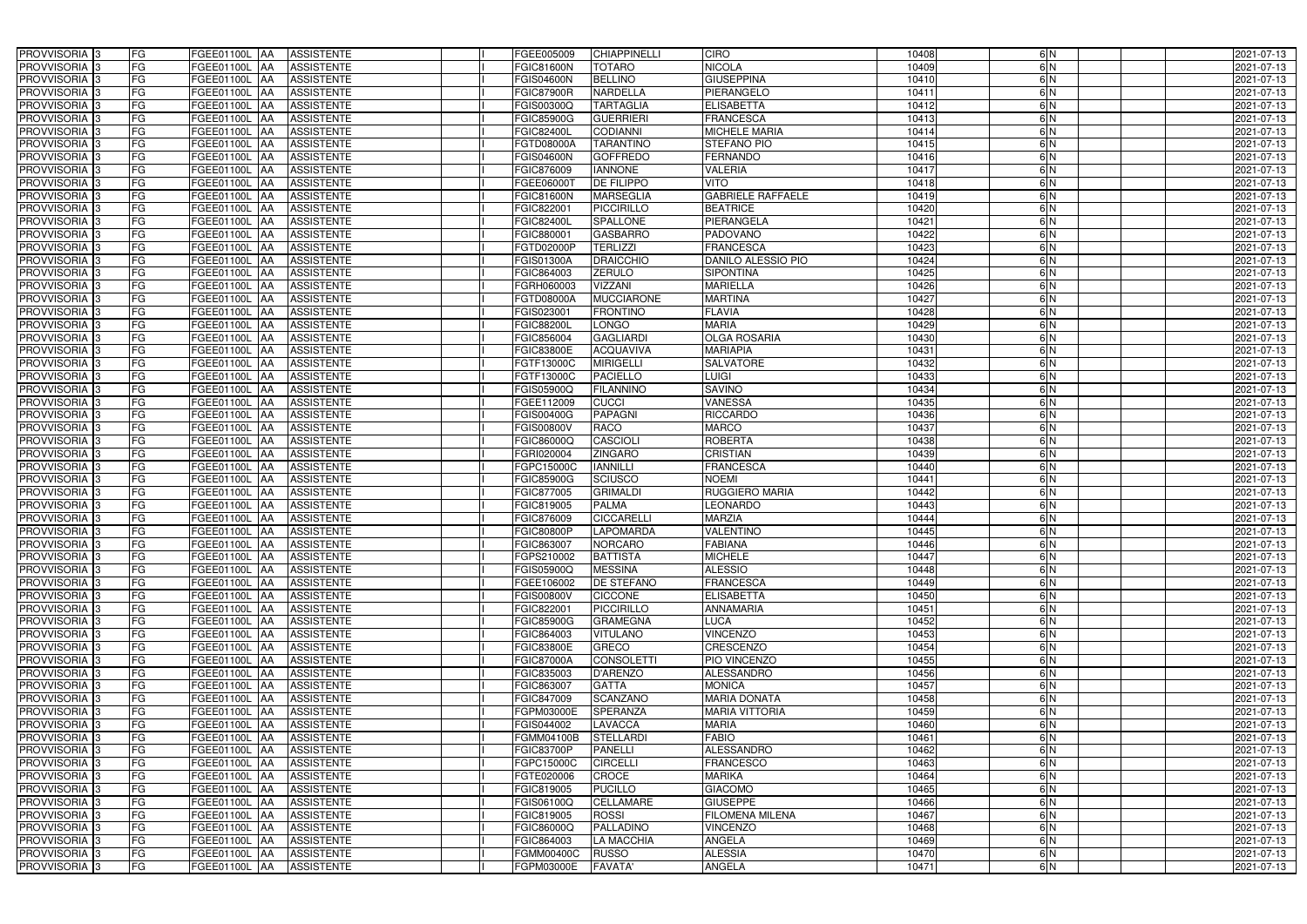| <b>PROVVISORIA</b> 3<br>FG                               | FGEE01100L AA<br><b>ASSISTENTE</b>                                               | FGIC876009                      | <b>LABBATE</b>                      | <b>ALBINA</b>                        | 10472          | 6N       | 2021-07-13               |
|----------------------------------------------------------|----------------------------------------------------------------------------------|---------------------------------|-------------------------------------|--------------------------------------|----------------|----------|--------------------------|
| FG<br><b>PROVVISORIA</b> 3                               | FGEE01100L<br><b>JAA</b><br><b>ASSISTENTE</b>                                    | <b>FGIC80800P</b>               | NOTARANGELO                         | <b>ANTONIO</b>                       | 10473          | 6N       | 2021-07-13               |
| FG<br><b>PROVVISORIA</b> 3                               | FGEE01100L<br><b>JAA</b><br><b>ASSISTENTE</b>                                    | FGIS00300Q                      | <b>BRATTOLI</b>                     | <b>PAOLO</b>                         | 10474          | 6N       | 2021-07-13               |
| FG<br><b>PROVVISORIA</b> 3                               | <b>AA</b><br><b>ASSISTENTE</b><br>FGEE01100L                                     | FGPM03000E                      | <b>PALAZZO</b>                      | RAUL ANTONIO PIO                     | 10475          | 6N       | 2021-07-13               |
| <b>PROVVISORIA</b><br>FG                                 | <b>ASSISTENTE</b><br>FGEE01100L<br><b>AA</b>                                     | <b>FGIC88100R</b>               | <b>DI NOIA</b>                      | CARLA                                | 10476          | 6N       | 2021-07-13               |
| <b>PROVVISORIA</b><br>FG                                 | <b>ASSISTENTE</b><br>FGEE01100L<br><b>JAA</b>                                    | <b>FGIC82400L</b>               | <b>ROMANO</b>                       | <b>MICHELE</b>                       | 10477          | 6N       | 2021-07-13               |
| <b>PROVVISORIA</b> 3<br>FG                               | <b>ASSISTENTE</b><br>FGEE01100L<br><b>AA</b>                                     | <b>FGIC87000A</b>               | <b>LACCETTI</b>                     | <b>SIMONA</b>                        | 10478          | 6N       | 2021-07-13               |
| <b>PROVVISORIA</b> 3<br>FG                               | <b>ASSISTENTE</b><br>FGEE01100L<br><b>JAA</b>                                    | FGIS021009                      | <b>CALVITTO</b>                     | <b>GIANLUIGI</b>                     | 10479          | 6N       | 2021-07-13               |
| PROVVISORIA 3<br>FG                                      | <b>ASSISTENTE</b><br>FGEE01100L<br><b>AA</b>                                     | FGIC876009                      | <b>SCARANO</b>                      | <b>DOMENICO</b>                      | 10480          | 6N       | 2021-07-13               |
| FG<br>PROVVISORIA <sup>3</sup>                           | FGEE01100L<br><b>ASSISTENTE</b><br>IAA                                           | FGTD010004                      | <b>COTA</b>                         | <b>MATTEO</b>                        | 10481          | 6N       | 2021-07-13               |
| <b>PROVVISORIA</b> 3<br>FG                               | FGEE01100L<br><b>ASSISTENTE</b><br><b>JAA</b>                                    | <b>FGIC87000A</b>               | <b>DI LEO</b>                       | <b>SARA</b>                          | 10482          | 6N       | 2021-07-13               |
| PROVVISORIA <sup>3</sup><br>FG                           | FGEE01100L<br><b>ASSISTENTE</b><br><b>JAA</b>                                    | FGPM10000G                      | <b>PETRILL</b>                      | <b>RAFFAELLA</b>                     | 10483          | 6N       | 2021-07-13               |
| FG<br>PROVVISORIA <sup>3</sup>                           | FGEE01100L<br><b>ASSISTENTE</b><br><b>AA</b>                                     | <b>FGIC82400L</b>               | <b>TOMMASONE</b>                    | <b>SAMANTHA</b>                      | 10484          | 6N       | 2021-07-13               |
| <b>PROVVISORIA</b> 3<br>FG                               | FGEE01100L<br><b>ASSISTENTE</b><br><b>JAA</b>                                    | <b>FGIC85900G</b>               | <b>PANUNZIO</b>                     | <b>MARIA ASSUNTA PIA</b>             | 10485          | 6N       | 2021-07-13               |
| FG<br><b>PROVVISORIA</b> 3                               | FGEE01100L<br><b>ASSISTENTE</b><br><b>JAA</b>                                    | FGEE005009                      | <b>COPOT</b>                        | <b>MARIA VALENTINA</b>               | 10486          | 6N       | 2021-07-13               |
| FG<br><b>PROVVISORIA</b> 3                               | FGEE01100L<br><b>ASSISTENTE</b><br><b>JAA</b>                                    | FGIS06100Q                      | <b>FERRATO</b>                      | <b>CLAUDIA</b>                       | 10487          | 6N       | 2021-07-13               |
| PROVVISORIA  <br>FG                                      | FGEE01100L<br><b>ASSISTENTE</b><br><b>AA</b>                                     | FGEE029001                      | <b>AMORUSO</b>                      | <b>FEDERICA FILOMENA</b>             | 10488          | 6N       | 2021-07-13               |
| PROVVISORIA <sup>3</sup><br>FG                           | FGEE01100L<br><b>AA</b><br><b>ASSISTENTE</b>                                     | <b>FGIC83000X</b>               | <b>PERLA</b>                        | <b>ANTONIA</b>                       | 10489          | 6N       | 2021-07-13               |
| <b>PROVVISORIA</b> 3<br>FG                               | FGEE01100L<br><b>AA</b><br><b>ASSISTENTE</b>                                     | FGEE005009                      | <b>MAGNOTTA</b>                     | <b>ANGELO</b>                        | 10490          | 6N       | 2021-07-13               |
| <b>PROVVISORIA</b><br>FG                                 | FGEE01100L<br><b>ASSISTENTE</b><br><b>AA</b>                                     | <b>FGIC81600N</b>               | <b>RAUSEO</b>                       | <b>ROSANGELA</b>                     | 10491          | 6N       | 2021-07-13               |
| PROVVISORIA <sup>3</sup><br>FG                           | FGEE01100L<br><b>JAA</b><br><b>ASSISTENTE</b>                                    | FGVC01000C                      | <b>MAMMOLLINO</b>                   | FRANCESCO GRAZIANO                   | 10492          | 6N       | 2021-07-13               |
| <b>PROVVISORIA</b> 3<br>FG<br><b>PROVVISORIA</b> 3       | FGEE01100L<br><b>ASSISTENTE</b><br><b>IAA</b>                                    | FGIC842006<br><b>FGIC80700V</b> | <b>DANESE</b>                       | <b>MARIA</b>                         | 10493          | 6N       | 2021-07-13               |
| FG                                                       | <b>IAA</b><br><b>ASSISTENTE</b><br>FGEE01100L                                    |                                 | <b>STEFANIA</b>                     | <b>ALESSIA</b><br><b>LUCY ILARIA</b> | 10494          | 6N       | 2021-07-13               |
| <b>PROVVISORIA</b> 3<br>FG<br><b>PROVVISORIA</b> 3<br>FG | FGEE01100L<br><b>IAA</b><br><b>ASSISTENTE</b><br>FGEE01100L<br><b>ASSISTENTE</b> | FGTF13000C<br>FGEE099004        | <b>PATETTA</b><br><b>CIMINIELLO</b> | <b>GRAZIA</b>                        | 10495<br>10496 | 6N<br>6N | 2021-07-13               |
| <b>PROVVISORIA</b> 3<br>FG                               | <b>IAA</b><br><b>ASSISTENTE</b>                                                  | <b>FGIC85700X</b>               | <b>ALBANESE</b>                     | <b>VALENTINO LORIS</b>               | 10497          | 6N       | 2021-07-13               |
| <b>PROVVISORIA</b> 3<br>FG                               | FGEE01100L<br><b>IAA</b><br>FGEE01100L<br><b>ASSISTENTE</b><br>IAA               | FGIC856004                      | <b>DI PASQUALE</b>                  | <b>DOMENICO</b>                      | 10498          | 6N       | 2021-07-13<br>2021-07-13 |
| FG<br><b>PROVVISORIA</b> 3                               | FGEE01100L<br><b>ASSISTENTE</b><br>IAA                                           | FGIC847009                      | <b>VIGILANTE</b>                    | <b>RITA</b>                          | 10499          | 6N       | 2021-07-13               |
| FG<br>PROVVISORIA                                        | FGEE01100L<br><b>ASSISTENTE</b><br>IAA                                           | FGTF13000C                      | <b>MAMMOLLINO</b>                   | <b>GIOVANNI</b>                      | 10500          | 6N       | 2021-07-13               |
| FG<br>PROVVISORIA                                        | FGEE01100L<br><b>JAA</b><br><b>ASSISTENTE</b>                                    | FGEE01100L                      | <b>DI VIRGILIO</b>                  | ALESSANDRO COSIMO                    | 10501          | 6N       | 2021-07-13               |
| <b>PROVVISORIA</b><br>FG                                 | <b>ASSISTENTE</b><br>FGEE01100L<br><b>IAA</b>                                    | FGIS001004                      | <b>FISCHETTI</b>                    | <b>FELICE</b>                        | 10502          | 6N       | 2021-07-13               |
| <b>PROVVISORIA</b> 3<br>FG                               | <b>ASSISTENTE</b><br>FGEE01100L<br><b>JAA</b>                                    | <b>FGIC85700X</b>               | <b>MARIELLA</b>                     | <b>ANTONIETTA</b>                    | 10503          | 6N       | 2021-07-13               |
| PROVVISORIA  :<br>FG                                     | <b>ASSISTENTE</b><br>FGEE01100L<br><b>IAA</b>                                    | FGEE03200N                      | <b>GIAGNORIO</b>                    | <b>MONICA</b>                        | 10504          | 6N       | 2021-07-13               |
| PROVVISORIA <sup>3</sup><br>FG                           | FGEE01100L<br><b>ASSISTENTE</b><br><b>JAA</b>                                    | FGEE00900L                      | <b>CAMPANELLA</b>                   | <b>ILARIA</b>                        | 10505          | 6N       | 2021-07-13               |
| <b>PROVVISORIA</b> 3<br>FG                               | FGEE01100L<br><b>ASSISTENTE</b><br><b>JAA</b>                                    | FGIC877005                      | <b>DI FUCCIA</b>                    | <b>ALFONSO</b>                       | 10506          | 6N       | 2021-07-13               |
| FG<br><b>PROVVISORIA</b> 3                               | FGEE01100L<br><b>ASSISTENTE</b><br><b>JAA</b>                                    | <b>FGIC80800P</b>               | <b>FISCHETTI</b>                    | <b>VINCENZO</b>                      | 10507          | 6N       | 2021-07-13               |
| PROVVISORIA <sup>3</sup><br>FG                           | FGEE01100L<br><b>ASSISTENTE</b><br><b>JAA</b>                                    | <b>FGIC818009</b>               | <b>DI MARZIO</b>                    | <b>DORIANA</b>                       | 10508          | 6N       | 2021-07-13               |
| PROVVISORIA 3<br>FG                                      | FGEE01100L AA<br><b>ASSISTENTE</b>                                               | FGIS021009                      | <b>CIAVARELLA</b>                   | <b>ANGELO PIO</b>                    | 10509          | 6N       | 2021-07-13               |
| PROVVISORIA <sup>3</sup><br>FG                           | FGEE01100L AA ASSISTENTE                                                         | <b>FGTF13000C</b>               | <b>TARANTINO</b>                    | <b>MARIO ANTONIO</b>                 | 10510          | 6 N      | 2021-07-13               |
| PROVVISORIA <sup>3</sup><br>FG                           | ASSISTENTE<br>FGEE01100L AA                                                      | <b>FGEE11000N</b>               | LA VACCA LA VACCA                   | <b>ANTONELLA</b>                     | 10511          | 6N       | 2021-07-13               |
| PROVVISORIA <sup>3</sup><br>FG                           | FGEE01100L AA<br><b>ASSISTENTE</b>                                               | FGIC842006                      | <b>IORIO</b>                        | <b>SAMIRA</b>                        | 10512          | 6N       | 2021-07-13               |
| PROVVISORIA <sup>3</sup><br>FG                           | FGEE01100L AA<br><b>ASSISTENTE</b>                                               | <b>FGIC81600N</b>               | <b>MARUOTTI</b>                     | <b>ELEONORA</b>                      | 10513          | 6N       | 2021-07-13               |
| PROVVISORIA <sup>3</sup><br>FG                           | FGEE01100L AA<br><b>ASSISTENTE</b>                                               | FGTD21000T                      | <b>CRISTINZIANO</b>                 | <b>FABIO</b>                         | 10514          | 6N       | 2021-07-13               |
| PROVVISORIA 3<br>FG                                      | FGEE01100L AA<br><b>ASSISTENTE</b>                                               | <b>FGTD08000A</b>               | VALENZANO                           | <b>FRANCESCO</b>                     | 10515          | 6N       | 2021-07-13               |
| PROVVISORIA <sup>3</sup><br>FG                           | FGEE01100L AA<br><b>ASSISTENTE</b>                                               | FGIC851001                      | <b>DI CANITO</b>                    | <b>ALESSIA</b>                       | 10516          | 6N       | 2021-07-13               |
| PROVVISORIA <sup>3</sup><br>FG                           | FGEE01100L AA<br><b>ASSISTENTE</b>                                               | FGIC819005                      | STORTI                              | <b>ROSSANA</b>                       | 10517          | 6N       | 2021-07-13               |
| PROVVISORIA <sup>3</sup><br>FG                           | FGEE01100L AA<br><b>ASSISTENTE</b>                                               | FGTF13000C                      | <b>CONSOLETTI</b>                   | <b>BRUNO</b>                         | 10518          | 6N       | 2021-07-13               |
| PROVVISORIA <sup>3</sup><br>FG                           | FGEE01100L<br><b>AA</b><br><b>ASSISTENTE</b>                                     | FGEE00900L                      | <b>SEVERO</b>                       | <b>ANTONIO</b>                       | 10519          | 6N       | 2021-07-13               |
| PROVVISORIA <sup>3</sup><br>FG                           | FGEE01100L AA<br><b>ASSISTENTE</b>                                               | FGTD060005                      | <b>FONTANELLA</b>                   | <b>FRANCESCA</b>                     | 10520          | 6N       | 2021-07-13               |
| PROVVISORIA <sup>3</sup><br>FG                           | FGEE01100L AA<br><b>ASSISTENTE</b>                                               | <b>FGIS05300R</b>               | <b>RIGANTI</b>                      | CRISTINA CONCETTA                    | 10521          | 6N       | 2021-07-13               |
| FG<br>PROVVISORIA <sup>3</sup>                           | FGEE01100L AA<br><b>ASSISTENTE</b>                                               | <b>FGIC81600N</b>               | <b>GESUALDI</b>                     | <b>CLAUDIO PIO</b>                   | 10522          | 6N       | 2021-07-13               |
| PROVVISORIA <sup>3</sup><br>FG                           | FGEE01100L AA<br><b>ASSISTENTE</b>                                               | <b>FGEE01100L</b>               | <b>GARGANO</b>                      | <b>IGINO</b>                         | 10523          | 6N       | 2021-07-13               |
| FG<br>PROVVISORIA <sup>3</sup>                           | FGEE01100L AA<br><b>ASSISTENTE</b>                                               | <b>FGIC87000A</b>               | <b>RENDINE</b>                      | VALENTINA                            | 10524          | 6N       | 2021-07-13               |
| FG<br>PROVVISORIA <sup>3</sup>                           | FGEE01100L AA<br><b>ASSISTENTE</b>                                               | <b>FGIS03700V</b>               | <b>PICCINO</b>                      | <b>ASSUNTA</b>                       | 10525          | 6N       | 2021-07-13               |
| FG<br>PROVVISORIA <sup>3</sup>                           | <b>ASSISTENTE</b><br>FGEE01100L AA                                               | <b>FGIC82300R</b>               | COLESANTO                           | <b>VALENTINA</b>                     | 10526          | 6N       | 2021-07-13               |
| PROVVISORIA <sup>3</sup><br>FG                           | <b>ASSISTENTE</b><br>FGEE01100L AA                                               | FGTD21000T                      | LAVANGA                             | <b>MARIA STELLA</b>                  | 10527          | 6N       | 2021-07-13               |
| PROVVISORIA <sup>3</sup><br>FG                           | <b>ASSISTENTE</b><br>FGEE01100L AA                                               | FGIC818009                      | <b>TROMBACCO</b>                    | <b>ANTONIO</b>                       | 10528          | 6N       | 2021-07-13               |
| PROVVISORIA <sub>3</sub><br>FG                           | <b>ASSISTENTE</b><br>FGEE01100L AA                                               | FGIC820009                      | <b>CAPOBIANCO</b>                   | <b>ANTONIETTA</b>                    | 10529          | 6N       | 2021-07-13               |
| PROVVISORIA <sup>3</sup><br>FG                           | <b>ASSISTENTE</b><br>FGEE01100L AA                                               | <b>FGIC86200B</b>               | <b>MASTROGIULIO</b>                 | <b>VINCENZO</b>                      | 10530          | 6N       | 2021-07-13               |
| PROVVISORIA <sup>3</sup><br>FG                           | FGEE01100L AA<br><b>ASSISTENTE</b>                                               | <b>FGIS00400G</b>               | <b>BISCOTTI</b>                     | <b>FABIOLA</b>                       | 10531          | 6N       | 2021-07-13               |
| PROVVISORIA <sup>3</sup><br>FG                           | <b>ASSISTENTE</b><br>FGEE01100L AA                                               | <b>FGIS04600N</b>               | QUARTICELLI                         | <b>ROBERTO</b>                       | 10532          | 6N       | 2021-07-13               |
| PROVVISORIA <sup>3</sup><br>FG                           | <b>ASSISTENTE</b><br>FGEE01100L<br><b>AA</b>                                     | <b>FGIC86200B</b>               | <b>PAPAGNA</b>                      | <b>TERESA RITA</b>                   | 10533          | 6N       | 2021-07-13               |
| PROVVISORIA <sup>3</sup><br>FG                           | FGEE01100L AA<br>ASSISTENTE                                                      | <b>FGIC85800Q</b>               | <b>AQUILINO</b>                     | <b>GIOVANNI</b>                      | 10534          | 6N       | 2021-07-13               |
| PROVVISORIA <sup>3</sup><br>FG                           | <b>ASSISTENTE</b><br>FGEE01100L AA                                               | FGEE02900T                      | <b>NATOLA</b>                       | <b>ANNARITA</b>                      | 10535          | 6N       | 2021-07-13               |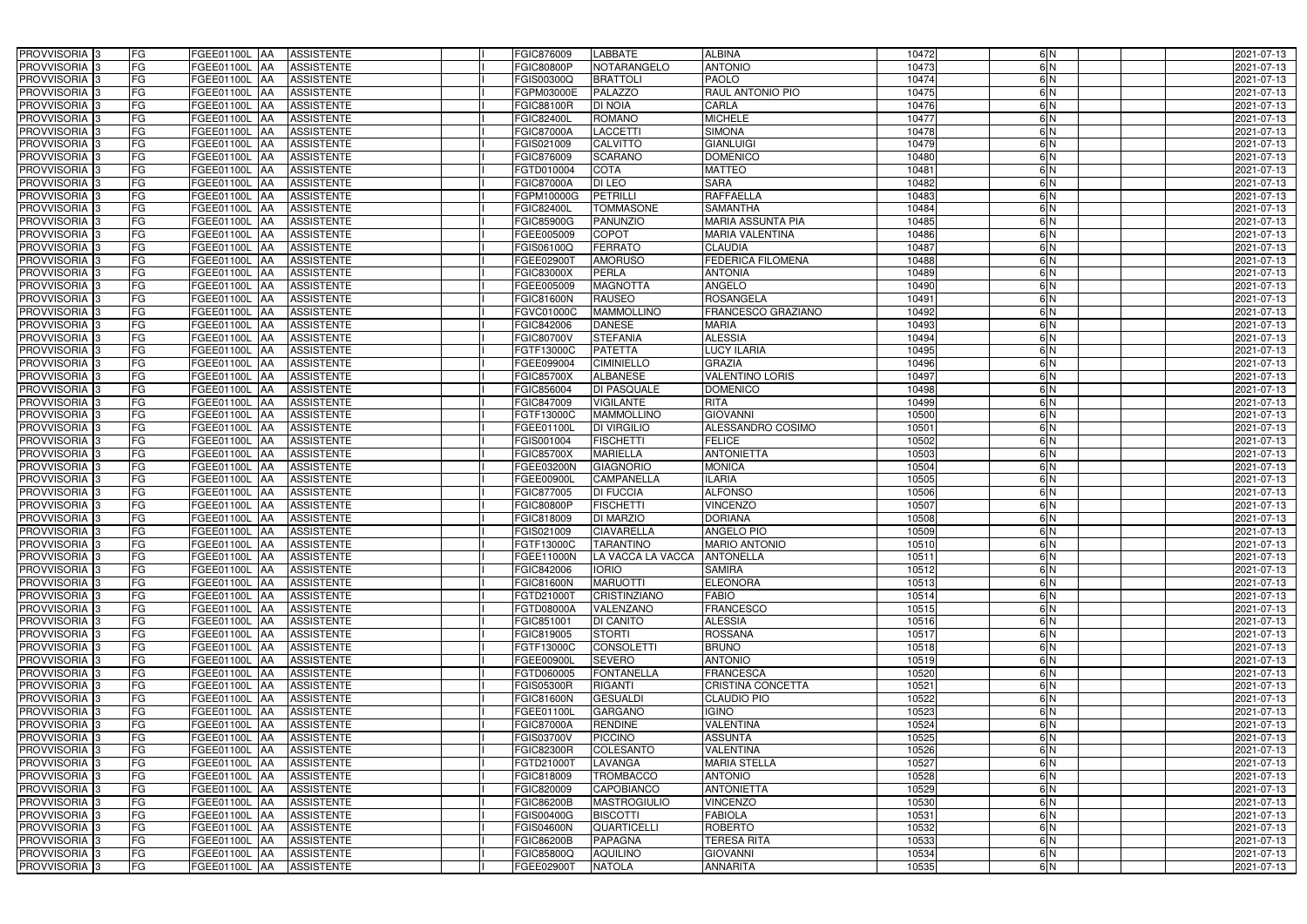| PROVVISORIA <sup>3</sup>                             | FG        | FGEE01100L AA<br><b>ASSISTENTE</b>                                | <b>FGIC83700P</b>        | <b>BLONNA</b>               | <b>FLAVIO</b>                            | 10536          | 6N            | 2021-07-13               |
|------------------------------------------------------|-----------|-------------------------------------------------------------------|--------------------------|-----------------------------|------------------------------------------|----------------|---------------|--------------------------|
| PROVVISORIA <sup>3</sup>                             | FG        | FGEE01100L AA<br><b>ASSISTENTE</b>                                | FGMM15400A               | <b>CONTINI</b>              | <b>PIETRO</b>                            | 10537          | 6N            | 2021-07-13               |
| PROVVISORIA <sup>1</sup> 3                           | FG        | <b>FGEE01100L   AA</b><br><b>ASSISTENTE</b>                       | <b>GIS05300R</b>         | <b>GORGOGLIONE</b>          | <b>CARMELA</b>                           | 10538          | 6N            | 2021-07-13               |
| PROVVISORIA <sup>3</sup>                             | FG        | FGEE01100L AA<br><b>ASSISTENTE</b>                                | FGIC842006               | <b>LATTORRE</b>             | <b>FRANCESCO</b>                         | 10539          | 6N            | 2021-07-13               |
| PROVVISORIA <sup>3</sup>                             | FG        | FGEE01100L AA<br><b>ASSISTENTE</b>                                | FGRI020004               | <b>VORYK</b>                | <b>YURIY</b>                             | 10540          | 6N            | 2021-07-13               |
| PROVVISORIA <sup>3</sup>                             | FG        | <b>FGEE01100L AA</b><br><b>ASSISTENTE</b>                         | FGIS00800V               | <b>VOLPE</b>                | <b>EDOARDO</b>                           | 10541          | 6N            | 2021-07-13               |
| PROVVISORIA <sup>3</sup>                             | FG        | FGEE01100L AA<br><b>ASSISTENTE</b>                                | FGIC872002               | <b>GUERRA</b>               | <b>MARCO</b>                             | 10542          | 6N            | 2021-07-13               |
| PROVVISORIA <sup>3</sup>                             | FG        | <b>ASSISTENTE</b><br>FGEE01100L<br>IAA                            | FGIC80700V               | <b>TOMA</b>                 | <b>FRANCESCO</b>                         | 10543          | 6N            | 2021-07-13               |
| PROVVISORIA <sup>3</sup>                             | FG        | FGEE01100L<br><b>ASSISTENTE</b><br>IAA                            | FGIC872002               | <b>GATTA</b>                | <b>GRAZIA</b>                            | 10544          | 6N            | 2021-07-13               |
| PROVVISORIA <sup>3</sup>                             | FG        | FGEE01100L<br><b>ASSISTENTE</b><br>IAA                            | FGIC820009               | <b>RUGGIERO</b>             | <b>MARGHERITA</b>                        | 10545          | $\frac{6}{N}$ | 2021-07-13               |
| PROVVISORIA <sup>3</sup>                             | FG        | <b>FGEE01100L AA</b><br><b>ASSISTENTE</b>                         | FGEE005009               | <b>DANZA</b>                | <b>ARIANNA</b>                           | 10546          | 6N            | 2021-07-13               |
| PROVVISORIA <sup>3</sup>                             | FG        | <b>FGEE01100L AA</b><br><b>ASSISTENTE</b>                         | FGEE01100L               | <b>TONTI</b>                | <b>RAFFAELE</b>                          | 10547          | 6N            | 2021-07-13               |
| PROVVISORIA <sup>3</sup>                             | FG        | FGEE01100L<br><b>ASSISTENTE</b><br><b>IAA</b>                     | FGIC83700P               | <b>GESSO</b>                | <b>VINCENZO</b>                          | 10548          | 6N            | 2021-07-13               |
| PROVVISORIA 3                                        | FG        | FGEE01100L<br><b>ASSISTENTE</b><br>IAA                            | <b>FGIS04600N</b>        | <b>CORLITO</b>              | <b>ILENIA</b>                            | 10549          | 6N            | 2021-07-13               |
| PROVVISORIA <sup>3</sup>                             | FG        | FGEE01100L<br><b>ASSISTENTE</b><br>IAA                            | FGIC872002               | <b>MARINARO</b>             | <b>GAETANO</b>                           | 10550          | 6N            | 2021-07-13               |
| PROVVISORIA <sup>3</sup>                             | FG        | <b>FGEE01100L AA</b><br><b>ASSISTENTE</b>                         | FGIC85400C               | <b>QUARTA</b>               | <b>GIOVANNA</b>                          | 10551          | 6N            | 2021-07-13               |
| PROVVISORIA <sup>3</sup>                             | FG        | FGEE01100L<br><b>ASSISTENTE</b><br><b>JAA</b>                     | FGPS20000B               | <b>PIANCONE</b>             | <b>RITA</b>                              | 10552          | 6N            | 2021-07-13               |
| PROVVISORIA <sup>3</sup>                             | FG        | FGEE01100L AA<br><b>ASSISTENTE</b>                                | FGIS00800V               | <b>PANUNZIO</b>             | <b>PASQUALE GIUSEPPE</b>                 | 10553          | 6N            | 2021-07-13               |
| PROVVISORIA 3                                        | FG        | FGEE01100L AA<br><b>ASSISTENTE</b>                                | FGEE005009               | <b>SANTOSUOSSO</b>          | <b>ANDREA MARIA</b>                      | 10554          | 6N            | 2021-07-13               |
| PROVVISORIA <sup>3</sup>                             | FG        | FGEE01100L<br><b>ASSISTENTE</b><br>l AA                           | FGRH060003               | <b>TURCO</b>                | <b>ANTONIO</b>                           | 10555          | 6N            | 2021-07-13               |
| PROVVISORIA <sup>3</sup>                             | FG        | FGEE01100L<br><b>ASSISTENTE</b>                                   | FGTD060005               | CENICOLA                    | PATRIZIA                                 | 10556          | $\frac{6}{N}$ | 2021-07-13               |
| PROVVISORIA <sup>3</sup>                             | FG        | FGEE01100L<br><b>ASSISTENTE</b>                                   | FGIC82400L               | <b>FASCIA</b>               | <b>MICHELANGELO</b>                      | 10557          | 6N            | 2021-07-13               |
| PROVVISORIA <sup>3</sup>                             | FG        | <b>FGEE01100L</b><br><b>ASSISTENTE</b><br>IAA                     | FGIC80800P               | <b>FUSILLI</b>              | <b>EGIDIA</b>                            | 10558          | 6N            | 2021-07-13               |
| PROVVISORIA <sup>3</sup>                             | FG        | <b>FGEE01100L</b><br><b>ASSISTENTE</b><br>IAA                     | <b>GIS05300R</b>         | <b>COMPARE</b>              | <b>GIUSEPPE</b>                          | 10559          | 6N            | 2021-07-13               |
| PROVVISORIA 3                                        | FG        | <b>FGEE01100L</b><br><b>ASSISTENTE</b><br>۱AA                     | FGVC01000C               | CORPOSANTO                  | <b>LUCIA</b>                             | 10560          | 6N            | 2021-07-13               |
| PROVVISORIA 3                                        | FG        | <b>FGEE01100L</b><br><b>ASSISTENTE</b><br>IAA                     | FGIC86000Q               | <b>BRUNO</b>                | <b>MARTINA</b>                           | 10561          | 6N            | 2021-07-13               |
| PROVVISORIA 3                                        | FG        | FGEE01100L<br><b>ASSISTENTE</b>                                   | FGTE020006               | <b>GERVASIO</b>             | <b>MARIO</b>                             | 10562          | 6N            | 2021-07-13               |
| PROVVISORIA <sup>3</sup>                             | FG        | FGEE01100L<br><b>ASSISTENTE</b>                                   | FGEE005009               | <b>MORLINO</b>              | CHRISTIAN GIUSEPPE                       | 10563          | 6N            | 2021-07-13               |
| PROVVISORIA <sup>3</sup>                             | FG        | FGEE01100L<br><b>ASSISTENTE</b>                                   | FGIC842006               | <b>CATENAZZO</b>            | <b>EMANUELE</b>                          | 10564          | $\frac{6}{N}$ | 2021-07-13               |
| PROVVISORIA <sup>3</sup>                             | FG        | FGEE01100L<br><b>ASSISTENTE</b><br>IAA                            | FGTF13000C               | <b>LAURIOLA</b>             | <b>ANDREA</b>                            | 10565          | 6N            | 2021-07-13               |
| PROVVISORIA <sup>3</sup>                             | FG        | FGEE01100L<br><b>ASSISTENTE</b><br>IAA                            | FGIC86200B               | <b>CETTA</b>                | <b>SIMONE</b>                            | 10566          | 6N            | 2021-07-13               |
| PROVVISORIA <sup>3</sup>                             | FG        | FGEE01100L<br><b>ASSISTENTE</b><br>lAA                            | FGIC856004               | <b>RISOLO</b>               | <b>GIUSEPPINA</b>                        | 10567          | $\frac{6}{N}$ | 2021-07-13               |
| PROVVISORIA <sup>3</sup>                             | FG        | <b>FGEE01100L</b><br><b>ASSISTENTE</b><br>IAA                     | FGIC856004               | <b>SANSEVERINO</b>          | LUCIA                                    | 10568          | 6N            | 2021-07-13               |
| PROVVISORIA <sup>3</sup>                             | FG        | <b>FGEE01100L</b><br><b>ASSISTENTE</b><br><b>IAA</b>              | <b>FGIS05300R</b>        | <b>GIANNINO</b>             | <b>ANTONIO</b>                           | 10569          | 6N            | 2021-07-13               |
| PROVVISORIA <sub>3</sub>                             | FG        | FGEE01100L<br><b>ASSISTENTE</b><br><b>IAA</b>                     | FGPS08000E               | <b>CIFFO</b>                | <b>ANTONIETTA</b>                        | 10570          | 6N            | 2021-07-13               |
| PROVVISORIA <sup>3</sup>                             | FG        | FGEE01100L<br><b>ASSISTENTE</b><br><b>IAA</b>                     | FGTD010004               | <b>CIPRIANI</b>             | <b>ANNA</b>                              | 10571          | 6N            | 2021-07-13               |
| <b>PROVVISORIA</b> 3                                 | FG        | FGEE01100L<br><b>ASSISTENTE</b><br><b>IAA</b>                     | <b>FGIC85900G</b>        | <b>APICELLA</b>             | <b>ANGELICA ANTONIETTA</b>               | 10572          | 6N            | 2021-07-13               |
| PROVVISORIA <sup>1</sup> 3                           | FG        | FGEE01100L AA<br><b>ASSISTENTE</b>                                | FGIS021009               | <b>BONFITTO</b>             | <b>NICOLA</b>                            | 10573          | $\frac{6}{N}$ | 2021-07-13               |
| PROVVISORIA <sup>3</sup>                             | <b>FG</b> | FGEE01100L AA ASSISTENTE                                          | FGEE005009               | <b>BRUNO</b>                | <b>DANIELE</b>                           | 10574          | 6 N           | 2021-07-13               |
| <b>PROVVISORIA</b> 3                                 | FG        | FGEE01100L AA<br>ASSISTENTE                                       | FGIC872002               | <b>FALCONE</b>              | <b>PIA MARIALAURA</b>                    | 10575          | 6N            | 2021-07-13               |
| PROVVISORIA <sup>3</sup>                             | FG        | <b>FGEE01100L</b> AA<br><b>ASSISTENTE</b>                         | FGIC880001               | <b>GRIECO</b>               | <b>ROBERTO</b>                           | 10576          | 6 N           | 2021-07-13               |
| PROVVISORIA <sup>3</sup><br><b>PROVVISORIA</b> 3     | FG        | FGEE01100L AA<br><b>ASSISTENTE</b>                                | FGTD21000T               | SPADACCINO                  | <b>ANDREANA</b>                          | 10577          | 6N            | 2021-07-13               |
| PROVVISORIA <sup>3</sup>                             | FG        | FGEE01100L AA<br>ASSISTENTE                                       | FGIC86200B<br>FGTE020006 | <b>DOTOLI</b>               | <b>LORENA</b><br><b>ALESSIA ANNARITA</b> | 10578          | 6N<br>6N      | 2021-07-13<br>2021-07-13 |
|                                                      | FG        | FGEE01100L AA<br><b>ASSISTENTE</b>                                |                          | SCIUSCO                     |                                          | 10579          |               |                          |
| PROVVISORIA <sup>3</sup><br>PROVVISORIA <sup>3</sup> | FG<br>FG  | FGEE01100L AA<br>ASSISTENTE<br>FGEE01100L AA<br><b>ASSISTENTE</b> | FGMM00400C<br>FGTD21000T | PERDONO'<br><b>TAMBURRI</b> | <b>DAVIDE</b><br><b>MARIA</b>            | 10580<br>10581 | 6N<br>6N      | 2021-07-13<br>2021-07-13 |
| PROVVISORIA <sup>1</sup> 3                           | FG        | FGEE01100L AA<br><b>ASSISTENTE</b>                                | FGIS05300R               | <b>COLUCCI</b>              | <b>LUIGIA</b>                            | 10582          | 6N            | 2021-07-13               |
| PROVVISORIA <sup>3</sup>                             | FG        | FGEE01100L AA<br><b>ASSISTENTE</b>                                | FGIC83800E               | <b>LAPACE</b>               | <b>ANTONIO</b>                           | 10583          | 6N            | 2021-07-13               |
| PROVVISORIA <sup>3</sup>                             | FG        | FGEE01100L AA<br><b>ASSISTENTE</b>                                | FGPS010008               | <b>MAZZINI</b>              | <b>MATTEO</b>                            | 10584          | 6N            | 2021-07-13               |
| PROVVISORIA <sup>3</sup>                             | FG        | FGEE01100L AA<br><b>ASSISTENTE</b>                                | FGIC822001               | <b>SBOCCHI</b>              | <b>ANTONELLA</b>                         | 10585          | 6N            | 2021-07-13               |
| PROVVISORIA <sup>3</sup>                             | FG        | FGEE01100L AA<br><b>ASSISTENTE</b>                                | FGIC880001               | <b>AGHILAR</b>              | <b>MICHELE</b>                           | 10586          | 6N            | 2021-07-13               |
| PROVVISORIA <sup>3</sup>                             | FG        | FGEE01100L AA<br><b>ASSISTENTE</b>                                | <b>FGIC80800P</b>        | LATINO                      | <b>ROBERTO</b>                           | 10587          | 6N            | 2021-07-13               |
| PROVVISORIA <sup>3</sup>                             | FG        | FGEE01100L AA<br><b>ASSISTENTE</b>                                | FGEE00800R               | <b>IANNACCONE</b>           | <b>BENEDETTO FORTUNATO</b>               | 10588          | 6N            | 2021-07-13               |
| PROVVISORIA <sup>3</sup>                             | FG        | <b>FGEE01100L   AA</b><br><b>ASSISTENTE</b>                       | FGIS06100Q               | <b>NASUTO</b>               | <b>RICCARDO</b>                          | 10589          | 6N            | 2021-07-13               |
| PROVVISORIA <sup>3</sup>                             | FG        | FGEE01100L AA<br><b>ASSISTENTE</b>                                | FGIC876009               | <b>PARDO</b>                | <b>GIUSEPPE</b>                          | 10590          | 6N            | 2021-07-13               |
| PROVVISORIA <sup>3</sup>                             | FG        | <b>ASSISTENTE</b><br>FGEE01100L AA                                | FGEE11000N               | <b>LEONE</b>                | MELANIA CARMELA                          | 10591          | 6N            | 2021-07-13               |
| PROVVISORIA <sup>1</sup> 3                           | FG        | FGEE01100L AA<br><b>ASSISTENTE</b>                                | FGPM03000E               | <b>NICASTRO</b>             | <b>MICHELA</b>                           | 10592          | 6N            | 2021-07-13               |
| PROVVISORIA <sup>1</sup> 3                           | FG        | FGEE01100L AA<br><b>ASSISTENTE</b>                                | <b>FGIC88100R</b>        | <b>PAPAGNA</b>              | <b>FRANCESCA</b>                         | 10593          | 6N            | 2021-07-13               |
| PROVVISORIA <sup>3</sup>                             | FG        | <b>ASSISTENTE</b><br>FGEE01100L AA                                | FGIC82900Q               | <b>RINALDI</b>              | <b>MICHELE</b>                           | 10594          | 6N            | 2021-07-13               |
| PROVVISORIA <sup>1</sup> 3                           | FG        | FGEE01100L AA<br><b>ASSISTENTE</b>                                | FGRI020004               | <b>D'EMILIO</b>             | <b>CRISTIAN</b>                          | 10595          | 6N            | 2021-07-13               |
| PROVVISORIA <sup>3</sup>                             | FG        | FGEE01100L AA<br><b>ASSISTENTE</b>                                | FGIC86000Q               | <b>FANIA</b>                | <b>GIUSEPPE</b>                          | 10596          | 6N            | 2021-07-13               |
| PROVVISORIA <sup>3</sup>                             | FG        | <b>ASSISTENTE</b><br>FGEE01100L AA                                | FGIS05900Q               | <b>AIACE</b>                | <b>MARIANNA</b>                          | 10597          | 6N            | 2021-07-13               |
| PROVVISORIA <sup>3</sup>                             | FG        | FGEE01100L AA<br><b>ASSISTENTE</b>                                | FGPC160003               | <b>CIOCIOLA</b>             | <b>GIANFRANCO</b>                        | 10598          | 6 N           | 2021-07-13               |
| PROVVISORIA 3                                        | FG        | FGEE01100L AA<br>ASSISTENTE                                       | FGEE01200C               | <b>MOSCA</b>                | <b>CINZIA</b>                            | 10599          | 6 N           | 2021-07-13               |
|                                                      |           |                                                                   |                          |                             |                                          |                |               |                          |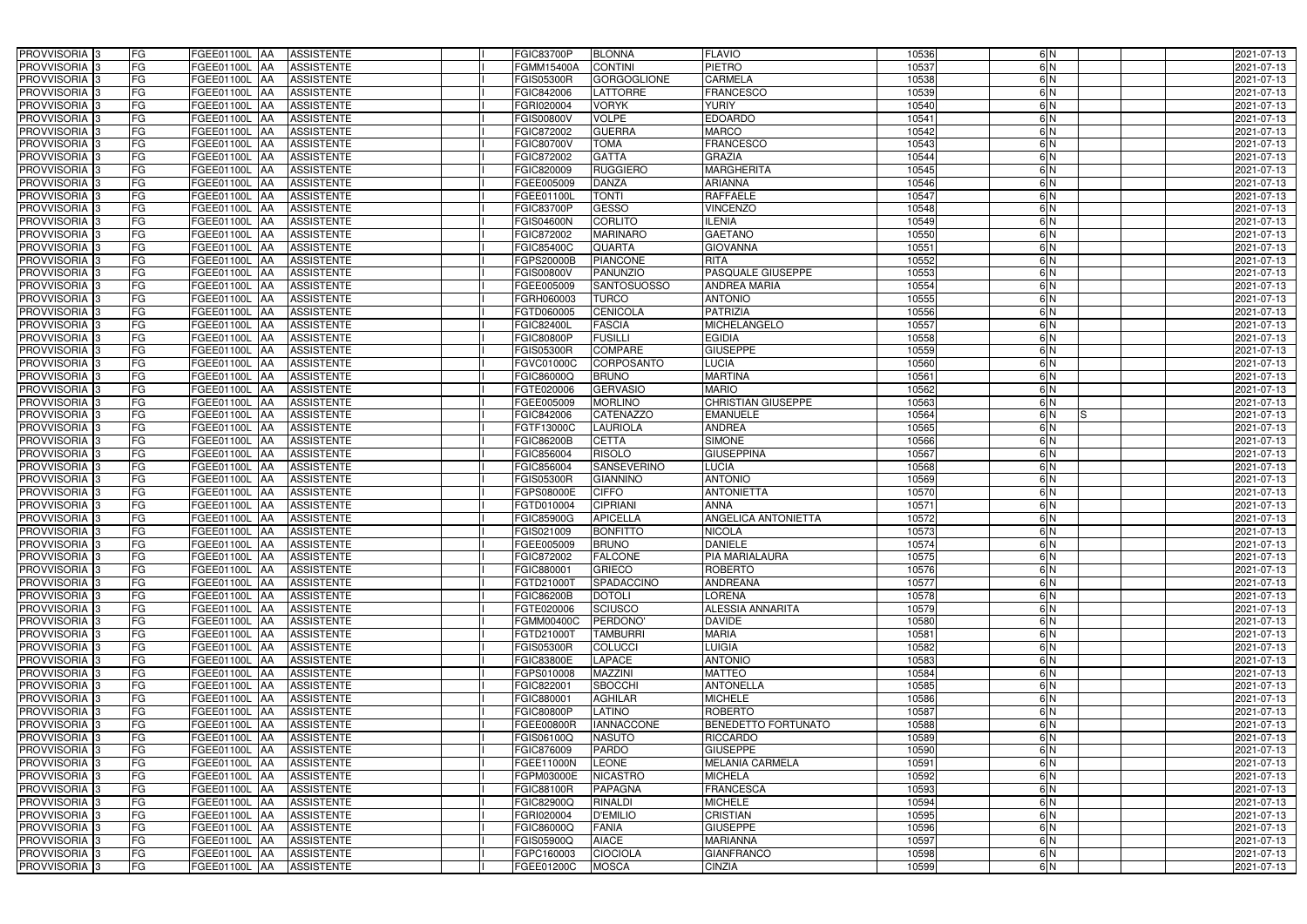| <b>PROVVISORIA</b> 3                                 | FG       | FGEE01100L AA<br><b>ASSISTENTE</b>                                                 | <b>FGIC85700X</b>                      | <b>PUINI</b>                           | <b>RAFFAELLA</b>                  | 10600          | 6N       | 2021-07-13               |
|------------------------------------------------------|----------|------------------------------------------------------------------------------------|----------------------------------------|----------------------------------------|-----------------------------------|----------------|----------|--------------------------|
| <b>PROVVISORIA</b> 3                                 | FG       | <b>ASSISTENTE</b><br>FGEE01100L<br><b>AA</b>                                       | FGEE00800R                             | <b>MATERA</b>                          | <b>VALENTINA</b>                  | 10601          | 6N       | 2021-07-13               |
| PROVVISORIA <sub>3</sub>                             | FG       | FGEE01100L AA<br><b>ASSISTENTE</b>                                                 | <b>FGIC85900G</b>                      | <b>PLACIDO</b>                         | <b>VALENTINA</b>                  | 10602          | 6N       | 2021-07-13               |
| PROVVISORIA <sub>3</sub>                             | FG       | FGEE01100L AA<br><b>ASSISTENTE</b>                                                 | FGIC820009                             | <b>RUSSO</b>                           | <b>GIUSEPPINA</b>                 | 10603          | 6N       | 2021-07-13               |
| PROVVISORIA 3                                        | FG       | FGEE01100L AA<br><b>ASSISTENTE</b>                                                 | <b>FGIC87000A</b>                      | <b>CONSOLETTI</b>                      | <b>MARIA</b>                      | 10604          | 6N       | 2021-07-13               |
| PROVVISORIA 3                                        | FG       | FGEE01100L AA<br><b>ASSISTENTE</b>                                                 | FGEE005009                             | <b>IORIZZO</b>                         | <b>SERGIO</b>                     | 10605          | 6N       | 2021-07-13               |
|                                                      |          | AMMINISTRATIVO                                                                     |                                        | QUAGLIARELLA                           |                                   |                |          |                          |
| PROVVISORIA 3                                        | FG       | FGEE01100L AA<br><b>ASSISTENTE</b>                                                 | <b>FGIC86200B</b>                      | <b>MANCINI</b>                         | <b>ROBERTO</b>                    | 10606          | 6N       | 2021-07-13               |
| <b>PROVVISORIA</b>                                   | FG       | <b>ASSISTENTE</b><br>FGEE01100L  AA                                                | <b>FGIC84100A</b>                      | <b>MORRITTI</b>                        | <b>DOMENICO</b>                   | 10607          | 6N       | 2021-07-13               |
| PROVVISORIA 3                                        | FG       | <b>ASSISTENTE</b><br>FGEE01100L<br><b>AA</b>                                       | FGIC827004                             | <b>IMBRIANI</b>                        | <b>LUCIANO</b>                    | 10608          | 6N       | 2021-07-13               |
| <b>PROVVISORIA</b> 3                                 | FG       | <b>ASSISTENTE</b><br>FGEE01100L<br><b>JAA</b>                                      | FGEE005009                             | <b>CIPRIANI</b>                        | <b>MICHELINA</b>                  | 10609          | 6N       | 2021-07-13               |
| PROVVISORIA <sub>3</sub>                             | FG       | <b>ASSISTENTE</b><br>FGEE01100L<br><b>JAA</b>                                      | FGIC822001                             | <b>VALLARIO</b>                        | <b>MARIA ANTONIETTA</b>           | 10610          | 6N       | 2021-07-13               |
| PROVVISORIA <sup>3</sup>                             | FG       | FGEE01100L<br><b>ASSISTENTE</b><br><b>JAA</b>                                      | FGTD21000T                             | CODA                                   | ORNELLA                           | 10611          | 6N       | 2021-07-13               |
| <b>PROVVISORIA</b> 3                                 | FG       | <b>ASSISTENTE</b><br>FGEE01100L<br><b>AA</b>                                       | FGTF13000C                             | <b>CERVASIO</b>                        | <b>DANIELE</b>                    | 10612          | 6N       | 2021-07-13               |
| PROVVISORIA <sup>3</sup>                             | FG       | FGEE01100L<br><b>ASSISTENTE</b><br><b>AA</b>                                       | <b>FGMM00700X</b>                      | <b>D'ELIA</b>                          | <b>MARCO</b>                      | 10613          | 6N       | 2021-07-13               |
| <b>PROVVISORIA</b> 3                                 | FG       | <b>FGEE01100L AA</b><br><b>ASSISTENTE</b>                                          | <b>FGTD08000A</b>                      | PIAZZOLLA                              | PIER PAOLO                        | 10614          | 6N       | 2021-07-13               |
| <b>PROVVISORIA</b> 3                                 | FG       | FGEE01100L<br><b>ASSISTENTE</b><br><b>AA</b>                                       | FGIC818009                             | <b>SCARANO</b>                         | <b>EUSEBIA</b>                    | 10615          | 6N       | 2021-07-13               |
| PROVVISORIA 3                                        | FG       | <b>FGEE01100L</b><br><b>ASSISTENTE</b><br><b>JAA</b>                               | <b>FGEE00800R</b>                      | <b>MELFI</b>                           | <b>MARCO</b>                      | 10616          | 6N       | 2021-07-13               |
| <b>PROVVISORIA</b> 3                                 | FG       | FGEE01100L<br><b>ASSISTENTE</b><br><b>AA</b>                                       | FGRH010002                             | <b>GENTILE</b><br><b>IMPAGNATIELLO</b> | <b>GIUSEPPE</b>                   | 10617          | 6N       | 2021-07-13               |
| <b>PROVVISORIA</b> 3                                 | FG       | FGEE01100L<br><b>AA</b><br><b>ASSISTENTE</b>                                       | FGIC827004                             |                                        | <b>ANNARITA</b>                   | 10618          | 6N       | 2021-07-13               |
| <b>PROVVISORIA</b> 3                                 | FG       | FGEE01100L<br><b>AA</b><br><b>ASSISTENTE</b>                                       | FGIC819005                             | LAVANGA                                | <b>CARMINE</b><br><b>SARA</b>     | 10619          | 6N       | 2021-07-13<br>2021-07-13 |
| <b>PROVVISORIA</b> 3<br><b>PROVVISORIA</b> 3         | FG<br>FG | FGEE01100L<br><b>AA</b><br><b>ASSISTENTE</b><br>FGEE01100L AA<br><b>ASSISTENTE</b> | FGPS010008<br>FGPM05000Q               | <b>MOI</b><br><b>SPAGNUOLO</b>         | <b>MARIA PIA</b>                  | 10620<br>10621 | 6N<br>6N | 2021-07-13               |
| PROVVISORIA 3                                        | FG       | FGEE01100L AA<br><b>ASSISTENTE</b>                                                 | FGPC180008                             | <b>CANNONE</b>                         | <b>ULADZIMIR</b>                  | 10622          | 6N       | 2021-07-13               |
|                                                      |          | AMMINISTRATIVO                                                                     |                                        | <b>ALIAKHNOVICH</b>                    |                                   |                |          |                          |
| <b>PROVVISORIA</b> 3                                 | FG       | FGEE01100L AA<br><b>ASSISTENTE</b>                                                 | <b>FGIC872002</b>                      | <b>MIONE</b>                           | <b>RITA</b>                       | 10623          | 6N       | 2021-07-13               |
| <b>PROVVISORIA</b> 3                                 | FG       | FGEE01100L<br><b>IAA</b><br><b>ASSISTENTE</b>                                      | FGTD21000T                             | <b>POMPA</b>                           | <b>VALERIA</b>                    | 10624          | 6N       | 2021-07-13               |
| <b>PROVVISORIA</b> 3                                 | FG       | FGEE01100L<br><b>ASSISTENTE</b><br><b>JAA</b>                                      | FGIC86000Q                             | <b>FIORENTINO</b>                      | <b>GRAZIA</b>                     | 10625          | 6N       | 2021-07-13               |
| PROVVISORIA <sup>3</sup>                             | FG       | <b>ASSISTENTE</b><br>FGEE01100L<br><b>IAA</b>                                      | FGIC848005                             | <b>FRATINO</b>                         | <b>ANNARITA</b>                   | 10626          | 6N       | 2021-07-13               |
| <b>PROVVISORIA</b> 3                                 | FG       | FGEE01100L<br><b>ASSISTENTE</b><br><b>IAA</b>                                      | FGMM00400C                             | <b>DE NICOLA</b>                       | <b>VINCENZO</b>                   | 10627          | 6N       | 2021-07-13               |
| <b>PROVVISORIA</b> 3                                 | FG       | FGEE01100L<br><b>ASSISTENTE</b><br>1AA                                             | <b>FGIC87000A</b>                      | <b>DI MASI</b>                         | MICHELA CATERINA                  | 10628          | 6N       | 2021-07-13               |
| PROVVISORIA                                          | FG       | FGEE01100L<br><b>ASSISTENTE</b><br>IAA                                             | FGIC842006                             | <b>IATESTA</b>                         | <b>ROSINA</b>                     | 10629          | 6N       | 2021-07-13               |
| PROVVISORIA                                          | FG       | FGEE01100L<br><b>AA</b><br><b>ASSISTENTE</b>                                       | FGIC848005                             | <b>SASSANO</b>                         | <b>MARIANNA</b>                   | 10630          | 6N       | 2021-07-13               |
| PROVVISORIA 3                                        | FG       | <b>AA</b><br><b>ASSISTENTE</b><br>FGEE01100L                                       | FGPS040004                             | PERILLI                                | <b>ROBERTO</b>                    | 10631          | 6N       | 2021-07-13               |
| <b>PROVVISORIA</b>                                   | FG       | FGEE01100L<br><b>AA</b><br><b>ASSISTENTE</b>                                       | <b>FGEE00900L</b>                      | CARMELLINO                             | <b>ANTONIO</b>                    | 10632          | 6N       | 2021-07-13               |
| <b>PROVVISORIA</b> 3                                 | FG       | FGEE01100L<br><b>ASSISTENTE</b><br><b>JAA</b>                                      | <b>FGEE06000T</b>                      | <b>GAETA</b>                           | <b>GIOVANNA</b>                   | 10633          | 6N       | 2021-07-13               |
| PROVVISORIA <sup>3</sup>                             | FG       | <b>ASSISTENTE</b><br>FGEE01100L<br><b>JAA</b>                                      | FGEE01100L                             | DI GIUSEPPE                            | LUCIA ANNA                        | 10634          | 6N       | 2021-07-13               |
| PROVVISORIA <sup>3</sup>                             | FG       | FGEE01100L AA<br><b>ASSISTENTE</b>                                                 | FGTF17000V                             | <b>MARTINO</b>                         | <b>LUCA</b>                       | 10635          | 6N<br>ls | 2021-07-13               |
| PROVVISORIA <sup>3</sup>                             | FG       | FGEE01100L AA<br><b>ASSISTENTE</b>                                                 | FGTD21000T                             | PIPOLI                                 | <b>SAVERIA</b>                    | 10636          | 6 N      | 2021-07-13               |
| PROVVISORIA <sup>3</sup>                             | FG       | FGEE01100L AA<br><b>ASSISTENTE</b>                                                 | FGIC864003                             | <b>MASTROGIACOMO</b>                   | <b>FLAVIA</b>                     | 10637          | 6N       | 2021-07-13               |
| <b>PROVVISORIA</b> 3                                 | FG       | <b>ASSISTENTE</b><br>FGEE01100L AA                                                 | <b>FGIS00800V</b>                      | <b>ARMINIO</b>                         | <b>GIUSEPPE ADALBERTO</b>         | 10638          | 6N       | 2021-07-13               |
| PROVVISORIA <sup>3</sup>                             | FG       | FGEE01100L AA<br><b>ASSISTENTE</b>                                                 | <b>FGTD08000A</b>                      | <b>LEONE</b>                           | <b>ROBERTO</b>                    | 10639          | 6N       | 2021-07-13               |
| PROVVISORIA <sup>3</sup>                             | FG       | FGEE01100L AA<br><b>ASSISTENTE</b>                                                 | FGTE020006                             | <b>OCCHIOCHIUSO</b>                    | ANGELO                            | 10640          | 6N       | 2021-07-13               |
| PROVVISORIA <sup>3</sup>                             | FG       | FGEE01100L AA<br><b>ASSISTENTE</b>                                                 | FGIS007003                             | <b>VOCALE</b>                          | <b>MARIA COSTANZA</b>             | 10641          | 6N       | 2021-07-13               |
| PROVVISORIA 3                                        | FG       | FGEE01100L AA<br><b>ASSISTENTE</b>                                                 | <b>FGEE00800R</b>                      | <b>FERRANTE</b>                        | <b>EMMA IDA</b>                   | 10642          | 6N       | 2021-07-13               |
| PROVVISORIA 3                                        | FG       | FGEE01100L AA<br><b>ASSISTENTE</b>                                                 | FGIS05900Q                             | <b>CIUFFREDA</b>                       | <b>MATTEO ANTONIO</b>             | 10643          | 6N       | 2021-07-13               |
| PROVVISORIA 3                                        | FG       | FGEE01100L AA<br><b>ASSISTENTE</b>                                                 | <b>FGEE11000N</b>                      | <b>DI DOMENICO</b>                     | <b>GENNARO</b>                    | 10644          | 6N       | 2021-07-13               |
| <b>PROVVISORIA</b> 3                                 | FG       | FGEE01100L AA<br><b>ASSISTENTE</b>                                                 | FGIC82900Q                             | <b>DELL'OLIO</b>                       | <b>LOREDANA</b>                   | 10645          | 6N       | 2021-07-13               |
| PROVVISORIA <sup>3</sup>                             | FG       | FGEE01100L AA<br><b>ASSISTENTE</b>                                                 | FGIC82900Q                             | <b>VENTURI</b>                         | <b>MARCO ANTONIO</b>              | 10646          | 6N       | 2021-07-13               |
| PROVVISORIA <sup>3</sup>                             | FG       | FGEE01100L AA<br><b>ASSISTENTE</b>                                                 | FGIC818009                             | <b>CAPOBIANCO</b>                      | <b>ANDREA</b>                     | 10647          | 6N       | 2021-07-13               |
| PROVVISORIA <sup>3</sup><br>PROVVISORIA <sup>3</sup> | FG<br>FG | FGEE01100L<br><b>AA</b><br><b>ASSISTENTE</b><br>FGEE01100L AA<br><b>ASSISTENTE</b> | <b>FGMM00400C</b><br><b>FGIC85900G</b> | <b>PUORRO</b><br><b>VILLANI</b>        | <b>ERNESTO</b><br><b>ANNARITA</b> | 10648<br>10649 | 6N<br>6N | 2021-07-13<br>2021-07-13 |
| PROVVISORIA <sup>3</sup>                             | FG       | <b>FGEE01100L AA</b>                                                               |                                        |                                        |                                   | 10650          | 6N       |                          |
| PROVVISORIA <sup>3</sup>                             | FG       | <b>ASSISTENTE</b><br>FGEE01100L AA<br><b>ASSISTENTE</b>                            | FGIC827004<br>FGRI020004               | <b>STELLUTO</b><br><b>SCIAGURA</b>     | <b>SILVANA</b><br><b>SARA</b>     | 10651          | 6N       | 2021-07-13<br>2021-07-13 |
| PROVVISORIA <sup>3</sup>                             | FG       | FGEE01100L AA<br><b>ASSISTENTE</b>                                                 | FGTF13000C                             | <b>MANTUANO</b>                        | <b>MICHELE</b>                    | 10652          | 6N       | 2021-07-13               |
| PROVVISORIA <sup>3</sup>                             | FG       | FGEE01100L AA<br><b>ASSISTENTE</b>                                                 | <b>FGIC88100R</b>                      | DI ROCCO                               | <b>ANTONIO</b>                    | 10653          | 6N       | 2021-07-13               |
| PROVVISORIA <sup>3</sup>                             | FG       | FGEE01100L AA<br><b>ASSISTENTE</b>                                                 | FGTD060005                             | <b>CIMINO</b>                          | <b>MICHELE</b>                    | 10654          | 6N       | 2021-07-13               |
| PROVVISORIA 3                                        | FG       | <b>ASSISTENTE</b><br>FGEE01100L AA                                                 | FGTD060005                             | <b>MAITILASSO</b>                      | IDA                               | 10655          | 6N       | 2021-07-13               |
| PROVVISORIA <sup>3</sup>                             | FG       | <b>ASSISTENTE</b><br>FGEE01100L AA                                                 | FGIC86000Q                             | SANTANGELO                             | <b>ROSA</b>                       | 10656          | 6N       | 2021-07-13               |
| PROVVISORIA <sup>3</sup>                             | FG       | <b>ASSISTENTE</b><br>FGEE01100L AA                                                 | FGIC876009                             | <b>MORELLI</b>                         | <b>ANNA ELODIA</b>                | 10657          | 6N       | 2021-07-13               |
| PROVVISORIA <sup>1</sup> 3                           | FG       | <b>ASSISTENTE</b><br>FGEE01100L AA                                                 | <b>FGIC84500N</b>                      | <b>CRISETTI</b>                        | <b>GRAZIA PIA</b>                 | 10658          | 6N       | 2021-07-13               |
| <b>PROVVISORIA</b> 3                                 | FG       | <b>ASSISTENTE</b><br>FGEE01100L AA                                                 | <b>FGEE00800R</b>                      | <b>PAPAGNA</b>                         | PIETRO                            | 10659          | 6N       | 2021-07-13               |
| PROVVISORIA <sup>3</sup>                             | FG       | FGEE01100L AA<br><b>ASSISTENTE</b>                                                 | FGIS01100P                             | <b>MORRA</b>                           | <b>MATTEO</b>                     | 10660          | 6N       | 2021-07-13               |
| PROVVISORIA <sup>3</sup>                             | FG       | <b>ASSISTENTE</b><br>FGEE01100L AA                                                 | FGTD010004                             | <b>D'ERRICO</b>                        | <b>DANIELA</b>                    | 10661          | 6N       | 2021-07-13               |
|                                                      |          |                                                                                    |                                        |                                        |                                   |                |          |                          |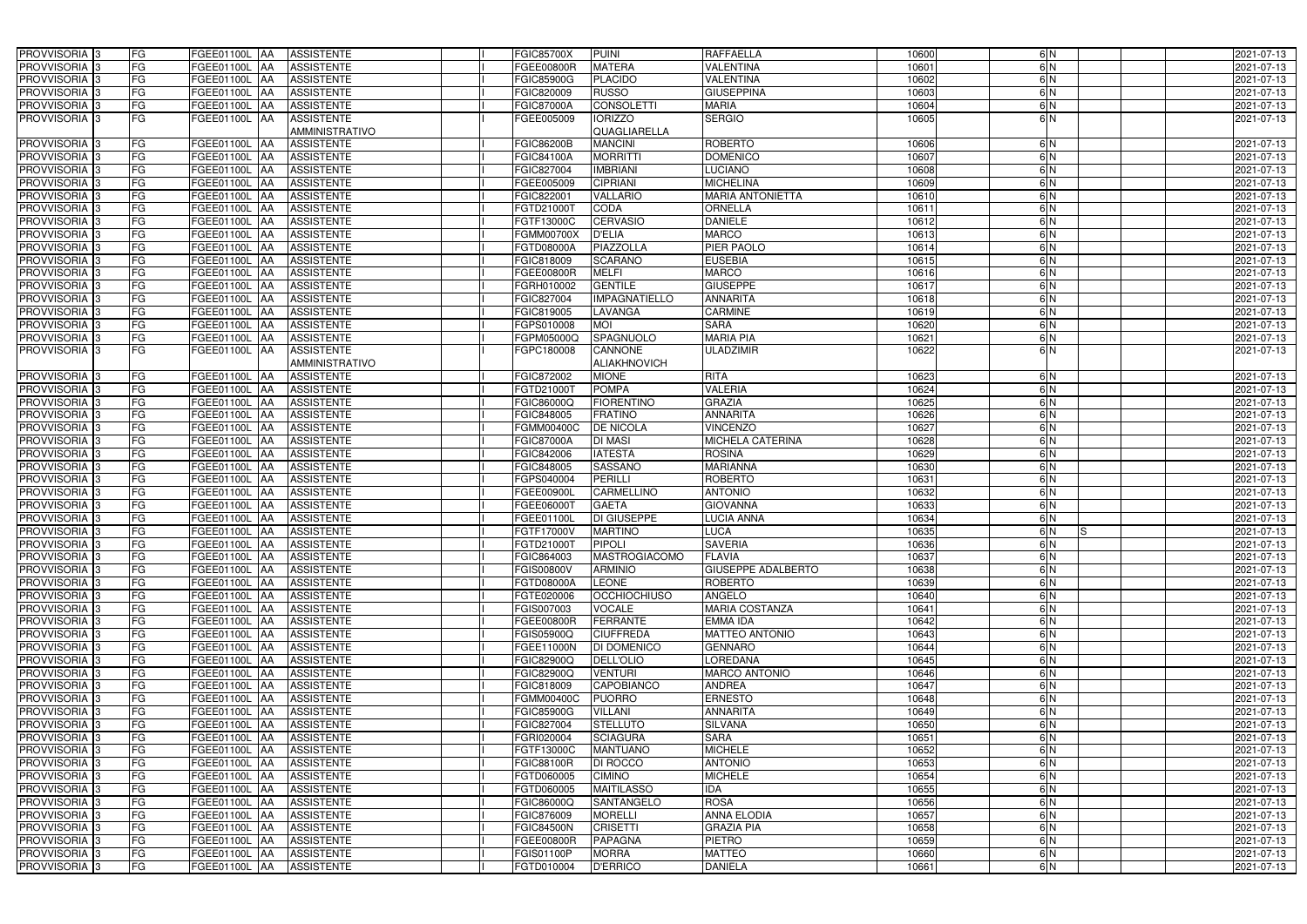| <b>PROVVISORIA</b> 3<br>FG                               | FGEE01100L AA<br><b>ASSISTENTE</b>                                                             | <b>FGVC01000C</b>               | <b>TAROLLI</b>                  | <b>LUIGI</b>                       | 10662          | 6N       | 2021-07-13               |
|----------------------------------------------------------|------------------------------------------------------------------------------------------------|---------------------------------|---------------------------------|------------------------------------|----------------|----------|--------------------------|
| FG<br><b>PROVVISORIA</b> 3                               | FGEE01100L<br><b>JAA</b><br><b>ASSISTENTE</b>                                                  | <b>FGIC84500N</b>               | <b>NATALE</b>                   | LUCIA                              | 10663          | 6N       | 2021-07-13               |
| FG<br><b>PROVVISORIA</b> 3                               | FGEE01100L<br><b>JAA</b><br><b>ASSISTENTE</b>                                                  | FGIC847009                      | NARDELLA                        | <b>ANGELO</b>                      | 10664          | 6N       | 2021-07-13               |
| FG<br><b>PROVVISORIA</b> 3                               | <b>AA</b><br><b>ASSISTENTE</b><br>FGEE01100L                                                   | FGEE005009                      | <b>RUBINO</b>                   | <b>VALENTINA FRANCESCA</b>         | 10665          | 6N       | 2021-07-13               |
| <b>PROVVISORIA</b><br>FG                                 | <b>ASSISTENTE</b><br>FGEE01100L<br><b>AA</b>                                                   | FGIC880001                      | <b>TARATETA</b>                 | <b>ANTONIA</b>                     | 10666          | 6N       | 2021-07-13               |
| <b>PROVVISORIA</b> 3<br>FG                               | <b>AA</b><br><b>ASSISTENTE</b><br>FGEE01100L                                                   | FGEE005009                      | <b>CONSOLE</b>                  | <b>RITA</b>                        | 10667          | 6N       | 2021-07-13               |
| <b>PROVVISORIA</b> 3<br>FG                               | <b>ASSISTENTE</b><br>FGEE01100L<br><b>AA</b>                                                   | FGEE005009                      | <b>RAGNO</b>                    | <b>MARIA ROSARIA</b>               | 10668          | 6N       | 2021-07-13               |
| <b>PROVVISORIA</b> 3<br>FG                               | <b>ASSISTENTE</b><br>FGEE01100L<br><b>JAA</b>                                                  | FGEE005009                      | <b>ZIZZARI</b>                  | <b>MARIA IMMACOLATA</b>            | 10669          | 6N       | 2021-07-13               |
| PROVVISORIA 3<br>FG                                      | <b>ASSISTENTE</b><br>FGEE01100L<br><b>IAA</b>                                                  | FGIS021009                      | <b>RAMUNNO</b>                  | <b>GIUSEPPE</b>                    | 10670          | 6N       | 2021-07-13               |
| FG<br>PROVVISORIA <sup>3</sup>                           | FGEE01100L<br><b>ASSISTENTE</b><br>IAA                                                         | FGIC818009                      | <b>COGLIANI</b>                 | <b>VALERIA</b>                     | 10671          | 6N       | 2021-07-13               |
| <b>PROVVISORIA</b> 3<br>FG                               | FGEE01100L<br><b>ASSISTENTE</b><br><b>JAA</b>                                                  | FGIC85800Q                      | <b>MOFFA</b>                    | <b>ANTONIO</b>                     | 10672          | 6N       | 2021-07-13               |
| PROVVISORIA <sup>3</sup><br>FG                           | FGEE01100L<br><b>ASSISTENTE</b><br><b>JAA</b>                                                  | <b>FGIC85700X</b>               | <b>GUERRA</b>                   | <b>FRANCESCO</b>                   | 10673          | 6N       | 2021-07-13               |
| FG<br>PROVVISORIA <sup>3</sup>                           | FGEE01100L<br><b>ASSISTENTE</b><br><b>AA</b>                                                   | FGIC827004                      | <b>ROMICE</b>                   | <b>MICHELA</b>                     | 10674          | 6N       | 2021-07-13               |
| $\overline{\mathsf{FG}}$<br><b>PROVVISORIA</b> 3         | FGEE01100L<br><b>ASSISTENTE</b><br><b>JAA</b>                                                  | <b>FGIC86800A</b>               | <b>D'EMMA</b>                   | <b>NICOLA</b>                      | 10675          | 6N       | 2021-07-13               |
| FG<br><b>PROVVISORIA</b> 3                               | FGEE01100L<br><b>ASSISTENTE</b><br><b>JAA</b>                                                  | FGIC844001                      | <b>GAGGIANO</b>                 | <b>ROSA</b>                        | 10676          | 6N       | 2021-07-13               |
| FG<br><b>PROVVISORIA</b> 3                               | FGEE01100L<br><b>ASSISTENTE</b><br><b>JAA</b>                                                  | <b>FGIC80800P</b>               | <b>PISCITELLI</b>               | <b>ANGELA</b>                      | 10677          | 6N       | 2021-07-13               |
| FG<br><b>PROVVISORIA</b> :                               | FGEE01100L<br><b>ASSISTENTE</b><br><b>AA</b>                                                   | FGIC819005                      | <b>SCIARAFFA</b>                | <b>VITO ANTONIO</b>                | 10678          | 6N       | 2021-07-13               |
| <b>PROVVISORIA</b> 3<br>FG                               | FGEE01100L<br><b>AA</b><br><b>ASSISTENTE</b>                                                   | FGTD02000P                      | <b>VASCIAVEO</b>                | <b>LORENZO</b>                     | 10679          | 6N       | 2021-07-13               |
| <b>PROVVISORIA</b> 3<br>FG                               | FGEE01100L<br><b>AA</b><br><b>ASSISTENTE</b>                                                   | <b>FGIC87400N</b>               | <b>TRISTANO</b>                 | <b>ANNA PIA</b>                    | 10680          | 6N<br>6N | 2021-07-13               |
| <b>PROVVISORIA</b><br>FG                                 | FGEE01100L<br><b>ASSISTENTE</b><br><b>AA</b>                                                   | <b>FGIC85900G</b>               | SPADACCINO                      | <b>ANTONELLA</b>                   | 10681          | 6N       | 2021-07-13               |
| PROVVISORIA <sup>3</sup><br>FG                           | FGEE01100L<br><b>JAA</b><br><b>ASSISTENTE</b>                                                  | <b>FGIC86200B</b>               | <b>PACIELLO</b>                 | <b>FRANCESCO</b>                   | 10682          | 6N       | 2021-07-13               |
| <b>PROVVISORIA</b> 3<br>FG<br><b>PROVVISORIA</b> 3<br>FG | <b>ASSISTENTE</b><br>FGEE01100L<br>IAA<br><b>IAA</b><br><b>ASSISTENTE</b>                      | FGIC819005<br><b>FGIC82300R</b> | <b>RAUSEO</b><br><b>TEDESCO</b> | <b>EMILIANA</b><br><b>MARZIA</b>   | 10683<br>10684 | 6N       | 2021-07-13<br>2021-07-13 |
|                                                          | FGEE01100L                                                                                     |                                 |                                 |                                    |                |          |                          |
| <b>PROVVISORIA</b> 3<br>FG<br><b>PROVVISORIA</b> 3<br>FG | FGEE01100L<br><b>IAA</b><br><b>ASSISTENTE</b><br>FGEE01100L<br><b>ASSISTENTE</b><br><b>IAA</b> | <b>FGIC85900G</b><br>FGTD08000A | LONGO<br><b>MANCINI</b>         | <b>IRENE</b><br><b>ANTONIO PIO</b> | 10685<br>10686 | 6N<br>6N | 2021-07-13<br>2021-07-13 |
| <b>PROVVISORIA</b> 3<br>FG                               | <b>ASSISTENTE</b><br>FGEE01100L<br><b>IAA</b>                                                  | FGTD010004                      | <b>CIRINO</b>                   | <b>GRAZIANO</b>                    | 10687          | 6N       | 2021-07-13               |
| <b>PROVVISORIA</b> 3<br>FG                               | FGEE01100L<br><b>ASSISTENTE</b><br>IAA                                                         | <b>FGIC82400L</b>               | <b>MARTUCCI</b>                 | <b>MARILINDA</b>                   | 10688          | 6N       | 2021-07-13               |
| FG<br><b>PROVVISORIA</b> 3                               | FGEE01100L<br><b>ASSISTENTE</b><br>IAA                                                         | FGTD060005                      | DI GIOVINE                      | <b>ANNA</b>                        | 10689          | 6N       | 2021-07-13               |
| FG<br>PROVVISORIA                                        | FGEE01100L<br><b>ASSISTENTE</b><br>IAA                                                         | <b>FGIS04600N</b>               | CANGIO                          | <b>RICCARDO</b>                    | 10690          | 6N       | 2021-07-13               |
| FG<br>PROVVISORIA                                        | FGEE01100L<br><b>JAA</b><br><b>ASSISTENTE</b>                                                  | FGTD08000A                      | <b>CERA</b>                     | <b>IVAN</b>                        | 10691          | 6N       | 2021-07-13               |
| <b>PROVVISORIA</b><br>FG                                 | <b>ASSISTENTE</b><br>FGEE01100L<br><b>IAA</b>                                                  | FGEE11000N                      | <b>DIPIERRO</b>                 | <b>SIMONA</b>                      | 10692          | 6N       | 2021-07-13               |
| <b>PROVVISORIA</b><br>FG                                 | <b>ASSISTENTE</b><br>FGEE01100L<br><b>JAA</b>                                                  | FGIC86000Q                      | <b>DE CILLIS</b>                | <b>MAURO</b>                       | 10693          | 6N       | 2021-07-13               |
| PROVVISORIA  :<br>FG                                     | <b>ASSISTENTE</b><br>FGEE01100L<br><b>IAA</b>                                                  | <b>FGIC86500V</b>               | <b>LA TORRE</b>                 | <b>RITA</b>                        | 10694          | 6N       | 2021-07-13               |
| <b>PROVVISORIA</b> 3<br>FG                               | FGEE01100L<br><b>ASSISTENTE</b><br><b>JAA</b>                                                  | FGIS007003                      | <b>PALMIERI</b>                 | <b>ELEONORA</b>                    | 10695          | 6N       | 2021-07-13               |
| <b>PROVVISORIA</b> 3<br>FG                               | FGEE01100L<br><b>ASSISTENTE</b><br><b>AA</b>                                                   | <b>FGIS01300A</b>               | <b>CAMPANOZZI</b>               | <b>MICHELA</b>                     | 10696          | 6N       | 2021-07-13               |
| FG<br><b>PROVVISORIA</b> 3                               | FGEE01100L<br><b>ASSISTENTE</b><br><b>JAA</b>                                                  | <b>FGIC86200B</b>               | CATALANO                        | <b>MARCO</b>                       | 10697          | 6N       | 2021-07-13               |
| PROVVISORIA <sup>13</sup><br>FG                          | FGEE01100L<br><b>ASSISTENTE</b><br><b>JAA</b>                                                  | FGPM03000E                      | <b>LUISINI</b>                  | <b>ANTONIETTA</b>                  | 10698          | 6N       | 2021-07-13               |
| PROVVISORIA 3<br>FG                                      | FGEE01100L<br><b>AA</b><br><b>ASSISTENTE</b>                                                   | FGEE01200C                      | <b>GRIPPO</b>                   | <b>GERARDO GIOVANNI</b>            | 10699          | 6N       | 2021-07-13               |
| PROVVISORIA <sup>3</sup><br>FG                           | FGEE01100L AA ASSISTENTE                                                                       | FGPS010008                      | <b>BRUNO</b>                    | <b>ANTONIO</b>                     | 10700          | 6 N      | 2021-07-13               |
| PROVVISORIA <sup>3</sup><br>FG                           | <b>ASSISTENTE</b><br>FGEE01100L AA                                                             | FGIS044002                      | <b>SCHIAVONE</b>                | <b>MICHELE</b>                     | 10701          | 6N       | 2021-07-13               |
| PROVVISORIA <sup>3</sup><br>FG                           | FGEE01100L AA<br><b>ASSISTENTE</b>                                                             | FGIC835003                      | <b>ROSSI</b>                    | <b>ANNA</b>                        | 10702          | 6N       | 2021-07-13               |
| PROVVISORIA 3<br>FG                                      | FGEE01100L AA<br><b>ASSISTENTE</b>                                                             | FGIC86000Q                      | <b>LACCETTI</b>                 | <b>CHRISTIAN FERDINANDO</b>        | 10703          | 6N       | 2021-07-13               |
| PROVVISORIA 3<br>FG                                      | FGEE01100L AA<br><b>ASSISTENTE</b>                                                             | <b>FGIC86200B</b>               | <b>MENDUNI</b>                  | <b>ANGELA</b>                      | 10704          | 6N       | 2021-07-13               |
| PROVVISORIA 3<br>FG                                      | FGEE01100L AA<br><b>ASSISTENTE</b>                                                             | <b>FGIC80800P</b>               | <b>ARENA</b>                    | <b>SONIA</b>                       | 10705          | 6N       | 2021-07-13               |
| <b>PROVVISORIA</b> 3<br>FG                               | FGEE01100L AA<br><b>ASSISTENTE</b>                                                             | <b>FGIC86200B</b>               | <b>D'URSO</b>                   | <b>FRANCESCA</b>                   | 10706          | 6N       | 2021-07-13               |
| PROVVISORIA <sup>3</sup><br>FG                           | FGEE01100L AA<br><b>ASSISTENTE</b>                                                             | FGIC86100G                      | <b>LA MANNA</b>                 | <b>ROSARIA</b>                     | 10707          | 6N       | 2021-07-13               |
| PROVVISORIA <sup>3</sup><br>FG                           | FGEE01100L AA<br><b>ASSISTENTE</b>                                                             | FGEE06000T                      | <b>SARACENO</b>                 | <b>BARBARA</b>                     | 10708          | 6N       | 2021-07-13               |
| FG<br>PROVVISORIA <sup>3</sup>                           | FGEE01100L<br><b>AA</b><br><b>ASSISTENTE</b>                                                   | FGRI020004                      | <b>LA CECILIA</b>               | <b>MARIA</b>                       | 10709          | 6N       | 2021-07-13               |
| PROVVISORIA <sup>3</sup><br>FG                           | FGEE01100L AA<br><b>ASSISTENTE</b>                                                             | FGRH010002                      | <b>SANTORO</b>                  | <b>MARIA</b>                       | 10710          | 6N       | 2021-07-13               |
| PROVVISORIA <sup>3</sup><br>FG                           | <b>FGEE01100L AA</b><br><b>ASSISTENTE</b>                                                      | FGIC84400T                      | <b>NASUTO</b>                   | <b>GIUSEPPINA</b>                  | 10711          | 6N       | 2021-07-13               |
| FG<br>PROVVISORIA <sup>3</sup>                           | FGEE01100L AA<br><b>ASSISTENTE</b>                                                             | FGPS040004                      | <b>RENDINA</b>                  | <b>MASSIMILIANO</b>                | 10712          | 6N       | 2021-07-13               |
| PROVVISORIA 3<br>FG                                      | FGEE01100L AA<br><b>ASSISTENTE</b>                                                             | FGRI020004                      | <b>D'ANGELO</b>                 | <b>GIOVANNA</b>                    | 10713          | 6N       | 2021-07-13               |
| FG<br>PROVVISORIA <sup>3</sup>                           | FGEE01100L AA<br><b>ASSISTENTE</b>                                                             | <b>FGIC87900R</b>               | <b>TANCREDI</b>                 | <b>KATIA</b>                       | 10714          | 6N       | 2021-07-13               |
| FG<br>PROVVISORIA <sup>3</sup>                           | FGEE01100L AA<br><b>ASSISTENTE</b>                                                             | FGIC822001                      | <b>BEMBO</b>                    | MARIA ROSARIA DEBORA               | 10715          | 6N       | 2021-07-13               |
| FG<br>PROVVISORIA <sup>3</sup>                           | <b>ASSISTENTE</b><br>FGEE01100L AA                                                             | FGIC856004                      | <b>CERICOLA</b>                 | <b>RINO</b>                        | 10716          | 6N       | 2021-07-13               |
| PROVVISORIA <sup>3</sup><br>FG                           | <b>ASSISTENTE</b><br>FGEE01100L AA                                                             | FGIC863007                      | <b>D'ERRICO</b>                 | VALERIA                            | 10717          | 6N       | 2021-07-13               |
| PROVVISORIA <sup>3</sup><br>FG                           | <b>ASSISTENTE</b><br>FGEE01100L AA                                                             | <b>FGIC82400L</b>               | <b>IAMELE</b>                   | <b>ANGELA</b>                      | 10718          | 6N       | 2021-07-13               |
| PROVVISORIA 3<br>FG                                      | <b>ASSISTENTE</b><br>FGEE01100L AA                                                             | FGIC863007                      | ARDO'                           | <b>INCORONATA GIOVANNA</b>         | 10719          | 6N       | 2021-07-13               |
| PROVVISORIA <sup>3</sup><br>FG                           | <b>ASSISTENTE</b><br>FGEE01100L AA                                                             | FGIC871006                      | <b>BARRA</b>                    | <b>FRANCESCA</b>                   | 10720          | 6N       | 2021-07-13               |
| PROVVISORIA <sup>3</sup><br>FG                           | <b>ASSISTENTE</b><br>FGEE01100L AA                                                             | <b>FGIS05300R</b>               | <b>LANOTTE</b>                  | <b>MICHELE</b>                     | 10721          | 6N       | 2021-07-13               |
| PROVVISORIA <sup>3</sup><br>FG                           | <b>ASSISTENTE</b><br>FGEE01100L AA                                                             | <b>FGIS00800V</b>               | <b>DELLA CROCE</b>              | <b>ANTONIO</b>                     | 10722          | 6N       | 2021-07-13               |
| PROVVISORIA <sup>3</sup><br>FG                           | <b>ASSISTENTE</b><br>FGEE01100L<br><b>AA</b>                                                   | FGEE01200C                      | <b>DE LUCA</b>                  | <b>ISABELLA</b>                    | 10723          | 6N       | 2021-07-13               |
| PROVVISORIA <sup>3</sup><br>FG                           | FGEE01100L AA<br>ASSISTENTE                                                                    | <b>FGIC85700X</b>               | <b>LOMBARDI</b>                 | <b>CARMELA</b>                     | 10724          | 6N       | 2021-07-13               |
| FG<br>PROVVISORIA <sup>3</sup>                           | <b>ASSISTENTE</b><br>FGEE01100L AA                                                             | FGPC160003                      | <b>BELLOTTI</b>                 | <b>MATTEO</b>                      | 10725          | 6N       | 2021-07-13               |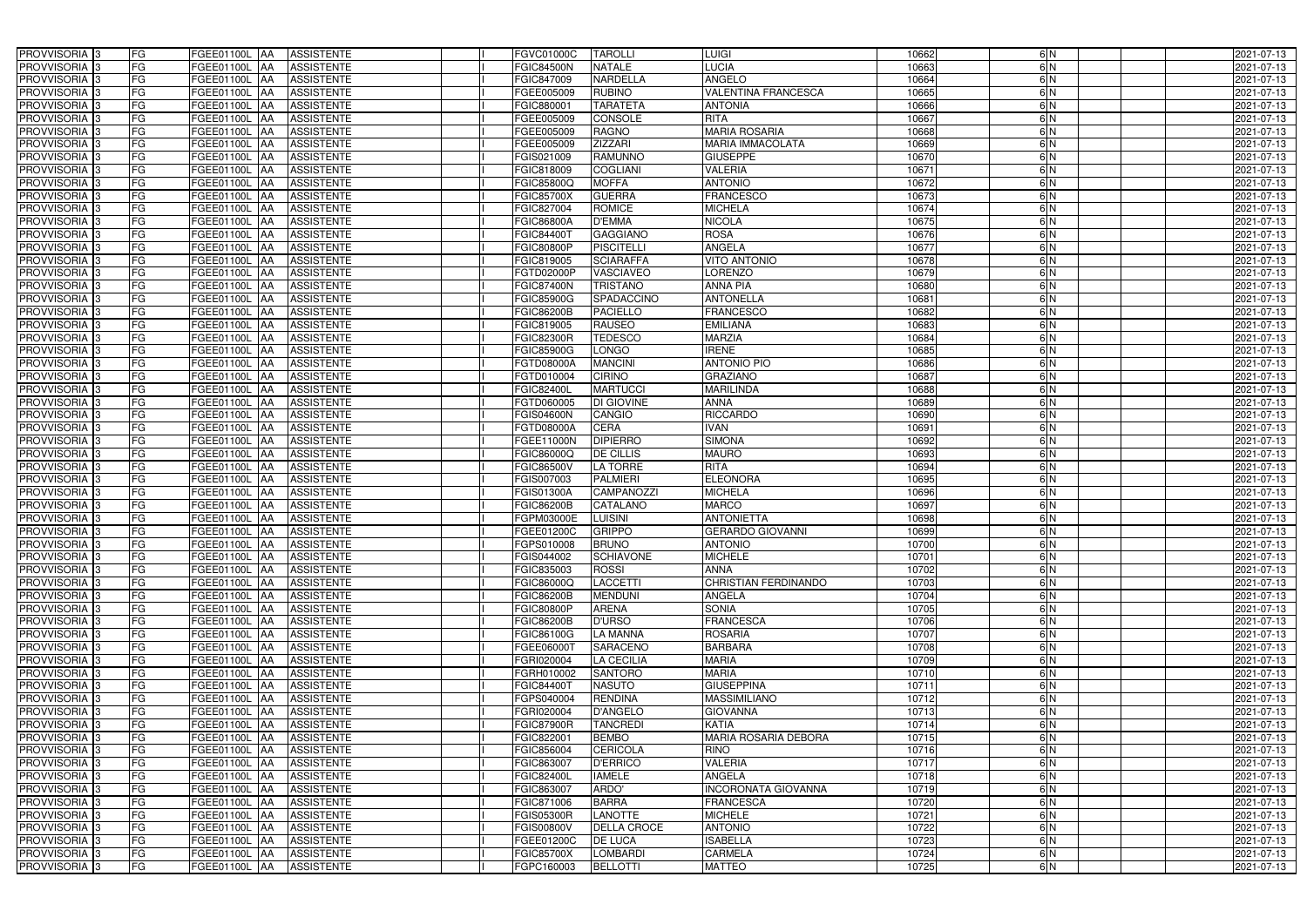| PROVVISORIA <sup>3</sup>                             | FG        | FGEE01100L AA<br><b>ASSISTENTE</b>                      | FGIC84400T               | <b>TARLUTTINI</b>                    | <b>EMILIANO</b>                   | 10726          | 6N            | 2021-07-13               |
|------------------------------------------------------|-----------|---------------------------------------------------------|--------------------------|--------------------------------------|-----------------------------------|----------------|---------------|--------------------------|
| PROVVISORIA <sup>3</sup>                             | FG        | FGEE01100L AA<br><b>ASSISTENTE</b>                      | FGIC86200B               | TOZZI                                | <b>ROBERTO</b>                    | 10727          | 6N            | 2021-07-13               |
| PROVVISORIA <sup>1</sup> 3                           | FG        | FGEE01100L AA<br><b>ASSISTENTE</b>                      | FGIC84600D               | <b>CARELLA</b>                       | <b>MARIA</b>                      | 10728          | 6N            | 2021-07-13               |
| PROVVISORIA <sup>3</sup>                             | FG        | FGEE01100L AA<br><b>ASSISTENTE</b>                      | FGTF13000C               | <b>DI TULLIO</b>                     | <b>MARIO</b>                      | 10729          | 6N            | 2021-07-13               |
| PROVVISORIA <sup>3</sup>                             | FG        | FGEE01100L AA<br><b>ASSISTENTE</b>                      | FGIS01100P               | <b>CIRULLI</b>                       | <b>MATTEO</b>                     | 10730          | $\frac{6}{N}$ | 2021-07-13               |
| PROVVISORIA <sup>3</sup>                             | FG        | <b>FGEE01100L AA</b><br><b>ASSISTENTE</b>               | FGTF17000V               | <b>RINALDI</b>                       | <b>ANTONIO LUCA</b>               | 10731          | 6N            | 2021-07-13               |
| PROVVISORIA <sup>3</sup>                             | FG        | <b>ASSISTENTE</b><br>FGEE01100L AA                      | FGMM15400A               | <b>ESPOSTO</b>                       | <b>ROSANNA</b>                    | 10732          | 6N            | 2021-07-13               |
| PROVVISORIA <sup>3</sup>                             | FG        | <b>ASSISTENTE</b><br>FGEE01100L AA                      | FGIS03700V               | <b>STELLA</b>                        | <b>PIERO</b>                      | 10733          | 6N            | 2021-07-13               |
| PROVVISORIA <sup>3</sup>                             | FG        | FGEE01100L AA<br><b>ASSISTENTE</b>                      | FGTF13000C               | <b>GRIFA</b>                         | <b>MASSIMILIANA</b>               | 10734          | 6N            | 2021-07-13               |
| PROVVISORIA <sup>3</sup>                             | FG        | FGEE01100L<br><b>ASSISTENTE</b><br>IAA                  | FGIC86000Q               | <b>DELLA MALVA</b>                   | <b>GILDA</b>                      | 10735          | $\frac{6}{2}$ | 2021-07-13               |
| PROVVISORIA 3                                        | FG        | <b>FGEE01100L AA</b><br><b>ASSISTENTE</b>               | <b>FGIC85900G</b>        | <b>RIZZI</b>                         | <b>LOREDANA</b>                   | 10736          | 6N            | 2021-07-13               |
| PROVVISORIA <sup>3</sup>                             | FG        | <b>FGEE01100L AA</b><br><b>ASSISTENTE</b>               | FGEE112009               | COCCA                                | <b>ERIKA</b>                      | 10737          | 6N            | 2021-07-13               |
| PROVVISORIA <sup>3</sup>                             | FG        | FGEE01100L AA<br><b>ASSISTENTE</b>                      | FGMM00400C               | <b>D'URSO</b>                        | <b>MARIA ROSARIA</b>              | 10738          | 6N            | 2021-07-13               |
| PROVVISORIA 3                                        | FG        | FGEE01100L AA<br><b>ASSISTENTE</b>                      | <b>FGIC84500N</b>        | <b>VISCIO</b>                        | PIETRO                            | 10739          | 6N            | 2021-07-13               |
| PROVVISORIA 3                                        | FG        | <b>FGEE01100L   AA</b><br><b>ASSISTENTE</b>             | FGIS00800V               | <b>FORGIONE</b>                      | <b>ROCCO</b>                      | 10740          | 6N            | 2021-07-13               |
| PROVVISORIA 3                                        | FG        | FGEE01100L AA<br><b>ASSISTENTE</b>                      | FGTD060005               | <b>AQUILINO</b>                      | <b>MARIA</b>                      | 10741          | 6N            | 2021-07-13               |
| PROVVISORIA 3                                        | FG        | FGEE01100L AA<br><b>ASSISTENTE</b>                      | FGIC86100G               | <b>CONSIGLIO</b>                     | <b>MARIA INCORONATA</b>           | 10742          | 6N            | 2021-07-13               |
| PROVVISORIA 3                                        | FG        | FGEE01100L AA<br><b>ASSISTENTE</b>                      | <b>FGIC84500N</b>        | <b>ANGELILLIS</b>                    | <b>MARIA ANNA</b>                 | 10743          | 6N            | 2021-07-13               |
| PROVVISORIA 3                                        | FG        | FGEE01100L AA<br><b>ASSISTENTE</b>                      | FGTD010004               | <b>CIAVARELLA</b>                    | LUCIA                             | 10744          | 6N            | 2021-07-13               |
| PROVVISORIA 3                                        | FG        | FGEE01100L<br><b>ASSISTENTE</b><br><b>JAA</b>           | FGIC818009               | <b>ROBERTO</b>                       | <b>INCORONATA</b>                 | 10745          | 6N            | 2021-07-13               |
| PROVVISORIA <sup>3</sup>                             | FG        | FGEE01100L<br><b>ASSISTENTE</b><br>ΙAΑ                  | FGEE005009               | <b>ALBANO</b>                        | <b>LORENZO</b>                    | 10746          | $\frac{6}{N}$ | 2021-07-13               |
| PROVVISORIA 3                                        | FG        | FGEE01100L<br><b>ASSISTENTE</b><br>IAA                  | <b>FGIC87400N</b>        | <b>PAPARELLA</b>                     | <b>FRANCESCO</b>                  | 10747          | 6N            | 2021-07-13               |
| PROVVISORIA 3                                        | FG        | FGEE01100L<br><b>ASSISTENTE</b><br><b>IAA</b>           | FGIC85900G               | <b>CROCE</b>                         | <b>BARBARA</b>                    | 10748          | 6N            | 2021-07-13               |
| PROVVISORIA 3                                        | FG        | <b>FGEE01100L</b><br><b>ASSISTENTE</b><br>IAA           | FGEE00900L               | <b>FONTANA</b>                       | <b>COSTANZA</b>                   | 10749          | 6N            | 2021-07-13               |
| PROVVISORIA 3                                        | FG        | FGEE01100L AA<br><b>ASSISTENTE</b>                      | <b>FGIC84500N</b>        | <b>MISCIO</b>                        | <b>MARIA</b>                      | 10750          | 6N            | 2021-07-13               |
| PROVVISORIA 3                                        | FG        | FGEE01100L<br><b>ASSISTENTE</b><br>IAA                  | FGIC86200B               | <b>TURILLO</b>                       | <b>FRANCESCA</b>                  | 10751          | 6N            | 2021-07-13               |
| PROVVISORIA 3                                        | FG        | <b>FGEE01100L</b><br><b>ASSISTENTE</b>                  | FGTD08000A               | <b>SOLLAZZO</b>                      | <b>GIUSEPPE</b>                   | 10752          | 6N            | 2021-07-13               |
| PROVVISORIA <sup>3</sup>                             | FG        | FGEE01100L<br><b>ASSISTENTE</b><br>IAA                  | FGIC80700V               | SANTUCCI                             | <b>FILOMENA</b>                   | 10753          | 6N            | 2021-07-13               |
| PROVVISORIA <sup>3</sup>                             | FG        | FGEE01100L<br><b>ASSISTENTE</b>                         | FGIC818009               | <b>DURANTE</b>                       | ANGELA MARIA                      | 10754          | $\frac{6}{N}$ | 2021-07-13               |
| PROVVISORIA <sup>3</sup>                             | FG        | <b>FGEE01100L</b><br><b>ASSISTENTE</b><br><b>JAA</b>    | FGIC86100G               | <b>ADDIVINELO</b>                    | <b>ELISABETTA</b>                 | 10755          | 6N            | 2021-07-13               |
| PROVVISORIA <sup>3</sup>                             | FG        | <b>FGEE01100L AA</b><br><b>ASSISTENTE</b>               | FGTE020006               | <b>CROCE</b>                         | <b>FRANCESCO</b>                  | 10756          | 6N            | 2021-07-13               |
| PROVVISORIA <sup>3</sup>                             | FG        | FGEE01100L<br><b>ASSISTENTE</b><br>IAA                  | FGTD010004               | <b>VOCINO</b>                        | <b>LUCA ANTONIO</b>               | 10757          | $\frac{6}{N}$ | 2021-07-13               |
| PROVVISORIA <sup>3</sup>                             | FG        | FGEE01100L<br><b>ASSISTENTE</b><br>IAA                  | FGTD060005               | <b>LANCIANESE</b>                    | <b>MANUELA</b>                    | 10758          | 6N            | 2021-07-13               |
| PROVVISORIA <sup>3</sup>                             | FG        | <b>FGEE01100L   AA</b><br><b>ASSISTENTE</b>             | FGIC842006               | <b>D'ANDREA</b>                      | <b>ROSALBA</b>                    | 10759          | 6N            | 2021-07-13               |
| PROVVISORIA <sup>3</sup>                             | FG        | FGEE01100L AA<br><b>ASSISTENTE</b>                      | FGEE00900L               | <b>ZICHELLA</b>                      | <b>MARCELLO</b>                   | 10760          | 6N            | 2021-07-13               |
| PROVVISORIA <sup>3</sup>                             | FG        | FGEE01100L AA<br><b>ASSISTENTE</b>                      | FGIS05900Q               | <b>TOTARO</b>                        | <b>CATERINA</b>                   | 10761          | $\frac{6}{N}$ | 2021-07-13               |
| PROVVISORIA <sup>1</sup> 3                           | FG        | FGEE01100L AA<br><b>ASSISTENTE</b>                      | FGIC819005               | <b>ZITOLA</b>                        | <b>GIOVANNI</b>                   | 10762          | 6N            | 2021-07-13               |
| PROVVISORIA <sup>3</sup>                             | FG        | FGEE01100L AA<br><b>ASSISTENTE</b>                      | FGIC86800A               | <b>GUERRA</b>                        | <b>MICHELA</b>                    | 10763          | 6N            | 2021-07-13               |
| PROVVISORIA <sup>3</sup>                             | <b>FG</b> | FGEE01100L AA ASSISTENTE                                | <b>FGMM00400C</b>        | <b>DI LALLA</b>                      | <b>DANIELA</b>                    | 10764          | 6 N           | 2021-07-13               |
| <b>PROVVISORIA</b> 3                                 | FG        | FGEE01100L AA<br>ASSISTENTE                             | FGIC83100Q               | <b>CILIBERTI</b>                     | <b>CONCETTA</b>                   | 10765          | 6 N           | 2021-07-13               |
| PROVVISORIA <sup>3</sup>                             | FG        | FGEE01100L AA<br><b>ASSISTENTE</b>                      | FGIC827004               | <b>GIORDANO</b>                      | <b>MARIA GRAZIA</b>               | 10766          | 6 N           | 2021-07-13               |
| PROVVISORIA <sup>3</sup>                             | FG        | FGEE01100L AA ASSISTENTE                                | FGIS00800V               | <b>RUSSO</b>                         | <b>COSTANZA</b>                   | 10767          | 6N            | 2021-07-13               |
| <b>PROVVISORIA</b> 3                                 | FG        | FGEE01100L AA<br>ASSISTENTE                             | FGPS010008               | <b>PINTAURO</b>                      | <b>ANNARITA</b>                   | 10768          | 6N            | 2021-07-13               |
| PROVVISORIA <sup>3</sup>                             | FG        | FGEE01100L AA<br>ASSISTENTE                             | FGIC876009               | <b>DELL'OSSO</b>                     | <b>MAURO</b>                      | 10769          | 6N            | 2021-07-13               |
| PROVVISORIA <sup>3</sup>                             | FG        | FGEE01100L AA<br><b>ASSISTENTE</b>                      | FGIC86200B               | <b>COLELLA</b>                       | <b>RITA</b>                       | 10770          | 6N            | 2021-07-13               |
| PROVVISORIA <sup>3</sup>                             | FG        | FGEE01100L AA<br><b>ASSISTENTE</b>                      | FGPC15000C               | <b>COCCIA</b>                        | <b>CARMELA</b><br><b>GIUSEPPE</b> | 10771          | 6N            | 2021-07-13               |
| PROVVISORIA <sup>3</sup><br>PROVVISORIA <sup>3</sup> | FG<br>FG  | FGEE01100L AA<br>ASSISTENTE<br>FGEE01100L AA            | FGTD060005<br>FGIC86800A | <b>MADDALENA</b><br><b>DEL FUOCO</b> | <b>CARMINE</b>                    | 10772<br>10773 | 6N<br>6N      | 2021-07-13               |
| PROVVISORIA <sup>3</sup>                             | FG        | <b>ASSISTENTE</b><br>FGEE01100L AA<br><b>ASSISTENTE</b> | FGIC827004               | <b>BOZZINO</b>                       | <b>MONICA</b>                     | 10774          | 6N            | 2021-07-13<br>2021-07-13 |
| PROVVISORIA <sup>3</sup>                             | FG        | FGEE01100L AA<br><b>ASSISTENTE</b>                      | FGIC880001               | <b>MASTASI</b>                       | ANNAMARIA INCORONATA              | 10775          | 6N            | 2021-07-13               |
| PROVVISORIA <sup>3</sup>                             | FG        | <b>ASSISTENTE</b><br>FGEE01100L AA                      | FGIC827004               | <b>TORTORELLA</b>                    | <b>DONATELLA</b>                  | 10776          | 6N            | 2021-07-13               |
| PROVVISORIA <sup>3</sup>                             | FG        | FGEE01100L AA<br><b>ASSISTENTE</b>                      | FGVC01000C               | <b>LIONETTI</b>                      | MAURIZIO LEONARDO                 | 10777          | 6N            | 2021-07-13               |
| PROVVISORIA <sup>3</sup>                             | FG        | FGEE01100L AA<br><b>ASSISTENTE</b>                      | <b>FGIC85700X</b>        | <b>LENTINIO</b>                      | <b>GABRIELLA</b>                  | 10778          | 6N            | 2021-07-13               |
| PROVVISORIA <sup>3</sup>                             | FG        | FGEE01100L AA<br><b>ASSISTENTE</b>                      | FGIC85800Q               | <b>GIANNETTA</b>                     | <b>LEONARDO</b>                   | 10779          | 6N            | 2021-07-13               |
| PROVVISORIA <sup>3</sup>                             | FG        | <b>ASSISTENTE</b><br>FGEE01100L AA                      | FGTF17000V               | <b>CIRELLA</b>                       | <b>LUCIANO</b>                    | 10780          | 6N            | 2021-07-13               |
| PROVVISORIA <sup>3</sup>                             | FG        | <b>ASSISTENTE</b><br>FGEE01100L AA                      | FGEE00900L               | <b>IAMMARINO</b>                     | <b>ANNA RITA</b>                  | 10781          | 6N            | 2021-07-13               |
| PROVVISORIA <sup>1</sup> 3                           | FG        | FGEE01100L AA<br><b>ASSISTENTE</b>                      | FGEE01200C               | <b>CATENIELLO</b>                    | <b>GABRIELE</b>                   | 10782          | 6N            | 2021-07-13               |
| PROVVISORIA <sup>3</sup>                             | FG        | FGEE01100L AA<br><b>ASSISTENTE</b>                      | FGIC818009               | ANGUILANO                            | <b>LUCIA</b>                      | 10783          | 6N            | 2021-07-13               |
| PROVVISORIA <sup>3</sup>                             | FG        | FGEE01100L AA<br><b>ASSISTENTE</b>                      | FGIC86800A               | <b>LIMOSANI</b>                      | <b>COSTANTINA</b>                 | 10784          | 6N            | 2021-07-13               |
| PROVVISORIA <sup>3</sup>                             | FG        | FGEE01100L AA<br><b>ASSISTENTE</b>                      | FGTF17000V               | <b>FIORENTINO</b>                    | <b>MARIO</b>                      | 10785          | 6N            | 2021-07-13               |
| PROVVISORIA <sup>3</sup>                             | FG        | <b>ASSISTENTE</b><br>FGEE01100L AA                      | FGIC87000A               | <b>COLUCCI</b>                       | <b>GIOVANNA</b>                   | 10786          | 6N            | 2021-07-13               |
| PROVVISORIA <sup>3</sup>                             | FG        | <b>FGEE01100L AA</b><br><b>ASSISTENTE</b>               | FGIC86000Q               | <b>LOPORCHIO</b>                     | <b>MARIA ANTONIETTA</b>           | 10787          | 6N            | 2021-07-13               |
| PROVVISORIA <sup>3</sup>                             | FG        | FGEE01100L AA<br>ASSISTENTE                             | FGIC818009               | <b>BIANCO</b>                        | <b>ERICA</b>                      | 10788          | 6 N           | 2021-07-13               |
| PROVVISORIA 3                                        | FG        | FGEE01100L AA<br>ASSISTENTE                             | FGIC818009               | <b>DI GIANNI</b>                     | <b>STEFANIA</b>                   | 10789          | 6 N           | 2021-07-13               |
|                                                      |           |                                                         |                          |                                      |                                   |                |               |                          |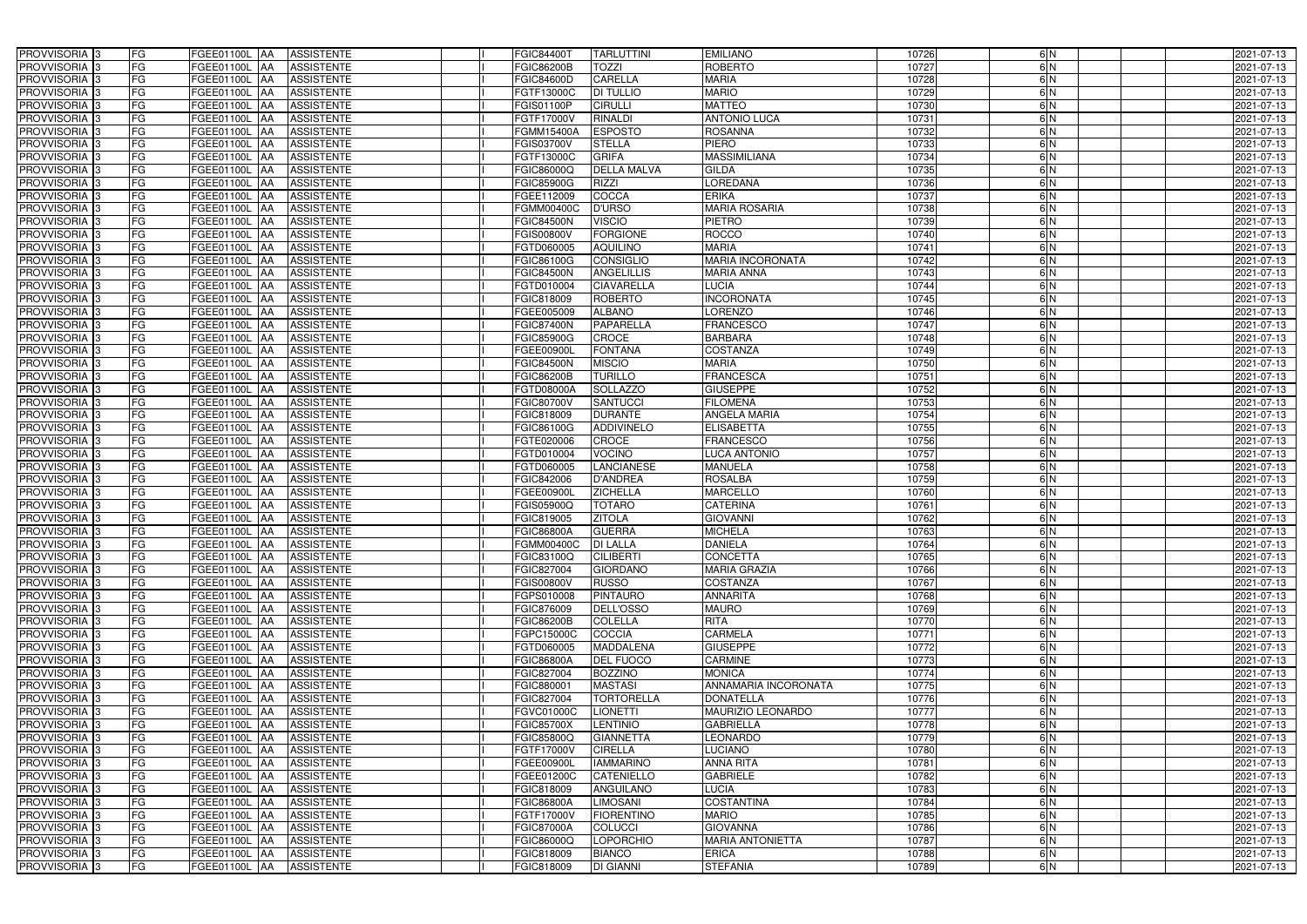| PROVVISORIA <sup>3</sup>   | FG        | FGEE01100L AA<br><b>ASSISTENTE</b>                   | <b>FGIC83800E</b> | DI PASQUALE         | <b>ANTONELLA</b>          | 10790 | 6N            | 2021-07-13 |
|----------------------------|-----------|------------------------------------------------------|-------------------|---------------------|---------------------------|-------|---------------|------------|
| PROVVISORIA <sup>3</sup>   | FG        | FGEE01100L AA<br><b>ASSISTENTE</b>                   | FGIC848005        | <b>ROSELLI</b>      | <b>ROSANNA</b>            | 10791 | 6N            | 2021-07-13 |
| PROVVISORIA <sup>1</sup> 3 | FG        | <b>FGEE01100L   AA</b><br><b>ASSISTENTE</b>          | FGIC86000Q        | GRECO               | <b>TIZIANA</b>            | 10792 | 6N            | 2021-07-13 |
| PROVVISORIA <sup>3</sup>   | FG        | <b>FGEE01100L AA</b><br><b>ASSISTENTE</b>            | FGIC848005        | <b>IANZANO</b>      | ANTONIETTA ANNA RITA      | 10793 | 6N            | 2021-07-13 |
| PROVVISORIA <sup>3</sup>   | FG        | FGEE01100L AA<br><b>ASSISTENTE</b>                   | FGEE01200C        | SORRENTINO          | <b>STEFANO</b>            | 10794 | $\frac{6}{N}$ | 2021-07-13 |
| PROVVISORIA <sup>3</sup>   | FG        | FGEE01100L AA<br><b>ASSISTENTE</b>                   | FGTD08000A        | <b>CERA</b>         | <b>ANNA LISA</b>          | 10795 | 6N            | 2021-07-13 |
| PROVVISORIA <sup>3</sup>   | FG        | FGEE01100L AA<br><b>ASSISTENTE</b>                   | FGIC85900G        | <b>DI PAOLA</b>     | <b>MARIA MICHELA</b>      | 10796 | 6N            | 2021-07-13 |
| PROVVISORIA <sup>3</sup>   | FG        | <b>ASSISTENTE</b><br>FGEE01100L AA                   | FGIC87300T        | <b>DELLERBA</b>     | <b>GERARDA</b>            | 10797 | 6N            | 2021-07-13 |
| PROVVISORIA <sup>3</sup>   | FG        | <b>FGEE01100L   AA</b><br><b>ASSISTENTE</b>          | GPS210002         | <b>SALZA</b>        | <b>GUENDALINA MICHELA</b> | 10798 | 6N            | 2021-07-13 |
| PROVVISORIA <sup>3</sup>   | FG        | FGEE01100L<br><b>ASSISTENTE</b><br>IAA               | FGTD08000A        | <b>BORRECA</b>      | <b>ANTONIO</b>            | 10799 | $\frac{6}{N}$ | 2021-07-13 |
| PROVVISORIA 3              | FG        | <b>FGEE01100L AA</b><br><b>ASSISTENTE</b>            | FGIC84600D        | <b>RACANIELLO</b>   | <b>GERARDO</b>            | 10800 | 6N            | 2021-07-13 |
| PROVVISORIA 3              | FG        | <b>FGEE01100L AA</b><br><b>ASSISTENTE</b>            | FGIC820009        | <b>GRANIERO</b>     | <b>DONATA</b>             | 10801 | 6N            | 2021-07-13 |
| PROVVISORIA 3              | FG        | FGEE01100L AA<br><b>ASSISTENTE</b>                   | FGIC843002        | <b>DONATACCI</b>    | <b>ROSA</b>               | 10802 | 6N            | 2021-07-13 |
| PROVVISORIA 3              | FG        | FGEE01100L AA<br><b>ASSISTENTE</b>                   | <b>FGIC80800P</b> | <b>GRIMA</b>        | <b>ROSA</b>               | 10803 | 6N            | 2021-07-13 |
| PROVVISORIA 3              | FG        | <b>FGEE01100L</b><br><b>ASSISTENTE</b><br>IAA        | FGIC844001        | <b>MERLA</b>        | <b>ANNA RITA</b>          | 10804 | 6N            | 2021-07-13 |
| PROVVISORIA 3              | FG        | <b>FGEE01100L AA</b><br><b>ASSISTENTE</b>            | FGIS00800V        | <b>VALECCE</b>      | <b>GIANLUCA</b>           | 10805 | 6N            | 2021-07-13 |
| PROVVISORIA 3              | FG        | FGEE01100L AA<br><b>ASSISTENTE</b>                   | FGIC835003        | <b>MONACO</b>       | <b>ROSETTA</b>            | 10806 | 6N            | 2021-07-13 |
| PROVVISORIA 3              | FG        | FGEE01100L AA<br><b>ASSISTENTE</b>                   | FGIC82900Q        | <b>MURGO</b>        | <b>ANGELA MARIA</b>       | 10807 | 6N            | 2021-07-13 |
| PROVVISORIA 3              | FG        | FGEE01100L AA<br><b>ASSISTENTE</b>                   | FGTD21000T        | <b>BERARDI</b>      | <b>GIOVANNI</b>           | 10808 | 6N            | 2021-07-13 |
| PROVVISORIA <sup>3</sup>   | FG        | FGEE01100L<br><b>ASSISTENTE</b><br>l AA              | FGEE01100L        | <b>SABATINO</b>     | <b>CATERINA</b>           | 10809 | 6N            | 2021-07-13 |
| PROVVISORIA <sup>3</sup>   | FG        | FGEE01100L<br><b>ASSISTENTE</b><br>ΙAΑ               | FGPC160003        | <b>RUSSO</b>        | <b>DOMENICO</b>           | 10810 | $\frac{6}{N}$ | 2021-07-13 |
| PROVVISORIA <sup>3</sup>   | FG        | FGEE01100L<br><b>ASSISTENTE</b><br>IAA               | <b>GIS01300A</b>  | <b>MENONNA</b>      | <b>ANNA MARIA</b>         | 10811 | 6N            | 2021-07-13 |
| PROVVISORIA <sup>3</sup>   | FG        | FGEE01100L<br><b>ASSISTENTE</b><br>IAA               | FGIC85800Q        | <b>MARINO</b>       | <b>GIANCARLO</b>          | 10812 | 6N            | 2021-07-13 |
| PROVVISORIA <sup>3</sup>   | FG        | <b>FGEE01100L</b><br><b>ASSISTENTE</b><br>IAA        | FGIC851001        | <b>NIRO</b>         | <b>ANNA LAURA MATTIA</b>  | 10813 | 6N            | 2021-07-13 |
| PROVVISORIA 3              | FG        | FGEE01100L AA<br><b>ASSISTENTE</b>                   | GEE01200C         | <b>MARRAZZO</b>     | <b>ROSARIA</b>            | 10814 | 6N            | 2021-07-13 |
| PROVVISORIA 3              | FG        | FGEE01100L<br><b>ASSISTENTE</b><br>IAA               | FGIC81600N        | <b>TOTARO</b>       | <b>CARMINE</b>            | 10815 | 6N            | 2021-07-13 |
| PROVVISORIA 3              | FG        | <b>FGEE01100L</b><br><b>ASSISTENTE</b>               | FGEE099004        | <b>MARRONE</b>      | <b>MARINELLA</b>          | 10816 | 6N            | 2021-07-13 |
| PROVVISORIA 3              | FG        | FGEE01100L<br><b>ASSISTENTE</b><br>IAA               | FGIC820009        | <b>CIRCELLI</b>     | <b>MARIA</b>              | 10817 | 6N            | 2021-07-13 |
| PROVVISORIA <sup>3</sup>   | FG        | FGEE01100L<br><b>ASSISTENTE</b>                      | FGIC819005        | <b>SCHENA</b>       | <b>DOMENICO</b>           | 10818 | $\frac{6}{N}$ | 2021-07-13 |
| PROVVISORIA <sup>3</sup>   | FG        | <b>FGEE01100L</b><br><b>ASSISTENTE</b><br><b>JAA</b> | FGIC819005        | <b>SECOLA</b>       | <b>DELIA</b>              | 10819 | 6N            | 2021-07-13 |
| PROVVISORIA <sup>3</sup>   | FG        | FGEE01100L AA<br><b>ASSISTENTE</b>                   | FGTD060005        | <b>SASSI</b>        | <b>STEFANIA</b>           | 10820 | 6N            | 2021-07-13 |
| PROVVISORIA <sup>3</sup>   | FG        | FGEE01100L<br><b>ASSISTENTE</b><br>IAA               | FGIC818009        | <b>CAPORIZZO</b>    | CONCETTA                  | 10821 | $\frac{6}{N}$ | 2021-07-13 |
| PROVVISORIA <sup>3</sup>   | FG        | FGEE01100L<br><b>ASSISTENTE</b><br>IAA               | FGIC842006        | <b>FORTE</b>        | ANNA LOREDANA             | 10822 | 6N            | 2021-07-13 |
| PROVVISORIA <sup>3</sup>   | FG        | FGEE01100L AA<br><b>ASSISTENTE</b>                   | FGPM03000E        | <b>RUSSO</b>        | <b>ANNA</b>               | 10823 | 6N            | 2021-07-13 |
| PROVVISORIA <sup>3</sup>   | FG        | FGEE01100L AA<br><b>ASSISTENTE</b>                   | <b>EGIC819005</b> | <b>PALANDRA</b>     | <b>ADDOLORATA</b>         | 10824 | 6N            | 2021-07-13 |
| PROVVISORIA <sup>3</sup>   | FG        | FGEE01100L AA<br><b>ASSISTENTE</b>                   | FGIC87400N        | <b>CARELLA</b>      | CARLA                     | 10825 | $\frac{6}{N}$ | 2021-07-13 |
| PROVVISORIA <sup>3</sup>   | FG        | FGEE01100L AA<br><b>ASSISTENTE</b>                   | <b>FGIC83000X</b> | <b>TROIANO</b>      | <b>GINA</b>               | 10826 | 6N            | 2021-07-13 |
| PROVVISORIA <sup>3</sup>   | FG        | FGEE01100L AA<br><b>ASSISTENTE</b>                   | FGPS010008        | <b>DE CONCILIIS</b> | <b>FRANCESCO</b>          | 10827 | 6N            | 2021-07-13 |
| PROVVISORIA <sup>3</sup>   | <b>FG</b> | FGEE01100L AA ASSISTENTE                             | FGEE02900T        | FRANZI              | <b>GIUSEPPE</b>           | 10828 | 6 N           | 2021-07-13 |
| <b>PROVVISORIA</b> 3       | FG        | FGEE01100L AA<br><b>ASSISTENTE</b>                   | FGIC86100G        | <b>FERORELLI</b>    | <b>SILVIA</b>             | 10829 | 6N            | 2021-07-13 |
| PROVVISORIA <sup>3</sup>   | FG        | <b>FGEE01100L</b> AA<br><b>ASSISTENTE</b>            | <b>FGIC87000A</b> | <b>ANTENOZIO</b>    | <b>MASSIMO</b>            | 10830 | 6N            | 2021-07-13 |
| PROVVISORIA <sup>3</sup>   | FG        | FGEE01100L AA<br><b>ASSISTENTE</b>                   | FGIC83700P        | <b>LAFAENZA</b>     | <b>SAVINO</b>             | 10831 | 6N            | 2021-07-13 |
| <b>PROVVISORIA</b> 3       | FG        | FGEE01100L AA<br><b>ASSISTENTE</b>                   | FGIS00800V        | <b>CIBELLI</b>      | <b>ANTONIO GIOVANNI</b>   | 10832 | 6N            | 2021-07-13 |
| PROVVISORIA <sup>3</sup>   | FG        | FGEE01100L AA<br><b>ASSISTENTE</b>                   | FGIC85800Q        | CORNACCHIA          | <b>LUCIA</b>              | 10833 | 6N            | 2021-07-13 |
| PROVVISORIA <sup>3</sup>   | FG        | FGEE01100L AA<br><b>ASSISTENTE</b>                   | FGEE005009        | <b>NIGRI</b>        | <b>PAOLA</b>              | 10834 | 6N            | 2021-07-13 |
| PROVVISORIA <sup>3</sup>   | FG        | FGEE01100L AA<br><b>ASSISTENTE</b>                   | FGEE00900L        | <b>DE COSIMO</b>    | <b>MARIA GRAZIA</b>       | 10835 | 6N            | 2021-07-13 |
| PROVVISORIA <sup>1</sup> 3 | FG        | FGEE01100L AA<br><b>ASSISTENTE</b>                   | FGIS04600N        | <b>ROMAGNO</b>      | <b>FILOMENA</b>           | 10836 | 6N            | 2021-07-13 |
| PROVVISORIA <sup>3</sup>   | FG        | FGEE01100L AA<br><b>ASSISTENTE</b>                   | FGIC878001        | <b>IACULLI</b>      | <b>MICHELE</b>            | 10837 | 6N            | 2021-07-13 |
| PROVVISORIA <sup>3</sup>   | FG        | FGEE01100L AA<br><b>ASSISTENTE</b>                   | FGEE005009        | <b>GOLIA</b>        | <b>STEFANIA</b>           | 10838 | 6N            | 2021-07-13 |
| PROVVISORIA <sup>3</sup>   | FG        | FGEE01100L AA<br><b>ASSISTENTE</b>                   | FGIC83700P        | <b>NIGRO</b>        | <b>MARIA GIUSEPPA</b>     | 10839 | 6N            | 2021-07-13 |
| PROVVISORIA <sup>3</sup>   | FG        | <b>ASSISTENTE</b><br>FGEE01100L AA                   | FGIS00800V        | <b>MOFFA</b>        | <b>MARIA GRAZIA</b>       | 10840 | 6N            | 2021-07-13 |
| PROVVISORIA <sup>3</sup>   | FG        | FGEE01100L AA<br><b>ASSISTENTE</b>                   | FGPM05000Q        | <b>STODUTO</b>      | <b>SALVATORE</b>          | 10841 | 6N            | 2021-07-13 |
| PROVVISORIA <sup>3</sup>   | FG        | FGEE01100L AA<br><b>ASSISTENTE</b>                   | FGIC818009        | <b>FAVATA'</b>      | <b>GERARDINA CARMELA</b>  | 10842 | 6N            | 2021-07-13 |
| PROVVISORIA <sup>3</sup>   | FG        | FGEE01100L AA<br><b>ASSISTENTE</b>                   | FGMM15400A        | <b>POMARIO</b>      | <b>MARIA</b>              | 10843 | 6N            | 2021-07-13 |
| PROVVISORIA <sup>3</sup>   | FG        | <b>ASSISTENTE</b><br>FGEE01100L AA                   | FGRI020004        | <b>RACANO</b>       | <b>ADELIO</b>             | 10844 | 6N            | 2021-07-13 |
| PROVVISORIA <sup>3</sup>   | FG        | <b>ASSISTENTE</b><br>FGEE01100L AA                   | FGTE020006        | <b>RAUSEO</b>       | <b>TIZIANA</b>            | 10845 | 6N            | 2021-07-13 |
| PROVVISORIA <sup>1</sup> 3 | FG        | FGEE01100L AA<br><b>ASSISTENTE</b>                   | FGIC877005        | <b>DE SANTIS</b>    | <b>ANGELO LUIGI</b>       | 10846 | 6N            | 2021-07-13 |
| PROVVISORIA <sup>1</sup> 3 | FG        | FGEE01100L AA<br><b>ASSISTENTE</b>                   | FGTF13000C        | <b>CRESCENZO</b>    | <b>AMALIA</b>             | 10847 | 6N            | 2021-07-13 |
| PROVVISORIA <sup>3</sup>   | FG        | <b>ASSISTENTE</b><br>FGEE01100L AA                   | FGIC818009        | <b>CAVALLO</b>      | <b>SALVATORE</b>          | 10848 | 6N            | 2021-07-13 |
| PROVVISORIA <sup>3</sup>   | FG        | FGEE01100L AA<br><b>ASSISTENTE</b>                   | FGIC876009        | <b>CONTE</b>        | <b>EMANUELE FILIBERTO</b> | 10849 | 6N            | 2021-07-13 |
| PROVVISORIA <sup>3</sup>   | FG        | <b>ASSISTENTE</b><br>FGEE01100L AA                   | FGIC869006        | <b>D'ORSI</b>       | <b>PAOLO</b>              | 10850 | 6N            | 2021-07-13 |
| PROVVISORIA <sup>3</sup>   | FG        | <b>ASSISTENTE</b><br>FGEE01100L AA                   | FGEE099004        | <b>VELASIO</b>      | <b>ANGELA</b>             | 10851 | 6N            | 2021-07-13 |
| PROVVISORIA <sup>3</sup>   | FG        | FGEE01100L AA<br><b>ASSISTENTE</b>                   | FGRI020004        | <b>BRUNI</b>        | <b>NICOLETTA</b>          | 10852 | 6 N           | 2021-07-13 |
| PROVVISORIA 3              | FG        | FGEE01100L AA<br>ASSISTENTE                          | FGEE005009        | <b>SCOTELLARO</b>   | <b>ROSA</b>               | 10853 | 6N            | 2021-07-13 |